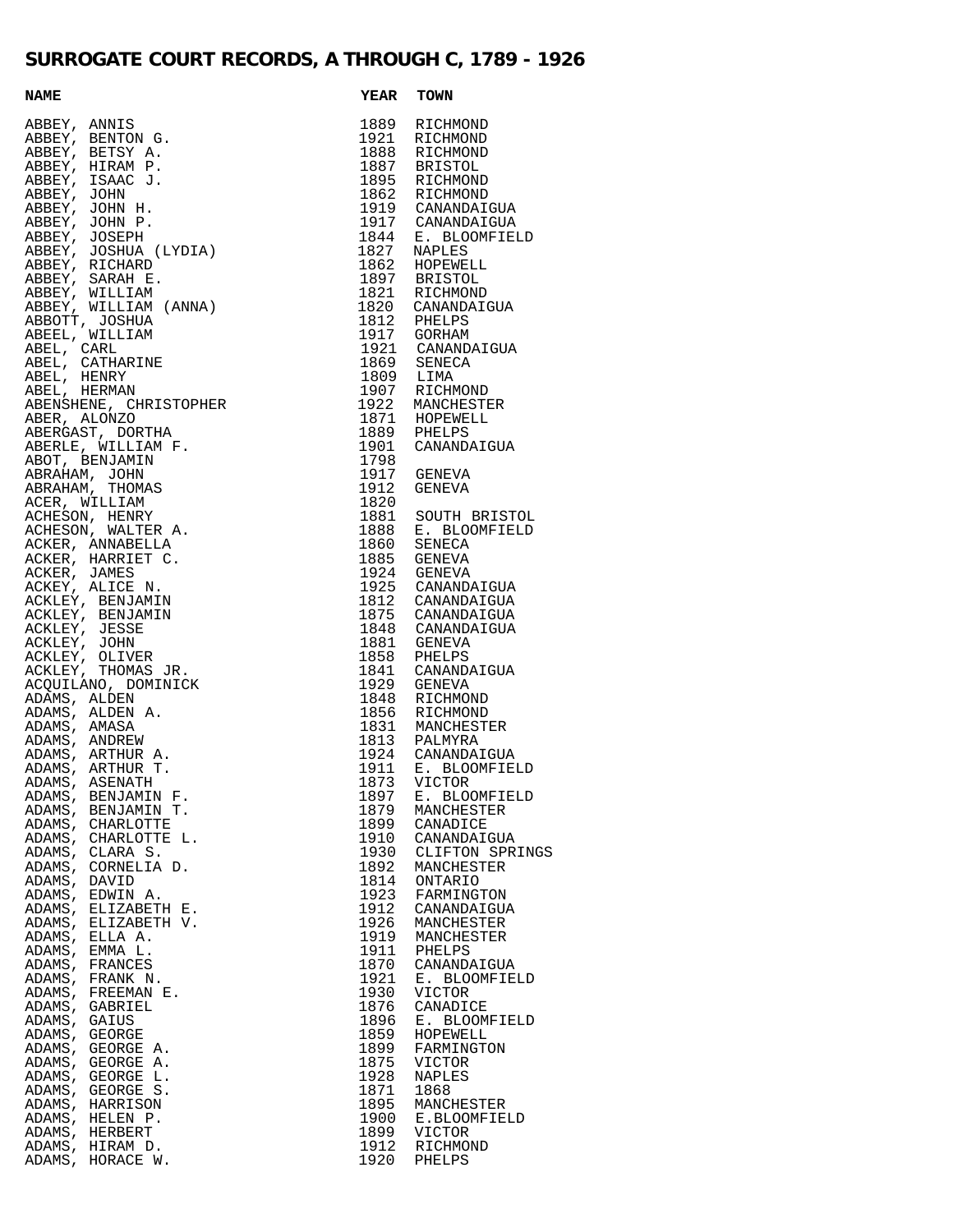| ADAMS, ISAAC                                                                                                                                                                                                              | 1839         | RICHMOND                                                  |
|---------------------------------------------------------------------------------------------------------------------------------------------------------------------------------------------------------------------------|--------------|-----------------------------------------------------------|
| ADAMS, JANE E. F.                                                                                                                                                                                                         | 1905         | GENEVA                                                    |
| ADAMS, JOHN<br>ADAMS, JOHN Z.                                                                                                                                                                                             | 1840         | CANANDAIGUA<br>1896 MANCHESTER                            |
| ADAMS, JONATHAN                                                                                                                                                                                                           |              |                                                           |
| ADAMS, JOSEPH                                                                                                                                                                                                             |              | 1862 E. BLOOMFIELD<br>1839 E. BLOOMFIELD<br>1837 CANADICE |
| ADAMS, JOSEPH JR.                                                                                                                                                                                                         |              |                                                           |
| ADAMS, KITTIE M.                                                                                                                                                                                                          |              | 1925 BRISTOL<br>1925 BRISTOL<br>1921 E. BLOOMFIELD        |
| ADAMS, LAURA P.<br>ADAMS, LESTER                                                                                                                                                                                          |              | 1916 CANANDAIGUA                                          |
| ADAMS, LLOYD C.                                                                                                                                                                                                           | 1929         | PHELPS                                                    |
| ADAMS, LORENA                                                                                                                                                                                                             |              | 1889 RICHMOND                                             |
| ADAMS, LUCRETIA B.                                                                                                                                                                                                        | 1900         | CANANDAIGUA                                               |
| ADAMS, MARY                                                                                                                                                                                                               | 1867         | 1867 MANCHESTER<br>1886 CANANDAIGUA                       |
| ADAMS, MARY<br>ADAMS, MARY P.                                                                                                                                                                                             |              | 1918 RICHMOND                                             |
| ADAMS, MATILDA                                                                                                                                                                                                            |              | 1910 VICTOR                                               |
| ADAMS, MELVINA A.                                                                                                                                                                                                         |              | 1902 CANANDAIGUA<br>1918 PHELPS                           |
| ADAMS, MILLER C.                                                                                                                                                                                                          |              |                                                           |
| ADAMS, OLIVER                                                                                                                                                                                                             |              | 1804 BLOOMFIELD<br>1864 E. BLOOMFIELD                     |
| ADAMS, OSCAR M.<br>ADAMS, PARKER                                                                                                                                                                                          |              | 1815 FARMINGTON                                           |
| ADAMS, SAMUEL H.                                                                                                                                                                                                          |              | 1923 MANCHESTER                                           |
| ADAMS, TIMOTHY                                                                                                                                                                                                            |              | 1813 MIDDLESEX<br>1903 CANANDAIGUA                        |
| ADAMS, WILLIAM H.                                                                                                                                                                                                         |              |                                                           |
| ADAMS, WILLIAM H.<br>ADAMS, WILLIAM W.                                                                                                                                                                                    | 1926<br>1890 | VICTOR<br>VICTOR                                          |
| ADAMS, WINFIELD                                                                                                                                                                                                           |              |                                                           |
| ADAMS, WOODBRY B.                                                                                                                                                                                                         |              | 1893 PHELPS<br>1922 CANANDAIGUA                           |
| ADAMSON, CHRISTIAN                                                                                                                                                                                                        |              | 1883 SENECA<br>1884 SENECA                                |
| ADAMSON, HESSEL                                                                                                                                                                                                           |              |                                                           |
| ADAMSON, JOHN                                                                                                                                                                                                             | 1872         | <b>SENECA</b>                                             |
| ADAMSON, MARY A.<br>ADRIANCE, THEODORE                                                                                                                                                                                    |              | 1886 SENECA                                               |
| ADSIT, ELEANOR                                                                                                                                                                                                            |              | 1890 PHELPS<br>1888 PHELPS                                |
| ADSIT, GEORGE H.                                                                                                                                                                                                          |              | 1879 PHELPS<br>1889 PHELPS                                |
| ADSIT, GEORGE W.                                                                                                                                                                                                          |              |                                                           |
| ADSIT, JACOB                                                                                                                                                                                                              | 1873         | PHELPS<br>1912 MANCHESTER                                 |
| ADSITT, ADA L.<br>AGARD, CYNTHIA                                                                                                                                                                                          |              | 1919 NAPLES                                               |
| AGEN, PETER                                                                                                                                                                                                               | 1881         | FARMINGTON                                                |
| AGOVETTA, DOMINICO                                                                                                                                                                                                        |              | 1921 CANANDAIGUA<br>1919 CANANDAIGUA                      |
| AHRENS, FREDERICK J.                                                                                                                                                                                                      |              |                                                           |
| AHRENS, FREDERIKA<br>AIKEN, JOHN P.                                                                                                                                                                                       |              | 1916 CANANDAIGUA<br>1905 CANANDAIGUA                      |
| AINSWORTH, AMASA                                                                                                                                                                                                          |              | 1849 CANANDAIGUA                                          |
| AINSWORTH, STEPHEN                                                                                                                                                                                                        |              |                                                           |
| AINSWORTH, SUSANNAH                                                                                                                                                                                                       |              | 1893 W. BLOOMFIELD<br>1907 W. BLOOMFIELD                  |
| AKERMAN, MARY A.                                                                                                                                                                                                          | 1884         | CANANDAIGUA                                               |
| AKINS, ORA<br>ALAINGER, LANEY                                                                                                                                                                                             | 1885         | 1823 RICHMOND<br>CANANDAIGUA                              |
| ALBAUGH, DALLAS                                                                                                                                                                                                           | 1884         | PHELPS                                                    |
| ALBAUGH, ELIZA A.                                                                                                                                                                                                         | 1906         | PHELPS                                                    |
| ALBAUGH, HANNAH                                                                                                                                                                                                           | 1912         | PHELPS                                                    |
| ALBAUGH, HANNAH                                                                                                                                                                                                           | 1912<br>1921 | PHELPS<br>GENEVA                                          |
| ALBERTY, CLARENCE J.<br>ALBERTY, LULU MAY (2 FILES)                                                                                                                                                                       | 1926         | GENEVA                                                    |
| ALBRO, SAMUEL                                                                                                                                                                                                             | 1889         | RICHMOND                                                  |
| ALCOCK, CHARLES                                                                                                                                                                                                           | 1898         | GENEVA                                                    |
| ALCOCK, ELIZA                                                                                                                                                                                                             | 1901         | GENEVA                                                    |
| ALCOCK, GEORGE<br>ALCOCK, SARAH JANE                                                                                                                                                                                      | 1873<br>1914 | GENEVA<br>PHELPS                                          |
| ALCOCK, SUSAN                                                                                                                                                                                                             | 1906         | MINNESOTA                                                 |
| ALCOCK, THEODORE                                                                                                                                                                                                          | 1892         | GENEVA                                                    |
| ALCORN, MARIA                                                                                                                                                                                                             | 1886         | PHELPS                                                    |
| ALDEN, ESTHER                                                                                                                                                                                                             | 1920<br>1910 | GORHAM                                                    |
| ALDRICH, ABBIE K.<br>ALDRICH, AHAZ                                                                                                                                                                                        | 1831         | MANCHESTER<br>MANCHESTER                                  |
|                                                                                                                                                                                                                           | 1819         | PHELPS                                                    |
|                                                                                                                                                                                                                           | 1822         | PALMYRA                                                   |
|                                                                                                                                                                                                                           | 1817         |                                                           |
| ALDRICH, AHAZ<br>ALDRICH, AUGUSTA<br>ALDRICH, BENAJAH<br>ALDRICH, BENJAMIN JR.<br>ALDRICH, CASSIUS<br>ALDRICH, CATHARINE<br>ALDRICH, CHAD<br>ALDRICH, CHARLES<br>ALDRICH, CLARKSON<br>ALDRICH, CLARKSON<br>ALDRICH, DAVID | 1921<br>1869 | <b>VICTOR</b><br><b>BRISTOL</b>                           |
|                                                                                                                                                                                                                           | 1816         | PERINTON                                                  |
|                                                                                                                                                                                                                           | 1898         | MANCHESTER                                                |
|                                                                                                                                                                                                                           | 1894         | FARMINGTON                                                |
| ALDRICH, DAVID                                                                                                                                                                                                            | 1828         | GORHAM                                                    |
| ALDRICH, DAVID S.<br>ALDRICH, DELIA                                                                                                                                                                                       | 1907<br>1901 | CANANDAIGUA<br>PHELPS                                     |
| ALDRICH, E. JANE                                                                                                                                                                                                          | 1898         | MANCHESTER                                                |
| ALDRICH, EDWARD                                                                                                                                                                                                           | 1818         | <b>ONTARIO</b>                                            |

| 1839         | RICHMOND                           |
|--------------|------------------------------------|
| 1905<br>1840 | GENEVA                             |
| 1896         | CANANDAIGUA<br>MANCHESTER          |
| 1862         | E. BLOOMFIELD                      |
| 1839         | <b>BLOOMFIELD</b><br>Ε.            |
| 1837<br>1925 | CANADICE                           |
| 1921         | <b>BRISTOL</b><br>Е.<br>BLOOMFIELD |
| 1916         | CANANDAIGUA                        |
| 1929         | PHELPS                             |
| 1889         | RICHMOND                           |
| 1900<br>1867 | CANANDAIGUA<br>MANCHESTER          |
| 1886         | CANANDAIGUA                        |
| 1918         | RICHMOND                           |
| 1910         | VICTOR                             |
| 1902<br>1918 | CANANDAIGUA<br>PHELPS              |
| 1804         | <b>BLOOMFIELD</b>                  |
| 1864         | Ε.<br><b>BLOOMFIELD</b>            |
| 1815         | FARMINGTON                         |
| 1923         | MANCHESTER                         |
| 1813<br>1903 | MIDDLESEX<br>CANANDAIGUA           |
| 1926         | VICTOR                             |
| 1890         | <b>VICTOR</b>                      |
| 1893         | PHELPS                             |
| 1922<br>1883 | CANANDAIGUA                        |
| 1884         | SENECA<br>SENECA                   |
| 1872         | SENECA                             |
| 1886         | SENECA                             |
| 1890         | PHELPS                             |
| 1888<br>1879 | PHELPS<br>PHELPS                   |
| 1889         | PHELPS                             |
| 1873         | PHELPS                             |
| 1912         | MANCHESTER                         |
| 1919<br>1881 | <b>NAPLES</b><br>FARMINGTON        |
| 1921         | CANANDAIGUA                        |
| 1919         | CANANDAIGUA                        |
| 1916         | CANANDAIGUA                        |
| 1905         | CANANDAIGUA                        |
| 1849<br>1893 | CANANDAIGUA<br>W. BLOOMFIELD       |
| 1907         | BLOOMFIELD<br>W.                   |
| 1884         | CANANDAIGUA                        |
| 1823         | RICHMOND                           |
| 1885<br>1884 | CANANDAIGUA<br>PHELPS              |
| 1906         | PHELPS                             |
| 1912         | PHELPS                             |
| 1912         | PHELPS                             |
| 1921<br>1926 | GENEVA                             |
| 1889         | GENEVA<br>RICHMOND                 |
| 1898         | GENEVA                             |
| 1901         | GENEVA                             |
| 1873         | GENEVA                             |
| 1914<br>1906 | PHELPS<br>MINNESOTA                |
| 1892         | GENEVA                             |
| 1886         | PHELPS                             |
| 1920         | GORHAM                             |
| 1910         | MANCHESTER                         |
| 1831<br>1819 | MANCHESTER<br>PHELPS               |
| 1822         | PALMYRA                            |
| 1817         |                                    |
| 1921         | VICTOR                             |
| 1869<br>1816 | <b>BRISTOL</b><br>PERINTON         |
| 1898         | MANCHESTER                         |
| 1894         | FARMINGTON                         |
| 1828         | GORHAM                             |
| 1907         | CANANDAIGUA                        |
| 1901<br>1898 | PHELPS<br>MANCHESTER               |
| 1818         | ONTARIO                            |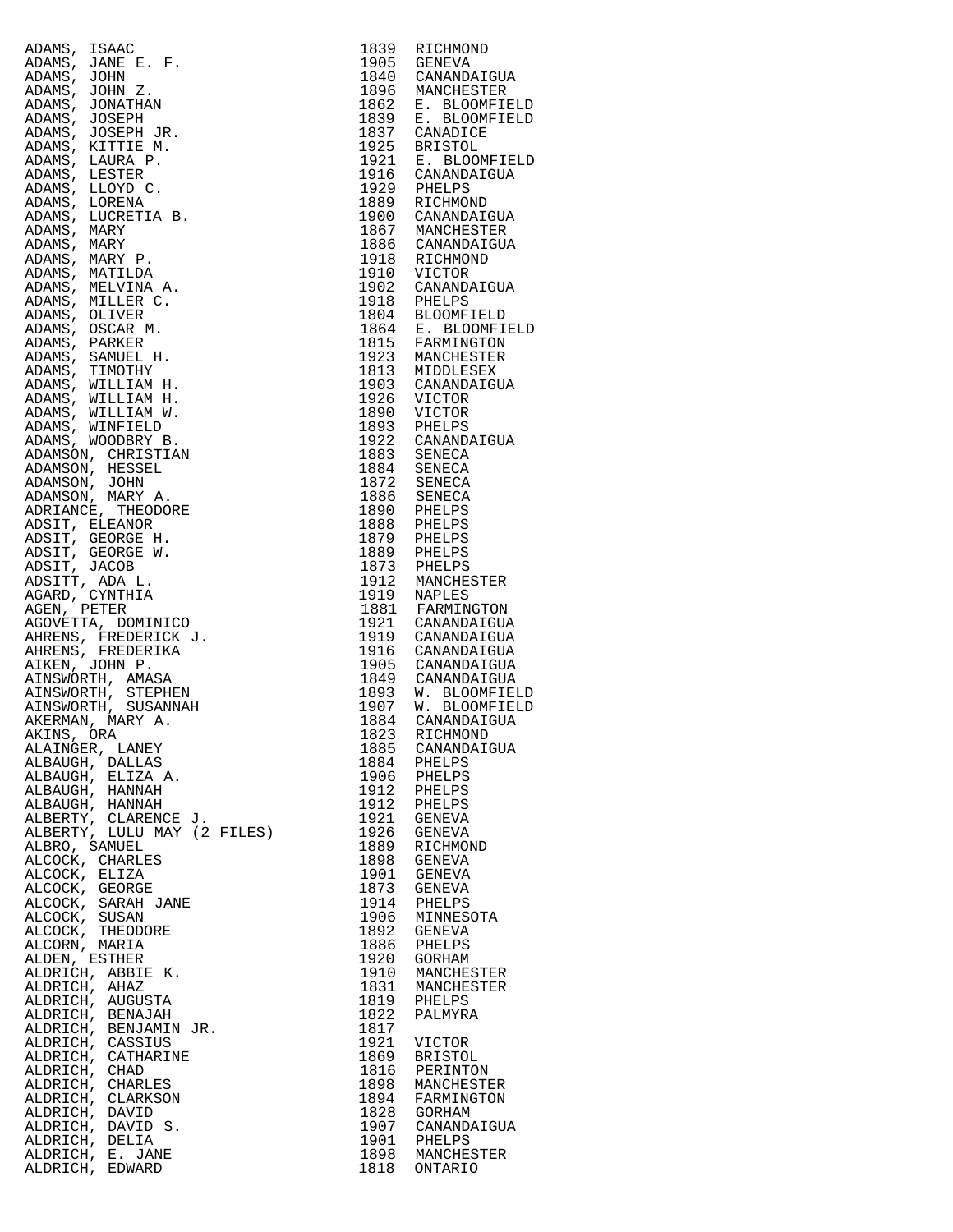|                                                                                                                                                                                                                                                        |              | 1842 W. BLOOMFIELD                                                                     |
|--------------------------------------------------------------------------------------------------------------------------------------------------------------------------------------------------------------------------------------------------------|--------------|----------------------------------------------------------------------------------------|
|                                                                                                                                                                                                                                                        |              |                                                                                        |
|                                                                                                                                                                                                                                                        |              | 1860 FARMINGTON                                                                        |
|                                                                                                                                                                                                                                                        |              | 1900 FARMINGTON                                                                        |
|                                                                                                                                                                                                                                                        |              | 1894 MANCHESTER<br>1917 FARMINGTON                                                     |
|                                                                                                                                                                                                                                                        |              |                                                                                        |
|                                                                                                                                                                                                                                                        |              | 1909 MANCHESTER                                                                        |
|                                                                                                                                                                                                                                                        |              | 1880 W. BLOOMFIELD                                                                     |
|                                                                                                                                                                                                                                                        |              | 1890 MANCHESTER                                                                        |
|                                                                                                                                                                                                                                                        |              | 1819 FARMINGTON                                                                        |
|                                                                                                                                                                                                                                                        |              | 1864 FARMINGTON                                                                        |
|                                                                                                                                                                                                                                                        |              | 1888 FARMINGTON                                                                        |
|                                                                                                                                                                                                                                                        |              |                                                                                        |
|                                                                                                                                                                                                                                                        |              |                                                                                        |
|                                                                                                                                                                                                                                                        |              | 1869 SENECA<br>1893 GENEVA<br>1955 GENEVA                                              |
|                                                                                                                                                                                                                                                        |              | 1857 W. BLOOMFIELD<br>1839 FARMINGTON                                                  |
|                                                                                                                                                                                                                                                        |              |                                                                                        |
|                                                                                                                                                                                                                                                        |              | 1879 W. BLOOMFIELD                                                                     |
|                                                                                                                                                                                                                                                        |              |                                                                                        |
|                                                                                                                                                                                                                                                        |              |                                                                                        |
|                                                                                                                                                                                                                                                        |              | 1911 VICTOR<br>1822 VICTOR<br>1913 VICTOR<br>1819 PHELPS<br>1899 VICTOR<br>1899 VICTOR |
|                                                                                                                                                                                                                                                        |              |                                                                                        |
|                                                                                                                                                                                                                                                        |              |                                                                                        |
|                                                                                                                                                                                                                                                        |              |                                                                                        |
|                                                                                                                                                                                                                                                        |              |                                                                                        |
|                                                                                                                                                                                                                                                        |              |                                                                                        |
|                                                                                                                                                                                                                                                        |              |                                                                                        |
|                                                                                                                                                                                                                                                        |              |                                                                                        |
|                                                                                                                                                                                                                                                        |              |                                                                                        |
|                                                                                                                                                                                                                                                        |              |                                                                                        |
|                                                                                                                                                                                                                                                        |              | 1887 S. BRISTOL                                                                        |
|                                                                                                                                                                                                                                                        |              | 1903 CANANDAIGUA                                                                       |
|                                                                                                                                                                                                                                                        |              | 1893 CANANDAIGUA                                                                       |
|                                                                                                                                                                                                                                                        |              |                                                                                        |
| ALDRICH, GILBERT J. (1913)<br>VALDRICH, SCHARLE J. (1915)<br>VALDRICH, JOHN (1917)<br>VALDRICH, JOHN (1917)<br>VALDRICH, JOHN (1917)<br>VALDRICH, LOTINA S. (1917)<br>VALDRICH, INTININA K. (1917)<br>VALDRICH, MATILDA K. (1917)<br>VALDRICH, MATILDA |              |                                                                                        |
|                                                                                                                                                                                                                                                        |              | 1924 S. BRISTOL                                                                        |
|                                                                                                                                                                                                                                                        |              | 1920 S. BRISTOL                                                                        |
|                                                                                                                                                                                                                                                        |              |                                                                                        |
|                                                                                                                                                                                                                                                        |              |                                                                                        |
|                                                                                                                                                                                                                                                        |              |                                                                                        |
|                                                                                                                                                                                                                                                        |              | $1868$ RICHMOND                                                                        |
|                                                                                                                                                                                                                                                        |              | 1801 BLOOMFIELD<br>1820 BLOOMFIELD                                                     |
|                                                                                                                                                                                                                                                        |              |                                                                                        |
|                                                                                                                                                                                                                                                        |              |                                                                                        |
|                                                                                                                                                                                                                                                        |              |                                                                                        |
|                                                                                                                                                                                                                                                        |              |                                                                                        |
|                                                                                                                                                                                                                                                        |              |                                                                                        |
|                                                                                                                                                                                                                                                        |              |                                                                                        |
|                                                                                                                                                                                                                                                        |              |                                                                                        |
| ALLEN, AARON A.                                                                                                                                                                                                                                        | 1919<br>1888 | GENEVA                                                                                 |
| ALLEN, ABIAL A.<br>ALLEN, ABRAHAM F.                                                                                                                                                                                                                   | 1917         | MANCHESTER                                                                             |
| ALLEN, ALICE C.                                                                                                                                                                                                                                        | 1927         | <b>BRISTOL</b>                                                                         |
| ALLEN, AMANDA C.                                                                                                                                                                                                                                       | 1876         | CANANDAIGUA                                                                            |
| ALLEN, ANN                                                                                                                                                                                                                                             | 1922         | CANANDAIGUA<br><b>BRISTOL</b>                                                          |
| ALLEN, ANNA C.                                                                                                                                                                                                                                         | 1916         | CANANDAIGUA                                                                            |
| ALLEN, AUGUSTUS                                                                                                                                                                                                                                        | 1841         | RICHMOND                                                                               |
| ALLEN, CARRIE T.                                                                                                                                                                                                                                       | 1878         | S. BRISTOL                                                                             |
| ALLEN, CHARLES H.                                                                                                                                                                                                                                      | 1901         | GORHAM                                                                                 |
| ALLEN, CHAUNCY                                                                                                                                                                                                                                         | 1837         | <b>BRISTOL</b>                                                                         |
| ALLEN, DANIEL                                                                                                                                                                                                                                          | 1877         | SENECA                                                                                 |
| ALLEN, DANIEL P.                                                                                                                                                                                                                                       | 1925         | S. BRISTOL                                                                             |
| ALLEN, DELIA A.                                                                                                                                                                                                                                        | 1907         | PHELPS                                                                                 |
| ALLEN, DUNCAN S.                                                                                                                                                                                                                                       | 1916         | <b>SENECA</b>                                                                          |
| ALLEN, ELI                                                                                                                                                                                                                                             | 1867         | S. BRISTOL                                                                             |
| ALLEN,<br>ELISHA                                                                                                                                                                                                                                       | 1909         | FARMINGTON                                                                             |
| ALLEN, EUNICE L.                                                                                                                                                                                                                                       | 1902         | MANCHESTER                                                                             |
| ALLEN, FANNIE H.                                                                                                                                                                                                                                       | 1914         | VICTOR                                                                                 |
| ALLEN, FOSTER C.                                                                                                                                                                                                                                       | 1904         | GENEVA                                                                                 |
| ALLEN,<br>GEORGE                                                                                                                                                                                                                                       | 1853         | PHELPS                                                                                 |
| ALLEN, GEORGE                                                                                                                                                                                                                                          | 1930         | SENECA                                                                                 |
| ALLEN, GEORGE S.                                                                                                                                                                                                                                       | 1874         | FARMINGTON                                                                             |
| ALLEN, GEORGE W.                                                                                                                                                                                                                                       | 1892         | GENEVA                                                                                 |
| ALLEN,<br>GIDEON                                                                                                                                                                                                                                       | 1811         |                                                                                        |
| ALLEN, HANNAH P.                                                                                                                                                                                                                                       | 1872         | S. BRISTOL                                                                             |
| ALLEN, HELEN E.                                                                                                                                                                                                                                        | 1896         | GORHAM                                                                                 |
| ALLEN, IDA A.                                                                                                                                                                                                                                          | 1925         | CANANDAIGUA                                                                            |
| ALLEN, IRA                                                                                                                                                                                                                                             | 1879         | RICHMOND                                                                               |
| ALLEN, IRA JR.                                                                                                                                                                                                                                         | 1881         | RICHMOND                                                                               |
| ALLEN, JAMES H.                                                                                                                                                                                                                                        | 1892         | GORHAM                                                                                 |
|                                                                                                                                                                                                                                                        |              |                                                                                        |

| 1915<br>1842<br>1857<br>1860<br>1900<br>1894<br>1917<br>1909<br>1880<br>1890<br>1819<br>1864<br>1888<br>1920<br>1869<br>1893<br>1857<br>1839<br>1879<br>1890<br>1911<br>1919<br>1822<br>1913<br>1819<br>1899<br>1888<br>1911<br>1926<br>1863<br>1795 | VICTOR<br>W. BLOOMFIELD<br>VICTOR<br>FARMINGTON<br>FARMINGTON<br>MANCHESTER<br>FARMINGTON<br>MANCHESTER<br>W. BLOOMFIELD<br>MANCHESTER<br>FARMINGTON<br>FARMINGTON<br>FARMINGTON<br>GORHAM<br><b>SENECA</b><br>GENEVA<br>W. BLOOMFIELD<br>FARMINGTON<br>W. BLOOMFIELD<br>PHELPS<br>VICTOR<br>VICTOR<br><b>VICTOR</b><br>VICTOR<br>PHELPS<br>VICTOR<br><b>BRISTOL</b><br>VICTOR<br><b>VICTOR</b><br>VICTOR |
|------------------------------------------------------------------------------------------------------------------------------------------------------------------------------------------------------------------------------------------------------|-----------------------------------------------------------------------------------------------------------------------------------------------------------------------------------------------------------------------------------------------------------------------------------------------------------------------------------------------------------------------------------------------------------|
| 1887<br>1903<br>1893<br>1912<br>1821                                                                                                                                                                                                                 | S. BRISTOL<br>CANANDAIGUA<br>CANANDAIGUA<br>GENEVA                                                                                                                                                                                                                                                                                                                                                        |
| 1924                                                                                                                                                                                                                                                 | S. BRISTOL                                                                                                                                                                                                                                                                                                                                                                                                |
| 1920                                                                                                                                                                                                                                                 | S. BRISTOL                                                                                                                                                                                                                                                                                                                                                                                                |
| 1925                                                                                                                                                                                                                                                 | RICHMOND                                                                                                                                                                                                                                                                                                                                                                                                  |
| 1914                                                                                                                                                                                                                                                 | RICHMOND                                                                                                                                                                                                                                                                                                                                                                                                  |
| 1914                                                                                                                                                                                                                                                 | RICHMOND                                                                                                                                                                                                                                                                                                                                                                                                  |
| 1868                                                                                                                                                                                                                                                 | RICHMOND                                                                                                                                                                                                                                                                                                                                                                                                  |
| 1801                                                                                                                                                                                                                                                 | <b>ELOOMFIELD</b>                                                                                                                                                                                                                                                                                                                                                                                         |
| 1820                                                                                                                                                                                                                                                 | <b>BLOOMFIELD</b>                                                                                                                                                                                                                                                                                                                                                                                         |
| 1890                                                                                                                                                                                                                                                 | RICHMOND                                                                                                                                                                                                                                                                                                                                                                                                  |
| 1905                                                                                                                                                                                                                                                 | CANADICE                                                                                                                                                                                                                                                                                                                                                                                                  |
| 1866                                                                                                                                                                                                                                                 | PHELPS                                                                                                                                                                                                                                                                                                                                                                                                    |
| 1909                                                                                                                                                                                                                                                 | NAPLES                                                                                                                                                                                                                                                                                                                                                                                                    |
| 1897                                                                                                                                                                                                                                                 | NAPLES                                                                                                                                                                                                                                                                                                                                                                                                    |
| 1922                                                                                                                                                                                                                                                 | GENEVA                                                                                                                                                                                                                                                                                                                                                                                                    |
| 1919                                                                                                                                                                                                                                                 | <b>GENEVA</b>                                                                                                                                                                                                                                                                                                                                                                                             |
| 1888                                                                                                                                                                                                                                                 | MANCHESTER                                                                                                                                                                                                                                                                                                                                                                                                |
| 1917                                                                                                                                                                                                                                                 | <b>BRISTOL</b>                                                                                                                                                                                                                                                                                                                                                                                            |
| 1927                                                                                                                                                                                                                                                 | CANANDAIGUA                                                                                                                                                                                                                                                                                                                                                                                               |
| 1876                                                                                                                                                                                                                                                 | CANANDAIGUA                                                                                                                                                                                                                                                                                                                                                                                               |
| 1922                                                                                                                                                                                                                                                 | <b>BRISTOL</b>                                                                                                                                                                                                                                                                                                                                                                                            |
| 1916                                                                                                                                                                                                                                                 | CANANDAIGUA                                                                                                                                                                                                                                                                                                                                                                                               |
| 1841                                                                                                                                                                                                                                                 | RICHMOND                                                                                                                                                                                                                                                                                                                                                                                                  |
| 1878                                                                                                                                                                                                                                                 | S.                                                                                                                                                                                                                                                                                                                                                                                                        |
| 1901                                                                                                                                                                                                                                                 | <b>BRISTOL</b>                                                                                                                                                                                                                                                                                                                                                                                            |
| 1837                                                                                                                                                                                                                                                 | <b>GORHAM</b>                                                                                                                                                                                                                                                                                                                                                                                             |
| 1877                                                                                                                                                                                                                                                 | <b>BRISTOL</b>                                                                                                                                                                                                                                                                                                                                                                                            |
| 1925                                                                                                                                                                                                                                                 | SENECA                                                                                                                                                                                                                                                                                                                                                                                                    |
| 1907                                                                                                                                                                                                                                                 | S. BRISTOL                                                                                                                                                                                                                                                                                                                                                                                                |
| 1916                                                                                                                                                                                                                                                 | PHELPS                                                                                                                                                                                                                                                                                                                                                                                                    |
| 1867                                                                                                                                                                                                                                                 | SENECA                                                                                                                                                                                                                                                                                                                                                                                                    |
| 1909                                                                                                                                                                                                                                                 | S. BRISTOL                                                                                                                                                                                                                                                                                                                                                                                                |
| 1902                                                                                                                                                                                                                                                 | FARMINGTON                                                                                                                                                                                                                                                                                                                                                                                                |
| 1914                                                                                                                                                                                                                                                 | MANCHESTER                                                                                                                                                                                                                                                                                                                                                                                                |
| 1904                                                                                                                                                                                                                                                 | VICTOR                                                                                                                                                                                                                                                                                                                                                                                                    |
| 1853                                                                                                                                                                                                                                                 | <b>GENEVA</b>                                                                                                                                                                                                                                                                                                                                                                                             |
| 1930                                                                                                                                                                                                                                                 | PHELPS                                                                                                                                                                                                                                                                                                                                                                                                    |
| 1874                                                                                                                                                                                                                                                 | SENECA                                                                                                                                                                                                                                                                                                                                                                                                    |
| 1892                                                                                                                                                                                                                                                 | FARMINGTON                                                                                                                                                                                                                                                                                                                                                                                                |
| 1811                                                                                                                                                                                                                                                 | <b>GENEVA</b>                                                                                                                                                                                                                                                                                                                                                                                             |
| 1872                                                                                                                                                                                                                                                 | S. BRISTOL                                                                                                                                                                                                                                                                                                                                                                                                |
| 1896                                                                                                                                                                                                                                                 | GORHAM                                                                                                                                                                                                                                                                                                                                                                                                    |
| 1925                                                                                                                                                                                                                                                 | CANANDAIGUA                                                                                                                                                                                                                                                                                                                                                                                               |
| 1879                                                                                                                                                                                                                                                 | RICHMOND                                                                                                                                                                                                                                                                                                                                                                                                  |
| 1881                                                                                                                                                                                                                                                 | RICHMOND                                                                                                                                                                                                                                                                                                                                                                                                  |
| 1892                                                                                                                                                                                                                                                 | GORHAM                                                                                                                                                                                                                                                                                                                                                                                                    |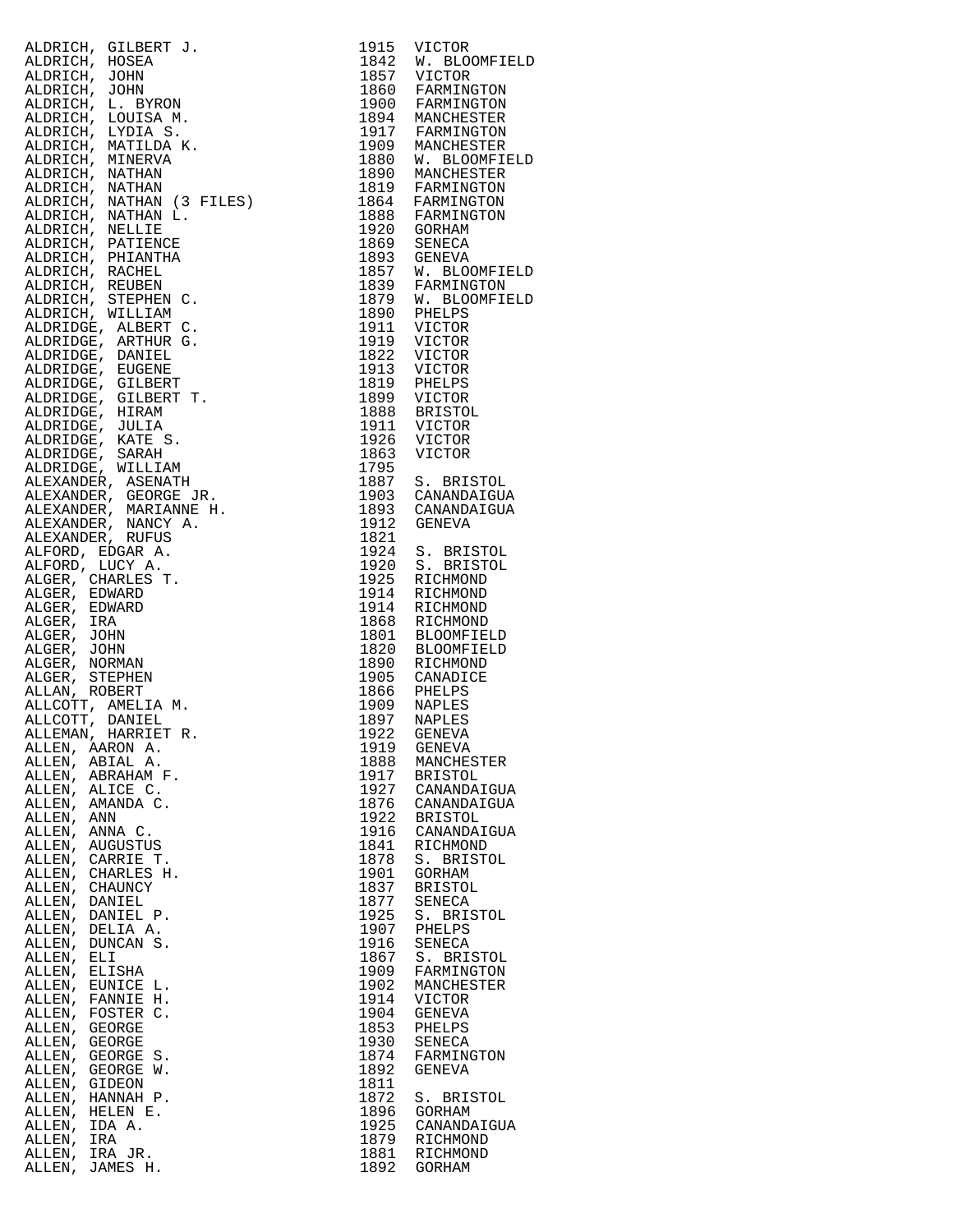| ALLEN, JAMES O.                                | 1926         | CANANDAIGUA                     |
|------------------------------------------------|--------------|---------------------------------|
| ALLEN, JAMES W.                                | 1904         | CANANDAIGUA                     |
| ALLEN, JENNIE M.                               | 1918         | FARMINGTON                      |
| ALLEN, JESSIE H.                               | 1922         | GENEVA                          |
| ALLEN, JOHN B.<br>ALLEN, JOSEPH                | 1926         | RICHMOND                        |
| ALLEN, LAVINIA                                 |              | 1870 PHELPS<br>1897 CANANDAIGUA |
| ALLEN, LEWIS F.                                | 1873         | FARMINGTON                      |
| ALLEN, LUCINDA C.                              | 1892         | GENEVA                          |
| ALLEN, LULU MAY                                |              | 1918 CANANDAIGUA                |
| ALLEN, MARY                                    |              | 1926 CANANDAIGUA                |
| ALLEN, MILTON                                  | 1901         | FARMINGTON                      |
| ALLEN, MORRIS                                  | 1874         | BARRY, MI                       |
| ALLEN, NATHAN                                  | 1847         | S. BRISTOL                      |
| ALLEN, NATHANIAL O.                            | 1847         | RICHMOND                        |
| ALLEN, NORVILLA<br>ALLEN, ORSAMUS              | 1894<br>1882 | PHELPS                          |
| ALLEN, PHEBE                                   |              | CANANDAIGUA<br>1827 SENECA      |
| ALLEN, PHOEBE F.                               | 1896         | GORHAM                          |
| ALLEN, POLLY                                   |              |                                 |
| ALLEN, POLLY A.                                |              | 1853 S. BRISTOL<br>1874 BRISTOL |
| ALLEN, RICHARD M.                              | 1913         | RICHMOND                        |
| ALLEN, ROSINA M.                               |              | 1910 CANANDAIGUA                |
| ALLEN, ROY                                     |              | 1928 MANCHESTER<br>1906 SENECA  |
| ALLEN, SARAH J.                                |              |                                 |
| ALLEN, THEOPHILUS                              | 1827<br>1924 | <b>BRISTOL</b><br>AVON, MI      |
| ALLEN, THERON E.<br>ALLEN, WILLIAM B.          | 1890         | PHELPS                          |
| ALLEN, WILLIAM H. (2 FILES)                    | 1897         | CANANDAIGUA                     |
| ALLEN, WILLIAM O.                              | 1884         | CANANDAIGUA                     |
| ALLERTON, RANSOM                               | 1898         | MANCHESTER                      |
| ALLING, ABBY M. (2 FILES)                      | 1917         | W. BLOOMFIELD                   |
| ALLING, STEPHEN                                |              | 1852 MANCHESTER                 |
| ALLINGTON, DANIEL K.                           | 1859         | SENECA                          |
| ALLISON, JOSEPH                                | 1806         | LINCOLN                         |
| ALLISON, SARAH B.<br>ALTHOFF, WILLIAM          | 1904<br>1913 | MANCHESTER<br>GENEVA            |
| ALVERSON, KEZIA                                | 1878         | PHELPS                          |
| ALVERSON, LAVINIA S.                           | 1903         | CANANDAIGUA                     |
| ALVORD, ELIPHALET W.                           | 1813         |                                 |
| ALYWORTH, LEVI                                 | 1863         | VICTOR                          |
| AMBLER, STEPHEN F.                             | 1910         | CANANDAIGUA                     |
| AMBLER, WILLIAM                                | 1817<br>1870 | SENECA                          |
| AMBROSE, JOHN<br>AMBUSH, STEPHEN J.            | 1908         | GENEVA                          |
| AMEIGH, HELENA                                 |              | 1926 CANANDAIGUA                |
| AMES, FLORENCE P.                              |              | 1902 CANANDAIGUA                |
| AMES, GEORGE F.                                |              | 1925 CANANDAIGUA                |
| AMES, ROBERT B.                                | 1813         | LIVONIA                         |
| AMSDEN, JOEL                                   | 1826         | HOPEWELL                        |
| SIMEON<br>AMSDEN,<br>ANABLE,<br>CLARK S.       | 1821<br>1887 | PHELPS<br>NAPLES                |
| ANABLE,<br>EDWARD                              | 1920         | MANCHESTER                      |
| ANABLE,<br>IRVING M.                           | 1926         | NAPLES                          |
| ANABLE,<br>WILLIAM H.                          | 1927         | GENEVA                          |
| ANDERSON,<br>ANN                               | 1867         | CANANDAIGUA                     |
| BOLETTE M.<br>ANDERSON,                        | 1930         | <b>GENEVA</b>                   |
| ANDERSON,<br>CAROLINE (2 FILES)                | 1919         | CANANDAIGUA                     |
| ANDERSON,<br>DAVID<br>ANDERSON,<br>DAVID H.    | 1920<br>1890 | MANCHESTER<br>CANANDAIGUA       |
| ANDERSON,<br>GEORGE B.                         | 1920         | CANANDAIGUA                     |
| ANDERSON,<br>JAMES                             | 1878         | RICHMOND                        |
| JAMES W.<br>ANDERSON,                          | 1884         | CANANDAIGUA                     |
| ANDERSON,<br>JANE                              | 1891         | PHELPS                          |
| ANDERSON,<br>JANE                              | 1882         | GENEVA                          |
| ANDERSON,<br>JOHN B.                           | 1928         | GENEVA                          |
| ANDERSON,<br>JULIA E.<br>ANDERSON,<br>LAWRENCE | 1917<br>1922 | GENEVA<br>VICTOR                |
| ANDERSON,<br>LUCINDA                           | 1890         | NAPLES                          |
| ANDERSON,<br>MARIA                             | 1912         | MANCHESTER                      |
| ANDERSON,<br>MARIA A.                          | 1884         | CANANDAIGUA                     |
| MARTIN<br>ANDERSON,                            | 1889         | FARMINGTON                      |
| ANDERSON,<br>MINNIE                            | 1928         | GENEVA                          |
| ANDERSON,<br>NANCY                             | 1900         | RICHMOND                        |
| ANDERSON,<br>NANCY M.<br>ANDERSON,<br>SAMUEL   | 1898<br>1867 | GENEVA<br>PHELPS                |
| ANDERSON,<br>SARAH                             |              |                                 |
| ANDERSON,<br>SARAH T.                          |              |                                 |
|                                                | 1903<br>1927 | MANCHESTER<br>MANCHESTER        |
| ANDERSON,<br>WILLIAM                           | 1858         | CANANDAIGUA                     |
| ANDERSON,<br>WILLIAM F.<br>ANDREW, SHERLOCK    | 1927<br>1795 | GENEVA                          |

| 1926         | CANANDAIGUA                 |
|--------------|-----------------------------|
| 1904<br>1918 | CANANDAIGUA<br>FARMINGTON   |
| 1922         | <b>GENEVA</b>               |
| 1926         | RICHMOND                    |
| 1870         | PHELPS                      |
| 1897<br>1873 | CANANDAIGUA                 |
| 1892         | FARMINGTON<br>GENEVA        |
| 1918         | CANANDAIGUA                 |
| 1926         | CANANDAIGUA                 |
| 1901         | FARMINGTON                  |
| 1874<br>1847 | BARRY, MI<br>S. BRISTOL     |
| 1847         | RICHMOND                    |
| 1894         | PHELPS                      |
| 1882         | CANANDAIGUA                 |
| 1827         | SENECA                      |
| 1896<br>1853 | <b>GORHAM</b><br>S. BRISTOL |
| 1874         | <b>BRISTOL</b>              |
| 1913         | RICHMOND                    |
| 1910         | CANANDAIGUA                 |
| 1928         | MANCHESTER                  |
| 1906<br>1827 | SENECA<br><b>BRISTOL</b>    |
| 1924         | AVON, MI                    |
| 1890         | PHELPS                      |
| 1897         | CANANDAIGUA                 |
| 1884         | CANANDAIGUA                 |
| 1898<br>1917 | MANCHESTER<br>W. BLOOMFIELD |
| 1852         | MANCHESTER                  |
| 1859         | SENECA                      |
| 1806         | LINCOLN                     |
| 1904         | MANCHESTER                  |
| 1913<br>1878 | GENEVA<br>PHELPS            |
| 1903         | CANANDAIGUA                 |
| 1813         |                             |
| 1863         | VICTOR                      |
| 1910<br>1817 | CANANDAIGUA                 |
| 1870         | SENECA                      |
| 1908         | GENEVA                      |
| 1926         | CANANDAIGUA                 |
| 1902         | CANANDAIGUA                 |
| 1925<br>1813 | CANANDAIGUA<br>LIVONIA      |
| 1826         | HOPEWELL                    |
| 1821         | PHELPS                      |
| 1887         | NAPLES                      |
| 1920         | MANCHESTER<br>NAPLES        |
| 1926<br>1927 | GENEVA                      |
| 1867         | CANANDAIGUA                 |
| 1930         | <b>GENEVA</b>               |
| 1919         | CANANDAIGUA                 |
| 1920<br>1890 | MANCHESTER                  |
| 1920         | CANANDAIGUA<br>CANANDAIGUA  |
| 1878         | RICHMOND                    |
| 1884         | CANANDAIGUA                 |
| 1891         | PHELPS                      |
| 1882         | GENEVA                      |
| 1928<br>1917 | GENEVA<br>GENEVA            |
| 1922         | VICTOR                      |
| 1890         | NAPLES                      |
| 1912         | MANCHESTER                  |
| 1884         | CANANDAIGUA                 |
| 1889<br>1928 | FARMINGTON<br><b>GENEVA</b> |
| 1900         | RICHMOND                    |
| 1898         | <b>GENEVA</b>               |
| 1867         | PHELPS                      |
| 1903<br>1927 | MANCHESTER<br>MANCHESTER    |
| 1858         | CANANDAIGUA                 |
| 1927         | <b>GENEVA</b>               |
| 1795         |                             |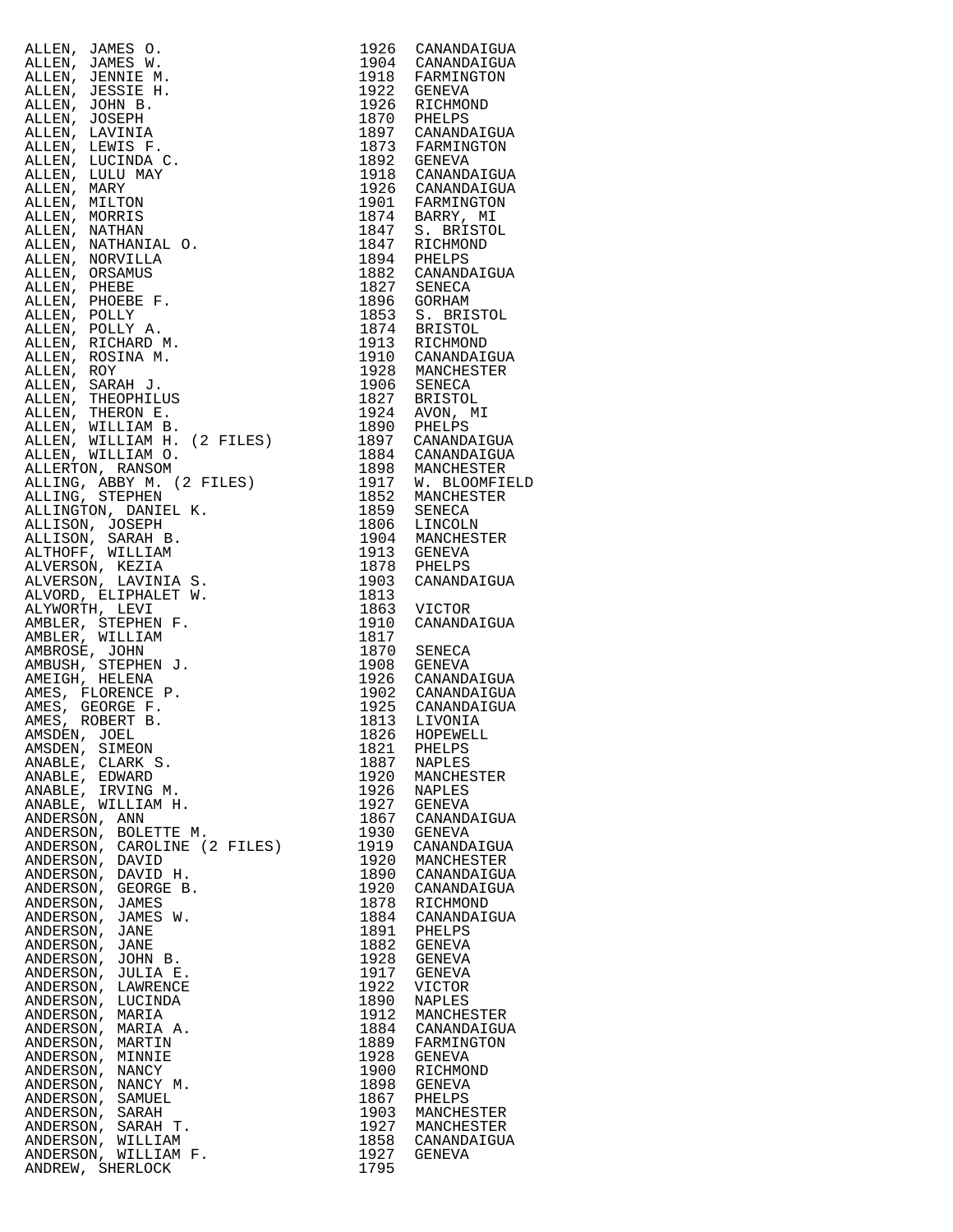| ANDERES, ANARONS, E. 1930 CANARIAICUS<br>ANDERES, ANGUSTRA E. 1947 CENERALIZOR (1947 CENERALIZOR ANDERES, ESPIERE<br>ANDERES, ESPIERE (1957 CENERALIZOR EN 1947 CENERALIZOR ANDERES, FRANCES (1958 CENERALIZOR ANDERES, FRANCES (195                           |              |                                      |
|----------------------------------------------------------------------------------------------------------------------------------------------------------------------------------------------------------------------------------------------------------------|--------------|--------------------------------------|
|                                                                                                                                                                                                                                                                |              |                                      |
|                                                                                                                                                                                                                                                                |              |                                      |
|                                                                                                                                                                                                                                                                |              |                                      |
|                                                                                                                                                                                                                                                                |              |                                      |
|                                                                                                                                                                                                                                                                |              |                                      |
|                                                                                                                                                                                                                                                                |              |                                      |
|                                                                                                                                                                                                                                                                |              |                                      |
|                                                                                                                                                                                                                                                                |              |                                      |
|                                                                                                                                                                                                                                                                |              |                                      |
|                                                                                                                                                                                                                                                                |              |                                      |
|                                                                                                                                                                                                                                                                |              |                                      |
|                                                                                                                                                                                                                                                                |              |                                      |
|                                                                                                                                                                                                                                                                |              |                                      |
|                                                                                                                                                                                                                                                                |              |                                      |
|                                                                                                                                                                                                                                                                |              |                                      |
|                                                                                                                                                                                                                                                                |              |                                      |
|                                                                                                                                                                                                                                                                |              |                                      |
|                                                                                                                                                                                                                                                                |              |                                      |
|                                                                                                                                                                                                                                                                |              |                                      |
|                                                                                                                                                                                                                                                                |              |                                      |
|                                                                                                                                                                                                                                                                |              |                                      |
|                                                                                                                                                                                                                                                                |              |                                      |
|                                                                                                                                                                                                                                                                |              |                                      |
|                                                                                                                                                                                                                                                                |              |                                      |
|                                                                                                                                                                                                                                                                |              |                                      |
|                                                                                                                                                                                                                                                                |              |                                      |
|                                                                                                                                                                                                                                                                |              |                                      |
|                                                                                                                                                                                                                                                                |              |                                      |
|                                                                                                                                                                                                                                                                |              |                                      |
|                                                                                                                                                                                                                                                                |              |                                      |
|                                                                                                                                                                                                                                                                |              |                                      |
|                                                                                                                                                                                                                                                                |              |                                      |
|                                                                                                                                                                                                                                                                |              |                                      |
|                                                                                                                                                                                                                                                                |              |                                      |
|                                                                                                                                                                                                                                                                |              |                                      |
|                                                                                                                                                                                                                                                                |              |                                      |
|                                                                                                                                                                                                                                                                |              |                                      |
|                                                                                                                                                                                                                                                                |              |                                      |
|                                                                                                                                                                                                                                                                |              |                                      |
| ANSBERGER, HARRIET                                                                                                                                                                                                                                             | 1872         | MANCHESTER                           |
| ANSBERGER, JACOB                                                                                                                                                                                                                                               |              | 1879 PHELPS                          |
| ANSBURGER, KATE J.<br>ANSLEY, ALANSON                                                                                                                                                                                                                          | 1913         | HOPEWELL<br>1900 GENEVA              |
| ANSLEY, CORNELIA                                                                                                                                                                                                                                               | 1912         | GENEVA                               |
| ANSLEY, ELEANOR                                                                                                                                                                                                                                                |              | 1912 GENEVA                          |
|                                                                                                                                                                                                                                                                | 1870         | SENECA                               |
|                                                                                                                                                                                                                                                                | 1890         | <b>NAPLES</b><br>1907 GENEVA         |
|                                                                                                                                                                                                                                                                | 1901         | PHELPS                               |
|                                                                                                                                                                                                                                                                | 1907         | GENEVA                               |
|                                                                                                                                                                                                                                                                | 1901         | SENECA                               |
|                                                                                                                                                                                                                                                                | 1914         | GENEVA<br>1922 GENEVA                |
|                                                                                                                                                                                                                                                                | 1900         | SENECA                               |
|                                                                                                                                                                                                                                                                | 1893         | GENEVA                               |
|                                                                                                                                                                                                                                                                | 1840         | SENECA<br>1898 MANCHESTER            |
|                                                                                                                                                                                                                                                                | 1894         | CANANDAIGUA                          |
|                                                                                                                                                                                                                                                                |              | 1897 CANANDAIGUA                     |
|                                                                                                                                                                                                                                                                | 1921         | GENEVA                               |
|                                                                                                                                                                                                                                                                | 1887<br>1925 | <b>GENEVA</b><br>GENEVA              |
|                                                                                                                                                                                                                                                                |              | 1857 CANANDAIGUA                     |
|                                                                                                                                                                                                                                                                | 1890         | CANANDAIGUA                          |
|                                                                                                                                                                                                                                                                |              | 1877 CANANDAIGUA                     |
| S.<br>S.<br>S.<br>AK M.<br>ARTHAN H.<br>4, ROBERT S.<br>LEY, SARAH N.<br>ANSLEY, SARAH N.<br>MSLEY, WILLIAM<br>NSLEY, WILLIAM<br>NSLENGER, NICHOLAS<br>TES, ELIZA C.<br>TES, HELEN E.<br>HONSON, SEWERIN<br>ONNY, JENNIE N.<br>1, ORMI, JENNIE 1<br>4, ABNER B |              | 1841 CANANDAIGUA<br>1884 CANANDAIGUA |
|                                                                                                                                                                                                                                                                |              | 1896 CANANDAIGUA                     |
|                                                                                                                                                                                                                                                                |              | 1878 FARMINGTON                      |

|                                                                                                                                                                                                                                                           |              | 1921 CANANDAIGUA           |  |
|-----------------------------------------------------------------------------------------------------------------------------------------------------------------------------------------------------------------------------------------------------------|--------------|----------------------------|--|
|                                                                                                                                                                                                                                                           |              |                            |  |
|                                                                                                                                                                                                                                                           |              |                            |  |
|                                                                                                                                                                                                                                                           |              |                            |  |
|                                                                                                                                                                                                                                                           |              |                            |  |
|                                                                                                                                                                                                                                                           |              |                            |  |
|                                                                                                                                                                                                                                                           |              |                            |  |
|                                                                                                                                                                                                                                                           |              |                            |  |
|                                                                                                                                                                                                                                                           |              |                            |  |
|                                                                                                                                                                                                                                                           |              | 1890 W. BLOOMFIELD         |  |
|                                                                                                                                                                                                                                                           |              |                            |  |
|                                                                                                                                                                                                                                                           |              |                            |  |
|                                                                                                                                                                                                                                                           |              |                            |  |
|                                                                                                                                                                                                                                                           |              |                            |  |
|                                                                                                                                                                                                                                                           |              |                            |  |
|                                                                                                                                                                                                                                                           |              |                            |  |
|                                                                                                                                                                                                                                                           |              |                            |  |
|                                                                                                                                                                                                                                                           |              |                            |  |
|                                                                                                                                                                                                                                                           |              |                            |  |
|                                                                                                                                                                                                                                                           |              |                            |  |
|                                                                                                                                                                                                                                                           |              |                            |  |
|                                                                                                                                                                                                                                                           |              |                            |  |
|                                                                                                                                                                                                                                                           |              |                            |  |
| ANDERWS, ANARO B. 1930<br>CANADERWS, ANARO B. 1930<br>CANADERWS, ANARO B. 1930<br>CANADERWS, CRANC E. 1942<br>ANDERWS, CRANC C. 1942<br>ANDERWS, ERANTS C. 1943<br>ANDERWS, FRANC C. 1943<br>ANDERWS, FRANC C. 1943<br>ANDERWS, SERVICT A. 2 FILES)<br>AN |              |                            |  |
|                                                                                                                                                                                                                                                           |              |                            |  |
|                                                                                                                                                                                                                                                           |              |                            |  |
|                                                                                                                                                                                                                                                           |              |                            |  |
|                                                                                                                                                                                                                                                           |              |                            |  |
|                                                                                                                                                                                                                                                           |              | 1900 INDIANAPOLIS, IN      |  |
|                                                                                                                                                                                                                                                           |              |                            |  |
| ANNIS, MARGARET                                                                                                                                                                                                                                           | 1872         | MANCHESTER                 |  |
| ANSBERGER, HARRIET                                                                                                                                                                                                                                        | 1872         | MANCHESTER                 |  |
| ANSBERGER, JACOB                                                                                                                                                                                                                                          | 1879         | PHELPS                     |  |
| ANSBURGER, KATE J.                                                                                                                                                                                                                                        | 1913         | HOPEWELL                   |  |
| ANSLEY, ALANSON                                                                                                                                                                                                                                           | 1900         | GENEVA                     |  |
| ANSLEY, CORNELIA<br>ANSLEY, ELEANOR                                                                                                                                                                                                                       | 1912<br>1912 | GENEVA<br>GENEVA           |  |
| ANSLEY, GEORGE W.                                                                                                                                                                                                                                         | 1870         | SENECA                     |  |
| ANSLEY, JOHN                                                                                                                                                                                                                                              | 1890         | NAPLES                     |  |
| ANSLEY, JOHN W.                                                                                                                                                                                                                                           | 1907         | GENEVA                     |  |
| ANSLEY, LIBBIE S.<br>ANSLEY, MARCUS                                                                                                                                                                                                                       | 1901<br>1907 | PHELPS                     |  |
| ANSLEY, MARK M.                                                                                                                                                                                                                                           | 1901         | GENEVA<br>SENECA           |  |
| ANSLEY, NATHAN H.                                                                                                                                                                                                                                         | 1914         | GENEVA                     |  |
| ANSLEY, ROBERT S.                                                                                                                                                                                                                                         | 1922         | GENEVA                     |  |
| ANSLEY, SARAH A.                                                                                                                                                                                                                                          | 1900         | SENECA                     |  |
| ANSLEY, SARAH N.<br>ANSLEY, WILLIAM                                                                                                                                                                                                                       | 1893<br>1840 | GENEVA<br>SENECA           |  |
| ANSLINGER, NICHOLAS                                                                                                                                                                                                                                       | 1898         | MANCHESTER                 |  |
| ANTES, ELIZA C.                                                                                                                                                                                                                                           | 1894         | CANANDAIGUA                |  |
| ANTES, HELEN E.                                                                                                                                                                                                                                           | 1897         | CANANDAIGUA                |  |
| ANTHONSON, SEVERIN                                                                                                                                                                                                                                        | 1921<br>1887 | GENEVA                     |  |
| ANTHONY, SAMUEL N.<br>ANTIDORMI, JENNIE                                                                                                                                                                                                                   | 1925         | GENEVA<br><b>GENEVA</b>    |  |
| ANTIS, ABNER B.                                                                                                                                                                                                                                           | 1857         | CANANDAIGUA                |  |
| ANTIS, ALICE F.                                                                                                                                                                                                                                           | 1890         | CANANDAIGUA                |  |
| ANTIS, ROBERT                                                                                                                                                                                                                                             | 1877         | CANANDAIGUA                |  |
| ANTIS, WILLIAM<br>ANTIS, WILLIAM                                                                                                                                                                                                                          | 1841<br>1884 | CANANDAIGUA<br>CANANDAIGUA |  |
| ANTIS, WILLIAM G.                                                                                                                                                                                                                                         | 1896         | CANANDAIGUA                |  |
| ANTISDALE, OTIS                                                                                                                                                                                                                                           | 1878         | FARMINGTON                 |  |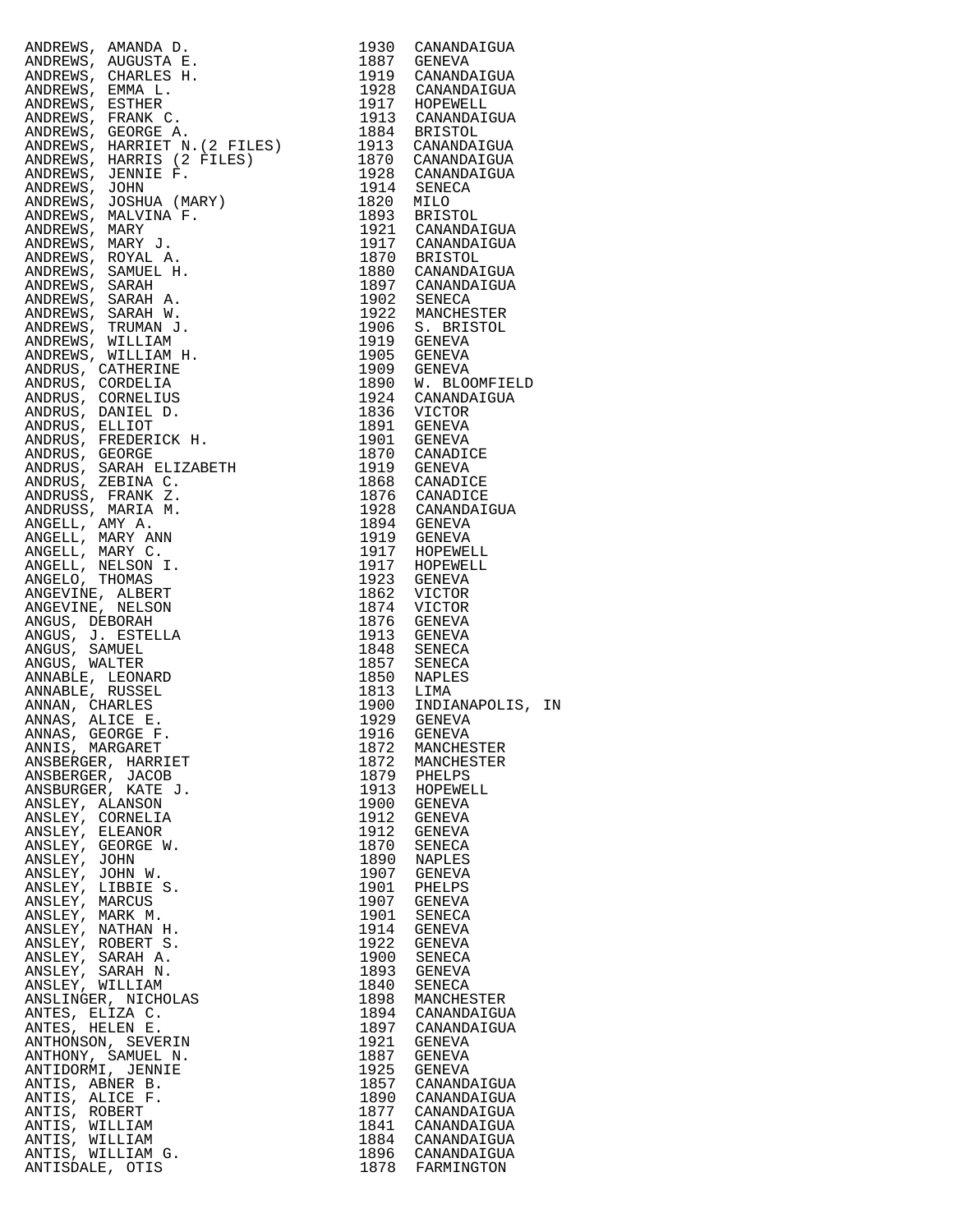ANTISDALE, PERES 1816 ANTISDALE, PEREZ 1855 FARMINGTON ANTONACCI, JOHN 1922 GENEVA APPLETON, ELIZABETH 1885 E. BLOOMFIELD APPLETON, KARL H. 1913 E. BLOOMFIELD APPLETON, LENA N.(2 FILES) 1926 CANANDAIGUA APPLETON, RICHARD 1925 E. BLOOMFIELD APPLETON, RICHARD C. 1883 E. BLOOMFIELD APPLETON, ROBERT 1904 E. BLOOMFIELD APPLETON, WILLIAM 1926 CANANDAIGUA ARCHER, AUSTIN 1876 HOPEWELL ARCHER, CHARLES W. 1904 HOPEWELL ARCHER, DENNIE C. 1905 MANCHESTER ARCHER, EPHRAM 1891 MANCHESTER ARCHER, GARDNER, L. 1924 HOPEWELL ARCHER, M. EUGENIA 1963 HOPEWELL ARCHER, PHILA M. 1926 SENECA ARCHER, STEPHEN 1866 HOPEWELL ARCHER, STEPHEN D. 1895 HOPEWELL ARCHER, WATSON W. 1902 MANCHESTER AREND, CHRISTINA 1923 VICTOR AREND, CORA M. 1918 VICTOR (FARMINGT ARILLOTTA, ANTONIO 1911 CANANDAIGUA ARMSTRONG, (WIDOW RUTH)\_\_\_\_ 1818 ARMSTRONG, ELIZA B. 1911 GENEVA ARMSTRONG, GEORGE 1856 SENECA ARMSTRONG, HIRAM (2 FILES) 1885 PHELPS ARMSTRONG, JAMES 1854 SENECA ARMSTRONG, JAMES (2 FILES) 1906 GENEVA ARMSTRONG, JAMES A. 1871 SENECA ARMSTRONG, JOHN 1813 BOYLE ARMSTRONG, JOHN B. 1913 PHELPS ARMSTRONG, JOHN W.C. 1872 CANANDAIGUA ARMSTRONG, MARTIN 1908 UNADILLA, MI ARMSTRONG, OLIVER C. 1892 CANANDAIGUA ARMSTRONG, ROBERT 1856 CANANDAIGUA ARMSTRONG, SARAH (2 FILES) 1889 GENEVA ARMSTRONG, SARAH A. 1918 GENEVA ARMSTRONG, SETH W. 1921 GENEVA ARMSTRONG, WILLIAM 1856 SENECA ARMSTRONG, WILLIAM F. 1885 MANCHESTER ARMSTRONG, WILLIAM P. 1852 S. BRISTOL ARNOLD, ABRAHAM 1825 GORHAM ARNOLD, ALEXANDER 1888 GORHAM ARNOLD, ALEXANDER B. 1910 GORHAM ARNOLD, ALLISON S. 1921 FARMINGTON ARNOLD, BETSEY P. 1876 FARMINGTON ARNOLD, CAROLINE A. 1918 GORHAM ARNOLD, CHARLES J. 1908 GENEVA ARNOLD, CLEMENT 1927 GENEVA ARNOLD, CUYLER S. 1905 GORHAM ARNOLD, DANIEL 1891 FARMINGTON ARNOLD, DENNIS 1887 CANANDAIGUA ARNOLD, ELIJAH (3 FILES) 1879 NAPLES ARNOLD, ELISHA 1846 HOPEWELL ARNOLD, ELIZA S. 1905 GENEVA ARNOLD, EMILY 1885 FARMINGTON ARNOLD, ERNEST S. 1930 CANANDAIGUA ARNOLD, FRANK C. 1910 CANANDAIGUA ARNOLD, GILES T. 1842 VICTOR ARNOLD, HARRIET E. 1910 CANANDAIGUA ARNOLD, HENRY C. 1921 W. BLOOMFIELD ARNOLD, ISAAC A. 1866 GORHAM ARNOLD, JACOB 1813 FARMINGTON ARNOLD, JAMES 1814 PALMYRA ARNOLD, JAMES A. 1930 NAPLES ARNOLD, JESSE 1813 ONTARIO ARNOLD, JOHN 1813 FARMINGTON ARNOLD, JONATHAN 1851 GORHAM ARNOLD, LEVI 1863 FARMINGTON ARNOLD, LIBBIE 1870 GORHAM ARNOLD, LURANA 1859 GORHAM ARNOLD, MARY 1860 GORHAM ARNOLD, MARY A. 1873 GENEVA ARNOLD, PARDON 1841 FARMINGTON ARNOLD, ROXANA 1875 NAPLES ARNOLD, RUTH 1862 MANCHESTER ARNOLD, SALLY 1867 GORHAM ARNOLD, SARAH 1853 MANCHESTER ARNOLD, SUSANNA 1812 SENECA<br>ARNOLD, WILLIAM 1844 RICHMOND ARNOLD, WILLIAM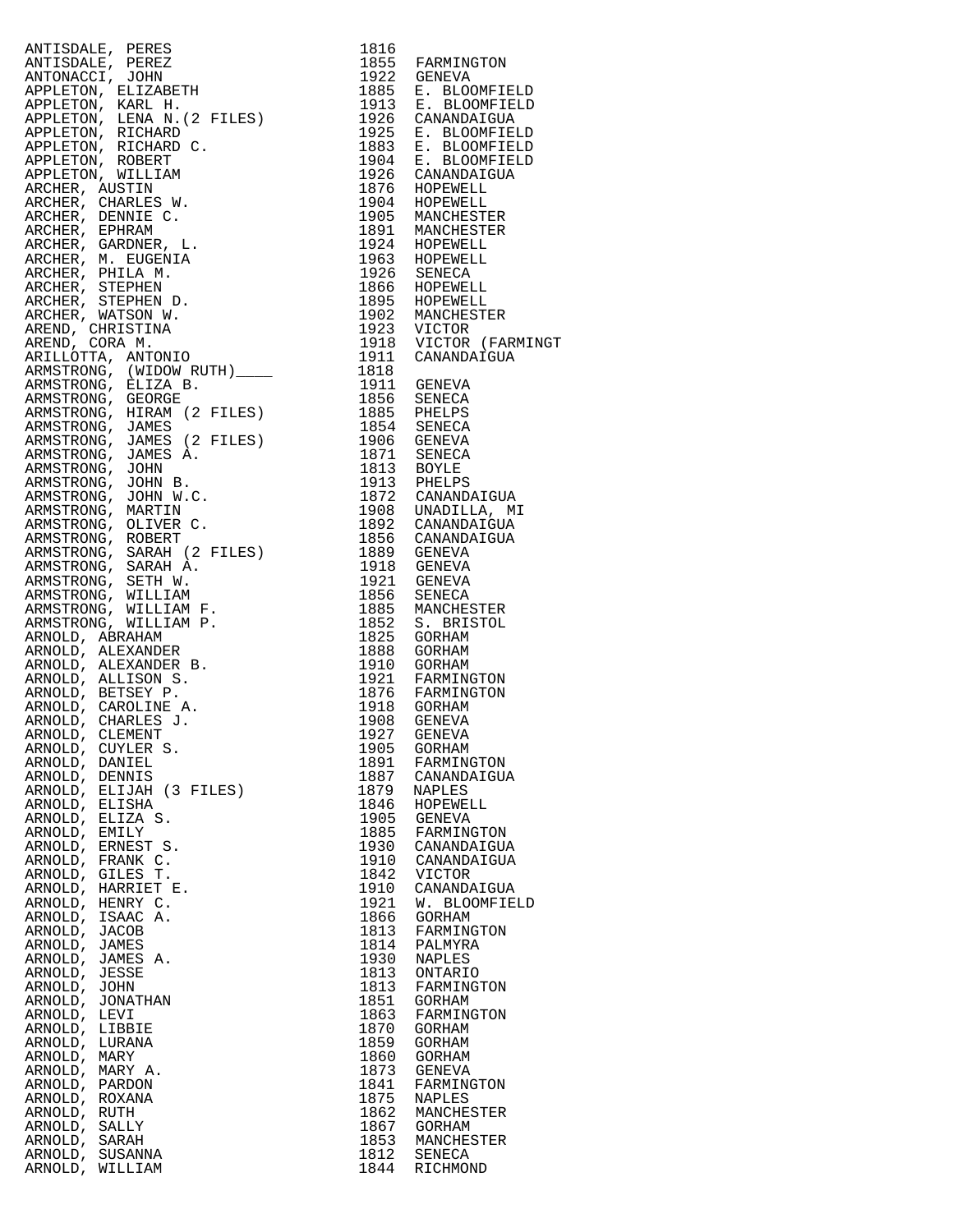| ARMOLD, WILLIAM 1953 W. BLOOMFIELD 1964 SENECA WANDALOUN (NELLES)<br>ARMOLD, NOLESTIA 1964 SENECA CANANDALOUN<br>ARMOLD, JOBET 1878 1986 CANANDALOUN ANTHONY (COMPTELD ARMOLD AND THE SAME IN THE SAME IN THE SAME IN THE SAME IN T |              |                                |
|-------------------------------------------------------------------------------------------------------------------------------------------------------------------------------------------------------------------------------------|--------------|--------------------------------|
|                                                                                                                                                                                                                                     |              |                                |
|                                                                                                                                                                                                                                     |              |                                |
|                                                                                                                                                                                                                                     |              |                                |
|                                                                                                                                                                                                                                     |              |                                |
|                                                                                                                                                                                                                                     |              |                                |
|                                                                                                                                                                                                                                     |              |                                |
|                                                                                                                                                                                                                                     |              |                                |
|                                                                                                                                                                                                                                     |              |                                |
|                                                                                                                                                                                                                                     |              |                                |
|                                                                                                                                                                                                                                     |              |                                |
|                                                                                                                                                                                                                                     |              |                                |
|                                                                                                                                                                                                                                     |              |                                |
|                                                                                                                                                                                                                                     |              |                                |
|                                                                                                                                                                                                                                     |              |                                |
|                                                                                                                                                                                                                                     |              |                                |
|                                                                                                                                                                                                                                     |              |                                |
|                                                                                                                                                                                                                                     |              |                                |
|                                                                                                                                                                                                                                     |              |                                |
|                                                                                                                                                                                                                                     |              |                                |
|                                                                                                                                                                                                                                     |              |                                |
|                                                                                                                                                                                                                                     |              |                                |
|                                                                                                                                                                                                                                     |              |                                |
|                                                                                                                                                                                                                                     |              |                                |
|                                                                                                                                                                                                                                     |              |                                |
|                                                                                                                                                                                                                                     |              |                                |
|                                                                                                                                                                                                                                     |              |                                |
|                                                                                                                                                                                                                                     |              |                                |
|                                                                                                                                                                                                                                     |              |                                |
|                                                                                                                                                                                                                                     |              |                                |
|                                                                                                                                                                                                                                     |              |                                |
|                                                                                                                                                                                                                                     |              |                                |
|                                                                                                                                                                                                                                     |              |                                |
|                                                                                                                                                                                                                                     |              |                                |
|                                                                                                                                                                                                                                     |              |                                |
|                                                                                                                                                                                                                                     |              |                                |
|                                                                                                                                                                                                                                     |              |                                |
|                                                                                                                                                                                                                                     |              |                                |
|                                                                                                                                                                                                                                     |              |                                |
|                                                                                                                                                                                                                                     |              |                                |
|                                                                                                                                                                                                                                     |              |                                |
|                                                                                                                                                                                                                                     |              |                                |
|                                                                                                                                                                                                                                     |              |                                |
| ATWOOD, CATHERINE E.<br>ATWOOD, JOSEPH                                                                                                                                                                                              |              |                                |
| AUKENPAUGH, JEROME                                                                                                                                                                                                                  | 1875<br>1874 | CANANDAIGUA                    |
| AUMICK, COREY L.                                                                                                                                                                                                                    | 1922         | PHELPS<br>GENEVA               |
| AUSBERGER, THOMAS H.                                                                                                                                                                                                                | 1886         | CANANDAIGUA                    |
| AUSTIN, CAROLINE                                                                                                                                                                                                                    | 1913         | GENEVA                         |
| AUSTIN, DANIEL C.                                                                                                                                                                                                                   | 1873         | HOPEWELL                       |
| AUSTIN, JOHN                                                                                                                                                                                                                        | 1915         | GORHAM                         |
| AUSTIN, LAFAYETTE                                                                                                                                                                                                                   | 1902         | GENEVA                         |
| AUSTIN, LEVI<br>AVERILL, ELISHA                                                                                                                                                                                                     | 1821         | 1854 CANADICE<br>FARMINGTON    |
| AVERILL, ISABELLA                                                                                                                                                                                                                   |              | 1860 GENEVA                    |
| AVERY, ALBERT F.                                                                                                                                                                                                                    | 1922         | CANANDAIGUA                    |
| AVERY, ASAHEL B. (2 FILES)                                                                                                                                                                                                          | 1894         | PHELPS                         |
| AVERY, AUSTIN                                                                                                                                                                                                                       | 1867         | E. BLOOMFIELD                  |
| AVERY, BETSEY                                                                                                                                                                                                                       | 1883         | PHELPS                         |
| AVERY, ELISHA ? (MARY)                                                                                                                                                                                                              | 1818         | LYONS                          |
| AVERY, FRANK A.<br>AVERY, JAMES                                                                                                                                                                                                     | 1924<br>1870 | PHELPS<br>PHELPS               |
| AVERY, JAMES                                                                                                                                                                                                                        | 1912         | GENEVA                         |
| AVERY, JENNIE M.                                                                                                                                                                                                                    | 1930         | NAPLES                         |
| AVERY, JULIA C.                                                                                                                                                                                                                     | 1893         | GENEVA                         |
| AVERY, LOVANTIA L.                                                                                                                                                                                                                  | 1923         | CANANDAIGUA                    |
| AVERY, PETER R.                                                                                                                                                                                                                     |              | 1854 PHELPS                    |
| AVERY, SARAH                                                                                                                                                                                                                        | 1875         | EAST BLOOMFIELD<br>1890 PHELPS |
| AVERY, THOMAS<br>AYERS, ANNIE C.                                                                                                                                                                                                    | 1915         | WEST BLOOMFIELD                |
| AYERS, BAILEY                                                                                                                                                                                                                       | 1876         | WEST BLOOMFIELD                |
| AYERS, EDWARD C.                                                                                                                                                                                                                    | 1918         | GENEVA                         |
| AYERS, ELIZABETH                                                                                                                                                                                                                    |              | 1831 FARMINGTON                |
| AYERS, LUCY<br>AYRAULT, ELIZABETH F.                                                                                                                                                                                                |              | 1875 GENEVA                    |
|                                                                                                                                                                                                                                     |              | 1907 GENEVA                    |

| 1853         | W. BLOOMFIELD                     |
|--------------|-----------------------------------|
| 1864<br>1866 | <b>SENECA</b><br>CANANDAIGUA      |
| 1814         |                                   |
| 1929<br>1899 | VICTOR                            |
| 1886         | W. BLOOMFIELD<br>W. BLOOMFIELD    |
| 1926<br>1918 | RICHMOND<br>HOPEWELL              |
| 1907         | RICHMOND                          |
| 1894<br>1928 | E. BLOOMFIELD<br>RICHMOND         |
| 1924         | RICHMOND                          |
| 1895<br>1922 | RICHMOND<br>RICHMOND              |
| 1919         | RICHMOND                          |
| 1906         | RICHMOND                          |
| 1899<br>1883 | RICHMOND<br>RICHMOND              |
| 1916         | RICHMOND                          |
| 1894<br>1884 | HOPEWELL<br>RICHMOND              |
| 1902         | RICHMOND                          |
| 1841<br>1887 | RICHMOND<br>RICHMOND              |
| 1915         | RICHMOND                          |
| 1854         | PHELPS                            |
| 1890<br>1890 | MANCHESTER<br>RICHMOND            |
| 1927         | RICHMOND                          |
| 1884<br>1873 | SENECA<br>GENEVA                  |
| 1845         | SENECA                            |
| 1858<br>1866 | SENECA<br>GORHAM                  |
| 1835         | GORHAM                            |
| 1900         | NAPLES                            |
| 1905<br>1906 | MANCHESTER<br>MANCHESTER          |
| 1841         | SENECA                            |
| 1919<br>1861 | CANANDAIGUA<br>CANANDAIGUA        |
| 1912         | CANANDAIGUA                       |
| 1862<br>1848 | CANANDAIGUA<br>CANANDAIGUA        |
| 1862         | SENECA                            |
| 1889<br>1876 | NAPLES<br>NAPLES                  |
| 1849         | CANANDAIGUA                       |
| 1907<br>1875 | MASON, MI                         |
| l874         | CANANDAIGUA<br>PHELPS             |
| 1922         | GENEVA                            |
| 1886<br>1913 | CANANDAIGUA<br>GENEVA             |
| 1873         | HOPEWELL                          |
| 1915<br>1902 | GORHAM<br>GENEVA                  |
| 1854         | CANADICE                          |
| 1821<br>1860 | FARMINGTON<br>GENEVA              |
| 1922         | CANANDAIGUA                       |
| l894<br>1867 | PHELPS<br>Е.                      |
| 1883         | <b>BLOOMFIELD</b><br>PHELPS       |
| L818         | LYONS                             |
| 1924<br>1870 | PHELPS<br>PHELPS                  |
| 1912         | <b>GENEVA</b>                     |
| 1930<br>1893 | NAPLES<br><b>GENEVA</b>           |
| 1923         | CANANDAIGUA                       |
| 1854<br>1875 | PHELPS<br>EAST BLOOMFIEL          |
| 1890         | PHELPS                            |
| 1915<br>1876 | WEST BLOOMFIEL<br>WEST BLOOMFIELI |
| 1918         | GENEVA                            |
| 1831         | FARMINGTON                        |
| 1875<br>1907 | GENEVA<br>GENEVA                  |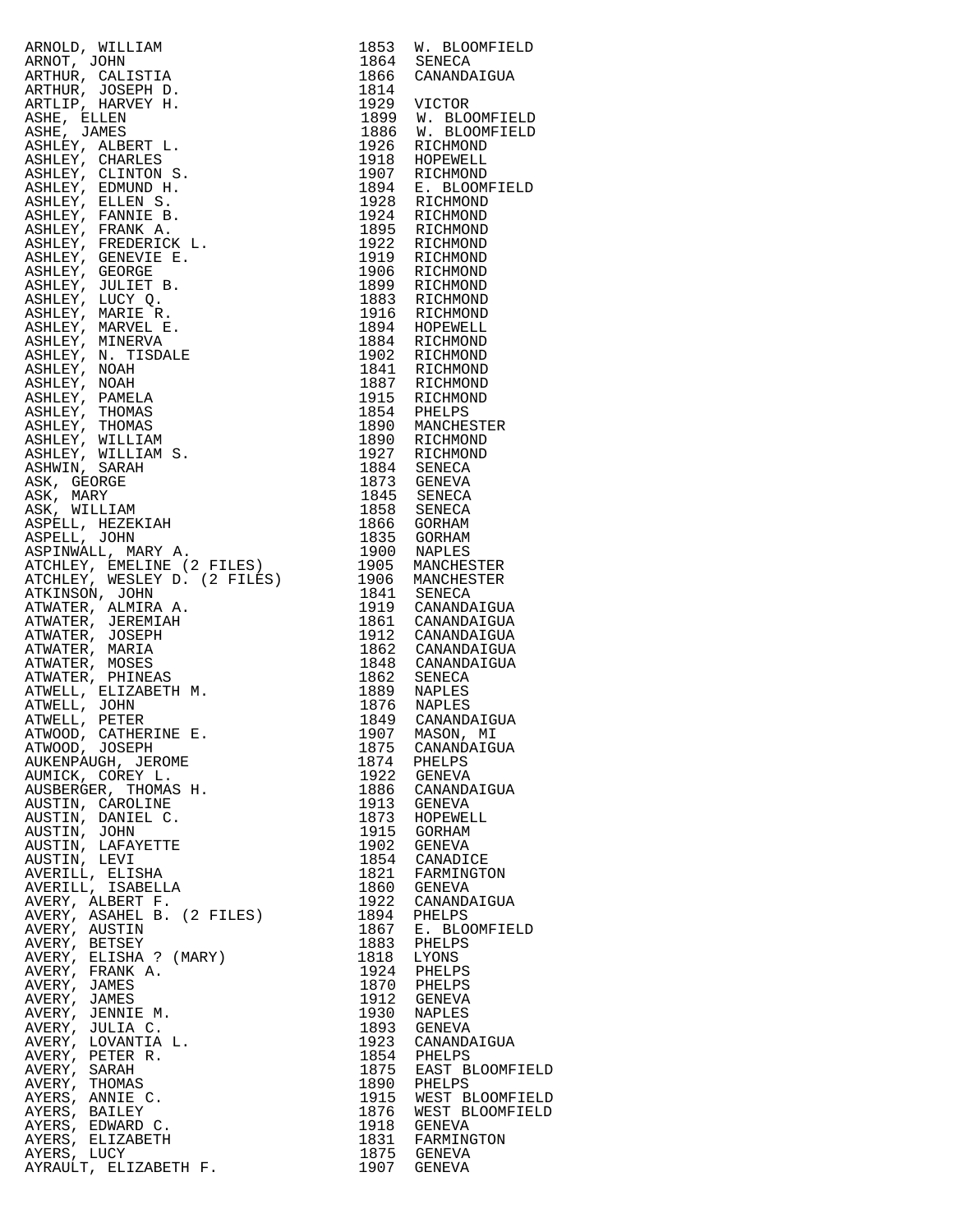| AYRAUT, WALTER (1992)<br>AYRES, JOHN G. 1839 SENEVA<br>AYRES, JOHN G. 1939 SENEVA<br>AYRES, JOHN G. 1939 SENEVA<br>AYRES, LILLIAN B. 1917<br>BAADER, BARBARA<br>BAADER, FRANZISKA 1922 NAPLES<br>BAADER, FRANZISKA 1939 SENEVA<br>BABBITT, AN |              |                                              |
|-----------------------------------------------------------------------------------------------------------------------------------------------------------------------------------------------------------------------------------------------|--------------|----------------------------------------------|
|                                                                                                                                                                                                                                               |              |                                              |
|                                                                                                                                                                                                                                               |              |                                              |
|                                                                                                                                                                                                                                               |              |                                              |
|                                                                                                                                                                                                                                               |              |                                              |
|                                                                                                                                                                                                                                               |              |                                              |
|                                                                                                                                                                                                                                               |              |                                              |
|                                                                                                                                                                                                                                               |              |                                              |
|                                                                                                                                                                                                                                               |              |                                              |
|                                                                                                                                                                                                                                               |              |                                              |
|                                                                                                                                                                                                                                               |              |                                              |
|                                                                                                                                                                                                                                               |              |                                              |
|                                                                                                                                                                                                                                               |              |                                              |
|                                                                                                                                                                                                                                               |              |                                              |
|                                                                                                                                                                                                                                               |              |                                              |
|                                                                                                                                                                                                                                               |              |                                              |
|                                                                                                                                                                                                                                               |              |                                              |
|                                                                                                                                                                                                                                               |              |                                              |
|                                                                                                                                                                                                                                               |              |                                              |
|                                                                                                                                                                                                                                               |              |                                              |
|                                                                                                                                                                                                                                               |              |                                              |
|                                                                                                                                                                                                                                               |              |                                              |
|                                                                                                                                                                                                                                               |              |                                              |
|                                                                                                                                                                                                                                               |              |                                              |
|                                                                                                                                                                                                                                               |              |                                              |
|                                                                                                                                                                                                                                               |              |                                              |
|                                                                                                                                                                                                                                               |              |                                              |
|                                                                                                                                                                                                                                               |              |                                              |
|                                                                                                                                                                                                                                               |              |                                              |
|                                                                                                                                                                                                                                               |              |                                              |
|                                                                                                                                                                                                                                               |              |                                              |
|                                                                                                                                                                                                                                               |              |                                              |
|                                                                                                                                                                                                                                               |              |                                              |
|                                                                                                                                                                                                                                               |              |                                              |
|                                                                                                                                                                                                                                               |              |                                              |
| BACKUS, SAMULLUS, CHERENCON, ALBERT (4 FILES)<br>BACON, ALBERT (1908 RICHMOND 1882 PHELPS<br>BACON, ERED 1929 RICHMOND 1929 RICHMOND<br>BACON, GEORGE R. 1928 RICHMOND<br>BACON, JOEL W. 1876 PHELPS<br>BACON, JOEL W. 1876 PHELPS<br>BACO    |              |                                              |
|                                                                                                                                                                                                                                               |              |                                              |
|                                                                                                                                                                                                                                               |              |                                              |
|                                                                                                                                                                                                                                               |              |                                              |
|                                                                                                                                                                                                                                               |              |                                              |
|                                                                                                                                                                                                                                               |              |                                              |
|                                                                                                                                                                                                                                               |              |                                              |
|                                                                                                                                                                                                                                               |              |                                              |
|                                                                                                                                                                                                                                               |              |                                              |
|                                                                                                                                                                                                                                               |              |                                              |
|                                                                                                                                                                                                                                               |              |                                              |
|                                                                                                                                                                                                                                               |              |                                              |
| BACON, SANFORD                                                                                                                                                                                                                                | 1890         | RICHMOND                                     |
| BADEAU, DYER A.                                                                                                                                                                                                                               | 1924         | <b>NAPLES</b>                                |
| BADEAU, MARGARET M.                                                                                                                                                                                                                           | 1909         | <b>NAPLES</b>                                |
| BADGER, HENRY                                                                                                                                                                                                                                 | 1809         | GORHAM                                       |
| BADGER, ISAAC S.                                                                                                                                                                                                                              | 1899         | WEST BLOOMFIELD                              |
| BADGLEY, ALBERTUS                                                                                                                                                                                                                             | 1909         | GENEVA                                       |
| BADGLEY, FRANK N.                                                                                                                                                                                                                             | 1924         | GENEVA                                       |
| BAGGERLY, BARLOW                                                                                                                                                                                                                              | 1873         | PHELPS                                       |
| BAGGERLY, BERTHA                                                                                                                                                                                                                              | 1910         | MANCHESTER                                   |
| BAGGERLY, DORA B.<br>BAGGERLY, ELIZABETH A.                                                                                                                                                                                                   | 1909<br>1903 | CANANDAIGUA<br>PHELPS                        |
| BAGGERLY, EVERITT                                                                                                                                                                                                                             | 1875         | MANCHESTER                                   |
| BAGGERLY, GEORGE D.                                                                                                                                                                                                                           | 1916         | CANANDAIGUA                                  |
| BAGGERLY, HARRISON                                                                                                                                                                                                                            | 1909         | MANCHESTER                                   |
| BAGGERLY, HENRY                                                                                                                                                                                                                               | 1848         | PHELPS                                       |
| BAGGERLY, HEZEKIAH                                                                                                                                                                                                                            | 1857         | PHELPS                                       |
| BAGGERLY, JOHN (REV.)                                                                                                                                                                                                                         | 1833         | PHELPS                                       |
| BAGGERLY, LENA B.                                                                                                                                                                                                                             | 1920         | PHELPS                                       |
| BAGGERLY, MARTHA                                                                                                                                                                                                                              | 1870         | PHELPS                                       |
| BAGGERLY, PETER                                                                                                                                                                                                                               | 1844         | PHELPS                                       |
| BAGGERLY, ROBERT J.                                                                                                                                                                                                                           | 1891         | MANCHESTER                                   |
| BAGGERLY, SUSAN                                                                                                                                                                                                                               | 1912         | MANCHESTER                                   |
| BAGGERLY, THEODORE T.                                                                                                                                                                                                                         | 1857         | MANCHESTER                                   |
| BAGLEY, ELIZABETH J.                                                                                                                                                                                                                          | 1930         | CANANDAIGUA                                  |
| BAGLEY, JAMES                                                                                                                                                                                                                                 | 1930         | CANANDAIGUA                                  |
| BAGLEY, THOMAS<br>BAGLEY, TRIAL                                                                                                                                                                                                               | 1894<br>1889 | CANANDAIGUA<br>PHELPS                        |
| BAILEY, ALBERT                                                                                                                                                                                                                                | 1910         | VICTOR                                       |
| BAILEY, ARTEMUS                                                                                                                                                                                                                               | 1895         | <b>NAPLES</b>                                |
| BAILEY, CORINTHA J.                                                                                                                                                                                                                           |              |                                              |
| ם שחתם מקורות יש דד גם                                                                                                                                                                                                                        |              | 1874 WEST BLOOMFIELD<br>1882 FAST BLOOMFIELD |

| ULT, WALTER                                                                                                                                                                                                                                                                    | 1882         | GENEVA                                                                 |
|--------------------------------------------------------------------------------------------------------------------------------------------------------------------------------------------------------------------------------------------------------------------------------|--------------|------------------------------------------------------------------------|
| S, JOHN                                                                                                                                                                                                                                                                        |              | 1839 SENECA                                                            |
|                                                                                                                                                                                                                                                                                |              |                                                                        |
|                                                                                                                                                                                                                                                                                |              |                                                                        |
|                                                                                                                                                                                                                                                                                |              |                                                                        |
|                                                                                                                                                                                                                                                                                |              |                                                                        |
|                                                                                                                                                                                                                                                                                |              | 1924 CANANDAIGUA                                                       |
|                                                                                                                                                                                                                                                                                |              |                                                                        |
|                                                                                                                                                                                                                                                                                |              |                                                                        |
|                                                                                                                                                                                                                                                                                |              |                                                                        |
|                                                                                                                                                                                                                                                                                |              | 1891 CANANDAIGUA                                                       |
|                                                                                                                                                                                                                                                                                |              | 1911 CANANDAIGUA                                                       |
|                                                                                                                                                                                                                                                                                |              |                                                                        |
|                                                                                                                                                                                                                                                                                |              |                                                                        |
|                                                                                                                                                                                                                                                                                |              | 1911 PORT GIBSON                                                       |
|                                                                                                                                                                                                                                                                                |              | 1892 NAPLEL<br>1941 CANANDAIGUA<br>1999 MANCHESTER                     |
|                                                                                                                                                                                                                                                                                |              |                                                                        |
|                                                                                                                                                                                                                                                                                |              | 1920 MANCHESTER<br>1879 NAPLES                                         |
|                                                                                                                                                                                                                                                                                |              |                                                                        |
|                                                                                                                                                                                                                                                                                |              |                                                                        |
|                                                                                                                                                                                                                                                                                |              |                                                                        |
|                                                                                                                                                                                                                                                                                |              | 1896 MANCHESTER                                                        |
|                                                                                                                                                                                                                                                                                |              |                                                                        |
|                                                                                                                                                                                                                                                                                |              |                                                                        |
|                                                                                                                                                                                                                                                                                |              |                                                                        |
|                                                                                                                                                                                                                                                                                |              |                                                                        |
|                                                                                                                                                                                                                                                                                |              |                                                                        |
|                                                                                                                                                                                                                                                                                |              |                                                                        |
|                                                                                                                                                                                                                                                                                |              |                                                                        |
| ENSTOSE, JACOB (MEDIAN 1. 1973)<br>ENSTOSE, JACOB (MEDIAN 1914 GENEVA<br>ENSTOSE, JOHN D. 1914 GENEVA<br>ENSTOSE, LEAH 1874 GENEVA<br>US, CHARLES T. 1842 VICTOR<br>US, CLINTON C. 1876 CANANDAIGUA<br>US, REBECCA A. 1928 MANCHESTER<br>US,                                   |              |                                                                        |
|                                                                                                                                                                                                                                                                                |              |                                                                        |
|                                                                                                                                                                                                                                                                                |              |                                                                        |
|                                                                                                                                                                                                                                                                                |              |                                                                        |
|                                                                                                                                                                                                                                                                                |              |                                                                        |
|                                                                                                                                                                                                                                                                                |              |                                                                        |
|                                                                                                                                                                                                                                                                                |              |                                                                        |
| N, ALBERT                                                                                                                                                                                                                                                                      |              | 1908 RICHMOND                                                          |
| N, EMMA                                                                                                                                                                                                                                                                        | 1882         | PHELPS                                                                 |
| N, FRED                                                                                                                                                                                                                                                                        |              | 1929 RICHMOND                                                          |
| N, GEORGE R.                                                                                                                                                                                                                                                                   | 1928         | RICHMOND                                                               |
| N, HARRIET E.                                                                                                                                                                                                                                                                  | 1898         | VICTOR                                                                 |
| N, JOEL W.                                                                                                                                                                                                                                                                     | 1876         | PHELPS                                                                 |
| N, JOHN W.                                                                                                                                                                                                                                                                     | 1926         | RICHMOND                                                               |
| N, LUTHER                                                                                                                                                                                                                                                                      | 1813         |                                                                        |
| N, ORIN S.<br>N, ORIN S. (3 FILES)<br>N, ROBERT                                                                                                                                                                                                                                |              | 1901 CANANDAIGUA<br>1925 CANANDAIGUA<br>1922 RICHMOND<br>1915 RICHMOND |
|                                                                                                                                                                                                                                                                                |              |                                                                        |
|                                                                                                                                                                                                                                                                                |              |                                                                        |
| N, SAMUEL C.                                                                                                                                                                                                                                                                   | 1915         | RICHMOND                                                               |
|                                                                                                                                                                                                                                                                                | 1890<br>1924 | RICHMOND                                                               |
|                                                                                                                                                                                                                                                                                | 1909         | NAPLES<br>NAPLES                                                       |
|                                                                                                                                                                                                                                                                                | 1809         | GORHAM                                                                 |
|                                                                                                                                                                                                                                                                                | 1899         | WEST BLOOMFIELD                                                        |
|                                                                                                                                                                                                                                                                                | 1909         | GENEVA                                                                 |
|                                                                                                                                                                                                                                                                                | 1924         | GENEVA                                                                 |
|                                                                                                                                                                                                                                                                                | 1873         | PHELPS                                                                 |
|                                                                                                                                                                                                                                                                                | 1910         | MANCHESTER                                                             |
|                                                                                                                                                                                                                                                                                | 1909         | CANANDAIGUA                                                            |
|                                                                                                                                                                                                                                                                                | 1903         | PHELPS                                                                 |
|                                                                                                                                                                                                                                                                                | 1875         | MANCHESTER                                                             |
|                                                                                                                                                                                                                                                                                |              | 1916 CANANDAIGUA                                                       |
|                                                                                                                                                                                                                                                                                | 1909         | MANCHESTER                                                             |
|                                                                                                                                                                                                                                                                                | 1848         | PHELPS                                                                 |
|                                                                                                                                                                                                                                                                                |              | 1857 PHELPS                                                            |
|                                                                                                                                                                                                                                                                                | 1833         | PHELPS                                                                 |
|                                                                                                                                                                                                                                                                                | 1920         | PHELPS                                                                 |
|                                                                                                                                                                                                                                                                                | 1870         | PHELPS                                                                 |
|                                                                                                                                                                                                                                                                                |              | 1844 PHELPS                                                            |
|                                                                                                                                                                                                                                                                                | 1891         | MANCHESTER                                                             |
|                                                                                                                                                                                                                                                                                | 1912         | MANCHESTER                                                             |
|                                                                                                                                                                                                                                                                                | 1857         | MANCHESTER                                                             |
|                                                                                                                                                                                                                                                                                |              | 1930 CANANDAIGUA                                                       |
|                                                                                                                                                                                                                                                                                |              | 1930 CANANDAIGUA                                                       |
|                                                                                                                                                                                                                                                                                |              | 1894 CANANDAIGUA                                                       |
|                                                                                                                                                                                                                                                                                | 1889         | PHELPS                                                                 |
|                                                                                                                                                                                                                                                                                | 1910         | VICTOR                                                                 |
| N, ROBERT<br>N, SAMUEL C.<br>N, SANFORD<br>AU, DYER A.<br>AU, DYER A.<br>ER, HENRY<br>LEY, ALBERTUS<br>LEY, ALBERTUS<br>LEY, FRANC S.<br>LEY, FRANC N.<br>ERLY, BARLOW<br>ERLY, EUIZABETH A.<br>ERLY, EUIZABETH A.<br>ERLY, HEZEKIAH<br>ERLY, HEZEKIAH<br>ERLY, HEZEKIAH<br>ER | 1895         | NAPLES<br>1874 WEST BLOOMFIELD                                         |
| EY, ELIZABETH S.                                                                                                                                                                                                                                                               | 1882         | EAST BLOOMFIELD                                                        |
|                                                                                                                                                                                                                                                                                |              |                                                                        |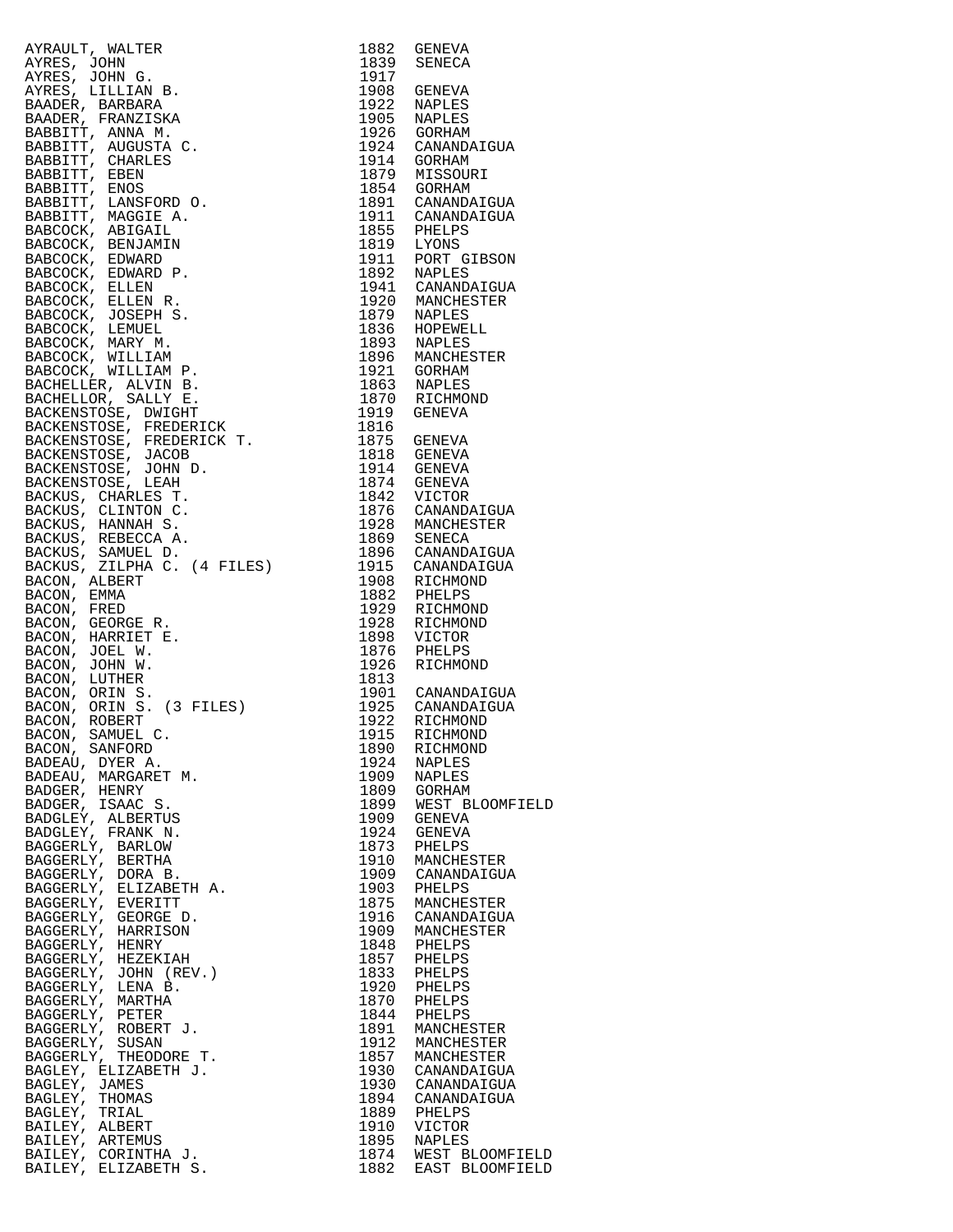| RAILEY, FRANKLINN 1993 SENECK<br>RAILEY, FRANKLINN 1994 SENECA<br>BALLEY, FRANKLINN 1994 BAST BLOOMPIELD<br>BALLEY, HANNAH 1994 BAST BLOOMPIELD<br>RAILEY, HARNAH 3. 1993 BALLEY, HARN 0.<br>BALLEY, HARNAH 3. 1993 BAST BLOOMPIELD<br>RAILEY, H                   |              |                                       |
|--------------------------------------------------------------------------------------------------------------------------------------------------------------------------------------------------------------------------------------------------------------------|--------------|---------------------------------------|
|                                                                                                                                                                                                                                                                    |              |                                       |
|                                                                                                                                                                                                                                                                    |              |                                       |
|                                                                                                                                                                                                                                                                    |              |                                       |
|                                                                                                                                                                                                                                                                    |              |                                       |
|                                                                                                                                                                                                                                                                    |              |                                       |
|                                                                                                                                                                                                                                                                    |              |                                       |
|                                                                                                                                                                                                                                                                    |              |                                       |
|                                                                                                                                                                                                                                                                    |              |                                       |
|                                                                                                                                                                                                                                                                    |              |                                       |
|                                                                                                                                                                                                                                                                    |              |                                       |
|                                                                                                                                                                                                                                                                    |              |                                       |
|                                                                                                                                                                                                                                                                    |              |                                       |
|                                                                                                                                                                                                                                                                    |              |                                       |
|                                                                                                                                                                                                                                                                    |              |                                       |
|                                                                                                                                                                                                                                                                    |              |                                       |
|                                                                                                                                                                                                                                                                    |              |                                       |
|                                                                                                                                                                                                                                                                    |              |                                       |
|                                                                                                                                                                                                                                                                    |              |                                       |
|                                                                                                                                                                                                                                                                    |              |                                       |
|                                                                                                                                                                                                                                                                    |              |                                       |
|                                                                                                                                                                                                                                                                    |              |                                       |
|                                                                                                                                                                                                                                                                    |              |                                       |
|                                                                                                                                                                                                                                                                    |              |                                       |
|                                                                                                                                                                                                                                                                    |              |                                       |
|                                                                                                                                                                                                                                                                    |              |                                       |
|                                                                                                                                                                                                                                                                    |              |                                       |
|                                                                                                                                                                                                                                                                    |              |                                       |
|                                                                                                                                                                                                                                                                    |              |                                       |
|                                                                                                                                                                                                                                                                    |              |                                       |
|                                                                                                                                                                                                                                                                    |              |                                       |
|                                                                                                                                                                                                                                                                    |              |                                       |
|                                                                                                                                                                                                                                                                    |              |                                       |
|                                                                                                                                                                                                                                                                    |              |                                       |
|                                                                                                                                                                                                                                                                    |              |                                       |
|                                                                                                                                                                                                                                                                    |              |                                       |
|                                                                                                                                                                                                                                                                    |              |                                       |
|                                                                                                                                                                                                                                                                    |              |                                       |
|                                                                                                                                                                                                                                                                    |              |                                       |
|                                                                                                                                                                                                                                                                    |              |                                       |
|                                                                                                                                                                                                                                                                    |              |                                       |
|                                                                                                                                                                                                                                                                    |              |                                       |
|                                                                                                                                                                                                                                                                    |              |                                       |
|                                                                                                                                                                                                                                                                    |              |                                       |
|                                                                                                                                                                                                                                                                    |              |                                       |
|                                                                                                                                                                                                                                                                    |              |                                       |
|                                                                                                                                                                                                                                                                    |              |                                       |
|                                                                                                                                                                                                                                                                    | 1881<br>1905 | SENECA<br>CANANDAIGUA                 |
|                                                                                                                                                                                                                                                                    |              | 1924 EAST BLOOMFIELD                  |
|                                                                                                                                                                                                                                                                    |              | 1902 CANANDAIGUA                      |
|                                                                                                                                                                                                                                                                    |              | 1902 WEST BLOOMFIELD                  |
|                                                                                                                                                                                                                                                                    |              |                                       |
|                                                                                                                                                                                                                                                                    |              | 1879 WEST BLOOMFIELD<br>1880 HOPEWELL |
|                                                                                                                                                                                                                                                                    | 1902         | WEST BLOOMFIELD                       |
|                                                                                                                                                                                                                                                                    | 1871         | WEST BLOOMFIELD                       |
|                                                                                                                                                                                                                                                                    | 1813         |                                       |
|                                                                                                                                                                                                                                                                    |              | 1818 PENFIELD                         |
|                                                                                                                                                                                                                                                                    | 1818         | PENFIELD                              |
|                                                                                                                                                                                                                                                                    |              | 1877 PHELPS                           |
|                                                                                                                                                                                                                                                                    |              | 1882 WEST BLOOMFIELD                  |
|                                                                                                                                                                                                                                                                    |              | 1824 RICHMOND                         |
|                                                                                                                                                                                                                                                                    |              | 1828 PHELPS<br>1828 PHELPS            |
|                                                                                                                                                                                                                                                                    |              | 1926 PHELPS                           |
|                                                                                                                                                                                                                                                                    |              | 1923 CANANDAIGUA                      |
|                                                                                                                                                                                                                                                                    |              | 1921 WEST BLOOMFIELD                  |
|                                                                                                                                                                                                                                                                    |              | 1922 GENEVA                           |
|                                                                                                                                                                                                                                                                    |              | 1850 HOPEWELL                         |
|                                                                                                                                                                                                                                                                    |              | 1924 CLIFTON SPRINGS                  |
|                                                                                                                                                                                                                                                                    |              | 1832 CANANDAIGUA                      |
|                                                                                                                                                                                                                                                                    |              | 1892 HOPEWELL                         |
|                                                                                                                                                                                                                                                                    |              | 1874 HOPEWELL<br>1923 HOPEWELL        |
|                                                                                                                                                                                                                                                                    |              |                                       |
|                                                                                                                                                                                                                                                                    |              | 1925 CANANDAIGUA<br>1923 GENEVA       |
| ENER, JASPER G.<br>BAKER, JASPER G.<br>BAKER, JOSEPHINE<br>BAKER, JOSEPHINE<br>BAKER, LILLIAN P.<br>BAKER, LILLIAN P.<br>BAKER, MARQARET J.<br>BAKER, MARQARET J.<br>BAKER, MARQARET J.<br>BAKER, MARVIC.<br>BAKER, MILLES<br>BAKER, CRITIS B.<br>BAKER, SAMUEL R. |              | 1923 GENEVA                           |
|                                                                                                                                                                                                                                                                    | 1923         | GENEVA                                |
|                                                                                                                                                                                                                                                                    |              |                                       |

| 1928          | SENECA                             |
|---------------|------------------------------------|
| L896<br>L928  | EAST BLOOMFIELD<br><b>BRISTOL</b>  |
| L913          | CANANDAIGUA                        |
| L880<br>1819  | PHELPS                             |
| 1918          | EAST BLOOMFIELD                    |
| 1929          | EAST BLOOMFIELD                    |
| 1871<br>L924  | HOPEWELL<br>WEST BLOOMFIELD        |
| L906          | GENEVA                             |
| L859          | MANCHESTER                         |
| l 844<br>1915 | EAST BLOOMFIELD<br><b>GENEVA</b>   |
| L909          | WEST BLOOMFIELD                    |
| L927          | GENEVA                             |
| 1919<br>1921  | GORHAM<br>GORHAM                   |
| .882          | RICHMOND                           |
| 1936<br>L896  | GENEVA<br><b>GENEVA</b>            |
| L892          | GENEVA                             |
| L920          | <b>GENEVA</b>                      |
| 1925<br>1914  | GENEVA<br><b>GENEVA</b>            |
| 1930          | HOPEWELL                           |
| L823          | HOPEWELL                           |
| 1800<br>1856  | NORTHAMPTON<br>WEST BLOOMFIELD     |
| L885          | GENEVA                             |
| L930          | <b>GENEVA</b>                      |
| L918<br>L894  | GENEVA<br>PHELPS                   |
| L928          | GENEVA                             |
| L899          | CANANDAIGUA                        |
| L823<br>L903  | SODUS<br><b>BRISTOL</b>            |
| L920          | CANANDAIGUA                        |
| L919<br>L913  | PHELPS<br>CANANDAIGUA              |
| L899          | MICHIGAN                           |
| L910          | WEST BLOOMFIELD                    |
| L925<br>L886  | <b>GENEVA</b><br>MICHIGAN          |
| 1812          | FARMINGTON                         |
| 1822          | FARMINGTON                         |
| 1917<br>1850  | CANANDAIGUA<br>WEST BLOOMFIELD     |
| L854          | WEST BLOOMFIELD                    |
| 1811          | FARMINGTON                         |
| L881<br>L905  | <b>SENECA</b><br>CANANDAIGUA       |
| 1924          | EAST BLOOMFIELD                    |
| L902<br>L902  | CANANDAIGUA<br>WEST BLOOMFIELD     |
| 1879          | WEST BLOOMFIELD                    |
| 1880          | HOPEWELL                           |
| 1902<br>L871  | WEST BLOOMFIELD<br>WEST BLOOMFIELD |
| L813          |                                    |
| L818          | PENFIELD                           |
| L818<br>.877  | PENFIELD<br>PHELPS                 |
| L882          | WEST BLOOMFIELD                    |
| L824          | RICHMOND                           |
| L828<br>L828  | PHELPS<br>PHELPS                   |
| L926          | PHELPS                             |
| L923          | CANANDAIGUA                        |
| L921<br>L922  | WEST BLOOMFIELD<br><b>GENEVA</b>   |
| L850          | HOPEWELL                           |
| l924          | CLIFTON SPRINGS                    |
| 1832<br>L892  | CANANDAIGUA<br>HOPEWELL            |
| 1874          | HOPEWELL                           |
| 1923          | HOPEWELL                           |
| 1925<br>1923  | CANANDAIGUA<br>GENEVA              |
| L923          | <b>GENEVA</b>                      |
| L923          | GENEVA                             |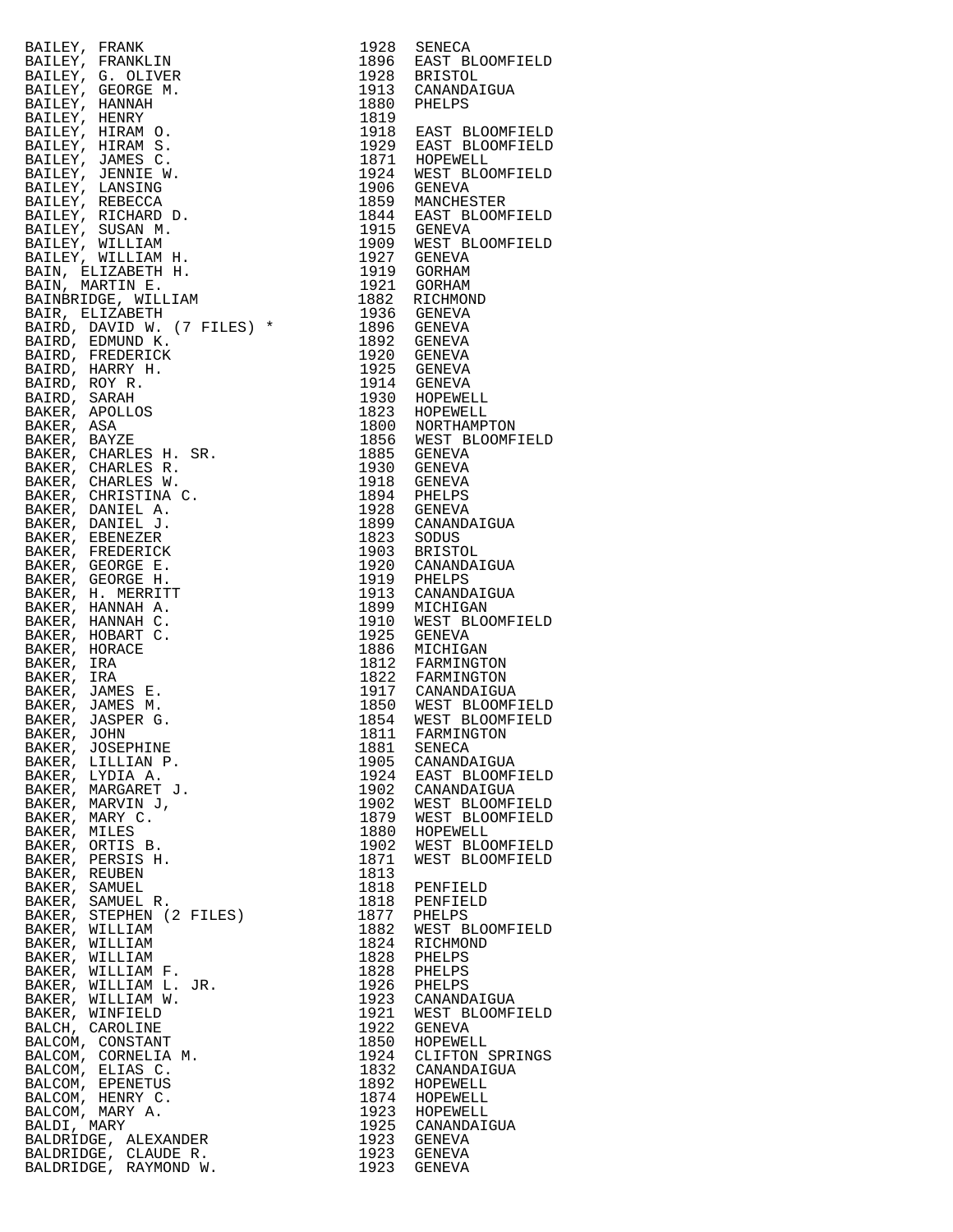BALDWIN, ALFRED D.<br>BALDWIN, CARLTON BALDWIN, CARLTON J. 1840 BALDWIN, ELIZABETH 1859 CANANDAIGUA BALDWIN, GEORGE 1894 GORHAM BALDWIN, ISAAC JR. 1840 EAST BLOOMFIELD BALDWIN, LUTHER H. 1894 PHELPS BALDWIN, MARY 1899 GORHAM BALDWIN, MOSES 1821 BLOOMFIELD BALDWIN, THOMAS 1852 VICTOR BALESTRERI, ANGELINA<br>BALIS, JULIA BALIS, JULIA 1903 GORHAM BALIS, MARTHA 1896 SENECA BALIS, SARAH E. 1914 SENECA BALL, ANN W. (2 FILES) 1892 VICTOR BALL, CHARLES 1880 VICTOR BALL, GIDEON 1827 SENECA BALL, GIDEON 1827 SENECA BALL, HENRIETTA P.<br>BALL, JOHN<br>BALL, NATHAN BALL, NATHAN 1815<br>BALL, RACHAL B. (1819) 1819 VICTOR<br>BALL WILLIAM (1844 VICTOR BALL, RACHAL B. 1879 VICTOR BALL, WILLIAM 1844 VICTOR BALL, WILLIAM (2 FILES) 1868 VICTOR BALLARD, CLINTON L. 1927 MANCHESTER BALLOU, HENRIETTA 1902 MANCHESTER BALMER, FRANCES M. 1926 PHELPS BALSON, JAMES 1930 CANANDAIGUA BALY, BENJAMIN 1799 BAMAN, SAMUEL 1813 VICTOR BANCROFT, CONRAD (2 FILES) 1911 CANANDAIGUA BANCROFT, FANNIE 1868 VICTOR BANCROFT, JENNISON 1870 MANCHESTER BANCROFT, JOHN S. 1896 RICHMOND BANCROFT, PHEOBE E. 1891 WEST BLOOMFIELD BANCROFT, SPENCER 1865 HOPEWELL BANGERT, BERT 1924 GENEVA BANISTER, LEMUEL (ELIZABETH) 1823 PHELPS BANKS, MARY E. (2 FILES) 1899 NAPLES BANN, JOHN 1906 CANANDAIGUA BANNISTER, ASAHEL 1858 SENECA BANNISTER, LEMUEL 1821 PHELPS BANNISTER, LEMUEL JR. 1848 PHELPS BANNISTER, MARY J. 1910 PHELPS BANNISTER, THEODORE 1819 PHELPS BANNON, BRIDGET 1905 GENEVA BANNON, FRANCIS 1885 EAST BLOOMFIELD BANTA, ALBERT 1864 PHELPS BANTA, ALICE 1917 PHELPS BANTA, CHARLES E. 1864 PHELPS BANTA, SARAH B. 1870 PHELPS BANWELL, JANE 1916 GENEVA BANTA, CHARLES E.<br>
BANTA, SARAH B.<br>
BANWELL, JANE 1916 GENEVA<br>
BARBER, AIDA 1922 NAPLES<br>
BARBER, ALONZO H. 1892 GENEVA<br>
BARBER, ASA H. 1863 SENECA<br>
BARBER, CALISTA 1945 NAPLES<br>
1845 NAPLES BARBER, ALONZO H. 1892 GENEVA BARBER, ASA H. 1863 SENECA BARBER, CALISTA 1845 NAPLES BARBER, CHARLOTTE 1864 PHELPS BARBER, EBEN A. 1907 SENECA BARBER, HARRIET 1907 GENEVA BARBER, CHILISIAN 1864 PHELPS<br>
BARBER, EBEN A. 1907 SENECA<br>
BARBER, HARRIET 1907 GENEVA<br>
BARBER, HARRIET 1907 GENEVA<br>
BARBER, HARVEY 1864 PHELPS BARBER, JAMES 1903 PHELPS BARBER, JOHN E. 1896 NAPLES BARBER, JAMES<br>BARBER, JOHN E. 1903 PHELPS<br>BARBER, JOHN H. 1930 NAPLES<br>1930 NAPLES BARBER, JULIA A.<br>BARBER, LUTHER<br>BARBER, SARAH J. BARBER, SARAH J. 1918 NAPLES BARBER, WILLIAM 1861 VICTOR BARBER, WILLIAM C. 1900 GENEVA BARBER, ZACHEUS 1829 NAPLES BARBOUR, MARY J. 1893 GENEVA BARBOUR, WARREN G.(2 FILES) 1887 GENEVA BARCLAY, ELIZA J. 1888 GENEVA BARDEEN, EMOGENE 1896 NAPLES BARDEN, CHAUNCEY 1859 SENECA BARDEN, DOROTHY 1909 SENECA BARDEN, EZEKIEL 1817 SENECA BARDEN, HENRY 1922 SENECA<br>BARDEN, JAMES 1819 SENECA BARDEN, JAMES 1819 SENECA BARDEN, JAMES 1805 BARDEN, JOHN M. 1917 CANANDAIGUA BARDEN, LEVI 1876 SENECA

1927 GORHAM<br>1839 EAST BLOOMFIELD<br>1840 1806 CHARLESTON<br>1815 1917 PHELPS<br>1917 PHELPS<br>1890 EAST BLOOMFIELD<br>1918 NAPLES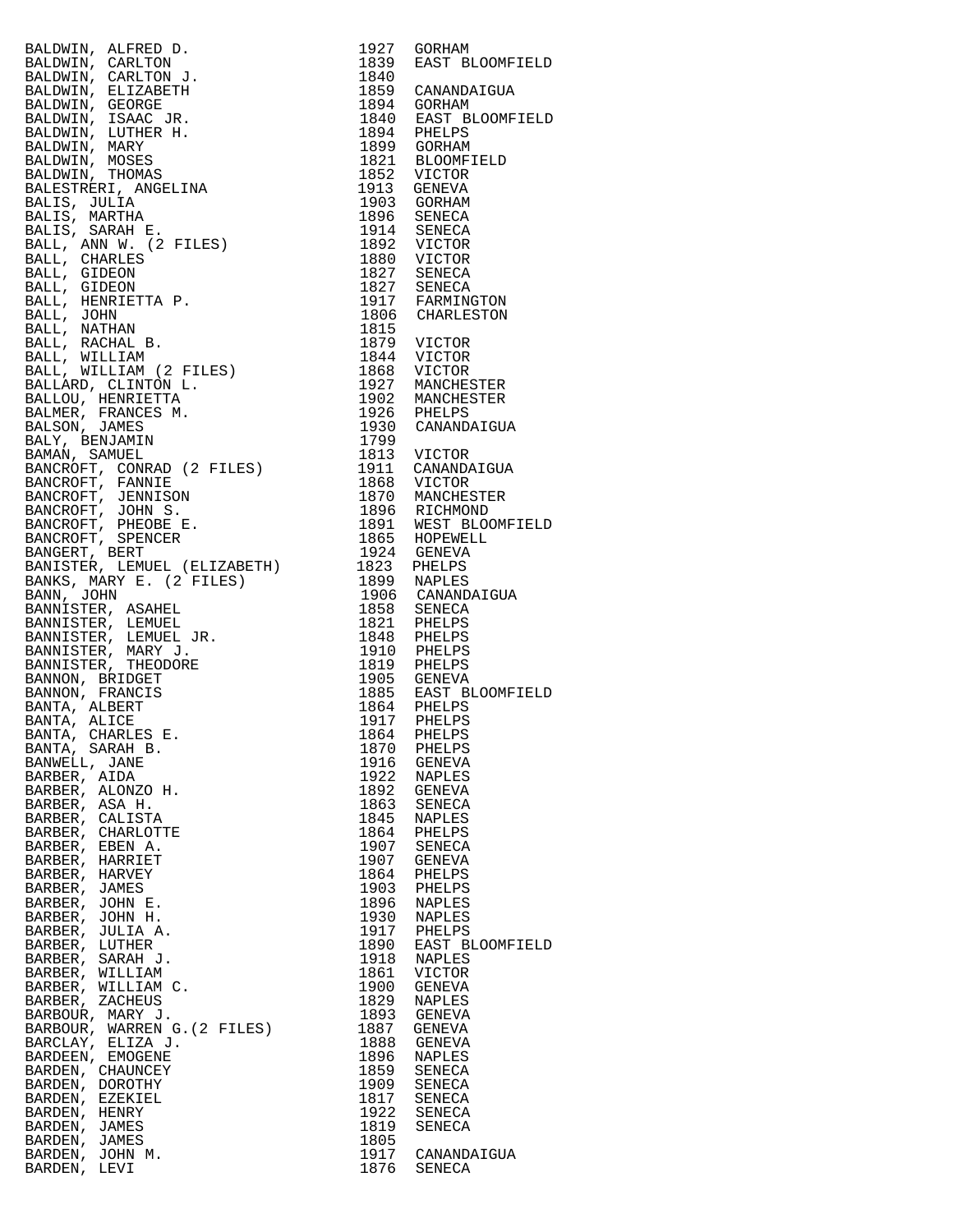|                                                                                                                                                                                                                                              |              | 1916 SOUTH BRISTOL<br>1855 SENECA       |
|----------------------------------------------------------------------------------------------------------------------------------------------------------------------------------------------------------------------------------------------|--------------|-----------------------------------------|
|                                                                                                                                                                                                                                              |              |                                         |
|                                                                                                                                                                                                                                              |              |                                         |
|                                                                                                                                                                                                                                              |              |                                         |
|                                                                                                                                                                                                                                              |              |                                         |
|                                                                                                                                                                                                                                              |              |                                         |
|                                                                                                                                                                                                                                              |              |                                         |
|                                                                                                                                                                                                                                              |              |                                         |
|                                                                                                                                                                                                                                              |              |                                         |
|                                                                                                                                                                                                                                              |              |                                         |
|                                                                                                                                                                                                                                              |              |                                         |
|                                                                                                                                                                                                                                              |              |                                         |
|                                                                                                                                                                                                                                              |              |                                         |
|                                                                                                                                                                                                                                              |              |                                         |
|                                                                                                                                                                                                                                              |              |                                         |
|                                                                                                                                                                                                                                              |              |                                         |
|                                                                                                                                                                                                                                              |              |                                         |
|                                                                                                                                                                                                                                              |              |                                         |
|                                                                                                                                                                                                                                              |              |                                         |
|                                                                                                                                                                                                                                              |              |                                         |
|                                                                                                                                                                                                                                              |              |                                         |
|                                                                                                                                                                                                                                              |              |                                         |
|                                                                                                                                                                                                                                              |              |                                         |
|                                                                                                                                                                                                                                              |              |                                         |
|                                                                                                                                                                                                                                              |              |                                         |
|                                                                                                                                                                                                                                              |              |                                         |
|                                                                                                                                                                                                                                              |              |                                         |
|                                                                                                                                                                                                                                              |              |                                         |
|                                                                                                                                                                                                                                              |              |                                         |
|                                                                                                                                                                                                                                              |              |                                         |
|                                                                                                                                                                                                                                              |              |                                         |
|                                                                                                                                                                                                                                              |              |                                         |
|                                                                                                                                                                                                                                              |              |                                         |
|                                                                                                                                                                                                                                              |              |                                         |
|                                                                                                                                                                                                                                              |              |                                         |
|                                                                                                                                                                                                                                              |              |                                         |
| RARDEN, MARIALA<br>1916 SOUTH MARGARET E. 1955 SENECA<br>BARDEN, MARGARET E. 1946 SOUTH BRISTO<br>BARDEN, OLIVE W. 1957 SENECA<br>BARDEN, OLIVE W. 1957 SENECA<br>BARDEN, THOMAS 1968 SENECA<br>BARDEN, THOMAS 1968 SENECA<br>BARDEN, THOMAS |              |                                         |
|                                                                                                                                                                                                                                              |              |                                         |
|                                                                                                                                                                                                                                              |              |                                         |
|                                                                                                                                                                                                                                              |              |                                         |
|                                                                                                                                                                                                                                              |              |                                         |
|                                                                                                                                                                                                                                              |              |                                         |
|                                                                                                                                                                                                                                              |              |                                         |
|                                                                                                                                                                                                                                              |              |                                         |
|                                                                                                                                                                                                                                              |              |                                         |
|                                                                                                                                                                                                                                              |              |                                         |
|                                                                                                                                                                                                                                              |              |                                         |
|                                                                                                                                                                                                                                              |              |                                         |
| BARNES, SILAS                                                                                                                                                                                                                                | 1818         | GROVELAND                               |
| BARNES, STEPHEN<br>BARNES, THOMAS                                                                                                                                                                                                            | 1865<br>1855 | FARMINGTON<br>SENECA                    |
| BARNES, WASHINGTON                                                                                                                                                                                                                           |              | 1896 GENEVA                             |
| BARNES, WILLIAM J.                                                                                                                                                                                                                           | 1894         | GENEVA                                  |
| BARNETT, ALBERT M.                                                                                                                                                                                                                           | 1879         | PHELPS                                  |
| BARNHART, JACOB                                                                                                                                                                                                                              | 1864         | VICTOR                                  |
| BARNUM, AMANDA                                                                                                                                                                                                                               |              | 1900 CANANDAIGUA                        |
| BARNUM, CLARA E.                                                                                                                                                                                                                             | 1909         | CANANDAIGUA                             |
| BARNUM, JABEZ                                                                                                                                                                                                                                |              | 1852 BRISTOL                            |
| BARNUM, JEDIDIAH                                                                                                                                                                                                                             |              | 1886 CANANDAIGUA                        |
| BARNUM, KING G.                                                                                                                                                                                                                              |              | 1846 NAPLES                             |
| BARNUM, KING G.                                                                                                                                                                                                                              |              | 1846 NAPLES                             |
| BARNUM, MARTHA A.                                                                                                                                                                                                                            |              | 1897 CANANDAIGUA                        |
| BARNUM, WILLIAM M.                                                                                                                                                                                                                           |              | 1930 CANANDAIGUA                        |
| BAROODY, RAHMAY M.                                                                                                                                                                                                                           |              | 1916 GENEVA                             |
| BARRELL, CHARLES F.                                                                                                                                                                                                                          |              | 1920 CLIFTON SPRINGS                    |
| BARRETT, ANNA<br>BARRETT, ELEAZER (TRIAL)                                                                                                                                                                                                    | 1822         | 1969 SOUTH BRISTOL<br><b>BLOOMFIELD</b> |
| BARRETT, JAMES                                                                                                                                                                                                                               |              | 1908 SOUTH BRISTOL                      |
| BARRETT, JOHN                                                                                                                                                                                                                                | 1885         | MANCHESTER                              |
| BARRETT, JOHN J.                                                                                                                                                                                                                             |              | 1916 RICHMOND                           |
| BARRETT, LOUISA                                                                                                                                                                                                                              | 1905         | CLIFTON SPRINGS                         |
| BARRETT, PHILANDER                                                                                                                                                                                                                           |              | 1814 MENDON                             |
| BARRETT, SOPHIA                                                                                                                                                                                                                              | 1923         | PHELPS                                  |
| BARRETT, WILLIAM F.                                                                                                                                                                                                                          |              | 1920 CANANDAIGUA                        |
| BARRICK, WILLIAM                                                                                                                                                                                                                             |              | 1885 PHELPS                             |
| BARRIGAN, DENNIS W.                                                                                                                                                                                                                          |              | 1919 CANANDAIGUA                        |
| BARRINGER, EBENEZER F.                                                                                                                                                                                                                       |              | 1895 BRISTOL                            |
| BARRINGER, HENRY F.<br>BARRON, ALICE F.                                                                                                                                                                                                      |              | 1918 PHELPS<br>1927 GENEVA              |
|                                                                                                                                                                                                                                              |              |                                         |

| 1859         | SENECA                        |
|--------------|-------------------------------|
| 1916<br>1855 | SOUTH BRISTOL<br>SENECA       |
| 1836         | SENECA                        |
| 1883         | SENECA                        |
| 1905         | SENECA                        |
| 1827         | SENECA                        |
| 1885<br>1818 | SENECA<br>SENECA              |
| 1813         | SENECA                        |
| 1930         | SENECA                        |
| 1901         | SENECA                        |
| 1886         | HOPEWELL                      |
| 1925         | MANCHESTER                    |
| 1813         | PHELPS                        |
| 1928<br>1917 | NAPLES<br>NAPLES              |
| 1899         | MICHIGAN                      |
| 1919         | NAPLES                        |
| 1867         | PHELPS                        |
| 1809         |                               |
| 1878         | GENEVA                        |
| 1879         | GENEVA<br>RICHMOND            |
| 1893<br>1879 | RICHMOND                      |
| 1930         | MANCHESTER                    |
| 1838         | GORHAM                        |
| 1914         | MANCHESTER                    |
| 1846         | CANANDAIGUA                   |
| 1862         | MANCHESTER                    |
| 1848<br>1849 | CANANDAIGUA<br>CANANDAIGUA    |
| 1864         | PHELPS                        |
| 1863         | MANCHESTER                    |
| 1911         | RICHMOND                      |
| 1926         | RICHMOND                      |
| 1876         | RICHMOND                      |
| 1826         | MANCHESTER                    |
| 1894<br>1828 | FARMINGTON<br>GORHAM          |
| 1871         | SENECA                        |
| 1828         | GORHAM                        |
| 1880         | CANANDAIGUA                   |
| 1918         | CANANDAIGUA                   |
| 1827<br>1880 | <b>SENECA</b>                 |
| 1924         | GENEVA<br><b>GENEVA</b>       |
| 1852         | SENECA                        |
| 1929         | SENECA                        |
| 1927         | PHELPS                        |
| 1818         | GROVELAND                     |
| 1865<br>1855 | FARMINGTON                    |
| 1896         | SENECA<br>GENEVA              |
| 1894         | GENEVA                        |
| 1879         | PHELPS                        |
| 1864         | VICTOR                        |
| 1900         | CANANDAIGUA                   |
| 1909<br>1852 | CANANDAIGUA<br><b>BRISTOL</b> |
| 1886         | CANANDAIGUA                   |
| 1846         | NAPLES                        |
| 1846         | NAPLES                        |
| 1897         | CANANDAIGUA                   |
| 1930         | CANANDAIGUA                   |
| 1916         | GENEVA<br>CLIFTON SPRING:     |
| 1920<br>1969 | SOUTH BRISTOL                 |
| 1822         | <b>BLOOMFIELD</b>             |
| 1908         | SOUTH<br>BRISTOL              |
| 1885         | MANCHESTER                    |
| 1916         | RICHMOND                      |
| 1905         | CLIFTON SPRING:               |
| 1814<br>1923 | MENDON<br>PHELPS              |
| 1920         | CANANDAIGUA                   |
| 1885         | PHELPS                        |
| 1919         | CANANDAIGUA                   |
| 1895         | <b>BRISTOL</b>                |
| 1918         | PHELPS                        |
| 1927         | GENEVA                        |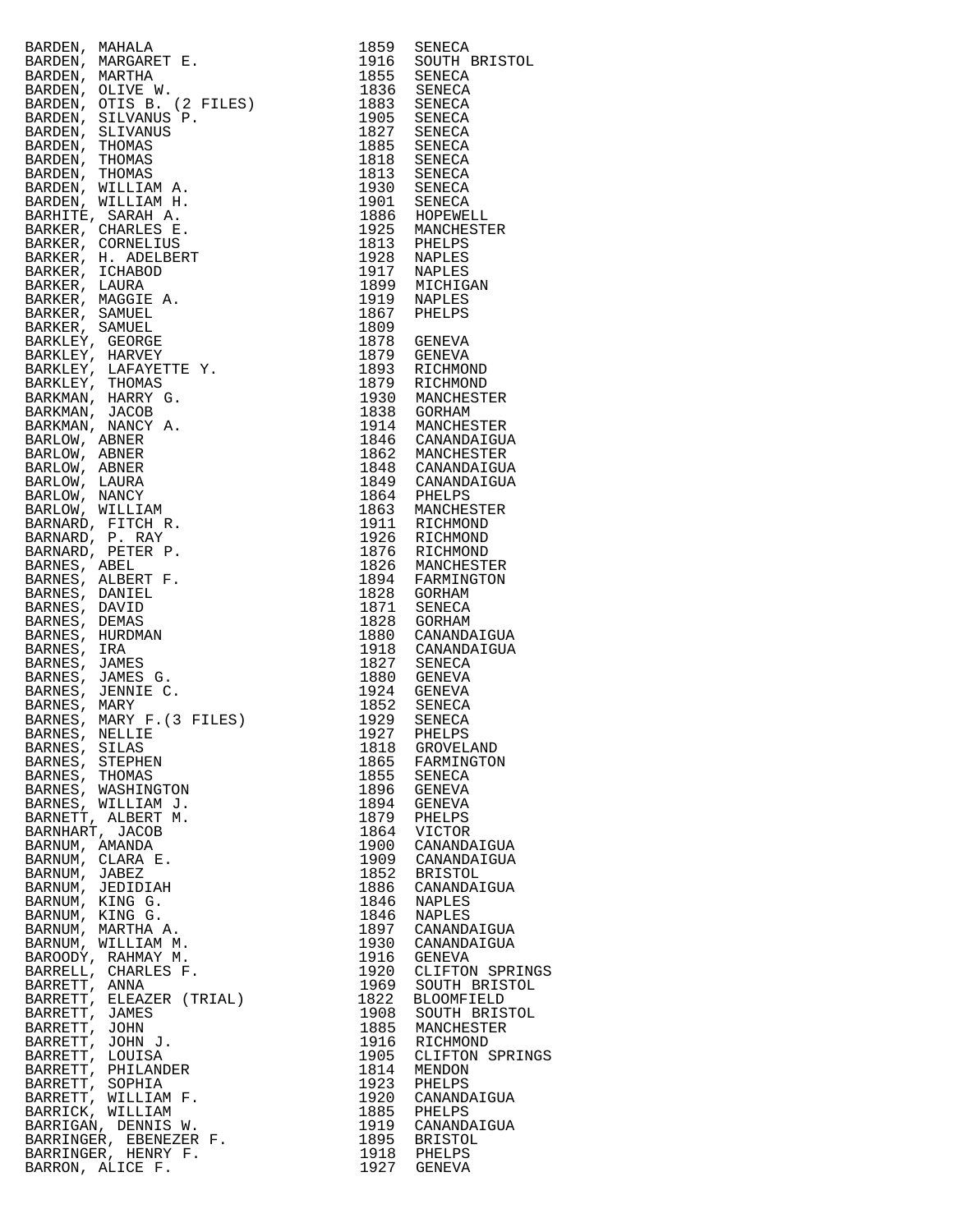| RARROM, DAVID (3 PILES)<br>RARROM, MARY JANE (1986 SENECA ARROM MARY JANE 1988 SENECA ARRANA SARAH 1982 SENECA ARRANA SARAH 1982 SENECA ARRANA (1982 SENECA ARRANA), WILLIAM (1982 SENECA ARRANA), PRIDGET (1986 SENECA ARRANA), |      |                      |
|----------------------------------------------------------------------------------------------------------------------------------------------------------------------------------------------------------------------------------|------|----------------------|
|                                                                                                                                                                                                                                  |      |                      |
|                                                                                                                                                                                                                                  |      |                      |
|                                                                                                                                                                                                                                  |      |                      |
|                                                                                                                                                                                                                                  |      |                      |
|                                                                                                                                                                                                                                  |      |                      |
|                                                                                                                                                                                                                                  |      |                      |
|                                                                                                                                                                                                                                  |      |                      |
|                                                                                                                                                                                                                                  |      |                      |
|                                                                                                                                                                                                                                  |      |                      |
|                                                                                                                                                                                                                                  |      |                      |
|                                                                                                                                                                                                                                  |      |                      |
|                                                                                                                                                                                                                                  |      |                      |
|                                                                                                                                                                                                                                  |      |                      |
|                                                                                                                                                                                                                                  |      |                      |
|                                                                                                                                                                                                                                  |      |                      |
|                                                                                                                                                                                                                                  |      |                      |
|                                                                                                                                                                                                                                  |      |                      |
|                                                                                                                                                                                                                                  |      |                      |
|                                                                                                                                                                                                                                  |      |                      |
|                                                                                                                                                                                                                                  |      |                      |
|                                                                                                                                                                                                                                  |      |                      |
|                                                                                                                                                                                                                                  |      |                      |
|                                                                                                                                                                                                                                  |      |                      |
|                                                                                                                                                                                                                                  |      |                      |
|                                                                                                                                                                                                                                  |      |                      |
|                                                                                                                                                                                                                                  |      |                      |
|                                                                                                                                                                                                                                  |      |                      |
|                                                                                                                                                                                                                                  |      |                      |
|                                                                                                                                                                                                                                  |      |                      |
|                                                                                                                                                                                                                                  |      |                      |
|                                                                                                                                                                                                                                  |      |                      |
|                                                                                                                                                                                                                                  |      |                      |
|                                                                                                                                                                                                                                  |      |                      |
|                                                                                                                                                                                                                                  |      |                      |
|                                                                                                                                                                                                                                  |      |                      |
|                                                                                                                                                                                                                                  |      |                      |
|                                                                                                                                                                                                                                  |      |                      |
|                                                                                                                                                                                                                                  |      |                      |
|                                                                                                                                                                                                                                  |      |                      |
|                                                                                                                                                                                                                                  |      |                      |
|                                                                                                                                                                                                                                  |      |                      |
|                                                                                                                                                                                                                                  |      |                      |
|                                                                                                                                                                                                                                  |      |                      |
|                                                                                                                                                                                                                                  |      |                      |
|                                                                                                                                                                                                                                  |      |                      |
|                                                                                                                                                                                                                                  |      |                      |
|                                                                                                                                                                                                                                  |      |                      |
|                                                                                                                                                                                                                                  |      |                      |
| BASSETT, JAMES A.                                                                                                                                                                                                                | 1921 | SHORTSVILLE          |
| BASSETT, LAURA                                                                                                                                                                                                                   | 1873 | SENECA               |
| BASSETT, PHILANDER(2 FILES)                                                                                                                                                                                                      | 1893 | SENECA               |
| BASTON, RICHARD                                                                                                                                                                                                                  | 1868 | PHELPS               |
| BATCHELLOR, MARY E.                                                                                                                                                                                                              | 1891 | RICHMOND             |
| BATCHELLOR, PERRIN                                                                                                                                                                                                               |      | 1890 RICHMOND        |
| BATCHELOR, JOSEPH C.                                                                                                                                                                                                             |      | 1924 CANANDAIGUA     |
| BATCHELOR, SARAH J.                                                                                                                                                                                                              |      | 1927 CANANDAIGUA     |
| BATCHELOR, WILLIAM                                                                                                                                                                                                               |      | 1917 GENEVA          |
| BATEMAN, THOMAS J. (2 FILES)                                                                                                                                                                                                     |      | 1910 CANANDAIGUA     |
| BATES, ALFRED K.                                                                                                                                                                                                                 |      | 1929 CLIFTON SPRINGS |
| BATES, ANN                                                                                                                                                                                                                       |      | 1913 CANANDAIGUA     |
| BATES, ANNA M.                                                                                                                                                                                                                   |      | 1885 CANANDAIGUA     |
| BATES, DAVID                                                                                                                                                                                                                     |      | 1849 CANANDAIGUA     |
| BATES, ELIAB                                                                                                                                                                                                                     | 1854 | VICTOR               |
| BATES, HULBERT D.                                                                                                                                                                                                                |      | 1882 CANANDAIGUA     |
| BATES, J. HENRY                                                                                                                                                                                                                  |      | 1852 CANANDAIGUA     |
| BATES, JOSHUA A.                                                                                                                                                                                                                 |      | 1896 PHELPS          |
| BATES, LAURA B.                                                                                                                                                                                                                  |      | 1918 CANANDAIGUA     |
| BATES, LOUISE                                                                                                                                                                                                                    | 1926 | MANCHESTER           |
| BATES, LYMAN                                                                                                                                                                                                                     | 1905 | GENEVA               |
| BATES, MARY C.                                                                                                                                                                                                                   |      | 1899 CANANDAIGUA     |
| BATES, MERCY                                                                                                                                                                                                                     | 1861 | VICTOR               |
| BATES, PHINEAS                                                                                                                                                                                                                   |      | 1829 CANANDAIGUA     |
| BATES, PHINEAS P.                                                                                                                                                                                                                |      | 1857 CANANDAIGUA     |
| BATES, SALLY                                                                                                                                                                                                                     |      | 1863 CANANDAIGUA     |
| BATES, SARAH C.                                                                                                                                                                                                                  |      | 1870 CANANDAIGUA     |
| BATES, STEPHEN                                                                                                                                                                                                                   |      | 1845 HOPEWELL        |
| BATESON, WILLIAM                                                                                                                                                                                                                 |      | 1912 GENEVA          |
| BATTERSON, ELIZA                                                                                                                                                                                                                 |      | 1930 SOUTH BRISTOL   |
| BATTERSON, SEYMOUR                                                                                                                                                                                                               |      | 1927 SOUTH BRISTOL   |

| 1896                                 | SENECA                                               |
|--------------------------------------|------------------------------------------------------|
| 1888                                 | SENECA                                               |
| 1882                                 | SENECA                                               |
| 1892                                 | SENECA                                               |
| 1833                                 | SENECA                                               |
| 1908                                 | SENECA                                               |
| 1906                                 | CANANDAIGUA                                          |
| 1930                                 | EAST BLOOMFIELD                                      |
| 1929                                 | CANANDAIGUA                                          |
| 1926                                 | MANCHESTER                                           |
| 1900                                 | EAST BLOOMFIELD                                      |
| 1929                                 | <b>VICTOR</b>                                        |
| 1923                                 | <b>VICTOR</b>                                        |
| 1919                                 | CLIFTON SPRINGS                                      |
| 1890                                 | EAST BLOOMFIELD                                      |
| 1925                                 | VICTOR                                               |
| 1921                                 | SHORTSVILLE                                          |
| 1921                                 | CANANDAIGUA                                          |
| 1891                                 | HOPEWELL                                             |
| 1893                                 | GENEVA                                               |
| 1925                                 | GENEVA                                               |
| 1888                                 | NAPLES                                               |
| 1880                                 | NAPLES                                               |
| 1930                                 | NAPLES                                               |
| 1869                                 | NAPLES                                               |
| 1913                                 | <b>NAPLES</b>                                        |
| 1904                                 | NAPLES                                               |
| 1930                                 | NAPLES                                               |
| 1923                                 | <b>NAPLES</b>                                        |
| 1912                                 | NAPLES                                               |
| 1808<br>1889<br>1923<br>1902<br>1919 | NAPLES<br>NAPLES<br>PHELPS                           |
| 1853                                 | CANANDAIGUA                                          |
| 1889                                 | PHELPS                                               |
| 1929                                 | PHELPS                                               |
| 1820                                 | SODUS                                                |
| 1923                                 | CLIFTON SPRINGS                                      |
| 1924                                 | CANANDAIGUA                                          |
| 1918                                 | VICTOR                                               |
| 1920                                 | GENEVA                                               |
| 1819                                 | PITTSFORD                                            |
| 1900                                 | MANCHESTER                                           |
| 1927                                 | MANCHESTER                                           |
| 1866                                 | SENECA                                               |
| 1882                                 | CANANDAIGUA                                          |
| 1880                                 | SENECA                                               |
| 1907                                 | NAPLES                                               |
| 1921                                 | SHORTSVILLE                                          |
| 1873                                 | SENECA                                               |
| 1893                                 | SENECA                                               |
| 1868                                 | PHELPS                                               |
| 1891                                 | RICHMOND                                             |
| 1890                                 | RICHMOND                                             |
| 1924                                 | CANANDAIGUA                                          |
| 1927                                 | CANANDAIGUA                                          |
| 1917                                 | GENEVA                                               |
| 1910                                 | CANANDAIGUA                                          |
| 1929                                 | CLIFTON SPRINGS                                      |
| 1913                                 | CANANDAIGUA                                          |
| 1885                                 | CANANDAIGUA                                          |
| 1849                                 | CANANDAIGUA                                          |
| 1854                                 | VICTOR                                               |
| 1882                                 | CANANDAIGUA                                          |
| 1852                                 | CANANDAIGUA                                          |
| 1896                                 | PHELPS                                               |
| 1918                                 | CANANDAIGUA                                          |
| 1926                                 | MANCHESTER                                           |
| 1905                                 | GENEVA                                               |
| 1899                                 | CANANDAIGUA                                          |
| 1861                                 | VICTOR                                               |
| 1829                                 | CANANDAIGUA                                          |
| 1857                                 | CANANDAIGUA                                          |
| 1863                                 | CANANDAIGUA                                          |
| 1870                                 | CANANDAIGUA                                          |
| 1845<br>1912<br>1930<br>1927         | HOPEWELL<br>GENEVA<br>SOUTH BRISTOL<br>SOUTH BRISTOL |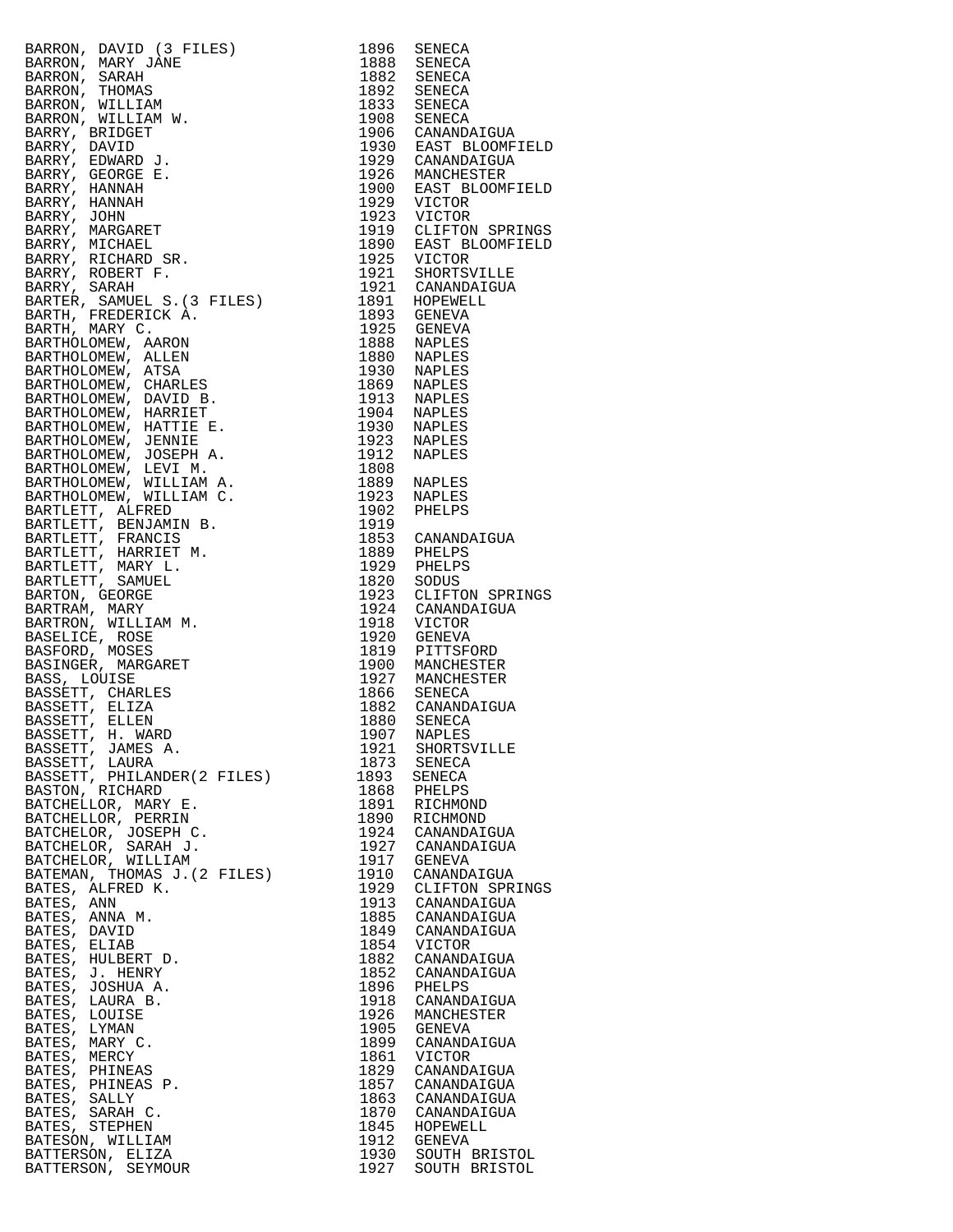| BATTIN, LAURENCE                                      |              | 1928 FARMINGTON<br>1821 FARMINGTON<br>1821 FARMINGTON<br>1821 FARMINGTON<br>1821 LYONS<br>1917 PHELPS<br>1880 GENEVA<br>1851 SENECA<br>1896 PHELPS<br>1896 PHELPS<br>1896 PHELPS<br>1896 PHELPS<br>1876 SENEVA<br>1875 SENECA<br>1876 SENEVA<br>1916 GENEVA<br>1910 GENEVA<br>191 |
|-------------------------------------------------------|--------------|-----------------------------------------------------------------------------------------------------------------------------------------------------------------------------------------------------------------------------------------------------------------------------------|
| BATTY, JONATHAN                                       |              |                                                                                                                                                                                                                                                                                   |
| BATTY, JONATHAN (AMAY)                                |              |                                                                                                                                                                                                                                                                                   |
| BATTY, WILLIAM                                        |              |                                                                                                                                                                                                                                                                                   |
| BAUM, ETTA                                            |              |                                                                                                                                                                                                                                                                                   |
| BAXTER, ANN<br>BAXTER, ELEANOR                        |              |                                                                                                                                                                                                                                                                                   |
| BAXTER, ELLA                                          |              |                                                                                                                                                                                                                                                                                   |
| BAXTER, FRANCIS E.                                    |              |                                                                                                                                                                                                                                                                                   |
| BAXTER, JAMES                                         |              |                                                                                                                                                                                                                                                                                   |
| BAXTER, JANE E.                                       |              |                                                                                                                                                                                                                                                                                   |
| BAXTER, JOHN                                          |              |                                                                                                                                                                                                                                                                                   |
| BAXTER, JOHN                                          |              |                                                                                                                                                                                                                                                                                   |
| BAXTER, JOHN                                          |              |                                                                                                                                                                                                                                                                                   |
| BAXTER, JOHN                                          |              |                                                                                                                                                                                                                                                                                   |
| BAXTER, MARTHA P.                                     |              |                                                                                                                                                                                                                                                                                   |
| BAXTER, MARY                                          |              |                                                                                                                                                                                                                                                                                   |
| BAXTER, SAMUEL                                        |              |                                                                                                                                                                                                                                                                                   |
| BAXTER, SARA A. (2 FILES)                             |              |                                                                                                                                                                                                                                                                                   |
| BAXTER, SARAH H.<br>BAXTER, SOPHIA                    |              |                                                                                                                                                                                                                                                                                   |
| BAXTER, THOMAS                                        |              |                                                                                                                                                                                                                                                                                   |
| BAXTER, WILLIAM                                       |              |                                                                                                                                                                                                                                                                                   |
| BAYLES, CHARLES                                       |              |                                                                                                                                                                                                                                                                                   |
| BAYLES, EMILY                                         |              |                                                                                                                                                                                                                                                                                   |
| BAYLIES, GEORGE                                       |              |                                                                                                                                                                                                                                                                                   |
| BAYLIS, MARY M.                                       |              |                                                                                                                                                                                                                                                                                   |
| BEACH, ADELIZA                                        |              |                                                                                                                                                                                                                                                                                   |
| BEACH, ALMIRA                                         |              |                                                                                                                                                                                                                                                                                   |
| BEACH, ANNA                                           |              |                                                                                                                                                                                                                                                                                   |
| BEACH, ASHBEL                                         |              |                                                                                                                                                                                                                                                                                   |
| BEACH, ASHBEL                                         |              |                                                                                                                                                                                                                                                                                   |
| BEACH, BENJAMIN G.                                    |              |                                                                                                                                                                                                                                                                                   |
| BEACH, BENONI<br>BEACH, BETSEY<br>BEACH, CATHARINE C. |              |                                                                                                                                                                                                                                                                                   |
|                                                       |              |                                                                                                                                                                                                                                                                                   |
|                                                       |              |                                                                                                                                                                                                                                                                                   |
|                                                       |              |                                                                                                                                                                                                                                                                                   |
|                                                       |              |                                                                                                                                                                                                                                                                                   |
| BEACH, ELLEN L.<br>BEACH, GEORGE G.                   |              |                                                                                                                                                                                                                                                                                   |
| BEACH, GEORGE H.<br>BEACH, HARLOW                     |              |                                                                                                                                                                                                                                                                                   |
|                                                       |              |                                                                                                                                                                                                                                                                                   |
| BEACH, HARVEY (2 FILES)                               |              |                                                                                                                                                                                                                                                                                   |
| BEACH, HENRY D.                                       |              |                                                                                                                                                                                                                                                                                   |
| BEACH, JACOB                                          |              |                                                                                                                                                                                                                                                                                   |
| BEACH, JACOB L.                                       |              |                                                                                                                                                                                                                                                                                   |
| BEACH, LAVINIA<br>BEACH, LEVI S.                      |              |                                                                                                                                                                                                                                                                                   |
| BEACH, LUCINDA                                        |              |                                                                                                                                                                                                                                                                                   |
| BEACH. LYMAN A.                                       |              | 1926 HOPEWELL                                                                                                                                                                                                                                                                     |
| BEACH, MARY F.                                        | 1893         | CANANDAIGUA                                                                                                                                                                                                                                                                       |
| BEACH, ORRIN S.                                       | 1894         | RICHMOND                                                                                                                                                                                                                                                                          |
| BEACH, SALMON                                         | 1819         | BLOOMFIELD                                                                                                                                                                                                                                                                        |
| BEACH, SPEEDE                                         | 1859         | MANCHESTER                                                                                                                                                                                                                                                                        |
| BEACH, STEPHEN                                        | 1890         | RICHMOND                                                                                                                                                                                                                                                                          |
| BEACH, THOMAS                                         | 1840         | VICTOR                                                                                                                                                                                                                                                                            |
| BEACH, URI                                            | 1850         | EAST BLOOMFI                                                                                                                                                                                                                                                                      |
| BEACH, WILLIAM B.<br>BEACH, WILLIAM H.                | 1890         | 1875 CANANDAIGUA<br><b>BRISTOL</b>                                                                                                                                                                                                                                                |
| BEACHAM, HENRY L.                                     | 1924         | GENEVA                                                                                                                                                                                                                                                                            |
| BEACHER, NATHANIEL                                    | 1813         | PENFIELD                                                                                                                                                                                                                                                                          |
| BEADLE, HARRIET                                       |              | 1879 GENEVA                                                                                                                                                                                                                                                                       |
| BEAHAN, MARY                                          |              | 1916 CANANDAIGUA                                                                                                                                                                                                                                                                  |
| BEAHAN, PATRICK                                       |              | 1920 CANANDAIGUA                                                                                                                                                                                                                                                                  |
| BEAL, ANN E.                                          | 1910         | SENECA                                                                                                                                                                                                                                                                            |
| BEAL, ANNIS                                           |              | 1899 SENECA                                                                                                                                                                                                                                                                       |
| BEAL, ARCHIBALD A.                                    | 1816         | PHELPS                                                                                                                                                                                                                                                                            |
| BEAL, EMBURY                                          |              | 1916 CLIFTON SPRI                                                                                                                                                                                                                                                                 |
| BEAL, FRANCES                                         | 1896         | CLIFTON SPRI                                                                                                                                                                                                                                                                      |
| BEALE, GEORGE<br>BEALE, JEHU                          | 1870<br>1867 | PHELPS<br>PHELPS                                                                                                                                                                                                                                                                  |
| BEALE, KATE                                           | 1918         | PHELPS                                                                                                                                                                                                                                                                            |
| BEALS, ABIGAIL                                        | 1872         | CANANDAIGUA                                                                                                                                                                                                                                                                       |
| BEALS, THOMAS                                         |              | 1864 CANANDAIGUA                                                                                                                                                                                                                                                                  |
| BEAMAN, URIAL                                         | 1813         | LIVONIA                                                                                                                                                                                                                                                                           |
| BEAN, CHARLES                                         | 1911         | GENEVA                                                                                                                                                                                                                                                                            |
| BEAN, HENRY                                           | 1876         | GENEVA                                                                                                                                                                                                                                                                            |
| BEAN, JOHN E.                                         |              | 1897 GENEVA                                                                                                                                                                                                                                                                       |
| BEAN, LEWIS J.                                        |              | 1914 CANADICE                                                                                                                                                                                                                                                                     |
| BEAN, SARAH A.                                        |              | 1912 CANADICE                                                                                                                                                                                                                                                                     |
| BEAN, WILLIAM                                         | 1908         | GENEVA                                                                                                                                                                                                                                                                            |

| $\begin{tabular}{c} $\mathsf{AUCS}\ \mathsf{B.C.}}$\\ \hline $\mathsf{AUCS}\ \mathsf{B.}$\\ $\mathsf{AUCS}\ \mathsf{B.}$\\ $\mathsf{AUCS}\ \mathsf{B.}$\\ $\mathsf{AUCR}\ \mathsf{AQUN}\ \mathsf{B.}$\\ $\mathsf{AUCR}\ \mathsf{AQUN}\ \mathsf{B.}$\\ $\mathsf{AUCR}\ \mathsf{AQUN}\ \mathsf{B.}$\\ $\mathsf{AUCR}\ \mathsf{AQUN}\ \mathsf{B.}$\\ $\mathsf{AUCR}\ \mathsf{A.}\ \mathsf{B.}\ \mathsf{A.}\ \mathsf{A.}\ \mathsf{A.}\ \mathsf{$ |      |                             |
|----------------------------------------------------------------------------------------------------------------------------------------------------------------------------------------------------------------------------------------------------------------------------------------------------------------------------------------------------------------------------------------------------------------------------------------------|------|-----------------------------|
|                                                                                                                                                                                                                                                                                                                                                                                                                                              |      |                             |
|                                                                                                                                                                                                                                                                                                                                                                                                                                              |      |                             |
|                                                                                                                                                                                                                                                                                                                                                                                                                                              |      |                             |
|                                                                                                                                                                                                                                                                                                                                                                                                                                              |      |                             |
|                                                                                                                                                                                                                                                                                                                                                                                                                                              |      |                             |
|                                                                                                                                                                                                                                                                                                                                                                                                                                              |      |                             |
|                                                                                                                                                                                                                                                                                                                                                                                                                                              |      |                             |
|                                                                                                                                                                                                                                                                                                                                                                                                                                              |      |                             |
|                                                                                                                                                                                                                                                                                                                                                                                                                                              |      |                             |
|                                                                                                                                                                                                                                                                                                                                                                                                                                              |      |                             |
|                                                                                                                                                                                                                                                                                                                                                                                                                                              |      |                             |
|                                                                                                                                                                                                                                                                                                                                                                                                                                              |      |                             |
|                                                                                                                                                                                                                                                                                                                                                                                                                                              |      |                             |
|                                                                                                                                                                                                                                                                                                                                                                                                                                              |      |                             |
|                                                                                                                                                                                                                                                                                                                                                                                                                                              |      |                             |
|                                                                                                                                                                                                                                                                                                                                                                                                                                              |      |                             |
|                                                                                                                                                                                                                                                                                                                                                                                                                                              |      |                             |
|                                                                                                                                                                                                                                                                                                                                                                                                                                              |      |                             |
|                                                                                                                                                                                                                                                                                                                                                                                                                                              |      |                             |
|                                                                                                                                                                                                                                                                                                                                                                                                                                              |      |                             |
|                                                                                                                                                                                                                                                                                                                                                                                                                                              |      |                             |
|                                                                                                                                                                                                                                                                                                                                                                                                                                              |      |                             |
|                                                                                                                                                                                                                                                                                                                                                                                                                                              |      |                             |
|                                                                                                                                                                                                                                                                                                                                                                                                                                              |      |                             |
|                                                                                                                                                                                                                                                                                                                                                                                                                                              |      |                             |
|                                                                                                                                                                                                                                                                                                                                                                                                                                              |      |                             |
|                                                                                                                                                                                                                                                                                                                                                                                                                                              |      |                             |
|                                                                                                                                                                                                                                                                                                                                                                                                                                              |      |                             |
|                                                                                                                                                                                                                                                                                                                                                                                                                                              |      |                             |
|                                                                                                                                                                                                                                                                                                                                                                                                                                              |      |                             |
|                                                                                                                                                                                                                                                                                                                                                                                                                                              |      |                             |
|                                                                                                                                                                                                                                                                                                                                                                                                                                              |      |                             |
|                                                                                                                                                                                                                                                                                                                                                                                                                                              |      |                             |
|                                                                                                                                                                                                                                                                                                                                                                                                                                              |      |                             |
|                                                                                                                                                                                                                                                                                                                                                                                                                                              |      |                             |
|                                                                                                                                                                                                                                                                                                                                                                                                                                              |      |                             |
|                                                                                                                                                                                                                                                                                                                                                                                                                                              |      |                             |
|                                                                                                                                                                                                                                                                                                                                                                                                                                              |      |                             |
|                                                                                                                                                                                                                                                                                                                                                                                                                                              |      |                             |
|                                                                                                                                                                                                                                                                                                                                                                                                                                              |      |                             |
|                                                                                                                                                                                                                                                                                                                                                                                                                                              |      |                             |
|                                                                                                                                                                                                                                                                                                                                                                                                                                              |      |                             |
|                                                                                                                                                                                                                                                                                                                                                                                                                                              |      |                             |
|                                                                                                                                                                                                                                                                                                                                                                                                                                              |      |                             |
|                                                                                                                                                                                                                                                                                                                                                                                                                                              |      |                             |
|                                                                                                                                                                                                                                                                                                                                                                                                                                              |      |                             |
| BEACHER, NATHANIEL                                                                                                                                                                                                                                                                                                                                                                                                                           |      | 1813 PENFIELD               |
| BEADLE, HARRIET                                                                                                                                                                                                                                                                                                                                                                                                                              | 1879 | GENEVA                      |
| BEAHAN, MARY                                                                                                                                                                                                                                                                                                                                                                                                                                 |      | 1916 CANANDAIGUA            |
| BEAHAN, PATRICK                                                                                                                                                                                                                                                                                                                                                                                                                              |      | 1920 CANANDAIGUA            |
| BEAL, ANN E.<br>BEAL, ANNIS                                                                                                                                                                                                                                                                                                                                                                                                                  | 1899 | 1910 SENECA<br>SENECA       |
| BEAL, ARCHIBALD A.                                                                                                                                                                                                                                                                                                                                                                                                                           |      | 1816 PHELPS                 |
| BEAL, EMBURY                                                                                                                                                                                                                                                                                                                                                                                                                                 |      | 1916 CLIFTON SPRINGS        |
| BEAL, FRANCES                                                                                                                                                                                                                                                                                                                                                                                                                                |      | 1896 CLIFTON SPRINGS        |
| BEALE, GEORGE<br>BEALE, JEHU                                                                                                                                                                                                                                                                                                                                                                                                                 |      | 1870 PHELPS<br>1867 PHELPS  |
| BEALE, KATE                                                                                                                                                                                                                                                                                                                                                                                                                                  |      | 1918 PHELPS                 |
| BEALS, ABIGAIL                                                                                                                                                                                                                                                                                                                                                                                                                               |      | 1872 CANANDAIGUA            |
| BEALS, THOMAS                                                                                                                                                                                                                                                                                                                                                                                                                                | 1864 | CANANDAIGUA                 |
| BEAMAN, URIAL<br>BEAN, CHARLES                                                                                                                                                                                                                                                                                                                                                                                                               |      | 1813 LIVONIA<br>1911 GENEVA |
| BEAN, HENRY                                                                                                                                                                                                                                                                                                                                                                                                                                  |      | 1876 GENEVA                 |
| BEAN, JOHN E.                                                                                                                                                                                                                                                                                                                                                                                                                                |      | 1897 GENEVA                 |
| BEAN, LEWIS J.<br>BEAN, SARAH A.                                                                                                                                                                                                                                                                                                                                                                                                             |      | 1914 CANADICE               |
| BEAN, WILLIAM                                                                                                                                                                                                                                                                                                                                                                                                                                | 1908 | 1912 CANADICE<br>GENEVA     |
|                                                                                                                                                                                                                                                                                                                                                                                                                                              |      |                             |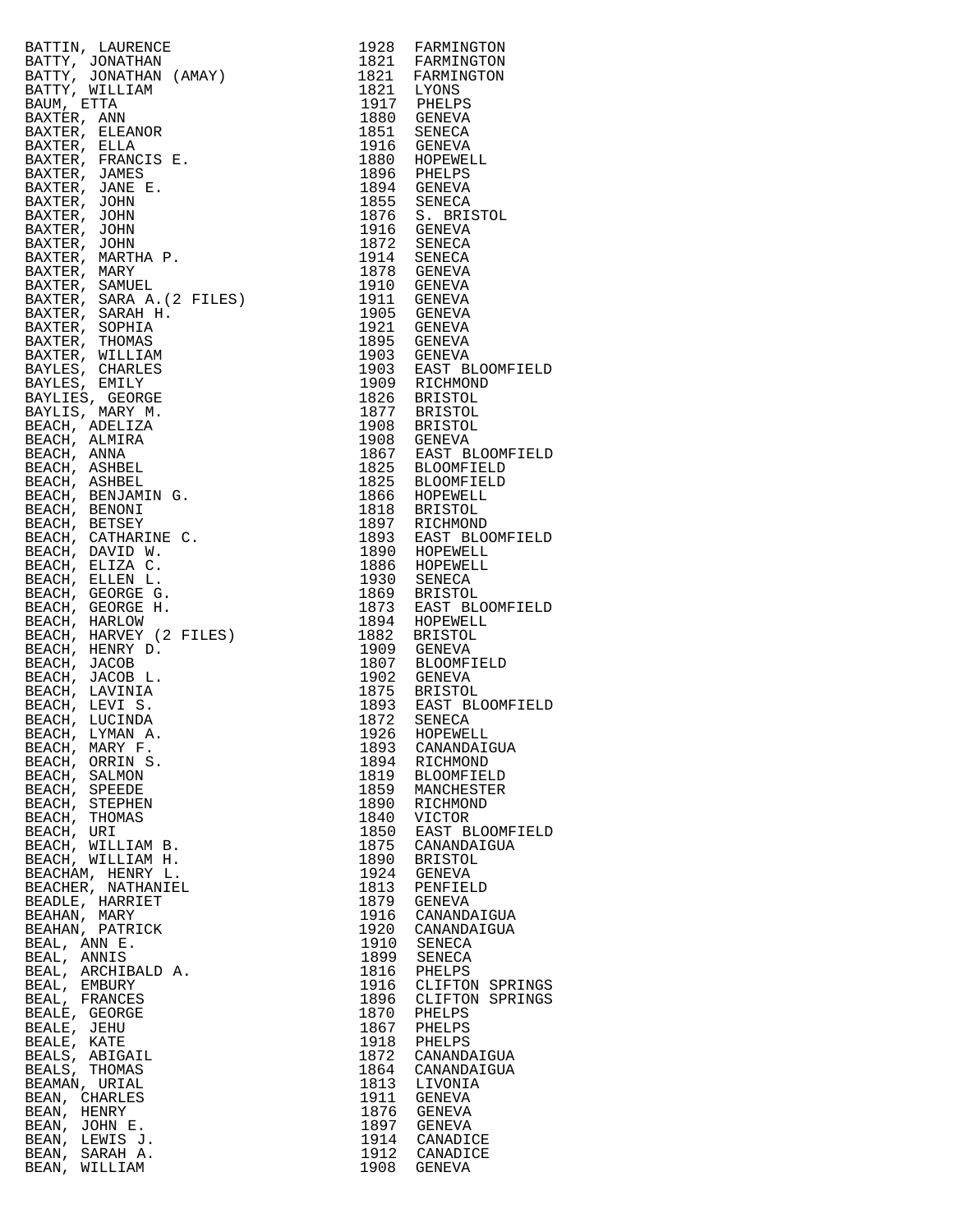| BEARCE, JAMES F. MANIM PIRARCE, JAMES F. RANK<br>BEARD, PRANK<br>BEARD, FRANK<br>BEARD, ISNING<br>BEARD, ISNING<br>BEARD, JOHN H.<br>BEARD, JOHN H.<br>BEARD, JOHN H.<br>BEARD, JOHN H.<br>BEARD, PHILADELPHIA S.<br>BEARD, THOMAS<br>BEARDSEEV, CHARLES W.<br>BEA | 1927         | HOPEWELL                                     |
|--------------------------------------------------------------------------------------------------------------------------------------------------------------------------------------------------------------------------------------------------------------------|--------------|----------------------------------------------|
|                                                                                                                                                                                                                                                                    |              | 1915 GENEVA                                  |
|                                                                                                                                                                                                                                                                    |              | 1905 SENECA                                  |
|                                                                                                                                                                                                                                                                    |              | 1921 PHELPS<br>1808 PALMYRA                  |
|                                                                                                                                                                                                                                                                    |              |                                              |
|                                                                                                                                                                                                                                                                    |              | 1928 GENEVA<br>1915 SENECA                   |
|                                                                                                                                                                                                                                                                    |              | 1881 NEW ORLEANS                             |
|                                                                                                                                                                                                                                                                    |              | 1891 SENECA                                  |
|                                                                                                                                                                                                                                                                    |              |                                              |
|                                                                                                                                                                                                                                                                    |              | 1902 GENEVA<br>1912 GENEVA                   |
|                                                                                                                                                                                                                                                                    |              | 1930 CANANDAIGUA<br>1893 PHELPS              |
|                                                                                                                                                                                                                                                                    |              |                                              |
|                                                                                                                                                                                                                                                                    |              | 1919 PHELPS<br>1924 CANANDAIGUA              |
|                                                                                                                                                                                                                                                                    |              |                                              |
|                                                                                                                                                                                                                                                                    |              | 1893 OVID, MI<br>1906 GENEVA                 |
|                                                                                                                                                                                                                                                                    |              |                                              |
|                                                                                                                                                                                                                                                                    |              | 1908 SENECA<br>1912 SENECA                   |
|                                                                                                                                                                                                                                                                    |              | 1874 SENECA                                  |
|                                                                                                                                                                                                                                                                    | 1892         | SENECA                                       |
|                                                                                                                                                                                                                                                                    |              | 1875 SENECA                                  |
|                                                                                                                                                                                                                                                                    | 1892         | SENECA                                       |
|                                                                                                                                                                                                                                                                    |              | 1893 SENECA<br>1909 GENEVA                   |
|                                                                                                                                                                                                                                                                    | 1888         | GENEVA                                       |
|                                                                                                                                                                                                                                                                    | 1902         | GENEVA                                       |
|                                                                                                                                                                                                                                                                    |              |                                              |
|                                                                                                                                                                                                                                                                    |              | 1818 LIVONIA<br>1818 LIVONIA                 |
|                                                                                                                                                                                                                                                                    |              |                                              |
|                                                                                                                                                                                                                                                                    |              | 1805 HOPETON<br>1928 GENEVA                  |
|                                                                                                                                                                                                                                                                    |              | 1899 CANADICE                                |
|                                                                                                                                                                                                                                                                    |              | 1913 GENEVA                                  |
|                                                                                                                                                                                                                                                                    |              | 1861 RICHMOND<br>1850 RICHMOND               |
|                                                                                                                                                                                                                                                                    |              |                                              |
|                                                                                                                                                                                                                                                                    |              | 1911 CANADICE<br>1935 CANANDAIGUA            |
|                                                                                                                                                                                                                                                                    |              |                                              |
|                                                                                                                                                                                                                                                                    |              | 1857 RICHMOND<br>1917 CANADICE               |
|                                                                                                                                                                                                                                                                    | 1911         | GENEVA                                       |
|                                                                                                                                                                                                                                                                    | 1894         | RICHMOND                                     |
|                                                                                                                                                                                                                                                                    | 1827<br>1827 | RICHMOND                                     |
|                                                                                                                                                                                                                                                                    |              | RICHMOND                                     |
|                                                                                                                                                                                                                                                                    | 1881         | CASS CO., MI.                                |
|                                                                                                                                                                                                                                                                    | 1817         | AVON                                         |
|                                                                                                                                                                                                                                                                    |              | 1892 WEST BLOOMFIELD<br>1866 EAST BLOOMFIELD |
|                                                                                                                                                                                                                                                                    |              |                                              |
|                                                                                                                                                                                                                                                                    |              | 1845 BLOOMFIELD<br>1908 CANANDAIGUA          |
|                                                                                                                                                                                                                                                                    | 1864         | WEST BLOOMFIELD                              |
| BEEBE, GEORGE C.                                                                                                                                                                                                                                                   | 1912         | WEST BLOOMFIELD                              |
| BEEBE, HELEN M.                                                                                                                                                                                                                                                    | 1902         | EAST BLOOMFIELD                              |
| BEEBE, HEMAN                                                                                                                                                                                                                                                       | 1844         | EAST BLOOMFIELD                              |
| BEEBE, KEZIAH                                                                                                                                                                                                                                                      | 1857         | GENEVA                                       |
| BEEBE, LIMA                                                                                                                                                                                                                                                        | 1893<br>1926 | CANANDAIGUA<br><b>VICTOR</b>                 |
| BEEBE, MARTHA S.<br>BEEBE, OLIVER M.                                                                                                                                                                                                                               | 1867         | WEST BLOOMFIELD                              |
| BEEBE, ROBERT C.                                                                                                                                                                                                                                                   | 1928         | SHANGHAI, CHINA                              |
| BEEBEE, ASHMAN                                                                                                                                                                                                                                                     | 1845         | EAST BLOOMFIELD                              |
| BEEBEE, ELISHA L.                                                                                                                                                                                                                                                  | 1903         | EAST BLOOMFIELD                              |
| BEEBEE, HEMAN                                                                                                                                                                                                                                                      | 1845         | EAST BLOOMFIELD                              |
| BEECHER, ELIZA                                                                                                                                                                                                                                                     | 1867         | CANANDAIGUA                                  |
| BEECHER, MARY                                                                                                                                                                                                                                                      | 1884         | FARMINGTON                                   |
| BEEMAN, ALBERT                                                                                                                                                                                                                                                     | 1912         | CANANDAIGUA                                  |
| BEEMAN, CAROLINE<br>BEEMAN, ELAM C.                                                                                                                                                                                                                                | 1903<br>1883 | CANANDAIGUA                                  |
| BEEMAN, FRANCES B. (2 FILES)                                                                                                                                                                                                                                       | 1929         | CANANDAIGUA<br>CANANDAIGUA                   |
| BEEMAN, JOHN S.                                                                                                                                                                                                                                                    | 1883         | RICHMOND                                     |
| BEEMAN, MARY J.                                                                                                                                                                                                                                                    | 1922         | CANANDAIGUA                                  |
| BEEMAN, NELSON                                                                                                                                                                                                                                                     | 1863         | SOUTH BRISTOL                                |
| BEEMAN, ORPHA                                                                                                                                                                                                                                                      | 1876         | CANANDAIGUA                                  |
| BEEMAN, REJOICE                                                                                                                                                                                                                                                    | 1909         | CANANDAIGUA                                  |
| BEEMAN, REUBEN                                                                                                                                                                                                                                                     | 1874         | CANANDAIGUA                                  |
| BEEMAN, RICHARD S.                                                                                                                                                                                                                                                 | 1927         | CANANDAIGUA                                  |
| BEEMAN, SETH<br>BEEMAN, WILLIAM (2 FILES)                                                                                                                                                                                                                          | 1868<br>1893 | CANANDAIGUA<br>CANANDAIGUA                   |
| BEERS, CYRENIUS                                                                                                                                                                                                                                                    | 1844         | VICTOR                                       |
| BEETON, GEORGE B.                                                                                                                                                                                                                                                  | 1924         | CANANDAIGUA                                  |
| BEIDLER, JOHN                                                                                                                                                                                                                                                      | 1845         | CANANDAIGUA                                  |
| BEIDLER, JOHN                                                                                                                                                                                                                                                      | 1845         | CANANDAIGUA                                  |
|                                                                                                                                                                                                                                                                    |              |                                              |

| 1927         | HOPEWELL                          |
|--------------|-----------------------------------|
| 1915         | GENEVA                            |
| 1905<br>1921 | <b>SENECA</b><br>PHELPS           |
| 1808         | PALMYRA                           |
| 1928         | GENEVA                            |
| 1915         | <b>SENECA</b>                     |
| 1881         | NEW ORLEANS                       |
| 1891<br>1902 | SENECA<br>GENEVA                  |
| 1912         | GENEVA                            |
| 1930         | CANANDAIGUA                       |
| 1893         | PHELPS                            |
| 1919         | PHELPS                            |
| 1924         | CANANDAIGUA                       |
| 1893<br>1906 | OVID, MI<br>GENEVA                |
| 1908         | <b>SENECA</b>                     |
| 1912         | SENECA                            |
| 1874         | SENECA                            |
| 1892         | SENECA                            |
| 1875<br>1892 | <b>SENECA</b>                     |
| 1893         | SENECA<br>SENECA                  |
| 1909         | GENEVA                            |
| 1888         | <b>GENEVA</b>                     |
| 1902         | GENEVA                            |
| 1818         | LIVONIA                           |
| 1818         | LIVONIA                           |
| 1805<br>1928 | HOPETON<br>GENEVA                 |
| 1899         | CANADICE                          |
| 1913         | GENEVA                            |
| 1861         | RICHMOND                          |
| 1850         | RICHMOND                          |
| 1911         | CANADICE                          |
| 1935<br>1857 | CANANDAIGUA<br>RICHMOND           |
| 1917         | CANADICE                          |
| 1911         | GENEVA                            |
| 1894         | RICHMOND                          |
| 1827         | RICHMOND                          |
| 1827<br>1881 | RICHMOND<br>CASS CO.,<br>MI.      |
| 1817         | AVON                              |
| 1892         |                                   |
| 1866         | WEST BLOOMFIEL<br>EAST BLOOMFIEL  |
| 1845         | <b>BLOOMFIELD</b>                 |
| 1908         | CANANDAIGUA                       |
| 1864<br>1912 | WEST BLOOMFIEL<br>WEST BLOOMFIELI |
| 1902         | <b>BLOOMFIELI</b>                 |
| 1844         | EAST<br>EAST<br><b>BLOOMFIELI</b> |
| 1857         | GENEVA                            |
| 1893<br>1926 | CANANDAIGUA                       |
| 1867         | VICTOR<br>WEST BLOOMFIELI         |
| 1928         | SHANGHAI, CHINA                   |
| 1845         | EAST BLOOMFIELI                   |
| 1903         | EAST BLOOMFIELD                   |
| 1845         |                                   |
| 1867<br>1884 | CANANDAIGUA<br>FARMINGTON         |
| 1912         | CANANDAIGUA                       |
| 1903         | CANANDAIGUA                       |
| 1883         | CANANDAIGUA                       |
| 1929         | CANANDAIGUA                       |
| 1883         | RICHMOND                          |
| 1922<br>1863 | CANANDAIGUA<br>SOUTH BRISTOL      |
| 1876         | CANANDAIGUA                       |
| 1909         | CANANDAIGUA                       |
| 1874         | CANANDAIGUA                       |
| 1927         | CANANDAIGUA                       |
| 1868         | CANANDAIGUA                       |
| 1893<br>1844 | CANANDAIGUA<br>VICTOR             |
| 1924         | CANANDAIGUA                       |
| 1845         | CANANDAIGUA                       |
| 1845         | CANANDAIGUA                       |
| 1852         | PENNSYLVANIA                      |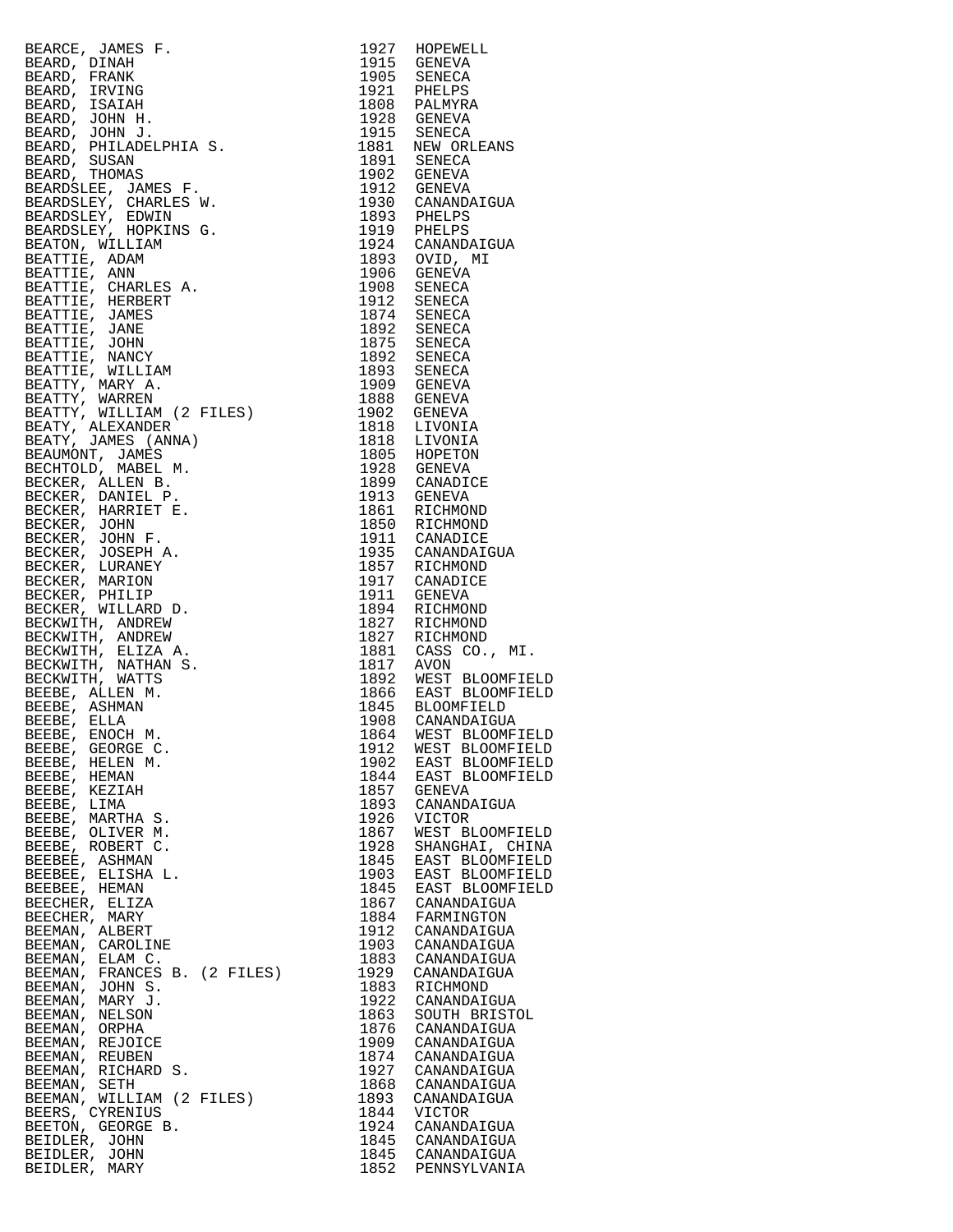| $\begin{tabular}{c c c} \hline 1.879 & \text{Hz} \\ 1.879 & \text{Hz} \\ 1.870 & \text{Hermon} \\ 1.810 & \text{RopM} \\ 1.810 & \text{RopM} \\ 1.810 & \text{RopM} \\ 1.810 & \text{RopM} \\ 1.810 & \text{RopM} \\ 1.810 & \text{RopM} \\ 1.810 & \text{RopM} \\ 1.811 & \text{RopM} \\ 1.811 & \text{RopM} \\ 1.812 & \text{RopM} \\ 1.82 & \text{RopM} \\$ |              |                |
|----------------------------------------------------------------------------------------------------------------------------------------------------------------------------------------------------------------------------------------------------------------------------------------------------------------------------------------------------------------|--------------|----------------|
|                                                                                                                                                                                                                                                                                                                                                                |              |                |
|                                                                                                                                                                                                                                                                                                                                                                |              |                |
|                                                                                                                                                                                                                                                                                                                                                                |              |                |
|                                                                                                                                                                                                                                                                                                                                                                |              |                |
|                                                                                                                                                                                                                                                                                                                                                                |              |                |
|                                                                                                                                                                                                                                                                                                                                                                |              |                |
|                                                                                                                                                                                                                                                                                                                                                                |              |                |
|                                                                                                                                                                                                                                                                                                                                                                |              |                |
|                                                                                                                                                                                                                                                                                                                                                                |              |                |
|                                                                                                                                                                                                                                                                                                                                                                |              |                |
|                                                                                                                                                                                                                                                                                                                                                                |              |                |
|                                                                                                                                                                                                                                                                                                                                                                |              |                |
|                                                                                                                                                                                                                                                                                                                                                                |              |                |
|                                                                                                                                                                                                                                                                                                                                                                |              |                |
|                                                                                                                                                                                                                                                                                                                                                                |              |                |
|                                                                                                                                                                                                                                                                                                                                                                |              |                |
|                                                                                                                                                                                                                                                                                                                                                                |              |                |
|                                                                                                                                                                                                                                                                                                                                                                |              |                |
|                                                                                                                                                                                                                                                                                                                                                                |              |                |
|                                                                                                                                                                                                                                                                                                                                                                |              |                |
|                                                                                                                                                                                                                                                                                                                                                                |              |                |
|                                                                                                                                                                                                                                                                                                                                                                |              |                |
|                                                                                                                                                                                                                                                                                                                                                                |              |                |
|                                                                                                                                                                                                                                                                                                                                                                |              |                |
|                                                                                                                                                                                                                                                                                                                                                                |              |                |
|                                                                                                                                                                                                                                                                                                                                                                |              |                |
|                                                                                                                                                                                                                                                                                                                                                                |              |                |
|                                                                                                                                                                                                                                                                                                                                                                |              |                |
|                                                                                                                                                                                                                                                                                                                                                                |              |                |
|                                                                                                                                                                                                                                                                                                                                                                |              |                |
|                                                                                                                                                                                                                                                                                                                                                                |              |                |
|                                                                                                                                                                                                                                                                                                                                                                |              |                |
|                                                                                                                                                                                                                                                                                                                                                                |              |                |
|                                                                                                                                                                                                                                                                                                                                                                |              |                |
|                                                                                                                                                                                                                                                                                                                                                                |              |                |
|                                                                                                                                                                                                                                                                                                                                                                |              |                |
|                                                                                                                                                                                                                                                                                                                                                                |              |                |
|                                                                                                                                                                                                                                                                                                                                                                |              |                |
|                                                                                                                                                                                                                                                                                                                                                                |              |                |
|                                                                                                                                                                                                                                                                                                                                                                |              |                |
|                                                                                                                                                                                                                                                                                                                                                                |              |                |
|                                                                                                                                                                                                                                                                                                                                                                |              |                |
|                                                                                                                                                                                                                                                                                                                                                                |              |                |
|                                                                                                                                                                                                                                                                                                                                                                |              |                |
|                                                                                                                                                                                                                                                                                                                                                                |              |                |
|                                                                                                                                                                                                                                                                                                                                                                |              |                |
|                                                                                                                                                                                                                                                                                                                                                                |              |                |
|                                                                                                                                                                                                                                                                                                                                                                |              |                |
|                                                                                                                                                                                                                                                                                                                                                                |              |                |
|                                                                                                                                                                                                                                                                                                                                                                |              |                |
|                                                                                                                                                                                                                                                                                                                                                                |              |                |
|                                                                                                                                                                                                                                                                                                                                                                |              |                |
|                                                                                                                                                                                                                                                                                                                                                                |              |                |
|                                                                                                                                                                                                                                                                                                                                                                |              |                |
|                                                                                                                                                                                                                                                                                                                                                                |              |                |
|                                                                                                                                                                                                                                                                                                                                                                |              |                |
|                                                                                                                                                                                                                                                                                                                                                                |              |                |
|                                                                                                                                                                                                                                                                                                                                                                |              |                |
|                                                                                                                                                                                                                                                                                                                                                                |              |                |
|                                                                                                                                                                                                                                                                                                                                                                |              |                |
|                                                                                                                                                                                                                                                                                                                                                                |              |                |
| BENDER, HENRY                                                                                                                                                                                                                                                                                                                                                  | 1902         | SENECA         |
| BENEDICT, ALICE H.                                                                                                                                                                                                                                                                                                                                             | 1921         | GENEVA         |
| BENEDICT, CHARLES H.                                                                                                                                                                                                                                                                                                                                           | 1921         | GENEVA         |
| BENEDICT, ELIZABETH                                                                                                                                                                                                                                                                                                                                            | 1918         | CANANDAIGUA    |
| BENEDICT, GEORGE W.                                                                                                                                                                                                                                                                                                                                            | 1906         | <b>BRISTOL</b> |
| BENEDICT, MARGARET                                                                                                                                                                                                                                                                                                                                             | 1889         | CANANDAIGUA    |
| BENEDICT, ROBERT M.                                                                                                                                                                                                                                                                                                                                            | 1897         | CANANDAIGUA    |
| BENEDICT, SARAH A.                                                                                                                                                                                                                                                                                                                                             | 1885         | CANANDAIGUA    |
| BENEDICT, STEPHEN                                                                                                                                                                                                                                                                                                                                              | 1886         | CANANDAIGUA    |
| BENGE, SAMUEL                                                                                                                                                                                                                                                                                                                                                  | 1906         | PHELPS         |
| BENGE, WILLIAM                                                                                                                                                                                                                                                                                                                                                 | 1866         | MANCHESTER     |
| BENHAM, ABIGAIL J.                                                                                                                                                                                                                                                                                                                                             | 1902         | HOPEWELL       |
| BENHAM, BARZIL                                                                                                                                                                                                                                                                                                                                                 | 1888         |                |
|                                                                                                                                                                                                                                                                                                                                                                |              | HOPEWELL       |
| BENHAM, CHARLES D.                                                                                                                                                                                                                                                                                                                                             | 1929<br>1852 | CANANDAIGUA    |
| BENHAM, DAVID                                                                                                                                                                                                                                                                                                                                                  |              | CANANDAIGUA    |
| BENHAM,<br>DAVID C.                                                                                                                                                                                                                                                                                                                                            | 1910         | HOPEWELL       |
| BENHAM, DAVID V.                                                                                                                                                                                                                                                                                                                                               | 1911         | CANANDAIGUA    |
| BENHAM,<br>EBENEZER                                                                                                                                                                                                                                                                                                                                            | 1856         | HOPEWELL       |
| BENHAM, EBENEZER                                                                                                                                                                                                                                                                                                                                               | 1917         | HOPEWELL       |
| BENHAM, EBENEZER                                                                                                                                                                                                                                                                                                                                               | 1811         |                |
| BENHAM, EDWARD                                                                                                                                                                                                                                                                                                                                                 | 1930         | PHELPS         |

| ⊥ㅇ∠ㅇ<br>1911 | PHELPS                             |
|--------------|------------------------------------|
| 1852<br>1897 | PHELPS<br>GENEVA                   |
| 1855         | SENECA                             |
| 1855<br>1879 | PHELPS<br>HOPEWELL                 |
| 1810         | HONEOYE                            |
| 1896         | SENECA                             |
| 1930<br>1878 | NAPLES<br>CANANDAIGUA              |
| 1922         | GENEVA                             |
| 1917<br>1913 | <b>GENEVA</b><br>PHELPS            |
| 1898         | NAPLES                             |
| 1842         | PHELPS                             |
| 1842<br>1873 | PHELPS<br>PHELPS                   |
| 1859         | GORHAM                             |
| 1929<br>1887 | GORHAM                             |
| 1922         | SOUTH BRISTOL<br>RICHMOND          |
| 1910         | CANANDAIGUA                        |
| 1927<br>1910 | HOPEWELL<br>GORHAM                 |
| 1887         | SENECA                             |
| 1876         | GENEVA                             |
| 1927<br>1917 | HOPEWELL<br>EAST BLOOMFIELD        |
| 1897         | EAST BLOOMFIELD                    |
| 1929<br>1929 | EAST BLOOMFIELD<br>EAST BLOOMFIELD |
| 1892         | NAPLES                             |
| 1895         | GENEVA                             |
| 1835<br>1835 | WEST BLOOMFIELD<br>WEST BLOOMFIELD |
| 1922         | WEST BLOOMFIELD                    |
| 1821<br>1813 | BLOOMFIELD<br><b>BENTON</b>        |
| 1904         | RICHMOND                           |
| 1834         | VICTOR                             |
| 1834<br>1843 | VICTOR<br>PHELPS                   |
| 1899         | VICTOR                             |
| 1923<br>1913 | MANCHESTER<br>VICTOR               |
| 1876         | VICTOR                             |
| 1867         | SENECA                             |
| 1903<br>1896 | MANCHESTER<br>MANCHESTER           |
| 1887         | <b>VICTOR</b>                      |
| 1923<br>1927 | VICTOR<br>CANANDAIGUA              |
| 1910         | MANCHESTER                         |
| 1839         | PHELPS                             |
| 1861<br>1893 | VICTOR<br>VICTOR                   |
| 1878         | CANANDAIGUA                        |
| 1900<br>1912 | CANANDAIGUA<br>SENECA              |
| 1902         | <b>SENECA</b>                      |
| 1921         | <b>GENEVA</b>                      |
| 1921<br>1918 | GENEVA<br>CANANDAIGUA              |
| 1906         | <b>BRISTOL</b>                     |
| 1889<br>1897 | CANANDAIGUA                        |
| 1885         | CANANDAIGUA<br>CANANDAIGUA         |
| 1886         | CANANDAIGUA                        |
| 1906<br>1866 | PHELPS<br>MANCHESTER               |
| 1902         | HOPEWELL                           |
| 1888         | HOPEWELL                           |
| 1929<br>1852 | CANANDAIGUA<br>CANANDAIGUA         |
| 1910         | HOPEWELL                           |
| 1911<br>1856 | CANANDAIGUA<br>HOPEWELL            |
| 1917         | HOPEWELL                           |
| 1811         |                                    |
| 1930         | PHELPS                             |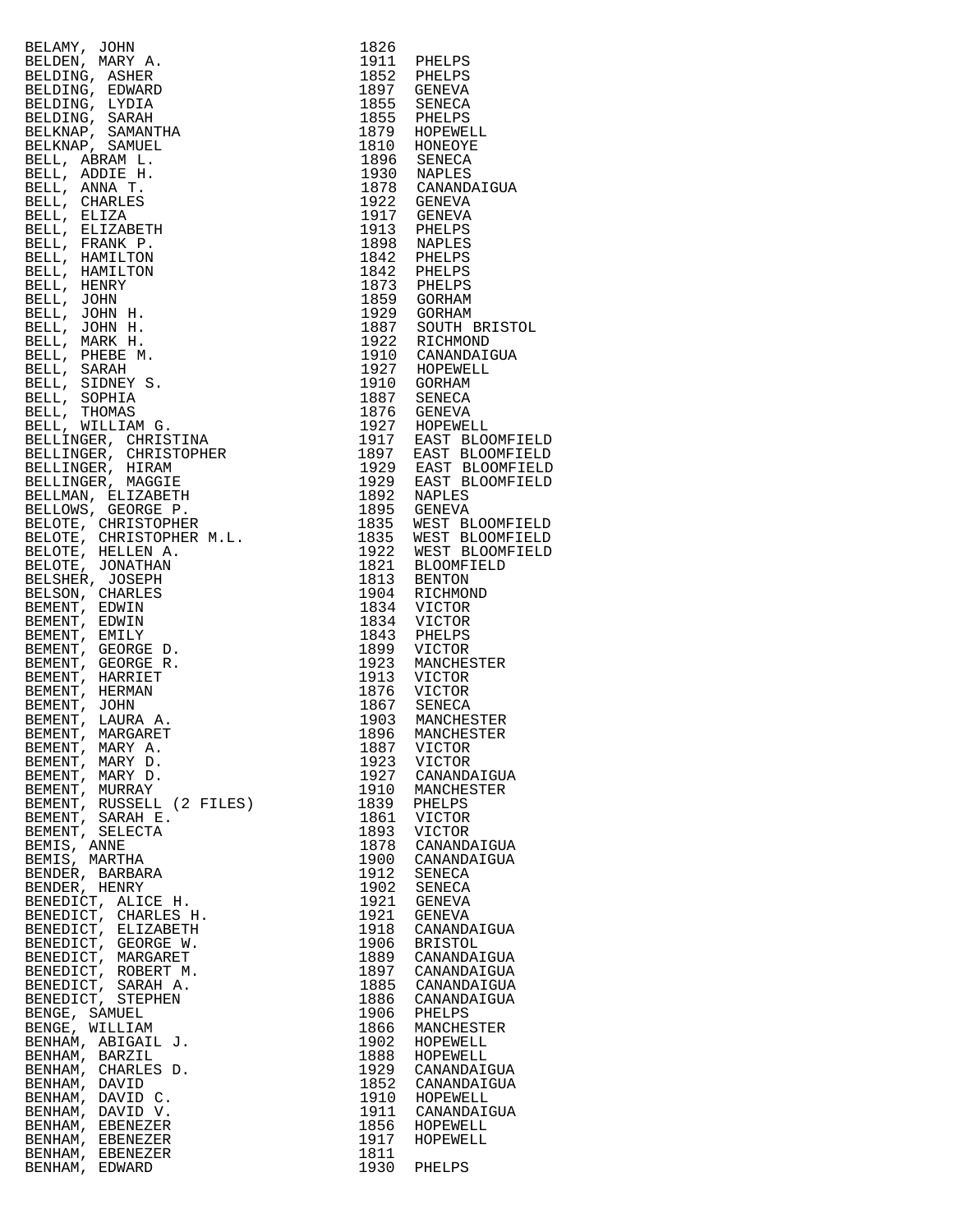| BENHAM,<br>ELECTA                  |      |                           |
|------------------------------------|------|---------------------------|
|                                    | 1887 | HOPEWELL                  |
| BENHAM,<br>ELI                     | 1837 | HOPEWELL                  |
| BENHAM, ELI                        | 1837 | HOPEWELL                  |
|                                    |      |                           |
| BENHAM, ELIZA J.                   | 1890 | HOPEWELL                  |
| BENHAM, ELIZABETH                  | 1915 | CANANDAIGUA               |
| BENHAM, ESTHER C.                  | 1913 | HOPEWELL                  |
| BENHAM, FRANK G.                   | 1929 | CANANDAIGUA               |
| BENHAM, G. GRANGER                 | 1915 | HOPEWELL                  |
|                                    |      |                           |
| BENHAM, HATTIE H.                  | 1917 | HOPEWELL                  |
| BENHAM, HELEN F.                   | 1930 | CANANDAIGUA               |
| BENHAM, HELEN M.                   | 1907 | CANANDAIGUA               |
| BENHAM, JOHN                       | 1858 | CANANDAIGUA               |
|                                    | 1909 |                           |
| BENHAM, JOHN H.                    |      | HOPEWELL                  |
| BENHAM, LA ROY                     | 1922 | CANANDAIGUA               |
| BENHAM, MARY A.                    | 1918 | HOPEWELL                  |
| BENHAM, MILO                       | 1919 | HOPEWELL                  |
| BENHAM, MINERVA                    | 1882 | CANANDAIGUA               |
|                                    |      |                           |
| BENHAM, MURRAY                     | 1916 | HOPEWELL                  |
| BENHAM, PHILENA                    | 1907 | MANCHESTER                |
| BENHAM, SARAH L.                   | 1897 | HOPEWELL                  |
| BENHAM, SYLVESTER                  | 1890 | MANCHESTER                |
| BENHAM, THADDEUS                   | 1826 | HOPEWELL                  |
|                                    |      |                           |
| BENHAM, THADDIUS                   | 1828 | HOPEWELL                  |
| BENHAM, THOMAS                     | 1876 | HOPEWELL                  |
| BENHAM, WILLIAM R.                 | 1901 | MANCHESTER                |
| BENHAM, WILLIAM R.                 | 1921 | CANANDAIGUA               |
|                                    | 1845 |                           |
| BENJAMIN, AMOS                     |      | BRISTOL                   |
| BENJAMIN, AMOS                     | 1846 | BRISTOL                   |
| BENJAMIN, ARAMINTA                 | 1889 | GORHAM                    |
| BENJAMIN, CALVIN                   | 1802 | CAHRLESTOWN               |
| BENJAMIN, CLARA                    | 1927 | NAPLES                    |
|                                    |      |                           |
| BENJAMIN, ELIJAH                   | 1824 | PHELPS                    |
| BENJAMIN,<br>GROVE                 | 1846 | PHELPS                    |
| BENJAMIN, GROVE                    | 1846 | PHELPS                    |
| BENJAMIN,<br>HORACE                | 1873 | PHELPS                    |
|                                    |      |                           |
| BENJAMIN, JERUSHA                  | 1850 | PHELPS                    |
| BENJAMIN,<br>NAHAM                 | 1836 | PHELPS                    |
| BENJAMIN, NAHUM                    | 1836 | PHELPS                    |
| BENJAMIN, ORSON                    | 1861 | CANANDAIGUA               |
| BENNET, SAMUEL                     | 1819 |                           |
|                                    |      |                           |
| BENNET, URIAH                      | 1815 |                           |
|                                    |      |                           |
| BENNETT, ABEL                      | 1886 | EAST BLOOMFI              |
|                                    |      |                           |
| BENNETT, BENJAMIN                  | 1818 |                           |
| BENNETT, BERNARD                   | 1888 | CANANDAIGUA               |
| BENNETT, CHARLES                   | 1901 | GENEVA                    |
| BENNETT, CHARLES N.                |      | 1898 CANANDAIGUA          |
|                                    | 1904 | PHELPS                    |
| BENNETT, EUGENE A.                 |      |                           |
| BENNETT, FRANCIS C.                | 1869 | CANANDAIGUA               |
| BENNETT, FRED H.                   | 1926 | GORHAM                    |
| BENNETT, GEORGE                    | 1874 | SENECA                    |
| BENNETT,<br>HANNAH S.              | 1893 | FARMINGTON                |
| BENNETT, HARRIET A.                |      | FARMINGTON                |
|                                    | 1915 |                           |
| BENNETT, HORACE D.                 | 1912 | GENEVA                    |
| BENNETT, IRA                       | 1880 | MANCHESTER                |
| BENNETT, JAMES                     | 1886 | GORHAM                    |
| BENNETT, JAMES M.                  | 1879 | SENECA                    |
| BENNETT, JANE                      | 1904 | EAST BLOOMFI              |
|                                    |      |                           |
| BENNETT, JESSIE                    | 1879 | FARMINGTON                |
| BENNETT, JOHN H.                   | 1888 | PHELPS                    |
| BENNETT, JOSEPH                    | 1853 | VICTOR                    |
| BENNETT, LUCY R.                   | 1908 | CANANDAIGUA               |
|                                    |      |                           |
| BENNETT, MARGARET C.               | 1900 | GENEVA                    |
| BENNETT, MARGARET T.               | 1926 | GENEVA                    |
| BENNETT, MARIE                     | 1913 | CANANDAIGUA               |
| BENNETT, MARY                      | 1873 | CANANDAIGUA               |
| BENNETT, MARY C.                   | 1899 | SENECA                    |
|                                    |      |                           |
| BENNETT, MARY E.                   | 1921 | CLIFTON SPRI              |
| BENNETT, MARY H.                   | 1892 | GENEVA                    |
| BENNETT, PETER                     | 1864 | VICTOR                    |
| BENNETT, REBECCA                   | 1844 | SENECA                    |
|                                    |      |                           |
| BENNETT, ROBERT P.                 | 1920 | RICHMOND                  |
| BENNETT, RUBY                      | 1888 | <b>NAPLES</b>             |
| BENNETT, SAMUEL M.                 | 1890 | FARMINGTON                |
| BENNETT, SARAH E.                  | 1923 | FARMINGTON                |
|                                    | 1878 | MANCHESTER                |
| BENNETT, STEPHEN                   |      |                           |
| BENNETT, THOMAS                    | 1851 | PHELPS                    |
| BENNETT, WALTER K.                 | 1911 | GENEVA                    |
| BENSON, ALONZO                     | 1881 | VICTOR                    |
| BENSON, ALONZO, JR.                | 1876 | VICTOR                    |
|                                    | 1850 |                           |
| BENSON, ELINOR<br>BENSON, ISAAC L. | 1907 | CANANDAIGUA<br>MANCHESTER |

|                                                                                                                                                                                                                                                  | 1887         | HOPEWELL                          |
|--------------------------------------------------------------------------------------------------------------------------------------------------------------------------------------------------------------------------------------------------|--------------|-----------------------------------|
|                                                                                                                                                                                                                                                  |              |                                   |
|                                                                                                                                                                                                                                                  |              | HOPEWELL                          |
|                                                                                                                                                                                                                                                  | 1837<br>1837 | HOPEWELL                          |
|                                                                                                                                                                                                                                                  | 1890         | HOPEWELL                          |
|                                                                                                                                                                                                                                                  |              |                                   |
|                                                                                                                                                                                                                                                  | 1915         | CANANDAIGUA                       |
|                                                                                                                                                                                                                                                  | 1913         | HOPEWELL                          |
|                                                                                                                                                                                                                                                  |              | 1929 CANANDAIGUA                  |
|                                                                                                                                                                                                                                                  |              |                                   |
|                                                                                                                                                                                                                                                  | 1915         | HOPEWELL                          |
|                                                                                                                                                                                                                                                  | 1917         | HOPEWELL                          |
|                                                                                                                                                                                                                                                  |              |                                   |
|                                                                                                                                                                                                                                                  |              | 1930 CANANDAIGUA                  |
|                                                                                                                                                                                                                                                  |              | 1907 CANANDAIGUA                  |
|                                                                                                                                                                                                                                                  |              | 1858 CANANDAIGUA<br>1909 HOPEWELL |
|                                                                                                                                                                                                                                                  |              |                                   |
|                                                                                                                                                                                                                                                  |              |                                   |
|                                                                                                                                                                                                                                                  |              |                                   |
|                                                                                                                                                                                                                                                  |              | 1922 CANANDAIGUA<br>1918 HOPEWELL |
|                                                                                                                                                                                                                                                  |              |                                   |
|                                                                                                                                                                                                                                                  | 1919         | HOPEWELL                          |
|                                                                                                                                                                                                                                                  |              | 1882 CANANDAIGUA                  |
|                                                                                                                                                                                                                                                  |              |                                   |
|                                                                                                                                                                                                                                                  | 1916         | HOPEWELL                          |
|                                                                                                                                                                                                                                                  |              | 1907 MANCHESTER                   |
|                                                                                                                                                                                                                                                  |              |                                   |
|                                                                                                                                                                                                                                                  |              | 1897 HOPEWELL                     |
|                                                                                                                                                                                                                                                  |              | 1890 MANCHESTER                   |
|                                                                                                                                                                                                                                                  |              |                                   |
|                                                                                                                                                                                                                                                  |              | 1826 HOPEWELL                     |
|                                                                                                                                                                                                                                                  |              | 1828 HOPEWELL                     |
|                                                                                                                                                                                                                                                  |              | 1876 HOPEWELL                     |
|                                                                                                                                                                                                                                                  |              |                                   |
|                                                                                                                                                                                                                                                  |              | 1901 MANCHESTER                   |
|                                                                                                                                                                                                                                                  |              | 1921 CANANDAIGUA<br>1845 BRISTOL  |
|                                                                                                                                                                                                                                                  |              |                                   |
|                                                                                                                                                                                                                                                  |              |                                   |
|                                                                                                                                                                                                                                                  |              | 1846 BRISTOL                      |
|                                                                                                                                                                                                                                                  | 1889         | GORHAM                            |
|                                                                                                                                                                                                                                                  |              |                                   |
|                                                                                                                                                                                                                                                  |              | 1802 CAHRLESTOWN                  |
|                                                                                                                                                                                                                                                  | 1927         | NAPLES                            |
|                                                                                                                                                                                                                                                  |              |                                   |
|                                                                                                                                                                                                                                                  | 1824         | PHELPS                            |
|                                                                                                                                                                                                                                                  |              | 1846 PHELPS                       |
|                                                                                                                                                                                                                                                  |              | 1846 PHELPS                       |
|                                                                                                                                                                                                                                                  |              |                                   |
|                                                                                                                                                                                                                                                  | 1873         | PHELPS                            |
|                                                                                                                                                                                                                                                  | 1850         | PHELPS                            |
|                                                                                                                                                                                                                                                  |              |                                   |
|                                                                                                                                                                                                                                                  | 1836         | PHELPS                            |
|                                                                                                                                                                                                                                                  |              | 1836 PHELPS                       |
|                                                                                                                                                                                                                                                  | 1861         | CANANDAIGUA                       |
|                                                                                                                                                                                                                                                  |              |                                   |
|                                                                                                                                                                                                                                                  | 1819         |                                   |
|                                                                                                                                                                                                                                                  | 1815         |                                   |
|                                                                                                                                                                                                                                                  |              |                                   |
|                                                                                                                                                                                                                                                  |              |                                   |
|                                                                                                                                                                                                                                                  | 1886         | EAST BLOOMFIELD                   |
|                                                                                                                                                                                                                                                  |              |                                   |
|                                                                                                                                                                                                                                                  | 1818         |                                   |
|                                                                                                                                                                                                                                                  | 1888         | CANANDAIGUA                       |
|                                                                                                                                                                                                                                                  | 1901         | GENEVA                            |
|                                                                                                                                                                                                                                                  |              |                                   |
|                                                                                                                                                                                                                                                  | 1898         | CANANDAIGUA                       |
|                                                                                                                                                                                                                                                  |              | 1904 PHELPS                       |
|                                                                                                                                                                                                                                                  |              |                                   |
|                                                                                                                                                                                                                                                  |              | 1869 CANANDAIGUA                  |
|                                                                                                                                                                                                                                                  |              | 1926 GORHAM                       |
|                                                                                                                                                                                                                                                  |              | 1874 SENECA                       |
|                                                                                                                                                                                                                                                  |              |                                   |
|                                                                                                                                                                                                                                                  | 1893         | FARMINGTON                        |
|                                                                                                                                                                                                                                                  | 1915         | FARMINGTON                        |
|                                                                                                                                                                                                                                                  |              |                                   |
|                                                                                                                                                                                                                                                  | 1912         | GENEVA                            |
|                                                                                                                                                                                                                                                  | 1880         | MANCHESTER                        |
|                                                                                                                                                                                                                                                  | 1886         | GORHAM                            |
|                                                                                                                                                                                                                                                  |              |                                   |
|                                                                                                                                                                                                                                                  | 1879         | SENECA                            |
|                                                                                                                                                                                                                                                  | 1904         | EAST BLOOMFIELD                   |
|                                                                                                                                                                                                                                                  |              |                                   |
|                                                                                                                                                                                                                                                  | 1879         | FARMINGTON                        |
|                                                                                                                                                                                                                                                  | 1888         | PHELPS                            |
|                                                                                                                                                                                                                                                  | 1853         | VICTOR                            |
|                                                                                                                                                                                                                                                  |              |                                   |
|                                                                                                                                                                                                                                                  | 1908         | CANANDAIGUA                       |
|                                                                                                                                                                                                                                                  | 1900         | GENEVA                            |
|                                                                                                                                                                                                                                                  | 1926         | GENEVA                            |
|                                                                                                                                                                                                                                                  |              |                                   |
|                                                                                                                                                                                                                                                  | 1913         | CANANDAIGUA                       |
|                                                                                                                                                                                                                                                  | 1873         | CANANDAIGUA                       |
|                                                                                                                                                                                                                                                  |              |                                   |
|                                                                                                                                                                                                                                                  | 1899         | SENECA                            |
|                                                                                                                                                                                                                                                  | 1921         | CLIFTON SPRINGS                   |
|                                                                                                                                                                                                                                                  | 1892         |                                   |
|                                                                                                                                                                                                                                                  |              | <b>GENEVA</b>                     |
|                                                                                                                                                                                                                                                  | 1864         | VICTOR                            |
|                                                                                                                                                                                                                                                  | 1844         | SENECA                            |
|                                                                                                                                                                                                                                                  |              |                                   |
|                                                                                                                                                                                                                                                  | 1920         | RICHMOND                          |
|                                                                                                                                                                                                                                                  | 1888         | <b>NAPLES</b>                     |
|                                                                                                                                                                                                                                                  | 1890         |                                   |
|                                                                                                                                                                                                                                                  |              | FARMINGTON                        |
|                                                                                                                                                                                                                                                  | 1923         | FARMINGTON                        |
|                                                                                                                                                                                                                                                  | 1878         | MANCHESTER                        |
|                                                                                                                                                                                                                                                  |              |                                   |
|                                                                                                                                                                                                                                                  | 1851         | PHELPS                            |
|                                                                                                                                                                                                                                                  | 1911         | GENEVA                            |
|                                                                                                                                                                                                                                                  | 1881         |                                   |
|                                                                                                                                                                                                                                                  |              | VICTOR                            |
|                                                                                                                                                                                                                                                  | 1876         | VICTOR                            |
| BENNIAM, ELECTRI<br>BENNIAM, ELECTRI<br>BENNIAM, ELECTRI (ELECTRICATE)<br>BENNIAM, ELECTRICATE (ELECTRICATE)<br>BENNIAM, ELECTRICATE (ELECTRICATE)<br>BENNIAM, GENTRICATE (ELECTRICATE)<br>BENNIAM, GENTRICATE EN ENTRICATE EN ENTRICATE EN ENTR | 1850         | CANANDAIGUA<br>1907 MANCHESTER    |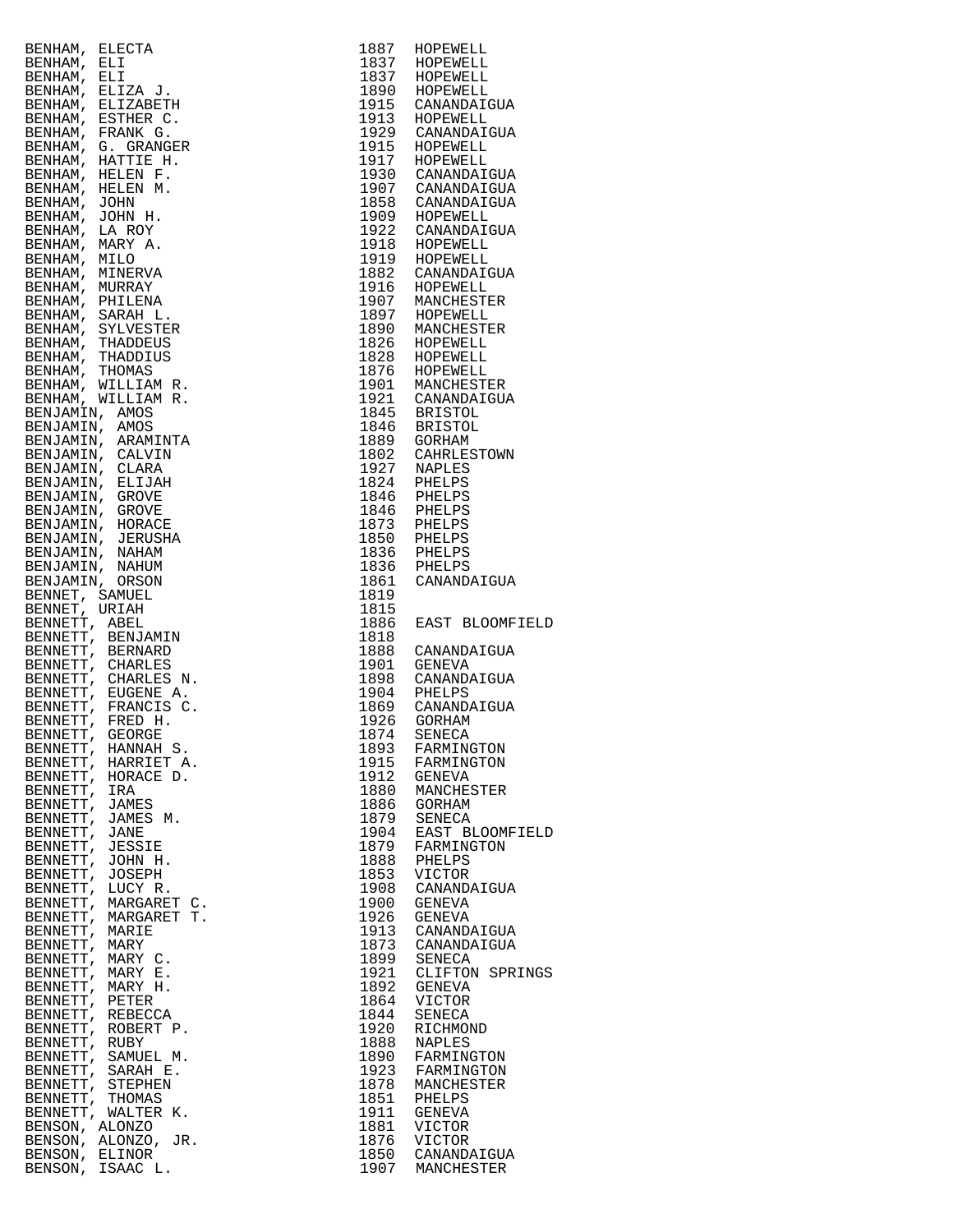| ERNON, JOHN F. 1973 CANADRATION<br>ERNON, JOHN S. 1973 CANADRATION<br>ERNON, JOHN S. 1982 CANADRATION<br>ERNON, JOHN S. 1982 CANADRATION<br>ERNON, NEW STT 1982 CANADRATION<br>ERNON, NEW STT 1993 VICTOR<br>ERNON, NEW STT 1993 VICTOR<br>E                |                                |
|-------------------------------------------------------------------------------------------------------------------------------------------------------------------------------------------------------------------------------------------------------------|--------------------------------|
|                                                                                                                                                                                                                                                             |                                |
|                                                                                                                                                                                                                                                             |                                |
|                                                                                                                                                                                                                                                             |                                |
|                                                                                                                                                                                                                                                             |                                |
|                                                                                                                                                                                                                                                             |                                |
|                                                                                                                                                                                                                                                             |                                |
|                                                                                                                                                                                                                                                             |                                |
|                                                                                                                                                                                                                                                             | 1856 MANCHESTER                |
|                                                                                                                                                                                                                                                             |                                |
|                                                                                                                                                                                                                                                             |                                |
|                                                                                                                                                                                                                                                             |                                |
|                                                                                                                                                                                                                                                             |                                |
|                                                                                                                                                                                                                                                             |                                |
|                                                                                                                                                                                                                                                             |                                |
|                                                                                                                                                                                                                                                             |                                |
|                                                                                                                                                                                                                                                             |                                |
|                                                                                                                                                                                                                                                             |                                |
|                                                                                                                                                                                                                                                             | 1823 PHELPS<br>1814 FARMINGTON |
|                                                                                                                                                                                                                                                             |                                |
|                                                                                                                                                                                                                                                             |                                |
|                                                                                                                                                                                                                                                             |                                |
|                                                                                                                                                                                                                                                             |                                |
|                                                                                                                                                                                                                                                             |                                |
|                                                                                                                                                                                                                                                             |                                |
|                                                                                                                                                                                                                                                             |                                |
|                                                                                                                                                                                                                                                             |                                |
|                                                                                                                                                                                                                                                             |                                |
|                                                                                                                                                                                                                                                             |                                |
|                                                                                                                                                                                                                                                             |                                |
|                                                                                                                                                                                                                                                             |                                |
|                                                                                                                                                                                                                                                             | 1845 MANCHESTER                |
|                                                                                                                                                                                                                                                             | 1875 CANANDAIGUA               |
|                                                                                                                                                                                                                                                             |                                |
|                                                                                                                                                                                                                                                             | 1921 CANANDAIGUA               |
|                                                                                                                                                                                                                                                             | 1919 SOUTH BRISTOL             |
|                                                                                                                                                                                                                                                             |                                |
|                                                                                                                                                                                                                                                             |                                |
|                                                                                                                                                                                                                                                             |                                |
|                                                                                                                                                                                                                                                             |                                |
|                                                                                                                                                                                                                                                             | 1907 CANANDAIGUA               |
| BIVINTO, JOE (1977)<br>BICKFORD, AZENIAH (1980)<br>BICKFORD, ISABELLA (1980)<br>ICTOR EICKFORD, USILLENA (1980)<br>VICTOR BIDDLECOME, OTILENA (1980)<br>ISO VICTOR SIDENCOME, THOMAS M. (1986)<br>MARVIER (1979)<br>PIERIL , KAROLINE (1979)<br>BIRCH, EMMA | 1927 CANANDAIGUA               |
|                                                                                                                                                                                                                                                             |                                |
| BIRCH, FRANCES                                                                                                                                                                                                                                              | 1877 GENEVA                    |

| 1873<br>1855<br>1888<br>1882<br>1895<br>1904<br>1847<br>1900<br>1921<br>1863<br>1882<br>1884<br>1914<br>1905<br>1903<br>1850<br>1875<br>1838<br>1803<br>1898<br>1927<br>1916<br>1830<br>1907<br>1915<br>1898<br>1927<br>1890<br>1927<br>1797<br>1928                         | CANANDAIGUA<br>EAST BLOOMFIEL<br>VICTOR<br>CANANDAIGUA<br>VICTOR<br><b>VICTOR</b><br>EAST BLOOMFIEL<br>CANANDAIGUA<br>RICHMOND<br>RICHMOND<br>RICHMOND<br>RICHMOND<br>CANANDAIGUA<br>MANCHESTER<br><b>BRISTOL</b><br>RICHMOND<br>RICHMOND<br>SENECA<br>PITTSTOWN<br>CANANDAIGUA<br>PHELPS<br>PHELPS<br>PHELPS<br><b>NAPLES</b><br>CANANDAIGUA<br><b>NAPLES</b><br><b>NAPLES</b><br>CANANDAIGUA<br>SOUTH BRISTOL<br>MANCHESTER<br>HOPEWELL |
|------------------------------------------------------------------------------------------------------------------------------------------------------------------------------------------------------------------------------------------------------------------------------|-------------------------------------------------------------------------------------------------------------------------------------------------------------------------------------------------------------------------------------------------------------------------------------------------------------------------------------------------------------------------------------------------------------------------------------------|
| 1833<br>1833<br>1921<br>1886<br>1918<br>1901<br>1927<br>1924<br>1924<br>1898<br>1813<br>1910<br>1903<br>1926                                                                                                                                                                 | HOPEWELL<br>HOPEWELL<br>CANANDAIGUA<br>FARMINGTON<br>GENEVA<br>CANANDAIGUA<br>GENEVA<br>GENEVA<br><b>GENEVA</b><br><b>GENEVA</b><br>FARMINGTON<br>FARMINGTON<br>MANCHESTER                                                                                                                                                                                                                                                                |
| 1907<br>1880<br>1923<br>1903<br>1849<br>1856<br>1879<br>1910<br>1835<br>1835<br>1925<br>1904<br>1851<br>1823<br>1814<br>1886<br>1884<br>1920<br>1901<br>1853<br>1906<br>1889<br>1892<br>1813<br>1845<br>1875<br>1921<br>1919<br>1900<br>1874<br>1901<br>1907<br>1927<br>1877 | GENEVA<br>VICTOR<br>GENEVA<br>VICTOR<br>VICTOR<br>MANCHESTER<br>PHELPS<br><b>NAPLES</b><br>PHELPS<br>PHELPS<br>PHELPS<br>PHELPS<br>PHELPS<br>PHELPS<br>FARMINGTON<br>VICTOR<br>VICTOR<br><b>GENEVA</b><br>SENECA<br>SENECA<br>SENECA<br>GENEVA<br>GENEVA<br>MANCHESTER<br>CANANDAIGUA<br>CANANDAIGUA<br>SOUTH BRISTOL<br>GENEVA<br>GENEVA<br>GENEVA<br>CANANDAIGUA<br>CANANDAIGUA<br>GENEVA                                               |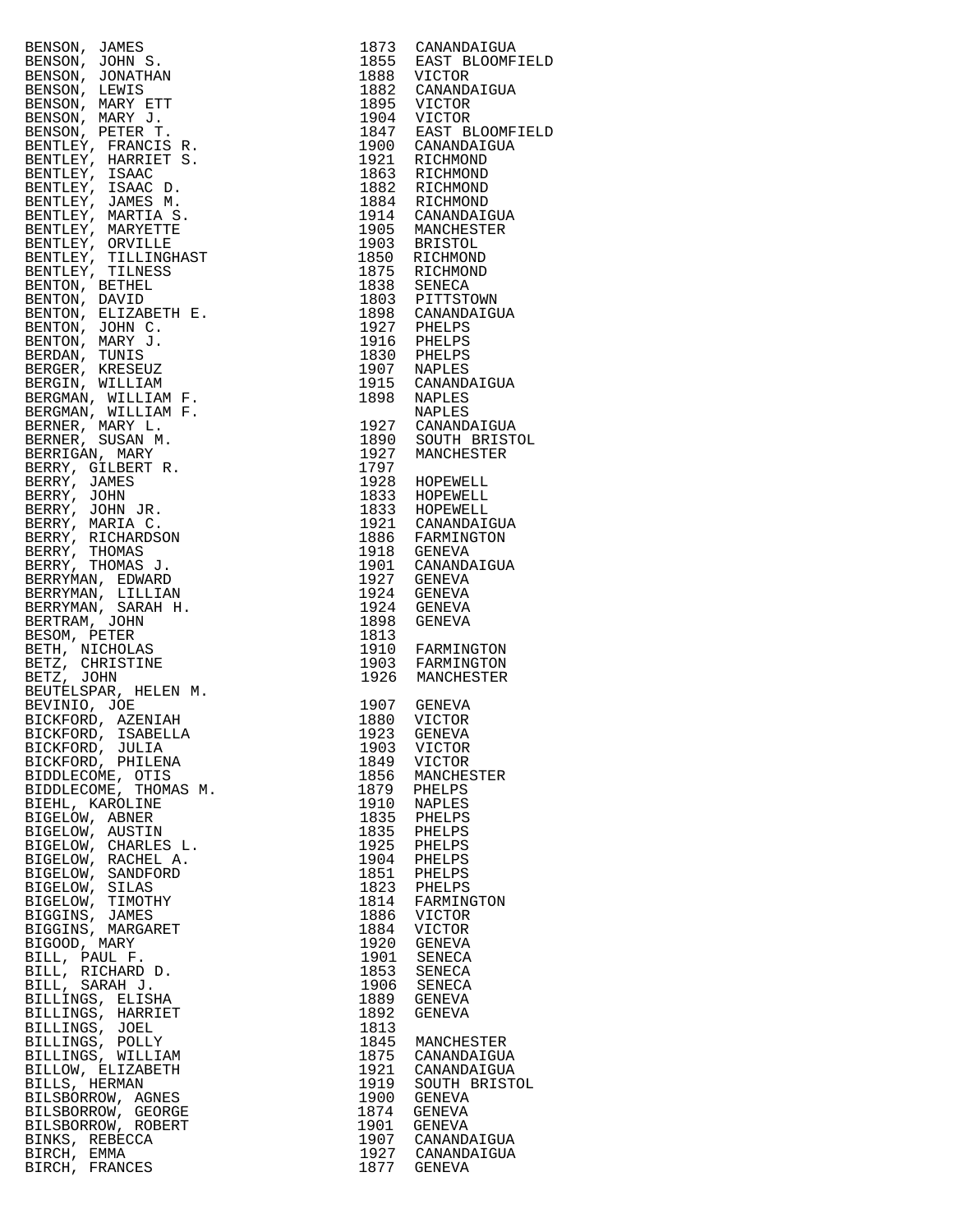|                                                                                                                                                                                                                                                           |      | 1903 GENEVA                               |
|-----------------------------------------------------------------------------------------------------------------------------------------------------------------------------------------------------------------------------------------------------------|------|-------------------------------------------|
|                                                                                                                                                                                                                                                           |      | 1910 RICHMOND                             |
|                                                                                                                                                                                                                                                           | 1887 | RICHMOND                                  |
|                                                                                                                                                                                                                                                           | 1807 |                                           |
|                                                                                                                                                                                                                                                           |      | 1869 CANANDAIGUA<br>1868 CANANDAIGUA      |
|                                                                                                                                                                                                                                                           |      |                                           |
|                                                                                                                                                                                                                                                           |      | 1879 CANANDAIGUA                          |
|                                                                                                                                                                                                                                                           |      | 1901 GENEVA                               |
|                                                                                                                                                                                                                                                           |      | 1888 MANCHESTER<br>1899 CANANDAIGUA       |
|                                                                                                                                                                                                                                                           |      |                                           |
|                                                                                                                                                                                                                                                           |      | 1920 GORHAM                               |
|                                                                                                                                                                                                                                                           |      | 1928 PHELPS                               |
|                                                                                                                                                                                                                                                           |      |                                           |
|                                                                                                                                                                                                                                                           |      | 1884 PHELPS<br>1878 MANCHES<br>MANCHESTER |
|                                                                                                                                                                                                                                                           |      | 1870 PHELPS                               |
|                                                                                                                                                                                                                                                           |      | 1824 RICHMOND                             |
|                                                                                                                                                                                                                                                           |      |                                           |
|                                                                                                                                                                                                                                                           |      | 1876 VICTOR                               |
|                                                                                                                                                                                                                                                           | 1865 | MANCHESTER                                |
|                                                                                                                                                                                                                                                           |      | 1883 GENEVA                               |
| BIRMINGMAN, ALLAMINGMAN, ALLAMINGMAN, ALLAMINI P. (3 FILES)<br>BIRNEY, ELIZABETH P. (3 FILES)<br>BISCHOFF, MARIN C.<br>BISHOP, ARDIN C.<br>BISHOP, ANDRILIA<br>BISHOP, CHARLOTTE M.<br>BISHOP, CHARLOTTE<br>BISHOP, CHARLOTTE<br>BISHOP, ELIZA<br>BISHOP, |      | 1862 CANANDAIGUA                          |
|                                                                                                                                                                                                                                                           |      | 1917 MANCHESTER<br>1873 EAST BLOOMFIELD   |
|                                                                                                                                                                                                                                                           |      |                                           |
|                                                                                                                                                                                                                                                           |      | 1927 PHELPS<br>1900 GENEVA                |
|                                                                                                                                                                                                                                                           |      |                                           |
| BISHOP, MARY W.                                                                                                                                                                                                                                           | 1880 | PHELPS                                    |
| BISHOP, NATHANIEL                                                                                                                                                                                                                                         | 1882 | MANCHESTER                                |
| BISHOP,<br>REUBEN                                                                                                                                                                                                                                         | 1829 | HOPEWELL                                  |
| BISHOP,<br>SARAH J.                                                                                                                                                                                                                                       | 1880 | GENEVA                                    |
| BISHOP, SHELDON                                                                                                                                                                                                                                           | 1854 | RICHMOND                                  |
| BISSELL, CARLOS                                                                                                                                                                                                                                           | 1924 | NAPLES                                    |
| BISSELL, DANIEL                                                                                                                                                                                                                                           | 1882 | RICHMOND                                  |
| BISSELL, EBENEZER                                                                                                                                                                                                                                         | 1813 | <b>BRISTOL</b>                            |
| BISSELL, HAZEL                                                                                                                                                                                                                                            | 1914 | HOPEWELL                                  |
| BLACK, AARON                                                                                                                                                                                                                                              | 1845 | SENECA                                    |
| BLACK, ADA                                                                                                                                                                                                                                                | 1917 | <b>GENEVA</b>                             |
| BLACK, ALEXANDER                                                                                                                                                                                                                                          | 1902 | SENECA                                    |
| BLACK, CAROLINE                                                                                                                                                                                                                                           | 1900 | <b>GENEVA</b>                             |
| BLACK, CARRIE                                                                                                                                                                                                                                             | 1903 | SENECA                                    |
| BLACK, CHARLES                                                                                                                                                                                                                                            | 1909 | GORHAM                                    |
| BLACK, DAVID                                                                                                                                                                                                                                              | 1861 |                                           |
|                                                                                                                                                                                                                                                           |      | SENECA                                    |
| BLACK, ELEANOR                                                                                                                                                                                                                                            | 1919 | <b>GENEVA</b>                             |
| BLACK, ELIZABETH                                                                                                                                                                                                                                          | 1907 | <b>GENEVA</b>                             |
| BLACK, GRACE                                                                                                                                                                                                                                              | 1914 | SENECA                                    |
| BLACK, HUGH                                                                                                                                                                                                                                               | 1835 | SENECA                                    |
| BLACK, HUGH                                                                                                                                                                                                                                               | 1870 | SENECA                                    |
| BLACK, HUGH                                                                                                                                                                                                                                               | 1850 | SENECA                                    |
| BLACK, HUGH R.                                                                                                                                                                                                                                            |      |                                           |
|                                                                                                                                                                                                                                                           | 1894 | SENECA                                    |
|                                                                                                                                                                                                                                                           | 1873 | PHELPS                                    |
| BLACK, JAMES<br>BLACK, JAMES                                                                                                                                                                                                                              | 1914 | SENECA                                    |
| BLACK, JANETT                                                                                                                                                                                                                                             | 1902 | <b>GENEVA</b>                             |
| BLACK, JOHN                                                                                                                                                                                                                                               | 1874 | SENECA                                    |
| BLACK, JOHN                                                                                                                                                                                                                                               | 1906 | GENEVA                                    |
| BLACK, JOHN                                                                                                                                                                                                                                               | 1809 | MIDDLESEX                                 |
| BLACK, JULIA                                                                                                                                                                                                                                              | 1919 | <b>GENEVA</b>                             |
| BLACK, LORING                                                                                                                                                                                                                                             | 1892 | EAST BLOOMFIELD                           |

| 1883<br>1878 | CANANDAIGUA<br>CANANDAIGUA       |
|--------------|----------------------------------|
| 1916         | MANCHESTER                       |
| 1920         | MANCHESTER                       |
| 1861         | MANCHESTER                       |
| 1915<br>1919 | HOPEWELL<br>MANCHESTER           |
| 1886         | MANCHESTER                       |
| 1817         | PALMYRA                          |
| 1805         | EASTON                           |
| 1924         | HOPEWELL                         |
| 1883<br>1925 | HOPEWELL<br>GORHAM               |
| 1875         | HOPEWELL                         |
| 1904         | HOPEWELL                         |
| 1835         | HOPEWELL                         |
| 1910<br>1872 | HOPEWELL<br>HOPEWELL             |
| 1895         | GORHAM                           |
| 1907         | CANANDAIGUA                      |
| 1920         | CANANDAIGUA                      |
| 1911         | CANANDAIGUA                      |
| 1915<br>1869 | CANANDAIGUA<br>GENEVA            |
| 1906         | GENEVA                           |
| 1903         | <b>GENEVA</b>                    |
| 1910         | RICHMOND                         |
| 1887         | RICHMOND                         |
| 1807<br>1869 | CANANDAIGUA                      |
| 1868         | CANANDAIGUA                      |
| 1879         | CANANDAIGUA                      |
| 1901         | <b>GENEVA</b>                    |
| 1888<br>1899 | MANCHESTER<br>CANANDAIGUA        |
| 1920         | GORHAM                           |
| 1928         | PHELPS                           |
| 1884         | PHELPS                           |
| 1878         | MANCHESTER                       |
| 1870<br>1824 | PHELPS<br>RICHMOND               |
| 1876         | VICTOR                           |
| 1865         | MANCHESTER                       |
| 1883         | GENEVA                           |
| 1862<br>1917 | CANANDAIGUA<br>MANCHESTER        |
| 1873         | EAST BLOOMFIELD                  |
| 1927         | PHELPS                           |
| 1900         | GENEVA                           |
| 1880         | PHELPS                           |
| 1882<br>1829 | MANCHESTER<br>HOPEWELL           |
| 1880         | <b>GENEVA</b>                    |
| 1854         | RICHMOND                         |
| 1924         | NAPLES                           |
| 1882<br>1813 | RICHMOND<br><b>BRISTOL</b>       |
| 1914         | HOPEWELL                         |
| 1845         | <b>SENECA</b>                    |
| 1917         | GENEVA                           |
| 1902         | SENECA                           |
| 1900<br>1903 | GENEVA<br>SENECA                 |
| 1909         | <b>GORHAM</b>                    |
| 1861         | SENECA                           |
| 1919         | GENEVA                           |
| 1907         | GENEVA                           |
| 1914<br>1835 | SENECA<br>SENECA                 |
| 1870         | SENECA                           |
| 1850         | SENECA                           |
| 1894         | SENECA                           |
| 1873<br>1914 | PHELPS<br>SENECA                 |
| 1902         | GENEVA                           |
| 1874         | SENECA                           |
| 1906         | GENEVA                           |
| 1809<br>1919 | MIDDLESEX                        |
|              |                                  |
| 1892         | <b>GENEVA</b><br>EAST BLOOMFIELD |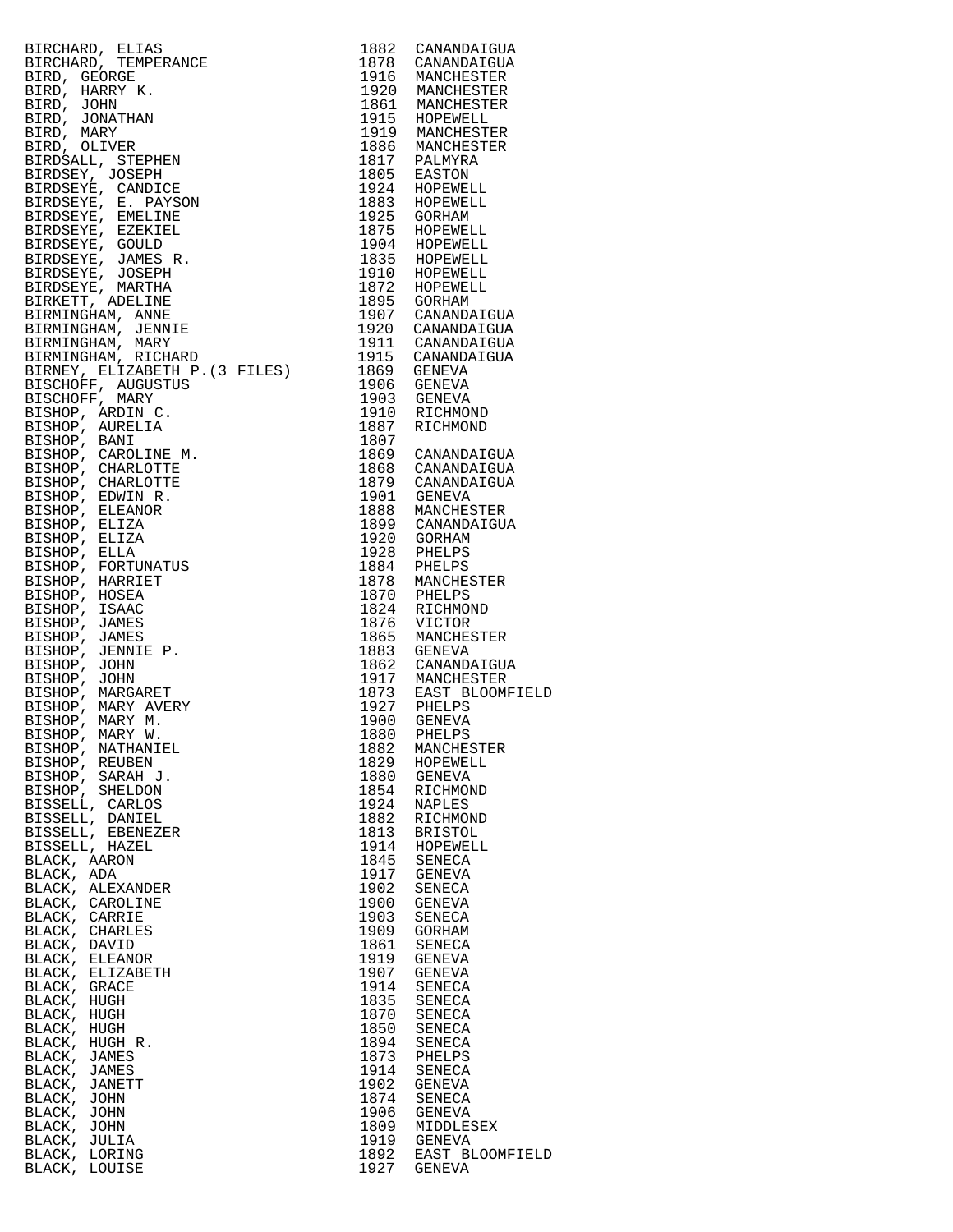|                                                                                                                                                                                                                                                                                |              | 1924 GENEVA                                                                                                                                                                                                                                                    |
|--------------------------------------------------------------------------------------------------------------------------------------------------------------------------------------------------------------------------------------------------------------------------------|--------------|----------------------------------------------------------------------------------------------------------------------------------------------------------------------------------------------------------------------------------------------------------------|
|                                                                                                                                                                                                                                                                                |              |                                                                                                                                                                                                                                                                |
|                                                                                                                                                                                                                                                                                |              |                                                                                                                                                                                                                                                                |
|                                                                                                                                                                                                                                                                                |              |                                                                                                                                                                                                                                                                |
|                                                                                                                                                                                                                                                                                |              |                                                                                                                                                                                                                                                                |
|                                                                                                                                                                                                                                                                                |              |                                                                                                                                                                                                                                                                |
|                                                                                                                                                                                                                                                                                |              |                                                                                                                                                                                                                                                                |
|                                                                                                                                                                                                                                                                                |              |                                                                                                                                                                                                                                                                |
|                                                                                                                                                                                                                                                                                |              |                                                                                                                                                                                                                                                                |
|                                                                                                                                                                                                                                                                                |              |                                                                                                                                                                                                                                                                |
|                                                                                                                                                                                                                                                                                |              |                                                                                                                                                                                                                                                                |
|                                                                                                                                                                                                                                                                                |              |                                                                                                                                                                                                                                                                |
|                                                                                                                                                                                                                                                                                |              |                                                                                                                                                                                                                                                                |
|                                                                                                                                                                                                                                                                                |              |                                                                                                                                                                                                                                                                |
|                                                                                                                                                                                                                                                                                |              |                                                                                                                                                                                                                                                                |
|                                                                                                                                                                                                                                                                                |              |                                                                                                                                                                                                                                                                |
|                                                                                                                                                                                                                                                                                |              |                                                                                                                                                                                                                                                                |
|                                                                                                                                                                                                                                                                                |              |                                                                                                                                                                                                                                                                |
|                                                                                                                                                                                                                                                                                |              |                                                                                                                                                                                                                                                                |
|                                                                                                                                                                                                                                                                                |              |                                                                                                                                                                                                                                                                |
|                                                                                                                                                                                                                                                                                |              |                                                                                                                                                                                                                                                                |
|                                                                                                                                                                                                                                                                                |              |                                                                                                                                                                                                                                                                |
|                                                                                                                                                                                                                                                                                |              |                                                                                                                                                                                                                                                                |
|                                                                                                                                                                                                                                                                                |              |                                                                                                                                                                                                                                                                |
|                                                                                                                                                                                                                                                                                |              |                                                                                                                                                                                                                                                                |
|                                                                                                                                                                                                                                                                                |              |                                                                                                                                                                                                                                                                |
|                                                                                                                                                                                                                                                                                |              |                                                                                                                                                                                                                                                                |
|                                                                                                                                                                                                                                                                                |              |                                                                                                                                                                                                                                                                |
|                                                                                                                                                                                                                                                                                |              |                                                                                                                                                                                                                                                                |
|                                                                                                                                                                                                                                                                                |              |                                                                                                                                                                                                                                                                |
|                                                                                                                                                                                                                                                                                |              |                                                                                                                                                                                                                                                                |
| BLACK, M. NEWTON<br>RACK, MARGARET<br>BLACK, MARGARET<br>BLACK, MARY<br>BLACK, MARY<br>BLACK, MARY<br>BLACK, MARY<br>BLACK, MARY<br>BLACK, MARY<br>BLACK, MARY<br>BLACK, MOSES<br>BLACK, MOSES<br>BLACK, NOSES<br>BLACK, NOSES<br>BLACK, RALPH<br>BLACK, RALPH<br>BLACK, RALPH |              | 1920 GENEVA<br>1881 GENEVA<br>1881 GENEVA<br>1881 GENEVA<br>1881 GENEVA<br>1880 PHELPS<br>1930 GENEVA<br>1937 GENEVA<br>1937 GENEVA<br>1937 GENEVA<br>1937 GENECA<br>1875 SENECA<br>1921 HENRIETTA<br>1921 HENRIETTA<br>1921 HENRIETTA<br>1921 HENRICA<br>1860 |
|                                                                                                                                                                                                                                                                                |              |                                                                                                                                                                                                                                                                |
|                                                                                                                                                                                                                                                                                |              |                                                                                                                                                                                                                                                                |
|                                                                                                                                                                                                                                                                                |              |                                                                                                                                                                                                                                                                |
|                                                                                                                                                                                                                                                                                |              |                                                                                                                                                                                                                                                                |
|                                                                                                                                                                                                                                                                                |              |                                                                                                                                                                                                                                                                |
|                                                                                                                                                                                                                                                                                |              |                                                                                                                                                                                                                                                                |
|                                                                                                                                                                                                                                                                                |              |                                                                                                                                                                                                                                                                |
|                                                                                                                                                                                                                                                                                |              |                                                                                                                                                                                                                                                                |
|                                                                                                                                                                                                                                                                                |              |                                                                                                                                                                                                                                                                |
|                                                                                                                                                                                                                                                                                |              |                                                                                                                                                                                                                                                                |
|                                                                                                                                                                                                                                                                                |              |                                                                                                                                                                                                                                                                |
|                                                                                                                                                                                                                                                                                |              |                                                                                                                                                                                                                                                                |
|                                                                                                                                                                                                                                                                                |              |                                                                                                                                                                                                                                                                |
|                                                                                                                                                                                                                                                                                |              |                                                                                                                                                                                                                                                                |
|                                                                                                                                                                                                                                                                                |              |                                                                                                                                                                                                                                                                |
|                                                                                                                                                                                                                                                                                |              |                                                                                                                                                                                                                                                                |
|                                                                                                                                                                                                                                                                                |              |                                                                                                                                                                                                                                                                |
|                                                                                                                                                                                                                                                                                |              |                                                                                                                                                                                                                                                                |
|                                                                                                                                                                                                                                                                                |              |                                                                                                                                                                                                                                                                |
|                                                                                                                                                                                                                                                                                |              |                                                                                                                                                                                                                                                                |
|                                                                                                                                                                                                                                                                                |              |                                                                                                                                                                                                                                                                |
|                                                                                                                                                                                                                                                                                |              |                                                                                                                                                                                                                                                                |
|                                                                                                                                                                                                                                                                                |              |                                                                                                                                                                                                                                                                |
|                                                                                                                                                                                                                                                                                |              |                                                                                                                                                                                                                                                                |
|                                                                                                                                                                                                                                                                                |              |                                                                                                                                                                                                                                                                |
|                                                                                                                                                                                                                                                                                |              | 1917 GENEVA                                                                                                                                                                                                                                                    |
| BLANCHARD, ALLISON                                                                                                                                                                                                                                                             | 1929         | <b>NAPLES</b>                                                                                                                                                                                                                                                  |
| BLANCHARD, BERTON                                                                                                                                                                                                                                                              | 1904         | NAPLES                                                                                                                                                                                                                                                         |
| BLANCHARD, GEORGE A.                                                                                                                                                                                                                                                           | 1902         |                                                                                                                                                                                                                                                                |
|                                                                                                                                                                                                                                                                                |              | CANANDAIGUA                                                                                                                                                                                                                                                    |
| BLAND, ALBERT                                                                                                                                                                                                                                                                  | 1914         | PHELPS                                                                                                                                                                                                                                                         |
| BLAND, GEORGE J.                                                                                                                                                                                                                                                               | 1886         | GENEVA                                                                                                                                                                                                                                                         |
| BLAND, MARY J.                                                                                                                                                                                                                                                                 | 1900         | GENEVA                                                                                                                                                                                                                                                         |
| BLAZEY, CHARLES                                                                                                                                                                                                                                                                | 1919         | <b>VICTOR</b>                                                                                                                                                                                                                                                  |
| BLISS, CALEB                                                                                                                                                                                                                                                                   | 1877         | BRISTOL                                                                                                                                                                                                                                                        |
| BLISS, CATHARINE L.                                                                                                                                                                                                                                                            | 1921         | <b>BRISTOL</b>                                                                                                                                                                                                                                                 |
| BLISS, DAVID A.                                                                                                                                                                                                                                                                | 1865         | MANCHESTER                                                                                                                                                                                                                                                     |
|                                                                                                                                                                                                                                                                                |              |                                                                                                                                                                                                                                                                |
| BLISS, ELIZA A.                                                                                                                                                                                                                                                                | 1911         | VICTOR                                                                                                                                                                                                                                                         |
| BLISS, GEORGE M.                                                                                                                                                                                                                                                               | 1919         | VICTOR                                                                                                                                                                                                                                                         |
| BLISS, HARRY W.                                                                                                                                                                                                                                                                | 1918         | <b>BRISTOL</b>                                                                                                                                                                                                                                                 |
| BLISS, JOHN                                                                                                                                                                                                                                                                    | 1816         | AVON                                                                                                                                                                                                                                                           |
| BLISS, JOHN JR.                                                                                                                                                                                                                                                                | 1872         | VICTOR                                                                                                                                                                                                                                                         |
|                                                                                                                                                                                                                                                                                |              |                                                                                                                                                                                                                                                                |
| BLISS, PHILENZO P.                                                                                                                                                                                                                                                             | 1923         | BRISTOL                                                                                                                                                                                                                                                        |
| BLISS, SARAH E.                                                                                                                                                                                                                                                                | 1893         | VICTOR                                                                                                                                                                                                                                                         |
| BLIZARD, EMILY J.                                                                                                                                                                                                                                                              | 1893         | VICTOR                                                                                                                                                                                                                                                         |
| BLODGET, ALBERT                                                                                                                                                                                                                                                                | 1877         | GORHAM                                                                                                                                                                                                                                                         |
| BLODGET, ALBERT                                                                                                                                                                                                                                                                | 1912         | GORHAM                                                                                                                                                                                                                                                         |
| BLODGET, AVERY                                                                                                                                                                                                                                                                 | 1887         | GORHAM                                                                                                                                                                                                                                                         |
| BLODGET, EPHRAIN                                                                                                                                                                                                                                                               | 1891         | CANANDAIGUA                                                                                                                                                                                                                                                    |
|                                                                                                                                                                                                                                                                                |              |                                                                                                                                                                                                                                                                |
| BLODGET, HELEN                                                                                                                                                                                                                                                                 | 1867         | GORHAM                                                                                                                                                                                                                                                         |
| BLODGET, JESSE C.                                                                                                                                                                                                                                                              | 1879         | GORHAM                                                                                                                                                                                                                                                         |
| BLODGET, JOSEPH                                                                                                                                                                                                                                                                | 1874         | GORHAM                                                                                                                                                                                                                                                         |
| BLODGET, LYDIA                                                                                                                                                                                                                                                                 | 1881         | GORHAM                                                                                                                                                                                                                                                         |
| BLODGET, WILLIAM                                                                                                                                                                                                                                                               | 1880         | GORHAM                                                                                                                                                                                                                                                         |
| BLODGETT, CHARRIE J.                                                                                                                                                                                                                                                           | 1929         | GORHAM                                                                                                                                                                                                                                                         |
| BLODGETT, GILES                                                                                                                                                                                                                                                                | 1807         |                                                                                                                                                                                                                                                                |
|                                                                                                                                                                                                                                                                                |              | NORTHFIELD                                                                                                                                                                                                                                                     |
| BLODGETT, MARTIN                                                                                                                                                                                                                                                               | 1861<br>1920 | GORHAM                                                                                                                                                                                                                                                         |
| BLODGETT, MILES A.                                                                                                                                                                                                                                                             |              | GORHAM                                                                                                                                                                                                                                                         |

|                                                                                                                                                                                                                                                                          | 1929         | NAPLES                       |
|--------------------------------------------------------------------------------------------------------------------------------------------------------------------------------------------------------------------------------------------------------------------------|--------------|------------------------------|
|                                                                                                                                                                                                                                                                          | 1904         | NAPLES<br>1902 CANANDAIGUA   |
|                                                                                                                                                                                                                                                                          | 1914         | PHELPS                       |
|                                                                                                                                                                                                                                                                          |              | 1886 GENEVA                  |
|                                                                                                                                                                                                                                                                          |              | 1900 GENEVA                  |
|                                                                                                                                                                                                                                                                          |              | 1919 VICTOR                  |
|                                                                                                                                                                                                                                                                          |              | 1877 BRISTOL<br>1921 BRISTOL |
|                                                                                                                                                                                                                                                                          | 1865         | MANCHESTER                   |
|                                                                                                                                                                                                                                                                          | 1911         | VICTOR                       |
|                                                                                                                                                                                                                                                                          | 1919         | VICTOR                       |
|                                                                                                                                                                                                                                                                          | 1918         | BRISTOL                      |
|                                                                                                                                                                                                                                                                          | 1816<br>1872 | AVON<br>VICTOR               |
|                                                                                                                                                                                                                                                                          | 1923         | BRISTOL                      |
|                                                                                                                                                                                                                                                                          | 1893         | VICTOR                       |
|                                                                                                                                                                                                                                                                          | 1893         | VICTOR                       |
|                                                                                                                                                                                                                                                                          | 1877<br>1912 | GORHAM<br>GORHAM             |
|                                                                                                                                                                                                                                                                          | 1887         | GORHAM                       |
|                                                                                                                                                                                                                                                                          | 1891         | CANANDAIGUA                  |
| BLAKLEY, JOHN<br>BLANCH, JAMES<br>BLANCHARD, ALLISON<br>BLANCHARD, BERTON<br>BLANCHARD, GEORGE A.<br>BLAND, ALBERT<br>BLAND, GEORGE J.<br>BLAND, MARY J.<br>BLAND, MARY J.<br>BLAND, MARY J.<br>BLISS, CHARLES<br>BLISS, CALEB<br>BLISS, CALEB<br>BLISS, GEORGE M.<br>BL |              | 1867 GORHAM                  |
|                                                                                                                                                                                                                                                                          | 1879         | GORHAM                       |
|                                                                                                                                                                                                                                                                          | 1874<br>1881 | GORHAM<br>GORHAM             |
|                                                                                                                                                                                                                                                                          | 1880         | GORHAM                       |
|                                                                                                                                                                                                                                                                          | 1929         | GORHAM                       |
|                                                                                                                                                                                                                                                                          | 1807         | NORTHFIELD                   |
|                                                                                                                                                                                                                                                                          |              | 1861 GORHAM                  |
|                                                                                                                                                                                                                                                                          |              | 1920 GORHAM                  |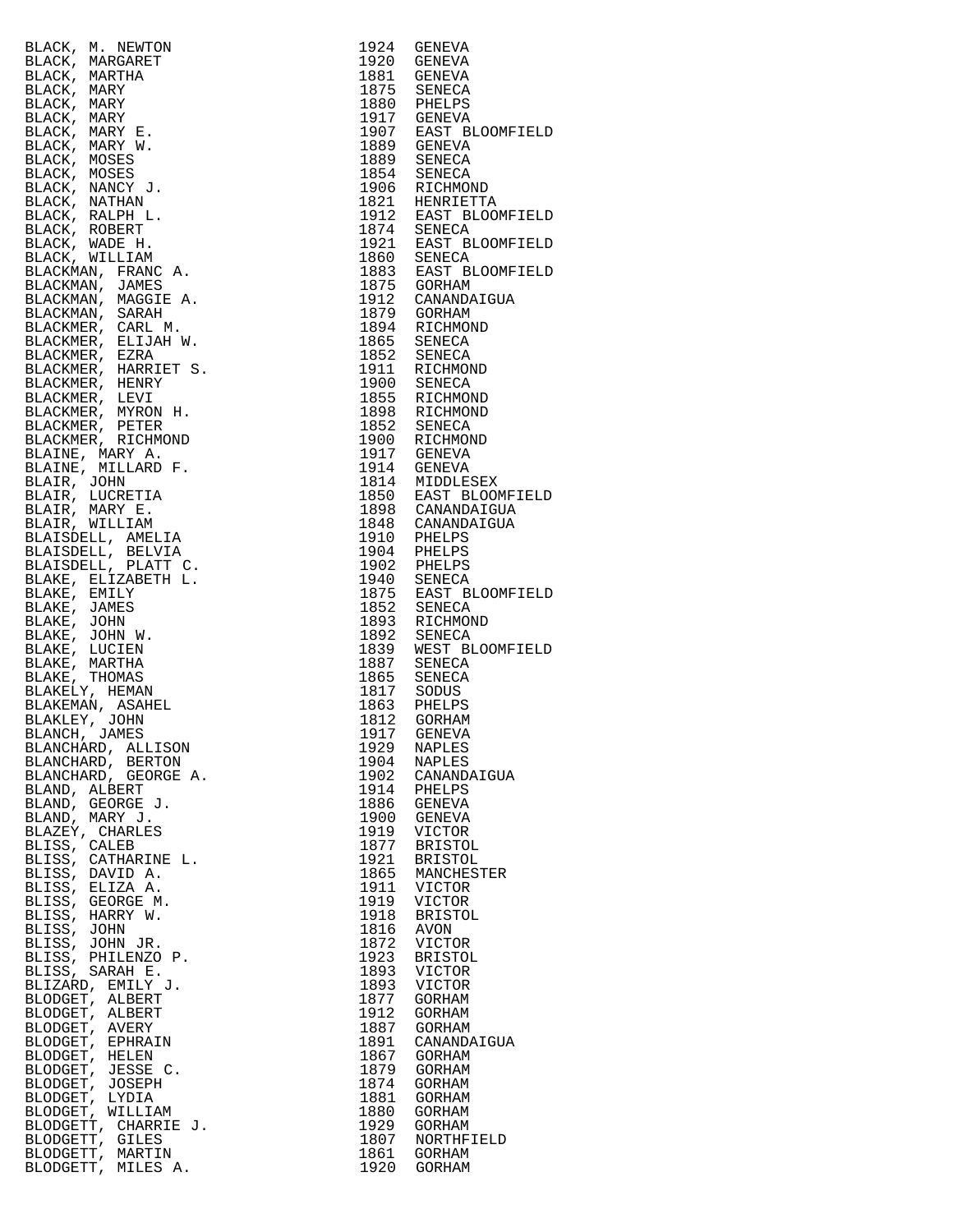|                                                                                                                                                                                                                                                                 |      | 1899 GENEVA                                                                                                            |
|-----------------------------------------------------------------------------------------------------------------------------------------------------------------------------------------------------------------------------------------------------------------|------|------------------------------------------------------------------------------------------------------------------------|
|                                                                                                                                                                                                                                                                 |      | 1844 GORHAM                                                                                                            |
|                                                                                                                                                                                                                                                                 |      |                                                                                                                        |
|                                                                                                                                                                                                                                                                 |      |                                                                                                                        |
|                                                                                                                                                                                                                                                                 |      |                                                                                                                        |
|                                                                                                                                                                                                                                                                 |      |                                                                                                                        |
|                                                                                                                                                                                                                                                                 |      | 1843 VICTOR<br>1884 VICTOR<br>1891 VICTOR<br>1923 VICTOR<br>1841 SENECA<br>1930 MANCHESTER                             |
|                                                                                                                                                                                                                                                                 |      |                                                                                                                        |
|                                                                                                                                                                                                                                                                 |      |                                                                                                                        |
|                                                                                                                                                                                                                                                                 |      |                                                                                                                        |
|                                                                                                                                                                                                                                                                 |      | 1829 MANCHESTER<br>1880 CANANDAIGUA                                                                                    |
|                                                                                                                                                                                                                                                                 |      |                                                                                                                        |
|                                                                                                                                                                                                                                                                 |      |                                                                                                                        |
|                                                                                                                                                                                                                                                                 |      |                                                                                                                        |
|                                                                                                                                                                                                                                                                 |      |                                                                                                                        |
|                                                                                                                                                                                                                                                                 |      |                                                                                                                        |
|                                                                                                                                                                                                                                                                 |      |                                                                                                                        |
|                                                                                                                                                                                                                                                                 |      | 1934 MANCHESTER<br>1934 MANCHESTER<br>1845 SENECA<br>1849 CANANDAIGUA<br>1895 PHELPS<br>1820 RICHMOND<br>1820 RICHMOND |
|                                                                                                                                                                                                                                                                 |      |                                                                                                                        |
|                                                                                                                                                                                                                                                                 |      |                                                                                                                        |
|                                                                                                                                                                                                                                                                 |      |                                                                                                                        |
|                                                                                                                                                                                                                                                                 |      |                                                                                                                        |
|                                                                                                                                                                                                                                                                 |      |                                                                                                                        |
|                                                                                                                                                                                                                                                                 |      |                                                                                                                        |
|                                                                                                                                                                                                                                                                 |      | 1915 ORLEANS<br>1915 ORLEANS<br>1930 PHELPS<br>1926 HUGHESVILLE, PA<br>1900 NAPLES<br>1904 CANANDAIGUA<br>1904 DEFI DE |
|                                                                                                                                                                                                                                                                 |      | 1904 PHELPS<br>1917 PHELPS                                                                                             |
|                                                                                                                                                                                                                                                                 |      |                                                                                                                        |
|                                                                                                                                                                                                                                                                 |      |                                                                                                                        |
|                                                                                                                                                                                                                                                                 |      | 1904 GORHAM<br>1850 GORHAM                                                                                             |
|                                                                                                                                                                                                                                                                 |      |                                                                                                                        |
|                                                                                                                                                                                                                                                                 |      | 1885 MANCHESTER<br>1825 GENEVA                                                                                         |
|                                                                                                                                                                                                                                                                 |      |                                                                                                                        |
|                                                                                                                                                                                                                                                                 |      |                                                                                                                        |
|                                                                                                                                                                                                                                                                 |      | 1924 CLIFTON SPRINGS<br>1917 WEST BLOOMFIELD<br>1904 PHELPS<br>1923 PHELPS                                             |
|                                                                                                                                                                                                                                                                 |      |                                                                                                                        |
|                                                                                                                                                                                                                                                                 |      |                                                                                                                        |
|                                                                                                                                                                                                                                                                 |      |                                                                                                                        |
|                                                                                                                                                                                                                                                                 |      | 1905 PHELPS<br>1874 PHELPS                                                                                             |
|                                                                                                                                                                                                                                                                 |      |                                                                                                                        |
|                                                                                                                                                                                                                                                                 |      |                                                                                                                        |
|                                                                                                                                                                                                                                                                 |      | 1857 GENEVA<br>1851 GENEVA<br>1862 SENECA<br>1843 SENECA                                                               |
|                                                                                                                                                                                                                                                                 |      |                                                                                                                        |
|                                                                                                                                                                                                                                                                 |      |                                                                                                                        |
|                                                                                                                                                                                                                                                                 |      |                                                                                                                        |
|                                                                                                                                                                                                                                                                 |      | 1915 NAPLES<br>1899 NAPLES                                                                                             |
|                                                                                                                                                                                                                                                                 |      |                                                                                                                        |
| BLODGETT, SRABH A.<br>BLOOBTT SOLOMN<br>BLOOD, ISRAEL M.<br>BLOOD, ISRAEL M.<br>BLOODSOOD, ISRAEL M.<br>BLOODSOOD, ISRAEL M.<br>BLOODSOOD, ISRAELE M.<br>BLOOMSER, WILLIAM F.<br>BLOSSOM, SEANCE, ISRAEL M.<br>BLOSSOM, SAMUEL F.<br>BLOSSOM, SAMUEL F.<br>BLOS |      | 1912 NAPLES<br>1911 NAPLES<br>1925 CANANDAIGUA<br>1910 GENEVA                                                          |
|                                                                                                                                                                                                                                                                 |      |                                                                                                                        |
|                                                                                                                                                                                                                                                                 |      |                                                                                                                        |
|                                                                                                                                                                                                                                                                 |      |                                                                                                                        |
|                                                                                                                                                                                                                                                                 |      |                                                                                                                        |
|                                                                                                                                                                                                                                                                 |      | 1921 GENEVA<br>1929 SHORTSVILLE                                                                                        |
|                                                                                                                                                                                                                                                                 |      |                                                                                                                        |
|                                                                                                                                                                                                                                                                 |      | 1915 SHORTSVILLE<br>1885 CANANDAIGUA                                                                                   |
|                                                                                                                                                                                                                                                                 |      |                                                                                                                        |
|                                                                                                                                                                                                                                                                 |      | 1864 CANANDAIGUA                                                                                                       |
| BOLAR, JOHN                                                                                                                                                                                                                                                     |      | 1911 FARMINGTON                                                                                                        |
| BOLAR, MARTIN J.                                                                                                                                                                                                                                                |      | 1910 FARMINGTON                                                                                                        |
| BOLES, JANE                                                                                                                                                                                                                                                     |      | 1882 NAPLES                                                                                                            |
|                                                                                                                                                                                                                                                                 |      |                                                                                                                        |
| BOLGER, PATRICK                                                                                                                                                                                                                                                 |      | 1912 GORHAM<br>1905 PHELPS                                                                                             |
| BOLGER, PETER                                                                                                                                                                                                                                                   |      |                                                                                                                        |
| BOLGER, WILLIAM F.<br>BOLLES, BERTHA S.                                                                                                                                                                                                                         |      | 1905 PHELPS                                                                                                            |
|                                                                                                                                                                                                                                                                 |      | 1914 CANANDAIGUA                                                                                                       |
| BOLLES, ELIZABETH C.                                                                                                                                                                                                                                            |      | 1915 GENEVA                                                                                                            |
| BOLLES, FLORENCE F.                                                                                                                                                                                                                                             |      | 1919 NAPLES                                                                                                            |
|                                                                                                                                                                                                                                                                 |      | 1899 GENEVA                                                                                                            |
| BOLLES, JAMES F.                                                                                                                                                                                                                                                |      |                                                                                                                        |
| BOLLES, JOHN                                                                                                                                                                                                                                                    |      | 1913 NAPLES                                                                                                            |
| BOLTON, ROBERT                                                                                                                                                                                                                                                  | 1816 | MIDDLESEX                                                                                                              |
| BOND, CAROLINE H.                                                                                                                                                                                                                                               |      | 1913 WEST BLOOMFIELD                                                                                                   |
| BOND, CATHARINE                                                                                                                                                                                                                                                 |      | 1893 SENECA                                                                                                            |
| BOND, CHARLES S.                                                                                                                                                                                                                                                |      | 1912 GENEVA                                                                                                            |
| BOND, EDWIN E. (2 FILES)                                                                                                                                                                                                                                        |      | 1891 WEST BLOOMFIELD                                                                                                   |
| BOND, ELLA C.                                                                                                                                                                                                                                                   |      | 1924 CANANDAIGUA                                                                                                       |
|                                                                                                                                                                                                                                                                 |      |                                                                                                                        |
| BOND, G. LAWSON                                                                                                                                                                                                                                                 |      | 1926 SENECA                                                                                                            |
| BOND, SUSAN                                                                                                                                                                                                                                                     |      | 1889 CANANDAIGUA                                                                                                       |
| BOND, THOMAS<br>BOND, THOMAS                                                                                                                                                                                                                                    |      | 1871 GENEVA                                                                                                            |
|                                                                                                                                                                                                                                                                 |      | 1892 GENEVA                                                                                                            |
|                                                                                                                                                                                                                                                                 |      | 1881 VICTOR                                                                                                            |
| BONESTEEL, PETER S.<br>BONESTEELE, P. FRANK                                                                                                                                                                                                                     |      | 1919 VICTOR                                                                                                            |
|                                                                                                                                                                                                                                                                 |      | 1904 GENEVA                                                                                                            |
| BONNELL, INEZ                                                                                                                                                                                                                                                   |      |                                                                                                                        |
| BONNETT, WILLIAM                                                                                                                                                                                                                                                |      | 1919 GENEVA                                                                                                            |
| BOOCOCK, FREDERICK                                                                                                                                                                                                                                              |      | 1910 WESTCHESTER CO.,                                                                                                  |
| BOOP, ADAM G.                                                                                                                                                                                                                                                   |      | 1904 CANANDAIGUA                                                                                                       |
| BOOP, HERMAN                                                                                                                                                                                                                                                    |      |                                                                                                                        |
| BOOTH, AMOS                                                                                                                                                                                                                                                     |      | 1813 BRISTOL                                                                                                           |
| BOOTH, ANN                                                                                                                                                                                                                                                      |      |                                                                                                                        |
| BOOTH, ANNIE S.                                                                                                                                                                                                                                                 |      | 1881 SOUTH BRISTOL<br>1873 CANANDAIGUA                                                                                 |
| BOOTH, CYRUS                                                                                                                                                                                                                                                    |      | 1873 RICHMOND                                                                                                          |
|                                                                                                                                                                                                                                                                 |      |                                                                                                                        |

| 1899 | GENEVA           |
|------|------------------|
| 1844 | GORHAM           |
| 1843 | VICTOR           |
| 1884 | <b>VICTOR</b>    |
| 1891 | VICTOR           |
| 1923 | VICTOR           |
| 1841 | SENECA           |
| 1930 | MANCHESTER       |
| 1829 | MANCHESTER       |
| 1880 | CANANDAIGUA      |
| 1924 | MANCHESTER       |
| 1845 | SENECA           |
| 1841 | MANCHESTER       |
| 1849 | CANANDAIGUA      |
| 1895 | PHELPS           |
| 1820 | RICHMOND         |
| 1915 | ORLEANS          |
| 1930 | PHELPS           |
| 1890 | PHELPS           |
| 1926 | HUGHESVILLE, PA  |
| 1900 | NAPLES           |
| 1904 | CANANDAIGUA      |
| 1904 | PHELPS           |
| 1917 | PHELPS           |
| 1904 | GORHAM           |
| 1850 | GORHAM           |
| 1885 | MANCHESTER       |
| 1825 | GENEVA           |
| 1924 | CLIFTON SPRINGS  |
| 1917 | WEST BLOOMFIELD  |
| 1904 | PHELPS           |
| 1923 | PHELPS           |
| 1905 | PHELPS           |
| 1874 | PHELPS           |
| 1857 | GENEVA           |
| 1851 | GENEVA           |
| 1862 | SENECA           |
| 1843 | SENECA           |
| 1915 | NAPLES           |
| 1899 | NAPLES           |
| 1912 | NAPLES           |
| 1911 | NAPLES           |
| 1925 | CANANDAIGUA      |
| 1910 | GENEVA           |
| 1921 | <b>GENEVA</b>    |
| 1929 | SHORTSVILLE      |
| 1915 | SHORTSVILLE      |
| 1885 | CANANDAIGUA      |
| 1864 | CANANDAIGUA      |
| 1911 | FARMINGTON       |
| 1910 | FARMINGTON       |
| 1882 | NAPLES           |
| 1912 | GORHAM           |
| 1905 | PHELPS           |
| 1905 | PHELPS           |
| 1914 | CANANDAIGUA      |
| 1915 | GENEVA           |
| 1919 | <b>NAPLES</b>    |
| 1899 | GENEVA           |
| 1913 | <b>NAPLES</b>    |
| 1816 | MIDDLESEX        |
| 1913 | WEST BLOOMFIELD  |
| 1893 | SENECA           |
| 1912 | <b>GENEVA</b>    |
| 1891 | WEST BLOOMFIELD  |
| 1924 | CANANDAIGUA      |
| 1926 | SENECA           |
| 1889 | CANANDAIGUA      |
| 1871 | GENEVA           |
| 1892 | <b>GENEVA</b>    |
| 1881 | VICTOR           |
| 1919 | VICTOR           |
| 1904 | GENEVA           |
| 1919 | GENEVA           |
| 1910 | WESTCHESTER CO., |
| 1904 | CANANDAIGUA      |
| 1813 | BRISTOL          |
| 1881 | SOUTH BRISTOL    |
| 1873 | CANANDAIGUA      |
| 1873 | RICHMOND         |
|      |                  |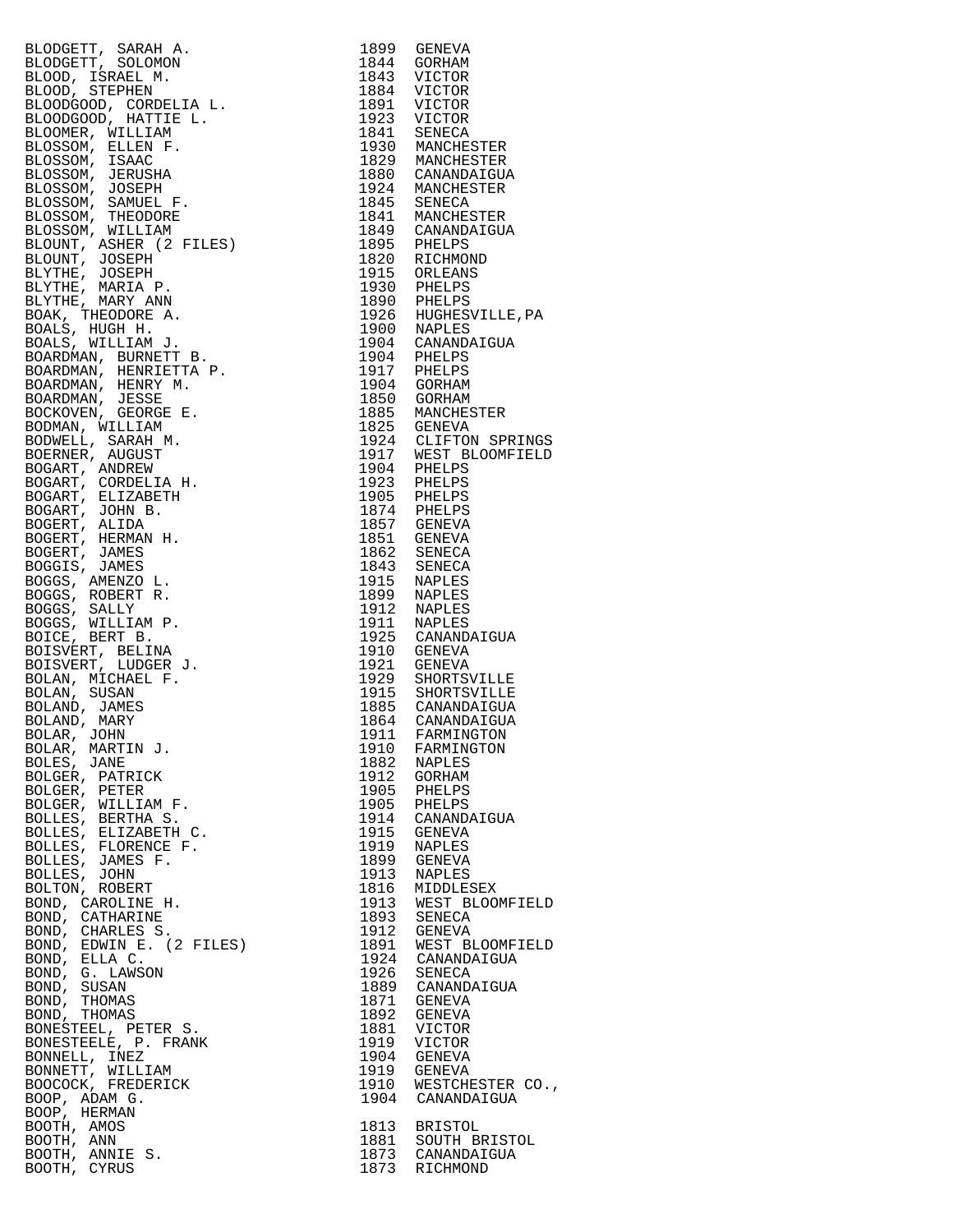| BOOTH, DANDORTH, 1980 MANUESTER<br>1990 MANUESTER<br>1990 MANUESTER<br>1990 MANUESTER 1990 MANUESTER<br>1990 MANUEST 1990 MANUESTER<br>1990 MANUEST JAMES (BOOTHROVE)<br>1990 MORPHAL JAMES (BOOTHROVE)<br>1990 MANUESTER<br>1990 MANUESTER<br>1990 MANUE |              |                                    |
|-----------------------------------------------------------------------------------------------------------------------------------------------------------------------------------------------------------------------------------------------------------|--------------|------------------------------------|
|                                                                                                                                                                                                                                                           |              |                                    |
|                                                                                                                                                                                                                                                           |              |                                    |
|                                                                                                                                                                                                                                                           |              |                                    |
|                                                                                                                                                                                                                                                           |              |                                    |
|                                                                                                                                                                                                                                                           |              |                                    |
|                                                                                                                                                                                                                                                           |              |                                    |
|                                                                                                                                                                                                                                                           |              |                                    |
|                                                                                                                                                                                                                                                           |              |                                    |
|                                                                                                                                                                                                                                                           |              |                                    |
|                                                                                                                                                                                                                                                           |              |                                    |
|                                                                                                                                                                                                                                                           |              |                                    |
|                                                                                                                                                                                                                                                           |              |                                    |
|                                                                                                                                                                                                                                                           |              |                                    |
|                                                                                                                                                                                                                                                           |              |                                    |
|                                                                                                                                                                                                                                                           |              |                                    |
|                                                                                                                                                                                                                                                           |              |                                    |
|                                                                                                                                                                                                                                                           |              |                                    |
|                                                                                                                                                                                                                                                           |              |                                    |
|                                                                                                                                                                                                                                                           |              |                                    |
|                                                                                                                                                                                                                                                           |              |                                    |
|                                                                                                                                                                                                                                                           |              |                                    |
|                                                                                                                                                                                                                                                           |              |                                    |
|                                                                                                                                                                                                                                                           |              |                                    |
|                                                                                                                                                                                                                                                           |              |                                    |
|                                                                                                                                                                                                                                                           |              |                                    |
|                                                                                                                                                                                                                                                           |              |                                    |
|                                                                                                                                                                                                                                                           |              |                                    |
|                                                                                                                                                                                                                                                           |              |                                    |
|                                                                                                                                                                                                                                                           |              |                                    |
|                                                                                                                                                                                                                                                           |              |                                    |
|                                                                                                                                                                                                                                                           |              |                                    |
|                                                                                                                                                                                                                                                           |              |                                    |
|                                                                                                                                                                                                                                                           |              |                                    |
|                                                                                                                                                                                                                                                           |              |                                    |
|                                                                                                                                                                                                                                                           |              |                                    |
|                                                                                                                                                                                                                                                           |              |                                    |
|                                                                                                                                                                                                                                                           |              |                                    |
|                                                                                                                                                                                                                                                           |              |                                    |
|                                                                                                                                                                                                                                                           |              |                                    |
|                                                                                                                                                                                                                                                           |              |                                    |
|                                                                                                                                                                                                                                                           |              |                                    |
|                                                                                                                                                                                                                                                           |              |                                    |
|                                                                                                                                                                                                                                                           |              |                                    |
|                                                                                                                                                                                                                                                           |              |                                    |
|                                                                                                                                                                                                                                                           |              |                                    |
|                                                                                                                                                                                                                                                           |              |                                    |
| BOUGHTON,<br>DEFOREST                                                                                                                                                                                                                                     | 1866         | VICTOR                             |
| BOUGHTON,<br>ELEAZER                                                                                                                                                                                                                                      | 1843         | VICTOR                             |
| BOUGHTON, ELIZABETH                                                                                                                                                                                                                                       | 1857         | PHELPS                             |
| BOUGHTON,<br>ELLEN<br>BOUGHTON, ESTHER                                                                                                                                                                                                                    | 1911<br>1919 | VICTOR                             |
| BOUGHTON,<br>FREDERICK                                                                                                                                                                                                                                    | 1896         | EAST BLOOMFIELD<br>EAST BLOOMFIELD |
| BOUGHTON, HARRIET S.                                                                                                                                                                                                                                      | 1921         | VICTOR                             |
| BOUGHTON,<br>HARRY                                                                                                                                                                                                                                        | 1877         | <b>VICTOR</b>                      |
| BOUGHTON, HELEN                                                                                                                                                                                                                                           | 1895         | <b>VICTOR</b>                      |
| BOUGHTON,<br>JOHN                                                                                                                                                                                                                                         | 1856         | EAST BLOOMFIELD                    |
| BOUGHTON, MARY                                                                                                                                                                                                                                            | 1876         | VICTOR                             |
| BOUGHTON,<br>MARY A.                                                                                                                                                                                                                                      | 1883         | <b>VICTOR</b>                      |
| BOUGHTON, MATTHEW                                                                                                                                                                                                                                         | 1882         | <b>VICTOR</b>                      |
| BOUGHTON,<br>MYRON                                                                                                                                                                                                                                        | 1919         | <b>VICTOR</b>                      |
| BOUGHTON, NATHANIEL H.                                                                                                                                                                                                                                    | 1847         | EAST BLOOMFIELD                    |
| BOUGHTON, RALPH L.                                                                                                                                                                                                                                        | 1899         | $\verb VICTOR $                    |
| BOUGHTON, RUTH                                                                                                                                                                                                                                            | 1882         | <b>VICTOR</b>                      |
| BOUGHTON, RUTH B.                                                                                                                                                                                                                                         | 1837         | <b>VICTOR</b>                      |
| BOUGHTON, SAMUEL<br>BOUGHTON, SEYMOUR                                                                                                                                                                                                                     | 1814<br>1814 | <b>VICTOR</b><br><b>VICTOR</b>     |
| BOUGHTON, WALTER                                                                                                                                                                                                                                          | 1905         | <b>VICTOR</b>                      |
| BOUGHTON, WILLIAM                                                                                                                                                                                                                                         | 1870         | <b>VICTOR</b>                      |
| BOUGLASS, LOUISE                                                                                                                                                                                                                                          | 1915         | EAST BLOOMFIELD                    |
| BOUNDS, MARIA                                                                                                                                                                                                                                             | 1908         | HOPEWELL                           |
| BOUNDS, RHODA                                                                                                                                                                                                                                             | 1863         | PHELPS                             |
| BOURN, JANE                                                                                                                                                                                                                                               | 1898         | GENEVA                             |
| BOURN, JENNIE                                                                                                                                                                                                                                             | 1908         | GENEVA                             |
| BOURN, JOHN                                                                                                                                                                                                                                               | 1854         | SENECA                             |
| BOURN, MARY J.                                                                                                                                                                                                                                            | 1918         | GENEVA                             |
| BOVAIRD, DAVID                                                                                                                                                                                                                                            | 1923         | CLIFTON SPRINGS                    |
| BOWDY, AMBROSE                                                                                                                                                                                                                                            | 1893         | HOPEWELL                           |

| 1890         | MANCHESTER                    |
|--------------|-------------------------------|
| 1883<br>1825 | SHORTSVILLE<br><b>BRISTOL</b> |
| 1917         | CANANDAIGUA                   |
| 1908<br>1916 | HOPEWELL                      |
|              | VICTOR                        |
| 1917<br>1843 | CANANDAIGUA<br>FARMINGTON     |
|              | CANANDAIGUA                   |
| 1898<br>1895 | RICHMOND                      |
| 1876         | MANCHESTER                    |
| 1905         | CANANDAIGUA                   |
| 1845<br>1929 | MANCHESTER<br>PHELPS          |
| 1929         | SHORTSVILLE                   |
| 1872         | CANADICE                      |
| 1917         | CANANDAIGUA                   |
| 1898         | SOUTH BRISTOL                 |
| 1921<br>1911 | TIOGA CO., PA<br>GENEVA       |
| 1920         | GENEVA                        |
| 1827         | SENECA                        |
| 1911         | VICTOR                        |
| 1926<br>1920 | VICTOR<br>FARMINGTON          |
| 1918         | FARMINGTON                    |
| 1800         | <b>GENESEO</b>                |
| 1923         | MANCHESTER                    |
| 1929         | MANCHESTER                    |
| 1879<br>1927 | EAST BLOOMFIELD<br>PHELPS     |
| 1896         | EAST BLOOMFIELD               |
| 1865         | GORHAM                        |
| 1925         | PHELPS                        |
| 1899         | PHELPS                        |
| 1892<br>1926 | PHELPS<br>EAST BLOOMFIELD     |
| 1892         | CANANDAIGUA                   |
| 1915         | PHELPS                        |
| 1923         | CANANDAIGUA                   |
| 1892<br>1866 | CANANDAIGUA<br>CANANDAIGUA    |
| 1818         | <b>BENTON</b>                 |
| 1802         | JERUSALEM                     |
| 1929         | MANCHESTER                    |
| 1883         | HOPEWELL                      |
| 1882<br>1849 | HOPEWELL<br>WEST BLOOMFIELD   |
| 1827         | VICTOR                        |
| 1860         | VICTOR                        |
| 1866         | VICTOR                        |
| 1843<br>1857 | VICTOR<br>PHELPS              |
| 1911         | VICTOR                        |
| 1919         | EAST BLOOMFIELD               |
| 1896         | EAST BLOOMFIELD               |
| 1921         | VICTOR<br>VICTOR              |
| 1877<br>1895 | VICTOR                        |
| 1856         | EAST BLOOMFIELD               |
| 1876         | VICTOR                        |
| 1883         | VICTOR                        |
| 1882<br>1919 | VICTOR<br>VICTOR              |
| 1847         | EAST BLOOMFIELD               |
| 1899         | <b>VICTOR</b>                 |
| 1882<br>1837 | VICTOR                        |
|              | VICTOR                        |
| 1814<br>1814 | VICTOR<br>VICTOR              |
| 1905         | VICTOR                        |
| 1870         | VICTOR                        |
| 1915         | EAST BLOOMFIELD               |
| 1908         | HOPEWELL                      |
| 1863<br>1898 | PHELPS<br>GENEVA              |
| 1908         | GENEVA                        |
| 1854         | SENECA                        |
| 1918         | GENEVA                        |
| 1923<br>1893 | CLIFTON SPRINGS<br>HOPEWELL   |
|              |                               |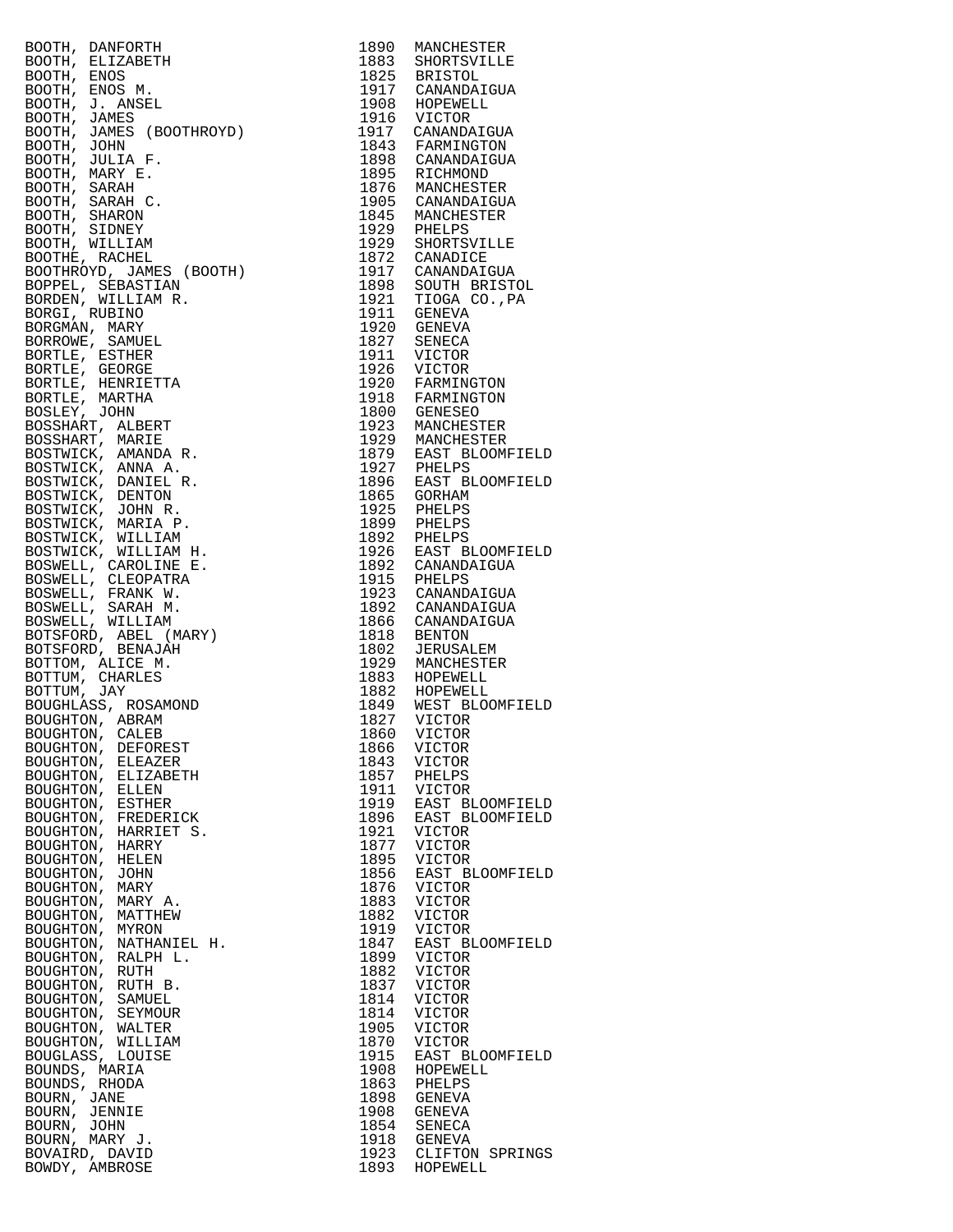|                                                                                                                                                                                                                                                                       |      | 1929 FARMINGTON<br>1909 PHELPS                                                                                                                                                                                                                                                    |
|-----------------------------------------------------------------------------------------------------------------------------------------------------------------------------------------------------------------------------------------------------------------------|------|-----------------------------------------------------------------------------------------------------------------------------------------------------------------------------------------------------------------------------------------------------------------------------------|
|                                                                                                                                                                                                                                                                       |      |                                                                                                                                                                                                                                                                                   |
|                                                                                                                                                                                                                                                                       |      | 1913 GENEVA                                                                                                                                                                                                                                                                       |
|                                                                                                                                                                                                                                                                       |      | 1918 CANANDAIGUA                                                                                                                                                                                                                                                                  |
|                                                                                                                                                                                                                                                                       |      |                                                                                                                                                                                                                                                                                   |
|                                                                                                                                                                                                                                                                       |      |                                                                                                                                                                                                                                                                                   |
|                                                                                                                                                                                                                                                                       |      | 1918 CANANDAIGUA<br>1892 CHICAGO, IL<br>1909 GORHAM<br>1926 FARMINGTON<br>1927 FARMINGTON<br>1929 GORHAM<br>1879 FARMINGTON<br>1918 FARMINGTON<br>1923 VICTOR<br>1925 VICTOR<br>1917 GENEVA<br>1917 GENEVA                                                                        |
|                                                                                                                                                                                                                                                                       |      |                                                                                                                                                                                                                                                                                   |
|                                                                                                                                                                                                                                                                       |      |                                                                                                                                                                                                                                                                                   |
|                                                                                                                                                                                                                                                                       |      |                                                                                                                                                                                                                                                                                   |
|                                                                                                                                                                                                                                                                       |      |                                                                                                                                                                                                                                                                                   |
|                                                                                                                                                                                                                                                                       |      |                                                                                                                                                                                                                                                                                   |
|                                                                                                                                                                                                                                                                       |      |                                                                                                                                                                                                                                                                                   |
|                                                                                                                                                                                                                                                                       |      |                                                                                                                                                                                                                                                                                   |
|                                                                                                                                                                                                                                                                       |      |                                                                                                                                                                                                                                                                                   |
|                                                                                                                                                                                                                                                                       |      |                                                                                                                                                                                                                                                                                   |
|                                                                                                                                                                                                                                                                       |      |                                                                                                                                                                                                                                                                                   |
|                                                                                                                                                                                                                                                                       |      | 1917<br>1887 VICTOR<br>1913 GENEVA<br>1899 PHELPS                                                                                                                                                                                                                                 |
|                                                                                                                                                                                                                                                                       |      | 1873 NAPLES<br>1886 CANANDAIGUA                                                                                                                                                                                                                                                   |
|                                                                                                                                                                                                                                                                       |      |                                                                                                                                                                                                                                                                                   |
|                                                                                                                                                                                                                                                                       |      | 1927 CANANDAIGUA<br>1928 CANANDAIGUA                                                                                                                                                                                                                                              |
|                                                                                                                                                                                                                                                                       |      |                                                                                                                                                                                                                                                                                   |
|                                                                                                                                                                                                                                                                       |      |                                                                                                                                                                                                                                                                                   |
|                                                                                                                                                                                                                                                                       |      |                                                                                                                                                                                                                                                                                   |
|                                                                                                                                                                                                                                                                       |      |                                                                                                                                                                                                                                                                                   |
|                                                                                                                                                                                                                                                                       |      |                                                                                                                                                                                                                                                                                   |
|                                                                                                                                                                                                                                                                       |      |                                                                                                                                                                                                                                                                                   |
|                                                                                                                                                                                                                                                                       |      |                                                                                                                                                                                                                                                                                   |
|                                                                                                                                                                                                                                                                       |      |                                                                                                                                                                                                                                                                                   |
|                                                                                                                                                                                                                                                                       |      |                                                                                                                                                                                                                                                                                   |
|                                                                                                                                                                                                                                                                       |      |                                                                                                                                                                                                                                                                                   |
|                                                                                                                                                                                                                                                                       |      |                                                                                                                                                                                                                                                                                   |
|                                                                                                                                                                                                                                                                       |      |                                                                                                                                                                                                                                                                                   |
|                                                                                                                                                                                                                                                                       |      |                                                                                                                                                                                                                                                                                   |
|                                                                                                                                                                                                                                                                       |      |                                                                                                                                                                                                                                                                                   |
|                                                                                                                                                                                                                                                                       |      |                                                                                                                                                                                                                                                                                   |
|                                                                                                                                                                                                                                                                       |      | 1928 CANANDAIGUA<br>1923 CANANDAIGUA<br>1911 GORHAM<br>1927 NAPLES<br>1907 GORHAM<br>1907 GORHAM<br>1907 GORHAM<br>1908 BRISTOL<br>1908 BRISTOL<br>1868 SENECA<br>1914 GENEVA<br>1914 GENEVA<br>1916 PHELPS<br>1803 PHELPS<br>1816 PHELPS<br>1816 PHELPS<br>1829 GENEVA<br>1925 C |
|                                                                                                                                                                                                                                                                       |      |                                                                                                                                                                                                                                                                                   |
|                                                                                                                                                                                                                                                                       |      | 1929 BRISTOL<br>1833 SENECA                                                                                                                                                                                                                                                       |
|                                                                                                                                                                                                                                                                       |      |                                                                                                                                                                                                                                                                                   |
|                                                                                                                                                                                                                                                                       |      |                                                                                                                                                                                                                                                                                   |
|                                                                                                                                                                                                                                                                       |      |                                                                                                                                                                                                                                                                                   |
| SOWE, JANE<br>SOWER, CREWST<br>SOWER, CREWST<br>SOWER , CREWST<br>BOWERMAN, BENJAMIN<br>BOWERMAN, JAMES SR.<br>BOWERMAN, VAMES SR.<br>BOWERMAN, MARYETT<br>BOWERMAN, NATY W.<br>BOWERMAN, SILAS G.<br>BOWERMAN, WILLIAM 5<br>BOWERMAN, WILLIAM H.<br>BOWERS, DELIA    |      | 1859 SENECA<br>1845 CANANDAIGUA<br>1868 CANANDAIGUA<br>1807 PITTSTOWN                                                                                                                                                                                                             |
|                                                                                                                                                                                                                                                                       |      | 1916 GENEVA<br>1888 BRISTOL<br>1888 VICTOR<br>1913 PHELPS                                                                                                                                                                                                                         |
|                                                                                                                                                                                                                                                                       |      |                                                                                                                                                                                                                                                                                   |
|                                                                                                                                                                                                                                                                       |      |                                                                                                                                                                                                                                                                                   |
|                                                                                                                                                                                                                                                                       |      |                                                                                                                                                                                                                                                                                   |
|                                                                                                                                                                                                                                                                       | 1888 | PHELPS                                                                                                                                                                                                                                                                            |
| BOYDEN, CAROLINE A.                                                                                                                                                                                                                                                   |      | 1910 GENEVA                                                                                                                                                                                                                                                                       |
| BOYDEN, JULIA A.<br>BOYER, CECELIA A.                                                                                                                                                                                                                                 |      | 1884 PHELPS<br>1935 CANANDAIGUA                                                                                                                                                                                                                                                   |
| BOYER, LILLIAN                                                                                                                                                                                                                                                        |      |                                                                                                                                                                                                                                                                                   |
| BOYES, JOSEPH                                                                                                                                                                                                                                                         |      | 1923 CANANDAIGUA<br>1888 PHELPS                                                                                                                                                                                                                                                   |
| BOYLAN, ELMA M.                                                                                                                                                                                                                                                       |      |                                                                                                                                                                                                                                                                                   |
| BOYLAN, JAMES H.                                                                                                                                                                                                                                                      |      | 1920 EAST BLOOMFI<br>1909 BLOOMFIELD                                                                                                                                                                                                                                              |
| BOYLE, ELLEN                                                                                                                                                                                                                                                          |      |                                                                                                                                                                                                                                                                                   |
| BOYLE, MARY E.                                                                                                                                                                                                                                                        |      | 1903 PHELPS<br>1916 MANCHESTER                                                                                                                                                                                                                                                    |
| BRACE, BELLE W.                                                                                                                                                                                                                                                       |      | ANAHEIM, CA                                                                                                                                                                                                                                                                       |
| BRACE, ELISHA                                                                                                                                                                                                                                                         |      | 1915 ANAHEIM, C.<br>1813 BLOOMFIELD                                                                                                                                                                                                                                               |
| BRACE, ELISHA                                                                                                                                                                                                                                                         | 1820 | VICTOR                                                                                                                                                                                                                                                                            |
| BRACE, JOEL DR.                                                                                                                                                                                                                                                       |      | 1800 CHARLESTON                                                                                                                                                                                                                                                                   |
|                                                                                                                                                                                                                                                                       |      |                                                                                                                                                                                                                                                                                   |
|                                                                                                                                                                                                                                                                       |      | 1813 BLOOMFIELD<br>1830 FARMINGTON                                                                                                                                                                                                                                                |
|                                                                                                                                                                                                                                                                       |      | 1914 ANAHEIM, CA<br>1920 CANANDAIGUA                                                                                                                                                                                                                                              |
|                                                                                                                                                                                                                                                                       |      |                                                                                                                                                                                                                                                                                   |
|                                                                                                                                                                                                                                                                       |      | 1823 FARMINGTON<br>1889 FARMINGTON                                                                                                                                                                                                                                                |
|                                                                                                                                                                                                                                                                       |      |                                                                                                                                                                                                                                                                                   |
|                                                                                                                                                                                                                                                                       |      | 1865 FARMINGT<br>1799 PALMYRA<br>FARMINGTON                                                                                                                                                                                                                                       |
|                                                                                                                                                                                                                                                                       |      |                                                                                                                                                                                                                                                                                   |
|                                                                                                                                                                                                                                                                       |      | 1911 EAST BLOOMFI<br>1872 EAST BLOOMFI                                                                                                                                                                                                                                            |
|                                                                                                                                                                                                                                                                       | 1909 | CANANDAIGUA                                                                                                                                                                                                                                                                       |
|                                                                                                                                                                                                                                                                       | 1812 | BLOOMFIELD                                                                                                                                                                                                                                                                        |
|                                                                                                                                                                                                                                                                       | 1817 |                                                                                                                                                                                                                                                                                   |
|                                                                                                                                                                                                                                                                       |      | 1832 BLOOMFIELD                                                                                                                                                                                                                                                                   |
|                                                                                                                                                                                                                                                                       | 1884 | GENEVA                                                                                                                                                                                                                                                                            |
| BRACE, ELISHA<br>BRACE, JOEL DR.<br>BRACE, JOEL DR.<br>BRACE, REUBEN<br>BRACE, WILLIAM F.<br>BRADBURN, JAMES<br>BRADBURY, ABRAHAM<br>BRADBURY, HARRIET A.<br>BRADBURY, THOMAS U.<br>BRADLEY, BANI<br>BRADLEY, GEORGE<br>BRADLEY, GEORGE<br>BRADLEY, JAMES<br>BRADLEY, |      | 1885 EAST BLOOMFI                                                                                                                                                                                                                                                                 |
|                                                                                                                                                                                                                                                                       |      | 1898 EAST BLOOMFI<br>1873 WEST BLOOMFI                                                                                                                                                                                                                                            |
|                                                                                                                                                                                                                                                                       |      |                                                                                                                                                                                                                                                                                   |
|                                                                                                                                                                                                                                                                       |      | 1923 CANANDAIGUA                                                                                                                                                                                                                                                                  |

|                                                                                                                                                                                                                                    | 1929 FARMINGTON                                                                                      |
|------------------------------------------------------------------------------------------------------------------------------------------------------------------------------------------------------------------------------------|------------------------------------------------------------------------------------------------------|
|                                                                                                                                                                                                                                    |                                                                                                      |
|                                                                                                                                                                                                                                    |                                                                                                      |
|                                                                                                                                                                                                                                    | 1918 CANANDAIGUA<br>1892 CHICAGO, IL                                                                 |
|                                                                                                                                                                                                                                    |                                                                                                      |
|                                                                                                                                                                                                                                    | 1926 FARMINGTON                                                                                      |
|                                                                                                                                                                                                                                    |                                                                                                      |
|                                                                                                                                                                                                                                    | 1927 FARMINGTON<br>1929 GORHAM                                                                       |
|                                                                                                                                                                                                                                    | 1879 FARMINGTON                                                                                      |
|                                                                                                                                                                                                                                    | 1918 FARMINGTON                                                                                      |
|                                                                                                                                                                                                                                    |                                                                                                      |
|                                                                                                                                                                                                                                    |                                                                                                      |
|                                                                                                                                                                                                                                    |                                                                                                      |
|                                                                                                                                                                                                                                    |                                                                                                      |
|                                                                                                                                                                                                                                    |                                                                                                      |
|                                                                                                                                                                                                                                    |                                                                                                      |
|                                                                                                                                                                                                                                    |                                                                                                      |
|                                                                                                                                                                                                                                    |                                                                                                      |
|                                                                                                                                                                                                                                    | 1886 CANANDAIGUA<br>1927 CANANDAIGUA                                                                 |
|                                                                                                                                                                                                                                    | 1928 CANANDAIGUA                                                                                     |
|                                                                                                                                                                                                                                    | 1923 CANANDAIGUA                                                                                     |
|                                                                                                                                                                                                                                    |                                                                                                      |
|                                                                                                                                                                                                                                    |                                                                                                      |
|                                                                                                                                                                                                                                    |                                                                                                      |
|                                                                                                                                                                                                                                    |                                                                                                      |
|                                                                                                                                                                                                                                    | 1923 CANANDAIGUA<br>1911 GORHAM<br>1927 NAPLES<br>1910 SENECA<br>1907 GORHAM<br>1891 GRAND LEDGE, MI |
|                                                                                                                                                                                                                                    | 1908 BRISTOL                                                                                         |
|                                                                                                                                                                                                                                    |                                                                                                      |
|                                                                                                                                                                                                                                    |                                                                                                      |
|                                                                                                                                                                                                                                    |                                                                                                      |
|                                                                                                                                                                                                                                    |                                                                                                      |
|                                                                                                                                                                                                                                    |                                                                                                      |
|                                                                                                                                                                                                                                    |                                                                                                      |
|                                                                                                                                                                                                                                    | 1925 CANANDAIGUA                                                                                     |
|                                                                                                                                                                                                                                    |                                                                                                      |
|                                                                                                                                                                                                                                    | 1929 BRISTOL                                                                                         |
|                                                                                                                                                                                                                                    |                                                                                                      |
|                                                                                                                                                                                                                                    |                                                                                                      |
|                                                                                                                                                                                                                                    | 1845 CANANDAIGUA<br>1868 CANANDAIGUA                                                                 |
|                                                                                                                                                                                                                                    | 1807 PITTSTOWN                                                                                       |
|                                                                                                                                                                                                                                    |                                                                                                      |
|                                                                                                                                                                                                                                    | 1888 BRISTOL                                                                                         |
|                                                                                                                                                                                                                                    |                                                                                                      |
|                                                                                                                                                                                                                                    |                                                                                                      |
|                                                                                                                                                                                                                                    |                                                                                                      |
|                                                                                                                                                                                                                                    |                                                                                                      |
|                                                                                                                                                                                                                                    |                                                                                                      |
|                                                                                                                                                                                                                                    | 1935 CANANDAIGUA<br>1923 CANANDAIGUA                                                                 |
|                                                                                                                                                                                                                                    |                                                                                                      |
|                                                                                                                                                                                                                                    | 1920 EAST BLOOMFIELD                                                                                 |
|                                                                                                                                                                                                                                    | 1909 BLOOMFIELD                                                                                      |
|                                                                                                                                                                                                                                    |                                                                                                      |
|                                                                                                                                                                                                                                    | 1916 MANCHESTER                                                                                      |
|                                                                                                                                                                                                                                    | 1915 ANAHEIM, CA                                                                                     |
|                                                                                                                                                                                                                                    | 1813 BLOOMFIELD                                                                                      |
|                                                                                                                                                                                                                                    | 1800 CHARLESTON                                                                                      |
|                                                                                                                                                                                                                                    | 1813 BLOOMFIELD                                                                                      |
|                                                                                                                                                                                                                                    | 1830 FARMINGTON                                                                                      |
|                                                                                                                                                                                                                                    | 1914 ANAHEIM, CA                                                                                     |
|                                                                                                                                                                                                                                    | 1920 CANANDAIGUA                                                                                     |
|                                                                                                                                                                                                                                    | FARMINGTON                                                                                           |
|                                                                                                                                                                                                                                    | 1889 FARMINGTON                                                                                      |
|                                                                                                                                                                                                                                    | 1865 FARMINGTON                                                                                      |
|                                                                                                                                                                                                                                    | 1799 PALMYRA                                                                                         |
|                                                                                                                                                                                                                                    | 1911 EAST BLOOMFIELD                                                                                 |
|                                                                                                                                                                                                                                    | 1872 EAST BLOOMFIELD<br>1909 CANANDAIGUA                                                             |
|                                                                                                                                                                                                                                    | <b>BLOOMFIELD</b>                                                                                    |
|                                                                                                                                                                                                                                    |                                                                                                      |
|                                                                                                                                                                                                                                    | 1832 BLOOMFIELD                                                                                      |
|                                                                                                                                                                                                                                    |                                                                                                      |
|                                                                                                                                                                                                                                    | 1885 EAST BLOOMFIELD                                                                                 |
| ENGRIS JANES PREMINISTRA 1992 PARKINSTRA 1993 PARKINSTRA 1993 PARKINSTRA (1993 PARKINSTRA)<br>ENGRIS CARDINER (1993 PARKINSTRA) 1993 PARKINSTRA 1993 PARKINSTRA (1993 PARKINSTRA)<br>CONSTRAIN (1993 PARKINSTRA) 1993 PARKINSTRA 1 | 1898 EAST BLOOMFIELD                                                                                 |
|                                                                                                                                                                                                                                    | 1873 WEST BLOOMFIELD                                                                                 |
|                                                                                                                                                                                                                                    | 1923 CANANDAIGUA                                                                                     |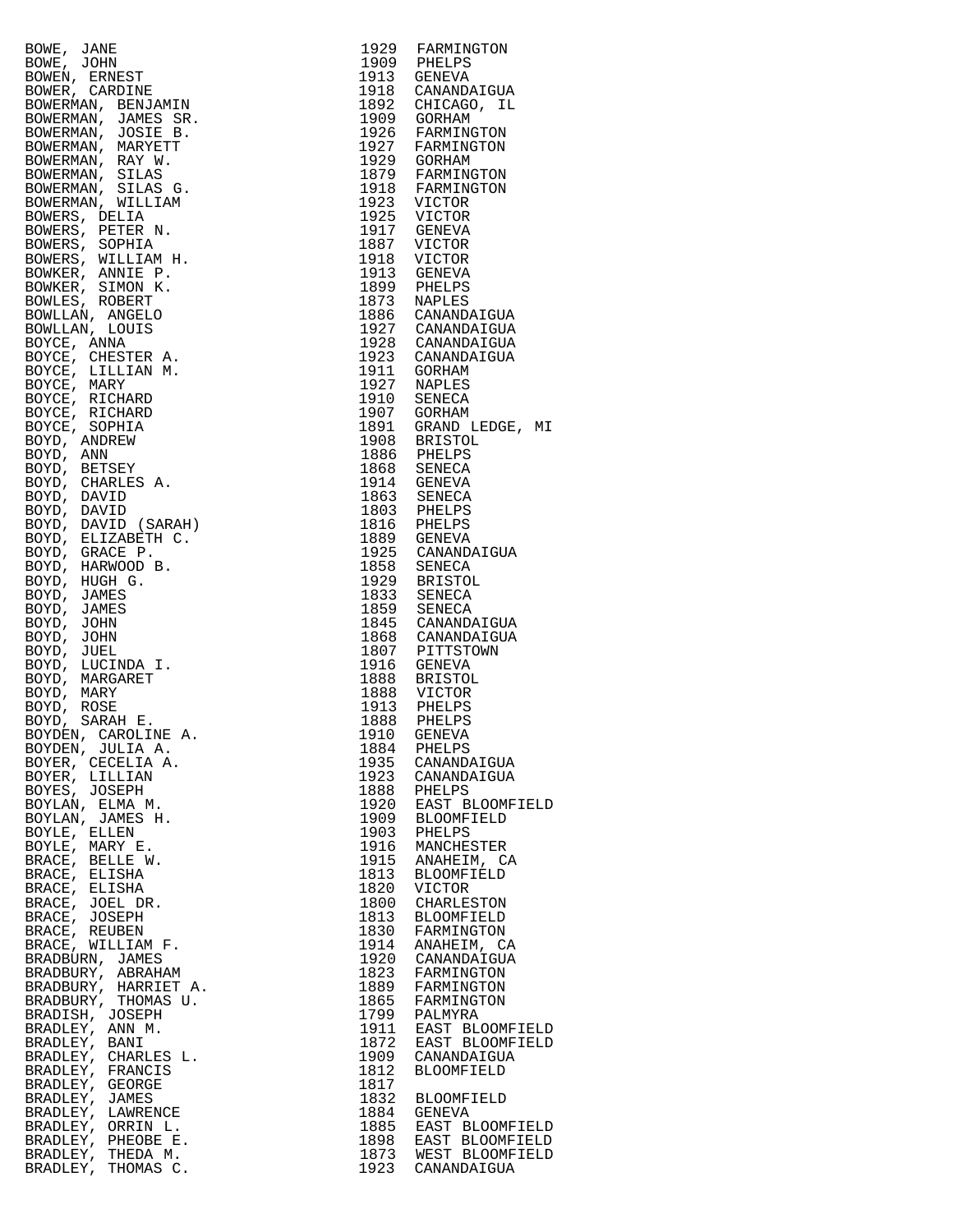BRADLEY, WILLIAM 1855 WEST BLOOMFIELD BRADT, FRANK S. BRADT, FRANK S. 1926 MANCHESTER BRADT, MARY 1873 GENEVA BRADY, CHARLES J. 1923 CANANDAIGUA BRADY, ELIZABETH E. 1914 VICTOR BRADY, JAMES 1904 MANCHESTER BRADY, JAMES 1893 FARMINGTON BRADY, JAMES 1915 CANANDAIGUA BRADY, MARGARET E. 1897 WEST BLOOMFIELD BRADY, MARY 1870 VICTOR BRADY, MARY 1916 VICTOR BRADY, RICHARD 1889 BRISTOL BRAHM, ANNA M. 1921 GORHAM BRAHM, ERHARDT 1905 GORHAM BRAND, FRANCIS E. 1930 NAPLES BRAND, LAMAY 1917 SOUTH BRISTOL BRANDISH, JOSEPH (ESTER) 1799 PALMYRA BRANDOW, MARY S. W. 1929 CANANDAIGUA BRANDOW, SAMUEL A. 1930 CANANDAIGUA BRAY, ANDREW 1869 CANANDAIGUA BRAY, ANDREW 1886 RICHMOND BRAY, ANDREW J. 1928 RICHMOND BRAY, CORNELIUS 1858 CANANDAIGUA BRAY, CYRUS 1918 SENECA BRAY, JOHN 1835 BRISTOL BRAY, MARY A. 1900 RICHMOND BRAY, YAWGER P. 1834 RICHMOND BRAYTON, ADDIE D. 1900 MANCHESTER BRAYTON, DANIEL A. 1858 PHELPS BRAYTON, HARTY 1835 FARMINGTON BRAYTON, JAY J. 1918 MANCHESTER BRAYTON, MARY J. 1911 MANCHESTER BREEN, ANN 1928 HOPEWELL BREEN, JEREMIAH 1910 HOPEWELL 1910 HOPEWELL BREEN, JOANNA 1863 RICHMOND BREEN, JOHN 1877 HOPEWELL BREEN, JOHN 1896 HOPEWELL BREEN, MORRIS 1886 HOPEWELL BREEN, NORA 1878 CANANDAIGUA BREEN, PATRICK M. 1906 HOPEWELL BREGER, JOHN J. 1923 GENEVA BREI, JOHN M. 1928 MANCHESTER BREITFELD, LENA 1920 GENEVA BRENNAN, BRIDGET 1920 GENEVA BRENNAN, CATHERINE F. 1912 CANANDAIGUA BRENNAN, EDWARD 1917 GENEVA BRENNAN, KATHLYN 1924 GENEVA BRENNAN, MARY 1892 GENEVA BRENNAN, MICHAEL 1882 SENECA BRENNAN, PATRICK J. 1916 GENEVA BRESNEHAN, MARY 1880 PHELPS BRETHEN, THOMAS 1915 FARMINGTON BREUER, DIEDRICH 1915 GENEVA BREUER, FREDRICK (2 FILES) 1900 GENEVA BREUER, MINNA 1919 GENEVA BREWER, JOHN 1910 SENECA BREWER, JOHN S. 1861 SENECA BREWSTER, HARRIET A. 1915 MANCHESTER BREWSTER, JONAS C. 1837 CANANDAIGUA BREWSTER, NATHAN P. 1863 CANANDAIGUA BREWSTER, SABRINA E. 1874 MANCHESTER BREWSTER, STEPHEN 1879 MANCHESTER BRIDGER, GEORGE W. 1888 PHELPS BRIDGER, IRVING H. 1892 PHELPS BRIDGER, LEON G. 1927 PHELPS BRIDGER, MARY J. 1898 PHELPS BRIDGLAND, WILLIAM 1910 EAST BLOOMFIELD BRIDGMAN, GEORGE D. 1893 CANANDAIGUA BRIDGMAN, S. ELIZABETH 1900 CANANDAIGUA BRIDLE, ANNIE W. 1914 CANANDAIGUA BRIGGS, ABIGAIL 1807 FARMINGTON BRIGGS, ABIGAIL B. 1881 GENEVA BRIGGS, AMY R. 1865 RICHMOND BRIGGS, ARTEMUS 1870 RICHMOND BRIGGS, BARZILLAI 1868 RICHMOND BRIGGS, CALEB 1854 RICHMOND BRIGGS, CHARLES T. 1912 NAPLES BRIGGS, CYRUS 1889 RICHMOND BRIGGS, DAVID (2 FILES) 1882 NAPLES BRIGGS, ELIHU 1905 RICHMOND

BRIGGS, ELIZABETH S. 1892 RICHMOND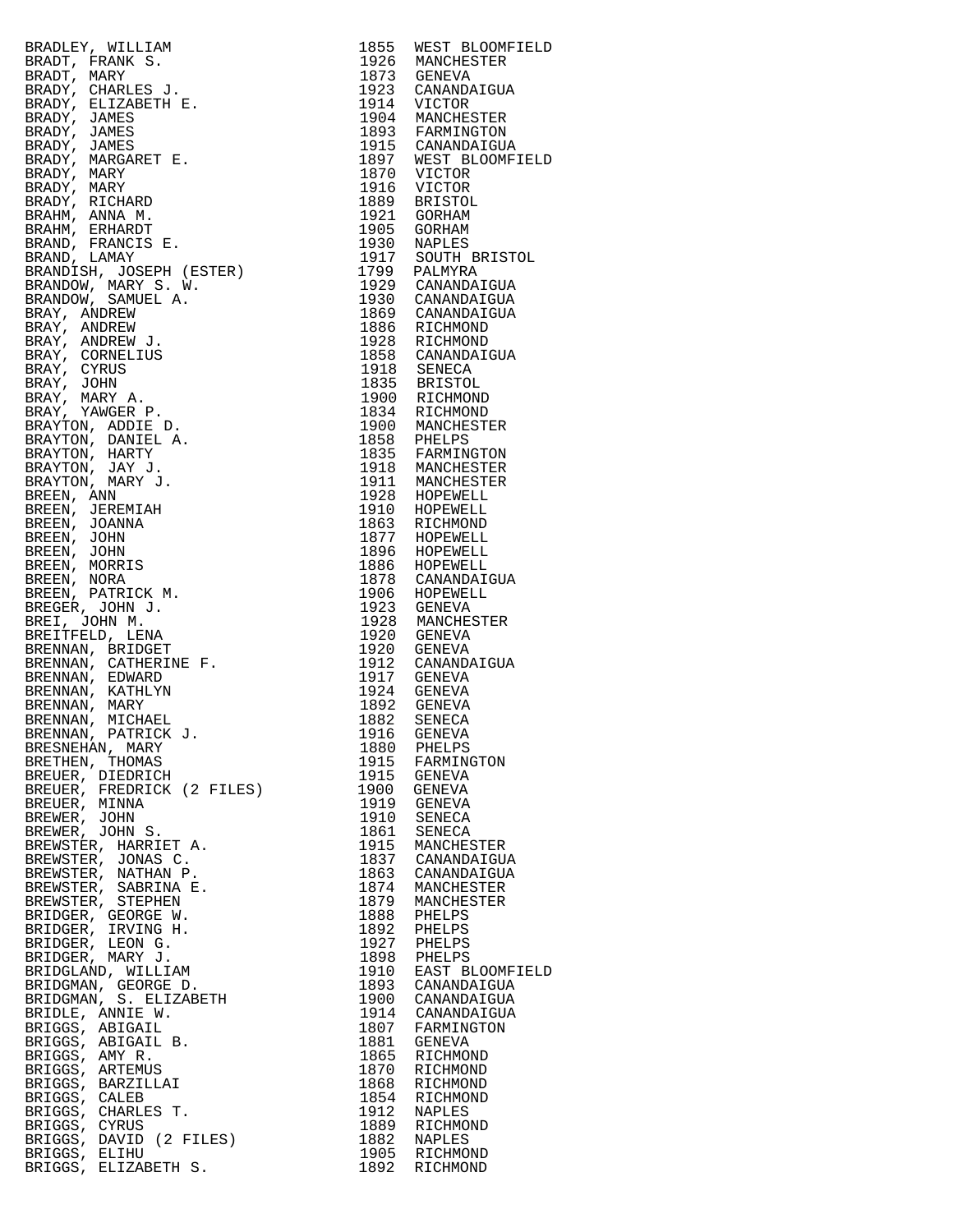| BRIGGS, ENOCH<br>BRIGGS, ERWIN J.<br>BRIGGS, EVELINE M.<br>BRIGGS, GEORGE B.<br>BRIGGS, IRA<br>BRIGGS, JAMES C.<br>BRIGGS, JAMES C.<br>BRIGGS, JEDIDIAH (2 FILES)                                                                                  |              | 1834 BRISTOL                                                     |
|----------------------------------------------------------------------------------------------------------------------------------------------------------------------------------------------------------------------------------------------------|--------------|------------------------------------------------------------------|
|                                                                                                                                                                                                                                                    |              |                                                                  |
|                                                                                                                                                                                                                                                    |              | 1934<br>1930 EAST BLOOMFIELD<br>1894 RICHMOND<br>1908 MANCHESTER |
|                                                                                                                                                                                                                                                    |              |                                                                  |
|                                                                                                                                                                                                                                                    |              |                                                                  |
|                                                                                                                                                                                                                                                    |              |                                                                  |
|                                                                                                                                                                                                                                                    |              |                                                                  |
|                                                                                                                                                                                                                                                    |              |                                                                  |
|                                                                                                                                                                                                                                                    |              |                                                                  |
|                                                                                                                                                                                                                                                    |              |                                                                  |
|                                                                                                                                                                                                                                                    |              |                                                                  |
|                                                                                                                                                                                                                                                    |              |                                                                  |
|                                                                                                                                                                                                                                                    |              |                                                                  |
|                                                                                                                                                                                                                                                    |              |                                                                  |
|                                                                                                                                                                                                                                                    |              |                                                                  |
|                                                                                                                                                                                                                                                    |              |                                                                  |
|                                                                                                                                                                                                                                                    |              |                                                                  |
|                                                                                                                                                                                                                                                    |              |                                                                  |
|                                                                                                                                                                                                                                                    |              |                                                                  |
|                                                                                                                                                                                                                                                    |              |                                                                  |
|                                                                                                                                                                                                                                                    |              |                                                                  |
|                                                                                                                                                                                                                                                    |              |                                                                  |
|                                                                                                                                                                                                                                                    |              |                                                                  |
|                                                                                                                                                                                                                                                    |              |                                                                  |
|                                                                                                                                                                                                                                                    |              |                                                                  |
|                                                                                                                                                                                                                                                    |              |                                                                  |
|                                                                                                                                                                                                                                                    |              |                                                                  |
|                                                                                                                                                                                                                                                    |              |                                                                  |
|                                                                                                                                                                                                                                                    |              |                                                                  |
|                                                                                                                                                                                                                                                    |              |                                                                  |
|                                                                                                                                                                                                                                                    |              |                                                                  |
|                                                                                                                                                                                                                                                    |              |                                                                  |
| BRIGGS, ERNIN, J. 1990<br>REGIONALISMO, ENGLANDI II.<br>REGIONALISMO, ENGLANDI II.<br>BRIGGS, EVELINDE M. 1994<br>BRIGGS, JAMES C. 1995<br>BRIGGS, JAMES C. 1995<br>BRIGGS, JAMES C. 1997<br>REGIONAL C. FILES) 1999<br>REGIONAL STRIP (2008)<br>R |              |                                                                  |
|                                                                                                                                                                                                                                                    |              |                                                                  |
|                                                                                                                                                                                                                                                    |              |                                                                  |
|                                                                                                                                                                                                                                                    |              |                                                                  |
|                                                                                                                                                                                                                                                    |              |                                                                  |
|                                                                                                                                                                                                                                                    |              |                                                                  |
|                                                                                                                                                                                                                                                    |              |                                                                  |
|                                                                                                                                                                                                                                                    |              |                                                                  |
| BRIZEE, WILLIAM<br>BRIZZEE, ALZADA                                                                                                                                                                                                                 | 1862<br>1885 | VICTOR<br>PHELPS                                                 |
| BRIZZEE, CORNELIA                                                                                                                                                                                                                                  | 1875         | HOPEWELL                                                         |
| BRIZZEE, CORNELIUS                                                                                                                                                                                                                                 |              | 1878 HOPEWELL                                                    |
| BRIZZEE, CORNELIUS C.                                                                                                                                                                                                                              |              | 1895 PHELPS<br>1927 SENECA                                       |
| BRIZZEE, ELIZABETH<br>BRIZZEE, ELSIE L.                                                                                                                                                                                                            | 1926         | SENECA                                                           |
| BRIZZEE, JOSEPH                                                                                                                                                                                                                                    | 1921         | SENECA                                                           |
| BROADFOOT, JAMES                                                                                                                                                                                                                                   | 1916         | GENEVA                                                           |
| BROCH, EMMA<br>BROCK, JOHN M.                                                                                                                                                                                                                      | 1894         | 1923 GENEVA<br>FARMINGTON                                        |
| BROCKELBANK, CALEB                                                                                                                                                                                                                                 | 1902         | CANANDAIGUA                                                      |
| BROCKELBANK, JOHN                                                                                                                                                                                                                                  | 1874         | CANANDAIGUA                                                      |
| BROCKELBANK, MARIA                                                                                                                                                                                                                                 |              | 1916 CANANDAIGUA                                                 |
| BROCKELBANK, MARTHA<br>BROCKELBANK, MARY                                                                                                                                                                                                           | 1858         | CANANDAIGUA<br>1843 CANANDAIGUA                                  |
| BROCKELBANK, POLLY                                                                                                                                                                                                                                 | 1861         | CANANDAIGUA                                                      |
| BROCKELBANK, SAMUEL                                                                                                                                                                                                                                | 1826         | CANANDAIGUA                                                      |
| BROCKELBANK, WALTER S.                                                                                                                                                                                                                             | 1899         | HOPEWELL                                                         |
| BROCKLEBANK, BENJAMIN<br>BROCKLEBANK, BENJAMIN<br>BROCKLEBANK, CAROLINE E.<br>BROCKLEBANK, EVALINA F.<br>BROCKLEBANK, L. RAY<br>BROCKLEBANK, MARY E.<br>BROCKLEBANK, MAY F.<br>BROCKWAY, ELISHA<br>BROCKWAY. GAMALIEL                              | 1898         | 1912 CANANDAIGUA<br>CANANDAIGUA                                  |
|                                                                                                                                                                                                                                                    | 1911         | CANANDAIGUA                                                      |
|                                                                                                                                                                                                                                                    | 1906         | CANANDAIGUA                                                      |
|                                                                                                                                                                                                                                                    | 1916<br>1901 | CANANDAIGUA<br>CANANDAIGUA                                       |
|                                                                                                                                                                                                                                                    | 1812         |                                                                  |
| BROCKWAY, GAMALIEL                                                                                                                                                                                                                                 | 1810         |                                                                  |
| BROCKWAY, GEORGE                                                                                                                                                                                                                                   | 1827         | PHELPS                                                           |
| BROCKWAY, SARAH<br>BROCKWAY, STEPHEN                                                                                                                                                                                                               | 1799<br>1859 | PALMYRA<br>CANANDAIGUA                                           |
| BRODERICK, ANN                                                                                                                                                                                                                                     |              | 1918 GENEVA                                                      |
|                                                                                                                                                                                                                                                    |              |                                                                  |

| 1834         | <b>BRISTOL</b>              |
|--------------|-----------------------------|
| 1930<br>1894 | EAST BLOOMFIELD<br>RICHMOND |
| 1908         | MANCHESTER                  |
| 1893         | RICHMOND                    |
| 1822         | MIDDLESEX                   |
| 1890<br>1881 | RICHMOND<br>GENEVA          |
| 1915         | RICHMOND                    |
| 1876         | RICHMOND                    |
| 1891         | RICHMOND                    |
| 1919         | EAST BLOOMFIELD             |
| 1855<br>1884 | RICHMOND<br><b>BRISTOL</b>  |
| 1907         | CANANDAIGUA                 |
| 1828         | RICHMOND                    |
| 1896         | BRISTOL                     |
| 1891         | RICHMOND                    |
| 1831         | BRISTOL                     |
| 1807<br>1928 | <b>BRISTOL</b>              |
| 1857         | HOPEWELL                    |
| 1878         | NAPLES                      |
| 1829         | VICTOR                      |
| 1924         | RICHMOND                    |
| 1831         | <b>BRISTOL</b>              |
| 1897<br>1901 | PHELPS<br>PHELPS            |
| 1905         | PHELPS                      |
| 1888         | PHELPS                      |
| 1848         | PHELPS                      |
| 1834         | PHELPS                      |
| 1828         | PHELPS                      |
| 1820<br>1927 | HENRIETTA<br>CANANDAIGUA    |
| 1922         | CANANDAIGUA                 |
| 1910         | SENECA                      |
| 1814         | SOUTHINGTON, CT             |
| 1874         | VICTOR                      |
| 1875<br>1884 | VICTOR<br>CANANDAIGUA       |
| 1920         | CANANDAIGUA                 |
| 1808         | LIMA                        |
| 1922         | CANANDAIGUA                 |
| 1913         | CANANDAIGUA                 |
| 1903         | SENECA                      |
| 1919<br>1918 | FARMINGTON<br>FARMINGTON    |
| 1890         | MANCHESTER                  |
| 1853         |                             |
| 1862         | VICTOR<br>VICTOR            |
| 1885         | PHELPS                      |
| 1875<br>1878 | HOPEWELL<br>HOPEWELL        |
| 1895         | PHELPS                      |
| 1927         | SENECA                      |
| 1926         | SENECA                      |
| 1921         | SENECA                      |
| 1916<br>1923 | GENEVA<br>GENEVA            |
| 1894         | FARMINGTON                  |
| 1902         | CANANDAIGUA                 |
| 1874         | CANANDAIGUA                 |
| 1916         | CANANDAIGUA                 |
| 1858         | CANANDAIGUA                 |
| 1843<br>1861 | CANANDAIGUA<br>CANANDAIGUA  |
| 1826         | CANANDAIGUA                 |
| 1899         | HOPEWELL                    |
| 1912         | CANANDAIGUA                 |
| 1898         | CANANDAIGUA                 |
| 1911         | CANANDAIGUA                 |
| 1906<br>1916 | CANANDAIGUA<br>CANANDAIGUA  |
| 1901         | CANANDAIGUA                 |
| 1812         |                             |
| 1810         |                             |
| 1827         | PHELPS                      |
| 1799<br>1859 | PALMYRA<br>CANANDAIGUA      |
| 1918         | GENEVA                      |
|              |                             |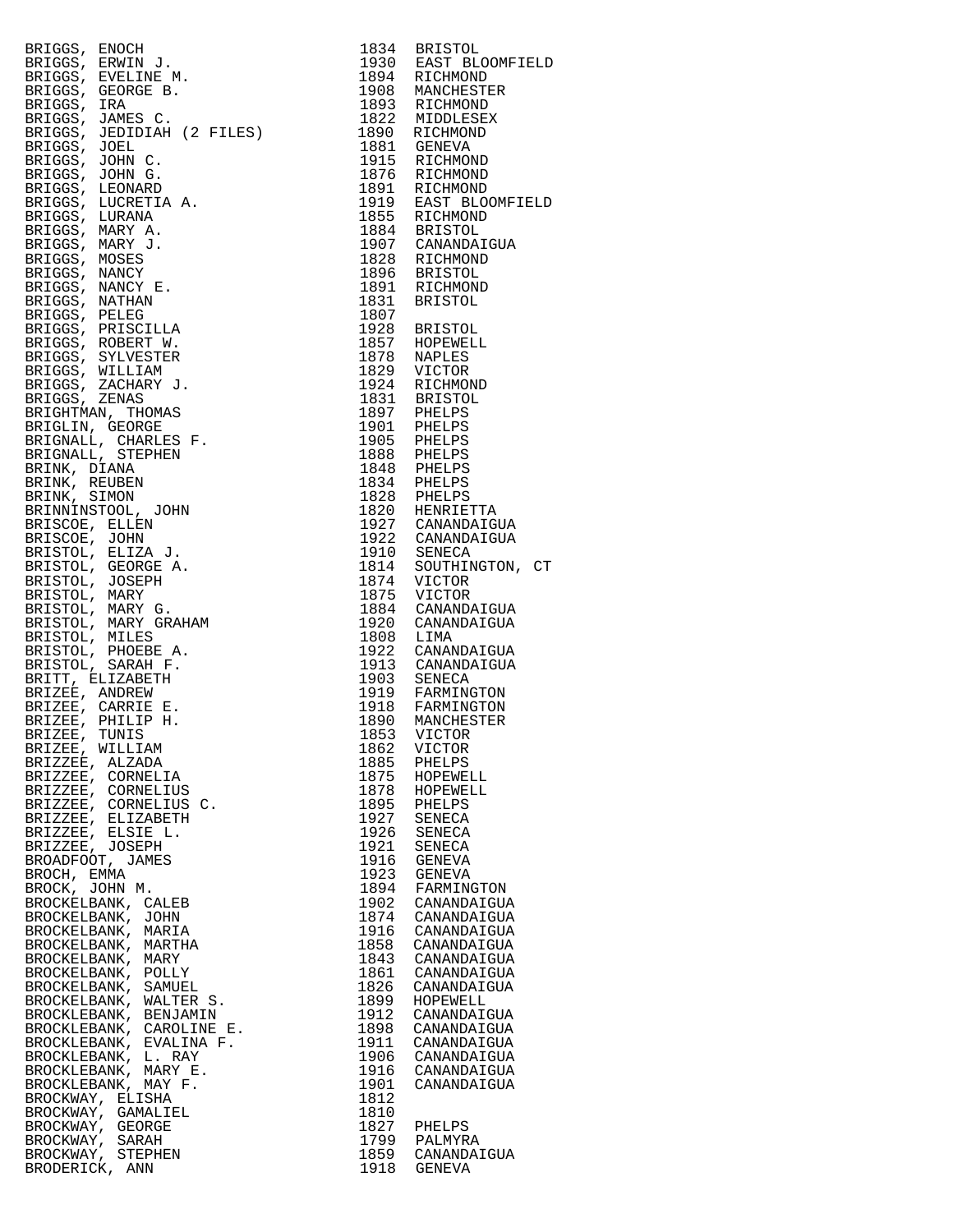| DERICK, CATHERINE 1961<br>DERICK, JOHN E. 1979<br>DERICK, JOHN E. 1979<br>DERICK, JOHN E. 1979<br>ODERICK, MARTIN E. 1979<br>ODERICK, MICHAEL A. 1979<br>ODERICK, MICHAEL A. 1979<br>ODERICK, WILLIAM<br>CODERICK, WILLIAM<br>CODERICK, WILLIAM<br> | 1909 | GENEVA                                                                                                             |
|-----------------------------------------------------------------------------------------------------------------------------------------------------------------------------------------------------------------------------------------------------|------|--------------------------------------------------------------------------------------------------------------------|
|                                                                                                                                                                                                                                                     |      | 1902 GENEVA                                                                                                        |
|                                                                                                                                                                                                                                                     |      |                                                                                                                    |
|                                                                                                                                                                                                                                                     |      | 1902 GENEVA<br>1909 GENEVA                                                                                         |
|                                                                                                                                                                                                                                                     |      | 1916 GENEVA                                                                                                        |
|                                                                                                                                                                                                                                                     |      | 1923 GENEVA                                                                                                        |
|                                                                                                                                                                                                                                                     |      |                                                                                                                    |
|                                                                                                                                                                                                                                                     |      | 1926 GENEVA<br>1909 FARMINGTON<br>1924 GENEVA                                                                      |
|                                                                                                                                                                                                                                                     |      |                                                                                                                    |
|                                                                                                                                                                                                                                                     |      | 1863 GORHAM                                                                                                        |
|                                                                                                                                                                                                                                                     |      | 1920 CANANDAIGUA                                                                                                   |
|                                                                                                                                                                                                                                                     |      | 1870 MANCHESTER                                                                                                    |
|                                                                                                                                                                                                                                                     |      |                                                                                                                    |
|                                                                                                                                                                                                                                                     |      | 1889 MANCHESTER<br>1912 GENEVA                                                                                     |
|                                                                                                                                                                                                                                                     |      |                                                                                                                    |
|                                                                                                                                                                                                                                                     |      | 1878 CANANDAIGUA<br>1855 SENECA                                                                                    |
|                                                                                                                                                                                                                                                     |      |                                                                                                                    |
|                                                                                                                                                                                                                                                     |      |                                                                                                                    |
|                                                                                                                                                                                                                                                     |      | 1924 CANANDAIGUA<br>1924 CANANDAIGUA<br>1831 EAST BLOOMFIELD<br>1897 CANANDAIGUA<br>1908 VICTOR                    |
|                                                                                                                                                                                                                                                     |      |                                                                                                                    |
|                                                                                                                                                                                                                                                     |      |                                                                                                                    |
|                                                                                                                                                                                                                                                     |      | 1837 RICHMOND                                                                                                      |
|                                                                                                                                                                                                                                                     |      | 1924 GENEVA                                                                                                        |
|                                                                                                                                                                                                                                                     | 1815 |                                                                                                                    |
|                                                                                                                                                                                                                                                     |      | 1839 EAST BLOOMFIELD                                                                                               |
|                                                                                                                                                                                                                                                     |      |                                                                                                                    |
|                                                                                                                                                                                                                                                     |      | 1930 GENEVA<br>1845 EAST BLOOMFIELD<br>1927 CANANDAIGUA                                                            |
|                                                                                                                                                                                                                                                     |      |                                                                                                                    |
|                                                                                                                                                                                                                                                     |      |                                                                                                                    |
|                                                                                                                                                                                                                                                     |      | 1912 GENEVA<br>1912 GENEVA<br>1930 EAST BLOOMFIELD<br>1914 VICTOR<br>1921 GENEVA                                   |
|                                                                                                                                                                                                                                                     |      |                                                                                                                    |
|                                                                                                                                                                                                                                                     |      |                                                                                                                    |
|                                                                                                                                                                                                                                                     |      |                                                                                                                    |
|                                                                                                                                                                                                                                                     |      | 1926 CANANDAIGUA<br>1814 VICTOR<br>1904 MANCHESTER                                                                 |
|                                                                                                                                                                                                                                                     |      |                                                                                                                    |
|                                                                                                                                                                                                                                                     |      |                                                                                                                    |
|                                                                                                                                                                                                                                                     |      | 1884 VICTOR                                                                                                        |
|                                                                                                                                                                                                                                                     |      | 1904 MANCHESTER                                                                                                    |
|                                                                                                                                                                                                                                                     |      | 1929 MANCHESTER<br>1918 MANCHESTER<br>1928 FARMINGTON                                                              |
|                                                                                                                                                                                                                                                     |      |                                                                                                                    |
|                                                                                                                                                                                                                                                     |      |                                                                                                                    |
|                                                                                                                                                                                                                                                     |      | 1920 FANTISVILLE<br>1910 BHELPS<br>1910 BHELPS<br>1897 GENEVA<br>1890 MANCHESTER<br>1925 MANCHESTER<br>1905 GENEVA |
|                                                                                                                                                                                                                                                     |      |                                                                                                                    |
|                                                                                                                                                                                                                                                     |      |                                                                                                                    |
|                                                                                                                                                                                                                                                     |      |                                                                                                                    |
|                                                                                                                                                                                                                                                     |      |                                                                                                                    |
|                                                                                                                                                                                                                                                     |      |                                                                                                                    |
|                                                                                                                                                                                                                                                     |      | 1902 PHELPS<br>1903 PHELPS<br>1896 GENEVA                                                                          |
|                                                                                                                                                                                                                                                     |      |                                                                                                                    |
|                                                                                                                                                                                                                                                     | 1896 | GENEVA                                                                                                             |
|                                                                                                                                                                                                                                                     |      | 1885 GENEVA                                                                                                        |
| BROTHER, CHARLES S.                                                                                                                                                                                                                                 | 1866 | SENECA                                                                                                             |
| BROTHER, FANNIE M.                                                                                                                                                                                                                                  | 1866 | SENECA                                                                                                             |
| BROTHER, VALENTINE                                                                                                                                                                                                                                  | 1820 | SENECA                                                                                                             |
| BROTT, EDWARD H.                                                                                                                                                                                                                                    |      | 1930 PHELPS                                                                                                        |
| BROTT, JEREMIAH                                                                                                                                                                                                                                     | 1914 | MANCHESTER                                                                                                         |
| BROUGHALL, BRIDGETT                                                                                                                                                                                                                                 |      | 1917 CANANDAIGUA                                                                                                   |
| BROUGHTON, SARAH H.                                                                                                                                                                                                                                 | 1898 | VICTOR                                                                                                             |
| BROUGHTON, WILLIAM                                                                                                                                                                                                                                  | 1880 | <b>VICTOR</b>                                                                                                      |
| BROWER, JOHN                                                                                                                                                                                                                                        | 1853 | PHELPS                                                                                                             |
| BROWER, JOSEPH                                                                                                                                                                                                                                      | 1832 | PHELPS                                                                                                             |
| BROWN, ABEL                                                                                                                                                                                                                                         | 1838 | NAPLES                                                                                                             |
| BROWN, ADDIE L.                                                                                                                                                                                                                                     |      | 1930 PHELPS                                                                                                        |
| BROWN, ADDISON C.                                                                                                                                                                                                                                   | 1883 | CANADICE                                                                                                           |
| BROWN, ALEXANDER                                                                                                                                                                                                                                    | 1859 | SENECA                                                                                                             |
| BROWN, ALLEN                                                                                                                                                                                                                                        | 1853 | SOUTH BRISTOL                                                                                                      |
| BROWN, ALMA H.                                                                                                                                                                                                                                      |      | 1924 MANCHESTER                                                                                                    |
| BROWN, ALTA                                                                                                                                                                                                                                         | 1884 | CANANDAIGUA                                                                                                        |
| BROWN, ARTHUR                                                                                                                                                                                                                                       | 1918 | CLIFTON SPRINGS                                                                                                    |
| BROWN, ASA                                                                                                                                                                                                                                          | 1915 | NAPLES                                                                                                             |
| BROWN, BARNABAS                                                                                                                                                                                                                                     | 1814 | PALMYRA                                                                                                            |
| BROWN, BENJAMIN                                                                                                                                                                                                                                     | 1918 | GENEVA                                                                                                             |
| BROWN, BENJAMIN                                                                                                                                                                                                                                     | 1800 |                                                                                                                    |
| BROWN, CALVIN P.                                                                                                                                                                                                                                    | 1907 | MANCHESTER                                                                                                         |
| BROWN, CALVIN S. (PHILLIPA)                                                                                                                                                                                                                         | 1817 | GORHAM                                                                                                             |
| BROWN, CAROLINE L.                                                                                                                                                                                                                                  | 1891 | CANANDAIGUA                                                                                                        |
| BROWN, CHARLES                                                                                                                                                                                                                                      | 1820 | SENECA                                                                                                             |
| BROWN, CHARLES E.                                                                                                                                                                                                                                   | 1909 | MANCHESTER                                                                                                         |
| BROWN, CHARLES W.                                                                                                                                                                                                                                   | 1923 | RICHMOND                                                                                                           |
| BROWN, CHARLES W.                                                                                                                                                                                                                                   | 1897 | MANCHESTER                                                                                                         |
| BROWN, CHRISTINA                                                                                                                                                                                                                                    |      | 1887 CANANDAIGUA                                                                                                   |
| BROWN, CORNELIA                                                                                                                                                                                                                                     |      | 1910 MANCHESTER                                                                                                    |

| 1909 | GENEAU                                                                                                                                         |
|------|------------------------------------------------------------------------------------------------------------------------------------------------|
|      |                                                                                                                                                |
|      | 1902 GENEVA<br>1902 GENEVA<br>1909 GENEVA<br>1916 GENEVA<br>1923 GENEVA                                                                        |
|      |                                                                                                                                                |
|      |                                                                                                                                                |
|      |                                                                                                                                                |
|      | 1925<br>1926 GENEVA<br>1909 FARMINGTON                                                                                                         |
|      |                                                                                                                                                |
|      | 1903 FINITELY<br>1920 CANANDAIGUA<br>1920 CANANDAIGUA<br>1912 GENEVA<br>1912 GENEVA<br>1912 GENEVAL                                            |
|      |                                                                                                                                                |
|      |                                                                                                                                                |
|      |                                                                                                                                                |
|      |                                                                                                                                                |
|      |                                                                                                                                                |
|      |                                                                                                                                                |
|      | 1878 CANANDAIGUA<br>1855 SENECA                                                                                                                |
|      |                                                                                                                                                |
|      | 1924 CANANDAIGUA<br>1831 EAST BLOOMFIELD<br>1>2.<br>1831 EAS.<br>1897 VICTOR<br>1897 CANANDAIGUA                                               |
|      |                                                                                                                                                |
|      |                                                                                                                                                |
|      |                                                                                                                                                |
|      |                                                                                                                                                |
|      |                                                                                                                                                |
|      | 1908 VICTOR<br>1837 RICHMOND<br>1924 GENEVA                                                                                                    |
| 1815 |                                                                                                                                                |
|      | 1839 EAST BLOOMFIELD<br>1930 GENEVA<br>1845 EAST BLOOMFIELD<br>1927 CANANDAIGUA<br>1912 GENEVA<br>1930 EAST BLOOMFIELD<br>1930 EAST BLOOMFIELD |
|      |                                                                                                                                                |
|      |                                                                                                                                                |
|      |                                                                                                                                                |
|      |                                                                                                                                                |
|      |                                                                                                                                                |
|      |                                                                                                                                                |
|      |                                                                                                                                                |
|      |                                                                                                                                                |
|      |                                                                                                                                                |
|      |                                                                                                                                                |
|      |                                                                                                                                                |
|      | 1914<br>1930 EAST BL.<br>1914 VICTOR<br>1921 GENEVA<br>1926 CANANDAIGUA<br>1814 VICTOR<br>1904 MANCHESTER<br>1884 VICTOR                       |
|      | 1904 MANCHESTER<br>1929 MANCHESTER                                                                                                             |
|      |                                                                                                                                                |
|      |                                                                                                                                                |
|      |                                                                                                                                                |
|      |                                                                                                                                                |
|      | 1918 MANCHESTER<br>1928 FARMINGTON<br>1900 SHORTSVILLE<br>1910 PHELPS                                                                          |
|      | 1387 HELLY<br>1897 GENEVA<br>1890 MANCHESTER<br>1905 GENEVA<br>1902 PHELPS<br>1903 PHELPS<br>1903 PHELPS                                       |
|      |                                                                                                                                                |
|      |                                                                                                                                                |
|      |                                                                                                                                                |
|      |                                                                                                                                                |
|      |                                                                                                                                                |
|      |                                                                                                                                                |
|      | 1896 GENEVA<br>1885 GENEVA                                                                                                                     |
| 1866 |                                                                                                                                                |
| 1866 | SENECA                                                                                                                                         |
|      | SENECA                                                                                                                                         |
| 1820 | SENECA                                                                                                                                         |
| 1930 | PHELPS                                                                                                                                         |
| 1914 | MANCHESTER                                                                                                                                     |
| 1917 | CANANDAIGUA                                                                                                                                    |
| 1898 | VICTOR                                                                                                                                         |
| 1880 | VICTOR                                                                                                                                         |
| 1853 | PHELPS                                                                                                                                         |
| 1832 | PHELPS                                                                                                                                         |
| 1838 | NAPLES                                                                                                                                         |
| 1930 | PHELPS                                                                                                                                         |
| 1883 | CANADICE                                                                                                                                       |
| 1859 | SENECA                                                                                                                                         |
| 1853 | SOUTH BRISTOL                                                                                                                                  |
| 1924 | MANCHESTER                                                                                                                                     |
| 1884 | CANANDAIGUA                                                                                                                                    |
| 1918 | CLIFTON SPRINGS                                                                                                                                |
| 1915 | NAPLES                                                                                                                                         |
| 1814 |                                                                                                                                                |
|      | PALMYRA                                                                                                                                        |
| 1918 | GENEVA                                                                                                                                         |
| 1800 |                                                                                                                                                |
| 1907 | MANCHESTER                                                                                                                                     |
| 1817 | GORHAM                                                                                                                                         |
| 1891 | CANANDAIGUA                                                                                                                                    |
| 1820 | SENECA                                                                                                                                         |
| 1909 | MANCHESTER                                                                                                                                     |
| 1923 | RICHMOND                                                                                                                                       |
| 1897 | MANCHESTER                                                                                                                                     |
| 1887 | CANANDAIGUA                                                                                                                                    |
| 1910 | MANCHESTER                                                                                                                                     |
|      |                                                                                                                                                |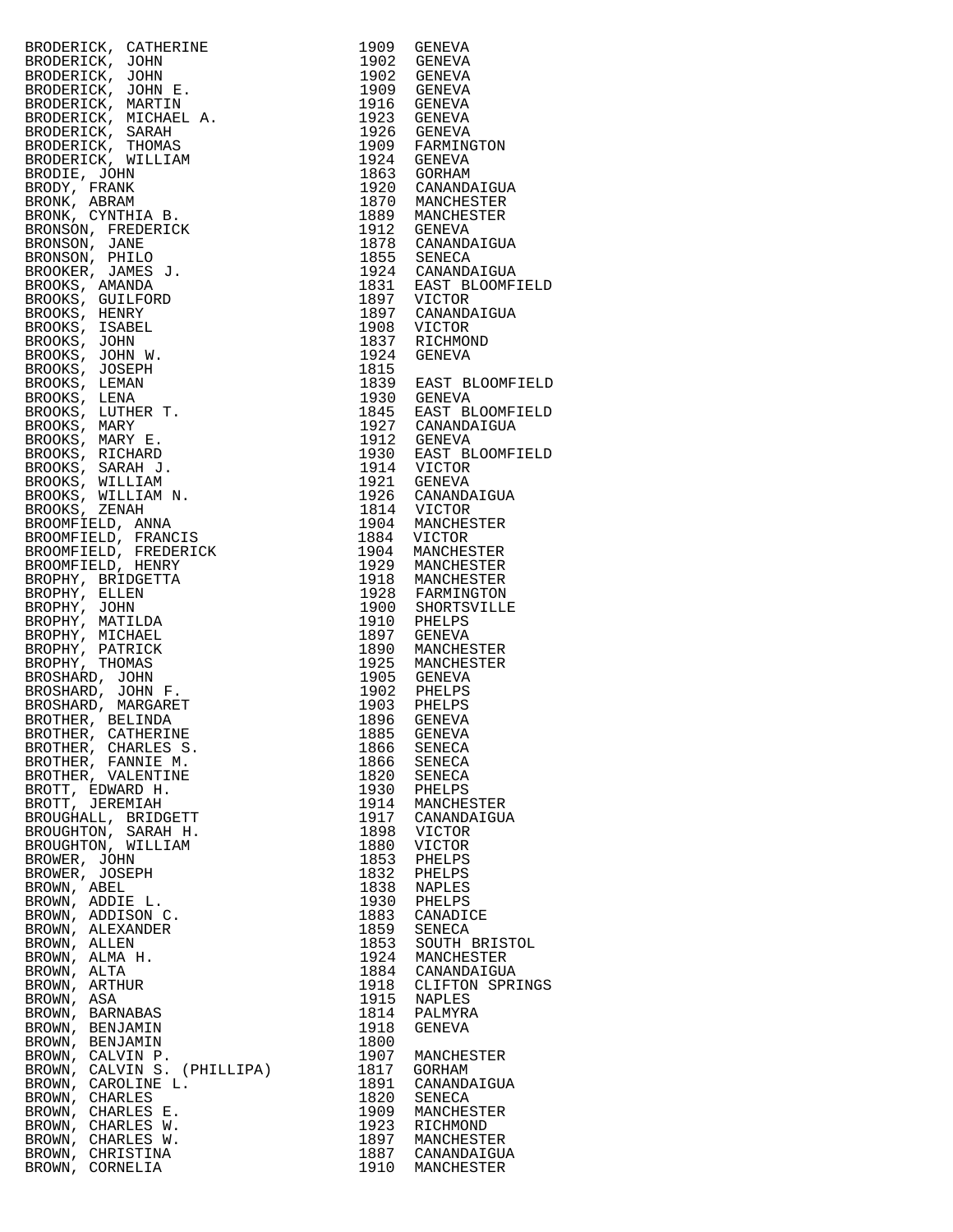|  | 1879         | CANANDAIGUA                     |
|--|--------------|---------------------------------|
|  | 1912         | CANANDAIGUA                     |
|  | 1927         | 1829 FARMINGTON                 |
|  | 1829         | SENECA<br>PHELPS                |
|  | 1871         | CANADICE                        |
|  | 1913         | PHELPS                          |
|  | 1815         | VICTOR                          |
|  | 1902         | GENEVA                          |
|  | 1815<br>1887 |                                 |
|  | 1895         | CANANDAIGUA<br>GENEVA           |
|  | 1925         | GENEVA                          |
|  | 1923         | CANANDAIGUA                     |
|  | 1821         | BENTON                          |
|  | 1878         | ADAMS, MASS                     |
|  | 1910         | 1890 MANCHESTER<br>CANANDAIGUA  |
|  | 1930         | MANCHESTER                      |
|  | 1929         | MANCHESTER                      |
|  | 1901         | GENEVA                          |
|  | 1915         | SHORTSVILLE                     |
|  | 1820         | CANANDAIGUA                     |
|  | 1880<br>1916 | PHELPS<br>CANANDAIGUA           |
|  | 1855         | CANANDAIGUA                     |
|  |              | 1900 CALHOUN CO.,               |
|  | 1888         | CANADICE                        |
|  | 1925         | SENECA                          |
|  | 1894         | MANCHESTER                      |
|  | 1914<br>1910 | NAPLES<br>WEST BLOOMFI          |
|  | 1906         | VICTOR                          |
|  | 1868         | CANANDAIGUA                     |
|  | 1887         | MANCHESTER                      |
|  | 1900         | MANCHESTER                      |
|  | 1894<br>1903 | EAST BLOOMFI<br>PHELPS          |
|  | 1830         | FARMINGTON                      |
|  | 1927         | CANANDAIGUA                     |
|  | 1886         | BRISTOL                         |
|  | 1919<br>1873 | GENEVA                          |
|  | 1821         | SENECA<br>FARMINGTON            |
|  | 1825         | RICHMOND                        |
|  | 1874         | GORHAM                          |
|  | 1915         | GENEVA                          |
|  |              | 1918 VICTOR<br>1903 CANANDAIGUA |
|  | 1919         | VICTOR                          |
|  | 1927         | CANANDAIGUA                     |
|  | 1855         | PHELPS                          |
|  | 1914         | GENEVA                          |
|  | 1902         | FARMINGTON                      |
|  | 1902<br>1869 | FARMINGTON<br>CANANDAIGUA       |
|  | 1904         | RICHMOND                        |
|  | 1813         | CANANDAIGUA                     |
|  | 1855         | CANANDAIGUA                     |
|  | 1834         | SENECA                          |
|  | 1890<br>1843 | CANANDAIGUA                     |
|  | 1888         | SENECA<br>PHELPS                |
|  | 1894         | ΙL<br>CHICAGO,                  |
|  | 1923         | VICTOR                          |
|  | 1893         | NAPLES                          |
|  | 1916<br>1848 | VICTOR<br>GENEVA                |
|  | 1897         | RICHMOND                        |
|  | 1877         | TROY, PA                        |
|  | 1891         | RICHMOND                        |
|  | 1925         | CANANDAIGUA                     |
|  | 1896<br>1880 | CLIFTON SPRI                    |
|  | 1877         | OKEMOS, MI<br>CANADICE          |
|  | 1849         | PHELPS                          |
|  | 1902         | NAPLES                          |
|  | 1902         | PORTLAND, OR                    |
|  | 1896<br>1911 | WEST BLOOMFI                    |
|  |              | SOUTH BRISTO<br>1846 MANCHECTED |

|                       | BROWN, CYNTHIA J.<br>BROWN, DANID<br>BROWN, DANID<br>BROWN, DANID<br>BROWN, DEMINISON<br>BROWN, DEMINISON<br>BROWN, EDGAR N.<br>BROWN, ELIZABETH<br>3ROWN, ELIZABETH B.<br>ROWN, ELIZABETH B.<br>ROWN, ELIZABETH B.<br>ROWN, ELIZABETH B.<br>ROWN, ELIZABETH B.<br>RO | 1879         | CANANDAIGUA                     |
|-----------------------|-----------------------------------------------------------------------------------------------------------------------------------------------------------------------------------------------------------------------------------------------------------------------|--------------|---------------------------------|
|                       |                                                                                                                                                                                                                                                                       | 1912<br>1829 | CANANDAIGUA<br>FARMINGTON       |
|                       |                                                                                                                                                                                                                                                                       | 1927         | SENECA                          |
|                       |                                                                                                                                                                                                                                                                       | 1829         | PHELPS                          |
|                       |                                                                                                                                                                                                                                                                       | 1871         | CANADICE                        |
|                       |                                                                                                                                                                                                                                                                       | 1913<br>1815 | PHELPS<br>VICTOR                |
|                       |                                                                                                                                                                                                                                                                       | 1902         | GENEVA                          |
|                       |                                                                                                                                                                                                                                                                       | 1815         |                                 |
|                       |                                                                                                                                                                                                                                                                       | 1887         | CANANDAIGUA                     |
|                       |                                                                                                                                                                                                                                                                       | 1895         | GENEVA                          |
|                       |                                                                                                                                                                                                                                                                       | 1925<br>1923 | <b>GENEVA</b><br>CANANDAIGUA    |
|                       |                                                                                                                                                                                                                                                                       | 1821         | BENTON                          |
|                       |                                                                                                                                                                                                                                                                       | 1878         | ADAMS, MASS                     |
|                       |                                                                                                                                                                                                                                                                       | 1890         | MANCHESTER                      |
|                       |                                                                                                                                                                                                                                                                       | 1910<br>1930 | CANANDAIGUA<br>MANCHESTER       |
|                       |                                                                                                                                                                                                                                                                       | 1929         | MANCHESTER                      |
|                       |                                                                                                                                                                                                                                                                       | 1901         | GENEVA                          |
|                       |                                                                                                                                                                                                                                                                       | 1915         | SHORTSVILLE                     |
|                       |                                                                                                                                                                                                                                                                       | 1820<br>1880 | CANANDAIGUA                     |
|                       |                                                                                                                                                                                                                                                                       | 1916         | PHELPS<br>CANANDAIGUA           |
|                       |                                                                                                                                                                                                                                                                       | 1855         | CANANDAIGUA                     |
|                       |                                                                                                                                                                                                                                                                       | 1900         | CALHOUN CO., MI                 |
|                       |                                                                                                                                                                                                                                                                       | 1888         | CANADICE                        |
|                       |                                                                                                                                                                                                                                                                       | 1925<br>1894 | SENECA<br>MANCHESTER            |
|                       |                                                                                                                                                                                                                                                                       | 1914         | NAPLES                          |
|                       |                                                                                                                                                                                                                                                                       | 1910         | WEST BLOOMFIELD                 |
|                       |                                                                                                                                                                                                                                                                       | 1906         | VICTOR                          |
|                       |                                                                                                                                                                                                                                                                       | 1868<br>1887 | CANANDAIGUA                     |
|                       |                                                                                                                                                                                                                                                                       | 1900         | MANCHESTER<br>MANCHESTER        |
|                       |                                                                                                                                                                                                                                                                       | 1894         | EAST BLOOMFIELD                 |
|                       |                                                                                                                                                                                                                                                                       | 1903         | PHELPS                          |
|                       |                                                                                                                                                                                                                                                                       | 1830         | FARMINGTON                      |
|                       |                                                                                                                                                                                                                                                                       | 1927<br>1886 | CANANDAIGUA<br>BRISTOL          |
|                       |                                                                                                                                                                                                                                                                       | 1919         | GENEVA                          |
|                       |                                                                                                                                                                                                                                                                       | 1873         | SENECA                          |
|                       |                                                                                                                                                                                                                                                                       | 1821         | FARMINGTON                      |
|                       |                                                                                                                                                                                                                                                                       | 1825<br>1874 | RICHMOND<br>GORHAM              |
|                       |                                                                                                                                                                                                                                                                       | 1915         | GENEVA                          |
|                       |                                                                                                                                                                                                                                                                       | 1918         | VICTOR                          |
|                       |                                                                                                                                                                                                                                                                       | 1903         | CANANDAIGUA                     |
|                       | BROWN, JOHN H.                                                                                                                                                                                                                                                        | 1919<br>1927 | VICTOR                          |
|                       | BROWN, JOHN TUTTLE<br>BROWN, JOHN W.                                                                                                                                                                                                                                  | 1855         | CANANDAIGUA<br>PHELPS           |
|                       | BROWN, JULIA W.                                                                                                                                                                                                                                                       | 1914         | GENEVA                          |
| BROWN,                | LEVI A.                                                                                                                                                                                                                                                               | 1902         | FARMINGTON                      |
| BROWN,                | LORANA B.                                                                                                                                                                                                                                                             | 1902         | FARMINGTON                      |
| BROWN,<br>BROWN,      | LOREN<br>LURANY M.                                                                                                                                                                                                                                                    | 1869<br>1904 | CANANDAIGUA<br>RICHMOND         |
| BROWN,                | LUTHER                                                                                                                                                                                                                                                                | 1813         | CANANDAIGUA                     |
| BROWN,                | LUTHER                                                                                                                                                                                                                                                                | 1855         | CANANDAIGUA                     |
| BROWN,                | LYDIA                                                                                                                                                                                                                                                                 | 1834         | SENECA                          |
| BROWN,<br>BROWN, MARY | LYMAN A.                                                                                                                                                                                                                                                              | 1890<br>1843 | CANANDAIGUA<br>SENECA           |
| BROWN,                | MARY                                                                                                                                                                                                                                                                  | 1888         | PHELPS                          |
| BROWN,                | MARY                                                                                                                                                                                                                                                                  | 1894         | CHICAGO,<br>ΙL                  |
|                       | BROWN, MARY A.                                                                                                                                                                                                                                                        | 1923         | VICTOR                          |
|                       | BROWN, MARY J.                                                                                                                                                                                                                                                        | 1893         | NAPLES                          |
| BROWN,<br>BROWN,      | MARY J.<br>NATHANIEL                                                                                                                                                                                                                                                  | 1916<br>1848 | VICTOR<br>GENEVA                |
|                       | BROWN, OLIVER B.                                                                                                                                                                                                                                                      | 1897         | RICHMOND                        |
|                       | BROWN, ORLANDO G.                                                                                                                                                                                                                                                     | 1877         | TROY, PA                        |
| BROWN,                | POLLY A.                                                                                                                                                                                                                                                              | 1891         | RICHMOND                        |
| BROWN,                | REBECCA M.                                                                                                                                                                                                                                                            | 1925<br>1896 | CANANDAIGUA                     |
| BROWN,<br>BROWN,      | RICHARD<br>ROBERT                                                                                                                                                                                                                                                     | 1880         | CLIFTON SPRINGS<br>OKEMOS, MI   |
| BROWN,                | SALLY                                                                                                                                                                                                                                                                 | 1877         | CANADICE                        |
| BROWN,                | SARAH                                                                                                                                                                                                                                                                 | 1849         | PHELPS                          |
| BROWN,                | SARAH A.                                                                                                                                                                                                                                                              | 1902         | NAPLES                          |
|                       | BROWN, SARAH B.<br>BROWN, SARAH L.                                                                                                                                                                                                                                    | 1902<br>1896 | PORTLAND, OR<br>WEST BLOOMFIELD |
| BROWN, SCOTT          |                                                                                                                                                                                                                                                                       | 1911         | SOUTH BRISTOL                   |
| BROWN,                | SILAS                                                                                                                                                                                                                                                                 | 1846         | MANCHESTER                      |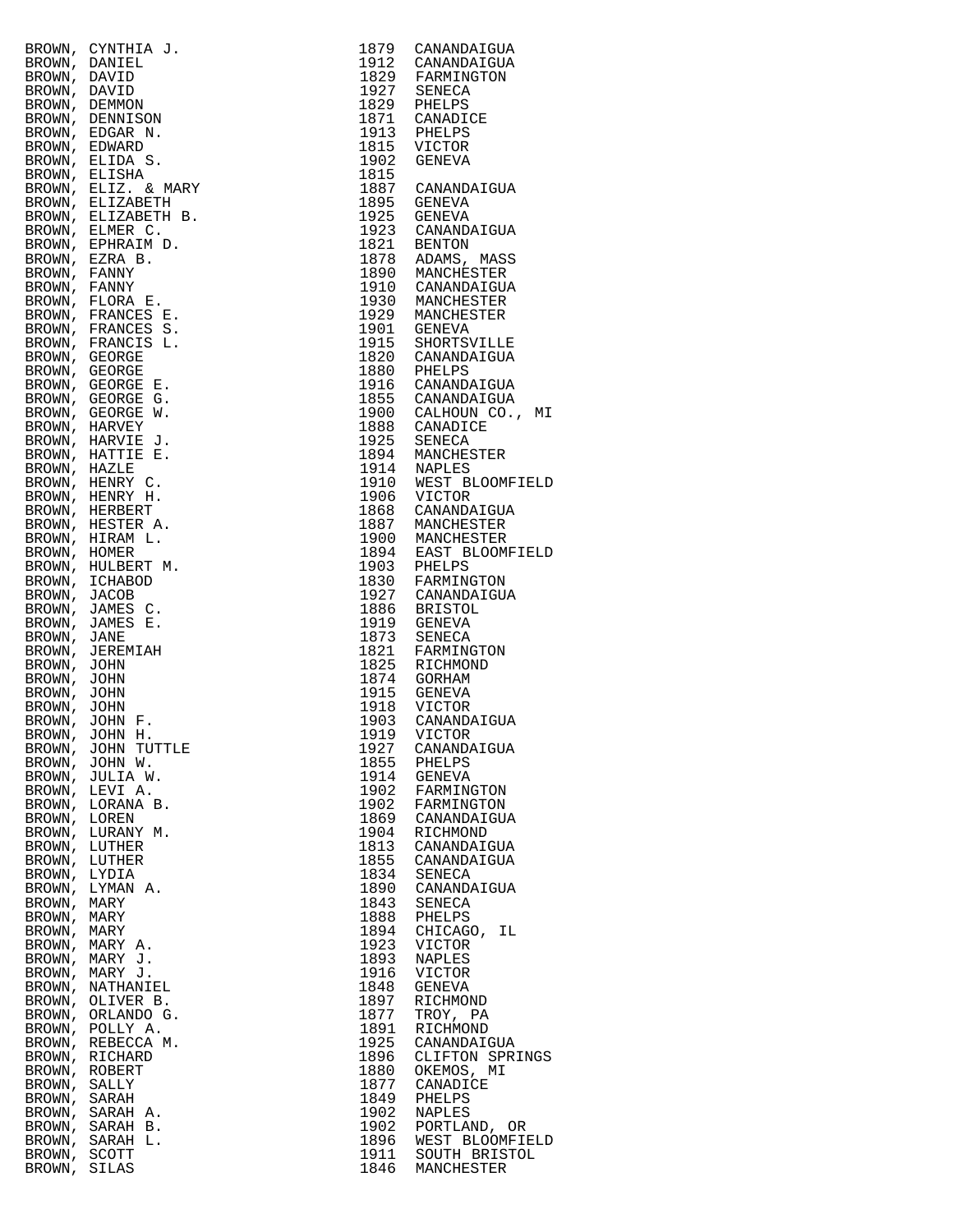| BROWN, STEPHEN                            |              | 1816 MURRAY<br>1816 MURRAY<br>1886 CANADICE<br>1854 SENECA<br>1915 GENECA<br>1915 GENECA<br>1839 WEST BLOOMFI<br>1815 MIDDLESEX<br>1927 SENECA<br>1857 CANANDAIGUA<br>1854 CANANDAIGUA<br>1854 SENECA<br>1892 GENECA<br>1892 GENECA<br>1920 MARRISBURG,<br>1974 GENEVA<br>1930 MARRISBURG,                                                                                                                                                               |
|-------------------------------------------|--------------|----------------------------------------------------------------------------------------------------------------------------------------------------------------------------------------------------------------------------------------------------------------------------------------------------------------------------------------------------------------------------------------------------------------------------------------------------------|
| BROWN, SYLVIA                             |              |                                                                                                                                                                                                                                                                                                                                                                                                                                                          |
| BROWN,<br>TALCOTT R.                      |              |                                                                                                                                                                                                                                                                                                                                                                                                                                                          |
| BROWN, TERESA                             |              |                                                                                                                                                                                                                                                                                                                                                                                                                                                          |
| BROWN, THADDEUS H.                        |              |                                                                                                                                                                                                                                                                                                                                                                                                                                                          |
| BROWN, THEODORE                           |              |                                                                                                                                                                                                                                                                                                                                                                                                                                                          |
| BROWN, THOMAS                             |              |                                                                                                                                                                                                                                                                                                                                                                                                                                                          |
| BROWN, WALTER T.                          |              |                                                                                                                                                                                                                                                                                                                                                                                                                                                          |
| BROWN, WARREN<br>BROWN, WILLIAM           |              |                                                                                                                                                                                                                                                                                                                                                                                                                                                          |
| BROWN, WILLIAM                            |              |                                                                                                                                                                                                                                                                                                                                                                                                                                                          |
| BROWN, WILLIAM                            |              |                                                                                                                                                                                                                                                                                                                                                                                                                                                          |
| BROWN, WILLIAM                            |              |                                                                                                                                                                                                                                                                                                                                                                                                                                                          |
| BROWN, WILLIAM H.                         |              |                                                                                                                                                                                                                                                                                                                                                                                                                                                          |
| BROWN, WILLIAM H.                         |              |                                                                                                                                                                                                                                                                                                                                                                                                                                                          |
| BROWN, WILLIAM J.                         |              |                                                                                                                                                                                                                                                                                                                                                                                                                                                          |
| BROWN, WILLIAM T.                         |              |                                                                                                                                                                                                                                                                                                                                                                                                                                                          |
| BROWN, ZURIEL                             |              |                                                                                                                                                                                                                                                                                                                                                                                                                                                          |
| BROWNE, ARABELLA                          |              |                                                                                                                                                                                                                                                                                                                                                                                                                                                          |
| BROWNE, WILLIAM S.                        |              |                                                                                                                                                                                                                                                                                                                                                                                                                                                          |
| BROWNELL, COLLIN M.                       |              |                                                                                                                                                                                                                                                                                                                                                                                                                                                          |
| BROWNELL, KINGSLEY                        |              |                                                                                                                                                                                                                                                                                                                                                                                                                                                          |
| BROWNELL, MARY E.                         |              |                                                                                                                                                                                                                                                                                                                                                                                                                                                          |
| BROWNELL, REUBEN                          |              |                                                                                                                                                                                                                                                                                                                                                                                                                                                          |
| BROWNELL, WILLIS                          |              |                                                                                                                                                                                                                                                                                                                                                                                                                                                          |
| BROWNING, FRANCES M.<br>BROWNING, MARY M. |              |                                                                                                                                                                                                                                                                                                                                                                                                                                                          |
| BRUDER, SINHILDA                          |              |                                                                                                                                                                                                                                                                                                                                                                                                                                                          |
| BRUEN, SARAH V.                           |              |                                                                                                                                                                                                                                                                                                                                                                                                                                                          |
| BRULEE, ISAAC                             |              |                                                                                                                                                                                                                                                                                                                                                                                                                                                          |
| BRUMBLEY, ABEL                            |              |                                                                                                                                                                                                                                                                                                                                                                                                                                                          |
| BRUNDAGE, AUGUSTUS C.                     |              |                                                                                                                                                                                                                                                                                                                                                                                                                                                          |
| BRUNDAGE, CALEB                           |              |                                                                                                                                                                                                                                                                                                                                                                                                                                                          |
| BRUNDAGE, CLARISSA H.                     |              |                                                                                                                                                                                                                                                                                                                                                                                                                                                          |
| BRUNDAGE, ELIZA                           |              |                                                                                                                                                                                                                                                                                                                                                                                                                                                          |
| BRUNDAGE, GEORGE                          |              |                                                                                                                                                                                                                                                                                                                                                                                                                                                          |
| BRUNDAGE, GEORGE                          |              |                                                                                                                                                                                                                                                                                                                                                                                                                                                          |
| BRUNDAGE, HANNAH                          |              |                                                                                                                                                                                                                                                                                                                                                                                                                                                          |
| BRUNDAGE, JOHN                            |              |                                                                                                                                                                                                                                                                                                                                                                                                                                                          |
| BRUNDAGE, MARY                            |              |                                                                                                                                                                                                                                                                                                                                                                                                                                                          |
| BRUNDAGE, NATHAN                          |              | 1879 MANCHESTER<br>1879 MANCHESTER<br>1925 FARMINGTON<br>1929 GENEVA<br>1866 SENECA<br>1922 FARMINGTON<br>1820 BLOOMFIELD<br>1820 BLOOMFIELD<br>1903 HOPEWELL<br>1891 SENECA<br>1891 SENECA<br>1891 HOPEWELL<br>1850 HOPEWELL<br>1850 HOPEWELL<br>1850 HOPEWELL<br>1850 HOP<br>1869 SENECA<br>1918 SANANDAIGUA<br>1918 SENECA<br>1877 EAST BLOOMFI<br>1877 EAST BLOOMFI<br>1827 EAST BLOOMFI<br>1889 CANANDAIGUA<br>1989 CANANDAIGUA<br>1889 CANANDAIGUA |
| BRUNDAGE, SARAH                           |              |                                                                                                                                                                                                                                                                                                                                                                                                                                                          |
| BRUNSKILL, ADA R.<br>BRUNSON, FLAVIOUS J. |              |                                                                                                                                                                                                                                                                                                                                                                                                                                                          |
| BRUNSON, HARRIET                          |              |                                                                                                                                                                                                                                                                                                                                                                                                                                                          |
| BRUNSON, LORING H.                        |              |                                                                                                                                                                                                                                                                                                                                                                                                                                                          |
| BRUSH, CORNELIA                           |              |                                                                                                                                                                                                                                                                                                                                                                                                                                                          |
| BRUSH, JULIA W.                           |              |                                                                                                                                                                                                                                                                                                                                                                                                                                                          |
| BRUSH, SAMUEL                             |              |                                                                                                                                                                                                                                                                                                                                                                                                                                                          |
| BRUSH, WILLIAM W.                         |              | 1878 GENEVA                                                                                                                                                                                                                                                                                                                                                                                                                                              |
| BRUSIE, DAVID B.                          | 1871         | PHELPS                                                                                                                                                                                                                                                                                                                                                                                                                                                   |
| BRUSO, ANNIE E.                           | 1916         | CANANDAIGUA                                                                                                                                                                                                                                                                                                                                                                                                                                              |
| BRUTZMAN, EDWARD S.                       | 1928         | CANANDAIGUA                                                                                                                                                                                                                                                                                                                                                                                                                                              |
| BRUZEE, ANDREW                            | 1917         | GENEVA                                                                                                                                                                                                                                                                                                                                                                                                                                                   |
| BRUZEE, NANCY C.                          | 1884         | GENEVA                                                                                                                                                                                                                                                                                                                                                                                                                                                   |
| BRYAN, AUGUSTUS                           | 1817         |                                                                                                                                                                                                                                                                                                                                                                                                                                                          |
| BRYAN, BORNA                              | 1813         | <b>BOYLE</b>                                                                                                                                                                                                                                                                                                                                                                                                                                             |
| BRYAN, JANE                               | 1889         | GENEVA                                                                                                                                                                                                                                                                                                                                                                                                                                                   |
| BRYAN, JOHN W.                            | 1898<br>1812 | SENECA<br>BLOOMFIELD                                                                                                                                                                                                                                                                                                                                                                                                                                     |
| BRYAN, JOSEPH<br>BRYAN, PHEBE A.          | 1903         | CANANDAIGUA                                                                                                                                                                                                                                                                                                                                                                                                                                              |
| BRYAN, THOMAS T.                          | 1924         | <b>GENEVA</b>                                                                                                                                                                                                                                                                                                                                                                                                                                            |
| BRYANT, CHARLES L.                        | 1908         | MANCHESTER                                                                                                                                                                                                                                                                                                                                                                                                                                               |
| BRYANT, ELIZABETH                         | 1917         | PHELPS                                                                                                                                                                                                                                                                                                                                                                                                                                                   |
| BRYANT, EUNICE J.                         | 1903         | PHELPS                                                                                                                                                                                                                                                                                                                                                                                                                                                   |
| BRYANT, GEORGE                            | 1923         | PHELPS                                                                                                                                                                                                                                                                                                                                                                                                                                                   |
| BRYANT, GEORGE                            | 1850         | CANANDAIGUA                                                                                                                                                                                                                                                                                                                                                                                                                                              |
| BRYANT, HEZEKIAH                          | 1819         |                                                                                                                                                                                                                                                                                                                                                                                                                                                          |
| BRYANT, JACOB V.                          | 1929         | PHELPS                                                                                                                                                                                                                                                                                                                                                                                                                                                   |
| BRYANT, MARY                              | 1883         | MANCHESTER                                                                                                                                                                                                                                                                                                                                                                                                                                               |
| BRYSON, MARY                              | 1926         | <b>GENEVA</b>                                                                                                                                                                                                                                                                                                                                                                                                                                            |
| BRYSON, PATRICK                           | 1885         | GENEVA                                                                                                                                                                                                                                                                                                                                                                                                                                                   |
| BUCHAN, ALEXANDER                         | 1830         | HOPEWELL                                                                                                                                                                                                                                                                                                                                                                                                                                                 |
| BUCHAN, JOHN                              | 1829         | HOPEWELL                                                                                                                                                                                                                                                                                                                                                                                                                                                 |
| BUCHAN, MARY A.<br>BUCHAN, MARY A.        | 1865<br>1889 | <b>GENEVA</b><br>HOPEWELL                                                                                                                                                                                                                                                                                                                                                                                                                                |
| BUCHAN, ROBERT                            | 1838         | HOPEWELL                                                                                                                                                                                                                                                                                                                                                                                                                                                 |
| BUCHAN, TOMSEY                            | 1841         | CANANDAIGUA                                                                                                                                                                                                                                                                                                                                                                                                                                              |
| BUCHAN, WILLIAM                           | 1896         | HOPEWELL                                                                                                                                                                                                                                                                                                                                                                                                                                                 |
| BUCHAN, WILLIAM                           | 1822         |                                                                                                                                                                                                                                                                                                                                                                                                                                                          |
| BUCHAN, WILLIAM S.                        | 1923         | HOPEWELL                                                                                                                                                                                                                                                                                                                                                                                                                                                 |
|                                           |              |                                                                                                                                                                                                                                                                                                                                                                                                                                                          |

| BUCHAN, WILLIAM                                                                                                                                                                                                                                      | 1822 |               |
|------------------------------------------------------------------------------------------------------------------------------------------------------------------------------------------------------------------------------------------------------|------|---------------|
| ROOM), STEPHEN (1992)<br>ROOM), THEORETA (1993) (1993) (1993) (1993) (1993) (1993) (1993) (1993) (1993) (1993) (1993) (1993) (1993) (1993) (1993) (1993) (1993) (1993) (1993) (1993) (1993) (1993) (1993) (1993) (1993) (1993)<br>BUCHAN, WILLIAM S. |      | 1923 HOPEWELL |
|                                                                                                                                                                                                                                                      |      |               |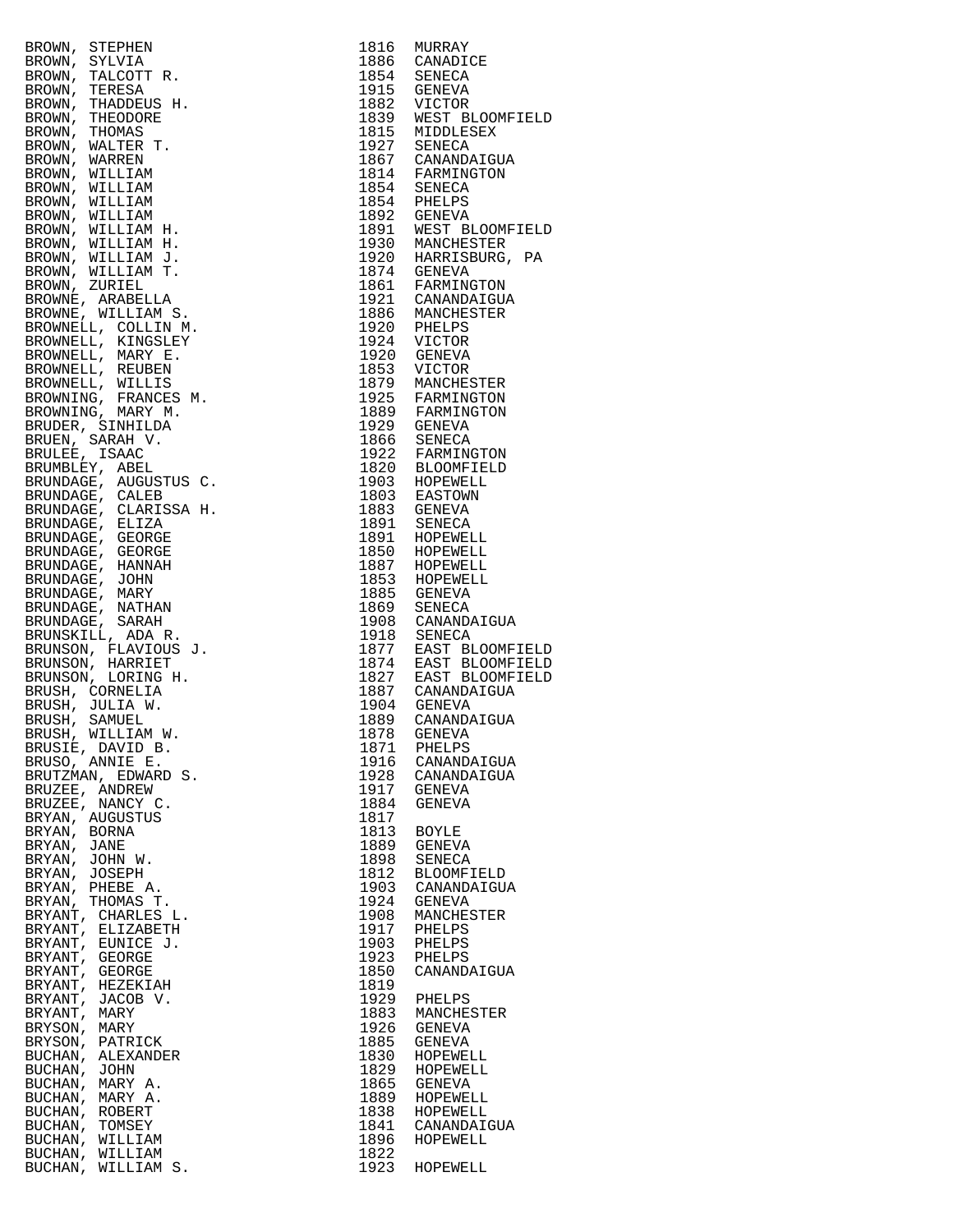| RUCHANAN, SUSAN M.<br>RUCHANAN, ZERELDA S.<br>RUCHANAN, ZERELDA S.<br>BUCHHOLZ, ANGROST P.<br>BUCHHOLZ, NOGUST P.<br>BUCHHOLZ, FUCHICO MARY H.<br>BUCHHOLZ, VULTUS M.<br>BUCK, ALEXIS C.<br>BUCK, ALEXIS C.<br>BUCK, ALEXIS C.<br>BUCK, DARINI H.<br>BUCK, DARI |      | 1888 GENEVA                                                                                    |
|-----------------------------------------------------------------------------------------------------------------------------------------------------------------------------------------------------------------------------------------------------------------|------|------------------------------------------------------------------------------------------------|
|                                                                                                                                                                                                                                                                 |      | 1917 GENEVA                                                                                    |
|                                                                                                                                                                                                                                                                 |      | 1895 GENEVA                                                                                    |
|                                                                                                                                                                                                                                                                 |      | 1892 GENEVA                                                                                    |
|                                                                                                                                                                                                                                                                 |      | 1928 GENEVA<br>1930 GENEVA                                                                     |
|                                                                                                                                                                                                                                                                 |      |                                                                                                |
|                                                                                                                                                                                                                                                                 |      | 1926 GENEVA<br>1906 MANCHESTER<br>1884 WEST BLOOMFI<br>1864 GORHAM                             |
|                                                                                                                                                                                                                                                                 |      |                                                                                                |
|                                                                                                                                                                                                                                                                 |      |                                                                                                |
|                                                                                                                                                                                                                                                                 |      |                                                                                                |
|                                                                                                                                                                                                                                                                 |      | 1895 GENEVA<br>1878 WEST BLOOMFI                                                               |
|                                                                                                                                                                                                                                                                 |      | 1907 GENEVA<br>1877 HOPEWELL<br>1815 MANCHESTER<br>1922 SHORTSVILLE                            |
|                                                                                                                                                                                                                                                                 |      |                                                                                                |
|                                                                                                                                                                                                                                                                 |      |                                                                                                |
|                                                                                                                                                                                                                                                                 |      |                                                                                                |
|                                                                                                                                                                                                                                                                 |      | 1853 GORHAM<br>1836 GENEVA                                                                     |
|                                                                                                                                                                                                                                                                 |      |                                                                                                |
|                                                                                                                                                                                                                                                                 |      | 1888 GORHAM                                                                                    |
|                                                                                                                                                                                                                                                                 |      | 1919 BRISTOL                                                                                   |
|                                                                                                                                                                                                                                                                 |      | 1891 GORHAM<br>1915 GORHAM                                                                     |
|                                                                                                                                                                                                                                                                 |      | 1863 NAPLES                                                                                    |
|                                                                                                                                                                                                                                                                 |      | 1902 GORHAM                                                                                    |
|                                                                                                                                                                                                                                                                 |      |                                                                                                |
|                                                                                                                                                                                                                                                                 |      |                                                                                                |
|                                                                                                                                                                                                                                                                 |      |                                                                                                |
|                                                                                                                                                                                                                                                                 |      | 1908 RICHMOND<br>1913 RICHMOND<br>1896 BRISTOL<br>1882 GORHAM                                  |
|                                                                                                                                                                                                                                                                 |      | 1882 GORHAM<br>1905 RICHMOND                                                                   |
|                                                                                                                                                                                                                                                                 |      |                                                                                                |
|                                                                                                                                                                                                                                                                 |      |                                                                                                |
|                                                                                                                                                                                                                                                                 |      | 1887 PHELPS<br>1919 PHELPS<br>1885 FARMINGTON<br>1876 BRISTOL                                  |
|                                                                                                                                                                                                                                                                 |      |                                                                                                |
|                                                                                                                                                                                                                                                                 |      | 1920 GENEVA                                                                                    |
|                                                                                                                                                                                                                                                                 |      | 1923 GENEVA                                                                                    |
|                                                                                                                                                                                                                                                                 |      |                                                                                                |
|                                                                                                                                                                                                                                                                 |      | 1806 EASTON<br>1843 PHELPS                                                                     |
|                                                                                                                                                                                                                                                                 |      |                                                                                                |
|                                                                                                                                                                                                                                                                 |      | 1922 GENEVA<br>1909 GENEVA                                                                     |
|                                                                                                                                                                                                                                                                 |      |                                                                                                |
|                                                                                                                                                                                                                                                                 |      | 1925 CANANDAIGUA<br>1876 EAST BLOOMFI                                                          |
|                                                                                                                                                                                                                                                                 |      | 1913 SENECA<br>1913 SENECA<br>1926 MANCHESTER<br>1926 MANCHESTER<br>1901 VICTOR<br>1953 VICTOR |
|                                                                                                                                                                                                                                                                 |      |                                                                                                |
|                                                                                                                                                                                                                                                                 |      |                                                                                                |
|                                                                                                                                                                                                                                                                 |      |                                                                                                |
|                                                                                                                                                                                                                                                                 |      |                                                                                                |
| BUEL, DANIEL                                                                                                                                                                                                                                                    | 1812 |                                                                                                |
| BUEL. SAMUEL                                                                                                                                                                                                                                                    | 1810 |                                                                                                |
| BUELL, ALICE                                                                                                                                                                                                                                                    |      | 1914 EAST BLOOMFI                                                                              |
| BUELL, AUGUSTUS                                                                                                                                                                                                                                                 | 1900 | EAST BLOOMFI                                                                                   |
| BUELL, CAROLINE                                                                                                                                                                                                                                                 |      |                                                                                                |
| BUELL, HANNAH M.                                                                                                                                                                                                                                                |      | 1891 EAST BLOOMFI<br>1889 EAST BLOOMFI                                                         |
| BUELL, HARRY C.                                                                                                                                                                                                                                                 | 1923 | CANANDAIGUA                                                                                    |
| BUELL, JEANETTE M.                                                                                                                                                                                                                                              |      | 1900 PHELPS                                                                                    |
| BUELL, JOHN L.                                                                                                                                                                                                                                                  |      | 1906 EAST BLOOMFI                                                                              |
| BUELL, JONATHAN                                                                                                                                                                                                                                                 |      | 1865 EAST BLOOMFI                                                                              |
| BUELL, THERON                                                                                                                                                                                                                                                   | 1833 | WEST BLOOMFI                                                                                   |
| BUELL, THERON P.                                                                                                                                                                                                                                                |      | 1889 BRISTOL                                                                                   |
| BUELL, TIMOTHY<br>BUELL, WILLIAM C.                                                                                                                                                                                                                             |      |                                                                                                |
| BUGBEE, VERNE                                                                                                                                                                                                                                                   |      | 1873 EAST BLOOMF1<br>1921 EAST BLOOMF1<br>1921 CANADICE                                        |
| BUGH, WILLIAM H.                                                                                                                                                                                                                                                |      | 1889 CANADICE                                                                                  |
| BUGLASS, MUNGO                                                                                                                                                                                                                                                  |      | 1827 BLOOMFIELD                                                                                |
| BUIST, GRACE                                                                                                                                                                                                                                                    |      | 1920 GORHAM                                                                                    |
| BUIST, WILLIAM                                                                                                                                                                                                                                                  | 1907 | GENEVA                                                                                         |
| BULKLEY, LEVI                                                                                                                                                                                                                                                   |      | 1842 PHELPS                                                                                    |
| BULL, GEORGE                                                                                                                                                                                                                                                    |      | 1854 CANANDAIGUA                                                                               |
| BULL, JAMES M.                                                                                                                                                                                                                                                  |      | 1867 CANANDAIGUA                                                                               |
| BULL, JOHN MARGETTS<br>PULLARD ROWIN G                                                                                                                                                                                                                          |      | 1897 MANCHESTER                                                                                |
| BULLARD, EDWIN G.                                                                                                                                                                                                                                               |      | 1925 GENEVA                                                                                    |
| BULLOCK, AARON                                                                                                                                                                                                                                                  |      | 1854 RICHMOND<br>1849 CANADICE                                                                 |
| BULLOCK, CALEB S.<br>BULLOCK, IRA J.                                                                                                                                                                                                                            |      | 1864 LIVONIA                                                                                   |
| BULLOCK, LINEUS C.                                                                                                                                                                                                                                              |      | 1884 RICHMOND                                                                                  |
| BULLOCK, LUCY J.                                                                                                                                                                                                                                                |      | 1924 GENEVA                                                                                    |
| BUMP, CHARLES                                                                                                                                                                                                                                                   |      | 1883 MANCHESTER                                                                                |
| BUMPUS, ANGIE A.                                                                                                                                                                                                                                                |      | 1919 VICTOR                                                                                    |
| BUMPUS, LYDIA B.                                                                                                                                                                                                                                                |      | 1904 VICTOR                                                                                    |
| BUMPUS, SHIPLEY N.                                                                                                                                                                                                                                              |      | 1889 VICTOR                                                                                    |

|                                                                                                                                                                                                                                                     | 1906 MANCHESTER<br>1884 WEST BLOOMFIELD |
|-----------------------------------------------------------------------------------------------------------------------------------------------------------------------------------------------------------------------------------------------------|-----------------------------------------|
|                                                                                                                                                                                                                                                     |                                         |
|                                                                                                                                                                                                                                                     |                                         |
|                                                                                                                                                                                                                                                     | 1878 WEST BLOOMFIELD                    |
|                                                                                                                                                                                                                                                     |                                         |
|                                                                                                                                                                                                                                                     | -<br>1877 HOPEWELL<br>1815 MANCHESTER   |
|                                                                                                                                                                                                                                                     |                                         |
|                                                                                                                                                                                                                                                     | 1922 SHORTSVILLE                        |
|                                                                                                                                                                                                                                                     |                                         |
|                                                                                                                                                                                                                                                     |                                         |
|                                                                                                                                                                                                                                                     | 1919 BRISTOL                            |
|                                                                                                                                                                                                                                                     |                                         |
|                                                                                                                                                                                                                                                     |                                         |
|                                                                                                                                                                                                                                                     |                                         |
|                                                                                                                                                                                                                                                     | 1908 RICHMOND                           |
|                                                                                                                                                                                                                                                     | 1913 RICHMOND                           |
|                                                                                                                                                                                                                                                     | 1896 BRISTOL                            |
|                                                                                                                                                                                                                                                     |                                         |
|                                                                                                                                                                                                                                                     | 1905 RICHMOND                           |
|                                                                                                                                                                                                                                                     |                                         |
|                                                                                                                                                                                                                                                     |                                         |
|                                                                                                                                                                                                                                                     | 1885 FARMINGTON<br>1876 BRISTOL         |
|                                                                                                                                                                                                                                                     |                                         |
|                                                                                                                                                                                                                                                     |                                         |
|                                                                                                                                                                                                                                                     |                                         |
|                                                                                                                                                                                                                                                     |                                         |
|                                                                                                                                                                                                                                                     |                                         |
|                                                                                                                                                                                                                                                     | 1925 CANANDAIGUA                        |
|                                                                                                                                                                                                                                                     | 1876 EAST BLOOMFIELD                    |
|                                                                                                                                                                                                                                                     |                                         |
|                                                                                                                                                                                                                                                     | 1891 CANADICE                           |
| BUCKBANN, SUGAR M. 1986 GENEVA<br>BUCHANN, ZERELDA S. 1986 GENEVA<br>BUCHANN, ZERELDA S. 1987 GENEVA<br>BUCHANN, ZERELDA S. 1995 GENEVA<br>BUCHANN, ZERELDA S. 1998 GENEVA<br>BUCHANN, ZERELDA S. 1998 GENEVA<br>BUCKBANN H. 1930 GENEVA<br>BUCK, A | 1926 MANCHESTER                         |
|                                                                                                                                                                                                                                                     |                                         |
|                                                                                                                                                                                                                                                     |                                         |
|                                                                                                                                                                                                                                                     |                                         |
|                                                                                                                                                                                                                                                     |                                         |
|                                                                                                                                                                                                                                                     | EAST BLOOMFIELD<br>EAST BLOOMFIELD      |
|                                                                                                                                                                                                                                                     | EAST BLOOMFIELD                         |
|                                                                                                                                                                                                                                                     | EAST BLOOMFIELD                         |
|                                                                                                                                                                                                                                                     | CANANDAIGUA                             |
|                                                                                                                                                                                                                                                     | PHELPS                                  |
|                                                                                                                                                                                                                                                     | EAST BLOOMFIELD<br>EAST BLOOMFIELD      |
|                                                                                                                                                                                                                                                     | WEST BLOOMFIELD                         |
|                                                                                                                                                                                                                                                     | BRISTOL                                 |
|                                                                                                                                                                                                                                                     | EAST BLOOMFIELD                         |
|                                                                                                                                                                                                                                                     | 1921 EAST BLOOMFIELD                    |
|                                                                                                                                                                                                                                                     | CANADICE<br>1889 CANADICE               |
|                                                                                                                                                                                                                                                     | BLOOMFIELD                              |
|                                                                                                                                                                                                                                                     | GORHAM                                  |
|                                                                                                                                                                                                                                                     | GENEVA                                  |
|                                                                                                                                                                                                                                                     | PHELPS                                  |
|                                                                                                                                                                                                                                                     | CANANDAIGUA<br>CANANDAIGUA              |
|                                                                                                                                                                                                                                                     | MANCHESTER                              |
|                                                                                                                                                                                                                                                     | GENEVA                                  |
|                                                                                                                                                                                                                                                     | RICHMOND                                |
|                                                                                                                                                                                                                                                     | CANADICE<br>LIVONIA                     |
|                                                                                                                                                                                                                                                     | RICHMOND                                |
|                                                                                                                                                                                                                                                     | GENEVA                                  |
|                                                                                                                                                                                                                                                     | MANCHESTER                              |
|                                                                                                                                                                                                                                                     | VICTOR<br>VICTOR                        |
| NODLONG, SAMUEL 1853<br>BUDLONG, SAMUEL 1853<br>BUDLONG, SAMUEL 1812<br>BUDLONG, SAMUEL 1812<br>BUBLL, ALICE 1914<br>BUBLL, ALICE 1914<br>BUBLL, ALICE 1914<br>BUBLL, JARNAH M. 1893<br>BUBLL, JARNAH M. 1923<br>BUBLL, JEANETTE M. 1900<br>BUBLL,  | VICTOR                                  |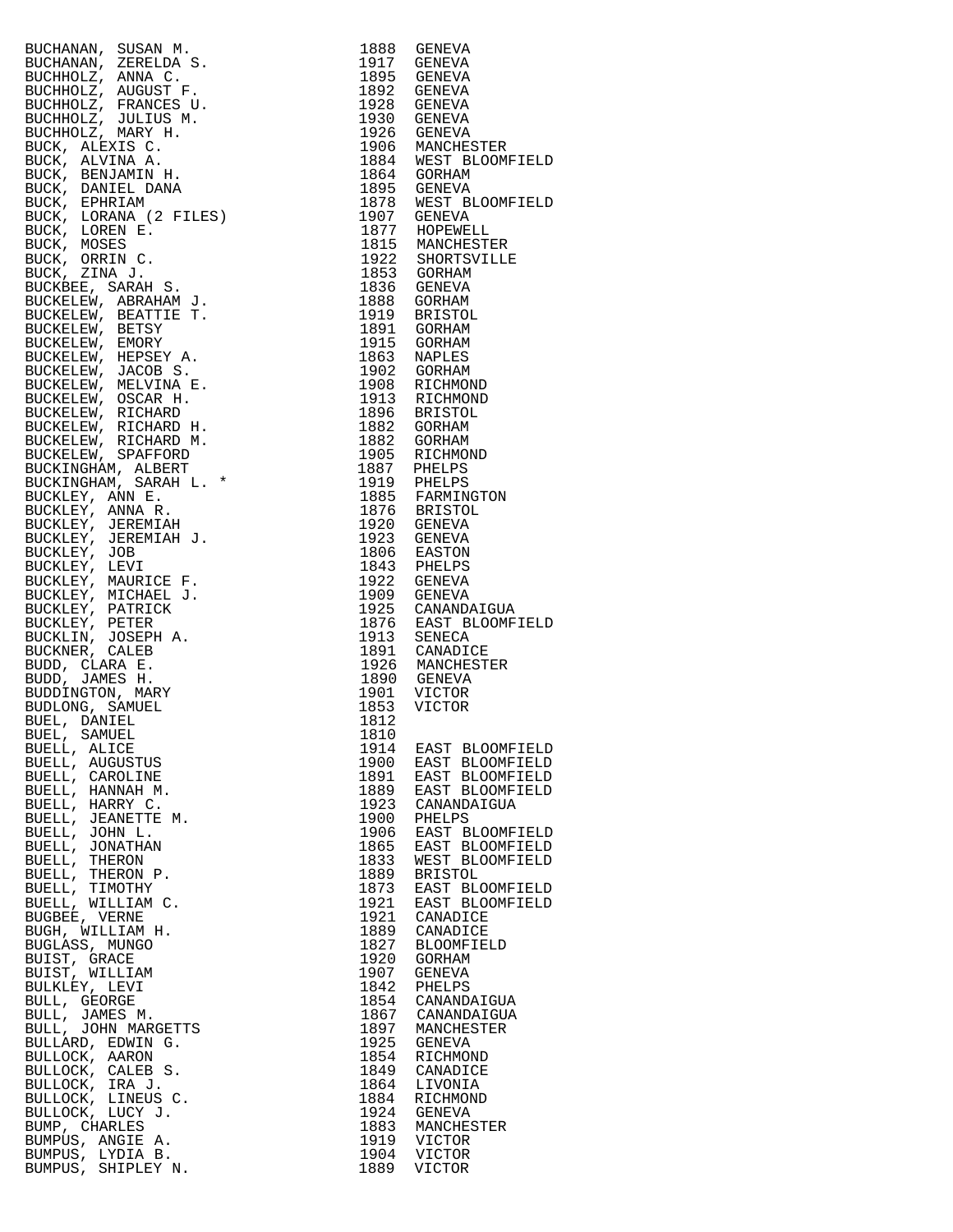| BUNCE, DAVID A. 1926 SENEGA (1920)<br>EUNCE, JOHN A. 1926 STATECOR<br>BUNCE, JOHN M. 1926 STATES<br>BUNCY, JOHN M. 1932 CANANDATGUA<br>BUNDY, JOHN M. 1932 CANANDATGUA<br>BUNDY, MUTHE S. 1932 CANANDATGUA<br>BUNDY, MUTHE S. 1932 CANANDA                               |      |                                       |
|--------------------------------------------------------------------------------------------------------------------------------------------------------------------------------------------------------------------------------------------------------------------------|------|---------------------------------------|
|                                                                                                                                                                                                                                                                          |      |                                       |
|                                                                                                                                                                                                                                                                          |      |                                       |
|                                                                                                                                                                                                                                                                          |      |                                       |
|                                                                                                                                                                                                                                                                          |      |                                       |
|                                                                                                                                                                                                                                                                          |      |                                       |
|                                                                                                                                                                                                                                                                          |      |                                       |
|                                                                                                                                                                                                                                                                          |      |                                       |
|                                                                                                                                                                                                                                                                          |      |                                       |
|                                                                                                                                                                                                                                                                          |      |                                       |
|                                                                                                                                                                                                                                                                          |      |                                       |
|                                                                                                                                                                                                                                                                          |      |                                       |
|                                                                                                                                                                                                                                                                          |      |                                       |
|                                                                                                                                                                                                                                                                          |      |                                       |
|                                                                                                                                                                                                                                                                          |      |                                       |
|                                                                                                                                                                                                                                                                          |      |                                       |
|                                                                                                                                                                                                                                                                          |      |                                       |
|                                                                                                                                                                                                                                                                          |      |                                       |
|                                                                                                                                                                                                                                                                          |      |                                       |
|                                                                                                                                                                                                                                                                          |      |                                       |
|                                                                                                                                                                                                                                                                          |      |                                       |
|                                                                                                                                                                                                                                                                          |      |                                       |
|                                                                                                                                                                                                                                                                          |      |                                       |
|                                                                                                                                                                                                                                                                          |      |                                       |
|                                                                                                                                                                                                                                                                          |      |                                       |
|                                                                                                                                                                                                                                                                          |      |                                       |
|                                                                                                                                                                                                                                                                          |      |                                       |
|                                                                                                                                                                                                                                                                          |      |                                       |
|                                                                                                                                                                                                                                                                          |      |                                       |
|                                                                                                                                                                                                                                                                          |      |                                       |
|                                                                                                                                                                                                                                                                          |      |                                       |
|                                                                                                                                                                                                                                                                          |      |                                       |
|                                                                                                                                                                                                                                                                          |      |                                       |
|                                                                                                                                                                                                                                                                          |      |                                       |
|                                                                                                                                                                                                                                                                          |      |                                       |
|                                                                                                                                                                                                                                                                          |      |                                       |
|                                                                                                                                                                                                                                                                          |      |                                       |
|                                                                                                                                                                                                                                                                          |      |                                       |
|                                                                                                                                                                                                                                                                          |      |                                       |
|                                                                                                                                                                                                                                                                          |      |                                       |
| BURKE, EDMUND                                                                                                                                                                                                                                                            | 1904 | GENEVA<br>1919 GENEVA                 |
| BURKE, EDWARD F.<br>BURKE, ELLEN J.                                                                                                                                                                                                                                      |      | 1919 GENEVA                           |
| BURKE, FRANK J.                                                                                                                                                                                                                                                          |      | 1921 CANANDAIGUA                      |
|                                                                                                                                                                                                                                                                          |      | 1904 GENEVA<br>1919 CANANDAIGUA       |
|                                                                                                                                                                                                                                                                          |      |                                       |
|                                                                                                                                                                                                                                                                          |      | 1906 MANCHESTER<br>1924 PHELPS        |
|                                                                                                                                                                                                                                                                          |      | 1880 HOPEWELL<br>1917 CANANDAIGUA     |
|                                                                                                                                                                                                                                                                          |      |                                       |
|                                                                                                                                                                                                                                                                          |      | 1906 GENEVA<br>1921 CANANDAIGUA       |
|                                                                                                                                                                                                                                                                          |      | 1898 VICTOR                           |
|                                                                                                                                                                                                                                                                          |      | 1910 CANANDAIGUA                      |
|                                                                                                                                                                                                                                                                          |      | 1852 SENECA<br>1880 SENECA            |
|                                                                                                                                                                                                                                                                          |      |                                       |
|                                                                                                                                                                                                                                                                          |      | 1886 SENECA<br>1905 CANANDAIGUA       |
|                                                                                                                                                                                                                                                                          |      | 1844 CANANDAIGUA<br>1860 CANANDAIGUA  |
| BURKE, FRANK J.<br>BURKE, HANNAH<br>BURKE, HANNAH<br>BURKE, HELEN<br>BURKE, JSABELLA<br>BURKE, JOHN<br>BURKE, JOHN<br>BURKE, MICHAEL W.<br>BURKE, MICHAEL W.<br>BURKE, PETER E.<br>BURKE, PETER E.<br>BURKE, PETER E.<br>BURKE, PETER E.<br>BURKHOLDER, ABRAHAM<br>BURKH |      |                                       |
|                                                                                                                                                                                                                                                                          |      | 1863 CANANDAIGUA<br>1863 WEST BLOOMFI |
|                                                                                                                                                                                                                                                                          |      | 1894 CANANDAIGUA                      |
|                                                                                                                                                                                                                                                                          |      | 1921 GENEVA                           |
|                                                                                                                                                                                                                                                                          | 1815 | 1827 PHELPS                           |
|                                                                                                                                                                                                                                                                          |      |                                       |
|                                                                                                                                                                                                                                                                          |      | 1825 PHELPS<br>1922 PHELPS            |
| BURNETT, BENJAMIN F.                                                                                                                                                                                                                                                     |      | 1881 PHELPS<br>1901 PHELPS            |
| BURNETT, CLARISSA L.<br>BURNETT, DANIEL W.                                                                                                                                                                                                                               |      | 1885 PHELPS                           |
|                                                                                                                                                                                                                                                                          |      |                                       |

|                                                                                                                                                                                                                                                                          |      | 1903 CANANDAIGUA<br>1922 CANANDAIGUA |
|--------------------------------------------------------------------------------------------------------------------------------------------------------------------------------------------------------------------------------------------------------------------------|------|--------------------------------------|
|                                                                                                                                                                                                                                                                          |      |                                      |
|                                                                                                                                                                                                                                                                          |      | 1921 CLIFTON SPRINGS<br>1886 PHELPS  |
|                                                                                                                                                                                                                                                                          |      |                                      |
|                                                                                                                                                                                                                                                                          |      |                                      |
|                                                                                                                                                                                                                                                                          |      |                                      |
|                                                                                                                                                                                                                                                                          |      |                                      |
|                                                                                                                                                                                                                                                                          |      |                                      |
|                                                                                                                                                                                                                                                                          |      |                                      |
|                                                                                                                                                                                                                                                                          |      |                                      |
|                                                                                                                                                                                                                                                                          |      |                                      |
|                                                                                                                                                                                                                                                                          |      |                                      |
|                                                                                                                                                                                                                                                                          |      |                                      |
|                                                                                                                                                                                                                                                                          |      |                                      |
|                                                                                                                                                                                                                                                                          |      |                                      |
|                                                                                                                                                                                                                                                                          |      |                                      |
|                                                                                                                                                                                                                                                                          |      | 1851 CANANDAIGUA                     |
|                                                                                                                                                                                                                                                                          |      | 1839 CANANDAIGUA                     |
|                                                                                                                                                                                                                                                                          |      |                                      |
|                                                                                                                                                                                                                                                                          |      |                                      |
|                                                                                                                                                                                                                                                                          |      |                                      |
|                                                                                                                                                                                                                                                                          |      |                                      |
|                                                                                                                                                                                                                                                                          |      |                                      |
|                                                                                                                                                                                                                                                                          |      |                                      |
|                                                                                                                                                                                                                                                                          |      |                                      |
|                                                                                                                                                                                                                                                                          |      |                                      |
|                                                                                                                                                                                                                                                                          |      |                                      |
|                                                                                                                                                                                                                                                                          |      |                                      |
|                                                                                                                                                                                                                                                                          |      |                                      |
|                                                                                                                                                                                                                                                                          |      |                                      |
|                                                                                                                                                                                                                                                                          |      |                                      |
|                                                                                                                                                                                                                                                                          |      |                                      |
|                                                                                                                                                                                                                                                                          |      |                                      |
|                                                                                                                                                                                                                                                                          |      |                                      |
|                                                                                                                                                                                                                                                                          |      |                                      |
|                                                                                                                                                                                                                                                                          |      |                                      |
|                                                                                                                                                                                                                                                                          |      |                                      |
|                                                                                                                                                                                                                                                                          |      |                                      |
|                                                                                                                                                                                                                                                                          |      |                                      |
|                                                                                                                                                                                                                                                                          |      |                                      |
|                                                                                                                                                                                                                                                                          |      |                                      |
|                                                                                                                                                                                                                                                                          |      |                                      |
|                                                                                                                                                                                                                                                                          |      |                                      |
| EUNICE DANTIFICATION (1972)<br>EUNICE ANNIVER (1972)<br>EUNICE (MICHAEL 1972)<br>EUNICE (MICHAEL 1972)<br>EUNICE (MICHAEL 1973)<br>CONNINING RINDY, MINITE S. 1973)<br>CONNAINT (CHERTER 1973)<br>EUNIC (CHERTER 1985)<br>EUNIC (CHERTER 198                             |      |                                      |
|                                                                                                                                                                                                                                                                          |      |                                      |
|                                                                                                                                                                                                                                                                          |      |                                      |
|                                                                                                                                                                                                                                                                          |      |                                      |
|                                                                                                                                                                                                                                                                          |      |                                      |
| 1847 CANANDAIGUA                                                                                                                                                                                                                                                         |      |                                      |
| BURKE, EDMUND                                                                                                                                                                                                                                                            | 1904 | GENEVA                               |
| BURKE, EDWARD F.                                                                                                                                                                                                                                                         | 1919 | GENEVA                               |
| BURKE, ELLEN J.                                                                                                                                                                                                                                                          | 1919 | GENEVA                               |
| BURKE, FRANK J.                                                                                                                                                                                                                                                          | 1921 | CANANDAIGUA                          |
|                                                                                                                                                                                                                                                                          | 1904 | GENEVA                               |
| BURKE, HANNAH                                                                                                                                                                                                                                                            |      | 1919 CANANDAIGUA                     |
| BURKE, HELEN                                                                                                                                                                                                                                                             | 1906 | MANCHESTER                           |
|                                                                                                                                                                                                                                                                          |      | 1924 PHELPS                          |
|                                                                                                                                                                                                                                                                          |      |                                      |
|                                                                                                                                                                                                                                                                          | 1880 | HOPEWELL<br>1917 CANANDAIGUA         |
|                                                                                                                                                                                                                                                                          |      |                                      |
|                                                                                                                                                                                                                                                                          | 1906 | GENEVA                               |
|                                                                                                                                                                                                                                                                          |      | 1921 CANANDAIGUA                     |
|                                                                                                                                                                                                                                                                          | 1898 | VICTOR                               |
|                                                                                                                                                                                                                                                                          | 1910 | CANANDAIGUA                          |
|                                                                                                                                                                                                                                                                          | 1852 | SENECA                               |
|                                                                                                                                                                                                                                                                          | 1880 | SENECA                               |
|                                                                                                                                                                                                                                                                          | 1886 | SENECA                               |
|                                                                                                                                                                                                                                                                          | 1905 | CANANDAIGUA                          |
|                                                                                                                                                                                                                                                                          | 1844 | CANANDAIGUA                          |
|                                                                                                                                                                                                                                                                          |      | 1860 CANANDAIGUA                     |
|                                                                                                                                                                                                                                                                          | 1863 | CANANDAIGUA                          |
|                                                                                                                                                                                                                                                                          | 1863 | WEST BLOOMFIELD                      |
|                                                                                                                                                                                                                                                                          | 1894 | CANANDAIGUA                          |
|                                                                                                                                                                                                                                                                          | 1921 | GENEVA                               |
|                                                                                                                                                                                                                                                                          | 1815 |                                      |
|                                                                                                                                                                                                                                                                          |      | 1827 PHELPS                          |
|                                                                                                                                                                                                                                                                          | 1825 | PHELPS                               |
|                                                                                                                                                                                                                                                                          |      | 1922 PHELPS                          |
|                                                                                                                                                                                                                                                                          |      |                                      |
|                                                                                                                                                                                                                                                                          |      | 1881 PHELPS<br>1901 PHELPS           |
| BURKE, HANNAH<br>BURKE, HELEN<br>BURKE, ISABELLA<br>BURKE, JOHN<br>BURKE, JOHN<br>BURKE, MICHAEL<br>BURKE, MICHAEL W.<br>BURKE, MICHAEL W.<br>BURKE, PETER E.<br>BURKE, PETER E.<br>BURKE, PETER E.<br>BURKE, PETER E.<br>BURKHOLDER, JOHN<br>BURKHOLDER, LEONARD<br>BUR |      | 1885 PHELPS                          |
|                                                                                                                                                                                                                                                                          |      |                                      |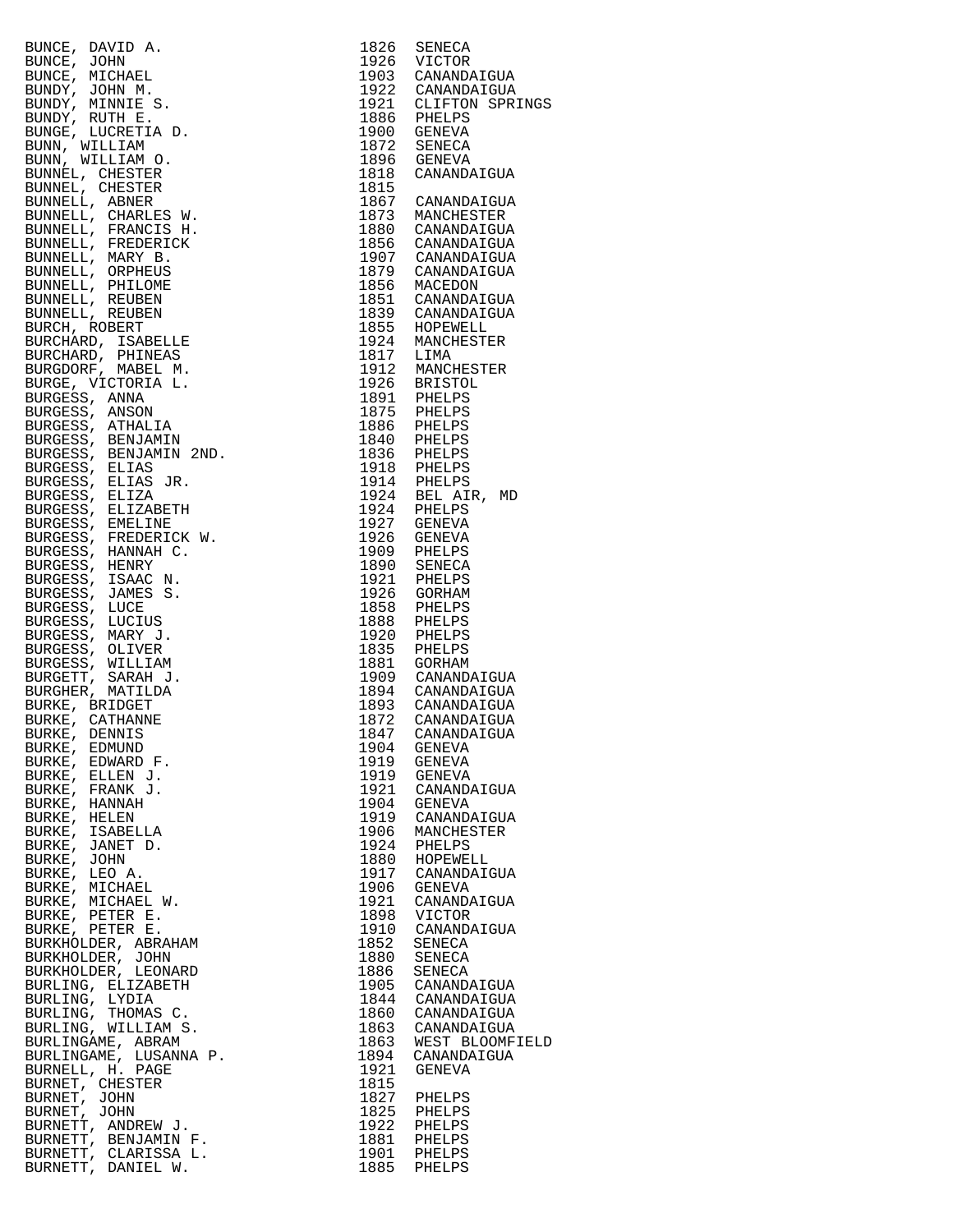| BURNETT, BLEVIA (1987)<br>BURNETT, ELECTA N. 1926 CANAMOATOUA<br>SURNETT, ENILY H. 1926 CANAMOATOUA<br>SURNETT, FRIEDERICK (1988)<br>FIRENCIA (1988)<br>BURNETT, JAMES S. 1939 PHELPS<br>SURNETT, JAMES S. 1939 PHELPS<br>SURNETT, JAMES S. |      |                                               |
|---------------------------------------------------------------------------------------------------------------------------------------------------------------------------------------------------------------------------------------------|------|-----------------------------------------------|
|                                                                                                                                                                                                                                             |      |                                               |
|                                                                                                                                                                                                                                             |      |                                               |
|                                                                                                                                                                                                                                             |      |                                               |
|                                                                                                                                                                                                                                             |      |                                               |
|                                                                                                                                                                                                                                             |      |                                               |
|                                                                                                                                                                                                                                             |      |                                               |
|                                                                                                                                                                                                                                             |      |                                               |
|                                                                                                                                                                                                                                             |      |                                               |
|                                                                                                                                                                                                                                             |      |                                               |
|                                                                                                                                                                                                                                             |      |                                               |
|                                                                                                                                                                                                                                             |      |                                               |
|                                                                                                                                                                                                                                             |      |                                               |
|                                                                                                                                                                                                                                             |      |                                               |
|                                                                                                                                                                                                                                             |      |                                               |
|                                                                                                                                                                                                                                             |      |                                               |
|                                                                                                                                                                                                                                             |      |                                               |
| BURRELL, MARY J.                                                                                                                                                                                                                            | 1869 | SENECA                                        |
| BURRELL, THOMAS                                                                                                                                                                                                                             |      | 1868 SENECA                                   |
|                                                                                                                                                                                                                                             |      |                                               |
| BURRITT, SARAH L.                                                                                                                                                                                                                           |      | 1924 GENEVA                                   |
| BURROUGHS, EMOR R.                                                                                                                                                                                                                          |      | 1924 GENEVA                                   |
|                                                                                                                                                                                                                                             |      |                                               |
| BURT, EDWARD F.                                                                                                                                                                                                                             |      | 1923 EAST BLOOMFIELD<br>1846 PHELPS           |
| BURT, ENOS                                                                                                                                                                                                                                  |      |                                               |
| BURT, JESSIE SUTHERLAND                                                                                                                                                                                                                     |      | 1933 CANANDAIGUA                              |
| BURT, JONATHAN                                                                                                                                                                                                                              |      | 1885 PHELPS                                   |
|                                                                                                                                                                                                                                             |      |                                               |
| BURT, SALLY                                                                                                                                                                                                                                 |      | 1872 SENECA                                   |
| BURTIS, ARTHUR                                                                                                                                                                                                                              |      | 1833 PHELPS                                   |
|                                                                                                                                                                                                                                             |      |                                               |
| BURTIS, ARTHUR B. (2 FILES) *                                                                                                                                                                                                               |      |                                               |
| BURTIS, CATHARINE D.                                                                                                                                                                                                                        |      | 1923 CINCINNATI, OHIO<br>1895 PHELPS          |
| BURTON, JAMES                                                                                                                                                                                                                               |      |                                               |
|                                                                                                                                                                                                                                             |      | 1847 SENECA<br>1919 GENEVA                    |
| BURTON, JENNIE S.                                                                                                                                                                                                                           |      |                                               |
| BURTON, REBECCA S.                                                                                                                                                                                                                          |      | 1914 SHORTSVILLE                              |
| BURTON, WILLIAM                                                                                                                                                                                                                             |      | 1923 GENEVA                                   |
|                                                                                                                                                                                                                                             |      |                                               |
| BUSBY, JOHN                                                                                                                                                                                                                                 |      |                                               |
| BUSCH, FREDERICK J.                                                                                                                                                                                                                         |      | 1916 PHELPS<br>1909 WEST BLOOMFIELD           |
| BUSCH, MARY L.                                                                                                                                                                                                                              |      |                                               |
|                                                                                                                                                                                                                                             |      |                                               |
| BUSH, ANDREW C.                                                                                                                                                                                                                             |      |                                               |
| BUSH, ANDREW M.                                                                                                                                                                                                                             |      | 1916 WEST BLOOMFIELD<br>1893 HOPEWELL         |
| BUSH, BARZILLA                                                                                                                                                                                                                              |      | 1848 HOPEWELL                                 |
|                                                                                                                                                                                                                                             |      |                                               |
| BUSH, ELEANOR V.                                                                                                                                                                                                                            |      | 1822 BLOOMFIELD                               |
|                                                                                                                                                                                                                                             |      |                                               |
| BUSH, ELLEN                                                                                                                                                                                                                                 |      | 1891 GENEVA<br>1893 WEST BLOOMFIELD           |
|                                                                                                                                                                                                                                             |      |                                               |
| BUSH, FREDRICK                                                                                                                                                                                                                              |      |                                               |
| BUSH, HARRIET E.                                                                                                                                                                                                                            |      | 1886 WEST BLOOMFIELD<br>1918 CANANDAIGUA      |
| BUSH, HENRY W.                                                                                                                                                                                                                              |      | 1805 BLOOMFIELD                               |
|                                                                                                                                                                                                                                             |      |                                               |
| BUSH, JOHN                                                                                                                                                                                                                                  |      | 1852 HOPEWELL                                 |
| BUSH, JOHN P.                                                                                                                                                                                                                               |      |                                               |
| BUSH, MARIA<br>BUSH, MOSES                                                                                                                                                                                                                  |      | 1885 GORHAM<br>1877 GENEVA<br>1820 FARMINGTON |

| 1928         | CANANDAIGUA       |
|--------------|-------------------|
| 1869         | CANANDAIGUA       |
| 1905         | PHELPS            |
| 1830         | PHELPS            |
| 1914         | CANANDAIGUA       |
| 1901         | GENEVA            |
| 1893         | PHELPS            |
| 1836         | PHELPS            |
| 1888         | PHELPS            |
| 1907         | CANANDAIGUA       |
| 1901         | PHELPS            |
| 1895         | PHELPS            |
| 1872         | PHELPS            |
| 1893         | PHELPS            |
| 1868         | PHELPS            |
| 1926         | PHELPS            |
| 1914         | CANANDAIGUA       |
| 1910         | PHELPS            |
| 1896         | PHELPS            |
| 1899         | VICTOR            |
| 1894         | VICTOR            |
| 1818         |                   |
| 1893         | SOUTH BRISTOL     |
| 1918         | SOUTH BRISTOL     |
| 1890         | <b>GENEVA</b>     |
| 1844         | <b>GENEVA</b>     |
| 1906         | <b>GENEVA</b>     |
| 1914         | PHELPS            |
| 1913         | WEST BLOOMFIELD   |
| 1925         | <b>GENEVA</b>     |
| 1861         | CANANDAIGUA       |
| 1897         | MANCHESTER        |
| 1925         | CANANDAIGUA       |
| 1920         | MANCHESTER        |
| 1913         | FARMINGTON        |
| 1914         | <b>GENEVA</b>     |
| 1919         | <b>GENEVA</b>     |
| 1907         | CANANDAIGUA       |
| 1930         | <b>GENEVA</b>     |
| 1887         | GENEVA            |
| 1930         | GENEVA            |
| 1811         |                   |
| 1921         | KENTLAND,<br>ΙN   |
| 1910         | CANANDAIGUA       |
| 1852         | SENECA            |
| 1908         | <b>SENECA</b>     |
| 1902         | <b>SENECA</b>     |
| 1894         | EAST BLOOMFIELD   |
| 1926         | E. BLOOMFIELD     |
| 1886         | WEST BLOOMFIELD   |
| 1869         | SENECA            |
| 1868         | SENECA            |
| 1924         | <b>GENEVA</b>     |
| 1924         | <b>GENEVA</b>     |
| 1923         | EAST BLOOMFIELD   |
| 1846         | PHELPS            |
| 1933         | CANANDAIGUA       |
| 1885         | PHELPS            |
| 1872         | SENECA            |
| 1833         | PHELPS            |
| 1923         | CINCINNATI, OHIO  |
| 1895         | PHELPS            |
| 1847         | <b>SENECA</b>     |
| 1919         | <b>GENEVA</b>     |
| 1914         | SHORTSVILLE       |
| 1923         | <b>GENEVA</b>     |
| 1916         | PHELPS            |
| 1909         | WEST BLOOMFIELD   |
| 1916         | WEST BLOOMFIELD   |
| 1893         | HOPEWELL          |
| 1848         | HOPEWELL          |
| 1822         | <b>BLOOMFIELD</b> |
| 1891         | <b>GENEVA</b>     |
| 1893         | WEST BLOOMFIELD   |
| 1886         | WEST BLOOMFIELD   |
| 1918         | CANANDAIGUA       |
| 1805         | <b>BLOOMFIELD</b> |
| 1852         | HOPEWELL          |
|              | <b>GORHAM</b>     |
| 1885<br>1877 | <b>GENEVA</b>     |
| 1820         | FARMINGTON        |
|              |                   |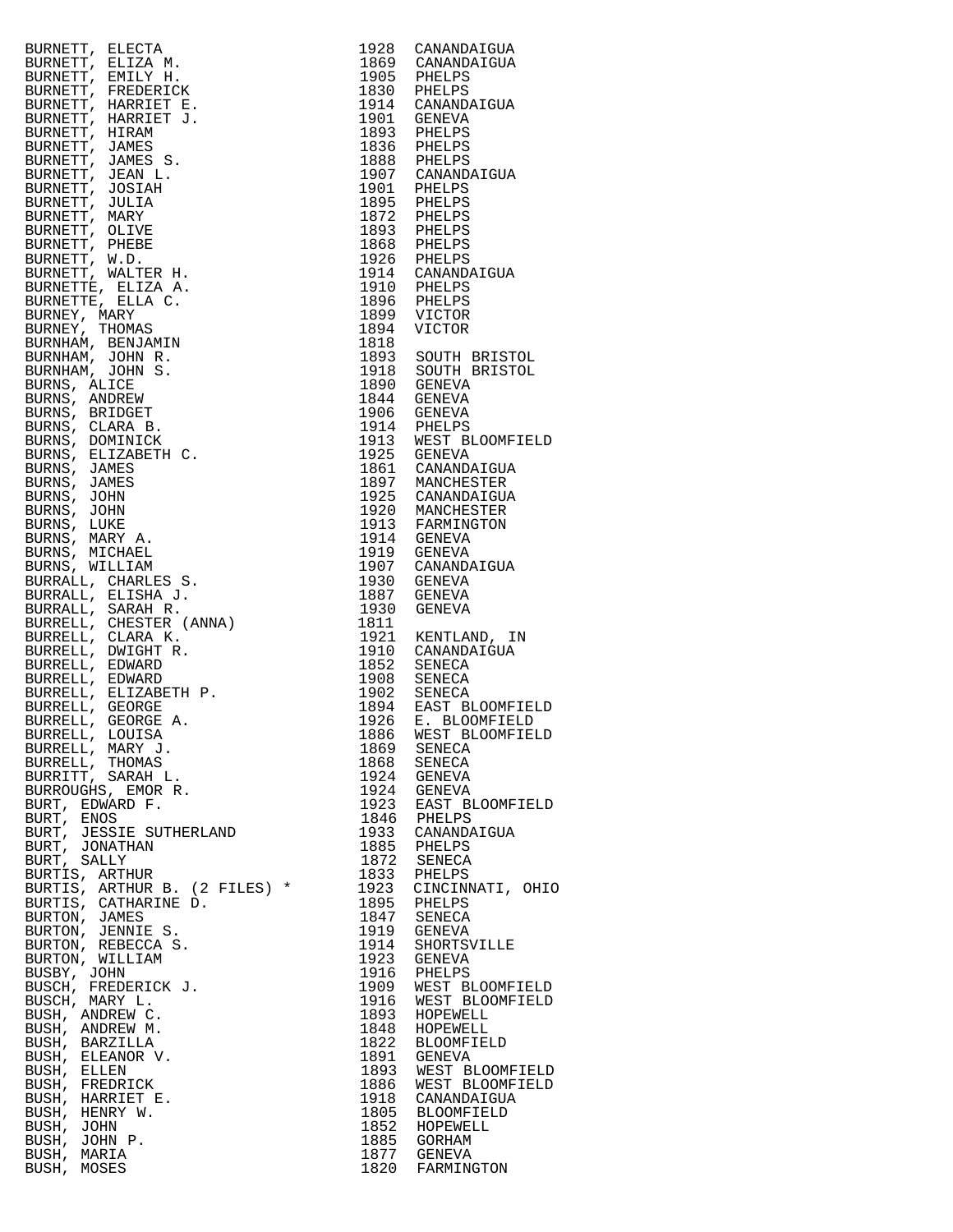| EUSH, NORRIS (1982)<br>RESER, NEW PRES 1990<br>RESER, SOSEAND T. 1991<br>SESE, PETRE L. 1997<br>SENE, SAMUEL S. 1978<br>SENE, SAMUEL S. 1987<br>SENE, SAMUEL S. 1987<br>SENE, NEW RESERVATION (1998)<br>RESERVATION (1998)<br>RESERVATION (1998)<br>RESERVAT |                                                                                                     |
|--------------------------------------------------------------------------------------------------------------------------------------------------------------------------------------------------------------------------------------------------------------|-----------------------------------------------------------------------------------------------------|
|                                                                                                                                                                                                                                                              |                                                                                                     |
|                                                                                                                                                                                                                                                              |                                                                                                     |
|                                                                                                                                                                                                                                                              |                                                                                                     |
|                                                                                                                                                                                                                                                              |                                                                                                     |
|                                                                                                                                                                                                                                                              |                                                                                                     |
|                                                                                                                                                                                                                                                              |                                                                                                     |
|                                                                                                                                                                                                                                                              |                                                                                                     |
|                                                                                                                                                                                                                                                              |                                                                                                     |
|                                                                                                                                                                                                                                                              |                                                                                                     |
|                                                                                                                                                                                                                                                              |                                                                                                     |
|                                                                                                                                                                                                                                                              |                                                                                                     |
|                                                                                                                                                                                                                                                              |                                                                                                     |
|                                                                                                                                                                                                                                                              |                                                                                                     |
|                                                                                                                                                                                                                                                              |                                                                                                     |
|                                                                                                                                                                                                                                                              |                                                                                                     |
|                                                                                                                                                                                                                                                              |                                                                                                     |
|                                                                                                                                                                                                                                                              |                                                                                                     |
|                                                                                                                                                                                                                                                              |                                                                                                     |
|                                                                                                                                                                                                                                                              |                                                                                                     |
|                                                                                                                                                                                                                                                              |                                                                                                     |
|                                                                                                                                                                                                                                                              |                                                                                                     |
|                                                                                                                                                                                                                                                              |                                                                                                     |
|                                                                                                                                                                                                                                                              |                                                                                                     |
|                                                                                                                                                                                                                                                              |                                                                                                     |
|                                                                                                                                                                                                                                                              |                                                                                                     |
|                                                                                                                                                                                                                                                              |                                                                                                     |
|                                                                                                                                                                                                                                                              |                                                                                                     |
|                                                                                                                                                                                                                                                              |                                                                                                     |
|                                                                                                                                                                                                                                                              |                                                                                                     |
|                                                                                                                                                                                                                                                              |                                                                                                     |
|                                                                                                                                                                                                                                                              |                                                                                                     |
|                                                                                                                                                                                                                                                              |                                                                                                     |
|                                                                                                                                                                                                                                                              |                                                                                                     |
|                                                                                                                                                                                                                                                              |                                                                                                     |
|                                                                                                                                                                                                                                                              |                                                                                                     |
|                                                                                                                                                                                                                                                              |                                                                                                     |
|                                                                                                                                                                                                                                                              |                                                                                                     |
|                                                                                                                                                                                                                                                              |                                                                                                     |
|                                                                                                                                                                                                                                                              |                                                                                                     |
|                                                                                                                                                                                                                                                              |                                                                                                     |
|                                                                                                                                                                                                                                                              |                                                                                                     |
|                                                                                                                                                                                                                                                              |                                                                                                     |
|                                                                                                                                                                                                                                                              |                                                                                                     |
|                                                                                                                                                                                                                                                              |                                                                                                     |
|                                                                                                                                                                                                                                                              |                                                                                                     |
|                                                                                                                                                                                                                                                              |                                                                                                     |
|                                                                                                                                                                                                                                                              |                                                                                                     |
|                                                                                                                                                                                                                                                              |                                                                                                     |
|                                                                                                                                                                                                                                                              |                                                                                                     |
|                                                                                                                                                                                                                                                              |                                                                                                     |
|                                                                                                                                                                                                                                                              |                                                                                                     |
|                                                                                                                                                                                                                                                              |                                                                                                     |
|                                                                                                                                                                                                                                                              |                                                                                                     |
|                                                                                                                                                                                                                                                              |                                                                                                     |
|                                                                                                                                                                                                                                                              |                                                                                                     |
|                                                                                                                                                                                                                                                              |                                                                                                     |
|                                                                                                                                                                                                                                                              |                                                                                                     |
|                                                                                                                                                                                                                                                              |                                                                                                     |
|                                                                                                                                                                                                                                                              |                                                                                                     |
|                                                                                                                                                                                                                                                              |                                                                                                     |
|                                                                                                                                                                                                                                                              |                                                                                                     |
|                                                                                                                                                                                                                                                              |                                                                                                     |
|                                                                                                                                                                                                                                                              |                                                                                                     |
|                                                                                                                                                                                                                                                              |                                                                                                     |
|                                                                                                                                                                                                                                                              |                                                                                                     |
|                                                                                                                                                                                                                                                              |                                                                                                     |
|                                                                                                                                                                                                                                                              |                                                                                                     |
|                                                                                                                                                                                                                                                              |                                                                                                     |
|                                                                                                                                                                                                                                                              |                                                                                                     |
|                                                                                                                                                                                                                                                              |                                                                                                     |
|                                                                                                                                                                                                                                                              |                                                                                                     |
| BYER, ALICE                                                                                                                                                                                                                                                  | 1889 EAST BLOOMFIELD                                                                                |
| BYINGTON, CLARA C.                                                                                                                                                                                                                                           | 1900 NAPLES<br>1921 NAPLES                                                                          |
|                                                                                                                                                                                                                                                              |                                                                                                     |
| BYINGTON, FREDERICK P.                                                                                                                                                                                                                                       |                                                                                                     |
| BYRNE, LOUISA                                                                                                                                                                                                                                                | 1920 CANANDAIGUA                                                                                    |
|                                                                                                                                                                                                                                                              |                                                                                                     |
| BYRNE, ROBERT                                                                                                                                                                                                                                                |                                                                                                     |
|                                                                                                                                                                                                                                                              | 1877 CANANDAIGUA                                                                                    |
|                                                                                                                                                                                                                                                              |                                                                                                     |
| CACCIOTTE, DOMINICO                                                                                                                                                                                                                                          | 1905 GENEVA                                                                                         |
| CADDEN, MILES                                                                                                                                                                                                                                                | 1878 GENEVA                                                                                         |
|                                                                                                                                                                                                                                                              |                                                                                                     |
| CADY, JOHN                                                                                                                                                                                                                                                   |                                                                                                     |
| CADY, PENUEL                                                                                                                                                                                                                                                 | 1822 RUSHVILLE<br>1820 NAPLES                                                                       |
| CAFFYN, WALTER                                                                                                                                                                                                                                               |                                                                                                     |
|                                                                                                                                                                                                                                                              |                                                                                                     |
| CAHILL, CATHRINE                                                                                                                                                                                                                                             | 1915 MANCHESTER<br>1910 FARMINGTON                                                                  |
| CAHILL, MORRIS                                                                                                                                                                                                                                               |                                                                                                     |
|                                                                                                                                                                                                                                                              | 1913 GENEVA                                                                                         |
| CAIN, JAMES                                                                                                                                                                                                                                                  | 1891 HOPEWELL                                                                                       |
| CAIN, JOHN                                                                                                                                                                                                                                                   |                                                                                                     |
|                                                                                                                                                                                                                                                              |                                                                                                     |
| CAIN, MARGARET                                                                                                                                                                                                                                               | 1905 PHELPS<br>1880 GENEVA                                                                          |
| CAINE, JOHN                                                                                                                                                                                                                                                  |                                                                                                     |
|                                                                                                                                                                                                                                                              |                                                                                                     |
| CAIRNS, WILLIAM                                                                                                                                                                                                                                              | 1853 SENECA<br>1924 SENECA                                                                          |
| CALDWELL, CYRILLA                                                                                                                                                                                                                                            |                                                                                                     |
| CALKIN, ELISHA AVERY                                                                                                                                                                                                                                         | 1881 MANCHESTER<br>1820 VICTOR                                                                      |
|                                                                                                                                                                                                                                                              |                                                                                                     |
| CALKINS, ELIZABETH                                                                                                                                                                                                                                           |                                                                                                     |
| CALKINS, HORACE J.                                                                                                                                                                                                                                           | 1848 PHELPS<br>1909 VICTOR                                                                          |
|                                                                                                                                                                                                                                                              |                                                                                                     |
| CALKINS, ISAAC M.                                                                                                                                                                                                                                            |                                                                                                     |
| CALKINS, JAMES F.                                                                                                                                                                                                                                            | 1873 VICTOR<br>1893 GENEVA                                                                          |
|                                                                                                                                                                                                                                                              |                                                                                                     |
| CALKINS, JONATHAN                                                                                                                                                                                                                                            | 1862 CANANDAIGUA                                                                                    |
| CALKINS, RUTH K.                                                                                                                                                                                                                                             | 1918 EAST BLOOMFIELD                                                                                |
|                                                                                                                                                                                                                                                              |                                                                                                     |
| CALKINS, WADE H.                                                                                                                                                                                                                                             |                                                                                                     |
| CALLAGHAN, JOHN                                                                                                                                                                                                                                              | 1926 MANCHESTER<br>1848 CANANDAIGUA                                                                 |
| CALLAHAN, MARY                                                                                                                                                                                                                                               |                                                                                                     |
|                                                                                                                                                                                                                                                              |                                                                                                     |
| CALLENDER, EZRA                                                                                                                                                                                                                                              |                                                                                                     |
|                                                                                                                                                                                                                                                              |                                                                                                     |
| CALLENDER, MARTIN                                                                                                                                                                                                                                            |                                                                                                     |
| CALLISTER, JOHN (3 FILES)<br>CALLISTER, MARGARET                                                                                                                                                                                                             | 1888 CANANDAIGUA<br>1828 BLOOMFIELD<br>1849 EAST BLOOMFIELD<br>1888 CANANDAIGUA<br>1913 CANANDAIGUA |

| 1911         | NAPLES                            |
|--------------|-----------------------------------|
| 1906<br>1878 | CANANDAIGUA<br><b>GENEVA</b>      |
| 1863         | HOPEWELL                          |
| 1845         | HOPEWELL                          |
| 1865         | HOPEWELL                          |
| 1913<br>1896 | CANADICE<br><b>GENEVA</b>         |
| 1913         | CANANDAIGUA                       |
| 1924         | CANANDAIGUA                       |
| 1861         | HOPEWELL                          |
| 1913<br>1922 | <b>GENEVA</b>                     |
| 1877         | CANANDAIGUA<br>PHELPS             |
| 1874         | VICTOR                            |
| 1813         | PITTSTOWN                         |
| 1806         | <b>EASTON</b>                     |
| 1919<br>1882 | MANCHESTER<br>CHICAGO, IL         |
| 1846         | VICTOR                            |
| 1924         | CANANDAIGUA                       |
| 1818         | PITTSFORD                         |
| 1922<br>1916 | SENECA<br><b>GENEVA</b>           |
| 1883         | SENECA                            |
| 1917         | <b>GENEVA</b>                     |
| 1915         | <b>GENEVA</b>                     |
| 1918<br>1896 | PHILADELPHIA, PA<br>SOUTH BRISTOL |
| 1844         | SOUTH BRISTOL                     |
| 1813         |                                   |
| 1907         | EAST BLOOMFIELD                   |
| 1895         | <b>GENEVA</b>                     |
| 1916<br>1812 | CANANDAIGUA<br>PENFIELD           |
| 1857         | PHELPS                            |
| 1815         | RICHMOND                          |
| 1901         | PHELPS                            |
| 1928<br>1868 | <b>GENEVA</b><br><b>GENEVA</b>    |
| 1917         | <b>GENEVA</b>                     |
| 1901         | PHELPS                            |
| 1918         |                                   |
| 1904<br>1817 | GENEVA<br>PALMYRA                 |
| 1885         | HOPEWELL                          |
| 1908         | PHELPS                            |
| 1905         | PHELPS                            |
| 1928<br>1889 | NAPLES<br>EAST BLOOMFIELD         |
| 1900         | NAPLES                            |
| 1921         | NAPLES                            |
| 1920         | CANANDAIGUA                       |
| 1877<br>1905 | CANANDAIGUA<br><b>GENEVA</b>      |
| 1878         | <b>GENEVA</b>                     |
| 1822         | <b>RUSHVILLE</b>                  |
| 1820         | <b>NAPLES</b>                     |
| 1915<br>1910 | MANCHESTER<br>FARMINGTON          |
| 1913         | <b>GENEVA</b>                     |
| 1891         | HOPEWELL                          |
| 1905         | PHELPS                            |
| 1880<br>1853 | <b>GENEVA</b>                     |
| 1924         | SENECA<br>SENECA                  |
| 1881         | MANCHESTER                        |
| 1820         | VICTOR                            |
| 1848         | PHELPS                            |
| 1909<br>1873 | VICTOR<br>VICTOR                  |
| 1893         | <b>GENEVA</b>                     |
| 1862         | CANANDAIGUA                       |
| 1918         | EAST BLOOMFIELD                   |
| 1926<br>1848 | MANCHESTER<br>CANANDAIGUA         |
| 1888         | CANANDAIGUA                       |
| 1828         | <b>BLOOMFIELD</b>                 |
| 1849         | EAST BLOOMFIELD                   |
| 1888         | CANANDAIGUA                       |
| 1913         | CANANDAIGUA                       |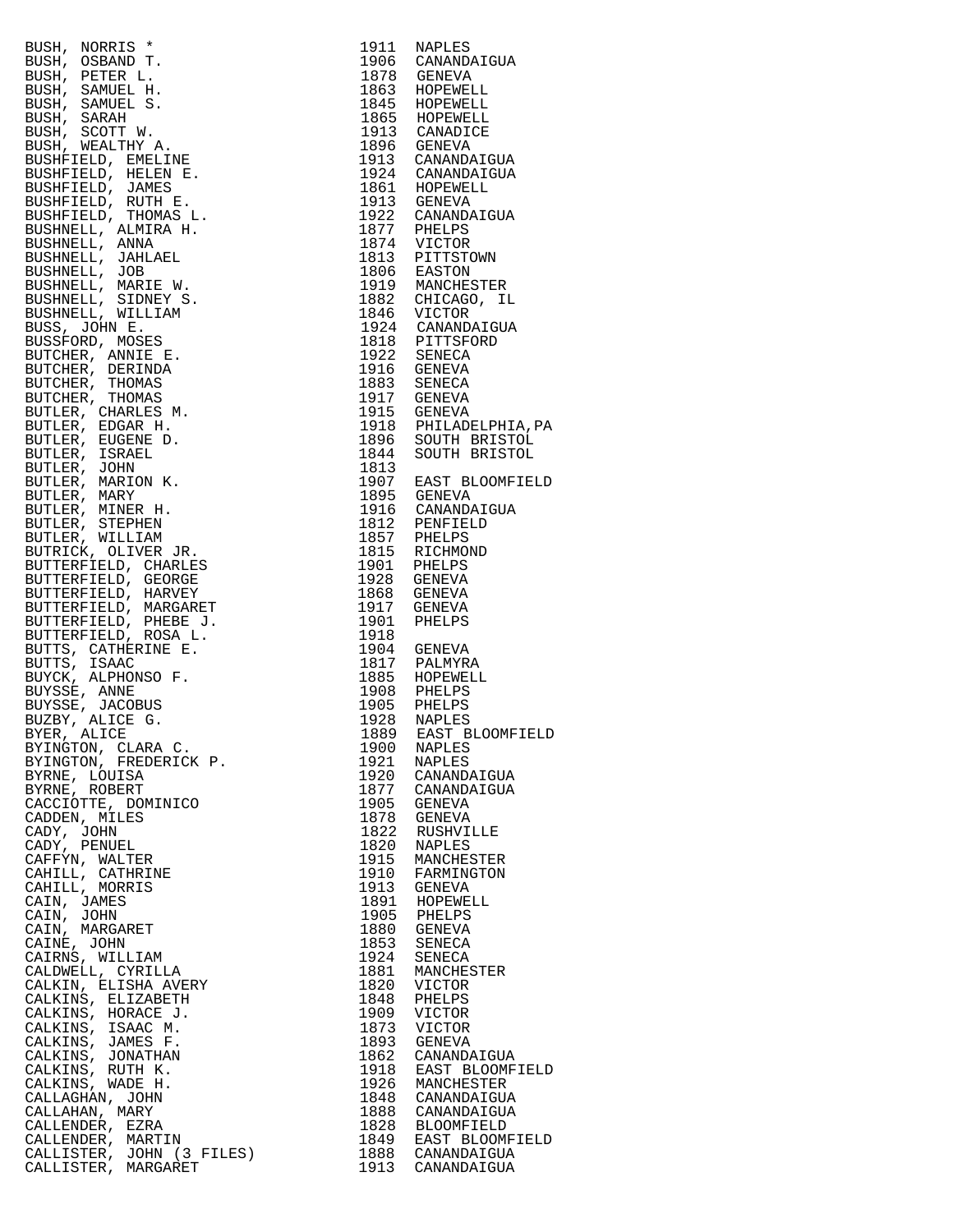| CALIFIFRE, ROBERT (1978)<br>CALIFIFRE, WILLIAM C. 1985 MANCHESTER<br>CALLON, MARTIN B. 1932 CANAMDATGILA<br>CALLON, MARTIN B. 1932 SCANARDATGILA<br>CALLON, MARTIN B. 1932 SCANARDATGILA<br>CAMANAN, EDIZABETH 9. 1937 SERVA AND MANY CONDUC                    |      |                              |
|-----------------------------------------------------------------------------------------------------------------------------------------------------------------------------------------------------------------------------------------------------------------|------|------------------------------|
|                                                                                                                                                                                                                                                                 |      |                              |
|                                                                                                                                                                                                                                                                 |      |                              |
|                                                                                                                                                                                                                                                                 |      |                              |
|                                                                                                                                                                                                                                                                 |      |                              |
|                                                                                                                                                                                                                                                                 |      |                              |
|                                                                                                                                                                                                                                                                 |      |                              |
|                                                                                                                                                                                                                                                                 |      |                              |
|                                                                                                                                                                                                                                                                 |      |                              |
|                                                                                                                                                                                                                                                                 |      |                              |
|                                                                                                                                                                                                                                                                 |      |                              |
|                                                                                                                                                                                                                                                                 |      |                              |
|                                                                                                                                                                                                                                                                 |      |                              |
|                                                                                                                                                                                                                                                                 |      |                              |
|                                                                                                                                                                                                                                                                 |      |                              |
|                                                                                                                                                                                                                                                                 |      |                              |
|                                                                                                                                                                                                                                                                 |      |                              |
|                                                                                                                                                                                                                                                                 |      |                              |
|                                                                                                                                                                                                                                                                 |      |                              |
|                                                                                                                                                                                                                                                                 |      |                              |
|                                                                                                                                                                                                                                                                 |      |                              |
|                                                                                                                                                                                                                                                                 |      |                              |
|                                                                                                                                                                                                                                                                 |      |                              |
|                                                                                                                                                                                                                                                                 |      |                              |
|                                                                                                                                                                                                                                                                 |      |                              |
|                                                                                                                                                                                                                                                                 |      |                              |
|                                                                                                                                                                                                                                                                 |      |                              |
|                                                                                                                                                                                                                                                                 |      |                              |
|                                                                                                                                                                                                                                                                 |      |                              |
|                                                                                                                                                                                                                                                                 |      |                              |
|                                                                                                                                                                                                                                                                 |      |                              |
|                                                                                                                                                                                                                                                                 |      |                              |
|                                                                                                                                                                                                                                                                 |      |                              |
|                                                                                                                                                                                                                                                                 |      |                              |
|                                                                                                                                                                                                                                                                 |      |                              |
|                                                                                                                                                                                                                                                                 |      |                              |
|                                                                                                                                                                                                                                                                 |      |                              |
|                                                                                                                                                                                                                                                                 |      |                              |
|                                                                                                                                                                                                                                                                 |      |                              |
|                                                                                                                                                                                                                                                                 |      |                              |
|                                                                                                                                                                                                                                                                 |      |                              |
|                                                                                                                                                                                                                                                                 |      |                              |
|                                                                                                                                                                                                                                                                 |      |                              |
|                                                                                                                                                                                                                                                                 |      |                              |
|                                                                                                                                                                                                                                                                 |      |                              |
|                                                                                                                                                                                                                                                                 |      |                              |
|                                                                                                                                                                                                                                                                 |      |                              |
|                                                                                                                                                                                                                                                                 |      |                              |
|                                                                                                                                                                                                                                                                 |      |                              |
|                                                                                                                                                                                                                                                                 |      |                              |
|                                                                                                                                                                                                                                                                 |      |                              |
|                                                                                                                                                                                                                                                                 |      |                              |
|                                                                                                                                                                                                                                                                 |      |                              |
|                                                                                                                                                                                                                                                                 |      |                              |
|                                                                                                                                                                                                                                                                 |      |                              |
|                                                                                                                                                                                                                                                                 |      |                              |
|                                                                                                                                                                                                                                                                 |      |                              |
|                                                                                                                                                                                                                                                                 |      |                              |
|                                                                                                                                                                                                                                                                 |      |                              |
|                                                                                                                                                                                                                                                                 |      |                              |
|                                                                                                                                                                                                                                                                 |      |                              |
|                                                                                                                                                                                                                                                                 |      |                              |
|                                                                                                                                                                                                                                                                 |      |                              |
|                                                                                                                                                                                                                                                                 |      |                              |
| CANNAN, JILIL.<br>CANNAVAN, THOMAS JR.<br>CANNON, FREDRIC E.                                                                                                                                                                                                    |      | 1886 SENECA                  |
|                                                                                                                                                                                                                                                                 | 1891 |                              |
|                                                                                                                                                                                                                                                                 |      | 1891 GENEVA<br>1926 GENEVA   |
|                                                                                                                                                                                                                                                                 |      |                              |
|                                                                                                                                                                                                                                                                 |      | 1926 GENEVA                  |
|                                                                                                                                                                                                                                                                 |      | 1906 CANANDAIGUA             |
|                                                                                                                                                                                                                                                                 |      | 1922 GENEVA                  |
|                                                                                                                                                                                                                                                                 |      |                              |
|                                                                                                                                                                                                                                                                 |      | 1921 CANANDAIGUA             |
|                                                                                                                                                                                                                                                                 |      | 1916 GENEVA                  |
|                                                                                                                                                                                                                                                                 |      | 1929 GENEVA                  |
|                                                                                                                                                                                                                                                                 | 1874 |                              |
|                                                                                                                                                                                                                                                                 |      | MANCHESTER                   |
|                                                                                                                                                                                                                                                                 |      | 1918 GENEVA                  |
|                                                                                                                                                                                                                                                                 | 1888 | VICTOR                       |
|                                                                                                                                                                                                                                                                 |      |                              |
|                                                                                                                                                                                                                                                                 | 1806 | BLOOMFIELD                   |
|                                                                                                                                                                                                                                                                 | 1918 | BRISTOL                      |
|                                                                                                                                                                                                                                                                 |      | 1879 PHELPS                  |
|                                                                                                                                                                                                                                                                 |      |                              |
|                                                                                                                                                                                                                                                                 |      | 1895 GENEVA                  |
|                                                                                                                                                                                                                                                                 |      | 1830 HOPEWELL                |
|                                                                                                                                                                                                                                                                 | 1910 | SENECA                       |
|                                                                                                                                                                                                                                                                 |      | 1908 PHELPS                  |
|                                                                                                                                                                                                                                                                 |      |                              |
|                                                                                                                                                                                                                                                                 | 1905 | GORHAM                       |
|                                                                                                                                                                                                                                                                 |      | 1907 GENEVA                  |
|                                                                                                                                                                                                                                                                 | 1910 | VICTOR                       |
|                                                                                                                                                                                                                                                                 |      |                              |
|                                                                                                                                                                                                                                                                 | 1929 | CANANDAIGUA                  |
|                                                                                                                                                                                                                                                                 | 1915 | CANANDAIGUA                  |
|                                                                                                                                                                                                                                                                 |      | 1873 HOPEWELL                |
|                                                                                                                                                                                                                                                                 |      |                              |
|                                                                                                                                                                                                                                                                 | 1900 | HOPEWELL                     |
|                                                                                                                                                                                                                                                                 |      | 1908 HOPEWELL                |
|                                                                                                                                                                                                                                                                 |      | 1892 HOPEWELL                |
|                                                                                                                                                                                                                                                                 |      |                              |
|                                                                                                                                                                                                                                                                 |      | 1922 SENECA                  |
|                                                                                                                                                                                                                                                                 |      |                              |
| CANNAVAN, INVMAS UR<br>CANNON, FREDRIC E.<br>CANNON, MARY<br>CANNULI, GUISEPPI<br>CAPRIGHT, EDWARD<br>CAPELISE, DAVID M.<br>CAPELISE, DAVID M.<br>CAPELISE, DAVID M.<br>CAPPOLILETTI, VINCENZO<br>CAPROZII, JOHN J.<br>CARDINALE, ANTONIO<br>CARDINALE, ANTONIO |      | 1943 GENEVA<br>1867 HOPEWELL |
|                                                                                                                                                                                                                                                                 | 1919 |                              |
| CARMODY, CHARLOTTE D.                                                                                                                                                                                                                                           |      | CANANDAIGUA                  |

| 1895         | MANCHESTER                 |
|--------------|----------------------------|
| 1927         | CANANDAIGUA                |
| 1923<br>1923 | CANANDAIGUA<br>HOPEWELL    |
| 1913         | GENEVA                     |
| 1867         | GENEVA                     |
| 1917         | GENEVA                     |
| 1873         | GENEVA                     |
| 1919         | HOPEWELL                   |
| 1906<br>1868 | HOPEWELL<br>VICTOR         |
| 1913         | CANANDAIGUA                |
| 1860         | EAST BLOOMFIELD            |
| 1919         | VICTOR                     |
| 1894         | VICTOR                     |
| 1849         | FARMINGTON                 |
| 1908         | MANCHESTER                 |
| 1914<br>1930 | SENECA<br>GENEVA           |
| 1843         | VICTOR                     |
| 1820         | MILO                       |
| 1809         |                            |
| 1916         | ERIE,<br>РA                |
| 1915         | GENEVA                     |
| 1924         | GENEVA                     |
| 1841<br>1908 | SENECA<br>GENEVA           |
| 1926         | CANANDAIGUA                |
| 1912         | EAST BLOOMFIELD            |
| 1917         | CANANDAIGUA                |
| 1874         | MANCHESTER                 |
| 1800         |                            |
| 1890         | CANANDAIGUA                |
| 1910<br>1819 | CANANDAIGUA<br>BLOOMFIELD  |
| 1926         | GENEVA                     |
| 1901         | CANANDAIGUA                |
| 1844         | CANANDAIGUA                |
| 1886         | WEST BLOOMFIELD            |
| 1863         | WEST BLOOMFIELD            |
| 1841         | CANANDAIGUA                |
| 1906<br>1928 | GENEVA<br>CANANDAIGUA      |
| 1874         | CANANDAIGUA                |
| 1868         | <b>GORHAM</b>              |
| 1839         | MANCHESTER                 |
| 1815         | SENECA                     |
| 1924         | VICTOR                     |
| 1886<br>1891 | SENECA<br>GENEVA           |
| 1926         | GENEVA                     |
| 1926         | GENEVA                     |
| 1906         | CANANDAIGUA                |
| 1922         | <b>GENEVA</b>              |
| 1921         | CANANDAIGUA                |
| 1916         | GENEVA                     |
| 1929<br>1874 | GENEVA<br>MANCHESTER       |
| 1918         | GENEVA                     |
| 1888         | VICTOR                     |
| 1806         | <b>BLOOMFIELD</b>          |
| 1918         | BRISTOL                    |
| 1879         | PHELPS                     |
| 1895<br>1830 | <b>GENEVA</b><br>HOPEWELL  |
| 1910         | SENECA                     |
| 1908         | PHELPS                     |
| 1905         | GORHAM                     |
| 1907         | GENEVA                     |
| 1910         | VICTOR                     |
| 1929<br>1915 | CANANDAIGUA<br>CANANDAIGUA |
| 1873         | HOPEWELL                   |
| 1900         | HOPEWELL                   |
| 1908         | HOPEWELL                   |
| 1892         | HOPEWELL                   |
| 1922         | SENECA                     |
| 1943<br>1867 | GENEVA<br>HOPEWELL         |
| 1919         | CANANDAIGUA                |
|              |                            |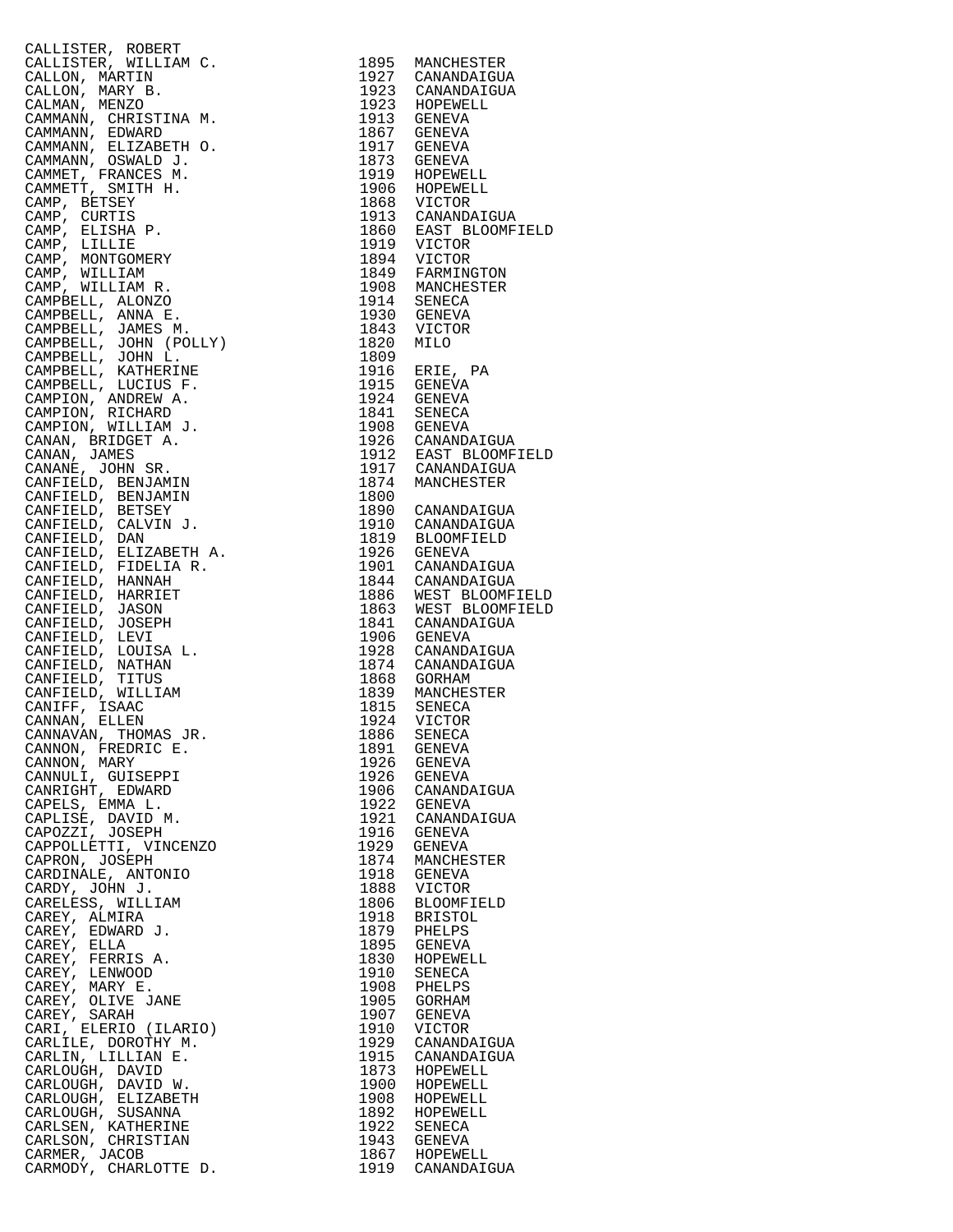| IIE<br>I.A.C.<br>I.E.S M.<br>F.<br>I.LLIAM<br>F.<br>E.<br>I.LLIAM<br>IOS<br>3A<br>INJMIN C.<br>INJNING M.<br>IRISTINA<br>VID JONG.<br>J.ONG.<br>JONG.<br>JONG.<br>JONG.<br>JONG.<br>JONG.<br>JONG.<br>JONG.<br>JONG.<br>JONG.<br>JONG.<br>JURA M.<br>NES A.<br>VIRX M.<br>NEY F.<br>NEY<br>CARMODY, DENNIE |              | 1917 CANANDAIGUA                                                                                                                                                                                                                                                               |
|------------------------------------------------------------------------------------------------------------------------------------------------------------------------------------------------------------------------------------------------------------------------------------------------------------|--------------|--------------------------------------------------------------------------------------------------------------------------------------------------------------------------------------------------------------------------------------------------------------------------------|
| CARMODY, JOHN                                                                                                                                                                                                                                                                                              |              | 1896 GENEVA                                                                                                                                                                                                                                                                    |
| CARMODY, JULIA C.                                                                                                                                                                                                                                                                                          |              |                                                                                                                                                                                                                                                                                |
| CARNEY, FRANCES M.                                                                                                                                                                                                                                                                                         |              |                                                                                                                                                                                                                                                                                |
| CARNEY, JAMES F.                                                                                                                                                                                                                                                                                           |              |                                                                                                                                                                                                                                                                                |
| CARNEY, MARY E.                                                                                                                                                                                                                                                                                            |              |                                                                                                                                                                                                                                                                                |
| CAROTHERS, WILLIAM                                                                                                                                                                                                                                                                                         |              |                                                                                                                                                                                                                                                                                |
| CARPENTER, ABEL B.                                                                                                                                                                                                                                                                                         |              |                                                                                                                                                                                                                                                                                |
| CARPENTER, AMOS                                                                                                                                                                                                                                                                                            |              |                                                                                                                                                                                                                                                                                |
| CARPENTER, ASA                                                                                                                                                                                                                                                                                             |              |                                                                                                                                                                                                                                                                                |
| CARPENTER, BENJAMIN C.                                                                                                                                                                                                                                                                                     |              |                                                                                                                                                                                                                                                                                |
| CARPENTER, CALVIN H.                                                                                                                                                                                                                                                                                       |              |                                                                                                                                                                                                                                                                                |
| CARPENTER, CHRISTINA                                                                                                                                                                                                                                                                                       |              | 1896 GENEVA<br>1922 GENEVA<br>1912 GENEVA<br>1915 GENEVA<br>1924 GENEVA<br>1860 PHELPS<br>1860 PHELPS<br>1808 RICHMOND<br>1818 CANADICE<br>1875 EAST BLOOMFIELD<br>1879 GENEVA<br>1885 GENEVA<br>1880 GENEVA<br>1880 GENEVA<br>1880 MEST BLOOMFIELD<br>1884 RICHMOND<br>1884 P |
| CARPENTER, DAVID                                                                                                                                                                                                                                                                                           |              |                                                                                                                                                                                                                                                                                |
| CARPENTER, ELEANOR                                                                                                                                                                                                                                                                                         |              |                                                                                                                                                                                                                                                                                |
| CARPENTER, ELON G.                                                                                                                                                                                                                                                                                         |              |                                                                                                                                                                                                                                                                                |
| CARPENTER, FRANK H.<br>CARPENTER, GEORGE                                                                                                                                                                                                                                                                   |              |                                                                                                                                                                                                                                                                                |
|                                                                                                                                                                                                                                                                                                            |              |                                                                                                                                                                                                                                                                                |
| CARPENTER, INCREASE                                                                                                                                                                                                                                                                                        |              | 1884 PHELPS<br>1918 VICTOR<br>1872 VICTOR<br>1837 VICTOR<br>1911 CANANDAIGUA<br>1911 PHELPS<br>1924 PHELPS<br>1924 PHELPS<br>1924 PHELPS<br>1924 CANANDAIGUA<br>1877 DHFLPS                                                                                                    |
| CARPENTER, JAMES                                                                                                                                                                                                                                                                                           |              |                                                                                                                                                                                                                                                                                |
| CARPENTER, JAMES A.                                                                                                                                                                                                                                                                                        |              |                                                                                                                                                                                                                                                                                |
| CARPENTER, LAURA M.                                                                                                                                                                                                                                                                                        |              |                                                                                                                                                                                                                                                                                |
| CARPENTER, MARY                                                                                                                                                                                                                                                                                            |              |                                                                                                                                                                                                                                                                                |
| CARPENTER, MARY F.                                                                                                                                                                                                                                                                                         |              |                                                                                                                                                                                                                                                                                |
| CARPENTER, NANCY M.                                                                                                                                                                                                                                                                                        |              |                                                                                                                                                                                                                                                                                |
| CARPENTER, PLATT                                                                                                                                                                                                                                                                                           |              |                                                                                                                                                                                                                                                                                |
| CARPENTER, SARAH<br>CARR, AMANDA J.                                                                                                                                                                                                                                                                        |              | 1877 PHELPS<br>1895 VICTOR<br>1856 SOUTH BRISTOL<br>1900 BRISTOL                                                                                                                                                                                                               |
|                                                                                                                                                                                                                                                                                                            | 1930 HALL    |                                                                                                                                                                                                                                                                                |
| CARR, CARRIE J.<br>CARR, EDSON                                                                                                                                                                                                                                                                             |              | 1862 CANANDAIGUA                                                                                                                                                                                                                                                               |
| CARR, FRANCES A.                                                                                                                                                                                                                                                                                           |              |                                                                                                                                                                                                                                                                                |
| CARR, GEORGE                                                                                                                                                                                                                                                                                               |              |                                                                                                                                                                                                                                                                                |
| CARR, GEORGE A.                                                                                                                                                                                                                                                                                            |              |                                                                                                                                                                                                                                                                                |
| CARR, JAMES E.                                                                                                                                                                                                                                                                                             |              | 1892 SENECA<br>1924 GENEVA<br>1920 SENECA<br>1924 CANANDAIGUA                                                                                                                                                                                                                  |
| CARR, JARVIS W.                                                                                                                                                                                                                                                                                            |              |                                                                                                                                                                                                                                                                                |
| CARR, MARY JANE                                                                                                                                                                                                                                                                                            |              | 1875 BRISTOL<br>1894 MANCHESTER                                                                                                                                                                                                                                                |
| CARR, ROBERT                                                                                                                                                                                                                                                                                               |              |                                                                                                                                                                                                                                                                                |
| CARR, ROBERT                                                                                                                                                                                                                                                                                               |              | 1870 GENEVA<br>1894 SENECA                                                                                                                                                                                                                                                     |
| CARR, ROGER                                                                                                                                                                                                                                                                                                |              | 1879 GENEVA                                                                                                                                                                                                                                                                    |
| CARR, TILLIE M.                                                                                                                                                                                                                                                                                            |              |                                                                                                                                                                                                                                                                                |
| CARR, WILLIAM E.                                                                                                                                                                                                                                                                                           |              | 1929 CANANDAIGUA<br>1876 SMITHVILLE, NC<br>1925 GENEVA                                                                                                                                                                                                                         |
| CARR, WILLIAM H.                                                                                                                                                                                                                                                                                           |              |                                                                                                                                                                                                                                                                                |
| CARRINGTON, EDWARD F.<br>CARRINGTON, JOHN                                                                                                                                                                                                                                                                  |              | 1911 CANANDAIGUA<br>1896 CANANDAIGUA<br>1899 CANANDAIGUA                                                                                                                                                                                                                       |
| CARRINGTON, LOUISE                                                                                                                                                                                                                                                                                         |              |                                                                                                                                                                                                                                                                                |
| CARRINGTON, WILLIAM                                                                                                                                                                                                                                                                                        |              |                                                                                                                                                                                                                                                                                |
| CARROLL, CATHERINE                                                                                                                                                                                                                                                                                         |              | 1927 BRISTOL<br>1925 GENEVA<br>1921 CANANDAIGUA<br>1916 CHICAGO, IL                                                                                                                                                                                                            |
| CARROLL, HENRY C.                                                                                                                                                                                                                                                                                          |              |                                                                                                                                                                                                                                                                                |
| CARROLL, JOHN J.                                                                                                                                                                                                                                                                                           |              |                                                                                                                                                                                                                                                                                |
| CARROLL, MARY                                                                                                                                                                                                                                                                                              |              | 1911 GENEVA                                                                                                                                                                                                                                                                    |
| CARROLL, MARY                                                                                                                                                                                                                                                                                              | 1910         | CANANDAIGUA                                                                                                                                                                                                                                                                    |
| CARROLL, POLLY                                                                                                                                                                                                                                                                                             | 1877         | CANANDAIGUA                                                                                                                                                                                                                                                                    |
| CARSON, ADA B.                                                                                                                                                                                                                                                                                             | 1929         | GENEVA                                                                                                                                                                                                                                                                         |
| CARSON, CHARLES                                                                                                                                                                                                                                                                                            | 1910         | SENECA                                                                                                                                                                                                                                                                         |
| CARSON, ELIZABETH O.                                                                                                                                                                                                                                                                                       | 1919         | CANANDAIGUA                                                                                                                                                                                                                                                                    |
| CARSON, GRACE E.                                                                                                                                                                                                                                                                                           | 1926         | CANANDAIGUA                                                                                                                                                                                                                                                                    |
| CARSON,<br>HENRY O.                                                                                                                                                                                                                                                                                        | 1911         | CANANDAIGUA                                                                                                                                                                                                                                                                    |
| CARSON, JAMES S.                                                                                                                                                                                                                                                                                           | 1917         | MANCHESTER                                                                                                                                                                                                                                                                     |
| CARSON, MARGARET E.                                                                                                                                                                                                                                                                                        | 1888<br>1916 | GORHAM                                                                                                                                                                                                                                                                         |
| CARSON, MARGARET J.<br>CARSON, MATTHEW R.                                                                                                                                                                                                                                                                  | 1914         | SENECA<br>CANANDAIGUA                                                                                                                                                                                                                                                          |
| CARSON, ROBERT                                                                                                                                                                                                                                                                                             | 1883         | GENEVA                                                                                                                                                                                                                                                                         |
| CARSON,<br>THOMAS A.                                                                                                                                                                                                                                                                                       | 1880         | SENECA                                                                                                                                                                                                                                                                         |
| CARSON, WILLIAM A.                                                                                                                                                                                                                                                                                         | 1888         | GORHAM                                                                                                                                                                                                                                                                         |
| CARTER, AMASA                                                                                                                                                                                                                                                                                              | 1843         | EAST BLOOMFIELD                                                                                                                                                                                                                                                                |
| CARTER, ANN E.                                                                                                                                                                                                                                                                                             | 1895         | GENEVA                                                                                                                                                                                                                                                                         |
| CARTER, CHADWICK                                                                                                                                                                                                                                                                                           | 1911         | CANANDAIGUA                                                                                                                                                                                                                                                                    |
| CARTER, DARIUS                                                                                                                                                                                                                                                                                             | 1832         | <b>BLOOMFIELD</b>                                                                                                                                                                                                                                                              |
| CARTER, HARRIET                                                                                                                                                                                                                                                                                            | 1872         | GENEVA                                                                                                                                                                                                                                                                         |
| CARTER, JAMES                                                                                                                                                                                                                                                                                              | 1845         | GENEVA                                                                                                                                                                                                                                                                         |
| CARTER, JANE                                                                                                                                                                                                                                                                                               | 1872         | SENECA                                                                                                                                                                                                                                                                         |
| CARTER, JENNIE S.                                                                                                                                                                                                                                                                                          | 1916         | PHELPS                                                                                                                                                                                                                                                                         |
| CARTER, LAURA<br>CARTER, MARY A.                                                                                                                                                                                                                                                                           | 1891<br>1872 | GENEVA                                                                                                                                                                                                                                                                         |
| CARTER, MERNA H.                                                                                                                                                                                                                                                                                           | 1922         | GENEVA<br>DETROIT, MI                                                                                                                                                                                                                                                          |
| CARTER, NEWTON                                                                                                                                                                                                                                                                                             | 1906         | PHELPS                                                                                                                                                                                                                                                                         |
| CARTER, WILLIAM                                                                                                                                                                                                                                                                                            | 1881         | EAST BLOOMFIELD                                                                                                                                                                                                                                                                |
| CARTER, WILLIAM W.                                                                                                                                                                                                                                                                                         | 1872         | GENEVA                                                                                                                                                                                                                                                                         |
| CARTWRIGHT, ALMIRA                                                                                                                                                                                                                                                                                         | 1919         | CANANDAIGUA                                                                                                                                                                                                                                                                    |
| CARTWRIGHT, EDWIN O.                                                                                                                                                                                                                                                                                       | 1924         | CANANDAIGUA                                                                                                                                                                                                                                                                    |
| CARTWRIGHT, TRUMAN                                                                                                                                                                                                                                                                                         | 1874         | <b>BRISTOL</b>                                                                                                                                                                                                                                                                 |

| $\begin{tabular}{cccccccc} \multicolumn{4}{c}{\begin{tabular}{cccccccccccc} $c_1$ & $c_1$ & $c_1$ & $c_1$ & $c_1$ & $c_1$ & $c_1$ & $c_1$ & $c_1$ & $c_1$ & $c_1$ & $c_1$ & $c_1$ & $c_1$ & $c_1$ & $c_1$ & $c_1$ & $c_1$ & $c_1$ & $c_1$ & $c_1$ & $c_1$ & $c_1$ & $c_1$ & $c_1$ & $c_1$ & $c_1$ & $c_1$ & $c_1$ & $c_1$ & $c_1$ & $c_1$ &$ |              |                                                                          |
|----------------------------------------------------------------------------------------------------------------------------------------------------------------------------------------------------------------------------------------------------------------------------------------------------------------------------------------------|--------------|--------------------------------------------------------------------------|
|                                                                                                                                                                                                                                                                                                                                              |              |                                                                          |
|                                                                                                                                                                                                                                                                                                                                              |              |                                                                          |
|                                                                                                                                                                                                                                                                                                                                              |              |                                                                          |
|                                                                                                                                                                                                                                                                                                                                              |              |                                                                          |
|                                                                                                                                                                                                                                                                                                                                              |              |                                                                          |
|                                                                                                                                                                                                                                                                                                                                              |              |                                                                          |
|                                                                                                                                                                                                                                                                                                                                              |              |                                                                          |
|                                                                                                                                                                                                                                                                                                                                              |              |                                                                          |
|                                                                                                                                                                                                                                                                                                                                              |              |                                                                          |
|                                                                                                                                                                                                                                                                                                                                              |              |                                                                          |
|                                                                                                                                                                                                                                                                                                                                              |              |                                                                          |
|                                                                                                                                                                                                                                                                                                                                              |              |                                                                          |
|                                                                                                                                                                                                                                                                                                                                              |              |                                                                          |
|                                                                                                                                                                                                                                                                                                                                              |              |                                                                          |
|                                                                                                                                                                                                                                                                                                                                              |              |                                                                          |
|                                                                                                                                                                                                                                                                                                                                              |              |                                                                          |
|                                                                                                                                                                                                                                                                                                                                              |              |                                                                          |
|                                                                                                                                                                                                                                                                                                                                              |              |                                                                          |
|                                                                                                                                                                                                                                                                                                                                              |              |                                                                          |
|                                                                                                                                                                                                                                                                                                                                              |              |                                                                          |
|                                                                                                                                                                                                                                                                                                                                              |              |                                                                          |
|                                                                                                                                                                                                                                                                                                                                              |              |                                                                          |
|                                                                                                                                                                                                                                                                                                                                              |              |                                                                          |
|                                                                                                                                                                                                                                                                                                                                              |              |                                                                          |
|                                                                                                                                                                                                                                                                                                                                              |              |                                                                          |
| CARSON, THOMAS A.                                                                                                                                                                                                                                                                                                                            | 1880         | SENECA                                                                   |
| CARSON, WILLIAM A.                                                                                                                                                                                                                                                                                                                           | 1888         |                                                                          |
|                                                                                                                                                                                                                                                                                                                                              |              | GORHAM                                                                   |
| CARTER, AMASA                                                                                                                                                                                                                                                                                                                                |              | EAST BLOOMFIELD                                                          |
| CARTER, ANN E.                                                                                                                                                                                                                                                                                                                               |              | 1843 EAST B<br>1895 GENEVA                                               |
| CARTER, CHADWICK                                                                                                                                                                                                                                                                                                                             | 1911         | CANANDAIGUA                                                              |
| CARTER, DARIUS                                                                                                                                                                                                                                                                                                                               | 1832         | <b>BLOOMFIELD</b>                                                        |
|                                                                                                                                                                                                                                                                                                                                              |              |                                                                          |
| CARTER, HARRIET                                                                                                                                                                                                                                                                                                                              | 1872         | GENEVA                                                                   |
| CARTER, JAMES                                                                                                                                                                                                                                                                                                                                |              | 1845 GENEVA                                                              |
| CARTER, JANE                                                                                                                                                                                                                                                                                                                                 | 1872         | SENECA                                                                   |
| CARTER, JENNIE S.                                                                                                                                                                                                                                                                                                                            | 1916         | PHELPS                                                                   |
| CARTER, LAURA                                                                                                                                                                                                                                                                                                                                |              | 1891 GENEVA                                                              |
|                                                                                                                                                                                                                                                                                                                                              |              |                                                                          |
| CARTER, MARY A.                                                                                                                                                                                                                                                                                                                              |              | 1872 GENEVA                                                              |
| CARTER, MERNA H.                                                                                                                                                                                                                                                                                                                             |              | DETROIT, MI                                                              |
| CARTER, NEWTON                                                                                                                                                                                                                                                                                                                               | 1922<br>1906 | PHELPS                                                                   |
| CARTER, WILLIAM                                                                                                                                                                                                                                                                                                                              |              | EAST BLOOMFIELD                                                          |
|                                                                                                                                                                                                                                                                                                                                              |              |                                                                          |
| CARTER, WILLIAM W.                                                                                                                                                                                                                                                                                                                           |              | 1881 EAST BLOOMF1<br>1872 GENEVA<br>1919 CANANDAIGUA<br>1924 CANANDAIGUA |
| CARTWRIGHT, ALMIRA                                                                                                                                                                                                                                                                                                                           |              |                                                                          |
| CARTWRIGHT, EDWIN O.                                                                                                                                                                                                                                                                                                                         |              |                                                                          |
| CARTWRIGHT, TRUMAN                                                                                                                                                                                                                                                                                                                           |              | 1874 BRISTOL                                                             |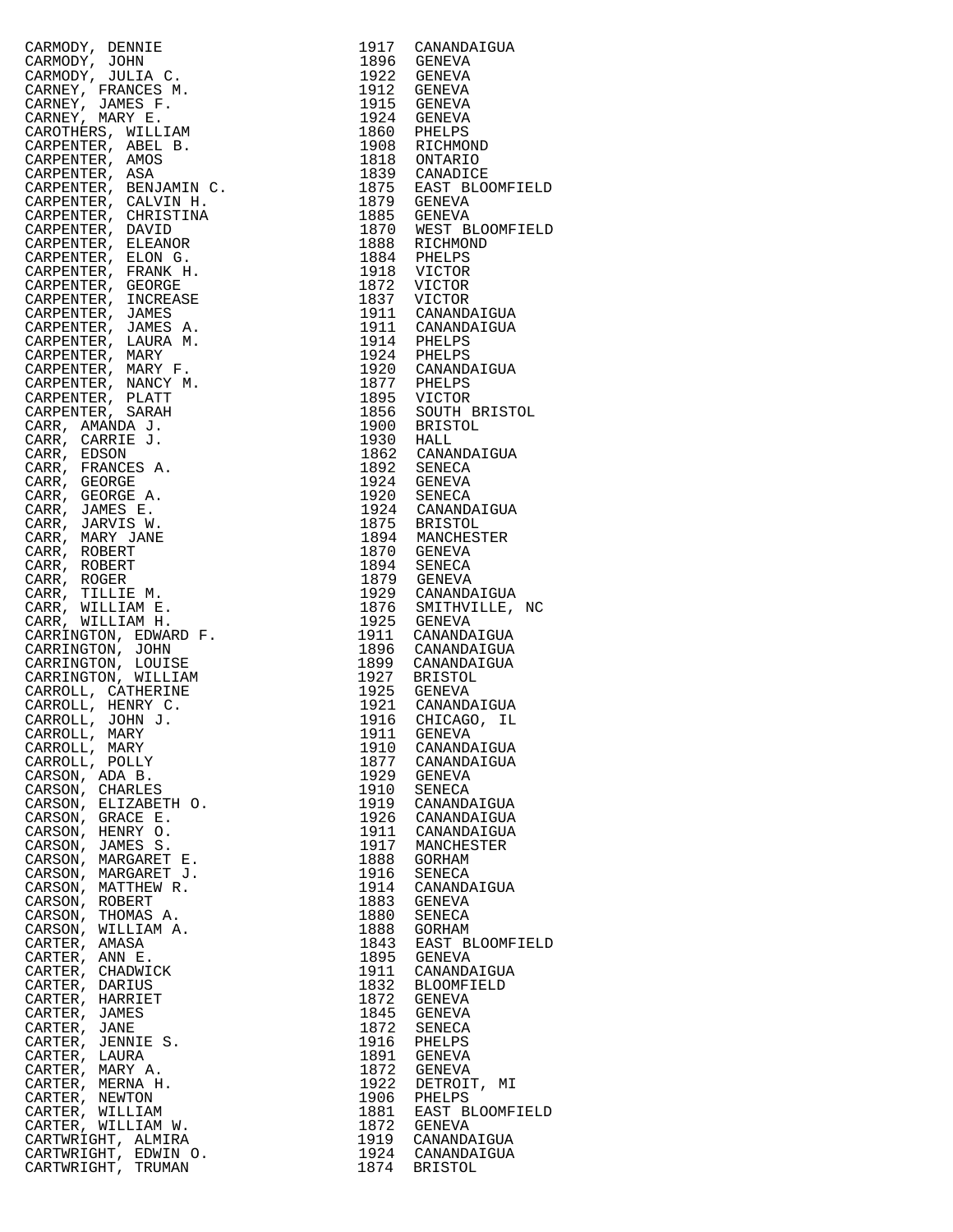| CARY, MARY     |                                      | 1878         | GENEVA                        |
|----------------|--------------------------------------|--------------|-------------------------------|
|                | CASBY, EDWARD F.                     | 1908         | GORHAM                        |
|                | CASBY, JOHN J.                       | 1927         | CANANDAIGUA                   |
| CASBY, MARY    | CASBY, KATHARINE                     | 1920<br>1906 | CANANDAIGUA<br>GORHAM         |
| CASE, ABEL     |                                      | 1828         | CANANDAIGUA                   |
| CASE,          | ADRIAN G.                            | 1888         | BRISTOL                       |
|                | CASE, ALICE A.                       | 1903         | CANANDAIGUA                   |
|                | CASE, AUGUSTUS L. JR.                | 1890         | BRISTOL, RI                   |
|                | CASE, BILLINGS H.                    | 1894         | BRISTOL                       |
|                | CASE, BILLINGS T.<br>CASE, CATHARINE | 1883<br>1856 | BRISTOL                       |
| CASE,          | CHARLES R.                           | 1914         | PHELPS<br>EAST BLOOMFI        |
|                | CASE, CHRISTIANA L.                  | 1895         | BRISTOL                       |
|                | CASE, CUNNINGHAM P.                  | 1860         | MANCHESTER                    |
|                | CASE, DANIEL                         | 1903         | PHELPS<br>CANANDAIGUA         |
| CASE,          | DANIEL                               | 1812         |                               |
| CASE,          | CASE, DAVID F.<br>EDSON T.           | 1885<br>1923 | CANANDAIGUA<br>GENEVA         |
| CASE, ELIZA    |                                      | 1860         | HOPEWELL                      |
| CASE,          | EMMA                                 | 1927         | CLIFTON SPRI                  |
| CASE, ENOS     |                                      | 1857         | PHELPS                        |
|                | CASE, EUNICE C.                      | 1917         | PHELPS                        |
|                | CASE, FELIX O.                       | 1891         | BRISTOL                       |
|                | CASE, FRANCES L.                     | 1919         | EAST BLOOMFI                  |
|                | CASE, GEORGE<br>CASE, GEORGE W.      | 1915<br>1926 | BRISTOL<br>NAPLES             |
|                | CASE, HANNAH                         | 1857         | BRISTOL                       |
|                | CASE, HIRAM C.                       | 1927         | HOLCOMB                       |
|                | CASE, HIRAM R.                       | 1917         | CANANDAIGUA                   |
|                | CASE, HORACE B.                      | 1921         | <b>BRISTOL</b>                |
|                | CASE, ISAAC R.                       | 1837         | HOPEWELL                      |
|                | CASE, ISAIAH<br>CASE, ISAIAH I.      | 1879<br>1925 | BRISTOL                       |
| CASE,          | JAMES                                | 1832         | CANANDAIGUA<br>BRISTOL        |
|                | CASE, JAMES W.                       | 1866         | HOPEWELL                      |
| CASE,          | JEROME J.                            | 1909         | BRISTOL                       |
| CASE, JESSE    |                                      | 1851         | EAST BLOOMFI                  |
| CASE,          | JOHN                                 | 1832         | HOPEWELL                      |
| CASE,          | JOHN                                 | 1864         | PHELPS                        |
| CASE,          | JOHN<br>CASE, JOHN H.                | 1816<br>1903 | GORHAM<br>CANANDAIGUA         |
| CASE,          | JOHN W.                              | 1924         | CANANDAIGUA                   |
|                | CASE, JONATHAN J.                    | 1855         | <b>BRISTOL</b>                |
| CASE,          | JUDITH A.                            | 1900         | BRISTOL                       |
|                | CASE, JULIA A.                       | 1881         | SENECA                        |
| CASE,          | LEVI                                 | 1904         | CLIFTON SPRI                  |
| CASE,          | CASE, LUCINA<br>LUCRETIA C.          | 1922<br>1874 | BRISTOL<br>BRISTOL            |
|                | CASE, LYDIA                          | 1885         | PHELPS                        |
| CASE,          | MARK A.                              | 1920         | <b>BRISTOL</b>                |
| CASE,          | MELISSA C.                           | 1908         | WEST BLOOMFI                  |
| CASE,          | MILLISCENT E.                        | 1916         | GORHAM                        |
| CASE,<br>CASE, | MORGAN L.                            | 1885         | CANANDAIGUA                   |
| CASE,          | NANCY N.<br>NELSON S.                | 1900<br>1898 | CANANDAIGUA<br>CANANDAIGUA    |
| CASE,          | NICHOLAS H.                          | 1928         | <b>BRISTOL</b>                |
| CASE,          | NOADIAH D.                           | 1903         | <b>BRISTOL</b>                |
| CASE,          | NOADIAH W.                           | 1837         | GORHAM                        |
| CASE,          | <b>NORMAN</b>                        | 1857         | PHELPS                        |
| CASE,<br>CASE, | OLIVER                               | 1860<br>1895 | <b>BRISTOL</b>                |
| CASE,          | ORESTES<br>ORVILLE W.                | 1927         | <b>BRISTOL</b><br>CANANDAIGUA |
| CASE,          | SARAH H.                             | 1915         | CANANDAIGUA                   |
| CASE,          | SEBA                                 | 1840         | CANANDAIGUA                   |
| CASE,          | SEVIA A.                             | 1881         | HOPEWELL                      |
| CASE,          | SEYMOUR                              | 1818         |                               |
| CASE,<br>CASE, | SEYMOUR W.                           | 1875         | <b>BRISTOL</b>                |
| CASE,          | SWEET W.<br>THEODORE                 | 1818<br>1910 | LIMA<br>PHELPS                |
| CASE,          | WILLIAM                              | 1868         | PHELPS                        |
| CASE,          | WILLIAM                              | 1853         | CANANDAIGUA                   |
| CASE,          | WILLIAM R.                           | 1927         | CLIFTON SPRI                  |
| CASE,          | WILLIAM T.                           | 1914         | EAST BLOOMFI                  |
| CASE,          | ZEBULON T.<br>CASEY, A. MABLE        | 1883<br>1922 | GENEVA<br>CANANDAIGUA         |
|                | CASKEY, ALVA                         | 1856         | CANADICE                      |
|                | CASKEY, DANIEL                       | 1863         | RICHMOND                      |
|                | CASKEY, EMILY H.                     | 1905         | CANADICE                      |
|                | CASKEY, JOHN                         | 1848         | RICHMOND                      |
|                | CASKEY, JOSEPH                       | 1853         | RICHMOND                      |

| CARY, MARY  |                                        | 1878         | GENEVA                                                              |
|-------------|----------------------------------------|--------------|---------------------------------------------------------------------|
|             | CASBY, EDWARD F.<br>CASBY, JOHN J.     | 1908<br>1927 | GORHAM<br>CANANDAIGUA                                               |
|             | CASBY, KATHARINE                       | 1920         | CANANDAIGUA                                                         |
| CASBY, MARY |                                        |              | 1906 GORHAM                                                         |
| CASE, ABEL  |                                        |              | 1828 CANANDAIGUA                                                    |
|             | CASE, ADRIAN G.                        |              | 1888 BRISTOL                                                        |
|             | CASE, ALICE A.                         |              | 1903 CANANDAIGUA                                                    |
|             | CASE, AUGUSTUS L. JR.                  |              | 1890 BRISTOL, RI<br>1894 BRISTOL                                    |
|             | CASE, BILLINGS H.<br>CASE, BILLINGS T. |              |                                                                     |
| CASE,       | CATHARINE                              |              |                                                                     |
|             | CASE, CHARLES R.                       |              |                                                                     |
|             | CASE, CHRISTIANA L.                    |              | 1883 BRISTOL<br>1856 PHELPS<br>1914 EAST BLOOMFIELD<br>1895 BRISTOL |
|             | CASE, CUNNINGHAM P.                    |              | 1860 MANCHESTER                                                     |
|             | CASE, DANIEL                           |              | 1903 PHELPS                                                         |
|             | CASE, DANIEL<br>CASE, DAVID F.         |              | 1812 CANANDAIGUA                                                    |
|             | CASE, EDSON T.                         |              | 1885 CANANDAIGUA<br>1923 GENEVA                                     |
| CASE, ELIZA |                                        |              | 1860 HOPEWELL                                                       |
| CASE, EMMA  |                                        |              | 1927 CLIFTON SPRINGS<br>1857 PHELPS                                 |
| CASE, ENOS  |                                        |              |                                                                     |
|             | CASE, EUNICE C.                        |              | 1917 PHELPS                                                         |
|             | CASE, FELIX O.                         |              | 1891 BRISTOL                                                        |
|             | CASE, FRANCES L.<br>CASE, GEORGE       |              | 1919 EAST BLOOMFIELD<br>1915 BRISTOL<br>1926 NAPLES                 |
|             | CASE, GEORGE W.                        |              |                                                                     |
|             | CASE, HANNAH                           |              | 1857 BRISTOL                                                        |
|             | CASE, HIRAM C.                         |              | 1927 HOLCOMB<br>1927 HOLCOMB                                        |
|             | CASE, HIRAM R.                         |              |                                                                     |
|             | CASE, HORACE B.                        |              | 1921 BRISTOL<br>1837 HOPEWELL                                       |
| CASE,       | ISAAC R.                               |              |                                                                     |
|             | CASE, ISAIAH                           |              | 1879 BRISTOL<br>1925 CANANDAIGUA                                    |
| CASE, JAMES | CASE, ISAIAH I.                        |              | 1832 BRISTOL                                                        |
|             | CASE, JAMES W.                         |              | 1866 HOPEWELL                                                       |
|             | CASE, JEROME J.                        |              | 1909 BRISTOL                                                        |
| CASE, JESSE |                                        |              | 1851 EAST BLOOMFIELD                                                |
| CASE, JOHN  |                                        |              | 1832 HOPEWELL                                                       |
| CASE, JOHN  |                                        |              | 1864 PHELPS                                                         |
| CASE, JOHN  | CASE, JOHN H.                          |              | 1816 GORHAM                                                         |
|             | CASE, JOHN W.                          |              | 1903 CANANDAIGUA<br>1924 CANANDAIGUA                                |
|             | CASE, JONATHAN J.                      |              | 1855 BRISTOL                                                        |
|             | CASE, JUDITH A.                        |              | 1900 BRISTOL<br>1881 SENECA                                         |
|             | CASE, JULIA A.                         |              |                                                                     |
| CASE, LEVI  |                                        |              | 1904 CLIFTON SPRINGS                                                |
|             | CASE, LUCINA                           |              | 1922 BRISTOL                                                        |
| CASE, LYDIA | CASE, LUCRETIA C.                      |              | 1874 BRISTOL<br>1885 PHELPS                                         |
|             | CASE, MARK A.                          | 1920         | <b>BRISTOL</b>                                                      |
|             | CASE, MELISSA C.                       | 1908         | WEST BLOOMFIELD                                                     |
|             | CASE, MILLISCENT E.                    | 1916         | GORHAM                                                              |
|             | CASE, MORGAN L.                        | 1885         | CANANDAIGUA                                                         |
| CASE,       | CASE, NANCY N.                         | 1900         | CANANDAIGUA                                                         |
|             | NELSON S.<br>CASE, NICHOLAS H.         | 1898<br>1928 | CANANDAIGUA<br><b>BRISTOL</b>                                       |
|             | CASE, NOADIAH D.                       | 1903         | <b>BRISTOL</b>                                                      |
|             | CASE, NOADIAH W.                       | 1837         | GORHAM                                                              |
|             | CASE, NORMAN                           | 1857         | PHELPS                                                              |
|             | CASE, OLIVER                           | 1860         | BRISTOL                                                             |
|             | CASE, ORESTES                          | 1895         | <b>BRISTOL</b>                                                      |
|             | CASE, ORVILLE W.<br>CASE, SARAH H.     | 1927<br>1915 | CANANDAIGUA<br>CANANDAIGUA                                          |
| CASE, SEBA  |                                        | 1840         | CANANDAIGUA                                                         |
|             | CASE, SEVIA A.                         | 1881         | HOPEWELL                                                            |
|             | CASE, SEYMOUR                          | 1818         |                                                                     |
|             | CASE, SEYMOUR W.                       | 1875         | <b>BRISTOL</b>                                                      |
|             | CASE, SWEET W.                         | 1818         | LIMA                                                                |
| CASE,       | THEODORE                               | 1910         | PHELPS                                                              |
|             | CASE, WILLIAM<br>CASE, WILLIAM         | 1868<br>1853 | PHELPS<br>CANANDAIGUA                                               |
|             | CASE, WILLIAM R.                       | 1927         | CLIFTON SPRINGS                                                     |
|             | CASE, WILLIAM T.                       | 1914         | EAST BLOOMFIELD                                                     |
|             | CASE, ZEBULON T.                       | 1883         | GENEVA                                                              |
|             | CASEY, A. MABLE                        | 1922         | CANANDAIGUA                                                         |
|             | CASKEY, ALVA                           | 1856         | CANADICE                                                            |
|             | CASKEY, DANIEL<br>CASKEY, EMILY H.     | 1863<br>1905 | RICHMOND<br>CANADICE                                                |
|             | CASKEY, JOHN                           | 1848         | RICHMOND                                                            |
|             | CASKEY, JOSEPH                         | 1853         | RICHMOND                                                            |
|             |                                        |              |                                                                     |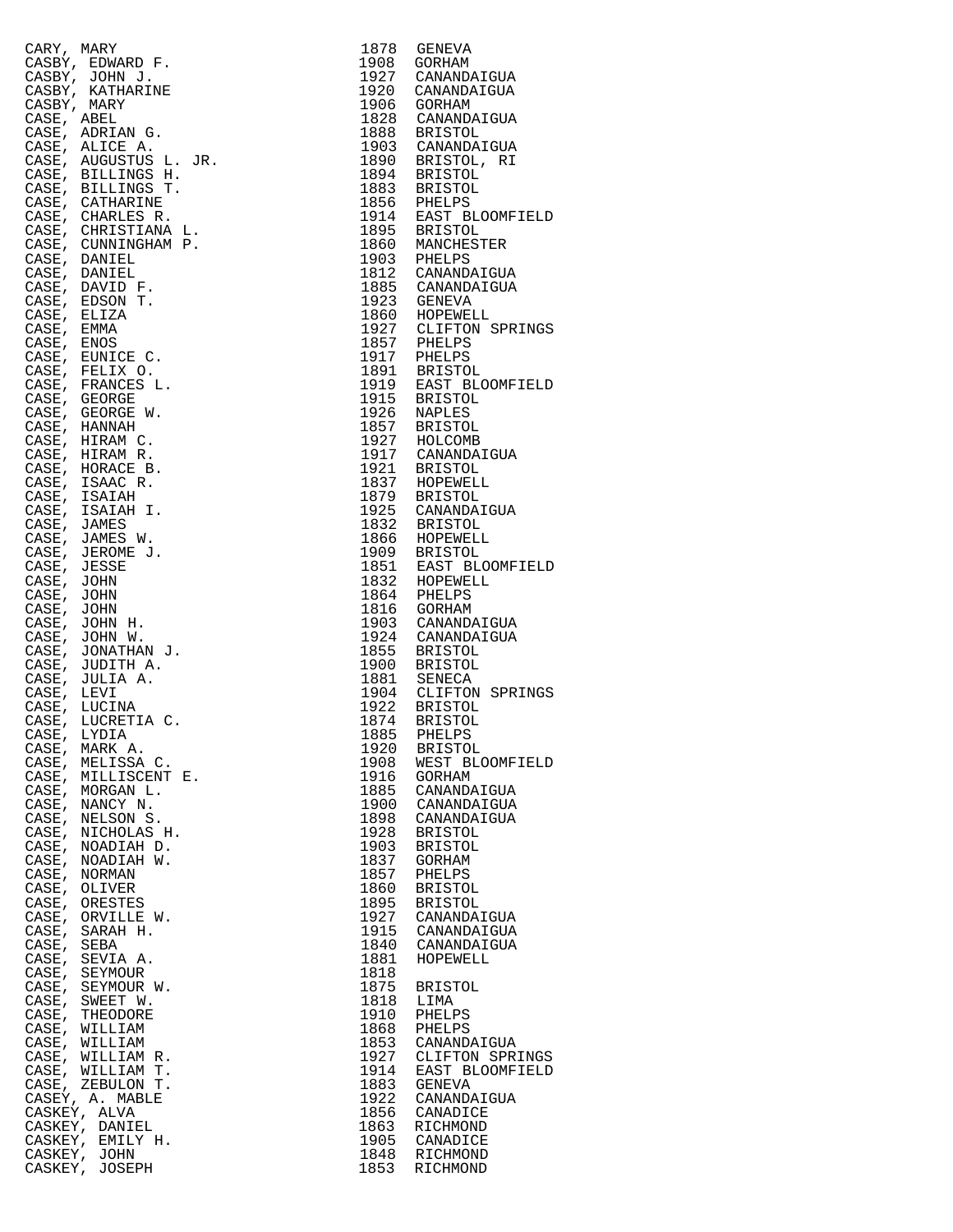| CASKEY, LUCY               | 1864 | RICHMOND                                 |
|----------------------------|------|------------------------------------------|
| CASKEY, MARGARET           | 1885 | CANADICE                                 |
| CASKEY, SIDNEY             |      | 1881 CANADICE                            |
| CASLER, ELMIRA A.          |      | 1924 GENEVA                              |
|                            |      |                                          |
| CASS, MARGARET J.          | 1905 | GENEVA                                   |
| CASS, THOMAS               | 1930 | GENEVA                                   |
| CASS, WILLIAM C.           | 1916 | GENEVA                                   |
| CASS, WILLIAM H.           | 1922 | GENEVA                                   |
|                            |      |                                          |
| CASS, WILLIAM SR.          |      | 1889 GENEVA                              |
| CASSADY, MARGARET          | 1841 | NAPLES                                   |
| CASSIDY, ELIZABETH         |      | 1925 CANANDAIGUA<br>1903 GENEVA          |
| CASSIDY, HANNAH            |      |                                          |
|                            |      |                                          |
| CASSORT, ADDIE C.          |      | 1912 CANANDAIGUA                         |
| CASSORT, CHARLES           |      | 1873 CANANDAIGUA                         |
| CASSORT, DAVID             |      |                                          |
| CASSORT, DAVID F.          |      | 1861 CANANDAIGUA<br>1926 MANCHESTER      |
|                            |      |                                          |
| CASSORT, JAMES             |      | 1897 CANANDAIGUA<br>1897 MANCHESTER      |
| CASSORT, MARY              |      |                                          |
| CASSORT, WILLIAM           |      | 1921 CANANDAIGUA<br>1897 SOUTH BRISTOL   |
| CASTLE, CHARLES D.         |      |                                          |
|                            |      |                                          |
| CASTLE, DANIEL L.          |      |                                          |
| CASTLE, DYER               |      | 1841 CANANDAIGUA<br>1855 CANANDAIGUA     |
| CASTLE, FRANCIS J.         |      |                                          |
| CASTLE, LOUISE E.          |      | 1881 CANANDAIGUA<br>1884 CANANDAIGUA     |
|                            |      |                                          |
| CASTLE, PHOEBE J.          |      | 1904 CANANDAIGUA<br>1897 EAST BLOOMFIELD |
| CASTLE, SETH G.            |      |                                          |
| CATALFAMO, ROCCO           | 1930 | CANANDAIGUA                              |
|                            |      |                                          |
| CATCHPOLE, ALFRED          |      | 1913 GENEVA                              |
| CATCHPOLE, DANIEL          | 1894 | GENEVA                                   |
| CATCHPOLE, JOHN G.         |      | 1919 GENEVA                              |
|                            |      |                                          |
| CATER, JOHN                |      | 1876 FARMINGTON                          |
| CATER, MARY                |      | 1864 EAST BLOOMFIELD                     |
| CATHIN, CHARLES            |      | 1865 GENEVA<br>1857 SENECA               |
| CATHIN, D. COLBY           |      |                                          |
|                            |      |                                          |
| CATHIN, JOSEPH J.          | 1860 | SENECA                                   |
| CATHRAN, WILLIAM R.        | 1818 |                                          |
| CATKAMIRE, JOHN H.         |      | 1847 FARMINGTON<br>1927 GENEVA           |
| CATLIN, CHARLES            |      |                                          |
|                            |      |                                          |
| CATLIN, MARY J.            | 1898 | INDIANAPOLIS,                            |
| CATLIN, ROBERT             | 1930 | GORHAM                                   |
| CATLIN, WILLIAM            | 1930 | GENEVA                                   |
|                            |      |                                          |
| CATON, AARON               | 1876 | SENECA                                   |
| CATON, HENRY T.            | 1912 | CANANDAIGUA                              |
| CATOR, ABRAHAM             |      | 1839 FARMINGTON                          |
| CATTERSON, WILLIAM         | 1889 |                                          |
|                            |      | SENECA<br>NAPLES                         |
| CAULKINS, JASPER           | 1915 |                                          |
| CAULKINS, REUBEN P.        |      |                                          |
| CAVAN, WILLIAM             |      | 1914 NAPLES<br>1923 CANANDAIGUA          |
| CAVANAUGH, MARY E.         | 1917 | WEST BLOOMFIELD                          |
|                            |      |                                          |
| CAWARD, GEORGE             |      | 1867 SENECA                              |
| CAWARD, WILLIAM            | 1897 | SENECA                                   |
| CAWFIELD, THOMAS           | 1909 | GENEVA                                   |
| CAYWARD, CHARLES C.        | 1923 | SENECA                                   |
| CAYWARD, CLARK             | 1858 |                                          |
|                            |      | SENECA                                   |
| CHADWICK, PHEBE            | 1865 | WEST BLOOMFIELD                          |
| CHALKER, NEWTON L.         | 1928 | MANCHESTER                               |
| CHAMBERLAIN, FRANK         | 1922 | CANANDAIGUA                              |
| CHAMBERLAIN, FRANK M.      | 1927 |                                          |
|                            |      | WEST BLOOMFIELD                          |
| CHAMBERLAIN, FRANK O.      | 1902 | CANANDAIGUA                              |
| CHAMBERLAIN, HARRIET E.    | 1915 | CANANDAIGUA                              |
| CHAMBERLAIN, JAMES H.      | 1921 | CANANDAIGUA                              |
|                            |      |                                          |
| CHAMBERLAIN, JOSEPH        | 1832 | RICHMOND                                 |
| CHAMBERLAIN, JOSEPH W.     | 1930 | <b>GENEVA</b>                            |
| CHAMBERLAIN, LAURA         | 1893 | CANANDAIGUA                              |
| CHAMBERLIN, DAVID          | 1821 |                                          |
|                            |      |                                          |
| CHAMBERLIN, DAVID ? (CLOE) | 1821 |                                          |
| CHAMBERS, WALTER C.        | 1913 | MANCHESTER                               |
| CHAMPION, ELIAS            | 1810 | PALMYRA                                  |
| CHAMPION, JOSIAH P.        | 1891 | PHELPS                                   |
|                            |      |                                          |
| CHAMPLIN, CATHARINE H.     | 1914 | GORHAM                                   |
| CHAMPLIN, CHARLES          | 1821 | SODUS                                    |
| CHAMPLIN, THOMAS M.        | 1926 | CANANDAIGUA                              |
|                            | 1821 | ONTARIO                                  |
| CHANDLER, DANIEL           |      |                                          |
| CHANY, JOHN J.             | 1915 | GENEVA                                   |
| CHAPEL, JONATHAN           | 1801 | CHARLESTOWN                              |
| CHAPIN, BETSEY             | 1867 | CANANDAIGUA                              |
| CHAPIN, CHARLES            | 1903 | HOPEWELL                                 |
|                            |      |                                          |
| CHAPIN, CORDELIA           | 1914 | WEST BLOOMFIELD                          |
| CHAPIN, CORNELIA           | 1897 | WEST BLOOMFIELD                          |
| CHAPIN, CYNTHIA M.         | 1881 | HOPEWELL                                 |
| CHAPIN, DAVID              | 1833 | RICHMOND                                 |
|                            |      |                                          |

| 1864         | RICHMOND                       |
|--------------|--------------------------------|
| 1885         | CANADICE                       |
| 1881<br>1924 | CANADICE<br>GENEVA             |
| 1905         | <b>GENEVA</b>                  |
| 1930         | GENEVA                         |
| 1916         | GENEVA                         |
| 1922         | GENEVA                         |
| 1889         | GENEVA                         |
| 1841<br>1925 | NAPLES<br>CANANDAIGUA          |
| 1903         | <b>GENEVA</b>                  |
| 1912         | CANANDAIGUA                    |
| 1873         | CANANDAIGUA                    |
| 1861         | CANANDAIGUA                    |
| 1926<br>1897 | MANCHESTER<br>CANANDAIGUA      |
| 1897         | MANCHESTER                     |
| 1921         | CANANDAIGUA                    |
| 1897         | SOUTH BRISTOL                  |
| 1841         | CANANDAIGUA                    |
| 1855<br>1881 | CANANDAIGUA                    |
| 1884         | CANANDAIGUA<br>CANANDAIGUA     |
| 1904         | CANANDAIGUA                    |
| 1897         | EAST BLOOMFIELD                |
| 1930         | CANANDAIGUA                    |
| 1913         | GENEVA                         |
| 1894<br>1919 | GENEVA<br><b>GENEVA</b>        |
| 1876         | FARMINGTON                     |
| 1864         | EAST BLOOMFIELD                |
| 1865         | GENEVA                         |
| 1857         | SENECA                         |
| 1860<br>1818 | SENECA                         |
| 1847         | FARMINGTON                     |
| 1927         | GENEVA                         |
| 1898         | INDIANAPOLIS,                  |
| 1930<br>1930 | GORHAM                         |
| 1876         | GENEVA<br>SENECA               |
| 1912         | CANANDAIGUA                    |
| 1839         | FARMINGTON                     |
| 1889         | <b>SENECA</b>                  |
| 1915<br>1914 | NAPLES<br>NAPLES               |
| 1923         | CANANDAIGUA                    |
| 1917         | WEST BLOOMFIELD                |
| 1867         | SENECA                         |
| 1897<br>1909 | SENECA<br><b>GENEVA</b>        |
| 1923         | <b>SENECA</b>                  |
|              | SENECA                         |
| 1858<br>1865 | WEST BLOOMFIELD                |
| 1928         | MANCHESTER                     |
| 1922<br>1927 | CANANDAIGUA<br>WEST BLOOMFIELD |
| 1902         | CANANDAIGUA                    |
| 1915         | CANANDAIGUA                    |
| 1921         | CANANDAIGUA                    |
| 1832         | RICHMOND                       |
| 1930<br>1893 | GENEVA<br>CANANDAIGUA          |
| 1821         |                                |
| 1821         |                                |
| 1913         | MANCHESTER                     |
| 1810         | PALMYRA                        |
| 1891<br>1914 | PHELPS<br><b>GORHAM</b>        |
| 1821         | SODUS                          |
| 1926         | CANANDAIGUA                    |
| 1821         | <b>ONTARIO</b>                 |
| 1915         | <b>GENEVA</b>                  |
| 1801<br>1867 | CHARLESTOWN<br>CANANDAIGUA     |
| 1903         | HOPEWELL                       |
| 1914         | WEST BLOOMFIELD                |
| 1897         | WEST BLOOMFIELD                |
| 1881<br>1833 | HOPEWELL<br>RICHMOND           |
|              |                                |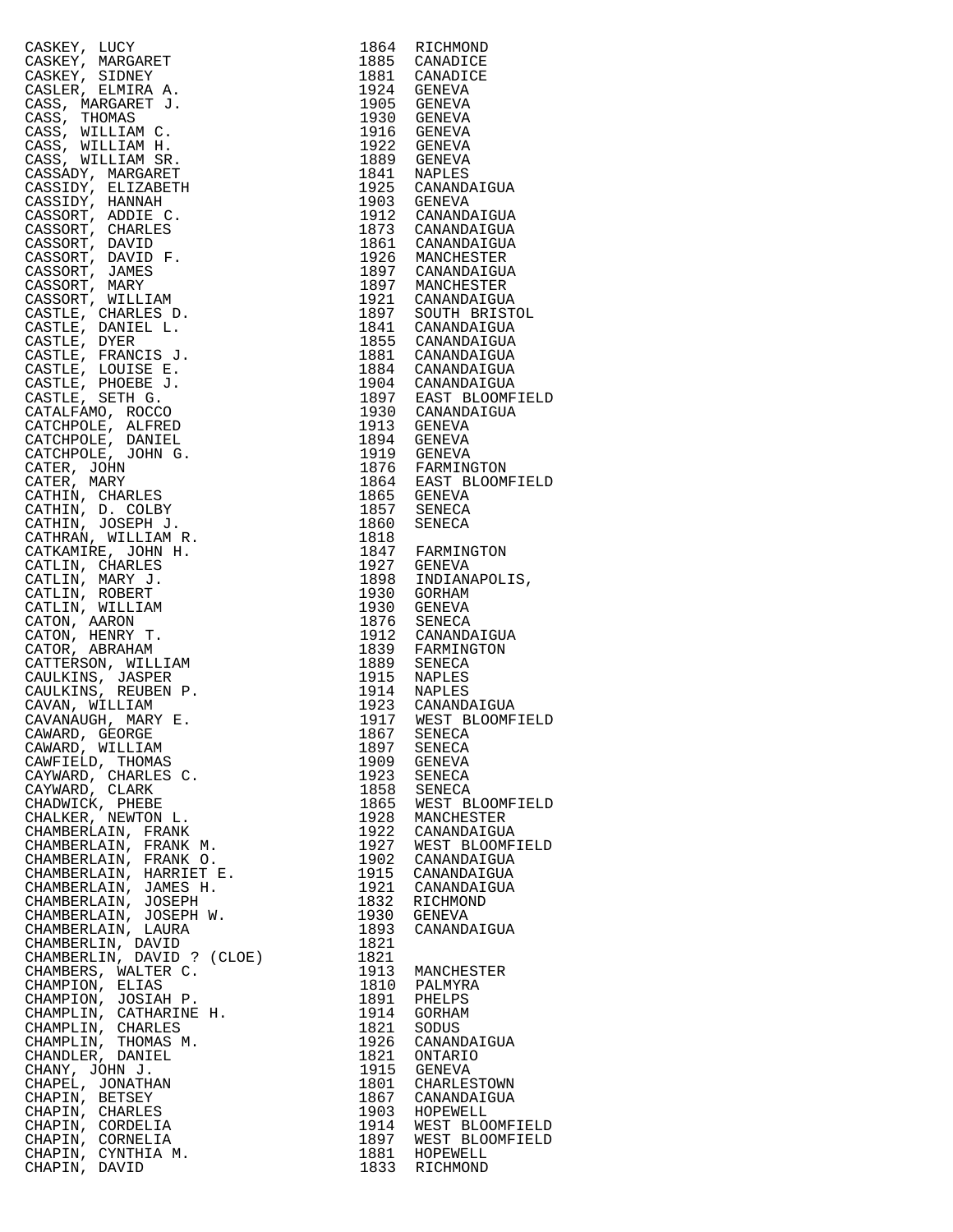|                                  | CHAPIN, ELIZA (1972)<br>CHAPIN, ELIZA (1972)<br>CHAPIN, ELIZA (1972)<br>(1980)<br>CHAPIN, ELIZA MOSS<br>(1980)<br>CHAPIN, ELIZA MOSS<br>(1980)<br>CHAPIN, ELIZA MOSS<br>CHAPIN, FRANCES M. 1992 CANANDATGUA<br>CHAPIN, FRANCES M. 1992<br>CHAPIN, F |           |                                                         |
|----------------------------------|-----------------------------------------------------------------------------------------------------------------------------------------------------------------------------------------------------------------------------------------------------|-----------|---------------------------------------------------------|
|                                  |                                                                                                                                                                                                                                                     |           |                                                         |
|                                  |                                                                                                                                                                                                                                                     |           |                                                         |
|                                  |                                                                                                                                                                                                                                                     |           |                                                         |
|                                  |                                                                                                                                                                                                                                                     |           |                                                         |
|                                  |                                                                                                                                                                                                                                                     |           |                                                         |
|                                  |                                                                                                                                                                                                                                                     |           |                                                         |
|                                  |                                                                                                                                                                                                                                                     |           |                                                         |
|                                  |                                                                                                                                                                                                                                                     |           |                                                         |
|                                  |                                                                                                                                                                                                                                                     |           |                                                         |
|                                  |                                                                                                                                                                                                                                                     |           |                                                         |
|                                  |                                                                                                                                                                                                                                                     |           |                                                         |
|                                  |                                                                                                                                                                                                                                                     |           |                                                         |
|                                  |                                                                                                                                                                                                                                                     |           |                                                         |
|                                  |                                                                                                                                                                                                                                                     |           |                                                         |
|                                  |                                                                                                                                                                                                                                                     |           |                                                         |
|                                  |                                                                                                                                                                                                                                                     |           |                                                         |
|                                  |                                                                                                                                                                                                                                                     |           |                                                         |
|                                  |                                                                                                                                                                                                                                                     |           |                                                         |
|                                  |                                                                                                                                                                                                                                                     |           |                                                         |
|                                  |                                                                                                                                                                                                                                                     |           |                                                         |
|                                  |                                                                                                                                                                                                                                                     |           |                                                         |
|                                  |                                                                                                                                                                                                                                                     |           |                                                         |
|                                  |                                                                                                                                                                                                                                                     |           |                                                         |
|                                  |                                                                                                                                                                                                                                                     |           |                                                         |
|                                  |                                                                                                                                                                                                                                                     |           |                                                         |
|                                  |                                                                                                                                                                                                                                                     |           |                                                         |
|                                  |                                                                                                                                                                                                                                                     |           |                                                         |
|                                  |                                                                                                                                                                                                                                                     |           |                                                         |
|                                  |                                                                                                                                                                                                                                                     |           |                                                         |
|                                  |                                                                                                                                                                                                                                                     |           |                                                         |
|                                  |                                                                                                                                                                                                                                                     |           |                                                         |
|                                  |                                                                                                                                                                                                                                                     |           |                                                         |
|                                  |                                                                                                                                                                                                                                                     |           |                                                         |
|                                  |                                                                                                                                                                                                                                                     |           |                                                         |
|                                  |                                                                                                                                                                                                                                                     |           |                                                         |
|                                  |                                                                                                                                                                                                                                                     |           |                                                         |
|                                  |                                                                                                                                                                                                                                                     |           |                                                         |
|                                  |                                                                                                                                                                                                                                                     |           |                                                         |
|                                  |                                                                                                                                                                                                                                                     |           |                                                         |
|                                  |                                                                                                                                                                                                                                                     |           |                                                         |
|                                  |                                                                                                                                                                                                                                                     |           |                                                         |
|                                  |                                                                                                                                                                                                                                                     |           |                                                         |
| CHAPMAN, JOHN F.                 | CHAPMAN, MARY A.                                                                                                                                                                                                                                    |           | 1889 GORHAM                                             |
|                                  | CHAPMAN, MARY S.                                                                                                                                                                                                                                    |           | 1911 CLIFTON SPRINGS                                    |
|                                  |                                                                                                                                                                                                                                                     |           |                                                         |
|                                  | CHAPMAN, NANCY T.<br>CHAPMAN, PHILO B.                                                                                                                                                                                                              |           | 1887 CANANDAIGUA<br>1907 HOPEWELL                       |
|                                  | CHAPMAN, R. BEACH                                                                                                                                                                                                                                   |           | 1930 MANCHESTER<br>1892 GORHAM                          |
|                                  | CHAPMAN, SIDNEY E.                                                                                                                                                                                                                                  |           |                                                         |
|                                  | CHAPMAN, SYLVENUS<br>CHAPMAN, THOMAS                                                                                                                                                                                                                |           | 1860 GORHAM<br>1886 CANANDAIGUA                         |
|                                  | CHAPMAN, WILLIAM B.                                                                                                                                                                                                                                 |           | 1920 GORHAM                                             |
| CHAPMAN, WILLIS                  |                                                                                                                                                                                                                                                     |           | 1911 CANANDAIGUA                                        |
|                                  | CHAPPELL, WILLIAM                                                                                                                                                                                                                                   | 1813 AVON |                                                         |
|                                  | CHARBONNEAUX, FRANCES X.                                                                                                                                                                                                                            |           | 1919 CANANDAIGUA                                        |
|                                  | CHARLES, DOMINICK                                                                                                                                                                                                                                   |           | 1918 GENEVA                                             |
| CHARLES, GEORGE                  |                                                                                                                                                                                                                                                     |           | 1803 SENECA<br>1902 GORHAM                              |
| CHARLTON, JOHN                   | CHARLTON, GEORGE F.                                                                                                                                                                                                                                 |           | 1851 SENECA                                             |
|                                  | CHARLTON, SUSAN M.                                                                                                                                                                                                                                  |           | 1923 NAPLES                                             |
|                                  | CHARLTON, THOMAS                                                                                                                                                                                                                                    |           | 1862 GENEVA                                             |
|                                  | CHARLTON, WILLIAM                                                                                                                                                                                                                                   |           | 1898 SENECA                                             |
|                                  | CHARTRES, ANDREW                                                                                                                                                                                                                                    |           | 1907 GENEVA                                             |
|                                  | CHARTRES, MARGARET<br>CHARTRES, MARGARET                                                                                                                                                                                                            |           | 1906 GENEVA                                             |
| CHASE, ELIZA E.                  | CHASE, ADELINE R.                                                                                                                                                                                                                                   |           | 1902 MANCHESTER<br>1928 GENEVA                          |
|                                  | CHASE, ELIZABETH                                                                                                                                                                                                                                    |           | 1904 GORHAM                                             |
| CHASE, ELLA M.                   |                                                                                                                                                                                                                                                     |           | 1928 CANANDAIGUA                                        |
|                                  | CHASE, GEORGE W.                                                                                                                                                                                                                                    |           | 1923 PHELPS                                             |
| CHASE, HELEN S.                  |                                                                                                                                                                                                                                                     |           | 1883 CANANDAIGUA<br>1905 PHELPS                         |
| CHASE, HENRY L.                  |                                                                                                                                                                                                                                                     |           |                                                         |
| CHASE, JAMES E.<br>CHASE, JENCKS |                                                                                                                                                                                                                                                     |           | 1901 CANANDAIGUA<br>1847 PHELPS<br>1926 EAST BLOOMFIELD |
| H MHOT, JOHN                     |                                                                                                                                                                                                                                                     |           |                                                         |

|                                         | 1873         | CANANDAIGUA                                                                                                                                 |
|-----------------------------------------|--------------|---------------------------------------------------------------------------------------------------------------------------------------------|
|                                         | 1900<br>1890 | CANANDAIGUA<br>CANANDAIGUA                                                                                                                  |
|                                         | 1902         |                                                                                                                                             |
|                                         | 1854         | CANANDAIGUA<br>CANANDAIGUA                                                                                                                  |
|                                         | 1886         | UINTIDI<br>WEST BI<br>SENECA<br>WEST BLOOMFIELD                                                                                             |
|                                         | 1922<br>1899 |                                                                                                                                             |
|                                         | 1912         | EAST BLOOMFIELD<br>CANANDAIGUA                                                                                                              |
|                                         |              |                                                                                                                                             |
|                                         |              |                                                                                                                                             |
|                                         |              | 1903 HOPEWELL<br>1893 HOPEWELL<br>1843 EAST BLOOMFIELD<br>1873 GENEVA                                                                       |
|                                         | 1894         |                                                                                                                                             |
|                                         |              | 1894 PHELPS<br>1833 HOPEWELL                                                                                                                |
|                                         |              | 1800 CANANDAIGUA<br>1914 HOPEWELL                                                                                                           |
|                                         |              |                                                                                                                                             |
|                                         |              | 1926 EAST BLOOMFIELD<br>1926 EAST BLOOMFIELD<br>1898 PHELPS<br>1918 CANANDAIGUA<br>1879 CANANDAIGUA<br>1823 CANANDAIGUA<br>1823 CANANDAIGUA |
|                                         |              |                                                                                                                                             |
|                                         |              |                                                                                                                                             |
|                                         |              |                                                                                                                                             |
|                                         | 1822         | <b>BLOOMFIELD</b>                                                                                                                           |
|                                         | 1881<br>1855 | EAST BLOOMFIELD                                                                                                                             |
|                                         |              | 1855 CANANDAIGUA<br>1888 CANANDAIGUA                                                                                                        |
|                                         |              | 1894 CANANDAIGUA<br>1889 GENEVA                                                                                                             |
|                                         |              |                                                                                                                                             |
|                                         | 1833<br>1830 | CANANDAIGUA<br>CANANDAIGUA                                                                                                                  |
|                                         | 1914         | SENECA<br>RICHMOND                                                                                                                          |
|                                         | 1830         |                                                                                                                                             |
|                                         |              | 1862 BRISTOL<br>1924 GENEVA                                                                                                                 |
|                                         |              |                                                                                                                                             |
|                                         |              | 1892 PHELPS<br>1929 CLIFTON SPRINGS                                                                                                         |
|                                         | 1892         | PHELPS<br>GENEVA                                                                                                                            |
|                                         | 1907<br>1849 | EAST BLOOMFIELD                                                                                                                             |
|                                         | 1859         | EAST BLOOD<br>MINNESOTA                                                                                                                     |
|                                         | 1930         | GENEVA                                                                                                                                      |
|                                         | 1906<br>1831 | GORHAM<br>HOPEWELL                                                                                                                          |
|                                         | 1919         | GORHAM                                                                                                                                      |
|                                         | 1922         | GORHAM                                                                                                                                      |
|                                         | 1813         | 1920 GENEVA                                                                                                                                 |
|                                         | 1860         | SENECA<br><b>BRISTOL</b>                                                                                                                    |
|                                         | 1892         | PHELPS                                                                                                                                      |
| CHAPMAN, MARY A.                        | 1889         | GORHAM                                                                                                                                      |
| CHAPMAN, MARY S.<br>CHAPMAN, NANCY T.   | 1911<br>1887 | CLIFTON SPRINGS<br>CANANDAIGUA                                                                                                              |
|                                         | 1907         | HOPEWELL                                                                                                                                    |
| CHAPMAN, PHILO B.<br>CHAPMAN, R. BEACH  | 1930         | MANCHESTER                                                                                                                                  |
| CHAPMAN, SIDNEY E.<br>CHAPMAN, SYLVENUS | 1892<br>1860 | GORHAM<br>GORHAM                                                                                                                            |
|                                         | 1886         | CANANDAIGUA                                                                                                                                 |
| CHAPMAN, THOMAS<br>CHAPMAN, WILLIAM B.  | 1920         | GORHAM                                                                                                                                      |
| CHAPMAN, WILLIS<br>CHAPPELL, WILLIAM    | 1911<br>1813 | CANANDAIGUA<br>AVON                                                                                                                         |
| CHARBONNEAUX, FRANCES X.                | 1919         | CANANDAIGUA                                                                                                                                 |
| CHARLES, DOMINICK                       | 1918         | GENEVA                                                                                                                                      |
| CHARLES, GEORGE                         | 1803         | SENECA                                                                                                                                      |
| CHARLTON, GEORGE F.<br>CHARLTON, JOHN   | 1902<br>1851 | GORHAM<br>SENECA                                                                                                                            |
| CHARLTON, SUSAN M.                      | 1923         | NAPLES                                                                                                                                      |
| CHARLTON, THOMAS                        | 1862         | GENEVA                                                                                                                                      |
| CHARLTON, WILLIAM<br>CHARTRES, ANDREW   | 1898<br>1907 | SENECA<br>GENEVA                                                                                                                            |
| CHARTRES, MARGARET                      | 1906         | GENEVA                                                                                                                                      |
| CHASE, ADELINE R.                       | 1902         | MANCHESTER                                                                                                                                  |
| CHASE, ELIZA E.                         | 1928         | GENEVA                                                                                                                                      |
| CHASE, ELIZABETH<br>CHASE, ELLA M.      | 1904<br>1928 | GORHAM<br>CANANDAIGUA                                                                                                                       |
| CHASE, GEORGE W.                        | 1923         | PHELPS                                                                                                                                      |
| CHASE, HELEN S.                         | 1883         | CANANDAIGUA                                                                                                                                 |
| CHASE, HENRY L.<br>CHASE, JAMES E.      | 1905<br>1901 | PHELPS<br>CANANDAIGUA                                                                                                                       |
| CHASE, JENCKS                           | 1847         |                                                                                                                                             |
| CHASE, JOHN H.                          | 1926         | PHELPS<br>EAST B<br>EAST BLOOMFIELD                                                                                                         |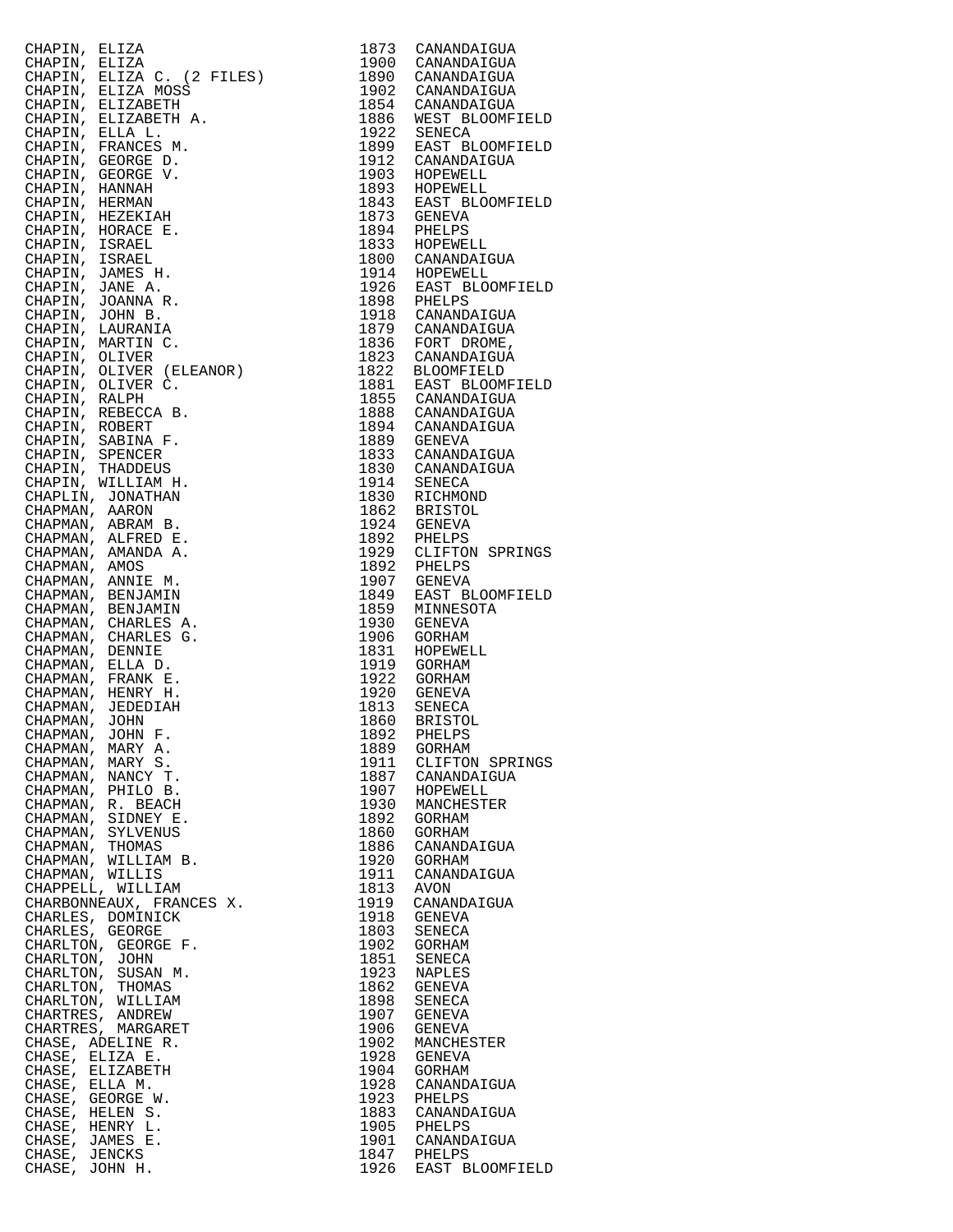| CHASE, JOSEPH                                  | 1845         | GORHAM                               |
|------------------------------------------------|--------------|--------------------------------------|
| CHASE, LUKE J.                                 | 1905<br>1908 | NEENAH, WIS                          |
| CHASE, NANCY R.<br>CHASE, NATHANIEL            | 1898         | ESSEX, VERMONT<br>GORHAM             |
| CHASE, ORVILLE G.                              | 1914         | GENEVA                               |
| CHASE, REBECCA A.                              | 1905         | EAST BLOOMFIELD                      |
| CHASE, ROSCOE G.                               | 1920         | GORHAM                               |
| CHASE, STEPHEN<br>CHASE, THOMAS C.             | 1853<br>1906 | SENECA<br>CANANDAIGUA                |
| CHASE, WALTER                                  | 1875         | PHELPS                               |
| CHASE, WALTER                                  | 1821         | PHELPS                               |
| CHATTERDON, DUTCHER                            | 1823         | VICTOR                               |
| CHEENEY, ENOCH<br>CHEESBROUGH, WILLIAM B.      | 1827<br>1904 | CANANDAIGUA<br>FARMINGTON            |
| CHEETHAM, GRACE                                |              | 1924 SHORTSVILLE                     |
| CHENEY, EPHRAIM W.                             |              | 1864 CANANDAIGUA<br>1850 CANANDAIGUA |
| CHENEY, MARY                                   | 1890         |                                      |
| CHERRY, ABRAM<br>CHERRY, JAMES                 | 1927         | CANANDAIGUA<br>EAST BLOOMFIELD       |
| CHESEBRO, DENNISON                             | 1852         | NAPLES                               |
| CHESEBRO, HENRY O.                             | 1889         | CANANDAIGUA                          |
| CHESEBRO, MARY<br>CHESNUT, ELIZA D.            | 1879         | NAPLES<br>1879 GENEVA                |
| CHESTER, MARY M.                               | 1909         | PHELPS                               |
| CHEW, ALEXANDER D.                             | 1927         | GENEVA                               |
| CHEW, ALEXANDER L.                             | 1911         | <b>GENEVA</b>                        |
| CHEW, BEVERLY                                  |              | 1924 GENEVA<br>1927 GENEVA           |
| CHEW, MADELINE S.<br>CHEW, SARAH A.            | 1912         | <b>GENEVA</b>                        |
| CHIDSEY, SARAH B.                              |              | 1887 CANANDAIGUA                     |
| CHILD, ALICE M.                                | 1925         | BRISTOL                              |
| CHILDS, ALBERT S.<br>CHILDS, BENJAMIN          | 1928<br>1878 | GENEVA<br>PHELPS                     |
| CHILDS, ELIJAH A.                              | 1900         | HOPEWELL                             |
| CHILDS, ENOS                                   |              | 1869 HOPEWELL                        |
| CHILDS, FRANCES M.                             | 1924         | SENECA                               |
| CHILDS, GILBERT M.<br>CHILDS, JOHN H.          | 1902<br>1872 | SENECA<br>RICHMOND                   |
| CHILDS, JOSEPH                                 | 1896         | SENECA                               |
| CHILDS, JULIA A.                               | 1900         | SENECA                               |
| CHILDS, LAURA S.                               | 1899         | PHELPS                               |
| CHILDS, OLIVE R.<br>CHILDS, OLIVER             | 1893<br>1864 | EAST BLOOMFIELD<br>SENECA            |
| CHILDS, SARAH                                  | 1904         | SENECA                               |
| CHILDS, THERON H.                              | 1859         | PHELPS                               |
| CHILSON, CASSIUS                               | 1903         | FARMINGTON                           |
| CHILSON, ISRAEL G.<br>CHILSON, JENNIE          | 1871         | FARMINGTON                           |
| CHIPPS, CLARKSON K.                            |              | 1907 FARMINGTON<br>1924 GENEVA       |
| CHIPPS, MARY L.<br>CHIPPS, WILLIAM             | 1924         | GENEVA                               |
|                                                | 1895         | GENEVA                               |
| CHISSOM, ROBERT<br>CHITTENDEN, MARGARET        | 1806<br>1928 | VERNON<br>SHORTSVILLE                |
| CHRISLER, DEWITT                               | 1855         | MANCHESTER                           |
| CHRISLER, JOHN                                 | 1835         | MANCHESTER                           |
| CHRISLER, NICHOLS<br>CHRISLER, PETER           | 1807<br>1843 | MANCHESTER                           |
| CHRISTIAN, ASBURY                              | 1887         | MANCHESTER<br>CANANDAIGUA            |
| CHRISTIAN, CAROLINE E.                         | 1929         | CANANDAIGUA                          |
| CHRISTIAN, ELIZA J.                            | 1925         | CANANDAIGUA                          |
| CHRISTIAN, ELIZABETH M.<br>CHRISTIAN, FRANK A. | 1891<br>1888 | CANANDAIGUA<br>CANANDAIGUA           |
| CHRISTIAN, GEORGE W.                           | 1889         | CANANDAIGUA                          |
| CHRONABERRY, CHRISTOPHER                       | 1895         | SENECA                               |
| CHRYSLER, MARTHA                               | 1914         | GORHAM                               |
| CHURCH, CHARLES T.<br>CHURCH, CORA T.          | 1919<br>1901 | GENEVA<br>PHELPS                     |
| CHURCH, ELIHU CHAPIN                           | 1915         | CANANDAIGUA                          |
| CHURCH, FRANCES A.                             | 1910         | GENEVA                               |
| CHURCH, GILLMAN                                | 1909         | <b>GENEVA</b>                        |
| CHURCH, HANNAH<br>CHURCH, HENRY A.             | 1872<br>1857 | PHELPS<br>PHELPS                     |
| CHURCH, HORACE                                 | 1861         | CANANDAIGUA                          |
| CHURCH, JOHN                                   | 1819         | LIVONIA                              |
| CHURCH, JOHN<br>CHURCH, LYDIA H.               | 1819<br>1899 | LIVONIA<br>WEST BLOOMFIELD           |
| CHURCH, MARY A.                                | 1920         | CANANDAIGUA                          |
| CHURCH, MARY L.                                | 1894         | GENEVA                               |
| CHURCH, MARY M.                                | 1913         | GENEVA                               |
| CHURCH, SAMUEL T.<br>CHURCH, SARAH J.          | 1824         | MIDDLESEX<br>1898 GENEVA             |
|                                                |              |                                      |

| 1845         | GORHAM                        |
|--------------|-------------------------------|
| 1905         |                               |
| 1908         | NEENAH, WIS<br>ESSEX, VERMONT |
| 1898         | GORHAM                        |
| 1914         | GENEVA                        |
| 1905         | EAST BLOOMFIELD               |
|              |                               |
| 1920         | GORHAM                        |
| 1853         | SENECA                        |
| 1906         | CANANDAIGUA                   |
| 1875         | PHELPS                        |
| 1821         | PHELPS                        |
| 1823         | VICTOR                        |
| 1827         | CANANDAIGUA                   |
| 1904         | FARMINGTON                    |
|              |                               |
| 1924         | SHORTSVILLE                   |
| 1864         | CANANDAIGUA                   |
| 1850         | CANANDAIGUA                   |
| 1890         | CANANDAIGUA                   |
| 1927         | EAST BLOOMFIELD               |
| 1852         | NAPLES                        |
| 1889         | CANANDAIGUA                   |
| 1879         | NAPLES                        |
| 1879         | <b>GENEVA</b>                 |
| 1909         |                               |
|              | PHELPS                        |
| 1927         | GENEVA                        |
| 1911         | GENEVA                        |
| 1924         | GENEVA                        |
| 1927         | GENEVA                        |
| 1912         | GENEVA                        |
| 1887         | CANANDAIGUA                   |
| 1925         | BRISTOL                       |
| 1928         | GENEVA                        |
| 1878         |                               |
|              | PHELPS                        |
| 1900         | HOPEWELL                      |
| 1869         | HOPEWELL                      |
| 1924         | SENECA                        |
| 1902         | SENECA                        |
| 1872         | RICHMOND                      |
| 1896         | SENECA                        |
| 1900         | SENECA                        |
| 1899         | PHELPS                        |
| 1893         | EAST BLOOMFIELD               |
|              |                               |
| 1864         | SENECA                        |
| 1904         | SENECA                        |
| 1859         | PHELPS                        |
| 1903         | FARMINGTON                    |
| 1871         | FARMINGTON                    |
| 1907         | FARMINGTON                    |
| 1924         | GENEVA                        |
| 1924         | GENEVA                        |
| 1895         | <b>GENEVA</b>                 |
|              |                               |
| 1806         | VERNON                        |
| 1928         | SHORTSVILLE                   |
| 1855         | MANCHESTER                    |
| 1835         | MANCHESTER                    |
| 1807         | MANCHESTER                    |
| 1843         | MANCHESTER                    |
| 1887         | CANANDAIGUA                   |
| 1929         | CANANDAIGUA                   |
| 1925         | CANANDAIGUA                   |
| 1891         | CANANDAIGUA                   |
| 1888         |                               |
|              | CANANDAIGUA                   |
| 1889         | CANANDAIGUA                   |
| 1895         | SENECA                        |
| 1914         | GORHAM                        |
| 1919         | GENEVA                        |
| 1901         | PHELPS                        |
| 1915         | CANANDAIGUA                   |
| 1910         | GENEVA                        |
| 1909         | GENEVA                        |
| 1872         | PHELPS                        |
|              |                               |
| 1857         |                               |
|              | PHELPS                        |
| 1861         | CANANDAIGUA                   |
| 1819         | LIVONIA                       |
| 1819         | LIVONIA                       |
| 1899         | WEST BLOOMFIELD               |
|              | CANANDAIGUA                   |
| 1920         |                               |
| 1894         | GENEVA                        |
| 1913         | <b>GENEVA</b>                 |
| 1824<br>1898 | MIDDLESEX<br><b>GENEVA</b>    |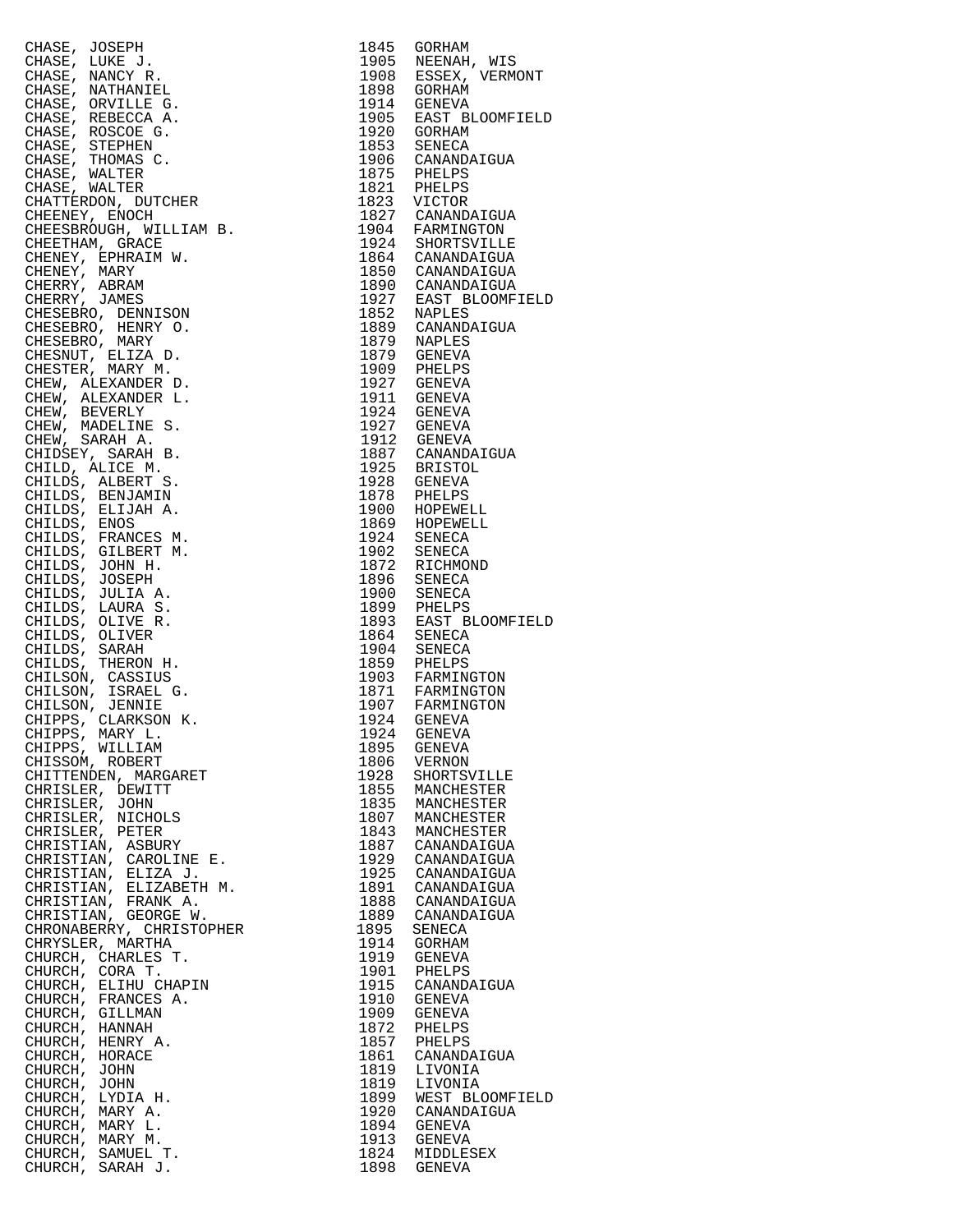|               | CHURCH, WALTER 3. 1904 GENEVA (MARELAN)<br>CHURCH, WARREN B. 1904 GENEVA (INDEENTATION CHURCH, WARREN B. 1927 GENEVA (INDEENTATION CHAPLE)<br>CLARIAN, CHARLES L. 1927 GENEVA (INDEENTATION CLARIATION)<br>CLARICAL (MARELAN M. 193 |      | 1911 GENEVA<br>1929 GENEVA<br>1927 GENEVA<br>1926 WEST BLOOMFIELD<br>1926 WEST BLOOMFIELD<br>1871 CANANDAIGUA<br>1893 CANANDAIGUA<br>1918 MANCHESTER<br>1909 CANANDAIGUA<br>1819 MILO<br>1884 CANANDAIGUA<br>1908 GENEVA<br>1890 GENEVA<br>1890 GENEVA<br>1868 PHELPS<br>19 |
|---------------|-------------------------------------------------------------------------------------------------------------------------------------------------------------------------------------------------------------------------------------|------|-----------------------------------------------------------------------------------------------------------------------------------------------------------------------------------------------------------------------------------------------------------------------------|
|               |                                                                                                                                                                                                                                     |      |                                                                                                                                                                                                                                                                             |
|               |                                                                                                                                                                                                                                     |      |                                                                                                                                                                                                                                                                             |
|               |                                                                                                                                                                                                                                     |      |                                                                                                                                                                                                                                                                             |
|               |                                                                                                                                                                                                                                     |      |                                                                                                                                                                                                                                                                             |
|               |                                                                                                                                                                                                                                     |      |                                                                                                                                                                                                                                                                             |
|               |                                                                                                                                                                                                                                     |      |                                                                                                                                                                                                                                                                             |
|               |                                                                                                                                                                                                                                     |      |                                                                                                                                                                                                                                                                             |
|               |                                                                                                                                                                                                                                     |      |                                                                                                                                                                                                                                                                             |
|               |                                                                                                                                                                                                                                     |      |                                                                                                                                                                                                                                                                             |
|               |                                                                                                                                                                                                                                     |      |                                                                                                                                                                                                                                                                             |
|               |                                                                                                                                                                                                                                     |      |                                                                                                                                                                                                                                                                             |
|               |                                                                                                                                                                                                                                     |      |                                                                                                                                                                                                                                                                             |
|               |                                                                                                                                                                                                                                     |      |                                                                                                                                                                                                                                                                             |
|               |                                                                                                                                                                                                                                     |      |                                                                                                                                                                                                                                                                             |
|               |                                                                                                                                                                                                                                     |      |                                                                                                                                                                                                                                                                             |
|               |                                                                                                                                                                                                                                     |      |                                                                                                                                                                                                                                                                             |
|               |                                                                                                                                                                                                                                     |      |                                                                                                                                                                                                                                                                             |
|               |                                                                                                                                                                                                                                     |      |                                                                                                                                                                                                                                                                             |
|               |                                                                                                                                                                                                                                     |      |                                                                                                                                                                                                                                                                             |
|               |                                                                                                                                                                                                                                     |      |                                                                                                                                                                                                                                                                             |
|               |                                                                                                                                                                                                                                     |      |                                                                                                                                                                                                                                                                             |
|               |                                                                                                                                                                                                                                     |      |                                                                                                                                                                                                                                                                             |
|               |                                                                                                                                                                                                                                     |      |                                                                                                                                                                                                                                                                             |
|               |                                                                                                                                                                                                                                     |      |                                                                                                                                                                                                                                                                             |
|               |                                                                                                                                                                                                                                     |      |                                                                                                                                                                                                                                                                             |
|               |                                                                                                                                                                                                                                     |      |                                                                                                                                                                                                                                                                             |
|               |                                                                                                                                                                                                                                     |      |                                                                                                                                                                                                                                                                             |
|               |                                                                                                                                                                                                                                     |      |                                                                                                                                                                                                                                                                             |
|               |                                                                                                                                                                                                                                     |      |                                                                                                                                                                                                                                                                             |
|               |                                                                                                                                                                                                                                     |      |                                                                                                                                                                                                                                                                             |
|               |                                                                                                                                                                                                                                     |      |                                                                                                                                                                                                                                                                             |
|               |                                                                                                                                                                                                                                     |      |                                                                                                                                                                                                                                                                             |
|               |                                                                                                                                                                                                                                     |      |                                                                                                                                                                                                                                                                             |
|               |                                                                                                                                                                                                                                     |      |                                                                                                                                                                                                                                                                             |
|               |                                                                                                                                                                                                                                     |      |                                                                                                                                                                                                                                                                             |
|               |                                                                                                                                                                                                                                     |      |                                                                                                                                                                                                                                                                             |
|               |                                                                                                                                                                                                                                     |      |                                                                                                                                                                                                                                                                             |
|               |                                                                                                                                                                                                                                     |      |                                                                                                                                                                                                                                                                             |
|               |                                                                                                                                                                                                                                     |      |                                                                                                                                                                                                                                                                             |
|               |                                                                                                                                                                                                                                     |      |                                                                                                                                                                                                                                                                             |
|               |                                                                                                                                                                                                                                     |      |                                                                                                                                                                                                                                                                             |
|               |                                                                                                                                                                                                                                     |      |                                                                                                                                                                                                                                                                             |
|               |                                                                                                                                                                                                                                     |      |                                                                                                                                                                                                                                                                             |
|               |                                                                                                                                                                                                                                     |      |                                                                                                                                                                                                                                                                             |
|               |                                                                                                                                                                                                                                     |      |                                                                                                                                                                                                                                                                             |
|               |                                                                                                                                                                                                                                     |      |                                                                                                                                                                                                                                                                             |
|               |                                                                                                                                                                                                                                     |      |                                                                                                                                                                                                                                                                             |
|               |                                                                                                                                                                                                                                     |      | 1876 GENEVA<br>1886 GENEVA<br>1929 CANANDAIGUA<br>1852 EAST BLOOMFIELD<br>1892 SENECA<br>1869 SENECA<br>1869 VICTOR<br>1898 VICTOR<br>1898 CANANDAIGUA<br>1920 NAPLES<br>1869 CANANDAIGUA<br>1910 CANANDAIGUA<br>1910 CANANDAIGUA<br>1910 CANANDAIGUA                       |
|               |                                                                                                                                                                                                                                     |      |                                                                                                                                                                                                                                                                             |
|               |                                                                                                                                                                                                                                     |      |                                                                                                                                                                                                                                                                             |
|               |                                                                                                                                                                                                                                     |      |                                                                                                                                                                                                                                                                             |
|               |                                                                                                                                                                                                                                     |      |                                                                                                                                                                                                                                                                             |
|               |                                                                                                                                                                                                                                     |      |                                                                                                                                                                                                                                                                             |
|               |                                                                                                                                                                                                                                     |      |                                                                                                                                                                                                                                                                             |
|               |                                                                                                                                                                                                                                     |      |                                                                                                                                                                                                                                                                             |
|               |                                                                                                                                                                                                                                     |      |                                                                                                                                                                                                                                                                             |
|               | CLARK, ELIZABETH M.<br>CLARK, ELIZABETH M.<br>FILLIPS                                                                                                                                                                               |      |                                                                                                                                                                                                                                                                             |
|               |                                                                                                                                                                                                                                     |      |                                                                                                                                                                                                                                                                             |
|               |                                                                                                                                                                                                                                     | 1926 | GENEVA                                                                                                                                                                                                                                                                      |
|               | CLARK, EUGENE P.                                                                                                                                                                                                                    | 1909 | FARMINGTON                                                                                                                                                                                                                                                                  |
|               |                                                                                                                                                                                                                                     | 1892 |                                                                                                                                                                                                                                                                             |
|               | CLARK, EUNICE M.                                                                                                                                                                                                                    |      | NAPLES                                                                                                                                                                                                                                                                      |
| CLARK, GEORGE |                                                                                                                                                                                                                                     | 1826 | CANANDAIGUA                                                                                                                                                                                                                                                                 |
| CLARK, GIDEON |                                                                                                                                                                                                                                     | 1826 | FARMINGTON                                                                                                                                                                                                                                                                  |
| CLARK, GURDON |                                                                                                                                                                                                                                     | 1825 | <b>BLOOMFIELD</b>                                                                                                                                                                                                                                                           |
|               | CLARK, HARRIET R.                                                                                                                                                                                                                   | 1906 | GENEVA                                                                                                                                                                                                                                                                      |
|               |                                                                                                                                                                                                                                     |      |                                                                                                                                                                                                                                                                             |
| CLARK, HARRY  |                                                                                                                                                                                                                                     | 1922 | WEST BLOOMFIELD                                                                                                                                                                                                                                                             |
|               | CLARK, HENRY A.                                                                                                                                                                                                                     | 1927 | GENEVA                                                                                                                                                                                                                                                                      |
|               | CLARK, HORACE L.                                                                                                                                                                                                                    | 1893 | SHORTSVILLE                                                                                                                                                                                                                                                                 |
| CLARK, HULDAH |                                                                                                                                                                                                                                     | 1877 | <b>BRISTOL</b>                                                                                                                                                                                                                                                              |
|               |                                                                                                                                                                                                                                     |      |                                                                                                                                                                                                                                                                             |
| CLARK, IDA M. |                                                                                                                                                                                                                                     | 1927 | SENECA                                                                                                                                                                                                                                                                      |
| CLARK, IRA    |                                                                                                                                                                                                                                     | 1870 | SENECA                                                                                                                                                                                                                                                                      |
| CLARK, ISAAC  |                                                                                                                                                                                                                                     | 1915 | CANANDAIGUA                                                                                                                                                                                                                                                                 |
| CLARK, ISAAC  |                                                                                                                                                                                                                                     | 1864 | SENECA                                                                                                                                                                                                                                                                      |
|               |                                                                                                                                                                                                                                     |      |                                                                                                                                                                                                                                                                             |
| CLARK, JAMES  |                                                                                                                                                                                                                                     | 1908 | FARMINGTON                                                                                                                                                                                                                                                                  |
|               | CLARK, JAMES J.                                                                                                                                                                                                                     | 1907 | CANANDAIGUA                                                                                                                                                                                                                                                                 |
| CLARK, JANE   |                                                                                                                                                                                                                                     | 1888 | PHELPS                                                                                                                                                                                                                                                                      |
| CLARK, JENNIE |                                                                                                                                                                                                                                     | 1880 | CANANDAIGUA                                                                                                                                                                                                                                                                 |
|               |                                                                                                                                                                                                                                     |      |                                                                                                                                                                                                                                                                             |
| CLARK, JOHN   |                                                                                                                                                                                                                                     | 1841 | SENECA                                                                                                                                                                                                                                                                      |
| CLARK, JOHN   |                                                                                                                                                                                                                                     | 1879 | CANANDAIGUA                                                                                                                                                                                                                                                                 |
| CLARK, JOHN   |                                                                                                                                                                                                                                     | 1890 | CANANDAIGUA                                                                                                                                                                                                                                                                 |
|               | CLARK, JOHN B.                                                                                                                                                                                                                      | 1929 | GENEVA                                                                                                                                                                                                                                                                      |
|               |                                                                                                                                                                                                                                     | 1874 |                                                                                                                                                                                                                                                                             |
|               | CLARK, JOHN C.                                                                                                                                                                                                                      |      | SENECA                                                                                                                                                                                                                                                                      |
|               | CLARK, JOHN L.                                                                                                                                                                                                                      | 1835 | NAPLES                                                                                                                                                                                                                                                                      |
|               | CLARK, JOHN N.                                                                                                                                                                                                                      | 1907 | SENECA                                                                                                                                                                                                                                                                      |
|               | CLARK, JOSEPH F.                                                                                                                                                                                                                    | 1890 | MANCHESTER                                                                                                                                                                                                                                                                  |
|               | CLARK, LAWRENCE                                                                                                                                                                                                                     | 1926 | GENEVA                                                                                                                                                                                                                                                                      |
|               |                                                                                                                                                                                                                                     |      |                                                                                                                                                                                                                                                                             |
|               | CLARK, LEWIS A.                                                                                                                                                                                                                     | 1920 | NAPLES                                                                                                                                                                                                                                                                      |
|               | CLARK, LORENZO                                                                                                                                                                                                                      | 1856 | NAPLES                                                                                                                                                                                                                                                                      |
|               | CLARK, LUCY J.                                                                                                                                                                                                                      | 1925 | NAPLES                                                                                                                                                                                                                                                                      |

| 1904         | GENEVA                         |
|--------------|--------------------------------|
| 1911<br>1929 | GENEVA                         |
| 1927         | GENEVA<br>GENEVA               |
| 1926         | WEST BLOOMFIELD                |
| 1929         | PHELPS                         |
| 1871<br>1893 | CANANDAIGUA<br>CANANDAIGUA     |
| 1918         | MANCHESTER                     |
| 1909         | CANANDAIGUA                    |
| 1819         | MILO                           |
| 1884<br>1908 | CANANDAIGUA<br>GENEVA          |
| 1890         | GENEVA                         |
| 1868         | PHELPS                         |
| 1911<br>1894 | GENEVA<br>PHELPS               |
| 1891         | VICTOR                         |
| 1918         | HOPEWELL                       |
| 1920         | <b>GENEVA</b>                  |
| 1855<br>1897 | <b>GORHAM</b><br><b>GENEVA</b> |
| 1831         | <b>BLOOMFIELD</b>              |
| 1916         | CANANDAIGUA                    |
| 1907<br>1926 | <b>NAPLES</b><br>FARMINGTON    |
| 1815         | FARMINGTON                     |
| 1815         | CANANDAIGUA                    |
| 1904         | <b>GENEVA</b>                  |
| 1812<br>1891 | PENFIELD<br>NAPLES             |
| 1920         | GORHAM                         |
| 1918         | <b>NAPLES</b>                  |
| 1876         | GENEVA                         |
| 1886<br>1929 | GENEVA<br>CANANDAIGUA          |
| 1852         | EAST BLOOMFIELD                |
| 1892         | SENECA                         |
| 1869<br>1898 | SENECA<br>VICTOR               |
| 1864         | CANANDAIGUA                    |
| 1920         | NAPLES                         |
| 1869         | CANANDAIGUA                    |
| 1919<br>1825 | CANANDAIGUA<br>NAPLES          |
| 1814         |                                |
| 1890         | SENECA                         |
| 1915<br>1914 | GENEVA<br>SENECA               |
| 1924         | <b>GENEVA</b>                  |
| 1926         | GENEVA                         |
| 1909         | FARMINGTON                     |
| 1892<br>1826 | NAPLES<br>CANANDAIGUA          |
| 1826         | FARMINGTON                     |
| 1825         | <b>BLOOMFIELD</b>              |
| 1906<br>1922 | GENEVA<br>WEST BLOOMFIELD      |
| 1927         | <b>GENEVA</b>                  |
| 1893         | SHORTSVILLE                    |
| 1877         | <b>BRISTOL</b>                 |
| 1927<br>1870 | SENECA<br>SENECA               |
| 1915         | CANANDAIGUA                    |
| 1864         | SENECA                         |
| 1908         | FARMINGTON<br>CANANDAIGUA      |
| 1907<br>1888 | PHELPS                         |
| 1880         | CANANDAIGUA                    |
| 1841         | SENECA                         |
| 1879<br>1890 | CANANDAIGUA<br>CANANDAIGUA     |
| 1929         | GENEVA                         |
| 1874         | <b>SENECA</b>                  |
| 1835<br>1907 | NAPLES                         |
| 1890         | SENECA<br>MANCHESTER           |
| 1926         | GENEVA                         |
| 1920         | NAPLES                         |
| 1856<br>1925 | NAPLES<br><b>NAPLES</b>        |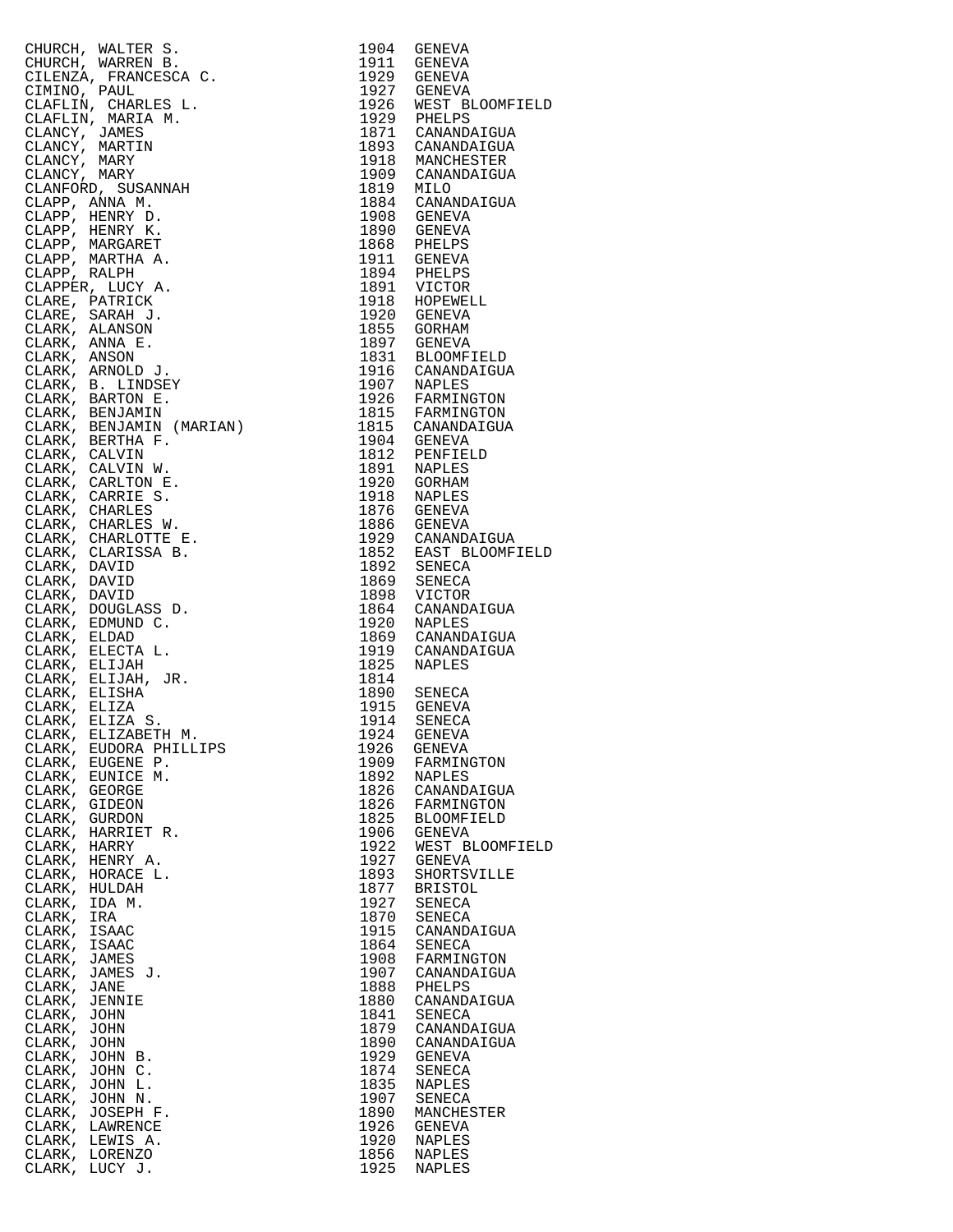| CLARK, LYDIA H. WANN<br>CLARK, LYMAN<br>CLARK, MARITA THERESA<br>CLARK, MARITA THERESA<br>CLARK, MARITA THERESA<br>CLARK, MARY H.<br>T. CLARK, MARY H.<br>CLARK, NARY H.<br>CLARK, PERINCK<br>CLARK, PERINCK<br>CLARK, PERINCK<br>CLARK, PERINCK<br>CLARK, S. CARR | 1898         | MANCHESTER                              |
|--------------------------------------------------------------------------------------------------------------------------------------------------------------------------------------------------------------------------------------------------------------------|--------------|-----------------------------------------|
|                                                                                                                                                                                                                                                                    |              | 1880 CANANDAIGUA<br>1873 MANCHESTER     |
|                                                                                                                                                                                                                                                                    |              |                                         |
|                                                                                                                                                                                                                                                                    |              | 1913 GENEVA                             |
|                                                                                                                                                                                                                                                                    |              | 1872 SENECA                             |
|                                                                                                                                                                                                                                                                    |              | 1861 PHELPS<br>1886 PHELPS              |
|                                                                                                                                                                                                                                                                    |              |                                         |
|                                                                                                                                                                                                                                                                    |              | 1886 GENEVA<br>1872 PHELPS              |
|                                                                                                                                                                                                                                                                    |              | 1828 GENEVA                             |
|                                                                                                                                                                                                                                                                    |              | 1917 GENEVA                             |
|                                                                                                                                                                                                                                                                    |              |                                         |
|                                                                                                                                                                                                                                                                    |              | T891 GORHAM<br>1835 RICHMON<br>RICHMOND |
|                                                                                                                                                                                                                                                                    |              | 1918 NAPLES<br>1865 PHELPS              |
|                                                                                                                                                                                                                                                                    |              |                                         |
|                                                                                                                                                                                                                                                                    |              | 1882 GENEVA                             |
|                                                                                                                                                                                                                                                                    |              | 1865 SENECA                             |
|                                                                                                                                                                                                                                                                    |              | 1902 CANANDAIGUA<br>1905 NAPLES         |
|                                                                                                                                                                                                                                                                    |              |                                         |
|                                                                                                                                                                                                                                                                    |              | 1914 GENEVA<br>1879 FARMINGTON          |
|                                                                                                                                                                                                                                                                    |              |                                         |
|                                                                                                                                                                                                                                                                    |              | 1813 FARMINGTON<br>1920 CANANDAIGUA     |
|                                                                                                                                                                                                                                                                    |              | 1867 SENECA<br>1877 CANANDAIGUA         |
|                                                                                                                                                                                                                                                                    |              |                                         |
|                                                                                                                                                                                                                                                                    |              | 1929 GENEVA<br>1913 NAPLES              |
|                                                                                                                                                                                                                                                                    |              |                                         |
|                                                                                                                                                                                                                                                                    |              | 1879 GENEVA<br>1906 MANCHESTER          |
|                                                                                                                                                                                                                                                                    |              |                                         |
|                                                                                                                                                                                                                                                                    |              | 1929 CLIFTON SPRINGS                    |
|                                                                                                                                                                                                                                                                    |              | 1912 GENEVA<br>1811 LIVONIA             |
|                                                                                                                                                                                                                                                                    |              | 1900 GENEVA                             |
|                                                                                                                                                                                                                                                                    |              |                                         |
|                                                                                                                                                                                                                                                                    |              | 1912 CANANDAIGUA<br>1898 CANANDAIGUA    |
|                                                                                                                                                                                                                                                                    |              | 1902 GENEVA                             |
|                                                                                                                                                                                                                                                                    | 1919         | PHELPS                                  |
|                                                                                                                                                                                                                                                                    |              | 1824 PHELPS<br>1914 EAST BLOOMFIELD     |
|                                                                                                                                                                                                                                                                    |              |                                         |
|                                                                                                                                                                                                                                                                    |              | 1895 CANANDAIGUA                        |
|                                                                                                                                                                                                                                                                    |              | 1899 CANANDAIGUA                        |
|                                                                                                                                                                                                                                                                    |              | 1883 CANANDAIGUA<br>1888 CANANDAIGUA    |
|                                                                                                                                                                                                                                                                    | 1928         | GORHAM                                  |
|                                                                                                                                                                                                                                                                    |              | 1910 SENECA                             |
|                                                                                                                                                                                                                                                                    | 1903         | HOPEWELL                                |
|                                                                                                                                                                                                                                                                    |              | 1901 GENEVA                             |
|                                                                                                                                                                                                                                                                    |              | 1915 E. BLOOMFIELD<br>1877 FARMINGTON   |
|                                                                                                                                                                                                                                                                    |              |                                         |
| CLAYTON, ROBERT                                                                                                                                                                                                                                                    |              | 1863 HOPEWELL                           |
| CLEARY, CORNELIUS<br>CLEARY, FRANCIS                                                                                                                                                                                                                               | 1912<br>1876 | EAST BLOOMFIELD                         |
| CLEARY, HENRY                                                                                                                                                                                                                                                      | 1923         | CANANDAIGUA<br>GENEVA                   |
| CLEARY, TIMOTHY                                                                                                                                                                                                                                                    | 1905         | RICHMOND                                |
| CLEAVLAND, EPHRAIM (JANE)                                                                                                                                                                                                                                          | 1817         | <b>NAPLES</b>                           |
| CLEGGETT, BENJAMIN F.                                                                                                                                                                                                                                              | 1917         | GENEVA                                  |
| CLELAND, JOHNSTON W.                                                                                                                                                                                                                                               | 1910         | WEST BLOOMFIELD                         |
| CLEMENT, JOHN                                                                                                                                                                                                                                                      | 1839         | <b>NAPLES</b>                           |
| CLEMENT,<br>THOMAS                                                                                                                                                                                                                                                 | 1895         | CANANDAIGUA                             |
| CLEMENTS, CATHERINE                                                                                                                                                                                                                                                | 1926         | <b>GENEVA</b>                           |
| CLEMONS, IRA                                                                                                                                                                                                                                                       | 1907         | WEST BLOOMFIELD                         |
| CLEMONS, JULIA P.                                                                                                                                                                                                                                                  | 1885<br>1908 | WEST BLOOMFIELD<br>CANANDAIGUA          |
| CLEVELAND, ALBERT C.<br>CLEVELAND, CAROLINE L.                                                                                                                                                                                                                     | 1885         | GENEVA                                  |
| CLEVELAND, ELVIRA                                                                                                                                                                                                                                                  | 1906         | NAPLES                                  |
| CLEVELAND, EPHRAIM W.                                                                                                                                                                                                                                              | 1860         | <b>NAPLES</b>                           |
| CLEVELAND,<br>EPHRAIM W.                                                                                                                                                                                                                                           | 1915         | NAPLES                                  |
| CLEVELAND, FREDERICK A.                                                                                                                                                                                                                                            | 1895         | PHELPS                                  |
| CLEVELAND, GRIFFIN                                                                                                                                                                                                                                                 | 1804         | MIDDLESEX                               |
| CLEVELAND,<br>HENRY B.                                                                                                                                                                                                                                             | 1893         | CANANDAIGUA                             |
| CLEVELAND,<br>JAMES                                                                                                                                                                                                                                                | 1905         | CANANDAIGUA                             |
| CLEVELAND,<br>MARCUS S.                                                                                                                                                                                                                                            | 1863         | <b>GENEVA</b>                           |
| CLEVELAND,<br>MARGARET S.<br>CLEVELAND,<br>MARY C.                                                                                                                                                                                                                 | 1886<br>1929 | CANANDAIGUA                             |
| CLEVELAND,<br>MELISSA A.                                                                                                                                                                                                                                           | 1891         | NAPLES<br>PHELPS                        |
| CLEVELAND,<br>MOSES M.                                                                                                                                                                                                                                             | 1884         | CANANDAIGUA                             |
| CLEVELAND,<br>MYRON H.                                                                                                                                                                                                                                             | 1917         | <b>NAPLES</b>                           |
| CLEVELAND, RALPH                                                                                                                                                                                                                                                   | 1813         | FARMINGTON                              |
| CLEVELAND, SABRA I.                                                                                                                                                                                                                                                | 1908         | CANANDAIGUA                             |
| CLEVELAND, SEWELL<br>MTTTTTTANT<br>$\alpha$ LEITELAND                                                                                                                                                                                                              |              | $1872$ NAPLES                           |

| CLARK, LYDIA H. 1930<br>KARK, LYMAN<br>CLARK, LYMAN<br>CLARK, LYMAN<br>CLARK, LYMAN<br>CLARK, MARTA<br>THERESSA (1930)<br>CANARY ANGELIAN<br>CLARK, MARTA THERESSA 1973<br>CLARK, MARTA THERESSA 1973<br>CLARK, MARTA H. 1986<br>CLARK, MARTA H. 1986<br>CLARK, MA    |              |                                                             |
|-----------------------------------------------------------------------------------------------------------------------------------------------------------------------------------------------------------------------------------------------------------------------|--------------|-------------------------------------------------------------|
|                                                                                                                                                                                                                                                                       |              |                                                             |
|                                                                                                                                                                                                                                                                       |              |                                                             |
|                                                                                                                                                                                                                                                                       |              |                                                             |
|                                                                                                                                                                                                                                                                       |              |                                                             |
|                                                                                                                                                                                                                                                                       |              |                                                             |
|                                                                                                                                                                                                                                                                       |              |                                                             |
|                                                                                                                                                                                                                                                                       |              |                                                             |
|                                                                                                                                                                                                                                                                       |              |                                                             |
|                                                                                                                                                                                                                                                                       |              |                                                             |
|                                                                                                                                                                                                                                                                       |              |                                                             |
|                                                                                                                                                                                                                                                                       |              |                                                             |
|                                                                                                                                                                                                                                                                       |              |                                                             |
|                                                                                                                                                                                                                                                                       |              |                                                             |
|                                                                                                                                                                                                                                                                       |              |                                                             |
|                                                                                                                                                                                                                                                                       |              |                                                             |
|                                                                                                                                                                                                                                                                       |              |                                                             |
|                                                                                                                                                                                                                                                                       |              |                                                             |
|                                                                                                                                                                                                                                                                       |              |                                                             |
|                                                                                                                                                                                                                                                                       |              |                                                             |
|                                                                                                                                                                                                                                                                       |              |                                                             |
|                                                                                                                                                                                                                                                                       |              |                                                             |
|                                                                                                                                                                                                                                                                       |              |                                                             |
|                                                                                                                                                                                                                                                                       |              |                                                             |
|                                                                                                                                                                                                                                                                       |              |                                                             |
|                                                                                                                                                                                                                                                                       |              | 1929 CLIFTON SPRINGS<br>1912 GENEVA                         |
|                                                                                                                                                                                                                                                                       |              |                                                             |
|                                                                                                                                                                                                                                                                       |              |                                                             |
|                                                                                                                                                                                                                                                                       |              | 1912 CANANDAIGUA                                            |
|                                                                                                                                                                                                                                                                       |              | 1898 CANANDAIGUA                                            |
|                                                                                                                                                                                                                                                                       |              |                                                             |
|                                                                                                                                                                                                                                                                       |              |                                                             |
|                                                                                                                                                                                                                                                                       |              | 1914 EAST BLOOMFIELD                                        |
|                                                                                                                                                                                                                                                                       |              |                                                             |
|                                                                                                                                                                                                                                                                       |              |                                                             |
|                                                                                                                                                                                                                                                                       |              |                                                             |
|                                                                                                                                                                                                                                                                       |              |                                                             |
|                                                                                                                                                                                                                                                                       |              | <b>DENECA</b><br>1903 HOPEWELL<br>1901 GENEVA<br>1915 E PIC |
|                                                                                                                                                                                                                                                                       |              |                                                             |
|                                                                                                                                                                                                                                                                       |              |                                                             |
|                                                                                                                                                                                                                                                                       |              | 1915 E. BLOOMFIELD<br>1877 FARMINGTON                       |
|                                                                                                                                                                                                                                                                       |              |                                                             |
|                                                                                                                                                                                                                                                                       | 1912         | EAST BLOOMFIELD                                             |
|                                                                                                                                                                                                                                                                       | 1876         | CANANDAIGUA                                                 |
|                                                                                                                                                                                                                                                                       | 1923<br>1905 | GENEVA<br>RICHMOND                                          |
|                                                                                                                                                                                                                                                                       | 1817         | NAPLES                                                      |
|                                                                                                                                                                                                                                                                       | 1917         | <b>GENEVA</b>                                               |
|                                                                                                                                                                                                                                                                       | 1910         | WEST BLOOMFIELD                                             |
|                                                                                                                                                                                                                                                                       | 1839         | <b>NAPLES</b>                                               |
|                                                                                                                                                                                                                                                                       | 1895<br>1926 | CANANDAIGUA                                                 |
|                                                                                                                                                                                                                                                                       | 1907         | GENEVA<br>WEST BLOOMFIELD                                   |
|                                                                                                                                                                                                                                                                       | 1885         | WEST BLOOMFIELD                                             |
|                                                                                                                                                                                                                                                                       | 1908         | CANANDAIGUA                                                 |
|                                                                                                                                                                                                                                                                       | 1885         | GENEVA                                                      |
|                                                                                                                                                                                                                                                                       | 1906         | NAPLES                                                      |
|                                                                                                                                                                                                                                                                       | 1860<br>1915 | NAPLES<br>NAPLES                                            |
|                                                                                                                                                                                                                                                                       | 1895         | PHELPS                                                      |
|                                                                                                                                                                                                                                                                       | 1804         | MIDDLESEX                                                   |
|                                                                                                                                                                                                                                                                       | 1893         | CANANDAIGUA                                                 |
|                                                                                                                                                                                                                                                                       | 1905         | CANANDAIGUA                                                 |
|                                                                                                                                                                                                                                                                       | 1863<br>1886 | GENEVA<br>CANANDAIGUA                                       |
|                                                                                                                                                                                                                                                                       | 1929         | NAPLES                                                      |
|                                                                                                                                                                                                                                                                       | 1891         | PHELPS                                                      |
|                                                                                                                                                                                                                                                                       | 1884         | CANANDAIGUA                                                 |
|                                                                                                                                                                                                                                                                       | 1917         | NAPLES                                                      |
|                                                                                                                                                                                                                                                                       | 1813         | FARMINGTON<br>1908 CANANDAIGUA                              |
|                                                                                                                                                                                                                                                                       |              | 1872 NAPLES                                                 |
| CLAYTON, "METHIM"<br>CLAYTON, JOSHUA<br>CLAYTON, JOSHUA<br>CLAYTON, ROBERT<br>CLEARY, FRANCIS<br>CLEARY, FRANCIS<br>CLEARY, HENRY<br>CLEARY, TIMOTHY<br>CLEARY, TIMOTHY<br>CLEARY, TIMOTHY<br>CLEARY, TIMOTHY<br>CLEARY, JOHNSTON W.<br>CLEMENT, JOHNSTON W.<br>CLEME | 1930         | CANANDAIGUA                                                 |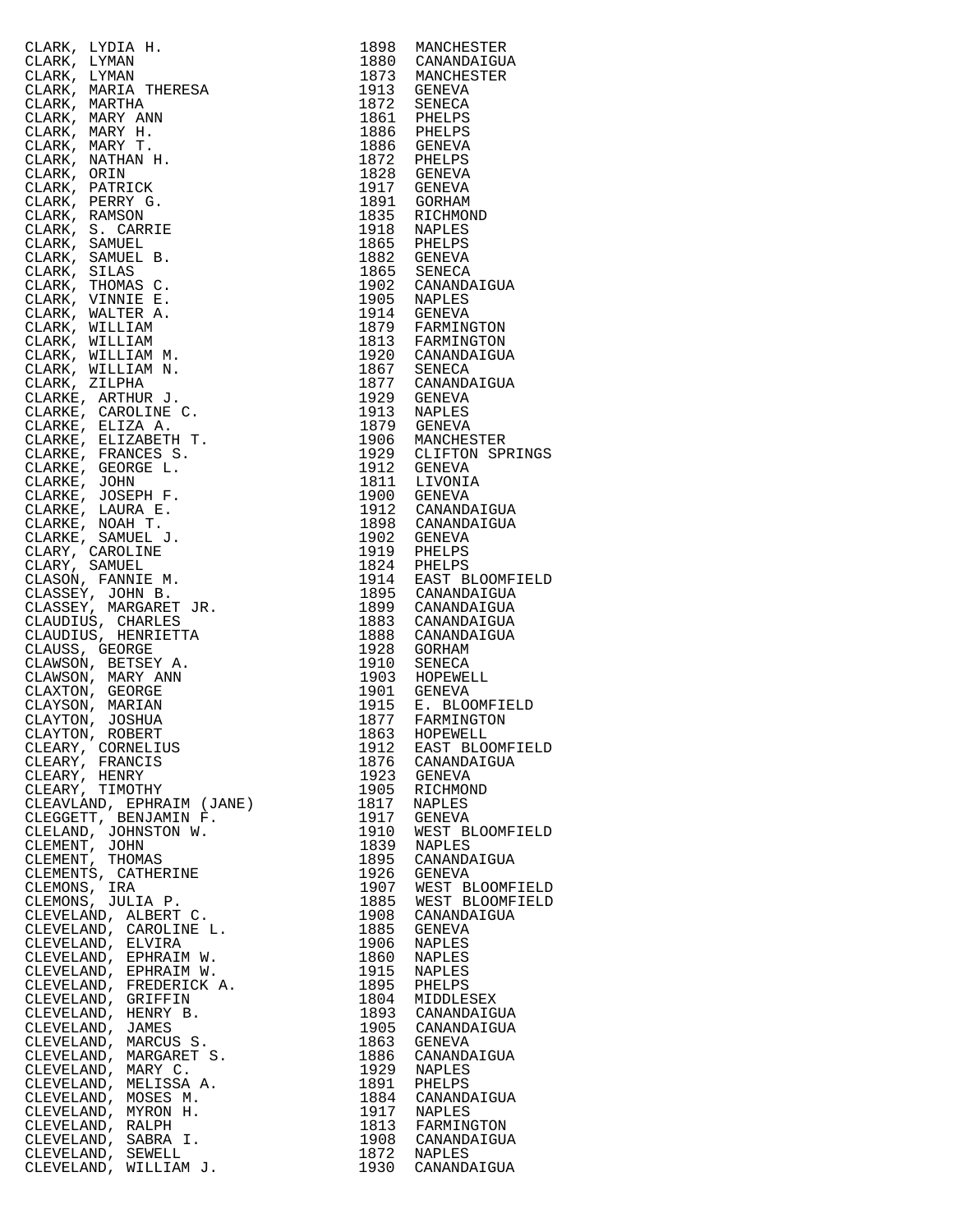|                                                                                                                                                                                                                                                                       |      | 1880 VICTOR                                                                                                                                                                                                                                                    |
|-----------------------------------------------------------------------------------------------------------------------------------------------------------------------------------------------------------------------------------------------------------------------|------|----------------------------------------------------------------------------------------------------------------------------------------------------------------------------------------------------------------------------------------------------------------|
|                                                                                                                                                                                                                                                                       |      | 1880 VICTOR<br>1974 PHELPS<br>1904 VICTOR<br>1829 VICTOR<br>1873 PHELPS<br>1873 PHELPS<br>1872 VICTOR<br>1881 PHELPS<br>1879 VICTOR<br>1879 VICTOR                                                                                                             |
|                                                                                                                                                                                                                                                                       |      |                                                                                                                                                                                                                                                                |
|                                                                                                                                                                                                                                                                       |      |                                                                                                                                                                                                                                                                |
|                                                                                                                                                                                                                                                                       |      |                                                                                                                                                                                                                                                                |
|                                                                                                                                                                                                                                                                       |      |                                                                                                                                                                                                                                                                |
|                                                                                                                                                                                                                                                                       |      |                                                                                                                                                                                                                                                                |
|                                                                                                                                                                                                                                                                       |      |                                                                                                                                                                                                                                                                |
|                                                                                                                                                                                                                                                                       |      |                                                                                                                                                                                                                                                                |
|                                                                                                                                                                                                                                                                       |      |                                                                                                                                                                                                                                                                |
|                                                                                                                                                                                                                                                                       |      | 1855 VICTOR                                                                                                                                                                                                                                                    |
|                                                                                                                                                                                                                                                                       |      | 1855 VICIOR<br>1850 PHELPS<br>1892 CANANDAIGUA                                                                                                                                                                                                                 |
|                                                                                                                                                                                                                                                                       |      |                                                                                                                                                                                                                                                                |
|                                                                                                                                                                                                                                                                       |      |                                                                                                                                                                                                                                                                |
|                                                                                                                                                                                                                                                                       |      | 1918 CANANDAIGUA                                                                                                                                                                                                                                               |
|                                                                                                                                                                                                                                                                       |      | 1875 CANANDAIGUA                                                                                                                                                                                                                                               |
|                                                                                                                                                                                                                                                                       |      |                                                                                                                                                                                                                                                                |
|                                                                                                                                                                                                                                                                       |      | 1928 BRISTOL<br>1891 GENEVA<br>1914 PHELPS<br>1888 MANCHESTER                                                                                                                                                                                                  |
|                                                                                                                                                                                                                                                                       |      |                                                                                                                                                                                                                                                                |
|                                                                                                                                                                                                                                                                       |      |                                                                                                                                                                                                                                                                |
|                                                                                                                                                                                                                                                                       |      | 1926 SENECA                                                                                                                                                                                                                                                    |
|                                                                                                                                                                                                                                                                       | 1816 |                                                                                                                                                                                                                                                                |
|                                                                                                                                                                                                                                                                       | 1815 |                                                                                                                                                                                                                                                                |
|                                                                                                                                                                                                                                                                       |      |                                                                                                                                                                                                                                                                |
|                                                                                                                                                                                                                                                                       |      |                                                                                                                                                                                                                                                                |
|                                                                                                                                                                                                                                                                       |      |                                                                                                                                                                                                                                                                |
|                                                                                                                                                                                                                                                                       |      |                                                                                                                                                                                                                                                                |
| CLINE, BETSEY A.<br>CLINE, CONRAD<br>CLINE, CONRAD<br>CLINE, JOHN<br>CLINE, HENRY M.<br>CLINE, HENRY M.<br>CLINE, LYMAN E.<br>CLINE, MARXIA E.<br>CLINE, MARXIA E.<br>CLINE, MARXIN E.<br>CLINE, MARXIN I.<br>CLINE, MARXIN I.<br>CLINE, MARXIN I.<br>CLINE, MARXIN I |      | 1815<br>1815<br>1892 GENEVA<br>1868 SENECA<br>1868 KALAMAZOO, MI<br>1925 HOPEWELL<br>1924 HOPEWELL<br>1971 HOPEWELL<br>1875 YORK<br>1862 MANCHESTER<br>1889 HOPEWELL<br>1930 GENEVA<br>1869 CANANDAIGUA<br>1894 PHELPS<br>1865 MANCHESTER<br>1822 VICTOR<br>18 |
|                                                                                                                                                                                                                                                                       |      |                                                                                                                                                                                                                                                                |
|                                                                                                                                                                                                                                                                       |      |                                                                                                                                                                                                                                                                |
|                                                                                                                                                                                                                                                                       |      |                                                                                                                                                                                                                                                                |
|                                                                                                                                                                                                                                                                       |      |                                                                                                                                                                                                                                                                |
|                                                                                                                                                                                                                                                                       |      |                                                                                                                                                                                                                                                                |
|                                                                                                                                                                                                                                                                       |      |                                                                                                                                                                                                                                                                |
|                                                                                                                                                                                                                                                                       |      |                                                                                                                                                                                                                                                                |
|                                                                                                                                                                                                                                                                       |      |                                                                                                                                                                                                                                                                |
|                                                                                                                                                                                                                                                                       |      |                                                                                                                                                                                                                                                                |
|                                                                                                                                                                                                                                                                       |      |                                                                                                                                                                                                                                                                |
|                                                                                                                                                                                                                                                                       |      |                                                                                                                                                                                                                                                                |
|                                                                                                                                                                                                                                                                       |      |                                                                                                                                                                                                                                                                |
|                                                                                                                                                                                                                                                                       |      | 1872 BRISTOL<br>1872 BRISTOL<br>1855 PHELPS<br>1880 PHELPS<br>1888 GENEVA                                                                                                                                                                                      |
|                                                                                                                                                                                                                                                                       |      |                                                                                                                                                                                                                                                                |
|                                                                                                                                                                                                                                                                       |      |                                                                                                                                                                                                                                                                |
|                                                                                                                                                                                                                                                                       |      |                                                                                                                                                                                                                                                                |
|                                                                                                                                                                                                                                                                       |      |                                                                                                                                                                                                                                                                |
|                                                                                                                                                                                                                                                                       |      |                                                                                                                                                                                                                                                                |
|                                                                                                                                                                                                                                                                       |      | 1879 GENEVA                                                                                                                                                                                                                                                    |
|                                                                                                                                                                                                                                                                       |      | 1915 MANCHESTER<br>1911 SENECA                                                                                                                                                                                                                                 |
|                                                                                                                                                                                                                                                                       |      |                                                                                                                                                                                                                                                                |
| COBURN, EBENEZER<br>COBURN, HIRAM P.                                                                                                                                                                                                                                  |      | 1827 BRISTOL                                                                                                                                                                                                                                                   |
|                                                                                                                                                                                                                                                                       | 1882 | RICHMOND                                                                                                                                                                                                                                                       |
| COBURN, MARGARET                                                                                                                                                                                                                                                      | 1891 | SENECA                                                                                                                                                                                                                                                         |
| COCHRAN, BENJAMIN                                                                                                                                                                                                                                                     | 1813 | SENECA                                                                                                                                                                                                                                                         |
| COCHRAN, ISAAC                                                                                                                                                                                                                                                        |      | 1893 CANANDAIGUA                                                                                                                                                                                                                                               |
| COCHRAN, JAMES                                                                                                                                                                                                                                                        |      | 1907 BRISTOL                                                                                                                                                                                                                                                   |
| COCHRAN, THOMAS                                                                                                                                                                                                                                                       |      | 1896 CANANDAIGUA                                                                                                                                                                                                                                               |
| COCKERILL, JOSEPH                                                                                                                                                                                                                                                     |      | 1900 EAST BLOOMFIEL<br>1902 EAST BLOOMFIEL                                                                                                                                                                                                                     |
| COCKERILL, MARY                                                                                                                                                                                                                                                       |      |                                                                                                                                                                                                                                                                |
| CODDING, ADELAIDE E.                                                                                                                                                                                                                                                  | 1926 | WEST BLOOMFIEL                                                                                                                                                                                                                                                 |
| CODDING, MARY                                                                                                                                                                                                                                                         |      | 1836 BRISTOL                                                                                                                                                                                                                                                   |
| CODDING, MYRON H.                                                                                                                                                                                                                                                     |      | 1910 WEST BLOOMFIEL                                                                                                                                                                                                                                            |
| CODDINGTON, CHARLES R.                                                                                                                                                                                                                                                | 1924 | GENEVA                                                                                                                                                                                                                                                         |
| CODDINGTON, SAMUEL                                                                                                                                                                                                                                                    | 1844 | GENEVA                                                                                                                                                                                                                                                         |
| CODY, AUGUSTUS                                                                                                                                                                                                                                                        |      | 1918 SENECA                                                                                                                                                                                                                                                    |
| CODY, JOHN H.                                                                                                                                                                                                                                                         |      | 1894 GORHAM                                                                                                                                                                                                                                                    |
| COE, ADDIE T.                                                                                                                                                                                                                                                         |      | 1922 CANANDAIGUA                                                                                                                                                                                                                                               |
| COE, CHARLES                                                                                                                                                                                                                                                          | 1899 | GENEVA                                                                                                                                                                                                                                                         |
| COE, CHAUNCEY H.                                                                                                                                                                                                                                                      |      | 1835 CANANDAIGUA                                                                                                                                                                                                                                               |
| COE, EMILY B.                                                                                                                                                                                                                                                         | 1892 | GENEVA                                                                                                                                                                                                                                                         |
| COE, ISAAC                                                                                                                                                                                                                                                            |      | 1830 HOPEWELL                                                                                                                                                                                                                                                  |
| COE, JAMES F.                                                                                                                                                                                                                                                         | 1895 | GENEVA                                                                                                                                                                                                                                                         |
| COE, JOHN S.                                                                                                                                                                                                                                                          |      | 1906 CANANDAIGUA                                                                                                                                                                                                                                               |
| COE, MERRITT L.                                                                                                                                                                                                                                                       | 1930 | GENEVA                                                                                                                                                                                                                                                         |
| COE, NELLIE E.                                                                                                                                                                                                                                                        |      | 1928 GENEVA                                                                                                                                                                                                                                                    |
| COE, SCHUYLER P.                                                                                                                                                                                                                                                      | 1896 | GENEVA                                                                                                                                                                                                                                                         |
| COE, WELTHY                                                                                                                                                                                                                                                           |      | 1900 GENEVA                                                                                                                                                                                                                                                    |
| COE, WILLIAM W.                                                                                                                                                                                                                                                       |      | 1915 CANANDAIGUA                                                                                                                                                                                                                                               |
| COFFEEN, ANDREW B.                                                                                                                                                                                                                                                    |      | 1855 CANANDAIGUA                                                                                                                                                                                                                                               |
| COFFEEN, CATHERINE                                                                                                                                                                                                                                                    |      | 1886 MICHIGAN                                                                                                                                                                                                                                                  |
| COFFIN, JOHN A.                                                                                                                                                                                                                                                       |      | 1840 SENECA                                                                                                                                                                                                                                                    |
| COLBURN, MARY J.                                                                                                                                                                                                                                                      |      | 1901 CANANDAIGUA                                                                                                                                                                                                                                               |

| CLINE, BETSEY A.       | 1880                    | VICTOR                               |
|------------------------|-------------------------|--------------------------------------|
| CLINE, CONRAD          | 1874                    | PHELPS                               |
| CLINE, HENRY M.        | 1906<br>1904            | VICTOR                               |
| CLINE, JOHN            | 1904                    | VICTOR                               |
| CLINE, JOHN            |                         | 1829 VICTOR<br>1873 PHELPS<br>VICTOR |
| CLINE, LYMAN E.        |                         |                                      |
| CLINE, MARIA           |                         | 1878 PHELPS<br>1872 VICTOR           |
| CLINE, MARK            |                         |                                      |
| CLINE, MARVIN          | 1881<br>1879            | PHELPS                               |
| CLINE, RACHEL          |                         | VICTOR                               |
| CLINE, WILLIAM I.      | 1855                    | VICTOR                               |
| CLISE, GEORGE          | 1850                    | PHELPS                               |
| CLISE, JACOB           |                         |                                      |
| CLOHACY, JOHN B.       |                         | 1849 PHELPS<br>1892 CANANDAIGUA      |
| CLOHECY, ELIZABETH     |                         | 1918 CANANDAIGUA                     |
| CLOHECY, PATRICK       |                         | 1875 CANANDAIGUA                     |
| CLOHECY, WILLIAM H.    |                         |                                      |
|                        |                         | 1928 BRISTOL                         |
| CLOSE, HIRAM           |                         | 1891 GENEVA                          |
| CLOSS, WILLIAM H.      |                         | 1914 PHELPS                          |
| CLOYES, HARRIET S.     |                         | 1888 MANCHESTER                      |
| CLUBB, ALEXANDER       | 1926                    | SENECA                               |
| CLYDE, JOHN            | 1816                    |                                      |
| CLYDE, SAMUEL          | 1815                    |                                      |
| COADY, MARY            |                         | 1892 GENEVA                          |
| COAN, JAMES            |                         |                                      |
| COATES, ALLEN          |                         | 1868 SENECA<br>1880 KALAMAZOO, MI    |
| COATES, HEMAN J.       |                         |                                      |
| COATES, IRENE M.       |                         | 1925 HOPEWELL<br>1924 HOPEWELL       |
| COATES, IRVING W.      |                         | HOPEWELL                             |
| COATS, CALVIN S.       | 1911 HOPET<br>1875 YORK |                                      |
| COATS, JAMES           |                         | 1862 MANCHESTER<br>1889 HOPEWELL     |
| COATS, JAMES T. J.     |                         |                                      |
| COBB, ARTHUR M.        |                         | 1930 GENEVA                          |
| COBB, CORNELIA P.      |                         | 1869 CANANDAIGUA                     |
| COBB, EDWIN D.         |                         |                                      |
|                        |                         | 1894 PHELPS<br>1885 MANCHESTER       |
| COBB, ELISHA W.        |                         |                                      |
| COBB, FRANCES G.       | 1922                    | VICTOR                               |
| COBB, FREEMAN          | 1822                    | WILLIAMSON                           |
| COBB, GEORGE           | 1851                    | PHELPS                               |
| COBB, HANNAH M.        | 1866                    | GORHAM                               |
| COBB, JOB              | 1872                    | BRISTOL                              |
| COBB, JOSEPH J.        | 1855                    | PHELPS                               |
| COBB, NAHUM            | 1880                    | PHELPS                               |
| COBB, RUSSELL B.       | 1925                    | PHELPS                               |
| COBB, SARAH            | 1896                    | PHELPS                               |
| COBB, STEWART S.       | 1888                    | GENEVA                               |
| COBLEIGH, ANDREW M.    | 1879                    | GENEVA                               |
| COBURN, ANNA E.        | 1915                    | MANCHESTER                           |
| COBURN, DAVID          | 1911                    | SENECA                               |
| COBURN, EBENEZER       | 1827                    | <b>BRISTOL</b>                       |
| COBURN, HIRAM P.       | 1882                    | RICHMOND                             |
| COBURN, MARGARET       | 1891                    | SENECA                               |
| COCHRAN, BENJAMIN      | 1813                    | SENECA                               |
| COCHRAN, ISAAC         | 1893                    | CANANDAIGUA                          |
| COCHRAN, JAMES         | 1907                    | <b>BRISTOL</b>                       |
| COCHRAN, THOMAS        | 1896                    | CANANDAIGUA                          |
| COCKERILL, JOSEPH      | 1900                    | EAST BLOOMFIELD                      |
| COCKERILL, MARY        | 1902                    | EAST BLOOMFIELD                      |
| CODDING, ADELAIDE E.   |                         | WEST BLOOMFIELD                      |
|                        | 1926                    |                                      |
| CODDING, MARY          | 1836                    | BRISTOL                              |
| CODDING, MYRON H.      | 1910                    | WEST BLOOMFIELD                      |
| CODDINGTON, CHARLES R. | 1924                    | GENEVA                               |
| CODDINGTON, SAMUEL     | 1844                    | GENEVA                               |
| CODY, AUGUSTUS         | 1918                    | SENECA                               |
| CODY, JOHN H.          | 1894                    | GORHAM                               |
| COE, ADDIE T.          | 1922                    | CANANDAIGUA                          |
| COE, CHARLES           | 1899                    | GENEVA                               |
| COE, CHAUNCEY H.       | 1835                    | CANANDAIGUA                          |
| COE,<br>EMILY B.       | 1892                    | GENEVA                               |
| COE,<br>ISAAC          | 1830                    | HOPEWELL                             |
| JAMES F.<br>COE,       | 1895                    | GENEVA                               |
| COE,<br>JOHN S.        | 1906                    | CANANDAIGUA                          |
| MERRITT L.<br>COE,     | 1930                    | GENEVA                               |
| COE,<br>NELLIE E.      | 1928                    | GENEVA                               |
| COE,<br>SCHUYLER P.    | 1896                    | GENEVA                               |
| COE,<br>WELTHY         | 1900                    | GENEVA                               |
| COE, WILLIAM W.        | 1915                    | CANANDAIGUA                          |
| COFFEEN, ANDREW B.     | 1855                    |                                      |
|                        |                         | CANANDAIGUA                          |
| COFFEEN, CATHERINE     | 1886                    | MICHIGAN                             |
| COFFIN, JOHN A.        | 1840                    | SENECA                               |
| COLBURN, MARY J.       |                         | 1901 CANANDAIGUA                     |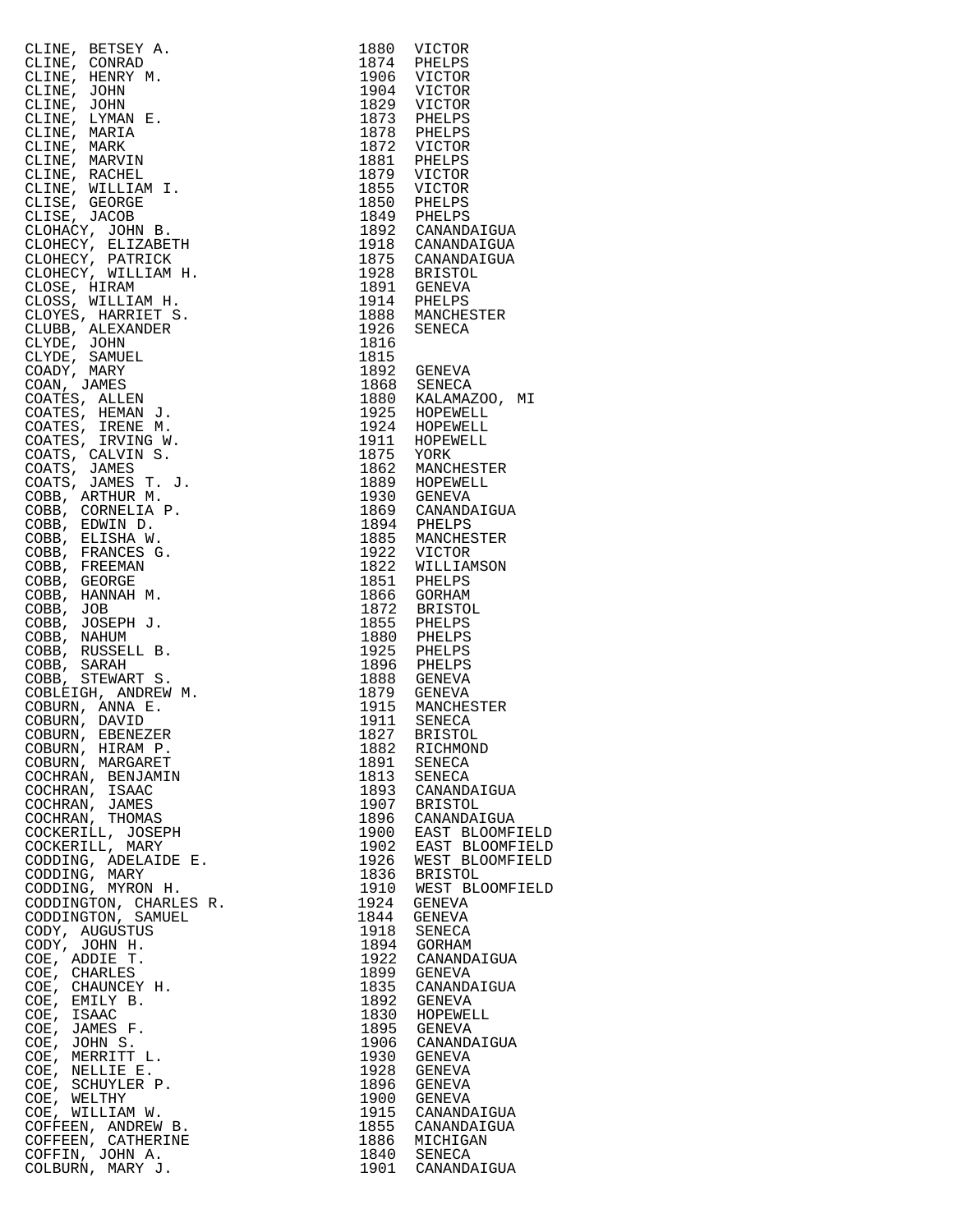| COLE, BERNAHIN (ARNA)<br>COLE, BERTHA L. (1817)<br>PALMONIA (2002), CLARKER L. (1817)<br>COLES, CHARA B. (1918)<br>COLES, ELEA J. (1918)<br>COLES, ELEA J. (1928)<br>COLES, ELEA J. (1929)<br>COLES, ELEA J. (1929)<br>COLES, ELEA J. (1929)<br> |              |                                                                                                                           |
|--------------------------------------------------------------------------------------------------------------------------------------------------------------------------------------------------------------------------------------------------|--------------|---------------------------------------------------------------------------------------------------------------------------|
|                                                                                                                                                                                                                                                  |              | 1930 GENEVA<br>1866 GORHAM<br>1916 PHELPS<br>1927 WEST BLOOMFIELD<br>1912 GENEVA<br>1927 MANCHESTER<br>1927 MANCHESTER    |
|                                                                                                                                                                                                                                                  |              |                                                                                                                           |
|                                                                                                                                                                                                                                                  |              |                                                                                                                           |
|                                                                                                                                                                                                                                                  |              |                                                                                                                           |
|                                                                                                                                                                                                                                                  |              |                                                                                                                           |
|                                                                                                                                                                                                                                                  |              |                                                                                                                           |
|                                                                                                                                                                                                                                                  |              |                                                                                                                           |
|                                                                                                                                                                                                                                                  |              |                                                                                                                           |
|                                                                                                                                                                                                                                                  |              |                                                                                                                           |
|                                                                                                                                                                                                                                                  |              |                                                                                                                           |
|                                                                                                                                                                                                                                                  |              |                                                                                                                           |
|                                                                                                                                                                                                                                                  |              |                                                                                                                           |
|                                                                                                                                                                                                                                                  |              |                                                                                                                           |
|                                                                                                                                                                                                                                                  |              |                                                                                                                           |
|                                                                                                                                                                                                                                                  |              |                                                                                                                           |
|                                                                                                                                                                                                                                                  |              |                                                                                                                           |
|                                                                                                                                                                                                                                                  |              |                                                                                                                           |
|                                                                                                                                                                                                                                                  |              |                                                                                                                           |
|                                                                                                                                                                                                                                                  |              |                                                                                                                           |
|                                                                                                                                                                                                                                                  |              |                                                                                                                           |
|                                                                                                                                                                                                                                                  |              |                                                                                                                           |
|                                                                                                                                                                                                                                                  |              |                                                                                                                           |
|                                                                                                                                                                                                                                                  |              |                                                                                                                           |
|                                                                                                                                                                                                                                                  |              |                                                                                                                           |
|                                                                                                                                                                                                                                                  |              |                                                                                                                           |
|                                                                                                                                                                                                                                                  |              |                                                                                                                           |
|                                                                                                                                                                                                                                                  |              |                                                                                                                           |
|                                                                                                                                                                                                                                                  |              |                                                                                                                           |
|                                                                                                                                                                                                                                                  |              |                                                                                                                           |
|                                                                                                                                                                                                                                                  |              |                                                                                                                           |
|                                                                                                                                                                                                                                                  |              |                                                                                                                           |
|                                                                                                                                                                                                                                                  |              |                                                                                                                           |
|                                                                                                                                                                                                                                                  |              | 1952 NAPLES<br>1852 NAPLES<br>1928 FARMINGTON<br>1928 MANCHESTER<br>1923 FARMINGTON<br>1903 FARMINGTON<br>1910 FARMINGTON |
|                                                                                                                                                                                                                                                  |              |                                                                                                                           |
|                                                                                                                                                                                                                                                  |              |                                                                                                                           |
|                                                                                                                                                                                                                                                  |              |                                                                                                                           |
|                                                                                                                                                                                                                                                  |              |                                                                                                                           |
| COLLIE, JAMES J.                                                                                                                                                                                                                                 | 1926         | GENEVA                                                                                                                    |
| COLLINS, ADELAIDE G.                                                                                                                                                                                                                             | 1921         | FARMINGTON                                                                                                                |
| COLLINS, ALGERNON<br>COLLINS, ALLEN                                                                                                                                                                                                              | 1923<br>1877 | WEST BLOOMFIELD<br>WEST BLOOMFIELD                                                                                        |
| COLLINS, ANNA V.                                                                                                                                                                                                                                 | 1918         | EAST BLOOMFIELD                                                                                                           |
| COLLINS, CARRIE M. (3 FILES)                                                                                                                                                                                                                     | 1926         | GENEVA                                                                                                                    |
| COLLINS, CHOLETT<br>COLLINS, ELIZABETH                                                                                                                                                                                                           | 1918<br>1860 | EAST BLOOMFIELD<br>MANCHESTER                                                                                             |
| COLLINS, FRANCES A.                                                                                                                                                                                                                              | 1929         |                                                                                                                           |
| COLLINS, GEORGIANNA                                                                                                                                                                                                                              | 1904         | CANANDAIGUA                                                                                                               |
| COLLINS, GERTRUDE<br>COLLINS, GUY                                                                                                                                                                                                                | 1906<br>1888 | GENEVA<br>FARMINGTON                                                                                                      |
| COLLINS, HATTIE E.                                                                                                                                                                                                                               | 1925         | CANANDAIGUA                                                                                                               |
| COLLINS, JAMES                                                                                                                                                                                                                                   | 1862         | MANCHESTER                                                                                                                |
| COLLINS, JOHN                                                                                                                                                                                                                                    | 1875         | <b>VICTOR</b>                                                                                                             |
| COLLINS, JOHN J.<br>COLLINS, LAURA F.                                                                                                                                                                                                            | 1887<br>1925 | CANANDAIGUA<br>WEST BLOOMFIELD                                                                                            |
| COLLINS, LOVINA                                                                                                                                                                                                                                  | 1913         | VICTOR                                                                                                                    |
| COLLINS, MARGARET                                                                                                                                                                                                                                | 1919         | CANANDAIGUA                                                                                                               |
| COLLINS, MARIA V.<br>COLLINS, MARY                                                                                                                                                                                                               | 1914<br>1921 | FARMINGTON<br>CANANDAIGUA                                                                                                 |
| COLLINS, MONTGOMERY                                                                                                                                                                                                                              | 1854         | EAST BLOOMFIELD                                                                                                           |
| COLLINS, SARAH                                                                                                                                                                                                                                   | 1894         | CANANDAIGUA                                                                                                               |
| COLLINS, SIMRY<br>COLLINS, THOMAS                                                                                                                                                                                                                | 1876<br>1860 | COLLINS LANDING<br>CANANDAIGUA                                                                                            |
| COLLINS, TYRANUS                                                                                                                                                                                                                                 | 1849         | EAST BLOOMFIELD                                                                                                           |
| COLLINS, WILLIAM                                                                                                                                                                                                                                 | 1816         | MENDON                                                                                                                    |
| $3$ Files)<br>COLT, ANNE D.A.<br>COLVIN, DELOS W.                                                                                                                                                                                                | 1913<br>1894 | GENEVA<br>GENEVA                                                                                                          |
| COLVIN, ISAAC                                                                                                                                                                                                                                    | 1796         | <b>GENESEE</b>                                                                                                            |
| COLVIN, LEVI                                                                                                                                                                                                                                     | 1882         | CANANDAIGUA                                                                                                               |

| 1817<br>1930 | PALMYRA                            |
|--------------|------------------------------------|
| 1866         | GENEVA<br>GORHAM                   |
| 1916         | PHELPS                             |
| 1927<br>1912 | WEST BLOOMFIELD<br>GENEVA          |
| 1927         | MANCHESTER                         |
| 1927         | CANANDAIGUA                        |
| 1821         | <b>BENTON</b>                      |
| 1925<br>1877 | PHELPS<br>PHELPS                   |
| 1904         | MANCHESTER                         |
| 1915         | GORHAM                             |
| 1920<br>1829 | CANANDAIGUA<br>GORHAM              |
| 1921         | CANANDAIGUA                        |
| 1904         | <b>GENEVA</b>                      |
| 1929<br>1891 | CANANDAIGUA<br>MANCHESTER          |
| 1888         | PHELPS                             |
| 1891         | MANCHESTER                         |
| 1825         | GORHAM<br>GORHAM                   |
| 1925<br>1846 | GORHAM                             |
| 1863         | PHELPS                             |
| 1913         | CANADICE                           |
| 1882<br>1927 | CANADICE<br>CANADICE               |
| 1929         | CANADICE                           |
| 1888         | CANANDAIGUA                        |
| 1927<br>1891 | <b>GENEVA</b><br>CANANDAIGUA       |
| 1924         | CANANDAIGUA                        |
| 1877         | CANANDAIGUA                        |
| 1924         | SHORTSVILLE                        |
| 1927<br>1924 | GENEVA<br>SHORTSVILLE              |
| 1926         | NAPLES                             |
| 1923         | GENEVA                             |
| 1929<br>1898 | HOPEWELL<br>GORHAM                 |
| 1898         | GORHAM                             |
| 1901         | SENECA                             |
| 1852<br>1890 | <b>NAPLES</b><br>SENECA            |
| 1928         | FARMINGTON                         |
| 1928         | MANCHESTER                         |
| 1923         | FARMINGTON                         |
| 1903<br>1910 | FARMINGTON<br>FARMINGTON           |
| 1926         | <b>GENEVA</b>                      |
| 1921         | FARMINGTON                         |
| 1923<br>1877 | WEST BLOOMFIELD<br>WEST BLOOMFIELD |
| 1918         | EAST BLOOMFIELD                    |
| L926         | GENEVA                             |
| 1918<br>1860 | EAST BLOOMFIELD<br>MANCHESTER      |
| 1929         |                                    |
| 1904         | CANANDAIGUA                        |
| 1906<br>1888 | GENEVA                             |
| 1925         | FARMINGTON<br>CANANDAIGUA          |
| 1862         | MANCHESTER                         |
| 1875         | VICTOR                             |
| 1887<br>1925 | CANANDAIGUA<br>WEST BLOOMFIELD     |
| 1913         | VICTOR                             |
| 1919         | CANANDAIGUA                        |
| 1914<br>1921 | FARMINGTON<br>CANANDAIGUA          |
| 1854         | EAST BLOOMFIELD                    |
| 1894         | CANANDAIGUA                        |
| 1876<br>1860 | COLLINS LANDING<br>CANANDAIGUA     |
| 1849         | EAST BLOOMFIELD                    |
| 1816         | MENDON                             |
| 1913         | <b>GENEVA</b>                      |
| 1894<br>1796 | GENEVA<br><b>GENESEE</b>           |
| 1882         | CANANDAIGUA                        |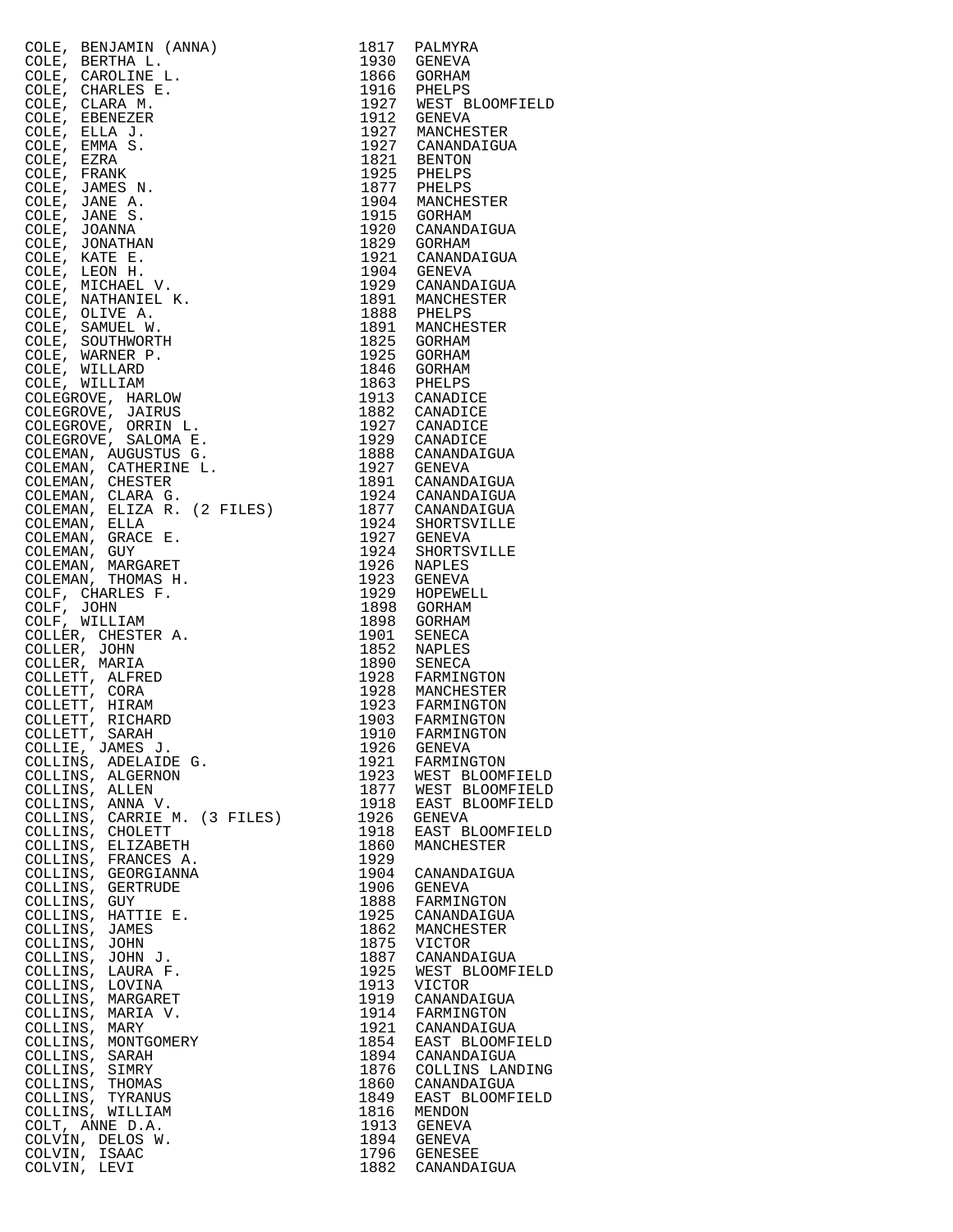|                                                                                                                                                                                                                                                                    | 1824       | SENECA                                   |
|--------------------------------------------------------------------------------------------------------------------------------------------------------------------------------------------------------------------------------------------------------------------|------------|------------------------------------------|
|                                                                                                                                                                                                                                                                    |            | 1894 WEST BLOOMFIELD                     |
|                                                                                                                                                                                                                                                                    |            |                                          |
| COLWELL, DANIEL<br>COMBS, MARTIN'W.<br>COMBS, RAILEY<br>COMBS, RAILEY<br>COMBS, SAMUEL J.<br>COMBS, SAMUEL J.<br>COMBS, SAMUEL J.<br>COMPON, MARY S.<br>COMPON, NARVILLA<br>COMPON, NARVILLA<br>COMPON, NARVILLA COMPON, SARAH E.<br>COMPTON, SARAH E.<br>COMPTON, |            | 1891 GENEVA                              |
|                                                                                                                                                                                                                                                                    |            | 1928 GENEVA                              |
|                                                                                                                                                                                                                                                                    |            | 1887 GENEVA                              |
|                                                                                                                                                                                                                                                                    |            |                                          |
|                                                                                                                                                                                                                                                                    | 1804 SODUS |                                          |
|                                                                                                                                                                                                                                                                    |            |                                          |
|                                                                                                                                                                                                                                                                    |            | 1924 GENEVA<br>1927 GENEVA               |
|                                                                                                                                                                                                                                                                    |            |                                          |
|                                                                                                                                                                                                                                                                    |            | 1929 GORHAM                              |
|                                                                                                                                                                                                                                                                    |            | 1837 GORHAM                              |
|                                                                                                                                                                                                                                                                    |            | 1891 PHELPS                              |
|                                                                                                                                                                                                                                                                    |            |                                          |
|                                                                                                                                                                                                                                                                    |            | 1898 CANANDAIGUA                         |
|                                                                                                                                                                                                                                                                    |            | 1921 NAPLES<br>1883 CANANDAIGUA          |
|                                                                                                                                                                                                                                                                    |            |                                          |
|                                                                                                                                                                                                                                                                    |            |                                          |
|                                                                                                                                                                                                                                                                    |            | 1925 NAPLES<br>1822 FARMINGTON           |
|                                                                                                                                                                                                                                                                    |            |                                          |
|                                                                                                                                                                                                                                                                    |            | 1845 FARMINGTON                          |
|                                                                                                                                                                                                                                                                    |            |                                          |
|                                                                                                                                                                                                                                                                    |            | 1922 NAPLES                              |
|                                                                                                                                                                                                                                                                    |            | 1892 NAPLES                              |
|                                                                                                                                                                                                                                                                    |            |                                          |
|                                                                                                                                                                                                                                                                    |            | 1892 NAPLES                              |
|                                                                                                                                                                                                                                                                    |            | 1926 NAPLES                              |
|                                                                                                                                                                                                                                                                    |            | 1907 NAPLES                              |
|                                                                                                                                                                                                                                                                    |            | 1927 VICTOR                              |
|                                                                                                                                                                                                                                                                    |            |                                          |
|                                                                                                                                                                                                                                                                    |            | 1926 VICTOR                              |
|                                                                                                                                                                                                                                                                    |            | 1911 FARMINGTON<br>1926 VICTOR           |
|                                                                                                                                                                                                                                                                    |            |                                          |
|                                                                                                                                                                                                                                                                    |            |                                          |
|                                                                                                                                                                                                                                                                    |            | 1926 CANANDAIGUA                         |
|                                                                                                                                                                                                                                                                    |            | 1919 GENEVA                              |
|                                                                                                                                                                                                                                                                    |            |                                          |
|                                                                                                                                                                                                                                                                    |            | 1880 PHELPS                              |
|                                                                                                                                                                                                                                                                    |            | 1903 PHELPS                              |
|                                                                                                                                                                                                                                                                    |            |                                          |
|                                                                                                                                                                                                                                                                    | 1801       |                                          |
|                                                                                                                                                                                                                                                                    |            | 1910 GENEVA                              |
|                                                                                                                                                                                                                                                                    |            | 1918 GENEVA                              |
|                                                                                                                                                                                                                                                                    |            |                                          |
|                                                                                                                                                                                                                                                                    |            | 1920 GENEVA                              |
|                                                                                                                                                                                                                                                                    |            |                                          |
|                                                                                                                                                                                                                                                                    |            | 1841 SENECA<br>1871 SENECA               |
|                                                                                                                                                                                                                                                                    |            |                                          |
|                                                                                                                                                                                                                                                                    |            | 1909 EAST BLOOMFIELD<br>1897 CANANDAIGUA |
|                                                                                                                                                                                                                                                                    |            |                                          |
|                                                                                                                                                                                                                                                                    |            | 1927 VICTOR                              |
|                                                                                                                                                                                                                                                                    |            |                                          |
|                                                                                                                                                                                                                                                                    |            | 1883 MANCHESTER                          |
|                                                                                                                                                                                                                                                                    |            | 1865 HOPEWELL                            |
|                                                                                                                                                                                                                                                                    |            | 1876 EAST BLOOMFIELD                     |
|                                                                                                                                                                                                                                                                    |            |                                          |
|                                                                                                                                                                                                                                                                    |            | 1913 VICTOR<br>1890 HOPEWELL             |
|                                                                                                                                                                                                                                                                    |            |                                          |
|                                                                                                                                                                                                                                                                    |            |                                          |
|                                                                                                                                                                                                                                                                    |            | 1855 SENECA<br>1901 HOPEWELL             |
|                                                                                                                                                                                                                                                                    |            |                                          |
|                                                                                                                                                                                                                                                                    |            |                                          |
|                                                                                                                                                                                                                                                                    |            | 1930 HOPEWELL<br>1853 NAPLES             |
|                                                                                                                                                                                                                                                                    |            |                                          |
|                                                                                                                                                                                                                                                                    | 1886       | MORTON, IL                               |
|                                                                                                                                                                                                                                                                    |            | 1802 EASTON                              |
|                                                                                                                                                                                                                                                                    |            |                                          |
| CONE, WINFIELD S.                                                                                                                                                                                                                                                  | 1920       | CANANDAIGUA                              |
| CONGDON, JOSEPH                                                                                                                                                                                                                                                    | 1813       |                                          |
| CONINE, GEORGE A.                                                                                                                                                                                                                                                  |            | 1924 PHELPS                              |
|                                                                                                                                                                                                                                                                    |            |                                          |
| CONINE, GEORGE W.                                                                                                                                                                                                                                                  |            | 1899 PHELPS                              |
| CONINE, JENNIE E.                                                                                                                                                                                                                                                  |            | 1908 PHELPS                              |
| CONKLIN, CORNELIA L.                                                                                                                                                                                                                                               |            | 1913 WEST BLOOMFIELD                     |
|                                                                                                                                                                                                                                                                    |            |                                          |
| CONKLIN, ELIZABETH                                                                                                                                                                                                                                                 | 1882       | VICTOR                                   |
| CONKLIN, ELIZABETH                                                                                                                                                                                                                                                 |            | 1902 GENEVA                              |
|                                                                                                                                                                                                                                                                    |            | 1919 CANANDAIGUA                         |
| CONKLIN, LUCY V.<br>CONKLIN, MARTHA E.                                                                                                                                                                                                                             |            |                                          |
|                                                                                                                                                                                                                                                                    |            | 1877 CANANDAIGUA                         |
| CONKLIN, RUBERT R.                                                                                                                                                                                                                                                 |            | 1918 CANANDAIGUA                         |
| CONKLIN, SAMUEL                                                                                                                                                                                                                                                    |            | 1825 GORHAM                              |
|                                                                                                                                                                                                                                                                    |            |                                          |
| CONLEY, JOHN                                                                                                                                                                                                                                                       |            | 1913 EAST BLOOMFIELD                     |
| CONN, JAMES E.                                                                                                                                                                                                                                                     |            | 1924 WEST BLOOMFIELD                     |
| CONNAUGHTON, BRIDGET                                                                                                                                                                                                                                               | 1901       |                                          |
|                                                                                                                                                                                                                                                                    |            | IRELAND                                  |
| CONNAUGHTON, JOHN                                                                                                                                                                                                                                                  |            | 1904 GENEVA                              |
| CONNAUGHTON, JOHN                                                                                                                                                                                                                                                  | 1914       | VICTOR                                   |
|                                                                                                                                                                                                                                                                    |            |                                          |
| CONNAUGHTON, MARY                                                                                                                                                                                                                                                  | 1915       | VICTOR                                   |
| CONNELL, CATHERINE                                                                                                                                                                                                                                                 |            | 1919 CANANDAIGUA                         |
| CONNELL, MARY                                                                                                                                                                                                                                                      |            | 1916 GENEVA                              |
|                                                                                                                                                                                                                                                                    |            |                                          |
| CONNELL, PATRICK                                                                                                                                                                                                                                                   |            | 1910 CANANDAIGUA                         |
| CONNELLY, BERTHA C.                                                                                                                                                                                                                                                | 1918       | VICTOR                                   |
| CONNELLY, JOHN                                                                                                                                                                                                                                                     |            | 1887 VICTOR                              |
|                                                                                                                                                                                                                                                                    |            |                                          |
| CONNELLY, MARGARET                                                                                                                                                                                                                                                 |            | 1930 GENEVA                              |
| CONNERS, JAMES                                                                                                                                                                                                                                                     | 1914       | SENECA                                   |
| CONNIFF, MARY E.                                                                                                                                                                                                                                                   |            | 1926 GENEVA                              |
|                                                                                                                                                                                                                                                                    |            |                                          |
| CONNOLLY, BRIDGET                                                                                                                                                                                                                                                  |            | 1906 GENEVA                              |
| CONNOLLY, CATHERINE                                                                                                                                                                                                                                                |            | 1898 PHELPS                              |
| CONNOLLY, CATHERINE C.                                                                                                                                                                                                                                             |            | 1916 GENEVA                              |
|                                                                                                                                                                                                                                                                    |            |                                          |
| CONNOLLY, JOHN                                                                                                                                                                                                                                                     |            | 1927 GENEVA                              |
| CONNOTIV MADY A                                                                                                                                                                                                                                                    |            | 1028 DUFLDC                              |

| ., DANIEL                                                                                                                                                                                                                                                     |      | 1824 SENECA<br>1894 WEST BLOOMFIELD<br>1891 GENEVA<br>1928 GENEVA<br>1887 GENEVA<br>1804 SODUS<br>1804 GENEVA                                                                                                                                                                        |
|---------------------------------------------------------------------------------------------------------------------------------------------------------------------------------------------------------------------------------------------------------------|------|--------------------------------------------------------------------------------------------------------------------------------------------------------------------------------------------------------------------------------------------------------------------------------------|
| MARTIN W.                                                                                                                                                                                                                                                     |      |                                                                                                                                                                                                                                                                                      |
| RILEY                                                                                                                                                                                                                                                         |      |                                                                                                                                                                                                                                                                                      |
| SAMUEL J.                                                                                                                                                                                                                                                     |      |                                                                                                                                                                                                                                                                                      |
|                                                                                                                                                                                                                                                               |      |                                                                                                                                                                                                                                                                                      |
| MARTIN W.<br>SAMUEL J.<br>SAMUEL J.<br>SAMUEL J.<br>3, PHILIP<br>7, BIGELOW<br>7, RIGELOW<br>7, RIGELOW<br>7, RARY S.<br>7, RARIE E.<br>7, CAROLINE A.<br>XK, CAROLINE A.<br>XK, CAROLINE A.<br>XK, TOSEPH (SALLY)<br>XK, NATHAN<br>TTY, JOHN H.<br>TTY, JOHN |      | 1804 SODUS<br>1804 SODUS<br>1924 GENEVA<br>1927 GENEVA<br>1837 GORHAM<br>1837 GORHAM<br>1837 GORHAM<br>1837 GORHAM<br>1837 GORHAM<br>1891 PHELPS<br>1892 NAPLES<br>1822 FARMINGTON<br>1922 NAPLES<br>1892 NAPLES<br>1892 NAPLES<br>1892 NAPLES<br>1926 NAPLES<br>1926 NAPLES<br>1926 |
|                                                                                                                                                                                                                                                               |      |                                                                                                                                                                                                                                                                                      |
|                                                                                                                                                                                                                                                               |      |                                                                                                                                                                                                                                                                                      |
|                                                                                                                                                                                                                                                               |      |                                                                                                                                                                                                                                                                                      |
|                                                                                                                                                                                                                                                               |      |                                                                                                                                                                                                                                                                                      |
|                                                                                                                                                                                                                                                               |      |                                                                                                                                                                                                                                                                                      |
|                                                                                                                                                                                                                                                               |      |                                                                                                                                                                                                                                                                                      |
|                                                                                                                                                                                                                                                               |      |                                                                                                                                                                                                                                                                                      |
|                                                                                                                                                                                                                                                               |      |                                                                                                                                                                                                                                                                                      |
|                                                                                                                                                                                                                                                               |      |                                                                                                                                                                                                                                                                                      |
|                                                                                                                                                                                                                                                               |      |                                                                                                                                                                                                                                                                                      |
|                                                                                                                                                                                                                                                               |      |                                                                                                                                                                                                                                                                                      |
|                                                                                                                                                                                                                                                               |      |                                                                                                                                                                                                                                                                                      |
|                                                                                                                                                                                                                                                               |      |                                                                                                                                                                                                                                                                                      |
|                                                                                                                                                                                                                                                               |      |                                                                                                                                                                                                                                                                                      |
|                                                                                                                                                                                                                                                               |      |                                                                                                                                                                                                                                                                                      |
|                                                                                                                                                                                                                                                               |      |                                                                                                                                                                                                                                                                                      |
|                                                                                                                                                                                                                                                               |      |                                                                                                                                                                                                                                                                                      |
|                                                                                                                                                                                                                                                               |      |                                                                                                                                                                                                                                                                                      |
|                                                                                                                                                                                                                                                               |      |                                                                                                                                                                                                                                                                                      |
|                                                                                                                                                                                                                                                               |      |                                                                                                                                                                                                                                                                                      |
|                                                                                                                                                                                                                                                               |      |                                                                                                                                                                                                                                                                                      |
|                                                                                                                                                                                                                                                               |      |                                                                                                                                                                                                                                                                                      |
|                                                                                                                                                                                                                                                               |      |                                                                                                                                                                                                                                                                                      |
|                                                                                                                                                                                                                                                               |      | 1880 PHELPS<br>1903 PHELPS                                                                                                                                                                                                                                                           |
|                                                                                                                                                                                                                                                               |      |                                                                                                                                                                                                                                                                                      |
|                                                                                                                                                                                                                                                               | 1801 |                                                                                                                                                                                                                                                                                      |
|                                                                                                                                                                                                                                                               |      | 1910 GENEVA<br>1918 GENEVA<br>1920 GENEVA                                                                                                                                                                                                                                            |
|                                                                                                                                                                                                                                                               |      |                                                                                                                                                                                                                                                                                      |
|                                                                                                                                                                                                                                                               |      |                                                                                                                                                                                                                                                                                      |
|                                                                                                                                                                                                                                                               |      |                                                                                                                                                                                                                                                                                      |
|                                                                                                                                                                                                                                                               |      |                                                                                                                                                                                                                                                                                      |
|                                                                                                                                                                                                                                                               |      |                                                                                                                                                                                                                                                                                      |
|                                                                                                                                                                                                                                                               |      |                                                                                                                                                                                                                                                                                      |
|                                                                                                                                                                                                                                                               |      |                                                                                                                                                                                                                                                                                      |
|                                                                                                                                                                                                                                                               |      |                                                                                                                                                                                                                                                                                      |
|                                                                                                                                                                                                                                                               |      | 1920 GENEVA<br>1841 SENECA<br>1871 SENECA<br>1909 EAST BLOOMFIELD<br>1897 CANANDAIGUA<br>1927 VICTOR<br>1883 MANCHESTER<br>1865 HOPEWELL<br>1876 EAST BLOOMFIELD<br>1876 EAST BLOOMFIELD<br>1876 EAST BLOOMFIELD                                                                     |
|                                                                                                                                                                                                                                                               |      |                                                                                                                                                                                                                                                                                      |
|                                                                                                                                                                                                                                                               |      | 1913 VICTOR<br>1890 HOPEWELL                                                                                                                                                                                                                                                         |
|                                                                                                                                                                                                                                                               |      |                                                                                                                                                                                                                                                                                      |
|                                                                                                                                                                                                                                                               |      | 1855 SENECA<br>1901 HOPEWELL                                                                                                                                                                                                                                                         |
|                                                                                                                                                                                                                                                               |      |                                                                                                                                                                                                                                                                                      |
|                                                                                                                                                                                                                                                               |      |                                                                                                                                                                                                                                                                                      |
|                                                                                                                                                                                                                                                               |      |                                                                                                                                                                                                                                                                                      |
|                                                                                                                                                                                                                                                               |      |                                                                                                                                                                                                                                                                                      |
|                                                                                                                                                                                                                                                               |      |                                                                                                                                                                                                                                                                                      |
| WINFIELD S.                                                                                                                                                                                                                                                   |      | 1920 CANANDAIGUA                                                                                                                                                                                                                                                                     |
| J, JOSEPH                                                                                                                                                                                                                                                     | 1813 |                                                                                                                                                                                                                                                                                      |
| GEORGE A.<br>GEORGE W.                                                                                                                                                                                                                                        |      | 1924 PHELPS<br>1899 PHELPS                                                                                                                                                                                                                                                           |
|                                                                                                                                                                                                                                                               |      |                                                                                                                                                                                                                                                                                      |
| JENNIE E.                                                                                                                                                                                                                                                     |      | 1908 PHELPS<br>1913 WEST BLOOMFIELD                                                                                                                                                                                                                                                  |
| J, CORNELIA L.                                                                                                                                                                                                                                                |      |                                                                                                                                                                                                                                                                                      |
| V, ELIZABETH                                                                                                                                                                                                                                                  |      | 1882 VICTOR<br>1902 GENEVA                                                                                                                                                                                                                                                           |
| V, ELIZABETH                                                                                                                                                                                                                                                  |      |                                                                                                                                                                                                                                                                                      |
| J, LUCY V.                                                                                                                                                                                                                                                    |      | 1919 CANANDAIGUA                                                                                                                                                                                                                                                                     |
| J, MARTHA E.                                                                                                                                                                                                                                                  |      | 1877 CANANDAIGUA                                                                                                                                                                                                                                                                     |
| W, RUBERT R.                                                                                                                                                                                                                                                  |      |                                                                                                                                                                                                                                                                                      |
| J, SAMUEL                                                                                                                                                                                                                                                     |      | 1918 CANANDAIGUA<br>1825 GORHAM                                                                                                                                                                                                                                                      |
| , JOHN                                                                                                                                                                                                                                                        |      |                                                                                                                                                                                                                                                                                      |
| JAMES E.                                                                                                                                                                                                                                                      |      | 1913 EAST BLOOMFIELD<br>1924 WEST BLOOMFIELD                                                                                                                                                                                                                                         |
| HTON, BRIDGET                                                                                                                                                                                                                                                 |      | 1901 IRELAND<br>1904 GENEVA                                                                                                                                                                                                                                                          |
| HTON, JOHN                                                                                                                                                                                                                                                    |      |                                                                                                                                                                                                                                                                                      |
| GHTON, JOHN                                                                                                                                                                                                                                                   |      |                                                                                                                                                                                                                                                                                      |
| HTON, MARY                                                                                                                                                                                                                                                    |      | 1914 VICTOR<br>1915 VICTOR                                                                                                                                                                                                                                                           |
| , CATHERINE                                                                                                                                                                                                                                                   |      |                                                                                                                                                                                                                                                                                      |
| , MARY                                                                                                                                                                                                                                                        |      | 1919 CANANDAIGUA<br>1916 GENEVA                                                                                                                                                                                                                                                      |
| , PATRICK                                                                                                                                                                                                                                                     |      |                                                                                                                                                                                                                                                                                      |
| Y, BERTHA C.                                                                                                                                                                                                                                                  |      | 1910 CANANDAIGUA<br>1918 VICTOR                                                                                                                                                                                                                                                      |
| Y, JOHN                                                                                                                                                                                                                                                       |      |                                                                                                                                                                                                                                                                                      |
| Y, MARGARET                                                                                                                                                                                                                                                   |      | 1887 VICTOR<br>1930 GENEVA                                                                                                                                                                                                                                                           |
| , JAMES                                                                                                                                                                                                                                                       |      |                                                                                                                                                                                                                                                                                      |
| $\overline{r}$ , MARY E.                                                                                                                                                                                                                                      |      | 1914 SENECA<br>1926 GENEVA                                                                                                                                                                                                                                                           |
| Y, BRIDGET                                                                                                                                                                                                                                                    |      |                                                                                                                                                                                                                                                                                      |
| Y, CATHERINE                                                                                                                                                                                                                                                  |      | 1906 GENEVA<br>1898 PHELPS                                                                                                                                                                                                                                                           |
| Y, CATHERINE C.                                                                                                                                                                                                                                               |      |                                                                                                                                                                                                                                                                                      |
| Y, JOHN                                                                                                                                                                                                                                                       |      | 1916 GENEVA<br>1927 GENEVA                                                                                                                                                                                                                                                           |
| Y, MARY A.                                                                                                                                                                                                                                                    |      | 1928 PHELPS                                                                                                                                                                                                                                                                          |
|                                                                                                                                                                                                                                                               |      |                                                                                                                                                                                                                                                                                      |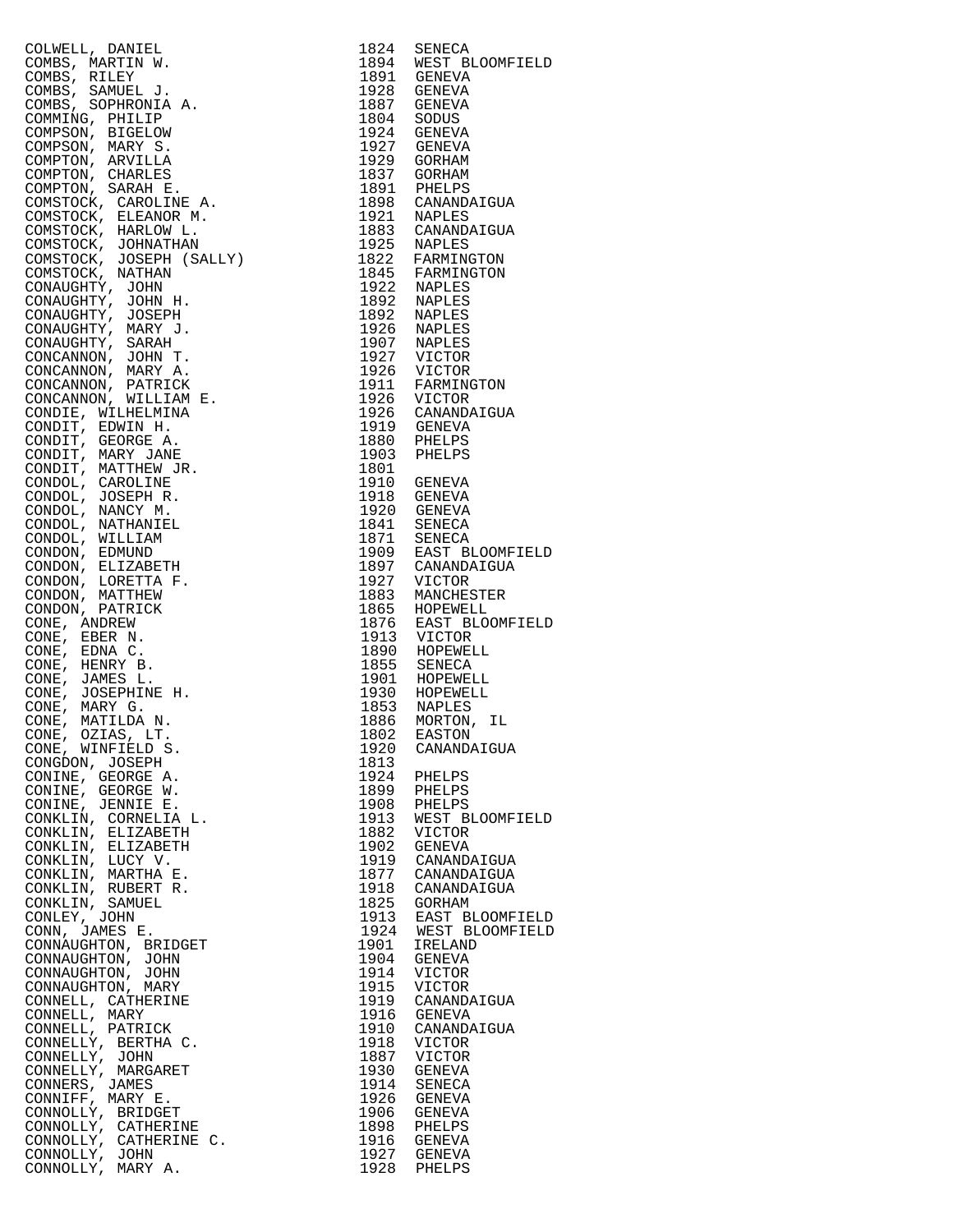| CONNOLLY, ROBERT<br>CONNOLLY, TIMOTENT S. 1930 NEST BLOOMFIELD<br>CONNOLLY, TIMOTENT S. 1935 GENEVA<br>CONNOR, BRITAGET<br>CONNOR, CORNELISTER<br>CONNORS, CORNELISTER<br>CONNORS, MARY TIMOTENT IS 1935 MANCIFESTER<br>CONNORS, MARY TIMOT |      |                  |
|---------------------------------------------------------------------------------------------------------------------------------------------------------------------------------------------------------------------------------------------|------|------------------|
|                                                                                                                                                                                                                                             |      |                  |
|                                                                                                                                                                                                                                             |      |                  |
|                                                                                                                                                                                                                                             |      |                  |
|                                                                                                                                                                                                                                             |      |                  |
|                                                                                                                                                                                                                                             |      |                  |
|                                                                                                                                                                                                                                             |      |                  |
|                                                                                                                                                                                                                                             |      |                  |
|                                                                                                                                                                                                                                             |      |                  |
|                                                                                                                                                                                                                                             |      |                  |
|                                                                                                                                                                                                                                             |      |                  |
|                                                                                                                                                                                                                                             |      |                  |
|                                                                                                                                                                                                                                             |      |                  |
|                                                                                                                                                                                                                                             |      |                  |
|                                                                                                                                                                                                                                             |      |                  |
|                                                                                                                                                                                                                                             |      |                  |
|                                                                                                                                                                                                                                             |      |                  |
|                                                                                                                                                                                                                                             |      |                  |
|                                                                                                                                                                                                                                             |      |                  |
|                                                                                                                                                                                                                                             |      |                  |
|                                                                                                                                                                                                                                             |      |                  |
|                                                                                                                                                                                                                                             |      |                  |
|                                                                                                                                                                                                                                             |      |                  |
|                                                                                                                                                                                                                                             |      |                  |
|                                                                                                                                                                                                                                             |      |                  |
|                                                                                                                                                                                                                                             |      |                  |
|                                                                                                                                                                                                                                             |      |                  |
|                                                                                                                                                                                                                                             |      |                  |
|                                                                                                                                                                                                                                             |      |                  |
|                                                                                                                                                                                                                                             |      |                  |
|                                                                                                                                                                                                                                             |      |                  |
|                                                                                                                                                                                                                                             |      |                  |
|                                                                                                                                                                                                                                             |      |                  |
|                                                                                                                                                                                                                                             |      |                  |
|                                                                                                                                                                                                                                             |      |                  |
|                                                                                                                                                                                                                                             |      |                  |
|                                                                                                                                                                                                                                             |      |                  |
|                                                                                                                                                                                                                                             |      |                  |
|                                                                                                                                                                                                                                             |      |                  |
|                                                                                                                                                                                                                                             |      |                  |
|                                                                                                                                                                                                                                             |      |                  |
|                                                                                                                                                                                                                                             |      |                  |
|                                                                                                                                                                                                                                             |      |                  |
|                                                                                                                                                                                                                                             |      |                  |
|                                                                                                                                                                                                                                             |      |                  |
|                                                                                                                                                                                                                                             |      |                  |
|                                                                                                                                                                                                                                             |      |                  |
|                                                                                                                                                                                                                                             |      |                  |
|                                                                                                                                                                                                                                             |      |                  |
|                                                                                                                                                                                                                                             |      |                  |
|                                                                                                                                                                                                                                             |      |                  |
|                                                                                                                                                                                                                                             |      |                  |
|                                                                                                                                                                                                                                             |      |                  |
|                                                                                                                                                                                                                                             |      |                  |
|                                                                                                                                                                                                                                             |      |                  |
|                                                                                                                                                                                                                                             |      |                  |
|                                                                                                                                                                                                                                             |      |                  |
|                                                                                                                                                                                                                                             |      |                  |
|                                                                                                                                                                                                                                             |      |                  |
|                                                                                                                                                                                                                                             |      |                  |
|                                                                                                                                                                                                                                             |      |                  |
|                                                                                                                                                                                                                                             |      |                  |
| COOK, GEORGE                                                                                                                                                                                                                                |      | 1876 CANANDAIGUA |
| COOK, GEORGE B.                                                                                                                                                                                                                             | 1904 | PHELPS           |
| COOK, GIDEON                                                                                                                                                                                                                                | 1814 |                  |
|                                                                                                                                                                                                                                             |      |                  |
| COOK, HARRIET                                                                                                                                                                                                                               | 1905 | PHELPS           |
| COOK, INEZ D.                                                                                                                                                                                                                               | 1922 | PHELPS           |
| COOK, JAMES W.                                                                                                                                                                                                                              | 1925 | SENECA           |
| COOK, JENNIE                                                                                                                                                                                                                                | 1928 |                  |
|                                                                                                                                                                                                                                             |      | GORHAM           |
| COOK, JOHN                                                                                                                                                                                                                                  | 1898 | MANCHESTER       |
| COOK, JOSEPH (ELEANOR)                                                                                                                                                                                                                      | 1810 | WILLIAMSON       |
| COOK, MARGARET                                                                                                                                                                                                                              | 1930 | HALL             |
|                                                                                                                                                                                                                                             |      |                  |
| COOK, MARIA LAIDLIE                                                                                                                                                                                                                         | 1856 | SENECA           |
| COOK, MARIAH                                                                                                                                                                                                                                | 1835 | SENECA           |
| COOK, MARTHA                                                                                                                                                                                                                                | 1873 | CANANDAIGUA      |
|                                                                                                                                                                                                                                             |      |                  |
| COOK, MARY C.                                                                                                                                                                                                                               | 1878 | FARMINGTON       |
| COOK, MARY C.                                                                                                                                                                                                                               | 1923 | GENEVA           |
|                                                                                                                                                                                                                                             |      |                  |
| COOK, MARY J.                                                                                                                                                                                                                               |      | 1929 CANANDAIGUA |
| COOK, MOSES                                                                                                                                                                                                                                 | 1878 | CANANDAIGUA      |
| COOK, ROXANA                                                                                                                                                                                                                                | 1896 | CANANDAIGUA      |
|                                                                                                                                                                                                                                             |      |                  |
| COOK,<br>SARAH A.                                                                                                                                                                                                                           | 1910 | PHELPS           |
| COOK, SELINA                                                                                                                                                                                                                                | 1915 | SENECA           |
| COOK, THOMAS                                                                                                                                                                                                                                | 1802 | NIAGARA          |
|                                                                                                                                                                                                                                             |      |                  |
| COOK, WILLIAM E.                                                                                                                                                                                                                            | 1923 | SENECA           |
| COOK, WILLIAM F.                                                                                                                                                                                                                            | 1872 | SENECA           |
| COOK, WILLIAM W.                                                                                                                                                                                                                            | 1919 | GENEVA           |
|                                                                                                                                                                                                                                             |      |                  |
| COOKE, JOHN D.                                                                                                                                                                                                                              | 1925 | MANCHESTER       |
| COOKE, MARY E.                                                                                                                                                                                                                              | 1926 | LOS ANGELES, CA  |
| COOL, JAMES W.                                                                                                                                                                                                                              | 1862 | SENECA           |
|                                                                                                                                                                                                                                             |      |                  |
| COOLEY, ALBERT E.                                                                                                                                                                                                                           | 1918 | CANANDAIGUA      |
| COOLEY, ANNA K.                                                                                                                                                                                                                             | 1929 | CANANDAIGUA      |
| COOLEY, AUGUSTINE S.                                                                                                                                                                                                                        | 1920 | CANANDAIGUA      |
|                                                                                                                                                                                                                                             |      |                  |
| COOLEY, CATHERINE T.                                                                                                                                                                                                                        | 1905 | CANANDAIGUA      |
| COOLEY, CELINDA                                                                                                                                                                                                                             | 1890 | GENEVA           |

| 1930         | WEST BLOOMFIELD            |
|--------------|----------------------------|
| 1925         | <b>GENEVA</b>              |
| 1858         | CANANDAIGUA                |
| 1905         | MANCHESTER                 |
| 1923         | SENECA                     |
| 1895         | MANCHESTER                 |
| 1873         | VICTOR                     |
| 1872         | VICTOR                     |
| 1921         | GENEVA                     |
| 1927         | VICTOR                     |
| 1914         | VICTOR                     |
| 1929         | VICTOR                     |
| 1918         | GENEVA                     |
| 1898         | GENEVA                     |
| 1908         | VICTOR                     |
| 1912         | GENEVA                     |
| 1885         | VICTOR                     |
| 1894<br>1900 | VICTOR                     |
| 1927         | NAPLES<br>INDIANAPOLIS, IN |
| 1905         |                            |
| 1926         | PHELPS<br>CANANDAIGUA      |
| 1896         | GORHAM                     |
| 1896         | PHELPS                     |
| 1928         | STANLEY                    |
| 1868         | GORHAM                     |
| 1903         | MANCHESTER                 |
| 1817         |                            |
| 1816         | PITTSFORD                  |
| 1867         | FARMINGTON                 |
| 1815         |                            |
| 1904         | GENEVA                     |
| 1926         | MANCHESTER                 |
| 1908         | CANANDAIGUA                |
| 1856         | PHELPS                     |
| 1922         | SENECA                     |
| 1927         | GENEVA                     |
| 1843         | MANCHESTER                 |
| 1894         | PHELPS                     |
| 1891         | CANANDAIGUA                |
| 1895         | MANCHESTER                 |
| 1854         | SENECA                     |
| 1923         | GENEVA                     |
| 1917         | GENEVA                     |
| 1918         | SENECA                     |
| 1831         | SENECA                     |
| 1920<br>1913 | GORHAM<br>CANANDAIGUA      |
| 1905         | ROCHESTER                  |
| 1876         | CANANDAIGUA                |
| 1904         |                            |
| 1814         | PHELPS                     |
| 1905         | PHELPS                     |
| 1922         | PHELPS                     |
| 1925         | SENECA                     |
| 1928         | GORHAM                     |
| 1898         | MANCHESTER                 |
| 1810         | WILLIAMSON                 |
| 1930         | HALL                       |
| 1856         | SENECA                     |
| 1835         | SENECA                     |
| 1873         | CANANDAIGUA                |
| 1878         | FARMINGTON                 |
| 1923         | GENEVA                     |
| 1929         | CANANDAIGUA                |
| 1878         | CANANDAIGUA                |
| 1896         | CANANDAIGUA                |
| 1910         | PHELPS                     |
| 1915         | SENECA                     |
| 1802         | NIAGARA                    |
| 1923         | SENECA                     |
| 1872         | SENECA                     |
| 1919         | GENEVA                     |
| 1925         | MANCHESTER                 |
| 1926         | LOS ANGELES, CA            |
| 1862         | SENECA                     |
| 1918         | CANANDAIGUA                |
| 1929<br>1920 | CANANDAIGUA                |
| 1905         | CANANDAIGUA                |
| 1890         | CANANDAIGUA<br>GENEVA      |
|              |                            |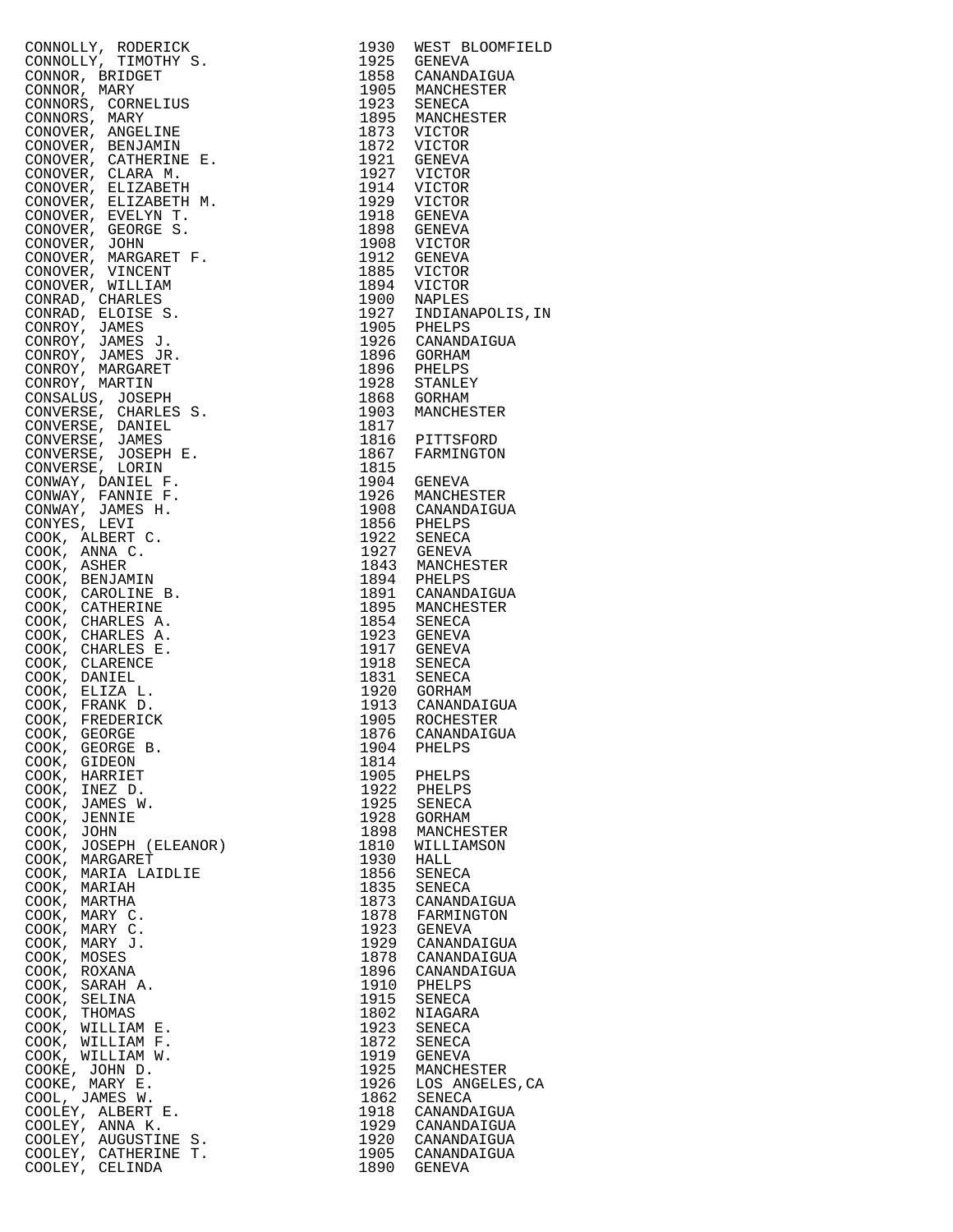| COOLEY, ELLA G.                          | 1922         | CANANDAIGUA                     |
|------------------------------------------|--------------|---------------------------------|
| COOLEY, EMMA T.                          | 1925         | CANANDAIGUA                     |
| COOLEY, FRANKLIN B.                      | 1907         | HOPEWELL                        |
| COOLEY, FRED S.<br>COOLEY, HARRIET M.    | 1927<br>1927 | CANANDAIGUA<br>CANANDAIGUA      |
| COOLEY, JAMES                            | 1841         | SENECA                          |
| COOLEY, JAMES S.                         | 1888         | CANANDAIGUA                     |
| COOLEY, JOHN B. (2 FILES)                | 1888         | CANANDAIGUA                     |
| COOLEY, JOHN D.                          | 1885         | VICTOR                          |
| COOLEY, JOHN JR.                         | 1817         | CANANDAIGUA                     |
| COOLEY, JOSEPH                           | 1853         | <b>BRISTOL</b>                  |
| COOLEY, KATHERINE<br>COOLEY, LEWIS       | 1922<br>1915 | CANANDAIGUA<br>GENEVA           |
| COOLEY, LYMAN                            | 1849         | CANANDAIGUA                     |
| COOLEY, MARTHA A.                        | 1898         | CANANDAIGUA                     |
| COOLEY, MARY A.                          | 1911         | CANANDAIGUA                     |
| COOLEY, MARY E.                          | 1899         | CANANDAIGUA                     |
| COOLEY, MARY F.                          | 1917         | CANANDAIGUA                     |
| COOLEY, MATILDA                          | 1916         | MANCHESTER                      |
| COOLEY, NATHANIEL N.<br>COOLEY, ORION J. | 1872         | CANANDAIGUA<br>1919 CANANDAIGUA |
| COOLEY, ORSON J.                         | 1922         | MANCHESTER                      |
| COOLIDGE, AHIO                           | 1894         | PHELPS                          |
| COOLIDGE, CHARLES                        | 1924         | PHELPS                          |
| COOLIDGE, EMMA                           | 1889         | PHELPS                          |
| COOLIDGE, MARY                           | 1922         | MANCHESTER                      |
| COON, CHRISTOPHER                        | 1881         | RICHMOND                        |
| COON, DORA A.                            | 1894         | GENEVA                          |
| COON, TIMOTHY                            | 1805<br>1875 | NORTHFIELD<br>CANANDAIGUA       |
| COONEY, JAMES<br>COONEY, JAMES           | 1895         | CANANDAIGUA                     |
| COONEY, LAWRENCE                         | 1896         | CANANDAIGUA                     |
| COONEY, MARY                             | 1887         | CANANDAIGUA                     |
| COONEY, NORA                             | 1926         | GENEVA                          |
| COONEY, THOMAS                           | 1913         | GENEVA                          |
| COONS, ELIJAH M.                         | 1889         | SOUTH BRISTOL                   |
| COONS, JOHN P.                           | 1916<br>1887 | NAPLES                          |
| COONS, LORENTUS<br>COONS, PHILLIP        | 1887         | NAPLES<br>NAPLES                |
| COOPER, ABIGAIL                          | 1865         | FARMINGTON                      |
| COOPER, AMBROSE K.                       | 1860         | FARMINGTON                      |
| COOPER, ANNA                             | 1840         | PHELPS                          |
| COOPER, ASA                              | 1813         |                                 |
| COOPER, BELA P.                          | 1892         | WEST BLOOMFIELD                 |
| COOPER, DAVID<br>COOPER, ELIZA           | 1912<br>1898 | EAST BLOOMFIELD<br>PHELPS       |
| COOPER, ELMER                            | 1849         | MANCHESTER                      |
| COOPER, GRISWOLD O.                      | 1920         | GENEVA                          |
| COOPER, IRA                              | 1874         | HOPEWELL                        |
| COOPER, JAMES                            | 1845         | MANCHESTER                      |
| COOPER, JAMES R.                         | 1891         | PHELPS                          |
| COOPER, JEREMIAH                         | 1823         | MANCHESTER                      |
| COOPER, JOHN C.<br>COOPER, JOHN F.       | 1831<br>1840 | <b>BLOOMFIELD</b><br>PHELPS     |
| COOPER, MABEL B.                         | 1924         | GENEVA                          |
| COOPER, MARGARET                         | 1918         | CANANDAIGUA                     |
| COOPER, MARY A.                          | 1921         | CANANDAIGUA                     |
| COOPER, MARY E.                          | 1923         | MANCHESTER                      |
| COOPER, MARY L.                          | 1907         | CANANDAIGUA                     |
| COOPER, PRUDENCE                         | 1853         | MANCHESTER                      |
| COOPER, WILLIAM<br>COOPER, WILLIAM       | 1874<br>1906 | WEST BLOOMFIELD<br>HOPEWELL     |
| COPE, MARY                               | 1896         | ONEONTA                         |
| COPP, ANGELINE E.                        | 1888         | CANANDAIGUA                     |
| COPP, DELIA A.                           | 1925         | MANCHESTER                      |
| COPP, GEORGE C.                          | 1817         | CANANDAIGUA                     |
| COPP, ROBERT S.                          | 1866         | MANCHESTER                      |
| COPPINGER, MICHAEL                       | 1896         | GENEVA                          |
| CORBETT, MARY C.<br>CORBIN, EDWIN S.     | 1874<br>1879 | CHICAGO, IL<br>MANCHESTER       |
| CORCORAN, MARY                           | 1865         | FARMINGTON                      |
| CORCORAN, MARY                           | 1926         | GENEVA                          |
| CORCORAN, MICHAEL                        | 1916         | GENEVA                          |
| CORCORAN, PATRICK F.                     | 1911         | GENEVA                          |
| CORCORAN, WALTER                         | 1855         | CANANDAIGUA                     |
| CORDES, FREDERICK                        | 1894         | <b>GENEVA</b>                   |
| COREY, ANN                               | 1906<br>1919 | NAPLES<br>NAPLES                |
| COREY, FRANK H.<br>COREY, HARRIET A.     | 1913         | MANCHESTER                      |
| COREY, HARRIET S.                        | 1895         | HOPEWELL                        |
| COREY, JAMES F.                          | 1877         | MANCHESTER                      |

| 1922         | CANANDAIGUA                        |
|--------------|------------------------------------|
| 1925<br>1907 | CANANDAIGUA                        |
| 1927         | HOPEWELL<br>CANANDAIGUA            |
| 1927         | CANANDAIGUA                        |
| 1841         | SENECA                             |
| 1888         | CANANDAIGUA                        |
| 1888<br>1885 | CANANDAIGUA<br>VICTOR              |
| 1817         | CANANDAIGUA                        |
| 1853         | BRISTOL                            |
| 1922         | CANANDAIGUA                        |
| 1915<br>1849 | GENEVA                             |
| 1898         | CANANDAIGUA<br>CANANDAIGUA         |
| 1911         | CANANDAIGUA                        |
| 1899         | CANANDAIGUA                        |
| 1917         | CANANDAIGUA                        |
| 1916<br>1872 | MANCHESTER<br>CANANDAIGUA          |
| 1919         | CANANDAIGUA                        |
| 1922         | MANCHESTER                         |
| 1894         | PHELPS                             |
| 1924         | PHELPS                             |
| 1889<br>1922 | PHELPS<br>MANCHESTER               |
| 1881         | RICHMOND                           |
| 1894         | GENEVA                             |
| 1805         | NORTHFIELD                         |
| 1875<br>1895 | CANANDAIGUA                        |
| 1896         | CANANDAIGUA<br>CANANDAIGUA         |
| 1887         | CANANDAIGUA                        |
| 1926         | GENEVA                             |
| 1913         | GENEVA                             |
| 1889<br>1916 | SOUTH BRISTOL<br>NAPLES            |
| 1887         | NAPLES                             |
| 1887         | NAPLES                             |
| 1865         | FARMINGTON                         |
| 1860         | FARMINGTON                         |
| 1840<br>1813 | PHELPS                             |
| 1892         |                                    |
| 1912         | WEST BLOOMFIELD<br>EAST BLOOMFIELD |
| 1898         | PHELPS                             |
| 1849         | MANCHESTER                         |
| 1920<br>1874 | GENEVA<br>HOPEWELL                 |
| 1845         |                                    |
| 1891         | MANCHESTER<br>PHELPS               |
| 1823         | MANCHESTER                         |
| 1831<br>1840 | <b>BLOOMFIELD</b>                  |
| 1924         | PHELPS<br><b>GENEVA</b>            |
| 1918         | CANANDAIGUA                        |
| 1921         | CANANDAIGUA                        |
| 1923         | MANCHESTER                         |
| 1907         | CANANDAIGUA                        |
| 1853<br>1874 | MANCHESTER<br>WEST BLOOMFIELD      |
| 1906         | HOPEWELL                           |
| 1896         | ONEONTA                            |
| 1888         | CANANDAIGUA                        |
| 1925         | MANCHESTER                         |
| 1817<br>1866 | CANANDAIGUA<br>MANCHESTER          |
| 1896         | GENEVA                             |
| 1874         | CHICAGO,<br>ΙL                     |
| 1879         | MANCHESTER                         |
| 1865         | FARMINGTON                         |
| 1926<br>1916 | <b>GENEVA</b><br>GENEVA            |
|              | <b>GENEVA</b>                      |
| 1911<br>1855 | CANANDAIGUA                        |
| 1894         | <b>GENEVA</b>                      |
| 1906<br>1919 | NAPLES                             |
| 1913         | NAPLES<br>MANCHESTER               |
| 1895         | HOPEWELL                           |
| 1877         | MANCHESTER                         |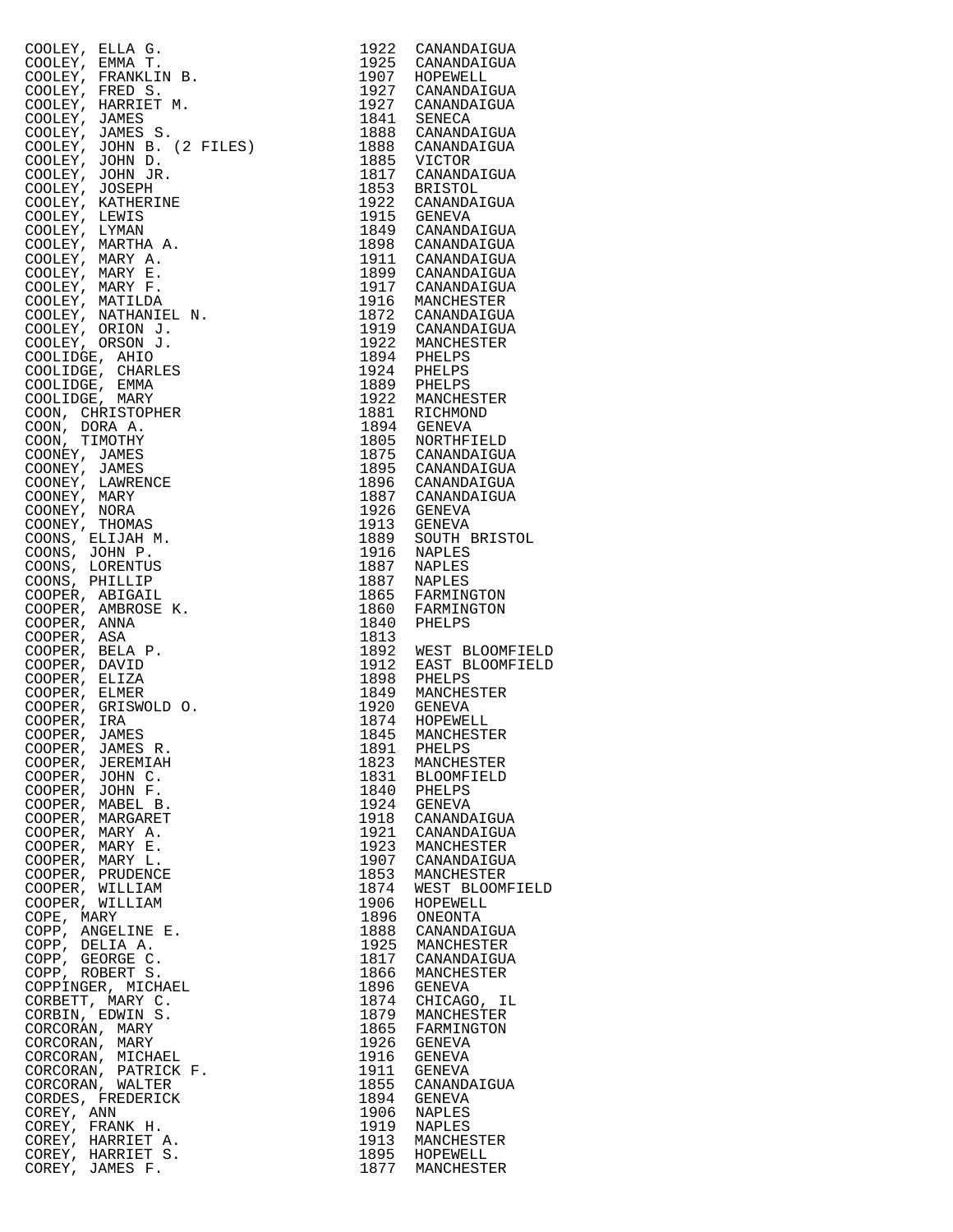| COREY, JANE                                  | 1893         | GENEVA                                                                   |
|----------------------------------------------|--------------|--------------------------------------------------------------------------|
| COREY, JOHN L.                               | 1886         | NAPLES                                                                   |
| COREY, JOSEPH<br>CORK, CHARLES               | 1819         |                                                                          |
| CORLASS, SUSANNAH                            |              | 1920 CANADICE<br>1840 GREENSBOR<br>GREENSBORO,                           |
| CORNELL, ALVIN T.                            |              |                                                                          |
| CORNELL, ANN S.                              |              |                                                                          |
| CORNELL, CALEB                               |              | 1841 CANADICE<br>1907 DETROIT, MI<br>1813 WILLIAMSON<br>1930 PHELPS      |
| CORNELL, HENRY W.                            |              |                                                                          |
| CORNELL, ISAIAH S.                           |              | 1853 BRISTOL<br>1897 CANANDAIGUA<br>1900 WEST BLOOMFI<br>1813 WILLIAMSON |
| CORNELL, JAMES A.                            |              | WEST BLOOMFIELD                                                          |
| CORNELL, THOMAS<br>CORNELL, THOMAS           |              |                                                                          |
| CORNER, ELIZABETH                            |              |                                                                          |
| CORNER, EMMA                                 |              | 1890 HOPEWELL<br>1890 HOPEWELL<br>1877 CANANDAIGUA<br>1871 GENEVA        |
| CORNER, HARRIET E.                           |              |                                                                          |
| CORNER, WILLIAM                              |              |                                                                          |
| CORNISH, ALLEN W.<br>CORNISH, ELTHEA         |              |                                                                          |
| CORNISH, SAMUEL B.                           |              |                                                                          |
| CORNWELL, GEORGE                             |              | 1881 NAPLES<br>1887 NAPLES<br>1880 NAPLES<br>1896 MANCHESTER             |
| CORNWELL, STEPHEN                            |              | 1809 BRISTON<br>BRISTOL                                                  |
| CORNWELL, WAITE                              |              |                                                                          |
| CORNWELL, WILLIAM                            | 1819         | 1905 MANCHESTER                                                          |
| CORRIGAN, MARY<br>CORSER, CHARLES E.         |              |                                                                          |
| CORSER, FRANCIS S.                           |              | 1922 CLIFTON SPRINGS<br>1916 CANANDAIGUA                                 |
| CORSON, JACOB                                |              |                                                                          |
| CORSON, OSCAR H.                             |              | 1880 CANANDAIGUA<br>1903 MANCHESTER                                      |
| CORTELYOU, ELIZABETH                         |              | 1877 GENEVA<br>1922 MANCHESTER                                           |
| CORTEVILLE, BERT J.                          |              |                                                                          |
| CORTRIGHT, JOHN S.                           |              | 1919 MANCHESTER<br>1919 MANCHESTER                                       |
| CORTRIGHT, LAWRENCE M.<br>CORTRITE, GARRET   | 1857         | SENECA                                                                   |
| CORVIN, PATRICK                              | 1816         |                                                                          |
| CORWIN, CHARLES G.                           | 1914         | GENEVA<br>PHELPS                                                         |
| CORWIN, ELIZABETH J.                         | 1903         | PHELPS                                                                   |
| CORWIN, MANASSEH R.                          | 1867         | PHELPS                                                                   |
| CORWIN, MARVIN<br>CORWIN, NETTIE B.          | 1818         |                                                                          |
| CORWIN, OLIN                                 |              | 1919 PHELPS<br>1929 MANCHESTER                                           |
| CORWIN, SAMUEL C.                            |              |                                                                          |
| COSAD, DAVID                                 |              | 1866 PHELPS<br>1904 PHELPS                                               |
| COSGRIFF, TIMOTHY                            |              | 1902 CANANDAIGUA<br>1910 MANCHESTER                                      |
| COSGROVE, ANNA                               |              |                                                                          |
| COSGROVE, MARY<br>COSGROVE, NANCY            |              |                                                                          |
| COSGROVE, NORA                               |              |                                                                          |
| COST, ELIAS                                  |              | 1908 CANANDAIGUA<br>1891 CANANDAIGUA<br>1919 MANCHESTER<br>1851 PHELPS   |
| COST, FANNY                                  | 1843         | PHELPS                                                                   |
| COST,<br>JESSE                               | 1888         | CANANDAIGUA                                                              |
| COST,<br>JOHN                                | 1895         | MANCHESTER                                                               |
| COST,<br>LUCIUS<br>COST,<br>MARY             | 1887<br>1900 | GRAND JUNCTION<br>CANANDAIGUA                                            |
| COST,<br>THOMAS H.                           | 1905         | CANANDAIGUA                                                              |
| COSTELLO, EDWARD                             | 1926         | RICHMOND                                                                 |
| COSTELLO,<br>MARIA                           | 1901         | CANADICE                                                                 |
| COSTELLO, MAURICE                            | 1920         | RICHMOND                                                                 |
| COSTELLO, PATRICK                            | 1908<br>1879 | RICHMOND                                                                 |
| COSTELLO, RICHARD<br>COTTER, ELLEN           | 1927         | CANADICE<br><b>VICTOR</b>                                                |
| COTTER, ELLEN                                | 1921         | EAST BLOOMFIELD                                                          |
| COTTER, ELLEN E.                             | 1904         | EAST BLOOMFIELD                                                          |
| COTTER, JAMES                                | 1876         | CANANDAIGUA                                                              |
| COTTER, JAMES                                | 1902         | EAST BLOOMFIELD                                                          |
| COTTER,<br>JOHN<br>COTTER, JOHN              | 1872<br>1889 | CANANDAIGUA                                                              |
| COTTER,<br>MARY                              | 1917         | FARMINGTON<br>EAST BLOOMFIELD                                            |
| COTTER, MICHAEL                              | 1865         | FARMINGTON                                                               |
| COTTER, PATRICK                              | 1898         | HOPEWELL                                                                 |
| COTTER, WILHELMINA M.                        | 1922         | EAST BLOOMFIELD                                                          |
| COTTON,<br>AMY A.                            | 1874         | FARMINGTON                                                               |
| COTTON,<br>AMY A.                            | 1926         | <b>VICTOR</b>                                                            |
| COTTON,<br>CHARLES F.<br>COTTON,<br>EDGAR W. | 1924<br>1927 | FARMINGTON<br><b>VICTOR</b>                                              |
| COTTON,<br>EDWARD JR.                        | 1914         | FARMINGTON                                                               |
| COTTON,<br>EDWIN B.                          | 1924         | <b>VICTOR</b>                                                            |
| COTTON,<br>ISAAC H.                          | 1903         | FARMINGTON                                                               |
| COTTON,<br>LOREN W.                          | 1921         | FARMINGTON                                                               |
| COTTON, MYRON G.<br>COTTON,<br>SALLY M.      | 1922<br>1880 | FARMINGTON<br>FARMINGTON                                                 |
|                                              |              |                                                                          |

|                                                                                                                           |                      | 1900 WEST BLOOMFIELD                    |
|---------------------------------------------------------------------------------------------------------------------------|----------------------|-----------------------------------------|
|                                                                                                                           |                      |                                         |
|                                                                                                                           |                      |                                         |
|                                                                                                                           |                      |                                         |
|                                                                                                                           |                      |                                         |
|                                                                                                                           |                      |                                         |
|                                                                                                                           |                      |                                         |
|                                                                                                                           |                      |                                         |
|                                                                                                                           |                      |                                         |
|                                                                                                                           |                      |                                         |
|                                                                                                                           |                      |                                         |
|                                                                                                                           |                      |                                         |
|                                                                                                                           |                      |                                         |
|                                                                                                                           |                      | 1896 MANCHESTER                         |
|                                                                                                                           |                      |                                         |
|                                                                                                                           |                      |                                         |
|                                                                                                                           |                      |                                         |
|                                                                                                                           |                      |                                         |
|                                                                                                                           |                      |                                         |
|                                                                                                                           |                      | 1905 MANCHESTER<br>1922 CLIFTON SPRINGS |
|                                                                                                                           |                      |                                         |
|                                                                                                                           |                      |                                         |
|                                                                                                                           |                      |                                         |
|                                                                                                                           |                      |                                         |
|                                                                                                                           |                      |                                         |
|                                                                                                                           |                      |                                         |
|                                                                                                                           |                      |                                         |
|                                                                                                                           |                      |                                         |
|                                                                                                                           |                      |                                         |
|                                                                                                                           |                      |                                         |
|                                                                                                                           |                      |                                         |
|                                                                                                                           |                      |                                         |
|                                                                                                                           |                      |                                         |
|                                                                                                                           |                      |                                         |
|                                                                                                                           |                      |                                         |
|                                                                                                                           |                      |                                         |
|                                                                                                                           |                      |                                         |
|                                                                                                                           |                      |                                         |
|                                                                                                                           |                      |                                         |
|                                                                                                                           |                      |                                         |
|                                                                                                                           |                      |                                         |
|                                                                                                                           |                      |                                         |
|                                                                                                                           |                      |                                         |
|                                                                                                                           |                      |                                         |
|                                                                                                                           |                      |                                         |
|                                                                                                                           |                      |                                         |
|                                                                                                                           |                      |                                         |
|                                                                                                                           |                      |                                         |
|                                                                                                                           |                      |                                         |
|                                                                                                                           |                      |                                         |
|                                                                                                                           |                      |                                         |
|                                                                                                                           |                      |                                         |
|                                                                                                                           |                      |                                         |
|                                                                                                                           |                      |                                         |
|                                                                                                                           |                      |                                         |
| COST, FANNY                                                                                                               |                      |                                         |
|                                                                                                                           |                      |                                         |
| COST, JESSE                                                                                                               | 1888                 | CANANDAIGUA                             |
| COST, JOHN                                                                                                                | 1895                 | MANCHESTER                              |
|                                                                                                                           | 1887                 | GRAND JUNCTION                          |
| COST, LUCIUS                                                                                                              |                      |                                         |
| COST, MARY                                                                                                                | 1900                 | CANANDAIGUA                             |
| COST, THOMAS H.                                                                                                           | 1905                 | CANANDAIGUA                             |
|                                                                                                                           |                      |                                         |
| COSTELLO, EDWARD                                                                                                          | 1926                 | RICHMOND                                |
| COSTELLO, MARIA                                                                                                           | 1901                 | CANADICE                                |
|                                                                                                                           |                      |                                         |
| COSTELLO, MAURICE                                                                                                         | 1920                 | RICHMOND                                |
| COSTELLO, PATRICK                                                                                                         | 1908                 | RICHMOND                                |
|                                                                                                                           | 1879                 |                                         |
| COSTELLO, RICHARD                                                                                                         |                      | CANADICE                                |
| COTTER, ELLEN                                                                                                             | 1927                 | VICTOR                                  |
| COTTER, ELLEN                                                                                                             | 1921                 | EAST BLOOMFIELD                         |
|                                                                                                                           |                      |                                         |
| COTTER, ELLEN E.                                                                                                          |                      |                                         |
| COTTER, JAMES                                                                                                             |                      |                                         |
|                                                                                                                           | 1904                 | EAST BLOOMFIELD                         |
|                                                                                                                           | 1876                 | CANANDAIGUA                             |
| COTTER, JAMES                                                                                                             | 1902                 | EAST BLOOMFIELD                         |
|                                                                                                                           |                      |                                         |
| COTTER, JOHN                                                                                                              | 1872                 | CANANDAIGUA                             |
| COTTER, JOHN                                                                                                              | 1889                 | FARMINGTON                              |
|                                                                                                                           |                      |                                         |
| COTTER, MARY                                                                                                              | 1917                 | EAST BLOOMFIELD                         |
| COTTER, MICHAEL                                                                                                           | 1865                 | FARMINGTON                              |
|                                                                                                                           |                      |                                         |
| COTTER, PATRICK                                                                                                           | 1898                 | HOPEWELL                                |
|                                                                                                                           | 1922                 | EAST BLOOMFIELD                         |
|                                                                                                                           | 1874                 |                                         |
|                                                                                                                           |                      | FARMINGTON                              |
|                                                                                                                           | 1926                 | VICTOR                                  |
|                                                                                                                           | 1924                 | FARMINGTON                              |
|                                                                                                                           |                      |                                         |
|                                                                                                                           | 1927                 | VICTOR                                  |
|                                                                                                                           | 1914                 | FARMINGTON                              |
| COTTER, WILHELMINA M.<br>COTTON, AMY A.<br>COTTON, AMY A.<br>COTTON, CHARLES F.<br>COTTON, EDGAR W.<br>COTTON, EDWARD JR. |                      |                                         |
| COTTON, EDWIN B.                                                                                                          | 1924                 | VICTOR                                  |
| COTTON, ISAAC H.                                                                                                          | 1903                 | FARMINGTON                              |
| COTTON, LOREN W.                                                                                                          |                      | FARMINGTON                              |
|                                                                                                                           |                      |                                         |
| A M.<br>.<br>.<br>.<br>COTTON, MYRON G.<br>COTTON,<br>SALLY M.                                                            | 1921<br>1922<br>1880 | FARMINGTON<br>FARMINGTON                |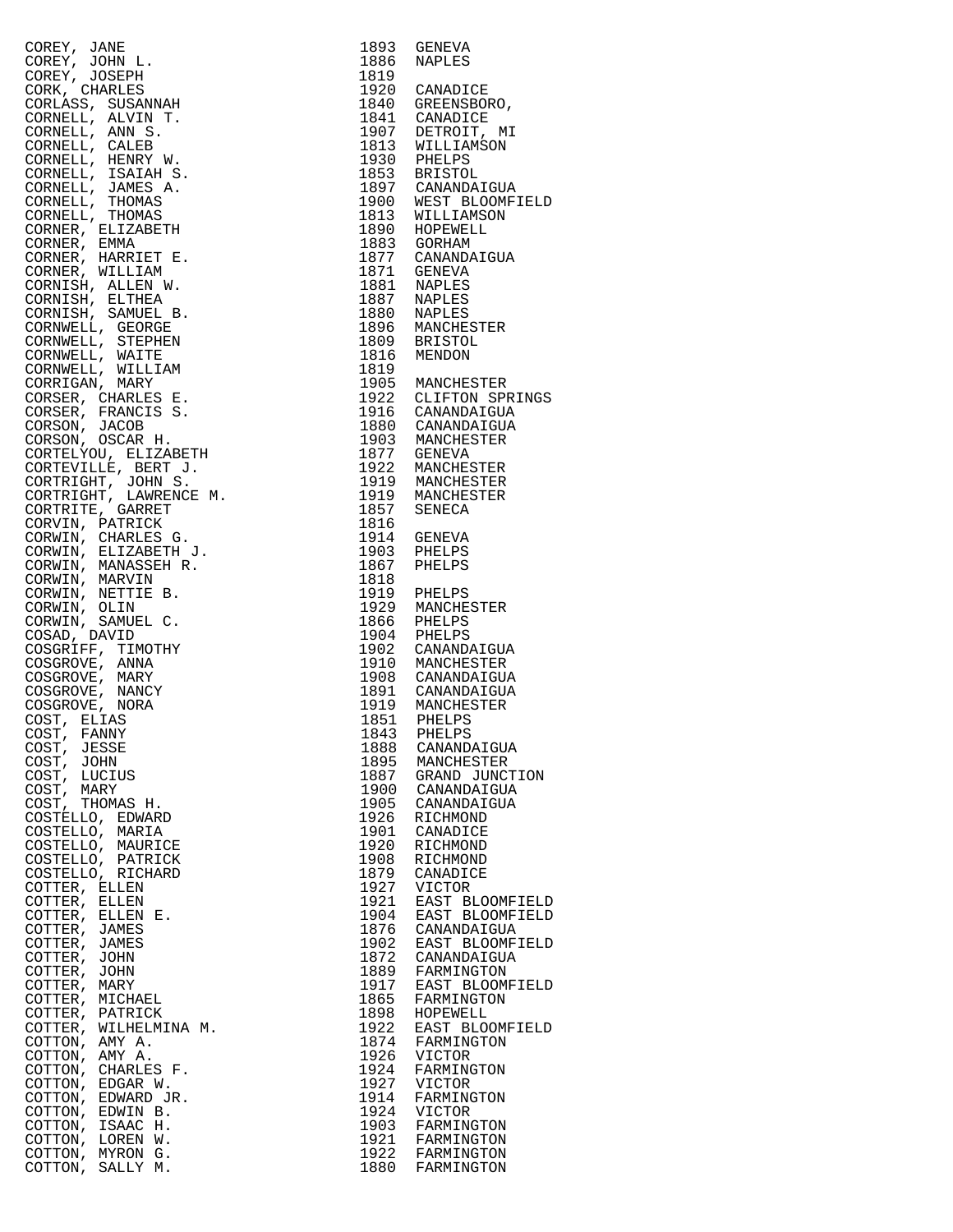COTTRELL, GEORGE H. 1925 WEST BLOOMFIELD COTTRELL, JOHN 1828 BLOOMFIELD COTTRELL, MARIE E. 1929 WEST BLOOMFIELD COUCH, CHARLES 1900 CANANDAIGUA COUCH, GEORGE 1880 HOPEWELL COUCH, JOSEPH T. 1873 CANANDAIGUA COUCH, LUCINDA 1893 HOPEWELL COULTER, KENNETH B. (2 FILES) 1929 CLIFTON SPRINGS COURNEEN, DENNIS<br>COURNEEN, JAMES<br>COURSEN, DAVID<br>COURSEY, BRIDGET COURNEEN, JAMES 1895 WEST BLOOMFIELD COURSEN, DAVID 1820 GROVELAND COURSEY, BRIDGET 1900 GENEVA COURSEY, JOHN 1896 GENEVA COURSEY, MARGARET 1920 GENEVA COURSEY, MARY 1891 GENEVA COURSEY, JOHN 1896 GENEVA<br>
COURSEY, MARGARET 1920 GENEVA<br>
COURSEY, MARGARET 1920 GENEVA<br>
COURSEY, THOMAS 1891 GENEVA<br>
COURSEY, THOMAS 1916 GENEVA<br>
COURTNEY, JOHN 1890 RICHMOND<br>
COUSE, CAROLINE 1896 SOUTH BRISTOL<br>
COUSEMENT COURTNEY, JOHN 1890 RICHMOND COUSE, CAROLINE 1896 SOUTH BRISTOL COUSEMENT, ADRIAN 1919 MANCHESTER COUTTS, ISABELLA 1914 GENEVA COVEL, JAMES 1890 NAPLES COVEL, LYDIA 1902 SOUTH BRISTOL COVEL, MARY J. 1903 NAPLES COVEL, ONESSIMUS 1828 NAPLES COVEL, T. GROVER 1902 NAPLES COVEL, THOMAS 1877 NAPLES COVENHOVEN, JOHN 1825 VICTOR COVENTRY, SARAH 1913 VICTOR COVERT, CATHARINE A. 1927 GENEVA COVERT, JONATHAN 1903 GORHAM COVERT, LOUISA L. 1923 GENEVA COVERT, NELSON B. 1908 GENEVA COVERT, TUNIS R. 1884 GENEVA COVEY, ASENATH 1844 PHELPS COVEY, GEORGE 1930 GENEVA COVIL, CAROLINE A. 1882 FARMINGTON COVIL, EMORY H. 1907 FARMINGTON COVIL, JAMES 1886 NAPLES COVIL, MARY W. 1927 CANANDAIGUA COVILL, ALDIN L. 1887 VICTOR COVILL, DARIUS L. 1903 VICTOR COVILL, ELIZA 1875 VICTOR COVILL, JAMES A. 1864 VICTOR COVILL, MERCY E. 1887 VICTOR COVILLE, GEORGE 1829 PHELPS COVILLE, ISIDORE 1922 HOPEWELL COWAN, CHARLES 1909 CANANDAIGUA COWAN, DELIA 1916 CANANDAIGUA COWAN, JAMES 1883 CANANDAIGUA COWEN, JESSE H. 1853 CANANDAIGUA COWEN, NATHAN 1817 COWLES, CHAUNCEY 1818 LIMA COWLEY, MICHAEL 1918 HOPEWELL COWMAN, JOHN 1873 RICHMOND COX, AMELIA A. 1901 GENEVA COX, DAVID S. 1911 CANANDAIGUA COX, FRANK H. 1890 GENEVA COX, HENRIETTA 1921 MANCHESTER COX, WILLIAM 1891 SOUTH BRISTOL COX, WILLIAM P. 1882 CANANDAIGUA COXE, HARRIET H.C. 1919 GENEVA COYE, ADALINE M. 1878 UNADILLA, NE COYE, AMASA 1887 SOUTH BRISTOL COYE, ANN J. 1879 SOUTH BRISTOL COYE, CHARLES O. 1878 UNADILLA, NE COYE, CHARLES S. 1922 SOUTH BRISTOL COYE, CLARKE L. 1877 SOUTH BRISTOL COYE, DAVID 1890 SOUTH BRISTOL COYE, EDGAR A. 1913 SOUTH BRISTOL COYE, EMMA H. 1903 CANANDAIGUA COYE, HERBERT H. 1879 UNADILLA, NE COYE, HORACE T. 1872 SOUTH BRISTOL COYE, LUKE 1859 SOUTH BRISTOL COYE, NATHAN H. 1859 SOUTH BRISTOL COYKENDALL, FAYETTE 1896 CANADICE COYKENDALL, FRANCENA 1892 CANADICE COYKENDALL, JOEL 1885 CANADICE COYKENDALL, SALLY 1878 CANADICE COYKENDALL, THOMAS A. 1865 CANADICE

1861 FARMINGTON<br>1861 FARMINGTON<br>1829 PHELPS COYLE, CHARLES M. 1910 CANANDAIGUA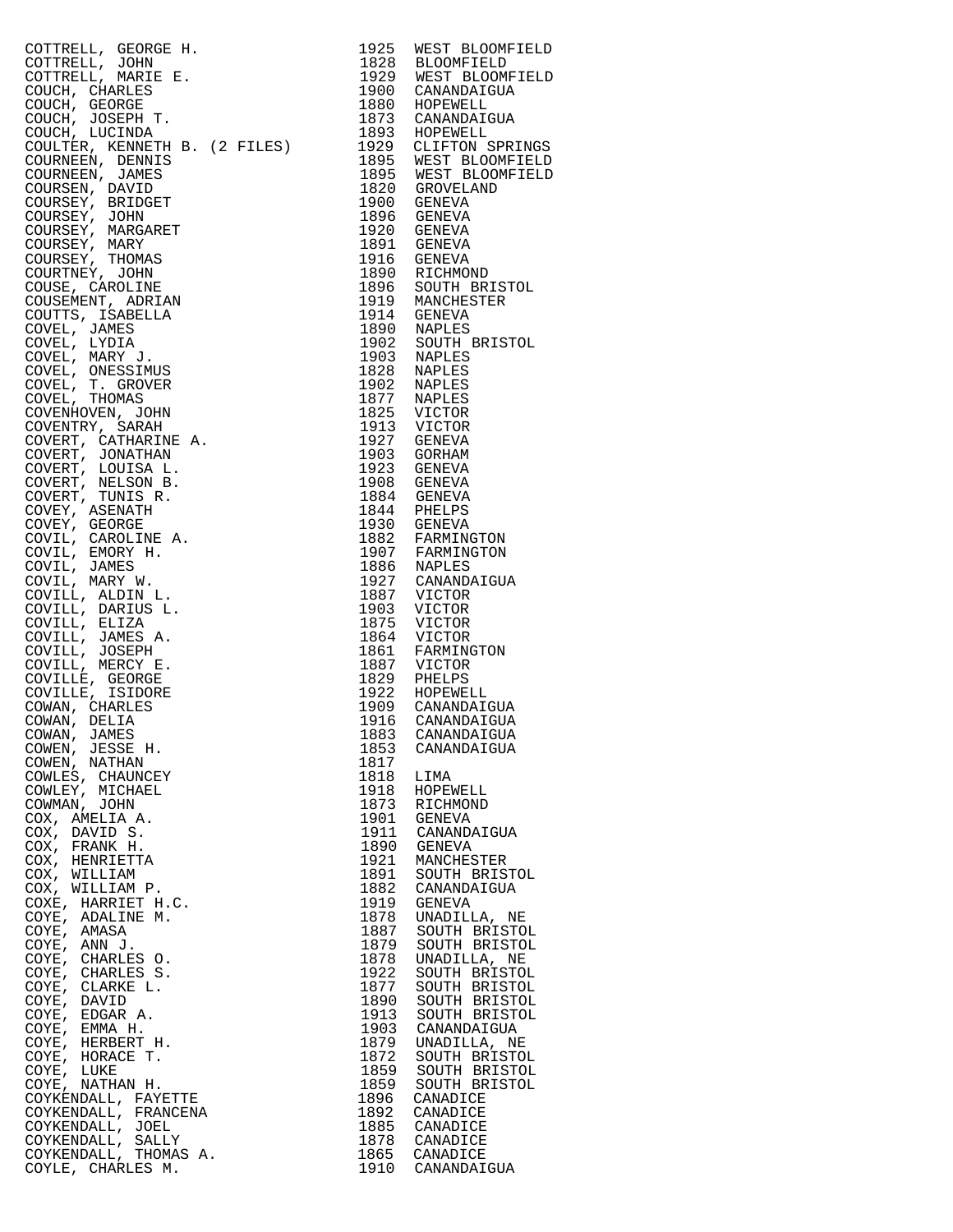| COYLE, JAMES                             |      | 1841 CANANDAIGUA                                                                                                                                                      |
|------------------------------------------|------|-----------------------------------------------------------------------------------------------------------------------------------------------------------------------|
| COYLE, JAMES                             |      |                                                                                                                                                                       |
| COYLE, JULIA F.                          |      | 1852 CANANDAIGUA<br>1928 CANANDAIGUA                                                                                                                                  |
|                                          |      |                                                                                                                                                                       |
| COYLE, MICHAEL                           |      | 1883 CANANDAIGUA                                                                                                                                                      |
| COYLE, THOMAS P.                         |      | 1896 CANANDAIGUA                                                                                                                                                      |
| COYNE, ELLA F.                           |      |                                                                                                                                                                       |
| COYNE, JOHN                              |      | 1905 RICHMOND<br>1904 RICHMOND<br>1927 RICHMOND<br>1912 CANANDAIGUA                                                                                                   |
| COYNE, PASCHAL V.                        |      |                                                                                                                                                                       |
| COYNE, PETER                             |      |                                                                                                                                                                       |
| COYNE, ROSE                              |      | 1914 GORHAM                                                                                                                                                           |
| CRAFT, EDWARD                            | 1813 |                                                                                                                                                                       |
|                                          |      |                                                                                                                                                                       |
| CRAFT, FLORA T.                          |      | 1901 VICTOR<br>1919 FARMINGTON                                                                                                                                        |
| CRAFT, JOHN                              |      |                                                                                                                                                                       |
| CRAFT, LYDIA W.                          |      | 1899 GORHAM                                                                                                                                                           |
| CRAFT, MARTHA A.                         |      | 1905 GORHAM                                                                                                                                                           |
| CRAFTS, JOHN                             |      | 1813 MIDDLESEX                                                                                                                                                        |
| CRAIB, WILLIAM                           |      | 1924 CANANDAIGUA                                                                                                                                                      |
| CRAIG, ALEXANDER                         |      |                                                                                                                                                                       |
|                                          |      | 1824<br>1876 FARMINGTON                                                                                                                                               |
| CRAIN, CHESTER                           |      |                                                                                                                                                                       |
| CRAIN, J. ALIDA                          |      | 1889 MANCHESTER<br>1895 MANCHESTER                                                                                                                                    |
| CRAIN, JOHN                              |      |                                                                                                                                                                       |
| CRAIN, MANLEY                            |      |                                                                                                                                                                       |
| CRANDALL, C. LORENZO                     |      | 1891 MANCHESTER<br>1881 EAST BLOOMFIEL<br>1884 FARMINGTON<br>1913 PHELPS                                                                                              |
| CRANDALL, CHARLES E.                     |      |                                                                                                                                                                       |
| CRANDALL, CHARLES H.                     |      |                                                                                                                                                                       |
|                                          |      |                                                                                                                                                                       |
| CRANDALL, ELI J.<br>CRANDALL, ELLEN N.   |      | 1906 HOPEWELL<br>1916 HOPEWELL                                                                                                                                        |
|                                          |      |                                                                                                                                                                       |
| CRANDALL, GEORGE<br>CRANDALL, JOHN       |      | 1916 HOPEWELL<br>1829 BRISTOL<br>1906 CANANDAIGUA<br>1910 CANANDAIGUA<br>1910 CANANDAIGUA<br>1842 BRISTOL<br>1920 CANANDAIGUA<br>1910 CANANDAIGUA<br>1910 CANANDAIGUA |
|                                          |      |                                                                                                                                                                       |
| CRANDALL, JOHN N.                        |      |                                                                                                                                                                       |
| CRANDALL, JOHN R.                        |      |                                                                                                                                                                       |
| CRANDALL, PHEBE                          |      |                                                                                                                                                                       |
| CRANDALL, SARAH E.                       |      |                                                                                                                                                                       |
|                                          |      |                                                                                                                                                                       |
| CRANDALL, THOMAS<br>CRANDALL, WILLIAM D. |      |                                                                                                                                                                       |
|                                          |      |                                                                                                                                                                       |
| CRANE, AMELIA W.                         |      | 1919 NAPLES<br>1880 WEST BLOOMFIEL                                                                                                                                    |
| CRANE, BENJAMIN                          |      |                                                                                                                                                                       |
| CRANE, CALVIN                            |      |                                                                                                                                                                       |
| CRANE, CATHERINE                         |      | 1909 HOPEWELL<br>1909 HOPEWELL                                                                                                                                        |
| CRANE, CHARLES                           |      |                                                                                                                                                                       |
| CRANE, EMILY                             |      | 1841 EAST BLOOMFIEL<br>1874 PHELPS                                                                                                                                    |
|                                          |      |                                                                                                                                                                       |
| CRANE, GEORGE                            |      | 1886 SOUTH BRISTOL                                                                                                                                                    |
| CRANE, JOHN                              |      | 1873 CANANDAIGUA                                                                                                                                                      |
| CRANE, JOSEPH N.                         |      | 1901 GENEVA                                                                                                                                                           |
| CRANE, LYMAN                             |      | 1856 MANCHESTER                                                                                                                                                       |
| CRANE, MARY A.                           |      | 1894 PHELPS<br>1914 CANANDAIGUA<br>1910 CANANDAIGUA<br>1885 GENEVA                                                                                                    |
| CRANE, MARY J.                           |      |                                                                                                                                                                       |
| CRANE, OSCAR N.                          |      |                                                                                                                                                                       |
| CRANE, PHILIP                            |      |                                                                                                                                                                       |
|                                          |      |                                                                                                                                                                       |
| CRATSLEY, ANNE E.                        |      | 1882 CANADICE                                                                                                                                                         |
| CRATSLEY, JACOB                          | 1878 | CANADICE                                                                                                                                                              |
| CRATSLEY, JACOB SR.                      | 1838 | CANADICE                                                                                                                                                              |
| CRATSLEY, JOSEPH                         | 1874 | CANADICE                                                                                                                                                              |
| CRAUGH, FRANCES                          | 1925 | GENEVA                                                                                                                                                                |
| CRAUGH, JOHN J.                          | 1905 | GENEVA                                                                                                                                                                |
|                                          | 1887 | GENEVA                                                                                                                                                                |
| CRAVEN, EMILY H.                         |      |                                                                                                                                                                       |
| CRAVEN, PATRICK                          | 1901 | CANANDAIGUA                                                                                                                                                           |
| CRAVER, CYNTHIA                          | 1921 | MANCHESTER                                                                                                                                                            |
| CRAWFORD, ANN                            | 1864 | SENECA                                                                                                                                                                |
| CRAWFORD, CATHERINE                      | 1894 | GENEVA                                                                                                                                                                |
| CRAWFORD, FRANCES E.                     | 1889 | PHELPS                                                                                                                                                                |
| CRAWFORD, GEORGE R.                      | 1890 | PHELPS                                                                                                                                                                |
| CRAWFORD, JAMES H.                       | 1857 | PHELPS                                                                                                                                                                |
|                                          |      |                                                                                                                                                                       |
| CRAWFORD, JOSEPH                         | 1823 | SENECA                                                                                                                                                                |
| CRAWFORD, JOSEPH S.                      | 1920 | LAPORTE, INDIAN.                                                                                                                                                      |
| CRAWFORD, KATE L.                        | 1894 | GENEVA                                                                                                                                                                |
| CRAWFORD, LEVI                           | 1828 | <b>NAPLES</b>                                                                                                                                                         |
| CRAWFORD, MARY K.                        | 1866 | CANANDAIGUA                                                                                                                                                           |
| CRAWFORD, SAMUEL L.                      | 1919 | CANANDAIGUA                                                                                                                                                           |
| CRAWFORD, SARAH A.                       | 1883 | GENEVA                                                                                                                                                                |
|                                          |      |                                                                                                                                                                       |
| CRAWFORD, WILLIAM I.                     | 1896 | GENEVA                                                                                                                                                                |
| CREAGER, CATHERINE                       | 1855 | SENECA                                                                                                                                                                |
| CREAGER, JACOB                           | 1843 | SENECA                                                                                                                                                                |
| CREAGER, JACOB                           | 1887 | SENECA                                                                                                                                                                |
| CREEDON, CATHERINE                       | 1927 | GENEVA                                                                                                                                                                |
| CREEDON, DANIEL                          | 1915 | GENEVA                                                                                                                                                                |
| CREEDON, HANORA                          | 1913 | EAST BLOOMFIEL                                                                                                                                                        |
|                                          |      |                                                                                                                                                                       |
| CREEDON, JOHANNA                         | 1923 | <b>GENEVA</b>                                                                                                                                                         |
| CREEDON, MARY F.                         | 1896 | GENEVA                                                                                                                                                                |
| CREEDON, MICHAEL                         | 1889 | EAST BLOOMFIEL                                                                                                                                                        |
| CREEDON, WILLIAM                         | 1920 | <b>GENEVA</b>                                                                                                                                                         |
|                                          |      |                                                                                                                                                                       |

| COYLE, JAMES<br>COYLE, JAMES<br>COYLE, JULIA F.<br>COYLE, MICHAEL<br>COYLE, MICHAEL<br>COYLE, MICHAEL<br>COYNE, EHOMAS P.<br>COYNE, EELA F.<br>COYNE, PASCHAI V.<br>COYNE, PASCHAI V.<br>COYNE, PASCHAI V.<br>COYNE, PETER<br>CRAFT, L'UDIA T.<br>CRAFT, JOHN<br>CRAFT, |      | 1841 CANANDAIGUA                               |
|-------------------------------------------------------------------------------------------------------------------------------------------------------------------------------------------------------------------------------------------------------------------------|------|------------------------------------------------|
|                                                                                                                                                                                                                                                                         |      | 1852 CANANDAIGUA                               |
|                                                                                                                                                                                                                                                                         |      | 1928 CANANDAIGUA                               |
|                                                                                                                                                                                                                                                                         |      | 1883 CANANDAIGUA<br>1896 CANANDAIGUA           |
|                                                                                                                                                                                                                                                                         |      |                                                |
|                                                                                                                                                                                                                                                                         |      | 1905 RICHMOND                                  |
|                                                                                                                                                                                                                                                                         |      | 1904 RICHMOND                                  |
|                                                                                                                                                                                                                                                                         |      |                                                |
|                                                                                                                                                                                                                                                                         |      | 1927 RICHMOND<br>1912 CANANDAIGUA              |
|                                                                                                                                                                                                                                                                         |      |                                                |
|                                                                                                                                                                                                                                                                         | 1914 | GORHAM                                         |
|                                                                                                                                                                                                                                                                         | 1813 |                                                |
|                                                                                                                                                                                                                                                                         |      | 1901 VICTOR<br>1919 FARMINGTON                 |
|                                                                                                                                                                                                                                                                         |      |                                                |
|                                                                                                                                                                                                                                                                         |      | 1899 GORHAM                                    |
|                                                                                                                                                                                                                                                                         |      | 1905 GORHAM                                    |
|                                                                                                                                                                                                                                                                         | 1813 | MIDDLESEX                                      |
|                                                                                                                                                                                                                                                                         | 1924 | CANANDAIGUA                                    |
|                                                                                                                                                                                                                                                                         | 1824 |                                                |
|                                                                                                                                                                                                                                                                         |      | 1876 FARMINGTON                                |
|                                                                                                                                                                                                                                                                         |      |                                                |
|                                                                                                                                                                                                                                                                         |      | 1889 MANCHESTER                                |
|                                                                                                                                                                                                                                                                         |      | 1895 MANCHESTER                                |
|                                                                                                                                                                                                                                                                         |      | 1891 MANCHESTER<br>1881 EAST BLOOMFIELD        |
|                                                                                                                                                                                                                                                                         |      |                                                |
|                                                                                                                                                                                                                                                                         |      | 1884 FARMINGTON<br>1913 PHELPS                 |
|                                                                                                                                                                                                                                                                         |      |                                                |
|                                                                                                                                                                                                                                                                         |      |                                                |
|                                                                                                                                                                                                                                                                         |      | 1906 HOPEWELL<br>1916 HOPEWELL                 |
|                                                                                                                                                                                                                                                                         |      |                                                |
|                                                                                                                                                                                                                                                                         |      | 1874 PHELPS<br>1829 BRISTOL                    |
|                                                                                                                                                                                                                                                                         |      |                                                |
|                                                                                                                                                                                                                                                                         |      | 1906 CANANDAIGUA                               |
|                                                                                                                                                                                                                                                                         |      | 1910 CANANDAIGUA                               |
|                                                                                                                                                                                                                                                                         |      | 1842 BRISTOL                                   |
|                                                                                                                                                                                                                                                                         |      | 1920 CANANDAIGUA                               |
|                                                                                                                                                                                                                                                                         |      | 1891 PHELPS<br>1910 CANANDAIGUA                |
|                                                                                                                                                                                                                                                                         |      |                                                |
|                                                                                                                                                                                                                                                                         |      |                                                |
|                                                                                                                                                                                                                                                                         |      | 1919 NAPLES<br>1880 WEST BLOOMFIELD            |
|                                                                                                                                                                                                                                                                         |      |                                                |
|                                                                                                                                                                                                                                                                         |      | 1909 HOPEWELL<br>1877 GENEVA                   |
|                                                                                                                                                                                                                                                                         |      |                                                |
|                                                                                                                                                                                                                                                                         |      | 1841 EAST BI<br>1874 PHELPS<br>EAST BLOOMFIELD |
|                                                                                                                                                                                                                                                                         |      |                                                |
|                                                                                                                                                                                                                                                                         | 1886 | SOUTH BRISTOL                                  |
|                                                                                                                                                                                                                                                                         |      | 1873 CANANDAIGUA                               |
|                                                                                                                                                                                                                                                                         |      | 1901 GENEVA                                    |
|                                                                                                                                                                                                                                                                         |      | 1856 MANCHESTER                                |
|                                                                                                                                                                                                                                                                         |      | 1894 PHELPS                                    |
|                                                                                                                                                                                                                                                                         |      | 1914 CANANDAIGUA                               |
|                                                                                                                                                                                                                                                                         |      |                                                |
|                                                                                                                                                                                                                                                                         |      | 1910 CANANDAIGUA<br>1885 GENEVA                |
|                                                                                                                                                                                                                                                                         |      |                                                |
|                                                                                                                                                                                                                                                                         | 1882 | CANADICE                                       |
| CRATSLEY, JACOB                                                                                                                                                                                                                                                         | 1878 | CANADICE                                       |
| CRATSLEY, JACOB SR.                                                                                                                                                                                                                                                     | 1838 | CANADICE                                       |
| CRATSLEY, JOSEPH                                                                                                                                                                                                                                                        | 1874 | CANADICE                                       |
| CRAUGH, FRANCES                                                                                                                                                                                                                                                         | 1925 | GENEVA                                         |
| CRAUGH, JOHN J.                                                                                                                                                                                                                                                         |      | 1905 GENEVA                                    |
| CRAVEN, EMILY H.                                                                                                                                                                                                                                                        |      | 1887 GENEVA                                    |
| CRAVEN, PATRICK                                                                                                                                                                                                                                                         |      | 1901 CANANDAIGUA                               |
| CRAVER, CYNTHIA                                                                                                                                                                                                                                                         | 1921 | MANCHESTER                                     |
| CRAWFORD, ANN                                                                                                                                                                                                                                                           |      | 1864 SENECA                                    |
| CRAWFORD, CATHERINE                                                                                                                                                                                                                                                     | 1894 | GENEVA                                         |
| CRAWFORD, FRANCES E.                                                                                                                                                                                                                                                    |      | 1889 PHELPS                                    |
| CRAWFORD, GEORGE R.                                                                                                                                                                                                                                                     | 1890 | PHELPS                                         |
|                                                                                                                                                                                                                                                                         |      | 1857 PHELPS                                    |
| CRAWFORD, JAMES H.                                                                                                                                                                                                                                                      |      |                                                |
| CRAWFORD, JOSEPH                                                                                                                                                                                                                                                        | 1823 | SENECA                                         |
| CRAWFORD, JOSEPH S.                                                                                                                                                                                                                                                     | 1920 | LAPORTE, INDIANA                               |
| CRAWFORD, KATE L.                                                                                                                                                                                                                                                       | 1894 | GENEVA                                         |
| CRAWFORD, LEVI                                                                                                                                                                                                                                                          |      | 1828 NAPLES                                    |
| CRAWFORD, MARY K.                                                                                                                                                                                                                                                       |      | 1866 CANANDAIGUA                               |
| CRAWFORD, SAMUEL L.                                                                                                                                                                                                                                                     | 1919 | CANANDAIGUA                                    |
| CRAWFORD, SARAH A.                                                                                                                                                                                                                                                      | 1883 | GENEVA                                         |
| CRAWFORD, WILLIAM I.                                                                                                                                                                                                                                                    | 1896 | GENEVA                                         |
| CREAGER, CATHERINE                                                                                                                                                                                                                                                      | 1855 | SENECA                                         |
| CREAGER, JACOB                                                                                                                                                                                                                                                          | 1843 | SENECA                                         |
| CREAGER, JACOB                                                                                                                                                                                                                                                          | 1887 | SENECA                                         |
|                                                                                                                                                                                                                                                                         |      |                                                |
| CREEDON, CATHERINE                                                                                                                                                                                                                                                      | 1927 | GENEVA                                         |
| CREEDON, DANIEL                                                                                                                                                                                                                                                         | 1915 | GENEVA                                         |
| CREEDON, HANORA                                                                                                                                                                                                                                                         | 1913 | EAST BLOOMFIELD                                |
| CREEDON, JOHANNA                                                                                                                                                                                                                                                        | 1923 | GENEVA                                         |
| CREEDON, MARY F.                                                                                                                                                                                                                                                        |      | 1896 GENEVA                                    |
| CREEDON, MICHAEL                                                                                                                                                                                                                                                        |      | 1889 EAST BLOOMFIELD<br>1920 GENEVA            |
| CREEDON, WILLIAM                                                                                                                                                                                                                                                        |      |                                                |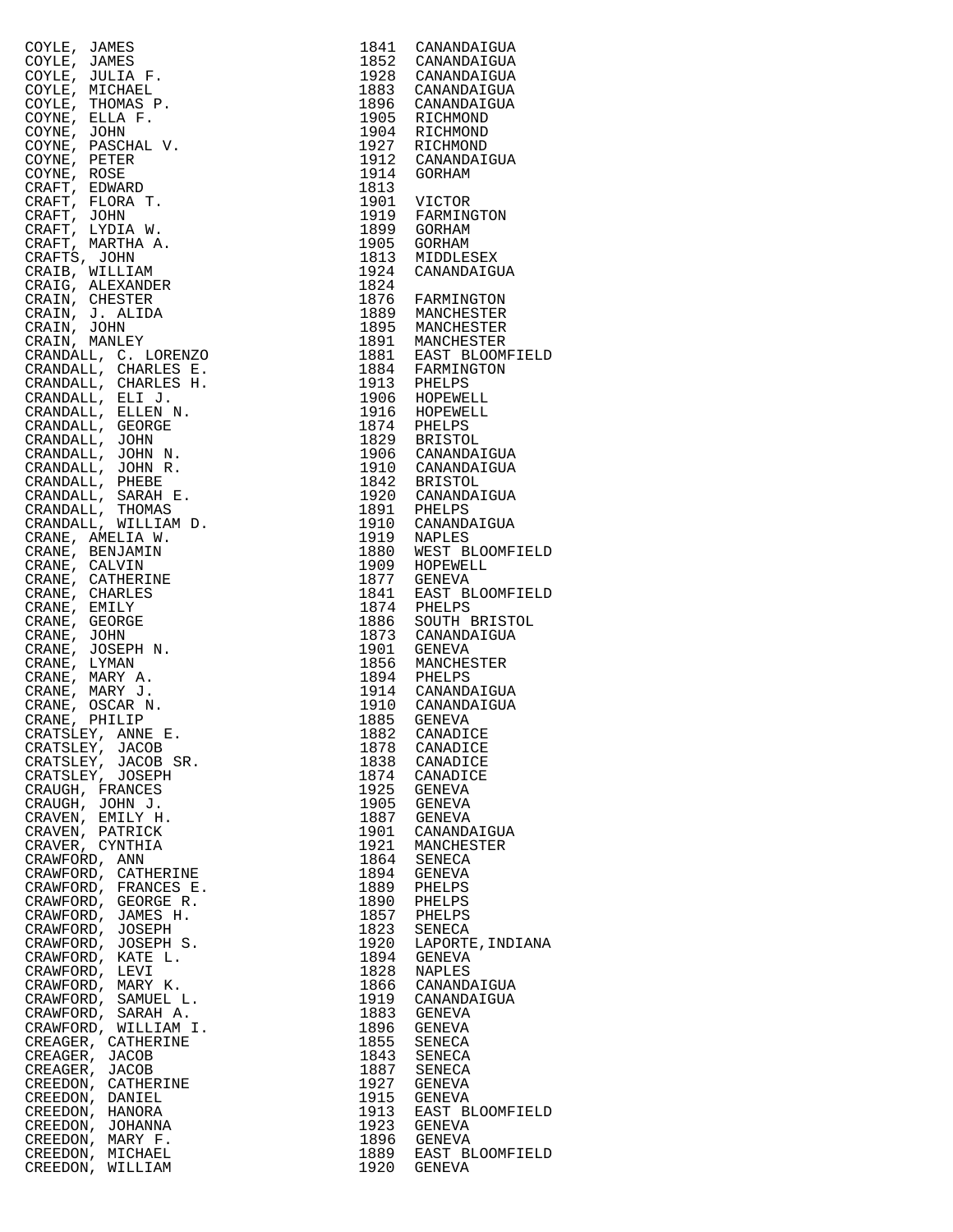CREEGER, FRED J. 1920 MANCHESTER CREEGER, MARTHA 1924 MANCHESTER CREIGHTON, JENNIE H. 1905 GENEVA CREIGHTON, MARY 1907 GENEVA CREIGHTON, JENNIE H. 1905 GENEVA<br>CREIGHTON, MARY 1907 GENEVA<br>CRIBB, ELEANOR J. 1899 NAPLES<br>CRIBB, ELIZA M. 1912 CANAND. CRIBB, ELIZA M.<br>
CRIBB, VIDA<br>
CRIGGER, JONAS<br>
CRIGGER, JONAS<br>
CRIPPEN, RICHARD<br>
CRIPPEN, RICHARD<br>
CRIPPEN, RICHARD<br>
CRIPPEN, SYLVIA A.<br>
1929<br>
1929<br>
1929<br>
1929<br>
1929<br>
1929<br>
1929<br>
1929<br>
1929<br>
1929<br>
1929<br>
1929<br>
1929<br>
1929<br>
19 CRIBB, VIDA 1924 CRIGGER, JONAS 1844 SENECA CRIPPEN, RICHARD 1881 NAPLES CRISS, SYLVIA A. 1929 GORHAM CRISTY, JOHN 1807 CRITTENDEN, AARON 181 GORHAM CRITTENDEN, ALBERT G. 1890 MANCHESTER CRITTENDEN, ALFRED R. 1897 PHELPS CRITTENDEN, BETSEY 1891 SENECA CRITTENDEN, CHAUNCEY 1925 SENECA CRITTENDEN, CLARENCE 1926 PHELPS CRITTENDEN, COTTON 1834 PHELPS CRITTENDEN, FORTESCUE W. 1846 SENECA CRITTENDEN, GONZALLO 1858 PHELPS CRITTENDEN, HARRIET E. 1893 CANANDAIGUA CRITTENDEN, HENRY 1876 SENECA CRITTENDEN, IMMER 1827 SENECA CRITTENDEN, ISABELLA 1914 PHELPS CRITTENDEN, ISRAEL L. 1849 SENECA CRITTENDEN, JONATHAN W. (LOIS) 1820 CRITTENDEN, LUCY A. 1878 CLIFTON SPRINGS CRITTENDEN, MARY A. 1897 PHELPS CRITTENDEN, ORIN E. 1884 CANANDAIGUA CRITTENDEN, OSCAR F. 1837 PHELPS CRITTENDEN, OSEE 1873 PHELPS CRITTENDEN, STALHAM 1906 PHELPS CRITTENDEN, THOMAS D. 1885 PHELPS CRITTENDEN, WILLIAM T. 1865 CANANDAIGUA CROLY, DAVID 1926 CANANDAIGUA CROMLEY, CHARLES C. 1890 PHELPS CROMWELL, BENJAMIN 1842 SENECA CROMWELL, GEORGE W. 1848 SENECA CROWLET, CHARLES CROMENT (CROMWELL, BENJAMIN 1842 SENECA CROMWELL, GEORGE W. 1842 SENECA (CROMWELL, MARGARET M. 1878 GENEVA CROMWELL, PHEBE CROMWELL, PHEBE 1845 SENECA CRONIN, ANNIE 1926 GENEVA CRONIN, CORNELIUS 1892 WEST BLOOMFIELD CRONIN, JOHN 1910 MANCHESTER CRONIN, WILLIAM 1920 RICHMOND CRONK, AMELIA A. 1910 GENEVA CRONK, JEREMIAH 1868 VICTOR CRONK, LEWIS W. 1899 VICTOR CRONK, WARREN 1922 WEST BLOOMFIELD CRONKHITE, ANNA 1858 VICTOR CRONKHITE, JACOB 1844 VICTOR CROOKER, ALMIRA M. 1926 CANANDAIGUA CROOKER, CAROLINE M. 1926 EAST BLOOMFIELD CROOKER, FRANKLIN 1854 SOUTH BRISTOL CROOKER, MARTIN J. 1890 CANANDAIGUA CROOKER, PERCY M. 1854 SOUTH BRISTOL CROOKER, SPENCER P. 1925 EAST BLOOMFIELD CROOKER, THOMAS 1866 EAST BLOOMFIELD CROOKS, CARRIE G. 1892 EAST BLOOMFIELD CROOKS, DAVID 1813 HONEOYE CROOKS, JOHN C. K. 1876 RICHMOND CROOKS, JOHN G. K. 1873 RICHMOND CROOKS, NELLIE B. 1927 CANADICE CROOKS, SINAI 1890 RICHMOND CROOKS, TOMPKINS A. 1898 RICHMOND CROPCO, PETE 1896 MANCHESTER CROSBY, AUGUSTUS E. 1873 PHELPS CROSBY, DEBORAH 1873 PHELPS CROSBY, EBENEZER 1843 BRISTOL CROSBY, EBENEZER 1913 BRISTOL CROSBY, ENOCH 1841 PHELPS CROSBY, HORTON H.<br>CROSBY, LEWIS C.<br>CROSBY, MURRAY W. CROSBY, LEWIS C. 1920 CANANDAIGUA CROSBY, MURRAY W. 1928 CANANDAIGUA CROSBY, POLLY 1854 GENEVA CROSBY, PRESCOTT 1924 SENECA CROSBY, REUBEN R. 1865 WEST BLOOMFIELD CROSBY, RHODA 1849 PHELPS CROSBY, SAMUEL 1825 BRISTOL CROSBY, SARAH 1889 PHELPS CROSBY, THEODORE 1914 PHELPS CROSBY, WILLIAM A. 1921 CANANDAIGUA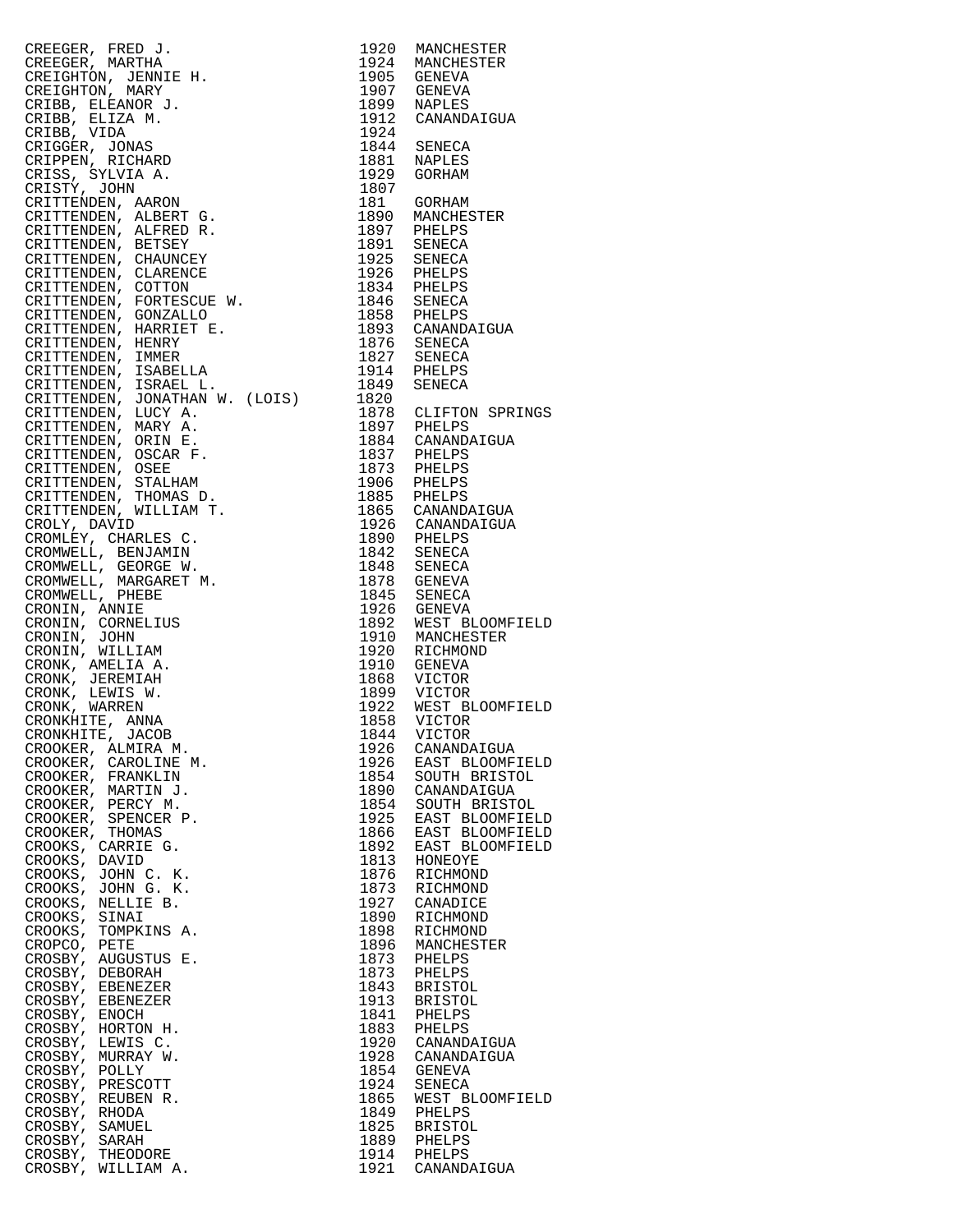|                                                                                                                                                                                                                                 |      | 1895 SENECA<br>1925 CLIFTON SPRINGS                                                                                                                                                    |
|---------------------------------------------------------------------------------------------------------------------------------------------------------------------------------------------------------------------------------|------|----------------------------------------------------------------------------------------------------------------------------------------------------------------------------------------|
|                                                                                                                                                                                                                                 |      |                                                                                                                                                                                        |
|                                                                                                                                                                                                                                 |      |                                                                                                                                                                                        |
|                                                                                                                                                                                                                                 |      |                                                                                                                                                                                        |
|                                                                                                                                                                                                                                 |      |                                                                                                                                                                                        |
|                                                                                                                                                                                                                                 |      |                                                                                                                                                                                        |
|                                                                                                                                                                                                                                 |      |                                                                                                                                                                                        |
|                                                                                                                                                                                                                                 |      |                                                                                                                                                                                        |
|                                                                                                                                                                                                                                 |      |                                                                                                                                                                                        |
|                                                                                                                                                                                                                                 |      |                                                                                                                                                                                        |
|                                                                                                                                                                                                                                 |      |                                                                                                                                                                                        |
|                                                                                                                                                                                                                                 |      |                                                                                                                                                                                        |
|                                                                                                                                                                                                                                 |      |                                                                                                                                                                                        |
|                                                                                                                                                                                                                                 |      |                                                                                                                                                                                        |
|                                                                                                                                                                                                                                 |      |                                                                                                                                                                                        |
|                                                                                                                                                                                                                                 |      |                                                                                                                                                                                        |
|                                                                                                                                                                                                                                 |      |                                                                                                                                                                                        |
|                                                                                                                                                                                                                                 |      |                                                                                                                                                                                        |
|                                                                                                                                                                                                                                 |      |                                                                                                                                                                                        |
|                                                                                                                                                                                                                                 |      |                                                                                                                                                                                        |
|                                                                                                                                                                                                                                 |      |                                                                                                                                                                                        |
|                                                                                                                                                                                                                                 |      |                                                                                                                                                                                        |
|                                                                                                                                                                                                                                 |      |                                                                                                                                                                                        |
|                                                                                                                                                                                                                                 |      |                                                                                                                                                                                        |
|                                                                                                                                                                                                                                 |      |                                                                                                                                                                                        |
|                                                                                                                                                                                                                                 |      |                                                                                                                                                                                        |
|                                                                                                                                                                                                                                 |      |                                                                                                                                                                                        |
|                                                                                                                                                                                                                                 |      |                                                                                                                                                                                        |
|                                                                                                                                                                                                                                 |      |                                                                                                                                                                                        |
|                                                                                                                                                                                                                                 |      |                                                                                                                                                                                        |
| CROSEY, WILLIAM C. (1977) PRELEPS CROSER, REAL PROPIECTS ADM<br>CROSER A DAM CROSSER AND DESCRIPTION (CROSSER A DAM CROSSER A DESCRIPTION ORDER A DESCRIPTION (CROSSER PROPIECTS) AND SERVED A CROSSER PROPIECTS, THE ENERGY AN |      | 1846 BRISTOL<br>1859 GENEVA<br>1813 BRISTOL<br>1926 CLIFTON SPRINGS<br>1916 GENEVA<br>1911 WEST BLOOMFIELD<br>1924 FARMINGTON<br>1873 FARMINGTON<br>1923 FARMINGTON<br>1923 FARMINGTON |
|                                                                                                                                                                                                                                 |      |                                                                                                                                                                                        |
|                                                                                                                                                                                                                                 |      |                                                                                                                                                                                        |
|                                                                                                                                                                                                                                 |      |                                                                                                                                                                                        |
|                                                                                                                                                                                                                                 |      |                                                                                                                                                                                        |
|                                                                                                                                                                                                                                 |      |                                                                                                                                                                                        |
|                                                                                                                                                                                                                                 |      |                                                                                                                                                                                        |
| CROWLEY, JOHN                                                                                                                                                                                                                   | 1913 | VICTOR                                                                                                                                                                                 |
| CROWLEY, KATHERINE C.                                                                                                                                                                                                           | 1907 | VICTOR                                                                                                                                                                                 |
| CROWLEY, MARGARET                                                                                                                                                                                                               |      |                                                                                                                                                                                        |
| CROWLEY, SARAH M.                                                                                                                                                                                                               |      | 1916 MANCHESTER<br>1887 CANANDAIGUA                                                                                                                                                    |
| CROWLEY, THOMAS                                                                                                                                                                                                                 | 1912 | WEST BLOOMFIELD                                                                                                                                                                        |
| CROWLEY, WILLIAM M.                                                                                                                                                                                                             | 1918 | VICTOR                                                                                                                                                                                 |
| CROWTHER, GEORGE A.                                                                                                                                                                                                             | 1924 | GENEVA                                                                                                                                                                                 |
| CROWTHERS, JOSEPH                                                                                                                                                                                                               |      | 1873 GENEVA                                                                                                                                                                            |
| CROXTON, JOHN                                                                                                                                                                                                                   |      |                                                                                                                                                                                        |
|                                                                                                                                                                                                                                 |      | 1872 EAST BLOOMFIELD                                                                                                                                                                   |
| CROXTON, PHEBE<br>CROZIER, ADAM                                                                                                                                                                                                 |      | 1873 EAST BLOOMFIELD                                                                                                                                                                   |
|                                                                                                                                                                                                                                 |      | 1830 SENECA<br>1884 GENEVA                                                                                                                                                             |
| CRUM, ANNA M.                                                                                                                                                                                                                   |      |                                                                                                                                                                                        |
| CRUM, SUSANNAH                                                                                                                                                                                                                  |      | 1813 SENECA<br>1809 PHELPS                                                                                                                                                             |
| CRUMB, ABRAHAM                                                                                                                                                                                                                  |      |                                                                                                                                                                                        |
| CRUMB, SAMUEL                                                                                                                                                                                                                   |      | 1883 CANANDAIGUA                                                                                                                                                                       |
| CRUTCHFIELD, CAROLINE                                                                                                                                                                                                           | 1922 | GENEVA                                                                                                                                                                                 |
| CRUTCHFIELD, KELLIS                                                                                                                                                                                                             | 1926 | GENEVA                                                                                                                                                                                 |
| CRUTHERS, HANNAH J.                                                                                                                                                                                                             |      | 1904 SENECA                                                                                                                                                                            |
| CRUTHERS, MARGARET                                                                                                                                                                                                              | 1885 | SENECA                                                                                                                                                                                 |
| CRYDER, CATHERINE                                                                                                                                                                                                               |      | 1884 GENEVA                                                                                                                                                                            |
| CUDDEBACK, CORNELIUS                                                                                                                                                                                                            | 1899 | PHELPS                                                                                                                                                                                 |
| CUDDEBACK, EVA                                                                                                                                                                                                                  |      | 1923 PHELPS                                                                                                                                                                            |
| CUDDEBACK, MARIA                                                                                                                                                                                                                |      | 1888 PHELPS                                                                                                                                                                            |
| CUDDEBACK, SAMUEL                                                                                                                                                                                                               |      | 1911 PHELPS                                                                                                                                                                            |
| CUDDEBACK, WILLIAM W.                                                                                                                                                                                                           |      | 1918 PHELPS                                                                                                                                                                            |
| CUDWORTH, DAVID                                                                                                                                                                                                                 |      | 1843 BRISTOL                                                                                                                                                                           |
| CUDWORTH, EZEKIEL                                                                                                                                                                                                               |      | 1878 BRISTOL<br>1875 EAST BLOOMFIELD                                                                                                                                                   |
| CUDWORTH, JOHN D.                                                                                                                                                                                                               |      |                                                                                                                                                                                        |
| CUDWORTH, LYDIA                                                                                                                                                                                                                 |      | 1858 FARMINGTON<br>1859 FARMINGTON                                                                                                                                                     |
| CUDWORTH, NATHANIEL                                                                                                                                                                                                             |      |                                                                                                                                                                                        |
| CUER, JAMES J.                                                                                                                                                                                                                  |      | 1888 MANCHESTER                                                                                                                                                                        |

| 1877         | PHELPS                            |
|--------------|-----------------------------------|
| 1853<br>1905 | SENECA<br>SENECA                  |
| 1887         | SENECA                            |
| 1925         | SENECA                            |
| 1873         | SENECA                            |
| 1912<br>1906 | SENECA<br>SENECA                  |
| 1925         | GENEVA                            |
| 1912         | SENECA                            |
| 1908         | SENECA                            |
| 1907<br>1918 | PHELPS                            |
| 1920         | SENECA<br>MANCHESTER              |
| 1895         | SENECA                            |
| 1925         | CLIFTON<br>SPRINGS                |
| 1918         | SENECA                            |
| 1929<br>1892 | STANLEY<br>PHELPS                 |
| 1813         | PHELPS                            |
| 1923         | CANANDAIGUA                       |
| 1868         | SENECA                            |
| 1874<br>1801 | PHELPS                            |
| 1829         | PHELPS<br>PHELPS                  |
| 1905         | PHELPS                            |
| 1897         | PHELPS                            |
| 1897         | PHELPS                            |
| 1908<br>1924 | NAPLES<br>NAPLES                  |
| 1917         | SOUTH BRISTOL                     |
| 1928         | <b>GENEVA</b>                     |
| 1863         | SENECA                            |
| 1918         | GENEVA                            |
| 1930<br>1931 | PHELPS<br>PHELPS                  |
| 1849         | BRISTOL                           |
| 1846         | <b>BRISTOL</b>                    |
| 1859         | GENEVA                            |
| 1813<br>1926 | <b>BRISTOL</b><br>CLIFTON SPRINGS |
| 1916         | GENEVA                            |
| 1911         | WEST BLOOMFIELD                   |
| 1924         | FARMINGTON                        |
| 1873<br>1923 | FARMINGTON<br>FARMINGTON          |
| 1818         | LIMA                              |
| 1906         | CANANDAIGUA                       |
| 1879         | CANANDAIGUA                       |
| 1912<br>1913 | MANCHESTER                        |
| 1907         | VICTOR<br>VICTOR                  |
| 1916         | MANCHESTER                        |
| 1887         | CANANDAIGUA                       |
| 1912         | WEST BLOOMFIELD                   |
| 1918<br>1924 | VICTOR<br>GENEVA                  |
| 1873         | GENEVA                            |
| 1872         | EAST BLOOMFIELD                   |
| 1873         | EAST<br><b>BLOOMFIELD</b>         |
| 1830         | SENECA                            |
| 1884<br>1813 | <b>GENEVA</b><br>SENECA           |
| 1809         | PHELPS                            |
| 1883         | CANANDAIGUA                       |
| 1922         | GENEVA                            |
| 1926<br>1904 | GENEVA<br>SENECA                  |
| 1885         | SENECA                            |
| 1884         | GENEVA                            |
| 1899         | PHELPS                            |
| 1923         | PHELPS                            |
| 1888<br>1911 | PHELPS<br>PHELPS                  |
| 1918         | PHELPS                            |
| 1843         | <b>BRISTOL</b>                    |
| 1878         | BRISTOL                           |
| 1875<br>1858 | EAST BLOOMFIELD<br>FARMINGTON     |
| 1859         | FARMINGTON                        |
| 1888         | MANCHESTER                        |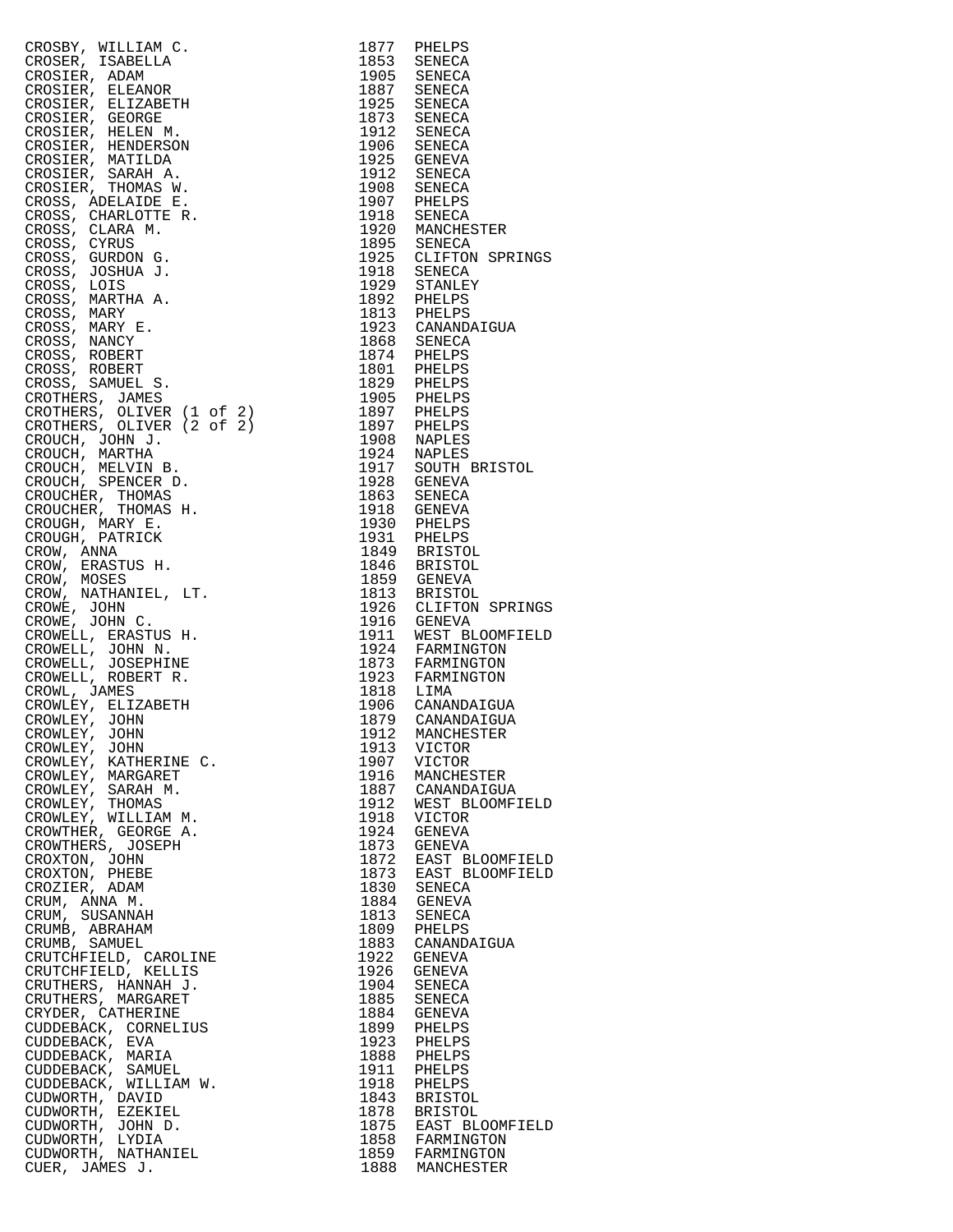|                 | CURR, MARY E.<br>CUER, SAMUEL<br>CUER, SAMUEL<br>CULLEN, ESTHER J.<br>CULLEN, ESTHER<br>CULLEN, ESTHER<br>CULLEN, ESTHER<br>CULLEN, R. ROSE<br>CULLEN, R. ROSE<br>CULLEN, R. ROSE<br>CULLEN, R. ROSE<br>CULVER, CALEB<br>CULVER, GERORE B.<br>CULVER, MANNING, JOHN<br>C |      | 1927 MANCHESTER                                                                                                                                                                                                                                              |
|-----------------|--------------------------------------------------------------------------------------------------------------------------------------------------------------------------------------------------------------------------------------------------------------------------|------|--------------------------------------------------------------------------------------------------------------------------------------------------------------------------------------------------------------------------------------------------------------|
|                 |                                                                                                                                                                                                                                                                          |      | 1888 GENEVA<br>1918 PHELPS                                                                                                                                                                                                                                   |
|                 |                                                                                                                                                                                                                                                                          |      |                                                                                                                                                                                                                                                              |
|                 |                                                                                                                                                                                                                                                                          |      | 1915 CANANDAIGUA<br>1893 VICTOR<br>1894 CANANDAIGUA<br>1925 SENECA                                                                                                                                                                                           |
|                 |                                                                                                                                                                                                                                                                          |      |                                                                                                                                                                                                                                                              |
|                 |                                                                                                                                                                                                                                                                          |      |                                                                                                                                                                                                                                                              |
|                 |                                                                                                                                                                                                                                                                          |      |                                                                                                                                                                                                                                                              |
|                 |                                                                                                                                                                                                                                                                          |      | 1928 SENECA                                                                                                                                                                                                                                                  |
|                 |                                                                                                                                                                                                                                                                          | 1803 |                                                                                                                                                                                                                                                              |
|                 |                                                                                                                                                                                                                                                                          |      | 1920 WEST BLOOMFI<br>1922 GENEVA                                                                                                                                                                                                                             |
|                 |                                                                                                                                                                                                                                                                          |      | 1922 GENEVA<br>1922 GENEVA<br>1886 CANANDAIGUA<br>1874 EAST BLOOMFIELD<br>1873 VICTOR<br>1809 BLOOMFIELD<br>1873 VICTOR<br>1808 SENECA<br>1813 VICTOR<br>1847 SENECA<br>1910 GENEVA<br>1910 GENEVA<br>1916 GENEVA<br>1916 EAST BLOOMFI<br>1912 PHELPS<br>192 |
|                 |                                                                                                                                                                                                                                                                          |      |                                                                                                                                                                                                                                                              |
|                 |                                                                                                                                                                                                                                                                          |      |                                                                                                                                                                                                                                                              |
|                 |                                                                                                                                                                                                                                                                          |      |                                                                                                                                                                                                                                                              |
|                 |                                                                                                                                                                                                                                                                          |      |                                                                                                                                                                                                                                                              |
|                 |                                                                                                                                                                                                                                                                          |      |                                                                                                                                                                                                                                                              |
|                 |                                                                                                                                                                                                                                                                          |      |                                                                                                                                                                                                                                                              |
|                 |                                                                                                                                                                                                                                                                          |      |                                                                                                                                                                                                                                                              |
|                 |                                                                                                                                                                                                                                                                          |      |                                                                                                                                                                                                                                                              |
|                 |                                                                                                                                                                                                                                                                          |      |                                                                                                                                                                                                                                                              |
|                 |                                                                                                                                                                                                                                                                          |      |                                                                                                                                                                                                                                                              |
|                 |                                                                                                                                                                                                                                                                          |      |                                                                                                                                                                                                                                                              |
|                 |                                                                                                                                                                                                                                                                          |      |                                                                                                                                                                                                                                                              |
|                 |                                                                                                                                                                                                                                                                          |      |                                                                                                                                                                                                                                                              |
|                 |                                                                                                                                                                                                                                                                          |      |                                                                                                                                                                                                                                                              |
|                 |                                                                                                                                                                                                                                                                          |      |                                                                                                                                                                                                                                                              |
|                 |                                                                                                                                                                                                                                                                          |      |                                                                                                                                                                                                                                                              |
|                 |                                                                                                                                                                                                                                                                          |      |                                                                                                                                                                                                                                                              |
|                 |                                                                                                                                                                                                                                                                          |      |                                                                                                                                                                                                                                                              |
|                 |                                                                                                                                                                                                                                                                          |      |                                                                                                                                                                                                                                                              |
|                 |                                                                                                                                                                                                                                                                          |      |                                                                                                                                                                                                                                                              |
|                 |                                                                                                                                                                                                                                                                          |      |                                                                                                                                                                                                                                                              |
|                 |                                                                                                                                                                                                                                                                          |      | 1887 CANANDAIGUA<br>1900 MANCHESTER                                                                                                                                                                                                                          |
|                 |                                                                                                                                                                                                                                                                          |      |                                                                                                                                                                                                                                                              |
|                 |                                                                                                                                                                                                                                                                          |      |                                                                                                                                                                                                                                                              |
|                 |                                                                                                                                                                                                                                                                          |      | 1877 CANANDAIGUA<br>1906 GENEVA<br>1906 GENEVA<br>1891 RICHMOND                                                                                                                                                                                              |
|                 |                                                                                                                                                                                                                                                                          |      |                                                                                                                                                                                                                                                              |
|                 |                                                                                                                                                                                                                                                                          |      | 1904 GORHAM<br>1917 MANCHESTER<br>1922 CANANDAIGUA<br>1920 CANANDAIGUA                                                                                                                                                                                       |
|                 |                                                                                                                                                                                                                                                                          |      |                                                                                                                                                                                                                                                              |
|                 |                                                                                                                                                                                                                                                                          |      |                                                                                                                                                                                                                                                              |
|                 |                                                                                                                                                                                                                                                                          |      |                                                                                                                                                                                                                                                              |
|                 |                                                                                                                                                                                                                                                                          |      |                                                                                                                                                                                                                                                              |
|                 |                                                                                                                                                                                                                                                                          |      |                                                                                                                                                                                                                                                              |
|                 |                                                                                                                                                                                                                                                                          |      |                                                                                                                                                                                                                                                              |
|                 |                                                                                                                                                                                                                                                                          |      |                                                                                                                                                                                                                                                              |
|                 |                                                                                                                                                                                                                                                                          |      |                                                                                                                                                                                                                                                              |
|                 |                                                                                                                                                                                                                                                                          |      |                                                                                                                                                                                                                                                              |
|                 |                                                                                                                                                                                                                                                                          |      |                                                                                                                                                                                                                                                              |
|                 |                                                                                                                                                                                                                                                                          |      | 1920 CANANDAIGUA<br>1896 CANANDAIGUA<br>1892 HOPEWELL<br>1916 FARMINGTON<br>1929 MANCHESTER<br>1926 CANANDAIGUA<br>1902 RICHMOND<br>1918 MANCHESTER<br>1876 CANANDAIGUA<br>1905 CANANDAIGUA                                                                  |
|                 |                                                                                                                                                                                                                                                                          | 1905 | GENEVA                                                                                                                                                                                                                                                       |
| CURRAN,         | WILLIAM W.                                                                                                                                                                                                                                                               | 1923 | CANANDAIGUA                                                                                                                                                                                                                                                  |
| CURREN,         | THOMAS                                                                                                                                                                                                                                                                   | 1879 | FARMINGTON                                                                                                                                                                                                                                                   |
| CURREN, WILLIAM |                                                                                                                                                                                                                                                                          | 1894 | HOPEWELL                                                                                                                                                                                                                                                     |
| CURREY, EVA     |                                                                                                                                                                                                                                                                          | 1926 | GENEVA                                                                                                                                                                                                                                                       |
|                 | CURRY, CASSIUS M.                                                                                                                                                                                                                                                        | 1921 | VICTOR                                                                                                                                                                                                                                                       |
|                 | CURRY, WILLIAM F.                                                                                                                                                                                                                                                        | 1861 | SENECA                                                                                                                                                                                                                                                       |
|                 | CURTICE, ZIBA C.                                                                                                                                                                                                                                                         | 1901 | CANANDAIGUA                                                                                                                                                                                                                                                  |
|                 | CURTIS, ABRAHAM L.                                                                                                                                                                                                                                                       | 1898 | PHELPS                                                                                                                                                                                                                                                       |
|                 | CURTIS, CHARLES R.                                                                                                                                                                                                                                                       | 1926 | CANANDAIGUA                                                                                                                                                                                                                                                  |
| CURTIS,         | DANIEL                                                                                                                                                                                                                                                                   | 1808 | <b>BLOOMFIELD</b>                                                                                                                                                                                                                                            |
|                 | CURTIS, DAVID R.                                                                                                                                                                                                                                                         | 1874 | NAPLES                                                                                                                                                                                                                                                       |
| CURTIS,         | EBENEZER                                                                                                                                                                                                                                                                 | 1803 | <b>BLOOMFIELD</b>                                                                                                                                                                                                                                            |
|                 | CURTIS, ELLA C. LUCAS                                                                                                                                                                                                                                                    | 1904 | CANANDAIGUA                                                                                                                                                                                                                                                  |
|                 | CURTIS, HATTIE V.                                                                                                                                                                                                                                                        | 1905 | CANANDAIGUA                                                                                                                                                                                                                                                  |
|                 | CURTIS, ISAAC H.                                                                                                                                                                                                                                                         | 1909 | RICHMOND                                                                                                                                                                                                                                                     |
| CURTIS, JAMES   |                                                                                                                                                                                                                                                                          | 1924 | MANCHESTER                                                                                                                                                                                                                                                   |
| CURTIS, JOHN H. |                                                                                                                                                                                                                                                                          | 1899 | RICHMOND                                                                                                                                                                                                                                                     |
| CURTIS,         | JOHN L.                                                                                                                                                                                                                                                                  | 1928 | CANANDAIGUA                                                                                                                                                                                                                                                  |
| CURTIS,         | LE GRAND                                                                                                                                                                                                                                                                 | 1912 | RICHMOND                                                                                                                                                                                                                                                     |
| CURTIS,         | LEWIS                                                                                                                                                                                                                                                                    | 1925 | MANCHESTER                                                                                                                                                                                                                                                   |
| CURTIS,         | MARTHA A.                                                                                                                                                                                                                                                                | 1909 | RICHMOND                                                                                                                                                                                                                                                     |
| CURTIS,         | MELVIN                                                                                                                                                                                                                                                                   | 1909 | CANANDAIGUA                                                                                                                                                                                                                                                  |
|                 | CURTIS, ORILLA B.                                                                                                                                                                                                                                                        | 1925 | GORHAM                                                                                                                                                                                                                                                       |
| CURTIS,         | SAMUEL                                                                                                                                                                                                                                                                   | 1883 | RICHMOND                                                                                                                                                                                                                                                     |
|                 | CURTIS, SARAH A.                                                                                                                                                                                                                                                         | 1902 | RICHMOND                                                                                                                                                                                                                                                     |
|                 | CURTIS, SILVESTER                                                                                                                                                                                                                                                        | 1813 | HONEOYE                                                                                                                                                                                                                                                      |
| CURTIS, VALORUS |                                                                                                                                                                                                                                                                          | 1883 | CANANDAIGUA                                                                                                                                                                                                                                                  |
| CURTIS, WILLIAM |                                                                                                                                                                                                                                                                          | 1924 | GORHAM                                                                                                                                                                                                                                                       |
|                 | CURTISS, CHARLES L.                                                                                                                                                                                                                                                      | 1863 | PHELPS                                                                                                                                                                                                                                                       |
| CUSACK,         | RICHARD                                                                                                                                                                                                                                                                  | 1910 | GENEVA                                                                                                                                                                                                                                                       |
| CUSHING, ALICE  |                                                                                                                                                                                                                                                                          |      | 1930 CLIFTON SPRI                                                                                                                                                                                                                                            |

| CURR, MARY E. 1992 MANUESTER<br>CURR, MANUESTER (MARKEL 1992 MANUESTER)<br>CURR, SAMUELT, 1993 CHEMAN 1993 CHEMAN 1997<br>CULLINAR, ROSENA<br>CULLINAR, ROSENA<br>CULLINAR, ROSENA<br>CULLINAR, NORREL 1993 CHEMAN 1997<br>CULLINAR, NORREL 1993 SE |              |                                    |
|-----------------------------------------------------------------------------------------------------------------------------------------------------------------------------------------------------------------------------------------------------|--------------|------------------------------------|
|                                                                                                                                                                                                                                                     |              |                                    |
|                                                                                                                                                                                                                                                     |              |                                    |
|                                                                                                                                                                                                                                                     |              |                                    |
|                                                                                                                                                                                                                                                     |              |                                    |
|                                                                                                                                                                                                                                                     |              |                                    |
|                                                                                                                                                                                                                                                     |              |                                    |
|                                                                                                                                                                                                                                                     |              |                                    |
|                                                                                                                                                                                                                                                     |              |                                    |
|                                                                                                                                                                                                                                                     |              |                                    |
|                                                                                                                                                                                                                                                     |              |                                    |
|                                                                                                                                                                                                                                                     |              |                                    |
|                                                                                                                                                                                                                                                     |              |                                    |
|                                                                                                                                                                                                                                                     |              |                                    |
|                                                                                                                                                                                                                                                     |              |                                    |
|                                                                                                                                                                                                                                                     |              |                                    |
|                                                                                                                                                                                                                                                     |              |                                    |
|                                                                                                                                                                                                                                                     |              |                                    |
|                                                                                                                                                                                                                                                     |              |                                    |
|                                                                                                                                                                                                                                                     |              |                                    |
|                                                                                                                                                                                                                                                     |              |                                    |
|                                                                                                                                                                                                                                                     |              |                                    |
|                                                                                                                                                                                                                                                     |              |                                    |
|                                                                                                                                                                                                                                                     |              |                                    |
|                                                                                                                                                                                                                                                     |              |                                    |
|                                                                                                                                                                                                                                                     |              |                                    |
|                                                                                                                                                                                                                                                     |              |                                    |
|                                                                                                                                                                                                                                                     |              |                                    |
|                                                                                                                                                                                                                                                     |              |                                    |
|                                                                                                                                                                                                                                                     |              |                                    |
|                                                                                                                                                                                                                                                     |              |                                    |
|                                                                                                                                                                                                                                                     |              |                                    |
|                                                                                                                                                                                                                                                     |              |                                    |
|                                                                                                                                                                                                                                                     |              |                                    |
|                                                                                                                                                                                                                                                     |              |                                    |
|                                                                                                                                                                                                                                                     |              |                                    |
|                                                                                                                                                                                                                                                     |              |                                    |
|                                                                                                                                                                                                                                                     |              |                                    |
|                                                                                                                                                                                                                                                     |              |                                    |
|                                                                                                                                                                                                                                                     |              |                                    |
|                                                                                                                                                                                                                                                     |              |                                    |
|                                                                                                                                                                                                                                                     |              |                                    |
|                                                                                                                                                                                                                                                     |              |                                    |
|                                                                                                                                                                                                                                                     |              |                                    |
|                                                                                                                                                                                                                                                     |              |                                    |
| CURRAN, THOMAS J.                                                                                                                                                                                                                                   | 1905         | GENEVA                             |
| CURRAN, WILLIAM W.                                                                                                                                                                                                                                  | 1923         | CANANDAIGUA                        |
| CURREN, THOMAS                                                                                                                                                                                                                                      | 1879         | FARMINGTON                         |
| CURREN, WILLIAM                                                                                                                                                                                                                                     | 1894         | HOPEWELL                           |
| CURREY, EVA                                                                                                                                                                                                                                         | 1926         | GENEVA                             |
| CURRY, CASSIUS M.                                                                                                                                                                                                                                   | 1921         | VICTOR                             |
| CURRY, WILLIAM F.                                                                                                                                                                                                                                   | 1861         | SENECA                             |
| CURTICE, ZIBA C.                                                                                                                                                                                                                                    | 1901         | CANANDAIGUA                        |
| CURTIS, ABRAHAM L.                                                                                                                                                                                                                                  | 1898         | PHELPS                             |
| CURTIS, CHARLES R.                                                                                                                                                                                                                                  | 1926         | CANANDAIGUA                        |
| CURTIS, DANIEL                                                                                                                                                                                                                                      | 1808         | <b>BLOOMFIELD</b>                  |
| CURTIS, DAVID R.<br>CURTIS, EBENEZER                                                                                                                                                                                                                | 1874<br>1803 | <b>NAPLES</b><br><b>BLOOMFIELD</b> |
| CURTIS, ELLA C. LUCAS                                                                                                                                                                                                                               | 1904         | CANANDAIGUA                        |
| CURTIS, HATTIE V.                                                                                                                                                                                                                                   | 1905         | CANANDAIGUA                        |
| CURTIS, ISAAC H.                                                                                                                                                                                                                                    | 1909         | RICHMOND                           |
| CURTIS, JAMES                                                                                                                                                                                                                                       | 1924         | MANCHESTER                         |
| CURTIS, JOHN H.                                                                                                                                                                                                                                     | 1899         | RICHMOND                           |
| CURTIS, JOHN L.                                                                                                                                                                                                                                     | 1928         | CANANDAIGUA                        |
| CURTIS, LE GRAND                                                                                                                                                                                                                                    | 1912         | RICHMOND                           |
| CURTIS, LEWIS                                                                                                                                                                                                                                       | 1925         | MANCHESTER                         |
| CURTIS, MARTHA A.                                                                                                                                                                                                                                   | 1909         | RICHMOND                           |
| CURTIS, MELVIN                                                                                                                                                                                                                                      | 1909         | CANANDAIGUA                        |
| CURTIS, ORILLA B.                                                                                                                                                                                                                                   | 1925         | GORHAM                             |
| CURTIS, SAMUEL<br>CURTIS, SARAH A.                                                                                                                                                                                                                  | 1883<br>1902 | RICHMOND<br>RICHMOND               |
| CURTIS, SILVESTER                                                                                                                                                                                                                                   | 1813         | HONEOYE                            |
| CURTIS, VALORUS                                                                                                                                                                                                                                     | 1883         | CANANDAIGUA                        |
| CURTIS, WILLIAM                                                                                                                                                                                                                                     | 1924         | GORHAM                             |
| CURTISS, CHARLES L.                                                                                                                                                                                                                                 | 1863         | PHELPS                             |
| CUSACK, RICHARD                                                                                                                                                                                                                                     | 1910         | GENEVA                             |
| CUSHING, ALICE                                                                                                                                                                                                                                      | 1930         | CLIFTON SPRINGS                    |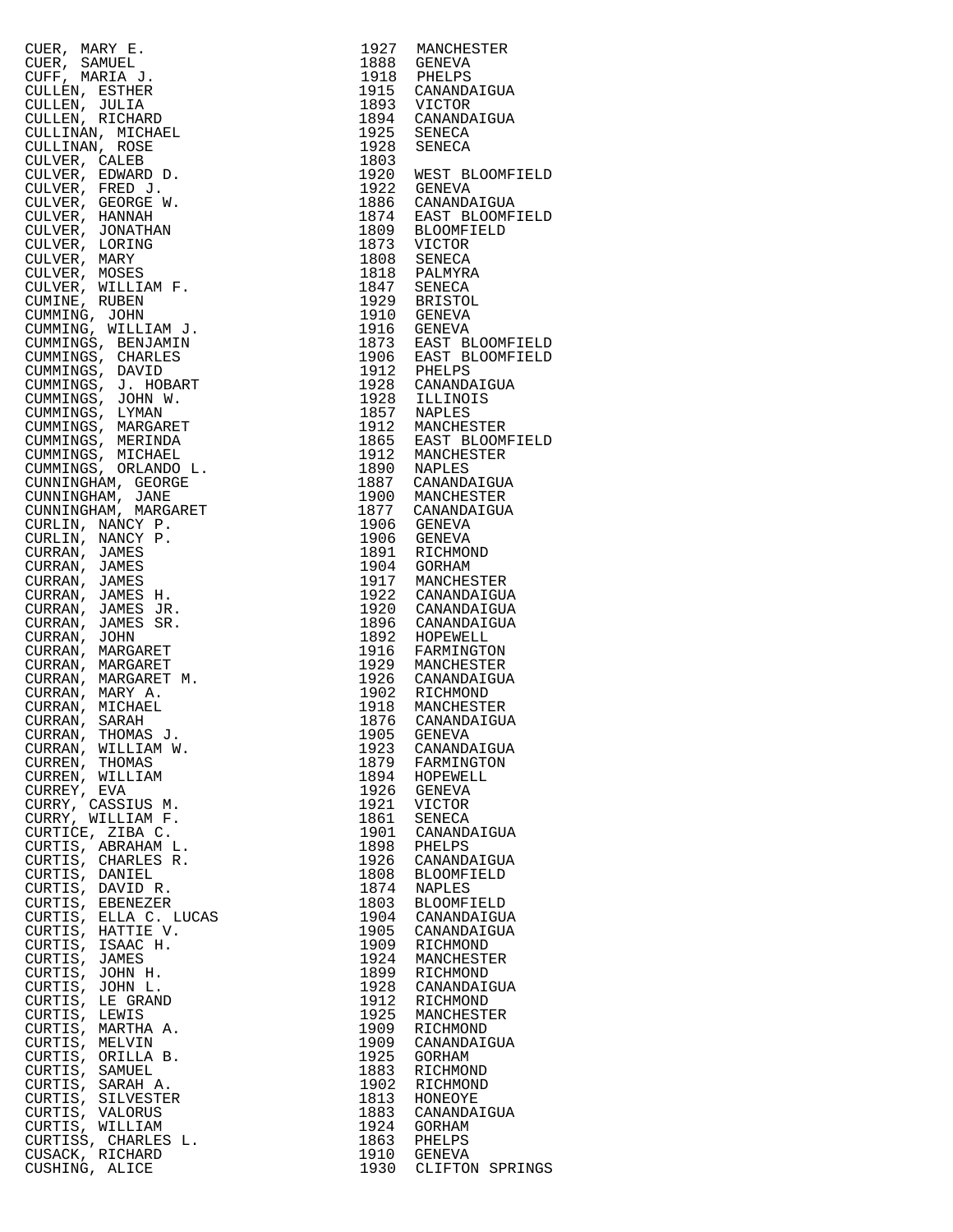| CUSHMAN, CONSIDER (PHEBE)<br>CUTBUSH, EDWARD<br>CUTHBERT, GERTRUDE<br>CUTHBERT, ROBERT B. | 1818 | BENTON<br>1843 SENECA<br>1880 GENEVA<br>1868 GENEVA |
|-------------------------------------------------------------------------------------------|------|-----------------------------------------------------|
| CUTSHALL, SUSAN                                                                           |      | 1875 NEW HAVEN, MN                                  |
| CUTTER, VOLNEY W.                                                                         |      | 1912 GENEVA                                         |
| CUTTING, ANNIE                                                                            |      | 1872 VICTOR                                         |
| CUTTING, MARY ANN                                                                         |      | 1898 VICTOR                                         |
| CUTTING, MILES S. 5. 2007 VICTOR                                                          |      |                                                     |
| CUYLER, WILLIAM (ELEANOR) 1812 PALMYRA                                                    |      |                                                     |
| CZADZECK, ADALINE                                                                         |      | 1893 VICTOR                                         |
| 1927 VICTOR<br>CZADZECK, HENRY                                                            |      |                                                     |
| CZADZECK, JOHANNA                                                                         |      | 1921 VICTOR                                         |
|                                                                                           |      |                                                     |

## [RETURN TO HOME](http://raims.com/home.html)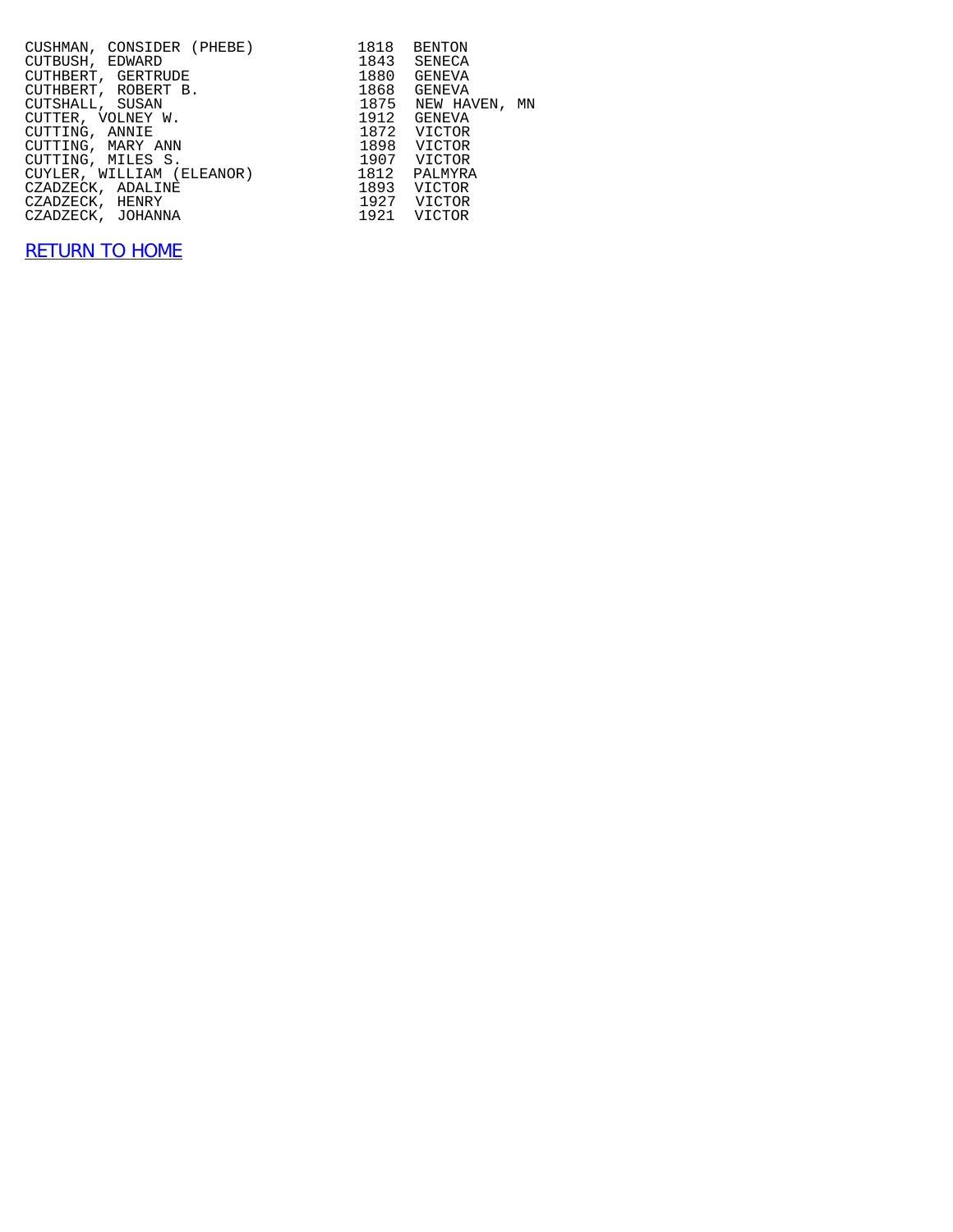## **Surrogate Court Records, 1789-1926, D through H**

| NAMERIN, ARRAHAM DANSEN, ARRAHAM DADSON, GEORGE WANDADSON, GEORGE WALLEY, EENITY, HENRY J.<br>DATLEY, HENRY J. ENETLE DATLEY, CONNELLIS<br>DATLEY, EELITZA CONNELLIS<br>DATLEY, ELITZA ELITZA DATLEY, ELITZA DATLEY, ELITZA DATLEY, ELI | <b>DATE</b>  | TOWN                                                                                                                |
|-----------------------------------------------------------------------------------------------------------------------------------------------------------------------------------------------------------------------------------------|--------------|---------------------------------------------------------------------------------------------------------------------|
|                                                                                                                                                                                                                                         | 1909         | MANCHESTER                                                                                                          |
|                                                                                                                                                                                                                                         |              | 1909 GENEVA                                                                                                         |
|                                                                                                                                                                                                                                         |              | 1921 GENEVA                                                                                                         |
|                                                                                                                                                                                                                                         |              | 1908 CANANDAIGUA                                                                                                    |
|                                                                                                                                                                                                                                         |              | 1926 MANCHESTER<br>1929 GENEVA                                                                                      |
|                                                                                                                                                                                                                                         |              | 1905 PORT GIBSON                                                                                                    |
|                                                                                                                                                                                                                                         |              | 1908 MANCHESTER                                                                                                     |
|                                                                                                                                                                                                                                         |              |                                                                                                                     |
|                                                                                                                                                                                                                                         |              | 1881 GENEVA<br>1924 GENEVA                                                                                          |
|                                                                                                                                                                                                                                         |              | 1924<br>1916 HOPEWELL<br>1901 HOPEWELL<br>1916 W.BLOOMFIELD                                                         |
|                                                                                                                                                                                                                                         |              |                                                                                                                     |
|                                                                                                                                                                                                                                         |              |                                                                                                                     |
|                                                                                                                                                                                                                                         |              | 1917 GENEVA<br>1886 VICTOR<br>1921 FARMINGTON                                                                       |
|                                                                                                                                                                                                                                         |              |                                                                                                                     |
|                                                                                                                                                                                                                                         |              |                                                                                                                     |
|                                                                                                                                                                                                                                         |              | 1887 CANANDAIGUA<br>1925 FARMINGTON/<br>1915 FARMINGTON                                                             |
|                                                                                                                                                                                                                                         |              |                                                                                                                     |
|                                                                                                                                                                                                                                         |              |                                                                                                                     |
|                                                                                                                                                                                                                                         |              | 1884 FARMINGTON<br>1899 MANCHESTER<br>1894 GORHAM                                                                   |
|                                                                                                                                                                                                                                         |              |                                                                                                                     |
|                                                                                                                                                                                                                                         |              | 1897 FARMINGTON<br>1897 FARMINGTON                                                                                  |
|                                                                                                                                                                                                                                         |              |                                                                                                                     |
|                                                                                                                                                                                                                                         | 1912         | MANCHESTER                                                                                                          |
|                                                                                                                                                                                                                                         | 1821         |                                                                                                                     |
|                                                                                                                                                                                                                                         | 1803         |                                                                                                                     |
|                                                                                                                                                                                                                                         |              | 1893 GENEVA                                                                                                         |
|                                                                                                                                                                                                                                         |              | 1881 GENEVA                                                                                                         |
|                                                                                                                                                                                                                                         |              | 1919 CANADAIGUA                                                                                                     |
|                                                                                                                                                                                                                                         |              | 1885 CANADICE<br>1893 FARMINGTON                                                                                    |
|                                                                                                                                                                                                                                         |              |                                                                                                                     |
|                                                                                                                                                                                                                                         |              |                                                                                                                     |
|                                                                                                                                                                                                                                         |              |                                                                                                                     |
|                                                                                                                                                                                                                                         |              |                                                                                                                     |
|                                                                                                                                                                                                                                         |              | 1893 FARMINGION<br>1926 MANCHESTER<br>1926 MANCHESTER<br>1926 CLIFTON SPRINGS<br>1894 MANCHESTER<br>1911 MANCHESTER |
|                                                                                                                                                                                                                                         |              |                                                                                                                     |
|                                                                                                                                                                                                                                         |              | 1922 GENEVA                                                                                                         |
|                                                                                                                                                                                                                                         |              | 1912 CANANDAIGUA                                                                                                    |
|                                                                                                                                                                                                                                         |              | 1924 MANCHESTER                                                                                                     |
|                                                                                                                                                                                                                                         |              | 1918 MANCHESTER                                                                                                     |
|                                                                                                                                                                                                                                         |              | 1918 GENEVA                                                                                                         |
|                                                                                                                                                                                                                                         |              | 1916 NAPLES                                                                                                         |
|                                                                                                                                                                                                                                         |              | 1911 VICTOR<br>1910 CLIFTON SPRINGS                                                                                 |
|                                                                                                                                                                                                                                         |              | 1910<br>1867 NAPLES<br>1918 GENEVA                                                                                  |
|                                                                                                                                                                                                                                         |              |                                                                                                                     |
|                                                                                                                                                                                                                                         |              | 1918 GENEVA                                                                                                         |
|                                                                                                                                                                                                                                         | 1867         | CANANDAIGUA                                                                                                         |
| DANIELS, CARRIE E.                                                                                                                                                                                                                      | 1926         | NAPLES                                                                                                              |
| DANIELS, CHARLES F.                                                                                                                                                                                                                     | 1921         | CANANDAIGUA                                                                                                         |
| DANIELS, CHESTER N.                                                                                                                                                                                                                     | 1924         | <b>NAPLES</b>                                                                                                       |
| DANIELS, EZRA                                                                                                                                                                                                                           | 1889         | SOUTH BRISTOL                                                                                                       |
| DANIELS, FRANKLIN U.                                                                                                                                                                                                                    | 1915         | <b>BRISTOL</b>                                                                                                      |
| DANIELS, FRED E.                                                                                                                                                                                                                        | 1925         | CANANDAIGUA                                                                                                         |
| DANIELS, GAD                                                                                                                                                                                                                            | 1841         | WEST BLOOMFIELD                                                                                                     |
| DANIELS, JOSEPH                                                                                                                                                                                                                         | 1892<br>1802 | HOPEWELL                                                                                                            |
| DANIELS, SALMON<br>DANIELSON, DANIEL                                                                                                                                                                                                    | 1815         |                                                                                                                     |
| DANNAHE, MARGARET                                                                                                                                                                                                                       | 1921         | GENEVA                                                                                                              |
| DANZ, EMMA                                                                                                                                                                                                                              | 1893         | HOPEWELL                                                                                                            |
| DARBY, GEORGE W.                                                                                                                                                                                                                        | 1868         | GENEVA                                                                                                              |
| DARCY, WILLIAM H.                                                                                                                                                                                                                       | 1927         | CANANDAIGUA                                                                                                         |
| DARLING, ALDEN                                                                                                                                                                                                                          | 1844         | HOPEWELL                                                                                                            |
| DARLING, AUGUSTA                                                                                                                                                                                                                        | 1917         | MANCHESTER                                                                                                          |
| DARLING, CHARLES D.                                                                                                                                                                                                                     | 1916         | CANANDAIGUA                                                                                                         |
| DARLING, CHARLES W.                                                                                                                                                                                                                     | 1908         | CANANDAIGUA                                                                                                         |
| DARLING, FLORENCE A.                                                                                                                                                                                                                    | 1910         | CANANDAIGUA                                                                                                         |
| DARLING, MARY                                                                                                                                                                                                                           | 1884         | GENEVA                                                                                                              |
| DARLING, SARAH A.                                                                                                                                                                                                                       | 1923         | GENEVA                                                                                                              |
| DARLING, WESLEY<br>DARLING, WILLIAM H.                                                                                                                                                                                                  | 1868<br>1894 | MANCHESTER<br>GENEVA                                                                                                |
| DARROW, CHARLES                                                                                                                                                                                                                         | 1860         | SENECA                                                                                                              |
| DARROW, EMILY                                                                                                                                                                                                                           | 1902         | SENECA                                                                                                              |
| DARROW, EMMA A.                                                                                                                                                                                                                         | 1910         | GENEVA                                                                                                              |

| <b>DATE</b>  | TOWN                      |
|--------------|---------------------------|
| 1909         | MANCHESTER                |
| 1909         | <b>GENEVA</b>             |
| 1921         | <b>GENEVA</b>             |
| 1908         | CANANDAIGUA               |
| 1926         | MANCHESTER                |
| 1929         | <b>GENEVA</b>             |
| 1905<br>1908 | PORT GIBSON<br>MANCHESTER |
| 1881         | <b>GENEVA</b>             |
| 1924         | <b>GENEVA</b>             |
| 1916         | HOPEWELL                  |
| 1901         | HOPEWELL                  |
| 1916         | W.BLOOMFIELD              |
| 1917         | <b>GENEVA</b>             |
| 1886         | <b>VICTOR</b>             |
| 1921<br>1887 | FARMINGTON<br>CANANDAIGUA |
| 1925         | FARMINGTON/               |
| 1915         | FARMINGTON                |
| 1884         | FARMINGTON                |
| 1899         | MANCHESTER                |
| 1894         | <b>GORHAM</b>             |
| 1897         | FARMINGTON                |
| 1927         | <b>GORHAM</b>             |
| 1912<br>1821 | MANCHESTER                |
| 1803         |                           |
| 1893         | GENEVA                    |
| 1881         | <b>GENEVA</b>             |
| 1919         | CANADAIGUA                |
| 1885         | CANADICE                  |
| 1893         | FARMINGTON                |
| 1898         | CANADICE                  |
| 1926<br>1884 | MANCHESTER<br>PHELPS      |
| 1926         | CLIFTON SPRINGS           |
| 1894         | MANCHESTER                |
| 1911         | MANCHESTER                |
| 1922         | <b>GENEVA</b>             |
| 1912         | CANANDAIGUA               |
| 1924<br>1918 | MANCHESTER<br>MANCHESTER  |
| 1918         | <b>GENEVA</b>             |
| 1916         | <b>NAPLES</b>             |
| 1911         | VICTOR                    |
| 1910         | CLIFTON SPRINGS           |
| 1867         | NAPLES                    |
| 1918         | <b>GENEVA</b>             |
| 1918<br>1867 | GENEVA                    |
| 1926         | CANANDAIGUA<br>NAPLES     |
| 1921         | CANANDAIGUA               |
| 1924         | <b>NAPLES</b>             |
| 1889         | SOUTH BRISTOL             |
| 1915         | <b>BRISTOL</b>            |
| 1925         | CANANDAIGUA               |
| 1841         | WEST BLOOMFIELD           |
| 1892<br>1802 | HOPEWELL                  |
| 1815         |                           |
| 1921         | <b>GENEVA</b>             |
| 1893         | HOPEWELL                  |
| 1868         | <b>GENEVA</b>             |
| 1927         | CANANDAIGUA               |
| 1844         | HOPEWELL                  |
| 1917<br>1916 | MANCHESTER<br>CANANDAIGUA |
| 1908         | CANANDAIGUA               |
| 1910         | CANANDAIGUA               |
| 1884         | <b>GENEVA</b>             |
| 1923         | <b>GENEVA</b>             |
| 1868         | MANCHESTER                |
| 1894         | <b>GENEVA</b>             |
| 1860<br>1902 | SENECA<br>SENECA          |
| 1910         | <b>GENEVA</b>             |
|              |                           |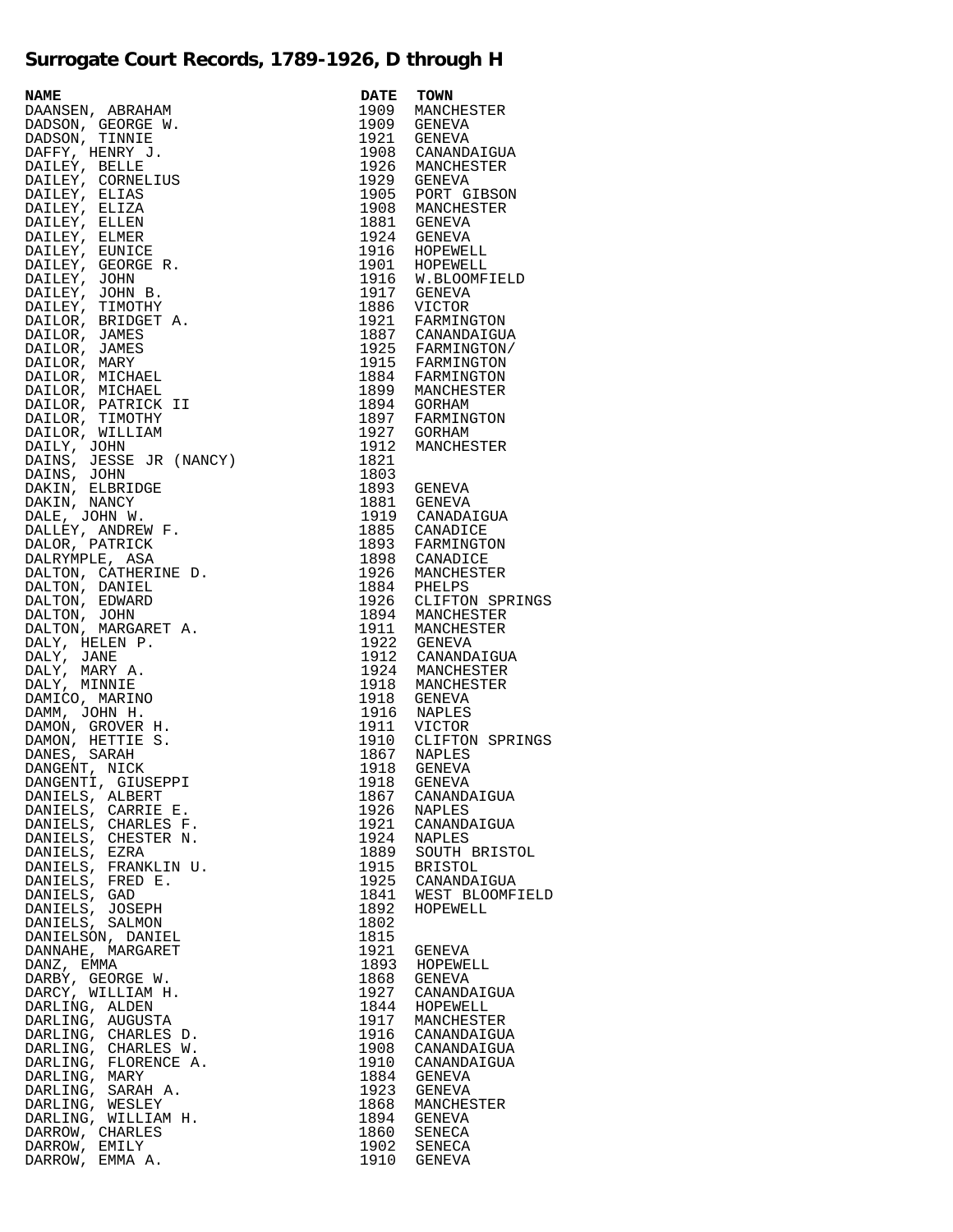| DARIOW, ESTIRER AN ARRISTA (1990 GENEVA DARIOM SARROW, HARRIET J. 1998 GENEVA DARIOM AND DRAWANDATON ROAD (1998 SENECA DARIOM MARRIET AT 1992 GENEVA DARIOM (1998 SENECA DARIOM MARRIET AT 1993 GENEVA DARIOM (1998 SENECA DA |              |                            |
|-------------------------------------------------------------------------------------------------------------------------------------------------------------------------------------------------------------------------------|--------------|----------------------------|
|                                                                                                                                                                                                                               |              |                            |
|                                                                                                                                                                                                                               |              |                            |
|                                                                                                                                                                                                                               |              |                            |
|                                                                                                                                                                                                                               |              |                            |
|                                                                                                                                                                                                                               |              |                            |
|                                                                                                                                                                                                                               |              |                            |
|                                                                                                                                                                                                                               |              |                            |
|                                                                                                                                                                                                                               |              |                            |
|                                                                                                                                                                                                                               |              |                            |
|                                                                                                                                                                                                                               |              |                            |
|                                                                                                                                                                                                                               |              |                            |
|                                                                                                                                                                                                                               |              |                            |
|                                                                                                                                                                                                                               |              |                            |
|                                                                                                                                                                                                                               |              |                            |
|                                                                                                                                                                                                                               |              |                            |
|                                                                                                                                                                                                                               |              |                            |
|                                                                                                                                                                                                                               |              |                            |
|                                                                                                                                                                                                                               |              |                            |
|                                                                                                                                                                                                                               |              |                            |
|                                                                                                                                                                                                                               |              |                            |
|                                                                                                                                                                                                                               |              |                            |
|                                                                                                                                                                                                                               |              |                            |
|                                                                                                                                                                                                                               |              |                            |
|                                                                                                                                                                                                                               |              |                            |
|                                                                                                                                                                                                                               |              |                            |
|                                                                                                                                                                                                                               |              |                            |
|                                                                                                                                                                                                                               |              |                            |
|                                                                                                                                                                                                                               |              |                            |
|                                                                                                                                                                                                                               |              |                            |
|                                                                                                                                                                                                                               |              |                            |
|                                                                                                                                                                                                                               |              |                            |
|                                                                                                                                                                                                                               |              |                            |
|                                                                                                                                                                                                                               |              |                            |
|                                                                                                                                                                                                                               |              |                            |
|                                                                                                                                                                                                                               |              |                            |
|                                                                                                                                                                                                                               |              |                            |
|                                                                                                                                                                                                                               |              |                            |
|                                                                                                                                                                                                                               |              |                            |
|                                                                                                                                                                                                                               |              |                            |
|                                                                                                                                                                                                                               |              |                            |
|                                                                                                                                                                                                                               |              |                            |
|                                                                                                                                                                                                                               |              |                            |
|                                                                                                                                                                                                                               |              |                            |
| DAVIS, HARRIET A.                                                                                                                                                                                                             | 1903         | CANANDAIGUA                |
| DAVIS, HARRIET A.                                                                                                                                                                                                             | 1918         | HOPEWELL                   |
| DAVIS, HARRIET C.                                                                                                                                                                                                             | 1883         | NAPLES                     |
| DAVIS, HENRY J.                                                                                                                                                                                                               | 1919         | CANANDAIGUA                |
| DAVIS, HENRY M.<br>DAVIS, HIRAM                                                                                                                                                                                               | 1909<br>1891 | CANANDAIGUA<br>CANANDAIGUA |
| DAVIS, HOMER A.                                                                                                                                                                                                               | 1896         | CANANDAIGUA                |
| DAVIS, JAMES                                                                                                                                                                                                                  | 1845         | PHELPS                     |
| DAVIS, JAMES                                                                                                                                                                                                                  | 1877         | EAST BLOOMFI               |
| DAVIS, JAMES                                                                                                                                                                                                                  | 1799         |                            |
| DAVIS, JAMES G.                                                                                                                                                                                                               | 1815         | BLOOMFIELD                 |
| DAVIS, JENNIE R.                                                                                                                                                                                                              | 1925<br>1901 | GENEVA                     |
| DAVIS, JOSIAH H.<br>DAVIS, LORY                                                                                                                                                                                               | 1827         | GORHAM<br>VICTOR           |
| DAVIS, MARIA                                                                                                                                                                                                                  | 1896         | CANANDAIGUA                |
| DAVIS, MARTHA L.                                                                                                                                                                                                              | 1896         | RICHMOND                   |
| DAVIS, MARTHA R.                                                                                                                                                                                                              | 1911         | CANANDAIGUA                |
| DAVIS, MARY E.                                                                                                                                                                                                                | 1905         | GORHAM                     |
| DAVIS, MARY E.                                                                                                                                                                                                                | 1929         | CANANDAIGUA                |
| DAVIS, MELVIN H.                                                                                                                                                                                                              | 1892         | NAPLES                     |
| DAVIS, NANCY                                                                                                                                                                                                                  | 1885<br>1843 | GORHAM<br>PHELPS           |
| DAVIS, NOAH<br>DAVIS, SAMUEL M.                                                                                                                                                                                               | 1927         | CANANDAIGUA                |
| DAVIS, SARAH E.                                                                                                                                                                                                               | 1904         | CANANDAIGUA                |
| DAVIS,<br>SILVESTER                                                                                                                                                                                                           | 1814         |                            |
| DAVIS, SOPHIA L.                                                                                                                                                                                                              | 1923         | CANANDAIGUA                |
| DAVIS, WALTER S.                                                                                                                                                                                                              | 1904         | CANANDAIGUA                |
| DAVIS, WARD W.                                                                                                                                                                                                                | 1883         | EAST BLOOMFI               |
| DAVIS, WESLEY                                                                                                                                                                                                                 | 1895         | CANANDAIGUA<br>1832 PHELPS |
| DAVIS, WILLIAM<br>DAVIS, WILLIAM                                                                                                                                                                                              |              | 1834 LEWISTON,             |
|                                                                                                                                                                                                                               |              |                            |

| DARKON, ESTIER A. 1903 GENEZA (1922)<br>DARKON, BARRIET J. 1903 GENEZA (1922)<br>DARKON, HARRIET J. 1932 SCANANDAIGUA<br>DARKON, HARRIET J. 1933 SCANANDAIGUA<br>DARKON, NUGLIMATON<br>DARKON, NUGLIMATON<br>DARKON, NUGLIMATON<br>DARKON, NUGLIMAT |      |                                            |
|-----------------------------------------------------------------------------------------------------------------------------------------------------------------------------------------------------------------------------------------------------|------|--------------------------------------------|
|                                                                                                                                                                                                                                                     |      |                                            |
|                                                                                                                                                                                                                                                     |      |                                            |
|                                                                                                                                                                                                                                                     |      |                                            |
|                                                                                                                                                                                                                                                     |      |                                            |
|                                                                                                                                                                                                                                                     |      |                                            |
|                                                                                                                                                                                                                                                     |      |                                            |
|                                                                                                                                                                                                                                                     |      |                                            |
|                                                                                                                                                                                                                                                     |      | 1930 MANCHESTER                            |
|                                                                                                                                                                                                                                                     |      |                                            |
|                                                                                                                                                                                                                                                     |      |                                            |
|                                                                                                                                                                                                                                                     |      |                                            |
|                                                                                                                                                                                                                                                     |      |                                            |
|                                                                                                                                                                                                                                                     |      | 1901 GENEVA<br>1883 SOUTH BRISTOL          |
|                                                                                                                                                                                                                                                     |      |                                            |
|                                                                                                                                                                                                                                                     |      |                                            |
|                                                                                                                                                                                                                                                     |      |                                            |
|                                                                                                                                                                                                                                                     |      |                                            |
|                                                                                                                                                                                                                                                     |      |                                            |
|                                                                                                                                                                                                                                                     |      |                                            |
|                                                                                                                                                                                                                                                     |      |                                            |
|                                                                                                                                                                                                                                                     |      | 1805 CHARLESTON<br>1930 GENEVA             |
|                                                                                                                                                                                                                                                     |      |                                            |
|                                                                                                                                                                                                                                                     |      |                                            |
|                                                                                                                                                                                                                                                     |      |                                            |
|                                                                                                                                                                                                                                                     |      |                                            |
|                                                                                                                                                                                                                                                     |      |                                            |
|                                                                                                                                                                                                                                                     |      |                                            |
|                                                                                                                                                                                                                                                     |      |                                            |
|                                                                                                                                                                                                                                                     |      |                                            |
|                                                                                                                                                                                                                                                     |      |                                            |
|                                                                                                                                                                                                                                                     |      |                                            |
|                                                                                                                                                                                                                                                     |      |                                            |
|                                                                                                                                                                                                                                                     |      |                                            |
|                                                                                                                                                                                                                                                     |      |                                            |
|                                                                                                                                                                                                                                                     |      |                                            |
|                                                                                                                                                                                                                                                     |      |                                            |
|                                                                                                                                                                                                                                                     |      | 1927 CDGA./VICTOR<br>1926 RICHMOND         |
|                                                                                                                                                                                                                                                     |      |                                            |
|                                                                                                                                                                                                                                                     |      |                                            |
|                                                                                                                                                                                                                                                     |      | 1896 EAST BLOOMFIELD<br>1876 SOUTH BRISTOL |
|                                                                                                                                                                                                                                                     |      |                                            |
|                                                                                                                                                                                                                                                     |      |                                            |
|                                                                                                                                                                                                                                                     |      | 1894 EAST BLOOMFIELD                       |
|                                                                                                                                                                                                                                                     |      |                                            |
|                                                                                                                                                                                                                                                     |      |                                            |
|                                                                                                                                                                                                                                                     |      |                                            |
|                                                                                                                                                                                                                                                     |      |                                            |
|                                                                                                                                                                                                                                                     |      | 1907 CANANDAIGUA                           |
|                                                                                                                                                                                                                                                     |      |                                            |
|                                                                                                                                                                                                                                                     |      |                                            |
|                                                                                                                                                                                                                                                     |      |                                            |
|                                                                                                                                                                                                                                                     |      |                                            |
|                                                                                                                                                                                                                                                     |      |                                            |
|                                                                                                                                                                                                                                                     |      |                                            |
|                                                                                                                                                                                                                                                     |      |                                            |
|                                                                                                                                                                                                                                                     |      |                                            |
|                                                                                                                                                                                                                                                     |      | 1930 CANANDAIGUA<br>1930 RICHMOND          |
|                                                                                                                                                                                                                                                     |      |                                            |
|                                                                                                                                                                                                                                                     |      | 1906 CANANDAIGUA<br>1917 RICHMOND          |
|                                                                                                                                                                                                                                                     |      |                                            |
|                                                                                                                                                                                                                                                     |      |                                            |
|                                                                                                                                                                                                                                                     |      |                                            |
|                                                                                                                                                                                                                                                     |      |                                            |
|                                                                                                                                                                                                                                                     |      |                                            |
|                                                                                                                                                                                                                                                     |      |                                            |
|                                                                                                                                                                                                                                                     |      |                                            |
| DAVIS, HARRIET A.                                                                                                                                                                                                                                   | 1903 | CANANDAIGUA                                |
|                                                                                                                                                                                                                                                     |      |                                            |
| DAVIS, HARRIET A.                                                                                                                                                                                                                                   | 1918 | HOPEWELL                                   |
| DAVIS, HARRIET C.                                                                                                                                                                                                                                   | 1883 | <b>NAPLES</b>                              |
| DAVIS, HENRY J.                                                                                                                                                                                                                                     | 1919 | CANANDAIGUA                                |
|                                                                                                                                                                                                                                                     |      |                                            |
| DAVIS, HENRY M.                                                                                                                                                                                                                                     | 1909 | CANANDAIGUA                                |
| DAVIS, HIRAM                                                                                                                                                                                                                                        | 1891 | CANANDAIGUA                                |
| DAVIS, HOMER A.                                                                                                                                                                                                                                     | 1896 | CANANDAIGUA                                |
|                                                                                                                                                                                                                                                     |      |                                            |
| DAVIS, JAMES                                                                                                                                                                                                                                        | 1845 | PHELPS                                     |
| DAVIS, JAMES                                                                                                                                                                                                                                        | 1877 | EAST BLOOMFIELD                            |
| DAVIS, JAMES                                                                                                                                                                                                                                        | 1799 |                                            |
|                                                                                                                                                                                                                                                     |      |                                            |
| DAVIS, JAMES G.                                                                                                                                                                                                                                     | 1815 | <b>BLOOMFIELD</b>                          |
| DAVIS, JENNIE R.                                                                                                                                                                                                                                    | 1925 | GENEVA                                     |
|                                                                                                                                                                                                                                                     | 1901 |                                            |
| DAVIS, JOSIAH H.                                                                                                                                                                                                                                    |      | GORHAM                                     |
| DAVIS, LORY                                                                                                                                                                                                                                         | 1827 | VICTOR                                     |
| DAVIS, MARIA                                                                                                                                                                                                                                        | 1896 | CANANDAIGUA                                |
|                                                                                                                                                                                                                                                     |      |                                            |
| DAVIS, MARTHA L.                                                                                                                                                                                                                                    | 1896 | RICHMOND                                   |
| DAVIS, MARTHA R.                                                                                                                                                                                                                                    | 1911 | CANANDAIGUA                                |
| DAVIS, MARY E.                                                                                                                                                                                                                                      | 1905 | GORHAM                                     |
|                                                                                                                                                                                                                                                     |      |                                            |
| DAVIS, MARY E.                                                                                                                                                                                                                                      | 1929 | CANANDAIGUA                                |
| DAVIS, MELVIN H.                                                                                                                                                                                                                                    | 1892 | NAPLES                                     |
| DAVIS, NANCY                                                                                                                                                                                                                                        | 1885 | GORHAM                                     |
|                                                                                                                                                                                                                                                     |      |                                            |
| DAVIS, NOAH                                                                                                                                                                                                                                         | 1843 | PHELPS                                     |
| DAVIS, SAMUEL M.                                                                                                                                                                                                                                    | 1927 | CANANDAIGUA                                |
|                                                                                                                                                                                                                                                     | 1904 |                                            |
| DAVIS, SARAH E.                                                                                                                                                                                                                                     |      | CANANDAIGUA                                |
| DAVIS,<br>SILVESTER                                                                                                                                                                                                                                 | 1814 |                                            |
|                                                                                                                                                                                                                                                     |      |                                            |
|                                                                                                                                                                                                                                                     |      |                                            |
| DAVIS,<br>SOPHIA L.                                                                                                                                                                                                                                 | 1923 | CANANDAIGUA                                |
| DAVIS, WALTER S.                                                                                                                                                                                                                                    | 1904 | CANANDAIGUA                                |
| DAVIS, WARD W.                                                                                                                                                                                                                                      | 1883 | EAST BLOOMFIELD                            |
|                                                                                                                                                                                                                                                     |      |                                            |
| DAVIS, WESLEY                                                                                                                                                                                                                                       | 1895 | CANANDAIGUA                                |
| DAVIS, WILLIAM                                                                                                                                                                                                                                      | 1832 | PHELPS                                     |
| DAVIS, WILLIAM                                                                                                                                                                                                                                      | 1834 | LEWISTON,                                  |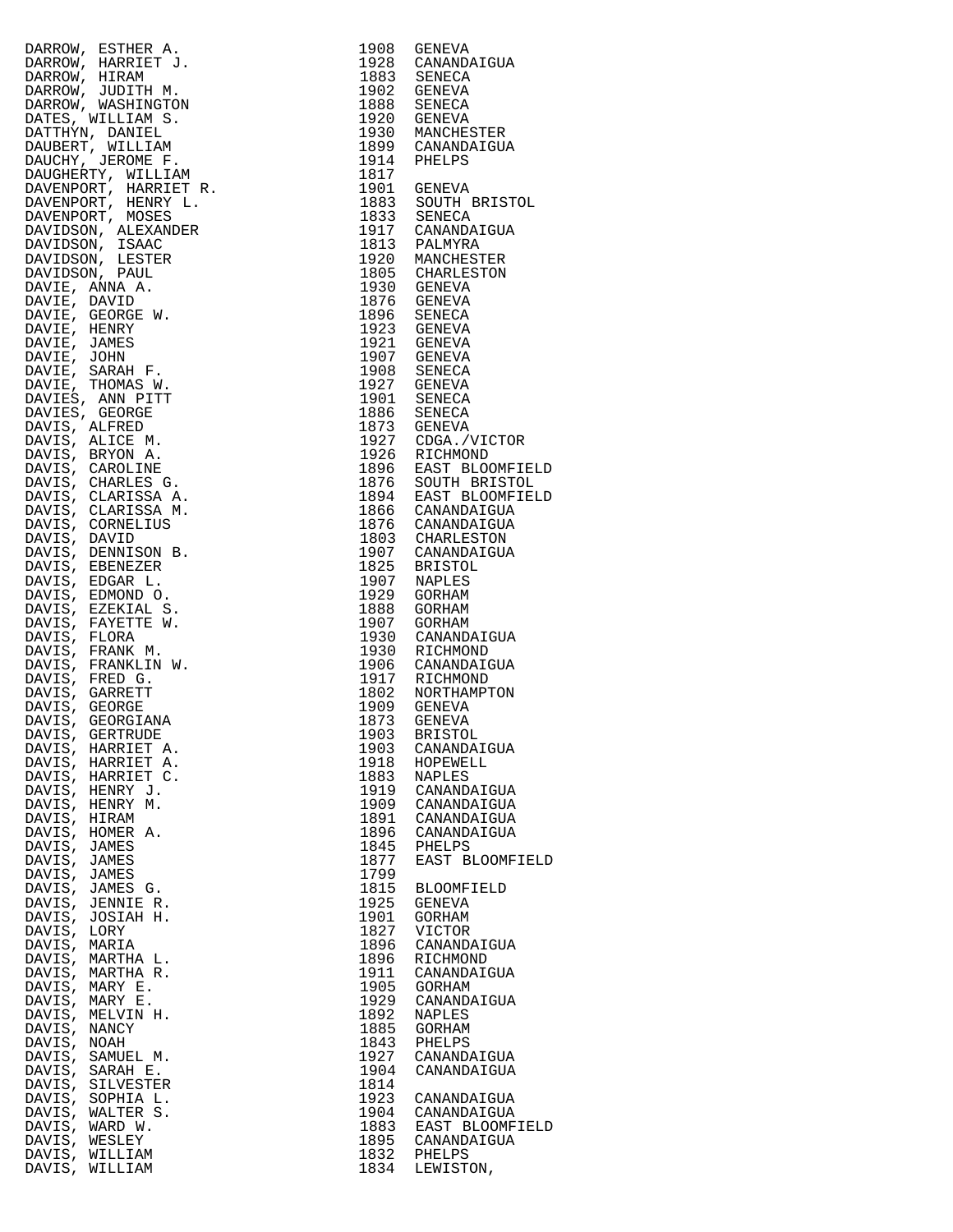|                                                                                                                                                                                                                                                              |      | 1893 CANANDAIGUA<br>1911 CANANDAIGUA                                                                                                                                                                                                                                  |
|--------------------------------------------------------------------------------------------------------------------------------------------------------------------------------------------------------------------------------------------------------------|------|-----------------------------------------------------------------------------------------------------------------------------------------------------------------------------------------------------------------------------------------------------------------------|
|                                                                                                                                                                                                                                                              |      |                                                                                                                                                                                                                                                                       |
|                                                                                                                                                                                                                                                              |      |                                                                                                                                                                                                                                                                       |
|                                                                                                                                                                                                                                                              |      | 1933 CANANDAIGUA<br>1911 CANANDAIGUA<br>1913 EAST BLOOMFI<br>1926 MANCHESTER<br>1926 MANCHESTER<br>1926 MANCHESTER<br>1926 MANCHESTER<br>1900 RICHMOND<br>1867 HOPEWELL<br>1924 MANCHESTER<br>1929 EAST BLOOMFI<br>1901 WEST BLOOMFI<br>1901 WEST BLOOMFI<br>1901 WES |
|                                                                                                                                                                                                                                                              |      |                                                                                                                                                                                                                                                                       |
|                                                                                                                                                                                                                                                              |      |                                                                                                                                                                                                                                                                       |
|                                                                                                                                                                                                                                                              |      |                                                                                                                                                                                                                                                                       |
|                                                                                                                                                                                                                                                              |      |                                                                                                                                                                                                                                                                       |
|                                                                                                                                                                                                                                                              |      |                                                                                                                                                                                                                                                                       |
|                                                                                                                                                                                                                                                              |      |                                                                                                                                                                                                                                                                       |
|                                                                                                                                                                                                                                                              |      |                                                                                                                                                                                                                                                                       |
|                                                                                                                                                                                                                                                              |      |                                                                                                                                                                                                                                                                       |
|                                                                                                                                                                                                                                                              |      |                                                                                                                                                                                                                                                                       |
|                                                                                                                                                                                                                                                              |      |                                                                                                                                                                                                                                                                       |
|                                                                                                                                                                                                                                                              |      |                                                                                                                                                                                                                                                                       |
|                                                                                                                                                                                                                                                              |      |                                                                                                                                                                                                                                                                       |
|                                                                                                                                                                                                                                                              |      |                                                                                                                                                                                                                                                                       |
|                                                                                                                                                                                                                                                              |      |                                                                                                                                                                                                                                                                       |
|                                                                                                                                                                                                                                                              |      |                                                                                                                                                                                                                                                                       |
|                                                                                                                                                                                                                                                              |      |                                                                                                                                                                                                                                                                       |
|                                                                                                                                                                                                                                                              |      |                                                                                                                                                                                                                                                                       |
|                                                                                                                                                                                                                                                              |      |                                                                                                                                                                                                                                                                       |
|                                                                                                                                                                                                                                                              |      |                                                                                                                                                                                                                                                                       |
|                                                                                                                                                                                                                                                              |      |                                                                                                                                                                                                                                                                       |
|                                                                                                                                                                                                                                                              |      |                                                                                                                                                                                                                                                                       |
|                                                                                                                                                                                                                                                              |      |                                                                                                                                                                                                                                                                       |
|                                                                                                                                                                                                                                                              |      |                                                                                                                                                                                                                                                                       |
|                                                                                                                                                                                                                                                              |      |                                                                                                                                                                                                                                                                       |
|                                                                                                                                                                                                                                                              |      | 1923 CANANDAIGUA                                                                                                                                                                                                                                                      |
|                                                                                                                                                                                                                                                              | 1813 |                                                                                                                                                                                                                                                                       |
|                                                                                                                                                                                                                                                              |      |                                                                                                                                                                                                                                                                       |
|                                                                                                                                                                                                                                                              |      | 1881 GENEVA<br>1909 MANCHESTER                                                                                                                                                                                                                                        |
|                                                                                                                                                                                                                                                              |      |                                                                                                                                                                                                                                                                       |
|                                                                                                                                                                                                                                                              |      | 1855 CANANDAIGUA<br>1896 RICHMOND                                                                                                                                                                                                                                     |
|                                                                                                                                                                                                                                                              |      |                                                                                                                                                                                                                                                                       |
|                                                                                                                                                                                                                                                              |      |                                                                                                                                                                                                                                                                       |
|                                                                                                                                                                                                                                                              |      | 1906 RICHMOND                                                                                                                                                                                                                                                         |
|                                                                                                                                                                                                                                                              | 1794 |                                                                                                                                                                                                                                                                       |
|                                                                                                                                                                                                                                                              |      |                                                                                                                                                                                                                                                                       |
|                                                                                                                                                                                                                                                              |      |                                                                                                                                                                                                                                                                       |
|                                                                                                                                                                                                                                                              |      |                                                                                                                                                                                                                                                                       |
|                                                                                                                                                                                                                                                              |      |                                                                                                                                                                                                                                                                       |
|                                                                                                                                                                                                                                                              |      |                                                                                                                                                                                                                                                                       |
|                                                                                                                                                                                                                                                              |      |                                                                                                                                                                                                                                                                       |
|                                                                                                                                                                                                                                                              |      |                                                                                                                                                                                                                                                                       |
|                                                                                                                                                                                                                                                              |      |                                                                                                                                                                                                                                                                       |
|                                                                                                                                                                                                                                                              |      | 1794<br>1887 GENEVA<br>1919 PHELPS<br>1919 PHELPS<br>1813 PITTSFORD<br>1824 CANANDAIGUA<br>1881 GENEVA<br>1929 CLIFTON SPRII<br>1919 CLIFTON SPRII                                                                                                                    |
|                                                                                                                                                                                                                                                              |      |                                                                                                                                                                                                                                                                       |
|                                                                                                                                                                                                                                                              |      | 1919 HOPEWELL<br>1919 HOPEWELL<br>1814 PITTSFORD                                                                                                                                                                                                                      |
|                                                                                                                                                                                                                                                              |      |                                                                                                                                                                                                                                                                       |
|                                                                                                                                                                                                                                                              |      |                                                                                                                                                                                                                                                                       |
|                                                                                                                                                                                                                                                              |      | 1885 WALLSDALL,<br>1885 WALLSDALL,<br>1877 CANANDAIGUA                                                                                                                                                                                                                |
|                                                                                                                                                                                                                                                              |      |                                                                                                                                                                                                                                                                       |
|                                                                                                                                                                                                                                                              |      |                                                                                                                                                                                                                                                                       |
|                                                                                                                                                                                                                                                              |      | 1815 BENTON<br>1815 BENTON<br>1928 MANCHESTER                                                                                                                                                                                                                         |
|                                                                                                                                                                                                                                                              |      |                                                                                                                                                                                                                                                                       |
|                                                                                                                                                                                                                                                              |      | 1803 SENECA                                                                                                                                                                                                                                                           |
|                                                                                                                                                                                                                                                              | 1821 |                                                                                                                                                                                                                                                                       |
|                                                                                                                                                                                                                                                              |      |                                                                                                                                                                                                                                                                       |
|                                                                                                                                                                                                                                                              |      | 1917 NAPLES                                                                                                                                                                                                                                                           |
|                                                                                                                                                                                                                                                              | 1811 |                                                                                                                                                                                                                                                                       |
|                                                                                                                                                                                                                                                              | 1846 | <b>NAPLES</b>                                                                                                                                                                                                                                                         |
| DAVIS, WILLIAM M.<br>DAVISON, CALVIN M.<br>DAVISON, ANDE C.<br>DAVISON, CALVIN C.<br>DAVISON, CHARLES H.<br>DAVISON, FRANK J.<br>DAVISON, FRANK J.<br>DAVISON, FRANK J.<br>DAVISON, FRANK PINT PRETT<br>DAVISON, ROBERT PORTET DAVIST OF DAVISON, FRANK<br>D |      |                                                                                                                                                                                                                                                                       |
| DEAN, SETH, CAPT.                                                                                                                                                                                                                                            | 1810 |                                                                                                                                                                                                                                                                       |
| DEAN, SILAS                                                                                                                                                                                                                                                  | 1852 | CANANDAIGUA                                                                                                                                                                                                                                                           |
| DEAN, THOMAS                                                                                                                                                                                                                                                 | 1907 | GENEVA                                                                                                                                                                                                                                                                |
| DEAN, WILLIAM                                                                                                                                                                                                                                                | 1924 | PHELPS                                                                                                                                                                                                                                                                |
|                                                                                                                                                                                                                                                              |      |                                                                                                                                                                                                                                                                       |
| DEAR, GEORGE                                                                                                                                                                                                                                                 | 1899 | GORHAM                                                                                                                                                                                                                                                                |
| DEAR, JESSIE M.                                                                                                                                                                                                                                              | 1927 | CANANDAIGUA                                                                                                                                                                                                                                                           |
| DEARBORN, MARK                                                                                                                                                                                                                                               | 1900 |                                                                                                                                                                                                                                                                       |
| DEBAUER, FRANK                                                                                                                                                                                                                                               |      |                                                                                                                                                                                                                                                                       |
|                                                                                                                                                                                                                                                              | 1917 | MANCHESTER                                                                                                                                                                                                                                                            |
| DEBOOVER, EMIL                                                                                                                                                                                                                                               | 1925 | PHELPS                                                                                                                                                                                                                                                                |
| DEBOTT, PETER                                                                                                                                                                                                                                                | 1921 | GENEVA                                                                                                                                                                                                                                                                |
| DEBOW, ANSEL                                                                                                                                                                                                                                                 | 1887 | CANANDAIGUA                                                                                                                                                                                                                                                           |
|                                                                                                                                                                                                                                                              | 1854 | FARMINGTON                                                                                                                                                                                                                                                            |
| DEBOW, CATHERINE                                                                                                                                                                                                                                             |      |                                                                                                                                                                                                                                                                       |
| DEBOW, GERRIT                                                                                                                                                                                                                                                | 1882 | FARMINGTON                                                                                                                                                                                                                                                            |
| DEBOW, JOHN                                                                                                                                                                                                                                                  |      | 1843 CANANDAIGUA                                                                                                                                                                                                                                                      |
| DEBUSE, GEORGE                                                                                                                                                                                                                                               | 1910 | PHELPS                                                                                                                                                                                                                                                                |
|                                                                                                                                                                                                                                                              |      |                                                                                                                                                                                                                                                                       |
| DECKER, ANNA                                                                                                                                                                                                                                                 | 1878 | VICTOR                                                                                                                                                                                                                                                                |
| DECKER, ARATHUSA                                                                                                                                                                                                                                             | 1884 | PHELPS                                                                                                                                                                                                                                                                |
| DECKER, CHRISTOPHER                                                                                                                                                                                                                                          | 1851 | PHELPS                                                                                                                                                                                                                                                                |
| DECKER, CORNELIUS                                                                                                                                                                                                                                            | 1855 | PHELPS                                                                                                                                                                                                                                                                |
|                                                                                                                                                                                                                                                              |      |                                                                                                                                                                                                                                                                       |
| DECKER, ELEANOR                                                                                                                                                                                                                                              | 1866 | PHELPS                                                                                                                                                                                                                                                                |
| DECKER, ELIZA M. J.                                                                                                                                                                                                                                          | 1890 | VICTOR                                                                                                                                                                                                                                                                |
| DECKER, EMMA J.                                                                                                                                                                                                                                              | 1908 | CANANDAIGUA                                                                                                                                                                                                                                                           |
|                                                                                                                                                                                                                                                              |      |                                                                                                                                                                                                                                                                       |
| DECKER, GEORGE L.                                                                                                                                                                                                                                            | 1901 | <b>BRISTOL</b>                                                                                                                                                                                                                                                        |
| DECKER, JAMES                                                                                                                                                                                                                                                | 1863 | PHELPS                                                                                                                                                                                                                                                                |
| DECKER, JOHN                                                                                                                                                                                                                                                 | 1826 | HOPEWELL                                                                                                                                                                                                                                                              |
|                                                                                                                                                                                                                                                              |      |                                                                                                                                                                                                                                                                       |
| DECKER, JULIA E.                                                                                                                                                                                                                                             | 1919 | CANANDAIGUA                                                                                                                                                                                                                                                           |
| DECKER, LEWIS                                                                                                                                                                                                                                                | 1869 | PHELPS                                                                                                                                                                                                                                                                |
| DECKER, LUMAN                                                                                                                                                                                                                                                | 1923 | PHELPS                                                                                                                                                                                                                                                                |
| DECKER, MYRON H.                                                                                                                                                                                                                                             | 1887 | VICTOR                                                                                                                                                                                                                                                                |
|                                                                                                                                                                                                                                                              |      |                                                                                                                                                                                                                                                                       |
| DECKER, NANCY A.                                                                                                                                                                                                                                             | 1893 | CANANDAIGUA                                                                                                                                                                                                                                                           |
| DECKER, SARAH J.                                                                                                                                                                                                                                             | 1907 | EAST BLOOMFI                                                                                                                                                                                                                                                          |
| DEDRICK, ELIAS                                                                                                                                                                                                                                               | 1874 | <b>NAPLES</b>                                                                                                                                                                                                                                                         |
|                                                                                                                                                                                                                                                              |      |                                                                                                                                                                                                                                                                       |

| DAVIS, WILLIAM M, 1993 CANARDATOIA<br>DAVIS, WILLIAM M, 1993 CANARDATOIA<br>DAVISON, ANNE D, 1994 ENGENEES II, 1994 ENGENEES<br>DAVISON, CHARLES I, 1994 ENGENEES IN ANNEBRE BLOOMFTELD<br>DAVISON, FRANK J, 1994 MANUEL (1994 MANUEL |              |                              |
|---------------------------------------------------------------------------------------------------------------------------------------------------------------------------------------------------------------------------------------|--------------|------------------------------|
|                                                                                                                                                                                                                                       |              |                              |
|                                                                                                                                                                                                                                       |              |                              |
|                                                                                                                                                                                                                                       |              |                              |
|                                                                                                                                                                                                                                       |              |                              |
|                                                                                                                                                                                                                                       |              |                              |
|                                                                                                                                                                                                                                       |              |                              |
|                                                                                                                                                                                                                                       |              |                              |
|                                                                                                                                                                                                                                       |              |                              |
|                                                                                                                                                                                                                                       |              |                              |
|                                                                                                                                                                                                                                       |              |                              |
|                                                                                                                                                                                                                                       |              |                              |
|                                                                                                                                                                                                                                       |              |                              |
|                                                                                                                                                                                                                                       |              |                              |
|                                                                                                                                                                                                                                       |              |                              |
|                                                                                                                                                                                                                                       |              |                              |
|                                                                                                                                                                                                                                       |              |                              |
|                                                                                                                                                                                                                                       |              |                              |
|                                                                                                                                                                                                                                       |              |                              |
|                                                                                                                                                                                                                                       |              |                              |
|                                                                                                                                                                                                                                       |              |                              |
|                                                                                                                                                                                                                                       |              |                              |
|                                                                                                                                                                                                                                       |              |                              |
|                                                                                                                                                                                                                                       |              |                              |
|                                                                                                                                                                                                                                       |              |                              |
|                                                                                                                                                                                                                                       |              |                              |
|                                                                                                                                                                                                                                       |              |                              |
|                                                                                                                                                                                                                                       |              |                              |
|                                                                                                                                                                                                                                       |              |                              |
|                                                                                                                                                                                                                                       |              |                              |
|                                                                                                                                                                                                                                       |              |                              |
|                                                                                                                                                                                                                                       |              |                              |
|                                                                                                                                                                                                                                       |              |                              |
|                                                                                                                                                                                                                                       |              |                              |
|                                                                                                                                                                                                                                       |              |                              |
|                                                                                                                                                                                                                                       |              |                              |
|                                                                                                                                                                                                                                       |              |                              |
|                                                                                                                                                                                                                                       |              |                              |
|                                                                                                                                                                                                                                       |              |                              |
|                                                                                                                                                                                                                                       |              |                              |
|                                                                                                                                                                                                                                       |              |                              |
|                                                                                                                                                                                                                                       |              |                              |
|                                                                                                                                                                                                                                       |              |                              |
|                                                                                                                                                                                                                                       |              |                              |
| DEAN, SILAS<br>DEAN, THOMAS                                                                                                                                                                                                           | 1852<br>1907 | CANANDAIGUA<br>GENEVA        |
| DEAN, WILLIAM                                                                                                                                                                                                                         | 1924         | PHELPS                       |
| DEAR, GEORGE                                                                                                                                                                                                                          | 1899         | GORHAM                       |
| DEAR, JESSIE M.                                                                                                                                                                                                                       | 1927         | CANANDAIGUA                  |
| DEARBORN, MARK                                                                                                                                                                                                                        | 1900         |                              |
| DEBAUER, FRANK                                                                                                                                                                                                                        | 1917         | MANCHESTER                   |
| DEBOOVER, EMIL<br>DEBOTT, PETER                                                                                                                                                                                                       | 1925         | PHELPS<br>1921 GENEVA        |
| DEBOW, ANSEL                                                                                                                                                                                                                          | 1887         | CANANDAIGUA                  |
| DEBOW, CATHERINE                                                                                                                                                                                                                      |              | 1854 FARMINGTON              |
| DEBOW, GERRIT                                                                                                                                                                                                                         |              | 1882 FARMINGTON              |
| DEBOW, JOHN                                                                                                                                                                                                                           |              | 1843 CANANDAIGUA             |
| DEBUSE, GEORGE                                                                                                                                                                                                                        | 1910         | PHELPS                       |
| DECKER, ANNA                                                                                                                                                                                                                          |              | 1878 VICTOR                  |
| DECKER, ARATHUSA<br>DECKER, CHRISTOPHER                                                                                                                                                                                               | 1884<br>1851 | PHELPS<br>PHELPS             |
| DECKER, CORNELIUS                                                                                                                                                                                                                     | 1855         | PHELPS                       |
| DECKER, ELEANOR                                                                                                                                                                                                                       |              | 1866 PHELPS                  |
| DECKER, ELIZA M. J.                                                                                                                                                                                                                   | 1890         | VICTOR                       |
| DECKER, EMMA J.                                                                                                                                                                                                                       | 1908         | CANANDAIGUA                  |
| ER<br>J.<br>DECKER, GEORGE L.                                                                                                                                                                                                         | 1901         | BRISTOL                      |
| DECKER, JAMES                                                                                                                                                                                                                         |              | 1863 PHELPS                  |
| DECKER, JOHN<br>DECKER, JULIA E.                                                                                                                                                                                                      | 1826         | HOPEWELL<br>1919 CANANDAIGUA |
| DECKER, LEWIS                                                                                                                                                                                                                         | 1869         | PHELPS                       |
| DECKER, LUMAN                                                                                                                                                                                                                         | 1923         | PHELPS                       |
| DECKER, MYRON H.                                                                                                                                                                                                                      | 1887         | VICTOR                       |
| DECKER, NANCY A.                                                                                                                                                                                                                      |              | 1893 CANANDAIGUA             |
| DECKER, SARAH J.                                                                                                                                                                                                                      | 1907         | EAST BLOOMFIELD              |
| DEDRICK, ELIAS                                                                                                                                                                                                                        | 1874         | NAPLES                       |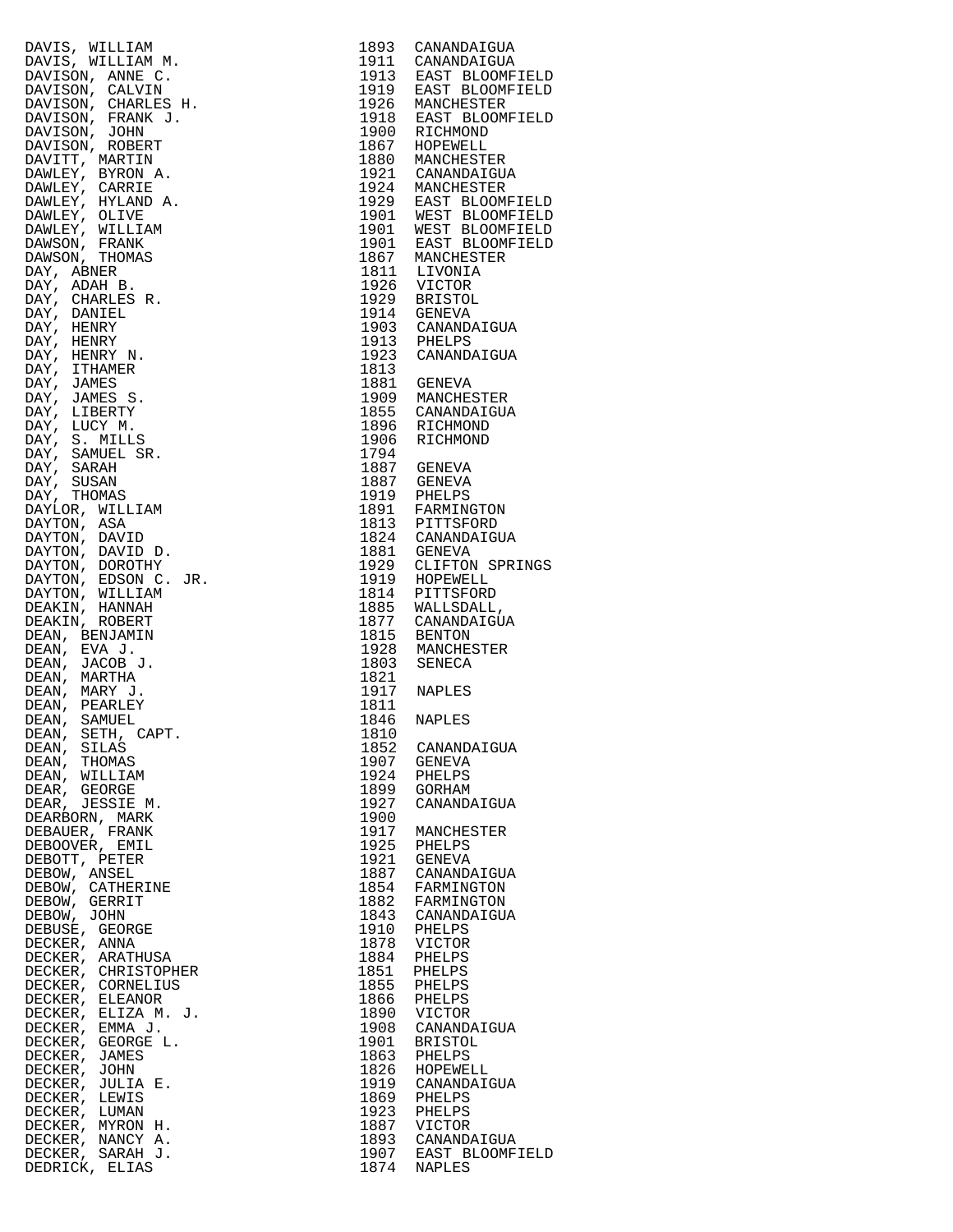| DERRICK, IVNAR 1976<br>DERRICK, AVILLIAN 1982<br>DERRICK, AVILLIAN 1982<br>DERRICK, AVILLIAN 1982<br>DERRICK, AVILLIAN 1982<br>DERRICKSET, LARGON H. 1991<br>DERRICKSET, LARGON H. 1991<br>DERRICKSET, LARGON H. 1991<br>DERRICKSET, CATHERINE |      |                                      |
|------------------------------------------------------------------------------------------------------------------------------------------------------------------------------------------------------------------------------------------------|------|--------------------------------------|
|                                                                                                                                                                                                                                                |      |                                      |
|                                                                                                                                                                                                                                                |      |                                      |
|                                                                                                                                                                                                                                                |      |                                      |
|                                                                                                                                                                                                                                                |      |                                      |
|                                                                                                                                                                                                                                                |      |                                      |
|                                                                                                                                                                                                                                                |      |                                      |
|                                                                                                                                                                                                                                                |      |                                      |
|                                                                                                                                                                                                                                                |      |                                      |
|                                                                                                                                                                                                                                                |      |                                      |
|                                                                                                                                                                                                                                                |      |                                      |
|                                                                                                                                                                                                                                                |      |                                      |
|                                                                                                                                                                                                                                                |      |                                      |
|                                                                                                                                                                                                                                                |      |                                      |
|                                                                                                                                                                                                                                                |      |                                      |
|                                                                                                                                                                                                                                                |      |                                      |
|                                                                                                                                                                                                                                                |      |                                      |
|                                                                                                                                                                                                                                                |      |                                      |
|                                                                                                                                                                                                                                                |      |                                      |
|                                                                                                                                                                                                                                                |      |                                      |
|                                                                                                                                                                                                                                                |      |                                      |
|                                                                                                                                                                                                                                                |      |                                      |
|                                                                                                                                                                                                                                                |      |                                      |
|                                                                                                                                                                                                                                                |      |                                      |
|                                                                                                                                                                                                                                                |      |                                      |
|                                                                                                                                                                                                                                                |      |                                      |
|                                                                                                                                                                                                                                                |      |                                      |
|                                                                                                                                                                                                                                                |      |                                      |
|                                                                                                                                                                                                                                                |      |                                      |
|                                                                                                                                                                                                                                                |      |                                      |
|                                                                                                                                                                                                                                                |      |                                      |
|                                                                                                                                                                                                                                                |      |                                      |
|                                                                                                                                                                                                                                                |      |                                      |
|                                                                                                                                                                                                                                                |      |                                      |
|                                                                                                                                                                                                                                                |      |                                      |
|                                                                                                                                                                                                                                                |      |                                      |
|                                                                                                                                                                                                                                                |      |                                      |
|                                                                                                                                                                                                                                                |      |                                      |
|                                                                                                                                                                                                                                                |      |                                      |
|                                                                                                                                                                                                                                                |      |                                      |
|                                                                                                                                                                                                                                                |      |                                      |
|                                                                                                                                                                                                                                                |      |                                      |
|                                                                                                                                                                                                                                                |      |                                      |
|                                                                                                                                                                                                                                                |      |                                      |
|                                                                                                                                                                                                                                                |      |                                      |
| DELEMAR, HENRY                                                                                                                                                                                                                                 |      | 1896 PHELPS                          |
| DELGATTO, JOSEPH<br>DELGOTTA, PASQUALE                                                                                                                                                                                                         |      | 1917 MANCHESTER<br>1921 MANCHESTER   |
| DELLINGER, ALZINA B.                                                                                                                                                                                                                           |      | 1908 CANANDAIGUA                     |
| DELONG, INA M.                                                                                                                                                                                                                                 |      | 1924 CANANDAIGUA                     |
| DELONG, LUCINA                                                                                                                                                                                                                                 |      | 1872 CANANDAIGUA                     |
| DELONG, SYLVIA J.                                                                                                                                                                                                                              |      | 1925 CLIFTON SPRINGS                 |
| DELPAPA, MARY                                                                                                                                                                                                                                  |      | 1907 GENEVA                          |
| DEMELL, HENRY                                                                                                                                                                                                                                  |      | 1916 PHELPS                          |
| DEMIER, GERTRUDE T.                                                                                                                                                                                                                            |      | 1918 CANANDAIGUA                     |
| DEMILLE, FRANCIS H.                                                                                                                                                                                                                            | 1901 | <b>GENEVA</b>                        |
| DEMING, JEREMIAH P.                                                                                                                                                                                                                            | 1883 | SHORTSVILLE<br>1857 PHELPS           |
| DEMING, SALLY C.<br>DEMING, SARAH A.                                                                                                                                                                                                           | 1872 | PHELPS                               |
| DEMING, SARAH V.                                                                                                                                                                                                                               |      | 1881 GENEVA                          |
| DEMING, SIMEON                                                                                                                                                                                                                                 | 1855 | EAST BLOOMFIELD                      |
| DEMING, WILLIAM                                                                                                                                                                                                                                |      | 1889 EAST BLOOMFIELD                 |
| DEMOREST, JAMES                                                                                                                                                                                                                                | 1916 | NAPLES                               |
| DEMPSEY, ANNA                                                                                                                                                                                                                                  |      | 1927 VICTOR                          |
| DEMPSEY, DOMINICK E.                                                                                                                                                                                                                           | 1920 | GENEVA                               |
| DEMPSEY, ELIZABETH                                                                                                                                                                                                                             |      | 1882 CANANDAIGUA                     |
| DEMPSEY, ELLEN                                                                                                                                                                                                                                 |      | 1913 CANANDAIGUA                     |
| DEMPSEY, FANNIE L.<br>DEMPSEY, HANNAH                                                                                                                                                                                                          | 1890 | 1896 GENEVA<br>CANANDAIGUA           |
| DEMPSEY, JAMES                                                                                                                                                                                                                                 |      | 1880 CANANDAIGUA                     |
| DEMPSEY, JEREMIAH                                                                                                                                                                                                                              |      | 1865 CANANDAIGUA                     |
| DEMPSEY, JOHN                                                                                                                                                                                                                                  |      | 1909 CANANDAIGUA                     |
| DEMPSEY, JOHN T.                                                                                                                                                                                                                               |      | 1913 CANANDAIGUA                     |
| DEMPSEY, MARGARET E.                                                                                                                                                                                                                           |      | 1926 CANANDAIGUA                     |
| DEMPSEY, NANCY                                                                                                                                                                                                                                 |      | 1880 CANANDAIGUA                     |
| DEMPSEY, THOMAS                                                                                                                                                                                                                                |      | 1865 CANANDAIGUA<br>1890 CANANDAIGUA |
| DENBOW, ALFRED                                                                                                                                                                                                                                 |      |                                      |

| 1862         | NAPLES                                 |
|--------------|----------------------------------------|
| 1814<br>1925 | GENEVA                                 |
| 1814<br>1813 | LIMA                                   |
| 1918         | NAPLES                                 |
| 1906<br>1926 | SOUTH BRISTOL<br>CANANDAIGUA           |
| 1863         | SENECA                                 |
| 1927<br>1913 | GORHAM<br>CANANDAIGUA                  |
| 1893         | SENECA                                 |
| 1875<br>1864 | <b>GORHAM</b><br>GORHAM                |
| 1870         | GORHAM                                 |
| 1887<br>1930 | CANANDAIGUA<br>MANCHESTER              |
| 1896         | MANCHESTER                             |
| 1854<br>1855 | CANANDAIGUA<br>FARMINGTON              |
| 1894         | CANANDAIGUA                            |
| 1821<br>1927 | FARMINGTON                             |
| 1812         | LYONS                                  |
| 1921<br>1876 | MANCHESTER<br>ORLEANS                  |
| 1914         | GENEVA                                 |
| 1907<br>1927 | GENEVA<br>GENEVA                       |
| 1860         | GENEVA                                 |
| 1869<br>1870 | GENEVA<br>SENECA                       |
| 1921<br>1882 | GENEVA                                 |
| 1907         | GENEVA<br>GENEVA                       |
| 1924<br>1865 | GENEVA<br>GENEVA                       |
| 1930         | GENEVA                                 |
| 1899<br>1926 | GENEVA<br>GENEVA                       |
| 1925         | GENEVA                                 |
| 1866<br>1851 | SENECA<br>CANANDAIGUA                  |
| 1842         | CANANDAIGUA                            |
| 1876<br>1856 | WEST BLOOMFIELD<br>CANANDAIGUA         |
| 1857         | CANANDAIGUA                            |
| 1905<br>1880 | MANCHESTER<br>MANCHESTER<br>MANCHESTER |
| 1896         | PHELPS                                 |
| 1917<br>1921 | MANCHESTER<br>MANCHESTER               |
| 1908         | CANANDAIGUA                            |
| 1924<br>1872 | CANANDAIGUA<br>CANANDAIGUA             |
| 1925         | CLIFTON SPRINGS                        |
| 1907<br>1916 | <b>GENEVA</b><br>PHELPS                |
| 1918         | CANANDAIGUA                            |
| 1901<br>1883 | GENEVA<br>SHORTSVILLE                  |
| 1857<br>1872 | PHELPS<br>PHELPS                       |
| 1881         | <b>GENEVA</b>                          |
| 1855<br>1889 | EAST BLOOMFIELD<br>EAST BLOOMFIELD     |
| 1916         | <b>NAPLES</b>                          |
| 1927<br>1920 | VICTOR<br>GENEVA                       |
| 1882         | CANANDAIGUA                            |
| 1913<br>1896 | CANANDAIGUA<br>GENEVA                  |
| 1890         | CANANDAIGUA                            |
| 1880<br>1865 | CANANDAIGUA<br>CANANDAIGUA             |
| 1909         | CANANDAIGUA                            |
| 1913<br>1926 | CANANDAIGUA<br>CANANDAIGUA             |
| 1880         | CANANDAIGUA                            |
| 1865<br>1890 | CANANDAIGUA<br>CANANDAIGUA             |
|              |                                        |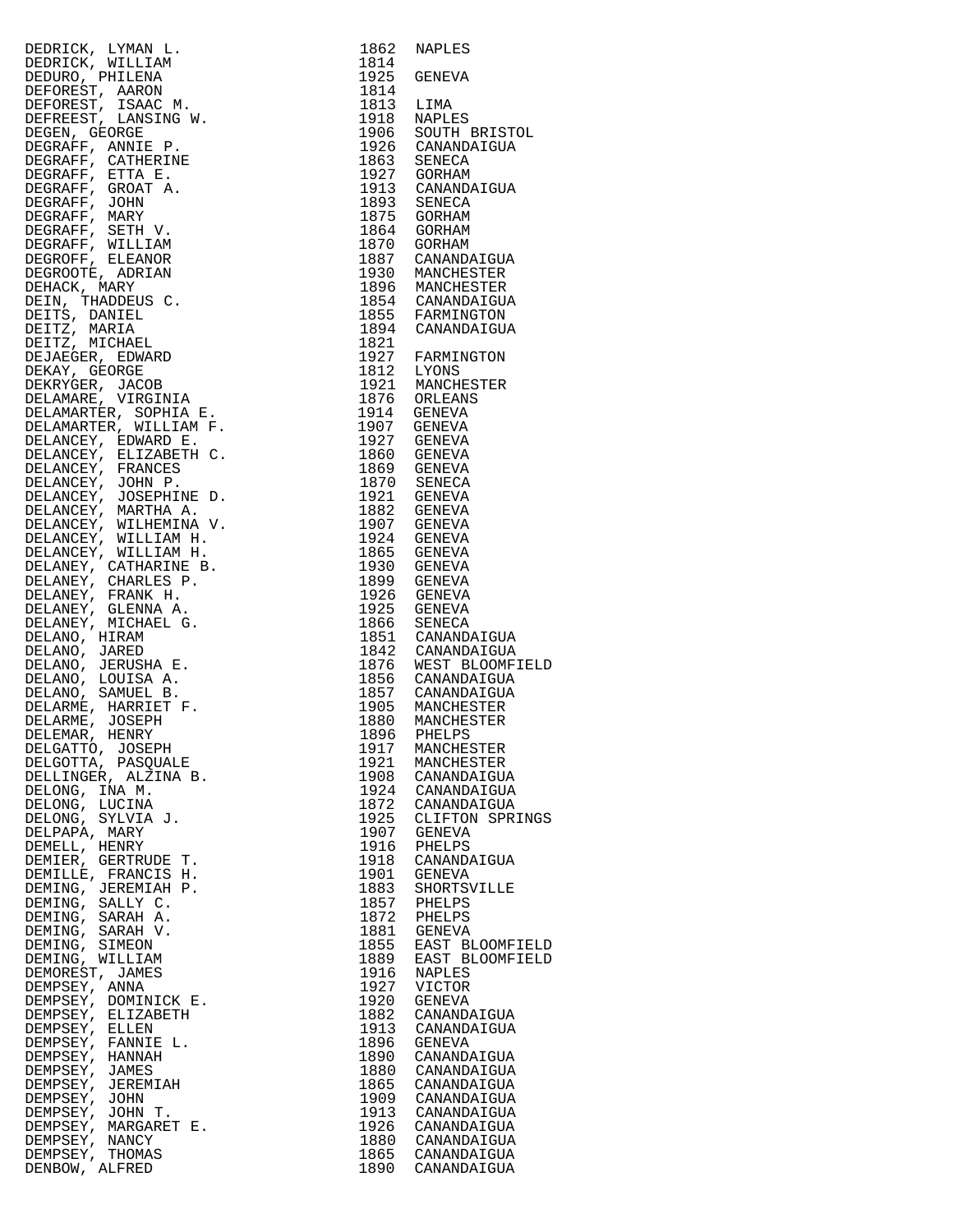| ICA 1919<br>1829 GORHAM<br>1829 GORHAM<br>1829 GORHAM<br>1829 GORHAM<br>1829 GORHAM<br>1919 GENEVA<br>1916 GENEVA<br>1916 GENEVA<br>1916 GENEVA<br>1916 GENEVA<br>1916 GENEVA<br>1866 PIELPS<br>2010 CANAMD;<br>1899 MATING<br>1890 GARAMDA<br>1890 GARAMDA<br><br>DENGENIO, DOMENICA |      |                                                                                                                                  |
|---------------------------------------------------------------------------------------------------------------------------------------------------------------------------------------------------------------------------------------------------------------------------------------|------|----------------------------------------------------------------------------------------------------------------------------------|
| DENHAM, CORNELIUS<br>DENHAM, LYDIA                                                                                                                                                                                                                                                    |      |                                                                                                                                  |
| DENISON, BENJAMIN                                                                                                                                                                                                                                                                     |      | 1848 GORHAM<br>1919 GENEVA<br>1896 OAKLAND CITY,MI<br>1856 PHELPS                                                                |
| DENISON, LOIS                                                                                                                                                                                                                                                                         |      |                                                                                                                                  |
| DENISTON, CHARLES                                                                                                                                                                                                                                                                     |      |                                                                                                                                  |
| DENNINGTON, SARAH A.<br>DENNIS, ALEXANDER                                                                                                                                                                                                                                             |      |                                                                                                                                  |
| DENNIS, ANN M.                                                                                                                                                                                                                                                                        |      | 1866 PHELPS<br>1916 CANANDAIGUA<br>1893 CANANDAIGUA                                                                              |
| DENNIS, CAROLINE B.                                                                                                                                                                                                                                                                   |      |                                                                                                                                  |
| DENNIS, GEORGE (ANNA)<br>DENNIS, HENRY S.                                                                                                                                                                                                                                             |      |                                                                                                                                  |
|                                                                                                                                                                                                                                                                                       |      | 1818 MONTVILLE, CT<br>1918 MONTVILLE, CT<br>1909 VICTOR<br>1866 HOPEWELL<br>1907 HOPEWELL<br>1911 FARMINGTON<br>1898 CANANDAIGUA |
| DENNIS, JACOB<br>DENNIS, JACOB                                                                                                                                                                                                                                                        |      |                                                                                                                                  |
| DENNIS, JEDEDIAH R.                                                                                                                                                                                                                                                                   |      |                                                                                                                                  |
| DENNIS, MATTHEW T.                                                                                                                                                                                                                                                                    |      |                                                                                                                                  |
| DENNIS, NANCY                                                                                                                                                                                                                                                                         |      | 1880 HOPEWELL<br>1870 CANANDAIGUA                                                                                                |
| DENNIS, ROWLAND H.<br>DENNIS, THOMAS                                                                                                                                                                                                                                                  |      |                                                                                                                                  |
| DENNIS, THOMAS<br>DENNISON, AMELIA                                                                                                                                                                                                                                                    |      | 1905 CANANDAIGUA<br>1930 GENEVA<br>1885 GENEVA                                                                                   |
| DENNISON, ANN                                                                                                                                                                                                                                                                         |      |                                                                                                                                  |
| DENNISON, ELIZABETH W.<br>DENNISON, GEORGE                                                                                                                                                                                                                                            |      |                                                                                                                                  |
| DENNISON, HUGH                                                                                                                                                                                                                                                                        |      |                                                                                                                                  |
| DENNISON, JOHN                                                                                                                                                                                                                                                                        |      |                                                                                                                                  |
| DENNISON, WILLIAM G.                                                                                                                                                                                                                                                                  |      |                                                                                                                                  |
| DENNISTON, SAMUEL A.                                                                                                                                                                                                                                                                  |      |                                                                                                                                  |
| DENNISTON, SARAH A.<br>DENSMORE, ALETHEA                                                                                                                                                                                                                                              |      |                                                                                                                                  |
|                                                                                                                                                                                                                                                                                       |      |                                                                                                                                  |
|                                                                                                                                                                                                                                                                                       |      |                                                                                                                                  |
| DENSMORE, ALETHEA<br>DENSMORE, ASA<br>DENSMORE, JAMES<br>DENSMORE, MARGARET<br>DENSMORE, THOMAS                                                                                                                                                                                       |      |                                                                                                                                  |
| DENSMORE, THOMAS<br>DENSMORE, THOMAS H.                                                                                                                                                                                                                                               |      |                                                                                                                                  |
| DENT, SAMUEL                                                                                                                                                                                                                                                                          |      |                                                                                                                                  |
| DENTON, GEORGE H.                                                                                                                                                                                                                                                                     |      | 1905 CANANDAIGUA                                                                                                                 |
| DENTON, LOUISA A.                                                                                                                                                                                                                                                                     |      |                                                                                                                                  |
| DENTON, MICHAEL C.<br>DENTON, NEHEMIAH                                                                                                                                                                                                                                                |      | 1882 CANANDAIGUA                                                                                                                 |
| DENTON, WILLIAM L.                                                                                                                                                                                                                                                                    |      | 1895 GENEVA<br>1886 CANANDAIGUA                                                                                                  |
| DEPEEST, BARBARA                                                                                                                                                                                                                                                                      |      |                                                                                                                                  |
| DEPEW, ELIZA                                                                                                                                                                                                                                                                          |      |                                                                                                                                  |
| DEPEW, GEORGE W.<br>DEPEW, HARRIET P.                                                                                                                                                                                                                                                 |      | 1925 CANANDAIGUA<br>1919 GORHAM                                                                                                  |
| DEPEW, JOHN                                                                                                                                                                                                                                                                           |      |                                                                                                                                  |
| DEPEW, JOHN A.                                                                                                                                                                                                                                                                        |      |                                                                                                                                  |
| DEPEW, WILLIAM<br>DEPLANTER, JACOB                                                                                                                                                                                                                                                    |      |                                                                                                                                  |
| DEPUE, HIRAM                                                                                                                                                                                                                                                                          |      |                                                                                                                                  |
| DEPUE, $LUCY$ A.                                                                                                                                                                                                                                                                      |      | 1909 CANANDAIGUA                                                                                                                 |
| DEPUE, MOSES                                                                                                                                                                                                                                                                          |      | 1831 HOPEWELL                                                                                                                    |
| DEPUE, SAMUEL<br>DEPUNG, PETER JOHN                                                                                                                                                                                                                                                   |      | 1815 BLOOMFIELD                                                                                                                  |
| DERBY, HARRY                                                                                                                                                                                                                                                                          |      | 1815 PHELPS<br>1928 GENEVA                                                                                                       |
| DERIEMER, MARY                                                                                                                                                                                                                                                                        |      | 1850 SENECA                                                                                                                      |
| DEROIRE, MARIE                                                                                                                                                                                                                                                                        |      | 1922 GENEVA                                                                                                                      |
| DERR, GEORGE<br>DERR, HENRY A.                                                                                                                                                                                                                                                        |      | 1819 GORHAM<br>1928 WEST BLOOMFIELD                                                                                              |
| DERR, HERMAN E.                                                                                                                                                                                                                                                                       |      | 1910 CANANDAIGUA                                                                                                                 |
| DERR, SARAH A.                                                                                                                                                                                                                                                                        |      | 1901 CANANDAIGUA                                                                                                                 |
| DERRICK, EMILY J.                                                                                                                                                                                                                                                                     | 1885 | NAPLES                                                                                                                           |
| DERUYTER, EDWARD<br>DERUYTER, MARY                                                                                                                                                                                                                                                    |      | 1891 CANANDAIGUA<br>1906 CANANDAIGUA                                                                                             |
| DERUYTER, PETER                                                                                                                                                                                                                                                                       |      | 1915 CANANDAIGUA                                                                                                                 |
| DESIO, BENJAMIN II                                                                                                                                                                                                                                                                    |      | 1920 GENEVA                                                                                                                      |
| DESMIT, MARINUS                                                                                                                                                                                                                                                                       |      | 1895 WEST BLOOMFIELD                                                                                                             |
| DESMITH, JOHANNA<br>DESMOND, JULIA                                                                                                                                                                                                                                                    |      | 1867 WEST BLOOMFIELD<br>1927 GENEVA                                                                                              |
|                                                                                                                                                                                                                                                                                       |      | 1917 GORHAM                                                                                                                      |
|                                                                                                                                                                                                                                                                                       |      | 1913 GORHAM                                                                                                                      |
| DESMOND, JULIA<br>DETRO, AUGUSTA E.<br>DETRO, CHARLES R.<br>DETRO, GEORGE<br>DETRO, JAMES B.<br>DETRO, JAMES B.<br>DETRO, MICHAEL (2 FILES)<br>DETRO, MICHAEL (2 FILES)                                                                                                               | 1926 | GORHAM<br>1924 GORHAM                                                                                                            |
|                                                                                                                                                                                                                                                                                       |      | 1928 SENECA                                                                                                                      |
|                                                                                                                                                                                                                                                                                       |      | 1907 GORHAM                                                                                                                      |
|                                                                                                                                                                                                                                                                                       | 1907 | SENECA                                                                                                                           |
| DETRO, SARAH J.<br>DEUEL, CHARLES                                                                                                                                                                                                                                                     | 1925 | 1919 GORHAM<br>NAPLES                                                                                                            |
| DEUEL, CHARLOTTE M.                                                                                                                                                                                                                                                                   |      | 1881 NAPLES                                                                                                                      |
| DEUEL, E. MAY                                                                                                                                                                                                                                                                         |      | 1927 CANANDAIGUA                                                                                                                 |
| DEUEL, ELMER C.                                                                                                                                                                                                                                                                       |      | 1923 SENECA                                                                                                                      |
| DEUEL, FRANK H.                                                                                                                                                                                                                                                                       |      | 1914 CANANDAIGUA                                                                                                                 |

| 1919                      |                                       |
|---------------------------|---------------------------------------|
| 1829                      | GORHAM                                |
| 1848                      | GORHAM                                |
| 1919<br>1896              | GENEVA                                |
| 1856                      | OAKLAND CITY, MI<br>PHELPS            |
| 1930                      | PHL_<br>GENEVA<br>TELPS               |
| 1866                      | PHELPS                                |
| 1916                      | CANANDAIGUA                           |
| 1893                      | CANANDAIGUA                           |
| 1818                      | MONTVILLE, CT                         |
| 1909<br>1866              | VICTOR                                |
|                           | HOPEWELL                              |
| 1907                      | HOPEWELL                              |
| 1911                      | FARMINGTON                            |
| 1898                      | CANANDAIGUA                           |
| 1880                      | HOPEWELL                              |
| 1870<br>1905              | CANANDAIGUA<br>CANANDAIGUA            |
|                           | GENEVA                                |
| 1930<br>1885              | <b>GENEVA</b>                         |
| 1887                      | GENEVA                                |
| 1895                      | HASTINGS,                             |
| 1908                      |                                       |
| 1924                      | GENEVA<br>GENEVA                      |
|                           |                                       |
|                           | 1916 GENEVA<br>1852 PHELPS            |
| 1916                      | PHELPS<br>HOPEWELL                    |
| 1861                      |                                       |
|                           | 1838 PHELPS<br>1906 HOPEWELL          |
|                           |                                       |
| 1900                      | SENECA<br>SENECA                      |
| 1839<br>1922              | GENEVA                                |
| 1885                      | MANCHESTER                            |
| 1905                      |                                       |
| 1886                      | CANANDAIGUA<br>GENEVA                 |
| 1882                      |                                       |
| 1895                      | CANANDAIGUA<br>GENEVA                 |
| 1886                      | CANANDAIGUA                           |
| 1850                      | SENECA                                |
|                           | 1888 HOPEWELL<br>1925 CANANDAIGUA     |
|                           |                                       |
| 1919                      | GORHAM<br>GUINE<br>HOPEWELL<br>TENECA |
| 1896                      |                                       |
| $\frac{15}{1908}$<br>1882 | SENECA<br>HOPEWELL                    |
|                           |                                       |
| 1913<br>1880              | PHELPS<br>HOPEWELL                    |
| 1909                      | CANANDAIGUA                           |
| 1831                      | HOPEWELL                              |
| 1815                      | <b>BLOOMFIELD</b>                     |
| 1815                      | PHELPS                                |
| 1928                      | <b>GENEVA</b>                         |
| 1850                      | SENECA                                |
| 1922                      | <b>GENEVA</b>                         |
| 1819                      | GORHAM                                |
| 1928<br>1910              | WEST BLOOMFIELD                       |
| 1901                      | CANANDAIGUA<br>CANANDAIGUA            |
| 1885                      | NAPLES                                |
| 1891                      | CANANDAIGUA                           |
| 1906                      | CANANDAIGUA                           |
| 1915                      | CANANDAIGUA                           |
| 1920                      | GENEVA                                |
| 1895                      | WEST BLOOMFIELD                       |
| 1867                      | <b>BLOOMFIELD</b><br>WEST             |
| 1927                      | GENEVA                                |
| 1917                      | GORHAM                                |
| 1913<br>1926              | GORHAM                                |
|                           | GORHAM<br>GORHAM                      |
| 1924<br>1928              | SENECA                                |
| 1907                      | GORHAM                                |
| 1907                      | SENECA                                |
| 1919                      | GORHAM                                |
| 1925                      | NAPLES                                |
| 1881                      | NAPLES                                |
| 1927<br>1923<br>1914      | CANANDAIGUA                           |
|                           | SENECA                                |
|                           | CANANDAIGUA                           |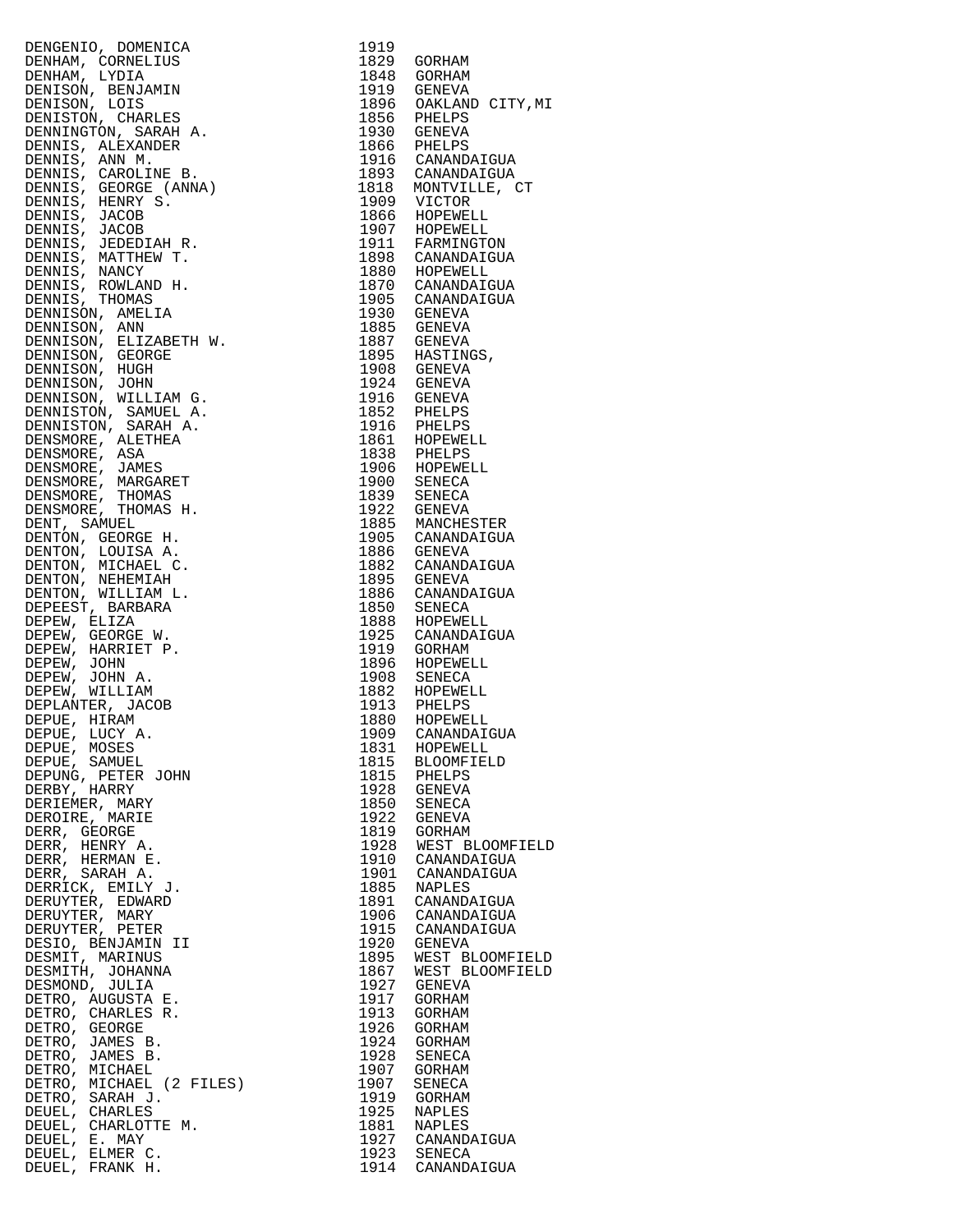| $\begin{tabular}{c} 1.5 \\ 1.65.1906 \\ 1.906 \\ 1.916 \\ 1.916 \\ 1.917 \\ 1.917 \\ 1.918 \\ 1.919 \\ 1.910 \\ 1.911 \\ 1.911 \\ 1.912 \\ 1.913 \\ 1.914 \\ 1.915 \\ 1.916 \\ 1.917 \\ 1.917 \\ 1.918 \\ 1.919 \\ 1.910 \\ 1.911 \\ 1.911 \\ 1.912 \\ 1.913 \\ 1.914 \\ 1.915 \\ 1.916 \\ 1.917 \\$ |                                                              |
|------------------------------------------------------------------------------------------------------------------------------------------------------------------------------------------------------------------------------------------------------------------------------------------------------|--------------------------------------------------------------|
|                                                                                                                                                                                                                                                                                                      |                                                              |
|                                                                                                                                                                                                                                                                                                      |                                                              |
|                                                                                                                                                                                                                                                                                                      |                                                              |
|                                                                                                                                                                                                                                                                                                      |                                                              |
|                                                                                                                                                                                                                                                                                                      |                                                              |
|                                                                                                                                                                                                                                                                                                      |                                                              |
|                                                                                                                                                                                                                                                                                                      |                                                              |
|                                                                                                                                                                                                                                                                                                      |                                                              |
|                                                                                                                                                                                                                                                                                                      |                                                              |
|                                                                                                                                                                                                                                                                                                      |                                                              |
|                                                                                                                                                                                                                                                                                                      |                                                              |
|                                                                                                                                                                                                                                                                                                      |                                                              |
|                                                                                                                                                                                                                                                                                                      |                                                              |
|                                                                                                                                                                                                                                                                                                      |                                                              |
|                                                                                                                                                                                                                                                                                                      |                                                              |
|                                                                                                                                                                                                                                                                                                      |                                                              |
|                                                                                                                                                                                                                                                                                                      |                                                              |
|                                                                                                                                                                                                                                                                                                      |                                                              |
|                                                                                                                                                                                                                                                                                                      |                                                              |
|                                                                                                                                                                                                                                                                                                      |                                                              |
|                                                                                                                                                                                                                                                                                                      |                                                              |
|                                                                                                                                                                                                                                                                                                      |                                                              |
|                                                                                                                                                                                                                                                                                                      |                                                              |
|                                                                                                                                                                                                                                                                                                      |                                                              |
|                                                                                                                                                                                                                                                                                                      |                                                              |
|                                                                                                                                                                                                                                                                                                      |                                                              |
|                                                                                                                                                                                                                                                                                                      |                                                              |
|                                                                                                                                                                                                                                                                                                      |                                                              |
|                                                                                                                                                                                                                                                                                                      |                                                              |
|                                                                                                                                                                                                                                                                                                      |                                                              |
|                                                                                                                                                                                                                                                                                                      |                                                              |
|                                                                                                                                                                                                                                                                                                      |                                                              |
|                                                                                                                                                                                                                                                                                                      |                                                              |
|                                                                                                                                                                                                                                                                                                      |                                                              |
|                                                                                                                                                                                                                                                                                                      |                                                              |
|                                                                                                                                                                                                                                                                                                      |                                                              |
|                                                                                                                                                                                                                                                                                                      |                                                              |
|                                                                                                                                                                                                                                                                                                      |                                                              |
|                                                                                                                                                                                                                                                                                                      |                                                              |
|                                                                                                                                                                                                                                                                                                      |                                                              |
|                                                                                                                                                                                                                                                                                                      |                                                              |
|                                                                                                                                                                                                                                                                                                      |                                                              |
|                                                                                                                                                                                                                                                                                                      |                                                              |
|                                                                                                                                                                                                                                                                                                      |                                                              |
|                                                                                                                                                                                                                                                                                                      |                                                              |
|                                                                                                                                                                                                                                                                                                      |                                                              |
|                                                                                                                                                                                                                                                                                                      |                                                              |
|                                                                                                                                                                                                                                                                                                      |                                                              |
|                                                                                                                                                                                                                                                                                                      |                                                              |
|                                                                                                                                                                                                                                                                                                      |                                                              |
|                                                                                                                                                                                                                                                                                                      |                                                              |
|                                                                                                                                                                                                                                                                                                      |                                                              |
|                                                                                                                                                                                                                                                                                                      |                                                              |
|                                                                                                                                                                                                                                                                                                      |                                                              |
|                                                                                                                                                                                                                                                                                                      |                                                              |
|                                                                                                                                                                                                                                                                                                      |                                                              |
|                                                                                                                                                                                                                                                                                                      |                                                              |
|                                                                                                                                                                                                                                                                                                      | 1911 CANANDAIGUA<br>1911 CANANDAIGUA<br>1926 WEST BLOOMFIELD |
| DEWICK, ELLA A. STRUBLE                                                                                                                                                                                                                                                                              |                                                              |
| DEWIND, VINCENT                                                                                                                                                                                                                                                                                      | 1929 PHELPS                                                  |
| DEWIT, ELIZA A.                                                                                                                                                                                                                                                                                      | 1856 GORHAM                                                  |
|                                                                                                                                                                                                                                                                                                      |                                                              |
| DEWOLF, AZELIAETTE                                                                                                                                                                                                                                                                                   | 1890 CANANDAIGUA<br>1878 CANANDAIGUA                         |
| DEWOLF, LORENZO                                                                                                                                                                                                                                                                                      |                                                              |
| DEXTER, ELIZA C.                                                                                                                                                                                                                                                                                     | 1914 MANCHESTER                                              |
| DEXTER, HARRIET L.                                                                                                                                                                                                                                                                                   | 1915 CLIFTON SPRINGS                                         |
| DEXTER, IRENE H.                                                                                                                                                                                                                                                                                     | 1917 CLIFTON SPRINGS                                         |
|                                                                                                                                                                                                                                                                                                      | 1882 GENEVA                                                  |
| DEY, ANTHONY P.                                                                                                                                                                                                                                                                                      |                                                              |
| DEY, FRANCIS                                                                                                                                                                                                                                                                                         | 1831 SENECA<br>1890 GENEVA                                   |
| DEY, MARY A.                                                                                                                                                                                                                                                                                         |                                                              |
| DEY, MARY W.                                                                                                                                                                                                                                                                                         | 1928 GENEVA                                                  |
| DEYO, ABRAM H.                                                                                                                                                                                                                                                                                       | 1854 NAPLES                                                  |
|                                                                                                                                                                                                                                                                                                      |                                                              |
| DEYO, AMENZO L.                                                                                                                                                                                                                                                                                      | 1871 NAPLES                                                  |
| DEYO, BETSEY L.                                                                                                                                                                                                                                                                                      | 1874 NAPLES                                                  |
|                                                                                                                                                                                                                                                                                                      | 1910 NAPLES<br>1906 NAPLES                                   |
|                                                                                                                                                                                                                                                                                                      |                                                              |
|                                                                                                                                                                                                                                                                                                      | 1922 RICHMOND                                                |
|                                                                                                                                                                                                                                                                                                      | 1917 RICHMOND                                                |
|                                                                                                                                                                                                                                                                                                      |                                                              |
|                                                                                                                                                                                                                                                                                                      | 1900 GENEVA                                                  |
|                                                                                                                                                                                                                                                                                                      | 1875 MANCHESTER                                              |
|                                                                                                                                                                                                                                                                                                      | 1930 GENEVA                                                  |
|                                                                                                                                                                                                                                                                                                      | 1878 GENEVA                                                  |
|                                                                                                                                                                                                                                                                                                      |                                                              |
|                                                                                                                                                                                                                                                                                                      | 1905 GENEVA<br>1929 GENEVA                                   |
| DEYO, EMILY J.<br>DEYO, EMILY J.<br>DEYO, GEORGE F.<br>DEYO, TRA N.<br>DEYO, IRA N.<br>DEYO, MARY<br>DEZENG, MARIETTE<br>DEZENG, AMINA M.<br>DEZENG, CAROLINE<br>DEZENG, EVELINA T.<br>DEZENG, EVELINA T.<br>DEZENG, HENRY L. (2 FILES)<br>DEZENG, HENRY L. (2 FIL                                   |                                                              |
| DEZENG, MARY A.                                                                                                                                                                                                                                                                                      | 1914 GENEVA                                                  |
| DHONDT, FRANCIS                                                                                                                                                                                                                                                                                      | 1930 CANANDAIGUA                                             |
|                                                                                                                                                                                                                                                                                                      |                                                              |
| DHOOGE, PETER                                                                                                                                                                                                                                                                                        |                                                              |
|                                                                                                                                                                                                                                                                                                      |                                                              |
| DIBBILL, SAMUEL<br>DIBBLE, ALANSON                                                                                                                                                                                                                                                                   | 1918 PHELPS<br>1802 BLOOMFIELD<br>1885 EAST BLOOMFIELD       |

| 1904         | CANANDAIGUA                    |
|--------------|--------------------------------|
| 1930<br>1920 | CANANDAIGUA<br>CANANDAIGUA     |
| 1923         | CANANDAIGUA                    |
| 1929         | SENECA                         |
| 1925         | CANANDAIGUA                    |
| 1855         | PHELPS                         |
| 1906         | <b>GENEVA</b>                  |
| 1913<br>1915 | GENEVA<br>GENEVA               |
| 1900         | GENEVA                         |
| 1913         | <b>GENEVA</b>                  |
| 1915         | GENEVA                         |
| 1898         | <b>BRISTOL</b>                 |
| 1898         | <b>BRISTOL</b>                 |
| 1872         | SENECA                         |
| 1926<br>1913 | MANCHESTER<br>PHELPS           |
| 1914         | CANANDAIGUA                    |
| 1923         | GENEVA                         |
| 1919         | MANCHESTER                     |
| 1898         | PHELPS                         |
| 1923         | GENEVA                         |
| 1859         | PHELPS                         |
| 1877<br>1867 | GENEVA<br>PHELPS               |
| 1902         | PHELPS                         |
| 1857         | HILLSDALE,<br>MΙ               |
| 1902         | MANCHESTER                     |
| 1912         | MANCHESTER                     |
| 1930         | PHELPS                         |
| 1903         | SHORTSVILLE                    |
| 1895         | MANCHESTER                     |
| 1895         | MANCHESTER                     |
| 1879<br>1904 | PHELPS<br>CANANDAIGUA          |
| 1841         | MANCHESTER                     |
| 1875         | HILLSDALE,<br>MΙ               |
| 1928         | PHELPS                         |
| 1915         | PHELPS                         |
| 1859         | MANCHESTER                     |
| 1860         | MANCHESTER                     |
| 1906<br>1887 | MANCHESTER<br>VICTOR           |
| 1920         | PHELPS                         |
| 1880         | WASHINGTON,<br>DC              |
| 1893         | MANCHESTER                     |
| 1958         | PHELPS                         |
| 1926         | MANCHESTER                     |
| 1872         | MANCHESTER                     |
| 1911<br>1926 | CANANDAIGUA<br>WEST BLOOMFIELD |
| 1929         | PHELPS                         |
| 1856         | <b>GORHAM</b>                  |
| 1890         | CANANDAIGUA                    |
| 1878         | CANANDAIGUA                    |
| 1914         | MANCHESTER                     |
| 1915         | CLIFTON SPRINGS                |
| 1917         | CLIFTON SPRINGS                |
| 1882<br>1831 | <b>GENEVA</b><br><b>SENECA</b> |
| 1890         | <b>GENEVA</b>                  |
| 1928         | <b>GENEVA</b>                  |
| 1854         | NAPLES                         |
| 1871         | <b>NAPLES</b>                  |
| 1874         | <b>NAPLES</b>                  |
| 1910         | NAPLES                         |
| 1906<br>1922 | <b>NAPLES</b><br>RICHMOND      |
| 1917         | RICHMOND                       |
| 1900         | GENEVA                         |
| 1875         | MANCHESTER                     |
| 1930         | <b>GENEVA</b>                  |
| 1878         | <b>GENEVA</b>                  |
| 1905         | <b>GENEVA</b>                  |
| 1929<br>1914 | <b>GENEVA</b><br><b>GENEVA</b> |
| 1930         | CANANDAIGUA                    |
| 1918         | PHELPS                         |
| 1802         | <b>BLOOMFIELD</b>              |
| 1885         | EAST BLOOMFIELD                |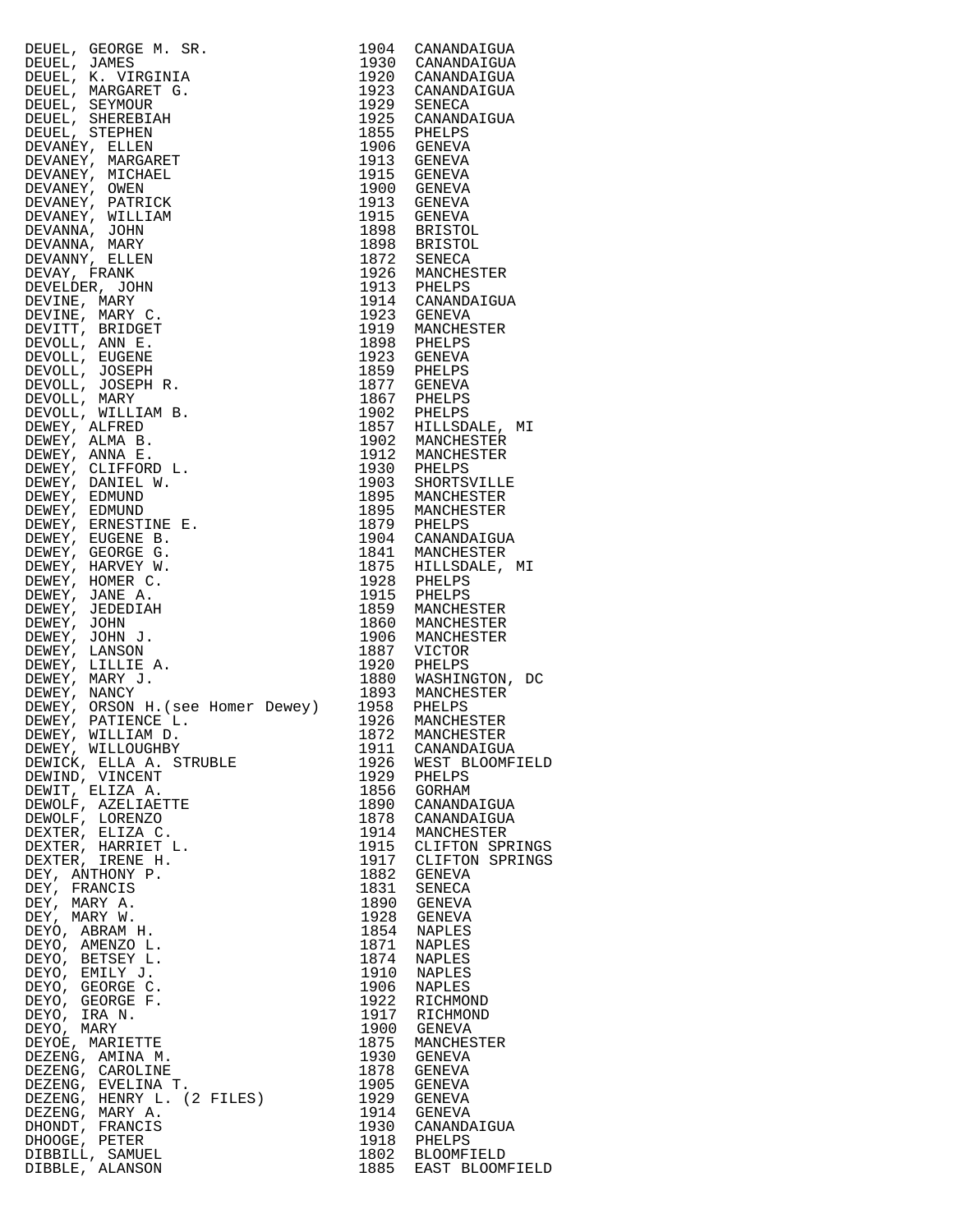|                                                                                                                                                                                                                                                   |              | EAST BLOOMFIELD                              |
|---------------------------------------------------------------------------------------------------------------------------------------------------------------------------------------------------------------------------------------------------|--------------|----------------------------------------------|
|                                                                                                                                                                                                                                                   |              | 1929 WEST BLOOMFIELD                         |
|                                                                                                                                                                                                                                                   |              | 1896 WEST BLOOMFIELD                         |
|                                                                                                                                                                                                                                                   |              | 1890 EAST BLOOMFIELD                         |
|                                                                                                                                                                                                                                                   |              |                                              |
|                                                                                                                                                                                                                                                   |              | EAST BLOOMFIELD                              |
|                                                                                                                                                                                                                                                   |              |                                              |
|                                                                                                                                                                                                                                                   |              | 1920 WEST BLOOMFIELD                         |
|                                                                                                                                                                                                                                                   |              | 1897 WEST BLOOMFIELD                         |
|                                                                                                                                                                                                                                                   |              | EAST BLOOMFIELD                              |
|                                                                                                                                                                                                                                                   |              | 1863 EAST BLOOMFIELD                         |
|                                                                                                                                                                                                                                                   |              | 1919 CANANDAIGUA                             |
|                                                                                                                                                                                                                                                   |              | 1880 EAST BLOOMFIELD                         |
|                                                                                                                                                                                                                                                   |              | 1912 WEST BLOOMFIELD                         |
|                                                                                                                                                                                                                                                   |              | 1919 EAST BLOOMFIELD                         |
|                                                                                                                                                                                                                                                   |              |                                              |
|                                                                                                                                                                                                                                                   |              | 1895 WEST BLOOMFIELD<br>1919 EAST BLOOMFIELD |
|                                                                                                                                                                                                                                                   |              | 1919 WEST BLOOMFIELD                         |
|                                                                                                                                                                                                                                                   |              | 1871 EAST BLOOMFIELD                         |
|                                                                                                                                                                                                                                                   |              | 1882 EAST BLOOMFIELD                         |
|                                                                                                                                                                                                                                                   |              |                                              |
|                                                                                                                                                                                                                                                   |              |                                              |
|                                                                                                                                                                                                                                                   |              |                                              |
|                                                                                                                                                                                                                                                   |              |                                              |
|                                                                                                                                                                                                                                                   |              |                                              |
|                                                                                                                                                                                                                                                   |              |                                              |
|                                                                                                                                                                                                                                                   |              |                                              |
|                                                                                                                                                                                                                                                   |              |                                              |
|                                                                                                                                                                                                                                                   |              |                                              |
|                                                                                                                                                                                                                                                   |              |                                              |
|                                                                                                                                                                                                                                                   |              |                                              |
|                                                                                                                                                                                                                                                   |              | 1921 CANANDAIGUA                             |
|                                                                                                                                                                                                                                                   |              |                                              |
|                                                                                                                                                                                                                                                   |              |                                              |
|                                                                                                                                                                                                                                                   |              |                                              |
|                                                                                                                                                                                                                                                   |              |                                              |
|                                                                                                                                                                                                                                                   |              |                                              |
|                                                                                                                                                                                                                                                   |              |                                              |
|                                                                                                                                                                                                                                                   |              |                                              |
|                                                                                                                                                                                                                                                   |              |                                              |
|                                                                                                                                                                                                                                                   |              |                                              |
|                                                                                                                                                                                                                                                   |              | 1893 HARTFORD, CT                            |
|                                                                                                                                                                                                                                                   |              |                                              |
|                                                                                                                                                                                                                                                   |              |                                              |
|                                                                                                                                                                                                                                                   |              |                                              |
|                                                                                                                                                                                                                                                   |              |                                              |
|                                                                                                                                                                                                                                                   |              | 1899 WEST BLOOMFIELD                         |
|                                                                                                                                                                                                                                                   |              | 1860 WEST BLOOMFIELD                         |
|                                                                                                                                                                                                                                                   |              |                                              |
|                                                                                                                                                                                                                                                   |              |                                              |
|                                                                                                                                                                                                                                                   |              |                                              |
|                                                                                                                                                                                                                                                   |              |                                              |
|                                                                                                                                                                                                                                                   |              |                                              |
|                                                                                                                                                                                                                                                   |              | 1902 MANCHESTER                              |
| DIJULIO (DI TULIO), MARY                                                                                                                                                                                                                          | 1927         | GENEVA                                       |
| DIBBLE, ALBERT K. 1965<br>REBERA ELIZARET K. 1963<br>REBERA ELIZAREN 1972 WEST BLOG MEST BLOG MEST BLOG MEST BLOG MEST RESERVATION DIBBLE, CHARLES A. 1974 WEST BLOG WEST BLOG MEST BLOG MEST BLOG MEST BLOG MEST REDUCED IN THE<br>DILL, ANNA M. | 1901         | GENEVA                                       |
| DILL, CATHARINE D.                                                                                                                                                                                                                                | 1908         | CLIFTON SPRINGS                              |
| DILL, JOHN                                                                                                                                                                                                                                        |              | 1877 GENEVA                                  |
| DILL, LORAINE H.                                                                                                                                                                                                                                  | 1910         | <b>NAPLES</b>                                |
|                                                                                                                                                                                                                                                   |              | 1810 CANANDAIGUA                             |
|                                                                                                                                                                                                                                                   | 1899         | SENECA                                       |
| DILLAN, WILLIAM<br>DILLENBACK, ABRAHAM I.<br>DILLINGHAM, CATHERINE L.<br>DILLINGHAM, CATHERINE L.                                                                                                                                                 | 1893         | PHELPS                                       |
| DILLINGHAM, DAVID S.                                                                                                                                                                                                                              | 1871         | PHELPS                                       |
| DILLINGHAM, HUMPHREY H.                                                                                                                                                                                                                           | 1896         | PHELPS                                       |
| DILLINGHAM, SIDNEY                                                                                                                                                                                                                                | 1859         | PHELPS                                       |
| DILLINGHAM, THOMAS                                                                                                                                                                                                                                | 1819         |                                              |
| DILLON, BENJAMIN                                                                                                                                                                                                                                  | 1866         | CANANDAIGUA                                  |
| DILLON, JAMES                                                                                                                                                                                                                                     | 1904         | HOPEWELL                                     |
| DILLON, JOHN                                                                                                                                                                                                                                      | 1827         | FARMINGTON                                   |
| DILLON, MARGARET L.                                                                                                                                                                                                                               | 1925         | GENEVA                                       |
| DILLON, MARIA Z.                                                                                                                                                                                                                                  | 1921         | HOPEWELL                                     |
| DILLON, PATRICK                                                                                                                                                                                                                                   | 1880         | GENEVA                                       |
| DILLON, THOMAS A.                                                                                                                                                                                                                                 | 1833         | PHELPS                                       |
| DILLON, WILLIAM                                                                                                                                                                                                                                   | 1814         | GORHAM                                       |
| DILLON, WILLIAM C.                                                                                                                                                                                                                                | 1926         | GENEVA                                       |
| DILMAN, FREDERICK                                                                                                                                                                                                                                 | 1909         | GENEVA                                       |
| DILMAN, HARRIET S.                                                                                                                                                                                                                                | 1922         | GENEVA                                       |
| DILMAN, MARY A.                                                                                                                                                                                                                                   |              | 1917 GENEVA                                  |
| DIMOCK, MARY H.                                                                                                                                                                                                                                   | 1915         | PHELPS                                       |
| DIMOCK, SAMUEL                                                                                                                                                                                                                                    | 1800         | HARTFORD                                     |
| DIMOCK, WILLIAM P.                                                                                                                                                                                                                                | 1891         | PHELPS                                       |
| DINAN, PATRICK M.                                                                                                                                                                                                                                 | 1923         | GENEVA                                       |
| DINNEEN, JEREMIAH                                                                                                                                                                                                                                 | 1905         | GENEVA                                       |
| DINSINGER, ELLA<br>DINTURFF, ADALINE                                                                                                                                                                                                              | 1927<br>1879 | GENEVA<br>GORHAM                             |

| 1863<br>1929 | EAST<br><b>BLOOMFIELD</b>                              |
|--------------|--------------------------------------------------------|
| 1896         | WEST<br><b>BLOOMFIELD</b><br>WEST<br><b>BLOOMFIELD</b> |
| 1890         | <b>BLOOMFIELD</b><br>EAST                              |
| 1880<br>1891 | <b>BLOOMFIELD</b><br>EAST<br>VICTOR                    |
| 1920         | WEST<br>BLOOMFIELD                                     |
| 1897         | WEST<br><b>BLOOMFIELD</b>                              |
| 1864<br>1863 | <b>BLOOMFIELD</b><br>EAST<br>EAST<br><b>BLOOMFIELD</b> |
| 1919         | CANANDAIGUA                                            |
| 1880<br>1912 | EAST<br><b>BLOOMFIELD</b><br>WEST                      |
| 1919         | <b>BLOOMFIELD</b><br>EAST<br><b>BLOOMFIELD</b>         |
| 1895         | <b>BLOOMFIELD</b><br>WEST                              |
| 1919<br>1919 | EAST<br><b>BLOOMFIELD</b><br><b>BLOOMFIELD</b><br>WEST |
| 1871         | EAST<br><b>BLOOMFIELD</b>                              |
| 1882         | <b>BLOOMFIELD</b><br>EAST                              |
| 1912<br>1923 | GENEVA<br>HOPEWELL                                     |
| 1809         | PHELPS                                                 |
| 1804<br>1807 | PHELPS<br>PHELPS                                       |
| 1915         | GORHAM                                                 |
| 1927         | GORHAM                                                 |
| 1880<br>1907 | GORHAM<br>GORHAM                                       |
| 1888         | GORHAM                                                 |
| 1921         | CANANDAIGUA                                            |
| 1869<br>1916 | GORHAM<br>GORHAM                                       |
| 1887         | VICTOR                                                 |
| 1853<br>1892 | PHELPS<br>VICTOR                                       |
| 1899         | VICTOR                                                 |
| 1869         | VICTOR                                                 |
| 1824<br>1849 | VICTOR<br>PHELPS                                       |
| 1893         | HARTFORD,<br>CT                                        |
| 1872<br>1846 | NAPLES<br>PHELPS                                       |
| 1899         | WEST<br><b>BLOOMFIELD</b>                              |
| 1860         | WEST<br><b>BLOOMFIELD</b>                              |
| 1814<br>1930 | GORHAM<br>GENEVA                                       |
| 1871         | GENEVA                                                 |
| 1929<br>1833 | RICHMOND<br><b>VICTOR</b>                              |
| 1902         | MANCHESTER                                             |
| 1927         | <b>GENEVA</b>                                          |
| 1901<br>1908 | <b>GENEVA</b><br>CLIFTON SPRINGS                       |
| 1877         | <b>GENEVA</b>                                          |
| 1910<br>1810 | NAPLES<br>CANANDAIGUA                                  |
| 1899         | SENECA                                                 |
| 1893         | PHELPS                                                 |
| 1871<br>1896 | PHELPS<br>PHELPS                                       |
| 1859         | PHELPS                                                 |
| 1819         |                                                        |
| 1866<br>1904 | CANANDAIGUA<br>HOPEWELL                                |
| 1827         | FARMINGTON                                             |
| 1925<br>1921 | <b>GENEVA</b><br>HOPEWELL                              |
| 1880         | GENEVA                                                 |
| 1833         | PHELPS                                                 |
| 1814<br>1926 | GORHAM<br>GENEVA                                       |
| 1909         | GENEVA                                                 |
| 1922         | GENEVA                                                 |
| 1917<br>1915 | GENEVA<br>PHELPS                                       |
| 1800         | HARTFORD                                               |
| 1891<br>1923 | PHELPS<br>GENEVA                                       |
| 1905         | GENEVA                                                 |
| 1927         | <b>GENEVA</b>                                          |
| 1879         | <b>GORHAM</b>                                          |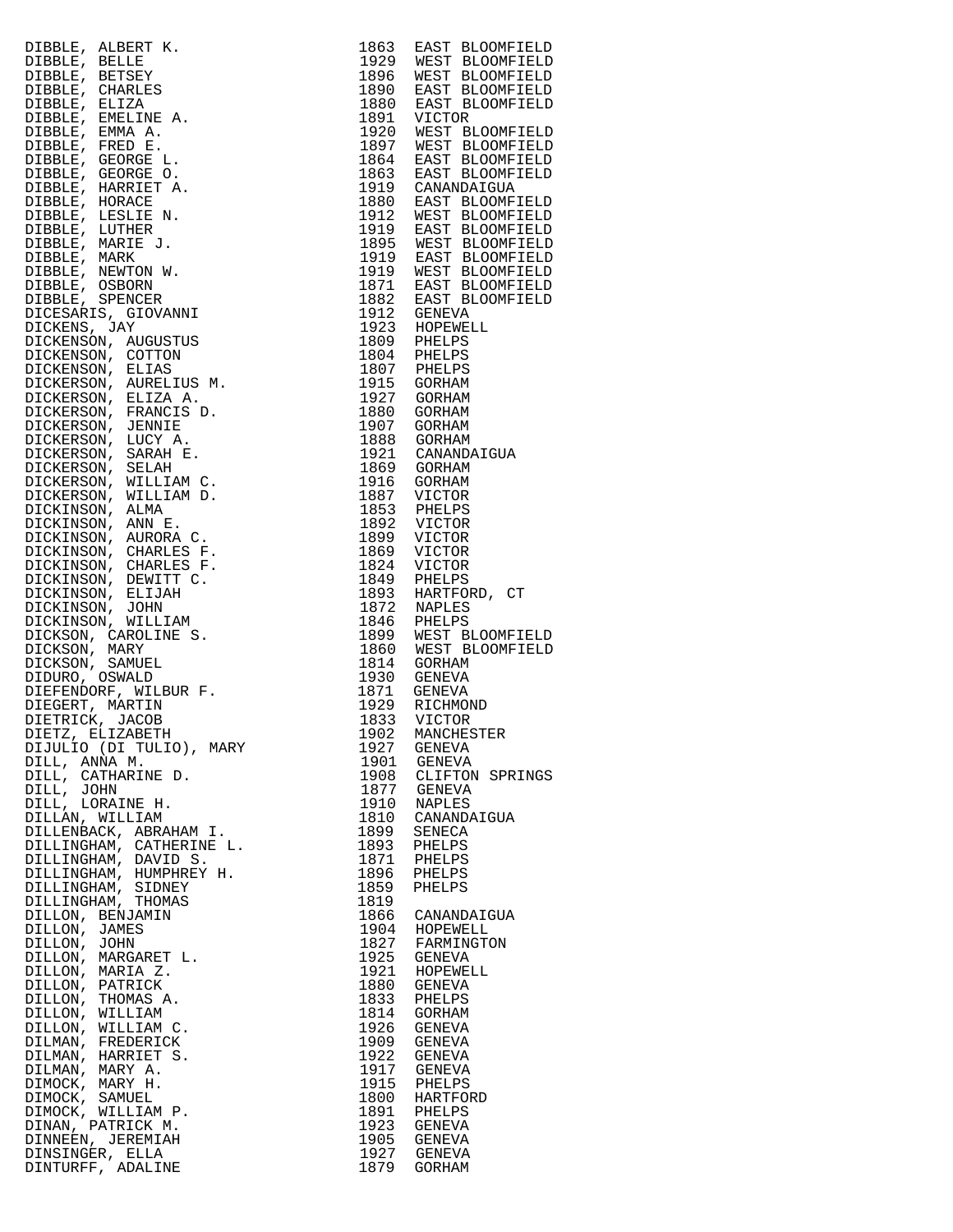| NEW TOUTS A MANUFA (1992)<br>DENTURE , MALLE (1993)<br>DENTURE , MALLE (1993)<br>DENTURE , MARY 1993)<br>DENTURE , MARY 1993)<br>DESIGN, JOHN (FILLE )<br>DENTURE , MARY (4 FILES)<br>DESIGNATION (1993)<br>DENTURE S, MICHAETIEN W.<br>DENTURE |      |                      |
|-------------------------------------------------------------------------------------------------------------------------------------------------------------------------------------------------------------------------------------------------|------|----------------------|
|                                                                                                                                                                                                                                                 |      |                      |
|                                                                                                                                                                                                                                                 |      |                      |
|                                                                                                                                                                                                                                                 |      |                      |
|                                                                                                                                                                                                                                                 |      |                      |
|                                                                                                                                                                                                                                                 |      |                      |
|                                                                                                                                                                                                                                                 |      |                      |
|                                                                                                                                                                                                                                                 |      |                      |
|                                                                                                                                                                                                                                                 |      |                      |
|                                                                                                                                                                                                                                                 |      |                      |
|                                                                                                                                                                                                                                                 |      |                      |
|                                                                                                                                                                                                                                                 |      |                      |
|                                                                                                                                                                                                                                                 |      |                      |
|                                                                                                                                                                                                                                                 |      |                      |
|                                                                                                                                                                                                                                                 |      |                      |
|                                                                                                                                                                                                                                                 |      |                      |
|                                                                                                                                                                                                                                                 |      |                      |
|                                                                                                                                                                                                                                                 |      |                      |
|                                                                                                                                                                                                                                                 |      |                      |
|                                                                                                                                                                                                                                                 |      |                      |
|                                                                                                                                                                                                                                                 |      |                      |
|                                                                                                                                                                                                                                                 |      |                      |
|                                                                                                                                                                                                                                                 |      |                      |
|                                                                                                                                                                                                                                                 |      |                      |
|                                                                                                                                                                                                                                                 |      |                      |
|                                                                                                                                                                                                                                                 |      |                      |
|                                                                                                                                                                                                                                                 |      |                      |
|                                                                                                                                                                                                                                                 |      |                      |
|                                                                                                                                                                                                                                                 |      |                      |
|                                                                                                                                                                                                                                                 |      |                      |
|                                                                                                                                                                                                                                                 |      |                      |
|                                                                                                                                                                                                                                                 |      |                      |
|                                                                                                                                                                                                                                                 |      |                      |
|                                                                                                                                                                                                                                                 |      |                      |
|                                                                                                                                                                                                                                                 |      |                      |
|                                                                                                                                                                                                                                                 |      |                      |
|                                                                                                                                                                                                                                                 |      |                      |
|                                                                                                                                                                                                                                                 |      |                      |
|                                                                                                                                                                                                                                                 |      |                      |
|                                                                                                                                                                                                                                                 |      |                      |
|                                                                                                                                                                                                                                                 |      |                      |
|                                                                                                                                                                                                                                                 |      |                      |
|                                                                                                                                                                                                                                                 |      |                      |
|                                                                                                                                                                                                                                                 |      |                      |
|                                                                                                                                                                                                                                                 |      |                      |
|                                                                                                                                                                                                                                                 |      |                      |
|                                                                                                                                                                                                                                                 |      |                      |
|                                                                                                                                                                                                                                                 |      |                      |
|                                                                                                                                                                                                                                                 |      |                      |
|                                                                                                                                                                                                                                                 |      |                      |
|                                                                                                                                                                                                                                                 |      |                      |
|                                                                                                                                                                                                                                                 |      |                      |
|                                                                                                                                                                                                                                                 |      |                      |
|                                                                                                                                                                                                                                                 |      |                      |
|                                                                                                                                                                                                                                                 |      |                      |
|                                                                                                                                                                                                                                                 |      |                      |
|                                                                                                                                                                                                                                                 |      |                      |
|                                                                                                                                                                                                                                                 |      |                      |
|                                                                                                                                                                                                                                                 |      |                      |
|                                                                                                                                                                                                                                                 |      |                      |
|                                                                                                                                                                                                                                                 |      |                      |
|                                                                                                                                                                                                                                                 |      |                      |
| DIXSON, WILLIAM<br>DOADS, WILLIAM G.<br>DOADS, WILLIAM G.<br>DOAN, MARY JANE KING<br>DOBBIN, ADONIRAM<br>DOBBIN, CHARLES                                                                                                                        |      |                      |
|                                                                                                                                                                                                                                                 |      |                      |
|                                                                                                                                                                                                                                                 | 1928 | CANANDAIGUA          |
|                                                                                                                                                                                                                                                 |      | 1921 CANANDAIGUA     |
|                                                                                                                                                                                                                                                 | 1869 | GENEVA               |
|                                                                                                                                                                                                                                                 | 1817 |                      |
|                                                                                                                                                                                                                                                 |      | VICTOR               |
| DOBBIN, HUGH W.                                                                                                                                                                                                                                 | 1855 | SENECA               |
| DOBBIN, JOHN                                                                                                                                                                                                                                    | 1834 | SENECA               |
| DOBBIN, MARIA                                                                                                                                                                                                                                   | 1891 | SENECA               |
| DOBILINSKI, LOUIS                                                                                                                                                                                                                               |      |                      |
|                                                                                                                                                                                                                                                 |      | 1874 PHELPS          |
| DODGE, AARON                                                                                                                                                                                                                                    |      | 1879 SENECA          |
| DODGE, AMY                                                                                                                                                                                                                                      |      | 1862 BRISTOL         |
| DODGE, DANIEL                                                                                                                                                                                                                                   | 1840 | NAPLES               |
|                                                                                                                                                                                                                                                 |      |                      |
| DODGE, FRANK M.                                                                                                                                                                                                                                 |      | 1883 GENEVA          |
| DODGE, JOHN                                                                                                                                                                                                                                     | 1862 | SENECA               |
| DODGE, RICHARD                                                                                                                                                                                                                                  | 1816 |                      |
| DODGE, SAMUEL                                                                                                                                                                                                                                   |      | 1867 BRISTOL         |
|                                                                                                                                                                                                                                                 |      |                      |
| DOHERTY, SARAH                                                                                                                                                                                                                                  |      | 1878 SENECA          |
| DOLAN, THOMAS SR.                                                                                                                                                                                                                               | 1914 | PHELPS               |
| DOLD, JOSEPHINE                                                                                                                                                                                                                                 | 1876 | PHELPS               |
|                                                                                                                                                                                                                                                 |      |                      |
| DOLE, JAMES                                                                                                                                                                                                                                     | 1802 |                      |
| DOLLINGER, GEORGE                                                                                                                                                                                                                               | 1911 | CANANDAIGUA          |
| DOMINO, TONY (ANTONIO)                                                                                                                                                                                                                          | 1896 | GENEVA               |
| DONAHOE, HUGH                                                                                                                                                                                                                                   | 1902 | MANCHESTER           |
|                                                                                                                                                                                                                                                 |      |                      |
| DONAHUE, BRIDGET                                                                                                                                                                                                                                | 1906 | GENEVA               |
| DONAHUE, ELLEN                                                                                                                                                                                                                                  | 1897 | MANCHESTER           |
| DONAHUE, MICHAEL                                                                                                                                                                                                                                | 1909 | IRELAND              |
|                                                                                                                                                                                                                                                 |      |                      |
| DONAHUE, THOMAS                                                                                                                                                                                                                                 |      | 1908 GENEVA          |
| DONALDSON, FIDELIA                                                                                                                                                                                                                              |      | 1900 WEST BLOOMFIELD |
| DONALDSON, SYLVESTER                                                                                                                                                                                                                            |      | 1871 WEST BLOOMFIELD |
|                                                                                                                                                                                                                                                 |      | 1928 WEST BLOOMFIELD |
|                                                                                                                                                                                                                                                 |      |                      |
| - <------>UN, WILLIAM<br>DONIEI CON MADOARET                                                                                                                                                                                                    | 1813 | 1979 FACT DIOOMETEID |
|                                                                                                                                                                                                                                                 |      |                      |

| DINYURF, LOUISE A. 1914 GORHAM<br>DINYURF, PHILIP H. 1915 GORHAM<br>DINYURF, PHILIP H. 1975 GORNAL<br>DINYURF, PHILIP H. 1975 GORNAL<br>DINYURF, PHILIP H. 1975 GORNAL<br>DINYURF, MARYIN 1988 P. 1926 MENDA<br>DITIRANG, NGUNUNG F. 1976 GORNAL |                                              |
|--------------------------------------------------------------------------------------------------------------------------------------------------------------------------------------------------------------------------------------------------|----------------------------------------------|
|                                                                                                                                                                                                                                                  |                                              |
|                                                                                                                                                                                                                                                  |                                              |
|                                                                                                                                                                                                                                                  |                                              |
|                                                                                                                                                                                                                                                  |                                              |
|                                                                                                                                                                                                                                                  |                                              |
|                                                                                                                                                                                                                                                  |                                              |
|                                                                                                                                                                                                                                                  |                                              |
|                                                                                                                                                                                                                                                  |                                              |
|                                                                                                                                                                                                                                                  |                                              |
|                                                                                                                                                                                                                                                  |                                              |
|                                                                                                                                                                                                                                                  |                                              |
|                                                                                                                                                                                                                                                  |                                              |
|                                                                                                                                                                                                                                                  |                                              |
|                                                                                                                                                                                                                                                  |                                              |
|                                                                                                                                                                                                                                                  |                                              |
|                                                                                                                                                                                                                                                  |                                              |
|                                                                                                                                                                                                                                                  |                                              |
|                                                                                                                                                                                                                                                  |                                              |
|                                                                                                                                                                                                                                                  |                                              |
|                                                                                                                                                                                                                                                  |                                              |
|                                                                                                                                                                                                                                                  |                                              |
|                                                                                                                                                                                                                                                  |                                              |
|                                                                                                                                                                                                                                                  |                                              |
|                                                                                                                                                                                                                                                  |                                              |
|                                                                                                                                                                                                                                                  |                                              |
|                                                                                                                                                                                                                                                  |                                              |
|                                                                                                                                                                                                                                                  |                                              |
|                                                                                                                                                                                                                                                  |                                              |
|                                                                                                                                                                                                                                                  |                                              |
|                                                                                                                                                                                                                                                  |                                              |
|                                                                                                                                                                                                                                                  |                                              |
|                                                                                                                                                                                                                                                  |                                              |
|                                                                                                                                                                                                                                                  |                                              |
|                                                                                                                                                                                                                                                  |                                              |
|                                                                                                                                                                                                                                                  |                                              |
|                                                                                                                                                                                                                                                  |                                              |
|                                                                                                                                                                                                                                                  |                                              |
|                                                                                                                                                                                                                                                  |                                              |
|                                                                                                                                                                                                                                                  |                                              |
|                                                                                                                                                                                                                                                  |                                              |
|                                                                                                                                                                                                                                                  |                                              |
|                                                                                                                                                                                                                                                  |                                              |
|                                                                                                                                                                                                                                                  |                                              |
|                                                                                                                                                                                                                                                  |                                              |
|                                                                                                                                                                                                                                                  |                                              |
|                                                                                                                                                                                                                                                  |                                              |
|                                                                                                                                                                                                                                                  |                                              |
|                                                                                                                                                                                                                                                  |                                              |
|                                                                                                                                                                                                                                                  |                                              |
|                                                                                                                                                                                                                                                  |                                              |
|                                                                                                                                                                                                                                                  |                                              |
|                                                                                                                                                                                                                                                  |                                              |
|                                                                                                                                                                                                                                                  |                                              |
|                                                                                                                                                                                                                                                  |                                              |
|                                                                                                                                                                                                                                                  |                                              |
|                                                                                                                                                                                                                                                  |                                              |
|                                                                                                                                                                                                                                                  |                                              |
|                                                                                                                                                                                                                                                  |                                              |
|                                                                                                                                                                                                                                                  |                                              |
|                                                                                                                                                                                                                                                  |                                              |
|                                                                                                                                                                                                                                                  |                                              |
|                                                                                                                                                                                                                                                  |                                              |
|                                                                                                                                                                                                                                                  |                                              |
|                                                                                                                                                                                                                                                  |                                              |
|                                                                                                                                                                                                                                                  | CANANDAIGUA                                  |
|                                                                                                                                                                                                                                                  | 1921 CANANDAIGUA                             |
|                                                                                                                                                                                                                                                  |                                              |
|                                                                                                                                                                                                                                                  |                                              |
|                                                                                                                                                                                                                                                  |                                              |
|                                                                                                                                                                                                                                                  |                                              |
|                                                                                                                                                                                                                                                  |                                              |
|                                                                                                                                                                                                                                                  |                                              |
|                                                                                                                                                                                                                                                  |                                              |
|                                                                                                                                                                                                                                                  |                                              |
|                                                                                                                                                                                                                                                  |                                              |
|                                                                                                                                                                                                                                                  |                                              |
|                                                                                                                                                                                                                                                  |                                              |
|                                                                                                                                                                                                                                                  |                                              |
|                                                                                                                                                                                                                                                  |                                              |
|                                                                                                                                                                                                                                                  |                                              |
|                                                                                                                                                                                                                                                  |                                              |
|                                                                                                                                                                                                                                                  |                                              |
|                                                                                                                                                                                                                                                  |                                              |
|                                                                                                                                                                                                                                                  |                                              |
|                                                                                                                                                                                                                                                  |                                              |
|                                                                                                                                                                                                                                                  |                                              |
|                                                                                                                                                                                                                                                  |                                              |
|                                                                                                                                                                                                                                                  |                                              |
|                                                                                                                                                                                                                                                  |                                              |
|                                                                                                                                                                                                                                                  | 1911 CANANDAIGUA                             |
|                                                                                                                                                                                                                                                  |                                              |
|                                                                                                                                                                                                                                                  | 1896 GENEVA<br>1902 MANCHESTER               |
|                                                                                                                                                                                                                                                  |                                              |
|                                                                                                                                                                                                                                                  | 1906 GENEVA<br>1897 MANCHESTER               |
|                                                                                                                                                                                                                                                  |                                              |
|                                                                                                                                                                                                                                                  |                                              |
|                                                                                                                                                                                                                                                  |                                              |
|                                                                                                                                                                                                                                                  |                                              |
|                                                                                                                                                                                                                                                  |                                              |
|                                                                                                                                                                                                                                                  | 1900 WEST BLOOMFIELD<br>1871 WEST BLOOMFIELD |
|                                                                                                                                                                                                                                                  |                                              |
| DIXSON (DICKSON), ROBERT 1814 GORHAM<br>DIXSON, CYRUS 1893 CANANDAIC<br>DIXSON, WILLIAM G. 1823 BENTON<br>DOAN, MARY JANE KING 1823 BENTON<br>DOAN, MARY JANE KING 1822 BENTON<br>DOBBIN, CHARLES 1863 GENECA 1874 VICTOR<br>DOBBIN, GURIN       | WEST BLOOMFIELD                              |
|                                                                                                                                                                                                                                                  |                                              |
|                                                                                                                                                                                                                                                  | EAST BLOOMFIELD                              |
|                                                                                                                                                                                                                                                  |                                              |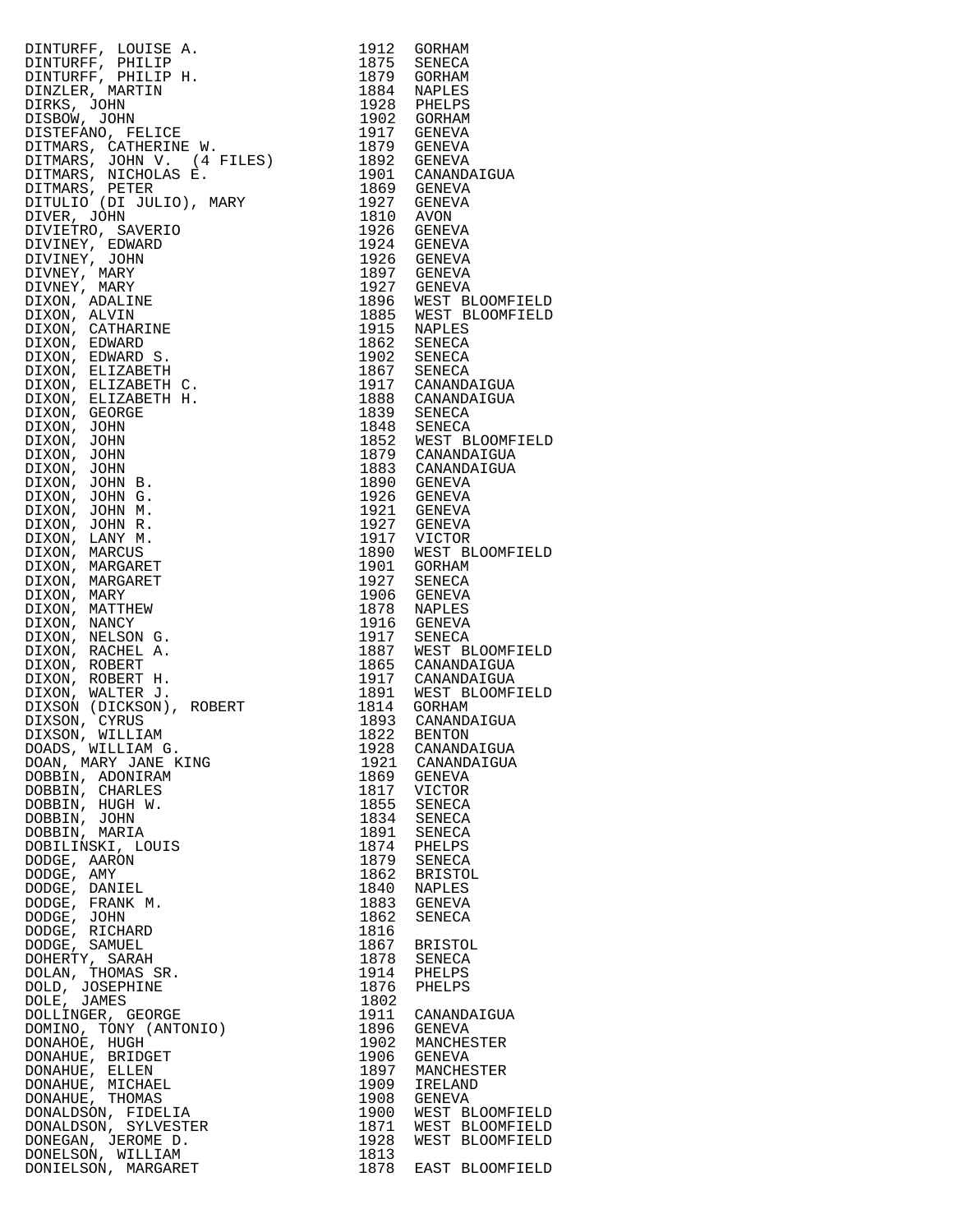| DONNELLY, ANNE                                                                                                                                                                                                                                                                                                                  | 1877         | GENEVA                               |
|---------------------------------------------------------------------------------------------------------------------------------------------------------------------------------------------------------------------------------------------------------------------------------------------------------------------------------|--------------|--------------------------------------|
| DONNELLY, ELLEN                                                                                                                                                                                                                                                                                                                 | 1892         | GENEVA                               |
| DONNELLY, JOHN<br>DONNELLY, JOHN J. (2 FILES)                                                                                                                                                                                                                                                                                   | 1923         | PHELPS<br>1925 CANANDAIGUA           |
|                                                                                                                                                                                                                                                                                                                                 | 1928         | PHELPS                               |
|                                                                                                                                                                                                                                                                                                                                 |              | 1886 CANANDAIGUA                     |
|                                                                                                                                                                                                                                                                                                                                 |              | 1889 PHELPS                          |
|                                                                                                                                                                                                                                                                                                                                 | 1911         | 1924 CANANDAIGUA<br>MANCHESTER       |
|                                                                                                                                                                                                                                                                                                                                 |              | 1894 GENEVA                          |
|                                                                                                                                                                                                                                                                                                                                 |              | 1876 EAST BLOOMFIELD                 |
|                                                                                                                                                                                                                                                                                                                                 |              | 1916 CLIFTON SPRINGS                 |
|                                                                                                                                                                                                                                                                                                                                 |              | 1916 CANANDAIGUA<br>1937 CANANDAIGUA |
|                                                                                                                                                                                                                                                                                                                                 |              | 1930 SHORTSVILLE                     |
|                                                                                                                                                                                                                                                                                                                                 |              | 1885 WEST BLOOMFIELD                 |
|                                                                                                                                                                                                                                                                                                                                 | 1907         | PHELPS                               |
|                                                                                                                                                                                                                                                                                                                                 | 1906<br>1813 | NAPLES                               |
|                                                                                                                                                                                                                                                                                                                                 |              | 1886 CANADICE                        |
|                                                                                                                                                                                                                                                                                                                                 |              | 1878 CANANDAIGUA                     |
|                                                                                                                                                                                                                                                                                                                                 |              | 1874 PHELPS                          |
|                                                                                                                                                                                                                                                                                                                                 |              | 1897 CANADICE<br>1852 CANANDAIGUA    |
|                                                                                                                                                                                                                                                                                                                                 | 1816         |                                      |
|                                                                                                                                                                                                                                                                                                                                 |              | 1921 CANADICE                        |
|                                                                                                                                                                                                                                                                                                                                 |              | 1927 CANADICE                        |
|                                                                                                                                                                                                                                                                                                                                 | 1885         | 1877 RICHMOND<br>CANANDAIGUA         |
|                                                                                                                                                                                                                                                                                                                                 | 1903         | CANANDAIGUA                          |
|                                                                                                                                                                                                                                                                                                                                 | 1894         | PHELPS                               |
|                                                                                                                                                                                                                                                                                                                                 |              | 1896 NAPLES                          |
|                                                                                                                                                                                                                                                                                                                                 | 1880         | PHELPS<br>1879 CANADICE              |
|                                                                                                                                                                                                                                                                                                                                 |              | 1875 RICHMOND                        |
|                                                                                                                                                                                                                                                                                                                                 |              | 1890 CANADICE                        |
|                                                                                                                                                                                                                                                                                                                                 |              | 1926 CANANDAIGUA                     |
|                                                                                                                                                                                                                                                                                                                                 | 1921         | 1868 PHELPS<br>GENEVA                |
|                                                                                                                                                                                                                                                                                                                                 |              | 1881 GENEVA                          |
|                                                                                                                                                                                                                                                                                                                                 | 1873         | SENECA                               |
|                                                                                                                                                                                                                                                                                                                                 | 1902<br>1905 | SENECA<br>SENECA                     |
|                                                                                                                                                                                                                                                                                                                                 |              | 1929 GENEVA                          |
|                                                                                                                                                                                                                                                                                                                                 | 1889         | GENEVA                               |
|                                                                                                                                                                                                                                                                                                                                 | 1913         | GENEVA                               |
|                                                                                                                                                                                                                                                                                                                                 |              | 1926 GENEVA<br>1925 CANANDAIGUA      |
|                                                                                                                                                                                                                                                                                                                                 | 1856         | SENECA                               |
| DONNELLY, JOHN J. (2 FILES)<br>DONNELLY, JOHN J. (2 FILES)<br>DONNELLY, JOHN J. (2 FILES)<br>DONNELLY, JOHN W.<br>DONNELLY, SUSAN A.<br>DONNELLY, SUSAN A.<br>DONOVAN, CRIMERINE H.<br>DONOVAN, CRIMERINE H.<br>DONOVAN, JOHN<br>DONNOVAN, JOHN<br>DONNELLY,<br>DORSEY, WILLIAM A.<br>DORSEY, WILLIAM A.<br>DOTSAVER, HENRIETTA |              | 1883 GENEVA                          |
|                                                                                                                                                                                                                                                                                                                                 | 1891         | GENEVA                               |
| DOTY, ERASTUS<br>DOTY, JOHN J.                                                                                                                                                                                                                                                                                                  | 1887<br>1878 | CANANDAIGUA<br>FARMINGTON            |
| DOTY, LUCY A.                                                                                                                                                                                                                                                                                                                   |              | 1886 GENEVA                          |
| DOTY, LYDIA B.                                                                                                                                                                                                                                                                                                                  | 1894         | FARMINGTON                           |
| DOTY, MARY W.<br>DOTY, MEHETABEL                                                                                                                                                                                                                                                                                                | 1896<br>1900 | FARMINGTON<br>PHELPS                 |
| DOTY, SHADRACK                                                                                                                                                                                                                                                                                                                  | 1805         | NORTHFIELD                           |
| DOUBLER, FRANK                                                                                                                                                                                                                                                                                                                  | 1911         | PHELPS                               |
| DOUD, ELIHU                                                                                                                                                                                                                                                                                                                     | 1813         | BOYLE                                |
|                                                                                                                                                                                                                                                                                                                                 | 1824<br>1868 | BLOOMFIELD<br>CANANDAIGUA            |
|                                                                                                                                                                                                                                                                                                                                 | 1909         | CANANDAIGUA                          |
|                                                                                                                                                                                                                                                                                                                                 | 1921         | CANANDAIGUA                          |
|                                                                                                                                                                                                                                                                                                                                 | 1928         | GENEVA                               |
|                                                                                                                                                                                                                                                                                                                                 | 1896<br>1927 | VICTOR<br><b>NAPLES</b>              |
|                                                                                                                                                                                                                                                                                                                                 | 1892         | NAPLES                               |
|                                                                                                                                                                                                                                                                                                                                 | 1927         | MARSHFIELD, OR                       |
| DOUD, JOHN<br>DOUGHERTY, CATHARINE<br>DOUGHERTY, EDWARD<br>DOUGHERTY, JAMES T.<br>DOUGHERTY, JAMES T.<br>DOUGHERTY, JANE<br>DOUGHERTY, DELBERT J.<br>DOUGHTY, ELIZA<br>DOUGHTY, J. FRANKLIN<br>DOUGHTY, J. FRANKLIN<br>DOUGLAS. ALEXANDER (ARTHUR)<br>DOUGLAS.                                                                  | 1814         | PENFIELD                             |
| DOUGLAS, BETHIAH                                                                                                                                                                                                                                                                                                                | 1872<br>1817 | GORHAM<br>ONTARIO                    |
|                                                                                                                                                                                                                                                                                                                                 | 1918         | GORHAM                               |
|                                                                                                                                                                                                                                                                                                                                 | 1918         | CANANDAIGUA                          |
|                                                                                                                                                                                                                                                                                                                                 | 1899<br>1920 | GENEVA<br>GORHAM                     |
| DOUGLAS, BETHIAH<br>DOUGLASS, CREPHEN<br>DOUGLASS, CAROLINE L.<br>DOUGLASS, FRED G.<br>DOUGLASS, MARGARET<br>DOUGLASS, S. BAINBRDIGE<br>DOUGLASS, S. BAINBRDIGE<br>DOUSEK, CAROLENA<br>DOVE, JOHN                                                                                                                               | 1927         | CANANDAIGUA                          |
| DOVE, JOHN                                                                                                                                                                                                                                                                                                                      | 1896         | GENEVA                               |
| DOVE, WILLIAM                                                                                                                                                                                                                                                                                                                   | 1877         | GENEVA                               |
| DOVE, WILLIAM G.<br>DOWD, ELLEN                                                                                                                                                                                                                                                                                                 |              | 1921 GENEVA<br>1901 GENEVA           |
|                                                                                                                                                                                                                                                                                                                                 |              |                                      |

| 1877         | GENEVA           |
|--------------|------------------|
| 1892         | GENEVA           |
| 1923         | PHELPS           |
| 1925         | CANANDAIGUA      |
| 1928         | PHELPS           |
| 1886         | CANANDAIGUA      |
| 1889         | PHELPS           |
| 1924         | CANANDAIGUA      |
| 1911         | MANCHESTER       |
| 1894         | <b>GENEVA</b>    |
| 1876         | EAST BLOOMFIELD  |
| 1916         | CLIFTON SPRINGS  |
| 1916         | CANANDAIGUA      |
| 1937         | CANANDAIGUA      |
| 1930         | SHORTSVILLE      |
| 1885         | WEST BLOOMFIELD  |
| 1907         | PHELPS           |
| 1906<br>1813 | <b>NAPLES</b>    |
| 1886         | CANADICE         |
| 1878         | CANANDAIGUA      |
| 1874         | PHELPS           |
| 1897         | CANADICE         |
| 1852<br>1816 | CANANDAIGUA      |
| 1921         | CANADICE         |
| 1927         | CANADICE         |
| 1877         | RICHMOND         |
| 1885         | CANANDAIGUA      |
| 1903         | CANANDAIGUA      |
| 1894         | PHELPS           |
| 1896         | <b>NAPLES</b>    |
| 1880         | PHELPS           |
| 1879         | CANADICE         |
| 1875         | RICHMOND         |
| 1890         | CANADICE         |
| 1926         | CANANDAIGUA      |
| 1868         | PHELPS           |
| 1921         | GENEVA           |
| 1881         | GENEVA           |
| 1873<br>1902 | SENECA           |
| 1905         | SENECA<br>SENECA |
| 1929         | GENEVA           |
| 1889         | <b>GENEVA</b>    |
| 1913         | GENEVA           |
| 1926         | <b>GENEVA</b>    |
| 1925         | CANANDAIGUA      |
| 1856         | SENECA           |
| 1883         | GENEVA           |
| 1891         | <b>GENEVA</b>    |
| 1887         | CANANDAIGUA      |
| 1878         | FARMINGTON       |
| 1886         | GENEVA           |
| 1894         | FARMINGTON       |
| 1896         | FARMINGTON       |
| 1900         | PHELPS           |
| 1805         | NORTHFIELD       |
| 1911         | PHELPS           |
| 1813         | <b>BOYLE</b>     |
| 1824         | BLOOMFIELD       |
| 1868         | CANANDAIGUA      |
| 1909         | CANANDAIGUA      |
| 1921         | CANANDAIGUA      |
| 1928         | GENEVA           |
| 1896         | VICTOR           |
| 1927         | NAPLES           |
| 1892         | NAPLES           |
| 1927         | MARSHFIELD, OR   |
| 1814         | PENFIELD         |
| 1872         | GORHAM           |
| 1817         | ONTARIO          |
| 1918         | GORHAM           |
| 1918         | CANANDAIGUA      |
| 1899         | GENEVA           |
| 1920         | GORHAM           |
| 1927         | CANANDAIGUA      |
| 1896         | GENEVA           |
| 1877         | GENEVA           |
| 1921         | <b>GENEVA</b>    |
| 1901         | <b>GENEVA</b>    |
|              |                  |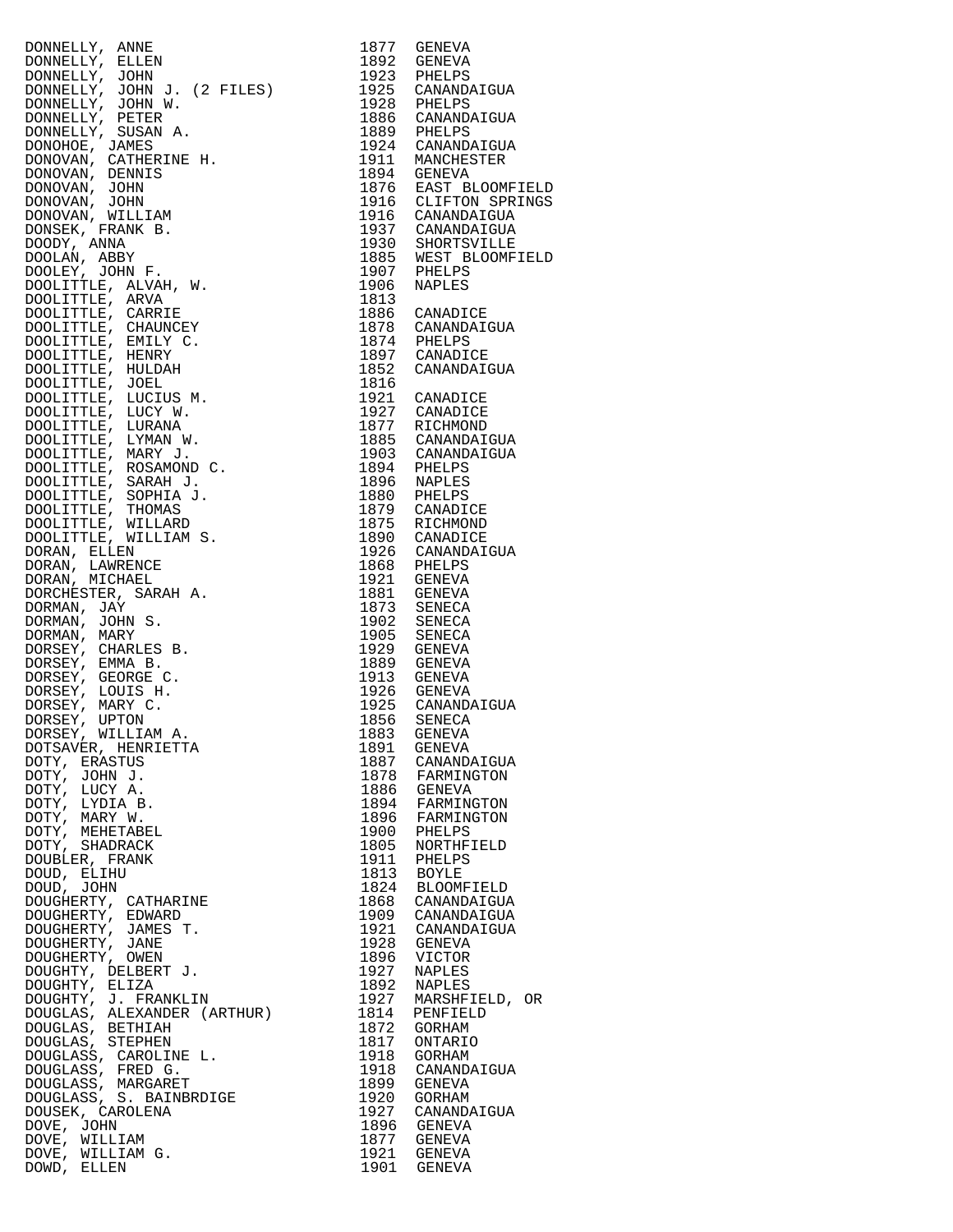| DOWDING, NOER A<br>DOWNER, JOHN<br>DOWNER, JOHN<br>DOWNER, JOHN<br>DOWNER, JOHN<br>DOWNER, JOHN<br>DOWNER, DATICK<br>DOX, HENRY D.<br>DOX, HENRY D.<br>DOX, HENRY D.<br>DOX, MARY ANN<br>DOX, MARY ANN<br>DOX, MARY ANN<br>DOX, NARY ANN<br>DOX, NILLIAM H | 1915         | GENEVA                               |
|------------------------------------------------------------------------------------------------------------------------------------------------------------------------------------------------------------------------------------------------------------|--------------|--------------------------------------|
|                                                                                                                                                                                                                                                            | 1875         | EAST BLOOMFIELD                      |
|                                                                                                                                                                                                                                                            |              | 1914 HOPEWELL                        |
|                                                                                                                                                                                                                                                            |              | 1899 MANCHESTER                      |
|                                                                                                                                                                                                                                                            |              | 1912 CANANDAIGUA                     |
|                                                                                                                                                                                                                                                            |              | 1913 GENEVA<br>1884 GENEVA           |
|                                                                                                                                                                                                                                                            |              | 1885 GENEVA                          |
|                                                                                                                                                                                                                                                            | 1915         | GENEVA                               |
|                                                                                                                                                                                                                                                            |              | 1915 GENEVA                          |
|                                                                                                                                                                                                                                                            | 1823         | SENECA                               |
|                                                                                                                                                                                                                                                            |              | 1860 GENEVA                          |
|                                                                                                                                                                                                                                                            | 1930         | GENEVA                               |
|                                                                                                                                                                                                                                                            |              | 1871 SENECA                          |
|                                                                                                                                                                                                                                                            |              | 1879 GENEVA                          |
|                                                                                                                                                                                                                                                            |              | 1861 SENECA                          |
|                                                                                                                                                                                                                                                            | 1881         | GENEVA<br>1906 GENEVA                |
|                                                                                                                                                                                                                                                            | 1919         | GENEVA                               |
|                                                                                                                                                                                                                                                            |              | 1904 GENEVA                          |
|                                                                                                                                                                                                                                                            | 1822         | VICTOR                               |
|                                                                                                                                                                                                                                                            |              | 1868 BRISTOL                         |
|                                                                                                                                                                                                                                                            |              | 1890 CANANDAIGUA                     |
|                                                                                                                                                                                                                                                            |              | 1929 CANANDAIGUA                     |
|                                                                                                                                                                                                                                                            |              | 1911 CANANDAIGUA                     |
|                                                                                                                                                                                                                                                            |              | 1910 CANANDAIGUA                     |
|                                                                                                                                                                                                                                                            |              | 1918 PHELPS                          |
|                                                                                                                                                                                                                                                            |              | 1906 CANANDAIGUA                     |
|                                                                                                                                                                                                                                                            |              | 1925 EAST BLOOMFIELD<br>1924 BRISTOL |
|                                                                                                                                                                                                                                                            |              | 1880 GENEVA                          |
|                                                                                                                                                                                                                                                            |              | 1907 GENEVA                          |
|                                                                                                                                                                                                                                                            | 1930         | CANANDAIGUA                          |
|                                                                                                                                                                                                                                                            | 1885         | GENEVA                               |
|                                                                                                                                                                                                                                                            |              | 1894 BRISTOL                         |
|                                                                                                                                                                                                                                                            |              | 1904 GENEVA                          |
|                                                                                                                                                                                                                                                            | 1897         | CANANDAIGUA                          |
|                                                                                                                                                                                                                                                            | 1922         | 1923 PHELPS                          |
|                                                                                                                                                                                                                                                            | 1927         | GENEVA<br>WEST BLOOMFIELD            |
|                                                                                                                                                                                                                                                            | 1875         | <b>BRISTOL</b>                       |
|                                                                                                                                                                                                                                                            | 1930         | BRISTOL                              |
|                                                                                                                                                                                                                                                            | 1911         | CANANDAIGUA                          |
|                                                                                                                                                                                                                                                            |              | 1925 BRISTOL                         |
| DRAKE, ANNA J.                                                                                                                                                                                                                                             |              | 1911 SENECA                          |
| DRAKE, CARLTON B.                                                                                                                                                                                                                                          |              | 1903 MANCHESTER                      |
| DRAKE, CHARLES E.                                                                                                                                                                                                                                          |              | 1913 SENECA<br>1874 NAPLES           |
| DRAKE, FANNY<br>DRAKE, GEORGE                                                                                                                                                                                                                              | 1872         | CANANDAIGUA                          |
| DRAKE, GEORGE                                                                                                                                                                                                                                              |              | 1890 NAPLES                          |
| DRAKE, HENRY                                                                                                                                                                                                                                               | 1896         | NAPLES                               |
| DRAKE, JASPER                                                                                                                                                                                                                                              | 1815         |                                      |
| DRAKE, JOSHUA                                                                                                                                                                                                                                              | 1834         | GORHAM                               |
| DRAKE, ZERA                                                                                                                                                                                                                                                | 1866         | FARMINGTON                           |
| DRAPER, CAROLINE P.C.                                                                                                                                                                                                                                      | 1887         | CANANDAIGUA                          |
| DRAPER, GIDEON<br>DRAPER, JOEL                                                                                                                                                                                                                             | 1861<br>1813 | MANCHESTER                           |
| DRAPER, PHILIP N.                                                                                                                                                                                                                                          |              |                                      |
|                                                                                                                                                                                                                                                            |              |                                      |
|                                                                                                                                                                                                                                                            | 1827         | MANCHESTER                           |
| DREW, JOHN                                                                                                                                                                                                                                                 | 1825         | CANANDAIGUA                          |
| DRIGGS, MORTON<br>DRINNEN (DRUMEN), ELLEN                                                                                                                                                                                                                  | 1900<br>1895 | WATERBURY, CT.<br>CANANDAIGUA        |
| DRISCOLL, DANIEL                                                                                                                                                                                                                                           | 1875         | WEST BLOOMFIELD                      |
| DRISCOLL, JERRY                                                                                                                                                                                                                                            | 1918         | EAST BLOOMFIELD                      |
| DRISCOLL, JERRY                                                                                                                                                                                                                                            |              | 1917 SENECA                          |
| DRISCOLL, MARGARET                                                                                                                                                                                                                                         | 1876         | WEST BLOOMFIELD                      |
| DRISCOLL, TIMOTHY                                                                                                                                                                                                                                          | 1922         | VICTOR                               |
| DRISCOLL, TIMOTHY J.                                                                                                                                                                                                                                       | 1926         | VICTOR                               |
| DRONEY, MARY                                                                                                                                                                                                                                               | 1897         | CANANDAIGUA                          |
| DRONEY, MARY<br>DROWN, ALFRED                                                                                                                                                                                                                              | 1904<br>1854 | CANANDAIGUA<br>PHELPS                |
| DROWN, GILBERT                                                                                                                                                                                                                                             | 1858         | SOUTH BRISTOL                        |
| DRUM, WILLIAM Z.                                                                                                                                                                                                                                           |              | 1844 MANCHESTER                      |
| DRURY, EMILY M.                                                                                                                                                                                                                                            | 1912         | CANANDAIGUA                          |
| DRURY, LEANDER M.                                                                                                                                                                                                                                          | 1898         | CANANDAIGUA                          |
| DRURY, STEPHEN                                                                                                                                                                                                                                             | 1811         |                                      |
| DRYER, CLARA A.                                                                                                                                                                                                                                            | 1899         | VICTOR                               |
| DRYER, DANIEL<br>DRYER, FRANK H.                                                                                                                                                                                                                           | 1882<br>1885 | VICTOR<br>VICTOR                     |
| DRYER, JOHN M.                                                                                                                                                                                                                                             | 1876         | VICTOR                               |
| DRYER, JULIA<br>DRYER, LEONA                                                                                                                                                                                                                               | 1873         | VICTOR<br>1897 VICTOR                |

| 1915         | GENEVA                           |
|--------------|----------------------------------|
| 1875         | EAST BLOOMFIELD                  |
| 1914<br>1899 | HOPEWELL<br>MANCHESTER           |
| 1912         | CANANDAIGUA                      |
| 1913         | GENEVA                           |
| 1884         | GENEVA                           |
| 1885<br>1915 | GENEVA<br>GENEVA                 |
| 1915         | GENEVA                           |
| 1823         | SENECA                           |
| 1860         | <b>GENEVA</b>                    |
| 1930<br>1871 | GENEVA<br>SENECA                 |
| 1879         | GENEVA                           |
| 1861         | <b>SENECA</b>                    |
| 1881         | GENEVA                           |
| 1906<br>1919 | GENEVA<br>GENEVA                 |
| 1904         | GENEVA                           |
| 1822         | VICTOR                           |
| 1868         | BRISTOL                          |
| 1890<br>1929 | CANANDAIGUA<br>CANANDAIGUA       |
| 1911         | CANANDAIGUA                      |
| 1910         | CANANDAIGUA                      |
| 1918         | PHELPS                           |
| 1906<br>1925 | CANANDAIGUA<br>EAST BLOOMFIELD   |
| 1924         | <b>BRISTOL</b>                   |
| 1880         | GENEVA                           |
| 1907         | GENEVA                           |
| 1930<br>1885 | CANANDAIGUA                      |
| 1894         | GENEVA<br><b>BRISTOL</b>         |
| 1904         | GENEVA                           |
| 1897         | CANANDAIGUA                      |
| 1923<br>1922 | PHELPS<br>GENEVA                 |
| 1927         | WEST BLOOMFIELD                  |
| 1875         | <b>BRISTOL</b>                   |
| 1930         | <b>BRISTOL</b>                   |
| 1911<br>1925 | CANANDAIGUA<br><b>BRISTOL</b>    |
| 1911         | SENECA                           |
| 1903         | MANCHESTER                       |
| 1913         | SENECA                           |
| 1874<br>1872 | NAPLES<br>CANANDAIGUA            |
| 1890         | NAPLES                           |
| 1896         | NAPLES                           |
| 1815         |                                  |
| 1834<br>1866 | GORHAM<br>FARMINGTON             |
| 1887         | CANANDAIGUA                      |
| 1861         | MANCHESTER                       |
| 1813         |                                  |
| 1827<br>1825 | MANCHESTER<br>CANANDAIGUA        |
| 1900         | WATERBURY, CT.                   |
| 1895         | CANANDAIGUA                      |
| 1875         | WEST BLOOMFIELD                  |
| 1918<br>1917 | EAST BLOOMFIELD<br><b>SENECA</b> |
| 1876         | WEST BLOOMFIELD                  |
| 1922         | VICTOR                           |
| 1926         | <b>VICTOR</b>                    |
| 1897<br>1904 | CANANDAIGUA<br>CANANDAIGUA       |
| 1854         | PHELPS                           |
| 1858         | SOUTH BRISTOL                    |
| 1844         | MANCHESTER                       |
| 1912<br>1898 | CANANDAIGUA<br>CANANDAIGUA       |
| 1811         |                                  |
| 1899         | VICTOR                           |
| 1882         | VICTOR<br>VICTOR                 |
| 1885<br>1876 | VICTOR                           |
| 1873         | <b>VICTOR</b>                    |
| 1897         | VICTOR                           |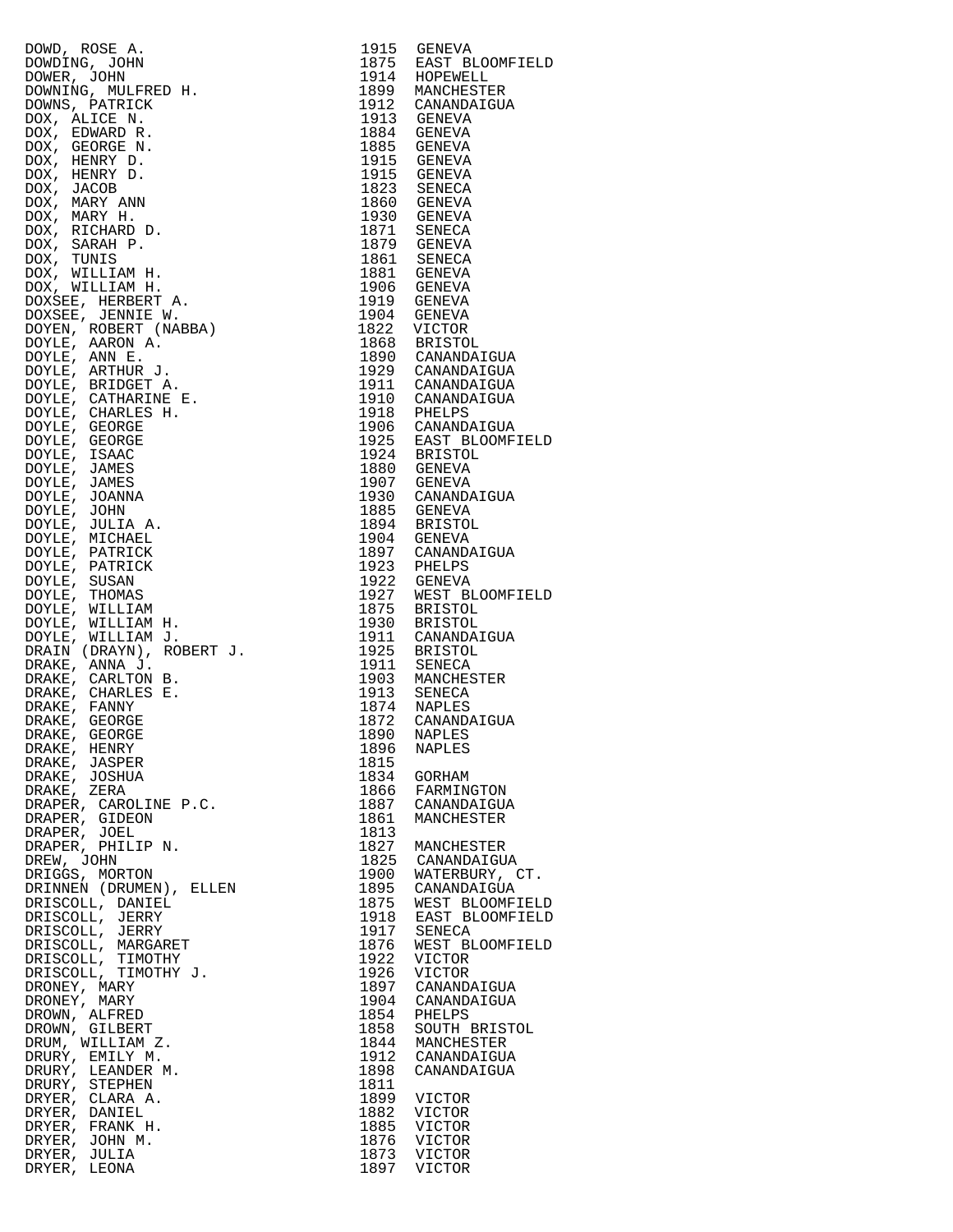|                                                                                                                                                                                                                                                        | 1876 |                                              |
|--------------------------------------------------------------------------------------------------------------------------------------------------------------------------------------------------------------------------------------------------------|------|----------------------------------------------|
| DRYER, LUCINDA<br>DRYER, LUCINDA<br>DRYER, CUCINDA<br>DRYER, PEREBETA F.<br>DRYER, PHEBETA F.<br>DRYER, RUFUS (LYDIA)<br>DRYER, RUFUS (LYDIA)<br>DRYER, TRUMAN C.<br>DUBOIS, JANES H.<br>DUBOIS, JANES H.<br>DUBOIS, JANES H.<br>DUBOIS, JANES H.<br>D |      | VICTOR                                       |
|                                                                                                                                                                                                                                                        |      | 1886 VICTOR                                  |
|                                                                                                                                                                                                                                                        |      |                                              |
|                                                                                                                                                                                                                                                        |      | 1873 VICTOR<br>1894 TERRA HAUTE, MI          |
|                                                                                                                                                                                                                                                        |      | 1894 VICTOR                                  |
|                                                                                                                                                                                                                                                        |      |                                              |
|                                                                                                                                                                                                                                                        |      | 1820 VICTOR                                  |
|                                                                                                                                                                                                                                                        |      | 1888 VICTOR                                  |
|                                                                                                                                                                                                                                                        |      | 1891 VICTOR                                  |
|                                                                                                                                                                                                                                                        |      | 1924 PHELPS                                  |
|                                                                                                                                                                                                                                                        |      | 1914 CANANDAIGUA                             |
|                                                                                                                                                                                                                                                        |      |                                              |
|                                                                                                                                                                                                                                                        |      | 1911 MANCHESTER<br>1916 VICTOR               |
|                                                                                                                                                                                                                                                        |      |                                              |
|                                                                                                                                                                                                                                                        |      |                                              |
|                                                                                                                                                                                                                                                        |      | 1873 BRISTOL<br>1863 WATERLOO                |
|                                                                                                                                                                                                                                                        |      |                                              |
|                                                                                                                                                                                                                                                        |      |                                              |
|                                                                                                                                                                                                                                                        |      | 1875 GENEVA<br>1872 GENEVA                   |
|                                                                                                                                                                                                                                                        |      |                                              |
|                                                                                                                                                                                                                                                        |      | 1894 EAST BLOOMFIELD<br>1885 EAST BLOOMFIELD |
|                                                                                                                                                                                                                                                        |      |                                              |
|                                                                                                                                                                                                                                                        |      | 1919 PHELPS<br>1889 PHELPS                   |
|                                                                                                                                                                                                                                                        |      |                                              |
|                                                                                                                                                                                                                                                        |      |                                              |
|                                                                                                                                                                                                                                                        |      | 1918 MANCHESTER<br>1926 CANANDAIGUA          |
|                                                                                                                                                                                                                                                        |      |                                              |
|                                                                                                                                                                                                                                                        |      | 1908 GENEVA<br>1928 CANANDAIGUA              |
|                                                                                                                                                                                                                                                        |      |                                              |
|                                                                                                                                                                                                                                                        |      | 1914 CANANDAIGUA<br>1927 CANANDAIGUA         |
|                                                                                                                                                                                                                                                        |      |                                              |
|                                                                                                                                                                                                                                                        |      |                                              |
|                                                                                                                                                                                                                                                        |      | 1911 GENEVA<br>1857 SENECA                   |
|                                                                                                                                                                                                                                                        |      |                                              |
|                                                                                                                                                                                                                                                        |      | 1920 STANLEY<br>1920 SENECA                  |
|                                                                                                                                                                                                                                                        |      |                                              |
|                                                                                                                                                                                                                                                        |      |                                              |
|                                                                                                                                                                                                                                                        |      | 1914 SENECA<br>1925 CANANDAIGUA              |
|                                                                                                                                                                                                                                                        |      |                                              |
|                                                                                                                                                                                                                                                        |      | 1896 CANANDAIGUA<br>1889 CANANDAIGUA         |
|                                                                                                                                                                                                                                                        |      |                                              |
|                                                                                                                                                                                                                                                        |      |                                              |
|                                                                                                                                                                                                                                                        |      | 1848 GORHAM<br>1917 CANANDAIGUA              |
|                                                                                                                                                                                                                                                        |      |                                              |
|                                                                                                                                                                                                                                                        |      | 1826 SENECA                                  |
|                                                                                                                                                                                                                                                        |      | 1930 CANANDAIGUA                             |
|                                                                                                                                                                                                                                                        |      |                                              |
|                                                                                                                                                                                                                                                        |      | 1885 WEST BLOOMFIELD                         |
|                                                                                                                                                                                                                                                        |      | 1929 GENEVA                                  |
|                                                                                                                                                                                                                                                        |      | 1817 CANANDAIGUA                             |
|                                                                                                                                                                                                                                                        |      | 1914 BRISTOL                                 |
|                                                                                                                                                                                                                                                        |      | 1802 GORHAM                                  |
|                                                                                                                                                                                                                                                        |      |                                              |
|                                                                                                                                                                                                                                                        |      | 1889 GORHAM                                  |
|                                                                                                                                                                                                                                                        |      | 1880 GORHAM                                  |
|                                                                                                                                                                                                                                                        |      | 1870 BRISTOL                                 |
|                                                                                                                                                                                                                                                        |      |                                              |
|                                                                                                                                                                                                                                                        |      | 1911 SENECA<br>1881 MANCHESTER               |
|                                                                                                                                                                                                                                                        |      |                                              |
|                                                                                                                                                                                                                                                        | 1893 | SENECA                                       |
| DUNHAM, LUCIUS T.                                                                                                                                                                                                                                      |      | 1891 GORHAM                                  |
| DUNHAM, WILLIAM                                                                                                                                                                                                                                        | 1873 | GENEVA                                       |
|                                                                                                                                                                                                                                                        |      |                                              |
| DUNIGAN, MARY                                                                                                                                                                                                                                          | 1882 | CANANDAIGUA                                  |
| DUNLAP, ANNA A.                                                                                                                                                                                                                                        | 1925 | VICTOR                                       |
| DUNLAP, SAMUEL L.                                                                                                                                                                                                                                      | 1920 | VICTOR                                       |
| DUNLAVEY, JOHN                                                                                                                                                                                                                                         | 1894 | GENEVA                                       |
| DUNN, ALEXANDER                                                                                                                                                                                                                                        | 1812 |                                              |
|                                                                                                                                                                                                                                                        |      |                                              |
| DUNN, AMMON (POLLY)                                                                                                                                                                                                                                    | 1815 | PITTSFORD                                    |
| DUNN, ANN                                                                                                                                                                                                                                              | 1904 | GENEVA                                       |
| DUNN, JOHN                                                                                                                                                                                                                                             | 1886 | MANCHESTER                                   |
| DUNN, JOHN                                                                                                                                                                                                                                             | 1903 | COUDERSPORT, PA                              |
|                                                                                                                                                                                                                                                        |      |                                              |
| DUNN, LAWRENCE                                                                                                                                                                                                                                         | 1902 | PHELPS                                       |
| DUNN, MARY                                                                                                                                                                                                                                             | 1924 | CANANDAIGUA                                  |
| DUNN, MARY E.                                                                                                                                                                                                                                          | 1927 | GENEVA                                       |
| DUNN,<br>THOMAS                                                                                                                                                                                                                                        | 1877 | GENEVA                                       |
|                                                                                                                                                                                                                                                        |      |                                              |
| DUNNETT, CARRIE M.                                                                                                                                                                                                                                     | 1919 | GENEVA                                       |
| DUNNING, WILLIAM B. (2 FILES)                                                                                                                                                                                                                          | 1896 | GENEVA                                       |
| DUNSMOOR, ANNE E.                                                                                                                                                                                                                                      | 1925 | GENEVA                                       |
| DUNTON, ELSIE A.                                                                                                                                                                                                                                       | 1884 | NAPLES                                       |
|                                                                                                                                                                                                                                                        | 1873 |                                              |
| DUNTON, JOHN                                                                                                                                                                                                                                           |      | NAPLES                                       |
| DUNTON, LUMAN                                                                                                                                                                                                                                          | 1883 | NAPLES                                       |
| DUNTON, NEHEMIAH                                                                                                                                                                                                                                       | 1891 | GENEVA                                       |
| DUNTON, WILLIAM                                                                                                                                                                                                                                        | 1897 | NAPLES                                       |
|                                                                                                                                                                                                                                                        | 1806 |                                              |
| DUNTON, WILLIAM<br>DUNTON, WILLIAM J.                                                                                                                                                                                                                  |      |                                              |
|                                                                                                                                                                                                                                                        | 1862 | NAPLES                                       |
| DURAND, BURRITT                                                                                                                                                                                                                                        | 1896 | CANANDAIGUA                                  |
| DURAND, ELIAS                                                                                                                                                                                                                                          | 1869 | CANANDAIGUA                                  |
| DURAND, ELIAS J.                                                                                                                                                                                                                                       | 1922 | ST. PAUL, MN                                 |
|                                                                                                                                                                                                                                                        |      |                                              |
| DURAND, EMMA M.                                                                                                                                                                                                                                        | 1906 | CANANDAIGUA                                  |
| DURAND, RUFUS                                                                                                                                                                                                                                          | 1837 | CANANDAIGUA                                  |
| DURAND, RUFUS                                                                                                                                                                                                                                          | 1920 | CANANDAIGUA                                  |
| DURAND, SARAH J.                                                                                                                                                                                                                                       | 1895 | CANANDAIGUA                                  |
|                                                                                                                                                                                                                                                        |      |                                              |

| 1876 | VICTOR          |
|------|-----------------|
| 1886 | VICTOR          |
| 1873 | VICTOR          |
| 1894 | TERRA HAUTE, MI |
| 1894 | VICTOR          |
| 1820 | <b>VICTOR</b>   |
| 1888 | <b>VICTOR</b>   |
| 1891 | VICTOR          |
|      |                 |
| 1924 | PHELPS          |
| 1914 | CANANDAIGUA     |
| 1911 | MANCHESTER      |
| 1916 | VICTOR          |
| 1873 | BRISTOL         |
| 1863 | <b>WATERLOO</b> |
| 1875 | GENEVA          |
| 1872 | GENEVA          |
| 1894 | EAST BLOOMFIELD |
| 1885 | EAST BLOOMFIELD |
| 1919 | PHELPS          |
| 1889 | PHELPS          |
| 1918 | MANCHESTER      |
| 1926 | CANANDAIGUA     |
| 1908 | <b>GENEVA</b>   |
| 1928 | CANANDAIGUA     |
| 1914 | CANANDAIGUA     |
| 1927 |                 |
|      | CANANDAIGUA     |
| 1911 | GENEVA          |
| 1857 | SENECA          |
| 1920 | STANLEY         |
| 1920 | SENECA          |
| 1914 | SENECA          |
| 1925 | CANANDAIGUA     |
| 1896 | CANANDAIGUA     |
| 1889 | CANANDAIGUA     |
| 1848 | GORHAM          |
| 1917 | CANANDAIGUA     |
| 1826 | SENECA          |
| 1930 | CANANDAIGUA     |
| 1885 | WEST BLOOMFIELD |
| 1929 | GENEVA          |
| 1817 | CANANDAIGUA     |
| 1914 | BRISTOL         |
| 1802 | GORHAM          |
| 1889 | GORHAM          |
| 1880 | GORHAM          |
| 1870 | BRISTOL         |
| 1911 | <b>SENECA</b>   |
| 1881 | MANCHESTER      |
| 1893 |                 |
|      | SENECA          |
| 1891 | GORHAM          |
| 1873 | GENEVA          |
| 1882 | CANANDAIGUA     |
| 1925 | VICTOR          |
| 1920 | VICTOR          |
| 1894 | GENEVA          |
| 1812 |                 |
| 1815 | PITTSFORD       |
| 1904 | <b>GENEVA</b>   |
| 1886 | MANCHESTER      |
| 1903 | COUDERSPORT, PA |
| 1902 | PHELPS          |
| 1924 | CANANDAIGUA     |
| 1927 | <b>GENEVA</b>   |
| 1877 | GENEVA          |
| 1919 | GENEVA          |
| 1896 | GENEVA          |
| 1925 | GENEVA          |
| 1884 | NAPLES          |
| 1873 | NAPLES          |
| 1883 | NAPLES          |
| 1891 | GENEVA          |
|      |                 |
| 1897 | NAPLES          |
| 1806 |                 |
| 1862 | NAPLES          |
| 1896 | CANANDAIGUA     |
| 1869 | CANANDAIGUA     |
| 1922 | ST. PAUL,<br>ΜN |
| 1906 | CANANDAIGUA     |
| 1837 | CANANDAIGUA     |
| 1920 | CANANDAIGUA     |
| 1895 | CANANDAIGUA     |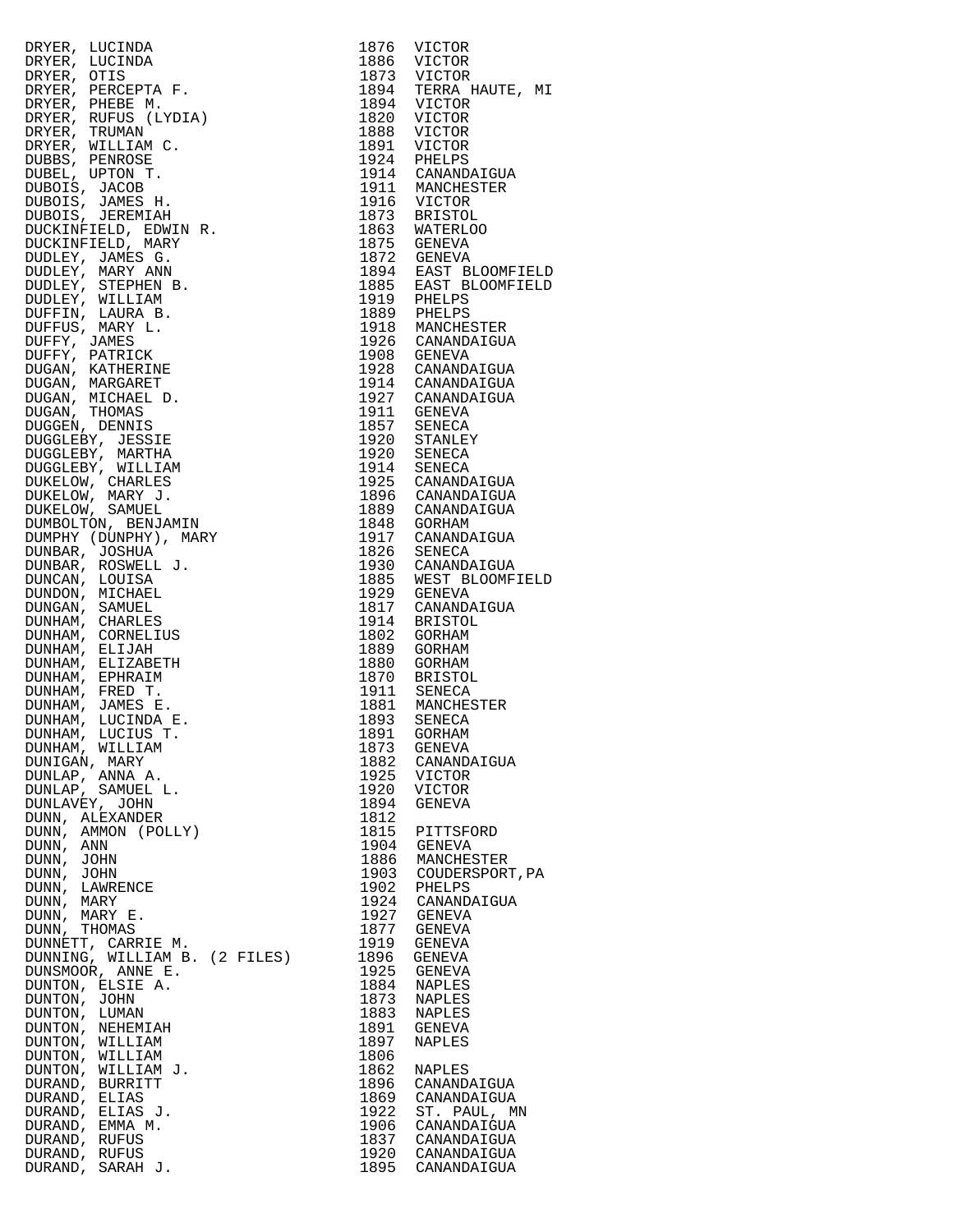| DURAND, NILLIAM S. (2 FILES)<br>1834 CANADONICAN S. (2 FILES)<br>DURAD, JEAN BAPTISTE<br>DUREE, CHARLOTTE F. 1897 BAPTISTE<br>DUREER, CHARLOTTE F. 1897 BAPTISTE<br>DUREER, GRANDATED, 1898 CANNANA DUREAM ALICE<br>DUREER, SERIORET 1992 |                                           |                                                                                                                    |
|-------------------------------------------------------------------------------------------------------------------------------------------------------------------------------------------------------------------------------------------|-------------------------------------------|--------------------------------------------------------------------------------------------------------------------|
|                                                                                                                                                                                                                                           |                                           |                                                                                                                    |
|                                                                                                                                                                                                                                           |                                           |                                                                                                                    |
|                                                                                                                                                                                                                                           |                                           |                                                                                                                    |
|                                                                                                                                                                                                                                           |                                           |                                                                                                                    |
|                                                                                                                                                                                                                                           |                                           |                                                                                                                    |
|                                                                                                                                                                                                                                           |                                           |                                                                                                                    |
|                                                                                                                                                                                                                                           |                                           |                                                                                                                    |
|                                                                                                                                                                                                                                           |                                           |                                                                                                                    |
|                                                                                                                                                                                                                                           |                                           |                                                                                                                    |
|                                                                                                                                                                                                                                           |                                           |                                                                                                                    |
|                                                                                                                                                                                                                                           |                                           |                                                                                                                    |
|                                                                                                                                                                                                                                           |                                           |                                                                                                                    |
|                                                                                                                                                                                                                                           |                                           |                                                                                                                    |
|                                                                                                                                                                                                                                           |                                           |                                                                                                                    |
|                                                                                                                                                                                                                                           |                                           |                                                                                                                    |
|                                                                                                                                                                                                                                           |                                           |                                                                                                                    |
|                                                                                                                                                                                                                                           |                                           |                                                                                                                    |
|                                                                                                                                                                                                                                           |                                           |                                                                                                                    |
|                                                                                                                                                                                                                                           |                                           |                                                                                                                    |
|                                                                                                                                                                                                                                           |                                           |                                                                                                                    |
|                                                                                                                                                                                                                                           |                                           |                                                                                                                    |
|                                                                                                                                                                                                                                           |                                           |                                                                                                                    |
|                                                                                                                                                                                                                                           |                                           |                                                                                                                    |
|                                                                                                                                                                                                                                           |                                           |                                                                                                                    |
|                                                                                                                                                                                                                                           |                                           |                                                                                                                    |
|                                                                                                                                                                                                                                           |                                           |                                                                                                                    |
|                                                                                                                                                                                                                                           |                                           |                                                                                                                    |
|                                                                                                                                                                                                                                           |                                           |                                                                                                                    |
|                                                                                                                                                                                                                                           |                                           |                                                                                                                    |
|                                                                                                                                                                                                                                           |                                           |                                                                                                                    |
|                                                                                                                                                                                                                                           |                                           |                                                                                                                    |
|                                                                                                                                                                                                                                           |                                           |                                                                                                                    |
|                                                                                                                                                                                                                                           |                                           |                                                                                                                    |
|                                                                                                                                                                                                                                           |                                           |                                                                                                                    |
|                                                                                                                                                                                                                                           |                                           |                                                                                                                    |
|                                                                                                                                                                                                                                           |                                           |                                                                                                                    |
|                                                                                                                                                                                                                                           |                                           |                                                                                                                    |
|                                                                                                                                                                                                                                           |                                           |                                                                                                                    |
|                                                                                                                                                                                                                                           |                                           |                                                                                                                    |
|                                                                                                                                                                                                                                           |                                           |                                                                                                                    |
|                                                                                                                                                                                                                                           |                                           |                                                                                                                    |
|                                                                                                                                                                                                                                           |                                           |                                                                                                                    |
|                                                                                                                                                                                                                                           |                                           |                                                                                                                    |
|                                                                                                                                                                                                                                           |                                           |                                                                                                                    |
|                                                                                                                                                                                                                                           |                                           |                                                                                                                    |
|                                                                                                                                                                                                                                           |                                           |                                                                                                                    |
|                                                                                                                                                                                                                                           |                                           |                                                                                                                    |
|                                                                                                                                                                                                                                           |                                           |                                                                                                                    |
|                                                                                                                                                                                                                                           |                                           |                                                                                                                    |
|                                                                                                                                                                                                                                           |                                           |                                                                                                                    |
| EACKER, ESTHER M.<br>EACKER, GEORGE I.                                                                                                                                                                                                    | 1891 PHELPS<br>1872 PHELPS<br>1894 PHELPS |                                                                                                                    |
| EACKER, GERTRUDE                                                                                                                                                                                                                          |                                           |                                                                                                                    |
| EACKER, JOHN G.                                                                                                                                                                                                                           |                                           |                                                                                                                    |
| EACKER, JOHN W.                                                                                                                                                                                                                           | 1856 PHELPS<br>1884 PHELPS                |                                                                                                                    |
|                                                                                                                                                                                                                                           |                                           |                                                                                                                    |
| EAGAN, ELIZABETH<br>EALES, THOMAS                                                                                                                                                                                                         |                                           | 1895 CANANDAIGUA<br>1916 GENEVA                                                                                    |
| EARING, ABBIE G.                                                                                                                                                                                                                          |                                           |                                                                                                                    |
| EARL, HANNAH                                                                                                                                                                                                                              |                                           | 1924 GENEVA<br>1872 WEST BLOOMFIEL                                                                                 |
| EARL, JEPTHA                                                                                                                                                                                                                              |                                           |                                                                                                                    |
| EARLEY, HOWARD M.                                                                                                                                                                                                                         | 1834 SENECA<br>1922 GENEVA                |                                                                                                                    |
| EARLS, SOLOMON                                                                                                                                                                                                                            | 1817                                      |                                                                                                                    |
| EASTER, JOHN                                                                                                                                                                                                                              | 1842 SENECA                               |                                                                                                                    |
| EASTER, JOHN                                                                                                                                                                                                                              |                                           |                                                                                                                    |
| EASTER, JOSEPHINE E.D.                                                                                                                                                                                                                    |                                           |                                                                                                                    |
| EASTERBROOK, MATTHEW                                                                                                                                                                                                                      |                                           |                                                                                                                    |
|                                                                                                                                                                                                                                           |                                           | 1921 CLIFTON SPRING<br>1925 CLIFTON SPRING<br>1869 SENECA<br>1873 MANCHESTER                                       |
| EASTERLY, JOHN<br>EASTMAN, CHARLES H.                                                                                                                                                                                                     |                                           |                                                                                                                    |
| EASTMAN, ELIZABETH                                                                                                                                                                                                                        |                                           | 1922 GENEVA<br>1869 HOPEWELL<br>1878 CANANDAIGUA<br>1915 CANANDAIGUA                                               |
| EASTMAN, LOWELL S.                                                                                                                                                                                                                        |                                           |                                                                                                                    |
|                                                                                                                                                                                                                                           |                                           |                                                                                                                    |
| EASTON, MARY A.                                                                                                                                                                                                                           |                                           |                                                                                                                    |
| EATON, ALEXANDER H.                                                                                                                                                                                                                       | 1892 PHELPS<br>1894 PHELPS                |                                                                                                                    |
| EATON, AMY                                                                                                                                                                                                                                |                                           |                                                                                                                    |
| EATON, RHODA                                                                                                                                                                                                                              | 1920 NAPLES<br>1916 PHELPS                |                                                                                                                    |
| EBERLE, JOHN                                                                                                                                                                                                                              |                                           |                                                                                                                    |
| ECKARDT, HENRY                                                                                                                                                                                                                            |                                           |                                                                                                                    |
| ECKLEE, GEORGE                                                                                                                                                                                                                            |                                           |                                                                                                                    |
| ECKLER, BENJAMIN D.                                                                                                                                                                                                                       |                                           |                                                                                                                    |
| ECKLER, JOHN                                                                                                                                                                                                                              |                                           | 1916 SOUTH BRISTOL<br>1926 SENECA<br>1876 WEST BLOOMFIEL<br>1883 NAPLES<br>1868 CANANDAIGUA<br>1928 EAST BLOOMFIEL |
| ECKLIS, THOMAS                                                                                                                                                                                                                            |                                           |                                                                                                                    |
| EDDY, CHARITY                                                                                                                                                                                                                             |                                           |                                                                                                                    |
| EDDY, CHARLES A.                                                                                                                                                                                                                          | 1922 GENEVA                               |                                                                                                                    |

|                                                                                                                                                                                                                                                                    |      | 1882 CANANDAIGUA                                                                                                                          |
|--------------------------------------------------------------------------------------------------------------------------------------------------------------------------------------------------------------------------------------------------------------------|------|-------------------------------------------------------------------------------------------------------------------------------------------|
|                                                                                                                                                                                                                                                                    |      |                                                                                                                                           |
|                                                                                                                                                                                                                                                                    |      |                                                                                                                                           |
|                                                                                                                                                                                                                                                                    |      | 1816 PHELPS<br>1887 EAST BLOOMFIELD<br>1894 GENEVA                                                                                        |
|                                                                                                                                                                                                                                                                    |      |                                                                                                                                           |
|                                                                                                                                                                                                                                                                    |      | 1808 PALMYRA<br>1918 CANANDAIGUA                                                                                                          |
|                                                                                                                                                                                                                                                                    |      |                                                                                                                                           |
|                                                                                                                                                                                                                                                                    |      | 1818 WILLIAMSON                                                                                                                           |
|                                                                                                                                                                                                                                                                    |      | 1872 RICHMOND<br>1922 CANANDAIGUA                                                                                                         |
|                                                                                                                                                                                                                                                                    |      |                                                                                                                                           |
|                                                                                                                                                                                                                                                                    |      | 1929 GENEVA                                                                                                                               |
|                                                                                                                                                                                                                                                                    |      | 1964 GENEVA                                                                                                                               |
|                                                                                                                                                                                                                                                                    |      |                                                                                                                                           |
|                                                                                                                                                                                                                                                                    |      | 1907 MANCHESTER                                                                                                                           |
|                                                                                                                                                                                                                                                                    |      | 1924 SENECA                                                                                                                               |
|                                                                                                                                                                                                                                                                    |      | 1913 CLIFTON SPRINGS                                                                                                                      |
|                                                                                                                                                                                                                                                                    |      | 1925 GENEVA                                                                                                                               |
|                                                                                                                                                                                                                                                                    |      | 1902 MANCHESTER                                                                                                                           |
|                                                                                                                                                                                                                                                                    |      |                                                                                                                                           |
|                                                                                                                                                                                                                                                                    |      | 1926 GENEVA                                                                                                                               |
|                                                                                                                                                                                                                                                                    |      | 1901 GENEVA                                                                                                                               |
|                                                                                                                                                                                                                                                                    |      |                                                                                                                                           |
|                                                                                                                                                                                                                                                                    |      |                                                                                                                                           |
|                                                                                                                                                                                                                                                                    |      |                                                                                                                                           |
|                                                                                                                                                                                                                                                                    |      | 1912 GENEVA<br>1898 GENEVA<br>1901 PHELPS<br>1925 GENEVA                                                                                  |
|                                                                                                                                                                                                                                                                    |      |                                                                                                                                           |
|                                                                                                                                                                                                                                                                    |      | 1916 GENEVA                                                                                                                               |
|                                                                                                                                                                                                                                                                    |      |                                                                                                                                           |
|                                                                                                                                                                                                                                                                    |      | 1872 SENECA<br>1898 NEW PORTAGE, OH<br>1901 GENEVA<br>1926 BRISTOL                                                                        |
|                                                                                                                                                                                                                                                                    |      |                                                                                                                                           |
|                                                                                                                                                                                                                                                                    |      |                                                                                                                                           |
|                                                                                                                                                                                                                                                                    |      |                                                                                                                                           |
|                                                                                                                                                                                                                                                                    |      | 1884 GENEVA                                                                                                                               |
|                                                                                                                                                                                                                                                                    |      |                                                                                                                                           |
|                                                                                                                                                                                                                                                                    |      | 1869 NAPLES<br>1897 GENEVA<br>1899 GENEVA                                                                                                 |
|                                                                                                                                                                                                                                                                    |      |                                                                                                                                           |
|                                                                                                                                                                                                                                                                    |      | 1803 GENESEE                                                                                                                              |
|                                                                                                                                                                                                                                                                    |      |                                                                                                                                           |
|                                                                                                                                                                                                                                                                    |      |                                                                                                                                           |
|                                                                                                                                                                                                                                                                    |      |                                                                                                                                           |
|                                                                                                                                                                                                                                                                    |      |                                                                                                                                           |
|                                                                                                                                                                                                                                                                    |      | 1857 SENECA<br>1860 GENEVA<br>1906 GENEVA<br>1926 CANANDAIGUA                                                                             |
|                                                                                                                                                                                                                                                                    |      | 1899 GENEVA                                                                                                                               |
|                                                                                                                                                                                                                                                                    |      | 1922 CANANDAIGUA                                                                                                                          |
|                                                                                                                                                                                                                                                                    |      |                                                                                                                                           |
|                                                                                                                                                                                                                                                                    |      |                                                                                                                                           |
| DURAND, WILLIAM S. (2)<br>DURAND, WILLIAM S. (2)<br>DURAND, JEAN BAPTISTE<br>DUREE, CHARLES S.<br>DUREE, CHARLES S.<br>DUREE, CHARLOTTE E.<br>DUREE, GIDEON<br>DUREE, GIDEON<br>DUREE, MILLIAM<br>DUREAN, DAIDE<br>DUREE, WILLIAM<br>DURAND, DAIDE<br>DUREE, REIDG |      | 1895 CANANDAIGUA<br>1921 CANANDAIGUA                                                                                                      |
|                                                                                                                                                                                                                                                                    |      | 1918 CANANDAIGUA<br>1905 CANANDAIGUA                                                                                                      |
|                                                                                                                                                                                                                                                                    |      |                                                                                                                                           |
|                                                                                                                                                                                                                                                                    |      | 1904 CANANDAIGUA                                                                                                                          |
|                                                                                                                                                                                                                                                                    |      | 1881 CANANDAIGUA                                                                                                                          |
|                                                                                                                                                                                                                                                                    |      |                                                                                                                                           |
|                                                                                                                                                                                                                                                                    |      | 1902 CANANDAIGUA                                                                                                                          |
|                                                                                                                                                                                                                                                                    |      | 1894 GENEVA                                                                                                                               |
|                                                                                                                                                                                                                                                                    |      |                                                                                                                                           |
|                                                                                                                                                                                                                                                                    |      |                                                                                                                                           |
|                                                                                                                                                                                                                                                                    |      | 1917 EAST BLOOMFIELD<br>1813 MIDDLESEX<br>1815 MIDDLESEX                                                                                  |
|                                                                                                                                                                                                                                                                    |      |                                                                                                                                           |
|                                                                                                                                                                                                                                                                    |      |                                                                                                                                           |
|                                                                                                                                                                                                                                                                    |      |                                                                                                                                           |
| EACKER, GERTRUDE                                                                                                                                                                                                                                                   |      | 1894 PHELPS<br>1856 PHELPS<br>1884 PHELPS                                                                                                 |
| EACKER, JOHN G.                                                                                                                                                                                                                                                    |      |                                                                                                                                           |
| EACKER, JOHN W.                                                                                                                                                                                                                                                    |      |                                                                                                                                           |
| EAGAN, ELIZABETH                                                                                                                                                                                                                                                   |      | 1895 CANANDAIGUA                                                                                                                          |
| EALES, THOMAS                                                                                                                                                                                                                                                      |      | 1916 GENEVA                                                                                                                               |
| EARING, ABBIE G.                                                                                                                                                                                                                                                   |      |                                                                                                                                           |
|                                                                                                                                                                                                                                                                    |      | 1924 GENEVA<br>1872 WEST BLOOMFIELD<br>1834 SENECA                                                                                        |
| EARL, HANNAH                                                                                                                                                                                                                                                       |      |                                                                                                                                           |
| EARL, JEPTHA                                                                                                                                                                                                                                                       |      |                                                                                                                                           |
| EARLEY, HOWARD M.                                                                                                                                                                                                                                                  |      | 1922 GENEVA                                                                                                                               |
| EARLS, SOLOMON                                                                                                                                                                                                                                                     | 1817 |                                                                                                                                           |
| EASTER, JOHN                                                                                                                                                                                                                                                       |      | 1842 SENECA                                                                                                                               |
| EASTER, JOHN                                                                                                                                                                                                                                                       |      | 1921 CLIFTON SPRINGS                                                                                                                      |
|                                                                                                                                                                                                                                                                    |      | 1925 CLIFTON SPRINGS                                                                                                                      |
| EASTER, JOSEPHINE E.D.                                                                                                                                                                                                                                             |      |                                                                                                                                           |
| EASTERBROOK, MATTHEW                                                                                                                                                                                                                                               |      | 1869 SENECA<br>1873 MANCHESTER                                                                                                            |
| EASTERLY, JOHN                                                                                                                                                                                                                                                     |      |                                                                                                                                           |
| EASTMAN, CHARLES H.                                                                                                                                                                                                                                                |      | 1922 GENEVA                                                                                                                               |
| EASTMAN, ELIZABETH                                                                                                                                                                                                                                                 |      |                                                                                                                                           |
| EASTMAN, LOWELL S.                                                                                                                                                                                                                                                 |      | 1869 HOPEWELL<br>1878 CANANDAIGUA                                                                                                         |
| EASTON, MARY A.                                                                                                                                                                                                                                                    |      | 1915 CANANDAIGUA                                                                                                                          |
|                                                                                                                                                                                                                                                                    |      |                                                                                                                                           |
| EATON, ALEXANDER H.                                                                                                                                                                                                                                                |      |                                                                                                                                           |
| EATON, AMY                                                                                                                                                                                                                                                         |      |                                                                                                                                           |
| EATON, RHODA                                                                                                                                                                                                                                                       |      |                                                                                                                                           |
| EBERLE, JOHN                                                                                                                                                                                                                                                       |      |                                                                                                                                           |
| ECKARDT, HENRY                                                                                                                                                                                                                                                     |      |                                                                                                                                           |
| ECKLEE, GEORGE                                                                                                                                                                                                                                                     |      |                                                                                                                                           |
|                                                                                                                                                                                                                                                                    |      |                                                                                                                                           |
| ECKLER, BENJAMIN D.                                                                                                                                                                                                                                                |      | 1913 CANANDAIGUA<br>1892 PHELPS<br>1920 NAPLES<br>1920 NAPLES<br>1916 PHELPS<br>1926 SOUTH BRISTOL<br>1858 SENECA<br>1876 WEST BLOOMFIELD |
| ECKLER, JOHN                                                                                                                                                                                                                                                       |      | 1883 NAPLES<br>1868 CANANDAIGUA<br>1928 EAST BLOOMFIELD                                                                                   |
| ECKLIS, THOMAS                                                                                                                                                                                                                                                     |      |                                                                                                                                           |
| EDDY, CHARITY                                                                                                                                                                                                                                                      |      |                                                                                                                                           |
| EDDY, CHARLES A.                                                                                                                                                                                                                                                   |      | 1922 GENEVA                                                                                                                               |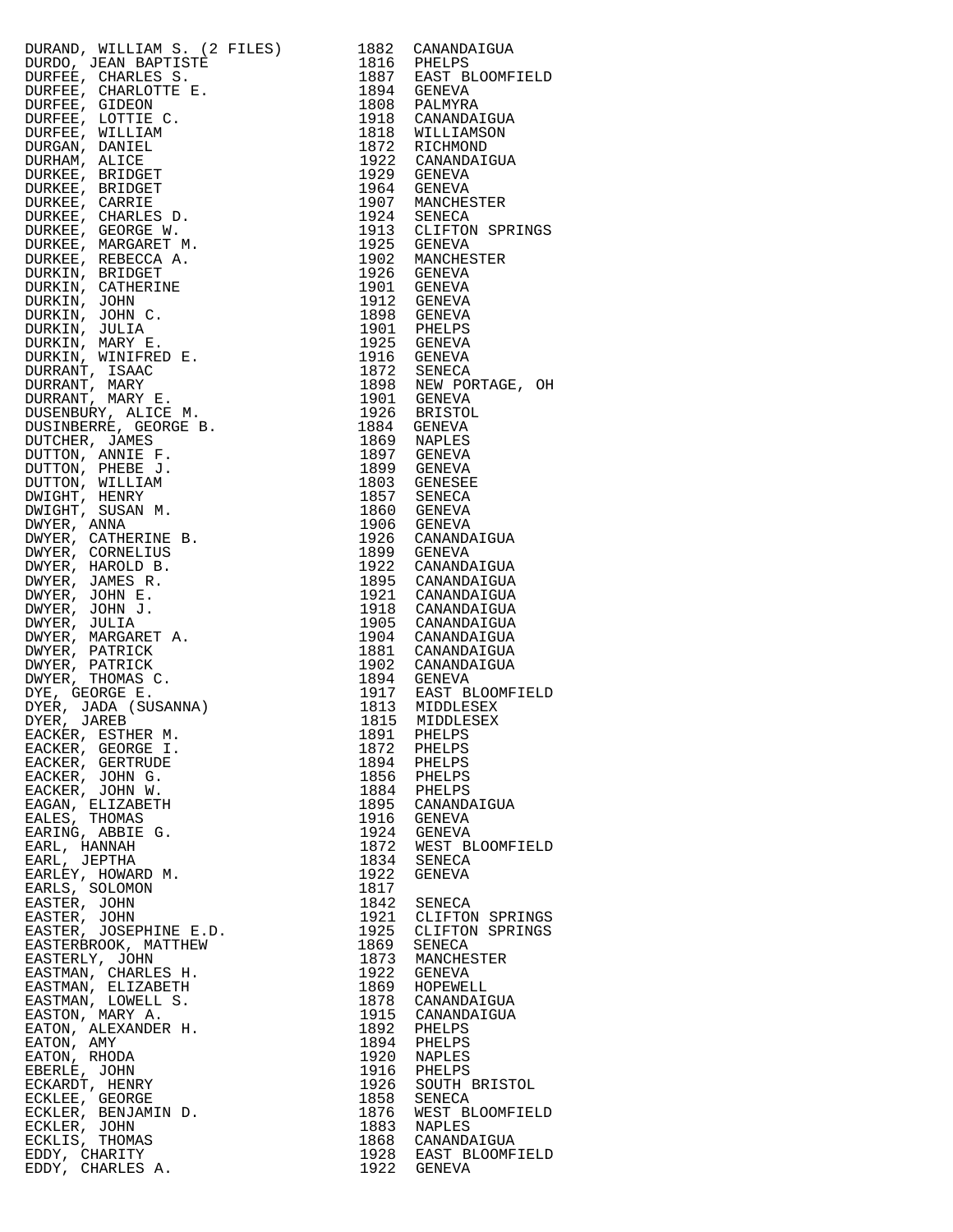| EDWY, HERBERT M. 1910 GENEVAL 1985<br>EDWY, HERBER M. 1985<br>EDWY, HERBER M. 1985<br>EDENTIFICAN DERS, SAMUEL M. 1985<br>SCREETON, FRANCISCO (1987)<br>EDENTIFICAN CROSSETON, VOLMEY 1997<br>EDENTIFICANT MANARS<br>2009 FRANCISCO (1987)<br> |      |                  |
|------------------------------------------------------------------------------------------------------------------------------------------------------------------------------------------------------------------------------------------------|------|------------------|
|                                                                                                                                                                                                                                                |      |                  |
|                                                                                                                                                                                                                                                |      |                  |
|                                                                                                                                                                                                                                                |      |                  |
|                                                                                                                                                                                                                                                |      |                  |
|                                                                                                                                                                                                                                                |      |                  |
|                                                                                                                                                                                                                                                |      |                  |
|                                                                                                                                                                                                                                                |      |                  |
|                                                                                                                                                                                                                                                |      |                  |
|                                                                                                                                                                                                                                                |      |                  |
|                                                                                                                                                                                                                                                |      |                  |
|                                                                                                                                                                                                                                                |      |                  |
|                                                                                                                                                                                                                                                |      |                  |
|                                                                                                                                                                                                                                                |      |                  |
|                                                                                                                                                                                                                                                |      |                  |
|                                                                                                                                                                                                                                                |      |                  |
|                                                                                                                                                                                                                                                |      |                  |
|                                                                                                                                                                                                                                                |      |                  |
|                                                                                                                                                                                                                                                |      |                  |
|                                                                                                                                                                                                                                                |      |                  |
|                                                                                                                                                                                                                                                |      |                  |
|                                                                                                                                                                                                                                                |      |                  |
|                                                                                                                                                                                                                                                |      |                  |
|                                                                                                                                                                                                                                                |      |                  |
|                                                                                                                                                                                                                                                |      |                  |
|                                                                                                                                                                                                                                                |      |                  |
|                                                                                                                                                                                                                                                |      |                  |
|                                                                                                                                                                                                                                                |      |                  |
|                                                                                                                                                                                                                                                |      |                  |
|                                                                                                                                                                                                                                                |      |                  |
|                                                                                                                                                                                                                                                |      |                  |
|                                                                                                                                                                                                                                                |      |                  |
|                                                                                                                                                                                                                                                |      |                  |
|                                                                                                                                                                                                                                                |      |                  |
|                                                                                                                                                                                                                                                |      |                  |
|                                                                                                                                                                                                                                                |      |                  |
|                                                                                                                                                                                                                                                |      |                  |
|                                                                                                                                                                                                                                                |      |                  |
|                                                                                                                                                                                                                                                |      |                  |
|                                                                                                                                                                                                                                                |      |                  |
|                                                                                                                                                                                                                                                |      |                  |
|                                                                                                                                                                                                                                                |      |                  |
|                                                                                                                                                                                                                                                |      |                  |
|                                                                                                                                                                                                                                                |      |                  |
|                                                                                                                                                                                                                                                |      |                  |
|                                                                                                                                                                                                                                                |      |                  |
|                                                                                                                                                                                                                                                |      |                  |
|                                                                                                                                                                                                                                                |      |                  |
|                                                                                                                                                                                                                                                |      |                  |
|                                                                                                                                                                                                                                                |      |                  |
|                                                                                                                                                                                                                                                |      |                  |
|                                                                                                                                                                                                                                                |      |                  |
|                                                                                                                                                                                                                                                |      |                  |
|                                                                                                                                                                                                                                                |      |                  |
|                                                                                                                                                                                                                                                |      |                  |
|                                                                                                                                                                                                                                                |      |                  |
|                                                                                                                                                                                                                                                |      |                  |
|                                                                                                                                                                                                                                                |      |                  |
| EIGHMEY, WILEY                                                                                                                                                                                                                                 | 1893 | PHELPS           |
|                                                                                                                                                                                                                                                | 1921 | PHELPS           |
| EIGHMEY, WILLIAM<br>EIGHMEY, WILLIS P.                                                                                                                                                                                                         | 1907 | PHELPS           |
|                                                                                                                                                                                                                                                |      |                  |
| EIGHMY, CHARLES B.                                                                                                                                                                                                                             |      | 1930 CANANDAIGUA |
| EIGHMY, HENRY H.                                                                                                                                                                                                                               |      | 1927 CANANDAIGUA |
| EIGHMY, JAMES P.                                                                                                                                                                                                                               |      | 1879 CANANDAIGUA |
| EIGHMY, MARY                                                                                                                                                                                                                                   |      | 1915 CANANDAIGUA |
| EISELEIN, JOHN                                                                                                                                                                                                                                 |      | 1897 CANANDAIGUA |
| EISELINE, ELIZABETH                                                                                                                                                                                                                            | 1927 | CANANDAIGUA      |
|                                                                                                                                                                                                                                                |      |                  |
| EISENMANN, JOHN C.                                                                                                                                                                                                                             | 1918 | VICTOR           |
| ELDRED, GILBERT                                                                                                                                                                                                                                | 1878 | WEST BLOOMFI     |
| ELDRED, SARAH E.                                                                                                                                                                                                                               |      | 1901 CANANDAIGUA |
| ELDREDGE, CALEB                                                                                                                                                                                                                                | 1913 | NAPLES           |
| ELDREDGE, JAMES B.                                                                                                                                                                                                                             | 1874 | MANCHESTER       |
| ELDREDGE, JEREMIAH                                                                                                                                                                                                                             | 1909 | <b>NAPLES</b>    |
|                                                                                                                                                                                                                                                |      |                  |
| ELDRIDGE, AUSTIN                                                                                                                                                                                                                               | 1886 | CANANDAIGUA      |
| ELDRIDGE, SARAH G.                                                                                                                                                                                                                             | 1921 | PHELPS           |
| ELK, CARRIE L.                                                                                                                                                                                                                                 | 1926 | GENEVA           |
| ELLAS, AMANDA D. L.                                                                                                                                                                                                                            | 1890 | GORHAM           |
| ELLIOTT, ALZINA                                                                                                                                                                                                                                | 1930 | NAPLES           |
| ELLIOTT, CASINA A.                                                                                                                                                                                                                             | 1884 | MANCHESTER       |
|                                                                                                                                                                                                                                                |      |                  |
| ELLIOTT, SUSAN                                                                                                                                                                                                                                 | 1910 | MANCHESTER       |
| ELLIS, ALBION                                                                                                                                                                                                                                  | 1891 | CANANDAIGUA      |
| ELLIS, ALMIRA G.                                                                                                                                                                                                                               | 1924 | CANANDAIGUA      |
| ELLIS, BOLIVAR                                                                                                                                                                                                                                 | 1920 | VICTOR           |
| ELLIS, CAROLINE A.                                                                                                                                                                                                                             | 1905 | CANANDAIGUA      |
|                                                                                                                                                                                                                                                |      |                  |
| ELLIS, DANIEL                                                                                                                                                                                                                                  | 1899 | VICTOR           |
| ELLIS, EDSON C.                                                                                                                                                                                                                                | 1905 | CANANDAIGUA      |
| ELLIS, ELEAZER S.                                                                                                                                                                                                                              | 1853 | <b>VICTOR</b>    |
| ELLIS, ELI                                                                                                                                                                                                                                     | 1811 |                  |
| ELLIS, ELIJAH                                                                                                                                                                                                                                  | 1806 |                  |
|                                                                                                                                                                                                                                                |      |                  |

| EDDW, HERBET M. 1910 GENEVA<br>EDDW, HIRAM L. 1910 GENEVA<br>EDDW, HIRAM L. 1910 GENEVA<br>EDDE SAMUEL MR P. 1920 GENEVA<br>EDESERVON, RUTHAM P. 1920 FARMINGTON<br>EDESERVON, RUTHAM 1923<br>EDITORY MANUELENA<br>EDESERVON, THE RANGELENA<br> |              |                                      |
|-------------------------------------------------------------------------------------------------------------------------------------------------------------------------------------------------------------------------------------------------|--------------|--------------------------------------|
|                                                                                                                                                                                                                                                 |              |                                      |
|                                                                                                                                                                                                                                                 |              |                                      |
|                                                                                                                                                                                                                                                 |              |                                      |
|                                                                                                                                                                                                                                                 |              |                                      |
|                                                                                                                                                                                                                                                 |              |                                      |
|                                                                                                                                                                                                                                                 |              |                                      |
|                                                                                                                                                                                                                                                 |              |                                      |
|                                                                                                                                                                                                                                                 |              |                                      |
|                                                                                                                                                                                                                                                 |              |                                      |
|                                                                                                                                                                                                                                                 |              |                                      |
|                                                                                                                                                                                                                                                 |              |                                      |
|                                                                                                                                                                                                                                                 |              |                                      |
|                                                                                                                                                                                                                                                 |              |                                      |
|                                                                                                                                                                                                                                                 |              |                                      |
|                                                                                                                                                                                                                                                 |              |                                      |
|                                                                                                                                                                                                                                                 |              |                                      |
|                                                                                                                                                                                                                                                 |              |                                      |
|                                                                                                                                                                                                                                                 |              |                                      |
|                                                                                                                                                                                                                                                 |              |                                      |
|                                                                                                                                                                                                                                                 |              |                                      |
|                                                                                                                                                                                                                                                 |              |                                      |
|                                                                                                                                                                                                                                                 |              |                                      |
|                                                                                                                                                                                                                                                 |              |                                      |
|                                                                                                                                                                                                                                                 |              |                                      |
|                                                                                                                                                                                                                                                 |              |                                      |
|                                                                                                                                                                                                                                                 |              |                                      |
|                                                                                                                                                                                                                                                 |              |                                      |
|                                                                                                                                                                                                                                                 |              |                                      |
|                                                                                                                                                                                                                                                 |              |                                      |
|                                                                                                                                                                                                                                                 |              |                                      |
|                                                                                                                                                                                                                                                 |              |                                      |
|                                                                                                                                                                                                                                                 |              |                                      |
|                                                                                                                                                                                                                                                 |              |                                      |
|                                                                                                                                                                                                                                                 |              |                                      |
|                                                                                                                                                                                                                                                 |              |                                      |
|                                                                                                                                                                                                                                                 |              |                                      |
|                                                                                                                                                                                                                                                 |              |                                      |
|                                                                                                                                                                                                                                                 |              |                                      |
|                                                                                                                                                                                                                                                 |              |                                      |
|                                                                                                                                                                                                                                                 |              |                                      |
|                                                                                                                                                                                                                                                 |              |                                      |
|                                                                                                                                                                                                                                                 |              |                                      |
|                                                                                                                                                                                                                                                 |              |                                      |
|                                                                                                                                                                                                                                                 |              |                                      |
|                                                                                                                                                                                                                                                 |              |                                      |
|                                                                                                                                                                                                                                                 |              |                                      |
|                                                                                                                                                                                                                                                 |              |                                      |
|                                                                                                                                                                                                                                                 |              |                                      |
|                                                                                                                                                                                                                                                 |              |                                      |
|                                                                                                                                                                                                                                                 |              |                                      |
|                                                                                                                                                                                                                                                 |              |                                      |
|                                                                                                                                                                                                                                                 |              |                                      |
|                                                                                                                                                                                                                                                 |              |                                      |
|                                                                                                                                                                                                                                                 |              |                                      |
|                                                                                                                                                                                                                                                 |              |                                      |
|                                                                                                                                                                                                                                                 |              |                                      |
|                                                                                                                                                                                                                                                 |              |                                      |
|                                                                                                                                                                                                                                                 |              |                                      |
|                                                                                                                                                                                                                                                 |              |                                      |
|                                                                                                                                                                                                                                                 |              |                                      |
|                                                                                                                                                                                                                                                 |              |                                      |
|                                                                                                                                                                                                                                                 |              |                                      |
|                                                                                                                                                                                                                                                 |              |                                      |
|                                                                                                                                                                                                                                                 |              |                                      |
|                                                                                                                                                                                                                                                 |              |                                      |
|                                                                                                                                                                                                                                                 |              |                                      |
|                                                                                                                                                                                                                                                 |              |                                      |
|                                                                                                                                                                                                                                                 |              |                                      |
|                                                                                                                                                                                                                                                 |              |                                      |
|                                                                                                                                                                                                                                                 |              |                                      |
|                                                                                                                                                                                                                                                 |              |                                      |
|                                                                                                                                                                                                                                                 |              |                                      |
|                                                                                                                                                                                                                                                 |              |                                      |
|                                                                                                                                                                                                                                                 |              |                                      |
|                                                                                                                                                                                                                                                 |              |                                      |
|                                                                                                                                                                                                                                                 |              | 1893 PHELPS<br>1921 PHELPS           |
|                                                                                                                                                                                                                                                 |              |                                      |
| EIGHMEY, WILLIAM                                                                                                                                                                                                                                |              |                                      |
| EIGHMEY, WILLIS P.                                                                                                                                                                                                                              |              | 1907 PHELPS                          |
|                                                                                                                                                                                                                                                 |              | 1930 CANANDAIGUA                     |
| EIGHMY, CHARLES B.                                                                                                                                                                                                                              |              |                                      |
| EIGHMY, HENRY H.                                                                                                                                                                                                                                |              |                                      |
|                                                                                                                                                                                                                                                 |              | 1927 CANANDAIGUA<br>1879 CANANDAIGUA |
| EIGHMY, JAMES P.                                                                                                                                                                                                                                |              |                                      |
| EIGHMY, MARY                                                                                                                                                                                                                                    |              | 1915 CANANDAIGUA<br>1897 CANANDAIGUA |
| EISELEIN, JOHN                                                                                                                                                                                                                                  |              |                                      |
|                                                                                                                                                                                                                                                 |              |                                      |
| EISELINE, ELIZABETH                                                                                                                                                                                                                             |              | 1927 CANANDAIGUA                     |
|                                                                                                                                                                                                                                                 |              | 1918 VICTOR                          |
| EISENMANN, JOHN C.                                                                                                                                                                                                                              |              |                                      |
| ELDRED, GILBERT                                                                                                                                                                                                                                 |              | 1878 WEST BLOOMFIELD                 |
|                                                                                                                                                                                                                                                 |              |                                      |
| ELDRED, SARAH E.                                                                                                                                                                                                                                |              | 1901 CANANDAIGUA                     |
| ELDREDGE, CALEB                                                                                                                                                                                                                                 |              |                                      |
|                                                                                                                                                                                                                                                 |              |                                      |
| ELDREDGE, JAMES B.                                                                                                                                                                                                                              |              | 1913 NAPLES<br>1874 MANCHESTER       |
| ELDREDGE, JEREMIAH                                                                                                                                                                                                                              | 1909         | NAPLES                               |
|                                                                                                                                                                                                                                                 |              |                                      |
| ELDRIDGE, AUSTIN                                                                                                                                                                                                                                |              | 1886 CANANDAIGUA                     |
| ELDRIDGE, SARAH G.                                                                                                                                                                                                                              |              |                                      |
|                                                                                                                                                                                                                                                 |              | 1921 PHELPS                          |
| ELK, CARRIE L.                                                                                                                                                                                                                                  |              | 1926 GENEVA                          |
| ELLAS, AMANDA D. L.                                                                                                                                                                                                                             | 1890         |                                      |
|                                                                                                                                                                                                                                                 |              | GORHAM                               |
| ELLIOTT, ALZINA                                                                                                                                                                                                                                 |              | 1930 NAPLES                          |
|                                                                                                                                                                                                                                                 |              |                                      |
| ELLIOTT, CASINA A.<br>ELLIOTT, SUSAN                                                                                                                                                                                                            | 1884         | MANCHESTER                           |
|                                                                                                                                                                                                                                                 |              | 1910 MANCHESTER                      |
|                                                                                                                                                                                                                                                 |              |                                      |
| ELLIS, ALBION                                                                                                                                                                                                                                   |              | 1891 CANANDAIGUA                     |
| ELLIS, ALMIRA G.                                                                                                                                                                                                                                |              | 1924 CANANDAIGUA                     |
|                                                                                                                                                                                                                                                 |              |                                      |
| ELLIS, BOLIVAR                                                                                                                                                                                                                                  |              | 1920 VICTOR                          |
| ELLIS, CAROLINE A.                                                                                                                                                                                                                              |              |                                      |
|                                                                                                                                                                                                                                                 |              |                                      |
|                                                                                                                                                                                                                                                 |              | 1905 CANANDAIGUA                     |
| ELLIS, DANIEL                                                                                                                                                                                                                                   |              | 1899 VICTOR                          |
|                                                                                                                                                                                                                                                 |              |                                      |
| ELLIS, EDSON C.                                                                                                                                                                                                                                 |              | 1905 CANANDAIGUA                     |
| ELLIS, ELEAZER S.                                                                                                                                                                                                                               |              | 1853 VICTOR                          |
|                                                                                                                                                                                                                                                 |              |                                      |
| ELLIS, ELI<br>ELLIS, ELIJAH                                                                                                                                                                                                                     | 1811<br>1806 |                                      |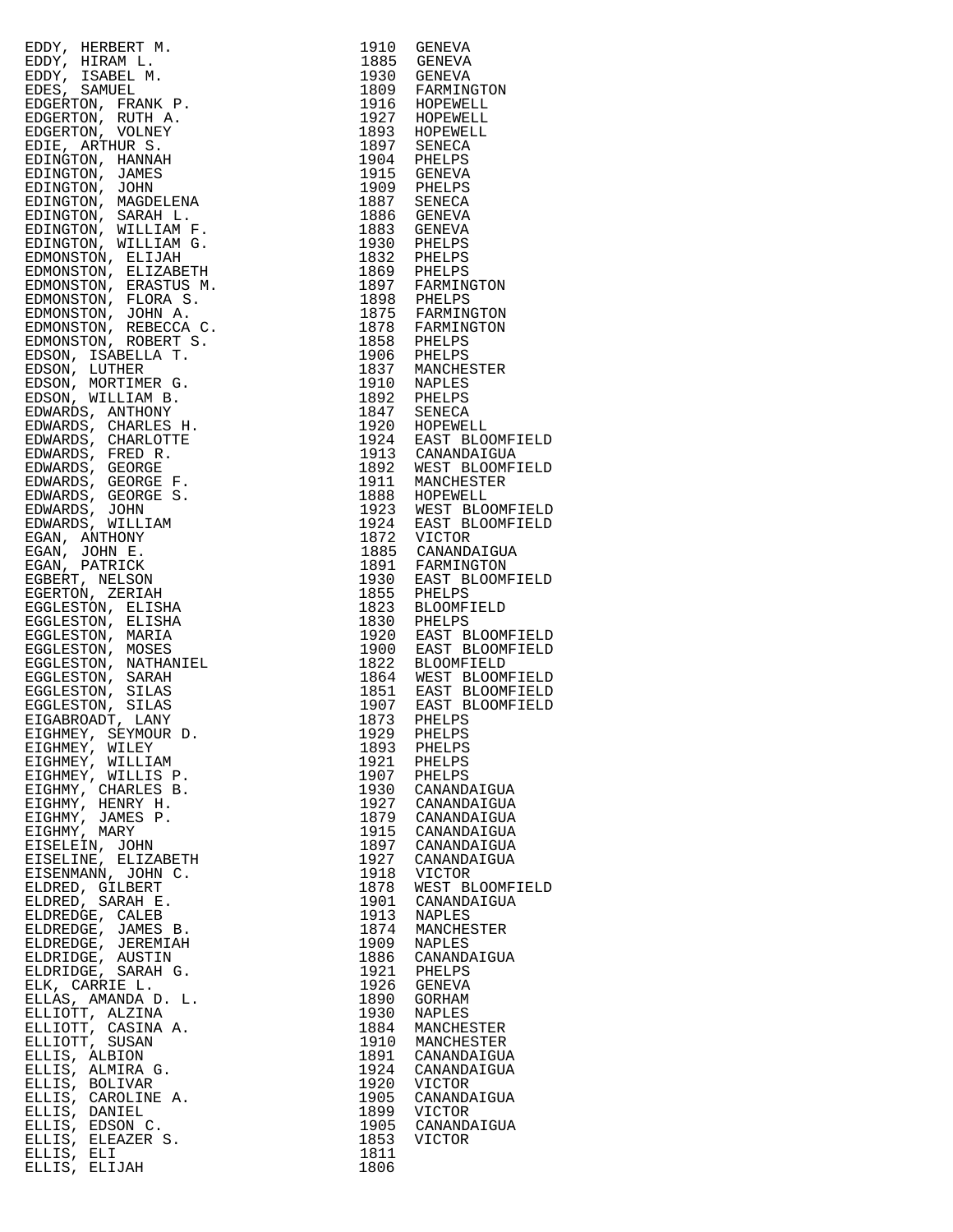| ELLIS, FRANCES M.                   |      | 1897 VICTOR<br>1884 VICTOR<br>1923 CANANDAIGUA<br>1888 CANANDAIGUA                                                                                                                                                                                                      |
|-------------------------------------|------|-------------------------------------------------------------------------------------------------------------------------------------------------------------------------------------------------------------------------------------------------------------------------|
| ELLIS, HENRY                        |      |                                                                                                                                                                                                                                                                         |
| ELLIS, JAMES A.                     |      |                                                                                                                                                                                                                                                                         |
| ELLIS, LUCINDA                      |      | 1923 CANANDATGUA<br>1888 CANANDATGUA<br>1929 CANANDATGUA<br>1868 MANCHESTER<br>1832 VICTOR<br>1885 CANANDATGUA<br>1887 CANANDATGUA<br>1925 CANANDATGUA<br>1925 CLIFTON SPRIN<br>1925 MIDDLESEX<br>1922 MIDDLESEX<br>1923 NEWARK, N.J.<br>1912 NEWARK,                   |
| ELLIS, MARTHA S.                    |      |                                                                                                                                                                                                                                                                         |
| ELLIS, ORLAND                       |      |                                                                                                                                                                                                                                                                         |
| ELLIS, SAMUEL                       |      |                                                                                                                                                                                                                                                                         |
| ELLIS, WILLIAM H.                   |      |                                                                                                                                                                                                                                                                         |
| ELLIS, WILLIAM N.                   |      |                                                                                                                                                                                                                                                                         |
| ELLISON, MARY                       |      |                                                                                                                                                                                                                                                                         |
| ELLISON, WILL A.                    |      |                                                                                                                                                                                                                                                                         |
| ELMENDORF, SARAH B.                 |      |                                                                                                                                                                                                                                                                         |
| ELMORE, JOHN                        |      |                                                                                                                                                                                                                                                                         |
| ELTON, ALIDA E.                     |      |                                                                                                                                                                                                                                                                         |
| ELTON, ETHEL M.                     |      |                                                                                                                                                                                                                                                                         |
| ELTON, GEORGE W.                    |      |                                                                                                                                                                                                                                                                         |
| ELTON, JAMES                        |      |                                                                                                                                                                                                                                                                         |
| ELTON, JENNIE C.                    |      |                                                                                                                                                                                                                                                                         |
| ELTON, NATHANIEL                    |      |                                                                                                                                                                                                                                                                         |
| ELTON, RAYMOND J.                   |      |                                                                                                                                                                                                                                                                         |
| ELVIN, THOMAS JR.                   |      |                                                                                                                                                                                                                                                                         |
| ELWELL, DYRE                        |      |                                                                                                                                                                                                                                                                         |
| ELWELL, NANCY E.<br>ELWELL, STEWARD |      |                                                                                                                                                                                                                                                                         |
|                                     |      |                                                                                                                                                                                                                                                                         |
| ELY, FRANCES E.                     |      |                                                                                                                                                                                                                                                                         |
| EMBLEY, MARY                        |      |                                                                                                                                                                                                                                                                         |
| EMBLEY, WILLIAM                     |      |                                                                                                                                                                                                                                                                         |
| EMBRY, JULIA A.                     |      |                                                                                                                                                                                                                                                                         |
| EMERICK, ELECTA J.                  |      |                                                                                                                                                                                                                                                                         |
| EMERSON, ARNOLD J.                  |      |                                                                                                                                                                                                                                                                         |
| EMERSON, BENJAMIN K.                |      |                                                                                                                                                                                                                                                                         |
| EMERSON, GEORGE M.                  |      |                                                                                                                                                                                                                                                                         |
| EMERSON, MARY F.                    |      |                                                                                                                                                                                                                                                                         |
| EMERT, ANNA M.                      |      |                                                                                                                                                                                                                                                                         |
| EMERY, SARAH E. V.                  |      |                                                                                                                                                                                                                                                                         |
| EMIG, ADAM                          |      |                                                                                                                                                                                                                                                                         |
| EMIG, ARTHUR                        |      |                                                                                                                                                                                                                                                                         |
| EMIG, ELIZABETH E.                  |      |                                                                                                                                                                                                                                                                         |
| EMINS, ELIZABETH                    |      | 1897 GORHAM<br>1906 EAST BLOOMFIE<br>1872 EAST BLOOMFIE<br>1921 VICTOR<br>1908 GENEVA<br>1926 CANANDAIGUA<br>1897 CANANDAIGUA<br>1897 CANANDAIGUA<br>1895 CANANDAIGUA<br>1895 CANANDAIGUA<br>1895 LANSING, MI<br>1925 GENEVA<br>1923 GENEVA<br>1923 GENEVA<br>1835 EAST |
| EMMONS, DANIEL                      |      |                                                                                                                                                                                                                                                                         |
| EMMONS, ELEANOR                     |      |                                                                                                                                                                                                                                                                         |
| EMMONS, HELEN                       |      |                                                                                                                                                                                                                                                                         |
| EMMONS, OLIVER                      |      |                                                                                                                                                                                                                                                                         |
| EMMONS, SIDNEY                      |      |                                                                                                                                                                                                                                                                         |
| EMORY, CASSIUS P.                   |      |                                                                                                                                                                                                                                                                         |
| ENDICOTT, ROBERT                    |      |                                                                                                                                                                                                                                                                         |
| ENGEL, WILLIAM                      |      |                                                                                                                                                                                                                                                                         |
| ENGLISH, DENNIS                     |      |                                                                                                                                                                                                                                                                         |
| ENRIGHT, JOHN M.                    |      | 1982 USAN MARINA 1802 EASTON<br>1901 CANANDAIGUA<br>1925 GENEVA                                                                                                                                                                                                         |
| ENRIGHT, MARY                       |      | 1893 GENEVA                                                                                                                                                                                                                                                             |
| ENRIGHT, THOMAS                     | 1888 | GENEVA                                                                                                                                                                                                                                                                  |
| ENSIGN, DANIEL                      |      | 1844 CANANDAIGUA                                                                                                                                                                                                                                                        |
| ENSIGN, ELIZABETH<br>ENSIGN, RHODA  |      |                                                                                                                                                                                                                                                                         |
|                                     |      |                                                                                                                                                                                                                                                                         |
| ENTERLINE, SAMUEL                   |      |                                                                                                                                                                                                                                                                         |
| ENTZ, JOHN                          |      | 1845 CANANDAIGUA<br>1842 EAST BLOOMFIE<br>1927 MANCHESTER<br>1929 SENECA                                                                                                                                                                                                |
| ESHENOUR, ANDREW J.                 |      | 1890 GENEVA                                                                                                                                                                                                                                                             |
| ESTES, ELISHA                       |      | 1902 GORHAM                                                                                                                                                                                                                                                             |
| ESTES, MARY H.                      |      |                                                                                                                                                                                                                                                                         |
| ESTEY, AARON B.                     |      |                                                                                                                                                                                                                                                                         |
| ESTEY, HARRIET F.                   |      |                                                                                                                                                                                                                                                                         |
| ESTEY, JOSEPH                       |      | 1900 FARMINGTON<br>1916 PHELPS<br>1922 SENECA<br>1867 SENECA                                                                                                                                                                                                            |
| ESTEY, MARK S.                      |      | 1925 SENECA<br>1882 SENECA                                                                                                                                                                                                                                              |
| ESTY, AARON B.                      |      |                                                                                                                                                                                                                                                                         |
| ESTY, CASSIE E.                     |      | 1885 PHELPS<br>1916 SENECA<br>1913 SENECA<br>1876 PHELPS                                                                                                                                                                                                                |
| ESTY, CATHERINE A.                  |      |                                                                                                                                                                                                                                                                         |
| ESTY, EDMOND G.                     |      |                                                                                                                                                                                                                                                                         |
| ESTY, EMILY J.                      |      |                                                                                                                                                                                                                                                                         |
| ESTY, FANNY A.                      |      | 1878 MANCHESTER<br>1901 SENECA                                                                                                                                                                                                                                          |
| ESTY, FRANCES H.                    |      |                                                                                                                                                                                                                                                                         |
| ESTY, FRANK J.                      |      | 1914 CANANDAIGUA<br>1912 SENECA                                                                                                                                                                                                                                         |
| ESTY, JOHN B.                       |      |                                                                                                                                                                                                                                                                         |
| ESTY, JOSEPH                        |      | 1883 SENECA<br>1921 CLIFTON SPRIN                                                                                                                                                                                                                                       |
| ESTY, MARY R.                       |      |                                                                                                                                                                                                                                                                         |
| ESTY, WILLIAM                       |      | 1848 SENECA<br>1889 SENECA                                                                                                                                                                                                                                              |
| ESTY, WILLIAM P.                    |      |                                                                                                                                                                                                                                                                         |
| ETTS, JOHN H.                       |      | 1891 CANANDAIGUA<br>1865 MANCHESTER                                                                                                                                                                                                                                     |
| EVANS, DAVID                        |      |                                                                                                                                                                                                                                                                         |
| EVANS, JAMES                        |      | 1862 CANADICE                                                                                                                                                                                                                                                           |
| EVANS, LEVI                         | 1812 |                                                                                                                                                                                                                                                                         |
| EVANS, LUCY S.                      |      | 1914 GENEVA                                                                                                                                                                                                                                                             |

| ELLIS, FRANCES M.    | 1897 | VICTOR                                  |
|----------------------|------|-----------------------------------------|
| ELLIS, HENRY         |      | 1884 VICTOR                             |
|                      |      |                                         |
| ELLIS, JAMES A.      |      | 1923 CANANDAIGUA                        |
| ELLIS, LUCINDA       |      | 1888 CANANDAIGUA                        |
| ELLIS, MARTHA S.     |      | 1929 CANANDAIGUA                        |
| ELLIS, ORLAND        | 1868 | MANCHESTER                              |
| ELLIS, SAMUEL        | 1832 | VICTOR                                  |
| ELLIS, WILLIAM H.    | 1885 | CANANDAIGUA                             |
|                      |      |                                         |
| ELLIS, WILLIAM N.    |      | 1887 CANANDAIGUA                        |
| ELLISON, MARY        |      | 1904 SALISBURY, ENG.                    |
| ELLISON, WILL A.     |      | 1925 CLIFTON SPRINGS<br>1913 MANCHESTER |
| ELMENDORF, SARAH B.  |      |                                         |
|                      |      |                                         |
| ELMORE, JOHN         |      | 1822 MIDDLESEX<br>1907 WEST BLOOMFIELD  |
| ELTON, ALIDA E.      |      |                                         |
| ELTON, ETHEL M.      |      | 1923 NEWARK, N.J.                       |
| ELTON, GEORGE W.     |      | 1912 CANANDAIGUA                        |
| ELTON, JAMES         |      | 1929 EAST BLOOMFIELD                    |
|                      |      | 1922 CANANDAIGUA                        |
| ELTON, JENNIE C.     |      |                                         |
| ELTON, NATHANIEL     |      | 1883 WEST BLOOMFIELD                    |
| ELTON, RAYMOND J.    |      | 1928 EAST BLOOMFIELD                    |
| ELVIN, THOMAS JR.    |      | 1878 SENECA                             |
| ELWELL, DYRE         |      | 1890 CANANDAIGUA                        |
|                      | 1883 | GORHAM                                  |
| ELWELL, NANCY E.     |      |                                         |
| ELWELL, STEWARD      | 1897 | GORHAM                                  |
| ELY, FRANCES E.      | 1906 |                                         |
| EMBLEY, MARY         |      | 1869 EAST BLOOMFIELD                    |
| EMBLEY, WILLIAM      | 1872 | EAST BLOOMFIELD                         |
| EMBRY, JULIA A.      |      | 1921 VICTOR                             |
|                      |      |                                         |
| EMERICK, ELECTA J.   | 1908 | GENEVA                                  |
| EMERSON, ARNOLD J.   | 1926 | CANANDAIGUA                             |
| EMERSON, BENJAMIN K. |      | 1897 CANANDAIGUA                        |
| EMERSON, GEORGE M.   |      | 1902 CANANDAIGUA                        |
|                      |      |                                         |
| EMERSON, MARY F.     |      | 1895 CANANDAIGUA                        |
| EMERT, ANNA M.       |      | 1930 CANANDAIGUA                        |
| EMERY, SARAH E. V.   |      |                                         |
| EMIG, ADAM           |      | 1895 LANSING, MI<br>1925 GENEVA         |
| EMIG, ARTHUR         |      | 1918 GENEVA                             |
| EMIG, ELIZABETH E.   |      | 1923 GENEVA                             |
|                      |      |                                         |
| EMINS, ELIZABETH     |      | 1835 EAST BLOOMFIELD                    |
| EMMONS, DANIEL       |      | 1812 BLOOMFIELD                         |
| EMMONS, ELEANOR      | 1898 | EAST BLOOMFIELD                         |
| EMMONS, HELEN        | 1894 | GENEVA                                  |
| EMMONS, OLIVER       | 1890 | EAST BLOOMFIELD                         |
|                      |      |                                         |
| EMMONS, SIDNEY       | 1886 | GENEVA                                  |
| EMORY, CASSIUS P.    | 1923 | NAPLES                                  |
| ENDICOTT, ROBERT     | 1922 | GENEVA                                  |
| ENGEL, WILLIAM       |      | 1802 EASTON<br>1901 CANANDAIGUA         |
| ENGLISH, DENNIS      |      |                                         |
|                      | 1925 | GENEVA                                  |
| ENRIGHT, JOHN M.     |      |                                         |
| ENRIGHT, MARY        |      | 1893 GENEVA                             |
| ENRIGHT, THOMAS      | 1888 | GENEVA                                  |
| ENSIGN, DANIEL       |      | 1844 CANANDAIGUA                        |
| ENSIGN, ELIZABETH    |      | 1845 CANANDAIGUA                        |
| ENSIGN, RHODA        | 1842 | EAST BLOOMFIELD                         |
|                      | 1927 |                                         |
| ENTERLINE, SAMUEL    |      | MANCHESTER                              |
| ENTZ, JOHN           |      | 1929 SENECA                             |
| ESHENOUR, ANDREW J.  | 1890 | GENEVA                                  |
| ESTES, ELISHA        | 1902 | GORHAM                                  |
| ESTES, MARY H.       | 1900 | FARMINGTON                              |
| ESTEY, AARON B.      | 1916 | PHELPS                                  |
|                      |      |                                         |
| ESTEY, HARRIET F.    | 1922 | SENECA                                  |
| ESTEY, JOSEPH        | 1867 | SENECA                                  |
| ESTEY, MARK S.       | 1925 | SENECA                                  |
| ESTY, AARON B.       | 1882 | SENECA                                  |
| ESTY, CASSIE E.      | 1885 | PHELPS                                  |
|                      |      |                                         |
| ESTY, CATHERINE A.   | 1916 | SENECA                                  |
| ESTY, EDMOND G.      | 1913 | SENECA                                  |
| ESTY, EMILY J.       | 1876 | PHELPS                                  |
| ESTY, FANNY A.       | 1878 | MANCHESTER                              |
| ESTY, FRANCES H.     |      | 1901 SENECA                             |
| ESTY, FRANK J.       |      | 1914 CANANDAIGUA                        |
|                      |      |                                         |
| ESTY, JOHN B.        | 1912 | SENECA                                  |
| ESTY, JOSEPH         | 1883 | SENECA                                  |
| ESTY, MARY R.        | 1921 | CLIFTON SPRINGS                         |
| ESTY, WILLIAM        | 1848 | SENECA                                  |
| ESTY, WILLIAM P.     |      |                                         |
|                      | 1889 | SENECA                                  |
| ETTS, JOHN H.        | 1891 | CANANDAIGUA                             |
| EVANS, DAVID         | 1865 | MANCHESTER                              |
| EVANS, JAMES         |      | 1862 CANADICE                           |
| EVANS, LEVI          | 1812 |                                         |
| EVANS, LUCY S.       |      | 1914 GENEVA                             |
|                      |      |                                         |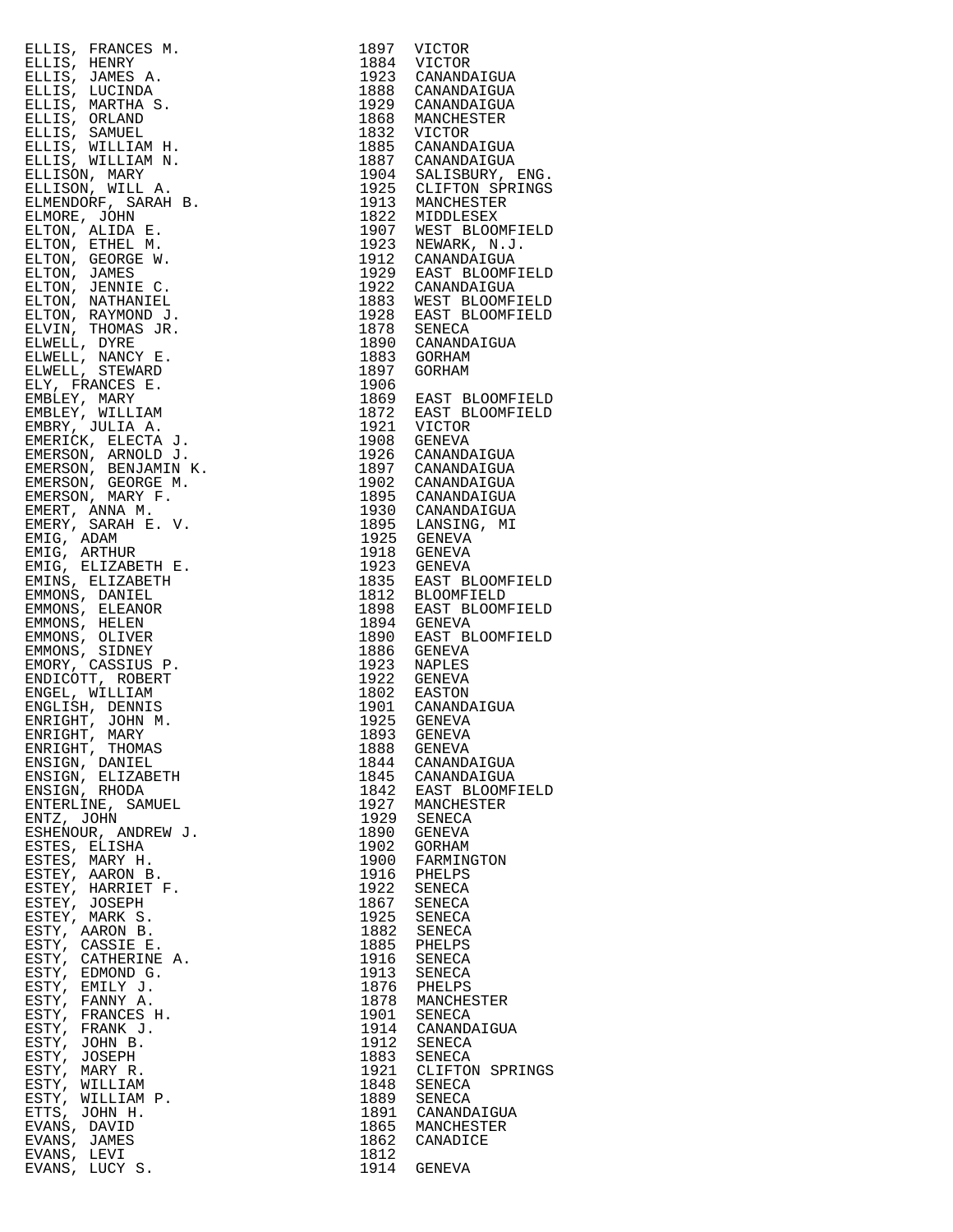EVANS, MARY J. 1911 PITTSBURGH,PA EVANS, SEPTIMUS 1838 GENEVA EVANS, WILLIAM 1891 WEST BLOOMFIELD EVANS, WILLIAM<br>EVANS, WILLIAM<br>EVARTS, AURELIA A. EVARTS, AURELIA A. 1909 EAST BLOOMFIELD EVARTS, CHARLES E. 1916 SOUTH BRISTOL EVARTS, CLINTON 1882 EAST BLOOMFIELD EVERED, JOSHUA 1886 GORHAM EVERED,SARAH 1878 GENEVA EVERETT, WILLIAM H. 1912 GENEVA EVERILL, FLORENCE 1925 GENEVA EWART, SAMUEL 1817 EWER, GEORGE F. 1923 VICTOR EWING, ALEXANDER 1800 GENESEO FAAS, OREN 1927 MANCHESTER FABER, ALBERT H. 1920 CANANDAIGUA FABER, JULIA E. 1927 CANANDAIGUA FABER, ROSA M. 1903 CANANDAIGUA FABRIZI, PETER (2 FILES) 1918 GENEVA FAHLY, CHARLES 1879 GENEVA FAHY, JAMES 1920 GENEVA FAIR, MARY A. 1924 GENEVA FAIRCHILD, ANDREW H. 1907 WEST BLOOMFIELD FAIRCHILD, ASHER 1850 PHELPS FAIRCHILD, CYRENA E. 1903 WEST BLOOMFIELD FAIRCHILD, DAVID 1818 BLOOMFIELD FAIRCHILD, DAVID 1816 FAIRCHILD, MARY E. 1865 EAST BLOOMFIELD FAIRCHILD, MOSES 1839 EAST BLOOMFIELD FAIRCHILD, NETTIE E. 1926 SENECA FAIRCHILD, OLIVIA 1858 EAST BLOOMFIELD FAIRCHILD, OLIVIA 1893 CANANDAIGUA FAIRFAX, CHARLES W. 1929 GENEVA FAIRFAX, EMMA 1926 GENEVA FAIRFAX, GEORGE S. 1925 GENEVA FAIRFAX, GEORGE W. 1903 GENEVA FAIRFIELD, HARRY G.<br>FAKE, ADAM FAKE, ADAM 1868 GORHAM FAKE, GEORGE 1890 GORHAM FAKE, GEORGE 1930 GORHAM FAKE, GEORGE H. 1879 GORHAM FAKE, IDA A. 1923 CANANDAIGUA FAKE, IDA C. 1892 GORHAM FAKE, LOUISA A. 1928 SENECA FAKE, VILLIE 1922 GORHAM FALANDYS, ALFRED 1929 GENEVA FALKEY, HANNAH A.<br>FALKEY, HANNAH A.<br>FALKEY, WILLIAM FALKEY, MARY M. 1891 PHELPS FALKEY, WILLIAM 1910 PHELPS FALLON, JAMES D. 1912 VICTOR FALLON, JOHN J. 1919 CANANDAIGUA FALLON, MARY 1911 HOPEWELL FANNING, ASHER 1816 FANNING, FRANK 1924 CANANDAIGUA FANNING, JAMES 1827 GORHAM FANNING, SARAH M. 1926 PHELPS FARLEY, KATHERINE 1923 PHELPS FARNAM, BENJAMIN 1814 SPARTA FARNAM, SAMUEL 1822 WILLIAMSON FARNSWORTH, ELIZA M. 1897 HOPEWELL FARNSWORTH, FRANK H. 1902 CANANDAIGUA FARNSWORTH, JAMES G. 1924 PHELPS FARNSWORTH, JOHN F. 1910 MANCHESTER FARNSWORTH, MARION 1919 PHELPS FARNSWORTH, OLIVE F. 1916 MANCHESTER FARNSWORTH, OLIVER 1883 PHELPS FARNSWORTH, PERRY A. 1905 MANCHESTER FARNSWORTH, SHUBAL 1894 GENEVA FARNSWORTH, VIOLA 1925 MANCHESTER FARNSWORTH, WARREN P. 1889 CANANDAIGUA FARNSWORTH, WILLIAM W. 1893 MANCHESTER FARNUM, CHARLES J. 1906 CANANDAIGUA FARQUARSON, DANIEL 1804 SOUTHHAMPTON FARR, ALONZO J. 1891 GENEVA FARR, DAVID 1809 BOYLE FARR, DORCAS 1889 NAPLES FARR, HARRIS 1844 VICTOR FARR, JACOB B. 1850 GENEVA FARR, JOSIAL 1812 BOYLE FARR, SALMON 1844 NAPLES FARR, ZAMA 1897 NAPLES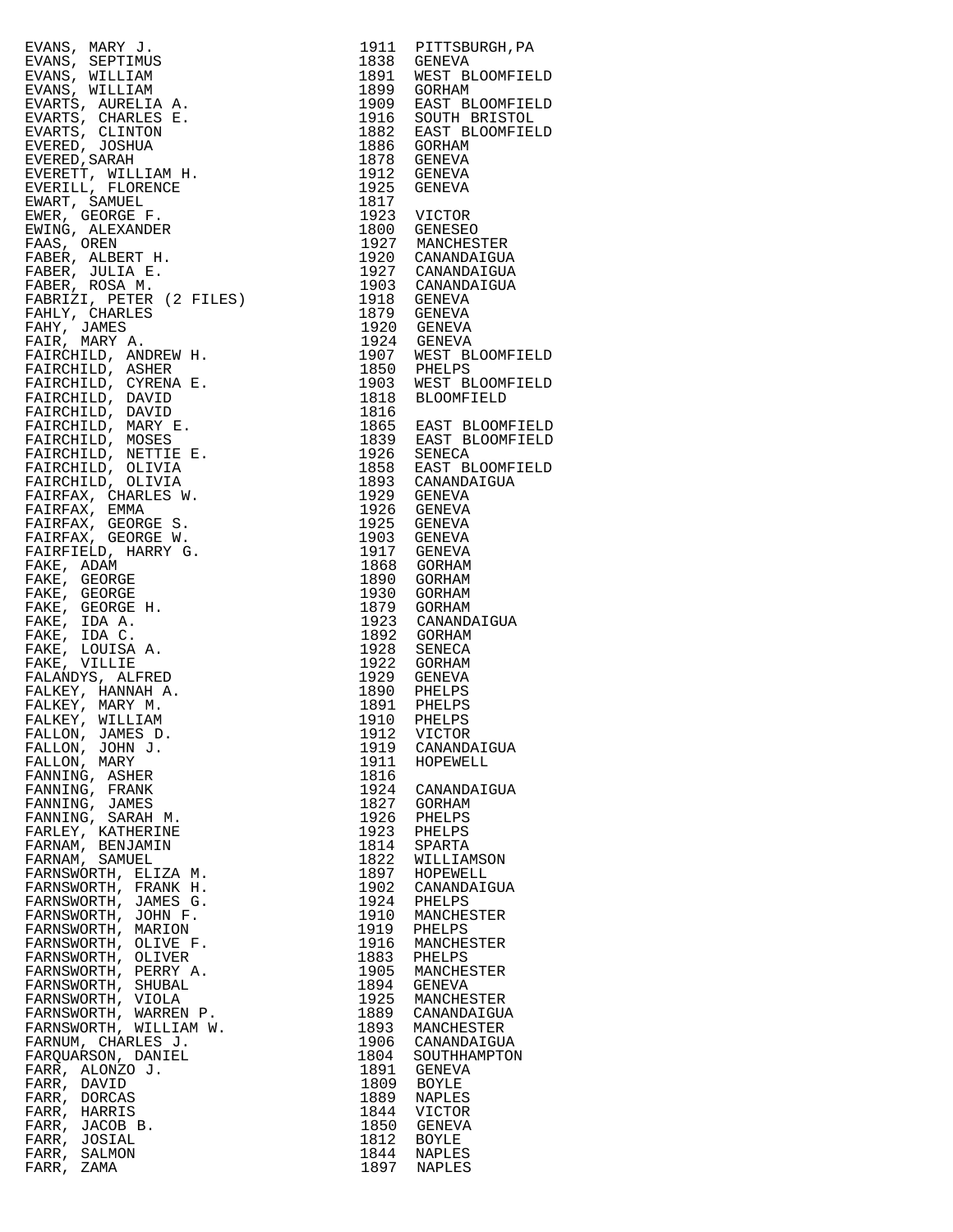| FARRELL, JAMES                                                          |              | 1872 VICTOR<br>1909 MANCHESTER             |
|-------------------------------------------------------------------------|--------------|--------------------------------------------|
|                                                                         |              |                                            |
| FARRELL, JULIA                                                          |              |                                            |
| FARRELL, MARGARET                                                       |              |                                            |
| FARRELL, PATRICK                                                        |              | 1914 CANANDAIGUA<br>1877 FARMINGTON        |
| FARRELL, PATRICK                                                        |              | 1885 VICTOR                                |
| FARRINGTON, STEPHEN N.                                                  |              | 1865 CANANDAIGUA                           |
|                                                                         |              |                                            |
| FARWELL, DIANA B.                                                       |              |                                            |
| FARWELL, JOHN G.                                                        |              | 1917 PHELPS<br>1921 GENEVA                 |
| FARWELL, JOSEPH                                                         | 1821         |                                            |
|                                                                         |              | 1917 PHELPS                                |
| FARWELL, SAMUEL P.                                                      |              |                                            |
| FASSANELLO, RAFFAELE                                                    | 1914         | VICTOR                                     |
| FATHERGILL, WILLIAM                                                     |              |                                            |
|                                                                         | 1891         | RICHMOND                                   |
| FAUCET, REBECCA C.                                                      |              |                                            |
| FAULKNER, SAMUEL                                                        | 1806         | GENESEO                                    |
| FAULKNER, SAMUEL                                                        | 1811         |                                            |
| FAULKNER, THOMAS                                                        |              | 1895 VICTOR                                |
|                                                                         |              |                                            |
| FAUROT, BENJAMIN                                                        |              | 1881 MANCHESTER                            |
| FAUROT, CLARISSA                                                        |              | 1871 MANCHESTER                            |
| FAUROT, ELEANOR K.                                                      |              | 1910 MANCHESTER<br>1858 PHELPS             |
| FAUROT, HENRY                                                           |              |                                            |
|                                                                         |              |                                            |
| FAUROT, HENRY H.                                                        |              |                                            |
| FAUROT, JOHN                                                            |              | 1873 MANCHESTER<br>1860 CANANDAIGUA        |
| FAY, ANNA G.                                                            |              | 1916 CANANDAIGUA                           |
| FAY, JANE                                                               |              |                                            |
|                                                                         |              | 1919 GENEVA                                |
| FAY, MARY R.                                                            |              |                                            |
| FEAREY, THOMAS H.                                                       |              | 1921 CANANDAIGUA<br>1928 CANANDAIGUA       |
| FEATHERLY, MARY E.                                                      |              | 1887 GENEVA                                |
|                                                                         |              |                                            |
| FEATHERS, JENNIE                                                        |              |                                            |
| FEATHERS, JENNIE E.                                                     |              | 1905 CANANDAIGUA                           |
| FEE, JAMES                                                              |              | 1913 GENEVA                                |
|                                                                         |              |                                            |
| FEENEY, PATRICK                                                         |              |                                            |
| FEGANSCHER, JOHN                                                        |              | 1878 GENEVA<br>1893 SENECA                 |
| FEGANSCHER, LENA                                                        |              | 1926 SENECA<br>1900 NAPLES                 |
| FELCH, MARTHA                                                           |              |                                            |
|                                                                         |              |                                            |
| FELLER, ARTHUR D.                                                       |              | 1905 MANCHESTER<br>1915 CANANDAIGUA        |
| FELLOWS, CAROLINE B.                                                    |              |                                            |
| FELLOWS, DANIEL G.                                                      |              | 1926 SOUTH BRISTOL<br>1897 SOUTH BRISTOL   |
|                                                                         |              |                                            |
| FELLOWS, ESTHER C.                                                      |              |                                            |
| FELLOWS, HANNAH                                                         |              | 1861 EAST BLOOMFIELD<br>1890 SOUTH BRISTOL |
| FELLOWS, JOSEPH E.                                                      |              |                                            |
| FELLOWS, LORIMUS                                                        |              | DOUTH BRISTOL SOUTH BRISTOL                |
|                                                                         |              |                                            |
| FELLOWS, SAMUEL W.                                                      |              | EAST BLOOMFIELD                            |
| FELT, CHAUNCEY                                                          |              |                                            |
| FELTON, GLADYS A.                                                       |              | 1887 VICTOR<br>1918 SHORTSVILLE            |
|                                                                         |              |                                            |
| FELTON, WILLIAM J.                                                      |              | 1929 SHORTSVILLE<br>1834 PHELPS            |
| FENN, BENNETT                                                           |              |                                            |
| FENN, OLGA                                                              |              |                                            |
| FENNELL, JEREMIAH                                                       |              | 1927 GENEVA<br>1861 VICTOR                 |
|                                                                         |              |                                            |
| FENTON, GEORGE<br>FENTON, GEOROL<br>FENTON, HARRIET S.<br>TION TEARC R. | 1882         | NO TOWN                                    |
|                                                                         |              | 1885 VICTOR                                |
|                                                                         | 1872         | CANADICE                                   |
| FENTON, JAMES                                                           | 1874         | CANANDAIGUA                                |
|                                                                         |              |                                            |
| FENTON, JAMES A.                                                        | 1881         | CANANDAIGUA                                |
| FENTON, LILLIAN                                                         | 1912         | CANANDAIGUA                                |
| FENTON, SUSAN S.                                                        | 1899         | GENEVA                                     |
| FERGUSON, CATHERINE L.                                                  | 1915         | MANCHESTER                                 |
|                                                                         |              |                                            |
| FERGUSON, CHARITA C.                                                    | 1914         | MANCHESTER                                 |
| FERGUSON, CHARLES M.                                                    | 1925         | GORHAM                                     |
| FERGUSON, CHAUNCEY                                                      | 1879         | SENECA                                     |
| FERGUSON, EDWIN P.                                                      | 1899         |                                            |
|                                                                         |              |                                            |
|                                                                         |              | PHELPS                                     |
| FERGUSON, ELLA C. W.                                                    | 1925         | CANANDAIGUA                                |
| FERGUSON, FARRINGTON                                                    | 1915         | MANCHESTER                                 |
|                                                                         |              |                                            |
| FERGUSON, FRANK B.                                                      | 1924         | GORHAM                                     |
| FERGUSON, GEORGE A.                                                     | 1897         | NEWBURG CITY, NY                           |
| FERGUSON, HARRISON B.                                                   | 1926         | CANANDAIGUA                                |
| FERGUSON, HESTER                                                        | 1872         | MANCHESTER                                 |
|                                                                         |              |                                            |
| FERGUSON, JOHN                                                          | 1862         | GORHAM                                     |
| FERGUSON, LEVI B.                                                       | 1890         | MANCHESTER                                 |
| FERGUSON, LOUISE T.                                                     | 1917         | WENATCHEE, WA                              |
| FERGUSON, MARVIN                                                        | 1917         | MARSHALL, MI                               |
|                                                                         |              |                                            |
| FERGUSON, MARY I.                                                       | 1907         | SENECA                                     |
| FERGUSON, PENBROKE                                                      | 1903         | KANSAS CITY, MI                            |
| FERGUSON, RICHARD                                                       | 1822         | MIDDLESEX                                  |
|                                                                         | 1867         | PHELPS                                     |
|                                                                         |              |                                            |
|                                                                         | 1902         | PHELPS                                     |
| FERGUSON, ROBERT B.<br>FERGUSON, ROBERT B.<br>FERGUSON, SMITH           | 1887         | SENECA                                     |
| FERGUSON, STEPHEN                                                       | 1882         | GORHAM                                     |
| FERGUSON, SUMNER J.                                                     | 1926         | PHELPS                                     |
|                                                                         |              |                                            |
| FERGUSON, WILLIAM                                                       | 1864         | PHELPS                                     |
| FERRE, ELISHA<br>FERRERAE, ALBERTO                                      | 1792<br>1905 | HOPEWELL                                   |

| 1872<br>1909<br>1914<br>1877<br>1885<br>1865<br>1917<br>1921<br>1821<br>1917<br>1914                                                                                                                                                                                                                                                                                                                                              | VICTOR<br>MANCHESTER<br>CANANDAIGUA<br>FARMINGTON<br>VICTOR<br>CANANDAIGUA<br>PHELPS<br>GENEVA<br>PHELPS<br>VICTOR                                                                                                                                                                                                                                                                                                                                                                                                                                                                                                                                                                            |
|-----------------------------------------------------------------------------------------------------------------------------------------------------------------------------------------------------------------------------------------------------------------------------------------------------------------------------------------------------------------------------------------------------------------------------------|-----------------------------------------------------------------------------------------------------------------------------------------------------------------------------------------------------------------------------------------------------------------------------------------------------------------------------------------------------------------------------------------------------------------------------------------------------------------------------------------------------------------------------------------------------------------------------------------------------------------------------------------------------------------------------------------------|
| 1891<br>1806<br>1811<br>1895<br>1881<br>1871<br>1910<br>1858<br>1873<br>1860<br>1916<br>1919<br>1921<br>1928<br>1887                                                                                                                                                                                                                                                                                                              | RICHMOND<br>GENESEO<br>VICTOR<br>MANCHESTER<br>MANCHESTER<br>MANCHESTER<br>PHELPS<br>MANCHESTER<br>CANANDAIGUA<br>CANANDAIGUA<br>GENEVA<br>CANANDAIGUA<br>CANANDAIGUA<br>GENEVA                                                                                                                                                                                                                                                                                                                                                                                                                                                                                                               |
| 1905<br>1913<br>1878<br>1893<br>1926<br>1900<br>1905<br>1915<br>1926<br>1897<br>1861<br>1890<br>1892<br>1850<br>1887<br>1918<br>1929<br>$\frac{1}{2}$ 834<br>1927<br>1861<br>1882<br>1885<br>1872<br>1874<br>1881<br>1912<br>1899<br>1915<br>1914<br>1925<br>1879<br>1899<br>1925<br>1915<br>1924<br>1897<br>1926<br>1872<br>1862<br>1890<br>1917<br>1917<br>1907<br>1903<br>1822<br>1867<br>1902<br>1887<br>1882<br>1926<br>1864 | CANANDAIGUA<br>GENEVA<br>GENEVA<br>SENECA<br>SENECA<br>NAPLES<br>MANCHESTER<br>CANANDAIGUA<br>SOUTH BRISTOL<br>SOUTH BRISTOL<br>EAST BLOOMFIELD<br>SOUTH BRISTOL<br>SOUTH BRISTOL<br>EAST BLOOMFIELD<br>VICTOR<br>SHORTSVILLE<br>SHORTSVILLE<br>PHELPS<br>GENEVA<br>VICTOR<br>NO TOWN<br>VICTOR<br>CANADICE<br>CANANDAIGUA<br>CANANDAIGUA<br>CANANDAIGUA<br>GENEVA<br>MANCHESTER<br>MANCHESTER<br><b>GORHAM</b><br>SENECA<br>PHELPS<br>CANANDAIGUA<br>MANCHESTER<br>GORHAM<br>NEWBURG CITY, NY<br>CANANDAIGUA<br>MANCHESTER<br>GORHAM<br>MANCHESTER<br>WENATCHEE,<br>WΑ<br>MARSHALL, MI<br>SENECA<br>KANSAS CITY, MI<br>MIDDLESEX<br>PHELPS<br>PHELPS<br>SENECA<br>GORHAM<br>PHELPS<br>PHELPS |
| 1792                                                                                                                                                                                                                                                                                                                                                                                                                              | 1905 HOPEWELL                                                                                                                                                                                                                                                                                                                                                                                                                                                                                                                                                                                                                                                                                 |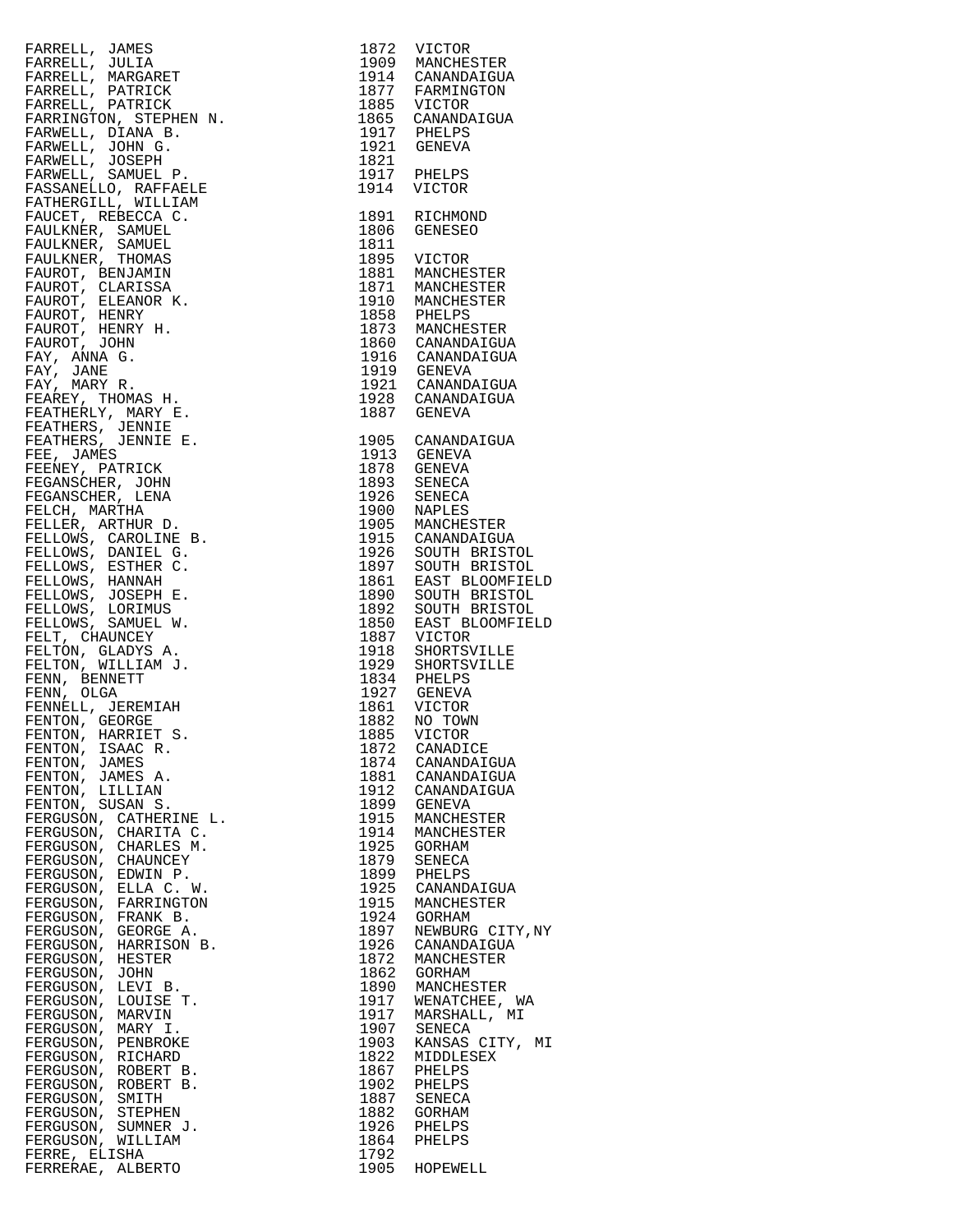|                                                                                                                                                                                                                                                                       |             | 1890 CANANDAIGUA                                                  |
|-----------------------------------------------------------------------------------------------------------------------------------------------------------------------------------------------------------------------------------------------------------------------|-------------|-------------------------------------------------------------------|
|                                                                                                                                                                                                                                                                       |             | 1880 CANANDAIGUA                                                  |
|                                                                                                                                                                                                                                                                       |             |                                                                   |
|                                                                                                                                                                                                                                                                       |             | 1854 BRISTOL<br>1926 GENEVA                                       |
|                                                                                                                                                                                                                                                                       |             |                                                                   |
|                                                                                                                                                                                                                                                                       |             | 1884 MANCHESTER<br>1891 CANANDAIGUA                               |
|                                                                                                                                                                                                                                                                       |             |                                                                   |
|                                                                                                                                                                                                                                                                       |             | 1923 GENEVA<br>1888 CLIFTON SPRINGS                               |
|                                                                                                                                                                                                                                                                       |             |                                                                   |
|                                                                                                                                                                                                                                                                       |             | 1820 PHELPS                                                       |
|                                                                                                                                                                                                                                                                       | 1821        |                                                                   |
|                                                                                                                                                                                                                                                                       |             | 1832 CANANDAIGUA                                                  |
|                                                                                                                                                                                                                                                                       |             | 1818 MIDDLESEX                                                    |
|                                                                                                                                                                                                                                                                       |             |                                                                   |
|                                                                                                                                                                                                                                                                       |             |                                                                   |
|                                                                                                                                                                                                                                                                       |             |                                                                   |
|                                                                                                                                                                                                                                                                       |             |                                                                   |
|                                                                                                                                                                                                                                                                       |             | 1818 MIDDLESEX<br>1888 NAPLES<br>1920 BRISTOL<br>1858 CANANDAIGUA |
|                                                                                                                                                                                                                                                                       |             | 1871 RICHMOND<br>1896 CANANDAIGUA                                 |
|                                                                                                                                                                                                                                                                       |             |                                                                   |
|                                                                                                                                                                                                                                                                       |             | 1906 GENEVA                                                       |
|                                                                                                                                                                                                                                                                       |             | 1875 GENEVA                                                       |
|                                                                                                                                                                                                                                                                       |             |                                                                   |
|                                                                                                                                                                                                                                                                       |             | 1903 CANANDAIGUA<br>1893 GENEVA                                   |
|                                                                                                                                                                                                                                                                       |             |                                                                   |
|                                                                                                                                                                                                                                                                       |             | 1813 PALMYRA<br>1803 PHELPS                                       |
|                                                                                                                                                                                                                                                                       |             |                                                                   |
|                                                                                                                                                                                                                                                                       |             | 1872 GENEVA                                                       |
|                                                                                                                                                                                                                                                                       |             | 1839 CANANDAIGUA                                                  |
|                                                                                                                                                                                                                                                                       | 1878 GORHAM |                                                                   |
|                                                                                                                                                                                                                                                                       |             | 1918 CANANDAIGUA                                                  |
|                                                                                                                                                                                                                                                                       |             |                                                                   |
|                                                                                                                                                                                                                                                                       |             | 1921 HOPEWELL<br>1903 GENEVA                                      |
|                                                                                                                                                                                                                                                                       |             |                                                                   |
|                                                                                                                                                                                                                                                                       |             | 1895 GORHAM                                                       |
|                                                                                                                                                                                                                                                                       |             | 1924 GENEVA                                                       |
|                                                                                                                                                                                                                                                                       |             | 1902 GENEVA                                                       |
|                                                                                                                                                                                                                                                                       |             | 1905 HOPEWELL                                                     |
|                                                                                                                                                                                                                                                                       |             | 1929 GENEVA                                                       |
|                                                                                                                                                                                                                                                                       |             | 1879 GORHAM                                                       |
|                                                                                                                                                                                                                                                                       |             | 1893 SENECA                                                       |
|                                                                                                                                                                                                                                                                       |             | 1889 GORHAM                                                       |
|                                                                                                                                                                                                                                                                       |             |                                                                   |
|                                                                                                                                                                                                                                                                       |             | 1928 BRISTOL<br>1913 PHELPS                                       |
|                                                                                                                                                                                                                                                                       |             |                                                                   |
|                                                                                                                                                                                                                                                                       |             | 1921 CANANDAIGUA<br>1909 EAST BLOOMFIELD                          |
|                                                                                                                                                                                                                                                                       |             |                                                                   |
|                                                                                                                                                                                                                                                                       |             | 1808 PITTSTOWN                                                    |
|                                                                                                                                                                                                                                                                       | 1810        |                                                                   |
|                                                                                                                                                                                                                                                                       |             | 1808 PITTSTOWN                                                    |
|                                                                                                                                                                                                                                                                       | 1804        |                                                                   |
|                                                                                                                                                                                                                                                                       |             |                                                                   |
|                                                                                                                                                                                                                                                                       |             |                                                                   |
|                                                                                                                                                                                                                                                                       |             |                                                                   |
|                                                                                                                                                                                                                                                                       |             | 1924 GENEVA<br>1815 SENECA                                        |
| FINK, LENA A.                                                                                                                                                                                                                                                         | 1927        | GENEVA                                                            |
| FINK, LOUISA                                                                                                                                                                                                                                                          | 1903 GENEVA |                                                                   |
| FINLEY, ALICE                                                                                                                                                                                                                                                         | 1895        | CANANDAIGUA                                                       |
| FRERIN, CHARLES<br>FERRIN, JAME O,<br>FERRIN, JAME O,<br>FERRIN, SHUBARL<br>FERRIN, DAVID<br>FERRIN, DAVID<br>FERRIN, JAMES C.<br>FERRIN, JAMES C.<br>FERRIN, JAMES C.<br>FERRIN, WILLIAM J.<br>FERRIN, CHARLES<br>FERRIN, WILLIAM J.<br>FERRIN, CHARLES<br>FERRY, CH |             | 1926 CANANDAIGUA                                                  |
| FINLEY, ANNA L.                                                                                                                                                                                                                                                       | 1898        | CANANDAIGUA                                                       |
| FINLEY, ANNE ELIZA                                                                                                                                                                                                                                                    |             |                                                                   |
| FINLEY, DAVID                                                                                                                                                                                                                                                         | 1813        | AVON                                                              |
| FINLEY, HORACE M.                                                                                                                                                                                                                                                     | 1901        | CANANDAIGUA                                                       |
| FINLEY, JOHN                                                                                                                                                                                                                                                          |             | 1861 CANANDAIGUA                                                  |
| FINN, ANN                                                                                                                                                                                                                                                             | 1907        | GENEVA                                                            |
| FINN, JAMES E.                                                                                                                                                                                                                                                        |             | 1923 GENEVA                                                       |
| FINN, MARGARET                                                                                                                                                                                                                                                        | 1927        | EAST BLOOMFIELD                                                   |
| FINN, PETER D.                                                                                                                                                                                                                                                        |             | 1910 GENEVA                                                       |
| FINNERTY, CATHERINE                                                                                                                                                                                                                                                   | 1923        | GENEVA                                                            |
|                                                                                                                                                                                                                                                                       |             |                                                                   |
| FINNERTY, FLORENCE L.                                                                                                                                                                                                                                                 | 1921        | GENEVA                                                            |
| FINNERTY, MATTHEW A.                                                                                                                                                                                                                                                  | 1923        | CANANDAIGUA                                                       |
| FINNEY, WILLIAM                                                                                                                                                                                                                                                       | 1814        |                                                                   |
| FIRMAN, WILLIAM                                                                                                                                                                                                                                                       | 1813        |                                                                   |
| FISCHER, LEONARD D.                                                                                                                                                                                                                                                   | 1921        | MANCHESTER                                                        |
| FISH, ABRAHAM                                                                                                                                                                                                                                                         | 1845        | MANCHESTER                                                        |
| FISH, ALEXANDER                                                                                                                                                                                                                                                       |             | 1886 SENECA                                                       |
| FISH, CARRIE L.                                                                                                                                                                                                                                                       | 1890        | MANCHESTER                                                        |
| FISH, ELISHA                                                                                                                                                                                                                                                          |             | 1833 FARMINGTON                                                   |
| FISH, FRED                                                                                                                                                                                                                                                            |             | 1924 PHELPS                                                       |
| FISH, GIDEON G.                                                                                                                                                                                                                                                       |             | 1864 ROCHESTER                                                    |
|                                                                                                                                                                                                                                                                       |             |                                                                   |
| FISH, JACOB                                                                                                                                                                                                                                                           | 1897        | PHELPS                                                            |
| FISH, JAMES D.                                                                                                                                                                                                                                                        | 1796        |                                                                   |
| FISH, JAMES D.                                                                                                                                                                                                                                                        | 1805        |                                                                   |
| FISH, JANE                                                                                                                                                                                                                                                            | 1896        | SENECA                                                            |
| FISH, JOB                                                                                                                                                                                                                                                             | 1822        |                                                                   |
| FISH, JOB                                                                                                                                                                                                                                                             |             |                                                                   |
| FISH, JOHN                                                                                                                                                                                                                                                            | 1864        | MICHIGAN                                                          |
| FISH, JOHN<br>FISH, JOSEPH                                                                                                                                                                                                                                            |             | 1897 SENECA<br>1877 MANCHESTER                                    |

| 1890<br>1880<br>1854<br>1926<br>1884<br>1891<br>$1923$<br>$1888$<br>1820<br>1821                                                                                                                                                                            | CANANDAIGUA<br>CANANDAIGUA<br><b>BRISTOL</b><br><b>GENEVA</b><br>MANCHESTER<br>CANANDAIGUA<br><b>GENEVA</b><br>CLIFTON SPRINGS<br>PHELPS                                                                                                                                                                                                                                                                                                                                               |
|-------------------------------------------------------------------------------------------------------------------------------------------------------------------------------------------------------------------------------------------------------------|----------------------------------------------------------------------------------------------------------------------------------------------------------------------------------------------------------------------------------------------------------------------------------------------------------------------------------------------------------------------------------------------------------------------------------------------------------------------------------------|
| 1832<br>1818<br>1818<br>1888<br>1920<br>1896<br>1906<br>1875<br>1903<br>1893<br>1813<br>1803<br>1872<br>1839<br>1878<br>- ^<br>1918<br>1921<br>1903<br>1895<br>1924<br>1902<br>1905<br>1929<br>----<br>1879<br>1893<br>1889<br>1928<br>1913<br>1921<br>1909 | CANANDAIGUA<br>MIDDLESEX<br>MIDDLESEX<br>NAPLES<br>BRISTOL<br>1858 CANANAL<br>1871 RICHMOND<br>2008 CANANDAI<br>CANANDAIGUA<br>CANANDAIGUA<br>GENEVA<br>GENEVA<br>CANANDAIGUA<br><b>GENEVA</b><br>PALMYRA<br>PHELPS<br>GENEVA<br>CANANDAIGUA<br>GORHAM<br>CANANDAIGUA<br>HOPEWELL<br><b>GENEVA</b><br>GORHAM<br>GENEVA<br><b>GENEVA</b><br>HOPEWELL<br>GENEVA<br>GORHAM<br>SENECA<br>GORHAM<br><b>BRISTOL</b><br>PHELPS<br>CANANDAIGUA<br>CANANDAIGUA<br>C™ פור∩OMF<br>EAST BLOOMFIELD |
| 1808<br>1810<br>1808                                                                                                                                                                                                                                        | PITTSTOWN<br>PITTSTOWN                                                                                                                                                                                                                                                                                                                                                                                                                                                                 |
| 1804<br>1903<br>1895<br>1926<br>1898<br>1813<br>1901<br>1861<br>1907<br>1923<br>1927<br>1910<br>1923<br>1921<br>1923<br>1814<br>1813<br>1921<br>1845<br>1886                                                                                                | 1884<br>1924 GENEVA<br>1815 SENECA<br>1927 GENEVA<br>GENEVA<br>CANANDAIGUA<br>CANANDAIGUA<br>CANANDAIGUA<br><b>AVON</b><br>CANANDAIGUA<br>CANANDAIGUA<br>GENEVA<br><b>GENEVA</b><br>EAST BLOOMFIELD<br><b>GENEVA</b><br>GENEVA<br>GENEVA<br>CANANDAIGUA<br>MANCHESTER<br>MANCHESTER<br>SENECA                                                                                                                                                                                          |
| 1890<br>1890<br>1833<br>1924<br>1864<br>1897<br>1796<br>1805<br>1896<br>1822                                                                                                                                                                                | MANCHESTER<br>FARMINGTON<br>PHELPS<br><b>ROCHESTER</b><br>PHELPS<br>SENECA                                                                                                                                                                                                                                                                                                                                                                                                             |
| 1864<br>1897<br>1877                                                                                                                                                                                                                                        | MICHIGAN<br>SENECA<br>MANCHESTER                                                                                                                                                                                                                                                                                                                                                                                                                                                       |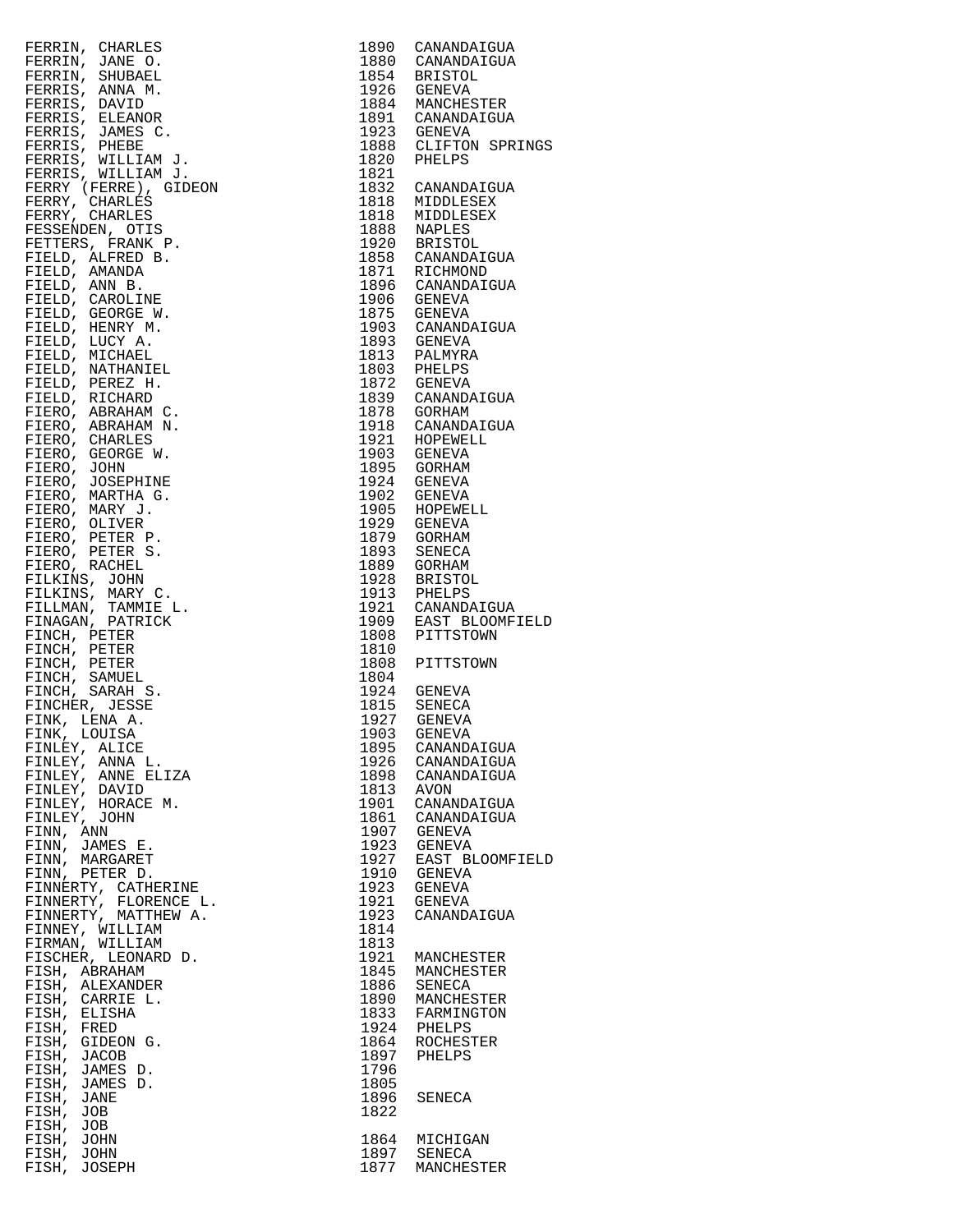| FISH, LEWIS                                                                                                                                                                                                                                                        |                                                    |
|--------------------------------------------------------------------------------------------------------------------------------------------------------------------------------------------------------------------------------------------------------------------|----------------------------------------------------|
|                                                                                                                                                                                                                                                                    |                                                    |
| FISH, MARGARET A.                                                                                                                                                                                                                                                  |                                                    |
| FISH, MARSENA                                                                                                                                                                                                                                                      |                                                    |
| FISH, MARY J.                                                                                                                                                                                                                                                      |                                                    |
| FISH, MARY S.                                                                                                                                                                                                                                                      |                                                    |
| 1895<br>1904 SENE<br>1890 MANCHESTER<br>1889 MANCHESTER<br>1926 CLIFTON SPRINGS<br>1912 GENEVA<br>1821 MANCHESTER<br>1813 FARMINGTON<br>1848 SENECA<br>1948 SENECA<br>FISH, MYRON                                                                                  |                                                    |
| FISH, PHILIP                                                                                                                                                                                                                                                       |                                                    |
|                                                                                                                                                                                                                                                                    |                                                    |
|                                                                                                                                                                                                                                                                    |                                                    |
|                                                                                                                                                                                                                                                                    |                                                    |
|                                                                                                                                                                                                                                                                    |                                                    |
|                                                                                                                                                                                                                                                                    |                                                    |
|                                                                                                                                                                                                                                                                    |                                                    |
|                                                                                                                                                                                                                                                                    |                                                    |
|                                                                                                                                                                                                                                                                    |                                                    |
|                                                                                                                                                                                                                                                                    |                                                    |
|                                                                                                                                                                                                                                                                    |                                                    |
|                                                                                                                                                                                                                                                                    |                                                    |
|                                                                                                                                                                                                                                                                    |                                                    |
|                                                                                                                                                                                                                                                                    |                                                    |
|                                                                                                                                                                                                                                                                    |                                                    |
|                                                                                                                                                                                                                                                                    |                                                    |
|                                                                                                                                                                                                                                                                    |                                                    |
|                                                                                                                                                                                                                                                                    |                                                    |
|                                                                                                                                                                                                                                                                    |                                                    |
|                                                                                                                                                                                                                                                                    |                                                    |
|                                                                                                                                                                                                                                                                    |                                                    |
|                                                                                                                                                                                                                                                                    |                                                    |
|                                                                                                                                                                                                                                                                    |                                                    |
|                                                                                                                                                                                                                                                                    |                                                    |
|                                                                                                                                                                                                                                                                    |                                                    |
|                                                                                                                                                                                                                                                                    |                                                    |
|                                                                                                                                                                                                                                                                    |                                                    |
|                                                                                                                                                                                                                                                                    |                                                    |
|                                                                                                                                                                                                                                                                    |                                                    |
|                                                                                                                                                                                                                                                                    |                                                    |
|                                                                                                                                                                                                                                                                    |                                                    |
|                                                                                                                                                                                                                                                                    |                                                    |
|                                                                                                                                                                                                                                                                    |                                                    |
|                                                                                                                                                                                                                                                                    |                                                    |
|                                                                                                                                                                                                                                                                    |                                                    |
|                                                                                                                                                                                                                                                                    |                                                    |
|                                                                                                                                                                                                                                                                    |                                                    |
|                                                                                                                                                                                                                                                                    |                                                    |
|                                                                                                                                                                                                                                                                    |                                                    |
|                                                                                                                                                                                                                                                                    |                                                    |
|                                                                                                                                                                                                                                                                    |                                                    |
|                                                                                                                                                                                                                                                                    |                                                    |
|                                                                                                                                                                                                                                                                    |                                                    |
| FISH, RODOLPHUS D. (2 FILES)<br>1989 MANCHESTER<br>FISH, SAMUEL W. 1999 MANCHESTER<br>FISH, SAMUEL W. 1999 MANCHESTER<br>FISH, ZURIAL, JR. 1991 MANCHESTER<br>FISHER, ADAM D. 1991 MANCHESTER<br>FISHER, ALANON D. 1992 UNITOR<br>FISHER, CH                       |                                                    |
|                                                                                                                                                                                                                                                                    |                                                    |
| FITCH, HENRY                                                                                                                                                                                                                                                       | 1866 VICTOR<br>1859 VICTOR                         |
| FITCH, LODOWICK                                                                                                                                                                                                                                                    |                                                    |
| FITCH, MARY                                                                                                                                                                                                                                                        | 1854 WEST BLOOMFIELD<br>1864 VICTOR<br>1907 GENEVA |
|                                                                                                                                                                                                                                                                    |                                                    |
|                                                                                                                                                                                                                                                                    | 1924 GENEVA                                        |
|                                                                                                                                                                                                                                                                    | 1905 GENEVA                                        |
|                                                                                                                                                                                                                                                                    | 1914 GENEVA                                        |
|                                                                                                                                                                                                                                                                    |                                                    |
|                                                                                                                                                                                                                                                                    | 1896 EAST BLOOMFIELD<br>1893 WEST BLOOMFIELD       |
|                                                                                                                                                                                                                                                                    | 1908 PHELPS                                        |
|                                                                                                                                                                                                                                                                    | 1927 GENEVA                                        |
|                                                                                                                                                                                                                                                                    |                                                    |
|                                                                                                                                                                                                                                                                    | 1845 MANCHESTER<br>1888 PHELPS                     |
|                                                                                                                                                                                                                                                                    |                                                    |
|                                                                                                                                                                                                                                                                    | 1899 PHELPS<br>1856 ESSEX COUNTY                   |
|                                                                                                                                                                                                                                                                    |                                                    |
|                                                                                                                                                                                                                                                                    | 1924 PHELPS<br>1926 HOPWEWELL                      |
|                                                                                                                                                                                                                                                                    | 1887 VICTOR                                        |
|                                                                                                                                                                                                                                                                    | 1915 GENEVA                                        |
|                                                                                                                                                                                                                                                                    |                                                    |
|                                                                                                                                                                                                                                                                    | 1813 SODUS<br>1880 EAST BLOOMFIELD                 |
|                                                                                                                                                                                                                                                                    |                                                    |
|                                                                                                                                                                                                                                                                    | 1892 EAST BLOOMFIELD<br>1911 EAST BLOOMFIELD       |
|                                                                                                                                                                                                                                                                    |                                                    |
|                                                                                                                                                                                                                                                                    | 1918 EAST BLOOMFIELD<br>1896 EAST BLOOMFIELD       |
|                                                                                                                                                                                                                                                                    | 1893 GENEVA                                        |
|                                                                                                                                                                                                                                                                    | 1914 CANANDAIGUA                                   |
|                                                                                                                                                                                                                                                                    |                                                    |
| FITTON, ANN A.<br>FITTON, GEORGE A.<br>FITTON, JOHN A.<br>FITTON, JOHN A.<br>FITZ GERALD, BRIDGET<br>FITZ GERALD, BRIDGET<br>FITZ MORRIS, MATTHEW<br>FITZGERALD, ANN<br>FITZGERALD, EVAN<br>FITZGERALD, JOHN<br>FITZGERALD, JOHN<br>FITZGERALD, JOHN<br>FITZGERALD | 1875 WEST BLOOMFIELD<br>1865 SENECA                |
| FLAHERTY, ANN<br>FLAHERTY, PATRICK                                                                                                                                                                                                                                 | 1868 GENEVA                                        |
|                                                                                                                                                                                                                                                                    |                                                    |

| 1920<br>1917<br>1911<br>1895<br>1904<br>1890<br>1889<br>1926<br>1912<br>1821<br>1813<br>1848                                                                                                                                                                                                                                                                                                                                                                                                                                                 | PHELPS<br>SENECA<br>GENEVA<br><b>SENECA</b><br><b>SENECA</b><br>MANCHESTER<br>MANCHESTER<br>CLIFTON SPRINGS<br>GENEVA<br>MANCHESTER<br>FARMINGTON<br>SENECA                                                                                                                                                                                                                                                                                                                                                                                                                                                                                                                                                                                                                                                                                                                                                                 |
|----------------------------------------------------------------------------------------------------------------------------------------------------------------------------------------------------------------------------------------------------------------------------------------------------------------------------------------------------------------------------------------------------------------------------------------------------------------------------------------------------------------------------------------------|-----------------------------------------------------------------------------------------------------------------------------------------------------------------------------------------------------------------------------------------------------------------------------------------------------------------------------------------------------------------------------------------------------------------------------------------------------------------------------------------------------------------------------------------------------------------------------------------------------------------------------------------------------------------------------------------------------------------------------------------------------------------------------------------------------------------------------------------------------------------------------------------------------------------------------|
| 1918<br>1916<br>1888<br>1872<br>1930<br>1884<br>1863<br>1925<br>1909<br>1920<br>1920<br>1929<br>1835<br>1928<br>1918<br>1828<br>1882<br>1910<br>1909<br>1874<br>1881<br>1855<br>1815<br>1904<br>1883<br>1827<br>1911<br>1912<br>1898<br>1922<br>1921<br>1912<br>1912<br>1874<br>1922<br>1820<br>1891<br>1866<br>1859<br>1854<br>1864<br>1907<br>1924<br>1905<br>1914<br>1896<br>1893<br>1908<br>1927<br>1845<br>1888<br>1899<br>1856<br>1924<br>1926<br>1887<br>1915<br>1813<br>1880<br>1892<br>1911<br>1918<br>1896<br>1893<br>1914<br>1875 | VICTOR<br>PHELPS<br>GORHAM<br>VICTOR<br>GENEVA<br>GENEVA<br>GORHAM<br>RUSHVILLE<br>EAST BLOOMFIELD<br>GENEVA<br><b>BRISTOL</b><br><b>GENEVA</b><br>SENECA<br><b>BRISTOL</b><br>SENECA<br>SENECA<br><b>GORHAM</b><br>GORHAM<br>GORHAM<br>GORHAM<br><b>GENEVA</b><br><b>BRISTOL</b><br><b>BRISTOL</b><br>EAST BLOOMFIELD<br>GORHAM<br>GORHAM<br><b>GENEVA</b><br>NAPLES<br>VICTOR<br>GENEVA<br>GORHAM<br>SENECA<br>MANCHESTER<br>CANANDAIGUA<br>WEST BLOOMFIELD<br><b>BRIGHTON</b><br><b>BRISTOL</b><br>VICTOR<br>VICTOR<br>WEST BLOOMFIELD<br>VICTOR<br><b>GENEVA</b><br>GENEVA<br><b>GENEVA</b><br>GENEVA<br>EAST BLOOMFIELD<br>WEST BLOOMFIELD<br>PHELPS<br>GENEVA<br>MANCHESTER<br>PHELPS<br>PHELPS<br>ESSEX COUNTY<br>PHELPS<br>HOPWEWELL<br>VICTOR<br><b>GENEVA</b><br>SODUS<br>EAST BLOOMFIELD<br>EAST BLOOMFIELD<br>EAST BLOOMFIELD<br>EAST BLOOMFIELD<br>EAST BLOOMFIELD<br>GENEVA<br>CANANDAIGUA<br>WEST BLOOMFIELD |
| 1865<br>1868                                                                                                                                                                                                                                                                                                                                                                                                                                                                                                                                 | SENECA<br><b>GENEVA</b>                                                                                                                                                                                                                                                                                                                                                                                                                                                                                                                                                                                                                                                                                                                                                                                                                                                                                                     |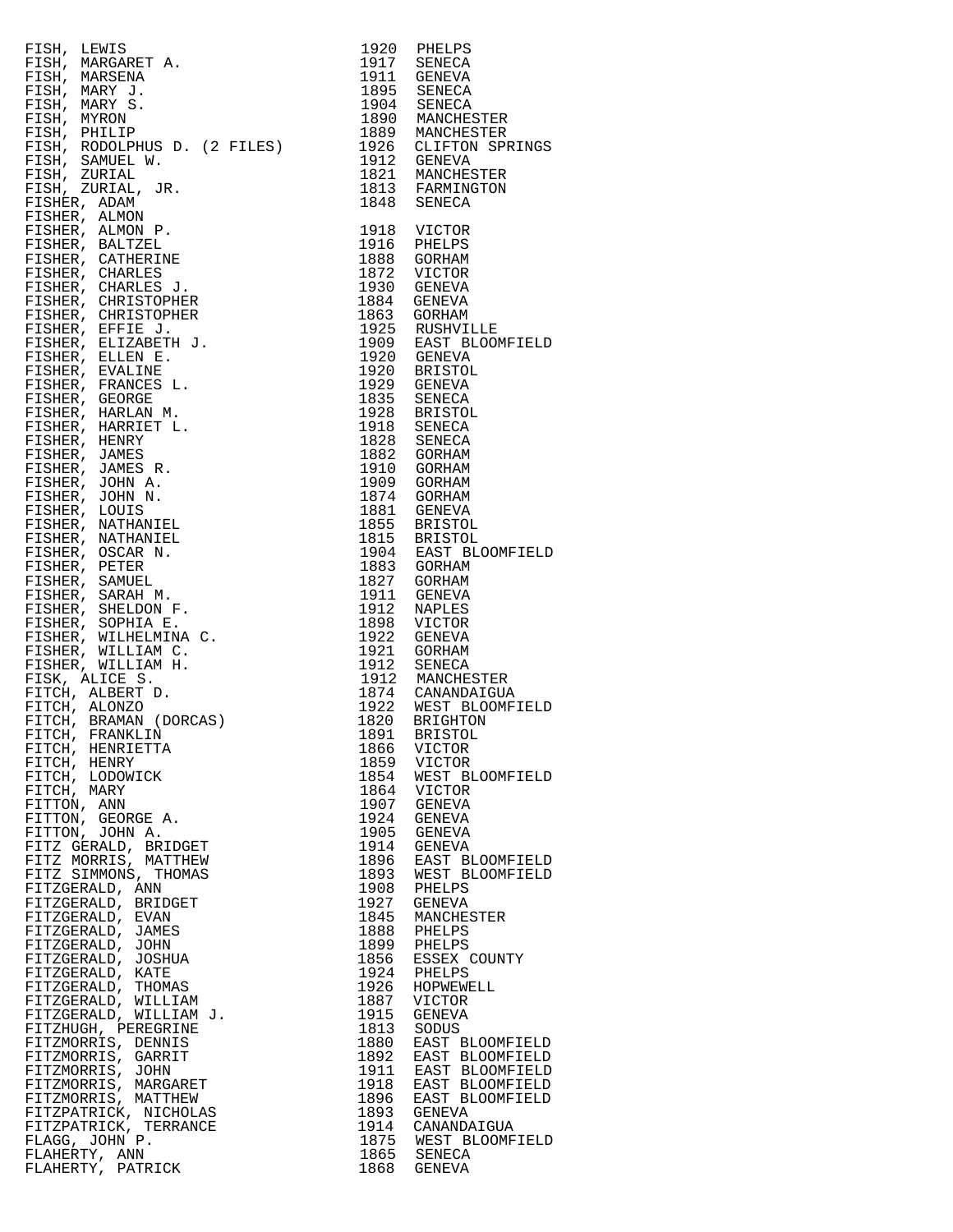| FLAMERY, WILLIAM L. 1915 GENERY<br>FLAMERY, FRANK HUGH, 1915 GENERA<br>FLAMERY, FRANK HUGH, 1921 BELLES<br>FLAMERIAN, HUGH, 1932 BELLES<br>FLAMERICAN, FRANCIS F. 1901 GENERAL<br>FLAMERICAN, FRANCIS F. 1901 GENERAL<br>FLAMERICAN, FRANC |              |                           |
|--------------------------------------------------------------------------------------------------------------------------------------------------------------------------------------------------------------------------------------------|--------------|---------------------------|
|                                                                                                                                                                                                                                            |              |                           |
|                                                                                                                                                                                                                                            |              |                           |
|                                                                                                                                                                                                                                            |              |                           |
|                                                                                                                                                                                                                                            |              |                           |
|                                                                                                                                                                                                                                            |              |                           |
|                                                                                                                                                                                                                                            |              |                           |
|                                                                                                                                                                                                                                            |              |                           |
|                                                                                                                                                                                                                                            |              |                           |
|                                                                                                                                                                                                                                            |              |                           |
|                                                                                                                                                                                                                                            |              |                           |
|                                                                                                                                                                                                                                            |              |                           |
|                                                                                                                                                                                                                                            |              |                           |
|                                                                                                                                                                                                                                            |              |                           |
|                                                                                                                                                                                                                                            |              |                           |
|                                                                                                                                                                                                                                            |              |                           |
|                                                                                                                                                                                                                                            |              |                           |
|                                                                                                                                                                                                                                            |              |                           |
|                                                                                                                                                                                                                                            |              |                           |
|                                                                                                                                                                                                                                            |              |                           |
|                                                                                                                                                                                                                                            |              |                           |
|                                                                                                                                                                                                                                            |              |                           |
|                                                                                                                                                                                                                                            |              |                           |
|                                                                                                                                                                                                                                            |              |                           |
|                                                                                                                                                                                                                                            |              |                           |
|                                                                                                                                                                                                                                            |              |                           |
|                                                                                                                                                                                                                                            |              |                           |
|                                                                                                                                                                                                                                            |              |                           |
|                                                                                                                                                                                                                                            |              |                           |
|                                                                                                                                                                                                                                            |              |                           |
|                                                                                                                                                                                                                                            |              |                           |
|                                                                                                                                                                                                                                            |              |                           |
|                                                                                                                                                                                                                                            |              |                           |
|                                                                                                                                                                                                                                            |              |                           |
|                                                                                                                                                                                                                                            |              |                           |
|                                                                                                                                                                                                                                            |              |                           |
|                                                                                                                                                                                                                                            |              |                           |
|                                                                                                                                                                                                                                            |              |                           |
|                                                                                                                                                                                                                                            |              |                           |
|                                                                                                                                                                                                                                            |              |                           |
|                                                                                                                                                                                                                                            |              |                           |
|                                                                                                                                                                                                                                            |              |                           |
|                                                                                                                                                                                                                                            |              |                           |
| FLYNN, DANIDL<br>FLYNN, DENNIS<br>TAMES                                                                                                                                                                                                    |              |                           |
|                                                                                                                                                                                                                                            | 1896         | CANANDAIGUA               |
| FLYNN, JAMES                                                                                                                                                                                                                               |              | 1909 EAST BLOOMFIE        |
| FLYNN, JAMES D.                                                                                                                                                                                                                            | 1928         | CANANDAIGUA               |
| FLYNN, JOHN                                                                                                                                                                                                                                |              | 1898 CANANDAIGUA          |
| FLYNN, JOHN C.<br>FLYNN, JOHN G.                                                                                                                                                                                                           | 1880         | GENEVA<br>1926 MANCHESTER |
| FLYNN, KATE                                                                                                                                                                                                                                | 1928         | PHELPS                    |
| FLYNN, LOUISE                                                                                                                                                                                                                              | 1927         | MANCHESTER                |
| FLYNN, LOUISE M.                                                                                                                                                                                                                           | 1927         | MANCHESTER                |
| FLYNN, MARGARET T.                                                                                                                                                                                                                         |              | 1877 CANANDAIGUA          |
| FLYNN, MARY                                                                                                                                                                                                                                |              | 1912 GENEVA               |
| FLYNN, NORA                                                                                                                                                                                                                                |              | 1924 SHORTSVILLE          |
| FLYNN, NORA E.                                                                                                                                                                                                                             | 1930         | MANCHESTER                |
| FLYNN, PATRICK<br>FLYNN, PETER                                                                                                                                                                                                             | 1873<br>1878 | SENECA<br>CANANDAIGUA     |
| FLYNN, WILLIAM H.                                                                                                                                                                                                                          | 1918         | SHORTSVILLE               |
| FLYNN, WILLIAM P.                                                                                                                                                                                                                          | 1926         | CANANDAIGUA               |
| FOBES, CELIA S.                                                                                                                                                                                                                            |              | 1878 CANANDAIGUA          |
| FOBES, ELIJAH                                                                                                                                                                                                                              | 1863         | CANANDAIGUA               |
| FOBES, HORATIO                                                                                                                                                                                                                             | 1862         | CANANDAIGUA               |
| FOBES, HORATIO L.                                                                                                                                                                                                                          | 1886         | CANANDAIGUA               |
| FOBES, JONATHAN                                                                                                                                                                                                                            | 1879         | CANANDAIGUA               |
| FOBES, MARY<br>FOGARTY, CORNELIUS                                                                                                                                                                                                          | 1882<br>1881 | CANANDAIGUA<br>MANCHESTER |
| FOGARTY, JAMES S.                                                                                                                                                                                                                          | 1927         | CANANDAIGUA               |
| FOGARTY, MARGUERITE                                                                                                                                                                                                                        | 1919         | CANANDAIGUA               |
| FOGARTY, MARTIN                                                                                                                                                                                                                            | 1926         | MANCHESTER                |
| FOGARTY, MILDRED                                                                                                                                                                                                                           |              | 1919 CANANDAIGUA          |
| FOLEY, JOHN P.                                                                                                                                                                                                                             |              | 1927 CANANDAIGUA          |
| FOLEY, MARY                                                                                                                                                                                                                                |              | 1925 HOPEWELL             |
| FOLEY, MICHAEL J.                                                                                                                                                                                                                          | 1925         | MANCHESTER                |

|                                                                                                                                                                                                                                                              |              | 1915 GENEVA<br>1912 PHELPS<br>1897 EAST BLOOMFIELD<br>1892 PHELPS<br>1911 SENEVA<br>1901 GENEVA<br>1901 CANANDAIGUA<br>1930 PHELPS<br>1898 HOPEWELL<br>1926 CANANDAIGUA<br>1905 EAST BUFFALO                                                                                                                                                                                       |
|--------------------------------------------------------------------------------------------------------------------------------------------------------------------------------------------------------------------------------------------------------------|--------------|------------------------------------------------------------------------------------------------------------------------------------------------------------------------------------------------------------------------------------------------------------------------------------------------------------------------------------------------------------------------------------|
|                                                                                                                                                                                                                                                              |              |                                                                                                                                                                                                                                                                                                                                                                                    |
|                                                                                                                                                                                                                                                              |              |                                                                                                                                                                                                                                                                                                                                                                                    |
|                                                                                                                                                                                                                                                              |              |                                                                                                                                                                                                                                                                                                                                                                                    |
|                                                                                                                                                                                                                                                              |              |                                                                                                                                                                                                                                                                                                                                                                                    |
|                                                                                                                                                                                                                                                              |              |                                                                                                                                                                                                                                                                                                                                                                                    |
|                                                                                                                                                                                                                                                              |              |                                                                                                                                                                                                                                                                                                                                                                                    |
|                                                                                                                                                                                                                                                              |              |                                                                                                                                                                                                                                                                                                                                                                                    |
|                                                                                                                                                                                                                                                              |              |                                                                                                                                                                                                                                                                                                                                                                                    |
|                                                                                                                                                                                                                                                              |              |                                                                                                                                                                                                                                                                                                                                                                                    |
|                                                                                                                                                                                                                                                              |              |                                                                                                                                                                                                                                                                                                                                                                                    |
|                                                                                                                                                                                                                                                              |              |                                                                                                                                                                                                                                                                                                                                                                                    |
|                                                                                                                                                                                                                                                              |              |                                                                                                                                                                                                                                                                                                                                                                                    |
|                                                                                                                                                                                                                                                              |              |                                                                                                                                                                                                                                                                                                                                                                                    |
|                                                                                                                                                                                                                                                              |              |                                                                                                                                                                                                                                                                                                                                                                                    |
|                                                                                                                                                                                                                                                              |              |                                                                                                                                                                                                                                                                                                                                                                                    |
|                                                                                                                                                                                                                                                              |              |                                                                                                                                                                                                                                                                                                                                                                                    |
|                                                                                                                                                                                                                                                              |              |                                                                                                                                                                                                                                                                                                                                                                                    |
|                                                                                                                                                                                                                                                              |              |                                                                                                                                                                                                                                                                                                                                                                                    |
|                                                                                                                                                                                                                                                              |              |                                                                                                                                                                                                                                                                                                                                                                                    |
|                                                                                                                                                                                                                                                              |              |                                                                                                                                                                                                                                                                                                                                                                                    |
|                                                                                                                                                                                                                                                              |              |                                                                                                                                                                                                                                                                                                                                                                                    |
|                                                                                                                                                                                                                                                              |              |                                                                                                                                                                                                                                                                                                                                                                                    |
|                                                                                                                                                                                                                                                              |              |                                                                                                                                                                                                                                                                                                                                                                                    |
|                                                                                                                                                                                                                                                              |              |                                                                                                                                                                                                                                                                                                                                                                                    |
|                                                                                                                                                                                                                                                              |              |                                                                                                                                                                                                                                                                                                                                                                                    |
|                                                                                                                                                                                                                                                              |              |                                                                                                                                                                                                                                                                                                                                                                                    |
|                                                                                                                                                                                                                                                              |              |                                                                                                                                                                                                                                                                                                                                                                                    |
|                                                                                                                                                                                                                                                              |              |                                                                                                                                                                                                                                                                                                                                                                                    |
|                                                                                                                                                                                                                                                              |              |                                                                                                                                                                                                                                                                                                                                                                                    |
|                                                                                                                                                                                                                                                              |              |                                                                                                                                                                                                                                                                                                                                                                                    |
|                                                                                                                                                                                                                                                              |              | $\begin{tabular}{llllll} 1897 & GENEVA \\ 1930 & GORHAM \\ 1836 & WEST BLOOMFIELD \\ 1846 & GORHAM \\ 1927 & SENECA \\ 1836 & GORHAM \\ 1850 & GORHAM \\ 1850 & GORHAM \\ 1846 & PHELPS \\ 1911 & MANCHESTER \\ 1890 & GORHAM \\ 1918 & GENEVA \\ 1918 & PHELPS \\ 1884 & GENEVA \\ 1918 & PHELPS \\ 1918 & PHELPS \\ 1918 & PHELPS \\ 1918 & PHELPS \\ 1919 & PHELPS \\ 1918 & S$ |
|                                                                                                                                                                                                                                                              |              |                                                                                                                                                                                                                                                                                                                                                                                    |
|                                                                                                                                                                                                                                                              |              |                                                                                                                                                                                                                                                                                                                                                                                    |
|                                                                                                                                                                                                                                                              |              |                                                                                                                                                                                                                                                                                                                                                                                    |
|                                                                                                                                                                                                                                                              |              |                                                                                                                                                                                                                                                                                                                                                                                    |
|                                                                                                                                                                                                                                                              |              |                                                                                                                                                                                                                                                                                                                                                                                    |
|                                                                                                                                                                                                                                                              |              |                                                                                                                                                                                                                                                                                                                                                                                    |
|                                                                                                                                                                                                                                                              |              |                                                                                                                                                                                                                                                                                                                                                                                    |
|                                                                                                                                                                                                                                                              |              |                                                                                                                                                                                                                                                                                                                                                                                    |
|                                                                                                                                                                                                                                                              |              |                                                                                                                                                                                                                                                                                                                                                                                    |
| FLYNN, JAMES<br>FLYNN, JAMES                                                                                                                                                                                                                                 | 1896<br>1909 | CANANDAIGUA<br>EAST BLOOMFIELD                                                                                                                                                                                                                                                                                                                                                     |
| FLANERY, WILLIAM L. 1915 GENEVA<br>FLANERY, FRANK II.JAM L. 1915 GENEVA<br>FLANERAIR, HUGH PARK 1922 FIELDS<br>FLANERAIR, HUGH PARK 1922 FIELDS<br>FLANERAIR, DREAG 1923 FIELDS<br>FLANERAIR (1923 FIELDS)<br>FLANERAIR (1934 F. 1930 FIE<br>FLYNN, JAMES D. | 1928         | CANANDAIGUA                                                                                                                                                                                                                                                                                                                                                                        |
|                                                                                                                                                                                                                                                              | 1898         | CANANDAIGUA                                                                                                                                                                                                                                                                                                                                                                        |
| FLYNN, JOHN<br>FLYNN, JOHN C.                                                                                                                                                                                                                                | 1880         | GENEVA                                                                                                                                                                                                                                                                                                                                                                             |
| FLYNN, JOHN G.                                                                                                                                                                                                                                               | 1926         | MANCHESTER                                                                                                                                                                                                                                                                                                                                                                         |
| FLYNN, KATE                                                                                                                                                                                                                                                  | 1928         | PHELPS                                                                                                                                                                                                                                                                                                                                                                             |
| FLYNN, LOUISE                                                                                                                                                                                                                                                | 1927         | MANCHESTER                                                                                                                                                                                                                                                                                                                                                                         |
| FLYNN, LOUISE M.                                                                                                                                                                                                                                             | 1927         | MANCHESTER                                                                                                                                                                                                                                                                                                                                                                         |
| FLYNN, MARGARET T.                                                                                                                                                                                                                                           | 1877         | CANANDAIGUA<br>GENEVA                                                                                                                                                                                                                                                                                                                                                              |
| FLYNN, MARY<br>FLYNN, NORA                                                                                                                                                                                                                                   | 1912<br>1924 | SHORTSVILLE                                                                                                                                                                                                                                                                                                                                                                        |
| FLYNN, NORA E.                                                                                                                                                                                                                                               | 1930         | MANCHESTER                                                                                                                                                                                                                                                                                                                                                                         |
| FLYNN, PATRICK                                                                                                                                                                                                                                               | 1873         | SENECA                                                                                                                                                                                                                                                                                                                                                                             |
| FLYNN, PETER                                                                                                                                                                                                                                                 | 1878         | CANANDAIGUA                                                                                                                                                                                                                                                                                                                                                                        |
| FLYNN, WILLIAM H.                                                                                                                                                                                                                                            | 1918         | SHORTSVILLE                                                                                                                                                                                                                                                                                                                                                                        |
| FLYNN, WILLIAM P.                                                                                                                                                                                                                                            | 1926         | CANANDAIGUA                                                                                                                                                                                                                                                                                                                                                                        |
| FOBES, CELIA S.                                                                                                                                                                                                                                              | 1878         | CANANDAIGUA                                                                                                                                                                                                                                                                                                                                                                        |
| FOBES, ELIJAH                                                                                                                                                                                                                                                | 1863         | CANANDAIGUA                                                                                                                                                                                                                                                                                                                                                                        |
| FOBES, HORATIO                                                                                                                                                                                                                                               | 1862<br>1886 | CANANDAIGUA<br>CANANDAIGUA                                                                                                                                                                                                                                                                                                                                                         |
| FOBES, HORATIO L.<br>FOBES, JONATHAN                                                                                                                                                                                                                         | 1879         | CANANDAIGUA                                                                                                                                                                                                                                                                                                                                                                        |
|                                                                                                                                                                                                                                                              | 1882         | CANANDAIGUA                                                                                                                                                                                                                                                                                                                                                                        |
|                                                                                                                                                                                                                                                              | 1881         | MANCHESTER                                                                                                                                                                                                                                                                                                                                                                         |
|                                                                                                                                                                                                                                                              | 1927         | CANANDAIGUA                                                                                                                                                                                                                                                                                                                                                                        |
|                                                                                                                                                                                                                                                              | 1919         | CANANDAIGUA                                                                                                                                                                                                                                                                                                                                                                        |
| FOBES, MARY<br>FOGARTY, CORNELIUS<br>FOGARTY, JAMES S.<br>FOGARTY, MARGUERITE<br>FOGARTY, MARTIN                                                                                                                                                             | 1926         | MANCHESTER                                                                                                                                                                                                                                                                                                                                                                         |
| FOGARTY, MILDRED                                                                                                                                                                                                                                             | 1919         | CANANDAIGUA                                                                                                                                                                                                                                                                                                                                                                        |
| FOLEY, JOHN P.<br>FOLEY, MARY                                                                                                                                                                                                                                | 1927         | CANANDAIGUA<br>1925 HOPEWELL<br>MANCHESTER                                                                                                                                                                                                                                                                                                                                         |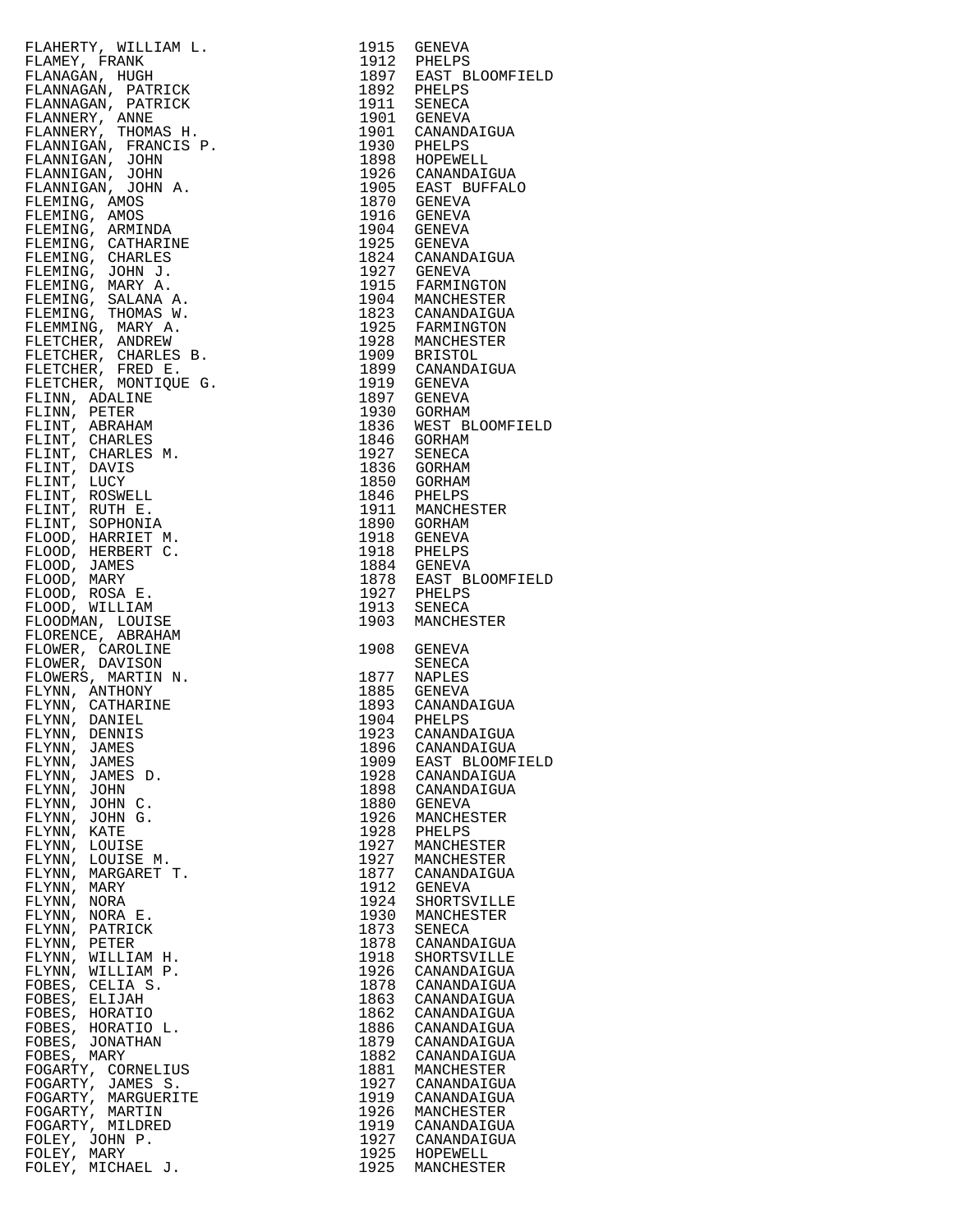| ${\small \begin{tabular}{l} 1918 \\ 1918 \\ 1884 & GENANDA \\ 1885 & GENENA \\ 1886 & GENENA \\ 1887 & SENENA \\ 1897 & SENENA \\ 1911 & GENENA \\ 1911 & 1911 \\ 1894 & 1829 \\ 1895 & CHINENA \\ 1912 & CLLTTON \\ 1914 & 1829 \\ 1915 & CLLTTON \\ 1919 & NAPLES \\ 1911 & JDFFERS \\ 1911 & JDFFERS \\ 1912 & GCKINANDA \\ 1919 & GORMAM \\ 1886 & GORMAM$<br>FOLEY, PATRICK J. |              | CANANDAIGUA                         |
|-------------------------------------------------------------------------------------------------------------------------------------------------------------------------------------------------------------------------------------------------------------------------------------------------------------------------------------------------------------------------------------|--------------|-------------------------------------|
| FOLGER, CHARLES J.                                                                                                                                                                                                                                                                                                                                                                  |              |                                     |
| FOLGER, CHARLES W.                                                                                                                                                                                                                                                                                                                                                                  |              |                                     |
| FOLGER, HANNAH                                                                                                                                                                                                                                                                                                                                                                      |              |                                     |
| FOLGER, SUSAN R.<br>FOLGER, VASHTI S.                                                                                                                                                                                                                                                                                                                                               |              |                                     |
| FOLLETT, FREDERIC                                                                                                                                                                                                                                                                                                                                                                   |              |                                     |
| FOLLETT, JONATHAN                                                                                                                                                                                                                                                                                                                                                                   |              |                                     |
| FOLLETT, LEONARD                                                                                                                                                                                                                                                                                                                                                                    |              | 1829 PHELPS<br>1925 CLIFTON SPRINGS |
| FOLLETT, SARAH                                                                                                                                                                                                                                                                                                                                                                      |              | 1895 MANCHESTER                     |
| FOLTS, JOHN                                                                                                                                                                                                                                                                                                                                                                         |              |                                     |
| FOLTS, MARY                                                                                                                                                                                                                                                                                                                                                                         |              | 1927 NAPLES<br>1911 JEFFERSON CO.   |
| FONDA, ALICE I.S.                                                                                                                                                                                                                                                                                                                                                                   |              |                                     |
| FONDA, FRED A.<br>FONDA, GILBERT                                                                                                                                                                                                                                                                                                                                                    |              | 1916 CANANDAIGUA                    |
| FONDA, JERRY W.                                                                                                                                                                                                                                                                                                                                                                     |              |                                     |
| FONDA, JOHN                                                                                                                                                                                                                                                                                                                                                                         |              |                                     |
| FOOT, JOHN                                                                                                                                                                                                                                                                                                                                                                          |              |                                     |
| FOOT, SAMUEL A. (2 FILES)                                                                                                                                                                                                                                                                                                                                                           |              |                                     |
| FOOT, SAMUEL C.                                                                                                                                                                                                                                                                                                                                                                     |              |                                     |
| FOOTE, EDMUND C.                                                                                                                                                                                                                                                                                                                                                                    |              |                                     |
| FOOTE, MARY L.                                                                                                                                                                                                                                                                                                                                                                      |              |                                     |
| FOOTE, WILLIAM B.                                                                                                                                                                                                                                                                                                                                                                   |              |                                     |
| FORBES, CAROLINE<br>FORBES, PHINEAS                                                                                                                                                                                                                                                                                                                                                 |              |                                     |
| FORCE, ISAAC                                                                                                                                                                                                                                                                                                                                                                        |              | 1816 CANANDAIGUA                    |
| FORD, AMBROSE C.                                                                                                                                                                                                                                                                                                                                                                    |              |                                     |
| FORD, AVERY A.                                                                                                                                                                                                                                                                                                                                                                      |              |                                     |
| FORD, CHARLES                                                                                                                                                                                                                                                                                                                                                                       |              | 1911 SOUTH BRISTOL                  |
| FORD, CORA A.                                                                                                                                                                                                                                                                                                                                                                       |              |                                     |
| FORD, ELIZA G.                                                                                                                                                                                                                                                                                                                                                                      |              | 1886 MANCHESTER                     |
| FORD, ERASTUS                                                                                                                                                                                                                                                                                                                                                                       |              |                                     |
| FORD, EXPERIENCE<br>FORD, FRED                                                                                                                                                                                                                                                                                                                                                      |              | 1929 CLIFTON SPRINGS                |
| FORD, FREDERICK                                                                                                                                                                                                                                                                                                                                                                     |              |                                     |
| FORD, JAMES E.                                                                                                                                                                                                                                                                                                                                                                      |              |                                     |
| FORD, JOSEPH C.                                                                                                                                                                                                                                                                                                                                                                     |              |                                     |
| FORD, MARTIN                                                                                                                                                                                                                                                                                                                                                                        |              | 1886 CANANDAIGUA                    |
| FORD, MICHAEL                                                                                                                                                                                                                                                                                                                                                                       |              |                                     |
| FORD, THOMAS                                                                                                                                                                                                                                                                                                                                                                        |              | 1927 SHORTSVILLE                    |
| FORDERKONZ, JENNIE                                                                                                                                                                                                                                                                                                                                                                  |              | PORT GIBSON                         |
| FORDON, CAROLINE E.<br>FORDON, FRANCES E.                                                                                                                                                                                                                                                                                                                                           |              |                                     |
| FORDON, GEORGE                                                                                                                                                                                                                                                                                                                                                                      |              |                                     |
| FORDON, GEORGE A.                                                                                                                                                                                                                                                                                                                                                                   |              |                                     |
| FORDON, GEORGE F.                                                                                                                                                                                                                                                                                                                                                                   |              |                                     |
| FORDON, HANNAH                                                                                                                                                                                                                                                                                                                                                                      |              |                                     |
| FORDON, HONOR M.                                                                                                                                                                                                                                                                                                                                                                    |              |                                     |
| FORDON, SARAH M.                                                                                                                                                                                                                                                                                                                                                                    |              |                                     |
| FORDON, WILLIAM<br>FOREMAN, FREDERICK                                                                                                                                                                                                                                                                                                                                               | 1908         | GENEVA                              |
| FOREMAN, WILLIAM                                                                                                                                                                                                                                                                                                                                                                    | 1913         | <b>BRISTOL</b>                      |
| FORGISON, PETER                                                                                                                                                                                                                                                                                                                                                                     | 1834         | SENECA                              |
| FORREST, JAMES E.                                                                                                                                                                                                                                                                                                                                                                   | 1890         | SOUTH BRISTOL                       |
| FORST, PHILIP                                                                                                                                                                                                                                                                                                                                                                       | 1802         |                                     |
| FORSTER, CLARK                                                                                                                                                                                                                                                                                                                                                                      | 1917         | SENECA                              |
| FORSTER, EDWARD H.                                                                                                                                                                                                                                                                                                                                                                  | 1905         | SENECA                              |
| FORSTER, MATILDA B.                                                                                                                                                                                                                                                                                                                                                                 | 1916         | SENECA                              |
| FORSTER, SARAH E.<br>FORSTER, WILLIAM                                                                                                                                                                                                                                                                                                                                               | 1923<br>1886 | MANCHESTER<br>SENECA                |
| FORSTER, WILLIAM D.                                                                                                                                                                                                                                                                                                                                                                 | 1916         | SENECA                              |
| FORSYTH, LEANDER                                                                                                                                                                                                                                                                                                                                                                    | 1911         | EAST BLOOMFIELD                     |
| FORSYTH, WALTER (3 FILES)                                                                                                                                                                                                                                                                                                                                                           | 1900         | <b>SENECA</b>                       |
| FORT, JANE                                                                                                                                                                                                                                                                                                                                                                          | 1915         | PHELPS                              |
| FOSKET, SOPHIA                                                                                                                                                                                                                                                                                                                                                                      | 1886         | CANANDAIGUA                         |
| FOSKETT, ALICE A.                                                                                                                                                                                                                                                                                                                                                                   |              | 1927 CANANDAIGUA                    |
| FOSKETT, CHARLES H.                                                                                                                                                                                                                                                                                                                                                                 | 1903         | CANANDAIGUA                         |
| FOSKETT, HATHAWAY<br>FOSKETT, MARY E.                                                                                                                                                                                                                                                                                                                                               | 1892<br>1892 | HOPEWELL<br>HOPEWELL                |
| FOSMIRE, CYRUS                                                                                                                                                                                                                                                                                                                                                                      |              | 1915 CANANDAIGUA                    |
| FOSMIRE, GERTRUDE                                                                                                                                                                                                                                                                                                                                                                   | 1877         | GORHAM                              |
| FOSMIRE, SARAH                                                                                                                                                                                                                                                                                                                                                                      | 1896         | VICTOR                              |
| FOSTER, ADALINE                                                                                                                                                                                                                                                                                                                                                                     | 1872         | PHELPS                              |
| FOSTER, ALANSON                                                                                                                                                                                                                                                                                                                                                                     | 1817         | MIDDLESEX                           |
| FOSTER, ARTHUR E.                                                                                                                                                                                                                                                                                                                                                                   | 1930         | CANANDAIGUA                         |
| FOSTER, FLORA L.                                                                                                                                                                                                                                                                                                                                                                    |              | 1917 GORHAM                         |
| FOSTER, FRANK                                                                                                                                                                                                                                                                                                                                                                       | 1928         | CANANDAIGUA                         |
| FOSTER, GEORGE B.<br>FOSTER, HARVEY C.                                                                                                                                                                                                                                                                                                                                              |              | 1894 PHELPS<br>1902 CANANDAIGUA     |
| FOSTER, HENRY                                                                                                                                                                                                                                                                                                                                                                       |              | 1901 CLIFTON SPRINGS                |
| FOSTER, JAY                                                                                                                                                                                                                                                                                                                                                                         |              | 1907 FARMINGTON                     |

| 1918         | CANANDAIGUA                   |
|--------------|-------------------------------|
| 1884<br>1885 | GENEVA<br>GENEVA              |
| 1857         | SENECA                        |
| 1877<br>1911 | GENEVA<br>GENEVA              |
| 1804<br>1829 | PHELPS                        |
| 1925         | CLIFTON SPRINGS               |
| 1895<br>1919 | MANCHESTER<br>NAPLES          |
| 1927         | NAPLES                        |
| 1911<br>1916 | JEFFERSON CO.<br>CANANDAIGUA  |
| 1886         | GORHAM                        |
| 1890<br>1919 | GORHAM<br>GORHAM              |
| 1862         | SENECA                        |
| 1878<br>1862 | GENEVA<br>SENECA              |
| 1928<br>1919 | GENEVA<br>GENEVA              |
| 1915         | GENEVA                        |
| 1921<br>1803 | VICTOR<br><b>BRISTOL</b>      |
| 1816         | CANANDAIGUA                   |
| 1824<br>1885 | VICTOR<br>CANADICE            |
| 1911         | SOUTH BRISTOL                 |
| 1909<br>1886 | <b>VICTOR</b><br>MANCHESTER   |
| 1888         | VICTOR                        |
| 1875<br>1929 | PHELPS<br>CLIFTON SPRINGS     |
| 1930         | VICTOR                        |
| 1902<br>1884 | GENEVA<br>VICTOR              |
| 1886<br>1890 | CANANDAIGUA<br>VICTOR         |
| 1927         | SHORTSVILLE                   |
| 1919<br>1916 | PORT GIBSON<br>GENEVA         |
| 1891         | SENECA                        |
| 1876<br>1911 | SENECA<br>GENEVA              |
| 1922         | GENEVA                        |
| 1910<br>1914 | GENEVA<br>GENEVA              |
| 1892         | GENEVA                        |
| 1898<br>1908 | GENEVA<br><b>GENEVA</b>       |
| 1913<br>1834 | <b>BRISTOL</b><br>SENECA      |
| 1890         | SOUTH BRISTOL                 |
| 1802<br>1917 | SENECA                        |
| 1905         | SENECA                        |
| 1916<br>1923 | SENECA<br>MANCHESTER          |
| 1886         | SENECA                        |
| 1916<br>1911 | SENECA<br>EAST BLOOMFIELD     |
| 1900<br>1915 | SENECA                        |
| 1886         | PHELPS<br>CANANDAIGUA         |
| 1927<br>1903 | CANANDAIGUA<br>CANANDAIGUA    |
| 1892         | HOPEWELL                      |
| 1892<br>1915 | HOPEWELL<br>CANANDAIGUA       |
| 1877         | GORHAM                        |
| 1896         | VICTOR<br>PHELPS              |
| 1872<br>1817 | MIDDLESEX                     |
| 1930<br>1917 | CANANDAIGUA<br>GORHAM         |
| 1928<br>1894 | CANANDAIGUA                   |
| 1902         | PHELPS<br>CANANDAIGUA         |
| 1901<br>1907 | CLIFTON SPRINGS<br>FARMINGTON |
|              |                               |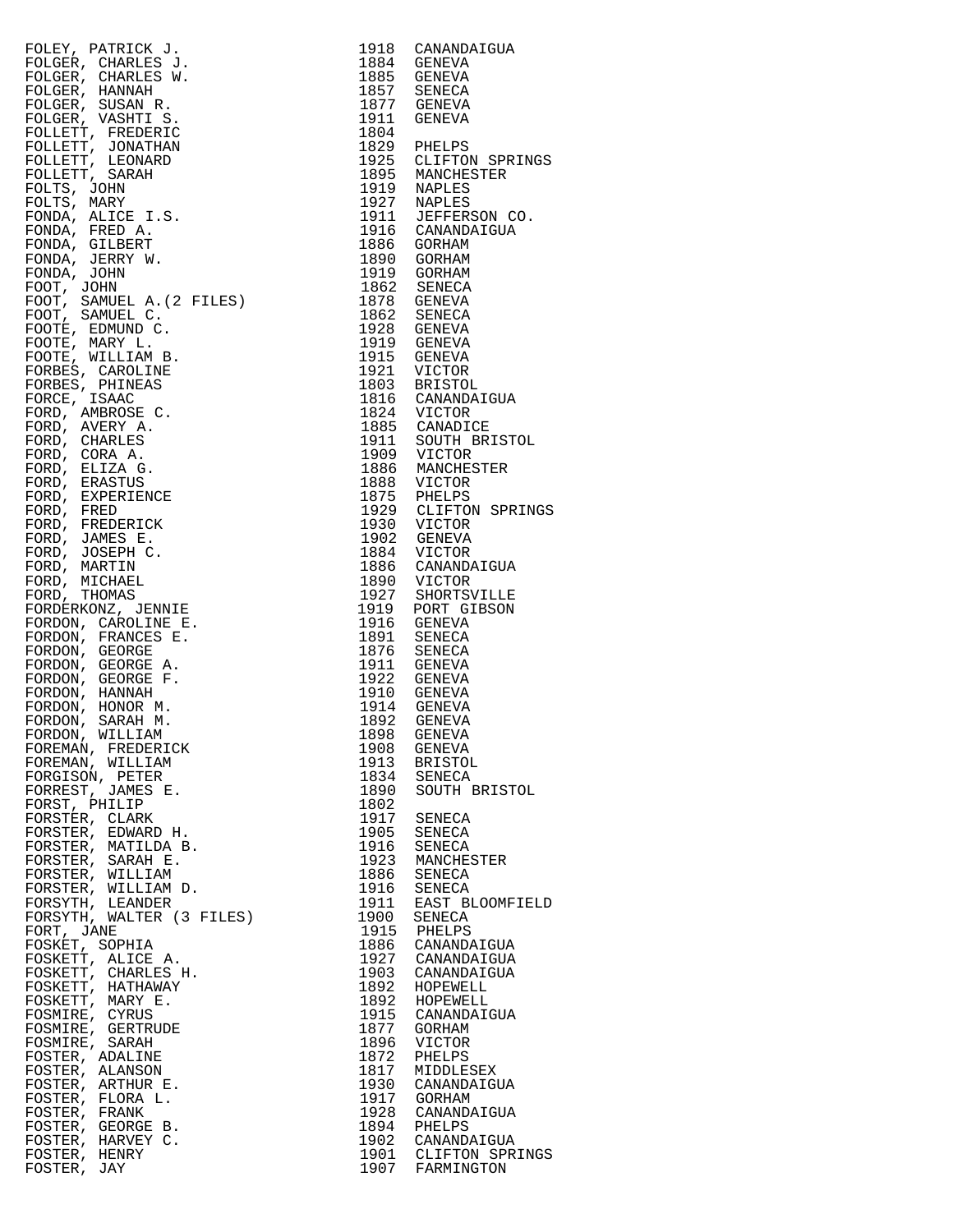|                                                                                                                                                                                                                                                                          |      | 1873 PHELPS<br>1872 PHELPS                                                                                         |
|--------------------------------------------------------------------------------------------------------------------------------------------------------------------------------------------------------------------------------------------------------------------------|------|--------------------------------------------------------------------------------------------------------------------|
|                                                                                                                                                                                                                                                                          |      |                                                                                                                    |
|                                                                                                                                                                                                                                                                          | 1814 | BRISTOL                                                                                                            |
|                                                                                                                                                                                                                                                                          | 1815 |                                                                                                                    |
|                                                                                                                                                                                                                                                                          |      |                                                                                                                    |
|                                                                                                                                                                                                                                                                          |      | 1878 PHELPS<br>1916 MANCHESTER                                                                                     |
|                                                                                                                                                                                                                                                                          |      |                                                                                                                    |
|                                                                                                                                                                                                                                                                          |      | 1880 PHELPS<br>1845 MANCHESTER                                                                                     |
|                                                                                                                                                                                                                                                                          |      |                                                                                                                    |
|                                                                                                                                                                                                                                                                          |      |                                                                                                                    |
|                                                                                                                                                                                                                                                                          |      |                                                                                                                    |
|                                                                                                                                                                                                                                                                          |      | 1915 GENEVA<br>1894 GORHAM<br>1911 CANANDAIGUA<br>1881 MANCHESTER                                                  |
|                                                                                                                                                                                                                                                                          |      |                                                                                                                    |
|                                                                                                                                                                                                                                                                          |      |                                                                                                                    |
|                                                                                                                                                                                                                                                                          |      |                                                                                                                    |
|                                                                                                                                                                                                                                                                          |      |                                                                                                                    |
|                                                                                                                                                                                                                                                                          |      | 1853 CANANDAIGUA<br>1911 CANANDAIGUA<br>1911 GENEVA<br>1903 PHELPS                                                 |
|                                                                                                                                                                                                                                                                          |      | 1909 GENEVA<br>1926 GENEVA<br>1930 GENEVA<br>1930 GENEVA<br>1926 CANANDAIGUA<br>1927 GENEVA                        |
|                                                                                                                                                                                                                                                                          |      |                                                                                                                    |
|                                                                                                                                                                                                                                                                          |      |                                                                                                                    |
|                                                                                                                                                                                                                                                                          |      |                                                                                                                    |
|                                                                                                                                                                                                                                                                          |      |                                                                                                                    |
|                                                                                                                                                                                                                                                                          |      |                                                                                                                    |
|                                                                                                                                                                                                                                                                          |      |                                                                                                                    |
|                                                                                                                                                                                                                                                                          |      |                                                                                                                    |
|                                                                                                                                                                                                                                                                          |      |                                                                                                                    |
|                                                                                                                                                                                                                                                                          |      |                                                                                                                    |
| FOSTER, JAY<br>FOSTER, JONN H.<br>FOSTER, JOHN H.<br>FOSTER, JONATHAN<br>FOSTER, JONATHAN<br>FOSTER, MARY E.<br>FOSTER, MARY E.<br>FOSTER, MARY E.<br>FOSTER, MARY E.<br>FOSTER, MARY E.<br>FOSTER, MARY E.<br>FOSTER, MARY E.<br>FOSTER, MARY E.<br>FOSTER, MARY E.<br> |      | 1890 GENEVA<br>1886 HOPEWELL<br>1841 WEST BLOOMFI<br>1991 GENEVA                                                   |
|                                                                                                                                                                                                                                                                          |      | 1914 GENEVA<br>1863 SENECA<br>1930 VICTOR<br>1912 GENEVA<br>1982 GENEVA<br>1882 GENEVA                             |
|                                                                                                                                                                                                                                                                          |      |                                                                                                                    |
|                                                                                                                                                                                                                                                                          |      |                                                                                                                    |
|                                                                                                                                                                                                                                                                          |      |                                                                                                                    |
|                                                                                                                                                                                                                                                                          |      |                                                                                                                    |
|                                                                                                                                                                                                                                                                          |      |                                                                                                                    |
|                                                                                                                                                                                                                                                                          |      |                                                                                                                    |
|                                                                                                                                                                                                                                                                          |      | 1863 SENECA<br>1896 GENEVA                                                                                         |
|                                                                                                                                                                                                                                                                          |      |                                                                                                                    |
|                                                                                                                                                                                                                                                                          |      |                                                                                                                    |
|                                                                                                                                                                                                                                                                          |      |                                                                                                                    |
|                                                                                                                                                                                                                                                                          |      | 1856 GORHAM<br>1892 GENEVA<br>1919 NAPLES<br>1902 GENEVA                                                           |
|                                                                                                                                                                                                                                                                          | 1893 | NAPLES                                                                                                             |
|                                                                                                                                                                                                                                                                          | 1814 |                                                                                                                    |
|                                                                                                                                                                                                                                                                          |      |                                                                                                                    |
|                                                                                                                                                                                                                                                                          |      | 1926 NAPLES<br>1811 LIMA                                                                                           |
|                                                                                                                                                                                                                                                                          |      |                                                                                                                    |
|                                                                                                                                                                                                                                                                          |      | 1909 RICHMOND<br>1909 RICHMOND<br>1913 WALES, ENGLA<br>1913 PHELPS<br>1902 SAYRE, PA<br>1908 GENEVA<br>1908 GENEVA |
|                                                                                                                                                                                                                                                                          |      |                                                                                                                    |
|                                                                                                                                                                                                                                                                          |      |                                                                                                                    |
|                                                                                                                                                                                                                                                                          |      |                                                                                                                    |
|                                                                                                                                                                                                                                                                          |      |                                                                                                                    |
|                                                                                                                                                                                                                                                                          |      |                                                                                                                    |
|                                                                                                                                                                                                                                                                          | 1903 | GENEVA                                                                                                             |
| FOX,<br>ESTHER                                                                                                                                                                                                                                                           | 1905 | MANCHESTER                                                                                                         |
| FOX, ESTHER M.                                                                                                                                                                                                                                                           | 1901 | MANCHESTER                                                                                                         |
| FOX, EVA A.                                                                                                                                                                                                                                                              | 1929 | CLIFTON SPRI                                                                                                       |
| FOX,<br>GEORGE                                                                                                                                                                                                                                                           | 1841 | RICHMOND                                                                                                           |
| FOX,<br>HANNAH M.                                                                                                                                                                                                                                                        | 1910 | EAST BLOOMFI                                                                                                       |
| FOX, HENRY                                                                                                                                                                                                                                                               | 1878 | EAST BLOOMFI                                                                                                       |
| FOX, HENRY                                                                                                                                                                                                                                                               | 1903 | SOUTH BRISTO                                                                                                       |
| FOX, HENRY                                                                                                                                                                                                                                                               | 1920 | CANANDAIGUA                                                                                                        |
| FOX, HERMAN F.                                                                                                                                                                                                                                                           | 1913 | GENEVA                                                                                                             |
| FOX, JACOB                                                                                                                                                                                                                                                               | 1929 | NAPLES                                                                                                             |
| FOX, JAMES F.                                                                                                                                                                                                                                                            | 1883 | CANANDAIGUA                                                                                                        |
| FOX, JAMES M.                                                                                                                                                                                                                                                            | 1883 | CANANDAIGUA                                                                                                        |
| FOX, JENNIE L.                                                                                                                                                                                                                                                           | 1881 | VICTOR                                                                                                             |
| FOX, JOHN C.                                                                                                                                                                                                                                                             | 1911 | GORHAM                                                                                                             |
| FOX, JOSEPH                                                                                                                                                                                                                                                              | 1912 | SOUTH BRISTO                                                                                                       |
| FOX, JOSEPH                                                                                                                                                                                                                                                              | 1899 | GENEVA                                                                                                             |
| FOX, LESTER M.                                                                                                                                                                                                                                                           | 1925 | NAPLES                                                                                                             |
|                                                                                                                                                                                                                                                                          | 1885 |                                                                                                                    |
| FOX, LUCY M.<br>FOX, MARGARET L.                                                                                                                                                                                                                                         | 1927 | VICTOR                                                                                                             |
|                                                                                                                                                                                                                                                                          |      | GORHAM                                                                                                             |
| FOX, MARTHA E.                                                                                                                                                                                                                                                           | 1890 | PHELPS                                                                                                             |
| FOX, MARY                                                                                                                                                                                                                                                                | 1877 | GENEVA                                                                                                             |
| FOX, MARY A.                                                                                                                                                                                                                                                             | 1921 | CANANDAIGUA                                                                                                        |
| FOX, MATILDA H.                                                                                                                                                                                                                                                          | 1919 | HOLCOMB                                                                                                            |
| FOX, NICHOLAS                                                                                                                                                                                                                                                            | 1927 | NAPLES                                                                                                             |
| FOX, PATRICK                                                                                                                                                                                                                                                             | 1927 | VICTOR                                                                                                             |
| FOX, PHOEBE L.                                                                                                                                                                                                                                                           | 1924 | PHELPS                                                                                                             |
| FOX, ROBERT G.                                                                                                                                                                                                                                                           | 1887 | GENEVA                                                                                                             |
| FOX, WILLIAM                                                                                                                                                                                                                                                             | 1866 | PHELPS                                                                                                             |
| FOX, WILLIAM                                                                                                                                                                                                                                                             | 1909 | PHELPS                                                                                                             |
| FOX, ZEBEDIAH                                                                                                                                                                                                                                                            | 1858 | EAST BLOOMFI                                                                                                       |
| FRAGOLA, FRANCESCO                                                                                                                                                                                                                                                       | 1922 | VICTOR                                                                                                             |
|                                                                                                                                                                                                                                                                          |      |                                                                                                                    |

| FOSTER, JOHN H.<br>FOSTER, JOHN H. H. (2018)<br>FOSTER, JOHN H. (2018)<br>FOSTER, JOHNAHAN<br>FOSTER, JOHNAHAN<br>FOSTER, MARY E.<br>FOSTER, MARY E.<br>FOSTER, MARY E.<br>FOSTER, MARY E.<br>FOSTER, MARY E.<br>FOSTER, WATILDA B.<br>FOSTER, WALLIAM L.<br>FOSTER, WILLIAM L.<br>FO |              | 1873 PHELPS                                                           |
|---------------------------------------------------------------------------------------------------------------------------------------------------------------------------------------------------------------------------------------------------------------------------------------|--------------|-----------------------------------------------------------------------|
| FOSTER, JOHN J.                                                                                                                                                                                                                                                                       |              | 1872 PHELPS<br>1814 BRISTOL                                           |
|                                                                                                                                                                                                                                                                                       | 1815         |                                                                       |
|                                                                                                                                                                                                                                                                                       |              | 1878 PHELPS                                                           |
|                                                                                                                                                                                                                                                                                       |              |                                                                       |
|                                                                                                                                                                                                                                                                                       |              |                                                                       |
|                                                                                                                                                                                                                                                                                       |              | 1916 MANCHESTER<br>1880 PHELPS<br>1845 MANCHESTER                     |
|                                                                                                                                                                                                                                                                                       |              | 1915 GENEVA                                                           |
|                                                                                                                                                                                                                                                                                       |              | 1894 GORHAM                                                           |
|                                                                                                                                                                                                                                                                                       |              | 1911 CANANDAIGUA                                                      |
|                                                                                                                                                                                                                                                                                       |              | 1881 MANCHESTER<br>1853 CANANDAIGUA                                   |
|                                                                                                                                                                                                                                                                                       |              | 1911 CANANDAIGUA<br>1911 GENEVA                                       |
|                                                                                                                                                                                                                                                                                       |              |                                                                       |
|                                                                                                                                                                                                                                                                                       |              | 1903 PHELPS                                                           |
|                                                                                                                                                                                                                                                                                       |              | 1909 GENEVA                                                           |
|                                                                                                                                                                                                                                                                                       |              | 1926 GENEVA<br>1930 GENEVA                                            |
|                                                                                                                                                                                                                                                                                       |              |                                                                       |
|                                                                                                                                                                                                                                                                                       |              | 1873 GENEVA<br>1926 CANANDAIGUA                                       |
|                                                                                                                                                                                                                                                                                       |              | 1927 GENEVA                                                           |
|                                                                                                                                                                                                                                                                                       |              | 1890 GENEVA                                                           |
|                                                                                                                                                                                                                                                                                       |              | 1886 HOPEWELL<br>1886 HOPEWELL<br>1841 WEST BLOOMFIELD<br>1914 GENEVA |
|                                                                                                                                                                                                                                                                                       |              |                                                                       |
|                                                                                                                                                                                                                                                                                       |              |                                                                       |
|                                                                                                                                                                                                                                                                                       |              |                                                                       |
|                                                                                                                                                                                                                                                                                       |              | 1863 SENECA<br>1930 VICTOR                                            |
|                                                                                                                                                                                                                                                                                       |              | 1912 GENEVA                                                           |
|                                                                                                                                                                                                                                                                                       |              | 1918 VICTOR                                                           |
|                                                                                                                                                                                                                                                                                       |              | 1882 GENEVA<br>1863 SENECA                                            |
|                                                                                                                                                                                                                                                                                       |              | 1896 GENEVA                                                           |
|                                                                                                                                                                                                                                                                                       |              | 1856 GORHAM                                                           |
|                                                                                                                                                                                                                                                                                       |              | 1892 GENEVA                                                           |
|                                                                                                                                                                                                                                                                                       |              | 1919 NAPLES                                                           |
|                                                                                                                                                                                                                                                                                       |              | 1902 GENEVA                                                           |
|                                                                                                                                                                                                                                                                                       | 1814         | 1893 NAPLES                                                           |
|                                                                                                                                                                                                                                                                                       |              | 1926 NAPLES                                                           |
|                                                                                                                                                                                                                                                                                       |              | 1811 LIMA<br>1909 RICHMOND                                            |
|                                                                                                                                                                                                                                                                                       |              |                                                                       |
|                                                                                                                                                                                                                                                                                       |              | 1901 CANANDAIGUA<br>1913 WALES, ENGLAND                               |
|                                                                                                                                                                                                                                                                                       |              |                                                                       |
|                                                                                                                                                                                                                                                                                       |              | 1919 PHELPS<br>1902 SAYRE, PA                                         |
|                                                                                                                                                                                                                                                                                       |              | 1908 GENEVA                                                           |
|                                                                                                                                                                                                                                                                                       | 1903         | <b>GENEVA</b>                                                         |
|                                                                                                                                                                                                                                                                                       |              | 1905 MANCHESTER                                                       |
| FOX, ESTHER M.<br>FOX, EVA A.                                                                                                                                                                                                                                                         |              | 1901 MANCHESTER<br>1929 CLIFTON SPRINGS                               |
| FOX, GEORGE                                                                                                                                                                                                                                                                           | 1841         | RICHMOND                                                              |
| FOX, HANNAH M.                                                                                                                                                                                                                                                                        | 1910         | EAST BLOOMFIELD                                                       |
| FOX, HENRY                                                                                                                                                                                                                                                                            |              | 1878 EAST BLOOMFIELD                                                  |
| FOX, HENRY                                                                                                                                                                                                                                                                            |              | 1903 SOUTH BRISTOL                                                    |
| FOX, HENRY                                                                                                                                                                                                                                                                            |              | 1920 CANANDAIGUA                                                      |
| FOX, HERMAN F.<br>FOX, JACOB                                                                                                                                                                                                                                                          | 1913<br>1929 | <b>GENEVA</b><br><b>NAPLES</b>                                        |
| FOX, JAMES F.                                                                                                                                                                                                                                                                         | 1883         | CANANDAIGUA                                                           |
| FOX, JAMES M.                                                                                                                                                                                                                                                                         | 1883         | CANANDAIGUA                                                           |
| FOX, JENNIE L.                                                                                                                                                                                                                                                                        | 1881         | VICTOR                                                                |
| FOX, JOHN C.                                                                                                                                                                                                                                                                          | 1911         | GORHAM                                                                |
| FOX, JOSEPH                                                                                                                                                                                                                                                                           | 1912         | SOUTH BRISTOL                                                         |
| FOX, JOSEPH<br>FOX, LESTER M.                                                                                                                                                                                                                                                         | 1899<br>1925 | <b>GENEVA</b><br><b>NAPLES</b>                                        |
| FOX, LUCY M.                                                                                                                                                                                                                                                                          | 1885         | VICTOR                                                                |
| FOX, MARGARET L.                                                                                                                                                                                                                                                                      | 1927         | GORHAM                                                                |
| FOX, MARTHA E.                                                                                                                                                                                                                                                                        | 1890         | PHELPS                                                                |
| FOX, MARY                                                                                                                                                                                                                                                                             |              | 1877 GENEVA                                                           |
| FOX, MARY A.<br>FOX, MATILDA H.                                                                                                                                                                                                                                                       | 1921<br>1919 | CANANDAIGUA<br>HOLCOMB                                                |
| FOX, NICHOLAS                                                                                                                                                                                                                                                                         | 1927         | <b>NAPLES</b>                                                         |
| FOX, PATRICK                                                                                                                                                                                                                                                                          | 1927         | VICTOR                                                                |
| FOX, PHOEBE L.                                                                                                                                                                                                                                                                        | 1924         | PHELPS                                                                |
| FOX, ROBERT G.                                                                                                                                                                                                                                                                        |              | 1887 GENEVA                                                           |
| FOX, WILLIAM                                                                                                                                                                                                                                                                          |              | 1866 PHELPS                                                           |
| FOX, WILLIAM<br>FOX, ZEBEDIAH                                                                                                                                                                                                                                                         |              | 1909 PHELPS<br>1858 EAST BLOOMFIELD                                   |
| FRAGOLA, FRANCESCO                                                                                                                                                                                                                                                                    | 1922         | <b>VICTOR</b>                                                         |
|                                                                                                                                                                                                                                                                                       |              |                                                                       |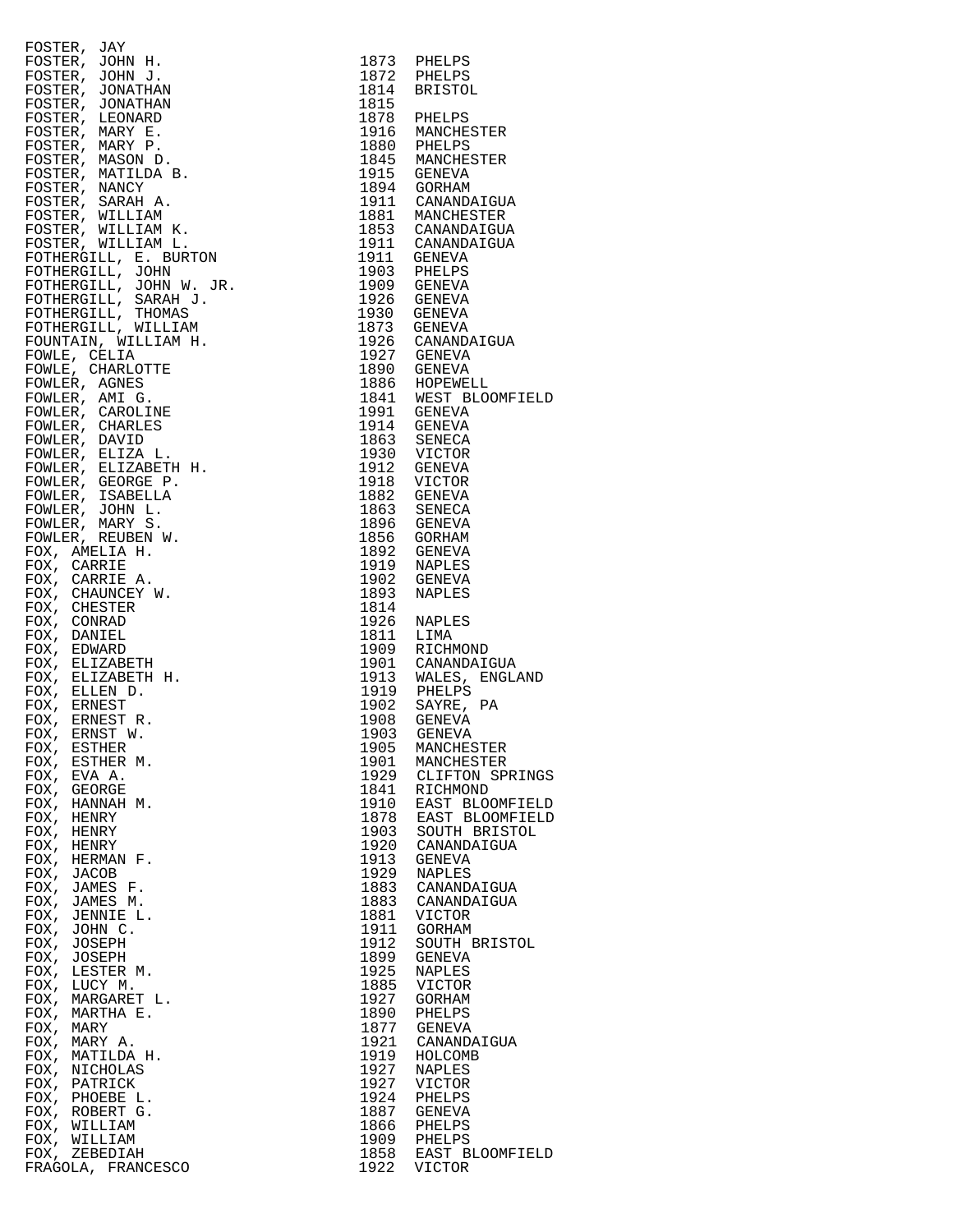| FRAME, MARY 1990<br>FRANCES, EDWARD I, 1912 (ENERVA<br>FRANCES, EDWARD I, 1922 (ENERVA<br>FRANCES, ELIZABETH D. 1999 BRESTOL<br>FRANCES, FLORENCE A. 1894 GENEVA<br>FRANCES, FLORENCE<br>FRANCES, FREDRICK 1989 BRESTOL<br>FRANCES, SERBITAR                                  |      |                      |
|-------------------------------------------------------------------------------------------------------------------------------------------------------------------------------------------------------------------------------------------------------------------------------|------|----------------------|
|                                                                                                                                                                                                                                                                               |      |                      |
|                                                                                                                                                                                                                                                                               |      |                      |
|                                                                                                                                                                                                                                                                               |      |                      |
|                                                                                                                                                                                                                                                                               |      |                      |
|                                                                                                                                                                                                                                                                               |      |                      |
|                                                                                                                                                                                                                                                                               |      |                      |
|                                                                                                                                                                                                                                                                               |      |                      |
|                                                                                                                                                                                                                                                                               |      |                      |
|                                                                                                                                                                                                                                                                               |      |                      |
|                                                                                                                                                                                                                                                                               |      |                      |
|                                                                                                                                                                                                                                                                               |      |                      |
|                                                                                                                                                                                                                                                                               |      |                      |
|                                                                                                                                                                                                                                                                               |      |                      |
|                                                                                                                                                                                                                                                                               |      |                      |
|                                                                                                                                                                                                                                                                               |      |                      |
|                                                                                                                                                                                                                                                                               |      |                      |
|                                                                                                                                                                                                                                                                               |      |                      |
|                                                                                                                                                                                                                                                                               |      |                      |
|                                                                                                                                                                                                                                                                               |      |                      |
|                                                                                                                                                                                                                                                                               |      |                      |
|                                                                                                                                                                                                                                                                               |      |                      |
|                                                                                                                                                                                                                                                                               |      |                      |
|                                                                                                                                                                                                                                                                               |      |                      |
|                                                                                                                                                                                                                                                                               |      |                      |
|                                                                                                                                                                                                                                                                               |      |                      |
|                                                                                                                                                                                                                                                                               |      |                      |
|                                                                                                                                                                                                                                                                               |      |                      |
|                                                                                                                                                                                                                                                                               |      |                      |
|                                                                                                                                                                                                                                                                               |      |                      |
|                                                                                                                                                                                                                                                                               |      |                      |
|                                                                                                                                                                                                                                                                               |      |                      |
|                                                                                                                                                                                                                                                                               |      |                      |
|                                                                                                                                                                                                                                                                               |      |                      |
|                                                                                                                                                                                                                                                                               |      |                      |
|                                                                                                                                                                                                                                                                               |      |                      |
|                                                                                                                                                                                                                                                                               |      |                      |
|                                                                                                                                                                                                                                                                               |      |                      |
|                                                                                                                                                                                                                                                                               |      |                      |
|                                                                                                                                                                                                                                                                               |      |                      |
|                                                                                                                                                                                                                                                                               |      |                      |
|                                                                                                                                                                                                                                                                               |      |                      |
|                                                                                                                                                                                                                                                                               |      |                      |
|                                                                                                                                                                                                                                                                               |      |                      |
|                                                                                                                                                                                                                                                                               |      |                      |
|                                                                                                                                                                                                                                                                               |      |                      |
|                                                                                                                                                                                                                                                                               |      |                      |
|                                                                                                                                                                                                                                                                               |      |                      |
|                                                                                                                                                                                                                                                                               |      |                      |
|                                                                                                                                                                                                                                                                               |      |                      |
|                                                                                                                                                                                                                                                                               |      |                      |
|                                                                                                                                                                                                                                                                               |      |                      |
|                                                                                                                                                                                                                                                                               |      |                      |
|                                                                                                                                                                                                                                                                               |      |                      |
|                                                                                                                                                                                                                                                                               |      |                      |
|                                                                                                                                                                                                                                                                               |      |                      |
|                                                                                                                                                                                                                                                                               |      | 1873 CANANDAIGUA     |
| FRANKLIN, JOHN H.                                                                                                                                                                                                                                                             |      |                      |
| FRANKLIN, SOLOMON                                                                                                                                                                                                                                                             |      | 1812 LYONSTOWN       |
| FRANTZ, NANCY D.                                                                                                                                                                                                                                                              |      | 1910 GENEVA          |
| FRANZEL, EDNA N.                                                                                                                                                                                                                                                              |      | 1924 MANCHESTER      |
|                                                                                                                                                                                                                                                                               |      |                      |
| FRARY, BENJAMIN                                                                                                                                                                                                                                                               | 1818 |                      |
| FRARY, ELEAZER                                                                                                                                                                                                                                                                |      | 1823 RICHMOND        |
| FRASE, ELIZABETH F.                                                                                                                                                                                                                                                           | 1898 | GORHAM               |
|                                                                                                                                                                                                                                                                               |      |                      |
| FRASER, BENJAMIN                                                                                                                                                                                                                                                              |      | 1861 CANANDAIGUA     |
| FRAZER, ANN                                                                                                                                                                                                                                                                   |      | 1881 PHELPS          |
| FRAZER, CATHERINE M.                                                                                                                                                                                                                                                          |      | 1892 CLIFTON SPRINGS |
| FRAZER, DELIA A.                                                                                                                                                                                                                                                              |      | 1887 PHELPS          |
|                                                                                                                                                                                                                                                                               |      |                      |
| FRAZER, HARRY W.                                                                                                                                                                                                                                                              |      | 1924 MANCHESTER      |
| FRAZER, HORATIO N.                                                                                                                                                                                                                                                            |      | 1856 PHELPS          |
|                                                                                                                                                                                                                                                                               |      |                      |
| FRAZER, JOHN P.                                                                                                                                                                                                                                                               |      | 1906 VICTOR          |
| FRAZER, ROXANNA S.                                                                                                                                                                                                                                                            |      | 1876 PHELPS          |
|                                                                                                                                                                                                                                                                               |      | 1864 SOUTH BRISTOL   |
|                                                                                                                                                                                                                                                                               |      |                      |
|                                                                                                                                                                                                                                                                               | 1868 | SENECA               |
|                                                                                                                                                                                                                                                                               |      | 1886 VICTOR          |
|                                                                                                                                                                                                                                                                               | 1926 | CANANDAIGUA          |
|                                                                                                                                                                                                                                                                               |      | 1823 HOPEWELL        |
|                                                                                                                                                                                                                                                                               |      |                      |
|                                                                                                                                                                                                                                                                               |      | 1928 VICTOR          |
|                                                                                                                                                                                                                                                                               |      | 1907 FARMINGTON      |
|                                                                                                                                                                                                                                                                               |      |                      |
|                                                                                                                                                                                                                                                                               |      | 1888 FARMINGTON      |
|                                                                                                                                                                                                                                                                               |      | 1919 GENEVA          |
|                                                                                                                                                                                                                                                                               |      | 1919 GENEVA          |
|                                                                                                                                                                                                                                                                               |      | 1917 GENEVA          |
|                                                                                                                                                                                                                                                                               |      |                      |
|                                                                                                                                                                                                                                                                               |      | 1919 GENEVA          |
|                                                                                                                                                                                                                                                                               |      | 1923 CANANDAIGUA     |
|                                                                                                                                                                                                                                                                               |      | 1902 CANANDAIGUA     |
|                                                                                                                                                                                                                                                                               |      |                      |
| FRAZIER, JOHN W.<br>FREDENBURG, CATHERINE A.<br>FREDERICK, CHARLOTTE A.<br>FREDERICK, FRANCES M.<br>FREDERICK, HENRY H.<br>FREDERICK, MARIA V.<br>FREDERICK, MARIA V.<br>FREDERICK, PETER<br>FREEBORN, CASSIE S.<br>FREEBORN, FLOYD H.<br>FREEBORN, STEPHEN<br>FREEMAN, EMILY |      | 1873 PHELPS          |
| FREEMAN, MARGARET A.                                                                                                                                                                                                                                                          |      | 1899 GENEVA          |
| FREEMAN, MARGARET B.                                                                                                                                                                                                                                                          |      | 1910 CANANDAIGUA     |

| 1912         | GENEVA                      |
|--------------|-----------------------------|
| 1925         | NAPLES                      |
| 1909         | <b>BRISTOL</b>              |
| 1894         | GENEVA                      |
| 1889         | <b>BRISTOL</b>              |
| 1927         | RICHMOND                    |
| 1906         | HOPEWELL                    |
| 1884         | <b>BRISTOL</b>              |
| 1905         | HOPEWELL                    |
| 1925         | <b>BRISTOL</b>              |
| 1821         | <b>BRISTOL</b>              |
| 1867         | <b>BRISTOL</b>              |
| 1805         | PHELPS                      |
| 1892         | <b>BRISTOL</b>              |
| 1843         | <b>BRISTOL</b>              |
| 1809         | <b>BRISTOL</b>              |
| 1826         | GORHAM                      |
| 1926         | CANANDAIGUA                 |
| 1893         | PHELPS                      |
| 1839         | GORHAM                      |
| 1916<br>1886 | GORHAM                      |
| 1906         | GORHAM<br>CANANDAIGUA       |
| 1872         | GORHAM                      |
| 1814         | GORHAM                      |
| 1832         | GORHAM                      |
| 1877         | GORHAM                      |
| 1877<br>1828 | FORT WAYNE,<br>ΙN<br>GORHAM |
| 1923         | CANANDAIGUA                 |
| 1844         | <b>BRISTOL</b>              |
| 1844         | BRISTOL                     |
| 1882         | CANADICE                    |
| 1876         | GORHAM                      |
| 1915         | CANADICE                    |
| 1910         | HOPEWELL                    |
| 1903         | RICHMOND                    |
| 1881         | GORHAM                      |
| 1900         | CANANDAIGUA                 |
| 1815         | CANANDAIGUA                 |
| 1928         | GENEVA                      |
| 1925         | GENEVA                      |
| 1928         | PHELPS                      |
| 1921         | GORHAM                      |
| 1895         | GORHAM                      |
| 1878         | RICHMOND                    |
| 1907         | RICHMOND                    |
| 1926         | STANLEY                     |
| 1911         | <b>GENEVA</b>               |
| 1873         | CANANDAIGUA                 |
| 1812         | LYONSTOWN                   |
| 1910         | <b>GENEVA</b>               |
| 1924         | MANCHESTER                  |
| 1818         |                             |
| 1823         | RICHMOND                    |
| 1898         | GORHAM                      |
| 1861<br>1881 | CANANDAIGUA<br>PHELPS       |
| 1892<br>1887 | CLIFTON SPRINGS<br>PHELPS   |
| 1924         | MANCHESTER                  |
| 1856         | PHELPS                      |
| 1906<br>1876 | VICTOR<br>PHELPS            |
| 1864         | SOUTH BRISTOL               |
| 1868         | SENECA                      |
| 1886         | VICTOR                      |
| 1926         | CANANDAIGUA                 |
| 1823         | HOPEWELL                    |
| 1928         | VICTOR                      |
| 1907         | FARMINGTON                  |
| 1888         | FARMINGTON                  |
| 1919         | <b>GENEVA</b>               |
| 1919         | <b>GENEVA</b>               |
| 1917         | GENEVA                      |
| 1919         | <b>GENEVA</b>               |
| 1923         | CANANDAIGUA                 |
| 1902         | CANANDAIGUA                 |
| 1873         | PHELPS                      |
| 1899         | GENEVA                      |
| 1910         | CANANDAIGUA                 |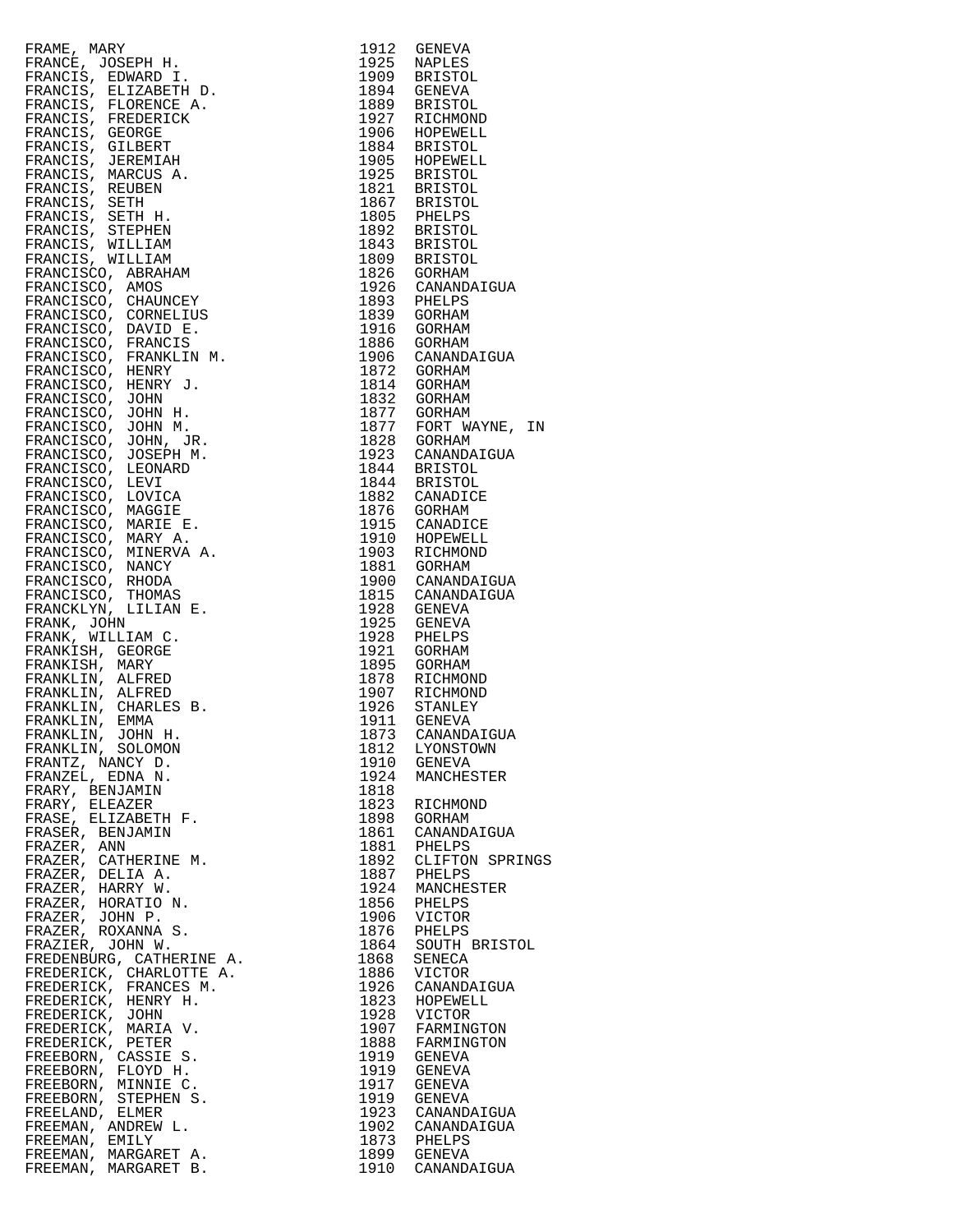| FREEMAN, NARY L. (1930)<br>CRIMAN, NOAH B. (1930)<br>CANADICE<br>FREEMAN, NOAH B. (1944)<br>PREEMAN, RICHARD<br>PREEMAN, RICHARD<br>PREEM. CHARLES B. (1944)<br>PREEM. CHARLES B. (1944)<br>PREEM. SARAH G. (1945)<br>PREEM. ALEXANDER H. 1951)<br> |      |                                      |
|-----------------------------------------------------------------------------------------------------------------------------------------------------------------------------------------------------------------------------------------------------|------|--------------------------------------|
|                                                                                                                                                                                                                                                     |      |                                      |
|                                                                                                                                                                                                                                                     |      |                                      |
|                                                                                                                                                                                                                                                     |      |                                      |
|                                                                                                                                                                                                                                                     |      |                                      |
|                                                                                                                                                                                                                                                     |      |                                      |
|                                                                                                                                                                                                                                                     |      |                                      |
|                                                                                                                                                                                                                                                     |      |                                      |
|                                                                                                                                                                                                                                                     |      |                                      |
|                                                                                                                                                                                                                                                     |      |                                      |
|                                                                                                                                                                                                                                                     |      |                                      |
|                                                                                                                                                                                                                                                     |      |                                      |
|                                                                                                                                                                                                                                                     |      |                                      |
|                                                                                                                                                                                                                                                     |      |                                      |
|                                                                                                                                                                                                                                                     |      |                                      |
|                                                                                                                                                                                                                                                     |      |                                      |
|                                                                                                                                                                                                                                                     |      |                                      |
|                                                                                                                                                                                                                                                     |      |                                      |
|                                                                                                                                                                                                                                                     |      |                                      |
|                                                                                                                                                                                                                                                     |      |                                      |
|                                                                                                                                                                                                                                                     |      |                                      |
|                                                                                                                                                                                                                                                     |      |                                      |
|                                                                                                                                                                                                                                                     |      |                                      |
|                                                                                                                                                                                                                                                     |      |                                      |
|                                                                                                                                                                                                                                                     |      |                                      |
|                                                                                                                                                                                                                                                     |      |                                      |
|                                                                                                                                                                                                                                                     |      |                                      |
|                                                                                                                                                                                                                                                     |      |                                      |
|                                                                                                                                                                                                                                                     |      |                                      |
|                                                                                                                                                                                                                                                     |      |                                      |
|                                                                                                                                                                                                                                                     |      |                                      |
|                                                                                                                                                                                                                                                     |      |                                      |
|                                                                                                                                                                                                                                                     |      |                                      |
|                                                                                                                                                                                                                                                     |      |                                      |
|                                                                                                                                                                                                                                                     |      |                                      |
|                                                                                                                                                                                                                                                     |      |                                      |
|                                                                                                                                                                                                                                                     |      |                                      |
|                                                                                                                                                                                                                                                     |      |                                      |
|                                                                                                                                                                                                                                                     |      |                                      |
|                                                                                                                                                                                                                                                     |      |                                      |
|                                                                                                                                                                                                                                                     |      |                                      |
|                                                                                                                                                                                                                                                     |      |                                      |
|                                                                                                                                                                                                                                                     |      |                                      |
|                                                                                                                                                                                                                                                     |      |                                      |
|                                                                                                                                                                                                                                                     |      |                                      |
|                                                                                                                                                                                                                                                     |      |                                      |
|                                                                                                                                                                                                                                                     |      |                                      |
|                                                                                                                                                                                                                                                     |      |                                      |
|                                                                                                                                                                                                                                                     |      |                                      |
| FRIED, WILLIAM<br>FRIES, ANDREW J.                                                                                                                                                                                                                  | 1916 | <b>NAPLES</b>                        |
| FRIES, VALENTINE                                                                                                                                                                                                                                    | 1900 | MILAN, ERIE                          |
| FRINK, FRANK                                                                                                                                                                                                                                        | 1905 | <b>NAPLES</b>                        |
| FRINK, HARRIET A.P.                                                                                                                                                                                                                                 | 1915 | GENEVA                               |
| FRINK, MARY N.                                                                                                                                                                                                                                      | 1925 | CANANDAIGUA                          |
| FRISBIE, ALLEN G.                                                                                                                                                                                                                                   | 1909 | GENEVA                               |
| FRISBIE, JENNIE A.                                                                                                                                                                                                                                  | 1922 | PHELPS                               |
| FRISBIE, JULIA A.                                                                                                                                                                                                                                   | 1918 | GENEVA                               |
| FRONE, CARRIE C.                                                                                                                                                                                                                                    | 1895 | CANANDAIGUA                          |
| FRONSE, JOHN                                                                                                                                                                                                                                        | 1912 | GENEVA                               |
| FROST, ENOS                                                                                                                                                                                                                                         | 1813 | LIMA                                 |
| FROST, FLOYD R.                                                                                                                                                                                                                                     | 1907 | <b>NAPLES</b>                        |
| FROST, GEORGE P.                                                                                                                                                                                                                                    | 1875 | CANANDAIGUA                          |
| FROST, GERTRUDE                                                                                                                                                                                                                                     | 1901 | <b>VICTOR</b>                        |
| FROST, HENRY                                                                                                                                                                                                                                        | 1817 |                                      |
| FROST, JAMES                                                                                                                                                                                                                                        | 1863 | <b>VICTOR</b>                        |
| FROST, JAMES A.                                                                                                                                                                                                                                     | 1911 | VICTOR                               |
| FROST, JAMES S.                                                                                                                                                                                                                                     | 1929 | CANANDAIGUA                          |
| FROST, JONATHAN                                                                                                                                                                                                                                     | 1817 |                                      |
| FROST, LEWIS                                                                                                                                                                                                                                        | 1884 | <b>VICTOR</b>                        |
| FROST, ORVILL C.                                                                                                                                                                                                                                    | 1888 | SENECA                               |
| FROST, OSCAR                                                                                                                                                                                                                                        | 1860 | RICHMOND                             |
| FROST, SANFORD                                                                                                                                                                                                                                      | 1910 | CANANDAIGUA                          |
| FROST, STEPHEN                                                                                                                                                                                                                                      | 1848 | RICHMOND                             |
| FRUSHOUR, EDWARD A.                                                                                                                                                                                                                                 | 1895 | GORHAM                               |
| FRUSHOUR, HENRY                                                                                                                                                                                                                                     | 1876 | GENEVA                               |
| FRY, LOUISE M.                                                                                                                                                                                                                                      | 1904 | CANANDAIGUA                          |
| FULGHUM, ELISHA J.                                                                                                                                                                                                                                  |      | 1920 CANANDAIGUA                     |
| FULHAM, PATRICK J.                                                                                                                                                                                                                                  |      | 1914 CANANDAIGUA                     |
| FULLER, ALBERT A.                                                                                                                                                                                                                                   |      |                                      |
| ד גדוקואג כיסודוויס                                                                                                                                                                                                                                 |      | 1913 CANANDAIGUA<br>1926 CANANDAIGUA |

| FREEMONT, ARREST 1990 GARANTAR (1990 GARANTAR 1991 GARANTAR 1991 GARANTAR 1990 GARANTAR (1990 GARANTAR 1992 GARANTAR 1992 GARANTAR 1992 GARANTAR 1992 GARANTAR 1992 GARANTAR 1992 GARANTAR 1992 GARANTAR 1992 GARANTAR 1992 G |  |
|-------------------------------------------------------------------------------------------------------------------------------------------------------------------------------------------------------------------------------|--|
|                                                                                                                                                                                                                               |  |
|                                                                                                                                                                                                                               |  |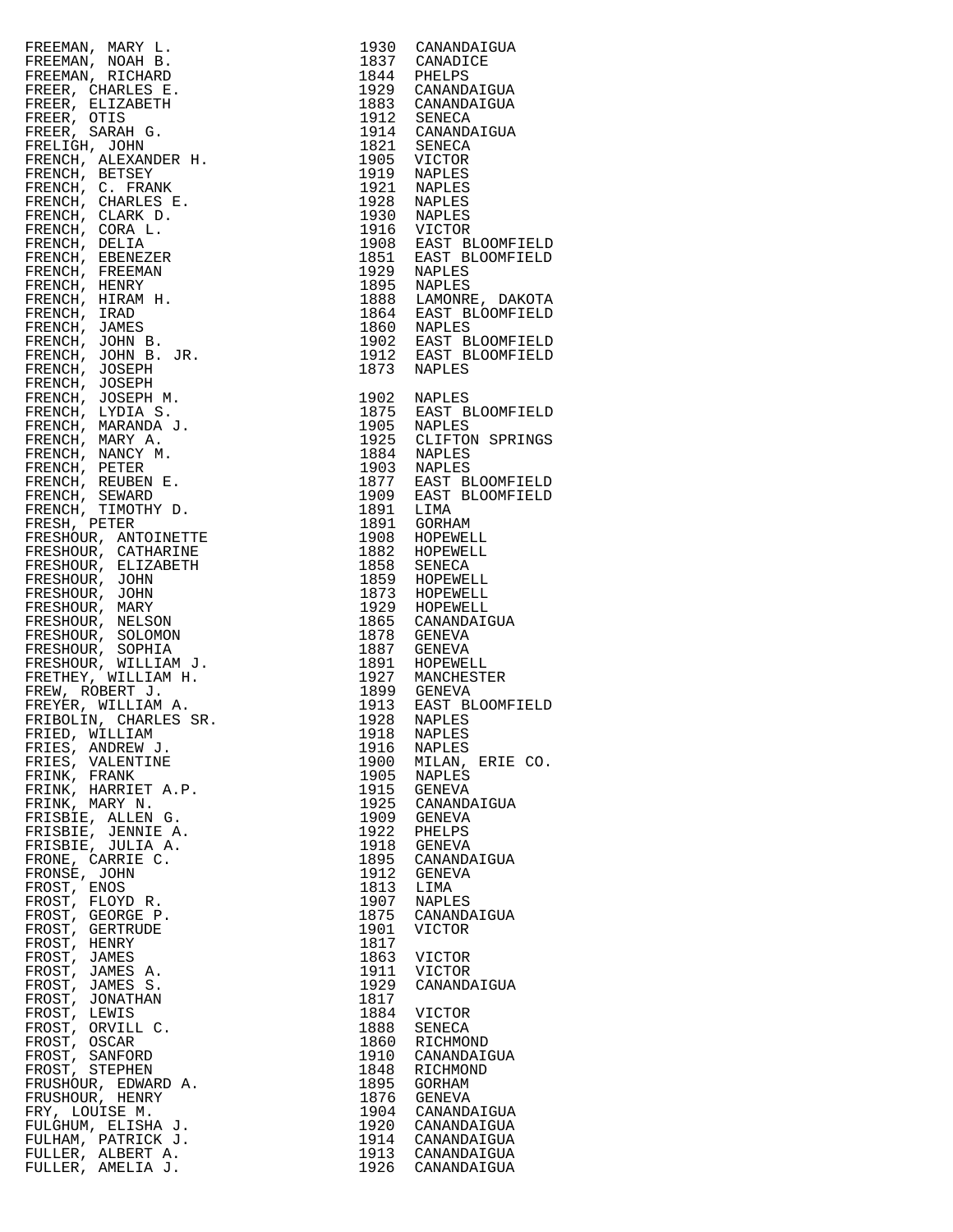| FULLER, ELLEN M.                                                                                                                                                                                                                                                                                                                                                                          | 1922 | PHELPS                                                                          |
|-------------------------------------------------------------------------------------------------------------------------------------------------------------------------------------------------------------------------------------------------------------------------------------------------------------------------------------------------------------------------------------------|------|---------------------------------------------------------------------------------|
| $\begin{array}{lllllllll} \text{1.} & \text{W.} & \text{} & \text{} & \text{} & \text{} & \text{} & \text{} & \text{} & \text{} & \text{} & \text{} & \text{} & \text{} & \text{} & \text{} & \text{} & \text{} & \text{} & \text{} & \text{} & \text{} & \text{} & \text{} & \text{} & \text{} & \text{} & \text{} & \text{} & \text{} & \text{} & \text{} & \text{} & \text{} & \text{$ |      |                                                                                 |
| FULLER, ERASTUS W.                                                                                                                                                                                                                                                                                                                                                                        |      | 1885 WEST BLOOMFIELD                                                            |
| FULLER, GERTRUDE L.                                                                                                                                                                                                                                                                                                                                                                       |      | 1902 EAST BLOOMFIELD                                                            |
| FULLER, HARRIET                                                                                                                                                                                                                                                                                                                                                                           |      | 1916 GENEVA                                                                     |
|                                                                                                                                                                                                                                                                                                                                                                                           |      |                                                                                 |
| FULLER, MARY A.                                                                                                                                                                                                                                                                                                                                                                           |      | 1929 CANANDAIGUA                                                                |
| FULLER, MILTON A.                                                                                                                                                                                                                                                                                                                                                                         |      | 1904 EAST BLOOMFIELD<br>1877 NAPLES                                             |
| FULLER, MINERVA                                                                                                                                                                                                                                                                                                                                                                           |      |                                                                                 |
|                                                                                                                                                                                                                                                                                                                                                                                           |      |                                                                                 |
| FULLER, OTIS                                                                                                                                                                                                                                                                                                                                                                              |      | 1862 NAPLES<br>1914 SENECA                                                      |
| FULLER, RICHARD                                                                                                                                                                                                                                                                                                                                                                           |      |                                                                                 |
|                                                                                                                                                                                                                                                                                                                                                                                           |      |                                                                                 |
| FULLER, ROXA A.                                                                                                                                                                                                                                                                                                                                                                           |      | 1866 SOUTH BRISTOL                                                              |
| FULLER, SYLVESTER                                                                                                                                                                                                                                                                                                                                                                         | 1922 | GORHAM                                                                          |
| FULLER, ZOPHER                                                                                                                                                                                                                                                                                                                                                                            |      | 1868 SOUTH BRISTOL<br>1865 PHELPS                                               |
|                                                                                                                                                                                                                                                                                                                                                                                           |      |                                                                                 |
| FULMER, WILLIAM                                                                                                                                                                                                                                                                                                                                                                           |      |                                                                                 |
| FULMER, WILLIAM                                                                                                                                                                                                                                                                                                                                                                           |      | 1867 SENECA<br>1846 SENECA<br>1863 PHELPS<br>1919 STANLEY                       |
| FULTON, HUGH                                                                                                                                                                                                                                                                                                                                                                              |      |                                                                                 |
|                                                                                                                                                                                                                                                                                                                                                                                           |      |                                                                                 |
| FULTON, ISABELLA                                                                                                                                                                                                                                                                                                                                                                          |      |                                                                                 |
| FULTON, JAMES P.                                                                                                                                                                                                                                                                                                                                                                          |      |                                                                                 |
|                                                                                                                                                                                                                                                                                                                                                                                           |      |                                                                                 |
| FULTON, JAMES S.                                                                                                                                                                                                                                                                                                                                                                          |      |                                                                                 |
| FULTON, JOSEPH                                                                                                                                                                                                                                                                                                                                                                            |      | 1887 SENECA<br>1862 PHELPS                                                      |
| FULTON, LUCY E.                                                                                                                                                                                                                                                                                                                                                                           |      | 1923 PHELPS<br>1892 SENECA                                                      |
|                                                                                                                                                                                                                                                                                                                                                                                           |      |                                                                                 |
| FULTON, MARGARET A.                                                                                                                                                                                                                                                                                                                                                                       |      |                                                                                 |
| FULTON, WILLIAM O.                                                                                                                                                                                                                                                                                                                                                                        |      | 1923 PHELPS<br>1885 RICHMOND                                                    |
| FURMAN, SAMANTHA K.                                                                                                                                                                                                                                                                                                                                                                       |      |                                                                                 |
|                                                                                                                                                                                                                                                                                                                                                                                           |      |                                                                                 |
| FURMAN, SARA                                                                                                                                                                                                                                                                                                                                                                              |      | 1888 HOPEWELL<br>1853 CANANDAIGUA                                               |
| FURNER, JAMES P.                                                                                                                                                                                                                                                                                                                                                                          |      |                                                                                 |
|                                                                                                                                                                                                                                                                                                                                                                                           |      |                                                                                 |
| FURNER, JANE A.                                                                                                                                                                                                                                                                                                                                                                           |      | 1893 MANCHESTER<br>1915 GENEVA                                                  |
| FURNER, MARVIN                                                                                                                                                                                                                                                                                                                                                                            |      |                                                                                 |
| FURNER, RENA J.                                                                                                                                                                                                                                                                                                                                                                           |      |                                                                                 |
|                                                                                                                                                                                                                                                                                                                                                                                           |      | 1921 SENECA<br>1910 CANANDAIGUA                                                 |
| FURNUM, BETSEY A.                                                                                                                                                                                                                                                                                                                                                                         |      |                                                                                 |
| FURNUM, CHARLES                                                                                                                                                                                                                                                                                                                                                                           |      | 1930 CANANDAIGUA                                                                |
|                                                                                                                                                                                                                                                                                                                                                                                           |      |                                                                                 |
| GABRIEL, ANTHONY                                                                                                                                                                                                                                                                                                                                                                          |      | 1901 MANCHESTER                                                                 |
| GAFFNEY, MARGARET                                                                                                                                                                                                                                                                                                                                                                         |      | 1923 WEST BLOOMFIELD                                                            |
| GAFFNEY, MARY                                                                                                                                                                                                                                                                                                                                                                             |      | 1922 STANLEY                                                                    |
|                                                                                                                                                                                                                                                                                                                                                                                           |      |                                                                                 |
| GAFFNEY, MICHAEL                                                                                                                                                                                                                                                                                                                                                                          |      | 1913 SENECA<br>1895 CANANDAIGUA                                                 |
| GAGE, ALMON                                                                                                                                                                                                                                                                                                                                                                               |      |                                                                                 |
| GAGE, AMASA                                                                                                                                                                                                                                                                                                                                                                               |      |                                                                                 |
|                                                                                                                                                                                                                                                                                                                                                                                           |      |                                                                                 |
| GAGE, AMASA                                                                                                                                                                                                                                                                                                                                                                               |      | 1842 GORHAM                                                                     |
| GAGE, ANDREW                                                                                                                                                                                                                                                                                                                                                                              | 1816 |                                                                                 |
|                                                                                                                                                                                                                                                                                                                                                                                           |      | 1877 CANANDAIGUA                                                                |
| GAGE, CALEB                                                                                                                                                                                                                                                                                                                                                                               |      |                                                                                 |
| GAGE, CLARA I.                                                                                                                                                                                                                                                                                                                                                                            | 1901 | GORHAM<br>CANAND                                                                |
| GAGE, EMMA L.                                                                                                                                                                                                                                                                                                                                                                             | 1890 | CANANDAIGUA                                                                     |
|                                                                                                                                                                                                                                                                                                                                                                                           |      |                                                                                 |
| GAGE, FRANK G.                                                                                                                                                                                                                                                                                                                                                                            |      | 1913 GORHAM<br>1875 CANANDA                                                     |
| GAGE, FRANKLIN B.                                                                                                                                                                                                                                                                                                                                                                         |      | CANANDAIGUA                                                                     |
| GAGE, HELEN B.                                                                                                                                                                                                                                                                                                                                                                            |      |                                                                                 |
|                                                                                                                                                                                                                                                                                                                                                                                           |      |                                                                                 |
| GAGE, HOMER L.                                                                                                                                                                                                                                                                                                                                                                            |      | 1914 CANANDAIGUA<br>1912 NAPLES                                                 |
| GAGE, IRA B.                                                                                                                                                                                                                                                                                                                                                                              |      |                                                                                 |
|                                                                                                                                                                                                                                                                                                                                                                                           |      |                                                                                 |
| GAGE, JOHN                                                                                                                                                                                                                                                                                                                                                                                |      |                                                                                 |
| GAGE, JOHN                                                                                                                                                                                                                                                                                                                                                                                |      | 1879 CONSTANTINE, MI<br>1858 CANANDAIGUA<br>1857 CANANDAIGUA<br>1917 CANANDAIGU |
| GAGE,<br>LUCRETIA                                                                                                                                                                                                                                                                                                                                                                         |      |                                                                                 |
|                                                                                                                                                                                                                                                                                                                                                                                           |      |                                                                                 |
| GAGE, MARVIN                                                                                                                                                                                                                                                                                                                                                                              |      | 1872 GORHAM                                                                     |
| GAGE, MARY                                                                                                                                                                                                                                                                                                                                                                                | 1890 | BROWNSDALE, MN                                                                  |
|                                                                                                                                                                                                                                                                                                                                                                                           |      |                                                                                 |
| GAGE, RICHARD M.                                                                                                                                                                                                                                                                                                                                                                          | 1923 | GORHAM                                                                          |
| GAGE, SARAH A.                                                                                                                                                                                                                                                                                                                                                                            | 1924 | GORHAM                                                                          |
| GAINES, GEORGE S.                                                                                                                                                                                                                                                                                                                                                                         |      |                                                                                 |
|                                                                                                                                                                                                                                                                                                                                                                                           |      | 1928 BRISTOL<br>1887 EAST BLOOMFIELD                                            |
| GAINES, HENRY                                                                                                                                                                                                                                                                                                                                                                             |      |                                                                                 |
| GAINES, JENNIE E.                                                                                                                                                                                                                                                                                                                                                                         |      | 1912 GENEVA<br>1918 VICTOR                                                      |
| GAINEY, HARRY M.                                                                                                                                                                                                                                                                                                                                                                          |      |                                                                                 |
|                                                                                                                                                                                                                                                                                                                                                                                           |      | 1920 PHELPS<br>1908 VICTOR                                                      |
| GAINEY, JOHN                                                                                                                                                                                                                                                                                                                                                                              |      |                                                                                 |
| GAINEY, MARTIN                                                                                                                                                                                                                                                                                                                                                                            |      |                                                                                 |
| GALAVAINE, CATHARINE                                                                                                                                                                                                                                                                                                                                                                      |      |                                                                                 |
|                                                                                                                                                                                                                                                                                                                                                                                           |      | 1924 CANANDAIGUA                                                                |
| GALDI, LUIGI                                                                                                                                                                                                                                                                                                                                                                              |      | 1927 GENEVA                                                                     |
| GALLAGHER, ANNE J.                                                                                                                                                                                                                                                                                                                                                                        |      | 1877 GENEVA                                                                     |
|                                                                                                                                                                                                                                                                                                                                                                                           |      |                                                                                 |
| GALLAGHER, ELIZABETH A.                                                                                                                                                                                                                                                                                                                                                                   | 1888 | <b>GENEVA</b>                                                                   |
| GALLAGHER, GEORGE                                                                                                                                                                                                                                                                                                                                                                         |      | 1833 SENECA                                                                     |
| GALLAGHER, GEORGE J.                                                                                                                                                                                                                                                                                                                                                                      |      | 1889 GENEVA                                                                     |
|                                                                                                                                                                                                                                                                                                                                                                                           |      |                                                                                 |
| GALLAGHER, JAMES W.                                                                                                                                                                                                                                                                                                                                                                       |      | 1908 GENEVA                                                                     |
| GALLAGHER, JESSIE B.                                                                                                                                                                                                                                                                                                                                                                      | 1905 | <b>NAPLES</b>                                                                   |
| GALLAGHER, LUCINDA                                                                                                                                                                                                                                                                                                                                                                        | 1891 | <b>NAPLES</b>                                                                   |
|                                                                                                                                                                                                                                                                                                                                                                                           |      |                                                                                 |
| GALLAGHER, MARGARET                                                                                                                                                                                                                                                                                                                                                                       | 1871 | GENEVA                                                                          |
| GALLAGHER, MARY                                                                                                                                                                                                                                                                                                                                                                           |      | 1926 GENEVA                                                                     |
|                                                                                                                                                                                                                                                                                                                                                                                           |      |                                                                                 |
| GALLAGHER, PEYTON                                                                                                                                                                                                                                                                                                                                                                         | 1903 | GENEVA                                                                          |
| GALLAGHER, THOMAS                                                                                                                                                                                                                                                                                                                                                                         |      | 1897 GENEVA                                                                     |
| GALLOUP, THOMAS R.                                                                                                                                                                                                                                                                                                                                                                        |      | 1899 GENEVA                                                                     |
|                                                                                                                                                                                                                                                                                                                                                                                           |      |                                                                                 |
| GALLOWAY, CARRIE S.                                                                                                                                                                                                                                                                                                                                                                       |      | 1873 MANCHESTER                                                                 |
| GALLOWAY, JOHN                                                                                                                                                                                                                                                                                                                                                                            |      | 1797 SENECA                                                                     |
|                                                                                                                                                                                                                                                                                                                                                                                           |      |                                                                                 |
| GALLOWAY, THOMAS                                                                                                                                                                                                                                                                                                                                                                          |      |                                                                                 |
| GALLUP, ENOS G.                                                                                                                                                                                                                                                                                                                                                                           |      | 1919 PALMYRA<br>1908 VICTOR                                                     |
|                                                                                                                                                                                                                                                                                                                                                                                           |      |                                                                                 |
|                                                                                                                                                                                                                                                                                                                                                                                           |      |                                                                                 |
| GALLUP, WILLIAM                                                                                                                                                                                                                                                                                                                                                                           | 1890 | VICTOR                                                                          |
| GALPIN, JOSIAH                                                                                                                                                                                                                                                                                                                                                                            |      | 1885 CANANDAIGUA                                                                |
|                                                                                                                                                                                                                                                                                                                                                                                           |      |                                                                                 |
| GALUSHA, EUNICE<br>GAMBAR, WILLIAM                                                                                                                                                                                                                                                                                                                                                        |      | 1896 MANCHESTER<br>1817 GORHAM                                                  |

| FULLER, ELEEN M. 1992 ENERGY MARINET EN 1992 ENERGY MARINET EN ANALY PRINCIPAL AND MANUSING COMPINITION (THERE SERVES AND TULER) AND MANUSING THE SERVES AND TULER IN A SERVE SURVEY TO A BASIL SURVEY TO A BASIL AND TULER IN                                                                                                                  |      |                                          |
|-------------------------------------------------------------------------------------------------------------------------------------------------------------------------------------------------------------------------------------------------------------------------------------------------------------------------------------------------|------|------------------------------------------|
|                                                                                                                                                                                                                                                                                                                                                 |      | 1885 WEST BLOOMFIELD                     |
|                                                                                                                                                                                                                                                                                                                                                 |      | 1902 EAST BLOOMFIELD                     |
|                                                                                                                                                                                                                                                                                                                                                 |      |                                          |
|                                                                                                                                                                                                                                                                                                                                                 |      |                                          |
|                                                                                                                                                                                                                                                                                                                                                 |      | 1929 CANANDAIGUA<br>1904 EAST BLOOMFIELD |
|                                                                                                                                                                                                                                                                                                                                                 |      |                                          |
|                                                                                                                                                                                                                                                                                                                                                 |      |                                          |
|                                                                                                                                                                                                                                                                                                                                                 |      |                                          |
|                                                                                                                                                                                                                                                                                                                                                 |      |                                          |
|                                                                                                                                                                                                                                                                                                                                                 |      | 1866 SOUTH BRISTOL                       |
|                                                                                                                                                                                                                                                                                                                                                 |      |                                          |
|                                                                                                                                                                                                                                                                                                                                                 |      | 1868 SOUTH BRISTOL                       |
|                                                                                                                                                                                                                                                                                                                                                 |      |                                          |
|                                                                                                                                                                                                                                                                                                                                                 |      |                                          |
|                                                                                                                                                                                                                                                                                                                                                 |      |                                          |
|                                                                                                                                                                                                                                                                                                                                                 |      |                                          |
|                                                                                                                                                                                                                                                                                                                                                 |      |                                          |
|                                                                                                                                                                                                                                                                                                                                                 |      |                                          |
|                                                                                                                                                                                                                                                                                                                                                 |      |                                          |
|                                                                                                                                                                                                                                                                                                                                                 |      |                                          |
|                                                                                                                                                                                                                                                                                                                                                 |      |                                          |
|                                                                                                                                                                                                                                                                                                                                                 |      |                                          |
|                                                                                                                                                                                                                                                                                                                                                 |      |                                          |
|                                                                                                                                                                                                                                                                                                                                                 |      |                                          |
|                                                                                                                                                                                                                                                                                                                                                 |      |                                          |
|                                                                                                                                                                                                                                                                                                                                                 |      |                                          |
|                                                                                                                                                                                                                                                                                                                                                 |      |                                          |
|                                                                                                                                                                                                                                                                                                                                                 |      |                                          |
|                                                                                                                                                                                                                                                                                                                                                 |      |                                          |
|                                                                                                                                                                                                                                                                                                                                                 |      |                                          |
|                                                                                                                                                                                                                                                                                                                                                 |      |                                          |
|                                                                                                                                                                                                                                                                                                                                                 |      |                                          |
|                                                                                                                                                                                                                                                                                                                                                 |      |                                          |
|                                                                                                                                                                                                                                                                                                                                                 |      | 1923 WEST BLOOMFIELD                     |
|                                                                                                                                                                                                                                                                                                                                                 |      |                                          |
|                                                                                                                                                                                                                                                                                                                                                 |      |                                          |
|                                                                                                                                                                                                                                                                                                                                                 |      |                                          |
|                                                                                                                                                                                                                                                                                                                                                 |      |                                          |
|                                                                                                                                                                                                                                                                                                                                                 |      |                                          |
|                                                                                                                                                                                                                                                                                                                                                 |      |                                          |
|                                                                                                                                                                                                                                                                                                                                                 |      |                                          |
|                                                                                                                                                                                                                                                                                                                                                 |      |                                          |
|                                                                                                                                                                                                                                                                                                                                                 |      |                                          |
|                                                                                                                                                                                                                                                                                                                                                 |      |                                          |
|                                                                                                                                                                                                                                                                                                                                                 |      |                                          |
|                                                                                                                                                                                                                                                                                                                                                 |      |                                          |
|                                                                                                                                                                                                                                                                                                                                                 |      | 1914 CANANDAIGUA                         |
|                                                                                                                                                                                                                                                                                                                                                 |      |                                          |
|                                                                                                                                                                                                                                                                                                                                                 |      | 1912 NAPLES<br>1879 CONSTANTINE, MI      |
|                                                                                                                                                                                                                                                                                                                                                 |      |                                          |
|                                                                                                                                                                                                                                                                                                                                                 |      |                                          |
|                                                                                                                                                                                                                                                                                                                                                 |      | 1857 CANANDAIGUA                         |
|                                                                                                                                                                                                                                                                                                                                                 |      | 1917 CANANDAIGU                          |
|                                                                                                                                                                                                                                                                                                                                                 |      |                                          |
|                                                                                                                                                                                                                                                                                                                                                 | 1890 | BROWNSDALE, MN                           |
|                                                                                                                                                                                                                                                                                                                                                 | 1923 | GORHAM                                   |
|                                                                                                                                                                                                                                                                                                                                                 | 1924 | GORHAM                                   |
|                                                                                                                                                                                                                                                                                                                                                 | 1928 | <b>BRISTOL</b>                           |
|                                                                                                                                                                                                                                                                                                                                                 | 1887 | EAST BLOOMFIELD                          |
|                                                                                                                                                                                                                                                                                                                                                 | 1912 | GENEVA                                   |
|                                                                                                                                                                                                                                                                                                                                                 | 1918 | VICTOR                                   |
|                                                                                                                                                                                                                                                                                                                                                 |      |                                          |
|                                                                                                                                                                                                                                                                                                                                                 | 1920 | PHELPS                                   |
|                                                                                                                                                                                                                                                                                                                                                 | 1908 | VICTOR                                   |
|                                                                                                                                                                                                                                                                                                                                                 | 1924 | CANANDAIGUA                              |
|                                                                                                                                                                                                                                                                                                                                                 |      | 1927 GENEVA                              |
|                                                                                                                                                                                                                                                                                                                                                 | 1877 | GENEVA                                   |
|                                                                                                                                                                                                                                                                                                                                                 | 1888 | GENEVA                                   |
|                                                                                                                                                                                                                                                                                                                                                 | 1833 | SENECA                                   |
|                                                                                                                                                                                                                                                                                                                                                 |      | 1889 GENEVA                              |
|                                                                                                                                                                                                                                                                                                                                                 | 1908 | GENEVA                                   |
|                                                                                                                                                                                                                                                                                                                                                 |      |                                          |
|                                                                                                                                                                                                                                                                                                                                                 | 1905 | NAPLES                                   |
|                                                                                                                                                                                                                                                                                                                                                 | 1891 | NAPLES                                   |
|                                                                                                                                                                                                                                                                                                                                                 |      | 1871 GENEVA                              |
|                                                                                                                                                                                                                                                                                                                                                 | 1926 | GENEVA                                   |
|                                                                                                                                                                                                                                                                                                                                                 | 1903 | GENEVA                                   |
|                                                                                                                                                                                                                                                                                                                                                 | 1897 | GENEVA                                   |
|                                                                                                                                                                                                                                                                                                                                                 | 1899 | GENEVA                                   |
|                                                                                                                                                                                                                                                                                                                                                 | 1873 | MANCHESTER                               |
|                                                                                                                                                                                                                                                                                                                                                 |      | 1797 SENECA                              |
|                                                                                                                                                                                                                                                                                                                                                 | 1919 | PALMYRA                                  |
|                                                                                                                                                                                                                                                                                                                                                 | 1908 | VICTOR                                   |
|                                                                                                                                                                                                                                                                                                                                                 |      |                                          |
|                                                                                                                                                                                                                                                                                                                                                 | 1890 | VICTOR                                   |
| GAGE, LUCRETIA<br>GAGE, MARVIN<br>GAGE, MARVIN<br>GAGE, MARVIN<br>GAGE, SARAH A.<br>GAINES, GEORGE S.<br>GAINES, HENRY<br>GAINES, HENRY M.<br>GAINES, JENNIE E.<br>GAINEY, MARTIN<br>GAINEY, MARTIN<br>GAINEY, MARTIN<br>GAILAVAINE, CATHARINE<br>GALLAGHER, ELIZABET<br>GALPIN, JOSIAH<br>GALPIN, JOSIAH<br>GALUSHA, EUNICE<br>GAMBAR, WILLIAM |      | 1885 CANANDAIGUA                         |
|                                                                                                                                                                                                                                                                                                                                                 |      | 1896 MANCHESTER                          |
|                                                                                                                                                                                                                                                                                                                                                 |      | 1817 GORHAM                              |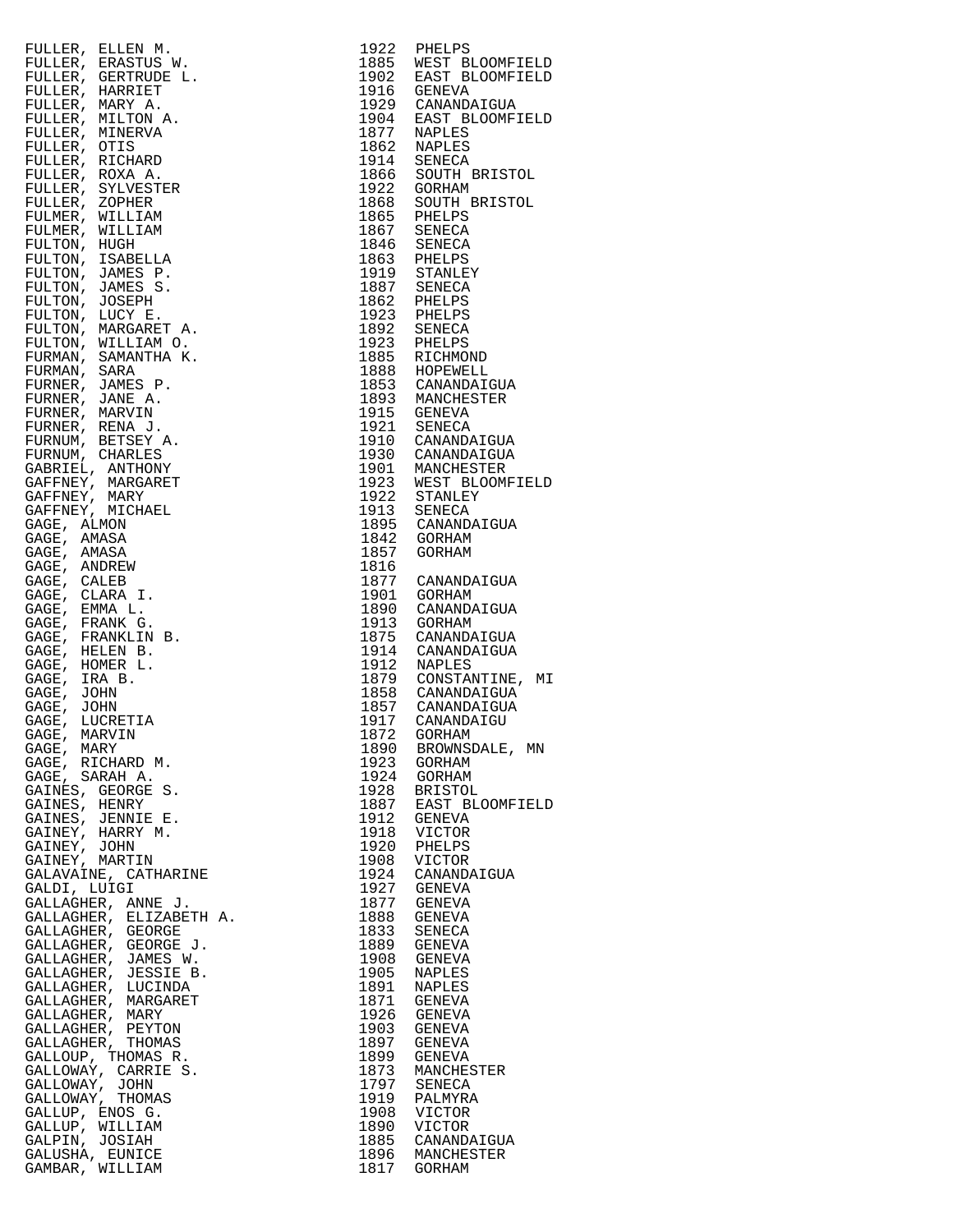| GAMBEE, JOHN H.<br>CARDING, JOHN H. 1991 GRAPING<br>CARDING AND MINIMA (1992 CARDING COMPANY)<br>CARDING AND COMPANY CONTINUES (1992 CARDING COMPANY)<br>CARDING COMPANY (1993 CARD 1993 CANDING)<br>CARDING THOMAS 1993 CANDING<br>CARDING THOMAS 1993 CANDICID                      |      | 1910 GENEVA                                                     |
|---------------------------------------------------------------------------------------------------------------------------------------------------------------------------------------------------------------------------------------------------------------------------------------|------|-----------------------------------------------------------------|
| GAMS, MATILDA                                                                                                                                                                                                                                                                         |      | 1926 NAPLES<br>1922 CANANDAIGUA                                 |
|                                                                                                                                                                                                                                                                                       |      |                                                                 |
|                                                                                                                                                                                                                                                                                       |      |                                                                 |
|                                                                                                                                                                                                                                                                                       |      |                                                                 |
|                                                                                                                                                                                                                                                                                       |      |                                                                 |
|                                                                                                                                                                                                                                                                                       |      |                                                                 |
|                                                                                                                                                                                                                                                                                       |      |                                                                 |
|                                                                                                                                                                                                                                                                                       |      |                                                                 |
|                                                                                                                                                                                                                                                                                       |      |                                                                 |
|                                                                                                                                                                                                                                                                                       |      |                                                                 |
|                                                                                                                                                                                                                                                                                       |      |                                                                 |
|                                                                                                                                                                                                                                                                                       |      |                                                                 |
|                                                                                                                                                                                                                                                                                       |      |                                                                 |
|                                                                                                                                                                                                                                                                                       |      |                                                                 |
|                                                                                                                                                                                                                                                                                       |      |                                                                 |
|                                                                                                                                                                                                                                                                                       |      |                                                                 |
|                                                                                                                                                                                                                                                                                       |      |                                                                 |
|                                                                                                                                                                                                                                                                                       |      |                                                                 |
|                                                                                                                                                                                                                                                                                       |      |                                                                 |
|                                                                                                                                                                                                                                                                                       |      |                                                                 |
|                                                                                                                                                                                                                                                                                       |      |                                                                 |
|                                                                                                                                                                                                                                                                                       |      |                                                                 |
|                                                                                                                                                                                                                                                                                       |      |                                                                 |
|                                                                                                                                                                                                                                                                                       |      |                                                                 |
|                                                                                                                                                                                                                                                                                       |      |                                                                 |
|                                                                                                                                                                                                                                                                                       |      |                                                                 |
|                                                                                                                                                                                                                                                                                       |      |                                                                 |
|                                                                                                                                                                                                                                                                                       |      |                                                                 |
|                                                                                                                                                                                                                                                                                       |      |                                                                 |
|                                                                                                                                                                                                                                                                                       |      |                                                                 |
|                                                                                                                                                                                                                                                                                       |      |                                                                 |
|                                                                                                                                                                                                                                                                                       |      |                                                                 |
|                                                                                                                                                                                                                                                                                       |      |                                                                 |
|                                                                                                                                                                                                                                                                                       |      |                                                                 |
|                                                                                                                                                                                                                                                                                       |      |                                                                 |
|                                                                                                                                                                                                                                                                                       |      |                                                                 |
|                                                                                                                                                                                                                                                                                       |      |                                                                 |
|                                                                                                                                                                                                                                                                                       |      |                                                                 |
|                                                                                                                                                                                                                                                                                       |      |                                                                 |
|                                                                                                                                                                                                                                                                                       |      |                                                                 |
|                                                                                                                                                                                                                                                                                       |      |                                                                 |
|                                                                                                                                                                                                                                                                                       |      |                                                                 |
|                                                                                                                                                                                                                                                                                       |      |                                                                 |
|                                                                                                                                                                                                                                                                                       |      |                                                                 |
| GARLING, AUGUSTA A.<br>GARLING, CHARLES                                                                                                                                                                                                                                               |      | 1891 VICTOR<br>1918 VICTOR                                      |
| GARLING, FREDERICK                                                                                                                                                                                                                                                                    |      | 1914 VICTOR                                                     |
| GARLING, HENRY C.                                                                                                                                                                                                                                                                     |      | 1925 VICTOR                                                     |
| GARLING, MARIE                                                                                                                                                                                                                                                                        |      | 1920 VICTOR                                                     |
|                                                                                                                                                                                                                                                                                       |      | 1850 NAPLES                                                     |
|                                                                                                                                                                                                                                                                                       |      | 1872 CANANDAIGUA                                                |
|                                                                                                                                                                                                                                                                                       |      | 1897 CUSTER CO.<br>1890 MANCHESTER                              |
|                                                                                                                                                                                                                                                                                       |      | 1864 MANCHESTER                                                 |
|                                                                                                                                                                                                                                                                                       |      |                                                                 |
|                                                                                                                                                                                                                                                                                       |      |                                                                 |
|                                                                                                                                                                                                                                                                                       |      |                                                                 |
|                                                                                                                                                                                                                                                                                       |      | 1871 VICTOR<br>1886 PHELPS<br>1904 PHELPS<br>1924 SOUTH BRISTOL |
|                                                                                                                                                                                                                                                                                       |      | 1796 WATERTOWN                                                  |
|                                                                                                                                                                                                                                                                                       |      | 1898 HOPEWELL<br>1889 GORHAM                                    |
|                                                                                                                                                                                                                                                                                       |      | 1891 HOPEWELL                                                   |
|                                                                                                                                                                                                                                                                                       |      | 1858 SENECA                                                     |
|                                                                                                                                                                                                                                                                                       |      | 1904 VICTOR                                                     |
|                                                                                                                                                                                                                                                                                       | 1928 | VICTOR                                                          |
|                                                                                                                                                                                                                                                                                       |      | 1864 RICHMOND                                                   |
|                                                                                                                                                                                                                                                                                       |      | 1928 CANANDAIGUA<br>1909 CANANDAIGUA                            |
|                                                                                                                                                                                                                                                                                       |      | 1929 GENEVA                                                     |
|                                                                                                                                                                                                                                                                                       |      | 1875 EAST BLOOMFIELD                                            |
| GARLING, HENRY C.<br>GARLING, MARIE<br>GARLINGHOUSE, EEMJAMIN<br>GARLINGHOUSE, LEMAN B.<br>GARLOCK, ALFRED<br>GARLOCK, HESTER A.<br>GARLOCK, HESTER A.<br>GARLOCK, HESTER A.<br>GARLOCK, HESTER A.<br>GARLOCK, MARIE<br>GARLOCK, PETER<br>GARNER, ABIGAIL<br>GARNE<br>GARVIN, LUCINDA |      | 1930 GENEVA                                                     |
| GASKILL, ASA                                                                                                                                                                                                                                                                          |      | 1828 VICTOR                                                     |
| GASPER, GEORGE W.                                                                                                                                                                                                                                                                     |      | 1912 GENEVA                                                     |

| 1910         | GENEVA                           |
|--------------|----------------------------------|
| 1926<br>1922 | NAPLES<br>CANANDAIGUA            |
| 1872         | MANCHESTER                       |
| 1801         | PALMYRA                          |
| 1882<br>1886 | MANCHESTER                       |
| 1929         | PHELPS<br>GENEVA                 |
| 1859         | CANADICE                         |
| 1856         | CANADICE                         |
| 1848         | CANADICE                         |
| 1840<br>1827 | <b>BRISTOL</b><br><b>BRISTOL</b> |
| 1863         | <b>BRISTOL</b>                   |
| 1914         | CANANDAIGUA                      |
| 1912         | <b>BRISTOL</b>                   |
| 1919<br>1918 | FARMINGTON                       |
| 1813         | FARMINGTON                       |
| 1819         | SENECA                           |
| 1924         | FARMINGTON                       |
| 1846         | FARMINGTON                       |
| 1930<br>1929 | FARMINGTON<br>CANANDAIGUA        |
| 1914         | CANANDAIGUA                      |
| 1870         | FARMINGTON                       |
| 1855         | NAPLES                           |
| 1903<br>1896 | FARMINGTON<br>SOUTH BRISTOL      |
| 1909         | RICHMOND                         |
| 1840         | VICTOR                           |
| 1904<br>1866 | <b>GENEVA</b>                    |
|              | WEST BLOOMFIELD                  |
| 1860<br>1910 | MANCHESTER<br>MANCHESTER         |
| 1814         | <b>BLOOMFIELD</b>                |
| 1891         | MANCHESTER                       |
| 1922         | CANANDAIGUA                      |
| 1916<br>1914 | PHELPS<br>PHELPS                 |
| 1838         | WEST BLOOMFIELD                  |
| 1930         | FARMINGTON                       |
| 1847         | SENECA                           |
| 1842<br>1893 | <b>SENECA</b>                    |
| 1883         | FARMINGTON<br>FARMINGTON         |
| 1900         | FARMINGTON                       |
| 1893         | <b>GENEVA</b>                    |
| 1911         | NAPLES                           |
| 1814<br>1814 | BOYLE<br>AVON                    |
| 1882         | VICTOR                           |
| 1891         | VICTOR                           |
| 1918         | VICTOR                           |
| 1914         | VICTOR<br><b>VICTOR</b>          |
| 1925<br>1920 | VICTOR                           |
| 1850         | NAPLES                           |
| 1872         | CANANDAIGUA                      |
| 1897<br>1890 | CUSTER CO.<br>MANCHESTER         |
| 1864         | MANCHESTER                       |
| 1871         | VICTOR                           |
| 1886         | PHELPS                           |
| 1904         | PHELPS                           |
| 1924<br>1796 | SOUTH BRISTOL<br>WATERTOWN       |
| 1898         | HOPEWELL                         |
| 1889         | GORHAM                           |
| 1891         | HOPEWELL                         |
| 1858<br>1904 | <b>SENECA</b><br>VICTOR          |
| 1928         | VICTOR                           |
| 1864         | RICHMOND                         |
| 1928         | CANANDAIGUA                      |
| 1909<br>1929 | CANANDAIGUA<br><b>GENEVA</b>     |
| 1875         | EAST BLOOMFIELD                  |
| 1930         | GENEVA                           |
| 1828<br>1912 | VICTOR                           |
|              | <b>GENEVA</b>                    |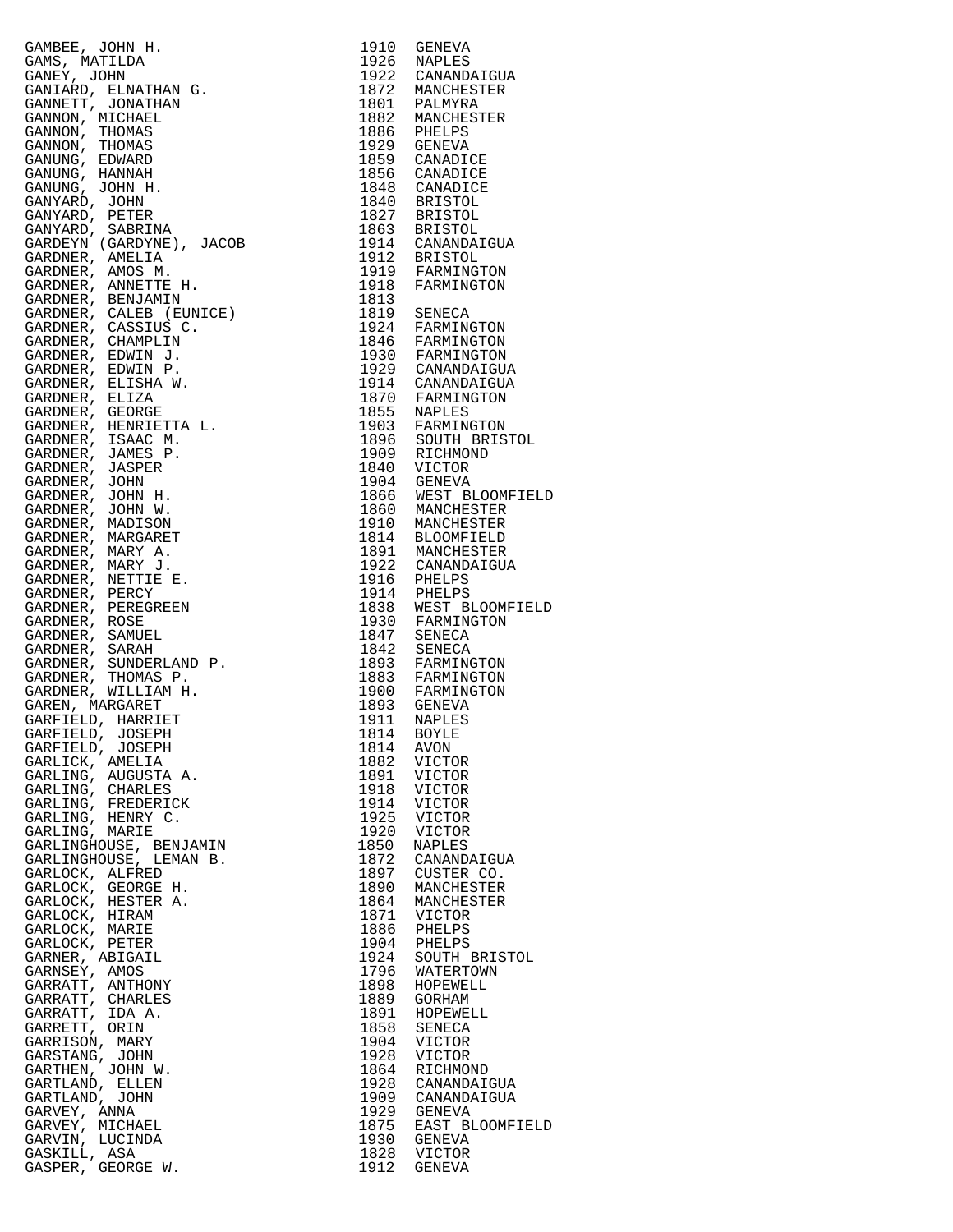|                                | GASPER, HANNAH A.                        | 1915                    | GENEVA                                                                   |
|--------------------------------|------------------------------------------|-------------------------|--------------------------------------------------------------------------|
|                                | GATCHEL, WILLIAM H.<br>GATENS, CATHERINE |                         | 1902 FARMINGTON<br>1891 CANANDAIGUA                                      |
|                                | GATENS, CATHERINE                        |                         |                                                                          |
|                                | GATENS, WILLIAM                          |                         | 1902 CANANDAIGUA<br>1913 CANANDAIGUA<br>1890 WEST BLOOMFI<br>1816 MENDON |
| GATES, ALFRED                  |                                          |                         |                                                                          |
|                                | GATES, AMBROSE                           |                         |                                                                          |
|                                | GATES, BENJAMIN<br>GATES, BETSEY B.      |                         | 1866 PHELPS<br>1891 GORHAM                                               |
|                                | GATES, BUEL M.                           |                         |                                                                          |
|                                | GATES, CHARLES W.                        |                         | 1878 CANANDAIGUA<br>1916 GENEVA                                          |
|                                | GATES, CHRISTINA                         |                         | 1900 GENEVA<br>1895 WEST BLOOMFI                                         |
| GATES, CURTIS                  |                                          |                         |                                                                          |
| GATES, DANIEL<br>GATES, DANIEL |                                          |                         | 1832 HOPEWELL<br>1867 PHELPS                                             |
| GATES, DANIEL                  |                                          |                         |                                                                          |
| GATES, DANIEL                  |                                          |                         | 1884 CANANDAIGUA<br>1813 GORHAM                                          |
| GATES, DUDLEY                  |                                          |                         | 1871 WEST BLOOMFI<br>1879 GORHAM                                         |
| GATES, ELECTA                  |                                          |                         |                                                                          |
| GATES, FORDYS                  | GATES, FIDELIA C.                        |                         | 1891 HOPEWEI<br>1877 GORHAM<br>HOPEWELL                                  |
|                                | GATES, FORDYS B.                         | 1894                    | GORHAM                                                                   |
|                                | GATES, GEORGE A.                         | 1894 GORHA<br>1915 LIMA |                                                                          |
|                                | GATES, GEORGE M.                         |                         | 1867 WEST BLOOMFI<br>1870 CANANDAIGUA                                    |
|                                | GATES, GEORGE W.                         |                         |                                                                          |
|                                | GATES, GEORGE W.<br>GATES, HARRIET A.    |                         | 1882 PHELPS<br>1929 MANCHESTER                                           |
|                                | GATES, HARRIET L.                        |                         |                                                                          |
|                                | GATES, HELEN R.                          |                         |                                                                          |
|                                | GATES, HUGH A.                           |                         | 1894 PHELPS<br>1924 WEST BLOOMFI<br>1881 PHELPS<br>1875 WEST BLOOMFI     |
| GATES, HULDAH                  |                                          |                         |                                                                          |
|                                | GATES, JAMES M.<br>GATES, JENNIE L.      |                         | 1886 SENECA<br>1927 CANANDAIGUA                                          |
|                                | GATES, JOSEPH B.                         |                         |                                                                          |
|                                | GATES, LEONARD                           |                         | 1881 HOPEWELL<br>1903 GORHAM                                             |
|                                | GATES, LUCINDA                           |                         | 1898 PHELPS<br>1912 CANANDAIGUA                                          |
|                                | GATES, MARVIN L.                         |                         |                                                                          |
|                                | GATES, MARY E.<br>GATES, MARY J.         |                         | 1880 WEST BLOOMFI<br>1922 SENECA                                         |
|                                | GATES, MARY L.                           |                         |                                                                          |
|                                | GATES, MARY M.                           |                         | 1879 PHELPS<br>1917 CANANDAIGUA                                          |
|                                | GATES, MELANCTON                         |                         | 1877 WEST BLOOMFI                                                        |
| GATES, ORPHA                   |                                          | 1864                    | GORHAM                                                                   |
| GATES, PARLEY<br>GATES, SETH   |                                          | 1813<br>1884            | GORHAM<br>PHELPS                                                         |
|                                | GATES, WARREN J.                         |                         |                                                                          |
|                                | GATES, WILLARD M.                        |                         | 1883 CANANDAIGUA<br>1929 GENEVA                                          |
|                                | GATES, WILLIAM                           |                         | 1807 PHELPS                                                              |
|                                | GATES, WILLIAM                           | 1805                    |                                                                          |
|                                | GATES, WILLIAM W.<br>GATLING, PERCY      | 1900                    | PHELPS                                                                   |
|                                | GATON, HENRY C.                          | 1930<br>1846            | EAST BLOOMFI<br>GENEVA                                                   |
|                                | GATON, WILLIAM                           | 1866                    | GENEVA                                                                   |
| GAUSS, ELECTA                  |                                          | 1883                    | EAST BLOOMFI                                                             |
|                                | GAUSS, MARY LOUISE                       | 1926                    | EAST BLOOMFI                                                             |
| GAUSS, PHEBE                   |                                          | 1878                    | EAST BLOOMFI                                                             |
| GAUSS, THAYER                  | GAVEN, LAWRENCE                          | 1879<br>1906            | EAST BLOOMFI<br>CANANDAIGUA                                              |
|                                | GAVIN, ANNE M.                           | 1917                    | GENEVA                                                                   |
| GAVIN, JAMES                   |                                          | 1919                    | MANCHESTER                                                               |
| GAVIN, JOHN                    |                                          | 1910                    | MANCHESTER                                                               |
|                                | GAVIN, MARGARET                          | 1905                    | GENEVA                                                                   |
| GAVIN, MARY                    | GAVIN, PATRICK                           | 1925<br>1930            | GENEVA<br>GENEVA                                                         |
|                                | GAVIN, PATRICK S.                        | 1903                    | GENEVA                                                                   |
|                                | GAVIN, WILLIAM                           | 1919                    | GENEVA                                                                   |
| GAY, ALFRED                    |                                          | 1856                    | CANADICE                                                                 |
| GAY, LOVINA                    |                                          | 1888                    | SOUTH BRISTO                                                             |
|                                | GAY, MELVIN W.<br>GAYLORD, ANNA A.       | 1914<br>1919            | GENEVA<br>GENEVA                                                         |
|                                | GAYLORD, CHAUNCEY                        | 1807                    | GORHAM                                                                   |
|                                | GAYLORD, FRANCES H.                      | 1919                    | CANANDAIGUA                                                              |
|                                | GAYLORD, HARRIET U.                      | 1912                    | MANCHESTER                                                               |
|                                | GAYLORD, HENRIETTA                       | 1878                    | NAPLES                                                                   |
|                                | GAYLORD, JOHN B.<br>GAYLORD, LEVI B.     | 1905<br>1886            | GENEVA<br>CANANDAIGUA                                                    |
|                                | GAYLORD, MOSES                           | 1813                    |                                                                          |
|                                | GAYLORD, PHILATUS                        | 1884                    | GENEVA                                                                   |
|                                | GAYLORD, PHILOTUS                        | 1881                    | GENEVA                                                                   |
|                                | GAYTON, GEORGE                           |                         | 1878 GENEVA                                                              |
|                                | GEBHARD, EMILY C.                        |                         | 1929 GENEVA                                                              |

|                                                                                                                                                                                                                                                                 | 1915         | GENEVA                              |
|-----------------------------------------------------------------------------------------------------------------------------------------------------------------------------------------------------------------------------------------------------------------|--------------|-------------------------------------|
|                                                                                                                                                                                                                                                                 | 1902         | FARMINGTON                          |
|                                                                                                                                                                                                                                                                 |              | 1891 CANANDAIGUA                    |
|                                                                                                                                                                                                                                                                 |              | 1902 CANANDAIGUA                    |
|                                                                                                                                                                                                                                                                 |              | 1913 CANANDAIGUA                    |
|                                                                                                                                                                                                                                                                 |              | 1890 WEST BLOOMFIELD                |
|                                                                                                                                                                                                                                                                 |              | 1816 MENDON                         |
|                                                                                                                                                                                                                                                                 |              | 1866 PHELPS                         |
|                                                                                                                                                                                                                                                                 |              | 1891 GORHAM                         |
|                                                                                                                                                                                                                                                                 |              | 1878 CANANDAIGUA                    |
|                                                                                                                                                                                                                                                                 |              | 1916 GENEVA                         |
|                                                                                                                                                                                                                                                                 |              | 1900 GENEVA                         |
|                                                                                                                                                                                                                                                                 |              | 1895 WEST BLOOMFIELD                |
|                                                                                                                                                                                                                                                                 |              | 1832 HOPEWELL                       |
|                                                                                                                                                                                                                                                                 |              | 1867 PHELPS                         |
|                                                                                                                                                                                                                                                                 |              | 1884 CANANDAIGUA                    |
|                                                                                                                                                                                                                                                                 |              | 1813 GORHAM                         |
|                                                                                                                                                                                                                                                                 |              | 1871 WEST BLOOMFIELD<br>1879 GORHAM |
|                                                                                                                                                                                                                                                                 |              |                                     |
|                                                                                                                                                                                                                                                                 | 1891         | HOPEWELL<br>1877 GORHAM             |
|                                                                                                                                                                                                                                                                 | 1894         | GORHAM                              |
|                                                                                                                                                                                                                                                                 | 1915 LIMA    |                                     |
|                                                                                                                                                                                                                                                                 |              | 1867 WEST BLOOMFIELD                |
|                                                                                                                                                                                                                                                                 |              | 1870 CANANDAIGUA                    |
|                                                                                                                                                                                                                                                                 |              | 1882 PHELPS                         |
|                                                                                                                                                                                                                                                                 |              | 1929 MANCHESTER                     |
|                                                                                                                                                                                                                                                                 |              |                                     |
|                                                                                                                                                                                                                                                                 |              | 1894 PHELPS<br>1924 WEST BLOOMFIELD |
|                                                                                                                                                                                                                                                                 |              | 1881 PHELPS                         |
|                                                                                                                                                                                                                                                                 |              | 1875 WEST BLOOMFIELD                |
|                                                                                                                                                                                                                                                                 |              | 1886 SENECA                         |
|                                                                                                                                                                                                                                                                 |              | 1927 CANANDAIGUA                    |
|                                                                                                                                                                                                                                                                 |              | 1881 HOPEWELL                       |
|                                                                                                                                                                                                                                                                 |              | 1903 GORHAM                         |
|                                                                                                                                                                                                                                                                 |              | 1898 PHELPS                         |
|                                                                                                                                                                                                                                                                 |              | 1912 CANANDAIGUA                    |
|                                                                                                                                                                                                                                                                 |              | 1880 WEST BLOOMFIELD<br>1922 SENECA |
|                                                                                                                                                                                                                                                                 |              |                                     |
|                                                                                                                                                                                                                                                                 | 1879         | PHELPS<br>1917 CANANDAIGUA          |
|                                                                                                                                                                                                                                                                 | 1877         |                                     |
|                                                                                                                                                                                                                                                                 | 1864         | WEST BLOOMFIELD<br>GORHAM           |
|                                                                                                                                                                                                                                                                 | 1813         | GORHAM                              |
|                                                                                                                                                                                                                                                                 |              | 1884 PHELPS                         |
|                                                                                                                                                                                                                                                                 | 1883         | PHELPS<br>CANANDAIGUA<br>CHILITI    |
|                                                                                                                                                                                                                                                                 |              | 1929 GENEVA                         |
|                                                                                                                                                                                                                                                                 | 1807         | PHELPS                              |
|                                                                                                                                                                                                                                                                 | 1805         |                                     |
|                                                                                                                                                                                                                                                                 | 1900         | PHELPS                              |
|                                                                                                                                                                                                                                                                 | 1930         | EAST BLOOMFIELD                     |
|                                                                                                                                                                                                                                                                 | 1846         | GENEVA                              |
|                                                                                                                                                                                                                                                                 | 1866         | GENEVA                              |
|                                                                                                                                                                                                                                                                 | 1883         | EAST BLOOMFIELD                     |
|                                                                                                                                                                                                                                                                 | 1926         | EAST BLOOMFIELD                     |
|                                                                                                                                                                                                                                                                 | 1878         | EAST BLOOMFIELD                     |
|                                                                                                                                                                                                                                                                 | 1879         | EAST BLOOMFIELD                     |
|                                                                                                                                                                                                                                                                 | 1906         | CANANDAIGUA                         |
|                                                                                                                                                                                                                                                                 |              | 1917 GENEVA                         |
|                                                                                                                                                                                                                                                                 | 1919         | MANCHESTER                          |
|                                                                                                                                                                                                                                                                 | 1910         | MANCHESTER                          |
|                                                                                                                                                                                                                                                                 | 1905         | GENEVA                              |
|                                                                                                                                                                                                                                                                 | 1925         | GENEVA                              |
|                                                                                                                                                                                                                                                                 | 1930<br>1903 | GENEVA                              |
|                                                                                                                                                                                                                                                                 | 1919         | GENEVA<br>GENEVA                    |
|                                                                                                                                                                                                                                                                 | 1856         | CANADICE                            |
|                                                                                                                                                                                                                                                                 | 1888         | SOUTH BRISTOL                       |
|                                                                                                                                                                                                                                                                 | 1914         | GENEVA                              |
|                                                                                                                                                                                                                                                                 | 1919         | GENEVA                              |
|                                                                                                                                                                                                                                                                 | 1807         | GORHAM                              |
|                                                                                                                                                                                                                                                                 | 1919         | CANANDAIGUA                         |
|                                                                                                                                                                                                                                                                 | 1912         | MANCHESTER                          |
|                                                                                                                                                                                                                                                                 | 1878         | NAPLES                              |
|                                                                                                                                                                                                                                                                 | 1905         | GENEVA                              |
|                                                                                                                                                                                                                                                                 | 1886<br>1813 | CANANDAIGUA                         |
|                                                                                                                                                                                                                                                                 | 1884         | GENEVA                              |
|                                                                                                                                                                                                                                                                 | 1881         | GENEVA                              |
|                                                                                                                                                                                                                                                                 |              | 1878 GENEVA                         |
| GAFEER, HANNAH A.<br>CATCHEL, WILLIAM H.<br>CATCHEL, WILLIAM H.<br>CATCHEL, WILLIAM H.<br>CATCHEL, WILLIAM H.<br>CATENS, ALTHERINE<br>GATES, S. MIRICAN<br>CATES, BENEVALUATION<br>CATES, BENEVALUATION<br>CATES, BENEVALUATION<br>CATES, BENEVALUATION<br>CATE |              | 1929 GENEVA                         |
|                                                                                                                                                                                                                                                                 |              |                                     |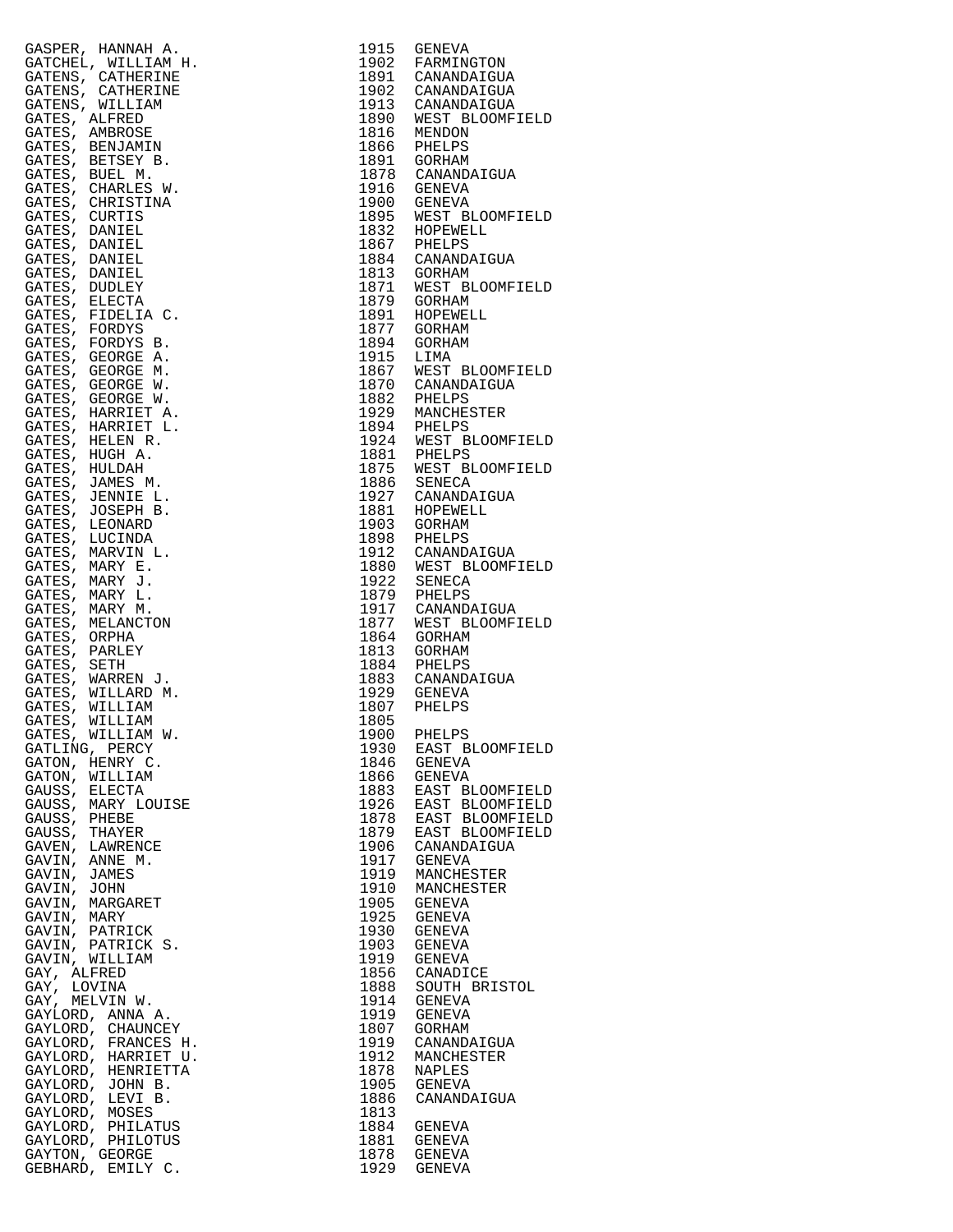| GEE, JONATHAN<br>GEE, JURIAL<br>GEE, JURIAL<br>GEHAN, MICHAEL<br>GEHAN, MICHAEL<br>GEHAN, MICHAEL<br>GEHAN, PHILIP H.<br>GELDER, EPHERE PARED<br>GELDER, PHERE A.<br>GENDER, PHERE A.<br>GENORGE, ANYAN CROSSET COULSA C.<br>GEORGE, LEWIS WANN GORGE, COULSA G |              |                                                                                                                           |
|-----------------------------------------------------------------------------------------------------------------------------------------------------------------------------------------------------------------------------------------------------------------|--------------|---------------------------------------------------------------------------------------------------------------------------|
|                                                                                                                                                                                                                                                                 |              | 1813 SENECA<br>1910 MANCHESTER                                                                                            |
|                                                                                                                                                                                                                                                                 |              |                                                                                                                           |
|                                                                                                                                                                                                                                                                 |              |                                                                                                                           |
|                                                                                                                                                                                                                                                                 |              |                                                                                                                           |
|                                                                                                                                                                                                                                                                 |              |                                                                                                                           |
|                                                                                                                                                                                                                                                                 |              | 1914 HOPEWELL<br>1914 HOPEWELL<br>1910 HOPEWELL<br>1929 NAPLES<br>1893 SENECA<br>1922 SOUTH BRISTOL<br>1903 SOUTH BRISTOL |
|                                                                                                                                                                                                                                                                 |              |                                                                                                                           |
|                                                                                                                                                                                                                                                                 |              | 1930 GENEVA<br>1845 GORHAM<br>1921 WILKES BARRE,PA<br>1863 CANANDAIGUA                                                    |
|                                                                                                                                                                                                                                                                 |              |                                                                                                                           |
|                                                                                                                                                                                                                                                                 |              |                                                                                                                           |
|                                                                                                                                                                                                                                                                 |              | 1913 CANANDAIGUA                                                                                                          |
|                                                                                                                                                                                                                                                                 |              | 1845 GORHAM                                                                                                               |
|                                                                                                                                                                                                                                                                 |              | 1898 GENEVA                                                                                                               |
|                                                                                                                                                                                                                                                                 |              | 1868 CANANDAIGUA                                                                                                          |
|                                                                                                                                                                                                                                                                 |              |                                                                                                                           |
|                                                                                                                                                                                                                                                                 |              |                                                                                                                           |
|                                                                                                                                                                                                                                                                 |              | 1869 EAST BLOOMFIELD<br>1912 PHELPS<br>1919 GENEVA<br>1906 NAPLES                                                         |
|                                                                                                                                                                                                                                                                 |              | 1904 GORHAM                                                                                                               |
|                                                                                                                                                                                                                                                                 |              |                                                                                                                           |
|                                                                                                                                                                                                                                                                 |              | 1835 PHELPS<br>1911 PHELPS<br>1918 CANANDAIGUA                                                                            |
|                                                                                                                                                                                                                                                                 |              |                                                                                                                           |
|                                                                                                                                                                                                                                                                 |              |                                                                                                                           |
|                                                                                                                                                                                                                                                                 |              | 1884 NAPLES<br>1883 HOPEWELL                                                                                              |
|                                                                                                                                                                                                                                                                 |              | 1913 GENEVA                                                                                                               |
|                                                                                                                                                                                                                                                                 |              | 1930 CANANDAIGUA                                                                                                          |
|                                                                                                                                                                                                                                                                 |              |                                                                                                                           |
|                                                                                                                                                                                                                                                                 |              |                                                                                                                           |
|                                                                                                                                                                                                                                                                 |              | 1885 SENECA<br>1906 GENEVA<br>1913 GENEVA<br>1929 HOPEWELL                                                                |
|                                                                                                                                                                                                                                                                 |              |                                                                                                                           |
|                                                                                                                                                                                                                                                                 |              | 1818 LIVONIA<br>1842 CANANDAIGUA                                                                                          |
|                                                                                                                                                                                                                                                                 |              |                                                                                                                           |
|                                                                                                                                                                                                                                                                 |              |                                                                                                                           |
|                                                                                                                                                                                                                                                                 |              |                                                                                                                           |
|                                                                                                                                                                                                                                                                 |              | 1878 RICHMOND<br>1878 RICHMOND<br>1940 ROCHESTER<br>1895 CANANDAIGUA<br>1863 CANANDAIGUA<br>1909 SENELCA                  |
|                                                                                                                                                                                                                                                                 |              |                                                                                                                           |
|                                                                                                                                                                                                                                                                 |              |                                                                                                                           |
|                                                                                                                                                                                                                                                                 |              | 1864 PHELPS<br>1930 SENECA<br>1921 GENEVA<br>1894 CANANDAIGUA                                                             |
|                                                                                                                                                                                                                                                                 |              |                                                                                                                           |
|                                                                                                                                                                                                                                                                 |              |                                                                                                                           |
|                                                                                                                                                                                                                                                                 |              | 1877 CANANDAIGUA                                                                                                          |
|                                                                                                                                                                                                                                                                 |              | 1881 CANANDAIGUA                                                                                                          |
|                                                                                                                                                                                                                                                                 |              | 1867 CANANDAIGUA                                                                                                          |
|                                                                                                                                                                                                                                                                 |              | 1904 MANCHESTER                                                                                                           |
|                                                                                                                                                                                                                                                                 |              | 1910 HOPEWELL                                                                                                             |
| GIDDINGS, SARAH J.<br>GIDDINGS, SARAH J.<br>GIFFING, GEORGE H.                                                                                                                                                                                                  |              | 1909 MANCHESTER                                                                                                           |
|                                                                                                                                                                                                                                                                 | 1874         | GENEVA                                                                                                                    |
| GIFFORD, ANNA E.                                                                                                                                                                                                                                                |              | 1914 GENEVA                                                                                                               |
| GIFFORD, CHARLES<br>GIFFORD, ELIZABETH                                                                                                                                                                                                                          |              | 1926 CANANDAIGUA<br>1885 PHELPS                                                                                           |
| GIFFORD, EMILY L.                                                                                                                                                                                                                                               |              |                                                                                                                           |
| GIFFORD, EMMONS H.                                                                                                                                                                                                                                              |              | 1887 PHELPS<br>1897 PHELPS                                                                                                |
| GIFFORD, HARRIET S.                                                                                                                                                                                                                                             |              |                                                                                                                           |
| GIFFORD, JOHN C.                                                                                                                                                                                                                                                |              | 1914 PHELPS<br>1921 PHELPS                                                                                                |
| GIFFORD, LEVI                                                                                                                                                                                                                                                   |              | 1889 CANANDAIGUA<br>1905 PHELPS                                                                                           |
| GIFFORD, LOREN E.                                                                                                                                                                                                                                               |              |                                                                                                                           |
| GIFFORD, MARY JANE                                                                                                                                                                                                                                              | 1906         | CANANDAIGUA                                                                                                               |
| GIFFORD, PAMELIA C.                                                                                                                                                                                                                                             | 1909         | PHELPS                                                                                                                    |
| GILBERT, ABNER W.<br>GILBERT, ALBERT J.                                                                                                                                                                                                                         | 1877<br>1925 | RICHMOND<br>HONEOYE                                                                                                       |
| GILBERT, CHRISTINE H.                                                                                                                                                                                                                                           | 1924         | GENEVA                                                                                                                    |
| GILBERT, DANIEL                                                                                                                                                                                                                                                 | 1822         | BENTON                                                                                                                    |
| GILBERT, EDWIN                                                                                                                                                                                                                                                  |              |                                                                                                                           |
| GILBERT, EDWIN W.                                                                                                                                                                                                                                               |              | 1861 RICHMOND<br>1922 RICHMOND                                                                                            |
| GILBERT, ELIZABETH C.                                                                                                                                                                                                                                           | 1878         | RICHMOND                                                                                                                  |
| GILBERT, GEORGE A.                                                                                                                                                                                                                                              |              | 1924 GENEVA                                                                                                               |
| GILBERT, HARRY                                                                                                                                                                                                                                                  | 1854         | BRISTOL                                                                                                                   |
| GILBERT, HORACE                                                                                                                                                                                                                                                 | 1862         | RICHMOND                                                                                                                  |
| GILBERT, JAMES<br>GILBERT, JEFFRY                                                                                                                                                                                                                               | 1904         | 1894 EAST BLOOMFIELD                                                                                                      |
| GILBERT, JOSEPH                                                                                                                                                                                                                                                 | 1905         | MANCHESTER<br>RICHMOND                                                                                                    |
| GILBERT, JOSEPH M.                                                                                                                                                                                                                                              | 1813         | LIMA                                                                                                                      |
| GILBERT, LAURA I.                                                                                                                                                                                                                                               | 1909         | RICHMOND                                                                                                                  |
| GILBERT, LEONARD H.                                                                                                                                                                                                                                             | 1909         | HONEOYE                                                                                                                   |
| GILBERT, MARY                                                                                                                                                                                                                                                   |              | 1912 PHLEPS<br>1923 RICHMOND                                                                                              |
| GILBERT, MARY G.                                                                                                                                                                                                                                                |              |                                                                                                                           |
| GILBERT, MATTHEW                                                                                                                                                                                                                                                |              | 1913 CANANDAIGUA                                                                                                          |

| 1813         | SENECA                     |
|--------------|----------------------------|
| 1910         | MANCHESTER                 |
| 1914         | HOPEWELL                   |
| 1910         | HOPEWELL                   |
| 1929         | NAPLES                     |
| 1893         | SENECA                     |
| 1922         | SOUTH BRISTOL              |
| 1903         | SOUTH BRISTOL              |
| 1930         | GENEVA                     |
| 1845         | GORHAM                     |
| 1921         | WILKES BARRE, PA           |
| 1863         | CANANDAIGUA                |
| 1913         | CANANDAIGUA                |
| 1845         | <b>GORHAM</b>              |
| 1898         | GENEVA                     |
| 1868         | CANANDAIGUA                |
| 1869         | EAST BLOOMFIELD            |
| 1912         | PHELPS                     |
| 1919         | <b>GENEVA</b>              |
| 1906         | NAPLES                     |
| 1904         | GORHAM                     |
| 1835         | PHELPS                     |
| 1911         | PHELPS                     |
| 1918         | CANANDAIGUA                |
| 1884         | NAPLES                     |
| 1883         | HOPEWELL                   |
| 1913         | <b>GENEVA</b>              |
| 1930         | CANANDAIGUA                |
| 1885         | SENECA                     |
| 1906         | GENEVA                     |
| 1913<br>1929 | <b>GENEVA</b>              |
| 1818         | HOPEWELL<br>LIVONIA        |
| 1842         | CANANDAIGUA                |
| 1878         | RICHMOND                   |
| 1940         | ROCHESTER                  |
| 1895         | CANANDAIGUA                |
| 1870         | CANANDAIGUA                |
| 1863         | CANANDAIGUA                |
| 1909         | SENECA                     |
| 1864         | PHELPS                     |
| 1930         | SENECA                     |
| 1921         | GENEVA                     |
| 1894         | CANANDAIGUA                |
| 1877<br>1881 | CANANDAIGUA                |
| 1867         | CANANDAIGUA<br>CANANDAIGUA |
| 1904         | MANCHESTER                 |
| 1910         | HOPEWELL                   |
| 1909         | MANCHESTER                 |
| 1874         | GENEVA                     |
| 1914         | <b>GENEVA</b>              |
| 1926         | CANANDAIGUA                |
| 1885         | PHELPS                     |
| 1887         | PHELPS                     |
| 1897         | PHELPS                     |
| 1914         | PHELPS                     |
| 1921         | PHELPS                     |
| 1889         | CANANDAIGUA                |
| 1905         | PHELPS                     |
| 1906         | CANANDAIGUA                |
| 1909         | PHELPS                     |
| 1877         | RICHMOND                   |
| 1925         | HONEOYE                    |
| 1924         | GENEVA                     |
| 1822         | <b>BENTON</b>              |
| 1861         | RICHMOND                   |
| 1922         | RICHMOND                   |
| 1878         | RICHMOND                   |
| 1924         | <b>GENEVA</b>              |
| 1854         | <b>BRISTOL</b>             |
| 1862         | RICHMOND                   |
| 1894         | EAST BLOOMFIELD            |
| 1904         | MANCHESTER                 |
| 1905         | RICHMOND                   |
| 1813         | LIMA                       |
| 1909         | RICHMOND                   |
| 1909         | HONEOYE                    |
| 1912         | PHLEPS                     |
| 1923         | RICHMOND                   |
| 1913         | CANANDAIGUA                |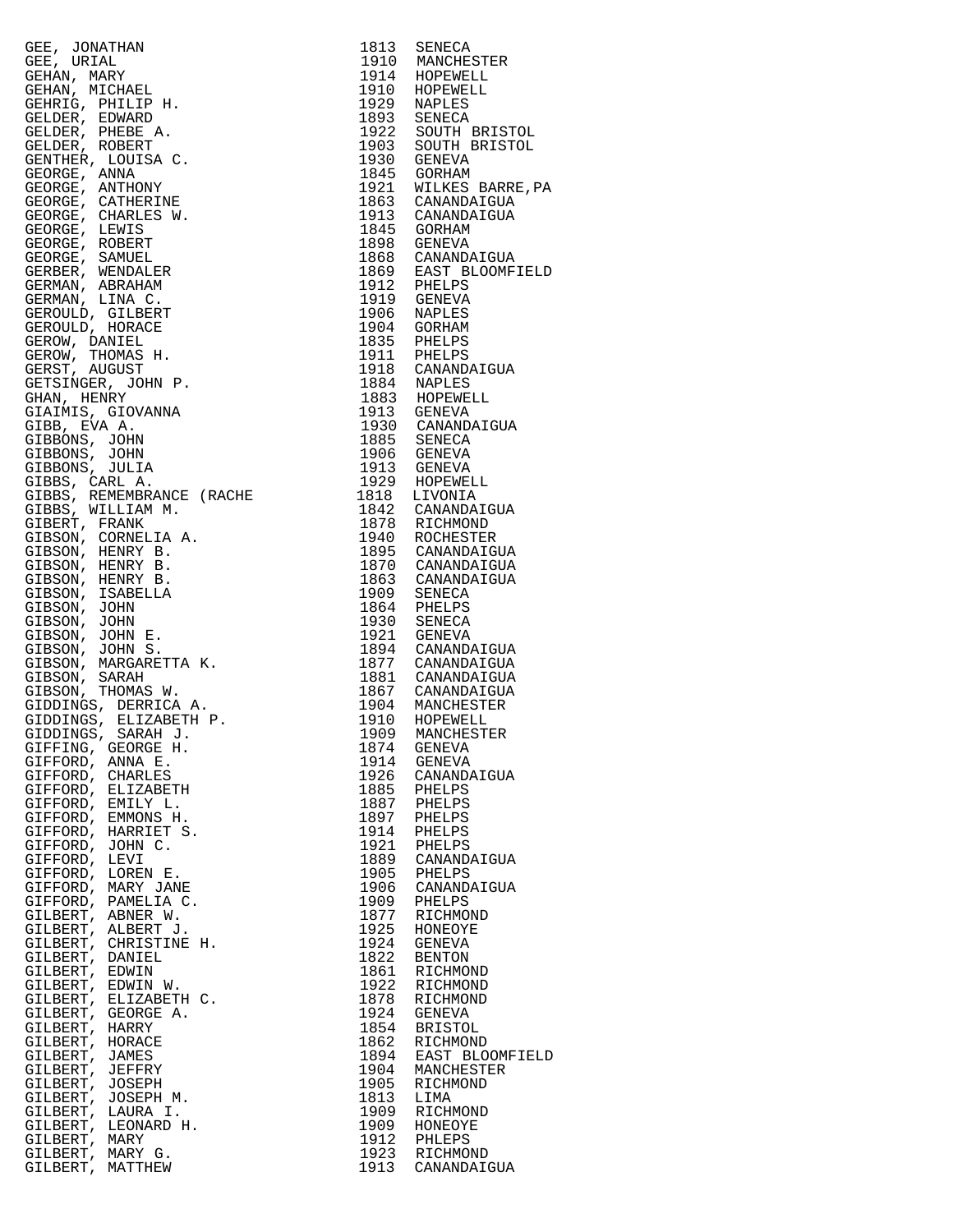| GILERET, NEWANI 1944 REPAIR (STEPANDATOIR 1944 REPAIR (STEPANDATOIR CHEAPT), SINGON N. 1944 ALDELESEX<br>GILERET, SUNGON K. 1944 ALDELESEX<br>GILERET, SUNGON K. 1944 ALDELESEX<br>GILERET, SUNGON K. 1949 GENEVA<br>GILERET, SUNGON |      |                  |
|--------------------------------------------------------------------------------------------------------------------------------------------------------------------------------------------------------------------------------------|------|------------------|
|                                                                                                                                                                                                                                      |      |                  |
|                                                                                                                                                                                                                                      |      |                  |
|                                                                                                                                                                                                                                      |      |                  |
|                                                                                                                                                                                                                                      |      |                  |
|                                                                                                                                                                                                                                      |      |                  |
|                                                                                                                                                                                                                                      |      |                  |
|                                                                                                                                                                                                                                      |      |                  |
| GILLIGAN, CHRISTOPHER                                                                                                                                                                                                                |      | 1917 MANCHESTER  |
| GILLIGAN, PHILLIP                                                                                                                                                                                                                    | 1921 | MANCHESTER       |
| GILLIN, ELLEN                                                                                                                                                                                                                        |      | 1903 CANANDAIGUA |
|                                                                                                                                                                                                                                      |      |                  |
| GILLIS, ENOS                                                                                                                                                                                                                         | 1899 | VICTOR           |
| GILLIS, HELEN A.                                                                                                                                                                                                                     | 1930 | VICTOR           |
| GILLIS, JEROME                                                                                                                                                                                                                       | 1926 | VICTOR           |
|                                                                                                                                                                                                                                      |      |                  |
| GILLIS, JOHN D.                                                                                                                                                                                                                      | 1873 | VICTOR           |
| GILLIS, JOHN S.                                                                                                                                                                                                                      | 1897 | VICTOR           |
| GILLIS, WILLIAM J.                                                                                                                                                                                                                   | 1898 | VICTOR           |
|                                                                                                                                                                                                                                      |      |                  |
| GILLULA, JOHN B.                                                                                                                                                                                                                     | 1927 | CANANDAIGUA      |
| GILLULA, LAWRENCE                                                                                                                                                                                                                    | 1914 | FARMINGTON       |
| GILMAN, ELIHU                                                                                                                                                                                                                        |      | 1813 BLOOMFIELD  |
|                                                                                                                                                                                                                                      |      |                  |
| GILMAN, ELNONA W.                                                                                                                                                                                                                    | 1926 | MANCHESTER       |
| GILMAN, JULIA M.                                                                                                                                                                                                                     |      | 1914 MANCHESTER  |
| GILMAN, PHILIP                                                                                                                                                                                                                       | 1817 | SPARTA           |
|                                                                                                                                                                                                                                      |      |                  |
| GILMORE, FRANK H.                                                                                                                                                                                                                    | 1927 | <b>GENEVA</b>    |
| GILMORE, JOHN A.                                                                                                                                                                                                                     | 1925 | HOLCOMB          |
| GILMORE, JOSEPH                                                                                                                                                                                                                      | 1866 | WEST BLOOMFIELD  |
|                                                                                                                                                                                                                                      |      |                  |
| GILTRAP, CLARENCE                                                                                                                                                                                                                    | 1927 | CANANDAIGUA      |
| GIORGIANNI, MARTIN                                                                                                                                                                                                                   | 1918 | <b>GENEVA</b>    |
| GITTENS, CHARLES H.                                                                                                                                                                                                                  | 1904 | PHELPS           |
|                                                                                                                                                                                                                                      |      |                  |
| GITTENS, RACHEL                                                                                                                                                                                                                      | 1902 | PHELPS           |
| GITTENS, WILLIAM                                                                                                                                                                                                                     | 1869 | GENEVA           |
| GITTENS, WILLIAM S.                                                                                                                                                                                                                  | 1896 | PHELPS           |
|                                                                                                                                                                                                                                      |      |                  |
| GLADDING, ALICE L.                                                                                                                                                                                                                   | 1904 | BRISTOL          |
| GLADDING, EBEN L. (2 FILES)                                                                                                                                                                                                          | 1893 | BRISTOL          |
| GLANN, CARLTON                                                                                                                                                                                                                       | 1900 | METAMORA, MI     |
|                                                                                                                                                                                                                                      |      |                  |
| GLANN, JANE                                                                                                                                                                                                                          | 1852 | SENECA           |
| GLANN, JOHN                                                                                                                                                                                                                          |      | 1822 SENECA      |
| GLANN, LEVI                                                                                                                                                                                                                          |      | 1858 SENECA      |
|                                                                                                                                                                                                                                      |      |                  |
| GLANVILLE, GEORGE G.<br>GLANVILLE, HENRY                                                                                                                                                                                             | 1908 | GENEVA           |
|                                                                                                                                                                                                                                      | 1902 | GENEVA           |

| 1846         | RICHMOND                      |
|--------------|-------------------------------|
| 1813<br>1814 | LIVONIA<br>MIDDLESEX          |
| 1806         |                               |
| 1883         | PHELPS                        |
| 1849<br>1899 | CANANDAIGUA<br>GENEVA         |
| 1894         | <b>GENEVA</b>                 |
| 1913         | CANANDAIGUA                   |
| 1884         | GENEVA                        |
| 1867         | GENEVA                        |
| 1909<br>1863 | MANCHESTER<br>SCIO, MI        |
| 1922         | CANANDAIGUA                   |
| 1896         | HOPEWELL                      |
| 1832         | SENECA                        |
| 1852<br>1820 | GENEVA<br>GORHAM              |
| 1817         | <b>ITALY</b>                  |
| 1822         |                               |
| 1889<br>1902 | CANANDAIGUA                   |
| 1884         | CANANDAIGUA<br><b>GENEVA</b>  |
| 1917         | HOPEWELL                      |
| 1887         | HOPEWELL                      |
| 1920         | HALL                          |
| 1883<br>1914 | CANANDAIGUA<br>CANANDAIGUA    |
| 1891         | NAPLES                        |
| 1884         | HOPEWELL                      |
| 1908         | <b>NAPLES</b>                 |
| 1875<br>1892 | PHELPS<br>NAPLES              |
| 1883         | NAPLES                        |
| 1905         | NAPLES                        |
| 1904         | CANANDAIGUA                   |
| 1873<br>1897 | CANANDAIGUA<br>CANANDAIGUA    |
| 1889         | NAPLES                        |
| 1913         | NAPLES                        |
| 1882         | CANANDAIGUA                   |
| 1838<br>1891 | SENECA<br>SENECA              |
| 1930         | <b>NAPLES</b>                 |
| 1926         | SENECA                        |
| 1910         | CANANDAIGUA                   |
| 1847<br>1918 | CANANDAIGUA<br>VICTOR         |
| 1912         | MANCHESTER                    |
| 1917         | MANCHESTER                    |
| 1921         | MANCHESTER                    |
| 1903<br>1899 | CANANDAIGUA<br>VICTOR         |
| 1930         | VICTOR                        |
| 1926         | VICTOR                        |
| 1873         | VICTOR                        |
| 1897<br>1898 | VICTOR<br>VICTOR              |
| 1927         | CANANDAIGUA                   |
| 1914         | FARMINGTON                    |
| 1813<br>1926 | <b>BLOOMFIELD</b>             |
| 1914         | MANCHESTER<br>MANCHESTER      |
| 1817         | SPARTA                        |
| 1927         | <b>GENEVA</b>                 |
| 1925<br>1866 | HOLCOMB                       |
| 1927         | WEST BLOOMFIEL<br>CANANDAIGUA |
| 1918         | GENEVA                        |
| 1904         | PHELPS                        |
| 1902<br>1869 | PHELPS                        |
| 1896         | GENEVA<br>PHELPS              |
| 1904         | <b>BRISTOL</b>                |
| 1893         | <b>BRISTOL</b>                |
| 1900         | METAMORA,<br>MΙ               |
| 1852<br>1822 | SENECA<br>SENECA              |
| 1858         | SENECA                        |
| 1908         | GENEVA                        |
| 1902         | <b>GENEVA</b>                 |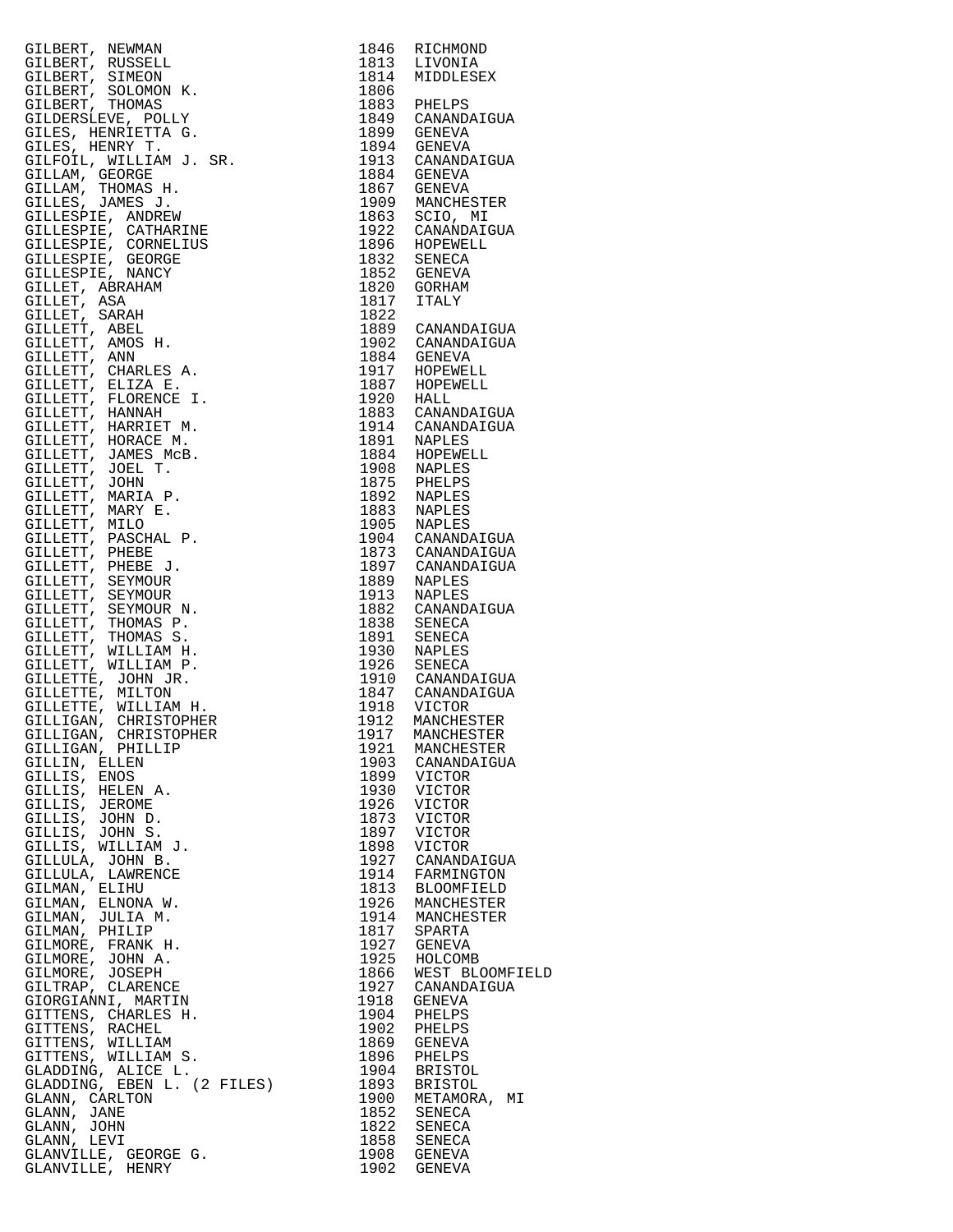GLANVILLE, JOHN GLANVILLE, MARY L. GLANVILLE, RICHARD 1893 GENEVA GLANVILLE, RODERICK L. 1900 GENEVA GLASGOW, JEHIEL GLASGOW, LUCY M. GLASS, JAMES 1885 CANANDAIGUA GLEASON, ANN 1911 EAST BLOOMFIELD GLEASON, BENJAMIN GLEASON, BEZALEEL 1832 MANCHESTER GLEASON, BRIDGET M. 1922 CANANDAIGUA GLEASON, ELEASER GLEASON, EUGENE H. 1902 CANANDAIGUA GLEASON, FRANK 1912 EAST BLOOMFIELD GLEASON, MARGARET 1926 PHELPS GLEASON, MARY A. GLEASON, SARAH GLESSICK, CLYDE A. GLEW, DAVID GLEW, SARAH 1897 HOPEWELL GLIECHMAN, ALICE 1926 MANCHESTER GLIMPS, BENJAMIN GLIMPSE, CHARLES 1910 PHELPS GLIMPSE, DAVID 1882 PHELPS GLIMPSE, LUCINDA 1890 PHELPS GLOVER, ALEXANDER GLOVER, DAVID F. 1870 W. BLOOMFIELD GLOVER, EDGAR 1923 CANADICE GLOVER, EDWARD G. 1926 MANCHESTER GLOVER, IDA M. 1930 MANCHESTER GLOVER, LOVENIA 1894 W. BLOOMFIELD GLYNN, JAMES 1871 NEW HAVEN GLYNN, KATHRYN M. GLYNN, SARAH 1890 GENEVA GLYNN, WILLIAM 1868 VICTOR GOBLE, HARRY A. GOCHER, HENRIETTA E. GODBE, PHEBE GODBE, SETH W. GODDARD, WILLIAM A. GODDEN, DANIEL S. 1864 W. BLOOMFIELD GODFREY, MARY H. 1847 SENECA GODFREY, PATRICK GOETCHIUS, CHARLES C. 1919 GENEVA GOETCHIUS, ELLA F. 1926 GENEVA GOFF, ASA 1863 CANANDAIGUA GOFF, CELISTA E. 1929 BRISTOL GOFF, CHARLES 1891 CANANDAIGUA GOFF, COMFORT 1816 AVON GOFF, ENOCH 1817 PENFIELD GOFF, ENOCH 1818 PENFIELD GOFF, FLOYD C. 1917 CANANDAIGUA GOFF, HIRAM GOFF, ISAIAH L. 1928 BRISTOL GOFF, JAMES 1847 BRISTOL GOFF, LAVINA C. 1926 SOUTH BRISTOL GOFF, M. GRANVILLE 1930 BRISTOL GOFF, MARIE N. 1909 BRISTOL CENTER GOFF, MARTHA 1867 BRISTOL GOFF, MARTIN GOFF, MORRIS 1829 SENECA GOFF, PETER C. 1925 CANANDAIGUA GOFF, RUTH  $A$ . GOFF, SYLVANUS GOGGIN, JOHN J. GOLD, JONATHAN<br>GOLDEN, JAMES GOLDEN, JAMES 1873 MANCHESTER GOLDSMITH, AUDREY 1899 HOPEWELL GOLDSMITH, ELIZABETH 1929 CANANDAIGUA GOLDSMITH, FESTUS GOLDSMITH, ISAAC 1813 PALMYRA GOLDSMITH, THOMAS 1811 PALMYRA GOLOS, SOL GOMME, HERBERT H. G. GONGERTY, PATRICK GOO, AUGUSTUS N. GOO, HELEN E. GOODALE, CHARLES S. 1908 CANANDAIGUA GOODALE, ELIJAH 1878 GENEVA GOODALE, HORACE GOODALE, IDA E.

| 1857         | SENECA                          |
|--------------|---------------------------------|
| 1895<br>1893 | <b>GENEVA</b><br><b>GENEVA</b>  |
| 1900         | <b>GENEVA</b>                   |
| 1878         | CANANDAIGUA                     |
| 1905<br>1885 | CANANDAIGUA<br>CANANDAIGUA      |
| 1911         | EAST BLOOMFIELD                 |
| 1815         | SENECA                          |
| 1832<br>1922 | MANCHESTER<br>CANANDAIGUA       |
| 1815         |                                 |
| 1902         | CANANDAIGUA                     |
| 1912<br>1926 | EAST BLOOMFIELD<br>PHELPS       |
| 1901         | <b>GENEVA</b>                   |
| 1889         | PHELPS                          |
| 1927         | <b>SENECA</b>                   |
| 1897<br>1897 | HOPEWELL<br>HOPEWELL            |
| 1926         | MANCHESTER                      |
| 1863         | PHELPS                          |
| 1910<br>1882 | PHELPS<br>PHELPS                |
| 1890         | PHELPS                          |
| 1826         | PHELPS                          |
| 1870         | W. BLOOMFIELD                   |
| 1923<br>1926 | CANADICE<br>MANCHESTER          |
| 1930         | MANCHESTER                      |
| 1894         | W. BLOOMFIELD                   |
| 1871         | NEW HAVEN                       |
| 1926<br>1890 | <b>GENEVA</b><br><b>GENEVA</b>  |
| 1868         | VICTOR                          |
| 1901         | <b>GENEVA</b>                   |
| 1909<br>1875 | SENECA<br>E. BLOOMFIELD         |
| 1890         | CANANDAIGUA                     |
| 1917         | PHELPS                          |
| 1864         | W. BLOOMFIELD                   |
| 1847<br>1879 | SENECA<br><b>GORHAM</b>         |
| 1919         | <b>GENEVA</b>                   |
| 1926         | <b>GENEVA</b>                   |
| 1863<br>1929 | CANANDAIGUA<br><b>BRISTOL</b>   |
| 1891         | CANANDAIGUA                     |
| 1816         | <b>AVON</b>                     |
| 1817         | PENFIELD                        |
| 1818<br>1917 | PENFIELD<br>CANANDAIGUA         |
| 1879         | <b>GENEVA</b>                   |
| 1928         | <b>BRISTOL</b>                  |
| 1847<br>1926 | <b>BRISTOL</b>                  |
| 1930         | SOUTH BRISTOL<br><b>BRISTOL</b> |
| 1909         | <b>BRISTOL</b><br>CENTER        |
| 1867         | <b>BRISTOL</b>                  |
| 1892<br>1829 | <b>BRISTOL</b><br><b>SENECA</b> |
| 1925         | CANANDAIGUA                     |
| 1883         | <b>GENEVA</b>                   |
| 1930<br>1918 | CANANDAIGUA<br>E. BLOOMFIELD    |
| 1816         | LIVONIA                         |
| 1873         | MANCHESTER                      |
| 1899         | HOPEWELL                        |
| 1929<br>1814 | CANANDAIGUA<br>PALMYRA          |
| 1813         | PALMYRA                         |
| 1811         | PALMYRA                         |
| 1929         | GENEVA                          |
| 1892<br>1873 | <b>GENEVA</b><br>VICTOR         |
| 1927         | PHELPS                          |
| 1914         | PHELPS                          |
| 1908<br>1878 | CANANDAIGUA<br><b>GENEVA</b>    |
| 1872         | MANCHESTER                      |
| 1900         | SALEM, OR                       |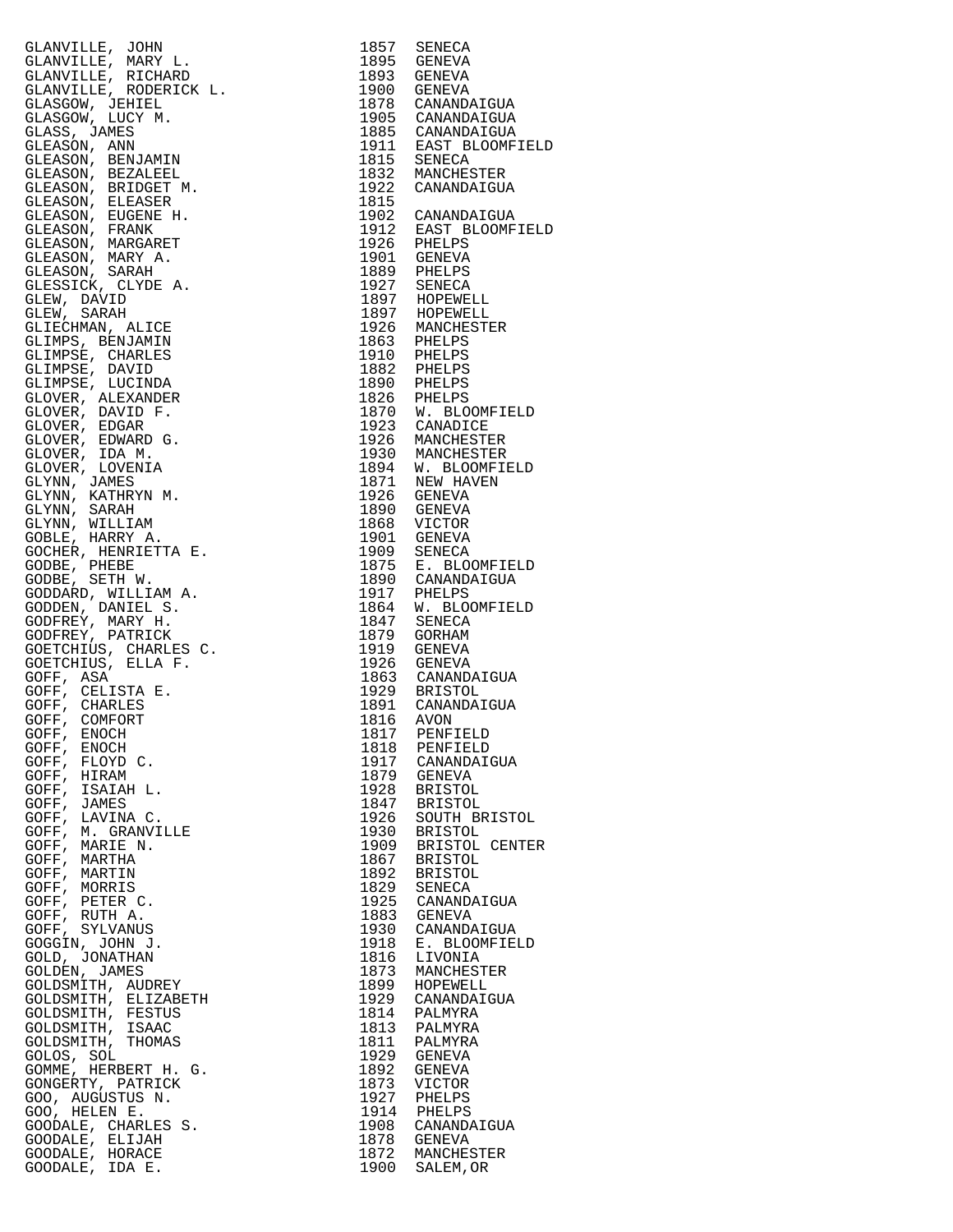| GOODALE, LEONARD C.                                | 1918         | <b>BRISTOL</b>                 |
|----------------------------------------------------|--------------|--------------------------------|
| GOODALE, SOLOMON                                   | 1884         | <b>BRISTOL</b>                 |
| GOODBERLET, GEORGE A.                              | 1929         | W. BLOOMFIELD                  |
| GOODELL, GEORGE E.                                 | 1918         | MANCHESTER                     |
| GOODELL,<br>ORREN<br>CHESTER A.                    | 1871<br>1897 | FARMINGTON                     |
| GOODING,<br>GOODING,<br>CORINTHA                   | 1872         | CANANDAIGUA<br><b>BRISTOL</b>  |
| GOODING,<br>ELNATHAN                               | 1842         | <b>BRISTOL</b>                 |
| GOODING,<br>EMILIE G.                              | 1903         | CANANDAIGUA                    |
| GOODING, EPHRAIN                                   | 1867         | <b>BRISTOL</b>                 |
| GOODING, ERASTUS                                   | 1845         | <b>BRISTOL</b>                 |
| GOODING, GEORGE                                    | 1834         | CANANDAIGUA                    |
| GOODING,<br>LUCY                                   | 1909         | HOPEWELL                       |
| GOODING, MARY A.                                   | 1880         | CANANDAIGUA                    |
| GOODING, MARY L.                                   | 1923         | HOPEWELL                       |
| GOODING, SEYMOUR H.                                | 1870         | <b>BRISTOL</b>                 |
| GOODING,<br>THOMAS                                 | 1862         | <b>BRISTOL</b>                 |
| GOODING, TIMOTHY W.                                | 1893         | CANANDAIGUA                    |
| GOODING,<br>WILLIAM                                | 1803         | <b>BRISTOL</b>                 |
| WILLIAM C.<br>GOODING,<br>GOODING,<br>ZEPHANIAH W. | 1836<br>1856 | GORHAM<br><b>BRISTOL</b>       |
| GOODMAN, CHARLES H.                                | 1927         | PHELPS                         |
| GOODMAN,<br>CHARLES M.                             | 1905         | GENEVA                         |
| GOODMAN,<br>FRANK                                  | 1912         | PHELPS                         |
| GOODMAN,<br>FRED                                   | 1928         | PHELPS                         |
| GOODMAN,<br>HENRY                                  | 1929         | PHELPS                         |
| HERBERT D.<br>GOODMAN,                             | 1914         | <b>GENEVA</b>                  |
| GOODMAN, JESSE D.                                  | 1926         | RUSHVILLE                      |
| GOODMAN,<br>JOHN                                   | 1902         | PHELPS                         |
| GOODMAN,<br>JOHN                                   | 1920         | PHELPS                         |
| JOSEPH M. (2 FILES)<br>GOODMAN,                    | 1910         | SENECA                         |
| GOODMAN,<br>OLIVER                                 | 1929         | MANCHESTER                     |
| GOODMAN,<br>ROBERT R.                              | 1921         | HOPEWELL                       |
| GOODNOW, JOSEPHUS (3 FILES)                        | 1906         | FARMINGTON                     |
| GOODNOW,<br>TRUMAN<br>GOODRICH, HIRAM A.           | 1891<br>1926 | E. BLOOMFIELD<br>NAPLES        |
| GOODRICH, MELVILLE                                 | 1928         | NAPLES                         |
| GOODSELL, DANIEL H.                                | 1822         | RICHMOND                       |
| GOODSELL,<br>FREDERICK L.                          | 1869         | SENECA                         |
| HARRIET (2 FILES)<br>GOODSELL,                     | 1913         | E. BLOOMFIELD                  |
| GOODSELL, JOHN H.                                  | 1911         | E. BLOOMFIELD                  |
| GOODSON, ROBERT                                    | 1869         | PHELPS                         |
| GOODWIN, ANN                                       | 1866         | SENECA                         |
| GOODWIN, DANIEL                                    | 1825         | MICHIGAN                       |
| GOODWIN,<br>DAVID W.                               | 1917         | GENEVA                         |
| GOODWIN, ELIZA S.                                  | 1913         | E. BLOOMFIELD                  |
| GOODWIN,<br>GEORGE W.                              | 1923         | GENEVA                         |
| GOODWIN, HENRY<br>GOODWIN, JAMES                   | 1911<br>1859 | GENEVA<br>GENEVA               |
| GOODWIN, JOHN J.                                   | 1851         | CANANDAIGUA                    |
| GOODWIN, RUSSELL B. (2 FILES)                      | 1884         | E. BLOOMFIELD                  |
| GOODWIN, SARAH A.                                  | 1923         | SENECA                         |
| GOODWIN, WILLIAM                                   | 1861         | SENECA                         |
| GOOLD, ALFRED                                      | 1858         | E. BLOOMFIELD                  |
| GOOLD, ALLEN                                       | 1863         | RICHMOND                       |
| GOOLD, CATHARINE                                   | 1859         | E. BLOOMFIELD                  |
| GOOLD, RHODA A.                                    | 1866         | RICHMOND                       |
| GORDINIER, BELLE N.                                | 1926         | GENEVA                         |
| GORDINIER, EDWIN S.                                | 1925         | GENEVA                         |
| GORDIS, BRIGGS                                     | 1916         | PHELPS                         |
| GORDON, CATHERINE<br>GORDON, DANIEL                | 1902<br>1894 | E. BLOOMFIELD<br>E. BLOOMFIELD |
| GORDON, DELIA                                      | 1882         | <b>GENEVA</b>                  |
| GORDON, GEORGE A.                                  | 1891         | NAPLES                         |
| GORDON, JAMES N.                                   | 1881         | NAPLES                         |
| GORDON, LORENZO                                    | 1886         | VICTOR                         |
| GORDON, MARGARET                                   | 1882         | GORHAM                         |
| GORDON, MARY                                       | 1907         | CANANDAIGUA                    |
| GORDON, MARY E.                                    | 1913         | E. BLOOMFIELD                  |
| GORDON,<br>SUSAN                                   | 1884         | GENEVA                         |
| GORDON,<br>THOMAS                                  | 1928         | MANCHESTER                     |
| GORHAM, BETSEY                                     | 1888         | CANANDAIGUA                    |
| GORHAM, GEORGIA<br>GORHAM, NATHANIEL               | 1927<br>1826 | CANANDAIGUA<br>CANANDAIGUA     |
| GORHAM, NATHANIEL                                  | 1875         | CANANDAIGUA                    |
| GORHAM, REBECCA                                    | 1857         | CANANDAIGUA                    |
| GORHAM, WILLIAM                                    | 1903         | CANANDAIGUA                    |
| GORHAM, WILLIAM W.                                 | 1866         | CANANDAIGUA                    |
| GORNEY, ELIZABETH                                  | 1926         | GENEVA                         |
| GORSELINE, ISAAC                                   | 1894         | PHELPS                         |
| GORSELINE, MARY J.                                 | 1877         | PHELPS                         |

| 1918         | <b>BRISTOL</b>                  |
|--------------|---------------------------------|
| 1884<br>1929 | <b>BRISTOL</b><br>W. BLOOMFIELD |
| 1918<br>1871 | MANCHESTER                      |
| 1897         | FARMINGTON<br>CANANDAIGUA       |
| 1872         | <b>BRISTOL</b>                  |
| 1842         | <b>BRISTOL</b>                  |
| 1903<br>1867 | CANANDAIGUA                     |
| 1845         | BRISTOL<br>BRISTOL              |
| 1834<br>1909 | CANANDAIGUA                     |
|              | HOPEWELL<br>CANANDAIGUA         |
| 1880<br>1923 | HOPEWELL                        |
| 1870         | <b>BRISTOL</b>                  |
| 1862<br>1893 | <b>BRISTOL</b><br>CANANDAIGUA   |
| 1803         | <b>BRISTOL</b>                  |
| 1836         | GORHAM                          |
| 1856<br>1927 | BRISTOL<br>PHELPS               |
| 1905         | GENEVA                          |
| 1912<br>1928 | PHELPS                          |
| 1929         | PHELPS<br>PHELPS                |
| 1914         | GENEVA                          |
| 1926<br>1902 | RUSHVILLE                       |
| 1920         | PHELPS<br>PHELPS                |
| 1910         | SENECA                          |
| 1929         | MANCHESTER                      |
| 1921<br>1906 | HOPEWELL<br>FARMINGTON          |
| 1891         | E. BLOOMFIELD                   |
| 1926         | NAPLES                          |
| 1928<br>1822 | NAPLES<br>RICHMOND              |
| 1869         | SENECA                          |
| 1913         | E. BLOOMFIELD                   |
| 1911         | E. BLOOMFIELD<br>PHELPS         |
| 1869<br>1866 | SENECA                          |
| 1825<br>1917 | MICHIGAN                        |
| 1913         | GENEVA<br>E. BLOOMFIELD         |
| 1923         | GENEVA                          |
| 1911<br>1859 | GENEVA                          |
| 1851         | <b>GENEVA</b><br>CANANDAIGUA    |
| 1884         | E. BLOOMFIELD                   |
| 1923         | SENECA                          |
| 1861         | SENECA<br>E. BLOOMFIELD         |
| 1858<br>1863 | RICHMOND                        |
| 1859<br>1866 | E. BLOOMFIELD                   |
|              | RICHMOND<br><b>GENEVA</b>       |
| 1926<br>1925 | <b>GENEVA</b>                   |
| 1916<br>1902 | PHELPS<br>E. BLOOMFIELD         |
|              | E. BLOOMFIELD                   |
| 1894<br>1882 | <b>GENEVA</b>                   |
| 1891<br>1881 | NAPLES<br>NAPLES                |
| 1886         | VICTOR                          |
| 1882         | GORHAM                          |
| 1907<br>1913 | CANANDAIGUA<br>E. BLOOMFIELD    |
| 1884         | <b>GENEVA</b>                   |
| 1928         | MANCHESTER                      |
| 1888<br>1927 | CANANDAIGUA<br>CANANDAIGUA      |
| 1826         | CANANDAIGUA                     |
| 1875         | CANANDAIGUA                     |
| 1857<br>1903 | CANANDAIGUA<br>CANANDAIGUA      |
| 1866         | CANANDAIGUA                     |
| 1926         | GENEVA                          |
| 1894<br>1877 | PHELPS<br>PHELPS                |
|              |                                 |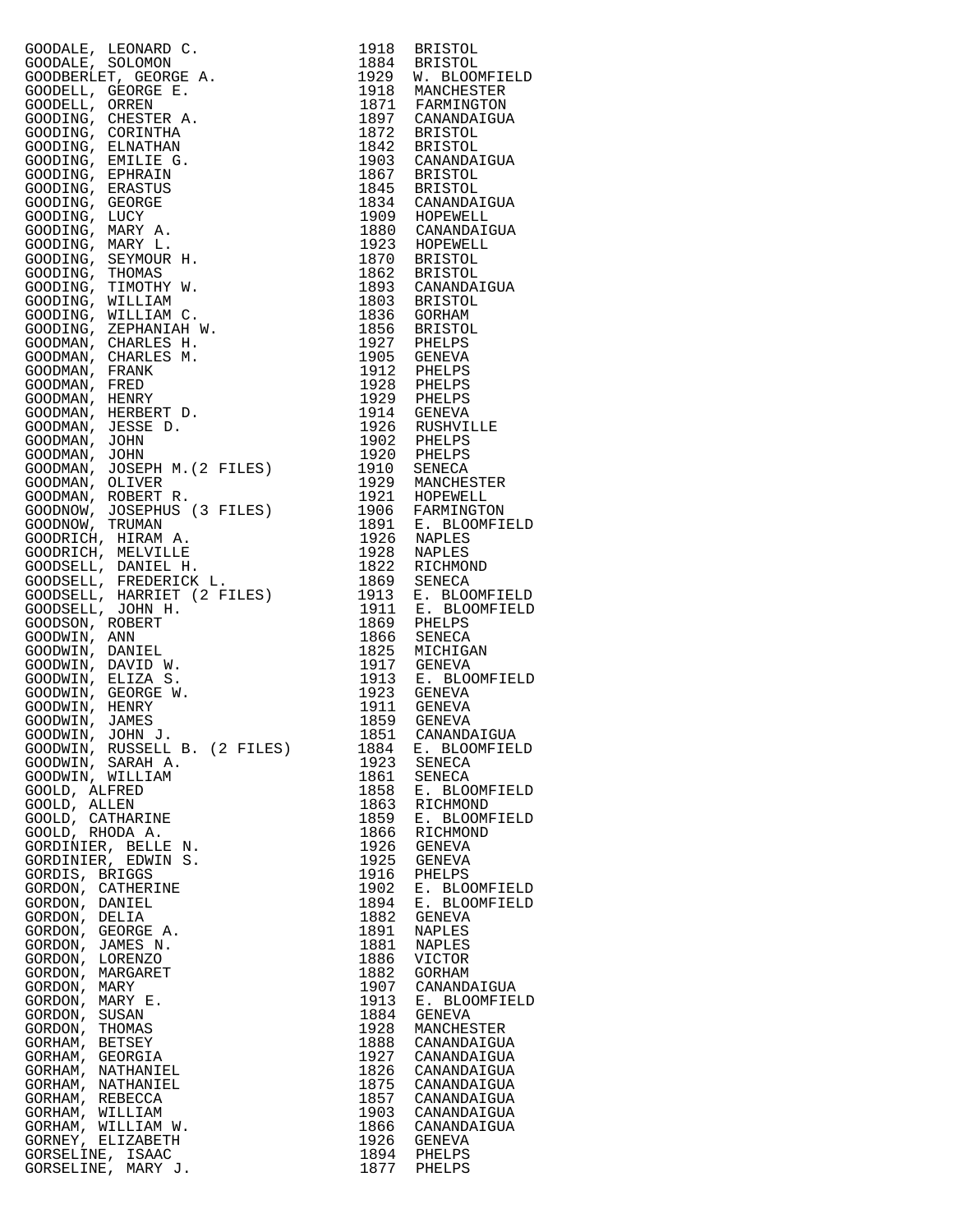| CONELINE, CHARLES R. 1982 PIELLES (SALLINE), 1982 PIELLES (SALLINE, LIADORE IN 1982 PIELLES (SALLINE, 1992)<br>COSELINE, ISLAM P. 1982 PIELLES (SALLINE, 1992)<br>COSELINE, JOSEPH M. 1992 PIELLES (SALLINE, 1992)<br>COSELINE, ARLI |              |                       |
|--------------------------------------------------------------------------------------------------------------------------------------------------------------------------------------------------------------------------------------|--------------|-----------------------|
|                                                                                                                                                                                                                                      |              |                       |
|                                                                                                                                                                                                                                      |              |                       |
|                                                                                                                                                                                                                                      |              |                       |
|                                                                                                                                                                                                                                      |              |                       |
|                                                                                                                                                                                                                                      |              |                       |
|                                                                                                                                                                                                                                      |              |                       |
|                                                                                                                                                                                                                                      |              |                       |
|                                                                                                                                                                                                                                      |              |                       |
|                                                                                                                                                                                                                                      |              |                       |
|                                                                                                                                                                                                                                      |              |                       |
| GRANEY, MARGARET                                                                                                                                                                                                                     | 1907         | GENEVA                |
| GRANEY, MICHAEL                                                                                                                                                                                                                      | 1881         | GENEVA                |
| GRANGER, ALEXANDER                                                                                                                                                                                                                   | 1922         | S. BRISTOL            |
| GRANGER, ANNIE T.                                                                                                                                                                                                                    | 1922         | S. BRISTOL            |
| GRANGER, ANTOINETTE P.<br>GRANGER, DELIA A.                                                                                                                                                                                          | 1930<br>1898 | CANANDAIGUA           |
| GRANGER, ELIHU                                                                                                                                                                                                                       | 1843         | PHELPS<br>PHELPS      |
| GRANGER, ELISHA                                                                                                                                                                                                                      | 1821         | PHELPS                |
| GRANGER, FRANCIS                                                                                                                                                                                                                     | 1868         | CANANDAIGUA           |
| GRANGER, FREDUS                                                                                                                                                                                                                      | 1862         | PHELPS                |
| GRANGER, GIDEON                                                                                                                                                                                                                      | 1868         | CANANDAIGUA           |
| GRANGER, ISAPHINE P.                                                                                                                                                                                                                 | 1905         | CANANDAIGUA           |
| GRANGER, ISAPHINE P.                                                                                                                                                                                                                 | 1916         | CANANDAIGUA           |
| GRANGER, J. ALBERT                                                                                                                                                                                                                   | 1906         | S. BRISTOL            |
| GRANGER, JOHN                                                                                                                                                                                                                        | 1815         | SODUS                 |
| GRANGER, JOHN                                                                                                                                                                                                                        | 1822         | SODUS                 |
| GRANGER, JOHN A.                                                                                                                                                                                                                     | 1870         | CANANDAIGUA           |
| GRANGER, MINDWELL P.                                                                                                                                                                                                                 | 1856         | CANANDAIGUA           |
| GRANGER, RHESA                                                                                                                                                                                                                       | 1834         | PHELPS                |
| GRANGER, SARAH A.                                                                                                                                                                                                                    | 1897         | MANCHESTER            |
| GRANGER, WILLIAM                                                                                                                                                                                                                     | 1882         | MANCHESTER            |
| GRANT, ALEXANDER                                                                                                                                                                                                                     | 1865         | MANCHESTER            |
| GRANT, JOHN C.                                                                                                                                                                                                                       | 1911         | CANANDAIGUA           |
| GRANT, SOPHIA<br>GRAVES, ANNA                                                                                                                                                                                                        | 1911<br>1925 | STANLEY               |
| GRAVES, ELIZABETH A.                                                                                                                                                                                                                 | 1898         | SHORTSVILLE<br>GENEVA |
| GRAVES, FLORA K.                                                                                                                                                                                                                     | 1918         | MANCHESTER            |
| GRAVES, FREDERICK W.                                                                                                                                                                                                                 | 1921         | GENEVA                |
| GRAVES, IDA J.                                                                                                                                                                                                                       | 1930         | CANANDAIGUA           |
| GRAVES, RANSFORD D.                                                                                                                                                                                                                  |              | 1895 CANANDAIGUA      |
| GRAVES, SUSAN A.                                                                                                                                                                                                                     |              | 1905 E. HAMPTON, MA   |

| 1880<br>1927 | PHELPS                         |
|--------------|--------------------------------|
| 1882         | GENEVA<br>PHELPS               |
| 1872         | PHELPS                         |
| 1863         | PHELPS                         |
| 1887<br>1857 | PHELPS<br>PHELPS               |
| 1908         | BRISTOL SPRINGS                |
| 1908         | <b>GENEVA</b>                  |
| 1908         | <b>GENEVA</b>                  |
| 1902         | E. BLOOMFIELD                  |
| 1813<br>1817 | <b>BLOOMFIELD</b><br>LIVONIA   |
| 1909         | VICTOR                         |
| 1925         | VICTOR                         |
| 1903         | VICTOR                         |
| 1835<br>1928 | GENEVA                         |
| 1927         | NAPLES<br>NAPLES               |
| 1878         | <b>NAPLES</b>                  |
| 1898         | <b>BRISTOL</b>                 |
| 1920<br>1889 | MANCHESTER                     |
| 1923         | HOPEWELL<br>CANANDAIGUA        |
| 1912         | CLIFTON SPRINGS                |
| 1915         | RICHMOD                        |
| 1912         | CLIFTON SPRINGS                |
| 1906<br>1892 | <b>GENEVA</b><br>NAPLES        |
| 1901         | <b>NAPLES</b>                  |
| 1909         | NAPLES                         |
| 1918         | <b>NAPLES</b>                  |
| 1849         | <b>SENECA</b>                  |
| 1830<br>1911 | CANANDAIGUA<br>GENEVA          |
| 1798         | NORTHAMPTON                    |
| 1915         | MANCHESTER                     |
| 1904         | <b>BRISTOL</b><br>S.           |
| 1916<br>1912 | NAPLES<br>PHELPS               |
| 1892         | CANANDAIGUA                    |
| 1835         | SENECA                         |
| 1853         | PHELPS                         |
| 1881<br>1918 | <b>NAPLES</b><br><b>NAPLES</b> |
| 1914         | NAPLES                         |
| 1917         | NAPLES                         |
| 1903         | NAPLES                         |
| 1810         |                                |
| 1890<br>1907 | GENEVA<br><b>GENEVA</b>        |
| 1881         | GENEVA                         |
| 1922         | S. BRISTOL                     |
| 1922         | S.<br><b>BRISTOL</b>           |
| 1930<br>1898 | CANANDAIGUA<br>PHELPS          |
| 1843         | PHELPS                         |
| 1821         | PHELPS                         |
| 1868         | CANANDAIGUA                    |
| 1862<br>1868 | PHELPS<br>CANANDAIGUA          |
| 1905         | CANANDAIGUA                    |
| 1916         | CANANDAIGUA                    |
| 1906         | S. BRISTOL                     |
| 1815<br>1822 | SODUS                          |
| 1870         | SODUS<br>CANANDAIGUA           |
| 1856         | CANANDAIGUA                    |
| 1834         | PHELPS                         |
| 1897         | MANCHESTER                     |
| 1882<br>1865 | MANCHESTER<br>MANCHESTER       |
| 1911         | CANANDAIGUA                    |
| 1911         | STANLEY                        |
| 1925         | SHORTSVILLE                    |
| 1898         | GENEVA                         |
| 1918<br>1921 | MANCHESTER<br>GENEVA           |
| 1930         | CANANDAIGUA                    |
| 1895         | CANANDAIGUA                    |
| 1905         | E. HAMPTON, MA                 |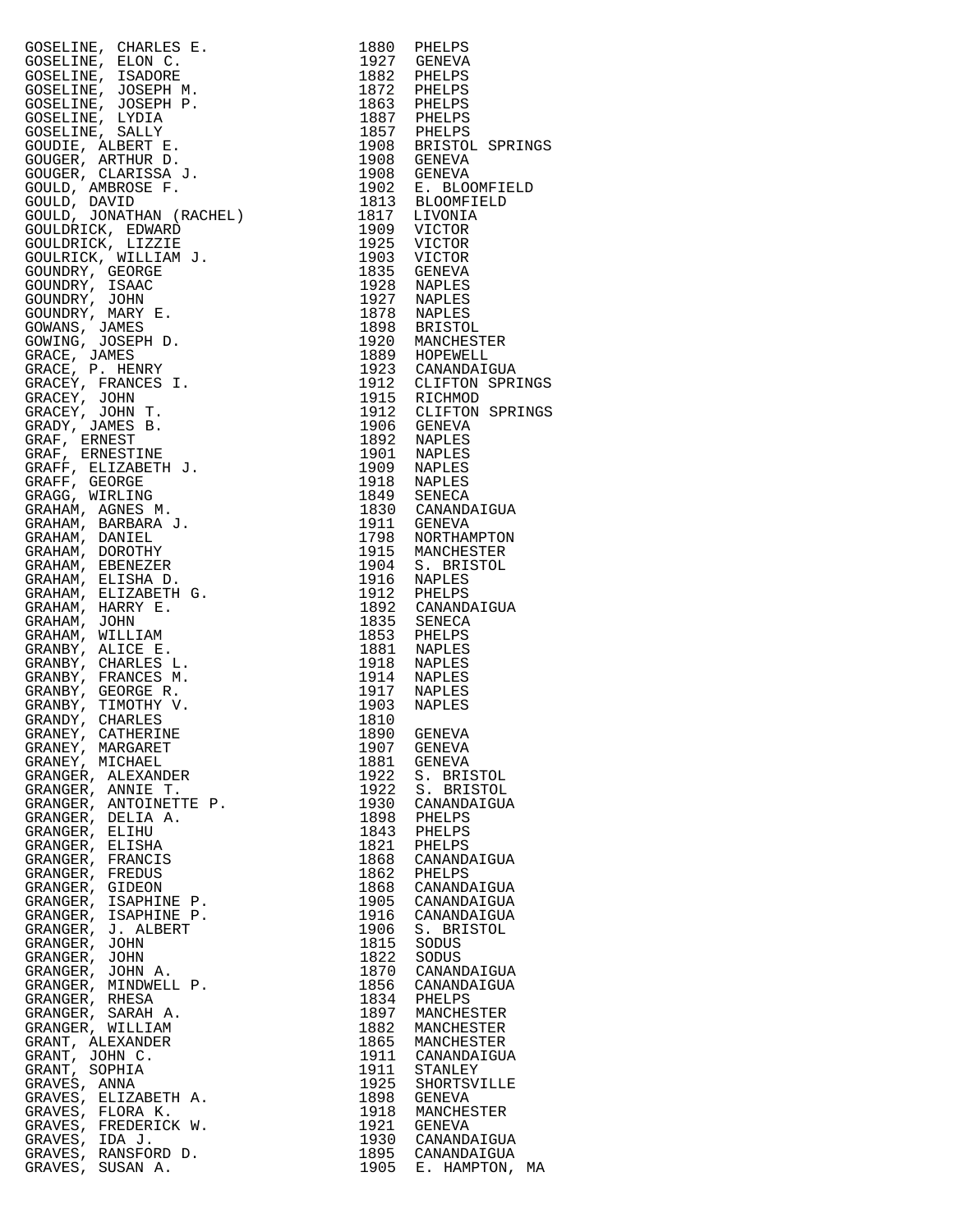|                                                                                                                                                                                                                                                                    | 1908         | CANANDAIGUA                       |
|--------------------------------------------------------------------------------------------------------------------------------------------------------------------------------------------------------------------------------------------------------------------|--------------|-----------------------------------|
|                                                                                                                                                                                                                                                                    | 1820<br>1878 | W. BLOOMFIEL                      |
|                                                                                                                                                                                                                                                                    |              | 1905 GENEVA                       |
|                                                                                                                                                                                                                                                                    |              | 1870 CANANDAIGUA                  |
|                                                                                                                                                                                                                                                                    |              | 1866 GENEVA                       |
|                                                                                                                                                                                                                                                                    |              | 1926 GENEVA<br>1866 SENECA        |
|                                                                                                                                                                                                                                                                    |              | 1879 W. BLOOMFIEL                 |
|                                                                                                                                                                                                                                                                    |              | 1868 HOPEWELL                     |
|                                                                                                                                                                                                                                                                    |              | 1869 GENEVA                       |
|                                                                                                                                                                                                                                                                    |              | 1878 SENECA                       |
|                                                                                                                                                                                                                                                                    |              | 1916 GENEVA                       |
|                                                                                                                                                                                                                                                                    |              | 1856 RICHMOND                     |
|                                                                                                                                                                                                                                                                    |              | 1884 CLIFTON SPRI<br>1881 GENEVA  |
|                                                                                                                                                                                                                                                                    |              | 1881 GENEVA                       |
|                                                                                                                                                                                                                                                                    | 1910         | VICTOR                            |
|                                                                                                                                                                                                                                                                    | 1887         | GORHAM                            |
|                                                                                                                                                                                                                                                                    |              | 1835 MICHIGAN                     |
|                                                                                                                                                                                                                                                                    | 1915         | RICHMOND<br>1915 CANANDAIGUA      |
|                                                                                                                                                                                                                                                                    |              | 1928 E. BLOOMFIEL                 |
|                                                                                                                                                                                                                                                                    |              | 1891 GORHAM                       |
|                                                                                                                                                                                                                                                                    | 1917         | CANANDAIGUA                       |
|                                                                                                                                                                                                                                                                    |              | 1910 VICTOR                       |
|                                                                                                                                                                                                                                                                    |              | 1857 SENECA                       |
|                                                                                                                                                                                                                                                                    |              | 1903 GENEVA                       |
|                                                                                                                                                                                                                                                                    |              | 1907 RICHMOND<br>1906 CANANDAIGUA |
|                                                                                                                                                                                                                                                                    |              | 1825 QUAKERTOWN, MI               |
|                                                                                                                                                                                                                                                                    |              | 1888 PHELPS                       |
|                                                                                                                                                                                                                                                                    |              | 1902 GORHAM                       |
|                                                                                                                                                                                                                                                                    |              | 1910 GORHAM                       |
|                                                                                                                                                                                                                                                                    |              | 1909 WAYNE CO., M                 |
|                                                                                                                                                                                                                                                                    | 1921         | RICHMOND                          |
|                                                                                                                                                                                                                                                                    | 1930         | GENEVA<br>1930 CANANDAIGUA        |
|                                                                                                                                                                                                                                                                    |              | 1895 CANANDAIGUA                  |
|                                                                                                                                                                                                                                                                    |              | 1908 GORHAM                       |
|                                                                                                                                                                                                                                                                    |              | 1849 GORHAM                       |
|                                                                                                                                                                                                                                                                    |              | 1836 CANANDAIGUA                  |
|                                                                                                                                                                                                                                                                    | 1930         | VICTOR                            |
|                                                                                                                                                                                                                                                                    | 1813         | MIDDLESEX<br>1909 RICHMOND        |
|                                                                                                                                                                                                                                                                    |              | 1878 GENEVA                       |
|                                                                                                                                                                                                                                                                    |              | 1884 KING CO., WA                 |
|                                                                                                                                                                                                                                                                    |              | 1920 VICTOR                       |
|                                                                                                                                                                                                                                                                    | 1878         | GENEVA                            |
|                                                                                                                                                                                                                                                                    | 1814         |                                   |
|                                                                                                                                                                                                                                                                    | 1820         | SALEM, OHIO                       |
|                                                                                                                                                                                                                                                                    | 1904<br>1891 | CANANDAIGUA<br>GENEVA             |
|                                                                                                                                                                                                                                                                    | 1897         | RICHMOND                          |
|                                                                                                                                                                                                                                                                    | 1922         | CANANDAIGUA                       |
|                                                                                                                                                                                                                                                                    | 1886         | MADISON CO.,                      |
|                                                                                                                                                                                                                                                                    | 1925         | GORHAM                            |
|                                                                                                                                                                                                                                                                    | 1923         | RICHMOND                          |
|                                                                                                                                                                                                                                                                    | 1894<br>1903 | GENEVA<br>PHELPS                  |
|                                                                                                                                                                                                                                                                    | 1907         | RICHMOND                          |
|                                                                                                                                                                                                                                                                    | 1862         | SENECA                            |
|                                                                                                                                                                                                                                                                    | 1900         | CANANDAIGUA                       |
|                                                                                                                                                                                                                                                                    | 1835         | RICHMOND                          |
|                                                                                                                                                                                                                                                                    | 1852         | SENECA                            |
|                                                                                                                                                                                                                                                                    | 1823         | BRISTOL                           |
|                                                                                                                                                                                                                                                                    | 1892<br>1918 | GORHAM<br>RICHMOND                |
|                                                                                                                                                                                                                                                                    | 1884         | GENEVA                            |
|                                                                                                                                                                                                                                                                    | 1876         | GENEVA                            |
|                                                                                                                                                                                                                                                                    | 1901         | PHELPS                            |
|                                                                                                                                                                                                                                                                    | 1867         | PHELPS                            |
|                                                                                                                                                                                                                                                                    | 1885         | GENEVA                            |
|                                                                                                                                                                                                                                                                    | 1872         | SENECA                            |
|                                                                                                                                                                                                                                                                    | 1808<br>1922 | ONTARIO<br>W. BLOOMFIEL           |
|                                                                                                                                                                                                                                                                    | 1849         | SENECA                            |
| GRAVILLER, JAME<br>GRAVILLER, JAME<br>GRAVIL ALFRED<br>GRAVIL AME<br>GRAVILLER<br>GRAVILLER<br>GRAVIL ANN E.<br>GRAVIL STANDER (GRAVILLER)<br>GRAVIL STANDER (GRAVILLER)<br>GRAVIL STANDER (GRAVILLER)<br>GRAVILLER GRAVILLER<br>GRAVILLER GRAVILLER)<br>GRAVILLER | 1808         |                                   |
|                                                                                                                                                                                                                                                                    |              | 1929 GENEVA                       |
|                                                                                                                                                                                                                                                                    | 1920         | GENEVA                            |
| GREENE. CYNTHIA A.                                                                                                                                                                                                                                                 |              | 1898 FARMINGTON                   |

| GRAVILLER, JAME<br>GRAV, ALFRED<br>GRAV, ALFRED<br>GRAV, AMN E.<br>GRAV, AMN E.<br>GRAV, KANN E.<br>GRAV, CALVIN S. B.<br>GRAV, CALVIN S. B.<br>GRAV, CALVIN S. B.<br>GRAV, CALVIN S. B.<br>GRAV, JAME B. B.<br>GRAV, JAMELILIS SRAV, SUSILIA SRAV, SUSILIA<br>GRA | 1908<br>1820 | CANANDAIGUA                             |
|--------------------------------------------------------------------------------------------------------------------------------------------------------------------------------------------------------------------------------------------------------------------|--------------|-----------------------------------------|
|                                                                                                                                                                                                                                                                    |              | 1878 W. BLOOMFIELD                      |
|                                                                                                                                                                                                                                                                    |              | 1905 GENEVA                             |
|                                                                                                                                                                                                                                                                    |              | 1870 CANANDAIGUA                        |
|                                                                                                                                                                                                                                                                    | 1866         | GENEVA<br>1926 GENEVA                   |
|                                                                                                                                                                                                                                                                    |              | 1866 SENECA                             |
|                                                                                                                                                                                                                                                                    |              | 1879 W. BLOOMFIELD                      |
|                                                                                                                                                                                                                                                                    |              | 1868 HOPEWELL                           |
|                                                                                                                                                                                                                                                                    |              | 1869 GENEVA                             |
|                                                                                                                                                                                                                                                                    | 1878         | SENECA<br>1916 GENEVA                   |
|                                                                                                                                                                                                                                                                    |              |                                         |
|                                                                                                                                                                                                                                                                    |              | 1856 RICHMOND<br>1884 CLIFTON SPRINGS   |
|                                                                                                                                                                                                                                                                    |              | 1881 GENEVA                             |
|                                                                                                                                                                                                                                                                    |              | 1881 GENEVA<br>VICTOR                   |
|                                                                                                                                                                                                                                                                    | 1887         | GORHAM                                  |
|                                                                                                                                                                                                                                                                    |              | 1835 MICHIGAN<br>1915 RICHMOND          |
|                                                                                                                                                                                                                                                                    |              |                                         |
|                                                                                                                                                                                                                                                                    |              | 1915 CANANDAIGUA<br>1928 E. BLOOMFIELD  |
|                                                                                                                                                                                                                                                                    |              |                                         |
|                                                                                                                                                                                                                                                                    |              | 1891 GORHAM<br>1917 CANANDAIGUA         |
|                                                                                                                                                                                                                                                                    |              | 1910 VICTOR<br>1857 SENECA              |
|                                                                                                                                                                                                                                                                    | 1903         | GENEVA                                  |
|                                                                                                                                                                                                                                                                    |              | 1907 RICHMOND                           |
|                                                                                                                                                                                                                                                                    |              | 1906 CANANDAIGUA<br>1825 QUAKERTOWN, MI |
|                                                                                                                                                                                                                                                                    |              |                                         |
|                                                                                                                                                                                                                                                                    |              | 1888 PHELPS<br>1902 GORHAM              |
|                                                                                                                                                                                                                                                                    |              |                                         |
|                                                                                                                                                                                                                                                                    |              | 1910 GORHAM<br>1909 WAYNE CO., MI       |
|                                                                                                                                                                                                                                                                    | 1921         | RICHMOND                                |
|                                                                                                                                                                                                                                                                    |              | 1930 GENEVA                             |
|                                                                                                                                                                                                                                                                    | 1930         | CANANDAIGUA<br>1895 CANANDAIGUA         |
|                                                                                                                                                                                                                                                                    | 1908         | GORHAM                                  |
|                                                                                                                                                                                                                                                                    |              | 1849 GORHAM                             |
|                                                                                                                                                                                                                                                                    | 1836         | CANANDAIGUA                             |
|                                                                                                                                                                                                                                                                    | 1930<br>1813 | VICTOR<br>MIDDLESEX                     |
|                                                                                                                                                                                                                                                                    |              | 1909 RICHMOND                           |
|                                                                                                                                                                                                                                                                    |              | 1878 GENEVA                             |
|                                                                                                                                                                                                                                                                    |              | 1884 KING CO., WA                       |
|                                                                                                                                                                                                                                                                    | 1878         | 1920 VICTOR<br>GENEVA                   |
|                                                                                                                                                                                                                                                                    | 1814         |                                         |
|                                                                                                                                                                                                                                                                    | 1820         | SALEM, OHIO                             |
|                                                                                                                                                                                                                                                                    | 1904         | CANANDAIGUA                             |
|                                                                                                                                                                                                                                                                    | 1891<br>1897 | GENEVA<br>RICHMOND                      |
|                                                                                                                                                                                                                                                                    | 1922         | CANANDAIGUA                             |
|                                                                                                                                                                                                                                                                    | 1886         | MADISON CO., IA                         |
|                                                                                                                                                                                                                                                                    | 1925         | GORHAM                                  |
|                                                                                                                                                                                                                                                                    | 1923<br>1894 | RICHMOND<br>GENEVA                      |
|                                                                                                                                                                                                                                                                    | 1903         | PHELPS                                  |
|                                                                                                                                                                                                                                                                    | 1907         | RICHMOND                                |
|                                                                                                                                                                                                                                                                    | 1862         | SENECA                                  |
|                                                                                                                                                                                                                                                                    | 1900<br>1835 | CANANDAIGUA<br>RICHMOND                 |
|                                                                                                                                                                                                                                                                    | 1852         | SENECA                                  |
|                                                                                                                                                                                                                                                                    | 1823         | <b>BRISTOL</b>                          |
|                                                                                                                                                                                                                                                                    | 1892         | GORHAM                                  |
|                                                                                                                                                                                                                                                                    | 1918<br>1884 | RICHMOND<br>GENEVA                      |
| GREEN, PETER                                                                                                                                                                                                                                                       | 1876         | GENEVA                                  |
| GREEN, RICHARD M.                                                                                                                                                                                                                                                  | 1901         | PHELPS                                  |
| GREEN, SAMUEL                                                                                                                                                                                                                                                      | 1867         | PHELPS                                  |
| GREEN, SAMUEL<br>GREEN, THOMAS                                                                                                                                                                                                                                     | 1885<br>1872 | GENEVA<br>SENECA                        |
| GREEN, THOMAS                                                                                                                                                                                                                                                      | 1808         | ONTARIO                                 |
| GREEN, WILLIAM                                                                                                                                                                                                                                                     | 1922         | W. BLOOMFIELD                           |
| GREEN, WILLIAM W.                                                                                                                                                                                                                                                  | 1849         | SENECA                                  |
| GREEN,<br>GREENAWAY, AGNES                                                                                                                                                                                                                                         | 1808<br>1929 | GENEVA                                  |
| GREENAWAY, WILLIAM                                                                                                                                                                                                                                                 | 1920         | GENEVA                                  |
| GREENE, CYNTHIA A.                                                                                                                                                                                                                                                 | 1898         | FARMINGTON                              |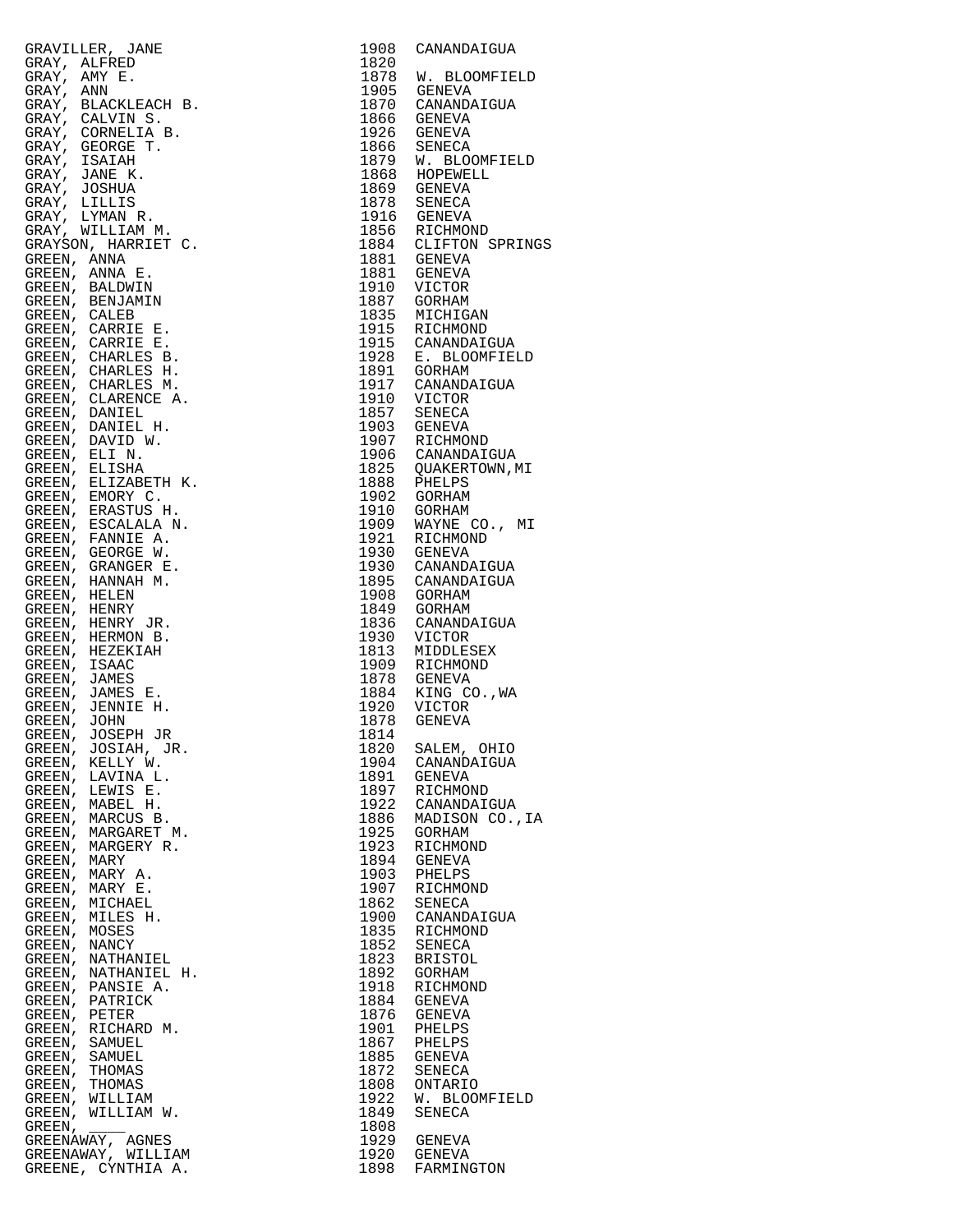| GREENE, EMILY S.                             |              | 1906 CANANDAIGUA                                                    |
|----------------------------------------------|--------------|---------------------------------------------------------------------|
| GREENE, ESTHER<br>GREENE, FRANK A.           |              | 1868 PHELPS<br>1929 GENEVA                                          |
| GREENE, HENRY                                |              | 1928 FARMINGTON<br>1928 GORHAM                                      |
| GREENEY, EMMA F.                             |              |                                                                     |
| GREENHALGH, LUKE                             |              | 1882 CANANDAIGUA<br>1880 HOPEWELL                                   |
| GREENOW, ELEANOR<br>GREENOW, EMMA            |              |                                                                     |
| GREENOW, MARY                                |              | 1885 HOPEWELL<br>1911 GORHAM                                        |
| GREENOW, THOMAS<br>GREENOW, WILLIAM          |              | 1905 GORHAM                                                         |
| GREENWOOD, DANIEL                            |              | 1865 GORHAM                                                         |
| GREENY, PHILLIP                              |              | 1905 PHELPS<br>1923 GORHAM                                          |
| GREER, JAMES A.                              |              |                                                                     |
| GREGG, BENJAMIN<br>GREGG, BENJAMIN B.        |              | 1920 CANANDAIGUA<br>1869 BRISTOL<br>1837 BRISTOL<br>1823 BRISTOL    |
| GREGG, GEORGE                                |              |                                                                     |
| GREGG, JAMES H.                              |              |                                                                     |
| GREGG, JOHN                                  |              | 1894 PHELPS<br>1892 CANANDAIGUA<br>1813 BRISTOL<br>1923 CANANDAIGUA |
| GREGG, JOHN<br>GREGG, LOVISA F.              |              |                                                                     |
| GREGG, LUCY                                  |              |                                                                     |
| GREGG, MARY W.                               |              | 1912 CANANDAIGUA<br>1894 PHELPS<br>1866 GORHAM<br>1900 SENECA       |
| GREGORY, ASA<br>GREGORY, CHARLES P.          |              |                                                                     |
| GREGORY, ELIJAH S.                           |              | 1864 CANANDAIGUA                                                    |
| GREGORY, ELIZABETH M.                        |              | 1913 GENEVA                                                         |
| GREGORY, EUNICE                              |              | 1862 SENECA<br>1892 CANANDAIGUA                                     |
| GREGORY, JANE S.<br>GREGORY, JULIA           |              |                                                                     |
| GREGORY, MARY S.                             |              | 1925 HOPEWELL<br>1900 GORHAM                                        |
| GREGORY, MINOTT M.                           | 1885         | RICHMOND                                                            |
| GREGORY, RALPH<br>GREIG, CLARISSA            | 1808         |                                                                     |
| GREIG, JOHN                                  |              | 1877 CANANDAIGUA<br>1856 CANANDAIGUA                                |
| GREINER, FRIEDEMANN                          |              | 1922 NAPLES<br>1922 PHELPS                                          |
| GRIDLEY, CORNELIA V.<br>GRIDLEY, ELEANORA M. |              | 1913 GENEVA                                                         |
| GRIDLEY, HARRISON                            |              | 1897 CANANDAIGUA                                                    |
| GRIDLEY, JAMES B.                            |              | 1930 PHELPS<br>1838 PHELPS                                          |
| GRIER, NICHOLAS                              |              |                                                                     |
| GRIER, WALTER<br>GRIESA, FRED W.             |              | 1831 SENECA<br>1929 NAPLES                                          |
| GRIESA, FREDERICK W.                         |              | 1917 NAPLES<br>1907 CANANDAIGUA                                     |
| GRIEVE, ALEXANDER                            |              |                                                                     |
| GRIEVE, JANE<br>GRIEVE, WALTER               |              | 1903 CANANDAIGUA<br>1827 SENECA                                     |
| GRIFFIN, C. DEFOREST                         |              | 1863 MANCHESTER<br>1897 W. BLOOMFIELD                               |
| GRIFFIN, ELIAS                               |              |                                                                     |
| GRIFFIN, GEORGE G.<br>GRIFFIN, JAMES         | 1909<br>1906 | MANCHESTER<br>GENEVA                                                |
| GRIFFIN,<br>JOHN                             | 1908         | CANANDAIGUA                                                         |
| GRIFFIN, LOUISA                              | 1903         | CANANDAIGUA                                                         |
| GRIFFITH, AUGUSTUS A.<br>GRIFFITH, CAROLINE  | 1840<br>1865 | E. BLOOMFIELD<br>PHELPS                                             |
| GRIFFITH, CHARLOTTE                          | 1894         | PHELPS                                                              |
| GRIFFITH, DAVID                              | 1877         | CUYAHOGA, OH                                                        |
| GRIFFITH, ELLIS A.                           | 1917         | GENEVA                                                              |
| GRIFFITH, JOHN<br>GRIFFITH, JOHN W.          | 1856<br>1891 | PHELPS<br>MANCHESTER                                                |
| GRIFFITH, REBECCA H.                         | 1845         | E. BLOOMFIELD                                                       |
| GRIGER, DORCAS                               | 1918         | GENEVA                                                              |
| GRIGGS, JOSEPH C.<br>GRIMBLE, JAMES          | 1880<br>1902 | HOPEWELL<br>E. BLOOMFIELD                                           |
| GRIMBLE, MINNIE                              | 1921         | CANANDAIGUA                                                         |
| GRIMES, ELLEN F.                             | 1914         | CANANDAIGUA                                                         |
| GRIMES, HOLLISTER N.<br>GRIMES, JAMES        | 1891<br>1813 | CANANDAIGUA                                                         |
| GRIMES, JAMES                                | 1819         |                                                                     |
| GRIMES, LUCY                                 | 1911         | CANANDAIGUA                                                         |
| GRIMES, NAHUM<br>GRIMES, THOMAS              | 1896<br>1908 | CANANDAIGUA                                                         |
| GRIMSLEY, GEORGE B.                          | 1915         | PHELPS<br>MANCHESTER                                                |
| GRINER, CHAUNCEY S.                          | 1923         | GENEVA                                                              |
| GRINNELL, ELIZABETH B.                       | 1924         | CANANDAIGUA                                                         |
| GRINNELL, JOHN<br>GRINNELL, MORRIS           | 1828<br>1877 | FARMINGTON<br>MANCHESTER                                            |
| GRINNELL, SARAH                              | 1868         | FARMINGTON                                                          |
| GRISWOLD, ALFRED                             | 1870         | NAPLES                                                              |
| GRISWOLD, EDGAR A.<br>GRISWOLD, ELIJAH       | 1913<br>1806 | NAPLES<br><b>BLOOMFIELD</b>                                         |
|                                              |              |                                                                     |

| 1906                                | CANANDAIGUA                |
|-------------------------------------|----------------------------|
| 1868<br>1929                        | PHELPS<br>GENEVA           |
| 1928                                | FARMINGTON                 |
| 1928                                | GORHAM                     |
| 1882                                | CANANDAIGUA                |
| 1880                                | HOPEWELL<br>HOPEWELL       |
| 1885<br>1911                        | GORHAM                     |
| 1905                                | GORHAM                     |
| 1865                                | GORHAM                     |
| 1905                                | PHELPS                     |
| 1923<br>1920                        | GORHAM<br>CANANDAIGUA      |
| 1869                                | <b>BRISTOL</b>             |
| 1837                                | <b>BRISTOL</b>             |
| 1823                                | <b>BRISTOL</b>             |
| $\frac{1894}{1892}$<br>1892<br>1813 | PHELPS<br>CANANDAIGUA      |
|                                     | <b>BRISTOL</b>             |
| 1923                                | CANANDAIGUA                |
| 1912<br>1894                        | CANANDAIGUA                |
| 1866                                | PHELPS                     |
| 1900                                | GORHAM<br>SENECA           |
| 1864                                | CANANDAIGUA                |
| 1913                                | GENEVA                     |
| 1862                                | SENECA                     |
| 1892<br>1925                        | CANANDAIGUA<br>HOPEWELL    |
| 1900                                | GORHAM                     |
| 1885                                | RICHMOND                   |
| 1808                                |                            |
| 1877<br>1856                        | CANANDAIGUA                |
| 1922                                | CANANDAIGUA<br>NAPLES      |
| 1922<br>1913                        | PHELPS                     |
|                                     | <b>GENEVA</b>              |
| 1897                                | CANANDAIGUA                |
| 1930<br>1838                        | PHELPS<br>PHELPS           |
| ----<br>1831                        | SENECA                     |
| 1929                                | NAPLES                     |
| 1917                                | NAPLES                     |
| 1907<br>1903                        | CANANDAIGUA<br>CANANDAIGUA |
| 1827                                | SENECA                     |
| 1863<br>1897                        | MANCHESTER                 |
|                                     | W.<br>BLOOMFIELD           |
| 1909<br>1906                        | MANCHESTER                 |
| 1908                                | GENEVA<br>CANANDAIGUA      |
| 1903                                | CANANDAIGUA                |
| 1840                                | E. BLOOMFIELD              |
| 1865                                | PHELPS                     |
| 1894                                | PHELPS<br>CUYAHOGA, OH     |
| 1877<br>1917<br>1856                | <b>GENEVA</b>              |
|                                     | PHELPS                     |
| 1891                                | MANCHESTER                 |
| 1845<br>1918                        | E. BLOOMFIELD<br>GENEVA    |
| 1880                                | HOPEWELL                   |
| 1902                                | E. BLOOMFIELD              |
| 1921                                | CANANDAIGUA                |
| 1914                                | CANANDAIGUA<br>CANANDAIGUA |
| 1891<br>1813                        |                            |
| 1819                                |                            |
| 1911                                | CANANDAIGUA                |
| 1896                                | CANANDAIGUA                |
| 1908<br>1915                        | PHELPS<br>MANCHESTER       |
| 1923                                | <b>GENEVA</b>              |
| 1924                                | CANANDAIGUA                |
| 1828                                | FARMINGTON                 |
| 1877<br>1868                        | MANCHESTER                 |
| 1870                                | FARMINGTON<br>NAPLES       |
| 1913                                | <b>NAPLES</b>              |
| 1806                                | <b>BLOOMFIELD</b>          |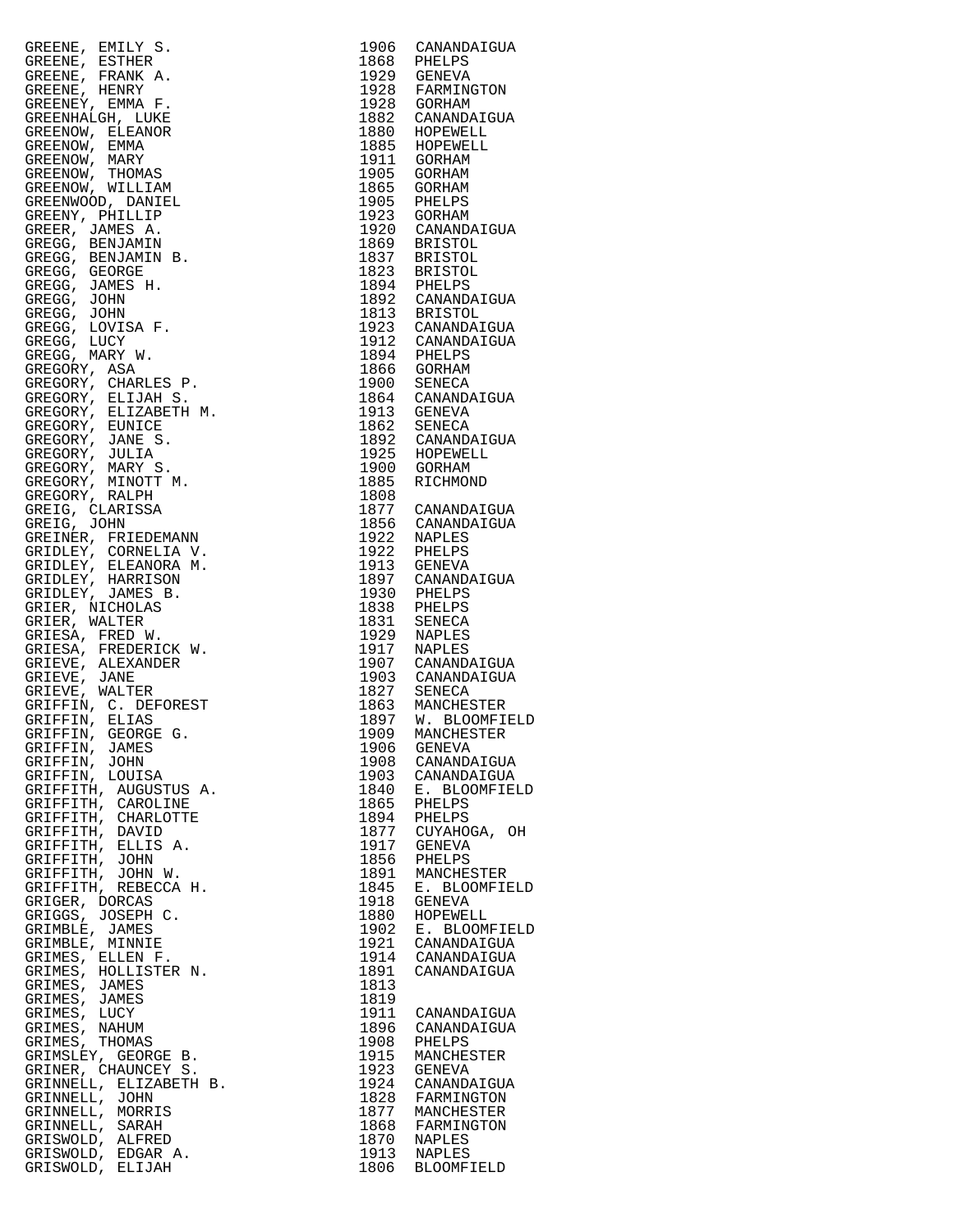| GRISWOLD, GEORGE A. (1994 NAPLES)<br>GRISWOLD, GEORGE A. (1994 NAPLES)<br>GRISWOLD, IDAO N. 1992<br>GRISWOLD, IDAO N. 1992<br>GRISWOLD, IDAO N. 1992<br>GRISWOLD, IDAO NELLE AN 1992<br>GRISWOLD, IDAO NELLE AN 1992<br>GRISWOLD PERILLER IN 1992<br> |              |                                                                                                     |
|-------------------------------------------------------------------------------------------------------------------------------------------------------------------------------------------------------------------------------------------------------|--------------|-----------------------------------------------------------------------------------------------------|
|                                                                                                                                                                                                                                                       |              |                                                                                                     |
|                                                                                                                                                                                                                                                       |              |                                                                                                     |
|                                                                                                                                                                                                                                                       |              |                                                                                                     |
|                                                                                                                                                                                                                                                       |              |                                                                                                     |
|                                                                                                                                                                                                                                                       |              |                                                                                                     |
|                                                                                                                                                                                                                                                       |              |                                                                                                     |
|                                                                                                                                                                                                                                                       |              |                                                                                                     |
|                                                                                                                                                                                                                                                       |              |                                                                                                     |
|                                                                                                                                                                                                                                                       |              |                                                                                                     |
|                                                                                                                                                                                                                                                       |              |                                                                                                     |
|                                                                                                                                                                                                                                                       |              |                                                                                                     |
|                                                                                                                                                                                                                                                       |              |                                                                                                     |
|                                                                                                                                                                                                                                                       |              |                                                                                                     |
|                                                                                                                                                                                                                                                       |              |                                                                                                     |
|                                                                                                                                                                                                                                                       |              |                                                                                                     |
|                                                                                                                                                                                                                                                       |              |                                                                                                     |
|                                                                                                                                                                                                                                                       |              |                                                                                                     |
|                                                                                                                                                                                                                                                       |              |                                                                                                     |
|                                                                                                                                                                                                                                                       |              |                                                                                                     |
|                                                                                                                                                                                                                                                       |              |                                                                                                     |
|                                                                                                                                                                                                                                                       |              |                                                                                                     |
|                                                                                                                                                                                                                                                       |              |                                                                                                     |
|                                                                                                                                                                                                                                                       |              |                                                                                                     |
|                                                                                                                                                                                                                                                       |              |                                                                                                     |
|                                                                                                                                                                                                                                                       |              |                                                                                                     |
|                                                                                                                                                                                                                                                       |              |                                                                                                     |
|                                                                                                                                                                                                                                                       |              | 1924 GENEVA<br>1886 GENEVA<br>1912 GENEVA<br>1920 CLIFTON SPRINGS<br>1872 FARMINGTON<br>1888 PHELPS |
|                                                                                                                                                                                                                                                       |              |                                                                                                     |
|                                                                                                                                                                                                                                                       |              |                                                                                                     |
|                                                                                                                                                                                                                                                       |              |                                                                                                     |
|                                                                                                                                                                                                                                                       |              |                                                                                                     |
|                                                                                                                                                                                                                                                       |              |                                                                                                     |
|                                                                                                                                                                                                                                                       |              |                                                                                                     |
|                                                                                                                                                                                                                                                       |              |                                                                                                     |
|                                                                                                                                                                                                                                                       |              |                                                                                                     |
|                                                                                                                                                                                                                                                       |              |                                                                                                     |
|                                                                                                                                                                                                                                                       |              |                                                                                                     |
|                                                                                                                                                                                                                                                       |              |                                                                                                     |
|                                                                                                                                                                                                                                                       |              |                                                                                                     |
|                                                                                                                                                                                                                                                       |              |                                                                                                     |
|                                                                                                                                                                                                                                                       |              |                                                                                                     |
|                                                                                                                                                                                                                                                       |              |                                                                                                     |
|                                                                                                                                                                                                                                                       |              |                                                                                                     |
|                                                                                                                                                                                                                                                       |              |                                                                                                     |
|                                                                                                                                                                                                                                                       |              |                                                                                                     |
|                                                                                                                                                                                                                                                       |              |                                                                                                     |
|                                                                                                                                                                                                                                                       |              |                                                                                                     |
| GUNN, MOSES                                                                                                                                                                                                                                           | 1830         | <b>BLOOMFIELD</b>                                                                                   |
| GUNN, SARAH                                                                                                                                                                                                                                           | 1868         | E. BLOOMFIELD                                                                                       |
| GUNNISON, EMMA A. W.<br>GUNNISON, ESTHER L.                                                                                                                                                                                                           | 1926<br>1891 | CANANDAIGUA<br>FARMINGTON                                                                           |
| GUNNISON, FRANK N.                                                                                                                                                                                                                                    | 1915         | CANANDAIGUA                                                                                         |
| GUNNISON, FRED M.                                                                                                                                                                                                                                     | 1915         | PHELPS                                                                                              |
| GUNNISON, GEORGE L.                                                                                                                                                                                                                                   | 1910         | CANANDAIGUA                                                                                         |
| GUNNISON, LEVI B.                                                                                                                                                                                                                                     | 1883         | W. BLOOMFIELD                                                                                       |
| GUNNISON, MARY A.                                                                                                                                                                                                                                     | 1896         | W. BLOOMFIELD                                                                                       |
| GUNNISON, OLIVIA L.                                                                                                                                                                                                                                   | 1903         | CANANDAIGUA                                                                                         |
| GUNNISON, RHODA H.                                                                                                                                                                                                                                    | 1893         | CANANDAIGUA                                                                                         |
| GUNTERT, CAROLINE                                                                                                                                                                                                                                     | 1914         | CANANDAIGUA                                                                                         |
| GUNTERT, XAVIER                                                                                                                                                                                                                                       | 1914         | CANANDAIGUA                                                                                         |
| GURNEE, ALONZO                                                                                                                                                                                                                                        | 1924         | MANCHESTER                                                                                          |
| GURNEE, PHILIP D.                                                                                                                                                                                                                                     | 1922         | E. BLOOMFIELD                                                                                       |
| GUSTIN, EBENEZER                                                                                                                                                                                                                                      | 1798         | GENESEO                                                                                             |
| GUSTIN, GILBERT L.                                                                                                                                                                                                                                    | 1918         | HOPEWELL                                                                                            |
| GUZZI, GIUSEPPE<br>GUZZO, GIUSEPPE                                                                                                                                                                                                                    | 1904<br>1904 | CANANDAIGUA<br>MANCHESTER                                                                           |
| HAAK, JACOB                                                                                                                                                                                                                                           | 1924         | CANANDAIGUA                                                                                         |
| HAAS, CHRISTIAN                                                                                                                                                                                                                                       | 1921         | MANCHESTER                                                                                          |
| HAAS, JOHN                                                                                                                                                                                                                                            | 1908         | SENECA                                                                                              |
| HAAS, JOHN F.                                                                                                                                                                                                                                         | 1892         | GENEVA                                                                                              |
| HAASZE, ANDREW                                                                                                                                                                                                                                        | 1862         | CANANDAIGUA                                                                                         |
| HAASZE, EMORY L.                                                                                                                                                                                                                                      | 1858         | CANANDAIGUA                                                                                         |
| HAASZE, JAMES                                                                                                                                                                                                                                         | 1875         | PINE ISLAND,<br>MN                                                                                  |
| HAASZE, JOSEPH                                                                                                                                                                                                                                        | 1852         | CANANDAIGUA                                                                                         |
| HABERLIN, MARGARET                                                                                                                                                                                                                                    | 1918         | MANCHESTER                                                                                          |
| HABERLIN, PATRICK                                                                                                                                                                                                                                     | 1906         | MANCHESTER                                                                                          |
| HACK, GEORGE H.                                                                                                                                                                                                                                       |              | 1929 MANCHESTER                                                                                     |
| HACKERT, MARY E.                                                                                                                                                                                                                                      |              | 1902 PHELPS                                                                                         |

| 1894<br>1881 | NAPLES<br>CANANDAIGUA                       |
|--------------|---------------------------------------------|
| 1922         | NAPLES                                      |
| 1922<br>1900 | NAPLES<br>PHELPS                            |
| 1877<br>1887 | GORHAM<br>VICTOR                            |
| 1874         | <b>GORHAM</b>                               |
| 1876<br>1839 | GORHAM<br>MANCHESTER                        |
| 1857         | MANCHESTER                                  |
| 1913<br>1882 | <b>GENEVA</b><br>E. BLOOMFIELD              |
| 1887         | BLOOMFIELD<br>Ε.                            |
| 1884<br>1918 | CANANDAIGUA<br>PHELPS                       |
| 1914         | PHELPS                                      |
| 1919<br>1818 | PHELPS                                      |
| 1827         | BRISTOL                                     |
| 1930<br>1819 | GENEVA                                      |
| 1854         | GORHAM                                      |
| 1854<br>1915 | GORHAM<br>GENEVA                            |
| 1924<br>1886 | GENEVA                                      |
| 1912         | <b>GENEVA</b><br>GENEVA                     |
| 1920<br>1872 | CLIFTON SPRINGS<br>FARMINGTON               |
| 1888         | PHELPS                                      |
| 1839<br>1922 | FARMINGTON<br>GENEVA                        |
| 1925         | CANANDAIGUA                                 |
| 1880<br>1905 | GENEVA<br>GENEVA                            |
| 1877         | PHELPS                                      |
| 1894<br>1921 | VICTOR<br>GENEVA                            |
| 1924         | FARMINGTON                                  |
| 1930<br>1927 | GENEVA<br>RICHMOND                          |
| 1884<br>1929 | GENEVA<br>SENECA                            |
| 1919         | SENECA                                      |
| 1910<br>1900 | MANCHESTER<br>SENECA                        |
| 1876         | BLOOMFIELD<br>Ε.                            |
| 1848<br>1904 | E. BLOOMFIELD<br><b>BLOOMFIELD</b><br>$E$ . |
| 1830         | <b>BLOOMFIELD</b>                           |
| 1868<br>1926 | E. BLOOMFIELD<br>CANANDAIGUA                |
| 1891         | FARMINGTON                                  |
| 1915<br>1915 | CANANDAIGUA<br>PHELPS                       |
| 1910<br>1883 | CANANDAIGUA                                 |
| 1896         | W. BLOOMFIELD<br>W. BLOOMFIELD              |
| 1903<br>1893 | CANANDAIGUA<br>CANANDAIGUA                  |
| 1914         | CANANDAIGUA                                 |
| 1914<br>1924 | CANANDAIGUA<br>MANCHESTER                   |
| 1922         | E. BLOOMFIELD                               |
| 1798<br>1918 | GENESEO<br>HOPEWELL                         |
| 1904         | CANANDAIGUA                                 |
| 1904<br>1924 | MANCHESTER<br>CANANDAIGUA                   |
| 1921         | MANCHESTER                                  |
| 1908<br>1892 | SENECA<br>GENEVA                            |
| 1862<br>1858 | CANANDAIGUA<br>CANANDAIGUA                  |
| 1875         | MN<br>PINE ISLAND,                          |
| 1852<br>1918 | CANANDAIGUA<br>MANCHESTER                   |
| 1906         | MANCHESTER                                  |
| 1929<br>1902 | MANCHESTER<br>PHELPS                        |
|              |                                             |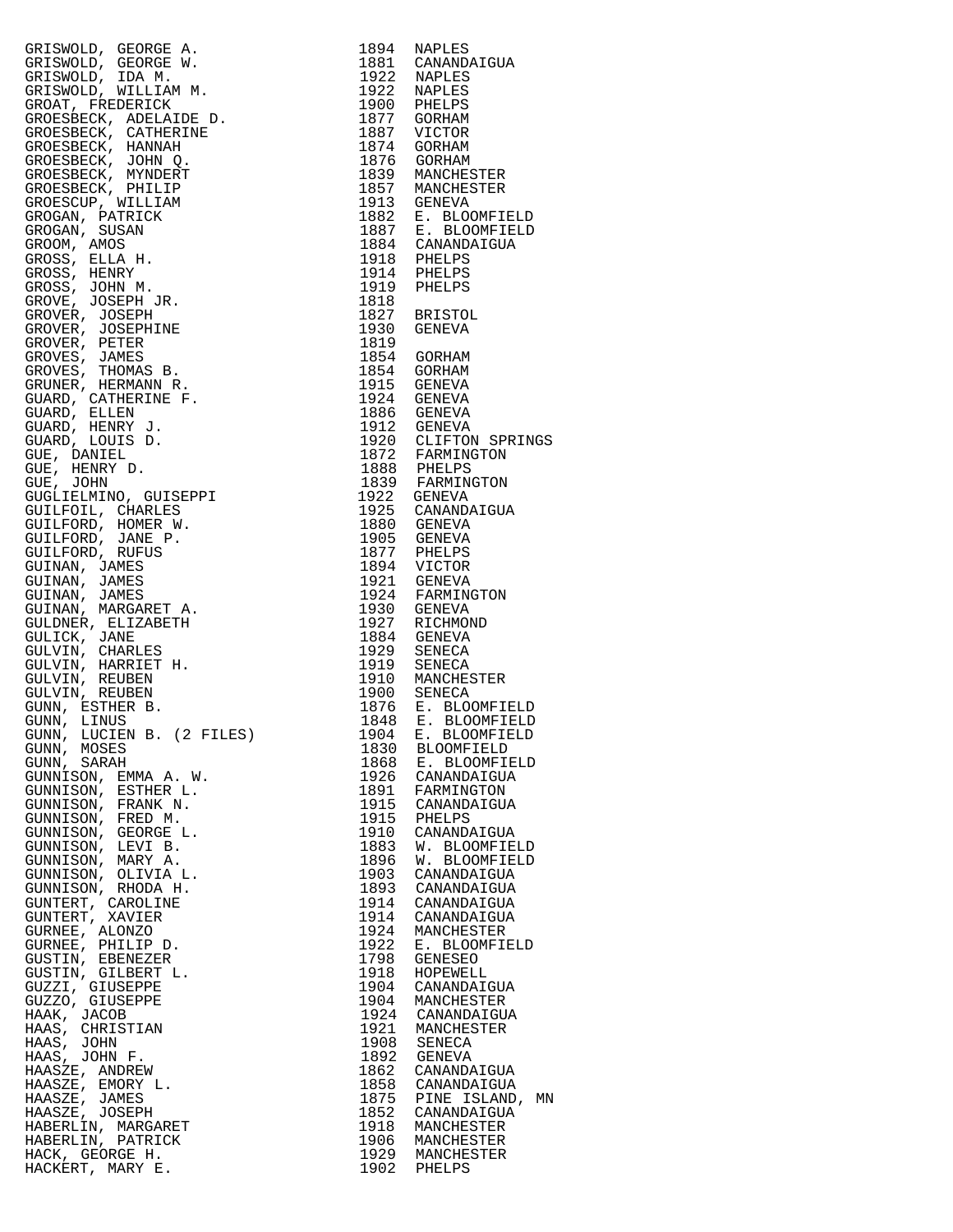| HACKETT, JAMES, RATHAN (1932)<br>HACKETT, JAMES R. 1943<br>HACKETT, JAMES R. 1952<br>HACKETT, JAMES R. 1952<br>HACKETT, JOHN W. 1932<br>HACKETT, JOHN W. 1932<br>HACKETT, JOHN W. 1932<br>HACKETT, MARY MARGARINE (1930)<br>HACKETT, MARY MARG |              |                                  |
|------------------------------------------------------------------------------------------------------------------------------------------------------------------------------------------------------------------------------------------------|--------------|----------------------------------|
|                                                                                                                                                                                                                                                |              |                                  |
|                                                                                                                                                                                                                                                |              |                                  |
|                                                                                                                                                                                                                                                |              |                                  |
|                                                                                                                                                                                                                                                |              |                                  |
|                                                                                                                                                                                                                                                |              |                                  |
|                                                                                                                                                                                                                                                |              |                                  |
|                                                                                                                                                                                                                                                |              |                                  |
|                                                                                                                                                                                                                                                |              |                                  |
|                                                                                                                                                                                                                                                |              |                                  |
|                                                                                                                                                                                                                                                |              |                                  |
|                                                                                                                                                                                                                                                |              |                                  |
|                                                                                                                                                                                                                                                |              |                                  |
|                                                                                                                                                                                                                                                |              |                                  |
|                                                                                                                                                                                                                                                |              |                                  |
|                                                                                                                                                                                                                                                |              |                                  |
|                                                                                                                                                                                                                                                |              |                                  |
|                                                                                                                                                                                                                                                |              |                                  |
|                                                                                                                                                                                                                                                |              |                                  |
|                                                                                                                                                                                                                                                |              |                                  |
|                                                                                                                                                                                                                                                |              |                                  |
|                                                                                                                                                                                                                                                |              |                                  |
|                                                                                                                                                                                                                                                |              |                                  |
|                                                                                                                                                                                                                                                |              |                                  |
|                                                                                                                                                                                                                                                |              |                                  |
|                                                                                                                                                                                                                                                |              |                                  |
|                                                                                                                                                                                                                                                |              |                                  |
|                                                                                                                                                                                                                                                |              |                                  |
|                                                                                                                                                                                                                                                |              |                                  |
|                                                                                                                                                                                                                                                |              |                                  |
|                                                                                                                                                                                                                                                |              |                                  |
|                                                                                                                                                                                                                                                |              |                                  |
|                                                                                                                                                                                                                                                |              |                                  |
|                                                                                                                                                                                                                                                |              |                                  |
|                                                                                                                                                                                                                                                |              |                                  |
|                                                                                                                                                                                                                                                |              |                                  |
|                                                                                                                                                                                                                                                |              |                                  |
|                                                                                                                                                                                                                                                |              |                                  |
|                                                                                                                                                                                                                                                |              |                                  |
|                                                                                                                                                                                                                                                |              |                                  |
|                                                                                                                                                                                                                                                |              |                                  |
|                                                                                                                                                                                                                                                |              |                                  |
|                                                                                                                                                                                                                                                |              |                                  |
|                                                                                                                                                                                                                                                |              |                                  |
|                                                                                                                                                                                                                                                |              |                                  |
| HALL,<br>HILAND S.                                                                                                                                                                                                                             | 1909         | W. BLOOMFIEL                     |
| HALL,<br>ISAAC                                                                                                                                                                                                                                 | 1866         | GENEVA                           |
| HALL,<br>ISAAC                                                                                                                                                                                                                                 | 1911         | CANANDAIGUA                      |
| HALL,<br>ISAAC<br>HALL,<br>ISABELLA                                                                                                                                                                                                            | 1813<br>1874 | GENEVA                           |
| HALL,<br>ISABELLA S.                                                                                                                                                                                                                           | 1922         | GENEVA                           |
| HALL,<br>JACOB                                                                                                                                                                                                                                 | 1823         | PHELPS                           |
| HALL,<br>JAMES H.                                                                                                                                                                                                                              | 1865         | W. BLOOMFIEL                     |
| HALL,<br>JENNIE P.                                                                                                                                                                                                                             | 1927         | CANANDAIGUA                      |
| HALL, JESSE                                                                                                                                                                                                                                    | 1810         |                                  |
| HALL,<br>JOANNA                                                                                                                                                                                                                                | 1818         | BLOOMFIELD                       |
| HALL,<br>JOHN                                                                                                                                                                                                                                  |              | 1844 CANANDAIGUA                 |
| HALL,<br>JOHN<br>HALL, JOHN                                                                                                                                                                                                                    | 1845<br>1822 | S. BRISTOL                       |
| HALL,<br>JOHN                                                                                                                                                                                                                                  | 1823         | MILO<br>PHELPS                   |
| HALL,<br>JOHN B.                                                                                                                                                                                                                               |              | 1920 CANANDAIGUA                 |
| HALL,<br>JOHN S.                                                                                                                                                                                                                               | 1914         | SENECA                           |
| HALL, JOSEPH                                                                                                                                                                                                                                   | 1822         | PHELPS                           |
| HALL,<br>JOSHUA H.                                                                                                                                                                                                                             | 1920         | GENEVA                           |
| HALL,<br>JOSIAH                                                                                                                                                                                                                                | 1817         | PHELPS                           |
| HALL,<br>JOSIAH T.                                                                                                                                                                                                                             | 1862         | W. BLOOMFIEL                     |
| HALL,<br>LORENZO C.                                                                                                                                                                                                                            | 1914         | CANANDAIGUA                      |
| HALL,<br>MARGARET                                                                                                                                                                                                                              | 1901         | SENECA                           |
| HALL,<br>MARGARET<br>HALL,                                                                                                                                                                                                                     | 1901<br>1917 | GENEVA                           |
| MARSHALL<br>HALL,<br>MARY A.                                                                                                                                                                                                                   | 1914         | BRISTOL<br>RICHMOND              |
| HALL,<br>MARY F.                                                                                                                                                                                                                               | 1923         | SENECA                           |
| HALL,<br>MARY J.                                                                                                                                                                                                                               |              | 1898 SENECA                      |
| HALL,<br>MARY J.                                                                                                                                                                                                                               |              | 1925 SENECA<br>1899 W. BLOOMFIEL |
| HALL, MYRON S.                                                                                                                                                                                                                                 |              |                                  |
| HALL, NANCY                                                                                                                                                                                                                                    |              | 1856 PHELPS                      |

|             | $\begin{tabular}{c c c} $a$ & $a$ \\ \hline $a$ & $x$ \\ $a$ & $x$ \\ $x$ & $x$ \\ $x$ & $x$ \\ $x$ & $x$ \\ $x$ & $x$ \\ $x$ & $x$ \\ $x$ & $x$ \\ $x$ & $x$ \\ $x$ & $x$ \\ $x$ & $x$ \\ $x$ & $x$ \\ $x$ & $x$ \\ $x$ & $x$ \\ $x$ & $x$ \\ $x$ & $x$ \\ $x$ & $x$ \\ $x$ & $x$ \\ $x$ & $x$ \\ $x$ & $x$ \\ $x$ & $x$ \\ $x$ & $x$ \\ $x$ & $x$ \\ $x$ & $x$ \\ $x$ & $$ |      |                |
|-------------|------------------------------------------------------------------------------------------------------------------------------------------------------------------------------------------------------------------------------------------------------------------------------------------------------------------------------------------------------------------------------|------|----------------|
|             |                                                                                                                                                                                                                                                                                                                                                                              |      |                |
|             |                                                                                                                                                                                                                                                                                                                                                                              |      |                |
|             |                                                                                                                                                                                                                                                                                                                                                                              |      |                |
|             |                                                                                                                                                                                                                                                                                                                                                                              |      |                |
|             |                                                                                                                                                                                                                                                                                                                                                                              |      |                |
|             |                                                                                                                                                                                                                                                                                                                                                                              |      |                |
|             |                                                                                                                                                                                                                                                                                                                                                                              |      |                |
|             |                                                                                                                                                                                                                                                                                                                                                                              |      |                |
|             |                                                                                                                                                                                                                                                                                                                                                                              |      |                |
|             |                                                                                                                                                                                                                                                                                                                                                                              |      |                |
|             |                                                                                                                                                                                                                                                                                                                                                                              |      |                |
|             |                                                                                                                                                                                                                                                                                                                                                                              |      |                |
|             |                                                                                                                                                                                                                                                                                                                                                                              |      |                |
|             |                                                                                                                                                                                                                                                                                                                                                                              |      |                |
|             |                                                                                                                                                                                                                                                                                                                                                                              |      |                |
|             |                                                                                                                                                                                                                                                                                                                                                                              |      |                |
|             |                                                                                                                                                                                                                                                                                                                                                                              |      |                |
|             |                                                                                                                                                                                                                                                                                                                                                                              |      |                |
|             |                                                                                                                                                                                                                                                                                                                                                                              |      |                |
|             |                                                                                                                                                                                                                                                                                                                                                                              |      |                |
|             |                                                                                                                                                                                                                                                                                                                                                                              |      |                |
|             |                                                                                                                                                                                                                                                                                                                                                                              |      |                |
|             |                                                                                                                                                                                                                                                                                                                                                                              |      |                |
|             |                                                                                                                                                                                                                                                                                                                                                                              |      |                |
|             |                                                                                                                                                                                                                                                                                                                                                                              |      |                |
|             |                                                                                                                                                                                                                                                                                                                                                                              |      |                |
|             |                                                                                                                                                                                                                                                                                                                                                                              |      |                |
|             |                                                                                                                                                                                                                                                                                                                                                                              |      |                |
|             |                                                                                                                                                                                                                                                                                                                                                                              |      |                |
|             |                                                                                                                                                                                                                                                                                                                                                                              |      |                |
|             |                                                                                                                                                                                                                                                                                                                                                                              |      |                |
|             |                                                                                                                                                                                                                                                                                                                                                                              |      |                |
|             |                                                                                                                                                                                                                                                                                                                                                                              |      |                |
|             |                                                                                                                                                                                                                                                                                                                                                                              |      |                |
|             |                                                                                                                                                                                                                                                                                                                                                                              |      |                |
|             |                                                                                                                                                                                                                                                                                                                                                                              |      |                |
|             |                                                                                                                                                                                                                                                                                                                                                                              |      |                |
|             |                                                                                                                                                                                                                                                                                                                                                                              |      |                |
|             |                                                                                                                                                                                                                                                                                                                                                                              |      |                |
|             |                                                                                                                                                                                                                                                                                                                                                                              |      |                |
|             |                                                                                                                                                                                                                                                                                                                                                                              |      |                |
|             |                                                                                                                                                                                                                                                                                                                                                                              |      |                |
|             |                                                                                                                                                                                                                                                                                                                                                                              |      |                |
|             |                                                                                                                                                                                                                                                                                                                                                                              |      |                |
|             |                                                                                                                                                                                                                                                                                                                                                                              |      |                |
|             |                                                                                                                                                                                                                                                                                                                                                                              |      |                |
|             |                                                                                                                                                                                                                                                                                                                                                                              |      |                |
|             |                                                                                                                                                                                                                                                                                                                                                                              |      |                |
|             |                                                                                                                                                                                                                                                                                                                                                                              |      |                |
|             |                                                                                                                                                                                                                                                                                                                                                                              |      |                |
|             |                                                                                                                                                                                                                                                                                                                                                                              |      |                |
|             |                                                                                                                                                                                                                                                                                                                                                                              |      |                |
|             |                                                                                                                                                                                                                                                                                                                                                                              |      |                |
|             |                                                                                                                                                                                                                                                                                                                                                                              |      |                |
|             |                                                                                                                                                                                                                                                                                                                                                                              |      |                |
| HALL, JESSE |                                                                                                                                                                                                                                                                                                                                                                              | 1810 |                |
|             | HALL, JOANNA                                                                                                                                                                                                                                                                                                                                                                 | 1818 | BLOOMFIELD     |
| HALL, JOHN  |                                                                                                                                                                                                                                                                                                                                                                              | 1844 | CANANDAIGUA    |
| HALL, JOHN  |                                                                                                                                                                                                                                                                                                                                                                              | 1845 | S. BRISTOL     |
| HALL, JOHN  |                                                                                                                                                                                                                                                                                                                                                                              | 1822 | MILO           |
| HALL, JOHN  |                                                                                                                                                                                                                                                                                                                                                                              | 1823 | PHELPS         |
|             | HALL, JOHN B.                                                                                                                                                                                                                                                                                                                                                                | 1920 | CANANDAIGUA    |
|             | HALL, JOHN S.                                                                                                                                                                                                                                                                                                                                                                | 1914 | SENECA         |
|             | HALL, JOSEPH                                                                                                                                                                                                                                                                                                                                                                 | 1822 | PHELPS         |
|             | HALL, JOSHUA H.                                                                                                                                                                                                                                                                                                                                                              | 1920 | GENEVA         |
|             | HALL, JOSIAH                                                                                                                                                                                                                                                                                                                                                                 | 1817 | PHELPS         |
|             | HALL, JOSIAH T.                                                                                                                                                                                                                                                                                                                                                              | 1862 | W. BLOOMFIELD  |
|             | HALL, LORENZO C.                                                                                                                                                                                                                                                                                                                                                             | 1914 | CANANDAIGUA    |
|             | HALL, MARGARET                                                                                                                                                                                                                                                                                                                                                               | 1901 | SENECA         |
|             |                                                                                                                                                                                                                                                                                                                                                                              | 1901 |                |
|             | HALL, MARGARET                                                                                                                                                                                                                                                                                                                                                               |      | GENEVA         |
|             | HALL, MARSHALL                                                                                                                                                                                                                                                                                                                                                               | 1917 | <b>BRISTOL</b> |
|             | HALL, MARY A.                                                                                                                                                                                                                                                                                                                                                                | 1914 | RICHMOND       |
|             | HALL, MARY F.                                                                                                                                                                                                                                                                                                                                                                | 1923 | SENECA         |
|             | HALL, MARY J.                                                                                                                                                                                                                                                                                                                                                                | 1898 | SENECA         |
|             | HALL, MARY J.                                                                                                                                                                                                                                                                                                                                                                | 1925 | SENECA         |
|             | HALL, MYRON S.                                                                                                                                                                                                                                                                                                                                                               | 1899 | W. BLOOMFIELD  |
| HALL, NANCY |                                                                                                                                                                                                                                                                                                                                                                              | 1856 | PHELPS         |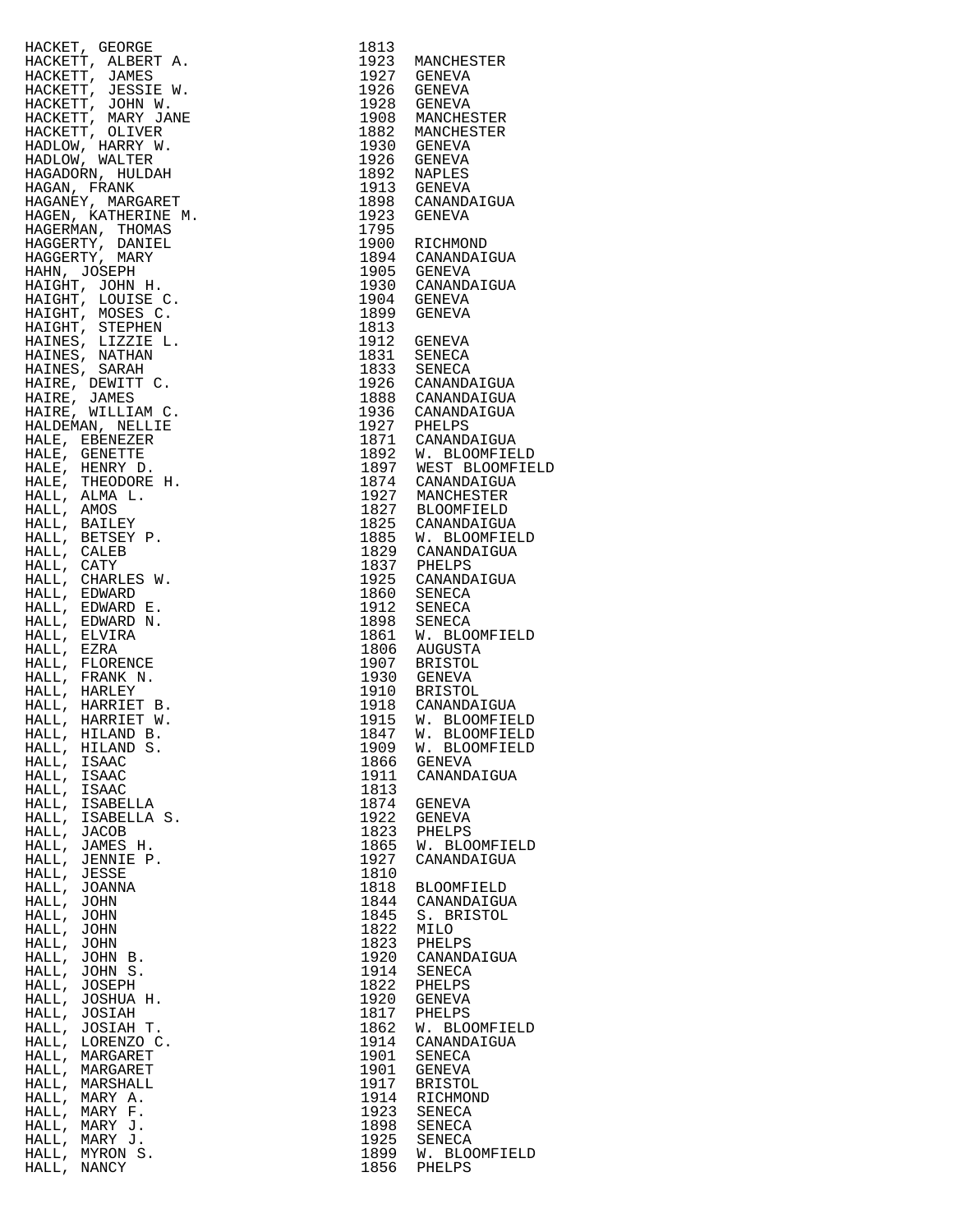HALL, NATHAN S. 1855 W. BLOOMFIELD HALL, OLNEY 1871 PHELPS HALL, ORSON O. 1861 PHELPS HALL, RACHEL 1858 PHELPS HALL, REBECCA 1830 CANANDAIGUA HALL, ROGER 1825 SENECA HALL, SANDFORD R.<br>HALL, SIMON P. HALL, SIMON P. 1903 CANANDAIGUA HALL, SUSAN 1872 CANANDAIGUA HALL, THOMAS W. 1913 SENECA HALL, TIMOTHY 1832 PHELPS HALL, WILLIAM 1810 HALL, WILLIAM H. 1890 CANANDAIGUA HALL, WILLIAM H. 1847 E. BLOOMFIELD HALLAHAN, ANNA 1911 GENEVA HALLAHAN, JAMES 1901 GENEVA HALLENBECK, CLAUDE O. 1927 CANANDAIGUA HALLENBECK, DEWITT (2 FILES) 1927 GENEVA HALLENBECK, ORLANDO J. 1930 CANANDAIGUA HALLIGAN, MARY 1920 CLIFTON SPRINGS HALLOCK, DAVID W. 1905 E. BLOOMFIELD HALSEY, CHARLOTTE A. 1912 GENEVA HALSEY, ELIZABETH 1891 GENEVA HALSEY, JANE S. 1891 GENEVA HALSEY, THOMAS N. 1878 GENEVA HALSTEAD, CORNELIUS W. 1908 GORHAM HALSTEAD, LEWIS 1882 GORHAM HAMBERG, BEN 1928 PHELPS HAMBLIN, EBENEZER 1831 BLOOMFIELD HAMBLIN, GERSHOM 1841 LYONS HAMILL, PATRICK 1925 GENEVA HAMILTON, ANN ELIZA 1923 GENEVA HAMILTON, DAVID 1878 W. BLOOMFIELD HAMILTON, DAVID L. 1889 RICHMOND HAMILTON, DAVID L. 1910 RICHMOND HAMILTON, FRANK B. 1922 GENEVA HAMILTON, HUGH 1851 RICHMOND HAMILTON, JAMES 1819 LIMA HAMILTON, JOHN 1896 GENEVA HAMILTON, JOSEPH 1816 HAMILTON, LILLIAN 1924 RICHMOND HAMILTON, MIRANDA P. 1876 W. BLOOMFIELD HAMILTON, NANCY 1926 GENEVA HAMILTON, RUTH M. 1923 STANLEY HAMILTON, THOMAS (SALLY) 1813 PALMYRA HAMLIN, DANIEL H. 1889 NAPLES HAMLIN, EDWIN A. 1915 NAPLES HAMLIN, ELIZABETH W. 1912 CANANDAIGUA HAMLIN, ERASTUS 1878 NAPLES HAMLIN, FRANK H. 1926 CANANDAIGUA HAMLIN, GEORGE W. 1886 E. BLOOMFIELD HAMLIN, HENRY W. 1891 E. BLOOMFIELD HAMLIN, JOHN S. 1921 E. BLOOMFIELD HAMLIN, MARIETTE 1876 E. BLOOMFIELD HAMLIN, PHILO 1883 E. BLOOMFIELD HAMLIN, PHILO H. 1923 E. BLOOMFIELD HAMLIN, SIBYLL 1871 E. BLOOMFIELD HAMLIN, WILLIAM B. 1843 E. BLOOMFIELD HAMMOND, ADALINE M. 1915 PHELPS HAMMOND, ADALINE T. 1918 GENEVA HAMMOND, AMY 1885 GENEVA HAMMOND, BEAL 1883 MANCHESTER HAMMOND, EDWARD H. 1907 PHELPS HAMMOND, ELLEN 1901 PHELPS HAMMOND, EMMA 1909 PHELPS HAMMOND, FRANCES H. 1916 PHELPS HAMMOND, HANNAH 1823 CANANDAIGUA HAMMOND, HUGH<br>HAMMOND, JACOB HAMMOND, JANE M. 1922 GENEVA HAMMOND, LUTHER 1862 CANANDAIGUA HAMMOND, MARY L. 1893 PHELPS HAMMOND, SARAH 1899 PHELPS HAMMOND, STEPHEN H.<br>
HAMMOND, WILLIAM 1910 GENEVA<br>
HAMMOND, WILLIAM 1863 PHELPS<br>
HANCOCK, CHARLES P. 1926 GENEVA HAMMOND, WILLIAM 1863 PHELPS HANCOCK, CHARLES P. 1926 GENEVA HANCOCK, SARA 1903 GENEVA HAND, ELMER A. 1897 HONEOYE FALLS HAND, MOSES B. 1866 SENECA HAND, MOSES B. 1893 PHELPS

1907 PHELPS<br>1909 PHELPS<br>1916 PHELPS<br>1823 CANANDAIGUA<br>1889 PHELPS<br>1922 GENEVA<br>1922 GENEVAL HANDRAHAN, CHARLES F. 1927 CANANDAIGUA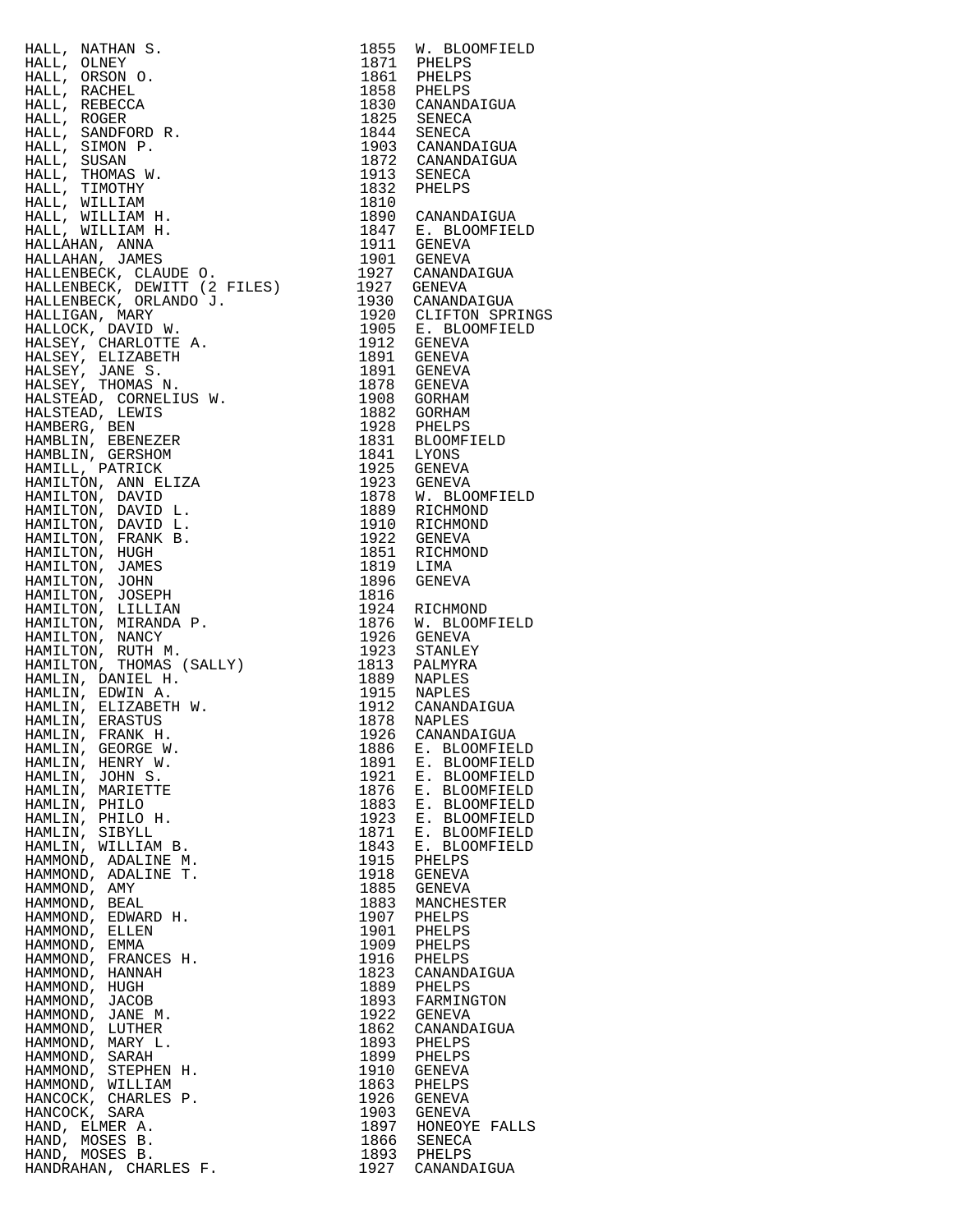| HANDY, ROBERT B. 1924 PHELES (1924)<br>HANDY, ROBERT BANK (1921)<br>HANDY, ROBERT BANK (1938)<br>HANDES, JAME C. 1885 PARKINGERER<br>HANDES, JAME C. 1949 PHELES SANCHESTER<br>HANDES, JAME C. 1949 PHELES STANDARD (1937)<br>HANDY, JAMENT J. |              |                                           |
|------------------------------------------------------------------------------------------------------------------------------------------------------------------------------------------------------------------------------------------------|--------------|-------------------------------------------|
|                                                                                                                                                                                                                                                |              |                                           |
|                                                                                                                                                                                                                                                |              |                                           |
|                                                                                                                                                                                                                                                |              |                                           |
|                                                                                                                                                                                                                                                |              |                                           |
|                                                                                                                                                                                                                                                |              |                                           |
|                                                                                                                                                                                                                                                |              |                                           |
|                                                                                                                                                                                                                                                |              |                                           |
|                                                                                                                                                                                                                                                |              |                                           |
|                                                                                                                                                                                                                                                |              |                                           |
|                                                                                                                                                                                                                                                |              |                                           |
|                                                                                                                                                                                                                                                |              |                                           |
|                                                                                                                                                                                                                                                |              |                                           |
|                                                                                                                                                                                                                                                |              |                                           |
|                                                                                                                                                                                                                                                |              |                                           |
|                                                                                                                                                                                                                                                |              |                                           |
|                                                                                                                                                                                                                                                |              |                                           |
|                                                                                                                                                                                                                                                |              |                                           |
|                                                                                                                                                                                                                                                |              |                                           |
|                                                                                                                                                                                                                                                |              |                                           |
|                                                                                                                                                                                                                                                |              |                                           |
|                                                                                                                                                                                                                                                |              |                                           |
|                                                                                                                                                                                                                                                |              |                                           |
|                                                                                                                                                                                                                                                |              |                                           |
|                                                                                                                                                                                                                                                |              |                                           |
|                                                                                                                                                                                                                                                |              |                                           |
|                                                                                                                                                                                                                                                |              |                                           |
|                                                                                                                                                                                                                                                |              |                                           |
|                                                                                                                                                                                                                                                |              |                                           |
|                                                                                                                                                                                                                                                |              |                                           |
|                                                                                                                                                                                                                                                |              |                                           |
|                                                                                                                                                                                                                                                |              |                                           |
|                                                                                                                                                                                                                                                |              |                                           |
|                                                                                                                                                                                                                                                |              |                                           |
|                                                                                                                                                                                                                                                |              |                                           |
|                                                                                                                                                                                                                                                |              |                                           |
|                                                                                                                                                                                                                                                |              |                                           |
|                                                                                                                                                                                                                                                |              |                                           |
|                                                                                                                                                                                                                                                |              |                                           |
| HARDING, BRIDGET                                                                                                                                                                                                                               | 1911         | GENEVA                                    |
| HARDING, JANE C.                                                                                                                                                                                                                               | 1910         | GENEVA                                    |
| HARDISON, FRANCIS K.                                                                                                                                                                                                                           |              | 1925 GENEVA                               |
| HARDY, ELI<br>HARDY, MARTHA A.                                                                                                                                                                                                                 |              | 1803 BLOOMFIELD<br>1889 GENEVA            |
| HARDY, PHILLIP W.                                                                                                                                                                                                                              | 1891         | GENEVA                                    |
| HARDY, SALABY                                                                                                                                                                                                                                  |              | 1869 GENEVA                               |
| HARE, ELIZABETH N.<br>HARFORD, FRANCIS                                                                                                                                                                                                         | 1901<br>1832 | GORHAM<br>SENECA                          |
| HARFORD, PETER                                                                                                                                                                                                                                 | 1803         | NORTHFIELD                                |
| HARFORD, RICHARD J.                                                                                                                                                                                                                            |              | 1929 GENEVA                               |
| HARGER, MILTON                                                                                                                                                                                                                                 | 1882         | PHELPS                                    |
| HARKNESS, BUFFUM<br>HARKNESS, CHARLES W.                                                                                                                                                                                                       | 1807<br>1917 | MIDDLESEX<br>GORHAM                       |
| HARKNESS, ISABEL C.                                                                                                                                                                                                                            |              | 1901 GORHAM                               |
| HARKNESS, MARY A.                                                                                                                                                                                                                              | 1922         | CANANDAIGUA                               |
| HARKNESS, MARY H.<br>HARKNESS, MARY H.                                                                                                                                                                                                         | 1904         | 1920 RUSHVILLE<br>GORHAM                  |
| HARLAND, JAMES                                                                                                                                                                                                                                 |              | 1848 MANCHESTER                           |
| HARLOFF, FRED                                                                                                                                                                                                                                  | 1910         | FARMINGTON                                |
| HARLOW, COURTLAND V.                                                                                                                                                                                                                           |              | 1910 MANCHESTER<br>1927 MANCHESTER        |
| HARLOW, JAMES C.<br>HARMON, ADELAIDE                                                                                                                                                                                                           |              | 1913 MANCHESTER                           |
| HARMON, ANNA E.                                                                                                                                                                                                                                |              | 1904 PHELPS<br>1904 MANCHESTER            |
| HARMON, BYRON H.                                                                                                                                                                                                                               |              |                                           |
| HARMON, CHAUNCEY<br>HARMON, CHAUNCEY                                                                                                                                                                                                           |              | 1863 MANCHES<br>1857 PHELPS<br>MANCHESTER |
| HARMON, DAVID                                                                                                                                                                                                                                  |              |                                           |
| HARMON, EMILY E.                                                                                                                                                                                                                               |              | 1838 PHELPS<br>1886 MANCHESTER            |
| HARMON, HARVEY                                                                                                                                                                                                                                 |              | 1861 MANCHESTER<br>1898 MANCHESTER        |
| HARMON, HORACE A.                                                                                                                                                                                                                              |              |                                           |

| 1928                 | PHELPS                               |
|----------------------|--------------------------------------|
| 1874                 | MANCHESTER                           |
| 1885<br>1922         | MANCHESTER<br>PHELPS                 |
| 1918                 | GENEVA                               |
| 1880                 | PHELPS                               |
| 1879                 | PHELPS                               |
| 1883<br>1888         | PHELPS                               |
| 1864                 | VICTOR<br>$E$ .<br><b>BLOOMFIELD</b> |
| 1858                 | VICTOR                               |
| 1886                 | <b>BLOOMFIELD</b><br>Ε.              |
| 1905                 | NAPLES                               |
| 1919<br>1910         | GENEVA<br>GORHAM                     |
| 1880                 | VICTOR                               |
| 1921                 | GENEVA                               |
| 1895                 | GENEVA                               |
| 1914                 | MANCHESTER                           |
| 1890<br>1920         | <b>GENEVA</b><br>GENEVA              |
| 1892                 | GENEVA                               |
| 1909                 | MANCHESTER                           |
| 1924                 | CANANDAIGUA                          |
| 1872<br>1881         | HOPEWELL<br>HOPEWELL                 |
| 1889                 | HOPEWELL                             |
| 1910                 | SENECA                               |
| 1896                 | GORHAM                               |
| 1925<br>1843         | HOPEWELL                             |
| 1907                 | MICHIGAN<br>GENEVA                   |
| 1921                 | PHELPS                               |
| 1814                 | AVON                                 |
| 1853                 | MANCHESTER                           |
| 1901<br>1849         | HOPEWELL                             |
| 1880                 | MICHIGAN<br>VICTOR                   |
| 1925                 | RICHMOND                             |
| 1818                 | FARMINGTON                           |
| 1817                 | FARMINGTON                           |
| 1877<br>1900         | <b>BLOOMFIELD</b><br>Ε.              |
| 1897                 | GENEVA<br>CANANDAIGUA                |
| 1886                 | RICHMOND                             |
| 1893                 | RICHMOND                             |
| 1920                 | PHELPS                               |
| 1888<br>1887         | <b>GENEVA</b><br>MANCHESTER          |
| 1820                 | CANANDAIGUA                          |
| 1911                 | GENEVA                               |
| 1910                 | <b>GENEVA</b>                        |
| 1925<br>1803         | GENEVA                               |
| 1889                 | BLOOMFIELD<br>GENEVA                 |
| 1891                 | GENEVA                               |
| 1869                 | <b>GENEVA</b>                        |
| 1901                 | GORHAM                               |
| 1832<br>1803         | SENECA<br>NORTHFIELD                 |
| 1929                 | GENEVA                               |
| 1882                 | PHELPS                               |
| 1807                 | MIDDLESEX                            |
| 1917                 | GORHAM                               |
| 1901<br>1922<br>1920 | GORHAM<br>CANANDAIGUA                |
|                      | RUSHVILLE                            |
| 1904<br>1848         | GORHAM                               |
|                      | MANCHESTER                           |
| 1910                 | FARMINGTON                           |
| 1910<br>1927         | MANCHESTER<br>MANCHESTER             |
| 1913                 | MANCHESTER                           |
| 1904<br>1904         | PHELPS                               |
|                      | MANCHESTER                           |
| 1863<br>1857         | MANCHESTER<br>PHELPS                 |
|                      | PHELPS                               |
| 1838<br>1886         | MANCHESTER                           |
| 1861                 | MANCHESTER<br>MANCHESTER             |
| 1898                 |                                      |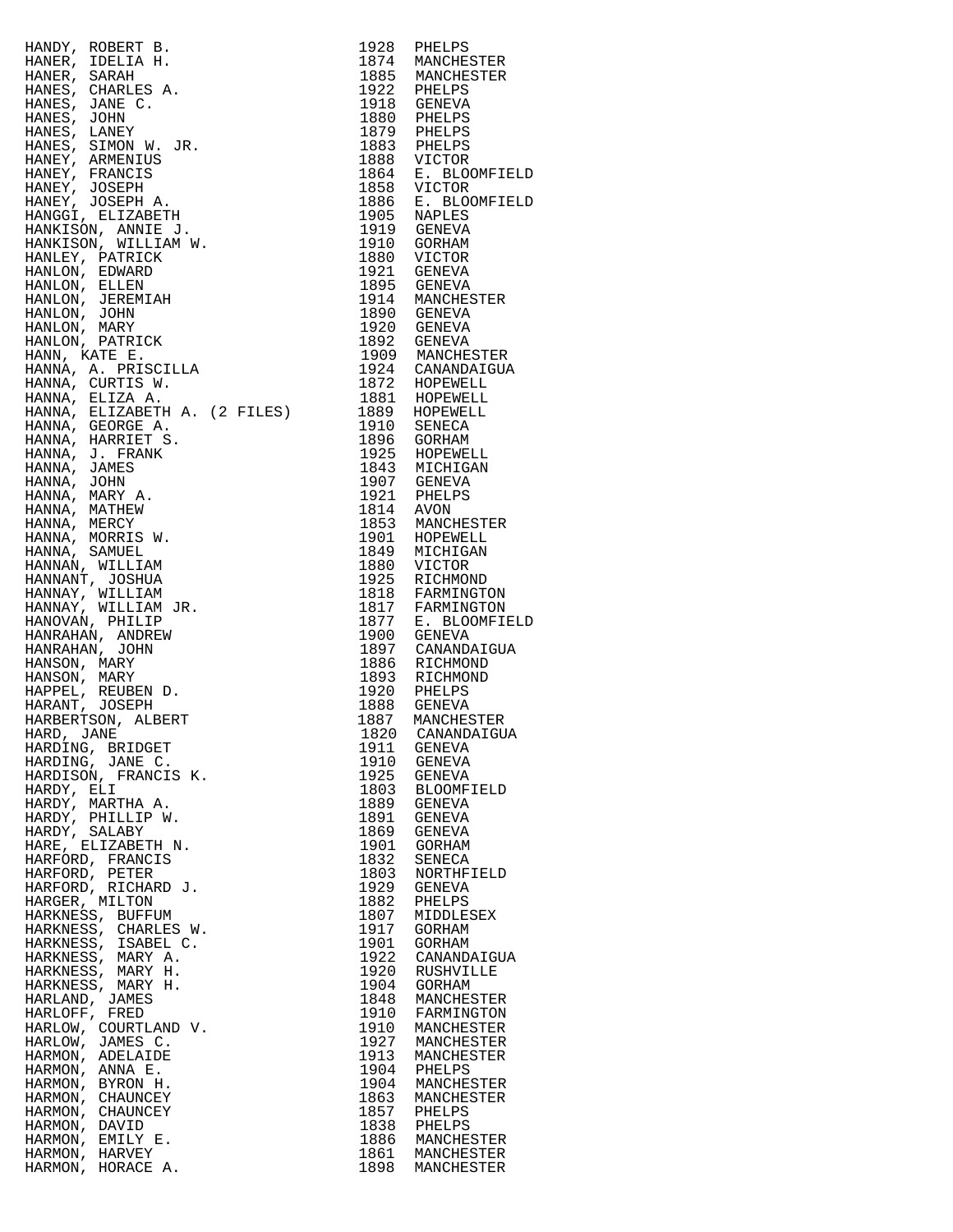| HARRIS, LAURA                  |                                      | 1908         | E. BLOOMFIELD                  |
|--------------------------------|--------------------------------------|--------------|--------------------------------|
|                                | HARRIS, LAURA H.<br>HARRIS, LETTICIA | 1925<br>1880 | GENEVA<br>PHELPS               |
| HARRIS, MARTHA                 |                                      | 1911         | GORHAM                         |
| HARRIS, MARY F.                |                                      | 1902         | MANCHESTER                     |
| HARRIS, PAUL                   |                                      | 1821         |                                |
|                                | HARRIS, PAUL (SARAH)                 | 1820         | FARMINGTON                     |
| HARRIS, PETER<br>HARRIS, PETER |                                      | 1843<br>1803 | GORHAM                         |
|                                | HARRIS, RAYMOND C.                   | 1923         | CANANDAIGUA                    |
| HARRIS, ROBERT                 |                                      | 1907         | CLIFTON SPRING                 |
| HARRIS, RODNEY                 |                                      | 1877         | NAPLES                         |
| HARRIS, RUFUS                  |                                      | 1813         |                                |
| HARRIS,<br>HARRIS, SETH        | SARAH                                | 1884<br>1850 | GENEVA<br>PHELPS               |
|                                | HARRIS, SETH (SOPHIA)                | 1822         | WILLIAMSON                     |
| HARRIS, SHUBEL                 |                                      | 1830         | RICHMOND                       |
| HARRIS, SILAS                  |                                      | 1830         | E. BLOOMFIELD                  |
| HARRIS, SILAS                  | HARRIS, SYLVESTER                    | 1853<br>1888 | E. BLOOMFIELD<br>W. BLOOMFIELD |
| HARRIS, THOMAS                 |                                      | 1813         | PALMYRA                        |
|                                |                                      |              |                                |

| 1850         | PHELPS                             |  |
|--------------|------------------------------------|--|
| 1923         | GENEVA                             |  |
| 1894         | MANCHESTER                         |  |
| 1906         | MANCHESTER                         |  |
| 1897         | PHELPS                             |  |
| 1899<br>1905 | PHELPS<br>GENEVA                   |  |
| 1890         | GORHAM                             |  |
| 1928         | SENECA                             |  |
| 1913         | SENECA                             |  |
| 1896         | SENECA                             |  |
| 1930         | GENEVA                             |  |
| 1876         | Е.<br><b>BLOOMFIELD</b>            |  |
| 1895         | CANANDAIGUA                        |  |
| 1896         | CANANDAIGUA                        |  |
| 1929         | GENEVA                             |  |
| 1858         | PHELPS                             |  |
| 1930         | MANCHESTER                         |  |
| 1924         | NAPLES                             |  |
| 1914         | VICTOR                             |  |
| 1890         | PHELPS                             |  |
| 1898         | CANANDAIGUA                        |  |
| 1912<br>1872 | MANCHESTER<br>VICTOR               |  |
| 1894         | Е.<br><b>BLOOMFIELD</b>            |  |
| 1916         | VICTOR                             |  |
| 1914         | MANCHESTER                         |  |
| 1813         | MANCHESTER                         |  |
| 1857         | MANCHESTER                         |  |
| 1859         | <b>VICTOR</b>                      |  |
| 1901         | MANCHESTER                         |  |
| 1917         | VICTOR                             |  |
| 1897         | CANANDAIGUA                        |  |
| 1884         | CANANDAIGUA                        |  |
| 1928         | GORHAM                             |  |
| 1909         | GENEVA                             |  |
| 1897         | CANANDAIGUA                        |  |
| 1920         | GORHAM                             |  |
| 1811<br>1858 | PALMYRA<br>Е.                      |  |
| 1936         | <b>BLOOMFIELD</b><br><b>VICTOR</b> |  |
| 1895         | W. BLOOMFIELD                      |  |
| 1825         | BLOOMFIELD                         |  |
| 1914         | PHELPS                             |  |
| 1897         | GENEVA                             |  |
| 1914         | CANANDAIGUA                        |  |
| 1930         | MANCHESTER                         |  |
| 1873         | GORHAM                             |  |
| 1925         | W.<br><b>BLOOMFIELD</b>            |  |
| 1913         | PHELPS                             |  |
| 1895         | GORHAM                             |  |
| 1875         | OMAHA,<br>ΝE                       |  |
| 1882         | PHELPS                             |  |
| 1870         | GORHAM                             |  |
| 1876<br>1904 | CANANDAIGUA<br>GORHAM              |  |
| 1846         | PHELPS                             |  |
| 1852         | MANCHESTER                         |  |
| 1922         | HONEOYE                            |  |
| 1918         | <b>VICTOR</b>                      |  |
| 1908         | Е.<br><b>BLOOMFIELD</b>            |  |
| 1925         | GENEVA                             |  |
| 1880         | PHELPS                             |  |
| 1911         | GORHAM                             |  |
| 1902         | MANCHESTER                         |  |
| 1821         |                                    |  |
| 1820         | FARMINGTON                         |  |
| 1843         | GORHAM                             |  |
| 1803<br>1923 |                                    |  |
| 1907         | CANANDAIGUA<br>CLIFTON SPRINGS     |  |
| 1877         | NAPLES                             |  |
| 1813         |                                    |  |
| 1884         | GENEVA                             |  |
| 1850         | PHELPS                             |  |
| 1822         | WILLIAMSON                         |  |
| 1830         | RICHMOND                           |  |
| 1830         | <b>BLOOMFIELD</b><br>Е.            |  |
| 1853         | Ε.<br><b>BLOOMFIELD</b>            |  |
| 1888         | W. BLOOMFIELD                      |  |
| 1813         | PALMYRA                            |  |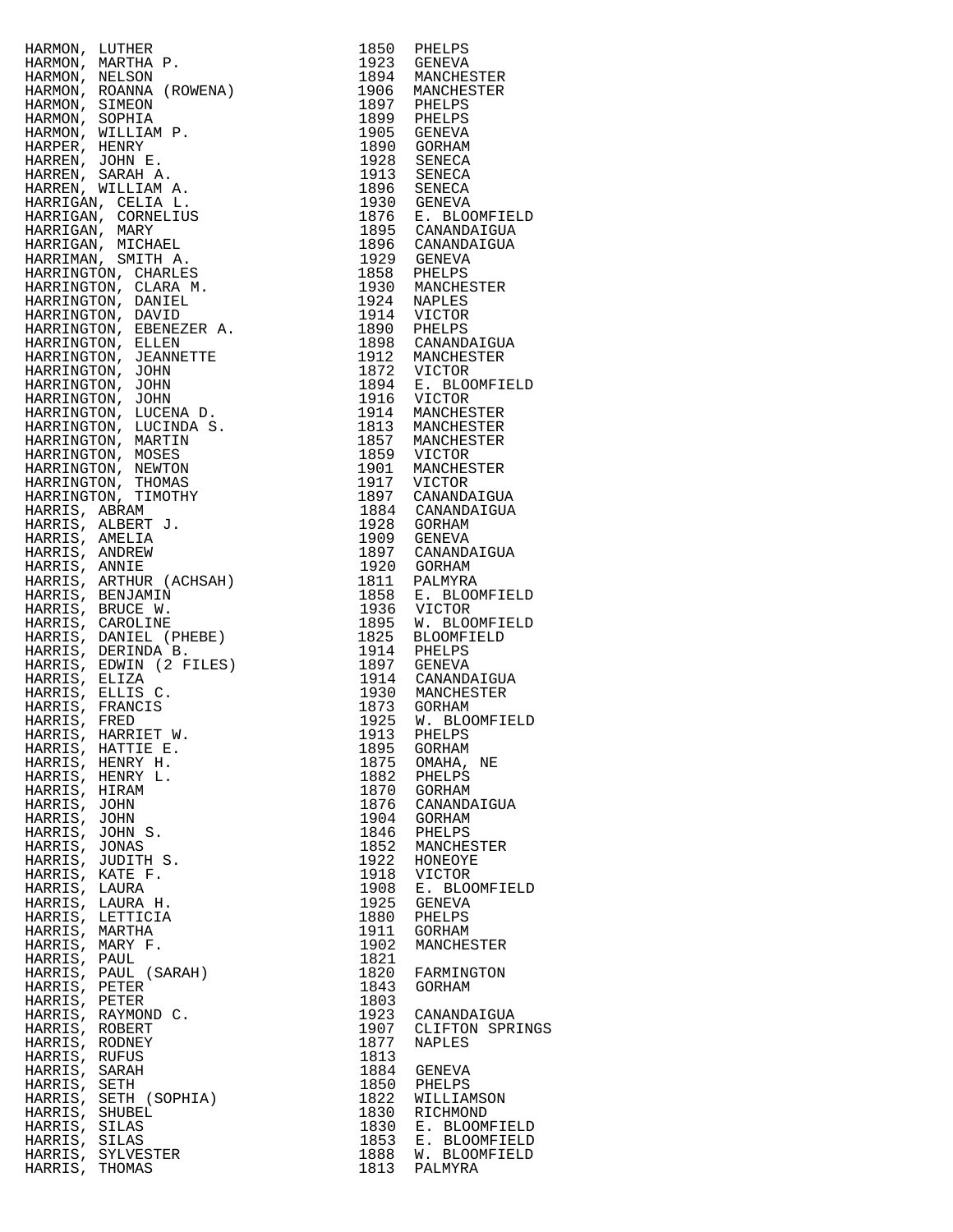|                                                                                                                                                                                                                                                              |              | 1875 CANANDAIGUA<br>1811 SPARTA                                        |
|--------------------------------------------------------------------------------------------------------------------------------------------------------------------------------------------------------------------------------------------------------------|--------------|------------------------------------------------------------------------|
|                                                                                                                                                                                                                                                              |              |                                                                        |
|                                                                                                                                                                                                                                                              |              |                                                                        |
|                                                                                                                                                                                                                                                              |              | 1870 BRISTOL<br>1876 VICTOR<br>1837 HOPEWELL<br>1874 CANANDAIGUA       |
|                                                                                                                                                                                                                                                              |              |                                                                        |
|                                                                                                                                                                                                                                                              |              | 1977 GENEVA<br>1927 MANCHESTER<br>1841 MANCHESTER<br>1916 CANANDAIGUA  |
|                                                                                                                                                                                                                                                              |              |                                                                        |
|                                                                                                                                                                                                                                                              |              |                                                                        |
|                                                                                                                                                                                                                                                              |              |                                                                        |
|                                                                                                                                                                                                                                                              |              |                                                                        |
|                                                                                                                                                                                                                                                              |              | 1925 MANCHESTER<br>1907 VICTOR                                         |
|                                                                                                                                                                                                                                                              |              |                                                                        |
|                                                                                                                                                                                                                                                              |              | 1908 MANCHESTER<br>1908 GENEVA                                         |
|                                                                                                                                                                                                                                                              |              |                                                                        |
|                                                                                                                                                                                                                                                              |              |                                                                        |
|                                                                                                                                                                                                                                                              |              | 1911 PHELPS<br>1867 MANCHESTER                                         |
|                                                                                                                                                                                                                                                              |              |                                                                        |
|                                                                                                                                                                                                                                                              |              |                                                                        |
|                                                                                                                                                                                                                                                              |              | 1835 MANCHESTER<br>1852 HOPEWELL<br>1864 VICTOR<br>1817 CANANDAIGUA    |
|                                                                                                                                                                                                                                                              |              |                                                                        |
|                                                                                                                                                                                                                                                              |              |                                                                        |
|                                                                                                                                                                                                                                                              |              | 1849 MANCHESTER<br>1879 VICTOR                                         |
|                                                                                                                                                                                                                                                              |              |                                                                        |
|                                                                                                                                                                                                                                                              |              | 1895 SENECA<br>1888 GENEVA                                             |
|                                                                                                                                                                                                                                                              |              |                                                                        |
|                                                                                                                                                                                                                                                              |              | 1894 CANANDAIGUA<br>1857 NAPLES                                        |
|                                                                                                                                                                                                                                                              |              |                                                                        |
|                                                                                                                                                                                                                                                              |              |                                                                        |
|                                                                                                                                                                                                                                                              |              | 1854 SENECA<br>1885 CANANDAIGUA<br>1861 PHILA., PA.<br>1838 FARMINGTON |
|                                                                                                                                                                                                                                                              |              |                                                                        |
|                                                                                                                                                                                                                                                              | 1810         |                                                                        |
|                                                                                                                                                                                                                                                              |              | 1927 GENEVA                                                            |
|                                                                                                                                                                                                                                                              |              |                                                                        |
|                                                                                                                                                                                                                                                              |              | 1851 VICTOR<br>1892 GENEVA                                             |
|                                                                                                                                                                                                                                                              |              |                                                                        |
|                                                                                                                                                                                                                                                              |              | 1899 GENEVA<br>1898 CANADICE                                           |
|                                                                                                                                                                                                                                                              |              |                                                                        |
|                                                                                                                                                                                                                                                              |              | 1904 GORHAM<br>1918 GORHAM                                             |
| HARRIS, WILLIAM H.<br>HARRISON, IUGH H.<br>HARRISON, T. SPENCER<br>HARR, CHAUNDEY<br>HARR, DAVID<br>HARR, BLUZABETH L.<br>HARR, BLUZABETH L.<br>HARR, BLUZABETH L.<br>HARR, ELLERY<br>HARR, ELLERY HARVEY HARR, F.<br>HARR, HARRY, HARVEY HARR, HARRY, INDUS |              |                                                                        |
|                                                                                                                                                                                                                                                              |              | 1888 GORHAM                                                            |
|                                                                                                                                                                                                                                                              |              | 1860 GORHAM                                                            |
|                                                                                                                                                                                                                                                              |              | 1827 GORHAM                                                            |
|                                                                                                                                                                                                                                                              |              | 1876 GORHAM                                                            |
|                                                                                                                                                                                                                                                              |              | 1867 GORHAM<br>1830 HOPEWELL                                           |
|                                                                                                                                                                                                                                                              |              |                                                                        |
|                                                                                                                                                                                                                                                              |              | 1882 GENEVA<br>1835 CANANDAIGUA<br>1827 FARMINGTON<br>1910 GENEVA      |
|                                                                                                                                                                                                                                                              |              |                                                                        |
|                                                                                                                                                                                                                                                              |              |                                                                        |
|                                                                                                                                                                                                                                                              |              |                                                                        |
|                                                                                                                                                                                                                                                              |              | 1854 GORHAM                                                            |
| HARVEY, DELIA                                                                                                                                                                                                                                                |              | 1902 W. BLOOMFIELD                                                     |
| HARVEY, GEORGE                                                                                                                                                                                                                                               | 1883         | GORHAM                                                                 |
| HARVEY, GEORGE                                                                                                                                                                                                                                               | 1909         | CANADICE                                                               |
| HARVEY, GEORGE D.                                                                                                                                                                                                                                            | 1922         | GENEVA                                                                 |
| HARVEY, HELEN M.                                                                                                                                                                                                                                             | 1920         | GENEVA                                                                 |
| HARVEY, JOSEPH                                                                                                                                                                                                                                               | 1833         | BLOOMFIELD                                                             |
| HARVEY, JOSEPH                                                                                                                                                                                                                                               | 1864         | PHELPS                                                                 |
| HARVEY, MARGARET                                                                                                                                                                                                                                             | 1895         | W. BLOOMFIELD                                                          |
| HARVEY, SEARS P.                                                                                                                                                                                                                                             | 1859         | CANANDAIGUA                                                            |
| HARVEY, STIMPSON                                                                                                                                                                                                                                             | 1828         | FARMINGTON                                                             |
| HARWOOD, JANE F.                                                                                                                                                                                                                                             | 1884         | CANANDAIGUA                                                            |
| HARWOOD, OLIVER                                                                                                                                                                                                                                              | 1822         | GORHAM                                                                 |
| HASKELL, EDSON                                                                                                                                                                                                                                               | 1877         | CANANDAIGUA                                                            |
| HASKELL, GILBERT E.                                                                                                                                                                                                                                          | 1923         | CANANDAIGUA                                                            |
| HASKELL, LEVI                                                                                                                                                                                                                                                | 1890         | CANANDAIGUA                                                            |
| HASKELL, SALEM                                                                                                                                                                                                                                               | 1923         | CANANDAIGUA                                                            |
| HASLETT, HENRY                                                                                                                                                                                                                                               | 1891         | SENECA                                                                 |
| HASSAM, HARRIET A.                                                                                                                                                                                                                                           | 1903         | PHELPS                                                                 |
| HASSAN, FRANK                                                                                                                                                                                                                                                | 1929         | GENEVA                                                                 |
| HASSAN, LAWRENCE                                                                                                                                                                                                                                             | 1880         | GENEVA                                                                 |
| HASSEN, THOMAS                                                                                                                                                                                                                                               | 1860         | GENEVA                                                                 |
| HASSETT, THOMAS                                                                                                                                                                                                                                              | 1859         | GENEVA                                                                 |
| HASTINGS, EUNICE                                                                                                                                                                                                                                             | 1881         | GENEVA                                                                 |
| HASTINGS, PEREZ                                                                                                                                                                                                                                              | 1852         | SENECA                                                                 |
| HASTINGS, SARAH A.                                                                                                                                                                                                                                           | 1929         | SENECA                                                                 |
| HASTINGS, SUSAN C.                                                                                                                                                                                                                                           | 1887         | GENEVA                                                                 |
| HATCH, JOHN G.                                                                                                                                                                                                                                               |              |                                                                        |
| HATCH, MARTIN W.                                                                                                                                                                                                                                             | 1883         | E. BLOOMFIELD                                                          |
|                                                                                                                                                                                                                                                              | 1920         | NAPLES                                                                 |
| HATCH, RUPERT D.                                                                                                                                                                                                                                             | 1924         | CANANDAIGUA                                                            |
| HATCH, SALEM                                                                                                                                                                                                                                                 | 1914         | NAPLES                                                                 |
| HATCH, SARAH<br>HATCH, SARAH J.                                                                                                                                                                                                                              | 1828<br>1922 | <b>BRISTOL</b><br>NAPLES                                               |

| 1875         | CANANDAIGUA                        |
|--------------|------------------------------------|
| 1811<br>1870 | SPARTA<br><b>BRISTOL</b>           |
| 1876         | VICTOR                             |
| 1837         | HOPEWELL                           |
| 1874         | CANANDAIGUA                        |
| 1917         | <b>GENEVA</b>                      |
| 1927<br>1841 | MANCHESTER<br>MANCHESTER           |
| 1916         | CANANDAIGUA                        |
| 1925         | MANCHESTER                         |
| 1907         | VICTOR                             |
| 1908         | MANCHESTER                         |
| 1908         | GENEVA                             |
| 1911         | PHELPS<br>MANCHESTER               |
| 1867<br>1835 | MANCHESTER                         |
| 1852         | HOPEWELL                           |
| 1864         | VICTOR                             |
| 1817         | CANANDAIGUA                        |
| 1849         | MANCHESTER                         |
| 1879         | VICTOR                             |
| 1895<br>1888 | <b>SENECA</b>                      |
| 1894         | GENEVA<br>CANANDAIGUA              |
| 1857         | <b>NAPLES</b>                      |
| 1854         | SENECA                             |
| 1885         | CANANDAIGUA                        |
| 1861         | PHILA.,<br>PA.                     |
| 1838         | FARMINGTON                         |
| 1810         |                                    |
| 1927<br>1851 | GENEVA<br>VICTOR                   |
| 1892         | GENEVA                             |
| 1899         | <b>GENEVA</b>                      |
| 1898         | CANADICE                           |
| 1904         | GORHAM                             |
| 1918         | GORHAM                             |
| 1888<br>1860 | GORHAM                             |
| 1827         | GORHAM<br>GORHAM                   |
| 1876         | GORHAM                             |
| 1867         | GORHAM                             |
| 1830         | HOPEWELL                           |
| 1882         | <b>GENEVA</b>                      |
| 1835         | CANANDAIGUA                        |
| 1827<br>1910 | FARMINGTON<br><b>GENEVA</b>        |
| 1854         | <b>GORHAM</b>                      |
| 1902         | W. BLOOMFIELD                      |
| 1883         | <b>GORHAM</b>                      |
| 1909         | CANADICE                           |
| 1922         | GENEVA                             |
| 1920<br>1833 | <b>GENEVA</b><br><b>BLOOMFIELD</b> |
| 1864         | PHELPS                             |
| 1895         | W. BLOOMFIELD                      |
| 1859         | CANANDAIGUA                        |
| 1828         | FARMINGTON                         |
| 1884         | CANANDAIGUA                        |
| 1822         | <b>GORHAM</b>                      |
| 1877<br>1923 | CANANDAIGUA<br>CANANDAIGUA         |
| 1890         | CANANDAIGUA                        |
| 1923         | CANANDAIGUA                        |
| 1891         | SENECA                             |
| 1903         | PHELPS                             |
| 1929         | <b>GENEVA</b>                      |
| 1880<br>1860 | GENEVA<br><b>GENEVA</b>            |
| 1859         | <b>GENEVA</b>                      |
| 1881         | <b>GENEVA</b>                      |
| 1852         | SENECA                             |
| 1929         | SENECA                             |
| 1887         | <b>GENEVA</b>                      |
| 1883         | E. BLOOMFIELD                      |
| 1920<br>1924 | NAPLES<br>CANANDAIGUA              |
| 1914         | <b>NAPLES</b>                      |
| 1828         | <b>BRISTOL</b>                     |
|              | 1922 NAPLES                        |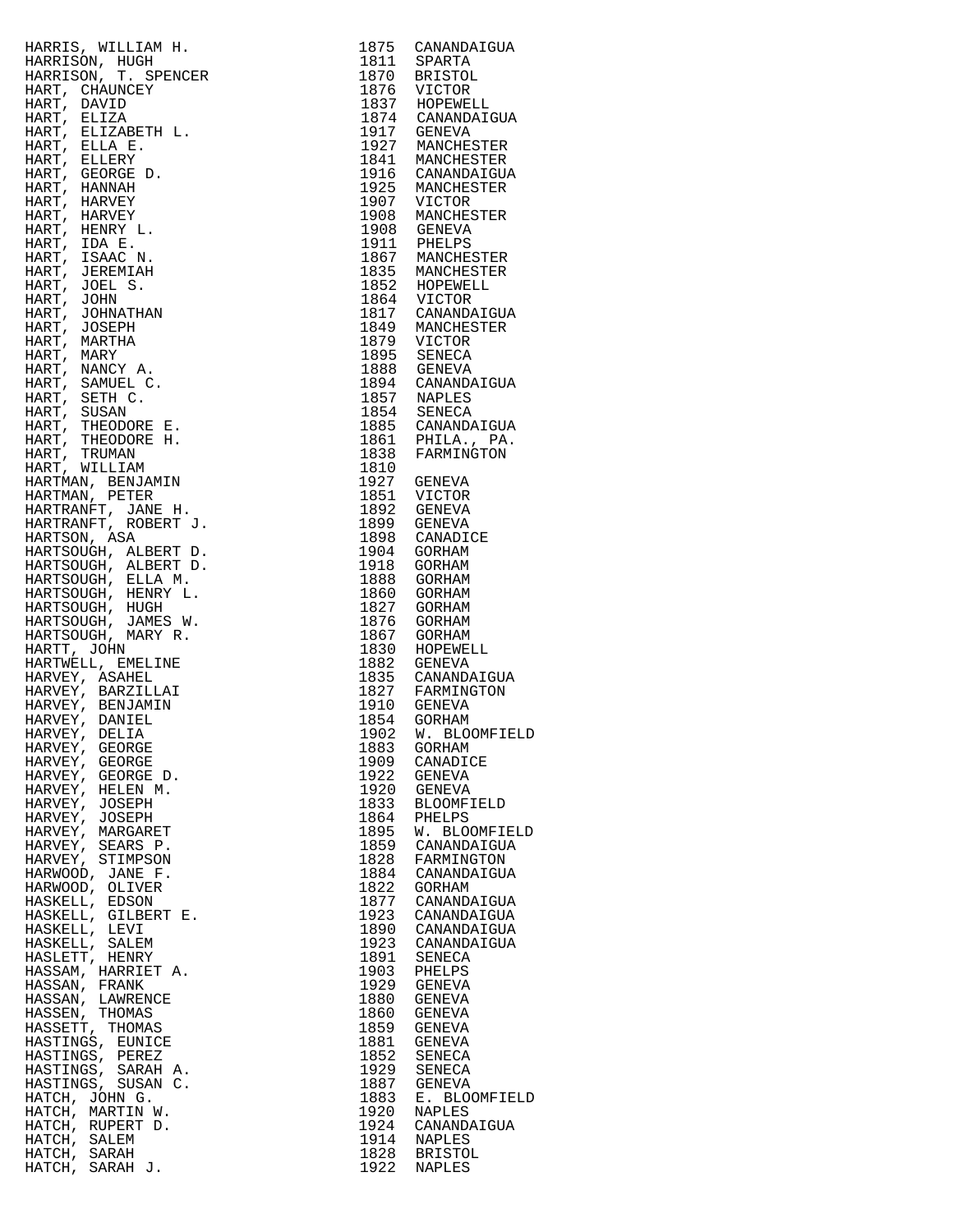|                                                                                                                                                                                                                                                              |      | 1848 S. BRISTOL                                                           |
|--------------------------------------------------------------------------------------------------------------------------------------------------------------------------------------------------------------------------------------------------------------|------|---------------------------------------------------------------------------|
|                                                                                                                                                                                                                                                              |      | 1918 NAPLES                                                               |
|                                                                                                                                                                                                                                                              |      |                                                                           |
|                                                                                                                                                                                                                                                              |      | 1872 FARMINGTON<br>1917 FARMINGTON                                        |
|                                                                                                                                                                                                                                                              |      |                                                                           |
|                                                                                                                                                                                                                                                              |      | 1830 FARMINGTON<br>1834 FARMINGTON                                        |
|                                                                                                                                                                                                                                                              |      |                                                                           |
|                                                                                                                                                                                                                                                              |      | 1910 CANANDAIGUA<br>1897 FARMINGTON<br>1885 FARMINGTON<br>1888 FRAMINGTON |
|                                                                                                                                                                                                                                                              |      |                                                                           |
|                                                                                                                                                                                                                                                              |      |                                                                           |
|                                                                                                                                                                                                                                                              |      |                                                                           |
|                                                                                                                                                                                                                                                              |      | 1905 FARMINGTON<br>1854 FARMINGTON<br>1902 FARMINGTON                     |
|                                                                                                                                                                                                                                                              |      |                                                                           |
|                                                                                                                                                                                                                                                              |      |                                                                           |
|                                                                                                                                                                                                                                                              | 1796 |                                                                           |
|                                                                                                                                                                                                                                                              |      |                                                                           |
|                                                                                                                                                                                                                                                              |      | 1918 GENEVA<br>1916 GENEVA                                                |
|                                                                                                                                                                                                                                                              |      |                                                                           |
|                                                                                                                                                                                                                                                              |      | 1912 MANCHESTER<br>1912 CANANDAIGUA                                       |
|                                                                                                                                                                                                                                                              |      |                                                                           |
|                                                                                                                                                                                                                                                              |      | 1925 CANANDAIGUA<br>1913 MANCHESTER                                       |
|                                                                                                                                                                                                                                                              |      |                                                                           |
|                                                                                                                                                                                                                                                              |      | 1929 CANANDAIGUA<br>1915 PHELPS                                           |
|                                                                                                                                                                                                                                                              |      |                                                                           |
|                                                                                                                                                                                                                                                              |      | 1814 SPARTA<br>1912 GENEVA                                                |
|                                                                                                                                                                                                                                                              |      |                                                                           |
|                                                                                                                                                                                                                                                              |      |                                                                           |
|                                                                                                                                                                                                                                                              |      | 1818<br>1818 PALMYRA                                                      |
|                                                                                                                                                                                                                                                              |      | 1878 GENEVA                                                               |
| HATCH , WILLIEN A.<br>HATCH, WILLIEN A.<br>HATFIELD, RUTH S.<br>HATFIELD, RUTH S.<br>HATHAWAY, EDMARD M.<br>HATHAWAY, USARC MEXICANETH<br>HATHAWAY, JOANES M.<br>HATHAWAY, JOANES M.<br>HATHAWAY, MARGARET A.<br>HATHAWAY, MARGARET A.<br>HATHAWAY, MARGARET |      | 1888 GENEVA                                                               |
|                                                                                                                                                                                                                                                              |      |                                                                           |
|                                                                                                                                                                                                                                                              |      | 1921 GENEVA<br>1852 DETROIT, IL                                           |
|                                                                                                                                                                                                                                                              |      |                                                                           |
|                                                                                                                                                                                                                                                              |      | 1902 VICTOR<br>1923 MANCHES                                               |
|                                                                                                                                                                                                                                                              |      | MANCHESTER                                                                |
|                                                                                                                                                                                                                                                              |      | 1918 RICHMOND<br>1929 MANCHESTER                                          |
|                                                                                                                                                                                                                                                              |      |                                                                           |
|                                                                                                                                                                                                                                                              |      | 1905 MANCHESTER                                                           |
|                                                                                                                                                                                                                                                              |      | 1929 GENEVA                                                               |
|                                                                                                                                                                                                                                                              | 1926 | S. BRISTOL                                                                |
|                                                                                                                                                                                                                                                              | 1884 | S. BRISTOL                                                                |
|                                                                                                                                                                                                                                                              |      | 1915 S. BRISTOL                                                           |
|                                                                                                                                                                                                                                                              |      | 1921 CANANDAIGUA                                                          |
|                                                                                                                                                                                                                                                              |      | 1894 GENEVA<br>1901 GENEVA                                                |
|                                                                                                                                                                                                                                                              |      |                                                                           |
|                                                                                                                                                                                                                                                              |      |                                                                           |
|                                                                                                                                                                                                                                                              |      | 1873 GENEVA<br>1922 GENEVA                                                |
|                                                                                                                                                                                                                                                              |      |                                                                           |
|                                                                                                                                                                                                                                                              |      | 1929 GENEVA<br>1926 VICTOR                                                |
|                                                                                                                                                                                                                                                              |      |                                                                           |
|                                                                                                                                                                                                                                                              |      | 1903 VICTOR<br>1915 VICTOR                                                |
|                                                                                                                                                                                                                                                              |      |                                                                           |
|                                                                                                                                                                                                                                                              |      | 1888 PHELPS                                                               |
| HAWKS, DEXTER K.                                                                                                                                                                                                                                             |      | 1875 RICHMOND                                                             |
| HAWKS, ELEAZER                                                                                                                                                                                                                                               | 1829 | PHELPS                                                                    |
| HAWKS, GEORGE                                                                                                                                                                                                                                                | 1883 | GENEVA                                                                    |
| HAWKS, HELEN                                                                                                                                                                                                                                                 | 1882 | GENEVA                                                                    |
| HAWKS, NANCY J.                                                                                                                                                                                                                                              | 1884 | Ε.<br><b>BLOOMFIEL</b>                                                    |
| HAWKS, PORTER                                                                                                                                                                                                                                                | 1841 | SENECA                                                                    |
| HAWLEY, ADDISON                                                                                                                                                                                                                                              | 1915 | NAPLES                                                                    |
| HAWLEY, AMY                                                                                                                                                                                                                                                  | 1917 | CANANDAIGUA                                                               |
| HAWLEY, ASA                                                                                                                                                                                                                                                  | 1885 | CANANDAIGUA                                                               |
| HAWLEY, CHESTER C.                                                                                                                                                                                                                                           | 1930 | GENEVA                                                                    |
| HAWLEY, DAVID                                                                                                                                                                                                                                                | 1863 | CANANDAIGUA                                                               |
| HAWLEY, FRANCES A.                                                                                                                                                                                                                                           | 1926 | CANANDAIGUA                                                               |
|                                                                                                                                                                                                                                                              |      |                                                                           |
| HAWLEY, GEORGE M.                                                                                                                                                                                                                                            | 1907 | PHELPS                                                                    |
| HAWLEY, IRA F.                                                                                                                                                                                                                                               | 1929 | CANANDAIGUA                                                               |
| HAWLEY, ISAAC A.                                                                                                                                                                                                                                             | 1929 | CANANDAIGUA                                                               |
| HAWLEY, JAMES                                                                                                                                                                                                                                                | 1813 |                                                                           |
| HAWLEY, JAMES A.                                                                                                                                                                                                                                             | 1918 | CANANDAIGUA                                                               |
| HAWLEY, JOHN B.                                                                                                                                                                                                                                              | 1804 | <b>BLOOMFIELD</b>                                                         |
| HAWLEY, JOHN W.                                                                                                                                                                                                                                              | 1882 | CANANDAIGUA                                                               |
| HAWLEY, JONATHAN                                                                                                                                                                                                                                             | 1832 | <b>BLOOMFIELD</b>                                                         |
| HAWLEY, JONATHAN                                                                                                                                                                                                                                             | 1877 | GORHAM                                                                    |
| HAWLEY, JULIA A.                                                                                                                                                                                                                                             | 1912 | NAPLES                                                                    |
| HAWLEY, JULIA L.                                                                                                                                                                                                                                             | 1895 | CANANDAIGUA                                                               |
| HAWLEY, LINCOLN H.                                                                                                                                                                                                                                           | 1923 | CANANDAIGUA                                                               |
| HAWLEY, LOVICA J.                                                                                                                                                                                                                                            | 1923 | CANANDAIGUA                                                               |
| HAWLEY, MABELLE C.                                                                                                                                                                                                                                           | 1923 | GENEVA                                                                    |
| HAWLEY, TRUMAN                                                                                                                                                                                                                                               | 1875 | CANANDAIGUA                                                               |
|                                                                                                                                                                                                                                                              |      |                                                                           |
| HAWLEY, WILLIAM                                                                                                                                                                                                                                              | 1812 | CANANDAIGUA                                                               |
| HAWS, AMANDA                                                                                                                                                                                                                                                 | 1864 | W. BLOOMFIEL                                                              |
| HAWS, CADWALADER                                                                                                                                                                                                                                             | 1876 | W. BLOOMFIEL                                                              |
| HAWS, HENRY C.                                                                                                                                                                                                                                               | 1878 | W. BLOOMFIEL                                                              |
| HAWVER, MARY A.                                                                                                                                                                                                                                              | 1877 | MANCHESTER                                                                |

| HATCH, WILLIAM (1978)<br>HATCH, WILLIAM (1978)<br>HATCH, WILLIAM (1978)<br>HATCH, WILLIAM (1978)<br>HATCH ANNE MARN (1979)<br>HATHAMAY, EDMARD M. 1972)<br>HATHAMAY, JOMES M. 1982<br>HATHAMAY, JOMES M. 1993<br>HATHAMAY, JOMES M. 1993<br>HATH |              |                                       |
|--------------------------------------------------------------------------------------------------------------------------------------------------------------------------------------------------------------------------------------------------|--------------|---------------------------------------|
|                                                                                                                                                                                                                                                  |              |                                       |
|                                                                                                                                                                                                                                                  |              |                                       |
|                                                                                                                                                                                                                                                  |              |                                       |
|                                                                                                                                                                                                                                                  |              |                                       |
|                                                                                                                                                                                                                                                  |              |                                       |
|                                                                                                                                                                                                                                                  |              |                                       |
|                                                                                                                                                                                                                                                  |              |                                       |
|                                                                                                                                                                                                                                                  |              |                                       |
|                                                                                                                                                                                                                                                  |              |                                       |
|                                                                                                                                                                                                                                                  |              |                                       |
|                                                                                                                                                                                                                                                  |              |                                       |
|                                                                                                                                                                                                                                                  |              |                                       |
|                                                                                                                                                                                                                                                  |              |                                       |
|                                                                                                                                                                                                                                                  |              |                                       |
|                                                                                                                                                                                                                                                  |              |                                       |
|                                                                                                                                                                                                                                                  |              |                                       |
|                                                                                                                                                                                                                                                  |              |                                       |
|                                                                                                                                                                                                                                                  |              |                                       |
|                                                                                                                                                                                                                                                  |              |                                       |
|                                                                                                                                                                                                                                                  |              |                                       |
|                                                                                                                                                                                                                                                  |              |                                       |
|                                                                                                                                                                                                                                                  |              |                                       |
|                                                                                                                                                                                                                                                  |              |                                       |
|                                                                                                                                                                                                                                                  |              |                                       |
|                                                                                                                                                                                                                                                  |              |                                       |
|                                                                                                                                                                                                                                                  |              |                                       |
|                                                                                                                                                                                                                                                  |              |                                       |
|                                                                                                                                                                                                                                                  |              |                                       |
|                                                                                                                                                                                                                                                  |              |                                       |
|                                                                                                                                                                                                                                                  |              |                                       |
|                                                                                                                                                                                                                                                  |              |                                       |
|                                                                                                                                                                                                                                                  |              |                                       |
|                                                                                                                                                                                                                                                  |              |                                       |
|                                                                                                                                                                                                                                                  |              |                                       |
|                                                                                                                                                                                                                                                  |              |                                       |
|                                                                                                                                                                                                                                                  |              |                                       |
|                                                                                                                                                                                                                                                  |              |                                       |
|                                                                                                                                                                                                                                                  |              |                                       |
|                                                                                                                                                                                                                                                  |              |                                       |
|                                                                                                                                                                                                                                                  |              |                                       |
|                                                                                                                                                                                                                                                  |              |                                       |
|                                                                                                                                                                                                                                                  |              |                                       |
| HAWKS, ANNA E.<br>HAWKS, DEXTER K. (1875 RICHMOND)<br>HAWKS, ELEAZER (1829 PHELPS)<br>HAWKS, GEORGE (1883 GENEVA)<br>HAWKS. HELEN (1882 GENEVA)                                                                                                  |              |                                       |
|                                                                                                                                                                                                                                                  |              |                                       |
|                                                                                                                                                                                                                                                  |              |                                       |
| HAWKS, NANCY J.                                                                                                                                                                                                                                  |              | 1884 E. BLOOMFIELD                    |
| HAWKS, PORTER                                                                                                                                                                                                                                    | 1841         | SENECA                                |
| HAWLEY, ADDISON                                                                                                                                                                                                                                  |              | 1915 NAPLES                           |
| HAWLEY, AMY                                                                                                                                                                                                                                      |              | 1917 CANANDAIGUA                      |
| HAWLEY, ASA                                                                                                                                                                                                                                      |              | 1885 CANANDAIGUA                      |
| HAWLEY, CHESTER C.                                                                                                                                                                                                                               | 1930         | GENEVA                                |
| HAWLEY, DAVID<br>HAWLEY, FRANCES A.                                                                                                                                                                                                              | 1863<br>1926 | CANANDAIGUA<br>CANANDAIGUA            |
| HAWLEY, GEORGE M.                                                                                                                                                                                                                                |              | 1907 PHELPS                           |
| HAWLEY, IRA F.                                                                                                                                                                                                                                   | 1929         | CANANDAIGUA                           |
| HAWLEY, ISAAC A.                                                                                                                                                                                                                                 | 1929         | CANANDAIGUA                           |
| HAWLEY, JAMES                                                                                                                                                                                                                                    | 1813         |                                       |
| HAWLEY, JAMES A.                                                                                                                                                                                                                                 |              | 1918 CANANDAIGUA                      |
| HAWLEY, JOHN B.                                                                                                                                                                                                                                  | 1804         | BLOOMFIELD                            |
| HAWLEY, JOHN W.<br>HAWLEY, JONATHAN                                                                                                                                                                                                              | 1832         | 1882 CANANDAIGUA<br><b>BLOOMFIELD</b> |
| HAWLEY, JONATHAN                                                                                                                                                                                                                                 |              | 1877 GORHAM                           |
| HAWLEY, JULIA A.                                                                                                                                                                                                                                 | 1912         | NAPLES                                |
| HAWLEY, JULIA L.                                                                                                                                                                                                                                 |              | 1895 CANANDAIGUA                      |
| HAWLEY, LINCOLN H.                                                                                                                                                                                                                               | 1923         | CANANDAIGUA                           |
| HAWLEY, LOVICA J.                                                                                                                                                                                                                                |              | 1923 CANANDAIGUA                      |
| HAWLEY, MABELLE C.                                                                                                                                                                                                                               | 1923         | GENEVA                                |
| HAWLEY, TRUMAN<br>HAWLEY, WILLIAM                                                                                                                                                                                                                |              | 1875 CANANDAIGUA<br>1812 CANANDAIGUA  |
| HAWS, AMANDA                                                                                                                                                                                                                                     |              | 1864 W. BLOOMFIELD                    |
| HAWS, CADWALADER                                                                                                                                                                                                                                 | 1876         | W. BLOOMFIELD                         |
| HAWS, HENRY C.                                                                                                                                                                                                                                   |              | 1878 W. BLOOMFIELD                    |
| HAWVER, MARY A.                                                                                                                                                                                                                                  |              | 1877 MANCHESTER                       |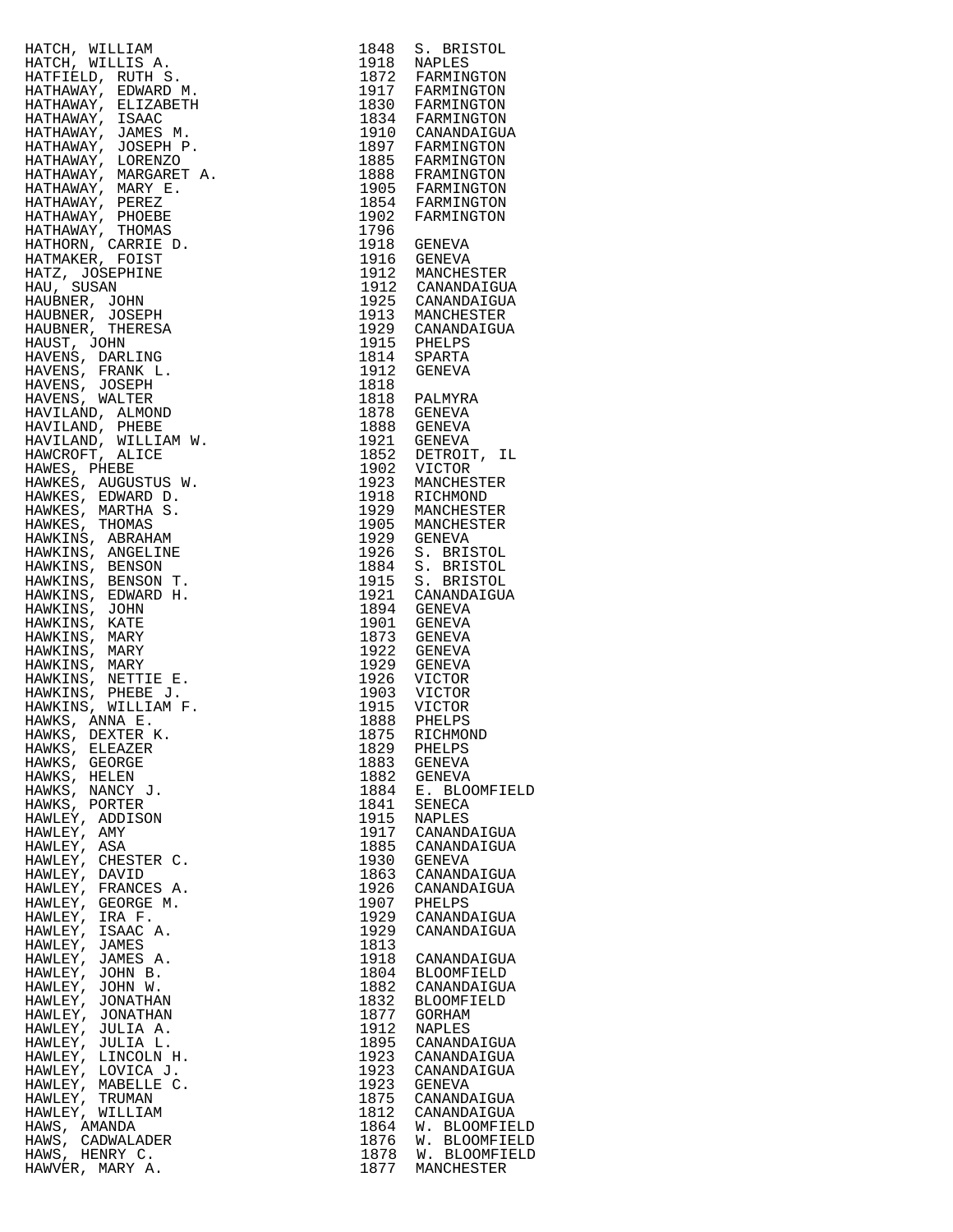| HAWER, SIMPSON (1970)<br>HAWER, JONES MANCHESTER<br>HAYDEN, JOLLA A. 1898 HOPENELL<br>HAYDEN, JOLLA A. 1998 HOPENELL<br>HAYES, CELEABE W. 1998 GERIOD CANADATOUR<br>HAYES, JORNAL (2 FILES)<br>1997 CANADATOUR<br>HAYES, JORNAL (2 FILES)<br> |              |                                                                                                                                                                                                                               |
|-----------------------------------------------------------------------------------------------------------------------------------------------------------------------------------------------------------------------------------------------|--------------|-------------------------------------------------------------------------------------------------------------------------------------------------------------------------------------------------------------------------------|
|                                                                                                                                                                                                                                               |              | 1898 HOPEWELL<br>1918 BRISTOL<br>1908 GENEVA<br>1893 E. BLOOMFIELD<br>1825 INDIANA<br>1890 CANANDAIGUA<br>1890 CANANDAIGUA                                                                                                    |
|                                                                                                                                                                                                                                               |              |                                                                                                                                                                                                                               |
|                                                                                                                                                                                                                                               |              |                                                                                                                                                                                                                               |
|                                                                                                                                                                                                                                               |              |                                                                                                                                                                                                                               |
|                                                                                                                                                                                                                                               |              |                                                                                                                                                                                                                               |
|                                                                                                                                                                                                                                               |              |                                                                                                                                                                                                                               |
|                                                                                                                                                                                                                                               |              |                                                                                                                                                                                                                               |
|                                                                                                                                                                                                                                               |              |                                                                                                                                                                                                                               |
|                                                                                                                                                                                                                                               |              |                                                                                                                                                                                                                               |
|                                                                                                                                                                                                                                               |              |                                                                                                                                                                                                                               |
|                                                                                                                                                                                                                                               |              |                                                                                                                                                                                                                               |
|                                                                                                                                                                                                                                               |              |                                                                                                                                                                                                                               |
|                                                                                                                                                                                                                                               |              |                                                                                                                                                                                                                               |
|                                                                                                                                                                                                                                               |              |                                                                                                                                                                                                                               |
|                                                                                                                                                                                                                                               |              |                                                                                                                                                                                                                               |
|                                                                                                                                                                                                                                               |              |                                                                                                                                                                                                                               |
|                                                                                                                                                                                                                                               |              |                                                                                                                                                                                                                               |
|                                                                                                                                                                                                                                               |              | 1823 GENEVA<br>1831 CANANDAIGUA<br>1898 CANANDAIGUA<br>1907 E. BLOOMFIELD<br>1927 SENECA<br>1900 PHELPS<br>1907 PHELPS                                                                                                        |
|                                                                                                                                                                                                                                               |              |                                                                                                                                                                                                                               |
|                                                                                                                                                                                                                                               |              |                                                                                                                                                                                                                               |
|                                                                                                                                                                                                                                               |              |                                                                                                                                                                                                                               |
|                                                                                                                                                                                                                                               |              |                                                                                                                                                                                                                               |
|                                                                                                                                                                                                                                               |              |                                                                                                                                                                                                                               |
|                                                                                                                                                                                                                                               |              |                                                                                                                                                                                                                               |
|                                                                                                                                                                                                                                               |              |                                                                                                                                                                                                                               |
|                                                                                                                                                                                                                                               |              |                                                                                                                                                                                                                               |
|                                                                                                                                                                                                                                               |              |                                                                                                                                                                                                                               |
|                                                                                                                                                                                                                                               |              |                                                                                                                                                                                                                               |
|                                                                                                                                                                                                                                               |              |                                                                                                                                                                                                                               |
|                                                                                                                                                                                                                                               |              |                                                                                                                                                                                                                               |
|                                                                                                                                                                                                                                               |              |                                                                                                                                                                                                                               |
|                                                                                                                                                                                                                                               |              |                                                                                                                                                                                                                               |
|                                                                                                                                                                                                                                               |              | 1902 RICHMOND<br>1922 CANANDAIGUA<br>1864 CANANDAIGUA<br>1920 CANANDAIGUA<br>1920 E. BLOOMFIELD<br>1926 GENEVA<br>1841 E. BLOOMFIELD<br>1907 GENEVA<br>1881 RICHMOND<br>1831 RICHMOND<br>1835 CANANDAIGUA<br>1853 CANANDAIGUA |
|                                                                                                                                                                                                                                               |              |                                                                                                                                                                                                                               |
|                                                                                                                                                                                                                                               |              |                                                                                                                                                                                                                               |
|                                                                                                                                                                                                                                               |              |                                                                                                                                                                                                                               |
|                                                                                                                                                                                                                                               |              |                                                                                                                                                                                                                               |
|                                                                                                                                                                                                                                               |              |                                                                                                                                                                                                                               |
|                                                                                                                                                                                                                                               |              |                                                                                                                                                                                                                               |
|                                                                                                                                                                                                                                               |              |                                                                                                                                                                                                                               |
|                                                                                                                                                                                                                                               |              |                                                                                                                                                                                                                               |
|                                                                                                                                                                                                                                               |              |                                                                                                                                                                                                                               |
|                                                                                                                                                                                                                                               |              |                                                                                                                                                                                                                               |
|                                                                                                                                                                                                                                               |              |                                                                                                                                                                                                                               |
|                                                                                                                                                                                                                                               |              |                                                                                                                                                                                                                               |
|                                                                                                                                                                                                                                               |              |                                                                                                                                                                                                                               |
|                                                                                                                                                                                                                                               |              |                                                                                                                                                                                                                               |
|                                                                                                                                                                                                                                               |              |                                                                                                                                                                                                                               |
|                                                                                                                                                                                                                                               |              |                                                                                                                                                                                                                               |
|                                                                                                                                                                                                                                               |              |                                                                                                                                                                                                                               |
|                                                                                                                                                                                                                                               |              |                                                                                                                                                                                                                               |
|                                                                                                                                                                                                                                               |              |                                                                                                                                                                                                                               |
| HEARD, CAROLINE                                                                                                                                                                                                                               | 1872         | CANANDAIGUA                                                                                                                                                                                                                   |
| HEARD, JAMES W.                                                                                                                                                                                                                               |              | 1855 CANANDAIGUA                                                                                                                                                                                                              |
| HEARD, PHINEAS                                                                                                                                                                                                                                |              | 1863 GENEVA                                                                                                                                                                                                                   |
| HEARD, WALTER (4 FILES) *                                                                                                                                                                                                                     |              | 1888 CANANDAIGUA                                                                                                                                                                                                              |
| HEARD, WILLIAM                                                                                                                                                                                                                                |              | 1861 CANANDAIGUA                                                                                                                                                                                                              |
| HEARTWELL, AMANDA M.                                                                                                                                                                                                                          |              | 1894 GENEVA                                                                                                                                                                                                                   |
|                                                                                                                                                                                                                                               |              | 1914 MANCHESTER                                                                                                                                                                                                               |
| HEATH, CLARENCE                                                                                                                                                                                                                               |              |                                                                                                                                                                                                                               |
| HEATH, EUGENE                                                                                                                                                                                                                                 |              | 1917 MANCHESTER                                                                                                                                                                                                               |
| HEATH, JOSEPH W.                                                                                                                                                                                                                              |              | 1879 HOPEWELL                                                                                                                                                                                                                 |
| HEATH, MIRANDA                                                                                                                                                                                                                                |              | 1895 VICTOR<br>1911 GENEVA                                                                                                                                                                                                    |
| HEATON, FRANCES                                                                                                                                                                                                                               |              |                                                                                                                                                                                                                               |
| HEATON, JOHN                                                                                                                                                                                                                                  |              | 1902 GENEVA                                                                                                                                                                                                                   |
| HEBARD, ELIJAH                                                                                                                                                                                                                                | 1858         | SENECA                                                                                                                                                                                                                        |
| HEBARD, WARREN A.                                                                                                                                                                                                                             | 1912         | WASHINGTON, D.C.                                                                                                                                                                                                              |
| HEBBLETHWAITE, CHARLES                                                                                                                                                                                                                        | 1913         | SENECA                                                                                                                                                                                                                        |
| HECK, CATHERINE                                                                                                                                                                                                                               |              | 1852 CANANDAIGUA                                                                                                                                                                                                              |
| HEDGES, DANIEL                                                                                                                                                                                                                                |              | 1820 HENRIETTA                                                                                                                                                                                                                |
| HEDGES, DANIEL                                                                                                                                                                                                                                |              | 1825 HENRIETTA                                                                                                                                                                                                                |
| HEECH, JACOB (3 FILES)                                                                                                                                                                                                                        |              | 1923 W. BLOOMFIELD                                                                                                                                                                                                            |
| HEFFERNAN, WALTER                                                                                                                                                                                                                             |              | 1913 GENEVA                                                                                                                                                                                                                   |
| HEFFERON, JOHN                                                                                                                                                                                                                                |              | 1930 GENEVA                                                                                                                                                                                                                   |
|                                                                                                                                                                                                                                               |              |                                                                                                                                                                                                                               |
| HEFFERON, THOMAS F.                                                                                                                                                                                                                           | 1931<br>1920 | GENEVA                                                                                                                                                                                                                        |
| HEFFRON, DENNIS                                                                                                                                                                                                                               |              | SHORTSVILLE                                                                                                                                                                                                                   |
| HEFFRON, ELIZA                                                                                                                                                                                                                                | 1920         | SHORTSVILLE                                                                                                                                                                                                                   |
| HEFFRON, JOHANNA                                                                                                                                                                                                                              | 1926         | GENEVA                                                                                                                                                                                                                        |
| HEFFRON, JOHN                                                                                                                                                                                                                                 |              | 1892 GENEVA                                                                                                                                                                                                                   |
| HEFFRON, PATRICK J.                                                                                                                                                                                                                           |              | 1908 PHELPS                                                                                                                                                                                                                   |
| HEFFRON, SARAH                                                                                                                                                                                                                                |              | 1915 GENEVA                                                                                                                                                                                                                   |
| HEFFRON, WILLIAM                                                                                                                                                                                                                              |              | 1917 GENEVA                                                                                                                                                                                                                   |
| HEGERTY, EDWARD                                                                                                                                                                                                                               |              | 1919 CANANDAIGUA                                                                                                                                                                                                              |
| HEIM, WILLIAM H.                                                                                                                                                                                                                              |              | 1929 GORHAM                                                                                                                                                                                                                   |

| 1855         | MANCHESTER                   |
|--------------|------------------------------|
| 1898<br>1918 | HOPEWELL<br>BRISTOL          |
| 1908         | GENEVA                       |
| 1893         | E. BLOOMFIELD                |
| 1825         | INDIANA                      |
| 1890         | CANANDAIGUA                  |
| 1837<br>1914 | HOPEWELL<br>PHELPS           |
| 1919         | MANCHESTER                   |
| 1841         | CANANDAIGUA                  |
| 1926         | GENEVA                       |
| 1881<br>1929 | CANANDAIGUA                  |
| 1929         | GENEVA<br>VICTOR             |
| 1906         | GENEVA                       |
| 1929         | GENEVA                       |
| 1831         | CANANDAIGUA                  |
| 1890         | E. BLOOMFIELD                |
| 1898<br>1907 | CANANDAIGUA<br>E. BLOOMFIELD |
| 1927         | SENECA                       |
| 1900         | PHELPS                       |
| 1897         | PHELPS                       |
| 1902         | RICHMOND                     |
| 1922<br>1864 | CANANDAIGUA<br>CANANDAIGUA   |
| 1920         | CANANDAIGUA                  |
| 1850         | Ε.<br>BLOOMFIELD             |
| 1926         | <b>GENEVA</b>                |
| 1841         | E. BLOOMFIELD                |
| 1907<br>1820 | <b>GENEVA</b>                |
| 1881         | LIVONIA<br>RICHMOND          |
| 1835         | CANANDAIGUA                  |
| 1858         | GENEVA                       |
| 1891         | CANANDAIGUA                  |
| 1811<br>1909 | <b>BENTON</b>                |
| 1912         | SENECA<br>GORHAM             |
| 1921         | GORHAM                       |
| 1925         | GENEVA                       |
| 1838         | RICHMOND                     |
| 1922         | CANANDAIGUA                  |
| 1833<br>1923 | RICHMOND<br>GENEVA           |
| 1908         | GENEVA                       |
| 1928         | GENEVA                       |
| 1920         | GENEVA                       |
| 1921         | CANANDAIGUA                  |
| 1872         | CANANDAIGUA                  |
| 1855<br>1863 | CANANDAIGUA<br><b>GENEVA</b> |
| 1888         | CANANDAIGUA                  |
| 1861         | CANANDAIGUA                  |
| 1894         | GENEVA                       |
| 1914         | MANCHESTER                   |
| 1917<br>1879 | MANCHESTER<br>HOPEWELL       |
| 1895         | VICTOR                       |
| 1911         | GENEVA                       |
| 1902         | <b>GENEVA</b>                |
| 1858         | <b>SENECA</b>                |
| 1912<br>1913 | WASHINGTON, D.C.<br>SENECA   |
| 1852         | CANANDAIGUA                  |
| 1820         | HENRIETTA                    |
| 1825         | HENRIETTA                    |
| 1923         | W. BLOOMFIELD                |
| 1913<br>1930 | GENEVA                       |
| 1931         | GENEVA<br>GENEVA             |
| 1920         | SHORTSVILLE                  |
| 1920         | SHORTSVILLE                  |
| 1926         | GENEVA                       |
| 1892         | <b>GENEVA</b>                |
| 1908<br>1915 | PHELPS<br><b>GENEVA</b>      |
| 1917         | GENEVA                       |
| 1919         | CANANDAIGUA                  |
| 1929         | GORHAM                       |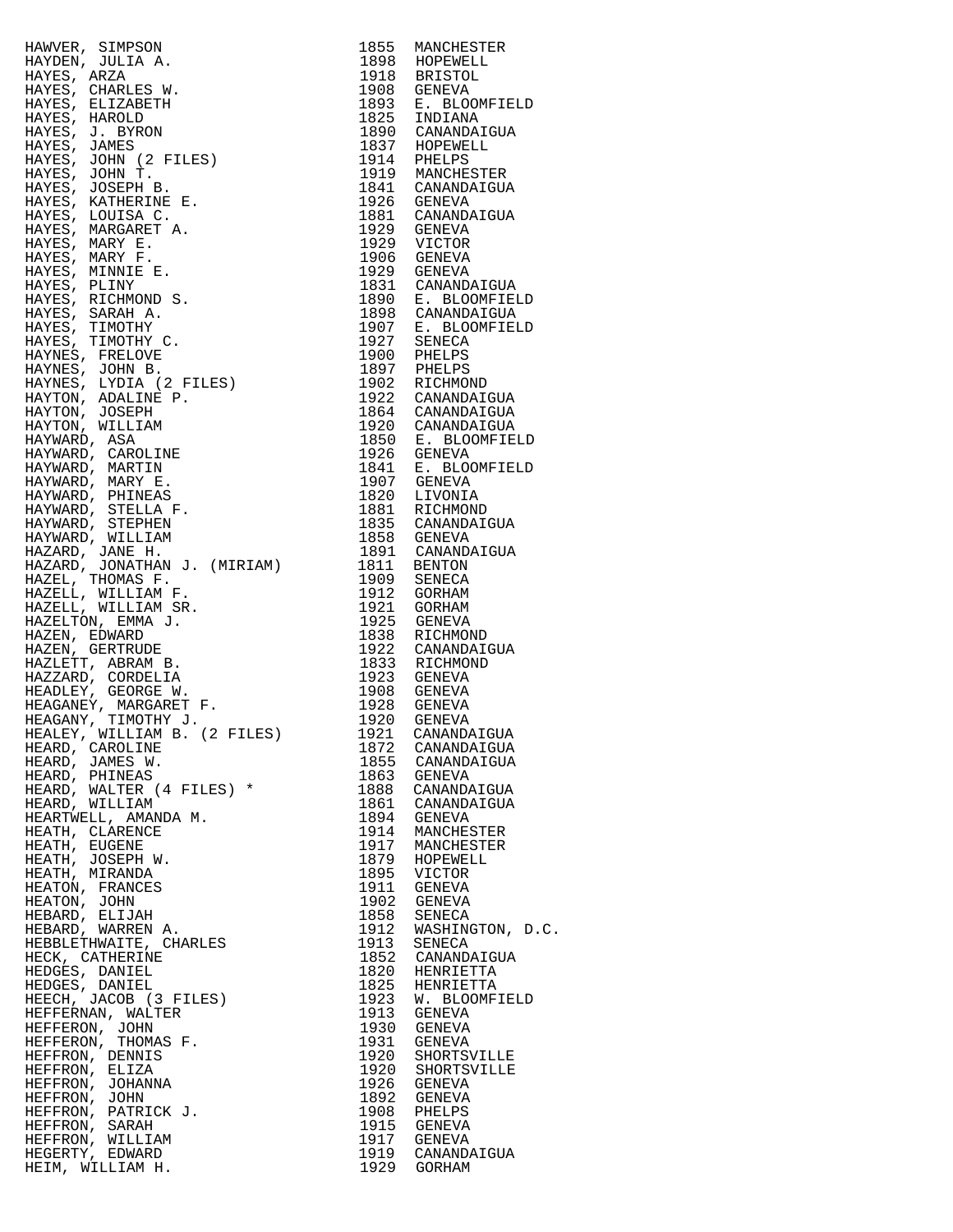HEIN, JULIUS 1901 GENEVA HEIN, MATILDA 1926 GENEVA HEINRICHS, OTTO 1928 GENEVA HEINS, THEODORE F. 1925 GENEVA HEIT, CHARLES E. 1930 SHORTSVILLE HEITZSCHOLT, GUSTAVE H. 1924 GENEVA HELFER, KATHERINE 1930 S. BRISTOL HELMER, CHRISTOPHER (2 FILES) 1911 PHELPS HELMER, FREDERICK 1860 PHELPS HELMS, SAMUEL 1840 SENECA HELMS, SAMUEL 1926 GENEVA HEMENWAY, CHARLES G. 1890 S. BRISTOL HEMENWAY, EDNA A. (2 FILES) 1927 GENEVA HEMENWAY, GEORGE B. (2 FILES) 1914 NAPLES HEMIUP, ANNA E. (2 FILES) 1924 GENEVA HEMIUP, ANTHONY 1851 GENEVA HEMIUP, CHARLES L. 1895 GENEVA HEMIUP, CHARLES N. (3 FILES) 1934 GENEVA HEMIUP, GEORGE 1848 SENECA HEMIUP, LUCY R. 1903 GENEVA HEMIUP, MARIA R. 1911 GENEVA HEMIUP, MORRIS W. 1895 GENEVA HEMIUP, PHEBE 1833 GENEVA HEMMINGER, JOHN 1924 SENECA HEMMINGER, MARY 1925 SENECA HEMPSTEAD, DAVID L. 1852 GENEVA HEMUS, WARNER B. 1930 NAPLES HENBURG, EDWARD 1922 PHELPS HENDEE, CHARLES M. 1906 W. BLOOMFIELD HENDEE, EDWIN A. 1842 W. BLOOMFIELD HENDEE, LYDIA 1914 W. BLOOMFIELD HENDEE, MALVINA 1902 VICTOR HENDEE, STEPHEN 1869 W. BLOOMFIELD HENDERSON, ALICE O.G. 1923 CANANDAIGUA HENDERSON, EMMA A. 1902 GENEVA HENDERSON, HIRAM H. 1923 GENEVA HENDERSON, JOHN M. (2 FILES) 1877 MANCHESTER HENDRICK, JOSEPH W. 1927 GENEVA HENEHAN, MARY 1927 VICTOR HENEHAN, PATRICK 1871 VICTOR HENEHAN, THOMAS 1926 VICTOR HENION, DAVID J. (ANN) 1823 GORHAM HENION, ELIZABETH 1869 S. BRISTOL HENION, JOHN H. 1929 GENEVA HENNESSEY, ALBERT M. 1923 GENEVA HENNESSEY, BARTHOLOMEW 1880 PHELPS HENNESSEY, EDWARD 1918 GENEVA HENNESSEY, GEORGE 1928 GENEVA HENNESSEY, GEORGE A. 1922 GENEVA HENNESSEY, JAMES 1921 PHELPS HENNESSEY, KATE 1928 MANCHESTER HENNESSEY, KEYRAN 1913 MANCHESTER HENNESSY, EARL V. 1926 GORHAM HENNESSY, JAMES 1927 RICHMOND HENNESSY, JOSEPHINE S. 1927 GENEVA HENNESSY, MARY A. 1926 CANANDAIGUA HENNESSY, MICHAEL J. 1920 CANANDAIGUA HENNESSY, PATRICK (2 FILES) 1890 GENEVA HENNESSY, PETER 1878 CANANDAIGUA HENNICKE, EMANUEL 1831 GORHAM HENRY, ALBERT 1880 GORHAM HENRY, ALBERT S. 1853 NAPLES HENRY, AURELIA S. 1887 GENEVA HENRY, CASSIE D. 1915 GORHAM HENRY, ELEANOR Y. 1920 GENEVA HENRY, ELIZA J. 1913 CANADICE HENRY, ELIZABETH E. 1899 GORHAM HENRY, GEORGE G. 1907 CANANDAIGUA HENRY, GEORGE R. 1904 HOPEWELL HENRY, HUGH 1828 CANANDAIGUA HENRY, JOHN D. 1907 HOPEWELL HENRY, MORRIS G. 1855 CANADICE HENRY, NELSON P. 1891 MANCHESTER HENRY, ORVILLE E. 1924 NAPLES HENRY, PAUL M. 1886 GENEVA HENRY, ORVILLE E. 1991 MANCHEST.<br>
HENRY, PAUL M. 1886 GENEVA<br>
HENRY, ROBERT W. 1847 HOPEWELL<br>
HENRY, ROBERT W. 1877 HOPEWELL<br>
HENRY, RUSSELL V. SR. 1925 GORHAM<br>
HENRY, SMITH 1866 CANADICE HENRY, ROBERT W. 1877 HOPEWELL HENRY, RUSSELL V. SR. 1925 GORHAM HENRY, SMITH 1866 CANADICE

1899<br>1904 CANANDAIGUA<br>1904 HOPEWELL<br>1828 CANANDAIGUA<br>1907 HOPEWELL<br>1890 CANANDAIGUA<br>1855 CANADICE HENRY, THOMAS W. 1877 GORHAM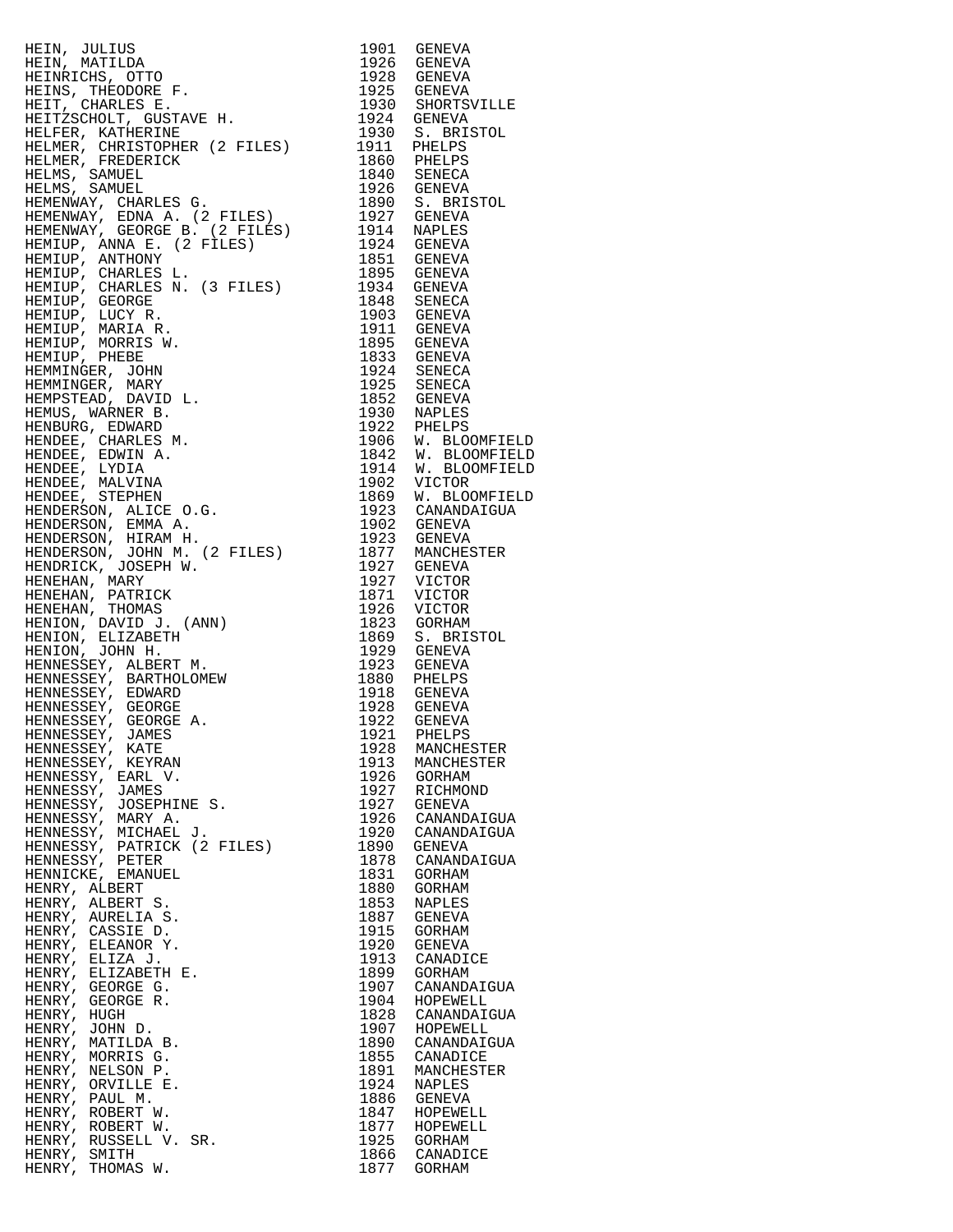| HESS, EDITH J.                                                                                                                                                                                                                                                                                                                                             |                                                     |
|------------------------------------------------------------------------------------------------------------------------------------------------------------------------------------------------------------------------------------------------------------------------------------------------------------------------------------------------------------|-----------------------------------------------------|
| HESS, JENNIE E.                                                                                                                                                                                                                                                                                                                                            | 1921 GENEVA<br>1906 CANANDAIGUA                     |
| HESSION, KATE                                                                                                                                                                                                                                                                                                                                              |                                                     |
| $\begin{tabular}{@{}c c c} \hline new & P1042 & G06488 & 1122 & G06488 \\ \hline P10800000 & 16.7 & 1222 & G06488 \\ \hline P10800000 & 16.7 & 1222 & G06488 \\ \hline P10800000 & 16.7 & 1222 & G06488 \\ \hline P10800000 & 16.7 & 1222 & G06488 \\ \hline Q18000000 & 16.7 & 1222 & G06488 \\ \hline Q18000000 & 1$<br>HEVRON, ANN<br>HEWETT, ARTHUR P. | 1919 CANANDAIGUA<br>1928 CANANDAIGUA<br>1927 PHELPS |

| 1922         | GORHAM                      |
|--------------|-----------------------------|
| 1879         | GORHAM                      |
| 1925         | RICHMOND                    |
| 1865<br>1914 | <b>SENECA</b>               |
| 1906         | GENEVA<br>GENEVA            |
| 1880         | MANCHESTER                  |
| 1918         | HOPEWELL                    |
| 1856         | CANANDAIGUA                 |
| 1902         | CANANDAIGUA                 |
| 1924         | GENEVA                      |
| 1902<br>1921 | FARMINGTON                  |
|              | <b>GENEVA</b>               |
| 1862         | FARMINGTON                  |
| 1924         | SENECA                      |
| 1916<br>1870 | MANCHESTER<br>FARMINGTON    |
| 1897         | GENEVA                      |
| 1886         | GENEVA                      |
| 1919         | FARMINGTON                  |
| 1893         | FARMINGTON                  |
| 1858         | FARMINGTON                  |
| 1898         | FARMINGTON                  |
| 1905<br>1875 | FARMINGTON                  |
|              | FARMINGTON                  |
| 1896<br>1846 | GENEVA                      |
| 1913         | FARMINGTON<br>MANCHESTER    |
| 1880         | MANCHESTER                  |
| 1855         | FARMINGTON                  |
| 1863         | FARMINGTON                  |
| 1876         | FARMINGTON                  |
| 1928         | CANANDAIGUA                 |
| 1837         | FARMINGTON                  |
| 1905         | FARMINGTON                  |
| 1841         | HOPEWELL                    |
| 1915         | GENEVA                      |
| 1915<br>1921 | <b>GENEVA</b><br>MANCHESTER |
| 1919         | FARMINGTON                  |
| 1832         | SENECA                      |
| 1907         | <b>GENEVA</b>               |
| 1865         | SENECA                      |
| 1820<br>1923 | PHELPS                      |
|              | <b>GENEVA</b>               |
| 1909<br>1879 | CANANDAIGUA<br>CANANDAIGUA  |
|              | CANANDAIGUA                 |
| 1906<br>1930 | CANANDAIGUA                 |
| 1919         | CANANDAIGUA                 |
| 1899         | SENECA                      |
| 1843         | CANANDAIGUA                 |
| 1923         | CANANDAIGUA                 |
| 1929<br>1879 | GORHAM                      |
|              | CANANDAIGUA                 |
| 1902<br>1869 | SENECA<br>GORHAM            |
| 1905         | MANCHESTER                  |
| 1916         | <b>NAPLES</b>               |
| 1861         | GORHAM                      |
| 1886         | GORHAM                      |
| 1828         | SENECA                      |
| 1929         | GORHAM                      |
| 1838         | <b>GORHAM</b>               |
| 1898         | SENECA                      |
| 1915<br>1869 | CANANDAIGUA<br>GORHAM       |
| 1891         | GORHAM                      |
| 1920         | GORHAM                      |
| 1882         | SENECA                      |
| 1868         | GORHAM                      |
| 1906<br>1872 | GORHAM                      |
|              | SENECA                      |
| 1865         | GORHAM                      |
| 1885         | SENECA                      |
| 1815<br>1921 | PITTSFORD<br>GENEVA         |
|              | CANANDAIGUA                 |
| 1906<br>1919 | CANANDAIGUA                 |
| 1928         | CANANDAIGUA                 |
| 1927         | PHELPS                      |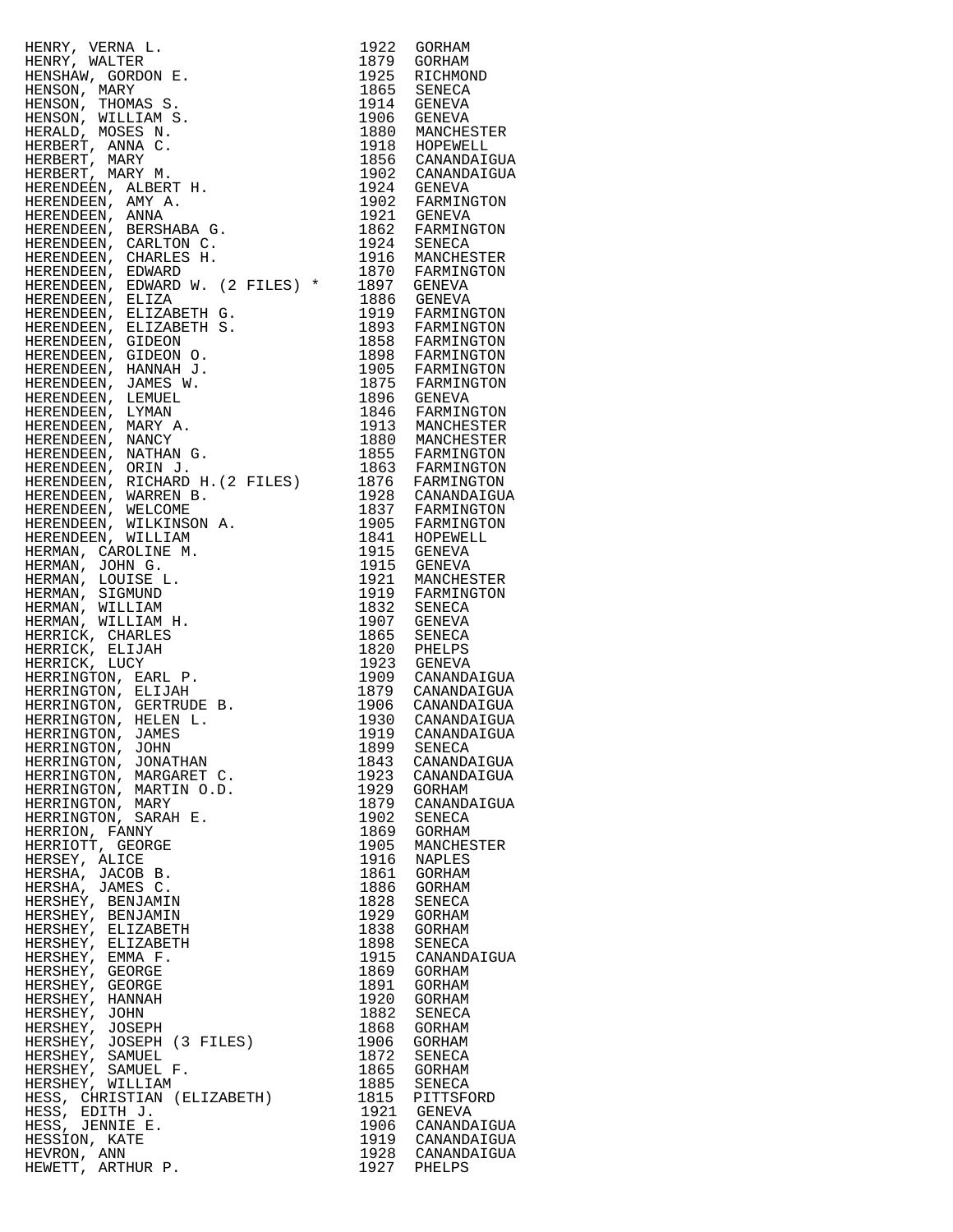| IRENTTP, REAGLES MARIZEN 1977 S. BRISTON, INC. BETWEEN 1980 SERIEVAL DENINITY, REAGNEMENT (ARRIER 1978) 1981 BETWEEN 1980 SERIES AND HOMOGETEIN (1980) WAS BETWEEN 1980 SERIES AND MARIZEN 1980 SERIES AND MARIZEN IN THE CON                                               |              |                             |  |
|-----------------------------------------------------------------------------------------------------------------------------------------------------------------------------------------------------------------------------------------------------------------------------|--------------|-----------------------------|--|
|                                                                                                                                                                                                                                                                             |              |                             |  |
|                                                                                                                                                                                                                                                                             |              |                             |  |
|                                                                                                                                                                                                                                                                             |              |                             |  |
|                                                                                                                                                                                                                                                                             |              |                             |  |
|                                                                                                                                                                                                                                                                             |              |                             |  |
|                                                                                                                                                                                                                                                                             |              |                             |  |
|                                                                                                                                                                                                                                                                             |              |                             |  |
|                                                                                                                                                                                                                                                                             |              |                             |  |
|                                                                                                                                                                                                                                                                             |              |                             |  |
|                                                                                                                                                                                                                                                                             |              |                             |  |
|                                                                                                                                                                                                                                                                             |              |                             |  |
|                                                                                                                                                                                                                                                                             |              |                             |  |
|                                                                                                                                                                                                                                                                             |              |                             |  |
|                                                                                                                                                                                                                                                                             |              |                             |  |
|                                                                                                                                                                                                                                                                             |              |                             |  |
|                                                                                                                                                                                                                                                                             |              |                             |  |
|                                                                                                                                                                                                                                                                             |              |                             |  |
|                                                                                                                                                                                                                                                                             |              |                             |  |
|                                                                                                                                                                                                                                                                             |              |                             |  |
|                                                                                                                                                                                                                                                                             |              |                             |  |
|                                                                                                                                                                                                                                                                             |              |                             |  |
|                                                                                                                                                                                                                                                                             |              |                             |  |
|                                                                                                                                                                                                                                                                             |              |                             |  |
|                                                                                                                                                                                                                                                                             |              |                             |  |
|                                                                                                                                                                                                                                                                             |              |                             |  |
|                                                                                                                                                                                                                                                                             |              |                             |  |
|                                                                                                                                                                                                                                                                             |              |                             |  |
|                                                                                                                                                                                                                                                                             |              |                             |  |
|                                                                                                                                                                                                                                                                             |              |                             |  |
|                                                                                                                                                                                                                                                                             |              |                             |  |
|                                                                                                                                                                                                                                                                             |              |                             |  |
|                                                                                                                                                                                                                                                                             |              |                             |  |
|                                                                                                                                                                                                                                                                             |              |                             |  |
|                                                                                                                                                                                                                                                                             |              |                             |  |
|                                                                                                                                                                                                                                                                             |              |                             |  |
|                                                                                                                                                                                                                                                                             |              |                             |  |
|                                                                                                                                                                                                                                                                             |              |                             |  |
|                                                                                                                                                                                                                                                                             |              |                             |  |
|                                                                                                                                                                                                                                                                             |              |                             |  |
|                                                                                                                                                                                                                                                                             |              |                             |  |
|                                                                                                                                                                                                                                                                             |              |                             |  |
|                                                                                                                                                                                                                                                                             |              |                             |  |
|                                                                                                                                                                                                                                                                             |              |                             |  |
|                                                                                                                                                                                                                                                                             |              |                             |  |
|                                                                                                                                                                                                                                                                             |              |                             |  |
|                                                                                                                                                                                                                                                                             |              |                             |  |
|                                                                                                                                                                                                                                                                             | 1922         | CANANDAIGUA                 |  |
|                                                                                                                                                                                                                                                                             | 1887         | BRISTOL                     |  |
|                                                                                                                                                                                                                                                                             | 1892         | BRISTOL<br>BRISTOL          |  |
|                                                                                                                                                                                                                                                                             | 1906         | PHELPS<br>PHELPS<br>BRISTOL |  |
|                                                                                                                                                                                                                                                                             | 1896         |                             |  |
|                                                                                                                                                                                                                                                                             | 1825         | <b>BRISTOL</b>              |  |
|                                                                                                                                                                                                                                                                             | 1912         | E. BLOOMFIELD               |  |
|                                                                                                                                                                                                                                                                             | 1909<br>1930 | RICHMOND<br>S. BRISTOL      |  |
|                                                                                                                                                                                                                                                                             | 1896         | S. BRISTOL                  |  |
|                                                                                                                                                                                                                                                                             | 1815         | BRISTOL                     |  |
|                                                                                                                                                                                                                                                                             | 1897         | CANADICE                    |  |
| ICKS, ELEANOR<br>ICKS, EMMA C.<br>ICKS, ESTHER A.<br>ICKS, EVELINE<br>ICKS, EVELINE<br>ICKS, FLAVIUS J.<br>ICKS, GEORGE L.<br>ICKS, GEORGE L.<br>ICKS, GIDEON<br>ICKS, HARRIET<br>ICKS, HARRIET<br>ICKS, IRLAND<br>HICKS, IRMIN H.<br>HICKS, ISAAC<br>HICKS, ISAAC<br>HICKS | 1877         | CANADICE                    |  |
|                                                                                                                                                                                                                                                                             | 1832         | <b>BRISTOL</b>              |  |
|                                                                                                                                                                                                                                                                             | 1921         | E. BLOOMFIELD               |  |
|                                                                                                                                                                                                                                                                             | 1884         | <b>BRISTOL</b>              |  |
|                                                                                                                                                                                                                                                                             | 1887<br>1927 | S. BRISTOL<br>CANANDAIGUA   |  |
|                                                                                                                                                                                                                                                                             | 1862         | RICHMOND                    |  |
|                                                                                                                                                                                                                                                                             | 1896         | BRISTOL                     |  |
|                                                                                                                                                                                                                                                                             | 1896         | CANANDAIGUA                 |  |
|                                                                                                                                                                                                                                                                             | 1919         | CANANDAIGUA                 |  |
|                                                                                                                                                                                                                                                                             |              | 1896 CANANDAIGUA            |  |
|                                                                                                                                                                                                                                                                             |              | 1914 BRISTOL                |  |
| HICKS, JOHN R.<br>HICKS, LEMUEL<br>HICKS, LOVINA A.<br>HICKS, LUCY<br>HICKS, MARIE D.<br>HICKS, MARIE D.<br>HICKS, MATHAN<br>HICKS, PELEG F.<br>HICKS, PHEBE A.<br>HICKS, RUHANNA T.<br>HICKS, STEPHEN C.<br>HICKS, W. SCOTT<br>HICKS, WASHINGTON L.<br>HICKS, WASHIN       |              | 1885 CANANDAIGUA            |  |
| HICKS, WILLIAM B.<br>HIETZSCHOLB, LOUISA W.                                                                                                                                                                                                                                 |              | 1927 PHELPS<br>1901 GENEVA  |  |
| ס חיתדססגע תדממדע                                                                                                                                                                                                                                                           |              | $1010$ $C$ FNFVZ            |  |

|                                                                                                                                                                                                                                                                          |      | 1919 NAPLES<br>1926 W. BLOOMFIELD    |  |
|--------------------------------------------------------------------------------------------------------------------------------------------------------------------------------------------------------------------------------------------------------------------------|------|--------------------------------------|--|
|                                                                                                                                                                                                                                                                          |      |                                      |  |
|                                                                                                                                                                                                                                                                          |      |                                      |  |
|                                                                                                                                                                                                                                                                          |      |                                      |  |
| HEWITT, BRADLEY<br>HEWITT, CAROLINE 1919 NAPLES<br>HEWITT, HARRIET 1926 W. BLOOMFIELD<br>HEWITT, JAMES A. 1918 PHELPS<br>HEWITT, OREY 1919 BRISTOL<br>HEWITT, WEBSTER (2 FILES) 1920 W. BLOOMFIELD<br>HEWITT, WEBSTER (2 FILES) 1920 W. BL                               |      |                                      |  |
|                                                                                                                                                                                                                                                                          | 1816 |                                      |  |
|                                                                                                                                                                                                                                                                          |      |                                      |  |
|                                                                                                                                                                                                                                                                          |      | 1887 SENECA                          |  |
|                                                                                                                                                                                                                                                                          |      | 1921 CANANDAIGUA                     |  |
|                                                                                                                                                                                                                                                                          |      | 1929 SENECA                          |  |
|                                                                                                                                                                                                                                                                          |      | 1912 W. BLOOMFIELD                   |  |
|                                                                                                                                                                                                                                                                          |      |                                      |  |
|                                                                                                                                                                                                                                                                          |      | 1912 PHELPS                          |  |
|                                                                                                                                                                                                                                                                          |      | 1893 SENECA                          |  |
|                                                                                                                                                                                                                                                                          |      | 1895 MANCHESTER                      |  |
|                                                                                                                                                                                                                                                                          |      | 1920 ROCHESTER                       |  |
|                                                                                                                                                                                                                                                                          |      | 1925 GORHAM                          |  |
|                                                                                                                                                                                                                                                                          |      |                                      |  |
|                                                                                                                                                                                                                                                                          |      | 1914 SENECA                          |  |
|                                                                                                                                                                                                                                                                          |      | 1890 W. BLOOMFIELD                   |  |
|                                                                                                                                                                                                                                                                          |      | 1923 GENEVA                          |  |
|                                                                                                                                                                                                                                                                          |      | 1926 SENECA                          |  |
|                                                                                                                                                                                                                                                                          |      | 1910 GENEVA                          |  |
|                                                                                                                                                                                                                                                                          |      | 1888 GENEVA                          |  |
|                                                                                                                                                                                                                                                                          |      |                                      |  |
|                                                                                                                                                                                                                                                                          |      | 1926 SENECA                          |  |
|                                                                                                                                                                                                                                                                          |      | 1923 SHORTSVILLE                     |  |
|                                                                                                                                                                                                                                                                          |      | 1883 GENEVA                          |  |
|                                                                                                                                                                                                                                                                          |      | 1903 MANCHESTER                      |  |
|                                                                                                                                                                                                                                                                          |      | 1926 MANCHESTER                      |  |
|                                                                                                                                                                                                                                                                          |      |                                      |  |
|                                                                                                                                                                                                                                                                          |      | 1916 CANADICE                        |  |
|                                                                                                                                                                                                                                                                          |      | 1877 CANADICE                        |  |
|                                                                                                                                                                                                                                                                          |      | 1909 CANANDAIGUA                     |  |
|                                                                                                                                                                                                                                                                          |      | 1890 CANANDAIGUA                     |  |
|                                                                                                                                                                                                                                                                          |      |                                      |  |
|                                                                                                                                                                                                                                                                          |      | 1817 VICTOR<br>1867 CANANDAIGUA      |  |
|                                                                                                                                                                                                                                                                          |      |                                      |  |
|                                                                                                                                                                                                                                                                          |      | 1898 CANANDAIGUA                     |  |
|                                                                                                                                                                                                                                                                          |      | 1915 CANANDAIGUA                     |  |
|                                                                                                                                                                                                                                                                          |      | 1854 E. BLOOMFIELD                   |  |
|                                                                                                                                                                                                                                                                          |      | 1923 CANANDAIGUA                     |  |
|                                                                                                                                                                                                                                                                          |      |                                      |  |
|                                                                                                                                                                                                                                                                          |      | 1825 CANANDAIGUA                     |  |
|                                                                                                                                                                                                                                                                          |      | 1818 BLOOMFIELD                      |  |
| HEWITT, OREY<br>HEWITT, WEBSTER (2 FILES)<br>HEWITT, WEBSTER (2 FILES)<br>HEWSON, GEORGE JR.<br>HEWSON, MARY J.<br>HEWSON, MARY J.<br>HEWSON, MARY J.<br>HIBBARD, EXERA A.<br>HIBBARD, FREDERICK<br>HIBBARD, FREDERICK<br>HIBBARD, FREDERICK<br>HIBBARD, FREDER          |      | 1901 CANANDAIGUA                     |  |
|                                                                                                                                                                                                                                                                          |      | 1918 CANANDAIGUA                     |  |
|                                                                                                                                                                                                                                                                          |      | 1841 CANANDAIGUA                     |  |
|                                                                                                                                                                                                                                                                          |      | 1872 BRISTOL                         |  |
|                                                                                                                                                                                                                                                                          |      |                                      |  |
|                                                                                                                                                                                                                                                                          |      | 1919 S. BRISTOL                      |  |
|                                                                                                                                                                                                                                                                          |      | 1887 GORHAM                          |  |
|                                                                                                                                                                                                                                                                          |      | 1892 BRISTOL                         |  |
|                                                                                                                                                                                                                                                                          |      | 1924 PHELPS                          |  |
|                                                                                                                                                                                                                                                                          |      |                                      |  |
|                                                                                                                                                                                                                                                                          |      | 1802 ADAMS COUNTY, PA<br>1917 GORHAM |  |
|                                                                                                                                                                                                                                                                          |      |                                      |  |
|                                                                                                                                                                                                                                                                          |      |                                      |  |
| HICKS, EDWIN                                                                                                                                                                                                                                                             | 1902 | CANANDAIGUA                          |  |
| HICKS, ELEANOR A.                                                                                                                                                                                                                                                        | 1926 | <b>BRISTOL</b>                       |  |
| HICKS, EMMA C.                                                                                                                                                                                                                                                           | 1925 | RICHMOND                             |  |
| HICKS, ESTHER A.                                                                                                                                                                                                                                                         | 1922 | CANANDAIGUA                          |  |
|                                                                                                                                                                                                                                                                          | 1887 |                                      |  |
| HICKS, EVELINE                                                                                                                                                                                                                                                           |      | <b>BRISTOL</b>                       |  |
| HICKS, FLAVIUS J.                                                                                                                                                                                                                                                        | 1892 | <b>BRISTOL</b>                       |  |
| HICKS, GEORGE                                                                                                                                                                                                                                                            | 1906 | PHELPS                               |  |
| HICKS, GEORGE L.                                                                                                                                                                                                                                                         | 1896 | <b>BRISTOL</b>                       |  |
| HICKS, GIDEON                                                                                                                                                                                                                                                            | 1825 | <b>BRISTOL</b>                       |  |
| HICKS, HARRIET                                                                                                                                                                                                                                                           | 1912 | E. BLOOMFIELD                        |  |
|                                                                                                                                                                                                                                                                          |      |                                      |  |
| HICKS, HILAND                                                                                                                                                                                                                                                            | 1909 | RICHMOND                             |  |
| HICKS, IRWIN H.                                                                                                                                                                                                                                                          | 1930 | S. BRISTOL                           |  |
| HICKS, ISAAC                                                                                                                                                                                                                                                             | 1896 | S. BRISTOL                           |  |
| HICKS, JABEZ (NANCY)                                                                                                                                                                                                                                                     | 1815 | <b>BRISTOL</b>                       |  |
| HICKS, JOHN M.                                                                                                                                                                                                                                                           | 1897 | CANADICE                             |  |
|                                                                                                                                                                                                                                                                          |      |                                      |  |
| HICKS, JOHN R.                                                                                                                                                                                                                                                           | 1877 | CANADICE                             |  |
|                                                                                                                                                                                                                                                                          | 1832 | <b>BRISTOL</b>                       |  |
|                                                                                                                                                                                                                                                                          | 1921 | E. BLOOMFIELD                        |  |
|                                                                                                                                                                                                                                                                          | 1884 | <b>BRISTOL</b>                       |  |
|                                                                                                                                                                                                                                                                          | 1887 | S. BRISTOL                           |  |
|                                                                                                                                                                                                                                                                          | 1927 | CANANDAIGUA                          |  |
|                                                                                                                                                                                                                                                                          |      |                                      |  |
|                                                                                                                                                                                                                                                                          | 1862 | RICHMOND                             |  |
|                                                                                                                                                                                                                                                                          | 1896 | <b>BRISTOL</b>                       |  |
|                                                                                                                                                                                                                                                                          | 1896 | CANANDAIGUA                          |  |
|                                                                                                                                                                                                                                                                          | 1919 | CANANDAIGUA                          |  |
|                                                                                                                                                                                                                                                                          | 1896 | CANANDAIGUA                          |  |
|                                                                                                                                                                                                                                                                          | 1914 | <b>BRISTOL</b>                       |  |
|                                                                                                                                                                                                                                                                          |      |                                      |  |
| HICKS, LEMUEL<br>HICKS, LEMUEL<br>HICKS, LOVINA A.<br>HICKS, LUCY<br>HICKS, LUCY<br>HICKS, NARIE D.<br>HICKS, NATHAN<br>HICKS, PELEG F.<br>HICKS, PHEBE A.<br>HICKS, RUHANNA T.<br>HICKS, STEPHEN C.<br>HICKS, W. SCOTT<br>HICKS, W. SCOTT<br>HICKS, WASHINGTON L.<br>HI | 1885 | CANANDAIGUA                          |  |
| HICKS, WILLIAM B.                                                                                                                                                                                                                                                        | 1927 | PHELPS                               |  |
| HIETZSCHOLB, LOUISA W.                                                                                                                                                                                                                                                   | 1901 | GENEVA                               |  |
| HIGBIE, HARRIET R.                                                                                                                                                                                                                                                       | 1910 | GENEVA                               |  |
|                                                                                                                                                                                                                                                                          |      |                                      |  |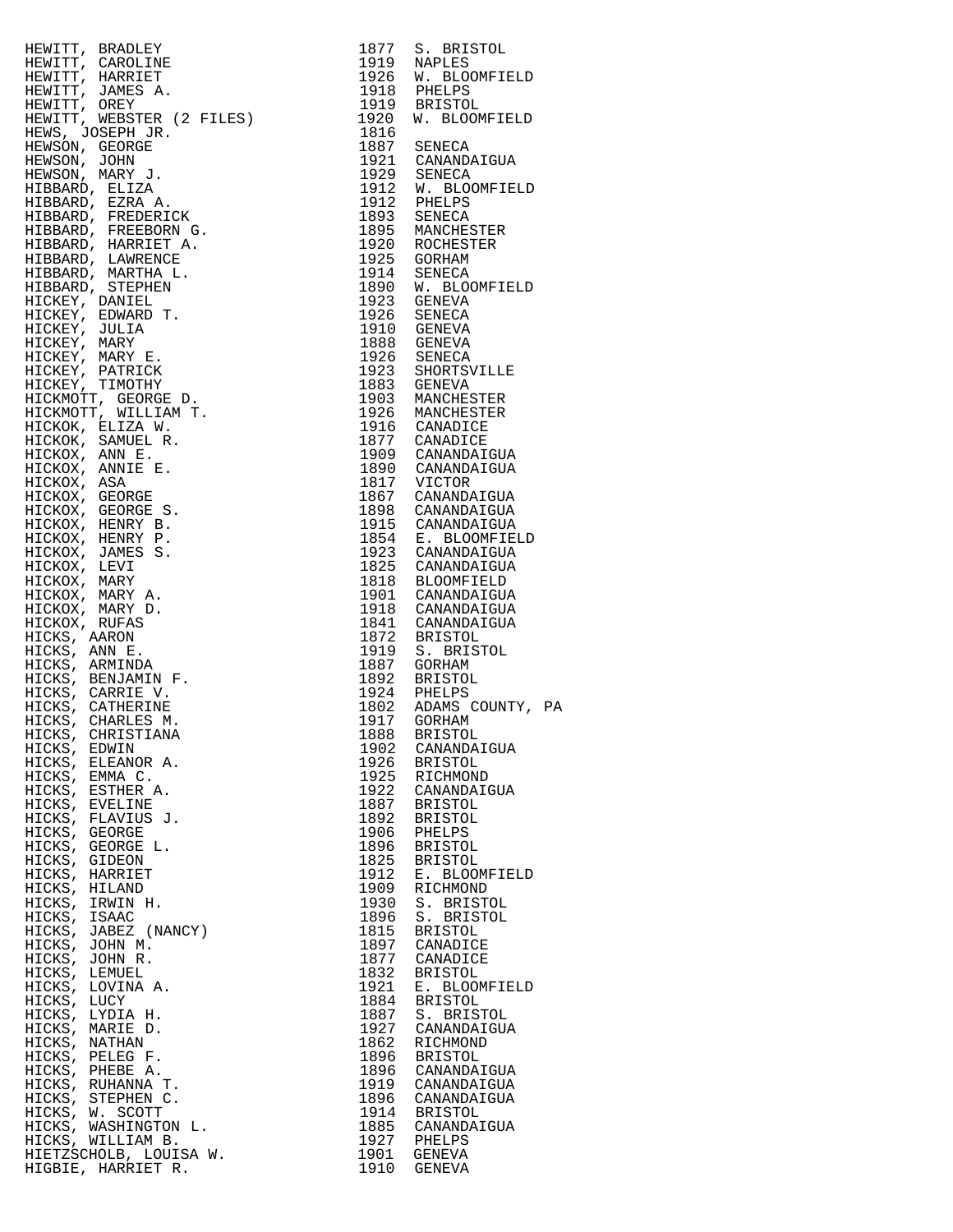| HIGBY, ELISHA                                                                                                                                                                                         |      | 1865 WARREN, OHIO                                                              |
|-------------------------------------------------------------------------------------------------------------------------------------------------------------------------------------------------------|------|--------------------------------------------------------------------------------|
| HIGGINS, DANIEL                                                                                                                                                                                       |      | 1888 GENEVA                                                                    |
| HIGGINS, EDWARD                                                                                                                                                                                       |      | 1919 GENEVA                                                                    |
| HIGGINS, JAMES (2 FILES)                                                                                                                                                                              |      | 1906 GENEVA                                                                    |
|                                                                                                                                                                                                       |      |                                                                                |
| HIGGINS, MARY                                                                                                                                                                                         |      | 1890 GENEVA<br>1915 GENEVA                                                     |
| HIGGINS, MARY C.                                                                                                                                                                                      |      |                                                                                |
| HIGGINS, MICHAEL B.                                                                                                                                                                                   |      | 1892 CANANDAIGUA                                                               |
| HIGGINS, THOMAS                                                                                                                                                                                       |      | 1871 SENECA                                                                    |
|                                                                                                                                                                                                       |      |                                                                                |
| HIGGINS, THOMAS M.                                                                                                                                                                                    |      | 1919 GENEVA                                                                    |
| HIGGS, CAROLINE G.                                                                                                                                                                                    |      | 1888 MANCHESTER                                                                |
| HIGHT, MARY A.                                                                                                                                                                                        |      | 1894 GENEVA<br>1889 E. BLOOMFIELD                                              |
| HIGINBOTHAM, ANNIE                                                                                                                                                                                    |      |                                                                                |
|                                                                                                                                                                                                       |      |                                                                                |
| HIGINBOTHAM, FRED                                                                                                                                                                                     | 1929 | VICTOR                                                                         |
| HIGINBOTHAM, GEORGE                                                                                                                                                                                   |      | 1887 E. BLOOMFIELD                                                             |
| HIGLEY, GEORGE                                                                                                                                                                                        |      | 1909 CANANDAIGUA                                                               |
|                                                                                                                                                                                                       |      | 1896 CANANDAIGUA                                                               |
| HIGLEY, SARAH A.                                                                                                                                                                                      |      |                                                                                |
| HIGLEY, WILLIAM S.                                                                                                                                                                                    |      | 1907 CANANDAIGUA                                                               |
| HILBORN, AMOS R.                                                                                                                                                                                      |      | 1870 RICHMOND                                                                  |
| HILDEBRANT, ANDREW M.                                                                                                                                                                                 |      | 1910 ATHENS, PA<br>1922 MANCHESTER                                             |
|                                                                                                                                                                                                       |      |                                                                                |
| HILDRETH, FRED C.                                                                                                                                                                                     |      |                                                                                |
| HILDRETH, LOUISE A.                                                                                                                                                                                   |      |                                                                                |
| HILDRETH, MARY                                                                                                                                                                                        |      | 1899 PHELPS<br>1922 MANCHESTER<br>1893 MANCHESTER<br>1847 PHELPS               |
| HILDRETH, OLIVE F.                                                                                                                                                                                    |      |                                                                                |
|                                                                                                                                                                                                       |      |                                                                                |
| HILDRETH, WILLIAM                                                                                                                                                                                     |      |                                                                                |
| HILDRETH, WILLIAM                                                                                                                                                                                     |      | 1882 CANANDAIGUA                                                               |
| HILIMIRE, OLIVE F.                                                                                                                                                                                    |      |                                                                                |
| HILL, ALFRED                                                                                                                                                                                          |      |                                                                                |
|                                                                                                                                                                                                       |      | 1905 PHELPS<br>1905 PHELPS<br>1923 CANANDAIGUA<br>1878 RICHMOND<br>1918 SENECA |
| HILL, CHARLES A.                                                                                                                                                                                      |      |                                                                                |
| HILL, CHARLES C.                                                                                                                                                                                      |      |                                                                                |
| HILL, CHARLES D.                                                                                                                                                                                      |      |                                                                                |
|                                                                                                                                                                                                       |      |                                                                                |
| HILL, CHARLES G.                                                                                                                                                                                      |      |                                                                                |
| HILL, CHARLES P.                                                                                                                                                                                      |      | 1906 VICTOR<br>1902 VIRGINIA, NE                                               |
| HILL, DAVID                                                                                                                                                                                           |      | 1827 SENECA<br>1827 SENECA<br>1885 CANANDAIGUA                                 |
| HILL, ELIZABETH H.                                                                                                                                                                                    |      |                                                                                |
| HILL, ELLEN M.                                                                                                                                                                                        |      |                                                                                |
|                                                                                                                                                                                                       |      |                                                                                |
| HILL, EPHRAIM                                                                                                                                                                                         |      | 1926 GENEVA<br>1813 MANCHESTER                                                 |
| HILL, EPHRAIM                                                                                                                                                                                         |      |                                                                                |
| HILL, EVELINE                                                                                                                                                                                         |      | 1891 HOPEWELL<br>1928 CLIFTON SPRINGS                                          |
| HILL, FRED M.                                                                                                                                                                                         |      | 1919 GENEVA                                                                    |
|                                                                                                                                                                                                       |      | 1903 VICTOR                                                                    |
| HILL, GEORGE W.                                                                                                                                                                                       |      |                                                                                |
| HILL, GREGORY                                                                                                                                                                                         |      | 1874 VICTOR                                                                    |
| HILL, HAMILTON                                                                                                                                                                                        |      | 1841 MANCHESTER                                                                |
| HILL, HARLEY                                                                                                                                                                                          |      |                                                                                |
| HILL, HARLOW                                                                                                                                                                                          |      | 1924 SHORTSVILLE<br>1882 VICTOR                                                |
| HILL, HENRY C.                                                                                                                                                                                        |      | 1917 MANCHESTER                                                                |
|                                                                                                                                                                                                       |      | 1920 GENEVA                                                                    |
| HILL, JAMES P.                                                                                                                                                                                        |      |                                                                                |
| HILL, JOEL A.                                                                                                                                                                                         |      | 1925 CLIFTON SPRINGS<br>1826 VICTOR                                            |
| HILL, JOHN                                                                                                                                                                                            |      |                                                                                |
| HILL, JONAS                                                                                                                                                                                           | 1869 | SOUTH BRISTOL                                                                  |
| HILL, JOSEPH                                                                                                                                                                                          |      | 1832 BLOOMFIELD                                                                |
| HILL, JOSEPHINE (2 FILES)                                                                                                                                                                             | 1922 | PHELPS                                                                         |
|                                                                                                                                                                                                       |      | 1910 VICTOR                                                                    |
| HILL, LAURA A. (2 FILES)                                                                                                                                                                              |      |                                                                                |
| HILL, LINNAEUS C.                                                                                                                                                                                     | 1915 | VICTOR                                                                         |
| HILL, LYSANDER                                                                                                                                                                                        |      | 1896 VICTOR                                                                    |
| HILL, MARGARET                                                                                                                                                                                        |      | 1917 PHELPS                                                                    |
| HILL, MARTHA A.                                                                                                                                                                                       |      | 1930 GENEVA                                                                    |
| HILL, MARVIN                                                                                                                                                                                          |      |                                                                                |
| HILL, MARY E. (2 FILES)                                                                                                                                                                               |      | 1910 MANCHESTER<br>1921 SENECA                                                 |
|                                                                                                                                                                                                       |      |                                                                                |
| HILL, MARY I.                                                                                                                                                                                         |      | 1920 GENEVA                                                                    |
| HILL, MIRANDA C.                                                                                                                                                                                      |      | 1922 VICTOR                                                                    |
| HILL, NANCY                                                                                                                                                                                           |      | 1833 MANCHESTER                                                                |
| HILL, OLIVIA B.                                                                                                                                                                                       |      | 1902 GENEVA                                                                    |
|                                                                                                                                                                                                       |      |                                                                                |
|                                                                                                                                                                                                       |      | 1924 MANCHESTER<br>1840 MANCHESTER                                             |
|                                                                                                                                                                                                       |      |                                                                                |
|                                                                                                                                                                                                       |      | 1917 GENEVA<br>1838 CANANDAIGUA                                                |
|                                                                                                                                                                                                       |      |                                                                                |
|                                                                                                                                                                                                       |      | 1922 GENEVA                                                                    |
|                                                                                                                                                                                                       |      |                                                                                |
| HILL, REBECCA B.<br>HILL, REBECCA B.<br>HILL, REUBEN S.<br>HILL, REYNOLDS<br>HILL, RICHARDSON<br>HILL, SARAH M.<br>HILL, THOMAS (2 FILES)<br>HILL, WALLACE A. (4 FILES)<br>HILL, WALLACE A. (4 FILES) |      | 1878 PHELPS                                                                    |
|                                                                                                                                                                                                       |      | 1899 VICTOR<br>1877 GENEVA                                                     |
| HILL, WALTER                                                                                                                                                                                          |      |                                                                                |
| HILL, WEALTHY C.                                                                                                                                                                                      | 1920 | CLIFTON SPRINGS                                                                |
| HILL, WILLIAM H. (2 FILES)                                                                                                                                                                            | 1924 | VICTOR                                                                         |
|                                                                                                                                                                                                       |      |                                                                                |
| HILL, ZELEK C.                                                                                                                                                                                        | 1898 | MANCHESTER                                                                     |
| HILLIARD, BRIDGET                                                                                                                                                                                     | 1929 | VICTOR                                                                         |
| HILLIARD, LEONARD W.                                                                                                                                                                                  | 1925 | CANANDAIGUA                                                                    |
| HILLIARD, MARTIN                                                                                                                                                                                      | 1923 | GENEVA                                                                         |
| HILLIARD, PATRICK                                                                                                                                                                                     | 1929 | VICTOR                                                                         |
| HILLIARD, THOMAS                                                                                                                                                                                      | 1885 | RICHMOND                                                                       |
|                                                                                                                                                                                                       |      |                                                                                |
| HILLIARD, WALTER                                                                                                                                                                                      | 1911 | CANANDAIGUA                                                                    |
| HILLIARD, WILLIAM                                                                                                                                                                                     |      | 1898 NO TOWN                                                                   |
| HILLMAN, JOHN F.                                                                                                                                                                                      |      | 1929 GORHAM                                                                    |

| 1865         | WARREN, OHIO                       |
|--------------|------------------------------------|
| 1888         | <b>GENEVA</b>                      |
| 1919         | <b>GENEVA</b>                      |
| 1906<br>1890 | <b>GENEVA</b><br><b>GENEVA</b>     |
| 1915         | <b>GENEVA</b>                      |
| 1892         | CANANDAIGUA                        |
| 1871         | SENECA                             |
| 1919         | <b>GENEVA</b>                      |
| 1888<br>1894 | MANCHESTER                         |
|              | GENEVA                             |
| 1889<br>1929 | E. BLOOMFIELD<br>VICTOR            |
| 1887         | E. BLOOMFIELD                      |
| 1909         | CANANDAIGUA                        |
| 1896         | CANANDAIGUA                        |
| 1907         | CANANDAIGUA                        |
| 1870         | RICHMOND                           |
| 1910         | ATHENS, PA<br>MANCHESTER           |
| 1922<br>1899 | PHELPS                             |
|              |                                    |
| 1922<br>1893 | MANCHESTER<br>MANCHESTER           |
| 1847         | PHELPS                             |
| 1882         | CANANDAIGUA                        |
| 1905<br>1923 | PHELPS                             |
| 1884         | CANANDAIGUA<br>CANANDAIGUA         |
| 1878         | RICHMOND                           |
| 1918         | SENECA                             |
| 1906         | VICTOR                             |
| 1902         | VIRGINIA, NE                       |
| 1827         | SENECA                             |
| 1885<br>1926 | CANANDAIGUA                        |
| 1813         | GENEVA<br>MANCHESTER               |
| 1891         | HOPEWELL                           |
| 1928         | CLIFTON SPRINGS                    |
| 1919         | <b>GENEVA</b>                      |
| 1903         | VICTOR                             |
| 1874         | VICTOR                             |
| 1841<br>1924 | MANCHESTER<br>SHORTSVILLE          |
| 1882         | VICTOR                             |
| 1917         | MANCHESTER                         |
| 1920         | <b>GENEVA</b>                      |
| 1925         | CLIFTON SPRINGS                    |
| 1826         | VICTOR                             |
| 1869<br>1832 | SOUTH BRISTOL<br><b>BLOOMFIELD</b> |
| 1922         | PHELPS                             |
| 1910         | VICTOR                             |
| 1915         | VICTOR                             |
| 1896         | VICTOR                             |
| 1917         | PHELPS                             |
| 1930<br>1910 | <b>GENEVA</b><br>MANCHESTER        |
|              | SENECA                             |
| 1921<br>1920 | <b>GENEVA</b>                      |
| 1922<br>1833 | VICTOR                             |
|              | MANCHESTER                         |
| 1902         | <b>GENEVA</b>                      |
| 1924         | MANCHESTER                         |
| 1840<br>1917 | MANCHESTER<br><b>GENEVA</b>        |
|              | CANANDAIGUA                        |
| 1838<br>1922 | <b>GENEVA</b>                      |
| 1878         | PHELPS                             |
| 1899         | VICTOR                             |
| 1877         | <b>GENEVA</b>                      |
| 1920         | CLIFTON SPRINGS                    |
| 1924<br>1898 | VICTOR<br>MANCHESTER               |
|              | VICTOR                             |
| 1929<br>1925 | CANANDAIGUA                        |
| 1923         | <b>GENEVA</b>                      |
| 1929         | VICTOR                             |
| 1885<br>1911 | RICHMOND<br>CANANDAIGUA            |
|              | NO TOWN                            |
| 1898<br>1929 | GORHAM                             |
|              |                                    |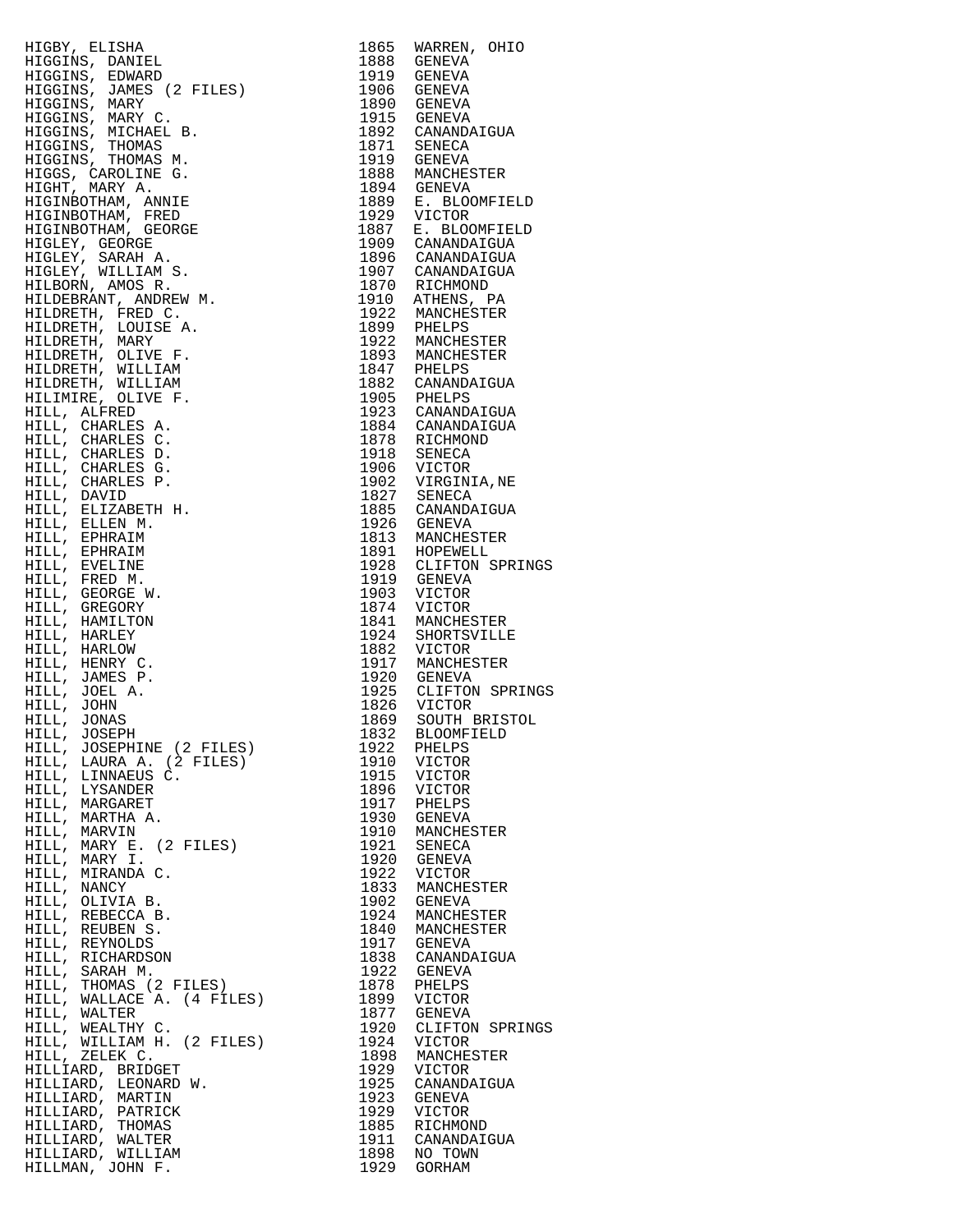HILLMAN, MARIAN C. 1902 RICHMOND HILLMAN, MARY E. 1927 MANCHESTER HILLMAN, MARY M. 1915 CANANDAIGUA HILLMAN, RUTH E. 1882 MANCHESTER HILLS, ABIGAIL 1836 BRISTOL HILLS, CYRUS 1852 S. BRISTOL HILLS, CYRUS L. 1894 E. BLOOMFIELD HILLS, CYRUS L.<br>HILLS, GIDEON<br>HILLS, NORMAN HILLS, NORMAN 1882 BRISTOL HILLS, RHODA 1871 CANANDAIGUA HILLS, SILAS S. 1871 BRISTOL HILLS, WYLLYS 1859 BRISTOL HILLYARD, PATRICK<br>HILLYARD, PATRICK<br>HILTON, WILLIAM H. HILTON, WILLIAM H. 1895 W. BLOOMFIELD HINCH, ELIZA 1917 FARMINGTON HINCH, THOMAS 1910 VICTOR HINCHEY, MICHAEL 1925 CANANDAIGUA HINCKLEY, ABEL S. 1897 GENEVA HINCKLEY, ADELAIDE 1916 NAPLES HINCKLEY, BETSY N. 1909 NAPLES HINCKLEY, EDWIN R. 1923 NAPLES HINCKLEY, GUY 1850 NAPLES HINCKLEY, HARLO C. 1907 NAPLEA HINCKLEY, JOHN W. 1849 NAPLES HINCKLEY, PORTER 1849 GORHAM HINCKLEY, SANFORD R. 1894 NAPLES HINCKLEY, TALLEYRAND 1857 NAPLES HINCKLEY, WRAY 1869 NAPLES HINDE, RICHARD 1923 MANCHESTER HINDMARCH, LOUISA J. 1921 GENEVA HINDMARCH, WILLIAM H. 1919 GENEVA HINES, MARY (2 FILES) 1907 PHELPS HINMAN, CHARLES A. 1925 W. BLOOMFIELD HINMAN, WILLIS 1896 PHELPS HINTON, ISAAC 1832 PHELPS HINTON, JOHN 1840 SENECA HIPOLITE, ARTEMAS 1884 SENECA HIPOLITE, EDWARD W. 1886 SENECA HIPOLITE, FANNIE A. 1915 SENECA HIPOLITE, H. CLIFFORD (2 FILES) 1915 SENECA HIPOLITE, HARRIET 1898 SENECA HIPPUE, ANDREW 1922 CANANDAIGUA HIPPUE, CATHERINE E. (2 FILES) 1929 CANANDAIGUA HIRD, GEORGE G. 1899 E. BLOOMFIELD HIRKAN, MARY 1816 BERKSHIRE, MA HIRNIGL, MARTIN 1926 MANCHESTER HIRSCH, CHRISTIAN F. 1919 CANANDAIGUA HIRSCHFIELD, ROSE 1900 GENEVA HISCOX, EMMA 1904 MANCHESTER HISCOX, WILLIAM H. 1910 MANCHESTER HITCHCOCK, AMELIA 1886 CANANDAIGUA HITCHCOCK, CURTIS 1920 E. BLOOMFIELD HITCHCOCK, MUNSON 1880 CANANDAIGUA HITCHCOCK, ROMANZO 1877 CANANDAIGUA HITCHCOX, CORA B. 1888 GENEVA HITCHCOX, JOSEPH H. 1923 GENEVA HITT, DAVID 1825 GORHAM HITT, PAMELA 1856 PHELPS HIXSON, ERMINA T. 1923 SHORTSVILLE HOAG, ALICE L. 1924 FARMINGTON HOAG, CATHERINE<br>HOAG, ELIZA HOAG, ELIZA 1893 CANANDAIGUA HOAG, GILMAN 1871 FARMINGTON HOAG, ISAAC 1864 FARMINGTON HOAG, JOHN 1862 FARMINGTON HOAG, LIZZIE 1896 CANANDAIGUA HOAG, LOVISA 1905 FARMINGTON HOAG, PHILANDER 1884 FARMINGTON HOAG, SAMUEL 1893 W. BLOOMFIELD HOAGLAND, EMMA A. 1898 RICHMOND HOAGLAND, FRANK R. 1916 RICHMOND HOAGLAND, HENRY 1863 CANADICE HOARD, EMALINE B.<br>HOBART, HARVEY HOBART, HARVEY 1879 E. BLOOMFIELD HOBART, MARY 1910 E. BLOOMFIELD HOBART, WILLIAM C. 1904 E. BLOOMFIELD HOBBS, JOHN 1809<br>HOBBS, MERCY J. 1907 HOBBY, CHARLES E. 1889 PHELPS HOBBY, SARAH B. 1901 PHELPS HOBICK, JACOB 1916 GENEVA

1907 HOPEWELL<br>1889 PHELPS<br>1901 PHELPS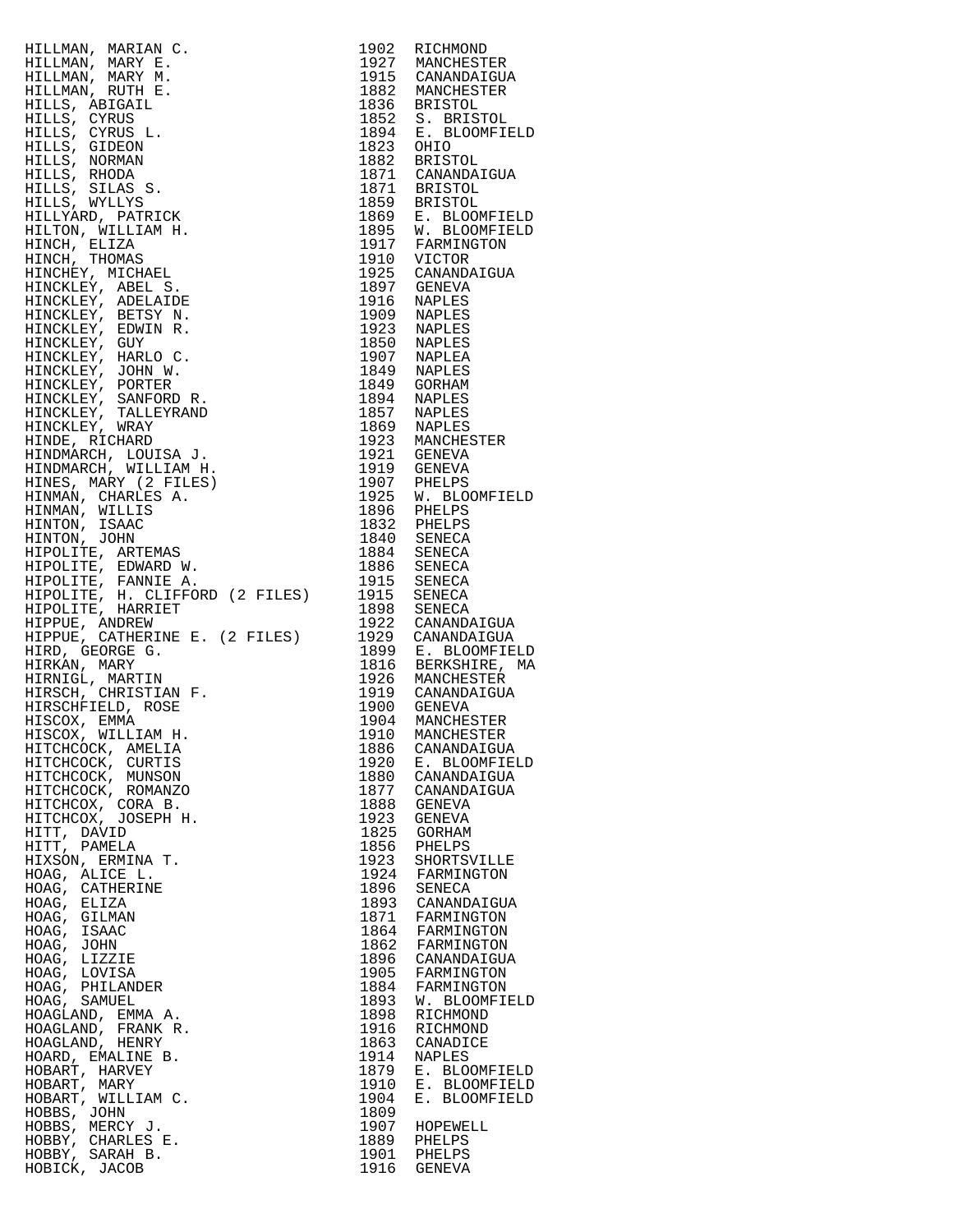HOBSON, ALICE M. 1913 GENEVA HOBSON, JOHN 1877 CANANDAIGUA HOCROFT, MORRIS R.<br>HODGES, LEWIS<br>HOEFLER, MARY R. HODGES, LEWIS 1834 W. BLOOMFIELD HOEFLER, MARY R. 1910 GENEVA HOES, GEORGE P. 1866 MANCHESTER HOES, JUDSON W. 1865 MANCHESTER HOFF, EDWARD C. 1883 MANCHESTER HOFF, FLORENCE 1929 MANCHESTER HOFF, WILLIAM H. 1875 PHELPS HOFFCOT, JOHN 1813 HOFFMAN, BARBARA 1913 E. BLOOMFIELD HOFFMAN, FREDERICK 1903 E. BLOOMFIELD HOFFMAN, PERRY C. 1862 PHELPS HOFFMAN, WALTER W. 1927 SENECA HOFFMAN, WILLIAM H. 1923 CANANDAIGUA HOGAN, BENONI 1830 BLOOMFIELD HOGAN, EDWARD 1884 CANANDAIGUA HOGAN, FERDINAND 1883 CANANDAIGUA HOGAN, JOHN 1904 CANANDAIGUA HOGAN, JOHN 1927 GORHAM HOGAN, MARGARET 1907 GORHAM HOGAN, MARY 1905 CANANDAIGUA HOGAN, MARY 1931 GENEVA HOGAN, MICHAEL 1907 GORHAM HOGAN, PATRICK 1873 CANANDAIGUA HOGAN, PATRICK 1876 GORHAM HOGAN, THOMAS 1897 GORHAM HOGARTH, ALICE D. 1883 GENEVA HOGARTH, FIDELIA L. 1894 GENEVA HOGARTH, WILLIAM 1887 GENEVA HOGEBOOM, MILLY B. 1908 GORHAM HOGLE, ASA 1857 GORHAM HOGLE, JOHN H. 1863 TOWN UNLISTED HOLBERTSON, JOHN W. (3 FILES) 1862 CANANDAIGUA HOLBROOK, CHARLES H. 1890 PHELPS HOLBROOK, CHRISTIANN 1889 PHELPS HOLBROOK, LEWIS H. (2 FILES) 1895 PHELPS HOLBROOK, LUCRETIA M. 1929 PHELPS HOLCOMB, CARLTON J. 1930 CANANDAIGUA HOLCOMB, CHRISTIAN T. 1861 GORHAM HOLCOMB, CLARK M. 1909 BRISTOL HOLCOMB, EBENEZER S. 1883 GENEVA HOLCOMB, ELIZA A. 1891 GENEVA HOLCOMB, ELIZABETH A. 1922 S. BRISTOL HOLCOMB, ESTHER W. 1905 S. BRISTOL HOLCOMB, FREDERICK C. 1907 S. BRISTOL HOLCOMB, FREDERICK W. 1877 S. BRISTOL HOLCOMB, GEORGE W. 1920 PHELPS HOLCOMB, HIRAM (4 FILES) 1881 E. BLOOMFIELD HOLCOMB, IDA 1931 BRISTOL SPRINGS HOLCOMB, MERINDA 1892 S. BRISTOL HOLCOMB, PERRY 1870 S. BRISTOL HOLCOMB, RODERICK 1852 NAPLES HOLCOMB, SETH 1811 CANANDAIGUA HOLCOMB, WESLEY W. 1928 NAPLES HOLCOMB, WILLIS W. 1918 S. BRISTOL HOLDEN, WILLIAM H. 1901 HOPEWELL HOLDRIDGE, CYRUS 1879 FARMINGTON HOLDRIDGE, EVANGELINE S. 1891 VICTOR HOLIHAN, ANNA 1910 CANANDAIGUA HOLIHAN, MARTIN 1880 CANANDAIGUA HOLLAND, ADELINE 1895 JERSEY CITY, NJ HOLLAND, CAROLINE L. 1909 HOPEWELL HOLLAND, EDITH M. 1922 GENEVA HOLLAND, ISAAC 1865 CANANDAIGUA HOLLAND, JAMES 1912 HOPEWELL HOLLAND, JAMES 1929 GENEVA HOLLAND, JOSEPH 1930 W. BLOOMFIELD HOLLAND, KATE 1924 GENEVA HOLLAND, THOMAS (6 FILES) 1907 GENEVA HOLLENBECK, GEORGE 1923 PHELPS HOLLENBECK, MARGARET 1910 VICTOR HOLLENBECK, RUTH P. 1912 GENEVA HOLLERAN, REDMOND 1887 PHELPS HOLLERAN, WILLIAM 1900 GENEVA HOLLETT, EMOGENE W. 1922 CLIFTON SPRINGS HOLLETT, GEORGE H. 1905 MANCHESTER HOLLIDAY, GEORGE 1927 GENEVA HOLLINGSWORTH, FRANK L. 1927 VICTOR

HOLLIS, ALFRED M. 1924 CANANDAIGUA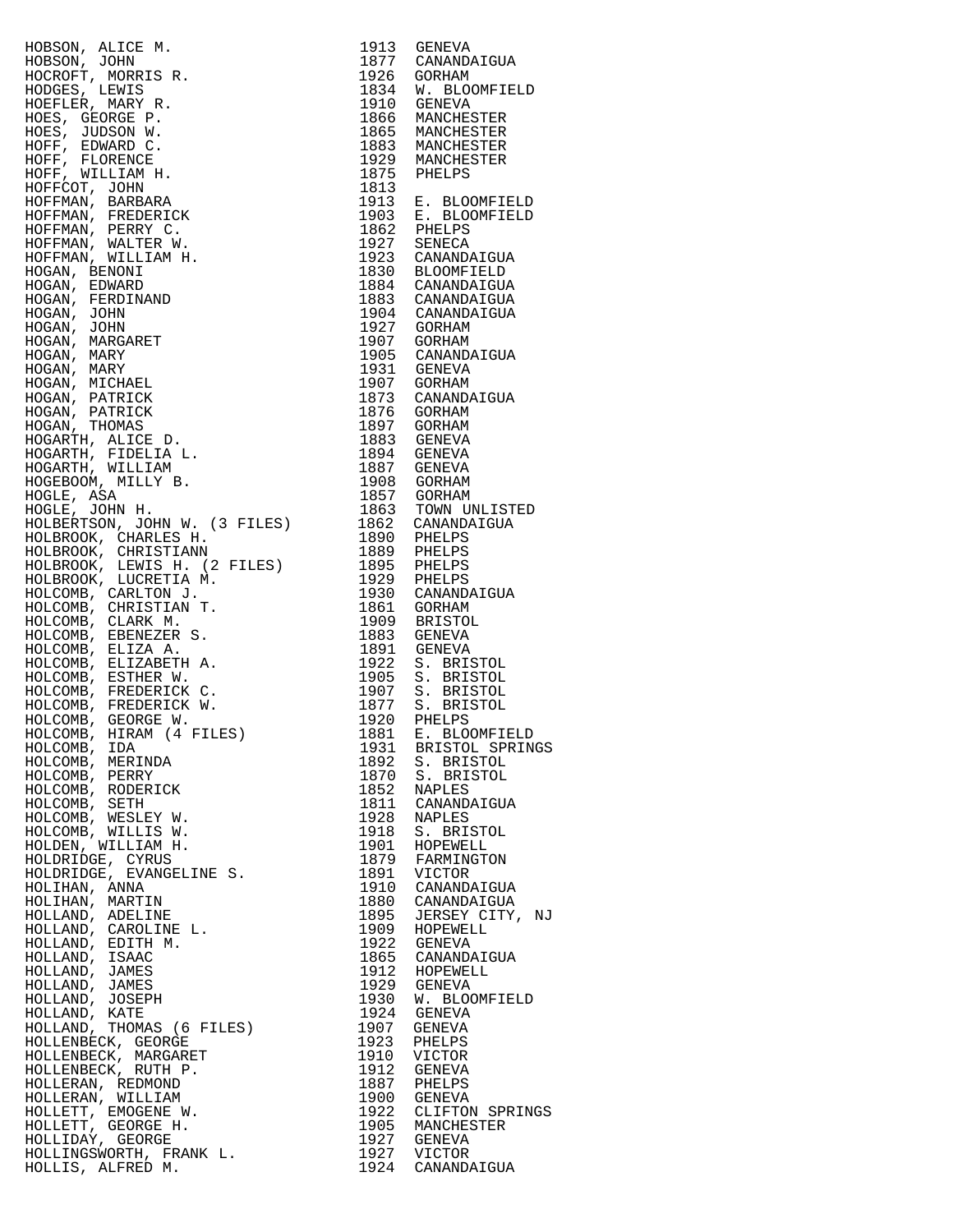|                                                                                                                                                                                                                                                |      | 1925 CANANDAIGUA                   |
|------------------------------------------------------------------------------------------------------------------------------------------------------------------------------------------------------------------------------------------------|------|------------------------------------|
|                                                                                                                                                                                                                                                |      | 1887 E. BLOOMFIELD                 |
|                                                                                                                                                                                                                                                |      |                                    |
|                                                                                                                                                                                                                                                |      |                                    |
|                                                                                                                                                                                                                                                |      |                                    |
|                                                                                                                                                                                                                                                |      |                                    |
|                                                                                                                                                                                                                                                |      |                                    |
|                                                                                                                                                                                                                                                |      |                                    |
|                                                                                                                                                                                                                                                |      |                                    |
|                                                                                                                                                                                                                                                |      |                                    |
|                                                                                                                                                                                                                                                |      |                                    |
|                                                                                                                                                                                                                                                |      |                                    |
|                                                                                                                                                                                                                                                |      |                                    |
|                                                                                                                                                                                                                                                |      |                                    |
|                                                                                                                                                                                                                                                |      |                                    |
|                                                                                                                                                                                                                                                |      |                                    |
|                                                                                                                                                                                                                                                |      |                                    |
|                                                                                                                                                                                                                                                |      |                                    |
|                                                                                                                                                                                                                                                |      |                                    |
|                                                                                                                                                                                                                                                |      |                                    |
|                                                                                                                                                                                                                                                |      |                                    |
|                                                                                                                                                                                                                                                |      |                                    |
|                                                                                                                                                                                                                                                |      |                                    |
|                                                                                                                                                                                                                                                |      |                                    |
|                                                                                                                                                                                                                                                |      |                                    |
|                                                                                                                                                                                                                                                |      |                                    |
|                                                                                                                                                                                                                                                |      |                                    |
|                                                                                                                                                                                                                                                |      |                                    |
|                                                                                                                                                                                                                                                |      |                                    |
|                                                                                                                                                                                                                                                |      |                                    |
|                                                                                                                                                                                                                                                |      |                                    |
|                                                                                                                                                                                                                                                |      |                                    |
|                                                                                                                                                                                                                                                |      |                                    |
|                                                                                                                                                                                                                                                |      |                                    |
|                                                                                                                                                                                                                                                |      |                                    |
|                                                                                                                                                                                                                                                |      |                                    |
|                                                                                                                                                                                                                                                |      |                                    |
|                                                                                                                                                                                                                                                |      |                                    |
|                                                                                                                                                                                                                                                |      |                                    |
|                                                                                                                                                                                                                                                |      |                                    |
| ROLMES, ALERET G. 1974 WANCHESTER<br>ROLMES, ACRESTINE A. (2 FILES)<br>1971 WELLES ACRESS CRANCES A. (2 FILES)<br>1971 PERICANO ACRESS CRANCES A. (2 FILES)<br>1971 PERICANO ACRESS DANIEL 1971 PERICHANON<br>1972 NECESS DANIEL 1983 PRODUCT  |      |                                    |
|                                                                                                                                                                                                                                                |      |                                    |
|                                                                                                                                                                                                                                                |      |                                    |
|                                                                                                                                                                                                                                                |      |                                    |
|                                                                                                                                                                                                                                                |      |                                    |
|                                                                                                                                                                                                                                                |      |                                    |
|                                                                                                                                                                                                                                                |      |                                    |
|                                                                                                                                                                                                                                                |      |                                    |
|                                                                                                                                                                                                                                                |      |                                    |
|                                                                                                                                                                                                                                                |      |                                    |
|                                                                                                                                                                                                                                                |      |                                    |
|                                                                                                                                                                                                                                                |      |                                    |
|                                                                                                                                                                                                                                                |      |                                    |
|                                                                                                                                                                                                                                                |      |                                    |
|                                                                                                                                                                                                                                                |      |                                    |
|                                                                                                                                                                                                                                                |      |                                    |
|                                                                                                                                                                                                                                                |      |                                    |
|                                                                                                                                                                                                                                                |      |                                    |
|                                                                                                                                                                                                                                                |      |                                    |
|                                                                                                                                                                                                                                                |      |                                    |
|                                                                                                                                                                                                                                                |      |                                    |
|                                                                                                                                                                                                                                                |      | 1871 HANNIBAL, MS<br>1873 RICHMOND |
|                                                                                                                                                                                                                                                |      | 1889 GENEVA                        |
|                                                                                                                                                                                                                                                |      | 1867 NAPLES                        |
|                                                                                                                                                                                                                                                |      | 1879 GORHAM                        |
|                                                                                                                                                                                                                                                |      | 1873 CANADICE                      |
|                                                                                                                                                                                                                                                |      | 1875 CANADICE<br>1857 LIVONIA      |
|                                                                                                                                                                                                                                                |      |                                    |
|                                                                                                                                                                                                                                                |      | 1844 CANADICE                      |
|                                                                                                                                                                                                                                                |      | 1881 CANADICE                      |
|                                                                                                                                                                                                                                                |      | 1870 E. BLOOMFIELD                 |
|                                                                                                                                                                                                                                                |      | 1893 E. BLOOMFIELD                 |
|                                                                                                                                                                                                                                                |      | 1890 E. BLOOMFIELD                 |
|                                                                                                                                                                                                                                                |      | 1869 E. BLOOMFIELD                 |
|                                                                                                                                                                                                                                                | 1929 | VICTOR                             |
|                                                                                                                                                                                                                                                |      | 1919 GENEVA                        |
|                                                                                                                                                                                                                                                |      | 1908 GENEVA                        |
|                                                                                                                                                                                                                                                |      | 1851 BRISTOL                       |
| AND THE TRIM (NOTE)<br>THE SECTION OF THE SECTION OF PODOUGH, PARTICLE OF PODOUGH, FREDERICK D.<br>IOPPOUGH, FREDERICK D.<br>IOPPOUGH, MARGERY<br>OPPOUGH, NESTBROOK G.<br>PEON, HERBERT D.<br>PSON, HERBERT D.<br>PSON, JOSEPH W.<br>"SON, MA |      | 1892 GENEVA                        |
|                                                                                                                                                                                                                                                |      | 1852 PHELPS                        |

| HOLLIST LOUISE M. 1925 CANAMBATION (1925 CANAMBATION)<br>HOLLISTER, EDWIN O. 1987 & BACAMBATION<br>HOLLISTER, ENERGY C. 1996 & SELOWETELD<br>HOLLISTER, CATHERINE R. 1997 & GREEN MANUESTER<br>HOLLISTER SCHEME TREE.<br>HOLLIST CONDELLA F.                    |              |                                     |
|-----------------------------------------------------------------------------------------------------------------------------------------------------------------------------------------------------------------------------------------------------------------|--------------|-------------------------------------|
|                                                                                                                                                                                                                                                                 |              |                                     |
|                                                                                                                                                                                                                                                                 |              |                                     |
|                                                                                                                                                                                                                                                                 |              |                                     |
|                                                                                                                                                                                                                                                                 |              |                                     |
|                                                                                                                                                                                                                                                                 |              |                                     |
|                                                                                                                                                                                                                                                                 |              |                                     |
|                                                                                                                                                                                                                                                                 |              |                                     |
|                                                                                                                                                                                                                                                                 |              |                                     |
|                                                                                                                                                                                                                                                                 |              |                                     |
|                                                                                                                                                                                                                                                                 |              |                                     |
|                                                                                                                                                                                                                                                                 |              |                                     |
|                                                                                                                                                                                                                                                                 |              |                                     |
|                                                                                                                                                                                                                                                                 |              |                                     |
|                                                                                                                                                                                                                                                                 |              |                                     |
|                                                                                                                                                                                                                                                                 |              |                                     |
|                                                                                                                                                                                                                                                                 |              |                                     |
|                                                                                                                                                                                                                                                                 |              |                                     |
|                                                                                                                                                                                                                                                                 |              |                                     |
|                                                                                                                                                                                                                                                                 |              |                                     |
|                                                                                                                                                                                                                                                                 |              |                                     |
|                                                                                                                                                                                                                                                                 |              |                                     |
|                                                                                                                                                                                                                                                                 |              |                                     |
|                                                                                                                                                                                                                                                                 |              |                                     |
|                                                                                                                                                                                                                                                                 |              |                                     |
|                                                                                                                                                                                                                                                                 |              |                                     |
|                                                                                                                                                                                                                                                                 |              |                                     |
|                                                                                                                                                                                                                                                                 |              |                                     |
|                                                                                                                                                                                                                                                                 |              |                                     |
|                                                                                                                                                                                                                                                                 |              |                                     |
|                                                                                                                                                                                                                                                                 |              |                                     |
|                                                                                                                                                                                                                                                                 |              |                                     |
|                                                                                                                                                                                                                                                                 |              |                                     |
|                                                                                                                                                                                                                                                                 |              |                                     |
|                                                                                                                                                                                                                                                                 |              |                                     |
|                                                                                                                                                                                                                                                                 |              |                                     |
|                                                                                                                                                                                                                                                                 |              |                                     |
|                                                                                                                                                                                                                                                                 |              |                                     |
|                                                                                                                                                                                                                                                                 |              |                                     |
| HOPKINS, MARY L.<br>HOPKINS, MARY M.<br>HOPKINS, MELFORD<br>HOPKINS, NANCY J.<br>HOPKINS, PETER J.<br>HOPKINS, RICHARD A.<br>HOPKINS, SAMUEL M.<br>HOPKINS, SARAH A.<br>HOPKINS, SARAH A.<br>HOPKINS, SARAH A.                                                  |              |                                     |
|                                                                                                                                                                                                                                                                 | 1897<br>1882 | GENEVA<br>CANANDAIGUA               |
|                                                                                                                                                                                                                                                                 |              | 1891 CANANDAIGUA                    |
|                                                                                                                                                                                                                                                                 |              | 1864 FARMINGTON                     |
|                                                                                                                                                                                                                                                                 |              | 1811 BLOOMFIELD<br>1921 CANANDAIGUA |
|                                                                                                                                                                                                                                                                 |              | 1841 SENECA                         |
|                                                                                                                                                                                                                                                                 | 1897         | W. BLOOMFIELD                       |
| HOPKINS, SARAH C.<br>NOTATING, SARAH U.<br>HONKINS, SARAH L. (2 FILES)                                                                                                                                                                                          | 1899         | W. BLOOMFIELD                       |
| HOPKINS, TIMOTHY M.                                                                                                                                                                                                                                             | 1879<br>1871 | W. BLOOMFIELD<br>HANNIBAL, MS       |
|                                                                                                                                                                                                                                                                 | 1873         | RICHMOND                            |
|                                                                                                                                                                                                                                                                 | 1889         | GENEVA                              |
|                                                                                                                                                                                                                                                                 | 1867         | NAPLES                              |
|                                                                                                                                                                                                                                                                 | 1879<br>1873 | GORHAM<br>CANADICE                  |
|                                                                                                                                                                                                                                                                 |              | 1875 CANADICE                       |
|                                                                                                                                                                                                                                                                 | 1857         | LIVONIA                             |
|                                                                                                                                                                                                                                                                 | 1844         | CANADICE                            |
|                                                                                                                                                                                                                                                                 | 1881<br>1870 | CANADICE<br>E. BLOOMFIELD           |
|                                                                                                                                                                                                                                                                 | 1893         | E. BLOOMFIELD                       |
|                                                                                                                                                                                                                                                                 | 1890         | E. BLOOMFIELD                       |
|                                                                                                                                                                                                                                                                 | 1869<br>1929 | E. BLOOMFIELD<br>VICTOR             |
|                                                                                                                                                                                                                                                                 | 1919         | GENEVA                              |
|                                                                                                                                                                                                                                                                 | 1908         | GENEVA                              |
|                                                                                                                                                                                                                                                                 | 1851         | BRISTOL                             |
|                                                                                                                                                                                                                                                                 |              | 1892 GENEVA                         |
| HOPKINS, SARAH L. (2 FILES)<br>HOPKINS, TIMOTHY M.<br>HOPKINS, VICTOR<br>HOPKINS, WILLIAM C.<br>HOPER, GEORGE W.<br>HOPPER, PHILIP<br>HOPPOUGH, DAVID<br>HOPPOUGH, MARGERY<br>HOPPOUGH, MARGERY<br>HOPPOUGH, MESTBROOK G.<br>HOPPOUGH, MESTBROOK G.<br>HOPPOUGH |              | 1852 PHELPS<br>1912 PHELPS          |
|                                                                                                                                                                                                                                                                 |              |                                     |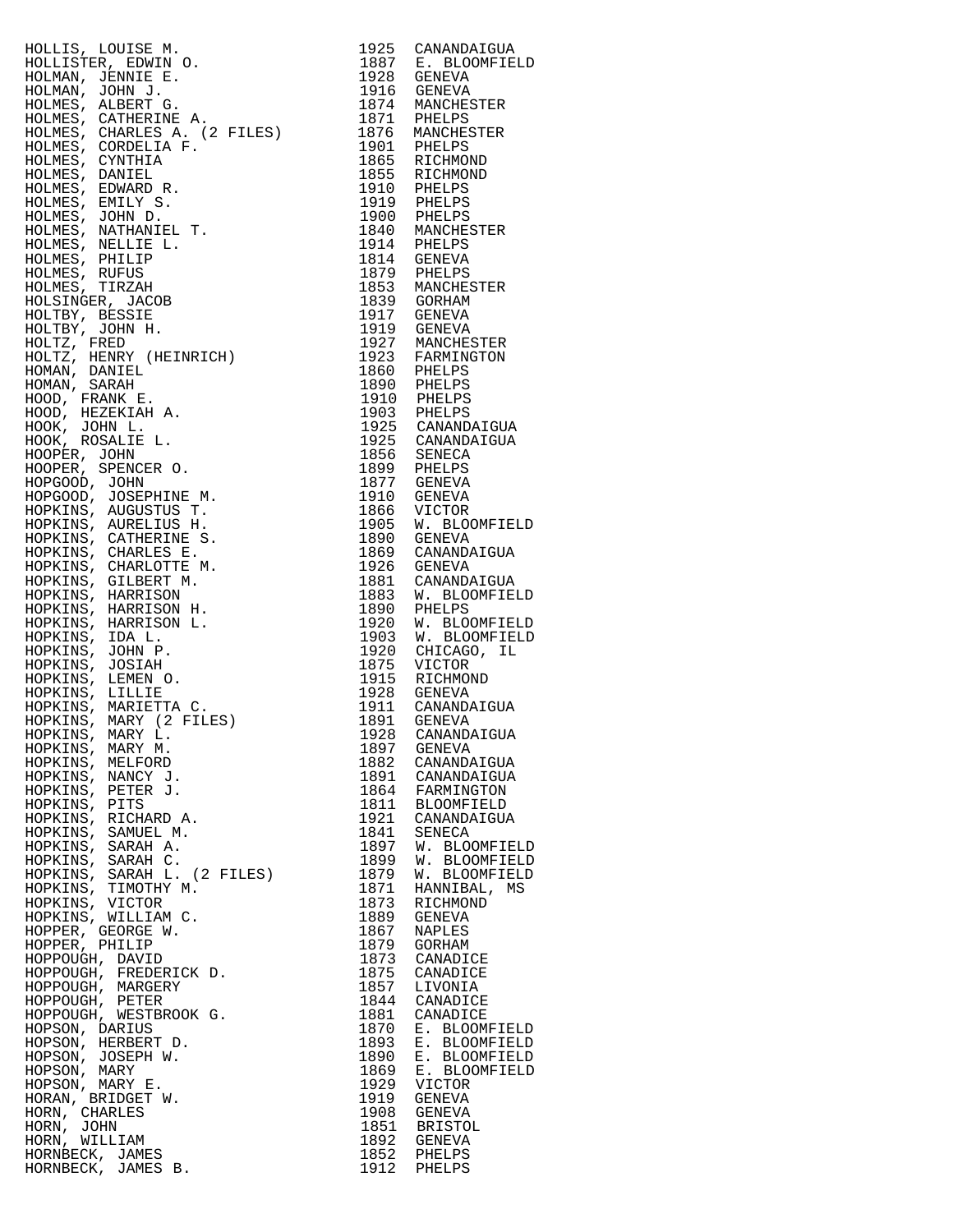| HORNBECK, WELLS                                                                                                                                  | 1895         | PHELPS                              |
|--------------------------------------------------------------------------------------------------------------------------------------------------|--------------|-------------------------------------|
| HORNBECK, WILLIAM L.                                                                                                                             |              | 1911 PHELPS                         |
| HORNBY, JOHN                                                                                                                                     |              | 1832 MIDDLESEX, ENG.                |
| HORNING, AMBROSE V.                                                                                                                              |              | 1929 PHELPS                         |
|                                                                                                                                                  |              |                                     |
| HORNING, E. BURDETT                                                                                                                              | 1924         | PHELPS                              |
| HORNSBY, THOMAS                                                                                                                                  |              | 1887 MANCHESTER                     |
| HORSLEY, ELIZA A.                                                                                                                                |              |                                     |
| HORTON, BENJAMIN                                                                                                                                 |              | 1889 PHELPS<br>1834 PHELPS          |
|                                                                                                                                                  |              |                                     |
| HORTON, CHASE B.                                                                                                                                 |              |                                     |
| HORTON, CORNELIUS (2 FILES)                                                                                                                      |              | FHELPS<br>1875 GENEVA<br>1823 DILL  |
| HORTON, CORNELIUS S.                                                                                                                             |              | 1854 MANCHESTER                     |
| HORTON, DANIEL L.                                                                                                                                |              | 1920 PHELPS                         |
|                                                                                                                                                  |              |                                     |
| HORTON, ISAIAH                                                                                                                                   |              | 1919 VICTOR                         |
| HORTON, JANE W.                                                                                                                                  |              | 1925 NAPLES                         |
| HORTON, JOSEPH D.                                                                                                                                |              | 1871 PHELPS<br>1927 FARMINGTON      |
| HORTON, MARTHA                                                                                                                                   |              |                                     |
|                                                                                                                                                  |              |                                     |
| HORTON, SARAH                                                                                                                                    |              | 1927 BRISTOL<br>1920 FARMINGTON     |
| HOSEY, JOHN M.                                                                                                                                   |              |                                     |
| HOSEY, MICHAEL                                                                                                                                   |              | 1896 FARMINGTON<br>1907 CANANDAIGUA |
| HOSEY, RICHARD                                                                                                                                   |              |                                     |
| HOSEY, ROGER                                                                                                                                     |              | 1920 FARMINGTON<br>1921 PHELPS      |
| HOSFORD, MORTON A.                                                                                                                               |              |                                     |
|                                                                                                                                                  |              |                                     |
| HOSKING, WILLIAM H.                                                                                                                              |              | 1922 GENEVA<br>1916 VICTOR          |
| HOTALING, JOHN                                                                                                                                   |              |                                     |
| HOTALING, SIMON W.                                                                                                                               |              | 1912 VICTOR                         |
| HOTCHKISS, ALTA M.                                                                                                                               |              | 1930 W. BLOOMFIELD                  |
|                                                                                                                                                  |              | 1868 W. BLOOMFIELD                  |
| HOTCHKISS, AUGUSTUS                                                                                                                              |              |                                     |
| HOTCHKISS, EGBERT P.                                                                                                                             |              | 1912 SENECA                         |
| HOTCHKISS, HENRY                                                                                                                                 |              | 1909 W. BLOOMFIELD                  |
| HOTCHKISS, JOHN A.                                                                                                                               |              | 1912 W. BLOOMFIELD                  |
| HOTCHKISS, LEMAN                                                                                                                                 |              |                                     |
|                                                                                                                                                  |              | 1827 PHELPS<br>1895 W. BLOOMFIELD   |
| HOTCHKISS, LORETTA C.                                                                                                                            |              |                                     |
| HOTCHKISS, LUCRETIA                                                                                                                              |              | 1855 PHELPS                         |
| HOTCHKISS, LUMAN P.                                                                                                                              |              | 1848 NAPLES                         |
| HOTCHKISS, WILLIAM                                                                                                                               |              | 1845 PHELPS                         |
| HOUGH, ANTHONY                                                                                                                                   |              | 1825 RICHMOND                       |
|                                                                                                                                                  |              |                                     |
| HOUGH, CHRISTINA G.                                                                                                                              |              | 1924 CANANDAIGUA                    |
| HOUGH, JAMES T.                                                                                                                                  |              | 1852 PHELPS                         |
| HOUGH, JAMES T.                                                                                                                                  |              | 1887 JERSEY CITY, NJ                |
| HOUGH, JOHN                                                                                                                                      |              | 1824 RICHMOND                       |
|                                                                                                                                                  | 1886         | PHELPS                              |
| HOUGH, PRISCILLA                                                                                                                                 |              |                                     |
| HOULT, ROBERT                                                                                                                                    | 1883         | GENEVA                              |
| HOUSE, JAMES                                                                                                                                     | 1820         |                                     |
| HOUSE, WILLIAM                                                                                                                                   |              | 1911 GENEVA                         |
| HOUSEL, JOSEPH                                                                                                                                   |              | 1865 CANANDAIGUA<br>1920 VICTOR     |
| HOUSTON, JAMES                                                                                                                                   |              |                                     |
|                                                                                                                                                  |              |                                     |
| HOVEY, ELMER C.                                                                                                                                  |              | 1919 CANANDAIGUA                    |
| HOVEY, SOLOMON                                                                                                                                   |              | 1804 CHARLESTON                     |
| HR (2 FILES)<br>IUS (2 FILES)<br>IUS S.<br>L.<br>D.<br>D.<br>A.<br>M.<br>W.<br>TP.<br>A.<br>TA C.<br>TIA<br>P.<br>M<br>G.<br>C.<br>HOWARD, EMILY | 1896         | CANANDAIGUA                         |
| HOWARD, HENRY                                                                                                                                    |              | 1862 CANANDAIGUA                    |
| HOWARD, JOHN                                                                                                                                     | 1918         | SENECA                              |
| HOWARD, JOHN C.                                                                                                                                  | 1914         |                                     |
|                                                                                                                                                  |              | CANANDAIGUA                         |
| HOWARD, MARY                                                                                                                                     | 1918         | MANCHESTER                          |
| HOWARD, MARY A.                                                                                                                                  | 1925         | FARMINGTON                          |
| HOWARD, MARY E.                                                                                                                                  | 1918         | GENEVA                              |
| HOWARD, WALTER                                                                                                                                   | 1923         | GENEVA                              |
| HOWCROFT, CHARLES W.                                                                                                                             | 1925         | RICHMOND                            |
|                                                                                                                                                  |              |                                     |
| HOWCROFT, GEORGE W.                                                                                                                              | 1922         | RICHMOND                            |
| HOWE, CHARLES G.                                                                                                                                 | 1848         | PHELPS                              |
| HOWE,<br>EDWARD                                                                                                                                  | 1894         | GENEVA                              |
| HOWE,<br>ELIZA W.                                                                                                                                | 1900         | MICHIGAN                            |
| HOWE,<br>HENRY                                                                                                                                   | 1865         | CANANDAIGUA                         |
|                                                                                                                                                  |              |                                     |
| ISABELLA S.<br>HOWE,                                                                                                                             | 1930         | CANANDAIGUA                         |
| HOWE,<br>JAMES                                                                                                                                   | 1903         | FARMINGTON                          |
| HOWE,<br>JOHN Q.                                                                                                                                 | 1891         | PHELPS                              |
| LUTHER J.<br>HOWE,                                                                                                                               | 1917         | MANCHESTER                          |
| HOWE,<br>ROSWELL                                                                                                                                 | 1840         | CANANDAIGUA                         |
|                                                                                                                                                  |              |                                     |
| HOWE,<br>SAMUEL                                                                                                                                  | 1861         | PHELPS                              |
| HOWE, WILLIAM                                                                                                                                    | 1816         |                                     |
| HOWELL, ALEXANDER H.                                                                                                                             | 1893         | CANANDAIGUA                         |
| HOWELL, ANNA L.                                                                                                                                  | 1924         | MANCHESTER                          |
| HOWELL, EMILY                                                                                                                                    | 1888         | CANANDAIGUA                         |
| HOWELL, FRANK C.                                                                                                                                 | 1899         | GENEVA                              |
|                                                                                                                                                  |              |                                     |
| HOWELL, LEWIS D.                                                                                                                                 | 1847         | SENECA                              |
| HOWELL, LOUISA Y.                                                                                                                                | 1892         | CANANDAIGUA                         |
| HOWELL, LUCY                                                                                                                                     | 1907         | GENEVA                              |
| HOWELL, NATHANIEL W.                                                                                                                             | 1851         | CANANDAIGUA                         |
| HOWELL, SARAH J.                                                                                                                                 | 1882         | E. BLOOMFIELD                       |
|                                                                                                                                                  | 1892         | CANANDAIGUA                         |
| HOWELL, THOMAS M.                                                                                                                                |              |                                     |
|                                                                                                                                                  |              |                                     |
| HOWES, BENJAMIN<br>HOWES, BENJAMIN                                                                                                               | 1829<br>1876 | W.STOCKBRIDGE, M<br>E. BLOOMFIELD   |

| 1895                 | PHELPS                          |
|----------------------|---------------------------------|
| 1911<br>1832         | PHELPS<br>MIDDLESEX, ENG.       |
| 1929                 | PHELPS                          |
| 1924                 | PHELPS                          |
| 1887                 | MANCHESTER                      |
| 1889<br>1834         | PHELPS<br>PHELPS                |
| 1875                 | GENEVA                          |
| 1823                 | PHELPS                          |
| 1854                 | MANCHESTER                      |
| 1920<br>1919         | PHELPS<br>VICTOR                |
| 1925                 | <b>NAPLES</b>                   |
| 1871                 | PHELPS                          |
| 1927<br>1927         | FARMINGTON<br><b>BRISTOL</b>    |
| 1920                 | FARMINGTON                      |
| 1896                 | FARMINGTON                      |
| 1907                 | CANANDAIGUA                     |
| 1920<br>1921         | FARMINGTON<br>PHELPS            |
| 1922                 | GENEVA                          |
| 1916                 | VICTOR                          |
| 1912                 | VICTOR                          |
| 1930<br>1868         | W. BLOOMFIELD<br>W. BLOOMFIELD  |
| 1912                 | SENECA                          |
| 1909                 | W. BLOOMFIELD                   |
| 1912                 | W. BLOOMFIELD                   |
| 1827<br>1895         | PHELPS<br>W. BLOOMFIELD         |
| 1855                 | PHELPS                          |
| 1848                 | NAPLES                          |
| 1845<br>1825         | PHELPS<br>RICHMOND              |
| 1924                 | CANANDAIGUA                     |
| 1852                 | PHELPS                          |
| 1887                 | JERSEY CITY, NJ                 |
| 1824<br>1886         | RICHMOND<br>PHELPS              |
| 1883                 | GENEVA                          |
| 1820                 |                                 |
| 1911<br>1865         | GENEVA                          |
| 1920                 | CANANDAIGUA<br>VICTOR           |
| 1919                 | CANANDAIGUA                     |
| 1804                 | CHARLESTON                      |
| 1896<br>1862         | CANANDAIGUA<br>CANANDAIGUA      |
| 1918                 | SENECA                          |
| 1914                 | CANANDAIGUA                     |
| 1918                 | MANCHESTER                      |
| 1925<br>1918         | FARMINGTON<br><b>GENEVA</b>     |
| 1923                 | GENEVA                          |
| 1925                 | RICHMOND                        |
| 1922                 | RICHMOND                        |
| 1848<br>1894         | PHELPS                          |
|                      |                                 |
| 1900                 | <b>GENEVA</b>                   |
| 1865                 | MICHIGAN<br>CANANDAIGUA         |
| 1930                 | CANANDAIGUA                     |
| 1903                 | FARMINGTON                      |
| 1891<br>1917         | PHELPS<br>MANCHESTER            |
| 1840                 | CANANDAIGUA                     |
| 1861                 | PHELPS                          |
| 1816                 |                                 |
| 1893<br>1924         | CANANDAIGUA<br>MANCHESTER       |
| 1888                 | CANANDAIGUA                     |
| 1899                 | GENEVA                          |
| 1847                 | SENECA                          |
| 1892<br>1907         | CANANDAIGUA<br>GENEVA           |
| 1851                 | CANANDAIGUA                     |
| 1882                 | E. BLOOMFIELD                   |
| 1892<br>1829<br>1876 | CANANDAIGUA<br>W.STOCKBRIDGE, M |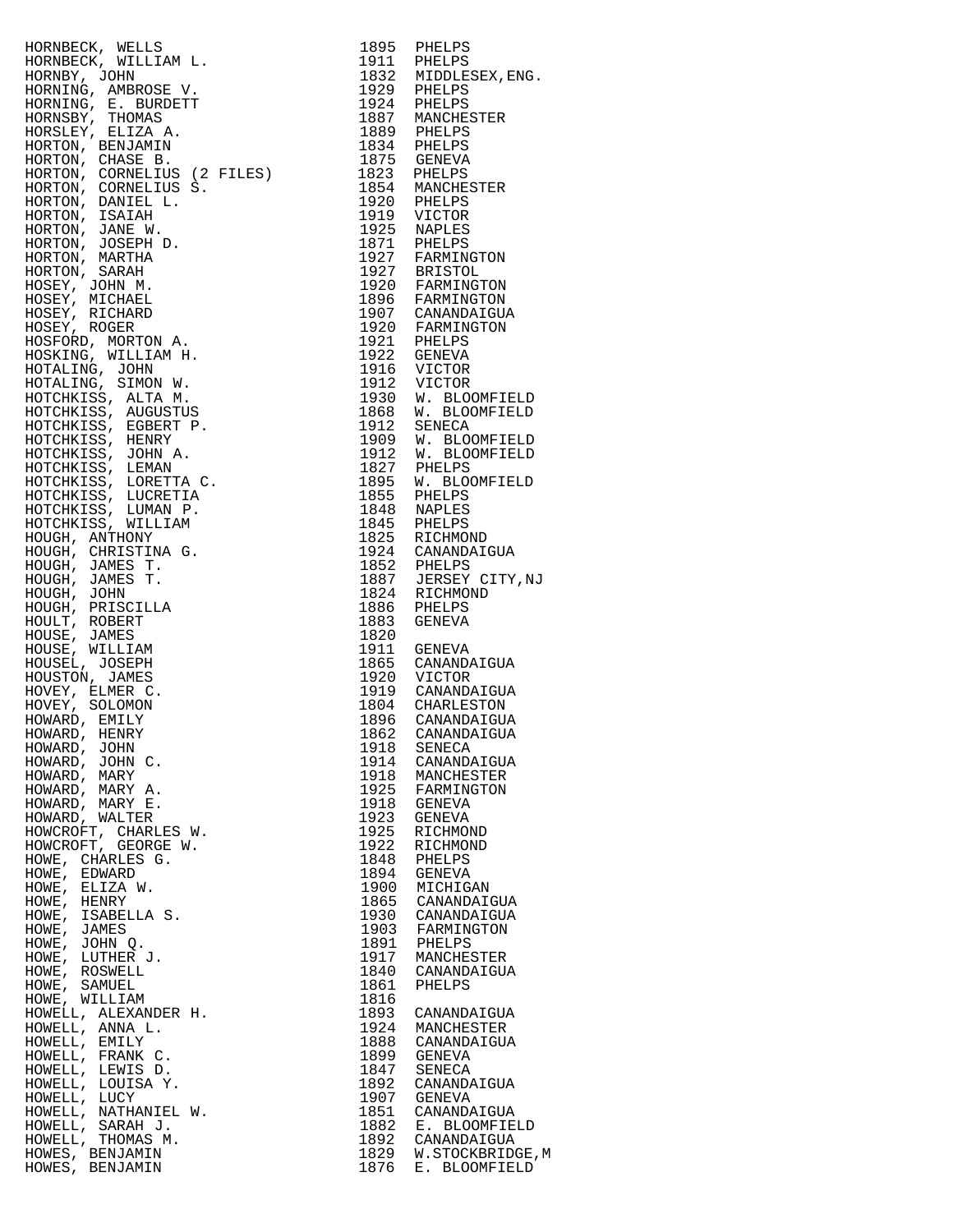| HOWES, FREDERICK R.<br>HOWES, FIENNY<br>HOWES, RENER<br>HOWES, ROBERT<br>HOWEY, JOHN M.<br>HOWEY, LYDIA M.<br>HOWEY, LYDIA M.<br>HOWEY, LYDIA M.<br>HOWLAND, ABRAM R.<br>HOWLAND, CHARLES A.<br>HOWLAND, CHARLES A.<br>HOWLAND, DIANTHA LOWLAND, DIANGER<br>HOWLAN | 1900         | GENEVA                                                                                                                                                                                                                        |
|--------------------------------------------------------------------------------------------------------------------------------------------------------------------------------------------------------------------------------------------------------------------|--------------|-------------------------------------------------------------------------------------------------------------------------------------------------------------------------------------------------------------------------------|
|                                                                                                                                                                                                                                                                    |              | 1922 E. BLOOMFIELD<br>1907 E. BLOOMFIELD                                                                                                                                                                                      |
|                                                                                                                                                                                                                                                                    |              | 1909 CANANDAIGUA                                                                                                                                                                                                              |
|                                                                                                                                                                                                                                                                    |              | 1884 CANANDAIGUA                                                                                                                                                                                                              |
|                                                                                                                                                                                                                                                                    |              |                                                                                                                                                                                                                               |
|                                                                                                                                                                                                                                                                    |              | 1887 CANANDAIGUA<br>1884 CANANDAIGUA                                                                                                                                                                                          |
|                                                                                                                                                                                                                                                                    |              |                                                                                                                                                                                                                               |
|                                                                                                                                                                                                                                                                    |              | 1899 FARMINGTON<br>1879 MANCHESTER                                                                                                                                                                                            |
|                                                                                                                                                                                                                                                                    |              |                                                                                                                                                                                                                               |
|                                                                                                                                                                                                                                                                    |              | 1920 VICTOR<br>1927 MANCHESTER                                                                                                                                                                                                |
|                                                                                                                                                                                                                                                                    |              | 1847 MANCHESTER<br>1885 FARMINGTON                                                                                                                                                                                            |
|                                                                                                                                                                                                                                                                    |              |                                                                                                                                                                                                                               |
|                                                                                                                                                                                                                                                                    |              | 1923 MANCHESTER<br>1865 FARMINGTON<br>1831 FARMINGTON<br>1893 MANCHESTER                                                                                                                                                      |
|                                                                                                                                                                                                                                                                    |              |                                                                                                                                                                                                                               |
|                                                                                                                                                                                                                                                                    |              |                                                                                                                                                                                                                               |
|                                                                                                                                                                                                                                                                    |              | 1893 MANCHESTER<br>1850 MANCHESTER<br>1886 MANCHESTER<br>1910 MANCHESTER<br>1895 CANANDAIGUA<br>1859 MANCHESTER<br>1897 MANCHESTER<br>1929 MANCHESTER<br>1929 MANCHESTER<br>1913 VICTOR<br>1916 JACKSON CO, MS<br>1924 GENEVA |
|                                                                                                                                                                                                                                                                    |              |                                                                                                                                                                                                                               |
|                                                                                                                                                                                                                                                                    |              |                                                                                                                                                                                                                               |
|                                                                                                                                                                                                                                                                    |              |                                                                                                                                                                                                                               |
|                                                                                                                                                                                                                                                                    |              |                                                                                                                                                                                                                               |
|                                                                                                                                                                                                                                                                    |              |                                                                                                                                                                                                                               |
|                                                                                                                                                                                                                                                                    |              |                                                                                                                                                                                                                               |
|                                                                                                                                                                                                                                                                    |              |                                                                                                                                                                                                                               |
|                                                                                                                                                                                                                                                                    |              |                                                                                                                                                                                                                               |
|                                                                                                                                                                                                                                                                    |              |                                                                                                                                                                                                                               |
|                                                                                                                                                                                                                                                                    |              | 1924 GENEVA<br>1917 PHELPS                                                                                                                                                                                                    |
|                                                                                                                                                                                                                                                                    |              |                                                                                                                                                                                                                               |
|                                                                                                                                                                                                                                                                    |              | 1892 CANANDAIGUA<br>1863 CANANDAIGUA                                                                                                                                                                                          |
|                                                                                                                                                                                                                                                                    |              | 0 GENEVA                                                                                                                                                                                                                      |
|                                                                                                                                                                                                                                                                    |              | 1899 CANANDAIGUA                                                                                                                                                                                                              |
|                                                                                                                                                                                                                                                                    |              |                                                                                                                                                                                                                               |
|                                                                                                                                                                                                                                                                    |              | 1908 VICTOR<br>1894 W. BLOOMFIELD                                                                                                                                                                                             |
|                                                                                                                                                                                                                                                                    |              | 1869 CANANDAIGUA<br>1926 GENEVA                                                                                                                                                                                               |
|                                                                                                                                                                                                                                                                    |              |                                                                                                                                                                                                                               |
|                                                                                                                                                                                                                                                                    |              | 1921 CANANDAIGUA<br>1848 CANANDAIGUA                                                                                                                                                                                          |
|                                                                                                                                                                                                                                                                    |              |                                                                                                                                                                                                                               |
|                                                                                                                                                                                                                                                                    | 1818         |                                                                                                                                                                                                                               |
|                                                                                                                                                                                                                                                                    |              | 1919 GENEVA                                                                                                                                                                                                                   |
| HUBBARD, WILLIAM A.                                                                                                                                                                                                                                                |              |                                                                                                                                                                                                                               |
| HUBBELL, GEORGE                                                                                                                                                                                                                                                    |              | 1906 GENEVA<br>1891 E. BLOOMFIELD<br>1878 PHELPS<br>1925 CANANDAIGUA                                                                                                                                                          |
| HUBBELL, GERTRUDE M                                                                                                                                                                                                                                                |              |                                                                                                                                                                                                                               |
| HUBBELL, HENRY S.                                                                                                                                                                                                                                                  |              | 1906 CANANDAIGUA<br>1847 PHELPS                                                                                                                                                                                               |
| HUBBELL, LUCAS                                                                                                                                                                                                                                                     |              |                                                                                                                                                                                                                               |
| HUBBELL, MARY S.                                                                                                                                                                                                                                                   |              | 1905 CANANDAIGUA<br>1848 CANANDAIGUA                                                                                                                                                                                          |
| HUBBELL, WALTER                                                                                                                                                                                                                                                    |              |                                                                                                                                                                                                                               |
| HUBBELL, WALTER S. (3 FILES)                                                                                                                                                                                                                                       | 1910         | CANANDAIGUA                                                                                                                                                                                                                   |
| HUCKERBY, GEORGE<br>HUDDY, JOHN                                                                                                                                                                                                                                    | 1919<br>1888 | MANCHESTER<br>W. BLOOMFIELD                                                                                                                                                                                                   |
| HUDNUT, OLIVER A.                                                                                                                                                                                                                                                  | 1918         | MANCHESTER                                                                                                                                                                                                                    |
| HUDSON, BERNARD                                                                                                                                                                                                                                                    | 1886         | CANANDAIGUA                                                                                                                                                                                                                   |
| HUDSON, HENRY C.                                                                                                                                                                                                                                                   |              | 1908 FARMINGTON                                                                                                                                                                                                               |
| HUDSON, ROBERT                                                                                                                                                                                                                                                     | 1900         | SENECA                                                                                                                                                                                                                        |
| HUDSON, WILLIAM                                                                                                                                                                                                                                                    | 1860         | SENECA                                                                                                                                                                                                                        |
| HUEBELER, WILHELMINA                                                                                                                                                                                                                                               |              | 1921 CANANDAIO<br>1885 CANADICE<br>CANANDAIGUA                                                                                                                                                                                |
| HUFF, ALLEN                                                                                                                                                                                                                                                        |              |                                                                                                                                                                                                                               |
| HUFF, ANN E.                                                                                                                                                                                                                                                       | 1910         | RICHMOND                                                                                                                                                                                                                      |
| HUFF, BYARD M.                                                                                                                                                                                                                                                     |              | 1920 GENEVA                                                                                                                                                                                                                   |
| HUFF, EVELYN C.<br>HUFF, MAKIEVUS F.                                                                                                                                                                                                                               | 1892         | 1900 CANADICE<br>RICHMOND                                                                                                                                                                                                     |
| HUFFMAN, JOHN                                                                                                                                                                                                                                                      | 1860         | PHELPS                                                                                                                                                                                                                        |
| HUGGINS, MARY L.                                                                                                                                                                                                                                                   |              | 1906 CANANDAIGUA                                                                                                                                                                                                              |
| HUGHES, IDA M.                                                                                                                                                                                                                                                     | 1919         | PHELPS                                                                                                                                                                                                                        |
| HUGHES, MICHAEL M.                                                                                                                                                                                                                                                 |              | 1919 PHELPS                                                                                                                                                                                                                   |
| HUGHES, PATRICK                                                                                                                                                                                                                                                    |              | 1895 MANCHESTER                                                                                                                                                                                                               |
| HUGHES, ROSANNA                                                                                                                                                                                                                                                    |              | 1891 MANCHESTER                                                                                                                                                                                                               |
| HUGHES, WILLIAM (2 FILES)                                                                                                                                                                                                                                          | 1893         | E. BLOOMFIELD                                                                                                                                                                                                                 |
| HUGHSON, GEORGE E.                                                                                                                                                                                                                                                 | 1904         | PHELPS                                                                                                                                                                                                                        |
| HUGHSON, JESSE                                                                                                                                                                                                                                                     | 1862         | S. BRISTOL                                                                                                                                                                                                                    |
| HUGHSON, LEGRAND<br>HUGHSON, WILLIAM L.                                                                                                                                                                                                                            | 1896<br>1923 | S. BRISTOL<br>PHELPS                                                                                                                                                                                                          |
| HUGHSTON, MARY L.                                                                                                                                                                                                                                                  | 1924         | SENECA                                                                                                                                                                                                                        |
| HUIE, JANE                                                                                                                                                                                                                                                         |              | 1928 GENEVA                                                                                                                                                                                                                   |
| HUIE, JOHN                                                                                                                                                                                                                                                         |              | 1834 SENECA                                                                                                                                                                                                                   |
| HUIE, JOHN H.                                                                                                                                                                                                                                                      |              | 1903 GENEVA                                                                                                                                                                                                                   |
| HUIE, MARY L.                                                                                                                                                                                                                                                      |              | 1924 GENEVA                                                                                                                                                                                                                   |
| HUIE, THOMAS                                                                                                                                                                                                                                                       |              | 1877 GENEVA                                                                                                                                                                                                                   |
| HUKE, CHARLES H.                                                                                                                                                                                                                                                   |              | 1909 GENEVA                                                                                                                                                                                                                   |

| 1900         | <b>GENEVA</b>                          |
|--------------|----------------------------------------|
| 1922         | E. BLOOMFIELD                          |
| 1907<br>1909 | Е.<br><b>BLOOMFIELD</b><br>CANANDAIGUA |
| 1884         | CANANDAIGUA                            |
| 1887         | CANANDAIGUA                            |
| 1884         | CANANDAIGUA                            |
| 1899         | FARMINGTON                             |
| 1879         | MANCHESTER                             |
| 1920<br>1927 | VICTOR                                 |
| 1847         | MANCHESTER<br>MANCHESTER               |
| 1885         | FARMINGTON                             |
| 1923         | MANCHESTER                             |
| 1865         | FARMINGTON                             |
| 1831         | FARMINGTON                             |
| 1893<br>1850 | MANCHESTER                             |
| 1886         | MANCHESTER<br>MANCHESTER               |
| 1910         | MANCHESTER                             |
| 1895         | CANANDAIGUA                            |
| 1859         | MANCHESTER                             |
| 1897         | MANCHESTER                             |
| 1929         | MANCHESTER                             |
| 1862<br>1913 | MANCHESTER<br>VICTOR                   |
| 1916         | JACKSON CO, MS                         |
| 1924         | <b>GENEVA</b>                          |
| 1917         | PHELPS                                 |
| 1892         | CANANDAIGUA                            |
| 1863         | CANANDAIGUA                            |
| 0            | <b>GENEVA</b>                          |
| 1899<br>1908 | CANANDAIGUA<br>VICTOR                  |
| 1894         | W. BLOOMFIELD                          |
| 1869         | CANANDAIGUA                            |
| 1926         | <b>GENEVA</b>                          |
| 1921         | CANANDAIGUA                            |
| 1848<br>1818 | CANANDAIGUA                            |
| 1919         | GENEVA                                 |
| 1906         | <b>GENEVA</b>                          |
| 1891         | Е.<br>BLOOMFIELD                       |
| 1878         | PHELPS                                 |
| 1925<br>1906 | CANANDAIGUA<br>CANANDAIGUA             |
| 1847         | PHELPS                                 |
| 1905         | CANANDAIGUA                            |
| 1848         | CANANDAIGUA                            |
| 1910         | CANANDAIGUA                            |
| 1919         | MANCHESTER                             |
| 1888<br>1918 | W.<br><b>BLOOMFIELD</b><br>MANCHESTER  |
| 1886         | CANANDAIGUA                            |
| 1908         | FARMINGTON                             |
| 1900         | SENECA                                 |
| 1860         | SENECA                                 |
| 1921<br>1885 | CANANDAIGUA<br>CANADICE                |
| 1910         | RICHMOND                               |
| 1920         | <b>GENEVA</b>                          |
| 1900         | CANADICE                               |
| 1892         | RICHMOND                               |
| 1860         | PHELPS                                 |
| 1906<br>1919 | CANANDAIGUA<br>PHELPS                  |
| 1919         | PHELPS                                 |
| 1895         | MANCHESTER                             |
| 1891         | MANCHESTER                             |
| 1893         | E. BLOOMFIELD                          |
| 1904         | PHELPS<br>S. BRISTOL                   |
| 1862<br>1896 | S. BRISTOL                             |
| 1923         | PHELPS                                 |
| 1924         | <b>SENECA</b>                          |
| 1928         | <b>GENEVA</b>                          |
| 1834<br>1903 | SENECA<br><b>GENEVA</b>                |
| 1924         | GENEVA                                 |
| 1877         | <b>GENEVA</b>                          |
| 1909         | GENEVA                                 |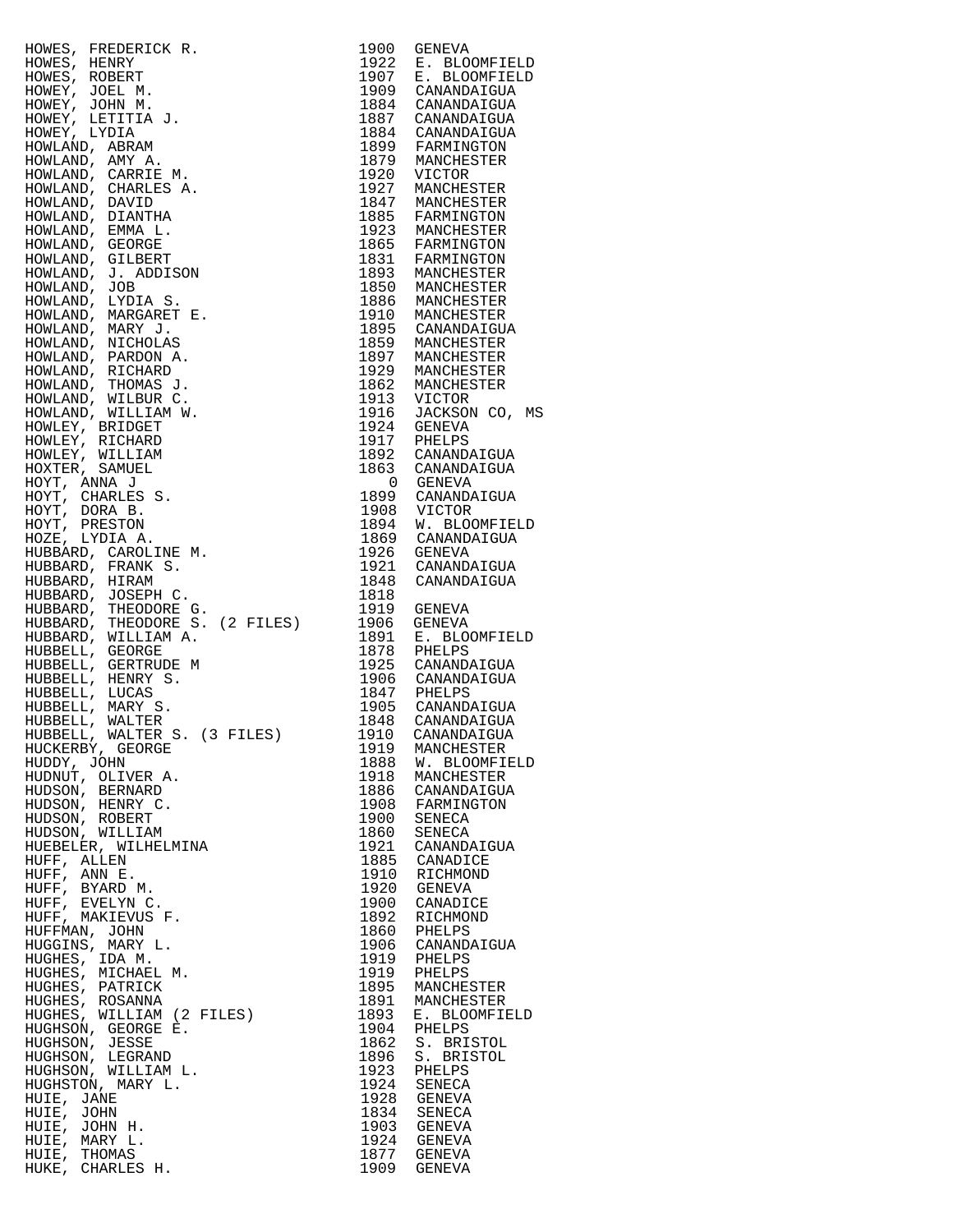HUKE, JOHN W.<br>HULBERT, JOHN H. 1894 NAPLES HULBERT, JOHN H. 1894 NAPLES HULBERT, MARCUS D. 1866 VICTOR HULBERT, MARK 1906 VICTOR HULBERT, RUSSELL 1844 VICTOR HULBERT, SIMEON 1826 BLOOMFIELD HULHOLLAND, BARNEY 1897 GENEVA HULL, MARY 1845 CANANDAIGUA HULL, OLIVER P. 1876 FARMINGTON HULL, SARAH A. 1911 GENEVA HULSE, DANIEL M. 1909 CANANDAIGUA HULSE, ELISHA 1820 CANANDAIGUA HULSE, JAMES V. 1930 GENEVA HULSE, WILLIAM H. 1922 GENEVA HULSE, WILLIAM Y. 1929 MANCHESTER HULSLANDER, THOMAS B. 1930 MANCHESTER HUMMELL, DELIA L. 1920 CANANDAIGUA HUMPHREY, ABRAHAM (2 FILES) 1883 VICTOR HUMPHREY, ADALINE O. 1886 PHELPS HUMPHREY, ALIDA A. 1882 CANANDAIGUA HUMPHREY, CAROLINE 1853 VICTOR HUMPHREY, CHARLES 1835 PHELPS HUMPHREY, CHARLES 1879 PHELPS HUMPHREY, EARL W. (2 FILES) 1927 PHELPS HUMPHREY, EVANS 1895 PHELPS HUMPHREY, HARRIET A. 1905 PHELPS HUMPHREY, HIRAM H. 1897 VICTOR HUMPHREY, HUGH 1862 PHELPS HUMPHREY, JEDUTHAN 1853 PHELPS HUMPHREY, JOHN 1863 PHELPS HUMPHREY, JOHN W. 1926 PHELPS HUMPHREY, JONATHAN 1835 E. BLOOMFIELD HUMPHREY, LAMBERT 1912 CANANDAIGUA HUMPHREY, LUCIEN 1927 VICTOR HUMPHREY, MARY 1910 PHELPS HUMPHREY, MARY D. 1922 PHELPS HUMPHREY, MERCY 1849 PHELPS HUMPHREY, MISSOURI A. 1881 VICTOR HUMPHREY, PERLINA H. 1889 PHELPS HUMPHREY, PHEBE 1870 PHELPS HUMPHREY, RUFUS 1872 VICTOR HUNN, ELIZA 1873 CANANDAIGUA HUNN, JAMES G. 1859 CANANDAIGUA HUNN, JULIA A. 1898 GENEVA HUNN, MARCIA A. 1903 CANANDAIGUA HUNN, MARGARET R. 1886 CANANDAIGUA HUNN, NATHAN 1879 CANANDAIGUA HUNN, THOMAS M. 1902 BRISTOL HUNT, BURISSA N. 1895 W. BLOOMFIELD HUNT, GEORGE R. 1912 GENEVA HUNT, JARED R. 1873 VICTOR HUNT, JOSEPH 1838 GORHAM HUNT, JUDITH 1872 PHELPS HUNT, MARIETTA 1890 GORHAM HUNT, RHODA R. 1876 GORHAM HUNT, ROBERT 1843 VICTOR HUNT, WILLIAM H. 1917 PHELPS HUNT, WILSON G. (5 FILES) 1902 GENEVA HUNTER, CATHERINE M. 1905 CANANDAIGUA HUNTINGTON, JEREMIAH M. 1900 MANCHESTER HUNTLEY, AUSTIN C. 1924 CANANDAIGUA HUNTLEY, CORNELIA 1895 CANANDAIGUA HUNTLEY, ELIAS 1866 CANANDAIGUA HUNTLEY, GEORGE W. 1900 E. BLOOMFIELD HUNTLEY, POLLY 1893 CANANDAIGUA HUNTOON, ASBRAH 1894 MANCHESTER HUNTOON, LENA 1927 HOPEWELL HUNTOON, MARY J. 1928 GORHAM HUNTSMAN, JARVIS V. 1925 CLIFTON SPRINGS HURD, DAVID 1834 CANANDAIGUA HURD, EDGAR H. (10 FILES) 1882 GENEVA HURD, GIDEON 1851 GORHAM HURD, DANUD V. 1923 CANANDAIGUA<br>
HURD, EDGAR H. (10 FILES) 1834 CANANDAIGUA<br>
HURD, GIDEON 1851 GORHAM<br>
HURD, SHERMAN 1841 GORHAM<br>
HURD, MILLIAM 1875 CANANDAIGUA HURD, WILLIAM 1875 CANANDAIGUA HURLBURT, ELISHA B. 1873 S. BRISTOL HURLBURT, GILLMAN 1830 CANANDAIGUA HURLBURT, MATILDA 1872 GENEVA HURLBURT, MATILDA<br>HURLBURT, STEPHEN<br>HURLEY, CORNELIUS<br>HURLEY, JAMES P. HUSBANDS, ARTHUR

1841 GORMAN<br>1875 CANANDAIGUA<br>1873 S. BRISTOL<br>1830 CANANDAIGUA<br>1872 GENEVA<br>1845 W. BLOOMFIELD<br>1865 VICTOR 1918 CANANDAIGUA<br>1901 CANANDAIGUA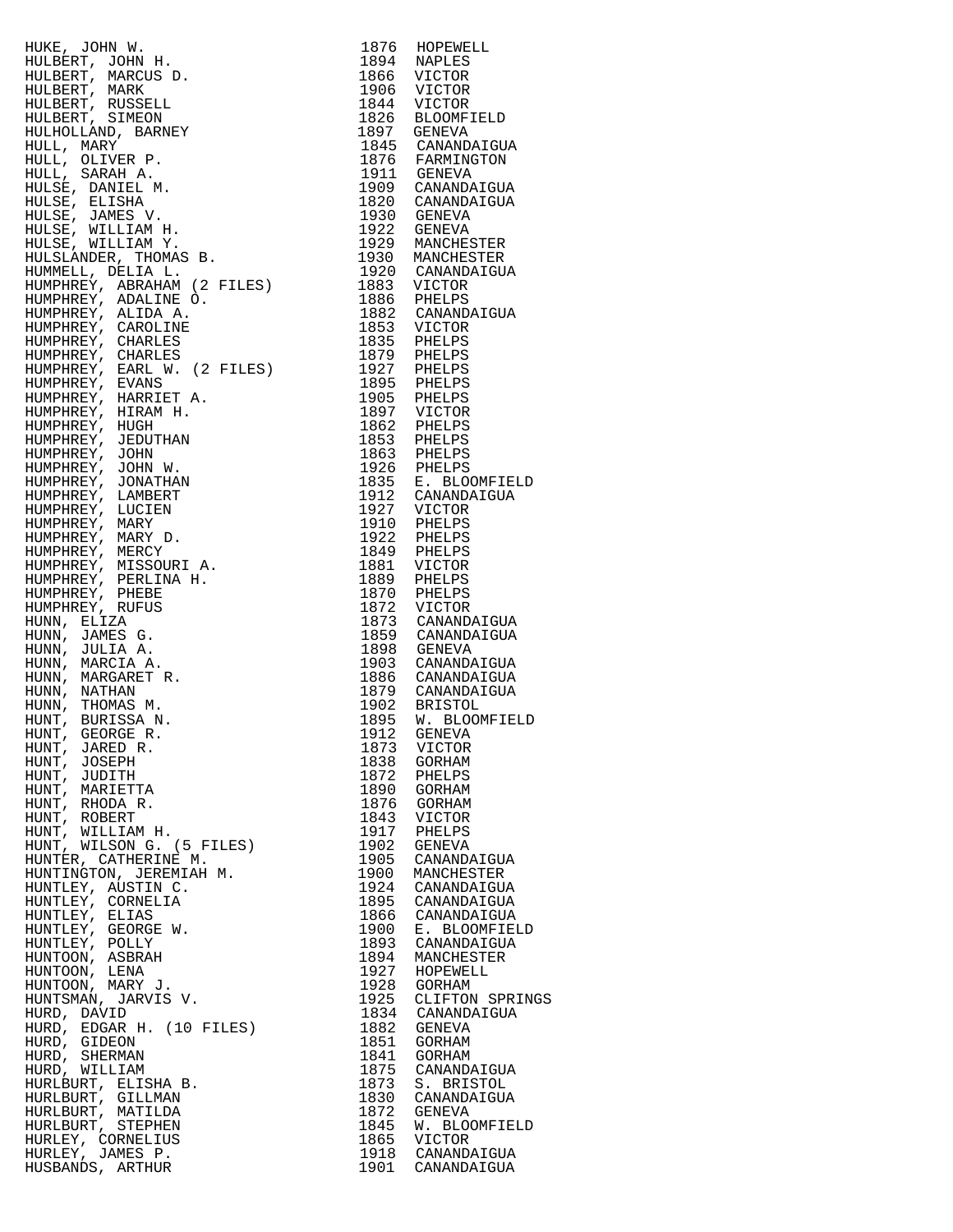HUSBANDS, JESSE 1818 HUSBANDS, WILLIAM A. 1917 CANANDAIGUA HUSH, GEORGIA A. 1892 SENECA HUSH, JESSIE A. 1930 SENECA HUSH, MARGARET 1892 SENECA HUSH, THOMAS A. 1915 SENECA HUSLANDER, BERTHA 1928 MANCHESTER HUSSEY, CATHERINE (2 FILES) 1890 W. BLOOMFIELD HUSSEY, MARY J. 1913 CANANDAIGUA HUSTED, ELIZABETH M. 1928 GENEVA HUSTED, ISAAC 1830 GORHAM HUSTED, WILLIAM S. 1907 GENEVA HUTCHENS, ARIETTA A. 1923 CANANDAIGUA HUTCHENS, FLOYD M. 1909 CANANDAIGUA HUTCHENS, HENRY 1906 CANANDAIGUA HUTCHENS, HIRAM L. 1909 CANANDAIGUA HUTCHENS, JOHN 1918 CANANDAIGUA HUTCHENS, JOHN W. 1912 CANANDAIGUA HUTCHENS, MARY L. (2 FILES) 1922 CANANDAIGUA HUTCHENS, NOADIAH E. 1917 CANANDAIGUA HUTCHENS, POLLY U. 1905 CANANDAIGUA HUTCHINS, CATHERINE (3 FILES) \* 1917 GENEVA HUTCHINS, DELOS 1883 MANCHESTER HUTCHINS, MARY B. 1895 MANCHESTER HUTCHINSON, ARCHIBALD 1864 CANANDAIGUA HUTCHINSON, ELIZABETH 1906 SENECA HUTCHINSON, ESTHER (2 FILES) 1894 NAPLES HUTCHINSON, FAY 1923 SENECA HUTCHINSON, JAMES 1911 SENECA HUTCHINSON, JOHN 1900 SENECA HUTCHINSON, JOHNATHAN 1894 CANANDAIGUA HUTCHINSON, JOSEPH 1900 GENEVA HUTCHINSON, MARTHA A. 1914 SENECA HUTCHINSON, SARAH 1872 W. BLOOMFIELD HUTCHINSON, WILLIAM 1833 PHELPS HUTCHINSON, WILLIAM 1902 STANLEY HUXFORD, ELIZA 1893 CANANDAIGUA HUXLEY, JOHN 1919 CANANDAIGUA HYATT, CHARLES 1920 GENEVA HYATT, ELLEN 1920 GENEVA HYATT, MARY 1894 GENEVA HYDE, HENRY 1895 CANANDAIGUA HYDE, ISABELLA G. 1925 CANANDAIGUA HYDE, JAMES 1855 CANADICE HYDE, JAMES F. 1893 CANANDAIGUA HYDE, JOSEPH H. 1902 CANANDAIGUA HYDE, KITTIE C. 1929 CANANDAIGUA HYDE, MARIETTA 1898 MANCHESTER HYDE, MARY E. 1904 MANCHESTER HYDE, PHINEAS P. 1884 GENEVA HYDE, WALTER 1848 HOPEWELL HYDE, WARNER L. 1901 CANANDAIGUA HYER, HENRY 1842 PHELPS HYNA, CHARLES J. 1925 SENECA HYSLOP, DAVID 1883 HOPEWELL

HYSLOP, MENZIES 1886 HOPEWELL

[RETURN HOME](http://raims.com/home.html)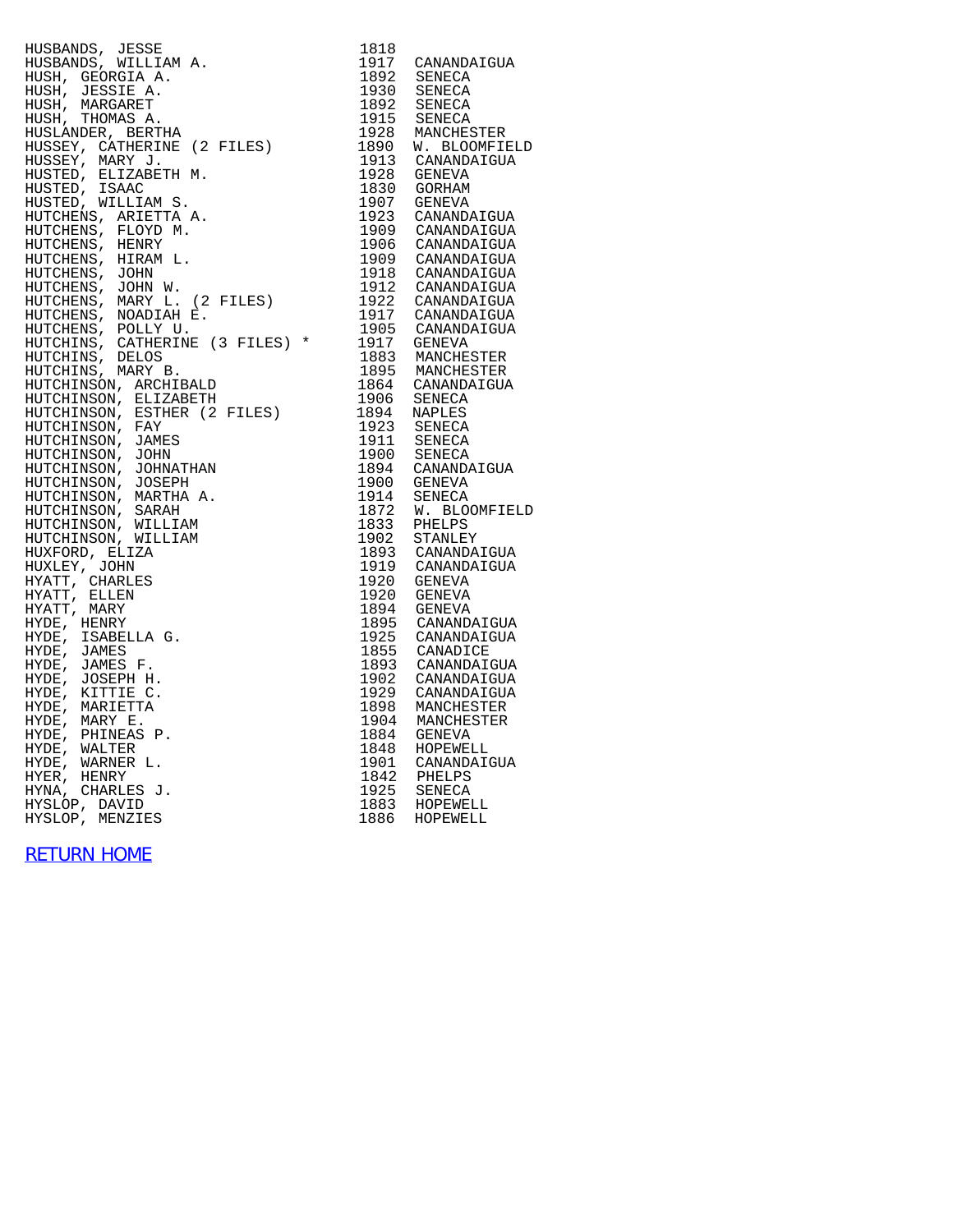## **Surrogate Court Records, 1789 - 1926, I Through M**

| $\begin{tabular}{c c c} \multicolumn{1}{c}{\textbf{0.1}} \multicolumn{1}{c}{\textbf{0.1}} \multicolumn{1}{c}{\textbf{0.1}} \multicolumn{1}{c}{\textbf{0.1}} \multicolumn{1}{c}{\textbf{0.1}} \multicolumn{1}{c}{\textbf{0.1}} \multicolumn{1}{c}{\textbf{0.1}} \multicolumn{1}{c}{\textbf{0.1}} \multicolumn{1}{c}{\textbf{0.1}} \multicolumn{1}{c}{\textbf{0.1}} \multicolumn{1}{c}{\textbf{0.1}} \multicolumn{1}{c}{\textbf{0.1}} \multicolumn$ |              |                       |
|---------------------------------------------------------------------------------------------------------------------------------------------------------------------------------------------------------------------------------------------------------------------------------------------------------------------------------------------------------------------------------------------------------------------------------------------------|--------------|-----------------------|
|                                                                                                                                                                                                                                                                                                                                                                                                                                                   |              |                       |
|                                                                                                                                                                                                                                                                                                                                                                                                                                                   |              |                       |
|                                                                                                                                                                                                                                                                                                                                                                                                                                                   |              |                       |
|                                                                                                                                                                                                                                                                                                                                                                                                                                                   |              |                       |
|                                                                                                                                                                                                                                                                                                                                                                                                                                                   |              |                       |
|                                                                                                                                                                                                                                                                                                                                                                                                                                                   |              |                       |
|                                                                                                                                                                                                                                                                                                                                                                                                                                                   |              |                       |
|                                                                                                                                                                                                                                                                                                                                                                                                                                                   |              |                       |
|                                                                                                                                                                                                                                                                                                                                                                                                                                                   |              |                       |
|                                                                                                                                                                                                                                                                                                                                                                                                                                                   |              |                       |
|                                                                                                                                                                                                                                                                                                                                                                                                                                                   |              |                       |
|                                                                                                                                                                                                                                                                                                                                                                                                                                                   |              |                       |
|                                                                                                                                                                                                                                                                                                                                                                                                                                                   |              |                       |
|                                                                                                                                                                                                                                                                                                                                                                                                                                                   |              |                       |
|                                                                                                                                                                                                                                                                                                                                                                                                                                                   |              |                       |
| JACKMAN,<br>LUVA B.                                                                                                                                                                                                                                                                                                                                                                                                                               | 1892         | CANADICE              |
| JACKS, J. WILFORD (2 FILES)                                                                                                                                                                                                                                                                                                                                                                                                                       | 1906         | GENEVA                |
| JACKSON, ANNA<br>JACKSON, ANNA                                                                                                                                                                                                                                                                                                                                                                                                                    | 1869<br>1885 | S. BRISTOL<br>GENEVA  |
| JACKSON,<br>ANTHONY                                                                                                                                                                                                                                                                                                                                                                                                                               | 1911         | GENEVA                |
| JACKSON,<br>BRADFORD D.                                                                                                                                                                                                                                                                                                                                                                                                                           | 1908         | <b>BRISTOL</b>        |
| JACKSON,<br>CAROLINE M.                                                                                                                                                                                                                                                                                                                                                                                                                           | 1876         | CANANDAIGUA           |
| JACKSON,<br>CASSIUS O.                                                                                                                                                                                                                                                                                                                                                                                                                            | 1902         | VICTOR                |
| JACKSON,<br>CHARLOTTE S.                                                                                                                                                                                                                                                                                                                                                                                                                          | 1925         | FARMINGTON            |
| JACKSON,<br>DELIA C.                                                                                                                                                                                                                                                                                                                                                                                                                              | 1901         | VICTOR                |
| JACKSON,<br><b>DOUGLASS</b>                                                                                                                                                                                                                                                                                                                                                                                                                       | 1911         | HOBOKEN, N.J.         |
| JACKSON,<br>ELIAS<br>JACKSON,                                                                                                                                                                                                                                                                                                                                                                                                                     | 1824<br>1908 | <b>BRISTOL</b>        |
| FRANK H.<br>JACKSON,<br>GILES                                                                                                                                                                                                                                                                                                                                                                                                                     | 1820         | MANCHESTER<br>LYONS   |
| JACKSON,<br>HARRIET (3 FILES)                                                                                                                                                                                                                                                                                                                                                                                                                     | 1930         | CANANDAIGUA           |
| JACKSON,<br>JOHN                                                                                                                                                                                                                                                                                                                                                                                                                                  | 1847         | VICTOR                |
| JACKSON,<br>JULIA W.                                                                                                                                                                                                                                                                                                                                                                                                                              | 1868         | CANANDAIGUA           |
| JACKSON,<br>LUSETTA E.                                                                                                                                                                                                                                                                                                                                                                                                                            | 1908         | <b>BRISTOL</b>        |
| JACKSON,<br>LYDIA                                                                                                                                                                                                                                                                                                                                                                                                                                 | 1921         | GORHAM                |
| JACKSON,<br>MARTIN                                                                                                                                                                                                                                                                                                                                                                                                                                | 1858         | SAUGERTIES,           |
| JACKSON,<br>MARY                                                                                                                                                                                                                                                                                                                                                                                                                                  | 1861         | CANANDAIGUA           |
| JACKSON, MARY M.<br>JACKSON, OLIVER H.                                                                                                                                                                                                                                                                                                                                                                                                            | 1894<br>1895 | VICTOR<br>CANANDAIGUA |
|                                                                                                                                                                                                                                                                                                                                                                                                                                                   |              |                       |

| <b>YEAR</b>  | TOWN                          |
|--------------|-------------------------------|
| 1869         | SENECA                        |
| 1884         | <b>GENEVA</b>                 |
| 1869         | <b>BRISTOL</b>                |
| 1881         | GENEVA                        |
| 1908<br>1868 | PHELPS<br><b>GENEVA</b>       |
| 1894         | PHELPS                        |
| 1928         | HOPEWELL                      |
| 1930         | CANANDAIGUA                   |
| 1905         | HOPEWELL                      |
| 1917         | HOPEWELL                      |
| 1928         | MANCHESTER                    |
| 1859         | <b>BRISTOL</b>                |
| 1856         | CANADICE                      |
| 1883         | <b>BRISTOL</b>                |
| 1903<br>1914 | CANADICE                      |
| 1903         | CANANDAIGUA<br>CANANDAIGUA    |
| 1892         | NAPLES                        |
| 1873         | CANANDAIGUA                   |
| 1874         | CANADICE                      |
| 1902         | <b>NAPLES</b>                 |
| 1850         | <b>BRISTOL</b>                |
| 1910         | CANADICE                      |
| 1890         | CANADICE                      |
| 1897         | MANCHESTER                    |
| 1910<br>1824 | CANADICE                      |
| 1908         | CANANDAIGUA<br>GENEVA         |
| 1923         | CANANDAIGUA                   |
| 1929         | CANANDAIGUA                   |
| 1914         | CANANDAIGUA                   |
| 1914         | <b>BRISTOL</b>                |
| 1898         | <b>GENEVA</b>                 |
| 1870         | MANCHESTER                    |
| 1902         | GENEVA                        |
| 1907         | PHELPS                        |
| 1906         | PHELPS                        |
| 1909<br>1922 | PHELPS<br>GENEVA              |
| 1911         | PHELPS                        |
| 1817         |                               |
| 1918         | MANCHESTER                    |
| 1879         | HOPEWELL                      |
| 1930         | CANANDAIGUA                   |
| 1824         | PHELPS                        |
| 1919         | GENEVA                        |
| 1901<br>1873 | GENEVA                        |
| 1902         | RICHMOND<br>RICHMOND          |
| 1874         | RICHMOND                      |
| 1925         | GENEVA                        |
| 1882         | CANADICE                      |
| 1892         | CANADICE                      |
| 1906         | <b>GENEVA</b>                 |
| 1869         | S. BRISTOL                    |
| 1885         | <b>GENEVA</b>                 |
| 1911<br>1908 | GENEVA                        |
| 1876         | <b>BRISTOL</b><br>CANANDAIGUA |
| 1902         | VICTOR                        |
| 1925         | FARMINGTON                    |
| 1901         | VICTOR                        |
| 1911         | HOBOKEN, N.J.                 |
| 1824         | BRISTOL                       |
| 1908         | MANCHESTER                    |
| 1820         | LYONS                         |
| 1930         | CANANDAIGUA                   |
| 1847<br>1868 | VICTOR<br>CANANDAIGUA         |
| 1908         | <b>BRISTOL</b>                |
| 1921         | GORHAM                        |
| 1858         | SAUGERTIES,                   |
| 1861         | CANANDAIGUA                   |
| 1894         | VICTOR                        |
| 1895         | CANANDAIGUA                   |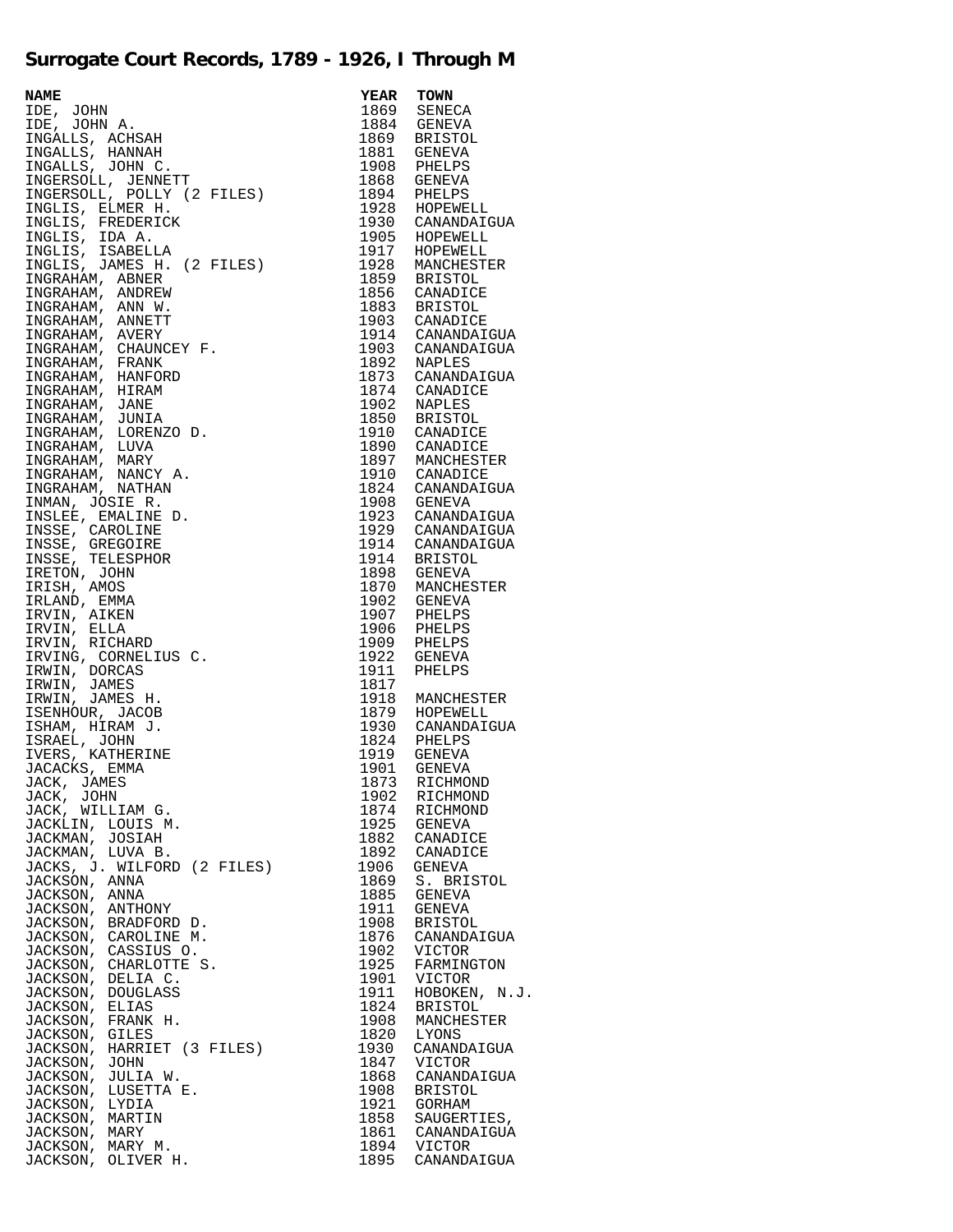JACKSON, OLIVER P. 1911 AUGUSTA, GA JACKSON, ORRIN 1866 BRISTOL<br>JACKSON, PHOEBE D. 1907 GENEVA<br>JACKSON, SAMUEL 1930 MANCHESTER<br>JACKSON, SAMUEL A. 1887 GENEVA JACKSON, PHOEBE D.<br>JACKSON, SAMUEL<br>JACKSON, SAMUEL A. JACKSON, SAMUEL 1930 MANCHESTER JACKSON, SAMUEL A. 1887 GENEVA JACKSON, SARAH J. 1894 PHELPS JACKSON, SIDNEY (12 FILES) 1907 CLIFTON SPRINGS JACKSON, WILLIAM 1871 SENECA JACKSON, WILLIAM H. 1866 PHELPS JACKSON, WILLIAM J. 1836 SENECA JACOBS, ANNA E. (2 FILES) 1929 SHORTSVILLE JACOBS, ELI B. (2 FILES) 1899 PHELPS JACOBS, HANNAH 1872 CANANDAIGUA JACOBS, LYDIA 1900 PHELPS JACOBS, MEYER 1922 GENEVA JACOBS, MINNIE 1896 GENEVA JACOBUS, GURRETT D. 1843 SENECA JAHN, ALBERT (2 FILES) 1922 CANANDAIGUA JAHN, JOSEPH 1902 CANANDAIGUA JAHN, MARY A. 1908 CANANDAIGUA JAMES, AGNES G. 1918 GENEVA JAMES, FRANK W. 1926 GENEVA JAMES, JONATHAN 1827 RICHMOND JAMES, MARY S. 1911 MANCHESTER JAMES, MARY S.<br>JAMES, NELSON H.<br>JAMES, NETTIE JAMES, NETTIE 1917 GORHAM JAMES, ROSE E. 1912 W. BLOOMFIELD JAMES, ROSE E.<br>
JAMES, WATERMAN 1855 GORHAM<br>
JAMES, WILLIAM 1821 NAPLES JAMES, WILLIAM 1821 NAPLES JAMESON, ALBERT M. 1925 PHELPS JAMESON, ALMINA 1832 CANANDAIGUA JAMESON, EMMARETTA 1916 CANANDAIGUA JAMESON, ALBERT M.<br>
JAMESON, ALMINA<br>
JAMESON, EMMARETTA<br>
JAMESON, EMMARETTA<br>
JAMESON, HAROLD N.<br>
JAMESON, HOGH 1927 PHELPS<br>
JAMESON, HUGH 1834 CANANDAIGUA<br>
JAMIESON, ISABELLA<br>
1834 CANANDAIGUA<br>
JAMIESON, ISABELLA<br>
1889 GEN JAMESON, HUGH 1834 CANANDAIGUA JAMIESON, ISABELLA 1889 GENEVA JAMIESON, ROBERT 1883 GENEVA JANSEN, ARENTJE 1881 CANANDAIGUA JANSEN, GARRET J. 1880 CANANDAIGUA JAQUA, CARLTON S. 1899 NAPLES JAQUA, SIRGUY C. 1929 NAPLES JAQUES, CATHERINE 1894 GENEVA JARMAN, JOHN O. 1915 E. BLOOMFIELD JAUNCEY, LOUISA 1921 GENEVA JEARMONS, TIMOTHY (HANNAH) 1818 JEFFERS, NELSON H. 1849 RICHMOND JEFFERSON, JOHN 1866 W. BLOOMFIELD JEFFORDS, NATHAN (SALLY) 1820 RUSH JEFFREY, CHARLES E. 1912 MANCHESTER JEFFREY, ROBERT 1876 PHELPS JENKINS, ARIEL 1904 W. BLOOMFIELD JENKINS, CHARLES A. 1931 RICHMOND JENKINS, HANNAH (2 FILES) 1899 W. BLOOMFIELD JENKINS, JENNIE 1918 W. BLOOMFIELD JENKINS, NELLIE 1909 W. BLOOMFIELD JENKINS, WILLIAM 1871 W. BLOOMFIELD JENKINSON, MICHAEL 1889 GENEVA JENKS, GEORGE (HANNAH) 1822 FARMINGTON JENKS, THOMAS 1811 JENKS, WILLIAM 1860 VICTOR JENNER, GRACE 1898 GENEVA JENNINGS, ANNA 1916 GENEVA JENNINGS, ANNA M. 1922 NAPLES JENNINGS, ANNIS E. 1925 CLIFTON SPRINGS JENNINGS, JOSHURA 1867 PHELPS JENNINGS, MARIA 1902 E. BLOOMFIELD JENNINGS, SAMUEL 1832 PALMYRA JENNINGS, THOMAS W. 1908 NAPLES JENNINGS, URIAH 1888 PHELPS JENNINGS, URIAH 1888 PHELPS<br>JENNINGS, URIAH 1929 GENEVA<br>JENSEN, BECK 1918 PHELPS JENSEN, BECK 1918 PHELPS JENSEN, CHRISTEN 1925 GENEVA JENSEN, ELIZABETH 1929 GENEVA JENSEN, EMIL 1929 HALL JENSEN, JOHN E. 1926 SENECA JENSEN, MARY A. 1893 GENEVA JENSEN, JOHN E.<br>
JENSEN, JOHN E.<br>
JENSEN, SENIUS 1928 GENEVA<br>
JENSEN, SENIUS 1928 GENEVA<br>
JERALEMAN, TUNIS 1826 WILLIA JERALEMAN, TUNIS 1826 WILLIAMSON JEROME, DANIEL E. 1926 CANANDAIGUA JESSUP, GILBERT 1882 MANCHESTER JESSUP, LUCILE 1924 MANCHESTER

JEUDEVINE, ALBERT 1925 CANANDAIGUA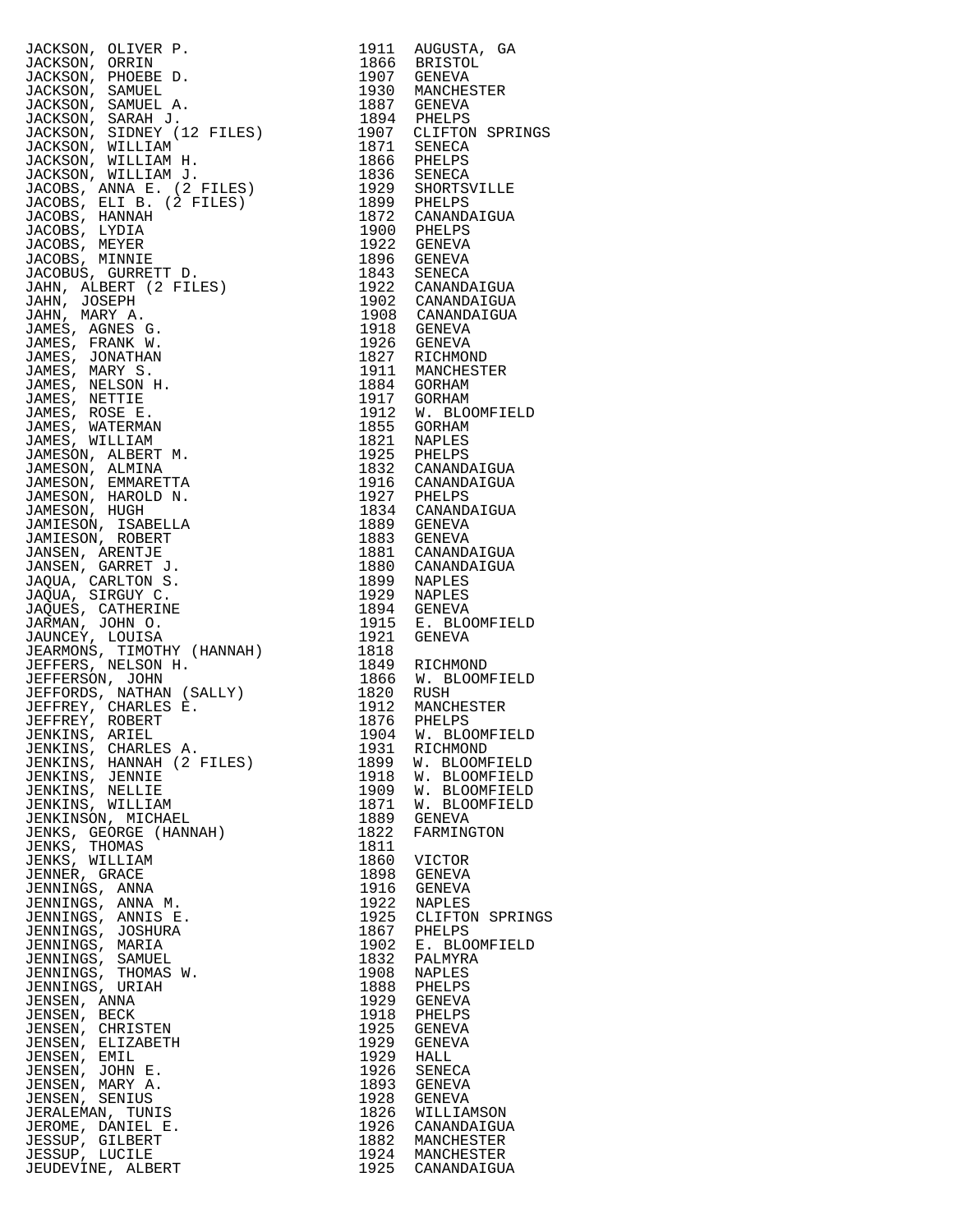| JEUDEVINE, CHARLES                 | 1906 | PUEBLO, CO                                               |
|------------------------------------|------|----------------------------------------------------------|
| JEUDEVINE, FRANCIS                 |      | 1895 CANANDAIGUA                                         |
| JEUDEVINE, HANNAH L.               |      | 1906 CANANDAIGUA                                         |
| JEUDEVINE, MARY A.                 |      | 1927 CANANDAIGUA<br>1901 CANANDAIGUA                     |
| JEUDEVINE, SARAH M.                |      |                                                          |
| JEUDEVINE, WILLIAM                 |      | 1891 CANANDAIGUA                                         |
| JEWELL, CHARLES E.                 |      | 1910 GENEVA                                              |
| JEWELL, EZRA                       |      | 1823 LYONA, WAYNE CO                                     |
|                                    |      | 1822 LYONS                                               |
| JEWELL, EZRA (MARY C.)             |      |                                                          |
| JEWETT, ALICE A.                   |      | 1891 CANANDAIGUA<br>1888 CANANDAIGUA                     |
| JEWETT, HARVEY                     |      |                                                          |
| JEWETT, KEZZIE B.                  |      | 1924 CANANDAIGUA                                         |
| JEWETT, RUTH M.                    |      | 1888 RICHMOND                                            |
| JOBSON, CHARLES                    |      | 1897 CANANDAIGUA                                         |
| JOHN, ABRAHAM                      |      | 1909 MANCHESTER                                          |
| JOHNS, EVAN                        |      |                                                          |
| JOHNS, ROSETTA B.                  |      | 1849 CANANDAIGUA<br>1879 CANANDAIGUA                     |
| JOHNS, THOMAS H.                   |      | 1854 CANANDAIGUA                                         |
| JOHNSON, ABRAM D.                  |      | 1911 GENEVA                                              |
| JOHNSON, ADALIZA                   |      |                                                          |
| JOHNSON, ADELAIDE P.               |      | 1904 CANANDAIGUA<br>1903 RICHMOND                        |
| JOHNSON, ALVA                      |      | 1870 SOUTH BRISTOL                                       |
|                                    |      | 1912 NAPLES                                              |
| JOHNSON, ALVIN                     |      |                                                          |
| JOHNSON, ANN                       |      | 1884 MANCHESTER<br>1928 GENEVA                           |
| JOHNSON, ANNA K.                   |      |                                                          |
| JOHNSON, ASA                       |      | 1850 E. BLOOMFIELD                                       |
| JOHNSON, ASA                       |      | 1802 HARTFORD                                            |
| JOHNSON, CARNOT                    |      | 1922 NAPLES<br>1915 GORHAM                               |
| JOHNSON, CELIA M.                  |      | دست<br>1859 FARMINGTON<br>1919 GORHAM<br>1919 GORHAM     |
| JOHNSON, CHARLES                   |      |                                                          |
| JOHNSON, CHARLES B. (2 FILES)      |      |                                                          |
| JOHNSON, CHARLES H.                | 1908 | GORHAM                                                   |
| JOHNSON, CHARLES H.                | 1929 | GENEVA                                                   |
| JOHNSON, CHARLES P.                |      |                                                          |
| JOHNSON, CHLOE                     |      | 1858 PHELPS<br>1909 CANADICE                             |
|                                    |      |                                                          |
| JOHNSON, CLARA E.                  |      | 1927 CANADAIGUA<br>1927 CANANDAIGUA<br>1899 W. BLOOMFTET |
| JOHNSON, CORNELIA M.               |      | W. BLOOMFIELD                                            |
| JOHNSON, DANIEL                    | 1890 | E. BLOOMFIELD                                            |
| JOHNSON, DANIEL C.                 |      | 1890 CANANDAIGUA                                         |
| JOHNSON, DAVID                     |      | 1865 CANANDAIGUA                                         |
| JOHNSON, E. HERBERT                | 1922 | GENEVA                                                   |
| JOHNSON, EDWARD                    |      | 1917 NAPLES                                              |
| JOHNSON, ELIZA                     | 1872 | FARMINGTON                                               |
| JOHNSON, ELIZA H.                  |      | 1925 BRISTOL                                             |
| JOHNSON, ELIZABETH                 | 1902 | BRISTOL                                                  |
| JOHNSON, ELIZABETH P.              |      | 1866 MANCHESTER<br>1888 CANANDAIGUA                      |
| JOHNSON, ELIZABETH S.              |      |                                                          |
| JOHNSON, FRANK                     |      | 1930 SENECA                                              |
| JOHNSON, FRANK A.                  | 1920 | GORHAM                                                   |
| JOHNSON, FRED C.                   |      | 1913 GORHAM                                              |
|                                    |      |                                                          |
| JOHNSON, GARRET S.                 | 1866 | SENECA                                                   |
| JOHNSON, GARRET S.                 | 1884 | GENEVA                                                   |
| JOHNSON, GENEVIEVE H.              | 1930 | FARMINGTON                                               |
| JOHNSON, GEORGE                    | 1870 | PHELPS                                                   |
| JOHNSON, GEORGE (5 FILES)          | 1900 | RICHMOND                                                 |
| JOHNSON, GEORGE B.                 | 1913 | S. BRISTOL                                               |
| JOHNSON, GEORGE B.                 | 1928 | CANANDAIGUA                                              |
| JOHNSON, GEORGE W.                 | 1900 | <b>VICTOR</b>                                            |
| JOHNSON, GILBERT W.                | 1869 | <b>BRISTOL</b>                                           |
| JOHNSON, HAROLD                    | 1928 | PHELPS                                                   |
| JOHNSON, HENRY E.                  | 1912 | <b>GORHAM</b>                                            |
| JOHNSON, HIRAM                     | 1864 | RICHMOND                                                 |
| JOHNSON, HIRAM                     | 1918 | S. BRISTOL                                               |
| JOHNSON, INCREASE S.               | 1869 | <b>SENECA</b>                                            |
| JOHNSON, J. WALKER                 | 1860 | <b>BRISTOL</b>                                           |
| JOHNSON, JAMES                     | 1831 | FARMINGTON                                               |
|                                    | 1865 |                                                          |
| JOHNSON, JAMES                     |      | RICHMOND                                                 |
| JOHNSON, JAMES D.                  | 1891 | MANCHESTER                                               |
| JOHNSON, JEDEDIAH                  | 1850 | MANCHESTER                                               |
| JOHNSON,<br>JOHN                   | 1832 | RICHMOND                                                 |
| JOHNSON,<br>JOHN                   | 1906 | CANANDAIGUA                                              |
| JOHNSON,<br>JOHN                   | 1916 | CANANDAIGUA                                              |
| JOHNSON,<br>JOHN                   | 1926 | PHELPS                                                   |
| JOHNSON,<br>JOHN B.                | 1902 | NAPLES                                                   |
| JOHNSON,<br>JOHN H.                | 1914 | NAPLES                                                   |
| JOHNSON,<br>JOHN H.                | 1916 | <b>BRISTOL</b>                                           |
| JOHNSON, JOHN J.                   | 1929 | GENEVA                                                   |
| $(3$ FILES)<br>JOHN L.<br>JOHNSON, | 1886 | CANANDAIGUA                                              |
| JOSEPH<br>JOHNSON,                 | 1848 | MANCHESTER                                               |
| JOHNSON, JOSEPH                    | 1879 | <b>BRISTOL</b>                                           |
| JOHNSON, JOSEPH                    | 1887 | <b>GENEVA</b>                                            |
|                                    |      |                                                          |

| 1906                         | PUEBLO, CO                                                 |
|------------------------------|------------------------------------------------------------|
| 1895                         | CANANDAIGUA                                                |
| 1906                         | CANANDAIGUA                                                |
| 1927                         | CANANDAIGUA                                                |
| 1901                         | CANANDAIGUA                                                |
| 1891<br>1910                 | CANANDAIGUA                                                |
| 1823                         | GENEVA                                                     |
| 1822<br>1891<br>1888         | C١<br>LYONA, WAYNE<br>LYONS<br>CANANDAIGUA<br>CANANDAIGUA  |
| 1924                         | CANANDAIGUA                                                |
| 1888                         | RICHMOND                                                   |
| 1897                         | CANANDAIGUA                                                |
| 1909                         | MANCHESTER                                                 |
| 1849                         | CANANDAIGUA                                                |
| 1879                         | CANANDAIGUA                                                |
| 1854                         | CANANDAIGUA                                                |
| 1911                         | GENEVA                                                     |
| 1904                         | CANANDAIGUA                                                |
| 1903                         | RICHMOND                                                   |
| 1870                         | SOUTH BRISTOL                                              |
| 1912                         | NAPLES                                                     |
| 1884                         | MANCHESTER                                                 |
| 1928                         | GENEVA                                                     |
| 1850                         | E. BLOOMFIELD                                              |
| 1802                         | HARTFORD                                                   |
| 1922                         | NAPLES                                                     |
| 1915                         | GORHAM                                                     |
| 1859                         | FARMINGTON                                                 |
| 1919                         | GORHAM                                                     |
| 1908                         | GORHAM                                                     |
| 1929                         | <b>GENEVA</b>                                              |
| 1858                         | PHELPS                                                     |
| 1909                         | CANADICE                                                   |
| 1927<br>1899<br>1890         | CANANDAIGUA<br>BLOOMFIELD<br>W.<br>Е.<br><b>BLOOMFIELD</b> |
| 1890                         | CANANDAIGUA                                                |
| 1865                         | CANANDAIGUA                                                |
| 1922                         | GENEVA                                                     |
| 1917                         | NAPLES                                                     |
| 1872                         | FARMINGTON                                                 |
| 1925                         | <b>BRISTOL</b>                                             |
| 1902                         | <b>BRISTOL</b>                                             |
| 1866                         | MANCHESTER                                                 |
| 1888                         | CANANDAIGUA                                                |
| 1930                         | SENECA                                                     |
| 1920                         | GORHAM                                                     |
| 1913                         | GORHAM                                                     |
| 1866                         | SENECA                                                     |
| 1884                         | GENEVA                                                     |
| 1930                         | FARMINGTON                                                 |
| 1870                         | PHELPS                                                     |
| 1900<br>1913<br>1928         | RICHMOND<br>S. BRISTOL<br>CANANDAIGUA                      |
| 1900                         | VICTOR                                                     |
| 1869                         | <b>BRISTOL</b>                                             |
| 1928                         | PHELPS                                                     |
| 1912                         | <b>GORHAM</b>                                              |
| 1864                         | RICHMOND                                                   |
| 1918                         | S. BRISTOL                                                 |
| 1869<br>1860<br>1831<br>1865 | SENECA<br><b>BRISTOL</b><br>FARMINGTON                     |
| 1891<br>1850<br>1832         | RICHMOND<br>MANCHESTER<br>MANCHESTER<br>RICHMOND           |
| 1906<br>1916<br>1926         | CANANDAIGUA<br>CANANDAIGUA<br>PHELPS                       |
| 1902                         | NAPLES                                                     |
| 1914                         | NAPLES                                                     |
| 1916                         | <b>BRISTOL</b>                                             |
| 1929                         | GENEVA                                                     |
| 1886                         | CANANDAIGUA                                                |
| 1848                         | MANCHESTER                                                 |
|                              | 1879 BRISTO<br><b>BRISTOL</b>                              |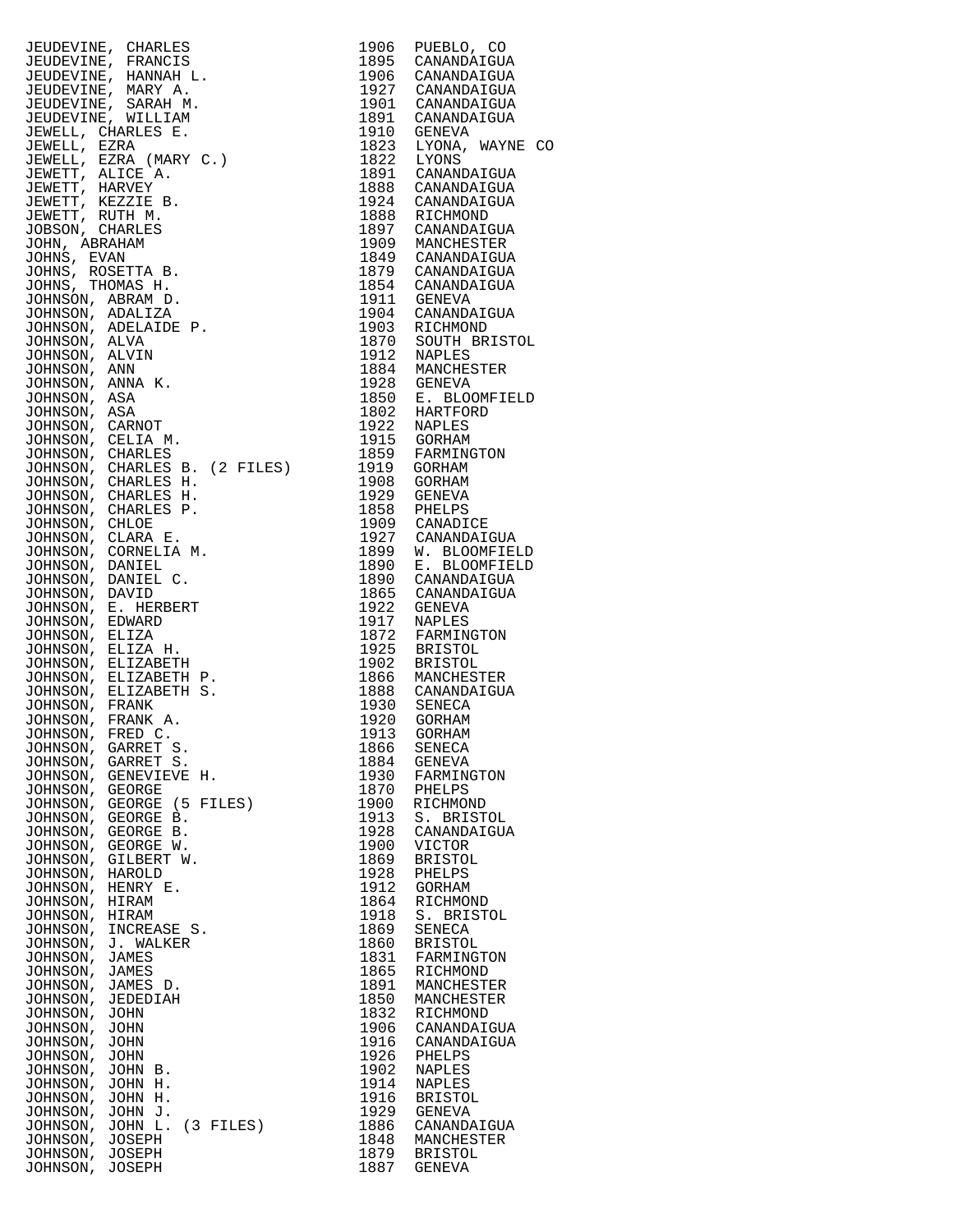| JOHNSON,<br>JOHNSON,            | JOSEPH B.<br>JOSEPH B.              | 1929<br>1873 | GENEVA<br>GENEVA                 |
|---------------------------------|-------------------------------------|--------------|----------------------------------|
| JOHNSON,                        | LAFAYETTE                           | 1922         | S. BRISTOL                       |
| JOHNSON,                        | LAMPHERE C.                         | 1904         | GENEVA                           |
| JOHNSON,                        | LEVI                                | 1895         | NAPLES                           |
| JOHNSON,                        | LEWIS                               | 1872         | CANANDAIGUA                      |
| JOHNSON,                        | LEWIS M.                            | 1924<br>1882 | CANANDAIGUA                      |
| JOHNSON,<br>JOHNSON,            | LIZZIE<br>LUKE                      | 1890         | S. BRISTOL<br>CANADICE           |
| JOHNSON,                        | MARCUS                              | 1880         | MANCHESTER                       |
| JOHNSON,                        | MARGARET                            | 1920         | CANANDAIGUA                      |
| JOHNSON,                        | MARY                                | 1883         | MANCHESTER                       |
| JOHNSON,                        | MARY A.                             | 1924         | CANANDAIGUA                      |
| JOHNSON,<br>JOHNSON,            | MARY A.<br>MARY E.                  | 1928<br>1911 | CANANDAIGUA<br>CANANDAIGUA       |
| JOHNSON,                        | <b>NANCY</b>                        | 1891         | CANADICE                         |
| JOHNSON,                        | NATHANIEL C.                        | 1858         | <b>BRISTOL</b>                   |
| JOHNSON,                        | OLIVE                               | 1892         | CANANDAIGUA                      |
| JOHNSON,                        | OLIVE T.<br>OTIS F.                 | 1914         | MANCHESTER                       |
| JOHNSON,<br>JOHNSON,            | OTTO W.                             | 1913<br>1919 | NAPLES<br>FARMINGTON             |
| JOHNSON,                        | OWEN                                | 1885         | FARMINGTON                       |
| JOHNSON,                        | PHINEAS                             | 1866         | <b>BRISTOL</b>                   |
| JOHNSON,                        | RACHEL                              | 1841         | RICHMOND                         |
| JOHNSON,                        | RALPH M. (3 FILES)<br><b>ROBERT</b> | 1924<br>1907 | GENEVA<br><b>GENEVA</b>          |
| JOHNSON,<br>JOHNSON,            | ROBERT                              | 1924         | PHELPS                           |
| JOHNSON,                        | RUSSELL B.                          | 1864         | CANANDAIGUA                      |
| JOHNSON,                        | SARAH P.                            | 1927         | <b>GENEVA</b>                    |
| JOHNSON,                        | SEYMOUR V.<br>R.                    | 1865         | CANANDAIGUA                      |
| JOHNSON,                        | SMITH N.                            | 1921         | CANANDAIGUA                      |
| JOHNSON,<br>JOHNSON,            | SMITH N.<br>STEPHEN                 | 1924<br>1901 | GORHAM<br>S. BRISTOL             |
| JOHNSON,                        | SYLVESTER                           | 1858         | RICHMOND                         |
| JOHNSON,                        | THOMAS                              | 1813         |                                  |
| JOHNSON,                        | THOMAS L.                           | 1918         | PHELPS                           |
| JOHNSON,                        | THOMAS L.                           | 1918         | PHELPS                           |
| JOHNSON,                        | TIMOTHY                             | 1868         | S. BRISTOL                       |
| JOHNSON,<br>JOHNSON,            | WILLIAM<br>WILLIAM                  | 1863<br>1894 | SENECA<br>GORHAM                 |
| JOHNSON,                        | WILLIAM                             | 1924         | PHELPS                           |
| JOHNSON,                        | WILLIAM (2<br>FILES)                | 1897         | MANCHESTER                       |
| JOHNSON,                        | WILLIAM A.                          | 1922         | S. BRISTOL                       |
| JOHNSON,<br>JOHNSON,            | WILLIAM E.<br>WILLIAM H.            | 1910<br>1865 | CANANDAIGUA<br>SENECA            |
| JOHNSON,                        | WILLIAM H.                          | 1923         | CANANDAIGUA                      |
| JOHNSON,                        | WILLIAM H. (3 FILES)                | 1881         | NAPLES                           |
| JOHNSON,                        | WILLIAM L.                          | 1910         | GORHAM                           |
| JOHNSON,                        | WILLIAM S.                          | 1913         | CANANDAIGUA                      |
| JOHNSTON, ABBY<br>JOHNSTON,     | ALICE                               | 1896<br>1910 | MANCHESTER<br>PHELPS             |
| JOHNSTON,                       | AMY E.                              | 1920         | <b>GENEVA</b>                    |
| JOHNSTON,                       | CATHERINE S.                        | 1909         | GENEVA                           |
| JOHNSTON,                       | HENRY                               | 1921         | SENECA                           |
| JOHNSTON,                       | HOPE                                | 1899         | GENEVA                           |
| JOHNSTON,<br>JOHNSTON,          | JOHN<br>JOHN                        | 1880<br>1881 | GENEVA<br>CANANDAIGUA            |
| JOHNSTON,                       | JOHN E.                             | 1886         | CANANDAIGUA                      |
| JOHNSTON,                       | JOHN P.                             | 1907         | PHELPS                           |
| JOHNSTON,                       | LUKE                                | 1833         | CANADICE                         |
| JOHNSTON,                       | MARION (2 FILES)                    | 1920         | GENEVA                           |
| JOHNSTON,<br>JOHNSTON,          | MARY<br>MECKLIN                     | 1920<br>1901 | CANANDAIGUA<br>CANANDAIGUA       |
| JOHNSTON,                       | NANCY                               | 1905         | GENEVA                           |
| JOHNSTON,                       | PETER                               | 1908         | PHELPS                           |
| JOHNSTON,                       | RUTH A.                             | 1883         | CANANDAIGUA                      |
| JOHNSTON,                       | SAMUEL                              | 1910         | CANANDAIGUA                      |
| JOHNSTON,<br>JOHNSTON,          | SAMUEL<br>TIMOTHY (MARY)            | 1910<br>1817 | CANANDAIGUA                      |
|                                 | JOHNSTON, WILLIAM J.                | 1919         | GENEVA                           |
| JONES, AMOS                     |                                     | 1885         | HOPEWELL                         |
| JONES, ANDREW J.                |                                     | 1912         | HOPEWELL                         |
| JONES, ANDREWS<br>JONES, ANN E. |                                     | 1872<br>1863 | Е.<br><b>BLOOMFIEL</b><br>PHELPS |
| JONES, ANNA D.                  |                                     | 1921         | MANCHESTER                       |
| JONES, ANSON A.                 |                                     | 1859         | CANANDAIGUA                      |
| JONES, APOLLOS G.               |                                     | 1890         | <b>BRISTOL</b>                   |
| JONES, ARUNAH                   |                                     | 1871         | <b>BRISTOL</b>                   |
| JONES, ASA<br>JONES, ASA        |                                     | 1835<br>1870 | <b>BRISTOL</b><br><b>BRISTOL</b> |
| JONES, ASA B.                   |                                     | 1920         | VICTOR                           |

| 1929         | GENEVA                     |  |
|--------------|----------------------------|--|
| 1873<br>1922 | GENEVA<br>S. BRISTOL       |  |
| 1904         | GENEVA                     |  |
| 1895         | NAPLES                     |  |
| 1872<br>1924 | CANANDAIGUA<br>CANANDAIGUA |  |
| 1882         | S.<br><b>BRISTOL</b>       |  |
| 1890         | CANADICE                   |  |
| 1880         | MANCHESTER                 |  |
| 1920<br>1883 | CANANDAIGUA<br>MANCHESTER  |  |
| 1924         | CANANDAIGUA                |  |
| 1928         | CANANDAIGUA                |  |
| 1911<br>1891 | CANANDAIGUA<br>CANADICE    |  |
| 1858         | <b>BRISTOL</b>             |  |
| 1892         | CANANDAIGUA                |  |
| 1914<br>1913 | MANCHESTER<br>NAPLES       |  |
| 1919         | FARMINGTON                 |  |
| 1885         | FARMINGTON                 |  |
| 1866<br>1841 | BRISTOL<br>RICHMOND        |  |
| 1924         | GENEVA                     |  |
| 1907         | <b>GENEVA</b>              |  |
| 1924<br>1864 | PHELPS<br>CANANDAIGUA      |  |
| 1927         | GENEVA                     |  |
| 1865         | CANANDAIGUA                |  |
| 1921         | CANANDAIGUA                |  |
| 1924<br>1901 | GORHAM<br>S. BRISTOL       |  |
| 1858         | RICHMOND                   |  |
| 1813         |                            |  |
| 1918<br>1918 | PHELPS<br>PHELPS           |  |
| 1868         | S. BRISTOL                 |  |
| 1863         | SENECA                     |  |
| 1894<br>1924 | GORHAM                     |  |
| 1897         | PHELPS<br>MANCHESTER       |  |
| 1922         | S. BRISTOL                 |  |
| 1910         | CANANDAIGUA                |  |
| 1865<br>1923 | SENECA<br>CANANDAIGUA      |  |
| 1881         | NAPLES                     |  |
| 1910         | GORHAM                     |  |
| 1913<br>1896 | CANANDAIGUA<br>MANCHESTER  |  |
| 1910         | PHELPS                     |  |
| 1920         | GENEVA                     |  |
| 1909<br>1921 | GENEVA<br>SENECA           |  |
| 1899         | GENEVA                     |  |
| 1880         | GENEVA                     |  |
| 1881<br>1886 | CANANDAIGUA<br>CANANDAIGUA |  |
| 1907         | PHELPS                     |  |
| 1833         | CANADICE                   |  |
| 1920<br>1920 | GENEVA                     |  |
| 1901         | CANANDAIGUA<br>CANANDAIGUA |  |
| 1905         | GENEVA                     |  |
| 1908         | PHELPS                     |  |
| 1883<br>1910 | CANANDAIGUA<br>CANANDAIGUA |  |
| 1910         | CANANDAIGUA                |  |
| 1817         |                            |  |
| 1919<br>1885 | GENEVA<br>HOPEWELL         |  |
| 1912         | HOPEWELL                   |  |
| 1872         | Е.<br>BLOOMFIELD           |  |
| 1863<br>1921 | PHELPS<br>MANCHESTER       |  |
| 1859         | CANANDAIGUA                |  |
| 1890         | BRISTOL                    |  |
| 1871         | BRISTOL                    |  |
| 1835<br>1870 | BRISTOL<br>BRISTOL         |  |
| 1920         | VICTOR                     |  |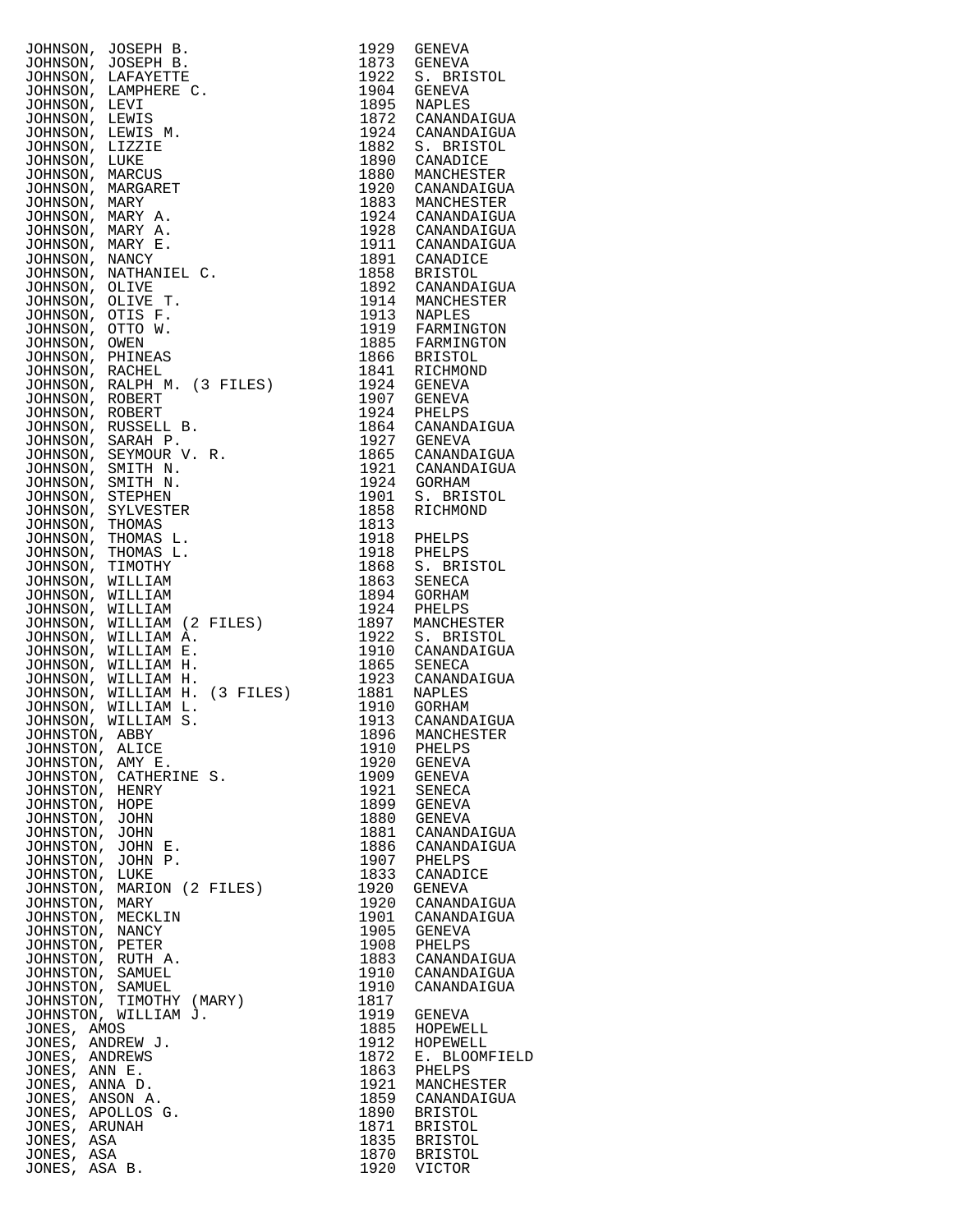|                               | JONES, AUGUSTUS<br>JONES, AUSTIN A.         | 1885<br>1913 | GENEVA<br>BRISTOL               |
|-------------------------------|---------------------------------------------|--------------|---------------------------------|
|                               | JONES, BRIDGET                              |              | 1908 CANANDAIGUA                |
|                               | JONES, CARL A.                              |              | 1899 HOPEWELL                   |
|                               | JONES, CHARLES                              | 1902         | CANANDAIGUA                     |
|                               | JONES, CHARLES B.<br>JONES, DAVID B.        |              | 1907 MANCHESTER<br>1918 BRISTOL |
|                               | JONES, DENISON                              |              | 1925 GORHAM                     |
|                               | JONES, EDITH W.                             | 1902         | GORHAM                          |
| JONES, EDWARD                 | JONES, EDWARD A.                            | 1864<br>1890 | CANANDAIGUA<br>NAPLES           |
| JONES, ELIJAH                 |                                             | 1885         | BRISTOL                         |
| JONES, ELIZA                  |                                             |              | 1879 BRISTOL                    |
|                               | JONES, ELIZABETH W.                         |              | 1919 BRISTOL                    |
|                               | JONES, ELNATHAN<br>JONES, EPHRAIM           |              | 1834 BRISTOL<br>1845 BRISTOL    |
| JONES, EZRA                   |                                             |              | 1842 PHELPS                     |
| JONES, EZRA                   |                                             |              | 1888 PHELPS                     |
|                               | JONES, FRANK A. (2 FILES)<br>JONES, HARRIET |              | 1928 HOLCOMB<br>1871 PHELPS     |
|                               | JONES, HENRY W.                             |              | 1870 MANCHESTER                 |
| JONES, HORACE                 |                                             |              | 1909 BRISTOL                    |
|                               | JONES, HOWARD P.                            | $1922$ HALL  | 1919 PHELPS                     |
|                               | JONES, HOWARD P.<br>JONES, HOWARD P.        | 1922         | SENECA                          |
|                               | JONES, ISABELLA K.                          | 1907         | GENEVA                          |
| JONES, JAMES                  |                                             |              | 1907 MANCHESTER                 |
| JONES, JAY                    | JONES, JAMES R.                             |              | 1929 CANANDAIGUA<br>1906 SENECA |
| JONES, JOHN                   |                                             | 1857         | PHELPS                          |
| JONES, JOHN                   |                                             |              | 1859 GORHAM                     |
|                               | JONES, JOHN F.                              | 1921<br>1890 | YOUNGSTOWN, OHI<br>VICTOR       |
| JONES, JOSEPH                 | JONES, JOHN S.                              | 1929         | GENEVA                          |
|                               | JONES, JOSEPH C.                            |              | 1916 CANANDAIGUA                |
|                               | JONES, KATHERINE B.                         | 1923         | SENECA                          |
|                               | JONES, LEONARD H.<br>JONES, LUCY A.         |              | 1897 BRISTOL<br>1911 BRISTOL    |
|                               | JONES, MARGARET                             |              | 1891 BRISTOL                    |
| JONES, MARY                   |                                             | 1861         | PHELPS                          |
|                               | JONES, MARY B.<br>JONES, MARY H.            |              | 1891 BRISTOL<br>1927 HOPEWELL   |
| JONES, MYRON                  |                                             |              | 1864 CANANDAIGUA                |
|                               | JONES, NANCY J.                             |              | 1927 CANANDAIGUA                |
|                               | JONES, NATHALIA M.                          |              | 1926 BRISTOL<br>1825 MANCHESTER |
| JONES, NATHAN<br>JONES, OLIVE |                                             |              | 1907 BRISTOL                    |
|                               | JONES, PHILETUS                             |              | 1889 CANANDAIGUA                |
| JONES, PHOEBE                 |                                             | 1881         | <b>BRISTOL</b>                  |
| JONES,                        | JONES, PROSSER<br>RHODA A.                  | 1911<br>1905 | SENECA<br>PHELPS                |
| JONES,                        | RICHARD                                     | 1821         | GORHAM                          |
|                               | JONES, RICHARD H.                           | 1915         | HOPEWELL                        |
| JONES,                        | RICHARD R.<br>JONES, ROSWELL E.             | 1834<br>1914 | PHELPS<br>E. BLOOMFIELD         |
| JONES,                        | S. JUDSON                                   | 1918         | GORHAM                          |
| JONES, SAMUEL                 |                                             | 1907         | CANANDAIGUA                     |
| JONES,                        | SAMUEL L.<br>JONES, SARAH A.                | 1892<br>1886 | GENEVA<br>CANANDAIGUA           |
| JONES,                        | SUSANNA                                     | 1863         | HOPEWELL                        |
|                               | JONES, SYLVANUS                             | 1846         | <b>BRISTOL</b>                  |
| JONES,                        | THOMAS C.                                   | 1886         | HOPEWELL                        |
| JONES,                        | JONES, WILLIAM<br>WILLIAM H.                | 1825<br>1870 | VICTOR<br>SENECA                |
|                               | JONES, ZEBULON                              | 1846         | BRISTOL                         |
| JOPSON,                       | FLORENCE D.                                 | 1908         | CANANDAIGUA                     |
|                               | JOPSON, HERBERT C.<br>JOPSON, JOHN M.       | 1929<br>1908 | CANANDAIGUA<br>CANANDAIGUA      |
| JOPSON,                       | MARK                                        | 1918         | CANANDAIGUA                     |
| JORDAN,                       | BENJAMIN                                    | 1875         | SENECA                          |
|                               | JORDAN, CATHARINE H.                        | 1929         | GENEVA                          |
| JORDAN, JOHN<br>JORDAN,       | PATRICK                                     | 1846<br>1930 | MANCHESTER<br>GENEVA            |
| JORDON,                       | SALLIE S.                                   | 1904         | GENEVA                          |
| JORDON, SUSAN                 |                                             | 1897         | CANANDAIGUA                     |
| JOSLIN,                       | ALMIRA E.<br>JOSLIN, CHARLES F.             | 1906<br>1912 | CANANDAIGUA<br>FARMINGTON       |
|                               | JOSLIN, LOUISA A.                           | 1923         | FARMINGTON                      |
|                               | JOSLYN, CHARLES S.                          | 1877         | PHELPS                          |
|                               | JOSLYN, IRA L.<br>JOSLYN, MARY A.           | 1872<br>1892 | PHELPS<br>PHELPS                |
|                               |                                             |              |                                 |

| 1885                                              | GENEVA                                                                          |
|---------------------------------------------------|---------------------------------------------------------------------------------|
| 1913                                              | <b>BRISTOL</b>                                                                  |
| 1908                                              | CANANDAIGUA                                                                     |
| 1899                                              | HOPEWELL                                                                        |
| 1902                                              | CANANDAIGUA                                                                     |
| 1907<br>1918<br>1925<br>1902<br>1864<br>1890      | MANCHESTER<br><b>BRISTOL</b><br>GORHAM<br>GORHAM<br>CANANDAIGUA                 |
| 1885<br>1879<br>1919<br>1834<br>1845              | NAPLES<br>BRISTOL<br><b>BRISTOL</b><br>BRISTOL<br>RRISTOL<br>BRISTOL<br>BRISTOL |
| 1842<br>1888<br>1870<br>1909                      | PHELPS<br>PHELPS<br>1928 HOLCOMB<br>1871 PHELPS<br>MANCHESTER<br>BRISTOL        |
| 1919<br>1022                                      | PHELPS<br>HALL                                                                  |
| 1922                                              | SENECA                                                                          |
| 1922                                              | GENEVA                                                                          |
| 1907                                              | 1907 MANCHESTER<br>1929 CANANDAIGUA                                             |
| 1906                                              | SENECA                                                                          |
| 1857                                              | PHELPS                                                                          |
| 1859                                              | GORHAM                                                                          |
| 1921                                              | YOUNGSTOWN, OHI                                                                 |
| 1890<br>1929<br>1916<br>1923<br>1897<br>1911      | VICTOR<br>GENEVA<br>CANANDAIGUA<br>SENECA<br><b>BRISTOL</b><br><b>BRISTOL</b>   |
| 1891<br>1861<br>1891<br>1927<br>$\frac{15}{1864}$ | <b>BRISTOL</b><br>PHELPS<br><b>BRISTOL</b><br>HOPEWELL                          |
| 1927<br>1926<br>1825<br>1907<br>1889              | CANANDAIGUA<br>CANANDAIGUA<br>BRISTOL<br>MANCHESTER<br>BRISTOL<br>CANANDAIGUA   |
| 1881                                              | <b>BRISTOL</b>                                                                  |
| 1911                                              | SENECA                                                                          |
| 1905                                              | PHELPS                                                                          |
| 1821                                              | GORHAM                                                                          |
| 1915                                              | HOPEWELL                                                                        |
| 1834                                              | PHELPS                                                                          |
| 1914                                              | E. BLOOMFIELD                                                                   |
| 1918                                              | GORHAM                                                                          |
| 1907                                              | CANANDAIGUA                                                                     |
| 1892                                              | GENEVA                                                                          |
| 1886                                              | CANANDAIGUA                                                                     |
| 1863                                              | HOPEWELL                                                                        |
| 1846                                              | <b>BRISTOL</b>                                                                  |
| 1886                                              | HOPEWELL                                                                        |
| 1825                                              | VICTOR                                                                          |
| 1870                                              | <b>SENECA</b>                                                                   |
| 1846                                              | <b>BRISTOL</b>                                                                  |
| 1908                                              | CANANDAIGUA                                                                     |
| 1929                                              | CANANDAIGUA                                                                     |
| 1908                                              | CANANDAIGUA                                                                     |
| 1918                                              | CANANDAIGUA                                                                     |
| 1875                                              | SENECA                                                                          |
| 1929                                              | GENEVA                                                                          |
| 1846                                              | MANCHESTER                                                                      |
| 1930                                              | GENEVA                                                                          |
| 1904                                              | GENEVA                                                                          |
| 1897                                              | CANANDAIGUA                                                                     |
| 1906                                              | CANANDAIGUA                                                                     |
| 1912                                              | FARMINGTON                                                                      |
| 1923                                              | FARMINGTON                                                                      |
| 1877                                              | PHELPS                                                                          |
| 1872                                              | PHELPS                                                                          |
|                                                   | 1892 PHELPS                                                                     |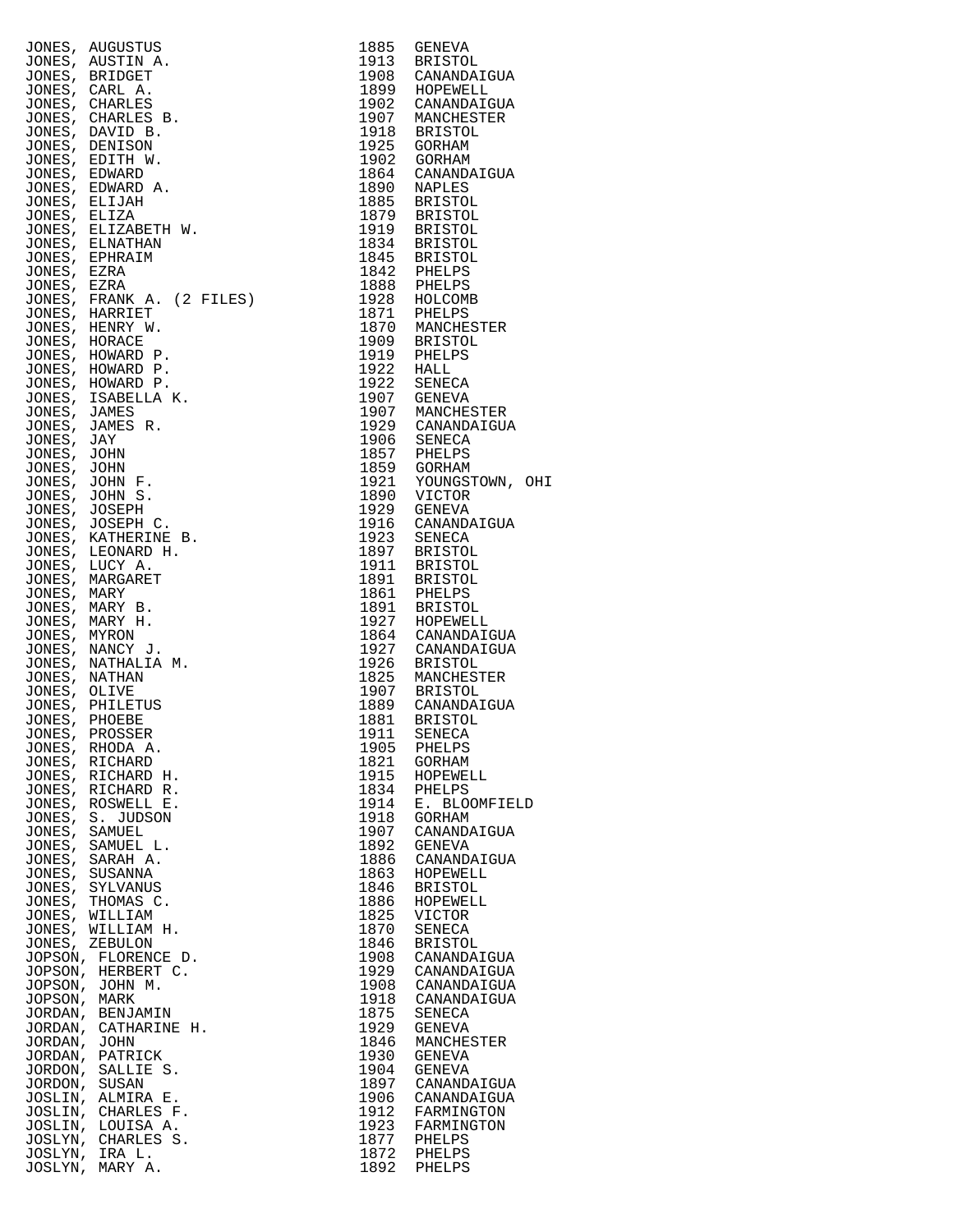JOYCE, JOHANNA 1915 PHELPS<br>JOYCE, JOHN 1916 FARMINGTON JOYCE, JOHN 1916 FARMINGTON JOYCE, JOHN (2 FILES) 1919 GENEVA JOYCE, MARY 1921 CANANDAIGUA JOYCE, MAURICE 1924 PHELPS JOYCE, MICHAEL 1930 CANANDAIGUA JOYNER, GURDON 1857 PHELPS JUDD, CALVIN I. 1889 MANCHESTER JUDD, LEVI 1830 SENECA JUDD, LEVI<br>JUDD, LEVI<br>JUDD, WILLIAM P.<br>JUDGE, MARY JUDD, WILLIAM P. 1858 E. BLOOMFIELD JUDGE, MARY 1918 CANANDAIGUA JUDGE, THOMAS 1911 CANANDAIGUA JUDSON, CHARLES A. 1867 NEW HAVEN, CT. JUDSON, EPHRAIM 1818 MILTON,SARATOGA JUNE, JOSHUA 1862 PHELPS JUNE, SARAH 1895 PHELPS JUPITER, ANTHONY 1872 SENECA JUPITER, HARVEY 1866 SENECA KANAUSS, WEALTHY 1886 MANCHESTER KANE, CATHRINE.<br>
KANE, DANIEL 1914 GANAND<br>
KANE, DANIEL 1919 GENEVA<br>
1924 GENEVA KANE, DANIEL 1924 GENEVA KANE, ELLEN 1925 GENEVA KANE, JAMES 1923 CANANDAIGUA KANE, JOHN 1915 GENEVA KANE, JOHN 1930 PHELPS KANE, MARY A. 1923 GENEVA KANE, SARAH E. 1918 CANANDAIGUA KANE, THOMAS A.<br>KANE, THOMAS C. KANE, THOMAS C. 1927 GENEVA KANOUSE, ABRAM 1903 PHELPS KANOUSE, CONRAD 1851 MANCHESTER KANOUSE, MARY E. 1917 PHELPS KANOUTS, JOHN 1857 MANCHESTER KARNES, JAMES 1921 NAPLES KATAMIER, DARWIN A. 1924 FARMINGTON KATKAMIER, HENRY B. 1926 FARMINGTON KAUFMAN, MARQUIS (2 FILES) 1876 S. BRISTOL KAUFMAN, MARY 1922 CANANDAIGUA KAVENEY, ANNA 1917 E. BLOOMFIELD KAVENY, WILLIAM 1910 E. BLOOMFIELD KEAN, BENJAMIN F. 1929 SENECA KEAR, ANNA M. 1894 CANANDAIGUA KEARNEY, HANNAH 1908 GORHAM KEATING, JAMES 1891 MANCHESTER KEATING, JOHN (2 FILES) 1909 GENEVA KEATING, KATE 1928 CLIFTON SPRINGS KEATING, MARGARET 1913 VICTOR KEATING, MARY A. 1909 GENEVA KEAVENY, MARY 1906 GORHAM KEAVNEY, KATE 1922 GORHAM KEEFE, ELLEN 1928 VICTOR KEEFE, MAURICE 1929 VICTOR KEEFE, PIERCE 1913 VICTOR KEELER, RACHEL E. 1904 NAPLES KEENER, HENRY 1869 PHELPS KEHL, CHARLES(KARL KUL) 1918 FARMINGTON KEHOE, MARY 1886 MANCHESTER KEHR, JOHN 1924 GENEVA KEILTY, MICHAEL J. (7 FILES) 1931 GENEVA KEILY, JAMES E. 1919 CANANDAIGUA KEITH, JOHN F. 1929 E. BLOOMFIELD KEITH, JOHN P. 1917 GENEVA KEITH, LORA M. 1895 S. BRISTOL KEITH, LUCINDA C. 1929 GENEVA KEITH, MARY S. B. (3 FILES) 1905 PHELPS KELAHER, STEPHEN 1901 CANANDAIGUA KELEHER, DANIEL 1891 GENEVA KELIHER, DENNIS J. 1915 CANANDAIGUA KELLEHER (KELLIHER), CATHERINE 1930 GENEVA KELLEHER, BRIDGET M. 1922 GENEVA KELLEHER, HONORA 1924 GENEVA KELLEHER, JOHN D. 1928 GENEVA KELLEHER, MARGARET E. 1930 GENEVA KELLEHER, MARY 1904 SENECA KELLEHER, MARY E. 1930 GENEVA KELLEHER, TIMOTHY<br>KELLEHER, WILLIAM KELLEHER, WILLIAM 1930 SENECA KELLER, JACOB 1909 MANCHESTER

1914 CANANDAIGUA<br>1919 GENEVA KELLER, PATIENCE 1920 E. BLOOMFIELD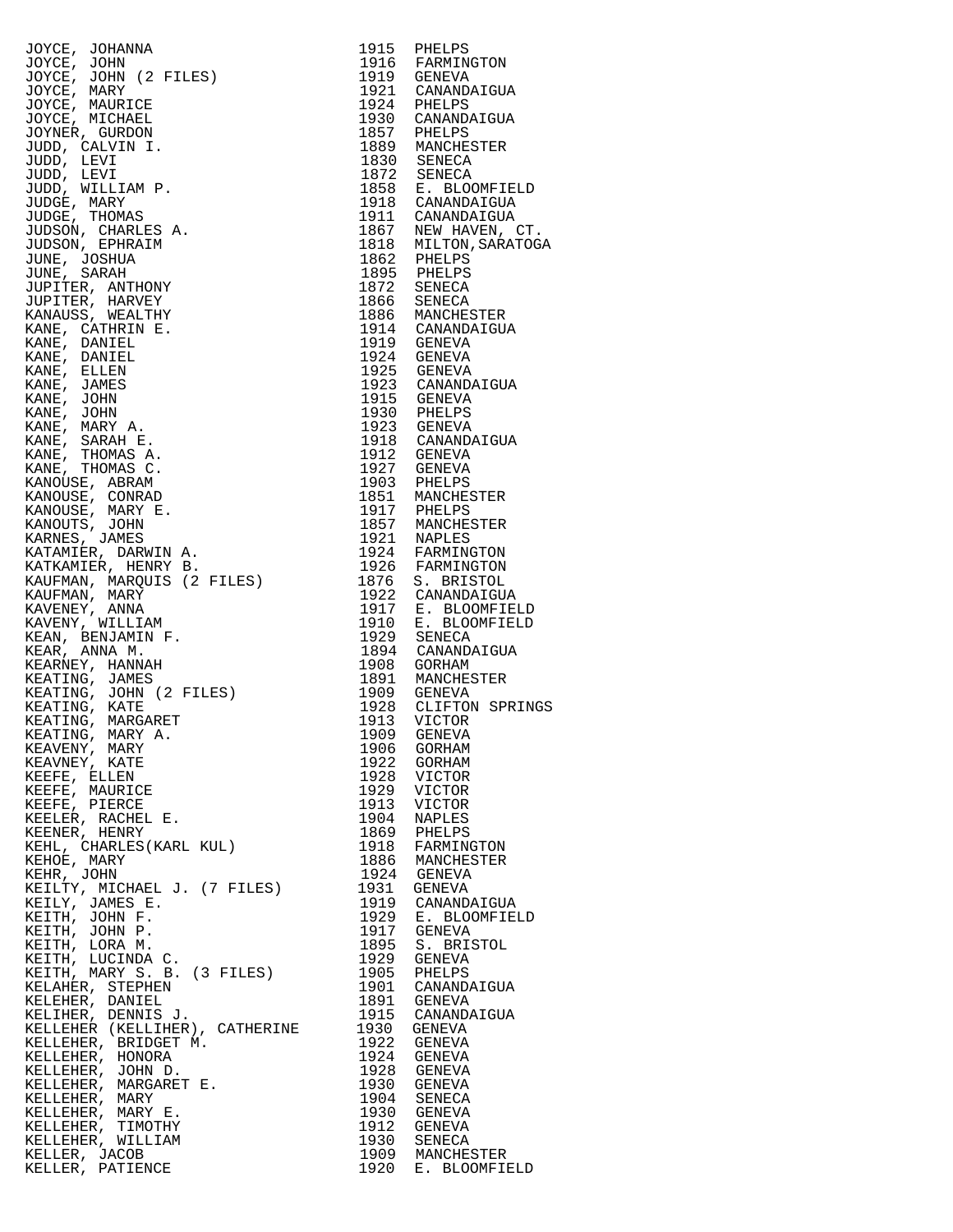KELLEY, CORNELIUS S.<br>
KELLEY, EDWARD
1899
GORHAM KELLEY, EDWARD KELLEY, HANNAH<br>KELLEY, HENRY<br>KELLEY, JAMES<br>TILLEY, JAMES KELLEY, HENRY 1874 CANANDAIGUA KELLEY, JAMES 1867 CANADICE KELLEY, LUTHER 1857 SENECA KELLEY, MARY E. 1922 GENEVA KELLEY, MICHAEL 1886 CANANDAIGUA KELLIHER (KELLEHER), CATHERINE 1930 GENEVA KELLNER, ROSA T. 1908 GENEVA KELLOGG, AARON 1856 E. BLOOMFIELD KELLOGG, ALEXANDER 1863 CANANDAIGUA KELLOGG, AUGUSTUS W. 1879 GENEVA KELLOGG, CALEB S. 1877 W. BLOOMFIELD KELLOGG, CLARA P. 1897 MANCHESTER KELLOGG, CURTIS A. 1880 VICTOR KELLOGG, EDNA S. 1892 E. BLOOMFIELD KELLOGG, GEORGE B. 1896 GENEVA KELLOGG, HENRY 1856 MANCHESTER KELLOGG, HENRY (2 FILES) 1898 MANCHESTER KELLOGG, HENRY W. 1904 CANANDAIGUA KELLOGG, HIRAM H. 1922 GENEVA KELLOGG, HORACE 1819 PHELPS KELLOGG, MARY E. 1926 GENEVA KELLOGG, OTIS W. 1928 GLENDALE, CA KELLOGG, PERMELIA 1887 E. BLOOMFIELD KELLOGG, SETH 1828 CANANDAIGUA KELLOGG, SOPHIA 1895 W. BLOOMFIELD KELLOGG, WILLIAM 1879 E. BLOOMFIELD KELLOGG, WILLIAM H. 1899 PHELPS KELLOW, MARY A. 1914 GENEVA KELLSY, SOLOMON D. 1874 S. BRISTOL KELLY, ALBERT 1897 MANCHESTER KELLY, ANN M. (2 FILES) 1929 PHELPS KELLY, BARBARA 1924 CANANDAIGUA KELLY, BRIDGET 1887 PHELPS KELLY, BRIDGET 1920 CANANDAIGUA KELLY, CALEB O. 1908 PHELPS KELLY, FRANCIS P. 1912 GENEVA KELLY, HANNAH 1908 GENEVA KELLY, ISABELLA 1922 GENEVA KELLY, JAMES 1916 RICHMOND KELLY, JOHN 1917 GENEVA KELLY, JOHN 1923 PHELPS KELLY, JOHN B. 1926 W. BLOOMFIELD KELLY, JOHN H. (2 FILES) 1928 CANANDAIGUA KELLY, JOHN L. 1930 RICHMOND KELLY, LAWRENCE 1911 RICHMOND KELLY, MARGARET 1894 CANANDAIGUA KELLY, MARTHA A. 1913 GORHAM KELLY, MARY F. 1891 SENECA KELLY, NANCY 1916 RICHMOND KELLY, PATRICK 1879 GENEVA KELSEY, MARY E. 1882 SENECA KENDALL, ALMA 1879 MANCHESTER KENDALL, ERNEST R. 1926 SHORTSVILLE KENDALL, HENRY (3 FILES) 1896 E. BLOOMFIELD KENDALL, MAUDE A. 1924 GENEVA KENDALL, SOPHRONIA L.(2 FILES) 0 KENDALL, WALTER C. 1924 GENEVA KENEDY, THOMAS (HANNAH) 1818 RICHMOND KENFIELD, J. TUTTLE 1930 NAPLES KENFIELD, JESSE L. 1924 NAPLES KENFIELD, JOHN 1881 NAPLES KENNEDY, ANNIE 1913 CANANDAIGUA KENNEDY, BENJAMIN S. 1912 GENEVA KENNEDY, EMMA O. 1918 GENEVA KENNEDY, FRANCIS M. 1916 NAPLES KENNEDY, FRANK G. 1895 GENEVA KENNEDY, JAMES 1903 SENECA KENNEDY, JAMES 1903 GORHAM KENNEDY, JAMES 1906 W. BLOOMFIELD KENNEDY, JAMES M. (2 FILES) 1924 GENEVA KENNEDY, JOHN M. 1922 SENECA KENNEDY, JOHN W. 1910 E. BLOOMFIELD KENNEDY, MARGARET T. 1926 GENEVA KENNEDY, MARTHA 1908 SENECA KENNEDY, MARTHA 1998 SENECA<br>
KENNEDY, MICHAEL 1899 MANCHESTER<br>
KENNEDY, ROBERT M. 1930 GENEVA KENNEDY, ROBERT M. 1930 GENEVA KENNEDY, SARAH E.<br>KENNEDY, THOMAS

KENNEDY, THOMAS 1929 GORHAM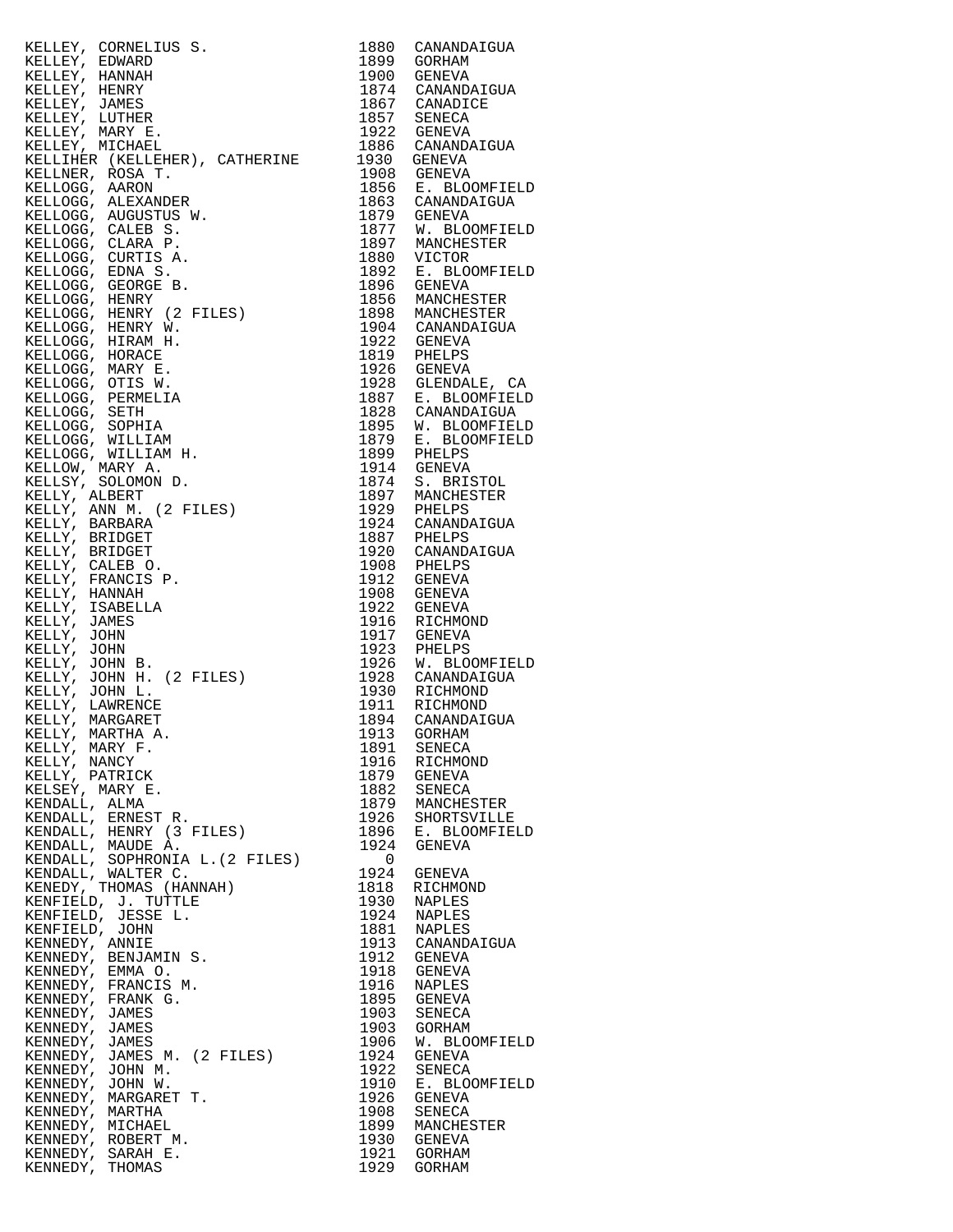| KENNEDY, WILLIAM H.                                                                                                                                                                                                                                                                                                                              |      |                                                 |
|--------------------------------------------------------------------------------------------------------------------------------------------------------------------------------------------------------------------------------------------------------------------------------------------------------------------------------------------------|------|-------------------------------------------------|
|                                                                                                                                                                                                                                                                                                                                                  |      | 1921 VICTOR                                     |
| KENNELLY, MARY                                                                                                                                                                                                                                                                                                                                   |      | 1918 CANANDAIGUA                                |
|                                                                                                                                                                                                                                                                                                                                                  |      |                                                 |
| KENNELLY, MICHAEL J.                                                                                                                                                                                                                                                                                                                             |      | 1927 CANANDAIGUA<br>1849 SENECA                 |
| KENNEY, CHARLES                                                                                                                                                                                                                                                                                                                                  |      |                                                 |
| KENNEY, ELIZA G.                                                                                                                                                                                                                                                                                                                                 |      | 1878 GENEVA                                     |
|                                                                                                                                                                                                                                                                                                                                                  |      |                                                 |
| KENNEY, FRANK                                                                                                                                                                                                                                                                                                                                    |      | 1927 MANCHESTER                                 |
| KENNEY, WILLIAM T.                                                                                                                                                                                                                                                                                                                               |      |                                                 |
| KENNY, ANNA                                                                                                                                                                                                                                                                                                                                      |      | 1901 GENEVA<br>1929 GENEVA                      |
|                                                                                                                                                                                                                                                                                                                                                  |      |                                                 |
| KENNY, CATHARINE                                                                                                                                                                                                                                                                                                                                 |      |                                                 |
| KENNY, LUCINA                                                                                                                                                                                                                                                                                                                                    |      | 1878 VICTOR<br>1927 GENEVA                      |
|                                                                                                                                                                                                                                                                                                                                                  |      | 1905 GENEVA                                     |
| KENNY, MARY A.                                                                                                                                                                                                                                                                                                                                   |      |                                                 |
| KENOUS, JOHN C.                                                                                                                                                                                                                                                                                                                                  |      | 1850 PHELPS                                     |
| KENSLE, JAMES                                                                                                                                                                                                                                                                                                                                    |      | 1857 VICTOR<br>1909 BRISTOL                     |
|                                                                                                                                                                                                                                                                                                                                                  |      |                                                 |
| KENT, CELESTIA M.                                                                                                                                                                                                                                                                                                                                |      |                                                 |
| KENT, CHARLOTTE                                                                                                                                                                                                                                                                                                                                  |      | 1906 GENEVA                                     |
| KENT, ENOS                                                                                                                                                                                                                                                                                                                                       |      |                                                 |
|                                                                                                                                                                                                                                                                                                                                                  |      |                                                 |
| KENT, HANNAH J.                                                                                                                                                                                                                                                                                                                                  |      |                                                 |
| KENT, JOHN                                                                                                                                                                                                                                                                                                                                       |      | 1876 GENEVA<br>1920 PHELPS<br>1913 BRISTOL      |
| KENT, LELAND D.                                                                                                                                                                                                                                                                                                                                  |      | 1928 GENEVA                                     |
|                                                                                                                                                                                                                                                                                                                                                  |      |                                                 |
| KENT, PHINEAS                                                                                                                                                                                                                                                                                                                                    |      | 1891 BRISTOL                                    |
| KENT, ROY H.                                                                                                                                                                                                                                                                                                                                     |      |                                                 |
|                                                                                                                                                                                                                                                                                                                                                  |      | 1929 GENEVA<br>1929 GENEVA<br>1920 BRISTOL      |
| KENT, SARAH G. P.                                                                                                                                                                                                                                                                                                                                |      |                                                 |
| KENTS, JOHN                                                                                                                                                                                                                                                                                                                                      |      | 1835 BRISTOL                                    |
| KENYON, CHARLES H.                                                                                                                                                                                                                                                                                                                               |      | 1923 MANCHESTER                                 |
|                                                                                                                                                                                                                                                                                                                                                  |      |                                                 |
| KENYON, CYRENA                                                                                                                                                                                                                                                                                                                                   |      | 1899 MANCHESTER                                 |
| KENYON, SAMUEL W.                                                                                                                                                                                                                                                                                                                                |      | 1902 RICHMOND                                   |
| $\verb KEOGH ,$ ANNE                                                                                                                                                                                                                                                                                                                             |      | 1888 GENEVA                                     |
|                                                                                                                                                                                                                                                                                                                                                  |      |                                                 |
| KEOGH, JAMES                                                                                                                                                                                                                                                                                                                                     |      | 1888 GENEVA                                     |
| KEOUGH, JOHN                                                                                                                                                                                                                                                                                                                                     |      | 1894 CANANDAIGUA                                |
| KEOUGH, PATRICK                                                                                                                                                                                                                                                                                                                                  |      | 1833 SENECA                                     |
|                                                                                                                                                                                                                                                                                                                                                  |      |                                                 |
| KEPPEL, SARAH A.                                                                                                                                                                                                                                                                                                                                 |      | 1894 GENEVA                                     |
| KERR, MARY                                                                                                                                                                                                                                                                                                                                       |      | 1930 GORHAM                                     |
| KERR, THOMAS                                                                                                                                                                                                                                                                                                                                     |      | 1889 SENECA<br>1827 PALMYRA<br>1918 CANANDAIGUA |
|                                                                                                                                                                                                                                                                                                                                                  |      |                                                 |
| KERR, WILLIAM                                                                                                                                                                                                                                                                                                                                    |      |                                                 |
| KERSHAW, ELIZA                                                                                                                                                                                                                                                                                                                                   |      |                                                 |
|                                                                                                                                                                                                                                                                                                                                                  |      | 1910 CANANDAIGUA                                |
| KERSHAW, JOHN                                                                                                                                                                                                                                                                                                                                    |      |                                                 |
| KERSKIE, FREDERICK                                                                                                                                                                                                                                                                                                                               |      | 1929 HOPEWELL<br>1826 CAMILLUS,                 |
| KESLAR, SUSANNAH                                                                                                                                                                                                                                                                                                                                 |      |                                                 |
|                                                                                                                                                                                                                                                                                                                                                  |      |                                                 |
| KESSLER, GEORGE                                                                                                                                                                                                                                                                                                                                  |      | 1876 W. BLOOMFIELD                              |
| KESTE, SARAH C.                                                                                                                                                                                                                                                                                                                                  |      | 1919 GENEVA                                     |
| KESTER, FRANK                                                                                                                                                                                                                                                                                                                                    |      | 1928 MANCHESTER                                 |
|                                                                                                                                                                                                                                                                                                                                                  |      |                                                 |
| KETCH, LEWIS                                                                                                                                                                                                                                                                                                                                     |      | 1878 NAPLES                                     |
| KETCHAM, BENJAMIN                                                                                                                                                                                                                                                                                                                                |      | 1846 FARMINGTON                                 |
|                                                                                                                                                                                                                                                                                                                                                  |      |                                                 |
|                                                                                                                                                                                                                                                                                                                                                  |      |                                                 |
| KETCHAM, BENJAMIN                                                                                                                                                                                                                                                                                                                                |      | 1876 GORHAM                                     |
|                                                                                                                                                                                                                                                                                                                                                  |      |                                                 |
| KETCHAM, CHLOE P.                                                                                                                                                                                                                                                                                                                                |      | 1889 FARMINGTON                                 |
| KETCHAM, CYNTHIA A.                                                                                                                                                                                                                                                                                                                              |      | 1894 VICTOR                                     |
| KETCHAM, EDNA B.                                                                                                                                                                                                                                                                                                                                 |      |                                                 |
| KETCHAM, ELNORA S.                                                                                                                                                                                                                                                                                                                               |      | 1904 E. BLOOMFIELD<br>1930 GORHAM               |
|                                                                                                                                                                                                                                                                                                                                                  |      |                                                 |
| KETCHAM, EMMALINE A.                                                                                                                                                                                                                                                                                                                             | 1912 | GORHAM                                          |
| IRM H.<br>HAMEL J.<br>ES<br>C.<br>C.<br>AM T.<br>INE<br>C.<br>C.<br>AM.<br>J.<br>C.<br>C.<br>C.<br>C.<br>C.<br>AM L W.<br>CK<br>CK<br>A L W.<br>CK<br>CK<br>A L W.<br>CERICK<br>CK<br>CK<br>A L W.<br>CERICK<br>CR A L M L A L R A L M L A L R A L M L A R A L M L A R A L M L GERICK<br>CC.<br>C.<br>M M M H H R R L H H R<br>KETCHAM, ERWIN S. |      | 1914 GORHAM                                     |
| KETCHAM, FRANCIS G.                                                                                                                                                                                                                                                                                                                              | 1885 | VICTOR                                          |
|                                                                                                                                                                                                                                                                                                                                                  |      |                                                 |
| KETCHAM, JAMES                                                                                                                                                                                                                                                                                                                                   | 1901 | GORHAM                                          |
| KETCHUM, ALBERT                                                                                                                                                                                                                                                                                                                                  | 1901 | VICTOR                                          |
| KETCHUM, ALICE M.                                                                                                                                                                                                                                                                                                                                | 1922 | BRISTOL                                         |
|                                                                                                                                                                                                                                                                                                                                                  |      |                                                 |
| KETCHUM, CHARLES N.                                                                                                                                                                                                                                                                                                                              | 1917 | VICTOR                                          |
| KETCHUM, EUGENE H.                                                                                                                                                                                                                                                                                                                               | 1917 | VICTOR                                          |
| KETCHUM, JANE E.                                                                                                                                                                                                                                                                                                                                 | 1911 | <b>BRISTOL</b>                                  |
|                                                                                                                                                                                                                                                                                                                                                  |      |                                                 |
| KETCHUM, JARED                                                                                                                                                                                                                                                                                                                                   | 1817 |                                                 |
| KETCHUM, JESSE W.                                                                                                                                                                                                                                                                                                                                | 1925 | CANANDAIGUA                                     |
| KETCHUM, JOHN A.                                                                                                                                                                                                                                                                                                                                 | 1887 | BRISTOL                                         |
|                                                                                                                                                                                                                                                                                                                                                  |      |                                                 |
| KETCHUM, LEWIS                                                                                                                                                                                                                                                                                                                                   | 1835 | VICTOR                                          |
| KETCHUM, MARIA W.                                                                                                                                                                                                                                                                                                                                | 1921 | CANANDAIGUA                                     |
| KETCHUM, NANCY                                                                                                                                                                                                                                                                                                                                   | 1901 | VICTOR                                          |
|                                                                                                                                                                                                                                                                                                                                                  |      |                                                 |
| KETCHUM, NELSON                                                                                                                                                                                                                                                                                                                                  | 1876 | <b>VICTOR</b>                                   |
| KETCHUM, SARAH L.                                                                                                                                                                                                                                                                                                                                | 1927 | VICTOR                                          |
| KETCHUM, SEYMOUR                                                                                                                                                                                                                                                                                                                                 | 1890 | VICTOR                                          |
|                                                                                                                                                                                                                                                                                                                                                  |      |                                                 |
| KETTERER, CARRIE L.                                                                                                                                                                                                                                                                                                                              | 1926 | SENECA                                          |
| KETTERER, GEORGE F.                                                                                                                                                                                                                                                                                                                              | 1921 | SENECA                                          |
| KEYES, ADDIE M.                                                                                                                                                                                                                                                                                                                                  | 1929 | CLIFTON SPRINGS                                 |
|                                                                                                                                                                                                                                                                                                                                                  |      |                                                 |
| KEYES, BENJAMIN W. (2 FILES)                                                                                                                                                                                                                                                                                                                     | 1894 | GENEVA                                          |
| KEYES, MINERVA                                                                                                                                                                                                                                                                                                                                   | 1895 | GENEVA                                          |
| KEYES, SARAH J                                                                                                                                                                                                                                                                                                                                   | 1911 | GENEVA                                          |
|                                                                                                                                                                                                                                                                                                                                                  |      |                                                 |
| KEYSER (KISOR), WILLIAM                                                                                                                                                                                                                                                                                                                          | 1870 | CANANDAIGUA                                     |
| KIBBE, ALICE J.                                                                                                                                                                                                                                                                                                                                  | 1925 | CANANDAIGUA                                     |
| KIBBE, EDWARD                                                                                                                                                                                                                                                                                                                                    | 1827 | NAPLES                                          |
|                                                                                                                                                                                                                                                                                                                                                  |      |                                                 |
| KIBBE, ESTHER T.                                                                                                                                                                                                                                                                                                                                 | 1872 | CANANDAIGUA                                     |
| KIBBE, JAMES (SUSANNA)                                                                                                                                                                                                                                                                                                                           | 1810 | NAPLES                                          |
| KIBBE, PERSIS A.                                                                                                                                                                                                                                                                                                                                 | 1878 | CANANDAIGUA                                     |
|                                                                                                                                                                                                                                                                                                                                                  |      |                                                 |
| KIBBE, SIMEON T.                                                                                                                                                                                                                                                                                                                                 |      | 1825 CANANDAIGUA                                |
| KIBBE, WILLIAM<br>KIBBE, WILLIAM                                                                                                                                                                                                                                                                                                                 | 1841 | 1841 CANANDAIGUA<br>CANANDAIGUA                 |

| 1921         | VICTOR          |
|--------------|-----------------|
| 1918         | CANANDAIGUA     |
| 1927         | CANANDAIGUA     |
| 1849         | <b>SENECA</b>   |
| 1878         | GENEVA          |
| 1927         | MANCHESTER      |
| 1901         | GENEVA          |
| 1929         | GENEVA          |
| 1878         | VICTOR          |
| 1927         | GENEVA          |
| 1905         | <b>GENEVA</b>   |
| 1850         | PHELPS          |
| 1857         | VICTOR          |
| 1909         | <b>BRISTOL</b>  |
| 1906         | <b>GENEVA</b>   |
| 1876         | GENEVA          |
| 1920         | PHELPS          |
| 1913         | <b>BRISTOL</b>  |
| 1928         | <b>GENEVA</b>   |
| 1891         | <b>BRISTOL</b>  |
| 1929         | GENEVA          |
| 1920         | <b>BRISTOL</b>  |
| 1835         | BRISTOL         |
| 1923         | MANCHESTER      |
| 1899         | MANCHESTER      |
| 1902         | RICHMOND        |
| 1888         | <b>GENEVA</b>   |
| 1888         | <b>GENEVA</b>   |
| 1894         | CANANDAIGUA     |
| 1833         | <b>SENECA</b>   |
| 1894         | GENEVA          |
| 1930         | GORHAM          |
| 1889         | SENECA          |
| 1827         | PALMYRA         |
| 1918         | CANANDAIGUA     |
| 1910         | CANANDAIGUA     |
| 1929         | HOPEWELL        |
| 1826         | CAMILLUS,       |
| 1876         | W. BLOOMFIELD   |
| 1919         | GENEVA          |
| 1928         | MANCHESTER      |
| 1878         | <b>NAPLES</b>   |
| 1846         | FARMINGTON      |
| 1876         | GORHAM          |
| 1889         | FARMINGTON      |
| 1894         | VICTOR          |
| 1904         | E. BLOOMFIELD   |
| 1930         | GORHAM          |
| 1912         | GORHAM          |
| 1914         | GORHAM          |
| 1885         | VICTOR          |
| 1901         | GORHAM          |
| 1901         | VICTOR          |
| 1922         | <b>BRISTOL</b>  |
| 1917         | VICTOR          |
| 1917<br>1911 | VICTOR          |
| 1817         | <b>BRISTOL</b>  |
| 1925         | CANANDAIGUA     |
| 1887         | <b>BRISTOL</b>  |
| 1835         | VICTOR          |
| 1921         | CANANDAIGUA     |
| 1901         | VICTOR          |
| 1876         | VICTOR          |
| 1927         | VICTOR          |
| 1890         | VICTOR          |
| 1926         | SENECA          |
| 1921         | SENECA          |
| 1929         | CLIFTON SPRINGS |
| 1894         | GENEVA          |
| 1895         | GENEVA          |
| 1911         | <b>GENEVA</b>   |
| 1870         | CANANDAIGUA     |
| 1925         | CANANDAIGUA     |
| 1827         | NAPLES          |
| 1872         | CANANDAIGUA     |
| 1810         | NAPLES          |
| 1878         | CANANDAIGUA     |
| 1825         | CANANDAIGUA     |
| 1841         | CANANDAIGUA     |
| 1841         | CANANDAIGUA     |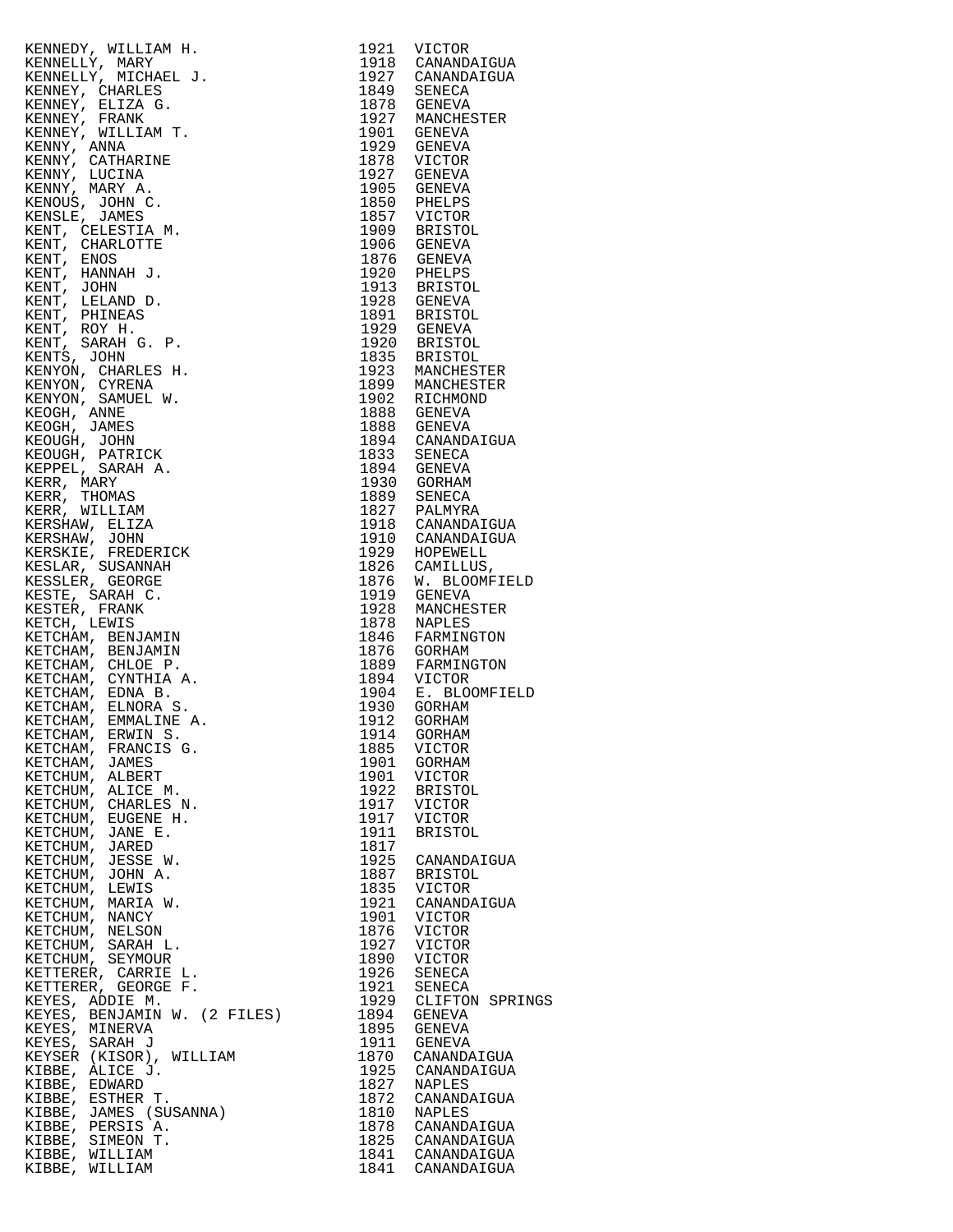| KIBBE, WILLIAM B.                                         | 1888 | CANANDAIGUA                 |
|-----------------------------------------------------------|------|-----------------------------|
| KIDDER, LINDSLEY A.                                       | 1922 | NAPLES                      |
|                                                           |      |                             |
| KIDMAN, NETTIE C.                                         | 1929 | SOUTH BRISTOL               |
| KILBOURNE, LUMAN                                          | 1857 | W. BLOOMFIELD               |
| KILBOURNE, RHODA                                          |      | 1822 BLOOMFIELD             |
|                                                           |      |                             |
| KILDEA, REDMOND                                           | 1885 | CANANDAIGUA                 |
| KILGORE, SARAH                                            |      | 1899 W. BLOOMFIELD          |
| KILHAM, LEONARD C. (1 OF                                  |      | 1916 MANCHESTER             |
|                                                           |      |                             |
| KILHAM, LEONARD C. (2 OF                                  |      | 1916 MANCHESTER             |
| KILKELLY, MARY                                            |      | 1897 CANANDAIGUA            |
| KILLIPS, ROBERT                                           |      | 1894 CANANDAIGUA            |
|                                                           |      |                             |
| KIMBAL, DANIEL                                            |      | 1821 PALMYRA                |
| KIMBALL, ELIZABETH                                        |      | 1858 W. BLOOMFIELD          |
| KIMBALL, MARIA                                            |      | 1859 CANADICE               |
|                                                           |      |                             |
| KIMBER, CHARLES                                           |      | 1888 CANANDAIGUA            |
| KIMBER, ELLEN                                             |      | 1909 CANANDAIGUA            |
|                                                           |      |                             |
| KIMBER, ISAAC N.                                          |      | 1917 BRISTOL<br>1855 NAPLES |
| KIMBER, WILLIAM                                           |      |                             |
| KIMBLE, ENOS                                              |      | 1897 HOPEWELL               |
|                                                           |      |                             |
| KIMMITT, MARY                                             |      | 1893 GENEVA                 |
| KIMMITT, MARY E.                                          |      | 1889 GENEVA                 |
| KING, ABBIE                                               |      | 1907 PHELPS                 |
|                                                           |      |                             |
| KING, ADELBERT H.                                         |      | 1925 MANCHESTER             |
| KING, ALBERT C.                                           |      | 1899 PHELPS                 |
| KING, AMAZIAH                                             |      | 1828 MANCHESTER             |
|                                                           |      |                             |
| KING, ANNA                                                |      | 1909 MANCHESTER             |
| KING, CALVIN                                              |      | 1871 PHELPS                 |
| KING, DAVID H.                                            |      | 1902 CANANDAIGUA            |
|                                                           |      |                             |
| KING, ELLEN                                               |      | 1927 CANANDAIGUA            |
| KING, HARSEY                                              | 1929 | STANLEY                     |
| KING, HAVEY                                               |      | 1872 MANCHESTER             |
|                                                           |      |                             |
| KING, HENRY (1 OF 2)                                      |      | 1904 GENEVA                 |
| KING, HENRY (2 OF 2)                                      |      | 1904 GENEVA                 |
|                                                           |      | 1925 MANCHESTER             |
| KING, HERBERT N.                                          |      |                             |
| KING, IRVING D.                                           |      | 1899 PHELPS                 |
| KING, ISAIAH F.                                           | 1929 | SOUTH BRISTOL               |
| KING, JANE                                                |      | 1888 CANANDAIGUA            |
|                                                           |      |                             |
| KING, JOHN                                                |      | 1881 NAPLES                 |
| KING, JOSEPH                                              |      | 1880 PHELPS                 |
| KING, JOSHUA B.                                           |      | 1834 MANCHESTER             |
|                                                           |      |                             |
| KING, KENDALL                                             |      | 1869 PHELPS                 |
| KING, LORENZO F.                                          |      | 1878 MANCHESTER             |
| KING, LOTTIE M.                                           |      | 1880 GENEVA                 |
|                                                           |      |                             |
| KING, MARTHA S.                                           | 1859 | SENECA                      |
| KING, MARY A.                                             |      | 1883 HOPEWELL               |
| KING, MARY A.                                             |      | 1918 GENEVA                 |
|                                                           |      |                             |
| KING, OSCAR F.                                            |      | 1921 PHELPS                 |
| ETH<br>.<br>.<br>OF 2)<br>OF 2)<br>.<br>.<br>KING, SAMUEL | 1872 | SODUS                       |
| KING, SARAH W.                                            | 1919 | FARMINGTON                  |
|                                                           |      |                             |
| KING, SYLVESTER S.                                        |      | 1864 PHELPS                 |
| KING, WILLIAM                                             | 1870 | CANANDAIGUA                 |
| KING, WILLIAM J. (2)                                      | 1904 | GENEVA                      |
| KINGSBURY, ABBIE S.E.                                     | 1891 | E. BLOOMFIELD               |
|                                                           |      |                             |
| KINGSBURY, ALANTHA                                        | 1891 | <b>BRISTOL</b>              |
| KINGSBURY, GEORGE W. (2)                                  |      | 1897 PHELPS                 |
| KINGSBURY, HAMPTON                                        | 1895 | CANANDAIGUA                 |
| KINGSBURY, JOHN J.D.                                      | 1914 | E. BLOOMFIELD               |
|                                                           |      |                             |
| KINGSLAND, EDWARD                                         | 1894 | GENEVA                      |
| KINGSLEY, ALMA                                            | 1878 | MANCHESTER                  |
| KINGSLEY, BRADFORD                                        | 1890 | HOPEWELL                    |
|                                                           |      |                             |
| KINGSLEY, CAROLINE L.                                     | 1886 | HOPEWELL                    |
| KINGSLEY, JOSEPH                                          | 1894 | HOPEWELL                    |
| KINGSTON, ANNIE                                           |      | 1918 CANANDAIGUA            |
|                                                           |      |                             |
| KINLEY, SARAH J.                                          | 1913 | MANCHESTER                  |
| KINLEY, THOMAS                                            | 1903 | MANCHESTER                  |
| KINNAN, JASPER J.                                         |      | 1917 CANANDAIGUA            |
|                                                           |      |                             |
| KINNE, PEABODY                                            | 1826 | NAPLES                      |
| KINNEAR, LUCRETIA E.                                      | 1909 | CLIFTON SPRINGS             |
| KINNEY, ALMIRA B.                                         | 1901 | GENEVA                      |
|                                                           |      |                             |
| KINNEY, JEANNETTE H.                                      | 1883 | GENEVA                      |
| KINNEY, L. RALPH                                          | 1930 | GENEVA                      |
| KINNEY, MARGARET                                          | 1906 | VICTOR                      |
|                                                           |      |                             |
| KINNEY, MELANETHON                                        | 1924 | GENEVA                      |
| KINNEY, MICHAEL                                           | 1881 | VICTOR                      |
| KINNEY, SAMUEL                                            | 1922 | GENEVA                      |
| KINNEY, THOMAS                                            | 1890 | MANCHESTER                  |
|                                                           |      |                             |
| KINSELLA, BRIDGET                                         | 1903 | MANCHESTER                  |
| KINSELLA, CATHERINE                                       |      | 1918 CANANDAIGUA            |
| KINSELLA, DANIEL                                          |      | 1883 MANCHESTER             |
|                                                           |      |                             |
| KINSELLA, JOHN J.                                         |      | 1887 CANANDAIGUA            |
| KINSELLA, MARTIN                                          | 1894 | MANCHESTER                  |

| 1888         | CANANDAIGUA                              |
|--------------|------------------------------------------|
| 1922<br>1929 | NAPLES                                   |
| 1857         | SOUTH BRISTOL<br>W. BLOOMFIELD           |
| 1822         | <b>BLOOMFIELD</b>                        |
| 1885         | CANANDAIGUA                              |
| 1899         | W. BLOOMFIELD                            |
| 1916         | MANCHESTER                               |
| 1916<br>1897 | MANCHESTER                               |
| 1894         | CANANDAIGUA<br>CANANDAIGUA               |
| 1821         | PALMYRA                                  |
| 1858         | W. BLOOMFIELD                            |
| 1859         | CANADICE                                 |
| 1888         | CANANDAIGUA                              |
| 1909<br>1917 | CANANDAIGUA                              |
| 1855         | <b>BRISTOL</b><br>NAPLES                 |
| 1897         | HOPEWELL                                 |
| 1893         | <b>GENEVA</b>                            |
| 1889         | <b>GENEVA</b>                            |
| 1907         | PHELPS                                   |
| 1925<br>1899 | MANCHESTER                               |
| 1828         | PHELPS<br>MANCHESTER                     |
| 1909         | MANCHESTER                               |
| 1871         | PHELPS                                   |
| 1902         | CANANDAIGUA                              |
| 1927         | CANANDAIGUA                              |
| 1929<br>1872 | STANLEY                                  |
| 1904         | MANCHESTER<br><b>GENEVA</b>              |
| 1904         | <b>GENEVA</b>                            |
| 1925         | MANCHESTER                               |
| 1899         | PHELPS                                   |
| 1929         | SOUTH BRISTOL                            |
| 1888         | CANANDAIGUA                              |
| 1881<br>1880 | NAPLES<br>PHELPS                         |
| 1834         | MANCHESTER                               |
| 1869         | PHELPS                                   |
| 1878         | MANCHESTER                               |
| 1880         | <b>GENEVA</b>                            |
| 1859         | SENECA                                   |
| 1883<br>1918 | HOPEWELL<br><b>GENEVA</b>                |
| 1921         | PHELPS                                   |
| 1872         | SODUS                                    |
| 1919         | FARMINGTON                               |
| 1864         | PHELPS                                   |
| 1870<br>1904 | CANANDAIGUA<br>GENEVA                    |
| 1891         | $E$ .<br><b>BLOOMFIELD</b>               |
| 1891         | <b>BRISTOL</b>                           |
| 1897         | PHELPS                                   |
| 1895         | CANANDAIGUA                              |
| 1914<br>1894 | <b>BLOOMFIELD</b><br>Ε.<br><b>GENEVA</b> |
| 1878         | MANCHESTER                               |
| 1890         | HOPEWELL                                 |
| 1886         | HOPEWELL                                 |
| 1894         | HOPEWELL                                 |
| 1918<br>1913 | CANANDAIGUA                              |
| 1903         | MANCHESTER<br>MANCHESTER                 |
| <b>1917</b>  | CANANDAIGUA                              |
| 1826         | NAPLES                                   |
| 1909<br>1901 | CLIFTON SPRINGS                          |
|              | GENEVA                                   |
| 1883<br>1930 | GENEVA                                   |
| 1906         | <b>GENEVA</b><br>VICTOR                  |
| 1924         | <b>GENEVA</b>                            |
| 1881         | VICTOR                                   |
| 1922         | <b>GENEVA</b>                            |
| 1890         | MANCHESTER                               |
| 1903<br>1918 | MANCHESTER                               |
| 1883         | CANANDAIGUA<br>MANCHESTER                |
|              | CANANDAIGUA                              |
| 1887<br>1894 | MANCHESTER                               |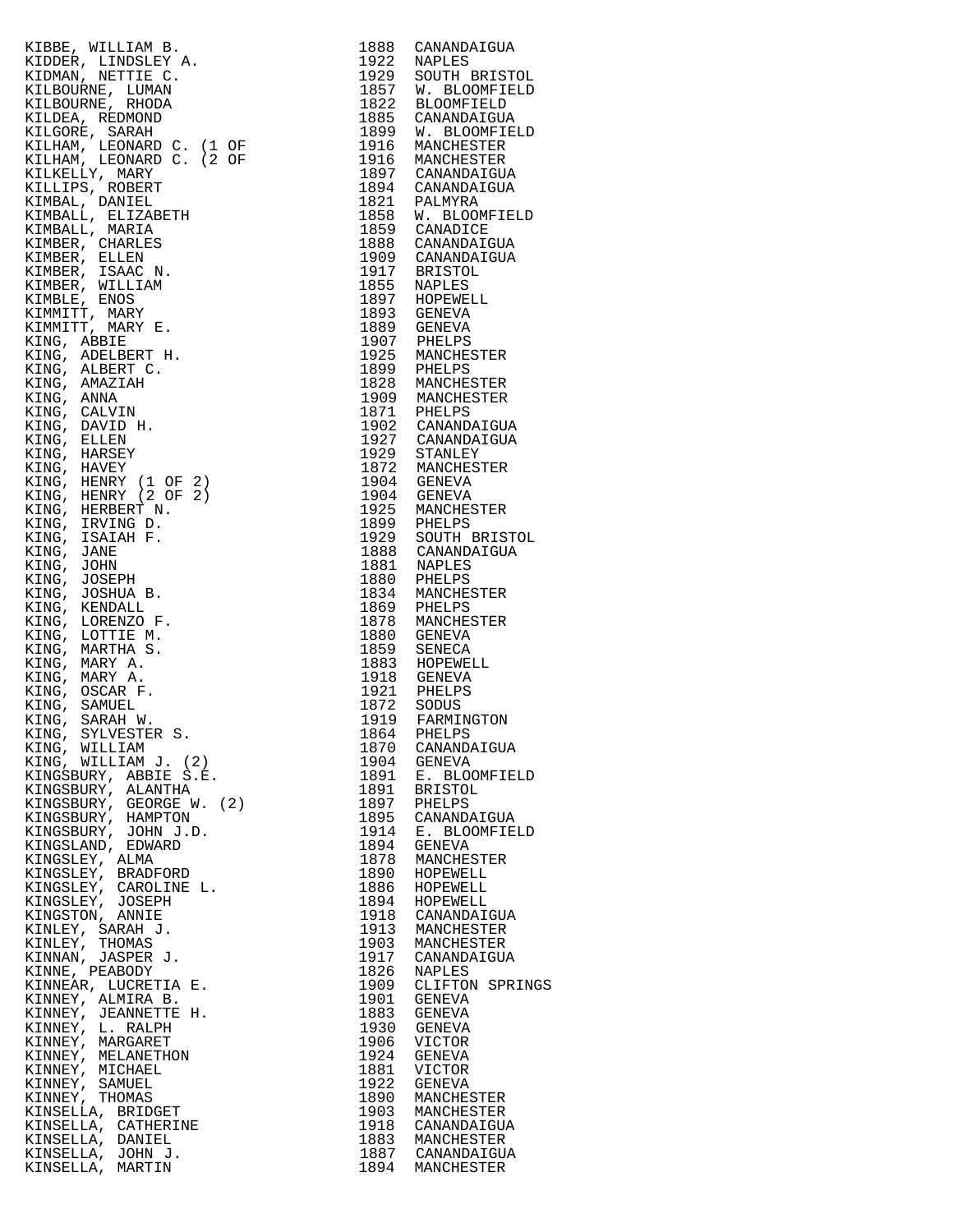KINSELLA, MICHAEL J. 1916 CANANDAIGUA KINSELLA, THOMAS 1905 CANANDAIGUA KINSELLA, MICHAEL J.<br>
KINSELLA, THOMAS 1905 CANANDAIGUA<br>
KINSMAN, THOMAS 1867 CANANDAIGUA<br>
KINYON, BETSEY 1877 RICHMOND<br>
KINYON, GILBERT 1865 RICHMOND<br>
KINYON, GILBERT 1865 RICHMOND KINYON, BETSEY 1877 RICHMOND KINYON, GILBERT 1865 RICHMOND KINYON, MABEL E. 1916 RICHMOND KIPP, CHARLES 1921 GENEVA KIPP, DELIA W. 1928 GENEVA KIPP, EDWARD 1897 OGLE CO., IL KIPP, ELIZA 1892 MANCHESTER KIPP, JOSEPH B. 1872 MANCHESTER KIPP, MARIA A. 1926 MANCHESTER KIPP, NICHOLAS N. 1878 GENEVA KIPPEN, GEORGE (5) 1895 GENEVA KIPPEN, MARGARET (1 OF 2) 1925 GENEVA KIPPEN, MARGARET (2 OF 2) 1925 GENEVA KIRKHAM, MARY W. 1911 CANANDAIGUA KIRKMIRE, GENEVIEVE 1922 NAPLES KIRKPATRICK, FRANCES 1912 CANANDAIGUA KIRKPATRICK, JAMES 1915 HOPEWELL KIRTLAND, CAROLINE M.(2) 1923 KIRTLAND, DORANCE L. 1885 PHELPS KIRWAN, FRANCIS C. 1895 GENEVA KISOR (KEYSER), WILLIAM 1870 CANANDAIGUA KISOR, EDITH 1921 HOPEWELL KISOR, JOHN 1886 GORHAM KISOR, MARY E. 1903 HOPEWELL KISOR, SARAH A. 1906 CANANDAIGUA KISTNER, FRANK M. 1930 NAPLES KISTNER, PHILIP 1921 NAPLES KITNEY, MERCY 1910 GENEVA KITTERIDGE, JOHN 1804 EASTON KLEINLE, JOSEPH 1920 CANANDAIGUA KLESS, ADELIA 1915 CLIFTON SPRINGS KLESS, CHARLES P. 1917 CLIFTON SPRINGS KLINEFELLER, JOHN 1914 E. BLOOMFIELD KLINGENBERGER, CASPER 1912 NAPLES KLINGENBERGER, RUDOLPH G. 1926 NAPLES KLOPFER, ANNA B. 1916 GENEVA KLOPFER, CHARLES B. 1925 GENEVA KLOPFER, JOHN 1885 GENEVA KLOPFER, MARTHA 1922 GENEVA KLOPFER, SARAH J. 1905 GENEVA KLOPFER, WILLIAM 1903 GENEVA KLUBE, GUSTAVE 1877 GENEVA KLUBE, HENRY J. 1908 GENEVA KLUG, CHARLES 1920 GENEVA KLUG, KATHARINE 1920 GENEVA KNAAK, WILLIAM 1927 VICTOR KNAPP, ALICE S. 1922 GENEVA KNAPP, AMOS 1830 HOPEWELL KNAPP, B. FRANKLIN 1906 HOPEWELL KNAPP, CATHERINE 1886 FARMINGTON KNAPP, CELINA T.<br>KNAPP, CHARLES W.<br>KNAPP, DAVID KNAPP, CHARLES W. 1919 CANANDAIGUA KNAPP, DAVID 1856 HOPEWELL KNAPP, H. EDSON 1897 SHORTSVILLE KNAPP, HENRY 1883 CANANDAIGUA KNAPP, HENRY F. 1904 HOPEWELL KNAPP, HENRY U. 1914 MANCHESTER KNAPP, JAMES 1824 HOPEWELL KNAPP, JAMES<br>KNAPP, JAMES C.<br>KNAPP, JAMES H. KNAPP, JOHN 1881 PHELPS KNAPP, JULIA H. 1920 VICTOR KNAPP, LEONARD 1867 MANCHESTER KNAPP, LEONARD<br>KNAPP, LEONARD H.<br>KNAPP, LUCENA KNAPP, LUCENA 1887 FARMINGTON KNAPP, MAHALA 1889 HOPEWELL KNAPP, MARTHA A. 1919 RICHMOND KNAPP, MARTHA L. 1919 NAPLES KNAPP, MARY B. 1911 HOPEWELL KNAPP, MARY E. 1902 MANCHESTER KNAPP, OLIVE 1926 CANANDAIGUA KNAPP, OLIVER W. 1920 HOPEWELL KNAPP, ROWLEY H. 1912 RICHMOND<br>
KNAPP, SAMUEL 1856 CANANDAI<br>
KNAPP, SAMUEL 1899 CANANDAI KNAPP, SAMUEL 1856 CANANDAIGUA KNAPP, SAMUEL 1899 CANANDAIGUA KNAPP, WILLIAM 1875 BRISTOL KNAPP, ZEBULON W.

1824 HOPEWELL<br>1910 GENEVA<br>1897 NAZARETH, PA 1881 RHELPS<br>1897 HOPEWELL<br>1920 VICTOR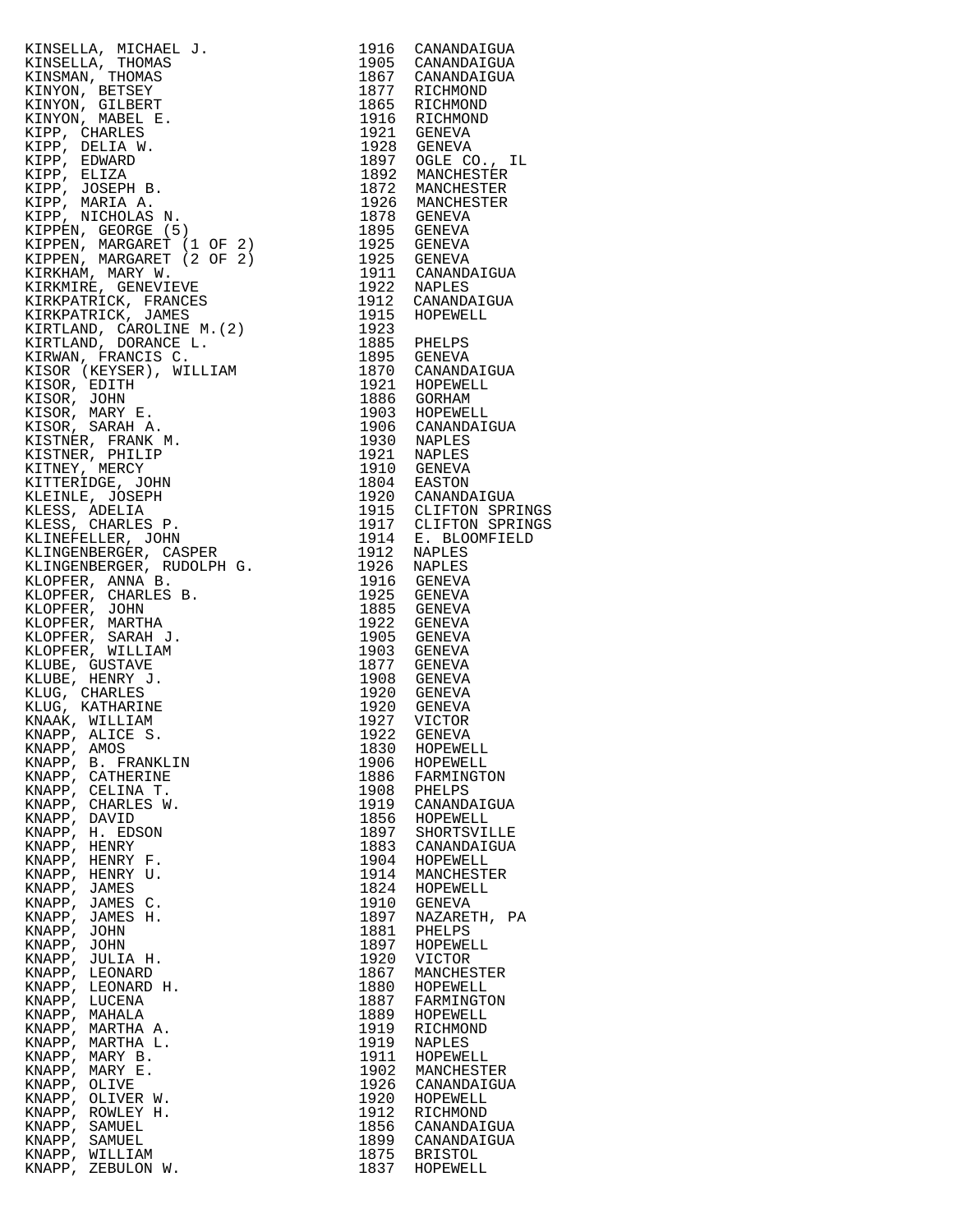| KNAUER, CHRISTIANE (1872)<br>RAMER, RUDOLPH (1973)<br>RAMER, RUDOLPH (1973)<br>RAMERS, JOSEPH A. 1989)<br>RAMERS (2002)<br>RAMERS (2002)<br>RAMERS (2002)<br>RAMERS (2002)<br>RAMERS (2002)<br>RAMERS (2002)<br>RAMERS (2002)<br>RAMERS (2002)<br>RAMERS (2002)<br>R |      |                                    |
|----------------------------------------------------------------------------------------------------------------------------------------------------------------------------------------------------------------------------------------------------------------------|------|------------------------------------|
|                                                                                                                                                                                                                                                                      |      |                                    |
|                                                                                                                                                                                                                                                                      |      |                                    |
|                                                                                                                                                                                                                                                                      |      |                                    |
|                                                                                                                                                                                                                                                                      |      |                                    |
|                                                                                                                                                                                                                                                                      |      |                                    |
|                                                                                                                                                                                                                                                                      |      |                                    |
|                                                                                                                                                                                                                                                                      |      |                                    |
|                                                                                                                                                                                                                                                                      |      |                                    |
|                                                                                                                                                                                                                                                                      |      |                                    |
|                                                                                                                                                                                                                                                                      |      |                                    |
|                                                                                                                                                                                                                                                                      |      |                                    |
|                                                                                                                                                                                                                                                                      |      |                                    |
|                                                                                                                                                                                                                                                                      |      |                                    |
|                                                                                                                                                                                                                                                                      |      |                                    |
|                                                                                                                                                                                                                                                                      |      |                                    |
|                                                                                                                                                                                                                                                                      |      |                                    |
|                                                                                                                                                                                                                                                                      |      |                                    |
|                                                                                                                                                                                                                                                                      |      |                                    |
|                                                                                                                                                                                                                                                                      |      |                                    |
|                                                                                                                                                                                                                                                                      |      |                                    |
|                                                                                                                                                                                                                                                                      |      |                                    |
|                                                                                                                                                                                                                                                                      |      |                                    |
|                                                                                                                                                                                                                                                                      |      |                                    |
|                                                                                                                                                                                                                                                                      |      |                                    |
|                                                                                                                                                                                                                                                                      |      |                                    |
|                                                                                                                                                                                                                                                                      |      |                                    |
|                                                                                                                                                                                                                                                                      |      |                                    |
|                                                                                                                                                                                                                                                                      |      |                                    |
|                                                                                                                                                                                                                                                                      |      |                                    |
|                                                                                                                                                                                                                                                                      |      |                                    |
|                                                                                                                                                                                                                                                                      |      |                                    |
|                                                                                                                                                                                                                                                                      |      |                                    |
|                                                                                                                                                                                                                                                                      |      |                                    |
|                                                                                                                                                                                                                                                                      |      |                                    |
|                                                                                                                                                                                                                                                                      |      |                                    |
|                                                                                                                                                                                                                                                                      |      |                                    |
|                                                                                                                                                                                                                                                                      |      |                                    |
|                                                                                                                                                                                                                                                                      |      |                                    |
|                                                                                                                                                                                                                                                                      |      |                                    |
|                                                                                                                                                                                                                                                                      |      |                                    |
|                                                                                                                                                                                                                                                                      |      |                                    |
|                                                                                                                                                                                                                                                                      |      |                                    |
|                                                                                                                                                                                                                                                                      |      |                                    |
|                                                                                                                                                                                                                                                                      |      |                                    |
|                                                                                                                                                                                                                                                                      |      |                                    |
|                                                                                                                                                                                                                                                                      |      |                                    |
|                                                                                                                                                                                                                                                                      |      |                                    |
|                                                                                                                                                                                                                                                                      |      |                                    |
|                                                                                                                                                                                                                                                                      |      |                                    |
|                                                                                                                                                                                                                                                                      |      |                                    |
| 1919 SAYRE, I<br>1907 GENEVA<br>1908 GENEVA<br>1918 CANANDAI<br>1882 CANANDAI<br>1816 RICHMOND<br>1891 BRISTOL<br>1815                                                                                                                                               |      |                                    |
| LABUFF, WILLIS E.                                                                                                                                                                                                                                                    |      |                                    |
| LACEY, ARTHUR                                                                                                                                                                                                                                                        |      | 1918 CANANDAIGUA                   |
| LACEY, CATHARINE                                                                                                                                                                                                                                                     |      | CANANDAIGUA                        |
| LACEY, EZRA                                                                                                                                                                                                                                                          |      |                                    |
| LACEY, JOHANNAH                                                                                                                                                                                                                                                      |      | RICHMOND                           |
| LACEY, LAWRENCE                                                                                                                                                                                                                                                      |      |                                    |
| LACKOR, JOHN A                                                                                                                                                                                                                                                       | 1815 |                                    |
| LACY, ELIZA                                                                                                                                                                                                                                                          |      | 1878 GENEVA                        |
|                                                                                                                                                                                                                                                                      |      | 1927 CANANDAIGUA<br>1876 GORHAM    |
|                                                                                                                                                                                                                                                                      |      |                                    |
|                                                                                                                                                                                                                                                                      | 1896 | GENEVA                             |
|                                                                                                                                                                                                                                                                      | 1927 | CANANDAIGUA                        |
|                                                                                                                                                                                                                                                                      | 1901 | VICTOR                             |
|                                                                                                                                                                                                                                                                      | 1852 | VICTOR                             |
|                                                                                                                                                                                                                                                                      | 1928 | VICTOR                             |
|                                                                                                                                                                                                                                                                      | 1904 | VICTOR                             |
|                                                                                                                                                                                                                                                                      |      |                                    |
|                                                                                                                                                                                                                                                                      |      | 1860 MANCHESTER<br>1894 MANCHESTER |
|                                                                                                                                                                                                                                                                      |      | 1917 GENEVA                        |
|                                                                                                                                                                                                                                                                      |      | 1911 VICTOR                        |
|                                                                                                                                                                                                                                                                      | 1929 | RICHMOND                           |
|                                                                                                                                                                                                                                                                      |      | 1923 GENEVA                        |
|                                                                                                                                                                                                                                                                      | 1929 | GENEVA                             |
|                                                                                                                                                                                                                                                                      |      | 1915 GENEVA                        |
|                                                                                                                                                                                                                                                                      |      | 1884 GENEVA                        |
|                                                                                                                                                                                                                                                                      |      | 1845 GORHAM                        |
|                                                                                                                                                                                                                                                                      |      | 1926 GORHAM                        |
|                                                                                                                                                                                                                                                                      |      | 1885 CANANDAIGUA                   |
|                                                                                                                                                                                                                                                                      |      |                                    |
| FILIZ.<br>FRANK .<br>JOHN , LAURA W.<br>, MARY C. (2 F1.<br>), HIRAM D, JOHN M.<br>D, JOHN M.<br>DD, JARY J.<br>DU, JACOB ADU, SARAH E.<br>AFFEY, JAMES AGUDA, DOMENICO<br>LAHEY, RICHARD AGUDA, DOMENICO<br>NHEY, RICHARD AHR, ANNA H.<br>, FRANK  THANK M.         |      | 1883 GENEVA<br>1905 DETROIT, MI    |
|                                                                                                                                                                                                                                                                      |      | 1876 GORHAM                        |
|                                                                                                                                                                                                                                                                      |      |                                    |

| 1923         | CANANDAIGUA                  |  |
|--------------|------------------------------|--|
| 1890         | RICHMOND                     |  |
| 1893         | PHELPS                       |  |
| 1912         | MANCHESTER                   |  |
| 1912<br>1923 | MANCHESTER<br>MANCHESTER     |  |
| 1928         | PHELPS                       |  |
| 1926         | <b>GENEVA</b>                |  |
| 1882         | MANCHESTER                   |  |
| 1899         | MANCHESTER                   |  |
| 1867         | MANCHESTER                   |  |
| 1873         | <b>VICTOR</b>                |  |
| 1864         | FARMINGTON                   |  |
| 1853<br>1912 | GORHAM<br>SENECA             |  |
| 1921         | GENEVA                       |  |
| 1906         | GENEVA                       |  |
| 1890         | GENEVA                       |  |
| 1930         | GENEVA                       |  |
| 1912         | GENEVA                       |  |
| 1921         | PHELPS                       |  |
| 1924<br>1907 | MANCHESTER<br>CANANDAIGUA    |  |
| 1881         | CANADICE                     |  |
| 1929         | MANCHESTER                   |  |
| 1823         | RICHMOND                     |  |
| 1887         | NAPLES                       |  |
| 1865         | PHELPS                       |  |
| 1868         | GORHAM                       |  |
| 1867<br>1902 | E. BLOOMFIELD<br>GENEVA      |  |
| 1901         | <b>GENEVA</b>                |  |
| 1913         | <b>VICTOR</b>                |  |
| 1922         | CANANDAIGUA                  |  |
| 1887         | NAPLES                       |  |
| 1881         | CANADICE                     |  |
| 1923         | MANCHESTER                   |  |
| 1912<br>1917 | CANANDAIGUA                  |  |
| 1924         | CANANDAIGUA<br><b>VICTOR</b> |  |
| 1900         | CANANDAIGUA                  |  |
| 1924         | CANANDAIGUA                  |  |
| 1926         | CANANDAIGUA                  |  |
| 1909         | PHELPS                       |  |
| 1874         | SENECA                       |  |
| 1921<br>1918 | FARMINGTON<br>VICTOR         |  |
| 1930         | CLIFTON SPRINGS              |  |
| 1919         | SAYRE, PA.                   |  |
| 1907         | <b>GENEVA</b>                |  |
| 1908         | GENEVA                       |  |
| 1918         | CANANDAIGUA                  |  |
| 1882         | CANANDAIGUA                  |  |
| 1816<br>1886 | RICHMOND                     |  |
| 1891         | <b>BRISTOL</b>               |  |
| 1815         |                              |  |
| 1878         | GENEVA                       |  |
| 1927         | CANANDAIGUA                  |  |
| 1876         | GORHAM                       |  |
| 1896         | GENEVA                       |  |
| 1927<br>1901 | CANANDAIGUA<br>VICTOR        |  |
| 1852         | VICTOR                       |  |
| 1928         | <b>VICTOR</b>                |  |
| 1904         | VICTOR                       |  |
| 1860         | MANCHESTER                   |  |
| 1894         | MANCHESTER                   |  |
| 1917         | GENEVA                       |  |
| 1911<br>1929 | VICTOR                       |  |
| 1923         | RICHMOND<br>GENEVA           |  |
| 1929         | GENEVA                       |  |
| 1915         | GENEVA                       |  |
| 1884         | GENEVA                       |  |
| 1845         | GORHAM                       |  |
| 1926         | GORHAM                       |  |
| 1885<br>1883 | CANANDAIGUA                  |  |
| 1905         | GENEVA<br>DETROIT, MI        |  |
| 1876         | GORHAM                       |  |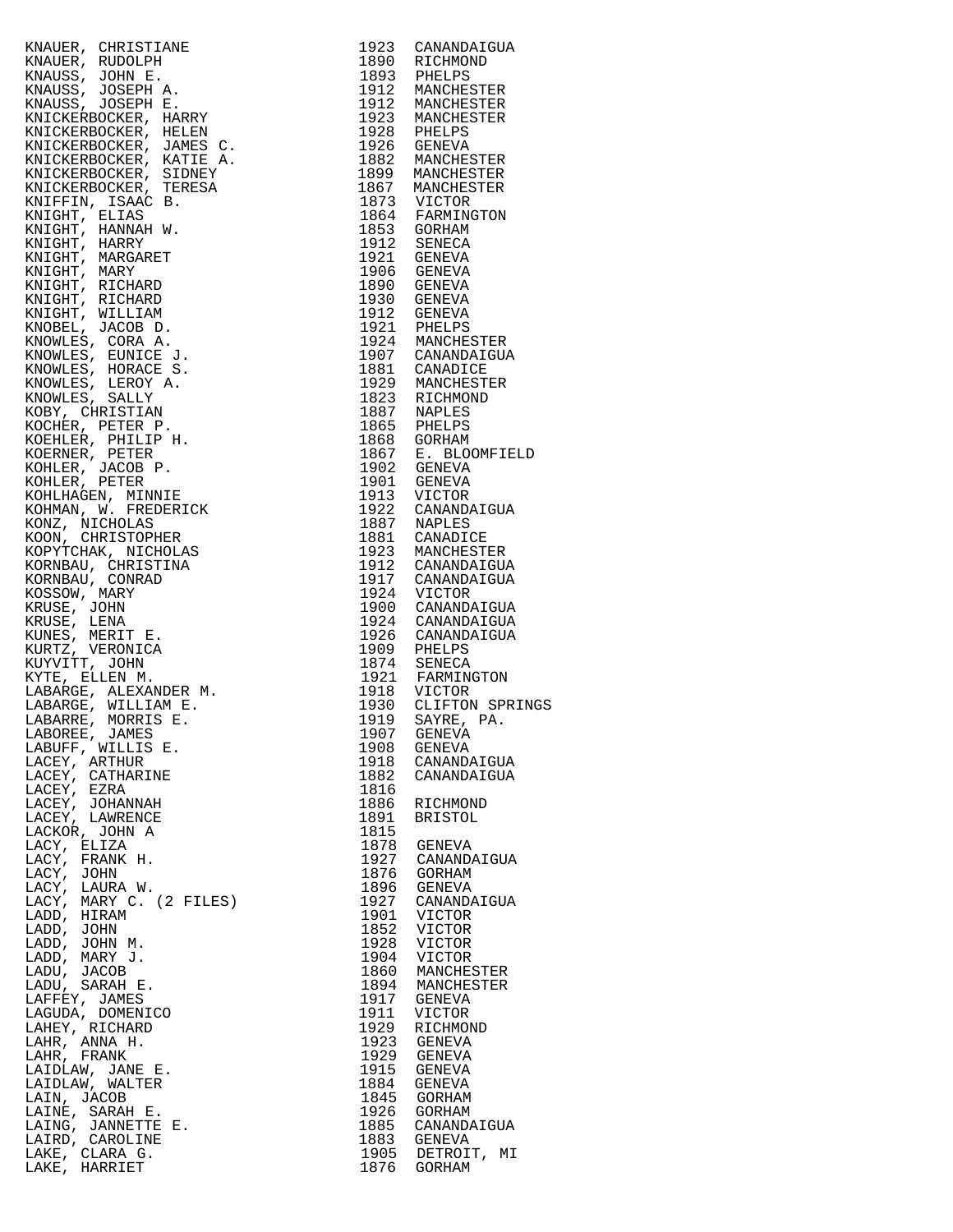LAKE, LOUISA 1908 MADISON, WS<br>
LALLY, BRIDGET F. 1921 CANANDAIGUA LALLY, BRIDGET F. 1921 CANANDAIGUA LALLY, MICHAEL 1911 PHELPS LALLY, SARAH 1913 GENEVA LAMB, AVERY G. 1910 PHELPS LAMB, CHARLES E. 1926 W. BLOOMFIELD LAMB, CHARLES E.<br>LAMB, EPENETUS<br>LAMB, ESBON B. LAMB, ESBON B. 1904 MANCHESTER LAMBERT, DULAPLAIN LAMBERT, ELIZABETH 1905 RICHMOND LAMBERT, IDA I. 1926 SENECA LAMBERT, JOHN H. 1915 GENEVA LAMBERT, MARY 1885 RICHMOND LAMBERT, OWEN 1900 CANANDAIGUA LAMBERT, THOMAS 1876 RICHMOND LAMERSON, DANIEL 1831 CANANDAIGUA LAMERSON, SUSAN 1860 GORHAM LAMON (LEMAN), WILLIAM 1901 E. BLOOMFIELD LAMOREUX, ISAAC 1846 GORHAM LAMPHIRE, JEROME, SR. 1915 CANADICE LAMPMAN, JACOB 1859 CANANDAIGUA LAMPMAN, MICHAEL 1840 CANANDAIGUA LAMPORT, FLORA A. 1925 CANANDAIGUA LAMPORT, HELEN M. 1922 CANANDAIGUA LAMPORT, JOHN 1906 CANANDAIGUA LAMPORT, NATHANIEL B. 1891 CANANDAIGUA LAMPORT, POLLY 1899 CANANDAIGUA LAMPORT, WILLIAM H. (2) 1891 CANANDAIGUA LAMUNYON, PHILLIP 1850 MANCHESTER LANDON, MARY E. 1922 PHELPS LANDON, WILLIAM 1866 PHELPS LANDSCHOOT, CHARLES 1924 MANCHESTER LANDSCHOOT, CONSTANT 1910 CLIFTON SPRINGS LANDSCHOOT, EMMA 1925 MANCHESTER LANE, CHARLES A. 1919 PHELPS LANE, DANIEL 1898 CANANDAIGUA LANE, FRANCES M. 1898 GENEVA LANE, HANNAH M. 1908 MANCHESTER LANE, HELEN 1930 PHELPS LANE, HELEN M. 1923 FARMINGTON LANE, ISHMAEL 1878 PHELPS LANE, JOHN L. 1869 VICTOR LANE, LUTHENEY 1837 VICTOR LANE, RHODA 1889 FARMINGTON LANE, SAMUEL<br>LANE, WILLIAM G. LANE, WILLIAM G. 1929 VICTOR LANG, ERNEST A. 1929 GENEVA LANGAN, CELIA<br>LANGAN, JEREMIAH LANGAN, JEREMIAH 1916 GENEVA LANGDON, AMON W. 1907 GENEVA LANGDON, ANANIAS 1883 PHELPS LANGDON, CHARLES M. 1823 MANCHESTER LANGDON, ELLA 1910 GENEVA LANGDON, JANE<br>LANGDON, JEANNETTE<br>LANGDON, MARY A. LANGDON, JEANNETTE 1929 MANCHESTER LANGDON, MARY A. 1877 PHELPS LANGDON, SAMUEL W. 1881 PHELPS LANGDON, WILLIAM J. 1889 PHELPS LANGDON, WILSON L. 1870 PHELPS LANNEGAN, MICHAEL 1866 CANANDAIGUA LANNING, SEWARD P. 1915 GENEVA LANNON, THOMAS 1899 MANCHESTER LANSING, CATHERINE O.(2) 1899 CANANDAIGUA LANSING, CINDERELLA M.(2) 1912 GENEVA LANSING, HENRY L. 1889 CANANDAIGUA LANSING, HENRY L. 1917 MILLINOCHET, MA LANSING, LUCY W. 1916 GENEVA LANSING, PETER A. 1929 FARMINGTON LAPHAM, AMY A. 1880 MANCHESTER LAPHAM, ANN 1882 FARMINGTON LAPHAM, CAMILLA 1868 FARMINGTON LAPHAM, CHARLES B. 1901 CANANDAIGUA LAPHAM, DAVID 1812 PALMYRA LAPHAM, DAVID B. 1889 FARMINGTON LAPHAM, DAVID G. 1914 VASHON ISLAND,W LAPHAM, ELBRIDGE G. (3) 1890 CANANDAIGUA LAPHAM, JANE F. 1909 S. BRISTOL LAPHAM, JOHN 1860 FARMINGTON LAPHAM, WALTON G. 1928 CANANDAIGUA LAPIIS, CHARLES 1905 MANCHESTER

LARGE, ELIZABETH 1869 MANCHESTER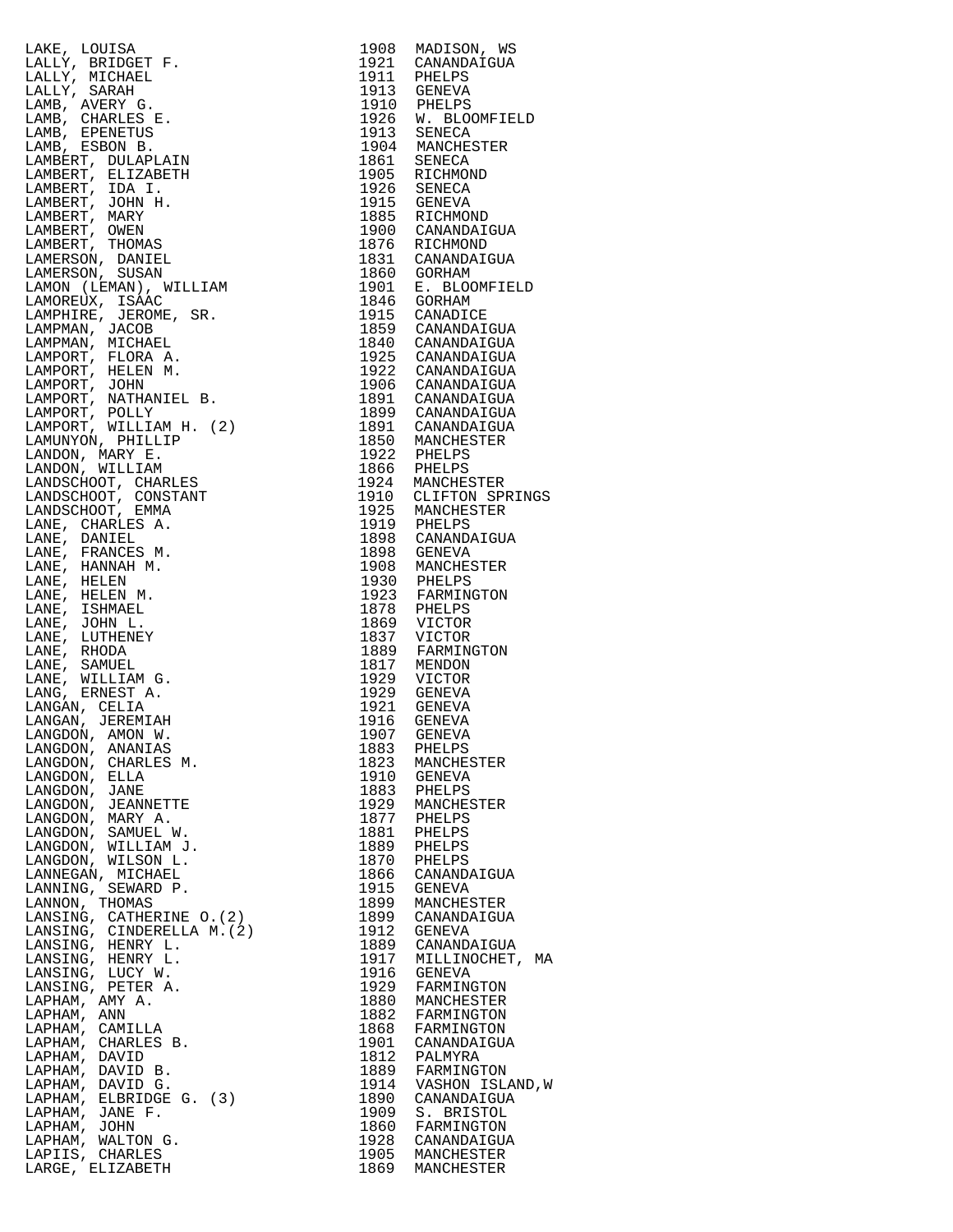| LARGE, HARRIET E. 1974<br>LARGE, HARGE, IDA E. 1974<br>LARGE, IDA E. 1975<br>LARGE, IDA E. 1975<br>LARGE, IDA E. 1976<br>LARKINS, COMELLA H. 1976<br>LARKINS, ADERBIDE E. 1976<br>LARKINS, ADERBIDE E. 1976<br>LARKINS, ADERBIDE E. 1976<br>LAR                                |      |                                                    |
|--------------------------------------------------------------------------------------------------------------------------------------------------------------------------------------------------------------------------------------------------------------------------------|------|----------------------------------------------------|
|                                                                                                                                                                                                                                                                                |      |                                                    |
|                                                                                                                                                                                                                                                                                |      |                                                    |
|                                                                                                                                                                                                                                                                                |      |                                                    |
|                                                                                                                                                                                                                                                                                |      |                                                    |
|                                                                                                                                                                                                                                                                                |      |                                                    |
|                                                                                                                                                                                                                                                                                |      |                                                    |
|                                                                                                                                                                                                                                                                                |      |                                                    |
|                                                                                                                                                                                                                                                                                |      |                                                    |
|                                                                                                                                                                                                                                                                                |      |                                                    |
|                                                                                                                                                                                                                                                                                |      |                                                    |
|                                                                                                                                                                                                                                                                                |      |                                                    |
|                                                                                                                                                                                                                                                                                |      |                                                    |
|                                                                                                                                                                                                                                                                                |      |                                                    |
|                                                                                                                                                                                                                                                                                |      |                                                    |
|                                                                                                                                                                                                                                                                                |      |                                                    |
|                                                                                                                                                                                                                                                                                |      |                                                    |
|                                                                                                                                                                                                                                                                                |      |                                                    |
|                                                                                                                                                                                                                                                                                |      |                                                    |
|                                                                                                                                                                                                                                                                                |      |                                                    |
|                                                                                                                                                                                                                                                                                |      |                                                    |
|                                                                                                                                                                                                                                                                                |      |                                                    |
|                                                                                                                                                                                                                                                                                |      |                                                    |
|                                                                                                                                                                                                                                                                                |      |                                                    |
|                                                                                                                                                                                                                                                                                |      |                                                    |
|                                                                                                                                                                                                                                                                                |      |                                                    |
|                                                                                                                                                                                                                                                                                |      |                                                    |
|                                                                                                                                                                                                                                                                                |      |                                                    |
|                                                                                                                                                                                                                                                                                |      |                                                    |
|                                                                                                                                                                                                                                                                                |      |                                                    |
|                                                                                                                                                                                                                                                                                |      |                                                    |
|                                                                                                                                                                                                                                                                                |      |                                                    |
|                                                                                                                                                                                                                                                                                |      |                                                    |
|                                                                                                                                                                                                                                                                                |      |                                                    |
|                                                                                                                                                                                                                                                                                |      |                                                    |
|                                                                                                                                                                                                                                                                                |      |                                                    |
|                                                                                                                                                                                                                                                                                |      |                                                    |
|                                                                                                                                                                                                                                                                                |      |                                                    |
|                                                                                                                                                                                                                                                                                |      |                                                    |
|                                                                                                                                                                                                                                                                                |      |                                                    |
|                                                                                                                                                                                                                                                                                |      |                                                    |
|                                                                                                                                                                                                                                                                                | 1894 | VICTOR                                             |
|                                                                                                                                                                                                                                                                                | 1909 | SENECA                                             |
|                                                                                                                                                                                                                                                                                | 1913 | GENEVA                                             |
|                                                                                                                                                                                                                                                                                | 1876 | MANCHESTER                                         |
|                                                                                                                                                                                                                                                                                |      | 1877 CANANDAIGUA<br>1888 FARMINGTON<br>1852 SENECA |
|                                                                                                                                                                                                                                                                                |      |                                                    |
|                                                                                                                                                                                                                                                                                |      | 1926 GENEVA                                        |
|                                                                                                                                                                                                                                                                                |      | 1905 GENEVA                                        |
|                                                                                                                                                                                                                                                                                |      | 1825 RICHMOND                                      |
|                                                                                                                                                                                                                                                                                |      | 1929 NAPLES<br>1887 W. BLOOMFIELD                  |
|                                                                                                                                                                                                                                                                                |      | 1857 SENECA                                        |
|                                                                                                                                                                                                                                                                                |      | 1915 GENEVA                                        |
|                                                                                                                                                                                                                                                                                |      | 1828 MANCHESTER                                    |
|                                                                                                                                                                                                                                                                                |      | 1905 CANANDAIGUA<br>1857 HOPEWELL<br>1929 GENEVA   |
|                                                                                                                                                                                                                                                                                |      |                                                    |
|                                                                                                                                                                                                                                                                                |      | 1916 CANANDAIGUA                                   |
|                                                                                                                                                                                                                                                                                | 1876 | GENEVA                                             |
|                                                                                                                                                                                                                                                                                |      | 1878 RICHMOND                                      |
|                                                                                                                                                                                                                                                                                |      | 1911 VICTOR<br>1919 CANANDAIGUA                    |
|                                                                                                                                                                                                                                                                                |      | 1929 CANADICE                                      |
|                                                                                                                                                                                                                                                                                |      | 1915 GENEVA                                        |
|                                                                                                                                                                                                                                                                                | 1893 | VICTOR                                             |
|                                                                                                                                                                                                                                                                                |      | 1928 VICTOR                                        |
| LEARY, DANIEL                                                                                                                                                                                                                                                                  | 1815 | CANANDAIGUA<br>1912 W. BLOOMFIELD                  |
| LAWRENCE, HARRIET A.<br>LAWRENCE, LEWIS W.<br>LAWRENCE, LEWIS W.<br>LAWRENCE, LORENZO R.<br>LAWRENCE, MONTEREY M.<br>LAWRENCE, SEAMAN<br>LAWRENCE, SEAMAN<br>LAWRENCE, THEODORE E.<br>LAWRENCE, THEODORE E.<br>LAWRENCE, THEODORE E.<br>LAWRENCE, THEODORE E<br>LEARY, JOHN J. |      | 1913 GENEVA                                        |
| LEBBON, ROSE H.                                                                                                                                                                                                                                                                |      | 1923 GENEVA                                        |
|                                                                                                                                                                                                                                                                                |      |                                                    |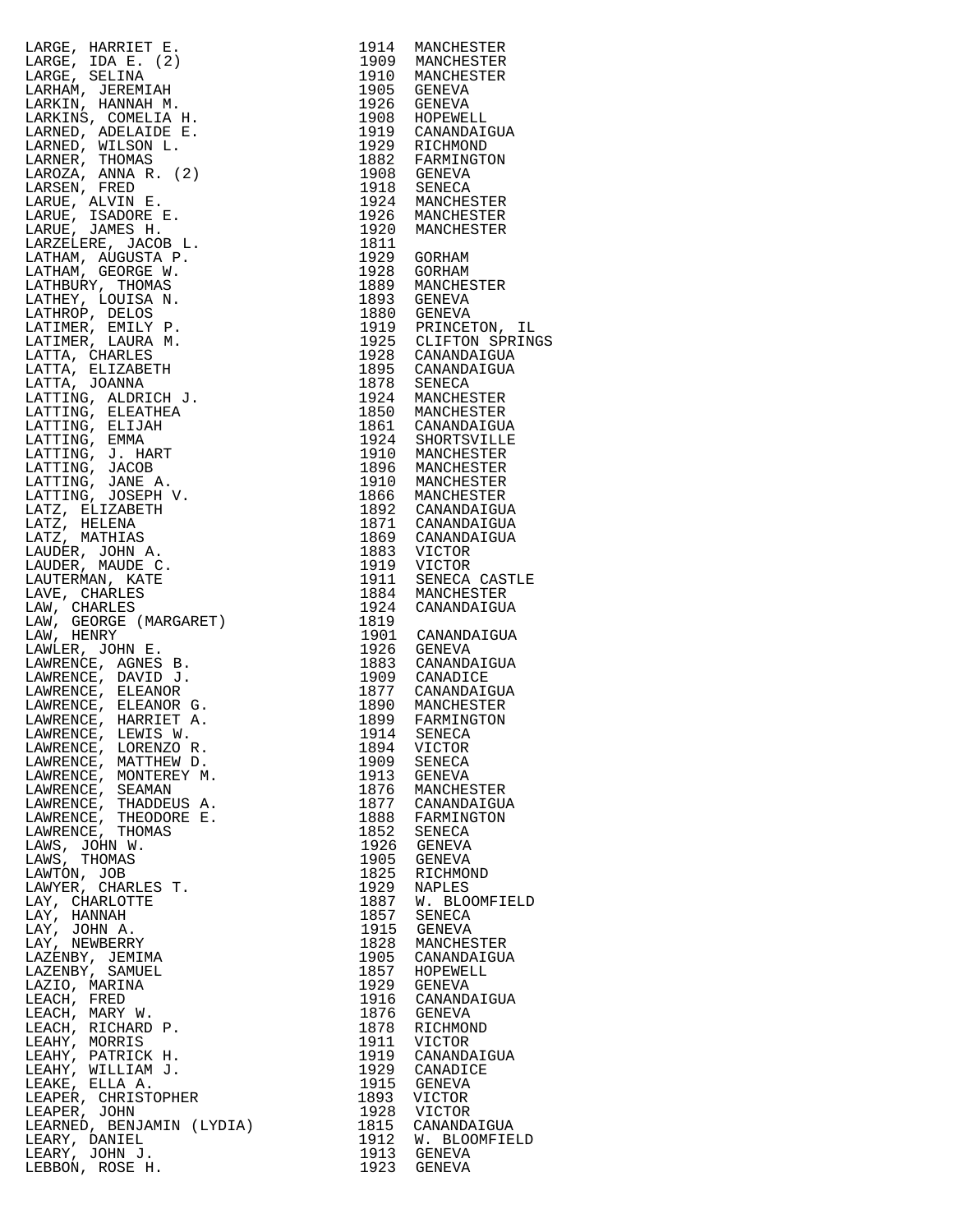LEBOUTILLIER, SARAH 1892 CLIFTON SPRINGS LEBRUN, ZOTIQUE, SR. 1929 GENEVA LEE, ABIGAIL E. 1922 MILTON, MA. LEE, ADELINE M. 1926 BRISTOL LEE, ANN E. 1879 IONIA LEE, BENJAMIN F.<br>LEE, BENJAMIN F.<br>LEE, ELLA A. LEE, BERTHA 1928 SOUTH BRISTOL LEE, ELLA A. 1926 E. BLOOMFIELD LEE, GEORGIA 1917 RICHMOND LEE, HARRIOTTE E. 1924 CANANDAIGUA LEE, HERMAN L.<br>--- 1928 BRISTOL LEE, JOHN J. 1930 SENECA LEE, MARY J. 1893 RICHMOND LEE, PATRICK (2) 1898 MANCHESTER LEE, POLLY 1887 CANANDAIGUA LEE, REYNOLD P. 1881 E. BLOOMFIELD LEE, ROBERT W. (LUCY) 1820 LEE, SALLY M. 1876 E. BLOOMFIELD LEE, SARAH A. 1911 CANANDAIGUA LEE, THADDEUS C. 1909 W. BLOOMFIELD LEE, WILLIAM A. 1899 RICHMOND LEE, WILLIAM D. 1925 NAPLES LEE, WILLIAM J. 1910 GENEVA LEECH, ELISHA F. 1890 W. BLOOMFIELD LEECH, EMILE C. W. 1898 W. BLOOMFIELD LEECH, MINERVA L. 1899 W. BLOOMFIELD LEECH, PORTER F. 1925 CANANDAIGUA LEEKIE, FRANK W. 1914 CANANDAIGUA LEESON, CLARISSA 1891 SENECA LEESON, WILLIAM 1878 SENECA LEET, CARRIE E. 1914 SENECA LEET, ROMELIA M. 1906 SENECA LEETE, JOHN A. 1927 HOLCOMB LEETE, LINA A. 1892 E. BLOOMFIELD LEETE, MARY B. 1924 E. BLOOMFIELD LEETE, SARAH S. 1876 E. BLOOMFIELD LEFEVER, CATHIANNE 1887 HOPEWELL LEFEVER, DANIEL (ANNA M.) 1856 HOPEWELL LEFEVER, GEORGE 1860 HOPEWELL LEFEVRE, JAMES J. 1917 MANCHESTER LEFURGE, JAMES L. 1875 SENECA LEGERWOOD, ADAM 1890 SENECA LEGERWOOD, GEORGE 1912 SENECA LEGERWOOD, MARGARET A. 1897 SENECA LEGERWOOD, THOMAS 1898 SENECA LEGORE, AMY 1927 NAPLES LEGORE, ISAAC (2) 1879 CANANDAIGUA LEGORE, PAULINE 1889 MONDOVI, WS. LEHMAN, JOHN 1911 VICTOR LEHR, GEORGE 1926 MANCHESTER LEHR, MICHAEL 1912 MANCHESTER LEIGHTON, JONATHAN 1881 GENEVA LEISER, BERTHA 1918 CANANDAIGUA LEISER, GABRIEL 1926 CANANDAIGUA LELAND, FIDELIA 1861 PHELPS LELAND, ISAAC F. (2) 1880 PHELPS LELAND, RODERIC L. 1926 PHELPS LEMAN (LAMON), WILLIAM 1901 E. BLOOMFIELD LEMMA, ANTHONY 1920 CANANDAIGUA LEMMA, MARY 1920 CANANDAIGUA LEMMA, SAMUEL 1920 CANANDAIGUA LEMUNYON, ELIZA A. 1882 MANCHESTER LEMUNYON, HOWARD 1866 MANCHESTER LEMUNYON, JOHN 1837 MANCHESTER LEMUNYON, MARIETTA P. 1901 MANCHESTER LEMUNYON, PARIS 1874 MANCHESTER LEMUNYON, WILLIAM F. 1899 MANCHESTER LENNON, PATRICK 1895 CANANDAIGUA LENNON, WILLIAM 1896 CANANDAIGUA LENTZ, BABARA 1908 GENEVA LEONARD, GEORGE 1928 GENEVA LEONARD, GEORGE W. 1928 GENEVA LEONARD, PATRICK 1900 PHELPS LEONARD, WILLIAM 1923 GENEVA LERCH, SAMUEL P. 1901 GENEVA LEROY, CATHARINE 1905 PHELPS LEROY, JAMES S. 1922 GENEVA LEROY, MARY E. 1929 GENEVA LEROY, MARY E.<br>LEROY, MARY E.<br>LEROY, WILLIAM J.<br>LESTER, ALBERT

1923 GENEVA<br>1901 GENEUPS<br>1922 GENEVA<br>1929 GENEVA<br>1930 MANCHESTER<br>1927 PHELPS 1867 CANANDAIGUA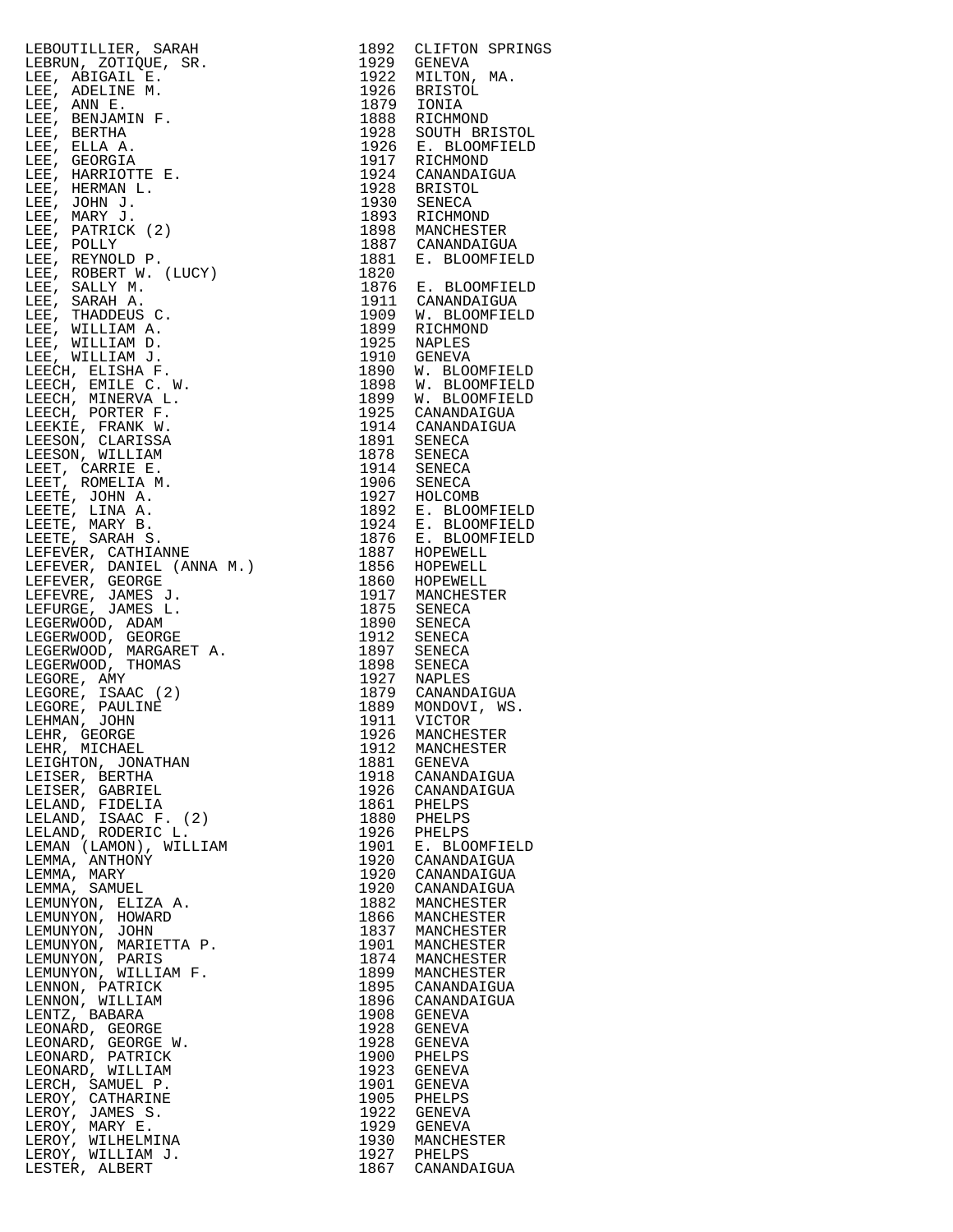| $\begin{tabular}{c} 1885 & 608HAM \\ 1831 & MAMCHESTER \\ 1912 & PHELES \\ 1913 & HORCHESTER \\ 1919 & HORRMDICUA \\ 1919 & HORRMDICUA \\ 1919 & HORRMDICUA \\ 1828 & BRISTOL \\ 1929 & NAPLES \\ 1929 & V1CTOR \\ 1929 & V1CTOR \\ 1929 & V1CTOR \\ 1920 & V1CTOR \\ 1920 & CANANDAIGUA \\ 1920 & CANANDAIGUA \\ 1920 & CANANDAIGUA \\ 1920 & CANANDAIGUA \\ 1920 & CANANDA$<br>LESTER, AMANDA |              |                                                                                                                                                                         |
|-------------------------------------------------------------------------------------------------------------------------------------------------------------------------------------------------------------------------------------------------------------------------------------------------------------------------------------------------------------------------------------------------|--------------|-------------------------------------------------------------------------------------------------------------------------------------------------------------------------|
| LESTER, BEEDER                                                                                                                                                                                                                                                                                                                                                                                  |              |                                                                                                                                                                         |
| LESTER, JAMES M.                                                                                                                                                                                                                                                                                                                                                                                |              |                                                                                                                                                                         |
| LESTER, MARY A.                                                                                                                                                                                                                                                                                                                                                                                 |              |                                                                                                                                                                         |
| LETTIS, FANNIE O.                                                                                                                                                                                                                                                                                                                                                                               |              |                                                                                                                                                                         |
| LEVALLEY, ELKANAH S.<br>LEVAUGHN, JAMES                                                                                                                                                                                                                                                                                                                                                         |              |                                                                                                                                                                         |
| LEVERICH, CALEB                                                                                                                                                                                                                                                                                                                                                                                 |              |                                                                                                                                                                         |
| LEVET, ALFRED B.                                                                                                                                                                                                                                                                                                                                                                                |              |                                                                                                                                                                         |
| LEVET, EMILY M.                                                                                                                                                                                                                                                                                                                                                                                 |              |                                                                                                                                                                         |
| LEVETT, JOHN H.                                                                                                                                                                                                                                                                                                                                                                                 |              |                                                                                                                                                                         |
| LEVY, ABRAHAM B.                                                                                                                                                                                                                                                                                                                                                                                |              |                                                                                                                                                                         |
| LEVY, EMANUEL (M.E.)                                                                                                                                                                                                                                                                                                                                                                            |              |                                                                                                                                                                         |
| LEVY, JACOB                                                                                                                                                                                                                                                                                                                                                                                     |              |                                                                                                                                                                         |
| LEVY, KATE S.                                                                                                                                                                                                                                                                                                                                                                                   |              |                                                                                                                                                                         |
| LEVY, LOUIS G.<br>LEWIN, HERBERT                                                                                                                                                                                                                                                                                                                                                                |              |                                                                                                                                                                         |
| LEWIS, ABIGAIL                                                                                                                                                                                                                                                                                                                                                                                  |              |                                                                                                                                                                         |
| LEWIS, C. LEONARD                                                                                                                                                                                                                                                                                                                                                                               |              |                                                                                                                                                                         |
| LEWIS, CHARLES H.                                                                                                                                                                                                                                                                                                                                                                               |              |                                                                                                                                                                         |
| LEWIS, CHARLOTTE M.                                                                                                                                                                                                                                                                                                                                                                             |              |                                                                                                                                                                         |
| LEWIS, CLAYTON                                                                                                                                                                                                                                                                                                                                                                                  |              |                                                                                                                                                                         |
| LEWIS, DANIEL                                                                                                                                                                                                                                                                                                                                                                                   |              | 1896 FARMINGION<br>1895 GORHAM<br>1916 NAPLES<br>1896 FLINT<br>1887 GENEVA<br>1907 SENECA<br>1884 HOPEWELL<br>1894 MOPEWELL<br>1894 M. BLOOMFIELD<br>1894 M. BLOOMFIELD |
| LEWIS, DAVID                                                                                                                                                                                                                                                                                                                                                                                    |              |                                                                                                                                                                         |
| LEWIS, DEBORAH                                                                                                                                                                                                                                                                                                                                                                                  |              |                                                                                                                                                                         |
| LEWIS, EBENEZER E.<br>LEWIS, ELIZABETH                                                                                                                                                                                                                                                                                                                                                          |              |                                                                                                                                                                         |
| LEWIS, EMMA M.                                                                                                                                                                                                                                                                                                                                                                                  |              |                                                                                                                                                                         |
| LEWIS, EMMALINE (2 FILES)                                                                                                                                                                                                                                                                                                                                                                       |              |                                                                                                                                                                         |
| LEWIS, ENENEZER                                                                                                                                                                                                                                                                                                                                                                                 |              |                                                                                                                                                                         |
| LEWIS, ESTHER A.                                                                                                                                                                                                                                                                                                                                                                                |              |                                                                                                                                                                         |
| LEWIS, EUGENE                                                                                                                                                                                                                                                                                                                                                                                   |              |                                                                                                                                                                         |
| LEWIS, EZEKIEL                                                                                                                                                                                                                                                                                                                                                                                  |              |                                                                                                                                                                         |
| LEWIS, FLORENCE A.                                                                                                                                                                                                                                                                                                                                                                              |              |                                                                                                                                                                         |
| LEWIS, FRANCES A.                                                                                                                                                                                                                                                                                                                                                                               |              |                                                                                                                                                                         |
| LEWIS, FRANK A.<br>LEWIS, FRANK L.                                                                                                                                                                                                                                                                                                                                                              |              |                                                                                                                                                                         |
| LEWIS, FRANK M.                                                                                                                                                                                                                                                                                                                                                                                 |              |                                                                                                                                                                         |
| LEWIS, GEORGE C. (2 FILES)                                                                                                                                                                                                                                                                                                                                                                      |              |                                                                                                                                                                         |
| LEWIS, GUSTAVUS                                                                                                                                                                                                                                                                                                                                                                                 |              |                                                                                                                                                                         |
| LEWIS, HELEN A.                                                                                                                                                                                                                                                                                                                                                                                 |              |                                                                                                                                                                         |
| LEWIS, JAMES                                                                                                                                                                                                                                                                                                                                                                                    |              |                                                                                                                                                                         |
| LEWIS, JAMES                                                                                                                                                                                                                                                                                                                                                                                    |              |                                                                                                                                                                         |
| LEWIS, JAMES R.                                                                                                                                                                                                                                                                                                                                                                                 |              |                                                                                                                                                                         |
| LEWIS, JOHN<br>LEWIS, JOHN                                                                                                                                                                                                                                                                                                                                                                      |              |                                                                                                                                                                         |
| LEWIS, JOHN                                                                                                                                                                                                                                                                                                                                                                                     |              |                                                                                                                                                                         |
| LEWIS, JOHN V.                                                                                                                                                                                                                                                                                                                                                                                  |              |                                                                                                                                                                         |
| LEWIS, JOSEPH S. (9 FILES)                                                                                                                                                                                                                                                                                                                                                                      |              |                                                                                                                                                                         |
| LEWIS, JUDITH                                                                                                                                                                                                                                                                                                                                                                                   |              |                                                                                                                                                                         |
| LEWIS, JULIA A.                                                                                                                                                                                                                                                                                                                                                                                 | 1907         | VICTOR                                                                                                                                                                  |
| LEWIS, MARTHA C.                                                                                                                                                                                                                                                                                                                                                                                | 1906         | GENEVA                                                                                                                                                                  |
| LEWIS, MARY                                                                                                                                                                                                                                                                                                                                                                                     | 1926         | MANCHESTER                                                                                                                                                              |
| LEWIS, MARY E.<br>LEWIS, MELANCTON                                                                                                                                                                                                                                                                                                                                                              | 1900<br>1864 | HOPEWELL<br>PHELPS                                                                                                                                                      |
| LEWIS, MELENCTON                                                                                                                                                                                                                                                                                                                                                                                | 1879         | VICTOR                                                                                                                                                                  |
| LEWIS, MILTON A.                                                                                                                                                                                                                                                                                                                                                                                | 1886         | GORHAM                                                                                                                                                                  |
| LEWIS, NATHANIEL                                                                                                                                                                                                                                                                                                                                                                                | 1857         | HOPEWELL                                                                                                                                                                |
| LEWIS, PHEBE                                                                                                                                                                                                                                                                                                                                                                                    | 1856         | GORHAM                                                                                                                                                                  |
| LEWIS, PHEBE E.                                                                                                                                                                                                                                                                                                                                                                                 | 1897         | NAPLES                                                                                                                                                                  |
| LEWIS, REBECCA                                                                                                                                                                                                                                                                                                                                                                                  | 1901         | GORHAM                                                                                                                                                                  |
| LEWIS, S. JAMES<br>LEWIS, SAMUEL                                                                                                                                                                                                                                                                                                                                                                | 1869         | GORHAM                                                                                                                                                                  |
| LEWIS, SARAH                                                                                                                                                                                                                                                                                                                                                                                    | 1923<br>1889 | GENEVA<br>SENECA                                                                                                                                                        |
| LEWIS, SARAH D.                                                                                                                                                                                                                                                                                                                                                                                 | 1882         | GENEVA                                                                                                                                                                  |
| LEWIS, SIDNEY H.                                                                                                                                                                                                                                                                                                                                                                                | 1914         | GENEVA                                                                                                                                                                  |
| LEWIS, SYLVESTER                                                                                                                                                                                                                                                                                                                                                                                | 1873         | GORHAM                                                                                                                                                                  |
| LEWIS, WILLIAM J.                                                                                                                                                                                                                                                                                                                                                                               | 1910         | MANCHESTER                                                                                                                                                              |
| LEWIS, WILLIAM M.                                                                                                                                                                                                                                                                                                                                                                               | 1920         | VICTOR                                                                                                                                                                  |
| LEWISSOHN, LOUIS (3 FILES)                                                                                                                                                                                                                                                                                                                                                                      | 1909         | CANANDAIGUA                                                                                                                                                             |
| LIBERTY, ISIDORE<br>LICHT, FREDERICK                                                                                                                                                                                                                                                                                                                                                            | 1924<br>1905 | MANCHESTER<br>GENEVA                                                                                                                                                    |
| LICHT, LOITTIE E.                                                                                                                                                                                                                                                                                                                                                                               | 1922         | GENEVA                                                                                                                                                                  |
| LIDDIARD, SAMANTHA M.                                                                                                                                                                                                                                                                                                                                                                           | 1885         | NAPLES                                                                                                                                                                  |
| LIDDIARD, WILLIAM S.                                                                                                                                                                                                                                                                                                                                                                            | 1894         | SENECA                                                                                                                                                                  |
| LIDDY, ELLEN                                                                                                                                                                                                                                                                                                                                                                                    | 1911         | VICTOR                                                                                                                                                                  |
| LIDDY, MICHAEL                                                                                                                                                                                                                                                                                                                                                                                  | 1875         | VICTOR                                                                                                                                                                  |
| LIEPER, DOROTHEA                                                                                                                                                                                                                                                                                                                                                                                | 1893         | VICTOR                                                                                                                                                                  |
| LIEPER, JOHN J.<br>LIGHTFOOT, FRANCES                                                                                                                                                                                                                                                                                                                                                           | 1889         | VICTOR<br>1882 SENECA                                                                                                                                                   |
| LIGHTFOOT, JOHN                                                                                                                                                                                                                                                                                                                                                                                 |              | 1884 CANANDAIGUA                                                                                                                                                        |
|                                                                                                                                                                                                                                                                                                                                                                                                 |              |                                                                                                                                                                         |

| 1885         | GORHAM                      |
|--------------|-----------------------------|
| 1831         | MANCHESTER                  |
| 1912<br>1919 | PHELPS<br>HOPEWELL          |
| 1907         | CANADAIGUA                  |
| 1872         | NAPLES                      |
| 1804         | <b>BLOOMFIELD</b>           |
| 1828<br>1904 | <b>BRISTOL</b><br>GENEVA    |
| 1907         | VICTOR                      |
| 1871         | VICTOR                      |
| 1924         | CANANDAIGUA                 |
| 1929<br>1888 | CANANDAIGUA<br>CANANDAIGUA  |
| 1907         | CANANDAIGUA                 |
| 1920         | CANANDAIGUA                 |
| 1898         | FARMINGTON                  |
| 1895<br>1916 | <b>GORHAM</b><br>NAPLES     |
| 1896         | FLINT                       |
| 1887         | <b>GENEVA</b>               |
| 1907<br>1837 | SENECA                      |
| 1884         | SENECA<br>HOPEWELL          |
| 1894         | W.<br><b>BLOOMFIEL</b>      |
| 1878         | <b>GENEVA</b>               |
| 1888         | HOPEWELL                    |
| 1895<br>1882 | CANANDAIGUA<br>VICTOR       |
| 1833         | GORHAM                      |
| 1912         | NAPLES                      |
| 1892         | <b>GORHAM</b>               |
| 1854<br>1917 | SENECA<br><b>GENEVA</b>     |
| 1924         | HOPEWELL                    |
| 1913         | <b>NAPLES</b>               |
| 1915<br>1920 | NAPLES                      |
| 1891         | VICTOR<br><b>NAPLES</b>     |
| 1863         | GORHAM                      |
| 1898         | <b>NAPLES</b>               |
| 1863         | SENECA                      |
| 1897<br>1928 | MANCHESTER<br>MANCHESTER    |
| 1834         | SENECA                      |
| 1882         | HOPEWELL                    |
| 1921<br>1903 | MANCHESTER<br><b>NAPLES</b> |
| 1896         | GENEVA                      |
| 1894         | MANCHESTER                  |
| 1907         | VICTOR                      |
| 1906<br>1926 | GENEVA                      |
| 1900         | MANCHESTER<br>HOPEWELL      |
| 1864         | PHELPS                      |
| 1879         | VICTOR                      |
| 1886<br>1857 | GORHAM<br>HOPEWELL          |
| 1856         | <b>GORHAM</b>               |
| 1897         | <b>NAPLES</b>               |
| 1901         | GORHAM                      |
| 1869<br>1923 | GORHAM<br><b>GENEVA</b>     |
| 1889         | SENECA                      |
| 1882         | <b>GENEVA</b>               |
| 1914         | GENEVA                      |
| 1873<br>1910 | <b>GORHAM</b><br>MANCHESTER |
| 1920         | VICTOR                      |
| 1909         | CANANDAIGUA                 |
| 1924         | MANCHESTER                  |
| 1905<br>1922 | GENEVA<br><b>GENEVA</b>     |
| 1885         | NAPLES                      |
| 1894         | SENECA                      |
| 1911<br>1875 | VICTOR                      |
| 1893         | VICTOR<br>VICTOR            |
| 1889         | VICTOR                      |
| 1882         | SENECA                      |
| 1884         | CANANDAIGUA                 |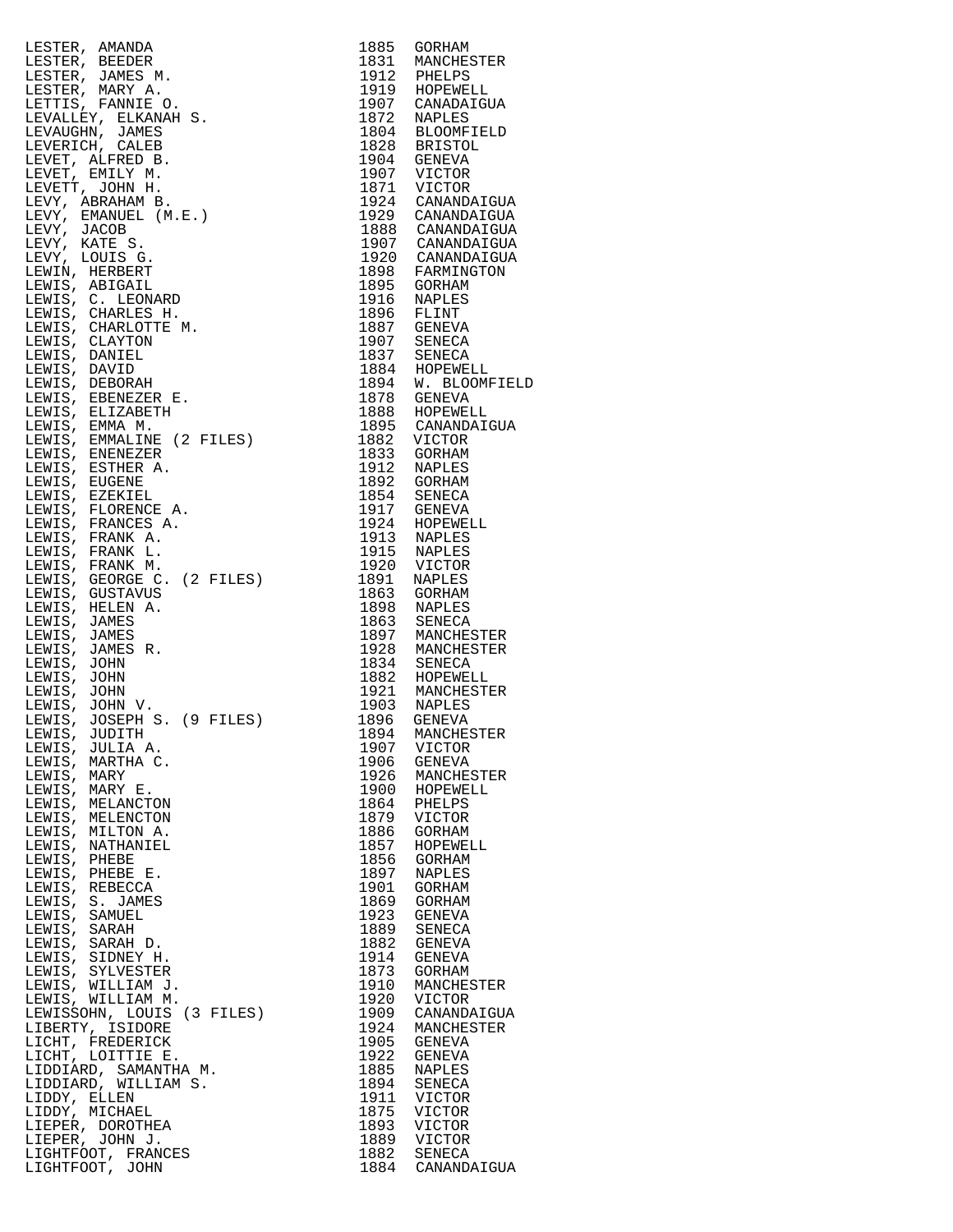LIGHTFOOT, ROBERT 1900 GORHAM LIGHTFOOT, WILLIAM G. 1926 CANANDAIGUA LIGHTFOOTE, CHARLES B. 1901 GORHAM LIGHTHALL, HENRIETTA 1920 GENEVA LILLY, EDGAR C. (2 FILES) 1889 CANANDAIGUA LINCOLN WILLIAM 1855 NAPLES LINCOLN, ALICE A. 1929 GORHAM LINCOLN, ANSON S. 1881 CANANDAIGUA LINCOLN, ARTEMUS 1868 HOPEWELL LINCOLN, CHARLES A. 1905 CANANDAIGUA LINCOLN, CLEMENTINE 1921 HOPEWELL LINCOLN, ELIZA L. 1886 MANCHESTER LINCOLN, ELLEN G. 1910 MANCHESTER LINCOLN, FLAVIUS J. 1885 GORHAM LINCOLN, GEORGE 1893 GENEVA LINCOLN, HENRY 1885 GORHAM LINCOLN, LAURA A. 1918 NAPLES LINCOLN, LEWIS N. 1925 BRISTOL LINCOLN, LAURA A.<br>
LINCOLN, LAURA A.<br>
LINCOLN, LEWIS N. 1925 BRISTOL<br>
LINCOLN, LINNUS F. 1888 NAPLES<br>
LINCOLN, LOVISA 1882 GORHAM<br>
LINCOLN, LYDIA A. 1917 NAPLES<br>
LINCOLN, MARVIN D. 1865 HOEPWELL LINCOLN, LOVISA<br>LINCOLN, LYDIA A.<br>LINCOLN, MARVIN D. LINCOLN, LYDIA A. 1917 NAPLES LINCOLN, MARVIN D. 1865 HOEPWELL LINCOLN, MARY 1826 CANANDAIGUA LINCOLN, MYRON H. 1902 HOPEWELL LINCOLN, OTIS 1819 CANANDAIGUA LINCOLN, SAMUEL G. 1910 GENEVA LINCOLN, SARAH 1878 HOPEWELL LINCOLN, WILLIAM E. 1915 NAPLES LINCOLN, WILLIAM J. 1915 HOPEWELL LINDNER, ANDREW 1918 CANANDAIGUA LINDNER, CHRISTOPH 1913 CANANDAIGUA LINDNER, EDWARD (2 FILES) 1900 CLIFTON SPRINGS LINDNER, FRANK 1890 MANCHESTER LINDNER, GEORGE 1902 CANANDAIGUA LINDNER, MARGARET 1900 MANCHESTER LINDSAY, RHODA A. 1918 FARMINGTON LINEHAN, DENNIS 1891 CANANDAIGUA LINEHAN, ELIZABETH 1888 CANANDAIGUA LINEHAN, TIMOTHY 1925 GENEVA LINES, DELIA L. 1920 MANCHESTER LINES, STEPHEN V. 1883 CANANDAIGUA LINES, WILLIAM H. 1930 GENEVA LINK, HENRIETTA 1925 GORHAM LINK, MINNIE C. 1928 GORHAM LINKLETTER, ORSON R. 1915 NAPLES LINKLETTER, SARAH C. 1929 NAPLES LINKNER, MARY 1930 GENEVA LINTON, LOUISA 1874 MANCHESTER LISK, ELIZABETH 1871 SENECA LISK, GEORGE W. 1930 MANCHESTER LISK, ISRAEL 1866 SENECA LISK, MARY L. 1930 MANCHESTER LITTLE, JAMES E. 1891 PHELPS LITZENDORF, CHARLOTTE S. 1911 RICHMOND LITZENDORF, MARY V. 1904 RICHMOND LIVERMORE, ABIGAL 1860 FARMINGTON LIVERMORE, HIRAM 1871 CANANDAIGUA LIVERMORE, LAURA 1888 CANANDAIGUA LIVINGSTON, ELIZABETH W. 1919 NAPLES LLEWLLYN, WILLIAM H. 1898 MANCHESTER LLOYD, CURTIS G. 1912 SENECA LLOYD, EUNICE A. 1922 W. BLOOMFIELD LLOYD, JOHN 1893 W. BLOOMFIELD LLOYD, OLIVIA L. 1916 STANLEY LLOYD, ORPHA 1876 W. BLOOMFIELD LOBDELL, AMELIA S. 1928 VICTOR LOBDELL, BURTON H. 1925 VICTOR LOBDELL, CHESTER 1842 VICTOR LOBDELL, ELIZABETH 1903 SENECA LOBDELL, JACOB S. 1855 VICTOR LOBDELL, JAMES W. 1891 SENECA LOBDELL, JOANNA 1887 VICTOR LOBDELL, LEVI B. 1883 VICTOR LOBDELL, LILLA 1905 VICTOR LOBDELL, WILLIAM S. 1894 SENECA LOCKE, FRED J. 1930 VICTOR LOCKE, FRED M. 1931 VICTOR LOCKWOOD, CLARISSA 1919 GENEVA LOCKWOOD, CLEMMA F. 1920 MANCHESTER LOCKWOOD, LEMENT 1877 W. BLOOMFIELD

LOCKWOOD, PHEBE 1913 HOPEWELL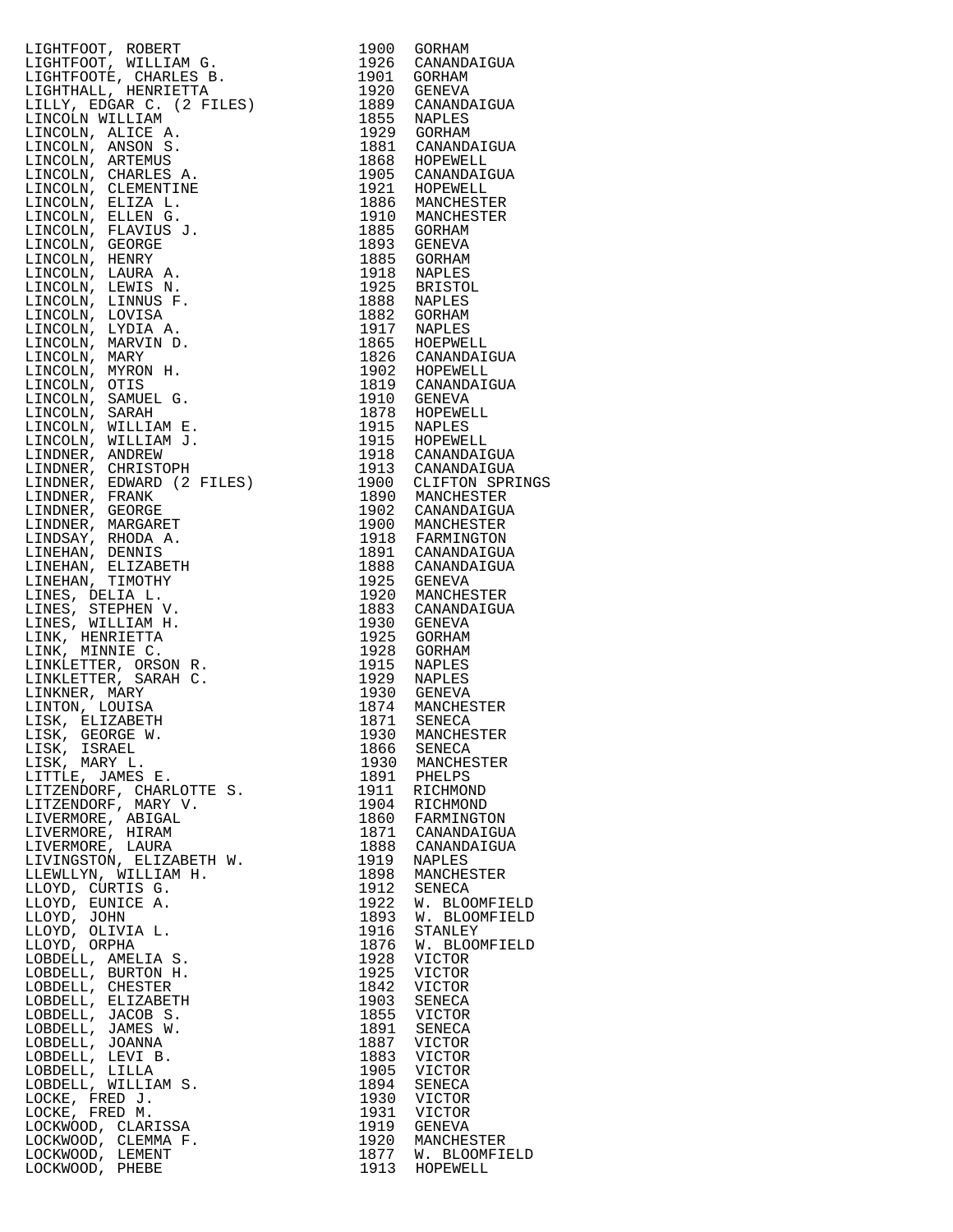LOCKWOOD, WILLIAM 1874 NAPLES<br>LOEW, R. MARTIN 1907 GENEVA LOEW, R. MARTIN 1907 GENEVA<br>
LOFTUS, FRANK 1903 SENECA<br>
LOFTUS, WILLIS E. 1925 GENEVA<br>
LOFVERS, JENNIE 1928 VICTOR LOFTUS, FRANK 1903 SENECA LOFTUS, WILLIS E. 1925 GENEVA LOFVERS, JENNIE 1928 VICTOR LOGAN, ELIZABETH 1900 CANANDAIGUA<br>
LOGAN, JENNIE 1900 CANANDAIGUA<br>
LOGAN, JOHN 1916 BRISTOL<br>
LOGAN, JOHN 1890 BRISTOL<br>
LOHNES, MILLIAM I. 1920 CANANDAIGUA LOGAN, JENNIE<br>LOGAN, JOHN LOGAN, JOHN 1890 BRISTOL LOHNES, WILLIAM I. 1920 CANANDAIGUA LOMAN, ANNIE E. 1922 GENEVA LOMBARD, LEWIS R. 1902 PHELPS LONEY, THOMAS 1920 VICTOR LONG, ELIZA 1928 PHELPS LONG, GEORGE 1917 GENEVA LONG, JANE E. 1887 W. BLOOMFIELD LONG, JULIA 1919 GENEVA LONG, LEONARD 1925 FARMINGTON LONG, MARY 1924 CANANDAIGUA LONG, MICHAEL 1897 CANANDAIGUA LONG, SAMUEL P. 1926 S. BRISTOL LONG, WILLIAM 1913 NAPLES LONGCOR, MARY E. 1914 SENECA LONGEE, EARL S. 1920 MANCHESTER LONGSTAFF, MARY 1898 CANANDAIGUA LOOFBOROUGH, NATHAN 1854 E. BLOOMFIELD LOOFBOROUGH, NATHAN B. 1839 VICTOR LOOKS, MATHEW 1823 GORHAM LOOMIS, ANSON 1856 PHELPS LOOMIS, CAROLINE 1916 GORHAM LOOMIS, CHARLES 1873 GORHAM LOOMIS, CHARLES A. (2 FILES) 1898 CANANDAIGUA LOOMIS, CORNELIA E. (2 FILES) 1896 GENEVA LOOMIS, ELIZABETH 1857 SENECA LOOMIS, ELIZABETH E. 1925 CANANDAIGUA LOOMIS, EZRA 1866 E. BLOOMFIELD LOOMIS, GEORGE 1886 MANCHESTER LOOMIS, GEORGE (2) 1895 FARMINGTON LOOMIS, HANNAH H. 1865 GORHAM LOOMIS, HANNAH M. 1892 FARMINGTON LOOMIS, HENRY H. (2 FILES) 1917 GENEVA LOOMIS, HOMER 1884 GENEVA LOOMIS, IRENEA 1880 GENEVA LOOMIS, JAMES 1867 CANANDAIGUA LOOMIS, JEROME 1840 SENECA LOOMIS, MARIA 1883 PHELPS LOOMIS, MARY J. 1894 GENEVA LOOMIS, RUFUS L. 1916 GORHAM LOOMIS, STEPHEN H. 1921 GENEVA LOOMIS, VIOLA C.<br>LOONIE, H. SOPHIA LOONIE, H. SOPHIA 1919 NAPLES LORD, EMILY 1906 E. BLOOMFIELD LORD, ETHAN 1870 GORHAM LORD, FRANK E. 1903 GENEVA LORD, FRANK I. 1907 PHELPS LORD, ICHABOD 1892 PHELPS LORD, JANE A. 1920 PHELPS LORD, KATE 1904 PHELPS LORD, LEVI B. 1907 PHELPS LORD, MARIETTE 1900 GORHAM LORD, PAULINA 1892 GORHAM LOTEE, AMOS 1908 W. BLOOMFIELD LOTZ, WILLIAM J. 1921 PHELPS LOUGHLIN, ANNIE 1927 SENECA LOUGHLIN, ANNIE<br>LOUGHLIN, JOHN<br>LOUGHNANE, THOMAS LOUGHLIN, ANNIE<br>
LOUGHLIN, JOHN<br>
LOUGHLIN, JOHN<br>
LOUGHNANE, THOMAS<br>
LOUGHNANE, THOMAS<br>
LOVE, ESTHER<br>
1907 HOPEWELL<br>
1907 HOPEWELL<br>
1907 HOPEWELL LOVE, JAMES W. 1909 GENEVA LOVE, JOHN 1879 SENECA LOVE, JOHN 1891 SENECA LOVE, THOMAS 1905 SENECA LOVEJOY, EDWARD E. 1909 VICTOR LOVEJOY, HANNAH 1876 VICTOR LOVEJOY, JOHN 1866 BRISTOL LOVEJOY, MARTIN 1878 VICTOR LOVEJOY, PHEBE 1857 PHELPS LOVELACE, CAROLINE M. 1923 GENEVA LOVELAND, JOSEPH H. 1919 NAPLES LOVELAND, MARY J. 1883 VICTOR LOVELAND, VINCENT C. 1891 VICTOR LOVELESS, FRANK 1929 GENEVA

1878 MANCHESTER<br>1916 GORHAM<br>1921 GENEVA 1882 GENEVA<br>1909 GENEVA<br>1879 SENECA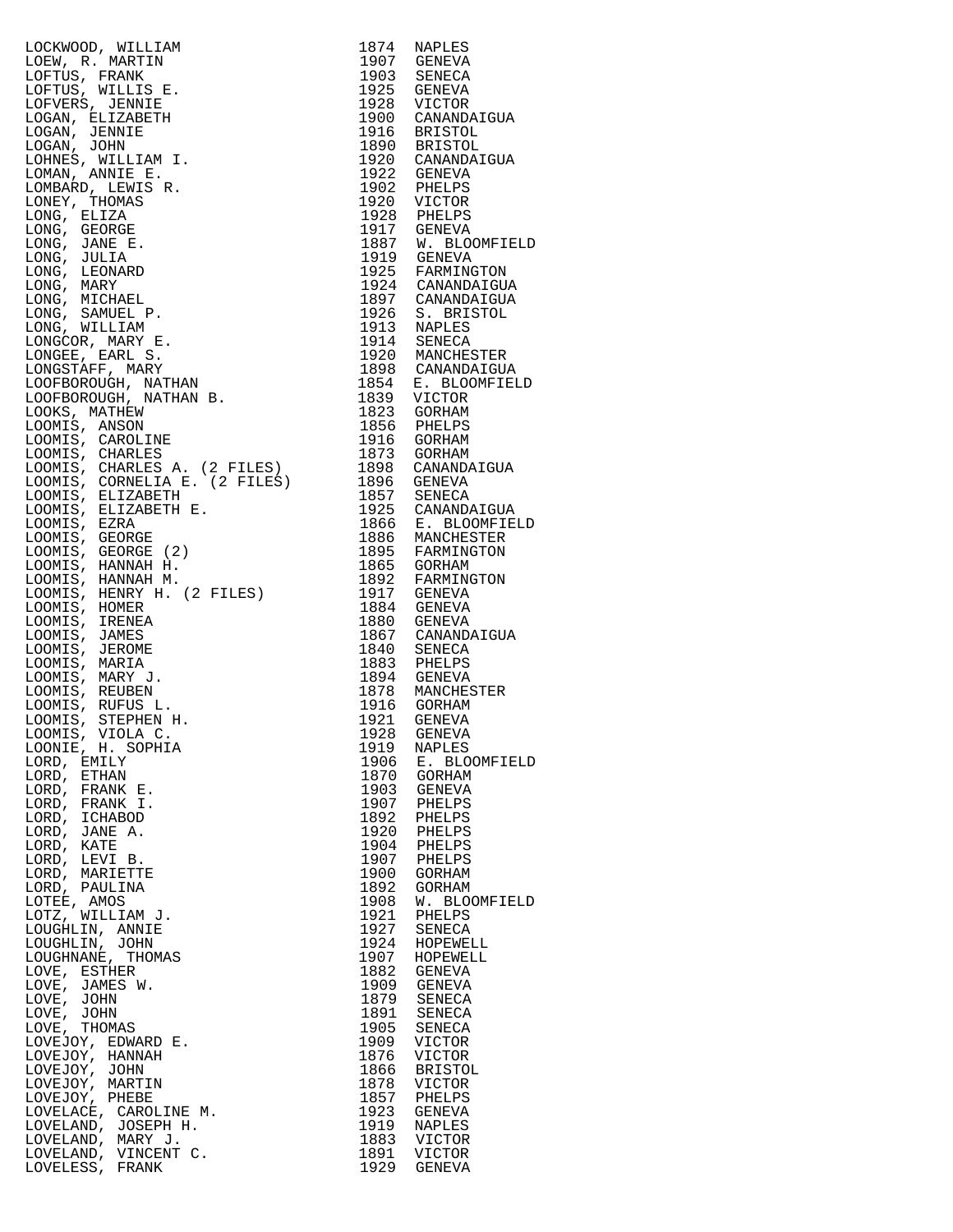| LOWE, ELIZABETH                                | 1913         | MANCHESTER                           |
|------------------------------------------------|--------------|--------------------------------------|
| LOWE, JOHN H.<br>LOWE, SARAH J.                | 1890<br>1898 | MANCHESTER<br>RICHMOND               |
| LOWE, VICTOR H.                                | 1905         | GENEVA                               |
| LOWN, DAVID B.                                 | 1930         | CANANDAIGUA                          |
| LOWN, HENRY                                    | 1864         | S. BRISTOL                           |
| LOWN, SUSAN<br>LOWREY, E. AMELIA               | 1907         | 1907 S. BRISTOL<br>RICHMOND          |
| LOWTHORP, ELIZA W.                             | 1891         | GENEVA                               |
| LOWTHORP, SAMUEL                               |              | 1891 GENEVA                          |
| LOYD, WILLIAM                                  |              | 1814 PENFIELD                        |
| LUBBOCK, JOHN<br>LUBY, JOHN                    | 1880         | 1909 RICHMOND<br>VICTOR              |
| LUCAS, ALONZO B.                               |              | 1893 CANANDAIGUA                     |
| LUCAS, BENJAMIN                                | 1840         | CANANDAIGUA                          |
| LUCAS, CATHERINE<br>LUCAS, CONSIDER            | 1899<br>1835 | CANANDAIGUA                          |
| LUCAS, ELMER                                   | 1903         | CANANDAIGUA<br>CANANDAIGUA           |
| LUCAS, ESTHER B.                               | 1926         | CANANDAIGUA                          |
| LUCAS, HOLMES                                  | 1909         | CANANDAIGUA                          |
| LUCAS, JANE<br>LUCAS, JOHN P.                  | 1849<br>1905 | S. BRISTOL<br>RICHMOND               |
| LUCAS, MARY S.                                 | 1911         | RICHMOND                             |
| LUCAS, RHODA                                   |              | 1886 CANADICE                        |
| LUCAS, THOMAS J.                               |              | 1849 CANANDAIGUA                     |
| LUCAS, ZEBINA<br>LUCEY, DANIEL                 |              | 1876 CANANDAIGUA<br>1927 CANANDAIGUA |
| LUCEY, MARY M.                                 |              | 1929 CANANDAIGUA                     |
| LUCY, JOHANA                                   |              | 1911 GENEVA                          |
| LUDINGTON, SARAH C.                            | 1892         | SENECA                               |
| LUDLOW, MARY E.<br>LUGERO, ANGELO              |              | 1920 GENEVA                          |
| LUITWEILER, JOHANNES                           |              | 1910 PHELPS<br>1871 CANANDAIGUA      |
| LUITWEILER, MARTHA                             |              | 1871 CANANDAIGUA                     |
| LUM, DANIEL L.                                 |              | 1874 GENEVA                          |
| LUM, SARAH T.<br>LUNG, CATHERINE               |              | 1896 GENEVA<br>1891 CANANDAIGUA      |
| LUNNIN, JAMES                                  |              | 1895 GENEVA                          |
| LUSK, ALICE D.                                 |              | 1894 VICTOR                          |
| LUSK, ASAHEL<br>LUSK, BENJAMIN F.              | 1827<br>1879 | VICTOR<br>VICTOR                     |
| LUSK, ELLA J.                                  | 1922         | MANCHESTER                           |
| LUSK, SALLY                                    |              | 1888 VICTOR                          |
| LUSK, STAFFORD S. (3 FILES)                    | 1899         | <b>VICTOR</b>                        |
| LUSK, WILLIAM H.<br>LUTHER, CALVIN H.          | 1911<br>1867 | PHELPS<br>NAPLES                     |
| LUTHER, DANIEL D.                              | 1923         | NAPLES                               |
| LUTHER, EMILY P.                               | 1887         | NAPLES<br>NAPLES                     |
| LUTHER, L. AUGUSTA<br>LUTHER, SUMNER S.        | 1876<br>1899 | NAPLES<br>NAPLES                     |
| LUTZE, MARY P.                                 | 1922         | CANANDAIGUA                          |
| LYDON, BRIDGET                                 | 1909         | GENEVA                               |
| LYKE, EDWARD J.                                | 1918<br>1893 | MANCHESTER                           |
| LYKE, EMMA A.<br>LYKE, HARRIET                 | 1880         | MANCHESTER<br>MANCHESTER             |
| LYKE, LEWIS F.                                 | 1929         | MANCHESTER                           |
| LYLE, MARTHA L.                                | 1918         | MANCHESTER                           |
| LYMAN, ARNOLD M.<br>LYMAN, EDWARD              | 1928<br>1930 | W. BLOOMFIELD<br>MANCHESTER          |
| LYMAN, GEORGE F.                               | 1896         | PHELPS                               |
| LYMAN, JAMES                                   | 1915         | MANCHESTER                           |
| LYMAN, PATRICK F.                              | 1923         | MANCHESTER                           |
| LYMAN, THOMAS J. (3 FILES)<br>LYNAUGH, BRIDGET | 1882<br>1925 | PHELPS<br>VICTOR                     |
| LYNAUGH, JOHN                                  | 1925         | <b>VICTOR</b>                        |
| LYNAUGH, NATHAN E.                             | 1930         | CANANDAIGUA                          |
| LYNCH, ANN<br>LYNCH, ANNA                      | 1905<br>1925 | PHELPS<br>GENEVA                     |
| LYNCH, ANNE                                    | 1882         | CANANDAIGUA                          |
| LYNCH, DANIEL                                  | 1904         | PHELPS                               |
| LYNCH, DENNIS                                  | 1896         | GENEVA                               |
| LYNCH, ELLEN<br>LYNCH, EXPERIENCE              | 1923<br>1880 | GENEVA<br>SENECA                     |
| LYNCH, FRED                                    | 1909         | GENEVA                               |
| LYNCH, HUMPHREY F.                             | 1910         | SENECA                               |
| LYNCH, JAMES<br>LYNCH, JOHN (3 FILES)          | 1819<br>1900 | CANANDAIGUA<br>PHELPS                |
| LYNCH, KATHRYN                                 | 1926         | CANANDAIGUA                          |
| LYNCH, LUELLA                                  | 1918         | GENEVA                               |
| LYNCH, MARY<br>LYNCH, NATHANIEL                | 1920<br>1886 | GENEVA<br>PHELPS                     |
|                                                |              |                                      |

| 1913                 | MANCHESTER                          |
|----------------------|-------------------------------------|
| 1890<br>1898         | MANCHESTER                          |
| 1905                 | RICHMOND<br>GENEVA                  |
| 1930                 | CANANDAIGUA                         |
| 1864                 | <b>BRISTOL</b><br>s.                |
| 1907                 | <b>BRISTOL</b><br>s.                |
| 1907<br>1891         | RICHMOND                            |
| 1891                 | GENEVA<br>GENEVA                    |
| 1814                 | PENFIELD                            |
| 1909                 | RICHMOND                            |
| 1880                 | VICTOR                              |
| 1893<br>1840         | CANANDAIGUA<br>CANANDAIGUA          |
|                      | CANANDAIGUA                         |
| 1899<br>1835         | CANANDAIGUA                         |
| 1903                 | CANANDAIGUA                         |
| 1926                 | CANANDAIGUA                         |
| 1909<br>1849         | CANANDAIGUA<br>S.<br><b>BRISTOL</b> |
| 1905                 | RICHMOND                            |
| 1911                 | RICHMOND                            |
| 1886                 | CANADICE                            |
| 1849                 | CANANDAIGUA                         |
| 1876                 | CANANDAIGUA                         |
| 1927<br>1929         | CANANDAIGUA<br>CANANDAIGUA          |
| 1911                 | GENEVA                              |
| 1892                 | SENECA                              |
| 1920                 | GENEVA                              |
| 1910                 | PHELPS                              |
| 1871<br>1871         | CANANDAIGUA<br>CANANDAIGUA          |
| 1874                 | GENEVA                              |
| 1896                 | <b>GENEVA</b>                       |
| 1891                 | CANANDAIGUA                         |
| 1895                 | GENEVA                              |
| 1894<br>1827         | VICTOR<br><b>VICTOR</b>             |
| 1879                 | VICTOR                              |
| 1922                 | MANCHESTER                          |
| 1888                 | VICTOR                              |
| 1899                 | VICTOR                              |
| 1911                 | PHELPS                              |
| 1867<br>1923         | NAPLES<br>NAPLES                    |
| 1887                 | <b>NAPLES</b>                       |
| 1876                 | NAPLES                              |
| 1899<br>1922         | NAPLES                              |
|                      | CANANDAIGUA                         |
| 1909<br>1918         | <b>GENEVA</b><br>MANCHESTER         |
| 1893                 | MANCHESTER                          |
| 1880                 | MANCHESTER                          |
| 1929                 | MANCHESTER                          |
| 1918                 | MANCHESTER                          |
| 1928<br>1930         | W. BLOOMFIELD                       |
| 1896                 | MANCHESTER<br>PHELPS                |
| 1915                 | MANCHESTER                          |
| 1923                 | MANCHESTER                          |
| 1882                 | PHELPS                              |
| 1925<br>1925         | VICTOR                              |
|                      | VICTOR<br>CANANDAIGUA               |
| 1930<br>1905         | PHELPS                              |
| 1925                 | <b>GENEVA</b>                       |
| 1882                 | CANANDAIGUA                         |
| 1904                 | PHELPS                              |
| 1896<br>1923         | GENEVA                              |
| 1880                 | <b>GENEVA</b><br>SENECA             |
| 1909                 | GENEVA                              |
| 1910                 | SENECA                              |
| 1819                 | CANANDAIGUA                         |
| 1900                 | PHELPS                              |
| 1926<br>1918<br>1920 | CANANDAIGUA<br>GENEVA               |
|                      | GENEVA                              |
| 1886                 | PHELPS                              |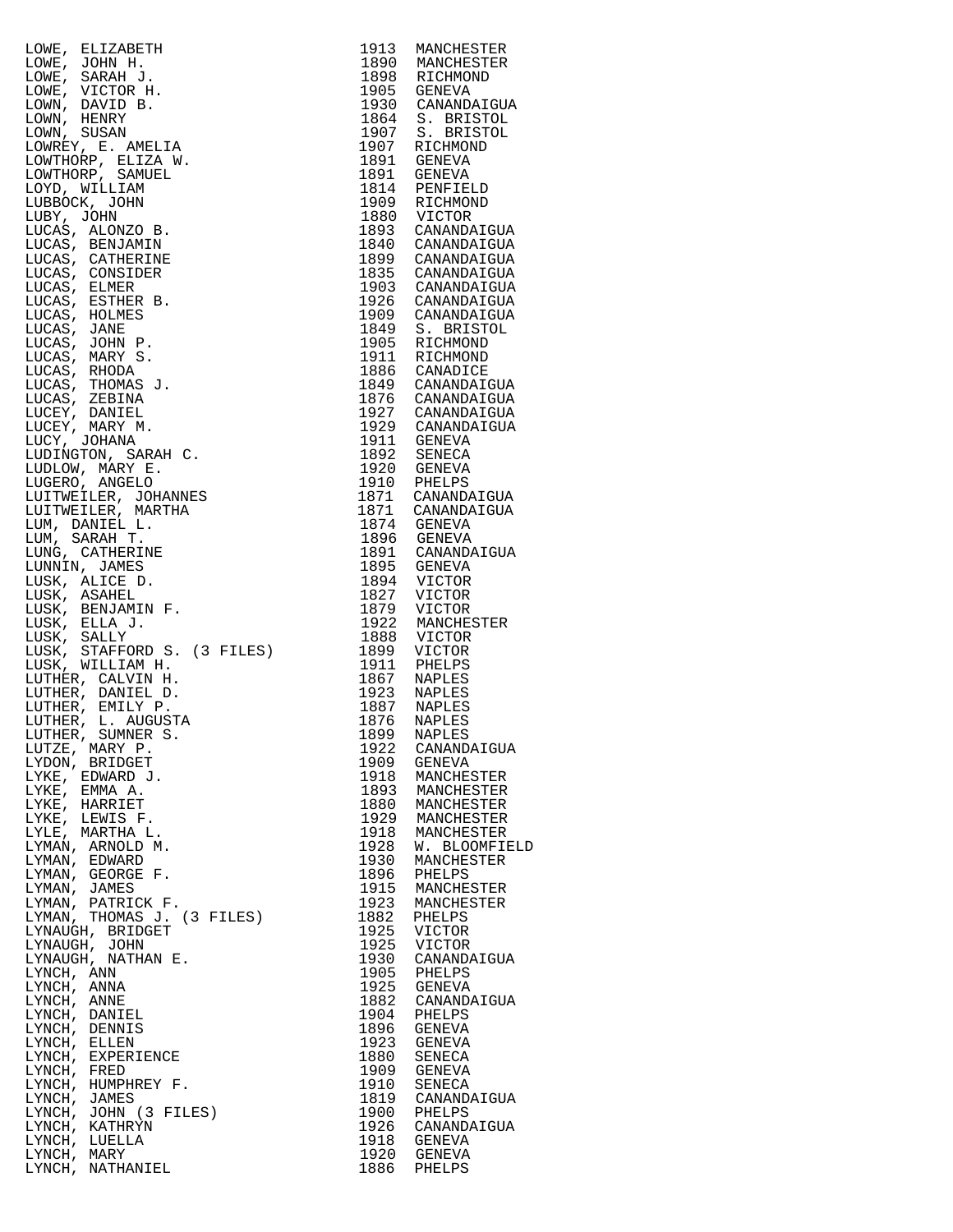|                                                                                                                                                                                                 | 1928 |                                      |
|-------------------------------------------------------------------------------------------------------------------------------------------------------------------------------------------------|------|--------------------------------------|
| LYNCH, SUSAN A.                                                                                                                                                                                 |      | CANANDAIGUA                          |
| LYNCH, THOMAS B.                                                                                                                                                                                |      | 1925 CANANDAIGUA                     |
| LYNCH, TIMOTHY W.                                                                                                                                                                               | 1930 | CANANDAIGUA                          |
| LYND, MINNA M.                                                                                                                                                                                  | 1923 | GENEVA                               |
| LYND, THOMAS W. (3 FILES)                                                                                                                                                                       | 1926 | GENEVA                               |
| LYNN, ALICE                                                                                                                                                                                     | 1905 | MEATH, IRELAND                       |
| LYON, AARON C.                                                                                                                                                                                  | 1896 | MANCHESTER                           |
| LYON, ABNER P.                                                                                                                                                                                  |      | 1878 NAPLES                          |
| LYON, AURELIA                                                                                                                                                                                   | 1929 | NAPLES                               |
| LYON, BRONSON K.                                                                                                                                                                                | 1869 | NAPLES                               |
| LYON, CARNOT M.                                                                                                                                                                                 | 1906 | NAPLES                               |
| LYON, CLARA E.                                                                                                                                                                                  |      | 1928 NAPLES                          |
| LYON, DANIEL                                                                                                                                                                                    |      | 1903 W. BLOOMFIELD                   |
| LYON, DAVID                                                                                                                                                                                     |      | 1832 VICTOR                          |
| LYON, ELLA                                                                                                                                                                                      |      | 1914 GENEVA                          |
| LYON, HIRAM                                                                                                                                                                                     |      | 1879 NAPLES                          |
| LYON, INEZ C.                                                                                                                                                                                   | 1868 | NAPLES                               |
| LYON, IRA J.                                                                                                                                                                                    |      | 1917 NAPLES                          |
| LYON, IRVING M.                                                                                                                                                                                 |      |                                      |
|                                                                                                                                                                                                 |      | 1906 NAPLES<br>1864 CANANDAIGUA      |
| LYON, JAMES                                                                                                                                                                                     |      |                                      |
| LYON, JOHN J.                                                                                                                                                                                   |      | 1873 CANANDAIGUA                     |
| LYON, LINA                                                                                                                                                                                      |      | 1915 NAPLES                          |
| LYON, M. ETTA                                                                                                                                                                                   |      | 1929 CANANDAIGUA                     |
| LYON, MARSHALL R.                                                                                                                                                                               |      | 1846 CANANDAIGUA                     |
| LYON, OLIVER (BETSY)                                                                                                                                                                            |      | 1817 RICHMOND<br>1908 HAPPY CAMP, CA |
| LYON, PORTER J.                                                                                                                                                                                 |      |                                      |
| LYON, ROBERT A.                                                                                                                                                                                 |      | 1926 GENEVA                          |
| LYON, SAMUEL                                                                                                                                                                                    |      | 1854 CANANDAIGUA                     |
| LYON, SARAH G.                                                                                                                                                                                  |      | 1915 NAPLES                          |
| LYON, SIMEON                                                                                                                                                                                    |      | 1835 NAPLES                          |
| LYON, SIMEON B.                                                                                                                                                                                 | 1886 | NAPLES<br>NAPLES                     |
| LYON, SIMEON C.                                                                                                                                                                                 | 1887 |                                      |
| LYON, STERN H.                                                                                                                                                                                  | 1914 | NAPLES                               |
| LYON, THOMAS B.                                                                                                                                                                                 |      | 1879 CANANDAIGUA                     |
| LYON, WILLIAM                                                                                                                                                                                   | 1848 | RICHMOND                             |
| LYON, WILLIAM C.                                                                                                                                                                                |      | 1913 NAPLES                          |
| LYONS, JOHN                                                                                                                                                                                     |      | 1885 GENEVA                          |
| LYTLE, MARTHA L.                                                                                                                                                                                |      | 1919 GENEVA                          |
| MACAO, WILLIAM R.                                                                                                                                                                               |      | 1881 CANANDAIGUA                     |
| MACAULEY, CHARLES                                                                                                                                                                               | 1924 | MANCHESTER                           |
| $(3 \text{ FILES})$<br>$(3 \text{ FILES})$<br>$(3 \text{ SON})$<br>$(3 \text{ FILS})$<br>$(4 \text{ FILS})$<br>$(5 \text{ FILS})$<br>$(6 \text{ FILS})$<br>$(7 \text{ FILS})$<br>MACAULEY, EMMA | 1898 | MANCHESTER                           |
| MACAULEY, JEFFERSON                                                                                                                                                                             | 1893 | MANCHESTER                           |
| MACAULEY, MARGARET                                                                                                                                                                              | 1921 | MANCHESTER                           |
| MACAULEY, MARY                                                                                                                                                                                  |      | 1920 MANCHESTER                      |
| MACAULEY, ROBERT                                                                                                                                                                                |      |                                      |
| MACAULEY, WILSON R.                                                                                                                                                                             |      | 1885 MANCHESTER<br>1885 MANCHESTER   |
| MACCOLL, REBECCA H.                                                                                                                                                                             |      |                                      |
| MACEWAN, GEORGE H.                                                                                                                                                                              |      | 1926 PHELPS<br>1911 GENEVA           |
| MACEWAN, JOHN A.                                                                                                                                                                                | 1905 | GENEVA                               |
| MACFARLANE, MARY K.                                                                                                                                                                             |      | 1929 CANANDAIGUA                     |
| MACK, ENOCH                                                                                                                                                                                     | 1858 | PHELPS                               |
| MACK, FRANK                                                                                                                                                                                     |      | 1907 PHELPS                          |
| MACK, JONATHAN                                                                                                                                                                                  |      | 1876 BRISTOL                         |
| MACK, MARY                                                                                                                                                                                      | 1906 | CANANDAIGUA                          |
| MACK, MILES P.                                                                                                                                                                                  |      | 1889 CANANDAIGUA                     |
| MACK, POLLY                                                                                                                                                                                     | 1866 | PHELPS                               |
| MACK, ZEBULON                                                                                                                                                                                   |      | 1836 CANANDAIGUA                     |
| MACKAY, JOHN                                                                                                                                                                                    |      | 1895 GENEVA                          |
|                                                                                                                                                                                                 |      |                                      |
| MACKENZIE, MARY                                                                                                                                                                                 | 1930 | CANANDAIGUA                          |
| MACKEY (MCKEY), JENNETTE                                                                                                                                                                        | 1916 | GORHAM                               |
| MACKEY, ANSEL E.                                                                                                                                                                                | 1906 | GENEVA                               |
| MACKEY, NEWTON                                                                                                                                                                                  | 1901 | GORHAM                               |
| MACKIN, ANNIE                                                                                                                                                                                   | 1918 | MANCHESTER                           |
| MACKY, ALONZO                                                                                                                                                                                   | 1918 | MANCHESTER                           |
| MACOMBER, CYRUS                                                                                                                                                                                 |      | 1881 CANADICE                        |
| MACOMBER, JAMES                                                                                                                                                                                 | 1814 | WILLIAMSON                           |
| MACOMBER, JOSEPH (1 OF 2)                                                                                                                                                                       | 1885 | FARMINGTON                           |
| MACOMBER, JOSEPH (2 OF 2)                                                                                                                                                                       | 1885 | FARMINGTON                           |
| MACOMBER, LYDIA A.                                                                                                                                                                              | 1895 | E. GREENWICH, RI                     |
| MACOMBER, RICHARD R.                                                                                                                                                                            | 1894 | SWANSEA, MA                          |
| MACOMBER, SHEPARD M.                                                                                                                                                                            | 1916 | CANADICE                             |
| MACUMBER, ALBERT P.                                                                                                                                                                             | 1929 | MANCHESTER                           |
| MACUMBER, BYRON H.                                                                                                                                                                              | 1925 | MANCHESTER                           |
| MACUMBER, CAROLINE E.                                                                                                                                                                           | 1894 | MANCHESTER                           |
| MACUMBER, CAROLINE M.                                                                                                                                                                           | 1899 | MANCHESTER                           |
| MACUMBER, CYRENIUS                                                                                                                                                                              | 1898 | MANCHESTER                           |
| MACUMBER, JARED W.                                                                                                                                                                              | 1866 | VICTOR                               |
| MACY, ELIZABETH F.                                                                                                                                                                              | 1901 | RICHMOND                             |
| MADDEN, ANNA                                                                                                                                                                                    |      | 1930 MANCHESTER                      |
| MADDEN, ANNA S.                                                                                                                                                                                 | 1920 | GENEVA                               |

| LYNCH, SUSAN A.<br>LYNCH, SUSAN A.<br>LYNCH, THOMAS B.<br>LYNCH, THOMAS B.<br>LYND, MINNA M.<br>LYND, MINNA M.<br>LYND, NARCON C.<br>LYND, ARACON C.<br>LYND, ARACON C.<br>LYND, ARACON C.<br>LYND, ARACON C.<br>LYND, ARACON N.<br>LYND, CARNOT M.<br>LYND, DANIBLE. | 1928         | CANANDAIGUA                            |
|-----------------------------------------------------------------------------------------------------------------------------------------------------------------------------------------------------------------------------------------------------------------------|--------------|----------------------------------------|
|                                                                                                                                                                                                                                                                       |              | 1925 CANANDAIGUA                       |
|                                                                                                                                                                                                                                                                       | 1923         | 1930 CANANDAIGUA<br>GENEVA             |
|                                                                                                                                                                                                                                                                       |              | 1926 GENEVA                            |
|                                                                                                                                                                                                                                                                       | 1905         | 1905 MEATH, IRELAND<br>1896 MANCHESTER |
|                                                                                                                                                                                                                                                                       |              |                                        |
|                                                                                                                                                                                                                                                                       |              | 1878 NAPLES<br>1929 NAPLES             |
|                                                                                                                                                                                                                                                                       | 1869         | NAPLES                                 |
|                                                                                                                                                                                                                                                                       | 1906         | NAPLES                                 |
|                                                                                                                                                                                                                                                                       | 1928         | NAPLES                                 |
|                                                                                                                                                                                                                                                                       |              | 1903 W. BLOOMFIELD                     |
|                                                                                                                                                                                                                                                                       | 1832         | VICTOR<br>1914 GENEVA                  |
|                                                                                                                                                                                                                                                                       |              | 1879 NAPLES                            |
|                                                                                                                                                                                                                                                                       | 1868         | NAPLES                                 |
|                                                                                                                                                                                                                                                                       |              | 1917 NAPLES                            |
|                                                                                                                                                                                                                                                                       |              | 1906 NAPLES                            |
|                                                                                                                                                                                                                                                                       |              | 1864 CANANDAIGUA<br>1873 CANANDAIGUA   |
|                                                                                                                                                                                                                                                                       |              | 1915 NAPLES<br>1929 CANANDAIGUA        |
|                                                                                                                                                                                                                                                                       |              |                                        |
|                                                                                                                                                                                                                                                                       |              | 1846 CANANDAIGUA                       |
|                                                                                                                                                                                                                                                                       | 1817         | RICHMOND<br>1908 HAPPY CAMP, CA        |
|                                                                                                                                                                                                                                                                       |              | 1926 GENEVA                            |
|                                                                                                                                                                                                                                                                       |              | 1854 CANANDAIGUA                       |
|                                                                                                                                                                                                                                                                       |              | 1915 NAPLES                            |
|                                                                                                                                                                                                                                                                       |              | 1835 NAPLES                            |
|                                                                                                                                                                                                                                                                       | 1886         | NAPLES                                 |
|                                                                                                                                                                                                                                                                       |              | 1887 NAPLES<br>1914 NAPLES             |
|                                                                                                                                                                                                                                                                       |              | 1879 CANANDAIGUA                       |
|                                                                                                                                                                                                                                                                       |              | 1848 RICHMOND                          |
|                                                                                                                                                                                                                                                                       |              | 1913 NAPLES                            |
|                                                                                                                                                                                                                                                                       | 1885         | GENEVA                                 |
|                                                                                                                                                                                                                                                                       |              | 1919 GENEVA<br>1881 CANANDAIGUA        |
|                                                                                                                                                                                                                                                                       |              | 1924 MANCHESTER                        |
|                                                                                                                                                                                                                                                                       |              | 1898 MANCHESTER                        |
|                                                                                                                                                                                                                                                                       | 1893         | MANCHESTER                             |
|                                                                                                                                                                                                                                                                       | 1921         | MANCHESTER<br>1920 MANCHESTER          |
|                                                                                                                                                                                                                                                                       |              | 1885 MANCHESTER                        |
|                                                                                                                                                                                                                                                                       |              | 1885 MANCHESTER                        |
|                                                                                                                                                                                                                                                                       |              | 1926 PHELPS                            |
|                                                                                                                                                                                                                                                                       |              | 1911 GENEVA<br>1905 GENEVA             |
|                                                                                                                                                                                                                                                                       | 1929         | CANANDAIGUA                            |
| MACK, ENOCH                                                                                                                                                                                                                                                           | 1858         | PHELPS                                 |
| MACK, FRANK                                                                                                                                                                                                                                                           | 1907         | PHELPS                                 |
| MACK, JONATHAN                                                                                                                                                                                                                                                        |              | 1876 BRISTOL                           |
| MACK, MARY                                                                                                                                                                                                                                                            | 1906         | CANANDAIGUA                            |
| MACK, MILES P.<br>MACK, POLLY                                                                                                                                                                                                                                         | 1866         | 1889 CANANDAIGUA<br>PHELPS             |
| MACK, ZEBULON                                                                                                                                                                                                                                                         | 1836         | CANANDAIGUA                            |
| HICK, ZZZZZX<br>MACKAY, JOHN<br>MACKENZIE, MARY<br>MACKEY (MCKEY), JENNETTE                                                                                                                                                                                           | 1895         | GENEVA                                 |
|                                                                                                                                                                                                                                                                       | 1930         | CANANDAIGUA                            |
| MACKEY, ANSEL E.                                                                                                                                                                                                                                                      | 1916<br>1906 | GORHAM<br>GENEVA                       |
| MACKEY, NEWTON                                                                                                                                                                                                                                                        | 1901         | GORHAM                                 |
| MACKIN, ANNIE                                                                                                                                                                                                                                                         | 1918         | MANCHESTER                             |
| MACKY, ALONZO                                                                                                                                                                                                                                                         | 1918         | MANCHESTER                             |
| MACOMBER, CYRUS                                                                                                                                                                                                                                                       | 1881         | CANADICE                               |
| MACOMBER, JAMES<br>MACOMBER, JOSEPH (1 OF 2)                                                                                                                                                                                                                          | 1814<br>1885 | WILLIAMSON<br>FARMINGTON               |
| MACOMBER, JOSEPH (2 OF 2)                                                                                                                                                                                                                                             | 1885         | FARMINGTON                             |
| MACOMBER, LYDIA A.                                                                                                                                                                                                                                                    | 1895         | E. GREENWICH, RI                       |
| MACOMBER, RICHARD R.                                                                                                                                                                                                                                                  | 1894         | SWANSEA, MA                            |
| MACOMBER, SHEPARD M.                                                                                                                                                                                                                                                  | 1916         | CANADICE                               |
| MACUMBER, ALBERT P.<br>MACUMBER, BYRON H.                                                                                                                                                                                                                             | 1929<br>1925 | MANCHESTER<br>MANCHESTER               |
| MACUMBER, CAROLINE E.                                                                                                                                                                                                                                                 | 1894         | MANCHESTER                             |
| MACUMBER, CAROLINE M.                                                                                                                                                                                                                                                 | 1899         | MANCHESTER                             |
| MACUMBER, CYRENIUS                                                                                                                                                                                                                                                    | 1898         | MANCHESTER                             |
| MACUMBER, JARED W.                                                                                                                                                                                                                                                    | 1866         | VICTOR                                 |
| $\begin{array}{c} E. \\ \n\therefore \\ \n\therefore \\ JS \\ \n\end{array}$<br>MACY, ELIZABETH F.<br>MADDEN, ANNA                                                                                                                                                    | 1901         | RICHMOND<br>1930 MANCHESTER            |
| MADDEN, ANNA S.                                                                                                                                                                                                                                                       |              | 1920 GENEVA                            |
| MADDEN, CHARLES R.                                                                                                                                                                                                                                                    | 1921         | MANCHESTER                             |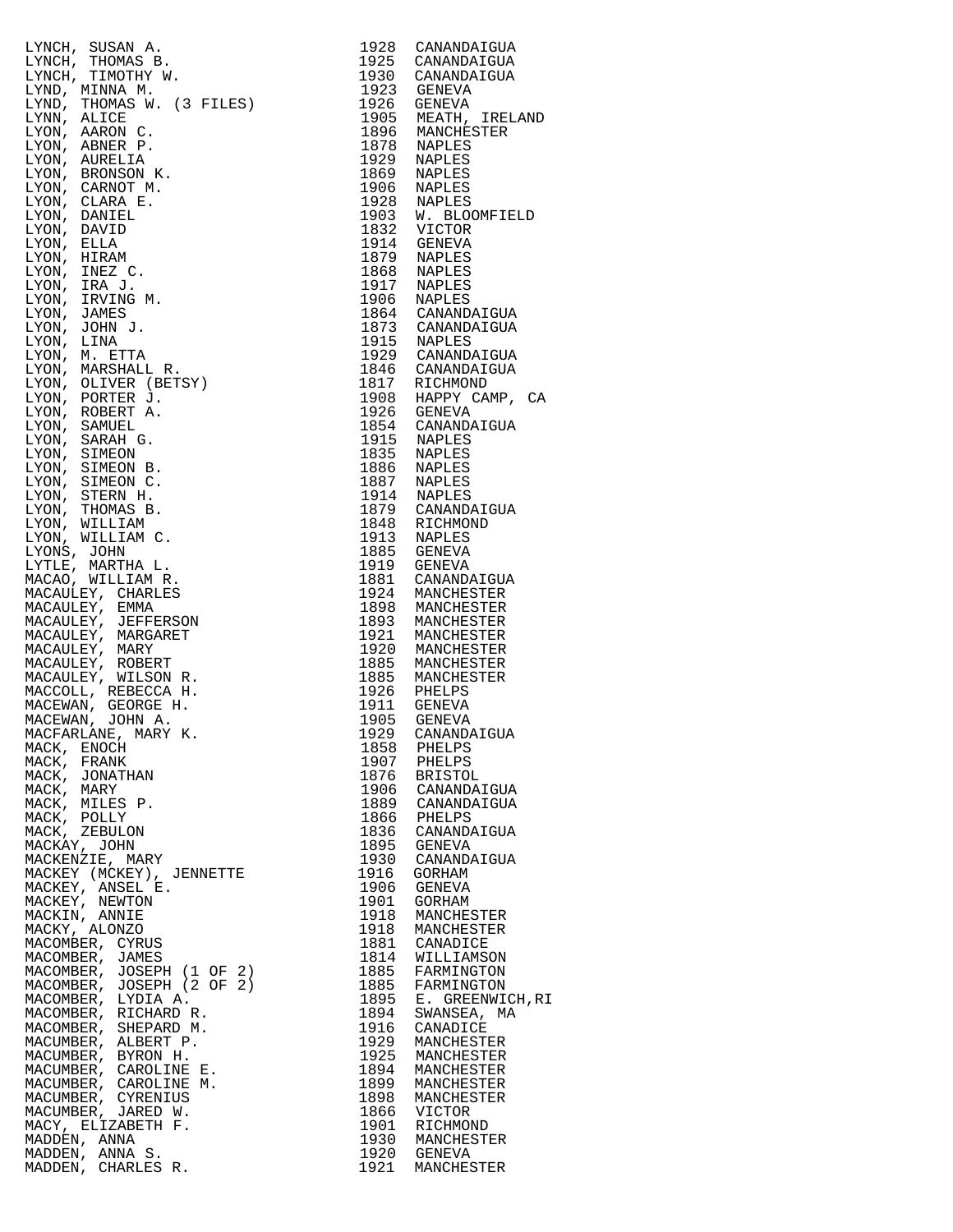| $\begin{tabular}{c c c} \multicolumn{4}{c}{\begin{tabular}{c} \multicolumn{4}{c}{\begin{tabular}{c} $n$ & $n$ & $n$ & $n$ \\ \multicolumn{4}{c}{\begin{tabular}{c} $n$ & $n$ & $n$ \\ \multicolumn{4}{c}{\begin{tabular}{c} $n$ & $n$ & $n$ \\ \multicolumn{4}{c}{\begin{tabular}{c} $n$ & $n$ & $n$ \\ \multicolumn{4}{c}{\begin{tabular}{c} $n$ & $n$ & $n$ \\ \hline $n$ & $n$ & $n$ & $n$ \\ \hline $n$ & $n$ & $n$ & $n$ \\ \hline $$ |      |                                      |
|--------------------------------------------------------------------------------------------------------------------------------------------------------------------------------------------------------------------------------------------------------------------------------------------------------------------------------------------------------------------------------------------------------------------------------------------|------|--------------------------------------|
|                                                                                                                                                                                                                                                                                                                                                                                                                                            |      |                                      |
|                                                                                                                                                                                                                                                                                                                                                                                                                                            |      |                                      |
|                                                                                                                                                                                                                                                                                                                                                                                                                                            |      |                                      |
|                                                                                                                                                                                                                                                                                                                                                                                                                                            |      |                                      |
|                                                                                                                                                                                                                                                                                                                                                                                                                                            |      |                                      |
|                                                                                                                                                                                                                                                                                                                                                                                                                                            |      |                                      |
|                                                                                                                                                                                                                                                                                                                                                                                                                                            |      |                                      |
|                                                                                                                                                                                                                                                                                                                                                                                                                                            |      |                                      |
|                                                                                                                                                                                                                                                                                                                                                                                                                                            |      |                                      |
|                                                                                                                                                                                                                                                                                                                                                                                                                                            |      |                                      |
|                                                                                                                                                                                                                                                                                                                                                                                                                                            |      |                                      |
|                                                                                                                                                                                                                                                                                                                                                                                                                                            |      |                                      |
|                                                                                                                                                                                                                                                                                                                                                                                                                                            |      |                                      |
|                                                                                                                                                                                                                                                                                                                                                                                                                                            |      |                                      |
|                                                                                                                                                                                                                                                                                                                                                                                                                                            |      |                                      |
|                                                                                                                                                                                                                                                                                                                                                                                                                                            |      |                                      |
|                                                                                                                                                                                                                                                                                                                                                                                                                                            |      |                                      |
|                                                                                                                                                                                                                                                                                                                                                                                                                                            |      |                                      |
|                                                                                                                                                                                                                                                                                                                                                                                                                                            |      |                                      |
|                                                                                                                                                                                                                                                                                                                                                                                                                                            |      |                                      |
|                                                                                                                                                                                                                                                                                                                                                                                                                                            |      |                                      |
|                                                                                                                                                                                                                                                                                                                                                                                                                                            |      |                                      |
|                                                                                                                                                                                                                                                                                                                                                                                                                                            |      |                                      |
|                                                                                                                                                                                                                                                                                                                                                                                                                                            |      |                                      |
|                                                                                                                                                                                                                                                                                                                                                                                                                                            |      |                                      |
|                                                                                                                                                                                                                                                                                                                                                                                                                                            |      |                                      |
|                                                                                                                                                                                                                                                                                                                                                                                                                                            |      |                                      |
|                                                                                                                                                                                                                                                                                                                                                                                                                                            |      |                                      |
|                                                                                                                                                                                                                                                                                                                                                                                                                                            |      |                                      |
|                                                                                                                                                                                                                                                                                                                                                                                                                                            |      |                                      |
|                                                                                                                                                                                                                                                                                                                                                                                                                                            |      |                                      |
|                                                                                                                                                                                                                                                                                                                                                                                                                                            |      |                                      |
|                                                                                                                                                                                                                                                                                                                                                                                                                                            |      |                                      |
|                                                                                                                                                                                                                                                                                                                                                                                                                                            |      |                                      |
|                                                                                                                                                                                                                                                                                                                                                                                                                                            |      |                                      |
|                                                                                                                                                                                                                                                                                                                                                                                                                                            |      |                                      |
|                                                                                                                                                                                                                                                                                                                                                                                                                                            |      |                                      |
|                                                                                                                                                                                                                                                                                                                                                                                                                                            |      |                                      |
|                                                                                                                                                                                                                                                                                                                                                                                                                                            |      |                                      |
|                                                                                                                                                                                                                                                                                                                                                                                                                                            |      |                                      |
|                                                                                                                                                                                                                                                                                                                                                                                                                                            |      |                                      |
|                                                                                                                                                                                                                                                                                                                                                                                                                                            |      |                                      |
|                                                                                                                                                                                                                                                                                                                                                                                                                                            |      |                                      |
|                                                                                                                                                                                                                                                                                                                                                                                                                                            |      |                                      |
| MALETTE, JANET S.M. (2 OF                                                                                                                                                                                                                                                                                                                                                                                                                  | 1921 | GENEVA                               |
| MALEY, JEREMIAH                                                                                                                                                                                                                                                                                                                                                                                                                            | 1930 | HOPEWELL                             |
| MALEY, MARGARET E.<br>MALEY, MARY                                                                                                                                                                                                                                                                                                                                                                                                          | 1918 | SHORTSVILLE                          |
| MALEY, MICHAEL                                                                                                                                                                                                                                                                                                                                                                                                                             |      | 1893 HOPEWELL<br>1894 CANANDAIGUA    |
| MALI, LOUISE H.                                                                                                                                                                                                                                                                                                                                                                                                                            |      | 1929 GENEVA                          |
| MALLETT, SARAH D.                                                                                                                                                                                                                                                                                                                                                                                                                          |      | 1910 GENEVA                          |
| MALLISON, AMOS                                                                                                                                                                                                                                                                                                                                                                                                                             |      | 1877 VICTOR                          |
| MALLISON, POLLY                                                                                                                                                                                                                                                                                                                                                                                                                            | 1893 | VICTOR                               |
| MALLORY, GEORGE S.<br>MALLORY, MARY A.                                                                                                                                                                                                                                                                                                                                                                                                     | 1929 | 1929 CANANDAIGUA<br>PHELPS           |
| MALLORY, STEPHEN R. (1 OF                                                                                                                                                                                                                                                                                                                                                                                                                  |      | 1873 CANANDAIGUA                     |
| MALLORY, STEPHEN R. (2 OF                                                                                                                                                                                                                                                                                                                                                                                                                  |      | 1873 CANANDAIGUA                     |
| MALONE, JOHN                                                                                                                                                                                                                                                                                                                                                                                                                               |      | 1914 GENEVA                          |
| MALONE, PATRICK                                                                                                                                                                                                                                                                                                                                                                                                                            |      | 1905 VICTOR                          |
| MALONE, THOMAS J.                                                                                                                                                                                                                                                                                                                                                                                                                          |      | 1921 GENEVA                          |
| MALONEY, ANNA                                                                                                                                                                                                                                                                                                                                                                                                                              |      | 1912 CANANDAIGUA<br>1872 CANANDAIGUA |
| MALONEY, DENNIS<br>MALONEY, ELLA                                                                                                                                                                                                                                                                                                                                                                                                           |      | 1920 CANANDAIGUA                     |
| MALONEY, JAMES                                                                                                                                                                                                                                                                                                                                                                                                                             |      | 1898 MANCHESTER                      |
| MALONEY, JAMES D.                                                                                                                                                                                                                                                                                                                                                                                                                          |      | 1897 HOPEWELL                        |
| MALONEY, JOHN                                                                                                                                                                                                                                                                                                                                                                                                                              |      | 1916 GENEVA                          |
| MALONEY, STEPHEN                                                                                                                                                                                                                                                                                                                                                                                                                           | 1926 | MANCHESTER                           |
| MALONEY, STEPHEN SR.<br>MALTBY, C. BYRON                                                                                                                                                                                                                                                                                                                                                                                                   | 1901 | 1924 CLIFTON SPRINGS<br>NAPLES       |
| MALTBY, HIRAM                                                                                                                                                                                                                                                                                                                                                                                                                              |      | 1849 NAPLES                          |
| MALTBY, IRA                                                                                                                                                                                                                                                                                                                                                                                                                                |      | 1849 NAPLES                          |
| MALTBY, ISAAC                                                                                                                                                                                                                                                                                                                                                                                                                              |      | 1853 NAPLES                          |
| MALTBY, JEROME                                                                                                                                                                                                                                                                                                                                                                                                                             | 1865 | NAPLES                               |

| 1874         | HOPEWELL                       |
|--------------|--------------------------------|
| 1918<br>1905 | MANCHESTER<br>MANCHESTER       |
| 1876         | PHELPS                         |
| 1901         | GENEVA                         |
| 1918<br>1907 | PHELPS<br>MANCHESTER           |
| 1902         | PHELPS                         |
| 1867         | MANCHESTER                     |
| 1853         | PHELPS                         |
| 1896<br>1889 | PHELPS<br>CANANDAIGUA          |
| 1929         | CANANDAIGUA                    |
| 1911         | W.<br>BLOOMFIELD               |
| 1898<br>1908 | E. BLOOMFIELD<br>E. BLOOMFIELD |
| 1910         | CANANDAIGUA                    |
| 1926         | CANANDIGUA                     |
| 1897         | CANANDAIGUA                    |
| 1912<br>1883 | FARMINGTON<br>FARMINGTON       |
| 1921         | CANANDAIGUA                    |
| 1889         | CANANDAIGUA                    |
| 1880<br>1898 | E. BLOOMFIELD<br>CANANDAIGUA   |
| 1903         | FARMINGTON                     |
| 1927         | CANANDAIGUA                    |
| 1926         | VICTOR                         |
| 1909<br>1905 | VICTOR                         |
| 1895         | CANANDAIGUA                    |
| 1919         | E. BLOOMFIELD                  |
| 1908         | FARMINGTON                     |
| 1921<br>1897 | CANANDAIGUA<br>NAPLES          |
| 1928         | CANANDAIGUA                    |
| 1916         | GORHAM                         |
| 1919         | GENEVA                         |
| 1894<br>1915 | CANANDAIGUA<br>CANANDAIGUA     |
| 1925         | GENEVA                         |
| 1900         | GENEVA                         |
| 1903<br>1929 | GENEVA<br>HOLCOMB              |
| 1906         | FARMINGTON                     |
| 1902         | PHELPS                         |
| 1919         | MAYVILLE,<br>N.Y.              |
| 1928<br>1877 | <b>GENEVA</b><br>PHELPS        |
| 1900         | GENEVA                         |
| 1900         | GENEVA                         |
| 1921         | GENEVA                         |
| 1921<br>1930 | GENEVA<br>HOPEWELL             |
| 1918         | SHORTSVILLE                    |
| 1893         | HOPEWELL                       |
| 1894<br>1929 | CANANDAIGUA<br>GENEVA          |
| 1910         | <b>GENEVA</b>                  |
| 1877         | VICTOR                         |
| 1893         | VICTOR                         |
| 1929<br>1929 | CANANDAIGUA<br>PHELPS          |
| 1873         | CANANDAIGUA                    |
| 1873         | CANANDAIGUA                    |
| 1914         | GENEVA                         |
| 1905<br>1921 | VICTOR<br>GENEVA               |
| 1912         | CANANDAIGUA                    |
| 1872         | CANANDAIGUA                    |
| 1920<br>1898 | CANANDAIGUA                    |
| 1897         | MANCHESTER<br>HOPEWELL         |
| 1916         | <b>GENEVA</b>                  |
| 1926         | MANCHESTER                     |
| 1924<br>1901 | CLIFTON SPRINGS<br>NAPLES      |
| 1849         | NAPLES                         |
| 1849         | NAPLES                         |
| 1853         | NAPLES                         |
| 1865         | NAPLES                         |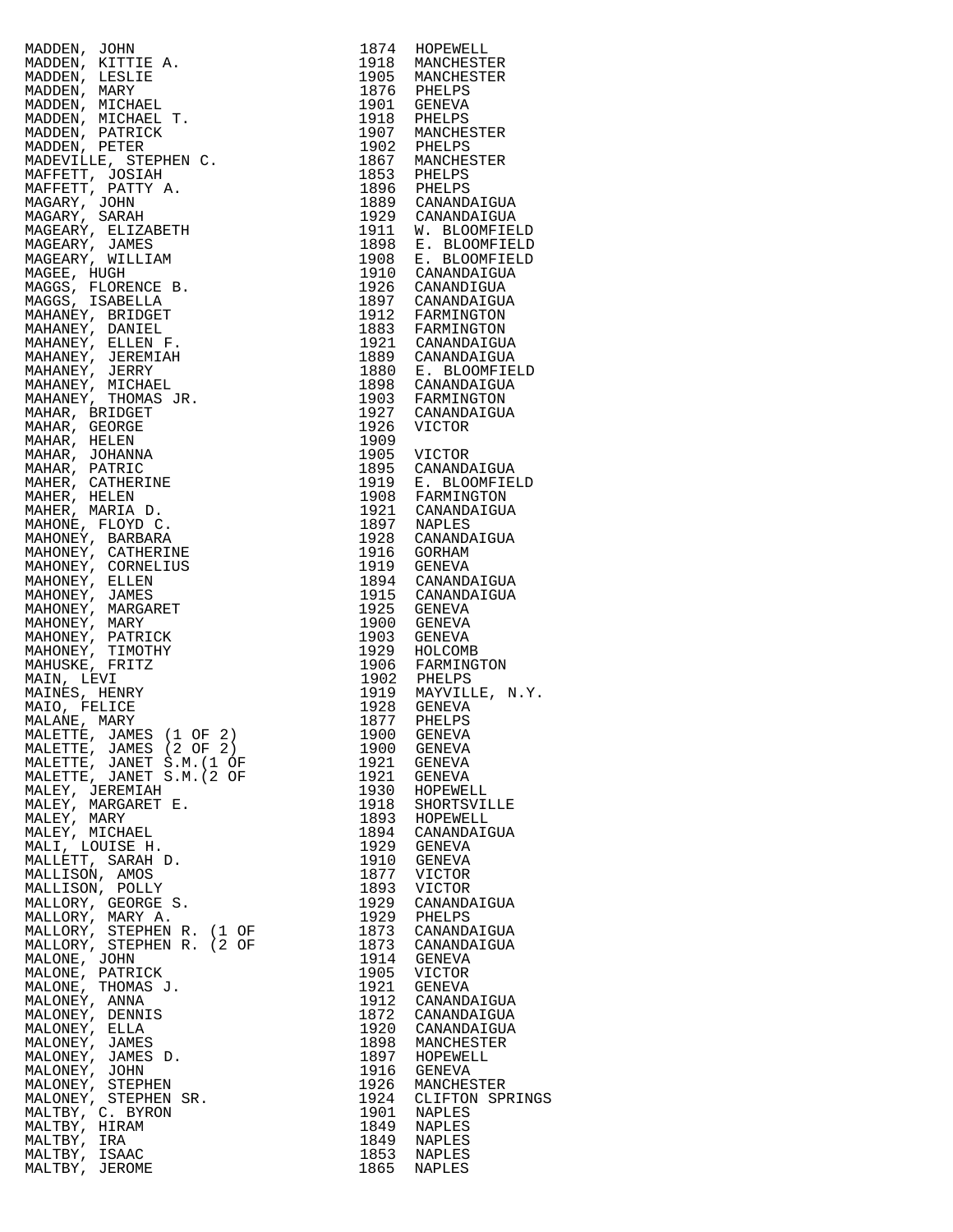|                                      |              | 1893 CLIFTON SPRINGS<br>1894 FARMINGTON |
|--------------------------------------|--------------|-----------------------------------------|
|                                      |              |                                         |
|                                      |              |                                         |
|                                      |              |                                         |
|                                      |              |                                         |
|                                      |              |                                         |
|                                      |              |                                         |
|                                      |              |                                         |
|                                      |              |                                         |
|                                      |              |                                         |
|                                      |              |                                         |
|                                      |              |                                         |
|                                      |              |                                         |
|                                      |              |                                         |
|                                      |              |                                         |
|                                      |              |                                         |
|                                      |              |                                         |
|                                      |              |                                         |
|                                      |              |                                         |
|                                      |              |                                         |
|                                      |              |                                         |
|                                      |              |                                         |
|                                      |              |                                         |
|                                      |              | 1927 VICTOR<br>1902 W. BLOOMFIELD       |
|                                      |              |                                         |
|                                      |              |                                         |
|                                      |              | 1908 W. BLOOMFIELD                      |
|                                      |              |                                         |
|                                      |              |                                         |
|                                      |              |                                         |
|                                      |              |                                         |
|                                      |              |                                         |
|                                      |              |                                         |
|                                      |              |                                         |
|                                      |              |                                         |
|                                      |              |                                         |
|                                      |              |                                         |
|                                      |              |                                         |
|                                      |              |                                         |
|                                      |              |                                         |
| MAPES, WILLIAM H. (2 OF 2            | 1914         | GORHAM                                  |
| MARBLE, AARON S.                     | 1877         | <b>BRISTOL</b>                          |
| MARBLE, HARRISON B.                  | 1924         | E. BLOOMFIELD                           |
| MARBLE, HENRIETTA                    | 1900         | W. BLOOMFIELD                           |
| MARBLE, LUCIAN W.                    | 1917         | CANANDAIGUA                             |
| MARBLE, SHUBEL                       | 1871         | CANANDAIGUA                             |
| MARDEN, JANE                         | 1898         | PHELPS                                  |
| MARDEN, THOMAS                       | 1888         | PHELPS<br>CANANDAIGUA                   |
| MARINER, LENA F.<br>MARINER, MYRON   | 1902<br>1897 | E. BLOOMFIELD                           |
| MARKEL, HAROLD                       | 1930         | <b>GENEVA</b>                           |
| MARKHAM, ELISHA W.                   | 1882         | FARMINGTON                              |
| MARKHAM, MARYETTA                    | 1863         | FARMINGTON                              |
| MARKIE, THOMAS                       | 1856         | <b>BRISTOL</b>                          |
| MARKLAND, MORRIS G.                  | 1923         | GENEVA                                  |
| MARKS, BELLE F.                      | 1911         | HOPEWELL                                |
| MARKS, CORA H.                       | 1927         | CANANDAIGUA                             |
| MARKS, EMILY C.<br>MARKS, IMOGENE K. | 1903<br>1899 | NAPLES<br>CANANDAIGUA                   |
| MARKS, JACOB D.                      | 1920         | SENECA                                  |
| MARKS, THOMAS S.                     | 1916         | GORHAM                                  |
| MARKS, WALTER F.                     | 1930         | HOPEWELL                                |
| MARKS, WILLIAM                       | 1909         | FARMINGTON                              |
| MARKS, WILLIAM (1 OF 2)              | 1879         | NAPLES                                  |
| MARKS, WILLIAM (2 OF 2)              | 1879         | NAPLES                                  |
| MARKS, WILLIAM R.                    | 1925         | CANANDAIGUA                             |
| MARLIN, CLARK<br>MARLOW, NELLIE M.   | 1888<br>1926 | RICHMOND<br><b>GENEVA</b>               |
| MARQUART, MARY S.                    | 1925         | GORHAM                                  |
| MAROUIS, ELIZA                       |              | 1908 FARMINGTON                         |

| MALTRY, JOHN 1972<br>MALTRY, LORETTA E. 1930 NAPLES<br>MALTRY, LORETTA E. 1985 NAPLES<br>MALTRAM, CATHERINE 1912 CRANDATOUR<br>MALTMAM, SLEGANOR C. 1912 CRANDATOUR<br>MALTMAM, SLEGANOR (1913)<br>MALTMAM, SLEGAN (1913)<br>MAMEROW, PRITZ<br>                       |      |                    |
|-----------------------------------------------------------------------------------------------------------------------------------------------------------------------------------------------------------------------------------------------------------------------|------|--------------------|
|                                                                                                                                                                                                                                                                       |      |                    |
|                                                                                                                                                                                                                                                                       |      |                    |
|                                                                                                                                                                                                                                                                       |      |                    |
|                                                                                                                                                                                                                                                                       |      |                    |
|                                                                                                                                                                                                                                                                       |      |                    |
|                                                                                                                                                                                                                                                                       |      |                    |
|                                                                                                                                                                                                                                                                       |      |                    |
|                                                                                                                                                                                                                                                                       |      |                    |
|                                                                                                                                                                                                                                                                       |      |                    |
|                                                                                                                                                                                                                                                                       |      |                    |
|                                                                                                                                                                                                                                                                       |      |                    |
|                                                                                                                                                                                                                                                                       |      |                    |
|                                                                                                                                                                                                                                                                       |      |                    |
|                                                                                                                                                                                                                                                                       |      |                    |
|                                                                                                                                                                                                                                                                       |      |                    |
|                                                                                                                                                                                                                                                                       |      |                    |
|                                                                                                                                                                                                                                                                       |      |                    |
|                                                                                                                                                                                                                                                                       |      |                    |
|                                                                                                                                                                                                                                                                       |      |                    |
|                                                                                                                                                                                                                                                                       |      | 1900 GORHAM        |
| MAPES, JOHN W.<br>MAPES, WILLIAM H. (1 OF 2<br>ALLIAM H. (2 OF 2                                                                                                                                                                                                      |      | 1914 GORHAM        |
| MAPES, WILLIAM H. (2 OF 2                                                                                                                                                                                                                                             |      | 1914 GORHAM        |
| MARBLE, AARON S.                                                                                                                                                                                                                                                      |      | 1877 BRISTOL       |
|                                                                                                                                                                                                                                                                       |      | 1924 E. BLOOMFIELD |
|                                                                                                                                                                                                                                                                       |      |                    |
|                                                                                                                                                                                                                                                                       |      | 1900 W. BLOOMFIELD |
|                                                                                                                                                                                                                                                                       |      | 1917 CANANDAIGUA   |
|                                                                                                                                                                                                                                                                       |      | 1871 CANANDAIGUA   |
|                                                                                                                                                                                                                                                                       |      | 1898 PHELPS        |
|                                                                                                                                                                                                                                                                       |      | 1888 PHELPS        |
|                                                                                                                                                                                                                                                                       |      | 1902 CANANDAIGUA   |
|                                                                                                                                                                                                                                                                       |      | 1897 E. BLOOMFIELD |
|                                                                                                                                                                                                                                                                       |      |                    |
|                                                                                                                                                                                                                                                                       |      | 1930 GENEVA        |
|                                                                                                                                                                                                                                                                       |      | 1882 FARMINGTON    |
|                                                                                                                                                                                                                                                                       |      | 1863 FARMINGTON    |
|                                                                                                                                                                                                                                                                       |      | 1856 BRISTOL       |
|                                                                                                                                                                                                                                                                       |      | 1923 GENEVA        |
|                                                                                                                                                                                                                                                                       |      |                    |
|                                                                                                                                                                                                                                                                       |      | 1911 HOPEWELL      |
|                                                                                                                                                                                                                                                                       |      | 1927 CANANDAIGUA   |
|                                                                                                                                                                                                                                                                       |      | 1903 NAPLES        |
|                                                                                                                                                                                                                                                                       |      | 1899 CANANDAIGUA   |
|                                                                                                                                                                                                                                                                       |      | 1920 SENECA        |
|                                                                                                                                                                                                                                                                       | 1916 | GORHAM             |
|                                                                                                                                                                                                                                                                       |      |                    |
|                                                                                                                                                                                                                                                                       |      | 1930 HOPEWELL      |
|                                                                                                                                                                                                                                                                       |      | 1909 FARMINGTON    |
|                                                                                                                                                                                                                                                                       |      | 1879 NAPLES        |
|                                                                                                                                                                                                                                                                       |      | 1879 NAPLES        |
| MARKS, WILLIAM R.                                                                                                                                                                                                                                                     |      | 1925 CANANDAIGUA   |
| MARELS, WILLIAM A.<br>MARBLE, AARON S.<br>MARBLE, HARRISON B.<br>MARBLE, HENRIETTA<br>MARBLE, LUCIAN W.<br>MARBLE, SHUBEL<br>MARDEN, JANE<br>MARDEN, JANE<br>MARDEN, JANE<br>MARINER, LENA F.<br>MARKEL, HAROLD<br>MARKEL, HAROLD<br>MARKEL, THOMAS<br>MARKEL, THOMAS |      |                    |
| MARLIN, CLARK                                                                                                                                                                                                                                                         |      | 1888 RICHMOND      |
| MARLOW, NELLIE M.                                                                                                                                                                                                                                                     |      | 1926 GENEVA        |
| MARQUART, MARY S.                                                                                                                                                                                                                                                     |      | 1925 GORHAM        |
| MARQUIS, ELIZA                                                                                                                                                                                                                                                        |      | 1908 FARMINGTON    |
|                                                                                                                                                                                                                                                                       |      |                    |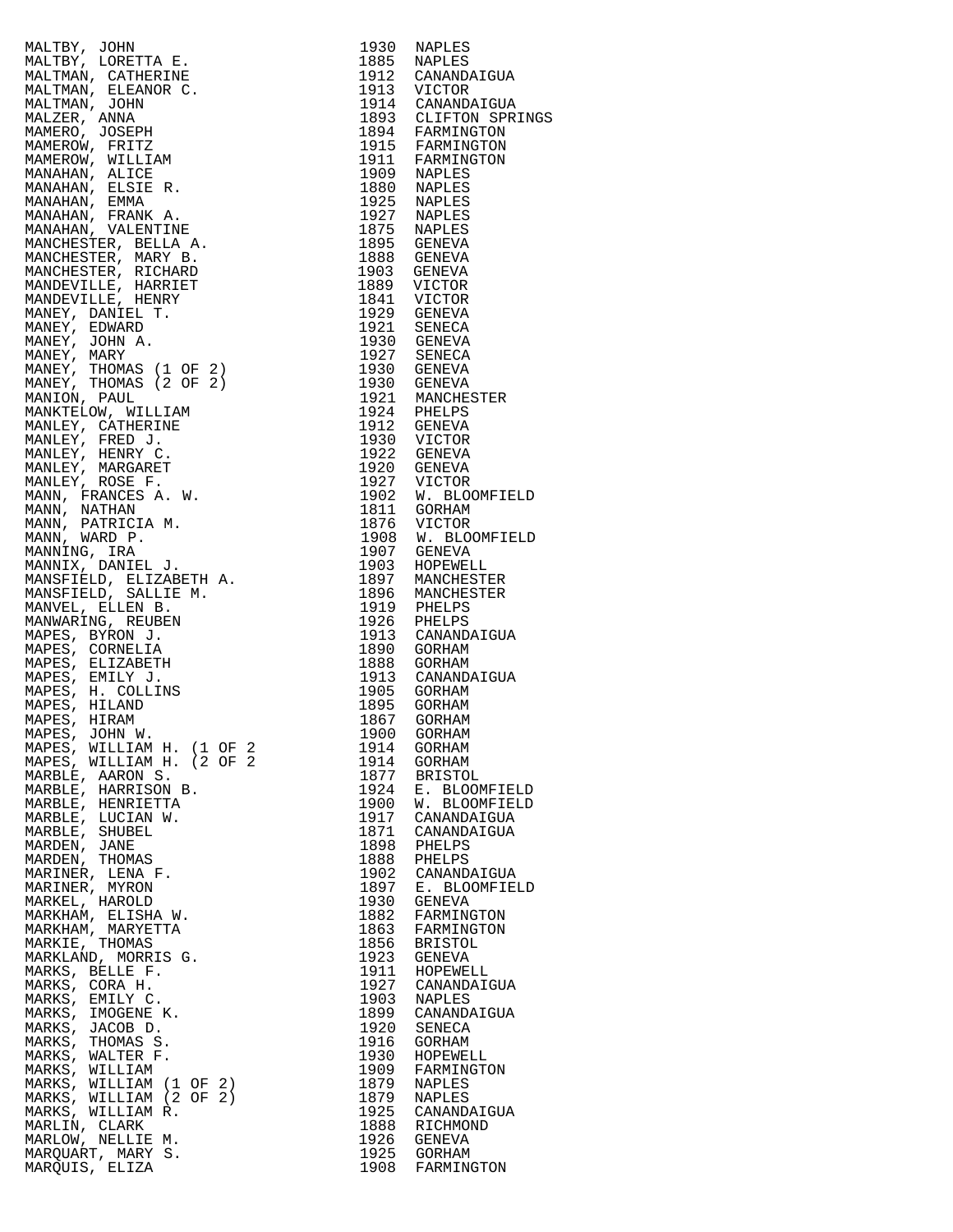| MARRINAN, CATRARINE 1915 VICTOR MARRINAL, REAL MARRINAN, CARRING AND PRESS. AREN'S MARRIN, REAL 1916 VICTOR MARSH, AZEL 1916 VICTOR MARSH, ENGLE 1916 PHELPS MARRIN, ENGLE 1922 E. BLOOMFIELD MARRIN, CROSSE 1923 REPORT MARR |      |                 |
|-------------------------------------------------------------------------------------------------------------------------------------------------------------------------------------------------------------------------------|------|-----------------|
|                                                                                                                                                                                                                               |      |                 |
| MARTIN, ISAAC                                                                                                                                                                                                                 | 1818 |                 |
| MARTIN, JACOB                                                                                                                                                                                                                 | 1848 | GORHAM          |
| MARTIN, JAMES                                                                                                                                                                                                                 | 1915 | CANANDAIGUA     |
| MARTIN, JOHN                                                                                                                                                                                                                  | 1896 | HOPEWELL        |
| MARTIN, JOHN                                                                                                                                                                                                                  | 1916 | HOPEWELL        |
| MARTIN, LILLIAN V.                                                                                                                                                                                                            | 1929 | <b>BRISTOL</b>  |
| MARTIN, LUCINDA S.                                                                                                                                                                                                            | 1885 | RICHMOND        |
| MARTIN, PATRICK                                                                                                                                                                                                               | 1920 | MANCHESTER      |
| MARTIN, SARAH                                                                                                                                                                                                                 | 1905 | W. BLOOMFIELD   |
| MARTIN, SARAH N.                                                                                                                                                                                                              | 1924 | SHORTSVILLE     |
| MARTIN, SUSAN                                                                                                                                                                                                                 | 1800 | MANCHESTER      |
| MARTIN, THOMAS                                                                                                                                                                                                                | 1924 | GENEVA          |
| MARTIN, WILLIAM                                                                                                                                                                                                               | 1882 | CANANDAIGUA     |
| MARTIN, WINTHROP N.                                                                                                                                                                                                           | 1875 | SOUTH BRISTOL   |
| MARTZ, JOSEPH C.                                                                                                                                                                                                              | 1906 | FARMINGTON      |
| MARVIN, JASPER                                                                                                                                                                                                                | 1804 |                 |
| MARY, CATHERINE                                                                                                                                                                                                               | 1857 | CANANDAIGUA     |
| MARY, ELIZABETH B.                                                                                                                                                                                                            | 1890 | CANANDAIGUA     |
| MARY, JACOB                                                                                                                                                                                                                   | 1889 | CANANDAIGUA     |
| MARY, PETER                                                                                                                                                                                                                   | 1856 | GENEVA          |
| MARY, SARAH J.                                                                                                                                                                                                                | 1928 | CANANDAIGUA     |
| MARY, THERESA                                                                                                                                                                                                                 | 1873 | GENEVA          |
| MASCARI, ROSA                                                                                                                                                                                                                 | 1929 | GENEVA          |
| MASLYN, FRANK                                                                                                                                                                                                                 | 1916 | PHELPS          |
| MASLYN, FRED L.                                                                                                                                                                                                               | 1930 | MANCHESTER      |
| MASLYN, JACOB                                                                                                                                                                                                                 | 1925 | MANCHESTER      |
| MASLYN, JOHN                                                                                                                                                                                                                  | 1923 | MANCHESTER      |
| MASLYN, LEWIS                                                                                                                                                                                                                 |      | 1896 MANCHESTER |
| MASON, ANNE A.                                                                                                                                                                                                                | 1871 | CANANDAIGUA     |
| MASON, CHARLES                                                                                                                                                                                                                | 1892 | E. BLOOMFIELD   |
| MASON, ELIZA                                                                                                                                                                                                                  | 1925 | E. BLOOMFIELD   |

| 1915                                 | VICTOR                                                                              |
|--------------------------------------|-------------------------------------------------------------------------------------|
| 1916                                 | VICTOR                                                                              |
| 1860                                 | PHELPS                                                                              |
| 1818<br>1924<br>1916<br>1925<br>1903 | PHELPS<br>PHELPS<br>PHELPS<br>HOPEWELL                                              |
| 1927                                 | E. BLOOMFIELD                                                                       |
| 1902                                 | RICHMOND                                                                            |
| 1895                                 | <b>BRISTOL</b>                                                                      |
| 1859                                 | PHELPS                                                                              |
| 1855                                 | VICTOR                                                                              |
| 1930                                 | HOPEWELL                                                                            |
| 1925                                 | CANANDAIGUA                                                                         |
| 1927                                 | <b>BRISTOL</b>                                                                      |
| 1927                                 | <b>BRISTOL</b>                                                                      |
| 1907                                 | NAPLES                                                                              |
| 1930                                 | HOPEWELL                                                                            |
| 1877                                 | PHELPS                                                                              |
| 1908                                 | <b>NAPLES</b>                                                                       |
| 1921                                 | RICHMOND                                                                            |
| 1881                                 | NAPLES                                                                              |
| 1881                                 | <b>NAPLES</b>                                                                       |
| 1907                                 | E. BLOOMFIELD                                                                       |
| 1893                                 | TYLER, TEXAS                                                                        |
| 1909                                 | CANANDAIGUA                                                                         |
| 1906                                 | HOPEWELL                                                                            |
| 1926                                 | GENEVA                                                                              |
| 1928                                 | CANANDAIGUA                                                                         |
| 1925<br>1900<br>1877<br>1870<br>1888 | FARMINGTON<br>E. BLOOMFIELD<br>Ε.<br><b>BLOOMFIELD</b><br>E. BLOOMFIELD<br>RICHMOND |
| 1926                                 | NAPLES                                                                              |
| 1875                                 | CANANDAIGUA                                                                         |
| 1886                                 | E. BLOOMFIELD                                                                       |
| 1922                                 | PHELPS                                                                              |
| 1929                                 | CANANDAIGUA                                                                         |
| 1909                                 | NAPLES                                                                              |
| 1930                                 | CANANDAIGUA                                                                         |
| 1886                                 | S. BRISTOL                                                                          |
| 1886                                 | <b>GENEVA</b>                                                                       |
| 1870                                 | CANANDAIGUA                                                                         |
| 1927                                 | <b>GENEVA</b>                                                                       |
| 1927                                 | GENEVA                                                                              |
| 1872                                 | VICTOR                                                                              |
| 1899<br>1886<br>1818<br>1848         | HOPEWELL<br>W. BLOOMFIELD<br>GORHAM                                                 |
| 1915                                 | CANANDAIGUA                                                                         |
| 1896                                 | HOPEWELL                                                                            |
| 1916                                 | HOPEWELL                                                                            |
| 1929                                 | <b>BRISTOL</b>                                                                      |
| 1885                                 | RICHMOND                                                                            |
| 1920                                 | MANCHESTER                                                                          |
| 1905                                 | W. BLOOMFIELD                                                                       |
| 1924                                 | SHORTSVILLE                                                                         |
| 1800                                 | MANCHESTER                                                                          |
| 1924<br>1882<br>1875<br>1906<br>1804 | GENEVA<br>CANANDAIGUA<br>SOUTH BRISTOL<br>FARMINGTON                                |
| 1857                                 | CANANDAIGUA                                                                         |
| 1890                                 | CANANDAIGUA                                                                         |
| 1889                                 | CANANDAIGUA                                                                         |
| 1856                                 | <b>GENEVA</b>                                                                       |
| 1928                                 | CANANDAIGUA                                                                         |
| 1873                                 | <b>GENEVA</b>                                                                       |
| 1929                                 | <b>GENEVA</b>                                                                       |
| 1916                                 | PHELPS                                                                              |
| 1930                                 | MANCHESTER                                                                          |
| 1925                                 | MANCHESTER                                                                          |
| 1923                                 | MANCHESTER                                                                          |
| 1896                                 | MANCHESTER                                                                          |
| 1871                                 | CANANDAIGUA                                                                         |
| 1892<br>1925                         | E. BLOOMFIELD<br>E. BLOOMFIELD                                                      |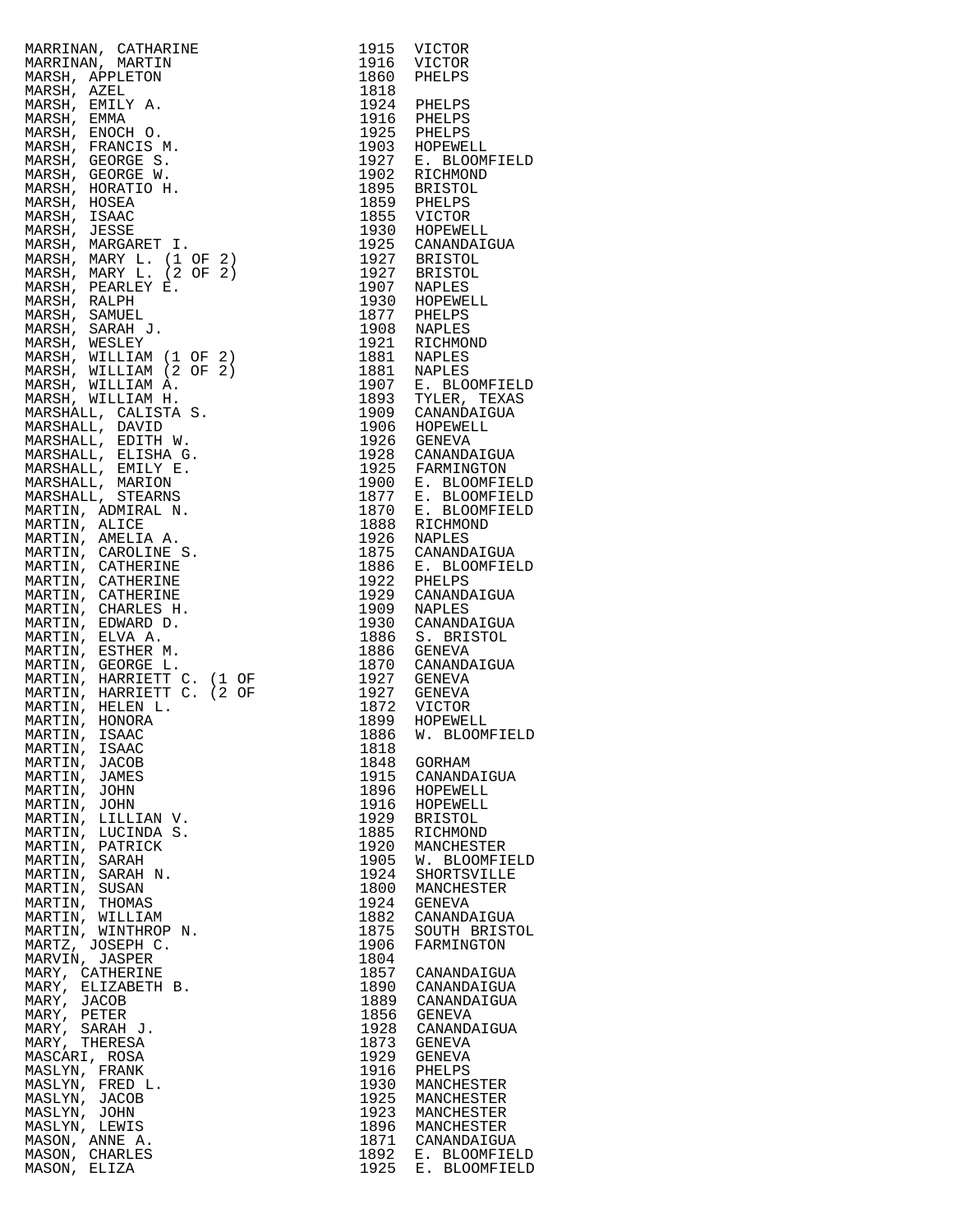| MASON, ELLA J.                                                                                            | 1923         | E. BLOOMFIELD                  |
|-----------------------------------------------------------------------------------------------------------|--------------|--------------------------------|
| MASON, FRANCIS O.<br>$(1$ OF<br>$\frac{5}{2}$<br>5<br>MASON, FRANCIS O.<br>(2)<br>OF                      | 1901<br>1901 | GENEVA<br>GENEVA               |
| MASON, FRANCIS O.<br>$(3$ OF<br>5                                                                         | 1901         | GENEVA                         |
| (4 OF 5<br>MASON, FRANCIS O.                                                                              | 1901         | GENEVA                         |
| $(5$ OF<br>5<br>MASON, FRANCIS O.<br>MASON, GARDNER                                                       | 1901<br>1867 | GENEVA<br>FARMINGTON           |
| MASON, HARRIET                                                                                            | 1886         | RICHMOND                       |
| MASON, HENRY                                                                                              | 1907         | E. BLOOMFIELD                  |
| MASON, HEZEKIAH                                                                                           | 1828         | MANCHESTER                     |
| MASON, ISRAEL G.<br>MASON, JESSE                                                                          | 1910         | MANCHESTER<br>1883 CANANDAIGUA |
| MASON, JESSE H.                                                                                           | 1908         | CANANDAIGUA                    |
| MASON, JOHN                                                                                               | 1836         | BRISTOL                        |
| MASON, JOHN<br>MASON, JOHN                                                                                | 1870<br>1891 | BRISTOL<br>RICHMOND            |
| MASON, JOHN                                                                                               | 1901         | E. BLOOMFIELD                  |
| MASON, JULIA A.                                                                                           | 1869         | FARMINGTON                     |
| MASON, LEWIS B.<br>MASON, MINNIE B.                                                                       | 1916<br>1924 | E. BLOOMFIELD<br>FARMINGTON    |
| MASON, ROBERT                                                                                             | 1924         | E. BLOOMFIELD                  |
| MASON, SAMUEL                                                                                             | 1910         | E. BLOOMFIELD                  |
| MASON, THOMAS                                                                                             | 1872         | E. BLOOMFIELD                  |
| MASON, THOMAS<br>MASON, WILLIAM R.                                                                        | 1908<br>1885 | GENEVA<br>E. BLOOMFIELD        |
| MASSETH, JOSEPH                                                                                           | 1912         | CANANDAIGUA                    |
| MASTANTUONO, JOHN                                                                                         | 1926         | GENEVA                         |
| MASTERSON, MARY<br>MASTERSON, PATRICK                                                                     | 1885<br>1886 | CANANDAIGUA<br>CANANDAIGUA     |
| MATHER, ABBY A.                                                                                           | 1890         | E. BLOOMFIELD                  |
| MATHER, ALBERT G.                                                                                         | 1901         | E. BLOOMFIELD                  |
| MATHER, DEY                                                                                               | 1909<br>1928 |                                |
| MATHER, EDGAR G. (1 OF 2)<br>MATHER, EDGAR G. (2 OF 2)                                                    | 1928         | SHORTSVILLE<br>SHORTSVILLE     |
| MATHER, ELISHA R. (1 OF 2                                                                                 | 1892         | CANANDAIGUA                    |
| MATHER, ELISHA R. (2 OF                                                                                   | 1892         | CANANDAIGUA                    |
| MATHER, FANNY<br>MATHER, GEORGE C. (1 OF 2                                                                | 1899<br>1902 | MANCHESTER<br>CANANDAIGUA      |
| MATHER, GEORGE C. (2 OF 2                                                                                 | 1902         | CANANDAIGUA                    |
| MATHER, GERTRUDE C.                                                                                       | 1926         | MANCHESTER                     |
| MATHER, GURDON C.<br>MATHER, JOHN E.                                                                      | 1846<br>1884 | W. BLOOMFIELD<br>BRISTOL       |
| $(2 \text{ OF } 2)$<br>$C$ .<br>A.<br>A.<br>$1 \text{ OF } 2 *$<br>$2 \text{ OF } 2 *$<br>MATHER, JOHN O. | 1863         | RICHMOND                       |
| MATHER, LUCIUS                                                                                            | 1879         | CANANDAIGUA                    |
| MATHER, MARCUS<br>MATHER, MARTHA                                                                          | 1927<br>1906 | <b>BRISTOL</b><br>MANCHESTER   |
| MATHER, MARY E.                                                                                           |              | 1926 CANANDAIGUA               |
| MATHER, RUFUS A.                                                                                          |              | 1930 CANANDAIGUA               |
| MATHEWS, ELIZABETH A.                                                                                     | 1913<br>1889 | GENEVA<br>HOPEWELL             |
| MATHEWS, MATTHEW M.<br>MATHEWS, SYLVIA A.                                                                 | 1900         | CANANDAIGUA                    |
| MATHEWSON, ALFRED (1 OF 2 *                                                                               | 1882         | CANANDAIGUA                    |
| MATHEWSON, ALFRED (2 OF 2<br>MATHEWSON, LAURA                                                             | 1882<br>1891 | CANANDAIGUA<br>CANANDAIGUA     |
| MATTERSON, NATHANIEL                                                                                      | 1855         | W. BLOOMFIELD                  |
| MATTICE, GEORGE R.                                                                                        | 1871         | CANANDAIGUA                    |
| MATTICE, JOSEPHINE<br>MATTICE, MARGARET A.                                                                | 1918<br>1901 | NAPLES<br><b>GENEVA</b>        |
| MATTICE, MORRIS M.                                                                                        | 1868         | CANANDAIGUA                    |
| MATTISON, ELIJAH R.                                                                                       | 1847         | HOPEWELL                       |
| MATTISON, EMELINE                                                                                         | 1907<br>1879 | HOPEWELL<br>CANANDAIGUA        |
| MATTISON, JACOB J. (1 OF<br>MATTISON, JACOB J. (2 OF                                                      | 1879         | CANANDAIGUA                    |
| MATTISON, JACOB J. (3 OF                                                                                  | 1879         | CANANDAIGUA                    |
| MATTISON, JOURMAN                                                                                         | 1915<br>1914 | CANANDAIGUA                    |
| MATTISON, MARY H.<br>MATTISON, RHODA                                                                      | 1912         | MANCHESTER<br>GORHAM           |
| MATTOON, EMMA J.                                                                                          | 1915         | PHELPS                         |
| MAUGIRI, DOMENICK                                                                                         | 1925         | GENEVA                         |
| MAUREY, CLARA M.<br>MAWNEY, HORATIO                                                                       | 1911<br>1889 | CANANDAIGUA<br>GENEVA          |
| MAXFIELD, ELIAS                                                                                           | 1892         | NAPLES                         |
| MAXFIELD, HIRAM                                                                                           | 1900         | NAPLES                         |
| MAXFIELD, JANE<br>MAXFIELD, MARY                                                                          | 1874<br>1903 | NAPLES<br>NAPLES               |
| MAXFIELD, MICHAEL                                                                                         | 1845         | NAPLES                         |
| MAXFIELD, OSCAR A.                                                                                        | 1920         | NAPLES                         |
| MAXON, ARCHIE G.<br>MAXWELL, AGNES S.                                                                     | 1918<br>1919 | CANANDAIGUA<br>GENEVA          |
| MAXWELL, HENRY E.                                                                                         |              | 1889 GENEVA                    |
| MAXWELL, JOSEPH                                                                                           | 1912         | MANCHESTER                     |

| 1923         | E. BLOOMFIETD                  |
|--------------|--------------------------------|
| 1901<br>1901 | GENEVA                         |
| 1901         | GENEVA<br>GENEVA               |
| 1901         | GENEVA                         |
| 1901         | GENEVA                         |
| 1867         | FARMINGTON                     |
| 1886         | RICHMOND                       |
| 1907         | E. BLOOMFIELD                  |
| 1828         | MANCHESTER                     |
| 1910         | MANCHESTER                     |
| 1883         | CANANDAIGUA                    |
| 1908         | CANANDAIGUA                    |
| 1836         | <b>BRISTOL</b>                 |
| 1870         | <b>BRISTOL</b>                 |
| 1891         | RICHMOND                       |
| 1901         | E. BLOOMFIELD                  |
| 1869         | FARMINGTON                     |
| 1916         | E. BLOOMFIELD                  |
| 1924         | FARMINGTON                     |
| 1924<br>1910 | E. BLOOMFIELD<br>E. BLOOMFIELD |
| 1872         | E. BLOOMFIELD                  |
| 1908         | GENEVA                         |
| 1885         | E. BLOOMFIELD                  |
| 1912         | CANANDAIGUA                    |
| 1926         | GENEVA                         |
| 1885         | CANANDAIGUA                    |
| 1886         | CANANDAIGUA                    |
| 1890         | E. BLOOMFIELD                  |
| 1901         | E. BLOOMFIELD                  |
| 1909         |                                |
| 1928         | SHORTSVILLE                    |
| 1928         | SHORTSVILLE                    |
| 1892         | CANANDAIGUA                    |
| 1892         | CANANDAIGUA                    |
| 1899         | MANCHESTER                     |
| 1902         | CANANDAIGUA                    |
| 1902         | CANANDAIGUA                    |
| 1926         | MANCHESTER                     |
| 1846         | W. BLOOMFIELD                  |
| 1884         | <b>BRISTOL</b>                 |
| 1863         | RICHMOND                       |
| 1879         | CANANDAIGUA                    |
| 1927         | <b>BRISTOL</b>                 |
| 1906         | MANCHESTER                     |
| 1926         | CANANDAIGUA                    |
| 1930         | CANANDAIGUA                    |
| 1913         | GENEVA                         |
| 1889         | HOPEWELL                       |
| 1900         | CANANDAIGUA                    |
| 1882<br>1882 | CANANDAIGUA                    |
|              | CANANDAIGUA<br>CANANDAIGUA     |
| 1891<br>1855 | W. BLOOMFIELD                  |
| 1871         | CANANDAIGUA                    |
| 1918         | NAPLES                         |
| 1901         | GENEVA                         |
| 1868         | CANANDAIGUA                    |
| 1847         | HOPEWELL                       |
| 1907         | HOPEWELL                       |
| 1879         | CANANDAIGUA                    |
| 1879         | CANANDAIGUA                    |
| 1879         | CANANDAIGUA                    |
| 1915<br>1914 | CANANDAIGUA                    |
|              | MANCHESTER                     |
| 1912         | GORHAM                         |
| 1915         | PHELPS                         |
| 1925         | GENEVA                         |
| 1911         | CANANDAIGUA                    |
| 1889         | GENEVA                         |
| 1892         | NAPLES                         |
| 1900         | NAPLES                         |
| 1874         | NAPLES                         |
| 1903         | NAPLES                         |
| 1845         | NAPLES                         |
| 1920         | NAPLES                         |
| 1918<br>1919 | CANANDAIGUA                    |
|              | <b>GENEVA</b>                  |
| 1889         | <b>GENEVA</b>                  |
| 1912         | MANCHESTER                     |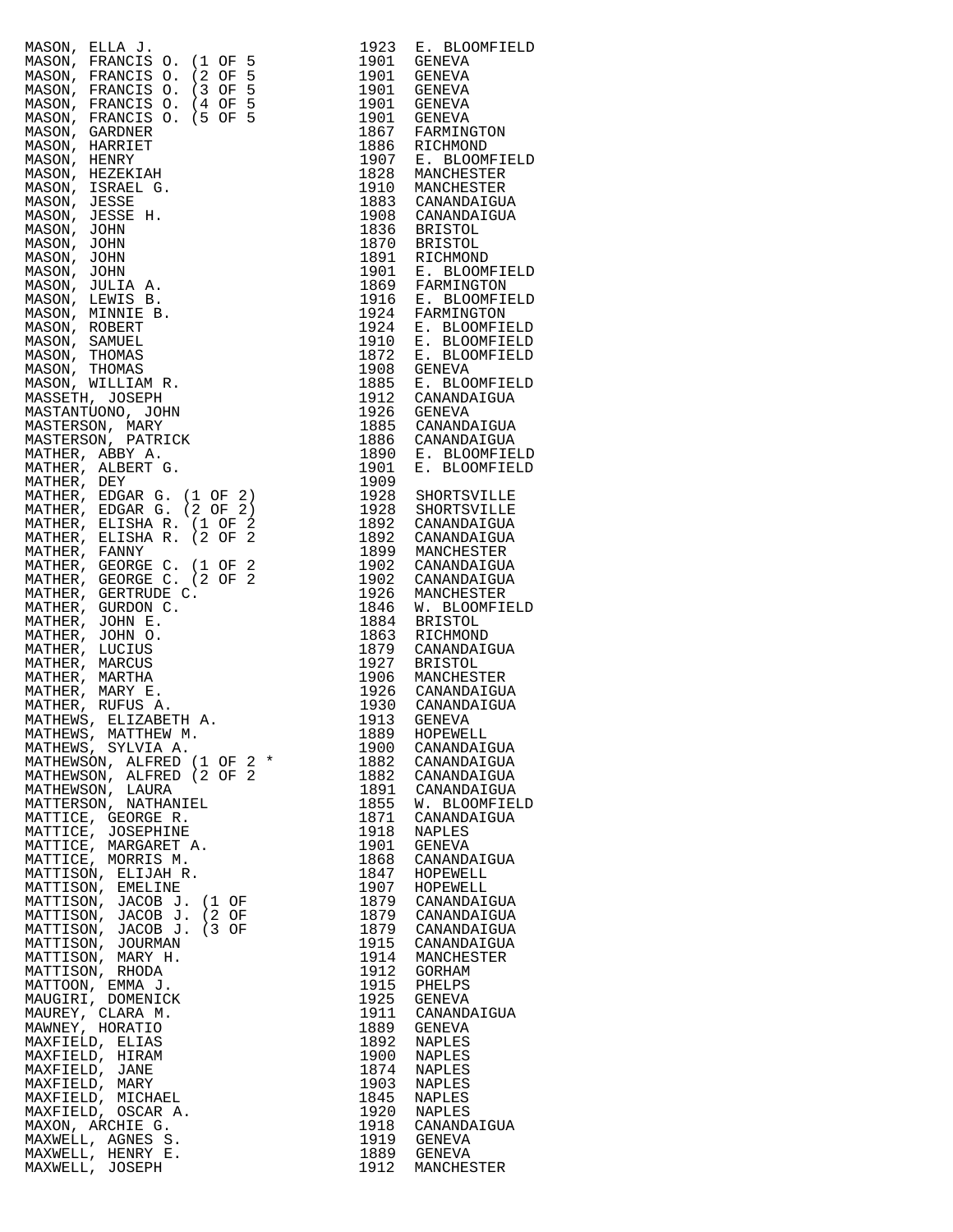| MAXWELL, JOSHUA T. (1 $\overline{OP}$ 1912 GENEVA MAXWELL, JOSHUA T. (2 $\overline{OP}$ 1912 GENEVA MAXWELL, MARY PARKET (1928 GENEVA MAXWELL, MARY PISIT PARKET (1928 GENEVA MAXWELL, SUSTEP, 1928 GENEVA MAXWELL, SUSTEP, 1929 GENEVA MAXWELL        |              |                                                                                                   |
|--------------------------------------------------------------------------------------------------------------------------------------------------------------------------------------------------------------------------------------------------------|--------------|---------------------------------------------------------------------------------------------------|
|                                                                                                                                                                                                                                                        |              |                                                                                                   |
|                                                                                                                                                                                                                                                        |              |                                                                                                   |
|                                                                                                                                                                                                                                                        |              |                                                                                                   |
|                                                                                                                                                                                                                                                        |              |                                                                                                   |
|                                                                                                                                                                                                                                                        |              |                                                                                                   |
|                                                                                                                                                                                                                                                        |              |                                                                                                   |
|                                                                                                                                                                                                                                                        |              |                                                                                                   |
|                                                                                                                                                                                                                                                        |              |                                                                                                   |
|                                                                                                                                                                                                                                                        |              |                                                                                                   |
| MCBURNEY, HAMILTON (1 C.<br>MCBURNEY, HAMILTON (2 OF<br>MCBURNEY, HAMILTON (3 OF<br>MCBURNEY, KEZIA                                                                                                                                                    |              |                                                                                                   |
|                                                                                                                                                                                                                                                        |              |                                                                                                   |
|                                                                                                                                                                                                                                                        |              | 1887 PHELPS<br>1893 PHELPS<br>1893 PHELPS<br>1900 RICHMOND<br>1928 MANCHESTER<br>1863 CANANDAIGUA |
|                                                                                                                                                                                                                                                        |              |                                                                                                   |
|                                                                                                                                                                                                                                                        |              |                                                                                                   |
|                                                                                                                                                                                                                                                        |              |                                                                                                   |
|                                                                                                                                                                                                                                                        |              |                                                                                                   |
|                                                                                                                                                                                                                                                        |              |                                                                                                   |
|                                                                                                                                                                                                                                                        |              | 1873 CANANDAIGUA<br>1916 CANANDAIGUA<br>1897 RICHMOND<br>1892 CANANDAIGUA                         |
|                                                                                                                                                                                                                                                        |              |                                                                                                   |
|                                                                                                                                                                                                                                                        |              |                                                                                                   |
|                                                                                                                                                                                                                                                        |              |                                                                                                   |
|                                                                                                                                                                                                                                                        |              | 1901 SENECA<br>1881 SENECA                                                                        |
|                                                                                                                                                                                                                                                        |              |                                                                                                   |
|                                                                                                                                                                                                                                                        |              | 1910 SENECA<br>1930 GENEVA<br>1927 SENECA<br>1878 GENEVA                                          |
|                                                                                                                                                                                                                                                        |              |                                                                                                   |
|                                                                                                                                                                                                                                                        |              |                                                                                                   |
|                                                                                                                                                                                                                                                        |              |                                                                                                   |
|                                                                                                                                                                                                                                                        |              | 1872 VICTOR<br>1897 SENECA                                                                        |
|                                                                                                                                                                                                                                                        |              |                                                                                                   |
|                                                                                                                                                                                                                                                        |              | 1888 CANANDAIGUA                                                                                  |
|                                                                                                                                                                                                                                                        |              | 1908 VICTOR                                                                                       |
|                                                                                                                                                                                                                                                        | 1898<br>1905 | E. BLOOMFIELD                                                                                     |
|                                                                                                                                                                                                                                                        |              | VICTOR                                                                                            |
|                                                                                                                                                                                                                                                        | 1919         | GENEVA                                                                                            |
|                                                                                                                                                                                                                                                        |              | 1903 E. BLOOMFIELD                                                                                |
|                                                                                                                                                                                                                                                        |              | 1905 E. BLOOMFIEI<br>1887 CANANDAIGUA<br>E. BLOOMFIELD                                            |
|                                                                                                                                                                                                                                                        |              |                                                                                                   |
|                                                                                                                                                                                                                                                        |              | 1916 CANANDAIGUA                                                                                  |
|                                                                                                                                                                                                                                                        |              | 1929 GENEVA                                                                                       |
| WE H.<br>ABE, MARGRET J.<br>MCCABE, OLIVE B.<br>MCCABE, SIMON<br>MCCABE, SIMON<br>MCCABE, WILLIAM JR.<br>CCAMDLISH, ALEXANDER<br>CCAMDLISH, ALEXANDER<br>CCANDLISH, LENA M.<br>CCANDLISH, LENA M.<br>CCANDLISH, LENA M.<br>CCANDLISH, LENA M.<br>CCAND |              | 1919 STANLEY<br>1923 GENEVA                                                                       |
|                                                                                                                                                                                                                                                        |              |                                                                                                   |
|                                                                                                                                                                                                                                                        |              | 1897 CANANDAIGUA                                                                                  |

| 1912<br>1912<br>1885<br>1928<br>1908<br>1929<br>1897<br>1927<br>1873<br>1909<br>1927<br>1860<br>1903<br>1917<br>1923<br>1873<br>1930<br>1904<br>1908<br>1901<br>1908                                                                                                                                                 | GENEVA<br>GENEVA<br>CANANDAIGUA<br>GENEVA<br>GENEVA<br>VICTOR<br>VICTOR<br>GENEVA<br>HOPEWELL<br>VICTOR<br>CANANDAIGUA<br>HOPEWELL<br><b>GENEVA</b><br>MANCHESTER<br>$E_{\star}$<br><b>BLOOMFIELD</b><br>Ε.<br>BLOOMFIELD<br><b>VICTOR</b><br>VICTOR<br>GENEVA<br>GENEVA                                                                                                                                                                                               |
|----------------------------------------------------------------------------------------------------------------------------------------------------------------------------------------------------------------------------------------------------------------------------------------------------------------------|------------------------------------------------------------------------------------------------------------------------------------------------------------------------------------------------------------------------------------------------------------------------------------------------------------------------------------------------------------------------------------------------------------------------------------------------------------------------|
| 1909<br>1909<br>1818<br>1815<br>1854<br>1899<br>1914<br>1900<br>1925<br>1846<br>1918<br>1915<br>1853<br>1862<br>1900<br>1900<br>1900<br>1900<br>1919<br>1914<br>1919<br>1911<br>1898<br>1924<br>1907<br>1896<br>1926<br>1887<br>1887<br>1887<br>1893<br>1893<br>1900<br>1928<br>1863<br>1873<br>1916<br>1897<br>1892 | <b>BENTON</b><br>GROVELAND<br>CANANDAIGUA<br>MANCHESTER<br>STANLEY<br>GENEVA<br>CANANDAIGUA<br>PHELPS<br>GENEVA<br>GORHAM<br>PHELPS<br>PHELPS<br>GENEVA<br>GENEVA<br>GENEVA<br><b>GENEVA</b><br>GENEVA<br><b>GENEVA</b><br>GENEVA<br><b>GENEVA</b><br>GENEVA<br>DELAND, FL<br>CANANDAIGUA<br>CANANDAIGUA<br>PHELPS<br>PHELPS<br>PHELPS<br>PHELPS<br>PHELPS<br>PHELPS<br>RICHMOND<br>MANCHESTER<br>CANANDAIGUA<br>CANANDAIGUA<br>CANANDAIGUA<br>RICHMOND<br>CANANDAIGUA |
| 1901<br>1881<br>1910<br>1930<br>1927<br>1878<br>1872<br>1897<br>1888<br>1908                                                                                                                                                                                                                                         | SENECA<br><b>SENECA</b><br>SENECA<br>GENEVA<br>SENECA<br><b>GENEVA</b><br>VICTOR<br>SENECA<br>CANANDAIGUA<br>VICTOR                                                                                                                                                                                                                                                                                                                                                    |
| 1898<br>1905<br>1919<br>1903<br>1905<br>1887<br>1916<br>1929<br>1919<br>1923<br>1897                                                                                                                                                                                                                                 | BLOOMFIELD<br>Е.<br>VICTOR<br>GENEVA<br>Ε.<br><b>BLOOMFIELD</b><br><b>BLOOMFIELD</b><br>Е.<br>CANANDAIGUA<br>CANANDAIGUA<br>GENEVA<br>STANLEY<br>GENEVA<br>CANANDAIGUA                                                                                                                                                                                                                                                                                                 |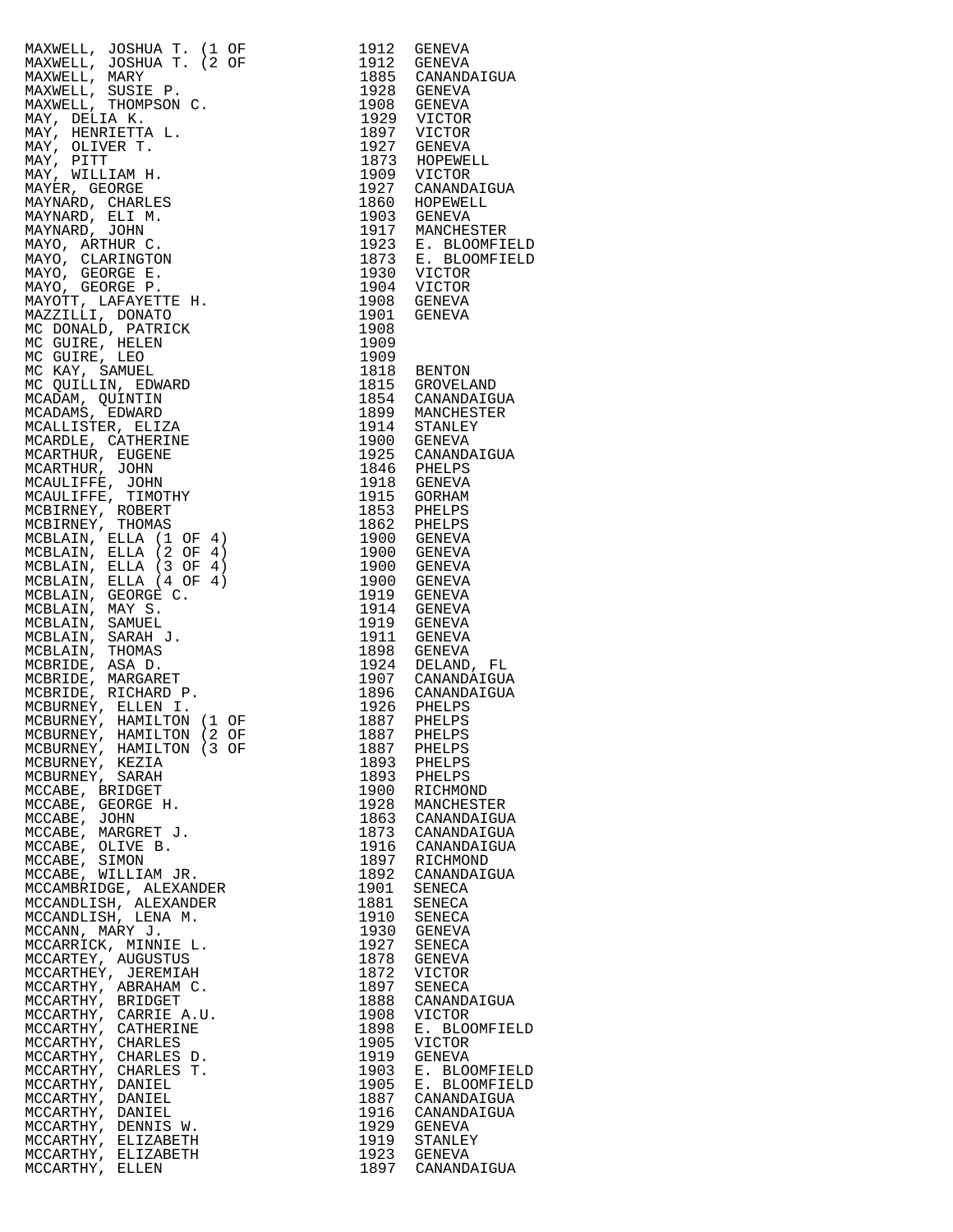| MCCARTHY, FLORENCE S.<br>MCCARTHY, HANNAH<br>MCCARTHY, HONORA<br>MCCARTHY, HONORA<br>MCCARTHY, JOMNES<br>MCCARTHY, JOMNES<br>MCCARTHY, JOMN<br>MCCARTHY, JOHN<br>MCCARTHY, JOHN<br>MCCARTHY, JOHN<br>MCCARTHY, JOHN<br>MCCARTHY, JOHN<br>MCCARTHY, JOHN<br>MCCARTHY, | 1924         | E. BLOOMFIELD                          |
|----------------------------------------------------------------------------------------------------------------------------------------------------------------------------------------------------------------------------------------------------------------------|--------------|----------------------------------------|
|                                                                                                                                                                                                                                                                      | 1918<br>1898 | GENEVA<br>CANANDAIGUA                  |
|                                                                                                                                                                                                                                                                      | 1894         | E. BLOOMFIELD                          |
|                                                                                                                                                                                                                                                                      |              | 1893 CANANDAIGUA                       |
|                                                                                                                                                                                                                                                                      |              | 1927 VICTOR                            |
|                                                                                                                                                                                                                                                                      | 1882         | 1919 CANANDAIGUA<br>E. BLOOMFIELD      |
|                                                                                                                                                                                                                                                                      | 1890         | GENEVA                                 |
|                                                                                                                                                                                                                                                                      | 1899         | VICTOR                                 |
|                                                                                                                                                                                                                                                                      | 1903         | CANANDAIGUA                            |
|                                                                                                                                                                                                                                                                      | 1923         | VICTOR                                 |
|                                                                                                                                                                                                                                                                      | 1919         | 1927 VCITOR<br>GENEVA                  |
|                                                                                                                                                                                                                                                                      | 1904         | VICTOR                                 |
|                                                                                                                                                                                                                                                                      | 1894         | E. BLOOMFIELD                          |
|                                                                                                                                                                                                                                                                      | 1871         | PHELPS                                 |
|                                                                                                                                                                                                                                                                      |              | 1873 CANANDAIGUA<br>1906 E. BLOOMFIELD |
|                                                                                                                                                                                                                                                                      |              | 1918 GENEVA                            |
|                                                                                                                                                                                                                                                                      |              | 1910 GENEVA                            |
|                                                                                                                                                                                                                                                                      |              | 1892 CANANDAIGUA<br>1892 CANANDAIGUA   |
|                                                                                                                                                                                                                                                                      |              |                                        |
|                                                                                                                                                                                                                                                                      |              | 1891 CANANDAIGUA<br>1875 CANANDAIGUA   |
|                                                                                                                                                                                                                                                                      | 1914         | MANCHESTER                             |
|                                                                                                                                                                                                                                                                      |              | 1903 CANANDAIGUA                       |
|                                                                                                                                                                                                                                                                      | 1925         | GENEVA                                 |
|                                                                                                                                                                                                                                                                      | 1925<br>1925 | GENEVA<br>GENEVA                       |
|                                                                                                                                                                                                                                                                      | 1880         | SENECA                                 |
|                                                                                                                                                                                                                                                                      | 1911         | MANCHESTER                             |
|                                                                                                                                                                                                                                                                      | 1923         | VICTOR                                 |
|                                                                                                                                                                                                                                                                      | 1828         | PHELPS                                 |
|                                                                                                                                                                                                                                                                      | 1865         | PHELPS<br>1829 PHELPS                  |
|                                                                                                                                                                                                                                                                      | 1902         | E. BLOOMFIELD                          |
|                                                                                                                                                                                                                                                                      | 1918         | PHELPS                                 |
|                                                                                                                                                                                                                                                                      | 1832         | SENECA                                 |
|                                                                                                                                                                                                                                                                      | 1903         | SENECA<br>1927 CANANDAIGUA             |
|                                                                                                                                                                                                                                                                      | 1935         | CANANDAIGUA                            |
|                                                                                                                                                                                                                                                                      | 1853         | MANCHESTER                             |
|                                                                                                                                                                                                                                                                      | 1842         | HOPEWELL                               |
|                                                                                                                                                                                                                                                                      | 1918         | 1887 SENECA<br>SENECA                  |
|                                                                                                                                                                                                                                                                      | 1831         | SENECA                                 |
|                                                                                                                                                                                                                                                                      | 1916<br>1898 | SENECA                                 |
|                                                                                                                                                                                                                                                                      |              | GENEVA                                 |
| MCCLELLAN, FREDERICK E.                                                                                                                                                                                                                                              | 1911<br>1915 | <b>GENEVA</b><br>CANANDAIGUA           |
| MCCLELLAN, MABEL C.                                                                                                                                                                                                                                                  | 1921         | CANANDAIGUA                            |
| MCCLELLAN, WALTER                                                                                                                                                                                                                                                    | 1902         | CANANDAIGUA                            |
| MCCLELLAND, EMMA A.                                                                                                                                                                                                                                                  | 1929         | MANCHESTER                             |
| MCCLELLAND, JAMES                                                                                                                                                                                                                                                    | 1879         | GORHAM                                 |
| MCCLELLAND, JOHN<br>MCCLELLAND, JULIA                                                                                                                                                                                                                                | 1928<br>1927 | MANCHESTER<br>CLIFTON SPRINGS          |
| MCCLELLAND, WILLIAM                                                                                                                                                                                                                                                  | 1884         | MANCHESTER                             |
| MCCLOSKEY, CORNELIUS                                                                                                                                                                                                                                                 | 1916         | FARMINGTON                             |
| MCCLOSKEY, EUGENE                                                                                                                                                                                                                                                    | 1930         | FARMINGTON                             |
| MCCLOSKEY, LILLIAN<br>MCCLOUD, HELEN L.                                                                                                                                                                                                                              | 1926<br>1927 | VICTOR<br>HOPEWELL                     |
| MCCLURE, DARWIN N.                                                                                                                                                                                                                                                   | 1911         | HOPEWELL                               |
| MCCLURE, WILLIAM                                                                                                                                                                                                                                                     | 1889         | CANANDAIGUA                            |
| MCCLURG, BELLE                                                                                                                                                                                                                                                       | 1922         | BRISTOL                                |
| MCCLURG, JAMES<br>MCCLYMENT, ANNIE                                                                                                                                                                                                                                   | 1889<br>1919 | RICHMOND<br>GENEVA                     |
| MCCOLL, L. ANNA                                                                                                                                                                                                                                                      | 1909         | GORHAM                                 |
| MCCOLLISTER, SAMUEL                                                                                                                                                                                                                                                  | 1845         | PHELPS                                 |
| MCCOLLOUGH, JOHN                                                                                                                                                                                                                                                     | 1826         | SENECA                                 |
| MCCOLLUM, JULIUS                                                                                                                                                                                                                                                     | 1852         | VICTOR                                 |
| MCCOMB, HENRY<br>MCCOMB, MARY                                                                                                                                                                                                                                        | 1880<br>1887 | SENECA<br>MANCHESTER                   |
| MCCONNELL, MARY                                                                                                                                                                                                                                                      | 1916         | CANANDAIGUA                            |
| MCCONNELL, MINERVA                                                                                                                                                                                                                                                   | 1897         | GENEVA                                 |
| MCCONNELL, WILLIAM                                                                                                                                                                                                                                                   | 1922         | GENEVA                                 |
| MCCORMACK, LAWRENCE<br>MCCORMACK, PETER                                                                                                                                                                                                                              | 1869<br>1924 | CANANDAIGUA<br>GENEVA                  |
| MCCORMICK, FRANCIS E.                                                                                                                                                                                                                                                | 1868         | CANANDAIGUA                            |
| MCCORMICK, JANE                                                                                                                                                                                                                                                      |              | 1929 MANCHESTER                        |
| MCCORMICK, MARY                                                                                                                                                                                                                                                      | 1921         | MANCHESTER                             |

| 1924         | E. BLOOMFIELD                  |
|--------------|--------------------------------|
| 1918         | <b>GENEVA</b>                  |
| 1898<br>1894 | CANANDAIGUA<br>E. BLOOMFIELD   |
| 1893         | CANANDAIGUA                    |
| 1927         | VICTOR                         |
| 1919         | CANANDAIGUA                    |
| 1882<br>1890 | E. BLOOMFIELD<br><b>GENEVA</b> |
| 1899         | VICTOR                         |
| 1903         | CANANDAIGUA                    |
| 1923         | VICTOR                         |
| 1927<br>1919 | VCITOR<br><b>GENEVA</b>        |
| 1904         | VICTOR                         |
| 1894         | Ε.<br><b>BLOOMFIELD</b>        |
| 1871         | PHELPS                         |
| 1873<br>1906 | CANANDAIGUA<br>E. BLOOMFIELD   |
| 1918         | <b>GENEVA</b>                  |
| 1910         | <b>GENEVA</b>                  |
| 1892<br>1892 | CANANDAIGUA<br>CANANDAIGUA     |
| 1891         | CANANDAIGUA                    |
| 1875         | CANANDAIGUA                    |
| 1914         | MANCHESTER                     |
| 1903<br>1925 | CANANDAIGUA<br><b>GENEVA</b>   |
| 1925         | <b>GENEVA</b>                  |
| 1925         | <b>GENEVA</b>                  |
| 1880         | SENECA                         |
| 1911<br>1923 | MANCHESTER<br>VICTOR           |
| 1828         | PHELPS                         |
| 1865         | PHELPS                         |
| 1829         | PHELPS                         |
| 1902<br>1918 | E. BLOOMFIELD<br>PHELPS        |
| 1832         | SENECA                         |
| 1903         | SENECA                         |
| 1927         | CANANDAIGUA                    |
| 1935<br>1853 | CANANDAIGUA<br>MANCHESTER      |
| 1842         | HOPEWELL                       |
| 1887         | <b>SENECA</b>                  |
| 1918<br>1831 | SENECA<br>SENECA               |
| 1916         | SENECA                         |
| 1898         | <b>GENEVA</b>                  |
| 1911         | <b>GENEVA</b>                  |
| 1915<br>1921 | CANANDAIGUA<br>CANANDAIGUA     |
| 1902         | CANANDAIGUA                    |
| 1929         | MANCHESTER                     |
| 1879         | <b>GORHAM</b>                  |
| 1928<br>1927 | MANCHESTER<br>CLIFTON SPRINGS  |
| 1884         | MANCHESTER                     |
| 1916         | FARMINGTON                     |
| 1930         | FARMINGTON                     |
| 1926<br>1927 | VICTOR<br>HOPEWELL             |
| 1911         | HOPEWELL                       |
| 1889         | CANANDAIGUA                    |
| 1922<br>1889 | <b>BRISTOL</b><br>RICHMOND     |
| 1919         | <b>GENEVA</b>                  |
| 1909         | <b>GORHAM</b>                  |
| 1845         | PHELPS                         |
| 1826<br>1852 | SENECA<br>VICTOR               |
| 1880         | <b>SENECA</b>                  |
| 1887         | MANCHESTER                     |
| 1916         | CANANDAIGUA                    |
| 1897<br>1922 | <b>GENEVA</b><br><b>GENEVA</b> |
| 1869         | CANANDAIGUA                    |
| 1924         | <b>GENEVA</b>                  |
| 1868         | CANANDAIGUA                    |
| 1929<br>1921 | MANCHESTER<br>MANCHESTER       |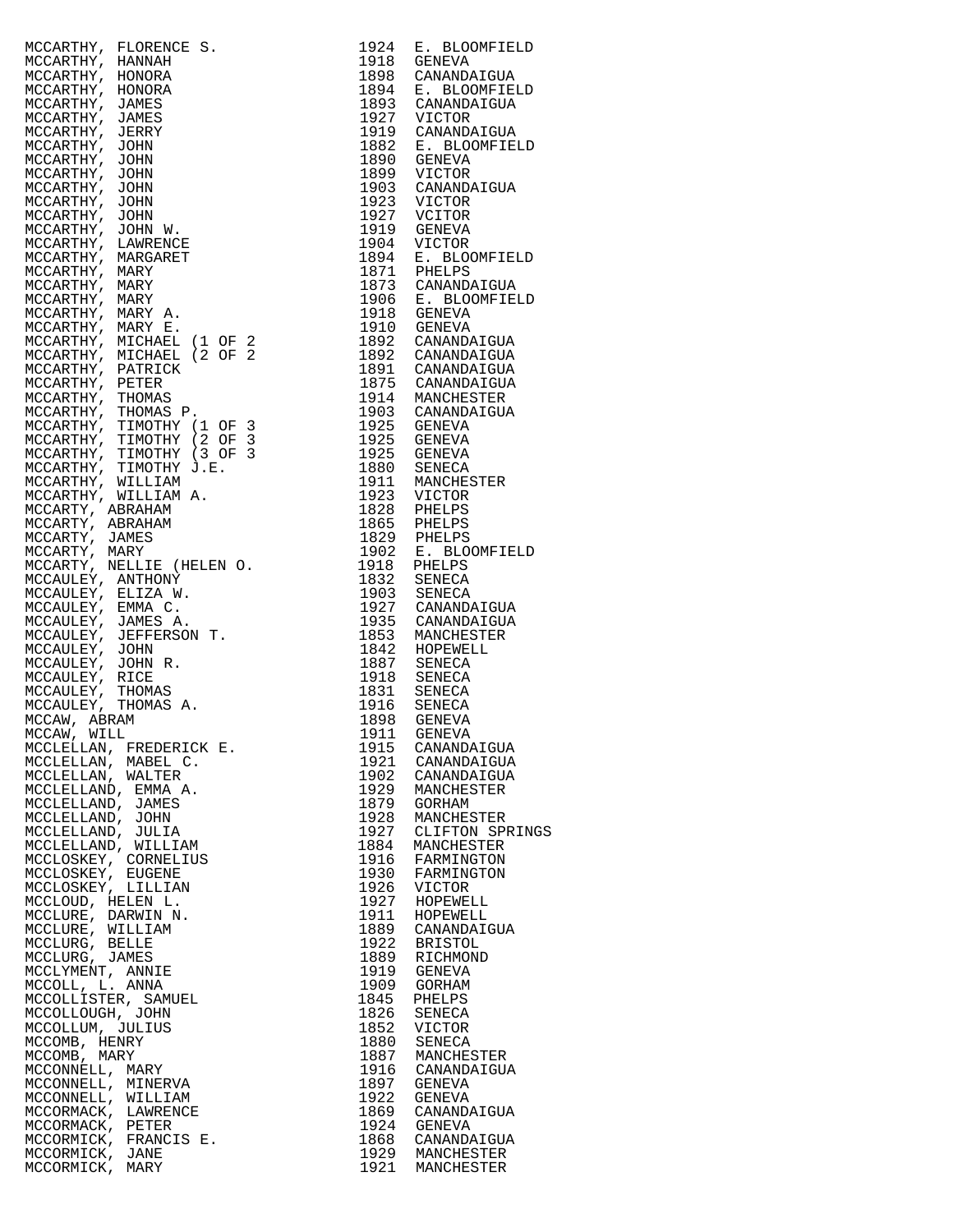MCCORMICK, THOMAS 1927 SCRANTON,PA MCCOY, CATHERINE<br>MCCOY, DAVID H. MCCOY, DAVID H. 1888 CANANDAIGUA MCCOY, GEORGE<br>MCCOY, MAUDE E. MCCOY, MAUDE E. 1914 GENEVA MCCOY, THOMAS 1930 GENEVA MCCRADY, CATHERINE 1903 MANCHESTER MCCREA, GEORGE W. 1912 GENEVA MCCREADY, ALONZO 1910 CANANDAIGUA MCCREADY, MARY A. 1923 SENECA MCCRONE, THOMAS 1900 HOPEWELL MCCROSSEN, CAROLINE M. 1898 CANADICE MCCROSSEN, DAVID 1865 RICHMOND MCCROSSEN, JAMES (DEBORAH 1820 MCCROSSEN, JOHN W. 1899 RICHMOND MCCROSSEN, PHILIP J. 1866 RICHMOND MCCRUMB, GEORGE (CATHARIN 1816 BRISTOL) MCCULLEY, LILLIAN 1927 GENEVA MCCULLOCH, MARY J. 1928 W. BLOOMFIELD MCCUMBER, DAVID 1815 MCCUMBER, JAMES 1856 VICTOR MCCUMBER, LOUISE 1912 E. BLOOMFIELD MCCUSSEN, JOHN W. 1905 RICHMOND MCCUTCHEON, CATHERINE 1923 CANANDAIGUA MCDADE, CLARA A. 1929 CANANDAIGUA MCDADE, LOUIS P. 1920 CANANDAIGUA MCDAY, WILLIAM E. 1865 CANANDAIGUA MCDAY, WILLIAM M. 1864 CANANDAIGUA MCDONALD, AENEAS 1924 GENEVA MCDONALD, ALFRED 1914 GENEVA MCDONALD, DANIEL 1830 SENECA MCDONALD, FRANCES E. 1911 GORHAM MCDONALD, FRANK 1899 GENEVA MCDONALD, JAMES 1894 E. BLOOMFIELD MCDONALD, JAMES 1927 GENEVA MCDONALD, JAMES M. 1928 CANANDAIGUA MCDONALD, JEREMIAH 1880 HOPEWELL MCDONALD, JOHN 1914 E. BLOOMFIELD MCDONALD, MARIA 1889 GORHAM MCDONALD, MARY 1923 GENEVA MCDONALD, PATRICK J. 1908 GENEVA MCDONALD, WILLIAM A. 1917 GENEVA MCDONNELL, BRIDGET 1916 GENEVA MCDONNELL, JAMES P. 1909 GENEVA MCDONNELL, JOHN 1920 E. BLOOMFIELD MCDONNELL, MARGARET 1922 E. BLOOMFIELD MCDONNELL, MARY 1903 E. BLOOMFIELD MCDONNELL, MARY E. 1915 E. BLOOMFIELD MCDONNELL, PATRICK 1913 GENEVA MCDONOUGH, MARGARET 1922 GENEVA MCDONOUGH, MICHAEL 1897 GENEVA MCDONOUGH, SUSAN 1873 GENEVA MCDONOUGH, THOMAS 1895 E. BLOOMFIELD MCDOUGALL, GEORGE C. 1890 GENEVA MCDOWELL, DAVID 1901 PHELPS MCDOWELL, DELIA S. 1930 BRISTOL MCDOWELL, FRANCIS E. (1 O 1928 PHELPS MCDOWELL, FRANCIS E. (2 O 1928 PHELPS MCDOWELL, JOHN 1815 BENTON MCDOWELL, MARY E. 1928 PHELPS MCDUFFEE, ELISHA 1906 MANCHESTER MCELWAIN, SUSAN S. 1929 NAPLES MCENANEY, PETER 1929 MANCHESTER MCENNALLY, JAMES 1882 CANANDAIGUA MCEWEN, BETSEY P. 1898 NEW LONDON, CT. MCFARLIN, JOHN 1818 MCFEGGAN, ANNA 1913 CANANDAIGUA MCFEGGAN, GEORGE 1879 GENEVA MCFEGGAN, JAMES 1913 CANANDAIGUA MCGARREY, JOHN 1906 MANCHESTER MCGARY, CATHERINE 1898 MANCHESTER MCGARY, HENRY 1897 E. BLOOMFIELD MCGAVERN, MARGIE C. 1928 CANANDAIGUA MCGEE, ILDA L. 1929 GENEVA MCGEE, JAMES S. 1914 GENEVA MCGINNIS, BRIDGET T. 1929 GENEVA MCGINNIS, DANIEL 1885 MANCHESTER MCGINNIS, MARY J. 1921 MANCHESTER MCGINNIS, WILLIAM H. SR. 1927 MANCHESTER MCGINTY, MARGARET 1888 MANCHESTER

MCGLASHAN, ELLEN 1891 E. BLOOMFIELD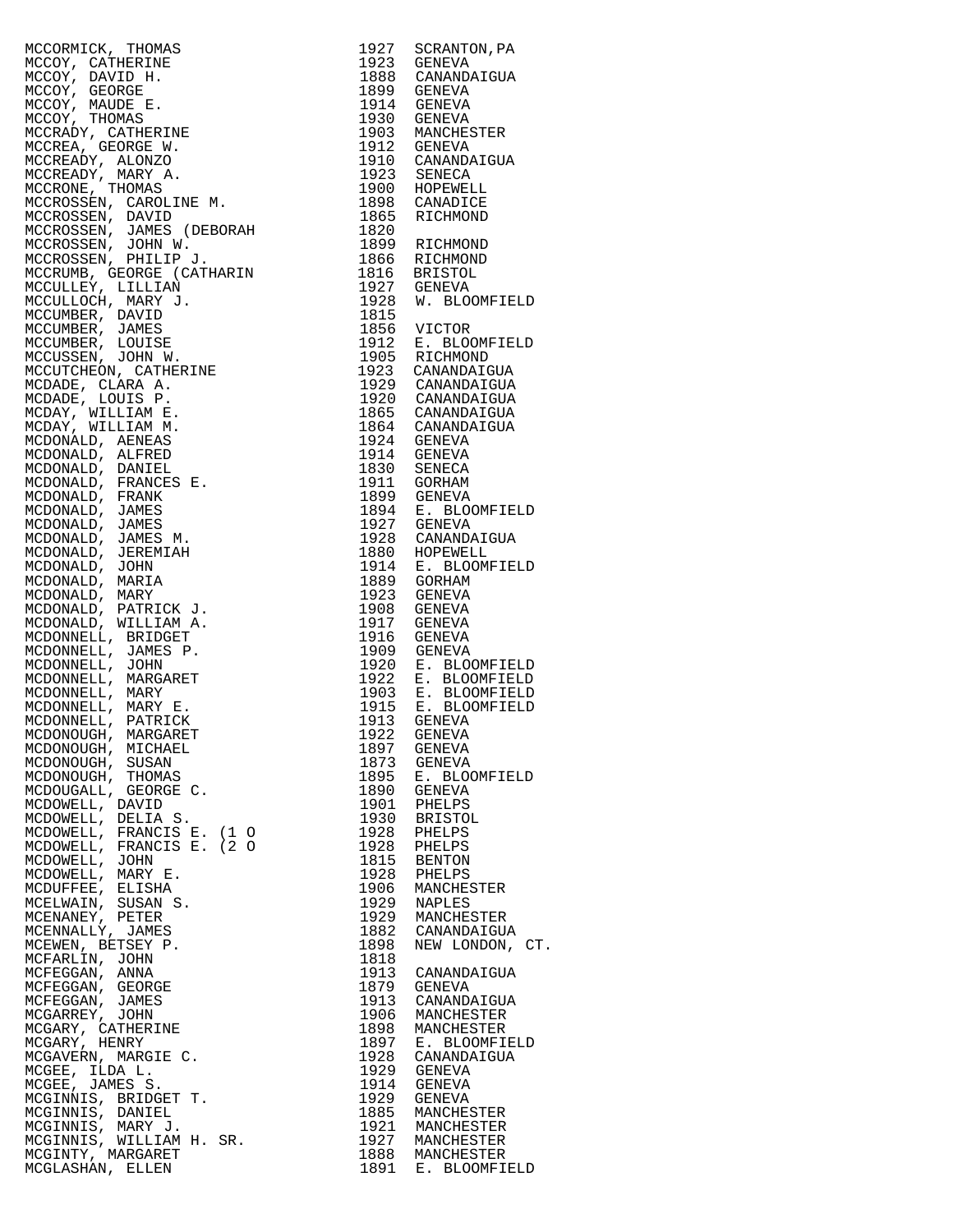| MCGLASHAN, HENRY S. (1 OF<br>MCGLASHAN, HENRY S. (2 OF<br>MCGLASHAN, HENRY S. (2 OF<br>MCGLOON, JOHN<br>MCGLOON, JOHN E.<br>MCGLOON, PATRICK<br>MCGLOON, PATRICK<br>MCGLOON, PATRICK<br>MCGOUGH, GEORGE F.<br>MCGOUGH, MARY<br>MCGOWAN, JOHN<br>MCGOWAN, MARY<br>M |              | 1929 E. BLOOMFIELD<br>1929 E. BLOOMFIELD                               |
|--------------------------------------------------------------------------------------------------------------------------------------------------------------------------------------------------------------------------------------------------------------------|--------------|------------------------------------------------------------------------|
|                                                                                                                                                                                                                                                                    |              |                                                                        |
|                                                                                                                                                                                                                                                                    |              | 1904 GENEVA<br>1893 GENEVA<br>1908 GENEVA<br>1890 GENEVA               |
|                                                                                                                                                                                                                                                                    |              |                                                                        |
|                                                                                                                                                                                                                                                                    |              |                                                                        |
|                                                                                                                                                                                                                                                                    |              | 1907 GENEVA<br>1908 CANANDAIGUA                                        |
|                                                                                                                                                                                                                                                                    |              |                                                                        |
|                                                                                                                                                                                                                                                                    |              | 1894 CANANDAIGUA<br>1900 HOPEWELL                                      |
|                                                                                                                                                                                                                                                                    |              |                                                                        |
|                                                                                                                                                                                                                                                                    |              |                                                                        |
|                                                                                                                                                                                                                                                                    |              |                                                                        |
|                                                                                                                                                                                                                                                                    |              | 1919 CANANDAIGUA<br>1850 CANANDAIGUA<br>1838 MANCHESTER<br>1859 SENECA |
|                                                                                                                                                                                                                                                                    |              | 1857 CANANDAIGUA<br>1925 CANANDAIGUA                                   |
|                                                                                                                                                                                                                                                                    |              | 1925 CANANDAIGUA                                                       |
|                                                                                                                                                                                                                                                                    |              | 1911 MANCHESTER                                                        |
|                                                                                                                                                                                                                                                                    |              | 1925 MANCHESTER<br>1928 GENEVA<br>1920 GENEVA<br>1925 GENEVA           |
|                                                                                                                                                                                                                                                                    |              |                                                                        |
|                                                                                                                                                                                                                                                                    |              |                                                                        |
|                                                                                                                                                                                                                                                                    |              |                                                                        |
|                                                                                                                                                                                                                                                                    |              | 1896 GENEVA<br>1906 GENEVA                                             |
|                                                                                                                                                                                                                                                                    |              | 1929 CANANDAIGUA<br>1879 GENEVA                                        |
|                                                                                                                                                                                                                                                                    |              |                                                                        |
|                                                                                                                                                                                                                                                                    |              | 1866 CANANDAIGUA<br>1885 GENEVA                                        |
|                                                                                                                                                                                                                                                                    |              |                                                                        |
|                                                                                                                                                                                                                                                                    |              | 1904 CANANDAIGUA<br>1886 CANADAIGUA                                    |
|                                                                                                                                                                                                                                                                    |              |                                                                        |
|                                                                                                                                                                                                                                                                    |              | 1896 GENEVA<br>1906 GENEVA                                             |
|                                                                                                                                                                                                                                                                    |              | 1909 MANCHESTER<br>1921 GENEVA                                         |
|                                                                                                                                                                                                                                                                    |              |                                                                        |
|                                                                                                                                                                                                                                                                    |              | 1925 MANCHESTER                                                        |
|                                                                                                                                                                                                                                                                    |              | 1916 GENEVA                                                            |
|                                                                                                                                                                                                                                                                    |              | 1850 E. BLOOMFIELD<br>1928 HOLCOMB                                     |
|                                                                                                                                                                                                                                                                    |              |                                                                        |
|                                                                                                                                                                                                                                                                    |              | 1885 BRISTOL<br>1922 CANANDAIGUA                                       |
|                                                                                                                                                                                                                                                                    |              | 1913 GENEVA                                                            |
|                                                                                                                                                                                                                                                                    |              | 1905 GENEVA                                                            |
|                                                                                                                                                                                                                                                                    |              | 1890 GENEVA<br>1928 GENEVA                                             |
|                                                                                                                                                                                                                                                                    |              |                                                                        |
|                                                                                                                                                                                                                                                                    |              | 1851 SENECA<br>1928 GENEVA                                             |
|                                                                                                                                                                                                                                                                    |              | 1916 GENEVA<br>1917 GENEVA                                             |
|                                                                                                                                                                                                                                                                    |              |                                                                        |
| MCINTYRE, EDWARD B.                                                                                                                                                                                                                                                | 1908         | PHELPS<br>1919 CANANDAIGUA                                             |
| MCINTYRE, EMILY                                                                                                                                                                                                                                                    | 1903         | CANANDAIGUA                                                            |
| MCINTYRE, JOHN                                                                                                                                                                                                                                                     | 1909         | SENECA                                                                 |
| MCINTYRE, JOHN                                                                                                                                                                                                                                                     | 1925         | GENEVA                                                                 |
| MCINTYRE, M. FRANCES                                                                                                                                                                                                                                               | 1927         | CANANDAIGUA                                                            |
| MCINTYRE, MARY                                                                                                                                                                                                                                                     | 1903         | CANANDAIGUA                                                            |
| MCINTYRE, MARY J.<br>MCINTYRE, SAMUEL S.                                                                                                                                                                                                                           | 1914<br>1877 | GENEVA<br>GENEVA                                                       |
| MCINTYRE, WILLIAM E.                                                                                                                                                                                                                                               | 1915         | CANANDAIGUA                                                            |
| MCINTYRE, WILLIAM J.                                                                                                                                                                                                                                               | 1918         | CANANDAIGUA                                                            |
| MCIVOR, JOHN                                                                                                                                                                                                                                                       | 1924         | PHELPS                                                                 |
| MCJANNETT, DAVID                                                                                                                                                                                                                                                   | 1867         | CANANDAIGUA                                                            |
| MCJANNETT, JAMES P.                                                                                                                                                                                                                                                | 1916         | CANANDAIGUA                                                            |
| MCJANNETT, JANET<br>MCJANNETT, JOHN A.                                                                                                                                                                                                                             | 1898<br>1925 | CANANDAIGUA<br>CANANDAIGUA                                             |
| MCJANNETT, MARGARET                                                                                                                                                                                                                                                | 1918         | CANANDAIGUA                                                            |
| MCJANNETT, ROBERT N.                                                                                                                                                                                                                                               | 1915         | CANANDAIGUA                                                            |
| MCKALLOR, CHARLES                                                                                                                                                                                                                                                  | 1883         | VICTOR                                                                 |
| MCKALLOR, DELIA E.                                                                                                                                                                                                                                                 | 1916         | VICTOR                                                                 |
| MCKANE, FRANCES E.                                                                                                                                                                                                                                                 | 1918         | GENEVA                                                                 |
| MCKANE, MELISSA D.<br>MCKANE, ROBERT                                                                                                                                                                                                                               | 1882<br>1851 | GENEVA<br>SENECA                                                       |
| MCKANE, SAMUEL                                                                                                                                                                                                                                                     | 1910         | GENEVA                                                                 |
| MCKANE, WILLIAM R.                                                                                                                                                                                                                                                 | 1901         | SENECA                                                                 |
| MCKAY, EDITH V.D.                                                                                                                                                                                                                                                  | 1928         | GENEVA                                                                 |
| MCKAY, MARGARET                                                                                                                                                                                                                                                    | 1843         | SENECA                                                                 |
| MCKAY, MARY                                                                                                                                                                                                                                                        | 1875<br>1919 | CANANDAIGUA                                                            |
| MCKAY, MARY<br>MCKAY, THOMAS                                                                                                                                                                                                                                       | 1915         | CANANDAIGUA<br>RICHMOND                                                |
| MCKAY, WILLIAM L.                                                                                                                                                                                                                                                  | 1916         | GENEVA                                                                 |
| MCKECHNIE, ALEXANDER                                                                                                                                                                                                                                               | 1883         | CANANDAIGUA                                                            |
| MCKECHNIE, ALEXANDER JR.                                                                                                                                                                                                                                           | 1884         | CANANDAIGUA                                                            |

| 1929         | <b>BLOOMFIELD</b><br>Е.<br>E. BLOOMFIELD |
|--------------|------------------------------------------|
| 1929<br>1904 | GENEVA                                   |
| 1893         | GENEVA                                   |
| 1908<br>1890 | GENEVA<br>GENEVA                         |
| 1907         | GENEVA                                   |
| 1908         | CANANDAIGUA                              |
| 1894<br>1900 | CANANDAIGUA<br>HOPEWELL                  |
| 1919         | CANANDAIGUA                              |
| 1850         | CANANDAIGUA                              |
| 1838<br>1859 | MANCHESTER<br><b>SENECA</b>              |
| 1857         | CANANDAIGUA                              |
| 1925<br>1925 | CANANDAIGUA                              |
| 1911         | CANANDAIGUA<br>MANCHESTER                |
| 1925         | MANCHESTER                               |
| 1928<br>1920 | GENEVA<br>GENEVA                         |
| 1925         | GENEVA                                   |
| 1896         | GENEVA                                   |
| 1906<br>1929 | GENEVA<br>CANANDAIGUA                    |
| 1879         | GENEVA                                   |
| 1866         | CANANDAIGUA                              |
| 1885<br>1904 | GENEVA<br>CANANDAIGUA                    |
| 1886         | CANADAIGUA                               |
| 1896         | GENEVA                                   |
| 1906<br>1909 | GENEVA<br>MANCHESTER                     |
| 1921         | <b>GENEVA</b>                            |
| 1925         | MANCHESTER                               |
| 1916<br>1850 | <b>GENEVA</b><br><b>BLOOMFIELD</b>       |
| 1928         | Е.<br>HOLCOMB                            |
| 1885         | <b>BRISTOL</b>                           |
| 1922<br>1913 | CANANDAIGUA                              |
| 1905         | GENEVA<br>GENEVA                         |
| 1890         | <b>GENEVA</b>                            |
| 1928<br>1851 | GENEVA<br>SENECA                         |
| 1928         | GENEVA                                   |
| 1916         | GENEVA                                   |
| 1917<br>1908 | GENEVA<br>PHELPS                         |
| 1919         | CANANDAIGUA                              |
| 1903         | CANANDAIGUA                              |
| 1909<br>1925 | SENECA<br>GENEVA                         |
| 1927         | CANANDAIGUA                              |
| 1903         | CANANDAIGUA                              |
| 1914<br>1877 | GENEVA<br><b>GENEVA</b>                  |
| 1915         | CANANDAIGUA                              |
| 1918         | CANANDAIGUA                              |
| 1924<br>1867 | PHELPS<br>CANANDAIGUA                    |
| 1916         | CANANDAIGUA                              |
| 1898         | CANANDAIGUA                              |
| 1925<br>1918 | CANANDAIGUA<br>CANANDAIGUA               |
| 1915         | CANANDAIGUA                              |
| 1883         | VICTOR                                   |
| 1916<br>1918 | VICTOR<br>GENEVA                         |
| 1882         | GENEVA                                   |
| 1851         | SENECA                                   |
| 1910<br>1901 | GENEVA<br>SENECA                         |
| 1928         | <b>GENEVA</b>                            |
| 1843         | SENECA                                   |
| 1875<br>1919 | CANANDAIGUA<br>CANANDAIGUA               |
| 1915         | RICHMOND                                 |
| 1916         | <b>GENEVA</b>                            |
| 1883<br>1884 | CANANDAIGUA<br>CANANDAIGUA               |
|              |                                          |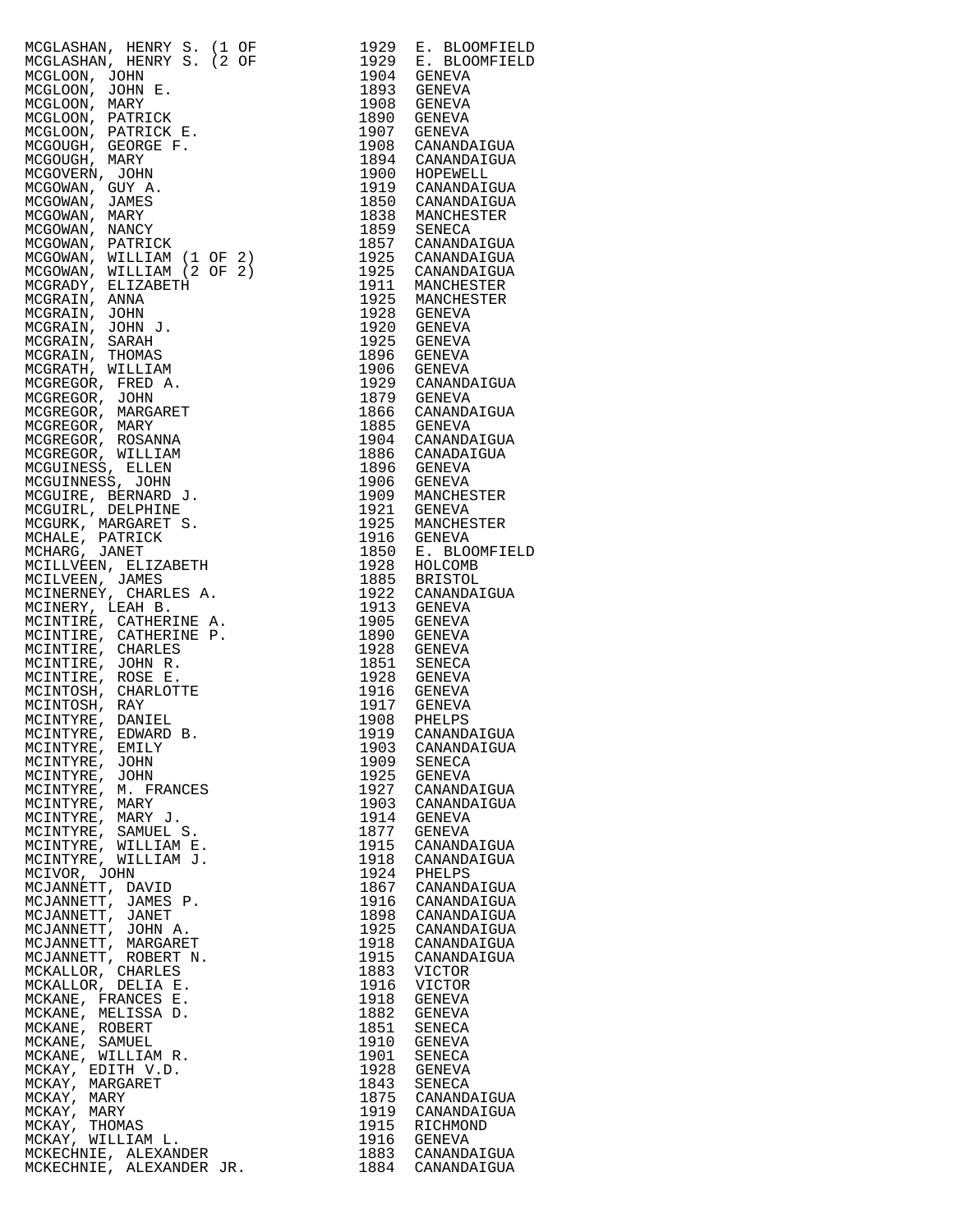| MCKECHNIE, ARDESIN, 1997<br>MCKECHNIE, GEORGE W. (1990) CANADATION<br>MCKECHNIE, GEORGE W. (1990) CANADATION<br>MCKECHNIE, GEORGE W. (1991) CANADATION<br>MCKECHNIE, JAMES (1991) 1993 CANADATION<br>MCKECHNIE, JAMES (1991) 1993 CANAD |              |                                    |
|-----------------------------------------------------------------------------------------------------------------------------------------------------------------------------------------------------------------------------------------|--------------|------------------------------------|
|                                                                                                                                                                                                                                         |              |                                    |
|                                                                                                                                                                                                                                         |              |                                    |
|                                                                                                                                                                                                                                         |              |                                    |
|                                                                                                                                                                                                                                         |              |                                    |
|                                                                                                                                                                                                                                         |              |                                    |
|                                                                                                                                                                                                                                         |              |                                    |
|                                                                                                                                                                                                                                         |              |                                    |
|                                                                                                                                                                                                                                         |              |                                    |
|                                                                                                                                                                                                                                         |              |                                    |
|                                                                                                                                                                                                                                         |              |                                    |
|                                                                                                                                                                                                                                         |              |                                    |
|                                                                                                                                                                                                                                         |              |                                    |
|                                                                                                                                                                                                                                         |              |                                    |
|                                                                                                                                                                                                                                         |              |                                    |
|                                                                                                                                                                                                                                         |              |                                    |
|                                                                                                                                                                                                                                         |              |                                    |
|                                                                                                                                                                                                                                         |              |                                    |
|                                                                                                                                                                                                                                         |              |                                    |
|                                                                                                                                                                                                                                         |              |                                    |
|                                                                                                                                                                                                                                         |              |                                    |
|                                                                                                                                                                                                                                         |              |                                    |
|                                                                                                                                                                                                                                         |              |                                    |
|                                                                                                                                                                                                                                         |              |                                    |
|                                                                                                                                                                                                                                         |              |                                    |
|                                                                                                                                                                                                                                         |              |                                    |
|                                                                                                                                                                                                                                         |              |                                    |
|                                                                                                                                                                                                                                         |              |                                    |
|                                                                                                                                                                                                                                         |              |                                    |
|                                                                                                                                                                                                                                         |              |                                    |
|                                                                                                                                                                                                                                         |              |                                    |
|                                                                                                                                                                                                                                         |              |                                    |
|                                                                                                                                                                                                                                         |              |                                    |
|                                                                                                                                                                                                                                         |              |                                    |
|                                                                                                                                                                                                                                         |              |                                    |
|                                                                                                                                                                                                                                         |              |                                    |
|                                                                                                                                                                                                                                         |              |                                    |
|                                                                                                                                                                                                                                         |              |                                    |
| MCKINNEY, JENNIE E. (3 FILES)                                                                                                                                                                                                           |              |                                    |
| MCKINNEY, JOHN                                                                                                                                                                                                                          | 1915<br>1874 | PHELPS<br>WEST BLOOMFIELD          |
| MCKNUTT, A. GIBSON                                                                                                                                                                                                                      | 1881         | MANCHESTER                         |
| MCKNUTT, ANGELINA                                                                                                                                                                                                                       | 1904         | FARMINGTON                         |
| MCKNUTT, ARCHIBALD<br>MCKNUTT, CLARISSA                                                                                                                                                                                                 | 1871         | MANCHESTER<br>1881 MANCHESTER      |
| MCKNUTT, ELIZA                                                                                                                                                                                                                          |              |                                    |
| MCKNUTT, JAMES                                                                                                                                                                                                                          |              | 1901 FARMINGTON<br>1879 MANCHESTER |
| MCKNUTT, ROBERT (2 FILES)<br>MCKONEY, JAMES                                                                                                                                                                                             | 1883<br>1912 | FARMINGTON<br>BRISTOL              |
| MCLAFFERTY, J. SEWARD                                                                                                                                                                                                                   | 1930         | GENEVA                             |
| MCLANE, JAMES                                                                                                                                                                                                                           | 1898         | SENECA                             |
| MCLANE, KATHERINE                                                                                                                                                                                                                       | 1926         | GENEVA                             |
| MCLAREN, DONALD C.<br>MCLAREN, JAMES                                                                                                                                                                                                    | 1882<br>1920 | GENEVA<br>GENEVA                   |
| MCLAUGHLIN, CHARLES H. (2 FILES)                                                                                                                                                                                                        | 1925         | GENEVA                             |
| MCLAUGHLIN, JULIA                                                                                                                                                                                                                       |              | 1916 GENEVA                        |
| MCLAUGHLIN, ROSE<br>MCLAURY, JAMES                                                                                                                                                                                                      |              | 1915 GENEVA                        |
| MCLAURY, MARY                                                                                                                                                                                                                           |              | 1894 SENECA<br>1910 SENECA         |
| MCLEAN, MARGARET                                                                                                                                                                                                                        | 1875         | SENECA                             |
| MCLEAN, THOMAS                                                                                                                                                                                                                          | 1918         | SENECA                             |
| MCLELLAN, JENETT<br>MCLELLAN, JOHN                                                                                                                                                                                                      | 1899<br>1888 | GENEVA<br>SENECA                   |
| MCLEOD, AUGUSTUS D.                                                                                                                                                                                                                     | 1921         | PHELPS                             |
| MCLEOD, EXPERIENCE O.                                                                                                                                                                                                                   | 1881         | PHELPS                             |
| MCLEOD, ISABELLA<br>MCLOUD, HULBERT                                                                                                                                                                                                     | 1900<br>1861 | CANANDAIGUA<br>PHELPS              |
| MCLOUGHLIN, BRIDGET                                                                                                                                                                                                                     |              | 1902 CANANDAIGUA                   |
| MCLOUTH, AMANDA                                                                                                                                                                                                                         |              | 1921 MANCHESTER                    |
| MCLOUTH, CELIA<br>MCLOUTH, CHARLES                                                                                                                                                                                                      | 1916         | 1930 MANCHESTER<br>FARMINGTON      |
|                                                                                                                                                                                                                                         |              |                                    |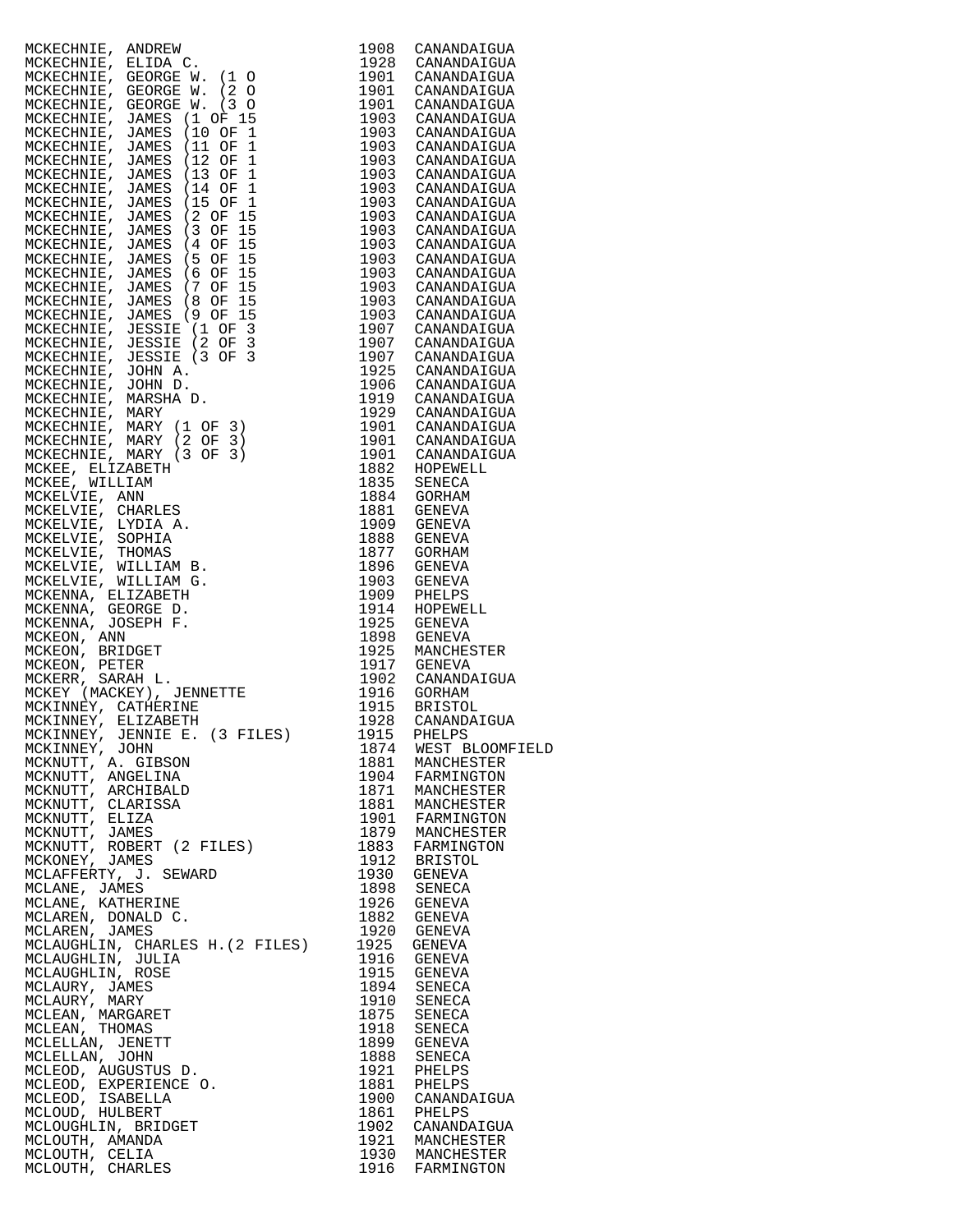| MCLOUTIE, BLIZA J. (1910 PARMINOTON MCLOUTIE, N. 1910 PARMINOTON MCLOUTIE, RENES AND MANUFACTOR (NEW ANNOUNCED MANUFACTOR CONDUCTIES (1971) PARMINOTON MCLOUTIE, CHARACTER (1971) 1973 NANCHER<br>MCLOUTIE, FRANCIS A. 1993 CLIP |              |                            |
|----------------------------------------------------------------------------------------------------------------------------------------------------------------------------------------------------------------------------------|--------------|----------------------------|
|                                                                                                                                                                                                                                  |              |                            |
|                                                                                                                                                                                                                                  |              |                            |
|                                                                                                                                                                                                                                  |              |                            |
|                                                                                                                                                                                                                                  |              |                            |
|                                                                                                                                                                                                                                  |              |                            |
|                                                                                                                                                                                                                                  |              |                            |
|                                                                                                                                                                                                                                  |              |                            |
|                                                                                                                                                                                                                                  |              |                            |
|                                                                                                                                                                                                                                  |              |                            |
|                                                                                                                                                                                                                                  |              |                            |
|                                                                                                                                                                                                                                  |              |                            |
|                                                                                                                                                                                                                                  |              |                            |
|                                                                                                                                                                                                                                  |              |                            |
|                                                                                                                                                                                                                                  |              |                            |
|                                                                                                                                                                                                                                  |              |                            |
|                                                                                                                                                                                                                                  |              |                            |
|                                                                                                                                                                                                                                  |              |                            |
|                                                                                                                                                                                                                                  |              |                            |
|                                                                                                                                                                                                                                  |              |                            |
|                                                                                                                                                                                                                                  |              |                            |
|                                                                                                                                                                                                                                  |              |                            |
|                                                                                                                                                                                                                                  |              |                            |
|                                                                                                                                                                                                                                  |              |                            |
|                                                                                                                                                                                                                                  |              |                            |
|                                                                                                                                                                                                                                  |              |                            |
|                                                                                                                                                                                                                                  |              |                            |
|                                                                                                                                                                                                                                  |              |                            |
|                                                                                                                                                                                                                                  |              |                            |
|                                                                                                                                                                                                                                  |              |                            |
|                                                                                                                                                                                                                                  |              |                            |
|                                                                                                                                                                                                                                  |              |                            |
|                                                                                                                                                                                                                                  |              |                            |
|                                                                                                                                                                                                                                  |              |                            |
|                                                                                                                                                                                                                                  |              |                            |
|                                                                                                                                                                                                                                  |              |                            |
|                                                                                                                                                                                                                                  |              |                            |
|                                                                                                                                                                                                                                  |              |                            |
|                                                                                                                                                                                                                                  |              |                            |
|                                                                                                                                                                                                                                  |              |                            |
| MCNALLY, WILLIAM                                                                                                                                                                                                                 | 1910         | WEST BLOOMFIELD            |
| MCNALLY, WILLIAM R.                                                                                                                                                                                                              |              | 1907 CANANDAIGUA           |
| MCNAMARA, DENNIS L.                                                                                                                                                                                                              | 1908         | GENEVA<br>1927 GENEVA      |
| MCNAMARA, ELIZABETH<br>MCNAMARA, JAMES S.                                                                                                                                                                                        |              | 1922 GENEVA                |
| MCNAMARA, JOHN                                                                                                                                                                                                                   |              | 1891 CANANDAIGUA           |
| MCNAMARA, MARY A.                                                                                                                                                                                                                |              | 1926 CANANDAIGUA           |
| MCNAMARA, PETER<br>MCNAMARA, THOMAS                                                                                                                                                                                              | 1912         | 1910 CANANDAIGUA<br>GORHAM |
| MCNAUGHTON, KATHERINE                                                                                                                                                                                                            | 1907         | SENECA                     |
| MCNEIL, DAVID                                                                                                                                                                                                                    | 1842         | PHELPS                     |
| MCNERNEY, ANNA T. L.                                                                                                                                                                                                             |              | 1913 GENEVA                |
| MCNERNEY, PATRICK<br>MCNERNEY, WINIFRED                                                                                                                                                                                          | 1916         | GENEVA<br>1904 GENEVA      |
| MCNERNY, MARY                                                                                                                                                                                                                    |              | 1897 GENEVA                |
| MCNICHOLAS, MICHAEL                                                                                                                                                                                                              | 1914         | GENEVA                     |
| MCNULTY, FRANK X.                                                                                                                                                                                                                |              | 1907 CANANDAIGUA           |
| MCOMBER, MELINDA<br>MCOMBER, MERRITT                                                                                                                                                                                             | 1906<br>1907 | MANCHESTER<br>MANCHESTER   |
| MCOSKER, EDWARD                                                                                                                                                                                                                  |              | 1921 GORHAM                |
| MCOSKER, FELIX                                                                                                                                                                                                                   |              | 1915 GORHAM                |
| MCPADDEN, STEPHEN N.                                                                                                                                                                                                             |              | 1924 GENEVA                |
| MCPHERSON, ALEXANDER<br>MCPHERSON, ELIZABETH                                                                                                                                                                                     | 1884         | SENECA<br>1834 GORHAM      |
| MCPHERSON, ELIZABETH                                                                                                                                                                                                             | 1917         | EAST BLOOMFIELD            |
| MCPHERSON, GEORGE M.                                                                                                                                                                                                             | 1861         | SENECA                     |
| MCPHERSON, GUY                                                                                                                                                                                                                   | 1925         | SENECA                     |
| MCPHERSON, HARRIET T. (2 FILES)<br>MCPHERSON, J. HARVEY                                                                                                                                                                          | 1894         | CANANDAIGUA                |
| MCPHERSON, JAMES                                                                                                                                                                                                                 | 1849         | GORHAM                     |
| MCPHERSON, JANE                                                                                                                                                                                                                  | 1925         | SENECA                     |

| 1910         | FARMINGTON                         |
|--------------|------------------------------------|
| 1901<br>1929 | FARMINGTON<br>CLIFTON SPRINGS      |
| 1917         | CLIFTON SPRINGS                    |
| 1883         | FARMINGTON                         |
| 1907<br>1913 | MANCHESTER<br>FARMINGTON           |
| 1890         | FARMINGTON                         |
| 1932         | MANCHESTER                         |
| 1907         | FARMINGTON                         |
| 1899         | FARMINGTON                         |
| 1900<br>1925 | PITTSFORD,<br>VICTOR               |
| 1914         | CANANDAIGUA                        |
| 1918         | MANCHESTER                         |
| 1925         | VICTOR                             |
| 1926<br>1887 | EAST BLOOMFIELD                    |
| 1912         | EAST BLOOMFIELD<br>EAST BLOOMFIELD |
| 1913         | WEST BLOOMFIELD                    |
| 1890         | GENEVA                             |
| 1918         | IONIA<br>CANANDAIGUA               |
| 1912<br>1917 | CANANDAIGUA                        |
| 1866         | EAST BLOOMFIELD                    |
| 1927         | GENEVA                             |
| 1904         | GENEVA                             |
| 1915<br>1892 | CANANDAIGUA<br><b>BRISTOL</b>      |
| 1928         | GENEVA                             |
| 1866         | NAPLES                             |
| 1904         | CANANDAIGUA                        |
| 1912<br>1900 | BRISTOL<br>CANANDAIGUA             |
| 1910         | PHELPS                             |
| 1896         | CANANDAIGUA                        |
| 1930         | PHELPS                             |
| 1928         | CANANDAIGUA                        |
| 1877<br>1919 | PHELPS<br>GENEVA                   |
| 1916         | MANCHESTER                         |
| 1894         | EAST BLOOMFIELD                    |
| 1917         | HOPEWELL                           |
| 1824<br>1869 | GENEVA<br>NAPLES                   |
| 1814         |                                    |
| 1913         | MANCHESTER                         |
| 1913         | CANANDAIGUA                        |
| 1930<br>1920 | MANCHESTER                         |
| 1910         | MANCHESTER<br>WEST BLOOMFIELD      |
| 1907         | CANANDAIGUA                        |
| 1908         | GENEVA                             |
| 1927<br>1922 | GENEVA                             |
| 1891         | GENEVA<br>CANANDAIGUA              |
| 1926         | CANANDAIGUA                        |
| 1910         | CANANDAIGUA                        |
| 1912         | GORHAM                             |
| 1907<br>1842 | SENECA<br>PHELPS                   |
| 1913         | <b>GENEVA</b>                      |
| 1916         | GENEVA                             |
| 1904         | GENEVA                             |
| 1897<br>1914 | GENEVA<br>GENEVA                   |
| 1907         | CANANDAIGUA                        |
| 1906         | MANCHESTER                         |
| 1907         | MANCHESTER                         |
| 1921         | <b>GORHAM</b>                      |
| 1915<br>1924 | GORHAM<br>GENEVA                   |
| 1884         | SENECA                             |
| 1834         | GORHAM                             |
| 1917         | EAST BLOOMFIELD                    |
| 1861<br>1925 | SENECA<br><b>SENECA</b>            |
|              |                                    |
| 1894         | CANANDAIGUA                        |
| 1849         | GORHAM                             |
| 1925         | SENECA                             |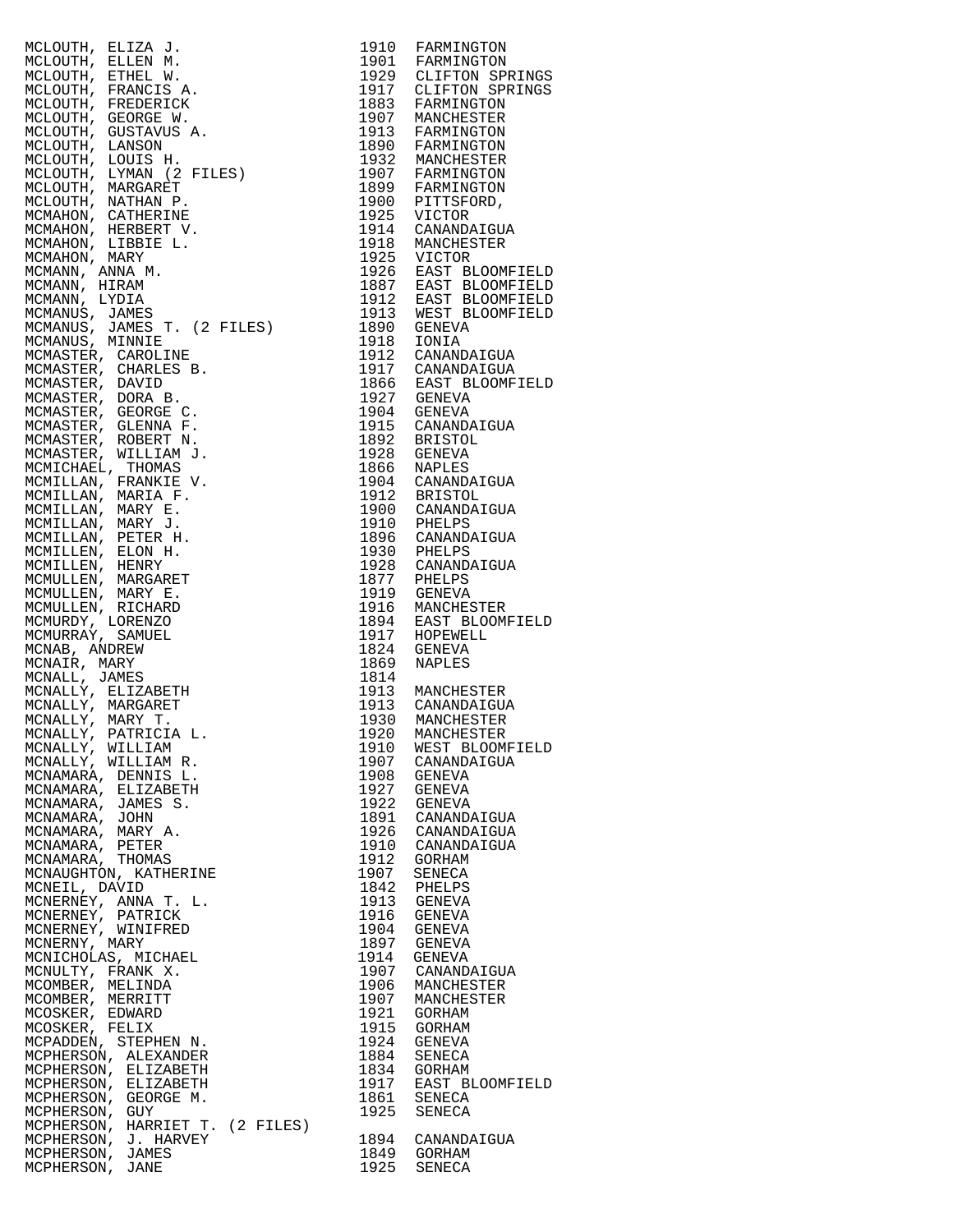| MCPHERSON, JOSEPH P               |              |                                      |
|-----------------------------------|--------------|--------------------------------------|
|                                   | 1838         | GORHAM                               |
| MCPHERSON, NORMAN P.              | 1868         | GORHAM                               |
| MCPHERSON, SAMUEL                 | 1884         | GORHAM                               |
| MCPHERSON, SOPHRONIA A.           | 1900         | CANANDAIGUA                          |
| MCPHERSON, WILLIAM                | 1848         | SENECA                               |
| MCQUILLAN, JOHN                   |              | 1905 MANCHESTER                      |
| MCQUILLAN, SARAH                  |              | 1912 MANCHESTER                      |
|                                   |              |                                      |
| MCREDMOND, JOHN                   |              | 1881 GENEVA                          |
| MCSHARRY, BARNEY                  |              | 1881 CANANDAIGUA                     |
| MCSHERRY, ELIZABETH               | 1888         | CANANDAIGUA                          |
| MCSTRAVICK, BERNARD               | 1907         | GORHAM                               |
| MCVEIGH, HUGH                     | 1855         | CANANDAIGUA                          |
|                                   |              |                                      |
| MCWILLIAMS, FRANCIS               | 1907         | GENEVA                               |
| MCWILLIAMS, JANE                  | 1927         | GENEVA                               |
| MCWILLIAMS, MARY                  | 1911         | GENEVA                               |
| MEACHAM, SAMUEL                   | 1815         |                                      |
| MEACHAM, SETH                     | 1816         |                                      |
|                                   |              |                                      |
| MEACHEARD, WILLIAM                |              | 1923 CANANDAIGUA                     |
| MEACHEN, CAROLINE D.              | 1904         | MANCHESTER                           |
| MEAD, ABBY J.                     |              | 1873 GORHAM                          |
| MEAD, ABRAHAM                     | 1843         | GORHAM                               |
| MEAD, BARTHOLOMEW                 |              | 1889 VICTOR                          |
| MEAD, DAVID C.                    |              | 1919 SENECA                          |
|                                   |              |                                      |
| MEAD, ERASTUS                     |              | 1894 EAST BLOOMFIELD                 |
| MEAD, ESTHER J.                   |              | 1921 PHELPS                          |
| MEAD, FRANK M.                    |              | 1927 EAST BLOOMFIELD                 |
| MEAD, GILBERT                     |              | 1840 PHELPS                          |
| MEAD, HANNAH E.                   | 1911         | PHELPS                               |
| .<br>A A.<br>ILES)                |              | 1833 CANANDAIGUA                     |
| MEAD, ISAAC M. (5 FILES)          |              |                                      |
| MEAD, ISRAEL                      | 1805         | MIDDLETOWN                           |
| MEAD, JAMES                       |              | 1915 GORHAM                          |
| MEAD, JAMES E.                    |              | 1895 EAST BLOOMFIELD                 |
| MEAD, JANE                        |              | 1846 GORHAM                          |
| MEAD, JANE                        |              | 1879 GENEVA                          |
|                                   |              |                                      |
| MEAD, JEMIMA                      | 1892         | GENEVA                               |
| MEAD, JOHN                        |              | 1846 GENEVA                          |
| MEAD, JUSTUS                      | 1849         | PHELPS                               |
| MEAD, KATE L.                     |              | 1930 GENEVA                          |
| MEAD, MABEL                       |              | 1861 GORHAM                          |
|                                   |              |                                      |
| MEAD, NATHANIEL                   | 1854         | PHELPS                               |
| MEAD, THOMAS                      | 1915         | VICTOR                               |
| MEAD, THOMAS J.                   | 1912         | VICTOR                               |
| MEAD, WILLIAM                     |              | 1858 GORHAM                          |
|                                   |              |                                      |
|                                   |              |                                      |
| MEAD, WILLIAM H.                  |              | 1911 EAST BLOOMFIELD                 |
| MEADE, MINNIE E.                  | 1926         | RICHMOND                             |
| MEADER, FERDINAND D.              | 1929         | CANANDAIGUA                          |
| MEAGHER, LAWRENCE                 | 1920         | EAST BLOOMFIELD                      |
| MEALEY, MARY                      |              |                                      |
| MEANS, CHARLES H.                 | 1898         | 1897 GENEVA<br>1898 SENECA<br>SENECA |
|                                   |              |                                      |
| MEANS, GEORGE S.                  | 1909         | <b>GENEVA</b>                        |
| MEANS, GEORGE W.                  | 1868         | SENECA                               |
| MEANS, JOHN R.                    | 1918         | GENEVA                               |
| MEANS, JOSEPH                     | 1872         | SENECA                               |
| MEANS, MARGARET K.                | 1918         | SENECA                               |
| MEANS, SARAH A.                   | 1890         | SENECA                               |
| MEANY, CORNELIUS                  | 1895         | SENECA                               |
|                                   |              |                                      |
| MEATH, BERNARD J.                 | 1915         | CANANDAIGUA                          |
| MEATH, MARY                       | 1925         | CANANDAIGUA                          |
| MEATH, PATRICK                    | 1908         | CANANDAIGUA                          |
| MEEK, CATHERINE                   | 1866         | CANANDAIGUA                          |
| MEEK, CHARLES                     | 1873         | CANANDAIGUA                          |
| MEEK, MARY                        | 1876         | CANANDAIGUA                          |
|                                   |              |                                      |
| MEEKER, FLOYD J.                  | 1896         | MANCHESTER                           |
| MEEKS, AGNES E.                   | 1921         | CANANDAIGUA                          |
| MEENS, BENJAMIN                   | 1897         | GORHAM                               |
| MEENS, JANE                       | 1898         | GORHAM                               |
| MEGAFFEE, ALBERT S.               | 1926         | GORHAM                               |
| MEGAFFEE, AMANDA                  | 1919         | GORHAM                               |
| MEGAFFEE, RULETTE M.              | 1925         | CANANDAIGUA                          |
|                                   |              |                                      |
| MEGAFFEE, STEPHEN (2 FILES)       | 1893         | GORHAM                               |
| MEGAFFEE, WILLIAM                 | 1930         | CANANDAIGUA                          |
| MEHLENBACHER, AUGUSTUS            | 1925         | CANANDAIGUA                          |
| MEINHOLD, CHARLES                 | 1912         | MANCHESTER                           |
| MELICK, DAVID                     | 1864         | SENECA                               |
| MELIOUS, ANNA M.                  | 1909         | GORHAM                               |
|                                   |              |                                      |
| MELIOUS, JULIA M.                 | 1919         | GORHAM                               |
| MELLEN, CALISTER                  | 1861         | GORHAM                               |
| MELLEN, CHARLES R. (2 FILES)      | 1925         | GENEVA                               |
| MELLEN, ELIZABETH B.              | 1893         | GENEVA                               |
| MELLEN, FRANK<br>MELLEN, JAMES P. | 1922<br>1925 | GENEVA<br>GENEVA                     |

| 1838<br>1868<br>1884<br>1900<br>1848<br>1905<br>1912<br>1881<br>1881<br>1888<br>1907<br>1855<br>1907<br>1927<br>1911<br>1815<br>1816 | GORHAM<br>GORHAM<br>GORHAM<br>CANANDAIGUA<br>SENECA<br>MANCHESTER<br>MANCHESTER<br>GENEVA<br>CANANDAIGUA<br>CANANDAIGUA<br>GORHAM<br>CANANDAIGUA<br>GENEVA<br>GENEVA<br><b>GENEVA</b> |
|--------------------------------------------------------------------------------------------------------------------------------------|---------------------------------------------------------------------------------------------------------------------------------------------------------------------------------------|
| 1923                                                                                                                                 | CANANDAIGUA                                                                                                                                                                           |
| 1904                                                                                                                                 | MANCHESTER                                                                                                                                                                            |
| 1873                                                                                                                                 | GORHAM                                                                                                                                                                                |
| 1843                                                                                                                                 | GORHAM                                                                                                                                                                                |
| 1889                                                                                                                                 | VICTOR                                                                                                                                                                                |
| 1919                                                                                                                                 | SENECA                                                                                                                                                                                |
| 1894                                                                                                                                 | EAST BLOOMFIELD                                                                                                                                                                       |
| 1921                                                                                                                                 | PHELPS                                                                                                                                                                                |
| 1927                                                                                                                                 | EAST BLOOMFIELD                                                                                                                                                                       |
| 1840                                                                                                                                 | PHELPS                                                                                                                                                                                |
| 1911                                                                                                                                 | PHELPS                                                                                                                                                                                |
| 1833                                                                                                                                 | CANANDAIGUA                                                                                                                                                                           |
| 1805                                                                                                                                 | MIDDLETOWN                                                                                                                                                                            |
| 1915                                                                                                                                 | <b>GORHAM</b>                                                                                                                                                                         |
| 1895                                                                                                                                 | EAST BLOOMFIELD                                                                                                                                                                       |
| 1846                                                                                                                                 | GORHAM                                                                                                                                                                                |
| 1879                                                                                                                                 | GENEVA                                                                                                                                                                                |
| 1892                                                                                                                                 | GENEVA                                                                                                                                                                                |
| 1846                                                                                                                                 | GENEVA                                                                                                                                                                                |
| 1849                                                                                                                                 | PHELPS                                                                                                                                                                                |
| 1930                                                                                                                                 | <b>GENEVA</b>                                                                                                                                                                         |
| 1861                                                                                                                                 | GORHAM                                                                                                                                                                                |
| 1854                                                                                                                                 | PHELPS                                                                                                                                                                                |
| 1915                                                                                                                                 | VICTOR                                                                                                                                                                                |
| 1912                                                                                                                                 | VICTOR                                                                                                                                                                                |
| 1858                                                                                                                                 | <b>GORHAM</b>                                                                                                                                                                         |
| 1911                                                                                                                                 | EAST BLOOMFIELD                                                                                                                                                                       |
| 1926                                                                                                                                 | RICHMOND                                                                                                                                                                              |
| 1929                                                                                                                                 | CANANDAIGUA                                                                                                                                                                           |
| 1920                                                                                                                                 | EAST BLOOMFIELD                                                                                                                                                                       |
| 1897                                                                                                                                 | GENEVA                                                                                                                                                                                |
| 1898                                                                                                                                 | SENECA                                                                                                                                                                                |
| 1909                                                                                                                                 | <b>GENEVA</b>                                                                                                                                                                         |
| 1868                                                                                                                                 | SENECA                                                                                                                                                                                |
| 1918                                                                                                                                 | GENEVA                                                                                                                                                                                |
| 1872                                                                                                                                 | SENECA                                                                                                                                                                                |
| 1918                                                                                                                                 | SENECA                                                                                                                                                                                |
| 1890                                                                                                                                 | SENECA                                                                                                                                                                                |
| 1895                                                                                                                                 | SENECA                                                                                                                                                                                |
| 1915                                                                                                                                 | CANANDAIGUA                                                                                                                                                                           |
| 1925                                                                                                                                 | CANANDAIGUA                                                                                                                                                                           |
| 1908                                                                                                                                 | CANANDAIGUA                                                                                                                                                                           |
| 1866                                                                                                                                 | CANANDAIGUA                                                                                                                                                                           |
| 1873                                                                                                                                 | CANANDAIGUA                                                                                                                                                                           |
| 1876                                                                                                                                 | CANANDAIGUA                                                                                                                                                                           |
| 1896                                                                                                                                 | MANCHESTER                                                                                                                                                                            |
| 1921                                                                                                                                 | CANANDAIGUA                                                                                                                                                                           |
| 1897                                                                                                                                 | GORHAM                                                                                                                                                                                |
| 1898                                                                                                                                 | GORHAM                                                                                                                                                                                |
| 1926                                                                                                                                 | GORHAM                                                                                                                                                                                |
| 1919                                                                                                                                 | GORHAM                                                                                                                                                                                |
| 1925                                                                                                                                 | CANANDAIGUA                                                                                                                                                                           |
| 1893                                                                                                                                 | GORHAM                                                                                                                                                                                |
| 1930                                                                                                                                 | CANANDAIGUA                                                                                                                                                                           |
| 1925                                                                                                                                 | CANANDAIGUA                                                                                                                                                                           |
| 1912                                                                                                                                 | MANCHESTER                                                                                                                                                                            |
| 1864                                                                                                                                 | SENECA                                                                                                                                                                                |
| 1909                                                                                                                                 | GORHAM                                                                                                                                                                                |
| 1919                                                                                                                                 | GORHAM                                                                                                                                                                                |
| 1861                                                                                                                                 | GORHAM                                                                                                                                                                                |
| 1925                                                                                                                                 | GENEVA                                                                                                                                                                                |
| 1893                                                                                                                                 | GENEVA                                                                                                                                                                                |
| 1922                                                                                                                                 | GENEVA                                                                                                                                                                                |
| 1925                                                                                                                                 | GENEVA                                                                                                                                                                                |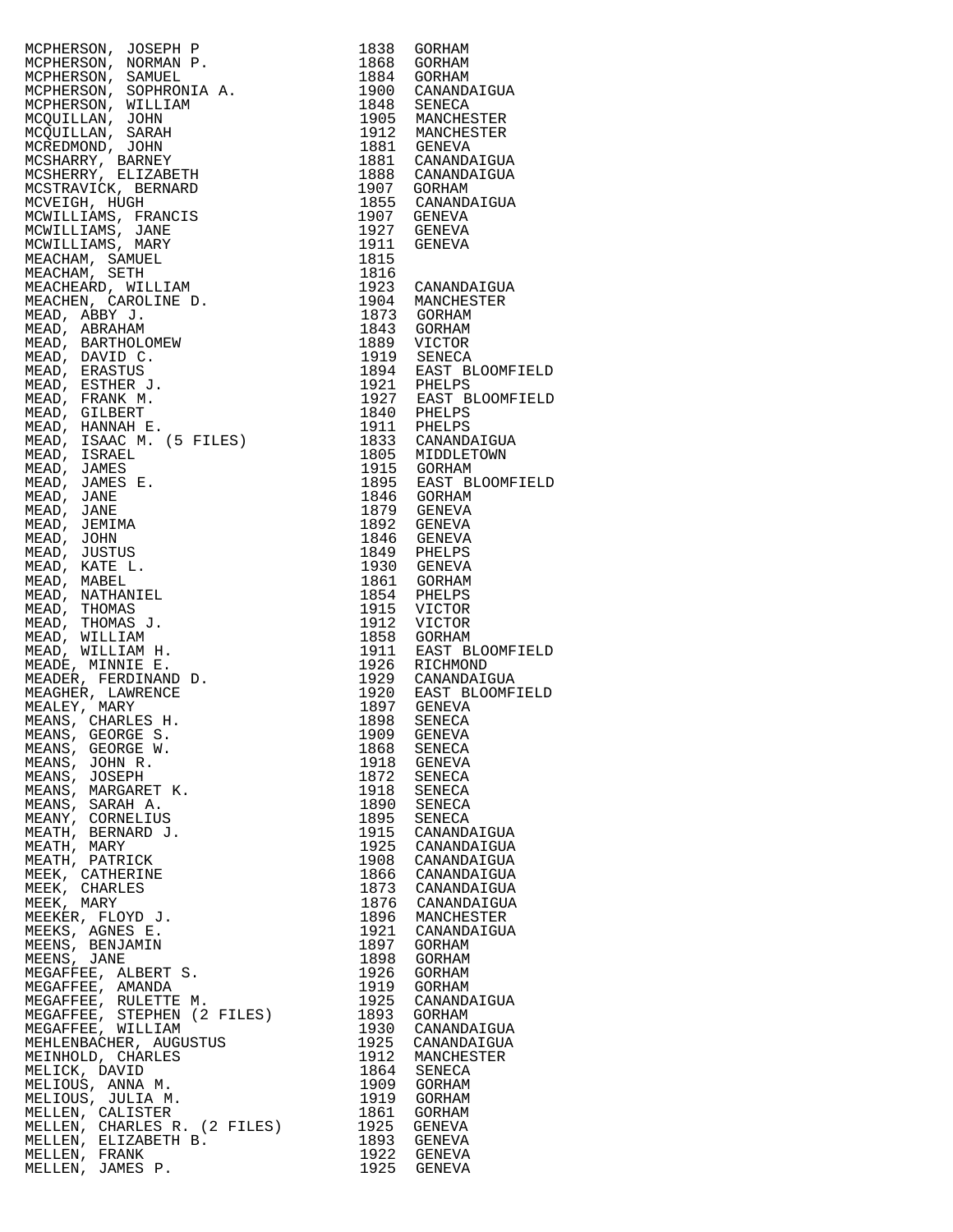| MELLER, JORN H. 1991<br>STRILLER, MARIA H. 1995<br>SENEMBAR, SUSAN H. 1995<br>SENEMBAR, SUSAN H. 1995<br>SENEMA SUSAN H. 1995<br>SENEMA SUSAN H. 1995<br>SENEMA PRINCIPALE (1995)<br>MELVIR, DERNIS DEN SUSAN 1997<br>MELVIR, DERNIS JORN H. 1995<br>MELV |              |                               |
|-----------------------------------------------------------------------------------------------------------------------------------------------------------------------------------------------------------------------------------------------------------|--------------|-------------------------------|
|                                                                                                                                                                                                                                                           |              |                               |
|                                                                                                                                                                                                                                                           |              |                               |
|                                                                                                                                                                                                                                                           |              |                               |
|                                                                                                                                                                                                                                                           |              |                               |
|                                                                                                                                                                                                                                                           |              |                               |
|                                                                                                                                                                                                                                                           |              |                               |
|                                                                                                                                                                                                                                                           |              |                               |
|                                                                                                                                                                                                                                                           |              |                               |
|                                                                                                                                                                                                                                                           |              |                               |
|                                                                                                                                                                                                                                                           |              |                               |
|                                                                                                                                                                                                                                                           |              |                               |
|                                                                                                                                                                                                                                                           |              |                               |
|                                                                                                                                                                                                                                                           |              |                               |
|                                                                                                                                                                                                                                                           |              |                               |
|                                                                                                                                                                                                                                                           |              |                               |
|                                                                                                                                                                                                                                                           |              |                               |
|                                                                                                                                                                                                                                                           |              |                               |
|                                                                                                                                                                                                                                                           |              |                               |
|                                                                                                                                                                                                                                                           |              |                               |
|                                                                                                                                                                                                                                                           |              |                               |
|                                                                                                                                                                                                                                                           |              |                               |
|                                                                                                                                                                                                                                                           |              |                               |
|                                                                                                                                                                                                                                                           |              |                               |
|                                                                                                                                                                                                                                                           |              |                               |
|                                                                                                                                                                                                                                                           |              |                               |
|                                                                                                                                                                                                                                                           |              |                               |
|                                                                                                                                                                                                                                                           |              |                               |
|                                                                                                                                                                                                                                                           |              |                               |
|                                                                                                                                                                                                                                                           |              |                               |
|                                                                                                                                                                                                                                                           |              |                               |
|                                                                                                                                                                                                                                                           |              |                               |
|                                                                                                                                                                                                                                                           |              |                               |
|                                                                                                                                                                                                                                                           |              |                               |
|                                                                                                                                                                                                                                                           |              |                               |
|                                                                                                                                                                                                                                                           |              |                               |
|                                                                                                                                                                                                                                                           |              |                               |
|                                                                                                                                                                                                                                                           |              |                               |
|                                                                                                                                                                                                                                                           |              |                               |
|                                                                                                                                                                                                                                                           |              |                               |
|                                                                                                                                                                                                                                                           |              |                               |
|                                                                                                                                                                                                                                                           |              |                               |
| MERRIWETHER, DOCTOR                                                                                                                                                                                                                                       | 1857         | SENECA                        |
| MERSEREAU, AARON                                                                                                                                                                                                                                          | 1899         | MANCHESTER                    |
| MERSEREAU, ANN E.<br>MERSEREAU, CORNELIA Y.                                                                                                                                                                                                               | 1924<br>1902 | MANCHESTER<br>MANCHESTER      |
| MERSEREAU, GEORGE D.                                                                                                                                                                                                                                      | 1920         | MANCHESTER                    |
| MERSEREAU, SOPHIA L.                                                                                                                                                                                                                                      | 1909         | MANCHESTER                    |
| MERTON, GEORGE                                                                                                                                                                                                                                            | 1859         | VICTOR                        |
| MERVINE, AMANDA M.                                                                                                                                                                                                                                        | 1874         | CANANDAIGUA                   |
| MERWIN, SHELDEN<br>MESSINA, GIUSEPPE                                                                                                                                                                                                                      | 1879<br>1921 | SENECA<br>CANANDAIGUA         |
| METCALF, ALICE B.                                                                                                                                                                                                                                         | 1924         | CANANDAIGUA                   |
| METCALF, EPHRAIM W.                                                                                                                                                                                                                                       | 1926         | CANANDAIGUA                   |
| METCALF, FANNY M.                                                                                                                                                                                                                                         | 1891         | CANANDAIGUA                   |
| METCALF, FISHER                                                                                                                                                                                                                                           | 1816         | NAPLES                        |
| METCALF, HENRY<br>METCALF, HENRY A.                                                                                                                                                                                                                       | 1886<br>1900 | CANANDAIGUA<br>SENECA         |
| METCALF, HIRAM                                                                                                                                                                                                                                            | 1906         | CANANDAIGUA                   |
| METCALF, IRVING                                                                                                                                                                                                                                           | 1854         | GORHAM                        |
| METCALF, ISABEL F. (2 FILES)                                                                                                                                                                                                                              | 1927         | CANANDAIGUA                   |
| METCALF, JABEZ<br>METCALF, JABEZ H.                                                                                                                                                                                                                       | 1908<br>1883 | <b>BUFFALO</b><br>CANANDAIGUA |
| METCALF, JAMES                                                                                                                                                                                                                                            | 1899         | GORHAM                        |
| METCALF, JOHN                                                                                                                                                                                                                                             | 1874         | NAPLES                        |
| METCALF, KENDRICK                                                                                                                                                                                                                                         | 1872         | GENEVA                        |
| METCALF, MERCY F.                                                                                                                                                                                                                                         | 1889<br>1859 | CANANDAIGUA                   |
| METCALF, REUBEN<br>METCALF, SUSAN                                                                                                                                                                                                                         | 1873         | GORHAM<br>GENEVA              |
| METRAILLES, JOHN SR.                                                                                                                                                                                                                                      | 1921         | CANANDAIGUA                   |
| METZKE, JULIUS                                                                                                                                                                                                                                            | 1889         | CANANDAIGUA                   |
| MEYER, JOHN                                                                                                                                                                                                                                               |              | 1903 GENEVA                   |
| MEYER, MARY                                                                                                                                                                                                                                               | 1917         | GENEVA                        |

| 1919<br>1895 | GENEVA<br>GENEVA                 |
|--------------|----------------------------------|
| 1925         | GENEVA                           |
| 1829         | PHELPS                           |
| 1891<br>1911 | PHELPS<br>CANANDAIGUA            |
| 1906         | CANANDAIGUA                      |
| 1927         | MANCHESTER                       |
| 1905<br>1860 | MANCHESTER<br>PHELPS             |
| 1881         | MANCHESTER                       |
| 1917         | RICHMOND                         |
| 1881         | RICHMOND<br>RICHMOND             |
| 1919<br>1914 | GENEVA                           |
| 1902         | GENEVA                           |
| 1901         | GENEVA                           |
| 1917<br>1854 | GENEVA<br>CANANDAIGUA            |
| 1863         | GORHAM                           |
| 1814         |                                  |
| 1886<br>1886 | SALINAS, CA<br>CANANDAIGUA       |
| 1928         | CANANDAIGUA                      |
| 1886         | CANANDAIGUA                      |
| 1919<br>1808 | CANANDAIGUA<br>MIDDLESEX         |
| 1886         | MANCHESTER                       |
| 1891         | CANANDAIGUA                      |
| 1900<br>1901 | GENEVA                           |
| 1915         | GENEVA<br>GENEVA                 |
| 1828         | SENECA                           |
| 1876         | ISHTABULA, OH                    |
| 1866<br>1860 | GORHAM<br>SENECA                 |
| 1832         | SENECA                           |
| 1822         |                                  |
| 1874<br>1911 | GORHAM<br>GENEVA                 |
| 1886         | RICHMOND                         |
| 1914         | GENEVA                           |
| 1928<br>1911 | GENEVA<br>MANCHESTER             |
| 1914         | EAST BLOOMFIELD                  |
| 1902         | GORHAM                           |
| 1891<br>1922 | EAST BLOOMFIELD<br><b>NAPLES</b> |
| 1915         | CANANDAIGUA                      |
| 1929         | GENEVA                           |
| 1857<br>1899 | SENECA<br>MANCHESTER             |
| 1924         | MANCHESTER                       |
| 1902         | MANCHESTER                       |
| 1920<br>1909 | MANCHESTER<br>MANCHESTER         |
| 1859         | VICTOR                           |
| 1874         | CANANDAIGUA                      |
| 1879<br>1921 | SENECA<br>CANANDAIGUA            |
| 1924         | CANANDAIGUA                      |
| 1926         | CANANDAIGUA                      |
| 1891<br>1816 | CANANDAIGUA<br>NAPLES            |
| 1886         | CANANDAIGUA                      |
| 1900         | SENECA                           |
| 1906<br>1854 | CANANDAIGUA                      |
| 1927         | GORHAM<br>CANANDAIGUA            |
| 1908         | <b>BUFFALO</b>                   |
| 1883         | CANANDAIGUA                      |
| 1899<br>1874 | GORHAM<br>NAPLES                 |
| 1872         | GENEVA                           |
| 1889         | CANANDAIGUA                      |
| 1859<br>1873 | GORHAM<br>GENEVA                 |
| 1921         | CANANDAIGUA                      |
| 1889         | CANANDAIGUA                      |
| 1903<br>1917 | <b>GENEVA</b><br>GENEVA          |
|              |                                  |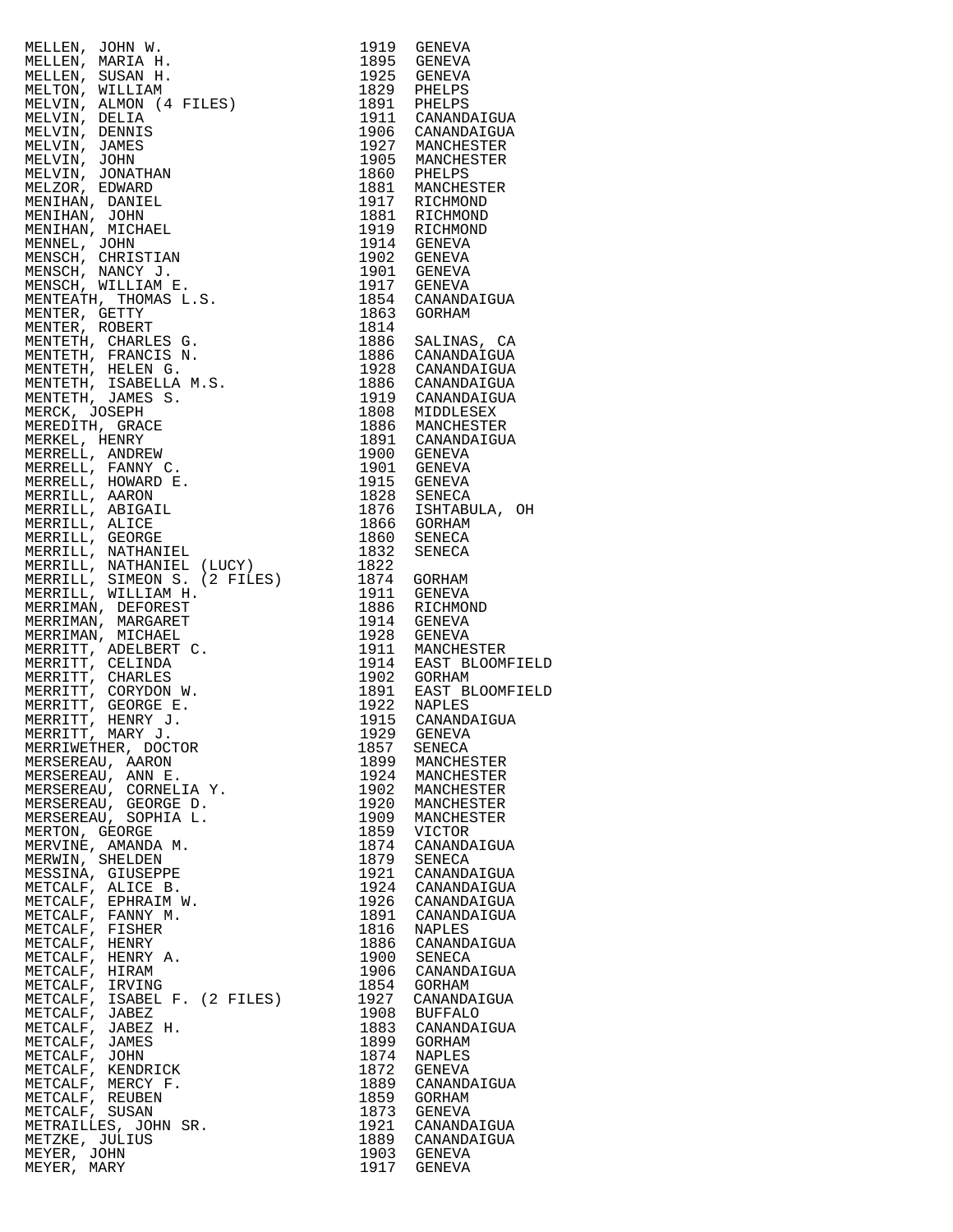| METER, NICHAEL (MARRET 1913)<br>SETERA METERA (MARRET F. 1915)<br>SETERA METERS, PERENY M. 1977 NAPILES SENEVA METERS PERENY METERS, PERENY MANUSING (MARRET 1932)<br>SENEVA AND MONOGE (MARRET 1932)<br>SENEVA AND MONOGE (MARRET 1933)<br> |      |                 |
|----------------------------------------------------------------------------------------------------------------------------------------------------------------------------------------------------------------------------------------------|------|-----------------|
|                                                                                                                                                                                                                                              |      |                 |
|                                                                                                                                                                                                                                              |      |                 |
|                                                                                                                                                                                                                                              |      |                 |
|                                                                                                                                                                                                                                              |      |                 |
|                                                                                                                                                                                                                                              |      |                 |
|                                                                                                                                                                                                                                              |      |                 |
|                                                                                                                                                                                                                                              |      |                 |
|                                                                                                                                                                                                                                              |      |                 |
|                                                                                                                                                                                                                                              |      |                 |
| MILLER, EDGAR                                                                                                                                                                                                                                | 1904 | GENEVA          |
| MILLER, EDNA M.                                                                                                                                                                                                                              | 1917 | MICHIGAN        |
| MILLER, ELIEL                                                                                                                                                                                                                                | 1852 | MANCHESTER      |
| MILLER, ELISHA F.                                                                                                                                                                                                                            | 1842 | HOPEWELL        |
| MILLER, ELIZABETH S. (4 FILES)                                                                                                                                                                                                               | 1911 | GENEVA          |
| MILLER, ELMER                                                                                                                                                                                                                                | 1930 | PHELPS          |
| MILLER, ESTHER                                                                                                                                                                                                                               | 1913 | GENEVA          |
| MILLER, ESTHER ANN                                                                                                                                                                                                                           | 1894 | <b>VICTOR</b>   |
| MILLER, ESTHER ANN                                                                                                                                                                                                                           | 1901 | CLIFTON SPRINGS |
| MILLER, FRANK L.                                                                                                                                                                                                                             | 1913 | INDIANAPOLIS IN |
| MILLER, FREDERICK                                                                                                                                                                                                                            | 1929 | HOPEWELL        |
| MILLER, GEORGE SR.                                                                                                                                                                                                                           | 1911 | SOUTH BRISTOL   |
| MILLER, GEORGE W.                                                                                                                                                                                                                            | 1926 | GENEVA          |
| MILLER, HANNAH                                                                                                                                                                                                                               | 1850 | CANADICE        |
| MILLER, HARRIET A.                                                                                                                                                                                                                           | 1917 | GORHAM          |
| MILLER, HARRIET L.                                                                                                                                                                                                                           | 1891 | WEST BLOOMFIELD |
| MILLER, HELEN L.                                                                                                                                                                                                                             | 1928 | PHELPS          |
| MILLER, HORACE A.                                                                                                                                                                                                                            | 1900 | MANCHESTER      |
| MILLER, HOWARD                                                                                                                                                                                                                               | 1864 | SENECA          |
| MILLER, J. MURRAY                                                                                                                                                                                                                            | 1922 | RICHMOND        |
| MILLER, JAMES N.                                                                                                                                                                                                                             | 1897 | MANCHESTER      |
| MILLER, JANE                                                                                                                                                                                                                                 | 1879 | PHELPS          |
| MILLER, JESSE                                                                                                                                                                                                                                | 1922 | GENEVA          |
| MILLER, JOHN D.                                                                                                                                                                                                                              | 1891 | MANCHESTER      |
| MILLER, JOHN H.                                                                                                                                                                                                                              | 1869 | CANANDAIGUA     |
| MILLER, JOHN J.                                                                                                                                                                                                                              | 1911 | MANCHESTER      |
| MILLER, JONATHAN                                                                                                                                                                                                                             | 1818 | ONTARIO         |
| MILLER, LUMAN P.                                                                                                                                                                                                                             | 1896 | <b>VICTOR</b>   |
| MILLER, MAE                                                                                                                                                                                                                                  | 1904 | CLIFTON SPRINGS |
| MILLER, MARGARET F.                                                                                                                                                                                                                          | 1881 | GENEVA          |

| 1915         | GENEVA                      |
|--------------|-----------------------------|
| 1927         | NAPLES                      |
| 1907         | GENEVA                      |
| 1925         | GENEVA                      |
| 1928<br>1928 | GENEVA                      |
| 1906         | GORHAM<br>GENEVA            |
| 1913         | GENEVA                      |
| 1883         | PHELPS                      |
| 1838         | PHELPS                      |
| 1895         | PHELPS                      |
| 1909         | CANANDAIGUA                 |
| 1879         | GORHAM                      |
| 1894         | GENEVA                      |
| 1923         | GENEVA                      |
| 1843         | SENECA                      |
| 1921         | GENEVA                      |
| 1907         | GENEVA                      |
| 1923         | GENEVA                      |
| 1901         | CHICAGO, IL                 |
| 1810<br>1896 | LIMA<br>HOPEWELL            |
| 1889         | HOPEWELL                    |
| 1907         | CANANDAIGUA                 |
| 1898         | HOPEWELL                    |
| 1887         | CANANDAIGUA                 |
| 1925         | CANANDAIGUA                 |
| 1921         | GORHAM                      |
| 1918         | GORHAM                      |
| 1855         | HOPEWELL                    |
| 1930         | SENECA                      |
| 1842         | HOPEWELL                    |
| 1857         | GORHAM                      |
| 1921         | PHELPS                      |
| 1889<br>1917 | CANANDAIGUA                 |
| 1813         | PHELPS<br>BOYLE             |
| 1815         |                             |
| 1843         | PHELPS                      |
| 1913         | GENEVA                      |
| 1861         | RICHMOND                    |
| 1843         | W.BLOOMFIELD                |
| 1908         | W.BLOOMFIELD                |
| 1912         | SHORTSVILLE                 |
| 1896         | GENEVA                      |
| 1889         | GORHAM                      |
| 1927         | CANANDAIGUA                 |
| 1831<br>1885 | PHELPS<br>MANCHESTER        |
| 1852         | PHELPS                      |
| 1843         | FARMINGTON                  |
| 1904         | GENEVA                      |
| 1917         | MICHIGAN                    |
| 1852         | MANCHESTER                  |
| 1842         | HOPEWELL                    |
| 1911         | GENEVA                      |
| 1930         | PHELPS                      |
| 1913         | GENEVA                      |
| 1894         | VICTOR                      |
| 1901         | CLIFTON SPRINGS             |
| 1913<br>1929 | INDIANAPOLIS IN<br>HOPEWELL |
| 1911         | SOUTH BRISTOL               |
| 1926         | GENEVA                      |
| 1850         | CANADICE                    |
| 1917         | GORHAM                      |
| 1891         | WEST<br><b>BLOOMFIELD</b>   |
| 1928         | PHELPS                      |
| 1900         | MANCHESTER                  |
| 1864         | SENECA                      |
| 1922         | RICHMOND                    |
| 1897         | MANCHESTER                  |
| 1879         | PHELPS                      |
| 1922         | GENEVA                      |
| 1891<br>1869 | MANCHESTER<br>CANANDAIGUA   |
| 1911         | MANCHESTER                  |
| 1818         | ONTARIO                     |
| 1896         | VICTOR                      |
| 1904         | CLIFTON SPRINGS             |
| 1881         | GENEVA                      |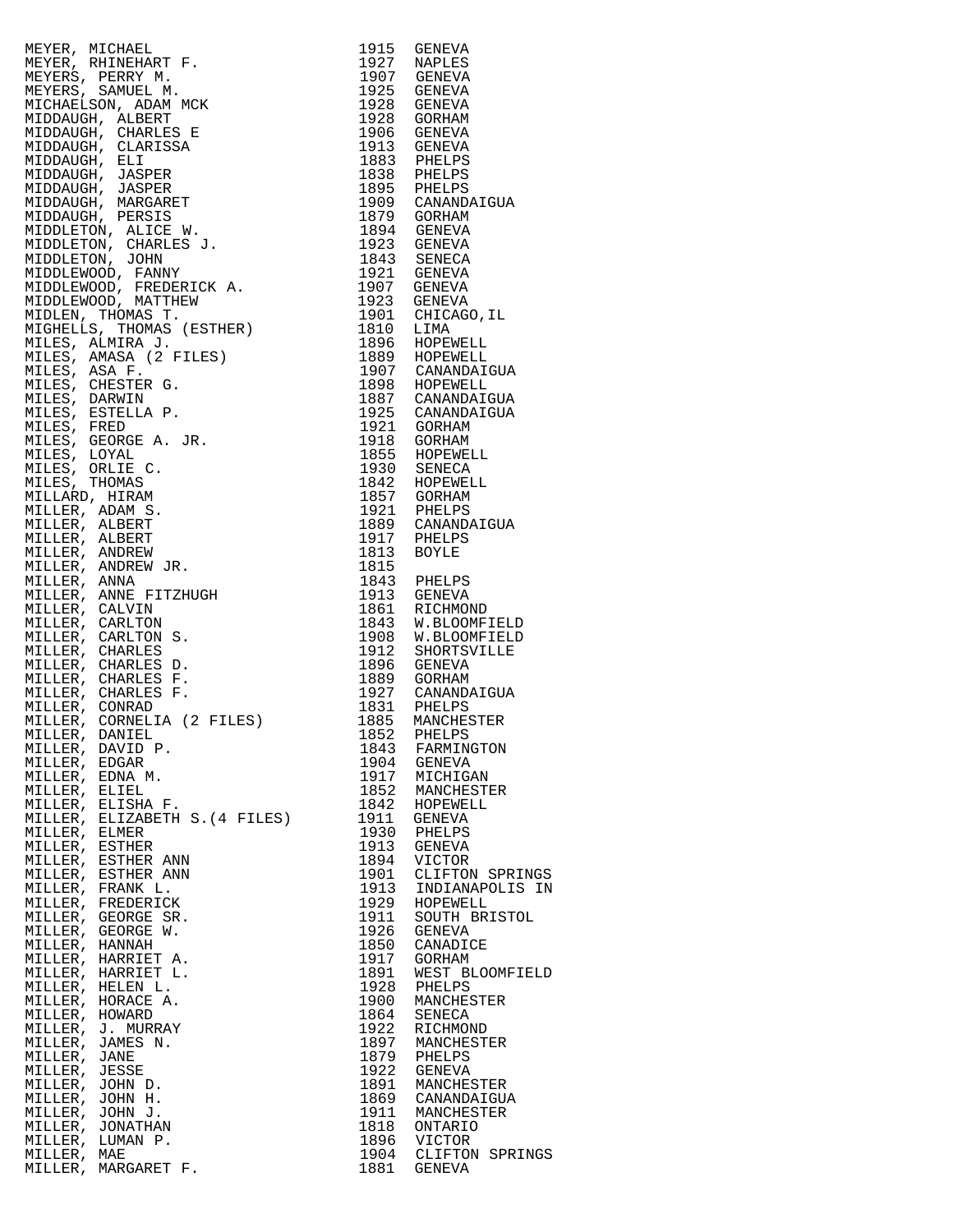| MILLER, MARTHA 1974<br>MILLER, MARY ANN 1973 CANADAIGUA<br>MILLER, MARY ANN 1974 CANADAIGUA<br>MILLER, SAMUEL 1982 CANTON CHICAGON<br>MILLER, SAMUEL TREEL (1982 PRELIPS)<br>MILLER, SAMUEL TREEL IN THE SAMUEL CONTRACT (1982 PRELIPS) |              |                                         |
|-----------------------------------------------------------------------------------------------------------------------------------------------------------------------------------------------------------------------------------------|--------------|-----------------------------------------|
|                                                                                                                                                                                                                                         |              | 1860 W. BLOOMFIELD<br>1893 CANTON OHIO  |
|                                                                                                                                                                                                                                         |              |                                         |
|                                                                                                                                                                                                                                         |              |                                         |
|                                                                                                                                                                                                                                         |              |                                         |
|                                                                                                                                                                                                                                         |              |                                         |
|                                                                                                                                                                                                                                         |              |                                         |
|                                                                                                                                                                                                                                         |              |                                         |
|                                                                                                                                                                                                                                         |              |                                         |
|                                                                                                                                                                                                                                         |              |                                         |
|                                                                                                                                                                                                                                         |              | 1876 W.BLOOMFIELD<br>1912 SOUTH BRISTOL |
|                                                                                                                                                                                                                                         |              |                                         |
|                                                                                                                                                                                                                                         |              |                                         |
|                                                                                                                                                                                                                                         |              |                                         |
|                                                                                                                                                                                                                                         |              |                                         |
|                                                                                                                                                                                                                                         |              |                                         |
|                                                                                                                                                                                                                                         |              |                                         |
|                                                                                                                                                                                                                                         |              |                                         |
|                                                                                                                                                                                                                                         |              |                                         |
|                                                                                                                                                                                                                                         |              |                                         |
|                                                                                                                                                                                                                                         |              |                                         |
|                                                                                                                                                                                                                                         |              |                                         |
|                                                                                                                                                                                                                                         |              |                                         |
|                                                                                                                                                                                                                                         |              |                                         |
|                                                                                                                                                                                                                                         |              |                                         |
|                                                                                                                                                                                                                                         |              |                                         |
|                                                                                                                                                                                                                                         |              |                                         |
|                                                                                                                                                                                                                                         |              |                                         |
|                                                                                                                                                                                                                                         |              |                                         |
|                                                                                                                                                                                                                                         |              |                                         |
|                                                                                                                                                                                                                                         |              | 1849 W. BLOOMFIELD                      |
|                                                                                                                                                                                                                                         |              |                                         |
|                                                                                                                                                                                                                                         |              |                                         |
|                                                                                                                                                                                                                                         |              |                                         |
|                                                                                                                                                                                                                                         |              |                                         |
|                                                                                                                                                                                                                                         |              |                                         |
|                                                                                                                                                                                                                                         |              |                                         |
|                                                                                                                                                                                                                                         |              |                                         |
|                                                                                                                                                                                                                                         |              |                                         |
|                                                                                                                                                                                                                                         |              |                                         |
|                                                                                                                                                                                                                                         |              |                                         |
|                                                                                                                                                                                                                                         |              |                                         |
| MINNS, SAMUEL<br>MITCHELL, CHARLES T.                                                                                                                                                                                                   | 1913<br>1924 | SENECA<br>CANANDAIGUA                   |
| MITCHELL, EMELINE                                                                                                                                                                                                                       | 1903         | NAPLES                                  |
| MITCHELL, FREDERICK H.                                                                                                                                                                                                                  | 1850         | SENECA                                  |
| MITCHELL, HENRY                                                                                                                                                                                                                         | 1896         | GORHAM                                  |
| MITCHELL, JENNIE O.<br>MITCHELL, JOHN                                                                                                                                                                                                   | 1927<br>1899 | CANANDAIGUA<br>CHICAGO, IL              |
| MITCHELL, JOHN A. (2 FILES)                                                                                                                                                                                                             | 1885         | GENEVA                                  |
| MITCHELL, LORENZO                                                                                                                                                                                                                       | 1815         | GORHAM                                  |
| MITCHELL, PETER                                                                                                                                                                                                                         | 1859         | MANCHESTER                              |
| MITCHELL, THEOPHILUS A.<br>MITCHELL, WILLIAM                                                                                                                                                                                            | 1905<br>1863 | NAPLES<br><b>GENEVA</b>                 |
| MIX, DANIEL                                                                                                                                                                                                                             | 1828         | SENECA                                  |
| MIX, HANNAH M.                                                                                                                                                                                                                          | 1837         | GENEVA                                  |
| MIZNER, SARAH                                                                                                                                                                                                                           | 1821         | GENEVA                                  |
| MOAW, ELEANOR                                                                                                                                                                                                                           | 1884         | SENECA                                  |
| MOAW, MARY<br>MOAW, ROBERT                                                                                                                                                                                                              | 1900<br>1918 | GENEVA<br>SENECA                        |
| MOAW, THOMAS                                                                                                                                                                                                                            | 1878         | SENECA                                  |
| MODAFERI, PAOLO                                                                                                                                                                                                                         | 1915         | VICTOR                                  |
| MOFFAT, WILLIAM                                                                                                                                                                                                                         | 1922         | GORHAM                                  |
| MOFFETT, CECILIA<br>MOFFETT, ELIJAH                                                                                                                                                                                                     | 1915<br>1875 | S.BRISTOL<br>PHELPS                     |
| MOFFITT, HELEN W.                                                                                                                                                                                                                       | 1905         | VICTOR                                  |
| MOFFITT, RUBIE C.                                                                                                                                                                                                                       | 1884         | VICTOR                                  |
| MONAGHAN, ANNA                                                                                                                                                                                                                          | 1927         | CANANDAIGUA                             |
| MONAGHAN, ANNE<br>MONAGLE, HUGH                                                                                                                                                                                                         | 1906<br>1887 | VICTOR<br>SENECA                        |
| MONAGLE, MORVALDIN                                                                                                                                                                                                                      | 1893         | GORHAM                                  |
| MONAGLE, OLIVER J.                                                                                                                                                                                                                      | 1923         | SENECA                                  |
| MONAGLE, WILLIAM                                                                                                                                                                                                                        | 1896         | SENECA                                  |

| 1873         | CANANDAIGUA                  |
|--------------|------------------------------|
| 1860         | W. BLOOMFIELD                |
| 1893<br>1872 | CANTON OHIO                  |
| 1928         | VICTOR<br><b>GENEVA</b>      |
| 1828         | PHELPS                       |
| 1860         | <b>GORHAM</b>                |
| 1875<br>1927 | W.BLOOMFIELD                 |
| 1890         | HOPEWELL<br>MANCHESTER       |
| 1877         | MANCHESTER                   |
| 1876         | W.BLOOMFIELD                 |
| 1912<br>1929 | SOUTH BRISTOL<br>CANANDAIGUA |
| 1907         | <b>GENEVA</b>                |
| 1893         | SENECA                       |
| 1798         |                              |
| 1918<br>1924 | CANANDAIGUA<br>PHELPS        |
| 1903         | CANANDAIGUA                  |
| 1911         | CANADAIGUA                   |
| 1888         | W.BLOOMFIELD                 |
| 1929<br>1921 | <b>GENEVA</b><br>MANCHESTER  |
| 1885         | FARMINGTON                   |
| 1899         | <b>GENEVA</b>                |
| 1843         | FARMINGTON                   |
| 1905<br>1899 | PHELPS<br><b>GENEVA</b>      |
| 1916         | CANADAIGUA                   |
| 1860         | GORHAM                       |
| 1897         | BERKELEY CA                  |
| 1880<br>1883 | GORHAM<br>RICHMOND           |
| 1886         | RICHMOND                     |
| 1849         | W. BLOOMFIELD                |
| 1897         | MANCHESTER                   |
| 1914         | MANCHESTER                   |
| 1873<br>1870 | MANCHESTER<br>CANADICE       |
| 1918         | FARMINGTON                   |
| 1920         | SHORTSVILLE                  |
| 1910         | MANCHESTER                   |
| 1921<br>1903 | MANCHESTER                   |
| 1928         | MANCHESTER<br>MANCHESTER     |
| 1908         | PHELPS                       |
| 1846         | PHELPS                       |
| 1912<br>7    | SENECA                       |
| 192          | PHELPS<br>SENECA             |
| 1913<br>1924 | CANANDAIGUA                  |
| 1903         | <b>NAPLES</b>                |
| 1850         | SENECA                       |
| 1896<br>1927 | GORHAM<br>CANANDAIGUA        |
| 1899         | CHICAGO, IL                  |
| 1885         | GENEVA                       |
| 1815         | GORHAM                       |
| 1859<br>1905 | MANCHESTER<br><b>NAPLES</b>  |
| 1863         | <b>GENEVA</b>                |
| 1828         | SENECA                       |
| 1837         | GENEVA                       |
| 1821         | <b>GENEVA</b>                |
| 1884<br>1900 | SENECA<br><b>GENEVA</b>      |
| 1918         | SENECA                       |
| 1878         | SENECA                       |
| 1915         | VICTOR                       |
| 1922<br>1915 | GORHAM<br>S.BRISTOL          |
| 1875         | PHELPS                       |
| 1905         | VICTOR                       |
| 1884         | VICTOR                       |
| 1927<br>1906 | CANANDAIGUA<br>VICTOR        |
| 1887         | SENECA                       |
| 1893         | GORHAM                       |
| 1923         | SENECA                       |
| 1896         | SENECA                       |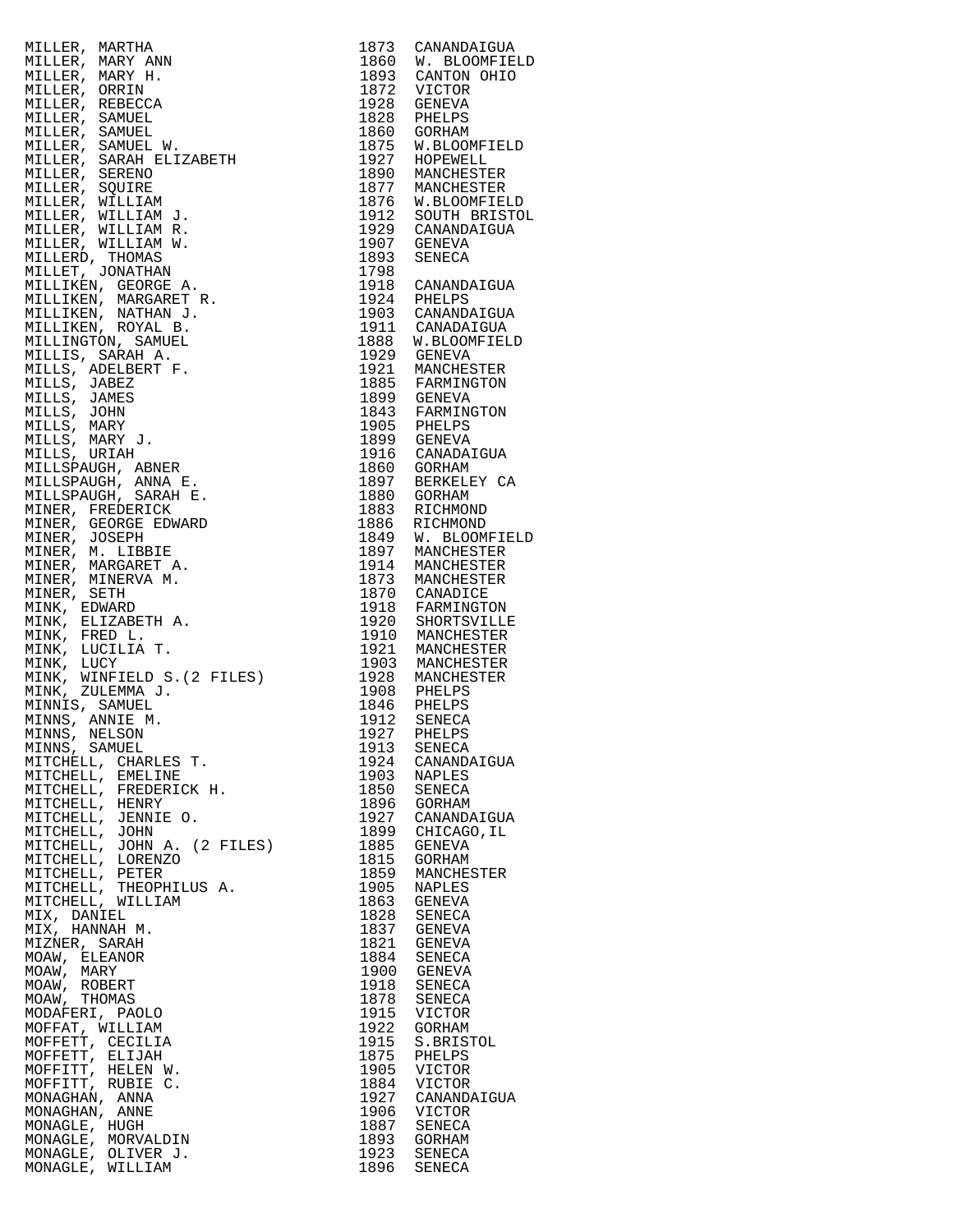|                                                                                       |              | 1921 W. BLOOMFIELD                      |
|---------------------------------------------------------------------------------------|--------------|-----------------------------------------|
|                                                                                       |              |                                         |
|                                                                                       |              | 1927 CLIFTON SPRINGS                    |
|                                                                                       |              |                                         |
|                                                                                       |              |                                         |
|                                                                                       |              |                                         |
|                                                                                       |              |                                         |
|                                                                                       |              |                                         |
|                                                                                       |              |                                         |
|                                                                                       |              |                                         |
|                                                                                       |              |                                         |
|                                                                                       |              |                                         |
|                                                                                       |              |                                         |
|                                                                                       |              |                                         |
|                                                                                       |              |                                         |
|                                                                                       |              |                                         |
| NONTFORD, CHARLES WLM (2 FILES) 1928 CANANDAIGUA<br>MONTFORD, WILLIAM 1923 MANCHESTER |              |                                         |
|                                                                                       |              | 1883 GORHAM                             |
|                                                                                       |              | 1877 GORHAM                             |
|                                                                                       |              |                                         |
|                                                                                       |              | 1874 SENECA                             |
|                                                                                       |              | 1847 SENECA<br>1901 SENECA              |
|                                                                                       |              |                                         |
|                                                                                       |              | 1911 GORHAM                             |
|                                                                                       |              | 1892 SENECA                             |
|                                                                                       |              | 1901 SENECA                             |
|                                                                                       |              | 1864 BRISTOL                            |
|                                                                                       |              | 1929 CANANDAIGUA                        |
|                                                                                       |              | 1923 CANANDAIGUA                        |
|                                                                                       |              | 1924 GENEVA                             |
|                                                                                       |              | 1888 MANCHESTER<br>1928 BENTON HARB. MI |
|                                                                                       |              |                                         |
|                                                                                       |              | 1894 SENECA                             |
|                                                                                       |              | 1920 RICHMOND<br>1830 PHELPS            |
|                                                                                       |              | 1895 CANANDAIGUA                        |
|                                                                                       |              |                                         |
|                                                                                       |              | 1879 MANCHESTER<br>1882 MANCHESTER      |
|                                                                                       |              | 1864 CANANDAIGUA                        |
|                                                                                       |              | GENEVA                                  |
|                                                                                       |              | <b>GENEVA</b>                           |
|                                                                                       |              | <b>GENEVA</b>                           |
| MOORE, ELIZABETH                                                                      | 1904         | HOPEWELL<br>E.BLOOMFIELD                |
| MOORE,<br>ELIZABETH C.                                                                | 1923         | VICTOR                                  |
| MOORE, EMILINE P.                                                                     | 1905         | SENECA                                  |
| MOORE,<br>EMMA C.                                                                     | 1928         | <b>GENEVA</b>                           |
| MOORE, EMMA J.                                                                        | 1928         | PHELPS                                  |
| MOORE, FRED H.                                                                        | 1887         | <b>GENEVA</b>                           |
| MOORE, GEORGE C.                                                                      | 1882         | PHELPS                                  |
| MOORE,<br>IRENE                                                                       | 1911         | <b>VICTOR</b>                           |
| MOORE,<br>ISAAC<br>MOORE, JACOB                                                       | 1876<br>1909 | MANCHESTER<br>CANANDAIGUA               |
| MOORE, JACOB A.                                                                       | 1905         | <b>BRISTOL</b>                          |
| MOORE, JAMES                                                                          | 1855         | HOPEWELL                                |
| MOORE, JAMES (2 FILES)                                                                | 1893         | CANANDAIGUA                             |
| MOORE, JAMES W.                                                                       | 1898         | PHELPS                                  |
| MOORE, JAMES W.                                                                       | 1906         | <b>VICTOR</b>                           |
| MOORE, JENNIE                                                                         | 1892         | <b>GENEVA</b>                           |
| MOORE, JOEL                                                                           | 1829         | CANANDAIGUA                             |
| MOORE,<br>JOHN<br>MOORE, JOHN                                                         | 1847<br>1854 | MANCHESTER<br>MANCHESTER                |
| MOORE,<br>JOHN A.                                                                     | 1847         | MANCHESTER                              |
| MOORE, LUCINDA                                                                        | 1866         | VICTOR                                  |
| MOORE, MARGARET                                                                       | 1876         | MANCHESTER                              |
| MOORE, MARTIN                                                                         | 1891         | CANANDAIGUA                             |
| MOORE,<br>MARY A.                                                                     | 1893         | <b>VICTOR</b>                           |
| MOORE, MARY E.                                                                        | 1883         | <b>VICTOR</b>                           |
| MOORE, MARY E.<br>MOORE, MARY M.                                                      | 1908<br>1904 | MANCHESTER<br><b>GENEVA</b>             |
|                                                                                       |              |                                         |

| 1901                                                                                                                                                                                                                                                                                                                                                                                 | GORHAM                                                                                                                                                                                                                                                                                                                                                                                                                                                                                                                                                                                  |
|--------------------------------------------------------------------------------------------------------------------------------------------------------------------------------------------------------------------------------------------------------------------------------------------------------------------------------------------------------------------------------------|-----------------------------------------------------------------------------------------------------------------------------------------------------------------------------------------------------------------------------------------------------------------------------------------------------------------------------------------------------------------------------------------------------------------------------------------------------------------------------------------------------------------------------------------------------------------------------------------|
| 1921                                                                                                                                                                                                                                                                                                                                                                                 | CANANDAIGUA                                                                                                                                                                                                                                                                                                                                                                                                                                                                                                                                                                             |
| 1907                                                                                                                                                                                                                                                                                                                                                                                 | CANANDAIGUA                                                                                                                                                                                                                                                                                                                                                                                                                                                                                                                                                                             |
| 1927                                                                                                                                                                                                                                                                                                                                                                                 | CANANDAIGUA                                                                                                                                                                                                                                                                                                                                                                                                                                                                                                                                                                             |
| 1859                                                                                                                                                                                                                                                                                                                                                                                 | SENECA                                                                                                                                                                                                                                                                                                                                                                                                                                                                                                                                                                                  |
| 1886                                                                                                                                                                                                                                                                                                                                                                                 | <b>NAPLES</b>                                                                                                                                                                                                                                                                                                                                                                                                                                                                                                                                                                           |
| 1871                                                                                                                                                                                                                                                                                                                                                                                 | NAPLES                                                                                                                                                                                                                                                                                                                                                                                                                                                                                                                                                                                  |
| 1908                                                                                                                                                                                                                                                                                                                                                                                 | NAPLES                                                                                                                                                                                                                                                                                                                                                                                                                                                                                                                                                                                  |
| 1921                                                                                                                                                                                                                                                                                                                                                                                 | W. BLOOMFIELD                                                                                                                                                                                                                                                                                                                                                                                                                                                                                                                                                                           |
| 1923                                                                                                                                                                                                                                                                                                                                                                                 | CANANDAIGUA                                                                                                                                                                                                                                                                                                                                                                                                                                                                                                                                                                             |
| 1927                                                                                                                                                                                                                                                                                                                                                                                 | CLIFTON SPRINGS                                                                                                                                                                                                                                                                                                                                                                                                                                                                                                                                                                         |
| 1907                                                                                                                                                                                                                                                                                                                                                                                 | <b>GENEVA</b>                                                                                                                                                                                                                                                                                                                                                                                                                                                                                                                                                                           |
| 1876                                                                                                                                                                                                                                                                                                                                                                                 | MANCHESTER                                                                                                                                                                                                                                                                                                                                                                                                                                                                                                                                                                              |
| 1904                                                                                                                                                                                                                                                                                                                                                                                 | <b>GENEVA</b>                                                                                                                                                                                                                                                                                                                                                                                                                                                                                                                                                                           |
| 1926                                                                                                                                                                                                                                                                                                                                                                                 | VICTOR                                                                                                                                                                                                                                                                                                                                                                                                                                                                                                                                                                                  |
| 1853                                                                                                                                                                                                                                                                                                                                                                                 | SENECA                                                                                                                                                                                                                                                                                                                                                                                                                                                                                                                                                                                  |
| 1897                                                                                                                                                                                                                                                                                                                                                                                 | CANANDAIGUA                                                                                                                                                                                                                                                                                                                                                                                                                                                                                                                                                                             |
| 1884                                                                                                                                                                                                                                                                                                                                                                                 | CANANDAIGUA                                                                                                                                                                                                                                                                                                                                                                                                                                                                                                                                                                             |
| 1918                                                                                                                                                                                                                                                                                                                                                                                 | CANANDAIGUA                                                                                                                                                                                                                                                                                                                                                                                                                                                                                                                                                                             |
| 1908                                                                                                                                                                                                                                                                                                                                                                                 | CANANDAIGUA                                                                                                                                                                                                                                                                                                                                                                                                                                                                                                                                                                             |
| 1872                                                                                                                                                                                                                                                                                                                                                                                 | CANANDAIGUA                                                                                                                                                                                                                                                                                                                                                                                                                                                                                                                                                                             |
| 1925                                                                                                                                                                                                                                                                                                                                                                                 | CANANDAIGUA                                                                                                                                                                                                                                                                                                                                                                                                                                                                                                                                                                             |
| 1927                                                                                                                                                                                                                                                                                                                                                                                 | CANANDAIGUA                                                                                                                                                                                                                                                                                                                                                                                                                                                                                                                                                                             |
| 1849                                                                                                                                                                                                                                                                                                                                                                                 | CANANDAIGUA                                                                                                                                                                                                                                                                                                                                                                                                                                                                                                                                                                             |
| 1927                                                                                                                                                                                                                                                                                                                                                                                 | MANCHESTER                                                                                                                                                                                                                                                                                                                                                                                                                                                                                                                                                                              |
| 1928                                                                                                                                                                                                                                                                                                                                                                                 | CANANDAIGUA                                                                                                                                                                                                                                                                                                                                                                                                                                                                                                                                                                             |
| 1923                                                                                                                                                                                                                                                                                                                                                                                 | MANCHESTER                                                                                                                                                                                                                                                                                                                                                                                                                                                                                                                                                                              |
| 1883                                                                                                                                                                                                                                                                                                                                                                                 | GORHAM                                                                                                                                                                                                                                                                                                                                                                                                                                                                                                                                                                                  |
| 1877                                                                                                                                                                                                                                                                                                                                                                                 | GORHAM                                                                                                                                                                                                                                                                                                                                                                                                                                                                                                                                                                                  |
| 1812<br>1874<br>1847<br>1901<br>1911<br>1892<br>1812<br>1901<br>1864<br>1929<br>1923<br>1924<br>1888<br>1928<br>1894<br>1920<br>1830<br>1895<br>1879<br>1882<br>1864<br>1923<br>1906<br>1917<br>1924<br>1904<br>1923<br>1905<br>1928<br>1928<br>1887<br>1882<br>1911<br>1876<br>1909<br>1905<br>1855<br>1893<br>1898<br>1906<br>1892<br>1829<br>1847<br>1854<br>1847<br>1866<br>1876 | SENECA<br>SENECA<br>SENECA<br>GORHAM<br>SENECA<br>SENECA<br><b>BRISTOL</b><br>CANANDAIGUA<br>CANANDAIGUA<br>GENEVA<br>MANCHESTER<br>BENTON HARB.<br>MΙ<br><b>SENECA</b><br>RICHMOND<br>PHELPS<br>CANANDAIGUA<br>MANCHESTER<br>MANCHESTER<br>CANANDAIGUA<br>GENEVA<br>GENEVA<br>GENEVA<br>HOPEWELL<br>E.BLOOMFIELD<br>VICTOR<br>SENECA<br>GENEVA<br>PHELPS<br>GENEVA<br>PHELPS<br>VICTOR<br>MANCHESTER<br>CANANDAIGUA<br><b>BRISTOL</b><br>HOPEWELL<br>CANANDAIGUA<br>PHELPS<br>VICTOR<br><b>GENEVA</b><br>CANANDAIGUA<br>MANCHESTER<br>MANCHESTER<br>MANCHESTER<br>VICTOR<br>MANCHESTER |
| 1891                                                                                                                                                                                                                                                                                                                                                                                 | CANANDAIGUA                                                                                                                                                                                                                                                                                                                                                                                                                                                                                                                                                                             |
| 1893                                                                                                                                                                                                                                                                                                                                                                                 | VICTOR                                                                                                                                                                                                                                                                                                                                                                                                                                                                                                                                                                                  |
| 1883                                                                                                                                                                                                                                                                                                                                                                                 | VICTOR                                                                                                                                                                                                                                                                                                                                                                                                                                                                                                                                                                                  |
| 1908                                                                                                                                                                                                                                                                                                                                                                                 | MANCHESTER                                                                                                                                                                                                                                                                                                                                                                                                                                                                                                                                                                              |
| 1904                                                                                                                                                                                                                                                                                                                                                                                 | GENEVA                                                                                                                                                                                                                                                                                                                                                                                                                                                                                                                                                                                  |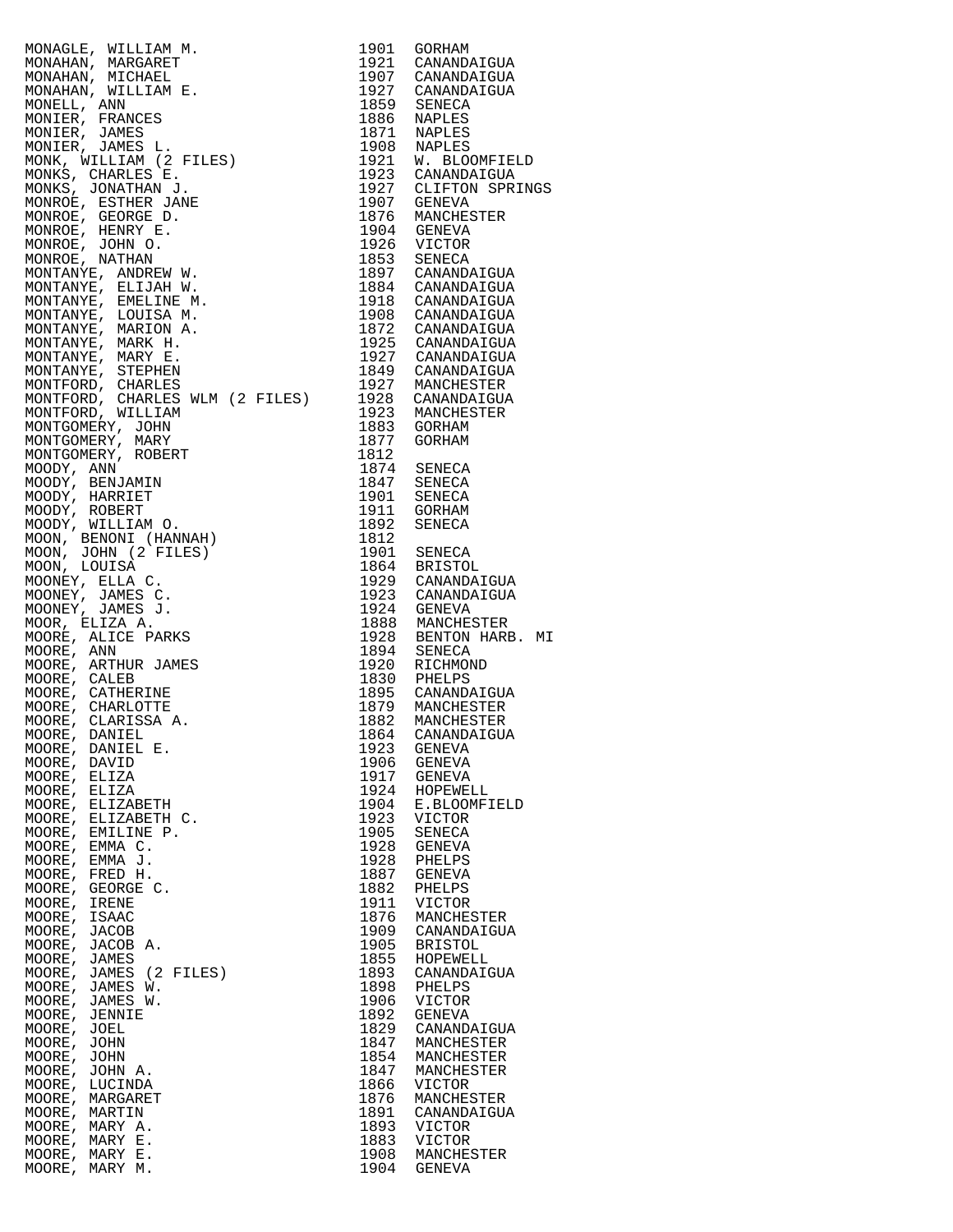MOORE, MICHAEL (2 FILES) 1898 E. BLOOMFIELD<br>MOORE, RACHEL 1919 VICTOR MOORE, ROBERT B. 1895 VICTOR MOORE, S. L. 1901 GENEVA MOORE, SAMUEL 1884 SENECA MOORE, SARAH 1918 PHELPS MOORE, SARAH A. 1911 PHELPS MOORE, WASHINGTON<br>MOORE, WILLIAM<br>MOORE, WILLIAM MOORE, WILLIAM 1896 HOPEWELL MOORE, WILLIAM 1925 HOPEWELL MOORE, WILLIAM 1926 GENEVA MOORE, WILLIAM B. 1930 VICTOR MOOSE, SIMON PETER 1929 CANADICE MORAN, BRIDGET 1914 CANANDAIGUA MORAN, CHARLES B. 1922 E.BLOOMFIELD MORAN, ELIZA JANE 1876 CANADAIGUA MORAN, ELLEN MCCARTHY 1912 E.BLOOMFIELD MORAN, ESTHER 1920 STANLEY MORAN, FRED 1929 STANLEY MORAN, JAMES 1881 MANCHESTER MORAN, JOHN C. 1906 E. BLOOMFIELD MORAN, MICHAEL J. 1916 CANANDAIGUA MORAN, NELLIE 1925 CANANDAIGUA MORAN, PATRICK 1899 CANANDAIGUA MORAN, THOMAS E. (2 FILES) 1913 CANANDAIGUA MORAN, WILLIAM SR. 1921 LOS ANGELES CA MORANDA, HELEM M. 1891 BRISTOL MORANDA, SAMUEL 1904 BRISTOL MORASK, MARY 1914 GENEVA MORANDA, SAMUEL 1904 BRISTOL<br>
MORASK, MARY 1914 GENEVA<br>
MORE, GEORGE L. 1922 CANANDAIGUA<br>
MORE, GEORGE L. 1922 CANANDAIGUA<br>
MOREHOUSE, CHARLES<br>
1814 1922 CANANDAIGUA MOREHOUSE, CHARLES 1814 MOREHOUSE, SARAH ANN 1886 PHELPS MOREHOUSE, SARAH ANN 1886 PHELPS<br>
MORELL, MARGARET 1888 CANANDAIGUA<br>
MORELLO, FRANK 1912 GENEVA MORELLO, FRANK 1912 GENEVA MOREY, BENJAMIN 1822 PERINTON MORGAN, ANN 1882 SENECA MORGAN, CHARLES B. 1894 MANCHESTER MORGAN, EVAN 1868 SENECA MORGAN, FRANCES A. 1889 VICTOR MORGAN, JOHN C. 1918 NAPLES MORGAN, LEWIS 1812<br>
MORGAN, MABEL 1848<br>
MORGAN, WALTER 1874 MORGAN, MABEL 1848 CANADICE MORGAN, WALTER 1874 VICTOR MORIARTY, MICHAEL<br>MORLAND, JAMES MORLAND, JAMES 1828 PHELPS MORLEY, DANIEL 1829 RICHMOND MORLEY, JOHN 1895 PHELPS MORLEY, WILLIAM H. 1922 W.BLOOMFIELD MORRELL, CHARLOTTE 1912 GENEVA MORRELL, ISRAEL 1828 CANANDAIGUA MORRELL, JOHN 1903 CANANDAIGUA MORRELL, WILLIAM N.<br>MORRELL, WILLIAM N.<br>MORRILL, ALBERT E. MORRILL, ALBERT E. 1921 S. BRISTOL MORRILL, MARY LENA 1923 S. BRISTOL MORRIS, EDWARD 1904 HOPEWELL MORRIS, PATRICK 1883 PHELPS MORRIS, PATRICK C. 1910 CANANDAIGUA MORRIS, WILLIAM T. 1880 GENEVA MORRISON, ARCHIBALD 1919 GENEVA MORRISON, CHARLES 1891 GENEVA MORRISON, ELIZABETH 1883 GENEVA MORRISON, ELVIRA 1923 GENEVA MORRISON, MARGARET E. (2 FILES) 1911 GENEVA MORRISON, MARIAH 1902 GENEVA MORRISON, MARTHA J. 1924 GENEVA MORRISON, SAMUEL M. 1857 SENECA MORRISON, WILLIAM C. 1886 GENEVA MORROW, ANN F. 1919 RICHMOND MORROW, GERALD B. 1930 RICHMOND MORROW, JOHN 1921 BRISTOL MORROW, JOSEPH 1874 SENECA MORROW, USBEN<br>MORROW, LACKEY<br>MORROW, MASON<br>MORROW, MASON MORROW, MARGARET NAPIER 1912 E. BLOOMFIELD MORROW, MASON 1920 W. BLOOMFIELD MORROW, WILLIAM 1914 RICHMOND MORROW, WILLIAM J. 1917 BRISTOL MORSE, ALBERT H. 1922 MANCHESTER MORSE, AURELIA 1912 FARMINGTON

1919 VICTOR<br>1895 VICTOR<br>1901 GENEVA<br>1834 SENECA 1918 PHELPS<br>1911 PHELPS<br>1929 W. BLOOMFIELD 1929 W. BLOOMFIELD<br>1856 PHELPS<br>1886 CLIFTON SPRINGS<br>1896 HOPEWELL<br>1925 HOPEWELL MORSE, CATHARINE S. 1905 CANANDAIGUA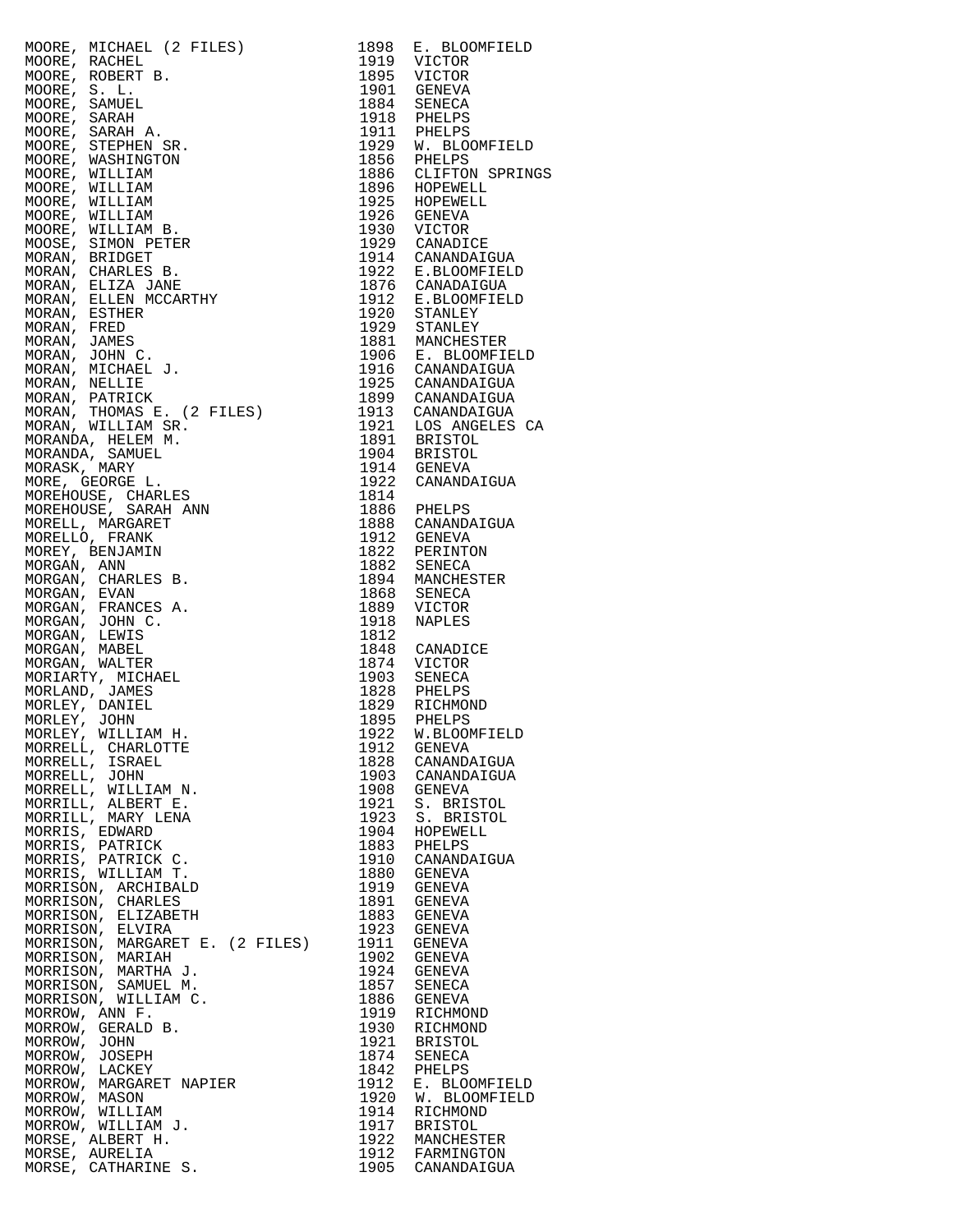| 'A)<br>LES)<br>MORSE, DANIEL                                | 1830         | GORHAM                                     |
|-------------------------------------------------------------|--------------|--------------------------------------------|
| MORSE, DANIEL (REBECCA)                                     | 1818         |                                            |
| MORSE, EDWARD HAWLEY<br>MORSE, ELIHU                        |              | 1901 CANANDAIGUA<br>1900 CANANDAIGUA       |
| MORSE, ELIZABETH A.                                         |              | 1905 CANANDAIGUA                           |
| MORSE, EMMA L. (3 FILES)                                    |              |                                            |
| MORSE, JANE E.                                              |              | 1924 CANANDAIGUA<br>1911 CANANDAIGUA       |
| MORSE, JOHN                                                 |              | 1878 CANANDAIGUA                           |
| MORSE, LEGRAND L.                                           |              | 1901 FARMINGTON                            |
| MORSE, LUCINA C.                                            |              | 1894 CANANDAIGUA<br>1909 CANANDAIGUA       |
| MORSE, MARTHA A.<br>MORSE, MARY                             |              | 1899 GENEVA                                |
| MORSE, ORLANDO                                              |              | 1855 CANANDAIGUA                           |
| MORSE, SARAH                                                |              | 1883 CANANDAIGUA                           |
| MORSE, TRACY D.                                             |              | 1919 GENEVA                                |
| MORSE, WEALTHEY                                             | 1873         | VICTOR                                     |
| MORSE, WILLIAM<br>MORSS, AUSTIN G.                          | 1854         | VICTOR                                     |
| MOSELY, DOLLY                                               |              | 1878 GENEVA<br>1855 CANANDAIGUA            |
| MOSELY, HENRY                                               |              |                                            |
| MOSEY, AARON J.                                             |              | 1820 BRIGHTON<br>1921 SENECA               |
| MOSEY, CAROLINE A.                                          |              | 1909 SENECA<br>1918 GENEVA                 |
| MOSEY, MARY T.<br>MOSHER, ALEXANDER A.                      |              |                                            |
| MOSHER, ANN ELIZA                                           |              | 1918 CANANDAIGUA<br>1907 PHELPS            |
| MOSHER, BLANCHE M.                                          |              | 1918 VICTOR                                |
| MOSHER, EDWARD B.                                           |              | 1922 GORHAM                                |
| MOSHER, ELLA                                                |              | 1903 MANCHESTER                            |
| MOSHER, HUGH S.                                             |              | 1871 MANCHESTER                            |
| MOSHER, LUCY ANN                                            |              | 1921 MANCHESTER<br>1889 CANANDAIGUA        |
| MOSHER, MARGARET (2 FILES<br>MOSHER, MCCLELLAN J.           |              | 1918 VICTOR                                |
| MOSHER, SHERMAN                                             | 1884         | MANCHESTER                                 |
| MOSHIER, LOTTIE                                             |              |                                            |
| MOSHIER, MARGARET                                           |              | 1898 BRISTOL<br>1892 GENEVA                |
| MOSS, BARNABAS (OLIVE)                                      |              | 1820 WILLIAMSON                            |
| MOSTKOV, LESSER<br>MOTHERSELL, MARY A.                      | 1930<br>1912 | GENEVA<br>NAPLES                           |
| MOTT, ANGELINE                                              |              | 1923 GORHAM                                |
| MOTT, ANSON                                                 | 1920         | GORHAM                                     |
| MOTT, CARRIE V.                                             | 1915         | PHELPS                                     |
| MOTT, DILWIN W.                                             | 1927         | GORHAM                                     |
| 2 FILES<br>J.<br>IVE)<br><br>MOTT, DUWARD B.<br>MOTT, EDWIN | 1920         | GORHAM                                     |
| MOTT, EDWIN M.                                              |              | 1869 VICTOR<br>1926 FARMINGTON             |
| MOTT, HELEN M.                                              |              | 1929 GORHAM<br>1884 SENECA                 |
| MOTT, HENRY                                                 |              |                                            |
| MOTT, JANE L.<br>MOTT, LEONARD J.                           |              | 1928 GORHAM<br>1924 CANANDA<br>CANANDAIGUA |
| MOTT, MARY ANN                                              | 1882         | PHELPS                                     |
| MOTT, MARY S.                                               | 1904         | FARMINGTON                                 |
| MOTT, MYRTIE M.                                             | 1898         | FARMINGTON                                 |
| MOTT, PHILANDER<br>MOTT, PHILANDER (3 FILES)                | 1858<br>1909 | PHELPS<br>PHELPS                           |
| MOTT, ROY E.                                                | 1919         | GORHAM                                     |
| MOTT, SAMUEL                                                | 1835         | GENEVA                                     |
| MOTT, SARAH J.                                              | 1925         | CANANDAIGUA                                |
| MOUL, CHARLES                                               | 1873         | VICTOR                                     |
| MOUNTAIN, JOSEPH<br>MOUNTAIN, MARGARET                      | 1914<br>1917 | GENEVA                                     |
| MOWER, CARRIE F.                                            | 1920         | E. BLOOMFIELD<br>CANANDAIGUA               |
| MOWER, PETER A.                                             | 1832         | CANANDAIGUA                                |
| MOWRY, CLINTON D.                                           | 1926         | E. BLOOMFIELD                              |
| MOWRY, ROYAL H.                                             | 1896         | E. BLOOMFIELD                              |
| MOWRY, THOMAS W.<br>MOYER, CHARLES E.                       | 1923<br>1928 | MANCHESTER<br>SHORTSVILLE                  |
| MOYER, ELIZABETH C.                                         | 1927         | GENEVA                                     |
| MOYLAN, BRYAN                                               | 1889         | GENEVA                                     |
| MOYLAN, MARY                                                | 1899         | GENEVA                                     |
| MUCK, CARRIE                                                | 1930<br>1891 | HOPEWELL<br>NAPLES                         |
| MUCK, JEREMIAH<br>MUCK, JOHN                                | 1882         | NAPLES                                     |
| MUDGE, CHARLES (2 FILES)                                    | 1904         | PHELPS                                     |
| MUDGE, ELIZA                                                | 1929         | HOPEWELL                                   |
| MULCAHY, DANIEL                                             | 1914         | PHELPS                                     |
| MULCAHY, GEORGE V.<br>MULCAHY, MATTHEW                      | 1919<br>1889 | PHELPS<br>GENEVA                           |
| MULCAHY, THOMAS                                             | 1918         | GENEVA                                     |
| MULDOON, ANN                                                | 1910         | CANANDAIGUA                                |
| MULHERN, PATRICK                                            |              | 1913 VICTOR                                |
| MULHERON, JOHN J.                                           |              | 1872 CANANDAIGUA                           |

| 1830         | GORHAM                         |
|--------------|--------------------------------|
| 1818<br>1901 | CANANDAIGUA                    |
| 1900         | CANANDAIGUA                    |
| 1905         | CANANDAIGUA                    |
| 1924         | CANANDAIGUA                    |
| 1911<br>1878 | CANANDAIGUA<br>CANANDAIGUA     |
| 1901         | FARMINGTON                     |
| 1894         | CANANDAIGUA                    |
| 1909         | CANANDAIGUA                    |
| 1899         | <b>GENEVA</b>                  |
| 1855         | CANANDAIGUA                    |
| 1883         | CANANDAIGUA                    |
| 1919<br>1873 | <b>GENEVA</b><br>VICTOR        |
| 1854         | VICTOR                         |
| 1878         | <b>GENEVA</b>                  |
| 1855         | CANANDAIGUA                    |
| 1820         | <b>BRIGHTON</b>                |
| 1921         | <b>SENECA</b>                  |
| 1909<br>1918 | SENECA<br><b>GENEVA</b>        |
| 1918         | CANANDAIGUA                    |
| 1907         | PHELPS                         |
| 1918         | VICTOR                         |
| 1922         | <b>GORHAM</b>                  |
| 1903         | MANCHESTER                     |
| 1871<br>1921 | MANCHESTER<br>MANCHESTER       |
| 1889         | CANANDAIGUA                    |
| 1918         | VICTOR                         |
| 1884         | MANCHESTER                     |
| 1898         | <b>BRISTOL</b>                 |
| 1892         | <b>GENEVA</b>                  |
| 1820<br>1930 | WILLIAMSON<br><b>GENEVA</b>    |
| 1912         | <b>NAPLES</b>                  |
| 1923         | GORHAM                         |
| 1920         | GORHAM                         |
| 1915         | PHELPS                         |
| 1927         | <b>GORHAM</b>                  |
| 1920<br>1869 | <b>GORHAM</b><br>VICTOR        |
| 1926         | FARMINGTON                     |
| 1929         | GORHAM                         |
| 1884         | <b>SENECA</b>                  |
| 1928         | <b>GORHAM</b>                  |
| 1924         | CANANDAIGUA                    |
| 1882<br>1904 | PHELPS<br>FARMINGTON           |
| 1898         | FARMINGTON                     |
| 1858         | PHELPS                         |
| 1909         | PHELPS                         |
| 1919         | <b>GORHAM</b>                  |
| 1835         | <b>GENEVA</b>                  |
| 1925<br>1873 | CANANDAIGUA<br>VICTOR          |
| 1914         | <b>GENEVA</b>                  |
| 1917         | E. BLOOMFIELD                  |
| 1920         | CANANDAIGUA                    |
| 1832         | CANANDAIGUA                    |
| 1926         | E. BLOOMFIELD                  |
| 1896<br>1923 | E. BLOOMFIELD<br>MANCHESTER    |
| 1928         | SHORTSVILLE                    |
| 1927         | <b>GENEVA</b>                  |
| 1889         | <b>GENEVA</b>                  |
| 1899         | <b>GENEVA</b>                  |
| 1930         | HOPEWELL                       |
| 1891<br>1882 | <b>NAPLES</b><br><b>NAPLES</b> |
| 1904         | PHELPS                         |
| 1929         | HOPEWELL                       |
| 1914         | PHELPS                         |
| 1919         | PHELPS                         |
| 1889         | <b>GENEVA</b>                  |
| 1918<br>1910 | <b>GENEVA</b><br>CANANDAIGUA   |
| 1913         | VICTOR                         |
| 1872         | CANANDAIGUA                    |
|              |                                |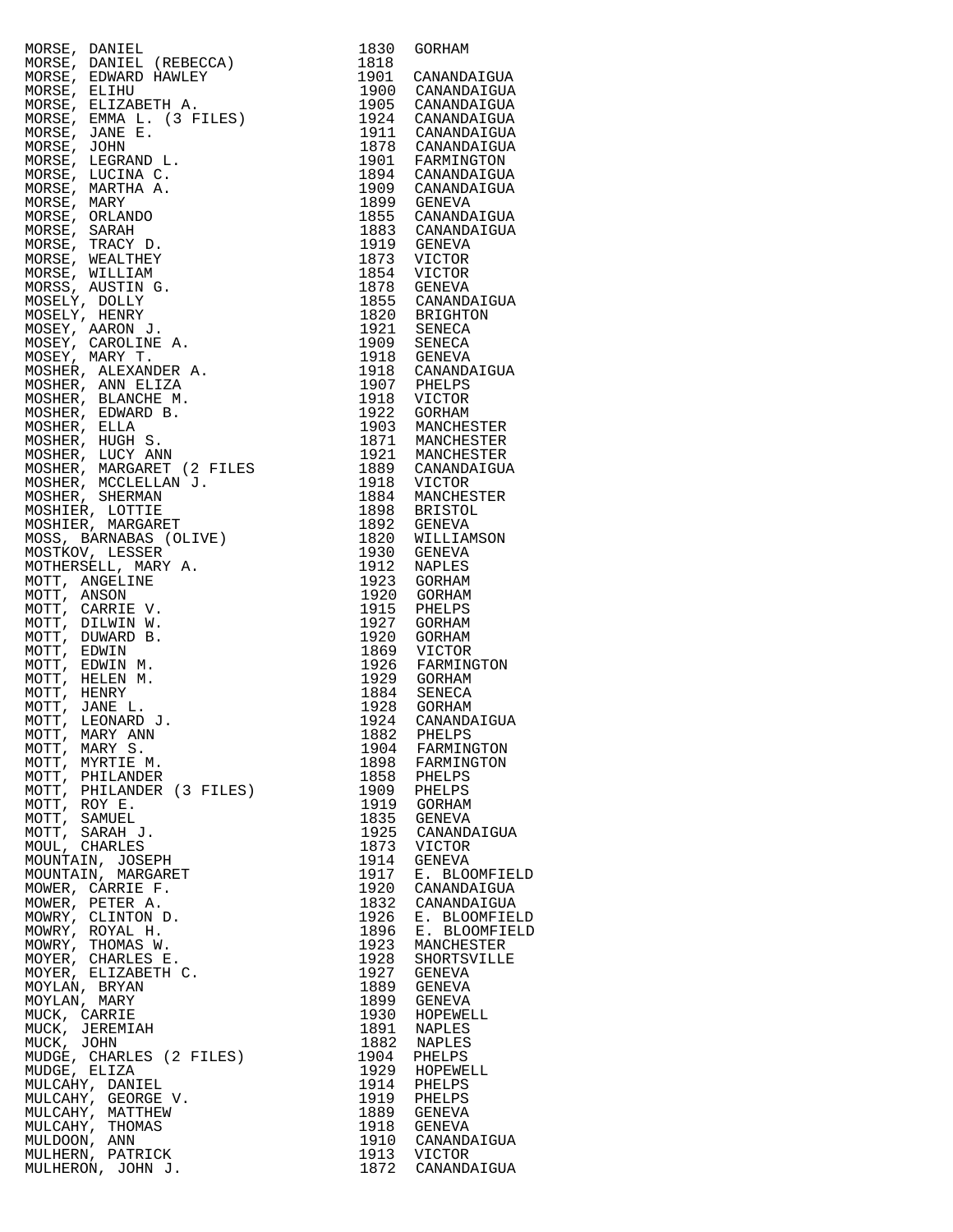MULHOLLAND, SARAH A. 1899 GENEVA MULKERN, BRIDGET 1901 CANANDAIGUA MULLEN, ADDIE M. 1916 CANANDAIGUA MULLEN, ANTHONY 1856 CANANDAIGUA MULLEN, ELMER A. 1915 CANANDAIGUA MULLEN, JOHN S. 1893 CANANDAIGUA MULLEN, PEARL H. 1925 CANANDAIGUA MULLEN, WILLIAM F. 1923 CANANDAIGUA MULLENDER, CATHARINE S. 1876 GENEVA MULLENDER, ISAAC 1823 SENECA MULLENDER, JOHN 1855 SENECA MULLER, ALBERT 1886 GENEVA MULLIGAN, JAMES 1888 CANANDAIGUA MULLIGAN, JOHN 1904 KILLARNEY, IRL MULLIGAN, PATRICK 1891 CANANDAIGUA MULLIN, BETSEY A. 1876 CANANDAIGUA MULOCK, IRENA S. (2 FILES 1910 SHORTSVILLE) MULROY, BRIDGET 1907 MANCHESTER MULVEY, HOWARD J. 1918 GENEVA MUMBY, GEORGE 1928 GORHAM MUMFORD, ANSEL 1878 GORHAM MUMFORD, EMMA 1870 GORHAM MUMFORD, GEORGE 1827 GENEVA MUMFORD, IRA C. 1875 GORHAM MUMFORD, STEPHEN 1865 NAPLES MUMFORD, STEPHEN C. 1873 NAPLES MUNDY, FREDERICK 1867 SENECA MUNDY, MARY 1855 SENECA MUNGER, BENNETT 1880 CANANDAIGUA MUNGER, CHARLOTTE HILL 1912 MANCHESTER MUNGER, HENRIETTA S. 1880 CANANDAIGUA MUNGER, MERRICK (2 FILES) 1876 CANANDAIGUA MUNGO, PETER 1928 GENEVA MUNK, ELECTA 1905 NAPLES MUNN, ANSEL 1840 CANANDAIGUA MUNN, WILLIAM 1899 GENEVA MUNN. LOUISA MITCHELL 1902 GENEVA MUNSELL, LYDIA M. 1910 E. BLOOMFIELD MUNSELL, WILLIAM W. 1920 CHICAGO, ILL. MUNSON, ANNA C. 1920 CANANDAIGUA MUNSON, ANSON 1849 E. BLOOMFIELD MUNSON, ARCENA M. 1909 E. BLOOMFIELD MUNSON, EDWARD F. 1918 CANANDAIGUA MUNSON, ELIZABETH 1908 E. BLOOMFIELD MUNSON, FLORINDA H. 1912 E. BLOOMFIELD MUNSON, FRANK 1928 E. BLOOMFIELD MUNSON, FREDERIC 1899 E. BLOOMFIELD MUNSON, HENRY 1864 E. BLOOMFIELD MUNSON, J. MILTON 1901 CANANDAIGUA MUNSON, LUTHER 1883 E. BLOOMFIELD MUNSON, MARIA G. 1900 GENEVA MUNSON, MELISSA J. 1897 CANANDAIGUA MUNSON, OLIVE 1891 E. BLOOMFIELD MUNSON, PHILANDER S. 1889 GENEVA MUNSON, TITUS 1809 BOYLE MURDEN, THOMAS 1930 GENEVA MURPHY, ANNA 1926 GENEVA MURPHY, ARTHUR 1897 SENECA MURPHY, BRIDGET 1928 CANANDAIGUA MURPHY, BRIDGET H. 1902 GENEVA MURPHY, CATHERINE 1910 CANANDAIGUA MURPHY, CHARLES 1874 E. BLOOMFIELD MURPHY, ANNA 1930 GENEVA<br>
MURPHY, ANNA 1926 GENEVA<br>
MURPHY, ARTHUR 1928 CANANDAIGUA<br>
MURPHY, BRIDGET 1928 CANANDAIGUA<br>
MURPHY, CATHERINE 1902 GENEVA<br>
MURPHY, CATHERINE 1974 E. BLOOMFIELD<br>
MURPHY, CORNELIUS SR. 1916 W. BLOO MURPHY, CORNELIUS SR. 1916 W. BLOOMFIELD MURPHY, DENNIS F. 1914 GENEVA MURPHY, ELLEN 1930 GENEVA MURPHY, GEORGE 1927 RICHMOND MURPHY, JAMES 1838 PHELPS MURPHY, JAMES 1919 MANCHESTER MURPHY, JAMES 1912 SENECA MURPHY, JEREMIAH 1903 CANANDAIGUA MURPHY, JEREMIAH<br>MURPHY, JOHANNA<br>MURPHY, JOHN MURPHY, JOHN 1913 GENEVA MURPHY, JOHN A. 1917 VICTOR MURPHY, JOHN H. 1921 GENEVA MURPHY, JOSEPH 1900 GENEVA MURPHY, JOSEPH F. 1926 GENEVA MURPHY, MARGARET 1929 GENEVA MURPHY, MARGARET 1898 MANCHESTER MURPHY, MARY 1913 W. BLOOMFI

1898 SENECA<br>1913 GENEVA<br>1917 VICTOR<br>1921 GENEVA<br>1906 GENEVA 1913 W. BLOOMFIELD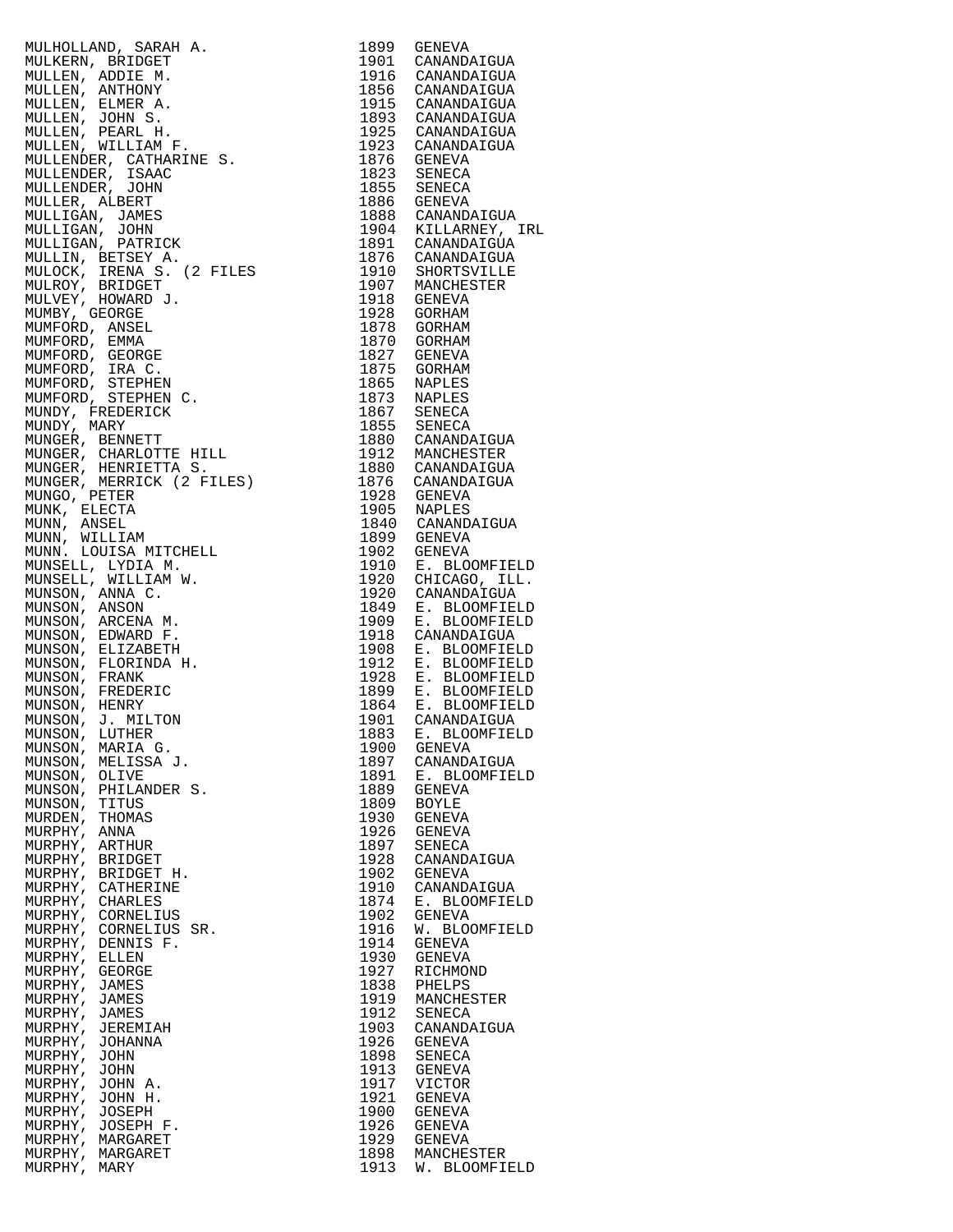| MURPHY, MARY E. |                           | 1908         | <b>GENEVA</b>                                                   |
|-----------------|---------------------------|--------------|-----------------------------------------------------------------|
|                 | MURPHY, MICHAEL           | 1873         | W. BLOOMFIELD                                                   |
|                 | MURPHY, MICHAEL H.        | 1930         | MANCHESTER                                                      |
|                 | MURPHY, PATRICK           |              | 1882 GENEVA                                                     |
|                 |                           |              |                                                                 |
|                 | MURPHY, PATRICK           |              | 1906 GENEVA                                                     |
|                 | MURPHY, RICHARD H.        |              | 1923 CANANDAIGUA                                                |
| MURPHY, ROBERT  |                           |              | 1908 MANCHESTER<br>1917 BRISTOL                                 |
| MURPHY, SUSAN   |                           |              |                                                                 |
| MURPHY, THOMAS  |                           |              | 1901 GENEVA                                                     |
| MURPHY, THOMAS  |                           |              | 1880 FARMINGTON                                                 |
|                 | MURPHY, THOMAS E.         |              | 1927 CANANDAIGUA                                                |
|                 | MURPHY, THOMAS J.         |              | 1903 GENEVA                                                     |
|                 | MURPHY, THOMAS W.         | 1927         | GENEVA                                                          |
|                 | MURPHY, TIMOTHY           | 1887         | E. BLOOMFIELD                                                   |
|                 | MURPHY, TIMOTHY J.        | 1919         | W. BLOOMFIELD                                                   |
|                 | MURPHY, WILLIAM           | 1896         | E. BLOOMFIELD                                                   |
|                 | MURPHY, WILLIAM           | 1915         | GENEVA                                                          |
|                 | MURPHY, WILLIAM F.        |              | 1898 GENEVA                                                     |
|                 |                           |              | 1930 GENEVA                                                     |
|                 | MURPHY, WILLIAM H.        |              | 1879 CANANDAIGUA                                                |
|                 | MURRAY, ALBERT G.         |              |                                                                 |
|                 | MURRAY, ALEXANDER (2 FILE |              | 1888 CANANDAIGUA                                                |
| MURRAY, ANNA    |                           |              | 1909 CANANDAIGUA                                                |
| MURRAY, ELLEN   |                           | 1887         | W. BLOOMFIELD                                                   |
| MURRAY, FANNIE  |                           | 1918         | W. BLOOMFIELD                                                   |
|                 | MURRAY, FRANKLIN G.       | 1913         | PHELPS                                                          |
| MURRAY, JAMES   |                           |              | 1882 CANANDAIGUA                                                |
| MURRAY, JAMES   |                           |              | 1855 CANANDAIGUA<br>1859 CANANDAIGUA                            |
| MURRAY, JANE    |                           |              |                                                                 |
| MURRAY, JANE M. |                           |              | 1872 CANANDAIGUA                                                |
| MURRAY, JEMIMA  |                           |              | 1891 CANANDAIGUA                                                |
| MURRAY, JOHN    |                           |              |                                                                 |
| MURRAY, JOHN H. |                           |              | 1895 E. BLOOMFIELD<br>1911 CANANDAIGUA                          |
|                 | MURRAY, MARGARET          | 1906         | GENEVA                                                          |
| MURRAY, MARY    |                           |              | 1907 CANANDAIGUA                                                |
| MURRAY, MARY    |                           |              | 1899 CANANDAIGUA                                                |
| MURRAY, MARY    |                           |              | 1898 GENEVA                                                     |
| MURRAY, MARY J. |                           | 1930         | CANANDAIGUA                                                     |
|                 | MURRAY, PATRICK           |              | 1905 E. BLOOM<br>1923 HOLCOMB<br>1917 CANADICE<br>E. BLOOMFIELD |
| MURRAY, SARAH   |                           |              |                                                                 |
| MURRAY, SARAH   |                           |              |                                                                 |
| MURRAY, THOMAS  |                           | 1909         | E. BLOOMFIELD                                                   |
|                 | MURRAY, WILLIAM           | 1926         | <b>VICTOR</b>                                                   |
|                 | MURRAY, WILLIAM D.        | 1834         | HOPEWELL                                                        |
|                 |                           |              |                                                                 |
|                 | MURRAY, WILLIAM D.        | 1923         | CANANDAIGUA                                                     |
|                 | MURRAY, WILLIAM H.        | 1907<br>1927 | E. BLOOMFIELD                                                   |
|                 | MURRELL, CHARLES W.       |              | MANCHESTER                                                      |
|                 | MURRELL, ELEANOR          |              | 1927 E. BLOOMFIELD<br>1900 E. BLOOMFIELD                        |
|                 | MURRELL, HARRY W.         |              |                                                                 |
|                 | MURRELL, WILLIAM          | 1892         | E. BLOOMFIELD                                                   |
| MURRIN, JOHN    |                           |              | 1901 NONE                                                       |
|                 | MURRIN, WILLIAM           | 1923         | <b>GENEVA</b>                                                   |
|                 | MUSSELMAN, CHAUNCEY       | 1897         | PHELPS                                                          |
|                 | MUSSELMAN, ELIZA J.       | 1898         | PHELPS                                                          |
|                 | MUSSELMAN, HIRAM          | 1893         | PHELPS                                                          |
|                 | MUSSELMAN, IZARA          | 1930         | PHELPS                                                          |
|                 | MUSSELMAN, THADDEUS       | 1928         | PHELPS                                                          |
|                 | MUTSCHLER, HENRY C.       | 1916         | CANANDAIGUA                                                     |
|                 | MUTSCHLER, LOUIS (2 FILES | 1905         | CANANDAIGUA                                                     |
|                 | MUTSCHLER, MABEL G.       | 1919         | CANANDAIGUA                                                     |
| MYERS, CHARLES  |                           | 1879         | SENECA                                                          |
|                 | MYERS, ELIZABETH          | 1892         | <b>GENEVA</b>                                                   |
|                 | MYERS, GEORGE H.          | 1900         | GENEVA                                                          |
|                 | MYERS, JESSIE A.          | 1921         | PHELPS                                                          |
| MYERS, MARY     |                           | 1915         | <b>VICTOR</b>                                                   |

| 1908<br>1873<br>1930<br>1882<br>1906<br>1923<br>1908<br>1917<br>1901<br>1880<br>1927<br>1903<br>1927<br>1887<br>1919<br>1896<br>1915<br>1898 | GENEVA<br>W. BLOOMFIELD<br>MANCHESTER<br>GENEVA<br>GENEVA<br>CANANDAIGUA<br>MANCHESTER<br><b>BRISTOL</b><br>GENEVA<br>FARMINGTON<br>CANANDAIGUA<br>GENEVA<br>GENEVA<br>E. BLOOMFIELD<br>W. BLOOMFIELD<br>E. BLOOMFIELD<br>GENEVA<br>GENEVA |
|----------------------------------------------------------------------------------------------------------------------------------------------|--------------------------------------------------------------------------------------------------------------------------------------------------------------------------------------------------------------------------------------------|
| 1930<br>1879                                                                                                                                 | GENEVA<br>CANANDAIGUA                                                                                                                                                                                                                      |
| 1888<br>1909                                                                                                                                 | CANANDAIGUA                                                                                                                                                                                                                                |
| 1887                                                                                                                                         | CANANDAIGUA<br>W. BLOOMFIELD                                                                                                                                                                                                               |
| 1918<br>1913                                                                                                                                 | W.<br><b>BLOOMFIELD</b><br>PHELPS                                                                                                                                                                                                          |
| 1882                                                                                                                                         | CANANDAIGUA                                                                                                                                                                                                                                |
| 1855                                                                                                                                         | CANANDAIGUA                                                                                                                                                                                                                                |
| 1859<br>1872                                                                                                                                 | CANANDAIGUA<br>CANANDAIGUA                                                                                                                                                                                                                 |
| 1891                                                                                                                                         | CANANDAIGUA                                                                                                                                                                                                                                |
| 1895<br>1911                                                                                                                                 | E. BLOOMFIELD<br>CANANDAIGUA                                                                                                                                                                                                               |
| 1906                                                                                                                                         | GENEVA                                                                                                                                                                                                                                     |
| 1907                                                                                                                                         | CANANDAIGUA                                                                                                                                                                                                                                |
| 1899<br>1898                                                                                                                                 | CANANDAIGUA<br>GENEVA                                                                                                                                                                                                                      |
| 1930                                                                                                                                         | CANANDAIGUA                                                                                                                                                                                                                                |
| 1905<br>1923                                                                                                                                 | E. BLOOMFIELD<br>HOLCOMB                                                                                                                                                                                                                   |
| 1917                                                                                                                                         | CANADICE                                                                                                                                                                                                                                   |
| 1909                                                                                                                                         | <b>BLOOMFIELD</b><br>Е.                                                                                                                                                                                                                    |
| 1926<br>1834                                                                                                                                 | <b>VICTOR</b><br>HOPEWELL                                                                                                                                                                                                                  |
| 1923                                                                                                                                         | CANANDAIGUA                                                                                                                                                                                                                                |
| 1907<br>1927                                                                                                                                 | E. BLOOMFIELD<br>MANCHESTER                                                                                                                                                                                                                |
| 1927                                                                                                                                         | E. BLOOMFIELD<br>E. BLOOMFIELD                                                                                                                                                                                                             |
| 1900                                                                                                                                         | E. BLOOMFIELD                                                                                                                                                                                                                              |
| 1892<br>1901                                                                                                                                 | NONE                                                                                                                                                                                                                                       |
| 1923                                                                                                                                         | GENEVA                                                                                                                                                                                                                                     |
| 1897<br>1898                                                                                                                                 | PHELPS<br>PHELPS                                                                                                                                                                                                                           |
| 1893                                                                                                                                         | PHELPS                                                                                                                                                                                                                                     |
| 1930<br>1928                                                                                                                                 | PHELPS                                                                                                                                                                                                                                     |
| 1916                                                                                                                                         | PHELPS<br>CANANDAIGUA                                                                                                                                                                                                                      |
| 1905                                                                                                                                         | CANANDAIGUA                                                                                                                                                                                                                                |
| 1919<br>1879                                                                                                                                 | CANANDAIGUA<br>SENECA                                                                                                                                                                                                                      |
| 1892                                                                                                                                         | GENEVA                                                                                                                                                                                                                                     |
| 1900<br>1921                                                                                                                                 | GENEVA<br>PHELPS                                                                                                                                                                                                                           |
| 1915                                                                                                                                         | VICTOR                                                                                                                                                                                                                                     |

## [RETURN HOME](http://raims.com/home.html)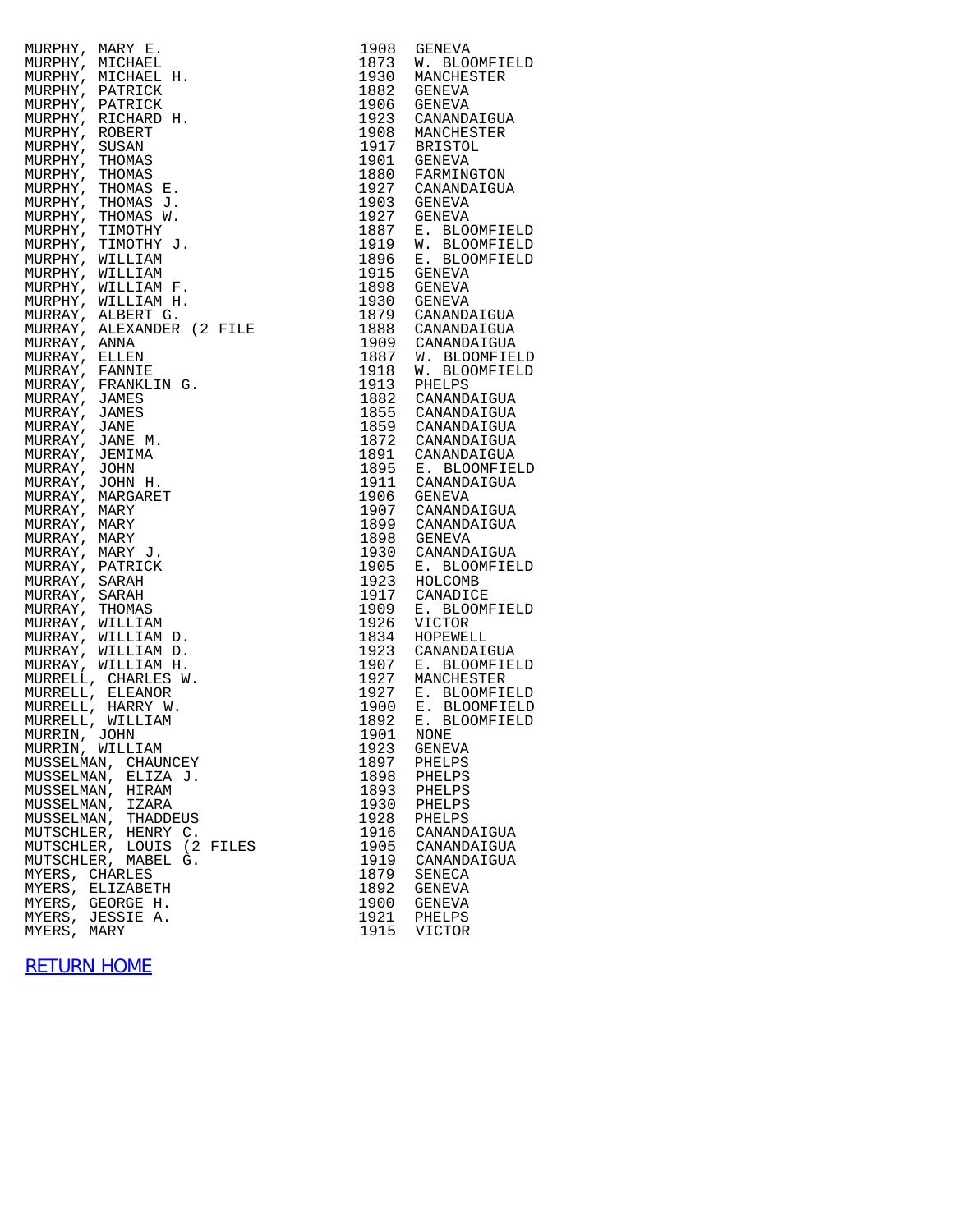## **Surrogate Court Records, 1789 - 1926, N through R**

**NAME YEAR** TOWN NAGLE, BRIDGET NAGLEE, DAVID 1819 NAMACK, WILLIAM 1911 PHELPS NAPIER, JOHN NARACONG, DAVID F. 1881 NAPLES NARACONG, THOMAS 1929 GENEVA NARES F. LESTER 1926 GENEVA NARES, ELIZABETH ANN 1926 GENEVA NARES, FREDERICK G 1926 GENEVA NARES, GEORGE W. NARRAGON, ELIZA A. NASH, FRANCIS PHILIP (2) 1911 GENEVA NASH, PAUL 1913 GENEVA NASH, RENA L. 1910 PHELPS NASH, WILLIS C. 1907 S. BRISTOL NAUGHTON, EDWARD NAUGHTON, JOHN NAUGHTON, MARY 1930 GENEVA NAUGHTON, MICHAEL 1908 GENEVA NAUGHTON, WILLIAM 1879 GENEVA NEALLY, ADDLINE NEARY, MARY J. 1929 GENEVA NEARY, MICHAEL A. 1917 GENEVA NEEDHAM, JOHN NEEDHAM, KATE 1924 CANANDAIGUA NEEDHAM, MARGARET 1914 CLIFTON SPRINGS NEEDHAM, MICHAEL NEEDHAM, WILLIAM J. NEEMAN, CATHERINE 1896 E. BLOOMFIELD NEEMAN, PETER 1929 E. BLOOMFIELD NEENAN, DENNIS (2 FILES) NEIDER, CONRAD NEIL, ARTHUR NEIL, ELIZABETH J. NEIMETZ, CARL 1920 VICTOR NELLIS, ETTIE D. 1928 GENEVA NELLIS, G. WARREN 1911 NAPLES NELLIS, JOHN W. (3 FILES) 1912 GENEVA NELSON, ABRAHAM 1857 PHELPS NELSON, ANNA 1902 VICTOR NELSON, CHARLES 1931 CANANDAIGUA NELSON, CHARLES 1926 SENECA NELSON, ELIZABETH A. 1889 SENECA NELSON, ELLEN NELSON, ELWY C. 1890 NAPLES NELSON, JAMES P. 1917 NAPLES NELSON, JAMES W. 1896 CANANDAIGUA NELSON, JEAN F. 1926 MANCHESTER NELSON, JEMIMA 1890 VICTOR NELSON, JOHN M. 1890 PHELPS NELSON, LESTER NELSON, MARGARET M. 1878 GENEVA NELSON, MARY E. 1921 PHELPS NELSON, MELVIN H. NELSON, OMRI 1894 VICTOR NELSON, SOPHIA ADELAIDE 1926 MANCHESTER NELSON, WILLIAM 1878 MANCHESTER NERLICH, AUGUSTA W. 1920 GENEVA NESSLER, CATHERINE 1900 GENEVA NESTER, FRANKLIN 1912 GENEVA NESTER, FREDERICK T. NESTER, SAMUEL K.  $(4)$  \* NETHAWAY, GEORGE N. NETHAWAY, ROSANNA NEU, BARBARA NEUMANN, MINNIE NEVENS, ANNIE J. NEVENS, JAMES NEVENS, RICHARD (2 FILES) NEVILLE, ELLA NEVIN, BRIDGET NEVINS, ELIZABETH 1889 GENEVA NEVINS, THOMAS 1889 GENEVA NEWANS, NEHEMIAH 1820 CANANDAIGUA NEWARD, WILLIAM

| <b>YEAR</b>  | TOWN                           |
|--------------|--------------------------------|
| 1872         | CANANDAIGUA                    |
| 1819         |                                |
| 1911         | PHELPS                         |
| 1869         | RICHMOND                       |
| 1881<br>1929 | <b>NAPLES</b><br>GENEVA        |
| 1926         | GENEVA                         |
| 1926         | GENEVA                         |
| 1926         | GENEVA                         |
| 1874         | GENEVA                         |
| 1895<br>1911 | GENEVA<br>GENEVA               |
| 1913         | GENEVA                         |
| 1910         | PHELPS                         |
| 1907         | S. BRISTOL                     |
| 1877         | GENEVA                         |
| 1908<br>1930 | GENEVA<br>GENEVA               |
| 1908         | GENEVA                         |
| 1879         | GENEVA                         |
| 1924         | MANCHESTER                     |
| 1929         | GENEVA                         |
| 1917<br>1876 | GENEVA<br>PHELPS               |
| 1924         | CANANDAIGUA                    |
| 1914         | CLIFTON SPRINGS                |
| 1919         | PHELPS                         |
| 1930<br>1896 | CANANDAIGUA                    |
| 1929         | E. BLOOMFIELD                  |
| 1926         | E. BLOOMFIELD<br>E. BLOOMFIELD |
| 1921         | PHELPS                         |
| 1918         | GENEVA                         |
| 1929<br>1920 | GENEVA<br>VICTOR               |
| 1928         | GENEVA                         |
| 1911         | NAPLES                         |
| 1912         | GENEVA                         |
| 1857<br>1902 | PHELPS                         |
| 1931         | VICTOR<br>CANANDAIGUA          |
| 1926         | SENECA                         |
| 1889         | <b>SENECA</b>                  |
| 1897<br>1890 | PHELPS                         |
| 1917         | <b>NAPLES</b><br>NAPLES        |
| 1896         | CANANDAIGUA                    |
| 1926         | MANCHESTER                     |
| 1890         | VICTOR                         |
| 1890<br>1884 | PHELPS<br>GORHAM               |
| 1878         | <b>GENEVA</b>                  |
| 1921         | PHELPS                         |
| 1926         | MANCHESTER                     |
| 1894<br>1926 | <b>VICTOR</b><br>MANCHESTER    |
| 1878         | MANCHESTER                     |
| 1920         | GENEVA                         |
| 1900         | GENEVA                         |
| 1912<br>1912 | GENEVA                         |
| 1908         | GENEVA<br>GENEVA               |
| 1922         | CANANDAIGUA                    |
| 1901         | CANANDAIGUA                    |
| 1879         | CANANDAIGUA                    |
| 1921<br>1916 | <b>NAPLES</b><br><b>GENEVA</b> |
| 1907         | GENEVA                         |
| 1897         | GENEVA                         |
| 1918         | BLOOMFIELD<br>Ε.               |
| 1874<br>1889 | W. BLOOMFIELD<br>GENEVA        |
| 1889         | GENEVA                         |
| 1820         | CANANDAIGUA                    |
| 1869         | FARMINGTON                     |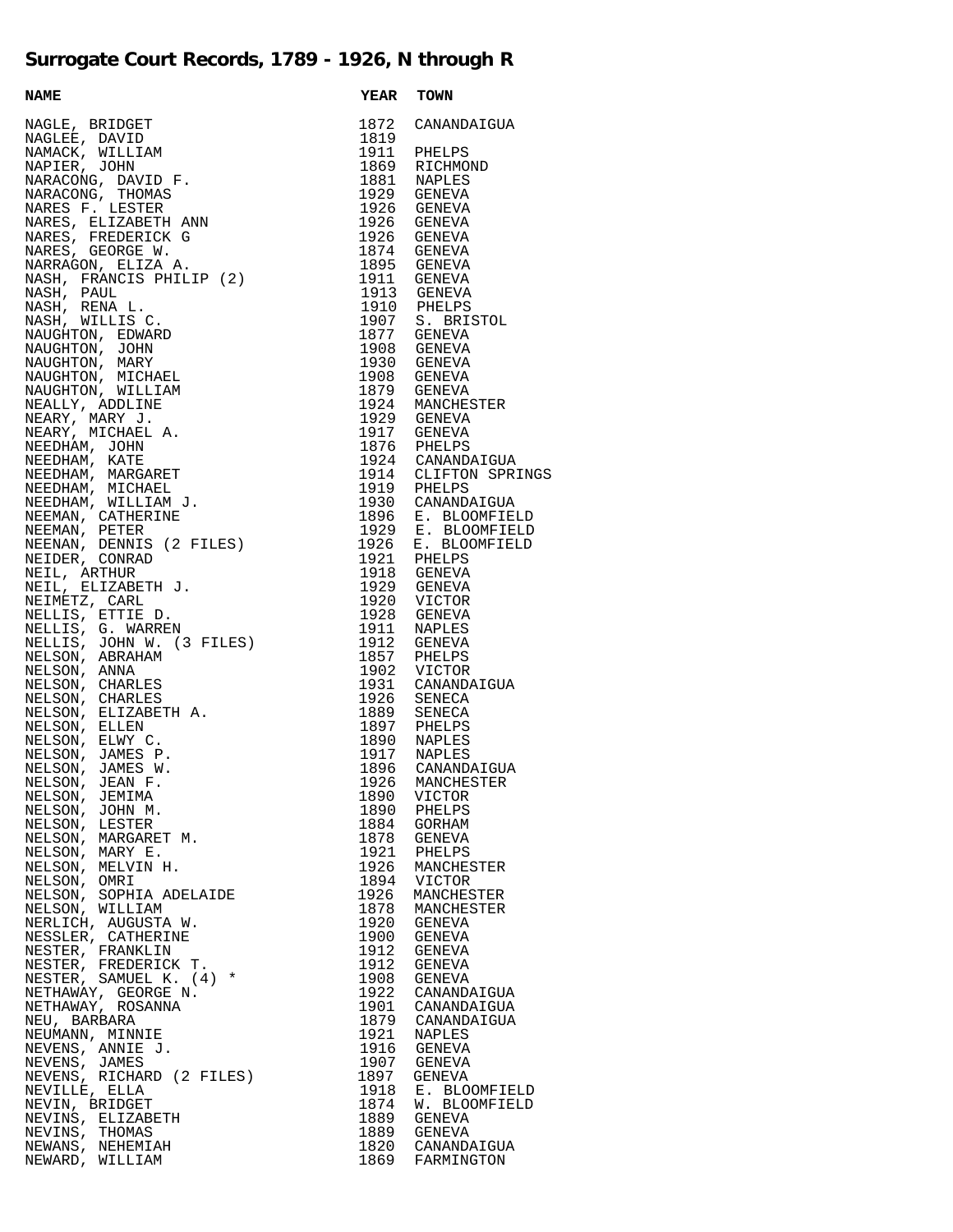|                                                                                                                                                                                                                                                                          |      | 1865 W. BLOOMFIELD                          |
|--------------------------------------------------------------------------------------------------------------------------------------------------------------------------------------------------------------------------------------------------------------------------|------|---------------------------------------------|
|                                                                                                                                                                                                                                                                          |      |                                             |
|                                                                                                                                                                                                                                                                          |      |                                             |
|                                                                                                                                                                                                                                                                          |      |                                             |
|                                                                                                                                                                                                                                                                          |      |                                             |
|                                                                                                                                                                                                                                                                          |      |                                             |
|                                                                                                                                                                                                                                                                          |      |                                             |
|                                                                                                                                                                                                                                                                          |      |                                             |
|                                                                                                                                                                                                                                                                          |      |                                             |
|                                                                                                                                                                                                                                                                          |      |                                             |
|                                                                                                                                                                                                                                                                          |      |                                             |
|                                                                                                                                                                                                                                                                          |      | 1925 CLIFTON SPRINGS                        |
|                                                                                                                                                                                                                                                                          |      |                                             |
|                                                                                                                                                                                                                                                                          |      |                                             |
|                                                                                                                                                                                                                                                                          |      |                                             |
|                                                                                                                                                                                                                                                                          |      |                                             |
|                                                                                                                                                                                                                                                                          |      |                                             |
|                                                                                                                                                                                                                                                                          |      |                                             |
|                                                                                                                                                                                                                                                                          |      | 1927 CLIFTON SPRINGS                        |
|                                                                                                                                                                                                                                                                          |      |                                             |
|                                                                                                                                                                                                                                                                          |      |                                             |
|                                                                                                                                                                                                                                                                          |      |                                             |
|                                                                                                                                                                                                                                                                          |      |                                             |
|                                                                                                                                                                                                                                                                          |      | 1921 CLIFTON SPRINGS                        |
|                                                                                                                                                                                                                                                                          |      |                                             |
|                                                                                                                                                                                                                                                                          |      |                                             |
|                                                                                                                                                                                                                                                                          |      | 1920 CANANDAIGUA                            |
|                                                                                                                                                                                                                                                                          |      | 1903 CANANDAIGUA                            |
|                                                                                                                                                                                                                                                                          |      | 1896 CANANDAIGUA                            |
|                                                                                                                                                                                                                                                                          |      |                                             |
|                                                                                                                                                                                                                                                                          |      | 1891 VICTOR<br>1843 CANANDAIGUA             |
|                                                                                                                                                                                                                                                                          |      |                                             |
|                                                                                                                                                                                                                                                                          |      | 1893 CANANDAIGUA                            |
|                                                                                                                                                                                                                                                                          |      | 1922 CANANDAIGUA                            |
|                                                                                                                                                                                                                                                                          |      |                                             |
|                                                                                                                                                                                                                                                                          |      | 1902 GORHAM                                 |
|                                                                                                                                                                                                                                                                          | 1830 | GORHAM                                      |
|                                                                                                                                                                                                                                                                          |      | 1866 PHELPS                                 |
|                                                                                                                                                                                                                                                                          |      |                                             |
|                                                                                                                                                                                                                                                                          |      | 1929 CANANDAIGUA                            |
|                                                                                                                                                                                                                                                                          |      | 1926 CANANDAIGUA                            |
|                                                                                                                                                                                                                                                                          |      | 1892 VICTOR                                 |
|                                                                                                                                                                                                                                                                          |      | 1924 CANANDAIGUA                            |
|                                                                                                                                                                                                                                                                          |      |                                             |
|                                                                                                                                                                                                                                                                          | 1870 | PHELPS                                      |
|                                                                                                                                                                                                                                                                          |      | 1921 CANANDAIGUA                            |
|                                                                                                                                                                                                                                                                          |      | 1864 CANANDAIGUA                            |
|                                                                                                                                                                                                                                                                          |      | 1875 GORHAM                                 |
|                                                                                                                                                                                                                                                                          |      |                                             |
|                                                                                                                                                                                                                                                                          | 1900 | CANANDAIGUA                                 |
|                                                                                                                                                                                                                                                                          |      | 1847 CANANDAIGUA                            |
|                                                                                                                                                                                                                                                                          | 1913 | CANANDAIGUA                                 |
|                                                                                                                                                                                                                                                                          | 1893 |                                             |
|                                                                                                                                                                                                                                                                          |      | GENEVA                                      |
|                                                                                                                                                                                                                                                                          | 1884 | E. BLOOMFIELD                               |
|                                                                                                                                                                                                                                                                          |      | 1898 MANCHESTER                             |
|                                                                                                                                                                                                                                                                          |      |                                             |
|                                                                                                                                                                                                                                                                          |      |                                             |
|                                                                                                                                                                                                                                                                          |      |                                             |
| NEWLAND, WILLIARD P.<br>NEWMAN, ALGERNON S. (1 OF<br>NEWMAN, ALGERNON S. (1 OF<br>NEWMAN, ARIEL<br>NEWMAN, ARIEL<br>NEWMAN, AUGUSTA<br>NEWMAN, CLARK W.<br>NEWMAN, CLARK W.<br>NEWMAN, CLARK W.<br>NEWMAN, CLARK W.<br>NEWMAN, SEORGE A.<br>NEWMAN, JUCT<br>NEWMAN       |      | 1887 HOPEWELL<br>1924 SENECA<br>1929 GENEVA |
| 1837 PHELPS                                                                                                                                                                                                                                                              |      |                                             |
|                                                                                                                                                                                                                                                                          | 1836 | CANANDAIGUA                                 |
|                                                                                                                                                                                                                                                                          | 1841 |                                             |
|                                                                                                                                                                                                                                                                          |      | CANANDAIGUA                                 |
|                                                                                                                                                                                                                                                                          | 1908 | PHELPS                                      |
|                                                                                                                                                                                                                                                                          | 1888 | CANANDAIGUA                                 |
|                                                                                                                                                                                                                                                                          | 1906 | MANCHESTER                                  |
|                                                                                                                                                                                                                                                                          | 1902 |                                             |
|                                                                                                                                                                                                                                                                          |      | PHELPS                                      |
|                                                                                                                                                                                                                                                                          | 1901 | <b>BRISTOL</b>                              |
|                                                                                                                                                                                                                                                                          | 1883 | CANANDAIGUA                                 |
|                                                                                                                                                                                                                                                                          | 1876 | MANCHESTER                                  |
|                                                                                                                                                                                                                                                                          |      |                                             |
|                                                                                                                                                                                                                                                                          | 1919 | CLIFTON SPRINGS                             |
|                                                                                                                                                                                                                                                                          | 1860 | PHELPS                                      |
|                                                                                                                                                                                                                                                                          | 1839 | SENECA                                      |
|                                                                                                                                                                                                                                                                          | 1915 | CANANDAIGUA                                 |
|                                                                                                                                                                                                                                                                          |      |                                             |
|                                                                                                                                                                                                                                                                          | 1874 | GENEVA                                      |
|                                                                                                                                                                                                                                                                          | 1912 | GENEVA                                      |
|                                                                                                                                                                                                                                                                          | 1855 | SENECA                                      |
|                                                                                                                                                                                                                                                                          | 1830 | RICHMOND                                    |
|                                                                                                                                                                                                                                                                          |      |                                             |
|                                                                                                                                                                                                                                                                          | 1854 | SENECA                                      |
|                                                                                                                                                                                                                                                                          | 1924 | GENEVA                                      |
|                                                                                                                                                                                                                                                                          | 1914 | SENECA                                      |
|                                                                                                                                                                                                                                                                          | 1923 | GENEVA                                      |
|                                                                                                                                                                                                                                                                          |      |                                             |
|                                                                                                                                                                                                                                                                          | 1922 | GENEVA                                      |
|                                                                                                                                                                                                                                                                          | 1893 | GENEVA                                      |
|                                                                                                                                                                                                                                                                          | 1888 | FARMINGTON                                  |
|                                                                                                                                                                                                                                                                          |      |                                             |
|                                                                                                                                                                                                                                                                          | 1925 | RICHMOND                                    |
|                                                                                                                                                                                                                                                                          | 1900 | FARMINGTON                                  |
|                                                                                                                                                                                                                                                                          | 1903 | FARMINGTON                                  |
|                                                                                                                                                                                                                                                                          | 1929 | BRISTOL                                     |
|                                                                                                                                                                                                                                                                          |      |                                             |
|                                                                                                                                                                                                                                                                          | 1896 | FARMINGTON                                  |
| NEWTON, JDA A.<br>MEWTON, JOEL<br>NEWTON, JOEL<br>NEWTON, JOEN<br>NEWTON, JOHN<br>NEWTON, JOHN<br>NEWTON, LAURA A.<br>NEWTON, MARY E.<br>NEWTON, MARY E.<br>NEWTON, MARY E.<br>NEWTON, MARY E.<br>NEWTON, NARY G.<br>NEWTON, SARAH A.<br>NEWTON, SARAH A.<br>NEWTON, SAR | 1892 | GENEVA                                      |
| NICHOLS, JOHN H.                                                                                                                                                                                                                                                         |      | 1890 FARMINGTON                             |

| 1866         | FARMINGTON                     |
|--------------|--------------------------------|
| 1865         | W. BLOOMFIELD                  |
| 1881<br>1924 | MANCHESTER<br>GENEVA           |
| 1869         | PHELPS                         |
| 1890         | MANCHESTER                     |
| 1897         | GENEVA                         |
| 1922         | SENECA                         |
| 1924<br>1923 | SENECA<br>MANCHESTER           |
| 1925         | CLIFTON SPRINGS                |
| 1857         | SENECA                         |
| 1909         | SENECA                         |
| 1908<br>1921 | PHELPS<br>SENECA               |
| 1883         | SENECA                         |
| 1927         | CLIFTON SPRINGS                |
| 1910         | MANCHESTER                     |
| 1910         | MANCHESTER                     |
| 1919<br>1921 | CANANDAIGUA<br>CLIFTON SPRINGS |
| 1893         | CANANDAIGUA                    |
| 1920         | CANANDAIGUA                    |
| 1903         | CANANDAIGUA                    |
| 1896<br>1891 | CANANDAIGUA                    |
| 1843         | VICTOR<br>CANANDAIGUA          |
| 1893         | CANANDAIGUA                    |
| 1922         | CANANDAIGUA                    |
| 1902         | GORHAM                         |
| 1830<br>1866 | GORHAM<br>PHELPS               |
| 1929         | CANANDAIGUA                    |
| 1926         | CANANDAIGUA                    |
| 1892         | VICTOR                         |
| 1924         | CANANDAIGUA                    |
| 1870<br>1921 | PHELPS<br>CANANDAIGUA          |
| 1864         | CANANDAIGUA                    |
| 1875         | GORHAM                         |
| 1900         | CANANDAIGUA                    |
| 1847<br>1913 | CANANDAIGUA<br>CANANDAIGUA     |
| 1893         | GENEVA                         |
| 1884         | E. BLOOMFIELD                  |
| 1898         | MANCHESTER                     |
| 1887         | HOPEWELL                       |
| 1924<br>1929 | SENECA<br>GENEVA               |
| 1837         | PHELPS                         |
| 1836         | CANANDAIGUA                    |
| 1841         | CANANDAIGUA                    |
| 1908<br>1888 | PHELPS<br>CANANDAIGUA          |
| 1906         | MANCHESTER                     |
| 1902         | PHELPS                         |
| 1901         | <b>BRISTOL</b>                 |
| 1883<br>1876 | CANANDAIGUA<br>MANCHESTER      |
| 1919         | CLIFTON SPRINGS                |
| 1860         | PHELPS                         |
| 1839         | SENECA                         |
| 1915         | CANANDAIGUA                    |
| 1874<br>1912 | GENEVA<br>GENEVA               |
| 1855         | SENECA                         |
| 1830         | RICHMOND                       |
| 1854         | <b>SENECA</b>                  |
| 1924         | GENEVA                         |
| 1914<br>1923 | SENECA<br>GENEVA               |
| 1922         | GENEVA                         |
| 1893         | <b>GENEVA</b>                  |
| 1888         | FARMINGTON                     |
| 1925<br>1900 | RICHMOND<br>FARMINGTON         |
| 1903         | FARMINGTON                     |
| 1929         | <b>BRISTOL</b>                 |
| 1896         | FARMINGTON                     |
| 1892<br>1890 | GENEVA<br>FARMINGTON           |
|              |                                |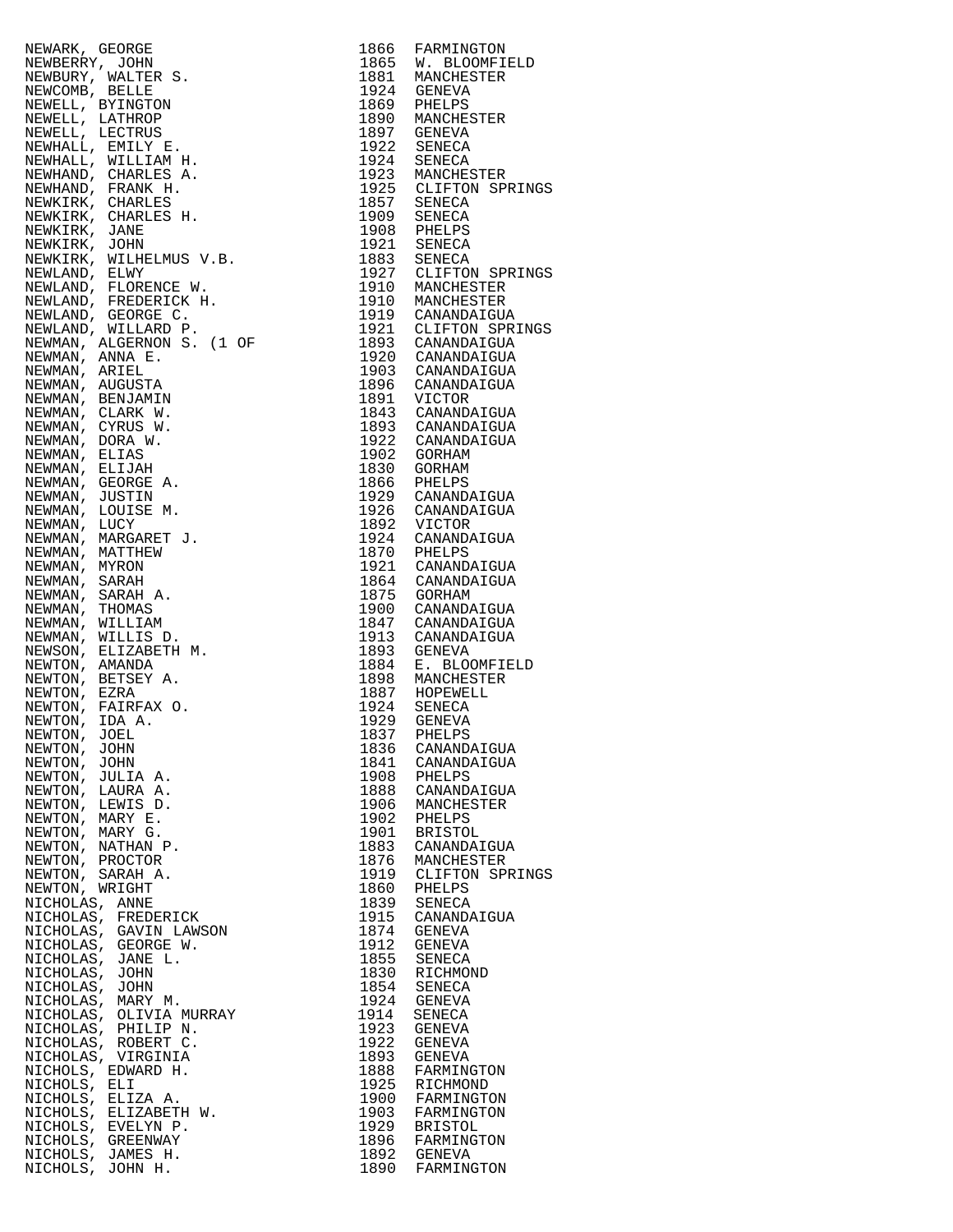|                                           |              | <b>BRISTOL</b>                                                         |
|-------------------------------------------|--------------|------------------------------------------------------------------------|
|                                           |              | 1907 FARMINGTON                                                        |
|                                           |              | 1892 CARLTON, MICH.                                                    |
|                                           |              | 1822 BLOOMFIELD<br>1925 CANANDAIGUA                                    |
|                                           |              |                                                                        |
|                                           |              |                                                                        |
|                                           |              | 1930 FARMINGTON<br>1918 SENECA<br>1910 HOPEWELL                        |
|                                           |              | 1824 PHELPS                                                            |
|                                           |              | 1855 SENECA                                                            |
|                                           |              | 1930 CANANDAIGUA                                                       |
|                                           |              | 1929 SOUTH BRISTOL                                                     |
|                                           |              | 1832 PHELPS<br>1854 PHELPS                                             |
|                                           |              |                                                                        |
|                                           |              | 1920 CANANDAIGUA<br>1896 MANCHESTER                                    |
|                                           |              |                                                                        |
|                                           |              |                                                                        |
|                                           |              | 1912 VICTOR<br>1880 PHELPS<br>1881 S. BRISTOL<br>1852 NAPLES           |
|                                           |              |                                                                        |
|                                           |              | 1920 PHELPS<br>1920 PHELPS                                             |
|                                           |              | 1922 CANANDAIGUA                                                       |
|                                           |              |                                                                        |
|                                           |              | 1917 PHELPS<br>1917 PHELPS<br>1901 GENEVA                              |
|                                           |              |                                                                        |
|                                           |              | 1882 HOPEWELL<br>1924 PHELPS<br>1888 CLINTON, MICH.                    |
|                                           |              |                                                                        |
|                                           |              | 1898 GENEVA                                                            |
|                                           |              | 1835 SENECA                                                            |
|                                           |              | 1876 CANADICE                                                          |
|                                           |              | 1883 RICHMOND                                                          |
|                                           |              | 1928 PHELPS                                                            |
|                                           |              |                                                                        |
|                                           |              |                                                                        |
|                                           |              | 1868 RICHMOND<br>1905 BRISTOL<br>1815 BLOOMFIELD<br>1907 CHICO, CALIF. |
|                                           |              |                                                                        |
|                                           |              | 1919 E. BLOOMFIELD                                                     |
|                                           |              | 1907 RICHMOND                                                          |
|                                           |              | RICHMOND<br>1883 RICHMOND                                              |
|                                           |              | 1915 RICHMOND                                                          |
|                                           |              | 1930 RICHMOND                                                          |
|                                           |              | 1914 CANADICE                                                          |
|                                           |              | 1885 RICHMOND                                                          |
|                                           |              | 1929 CANANDAIGUA                                                       |
|                                           |              | 1930 GENEVA                                                            |
|                                           |              | CANANDAIGUA                                                            |
| NORRIS, MARY<br>NORRIS, WILLIAM G.        | 1884         | 1828 SENECA<br>SANTA FE, N.M.                                          |
| NORRISH SUSANNA                           | 1902         | GENEVA                                                                 |
| NORTH CYNTHIA                             | 1898         | E. BLOOMFIELD                                                          |
| NORTH SUSAN                               | 1898         | CANANDAIGUA                                                            |
| NORTH, EDWIN A.                           | 1899         | E. BLOOMFIELD                                                          |
| NORTH, GOODWIN                            | 1856         | E. BLOOMFIELD                                                          |
| NORTH, HARRY E.                           | 1919         | VICTOR                                                                 |
| NORTH, HORATIO<br>NORTH, ISRAEL           | 1898<br>1843 | NASHVILLE, TENN<br>E. BLOOMFIELD                                       |
| NORTH, JAMES B.                           | 1899         | VICTOR                                                                 |
| NORTH, LUCINA                             | 1899         | VICTOR                                                                 |
| NORTH, NETTIE E.                          | 1919         | VICTOR                                                                 |
| NORTH, RICHMOND                           | 1903         | S. BRISTOL                                                             |
| NORTH, STEPHEN                            | 1843         | RICHMOND                                                               |
| NORTHAM, ADDISON                          | 1866         | PHELPS                                                                 |
| NORTHAM, ALFRED                           | 1822         | PHELPS                                                                 |
| NORTHAM, ALMIRA                           | 1899         | PHELPS                                                                 |
| NORTHLAND, BETSEY ANN<br>NORTHRUP, JOSEPH | 1909<br>1851 | PHELPS<br><b>NAPLES</b>                                                |
| NORTHRUP, SARAH A. (1 OF                  | 1899         | S. BRISTOL                                                             |
| NORTHRUP, SARAH A. (2 OF                  | 1899         | S. BRISTOL                                                             |
| NORTON, AARON                             | 1829         | BLOOMFIELD                                                             |
| NORTON, AARON T.                          | 1851         | <b>BRISTOL</b>                                                         |
| NORTON, AGNES                             | 1918         | E. BLOOMFIELD                                                          |
| NORTON, ALFRED                            | 1852         | W. BLOOMFIELD                                                          |
| NORTON, ALMA K.<br>NORTON, AMARILLIS      | 1842<br>1861 | KETTLE FALLS, WI<br>E. BLOOMFIELD                                      |
| NORTON, AUGUSTA C.                        | 1920         | VICTOR                                                                 |
| NORTON, CELIA S.                          | 1912         | E. BLOOMFIELD                                                          |
| NORTON, CHARLES MARCUS                    | 1901         | E. BLOOMFIELD                                                          |
| NORTON, CHARLOTTE                         | 1858         | PHELPS                                                                 |

| 1875         | <b>BRISTOL</b>                                                                          |
|--------------|-----------------------------------------------------------------------------------------|
| 1907<br>1892 | FARMINGTON                                                                              |
|              | CARLTON, MICH.<br><b>BLOOMFIELD</b>                                                     |
| 1822<br>1925 | CANANDAIGUA                                                                             |
| 1930         | FARMINGTON                                                                              |
| 1918         | <b>SENECA</b>                                                                           |
| 1910         | HOPEWELL                                                                                |
| 1824         | PHELPS                                                                                  |
| 1855         | SENECA                                                                                  |
| 1930<br>1929 | CANANDAIGUA<br>SOUTH BRISTOL                                                            |
| 1832         | PHELPS                                                                                  |
| 1854         | PHELPS                                                                                  |
| 1920         | CANANDAIGUA                                                                             |
| 1896         | MANCHESTER                                                                              |
| 1912<br>1880 | VICTOR<br>PHELPS                                                                        |
| 1881         | S. BRISTOL                                                                              |
| 1852         | NAPLES                                                                                  |
| 1920         | PHELPS                                                                                  |
| 1920<br>1922 | PHELPS                                                                                  |
|              | CANANDAIGUA                                                                             |
| 1917<br>1901 | PHELPS                                                                                  |
| 1882         | <b>GENEVA</b><br>HOPEWELL                                                               |
| 1924         | PHELPS                                                                                  |
| 1888         | CLINTON, MICH.                                                                          |
| 1898         | GENEVA                                                                                  |
| 1835<br>1876 | <b>SENECA</b>                                                                           |
|              | CANADICE                                                                                |
| 1883<br>1834 | RICHMOND                                                                                |
| 1928         | PHELPS                                                                                  |
| 1868         | RICHMOND                                                                                |
| 1905         | <b>BRISTOL</b>                                                                          |
| 1815         | <b>BLOOMFIELD</b>                                                                       |
| 1907         | CHICO, CALIF.                                                                           |
| 1919<br>1907 | E. BLOOMFIELD<br>RICHMOND                                                               |
| 1910         | RICHMOND                                                                                |
| 1883         | RICHMOND                                                                                |
| 1915         | RICHMOND                                                                                |
| 1930         | RICHMOND                                                                                |
| 1914         | CANADICE                                                                                |
| 1885<br>1929 | RICHMOND                                                                                |
| 1930         | CANANDAIGUA<br>GENEVA                                                                   |
| 1825         | CANANDAIGUA                                                                             |
| 1828         | SENECA                                                                                  |
| 1884         | SANTA FE, N.M.                                                                          |
| 1902<br>1898 | <b>GENEVA</b>                                                                           |
| 1898         | E. BLOOMFIELD<br>CANANDAIGUA                                                            |
| 1899         | E. BLOOMFIELD                                                                           |
| 1856         | E. BLOOMFIELD                                                                           |
| 1919         | <b>VICTOR</b>                                                                           |
| 1898         | NASHVILLE, TENN                                                                         |
| 1843         | E. BLOOMFIELD                                                                           |
| 1899<br>1899 | VICTOR<br>VICTOR                                                                        |
| 1919         |                                                                                         |
| 1903         | VICTOR<br>S. BRISTOL                                                                    |
|              | 1983 RICHMOND<br>1866 PHELPS<br>1822 PHELPS<br>1899 PHELPS                              |
|              |                                                                                         |
|              |                                                                                         |
|              | 1909 PHELPS                                                                             |
| 1851         | <b>NAPLES</b>                                                                           |
|              | 1899 S. BRISTOL                                                                         |
| 1899         | S. BRISTOL                                                                              |
|              | 1829 BLOOMFIELD<br>1851 BRISTOL<br>1918 E. BLOOMFIELD                                   |
|              |                                                                                         |
|              |                                                                                         |
|              |                                                                                         |
|              | 1777<br>1852 W. BLOOMFIELD<br>1842 KETTLE FALLS,WI<br>1861 E. BLOOMFIELD<br>1861 TIATOR |
|              |                                                                                         |
|              | 1991 E. ELOOMFIELD<br>1912 E. BLOOMFIELD<br>1901 E. BLOOMFIELD                          |
|              |                                                                                         |
|              | 1858 PHELPS                                                                             |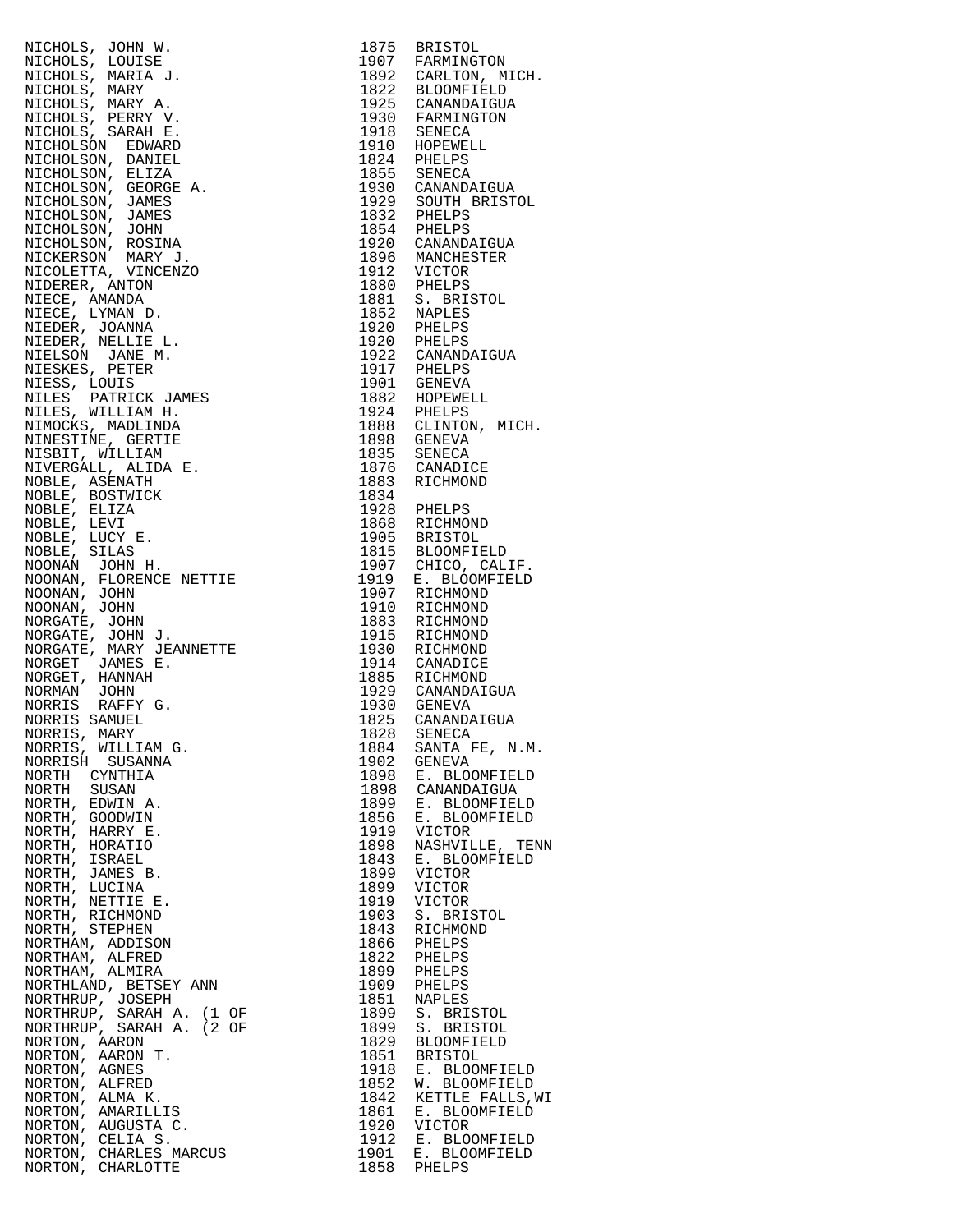| O'BRIEN,<br>JOHN                                                                                                                                                                                                                                                       | 1924 | CANANDAIGUA   |
|------------------------------------------------------------------------------------------------------------------------------------------------------------------------------------------------------------------------------------------------------------------------|------|---------------|
|                                                                                                                                                                                                                                                                        |      |               |
| O'BRIEN,<br>JOHN                                                                                                                                                                                                                                                       | 1903 | CANANDAIGUA   |
| NORTON, ERENEZER F. 1853 E. ELOOPFIELD<br>NORTON, ERENEZER F. 19708 E. ELOOPFIELD<br>NORTON, ESPAINE S. 1970<br>NORTON, ERREST T. 1970 S. BLOOMFIELD<br>NORTON, ERREST T. 1970 S. BLOOMFIELD<br>NORTON, ERREST T. 1971 S. BLOOMFIELD<br>NORTON,<br>O'BRIEN,<br>JOHN B. | 1914 | GENEVA        |
| O'BRIEN, JOHN BERNARD                                                                                                                                                                                                                                                  | 1919 | CANANDAIGUA   |
|                                                                                                                                                                                                                                                                        |      |               |
| O'BRIEN,<br>MARGARET                                                                                                                                                                                                                                                   | 1899 | CANANDAIGUA   |
| O'BRIEN, MARY                                                                                                                                                                                                                                                          | 1900 | CANANDAIGUA   |
| O'BRIEN,<br>MARY                                                                                                                                                                                                                                                       | 1910 | GENEVA        |
|                                                                                                                                                                                                                                                                        | 1925 | CANANDAIGUA   |
| O'BRIEN, MARY T.                                                                                                                                                                                                                                                       |      |               |
| O'BRIEN,<br>PATRICK                                                                                                                                                                                                                                                    | 1897 | CANANDAIGUA   |
| O'BRIEN, BRIDGET                                                                                                                                                                                                                                                       | 1892 | HOPEWELL      |
| O'BRIEN,<br>JAMES                                                                                                                                                                                                                                                      | 1868 | VICTOR        |
|                                                                                                                                                                                                                                                                        |      |               |
| O'BRIEN,<br><b>JOHANNA</b>                                                                                                                                                                                                                                             | 1915 | SENECA        |
| O'BRIEN,<br>MARY                                                                                                                                                                                                                                                       | 1911 | SENECA        |
| O'BRIEN, MARY                                                                                                                                                                                                                                                          | 1872 | CANANDAIGUA   |
|                                                                                                                                                                                                                                                                        |      |               |
| O'BRIEN, MARY MC NERNEY                                                                                                                                                                                                                                                | 1921 | 791           |
| O'BRIEN, MAUDE G.                                                                                                                                                                                                                                                      | 1924 | <b>VICTOR</b> |
|                                                                                                                                                                                                                                                                        | 1909 |               |
| O'BRIEN, NELLIE                                                                                                                                                                                                                                                        |      | SENECA        |
| O'BRIEN, NORA                                                                                                                                                                                                                                                          | 1924 | VICTOR        |
| O'BRIEN, PATRICK                                                                                                                                                                                                                                                       | 1908 | MANCHESTER    |
|                                                                                                                                                                                                                                                                        | 1912 | CANANDAIGUA   |
| O'BRIEN, PATRICK                                                                                                                                                                                                                                                       |      |               |
| O'BRIEN, PATRICK                                                                                                                                                                                                                                                       | 1873 | MANCHESTER    |
| O'BRIEN, PATRICK W.                                                                                                                                                                                                                                                    | 1916 | MANCHESTER    |
|                                                                                                                                                                                                                                                                        |      |               |
|                                                                                                                                                                                                                                                                        | 1923 | CANANDAIGUA   |
|                                                                                                                                                                                                                                                                        | 1913 | CANANDAIGUA   |
|                                                                                                                                                                                                                                                                        | 1913 | CANANDAIGUA   |
|                                                                                                                                                                                                                                                                        | 1911 |               |
| O'BRIEN, PETER<br>O'BRIEN, THOMAS<br>O'BRIEN, WILL<br>O'CONNELL, CHARLES                                                                                                                                                                                               |      | VICTOR        |
| O'CONNELL, MARY                                                                                                                                                                                                                                                        | 1907 | FARMINGTON    |
| O'CONNELL, PATRICK                                                                                                                                                                                                                                                     | 1862 | SENECA        |
|                                                                                                                                                                                                                                                                        | 1902 | MANCHESTER    |
| O'CONNOR, CHARLES                                                                                                                                                                                                                                                      |      |               |
| O'CONNOR, DANIEL A.                                                                                                                                                                                                                                                    | 1909 | <b>VICTOR</b> |
| O'CONNOR, DAVID                                                                                                                                                                                                                                                        | 1903 | VICTOR        |

| 1853<br>1825 | E. BLOOMFIELD<br><b>BLOOMFIELD</b>           |  |
|--------------|----------------------------------------------|--|
| 1908<br>1907 | <b>VICTOR</b><br>E. BLOOMFIELD               |  |
| 1919<br>1881 | W. BLOOMFIELD<br>VICTOR                      |  |
| 1879<br>1921 | CANANDAIGUA<br>PHELPS                        |  |
| 1866<br>1877 | E. BLOOMFIELD<br><b>BLOOMFIELD</b><br>Ε.     |  |
| 1877<br>1870 | E. BLOOMFIELD<br>CANANDAIGUA                 |  |
| 1871<br>1881 | CANANDAIGUA<br>E. BLOOMFIELD                 |  |
| 1911<br>1840 | E, BLOOMFIELD<br>E. BLOOMFIELD               |  |
| 1894<br>1807 | VICTOR                                       |  |
| 1815<br>1878 | NORTHFIELD<br>E. BLOOMFIELD                  |  |
| 1920         | VICTOR                                       |  |
| 1908<br>1879 | VICTOR<br><b>SENECA</b>                      |  |
| 1879<br>1840 | SENECA<br>PHELPS                             |  |
| 1925<br>1883 | PHELPS<br>CANANDAIGUA                        |  |
| 1918<br>1915 | CANANDAIGUA<br>CANANDAIGUA                   |  |
| 1899<br>1821 | CANANDAIGUA<br>CANANDAIGUA                   |  |
| 1844         | CANANDAIGUA<br>CANANDAIGUA                   |  |
| 1817<br>1928 | CANANDAIGUA                                  |  |
| 1826<br>1882 | MANCHESTER<br>BOLTON, MASS.                  |  |
| 1868<br>1829 | SENECA<br>MANCHESTER                         |  |
| 1930<br>1922 | E. BLOOMFIELD<br>E. BLOOMFIELD               |  |
| 1912<br>1908 | E. BLOOMFIELD<br>W. BLOOMFIELD<br>BLOOMFIELD |  |
| 1882         | CANANDAIGUA                                  |  |
| 1922<br>1910 | CANANDAIGUA<br>MANCHESTER                    |  |
| 1893<br>1923 | CANANDAIGUA<br>CLIFTON SPRINGS               |  |
| 1924<br>1906 | CANANDAIGUA<br>MANCHESTER                    |  |
| 1924<br>1903 | CANANDAIGUA<br>CANANDAIGUA                   |  |
| 1914<br>1919 | GENEVA<br>CANANDAIGUA                        |  |
| 1899<br>1900 | CANANDAIGUA<br>CANANDAIGUA                   |  |
| 1910<br>1925 | <b>GENEVA</b><br>CANANDAIGUA                 |  |
| 1897<br>1892 | CANANDAIGUA<br>HOPEWELL                      |  |
| 1868<br>1915 | VICTOR<br>SENECA                             |  |
| 1911<br>1872 | SENECA<br>CANANDAIGUA                        |  |
| 1921<br>1924 | 791<br>VICTOR                                |  |
| 1909<br>1924 | SENECA<br>VICTOR                             |  |
| 1908         | MANCHESTER                                   |  |
| 1912<br>1873 | CANANDAIGUA<br>MANCHESTER                    |  |
| 1916<br>1923 | MANCHESTER<br>CANANDAIGUA                    |  |
| 1913<br>1913 | CANANDAIGUA<br>CANANDAIGUA                   |  |
| 1911<br>1907 | VICTOR<br>FARMINGTON                         |  |
| 1862<br>1902 | SENECA<br>MANCHESTER                         |  |
| 1909<br>1903 | VICTOR<br>VICTOR                             |  |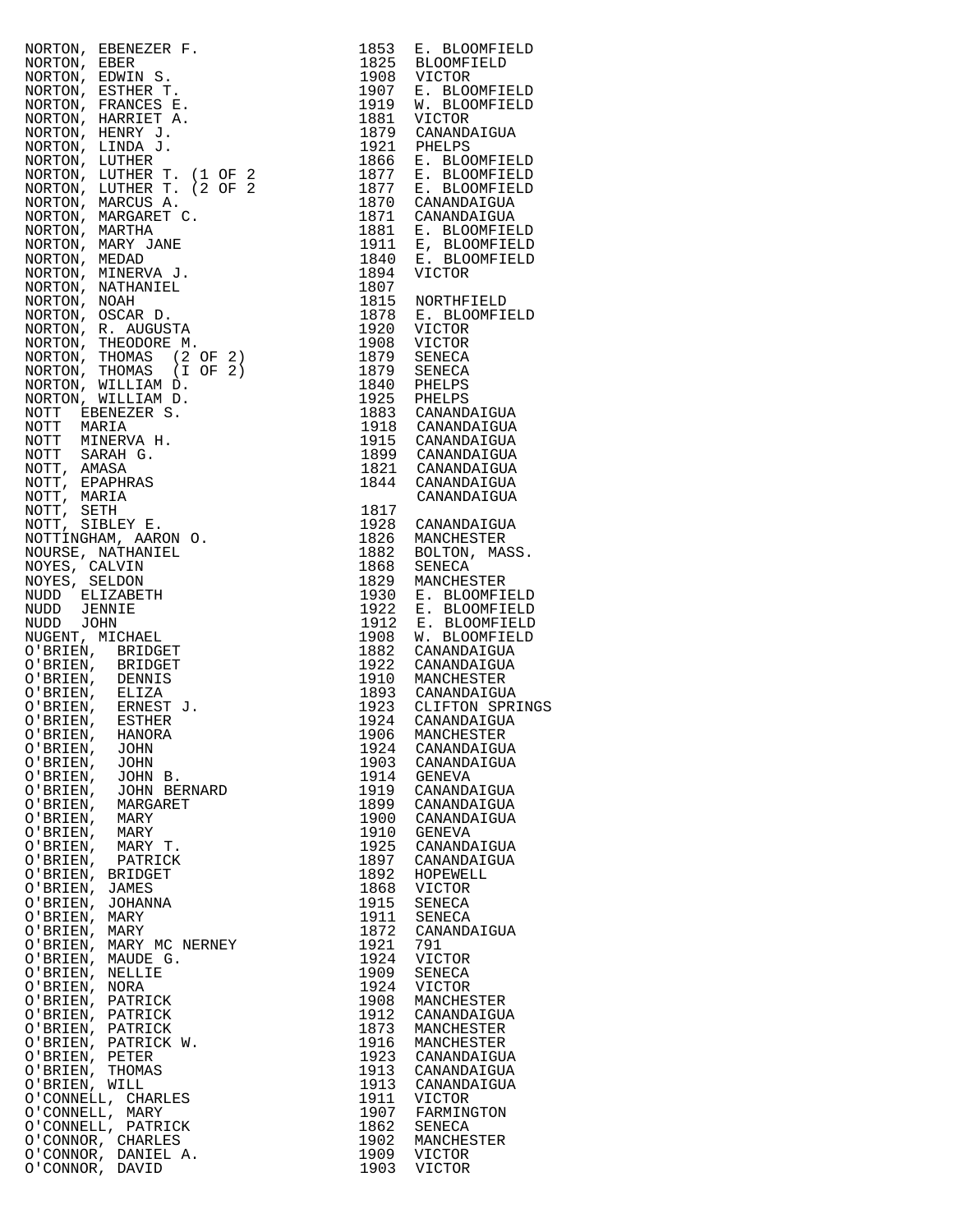| $\begin{tabular}{c c c c} \multicolumn{4}{c}{\textbf{180.5 }} \multicolumn{4}{c}{\textbf{190.5 }} \multicolumn{4}{c}{\textbf{191.5 }} \multicolumn{4}{c}{\textbf{192.5 }} \multicolumn{4}{c}{\textbf{193.5 }} \multicolumn{4}{c}{\textbf{194.5 }} \multicolumn{4}{c}{\textbf{195.5 }} \multicolumn{4}{c}{\textbf{196.5 }} \multicolumn{4}{c}{\textbf{197.5 }} \multicolumn{4}{c}{\textbf{199.5 }} \multicolumn{4}{c}{\textbf{199$ |              |                         |
|-----------------------------------------------------------------------------------------------------------------------------------------------------------------------------------------------------------------------------------------------------------------------------------------------------------------------------------------------------------------------------------------------------------------------------------|--------------|-------------------------|
|                                                                                                                                                                                                                                                                                                                                                                                                                                   |              |                         |
|                                                                                                                                                                                                                                                                                                                                                                                                                                   |              |                         |
|                                                                                                                                                                                                                                                                                                                                                                                                                                   |              |                         |
|                                                                                                                                                                                                                                                                                                                                                                                                                                   |              |                         |
|                                                                                                                                                                                                                                                                                                                                                                                                                                   |              |                         |
|                                                                                                                                                                                                                                                                                                                                                                                                                                   |              |                         |
|                                                                                                                                                                                                                                                                                                                                                                                                                                   |              |                         |
|                                                                                                                                                                                                                                                                                                                                                                                                                                   |              |                         |
|                                                                                                                                                                                                                                                                                                                                                                                                                                   |              |                         |
|                                                                                                                                                                                                                                                                                                                                                                                                                                   |              |                         |
|                                                                                                                                                                                                                                                                                                                                                                                                                                   |              |                         |
|                                                                                                                                                                                                                                                                                                                                                                                                                                   |              |                         |
|                                                                                                                                                                                                                                                                                                                                                                                                                                   |              |                         |
|                                                                                                                                                                                                                                                                                                                                                                                                                                   |              |                         |
|                                                                                                                                                                                                                                                                                                                                                                                                                                   |              |                         |
|                                                                                                                                                                                                                                                                                                                                                                                                                                   |              |                         |
|                                                                                                                                                                                                                                                                                                                                                                                                                                   |              |                         |
|                                                                                                                                                                                                                                                                                                                                                                                                                                   |              |                         |
|                                                                                                                                                                                                                                                                                                                                                                                                                                   |              |                         |
|                                                                                                                                                                                                                                                                                                                                                                                                                                   |              |                         |
|                                                                                                                                                                                                                                                                                                                                                                                                                                   |              |                         |
|                                                                                                                                                                                                                                                                                                                                                                                                                                   |              |                         |
|                                                                                                                                                                                                                                                                                                                                                                                                                                   |              |                         |
|                                                                                                                                                                                                                                                                                                                                                                                                                                   |              |                         |
|                                                                                                                                                                                                                                                                                                                                                                                                                                   |              |                         |
|                                                                                                                                                                                                                                                                                                                                                                                                                                   |              |                         |
|                                                                                                                                                                                                                                                                                                                                                                                                                                   |              |                         |
|                                                                                                                                                                                                                                                                                                                                                                                                                                   |              |                         |
|                                                                                                                                                                                                                                                                                                                                                                                                                                   |              |                         |
|                                                                                                                                                                                                                                                                                                                                                                                                                                   |              |                         |
|                                                                                                                                                                                                                                                                                                                                                                                                                                   |              |                         |
|                                                                                                                                                                                                                                                                                                                                                                                                                                   |              |                         |
|                                                                                                                                                                                                                                                                                                                                                                                                                                   |              |                         |
|                                                                                                                                                                                                                                                                                                                                                                                                                                   |              |                         |
|                                                                                                                                                                                                                                                                                                                                                                                                                                   |              |                         |
|                                                                                                                                                                                                                                                                                                                                                                                                                                   |              |                         |
|                                                                                                                                                                                                                                                                                                                                                                                                                                   |              |                         |
|                                                                                                                                                                                                                                                                                                                                                                                                                                   |              |                         |
|                                                                                                                                                                                                                                                                                                                                                                                                                                   |              |                         |
|                                                                                                                                                                                                                                                                                                                                                                                                                                   |              |                         |
|                                                                                                                                                                                                                                                                                                                                                                                                                                   |              |                         |
|                                                                                                                                                                                                                                                                                                                                                                                                                                   |              |                         |
|                                                                                                                                                                                                                                                                                                                                                                                                                                   |              |                         |
|                                                                                                                                                                                                                                                                                                                                                                                                                                   |              |                         |
|                                                                                                                                                                                                                                                                                                                                                                                                                                   |              |                         |
|                                                                                                                                                                                                                                                                                                                                                                                                                                   |              |                         |
|                                                                                                                                                                                                                                                                                                                                                                                                                                   |              |                         |
|                                                                                                                                                                                                                                                                                                                                                                                                                                   |              |                         |
|                                                                                                                                                                                                                                                                                                                                                                                                                                   |              |                         |
|                                                                                                                                                                                                                                                                                                                                                                                                                                   |              |                         |
| O'NEILL, MICHAEL<br>O'NEILL,<br>PATRICK                                                                                                                                                                                                                                                                                                                                                                                           | 1923<br>1912 | GENEVA<br>MANCHESTER    |
| O'NEILL, REBECCA                                                                                                                                                                                                                                                                                                                                                                                                                  | 1927         | CANANDAIGUA             |
| O'NEILL,<br>SARAH                                                                                                                                                                                                                                                                                                                                                                                                                 | 1909         | GENEVA                  |
| O'NEILL,<br>CATHERINE                                                                                                                                                                                                                                                                                                                                                                                                             | 1921         | VICTOR                  |
| O'NEILL,<br>DENNIS                                                                                                                                                                                                                                                                                                                                                                                                                | 1915         | VICTOR                  |
| O'NEILL,<br>HANNAH                                                                                                                                                                                                                                                                                                                                                                                                                | 1876         | RICHMOND                |
| O'NEILL, HONORA<br>O'NEILL, JEREMIAH                                                                                                                                                                                                                                                                                                                                                                                              | 1892<br>1893 | RICHMOND<br>VICTOR      |
| O'NEILL, LEWIS                                                                                                                                                                                                                                                                                                                                                                                                                    | 1930         | RICHMOND                |
| O'NEILL, MARY E.                                                                                                                                                                                                                                                                                                                                                                                                                  | 1925         | VICTOR                  |
| O'NEILL, MICHAEL                                                                                                                                                                                                                                                                                                                                                                                                                  | 1911         | W. BLOOMFIELD           |
| O'NEILL, MICHAEL                                                                                                                                                                                                                                                                                                                                                                                                                  | 1930         | VICTOR                  |
| O'NEILL, PATRICK                                                                                                                                                                                                                                                                                                                                                                                                                  | 1922         | VICTOR                  |
| O'NIEL, JAMES<br>O'REILLY, PATRICK                                                                                                                                                                                                                                                                                                                                                                                                | 1865<br>1897 | W. BLOOMFIELD<br>GENEVA |
| O'REILLY, THOMAS                                                                                                                                                                                                                                                                                                                                                                                                                  | 1904         | CANANDAIGUA             |
| PATRICK<br>O'RIELY,                                                                                                                                                                                                                                                                                                                                                                                                               | 1930         | GENEVA                  |
| O'RILLEY, JEREMIAH                                                                                                                                                                                                                                                                                                                                                                                                                | 1909         | GENEVA                  |
| O'SHAUGHNESSY, JOHN                                                                                                                                                                                                                                                                                                                                                                                                               | 1906         | GENEVA                  |
| O'SHAUGHNESSY, MICHAEL<br>O'SHEA, ELEANOR                                                                                                                                                                                                                                                                                                                                                                                         | 1870<br>1888 | HOPEWELL<br>GENEVA      |
|                                                                                                                                                                                                                                                                                                                                                                                                                                   |              |                         |

| 1912                 | MANCHESTER                   |
|----------------------|------------------------------|
| 1878<br>1904         | E. BLOOMFIELD                |
|                      | GENEVA<br>GENEVA             |
| 1929<br>1908         | VICTOR                       |
|                      | CANANDAIGUA                  |
| 1876<br>1927         | GENEVA                       |
| 1906                 | GENEVA                       |
| 1913                 | GENEVA                       |
| 1866<br>1898         | FARMINGTON<br>CANANDAIGUA    |
| 1929                 | GENEVA                       |
| 1924                 | MANCHESTER                   |
| 1913                 | <b>GENEVA</b>                |
| 1904                 | CANANDAIGUA                  |
| 1872                 | CANANDAIGUA                  |
| 1876<br>1922<br>1928 | CANANDAIGUA                  |
|                      | MANCHESTER<br>GENEVA         |
| 1917                 | CANANDAIGUA                  |
| 1921                 | GENEVA                       |
| 1929                 | MANCHESTER                   |
| 1914                 | CANANDAIGUA                  |
| 1879<br>1921         | CANADAIGUA<br>CANANDAIGUA    |
|                      | CANANDAIGUA                  |
| 1921<br>1928         | GENEVA                       |
| 1882<br>1915         | VICTOR                       |
|                      | VICION<br>CANANDAIGUA        |
| 1876<br>1889         | SENECA                       |
| 1910                 | GENEVA<br>GENEVA             |
| 1929                 | GENEVA                       |
| 1912                 | GENEVA                       |
| 1930                 | GENEVA                       |
| 1901<br>1904         | PHELPS                       |
|                      | GENEVA                       |
| 1907<br>1924         | GENEVA<br>GENEVA             |
| 1929                 | GENEVA                       |
| 1923                 | GENVA                        |
| 1912                 | GENEVA                       |
| 1913                 | GENEVA                       |
| 1913<br>1902         | GENEVA<br>VICTOR             |
| 1904                 | E. BLOOMFIELD                |
| 1902                 | HOLCOMB                      |
| 1908                 | MANCHESTER                   |
| 1908                 | VICTOR                       |
| 1907<br>1923         | GENEVA<br>CANANDAIGUA        |
| 1908                 | GENEVA                       |
| 1924                 | GENEVA                       |
| 1900<br>1918         | MANCHESTER                   |
|                      | E. BLOOMFIELD                |
| 1906<br>1926         | CANANDAIGUA<br>CANANDAIGUA   |
|                      |                              |
| 1899<br>1892         | E. BLOOMFIELD<br>CANANDAIGUA |
| 1923                 | GENEVA                       |
| 1912                 | MANCHESTER                   |
| 1927<br>1909         | CANANDAIGUA                  |
| 1921                 | GENEVA<br>VICTOR             |
| 1915                 | VICTOR                       |
| 1876                 | RICHMOND                     |
| 1892                 | RICHMOND                     |
| 1893<br>1930         | VICTOR                       |
| 1925                 | RICHMOND                     |
| 1911                 | VICTOR<br>W. BLOOMFIELD      |
| 1930                 | VICTOR                       |
| 1922                 | VICTOR<br>W. BLOOMFIELD      |
| 1865                 |                              |
| 1897<br>1904         | GENEVA<br>CANANDAIGUA        |
| 1930                 | <b>GENEVA</b>                |
| 1909                 | GENEVA                       |
| 1906                 | GENEVA                       |
| 1870                 | HOPEWELL                     |
| 1888                 | GENEVA                       |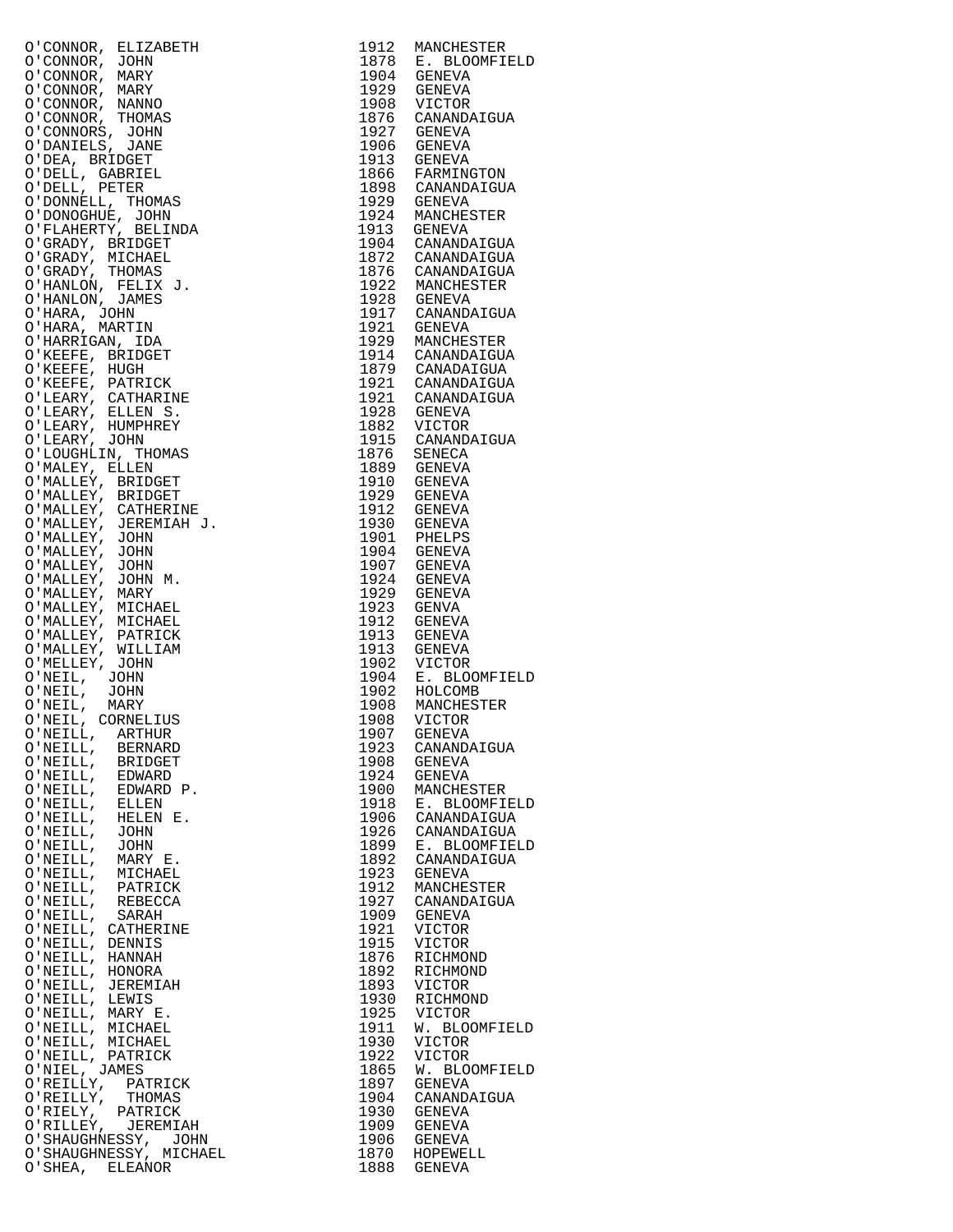| O'SULLIVAN, JOHN<br>TOHN<br>NIDGET<br>RIDGET<br>NAS<br>SARRY<br>TRICK<br>THE CARRY L.<br>SERT L.<br>DE C.<br>3<br>3<br>AANDER MACLE<br>FIR A.<br>SARNDER MACLE<br>SEY R.<br>RANDER MACLE<br>SEY R.<br>RANAS<br>RAHAM (OLIVE<br>SEY R.<br>RANAS<br>RAHAM (OLIVE<br>SEY R.<br>RAD H.<br>SCEE V.<br>C.<br>DRED A.<br>DRED A.<br>DRED A.<br>D<br>O'SULLIVAN, BRIDGET                                                                                                                                                                                                                                                              | 1895<br>1905 | CLIFTON SPRINGS                                                                                                                                                               |
|-------------------------------------------------------------------------------------------------------------------------------------------------------------------------------------------------------------------------------------------------------------------------------------------------------------------------------------------------------------------------------------------------------------------------------------------------------------------------------------------------------------------------------------------------------------------------------------------------------------------------------|--------------|-------------------------------------------------------------------------------------------------------------------------------------------------------------------------------|
| O'SULLIVAN, JOHN                                                                                                                                                                                                                                                                                                                                                                                                                                                                                                                                                                                                              |              | PHELPS                                                                                                                                                                        |
| O'SULLIVAN, MARY                                                                                                                                                                                                                                                                                                                                                                                                                                                                                                                                                                                                              |              | 1890 VICTOR<br>1891 VICTOR<br>1888 PHELPS<br>1913 GENEVA                                                                                                                      |
| O'SULLIVAN, PATRICK                                                                                                                                                                                                                                                                                                                                                                                                                                                                                                                                                                                                           |              |                                                                                                                                                                               |
| O'TOOLE, MARY                                                                                                                                                                                                                                                                                                                                                                                                                                                                                                                                                                                                                 |              |                                                                                                                                                                               |
| O'TOOLE, THOMAS                                                                                                                                                                                                                                                                                                                                                                                                                                                                                                                                                                                                               |              | 1909 GENEVA<br>1824 NAPLES                                                                                                                                                    |
| OAKLEY, WILLIAM                                                                                                                                                                                                                                                                                                                                                                                                                                                                                                                                                                                                               |              |                                                                                                                                                                               |
| OAKS, ISABEL                                                                                                                                                                                                                                                                                                                                                                                                                                                                                                                                                                                                                  |              | 1924 GENEVA                                                                                                                                                                   |
| OAKS, JESSIE                                                                                                                                                                                                                                                                                                                                                                                                                                                                                                                                                                                                                  |              | 1928 PHELPS<br>1905 PHELPS<br>1824 PHELPS                                                                                                                                     |
| OAKS, NATHAN                                                                                                                                                                                                                                                                                                                                                                                                                                                                                                                                                                                                                  |              |                                                                                                                                                                               |
| OAKS, THADDEUS                                                                                                                                                                                                                                                                                                                                                                                                                                                                                                                                                                                                                |              |                                                                                                                                                                               |
| OAKS, THADDEUS<br>OAKS, WILLIAM A.                                                                                                                                                                                                                                                                                                                                                                                                                                                                                                                                                                                            |              |                                                                                                                                                                               |
| OASTLER, ALBERT L.                                                                                                                                                                                                                                                                                                                                                                                                                                                                                                                                                                                                            |              | 1024 PHELPS<br>1926 PHELPS<br>1926 GENEVA<br>1890 CANANDAIGUA                                                                                                                 |
| OATMAN, ADELAIDE C.                                                                                                                                                                                                                                                                                                                                                                                                                                                                                                                                                                                                           |              |                                                                                                                                                                               |
| ODELL, BENJAMIN                                                                                                                                                                                                                                                                                                                                                                                                                                                                                                                                                                                                               |              |                                                                                                                                                                               |
| OGDEN, GEORGE H.                                                                                                                                                                                                                                                                                                                                                                                                                                                                                                                                                                                                              |              |                                                                                                                                                                               |
| OGDEN, ZIDANA                                                                                                                                                                                                                                                                                                                                                                                                                                                                                                                                                                                                                 |              | 1890 CANANDAIGUA<br>1918 PHELPS<br>1892 CARBONDALE, IL<br>1896 BRISTOL<br>1928 FARMINGTON<br>1911 BRISTOL<br>1916 RICHMOND<br>1916 RICHMOND<br>1916 RICHMOND<br>1916 RICHMOND |
| OGDEN, ABRAHAM                                                                                                                                                                                                                                                                                                                                                                                                                                                                                                                                                                                                                |              |                                                                                                                                                                               |
| OGDEN, ESTELLA A.                                                                                                                                                                                                                                                                                                                                                                                                                                                                                                                                                                                                             |              |                                                                                                                                                                               |
| OGDEN, FANNIE                                                                                                                                                                                                                                                                                                                                                                                                                                                                                                                                                                                                                 |              |                                                                                                                                                                               |
| OGDEN, HENRY G.<br>OGDEN, NELSON                                                                                                                                                                                                                                                                                                                                                                                                                                                                                                                                                                                              |              |                                                                                                                                                                               |
| OGDEN, ROBERT                                                                                                                                                                                                                                                                                                                                                                                                                                                                                                                                                                                                                 |              |                                                                                                                                                                               |
| OGG, MARGARET                                                                                                                                                                                                                                                                                                                                                                                                                                                                                                                                                                                                                 |              | 1855 RICHMOND<br>1916 CANANDAIGUA                                                                                                                                             |
| OGILVIE, ALEXANDER MACLE                                                                                                                                                                                                                                                                                                                                                                                                                                                                                                                                                                                                      |              | 1923 CANANDAIGUA                                                                                                                                                              |
| OLDACRE, MARY                                                                                                                                                                                                                                                                                                                                                                                                                                                                                                                                                                                                                 |              | 1913 GENEVA                                                                                                                                                                   |
| OLDACRE, ANDREW                                                                                                                                                                                                                                                                                                                                                                                                                                                                                                                                                                                                               |              |                                                                                                                                                                               |
| OLDACRES, THOMAS                                                                                                                                                                                                                                                                                                                                                                                                                                                                                                                                                                                                              |              |                                                                                                                                                                               |
| OLDFIELD, ABRAHAM (OLIVE                                                                                                                                                                                                                                                                                                                                                                                                                                                                                                                                                                                                      |              | 1910 PHELPS<br>1875 PHELPS<br>1820 CANANDAIGUA<br>1885 GENEVA                                                                                                                 |
| OLDS, DANA E.                                                                                                                                                                                                                                                                                                                                                                                                                                                                                                                                                                                                                 |              |                                                                                                                                                                               |
| OLMSTEAD, BETSEY R.                                                                                                                                                                                                                                                                                                                                                                                                                                                                                                                                                                                                           |              | 1916 W. BLOOMFIELD                                                                                                                                                            |
| OLMSTEAD, EDWARD H.<br>OLMSTEAD, ENOS                                                                                                                                                                                                                                                                                                                                                                                                                                                                                                                                                                                         |              | 1888 RICHMOND                                                                                                                                                                 |
| OLMSTEAD, GEORGE                                                                                                                                                                                                                                                                                                                                                                                                                                                                                                                                                                                                              |              | 1869 SENECA<br>1928 W. BLOOMFIELD                                                                                                                                             |
| OLMSTEAD, JOHN                                                                                                                                                                                                                                                                                                                                                                                                                                                                                                                                                                                                                |              |                                                                                                                                                                               |
| OLMSTEAD, MARY C.                                                                                                                                                                                                                                                                                                                                                                                                                                                                                                                                                                                                             |              | 1929 E. BLOOMFIELD<br>1885 CANANDIAGUA                                                                                                                                        |
| OLMSTEAD, MILDRED A.                                                                                                                                                                                                                                                                                                                                                                                                                                                                                                                                                                                                          |              | 1922 RICHMOND<br>1895 SENECA                                                                                                                                                  |
| OLMSTEAD, SOPHIA L.                                                                                                                                                                                                                                                                                                                                                                                                                                                                                                                                                                                                           |              |                                                                                                                                                                               |
| OLNEY, MARTHA                                                                                                                                                                                                                                                                                                                                                                                                                                                                                                                                                                                                                 |              | 1922 FARMINGTON<br>1928 GENEVA                                                                                                                                                |
| OLSOWSKY, HELENA                                                                                                                                                                                                                                                                                                                                                                                                                                                                                                                                                                                                              |              |                                                                                                                                                                               |
| OLSSON, SUSAN<br>OLYNYK, PHILCOM                                                                                                                                                                                                                                                                                                                                                                                                                                                                                                                                                                                              |              | 1934 CANANDAIGUA<br>1927 MANCHESTER                                                                                                                                           |
| ONDERDONK, ISAAC                                                                                                                                                                                                                                                                                                                                                                                                                                                                                                                                                                                                              |              |                                                                                                                                                                               |
| ONDERDONK, ALFRED                                                                                                                                                                                                                                                                                                                                                                                                                                                                                                                                                                                                             |              | 1904 CANANDAIGUA<br>1887 SENECA<br>1923 SENECA<br>1924 SENECA                                                                                                                 |
| ONDERDONK, CHARLES E.                                                                                                                                                                                                                                                                                                                                                                                                                                                                                                                                                                                                         |              |                                                                                                                                                                               |
| $\begin{minipage}{0000\textwidth} \begin{minipage}{0.03\textwidth} \begin{minipage}{0.03\textwidth} \centering\color{blue} \centering\color{blue} \centering\color{blue} \centering\color{blue} \centering\color{blue} \centering\color{blue} \centering\color{blue} \centering\color{blue} \centering\color{blue} \centering\color{blue} \centering\color{blue} \centering\color{blue} \centering\color{blue} \centering\color{blue} \centering\color{blue} \centering\color{blue} \centering\color{blue} \centering\color{blue} \centering\color{blue} \centering\color{blue} \centering\color{blue} \centering\color{blue$ |              |                                                                                                                                                                               |
|                                                                                                                                                                                                                                                                                                                                                                                                                                                                                                                                                                                                                               |              | 1843 SENECA<br>1884 SENECA                                                                                                                                                    |
| ONDERDONK, RAYMOND                                                                                                                                                                                                                                                                                                                                                                                                                                                                                                                                                                                                            |              |                                                                                                                                                                               |
| ONDERKIRK, HENRY<br>ONO, WINIFRED BARNES                                                                                                                                                                                                                                                                                                                                                                                                                                                                                                                                                                                      | 1858<br>1929 | MANCHESTER<br>GENEVA                                                                                                                                                          |
| WALLACE<br>OOSTERHOUDT,                                                                                                                                                                                                                                                                                                                                                                                                                                                                                                                                                                                                       | 1924         | NAPLES                                                                                                                                                                        |
| ORAFINE, CONGETTA                                                                                                                                                                                                                                                                                                                                                                                                                                                                                                                                                                                                             | 1910         | VICTOR                                                                                                                                                                        |
| ORCUTT, A. CARLISLE                                                                                                                                                                                                                                                                                                                                                                                                                                                                                                                                                                                                           | 1925         | <b>BRISTOL</b>                                                                                                                                                                |
| ORCUTT, AARON                                                                                                                                                                                                                                                                                                                                                                                                                                                                                                                                                                                                                 | 1840         | RICHMOND                                                                                                                                                                      |
| ORCUTT, AARON F.                                                                                                                                                                                                                                                                                                                                                                                                                                                                                                                                                                                                              | 1901         | W. BLOOMFIELD                                                                                                                                                                 |
| ORCUTT, CHESTER                                                                                                                                                                                                                                                                                                                                                                                                                                                                                                                                                                                                               | 1856         | VICTOR                                                                                                                                                                        |
| ORCUTT, EUNICE                                                                                                                                                                                                                                                                                                                                                                                                                                                                                                                                                                                                                | 1920         | W.BLOOMFIELD                                                                                                                                                                  |
| ORCUTT, M. REBECCA                                                                                                                                                                                                                                                                                                                                                                                                                                                                                                                                                                                                            | 1925<br>1885 | <b>BRISTOL</b><br>VICTOR                                                                                                                                                      |
| ORCUTT, SALMON<br>ORMAN, SIMEON F.                                                                                                                                                                                                                                                                                                                                                                                                                                                                                                                                                                                            | 1926         | CANANDAIGUA                                                                                                                                                                   |
| ORME, PRISCILLA                                                                                                                                                                                                                                                                                                                                                                                                                                                                                                                                                                                                               | 1810         | FARMINGTON                                                                                                                                                                    |
| ORR, ELIZA M.                                                                                                                                                                                                                                                                                                                                                                                                                                                                                                                                                                                                                 | 1891         | CANANDAIGUA                                                                                                                                                                   |
| ORR, WILLIAM                                                                                                                                                                                                                                                                                                                                                                                                                                                                                                                                                                                                                  | 1912         | CANANDAIGUA                                                                                                                                                                   |
| OSBORN, CHESTER                                                                                                                                                                                                                                                                                                                                                                                                                                                                                                                                                                                                               | 1870         | GORHAM                                                                                                                                                                        |
| OSBORN, D. HENRY                                                                                                                                                                                                                                                                                                                                                                                                                                                                                                                                                                                                              | 1905         | VICTOR                                                                                                                                                                        |
| OSBORN, DAVID                                                                                                                                                                                                                                                                                                                                                                                                                                                                                                                                                                                                                 | 1857         | VICTOR                                                                                                                                                                        |
| OSBORN, RICHARD<br>OSBORNE,<br>CLINTON                                                                                                                                                                                                                                                                                                                                                                                                                                                                                                                                                                                        | 1841<br>1931 | GORHAM<br>GENEVA                                                                                                                                                              |
| OSBORNE,<br>JANE                                                                                                                                                                                                                                                                                                                                                                                                                                                                                                                                                                                                              | 1890         | GORHAM                                                                                                                                                                        |
| OSBORNE,<br>LAVINIA A.                                                                                                                                                                                                                                                                                                                                                                                                                                                                                                                                                                                                        | 1906         | VICTOR                                                                                                                                                                        |
| OSBORNE,<br>SAMUEL W.                                                                                                                                                                                                                                                                                                                                                                                                                                                                                                                                                                                                         | 1872         | <b>VICTOR</b>                                                                                                                                                                 |
| OSBURN,<br>HENRY C.                                                                                                                                                                                                                                                                                                                                                                                                                                                                                                                                                                                                           | 1924         | FARMINGTON                                                                                                                                                                    |
| OSBURN,<br>JOHN                                                                                                                                                                                                                                                                                                                                                                                                                                                                                                                                                                                                               | 1885         | FARMINGTON                                                                                                                                                                    |
| OSGOOD,<br>AURELIA                                                                                                                                                                                                                                                                                                                                                                                                                                                                                                                                                                                                            | 1915         | CANANDAIGUA                                                                                                                                                                   |
| OSGOOD,<br><b>BURRUS</b><br>OSGOOD,<br>CALVIN                                                                                                                                                                                                                                                                                                                                                                                                                                                                                                                                                                                 | 1907<br>1908 | MANCHESTER<br>MANCHESTER                                                                                                                                                      |
| CORNELIA L.<br>OSGOOD,                                                                                                                                                                                                                                                                                                                                                                                                                                                                                                                                                                                                        | 1900         | MANCHESTER                                                                                                                                                                    |
| OSGOOD,<br>EDWARD                                                                                                                                                                                                                                                                                                                                                                                                                                                                                                                                                                                                             | 1912         | MANCHESTER                                                                                                                                                                    |
| OSGOOD,<br>ELIHU                                                                                                                                                                                                                                                                                                                                                                                                                                                                                                                                                                                                              | 1863         | MANCHESTER                                                                                                                                                                    |

| 1895         | CLIFTON SPRINGS              |
|--------------|------------------------------|
| 1905         | PHELPS                       |
| 1890         | VICTOR                       |
| 1891         | VICTOR                       |
| 1888<br>1913 | PHELPS                       |
| 1909         | GENEVA<br>GENEVA             |
| 1824         | NAPLES                       |
| 1924         | <b>GENEVA</b>                |
| 1928         | PHELPS                       |
| 1905         | PHELPS                       |
| 1824         | PHELPS                       |
| 1929<br>1926 | PHELPS<br>PHELPS             |
| 1926         | GENEVA                       |
| 1890         | CANANDAIGUA                  |
| 1918         | PHELPS                       |
| 1927         | CANANDAIGUA                  |
| 1892<br>1896 | CARBONDALE,<br>ΙL            |
| 1928         | <b>BRISTOL</b><br>FARMINGTON |
| 1911         | BRISTOL                      |
| 1916         | RICHMOND                     |
| 1910         | RICHMOND                     |
| 1855         | RICHMOND                     |
| 1916<br>1923 | CANANDAIGUA<br>CANANDAIGUA   |
| 1913         | GENEVA                       |
| 1910         | PHELPS                       |
| 1875         | PHELPS                       |
| 1820         | CANANDAIGUA                  |
| 1885         | GENEVA                       |
| 1916<br>1888 | BLOOMFIELD<br>W.<br>RICHMOND |
| 1869         | SENECA                       |
| 1928         | W. BLOOMFIELD                |
| 1929         | E. BLOOMFIELD                |
| 1885         | CANANDIAGUA                  |
| 1922         | RICHMOND                     |
| 1895<br>1922 | <b>SENECA</b><br>FARMINGTON  |
| 1928         | GENEVA                       |
| 1934         | CANANDAIGUA                  |
| 1927         | MANCHESTER                   |
| 1904         | CANANDAIGUA                  |
| 1887         | SENECA                       |
| 1923<br>1924 | SENECA<br>SENECA             |
| 1843         | SENECA                       |
| 1884         | SENECA                       |
| 1858         | MANCHESTER                   |
| 1929         | GENEVA                       |
| 1924<br>1910 | NAPLES<br>VICTOR             |
| 1925         | <b>BRISTOL</b>               |
| 1840         | RICHMOND                     |
| 1901         | W.<br><b>BLOOMFIELD</b>      |
| 1856         | VICTOR                       |
| 1920<br>1925 | W.BLOOMFIELD                 |
| 1885         | <b>BRISTOL</b><br>VICTOR     |
| 1926         | CANANDAIGUA                  |
| 1810         | FARMINGTON                   |
| 1891         | CANANDAIGUA                  |
| 1912         | CANANDAIGUA                  |
| 1870<br>1905 | GORHAM<br>VICTOR             |
| 1857         | VICTOR                       |
| 1841         | GORHAM                       |
| 1931         | GENEVA                       |
| 1890         | GORHAM                       |
| 1906<br>1872 | VICTOR<br>VICTOR             |
| 1924         | FARMINGTON                   |
| 1885         | FARMINGTON                   |
| 1915         | CANANDAIGUA                  |
| 1907         | MANCHESTER                   |
| 1908<br>1900 | MANCHESTER<br>MANCHESTER     |
| 1912         | MANCHESTER                   |
| 1863         | MANCHESTER                   |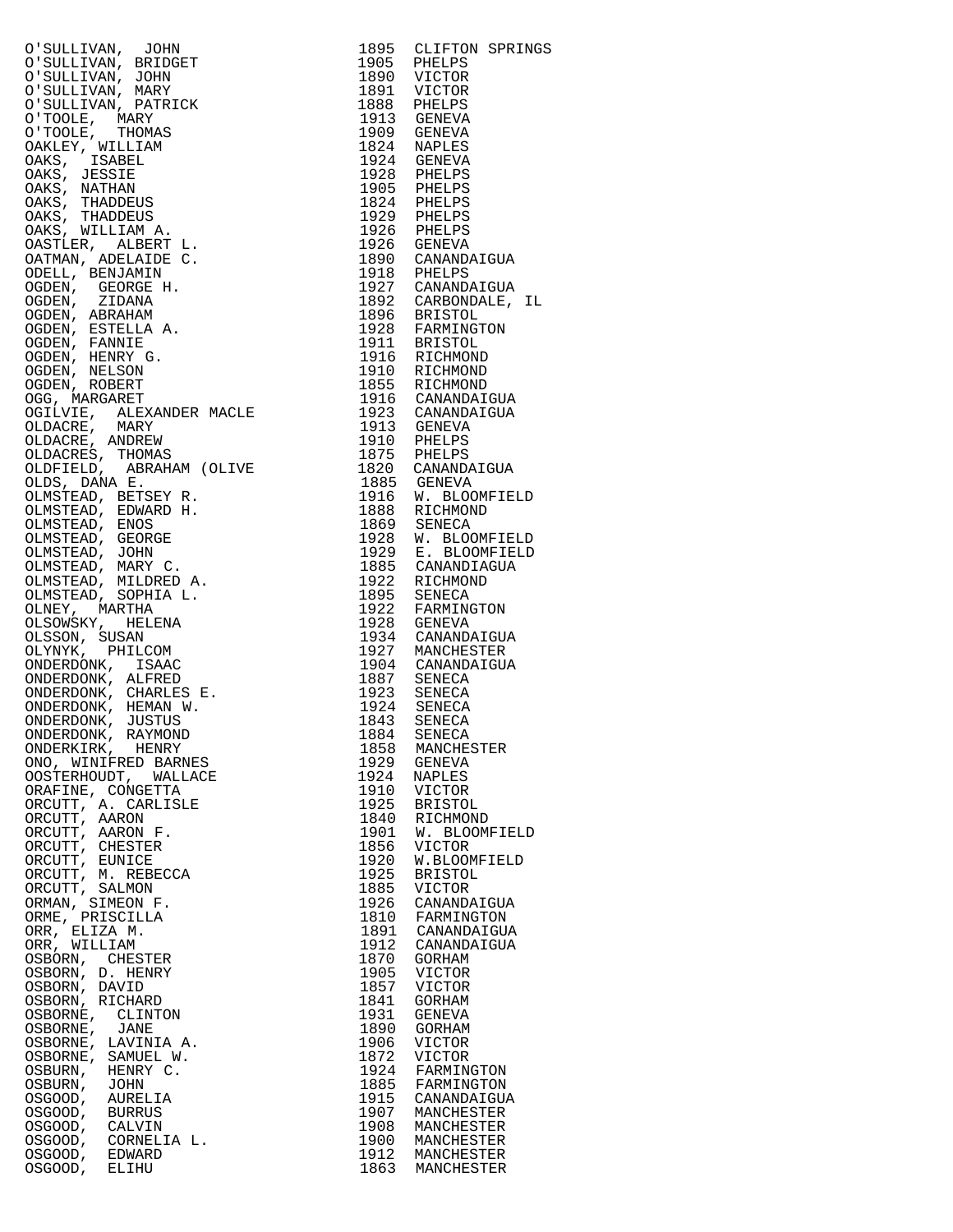| OSGOOD, LYMAN<br>OSGOOD, SARAH P.<br>OSKOOD, SARAH P.<br>OSKOOD, SARAH P.<br>OSKANDER, JGEORGE<br>OTITS, JOHN P.<br>OTITS, JOHN P.<br>OTITS, JOHN P.<br>OTITS, ARRILE I.<br>OTITS, ARRIER CARL<br>OTITS, CARRIES TILE TILE TORING THE CONTRACT CON           | 1849         | MANCHESTER                                                                                                                                                                                                                                                                                  |
|--------------------------------------------------------------------------------------------------------------------------------------------------------------------------------------------------------------------------------------------------------------|--------------|---------------------------------------------------------------------------------------------------------------------------------------------------------------------------------------------------------------------------------------------------------------------------------------------|
|                                                                                                                                                                                                                                                              |              | 1900 MANCHESTER<br>1920 CANANDAIGUA<br>1896 W. BLOOMFIELD<br>1912 NAPLES                                                                                                                                                                                                                    |
|                                                                                                                                                                                                                                                              |              |                                                                                                                                                                                                                                                                                             |
|                                                                                                                                                                                                                                                              |              |                                                                                                                                                                                                                                                                                             |
|                                                                                                                                                                                                                                                              |              |                                                                                                                                                                                                                                                                                             |
|                                                                                                                                                                                                                                                              |              | 1927 E. BLOOMFIELD<br>1854 SENECA                                                                                                                                                                                                                                                           |
|                                                                                                                                                                                                                                                              |              |                                                                                                                                                                                                                                                                                             |
|                                                                                                                                                                                                                                                              |              | 1855 PHELPS<br>1855 PHELPS<br>1929 SENECA<br>1916 CANANDAIGUA<br>1906 SENECA<br>1907 SENECA                                                                                                                                                                                                 |
|                                                                                                                                                                                                                                                              |              |                                                                                                                                                                                                                                                                                             |
|                                                                                                                                                                                                                                                              |              |                                                                                                                                                                                                                                                                                             |
|                                                                                                                                                                                                                                                              |              |                                                                                                                                                                                                                                                                                             |
|                                                                                                                                                                                                                                                              |              |                                                                                                                                                                                                                                                                                             |
|                                                                                                                                                                                                                                                              |              | 1906 SENECA<br>1920 GENEVA                                                                                                                                                                                                                                                                  |
|                                                                                                                                                                                                                                                              |              |                                                                                                                                                                                                                                                                                             |
|                                                                                                                                                                                                                                                              |              | 1889 HOPEWELL<br>1877 PHELPS                                                                                                                                                                                                                                                                |
|                                                                                                                                                                                                                                                              |              |                                                                                                                                                                                                                                                                                             |
|                                                                                                                                                                                                                                                              |              | 1917 SENECA<br>1919 PHELPS                                                                                                                                                                                                                                                                  |
|                                                                                                                                                                                                                                                              |              |                                                                                                                                                                                                                                                                                             |
|                                                                                                                                                                                                                                                              |              | 1919 PHELPS<br>1903 SENECA                                                                                                                                                                                                                                                                  |
|                                                                                                                                                                                                                                                              |              |                                                                                                                                                                                                                                                                                             |
|                                                                                                                                                                                                                                                              |              | 1857 SENECA<br>1857 SENECA<br>1911 GENEVA<br>1857 PHELPS<br>1828 SENECA<br>1906 CANANDAIGUA<br>1926 FARMINGTON                                                                                                                                                                              |
|                                                                                                                                                                                                                                                              |              |                                                                                                                                                                                                                                                                                             |
|                                                                                                                                                                                                                                                              |              |                                                                                                                                                                                                                                                                                             |
|                                                                                                                                                                                                                                                              |              |                                                                                                                                                                                                                                                                                             |
|                                                                                                                                                                                                                                                              |              |                                                                                                                                                                                                                                                                                             |
|                                                                                                                                                                                                                                                              |              |                                                                                                                                                                                                                                                                                             |
|                                                                                                                                                                                                                                                              |              |                                                                                                                                                                                                                                                                                             |
|                                                                                                                                                                                                                                                              |              |                                                                                                                                                                                                                                                                                             |
|                                                                                                                                                                                                                                                              |              |                                                                                                                                                                                                                                                                                             |
|                                                                                                                                                                                                                                                              |              |                                                                                                                                                                                                                                                                                             |
|                                                                                                                                                                                                                                                              |              |                                                                                                                                                                                                                                                                                             |
|                                                                                                                                                                                                                                                              |              |                                                                                                                                                                                                                                                                                             |
|                                                                                                                                                                                                                                                              |              |                                                                                                                                                                                                                                                                                             |
|                                                                                                                                                                                                                                                              |              |                                                                                                                                                                                                                                                                                             |
|                                                                                                                                                                                                                                                              |              |                                                                                                                                                                                                                                                                                             |
|                                                                                                                                                                                                                                                              |              |                                                                                                                                                                                                                                                                                             |
|                                                                                                                                                                                                                                                              |              | 1926 FARMINGTON<br>1928 CANANDAIGUA<br>1923 CANANDAIGUA<br>1924 CANANDAIGUA<br>1866 CANANDAIGUA<br>1866 CANANDAIGUA<br>1824 CANANDAIGUA<br>1911 MANCHESTER<br>1912 CANANDAIGUA<br>1912 CANANDAIGUA<br>1912 PHELPS<br>1921 PHELPS<br>1921 PHELPS<br>1914 CANADICE<br>1914<br>1914 MANCHESTER |
|                                                                                                                                                                                                                                                              |              | 1907 MANCHESTER                                                                                                                                                                                                                                                                             |
|                                                                                                                                                                                                                                                              | 1822 MILO    |                                                                                                                                                                                                                                                                                             |
|                                                                                                                                                                                                                                                              |              | 1913 SHORTSVILLE                                                                                                                                                                                                                                                                            |
|                                                                                                                                                                                                                                                              |              | 1891 CANANDAIGUA<br>1875 E. BLOOMFIELD                                                                                                                                                                                                                                                      |
|                                                                                                                                                                                                                                                              |              |                                                                                                                                                                                                                                                                                             |
|                                                                                                                                                                                                                                                              |              |                                                                                                                                                                                                                                                                                             |
|                                                                                                                                                                                                                                                              |              | 1891 BRISTOL<br>1929 MANCHESTER<br>1925 CANANDAIGUA<br>1909 BRISTOL                                                                                                                                                                                                                         |
|                                                                                                                                                                                                                                                              |              |                                                                                                                                                                                                                                                                                             |
|                                                                                                                                                                                                                                                              |              |                                                                                                                                                                                                                                                                                             |
|                                                                                                                                                                                                                                                              |              | 1930 CANANDAIGUA                                                                                                                                                                                                                                                                            |
| PACKARD, MARY ALLEN                                                                                                                                                                                                                                          | 1919         | CANANDAIGUA<br><b>BRISTOL</b>                                                                                                                                                                                                                                                               |
| PACKARD, NELSON M.<br>PACKARD, O.C.                                                                                                                                                                                                                          | 1905<br>1929 |                                                                                                                                                                                                                                                                                             |
| PACKARD, WILLIAM S.                                                                                                                                                                                                                                          | 1921         |                                                                                                                                                                                                                                                                                             |
| PACKWOOD, EBENEZER                                                                                                                                                                                                                                           | 1919         | CANANDAIGUA<br>CLIFTON SPR<br>CLIFTON SPRINGS                                                                                                                                                                                                                                               |
| PACKWOOD, NANCY P.                                                                                                                                                                                                                                           | 1915         | PHELPS                                                                                                                                                                                                                                                                                      |
| PACKWOOD, WILLIAM S                                                                                                                                                                                                                                          | 1921         | CANANDAIGUA                                                                                                                                                                                                                                                                                 |
| PADDEN, BERTHA                                                                                                                                                                                                                                               | 1918         | PHELPS                                                                                                                                                                                                                                                                                      |
| PADDEN, MARTHA A.                                                                                                                                                                                                                                            | 1904         | PHELPS                                                                                                                                                                                                                                                                                      |
| PADDEN, PHINEAS C.                                                                                                                                                                                                                                           | 1857         | PHELPS<br>CANANDAIGUA                                                                                                                                                                                                                                                                       |
| PADDOCK, MARY ANN                                                                                                                                                                                                                                            | 1867         |                                                                                                                                                                                                                                                                                             |
| PADELFORD, ALBERTUS                                                                                                                                                                                                                                          | 1916         | CANANDAIGUA<br>CANANDAIGUA                                                                                                                                                                                                                                                                  |
|                                                                                                                                                                                                                                                              | 1920         |                                                                                                                                                                                                                                                                                             |
|                                                                                                                                                                                                                                                              |              | 1921 CANANDAIGUA<br>1904 CANANDAIGUA                                                                                                                                                                                                                                                        |
|                                                                                                                                                                                                                                                              |              | 1913 CANANDAIGUA                                                                                                                                                                                                                                                                            |
|                                                                                                                                                                                                                                                              |              | 1888 CANANDAIGUA                                                                                                                                                                                                                                                                            |
|                                                                                                                                                                                                                                                              |              | 1918 FARMINGTON                                                                                                                                                                                                                                                                             |
|                                                                                                                                                                                                                                                              |              | 1918 FARMINGTON                                                                                                                                                                                                                                                                             |
|                                                                                                                                                                                                                                                              |              | 1930 FARMINGTON                                                                                                                                                                                                                                                                             |
|                                                                                                                                                                                                                                                              | 1918         | FARMINGTON                                                                                                                                                                                                                                                                                  |
| PADELFORD, ALBERTUS<br>PADELFORD, CLEMENTINE M.<br>PADELFORD, FLORENCE D.<br>PADELFORD, HARVEY<br>PADELFORD, CACHARIAH<br>PADELFORD, ZACHARIAH<br>PADELFORD, ZACHARIAH<br>PADGHAM, JAMES C.<br>PADGHAM, MARTHA LOUISE<br>PADGHAM, MILLIAM H.<br>PAGE, ALFRED |              | 1885 GENEVA                                                                                                                                                                                                                                                                                 |
|                                                                                                                                                                                                                                                              | 1912         | CANANDAIGUA                                                                                                                                                                                                                                                                                 |
| PAGE, ELIZABETH                                                                                                                                                                                                                                              | 1899         | PHELPS                                                                                                                                                                                                                                                                                      |
| PAGE, ELIZABETH                                                                                                                                                                                                                                              | 1887         | <b>GENEVA</b>                                                                                                                                                                                                                                                                               |
| PAGE, EMMA FRANCES                                                                                                                                                                                                                                           | 1896         | GENEVA                                                                                                                                                                                                                                                                                      |
| PAGE, FRANCES G.<br>PAGE, FRANCES J.                                                                                                                                                                                                                         | 1909<br>1909 | E. BLOOMFIELD<br><b>GENEVA</b>                                                                                                                                                                                                                                                              |
| PAGE, FRANCES J.                                                                                                                                                                                                                                             | 1909         | GENEVA                                                                                                                                                                                                                                                                                      |
| PAGE, GEORGE H.                                                                                                                                                                                                                                              |              | 1881 JERSEY CITY, NJ                                                                                                                                                                                                                                                                        |
| PAGE, HELEN S.                                                                                                                                                                                                                                               |              | 1912 GENEVA                                                                                                                                                                                                                                                                                 |

| 1849         | MANCHESTER                     |
|--------------|--------------------------------|
| 1900<br>1920 | MANCHESTER<br>CANANDAIGUA      |
| 1896         | W. BLOOMFIELD                  |
| 1912         | NAPLES                         |
| 1927         | E. BLOOMFIELD                  |
| 1854<br>1855 | SENECA<br>PHELPS               |
| 1929         | SENECA                         |
| 1916         | CANANDAIGUA                    |
| 1891<br>1906 | SENECA                         |
| 1907         | SENECA<br>SENECA               |
| 1906         | SENECA                         |
| 1920         | GENEVA                         |
| 1889<br>1877 | HOPEWELL<br>PHELPS             |
| 1917         | SENECA                         |
| 1919         | PHELPS                         |
| 1919<br>1903 | PHELPS<br>SENECA               |
| 1857         | <b>SENECA</b>                  |
| 1911         | GENEVA                         |
| 1857<br>1828 | PHELPS                         |
| 1906         | SENECA<br>CANANDAIGUA          |
| 1926         | FARMINGTON                     |
| 1928         | CANANDAIGUA                    |
| 1923<br>1924 | CANANDAIGUA<br>CANANDAIGUA     |
| 1867         | CANANDAIGUA                    |
| 1866         | CANANDAIGUA                    |
| 1824<br>1911 | CANANDAIGUA<br>MANCHESTER      |
| 1908         | MANCHESTER                     |
| 1912         | CANANDAIGUA                    |
| 1918<br>1921 | PHELPS<br>PHELPS               |
| 1904         | CANADICE                       |
| 1914         | MANCHESTER                     |
| 1907         | MANCHESTER                     |
| 1822<br>1913 | MILO<br>SHORTSVILLE            |
| 1891         | CANANDAIGUA                    |
| 1875         | E. BLOOMFIELD                  |
| 1891<br>1929 | <b>BRISTOL</b><br>MANCHESTER   |
| 1925         | CANANDAIGUA                    |
| 1909         | <b>BRISTOL</b>                 |
| 1930<br>1919 | CANANDAIGUA<br>CANANDAIGUA     |
| 1905         | <b>BRISTOL</b>                 |
| 1929         |                                |
| 1921<br>1919 | CANANDAIGUA<br>CLIFTON SPRINGS |
| 1915         | PHELPS                         |
| 1921         | CANANDAIGUA                    |
| 1918         | PHELPS                         |
| 1904<br>1857 | PHELPS<br>PHELPS               |
| 1867         | CANANDAIGUA                    |
| 1916         | CANANDAIGUA                    |
| 1920<br>1921 | CANANDAIGUA<br>CANANDAIGUA     |
| 1904         | CANANDAIGUA                    |
| 1913         | CANANDAIGUA                    |
| 1888<br>1918 | CANANDAIGUA<br>FARMINGTON      |
| 1918         | FARMINGTON                     |
| 1930         | FARMINGTON                     |
| 1918<br>1885 | FARMINGTON                     |
| 1912         | GENEVA<br>CANANDAIGUA          |
| 1899         | PHELPS                         |
| 1887         | GENEVA                         |
| 1896<br>1909 | GENEVA<br>E. BLOOMFIELD        |
| 1909         | GENEVA                         |
| 1909         | GENEVA                         |
| 1881<br>1912 | JERSEY CITY, NJ<br>GENEVA      |
|              |                                |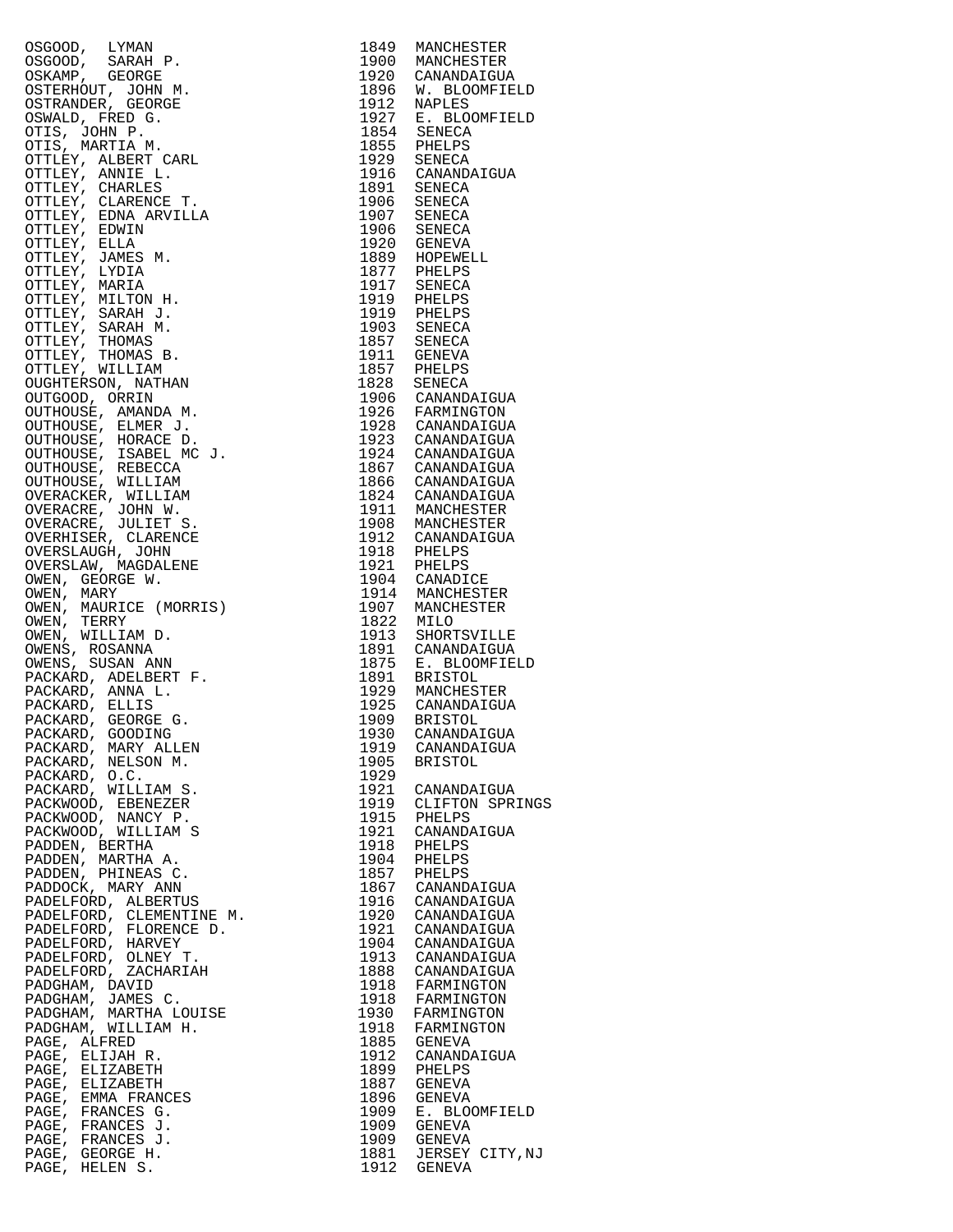|                                                                                                                                                                                                                                                                          | 1918 | GENEVA                                                                                                                                                                                                                                                                         |
|--------------------------------------------------------------------------------------------------------------------------------------------------------------------------------------------------------------------------------------------------------------------------|------|--------------------------------------------------------------------------------------------------------------------------------------------------------------------------------------------------------------------------------------------------------------------------------|
| PAGE, JANET<br>PAGE, JOHN M.<br>PAGE, JOHN M.<br>PAGE, JOHN M.<br>PAGE, LEVI A.<br>PAGE, LEVI A.<br>PAGE, LEVI A.<br>PAGE, LIVANA REARET S.<br>PAGE, MARGARET S.<br>PAGE, MARGARET S.<br>PAGE, MARGARET S.<br>PAGE, NATHANIEL<br>PAGE, NATHANIEL<br>PAGE, REMUNDIND<br>P |      | 1918 GENEVA<br>1920 GENEVA<br>1877 PHELPS<br>1887 GENEVA<br>1865 SENECA<br>1923 SENECA<br>1923 SENECA<br>1924 CANANDAIGUA<br>1864 VICTOR<br>1913 SENECA<br>1915 GENEVA<br>1853 SENECA<br>1929 E. BLOOMFIELD<br>1877 CANANDAIGUA<br>1929 E. BLOOMFIELD<br>1848 FARMINDAIGUA<br> |
|                                                                                                                                                                                                                                                                          |      |                                                                                                                                                                                                                                                                                |
|                                                                                                                                                                                                                                                                          |      |                                                                                                                                                                                                                                                                                |
|                                                                                                                                                                                                                                                                          |      |                                                                                                                                                                                                                                                                                |
|                                                                                                                                                                                                                                                                          |      |                                                                                                                                                                                                                                                                                |
|                                                                                                                                                                                                                                                                          |      |                                                                                                                                                                                                                                                                                |
|                                                                                                                                                                                                                                                                          |      |                                                                                                                                                                                                                                                                                |
|                                                                                                                                                                                                                                                                          |      |                                                                                                                                                                                                                                                                                |
|                                                                                                                                                                                                                                                                          |      |                                                                                                                                                                                                                                                                                |
|                                                                                                                                                                                                                                                                          |      |                                                                                                                                                                                                                                                                                |
|                                                                                                                                                                                                                                                                          |      |                                                                                                                                                                                                                                                                                |
|                                                                                                                                                                                                                                                                          |      |                                                                                                                                                                                                                                                                                |
|                                                                                                                                                                                                                                                                          |      |                                                                                                                                                                                                                                                                                |
|                                                                                                                                                                                                                                                                          |      |                                                                                                                                                                                                                                                                                |
|                                                                                                                                                                                                                                                                          |      |                                                                                                                                                                                                                                                                                |
|                                                                                                                                                                                                                                                                          |      |                                                                                                                                                                                                                                                                                |
|                                                                                                                                                                                                                                                                          |      |                                                                                                                                                                                                                                                                                |
|                                                                                                                                                                                                                                                                          |      |                                                                                                                                                                                                                                                                                |
|                                                                                                                                                                                                                                                                          |      |                                                                                                                                                                                                                                                                                |
|                                                                                                                                                                                                                                                                          |      | 1900 GENEVA<br>1900 - January<br>1857 - NAPLES<br>1917 - CANANDAIGUA<br>1928 - GENEVA<br>1929 - CANANDAIGUA                                                                                                                                                                    |
|                                                                                                                                                                                                                                                                          |      |                                                                                                                                                                                                                                                                                |
|                                                                                                                                                                                                                                                                          |      |                                                                                                                                                                                                                                                                                |
|                                                                                                                                                                                                                                                                          |      |                                                                                                                                                                                                                                                                                |
|                                                                                                                                                                                                                                                                          |      |                                                                                                                                                                                                                                                                                |
|                                                                                                                                                                                                                                                                          |      |                                                                                                                                                                                                                                                                                |
|                                                                                                                                                                                                                                                                          |      |                                                                                                                                                                                                                                                                                |
|                                                                                                                                                                                                                                                                          |      | 1920<br>1891 CANANDAIGUA<br>1922 HOPEWELL<br>1854 PHELPS<br>1977 PHELPS<br>1924 CANANDAIGUA<br>1863 NAPLES<br>1900 SENECA                                                                                                                                                      |
|                                                                                                                                                                                                                                                                          |      |                                                                                                                                                                                                                                                                                |
|                                                                                                                                                                                                                                                                          |      |                                                                                                                                                                                                                                                                                |
|                                                                                                                                                                                                                                                                          |      | 1900 SENECA<br>1886 GENEVA                                                                                                                                                                                                                                                     |
|                                                                                                                                                                                                                                                                          |      |                                                                                                                                                                                                                                                                                |
|                                                                                                                                                                                                                                                                          |      |                                                                                                                                                                                                                                                                                |
|                                                                                                                                                                                                                                                                          |      | 1851 MANCHESTER<br>1919 GORHAM<br>1895 SENECA<br>1873 E. BLOOMFIELD                                                                                                                                                                                                            |
|                                                                                                                                                                                                                                                                          |      |                                                                                                                                                                                                                                                                                |
|                                                                                                                                                                                                                                                                          |      | 1924 CANANDAIGUA<br>1919 GORHAM                                                                                                                                                                                                                                                |
|                                                                                                                                                                                                                                                                          |      |                                                                                                                                                                                                                                                                                |
|                                                                                                                                                                                                                                                                          |      | 1888 SENECA<br>1920 GENEVA                                                                                                                                                                                                                                                     |
|                                                                                                                                                                                                                                                                          |      |                                                                                                                                                                                                                                                                                |
|                                                                                                                                                                                                                                                                          |      | 1882 VICTOR<br>1924 GENEVA                                                                                                                                                                                                                                                     |
|                                                                                                                                                                                                                                                                          |      |                                                                                                                                                                                                                                                                                |
|                                                                                                                                                                                                                                                                          |      | 1892 E. BLOOMFIELD<br>1915 SENECA                                                                                                                                                                                                                                              |
|                                                                                                                                                                                                                                                                          |      |                                                                                                                                                                                                                                                                                |
|                                                                                                                                                                                                                                                                          |      |                                                                                                                                                                                                                                                                                |
|                                                                                                                                                                                                                                                                          |      |                                                                                                                                                                                                                                                                                |
|                                                                                                                                                                                                                                                                          |      | 1872 VICTOR<br>1861 SENECA<br>1921 GENEVA<br>1903 W. BLOOMFIELD<br>1917 MANCHESTER                                                                                                                                                                                             |
| PALMER, SARAH M.                                                                                                                                                                                                                                                         |      |                                                                                                                                                                                                                                                                                |
|                                                                                                                                                                                                                                                                          | 1921 | GENEVA                                                                                                                                                                                                                                                                         |
|                                                                                                                                                                                                                                                                          | 1820 |                                                                                                                                                                                                                                                                                |
|                                                                                                                                                                                                                                                                          |      | 1919 GENEVA                                                                                                                                                                                                                                                                    |
|                                                                                                                                                                                                                                                                          |      |                                                                                                                                                                                                                                                                                |
|                                                                                                                                                                                                                                                                          |      | 1992 HOPEWELL<br>1832 PHELPS<br>1886 PHELPS<br>1891 NAPLES                                                                                                                                                                                                                     |
|                                                                                                                                                                                                                                                                          |      |                                                                                                                                                                                                                                                                                |
|                                                                                                                                                                                                                                                                          |      | 1891 NAPLES<br>1916 GENEVA<br>1916 GENEVA<br>1914 GENEVA<br>1888 CANANDAIGUA<br>1924 PHELPS<br>1905 PHELPS<br>1905 E. BLOOMFIELD<br>1926 DETROOMFIELD<br>1926 DETROOMFIELD<br>1926 DETROOMFIELD<br>1926 DETROOMFIELD                                                           |
|                                                                                                                                                                                                                                                                          |      |                                                                                                                                                                                                                                                                                |
|                                                                                                                                                                                                                                                                          |      |                                                                                                                                                                                                                                                                                |
|                                                                                                                                                                                                                                                                          |      |                                                                                                                                                                                                                                                                                |
|                                                                                                                                                                                                                                                                          |      |                                                                                                                                                                                                                                                                                |
|                                                                                                                                                                                                                                                                          |      |                                                                                                                                                                                                                                                                                |
|                                                                                                                                                                                                                                                                          |      |                                                                                                                                                                                                                                                                                |
|                                                                                                                                                                                                                                                                          |      |                                                                                                                                                                                                                                                                                |
|                                                                                                                                                                                                                                                                          |      |                                                                                                                                                                                                                                                                                |
|                                                                                                                                                                                                                                                                          |      |                                                                                                                                                                                                                                                                                |
|                                                                                                                                                                                                                                                                          |      |                                                                                                                                                                                                                                                                                |
|                                                                                                                                                                                                                                                                          |      |                                                                                                                                                                                                                                                                                |
|                                                                                                                                                                                                                                                                          |      | 1862 VICTOR<br>1918 BHELPS<br>1918 E. BLOOMFIELD<br>1858 FARMINGTON<br>1917 NAPLES<br>1928 E.BLOOMFIELD                                                                                                                                                                        |
|                                                                                                                                                                                                                                                                          |      | 1832 GORHAM                                                                                                                                                                                                                                                                    |
|                                                                                                                                                                                                                                                                          |      | 1911 GENEVA                                                                                                                                                                                                                                                                    |
|                                                                                                                                                                                                                                                                          |      |                                                                                                                                                                                                                                                                                |
|                                                                                                                                                                                                                                                                          |      | 1876 PHELPS<br>1816 NAPLES                                                                                                                                                                                                                                                     |
|                                                                                                                                                                                                                                                                          |      |                                                                                                                                                                                                                                                                                |
|                                                                                                                                                                                                                                                                          |      |                                                                                                                                                                                                                                                                                |
| PALMER, SAMANTHA<br>PALMER, SARAH M.<br>PALMER, SOPHIA<br>PALMER, WALLACE W.<br>PALMER, WALLACE W.<br>PALMER, WALLACE W.<br>PALMER, WILLIAM<br>PALMITER, SETH<br>PALMITER, SETH<br>PALOZZI, NICOLA<br>PALOZZI, SANDA<br>PALOZZI, SANDA<br>PAROEE, EDARAECO JR.<br>PAR    |      | 1921 PHELPS<br>1879 E. BLOOMFIELD<br>1902 NAPLES<br>1842 E. BLOOMFIELD<br>1920 CANANDAIGUA<br>1829 E. BLOOMFIELD                                                                                                                                                               |
|                                                                                                                                                                                                                                                                          |      |                                                                                                                                                                                                                                                                                |
|                                                                                                                                                                                                                                                                          |      |                                                                                                                                                                                                                                                                                |
|                                                                                                                                                                                                                                                                          |      |                                                                                                                                                                                                                                                                                |

| PAGE, JANET | PAGE, JANET (1918)<br>PAGE, JOEL<br>PAGE, JOEN<br>PAGE, JOEN<br>PAGE, LEVI A.<br>PAGE, LEVI A.<br>PAGE, LEVI A.<br>PAGE, LEVI A.<br>PAGE, LEVI A.<br>PAGE, MARY ANN<br>PAGE, MARY ANN<br>PAGE, NARY ANNIVER<br>PAGE, NARY ANNIVER<br>PAGE, NARY ANNIVERS<br>PAGE, NARY A |      | 1918 GENEVA                              |
|-------------|--------------------------------------------------------------------------------------------------------------------------------------------------------------------------------------------------------------------------------------------------------------------------|------|------------------------------------------|
| PAGE, JOEL  |                                                                                                                                                                                                                                                                          |      | 1920 GENEVA                              |
|             |                                                                                                                                                                                                                                                                          |      | 1877 PHELPS<br>1887 GENEVA               |
|             |                                                                                                                                                                                                                                                                          |      | 1865 SENECA                              |
|             |                                                                                                                                                                                                                                                                          |      | 1923 SENECA                              |
|             |                                                                                                                                                                                                                                                                          |      | 1924 CANANDAIGUA                         |
|             |                                                                                                                                                                                                                                                                          |      | 1864 VICTOR                              |
|             |                                                                                                                                                                                                                                                                          |      | 1919 GENEVA<br>1913 SENECA               |
|             |                                                                                                                                                                                                                                                                          |      |                                          |
|             |                                                                                                                                                                                                                                                                          |      | 1829 SENECA<br>1915 GENEVA               |
|             |                                                                                                                                                                                                                                                                          |      |                                          |
|             |                                                                                                                                                                                                                                                                          |      | 1853 SENECA<br>1925 E. BLOOMFIELD        |
|             |                                                                                                                                                                                                                                                                          |      | 1839 BLOOMFIELD<br>1877 CANANDAIGUA      |
|             |                                                                                                                                                                                                                                                                          |      |                                          |
|             |                                                                                                                                                                                                                                                                          |      | 1929 E. BLOOMFIELD<br>1929 E. BLOOMFIELD |
|             |                                                                                                                                                                                                                                                                          |      |                                          |
|             |                                                                                                                                                                                                                                                                          |      | 1917 MANCHESTER<br>1917 MANCHESTER       |
|             |                                                                                                                                                                                                                                                                          |      | 1909 GENEVA                              |
|             |                                                                                                                                                                                                                                                                          |      | 1900 GENEVA                              |
|             |                                                                                                                                                                                                                                                                          |      | 1857 NAPLES<br>1917 CANANDAIGUA          |
|             |                                                                                                                                                                                                                                                                          |      |                                          |
|             |                                                                                                                                                                                                                                                                          |      | 1928 GENEVA                              |
|             |                                                                                                                                                                                                                                                                          |      | 1891 CANANDAIGUA<br>1922 HOPEWELL        |
|             |                                                                                                                                                                                                                                                                          |      | 1854 PHELPS                              |
|             |                                                                                                                                                                                                                                                                          |      |                                          |
|             |                                                                                                                                                                                                                                                                          |      | 1877 PHELPS<br>1924 CANANDAIGUA          |
|             |                                                                                                                                                                                                                                                                          |      | 1863 NAPLES                              |
|             |                                                                                                                                                                                                                                                                          |      | 1900 SENECA                              |
|             |                                                                                                                                                                                                                                                                          |      | 1886 GENEVA                              |
|             |                                                                                                                                                                                                                                                                          |      | 1851 MANCHESTER                          |
|             |                                                                                                                                                                                                                                                                          |      | 1919 GORHAM<br>1895 SENECA               |
|             |                                                                                                                                                                                                                                                                          |      | 1873 E. BLOOMFIELD                       |
|             |                                                                                                                                                                                                                                                                          |      | 1924 CANANDAIGUA                         |
|             |                                                                                                                                                                                                                                                                          |      | 1919 GORHAM                              |
|             |                                                                                                                                                                                                                                                                          | 1888 | SENECA                                   |
|             |                                                                                                                                                                                                                                                                          |      | 1920 GENEVA<br>1882 VICTOR               |
|             |                                                                                                                                                                                                                                                                          |      | 1924 GENEVA                              |
|             |                                                                                                                                                                                                                                                                          |      | 1892 E. BLOOMFIELD                       |
|             |                                                                                                                                                                                                                                                                          |      | 1915 SENECA                              |
|             |                                                                                                                                                                                                                                                                          |      | 1872 VICTOR                              |
|             |                                                                                                                                                                                                                                                                          |      | 1861 SENECA<br>1921 GENEVA               |
|             |                                                                                                                                                                                                                                                                          |      |                                          |
|             |                                                                                                                                                                                                                                                                          |      | 1903 W. BLOOMFIELD<br>1917 MANCHESTER    |
|             |                                                                                                                                                                                                                                                                          | 1921 |                                          |
|             |                                                                                                                                                                                                                                                                          | 1820 | GENEVA                                   |
|             |                                                                                                                                                                                                                                                                          |      | 1919 GENEVA                              |
|             |                                                                                                                                                                                                                                                                          |      | 1992 HOPEWELL                            |
|             |                                                                                                                                                                                                                                                                          |      | 1832 PHELPS                              |
|             |                                                                                                                                                                                                                                                                          |      | 1886 PHELPS                              |
|             |                                                                                                                                                                                                                                                                          |      | 1891 NAPLES<br>1916 GENEVA               |
|             |                                                                                                                                                                                                                                                                          |      | 1916 GENEVA                              |
|             |                                                                                                                                                                                                                                                                          |      | 1914 GENEVA                              |
|             |                                                                                                                                                                                                                                                                          |      | 1888 CANANDAIGUA                         |
|             |                                                                                                                                                                                                                                                                          |      | 1924 PHELPS                              |
|             |                                                                                                                                                                                                                                                                          |      | 1905 PHELPS<br>1901 E. BLOOMFIELD        |
|             |                                                                                                                                                                                                                                                                          |      |                                          |
|             |                                                                                                                                                                                                                                                                          |      | 1926 DETROIT, MI.<br>1862 VICTOR         |
|             |                                                                                                                                                                                                                                                                          |      | 1918 PHELPS                              |
|             |                                                                                                                                                                                                                                                                          |      | 1918 E. BLOOMFIELD                       |
|             |                                                                                                                                                                                                                                                                          |      | 1858 FARMINGTON                          |
|             |                                                                                                                                                                                                                                                                          |      | 1917 NAPLES                              |
|             |                                                                                                                                                                                                                                                                          | 1928 | E.BLOOMFIELD                             |
|             |                                                                                                                                                                                                                                                                          |      | 1832 GORHAM                              |
|             |                                                                                                                                                                                                                                                                          |      | 1911 GENEVA<br>1876 PHELPS               |
|             |                                                                                                                                                                                                                                                                          |      | 1816 NAPLES                              |
|             |                                                                                                                                                                                                                                                                          |      | 1921 PHELPS                              |
|             |                                                                                                                                                                                                                                                                          |      | 1879 E. BLOOMFIELD<br>1902 NAPLES        |
|             |                                                                                                                                                                                                                                                                          |      |                                          |
|             | PALMER, SAMANTHA<br>PALMER, SARAH M.<br>PALMER, SARAH M.<br>PALMER, WALLACE W.<br>PALMER, WALLACE W.<br>PALMER, WILLIAM<br>PALMITER, NOBLE<br>PALMITER, NOBLE<br>PALMITER, NOBLE<br>PALMITER, NOBLE<br>PALMITER, NOBLE<br>PALOZZI, SANDA<br>PANCE, SETH<br>PALOZZI, S    |      | 1842 E. BLOOMFIELD                       |
|             |                                                                                                                                                                                                                                                                          |      | 1920 CANANDAIGUA<br>1829 E. BLOOMFIELD   |
|             |                                                                                                                                                                                                                                                                          |      |                                          |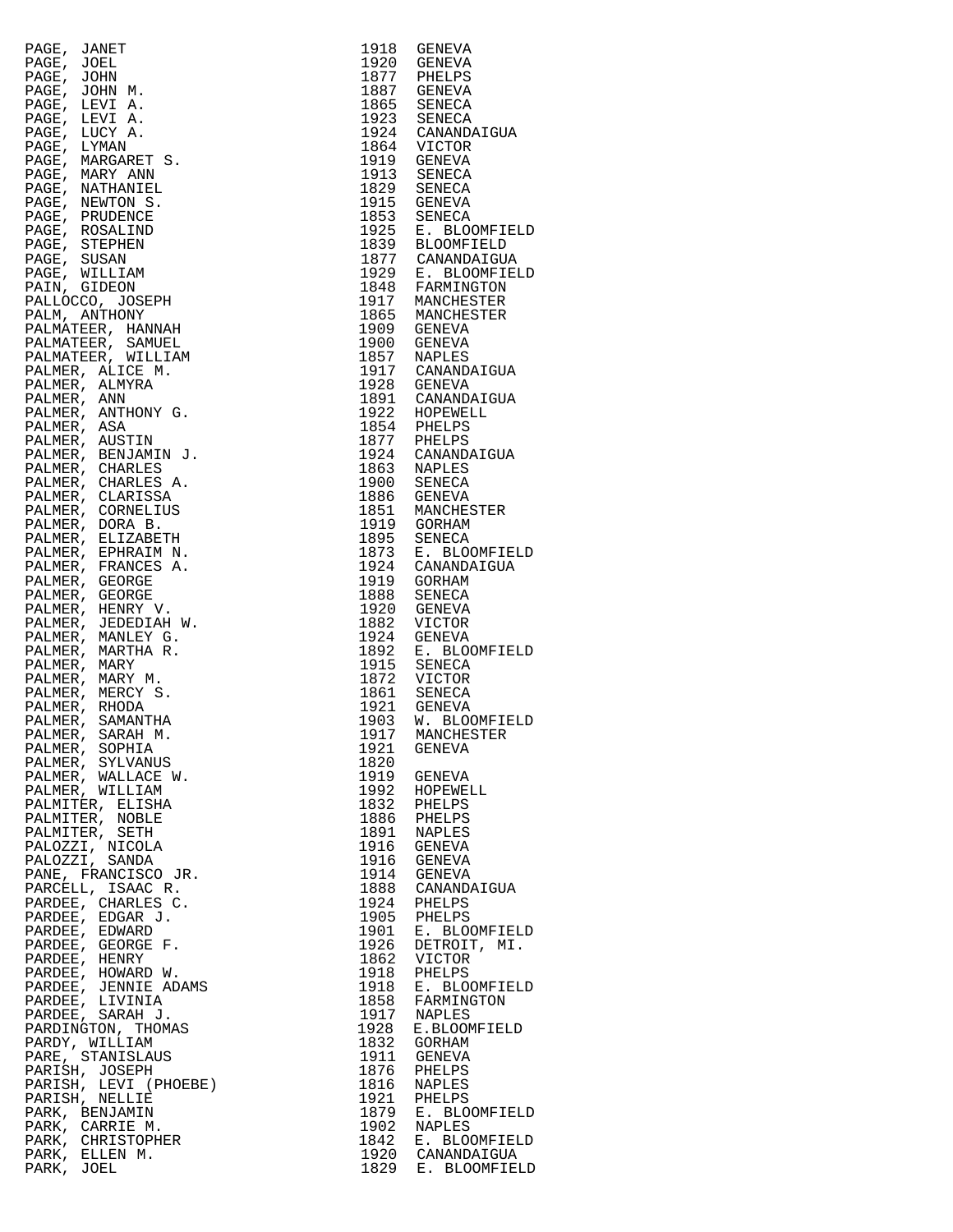| $\begin{tabular}{c c c} $19$ & $19$ & $19$ \\ $19$ & $1876 \\ $1878 & $1874 \\ $1917 & $1917 & $1900 \\ $1917 & $1917 & $1900 \\ $1918 & $1917 & $1900 \\ $1928 & $1919 & $1900 \\ $1928 & $1919 & $1900 \\ $1928 & $1919 & $1900 \\ $1939 & $19100 \\ $1939 & $1910 \\ $1949 & $1910 \\ $1950 & $1911 \\ $1950 & $1911 \\ $$                                                                                                                                                                               |                         |
|-------------------------------------------------------------------------------------------------------------------------------------------------------------------------------------------------------------------------------------------------------------------------------------------------------------------------------------------------------------------------------------------------------------------------------------------------------------------------------------------------------------|-------------------------|
|                                                                                                                                                                                                                                                                                                                                                                                                                                                                                                             |                         |
|                                                                                                                                                                                                                                                                                                                                                                                                                                                                                                             |                         |
|                                                                                                                                                                                                                                                                                                                                                                                                                                                                                                             |                         |
|                                                                                                                                                                                                                                                                                                                                                                                                                                                                                                             |                         |
|                                                                                                                                                                                                                                                                                                                                                                                                                                                                                                             |                         |
|                                                                                                                                                                                                                                                                                                                                                                                                                                                                                                             |                         |
|                                                                                                                                                                                                                                                                                                                                                                                                                                                                                                             |                         |
|                                                                                                                                                                                                                                                                                                                                                                                                                                                                                                             |                         |
|                                                                                                                                                                                                                                                                                                                                                                                                                                                                                                             |                         |
|                                                                                                                                                                                                                                                                                                                                                                                                                                                                                                             |                         |
|                                                                                                                                                                                                                                                                                                                                                                                                                                                                                                             |                         |
|                                                                                                                                                                                                                                                                                                                                                                                                                                                                                                             |                         |
|                                                                                                                                                                                                                                                                                                                                                                                                                                                                                                             |                         |
|                                                                                                                                                                                                                                                                                                                                                                                                                                                                                                             |                         |
|                                                                                                                                                                                                                                                                                                                                                                                                                                                                                                             |                         |
|                                                                                                                                                                                                                                                                                                                                                                                                                                                                                                             |                         |
|                                                                                                                                                                                                                                                                                                                                                                                                                                                                                                             |                         |
|                                                                                                                                                                                                                                                                                                                                                                                                                                                                                                             |                         |
|                                                                                                                                                                                                                                                                                                                                                                                                                                                                                                             |                         |
|                                                                                                                                                                                                                                                                                                                                                                                                                                                                                                             |                         |
|                                                                                                                                                                                                                                                                                                                                                                                                                                                                                                             |                         |
|                                                                                                                                                                                                                                                                                                                                                                                                                                                                                                             |                         |
|                                                                                                                                                                                                                                                                                                                                                                                                                                                                                                             |                         |
|                                                                                                                                                                                                                                                                                                                                                                                                                                                                                                             |                         |
|                                                                                                                                                                                                                                                                                                                                                                                                                                                                                                             |                         |
|                                                                                                                                                                                                                                                                                                                                                                                                                                                                                                             |                         |
|                                                                                                                                                                                                                                                                                                                                                                                                                                                                                                             |                         |
|                                                                                                                                                                                                                                                                                                                                                                                                                                                                                                             |                         |
|                                                                                                                                                                                                                                                                                                                                                                                                                                                                                                             |                         |
|                                                                                                                                                                                                                                                                                                                                                                                                                                                                                                             |                         |
|                                                                                                                                                                                                                                                                                                                                                                                                                                                                                                             |                         |
|                                                                                                                                                                                                                                                                                                                                                                                                                                                                                                             |                         |
|                                                                                                                                                                                                                                                                                                                                                                                                                                                                                                             |                         |
|                                                                                                                                                                                                                                                                                                                                                                                                                                                                                                             |                         |
|                                                                                                                                                                                                                                                                                                                                                                                                                                                                                                             |                         |
|                                                                                                                                                                                                                                                                                                                                                                                                                                                                                                             |                         |
|                                                                                                                                                                                                                                                                                                                                                                                                                                                                                                             |                         |
|                                                                                                                                                                                                                                                                                                                                                                                                                                                                                                             |                         |
|                                                                                                                                                                                                                                                                                                                                                                                                                                                                                                             |                         |
|                                                                                                                                                                                                                                                                                                                                                                                                                                                                                                             |                         |
|                                                                                                                                                                                                                                                                                                                                                                                                                                                                                                             |                         |
|                                                                                                                                                                                                                                                                                                                                                                                                                                                                                                             |                         |
|                                                                                                                                                                                                                                                                                                                                                                                                                                                                                                             |                         |
|                                                                                                                                                                                                                                                                                                                                                                                                                                                                                                             |                         |
|                                                                                                                                                                                                                                                                                                                                                                                                                                                                                                             |                         |
|                                                                                                                                                                                                                                                                                                                                                                                                                                                                                                             |                         |
|                                                                                                                                                                                                                                                                                                                                                                                                                                                                                                             |                         |
|                                                                                                                                                                                                                                                                                                                                                                                                                                                                                                             |                         |
|                                                                                                                                                                                                                                                                                                                                                                                                                                                                                                             |                         |
|                                                                                                                                                                                                                                                                                                                                                                                                                                                                                                             |                         |
|                                                                                                                                                                                                                                                                                                                                                                                                                                                                                                             |                         |
|                                                                                                                                                                                                                                                                                                                                                                                                                                                                                                             |                         |
|                                                                                                                                                                                                                                                                                                                                                                                                                                                                                                             |                         |
|                                                                                                                                                                                                                                                                                                                                                                                                                                                                                                             |                         |
|                                                                                                                                                                                                                                                                                                                                                                                                                                                                                                             |                         |
|                                                                                                                                                                                                                                                                                                                                                                                                                                                                                                             |                         |
|                                                                                                                                                                                                                                                                                                                                                                                                                                                                                                             |                         |
|                                                                                                                                                                                                                                                                                                                                                                                                                                                                                                             |                         |
|                                                                                                                                                                                                                                                                                                                                                                                                                                                                                                             | 1903 CANANDAIGUA        |
|                                                                                                                                                                                                                                                                                                                                                                                                                                                                                                             | CANANDAIGUA             |
|                                                                                                                                                                                                                                                                                                                                                                                                                                                                                                             | 1856 VICTOR             |
|                                                                                                                                                                                                                                                                                                                                                                                                                                                                                                             | PHELPS                  |
|                                                                                                                                                                                                                                                                                                                                                                                                                                                                                                             | NAPLES                  |
|                                                                                                                                                                                                                                                                                                                                                                                                                                                                                                             | MANCHESTER              |
|                                                                                                                                                                                                                                                                                                                                                                                                                                                                                                             | 1929 GENEVA             |
|                                                                                                                                                                                                                                                                                                                                                                                                                                                                                                             | GENEVA                  |
|                                                                                                                                                                                                                                                                                                                                                                                                                                                                                                             | GENEVA                  |
| $\begin{tabular}{ccccc} & $\mathcal{S}\mathbf{O}$. \\ & $\mathcal{S}$. \\ & $\mathcal{S}$. \\ & $\mathcal{S}$. \\ & $\mathcal{S}$. \\ & $\mathcal{S}$. \\ & $\mathcal{S}$. \\ & $\mathcal{S}$. \\ & $\mathcal{S}$. \\ & $\mathcal{S}$. \\ & $\mathcal{S}$. \\ & $\mathcal{S}$. \\ & $\mathcal{S}$. \\ & $\mathcal{S}$. \\ & $\mathcal{S}$. \\ & $\mathcal{S}$. \\ & $\mathcal{S}$. \\ & $\mathcal{S}$. \\ & $\mathcal{S}$. \\ & $\mathcal{S}$. \\ & $\mathcal{S}$. \\ & $\mathcal{S}$. \\ & $\mathcal{S}$.$ | GENEVA<br>E. BLOOMFIELD |
|                                                                                                                                                                                                                                                                                                                                                                                                                                                                                                             | CANANDAIGUA             |
|                                                                                                                                                                                                                                                                                                                                                                                                                                                                                                             | BLOOMFIELD              |
|                                                                                                                                                                                                                                                                                                                                                                                                                                                                                                             | E. BLOOMFIELD           |
|                                                                                                                                                                                                                                                                                                                                                                                                                                                                                                             | BLOOMFIELD              |
|                                                                                                                                                                                                                                                                                                                                                                                                                                                                                                             | E. BLOOMFIELD           |
|                                                                                                                                                                                                                                                                                                                                                                                                                                                                                                             | VICTOR                  |
|                                                                                                                                                                                                                                                                                                                                                                                                                                                                                                             | CANANDAIGUA             |
|                                                                                                                                                                                                                                                                                                                                                                                                                                                                                                             | VICTOR                  |

| 1846         | E. BLOOMFIELD                                   |
|--------------|-------------------------------------------------|
| 1846         | E. BLOOMFIELD                                   |
| 1881<br>1879 | PHELPS<br>PHELPS                                |
| 1910         | CANANDAIGUA                                     |
| 1913         | CANANDAIGUA                                     |
| 1881         | CANANDAIGUA                                     |
| 1878<br>1879 | <b>BRISTOL</b><br>E. BLOOMFIELD                 |
| 1884         | SENECA                                          |
| 1871         | SENECA                                          |
| 1917         | CANANDAIGUA                                     |
| 1829<br>1868 | EAST BLOOMFIELD                                 |
| 1879         | HOPEWELL<br>W. BLOOMFIELD                       |
| 1896         | SENECA                                          |
| 1908         | SENECA                                          |
| 1854         | SENECA                                          |
| 1817<br>1817 | SENECA                                          |
| 1847         | SENECA                                          |
| 1853         | E. BLOOMFIELD                                   |
| 1914         | GENEVA                                          |
| 1926         | PHELPS                                          |
| 1873<br>1882 | VICTOR<br><b>VICTOR</b>                         |
| 1890         | E. BLOOMFIELD                                   |
| 1890         | BELDING, MI.                                    |
| 1831         | MANCHESTER                                      |
| 1912<br>1928 | HOPEWELL                                        |
| 1910         | RICHMOND<br>E. BLOOMFIELD                       |
| 1927         | PHELPS                                          |
| 1929         | CANANDAIGUA                                     |
| 1819         | PHELPS                                          |
| 1862<br>1882 | MANCHESTER<br>S. BRISTOL                        |
| 1914         | GENEVA                                          |
| 1911         | RICHMOND                                        |
| 1928         | E. BLOOMFIELD                                   |
| 1911<br>1911 | HOPEWELL<br>MANCHESTER                          |
| 1878         | GENEVA                                          |
| 1870         | MANCHESTER                                      |
| 1908         | NAPLES                                          |
| 1906         | GENEVA                                          |
| 1917<br>1905 | E. BLOOMFIELD<br>NAPLES                         |
| 1880         | GENEVA                                          |
| 1844         | E. BLOOMFIELD                                   |
| 1911         | MANCHESYER                                      |
| 1891<br>1904 | JERSEY CITY, NJ<br>MANCHESTER                   |
| 1924         | GENEVA                                          |
| 1914         | <b>GENEVA</b>                                   |
| 1879         | HOPEWELL                                        |
| 1901         | GENEVA                                          |
| 1904<br>1856 | NAPLES<br>SENECA                                |
| 1927         | CANANDAIGUA                                     |
| 1925         | CANANDAIGUA                                     |
| 1819         | PALMYRA                                         |
| 1903<br>1927 | CANANDAIGUA<br>CANANDAIGUA                      |
| 1856         | VICTOR                                          |
| 1929         | PHELPS                                          |
| 1912         | NAPLES                                          |
| 1927         | MANCHESTER                                      |
| 1929<br>1895 | GENEVA<br><b>GENEVA</b>                         |
| 1882         | GENEVA                                          |
| 1908         | <b>GENEVA</b>                                   |
| 1871         | <b>BLOOMFIELD</b><br>Ε.                         |
| 1859         | CANANDAIGUA                                     |
| 1825<br>1907 | <b>BLOOMFIELD</b><br>$E$ .<br><b>BLOOMFIELD</b> |
| 1819         | <b>BLOOMFIELD</b>                               |
| 1927         | <b>BLOOMFIELD</b><br>Е.                         |
| 1921         | VICTOR                                          |
| 1919<br>1869 | CANANDAIGUA<br><b>VICTOR</b>                    |
|              |                                                 |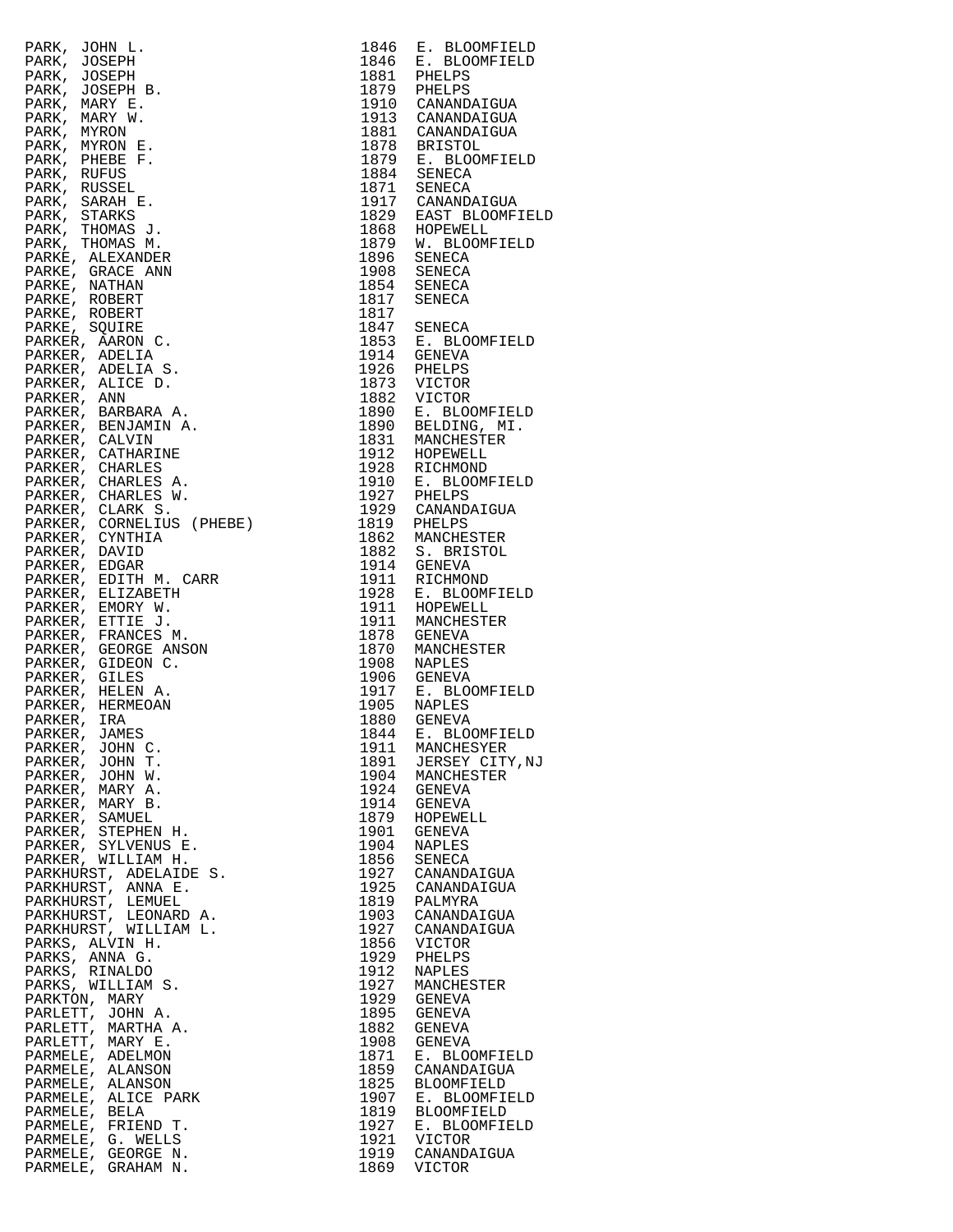| PARMELE, HANNAH            | 1891         | W. BLOOMFIELD                                                |
|----------------------------|--------------|--------------------------------------------------------------|
| PARMELE,<br>HANNAH C.      | 1899         | E. BLOOMFIELD                                                |
| PARMELE,<br>HENRY C.       | 1928         | VICTOR                                                       |
|                            |              | 1874 E. BLOOMFIELD                                           |
| PARMELE,<br>HIRAM L.       |              |                                                              |
| PARMELE,<br>HIRAM T.       |              | 1911 CANANDAIGUA<br>1886 W. BLOOMFIE                         |
| PARMELE,<br>ISAAC          |              | W. BLOOMFIELD                                                |
| PARMELE, JOHN W.           | 1842         | W. BLOOMFIELD                                                |
|                            |              |                                                              |
| LAVANTIA A.<br>PARMELE,    | 1928         | E. BLOOMFIELD                                                |
| PARMELE,<br>LOUISE M.      |              |                                                              |
| PARMELE,<br>LOVISA         |              | 1918 CANANDAIGUA<br>1862 W. BLOOMFIELD                       |
| PARMELE, LYMAN B.          | 1872         | W. BLOOMFIELD                                                |
|                            |              |                                                              |
| PARMELE, MARY C.           |              | 1874 W. BLOOMFIELD                                           |
| PARMELE, MARY G.           |              | 1906 CANANDAIGUA                                             |
| PARMELE, MYRON A.          |              | 1889 CANANDAIGUA                                             |
|                            |              |                                                              |
| PARMELE, NELSON            |              | 1868 E. BLOOMFIELD<br>1875 E. BLOOMFIELD<br>1888 CANANDAIGUA |
| PARMELE, PERMILLA          |              |                                                              |
| PARMELE, SARAH             |              |                                                              |
| PARMELE, SETH C.           |              | 1871 E. BLOOMFIELD                                           |
| PARMELE, THOMAS            |              | W. BLOOMFIELD                                                |
|                            | 1856<br>1863 |                                                              |
| PARMELE, WILLOUGHBY        |              | E. BLOOMFIELD                                                |
| PARMELEE, ANSON H.         |              | 1894 PHELPS<br>1923 PHELPS                                   |
| PARMELEE, GEORGE H.        |              |                                                              |
| PARNELL, WILLIAM G.        |              | 1925 CANANDAIGUA<br>1906 NAPLES                              |
| PARR, WILLIAM E.           |              |                                                              |
|                            |              |                                                              |
| PARRELLA, KATIE            |              |                                                              |
| PARRISH, AMELIA D.         |              | 1914 PHELPS<br>1929 CANANDAIGUA                              |
| PARRISH, BERT L.           | 1910         | PHELPS                                                       |
|                            | 1920         | CANANDAIGUA                                                  |
| PARRISH, CHARLES           |              |                                                              |
| PARRISH, EDWARD P.         |              | 1865 CANANDAIGUA<br>1899 NAPLES                              |
| PARRISH, EDWIN R.          |              |                                                              |
| PARRISH, ELISHA            |              | 1843 AVON, OHIO<br>1913 CANANDAIGUA                          |
| PARRISH, EMMA A.           |              |                                                              |
|                            |              |                                                              |
| PARRISH, EMMA E.           |              | 1902 CANANDAIGUA<br>1907 HOPEWELL                            |
| PARRISH, FRANKLIN          |              |                                                              |
| PARRISH, GILBERT           |              | 1861 PHELPS<br>1925 NAPLES                                   |
| PARRISH, HUGH M.           |              |                                                              |
|                            | 1836         |                                                              |
| PARRISH, JASPER            |              | CANANDAIGUA<br>NAPLES                                        |
| PARRISH, JEREMIAH B.       | 1851         |                                                              |
| PARRISH, LYMAN             | 1902         | PHELPS                                                       |
| PARRISH, OLIVE             | 1923         | PHELPS                                                       |
| PARRISH, SCHUYLER G.       | 1916         | NAPLES                                                       |
|                            | 1892         |                                                              |
| PARRISH, SCHUYLER J.       |              | NAPLES                                                       |
| PARRISH, WARREN            |              |                                                              |
| PARROTT, FLORENCE H.       |              | 1914 CANANDAIGUA<br>1929 GENEVA                              |
| PARROTT, SARAH J.          |              | 1901 GENEVA<br>1875 GENEVA                                   |
| PARRY, ANN                 |              |                                                              |
|                            |              |                                                              |
| PARRY, HARRY               | 1868         | PHELPS<br>SENECA                                             |
| PARRY, KENNETH E.          | 1929         |                                                              |
| PARRY, WALTER              | 1929         | SENECA                                                       |
| PARRY, WILLIAM             | 1883         | CANANDAIGUA                                                  |
| PARSHALL, CAROLINE         | 1911         | MANCHESTER                                                   |
|                            |              |                                                              |
| PARSHALL, CHARLES          | 1908         | CANANDAIGUA                                                  |
| PARSHALL, ELIZABETH B.     | 1892         | CANANDAIGUA                                                  |
| PARSHALL, EMOGENE          | 1924         | CANANDAIGUA                                                  |
| PARSHALL, JESSE            | 1844         | SENECA                                                       |
| PARSHALL, JOHN             | 1814         | PHELPS                                                       |
| PARSHALL, OTIS K.          | 1868         | CANANDAIGUA                                                  |
|                            |              |                                                              |
| PARSHALL, SAMUEL           | 1888         | CANANDAIGUA                                                  |
| PARSHALL, STEPHEN          | 1891         | CANADICE                                                     |
| PARSHALL, WILLIAM          | 1889         | MANCHESTER                                                   |
| PARSONS, ANNA C.           | 1926         | VICTOR                                                       |
| <b>BISSELL</b><br>PARSONS, | 1843         | <b>BRISTOL</b>                                               |
|                            |              |                                                              |
| PARSONS,<br>CAROLINE E.    | 1881         | SHUAPEE, WI                                                  |
| PARSONS,<br>DANIEL         | 1869         | <b>BRISTOL</b>                                               |
| PARSONS,<br>DANIEL         | 1994         | E. BLOOMFIELD                                                |
| PARSONS,<br>EDWARD         | 1909         | CANANDAIGUA                                                  |
| PARSONS,<br>ELIHU          | 1874         | PHELPS                                                       |
|                            |              |                                                              |
| ELIZA A.<br>PARSONS,       | 1899         | SENECA                                                       |
| PARSONS,<br>ELLEN          | 1911         | GENEVA                                                       |
| PARSONS,<br>ELZOR          | 1885         | HOPEWELL                                                     |
| PARSONS,<br>FRANCES E.     | 1909         | EVANSTON, ILL.                                               |
| PARSONS,<br>GEORGIANA      | 1912         | SOUTH BRISTOL                                                |
|                            |              |                                                              |
| PARSONS,<br>LEVI           | 1895         | SOUTH BRISTOL                                                |
| MARY L.<br>PARSONS,        | 1925         | HOPEWELL                                                     |
| MINNIE A.<br>PARSONS,      | 1929         | <b>BRISTOL</b>                                               |
| PARSONS,<br>MORTIMER       | 1905         | CANANDAIGUA                                                  |
| PARSONS,<br>MYRON          | 1901         | <b>BRISTOL</b>                                               |
|                            |              |                                                              |
| PARSONS,<br>SARAH M.       | 1914         | <b>BRISTOL</b>                                               |
| PARSONS,<br>URANIA J.      | 1907         | E. BLOOMFIELD                                                |
| PARSONS,<br>WILLIAM W.     | 1930         | Е.<br><b>BLOOMFIELD</b>                                      |
| PARTISE, ALICA             | 1908         | GORHAM                                                       |
|                            |              |                                                              |

| 1891         | <b>BLOOMFIELD</b><br>W.                  |
|--------------|------------------------------------------|
| 1899         | E. BLOOMFIELD                            |
| 1928<br>1874 | VICTOR<br>Ε.<br>BLOOMFIELD               |
| 1911         | CANANDAIGUA                              |
| 1886         | W. BLOOMFIELD                            |
| 1842<br>1928 | <b>BLOOMFIELD</b><br>W.<br>E. BLOOMFIELD |
| 1918         | CANANDAIGUA                              |
| 1862         | W. BLOOMFIELD                            |
| 1872         | W.<br><b>BLOOMFIELD</b>                  |
| 1874<br>1906 | W. BLOOMFIELD<br>CANANDAIGUA             |
| 1889         | CANANDAIGUA                              |
| 1868         | E. BLOOMFIELD                            |
| 1875         | E. BLOOMFIELD                            |
| 1888<br>1871 | CANANDAIGUA<br>E. BLOOMFIELD             |
| 1856         | <b>BLOOMFIELD</b><br>W.                  |
| 1863         | E. BLOOMFIELD                            |
| 1894         | PHELPS                                   |
| 1923<br>1925 | PHELPS<br>CANANDAIGUA                    |
| 1906         | <b>NAPLES</b>                            |
| 1914         | PHELPS                                   |
| 1929         | CANANDAIGUA                              |
| 1910<br>1920 | PHELPS<br>CANANDAIGUA                    |
| 1865         | CANANDAIGUA                              |
| 1899         | NAPLES                                   |
| 1843         | AVON, OHIO                               |
| 1913<br>1902 | CANANDAIGUA<br>CANANDAIGUA               |
| 1907         | HOPEWELL                                 |
| 1861         | PHELPS                                   |
| 1925         | NAPLES                                   |
| 1836<br>1851 | CANANDAIGUA<br>NAPLES                    |
| 1902         | PHELPS                                   |
| 1923         | PHELPS                                   |
| 1916<br>1892 | NAPLES                                   |
| 1914         | NAPLES<br>CANANDAIGUA                    |
| 1929         | GENEVA                                   |
| 1901         | <b>GENEVA</b>                            |
| 1875<br>1868 | <b>GENEVA</b><br>PHELPS                  |
| 1929         | SENECA                                   |
| 1929         | SENECA                                   |
| 1883         | CANANDAIGUA                              |
| 1911<br>1908 | MANCHESTER<br>CANANDAIGUA                |
| 1892         | CANANDAIGUA                              |
| 1924         | CANANDAIGUA                              |
| 1844         | SENECA                                   |
| 1814<br>1868 | PHELPS<br>CANANDAIGUA                    |
| 1888         | CANANDAIGUA                              |
| 1891         | CANADICE                                 |
| 1889<br>1926 | MANCHESTER                               |
| 1843         | VICTOR<br><b>BRISTOL</b>                 |
| 1881         | SHUAPEE,<br>WΙ                           |
| 1869         | <b>BRISTOL</b>                           |
| 1994<br>1909 | E. BLOOMFIELD<br>CANANDAIGUA             |
| 1874         | PHELPS                                   |
| 1899         | SENECA                                   |
| 1911         | GENEVA                                   |
| 1885<br>1909 | HOPEWELL<br>EVANSTON, ILL.               |
| 1912         | SOUTH BRISTOL                            |
| 1895         | SOUTH BRISTOL                            |
| 1925         | HOPEWELL                                 |
| 1929<br>1905 | <b>BRISTOL</b><br>CANANDAIGUA            |
| 1901         | <b>BRISTOL</b>                           |
| 1914         | <b>BRISTOL</b>                           |
| 1907<br>1930 | E. BLOOMFIELD<br>E. BLOOMFIELD           |
| 1908         | GORHAM                                   |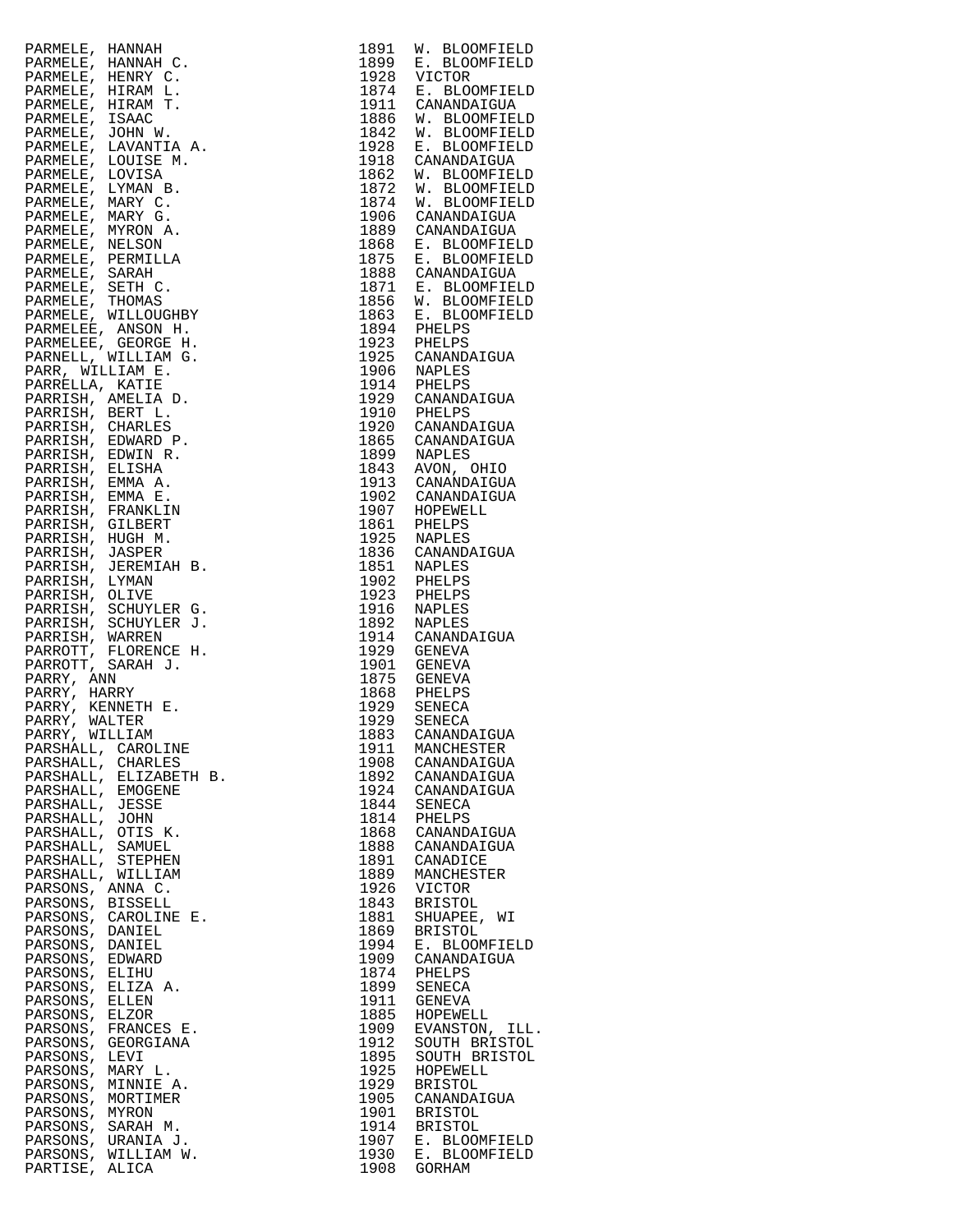|                                                                                                                                                                                                                                                                 |      | 1875 GORHAM                                                                                 |
|-----------------------------------------------------------------------------------------------------------------------------------------------------------------------------------------------------------------------------------------------------------------|------|---------------------------------------------------------------------------------------------|
|                                                                                                                                                                                                                                                                 |      | 1841 VICTOR                                                                                 |
|                                                                                                                                                                                                                                                                 |      | 1865 MANCHESTER                                                                             |
|                                                                                                                                                                                                                                                                 |      |                                                                                             |
|                                                                                                                                                                                                                                                                 |      | 1818 VIENNA                                                                                 |
|                                                                                                                                                                                                                                                                 |      | 1914 PHELPS<br>1844 NAPLES                                                                  |
|                                                                                                                                                                                                                                                                 |      |                                                                                             |
|                                                                                                                                                                                                                                                                 |      | 1890 CANADICE<br>1872 MANCHESTER<br>1913 PHELPS<br>1927 GENEVA                              |
|                                                                                                                                                                                                                                                                 |      |                                                                                             |
|                                                                                                                                                                                                                                                                 |      |                                                                                             |
|                                                                                                                                                                                                                                                                 |      |                                                                                             |
|                                                                                                                                                                                                                                                                 |      |                                                                                             |
|                                                                                                                                                                                                                                                                 |      | 1898 PHELPS<br>GENEVA                                                                       |
|                                                                                                                                                                                                                                                                 |      |                                                                                             |
|                                                                                                                                                                                                                                                                 |      |                                                                                             |
|                                                                                                                                                                                                                                                                 |      | 1878 GENEVA                                                                                 |
|                                                                                                                                                                                                                                                                 |      | 1920 GENEVA                                                                                 |
|                                                                                                                                                                                                                                                                 |      |                                                                                             |
|                                                                                                                                                                                                                                                                 |      | 1926 GENEVA<br>1923 CANANDAIGUA                                                             |
|                                                                                                                                                                                                                                                                 |      |                                                                                             |
|                                                                                                                                                                                                                                                                 |      |                                                                                             |
|                                                                                                                                                                                                                                                                 |      | 1903 CANANDAIGUA<br>1914 CANANDAIGUA                                                        |
|                                                                                                                                                                                                                                                                 |      |                                                                                             |
|                                                                                                                                                                                                                                                                 |      | 1913 CANANDAIGUA                                                                            |
|                                                                                                                                                                                                                                                                 |      | 1896 CANANDAIGUA                                                                            |
|                                                                                                                                                                                                                                                                 |      |                                                                                             |
|                                                                                                                                                                                                                                                                 |      |                                                                                             |
|                                                                                                                                                                                                                                                                 |      | 1890 CANANDAIGUA<br>1921 PHELPS<br>1930 PHELPS<br>1930 GENEVA<br>1930 GENEVA<br>1936 CENEVA |
|                                                                                                                                                                                                                                                                 |      |                                                                                             |
|                                                                                                                                                                                                                                                                 |      |                                                                                             |
|                                                                                                                                                                                                                                                                 |      |                                                                                             |
|                                                                                                                                                                                                                                                                 |      | 1906 GENEVA                                                                                 |
|                                                                                                                                                                                                                                                                 |      |                                                                                             |
|                                                                                                                                                                                                                                                                 |      | 1888 MANCHESTER<br>1901 MANCHESTER                                                          |
|                                                                                                                                                                                                                                                                 |      |                                                                                             |
|                                                                                                                                                                                                                                                                 |      | 1903 MANCHESTER<br>1907 PHELPS                                                              |
|                                                                                                                                                                                                                                                                 |      |                                                                                             |
|                                                                                                                                                                                                                                                                 |      |                                                                                             |
|                                                                                                                                                                                                                                                                 |      |                                                                                             |
|                                                                                                                                                                                                                                                                 |      |                                                                                             |
|                                                                                                                                                                                                                                                                 |      | 1840 HOPEWELL<br>1923 NAPLES<br>1913 CANANDAIGUA                                            |
|                                                                                                                                                                                                                                                                 |      | 1896 GENEVA                                                                                 |
|                                                                                                                                                                                                                                                                 |      |                                                                                             |
|                                                                                                                                                                                                                                                                 |      | 1892 CANANDAIGUA                                                                            |
|                                                                                                                                                                                                                                                                 |      | 1906 GENEVA                                                                                 |
|                                                                                                                                                                                                                                                                 |      |                                                                                             |
|                                                                                                                                                                                                                                                                 |      | 1871 SENECA<br>1910 RICHMOND                                                                |
| PARTIESE, ASA<br>PARTRIDGE, ASA<br>PARTRIDGE, BENJAMIN<br>PARTRIDGE, BENJAMIN<br>PARTRIDGE, BENJAMIN<br>PARTRIDGE, FRANCES A.<br>PARTRIDGE, ERRIS J.<br>PARTRIDGE, ERRIS J.<br>PARTRIDGE, SAMUEL S.<br>PARTRIDGE, SAMUEL S.<br>PARTRIDGE, SAMUEL S.<br>PARTRIDG |      |                                                                                             |
|                                                                                                                                                                                                                                                                 |      | 1906 CANANDAIGUA                                                                            |
|                                                                                                                                                                                                                                                                 |      | 1903 GENEVA                                                                                 |
|                                                                                                                                                                                                                                                                 |      | 1872 RICHMOND                                                                               |
|                                                                                                                                                                                                                                                                 |      | 1893 GENEVA                                                                                 |
|                                                                                                                                                                                                                                                                 |      | 1925 RICHMOND                                                                               |
|                                                                                                                                                                                                                                                                 |      |                                                                                             |
|                                                                                                                                                                                                                                                                 |      | 1902 GENEVA                                                                                 |
|                                                                                                                                                                                                                                                                 |      | 1916 RICHMOND<br>1921 E. BLOOMFIELD                                                         |
|                                                                                                                                                                                                                                                                 |      |                                                                                             |
|                                                                                                                                                                                                                                                                 |      | 1920 GENEVA<br>1905 GENEVA                                                                  |
|                                                                                                                                                                                                                                                                 |      |                                                                                             |
|                                                                                                                                                                                                                                                                 |      |                                                                                             |
|                                                                                                                                                                                                                                                                 | 1906 | CANADICE                                                                                    |
| PAUL, AGNES M.                                                                                                                                                                                                                                                  |      | 1930 RICHMOND                                                                               |
| CHARLES R.<br>PAUL,                                                                                                                                                                                                                                             | 1923 | CANANDAIGUA                                                                                 |
| PAUL,<br>DUNCAN A.                                                                                                                                                                                                                                              | 1890 | CANANDAIGUA                                                                                 |
| PAUL,<br>ELIZABETH                                                                                                                                                                                                                                              | 1926 |                                                                                             |
|                                                                                                                                                                                                                                                                 |      | NAPLES                                                                                      |
| PAUL,<br>FRANCES C.                                                                                                                                                                                                                                             | 1928 | CANANDAIGUA                                                                                 |
| PAUL, FRANCIS WILSON                                                                                                                                                                                                                                            | 1865 | CANANDAIGUA                                                                                 |
| PAUL,<br>HELEN T.                                                                                                                                                                                                                                               | 1917 | CANANDAIGUA                                                                                 |
| PAUL, JAMES                                                                                                                                                                                                                                                     | 1852 | TRENTON, N.J.                                                                               |
|                                                                                                                                                                                                                                                                 |      |                                                                                             |
| PAUL,<br>MARY E.                                                                                                                                                                                                                                                | 1919 | CANANDAIGUA                                                                                 |
| PAUL,<br>MARY E.                                                                                                                                                                                                                                                | 1902 | CANANDAIGUA                                                                                 |
| PAUL,<br>MARY H.                                                                                                                                                                                                                                                | 1883 | CANANDAIGUA                                                                                 |
| PAUL, PHEBEANNAH                                                                                                                                                                                                                                                | 1907 | PHELPS                                                                                      |
|                                                                                                                                                                                                                                                                 |      | RICHMOND                                                                                    |
| PAUL,<br>ROXANNA                                                                                                                                                                                                                                                | 1896 |                                                                                             |
| PAUL, RUTH M.                                                                                                                                                                                                                                                   | 1861 | W. BLOOMFIELD                                                                               |
| PAUL,<br>WILLIAM                                                                                                                                                                                                                                                | 1863 | W.<br><b>BLOOMFIELD</b>                                                                     |
| PAUL, ZOROASTER                                                                                                                                                                                                                                                 | 1863 | RICHMOND                                                                                    |
| PAULL, ANNA M.                                                                                                                                                                                                                                                  | 1893 | E. BLOOMFIELD                                                                               |
|                                                                                                                                                                                                                                                                 |      |                                                                                             |
| PAULL, DAVID A.                                                                                                                                                                                                                                                 | 1871 | W. BLOOMFIELD                                                                               |
| PAULL, DAVID A.                                                                                                                                                                                                                                                 | 1877 | W. BLOOMFIELD                                                                               |
| PAULL, GEORGE W.                                                                                                                                                                                                                                                | 1892 | E. BLOOMFIELD                                                                               |
| PAULL, SYLVANUS                                                                                                                                                                                                                                                 | 1842 | E. BLOOMFIELD                                                                               |
| PAULL, WEALTHY                                                                                                                                                                                                                                                  | 1884 | W. BLOOMFIELD                                                                               |
|                                                                                                                                                                                                                                                                 |      |                                                                                             |
| PAULL, WILLIAM                                                                                                                                                                                                                                                  | 1818 | <b>BLOOMFIELD</b>                                                                           |
| PAULL, ZEBEDEE                                                                                                                                                                                                                                                  | 1852 | W. BLOOMFIELD                                                                               |
| PAYNE, ALLEN                                                                                                                                                                                                                                                    | 1875 | FARMINGTON                                                                                  |
| PAYNE, ANDREW G.                                                                                                                                                                                                                                                | 1909 | FARMINGTON                                                                                  |
|                                                                                                                                                                                                                                                                 |      |                                                                                             |
| PAYNE, BENJAMIN                                                                                                                                                                                                                                                 | 1825 | <b>VICTOR</b>                                                                               |
| PAYNE, CALVIN                                                                                                                                                                                                                                                   | 1860 | FARMINGTON                                                                                  |
| PAYNE, CYNTHIA E.                                                                                                                                                                                                                                               | 1908 | FARMINGTON                                                                                  |
| PAYNE, DAVID                                                                                                                                                                                                                                                    | 1880 | MANCHESTER                                                                                  |
| PAYNE, EDWARD L.                                                                                                                                                                                                                                                | 1916 |                                                                                             |
|                                                                                                                                                                                                                                                                 |      | FARMINGTON                                                                                  |
| PAYNE, ELIZABETH                                                                                                                                                                                                                                                | 1871 | SENECA                                                                                      |

| 1875         | GORHAM                                        |
|--------------|-----------------------------------------------|
| 1841<br>1865 | VICTOR<br>MANCHESTER                          |
| 1818         | VIENNA                                        |
| 1914         | PHELPS                                        |
| 1844         | NAPLES                                        |
| 1890<br>1872 | CANADICE<br>MANCHESTER                        |
| 1913         | PHELPS                                        |
| 1927         | <b>GENEVA</b>                                 |
| 1898         | PHELPS                                        |
| 1878         | GENEVA                                        |
| 1920         | GENEVA<br>GENEVA                              |
| 1926         | GENEVA                                        |
| 1923         | CANANDAIGUA                                   |
| 1903<br>1914 | CANANDAIGUA<br>CANANDAIGUA                    |
| 1913         | CANANDAIGUA                                   |
| 1896         | CANANDAIGUA                                   |
| 1876         | CANANDAIGUA                                   |
| 1921<br>1930 | PHELPS                                        |
| 1922         | PHELPS<br>PHELPS                              |
| 1930         | GENEVA                                        |
| 1906         | GENEVA                                        |
| 1888<br>1901 | MANCHESTER                                    |
| 1903         | MANCHESTER<br>MANCHESTER                      |
| 1907         | PHELPS                                        |
| 1840         | HOPEWELL                                      |
| 1923         | <b>NAPLES</b>                                 |
| 1913<br>1896 | CANANDAIGUA<br>GENEVA                         |
| 1892         | CANANDAIGUA                                   |
| 1906         | GENEVA                                        |
| 1871         | <b>SENECA</b>                                 |
| 1910<br>1906 | RICHMOND<br>CANANDAIGUA                       |
| 1903         | GENEVA                                        |
| 1872         | RICHMOND                                      |
| 1893         | GENEVA                                        |
| 1925<br>1902 | RICHMOND<br><b>GENEVA</b>                     |
| 1916         | RICHMOND                                      |
| 1921         | E. BLOOMFIELD                                 |
| 1920         | GENEVA                                        |
| 1905<br>1906 | GENEVA<br>CANADICE                            |
| 1930         | RICHMOND                                      |
| 1923         | CANANDAIGUA                                   |
| 1890         | CANANDAIGUA                                   |
| 1926<br>1928 | NAPLES<br>CANANDAIGUA                         |
| 1865         | CANANDAIGUA                                   |
| 1917         | CANANDAIGUA                                   |
| 1852         | TRENTON, N.J                                  |
| 1919<br>1902 | CANANDAIGUA<br>CANANDAIGUA                    |
| 1883         | CANANDAIGUA                                   |
| 1907         | PHELPS                                        |
| 1896         | RICHMOND                                      |
| 1861<br>1863 | W.<br><b>BLOOMFIELD</b><br>BLOOMFIELD<br>W.   |
| 1863         | RICHMOND                                      |
| 1893         | BLOOMFIELD<br>$\boldsymbol{\text{E}}$ .       |
| 1871         | W.<br><b>BLOOMFIELD</b>                       |
| 1877<br>1892 | W. BLOOMFIELD<br>E. BLOOMFIELD<br>${\bf E}$ . |
| 1842         |                                               |
| 1884         | E. BLOOMFIELD<br>W. BLOOMFIELD                |
| 1818         | <b>BLOOMFIELD</b>                             |
| 1852<br>1875 | W.<br><b>BLOOMFIELD</b><br>FARMINGTON         |
| 1909         | FARMINGTON                                    |
| 1825         | VICTOR                                        |
| 1860         | FARMINGTON                                    |
| 1908<br>1880 | FARMINGTON<br>MANCHESTER                      |
| 1916         | FARMINGTON                                    |
| 1871         | SENECA                                        |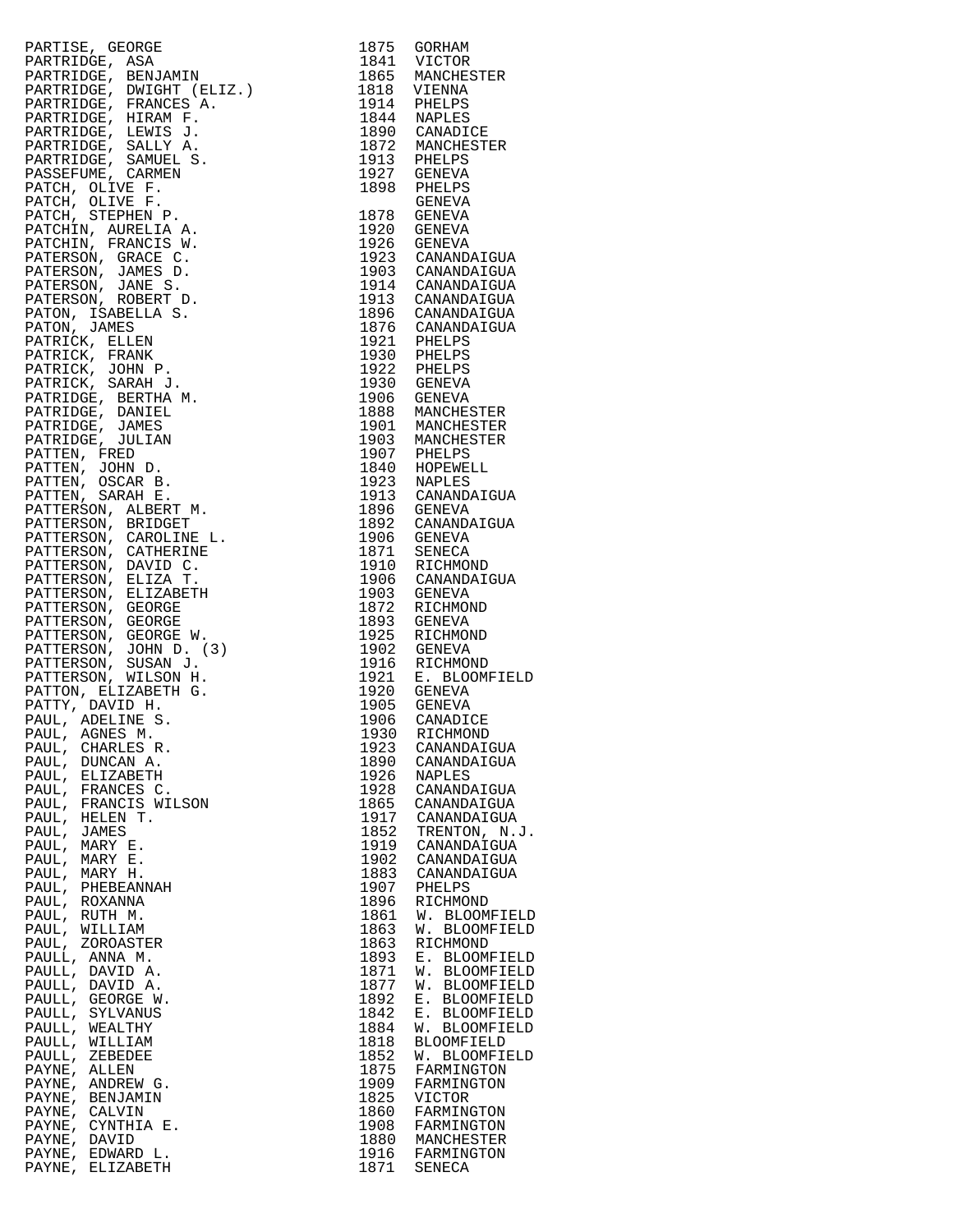|                                                                                                                                                                                                                                                                                        |              | 1905 FARMINGTON                                                                                                                                           |
|----------------------------------------------------------------------------------------------------------------------------------------------------------------------------------------------------------------------------------------------------------------------------------------|--------------|-----------------------------------------------------------------------------------------------------------------------------------------------------------|
|                                                                                                                                                                                                                                                                                        |              | 1924 CANANDAIGUA<br>1826 VICTOR                                                                                                                           |
|                                                                                                                                                                                                                                                                                        |              |                                                                                                                                                           |
|                                                                                                                                                                                                                                                                                        |              | 1848 FARMINGTON                                                                                                                                           |
|                                                                                                                                                                                                                                                                                        |              | 1896 GENEVA                                                                                                                                               |
|                                                                                                                                                                                                                                                                                        |              | 1880 FARMINGTON<br>1922 GENEVA                                                                                                                            |
|                                                                                                                                                                                                                                                                                        |              |                                                                                                                                                           |
|                                                                                                                                                                                                                                                                                        |              | 1922 GENEVA<br>1902 FARMINGTON<br>1862 FARMINGTON<br>1901 FARMINGTON                                                                                      |
|                                                                                                                                                                                                                                                                                        |              |                                                                                                                                                           |
|                                                                                                                                                                                                                                                                                        |              |                                                                                                                                                           |
|                                                                                                                                                                                                                                                                                        |              |                                                                                                                                                           |
|                                                                                                                                                                                                                                                                                        |              | 1878 MANCHESTER                                                                                                                                           |
|                                                                                                                                                                                                                                                                                        |              |                                                                                                                                                           |
|                                                                                                                                                                                                                                                                                        |              |                                                                                                                                                           |
|                                                                                                                                                                                                                                                                                        |              |                                                                                                                                                           |
|                                                                                                                                                                                                                                                                                        |              |                                                                                                                                                           |
|                                                                                                                                                                                                                                                                                        |              |                                                                                                                                                           |
|                                                                                                                                                                                                                                                                                        |              |                                                                                                                                                           |
|                                                                                                                                                                                                                                                                                        |              | 1976 MARCHESTER<br>1907 FARMINGTON<br>1854 FARMINGTON<br>1904 FARMINGTON<br>1904 FARMINGTON<br>1926 CANADICE<br>1905 RICHMOND                             |
|                                                                                                                                                                                                                                                                                        |              | 1914 CANADICE                                                                                                                                             |
|                                                                                                                                                                                                                                                                                        |              | 1908 CANANDAIGUA                                                                                                                                          |
|                                                                                                                                                                                                                                                                                        |              | 1849 E. BLOOMFIELD                                                                                                                                        |
|                                                                                                                                                                                                                                                                                        |              | 1930 NAPLES                                                                                                                                               |
|                                                                                                                                                                                                                                                                                        |              | 1895 GORHAM<br>1920 MANCHESTER                                                                                                                            |
|                                                                                                                                                                                                                                                                                        |              |                                                                                                                                                           |
|                                                                                                                                                                                                                                                                                        |              | 1887 PHELPS<br>1930 PHELPS<br>1869 E. BLOOMFIELD                                                                                                          |
|                                                                                                                                                                                                                                                                                        |              |                                                                                                                                                           |
|                                                                                                                                                                                                                                                                                        |              | 1877 GENEVA                                                                                                                                               |
|                                                                                                                                                                                                                                                                                        |              | 1866 SENECA                                                                                                                                               |
|                                                                                                                                                                                                                                                                                        |              | 1906 PHELPS                                                                                                                                               |
|                                                                                                                                                                                                                                                                                        |              |                                                                                                                                                           |
|                                                                                                                                                                                                                                                                                        |              | 1908<br>1914 GENEVA                                                                                                                                       |
|                                                                                                                                                                                                                                                                                        |              | 1886 GENEVA                                                                                                                                               |
|                                                                                                                                                                                                                                                                                        |              | 1920 GORHAM                                                                                                                                               |
|                                                                                                                                                                                                                                                                                        |              | 1909 GENEVA                                                                                                                                               |
|                                                                                                                                                                                                                                                                                        |              | 1928 GORHAM                                                                                                                                               |
|                                                                                                                                                                                                                                                                                        |              | 1896 GORHAM                                                                                                                                               |
|                                                                                                                                                                                                                                                                                        |              | 1894 GORHAM                                                                                                                                               |
|                                                                                                                                                                                                                                                                                        |              | 1889 SENECA                                                                                                                                               |
|                                                                                                                                                                                                                                                                                        |              | 1925 GENEVA                                                                                                                                               |
|                                                                                                                                                                                                                                                                                        |              |                                                                                                                                                           |
|                                                                                                                                                                                                                                                                                        |              |                                                                                                                                                           |
|                                                                                                                                                                                                                                                                                        |              |                                                                                                                                                           |
|                                                                                                                                                                                                                                                                                        |              |                                                                                                                                                           |
|                                                                                                                                                                                                                                                                                        |              |                                                                                                                                                           |
|                                                                                                                                                                                                                                                                                        |              |                                                                                                                                                           |
|                                                                                                                                                                                                                                                                                        |              |                                                                                                                                                           |
|                                                                                                                                                                                                                                                                                        |              |                                                                                                                                                           |
|                                                                                                                                                                                                                                                                                        |              | 1923 GENEVA<br>1891 GENEVA<br>1843 W. BLOOMFIELD<br>1911 NAPLES<br>1917 NAPLES<br>1873 PHELPS<br>1903 VICTOR<br>1918 NAPLES<br>1923 NAPLES<br>1925 PHELPS |
| PECK,<br>CHARLES E.                                                                                                                                                                                                                                                                    | 1921         | PHELPS                                                                                                                                                    |
| PECK, CHARLES E.                                                                                                                                                                                                                                                                       | 1887         | PHELPS                                                                                                                                                    |
| PAYNE, FLORENCE L.<br>PAYNE, FLORENCE L.<br>PAYNE, FLORENCE L.<br>PAYNE, GEORGE<br>PAYNE, GEORGE<br>PAYNE, GEORGE<br>PAYNE, GEORGE<br>PAYNE, JOBNIE A.<br>PAYNE, JOBNIE A.<br>PAYNE, MARILA L.<br>PAYNE, MARILA L.<br>PAYNE, MARILA L.<br>PAYNE, MARILA L.<br>PAYNE,<br>PECK,<br>CLARK | 1825         | BLOOMFIELD                                                                                                                                                |
| CURTIS V.<br>PECK,                                                                                                                                                                                                                                                                     | 1922         | W. BLOOMFIELD                                                                                                                                             |
| PECK,<br>DANIEL (ELIZABETH)                                                                                                                                                                                                                                                            | 1799         | <b>HARTFORD</b>                                                                                                                                           |
| PECK,<br>DAVID                                                                                                                                                                                                                                                                         | 1892         | NAPLES                                                                                                                                                    |
| PECK,<br>DESMOND                                                                                                                                                                                                                                                                       | 1844         |                                                                                                                                                           |
| PECK, ELIAS C.                                                                                                                                                                                                                                                                         | 1866         | E. BLOOMFIELD                                                                                                                                             |
| PECK,<br>ELISHA                                                                                                                                                                                                                                                                        | 1868         | PHELPS                                                                                                                                                    |
| PECK, ELISHA                                                                                                                                                                                                                                                                           | 1891         | <b>VICTOR</b>                                                                                                                                             |
| PECK, ELIZABETH G.                                                                                                                                                                                                                                                                     | 1902         | GENEVA                                                                                                                                                    |
| PECK, ELIZABETH M.                                                                                                                                                                                                                                                                     | 1882<br>1886 | W. BLOOMFIELD                                                                                                                                             |
| PECK, ENOCH<br>PECK, EZRA JONES                                                                                                                                                                                                                                                        | 1911         | PHELPS<br>PHELPS                                                                                                                                          |
| PECK, FRANK                                                                                                                                                                                                                                                                            | 1891         | PHELPS                                                                                                                                                    |
| PECK, FRANK                                                                                                                                                                                                                                                                            | 1919         | PHELPS                                                                                                                                                    |
| PECK, FREDERICK B.                                                                                                                                                                                                                                                                     | 1928         | EASTON, PA                                                                                                                                                |
| PECK, GEORGE D.                                                                                                                                                                                                                                                                        | 1914         | CANANDAIGUA                                                                                                                                               |
| PECK, HANNAH                                                                                                                                                                                                                                                                           | 1881         | MANCHESTER                                                                                                                                                |
| PECK, HANNAH M.                                                                                                                                                                                                                                                                        | 1907         | W. BLOOMFIELD                                                                                                                                             |
| PECK, HENRY                                                                                                                                                                                                                                                                            | 1882         | MANCHESTER                                                                                                                                                |
| PECK, HENRY H.                                                                                                                                                                                                                                                                         | 1928         | SENECA                                                                                                                                                    |
| PECK, HENRY J.                                                                                                                                                                                                                                                                         | 1924         | PHELPS                                                                                                                                                    |
| PECK, HORACE                                                                                                                                                                                                                                                                           | 1867         | PHELPS                                                                                                                                                    |
| PECK,<br>HOWARD                                                                                                                                                                                                                                                                        | 1921         | W. BLOOMFIELD                                                                                                                                             |
| PECK, INEZ<br>IRA                                                                                                                                                                                                                                                                      | 1906<br>1874 | CANADICE                                                                                                                                                  |
| PECK,<br>PECK, IRA L.                                                                                                                                                                                                                                                                  | 1899         | PHELPS<br>SENECA                                                                                                                                          |
| PECK, IRA R.                                                                                                                                                                                                                                                                           | 1881         | E. BLOOMFIELD                                                                                                                                             |
| PECK, ISABELLA L. (3) *<br>PECK, JASPER C.                                                                                                                                                                                                                                             | 1918<br>1891 | W. BLOOMFIELD<br>W. BLOOMFIELD                                                                                                                            |

| 1905         | FARMINGTON                     |
|--------------|--------------------------------|
| 1924         | CANANDAIGUA                    |
| 1826         | VICTOR                         |
| 1848         | FARMINGTON                     |
| 1896         | GENEVA                         |
| 1880         | FARMINGTON                     |
| 1922         | <b>GENEVA</b>                  |
| 1871         | <b>SENECA</b>                  |
| 1902         | FARMINGTON                     |
| 1862         | FARMINGTON                     |
| 1901         | FARMINGTON                     |
| 1878         | MANCHESTER                     |
| 1907         | FARMINGTON                     |
| 1854         | FARMINGTON                     |
| 1885         | FARMINGTON                     |
| 1904         | FARMINGTON                     |
| 1867         | FARMINGTON                     |
| 1926         | CANADICE                       |
| 1905         | RICHMOND                       |
| 1914         | CANADICE                       |
| 1908         | CANANDAIGUA                    |
| 1849         | E. BLOOMFIELD                  |
| 1930         | NAPLES                         |
| 1895         | GORHAM                         |
| 1920         | MANCHESTER                     |
| 1887         | PHELPS                         |
| 1930         | PHELPS                         |
| 1869         | E. BLOOMFIELD                  |
| 1877<br>1866 | <b>GENEVA</b>                  |
| 1906         | SENECA                         |
| 1908         | PHELPS                         |
| 1914         | GENEVA                         |
| 1886         | <b>GENEVA</b>                  |
| 1920         | GORHAM                         |
| 1909         | <b>GENEVA</b>                  |
| 1928         | GORHAM                         |
| 1896         | GORHAM                         |
| 1894         | GORHAM                         |
| 1889         | SENECA                         |
| 1925         | GENEVA                         |
| 1891         | GENEVA                         |
| 1843         | W. BLOOMFIELD                  |
| 1911         | NAPLES                         |
| 1917         | NAPLES                         |
| 1873         | PHELPS                         |
| 1903         | VICTOR                         |
| 1918         | <b>NAPLES</b>                  |
| 1923         | NAPLES                         |
| 1925         | PHELPS                         |
| 1921         | PHELPS                         |
| 1887         | PHELPS                         |
| 1825         | BLOOMFIELD                     |
| 1922         | W. BLOOMFIELD                  |
| 1799         | HARTFORD                       |
| 1892         | NAPLES                         |
| 1844<br>1866 | E. BLOOMFIELD                  |
| 1868         | PHELPS                         |
| 1891         | VICTOR                         |
| 1902         | <b>GENEVA</b>                  |
| 1882         | W. BLOOMFIELD                  |
| 1886         | PHELPS                         |
| 1911         | PHELPS                         |
| 1891         | PHELPS                         |
| 1919         | PHELPS                         |
| 1928         | EASTON, PA                     |
| 1914         | CANANDAIGUA                    |
| 1881         | MANCHESTER                     |
| 1907         | W. BLOOMFIELD                  |
| 1882<br>1928 | MANCHESTER<br>SENECA           |
| 1924         | PHELPS                         |
| 1867         | PHELPS                         |
| 1921         | W. BLOOMFIELD                  |
| 1906         | CANADICE                       |
| 1874<br>1899 | PHELPS<br>SENECA               |
| 1881<br>1918 | E. BLOOMFIELD<br>W. BLOOMFIELD |
| 1891         | W. BLOOMFIELD                  |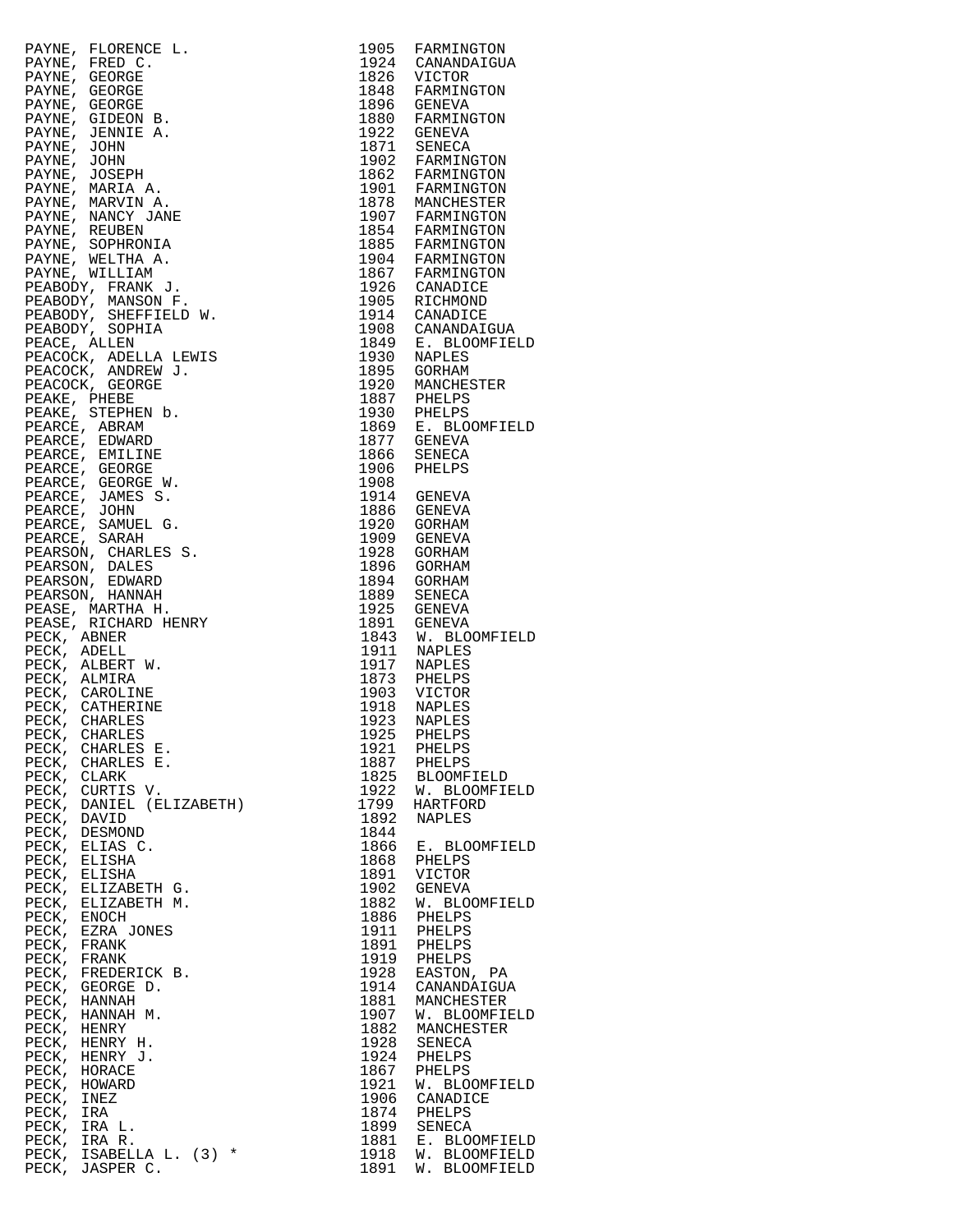PECK, JERRY 1838 W. BLOOMFIELD PECK, JOHN S. (BETSY) 1816 BLOOMFIELD PECK, LEWIS 1878 PHELPS PECK, LUCINDA 1895 BRISTOL PECK, JOHN S. (BETSY)<br>
PECK, JOHN S. (BETSY)<br>
PECK, LEWIS<br>
PECK, LUCINDA<br>
PECK, MARIANNA H. 1908 W. BLOOMFIELD<br>
PECK, MARIANNA H. 1908 W. BLOOMFIELD<br>
PECK, MARY A. 1912 NAPLES<br>
PECK, MARY C. 1871 W. BLOOMFIELD<br>
PECK, MARY PECK, MARY A. 1912 NAPLES PECK, MARY C. 1871 W. BLOOMFIELD PECK, MARY D. 1910 PHELPS PECK, MATILDA 1904 NAPLES PECK, MATTHEW J. 1904 W. BLOOMFIELD PECK, NANCY 1894 W. BLOOMFIELD PECK, PALMER 1843 W. BLOOMFIELD PECK, PARMENIO W. 1893 E. BLOOMFIELD PECK, POLLY 1870 SENECA PECK, REYNOLD M. 1909 W. BLOOMFIELD PECK, REYNOLDS 1853 W. BLOOMFIELD PECK, SARAH E. 1917 CANANDAIGUA PECK, SARAH L. 1906 PHELPS PECK, SEELEY 1881 PHELPS PECK, VINTON 1893 W. BLOOMFIELD PECK, WATROUS 1862 W. BLOOMFIELD PECK, WILLIAM 1853 W. BLOOMFIELD PECK, WILLIAM 1879 VICTOR PECK, WILLIAM G. 1925 GENEVA PECK, WILLIAM W. 1914 VICTOR PECKHAM, CHARLES (JERUSHA 1816 PALMYRA PECKHAM, SARAH D. 1917 FARMINGTON PEDECINO, JOHN 1927 GENEVA PEEKINS, AZUBAH V. 1875 GORHAM PEELING, JAMES 1882 E. BLOOMFIELD PEELING, THOMAS W. 1914 E. BLOOMFIELD PEELING, WILLIAM 1886 E. BLOOMFIELD PEER, C. JAMES 1904 VICTOR PEER, DAVID 1872 PHELPS PEER, RICHARD 1850 PHELPS PEET, EZRA M. 1845 VICTOR PEET, LOIS 1836 VICTOR PEIRCE, ANDREW 1891 CANANDAIGUA PEIRCE, CLARA G. 1927 MANCHESTER PEIRCE, EZRA 1886 MANCHESTER PEIRCE, JANE E. 1909 MANCHESTER PELLING, ANNA 1924 SENECA PELLING, SIDNEY 1923 SENECA PELTON, NELLIE DEWEY 1918 GENEVA PEMBERTON, GALEN 1849 RICHMOND PEMBERTON, NORMAN M. 1853 RICHMOND PEMBROKE, CATHERINE 1910 GENEVA PEMBROKE, JOHN 1891 GENEVA PEMBROKE, MICHAEL C. 1910 GENEVA PEMBROKE, PATRICK 1914 GENEVA PENDLE, EMMA 1920 GENEVA PENDLE, GEORGE 1906 GENEVA PENDLE, PETER 1905 GENEVA PENDLETON, SARAH A. 1892 RICHMOND PENN, ROBY 1837 GORHAM PENNELL, ABRAHAM 1881 RICHMOND PENNELL, CORNELIA S. 1894 RICHMOND PENNELL, DENNIS 1865 RICHMOND PENNELL, ELVIRA 1921 CANANDAIGUA PENNELL, FRANK G. 1916 RICHMOND PENNELL, JOHN 1884 RICHMOND PENNELL, RANDOLPH A. 1914 RICHMOND PENNELL, SALLY 1888 RICHMOND PENNEPACKER, JOHN 1848 GORHAM PENNOCK, FLORENCE E. 1910 CANADICE PENNY, THOMAS HENRY 1913 CLIFTON SPRINGS PENOYER, ALVIN 1879 CANANDAIGUA PENOYER, ASAHEL W. 1879 CANANDAIGUA PENOYER, HARRIET B. 1897 CANANDAIGUA PENOYER, JOHN 1831 CANANDAIGUA PENOYER, JOHN C. 1930 CANANDAIGUA PENOYER, JOSEPH S. 1885 CANANDAIGUA PENOYER, JULIETT 1887 CANANDAIGUA PENOYER, MAUD E. 1906 CANANDAIGUA PENSWORTH, WILLIAM<br>PENTONEY, STEPHEN PENTONEY, STEPHEN 1896 CANANDAIGUA PEPOON, JAMES DWIGHT 1850 GENEVA PEPOON, SILAS 1817 NAPLES PERCY, AMANDA 1902 PHELPS PEREGO, ELIZA 1879 MANCHESTER PEREGO, JACOB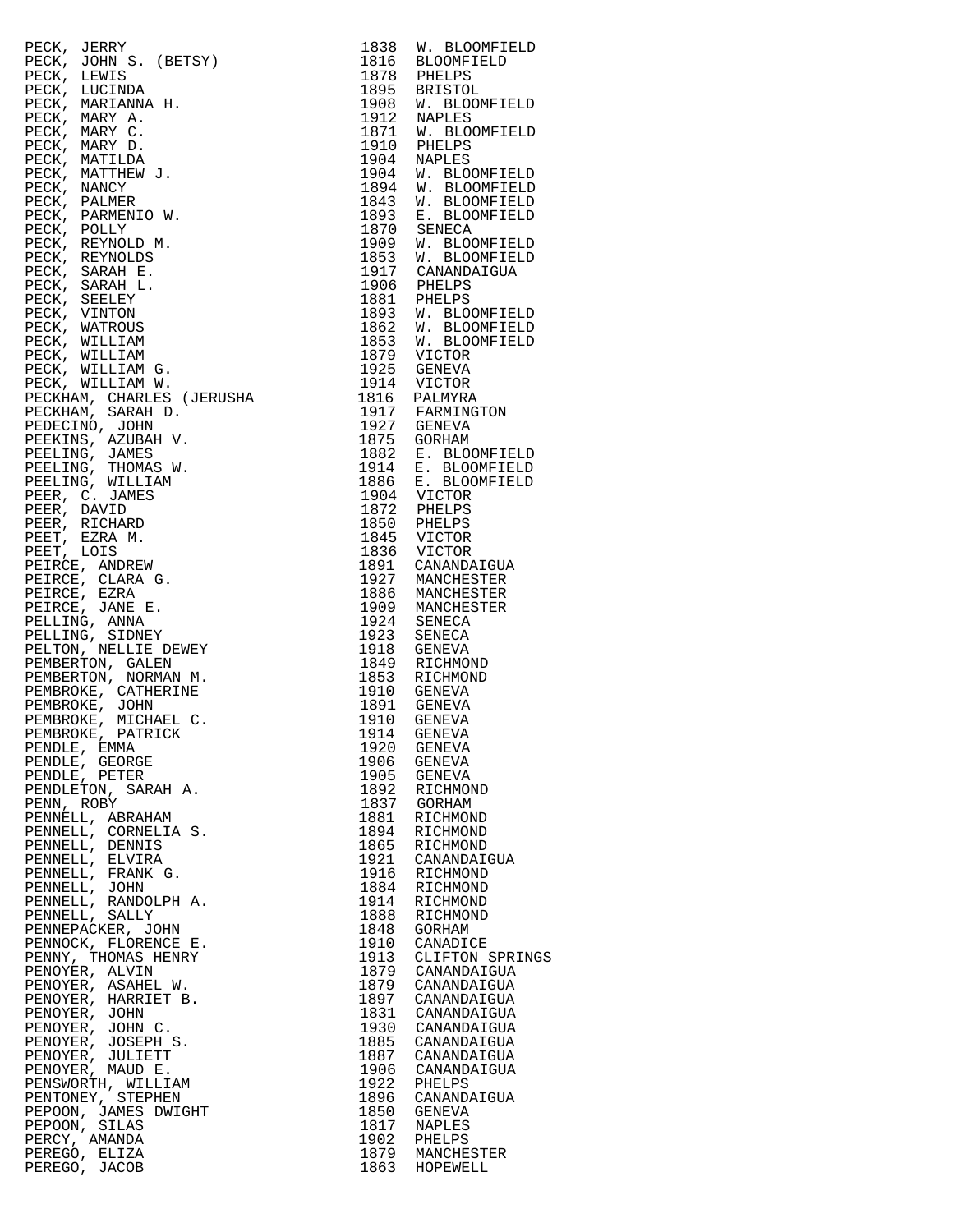|                                                                                                                                                                                                                                                                                      |      | 1882 CANANDAIGUA                                                                                                                          |
|--------------------------------------------------------------------------------------------------------------------------------------------------------------------------------------------------------------------------------------------------------------------------------------|------|-------------------------------------------------------------------------------------------------------------------------------------------|
|                                                                                                                                                                                                                                                                                      |      | 1930 GENEVA                                                                                                                               |
|                                                                                                                                                                                                                                                                                      |      |                                                                                                                                           |
|                                                                                                                                                                                                                                                                                      |      |                                                                                                                                           |
|                                                                                                                                                                                                                                                                                      |      |                                                                                                                                           |
|                                                                                                                                                                                                                                                                                      |      |                                                                                                                                           |
|                                                                                                                                                                                                                                                                                      |      |                                                                                                                                           |
|                                                                                                                                                                                                                                                                                      |      |                                                                                                                                           |
|                                                                                                                                                                                                                                                                                      |      |                                                                                                                                           |
|                                                                                                                                                                                                                                                                                      |      | 1930 GENEVA<br>1898 HOPEWELL<br>1904 HOPEWELL<br>1889 HOPEWELL<br>1897 GORHAM<br>1928 GENEVA<br>1922 GENEVA<br>1924 GORHAM<br>1973 GENEVA |
|                                                                                                                                                                                                                                                                                      |      |                                                                                                                                           |
|                                                                                                                                                                                                                                                                                      |      |                                                                                                                                           |
|                                                                                                                                                                                                                                                                                      |      |                                                                                                                                           |
|                                                                                                                                                                                                                                                                                      |      |                                                                                                                                           |
|                                                                                                                                                                                                                                                                                      |      |                                                                                                                                           |
|                                                                                                                                                                                                                                                                                      |      |                                                                                                                                           |
|                                                                                                                                                                                                                                                                                      |      | 1923 SENECA<br>1840 GORHAM<br>1902 SENECA<br>1879 GORHAM                                                                                  |
|                                                                                                                                                                                                                                                                                      |      |                                                                                                                                           |
|                                                                                                                                                                                                                                                                                      |      |                                                                                                                                           |
|                                                                                                                                                                                                                                                                                      |      |                                                                                                                                           |
|                                                                                                                                                                                                                                                                                      |      | 1930 CANANDAIGUA<br>1890 GORHAM                                                                                                           |
|                                                                                                                                                                                                                                                                                      |      |                                                                                                                                           |
|                                                                                                                                                                                                                                                                                      |      |                                                                                                                                           |
|                                                                                                                                                                                                                                                                                      |      |                                                                                                                                           |
|                                                                                                                                                                                                                                                                                      |      | 1920 CANANDAIGUA<br>1879 PHELPS<br>1868 BRISTOL<br>1844 VICTOR                                                                            |
|                                                                                                                                                                                                                                                                                      |      |                                                                                                                                           |
|                                                                                                                                                                                                                                                                                      |      |                                                                                                                                           |
|                                                                                                                                                                                                                                                                                      |      |                                                                                                                                           |
|                                                                                                                                                                                                                                                                                      |      |                                                                                                                                           |
|                                                                                                                                                                                                                                                                                      |      |                                                                                                                                           |
|                                                                                                                                                                                                                                                                                      |      | 1898 CANANDAIGUA<br>1865 CANANDAIGUA                                                                                                      |
|                                                                                                                                                                                                                                                                                      |      |                                                                                                                                           |
|                                                                                                                                                                                                                                                                                      |      |                                                                                                                                           |
|                                                                                                                                                                                                                                                                                      |      | 1884 SENECA<br>1881 SENECA<br>1914 PHELPS<br>1930 GENEVA                                                                                  |
|                                                                                                                                                                                                                                                                                      |      |                                                                                                                                           |
|                                                                                                                                                                                                                                                                                      |      |                                                                                                                                           |
|                                                                                                                                                                                                                                                                                      |      |                                                                                                                                           |
|                                                                                                                                                                                                                                                                                      |      |                                                                                                                                           |
|                                                                                                                                                                                                                                                                                      |      |                                                                                                                                           |
| PERHAMS, NANCY<br>PERHAMUS, CHARLES C.<br>PERHAMUS, JOHN<br>PERHAMUS, WILLIAM C.<br>PERHAMUS, WILLIAM C.<br>PERHAMUS, WILLIAM C.<br>PERHAMUS, WILLIAM S.<br>PERKINS, CARRIES EDNIN<br>PERKINS, CHARLES EDNIN<br>PERKINS, CHARLES EDNIN<br>PERKINS, DANID T.<br>                      |      | 1930 GENEVA<br>1922 MANCHESTER<br>1922 MANCHESTER<br>1926 BRISTOL<br>1864 VICTOR<br>1908 MANCHESTER<br>1930 GENEVA                        |
|                                                                                                                                                                                                                                                                                      |      |                                                                                                                                           |
|                                                                                                                                                                                                                                                                                      |      |                                                                                                                                           |
|                                                                                                                                                                                                                                                                                      |      |                                                                                                                                           |
|                                                                                                                                                                                                                                                                                      |      |                                                                                                                                           |
|                                                                                                                                                                                                                                                                                      |      |                                                                                                                                           |
|                                                                                                                                                                                                                                                                                      |      |                                                                                                                                           |
|                                                                                                                                                                                                                                                                                      |      |                                                                                                                                           |
|                                                                                                                                                                                                                                                                                      |      |                                                                                                                                           |
|                                                                                                                                                                                                                                                                                      |      |                                                                                                                                           |
|                                                                                                                                                                                                                                                                                      |      |                                                                                                                                           |
|                                                                                                                                                                                                                                                                                      |      |                                                                                                                                           |
|                                                                                                                                                                                                                                                                                      |      |                                                                                                                                           |
|                                                                                                                                                                                                                                                                                      |      |                                                                                                                                           |
|                                                                                                                                                                                                                                                                                      |      |                                                                                                                                           |
|                                                                                                                                                                                                                                                                                      |      | 1930 GANEVA<br>1922 MANCHESTER<br>1870 S. BRISTOL<br>1896 S. BRISTOL<br>1882 CANANDAIGUA<br>1883 CANANDAIGUA<br>1883 CANANDAIGUA          |
|                                                                                                                                                                                                                                                                                      |      |                                                                                                                                           |
|                                                                                                                                                                                                                                                                                      |      |                                                                                                                                           |
|                                                                                                                                                                                                                                                                                      |      |                                                                                                                                           |
|                                                                                                                                                                                                                                                                                      |      |                                                                                                                                           |
|                                                                                                                                                                                                                                                                                      |      | 1923 CANANDAIGUA<br>1847 BRISTOL<br>1908 HOPEWELL<br>1880 MANCHESTER                                                                      |
|                                                                                                                                                                                                                                                                                      |      |                                                                                                                                           |
|                                                                                                                                                                                                                                                                                      | 1907 |                                                                                                                                           |
|                                                                                                                                                                                                                                                                                      |      | 1910 MANCHESTER                                                                                                                           |
|                                                                                                                                                                                                                                                                                      |      |                                                                                                                                           |
|                                                                                                                                                                                                                                                                                      |      | 1916 MANCHESTER                                                                                                                           |
|                                                                                                                                                                                                                                                                                      |      | 1877 CANANDAIGUA                                                                                                                          |
|                                                                                                                                                                                                                                                                                      |      |                                                                                                                                           |
|                                                                                                                                                                                                                                                                                      |      | 1901 HOPEWELL<br>1851 MANCHESTER                                                                                                          |
|                                                                                                                                                                                                                                                                                      |      |                                                                                                                                           |
|                                                                                                                                                                                                                                                                                      |      | 1910 GENEVA                                                                                                                               |
|                                                                                                                                                                                                                                                                                      |      |                                                                                                                                           |
| PESTLE, GEORGE                                                                                                                                                                                                                                                                       |      | 1877 BRISTOL                                                                                                                              |
| PESTLE, JOHN                                                                                                                                                                                                                                                                         |      | 1909 CANANDAIGUA                                                                                                                          |
|                                                                                                                                                                                                                                                                                      |      |                                                                                                                                           |
| PESTLE, LUCY                                                                                                                                                                                                                                                                         | 1888 | RICHMOND                                                                                                                                  |
| PESTLE, MILES                                                                                                                                                                                                                                                                        |      | 1923 RICHMOND<br>1924 GENEVA                                                                                                              |
|                                                                                                                                                                                                                                                                                      |      |                                                                                                                                           |
| PETERS, ELLEN E.                                                                                                                                                                                                                                                                     |      |                                                                                                                                           |
| PETERS, JOHN                                                                                                                                                                                                                                                                         |      | 1880 FARMINGTON                                                                                                                           |
| PETERS, ROBERT D.                                                                                                                                                                                                                                                                    | 1910 | GENEVA                                                                                                                                    |
|                                                                                                                                                                                                                                                                                      |      |                                                                                                                                           |
| PETERS, ROBERT D.                                                                                                                                                                                                                                                                    |      | 1910 GENEVA                                                                                                                               |
| PETERSON, EMIL<br>PETERSON, EMIL<br>PETERSON, GEORGE D.<br>PETERSON, HOWARD G.<br>PETERSON, NELS<br>PETERSON, PETER<br>PETRIE, ELIZABETH E.<br>PETRIE, ELIZABETH E.<br>PETTIT, MERCY F.<br>PETTIT, PRISCILLA<br>PETTIT, PRISCILLA<br>PETTIT, PRISCILLA<br>PETTIT, CHARLES<br>PEYTON, |      | 1919 GENEVA                                                                                                                               |
|                                                                                                                                                                                                                                                                                      |      |                                                                                                                                           |
|                                                                                                                                                                                                                                                                                      |      | 1927 PHELPS<br>1928 STANLEY                                                                                                               |
|                                                                                                                                                                                                                                                                                      |      |                                                                                                                                           |
|                                                                                                                                                                                                                                                                                      |      |                                                                                                                                           |
|                                                                                                                                                                                                                                                                                      |      | 1920 GENEVA                                                                                                                               |
|                                                                                                                                                                                                                                                                                      | 1921 | SENECA                                                                                                                                    |
|                                                                                                                                                                                                                                                                                      | 1866 | PHELPS                                                                                                                                    |
|                                                                                                                                                                                                                                                                                      |      |                                                                                                                                           |
|                                                                                                                                                                                                                                                                                      | 1889 | PHELPS                                                                                                                                    |
|                                                                                                                                                                                                                                                                                      |      | 1880 MANCHESTER                                                                                                                           |
|                                                                                                                                                                                                                                                                                      |      |                                                                                                                                           |
|                                                                                                                                                                                                                                                                                      | 1902 | GORHAM                                                                                                                                    |
|                                                                                                                                                                                                                                                                                      | 1877 | GORHAM                                                                                                                                    |
|                                                                                                                                                                                                                                                                                      |      |                                                                                                                                           |
|                                                                                                                                                                                                                                                                                      | 1910 | FARMINGTON                                                                                                                                |
|                                                                                                                                                                                                                                                                                      | 1867 | PHELPS                                                                                                                                    |
| PFIEFER, JOHN                                                                                                                                                                                                                                                                        | 1904 | FARMINGTON                                                                                                                                |
|                                                                                                                                                                                                                                                                                      |      |                                                                                                                                           |
| PHALEN, BERTHA A.                                                                                                                                                                                                                                                                    | 1925 | MANCHESTER                                                                                                                                |
| PHALEN, IDA DEADY                                                                                                                                                                                                                                                                    | 1911 | MANCHESTER                                                                                                                                |
|                                                                                                                                                                                                                                                                                      |      |                                                                                                                                           |
| PHALEN, MARY                                                                                                                                                                                                                                                                         |      | 1888 GENEVA                                                                                                                               |
| PHELPS, ALBERT H.                                                                                                                                                                                                                                                                    | 1893 | CANANDAIGUA                                                                                                                               |
|                                                                                                                                                                                                                                                                                      |      |                                                                                                                                           |
| PHELPS, AMBROSE                                                                                                                                                                                                                                                                      | 1826 | BRISTOL                                                                                                                                   |
| PHELPS, AMOS B.                                                                                                                                                                                                                                                                      |      | 1817 WILLIAMSON                                                                                                                           |
| PHELPS, BERINTHA M.                                                                                                                                                                                                                                                                  | 1881 | RICHMOND                                                                                                                                  |
|                                                                                                                                                                                                                                                                                      |      |                                                                                                                                           |
| PHELPS, DANIEL                                                                                                                                                                                                                                                                       |      | 1876 RICHMOND                                                                                                                             |
| PHELPS, HARRIET K.                                                                                                                                                                                                                                                                   |      | 1923 E. BLOOMFIELD                                                                                                                        |
|                                                                                                                                                                                                                                                                                      |      |                                                                                                                                           |
|                                                                                                                                                                                                                                                                                      |      |                                                                                                                                           |
| PHELPS, HARRIET L.                                                                                                                                                                                                                                                                   |      | 1888 CANANDAIGUA                                                                                                                          |
| PHELPS, JANET M.                                                                                                                                                                                                                                                                     |      | 1870 SENECA                                                                                                                               |

| 1882         | CANANDAIGUA                   |
|--------------|-------------------------------|
| 1930         | GENEVA                        |
| 1894<br>1898 | CANANDAIGUA<br>HOPEWELL       |
| 1904         | HOPEWELL                      |
| 1889         | HOPEWELL                      |
| 1897         | GORHAM                        |
| 1928         | GENEVA                        |
| 1922         | GENEVA                        |
| 1924         | GORHAM                        |
| 1873         | SENECA                        |
| 1840         | GORHAM                        |
| 1902<br>1879 | SENECA                        |
| 1930         | GORHAM<br>CANANDAIGUA         |
| 1890         | GORHAM                        |
| 1920         | CANANDAIGUA                   |
| 1879         | PHELPS                        |
| 1868         | <b>BRISTOL</b>                |
| 1844         | VICTOR                        |
| 1898         | CANANDAIGUA                   |
| 1865         | CANANDAIGUA                   |
| 1884         | <b>SENECA</b>                 |
| 1881         | SENECA                        |
| 1914<br>1930 | PHELPS                        |
| 1928         | GENEVA<br>MANCHESTER          |
| 1922         | MANCHESTER                    |
| 1926         | <b>BRISTOL</b>                |
| 1864         | VICTOR                        |
| 1908         | MANCHESTER                    |
| 1930         | <b>GENEVA</b>                 |
| 1922         | MANCHESTER                    |
| 1870         | S. BRISTOL                    |
| 1896         | S. BRISTOL                    |
| 1882         | CANANDAIGUA                   |
| 1841         | PHELPS                        |
| 1883<br>1923 | CANANDAIGUA                   |
| 1847         | CANANDAIGUA<br><b>BRISTOL</b> |
| 1908         | HOPEWELL                      |
| 1880         | MANCHESTER                    |
| 1907         |                               |
| 1910         | MANCHESTER                    |
| 1916         | MANCHESTER                    |
| 1877         | CANANDAIGUA                   |
| 1901         | HOPEWELL                      |
| 1851         | MANCHESTER                    |
| 1910<br>1877 | GENEVA                        |
| 1909         | <b>BRISTOL</b><br>CANANDAIGUA |
| 1888         | RICHMOND                      |
| 1923         | RICHMOND                      |
| 1924         | <b>GENEVA</b>                 |
| 1880         | FARMINGTON                    |
| 1910         | <b>GENEVA</b>                 |
| 1910         | GENEVA                        |
| 1919         | <b>GENEVA</b>                 |
| 1927         | PHELPS                        |
| 1928         | STANLEY                       |
| 1920         | <b>GENEVA</b>                 |
| 1921<br>1866 | <b>SENECA</b>                 |
| 1889         | PHELPS<br>PHELPS              |
| 1880         | MANCHESTER                    |
| 1902         | GORHAM                        |
| 1877         | GORHAM                        |
| 1910         | FARMINGTON                    |
| 1867         | PHELPS                        |
| 1904         | FARMINGTON                    |
| 1925         | MANCHESTER                    |
| 1911         | MANCHESTER                    |
| 1888         | <b>GENEVA</b>                 |
| 1893         | CANANDAIGUA                   |
| 1826<br>1817 | <b>BRISTOL</b>                |
| 1881         | WILLIAMSON<br>RICHMOND        |
| 1876         | RICHMOND                      |
| 1923         | <b>BLOOMFIELD</b><br>Ε.       |
| 1888         | CANANDAIGUA                   |
| 1870         | SENECA                        |
|              |                               |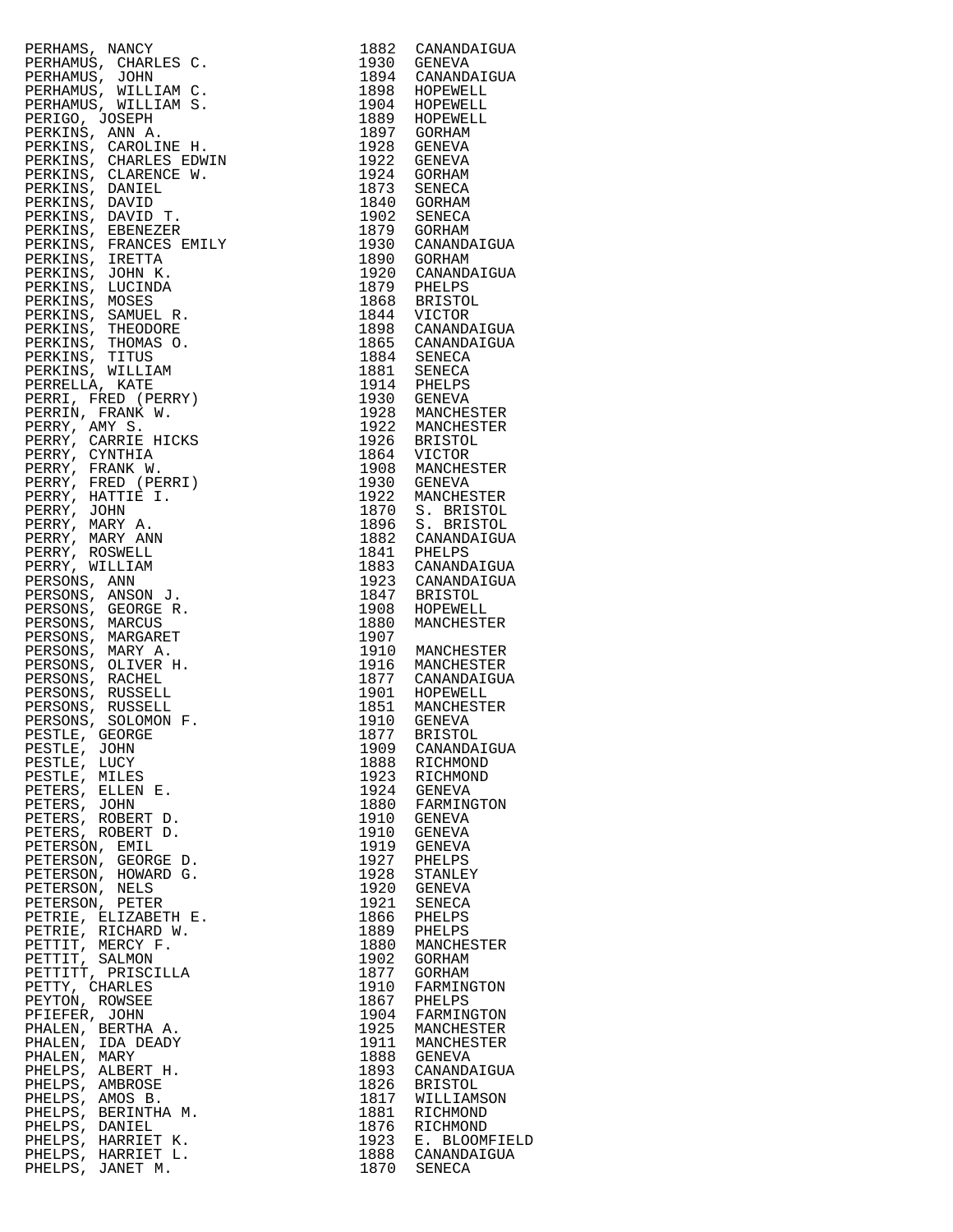|                                                                                                                                                                                                                                                                                     |      | 1975 CANANDAIGUA<br>1881 VICTOR<br>1897 GORHAM<br>1864 BRISTOL<br>1876 CLIFTON SPRINGS<br>1900 GENEVA |
|-------------------------------------------------------------------------------------------------------------------------------------------------------------------------------------------------------------------------------------------------------------------------------------|------|-------------------------------------------------------------------------------------------------------|
|                                                                                                                                                                                                                                                                                     |      |                                                                                                       |
|                                                                                                                                                                                                                                                                                     |      |                                                                                                       |
|                                                                                                                                                                                                                                                                                     |      |                                                                                                       |
|                                                                                                                                                                                                                                                                                     |      |                                                                                                       |
|                                                                                                                                                                                                                                                                                     |      |                                                                                                       |
|                                                                                                                                                                                                                                                                                     |      |                                                                                                       |
|                                                                                                                                                                                                                                                                                     |      |                                                                                                       |
|                                                                                                                                                                                                                                                                                     |      |                                                                                                       |
|                                                                                                                                                                                                                                                                                     |      |                                                                                                       |
|                                                                                                                                                                                                                                                                                     |      |                                                                                                       |
|                                                                                                                                                                                                                                                                                     |      |                                                                                                       |
|                                                                                                                                                                                                                                                                                     |      |                                                                                                       |
|                                                                                                                                                                                                                                                                                     |      |                                                                                                       |
|                                                                                                                                                                                                                                                                                     |      |                                                                                                       |
|                                                                                                                                                                                                                                                                                     |      |                                                                                                       |
|                                                                                                                                                                                                                                                                                     |      |                                                                                                       |
|                                                                                                                                                                                                                                                                                     |      |                                                                                                       |
|                                                                                                                                                                                                                                                                                     |      |                                                                                                       |
|                                                                                                                                                                                                                                                                                     |      |                                                                                                       |
| PHELDER, JONATHAN P. 1984 CONNER<br>PHELDES, JONATHAN P. 1984 CANAMDAIGUA<br>PHELDES, LARIY 2008<br>PHELDES, MARY 2008<br>PHELDES, MARY 2008<br>PHELDES, OLIVER (MARY) 1972 CANAMDAIGUA<br>PHELDES, OLIVER (MARY) 1972 CANAMDAIGUA<br>PHELDES, CLIV                                 |      |                                                                                                       |
| ----------<br>PHILLIPS, JOSHUA<br>PHILLIPS, JOSHUA<br>PHILLIPS, LEANDER                                                                                                                                                                                                             |      |                                                                                                       |
|                                                                                                                                                                                                                                                                                     |      |                                                                                                       |
|                                                                                                                                                                                                                                                                                     |      | 1871 BRISTOL<br>1903 RICHMOND                                                                         |
|                                                                                                                                                                                                                                                                                     |      |                                                                                                       |
|                                                                                                                                                                                                                                                                                     |      | 1903 GORHAM<br>1923 GORHAM                                                                            |
|                                                                                                                                                                                                                                                                                     |      |                                                                                                       |
|                                                                                                                                                                                                                                                                                     |      |                                                                                                       |
|                                                                                                                                                                                                                                                                                     | 1922 | GENEVA                                                                                                |
|                                                                                                                                                                                                                                                                                     |      | 1827 BRISTOL                                                                                          |
|                                                                                                                                                                                                                                                                                     |      | 1897 GENEVA                                                                                           |
|                                                                                                                                                                                                                                                                                     |      | 1855 SENECA                                                                                           |
|                                                                                                                                                                                                                                                                                     |      |                                                                                                       |
|                                                                                                                                                                                                                                                                                     | 1872 | GORHAM                                                                                                |
|                                                                                                                                                                                                                                                                                     |      | 1909 GORHAM                                                                                           |
|                                                                                                                                                                                                                                                                                     | 1908 | GENEVA                                                                                                |
|                                                                                                                                                                                                                                                                                     |      | 1922 CANANDAIGUA                                                                                      |
|                                                                                                                                                                                                                                                                                     |      |                                                                                                       |
|                                                                                                                                                                                                                                                                                     | 1910 | RICHMOND                                                                                              |
|                                                                                                                                                                                                                                                                                     |      | 1890 MANCHESTER                                                                                       |
|                                                                                                                                                                                                                                                                                     |      | 1929 BRISTOL                                                                                          |
|                                                                                                                                                                                                                                                                                     |      | 1929 BRISTOL                                                                                          |
|                                                                                                                                                                                                                                                                                     |      |                                                                                                       |
|                                                                                                                                                                                                                                                                                     | 1922 | CANANDAIGUA                                                                                           |
|                                                                                                                                                                                                                                                                                     |      | 1922 GENEVA                                                                                           |
|                                                                                                                                                                                                                                                                                     | 1871 | RICHMOND                                                                                              |
|                                                                                                                                                                                                                                                                                     |      |                                                                                                       |
|                                                                                                                                                                                                                                                                                     |      | 1915 CANANDAIGUA                                                                                      |
|                                                                                                                                                                                                                                                                                     | 1816 | BLOOMFIELD                                                                                            |
|                                                                                                                                                                                                                                                                                     |      | 1923 NAPLES                                                                                           |
|                                                                                                                                                                                                                                                                                     | 1918 | NAPLES                                                                                                |
|                                                                                                                                                                                                                                                                                     |      |                                                                                                       |
|                                                                                                                                                                                                                                                                                     |      | 1886 BRISTOL                                                                                          |
|                                                                                                                                                                                                                                                                                     | 1891 | BRISTOL                                                                                               |
|                                                                                                                                                                                                                                                                                     |      | 1874 MANCHESTER                                                                                       |
|                                                                                                                                                                                                                                                                                     |      |                                                                                                       |
|                                                                                                                                                                                                                                                                                     |      | 1923 BRISTOL<br>1858 GENEVA                                                                           |
|                                                                                                                                                                                                                                                                                     |      |                                                                                                       |
|                                                                                                                                                                                                                                                                                     |      |                                                                                                       |
| PHILLIPS, ZEBULON                                                                                                                                                                                                                                                                   |      | 1877 MANCHESTER<br>1838 BRISTOL                                                                       |
| PHILLIPS, JOSHUA<br>PHILLIPS, LEANDER<br>PHILLIPS, LEANDER<br>PHILLIPS, LEANDER<br>PHILLIPS, LEWIS 0.<br>PHILLIPS, LUTHER<br>PHILLIPS, MARTHA ANN<br>PHILLIPS, MARTHA ANN<br>PHILLIPS, MARY A.<br>PHILLIPS, MARY A.<br>PHILLIPS, MARY A.<br>PHILLIPS, MARY A.<br>P<br>PHILO, NATHAN |      | 1913 CANANDAIGUA                                                                                      |
|                                                                                                                                                                                                                                                                                     |      |                                                                                                       |

|                        | PHELES, JONATHAN P.<br>PHELPS, JOANNA P.<br>PHELPS, LAURA<br>PHELPS, MARY<br>PHELPS, MARY<br>PHELPS, MARY<br>PHELPS, MORES<br>PHELPS, MARY<br>PHELPS, OLIVER (MARY)<br>PHELPS, RAINGER (MARY)<br>PHELPS, RAINGER H.<br>PHELPS, WILLIAM H.<br>PHELPS, WILLIAM H.<br>PH | 1884         | GORHAM                                                                                                                                                                                                                     |
|------------------------|-----------------------------------------------------------------------------------------------------------------------------------------------------------------------------------------------------------------------------------------------------------------------|--------------|----------------------------------------------------------------------------------------------------------------------------------------------------------------------------------------------------------------------------|
|                        |                                                                                                                                                                                                                                                                       |              | 1892 CANANDAIGUA<br>1836 CANANDAIGUA                                                                                                                                                                                       |
|                        |                                                                                                                                                                                                                                                                       |              |                                                                                                                                                                                                                            |
|                        |                                                                                                                                                                                                                                                                       |              | 1859 CANANDAIGUA<br>1909 GENEVA                                                                                                                                                                                            |
|                        |                                                                                                                                                                                                                                                                       |              |                                                                                                                                                                                                                            |
|                        |                                                                                                                                                                                                                                                                       |              |                                                                                                                                                                                                                            |
|                        |                                                                                                                                                                                                                                                                       |              |                                                                                                                                                                                                                            |
|                        |                                                                                                                                                                                                                                                                       |              |                                                                                                                                                                                                                            |
|                        |                                                                                                                                                                                                                                                                       |              | 1909 GENEVA<br>1832 BRISTOL<br>1877 CANANDAIGUA<br>1877 CANANDAIGUA<br>1809 CANANDIAGUA<br>1851 BRISTOL<br>1897 CANANDAIGUA<br>1872 ST. LOUIS, MO.<br>1894 SENECA<br>1897 FARMINGTON<br>1886 FARMINGTON<br>1886 FARMINGTON |
|                        |                                                                                                                                                                                                                                                                       |              |                                                                                                                                                                                                                            |
|                        |                                                                                                                                                                                                                                                                       |              |                                                                                                                                                                                                                            |
|                        |                                                                                                                                                                                                                                                                       |              |                                                                                                                                                                                                                            |
|                        |                                                                                                                                                                                                                                                                       |              | 1921 GENEVA<br>1880 MANCHESTER                                                                                                                                                                                             |
|                        |                                                                                                                                                                                                                                                                       |              |                                                                                                                                                                                                                            |
|                        |                                                                                                                                                                                                                                                                       |              | 1919 MANCHESTER<br>1914 GENEVA                                                                                                                                                                                             |
|                        |                                                                                                                                                                                                                                                                       |              | 1876 BRISTOL<br>1831 SENECA                                                                                                                                                                                                |
|                        |                                                                                                                                                                                                                                                                       |              |                                                                                                                                                                                                                            |
|                        |                                                                                                                                                                                                                                                                       |              | 1919 GORHAM<br>1919 GORHAM<br>1928 E. BLOOMFIELD<br>1914 VICTOR<br>1838 PHELPS<br>1929 E. BLOOMFIELD<br>1929 E. BLOOMFIELD                                                                                                 |
|                        |                                                                                                                                                                                                                                                                       |              |                                                                                                                                                                                                                            |
|                        |                                                                                                                                                                                                                                                                       |              |                                                                                                                                                                                                                            |
|                        |                                                                                                                                                                                                                                                                       |              |                                                                                                                                                                                                                            |
|                        |                                                                                                                                                                                                                                                                       |              |                                                                                                                                                                                                                            |
|                        |                                                                                                                                                                                                                                                                       |              | 1845 NAPLES<br>1891 RICHMOND                                                                                                                                                                                               |
|                        |                                                                                                                                                                                                                                                                       |              |                                                                                                                                                                                                                            |
|                        |                                                                                                                                                                                                                                                                       |              |                                                                                                                                                                                                                            |
|                        |                                                                                                                                                                                                                                                                       |              | 1879 CANANDAIGUA<br>1925 CANANDAIGUA<br>1881 VICTOR<br>1897 GORHAM                                                                                                                                                         |
|                        |                                                                                                                                                                                                                                                                       |              | 1864 BRISTOL<br>1876 CLIFTON SPRINGS                                                                                                                                                                                       |
|                        |                                                                                                                                                                                                                                                                       |              |                                                                                                                                                                                                                            |
|                        |                                                                                                                                                                                                                                                                       |              | 1900 GENEVA<br>1882 GORHAM                                                                                                                                                                                                 |
|                        |                                                                                                                                                                                                                                                                       |              | 1883 CANANDAIGUA                                                                                                                                                                                                           |
|                        |                                                                                                                                                                                                                                                                       |              | 1871 GORHAM                                                                                                                                                                                                                |
|                        |                                                                                                                                                                                                                                                                       |              | 1907 GENEVA<br>1891 MANCHESTER                                                                                                                                                                                             |
|                        |                                                                                                                                                                                                                                                                       |              | 1868 GORHAM                                                                                                                                                                                                                |
|                        |                                                                                                                                                                                                                                                                       |              | 1881 GORHAM                                                                                                                                                                                                                |
|                        |                                                                                                                                                                                                                                                                       |              |                                                                                                                                                                                                                            |
|                        |                                                                                                                                                                                                                                                                       |              | 1881 BRISTOL<br>1826 RICHMOND<br>1830 BLOOMFIELD<br>1869 BRISTOL<br>1891 SENECA<br>1844 GENEVA                                                                                                                             |
|                        |                                                                                                                                                                                                                                                                       |              |                                                                                                                                                                                                                            |
|                        |                                                                                                                                                                                                                                                                       |              |                                                                                                                                                                                                                            |
|                        |                                                                                                                                                                                                                                                                       |              |                                                                                                                                                                                                                            |
| PHILLIPS,              | JOSHUA                                                                                                                                                                                                                                                                | 1865<br>1871 | RICHMOND<br><b>BRISTOL</b>                                                                                                                                                                                                 |
| PHILLIPS,              | LEANDER                                                                                                                                                                                                                                                               | 1903         | RICHMOND                                                                                                                                                                                                                   |
| PHILLIPS, LEBBEUS      |                                                                                                                                                                                                                                                                       |              | GORHAM                                                                                                                                                                                                                     |
| PHILLIPS,              |                                                                                                                                                                                                                                                                       |              | GORHAM                                                                                                                                                                                                                     |
| PHILLIPS,<br>PHILLIPS, |                                                                                                                                                                                                                                                                       |              | GENEVA<br>BRISTOL                                                                                                                                                                                                          |
| PHILLIPS,              |                                                                                                                                                                                                                                                                       |              | GENEVA                                                                                                                                                                                                                     |
| PHILLIPS,              |                                                                                                                                                                                                                                                                       |              | SENECA                                                                                                                                                                                                                     |
| PHILLIPS,              |                                                                                                                                                                                                                                                                       |              | GORHAM                                                                                                                                                                                                                     |
| PHILLIPS,<br>PHILLIPS, |                                                                                                                                                                                                                                                                       |              | GORHAM<br>GENEVA                                                                                                                                                                                                           |
| PHILLIPS,              |                                                                                                                                                                                                                                                                       |              | CANANDAIGUA                                                                                                                                                                                                                |
| PHILLIPS,              |                                                                                                                                                                                                                                                                       |              | RICHMOND                                                                                                                                                                                                                   |
| PHILLIPS,              |                                                                                                                                                                                                                                                                       |              | MANCHESTER                                                                                                                                                                                                                 |
| PHILLIPS,<br>PHILLIPS, |                                                                                                                                                                                                                                                                       |              | BRISTOL<br><b>BRISTOL</b>                                                                                                                                                                                                  |
| PHILLIPS,              |                                                                                                                                                                                                                                                                       |              | CANANDAIGUA                                                                                                                                                                                                                |
| PHILLIPS,              |                                                                                                                                                                                                                                                                       |              | GENEVA                                                                                                                                                                                                                     |
| PHILLIPS,<br>PHILLIPS, |                                                                                                                                                                                                                                                                       |              | RICHMOND<br>CANANDAIGUA                                                                                                                                                                                                    |
| PHILLIPS,              |                                                                                                                                                                                                                                                                       |              | <b>BLOOMFIELD</b>                                                                                                                                                                                                          |
| PHILLIPS,              |                                                                                                                                                                                                                                                                       |              | NAPLES                                                                                                                                                                                                                     |
| PHILLIPS,              |                                                                                                                                                                                                                                                                       |              | NAPLES                                                                                                                                                                                                                     |
| PHILLIPS,<br>PHILLIPS, |                                                                                                                                                                                                                                                                       |              | <b>BRISTOL</b><br>BRISTOL                                                                                                                                                                                                  |
| PHILLIPS,              |                                                                                                                                                                                                                                                                       |              | MANCHESTER                                                                                                                                                                                                                 |
|                        | PHILLIPS, WILLIAM F.                                                                                                                                                                                                                                                  |              | BRISTOL                                                                                                                                                                                                                    |
|                        | PHILLIPS, WILLIAM J.                                                                                                                                                                                                                                                  |              | GENEVA                                                                                                                                                                                                                     |
| PHILLIPS, ZEBULON      | PHILLIPS, WILLIAM W.                                                                                                                                                                                                                                                  |              | MANCHESTER<br>BRISTOL                                                                                                                                                                                                      |
| PHILO, NATHAN          |                                                                                                                                                                                                                                                                       |              | CANANDAIGUA                                                                                                                                                                                                                |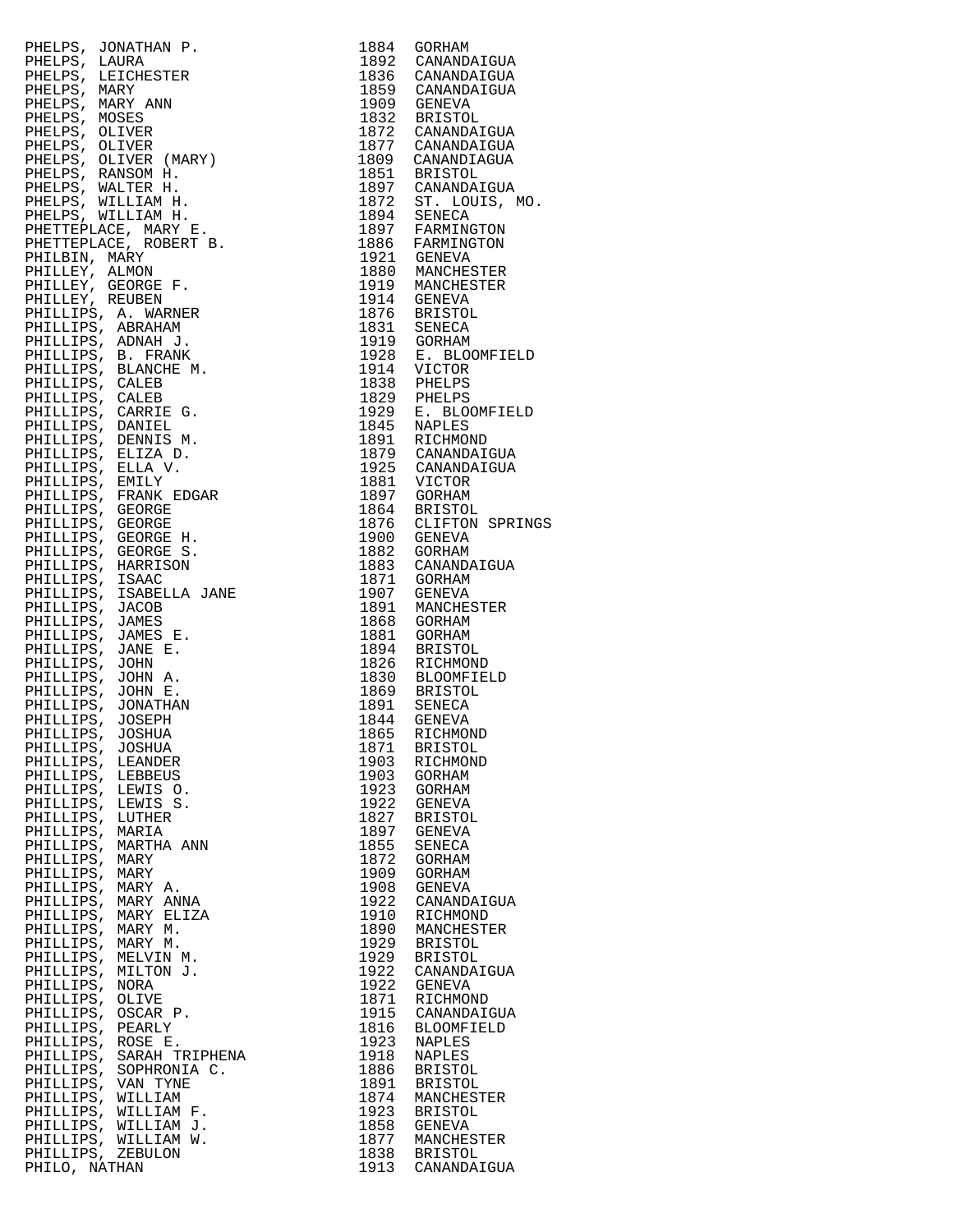| PHINNEY, DAYTON I. 1913 SENEGA<br>PHINNEY, SILLAS 1967 PHELPS<br>PHINNEY, SILLAS 1967 PHELPS<br>PHINNEY, TIOMAS 1936 CANADIOUS<br>PHIPPES, MARY 1970<br>PHIPPES, THOMAS 1990<br>PHIPPES, THOMAS 1990<br>PICCIS, PRINCISCON 1990<br>PICCES, THE |      |                                                                                                                  |
|------------------------------------------------------------------------------------------------------------------------------------------------------------------------------------------------------------------------------------------------|------|------------------------------------------------------------------------------------------------------------------|
|                                                                                                                                                                                                                                                |      |                                                                                                                  |
|                                                                                                                                                                                                                                                |      |                                                                                                                  |
|                                                                                                                                                                                                                                                |      |                                                                                                                  |
|                                                                                                                                                                                                                                                |      |                                                                                                                  |
|                                                                                                                                                                                                                                                |      |                                                                                                                  |
|                                                                                                                                                                                                                                                |      |                                                                                                                  |
|                                                                                                                                                                                                                                                |      |                                                                                                                  |
|                                                                                                                                                                                                                                                |      |                                                                                                                  |
|                                                                                                                                                                                                                                                |      |                                                                                                                  |
|                                                                                                                                                                                                                                                |      |                                                                                                                  |
|                                                                                                                                                                                                                                                |      |                                                                                                                  |
|                                                                                                                                                                                                                                                |      |                                                                                                                  |
|                                                                                                                                                                                                                                                |      |                                                                                                                  |
|                                                                                                                                                                                                                                                |      |                                                                                                                  |
|                                                                                                                                                                                                                                                |      |                                                                                                                  |
|                                                                                                                                                                                                                                                |      |                                                                                                                  |
|                                                                                                                                                                                                                                                |      |                                                                                                                  |
|                                                                                                                                                                                                                                                |      |                                                                                                                  |
|                                                                                                                                                                                                                                                |      | 1949 HOPEWELL<br>1849 HOPEWELL<br>1896 GENEVA<br>1872 PHELPS<br>1870 E. BLOOMFIELD<br>1901 NAPLES<br>1899 NAPLES |
|                                                                                                                                                                                                                                                |      |                                                                                                                  |
|                                                                                                                                                                                                                                                |      |                                                                                                                  |
|                                                                                                                                                                                                                                                |      |                                                                                                                  |
|                                                                                                                                                                                                                                                |      |                                                                                                                  |
|                                                                                                                                                                                                                                                |      |                                                                                                                  |
|                                                                                                                                                                                                                                                |      |                                                                                                                  |
|                                                                                                                                                                                                                                                |      |                                                                                                                  |
|                                                                                                                                                                                                                                                |      |                                                                                                                  |
|                                                                                                                                                                                                                                                |      |                                                                                                                  |
|                                                                                                                                                                                                                                                |      |                                                                                                                  |
|                                                                                                                                                                                                                                                |      |                                                                                                                  |
|                                                                                                                                                                                                                                                |      |                                                                                                                  |
|                                                                                                                                                                                                                                                |      |                                                                                                                  |
|                                                                                                                                                                                                                                                |      |                                                                                                                  |
|                                                                                                                                                                                                                                                |      |                                                                                                                  |
|                                                                                                                                                                                                                                                |      |                                                                                                                  |
|                                                                                                                                                                                                                                                |      |                                                                                                                  |
|                                                                                                                                                                                                                                                |      |                                                                                                                  |
|                                                                                                                                                                                                                                                |      |                                                                                                                  |
|                                                                                                                                                                                                                                                |      |                                                                                                                  |
|                                                                                                                                                                                                                                                |      |                                                                                                                  |
|                                                                                                                                                                                                                                                |      |                                                                                                                  |
|                                                                                                                                                                                                                                                |      | 1918 BRISTOL<br>1922 CANANDAIGUA<br>1837 GORHAM                                                                  |
|                                                                                                                                                                                                                                                |      |                                                                                                                  |
|                                                                                                                                                                                                                                                |      |                                                                                                                  |
|                                                                                                                                                                                                                                                |      |                                                                                                                  |
|                                                                                                                                                                                                                                                |      |                                                                                                                  |
|                                                                                                                                                                                                                                                |      | 1925 PHELPS<br>1900 CANANDAIGUA<br>1925 CANANDAIGUA<br>1917 GORHAM                                               |
|                                                                                                                                                                                                                                                |      |                                                                                                                  |
|                                                                                                                                                                                                                                                |      |                                                                                                                  |
|                                                                                                                                                                                                                                                |      |                                                                                                                  |
|                                                                                                                                                                                                                                                |      | 1930 CANANDAIGUA                                                                                                 |
| PIERCE, MARY                                                                                                                                                                                                                                   | 1917 |                                                                                                                  |
| PIERCE, MARY A.                                                                                                                                                                                                                                |      | 1907 S. BRISTOL                                                                                                  |
| PIERCE, MARY F.                                                                                                                                                                                                                                | 1918 | MANCHESTER                                                                                                       |
| PIERCE, MINERVA H.                                                                                                                                                                                                                             |      | 1875 BRISTOL                                                                                                     |
| PIERCE, NATHAN (POLLY)                                                                                                                                                                                                                         | 1820 | FARMINGTON                                                                                                       |
| PIERCE, OTIS                                                                                                                                                                                                                                   |      | 1883 NAPLES                                                                                                      |
| PIERCE, REUBEN                                                                                                                                                                                                                                 | 1857 | W. BLOOMFIELD                                                                                                    |
| PIERCE, ROBERT H.                                                                                                                                                                                                                              | 1914 | CANANDAIGUA                                                                                                      |
| PIERCE, SARAH S.                                                                                                                                                                                                                               | 1890 | S. BRISTOL                                                                                                       |
| PIERCE, WILLIAM M.                                                                                                                                                                                                                             | 1892 | NAPLES                                                                                                           |
| PIERPONT, CHARLES                                                                                                                                                                                                                              | 1875 | RICHMOND                                                                                                         |
| PIERPONT, DAVID A.                                                                                                                                                                                                                             | 1862 | RICHMOND                                                                                                         |
| PIERPONT, DAVID A.                                                                                                                                                                                                                             | 1906 | RICHMOND                                                                                                         |
| PIERPONT, DAVID O.                                                                                                                                                                                                                             | 1914 | RICHMOND                                                                                                         |
| PIERPONT, JOHN                                                                                                                                                                                                                                 | 1890 | RICHMOND                                                                                                         |
| PIERPONT, LUCIUS                                                                                                                                                                                                                               | 1894 | RICHMOND                                                                                                         |
|                                                                                                                                                                                                                                                |      |                                                                                                                  |
| PIERPONT, SARAH A.                                                                                                                                                                                                                             | 1906 | RICHMOND<br>1906 RICHMOND                                                                                        |
| PIERPONT, SARAH E.                                                                                                                                                                                                                             |      |                                                                                                                  |
| PIERSON, ANTOINETTE                                                                                                                                                                                                                            |      | 1898 CANANDAIGUA                                                                                                 |
| PIERSON, CATHERINE                                                                                                                                                                                                                             |      | 1902 CANADAIGUA                                                                                                  |
| PIERSON, CHARLES                                                                                                                                                                                                                               | 1874 | CANANDAIGUA                                                                                                      |
| PIERSON, ELBERT D.                                                                                                                                                                                                                             |      | 1897 CANANDAIGUA                                                                                                 |
| PIERSON, ELLEN                                                                                                                                                                                                                                 | 1922 | VICTOR                                                                                                           |
| PIERSON, ESTHER J.                                                                                                                                                                                                                             | 1926 | PHELPS                                                                                                           |
| PIERSON, HARRIET E.                                                                                                                                                                                                                            | 1918 | CANANDAIGUA                                                                                                      |
| PIERSON, HENRY                                                                                                                                                                                                                                 |      | 1844 VICTOR                                                                                                      |
| PIERSON,<br>ISAAC                                                                                                                                                                                                                              |      | 1848 CANANDAIGUA                                                                                                 |
| PIERSON, JULIET E.                                                                                                                                                                                                                             |      | 1901 MANCHESTER                                                                                                  |
| PIERSON, MARY C.                                                                                                                                                                                                                               |      |                                                                                                                  |
| PIERSON, MYRON F.                                                                                                                                                                                                                              |      | 1885 CANANDAIGUA<br>1918 SENECA                                                                                  |
| PIERSON, PHILLIP T.H.                                                                                                                                                                                                                          |      | 1928 NORTH ADAMS, M                                                                                              |

| 1857<br>W. BLOOMFIELD                                                                                                                                                                                                                                                                       |                 |
|---------------------------------------------------------------------------------------------------------------------------------------------------------------------------------------------------------------------------------------------------------------------------------------------|-----------------|
| 1914<br>CANANDAIGUA                                                                                                                                                                                                                                                                         |                 |
| 1890<br>S. BRISTOL                                                                                                                                                                                                                                                                          |                 |
| 1892<br><b>NAPLES</b>                                                                                                                                                                                                                                                                       |                 |
| 1875<br>RICHMOND                                                                                                                                                                                                                                                                            |                 |
| 1862<br>RICHMOND                                                                                                                                                                                                                                                                            |                 |
| 1906<br>RICHMOND                                                                                                                                                                                                                                                                            |                 |
| 1914<br>RICHMOND                                                                                                                                                                                                                                                                            |                 |
| 1890<br>RICHMOND                                                                                                                                                                                                                                                                            |                 |
| 1894                                                                                                                                                                                                                                                                                        |                 |
| RICHMOND                                                                                                                                                                                                                                                                                    |                 |
| 1906<br>RICHMOND                                                                                                                                                                                                                                                                            |                 |
| 1906<br>RICHMOND                                                                                                                                                                                                                                                                            |                 |
| 1898<br>CANANDAIGUA                                                                                                                                                                                                                                                                         |                 |
| 1902<br>CANADAIGUA                                                                                                                                                                                                                                                                          |                 |
| 1874<br>CANANDAIGUA                                                                                                                                                                                                                                                                         |                 |
| 1897<br>CANANDAIGUA                                                                                                                                                                                                                                                                         |                 |
| 1922<br>VICTOR                                                                                                                                                                                                                                                                              |                 |
| 1926<br>PHELPS                                                                                                                                                                                                                                                                              |                 |
| 1918<br>CANANDAIGUA                                                                                                                                                                                                                                                                         |                 |
| 1844<br>VICTOR                                                                                                                                                                                                                                                                              |                 |
| 1848<br>CANANDAIGUA                                                                                                                                                                                                                                                                         |                 |
| 1901<br>MANCHESTER                                                                                                                                                                                                                                                                          |                 |
| 1885<br>CANANDAIGUA                                                                                                                                                                                                                                                                         |                 |
| PIERCE, NATHAN (POLLY)<br>PIERCE, OTIS<br>PIERCE, CEUBEN<br>PIERCE, REUBEN<br>PIERCE, ROBERT H.<br>PIERCE, SARAH S.<br>PIERCE, SARAH S.<br>PIERCE, WILLIAM M.<br>PIERCE, WILLIAM M.<br>PIERPONT, DAVID A.<br>PIERPONT, DAVID O.<br>PIERPONT, JOHN O.<br>PIERPONT,<br>1918<br>SENECA<br>1928 | NORTH ADAMS, MA |
|                                                                                                                                                                                                                                                                                             |                 |
|                                                                                                                                                                                                                                                                                             |                 |
|                                                                                                                                                                                                                                                                                             |                 |
|                                                                                                                                                                                                                                                                                             |                 |
|                                                                                                                                                                                                                                                                                             |                 |
|                                                                                                                                                                                                                                                                                             |                 |
|                                                                                                                                                                                                                                                                                             |                 |
|                                                                                                                                                                                                                                                                                             |                 |
|                                                                                                                                                                                                                                                                                             |                 |
|                                                                                                                                                                                                                                                                                             |                 |
|                                                                                                                                                                                                                                                                                             |                 |
|                                                                                                                                                                                                                                                                                             |                 |
|                                                                                                                                                                                                                                                                                             |                 |
|                                                                                                                                                                                                                                                                                             |                 |
|                                                                                                                                                                                                                                                                                             |                 |
|                                                                                                                                                                                                                                                                                             |                 |
|                                                                                                                                                                                                                                                                                             |                 |
|                                                                                                                                                                                                                                                                                             |                 |
|                                                                                                                                                                                                                                                                                             |                 |
|                                                                                                                                                                                                                                                                                             |                 |
|                                                                                                                                                                                                                                                                                             |                 |
|                                                                                                                                                                                                                                                                                             |                 |
|                                                                                                                                                                                                                                                                                             |                 |
|                                                                                                                                                                                                                                                                                             |                 |
|                                                                                                                                                                                                                                                                                             |                 |
|                                                                                                                                                                                                                                                                                             |                 |
|                                                                                                                                                                                                                                                                                             |                 |
|                                                                                                                                                                                                                                                                                             |                 |
|                                                                                                                                                                                                                                                                                             |                 |
|                                                                                                                                                                                                                                                                                             |                 |
|                                                                                                                                                                                                                                                                                             |                 |
|                                                                                                                                                                                                                                                                                             |                 |
|                                                                                                                                                                                                                                                                                             |                 |
|                                                                                                                                                                                                                                                                                             |                 |
|                                                                                                                                                                                                                                                                                             |                 |
|                                                                                                                                                                                                                                                                                             |                 |
|                                                                                                                                                                                                                                                                                             |                 |
|                                                                                                                                                                                                                                                                                             |                 |
|                                                                                                                                                                                                                                                                                             |                 |
|                                                                                                                                                                                                                                                                                             |                 |
|                                                                                                                                                                                                                                                                                             |                 |
|                                                                                                                                                                                                                                                                                             |                 |
|                                                                                                                                                                                                                                                                                             |                 |
|                                                                                                                                                                                                                                                                                             |                 |
|                                                                                                                                                                                                                                                                                             |                 |
|                                                                                                                                                                                                                                                                                             |                 |
|                                                                                                                                                                                                                                                                                             |                 |
|                                                                                                                                                                                                                                                                                             |                 |
|                                                                                                                                                                                                                                                                                             |                 |
|                                                                                                                                                                                                                                                                                             |                 |
|                                                                                                                                                                                                                                                                                             |                 |
|                                                                                                                                                                                                                                                                                             |                 |
|                                                                                                                                                                                                                                                                                             |                 |
|                                                                                                                                                                                                                                                                                             |                 |
|                                                                                                                                                                                                                                                                                             |                 |
|                                                                                                                                                                                                                                                                                             |                 |
|                                                                                                                                                                                                                                                                                             |                 |
|                                                                                                                                                                                                                                                                                             |                 |
|                                                                                                                                                                                                                                                                                             |                 |
|                                                                                                                                                                                                                                                                                             |                 |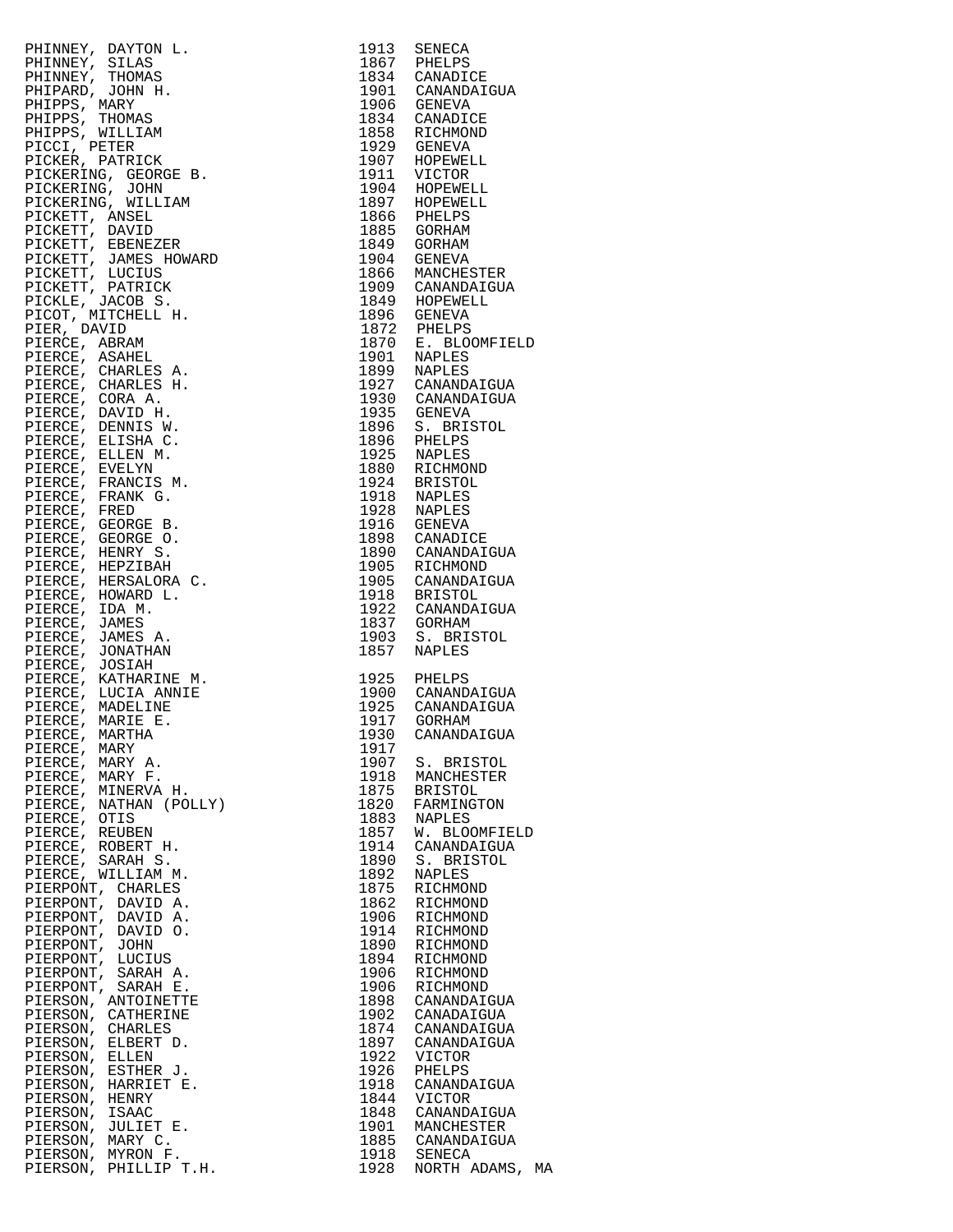PIERSON, RACHEL W. 1908 GENEVA PIERSON, RHODA 1861 FARMINGTON PIERSON, RICHARD S. 1880 CANANDAIGUA PIERSON, SAMUEL D. 1914 GENEVA PIKE, ALICA L. 1924 MANCHESTER PILLOW, HARRIET H. 1927 GORHAM PILLOW, WILLIAM HENRY 1906 GORHAM PILLOW, WILLIAM HENRY 1906 GORHAM PILLSBURY, DAVID 1865 W. BLOOMFIELD PILLSBURY, HEPSIBATH 1903 W. BLOOMFIELD PILLSBURY, SAMUEL H. 1840 W. BLOOMFIELD PILLSBURY, WILLIAM 1866 W. BLOOMFIELD PILSBURY, ASA A. 1891 W. BLOOMFIELD PILSBURY, ELVIRA M. 1882 W. BLOOMFIELD PIMM, FRANK 1925 VICTOR PIMM, MARY 1910 VICTOR PIMM, MARY ANN 1886 VICTOR PIMM, SIDNEY 1914 VICTOR PINCKNEY, HARRIET E. 1912 MANCHESTER PIPER, JABEZ B. 1841 MANCHESTER PIPER, JOHN 1842 GENEVA PISCETTELLI, ANTONIO 1928 GENEVA PISTOR, PHILLIP F. 1871 SENECA PITCHER, LYDIA E. 1916 NAPLES PITKIN, CHESTER G. 1905 GENEVA PITT, WILLIAM 1881 SENECA PITTENGER, NATHANIEL 1854 VICTOR PITTENGER, ORDELIA A. 1907 E. BLOOMFIELD PITTENGER, SARAH 1917 E. BLOOMFIELD PITTS, D. BENTON 1903 CANANDAIGUA PITTS, EVA M. 1901 RICHMOND PITTS, GEORGE W. 1872 RICHMOND PITTS, GIDEON 1828 RICHMOND PITTS, GIDEON 1888 RICHMOND PITTS, HANNAH 1882 RICHMOND PITTS, HENRY 1821 PITTS, IRA 1863 E. BLOOMFIELD PITTS, JAMES 1854 GORHAM PITTS, JANE W. 1892 RICHMOND PITTS, JOSEPHINE COLVIN 1929 CLIFTON SPRING PITTS, LIBBIE A. 1896 RICHMOND PITTS, MARY AVERY 1927 CLIFTON SPRINGS PITTS, PEREZ R. 1877 RICHMOND PITTS, SAMUEL 1810 LIVONIA PITTS, SILAS W. 1929 CLIFTON SPRINGS PITTS, WILLIAM 1829 RICHMOND PIXLEY, ASA 1825 MANCHESTER PIXLEY, IRA 1839 MANCHESTER PIXLEY, ORRIN 1898 MANCHESTER PIXLEY, SALLY 1856 RICHMOND PLANT, HARRIETTE E. 1913 GENEVA PLANTER, JOHN S. 1868 GENEVA PLATEAU, PETER 1926 PHELPS PLATNER, ANNA L. 1925 GENEVA PLATNER, MARY ANN 1903 FARMINGTON PLATT, GEORGE H. 1922 GENEVA PLAYFORD, ELIZABETH 1849 SENECA PLIMPTON, AARON 1885 W. BLOOMFIELD PLIMPTON, FRANK L. 1901 RICHMOND PLIMPTON, JOHN 1881 RICHMOND PLIMPTON, LEWIS A. 1923 W. BLOOMFIELD PLIMPTON, LOUISA A. 1908 PLIMPTON, MOSES A. 1860 W. BLOOMFIELD PLIMPTON, TIMOTHY 1824 SENECA PLUMB, GENEVIEVE 1915 FARMINGTON PLUMB, WILLIAM 1884 FARMINGTON PLUMB, WILLIAM H. 1930 PHELPS PLUMBE, ELIJAH W. 1879 E. BLOOMFIELD PLUMMER, GEORGE F. 1908 GENEVA POET, JOHN 1862 PHELPS POLE, JOHN J. 1925 GENEVA POLHAMUS, DANIEL 1822 GORHAM POLHAMUS, ISAAC 1833 GORHAM POLHAMUS, JUSTUS 1854 HOPEWELL POLLACK, FRANK 1918 PHELPS POLLARD, ORVAL J. 1929 GENEVA POLLOK, WILLIAM J.<br>POLLOT, PETER B. POLMANTEER, SIDNEY 1928 NAPLES POLMONTEER, EMILA<br>POMEROY, AARON

1929 GENEVA<br>1928 HOPEWELL<br>1917 PHELPS<br>1928 NAPLES 1871 CANANDAIGUA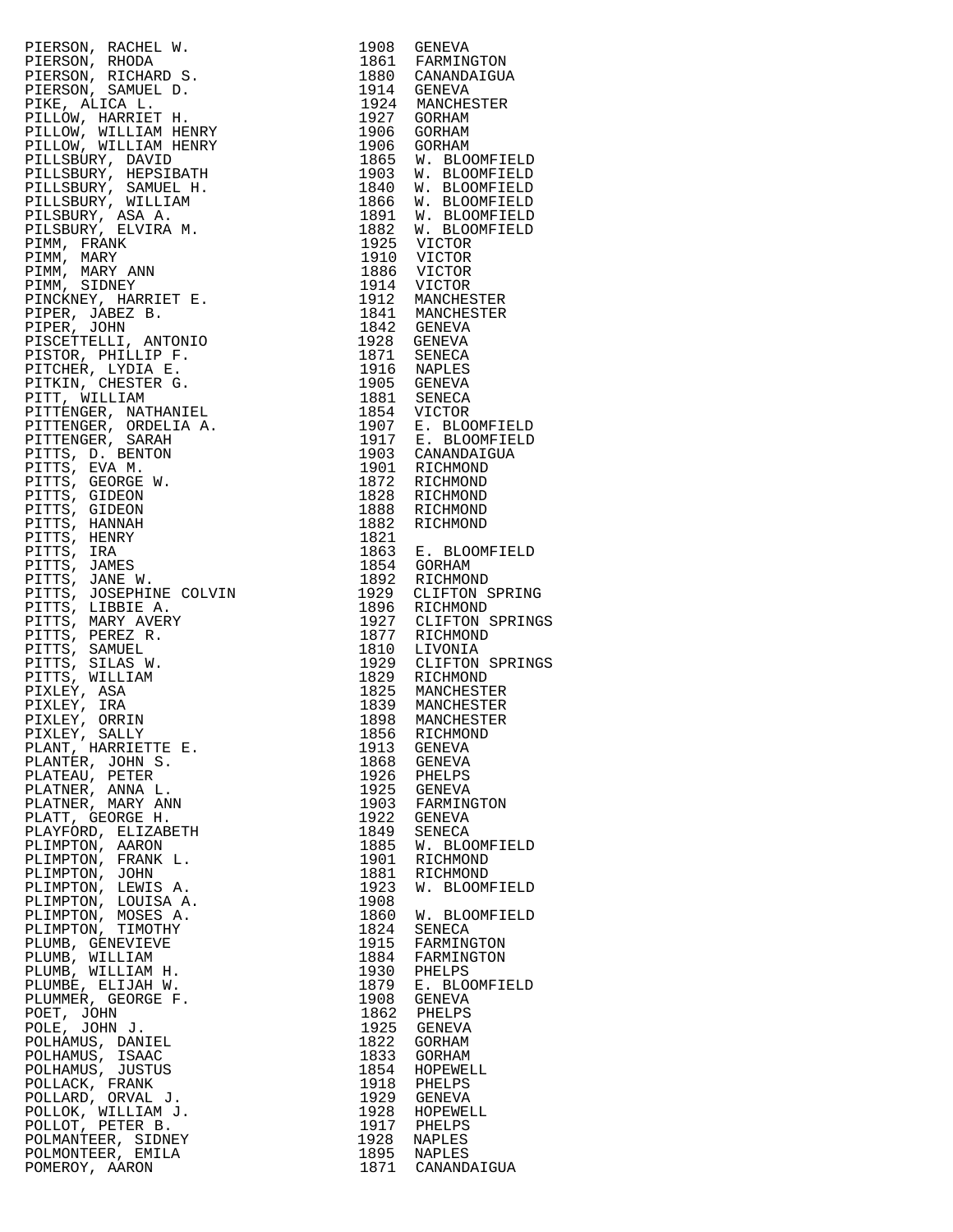|                                                                                                                                                                                                                                                                    |      | 1865 W. BLOOMFIELD                                                                                                            |
|--------------------------------------------------------------------------------------------------------------------------------------------------------------------------------------------------------------------------------------------------------------------|------|-------------------------------------------------------------------------------------------------------------------------------|
|                                                                                                                                                                                                                                                                    |      | 1903 MANCHESTER                                                                                                               |
|                                                                                                                                                                                                                                                                    |      |                                                                                                                               |
|                                                                                                                                                                                                                                                                    |      | 1907 CANANDAIGUA                                                                                                              |
|                                                                                                                                                                                                                                                                    |      | 1924 CANANDAIGUA                                                                                                              |
| POMEROY, CALVIN ALEL A.<br>POMEROY, ELLEA POMEROY, ELLEA JEDETH A.<br>POMEROY, ELLEA J.<br>POMEROY, ELLEA J.<br>POMEROY, ETHER L.<br>POMEROY, IUTHER E.<br>POMEROY, MIRK H.S.<br>POMEROY, MIRK H.S.<br>POMEROY, MIRK H.S.<br>POMD, GEORGE J.<br>POOL, JAMY<br>P    |      | 1923 CANANDAIGUA<br>1892 BRISTOL                                                                                              |
|                                                                                                                                                                                                                                                                    |      |                                                                                                                               |
|                                                                                                                                                                                                                                                                    |      |                                                                                                                               |
|                                                                                                                                                                                                                                                                    |      | 1897 FARMINGTON<br>1872 FARMINGTON                                                                                            |
|                                                                                                                                                                                                                                                                    |      |                                                                                                                               |
|                                                                                                                                                                                                                                                                    |      | 1912 PHELPS<br>1889 PHELPS<br>1851 E. BLOOMFIELD<br>1902 RICHMOND<br>1922 BRISTOL<br>1919 E. BLOOMFIELD<br>1919 E. BLOOMFIELD |
|                                                                                                                                                                                                                                                                    |      |                                                                                                                               |
|                                                                                                                                                                                                                                                                    |      |                                                                                                                               |
|                                                                                                                                                                                                                                                                    |      |                                                                                                                               |
|                                                                                                                                                                                                                                                                    |      |                                                                                                                               |
|                                                                                                                                                                                                                                                                    |      |                                                                                                                               |
|                                                                                                                                                                                                                                                                    |      |                                                                                                                               |
|                                                                                                                                                                                                                                                                    |      |                                                                                                                               |
|                                                                                                                                                                                                                                                                    |      |                                                                                                                               |
|                                                                                                                                                                                                                                                                    |      |                                                                                                                               |
|                                                                                                                                                                                                                                                                    |      |                                                                                                                               |
|                                                                                                                                                                                                                                                                    |      | 1928 GENEVA<br>1905 GENEVA                                                                                                    |
|                                                                                                                                                                                                                                                                    |      | 1911 GENEVA<br>1916 FARMINGTON                                                                                                |
|                                                                                                                                                                                                                                                                    |      |                                                                                                                               |
|                                                                                                                                                                                                                                                                    |      |                                                                                                                               |
|                                                                                                                                                                                                                                                                    |      | 1890 CANANDAIGUA                                                                                                              |
|                                                                                                                                                                                                                                                                    |      | 1893 CANANDAIGUA                                                                                                              |
|                                                                                                                                                                                                                                                                    |      |                                                                                                                               |
|                                                                                                                                                                                                                                                                    |      |                                                                                                                               |
|                                                                                                                                                                                                                                                                    |      | 1841 NAPLES<br>1916 NAPLES                                                                                                    |
|                                                                                                                                                                                                                                                                    |      | 1919 GENEVA                                                                                                                   |
|                                                                                                                                                                                                                                                                    |      |                                                                                                                               |
|                                                                                                                                                                                                                                                                    |      | 1864 W. BLOOMFIELD                                                                                                            |
|                                                                                                                                                                                                                                                                    |      | 1881 NAPLES                                                                                                                   |
|                                                                                                                                                                                                                                                                    |      | 1914 W. BLOOMFIELD                                                                                                            |
|                                                                                                                                                                                                                                                                    |      |                                                                                                                               |
|                                                                                                                                                                                                                                                                    |      | 1925 NAPLES<br>1916 NAPLES<br>1925 NAPLES<br>1892 MANCHESTER                                                                  |
|                                                                                                                                                                                                                                                                    |      |                                                                                                                               |
|                                                                                                                                                                                                                                                                    |      |                                                                                                                               |
|                                                                                                                                                                                                                                                                    |      |                                                                                                                               |
|                                                                                                                                                                                                                                                                    |      |                                                                                                                               |
|                                                                                                                                                                                                                                                                    |      |                                                                                                                               |
|                                                                                                                                                                                                                                                                    |      |                                                                                                                               |
|                                                                                                                                                                                                                                                                    |      | 1904 E. BLOOMFIELD<br>1868 NAPLES                                                                                             |
|                                                                                                                                                                                                                                                                    |      | 1910 S. BRISTOL                                                                                                               |
|                                                                                                                                                                                                                                                                    |      |                                                                                                                               |
|                                                                                                                                                                                                                                                                    |      | 1822 GORHAM                                                                                                                   |
|                                                                                                                                                                                                                                                                    |      |                                                                                                                               |
|                                                                                                                                                                                                                                                                    |      | 1915 NAPLES<br>1885 NAPLES                                                                                                    |
|                                                                                                                                                                                                                                                                    |      |                                                                                                                               |
|                                                                                                                                                                                                                                                                    |      | 1871 E. BLOOMFIELD<br>1865 CANANDAIGUA                                                                                        |
|                                                                                                                                                                                                                                                                    |      |                                                                                                                               |
|                                                                                                                                                                                                                                                                    |      |                                                                                                                               |
|                                                                                                                                                                                                                                                                    |      |                                                                                                                               |
|                                                                                                                                                                                                                                                                    |      |                                                                                                                               |
|                                                                                                                                                                                                                                                                    |      |                                                                                                                               |
|                                                                                                                                                                                                                                                                    |      | 1902 GENEVA<br>1871 PHELPS<br>1881 PHELPS<br>1903 RICHMOND                                                                    |
|                                                                                                                                                                                                                                                                    |      |                                                                                                                               |
|                                                                                                                                                                                                                                                                    |      |                                                                                                                               |
|                                                                                                                                                                                                                                                                    |      | 1870 PHELPS<br>1889 NAPLES                                                                                                    |
|                                                                                                                                                                                                                                                                    |      |                                                                                                                               |
|                                                                                                                                                                                                                                                                    |      | 1820 PALMYRA<br>1822 GORHAM                                                                                                   |
|                                                                                                                                                                                                                                                                    |      |                                                                                                                               |
|                                                                                                                                                                                                                                                                    |      |                                                                                                                               |
|                                                                                                                                                                                                                                                                    |      |                                                                                                                               |
|                                                                                                                                                                                                                                                                    |      |                                                                                                                               |
|                                                                                                                                                                                                                                                                    |      | 1910 MANCHESTER<br>1893 MANCHESTER<br>1871 SENECA                                                                             |
|                                                                                                                                                                                                                                                                    |      |                                                                                                                               |
| POST, ABRAM A.                                                                                                                                                                                                                                                     |      | 1929 SENECA                                                                                                                   |
| POST, BENJAMIN F.                                                                                                                                                                                                                                                  | 1844 | MANCHESTER                                                                                                                    |
| POST, CHARLES B.                                                                                                                                                                                                                                                   | 1915 | SENECA                                                                                                                        |
|                                                                                                                                                                                                                                                                    |      |                                                                                                                               |
| POST, EUNICE A.                                                                                                                                                                                                                                                    | 1927 | MANCHESTER                                                                                                                    |
| POST, JOHN (2 FILES)                                                                                                                                                                                                                                               | 1874 | GENEVA                                                                                                                        |
| POST, LAURA                                                                                                                                                                                                                                                        | 1927 | MANCHESTER                                                                                                                    |
|                                                                                                                                                                                                                                                                    |      |                                                                                                                               |
| POST, MAHLON                                                                                                                                                                                                                                                       | 1926 | MANCHESTER                                                                                                                    |
| POTTER, ANN                                                                                                                                                                                                                                                        | 1888 | SENECA                                                                                                                        |
| POTTER, ARNOLD                                                                                                                                                                                                                                                     | 1824 | MIDDLESEX                                                                                                                     |
|                                                                                                                                                                                                                                                                    |      |                                                                                                                               |
| POTTER, CALVIN B.                                                                                                                                                                                                                                                  | 1914 | GENEVA                                                                                                                        |
| POTTER, HAZARD A.                                                                                                                                                                                                                                                  | 1869 | SENECA                                                                                                                        |
|                                                                                                                                                                                                                                                                    |      |                                                                                                                               |
| POTTER, JOHN I.                                                                                                                                                                                                                                                    | 1928 | SENECA                                                                                                                        |
|                                                                                                                                                                                                                                                                    | 1916 | MANCHESTER                                                                                                                    |
|                                                                                                                                                                                                                                                                    | 1899 | CANANDAIGUA                                                                                                                   |
|                                                                                                                                                                                                                                                                    |      |                                                                                                                               |
|                                                                                                                                                                                                                                                                    | 1930 | CANANDAIGUA                                                                                                                   |
|                                                                                                                                                                                                                                                                    | 1916 | MANCHESTER                                                                                                                    |
|                                                                                                                                                                                                                                                                    | 1923 |                                                                                                                               |
|                                                                                                                                                                                                                                                                    |      | CANANDAIGUA                                                                                                                   |
|                                                                                                                                                                                                                                                                    | 1914 | SENECA                                                                                                                        |
| POTTER, JOHN 1.<br>POTTER, JOHN W.<br>POTTER, JOHN W.<br>POTTER, JULIA A.<br>POTTER, MAHALA A.<br>POTTER, MARY J.<br>POTTER, ROBERT<br>POTTER, RUBIE H.<br>POTTER, STBILLA E.<br>POTTER, STBILLA E.<br>POTTER, WALTER ROBERT<br>POTTER, WALTER ROBERT<br>POTTER, W | 1915 | GENEVA                                                                                                                        |
|                                                                                                                                                                                                                                                                    |      |                                                                                                                               |
|                                                                                                                                                                                                                                                                    | 1865 | VICTOR                                                                                                                        |
|                                                                                                                                                                                                                                                                    | 1925 | CANANDAIGUA                                                                                                                   |
|                                                                                                                                                                                                                                                                    | 1916 | HOPEWELL                                                                                                                      |
|                                                                                                                                                                                                                                                                    |      |                                                                                                                               |
|                                                                                                                                                                                                                                                                    | 1917 | GENEVA                                                                                                                        |
|                                                                                                                                                                                                                                                                    | 1818 | MIDDLESEX                                                                                                                     |
|                                                                                                                                                                                                                                                                    |      | 1867 CANANDAIGUA                                                                                                              |
| POTTER, WILLIAM C.                                                                                                                                                                                                                                                 |      |                                                                                                                               |
| POTTER, ZILLAH                                                                                                                                                                                                                                                     | 1924 | SENECA                                                                                                                        |
| POTTLE, CATHERINE S.                                                                                                                                                                                                                                               | 1896 | NAPLES                                                                                                                        |
|                                                                                                                                                                                                                                                                    |      |                                                                                                                               |
| POTTLE, EMORY B.                                                                                                                                                                                                                                                   | 1891 | NAPLES                                                                                                                        |
| POTTLE, FRANK M.                                                                                                                                                                                                                                                   | 1901 | NAPLES                                                                                                                        |
|                                                                                                                                                                                                                                                                    |      |                                                                                                                               |
| POTTLE, LORING                                                                                                                                                                                                                                                     | 1825 | NAPLES                                                                                                                        |
| POTTLE, WILLIAM L.                                                                                                                                                                                                                                                 | 1901 | NAPLES                                                                                                                        |
|                                                                                                                                                                                                                                                                    | 1910 | NAPLES                                                                                                                        |
| POTTLE, WILLIAM L.                                                                                                                                                                                                                                                 |      |                                                                                                                               |

| 1865         | W. BLOOMFIELD                            |
|--------------|------------------------------------------|
| 1903<br>1907 | MANCHESTER<br>CANANDAIGUA                |
| 1924         | CANANDAIGUA                              |
| 1923<br>1892 | CANANDAIGUA<br><b>BRISTOL</b>            |
| 1897         | FARMINGTON                               |
| 1872<br>1912 | FARMINGTON<br>PHELPS                     |
| 1889         | PHELPS                                   |
| 1851         | E. BLOOMFIELD<br>RICHMOND                |
| 1902<br>1892 | <b>BRISTOL</b>                           |
| 1919         | E. BLOOMFIELD                            |
| 1928<br>1905 | <b>GENEVA</b><br>GENEVA                  |
| 1911         | <b>GENEVA</b>                            |
| 1916<br>1890 | FARMINGTON<br>CANANDAIGUA                |
| 1893         | CANANDAIGUA                              |
| 1841<br>1916 | NAPLES<br>NAPLES                         |
| 1919         | <b>GENEVA</b>                            |
| 1864         | W. BLOOMFIELD                            |
| 1881<br>1914 | <b>NAPLES</b><br>W.<br><b>BLOOMFIELD</b> |
| 1925         | NAPLES                                   |
| 1916<br>1925 | <b>NAPLES</b><br><b>NAPLES</b>           |
| 1892         | MANCHESTER                               |
| 1904<br>1868 | E. BLOOMFIELD<br>NAPLES                  |
| 1910         | S. BRISTOL                               |
| 1822         | GORHAM                                   |
| 1915<br>1885 | NAPLES<br>NAPLES                         |
| 1871         | E. BLOOMFIELD                            |
| 1865<br>1902 | CANANDAIGUA<br><b>GENEVA</b>             |
| 1871         | PHELPS                                   |
| 1881<br>1903 | PHELPS<br>RICHMOND                       |
| 1870         | PHELPS                                   |
| 1889<br>1820 | NAPLES<br>PALMYRA                        |
| 1822         | GORHAM                                   |
| 1910         | MANCHESTER                               |
| 1893<br>1871 | MANCHESTER<br>SENECA                     |
| 1929         | <b>SENECA</b>                            |
| 1844<br>1915 | MANCHESTER<br>SENECA                     |
| 1927         | MANCHESTER                               |
| 1874<br>1927 | <b>GENEVA</b><br>MANCHESTER              |
| 1926         | MANCHESTER                               |
| 1888         | SENECA                                   |
| 1824<br>1914 | MIDDLESEX<br><b>GENEVA</b>               |
| 1869         | SENECA                                   |
| 1928<br>1916 | SENECA<br>MANCHESTER                     |
| 1899         | CANANDAIGUA                              |
| 1930<br>1916 | CANANDAIGUA<br>MANCHESTER                |
| 1923         | CANANDAIGUA                              |
| 1914<br>1915 | SENECA<br><b>GENEVA</b>                  |
| 1865         | VICTOR                                   |
| 1925         | CANANDAIGUA                              |
| 1916<br>1917 | HOPEWELL<br><b>GENEVA</b>                |
| 1818         | MIDDLESEX                                |
| 1867<br>1924 | CANANDAIGUA<br>SENECA                    |
| 1896         | NAPLES                                   |
| 1891<br>1901 | NAPLES<br>NAPLES                         |
| 1825         | NAPLES                                   |
| 1901         | NAPLES                                   |
| 1910         | NAPLES                                   |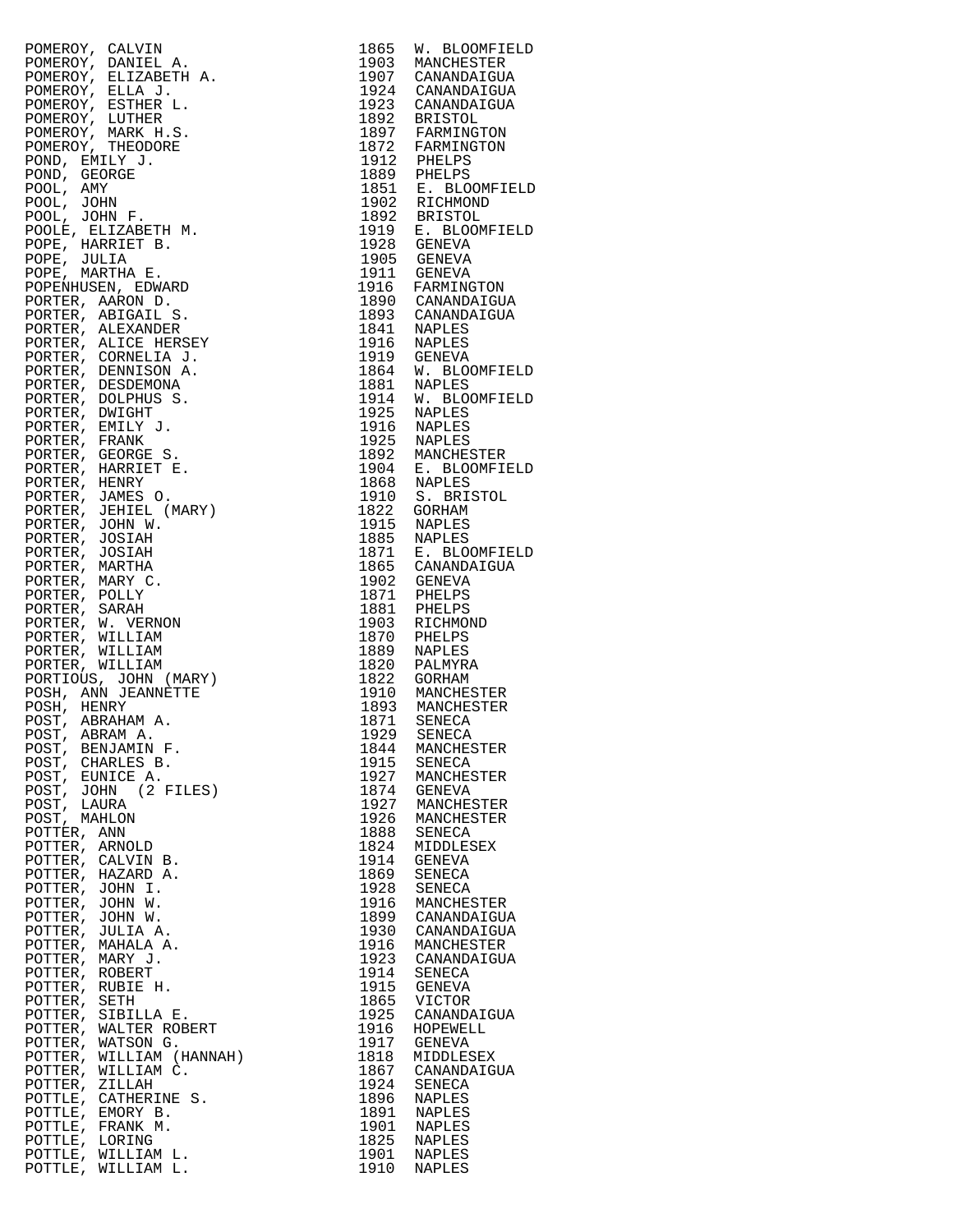| POTTS, ROBERT                                  | 1897         | SENECA                               |
|------------------------------------------------|--------------|--------------------------------------|
| POTTS, SARAH A.<br>POULOS, MIKE                | 1904<br>1918 | GENEVA<br>PHELPS                     |
| POUND, HUGH                                    |              |                                      |
| POUND, SARAH K.                                |              | 1854 FARMINGTON<br>1863 FARMINGTON   |
| POUND, WILLIAM                                 | 1853         | FARMINGTON                           |
| POWELL, AGNES M.<br>POWELL, ALBERT I.          | 1927         | 1924 CANANDAIGUA<br>NAPLES           |
| POWELL, ANN                                    | 1918         | GORHAM                               |
| POWELL, ELIZABETH C.                           | 1924<br>1921 | CANANDAIGUA                          |
| POWELL, EMILY                                  |              | NAPLES                               |
| POWELL, GEORGE                                 | 1920<br>1908 | GORHAM                               |
| POWELL, HARRIET BAXTER<br>POWELL, HARRY BAXTER |              |                                      |
| POWELL, HELEN W.                               | 1930         | GORHAM                               |
| POWELL, HIRAM B.                               | 1912         | FARMINGTON                           |
| POWELL, ISRAEL M.<br>POWELL, JANE              | 1918<br>1924 | S. BRISTOL<br>SENECA                 |
| POWELL, JOHN                                   | 1843         | VICTOR                               |
| POWELL, JOSEPH SR.                             | 1904<br>1885 | SENECA                               |
| POWELL, MARK W.                                |              | VICTOR                               |
| POWELL, MARY ANN                               | 1920<br>1909 | CANANDAIGUA<br>GORHAM                |
| POWELL, MARY ANN<br>POWELL, MATILDA            | 1871         | MANCHESTER                           |
| POWELL, PHILIP F.                              | 1878         | GORHAM                               |
| POWELL, SHOTWELL                               | 1897         | S. BRISTOL                           |
| POWELL, THOMAS J.<br>POWELL, WILLIAM           | 1906<br>1862 | NAPLES<br>GORHAM                     |
| POWELL. GEORGE W.                              | 1920         | CANANDAIGUA                          |
| POWELSON, DUNWREATH                            |              | 1926 CANANDAIGUA<br>1917 CANANDAIGUA |
| POWELSON, SOPHIA                               |              |                                      |
| POWER, ABIATHAR                                |              | 1844 FARMINGTON<br>1857 FARMINGTON   |
| POWER, ABRAHAM B.R.<br>POWER, ALLEN F.         |              | MANCHESTER                           |
| POWER, ANDREW T.                               | 1902<br>1907 | FARMINGTON                           |
| POWER, EDWARD                                  | 1916         | CANANDAIGUA                          |
| POWER, ELLEN                                   | 1869         | FARMINGTON                           |
| POWER, EMMER A.<br>POWER, EVA F.               | 1895<br>1890 | FARMINGTON<br>SHORTSVILLE            |
| POWER, GEORGE P.                               | 1929         | FARMINGTON                           |
| POWER, HELEN L.                                | 1929         | CANANDAIGUA                          |
| POWER, JOHN L.                                 | 1867<br>1856 | FARMINGTON                           |
| POWER, MARVIN<br>POWER, MARY                   |              | CANANDAIGUA<br>FARMINGTON            |
| POWER, MARY A.                                 | 1870<br>1884 | FARMINGTON                           |
| POWER, PHOEBE C.                               | 1895<br>1900 | WASHINGTON, DC                       |
| POWER, SARAH A.                                | 1872         | MANCHESTER                           |
| POWER, WATERMAN<br>POWER, WATERMAN D.          | 1925         | FARMINGTON<br>CANANDAIGUA            |
| POWER, WILLIAM P.                              | 1850         | FARMINGTON                           |
| POWERS, EDWARD                                 | 1897         | NAPLES                               |
| POWERS, ESTHER L.<br>POWERS, GEORGE ADLEBERT   | 1903<br>1918 | CANANDAIGUA<br>TACOMA, WASH.         |
| POWERS, ISRAEL                                 | 1850         | CANANDAIGUA                          |
| POWERS, MARY                                   | 1927         | MANCHESTER                           |
| POWERS, MICHAEL                                | 1867         | FARMINGTON                           |
| POWERS, PATRICK<br>POWERS, PHOEBE              | 1869<br>1896 | CANANDAIGUA<br>GENEVA                |
| POWERS, WILLIAM FRED                           | 1903         | SENECA                               |
| POWERS, WILLIAM R.                             | 1869         | SENECA                               |
| POWIS, CHARLES                                 | 1869         | SENECA                               |
| POWIS, LOUISA<br>POWIS, SOPHIA                 | 1913<br>1870 | GENEVA<br>SENECA                     |
| PRATT,<br>(MERCY)                              | 1814         | LIVONIA                              |
| PRATT, AGNES T.                                | 1928         | MANCHESTER                           |
| PRATT, ALBERT M.                               | 1921         | MANCHESTER                           |
| PRATT, ALVA<br>PRATT, AUGUSTUS                 | 1926<br>1895 | GENEVA<br>MANCHESTER                 |
| PRATT, BELLE G.                                | 1920         | MANCHESTER                           |
| PRATT, CHARLES C.                              | 1870         | HOPEWELL                             |
| PRATT, DAVID                                   | 1895<br>1815 | W. BLOOMFIELD                        |
| PRATT, EBENEZER (MARGARET<br>PRATT, ELISHA     | 1846         | FARMINGTON<br>GORHAM                 |
| PRATT, ELIZABETH C.                            | 1896         | MANCHESTER                           |
| PRATT, ELIZABETH H.                            | 1921         | CANANDAIGUA                          |
| PRATT, ELKANA<br>PRATT, HARVEY                 | 1829<br>1887 | MANCHESTER<br>HOPEWELL               |
| PRATT, HENRY C.                                | 1915         | HOPEWELL                             |
| PRATT, JOEL                                    | 1861         | W. BLOOMFIELD                        |
| PRATT, JOEL                                    |              | 1838 HOPEWELL                        |
| PRATT, JOHN                                    | 1868         | MANCHESTER                           |

| 1930<br>GORHAM<br>1912<br>FARMINGTON<br>1918<br>S. BRISTOL<br>1924<br>SENECA<br>1843<br>VICTOR<br>1904<br>SENECA<br>1885<br>VICTOR<br>1920<br>CANANDAIGUA<br>1909<br><b>GORHAM</b><br>1871<br>MANCHESTER<br>1878<br>GORHAM<br>1897<br>S. BRISTOL<br>1906<br>NAPLES<br>1862<br>GORHAM<br>1920<br>CANANDAIGUA<br>1926<br>CANANDAIGUA<br>1917<br>CANANDAIGUA<br>1844<br>FARMINGTON<br>1857<br>FARMINGTON<br>1902<br>MANCHESTER<br>1907<br>FARMINGTON<br>1916<br>CANANDAIGUA<br>1869<br>FARMINGTON<br>1895<br>FARMINGTON<br>1890<br>SHORTSVILLE<br>1929<br>FARMINGTON<br>1929<br>CANANDAIGUA<br>1867<br>FARMINGTON<br>1856<br>CANANDAIGUA<br>1870<br>FARMINGTON<br>1884<br>FARMINGTON<br>WASHINGTON,<br>1895<br>1900<br>MANCHESTER<br>1872<br>FARMINGTON<br>1925<br>CANANDAIGUA<br>1850<br>FARMINGTON<br>1897<br>NAPLES<br>1903<br>CANANDAIGUA<br>1918<br>TACOMA, WASH.<br>1850<br>CANANDAIGUA<br>1927<br>MANCHESTER<br>1867<br>FARMINGTON<br>1869<br>CANANDAIGUA<br>1896<br>GENEVA<br>1903<br><b>SENECA</b><br>1869<br><b>SENECA</b><br>1869<br>SENECA<br>1913<br>GENEVA<br>1870<br><b>SENECA</b><br>1814<br>LIVONIA<br>1928<br>MANCHESTER<br>1921<br>MANCHESTER<br>1926<br>GENEVA<br>1895<br>MANCHESTER<br>1920<br>MANCHESTER<br>1870<br>HOPEWELL<br>1895<br>W. BLOOMFIELD<br>1815<br>FARMINGTON<br>1846<br>GORHAM<br>1896<br>MANCHESTER | 1897<br>1904<br>1918<br>1854<br>1863<br>1853<br>1924<br>1927<br>1918<br>1924<br>1921<br>1920<br>1908 | SENECA<br><b>GENEVA</b><br>PHELPS<br>FARMINGTON<br>FARMINGTON<br>FARMINGTON<br>CANANDAIGUA<br>NAPLES<br>GORHAM<br>CANANDAIGUA<br>NAPLES<br>GORHAM |
|----------------------------------------------------------------------------------------------------------------------------------------------------------------------------------------------------------------------------------------------------------------------------------------------------------------------------------------------------------------------------------------------------------------------------------------------------------------------------------------------------------------------------------------------------------------------------------------------------------------------------------------------------------------------------------------------------------------------------------------------------------------------------------------------------------------------------------------------------------------------------------------------------------------------------------------------------------------------------------------------------------------------------------------------------------------------------------------------------------------------------------------------------------------------------------------------------------------------------------------------------------------------------------------------------------------------------------------|------------------------------------------------------------------------------------------------------|---------------------------------------------------------------------------------------------------------------------------------------------------|
| 1829<br>MANCHESTER<br>1887<br>HOPEWELL<br>1915<br>HOPEWELL<br>1861<br>W. BLOOMFIELD<br>1838<br>HOPEWELL<br>1868<br>MANCHESTER                                                                                                                                                                                                                                                                                                                                                                                                                                                                                                                                                                                                                                                                                                                                                                                                                                                                                                                                                                                                                                                                                                                                                                                                          | 1921                                                                                                 | DC<br>CANANDAIGUA                                                                                                                                 |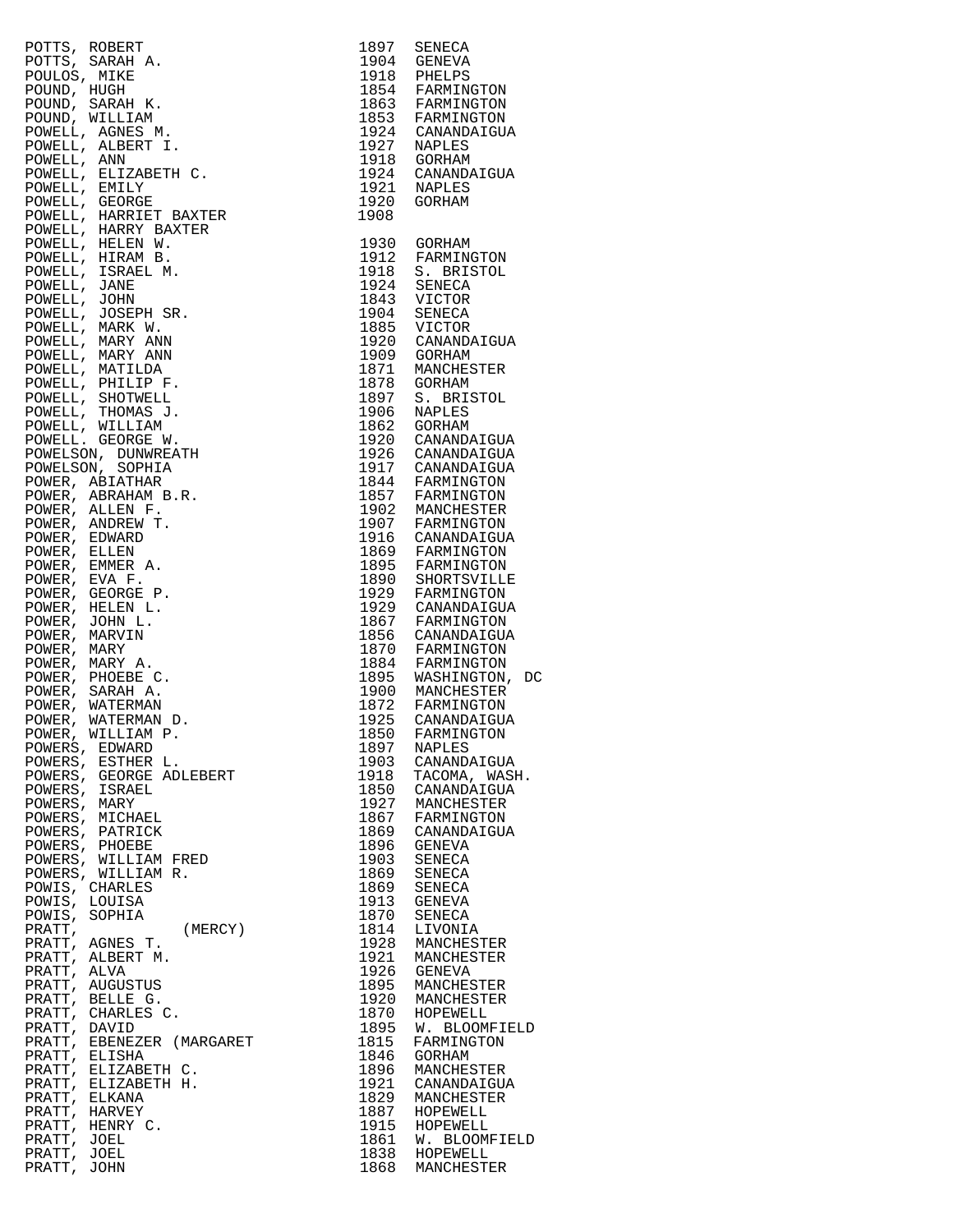| PRATT, JOIN RICHARD 1925 MARCHESTER (REALITEAR 1925 MARCHESTER PRESERVATION IN THE PRATT, JONATHAN 1934 MACHESTER PRATT, NARRI 1934 MACHESTER PRATT, SARAH<br>PRATT, JONATHAN 1934 MACHESTER 1940 MACHESTER PRATT, NART (REALITE                                      |      |                  |
|-----------------------------------------------------------------------------------------------------------------------------------------------------------------------------------------------------------------------------------------------------------------------|------|------------------|
|                                                                                                                                                                                                                                                                       |      |                  |
|                                                                                                                                                                                                                                                                       |      |                  |
|                                                                                                                                                                                                                                                                       |      |                  |
|                                                                                                                                                                                                                                                                       |      |                  |
|                                                                                                                                                                                                                                                                       |      |                  |
|                                                                                                                                                                                                                                                                       |      |                  |
|                                                                                                                                                                                                                                                                       |      |                  |
|                                                                                                                                                                                                                                                                       |      |                  |
|                                                                                                                                                                                                                                                                       |      |                  |
|                                                                                                                                                                                                                                                                       |      |                  |
|                                                                                                                                                                                                                                                                       |      |                  |
|                                                                                                                                                                                                                                                                       |      |                  |
|                                                                                                                                                                                                                                                                       |      |                  |
|                                                                                                                                                                                                                                                                       |      |                  |
|                                                                                                                                                                                                                                                                       |      |                  |
|                                                                                                                                                                                                                                                                       |      |                  |
|                                                                                                                                                                                                                                                                       |      |                  |
|                                                                                                                                                                                                                                                                       |      |                  |
|                                                                                                                                                                                                                                                                       |      |                  |
|                                                                                                                                                                                                                                                                       |      |                  |
|                                                                                                                                                                                                                                                                       |      |                  |
|                                                                                                                                                                                                                                                                       |      |                  |
|                                                                                                                                                                                                                                                                       |      |                  |
|                                                                                                                                                                                                                                                                       |      |                  |
|                                                                                                                                                                                                                                                                       |      |                  |
|                                                                                                                                                                                                                                                                       |      |                  |
|                                                                                                                                                                                                                                                                       |      |                  |
|                                                                                                                                                                                                                                                                       |      |                  |
|                                                                                                                                                                                                                                                                       |      |                  |
|                                                                                                                                                                                                                                                                       |      |                  |
|                                                                                                                                                                                                                                                                       |      |                  |
|                                                                                                                                                                                                                                                                       |      |                  |
|                                                                                                                                                                                                                                                                       |      |                  |
|                                                                                                                                                                                                                                                                       |      |                  |
|                                                                                                                                                                                                                                                                       |      |                  |
|                                                                                                                                                                                                                                                                       |      |                  |
|                                                                                                                                                                                                                                                                       |      |                  |
|                                                                                                                                                                                                                                                                       |      |                  |
|                                                                                                                                                                                                                                                                       |      |                  |
|                                                                                                                                                                                                                                                                       |      |                  |
|                                                                                                                                                                                                                                                                       |      |                  |
|                                                                                                                                                                                                                                                                       |      |                  |
|                                                                                                                                                                                                                                                                       |      |                  |
|                                                                                                                                                                                                                                                                       |      |                  |
|                                                                                                                                                                                                                                                                       |      |                  |
|                                                                                                                                                                                                                                                                       |      |                  |
|                                                                                                                                                                                                                                                                       |      |                  |
|                                                                                                                                                                                                                                                                       |      |                  |
|                                                                                                                                                                                                                                                                       |      |                  |
|                                                                                                                                                                                                                                                                       |      |                  |
|                                                                                                                                                                                                                                                                       |      |                  |
| PRICE, HULDAH                                                                                                                                                                                                                                                         | 1891 | CANADICE         |
| PRICE, JANE                                                                                                                                                                                                                                                           |      | 1889 GENEVA      |
| PRICE, JOHN                                                                                                                                                                                                                                                           |      | 1887 HOPEWELL    |
| PRICE, JOSEPH W.                                                                                                                                                                                                                                                      |      | 1904 NAPLES      |
| PRICE, MARY A.                                                                                                                                                                                                                                                        | 1925 | CLIFTON SPRINGS  |
|                                                                                                                                                                                                                                                                       |      | 1915 NAPLES      |
|                                                                                                                                                                                                                                                                       | 1928 | GENEVA           |
|                                                                                                                                                                                                                                                                       |      | 1875 GENEVA      |
|                                                                                                                                                                                                                                                                       | 1893 | GENEVA           |
|                                                                                                                                                                                                                                                                       | 1885 |                  |
|                                                                                                                                                                                                                                                                       | 1922 | GENEVA           |
|                                                                                                                                                                                                                                                                       |      | PHELPS           |
|                                                                                                                                                                                                                                                                       |      | 1908 MANCHESTER  |
|                                                                                                                                                                                                                                                                       |      | 1868 PHELPS      |
|                                                                                                                                                                                                                                                                       |      | 1893 PHELPS      |
|                                                                                                                                                                                                                                                                       |      | 1896 PHELPS      |
|                                                                                                                                                                                                                                                                       |      | 1872 PHELPS      |
|                                                                                                                                                                                                                                                                       |      | 1870 MANCHESTER  |
|                                                                                                                                                                                                                                                                       |      | 1908 CANANDAIGUA |
|                                                                                                                                                                                                                                                                       |      | 1894 CANANDAIGUA |
|                                                                                                                                                                                                                                                                       |      | 1905 CANANDAIGUA |
|                                                                                                                                                                                                                                                                       | 1837 | GENEVA           |
|                                                                                                                                                                                                                                                                       |      | 1895 FARMINGTON  |
|                                                                                                                                                                                                                                                                       |      | 1910 FARMINGTON  |
|                                                                                                                                                                                                                                                                       |      | 1906 FARMINGTON  |
|                                                                                                                                                                                                                                                                       |      | 1873 GENEVA      |
|                                                                                                                                                                                                                                                                       |      | 1924 GENEVA      |
|                                                                                                                                                                                                                                                                       |      | 1883 GENEVA      |
|                                                                                                                                                                                                                                                                       |      | 1930 GENEVA      |
| PRICE, MARY A.<br>PRICE, MARY A.<br>PRICE, MARY A.<br>PRICE, RHODA<br>PRICE, WILLIAM<br>PRICE, WILLIAM<br>PRICE, WILLIAM<br>PRICE, WILLIAM<br>PRICHARD, DANIEL<br>PRICHARD, DANIEL<br>PRICHARD, MARIA P.<br>PRICHARD, MARIA P.<br>PRICHARD, MILLIAM<br>PRICHARD, MILL |      | 1912 FARMINGTON  |
| PROGER, UCIIN UN.<br>PROCTOR, ELIZABETH A.                                                                                                                                                                                                                            |      | 1879 GENEVA      |
| PROCTOR, GEORGE W.                                                                                                                                                                                                                                                    |      | 1906 GENEVA      |

| 1925         | MANCHESTER                       |
|--------------|----------------------------------|
| 1880<br>1847 | HOPEWELL<br>GORHAM               |
| 1891         | MANCHESTER                       |
| 1824<br>1866 | GORHAM<br>MANCHESTER             |
| 1894         | MANCHESTER                       |
| 1882         | MANCHESTER                       |
| 1904<br>1919 | GORHAM<br>PHELPS                 |
| 1901         | MANCHESTER                       |
| 1904<br>1887 | SENECA<br>CANANDAIGUA            |
| 1887         | CANANDAIGUA                      |
| 1905         | GENEVA                           |
| 1907<br>1855 | <b>BRISTOL</b><br>GENEVA         |
| 1850         | SENECA                           |
| 1818         |                                  |
| 1821<br>1873 | PHELPS<br>SENECA                 |
| 1873         | SENECA                           |
| 1846         | SENECA                           |
| 1891<br>1929 | GENEVA<br>CANANDAIGUA            |
| 1917         | CANANDAIGUA                      |
| 1929<br>1903 | <b>NAPLES</b><br>FARMINGTON      |
| 1882         | VICTOR                           |
| 1891         | MANCHESTER                       |
| 1902<br>1918 | CANADICE<br>FARMINGTON           |
| 1918         | MANCHESTER                       |
| 1920         | CANADICE                         |
| 1923<br>1902 | SHORTSVILLE<br>CANADICE          |
| 1878         | VICTOR                           |
| 1925         | SENECA                           |
| 1900<br>1926 | GORHAM<br><b>GENEVA</b>          |
| 1926         | <b>GENEVA</b>                    |
| 1894<br>1913 | HOPEWELL                         |
| 1901         | NAPLES<br>GENEVA                 |
| 1897         | GENEVA                           |
| 1851<br>1893 | HOPEWELL<br><b>GENEVA</b>        |
| 1869         | SENECA                           |
| 1910         | PHELPS                           |
| 1889<br>1891 | GEMEVA<br>CANADICE               |
| 1889         | <b>GENEVA</b>                    |
| 1887         | HOPEWELL                         |
| 1904<br>1925 | <b>NAPLES</b><br>CLIFTON SPRINGS |
| 1915         | NAPLES                           |
| 1928         | <b>GENEVA</b>                    |
| 1875<br>1893 | GENEVA<br><b>GENEVA</b>          |
| 1885         | <b>GENEVA</b>                    |
| 1922<br>1908 | PHELPS                           |
| 1868         | MANCHESTER<br>PHELPS             |
| 1893         | PHELPS                           |
| 1896<br>1872 | PHELPS<br>PHELPS                 |
| 1870         | MANCHESTER                       |
| 1908         | CANANDAIGUA                      |
| 1894<br>1905 | CANANDAIGUA<br>CANANDAIGUA       |
| 1837         | GENEVA                           |
| 1895         | FARMINGTON                       |
| 1910<br>1906 | FARMINGTON<br>FARMINGTON         |
| 1873         | GENEVA                           |
| 1924         | GENEVA                           |
| 1883<br>1930 | <b>GENEVA</b><br><b>GENEVA</b>   |
| 1912         | FARMINGTON                       |
| 1879         | GENEVA                           |
| 1906         | GENEVA                           |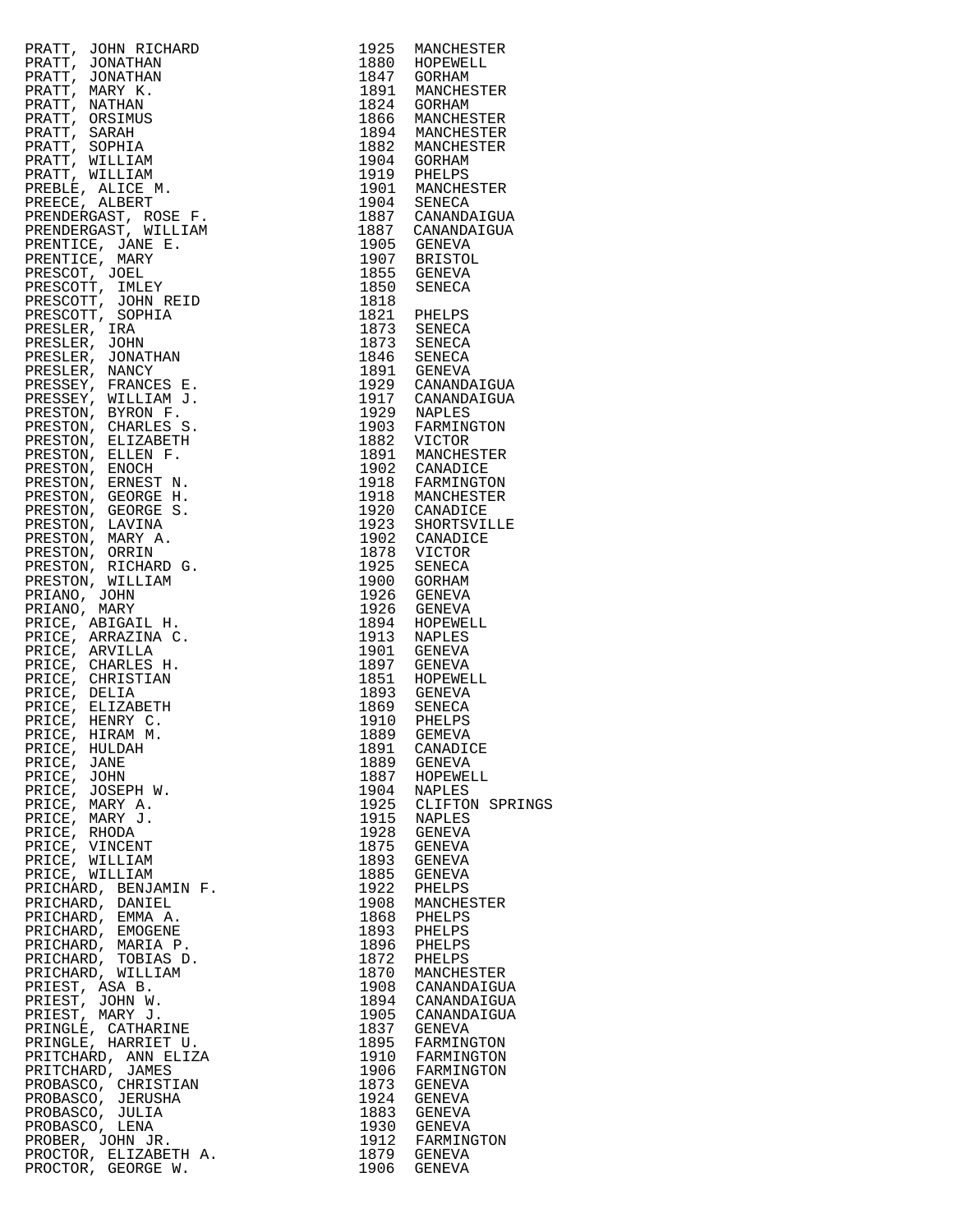| PROPER, JOANNA M.<br>PROPER, MARY J.<br>PROSEUS, D. NELSON<br>PROSEUS, D. NELSON<br>PROSEUS, D. NELSON<br>PROSEUS, STAVAN<br>PROUDFIT, GOORGE<br>PROUDFIT, JOCIA E.<br>PROUDFIT, JOCIA E.<br>PROUDFIT, JOCIA F.<br>PROUDFIT, JOCIA F.<br>PROUTY, PHINEAS (ELDER |              | 1910 W. BLOOMFIELD                                                                                      |
|-----------------------------------------------------------------------------------------------------------------------------------------------------------------------------------------------------------------------------------------------------------------|--------------|---------------------------------------------------------------------------------------------------------|
|                                                                                                                                                                                                                                                                 |              | 1925 SHORTSVILLE<br>1875 PHELPS                                                                         |
|                                                                                                                                                                                                                                                                 |              |                                                                                                         |
|                                                                                                                                                                                                                                                                 |              | 1845 PHELPS<br>1883 SENECA                                                                              |
|                                                                                                                                                                                                                                                                 |              |                                                                                                         |
|                                                                                                                                                                                                                                                                 |              | 1920 GENEVA<br>1880 SENECA                                                                              |
|                                                                                                                                                                                                                                                                 |              | 1916 GENEVA<br>1906 NAPLES                                                                              |
|                                                                                                                                                                                                                                                                 |              |                                                                                                         |
|                                                                                                                                                                                                                                                                 |              | 1915 CANANDAIGUA<br>1913 CANANDAIGUA                                                                    |
|                                                                                                                                                                                                                                                                 |              |                                                                                                         |
|                                                                                                                                                                                                                                                                 |              | 1891 GENEVA<br>1862 GENEVA                                                                              |
|                                                                                                                                                                                                                                                                 |              |                                                                                                         |
|                                                                                                                                                                                                                                                                 |              | 1895 NAPLES<br>1895 CANANDAIGUA<br>1856 W. BLOOMFIELD<br>1846 GENEVA                                    |
|                                                                                                                                                                                                                                                                 |              |                                                                                                         |
|                                                                                                                                                                                                                                                                 |              |                                                                                                         |
|                                                                                                                                                                                                                                                                 |              | 1821 PHELPS<br>1854 SENECA                                                                              |
|                                                                                                                                                                                                                                                                 |              |                                                                                                         |
|                                                                                                                                                                                                                                                                 |              | 1855 GORHAM<br>1921 NAPLES                                                                              |
|                                                                                                                                                                                                                                                                 |              |                                                                                                         |
|                                                                                                                                                                                                                                                                 |              | 1901 GORHAM<br>1930 NAPLES<br>1924 GORHAM<br>1877 GORHAM                                                |
|                                                                                                                                                                                                                                                                 |              |                                                                                                         |
|                                                                                                                                                                                                                                                                 |              |                                                                                                         |
|                                                                                                                                                                                                                                                                 |              | 1917 CANANDAIGUA<br>1887 SENECA                                                                         |
|                                                                                                                                                                                                                                                                 |              |                                                                                                         |
|                                                                                                                                                                                                                                                                 |              | 1919 GORHAM<br>1921 CANANDAIGUA                                                                         |
|                                                                                                                                                                                                                                                                 |              |                                                                                                         |
|                                                                                                                                                                                                                                                                 |              | 1929 MANCHESTER<br>1924 GORHAM                                                                          |
|                                                                                                                                                                                                                                                                 |              | 1924 <b>Johnson</b><br>1846 GORHAM<br>1919 GORHAM<br>1007 GENEVA                                        |
|                                                                                                                                                                                                                                                                 |              |                                                                                                         |
|                                                                                                                                                                                                                                                                 |              | 1897 GENEVA<br>1919 RICHMOND                                                                            |
|                                                                                                                                                                                                                                                                 |              |                                                                                                         |
|                                                                                                                                                                                                                                                                 |              | 1926 CANADICE<br>1901 CANADICE                                                                          |
|                                                                                                                                                                                                                                                                 |              |                                                                                                         |
|                                                                                                                                                                                                                                                                 |              | 1928 CANADICE<br>1839 PHELPS                                                                            |
|                                                                                                                                                                                                                                                                 |              | 1908 MANCHESTER<br>1925 CANANDAIGUA                                                                     |
|                                                                                                                                                                                                                                                                 |              |                                                                                                         |
|                                                                                                                                                                                                                                                                 |              | 1874 GENEVA<br>1881 GENEVA                                                                              |
|                                                                                                                                                                                                                                                                 |              | 1810 GORHAM                                                                                             |
|                                                                                                                                                                                                                                                                 |              |                                                                                                         |
|                                                                                                                                                                                                                                                                 |              | 1899 GENEVA<br>1899 GENEVA<br>1889 GENEVA<br>1866 E. BLOOMFIELD<br>1908 CANANDAIGUA<br>1917 CANANDAIGUA |
|                                                                                                                                                                                                                                                                 |              |                                                                                                         |
|                                                                                                                                                                                                                                                                 |              |                                                                                                         |
|                                                                                                                                                                                                                                                                 |              |                                                                                                         |
|                                                                                                                                                                                                                                                                 | 1887         | 1844 CANADICE<br>CANADICE                                                                               |
|                                                                                                                                                                                                                                                                 | 1905         | <b>GENEVA</b>                                                                                           |
|                                                                                                                                                                                                                                                                 | 1929         | GENEVA                                                                                                  |
|                                                                                                                                                                                                                                                                 | 1881         | CANADICE                                                                                                |
|                                                                                                                                                                                                                                                                 | 1875         | CANADICE                                                                                                |
|                                                                                                                                                                                                                                                                 | 1877         | CANANDAIGUA                                                                                             |
|                                                                                                                                                                                                                                                                 | 1899<br>1845 | CANADICE<br>CANADICE                                                                                    |
|                                                                                                                                                                                                                                                                 | 1908         | GORHAM                                                                                                  |
|                                                                                                                                                                                                                                                                 | 1903         | GORHAM                                                                                                  |
|                                                                                                                                                                                                                                                                 | 1881         | CANANDAIGUA                                                                                             |
| QUAYLE, CHARLES                                                                                                                                                                                                                                                 | 1903         | RICHMOND                                                                                                |
| QUAYLE, CHARLES                                                                                                                                                                                                                                                 | 1848         | RICHMOND                                                                                                |
| QUAYLE, JOHN T.                                                                                                                                                                                                                                                 | 1869         | HOPEWELL                                                                                                |
| QUAYLE, RAYMOND D.<br>QUICK, EDWARD                                                                                                                                                                                                                             | 1905<br>1889 | RICHMOND<br>E. BLOOMFIELD                                                                               |
| QUICK, GEORGE W.                                                                                                                                                                                                                                                | 1928         | MANCHESTER                                                                                              |
| QUICK, JUELMA                                                                                                                                                                                                                                                   | 1903         | CANANDAIGUA                                                                                             |
| QUIGLEY, ANN                                                                                                                                                                                                                                                    | 1897         | CANANDAIGUA                                                                                             |
| QUIGLEY, BENJAMIN F.                                                                                                                                                                                                                                            | 1926         | GENEVA                                                                                                  |
| QUIGLEY, CATHERINE                                                                                                                                                                                                                                              | 1917         | CANANDAIGUA                                                                                             |
| QUIGLEY, DELIA<br>QUIGLEY, JAMES                                                                                                                                                                                                                                | 1921<br>1895 | VICTOR<br>CANANDAIGUA                                                                                   |
| QUIGLEY, JOHN C.                                                                                                                                                                                                                                                | 1914         | CANANDAIGUA                                                                                             |
| QUIGLEY, MARGARET                                                                                                                                                                                                                                               | 1906         | CANANDAIGUA                                                                                             |
| QUIGLEY, MARGARET L.                                                                                                                                                                                                                                            | 1926         | CANANDAIGUA                                                                                             |
| QUIGLEY, MATTHEW J.                                                                                                                                                                                                                                             | 1921         | CANANDAIGUA                                                                                             |
| QUIGLEY, THOMAS                                                                                                                                                                                                                                                 | 1926         | GENEVA                                                                                                  |
| QUIGLEY, WILLIAM H.<br>QUINLAN, CATHERINE                                                                                                                                                                                                                       | 1919         | VICTOR<br>1926 GENEVA                                                                                   |
| QUINLAN. DANIEL J.                                                                                                                                                                                                                                              |              | 1922 GENEVA                                                                                             |
|                                                                                                                                                                                                                                                                 |              |                                                                                                         |

| 1910         | W.<br><b>BLOOMFIELD</b>    |
|--------------|----------------------------|
| 1925         | SHORTSVILLE                |
| 1875<br>1845 | PHELPS                     |
| 1883         | PHELPS<br>SENECA           |
| 1920         | GENEVA                     |
| 1880         | SENECA                     |
| 1916         | GENEVA                     |
| 1906         | NAPLES                     |
| 1915         | CANANDAIGUA                |
| 1913<br>1891 | CANANDAIGUA<br>GENEVA      |
| 1862         | GENEVA                     |
| 1895         | NAPLES                     |
| 1895         | CANANDAIGUA                |
| 1856         | W.<br>BLOOMFIELD           |
| 1846         | GENEVA                     |
| 1821<br>1854 | PHELPS<br>SENECA           |
| 1855         | GORHAM                     |
| 1921         | NAPLES                     |
| 1901         | GORHAM                     |
| 1930         | NAPLES                     |
| 1924         | GORHAM                     |
| 1877<br>1917 | GORHAM                     |
| 1887         | CANANDAIGUA<br>SENECA      |
| 1919         | GORHAM                     |
| 1921         | CANANDAIGUA                |
| 1929         | MANCHESTER                 |
| 1924         | GORHAM                     |
| 1846         | GORHAM                     |
| 1919<br>1897 | GORHAM                     |
| 1919         | GENEVA<br>RICHMOND         |
| 1926         | CANADICE                   |
| 1901         | CANADICE                   |
| 1928         | CANADICE                   |
| 1839         | PHELPS                     |
| 1908         | MANCHESTER                 |
| 1925<br>1874 | CANANDAIGUA<br>GENEVA      |
| 1881         | GENEVA                     |
| 1810         | GORHAM                     |
| 1899         | GENEVA                     |
| 1889         | <b>GENEVA</b>              |
| 1866         | Ε.<br>BLOOMFIELD           |
| 1908<br>1917 | CANANDAIGUA<br>CANANDAIGUA |
| 1844         | CANADICE                   |
| 1887         | CANADICE                   |
| 1905         | GENEVA                     |
| 1929         | GENEVA                     |
| 1881         | CANADICE                   |
| 1875<br>1877 | CANADICE<br>CANANDAIGUA    |
| 1899         | CANADICE                   |
| 1845         | CANADICE                   |
| 1908         | GORHAM                     |
| 1903         | GORHAM                     |
| 1881         | CANANDAIGUA                |
| 1903<br>1848 | RICHMOND<br>RICHMOND       |
| 1869         | HOPEWELL                   |
| 1905         | RICHMOND                   |
| 1889         | E. BLOOMFIELD              |
| 1928         | MANCHESTER                 |
| 1903         | CANANDAIGUA                |
| 1897         | CANANDAIGUA                |
| 1926<br>1917 | GENEVA<br>CANANDAIGUA      |
| 1921         | VICTOR                     |
| 1895         | CANANDAIGUA                |
| 1914         | CANANDAIGUA                |
| 1906         | CANANDAIGUA                |
| 1926         | CANANDAIGUA                |
| 1921<br>1926 | CANANDAIGUA<br>GENEVA      |
| 1919         | VICTOR                     |
| 1926         | <b>GENEVA</b>              |
| 1922         | <b>GENEVA</b>              |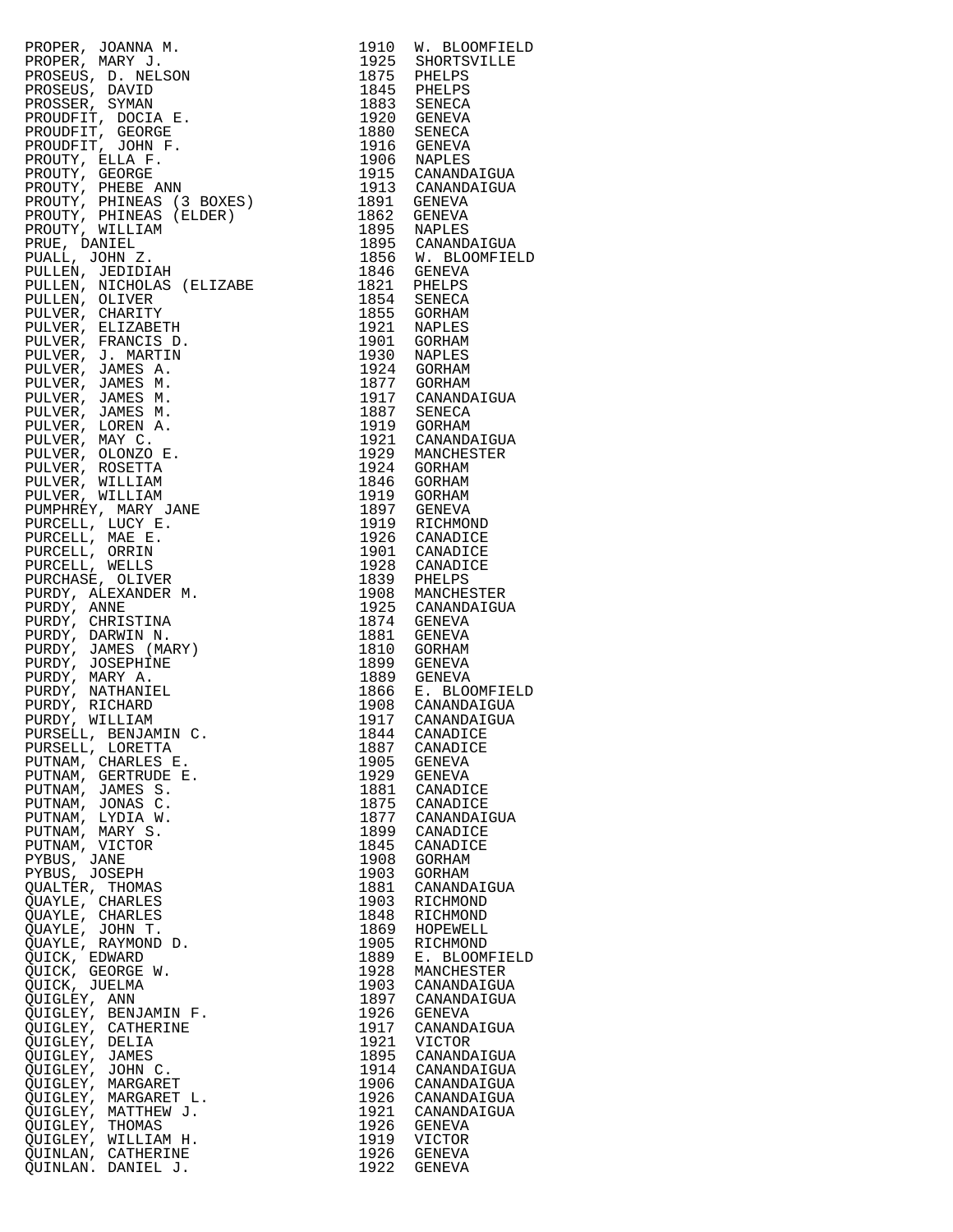| QUINN, ALICE                                                                                                                                                                                                                                                                                                                                                                                                    | 1907 | GENEVA                                                                      |
|-----------------------------------------------------------------------------------------------------------------------------------------------------------------------------------------------------------------------------------------------------------------------------------------------------------------------------------------------------------------------------------------------------------------|------|-----------------------------------------------------------------------------|
| QUINN, ALICE                                                                                                                                                                                                                                                                                                                                                                                                    | 1903 | E. BLOOMFIELD                                                               |
| QUINN, ALTA M.                                                                                                                                                                                                                                                                                                                                                                                                  |      | 1896 S. BRISTOL<br>1885 CANANDAIGUA<br>1925 GENEVA                          |
| QUINN, BERNARD                                                                                                                                                                                                                                                                                                                                                                                                  |      |                                                                             |
| QUINN, BRIDGET                                                                                                                                                                                                                                                                                                                                                                                                  |      |                                                                             |
| QUINN, BRIDGET M.                                                                                                                                                                                                                                                                                                                                                                                               |      | 1926 CANANDAIGUA<br>1926 CANANDAIGUA                                        |
| QUINN, DELIA M.                                                                                                                                                                                                                                                                                                                                                                                                 |      |                                                                             |
| QUINN, ELLEN                                                                                                                                                                                                                                                                                                                                                                                                    |      | 1923 GENEVA<br>1925 GENEVA                                                  |
| QUINN, FRANCIS A.                                                                                                                                                                                                                                                                                                                                                                                               |      |                                                                             |
| QUINN, THOMAS                                                                                                                                                                                                                                                                                                                                                                                                   |      | 1899 S. BRISTOL<br>1899 S. BRISTOL                                          |
| QUINN, THOMAS J.                                                                                                                                                                                                                                                                                                                                                                                                |      |                                                                             |
| QUITHELL, ANNA A.                                                                                                                                                                                                                                                                                                                                                                                               |      | 1925 PHELPS                                                                 |
| QUITHELL, CHARLES A.                                                                                                                                                                                                                                                                                                                                                                                            |      | 1907 PHELPS                                                                 |
| RAAB, LUCY<br>RACE, LAWRENCE L.                                                                                                                                                                                                                                                                                                                                                                                 |      | 1923 W. BLOOMFIELD<br>1927 PHELPS<br>1923 SENECA                            |
|                                                                                                                                                                                                                                                                                                                                                                                                                 |      |                                                                             |
| RACKHAM, JAMES                                                                                                                                                                                                                                                                                                                                                                                                  |      |                                                                             |
| RAFFERTY, ANNE                                                                                                                                                                                                                                                                                                                                                                                                  |      | 1906 GENEVA                                                                 |
| RAFFERTY, THERESA                                                                                                                                                                                                                                                                                                                                                                                               |      | 1905 GENEVA<br>1912 MANCHESTER                                              |
| RAFTER, EVA                                                                                                                                                                                                                                                                                                                                                                                                     |      |                                                                             |
| RAFTER, JOHN                                                                                                                                                                                                                                                                                                                                                                                                    |      | 1912 FANCHLISTING<br>1927 CANANDAIGUA<br>1920 CANANDAIGUA<br>1920 GENEVA    |
| RAFTERY, ELLEN                                                                                                                                                                                                                                                                                                                                                                                                  |      |                                                                             |
| RAFTERY, PATRICK<br>$\begin{tabular}{ll} & $\mathbb{Z}$ & $\mathbb{C}$ \\ & $\mathbb{Z}$ & $\mathbb{E}$ \\ & $\mathbb{A}\mathbb{E}\mathbb{S}$, \mathbb{J}\mathbb{O}\mathbb{H}\mathbb{N}$ \\ \text{RAINEY, JOHN} \\ \text{RAINSE}, \text{ MATILDA} \\ \text{RAINSEORD}, \text{ BAVID A} \\ \text{AANSEORD}, \text{ EDGA} \\ \text{'AINSEORD}, \text{W} \\ \text{ALSTON} \\ \text{MSE}^{\text{r}}. \end{tabular}$ |      |                                                                             |
|                                                                                                                                                                                                                                                                                                                                                                                                                 |      |                                                                             |
|                                                                                                                                                                                                                                                                                                                                                                                                                 |      | 1899 SENECA                                                                 |
|                                                                                                                                                                                                                                                                                                                                                                                                                 |      | 1909 CANANDAIGUA<br>1867 CANANDAIGUA                                        |
|                                                                                                                                                                                                                                                                                                                                                                                                                 |      |                                                                             |
|                                                                                                                                                                                                                                                                                                                                                                                                                 | 1818 |                                                                             |
|                                                                                                                                                                                                                                                                                                                                                                                                                 |      | 1867 MANCHESTER<br>1875 E. BLOOMFIELD                                       |
|                                                                                                                                                                                                                                                                                                                                                                                                                 |      |                                                                             |
|                                                                                                                                                                                                                                                                                                                                                                                                                 |      | 1883 W. BLOOMFIELD                                                          |
|                                                                                                                                                                                                                                                                                                                                                                                                                 |      | 1904 VICTOR                                                                 |
|                                                                                                                                                                                                                                                                                                                                                                                                                 |      | 1922 GENEVA<br>1823 CANANDAIGUA                                             |
| RAMSEY, JOHN                                                                                                                                                                                                                                                                                                                                                                                                    |      |                                                                             |
| RANDALL, ALPHEUS T.                                                                                                                                                                                                                                                                                                                                                                                             |      | 1883 CANANDAIGUA<br>1921 CANANDAIGUA<br>1928 CANANDAIGUA<br>1884 S. BRISTOL |
| RANDALL, BERTHA                                                                                                                                                                                                                                                                                                                                                                                                 |      |                                                                             |
| RANDALL, CHARLES O.                                                                                                                                                                                                                                                                                                                                                                                             |      |                                                                             |
| RANDALL, EPHRAIM                                                                                                                                                                                                                                                                                                                                                                                                |      |                                                                             |
| RANDALL, FANNY A.                                                                                                                                                                                                                                                                                                                                                                                               |      | 1884 BRISTOL<br>1917 GENEVA                                                 |
| RANDALL, FLORENCE E.                                                                                                                                                                                                                                                                                                                                                                                            |      |                                                                             |
| RANDALL, GAIUS                                                                                                                                                                                                                                                                                                                                                                                                  |      | 1853 S. BRISTOL                                                             |
| RANDALL, GAIUS S.                                                                                                                                                                                                                                                                                                                                                                                               |      | 1928 CANANDAIGUA                                                            |
| RANDALL, GEORGE T.                                                                                                                                                                                                                                                                                                                                                                                              |      |                                                                             |
| RANDALL, HANNAH                                                                                                                                                                                                                                                                                                                                                                                                 |      | 1906 CANANDAIGUA<br>1917 FARMINGTON<br>1928 MANCHESTER                      |
| RANDALL, HELEN                                                                                                                                                                                                                                                                                                                                                                                                  |      |                                                                             |
| RANDALL, JAMES                                                                                                                                                                                                                                                                                                                                                                                                  |      | 1914 FAMRINGTON                                                             |
| RANDALL, MATILDA M.                                                                                                                                                                                                                                                                                                                                                                                             |      |                                                                             |
| RANDALL, NORMAN W.                                                                                                                                                                                                                                                                                                                                                                                              |      |                                                                             |
| RANDALL, STETSON                                                                                                                                                                                                                                                                                                                                                                                                |      | 1930 MANCHESTER<br>1887 BRISTOL<br>1838 CANANDAIGUA<br>1916 CANANDAIGUA     |
| RANDALL, WALTER                                                                                                                                                                                                                                                                                                                                                                                                 |      | 1922 PHELPS                                                                 |
| RANDALL, WILLIAM H.<br>RANDALL, WILLIAM O.                                                                                                                                                                                                                                                                                                                                                                      | 1918 | CANANDAIGUA                                                                 |
| RANDOLPH, S. RUNETTEE                                                                                                                                                                                                                                                                                                                                                                                           | 1924 | CANANDAIGUA                                                                 |
| RANKINE, FANNY                                                                                                                                                                                                                                                                                                                                                                                                  | 1910 | GENEVA                                                                      |
| RANKINE, GEORGE W.                                                                                                                                                                                                                                                                                                                                                                                              |      | 1908 CANANDAIGUA                                                            |
| RANKINE, JAMES                                                                                                                                                                                                                                                                                                                                                                                                  | 1896 | GENEVA                                                                      |
| RANKINE, JAMES L.                                                                                                                                                                                                                                                                                                                                                                                               | 1901 | GENEVA                                                                      |
| RANKINE, JOHN                                                                                                                                                                                                                                                                                                                                                                                                   |      | 1880 CANANDAIGUA                                                            |
| RANKINE, JOHN                                                                                                                                                                                                                                                                                                                                                                                                   |      | 1864 CANANDAIGUA                                                            |
| RANKINE, JULIA G.                                                                                                                                                                                                                                                                                                                                                                                               |      | 1901 CANANDAIGUA                                                            |
| RANKINE, MARGARET                                                                                                                                                                                                                                                                                                                                                                                               |      | 1874 CANANDAIGUA                                                            |
| RANKINS, JAMES                                                                                                                                                                                                                                                                                                                                                                                                  |      | 1888 PHELPS                                                                 |
| RANNAY, ROSWELL                                                                                                                                                                                                                                                                                                                                                                                                 |      | 1849 PHELPS                                                                 |
| RANNEY, ANTOINETTE                                                                                                                                                                                                                                                                                                                                                                                              | 1904 | PHELPS                                                                      |
| RANNEY, BENJAMIN R.                                                                                                                                                                                                                                                                                                                                                                                             | 1863 | RICHMOND                                                                    |
| RANNEY, FRANCES                                                                                                                                                                                                                                                                                                                                                                                                 | 1863 | VICTOR                                                                      |
| RANNEY, OLONZO F.                                                                                                                                                                                                                                                                                                                                                                                               | 1897 | PHELPS                                                                      |
| RANNEY, ROBERT                                                                                                                                                                                                                                                                                                                                                                                                  | 1907 | CANANDAIGUA                                                                 |
| RANNEY, SAMUEL                                                                                                                                                                                                                                                                                                                                                                                                  |      | 1837 PHELPS                                                                 |
| RANNIE, JOHN                                                                                                                                                                                                                                                                                                                                                                                                    | 1907 | CANANDAIGUA                                                                 |
| RANSFORD, ARCHIBALD                                                                                                                                                                                                                                                                                                                                                                                             | 1839 | E. BLOOMFIELD                                                               |
| RANSFORD, GEORGE                                                                                                                                                                                                                                                                                                                                                                                                | 1871 | E. BLOOMFIELD                                                               |
| RANSOM, GEORGE W.                                                                                                                                                                                                                                                                                                                                                                                               | 1917 | GENEVA                                                                      |
| RANSOM, JAMES                                                                                                                                                                                                                                                                                                                                                                                                   | 1910 | VICTOR                                                                      |
| RANSOM, JAMES ALLYN                                                                                                                                                                                                                                                                                                                                                                                             | 1923 | VICTOR                                                                      |
| RANSOM, JOHN H.                                                                                                                                                                                                                                                                                                                                                                                                 | 1877 | VICTOR                                                                      |
| RANSOM, MARIAN ALTHEA                                                                                                                                                                                                                                                                                                                                                                                           | 1908 | CANANDAIGUA                                                                 |
| RANSON, CHARLOTTE                                                                                                                                                                                                                                                                                                                                                                                               |      | 1851 CANANDAIGUA                                                            |
| RANTZ, HARRY                                                                                                                                                                                                                                                                                                                                                                                                    |      |                                                                             |
|                                                                                                                                                                                                                                                                                                                                                                                                                 |      |                                                                             |
|                                                                                                                                                                                                                                                                                                                                                                                                                 |      | 1913 CANANDAIGUA                                                            |
| RAPALEE, EVA J.<br>RAPALEE, HIRAM                                                                                                                                                                                                                                                                                                                                                                               |      | 1926 GENEVA<br>1874 GORHAM                                                  |

| 1907                 | GENEVA                                           |
|----------------------|--------------------------------------------------|
| 1903<br>1896         | E. BLOOMFIELD<br>S. BRISTOL                      |
| 1885                 | CANANDAIGUA                                      |
| 1925                 | <b>GENEVA</b>                                    |
| 1926                 | CANANDAIGUA                                      |
| 1926                 | CANANDAIGUA                                      |
| 1923                 | <b>GENEVA</b>                                    |
| 1925                 | GENEVA                                           |
| 1899                 | S. BRISTOL                                       |
| 1917                 | <b>GENEVA</b>                                    |
| 1925                 | PHELPS                                           |
| 1907                 | PHELPS                                           |
| 1923                 | W. BLOOMFIELD                                    |
| 1927                 | PHELPS                                           |
| 1923<br>1906         | SENECA<br>GENEVA                                 |
|                      | <b>GENEVA</b>                                    |
| 1>、<br>1905<br>^12   | MANCHESTER                                       |
| 1859                 | PHELPS                                           |
| 1927                 | CANANDAIGUA                                      |
| 1920                 | CANANDAIGUA                                      |
| 1920                 | GENEVA                                           |
| 1899                 | <b>SENECA</b>                                    |
| 1909                 | CANANDAIGUA                                      |
| 1867                 | CANANDAIGUA                                      |
| 1818                 |                                                  |
| 1867                 | MANCHESTER                                       |
| 1875                 | E. BLOOMFIELD<br>W. BLOOMFIELD                   |
| 1883<br>1904         |                                                  |
| 1922                 | VICTOR<br><b>GENEVA</b>                          |
| 1823                 | CANANDAIGUA                                      |
| 1883                 | CANANDAIGUA                                      |
| 1921                 | CANANDAIGUA                                      |
| 1928                 | CANANDAIGUA                                      |
| 1884                 | S. BRISTOL                                       |
| 1884                 | <b>BRISTOL</b>                                   |
| 1917                 | GENEVA                                           |
| 1853                 | S. BRISTOL                                       |
| 1928                 | CANANDAIGUA                                      |
| 1906                 | CANANDAIGUA                                      |
| 1917                 | FARMINGTON<br>MANCHESTER                         |
| 1928                 | MANCHESTER                                       |
| 1914<br>1930         | FAMRINGTON<br>MANCHESTER                         |
|                      |                                                  |
|                      | 1887 BRISTOL<br>1887 BRISTOL<br>1838 CANANDAIGUA |
|                      |                                                  |
| 1922                 | 1916 CANANDAIGUA<br>1922 PHELPS<br>PHELPS        |
| 1918                 | CANANDAIGUA                                      |
| 1924                 | CANANDAIGUA                                      |
| 1910                 | <b>GENEVA</b>                                    |
| 1908                 | CANANDAIGUA                                      |
| 1896<br>1901         | <b>GENEVA</b>                                    |
|                      | <b>GENEVA</b>                                    |
| 1880                 | CANANDAIGUA                                      |
| 1864                 | CANANDAIGUA                                      |
| 1901                 | CANANDAIGUA                                      |
| 1874<br>1888         | CANANDAIGUA<br>PHELPS                            |
| 1849                 | PHELPS                                           |
| 1904                 | PHELPS                                           |
| 1863                 | RICHMOND                                         |
| 1863                 | VICTOR                                           |
| 1897                 | PHELPS                                           |
| 1907<br>1837<br>1907 | CANANDAIGUA                                      |
|                      | PHELPS                                           |
|                      | CANANDAIGUA                                      |
| 1839                 | E. BLOOMFIELD                                    |
| 1871<br>1917         | <b>BLOOMFIELD</b><br>Е.                          |
|                      | <b>GENEVA</b>                                    |
| 1910                 | VICTOR                                           |
| 1923<br>1877         | VICTOR<br>VICTOR                                 |
| 1908                 | CANANDAIGUA                                      |
|                      | CANANDAIGUA                                      |
| 1851<br>1913         | CANANDAIGUA                                      |
|                      | <b>GENEVA</b>                                    |
| 1926<br>1874         | GORHAM                                           |
| 1847                 | FARMINGTON                                       |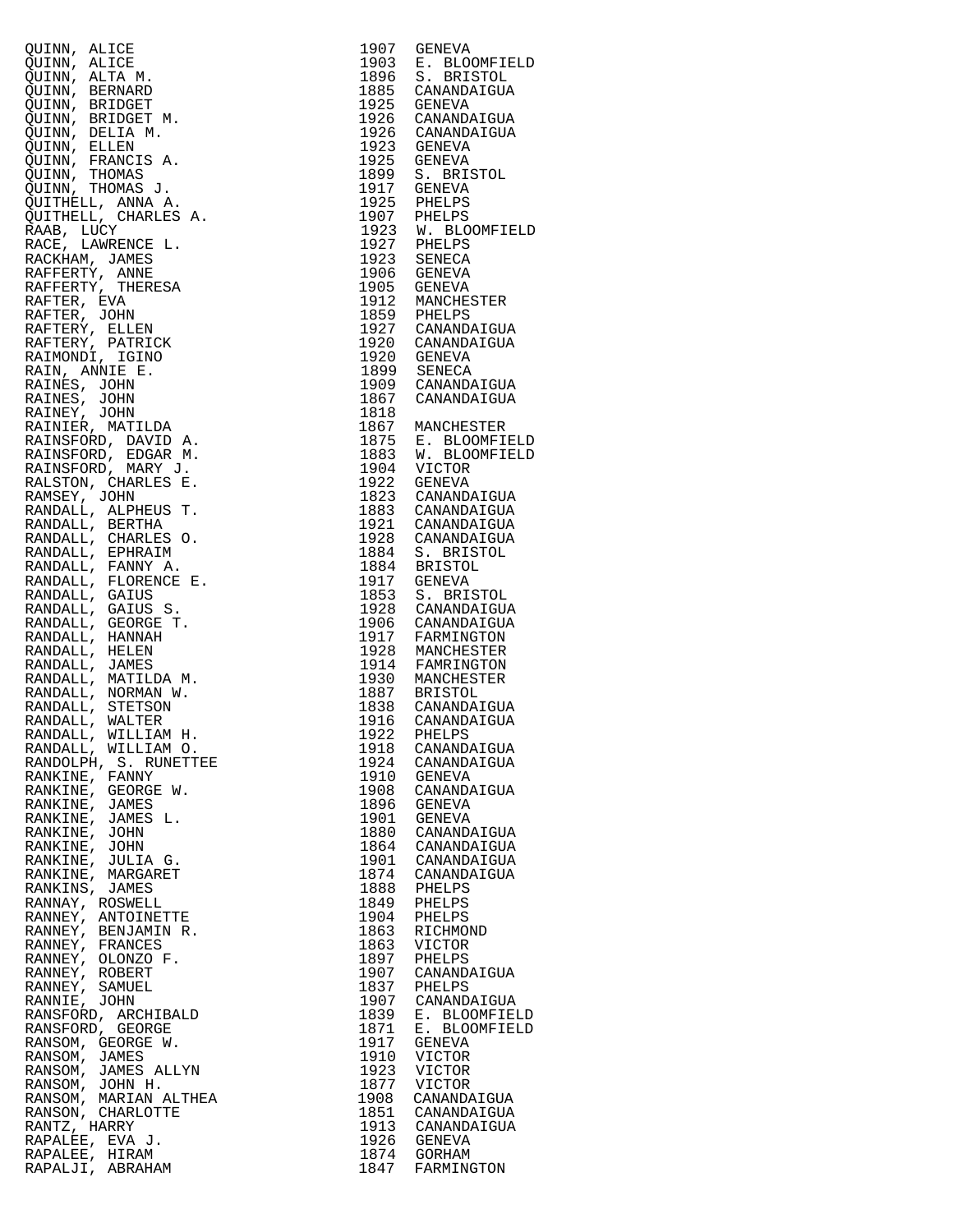| REARDON, JULIA                                                                                                                                                                                                                                                   |      |                                               |
|------------------------------------------------------------------------------------------------------------------------------------------------------------------------------------------------------------------------------------------------------------------|------|-----------------------------------------------|
| REARDON, MARGARET                                                                                                                                                                                                                                                |      | 1897 GENEVA                                   |
| RAFRIE, ADELAIN N. 1910 GRENZA (1920)<br>RAPRAJEKA, RICHARD 1915 (PRELIDE RANGGA RAPRAJEKA, RICHARD 1923 SENEGA RASH, JUREWIN 1932 SENEGA RASH, JUREWIN 1932 (1920)<br>RANGGA RASH (1920)<br>RANGGA RASH (1920)<br>RANGGA RASH (1920)<br>RAN<br>REARDON, PATRICK |      | 1898 GENEVA                                   |
| RECKLINGHAUSEN, MARY                                                                                                                                                                                                                                             |      |                                               |
| RECORD, GEORGE R.                                                                                                                                                                                                                                                |      | 1896 GENEVA<br>1925 CANANDAIGUA               |
| RECTOR, CHARITY<br>RECTOR, CONRAD                                                                                                                                                                                                                                |      | 1895 NAPLES<br>1872 NAPLES                    |
| RECTOR, DAVID                                                                                                                                                                                                                                                    |      |                                               |
| RECTOR, JACOB                                                                                                                                                                                                                                                    |      | 1877 NAPLES<br>1885 NAPLES                    |
| RECTOR, JOHN F.                                                                                                                                                                                                                                                  |      |                                               |
| RECTOR, JOHN W.                                                                                                                                                                                                                                                  |      | 1916 PHELPS<br>1923 NAPLES                    |
| REDDOUT, ADELBERT                                                                                                                                                                                                                                                | 1873 | NAPLES                                        |
| REDDOUT, DANIEL A.                                                                                                                                                                                                                                               |      | 1874 NAPLES                                   |
| REDDY, HUGH                                                                                                                                                                                                                                                      |      |                                               |
| REDDY, JANE (JENNIE)                                                                                                                                                                                                                                             |      | 1925 GENEVA<br>1929 GENEVA<br>1930 GENEVA     |
| REDDY, JOHN<br>REDDY, MARY                                                                                                                                                                                                                                       |      | 1894 GENEVA                                   |
| REDDY, PETER                                                                                                                                                                                                                                                     |      |                                               |
| REDFIELD, CHARLES M.                                                                                                                                                                                                                                             |      | 1915 GENEVA<br>1921 GENEVA                    |
| REDFIELD, CHARLOTTE                                                                                                                                                                                                                                              |      |                                               |
| REDFIELD, CLARA J.                                                                                                                                                                                                                                               |      | 1877 MANCHESTER<br>1900 MANCHESTER            |
| REDFIELD, HENRY                                                                                                                                                                                                                                                  |      |                                               |
| REDFIELD, JOSEPHINE M.L.                                                                                                                                                                                                                                         |      | 1904 FARMINGTON<br>1911 MANCHESTER            |
| REDFIELD, JUDD S.                                                                                                                                                                                                                                                |      |                                               |
| REDFIELD, KATE MAXWELL<br>REDFIELD, LYSANDER                                                                                                                                                                                                                     |      | 1886 MANCHESTER<br>1903 MANCHESTER            |
| REDFIELD, MANNING                                                                                                                                                                                                                                                |      | 1903 PHELPS<br>1850 MANCHESTER                |
| REDFIELD, MARY HUNTER                                                                                                                                                                                                                                            |      |                                               |
| REDFIELD, NATHAN                                                                                                                                                                                                                                                 |      | 1912 PHELPS<br>1916 FARMINGTON                |
|                                                                                                                                                                                                                                                                  |      |                                               |
| REDFIELD, SILAS<br>REDFIELD, THEOPHILUS<br>REDFIELD, WILLIAM H.C.                                                                                                                                                                                                |      | 1839 PHELPS<br>1850 PHELPS<br>1880 MANCHESTER |

| 1910<br>1857 | GENEVA                   |
|--------------|--------------------------|
| 1828         | PHELPS<br>SENECA         |
| 1831         | SENECA                   |
| 1902         | MINNESOTA                |
| 1926<br>1917 | GENEVA                   |
| 1920         | NAPLES<br>SENECA         |
| 1928         | HOLCOMB                  |
| 1888         | VICTOR                   |
| 1917         | VICTOR                   |
| 1854         | VICTOR                   |
| 1846<br>1874 | VICTOR<br>VICTOR         |
| 1869         | PHELPS                   |
| 1826         | MANCHESTER               |
| 1921         | HOLCOMB                  |
| 1882<br>1896 | RICHMOND<br>CANADICE     |
| 1909         | RICHMOND                 |
| 1871         | PHELPS                   |
| 1853         | RICHMOND                 |
| 1852         | PHELPS                   |
| 1890<br>1849 | RICHMOND<br>PHELPS       |
| 1908         | PHELPS                   |
| 1908         | GORHAM                   |
| 1917         | PHELPS                   |
| 1894         | PHELPS                   |
| 1967<br>1870 | PHELPS<br>PHELPS         |
| 1823         | BENTON                   |
| 1930         | PHELPS                   |
| 1922         | MANCHESTER               |
| 1895<br>1925 | HOPEWELL<br>CANANDAIGUA  |
| 1870         | CANANDAIGUA              |
| 1917         | MANCHESTER               |
| 1822         | BENTON                   |
| 1876         | CANANDAIGUA              |
| 1927<br>1887 | GORHAM<br>GORHAM         |
| 1902         | PHELPS                   |
| 1870         | SENECA                   |
| 1851         | SENECA                   |
| 1854<br>1902 | SENECA<br>SENECA         |
| 1896         | <b>BRISTOL</b>           |
| 1877         | <b>GENEVA</b>            |
| 1877         | <b>GENEVA</b>            |
| 1897<br>1898 | GENEVA<br><b>GENEVA</b>  |
|              | GENEVA                   |
| 1896<br>1925 | CANANDAIGUA              |
| 1895<br>1872 | <b>NAPLES</b>            |
|              | NAPLES                   |
| 1877<br>1885 | NAPLES<br>NAPLES         |
| 1916         | PHELPS                   |
| 1923         | NAPLES                   |
| 1873         | NAPLES                   |
| 1874<br>1925 | NAPLES<br><b>GENEVA</b>  |
| 1929         | GENEVA                   |
| 1930         | <b>GENEVA</b>            |
| 1894         | GENEVA                   |
| 1915<br>1921 | <b>GENEVA</b>            |
| 1877         | GENEVA<br>MANCHESTER     |
| 1900         | MANCHESTER               |
| 1904         | FARMINGTON               |
| 1911         | MANCHESTER               |
| 1886<br>1903 | MANCHESTER<br>MANCHESTER |
| 1903         | PHELPS                   |
| 1850         | MANCHESTER               |
| 1912         | PHELPS                   |
| 1916         | FARMINGTON               |
| 1839<br>1850 | PHELPS<br>PHELPS         |
| 1880         | MANCHESTER               |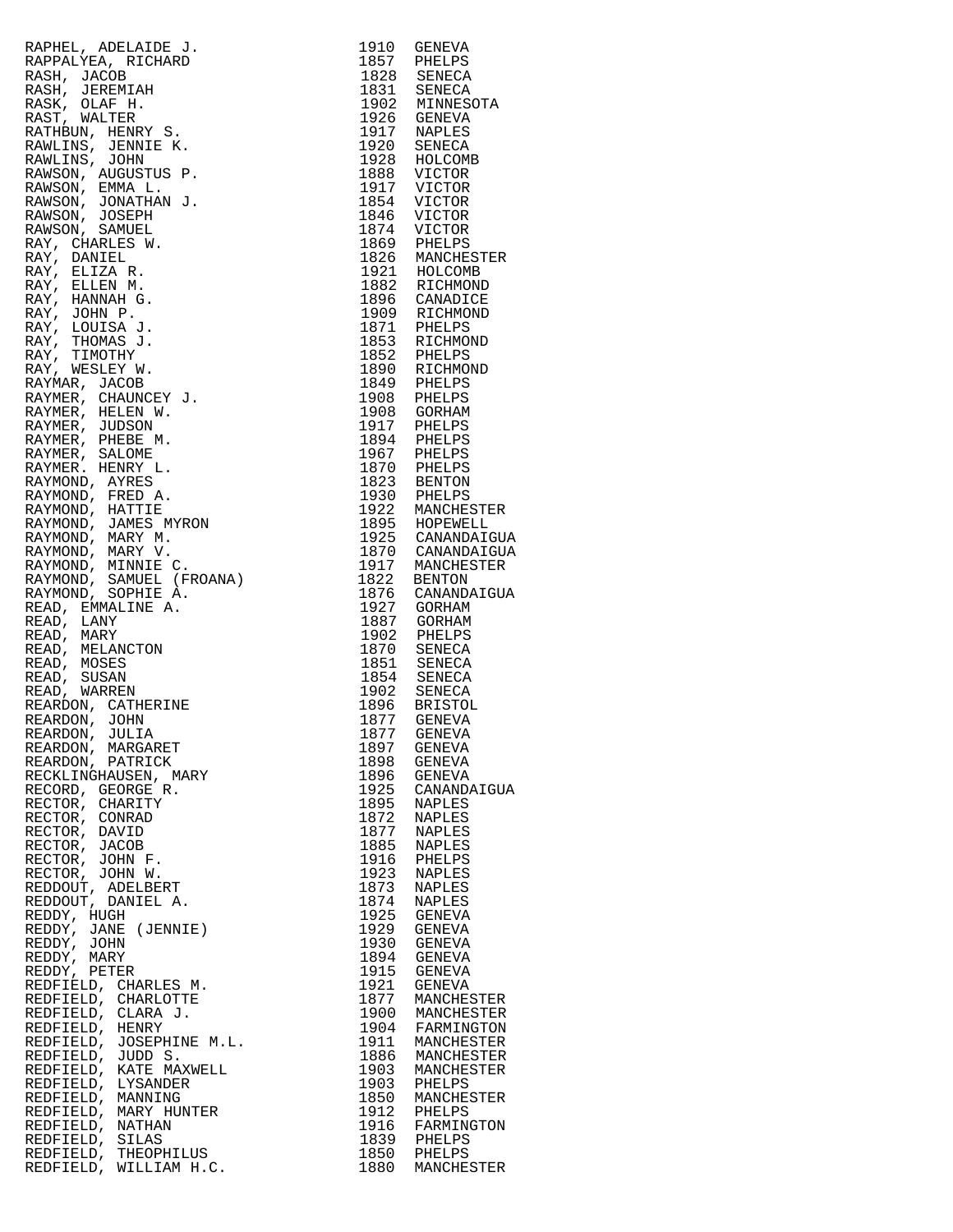|             | REDINGTON, MARY BANKS<br>BANKS<br>ERNES<br>EXAMENATION 1928 GENERAL<br>1929 FARMINGTON<br>1923 GENERAL<br>1860 BRISTOL<br>1864 RICHMOND<br>1923 GENERAL<br>1884 NAPLES<br>1884 RICHMOND<br>1923 PHELPS<br>1923 PHELPS<br>1923 PHELPS<br>1923 PHELPS<br>1923 CENNOND<br>1905 CANANDATG<br>REDINGTON, VOLNEY |              |                                                                                                              |
|-------------|------------------------------------------------------------------------------------------------------------------------------------------------------------------------------------------------------------------------------------------------------------------------------------------------------------|--------------|--------------------------------------------------------------------------------------------------------------|
|             | REDNER, ARTHUR C.                                                                                                                                                                                                                                                                                          |              |                                                                                                              |
|             | REECE, E. DARWIN                                                                                                                                                                                                                                                                                           |              |                                                                                                              |
|             | REED, ALANSON                                                                                                                                                                                                                                                                                              |              |                                                                                                              |
|             | REED, ALMIRA<br>REED, ALMIRA P.                                                                                                                                                                                                                                                                            |              |                                                                                                              |
|             | REED, ALMOND                                                                                                                                                                                                                                                                                               |              |                                                                                                              |
|             | REED, ANN ELIZA                                                                                                                                                                                                                                                                                            |              |                                                                                                              |
|             | REED, ANNA C.                                                                                                                                                                                                                                                                                              |              |                                                                                                              |
|             | REED, ANNA S.                                                                                                                                                                                                                                                                                              |              |                                                                                                              |
|             | REED, AUGUSTUS                                                                                                                                                                                                                                                                                             |              |                                                                                                              |
|             | REED, AUSTIN H.<br>REED, BARNEY                                                                                                                                                                                                                                                                            |              | 1905 CANANDAIGUA<br>1886 GENEVA<br>1886 GENEVA<br>1888 PHELPS<br>1901 GENEVA<br>1900 PHELPS<br>1971 PTCHMOND |
|             | REED, BELINDA J.                                                                                                                                                                                                                                                                                           |              |                                                                                                              |
|             | REED, BENJAMIN                                                                                                                                                                                                                                                                                             |              |                                                                                                              |
|             | REED, BETHIAH                                                                                                                                                                                                                                                                                              |              |                                                                                                              |
| REED, BETSY |                                                                                                                                                                                                                                                                                                            |              |                                                                                                              |
|             | REED, BYRON G.<br>REED, CALISTA M.                                                                                                                                                                                                                                                                         |              |                                                                                                              |
|             | REED, CAROLINE                                                                                                                                                                                                                                                                                             |              |                                                                                                              |
|             | REED, CAROLINE                                                                                                                                                                                                                                                                                             |              |                                                                                                              |
|             | REED, CHARLES                                                                                                                                                                                                                                                                                              |              |                                                                                                              |
|             | REED, CHARLES B.                                                                                                                                                                                                                                                                                           |              |                                                                                                              |
|             | REED, CHARLES E.<br>REED, CHARLOTTE                                                                                                                                                                                                                                                                        |              |                                                                                                              |
|             | REED, CHARLOTTE F.                                                                                                                                                                                                                                                                                         |              |                                                                                                              |
| REED, DAVID |                                                                                                                                                                                                                                                                                                            |              |                                                                                                              |
|             | REED, DUDLEY M.                                                                                                                                                                                                                                                                                            |              |                                                                                                              |
|             | REED, DUSTIN                                                                                                                                                                                                                                                                                               |              |                                                                                                              |
|             | REED, ELECTA A.                                                                                                                                                                                                                                                                                            |              |                                                                                                              |
|             | REED, ELIZABETH<br>REED, ELIZABETH C.                                                                                                                                                                                                                                                                      |              |                                                                                                              |
|             | REED, ELIZABETH M.                                                                                                                                                                                                                                                                                         |              | 1860 E. BLOOMFIELD<br>1912 NAPLES<br>1911 PHELPS                                                             |
|             | REED, ELLA A.                                                                                                                                                                                                                                                                                              |              |                                                                                                              |
|             | REED, ELLA B.                                                                                                                                                                                                                                                                                              |              |                                                                                                              |
|             | REED, ELLA C.<br>REED, ELMIRA P.                                                                                                                                                                                                                                                                           |              |                                                                                                              |
|             | REED, EMILY W.                                                                                                                                                                                                                                                                                             |              |                                                                                                              |
|             | REED, ERNEST REECE                                                                                                                                                                                                                                                                                         |              |                                                                                                              |
|             | REED, ESTELLA S.                                                                                                                                                                                                                                                                                           |              |                                                                                                              |
| REED, EZRA  | REED, EZRA T.                                                                                                                                                                                                                                                                                              |              | 1925 CANANDAIGUA                                                                                             |
|             | REED, F. MARION                                                                                                                                                                                                                                                                                            |              |                                                                                                              |
|             | REED, F. MUNETTE                                                                                                                                                                                                                                                                                           |              | 1917 CANANDAIGUA                                                                                             |
|             | REED, GEORGE                                                                                                                                                                                                                                                                                               |              | 1837 BRISTOL<br>1888 CANANDAIGUA                                                                             |
|             | REED, GEORGE G.<br>REED, GEORGE W.                                                                                                                                                                                                                                                                         |              |                                                                                                              |
|             | REED, GEORGE W.                                                                                                                                                                                                                                                                                            |              |                                                                                                              |
|             | REED, GEORGE WASHINGTON                                                                                                                                                                                                                                                                                    |              | E. BLOOMFIELD                                                                                                |
| REED, GUY   |                                                                                                                                                                                                                                                                                                            | 1863         | RICHMOND                                                                                                     |
|             | REED, H. HARRISON<br>REED, HARRIET                                                                                                                                                                                                                                                                         | 1911<br>1859 | RICHMOND<br>SENECA                                                                                           |
|             | REED, HATTIE E.                                                                                                                                                                                                                                                                                            | 1924         | SENECA                                                                                                       |
| REED, HENRY |                                                                                                                                                                                                                                                                                                            | 1900         | <b>VICTOR</b>                                                                                                |
|             | REED, HENRY L.                                                                                                                                                                                                                                                                                             | 1929         | CANANDAIGUA                                                                                                  |
|             | REED, HENRY M.                                                                                                                                                                                                                                                                                             | 1930<br>1927 | PHELPS                                                                                                       |
| REED,       | IDA M.<br>REED, ISAAC P.                                                                                                                                                                                                                                                                                   | 1911         | <b>GENEVA</b><br>MANCHESTER                                                                                  |
| REED,       | ISABELLA D.                                                                                                                                                                                                                                                                                                | 1903         | SENECA                                                                                                       |
| REED, JACOB |                                                                                                                                                                                                                                                                                                            | 1879         | SENECA                                                                                                       |
| REED, JAMES |                                                                                                                                                                                                                                                                                                            | 1841         | <b>VICTOR</b>                                                                                                |
|             | REED, JANETTE S.<br>REED, JOEL P.                                                                                                                                                                                                                                                                          | 1896<br>1870 | SENECA<br>SENECA                                                                                             |
| REED, JOHN  |                                                                                                                                                                                                                                                                                                            | 1886         | GORDON, NEBRASK                                                                                              |
| REED,       | JOHN                                                                                                                                                                                                                                                                                                       | 1891         | CANANDAIGAU                                                                                                  |
| REED, JOHN  |                                                                                                                                                                                                                                                                                                            | 1883         | SENECA                                                                                                       |
|             | REED, JOHN A.                                                                                                                                                                                                                                                                                              | 1900         | RICHMOND                                                                                                     |
| REED,       | REED, JOHN C.<br>JOHN F.                                                                                                                                                                                                                                                                                   | 1880<br>1857 | SENECA<br>RICHMOND                                                                                           |
|             | REED, JOHN T.                                                                                                                                                                                                                                                                                              | 1862         | SENEVA                                                                                                       |
| REED,       | JOSEPH                                                                                                                                                                                                                                                                                                     | 1878         | SENECA                                                                                                       |
|             | REED, JOSHUA                                                                                                                                                                                                                                                                                               | 1840         | BRISTOL                                                                                                      |
|             | REED, LEONARD C.<br>REED, LOTTIE A.                                                                                                                                                                                                                                                                        | 1901<br>1928 | <b>BRISTOL</b><br>VICTOR                                                                                     |
|             | REED, LUCINDA F.                                                                                                                                                                                                                                                                                           | 1916         | CANANDAIGAU                                                                                                  |
|             | REED, LUCRETIA T.                                                                                                                                                                                                                                                                                          | 1915         | PHELPS                                                                                                       |
| REED, LUCY  |                                                                                                                                                                                                                                                                                                            | 1872         | GORHAM                                                                                                       |
|             | REED, M. EVELINE<br>REED, MARCIA E.                                                                                                                                                                                                                                                                        | 1894<br>1921 | RICHMOND<br><b>BRISTOL</b>                                                                                   |
|             | REED, MARTHA A.                                                                                                                                                                                                                                                                                            | 1904         | W. BLOOMFIELD                                                                                                |

| 1881                         | 1929<br>1928<br>1923<br>1860<br>1884                                                                                                                                                                                                                                                                                                                                                                                                                                                                                         | <b>GENEVA</b><br>FARMINGTON<br>GENEVA<br>HOPEWELL<br><b>BRISTOL</b><br>NAPLES                                                                                                                                                                                                                                                                                                                                                                                                                                                                                                                                                                                                                                                                                                                                                                                    |
|------------------------------|------------------------------------------------------------------------------------------------------------------------------------------------------------------------------------------------------------------------------------------------------------------------------------------------------------------------------------------------------------------------------------------------------------------------------------------------------------------------------------------------------------------------------|------------------------------------------------------------------------------------------------------------------------------------------------------------------------------------------------------------------------------------------------------------------------------------------------------------------------------------------------------------------------------------------------------------------------------------------------------------------------------------------------------------------------------------------------------------------------------------------------------------------------------------------------------------------------------------------------------------------------------------------------------------------------------------------------------------------------------------------------------------------|
| 1901<br>1914<br>1840<br>1901 | 1854<br>1912<br>1923<br>1909<br>1905<br>1885<br>1886<br>1888<br>1901<br>1900<br>1871<br>1906<br>1904<br>1906<br>1870<br>1845<br>1916<br>1917<br>1928<br>1879<br>1884<br>1882<br>1924<br>1860<br>1912<br>1911<br>1922<br>1902<br>1897<br>1908<br>1909<br>1919<br>1928<br>1875<br>1925<br>1923<br>1917<br>1837<br>1888<br>1930<br>1921<br>1863<br>1911<br>1859<br>1924<br>1900<br>1929<br>1930<br>1927<br>1911<br>1903<br>1879<br>1841<br>1896<br>1870<br>1886<br>1891<br>1883<br>1900<br>1880<br>1857<br>1862<br>1878<br>1928 | RICHMOND<br>GENEVA<br>PHELPS<br>RICHMOND<br>CANANDAIGUA<br>RICHMOND<br>GENEVA<br>PHELPS<br>GENEVA<br>PHELPS<br>RICHMOND<br>GORHAM<br>PHELPS<br>SENECA<br>SENEUR<br>RICHMOND<br>BRISTOL<br>BRISTOL<br>RICHMOND<br>RICHMOND<br>SENECA<br>GENEVA<br>RICHMOND<br>SENECA<br>GENEVA<br>E. BLOOMFIELD<br>NAPLES<br>PHELPS<br>RICHMOND<br>BRISTOL<br>MANCHESTER<br>MANCHEST<br>RICHMOND<br>RICHMOND<br>VICTOR<br>S. BRISTOL<br>PHELPS<br>CANANDAIGUA<br>PHELPS<br>CANANDAIGUA<br><b>BRISTOL</b><br>CANANDAIGUA<br>S. BRISTOL<br><b>BRISTOL</b><br>E. BLOOMFIELD<br>RICHMOND<br>RICHMOND<br>SENECA<br>SENECA<br>VICTOR<br>CANANDAIGUA<br>PHELPS<br>GENEVA<br>MANCHESTER<br>SENECA<br>SENECA<br>VICTOR<br>SENECA<br>SENECA<br>GORDON, NEBRASI<br>CANANDAIGAU<br>SENECA<br>RICHMOND<br>SENECA<br>RICHMOND<br>SENEVA<br>SENECA<br><b>BRISTOL</b><br><b>BRISTOL</b><br>VICTOR |
| 1916<br>1921<br>1904         | 1915<br>1915<br>1872<br>1894                                                                                                                                                                                                                                                                                                                                                                                                                                                                                                 | CANANDAIGAU<br>PHELPS<br>GORHAM<br>RICHMOND<br><b>BRISTOL</b><br>W. BLOOMFIELD                                                                                                                                                                                                                                                                                                                                                                                                                                                                                                                                                                                                                                                                                                                                                                                   |
|                              |                                                                                                                                                                                                                                                                                                                                                                                                                                                                                                                              |                                                                                                                                                                                                                                                                                                                                                                                                                                                                                                                                                                                                                                                                                                                                                                                                                                                                  |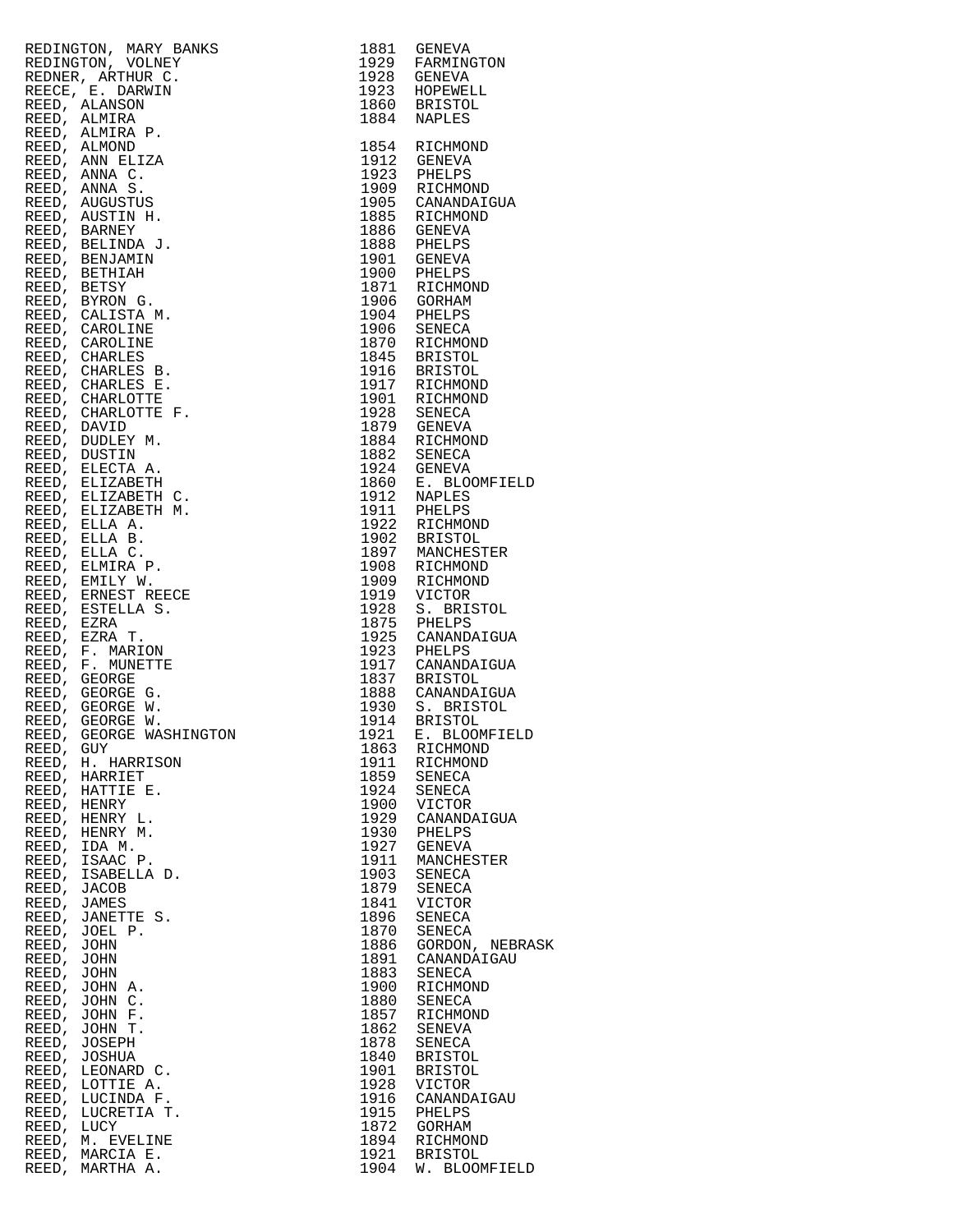| REED,<br>MARY<br>REED, MARY C.<br>REED, MARY A.<br>REED, MARY C.<br>REED, MARY ELLEN RANDALL<br>REED, MARY FLUEN RANDALL<br>REED, MARON H.<br>REED, MARON H.<br>REED, NATHILAR<br>REED, NATHILAR<br>REED, DRIHANTEL<br>REED, DRIHANTEL<br>REED, DRIHANTEL<br>REED, DRIHANTEL<br>REED, | 1910                      | CANANDAIGUA                            |
|---------------------------------------------------------------------------------------------------------------------------------------------------------------------------------------------------------------------------------------------------------------------------------------|---------------------------|----------------------------------------|
|                                                                                                                                                                                                                                                                                       | 1911                      | <b>BRISTOL</b>                         |
|                                                                                                                                                                                                                                                                                       | 1902                      | GORHAM                                 |
|                                                                                                                                                                                                                                                                                       |                           |                                        |
|                                                                                                                                                                                                                                                                                       | 1889                      | <b>BRISTOL</b>                         |
|                                                                                                                                                                                                                                                                                       | 1929                      | RICHMOND                               |
|                                                                                                                                                                                                                                                                                       | 1894                      | GORHAM                                 |
|                                                                                                                                                                                                                                                                                       | 1876                      | GORHAM                                 |
|                                                                                                                                                                                                                                                                                       | 1874                      | SENECA                                 |
|                                                                                                                                                                                                                                                                                       |                           |                                        |
|                                                                                                                                                                                                                                                                                       | 1886                      | 1886 PHELPS<br>1915 PHELPS             |
|                                                                                                                                                                                                                                                                                       |                           |                                        |
|                                                                                                                                                                                                                                                                                       | 1888<br>1851              | MANCHESTER                             |
|                                                                                                                                                                                                                                                                                       |                           | RICHMOND                               |
|                                                                                                                                                                                                                                                                                       | 1896                      | RICHMOND                               |
|                                                                                                                                                                                                                                                                                       |                           | RICIL<br>SENECA<br>TNECA               |
|                                                                                                                                                                                                                                                                                       | 1885                      |                                        |
|                                                                                                                                                                                                                                                                                       |                           | SENECA                                 |
|                                                                                                                                                                                                                                                                                       | 1853<br>1908              | RICHMOND                               |
|                                                                                                                                                                                                                                                                                       |                           | CANANDAIGUA                            |
|                                                                                                                                                                                                                                                                                       | 1929<br>1901              |                                        |
|                                                                                                                                                                                                                                                                                       |                           | BRISTOL                                |
|                                                                                                                                                                                                                                                                                       | 1920                      | GENEVA                                 |
|                                                                                                                                                                                                                                                                                       |                           | 1869 GORHAM                            |
|                                                                                                                                                                                                                                                                                       | 1827                      | BLOOMFIELD                             |
|                                                                                                                                                                                                                                                                                       | 1891                      | GENEVA                                 |
|                                                                                                                                                                                                                                                                                       |                           |                                        |
|                                                                                                                                                                                                                                                                                       | 1908                      | RICHMOND                               |
|                                                                                                                                                                                                                                                                                       | 1859                      | GORHAM                                 |
|                                                                                                                                                                                                                                                                                       | 1903                      | W. BLOOMFIELD                          |
|                                                                                                                                                                                                                                                                                       | 1927                      | PHELPS                                 |
|                                                                                                                                                                                                                                                                                       | 1876                      |                                        |
|                                                                                                                                                                                                                                                                                       |                           | PHELPS<br>CANANDAIGUA                  |
|                                                                                                                                                                                                                                                                                       | 1908                      |                                        |
|                                                                                                                                                                                                                                                                                       |                           | $1874$ SENECA<br>1902 SENECA           |
|                                                                                                                                                                                                                                                                                       |                           |                                        |
|                                                                                                                                                                                                                                                                                       | 1896<br>1867              | RICHMOND                               |
|                                                                                                                                                                                                                                                                                       |                           | RICHMOND                               |
|                                                                                                                                                                                                                                                                                       |                           |                                        |
|                                                                                                                                                                                                                                                                                       | 1862<br>1841              | RICHMOND                               |
|                                                                                                                                                                                                                                                                                       |                           | VICTOR                                 |
|                                                                                                                                                                                                                                                                                       | 1831                      | BRISTOL                                |
|                                                                                                                                                                                                                                                                                       | 1888                      | BRISTOL                                |
|                                                                                                                                                                                                                                                                                       |                           |                                        |
|                                                                                                                                                                                                                                                                                       | 1929                      |                                        |
|                                                                                                                                                                                                                                                                                       |                           | GENEVA                                 |
|                                                                                                                                                                                                                                                                                       | 1870                      | BRISTOL                                |
|                                                                                                                                                                                                                                                                                       | 1901                      | GENEVA                                 |
|                                                                                                                                                                                                                                                                                       | 1851                      | GENEVA                                 |
|                                                                                                                                                                                                                                                                                       | 1904                      | NAPLES                                 |
|                                                                                                                                                                                                                                                                                       | 1880                      | NAPLES                                 |
|                                                                                                                                                                                                                                                                                       |                           |                                        |
|                                                                                                                                                                                                                                                                                       |                           | 1903 NAPLES                            |
|                                                                                                                                                                                                                                                                                       | 1891                      | HOPEWELL                               |
|                                                                                                                                                                                                                                                                                       |                           | 1878 CANANDAIGUA                       |
|                                                                                                                                                                                                                                                                                       |                           | CANANDAIGUA                            |
|                                                                                                                                                                                                                                                                                       |                           | 1911 CANANDA<br>1892 VICTOR            |
|                                                                                                                                                                                                                                                                                       |                           |                                        |
|                                                                                                                                                                                                                                                                                       | 1881                      | VICTOR                                 |
|                                                                                                                                                                                                                                                                                       |                           | 1813 LYONS                             |
| REEVES, JOHN                                                                                                                                                                                                                                                                          | 1866                      | CANANDAIGUA                            |
| REEVES, LYDIA                                                                                                                                                                                                                                                                         | 1864                      | VICTOR                                 |
| REEVES, WILLIAM                                                                                                                                                                                                                                                                       | 1864                      | VICTOR                                 |
| REFLOGAL, CHARLES                                                                                                                                                                                                                                                                     | 1930                      | FLINT/TOLEDO OI                        |
|                                                                                                                                                                                                                                                                                       |                           |                                        |
| REGAN, DENNIS                                                                                                                                                                                                                                                                         | 1928                      | E. BLOOMFIELD                          |
| REGAN, MARIE                                                                                                                                                                                                                                                                          | 1930                      | E. BLOOMFIELD                          |
| REGAN, MARY                                                                                                                                                                                                                                                                           | 1897                      | VICTOR                                 |
| REID, CHARLES                                                                                                                                                                                                                                                                         | 1898                      | CANANDAIGUA                            |
| REID, DAVID                                                                                                                                                                                                                                                                           | 1928                      | GENEVA                                 |
| REID, MARY L.                                                                                                                                                                                                                                                                         | 1903                      | W. BLOOMFIELD                          |
|                                                                                                                                                                                                                                                                                       |                           |                                        |
| REID, ROBERT                                                                                                                                                                                                                                                                          | 1929                      | CLIFTON SPRING                         |
| REIFSTECK, ADAM                                                                                                                                                                                                                                                                       | 1882                      | SENECA                                 |
| REIFSTECK, JOHN B.                                                                                                                                                                                                                                                                    | 1903                      | MANCHESTER                             |
| REIFSTECK, PHILLIP                                                                                                                                                                                                                                                                    | 1921                      | CANANDAIGUA                            |
| REIRSON, OLE                                                                                                                                                                                                                                                                          |                           | 1900 CANANDAIGUA                       |
|                                                                                                                                                                                                                                                                                       |                           |                                        |
| REMER, ANN                                                                                                                                                                                                                                                                            |                           | 1914 CANANDAIGUA                       |
| REMER, OSCAR F.                                                                                                                                                                                                                                                                       |                           |                                        |
| REMINGTON, BETSY                                                                                                                                                                                                                                                                      |                           | 1906 E. BLOOMFIELD<br>1855 CANANDAIGUA |
| REMINGTON, GEORGE                                                                                                                                                                                                                                                                     | 1896                      | NAPLES                                 |
| REMINGTON, THADDEUS                                                                                                                                                                                                                                                                   |                           | 1838 CANANDAIGUA                       |
|                                                                                                                                                                                                                                                                                       |                           |                                        |
| REMINGTON, THADDEUS<br>REMINGTON, THADDEUS B.                                                                                                                                                                                                                                         | 1876                      | CANANDAIGUA                            |
|                                                                                                                                                                                                                                                                                       |                           | 1896 CANANDAIGUA                       |
| RENEHAN, EDWARD                                                                                                                                                                                                                                                                       |                           | 1910 PHELPS<br>1913 PHELPS             |
| RENEHAN, ELLEN                                                                                                                                                                                                                                                                        |                           |                                        |
| RENEHAN, WALTER V.                                                                                                                                                                                                                                                                    |                           | CLIFTON SPRING:                        |
|                                                                                                                                                                                                                                                                                       | 1911 CLIFTO<br>1818 PARMA |                                        |
| RENIFF, CHESTER                                                                                                                                                                                                                                                                       |                           |                                        |
| RENWICK, ABIGAIL B.                                                                                                                                                                                                                                                                   | 1909                      | SENECA                                 |
| RENWICK, ADELIA A.                                                                                                                                                                                                                                                                    |                           | 1877 GORHAM                            |
| RENWICK, GEORGE                                                                                                                                                                                                                                                                       | 1876                      | SENECA                                 |
| RENWICK, JOHN W.                                                                                                                                                                                                                                                                      |                           | 1916 GORHAM                            |
|                                                                                                                                                                                                                                                                                       |                           |                                        |
| RENWICK, ROBERT                                                                                                                                                                                                                                                                       | 1858                      | CANANDAIGUA                            |

|                     | CRED), WARY RESERVED, THOMAS R. 1991 SANTANISMON, 1992<br>REBED, MARY C. 1991 SOCREMA<br>REBED, MARY C. 1992 STICHNON<br>REBED, MARY FLOOD RANDALL, 1992 STICHNON<br>REBED, MARY FLOOD 1992 STICHNON<br>REBED, MARY FLOOD 1992 STICHNON<br>REBED                            |      |                                  |
|---------------------|-----------------------------------------------------------------------------------------------------------------------------------------------------------------------------------------------------------------------------------------------------------------------------|------|----------------------------------|
|                     |                                                                                                                                                                                                                                                                             |      |                                  |
|                     |                                                                                                                                                                                                                                                                             |      |                                  |
|                     |                                                                                                                                                                                                                                                                             |      |                                  |
|                     |                                                                                                                                                                                                                                                                             |      |                                  |
|                     |                                                                                                                                                                                                                                                                             |      |                                  |
|                     |                                                                                                                                                                                                                                                                             |      |                                  |
|                     |                                                                                                                                                                                                                                                                             |      |                                  |
|                     |                                                                                                                                                                                                                                                                             |      |                                  |
|                     |                                                                                                                                                                                                                                                                             |      |                                  |
|                     |                                                                                                                                                                                                                                                                             |      |                                  |
|                     |                                                                                                                                                                                                                                                                             |      |                                  |
|                     |                                                                                                                                                                                                                                                                             |      |                                  |
|                     |                                                                                                                                                                                                                                                                             |      |                                  |
|                     |                                                                                                                                                                                                                                                                             |      |                                  |
|                     |                                                                                                                                                                                                                                                                             |      |                                  |
|                     |                                                                                                                                                                                                                                                                             |      |                                  |
|                     |                                                                                                                                                                                                                                                                             |      |                                  |
|                     |                                                                                                                                                                                                                                                                             |      | 1929 CANANDAIGUA<br>1901 BRISTOL |
|                     |                                                                                                                                                                                                                                                                             |      |                                  |
|                     |                                                                                                                                                                                                                                                                             |      |                                  |
|                     |                                                                                                                                                                                                                                                                             |      |                                  |
|                     |                                                                                                                                                                                                                                                                             |      |                                  |
|                     |                                                                                                                                                                                                                                                                             |      |                                  |
|                     |                                                                                                                                                                                                                                                                             |      |                                  |
|                     |                                                                                                                                                                                                                                                                             |      |                                  |
|                     |                                                                                                                                                                                                                                                                             |      | W. BLOOMFIELD                    |
|                     |                                                                                                                                                                                                                                                                             |      |                                  |
|                     |                                                                                                                                                                                                                                                                             |      |                                  |
|                     |                                                                                                                                                                                                                                                                             |      |                                  |
|                     |                                                                                                                                                                                                                                                                             |      |                                  |
|                     |                                                                                                                                                                                                                                                                             |      |                                  |
|                     |                                                                                                                                                                                                                                                                             |      |                                  |
|                     |                                                                                                                                                                                                                                                                             |      |                                  |
|                     |                                                                                                                                                                                                                                                                             |      |                                  |
|                     |                                                                                                                                                                                                                                                                             |      |                                  |
|                     |                                                                                                                                                                                                                                                                             |      |                                  |
|                     |                                                                                                                                                                                                                                                                             |      |                                  |
|                     |                                                                                                                                                                                                                                                                             |      |                                  |
|                     |                                                                                                                                                                                                                                                                             |      |                                  |
|                     |                                                                                                                                                                                                                                                                             |      |                                  |
|                     |                                                                                                                                                                                                                                                                             |      |                                  |
|                     |                                                                                                                                                                                                                                                                             |      |                                  |
|                     |                                                                                                                                                                                                                                                                             |      |                                  |
|                     |                                                                                                                                                                                                                                                                             |      |                                  |
|                     |                                                                                                                                                                                                                                                                             |      |                                  |
|                     |                                                                                                                                                                                                                                                                             |      |                                  |
|                     |                                                                                                                                                                                                                                                                             |      |                                  |
|                     |                                                                                                                                                                                                                                                                             |      |                                  |
|                     |                                                                                                                                                                                                                                                                             |      |                                  |
|                     |                                                                                                                                                                                                                                                                             |      |                                  |
|                     |                                                                                                                                                                                                                                                                             |      |                                  |
|                     |                                                                                                                                                                                                                                                                             |      |                                  |
|                     |                                                                                                                                                                                                                                                                             |      |                                  |
| REEVES, JOHN        |                                                                                                                                                                                                                                                                             |      | 1866 CANANDAIGUA                 |
| REEVES, LYDIA       |                                                                                                                                                                                                                                                                             | 1864 | VICTOR                           |
| REEVES, WILLIAM     |                                                                                                                                                                                                                                                                             | 1864 | VICTOR                           |
| REFLOGAL, CHARLES   |                                                                                                                                                                                                                                                                             | 1930 | FLINT/TOLEDO OH                  |
| REGAN, DENNIS       |                                                                                                                                                                                                                                                                             | 1928 | E. BLOOMFIELD                    |
|                     |                                                                                                                                                                                                                                                                             | 1930 | E. BLOOMFIELD                    |
|                     |                                                                                                                                                                                                                                                                             | 1897 | VICTOR                           |
|                     |                                                                                                                                                                                                                                                                             | 1898 | CANANDAIGUA                      |
|                     |                                                                                                                                                                                                                                                                             | 1928 | GENEVA                           |
|                     |                                                                                                                                                                                                                                                                             |      | W. BLOOMFIELD                    |
|                     |                                                                                                                                                                                                                                                                             | 1903 |                                  |
|                     |                                                                                                                                                                                                                                                                             | 1929 | CLIFTON SPRINGS                  |
|                     |                                                                                                                                                                                                                                                                             | 1882 | SENECA                           |
|                     |                                                                                                                                                                                                                                                                             | 1903 | MANCHESTER                       |
|                     |                                                                                                                                                                                                                                                                             | 1921 | CANANDAIGUA                      |
|                     |                                                                                                                                                                                                                                                                             | 1900 | CANANDAIGUA                      |
|                     |                                                                                                                                                                                                                                                                             | 1914 | CANANDAIGUA                      |
|                     |                                                                                                                                                                                                                                                                             | 1906 | E. BLOOMFIELD                    |
|                     | EGAN, DENNIE<br>EGAN, MARIE<br>EGAN, MARY<br>EID, CHARLES<br>EID, DAVID<br>EID, MARY L.<br>EID, ROBERT<br>(EIFSTECK, ADAM<br>EIFSTECK, DHILIP<br>EIFSTECK, DHILIP<br>REIFSTECK, DHILIP<br>REIRSON, OLE<br>REMER, ANN<br>REMER, OSCAR F.<br>REMINGTON, BETSY<br>REMINGTON, T | 1855 | CANANDAIGUA                      |
|                     |                                                                                                                                                                                                                                                                             | 1896 | NAPLES                           |
|                     |                                                                                                                                                                                                                                                                             | 1838 | CANANDAIGUA                      |
|                     |                                                                                                                                                                                                                                                                             | 1876 |                                  |
|                     |                                                                                                                                                                                                                                                                             |      | CANANDAIGUA                      |
|                     |                                                                                                                                                                                                                                                                             | 1896 | CANANDAIGUA                      |
|                     |                                                                                                                                                                                                                                                                             | 1910 | PHELPS                           |
| RENEHAN, ELLEN      |                                                                                                                                                                                                                                                                             | 1913 | PHELPS                           |
| RENEHAN, WALTER V.  |                                                                                                                                                                                                                                                                             | 1911 | CLIFTON SPRINGS                  |
| RENIFF, CHESTER     |                                                                                                                                                                                                                                                                             | 1818 | PARMA                            |
| RENWICK, ABIGAIL B. |                                                                                                                                                                                                                                                                             | 1909 | SENECA                           |
| RENWICK, ADELIA A.  |                                                                                                                                                                                                                                                                             | 1877 | GORHAM                           |
| RENWICK, GEORGE     |                                                                                                                                                                                                                                                                             | 1876 | SENECA                           |
| RENWICK, JOHN W.    |                                                                                                                                                                                                                                                                             |      | 1916 GORHAM                      |
| RENWICK, ROBERT     |                                                                                                                                                                                                                                                                             | 1858 | CANANDAIGUA                      |
|                     |                                                                                                                                                                                                                                                                             |      |                                  |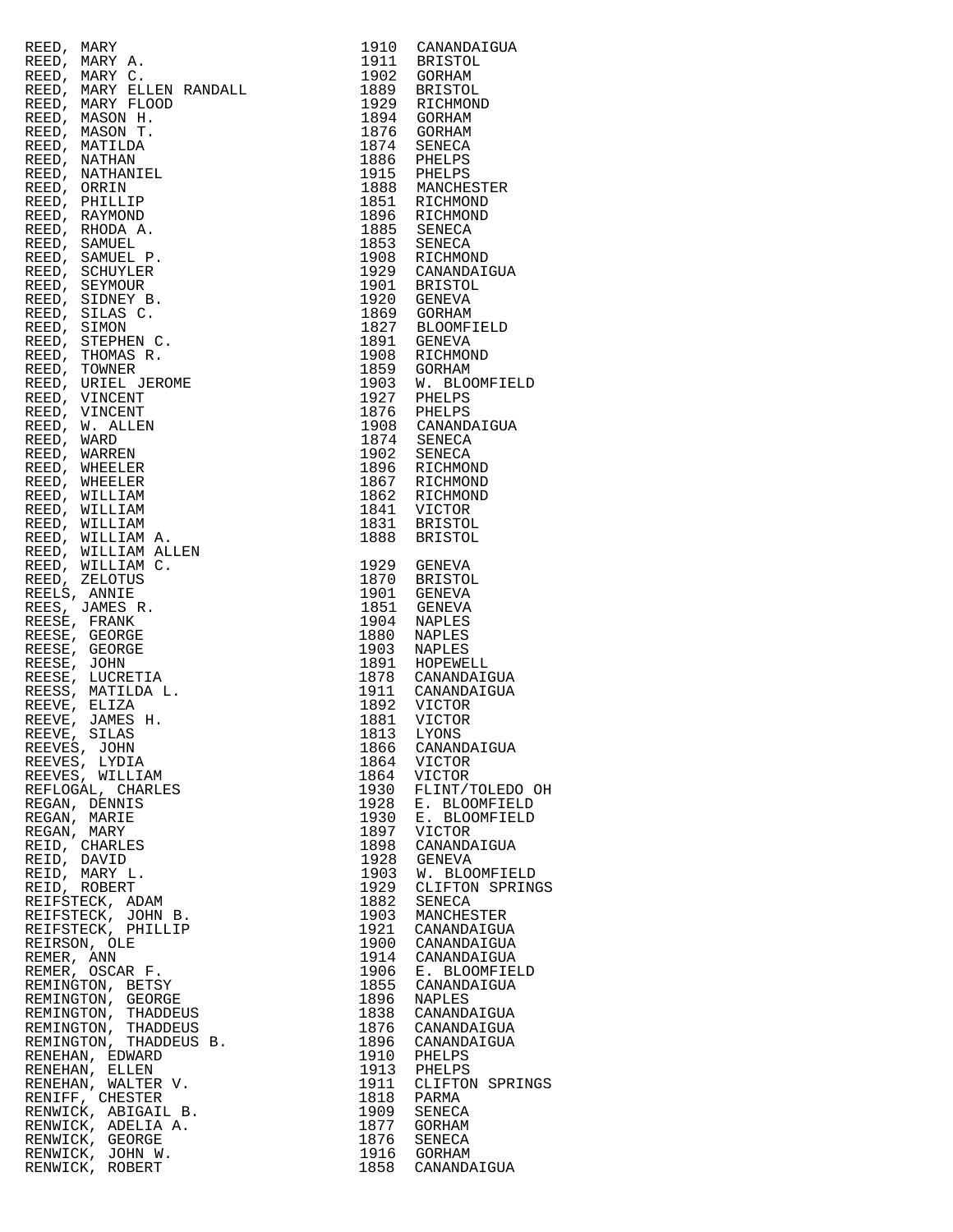| 1917 GENEVA<br>RENWICK, SUSAN ANN<br>1877<br>RENWICK, WALTER<br>GORHAM<br>1862 W.BLOOMFIELD<br>1823 BLOOMFIELD<br>REW, ALMA<br>REW, LOT<br>1825 BLOOMFIELD<br>1890 W. BLOOMFIELD<br>REW, LUCINDA<br>REXFORD, HINMAN<br>1864 CANADICE<br>REY, SAMUEL<br>1881 W. BLOOMFIELD<br>REYNOLDS, ALLEN<br>1923 MANCHESTER<br>REYNOLDS, CHARLES C.<br>1917 MANCHESTER<br>REYNOLDS, EDMUND<br>1875 SENECA<br>REYNOLDS, ELIZABETH<br>1853 SENECA<br>1909 SENECA<br>1866 GENEVA<br>REYNOLDS, ISAAC<br>REYNOLDS, ISAAC H.<br>REYNOLDS, JAMES B.<br>1843 SENECA<br>1843 SENECA<br>1912 FARMINGTON<br>REYNOLDS, JOHN<br>REYNOLDS, JOHN<br>1923 SENECA<br>REYNOLDS, LILLIE M.<br>1922<br>REYNOLDS, MARGARET<br>GENEVA<br>1919 GENEVA<br>REYNOLDS, MARGARET B.<br>1910<br>REYNOLDS, MARTHA M.<br>GENEVA<br>1924 SENECA<br>1902 MANCHESTER<br>REYNOLDS, MARY A.<br>REYNOLDS, MARY A.<br>1920 GENEVA<br>REYNOLDS, ROBERT L.<br>1910 SENECA<br>1883 FARMINGTON<br>1850 KENASHA, WIS.<br>1915 MANCHESTER<br>REYNOLDS, SUSAN S.<br>REYNOLDS, THOMAS E.<br>REYNOLDS, WALTER<br>REYNOLDS, WALTER S.<br>REYNOLDS, WHITMAN (?)<br>1819<br>1929 CANANDAIGUA<br>REZNOR, CATHARNE C.<br>1860 CANANDAIGUA<br>REZNOR, CYNTHIA<br>1911 CANANDAIGUA<br>1929 CANANDAIGUA<br>REZNOR, JOHN<br>1929 CANANDAIGUA<br>1929 CANANDAIGUA<br>1926 CLIFTON SPRINGS<br>RHOADES, SUSIE L.<br>RHOADES, WILLIAM S.R., SR.<br>RHODES, ALBERT CLINTON<br>1891 MANCHESTER<br>RHONER, JACOB<br>1920 GENEVA<br>RICCI, NICALETTA<br>1866 SENECA<br>RICE, AARON<br>1896 HOPEWELL<br>1891 SENECA<br>RICE, CAROLINE M.<br>RICE, CHARLES<br>1879 MANCHESTER<br>RICE, CLORINDA H.<br>1859 MANCHESTER<br>RICE, COMBS D.<br>1895 VICTOR<br>1840 E. BLOOMFIELD<br>RICE,<br>DANIEL<br>RICE, DANIEL<br>1893<br>RICE,<br>EDWARD H.<br>GENEVA<br>1873 SENECA<br>1888 BRISTOL<br>1881 E. BLOOMFIELD<br>1895 FARMINGTON<br>RICE, EDWARD O.<br>RICE, ELI<br>RICE, ELIZABETH<br>RICE, ELIZABETH<br>1854 SENECA<br>RICE, ELIZABETH<br>RICE,<br>1927<br>FRANK<br>MANCHESTER<br>1914<br>RICE,<br>FRANK<br>CANANDAIGUA<br>RICE.<br>1890<br>E. BLOOMFIELD<br>FREEERICK<br>1875<br>E. BLOOMFIELD<br>RICE, GEORGE<br>1910<br>RICE,<br>H. JOEL<br>SENECA<br>1929<br>HARRY<br>RICE,<br>CANANDAIGUA<br>RICE,<br>HARVEY<br>1898<br>PHELPS<br>RICE, HARVEY E.<br>1909<br>MANCHESTER<br>1869<br>RICE,<br>HIRAM H.<br>PHELPS<br>1850<br>RICE, JACOB<br>MANCHESTER<br>RICE,<br>1827<br>JAMES<br>SENECA<br>1825<br>RICE, JOEL<br>GENEVA<br>1913<br>RICE,<br><b>GENEVA</b><br>JOHN<br>1834<br>RICE, JOHN<br>CANANDAIGUA<br>RICE,<br>1849<br>JOHN S.<br>RICHMOND<br>1895<br>RICE, JOSEPH<br>PHELPS<br>1900<br>RICE,<br>MANCHESTER<br>LUCIEN V.<br>RICE, LUTHER<br>1911<br>MANCHESTER<br>RICE,<br>1915<br>MARY GIBSON<br>SENECA<br>1890<br>MANCHESTER<br>RICE, MYRON<br>1910<br>RICE,<br>CANANDAIGUA<br>SUSAN<br>1911<br>RICE, WILLIAM<br>E. BLOOMFIELD<br>1874<br>RICH, JANE<br>MANCHESTER<br>1908<br>RICHARD, LEWIS<br>GENEVA<br>1922<br>RICHARDS, ALFRED W.<br>GENEVA<br>1898<br>RICHARDS, ALLEN B.<br>GENEVA<br>1877<br>RICHARDS, BENJAMIN<br>CANANDAIGUA<br>1843<br>RICHARDS, EDMUND<br>E. BLOOMFIELD<br>1872<br>RICHARDS, FREDERICK J.<br>W. BLOOMFIELD<br>1925<br>RICHARDS, GEORGE E.<br><b>NAPLES</b><br>1860<br>RICHARDS, HIRAM P.<br>CANADICE | RENWICK, ROBERT C. | 1901 | GORHAM |
|--------------------------------------------------------------------------------------------------------------------------------------------------------------------------------------------------------------------------------------------------------------------------------------------------------------------------------------------------------------------------------------------------------------------------------------------------------------------------------------------------------------------------------------------------------------------------------------------------------------------------------------------------------------------------------------------------------------------------------------------------------------------------------------------------------------------------------------------------------------------------------------------------------------------------------------------------------------------------------------------------------------------------------------------------------------------------------------------------------------------------------------------------------------------------------------------------------------------------------------------------------------------------------------------------------------------------------------------------------------------------------------------------------------------------------------------------------------------------------------------------------------------------------------------------------------------------------------------------------------------------------------------------------------------------------------------------------------------------------------------------------------------------------------------------------------------------------------------------------------------------------------------------------------------------------------------------------------------------------------------------------------------------------------------------------------------------------------------------------------------------------------------------------------------------------------------------------------------------------------------------------------------------------------------------------------------------------------------------------------------------------------------------------------------------------------------------------------------------------------------------------------------------------------------------------------------------------------------------------------------------------------------------------------------------------------------------------------------------------------------------------------------------------------------------------------------------------------------------------------------------------------------------------------------------------------------------------------------------------------------------------------------------------------------------------------------------------------------------------------------------------------------------------------------------------------------------------------------------------------------------------------|--------------------|------|--------|
|                                                                                                                                                                                                                                                                                                                                                                                                                                                                                                                                                                                                                                                                                                                                                                                                                                                                                                                                                                                                                                                                                                                                                                                                                                                                                                                                                                                                                                                                                                                                                                                                                                                                                                                                                                                                                                                                                                                                                                                                                                                                                                                                                                                                                                                                                                                                                                                                                                                                                                                                                                                                                                                                                                                                                                                                                                                                                                                                                                                                                                                                                                                                                                                                                                                              |                    |      |        |
|                                                                                                                                                                                                                                                                                                                                                                                                                                                                                                                                                                                                                                                                                                                                                                                                                                                                                                                                                                                                                                                                                                                                                                                                                                                                                                                                                                                                                                                                                                                                                                                                                                                                                                                                                                                                                                                                                                                                                                                                                                                                                                                                                                                                                                                                                                                                                                                                                                                                                                                                                                                                                                                                                                                                                                                                                                                                                                                                                                                                                                                                                                                                                                                                                                                              |                    |      |        |
|                                                                                                                                                                                                                                                                                                                                                                                                                                                                                                                                                                                                                                                                                                                                                                                                                                                                                                                                                                                                                                                                                                                                                                                                                                                                                                                                                                                                                                                                                                                                                                                                                                                                                                                                                                                                                                                                                                                                                                                                                                                                                                                                                                                                                                                                                                                                                                                                                                                                                                                                                                                                                                                                                                                                                                                                                                                                                                                                                                                                                                                                                                                                                                                                                                                              |                    |      |        |
|                                                                                                                                                                                                                                                                                                                                                                                                                                                                                                                                                                                                                                                                                                                                                                                                                                                                                                                                                                                                                                                                                                                                                                                                                                                                                                                                                                                                                                                                                                                                                                                                                                                                                                                                                                                                                                                                                                                                                                                                                                                                                                                                                                                                                                                                                                                                                                                                                                                                                                                                                                                                                                                                                                                                                                                                                                                                                                                                                                                                                                                                                                                                                                                                                                                              |                    |      |        |
|                                                                                                                                                                                                                                                                                                                                                                                                                                                                                                                                                                                                                                                                                                                                                                                                                                                                                                                                                                                                                                                                                                                                                                                                                                                                                                                                                                                                                                                                                                                                                                                                                                                                                                                                                                                                                                                                                                                                                                                                                                                                                                                                                                                                                                                                                                                                                                                                                                                                                                                                                                                                                                                                                                                                                                                                                                                                                                                                                                                                                                                                                                                                                                                                                                                              |                    |      |        |
|                                                                                                                                                                                                                                                                                                                                                                                                                                                                                                                                                                                                                                                                                                                                                                                                                                                                                                                                                                                                                                                                                                                                                                                                                                                                                                                                                                                                                                                                                                                                                                                                                                                                                                                                                                                                                                                                                                                                                                                                                                                                                                                                                                                                                                                                                                                                                                                                                                                                                                                                                                                                                                                                                                                                                                                                                                                                                                                                                                                                                                                                                                                                                                                                                                                              |                    |      |        |
|                                                                                                                                                                                                                                                                                                                                                                                                                                                                                                                                                                                                                                                                                                                                                                                                                                                                                                                                                                                                                                                                                                                                                                                                                                                                                                                                                                                                                                                                                                                                                                                                                                                                                                                                                                                                                                                                                                                                                                                                                                                                                                                                                                                                                                                                                                                                                                                                                                                                                                                                                                                                                                                                                                                                                                                                                                                                                                                                                                                                                                                                                                                                                                                                                                                              |                    |      |        |
|                                                                                                                                                                                                                                                                                                                                                                                                                                                                                                                                                                                                                                                                                                                                                                                                                                                                                                                                                                                                                                                                                                                                                                                                                                                                                                                                                                                                                                                                                                                                                                                                                                                                                                                                                                                                                                                                                                                                                                                                                                                                                                                                                                                                                                                                                                                                                                                                                                                                                                                                                                                                                                                                                                                                                                                                                                                                                                                                                                                                                                                                                                                                                                                                                                                              |                    |      |        |
|                                                                                                                                                                                                                                                                                                                                                                                                                                                                                                                                                                                                                                                                                                                                                                                                                                                                                                                                                                                                                                                                                                                                                                                                                                                                                                                                                                                                                                                                                                                                                                                                                                                                                                                                                                                                                                                                                                                                                                                                                                                                                                                                                                                                                                                                                                                                                                                                                                                                                                                                                                                                                                                                                                                                                                                                                                                                                                                                                                                                                                                                                                                                                                                                                                                              |                    |      |        |
|                                                                                                                                                                                                                                                                                                                                                                                                                                                                                                                                                                                                                                                                                                                                                                                                                                                                                                                                                                                                                                                                                                                                                                                                                                                                                                                                                                                                                                                                                                                                                                                                                                                                                                                                                                                                                                                                                                                                                                                                                                                                                                                                                                                                                                                                                                                                                                                                                                                                                                                                                                                                                                                                                                                                                                                                                                                                                                                                                                                                                                                                                                                                                                                                                                                              |                    |      |        |
|                                                                                                                                                                                                                                                                                                                                                                                                                                                                                                                                                                                                                                                                                                                                                                                                                                                                                                                                                                                                                                                                                                                                                                                                                                                                                                                                                                                                                                                                                                                                                                                                                                                                                                                                                                                                                                                                                                                                                                                                                                                                                                                                                                                                                                                                                                                                                                                                                                                                                                                                                                                                                                                                                                                                                                                                                                                                                                                                                                                                                                                                                                                                                                                                                                                              |                    |      |        |
|                                                                                                                                                                                                                                                                                                                                                                                                                                                                                                                                                                                                                                                                                                                                                                                                                                                                                                                                                                                                                                                                                                                                                                                                                                                                                                                                                                                                                                                                                                                                                                                                                                                                                                                                                                                                                                                                                                                                                                                                                                                                                                                                                                                                                                                                                                                                                                                                                                                                                                                                                                                                                                                                                                                                                                                                                                                                                                                                                                                                                                                                                                                                                                                                                                                              |                    |      |        |
|                                                                                                                                                                                                                                                                                                                                                                                                                                                                                                                                                                                                                                                                                                                                                                                                                                                                                                                                                                                                                                                                                                                                                                                                                                                                                                                                                                                                                                                                                                                                                                                                                                                                                                                                                                                                                                                                                                                                                                                                                                                                                                                                                                                                                                                                                                                                                                                                                                                                                                                                                                                                                                                                                                                                                                                                                                                                                                                                                                                                                                                                                                                                                                                                                                                              |                    |      |        |
|                                                                                                                                                                                                                                                                                                                                                                                                                                                                                                                                                                                                                                                                                                                                                                                                                                                                                                                                                                                                                                                                                                                                                                                                                                                                                                                                                                                                                                                                                                                                                                                                                                                                                                                                                                                                                                                                                                                                                                                                                                                                                                                                                                                                                                                                                                                                                                                                                                                                                                                                                                                                                                                                                                                                                                                                                                                                                                                                                                                                                                                                                                                                                                                                                                                              |                    |      |        |
|                                                                                                                                                                                                                                                                                                                                                                                                                                                                                                                                                                                                                                                                                                                                                                                                                                                                                                                                                                                                                                                                                                                                                                                                                                                                                                                                                                                                                                                                                                                                                                                                                                                                                                                                                                                                                                                                                                                                                                                                                                                                                                                                                                                                                                                                                                                                                                                                                                                                                                                                                                                                                                                                                                                                                                                                                                                                                                                                                                                                                                                                                                                                                                                                                                                              |                    |      |        |
|                                                                                                                                                                                                                                                                                                                                                                                                                                                                                                                                                                                                                                                                                                                                                                                                                                                                                                                                                                                                                                                                                                                                                                                                                                                                                                                                                                                                                                                                                                                                                                                                                                                                                                                                                                                                                                                                                                                                                                                                                                                                                                                                                                                                                                                                                                                                                                                                                                                                                                                                                                                                                                                                                                                                                                                                                                                                                                                                                                                                                                                                                                                                                                                                                                                              |                    |      |        |
|                                                                                                                                                                                                                                                                                                                                                                                                                                                                                                                                                                                                                                                                                                                                                                                                                                                                                                                                                                                                                                                                                                                                                                                                                                                                                                                                                                                                                                                                                                                                                                                                                                                                                                                                                                                                                                                                                                                                                                                                                                                                                                                                                                                                                                                                                                                                                                                                                                                                                                                                                                                                                                                                                                                                                                                                                                                                                                                                                                                                                                                                                                                                                                                                                                                              |                    |      |        |
|                                                                                                                                                                                                                                                                                                                                                                                                                                                                                                                                                                                                                                                                                                                                                                                                                                                                                                                                                                                                                                                                                                                                                                                                                                                                                                                                                                                                                                                                                                                                                                                                                                                                                                                                                                                                                                                                                                                                                                                                                                                                                                                                                                                                                                                                                                                                                                                                                                                                                                                                                                                                                                                                                                                                                                                                                                                                                                                                                                                                                                                                                                                                                                                                                                                              |                    |      |        |
|                                                                                                                                                                                                                                                                                                                                                                                                                                                                                                                                                                                                                                                                                                                                                                                                                                                                                                                                                                                                                                                                                                                                                                                                                                                                                                                                                                                                                                                                                                                                                                                                                                                                                                                                                                                                                                                                                                                                                                                                                                                                                                                                                                                                                                                                                                                                                                                                                                                                                                                                                                                                                                                                                                                                                                                                                                                                                                                                                                                                                                                                                                                                                                                                                                                              |                    |      |        |
|                                                                                                                                                                                                                                                                                                                                                                                                                                                                                                                                                                                                                                                                                                                                                                                                                                                                                                                                                                                                                                                                                                                                                                                                                                                                                                                                                                                                                                                                                                                                                                                                                                                                                                                                                                                                                                                                                                                                                                                                                                                                                                                                                                                                                                                                                                                                                                                                                                                                                                                                                                                                                                                                                                                                                                                                                                                                                                                                                                                                                                                                                                                                                                                                                                                              |                    |      |        |
|                                                                                                                                                                                                                                                                                                                                                                                                                                                                                                                                                                                                                                                                                                                                                                                                                                                                                                                                                                                                                                                                                                                                                                                                                                                                                                                                                                                                                                                                                                                                                                                                                                                                                                                                                                                                                                                                                                                                                                                                                                                                                                                                                                                                                                                                                                                                                                                                                                                                                                                                                                                                                                                                                                                                                                                                                                                                                                                                                                                                                                                                                                                                                                                                                                                              |                    |      |        |
|                                                                                                                                                                                                                                                                                                                                                                                                                                                                                                                                                                                                                                                                                                                                                                                                                                                                                                                                                                                                                                                                                                                                                                                                                                                                                                                                                                                                                                                                                                                                                                                                                                                                                                                                                                                                                                                                                                                                                                                                                                                                                                                                                                                                                                                                                                                                                                                                                                                                                                                                                                                                                                                                                                                                                                                                                                                                                                                                                                                                                                                                                                                                                                                                                                                              |                    |      |        |
|                                                                                                                                                                                                                                                                                                                                                                                                                                                                                                                                                                                                                                                                                                                                                                                                                                                                                                                                                                                                                                                                                                                                                                                                                                                                                                                                                                                                                                                                                                                                                                                                                                                                                                                                                                                                                                                                                                                                                                                                                                                                                                                                                                                                                                                                                                                                                                                                                                                                                                                                                                                                                                                                                                                                                                                                                                                                                                                                                                                                                                                                                                                                                                                                                                                              |                    |      |        |
|                                                                                                                                                                                                                                                                                                                                                                                                                                                                                                                                                                                                                                                                                                                                                                                                                                                                                                                                                                                                                                                                                                                                                                                                                                                                                                                                                                                                                                                                                                                                                                                                                                                                                                                                                                                                                                                                                                                                                                                                                                                                                                                                                                                                                                                                                                                                                                                                                                                                                                                                                                                                                                                                                                                                                                                                                                                                                                                                                                                                                                                                                                                                                                                                                                                              |                    |      |        |
|                                                                                                                                                                                                                                                                                                                                                                                                                                                                                                                                                                                                                                                                                                                                                                                                                                                                                                                                                                                                                                                                                                                                                                                                                                                                                                                                                                                                                                                                                                                                                                                                                                                                                                                                                                                                                                                                                                                                                                                                                                                                                                                                                                                                                                                                                                                                                                                                                                                                                                                                                                                                                                                                                                                                                                                                                                                                                                                                                                                                                                                                                                                                                                                                                                                              |                    |      |        |
|                                                                                                                                                                                                                                                                                                                                                                                                                                                                                                                                                                                                                                                                                                                                                                                                                                                                                                                                                                                                                                                                                                                                                                                                                                                                                                                                                                                                                                                                                                                                                                                                                                                                                                                                                                                                                                                                                                                                                                                                                                                                                                                                                                                                                                                                                                                                                                                                                                                                                                                                                                                                                                                                                                                                                                                                                                                                                                                                                                                                                                                                                                                                                                                                                                                              |                    |      |        |
|                                                                                                                                                                                                                                                                                                                                                                                                                                                                                                                                                                                                                                                                                                                                                                                                                                                                                                                                                                                                                                                                                                                                                                                                                                                                                                                                                                                                                                                                                                                                                                                                                                                                                                                                                                                                                                                                                                                                                                                                                                                                                                                                                                                                                                                                                                                                                                                                                                                                                                                                                                                                                                                                                                                                                                                                                                                                                                                                                                                                                                                                                                                                                                                                                                                              |                    |      |        |
|                                                                                                                                                                                                                                                                                                                                                                                                                                                                                                                                                                                                                                                                                                                                                                                                                                                                                                                                                                                                                                                                                                                                                                                                                                                                                                                                                                                                                                                                                                                                                                                                                                                                                                                                                                                                                                                                                                                                                                                                                                                                                                                                                                                                                                                                                                                                                                                                                                                                                                                                                                                                                                                                                                                                                                                                                                                                                                                                                                                                                                                                                                                                                                                                                                                              |                    |      |        |
|                                                                                                                                                                                                                                                                                                                                                                                                                                                                                                                                                                                                                                                                                                                                                                                                                                                                                                                                                                                                                                                                                                                                                                                                                                                                                                                                                                                                                                                                                                                                                                                                                                                                                                                                                                                                                                                                                                                                                                                                                                                                                                                                                                                                                                                                                                                                                                                                                                                                                                                                                                                                                                                                                                                                                                                                                                                                                                                                                                                                                                                                                                                                                                                                                                                              |                    |      |        |
|                                                                                                                                                                                                                                                                                                                                                                                                                                                                                                                                                                                                                                                                                                                                                                                                                                                                                                                                                                                                                                                                                                                                                                                                                                                                                                                                                                                                                                                                                                                                                                                                                                                                                                                                                                                                                                                                                                                                                                                                                                                                                                                                                                                                                                                                                                                                                                                                                                                                                                                                                                                                                                                                                                                                                                                                                                                                                                                                                                                                                                                                                                                                                                                                                                                              |                    |      |        |
|                                                                                                                                                                                                                                                                                                                                                                                                                                                                                                                                                                                                                                                                                                                                                                                                                                                                                                                                                                                                                                                                                                                                                                                                                                                                                                                                                                                                                                                                                                                                                                                                                                                                                                                                                                                                                                                                                                                                                                                                                                                                                                                                                                                                                                                                                                                                                                                                                                                                                                                                                                                                                                                                                                                                                                                                                                                                                                                                                                                                                                                                                                                                                                                                                                                              |                    |      |        |
|                                                                                                                                                                                                                                                                                                                                                                                                                                                                                                                                                                                                                                                                                                                                                                                                                                                                                                                                                                                                                                                                                                                                                                                                                                                                                                                                                                                                                                                                                                                                                                                                                                                                                                                                                                                                                                                                                                                                                                                                                                                                                                                                                                                                                                                                                                                                                                                                                                                                                                                                                                                                                                                                                                                                                                                                                                                                                                                                                                                                                                                                                                                                                                                                                                                              |                    |      |        |
|                                                                                                                                                                                                                                                                                                                                                                                                                                                                                                                                                                                                                                                                                                                                                                                                                                                                                                                                                                                                                                                                                                                                                                                                                                                                                                                                                                                                                                                                                                                                                                                                                                                                                                                                                                                                                                                                                                                                                                                                                                                                                                                                                                                                                                                                                                                                                                                                                                                                                                                                                                                                                                                                                                                                                                                                                                                                                                                                                                                                                                                                                                                                                                                                                                                              |                    |      |        |
|                                                                                                                                                                                                                                                                                                                                                                                                                                                                                                                                                                                                                                                                                                                                                                                                                                                                                                                                                                                                                                                                                                                                                                                                                                                                                                                                                                                                                                                                                                                                                                                                                                                                                                                                                                                                                                                                                                                                                                                                                                                                                                                                                                                                                                                                                                                                                                                                                                                                                                                                                                                                                                                                                                                                                                                                                                                                                                                                                                                                                                                                                                                                                                                                                                                              |                    |      |        |
|                                                                                                                                                                                                                                                                                                                                                                                                                                                                                                                                                                                                                                                                                                                                                                                                                                                                                                                                                                                                                                                                                                                                                                                                                                                                                                                                                                                                                                                                                                                                                                                                                                                                                                                                                                                                                                                                                                                                                                                                                                                                                                                                                                                                                                                                                                                                                                                                                                                                                                                                                                                                                                                                                                                                                                                                                                                                                                                                                                                                                                                                                                                                                                                                                                                              |                    |      |        |
|                                                                                                                                                                                                                                                                                                                                                                                                                                                                                                                                                                                                                                                                                                                                                                                                                                                                                                                                                                                                                                                                                                                                                                                                                                                                                                                                                                                                                                                                                                                                                                                                                                                                                                                                                                                                                                                                                                                                                                                                                                                                                                                                                                                                                                                                                                                                                                                                                                                                                                                                                                                                                                                                                                                                                                                                                                                                                                                                                                                                                                                                                                                                                                                                                                                              |                    |      |        |
|                                                                                                                                                                                                                                                                                                                                                                                                                                                                                                                                                                                                                                                                                                                                                                                                                                                                                                                                                                                                                                                                                                                                                                                                                                                                                                                                                                                                                                                                                                                                                                                                                                                                                                                                                                                                                                                                                                                                                                                                                                                                                                                                                                                                                                                                                                                                                                                                                                                                                                                                                                                                                                                                                                                                                                                                                                                                                                                                                                                                                                                                                                                                                                                                                                                              |                    |      |        |
|                                                                                                                                                                                                                                                                                                                                                                                                                                                                                                                                                                                                                                                                                                                                                                                                                                                                                                                                                                                                                                                                                                                                                                                                                                                                                                                                                                                                                                                                                                                                                                                                                                                                                                                                                                                                                                                                                                                                                                                                                                                                                                                                                                                                                                                                                                                                                                                                                                                                                                                                                                                                                                                                                                                                                                                                                                                                                                                                                                                                                                                                                                                                                                                                                                                              |                    |      |        |
|                                                                                                                                                                                                                                                                                                                                                                                                                                                                                                                                                                                                                                                                                                                                                                                                                                                                                                                                                                                                                                                                                                                                                                                                                                                                                                                                                                                                                                                                                                                                                                                                                                                                                                                                                                                                                                                                                                                                                                                                                                                                                                                                                                                                                                                                                                                                                                                                                                                                                                                                                                                                                                                                                                                                                                                                                                                                                                                                                                                                                                                                                                                                                                                                                                                              |                    |      |        |
|                                                                                                                                                                                                                                                                                                                                                                                                                                                                                                                                                                                                                                                                                                                                                                                                                                                                                                                                                                                                                                                                                                                                                                                                                                                                                                                                                                                                                                                                                                                                                                                                                                                                                                                                                                                                                                                                                                                                                                                                                                                                                                                                                                                                                                                                                                                                                                                                                                                                                                                                                                                                                                                                                                                                                                                                                                                                                                                                                                                                                                                                                                                                                                                                                                                              |                    |      |        |
|                                                                                                                                                                                                                                                                                                                                                                                                                                                                                                                                                                                                                                                                                                                                                                                                                                                                                                                                                                                                                                                                                                                                                                                                                                                                                                                                                                                                                                                                                                                                                                                                                                                                                                                                                                                                                                                                                                                                                                                                                                                                                                                                                                                                                                                                                                                                                                                                                                                                                                                                                                                                                                                                                                                                                                                                                                                                                                                                                                                                                                                                                                                                                                                                                                                              |                    |      |        |
|                                                                                                                                                                                                                                                                                                                                                                                                                                                                                                                                                                                                                                                                                                                                                                                                                                                                                                                                                                                                                                                                                                                                                                                                                                                                                                                                                                                                                                                                                                                                                                                                                                                                                                                                                                                                                                                                                                                                                                                                                                                                                                                                                                                                                                                                                                                                                                                                                                                                                                                                                                                                                                                                                                                                                                                                                                                                                                                                                                                                                                                                                                                                                                                                                                                              |                    |      |        |
|                                                                                                                                                                                                                                                                                                                                                                                                                                                                                                                                                                                                                                                                                                                                                                                                                                                                                                                                                                                                                                                                                                                                                                                                                                                                                                                                                                                                                                                                                                                                                                                                                                                                                                                                                                                                                                                                                                                                                                                                                                                                                                                                                                                                                                                                                                                                                                                                                                                                                                                                                                                                                                                                                                                                                                                                                                                                                                                                                                                                                                                                                                                                                                                                                                                              |                    |      |        |
|                                                                                                                                                                                                                                                                                                                                                                                                                                                                                                                                                                                                                                                                                                                                                                                                                                                                                                                                                                                                                                                                                                                                                                                                                                                                                                                                                                                                                                                                                                                                                                                                                                                                                                                                                                                                                                                                                                                                                                                                                                                                                                                                                                                                                                                                                                                                                                                                                                                                                                                                                                                                                                                                                                                                                                                                                                                                                                                                                                                                                                                                                                                                                                                                                                                              |                    |      |        |
|                                                                                                                                                                                                                                                                                                                                                                                                                                                                                                                                                                                                                                                                                                                                                                                                                                                                                                                                                                                                                                                                                                                                                                                                                                                                                                                                                                                                                                                                                                                                                                                                                                                                                                                                                                                                                                                                                                                                                                                                                                                                                                                                                                                                                                                                                                                                                                                                                                                                                                                                                                                                                                                                                                                                                                                                                                                                                                                                                                                                                                                                                                                                                                                                                                                              |                    |      |        |
|                                                                                                                                                                                                                                                                                                                                                                                                                                                                                                                                                                                                                                                                                                                                                                                                                                                                                                                                                                                                                                                                                                                                                                                                                                                                                                                                                                                                                                                                                                                                                                                                                                                                                                                                                                                                                                                                                                                                                                                                                                                                                                                                                                                                                                                                                                                                                                                                                                                                                                                                                                                                                                                                                                                                                                                                                                                                                                                                                                                                                                                                                                                                                                                                                                                              |                    |      |        |
|                                                                                                                                                                                                                                                                                                                                                                                                                                                                                                                                                                                                                                                                                                                                                                                                                                                                                                                                                                                                                                                                                                                                                                                                                                                                                                                                                                                                                                                                                                                                                                                                                                                                                                                                                                                                                                                                                                                                                                                                                                                                                                                                                                                                                                                                                                                                                                                                                                                                                                                                                                                                                                                                                                                                                                                                                                                                                                                                                                                                                                                                                                                                                                                                                                                              |                    |      |        |
|                                                                                                                                                                                                                                                                                                                                                                                                                                                                                                                                                                                                                                                                                                                                                                                                                                                                                                                                                                                                                                                                                                                                                                                                                                                                                                                                                                                                                                                                                                                                                                                                                                                                                                                                                                                                                                                                                                                                                                                                                                                                                                                                                                                                                                                                                                                                                                                                                                                                                                                                                                                                                                                                                                                                                                                                                                                                                                                                                                                                                                                                                                                                                                                                                                                              |                    |      |        |
|                                                                                                                                                                                                                                                                                                                                                                                                                                                                                                                                                                                                                                                                                                                                                                                                                                                                                                                                                                                                                                                                                                                                                                                                                                                                                                                                                                                                                                                                                                                                                                                                                                                                                                                                                                                                                                                                                                                                                                                                                                                                                                                                                                                                                                                                                                                                                                                                                                                                                                                                                                                                                                                                                                                                                                                                                                                                                                                                                                                                                                                                                                                                                                                                                                                              |                    |      |        |
|                                                                                                                                                                                                                                                                                                                                                                                                                                                                                                                                                                                                                                                                                                                                                                                                                                                                                                                                                                                                                                                                                                                                                                                                                                                                                                                                                                                                                                                                                                                                                                                                                                                                                                                                                                                                                                                                                                                                                                                                                                                                                                                                                                                                                                                                                                                                                                                                                                                                                                                                                                                                                                                                                                                                                                                                                                                                                                                                                                                                                                                                                                                                                                                                                                                              |                    |      |        |
|                                                                                                                                                                                                                                                                                                                                                                                                                                                                                                                                                                                                                                                                                                                                                                                                                                                                                                                                                                                                                                                                                                                                                                                                                                                                                                                                                                                                                                                                                                                                                                                                                                                                                                                                                                                                                                                                                                                                                                                                                                                                                                                                                                                                                                                                                                                                                                                                                                                                                                                                                                                                                                                                                                                                                                                                                                                                                                                                                                                                                                                                                                                                                                                                                                                              |                    |      |        |
|                                                                                                                                                                                                                                                                                                                                                                                                                                                                                                                                                                                                                                                                                                                                                                                                                                                                                                                                                                                                                                                                                                                                                                                                                                                                                                                                                                                                                                                                                                                                                                                                                                                                                                                                                                                                                                                                                                                                                                                                                                                                                                                                                                                                                                                                                                                                                                                                                                                                                                                                                                                                                                                                                                                                                                                                                                                                                                                                                                                                                                                                                                                                                                                                                                                              |                    |      |        |
|                                                                                                                                                                                                                                                                                                                                                                                                                                                                                                                                                                                                                                                                                                                                                                                                                                                                                                                                                                                                                                                                                                                                                                                                                                                                                                                                                                                                                                                                                                                                                                                                                                                                                                                                                                                                                                                                                                                                                                                                                                                                                                                                                                                                                                                                                                                                                                                                                                                                                                                                                                                                                                                                                                                                                                                                                                                                                                                                                                                                                                                                                                                                                                                                                                                              |                    |      |        |
|                                                                                                                                                                                                                                                                                                                                                                                                                                                                                                                                                                                                                                                                                                                                                                                                                                                                                                                                                                                                                                                                                                                                                                                                                                                                                                                                                                                                                                                                                                                                                                                                                                                                                                                                                                                                                                                                                                                                                                                                                                                                                                                                                                                                                                                                                                                                                                                                                                                                                                                                                                                                                                                                                                                                                                                                                                                                                                                                                                                                                                                                                                                                                                                                                                                              |                    |      |        |
|                                                                                                                                                                                                                                                                                                                                                                                                                                                                                                                                                                                                                                                                                                                                                                                                                                                                                                                                                                                                                                                                                                                                                                                                                                                                                                                                                                                                                                                                                                                                                                                                                                                                                                                                                                                                                                                                                                                                                                                                                                                                                                                                                                                                                                                                                                                                                                                                                                                                                                                                                                                                                                                                                                                                                                                                                                                                                                                                                                                                                                                                                                                                                                                                                                                              |                    |      |        |
|                                                                                                                                                                                                                                                                                                                                                                                                                                                                                                                                                                                                                                                                                                                                                                                                                                                                                                                                                                                                                                                                                                                                                                                                                                                                                                                                                                                                                                                                                                                                                                                                                                                                                                                                                                                                                                                                                                                                                                                                                                                                                                                                                                                                                                                                                                                                                                                                                                                                                                                                                                                                                                                                                                                                                                                                                                                                                                                                                                                                                                                                                                                                                                                                                                                              |                    |      |        |
|                                                                                                                                                                                                                                                                                                                                                                                                                                                                                                                                                                                                                                                                                                                                                                                                                                                                                                                                                                                                                                                                                                                                                                                                                                                                                                                                                                                                                                                                                                                                                                                                                                                                                                                                                                                                                                                                                                                                                                                                                                                                                                                                                                                                                                                                                                                                                                                                                                                                                                                                                                                                                                                                                                                                                                                                                                                                                                                                                                                                                                                                                                                                                                                                                                                              |                    |      |        |
|                                                                                                                                                                                                                                                                                                                                                                                                                                                                                                                                                                                                                                                                                                                                                                                                                                                                                                                                                                                                                                                                                                                                                                                                                                                                                                                                                                                                                                                                                                                                                                                                                                                                                                                                                                                                                                                                                                                                                                                                                                                                                                                                                                                                                                                                                                                                                                                                                                                                                                                                                                                                                                                                                                                                                                                                                                                                                                                                                                                                                                                                                                                                                                                                                                                              |                    |      |        |
|                                                                                                                                                                                                                                                                                                                                                                                                                                                                                                                                                                                                                                                                                                                                                                                                                                                                                                                                                                                                                                                                                                                                                                                                                                                                                                                                                                                                                                                                                                                                                                                                                                                                                                                                                                                                                                                                                                                                                                                                                                                                                                                                                                                                                                                                                                                                                                                                                                                                                                                                                                                                                                                                                                                                                                                                                                                                                                                                                                                                                                                                                                                                                                                                                                                              |                    |      |        |
|                                                                                                                                                                                                                                                                                                                                                                                                                                                                                                                                                                                                                                                                                                                                                                                                                                                                                                                                                                                                                                                                                                                                                                                                                                                                                                                                                                                                                                                                                                                                                                                                                                                                                                                                                                                                                                                                                                                                                                                                                                                                                                                                                                                                                                                                                                                                                                                                                                                                                                                                                                                                                                                                                                                                                                                                                                                                                                                                                                                                                                                                                                                                                                                                                                                              |                    |      |        |
|                                                                                                                                                                                                                                                                                                                                                                                                                                                                                                                                                                                                                                                                                                                                                                                                                                                                                                                                                                                                                                                                                                                                                                                                                                                                                                                                                                                                                                                                                                                                                                                                                                                                                                                                                                                                                                                                                                                                                                                                                                                                                                                                                                                                                                                                                                                                                                                                                                                                                                                                                                                                                                                                                                                                                                                                                                                                                                                                                                                                                                                                                                                                                                                                                                                              |                    |      |        |
|                                                                                                                                                                                                                                                                                                                                                                                                                                                                                                                                                                                                                                                                                                                                                                                                                                                                                                                                                                                                                                                                                                                                                                                                                                                                                                                                                                                                                                                                                                                                                                                                                                                                                                                                                                                                                                                                                                                                                                                                                                                                                                                                                                                                                                                                                                                                                                                                                                                                                                                                                                                                                                                                                                                                                                                                                                                                                                                                                                                                                                                                                                                                                                                                                                                              |                    |      |        |
|                                                                                                                                                                                                                                                                                                                                                                                                                                                                                                                                                                                                                                                                                                                                                                                                                                                                                                                                                                                                                                                                                                                                                                                                                                                                                                                                                                                                                                                                                                                                                                                                                                                                                                                                                                                                                                                                                                                                                                                                                                                                                                                                                                                                                                                                                                                                                                                                                                                                                                                                                                                                                                                                                                                                                                                                                                                                                                                                                                                                                                                                                                                                                                                                                                                              |                    |      |        |
|                                                                                                                                                                                                                                                                                                                                                                                                                                                                                                                                                                                                                                                                                                                                                                                                                                                                                                                                                                                                                                                                                                                                                                                                                                                                                                                                                                                                                                                                                                                                                                                                                                                                                                                                                                                                                                                                                                                                                                                                                                                                                                                                                                                                                                                                                                                                                                                                                                                                                                                                                                                                                                                                                                                                                                                                                                                                                                                                                                                                                                                                                                                                                                                                                                                              |                    |      |        |
|                                                                                                                                                                                                                                                                                                                                                                                                                                                                                                                                                                                                                                                                                                                                                                                                                                                                                                                                                                                                                                                                                                                                                                                                                                                                                                                                                                                                                                                                                                                                                                                                                                                                                                                                                                                                                                                                                                                                                                                                                                                                                                                                                                                                                                                                                                                                                                                                                                                                                                                                                                                                                                                                                                                                                                                                                                                                                                                                                                                                                                                                                                                                                                                                                                                              |                    |      |        |
|                                                                                                                                                                                                                                                                                                                                                                                                                                                                                                                                                                                                                                                                                                                                                                                                                                                                                                                                                                                                                                                                                                                                                                                                                                                                                                                                                                                                                                                                                                                                                                                                                                                                                                                                                                                                                                                                                                                                                                                                                                                                                                                                                                                                                                                                                                                                                                                                                                                                                                                                                                                                                                                                                                                                                                                                                                                                                                                                                                                                                                                                                                                                                                                                                                                              |                    |      |        |
|                                                                                                                                                                                                                                                                                                                                                                                                                                                                                                                                                                                                                                                                                                                                                                                                                                                                                                                                                                                                                                                                                                                                                                                                                                                                                                                                                                                                                                                                                                                                                                                                                                                                                                                                                                                                                                                                                                                                                                                                                                                                                                                                                                                                                                                                                                                                                                                                                                                                                                                                                                                                                                                                                                                                                                                                                                                                                                                                                                                                                                                                                                                                                                                                                                                              |                    |      |        |
|                                                                                                                                                                                                                                                                                                                                                                                                                                                                                                                                                                                                                                                                                                                                                                                                                                                                                                                                                                                                                                                                                                                                                                                                                                                                                                                                                                                                                                                                                                                                                                                                                                                                                                                                                                                                                                                                                                                                                                                                                                                                                                                                                                                                                                                                                                                                                                                                                                                                                                                                                                                                                                                                                                                                                                                                                                                                                                                                                                                                                                                                                                                                                                                                                                                              |                    |      |        |
|                                                                                                                                                                                                                                                                                                                                                                                                                                                                                                                                                                                                                                                                                                                                                                                                                                                                                                                                                                                                                                                                                                                                                                                                                                                                                                                                                                                                                                                                                                                                                                                                                                                                                                                                                                                                                                                                                                                                                                                                                                                                                                                                                                                                                                                                                                                                                                                                                                                                                                                                                                                                                                                                                                                                                                                                                                                                                                                                                                                                                                                                                                                                                                                                                                                              |                    |      |        |
|                                                                                                                                                                                                                                                                                                                                                                                                                                                                                                                                                                                                                                                                                                                                                                                                                                                                                                                                                                                                                                                                                                                                                                                                                                                                                                                                                                                                                                                                                                                                                                                                                                                                                                                                                                                                                                                                                                                                                                                                                                                                                                                                                                                                                                                                                                                                                                                                                                                                                                                                                                                                                                                                                                                                                                                                                                                                                                                                                                                                                                                                                                                                                                                                                                                              |                    |      |        |
|                                                                                                                                                                                                                                                                                                                                                                                                                                                                                                                                                                                                                                                                                                                                                                                                                                                                                                                                                                                                                                                                                                                                                                                                                                                                                                                                                                                                                                                                                                                                                                                                                                                                                                                                                                                                                                                                                                                                                                                                                                                                                                                                                                                                                                                                                                                                                                                                                                                                                                                                                                                                                                                                                                                                                                                                                                                                                                                                                                                                                                                                                                                                                                                                                                                              |                    |      |        |
|                                                                                                                                                                                                                                                                                                                                                                                                                                                                                                                                                                                                                                                                                                                                                                                                                                                                                                                                                                                                                                                                                                                                                                                                                                                                                                                                                                                                                                                                                                                                                                                                                                                                                                                                                                                                                                                                                                                                                                                                                                                                                                                                                                                                                                                                                                                                                                                                                                                                                                                                                                                                                                                                                                                                                                                                                                                                                                                                                                                                                                                                                                                                                                                                                                                              |                    |      |        |
|                                                                                                                                                                                                                                                                                                                                                                                                                                                                                                                                                                                                                                                                                                                                                                                                                                                                                                                                                                                                                                                                                                                                                                                                                                                                                                                                                                                                                                                                                                                                                                                                                                                                                                                                                                                                                                                                                                                                                                                                                                                                                                                                                                                                                                                                                                                                                                                                                                                                                                                                                                                                                                                                                                                                                                                                                                                                                                                                                                                                                                                                                                                                                                                                                                                              |                    |      |        |

| 1901                                                                                                                                                                                         | GORHAM                                                                                                                                                                                                                                                                                                                      |
|----------------------------------------------------------------------------------------------------------------------------------------------------------------------------------------------|-----------------------------------------------------------------------------------------------------------------------------------------------------------------------------------------------------------------------------------------------------------------------------------------------------------------------------|
| 1917                                                                                                                                                                                         | GENEVA                                                                                                                                                                                                                                                                                                                      |
| 1877                                                                                                                                                                                         | GORHAM                                                                                                                                                                                                                                                                                                                      |
| 1862                                                                                                                                                                                         | W.BLOOMFIELD                                                                                                                                                                                                                                                                                                                |
| 1823                                                                                                                                                                                         | <b>BLOOMFIELD</b>                                                                                                                                                                                                                                                                                                           |
| 1825                                                                                                                                                                                         | <b>BLOOMFIELD</b>                                                                                                                                                                                                                                                                                                           |
| 1890                                                                                                                                                                                         | W. BLOOMFIELD                                                                                                                                                                                                                                                                                                               |
| 1864                                                                                                                                                                                         | CANADICE                                                                                                                                                                                                                                                                                                                    |
| 1881                                                                                                                                                                                         | W. BLOOMFIELD                                                                                                                                                                                                                                                                                                               |
| 1923                                                                                                                                                                                         | MANCHESTER                                                                                                                                                                                                                                                                                                                  |
| 1917                                                                                                                                                                                         | MANCHESTER                                                                                                                                                                                                                                                                                                                  |
| 1875                                                                                                                                                                                         | <b>SENECA</b>                                                                                                                                                                                                                                                                                                               |
| 1853                                                                                                                                                                                         | <b>SENECA</b>                                                                                                                                                                                                                                                                                                               |
| 1909                                                                                                                                                                                         | SENECA                                                                                                                                                                                                                                                                                                                      |
| 1866                                                                                                                                                                                         | <b>GENEVA</b>                                                                                                                                                                                                                                                                                                               |
| 1843                                                                                                                                                                                         | <b>SENECA</b>                                                                                                                                                                                                                                                                                                               |
| 1912                                                                                                                                                                                         | FARMINGTON                                                                                                                                                                                                                                                                                                                  |
| 1923                                                                                                                                                                                         | SENECA                                                                                                                                                                                                                                                                                                                      |
| 1922                                                                                                                                                                                         | GENEVA                                                                                                                                                                                                                                                                                                                      |
| 1919                                                                                                                                                                                         | <b>GENEVA</b>                                                                                                                                                                                                                                                                                                               |
| 1910                                                                                                                                                                                         | <b>GENEVA</b>                                                                                                                                                                                                                                                                                                               |
| 1924                                                                                                                                                                                         | SENECA                                                                                                                                                                                                                                                                                                                      |
| 1902                                                                                                                                                                                         | MANCHESTER                                                                                                                                                                                                                                                                                                                  |
| 1920                                                                                                                                                                                         | <b>GENEVA</b>                                                                                                                                                                                                                                                                                                               |
| 1910                                                                                                                                                                                         | SENECA                                                                                                                                                                                                                                                                                                                      |
| 1883                                                                                                                                                                                         | FARMINGTON                                                                                                                                                                                                                                                                                                                  |
| 1850                                                                                                                                                                                         | KENASHA, WIS.                                                                                                                                                                                                                                                                                                               |
| 1915                                                                                                                                                                                         | MANCHESTER                                                                                                                                                                                                                                                                                                                  |
| 1819<br>1929<br>1860<br>1911<br>1929<br>1926<br>1926<br>1891<br>1920<br>1866<br>1896<br>1891<br>1879<br>1859<br>1895<br>1840<br>1893<br>1873<br>1888<br>1881<br>1895<br>1854<br>1927<br>1914 | CANANDAIGUA<br>CANANDAIGUA<br>CANANDAIGUA<br>CANANDAIGUA<br>MANCHESTER<br>CLIFTON SPRINGS<br>MANCHESTER<br>GENEVA<br>SENECA<br>HOPEWELL<br>SENECA<br>MANCHESTER<br>MANCHESTER<br>VICTOR<br>E. BLOOMFIELD<br><b>GENEVA</b><br>SENECA<br><b>BRISTOL</b><br>E. BLOOMFIELD<br>FARMINGTON<br>SENECA<br>MANCHESTER<br>CANANDAIGUA |
| 1890                                                                                                                                                                                         | E. BLOOMFIELD                                                                                                                                                                                                                                                                                                               |
| 1875                                                                                                                                                                                         | E. BLOOMFIELD                                                                                                                                                                                                                                                                                                               |
| 1910                                                                                                                                                                                         | SENECA                                                                                                                                                                                                                                                                                                                      |
| 1929                                                                                                                                                                                         | CANANDAIGUA                                                                                                                                                                                                                                                                                                                 |
| 1898                                                                                                                                                                                         | PHELPS                                                                                                                                                                                                                                                                                                                      |
| 1909                                                                                                                                                                                         | MANCHESTER                                                                                                                                                                                                                                                                                                                  |
| 1869                                                                                                                                                                                         | PHELPS                                                                                                                                                                                                                                                                                                                      |
| 1850                                                                                                                                                                                         | MANCHESTER                                                                                                                                                                                                                                                                                                                  |
| 1827                                                                                                                                                                                         | SENECA                                                                                                                                                                                                                                                                                                                      |
| 1825                                                                                                                                                                                         | GENEVA                                                                                                                                                                                                                                                                                                                      |
| 1913                                                                                                                                                                                         | GENEVA                                                                                                                                                                                                                                                                                                                      |
| 1834                                                                                                                                                                                         | CANANDAIGUA                                                                                                                                                                                                                                                                                                                 |
| 1849                                                                                                                                                                                         | RICHMOND                                                                                                                                                                                                                                                                                                                    |
| 1895                                                                                                                                                                                         | PHELPS                                                                                                                                                                                                                                                                                                                      |
| 1900                                                                                                                                                                                         | MANCHESTER                                                                                                                                                                                                                                                                                                                  |
| 1911                                                                                                                                                                                         | MANCHESTER                                                                                                                                                                                                                                                                                                                  |
| 1915                                                                                                                                                                                         | SENECA                                                                                                                                                                                                                                                                                                                      |
| 1890                                                                                                                                                                                         | MANCHESTER                                                                                                                                                                                                                                                                                                                  |
| 1910                                                                                                                                                                                         | CANANDAIGUA                                                                                                                                                                                                                                                                                                                 |
| 1911                                                                                                                                                                                         | E. BLOOMFIELD                                                                                                                                                                                                                                                                                                               |
| 1874                                                                                                                                                                                         | MANCHESTER                                                                                                                                                                                                                                                                                                                  |
| 1908                                                                                                                                                                                         | GENEVA                                                                                                                                                                                                                                                                                                                      |
| 1922                                                                                                                                                                                         | GENEVA                                                                                                                                                                                                                                                                                                                      |
| 1898                                                                                                                                                                                         | GENEVA                                                                                                                                                                                                                                                                                                                      |
| 1877                                                                                                                                                                                         | CANANDAIGUA                                                                                                                                                                                                                                                                                                                 |
| 1843                                                                                                                                                                                         | E. BLOOMFIELD                                                                                                                                                                                                                                                                                                               |
| 1872                                                                                                                                                                                         | W. BLOOMFIELD                                                                                                                                                                                                                                                                                                               |
| 1925                                                                                                                                                                                         | NAPLES                                                                                                                                                                                                                                                                                                                      |
| 1860                                                                                                                                                                                         | CANADICE                                                                                                                                                                                                                                                                                                                    |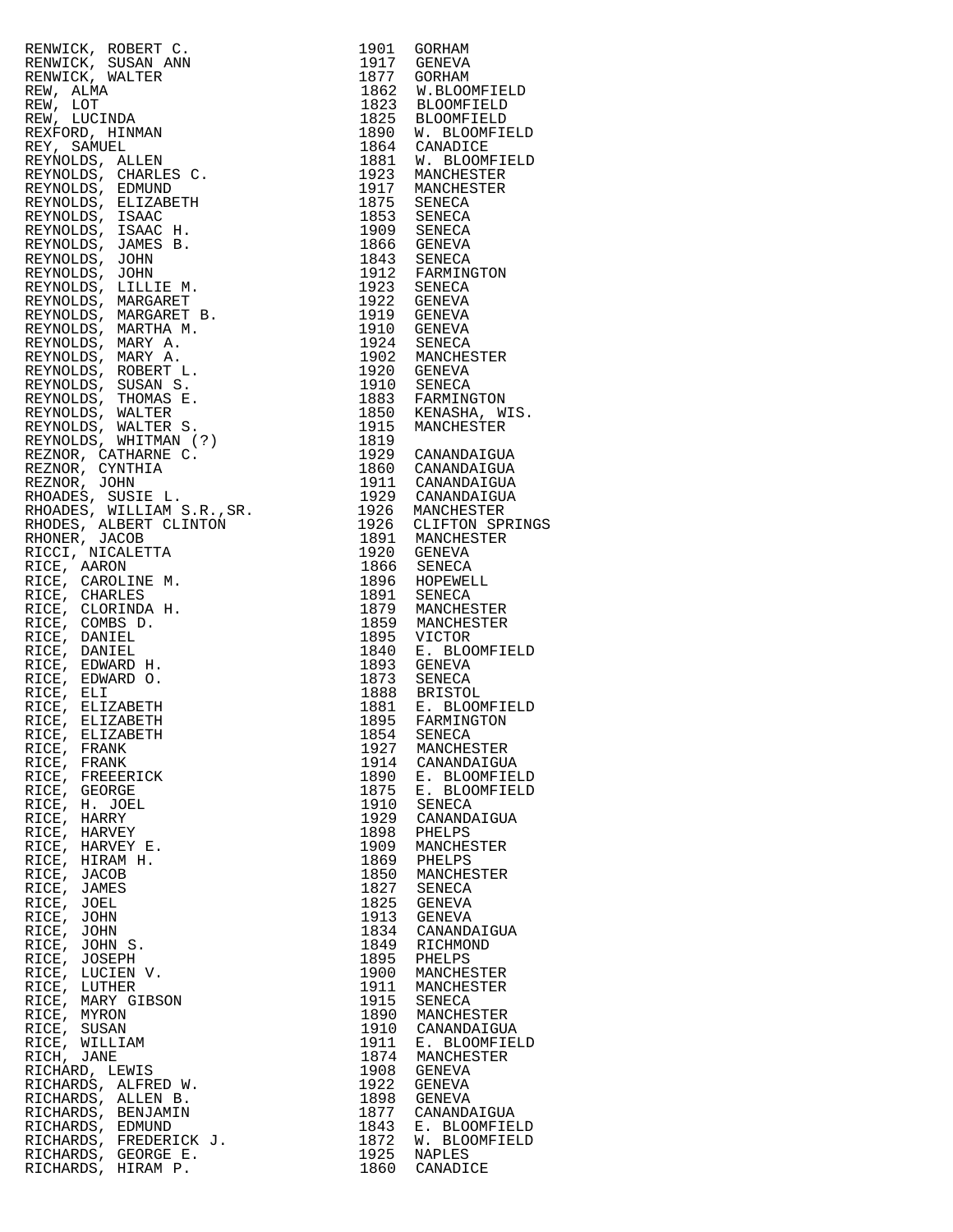| RICHARDS, MARGARET W. 1923 GENERAL<br>RICHARDS, MILITON H. 1923 GENERAL<br>RICHARDS, MILITON H. 1938 GENERAL<br>RICHARDS, PETER 1892 GENERAL<br>RICHARDS, PETER 1892 GENERAL<br>RICHARDS, PETER 1892 GENERAL<br>RICHARDS, PETER 1892 GENERAL<br>RIC |              |                                                                                                                                                                                                                   |
|-----------------------------------------------------------------------------------------------------------------------------------------------------------------------------------------------------------------------------------------------------|--------------|-------------------------------------------------------------------------------------------------------------------------------------------------------------------------------------------------------------------|
|                                                                                                                                                                                                                                                     |              |                                                                                                                                                                                                                   |
|                                                                                                                                                                                                                                                     |              |                                                                                                                                                                                                                   |
|                                                                                                                                                                                                                                                     |              |                                                                                                                                                                                                                   |
|                                                                                                                                                                                                                                                     |              |                                                                                                                                                                                                                   |
|                                                                                                                                                                                                                                                     |              |                                                                                                                                                                                                                   |
|                                                                                                                                                                                                                                                     |              |                                                                                                                                                                                                                   |
|                                                                                                                                                                                                                                                     |              |                                                                                                                                                                                                                   |
|                                                                                                                                                                                                                                                     |              | 1920 GENEVA<br>1914 S. BRISTOL<br>1921 MANCHESTER<br>1926 E. BLOOMFIELD<br>1892 DULUTH, MINN.<br>1902 GORHAM<br>1917 CANANDAIGUA<br>1863 SENECA<br>1821 LIVONIA<br>1924 NAPLES<br>1890 CANANDAIGUA<br>1918 NAPLES |
|                                                                                                                                                                                                                                                     |              |                                                                                                                                                                                                                   |
|                                                                                                                                                                                                                                                     |              |                                                                                                                                                                                                                   |
|                                                                                                                                                                                                                                                     |              |                                                                                                                                                                                                                   |
|                                                                                                                                                                                                                                                     |              |                                                                                                                                                                                                                   |
|                                                                                                                                                                                                                                                     |              |                                                                                                                                                                                                                   |
|                                                                                                                                                                                                                                                     |              |                                                                                                                                                                                                                   |
|                                                                                                                                                                                                                                                     |              |                                                                                                                                                                                                                   |
|                                                                                                                                                                                                                                                     |              |                                                                                                                                                                                                                   |
|                                                                                                                                                                                                                                                     |              |                                                                                                                                                                                                                   |
|                                                                                                                                                                                                                                                     |              | 1884 NAPLES<br>1888 E. BLOOMFIELD<br>1900 CANANDAIGUA<br>1906 CANADICE                                                                                                                                            |
|                                                                                                                                                                                                                                                     |              |                                                                                                                                                                                                                   |
|                                                                                                                                                                                                                                                     |              |                                                                                                                                                                                                                   |
|                                                                                                                                                                                                                                                     |              |                                                                                                                                                                                                                   |
|                                                                                                                                                                                                                                                     |              | 1900 PHELPS<br>1915 MANCHESTER<br>1885 GENEVA<br>1905 NAPLES                                                                                                                                                      |
|                                                                                                                                                                                                                                                     |              |                                                                                                                                                                                                                   |
|                                                                                                                                                                                                                                                     |              |                                                                                                                                                                                                                   |
|                                                                                                                                                                                                                                                     |              | 1894 GENEVA<br>1913 MANCHESTER                                                                                                                                                                                    |
|                                                                                                                                                                                                                                                     |              |                                                                                                                                                                                                                   |
|                                                                                                                                                                                                                                                     |              |                                                                                                                                                                                                                   |
|                                                                                                                                                                                                                                                     |              |                                                                                                                                                                                                                   |
|                                                                                                                                                                                                                                                     |              | 1907 CANADICE<br>1893 VICTOR<br>1923 PHELPS<br>1877 CANADICE                                                                                                                                                      |
|                                                                                                                                                                                                                                                     |              |                                                                                                                                                                                                                   |
|                                                                                                                                                                                                                                                     |              |                                                                                                                                                                                                                   |
|                                                                                                                                                                                                                                                     |              |                                                                                                                                                                                                                   |
|                                                                                                                                                                                                                                                     |              |                                                                                                                                                                                                                   |
|                                                                                                                                                                                                                                                     |              | 1903 GORHAM<br>1872 FARMINGTON<br>1927 GENEVA<br>1914 SENECA                                                                                                                                                      |
|                                                                                                                                                                                                                                                     |              |                                                                                                                                                                                                                   |
|                                                                                                                                                                                                                                                     |              |                                                                                                                                                                                                                   |
|                                                                                                                                                                                                                                                     |              |                                                                                                                                                                                                                   |
|                                                                                                                                                                                                                                                     |              |                                                                                                                                                                                                                   |
|                                                                                                                                                                                                                                                     |              | 1923 PHELPS<br>1903 S. BRISTOL<br>1918 SHORTSVILLE<br>1888 FARMINGTON                                                                                                                                             |
|                                                                                                                                                                                                                                                     |              |                                                                                                                                                                                                                   |
|                                                                                                                                                                                                                                                     |              |                                                                                                                                                                                                                   |
|                                                                                                                                                                                                                                                     |              |                                                                                                                                                                                                                   |
|                                                                                                                                                                                                                                                     |              |                                                                                                                                                                                                                   |
|                                                                                                                                                                                                                                                     |              |                                                                                                                                                                                                                   |
|                                                                                                                                                                                                                                                     |              | MARSHALL, MICH                                                                                                                                                                                                    |
|                                                                                                                                                                                                                                                     |              |                                                                                                                                                                                                                   |
|                                                                                                                                                                                                                                                     |              |                                                                                                                                                                                                                   |
|                                                                                                                                                                                                                                                     |              |                                                                                                                                                                                                                   |
|                                                                                                                                                                                                                                                     |              |                                                                                                                                                                                                                   |
|                                                                                                                                                                                                                                                     |              | CANANDAIGUA<br>CANANDAIGUA                                                                                                                                                                                        |
|                                                                                                                                                                                                                                                     |              |                                                                                                                                                                                                                   |
|                                                                                                                                                                                                                                                     |              | CANANDAIGUA                                                                                                                                                                                                       |
|                                                                                                                                                                                                                                                     |              |                                                                                                                                                                                                                   |
|                                                                                                                                                                                                                                                     |              | HOPEWELL                                                                                                                                                                                                          |
| RIGNEY, EDWARD E.                                                                                                                                                                                                                                   | 1922         | E. BLOOMFIELD                                                                                                                                                                                                     |
| RIGNEY, KEIRNAN A.<br>RIGNEY, MARIE A.                                                                                                                                                                                                              | 1896<br>1929 | W. BLOOMFIELD<br>CANANDAIGUA                                                                                                                                                                                      |
| RIGNEY, MARTIN                                                                                                                                                                                                                                      | 1880         | W. BLOOMFIELD                                                                                                                                                                                                     |
| RIGNEY, MARY                                                                                                                                                                                                                                        | 1886         | W. BLOOMFIELD                                                                                                                                                                                                     |
| RIKER, ANN C.                                                                                                                                                                                                                                       | 1911         | HOPEWELL                                                                                                                                                                                                          |
| RIKER, CORA A.                                                                                                                                                                                                                                      | 1928         | CANANDAIGUA                                                                                                                                                                                                       |
| RIKER, FANNIE E.<br>RIKER, HENRY L.                                                                                                                                                                                                                 | 1925<br>1894 | CANANDAIGUA<br>HOPEWELL                                                                                                                                                                                           |
| RIKER, MELVILLE G.                                                                                                                                                                                                                                  | 1922         | CANANDAIGUA                                                                                                                                                                                                       |
| RIKER, WILLIAM H.                                                                                                                                                                                                                                   | 1921         | CANANDAIGUA                                                                                                                                                                                                       |
| RILANDS, EDWARD                                                                                                                                                                                                                                     | 1838         | SENECA                                                                                                                                                                                                            |
| RILANDS, EDWARD P.                                                                                                                                                                                                                                  | 1930         | SENECA                                                                                                                                                                                                            |
| RILANDS, GEORGE<br>RILANDS, JAMES D.                                                                                                                                                                                                                |              | 1891 SENECA<br>1847 SENECA                                                                                                                                                                                        |
| RILANDS, LEONARD I.                                                                                                                                                                                                                                 | 1884         | SENECA                                                                                                                                                                                                            |
| RILEY, CATHARINE                                                                                                                                                                                                                                    |              | 1915 GENEVA                                                                                                                                                                                                       |

| 1923<br>1915 | GENEVA<br>GENEVA                    |  |
|--------------|-------------------------------------|--|
| 1892         | GENEVA                              |  |
| 1892         | GENEVA                              |  |
| 1892<br>1892 | GENEVA<br>GENEVA                    |  |
| 1892         | <b>GENEVA</b>                       |  |
| 1876         | GENEVA                              |  |
| 1920         | GENEVA                              |  |
| 1914<br>1921 | S.<br><b>BRISTOL</b><br>MANCHESTER  |  |
| 1926         | $E_{\perp}$<br><b>BLOOMFIELD</b>    |  |
| 1892         | DULUTH,<br>MINN.                    |  |
| 1902<br>1917 | GORHAM<br>CANANDAIGUA               |  |
| 1863         | SENECA                              |  |
| 1821         | LIVONIA                             |  |
| 1924<br>1890 | NAPLES<br>CANANDAIGUA               |  |
| 1918         | NAPLES                              |  |
| 1880         | GENEVA                              |  |
| 1884<br>1888 | NAPLES<br>Ε.<br><b>BLOOMFIELD</b>   |  |
| 1900         | CANANDAIGUA                         |  |
| 1906         | CANADICE                            |  |
| 1900         | PHELPS                              |  |
| 1915<br>1885 | MANCHESTER<br><b>GENEVA</b>         |  |
| 1905         | NAPLES                              |  |
| 1894         | GENEVA                              |  |
| 1913<br>1869 | MANCHESTER<br>VICTOR                |  |
| 1890         | NAPLES                              |  |
| 1907         | CANADICE                            |  |
| 1893<br>1923 | VICTOR<br>PHELPS                    |  |
| 1877         | CANADICE                            |  |
| 1903         | GORHAM                              |  |
| 1872<br>1927 | FARMINGTON<br>GENEVA                |  |
| 1914         | SENECA                              |  |
| 1905         | PHELPS                              |  |
| 1922<br>1910 | PHELPS<br>PHELPS                    |  |
| 1900         | <b>GENEVA</b>                       |  |
| 1923         | PHELPS                              |  |
| 1903<br>1918 | S.<br><b>BRISTOL</b><br>SHORTSVILLE |  |
| 1888         | FARMINGTON                          |  |
| 1922         | PHELPS                              |  |
| 1926<br>1903 | PHELPS<br>GENEVA                    |  |
| 1900         | GENEVA                              |  |
| 1907         | MARSHALL, MICH.                     |  |
| 1865<br>1892 | PHELPS<br>PHELPS                    |  |
| 1905         | PHELPS                              |  |
| 1875         | GORHAM                              |  |
| 1888<br>1902 | CANANDAIGUA<br>CANANDAIGUA          |  |
| 1918         | <b>NAPLES</b>                       |  |
| 1829         | CANANDAIGUA                         |  |
| 1924<br>1859 | GENEVA<br>HOPEWELL                  |  |
| 1922         | Е.<br><b>BLOOMFIELD</b>             |  |
| 1896         | <b>BLOOMFIELD</b><br>W.             |  |
| 1929<br>1880 | CANANDAIGUA<br><b>BLOOMFIELD</b>    |  |
| 1886         | W.<br>W. BLOOMFIELD                 |  |
| 1911         | HOPEWELL                            |  |
| 1928         | CANANDAIGUA                         |  |
| 1925<br>1894 | CANANDAIGUA<br>HOPEWELL             |  |
| 1922         | CANANDAIGUA                         |  |
| 1921         | CANANDAIGUA                         |  |
| 1838<br>1930 | SENECA<br>SENECA                    |  |
| 1891         | SENECA                              |  |
| 1847         | SENECA                              |  |
| 1884<br>1915 | SENECA<br>GENEVA                    |  |
|              |                                     |  |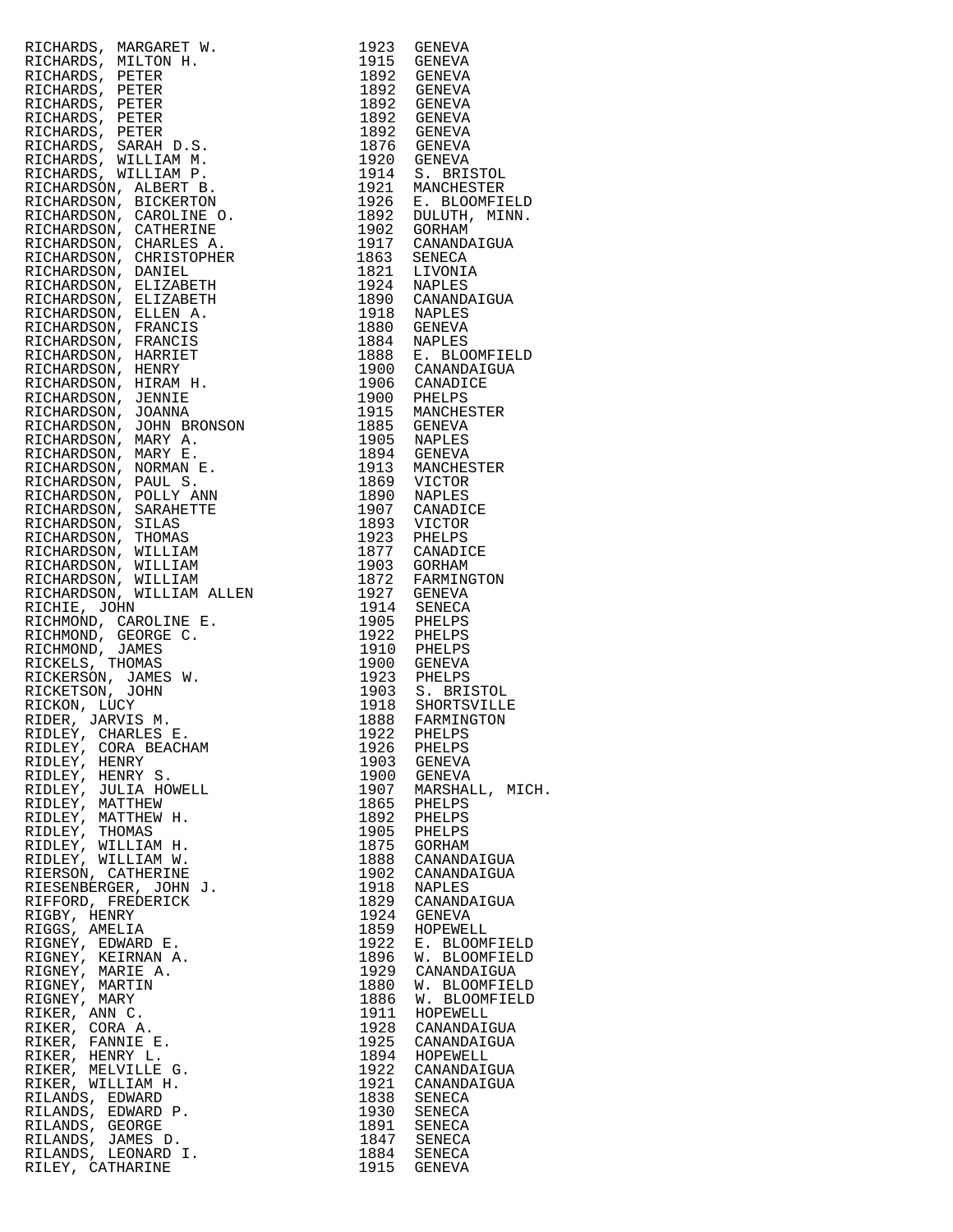|                               | RILEY, CATHARINE<br>RILEY, ELIZA<br>RILEY, MARY J.<br>RILEY, MARY J.<br>RILEY, MARY J.<br>RILEY, PATRICK<br>RILEY, PATRICK<br>RILEY, PODERT S. ROBIN C.<br>RINEY, PODERT S. JOHN C.<br>RINEY, JANE<br>RINEY, JANE<br>RINEY, JANE<br>RINEY, JANE<br>RINGER, ADAM C.<br>RI |              | 1895 CANANDAIGUA                  |
|-------------------------------|--------------------------------------------------------------------------------------------------------------------------------------------------------------------------------------------------------------------------------------------------------------------------|--------------|-----------------------------------|
|                               |                                                                                                                                                                                                                                                                          |              | 1885 PHELPS                       |
|                               |                                                                                                                                                                                                                                                                          |              | 1910 GENEVA<br>1899 GENEVA        |
|                               |                                                                                                                                                                                                                                                                          |              | 1881 CANANDAIGUA                  |
|                               |                                                                                                                                                                                                                                                                          |              |                                   |
|                               |                                                                                                                                                                                                                                                                          |              | 1915 PHELPS<br>1897 GENEVA        |
|                               |                                                                                                                                                                                                                                                                          | 1914         | E. BLOOMFIELD                     |
|                               |                                                                                                                                                                                                                                                                          |              | 1896 W. BLOOMFIELD                |
|                               |                                                                                                                                                                                                                                                                          | 1905         | W. BLOOMFIELD<br>1906 CANANDAIGUA |
|                               |                                                                                                                                                                                                                                                                          |              | $1852$ SENECA                     |
|                               |                                                                                                                                                                                                                                                                          |              | 1883 PHELPS                       |
|                               |                                                                                                                                                                                                                                                                          |              | 1876 GORHAM                       |
|                               |                                                                                                                                                                                                                                                                          |              | 1848 SENECA                       |
|                               |                                                                                                                                                                                                                                                                          |              | 1861 PHELPS<br>1876 SENECA        |
|                               |                                                                                                                                                                                                                                                                          |              |                                   |
|                               |                                                                                                                                                                                                                                                                          |              | 1930 GENEVA<br>1851 SENECA        |
|                               |                                                                                                                                                                                                                                                                          |              | 1923 GORHAM                       |
|                               |                                                                                                                                                                                                                                                                          |              | 1892 SENECA                       |
|                               |                                                                                                                                                                                                                                                                          |              | 1832 SENECA<br>1854 SENECA        |
|                               |                                                                                                                                                                                                                                                                          |              |                                   |
|                               |                                                                                                                                                                                                                                                                          |              | 1824 SENECA<br>1913 GENEVA        |
|                               |                                                                                                                                                                                                                                                                          |              |                                   |
|                               |                                                                                                                                                                                                                                                                          |              | 1828 SENECA<br>1850 SENECA        |
|                               |                                                                                                                                                                                                                                                                          |              | 1925 GORHAM                       |
|                               |                                                                                                                                                                                                                                                                          |              | 1923 GORHAM                       |
|                               |                                                                                                                                                                                                                                                                          |              | 1861 SENECA<br>1913 SENECA        |
|                               |                                                                                                                                                                                                                                                                          |              |                                   |
|                               |                                                                                                                                                                                                                                                                          |              | 1884 SENECA<br>1884 SENECA        |
|                               |                                                                                                                                                                                                                                                                          |              | 1920 GORHAM                       |
|                               |                                                                                                                                                                                                                                                                          |              | 1872 SENECA                       |
|                               |                                                                                                                                                                                                                                                                          |              | 1872 SENECA<br>1855 SENECA        |
|                               |                                                                                                                                                                                                                                                                          |              |                                   |
|                               |                                                                                                                                                                                                                                                                          |              | 1918 GENEVA<br>1920 SENECA        |
|                               |                                                                                                                                                                                                                                                                          |              | 1903 SENECA                       |
|                               |                                                                                                                                                                                                                                                                          |              | 1930 GENEVA                       |
|                               |                                                                                                                                                                                                                                                                          |              | 1864 SENECA<br>1907 GENEVA        |
|                               |                                                                                                                                                                                                                                                                          |              | 1886 SENECA                       |
|                               |                                                                                                                                                                                                                                                                          |              | 1919 CANANDAIGUA                  |
|                               |                                                                                                                                                                                                                                                                          |              | 1902 GENEVA<br>1826 SENECA        |
|                               |                                                                                                                                                                                                                                                                          |              |                                   |
|                               |                                                                                                                                                                                                                                                                          |              | 1865 SENECA<br>1871 SENECA        |
|                               |                                                                                                                                                                                                                                                                          |              | 1915 SENECA                       |
|                               | RIPPEY, JOHN G.                                                                                                                                                                                                                                                          | 1854         | GORHAM                            |
| RIPPEY,                       | JOHN S.                                                                                                                                                                                                                                                                  | 1916         | CANANDAIGUA                       |
| RIPPEY,                       | JOSEPH                                                                                                                                                                                                                                                                   | 1873         | SENECA                            |
| RIPPEY,                       | MARTHA E.                                                                                                                                                                                                                                                                | 1918         | SENECA                            |
| RIPPEY,<br>RIPPEY, SARAH      | MARY ANN                                                                                                                                                                                                                                                                 | 1902<br>1874 | SENECA<br>SENECA                  |
|                               | RIPPEY, SARAH E.                                                                                                                                                                                                                                                         | 1912         | SENECA                            |
|                               | RIPPEY, SUSAN E.                                                                                                                                                                                                                                                         | 1900         | GENEVA                            |
| RIPPEY,                       | THOMAS E.                                                                                                                                                                                                                                                                | 1926         | GENEVA                            |
|                               | RIPPEY, THOMAS G.                                                                                                                                                                                                                                                        | 1892         | SENECA                            |
|                               | RIPPEY, WILLIAM<br>RISELY, WILLIAM F.                                                                                                                                                                                                                                    | 1856         | SENECA                            |
|                               | RISSER, ABRAHAM                                                                                                                                                                                                                                                          | 1891<br>1893 | VICTOR<br>CANANDAIGUA             |
| RISSER, JOHN                  |                                                                                                                                                                                                                                                                          | 1906         | CANANDAIGUA                       |
|                               | RISSER, SIBILLA                                                                                                                                                                                                                                                          | 1909         | CANANDAIGUA                       |
| RITCHIE, EMMA                 |                                                                                                                                                                                                                                                                          | 1920         | GENEVA                            |
|                               | RITCHIE, ROBERT                                                                                                                                                                                                                                                          | 1898         | SENECA                            |
| RITTER, ANNA<br>RITTER, LEWIS |                                                                                                                                                                                                                                                                          | 1919<br>1917 | GENEVA<br>GENEVA                  |
| RITZ, JOSEPH                  |                                                                                                                                                                                                                                                                          | 1925         | NAPLES                            |
|                               | RIVERS, JOSEPH                                                                                                                                                                                                                                                           | 1925         | SENECA                            |
| RIX, EMMA                     |                                                                                                                                                                                                                                                                          | 1930         | CANADICE                          |
| RIX, LEWIS                    |                                                                                                                                                                                                                                                                          | 1893         | CANADICE                          |
|                               | ROACH, MARGARET<br>ROACH, MICHAEL                                                                                                                                                                                                                                        | 1907<br>1892 | CANANDAIGUA<br>GENEVA             |
|                               | ROACH, MICHAEL                                                                                                                                                                                                                                                           | 1910         | FARMINGTON                        |
|                               | ROACHE, PATRICK                                                                                                                                                                                                                                                          | 1876         | CANANDAIGUA                       |
|                               | ROAT, ALEXANDER                                                                                                                                                                                                                                                          | 1886         | GORHAM                            |
|                               | ROAT, CHARLES W.                                                                                                                                                                                                                                                         | 1913         | GORHAM                            |
| ROAT, JENNIE<br>ROAT, JOHN A. |                                                                                                                                                                                                                                                                          | 1915<br>1919 | GORHAM<br>GORHAM                  |
|                               |                                                                                                                                                                                                                                                                          |              |                                   |

| 1895         | CANANDAIGUA                    |
|--------------|--------------------------------|
| 1885         | PHELPS                         |
| 1910<br>1899 | GENEVA                         |
| 1881         | GENEVA<br>CANANDAIGUA          |
| 1915         | PHELPS                         |
| 1897         | GENEVA                         |
| 1914         | <b>BLOOMFIELD</b><br>Ε.        |
| 1896         | <b>BLOOMFIELI</b><br>W.        |
| 1905         | W.<br><b>BLOOMFIELD</b>        |
| 1906<br>1852 | CANANDAIGUA<br>SENECA          |
| 1883         | PHELPS                         |
| 1876         | GORHAM                         |
| 1848         | SENECA                         |
| 1861         | PHELPS                         |
| 1876         | SENECA                         |
| 1930<br>1851 | <b>GENEVA</b><br>SENECA        |
| 1923         | GORHAM                         |
| 1892         | SENECA                         |
| 1832         | SENECA                         |
| 1854         | SENECA                         |
| 1824<br>1913 | SENECA<br><b>GENEVA</b>        |
| 1828         | SENECA                         |
| 1850         | SENECA                         |
| 1925         | GORHAM                         |
| 1923         | GORHAM                         |
| 1861         | SENECA                         |
| 1913<br>1884 | SENECA<br>SENECA               |
| 1884         | SENECA                         |
| 1920         | GORHAM                         |
| 1872         | SENECA                         |
| 1872         | SENECA                         |
| 1855<br>1918 | SENECA<br>GENEVA               |
| 1920         | SENECA                         |
| 1903         | SENECA                         |
| 1930         | <b>GENEVA</b>                  |
| 1864<br>1907 | SENECA<br>GENEVA               |
| 1886         | SENECA                         |
| 1919         | CANANDAIGUA                    |
| 1902         | GENEVA                         |
| 1826         | <b>SENECA</b>                  |
| 1865<br>1871 | SENECA<br>SENECA               |
| 1915         | SENECA                         |
| 1854         | GORHAM                         |
| 1916         | CANANDAIGUA                    |
| 1873<br>1918 | SENECA                         |
| 1902         | SENECA<br>SENECA               |
| 1874         | SENECA                         |
| 1912         | SENECA                         |
| 1900         | <b>GENEVA</b>                  |
| 1926<br>1892 | <b>GENEVA</b><br><b>SENECA</b> |
| 1856         | SENECA                         |
| 1891         | VICTOR                         |
| 1893         | CANANDAIGUA                    |
| 1906<br>1909 | CANANDAIGUA<br>CANANDAIGUA     |
| 1920         | GENEVA                         |
| 1898         | SENECA                         |
| 1919         | GENEVA                         |
| 1917         | <b>GENEVA</b>                  |
| 1925<br>1925 | NAPLES<br>SENECA               |
| 1930         | CANADICE                       |
| 1893         | CANADICE                       |
| 1907         | CANANDAIGUA                    |
| 1892<br>1910 | <b>GENEVA</b>                  |
| 1876         | FARMINGTON<br>CANANDAIGUA      |
| 1886         | GORHAM                         |
| 1913         | <b>GORHAM</b>                  |
| 1915         | GORHAM                         |
| 1919         | GORHAM                         |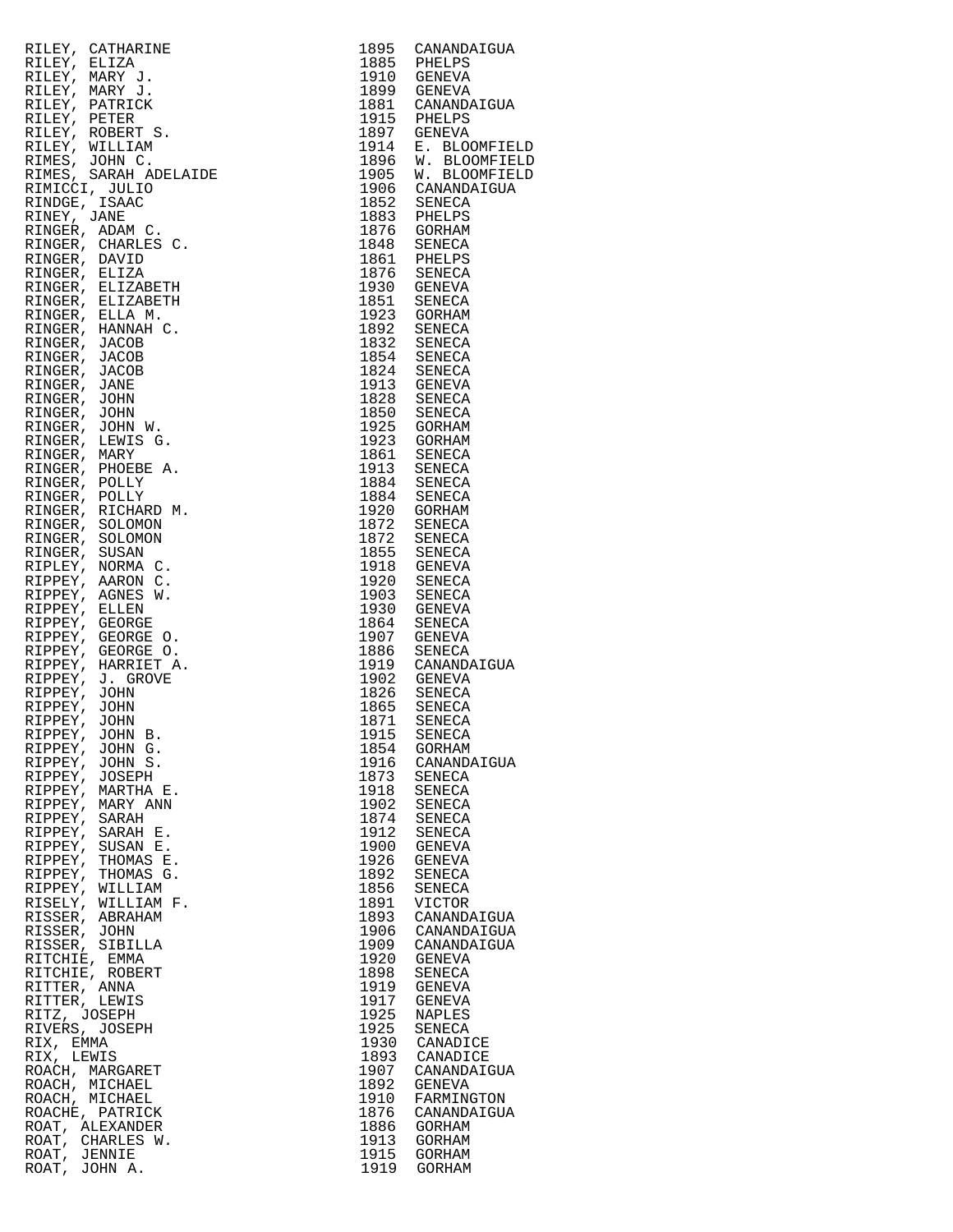| ROBBINS, ELEANOR R.                           | 1923         | FARMINGTON                                 |
|-----------------------------------------------|--------------|--------------------------------------------|
| ROBBINS,<br>FRED<br>HAROLD                    |              | 1918 FARMINGTON<br>1927 MANCHESTER         |
| ROBBINS,<br>ROBBINS,<br>JOHN G.               |              |                                            |
| ROBERTS, AMOS                                 |              | 1882 FARMINGTON<br>1846 NAPLES             |
| ROBERTS, CORNELIUS                            | 1853         | SENECA                                     |
| ROBERTS, GEORGE                               |              | 1895 GENEVA                                |
| ROBERTS, JAMES<br>ROBERTS, JOSEPH             | 1889         | 1889 CANANDAIGUA<br>CANANDAIGUA            |
| ROBERTS, LUCINDA                              |              |                                            |
| ROBERTS, MARY F.                              |              | 1900 PHELPS<br>1929 CANANDAIGUA            |
| ROBERTS, MARY M.                              |              | 1904 GENEVA                                |
| ROBERTS, MILTON A.                            | 1909         | GENEVA                                     |
| ROBERTS, MORGAN J.<br>ROBERTS, MOSES          |              | 1925 CANANDAIGUA<br>1867 HOPEWELL          |
| ROBERTS, ORVILLE A.                           | 1920         | PHELPS                                     |
| ROBERTS, PETER                                | 1817         |                                            |
| ROBERTS, SARAH                                | 1904         | GENEVA                                     |
| ROBERTS, SOLOMON S.<br>ROBERTSON, CHARLES F.  | 1922         | MANCHESTER                                 |
| ROBERTSON, JOHN B.                            |              | 1926 CANANDAIGUA<br>1885 CANANDAIGUA       |
| ROBERTSON, JOHN F.                            |              |                                            |
| ROBERTSON, PRISCILLA B.                       |              | 1888 CANANDAIGUA<br>1882 PHELPS            |
| ROBERTSON, SUSAN J.                           |              | 1920 CANANDAIGUA<br>1912 CANANDAIGUA       |
| ROBESON, DORIS<br>ROBINE, ABRAM               |              |                                            |
| ROBINE, ELIZABETH                             |              | 1891 MANCHESTER<br>1922 MANCHESTER         |
| ROBINETT, JAMES A.                            |              |                                            |
| ROBINS, AHAM B.                               |              | 1864 E. BLOOMFIELD<br>1878 PHELPS          |
| ROBINSON, CARRIE E.                           |              | 1919 CANANDAIGUA                           |
| ROBINSON, CATHERINE<br>ROBINSON, CATHERINE L. |              | 1875 CANANDAIGUA                           |
| ROBINSON, CHARLES                             |              | 1901 GENEVA<br>1887 CANANDA<br>CANANDAIGUA |
| ROBINSON, CHARLIE A.                          | 1897         | MANCHESTER                                 |
| ROBINSON, DAVID                               | 1814         |                                            |
| ROBINSON, EDSON C.                            |              | 1900 CANANDAIGUA                           |
| ROBINSON, ELIZABETH<br>ROBINSON, EZRA         | 1878         | GENEVA                                     |
| ROBINSON, JABEZ                               |              | 1849 PHELPS<br>1836 CANANDAIGUA            |
| ROBINSON, JAMES J.                            |              |                                            |
| ROBINSON, JOHN                                |              | 1842 PHELPS<br>1850 GENEVA                 |
| ROBINSON, JOHN W.                             | 1881         | CANANDAIGUA                                |
| ROBINSON, MINNIE GRACE<br>ROBINSON, NANCY     | 1899<br>1830 | GORHAM<br>CANANDAIGUA                      |
| ROBINSON, PHILLIP H.                          | 1922         | GENEVA                                     |
| ROBINSON, RALPH J.                            | 1908         | MANCHESTER                                 |
| ROBINSON, ROBERT                              | 1848         | MANCHESTER                                 |
| ROBINSON, ROBERT                              | 1865<br>1817 | MANCHESTER                                 |
| ROBINSON,<br>SAMUEL<br>ROBINSON, SAMUEL       | 1817<br>1898 | LYONS<br>NAPLES                            |
| SARAH A.<br>ROBINSON,                         | 1921         | SENECA                                     |
| ROBINSON,<br>SIMEON D.                        | 1875         | GENEVA                                     |
| ROBINSON,<br>THOMAS                           | 1924         | CANANDAIGUA                                |
| ROBINSON,<br>WILLIS H.                        | 1924         | SENECA                                     |
| ROBISON, ANER<br>ROBISON,<br>ANNA             | 1895<br>1871 | PHELPS<br>MANCHESTER                       |
| ROBISON,<br>CORA D.                           | 1899         | PHELPS                                     |
| CORNELIA A.<br>ROBISON,                       | 1925         | GENEVA                                     |
| ROBISON,<br>EVE                               | 1885         | MANCHESTER                                 |
| HARRY H.<br>ROBISON,<br>ROBISON,<br>ISABELLA  | 1854<br>1912 | MANCHESTER<br>PHELPS                       |
| ROBISON,<br>JAMES                             | 1858         | PHELPS                                     |
| ROBISON,<br>JOHN DECKER                       | 1826         | PHELPS                                     |
| ROBISON,<br>MARY W.                           | 1930         | CANANDAIGUA                                |
| ROBISON,<br>RUTH M.                           | 1905         | MANCHESTER                                 |
| ROBISON,<br>SIMON P.<br>ROBISON, WILLIAM H.   | 1898<br>1906 | PHELPS<br>MANCHESTER                       |
| ROBSON, ANNA B.                               | 1902         | GENEVA                                     |
| ROBSON, CATHARINE J.                          | 1913         | SENECA                                     |
| ROBSON, CHARLES W.                            | 1930         | SENECA                                     |
| ROBSON, EMMA M.                               | 1918         | GENEVA                                     |
| ROBSON, FRANCES M.<br>ROBSON, GAWEN           | 1872<br>1834 | FARMINGTON<br>SENECA                       |
| ROBSON, J. WALLACE                            | 1912         | SENECA                                     |
| JAMES<br>ROBSON,                              | 1903         | GORHAM                                     |
| ROBSON,<br>JAMES                              | 1854         | GORHAM                                     |
| ROBSON, JAMES                                 | 1854         | GORHAM                                     |
| ROBSON, JAMES A.<br>ROBSON, JANE I.           | 1916<br>1930 | GORHAM<br>GORHAM                           |
| ROBSON, JOHN                                  | 1901         | GORHAM                                     |
| ROBSON, JOHN                                  | 1855         | SENECA                                     |

| 1923<br>1918<br>1927<br>1882<br>1846<br>1853<br>1895<br>1889<br>1889<br>1900<br>1929<br>1904<br>1909<br>1925<br>1867<br>1920<br>1817                                                                         | FARMINGTON<br>FARMINGTON<br>MANCHESTER<br>FARMINGTON<br>NAPLES<br>SENECA<br>GENEVA<br>CANANDAIGUA<br>CANANDAIGUA<br>PHELPS<br>CANANDAIGUA<br>GENEVA<br>GENEVA<br>CANANDAIGUA<br>HOPEWELL<br>PHELPS                                                                                            |
|--------------------------------------------------------------------------------------------------------------------------------------------------------------------------------------------------------------|-----------------------------------------------------------------------------------------------------------------------------------------------------------------------------------------------------------------------------------------------------------------------------------------------|
| 1904<br>1922<br>1926<br>1885<br>1888<br>1882<br>1920<br>1912<br>1891<br>1922<br>1864<br>1878<br>1919<br>1875<br>1901<br>1887<br>1897                                                                         | GENEVA<br>MANCHESTER<br>CANANDAIGUA<br>CANANDAIGUA<br>CANANDAIGUA<br>PHELPS<br>CANANDAIGUA<br>CANANDAIGUA<br>MANCHESTER<br>MANCHESTER<br>Ε.<br><b>BLOOMFIELD</b><br>PHELPS<br>CANANDAIGUA<br>CANANDAIGUA<br>GENEVA<br>CANANDAIGUA<br>MANCHESTER                                               |
| 1814<br>1900<br>1878<br>1849<br>1836<br>1842<br>1850<br>1881<br>1899<br>1830<br>1922<br>1908<br>1848<br>1865<br>1817<br>1898<br>1921<br>1875<br>1924<br>1924<br>1895                                         | CANANDAIGUA<br><b>GENEVA</b><br>PHELPS<br>CANANDAIGUA<br>PHELPS<br>GENEVA<br>CANANDAIGUA<br>GORHAM<br>CANANDAIGUA<br><b>GENEVA</b><br>MANCHESTER<br>MANCHESTER<br>MANCHESTER<br>LYONS<br>NAPLES<br>SENECA<br>GENEVA<br>CANANDAIGUA<br>SENECA<br>PHELPS                                        |
| 1871<br>1899<br>1925<br>1885<br>1854<br>1912<br>1858<br>1826<br>1930<br>1905<br>1898<br>1906<br>1902<br>1913<br>1930<br>1918<br>1872<br>1834<br>1912<br>1903<br>1854<br>1854<br>1916<br>1930<br>1901<br>1855 | MANCHESTER<br>PHELPS<br>GENEVA<br>MANCHESTER<br>MANCHESTER<br>PHELPS<br>PHELPS<br>PHELPS<br>CANANDAIGUA<br>MANCHESTER<br>PHELPS<br>MANCHESTER<br>GENEVA<br>SENECA<br>SENECA<br>GENEVA<br>FARMINGTON<br>SENECA<br>SENECA<br>GORHAM<br>GORHAM<br>GORHAM<br>GORHAM<br>GORHAM<br>GORHAM<br>SENECA |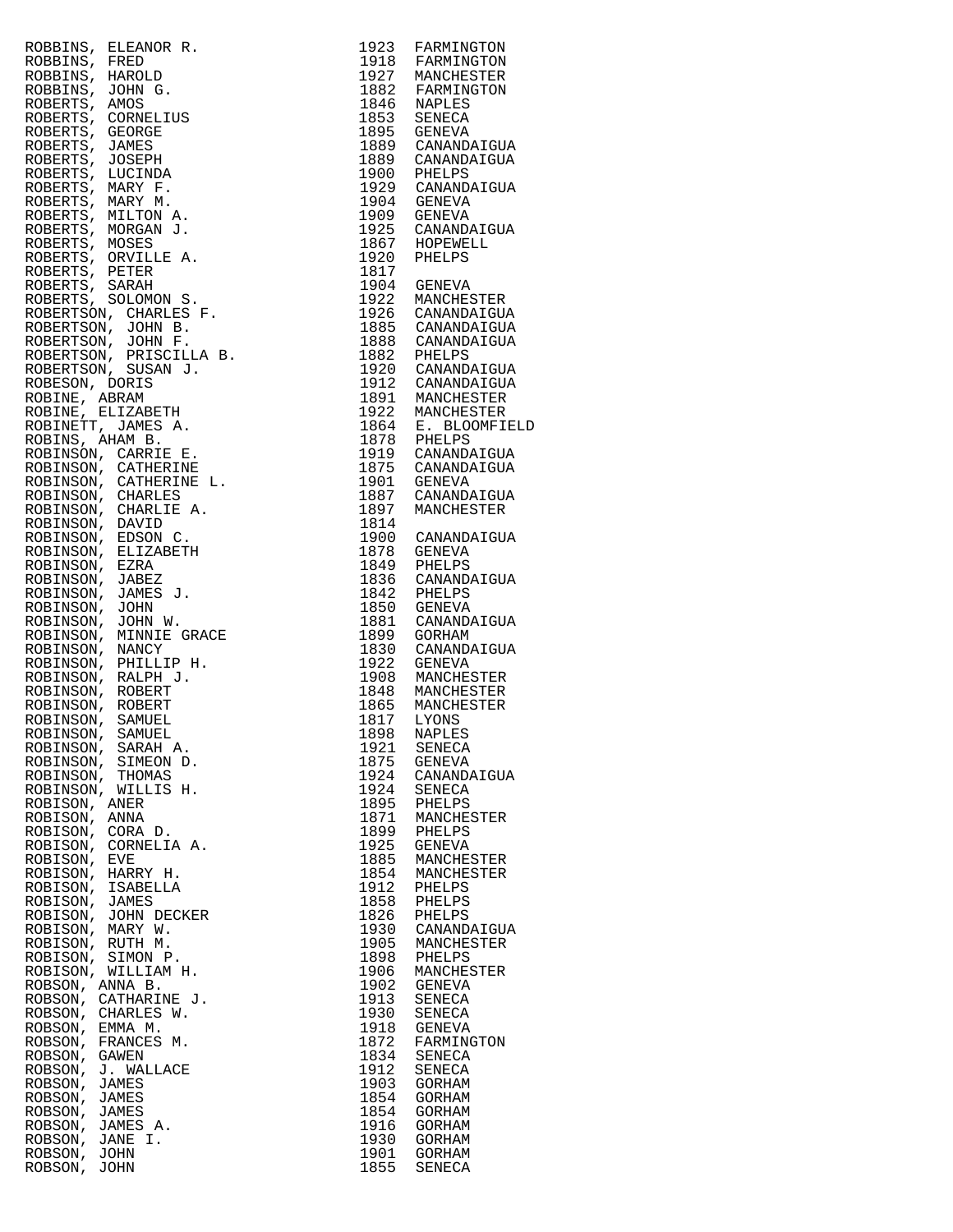| ROBSON, JOHN A.<br>ROBSON, MARY JANE<br>ROBSON, MARY JANE<br>ROBSON, MARY JANE<br>ROBSON, THOMAS R.<br>ROBSON, THOMAS R.<br>ROBSON, THOMAS R.<br>ROBSON, WILLIAM N.<br>ROBSON, WILLIAM N.<br>ROCCA, PETER<br>ROCCA, MARGARET TREAT ROCCHE, MICHAEL<br>ROCCHE, M |              | 1925 SENECA<br>1925 SENECA<br>1923 SENECA<br>1824 SENECA<br>1906 GORHAM<br>1890 SENECA<br>1838 SENECA<br>1838 SENECA<br>1838 SENECA<br>1894 GORHAM<br>1895 SENECA<br>1922 GENEVA<br>1903 SENECA<br>1903 SENECA<br>1903 SENECA<br>1903 SENECA<br>1923 VICTOR<br>1926 VICTOR<br>1926 PHELPS<br>1916 V |
|-----------------------------------------------------------------------------------------------------------------------------------------------------------------------------------------------------------------------------------------------------------------|--------------|-----------------------------------------------------------------------------------------------------------------------------------------------------------------------------------------------------------------------------------------------------------------------------------------------------|
|                                                                                                                                                                                                                                                                 |              |                                                                                                                                                                                                                                                                                                     |
|                                                                                                                                                                                                                                                                 |              |                                                                                                                                                                                                                                                                                                     |
|                                                                                                                                                                                                                                                                 |              |                                                                                                                                                                                                                                                                                                     |
|                                                                                                                                                                                                                                                                 |              |                                                                                                                                                                                                                                                                                                     |
|                                                                                                                                                                                                                                                                 |              |                                                                                                                                                                                                                                                                                                     |
|                                                                                                                                                                                                                                                                 |              |                                                                                                                                                                                                                                                                                                     |
|                                                                                                                                                                                                                                                                 |              |                                                                                                                                                                                                                                                                                                     |
|                                                                                                                                                                                                                                                                 |              |                                                                                                                                                                                                                                                                                                     |
|                                                                                                                                                                                                                                                                 |              |                                                                                                                                                                                                                                                                                                     |
|                                                                                                                                                                                                                                                                 |              |                                                                                                                                                                                                                                                                                                     |
|                                                                                                                                                                                                                                                                 |              |                                                                                                                                                                                                                                                                                                     |
|                                                                                                                                                                                                                                                                 |              |                                                                                                                                                                                                                                                                                                     |
|                                                                                                                                                                                                                                                                 |              |                                                                                                                                                                                                                                                                                                     |
|                                                                                                                                                                                                                                                                 |              |                                                                                                                                                                                                                                                                                                     |
|                                                                                                                                                                                                                                                                 |              |                                                                                                                                                                                                                                                                                                     |
|                                                                                                                                                                                                                                                                 |              |                                                                                                                                                                                                                                                                                                     |
|                                                                                                                                                                                                                                                                 |              |                                                                                                                                                                                                                                                                                                     |
|                                                                                                                                                                                                                                                                 |              |                                                                                                                                                                                                                                                                                                     |
|                                                                                                                                                                                                                                                                 |              |                                                                                                                                                                                                                                                                                                     |
|                                                                                                                                                                                                                                                                 |              |                                                                                                                                                                                                                                                                                                     |
|                                                                                                                                                                                                                                                                 |              |                                                                                                                                                                                                                                                                                                     |
|                                                                                                                                                                                                                                                                 |              |                                                                                                                                                                                                                                                                                                     |
|                                                                                                                                                                                                                                                                 |              |                                                                                                                                                                                                                                                                                                     |
|                                                                                                                                                                                                                                                                 |              |                                                                                                                                                                                                                                                                                                     |
|                                                                                                                                                                                                                                                                 |              |                                                                                                                                                                                                                                                                                                     |
|                                                                                                                                                                                                                                                                 |              | 1907 GORHAM<br>1922 CANANDAIGUA<br>1915 PHELPS<br>1911 MANCHESTER<br>1905 PHELPS<br>1868 MANCHESTER<br>1868 MANCHESTER<br>1909 CANANDAIGUA<br>1909 CANANDAIGUA<br>1933 CANANDAIGUA<br>1933 CANANDAIGUA<br>1913 CANANDAIGUA<br>1928 CANANDAIGUA<br>1907 GORHAM<br>1907 GO                            |
|                                                                                                                                                                                                                                                                 |              |                                                                                                                                                                                                                                                                                                     |
|                                                                                                                                                                                                                                                                 |              |                                                                                                                                                                                                                                                                                                     |
|                                                                                                                                                                                                                                                                 |              |                                                                                                                                                                                                                                                                                                     |
|                                                                                                                                                                                                                                                                 |              |                                                                                                                                                                                                                                                                                                     |
|                                                                                                                                                                                                                                                                 |              |                                                                                                                                                                                                                                                                                                     |
|                                                                                                                                                                                                                                                                 |              |                                                                                                                                                                                                                                                                                                     |
|                                                                                                                                                                                                                                                                 |              |                                                                                                                                                                                                                                                                                                     |
|                                                                                                                                                                                                                                                                 |              |                                                                                                                                                                                                                                                                                                     |
|                                                                                                                                                                                                                                                                 |              |                                                                                                                                                                                                                                                                                                     |
|                                                                                                                                                                                                                                                                 |              |                                                                                                                                                                                                                                                                                                     |
|                                                                                                                                                                                                                                                                 |              |                                                                                                                                                                                                                                                                                                     |
|                                                                                                                                                                                                                                                                 |              |                                                                                                                                                                                                                                                                                                     |
| ROGERS, HANNAH                                                                                                                                                                                                                                                  | 1897         | GENEVA                                                                                                                                                                                                                                                                                              |
| ROGERS, JAMES (RODGER)<br>ROGERS, JERRY C.                                                                                                                                                                                                                      | 1928<br>1880 | CANANDAIGUA<br>GENEVA                                                                                                                                                                                                                                                                               |
| ROGERS, JOHN                                                                                                                                                                                                                                                    | 1894         | GENEVA                                                                                                                                                                                                                                                                                              |
| ROGERS, JULIA M.G.                                                                                                                                                                                                                                              | 1918         | GENEVA                                                                                                                                                                                                                                                                                              |
| ROGERS, LUCY<br>ROGERS, MARY E.                                                                                                                                                                                                                                 | 1890<br>1929 | FARMINGTON<br>SENECA                                                                                                                                                                                                                                                                                |
| ROGERS, MARY JANETT                                                                                                                                                                                                                                             | 1928         | GENEVA                                                                                                                                                                                                                                                                                              |
| ROGERS, MERRITT C.                                                                                                                                                                                                                                              | 1918         | GENEVA                                                                                                                                                                                                                                                                                              |
| ROGERS, NEWTON                                                                                                                                                                                                                                                  | 1896         | CANANDAIGUA                                                                                                                                                                                                                                                                                         |
| ROGERS, NEWTON C.<br>ROGERS, NEWTON H.                                                                                                                                                                                                                          | 1918<br>1924 | CANANDAIGUA<br>CANANDAIGUA                                                                                                                                                                                                                                                                          |
| ROGERS, PHILIP S.                                                                                                                                                                                                                                               | 1898         | PHELPS                                                                                                                                                                                                                                                                                              |
| ROGERS, RICHARD                                                                                                                                                                                                                                                 | 1890         | CANANDAIGUA                                                                                                                                                                                                                                                                                         |
| ROGERS, ROY                                                                                                                                                                                                                                                     | 1927         | GENEVA                                                                                                                                                                                                                                                                                              |
| ROGERS, RUEL<br>ROGERS, THOMAS                                                                                                                                                                                                                                  | 1870<br>1873 | CANANDAIGUA<br>GENEVA                                                                                                                                                                                                                                                                               |
| ROLAN, JEREMIAH                                                                                                                                                                                                                                                 | 1909         | HOPEWELL                                                                                                                                                                                                                                                                                            |
| ROLAND, MICHAEL                                                                                                                                                                                                                                                 | 1893         | GENEVA                                                                                                                                                                                                                                                                                              |
| ROLFE, JAMES A.<br>ROLFE, JOHN J.                                                                                                                                                                                                                               | 1929<br>1927 | MANCHESTER<br>SENECA                                                                                                                                                                                                                                                                                |
| ROLLAND, MARY ANN                                                                                                                                                                                                                                               | 1901         | MANCHESTER                                                                                                                                                                                                                                                                                          |
| ROLLER, JOHN A.                                                                                                                                                                                                                                                 | 1885         | GORHAM                                                                                                                                                                                                                                                                                              |
| ROLLINSON, JAY H.                                                                                                                                                                                                                                               | 1923         | <b>GENEVA</b>                                                                                                                                                                                                                                                                                       |
| ROLLINSON, WILLIAM<br>ROLPH, WILLIAM T.                                                                                                                                                                                                                         | 1865<br>1922 | <b>VICTOR</b><br><b>GENEVA</b>                                                                                                                                                                                                                                                                      |
| ROMEISER, BERNHARD                                                                                                                                                                                                                                              | 1922         | FARMINGTON                                                                                                                                                                                                                                                                                          |
| ROMEISER, LENA                                                                                                                                                                                                                                                  | 1912         | FARMINGTON                                                                                                                                                                                                                                                                                          |
| RONAN, JOHN                                                                                                                                                                                                                                                     |              | 1930 CANANDAIGUA                                                                                                                                                                                                                                                                                    |
| RONAN, JULIA C.<br>RONAN, MICHAEL                                                                                                                                                                                                                               |              | 1915 BRISTOL<br>1908 BRISTOL                                                                                                                                                                                                                                                                        |
|                                                                                                                                                                                                                                                                 |              |                                                                                                                                                                                                                                                                                                     |

| 1925         | SENECA                            |  |
|--------------|-----------------------------------|--|
| 1923         | SENECA                            |  |
| 1824<br>1906 | SENECA<br>GORHAM                  |  |
| 1890         | SENECA                            |  |
| 1851         | SENECA                            |  |
| 1838         | SENECA                            |  |
| 1888         | SENECA                            |  |
| 1894<br>1895 | GORHAM<br>SENECA                  |  |
| 1922         | GENEVA                            |  |
| 1903         | VICTOR                            |  |
| 1903         | SENECA                            |  |
| 1905<br>1923 | SENECA<br>VICTOR                  |  |
| 1916         | VICTOR                            |  |
| 1926         | PHELPS                            |  |
| 1907         | GORHAM                            |  |
| 1922<br>1915 | CANANDAIGUA<br>PHELPS             |  |
| 1911         | MANCHESTER                        |  |
| 1905         | PHELPS                            |  |
| 1868         | MANCHESTER                        |  |
| 1910<br>1909 | CANANDAIGUA                       |  |
| 1893         | CANANDAIGUA<br>CANANDAIGUA        |  |
| 1911         | CANANDAIGUA                       |  |
| 1885         | CANANDAIGUA                       |  |
| 1930         | CANANDAIGUA                       |  |
| 1928<br>1915 | CANANDAIGUA<br>GORHAM             |  |
| 1907         | GORHAM                            |  |
| 1908         | MANCHESTER                        |  |
| 1907         | GENEVA                            |  |
| 1897<br>1871 | GENEVA<br>W.<br><b>BLOOMFIELD</b> |  |
| 1906         | <b>GENEVA</b>                     |  |
| 1921         | GENEVA                            |  |
| 1890         | GENEVA                            |  |
| 1905<br>1875 | GENEVA                            |  |
| 1929         | GENEVA<br>GENEVA                  |  |
| 1929         | GENEVA                            |  |
| 1895         | CANANDAIGUA                       |  |
| 1862         | PHELPS                            |  |
| 1921<br>1927 | GENEVA<br>CANANDAIGUA             |  |
| 1865         | PHELPS                            |  |
| 1902         | CANADICE                          |  |
| 1897         | PHELPS                            |  |
| 1897<br>1928 | <b>GENEVA</b><br>CANANDAIGUA      |  |
| 1880         | GENEVA                            |  |
| 1894         | <b>GENEVA</b>                     |  |
| 1918         | GENEVA                            |  |
| 1890<br>1929 | FARMINGTON<br><b>SENECA</b>       |  |
| 1928         | <b>GENEVA</b>                     |  |
| 1918         | GENEVA                            |  |
| 1896         | CANANDAIGUA                       |  |
| 1918         | CANANDAIGUA                       |  |
| 1924<br>1898 | CANANDAIGUA<br>PHELPS             |  |
| 1890         | CANANDAIGUA                       |  |
| 1927         | GENEVA                            |  |
| 1870         | CANANDAIGUA                       |  |
| 1873<br>1909 | GENEVA<br>HOPEWELL                |  |
| 1893         | GENEVA                            |  |
| 1929         | MANCHESTER                        |  |
| 1927         | SENECA                            |  |
| 1901<br>1885 | MANCHESTER<br>GORHAM              |  |
| 1923         | <b>GENEVA</b>                     |  |
| 1865         | VICTOR                            |  |
| 1922         | GENEVA                            |  |
| 1922<br>1912 | FARMINGTON<br>FARMINGTON          |  |
| 1930         | CANANDAIGUA                       |  |
| 1915         | <b>BRISTOL</b>                    |  |
| 1908         | <b>BRISTOL</b>                    |  |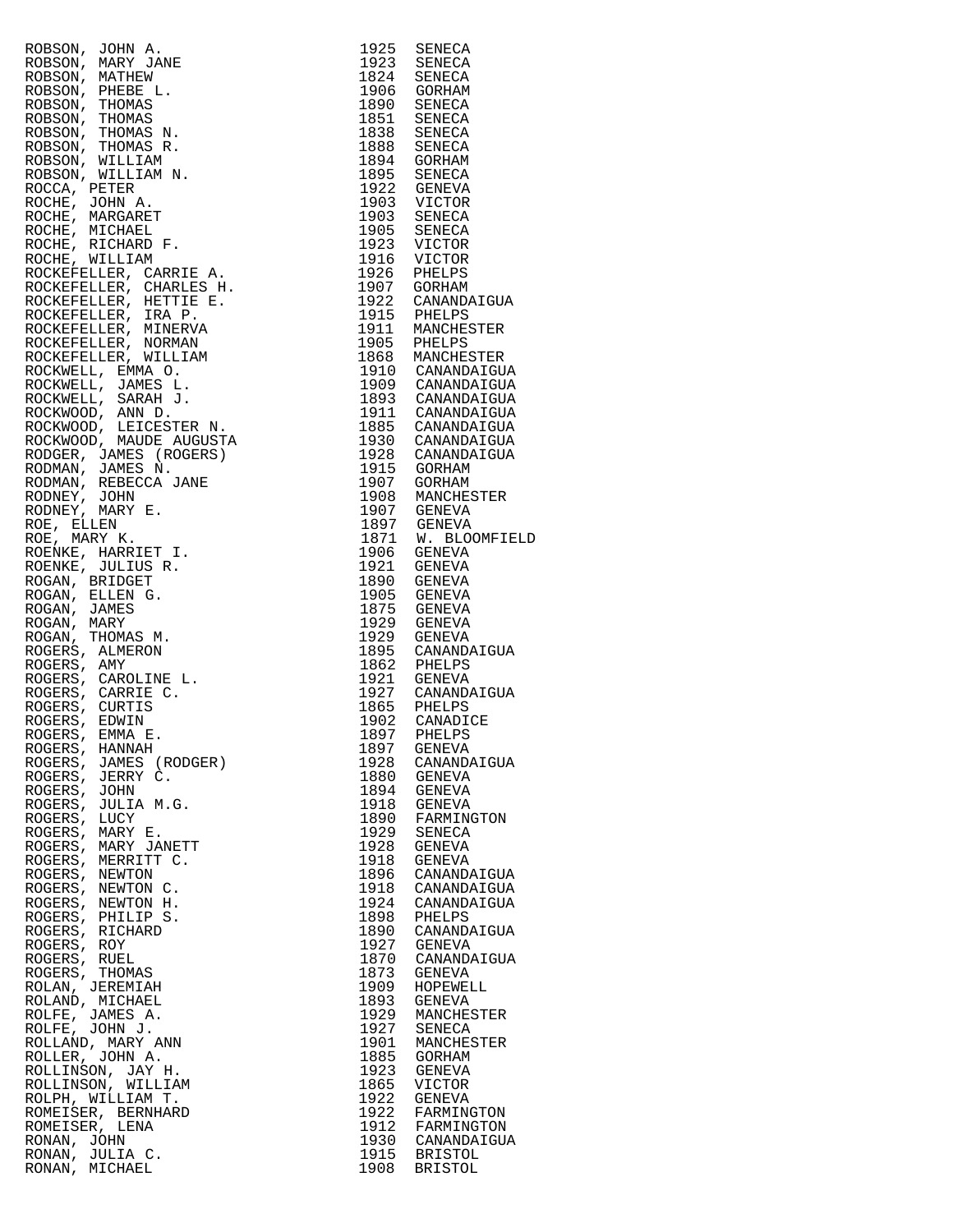| RONNIE, JOHN                                             | 1907         | CANANDAIGUA                        |
|----------------------------------------------------------|--------------|------------------------------------|
| ROOD (RUDE), JONATHAN                                    | 1882         | GORHAM                             |
| ROOD, EUGENE S.                                          | 1905         | BRISTOL<br>1818 PITTSFORD          |
| ROOD, HORACE<br>ROOD, MARY E.                            |              |                                    |
| ROOME, JULIA E.                                          |              | 1917 BRISTOL<br>1922 SENECA        |
| ROONEY, MARY                                             |              | 1905 CANANDAIGUA                   |
| ROONEY, MARY                                             |              | 1916 GENEVA                        |
| ROONEY, PATRICK<br>ROOT, ANN A.                          | 1913<br>1886 | GENEVA<br>PHELPS                   |
| ROOT, CHARLES J.                                         |              | 1927 GENEVA                        |
| ROOT, CHAUNCEY                                           |              | 1886 CANANDAIGUA                   |
| ROOT, ELIZABETH G.W.                                     | 1905         | <b>GENEVA</b>                      |
| ROOT, ERASTUS                                            |              | 1889 CANANDAIGUA                   |
| ROOT, HARRIET<br>ROOT, HARRY                             |              | 1839 PHELPS<br>1904 PHELPS         |
| ROOT, HENRY F.                                           |              | 1899 CANANDAIGUA                   |
| ROOT, ISAAC                                              |              | 1842 VICTOR                        |
| ROOT, JAMES S.                                           |              | 1849 VICTOR                        |
| ROOT, LUTHER                                             |              | 1880 PHELPS                        |
| ROOT, LUTHER<br>ROOT, MARY E.                            |              | 1833 PHELPS<br>1917 BRISTOL        |
| ROOT, MARY J.                                            |              |                                    |
| ROOT, OLIVER S.                                          |              | 1899 PHELPS<br>1848 PHELPS         |
| ROOT, POLLY                                              |              | 1870 CANANDAIGUA                   |
| ROOT, SALLY                                              |              | 1853 PHELPS                        |
| ROOT, SARTIAL<br>ROOT, SOPHRONIA                         |              | 1847 E. BLOOMFIELD<br>1864 PHELPS  |
| ROOT, WILLIAM                                            |              | 1820 BLOOMFIELD                    |
| ROPER, BETSY J.                                          |              | 1923 S. BRISTOL                    |
| ROSA, CORNELIUS                                          |              | 1905 GENEVA                        |
| ROSE, ADDIE E.                                           |              | 1929 MANCHESTER                    |
| ROSE, ALTHEA C.                                          | 1889         | GENEVA<br>1926 GENEVA              |
| ROSE, ANNIE E.<br>ROSE, ARTHUR P.                        | 1929         | GENEVA                             |
| ROSE, CHARLES J.                                         |              | 1915 GENEVA                        |
| ROSE, EDGAR D.                                           |              | 1882 FARMINGTON<br>1925 GENEVA     |
| ROSE, EDITH A.                                           |              |                                    |
| ROSE, EDWARD                                             | 1918         | GENEVA<br><b>GENEVA</b>            |
| ROSE, ELIZA C.<br>$\texttt{ROSE}$ , $\texttt{ELIZABETH}$ | 1890<br>1881 | VICTOR                             |
| ROSE, EZRA C.                                            | 1892         | VICTOR                             |
| ROSE, FRANCES T.                                         |              | 1896 GENEVA                        |
| ROSE, GAVIN L.                                           |              | 1867 GENEVA                        |
| ROSE, GEORGE S.                                          | 1907         | GENEVA<br>1900 GENEVA              |
| ROSE, HATLEY NORTON<br>ROSE, HENRY                       |              |                                    |
| ROSE, HENRY                                              |              | 1884 FARMINGTON<br>1919 MANCHESTER |
| ROSE, HIRAM                                              | 1887         | NAPLES                             |
| ROSE, HUGH L.                                            |              | 1930 GENEVA                        |
| ROSE, JANE L.<br>ROSE, JARED S.                          | 1849<br>1894 | SENECA<br>FARMINGTON               |
| ROSE, JOHN                                               | 1847         | VICTOR                             |
| ROSE, MARCIA A.                                          | 1921         | MANCHESTER                         |
| ROSE, MARY E.                                            | 1918         | CANANDAIGUA                        |
| ROSE, MARY ELIZABETH                                     | 1927         | MANCHESTER                         |
| ROSE, MARY F.G.<br>ROSE, MARY G.                         | 1925<br>1888 | GENEVA<br>GENEVA                   |
| ROSE, MARY L.                                            | 1915         | W. BLOOMFIELD                      |
| ROSE, MARY W.                                            | 1892         | GENEVA                             |
| ROSE, NATHAN C.                                          | 1891         | VICTOR                             |
| ROSE, OSWALD J.C.                                        | 1928         | GENEVA                             |
| ROSE, PHILIP H.<br>ROSE, SARAH L.                        | 1876<br>1907 | CANANDAIGUA<br>CANANDAIGUA         |
| ROSE, WILLIAM                                            | 1847         | VICTOR                             |
| ROSE, WILLIAM A.                                         | 1922         | MANCHESTER                         |
| ROSEWARNE, JOHN                                          | 1865         | CANANDAIGUA                        |
| ROSEWARNE, PRUDENCE                                      | 1906         | CANANDAIGUA                        |
| ROSS, ALLEN<br>ROSS, ANDREW                              | 1873<br>1927 | PHELPS<br>GORHAM                   |
| ROSS, ANDREW                                             | 1875         | SENECA                             |
| ROSS, ANNA E.                                            | 1925         | GENEVA                             |
| ROSS, CHARLES                                            | 1927         | CANANDAIGUA                        |
| ROSS, IDA A.                                             | 1912         | CANADICE                           |
| ROSS, JOHN B.<br>ROSS, MARY A.                           | 1926<br>1895 | HOPEWELL<br>CANADICE               |
| ROSS, MOSES D.                                           | 1891         | CANADICE                           |
| ROSS, PELEG                                              | 1820         | CANANDAIGUA                        |
| ROSS, PETER C.                                           | 1911         | CANADICE                           |
| ROSS, PETER C.                                           |              | 1843 CANADICE                      |
| ROSS, THOMAS                                             | 1856         | SENECA                             |

| 1907         | CANANDAIGUA                              |
|--------------|------------------------------------------|
| 1882<br>1905 | GORHAM                                   |
| 1818         | <b>BRISTOL</b><br>PITTSFORD              |
| 1917         | <b>BRISTOL</b>                           |
| 1922         | SENECA                                   |
| 1905         | CANANDAIGUA                              |
| 1916<br>1913 | GENEVA<br>GENEVA                         |
| 1886         | PHELPS                                   |
| 1927         | GENEVA                                   |
| 1886<br>1905 | CANANDAIGUA<br>GENEVA                    |
| 1889         | CANANDAIGUA                              |
| 1839         | PHELPS                                   |
| 1904         | PHELPS                                   |
| 1899<br>1842 | CANANDAIGUA<br>VICTOR                    |
| 1849         | VICTOR                                   |
| 1880         | PHELPS                                   |
| 1833         | PHELPS                                   |
| 1917<br>1899 | <b>BRISTOL</b><br>PHELPS                 |
| 1848         | PHELPS                                   |
| 1870         | CANANDAIGUA                              |
| 1853<br>1847 | PHELPS<br>E. BLOOMFIELD                  |
| 1864         | PHELPS                                   |
| 1820         | <b>BLOOMFIELD</b>                        |
| 1923         | S. BRISTOL                               |
| 1905<br>1929 | GENEVA<br>MANCHESTER                     |
| 1889         | <b>GENEVA</b>                            |
| 1926         | <b>GENEVA</b>                            |
| 1929         | GENEVA                                   |
| 1915<br>1882 | GENEVA<br>FARMINGTON                     |
| 1925         | <b>GENEVA</b>                            |
| 1918         | <b>GENEVA</b>                            |
| 1890<br>1881 | <b>GENEVA</b><br>VICTOR                  |
| 1892         | VICTOR                                   |
| 1896         | <b>GENEVA</b>                            |
| 1867<br>1907 | <b>GENEVA</b><br>GENEVA                  |
| 1900         | GENEVA                                   |
| 1884         | FARMINGTON                               |
| 1919         | MANCHESTER                               |
| 1887<br>1930 | NAPLES<br><b>GENEVA</b>                  |
| 1849         | SENECA                                   |
| 1894         | FARMINGTON                               |
| 1847<br>1921 | VICTOR<br>MANCHESTER                     |
| 1918         | CANANDAIGUA                              |
| 1927         | MANCHESTER                               |
| 1925         | GENEVA                                   |
| 1888<br>1915 | <b>GENEVA</b><br>W.<br><b>BLOOMFIELD</b> |
| 1892         | <b>GENEVA</b>                            |
| 1891         | VICTOR                                   |
| 1928<br>1876 | <b>GENEVA</b><br>CANANDAIGUA             |
| 1907         | CANANDAIGUA                              |
| 1847         | VICTOR                                   |
| 1922         | MANCHESTER                               |
| 1865<br>1906 | CANANDAIGUA<br>CANANDAIGUA               |
| 1873         | PHELPS                                   |
| 1927         | <b>GORHAM</b>                            |
| 1875         | SENECA                                   |
| 1925<br>1927 | <b>GENEVA</b><br>CANANDAIGUA             |
| 1912         | CANADICE                                 |
| 1926         | HOPEWELL                                 |
| 1895<br>1891 | CANADICE<br>CANADICE                     |
|              | CANANDAIGUA                              |
| 1820<br>1911 | CANADICE                                 |
| 1843         | CANADICE                                 |
| 1856         | <b>SENECA</b>                            |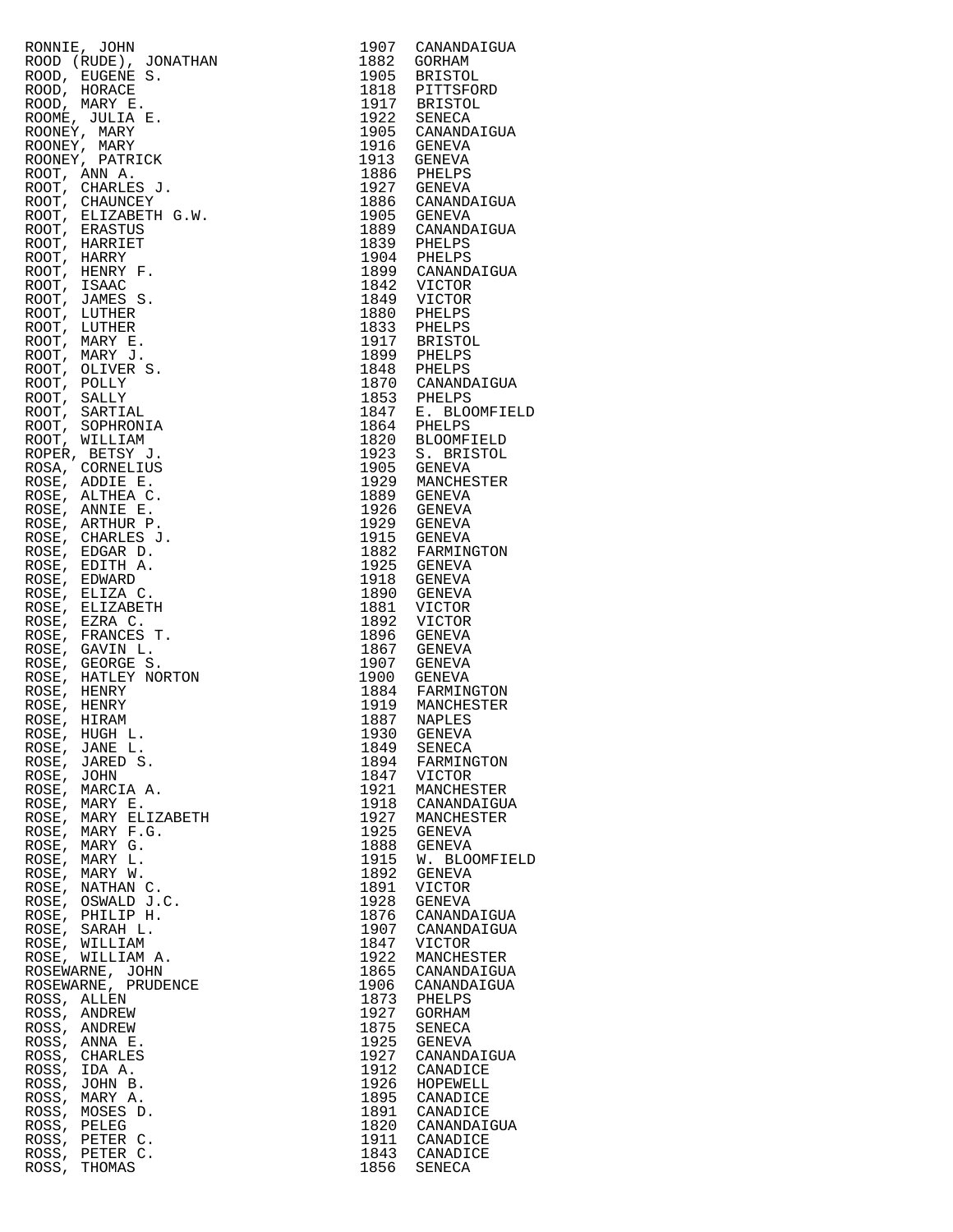| ROSS,<br>W. GILBERT                    | 1907 | CANADICE                                                                                                                                                                                                                                                                          |
|----------------------------------------|------|-----------------------------------------------------------------------------------------------------------------------------------------------------------------------------------------------------------------------------------------------------------------------------------|
| ROSS, WILLARD B.                       |      | 1909 CANADICE                                                                                                                                                                                                                                                                     |
| ROSS, WILLIAM                          |      |                                                                                                                                                                                                                                                                                   |
| ROSSEL, PETER                          |      |                                                                                                                                                                                                                                                                                   |
| ROSSIER, HENRY D.                      |      |                                                                                                                                                                                                                                                                                   |
| ROTH, JOHN                             |      | 1882 GENEVA<br>1883 CANANDAIGUA<br>1930 CANANDAIGUA<br>1912 E. BLOOMFIEL                                                                                                                                                                                                          |
| ROTH, JOSEPH                           |      |                                                                                                                                                                                                                                                                                   |
| ROTH, JOSEPH W.                        |      | 1885 E. BLOOMFIEL<br>1914 CANANDAIGUA                                                                                                                                                                                                                                             |
| ROTH, SARAH J.                         |      |                                                                                                                                                                                                                                                                                   |
|                                        |      | 1903 CANANDAIGUA<br>1928 PHELPS                                                                                                                                                                                                                                                   |
| ROTNOUR, GARRETT                       |      |                                                                                                                                                                                                                                                                                   |
| ROULAN, PATRICK                        |      | 1900 GENEVA<br>1918 CLIFTON SPRI                                                                                                                                                                                                                                                  |
| ROUNDS, LOUISE S.                      |      |                                                                                                                                                                                                                                                                                   |
| ROUSE, BEEKMAN E.                      |      |                                                                                                                                                                                                                                                                                   |
| ROUSE, EDWARD                          |      |                                                                                                                                                                                                                                                                                   |
| ROUSE, HANNAH                          |      |                                                                                                                                                                                                                                                                                   |
| ROUSE, MARY H.                         |      | 1926 GENEVA<br>1885 CANANDAIGUA<br>1912 MANCHESTER<br>1886 CANANDAIGUA                                                                                                                                                                                                            |
| ROUSE, NICHOLAS                        | 1819 |                                                                                                                                                                                                                                                                                   |
| ROUSE, WILLIAM                         |      | 1906 MANCHESTER                                                                                                                                                                                                                                                                   |
| ROWE, CLELLAN H.                       |      | 1906<br>1925 PHELPS<br>1887 MANCHESTER<br>1887 MANCHESTER<br>1905 S. BRISTOL<br>1900 PHELPS<br>1928 NAPLES<br>1928 NAPLES<br>1928 NAPLES<br>1921 NAPLES<br>1921 NAPLES                                                                                                            |
| ROWE, FREEMAN                          |      |                                                                                                                                                                                                                                                                                   |
| ROWE, HARRIET                          |      |                                                                                                                                                                                                                                                                                   |
| ROWE, WILLIAM C.                       |      |                                                                                                                                                                                                                                                                                   |
| ROWE, WILLIAM M.                       |      |                                                                                                                                                                                                                                                                                   |
| ROWELL, ELIZABETH                      |      |                                                                                                                                                                                                                                                                                   |
| ROWELL, MARY E.                        |      |                                                                                                                                                                                                                                                                                   |
| ROWELL, SHEPARD                        |      |                                                                                                                                                                                                                                                                                   |
| ROWLAND, MARGARET                      |      |                                                                                                                                                                                                                                                                                   |
| ROWLEY, ALMA J.                        |      |                                                                                                                                                                                                                                                                                   |
| ROWLEY, ARTHUR                         |      |                                                                                                                                                                                                                                                                                   |
| ROWLEY, CAROLINE                       |      |                                                                                                                                                                                                                                                                                   |
| ROWLEY, CHARLES                        |      |                                                                                                                                                                                                                                                                                   |
| ROWLEY, CHARLES A.                     |      |                                                                                                                                                                                                                                                                                   |
| ROWLEY, CHARLOTTE E.                   |      |                                                                                                                                                                                                                                                                                   |
| ROWLEY, DARIUS                         |      |                                                                                                                                                                                                                                                                                   |
|                                        |      |                                                                                                                                                                                                                                                                                   |
| ROWLEY, DAVID (?)<br>ROWLEY, DOLLY W.  |      |                                                                                                                                                                                                                                                                                   |
| ROWLEY, EDSON M.                       |      | 1921 NAPLES<br>1878 CANANDAIGUA<br>1922 CANANDAIGUA<br>1925 CANADICE<br>1925 CANADICE<br>1851 BRISTOL<br>1851 BRISTOL<br>1929 VICTOR<br>1921 VICTOR<br>1872 BRISTOL<br>1815 LIMA<br>1892 BRISTOL<br>1946 GORHAM<br>1892 WICTOL<br>1946 GORHAM<br>1899 VICTOR<br>1921 VICTOR<br>19 |
| ROWLEY, EDWIN                          |      |                                                                                                                                                                                                                                                                                   |
| ROWLEY, FRANKLIN                       |      |                                                                                                                                                                                                                                                                                   |
| ROWLEY, GEORGE B.                      |      |                                                                                                                                                                                                                                                                                   |
| ROWLEY, GEORGE W.                      |      | RICHMOND                                                                                                                                                                                                                                                                          |
| ROWLEY, MARY                           |      | 1903 RICHMONI<br>1929 BRISTOL                                                                                                                                                                                                                                                     |
| ROWLEY, MARY E.                        |      |                                                                                                                                                                                                                                                                                   |
| ROWLEY, STOUGHTON                      |      | 1926 VICTOR<br>1878 E. BLOOMFIEL                                                                                                                                                                                                                                                  |
|                                        |      | 1910 BRISTOL<br>1910 BRISTOL<br>1885 CANANDAIGUA<br>1817 FARMINGTON<br>1829 PHELPS                                                                                                                                                                                                |
| ROWLEY, THADDEUS<br>ROWLEY, WILLIAM W. |      |                                                                                                                                                                                                                                                                                   |
| ROWORTH, ANN E.                        |      |                                                                                                                                                                                                                                                                                   |
| ROWSE, NICHOLAS                        |      |                                                                                                                                                                                                                                                                                   |
| ROY, ANDREW                            |      |                                                                                                                                                                                                                                                                                   |
| ROY, CHARLES                           | 1817 |                                                                                                                                                                                                                                                                                   |
| ROY, COLL                              | 1832 | PHELPS                                                                                                                                                                                                                                                                            |
| ROY, GEORGE                            |      | 1923 CANANDAIGUA                                                                                                                                                                                                                                                                  |
| ROY, ISAAC                             | 1888 | PHELPS                                                                                                                                                                                                                                                                            |
| ROY, JOHN H.                           | 1902 | PHELPS                                                                                                                                                                                                                                                                            |
| ROY, WILLIAM                           | 1851 | PHELPS                                                                                                                                                                                                                                                                            |
| ROYCE, ALLEN A.                        | 1895 |                                                                                                                                                                                                                                                                                   |
| ROYCE, ELISHA                          | 1826 | CANANDAIGUA<br><b>BLOOMFIELD</b>                                                                                                                                                                                                                                                  |
| ROYCE, ROBERT                          | 1858 |                                                                                                                                                                                                                                                                                   |
|                                        | 1873 | HOPEWELL<br>BRISTOL                                                                                                                                                                                                                                                               |
| ROZELL, HANNAH L.                      | 1872 |                                                                                                                                                                                                                                                                                   |
| ROZELL, JAMES M.<br>ROZZELL, CHARLES   | 1851 | BRISTOL                                                                                                                                                                                                                                                                           |
|                                        | 1864 | BRISTOL                                                                                                                                                                                                                                                                           |
| RUBERT, LUCY B.                        | 1916 | PHELPS                                                                                                                                                                                                                                                                            |
| RUBERT, MARY M.<br>RUCKLE, PHILIP      | 1854 | MANCHESTER                                                                                                                                                                                                                                                                        |
|                                        |      | GENEVA                                                                                                                                                                                                                                                                            |
| RUCKLE, PHILIP C.                      |      | 1854 SENECA<br>1877 CANANDAIGUA                                                                                                                                                                                                                                                   |
| RUDD, CHARLES G.                       |      |                                                                                                                                                                                                                                                                                   |
| RUDD, CHARLES G.                       | 1877 | CANANDAIGUA                                                                                                                                                                                                                                                                       |
| RUDE (ROOD), JONATHAN                  | 1882 | GORHAM                                                                                                                                                                                                                                                                            |
| RUDE, CAROLINE                         | 1883 | GORHAM                                                                                                                                                                                                                                                                            |
| RUDE, ELLEN M.                         | 1916 | BETHLEHEM, N                                                                                                                                                                                                                                                                      |
| RUDKIN, HENRY                          | 1907 | HOPEWELL                                                                                                                                                                                                                                                                          |
| RUDOLPH, MARY S.                       | 1889 | NAPLES                                                                                                                                                                                                                                                                            |
| RUGAR, ESSIE M.                        | 1924 | GORHAM                                                                                                                                                                                                                                                                            |
| RUGAR, LEWIS M.                        | 1925 | GORHAM                                                                                                                                                                                                                                                                            |
| RUGG, LIZZIE A.                        | 1930 | VICTOR                                                                                                                                                                                                                                                                            |
| RUGG, MELVIN L.                        | 1905 | VICTOR                                                                                                                                                                                                                                                                            |
| RUGGLES, NANCY B.                      | 1901 | GENEVA                                                                                                                                                                                                                                                                            |
| RUMMEL, JOHN                           | 1926 | GENEVA                                                                                                                                                                                                                                                                            |
| RUMSEY, JESSE                          |      | 1858 CANANDAIGUA<br>1885 MANCHESTER                                                                                                                                                                                                                                               |
| RUMSEY, SCHUYLER G.                    |      |                                                                                                                                                                                                                                                                                   |
| RUNYAN, CHARLES P.                     | 1876 | SENECA                                                                                                                                                                                                                                                                            |

| ROSS, W. GILBERT<br>ROSS, WILLIAM<br>ROSS, WILLIAM<br>ROSS, WILLIAM<br>ROSSIL, PETER<br>ROSSILER, HENRY D.<br>ROTH, JOSEPH W.<br>ROTH, JOSEPH W.<br>ROTH, JOSEPH W.<br>ROTH, SARAH J.<br>COTONOUR, GARRETT<br>RONDAR, LOUISE S. ELEVANN E.<br>ROUISA, LOUISE S. EN       |           | 1907 CANADICE                       |
|--------------------------------------------------------------------------------------------------------------------------------------------------------------------------------------------------------------------------------------------------------------------------|-----------|-------------------------------------|
|                                                                                                                                                                                                                                                                          |           | 1909 CANADICE                       |
|                                                                                                                                                                                                                                                                          |           | 1882 GENEVA                         |
|                                                                                                                                                                                                                                                                          |           |                                     |
|                                                                                                                                                                                                                                                                          |           | 1883 CANANDAIGUA                    |
|                                                                                                                                                                                                                                                                          |           | 1930 CANANDAIGUA                    |
|                                                                                                                                                                                                                                                                          |           | 1912 E. BLOOMFIELD                  |
|                                                                                                                                                                                                                                                                          |           | 1885 E. BLOOMFIELD                  |
|                                                                                                                                                                                                                                                                          |           | 1914 CANANDAIGUA                    |
|                                                                                                                                                                                                                                                                          |           | 1903 CANANDAIGUA                    |
|                                                                                                                                                                                                                                                                          |           | 1928 PHELPS<br>1900 GENEVA          |
|                                                                                                                                                                                                                                                                          |           |                                     |
|                                                                                                                                                                                                                                                                          |           | 1918 CLIFTON SPRINGS<br>1926 GENEVA |
|                                                                                                                                                                                                                                                                          |           |                                     |
|                                                                                                                                                                                                                                                                          |           | 1885 CANANDAIGUA<br>1912 MANCHESTER |
|                                                                                                                                                                                                                                                                          |           |                                     |
|                                                                                                                                                                                                                                                                          |           | 1886 CANANDAIGUA                    |
|                                                                                                                                                                                                                                                                          | 1819      |                                     |
|                                                                                                                                                                                                                                                                          |           |                                     |
|                                                                                                                                                                                                                                                                          |           | 1906 MANCHESTER<br>1925 PHELPS      |
|                                                                                                                                                                                                                                                                          |           | 1887 MANCHESTER                     |
|                                                                                                                                                                                                                                                                          |           | 1887 MANCHESTER                     |
|                                                                                                                                                                                                                                                                          | 1905      |                                     |
|                                                                                                                                                                                                                                                                          |           | S. BRISTOL<br>1890 PHELPS           |
|                                                                                                                                                                                                                                                                          |           |                                     |
|                                                                                                                                                                                                                                                                          |           | 1928 NAPLES<br>1890 S. BRISTOL      |
|                                                                                                                                                                                                                                                                          |           |                                     |
|                                                                                                                                                                                                                                                                          |           | 1921 NAPLES<br>1878 CANANDAIGUA     |
|                                                                                                                                                                                                                                                                          |           |                                     |
|                                                                                                                                                                                                                                                                          |           | 1922 CANANDAIGUA<br>1925 CANADICE   |
|                                                                                                                                                                                                                                                                          |           |                                     |
|                                                                                                                                                                                                                                                                          |           |                                     |
|                                                                                                                                                                                                                                                                          |           | 1915 CANANDAIGUA<br>1851 BRISTOL    |
|                                                                                                                                                                                                                                                                          |           |                                     |
|                                                                                                                                                                                                                                                                          |           | 1929 VICTOR<br>1921 VICTOR          |
|                                                                                                                                                                                                                                                                          |           | 1872 BRISTOL                        |
|                                                                                                                                                                                                                                                                          | 1815 LIMA |                                     |
|                                                                                                                                                                                                                                                                          |           | 1892 BRISTOL                        |
|                                                                                                                                                                                                                                                                          |           | 1916 BRISTOL                        |
|                                                                                                                                                                                                                                                                          |           |                                     |
|                                                                                                                                                                                                                                                                          |           | 1846 GORHAM<br>1899 VICTOR          |
|                                                                                                                                                                                                                                                                          |           |                                     |
|                                                                                                                                                                                                                                                                          | 1921      | VICTOR                              |
|                                                                                                                                                                                                                                                                          | 1903      | RICHMOND                            |
|                                                                                                                                                                                                                                                                          |           | 1929 BRISTOL                        |
|                                                                                                                                                                                                                                                                          |           | 1926 VICTOR                         |
|                                                                                                                                                                                                                                                                          |           | 1878 E. BLOOMFIELD<br>1910 BRISTOL  |
|                                                                                                                                                                                                                                                                          |           |                                     |
|                                                                                                                                                                                                                                                                          |           | 1864 BRISTOL<br>1885 CANANDAIGUA    |
|                                                                                                                                                                                                                                                                          |           |                                     |
|                                                                                                                                                                                                                                                                          |           | 1817 FARMINGTON<br>1829 PHELPS      |
|                                                                                                                                                                                                                                                                          |           |                                     |
|                                                                                                                                                                                                                                                                          | 1817      |                                     |
|                                                                                                                                                                                                                                                                          | 1832      | PHELPS                              |
|                                                                                                                                                                                                                                                                          | 1923      | CANANDAIGUA                         |
|                                                                                                                                                                                                                                                                          | 1888      | PHELPS                              |
|                                                                                                                                                                                                                                                                          | 1902      | PHELPS                              |
|                                                                                                                                                                                                                                                                          | 1851      | PHELPS                              |
|                                                                                                                                                                                                                                                                          | 1895      | CANANDAIGUA                         |
|                                                                                                                                                                                                                                                                          | 1826      | <b>BLOOMFIELD</b>                   |
|                                                                                                                                                                                                                                                                          | 1858      | HOPEWELL                            |
|                                                                                                                                                                                                                                                                          | 1873      | BRISTOL                             |
|                                                                                                                                                                                                                                                                          | 1872      | BRISTOL                             |
|                                                                                                                                                                                                                                                                          | 1851      | BRISTOL                             |
|                                                                                                                                                                                                                                                                          | 1864      | PHELPS                              |
|                                                                                                                                                                                                                                                                          | 1916      |                                     |
|                                                                                                                                                                                                                                                                          |           | MANCHESTER                          |
|                                                                                                                                                                                                                                                                          | 1854      | GENEVA                              |
|                                                                                                                                                                                                                                                                          | 1854      | SENECA                              |
|                                                                                                                                                                                                                                                                          | 1877      | CANANDAIGUA                         |
|                                                                                                                                                                                                                                                                          | 1877      | CANANDAIGUA                         |
|                                                                                                                                                                                                                                                                          | 1882      | GORHAM                              |
|                                                                                                                                                                                                                                                                          | 1883      | GORHAM                              |
|                                                                                                                                                                                                                                                                          | 1916      | BETHLEHEM, NY                       |
|                                                                                                                                                                                                                                                                          | 1907      | HOPEWELL                            |
|                                                                                                                                                                                                                                                                          | 1889      | NAPLES                              |
|                                                                                                                                                                                                                                                                          | 1924      | GORHAM                              |
|                                                                                                                                                                                                                                                                          | 1925      | GORHAM                              |
|                                                                                                                                                                                                                                                                          | 1930      | VICTOR                              |
|                                                                                                                                                                                                                                                                          | 1905      | VICTOR                              |
|                                                                                                                                                                                                                                                                          | 1901      | GENEVA                              |
|                                                                                                                                                                                                                                                                          | 1926      | GENEVA                              |
| RUMSEY, JESSE                                                                                                                                                                                                                                                            |           | 1858 CANANDAIGUA                    |
| ROWSE, NICHOLAS<br>ROY, ANDREW<br>ROY, ANDREW<br>ROY, CHARLES<br>ROY, GEORGE<br>ROY, JOAN H.<br>ROY, JOAN H.<br>ROYCE, ROBERT<br>ROYCE, RILLIN A.<br>ROYCE, RILLIN A.<br>ROYCE, ROBERT LUCY B.<br>ROZELL, JAMES M.<br>ROZELL, CHARLES<br>ROZELL, CHARLES<br>ROZELL, CHAR |           |                                     |
| RUMSEY, SCHUYLER G.<br>RUNYAN, CHARLES P.                                                                                                                                                                                                                                |           | 1885 MANCHESTER<br>1876 SENECA      |
|                                                                                                                                                                                                                                                                          |           |                                     |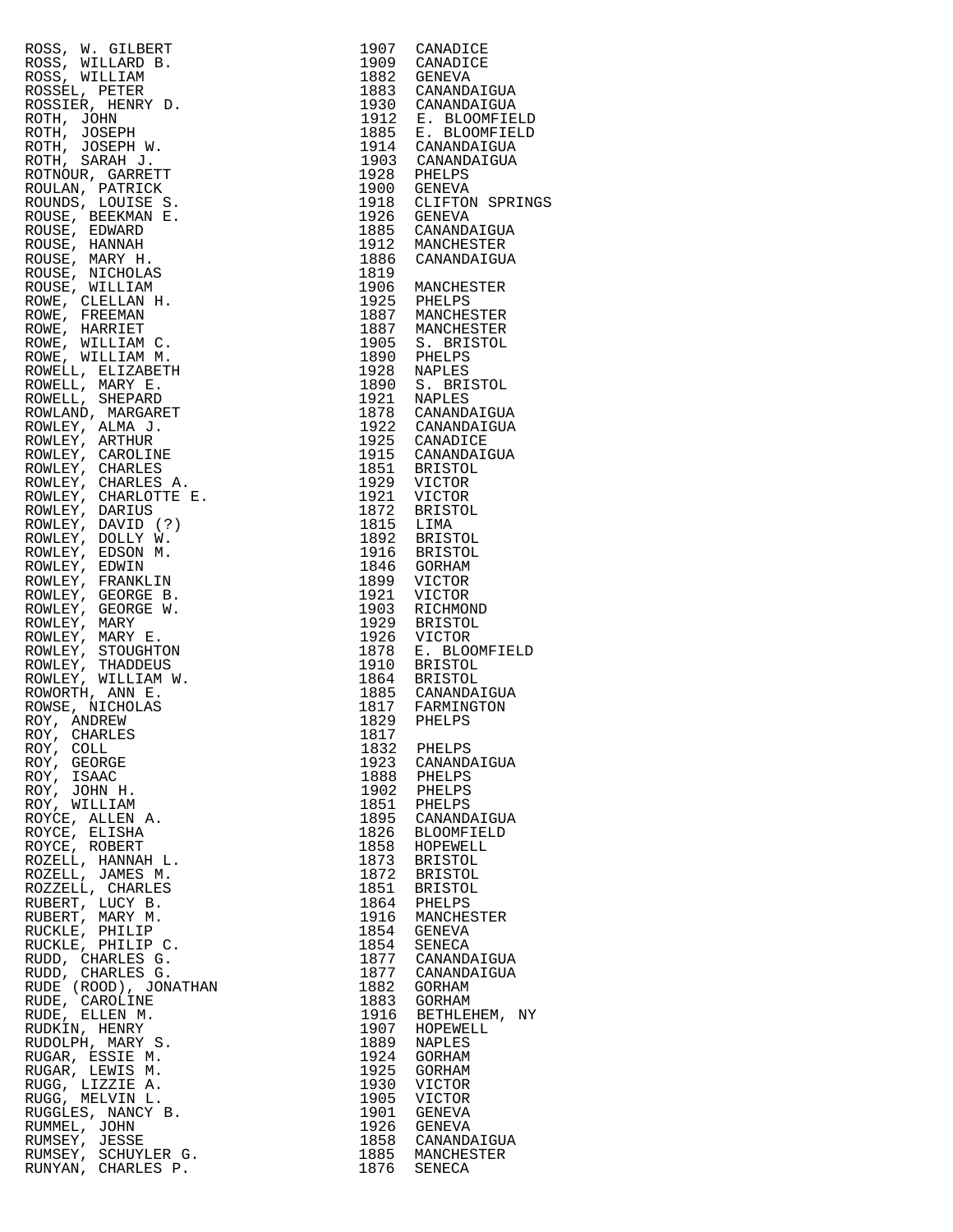| RUNNYAN, GEORGE E. 1904 PORTLAMP, MARINDON MANINGER RUSSING, MANINGER RUSSING (1905 NANDERSTER RUSSING), CHARLES ENDRICA (1907 SENECA ARTESTER RUSSING), THE MANINGER CONTRACT CARRIELES (1907 SENECA ARTEST CARRIELES (1908 P |              | 1908 PORTLAND, MAINE           |
|--------------------------------------------------------------------------------------------------------------------------------------------------------------------------------------------------------------------------------|--------------|--------------------------------|
|                                                                                                                                                                                                                                |              |                                |
|                                                                                                                                                                                                                                |              |                                |
|                                                                                                                                                                                                                                |              |                                |
|                                                                                                                                                                                                                                |              |                                |
|                                                                                                                                                                                                                                |              |                                |
|                                                                                                                                                                                                                                |              |                                |
|                                                                                                                                                                                                                                |              |                                |
|                                                                                                                                                                                                                                |              |                                |
|                                                                                                                                                                                                                                |              |                                |
|                                                                                                                                                                                                                                |              |                                |
|                                                                                                                                                                                                                                |              |                                |
|                                                                                                                                                                                                                                |              |                                |
|                                                                                                                                                                                                                                |              |                                |
|                                                                                                                                                                                                                                |              |                                |
|                                                                                                                                                                                                                                |              |                                |
|                                                                                                                                                                                                                                |              |                                |
|                                                                                                                                                                                                                                |              |                                |
|                                                                                                                                                                                                                                |              |                                |
|                                                                                                                                                                                                                                |              |                                |
|                                                                                                                                                                                                                                |              |                                |
|                                                                                                                                                                                                                                |              |                                |
|                                                                                                                                                                                                                                |              |                                |
|                                                                                                                                                                                                                                |              |                                |
|                                                                                                                                                                                                                                |              |                                |
|                                                                                                                                                                                                                                |              |                                |
|                                                                                                                                                                                                                                |              |                                |
|                                                                                                                                                                                                                                |              |                                |
|                                                                                                                                                                                                                                |              |                                |
|                                                                                                                                                                                                                                |              |                                |
|                                                                                                                                                                                                                                |              |                                |
|                                                                                                                                                                                                                                |              |                                |
|                                                                                                                                                                                                                                |              |                                |
|                                                                                                                                                                                                                                |              |                                |
|                                                                                                                                                                                                                                |              |                                |
|                                                                                                                                                                                                                                |              |                                |
|                                                                                                                                                                                                                                |              |                                |
|                                                                                                                                                                                                                                |              |                                |
|                                                                                                                                                                                                                                |              |                                |
|                                                                                                                                                                                                                                |              |                                |
|                                                                                                                                                                                                                                |              |                                |
|                                                                                                                                                                                                                                |              |                                |
| RYAN, EDWARD                                                                                                                                                                                                                   | 1903         | FARMINGTON                     |
| RYAN,<br>EDWARD P.                                                                                                                                                                                                             | 1908         | PHELPS                         |
| RYAN, ELLEN (ELLA)<br>RYAN,<br>HELEN S.                                                                                                                                                                                        | 1925<br>1887 | VICTOR<br>HAMILTON, OHIO       |
| RYAN, JAMES F.                                                                                                                                                                                                                 | 1929         | <b>GENEVA</b>                  |
| RYAN,<br>JAMES F.                                                                                                                                                                                                              | 1929         | MANCHESTER                     |
| RYAN, JAMES W.                                                                                                                                                                                                                 | 1901         | CORNISH, N.H.                  |
| RYAN,<br>JOHN                                                                                                                                                                                                                  | 1920         | MANCHESTER                     |
| RYAN, JOHN A.<br>RYAN,<br>JOHN C.                                                                                                                                                                                              | 1900<br>1917 | CANANDAIGUA<br>CANANDAIGUA     |
| RYAN,<br>JOSEPH                                                                                                                                                                                                                | 1925         | FARMINGTON                     |
| RYAN,<br>JULIA                                                                                                                                                                                                                 | 1898         | PHELPS                         |
| RYAN, MARGARET                                                                                                                                                                                                                 | 1920         | CANANDAIGUA                    |
| RYAN,<br>MARGARET COTTER                                                                                                                                                                                                       | 1923         | FARMINGTON                     |
| RYAN, MARTIN J.                                                                                                                                                                                                                | 1930         | CANANDAIGUA                    |
| RYAN,<br>MARY G.<br>RYAN, MICHAEL                                                                                                                                                                                              | 1894<br>1918 | <b>GENEVA</b><br>FARMINGTON    |
| RYAN,<br>MICHAEL                                                                                                                                                                                                               | 1895         | PHELPS                         |
| RYAN,<br>MICHAEL T.                                                                                                                                                                                                            | 1907         | HOPEWELL                       |
|                                                                                                                                                                                                                                | 1891         | E. BLOOMFIELD                  |
| RYAN,<br>PATRICK                                                                                                                                                                                                               |              |                                |
| RYAN,<br>SUSAN J.                                                                                                                                                                                                              | 1907         | SENECA                         |
| RYAN,<br>THOMAS                                                                                                                                                                                                                | 1915         | W. BLOOMFIELD                  |
| RYAN,<br>THOMAS                                                                                                                                                                                                                | 1929         | <b>VICTOR</b>                  |
| RYAN,<br>THOMAS<br>RYAN, WILLIAM                                                                                                                                                                                               | 1899<br>1908 | FARMINGTON<br><b>VICTOR</b>    |
| RYAN,<br>WILLIAM                                                                                                                                                                                                               | 1928         | MANCHESTER                     |
| RYAN, WILLIAM A.                                                                                                                                                                                                               | 1925         | <b>VICTOR</b>                  |
| RYAN, WILLIAM H.<br>RYDER, WILLIAM D.                                                                                                                                                                                          | 1930<br>1897 | <b>VICTOR</b><br><b>GENEVA</b> |

| 1908         | PORTLAND, MAINE          |
|--------------|--------------------------|
| 1903         | MANCHESTER               |
| 1871         | SENECA                   |
| 1876         | MANCHESTER               |
| 1925         | MANCHESTER               |
| 1928         | PHELPS                   |
| 1820         | LIVONIA                  |
| 1916         | SENECA                   |
| 1930         | GENEVA                   |
| 1859         | PHELPS                   |
| 1858         | SENECA                   |
| 1929         | SENECA                   |
| 1924         | GENEVA                   |
| 1902         | SENECA                   |
| 1902         | <b>GENEVA</b>            |
| 1899         | FARMINGTON               |
| 1916         | GENEVA                   |
| 1879<br>1928 | MANCHESTER<br>FARMINGTON |
| 1895         | FARMINGTON               |
| 1896         | FARMINGTON               |
| 1888         |                          |
| 1888         | MANCHESTER<br>MANCHESTER |
| 1907         | FARMINGTON               |
| 1897         | MANCHESTER               |
| 1832         | FARMINGTON               |
| 1907         | MANCHESTER               |
| 1912         | GENEVA                   |
| 1911         | RICHMOND                 |
| 1840         | GORHAM                   |
| 1904         | GENEVA                   |
| 1882         | <b>GENEVA</b>            |
| 1911         | <b>GENEVA</b>            |
| 1874         | MANCHESTER               |
| 1876         | VICTOR                   |
| 1874         | MANCHESTER               |
| 1882         | SAN FRANCISCO            |
| 1876         | MANCHESTER               |
| 1925         | GENEVA                   |
| 1918         | <b>GENEVA</b>            |
| 1911         | SENECA                   |
| 1908         | GENEVA                   |
| 1911         | MANCHESTER               |
| 1884         | <b>GENEVA</b>            |
| 1846         | SENECA                   |
| 1918         | HONEOYE FALLS            |
| 1922         | GENEVA                   |
|              | FARMINGTON               |
| 1888<br>1892 | NAPLES                   |
| 1918         | <b>GENEVA</b>            |
| 1903         | FARMINGTON               |
| 1908         | PHELPS                   |
| 1925         | VICTOR                   |
| 1887         | HAMILTON, OHIO           |
| 1929         | <b>GENEVA</b>            |
| 1929         | MANCHESTER               |
| 1901         | CORNISH, N.H.            |
| 1920         | MANCHESTER               |
| 1900         | CANANDAIGUA              |
| 1917         | CANANDAIGUA              |
| 1925         | FARMINGTON               |
| 1898         | PHELPS                   |
| 1920         | CANANDAIGUA              |
| 1923         | FARMINGTON               |
| 1930         | CANANDAIGUA              |
| 1894         | GENEVA                   |
| 1918         | FARMINGTON               |
| 1895         | PHELPS                   |
| 1907         | HOPEWELL                 |
| 1891<br>1907 | E. BLOOMFIELD            |
|              | SENECA                   |
| 1915         | W. BLOOMFIELD            |
| 1929         | VICTOR                   |
| 1899         | FARMINGTON               |
| 1908         | VICTOR                   |
| 1928         | MANCHESTER               |
| 1925         | VICTOR                   |
| 1930         | <b>VICTOR</b>            |
| 1897         | GENEVA                   |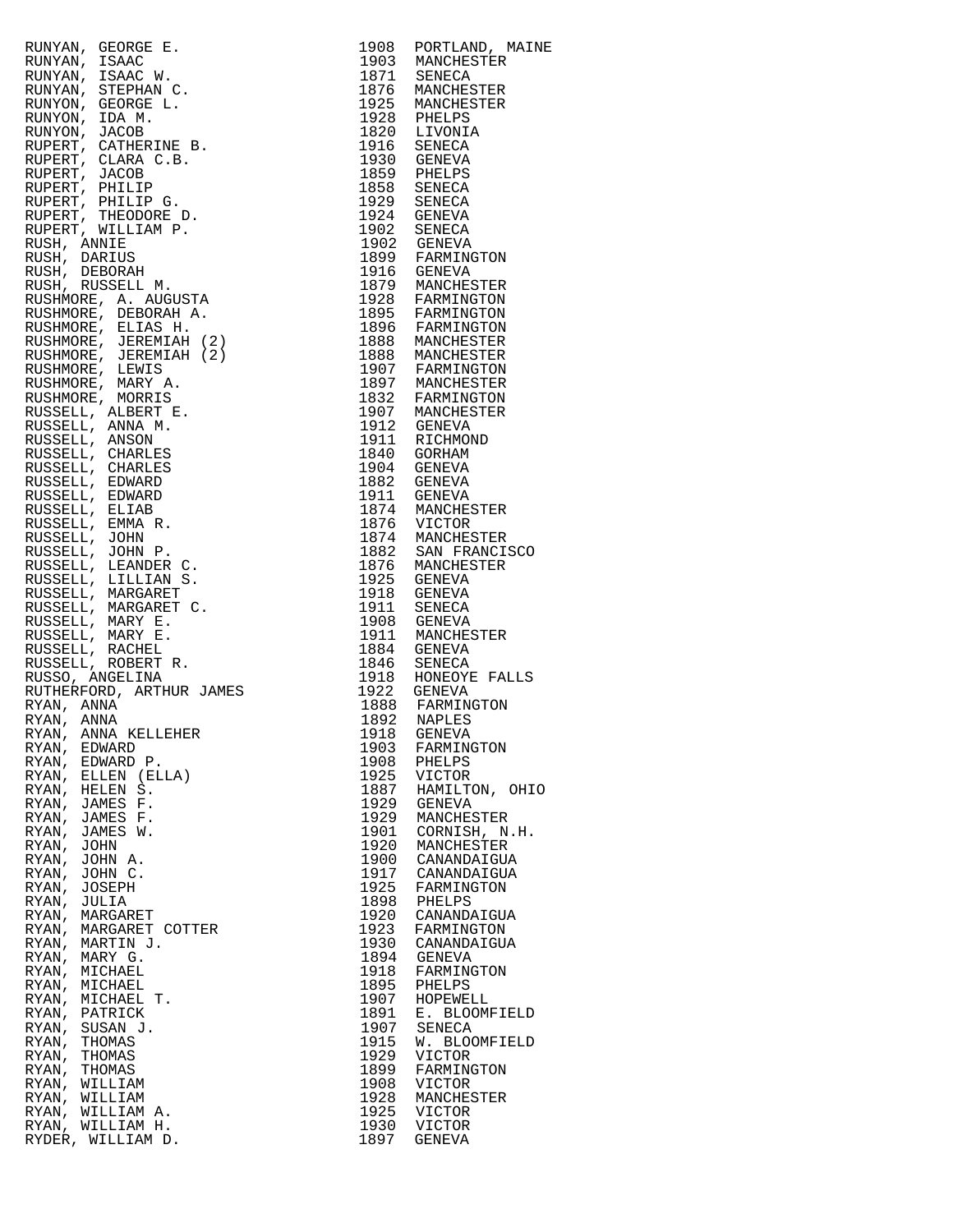[RETURN HOME](http://raims.com.home.html/)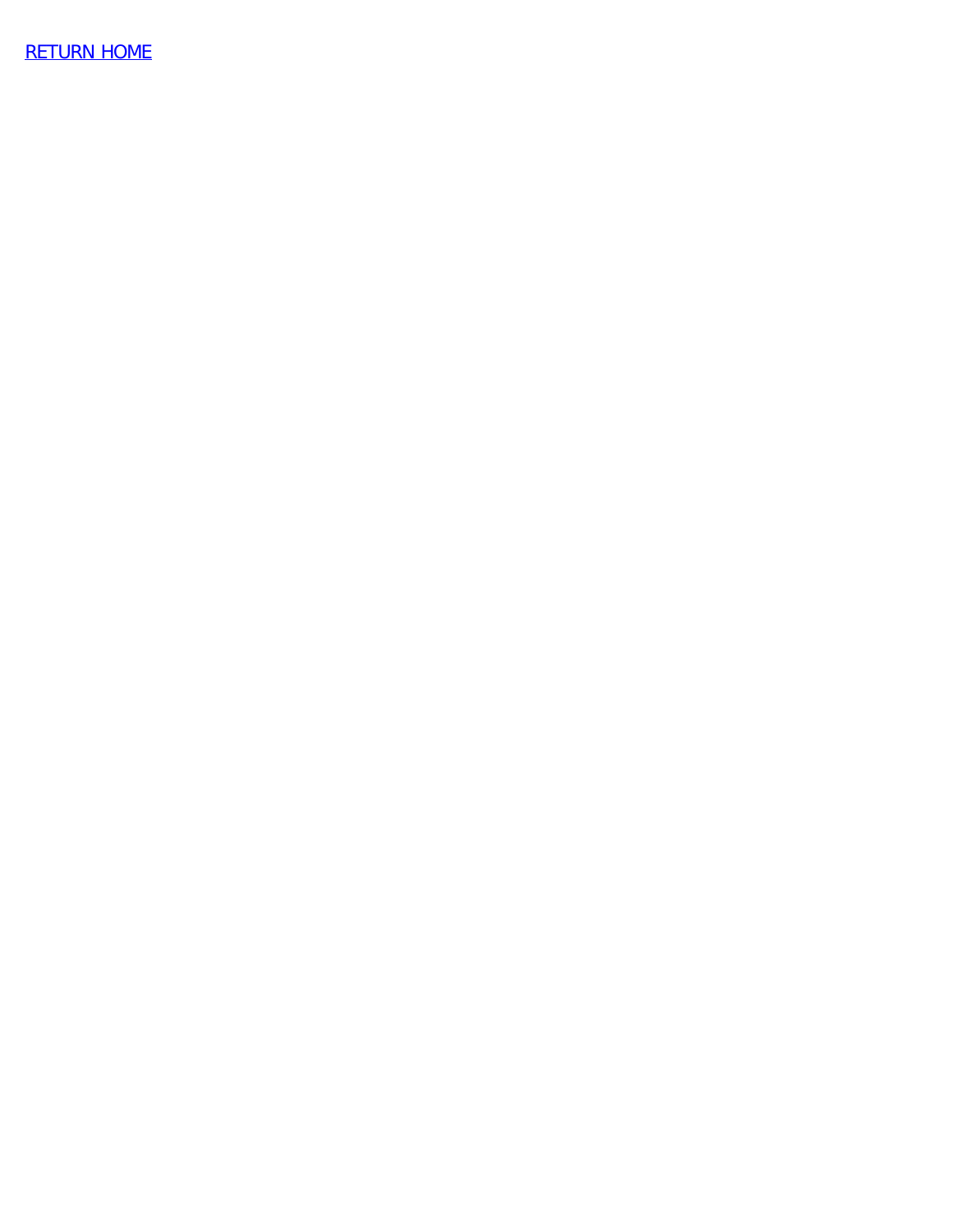## **Surrogate Court Records, 1789-1926, S through Z**

| <b>NAME</b><br>NAME<br>SABIN, ALMIRA<br>SABIN, ANNO<br>SABIN, ANN A.<br>SABIN, ENN AR, A.<br>SABIN, HARVEY W.<br>SABIN, HARVEY W.<br>SABIN, NOTHER ALMIRAL<br>SABIN, NOTHER SABIN, NATHANIEL<br>SABIN, THEOPHILUS<br>SABIN, THEOPHILUS<br>SABIN, THEOPHILUS<br>SABIN, | <b>YEAR</b> | <b>TOWN</b>                                           |
|-----------------------------------------------------------------------------------------------------------------------------------------------------------------------------------------------------------------------------------------------------------------------|-------------|-------------------------------------------------------|
|                                                                                                                                                                                                                                                                       |             | 1829 GORHAM                                           |
|                                                                                                                                                                                                                                                                       |             | 1887 NAPLES                                           |
|                                                                                                                                                                                                                                                                       |             | 1803 AUGUSTA                                          |
|                                                                                                                                                                                                                                                                       |             | 1915 NAPLES                                           |
|                                                                                                                                                                                                                                                                       |             | 1853 CANANDAIGUA                                      |
|                                                                                                                                                                                                                                                                       |             | 1819 GORHAM                                           |
|                                                                                                                                                                                                                                                                       |             | 1849 NAPLES                                           |
|                                                                                                                                                                                                                                                                       |             | 1849 GORHAM                                           |
|                                                                                                                                                                                                                                                                       |             | 1838 GORHAM                                           |
|                                                                                                                                                                                                                                                                       | 1833        | GORHAM                                                |
|                                                                                                                                                                                                                                                                       |             | 1836 GORHAM                                           |
|                                                                                                                                                                                                                                                                       |             | 1818 GORHAM                                           |
|                                                                                                                                                                                                                                                                       |             |                                                       |
|                                                                                                                                                                                                                                                                       |             | 1905 CANANDAIGUA<br>1871 CANANDAIGUA                  |
|                                                                                                                                                                                                                                                                       |             |                                                       |
|                                                                                                                                                                                                                                                                       |             | 1902 CANANDAIGUA<br>1901 CANANDAIGUA                  |
|                                                                                                                                                                                                                                                                       |             |                                                       |
|                                                                                                                                                                                                                                                                       |             | 1890 CANANDAIGUA<br>1884 CANANDAIGUA                  |
|                                                                                                                                                                                                                                                                       |             |                                                       |
|                                                                                                                                                                                                                                                                       |             | 1913 NAPLES<br>1842 NAPLES                            |
|                                                                                                                                                                                                                                                                       |             |                                                       |
|                                                                                                                                                                                                                                                                       |             | 1915 CANANDAIGUA                                      |
|                                                                                                                                                                                                                                                                       |             | 1922 MANCHESTER                                       |
|                                                                                                                                                                                                                                                                       |             | 1902 CANANDAIGUA<br>1903 CANANDAIGUA                  |
|                                                                                                                                                                                                                                                                       |             | 1918 FARMINGTON<br>1890 FARMINGTON<br>1808 FARMINGTON |
|                                                                                                                                                                                                                                                                       |             |                                                       |
|                                                                                                                                                                                                                                                                       |             |                                                       |
|                                                                                                                                                                                                                                                                       |             |                                                       |
|                                                                                                                                                                                                                                                                       |             | 1853 E. BLOOMFIELD                                    |
|                                                                                                                                                                                                                                                                       |             | 1888 W. BLOOMFIELD<br>1816 LIVONIA                    |
|                                                                                                                                                                                                                                                                       |             |                                                       |
|                                                                                                                                                                                                                                                                       |             | 1923 SHORSTVILLE<br>1833 E. BLOOMFIELD                |
|                                                                                                                                                                                                                                                                       |             |                                                       |
|                                                                                                                                                                                                                                                                       |             | 1860 E. BLOOMFIELD                                    |
|                                                                                                                                                                                                                                                                       |             | 1915 BRISTOL                                          |
|                                                                                                                                                                                                                                                                       |             | 1842 W. BLOOMFIELD<br>1895 W. BLOOMFIELD              |
|                                                                                                                                                                                                                                                                       |             |                                                       |
|                                                                                                                                                                                                                                                                       |             | 1852 E. BLOOMFIELD                                    |
|                                                                                                                                                                                                                                                                       |             | 1864 CANADAIGUA                                       |
|                                                                                                                                                                                                                                                                       |             | 1923 SHORTSVILLE                                      |
|                                                                                                                                                                                                                                                                       |             | 1913 MANCHESTER                                       |
|                                                                                                                                                                                                                                                                       |             | 1866 MANCHESTER                                       |
| SAINT JOHN (SEE ST. JOHN)                                                                                                                                                                                                                                             |             | 1878 PHELPS                                           |
|                                                                                                                                                                                                                                                                       |             |                                                       |
| SAINT LEGER (ST. LEGER)                                                                                                                                                                                                                                               |             |                                                       |
| SALE, CARRIE M.<br>SALE, FRANCIS                                                                                                                                                                                                                                      |             | 1887 VICTOR<br>1855 VICTOR                            |
| SALE, PETER                                                                                                                                                                                                                                                           | 1855        | <b>VICTOR</b>                                         |
| SALE, WILLIAM                                                                                                                                                                                                                                                         |             | 1847 VICTOR                                           |
| SALES, GILES                                                                                                                                                                                                                                                          | 1842        | MANCHESTER                                            |
| SALES, JOHN                                                                                                                                                                                                                                                           |             | 1830 VICTOR                                           |
| SALISBURY, AMBROSE                                                                                                                                                                                                                                                    |             | 1901 KANSAS CITY, MO                                  |
|                                                                                                                                                                                                                                                                       | 1890        | PHELPS                                                |
|                                                                                                                                                                                                                                                                       | 1886        | PHELPS                                                |
|                                                                                                                                                                                                                                                                       | 1851        | PHELPS                                                |
|                                                                                                                                                                                                                                                                       | 1930        | HOPEWELL                                              |
|                                                                                                                                                                                                                                                                       | 1883        | GORHAM                                                |
|                                                                                                                                                                                                                                                                       | 1892        | PHELPS                                                |
|                                                                                                                                                                                                                                                                       | 1898        | PHELPS                                                |
|                                                                                                                                                                                                                                                                       |             | 1929 PHELPS                                           |
| SALISBURY, AUSTIN<br>SALISBURY, AUSTIN<br>SALISBURY, BENJAMIN F.<br>SALISBURY, CALEB B.<br>SALISBURY, CHARLES M.<br>SALISBURY, ELIZABETH<br>SALISBURY, ELIZABETH<br>SALISBURY, ELON C., SR.<br>SALISBURY, ELON G.<br>SALISBURY, ELON G.<br>SALISBURY, GEORGE          |             | 1890 GORHAM                                           |
| SALISBURY, HANNAH                                                                                                                                                                                                                                                     | 1916        | <b>NAPLES</b>                                         |
| SALISBURY, HARMON                                                                                                                                                                                                                                                     | 1850        | S. BRISTOL                                            |
| SALISBURY, JOHN                                                                                                                                                                                                                                                       |             | 1857 PHELPS                                           |
| SALISBURY, JOHN                                                                                                                                                                                                                                                       |             | 1878 GORHAM                                           |
| SALISBURY, JOHN J.                                                                                                                                                                                                                                                    | 1903        | PHELPS                                                |
| SALISBURY, JOHN V.                                                                                                                                                                                                                                                    |             | 1924 PHELPS                                           |
| SALISBURY, JOSEPH F.                                                                                                                                                                                                                                                  |             | 1913 PHELPS                                           |
| SALISBURY, LUCINDA                                                                                                                                                                                                                                                    | 1879        | PHELPS                                                |
| SALISBURY, LUTHER                                                                                                                                                                                                                                                     | 1875        | PHELPS                                                |
| SALISBURY, MARY E.                                                                                                                                                                                                                                                    |             | 1920 PHELPS                                           |
| SALISBURY, MARY J.                                                                                                                                                                                                                                                    | 1925        | PHELPS                                                |
| SALISBURY, MILBURN                                                                                                                                                                                                                                                    | 1865        | PHELPS                                                |
| SALISBURY, OLONZO W.                                                                                                                                                                                                                                                  | 1889        | <b>NAPLES</b>                                         |
| SALISBURY, SAMUEL                                                                                                                                                                                                                                                     | 1815        | MIDDLESEX                                             |
| SALISBURY, STANLEY                                                                                                                                                                                                                                                    | 1895        | PHELPS                                                |

| 1887                                                                                                                                                                                                                                                 | NAPLES                                                                                                                                                                                                                                                                                                                                                          |
|------------------------------------------------------------------------------------------------------------------------------------------------------------------------------------------------------------------------------------------------------|-----------------------------------------------------------------------------------------------------------------------------------------------------------------------------------------------------------------------------------------------------------------------------------------------------------------------------------------------------------------|
| 1803                                                                                                                                                                                                                                                 | AUGUSTA                                                                                                                                                                                                                                                                                                                                                         |
| 1915                                                                                                                                                                                                                                                 | NAPLES                                                                                                                                                                                                                                                                                                                                                          |
| 1853                                                                                                                                                                                                                                                 | CANANDAIGUA                                                                                                                                                                                                                                                                                                                                                     |
| 1819                                                                                                                                                                                                                                                 | GORHAM                                                                                                                                                                                                                                                                                                                                                          |
| 1849                                                                                                                                                                                                                                                 | <b>NAPLES</b>                                                                                                                                                                                                                                                                                                                                                   |
| 1849                                                                                                                                                                                                                                                 | GORHAM                                                                                                                                                                                                                                                                                                                                                          |
| 1838                                                                                                                                                                                                                                                 | GORHAM                                                                                                                                                                                                                                                                                                                                                          |
| 1833                                                                                                                                                                                                                                                 | GORHAM                                                                                                                                                                                                                                                                                                                                                          |
| 1836                                                                                                                                                                                                                                                 | GORHAM                                                                                                                                                                                                                                                                                                                                                          |
| 1818                                                                                                                                                                                                                                                 | GORHAM                                                                                                                                                                                                                                                                                                                                                          |
| 1905                                                                                                                                                                                                                                                 | CANANDAIGUA                                                                                                                                                                                                                                                                                                                                                     |
| 1871                                                                                                                                                                                                                                                 | CANANDAIGUA                                                                                                                                                                                                                                                                                                                                                     |
| 1902                                                                                                                                                                                                                                                 | CANANDAIGUA                                                                                                                                                                                                                                                                                                                                                     |
| 1901                                                                                                                                                                                                                                                 | CANANDAIGUA                                                                                                                                                                                                                                                                                                                                                     |
| 1890                                                                                                                                                                                                                                                 | CANANDAIGUA                                                                                                                                                                                                                                                                                                                                                     |
| 1884                                                                                                                                                                                                                                                 | CANANDAIGUA                                                                                                                                                                                                                                                                                                                                                     |
| 1913                                                                                                                                                                                                                                                 | NAPLES                                                                                                                                                                                                                                                                                                                                                          |
| 1842                                                                                                                                                                                                                                                 | NAPLES                                                                                                                                                                                                                                                                                                                                                          |
| 1915                                                                                                                                                                                                                                                 | CANANDAIGUA                                                                                                                                                                                                                                                                                                                                                     |
| 1922                                                                                                                                                                                                                                                 | MANCHESTER                                                                                                                                                                                                                                                                                                                                                      |
| 1902                                                                                                                                                                                                                                                 | CANANDAIGUA                                                                                                                                                                                                                                                                                                                                                     |
| 1903                                                                                                                                                                                                                                                 | CANANDAIGUA                                                                                                                                                                                                                                                                                                                                                     |
| 1918                                                                                                                                                                                                                                                 | FARMINGTON                                                                                                                                                                                                                                                                                                                                                      |
| 1890                                                                                                                                                                                                                                                 | FARMINGTON                                                                                                                                                                                                                                                                                                                                                      |
| 1808                                                                                                                                                                                                                                                 | <b>BLOOMFIELD</b>                                                                                                                                                                                                                                                                                                                                               |
| 1853                                                                                                                                                                                                                                                 | Е.                                                                                                                                                                                                                                                                                                                                                              |
| 1888                                                                                                                                                                                                                                                 | W.                                                                                                                                                                                                                                                                                                                                                              |
| 1816                                                                                                                                                                                                                                                 | <b>BLOOMFIELD</b>                                                                                                                                                                                                                                                                                                                                               |
| 1923                                                                                                                                                                                                                                                 | LIVONIA                                                                                                                                                                                                                                                                                                                                                         |
| 1833                                                                                                                                                                                                                                                 | SHORSTVILLE                                                                                                                                                                                                                                                                                                                                                     |
| 1860                                                                                                                                                                                                                                                 | E. BLOOMFIELD                                                                                                                                                                                                                                                                                                                                                   |
| 1915                                                                                                                                                                                                                                                 | E. BLOOMFIELD                                                                                                                                                                                                                                                                                                                                                   |
| 1842                                                                                                                                                                                                                                                 | <b>BRISTOL</b>                                                                                                                                                                                                                                                                                                                                                  |
| 1895                                                                                                                                                                                                                                                 | W. BLOOMFIELD<br>W. BLOOMFIELD                                                                                                                                                                                                                                                                                                                                  |
| 1852                                                                                                                                                                                                                                                 | E. BLOOMFIELD                                                                                                                                                                                                                                                                                                                                                   |
| 1864                                                                                                                                                                                                                                                 | CANADAIGUA                                                                                                                                                                                                                                                                                                                                                      |
| 1923                                                                                                                                                                                                                                                 | SHORTSVILLE                                                                                                                                                                                                                                                                                                                                                     |
| 1913                                                                                                                                                                                                                                                 | MANCHESTER                                                                                                                                                                                                                                                                                                                                                      |
| 1866                                                                                                                                                                                                                                                 | MANCHESTER                                                                                                                                                                                                                                                                                                                                                      |
| 1878                                                                                                                                                                                                                                                 | PHELPS                                                                                                                                                                                                                                                                                                                                                          |
| 1887<br>1855<br>1855<br>1847<br>1842<br>1830<br>1901<br>1890<br>1886<br>1851<br>1930<br>1883<br>1892<br>1898<br>1929<br>1890<br>1916<br>1850<br>1857<br>1878<br>1903<br>1924<br>1913<br>1879<br>1875<br>1920<br>1925<br>1865<br>1889<br>1815<br>1895 | VICTOR<br>VICTOR<br><b>VICTOR</b><br>VICTOR<br>MANCHESTER<br>VICTOR<br>CITY,<br>KANSAS<br>MO<br>PHELPS<br>PHELPS<br>PHELPS<br>HOPEWELL<br>GORHAM<br>PHELPS<br>PHELPS<br>PHELPS<br>GORHAM<br>NAPLES<br><b>BRISTOL</b><br>S.<br>PHELPS<br>GORHAM<br>PHELPS<br>PHELPS<br>PHELPS<br>PHELPS<br>PHELPS<br>PHELPS<br>PHELPS<br>PHELPS<br>NAPLES<br>MIDDLESEX<br>PHELPS |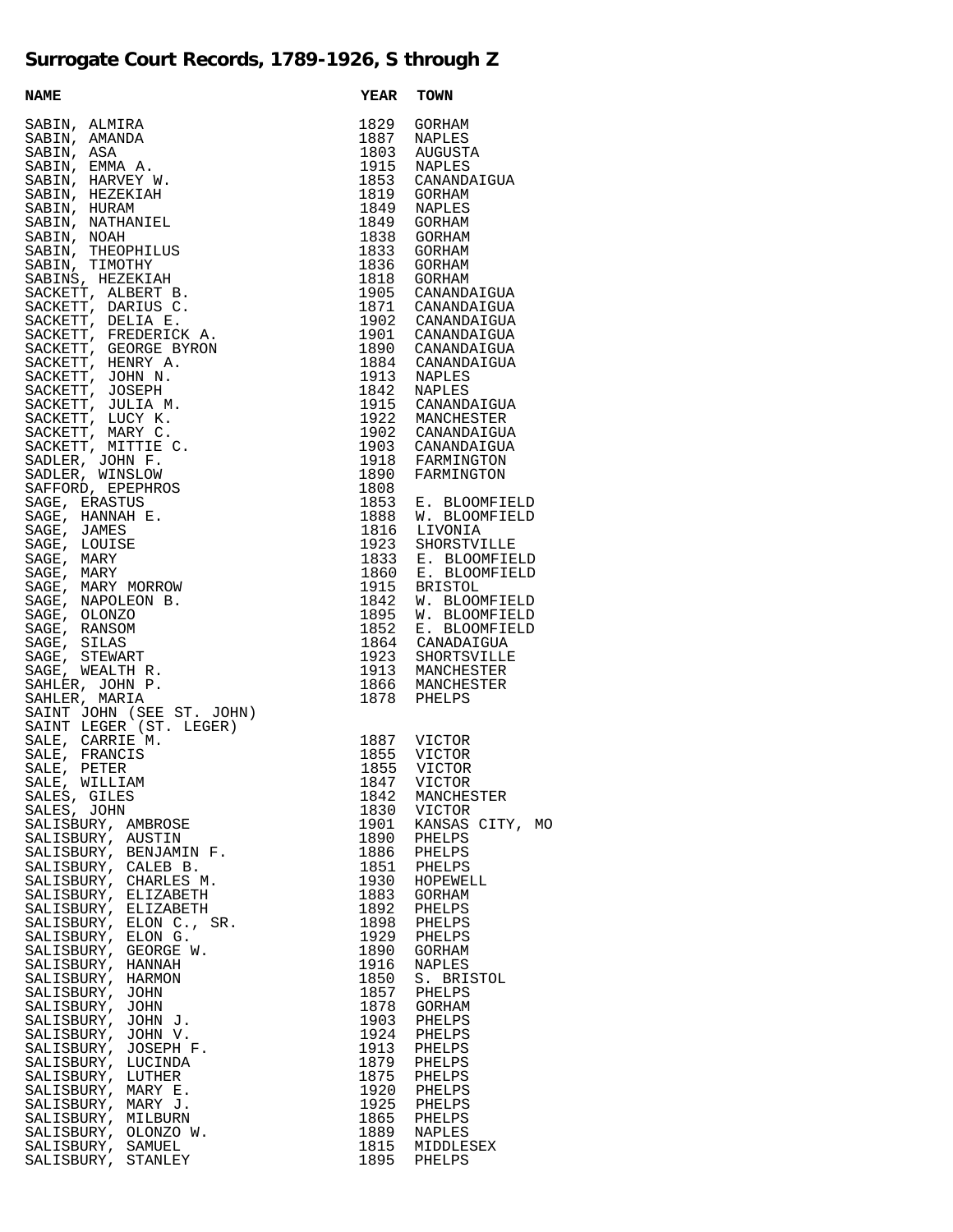SALISBURY, WALLACE L. 1909 PHELPS SALISBURY, WILLIAM 1924 PHELPS SALMON, ADELINE W. 1901 E.BLOOMFIELD SALMON, FRANKLIN A.W. 1899 E. BLOOMFIELD SALMON, GERSHON 1843 E. BLOOMFIELD SALMON, JOEL K. SALMON, STEPHEN SALNAVE, CHARLES D. 1865 HOPEWELL SALONE, FRANK 1920 GENEVA SALPAUGH, SAMUEL H. 1905 MANCHESTER SALSICH, JOHN C. 1926 S. BRISTOL SALSICH, SAMUEL H. 1905 MANCHESTER SALT, SAMUEL 1874 MANCHESTER SALT, WILLIAM 1925 MANCHESTER SALTER, ANNA BELL SALTER, HUGH SALTER, HUGH S. 1907 CANADICE SALTER, JOHN R. 1898 CANADICE SALTER, ZAIDE 1898 CANADICE SALTONSTALL, FRANCES SAMSON, SAMUEL 1820 BLOOMFIELD SANDERS, FLORENCE L. 1928 W. BLOOMFIELD SANDERS, JOHN 1885 GORHAM SANDERS, PETER J. 1925 S. BRISTOL SANDFORD, MARVIN SANDFORD, MONTGOMERY S. SANDS, CATHERINE H. 1885 CANANDAIGUA SANDS, SAMUEL 1840 BUCKS, MICH. SANFORD, EDWIN L. SANFORD, ELLEN S. 1921 PHELPS SANFORD, HENRY W. 1906 SENECA SANFORD, JENNIE C. 1911 PHELPS SANFORD, MAHLON C. SANFORD, MARVIN 1820 LIVONIA SANFORD, O. ALIDA 1923 GORHAM SANFORD, THOMAS 1813 BLOOMFIELD SANFORD, WILLIAM K. 1888 CANANDAIGUA SANGER, PRESCOTT 1825 CANANDAIGUA SANGSTER, ALEXANDER SANGSTER, MARY 1926 CANANDAIGUA SANSONE, JOSEPH 1929 GENEVA SANTANGELO, GEORGE SANTRY, DENNIS SANTRY, LENA M. 1911 W. BLOOMFIELD SANTUCCI, LUIGI 1911 CANANDAIGUA SARGENT, BARBERY K. 1921 SENECA SARSNETT, MARCUS M. SASSAMAN, FANNIE 1910 GENEVA SAUERBORN, NICHOLAS 1915 GENEVA SAUL, JOHN 1878 CANANDAIGUA SAULPAUGH, JACOB 1850 MANCHESTER SAUNDERS, CARMON C. 1854 HOPEWELL SAUNDERS, CORA E. SAUNDERS, DACY SAUNDERS, DANIEL W. 1927 CANANDAIGUA SAUNDERS, HENRY 1866 CANANDAIGUA SAUNDERS, ROBERT 1856 HOPEWELL SAUNDERS, THOMAS 1896 NAPLES SAUNDERSON, JAMES 1923 GENEVA SAVAGE, BARNEY JR. SAVAGE, ELIZABETH 1892 GENEVA SAVAGE, HENRY 1894 GENEVA SAVAGE, JAMES 1915 E. BLOOMFIELD SAVAGE, JOHN 1928 RICHMOND SAVAGE, JOHN N. 1893 RICHMOND SAVAGE, MURRAY L. 1918 BRISTOL SAVAGE, ROGER 1809 BOYLE SAVAGE, SOPHIA 1851 SENECA SAVAGE, WILLIAM 1891 GENEVA SAVAGE, WILLIAM D. 1913 BRISTOL SAWTELL, LEVI 1852 GORHAM SAWYER, ANNA 1878 MANCHESTER SAWYER, ANNIE T. 1910 CANANDAIGUA SAWYER, AUGUSTUS 1864 HOPEWELL SAWYER, CHARLES T. 1922 CANANDAIGUA SAWYER, ESTHER 1884 MANCHESTER SAWYER, FRANK E. SAWYER, HENRY 1870 FARMINGTON SAWYER, HENRY P. 1911 FARMINGTON SAWYER, HOOKER 1842 SPRINGFIELD, OH SAWYER, JOSEPH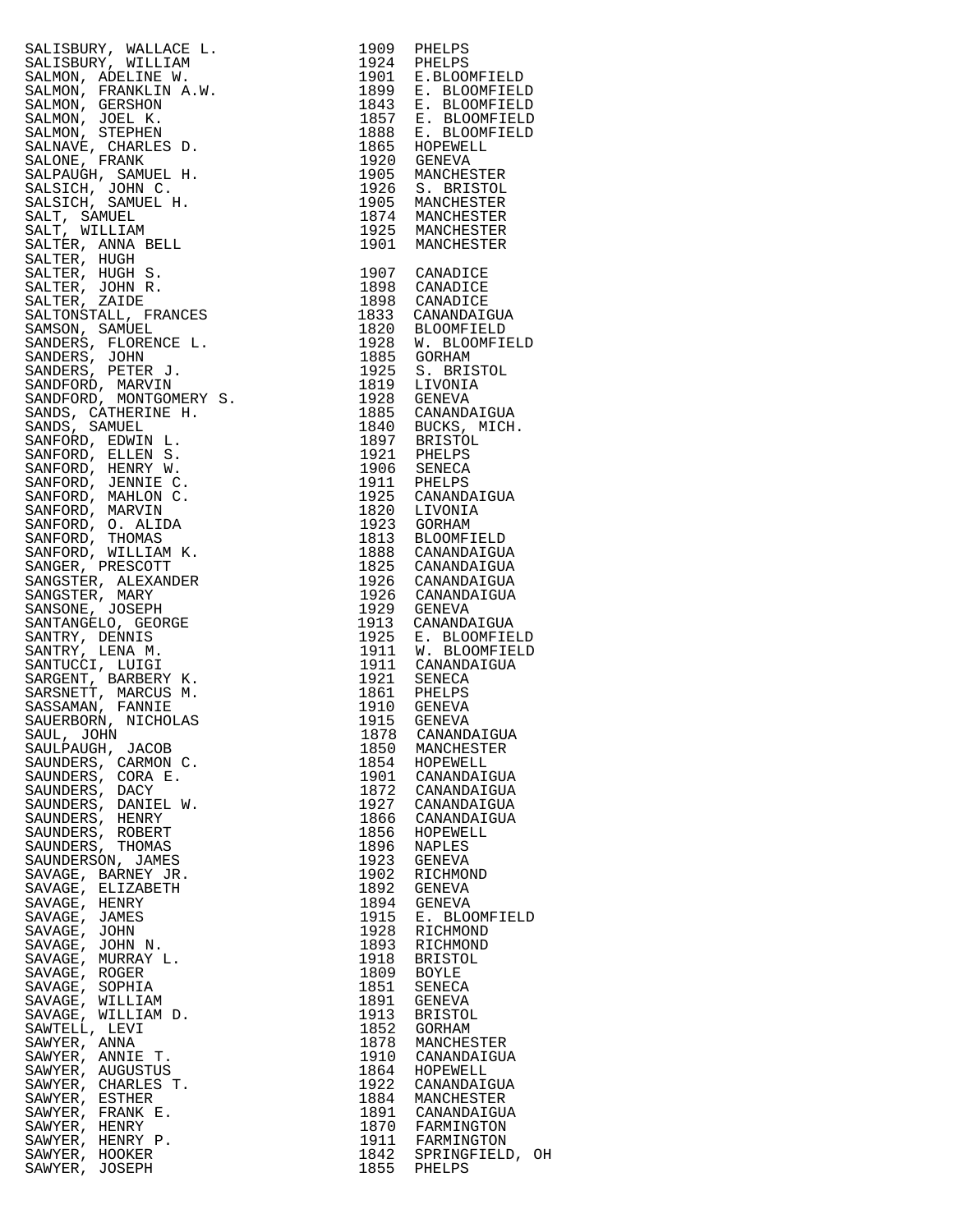| SAWYER, JOSEPH N. 1961 MANUCHES, MANUCHES, ANNER, 1961 MANUCHES, PRETRA ANNER, PEDER ANNER, PRETRA 1973 GENEVAL (1974) ANNER SAWYER, PEDER (1976) ANNER SAWYER, PRENCHE CORRESPONDING (1976) AND CANNABLY CREW (1976) AND CAN |              | 1861 MANCHESTER                                                                                                                                                                                                                                                          |
|-------------------------------------------------------------------------------------------------------------------------------------------------------------------------------------------------------------------------------|--------------|--------------------------------------------------------------------------------------------------------------------------------------------------------------------------------------------------------------------------------------------------------------------------|
|                                                                                                                                                                                                                               |              | 1883 FARMINGTON<br>1913 GENEVA<br>1863 E. BLOOMFIELD<br>1909 KANSAS CITY, MO                                                                                                                                                                                             |
|                                                                                                                                                                                                                               |              |                                                                                                                                                                                                                                                                          |
|                                                                                                                                                                                                                               |              |                                                                                                                                                                                                                                                                          |
|                                                                                                                                                                                                                               |              |                                                                                                                                                                                                                                                                          |
|                                                                                                                                                                                                                               |              | 1835 MANCHESTER                                                                                                                                                                                                                                                          |
|                                                                                                                                                                                                                               |              | 1929 E. BLOOMFIELD                                                                                                                                                                                                                                                       |
|                                                                                                                                                                                                                               |              | 1916 E. BLOOMFIELD                                                                                                                                                                                                                                                       |
|                                                                                                                                                                                                                               |              |                                                                                                                                                                                                                                                                          |
|                                                                                                                                                                                                                               |              | 1904 E. BLOOMFIELD<br>1928 E. BLOOMFIELD                                                                                                                                                                                                                                 |
|                                                                                                                                                                                                                               |              | 1923 E. BLOOMFIELD<br>1903 E. BLOOMFIELD<br>1916 W. BLOOMFIELD<br>1911 CANANDAIGUA<br>1904 CANANDAIGUA<br>1899 CANANDAIGUA                                                                                                                                               |
|                                                                                                                                                                                                                               |              |                                                                                                                                                                                                                                                                          |
|                                                                                                                                                                                                                               |              |                                                                                                                                                                                                                                                                          |
|                                                                                                                                                                                                                               |              |                                                                                                                                                                                                                                                                          |
|                                                                                                                                                                                                                               |              |                                                                                                                                                                                                                                                                          |
|                                                                                                                                                                                                                               |              |                                                                                                                                                                                                                                                                          |
|                                                                                                                                                                                                                               |              | 1833 VICTOR<br>1924 CANANDAIGUA                                                                                                                                                                                                                                          |
|                                                                                                                                                                                                                               |              |                                                                                                                                                                                                                                                                          |
|                                                                                                                                                                                                                               |              | 1924 CANANDAIGUA<br>1821 CANANDAIGUA<br>1921 CANANDAIGUA<br>1923 GENEVA<br>1917 PHELPS<br>1917 PHELPS<br>1916 PHELPS<br>1916 PHELPS<br>1917 HOEWELL<br>1873 CANANDAIGUA<br>1888 HOPEWELL<br>1922 CANANDAIGUA<br>1926 CANANDAIGUA<br>1926 CANANDAIGUA<br>1936 CANANDAIGUA |
|                                                                                                                                                                                                                               |              |                                                                                                                                                                                                                                                                          |
|                                                                                                                                                                                                                               |              |                                                                                                                                                                                                                                                                          |
|                                                                                                                                                                                                                               |              |                                                                                                                                                                                                                                                                          |
|                                                                                                                                                                                                                               |              |                                                                                                                                                                                                                                                                          |
|                                                                                                                                                                                                                               |              |                                                                                                                                                                                                                                                                          |
|                                                                                                                                                                                                                               |              |                                                                                                                                                                                                                                                                          |
|                                                                                                                                                                                                                               |              |                                                                                                                                                                                                                                                                          |
|                                                                                                                                                                                                                               |              |                                                                                                                                                                                                                                                                          |
|                                                                                                                                                                                                                               |              |                                                                                                                                                                                                                                                                          |
|                                                                                                                                                                                                                               |              |                                                                                                                                                                                                                                                                          |
|                                                                                                                                                                                                                               |              |                                                                                                                                                                                                                                                                          |
|                                                                                                                                                                                                                               |              |                                                                                                                                                                                                                                                                          |
|                                                                                                                                                                                                                               |              |                                                                                                                                                                                                                                                                          |
|                                                                                                                                                                                                                               |              |                                                                                                                                                                                                                                                                          |
|                                                                                                                                                                                                                               |              |                                                                                                                                                                                                                                                                          |
|                                                                                                                                                                                                                               |              |                                                                                                                                                                                                                                                                          |
|                                                                                                                                                                                                                               |              |                                                                                                                                                                                                                                                                          |
|                                                                                                                                                                                                                               |              |                                                                                                                                                                                                                                                                          |
|                                                                                                                                                                                                                               |              |                                                                                                                                                                                                                                                                          |
|                                                                                                                                                                                                                               |              |                                                                                                                                                                                                                                                                          |
|                                                                                                                                                                                                                               |              |                                                                                                                                                                                                                                                                          |
|                                                                                                                                                                                                                               |              |                                                                                                                                                                                                                                                                          |
|                                                                                                                                                                                                                               |              | 1930 E. BLOOMFIELD<br>1883 CANANDAIGUA                                                                                                                                                                                                                                   |
|                                                                                                                                                                                                                               |              |                                                                                                                                                                                                                                                                          |
|                                                                                                                                                                                                                               |              |                                                                                                                                                                                                                                                                          |
|                                                                                                                                                                                                                               |              |                                                                                                                                                                                                                                                                          |
|                                                                                                                                                                                                                               |              | 1914 CANANDAIGUA<br>1903 CANANDAIGUA<br>1922 CANANDAIGUA<br>1919 GENEVA                                                                                                                                                                                                  |
|                                                                                                                                                                                                                               |              |                                                                                                                                                                                                                                                                          |
|                                                                                                                                                                                                                               |              |                                                                                                                                                                                                                                                                          |
| SCHNIREL, REINHOLD R.                                                                                                                                                                                                         | 1924         | GENEVA                                                                                                                                                                                                                                                                   |
| SCHNIREL, RICHARD R.                                                                                                                                                                                                          | 1924<br>1929 | GENEVA<br><b>NAPLES</b>                                                                                                                                                                                                                                                  |
| SCHNITZLER, HENRY<br>SCHNITZLER, MATHIAS                                                                                                                                                                                      | 1926         |                                                                                                                                                                                                                                                                          |
| SCHOENACKER, CYNTHIA                                                                                                                                                                                                          | 1921         | NAPLES<br>PHELPS                                                                                                                                                                                                                                                         |
| SCHOENACKER, FRANK CHAS.                                                                                                                                                                                                      | 1915         | PHELPS                                                                                                                                                                                                                                                                   |
| SCHOOLEY, ALFRED B.                                                                                                                                                                                                           | 1920         | GENEVA                                                                                                                                                                                                                                                                   |
| SCHOONMAKER, FRANCES H.                                                                                                                                                                                                       | 1929         | SENECA                                                                                                                                                                                                                                                                   |
| SCHOONMAKER, HENRY S.                                                                                                                                                                                                         | 1913         | SENECA                                                                                                                                                                                                                                                                   |
| SCHOONOVER, GENIE                                                                                                                                                                                                             | 1929         | MANCHESTER                                                                                                                                                                                                                                                               |
| SCHRADER, GEORGE C.                                                                                                                                                                                                           | 1918         | MANCHESTER                                                                                                                                                                                                                                                               |
| SCHRADER, JOHN                                                                                                                                                                                                                | 1925         | MANCHESTER                                                                                                                                                                                                                                                               |
| SCHREDER, MEHETABEL                                                                                                                                                                                                           | 1887         | CANANDAIGUA                                                                                                                                                                                                                                                              |
| SCHROEDER, HENRY C.                                                                                                                                                                                                           | 1913         | GENEVA                                                                                                                                                                                                                                                                   |
| SCHROTH, EVA MARGARET                                                                                                                                                                                                         | 1914         | CANANDAIGUA                                                                                                                                                                                                                                                              |
| SCHROTH, FRITZ                                                                                                                                                                                                                | 1921         | FARMINGTON                                                                                                                                                                                                                                                               |
| SCHUKNECHT, AUGUSTA                                                                                                                                                                                                           | 1915         | E. BLOOMFIELD                                                                                                                                                                                                                                                            |
| SCHULZ, MARY                                                                                                                                                                                                                  | 1923         | FARMINGTON                                                                                                                                                                                                                                                               |
| SCHULZ, RUDOLPH R.                                                                                                                                                                                                            | 1913         | GENEVA                                                                                                                                                                                                                                                                   |
| SCHUMANN, GEORGE W.                                                                                                                                                                                                           | 1924         | GENEVA                                                                                                                                                                                                                                                                   |
| SCHUTT, ARTEMUS D.                                                                                                                                                                                                            | 1899         | PHELPS                                                                                                                                                                                                                                                                   |
| SCHUTT, DOROTHY                                                                                                                                                                                                               | 1844         | MANCHESTER                                                                                                                                                                                                                                                               |
| SCHUTT, HARRIET                                                                                                                                                                                                               | 1890         | MANCHESTER                                                                                                                                                                                                                                                               |
| SCHUTT, HIRAM                                                                                                                                                                                                                 | 1907         | MANCHESTER                                                                                                                                                                                                                                                               |
| SCHUTT, HIRAM                                                                                                                                                                                                                 |              |                                                                                                                                                                                                                                                                          |
| SCHUTT, JOHN                                                                                                                                                                                                                  | 1908         |                                                                                                                                                                                                                                                                          |
|                                                                                                                                                                                                                               | 1848         | MANCHESTER                                                                                                                                                                                                                                                               |
| SCHUTT, JOHN H.                                                                                                                                                                                                               | 1912         | MANCHESTER                                                                                                                                                                                                                                                               |
| SCHUTT, MINARD                                                                                                                                                                                                                | 1830         | MANCHESTER                                                                                                                                                                                                                                                               |
| SCHUTT, PERMELIA<br>SCHUTT, SARAH C.                                                                                                                                                                                          | 1926<br>1903 | MANCHESTER<br>PHELPS                                                                                                                                                                                                                                                     |

| 1861         | MANCHESTER                                                  |
|--------------|-------------------------------------------------------------|
| 1883<br>1913 | FARMINGTON<br>GENEVA                                        |
| 1863         | Ε.<br>BLOOMFIELD                                            |
| 1909<br>1929 | KANSAS CITY,<br>M<br><b>GENEVA</b>                          |
| 1835         | MANCHESTER                                                  |
| 1929<br>1916 | <b>BLOOMFIELD</b><br>$E$ .<br>Ε.<br><b>BLOOMFIELD</b>       |
| 1904         |                                                             |
| 1928         | E. BLOOMFIELD<br>E. BLOOMFIELD                              |
| 1903<br>1916 | $\boldsymbol{E}$ .<br>BLOOMFIELD<br>W.<br><b>BLOOMFIELD</b> |
| 1911         | CANANDAIGUA                                                 |
| 1904         | CANANDAIGUA                                                 |
| 1887<br>1899 | CANANDAIGUA<br>CANANDAIGUA                                  |
| 1833         | VICTOR                                                      |
| 1924<br>1881 | CANANDAIGUA<br>PHELPS                                       |
| 1921         | CANANDAIGUA                                                 |
| 1923         | <b>GENEVA</b>                                               |
| 1917<br>1916 | PHELPS<br>PHELPS                                            |
| 1911         | PHELPS                                                      |
| 1911         | PHELPS                                                      |
| 1907<br>1873 | HOPEWELL<br>CANANDAIGUA                                     |
| 1888         | HOPEWELL                                                    |
| 1922<br>1928 | CANANDAIGUA                                                 |
| 1926         | CANANDAIGUA<br>CANANDAIGUA                                  |
| 1854         | PHELPS                                                      |
| 1912<br>1882 | NAPLES<br>CANANDAIGUA                                       |
| 1930         | CANANDAIGUA                                                 |
| 1867         | SENECA                                                      |
| 1900<br>1924 | CANANDAIGUA<br><b>GENEVA</b>                                |
| 1929         | GENEVA                                                      |
| 1928<br>1894 | GENEVA<br>GENEVA                                            |
| 1909         |                                                             |
| 1930         | $E$ .<br><b>BLOOMFIELD</b>                                  |
| 1883<br>1914 | CANANDAIGUA<br>CANANDAIGUA                                  |
| 1903         | CANANDAIGUA                                                 |
| 1922<br>1919 | CANANDAIGUA<br><b>GENEVA</b>                                |
| 1926         | GENEVA                                                      |
| 1924         | GENEVA                                                      |
| 1924<br>1929 | <b>GENEVA</b><br><b>NAPLES</b>                              |
| 1926         | <b>NAPLES</b>                                               |
| 1921         | PHELPS                                                      |
| 1915<br>1920 | PHELPS<br>GENEVA                                            |
| 1929         | SENECA                                                      |
| 1913<br>1929 | SENECA<br>MANCHESTER                                        |
| 1918         | MANCHESTER                                                  |
| 1925         | MANCHESTER                                                  |
| 1887<br>1913 | CANANDAIGUA<br>GENEVA                                       |
| 1914         | CANANDAIGUA                                                 |
| 1921<br>1915 | FARMINGTON                                                  |
| 1923         | E. BLOOMFIELD<br>FARMINGTON                                 |
| 1913         | GENEVA                                                      |
| 1924<br>1899 | GENEVA<br>PHELPS                                            |
| 1844         | MANCHESTER                                                  |
| 1890         | MANCHESTER                                                  |
| 1907<br>1908 | MANCHESTER                                                  |
| 1848         | MANCHESTER                                                  |
| 1912         | MANCHESTER                                                  |
| 1830<br>1926 | MANCHESTER<br>MANCHESTER                                    |
| 1903         | PHELPS                                                      |
| 1921         | NAPLES                                                      |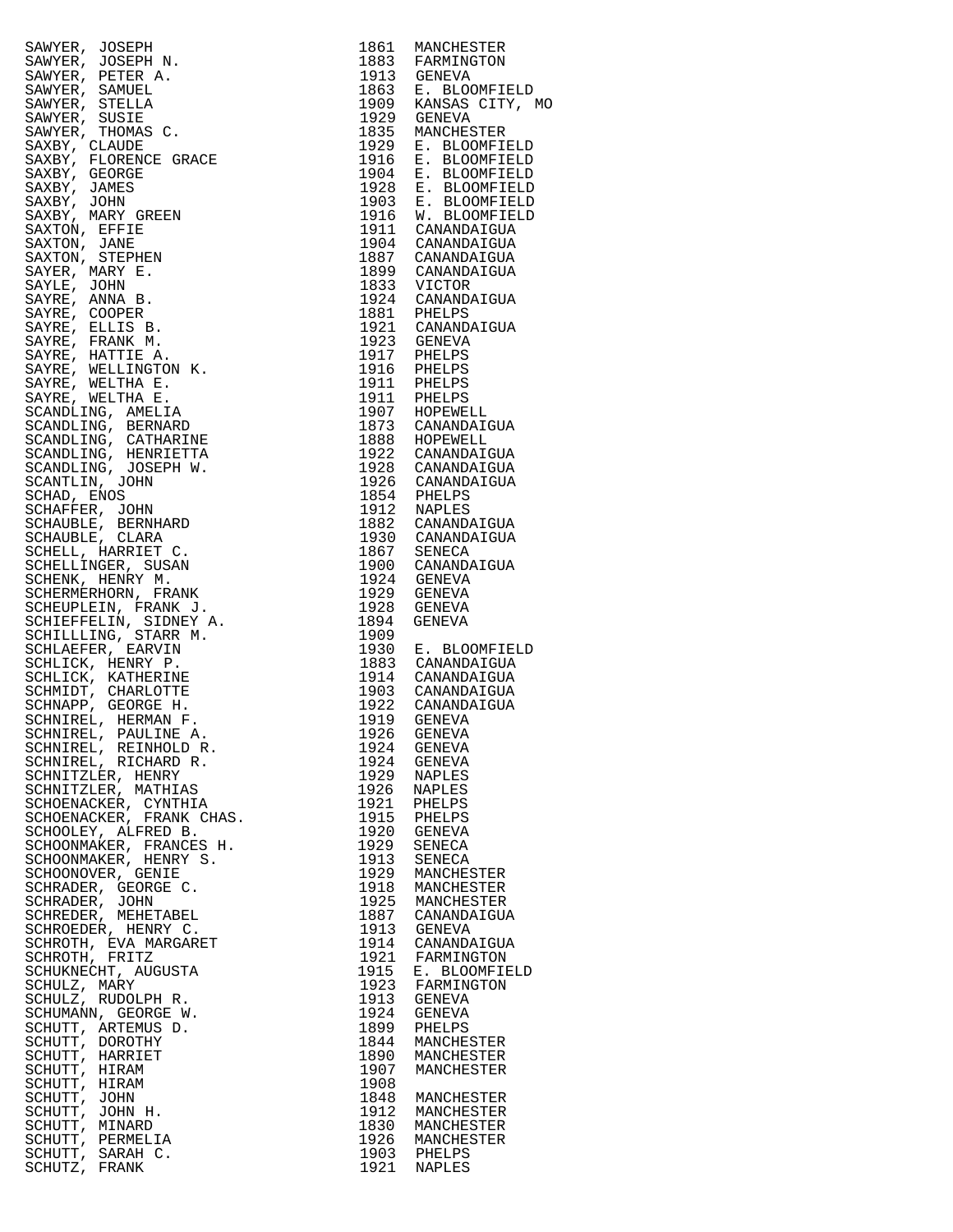| SCHUYLER, DANIEL (1925)<br>SCHUYLER, DAVIED 1925 CORHAM SCHUYLER, DAVIED 1939<br>SCHUYLER, PRIVATER (1939)<br>SCHUYLER, PRIVATER (1939)<br>SCHWAR PRIVATE (1939)<br>SCHWAR PRIVATE (1939)<br>SCHWARE (1941)<br>SCHWARE (1941)<br>SCHUYLER, WI |      |                            |
|-----------------------------------------------------------------------------------------------------------------------------------------------------------------------------------------------------------------------------------------------|------|----------------------------|
|                                                                                                                                                                                                                                               |      |                            |
|                                                                                                                                                                                                                                               |      |                            |
|                                                                                                                                                                                                                                               |      |                            |
|                                                                                                                                                                                                                                               |      |                            |
|                                                                                                                                                                                                                                               |      |                            |
|                                                                                                                                                                                                                                               |      |                            |
|                                                                                                                                                                                                                                               |      |                            |
|                                                                                                                                                                                                                                               |      |                            |
|                                                                                                                                                                                                                                               |      |                            |
|                                                                                                                                                                                                                                               |      |                            |
|                                                                                                                                                                                                                                               |      |                            |
|                                                                                                                                                                                                                                               |      |                            |
|                                                                                                                                                                                                                                               |      |                            |
|                                                                                                                                                                                                                                               |      |                            |
|                                                                                                                                                                                                                                               |      |                            |
|                                                                                                                                                                                                                                               |      |                            |
|                                                                                                                                                                                                                                               |      |                            |
|                                                                                                                                                                                                                                               |      |                            |
|                                                                                                                                                                                                                                               |      |                            |
|                                                                                                                                                                                                                                               |      |                            |
|                                                                                                                                                                                                                                               |      |                            |
|                                                                                                                                                                                                                                               |      |                            |
|                                                                                                                                                                                                                                               |      |                            |
|                                                                                                                                                                                                                                               |      |                            |
|                                                                                                                                                                                                                                               |      |                            |
|                                                                                                                                                                                                                                               |      |                            |
|                                                                                                                                                                                                                                               |      |                            |
|                                                                                                                                                                                                                                               |      |                            |
|                                                                                                                                                                                                                                               |      |                            |
|                                                                                                                                                                                                                                               |      |                            |
|                                                                                                                                                                                                                                               |      |                            |
|                                                                                                                                                                                                                                               |      |                            |
|                                                                                                                                                                                                                                               |      |                            |
|                                                                                                                                                                                                                                               |      |                            |
|                                                                                                                                                                                                                                               |      |                            |
|                                                                                                                                                                                                                                               |      |                            |
|                                                                                                                                                                                                                                               |      |                            |
|                                                                                                                                                                                                                                               |      |                            |
|                                                                                                                                                                                                                                               |      |                            |
|                                                                                                                                                                                                                                               |      |                            |
|                                                                                                                                                                                                                                               |      |                            |
|                                                                                                                                                                                                                                               |      |                            |
|                                                                                                                                                                                                                                               |      |                            |
|                                                                                                                                                                                                                                               |      |                            |
|                                                                                                                                                                                                                                               |      |                            |
|                                                                                                                                                                                                                                               |      |                            |
|                                                                                                                                                                                                                                               |      |                            |
|                                                                                                                                                                                                                                               |      |                            |
|                                                                                                                                                                                                                                               |      |                            |
|                                                                                                                                                                                                                                               |      |                            |
|                                                                                                                                                                                                                                               |      |                            |
|                                                                                                                                                                                                                                               |      |                            |
|                                                                                                                                                                                                                                               |      |                            |
|                                                                                                                                                                                                                                               |      |                            |
| SCULLY, FULLITE M.<br>SEABROOK, NETTIE M.<br>TICOPP ARRAHAM T.                                                                                                                                                                                |      |                            |
|                                                                                                                                                                                                                                               | 1861 | NAPLES                     |
| SEAGER, DARIUS                                                                                                                                                                                                                                |      | 1845 PHELPS                |
|                                                                                                                                                                                                                                               |      |                            |
| SEAGER, FRANKLIN S.                                                                                                                                                                                                                           |      | 1899 PHELPS<br>1910 PHELPS |
| SEAGER, HANNAH M.                                                                                                                                                                                                                             |      |                            |
| SEALY, JULIA V.                                                                                                                                                                                                                               |      | 1914 GENEVA                |
| SEAMAN, ORIN H.                                                                                                                                                                                                                               |      | 1924 MANCHESTER            |
| SEAMANS, ALBERT O.                                                                                                                                                                                                                            |      |                            |
| SEAMANS, CORA F.                                                                                                                                                                                                                              |      | 1930 NAPLES<br>1927 NAPLES |
| SEAMANS, THOMAS W.                                                                                                                                                                                                                            | 1890 | NAPLES                     |
| SEARL, ALBERT A.                                                                                                                                                                                                                              | 1876 | VICTOR                     |
| SEARLE, MARY E.                                                                                                                                                                                                                               |      | 1922 E. BLOOMFIELD         |
|                                                                                                                                                                                                                                               |      | 1922 CANANDIGUA            |
| SEARLES, EMILY B.                                                                                                                                                                                                                             |      |                            |
| SEARLES, H. CLAY                                                                                                                                                                                                                              |      | 1929 CANANDAIGUA           |
| SEARLES, MARY                                                                                                                                                                                                                                 |      | 1924 CANANDAIGUA           |
| SEARS, ALDEN                                                                                                                                                                                                                                  | 1829 | BRISTOL                    |
| SEARS, CHARITY H.                                                                                                                                                                                                                             |      | 1883 PHELPS                |
| SEARS, DEWITT C.                                                                                                                                                                                                                              | 1893 | CANANDAIGUA                |
| SEARS, DEWITT C.                                                                                                                                                                                                                              |      | 1923 SENECA                |
| SEARS, JAMES                                                                                                                                                                                                                                  | 1881 | SENECA                     |
| SEARS, JAMES S.                                                                                                                                                                                                                               |      | 1897 GENEVA                |
|                                                                                                                                                                                                                                               |      |                            |
| SEARS, JOHN                                                                                                                                                                                                                                   | 1860 | BRISTOL                    |
| SEARS, JOHN                                                                                                                                                                                                                                   |      | 1860 E. BLOOMFIELD         |
| SEARS, MORDICA M.                                                                                                                                                                                                                             | 1916 | CANANDAIGUA                |
| SEARS, SIMEON B.                                                                                                                                                                                                                              | 1897 | E. BLOOMFIELD              |
| SEARS, VINSON G.                                                                                                                                                                                                                              | 1910 | E. BLOOMFIELD              |
| SEAVEY, MARY A.                                                                                                                                                                                                                               | 1883 | VICTOR                     |
| SEAVEY, WILLIAM                                                                                                                                                                                                                               | 1875 | VICTOR                     |
| SECOR, HARRIET                                                                                                                                                                                                                                | 1873 | PHELPS                     |
| SECOR, ISAAC G.                                                                                                                                                                                                                               | 1908 | GORHAM                     |
| SECOR, JAMES R.                                                                                                                                                                                                                               |      | 1907 GORHAM                |
|                                                                                                                                                                                                                                               |      |                            |
| SECOR, JESSE                                                                                                                                                                                                                                  |      | 1888 PHELPS                |

| 1925         | GORHAM                       |
|--------------|------------------------------|
| 1891         | GORHAM                       |
| 1829<br>1913 | SENECA<br><b>GENEVA</b>      |
| 1924         | FARMINGTON                   |
| 1880         | GORHAM                       |
| 1916         | NAPLES                       |
| 1906         | SENECA                       |
| 1869         | CANANDAIGUA                  |
| 1901<br>1870 | GENEVA<br>GENEVA             |
| 1898         | GENEVA                       |
| 1861         | SENECA                       |
| 1886         | GENEVA                       |
| 1917         | GENEVA                       |
| 1893<br>1927 | SENECA<br>SENECA             |
| 1813         |                              |
| 1813         | SENECA                       |
| 1925         | GENEVA                       |
| 1917         | GENEVA                       |
| 1928         | SENECA<br>CANANDAIGUA        |
| 1876<br>1893 | CANANDAIGUA                  |
| 1898         | <b>GENEVA</b>                |
| 1891         | <b>GENEVA</b>                |
| 1867         | SENECA                       |
| 1892         | SENECA                       |
| 1929         | GENEVA                       |
| 1920<br>1922 | PHELPS<br>GORHAM             |
| 1822         | VIRGINIA                     |
| 1926         | BUFFALO,<br>N.Y.             |
| 1827         | PHELPS                       |
| 1912         | CANANDAIGUA                  |
| 1906         | <b>GENEVA</b>                |
| 1926<br>1913 | SENECA<br>SENECA             |
| 1907         | <b>GENEVA</b>                |
| 1917         | SENECA                       |
| 1883         | VICTOR                       |
| 1872         | VICTOR                       |
| 1912         | GENEVA                       |
| 1907<br>1817 | PHELPS                       |
| 1848         | VICTOR                       |
| 1811         |                              |
| 1908         | MANCHESTER                   |
| 1916         | <b>BLOOMFIELD</b><br>W.      |
| 1929<br>1861 | GENEVA<br><b>NAPLES</b>      |
| 1845         | PHELPS                       |
| 1899         | PHELPS                       |
| 1910<br>1914 | PHELPS                       |
|              | GENEVA                       |
| 1924         | MANCHESTER                   |
| 1930<br>1927 | <b>NAPLES</b><br>NAPLES      |
| 1890         | NAPLES                       |
| 1876         | VICTOR                       |
| 1922         | Ε.<br><b>BLOOMFIELD</b>      |
| 1922         | CANANDIGUA                   |
| 1929         | CANANDAIGUA                  |
| 1924<br>1829 | CANANDAIGUA                  |
| 1883         | <b>BRISTOL</b><br>PHELPS     |
| 1893         | CANANDAIGUA                  |
| 1923         | SENECA                       |
| 1881         | SENECA                       |
| 1897         | GENEVA                       |
| 1860         | <b>BRISTOL</b>               |
| 1860<br>1916 | E. BLOOMFIELD<br>CANANDAIGUA |
| 1897         | <b>BLOOMFIELD</b><br>Ε.      |
| 1910         | Ε.<br>BLOOMFIELD             |
| 1883         | VICTOR                       |
| 1875         | VICTOR                       |
| 1873         | PHELPS                       |
| 1908<br>1907 | GORHAM<br>GORHAM             |
| 1888         | PHELPS                       |
|              |                              |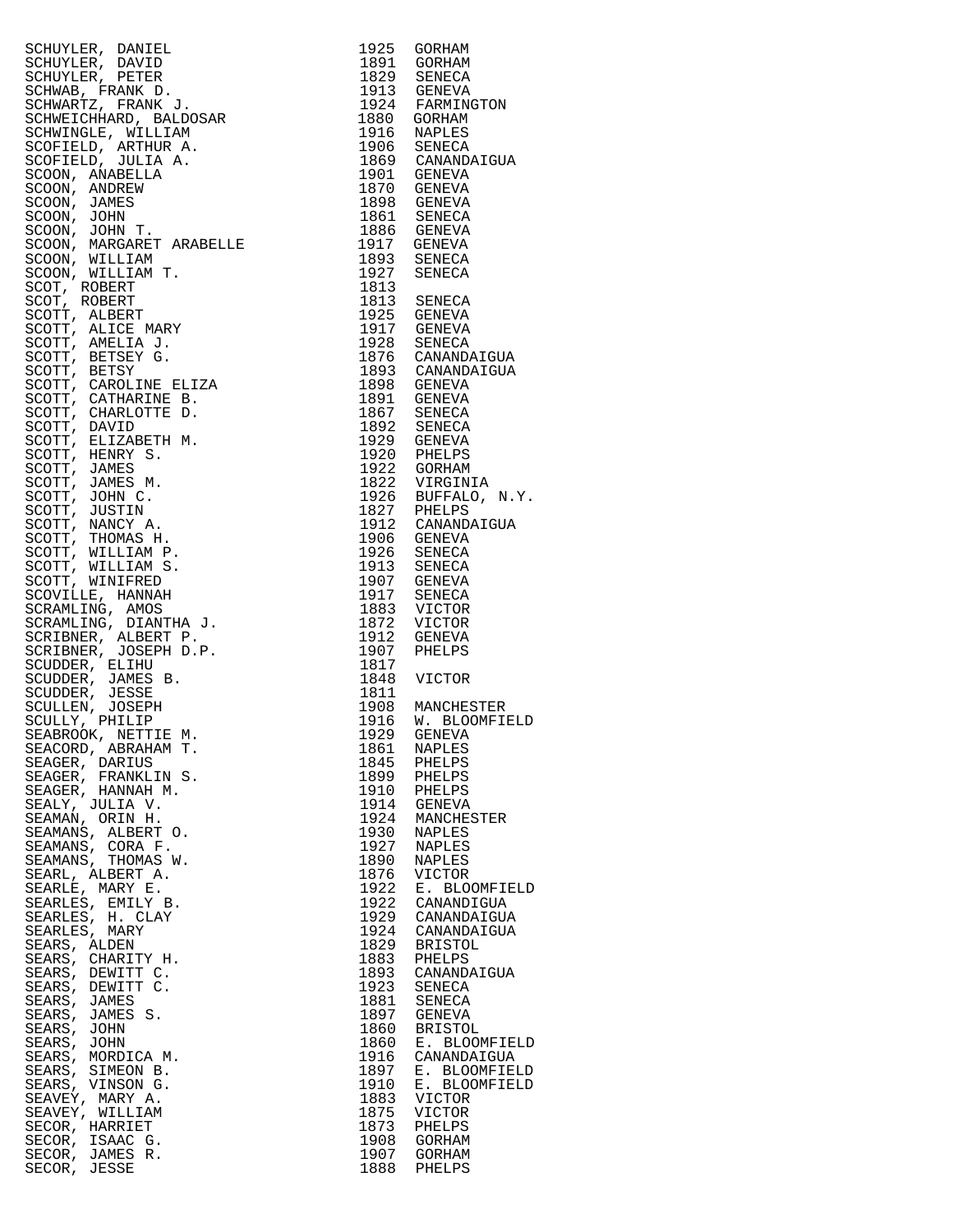| SECOR, JULIA A. 1993 E. BLOOMFIELD<br>SECOR, JENETIR A. 1993 E. BLOOMFIELD<br>SECOR, SRENA WENNELL 1993 GENEVA 1992 GENEVAL STOMA, ANDREW 1992<br>SEEMENT, GRACIN WENNELL 1992 GENEVA<br>SEEMENT, GRACING WALL 1992 GENEVAL SEEMENT ( |      |                                          |
|---------------------------------------------------------------------------------------------------------------------------------------------------------------------------------------------------------------------------------------|------|------------------------------------------|
|                                                                                                                                                                                                                                       |      |                                          |
|                                                                                                                                                                                                                                       |      |                                          |
|                                                                                                                                                                                                                                       |      |                                          |
|                                                                                                                                                                                                                                       |      |                                          |
|                                                                                                                                                                                                                                       |      |                                          |
|                                                                                                                                                                                                                                       |      |                                          |
|                                                                                                                                                                                                                                       |      |                                          |
|                                                                                                                                                                                                                                       |      |                                          |
|                                                                                                                                                                                                                                       |      |                                          |
|                                                                                                                                                                                                                                       |      |                                          |
|                                                                                                                                                                                                                                       |      |                                          |
|                                                                                                                                                                                                                                       |      |                                          |
|                                                                                                                                                                                                                                       |      |                                          |
|                                                                                                                                                                                                                                       |      |                                          |
|                                                                                                                                                                                                                                       |      |                                          |
|                                                                                                                                                                                                                                       |      |                                          |
|                                                                                                                                                                                                                                       |      |                                          |
|                                                                                                                                                                                                                                       |      |                                          |
|                                                                                                                                                                                                                                       |      |                                          |
|                                                                                                                                                                                                                                       |      |                                          |
|                                                                                                                                                                                                                                       |      |                                          |
|                                                                                                                                                                                                                                       |      |                                          |
|                                                                                                                                                                                                                                       |      |                                          |
|                                                                                                                                                                                                                                       |      |                                          |
|                                                                                                                                                                                                                                       |      |                                          |
|                                                                                                                                                                                                                                       |      |                                          |
|                                                                                                                                                                                                                                       |      |                                          |
|                                                                                                                                                                                                                                       |      |                                          |
|                                                                                                                                                                                                                                       |      |                                          |
|                                                                                                                                                                                                                                       |      |                                          |
|                                                                                                                                                                                                                                       |      |                                          |
|                                                                                                                                                                                                                                       |      |                                          |
|                                                                                                                                                                                                                                       |      |                                          |
|                                                                                                                                                                                                                                       |      |                                          |
|                                                                                                                                                                                                                                       |      |                                          |
|                                                                                                                                                                                                                                       |      |                                          |
|                                                                                                                                                                                                                                       |      |                                          |
|                                                                                                                                                                                                                                       |      |                                          |
|                                                                                                                                                                                                                                       |      |                                          |
|                                                                                                                                                                                                                                       |      |                                          |
|                                                                                                                                                                                                                                       |      |                                          |
|                                                                                                                                                                                                                                       |      |                                          |
|                                                                                                                                                                                                                                       |      |                                          |
|                                                                                                                                                                                                                                       |      |                                          |
|                                                                                                                                                                                                                                       |      |                                          |
|                                                                                                                                                                                                                                       |      |                                          |
|                                                                                                                                                                                                                                       |      |                                          |
|                                                                                                                                                                                                                                       |      |                                          |
| SEYMOUR, CATHERINE                                                                                                                                                                                                                    | 1905 | CANANDAIGUA                              |
| SEYMOUR, CHARLES H.                                                                                                                                                                                                                   | 1869 | E. BLOOMFIELD                            |
| SEYMOUR, DENNIS                                                                                                                                                                                                                       |      | 1916 W. BLOOMFIELD<br>1920 W. BLOOMFIELD |
| SEYMOUR, HARRIET                                                                                                                                                                                                                      |      |                                          |
| SEYMOUR, HENRIETTA                                                                                                                                                                                                                    | 1928 | GENEVA                                   |
| SEYMOUR, HENRY                                                                                                                                                                                                                        |      | 1836 VICTOR                              |
| SEYMOUR, HIRAM                                                                                                                                                                                                                        |      | 1844 VICTOR                              |
| SEYMOUR, JAMES                                                                                                                                                                                                                        |      | 1904 GENEVA                              |
| SEYMOUR, JOHN                                                                                                                                                                                                                         | 1923 | W. BLOOMFIELD                            |
| SEYMOUR, MARY                                                                                                                                                                                                                         | 1929 | W. BLOOMFIELD                            |
| SEYMOUR, MATTHEW                                                                                                                                                                                                                      |      | 1917 W. BLOOMFIELD                       |
| SEYMOUR, OLONZO                                                                                                                                                                                                                       | 1861 | SENECA                                   |
| SEYMOUR, ORSON                                                                                                                                                                                                                        | 1824 | CANANDAIGUA                              |
| SEYMOUR, SARAH A.                                                                                                                                                                                                                     |      | 1904 GENEVA                              |
| SEYMOUR, WALTER                                                                                                                                                                                                                       |      | 1901 GENEVA                              |
| SHADDOCK, HENRY                                                                                                                                                                                                                       |      | 1920 W. BLOOMFIELD                       |
| SHAFER, DANIEL                                                                                                                                                                                                                        |      | 1889 CANANDIGUA<br>1889 E. BLOOMFIELD    |
| SHAFER, ELIZABETH                                                                                                                                                                                                                     |      |                                          |
| SHAFER, MARY ANN                                                                                                                                                                                                                      |      | 1922 W. BLOOMFIELD                       |
| SHAFER, SARAH A.                                                                                                                                                                                                                      | 1900 | CANANDIGUA                               |
| SHAFF, JACOB                                                                                                                                                                                                                          | 1856 | GORHAM                                   |
| SHAFFER, FRED                                                                                                                                                                                                                         | 1924 | HOPEWELL                                 |
| SHANKS, FRANCIS                                                                                                                                                                                                                       | 1893 | VICTOR<br>1896 VICTOR                    |
| SHANKS, GEORGE M.                                                                                                                                                                                                                     |      |                                          |
| SHANKWILER, CHESTER L.                                                                                                                                                                                                                | 1925 | GENEVA<br>1925 GENEVA                    |
| SHANLEY, BRIDGET<br>SHANLEY, MARY                                                                                                                                                                                                     |      | 1910 GENEVA                              |
| $R$ L.<br>SHANLEY, MARY                                                                                                                                                                                                               |      | 1916 CLEVELAND, OHI                      |
| SHANNON, FLORENCE                                                                                                                                                                                                                     |      |                                          |
| SHANNON, JOHN A.                                                                                                                                                                                                                      |      | 1930 CANANDAIGUA<br>1890 CANANDAIGUA     |
| SHANNON, MARGARET                                                                                                                                                                                                                     |      | 1904 VICTOR                              |
|                                                                                                                                                                                                                                       |      |                                          |

|                                                                                                                                                                                                                                                            |      | 1924 CLIFTON SPRINGS                                |
|------------------------------------------------------------------------------------------------------------------------------------------------------------------------------------------------------------------------------------------------------------|------|-----------------------------------------------------|
|                                                                                                                                                                                                                                                            |      |                                                     |
|                                                                                                                                                                                                                                                            |      |                                                     |
|                                                                                                                                                                                                                                                            |      |                                                     |
|                                                                                                                                                                                                                                                            |      |                                                     |
|                                                                                                                                                                                                                                                            |      |                                                     |
|                                                                                                                                                                                                                                                            |      |                                                     |
|                                                                                                                                                                                                                                                            |      |                                                     |
|                                                                                                                                                                                                                                                            |      | 1921 CLIFTON SPRINGS<br>1927 GENEVA                 |
|                                                                                                                                                                                                                                                            |      |                                                     |
|                                                                                                                                                                                                                                                            |      |                                                     |
|                                                                                                                                                                                                                                                            |      |                                                     |
|                                                                                                                                                                                                                                                            |      |                                                     |
|                                                                                                                                                                                                                                                            |      | 1930 CLIFTON SPRINGS                                |
|                                                                                                                                                                                                                                                            |      |                                                     |
|                                                                                                                                                                                                                                                            |      |                                                     |
|                                                                                                                                                                                                                                                            |      |                                                     |
|                                                                                                                                                                                                                                                            |      |                                                     |
|                                                                                                                                                                                                                                                            |      |                                                     |
|                                                                                                                                                                                                                                                            |      |                                                     |
|                                                                                                                                                                                                                                                            |      | 1905 CANANDAIGUA                                    |
|                                                                                                                                                                                                                                                            |      | 1869 E. BLOOMFIELD                                  |
|                                                                                                                                                                                                                                                            |      |                                                     |
|                                                                                                                                                                                                                                                            | 1916 | W. BLOOMFIELD                                       |
|                                                                                                                                                                                                                                                            | 1920 | W. BLOOMFIELD                                       |
|                                                                                                                                                                                                                                                            | 1928 | GENEVA                                              |
|                                                                                                                                                                                                                                                            |      | VICTOR                                              |
|                                                                                                                                                                                                                                                            | 1836 |                                                     |
|                                                                                                                                                                                                                                                            | 1844 | VICTOR                                              |
|                                                                                                                                                                                                                                                            | 1904 | GENEVA                                              |
|                                                                                                                                                                                                                                                            | 1923 | W. BLOOMFIELD                                       |
|                                                                                                                                                                                                                                                            |      |                                                     |
|                                                                                                                                                                                                                                                            | 1929 | W. BLOOMFIELD                                       |
|                                                                                                                                                                                                                                                            | 1917 | W. BLOOMFIELD                                       |
|                                                                                                                                                                                                                                                            | 1861 | SENECA                                              |
|                                                                                                                                                                                                                                                            |      |                                                     |
|                                                                                                                                                                                                                                                            | 1824 | CANANDAIGUA                                         |
|                                                                                                                                                                                                                                                            |      | 1904 GENEVA                                         |
|                                                                                                                                                                                                                                                            |      |                                                     |
|                                                                                                                                                                                                                                                            |      |                                                     |
|                                                                                                                                                                                                                                                            |      | 1901 GENEVA<br>1920 W. BLOOMFIELD                   |
|                                                                                                                                                                                                                                                            | 1889 | CANANDIGUA                                          |
|                                                                                                                                                                                                                                                            |      | 1889 E. BLOOMFIELD                                  |
|                                                                                                                                                                                                                                                            | 1922 | W. BLOOMFIELD                                       |
|                                                                                                                                                                                                                                                            |      |                                                     |
|                                                                                                                                                                                                                                                            |      | 1900 CANANDIGUA                                     |
|                                                                                                                                                                                                                                                            | 1856 | GORHAM                                              |
|                                                                                                                                                                                                                                                            | 1924 | HOPEWELL                                            |
|                                                                                                                                                                                                                                                            |      |                                                     |
|                                                                                                                                                                                                                                                            | 1893 | VICTOR                                              |
|                                                                                                                                                                                                                                                            | 1896 | VICTOR                                              |
|                                                                                                                                                                                                                                                            | 1925 | GENEVA                                              |
|                                                                                                                                                                                                                                                            |      |                                                     |
|                                                                                                                                                                                                                                                            |      | 1925 GENEVA                                         |
|                                                                                                                                                                                                                                                            |      | 1910 GENEVA                                         |
|                                                                                                                                                                                                                                                            |      |                                                     |
|                                                                                                                                                                                                                                                            |      | 1916 CLEVELAND, OHIO                                |
|                                                                                                                                                                                                                                                            |      |                                                     |
| ALICE LAND AND MINITE C.<br>ALICE LAND IS A MONDETTE C.<br>JOSEPH W.<br>IS A BELDEN<br>R. CHARLES H.<br>R. CHARLES H.<br>IS R. CATHERINE<br>R. CATHERINE<br>TR. CHARLES H.<br>19 JR. HENRITTA<br>JUR, HENRY<br>JUR, HENRY<br>JUR, HENRY<br>JUR, MARY<br>JO |      | 1930 CANANDAIGUA<br>1890 CANANDAIGUA<br>1904 VICTOR |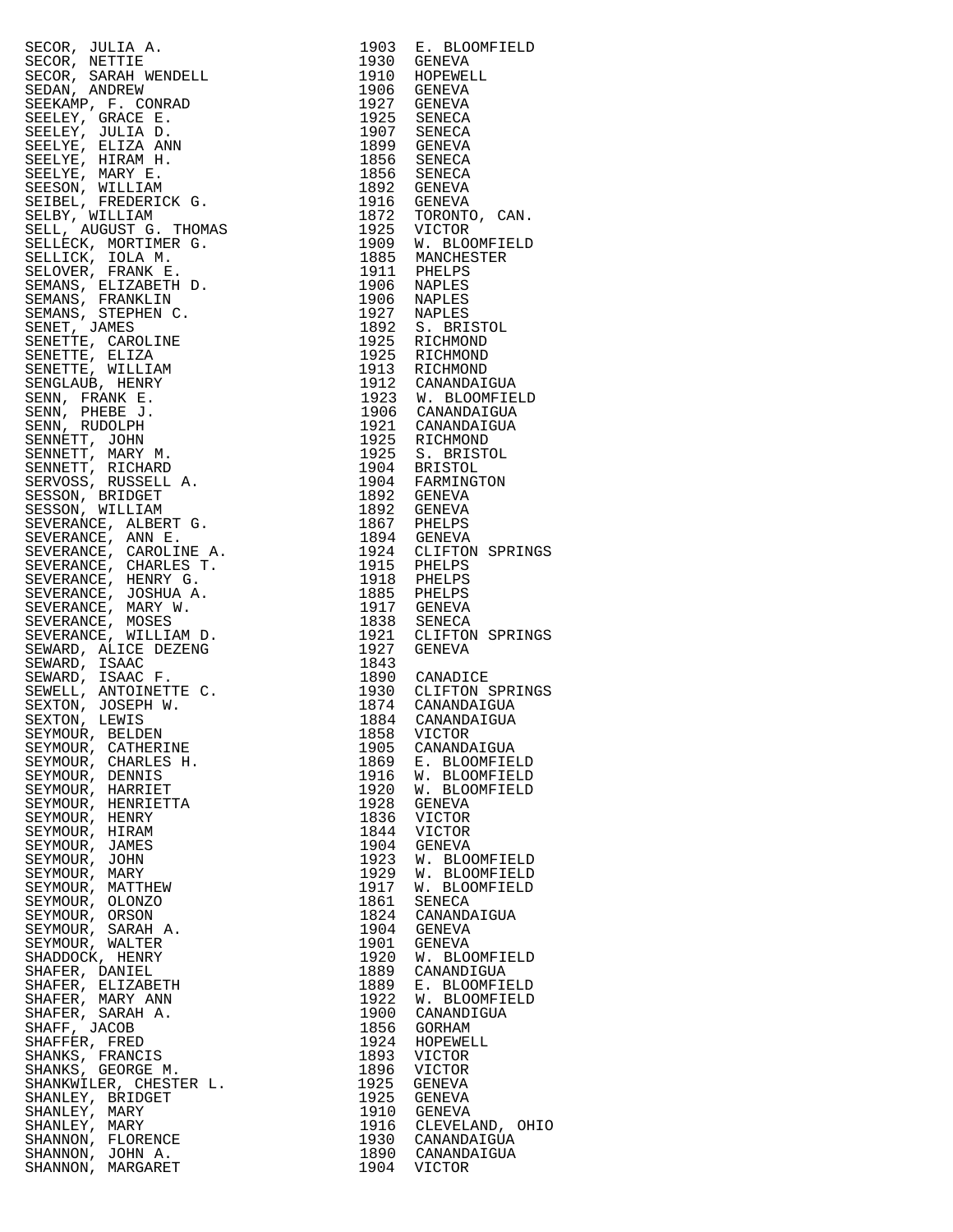| $\begin{array}{cccc} & & & & & 18\\ \text{S}\ \text{W} & & & & & 18\\ \text{S}\ \text{H}\ \text{E} & & & & 18\\ \text{S}\ \text{I}\ \text{E} & & & & 18\\ \text{I}\ \text{I}\ & & & & 18\\ \text{I}\ \text{I}\ & & & & 1\\ \text{I}\ \text{I}\ & & & & 1\\ \text{I}\ \text{I}\ & & & & 1\\ \text{I}\ \text{I}\ & & & & 1\\ \text{I}\ \text{I}\ & & & & 1\\ \text{I}\ \text{I}\ & & & & 1\\ \text{I}\ \text{I}\ & & & & 1\\ \text$<br>SHANNON, MARGARET |      | 1896 CANANDAIGUA                                                                                                                                                                                                                                                            |
|--------------------------------------------------------------------------------------------------------------------------------------------------------------------------------------------------------------------------------------------------------------------------------------------------------------------------------------------------------------------------------------------------------------------------------------------------------|------|-----------------------------------------------------------------------------------------------------------------------------------------------------------------------------------------------------------------------------------------------------------------------------|
|                                                                                                                                                                                                                                                                                                                                                                                                                                                        |      | 1890 VICTOR                                                                                                                                                                                                                                                                 |
| SHARP, CHOLETT                                                                                                                                                                                                                                                                                                                                                                                                                                         |      |                                                                                                                                                                                                                                                                             |
| SHARPE, ROSE A.                                                                                                                                                                                                                                                                                                                                                                                                                                        |      | 1920 NAPLES                                                                                                                                                                                                                                                                 |
| SHARPSTEEN, GEORGE W.                                                                                                                                                                                                                                                                                                                                                                                                                                  |      | 1893 RICHMOND                                                                                                                                                                                                                                                               |
| SHARPSTEEN, HANNAH E.                                                                                                                                                                                                                                                                                                                                                                                                                                  |      | 1905 RICHMOND                                                                                                                                                                                                                                                               |
|                                                                                                                                                                                                                                                                                                                                                                                                                                                        |      |                                                                                                                                                                                                                                                                             |
| SHARPSTEIN, ALFRED                                                                                                                                                                                                                                                                                                                                                                                                                                     |      | 1873 CANANDAIGUA                                                                                                                                                                                                                                                            |
| SHARPSTEIN, ROBERT                                                                                                                                                                                                                                                                                                                                                                                                                                     |      | 1864 RICHMOND                                                                                                                                                                                                                                                               |
| SHARROCK, DELANA                                                                                                                                                                                                                                                                                                                                                                                                                                       |      |                                                                                                                                                                                                                                                                             |
|                                                                                                                                                                                                                                                                                                                                                                                                                                                        |      |                                                                                                                                                                                                                                                                             |
| SHATTOCK, DANIEL                                                                                                                                                                                                                                                                                                                                                                                                                                       |      |                                                                                                                                                                                                                                                                             |
| SHATTUCK, RUFUS                                                                                                                                                                                                                                                                                                                                                                                                                                        |      |                                                                                                                                                                                                                                                                             |
| SHAVER, JENNIE E.                                                                                                                                                                                                                                                                                                                                                                                                                                      |      |                                                                                                                                                                                                                                                                             |
|                                                                                                                                                                                                                                                                                                                                                                                                                                                        |      |                                                                                                                                                                                                                                                                             |
| SHAW, ALBERT A.                                                                                                                                                                                                                                                                                                                                                                                                                                        |      |                                                                                                                                                                                                                                                                             |
| SHAW, DANIEL                                                                                                                                                                                                                                                                                                                                                                                                                                           |      |                                                                                                                                                                                                                                                                             |
| SHAW, EDWARD J.                                                                                                                                                                                                                                                                                                                                                                                                                                        |      |                                                                                                                                                                                                                                                                             |
| SHAW, ELLA                                                                                                                                                                                                                                                                                                                                                                                                                                             |      |                                                                                                                                                                                                                                                                             |
|                                                                                                                                                                                                                                                                                                                                                                                                                                                        |      |                                                                                                                                                                                                                                                                             |
| SHAW, ELLA                                                                                                                                                                                                                                                                                                                                                                                                                                             |      |                                                                                                                                                                                                                                                                             |
| SHAW, FRANCIS                                                                                                                                                                                                                                                                                                                                                                                                                                          |      |                                                                                                                                                                                                                                                                             |
| SHAW, GEORGE A.                                                                                                                                                                                                                                                                                                                                                                                                                                        |      |                                                                                                                                                                                                                                                                             |
| SHAW, HARRIET J.                                                                                                                                                                                                                                                                                                                                                                                                                                       |      | 1864 RICHMOND<br>1832 PHELPS<br>1811 PHELPS<br>1815 PHELPS<br>1906 GENEVA<br>1906 GENEVA<br>1815 MENDON<br>1917 CANANDAIGUA<br>1917 CANANDAIGUA<br>1873 WOODBRIDGE, CA<br>1823 BOSTON, MASS.<br>1926 MANCHESTER<br>1922 PHELPS<br>1943 GORHAM<br>1854 CANANDAIGUA<br>1812 R |
|                                                                                                                                                                                                                                                                                                                                                                                                                                                        |      |                                                                                                                                                                                                                                                                             |
| SHAW, JEREMIAH                                                                                                                                                                                                                                                                                                                                                                                                                                         |      |                                                                                                                                                                                                                                                                             |
| SHAW, JOSEPH T.                                                                                                                                                                                                                                                                                                                                                                                                                                        |      |                                                                                                                                                                                                                                                                             |
| SHAW, LEWIS                                                                                                                                                                                                                                                                                                                                                                                                                                            |      |                                                                                                                                                                                                                                                                             |
|                                                                                                                                                                                                                                                                                                                                                                                                                                                        |      |                                                                                                                                                                                                                                                                             |
| SHAW, MARY B.                                                                                                                                                                                                                                                                                                                                                                                                                                          |      |                                                                                                                                                                                                                                                                             |
| SHAW, NATHAN                                                                                                                                                                                                                                                                                                                                                                                                                                           |      |                                                                                                                                                                                                                                                                             |
| SHAW, NORMAN B.                                                                                                                                                                                                                                                                                                                                                                                                                                        |      |                                                                                                                                                                                                                                                                             |
| SHAW, RICHARD B.                                                                                                                                                                                                                                                                                                                                                                                                                                       |      |                                                                                                                                                                                                                                                                             |
|                                                                                                                                                                                                                                                                                                                                                                                                                                                        |      |                                                                                                                                                                                                                                                                             |
| SHAW, SARAH J.                                                                                                                                                                                                                                                                                                                                                                                                                                         |      |                                                                                                                                                                                                                                                                             |
| SHAW, VAN BUREN                                                                                                                                                                                                                                                                                                                                                                                                                                        |      |                                                                                                                                                                                                                                                                             |
| SHAW, WILLIAM H.                                                                                                                                                                                                                                                                                                                                                                                                                                       |      |                                                                                                                                                                                                                                                                             |
| SHAY, CHARLES M.                                                                                                                                                                                                                                                                                                                                                                                                                                       |      |                                                                                                                                                                                                                                                                             |
|                                                                                                                                                                                                                                                                                                                                                                                                                                                        |      |                                                                                                                                                                                                                                                                             |
| SHAY, DAVID A.                                                                                                                                                                                                                                                                                                                                                                                                                                         |      |                                                                                                                                                                                                                                                                             |
| SHAY, ELLA L.                                                                                                                                                                                                                                                                                                                                                                                                                                          |      |                                                                                                                                                                                                                                                                             |
| SHAY, JOHN H.                                                                                                                                                                                                                                                                                                                                                                                                                                          |      |                                                                                                                                                                                                                                                                             |
|                                                                                                                                                                                                                                                                                                                                                                                                                                                        |      |                                                                                                                                                                                                                                                                             |
| SHAY, MARY A.                                                                                                                                                                                                                                                                                                                                                                                                                                          |      |                                                                                                                                                                                                                                                                             |
| SHAY, TIMOTHY                                                                                                                                                                                                                                                                                                                                                                                                                                          |      |                                                                                                                                                                                                                                                                             |
| SHEA, HONORA S.                                                                                                                                                                                                                                                                                                                                                                                                                                        |      |                                                                                                                                                                                                                                                                             |
| SHEAR, BENJAMIN                                                                                                                                                                                                                                                                                                                                                                                                                                        |      |                                                                                                                                                                                                                                                                             |
|                                                                                                                                                                                                                                                                                                                                                                                                                                                        |      |                                                                                                                                                                                                                                                                             |
| SHEAR, CHARLES                                                                                                                                                                                                                                                                                                                                                                                                                                         |      | 1812 RICHMOND<br>1867 GENEVA<br>1922 PHELPS<br>1930 GORHAM<br>1873 CANANDAIGUA<br>1911 GORHAM<br>1926 CANANDAIGUA<br>1926 CANANDAIGUA<br>1928 NAPLES<br>1922 HOPEWELL<br>1920 HOPEWELL<br>1920 HOPEWELL<br>1920 HOPEWELL<br>1926 CANANDAIGUA<br>1896 FARMINGTON<br>1911 GEN |
| SHEAR, EMMA DE ETTE                                                                                                                                                                                                                                                                                                                                                                                                                                    |      |                                                                                                                                                                                                                                                                             |
| SHEAR, SCOVILLE E.                                                                                                                                                                                                                                                                                                                                                                                                                                     |      |                                                                                                                                                                                                                                                                             |
| SHEAR, WILLIAM C.                                                                                                                                                                                                                                                                                                                                                                                                                                      |      | 1929 PHELPS<br>1916 PHELPS<br>1854 PHELPS<br>1925 CANANDAIGUA                                                                                                                                                                                                               |
| SHEARER, BARBARA                                                                                                                                                                                                                                                                                                                                                                                                                                       |      |                                                                                                                                                                                                                                                                             |
|                                                                                                                                                                                                                                                                                                                                                                                                                                                        |      |                                                                                                                                                                                                                                                                             |
| SHEARER, CHARLES                                                                                                                                                                                                                                                                                                                                                                                                                                       |      |                                                                                                                                                                                                                                                                             |
| SHEARER, JAMES                                                                                                                                                                                                                                                                                                                                                                                                                                         |      | 1923 CANANDAIGUA<br>1919 CANANDAIGUA<br>1919 CANANDAIGUA<br>1834 FARMINGTON<br>1889 MANCHESTER<br>1929 M. BLOOMFIELD<br>1929 M. BLOOMFIELD                                                                                                                                  |
| SHEARMAN, JAMES                                                                                                                                                                                                                                                                                                                                                                                                                                        |      |                                                                                                                                                                                                                                                                             |
| SHEARS, CHRISTIE                                                                                                                                                                                                                                                                                                                                                                                                                                       |      |                                                                                                                                                                                                                                                                             |
| SHEARS, JOHN                                                                                                                                                                                                                                                                                                                                                                                                                                           |      |                                                                                                                                                                                                                                                                             |
|                                                                                                                                                                                                                                                                                                                                                                                                                                                        |      |                                                                                                                                                                                                                                                                             |
| SHEARSTON, HAROLD LEROY                                                                                                                                                                                                                                                                                                                                                                                                                                |      |                                                                                                                                                                                                                                                                             |
| SHEDDEN, NEUMAN                                                                                                                                                                                                                                                                                                                                                                                                                                        | 1926 | <b>GENEVA</b>                                                                                                                                                                                                                                                               |
| SHEEHAN, ELIZA                                                                                                                                                                                                                                                                                                                                                                                                                                         |      | 1901 GORHAM                                                                                                                                                                                                                                                                 |
| SHEEHAN, GERTRUDE A.                                                                                                                                                                                                                                                                                                                                                                                                                                   | 1927 |                                                                                                                                                                                                                                                                             |
|                                                                                                                                                                                                                                                                                                                                                                                                                                                        |      | GENEVA                                                                                                                                                                                                                                                                      |
| SHEEHAN, JOHN L.                                                                                                                                                                                                                                                                                                                                                                                                                                       | 1908 | PHILADELPHIA                                                                                                                                                                                                                                                                |
| SHEEHAN, JOSEPH B.                                                                                                                                                                                                                                                                                                                                                                                                                                     | 1912 | MANCHESTER                                                                                                                                                                                                                                                                  |
| SHEEHAN, LUCY S.                                                                                                                                                                                                                                                                                                                                                                                                                                       |      | 1919 E. BLOOMFIELD                                                                                                                                                                                                                                                          |
| SHEEHAN, MARGARET T.                                                                                                                                                                                                                                                                                                                                                                                                                                   |      | 1926 CANANDAIGUA                                                                                                                                                                                                                                                            |
|                                                                                                                                                                                                                                                                                                                                                                                                                                                        |      |                                                                                                                                                                                                                                                                             |
| SHEEHAN, MARY                                                                                                                                                                                                                                                                                                                                                                                                                                          | 1891 | MANCHESTER                                                                                                                                                                                                                                                                  |
| SHEEHAN, PATRICK                                                                                                                                                                                                                                                                                                                                                                                                                                       | 1881 | MANCHESTER                                                                                                                                                                                                                                                                  |
| SHEEHAN, PATRICK H.                                                                                                                                                                                                                                                                                                                                                                                                                                    | 1930 | GENEVA                                                                                                                                                                                                                                                                      |
| SHEEHAN, WILLIAM                                                                                                                                                                                                                                                                                                                                                                                                                                       | 1904 | E. BLOOMFIELD                                                                                                                                                                                                                                                               |
|                                                                                                                                                                                                                                                                                                                                                                                                                                                        |      |                                                                                                                                                                                                                                                                             |
| SHEEHAN, WILLIAM F.                                                                                                                                                                                                                                                                                                                                                                                                                                    | 1901 | GORHAM                                                                                                                                                                                                                                                                      |
| SHEEHAN, WILLIAM S.                                                                                                                                                                                                                                                                                                                                                                                                                                    | 1925 | W. BLOOMFIELD                                                                                                                                                                                                                                                               |
| SHEEHEN, DANIEL                                                                                                                                                                                                                                                                                                                                                                                                                                        | 1880 | W. BLOOMFIELD                                                                                                                                                                                                                                                               |
| SHEEHY, MICHAEL                                                                                                                                                                                                                                                                                                                                                                                                                                        | 1885 | GENEVA                                                                                                                                                                                                                                                                      |
|                                                                                                                                                                                                                                                                                                                                                                                                                                                        |      |                                                                                                                                                                                                                                                                             |
| SHEERAR, HULDAH ELIZA                                                                                                                                                                                                                                                                                                                                                                                                                                  | 1913 | SHORTSVILLE                                                                                                                                                                                                                                                                 |
| SHEETS, ELLA                                                                                                                                                                                                                                                                                                                                                                                                                                           |      | 1890 MADISON, IND.                                                                                                                                                                                                                                                          |
| SHEFFER, CEYLON H.                                                                                                                                                                                                                                                                                                                                                                                                                                     | 1911 | MANCHESTER                                                                                                                                                                                                                                                                  |
| SHEFFER, FRANCES L.                                                                                                                                                                                                                                                                                                                                                                                                                                    |      | 1916 FARMINGTON                                                                                                                                                                                                                                                             |
|                                                                                                                                                                                                                                                                                                                                                                                                                                                        |      |                                                                                                                                                                                                                                                                             |
| SHEFFIELD, ALANSON                                                                                                                                                                                                                                                                                                                                                                                                                                     |      | 1857 FARMINGTON                                                                                                                                                                                                                                                             |
| SHEFFIELD, ANNA BELLE                                                                                                                                                                                                                                                                                                                                                                                                                                  | 1920 | SENECA                                                                                                                                                                                                                                                                      |
| SHEFFIELD, CHESTER C.                                                                                                                                                                                                                                                                                                                                                                                                                                  | 1914 | GENEVA                                                                                                                                                                                                                                                                      |
| SHEFFIELD, CLARA M.                                                                                                                                                                                                                                                                                                                                                                                                                                    | 1930 | MANCHESTER                                                                                                                                                                                                                                                                  |
|                                                                                                                                                                                                                                                                                                                                                                                                                                                        |      |                                                                                                                                                                                                                                                                             |
| SHEFFIELD, HARRIET N.                                                                                                                                                                                                                                                                                                                                                                                                                                  | 1906 | GENEVA                                                                                                                                                                                                                                                                      |
| SHEFFIELD, MILDRED E.                                                                                                                                                                                                                                                                                                                                                                                                                                  | 1916 | MANCHESTER                                                                                                                                                                                                                                                                  |
| SHEFFLER, FLORENCE M.                                                                                                                                                                                                                                                                                                                                                                                                                                  | 1929 | MANCHESTER                                                                                                                                                                                                                                                                  |
| SHEKELL, BENJAMIN                                                                                                                                                                                                                                                                                                                                                                                                                                      | 1849 | MANCHESTER                                                                                                                                                                                                                                                                  |
|                                                                                                                                                                                                                                                                                                                                                                                                                                                        |      |                                                                                                                                                                                                                                                                             |
| SHEKELL, EMMA C.                                                                                                                                                                                                                                                                                                                                                                                                                                       | 1923 | CLIFTON SPRING                                                                                                                                                                                                                                                              |
| SHEKELL, JOHN                                                                                                                                                                                                                                                                                                                                                                                                                                          |      | 1829 MANCHESTER                                                                                                                                                                                                                                                             |
| SHEKELL, RICHARD H.                                                                                                                                                                                                                                                                                                                                                                                                                                    | 1894 | CANANDAIGUA                                                                                                                                                                                                                                                                 |
| SHEKELL, SAMUEL                                                                                                                                                                                                                                                                                                                                                                                                                                        |      |                                                                                                                                                                                                                                                                             |
| SHELDON, ABBY                                                                                                                                                                                                                                                                                                                                                                                                                                          |      | 1827 PHELPS<br>1888 CANANDAIGUA                                                                                                                                                                                                                                             |
|                                                                                                                                                                                                                                                                                                                                                                                                                                                        |      |                                                                                                                                                                                                                                                                             |
| SHELDON, ABEL P.                                                                                                                                                                                                                                                                                                                                                                                                                                       |      | 1849 CANANDAIGUA                                                                                                                                                                                                                                                            |

| SHANNON, MARGRET 1984<br>SHARP, CHOLEST 1986 CANANDATOIN<br>SHARP, ROORGE M, 1993 NAPLES<br>SHARP, ROORGE M, 1993 NAPLES<br>SHARPSTERN, GRONGE M, 1993 NAPLES<br>SHARPSTERN, DENINI E.<br>SHARPSTERN, NUNDER<br>SHARPSTERN, NUNDER<br>SHATTICK                                                             |      |                                                     |
|------------------------------------------------------------------------------------------------------------------------------------------------------------------------------------------------------------------------------------------------------------------------------------------------------------|------|-----------------------------------------------------|
|                                                                                                                                                                                                                                                                                                            |      |                                                     |
|                                                                                                                                                                                                                                                                                                            |      |                                                     |
|                                                                                                                                                                                                                                                                                                            |      |                                                     |
|                                                                                                                                                                                                                                                                                                            |      |                                                     |
|                                                                                                                                                                                                                                                                                                            |      |                                                     |
|                                                                                                                                                                                                                                                                                                            |      |                                                     |
|                                                                                                                                                                                                                                                                                                            |      |                                                     |
|                                                                                                                                                                                                                                                                                                            |      |                                                     |
|                                                                                                                                                                                                                                                                                                            |      |                                                     |
|                                                                                                                                                                                                                                                                                                            |      |                                                     |
|                                                                                                                                                                                                                                                                                                            |      |                                                     |
|                                                                                                                                                                                                                                                                                                            |      |                                                     |
|                                                                                                                                                                                                                                                                                                            |      |                                                     |
|                                                                                                                                                                                                                                                                                                            |      |                                                     |
|                                                                                                                                                                                                                                                                                                            |      |                                                     |
|                                                                                                                                                                                                                                                                                                            |      |                                                     |
|                                                                                                                                                                                                                                                                                                            |      |                                                     |
|                                                                                                                                                                                                                                                                                                            |      |                                                     |
|                                                                                                                                                                                                                                                                                                            |      |                                                     |
|                                                                                                                                                                                                                                                                                                            |      |                                                     |
|                                                                                                                                                                                                                                                                                                            |      |                                                     |
|                                                                                                                                                                                                                                                                                                            |      |                                                     |
|                                                                                                                                                                                                                                                                                                            |      |                                                     |
|                                                                                                                                                                                                                                                                                                            |      |                                                     |
|                                                                                                                                                                                                                                                                                                            |      |                                                     |
|                                                                                                                                                                                                                                                                                                            |      |                                                     |
|                                                                                                                                                                                                                                                                                                            |      |                                                     |
|                                                                                                                                                                                                                                                                                                            |      |                                                     |
|                                                                                                                                                                                                                                                                                                            |      |                                                     |
|                                                                                                                                                                                                                                                                                                            |      |                                                     |
|                                                                                                                                                                                                                                                                                                            |      |                                                     |
|                                                                                                                                                                                                                                                                                                            |      |                                                     |
|                                                                                                                                                                                                                                                                                                            |      |                                                     |
|                                                                                                                                                                                                                                                                                                            |      |                                                     |
|                                                                                                                                                                                                                                                                                                            |      |                                                     |
|                                                                                                                                                                                                                                                                                                            |      |                                                     |
|                                                                                                                                                                                                                                                                                                            |      |                                                     |
|                                                                                                                                                                                                                                                                                                            |      |                                                     |
|                                                                                                                                                                                                                                                                                                            |      |                                                     |
|                                                                                                                                                                                                                                                                                                            |      |                                                     |
|                                                                                                                                                                                                                                                                                                            |      |                                                     |
|                                                                                                                                                                                                                                                                                                            |      |                                                     |
|                                                                                                                                                                                                                                                                                                            |      |                                                     |
|                                                                                                                                                                                                                                                                                                            |      |                                                     |
|                                                                                                                                                                                                                                                                                                            |      |                                                     |
|                                                                                                                                                                                                                                                                                                            |      |                                                     |
|                                                                                                                                                                                                                                                                                                            |      |                                                     |
|                                                                                                                                                                                                                                                                                                            |      |                                                     |
|                                                                                                                                                                                                                                                                                                            |      |                                                     |
|                                                                                                                                                                                                                                                                                                            |      |                                                     |
|                                                                                                                                                                                                                                                                                                            |      |                                                     |
|                                                                                                                                                                                                                                                                                                            |      |                                                     |
|                                                                                                                                                                                                                                                                                                            |      |                                                     |
|                                                                                                                                                                                                                                                                                                            |      |                                                     |
|                                                                                                                                                                                                                                                                                                            |      |                                                     |
|                                                                                                                                                                                                                                                                                                            |      |                                                     |
|                                                                                                                                                                                                                                                                                                            |      |                                                     |
|                                                                                                                                                                                                                                                                                                            |      |                                                     |
|                                                                                                                                                                                                                                                                                                            |      |                                                     |
|                                                                                                                                                                                                                                                                                                            |      |                                                     |
|                                                                                                                                                                                                                                                                                                            |      |                                                     |
|                                                                                                                                                                                                                                                                                                            |      |                                                     |
|                                                                                                                                                                                                                                                                                                            |      |                                                     |
|                                                                                                                                                                                                                                                                                                            |      |                                                     |
|                                                                                                                                                                                                                                                                                                            |      |                                                     |
|                                                                                                                                                                                                                                                                                                            |      |                                                     |
|                                                                                                                                                                                                                                                                                                            |      |                                                     |
|                                                                                                                                                                                                                                                                                                            |      |                                                     |
|                                                                                                                                                                                                                                                                                                            |      |                                                     |
|                                                                                                                                                                                                                                                                                                            |      |                                                     |
|                                                                                                                                                                                                                                                                                                            |      |                                                     |
|                                                                                                                                                                                                                                                                                                            |      | 1901 GORHAM                                         |
|                                                                                                                                                                                                                                                                                                            |      |                                                     |
|                                                                                                                                                                                                                                                                                                            |      | 1927 GENEVA                                         |
|                                                                                                                                                                                                                                                                                                            |      | 1908 PHILADELPHIA                                   |
|                                                                                                                                                                                                                                                                                                            |      |                                                     |
|                                                                                                                                                                                                                                                                                                            |      | 1912 MANCHESTER<br>1919 E. BLOOMFIELD               |
|                                                                                                                                                                                                                                                                                                            |      |                                                     |
|                                                                                                                                                                                                                                                                                                            |      |                                                     |
|                                                                                                                                                                                                                                                                                                            |      | 1926 CANANDAIGUA                                    |
|                                                                                                                                                                                                                                                                                                            |      | 1891 MANCHESTER                                     |
|                                                                                                                                                                                                                                                                                                            |      |                                                     |
|                                                                                                                                                                                                                                                                                                            |      | 1881 MANCHESTER                                     |
|                                                                                                                                                                                                                                                                                                            |      | 1930 GENEVA                                         |
|                                                                                                                                                                                                                                                                                                            |      |                                                     |
|                                                                                                                                                                                                                                                                                                            |      | 1904 E. BLOOMFIELD                                  |
|                                                                                                                                                                                                                                                                                                            | 1901 | GORHAM                                              |
|                                                                                                                                                                                                                                                                                                            |      |                                                     |
|                                                                                                                                                                                                                                                                                                            | 1925 | W. BLOOMFIELD                                       |
|                                                                                                                                                                                                                                                                                                            |      | 1880 W. BLOOMFIELD                                  |
|                                                                                                                                                                                                                                                                                                            |      |                                                     |
|                                                                                                                                                                                                                                                                                                            | 1885 | GENEVA                                              |
|                                                                                                                                                                                                                                                                                                            |      |                                                     |
|                                                                                                                                                                                                                                                                                                            | 1913 | SHORTSVILLE                                         |
|                                                                                                                                                                                                                                                                                                            |      |                                                     |
|                                                                                                                                                                                                                                                                                                            |      | 1890 MADISON, IND.<br>1911 MANCHESTER               |
|                                                                                                                                                                                                                                                                                                            |      |                                                     |
|                                                                                                                                                                                                                                                                                                            |      | 1916 FARMINGTON<br>1857 FARMINGTON                  |
|                                                                                                                                                                                                                                                                                                            |      |                                                     |
|                                                                                                                                                                                                                                                                                                            |      |                                                     |
|                                                                                                                                                                                                                                                                                                            |      |                                                     |
|                                                                                                                                                                                                                                                                                                            |      | 1920 SENECA<br>1914 GENEVA                          |
|                                                                                                                                                                                                                                                                                                            |      |                                                     |
|                                                                                                                                                                                                                                                                                                            |      | 1930 MANCHESTER                                     |
|                                                                                                                                                                                                                                                                                                            |      |                                                     |
|                                                                                                                                                                                                                                                                                                            | 1906 | GENEVA                                              |
|                                                                                                                                                                                                                                                                                                            |      |                                                     |
|                                                                                                                                                                                                                                                                                                            | 1916 | MANCHESTER                                          |
|                                                                                                                                                                                                                                                                                                            |      | 1929 MANCHESTER                                     |
|                                                                                                                                                                                                                                                                                                            |      |                                                     |
|                                                                                                                                                                                                                                                                                                            |      | 1849 MANCHESTER                                     |
|                                                                                                                                                                                                                                                                                                            |      | 1923 CLIFTON SPRINGS                                |
|                                                                                                                                                                                                                                                                                                            |      |                                                     |
|                                                                                                                                                                                                                                                                                                            |      |                                                     |
|                                                                                                                                                                                                                                                                                                            |      |                                                     |
|                                                                                                                                                                                                                                                                                                            |      |                                                     |
|                                                                                                                                                                                                                                                                                                            |      | 1829 MANCHESTER<br>1894 CANANDAIGUA                 |
|                                                                                                                                                                                                                                                                                                            |      |                                                     |
|                                                                                                                                                                                                                                                                                                            |      |                                                     |
| SHEARNOW, HARVIET<br>SHEDDEN, NEWANN<br>SHEDDEN, NEUTRODE A.<br>SHEBHAN, GUNAN<br>SHEEHAN, JOHN L.<br>SHEEHAN, JOHN L.<br>SHEEHAN, JOHN L.<br>SHEEHAN, JOHN L.<br>SHEEHAN, NARQARET T.<br>SHEEHAN, MARY<br>SHEEHAN, MARY<br>SHEEHAN, MARY<br>SHEEHAN, MILLIAM F.<br>S<br>SHELDON, ABBY<br>SHELDON, ABEL P. |      | 1827 PHELPS<br>1888 CANANDAIGUA<br>1849 CANANDAIGUA |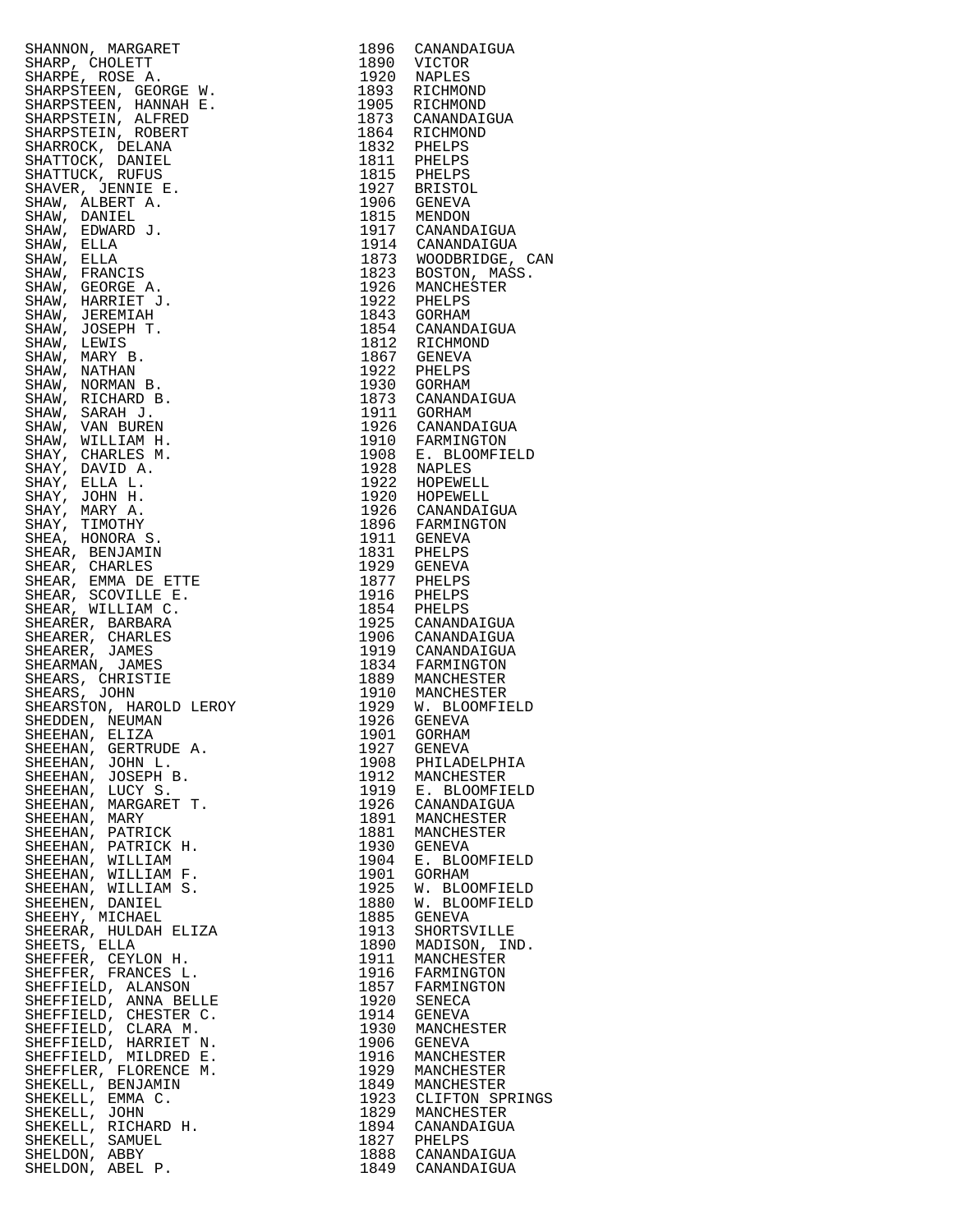| SHELDON, ADELIA M.<br>SHELDON, AINERT C.<br>SHELDON, ANN H.<br>SHELDON, ANN H.<br>SHELDON, CATHERINE A.<br>SHELDON, CHARLES E.<br>SHELDON, CHARLES E.<br>SHELDON, CHARLES E.<br>SHELDON, DEWARD J. (2)<br>SHELDON, EDWARD J. (2)<br>SHELDON, HENRY W.<br>SHELDO         |              |                                                                                                                                                                                                                                                                       |
|-------------------------------------------------------------------------------------------------------------------------------------------------------------------------------------------------------------------------------------------------------------------------|--------------|-----------------------------------------------------------------------------------------------------------------------------------------------------------------------------------------------------------------------------------------------------------------------|
|                                                                                                                                                                                                                                                                         |              | 1900 CANANDAIGUA                                                                                                                                                                                                                                                      |
|                                                                                                                                                                                                                                                                         |              | 1900 CANANDAIGUA                                                                                                                                                                                                                                                      |
|                                                                                                                                                                                                                                                                         |              |                                                                                                                                                                                                                                                                       |
|                                                                                                                                                                                                                                                                         |              |                                                                                                                                                                                                                                                                       |
|                                                                                                                                                                                                                                                                         |              |                                                                                                                                                                                                                                                                       |
|                                                                                                                                                                                                                                                                         |              | 1900 CANANDATGOA<br>1868 VICTOR<br>1868 VICTOR<br>1929 GORHAM<br>1871 PHELPS<br>1924 HOPEWELL<br>1882 FARMINGTON<br>1885 MANCHESTER<br>1885 MANCHESTER<br>1885 MANCHESTER                                                                                             |
|                                                                                                                                                                                                                                                                         |              |                                                                                                                                                                                                                                                                       |
|                                                                                                                                                                                                                                                                         |              |                                                                                                                                                                                                                                                                       |
|                                                                                                                                                                                                                                                                         |              |                                                                                                                                                                                                                                                                       |
|                                                                                                                                                                                                                                                                         |              |                                                                                                                                                                                                                                                                       |
|                                                                                                                                                                                                                                                                         |              |                                                                                                                                                                                                                                                                       |
|                                                                                                                                                                                                                                                                         |              |                                                                                                                                                                                                                                                                       |
|                                                                                                                                                                                                                                                                         |              | 1908 FARMINGTON<br>1908 FARMINGTON<br>1895 W. BLOOMFIELD<br>1899 MANCHESTER<br>1848 FARMINGTON<br>1841 FARMINGTON<br>1841 FARMINGTON                                                                                                                                  |
|                                                                                                                                                                                                                                                                         |              |                                                                                                                                                                                                                                                                       |
|                                                                                                                                                                                                                                                                         |              |                                                                                                                                                                                                                                                                       |
|                                                                                                                                                                                                                                                                         |              |                                                                                                                                                                                                                                                                       |
|                                                                                                                                                                                                                                                                         |              |                                                                                                                                                                                                                                                                       |
|                                                                                                                                                                                                                                                                         |              |                                                                                                                                                                                                                                                                       |
|                                                                                                                                                                                                                                                                         |              |                                                                                                                                                                                                                                                                       |
|                                                                                                                                                                                                                                                                         |              |                                                                                                                                                                                                                                                                       |
|                                                                                                                                                                                                                                                                         |              | 1879 GENEVA                                                                                                                                                                                                                                                           |
|                                                                                                                                                                                                                                                                         |              | 1868 W. BLOOMFIELD                                                                                                                                                                                                                                                    |
|                                                                                                                                                                                                                                                                         |              |                                                                                                                                                                                                                                                                       |
|                                                                                                                                                                                                                                                                         |              | 1928 W. BLOOMFIELD                                                                                                                                                                                                                                                    |
|                                                                                                                                                                                                                                                                         |              | 1926 W. BLOOMFIELD                                                                                                                                                                                                                                                    |
|                                                                                                                                                                                                                                                                         | 1914         | W. BLOOMFIELD                                                                                                                                                                                                                                                         |
|                                                                                                                                                                                                                                                                         |              | 1919 GENEVA                                                                                                                                                                                                                                                           |
|                                                                                                                                                                                                                                                                         |              |                                                                                                                                                                                                                                                                       |
|                                                                                                                                                                                                                                                                         |              | 1878 W. BLOOMFIELD<br>1856 W. BLOOMFIELD<br>1909 BROOKLYN, NY<br>1909 CANADICE                                                                                                                                                                                        |
|                                                                                                                                                                                                                                                                         |              |                                                                                                                                                                                                                                                                       |
|                                                                                                                                                                                                                                                                         |              |                                                                                                                                                                                                                                                                       |
|                                                                                                                                                                                                                                                                         |              |                                                                                                                                                                                                                                                                       |
|                                                                                                                                                                                                                                                                         |              |                                                                                                                                                                                                                                                                       |
|                                                                                                                                                                                                                                                                         |              |                                                                                                                                                                                                                                                                       |
|                                                                                                                                                                                                                                                                         |              | 1966 E. BLOOMFIELD<br>1875 CANADICE<br>1867 CANANDAIGUA<br>1886 CANANDAIGUA                                                                                                                                                                                           |
|                                                                                                                                                                                                                                                                         |              |                                                                                                                                                                                                                                                                       |
|                                                                                                                                                                                                                                                                         |              |                                                                                                                                                                                                                                                                       |
|                                                                                                                                                                                                                                                                         |              |                                                                                                                                                                                                                                                                       |
|                                                                                                                                                                                                                                                                         |              |                                                                                                                                                                                                                                                                       |
|                                                                                                                                                                                                                                                                         |              | 1825 PHELPS<br>1879 CANANDAIGUA                                                                                                                                                                                                                                       |
|                                                                                                                                                                                                                                                                         |              |                                                                                                                                                                                                                                                                       |
|                                                                                                                                                                                                                                                                         |              |                                                                                                                                                                                                                                                                       |
|                                                                                                                                                                                                                                                                         |              |                                                                                                                                                                                                                                                                       |
|                                                                                                                                                                                                                                                                         |              |                                                                                                                                                                                                                                                                       |
|                                                                                                                                                                                                                                                                         |              |                                                                                                                                                                                                                                                                       |
|                                                                                                                                                                                                                                                                         |              |                                                                                                                                                                                                                                                                       |
|                                                                                                                                                                                                                                                                         |              |                                                                                                                                                                                                                                                                       |
|                                                                                                                                                                                                                                                                         |              |                                                                                                                                                                                                                                                                       |
|                                                                                                                                                                                                                                                                         |              |                                                                                                                                                                                                                                                                       |
|                                                                                                                                                                                                                                                                         |              |                                                                                                                                                                                                                                                                       |
|                                                                                                                                                                                                                                                                         |              |                                                                                                                                                                                                                                                                       |
|                                                                                                                                                                                                                                                                         |              |                                                                                                                                                                                                                                                                       |
|                                                                                                                                                                                                                                                                         |              |                                                                                                                                                                                                                                                                       |
|                                                                                                                                                                                                                                                                         |              |                                                                                                                                                                                                                                                                       |
|                                                                                                                                                                                                                                                                         |              | 1879 CANANDAIGUA<br>1832 CANANDAIGUA<br>1876 W. BLOOMFIELD<br>1848 PHELPS<br>1857 HOPEWELL<br>1878 CANANDAIGUA<br>1879 W. BLOOMFIELD<br>1832 E. BLOOMFIELD<br>1838 CANANDAIGUA<br>1929 MANCHESTER<br>1860 E. BLOOMFIELD<br>1876 BLOOMFIELD<br>1876 RICHMOND<br>1858 C |
|                                                                                                                                                                                                                                                                         |              |                                                                                                                                                                                                                                                                       |
|                                                                                                                                                                                                                                                                         |              | 1858 CANANDAIGUA<br>1837 CANADICE                                                                                                                                                                                                                                     |
|                                                                                                                                                                                                                                                                         |              |                                                                                                                                                                                                                                                                       |
|                                                                                                                                                                                                                                                                         |              |                                                                                                                                                                                                                                                                       |
|                                                                                                                                                                                                                                                                         |              |                                                                                                                                                                                                                                                                       |
|                                                                                                                                                                                                                                                                         |              | 1889 SENECA<br>1918 HOPEWELL<br>1926 SENECA                                                                                                                                                                                                                           |
|                                                                                                                                                                                                                                                                         |              |                                                                                                                                                                                                                                                                       |
|                                                                                                                                                                                                                                                                         |              | 1887 PHELPS                                                                                                                                                                                                                                                           |
|                                                                                                                                                                                                                                                                         |              | 1884 PHELPS<br>1926 SENECA                                                                                                                                                                                                                                            |
|                                                                                                                                                                                                                                                                         |              |                                                                                                                                                                                                                                                                       |
|                                                                                                                                                                                                                                                                         |              |                                                                                                                                                                                                                                                                       |
|                                                                                                                                                                                                                                                                         |              |                                                                                                                                                                                                                                                                       |
|                                                                                                                                                                                                                                                                         |              |                                                                                                                                                                                                                                                                       |
|                                                                                                                                                                                                                                                                         |              |                                                                                                                                                                                                                                                                       |
|                                                                                                                                                                                                                                                                         |              | 1896 PHELPS<br>1910 PHELPS                                                                                                                                                                                                                                            |
|                                                                                                                                                                                                                                                                         |              |                                                                                                                                                                                                                                                                       |
|                                                                                                                                                                                                                                                                         |              | 1895 PHELPS<br>1896 PHELPS                                                                                                                                                                                                                                            |
|                                                                                                                                                                                                                                                                         |              |                                                                                                                                                                                                                                                                       |
|                                                                                                                                                                                                                                                                         |              |                                                                                                                                                                                                                                                                       |
|                                                                                                                                                                                                                                                                         |              | 1915 PHELPS<br>1857 PHELPS                                                                                                                                                                                                                                            |
|                                                                                                                                                                                                                                                                         |              | PHELPS                                                                                                                                                                                                                                                                |
|                                                                                                                                                                                                                                                                         | 1899<br>1878 | PHELPS                                                                                                                                                                                                                                                                |
|                                                                                                                                                                                                                                                                         |              |                                                                                                                                                                                                                                                                       |
|                                                                                                                                                                                                                                                                         |              |                                                                                                                                                                                                                                                                       |
|                                                                                                                                                                                                                                                                         |              | 1918 HOPEWELL<br>1890 MANCHESTER                                                                                                                                                                                                                                      |
|                                                                                                                                                                                                                                                                         | 1917         | MANCHESTER                                                                                                                                                                                                                                                            |
|                                                                                                                                                                                                                                                                         |              | 1870 GORHAM                                                                                                                                                                                                                                                           |
|                                                                                                                                                                                                                                                                         |              |                                                                                                                                                                                                                                                                       |
|                                                                                                                                                                                                                                                                         |              |                                                                                                                                                                                                                                                                       |
|                                                                                                                                                                                                                                                                         |              | 1922 GENEVA<br>1855 HOPEWELL                                                                                                                                                                                                                                          |
|                                                                                                                                                                                                                                                                         | 1878         | MANCHESTER                                                                                                                                                                                                                                                            |
|                                                                                                                                                                                                                                                                         |              | 1910 MANCHESTER                                                                                                                                                                                                                                                       |
|                                                                                                                                                                                                                                                                         |              |                                                                                                                                                                                                                                                                       |
|                                                                                                                                                                                                                                                                         |              | 1901 PHELPS                                                                                                                                                                                                                                                           |
|                                                                                                                                                                                                                                                                         |              | 1890 CANANDAIGUA                                                                                                                                                                                                                                                      |
|                                                                                                                                                                                                                                                                         | 1881         | CANANDAIGUA                                                                                                                                                                                                                                                           |
|                                                                                                                                                                                                                                                                         | 1911         | W. BLOOMFIELD                                                                                                                                                                                                                                                         |
|                                                                                                                                                                                                                                                                         | 1814         |                                                                                                                                                                                                                                                                       |
|                                                                                                                                                                                                                                                                         | 1861         | NAPLES                                                                                                                                                                                                                                                                |
|                                                                                                                                                                                                                                                                         |              |                                                                                                                                                                                                                                                                       |
|                                                                                                                                                                                                                                                                         | 1908         | S. BRISTOL                                                                                                                                                                                                                                                            |
|                                                                                                                                                                                                                                                                         | 1815         | PALMYRA                                                                                                                                                                                                                                                               |
|                                                                                                                                                                                                                                                                         |              | SENECA                                                                                                                                                                                                                                                                |
|                                                                                                                                                                                                                                                                         |              | W. BLOOMFIELD                                                                                                                                                                                                                                                         |
|                                                                                                                                                                                                                                                                         | 1863<br>1905 |                                                                                                                                                                                                                                                                       |
|                                                                                                                                                                                                                                                                         | 1854         | S. BRISTOL                                                                                                                                                                                                                                                            |
| SHEPPERD, MILLIAM OWEN<br>SHEPPARD, ANN<br>SHEPPARD, ANN<br>SHEPPARD, HARRIET A.<br>SHEPPARD, HARRIET A.<br>SHEPPARD, HARRIET A.<br>SHEPPERD, BENJAMIN F.<br>SHEPPERD, DENJAMIN F.<br>SHEPPERD, DENJANIN F.<br>SHEPPERD, JANOB C.<br>SHEPPERD, JAN<br>SHERRILL, ELIAKIM | 1914<br>1863 | GENEVA<br>SENECA                                                                                                                                                                                                                                                      |

| 1900              | CANANDAIGUA                              |
|-------------------|------------------------------------------|
| 1900<br>1900      | CANANDAIGUA<br>FARMINGTON                |
| 1868              | VICTOR                                   |
| 1929              | GORHAM                                   |
| 1871              | PHELPS                                   |
| 1924<br>1882      | HOPEWELL<br>FARMINGTON                   |
| 1856              | FARMINGTON                               |
| 1885              | MANCHESTER                               |
| 1908<br>1895      | FARMINGTON                               |
| 1899              | W. BLOOMFIELD<br>MANCHESTER              |
| 1848              | FARMINGTON                               |
| 1855              | FARMINGTON                               |
| 1841<br>1879      | FARMINGTON<br>GENEVA                     |
| 1868              | W. BLOOMFIELD                            |
| 1928              | <b>BLOOMFIELD</b><br>W.                  |
| 1926              | W. BLOOMFIELD                            |
| 1914<br>1919      | W.<br><b>BLOOMFIELD</b><br><b>GENEVA</b> |
| 1878              | W. BLOOMFIELD                            |
| 1856              | W.<br><b>BLOOMFIELD</b>                  |
| 1909              | BROOKLYN,<br>ΝY                          |
| 1909<br>1866      | CANADICE<br>E. BLOOMFIELD                |
| 1875              | CANADICE                                 |
| 1867              | CANANDAIGUA                              |
| 1886              | CANANDAIGUA                              |
| 1825<br>1879      | PHELPS<br>CANANDAIGUA                    |
| 1832              | CANANDAIGUA                              |
| 1876              | BLOOMFIELD<br>W.                         |
| 1848              | PHELPS                                   |
| 1857<br>1878      | HOPEWELL<br>CANANDAIGUA                  |
| 1879              | W. BLOOMFIELD                            |
| 1882              | Е.<br><b>BLOOMFIELD</b>                  |
| 1838<br>1929      | CANANDAIGUA                              |
| 1860              | MANCHESTER<br>E. BLOOMFIELD              |
| 1829              | BLOOMFIELD                               |
| 1876              | RICHMOND                                 |
| 1858<br>1837      | CANANDAIGUA<br>CANADICE                  |
| 1889              | SENECA                                   |
| 1918              | HOPEWELL                                 |
| 1926              | <b>SENECA</b>                            |
| 1887<br>1884      | PHELPS<br>PHELPS                         |
| 1926              | SENECA                                   |
| 1896              | PHELPS                                   |
| 1910              | PHELPS                                   |
| 1895<br>-<br>1896 | PHELPS<br>PHELPS                         |
| 1915              | PHELPS                                   |
| 1857              | PHELPS                                   |
| 1899<br>1878      | PHELPS<br>PHELPS                         |
| 1918              | HOPEWELL                                 |
| 1890              | MANCHESTER                               |
| 1917              | MANCHESTER                               |
| 1870<br>1922      | GORHAM<br><b>GENEVA</b>                  |
| 1855              | HOPEWELL                                 |
| 1878              | MANCHESTER                               |
| 1910              | MANCHESTER                               |
| 1901<br>1890      | PHELPS<br>CANANDAIGUA                    |
| 1881              | CANANDAIGUA                              |
| 1911              | W.<br>BLOOMFIELD                         |
| 1814              |                                          |
| 1861<br>1908      | NAPLES<br>$S$ .<br><b>BRISTOL</b>        |
|                   | PALMYRA                                  |
| 1815<br>1863      | SENECA                                   |
| 1905              | W.<br><b>BLOOMFIELD</b>                  |
| 1854<br>1914      | S.<br><b>BRISTOL</b><br><b>GENEVA</b>    |
| 1863              | SENECA                                   |
|                   |                                          |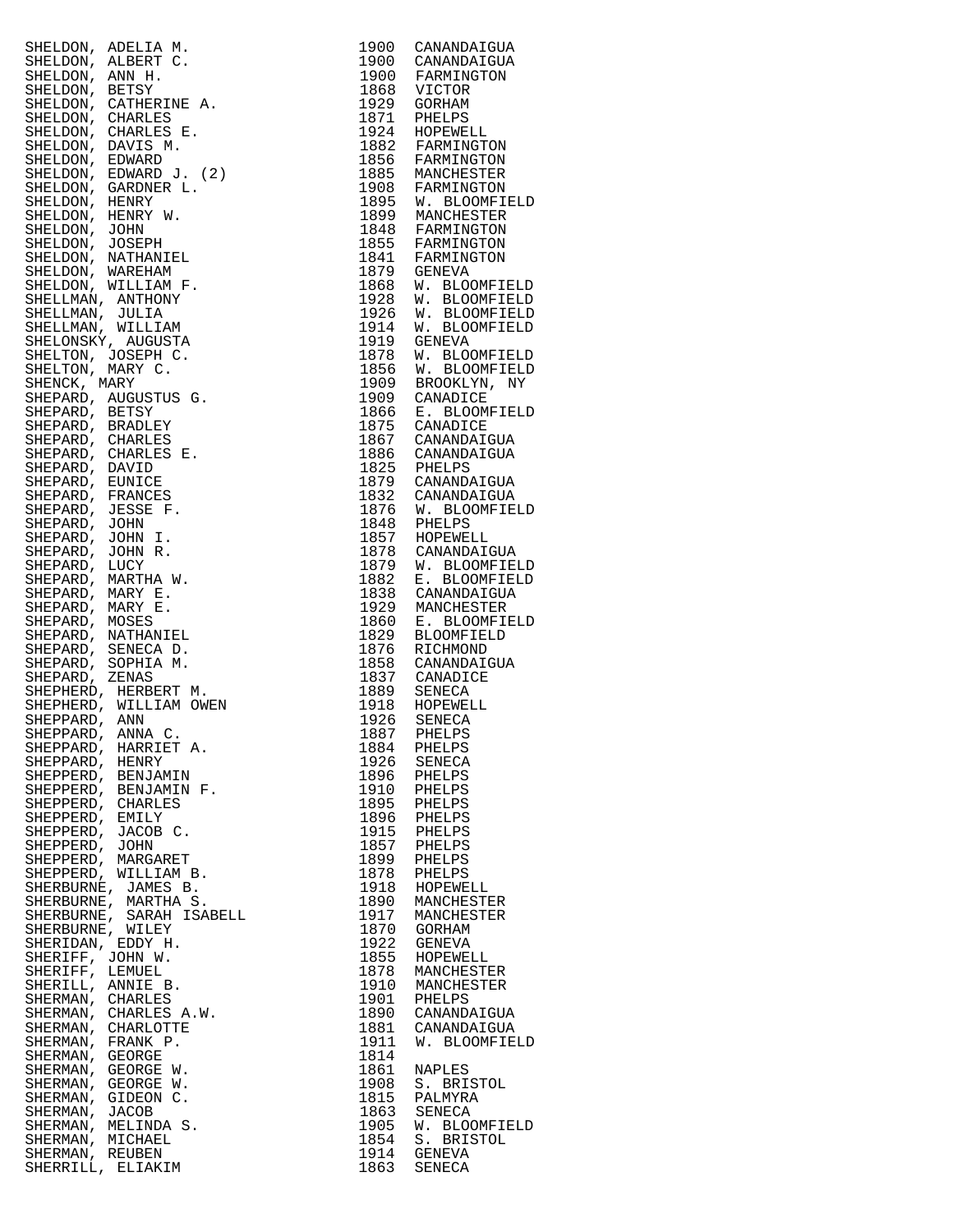|                                                                                                                                                                                                                                                    |      | 1927 CLIFTON SPRINGS<br>1918 PHELPS<br>1918 PHELPS<br>1909 GENEVA |
|----------------------------------------------------------------------------------------------------------------------------------------------------------------------------------------------------------------------------------------------------|------|-------------------------------------------------------------------|
|                                                                                                                                                                                                                                                    |      |                                                                   |
|                                                                                                                                                                                                                                                    |      |                                                                   |
|                                                                                                                                                                                                                                                    |      |                                                                   |
| SHERRILL, SAMUEL 1977 CLIPTON SPRING<br>SHERRY, BLIZABETH<br>SHERRY, BLIZABETH<br>SHERRY, BLIZABETH<br>SHERRY, BLIZABETH<br>SHERRYOD, JENEY<br>SHERRYOD, JENEY<br>SHERRYOD, JENEY<br>SHERRYOD, JENEY<br>SHERRYOD, JENEY<br>SHERRYOD, LIONES L. 199 |      |                                                                   |
|                                                                                                                                                                                                                                                    |      |                                                                   |
|                                                                                                                                                                                                                                                    |      |                                                                   |
|                                                                                                                                                                                                                                                    |      |                                                                   |
|                                                                                                                                                                                                                                                    |      |                                                                   |
|                                                                                                                                                                                                                                                    |      |                                                                   |
|                                                                                                                                                                                                                                                    |      |                                                                   |
|                                                                                                                                                                                                                                                    |      |                                                                   |
|                                                                                                                                                                                                                                                    |      |                                                                   |
|                                                                                                                                                                                                                                                    |      |                                                                   |
|                                                                                                                                                                                                                                                    |      |                                                                   |
|                                                                                                                                                                                                                                                    |      |                                                                   |
|                                                                                                                                                                                                                                                    |      |                                                                   |
|                                                                                                                                                                                                                                                    |      |                                                                   |
|                                                                                                                                                                                                                                                    |      |                                                                   |
|                                                                                                                                                                                                                                                    |      |                                                                   |
|                                                                                                                                                                                                                                                    |      |                                                                   |
|                                                                                                                                                                                                                                                    |      |                                                                   |
|                                                                                                                                                                                                                                                    |      |                                                                   |
|                                                                                                                                                                                                                                                    |      |                                                                   |
|                                                                                                                                                                                                                                                    |      |                                                                   |
|                                                                                                                                                                                                                                                    |      |                                                                   |
|                                                                                                                                                                                                                                                    |      |                                                                   |
|                                                                                                                                                                                                                                                    |      |                                                                   |
|                                                                                                                                                                                                                                                    |      |                                                                   |
|                                                                                                                                                                                                                                                    |      |                                                                   |
|                                                                                                                                                                                                                                                    |      |                                                                   |
|                                                                                                                                                                                                                                                    |      |                                                                   |
|                                                                                                                                                                                                                                                    |      |                                                                   |
|                                                                                                                                                                                                                                                    |      |                                                                   |
|                                                                                                                                                                                                                                                    |      |                                                                   |
|                                                                                                                                                                                                                                                    |      |                                                                   |
|                                                                                                                                                                                                                                                    |      |                                                                   |
|                                                                                                                                                                                                                                                    |      |                                                                   |
|                                                                                                                                                                                                                                                    |      |                                                                   |
|                                                                                                                                                                                                                                                    |      |                                                                   |
|                                                                                                                                                                                                                                                    |      |                                                                   |
|                                                                                                                                                                                                                                                    |      |                                                                   |
|                                                                                                                                                                                                                                                    |      |                                                                   |
|                                                                                                                                                                                                                                                    |      |                                                                   |
|                                                                                                                                                                                                                                                    |      |                                                                   |
|                                                                                                                                                                                                                                                    |      |                                                                   |
|                                                                                                                                                                                                                                                    |      |                                                                   |
|                                                                                                                                                                                                                                                    |      |                                                                   |
| SHORT, GEORGE N.<br>SHORT, HARVEY N.<br>SHORT, HIRAM                                                                                                                                                                                               |      |                                                                   |
|                                                                                                                                                                                                                                                    | 1911 | MANCHESTER                                                        |
| SHORT, HIRAM                                                                                                                                                                                                                                       |      | 1883 RICHMOND                                                     |
| SHORT, JANE                                                                                                                                                                                                                                        | 1879 | ARMADA, MICH.                                                     |
| SHORT, JOSEPH                                                                                                                                                                                                                                      | 1848 | PHELPS                                                            |
| SHORT, MARIA                                                                                                                                                                                                                                       | 1891 | MANCHESTER                                                        |
| SHORT, MARTHA N.                                                                                                                                                                                                                                   | 1924 | RICHMOND                                                          |
| SHORT, MARY A.                                                                                                                                                                                                                                     | 1889 | MANCHESTER                                                        |
| SHORT, MARY E.                                                                                                                                                                                                                                     | 1868 | MANCHESTER                                                        |
| SHORT, MYRON S.                                                                                                                                                                                                                                    | 1859 | MANCHESTER                                                        |
| SHORT, NEHEMIAH                                                                                                                                                                                                                                    | 1867 | MANCHESTER                                                        |
| SHORT, PERSIS E.                                                                                                                                                                                                                                   | 1890 | RICHMOND                                                          |
| SHORT, RALPH D.                                                                                                                                                                                                                                    | 1865 | PHELPS                                                            |
| SHORT, ROSALIE P.                                                                                                                                                                                                                                  | 1908 | MANCHESTER                                                        |
| SHORT, SENECA M.                                                                                                                                                                                                                                   | 1924 | PORT GIBSON                                                       |
| SHORT, SENECA M.                                                                                                                                                                                                                                   | 1891 | MANCHESTER                                                        |
| SHORT, SHUBAL P.                                                                                                                                                                                                                                   | 1869 | PHELPS                                                            |
| SHORT, SHUBEL P.                                                                                                                                                                                                                                   | 1913 | PHELPS                                                            |
| SHORT, SYLVIA                                                                                                                                                                                                                                      | 1901 | VANDALIA, MICH.                                                   |
|                                                                                                                                                                                                                                                    | 1842 | MANCHESTER                                                        |
| SHORT, THEOPHILUS<br>SHORT, WILLIAM H.                                                                                                                                                                                                             | 1877 | MANCHESTER                                                        |
| SHORTSVILLE, SARAH D.                                                                                                                                                                                                                              | 1924 | SHORTSVILLE                                                       |
| SHOUDY, MARY A.                                                                                                                                                                                                                                    | 1921 | GENEVA                                                            |
| D.<br>:<br>:<br>: .<br>SHOVE, ISAAC P.                                                                                                                                                                                                             | 1815 |                                                                   |
| SHOWERS, SARAH JANE                                                                                                                                                                                                                                | 1926 | E. BLOOMFIELD                                                     |
|                                                                                                                                                                                                                                                    | 1902 | <b>BRISTOL</b>                                                    |
| SHULTERS, JULIUS                                                                                                                                                                                                                                   | 1883 | HOPEWELL                                                          |
| SHUMAKER, CHARLES C.<br>SHUMAN, MATTHEW                                                                                                                                                                                                            | 1925 |                                                                   |
|                                                                                                                                                                                                                                                    |      | NAPLES                                                            |
| SHUMWAY, ISAAC                                                                                                                                                                                                                                     | 1865 | PHELPS                                                            |
| SHURBIN, MARY A.                                                                                                                                                                                                                                   | 1885 | NAPLES                                                            |
| SHYNE, FRANK L.                                                                                                                                                                                                                                    | 1909 | וארג<br>GENEVA<br>הירידי                                          |
| SIBBETT, ALBINUS                                                                                                                                                                                                                                   | 1910 | MANCHESTER                                                        |

| 1927<br>1918                 | CLIFTON SPRINGS<br>PHELPS    |
|------------------------------|------------------------------|
| 1918                         | PHELPS                       |
| 1909<br>1889                 | <b>GENEVA</b><br>CANANDAIGUA |
| 1928                         | FARMINGTON                   |
| 1920<br>1903                 | PHELPS<br>PHELPS             |
| 1909<br>1906                 |                              |
| 1884                         | CANANDAIGUA<br>CANANDAIGUA   |
| 1830<br>1835                 | GENEVA<br>GENEVA             |
| 1930                         | HOPEWELL                     |
| 1922<br>1907                 | HOPEWELL<br>MANCHESTER       |
| 1911                         | MANCHESTER                   |
| 1873<br>1928                 | GENEVA<br>GENEVA             |
| 1922                         | GENEVA                       |
| 1923<br>1897                 | MANCHESTER<br>HOPEWELL       |
| 1881                         | HOPEWELL                     |
| 1851<br>1865                 | HOPEWELL                     |
| 1901                         | HOPEWELL<br>CANANDAIGUA      |
| 1896                         | HOPEWELL                     |
| 1876<br>1859                 | GORHAM<br>GORHAM             |
| 1912                         | E. BLOOMFIELD                |
| 1863<br>1878                 | SHEFFIELD, PA<br>RICHMOND    |
| 1920                         | RICHMOND                     |
| 1931<br>1906                 | GENEVA<br>MANCHESTER         |
| 1849                         | RICHMOND                     |
| 1915<br>1879                 | MANCHESTER<br>MANCHESTER     |
| 1867                         | RICHMOND                     |
| 1813<br>1842                 | RICHMOND<br>MANCHESTER       |
| 1899                         | RICHMOND                     |
| 1909<br>1893                 | MANCHESTER<br>PHELPS         |
| 1869<br>1918                 | PHELPS<br>RICHMOND           |
| 1926                         | MANCHESTER                   |
| 1920<br>1915                 | CANANDAIGUA<br>MANCHESTER    |
| 1886                         | MANCHESTER                   |
| 1911                         | MANCHESTER<br>RICHMOND       |
| 1883<br>1879                 | ARMADA, MICH.                |
| 1848<br>1891                 | PHELPS<br>MANCHESTER         |
| 1924                         | RICHMOND                     |
| 1889<br>1868                 | MANCHESTER                   |
| 1859                         | MANCHESTER<br>MANCHESTER     |
| 1867<br>1890                 | MANCHESTER<br>RICHMOND       |
| 1865                         | PHELPS                       |
| 1908<br>1924                 | MANCHESTER<br>PORT GIBSON    |
| 1891                         | MANCHESTER                   |
| 1869<br>1913                 | PHELPS<br>PHELPS             |
| 1901                         | VANDALIA, MICH.              |
| 1842<br>1877                 | MANCHESTER<br>MANCHESTER     |
| 1924                         | SHORTSVILLE                  |
| 1921                         | GENEVA                       |
| 1815<br>1926                 | E. BLOOMFIELD                |
| 1902<br>1883                 | <b>BRISTOL</b><br>HOPEWELL   |
| 1925                         | NAPLES                       |
| 1945<br>1865<br>1885<br>1909 | PHELPS<br>NAPLES             |
|                              | <b>GENEVA</b>                |
| 1910                         | MANCHESTER                   |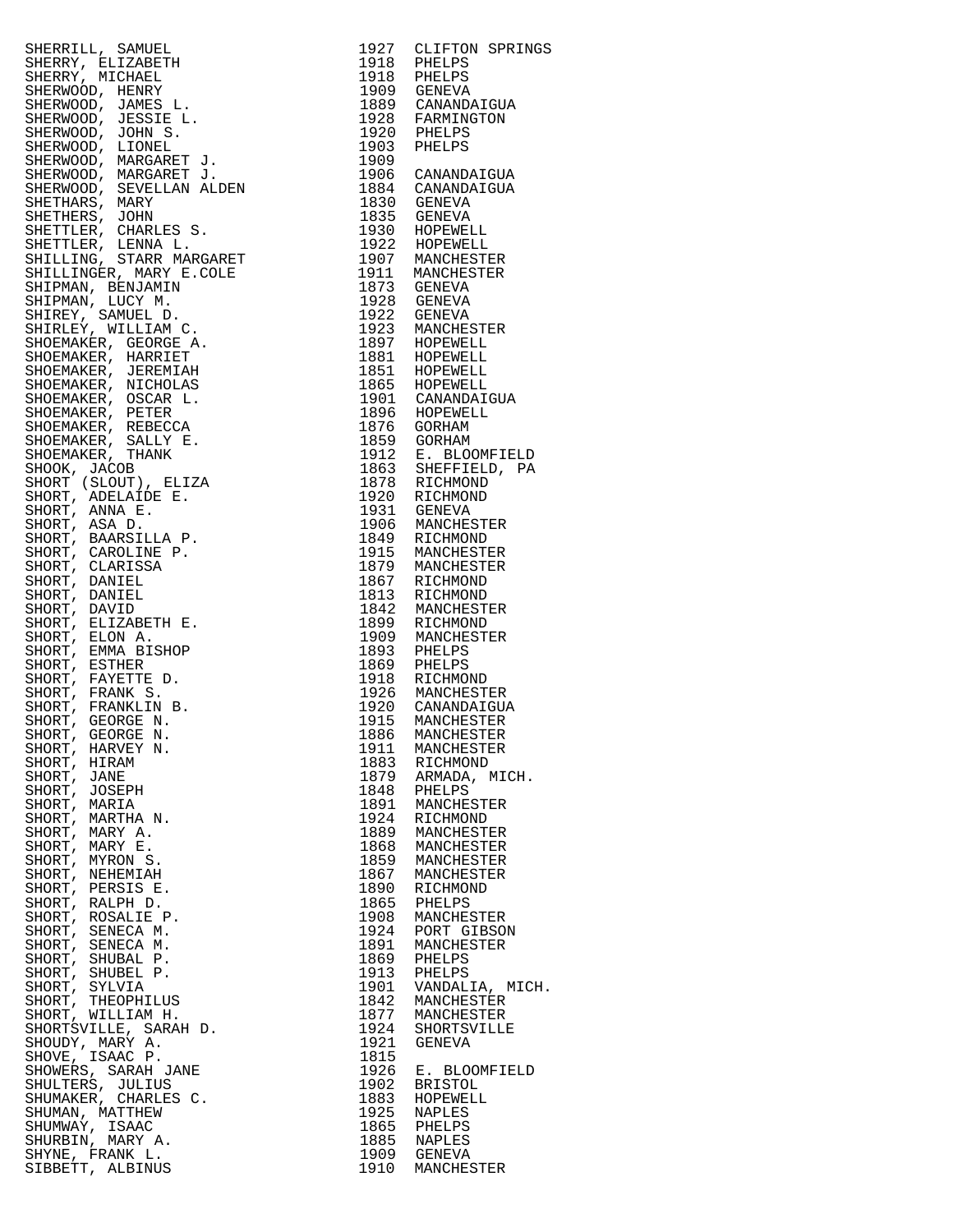|                                                                                                                                                                                                                                                                 |              | 1920 PORT GIBSON                                                                                                                                                                                                                                      |
|-----------------------------------------------------------------------------------------------------------------------------------------------------------------------------------------------------------------------------------------------------------------|--------------|-------------------------------------------------------------------------------------------------------------------------------------------------------------------------------------------------------------------------------------------------------|
|                                                                                                                                                                                                                                                                 |              | 1880 MANCHESTER                                                                                                                                                                                                                                       |
|                                                                                                                                                                                                                                                                 |              |                                                                                                                                                                                                                                                       |
|                                                                                                                                                                                                                                                                 |              |                                                                                                                                                                                                                                                       |
|                                                                                                                                                                                                                                                                 |              | 1884 VICTOR<br>1820 RICHMOND                                                                                                                                                                                                                          |
|                                                                                                                                                                                                                                                                 |              |                                                                                                                                                                                                                                                       |
|                                                                                                                                                                                                                                                                 |              |                                                                                                                                                                                                                                                       |
|                                                                                                                                                                                                                                                                 |              |                                                                                                                                                                                                                                                       |
|                                                                                                                                                                                                                                                                 |              |                                                                                                                                                                                                                                                       |
|                                                                                                                                                                                                                                                                 |              | 1865 CANANDAIGUA<br>1852 CANANDAIGUA<br>1916 VICTOR<br>1924 CANANDAIGUA                                                                                                                                                                               |
|                                                                                                                                                                                                                                                                 |              |                                                                                                                                                                                                                                                       |
|                                                                                                                                                                                                                                                                 |              | 1906 CANANDAIGUA                                                                                                                                                                                                                                      |
|                                                                                                                                                                                                                                                                 |              | 1882 GENEVA                                                                                                                                                                                                                                           |
|                                                                                                                                                                                                                                                                 |              |                                                                                                                                                                                                                                                       |
|                                                                                                                                                                                                                                                                 |              | 1891 PHELPS<br>1918 GENEVA                                                                                                                                                                                                                            |
|                                                                                                                                                                                                                                                                 |              |                                                                                                                                                                                                                                                       |
|                                                                                                                                                                                                                                                                 |              |                                                                                                                                                                                                                                                       |
|                                                                                                                                                                                                                                                                 |              | 1920 GENEVA                                                                                                                                                                                                                                           |
|                                                                                                                                                                                                                                                                 |              | 1926 GENEVA                                                                                                                                                                                                                                           |
|                                                                                                                                                                                                                                                                 |              |                                                                                                                                                                                                                                                       |
|                                                                                                                                                                                                                                                                 |              | 1874 GORHAM<br>1873 GORHAM                                                                                                                                                                                                                            |
|                                                                                                                                                                                                                                                                 |              |                                                                                                                                                                                                                                                       |
|                                                                                                                                                                                                                                                                 |              | 1884 MANCHESTER<br>1889 GENEVA<br>1915 GENEVA<br>1919 GENEVA                                                                                                                                                                                          |
|                                                                                                                                                                                                                                                                 |              |                                                                                                                                                                                                                                                       |
|                                                                                                                                                                                                                                                                 |              |                                                                                                                                                                                                                                                       |
|                                                                                                                                                                                                                                                                 |              |                                                                                                                                                                                                                                                       |
|                                                                                                                                                                                                                                                                 |              |                                                                                                                                                                                                                                                       |
|                                                                                                                                                                                                                                                                 |              |                                                                                                                                                                                                                                                       |
|                                                                                                                                                                                                                                                                 |              |                                                                                                                                                                                                                                                       |
|                                                                                                                                                                                                                                                                 |              |                                                                                                                                                                                                                                                       |
|                                                                                                                                                                                                                                                                 |              |                                                                                                                                                                                                                                                       |
|                                                                                                                                                                                                                                                                 |              |                                                                                                                                                                                                                                                       |
| STBBETT, CHARLES E.<br>SIBBETT, JONATHAN<br>SIBBETT, JONATHAN<br>SIBBETT, JONATHAN<br>SIBLEY, BLISHA, MITER A.<br>SIBLEY, WALTER A.<br>SIBLEY, WARKE H.<br>SIDERI, MARC HEARNER<br>SIDERI, THEODORE SIEGRES<br>SIDERIAR, AMELIA S.<br>SIGLAR, AMELIA S.<br>SIGL |              | 1919 GENEVA<br>1929 GENEVA<br>1906 GENEVA<br>1891 GENEVA<br>1888 GENEVA<br>1916 GENEVA<br>1916 GENEVA<br>1929 E. BLOOMFIELD<br>1901 CANANDAIGUA<br>1983 E. BLOOMFIELD<br>183 E. BLOOMFIELD                                                            |
|                                                                                                                                                                                                                                                                 |              |                                                                                                                                                                                                                                                       |
|                                                                                                                                                                                                                                                                 |              |                                                                                                                                                                                                                                                       |
|                                                                                                                                                                                                                                                                 |              |                                                                                                                                                                                                                                                       |
|                                                                                                                                                                                                                                                                 |              |                                                                                                                                                                                                                                                       |
|                                                                                                                                                                                                                                                                 |              |                                                                                                                                                                                                                                                       |
|                                                                                                                                                                                                                                                                 |              |                                                                                                                                                                                                                                                       |
|                                                                                                                                                                                                                                                                 |              |                                                                                                                                                                                                                                                       |
|                                                                                                                                                                                                                                                                 | 1815         |                                                                                                                                                                                                                                                       |
|                                                                                                                                                                                                                                                                 |              |                                                                                                                                                                                                                                                       |
|                                                                                                                                                                                                                                                                 |              |                                                                                                                                                                                                                                                       |
|                                                                                                                                                                                                                                                                 |              |                                                                                                                                                                                                                                                       |
|                                                                                                                                                                                                                                                                 |              |                                                                                                                                                                                                                                                       |
|                                                                                                                                                                                                                                                                 |              |                                                                                                                                                                                                                                                       |
|                                                                                                                                                                                                                                                                 |              | 1815<br>1888 VICTOR<br>1902 BRISTOL<br>1834 PHELPS<br>1843 NAPLES<br>1854 BRISTOL<br>1868 BRISTOL<br>1885 BRISTOL<br>1846 BRISTOL<br>1897 BRISTOL<br>1894 BRISTOL<br>1864 BRISTOL<br>1864 BRISTOL<br>1864 BRISTOL<br>1911 CANANDAIGUA<br>1862 BRISTOL |
|                                                                                                                                                                                                                                                                 |              |                                                                                                                                                                                                                                                       |
|                                                                                                                                                                                                                                                                 |              |                                                                                                                                                                                                                                                       |
|                                                                                                                                                                                                                                                                 |              |                                                                                                                                                                                                                                                       |
|                                                                                                                                                                                                                                                                 |              |                                                                                                                                                                                                                                                       |
|                                                                                                                                                                                                                                                                 |              |                                                                                                                                                                                                                                                       |
|                                                                                                                                                                                                                                                                 |              |                                                                                                                                                                                                                                                       |
|                                                                                                                                                                                                                                                                 |              |                                                                                                                                                                                                                                                       |
|                                                                                                                                                                                                                                                                 |              |                                                                                                                                                                                                                                                       |
|                                                                                                                                                                                                                                                                 |              |                                                                                                                                                                                                                                                       |
|                                                                                                                                                                                                                                                                 |              |                                                                                                                                                                                                                                                       |
|                                                                                                                                                                                                                                                                 |              |                                                                                                                                                                                                                                                       |
|                                                                                                                                                                                                                                                                 |              | 1862 BRISTOL<br>1867 NAPLES                                                                                                                                                                                                                           |
|                                                                                                                                                                                                                                                                 |              |                                                                                                                                                                                                                                                       |
|                                                                                                                                                                                                                                                                 |              | 1893 CANANDAIGUA<br>1881 CANANDAIGUA                                                                                                                                                                                                                  |
|                                                                                                                                                                                                                                                                 |              |                                                                                                                                                                                                                                                       |
|                                                                                                                                                                                                                                                                 |              |                                                                                                                                                                                                                                                       |
|                                                                                                                                                                                                                                                                 |              |                                                                                                                                                                                                                                                       |
|                                                                                                                                                                                                                                                                 |              |                                                                                                                                                                                                                                                       |
|                                                                                                                                                                                                                                                                 |              |                                                                                                                                                                                                                                                       |
|                                                                                                                                                                                                                                                                 |              |                                                                                                                                                                                                                                                       |
|                                                                                                                                                                                                                                                                 |              |                                                                                                                                                                                                                                                       |
|                                                                                                                                                                                                                                                                 |              | -<br>1910 E. BLOOMFIELD<br>1912 BRISTOL<br>1926 BRISTOL<br>1926 PHELPS<br>1900 BRISTOL<br>1900 BRISTOL                                                                                                                                                |
|                                                                                                                                                                                                                                                                 |              |                                                                                                                                                                                                                                                       |
| SIMMONS, HENRY C                                                                                                                                                                                                                                                |              | 1895 CANANDAIGUA                                                                                                                                                                                                                                      |
| SIMMONS, HENRY P.                                                                                                                                                                                                                                               | 1883         | BRISTOL                                                                                                                                                                                                                                               |
|                                                                                                                                                                                                                                                                 |              | BRISTOL                                                                                                                                                                                                                                               |
|                                                                                                                                                                                                                                                                 |              |                                                                                                                                                                                                                                                       |
| SIMMONS, JANE E.                                                                                                                                                                                                                                                | 1888         |                                                                                                                                                                                                                                                       |
| SIMMONS, JOHN D.                                                                                                                                                                                                                                                | 1929         | BRISTOL                                                                                                                                                                                                                                               |
|                                                                                                                                                                                                                                                                 |              |                                                                                                                                                                                                                                                       |
| SIMMONS, MARCUS H.                                                                                                                                                                                                                                              | 1907         | CANANDAIGUA                                                                                                                                                                                                                                           |
| SIMMONS, MARIA P.                                                                                                                                                                                                                                               | 1918         | CANANDAIGUA                                                                                                                                                                                                                                           |
|                                                                                                                                                                                                                                                                 | 1908         | CANANDAIGUA                                                                                                                                                                                                                                           |
| SIMMONS, MARTHA J.                                                                                                                                                                                                                                              |              |                                                                                                                                                                                                                                                       |
| SIMMONS, MARY C.                                                                                                                                                                                                                                                | 1925         | MANCHESTER                                                                                                                                                                                                                                            |
| SIMMONS, MARY E.                                                                                                                                                                                                                                                |              | 1909 CANANDAIGUA                                                                                                                                                                                                                                      |
|                                                                                                                                                                                                                                                                 |              |                                                                                                                                                                                                                                                       |
| SIMMONS, MAURICE                                                                                                                                                                                                                                                | 1927         | RICHMOND                                                                                                                                                                                                                                              |
| SIMMONS, NELLIE J.                                                                                                                                                                                                                                              | 1928         | CANANDAIGUA                                                                                                                                                                                                                                           |
|                                                                                                                                                                                                                                                                 |              |                                                                                                                                                                                                                                                       |
| SIMMONS, PHEBE E.                                                                                                                                                                                                                                               | 1889         | BRISTOL                                                                                                                                                                                                                                               |
| SIMMONS, RALPH M.                                                                                                                                                                                                                                               | 1926         | CANANDAIGUA                                                                                                                                                                                                                                           |
|                                                                                                                                                                                                                                                                 | 1845         | <b>BRISTOL</b>                                                                                                                                                                                                                                        |
| SIMMONS, RICHMOND                                                                                                                                                                                                                                               |              |                                                                                                                                                                                                                                                       |
| SIMMONS, RICHMOND *                                                                                                                                                                                                                                             | 1887         | VICTOR                                                                                                                                                                                                                                                |
| SIMMONS, ROBERT B.                                                                                                                                                                                                                                              | 1902         | RICHMOND                                                                                                                                                                                                                                              |
|                                                                                                                                                                                                                                                                 |              |                                                                                                                                                                                                                                                       |
| SIMMONS, STELLA A.                                                                                                                                                                                                                                              | 1922         | <b>BRISTOL</b>                                                                                                                                                                                                                                        |
| SIMMONS,<br>WARREN S.                                                                                                                                                                                                                                           | 1914         | <b>BRISTOL</b>                                                                                                                                                                                                                                        |
| SIMMONS, WILLIAM M.                                                                                                                                                                                                                                             | 1927         | BRISTOL                                                                                                                                                                                                                                               |
|                                                                                                                                                                                                                                                                 |              |                                                                                                                                                                                                                                                       |
| SIMMONS,<br>WILLIAM M.                                                                                                                                                                                                                                          | 1883         | NAPLES                                                                                                                                                                                                                                                |
| SIMONDS, A. BURTON                                                                                                                                                                                                                                              | 1882         | VICTOR                                                                                                                                                                                                                                                |
|                                                                                                                                                                                                                                                                 |              |                                                                                                                                                                                                                                                       |
| SIMONDS,<br>ALBERT                                                                                                                                                                                                                                              | 1899         | VICTOR                                                                                                                                                                                                                                                |
| SIMONDS, CAROLINE                                                                                                                                                                                                                                               | 1894         | VICTOR                                                                                                                                                                                                                                                |
|                                                                                                                                                                                                                                                                 | 1927         | VICTOR                                                                                                                                                                                                                                                |
| SIMONDS, G. LEWIS                                                                                                                                                                                                                                               |              |                                                                                                                                                                                                                                                       |
| SIMONDS, GEORGE                                                                                                                                                                                                                                                 | 1918         | VICTOR                                                                                                                                                                                                                                                |
| SIMONDS, JESSIE M.                                                                                                                                                                                                                                              | 1919         | VICTOR                                                                                                                                                                                                                                                |
|                                                                                                                                                                                                                                                                 |              |                                                                                                                                                                                                                                                       |
| SIMONS, CHARLES E.                                                                                                                                                                                                                                              | 1876         | NAPLES                                                                                                                                                                                                                                                |
| SIMONS, CINDERELLA W.                                                                                                                                                                                                                                           | 1891         | NAPLES                                                                                                                                                                                                                                                |
| SIMONS, EMELINE                                                                                                                                                                                                                                                 | 1881         | CANANDAIGUA                                                                                                                                                                                                                                           |
|                                                                                                                                                                                                                                                                 |              |                                                                                                                                                                                                                                                       |
| SIMONS, JAMES (2)                                                                                                                                                                                                                                               | 1893         | GENEVA                                                                                                                                                                                                                                                |
| SIMONS, JEARVEL<br>SIMONS, JOSEPH                                                                                                                                                                                                                               | 1815<br>1862 | CANANDAIGUA                                                                                                                                                                                                                                           |

|                                                                                                                                                                                                                                                                                                                                                                                                                                                                                 |              | 1920 PORT GIBSON                                                                                 |
|---------------------------------------------------------------------------------------------------------------------------------------------------------------------------------------------------------------------------------------------------------------------------------------------------------------------------------------------------------------------------------------------------------------------------------------------------------------------------------|--------------|--------------------------------------------------------------------------------------------------|
|                                                                                                                                                                                                                                                                                                                                                                                                                                                                                 |              | 1880 MANCHESTER                                                                                  |
|                                                                                                                                                                                                                                                                                                                                                                                                                                                                                 |              |                                                                                                  |
|                                                                                                                                                                                                                                                                                                                                                                                                                                                                                 |              | 1884 VICTOR<br>1820 RICHMOND                                                                     |
|                                                                                                                                                                                                                                                                                                                                                                                                                                                                                 |              |                                                                                                  |
|                                                                                                                                                                                                                                                                                                                                                                                                                                                                                 |              | 1865 CANANDAIGUA                                                                                 |
|                                                                                                                                                                                                                                                                                                                                                                                                                                                                                 |              | 1852 CANANDAIGUA                                                                                 |
|                                                                                                                                                                                                                                                                                                                                                                                                                                                                                 |              | 1916 VICTOR<br>1924 CANANDAIGUA                                                                  |
|                                                                                                                                                                                                                                                                                                                                                                                                                                                                                 |              |                                                                                                  |
|                                                                                                                                                                                                                                                                                                                                                                                                                                                                                 |              |                                                                                                  |
|                                                                                                                                                                                                                                                                                                                                                                                                                                                                                 |              | 1906 CANANDAIGUA<br>1882 GENEVA                                                                  |
|                                                                                                                                                                                                                                                                                                                                                                                                                                                                                 |              |                                                                                                  |
|                                                                                                                                                                                                                                                                                                                                                                                                                                                                                 |              | 1891 PHELPS<br>1918 GENEVA                                                                       |
|                                                                                                                                                                                                                                                                                                                                                                                                                                                                                 |              |                                                                                                  |
|                                                                                                                                                                                                                                                                                                                                                                                                                                                                                 |              |                                                                                                  |
|                                                                                                                                                                                                                                                                                                                                                                                                                                                                                 |              | 1920 GENEVA<br>1926 GENEVA                                                                       |
|                                                                                                                                                                                                                                                                                                                                                                                                                                                                                 |              |                                                                                                  |
|                                                                                                                                                                                                                                                                                                                                                                                                                                                                                 |              | 1874 GORHAM<br>1873 GORHAM                                                                       |
|                                                                                                                                                                                                                                                                                                                                                                                                                                                                                 |              |                                                                                                  |
|                                                                                                                                                                                                                                                                                                                                                                                                                                                                                 |              |                                                                                                  |
|                                                                                                                                                                                                                                                                                                                                                                                                                                                                                 |              | 1884 MANCHESTER<br>1889 GENEVA                                                                   |
|                                                                                                                                                                                                                                                                                                                                                                                                                                                                                 |              |                                                                                                  |
|                                                                                                                                                                                                                                                                                                                                                                                                                                                                                 |              | 1915 GENEVA                                                                                      |
|                                                                                                                                                                                                                                                                                                                                                                                                                                                                                 |              | 1919 GENEVA                                                                                      |
|                                                                                                                                                                                                                                                                                                                                                                                                                                                                                 |              |                                                                                                  |
|                                                                                                                                                                                                                                                                                                                                                                                                                                                                                 |              |                                                                                                  |
|                                                                                                                                                                                                                                                                                                                                                                                                                                                                                 |              | 1929 GENEVA<br>1906 GENEVA                                                                       |
|                                                                                                                                                                                                                                                                                                                                                                                                                                                                                 |              | 1891 GENEVA<br>1888 GENEVA                                                                       |
|                                                                                                                                                                                                                                                                                                                                                                                                                                                                                 |              |                                                                                                  |
|                                                                                                                                                                                                                                                                                                                                                                                                                                                                                 |              |                                                                                                  |
|                                                                                                                                                                                                                                                                                                                                                                                                                                                                                 |              |                                                                                                  |
|                                                                                                                                                                                                                                                                                                                                                                                                                                                                                 |              |                                                                                                  |
|                                                                                                                                                                                                                                                                                                                                                                                                                                                                                 |              |                                                                                                  |
| SIBBETT, CHARLES E.<br>SIBBETT, JONATHAN<br>SIBBETT, JONATHAN<br>SIBBETT, WALTER A.<br>SIBLEY, BLISHA<br>SIBLEY, MANEX H.<br>SIBLEY, MANEX H.<br>SIBLEY, MANEX H.<br>SIDNEY, HENRY HEILINDA<br>SIDNEY, HENRY PHILINDA<br>SIDNEY, HENRY PHILINDA<br>SIGLAR, AMEL                                                                                                                                                                                                                 |              | 1916 GENEVA<br>1929 E. BLOOMFIELD<br>1901 CANANDAIGUA<br>1883 E. BLOOMFIELD                      |
|                                                                                                                                                                                                                                                                                                                                                                                                                                                                                 |              |                                                                                                  |
|                                                                                                                                                                                                                                                                                                                                                                                                                                                                                 | 1815         |                                                                                                  |
|                                                                                                                                                                                                                                                                                                                                                                                                                                                                                 |              | 1888 VICTOR                                                                                      |
|                                                                                                                                                                                                                                                                                                                                                                                                                                                                                 |              | 1902 BRISTOL<br>1834 PHELPS                                                                      |
|                                                                                                                                                                                                                                                                                                                                                                                                                                                                                 |              |                                                                                                  |
|                                                                                                                                                                                                                                                                                                                                                                                                                                                                                 |              |                                                                                                  |
|                                                                                                                                                                                                                                                                                                                                                                                                                                                                                 |              |                                                                                                  |
|                                                                                                                                                                                                                                                                                                                                                                                                                                                                                 |              | 1843 NAPLES<br>1854 BRISTOL                                                                      |
|                                                                                                                                                                                                                                                                                                                                                                                                                                                                                 |              |                                                                                                  |
|                                                                                                                                                                                                                                                                                                                                                                                                                                                                                 |              |                                                                                                  |
|                                                                                                                                                                                                                                                                                                                                                                                                                                                                                 |              |                                                                                                  |
|                                                                                                                                                                                                                                                                                                                                                                                                                                                                                 |              |                                                                                                  |
|                                                                                                                                                                                                                                                                                                                                                                                                                                                                                 |              |                                                                                                  |
|                                                                                                                                                                                                                                                                                                                                                                                                                                                                                 |              | 1868 BRISTOL<br>1885 BRISTOL<br>1885 BRISTOL<br>1897 BRISTOL<br>1864 BRISTOL<br>1911 CANANDAIGUA |
|                                                                                                                                                                                                                                                                                                                                                                                                                                                                                 |              |                                                                                                  |
|                                                                                                                                                                                                                                                                                                                                                                                                                                                                                 |              | 1862 BRISTOL<br>1867 NAPLES                                                                      |
|                                                                                                                                                                                                                                                                                                                                                                                                                                                                                 |              |                                                                                                  |
|                                                                                                                                                                                                                                                                                                                                                                                                                                                                                 |              |                                                                                                  |
|                                                                                                                                                                                                                                                                                                                                                                                                                                                                                 |              | 1893 CANANDAIGUA<br>1881 CANANDAIGUA                                                             |
|                                                                                                                                                                                                                                                                                                                                                                                                                                                                                 |              |                                                                                                  |
|                                                                                                                                                                                                                                                                                                                                                                                                                                                                                 |              | 1910 E. BLOOMFIELD<br>1912 BRISTOL                                                               |
|                                                                                                                                                                                                                                                                                                                                                                                                                                                                                 |              |                                                                                                  |
|                                                                                                                                                                                                                                                                                                                                                                                                                                                                                 |              |                                                                                                  |
|                                                                                                                                                                                                                                                                                                                                                                                                                                                                                 |              | 1926 BRISTOL<br>1926 PHELPS                                                                      |
|                                                                                                                                                                                                                                                                                                                                                                                                                                                                                 |              |                                                                                                  |
|                                                                                                                                                                                                                                                                                                                                                                                                                                                                                 |              | 1900 BRISTOL                                                                                     |
| SIMMONS, HENRY C                                                                                                                                                                                                                                                                                                                                                                                                                                                                |              | 1895 CANANDAIGUA                                                                                 |
| SIMMONS, HENRY P.                                                                                                                                                                                                                                                                                                                                                                                                                                                               | 1883         | BRISTOL                                                                                          |
|                                                                                                                                                                                                                                                                                                                                                                                                                                                                                 |              |                                                                                                  |
| SIMMONS, JANE E.                                                                                                                                                                                                                                                                                                                                                                                                                                                                | 1888         | BRISTOL                                                                                          |
| SIMMONS, JOHN D.                                                                                                                                                                                                                                                                                                                                                                                                                                                                | 1929         | BRISTOL                                                                                          |
| SIMMONS, MARCUS H.                                                                                                                                                                                                                                                                                                                                                                                                                                                              | 1907         | CANANDAIGUA                                                                                      |
| SIMMONS, MARIA P.                                                                                                                                                                                                                                                                                                                                                                                                                                                               | 1918         | CANANDAIGUA                                                                                      |
| SIMMONS, MARTHA J.                                                                                                                                                                                                                                                                                                                                                                                                                                                              | 1908         | CANANDAIGUA                                                                                      |
|                                                                                                                                                                                                                                                                                                                                                                                                                                                                                 |              |                                                                                                  |
| SIMMONS, MARY C.                                                                                                                                                                                                                                                                                                                                                                                                                                                                | 1925         | MANCHESTER                                                                                       |
| SIMMONS, MARY E.                                                                                                                                                                                                                                                                                                                                                                                                                                                                |              | 1909 CANANDAIGUA                                                                                 |
| SIMMONS, MAURICE                                                                                                                                                                                                                                                                                                                                                                                                                                                                | 1927         | RICHMOND                                                                                         |
|                                                                                                                                                                                                                                                                                                                                                                                                                                                                                 |              |                                                                                                  |
|                                                                                                                                                                                                                                                                                                                                                                                                                                                                                 |              |                                                                                                  |
|                                                                                                                                                                                                                                                                                                                                                                                                                                                                                 | 1928         | CANANDAIGUA                                                                                      |
|                                                                                                                                                                                                                                                                                                                                                                                                                                                                                 | 1889         | <b>BRISTOL</b>                                                                                   |
|                                                                                                                                                                                                                                                                                                                                                                                                                                                                                 | 1926         | CANANDAIGUA                                                                                      |
|                                                                                                                                                                                                                                                                                                                                                                                                                                                                                 | 1845         | <b>BRISTOL</b>                                                                                   |
|                                                                                                                                                                                                                                                                                                                                                                                                                                                                                 |              |                                                                                                  |
|                                                                                                                                                                                                                                                                                                                                                                                                                                                                                 | 1887         | VICTOR                                                                                           |
|                                                                                                                                                                                                                                                                                                                                                                                                                                                                                 | 1902         | RICHMOND                                                                                         |
|                                                                                                                                                                                                                                                                                                                                                                                                                                                                                 | 1922         | <b>BRISTOL</b>                                                                                   |
|                                                                                                                                                                                                                                                                                                                                                                                                                                                                                 | 1914         | <b>BRISTOL</b>                                                                                   |
|                                                                                                                                                                                                                                                                                                                                                                                                                                                                                 | 1927         | <b>BRISTOL</b>                                                                                   |
|                                                                                                                                                                                                                                                                                                                                                                                                                                                                                 |              |                                                                                                  |
|                                                                                                                                                                                                                                                                                                                                                                                                                                                                                 | 1883         | NAPLES                                                                                           |
|                                                                                                                                                                                                                                                                                                                                                                                                                                                                                 | 1882         | VICTOR                                                                                           |
|                                                                                                                                                                                                                                                                                                                                                                                                                                                                                 | 1899         | VICTOR                                                                                           |
|                                                                                                                                                                                                                                                                                                                                                                                                                                                                                 | 1894         | VICTOR                                                                                           |
|                                                                                                                                                                                                                                                                                                                                                                                                                                                                                 | 1927         | VICTOR                                                                                           |
|                                                                                                                                                                                                                                                                                                                                                                                                                                                                                 |              |                                                                                                  |
|                                                                                                                                                                                                                                                                                                                                                                                                                                                                                 | 1918         | VICTOR                                                                                           |
|                                                                                                                                                                                                                                                                                                                                                                                                                                                                                 | 1919         | VICTOR                                                                                           |
|                                                                                                                                                                                                                                                                                                                                                                                                                                                                                 | 1876         | NAPLES                                                                                           |
|                                                                                                                                                                                                                                                                                                                                                                                                                                                                                 | 1891         | NAPLES                                                                                           |
|                                                                                                                                                                                                                                                                                                                                                                                                                                                                                 | 1881         | CANANDAIGUA                                                                                      |
|                                                                                                                                                                                                                                                                                                                                                                                                                                                                                 |              |                                                                                                  |
|                                                                                                                                                                                                                                                                                                                                                                                                                                                                                 | 1893         | GENEVA                                                                                           |
| $\begin{array}{cccc} & \mathcal{A} & \mathcal{A} \\ & \mathcal{A} & \mathcal{A} \\ & \mathcal{A} & \mathcal{A} \\ & \mathcal{A} & \mathcal{A} \\ & \mathcal{A} & \mathcal{A} \\ & \mathcal{A} & \mathcal{A} \\ & \mathcal{A} & \mathcal{A} \\ & \mathcal{A} & \mathcal{A} \\ & \mathcal{A} & \mathcal{A} \\ & \mathcal{A} & \mathcal{A} \\ & \mathcal{A} & \mathcal{A} \\ & \mathcal{A} & \mathcal{A} \\ & \mathcal{A} & \mathcal{A} \\ & \mathcal{A} & \mathcal{A} \\ & \math$ | 1815<br>1862 | CANANDAIGUA                                                                                      |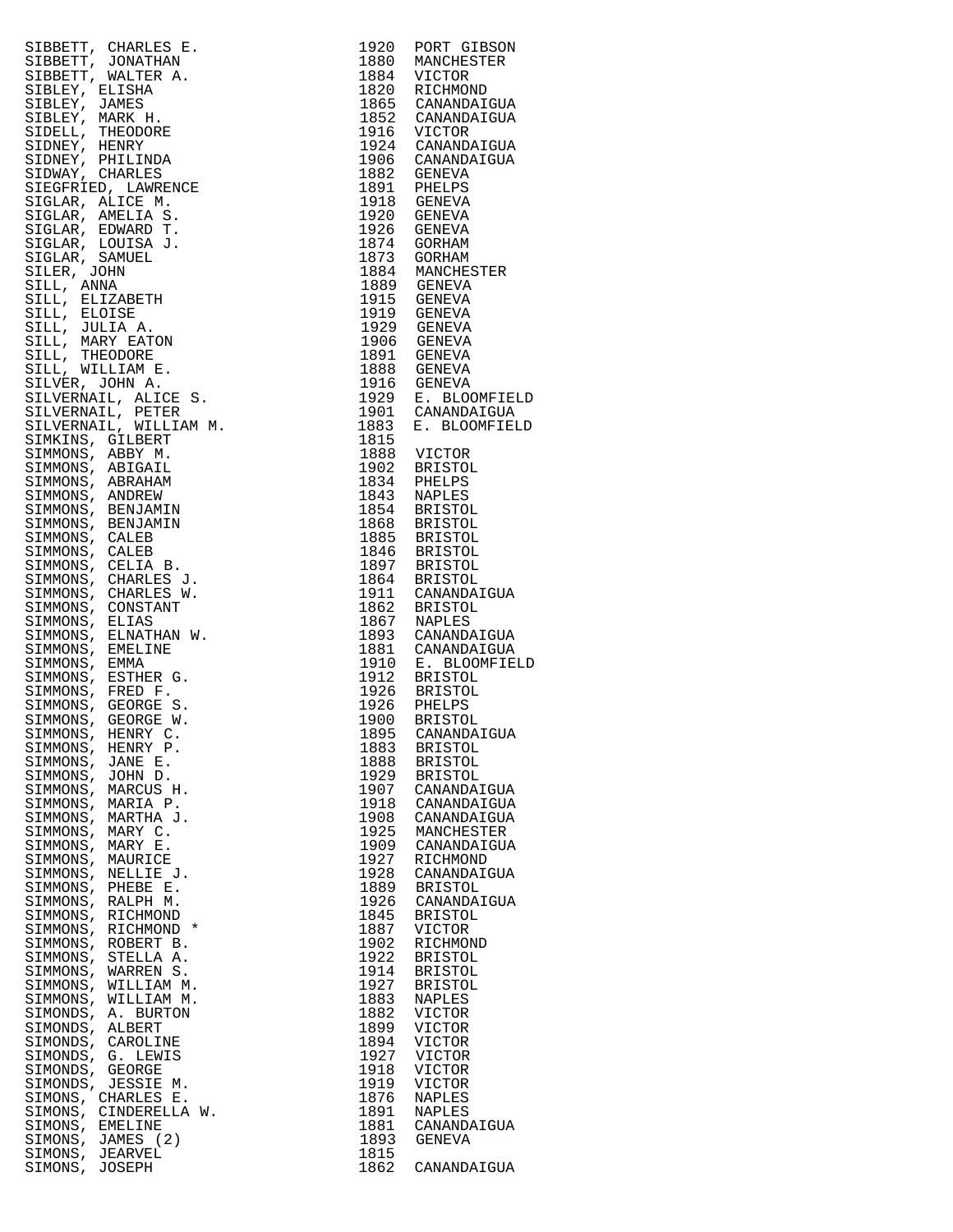| SIMONS, WARNER J. .<br>SIMPSON, ALMELMINA H.J.<br>SIMPSON, ALMELMINA H.J.<br>SIMPSON, ARTHURE B.<br>SIMPSON, JAMES<br>SIMPSON, JOHN<br>SIMS, JAMES P.<br>SIMS, JAMES P.<br>SIMS, JAMES P.<br>SIMS, JAMES P.<br>SIMS, MARY JANES P.<br>SIMSON, GEOGET SIMSON, TH |      | 1929 CANANDAIGUA                                                                                                                                                                                                                                                            |
|-----------------------------------------------------------------------------------------------------------------------------------------------------------------------------------------------------------------------------------------------------------------|------|-----------------------------------------------------------------------------------------------------------------------------------------------------------------------------------------------------------------------------------------------------------------------------|
|                                                                                                                                                                                                                                                                 |      |                                                                                                                                                                                                                                                                             |
|                                                                                                                                                                                                                                                                 |      | 1886 GENEVA                                                                                                                                                                                                                                                                 |
|                                                                                                                                                                                                                                                                 |      |                                                                                                                                                                                                                                                                             |
|                                                                                                                                                                                                                                                                 |      | 1909 CANANDAIGUA<br>1890 CANANDAIGUA                                                                                                                                                                                                                                        |
|                                                                                                                                                                                                                                                                 |      |                                                                                                                                                                                                                                                                             |
|                                                                                                                                                                                                                                                                 |      |                                                                                                                                                                                                                                                                             |
|                                                                                                                                                                                                                                                                 |      |                                                                                                                                                                                                                                                                             |
|                                                                                                                                                                                                                                                                 |      |                                                                                                                                                                                                                                                                             |
|                                                                                                                                                                                                                                                                 |      |                                                                                                                                                                                                                                                                             |
|                                                                                                                                                                                                                                                                 |      |                                                                                                                                                                                                                                                                             |
|                                                                                                                                                                                                                                                                 |      | 1890 CANANDAIGUA<br>1891 BRISTOL<br>1872 SENECA<br>1897 NAPLES<br>1837 SENECA<br>1879 CANANDAIGUA<br>1854 SENECA<br>1880 SENECA<br>1880 SENECA<br>1926 MANCHESTER<br>1926 MANCHESTER<br>1926 MANCHESTER<br>1926 MANCHESTER<br>1926 MANCHESTER<br>1926 MANCHESTER<br>1946 CA |
|                                                                                                                                                                                                                                                                 |      |                                                                                                                                                                                                                                                                             |
|                                                                                                                                                                                                                                                                 |      |                                                                                                                                                                                                                                                                             |
|                                                                                                                                                                                                                                                                 |      |                                                                                                                                                                                                                                                                             |
|                                                                                                                                                                                                                                                                 |      |                                                                                                                                                                                                                                                                             |
|                                                                                                                                                                                                                                                                 |      |                                                                                                                                                                                                                                                                             |
|                                                                                                                                                                                                                                                                 |      |                                                                                                                                                                                                                                                                             |
|                                                                                                                                                                                                                                                                 |      |                                                                                                                                                                                                                                                                             |
|                                                                                                                                                                                                                                                                 |      |                                                                                                                                                                                                                                                                             |
|                                                                                                                                                                                                                                                                 |      |                                                                                                                                                                                                                                                                             |
|                                                                                                                                                                                                                                                                 |      |                                                                                                                                                                                                                                                                             |
|                                                                                                                                                                                                                                                                 |      |                                                                                                                                                                                                                                                                             |
|                                                                                                                                                                                                                                                                 |      |                                                                                                                                                                                                                                                                             |
|                                                                                                                                                                                                                                                                 |      |                                                                                                                                                                                                                                                                             |
|                                                                                                                                                                                                                                                                 |      |                                                                                                                                                                                                                                                                             |
|                                                                                                                                                                                                                                                                 |      |                                                                                                                                                                                                                                                                             |
|                                                                                                                                                                                                                                                                 |      | 1910 CANANDAIGOA<br>1867 BRISTOL<br>1870 BRISTOL<br>1924 PHELPS<br>1918 CANANDAIGUA                                                                                                                                                                                         |
|                                                                                                                                                                                                                                                                 |      |                                                                                                                                                                                                                                                                             |
|                                                                                                                                                                                                                                                                 |      |                                                                                                                                                                                                                                                                             |
|                                                                                                                                                                                                                                                                 |      |                                                                                                                                                                                                                                                                             |
|                                                                                                                                                                                                                                                                 |      |                                                                                                                                                                                                                                                                             |
|                                                                                                                                                                                                                                                                 |      |                                                                                                                                                                                                                                                                             |
|                                                                                                                                                                                                                                                                 |      |                                                                                                                                                                                                                                                                             |
|                                                                                                                                                                                                                                                                 |      |                                                                                                                                                                                                                                                                             |
|                                                                                                                                                                                                                                                                 |      |                                                                                                                                                                                                                                                                             |
|                                                                                                                                                                                                                                                                 |      |                                                                                                                                                                                                                                                                             |
|                                                                                                                                                                                                                                                                 |      | 1918 CANANDAIGUA<br>1893 BRISTOL<br>1878 BRISTOL<br>1929 BRISTOL<br>1893 BRISTOL<br>1910 BRISTOL<br>1913 CANANDAIGUA<br>1899 VICTOR<br>1913 VICTOR<br>1930 GENEVA<br>1881 E. BLOOMFIELD<br>1890 GENEVA                                                                      |
|                                                                                                                                                                                                                                                                 |      |                                                                                                                                                                                                                                                                             |
|                                                                                                                                                                                                                                                                 |      |                                                                                                                                                                                                                                                                             |
|                                                                                                                                                                                                                                                                 |      |                                                                                                                                                                                                                                                                             |
|                                                                                                                                                                                                                                                                 |      |                                                                                                                                                                                                                                                                             |
|                                                                                                                                                                                                                                                                 |      |                                                                                                                                                                                                                                                                             |
|                                                                                                                                                                                                                                                                 |      |                                                                                                                                                                                                                                                                             |
|                                                                                                                                                                                                                                                                 |      |                                                                                                                                                                                                                                                                             |
|                                                                                                                                                                                                                                                                 |      | 1837 CANADICE<br>1916 GENEVA                                                                                                                                                                                                                                                |
|                                                                                                                                                                                                                                                                 |      |                                                                                                                                                                                                                                                                             |
|                                                                                                                                                                                                                                                                 |      |                                                                                                                                                                                                                                                                             |
|                                                                                                                                                                                                                                                                 |      |                                                                                                                                                                                                                                                                             |
|                                                                                                                                                                                                                                                                 |      | 1903 GENEVA                                                                                                                                                                                                                                                                 |
|                                                                                                                                                                                                                                                                 |      |                                                                                                                                                                                                                                                                             |
|                                                                                                                                                                                                                                                                 |      |                                                                                                                                                                                                                                                                             |
|                                                                                                                                                                                                                                                                 |      |                                                                                                                                                                                                                                                                             |
|                                                                                                                                                                                                                                                                 |      |                                                                                                                                                                                                                                                                             |
|                                                                                                                                                                                                                                                                 |      | 1903 GENEVA<br>1856 HOPEWELL<br>1879 CANANDAIGUA<br>1927 SENECA<br>1851 RICHMOND<br>1894 PHELPS<br>1924 MANCHESTER<br>1920 GENEVA<br>1924 GENEVA<br>1924 GENEVA<br>1924 MANCHESTER<br>1923 PHELPS<br>1924 MANCHESTER<br>1923 PHELPS                                         |
|                                                                                                                                                                                                                                                                 |      |                                                                                                                                                                                                                                                                             |
|                                                                                                                                                                                                                                                                 |      |                                                                                                                                                                                                                                                                             |
|                                                                                                                                                                                                                                                                 |      |                                                                                                                                                                                                                                                                             |
|                                                                                                                                                                                                                                                                 |      |                                                                                                                                                                                                                                                                             |
|                                                                                                                                                                                                                                                                 |      |                                                                                                                                                                                                                                                                             |
|                                                                                                                                                                                                                                                                 |      |                                                                                                                                                                                                                                                                             |
|                                                                                                                                                                                                                                                                 |      |                                                                                                                                                                                                                                                                             |
|                                                                                                                                                                                                                                                                 |      |                                                                                                                                                                                                                                                                             |
|                                                                                                                                                                                                                                                                 |      |                                                                                                                                                                                                                                                                             |
|                                                                                                                                                                                                                                                                 |      |                                                                                                                                                                                                                                                                             |
|                                                                                                                                                                                                                                                                 |      |                                                                                                                                                                                                                                                                             |
|                                                                                                                                                                                                                                                                 |      |                                                                                                                                                                                                                                                                             |
|                                                                                                                                                                                                                                                                 |      | 1858 CANANDAIGUA                                                                                                                                                                                                                                                            |
|                                                                                                                                                                                                                                                                 |      | 1927 SHORTSVILLE<br>1911 GENEVA<br>1922 GENEVA                                                                                                                                                                                                                              |
|                                                                                                                                                                                                                                                                 |      |                                                                                                                                                                                                                                                                             |
|                                                                                                                                                                                                                                                                 |      |                                                                                                                                                                                                                                                                             |
|                                                                                                                                                                                                                                                                 |      |                                                                                                                                                                                                                                                                             |
|                                                                                                                                                                                                                                                                 |      |                                                                                                                                                                                                                                                                             |
|                                                                                                                                                                                                                                                                 |      | 1887 CANANDAIGUA                                                                                                                                                                                                                                                            |
| SLATER, ELIZA C.                                                                                                                                                                                                                                                |      | 1904 SENECA                                                                                                                                                                                                                                                                 |
|                                                                                                                                                                                                                                                                 |      |                                                                                                                                                                                                                                                                             |
| SLATON, BETSY TAYLOR                                                                                                                                                                                                                                            |      | 1890 RICHMOND                                                                                                                                                                                                                                                               |
| SLATTERY, JOHN                                                                                                                                                                                                                                                  |      | 1885 RICHMOND                                                                                                                                                                                                                                                               |
|                                                                                                                                                                                                                                                                 |      |                                                                                                                                                                                                                                                                             |
| SLATTERY, MAURICE D.                                                                                                                                                                                                                                            |      | 1889 GENEVA                                                                                                                                                                                                                                                                 |
| SLATTERY, MORRIS                                                                                                                                                                                                                                                |      | 1911 GENEVA                                                                                                                                                                                                                                                                 |
|                                                                                                                                                                                                                                                                 |      |                                                                                                                                                                                                                                                                             |
| SLAYTON, CHARLES W.                                                                                                                                                                                                                                             |      | 1918 NAPLES                                                                                                                                                                                                                                                                 |
| SLAYTON, EFFIE A.                                                                                                                                                                                                                                               |      | 1922 NAPLES                                                                                                                                                                                                                                                                 |
|                                                                                                                                                                                                                                                                 |      | 1857 GORHAM                                                                                                                                                                                                                                                                 |
| SLAYTON, ESTHER                                                                                                                                                                                                                                                 |      |                                                                                                                                                                                                                                                                             |
| SLAYTON, FLORENCE S.                                                                                                                                                                                                                                            | 1878 | NAPLES                                                                                                                                                                                                                                                                      |
| SLAYTON, REUBEN                                                                                                                                                                                                                                                 |      |                                                                                                                                                                                                                                                                             |
|                                                                                                                                                                                                                                                                 | 1846 | MIDDLESEX                                                                                                                                                                                                                                                                   |
| SLEGHT, ANDREW                                                                                                                                                                                                                                                  | 1876 | RICHMOND                                                                                                                                                                                                                                                                    |
| SLEGHT, WALTER SCOTT                                                                                                                                                                                                                                            |      | 1927 CANANDAIGUA                                                                                                                                                                                                                                                            |
|                                                                                                                                                                                                                                                                 |      |                                                                                                                                                                                                                                                                             |
| SLEIGHT, NETTIE E.                                                                                                                                                                                                                                              |      |                                                                                                                                                                                                                                                                             |
| SLEIGHT, CARLTON W.                                                                                                                                                                                                                                             |      |                                                                                                                                                                                                                                                                             |
|                                                                                                                                                                                                                                                                 | 1930 | RICHMOND                                                                                                                                                                                                                                                                    |
|                                                                                                                                                                                                                                                                 |      | 1914 RICHMOND                                                                                                                                                                                                                                                               |
|                                                                                                                                                                                                                                                                 | 1894 | BRISTOL                                                                                                                                                                                                                                                                     |
| SLEIGHT, THEODORE S.                                                                                                                                                                                                                                            |      |                                                                                                                                                                                                                                                                             |
| SLINE, BRIDGET                                                                                                                                                                                                                                                  |      | 1897 GENEVA                                                                                                                                                                                                                                                                 |
|                                                                                                                                                                                                                                                                 |      |                                                                                                                                                                                                                                                                             |
| SLINE, EDWARD                                                                                                                                                                                                                                                   |      | 1902 GENEVA                                                                                                                                                                                                                                                                 |
| SLINE, JAMES                                                                                                                                                                                                                                                    |      | 1913 GENEVA                                                                                                                                                                                                                                                                 |
|                                                                                                                                                                                                                                                                 | 1923 |                                                                                                                                                                                                                                                                             |
| SLINEY, JOHN                                                                                                                                                                                                                                                    |      | E. BLOOMFIELD                                                                                                                                                                                                                                                               |
| SLINEY, MARY                                                                                                                                                                                                                                                    |      | 1929 E. BLOOMFIELD                                                                                                                                                                                                                                                          |
|                                                                                                                                                                                                                                                                 |      |                                                                                                                                                                                                                                                                             |
| SLINEY, WILLIAM                                                                                                                                                                                                                                                 |      | 1918 CALIFORNIA                                                                                                                                                                                                                                                             |
| SLINGERLAND, ABRAHAM                                                                                                                                                                                                                                            |      | 1863 CANADICE                                                                                                                                                                                                                                                               |
|                                                                                                                                                                                                                                                                 |      |                                                                                                                                                                                                                                                                             |
| SLINGERLAND, HENRY                                                                                                                                                                                                                                              |      | 1896 CANADICE                                                                                                                                                                                                                                                               |
| SLINGERLAND, THANKFUL                                                                                                                                                                                                                                           |      | 1876 CANADICE                                                                                                                                                                                                                                                               |
|                                                                                                                                                                                                                                                                 |      |                                                                                                                                                                                                                                                                             |
| SLOAN, SYLVANUS C.                                                                                                                                                                                                                                              |      | 1813 PENFIELD                                                                                                                                                                                                                                                               |
| SLOAT, MYRON                                                                                                                                                                                                                                                    |      | 1890 GORHAM                                                                                                                                                                                                                                                                 |
| SLOCUM, ALFRED W.                                                                                                                                                                                                                                               |      | GENEVA                                                                                                                                                                                                                                                                      |
|                                                                                                                                                                                                                                                                 | 1899 |                                                                                                                                                                                                                                                                             |
| SLOSSON, AGNES B.                                                                                                                                                                                                                                               | 1930 | GENEVA                                                                                                                                                                                                                                                                      |
|                                                                                                                                                                                                                                                                 |      |                                                                                                                                                                                                                                                                             |
| SLOSSON, BARZILLAI                                                                                                                                                                                                                                              |      | 1874 GENEVA                                                                                                                                                                                                                                                                 |
| SLOSSON, HANNAH                                                                                                                                                                                                                                                 |      | 1877 CONNECTICUT                                                                                                                                                                                                                                                            |
| SLOSSON, HENRY L.                                                                                                                                                                                                                                               |      | 1903 GENEVA                                                                                                                                                                                                                                                                 |
| SLOSSON, J. LAWRENCE                                                                                                                                                                                                                                            |      | 1903 GENEVA                                                                                                                                                                                                                                                                 |

| 1929         | CANANDAIGUA                                 |
|--------------|---------------------------------------------|
| 1886<br>1909 | GENEVA<br>CANANDAIGUA                       |
| 1890         | CANANDAIGUA                                 |
| 1891         | <b>BRISTOL</b>                              |
| 1872         | SENECA                                      |
| 1897<br>1831 | <b>NAPLES</b>                               |
| 1879         | SENECA<br>CANANDAIGUA                       |
| 1854         | SENECA                                      |
| 1880         | SENECA                                      |
| 1816         | SENECA                                      |
| 1926<br>1887 | MANCHESTER                                  |
| 1905         | E. BLOOMFIELD<br>MANCHESTER                 |
| 1916         | CANANDAIGUA                                 |
| 1867         | <b>BRISTOL</b>                              |
| 1870         | <b>BRISTOL</b>                              |
| 1924<br>1918 | PHELPS<br>CANANDAIGUA                       |
| 1893         | <b>BRISTOL</b>                              |
| 1878         | <b>BRISTOL</b>                              |
| 1929         | <b>BRISTOL</b>                              |
| 1893         | <b>BRISTOL</b>                              |
| 1910<br>1913 | <b>BRISTOL</b><br>CANANDAIGUA               |
| 1899         | VICTOR                                      |
| 1913         | VICTOR                                      |
| 1881         | Ε.<br><b>BLOOMFIELD</b>                     |
| 1890         | <b>GENEVA</b>                               |
| 1837<br>1916 | CANADICE                                    |
| 1903         | GENEVA<br><b>GENEVA</b>                     |
| 1856         | HOPEWELL                                    |
| 1879         | CANANDAIGUA                                 |
| 1927         | SENECA                                      |
| 1851         | RICHMOND                                    |
| 1894<br>1924 | PHELPS<br>MANCHESTER                        |
| 1920         | GENEVA                                      |
| 1898         | PHELPS                                      |
| 1924         | <b>GENEVA</b>                               |
| 1924<br>1923 | MANCHESTER<br>PHELPS                        |
| 1858         | CANANDAIGUA                                 |
| 1927         | SHORTSVILLE                                 |
| 1911         | <b>GENEVA</b>                               |
| 1922         | <b>GENEVA</b>                               |
| 1887<br>1904 | CANANDAIGUA<br>SENECA                       |
| 1890         | RICHMOND                                    |
| 1885         | RICHMOND                                    |
| 1889         | <b>GENEVA</b>                               |
| 1911         | GENEVA                                      |
| 1918<br>1922 | NAPLES                                      |
| 1857         | <b>NAPLES</b><br>GORHAM                     |
| 1878         | NAPLES                                      |
| 1846         | MIDDLESEX                                   |
| 1876         | RICHMOND                                    |
| 1927         | CANANDAIGUA                                 |
| 1930<br>1914 | RICHMOND<br>RICHMOND                        |
| 1894         | <b>BRISTOL</b>                              |
| 1897         | GENEVA                                      |
| 1902         | GENEVA                                      |
| 1913         | <b>GENEVA</b>                               |
| 1923<br>1929 | BLOOMFIELD<br>Е.<br>Ε.<br><b>BLOOMFIELD</b> |
| 1918         | CALIFORNIA                                  |
| 1863         | CANADICE                                    |
| 1896         | CANADICE                                    |
| 1876         | CANADICE                                    |
| 1813         | PENFIELD                                    |
| 1890<br>1899 | GORHAM<br>GENEVA                            |
| 1930         | <b>GENEVA</b>                               |
| 1874         | GENEVA                                      |
| 1877         | CONNECTICUT                                 |
| 1903         | GENEVA                                      |
| 1903         | GENEVA                                      |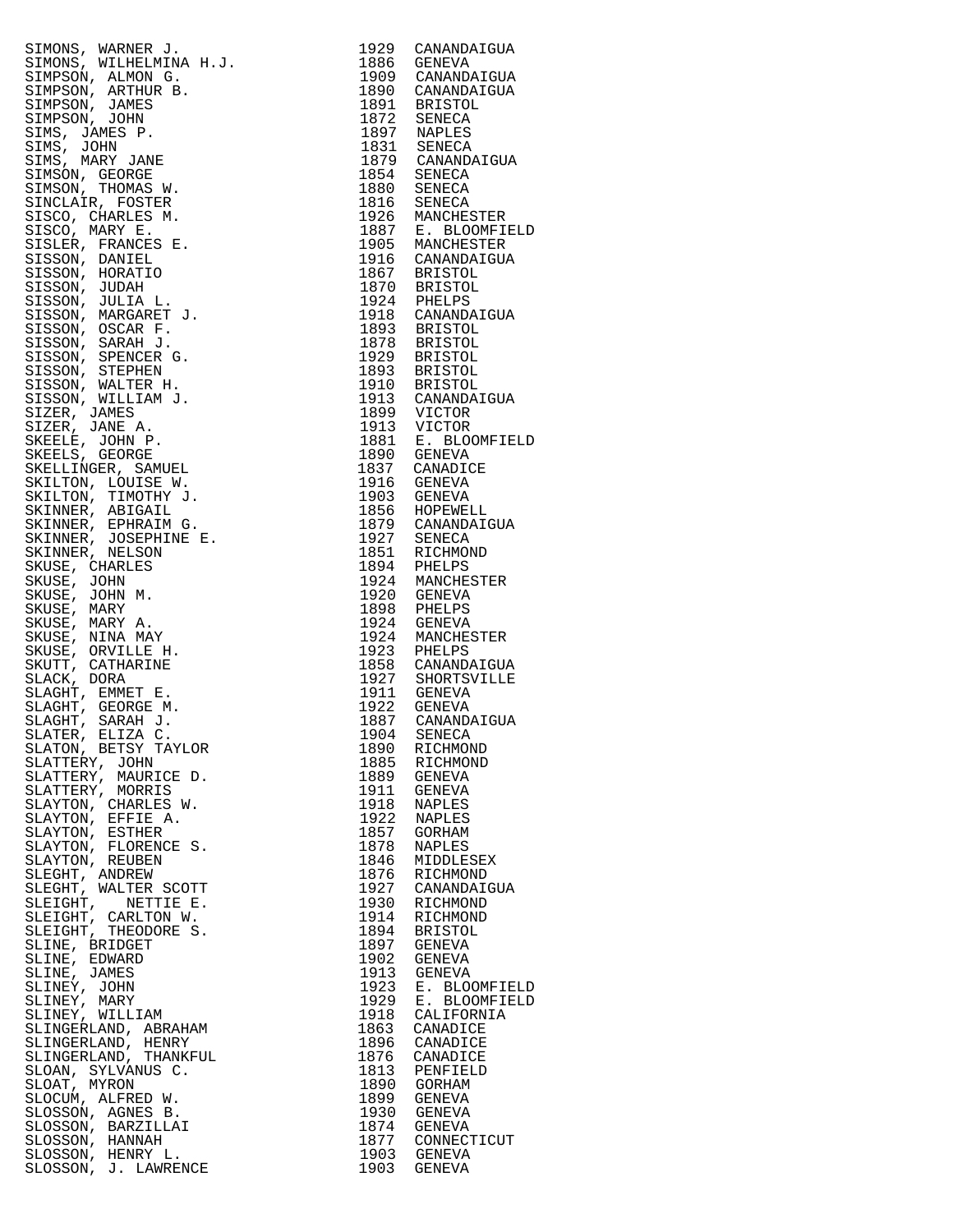|               | SLOSSON, JAMES S.         |      | 1930 GENEVA                                                                                                                                                                                                           |
|---------------|---------------------------|------|-----------------------------------------------------------------------------------------------------------------------------------------------------------------------------------------------------------------------|
|               |                           |      |                                                                                                                                                                                                                       |
|               | SLOSSON, MARGARET LAWRENC | 1899 | GENEVA                                                                                                                                                                                                                |
|               | SLOSSON, MARGARET W.      |      | 1903 GENEVA                                                                                                                                                                                                           |
|               |                           |      |                                                                                                                                                                                                                       |
|               | SLOSSON, RICHARD L.       |      | 1892 GENEVA                                                                                                                                                                                                           |
|               | SLOSSON, WILLIAM          |      | 1887 GENEVA                                                                                                                                                                                                           |
|               |                           |      |                                                                                                                                                                                                                       |
|               | SLOUT (SHORT), ELIZA      |      |                                                                                                                                                                                                                       |
| SLY, EVANDER  |                           |      |                                                                                                                                                                                                                       |
| SMALL, MOSE   |                           |      | 1878 RICHMOND<br>1898 CANANDAIGUA<br>1925 GENEVA                                                                                                                                                                      |
|               |                           |      | 1925 GENEVA<br>1892 VICTOR<br>1837 CANANDAIGUA<br>1900 CANANDAIGUA<br>1914 CANANDAIGUA<br>1908 CANANDAIGUA<br>1912 PHELPS<br>1908 PHELPS<br>1904 W. BLOOMFIELD<br>1911 GENEVA<br>1894 CANANDAIGUA<br>1894 CANANDAIGUA |
|               | SMART, BENJAMIN           |      |                                                                                                                                                                                                                       |
|               | SMEDLEY, JAMES            |      |                                                                                                                                                                                                                       |
|               |                           |      |                                                                                                                                                                                                                       |
|               | SMIDLEY, LYDIA A.         |      |                                                                                                                                                                                                                       |
|               | SMILEY, FRED C.           |      |                                                                                                                                                                                                                       |
|               |                           |      |                                                                                                                                                                                                                       |
|               | SMITH, A. EVELINE         |      |                                                                                                                                                                                                                       |
|               | SMITH, ABRAM B.           |      |                                                                                                                                                                                                                       |
|               |                           |      |                                                                                                                                                                                                                       |
|               | SMITH, ABRAM S.           |      |                                                                                                                                                                                                                       |
|               | SMITH, ADELBERT           |      |                                                                                                                                                                                                                       |
|               |                           |      |                                                                                                                                                                                                                       |
| SMITH, ADELL  |                           |      |                                                                                                                                                                                                                       |
|               | SMITH, ALANSON            |      |                                                                                                                                                                                                                       |
|               |                           |      |                                                                                                                                                                                                                       |
|               | SMITH, ALBERT C.          |      |                                                                                                                                                                                                                       |
|               | SMITH, ALBERT E.          |      | 1900 FARMINGTON<br>1921 CANANDAIGUA                                                                                                                                                                                   |
|               |                           |      |                                                                                                                                                                                                                       |
|               | SMITH, ALDEN R.           |      |                                                                                                                                                                                                                       |
|               | SMITH, ALICE E.           |      |                                                                                                                                                                                                                       |
|               |                           |      | 1721 CANANDAIGUA<br>1921 PHELPS<br>1894 GORHAM<br>1848 W. BLOOMFIELD<br>1849 CANANDAIGUA<br>1849 CANANDAIGUA                                                                                                          |
|               | SMITH, ALICE V.S.         |      |                                                                                                                                                                                                                       |
| SMITH, ALLEN  |                           |      |                                                                                                                                                                                                                       |
|               |                           |      |                                                                                                                                                                                                                       |
| SMITH, ALLEN  |                           |      |                                                                                                                                                                                                                       |
|               | SMITH, AMANDA             |      | 1876 GORHAM                                                                                                                                                                                                           |
|               |                           |      | 1920 E. BLOOMFIELD<br>1920 E. BLOOMFIELD<br>1895 GENEVA<br>1900 FARMINGTON<br>1900 GENEVA<br>1845 HOPEWELL<br>1845 HOPEWELL                                                                                           |
|               | SMITH, AMELIA LOUISE      |      |                                                                                                                                                                                                                       |
|               | SMITH, AMOS B.            |      |                                                                                                                                                                                                                       |
|               |                           |      |                                                                                                                                                                                                                       |
| SMITH, AMY A. |                           |      |                                                                                                                                                                                                                       |
|               | SMITH, AMY GLEE           |      |                                                                                                                                                                                                                       |
| SMITH, ANDRE  |                           |      |                                                                                                                                                                                                                       |
|               |                           |      |                                                                                                                                                                                                                       |
|               | SMITH, ANDREW             |      |                                                                                                                                                                                                                       |
|               | SMITH, ANDREW             |      | 1881 GORHAM                                                                                                                                                                                                           |
|               |                           |      |                                                                                                                                                                                                                       |
|               | SMITH, ANDREW H.          |      | 1910 GENEVA                                                                                                                                                                                                           |
|               | SMITH, ANDREW J.          |      | 1897 GENEVA                                                                                                                                                                                                           |
|               |                           |      |                                                                                                                                                                                                                       |
|               | SMITH, ANGELINE K.        |      | 1909 GENEVA                                                                                                                                                                                                           |
| SMITH, ANN    |                           |      |                                                                                                                                                                                                                       |
|               |                           |      |                                                                                                                                                                                                                       |
| SMITH, ANN E. |                           |      |                                                                                                                                                                                                                       |
| SMITH, ANNA   |                           |      |                                                                                                                                                                                                                       |
|               |                           |      |                                                                                                                                                                                                                       |
| SMITH, ANNA   |                           |      |                                                                                                                                                                                                                       |
|               | SMITH, ANNA M.            |      |                                                                                                                                                                                                                       |
|               |                           |      | 1902 GENANDAIGUA<br>1902 CANANDAIGUA<br>1909 PHELPS<br>1925 GENEVA<br>1899 GENEVA<br>1911 PHELPS<br>1910 MANCHESTER<br>1942 CANANDAIGUA                                                                               |
| SMITH, ANNIE  |                           |      |                                                                                                                                                                                                                       |
|               | SMITH, ANTOINETTE         |      |                                                                                                                                                                                                                       |
|               | SMITH, ARABELLA           |      | 1842 CANANDAIGUA                                                                                                                                                                                                      |
|               |                           |      |                                                                                                                                                                                                                       |
| SMITH, ASA    |                           |      | 1868 MANCHESTER<br>1917 HOPEWELL<br>1848 GORHAM                                                                                                                                                                       |
|               | SMITH, AUGUSTUS T.        |      |                                                                                                                                                                                                                       |
|               |                           |      |                                                                                                                                                                                                                       |
|               | SMITH, BENJAMIN           |      |                                                                                                                                                                                                                       |
|               | SMITH, BENJAMIN           |      | 1922 NAPLES                                                                                                                                                                                                           |
|               |                           |      |                                                                                                                                                                                                                       |
|               | SMITH, BENJAMIN O.        | 1901 | <b>NAPLES</b>                                                                                                                                                                                                         |
|               | SMITH, BERNARD            |      | 1897 FARMINGTON                                                                                                                                                                                                       |
|               |                           |      |                                                                                                                                                                                                                       |
|               | SMITH, BETSEY             | 1879 | GORHAM                                                                                                                                                                                                                |
|               | SMITH, BETSEY A.          | 1902 | MANCHESTER                                                                                                                                                                                                            |
|               | SMITH, C. ORIN            | 1921 |                                                                                                                                                                                                                       |
|               |                           |      | PHELPS                                                                                                                                                                                                                |
| SMITH, CALEB  |                           | 1872 | GENEVA                                                                                                                                                                                                                |
|               | SMITH, CALEB D.           | 1866 | RICHMOND                                                                                                                                                                                                              |
|               |                           |      |                                                                                                                                                                                                                       |
|               | SMITH, CAROLINE M.        | 1923 | GENEVA                                                                                                                                                                                                                |
|               | SMITH, CATHARINE D.       | 1900 | FARMINGTON                                                                                                                                                                                                            |
|               |                           |      |                                                                                                                                                                                                                       |
|               | SMITH, CATHERINE B.       | 1928 | GENEVA                                                                                                                                                                                                                |
|               | SMITH, CATHERINE CORNELIA | 1916 | SENECA                                                                                                                                                                                                                |
|               | SMITH, CATHERINE R.       | 1906 |                                                                                                                                                                                                                       |
|               |                           |      | CANANDAIGUA                                                                                                                                                                                                           |
|               | SMITH, CHARLES E.         | 1923 | GENEVA                                                                                                                                                                                                                |
|               | SMITH, CHARLES H.         | 1908 | GENEVA                                                                                                                                                                                                                |
|               |                           |      |                                                                                                                                                                                                                       |
|               | SMITH, CHARLES M.         | 1910 | CANANDAIGUA                                                                                                                                                                                                           |
|               | SMITH, CHARLES T.         | 1916 | CANANDAIGUA                                                                                                                                                                                                           |
|               |                           |      |                                                                                                                                                                                                                       |
|               | SMITH, CHARLES W.         |      | 1907 GENEVA                                                                                                                                                                                                           |
|               | SMITH, CHARLES W.         | 1921 | CANANDAIGUA                                                                                                                                                                                                           |
|               |                           |      |                                                                                                                                                                                                                       |
|               | SMITH, CHESTER B.         | 1888 | GENEVA                                                                                                                                                                                                                |
|               | SMITH, CHESTER E          | 1912 | GENEVA                                                                                                                                                                                                                |
|               |                           |      |                                                                                                                                                                                                                       |
|               | SMITH, CHESTER G.         | 1924 | CANANDAIGUA                                                                                                                                                                                                           |
|               | SMITH, CLARENCE           | 1906 | GENEVA                                                                                                                                                                                                                |
|               |                           |      |                                                                                                                                                                                                                       |
|               | SMITH, CLARENCE F.        | 1920 | NAPLES                                                                                                                                                                                                                |
|               | SMITH, CLAUDE T.          | 1916 | CANANDAIGUA                                                                                                                                                                                                           |
| SMITH, CYRUS  |                           | 1869 |                                                                                                                                                                                                                       |
|               |                           |      | HOPEWELL                                                                                                                                                                                                              |
|               | SMITH, DANIEL P.          | 1851 | FARMINGTON                                                                                                                                                                                                            |
|               | SMITH, DANIEL R.          | 1892 | MANCHESTER                                                                                                                                                                                                            |
|               |                           |      |                                                                                                                                                                                                                       |
| SMITH, DAVID  |                           | 1842 | FARMINGTON                                                                                                                                                                                                            |
|               | SMITH, DAVID A.           | 1899 | S. BRISTOL                                                                                                                                                                                                            |
|               |                           |      |                                                                                                                                                                                                                       |
|               | SMITH, DAVID F.           | 1912 | HOPEWELL                                                                                                                                                                                                              |
|               | SMITH, DAVID M.           | 1894 | S. BRISTOL                                                                                                                                                                                                            |
|               |                           |      |                                                                                                                                                                                                                       |
|               | SMITH, DAVID W.           | 1865 | FARMINGTON                                                                                                                                                                                                            |
|               | SMITH, DENNISON           | 1832 | GORHAM                                                                                                                                                                                                                |

| 1930         | GENEVA                             |
|--------------|------------------------------------|
| 1899<br>1903 | GENEVA<br>GENEVA                   |
| 1892         | GENEVA                             |
| 1887         | GENEVA                             |
| 1878         | RICHMOND                           |
| 1898<br>1925 | CANANDAIGUA<br>GENEVA              |
| 1892         | VICTOR                             |
| 1837         | CANANDAIGUA                        |
| 1900         | CANANDAIGUA                        |
| 1914         | CANANDAIGUA                        |
| 1908<br>1912 | CANANDAIGUA<br>PHELPS              |
| 1908         | PHELPS                             |
| 1904         | W. BLOOMFIELD                      |
| 1911         | GENEVA                             |
| 1894<br>1900 | CANANDAIGUA                        |
| 1921         | FARMINGTON<br>CANANDAIGUA          |
| 1921         | PHELPS                             |
| 1916         | MANCHESTER                         |
| 1894         | GORHAM                             |
| 1848<br>1849 | W. BLOOMFIELD<br>CANANDAIGUA       |
| 1876         | GORHAM                             |
| 1920         | Е.<br><b>BLOOMFIELD</b>            |
| 1895         | GENEVA                             |
| 1900         | FARMINGTON                         |
| 1900<br>1871 | GENEVA<br>SENECA                   |
| 1845         | HOPEWELL                           |
| 1881         | GORHAM                             |
| 1910         | GENEVA                             |
| 1897<br>1909 | GENEVA<br>GENEVA                   |
| 1902         | CANANDAIGUA                        |
| 1909         | PHELPS                             |
| 1925         | GENEVA                             |
| 1899         | GENEVA                             |
| 1911<br>1874 | PHELPS<br>CANANDAIGUA              |
| 1910         | MANCHESTER                         |
| 1842         | CANANDAIGUA                        |
| 1868         | MANCHESTER                         |
| 1917<br>1848 | HOPEWELL<br>GORHAM                 |
| 1922         | NAPLES                             |
| 1901         | NAPLES                             |
| 1897         | FARMINGTON                         |
| 1879         | GORHAM                             |
| 1902         | MANCHESTER<br>PHELPS               |
| 1921<br>1872 | <b>GENEVA</b>                      |
| 1866         | RICHMOND                           |
| 1923         | GENEVA                             |
| 1900<br>1928 | FARMINGTON<br><b>GENEVA</b>        |
| 1916         | SENECA                             |
| 1906         | CANANDAIGUA                        |
| 1923         | <b>GENEVA</b>                      |
| 1908         | <b>GENEVA</b>                      |
| 1910<br>1916 | CANANDAIGUA<br>CANANDAIGUA         |
| 1907         | <b>GENEVA</b>                      |
| 1921         | CANANDAIGUA                        |
| 1888         | <b>GENEVA</b>                      |
| 1912<br>1924 | <b>GENEVA</b><br>CANANDAIGUA       |
| 1906         | <b>GENEVA</b>                      |
| 1920         | NAPLES                             |
| 1916         | CANANDAIGUA                        |
| 1869<br>1851 | HOPEWELL                           |
| 1892         | FARMINGTON<br>MANCHESTER           |
| 1842         | FARMINGTON                         |
| 1899         | S. BRISTOL                         |
| 1912         | HOPEWELL                           |
| 1894<br>1865 | <b>BRISTOL</b><br>S.<br>FARMINGTON |
| 1832         | GORHAM                             |
|              |                                    |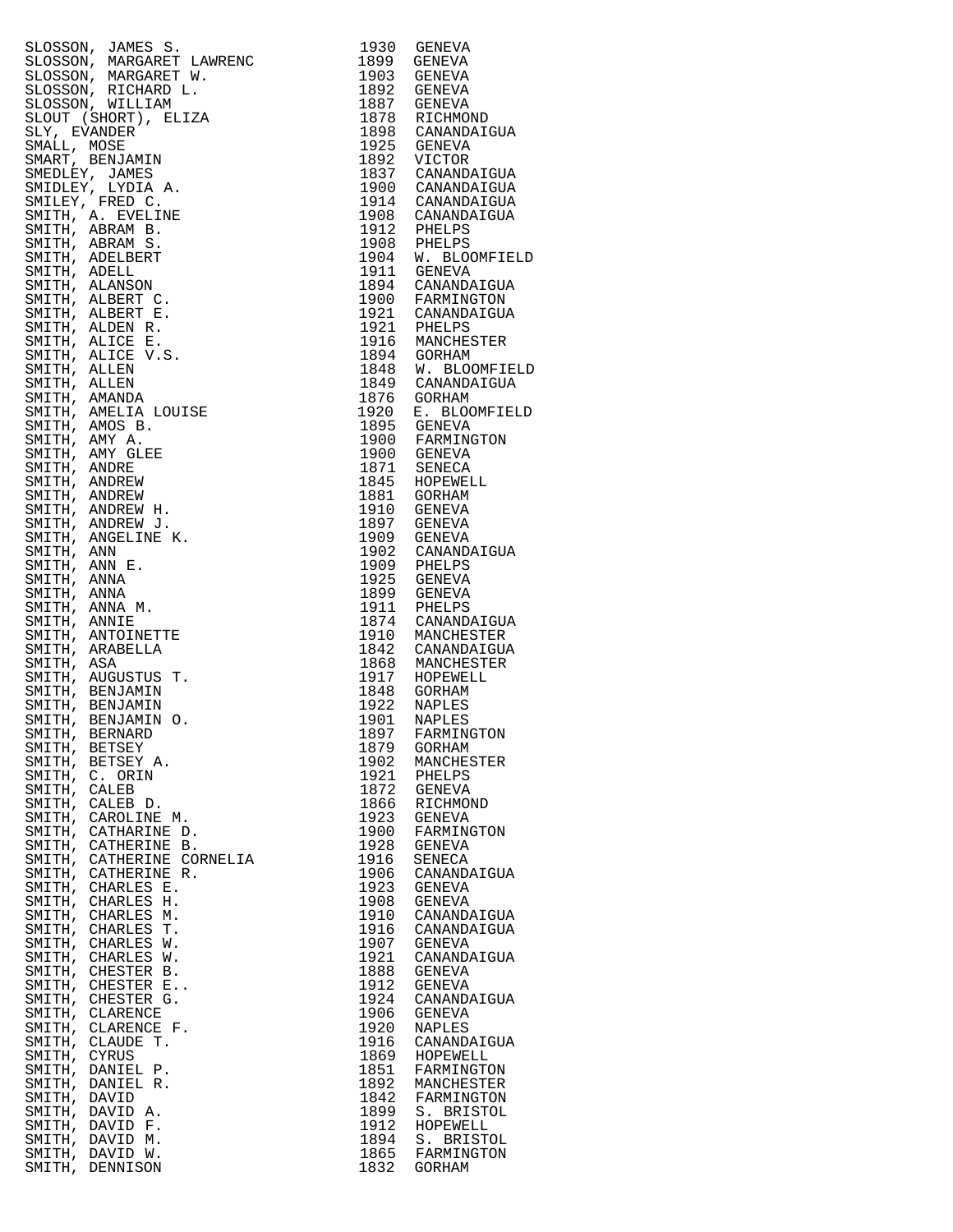|              | SMITH, DOW D.                                | 1892         | E. BLOOMFIEL                                      |
|--------------|----------------------------------------------|--------------|---------------------------------------------------|
| SMITH,       | EDMUND<br>SMITH, EDMUND H.                   | 1920         | MANCHESTER<br>1920 MANCHESTER<br>1915 CANANDAIGUA |
| SMITH,       | EDMUND W.                                    |              | MANCHESTER                                        |
|              | SMITH, EDWARD                                |              | 1916 MANCHES<br>1895 GENEVA                       |
|              | SMITH, EDWARD K.                             | 1900         | CANANDAIGUA                                       |
|              | SMITH, EDWARD M.                             |              | 1909 GENEVA                                       |
|              | SMITH, EDWARD O.<br>SMITH, ELEANOR           | 1929         | CANANDAIGUA<br>1845 SENECA                        |
|              | SMITH, ELISHA                                |              | 1890 CANANDAIGUA                                  |
|              | SMITH, ELIZA J.                              |              | 1924 CANANDAIGUA                                  |
|              | SMITH, ELIZA J.                              |              | 1897 MANCHESTER<br>1904 CANANDAIGUA               |
|              | SMITH, ELIZABETH                             | 1895         | GENEVA                                            |
|              | SMITH, ELIZABETH B.<br>SMITH, ELIZABETH D.   |              | 1916 HOPEWELL                                     |
|              | SMITH, ELIZABETH D.                          |              | 1903 FARMINGTON<br>1913 CANANDAIGUA               |
|              | SMITH, ELIZABETH J.                          |              |                                                   |
|              | SMITH, ELIZABETH M.                          |              | 1927 MANCHESTER<br>1927 MANCHESTER                |
| SMITH, ELLA  | SMITH, ELIZABETH M.                          |              |                                                   |
| SMITH, EMMA  |                                              |              | 1912 GENEVA<br>1899 CANANDAIGUA                   |
|              | SMITH, EMMA J.                               |              | 1914 GENEVA<br>1881 CANANDAIGUA                   |
|              | SMITH, EPHRAIM                               |              |                                                   |
|              | SMITH, EPHRAIM<br>SMITH, EUNICE              | 1827         | GORHAM<br>1914 CANANDAIGUA                        |
|              | SMITH, EUNICE W.                             |              |                                                   |
|              | SMITH, FRANCIS M.                            |              | 1906 FARMINGTON<br>1878 CANANDAIGUA               |
|              | SMITH, FRANK E.                              |              | 1902 GENEVA<br>1919 MANCHESTER                    |
|              | SMITH, FRANKLIN                              |              |                                                   |
|              | SMITH, FRANKLIN D.<br>SMITH, FRANKLIN R.     |              | 1911 PHELPS<br>1925 GENEVA                        |
|              | SMITH, FRED C.                               |              |                                                   |
|              | SMITH, GAIN R.                               |              | 1914 MANCHESTER<br>1890 FARMINGTON                |
|              | SMITH, GEORGE                                |              | 1896 FARMINGTON<br>1905 NAPLES                    |
|              | SMITH, GEORGE<br>SMITH, GEORGE               |              |                                                   |
|              | SMITH, GEORGE                                |              | 1898 GENEVA<br>1923 CANANDAIGUA                   |
|              | SMITH, GEORGE                                |              | 1842 FARMINGTON<br>1865 PHELPS                    |
|              | SMITH, GEORGE                                |              |                                                   |
|              | SMITH, GEORGE A.                             | 1889<br>1924 | PHELPS<br><b>GENEVA</b>                           |
|              | SMITH, GEORGE A.<br>SMITH, GEORGE D.         | 1913         | CANANDAIGUA                                       |
|              | SMITH, GEORGE E.                             |              | 1856 FARMINGTON                                   |
|              | SMITH, GEORGE F.                             | 1925         | PHELPS                                            |
|              | SMITH, GEORGE F.                             |              | 1924 GENEVA                                       |
|              | SMITH, GEORGE F.<br>SMITH, GEORGE G.         |              | 1859 FARMINGTON<br>1909 SENECA                    |
|              | SMITH, GEORGE H.                             |              | 1900 MANCHESTER<br>1903 GORHAM                    |
|              | SMITH, GEORGE H.                             | 1903         |                                                   |
|              | SMITH, GEORGE W.                             | 1911         | Е.<br><b>BLOOMFIEL</b>                            |
|              | SMITH, GEORGE W.<br>SMITH, GERTRUDE SEELY    | 1874<br>1916 | MANCHESTER<br>SENECA                              |
|              | SMITH, H. LAFAYETTE                          | 1927         | PHELPS                                            |
| SMITH,       | HANNAH B.                                    | 1882         | RICHMOND                                          |
|              | SMITH, HANNAH M.                             | 1874         | CANANDAIGUA                                       |
|              | SMITH, HANNAH M. (2)<br>SMITH, HANNAH M. (2) | 1902<br>1902 | GENEVA<br><b>GENEVA</b>                           |
|              | SMITH, HANNAH P.                             | 1885         | MANCHESTER                                        |
|              | SMITH, HARRIET                               | 1924         | CANANDAIGUA                                       |
|              | SMITH, HARRIET ETTA                          | 1929         | CANANDAIGUA                                       |
| SMITH, HARRY | SMITH, HARRIET W.                            | 1890<br>1881 | MANCHESTER<br>RICHMOND                            |
|              | SMITH, HARRY A.                              | 1930         | CANANDAIGUA                                       |
|              | SMITH, HASKELL C.                            | 1926         | RICHMOND                                          |
| SMITH, HENRY |                                              | 1891         | MANCHESTER                                        |
| SMITH, HENRY | SMITH, HENRY A.                              | 1918<br>1892 | SENECA                                            |
|              | SMITH, HENRY B.                              | 1901         | GORHAM                                            |
|              | SMITH, HERBERT J.                            | 1925         | PHELPS                                            |
|              | SMITH, HERMAN R.                             | 1918         | MANCHESTER                                        |
|              | SMITH, HOLLIS                                | 1865         | W. BLOOMFIEL                                      |
|              | SMITH, HOLLIS F.<br>SMITH, HONORA            | 1894<br>1895 | ROCHESTER<br>FARMINGTON                           |
| SMITH,       | HORATIO C.                                   | 1892         | MANCHESTER                                        |
|              | SMITH, IDA C.                                | 1922         | CANANDAIGUA                                       |
| SMITH,       | IRENE                                        | 1869         | E. BLOOMFIEL                                      |
| SMITH,       | SMITH, IRENE A.<br>ISAAC B.                  | 1921<br>1902 | PHELPS<br>CANANDAIGUA                             |
|              | SMITH, J. HINMAN                             | 1892         | CANANDAIGUA                                       |
| SMITH, JACOB |                                              |              | 1861 FARMINGTON                                   |
| SMITH, JACOB |                                              |              | 1872 CANANDAIGUA                                  |

| SMITH, DOW D.                  |                                              | 1892         | E. BLOOMFIELD                      |
|--------------------------------|----------------------------------------------|--------------|------------------------------------|
| SMITH, EDMUND                  |                                              | 1920         | MANCHESTER                         |
|                                | SMITH, EDMUND H.<br>SMITH, EDMUND W.         | 1915<br>1916 | CANANDAIGUA<br>MANCHESTER          |
| SMITH, EDWARD                  |                                              | 1895         | GENEVA                             |
|                                | SMITH, EDWARD K.                             | 1900         | CANANDAIGUA                        |
|                                | SMITH, EDWARD M.                             | 1909         | GENEVA                             |
|                                | SMITH, EDWARD O.                             | 1929         | CANANDAIGUA                        |
|                                | SMITH, ELEANOR                               | 1845         | SENECA                             |
| SMITH, ELISHA                  | SMITH, ELIZA J.                              | 1890<br>1924 | CANANDAIGUA<br>CANANDAIGUA         |
|                                | SMITH, ELIZA J.                              | 1897         | MANCHESTER                         |
|                                | SMITH, ELIZABETH                             | 1904         | CANANDAIGUA                        |
|                                | SMITH, ELIZABETH B.                          | 1895         | GENEVA                             |
|                                | SMITH, ELIZABETH D.                          | 1916         | HOPEWELL                           |
|                                | SMITH, ELIZABETH D.                          | 1903         | FARMINGTON<br>1913 CANANDAIGUA     |
|                                | SMITH, ELIZABETH J.<br>SMITH, ELIZABETH M.   | 1927         | MANCHESTER                         |
|                                | SMITH, ELIZABETH M.                          |              | 1927 MANCHESTER                    |
| SMITH, ELLA                    |                                              | 1912         | GENEVA                             |
| SMITH, EMMA                    |                                              | 1899         | CANANDAIGUA                        |
|                                | SMITH, EMMA J.                               | 1914         | GENEVA                             |
|                                | SMITH, EPHRAIM<br>SMITH, EPHRAIM             | 1881<br>1827 | CANANDAIGUA<br>GORHAM              |
| SMITH, EUNICE                  |                                              | 1914         | CANANDAIGUA                        |
|                                | SMITH, EUNICE W.                             | 1906         | FARMINGTON                         |
|                                | SMITH, FRANCIS M.                            |              | 1878 CANANDAIGUA                   |
|                                | SMITH, FRANK E.                              | 1902         | GENEVA                             |
|                                | SMITH, FRANKLIN                              | 1919<br>1911 | MANCHESTER                         |
|                                | SMITH, FRANKLIN D.<br>SMITH, FRANKLIN R.     | 1925         | PHELPS<br>GENEVA                   |
|                                | SMITH, FRED C.                               |              |                                    |
|                                | SMITH, GAIN R.                               |              | 1914 MANCHESTER<br>1890 FARMINGTON |
| SMITH, GEORGE                  |                                              | 1896         | FARMINGTON                         |
| SMITH, GEORGE                  |                                              | 1905         | NAPLES                             |
| SMITH, GEORGE<br>SMITH, GEORGE |                                              | 1898<br>1923 | GENEVA<br>CANANDAIGUA              |
| SMITH, GEORGE                  |                                              | 1842         | FARMINGTON                         |
| SMITH, GEORGE                  |                                              | 1865         | PHELPS                             |
| SMITH, GEORGE                  | А.                                           | 1889         | PHELPS                             |
|                                | SMITH, GEORGE A.<br>SMITH, GEORGE D.         | 1924<br>1913 | GENEVA<br>CANANDAIGUA              |
| SMITH, GEORGE                  | Е.                                           | 1856         | FARMINGTON                         |
| SMITH, GEORGE                  | $\mathbf F$ .                                | 1925         | PHELPS                             |
| SMITH, GEORGE                  | F.                                           | 1924         | GENEVA                             |
| SMITH, GEORGE                  | F.<br>G.                                     | 1859<br>1909 | FARMINGTON<br>SENECA               |
| SMITH, GEORGE<br>SMITH, GEORGE | н.                                           | 1900         | MANCHESTER                         |
| SMITH, GEORGE                  | н.                                           | 1903         | GORHAM                             |
| SMITH, GEORGE                  | W.                                           | 1911         | E. BLOOMFIELD                      |
|                                | SMITH, GEORGE W.                             | 1874         | MANCHESTER                         |
|                                | SMITH, GERTRUDE SEELY<br>SMITH, H. LAFAYETTE | 1916<br>1927 | SENECA<br>PHELPS                   |
|                                | SMITH, HANNAH B.                             | 1882         | RICHMOND                           |
|                                | SMITH, HANNAH M.                             | 1874         | CANANDAIGUA                        |
|                                | SMITH, HANNAH M. (2)                         | 1902         | GENEVA                             |
|                                | SMITH, HANNAH M. (2)                         | 1902         | <b>GENEVA</b>                      |
|                                | SMITH, HANNAH P.<br>SMITH, HARRIET           | 1885<br>1924 | MANCHESTER<br>CANANDAIGUA          |
|                                | SMITH, HARRIET ETTA                          | 1929         | CANANDAIGUA                        |
|                                | SMITH, HARRIET W.                            | 1890         | MANCHESTER                         |
| SMITH, HARRY                   |                                              | 1881         | RICHMOND                           |
|                                | SMITH, HARRY A.                              | 1930         | CANANDAIGUA                        |
| SMITH, HENRY                   | SMITH, HASKELL C.                            | 1926<br>1891 | RICHMOND<br>MANCHESTER             |
| SMITH, HENRY                   |                                              | 1918         | SENECA                             |
|                                | SMITH, HENRY A.                              | 1892         | GORHAM                             |
|                                | SMITH, HENRY B.                              | 1901         |                                    |
|                                | SMITH, HERBERT J.                            | 1925         | PHELPS                             |
| SMITH, HOLLIS                  | SMITH, HERMAN R.                             | 1918<br>1865 | MANCHESTER<br>W. BLOOMFIELD        |
|                                | SMITH, HOLLIS F.                             | 1894         | ROCHESTER                          |
| SMITH, HONORA                  |                                              | 1895         | FARMINGTON                         |
|                                | SMITH, HORATIO C.                            | 1892         | MANCHESTER                         |
| SMITH, IDA C.                  |                                              | 1922         | CANANDAIGUA                        |
| SMITH, IRENE                   | SMITH, IRENE A.                              | 1869<br>1921 | E. BLOOMFIELD<br>PHELPS            |
|                                | SMITH, ISAAC B.                              | 1902         | CANANDAIGUA                        |
|                                | SMITH, J. HINMAN                             | 1892         | CANANDAIGUA                        |
| SMITH, JACOB                   |                                              | 1861         | FARMINGTON                         |
| SMITH, JACOB                   |                                              | 1872         | CANANDAIGUA                        |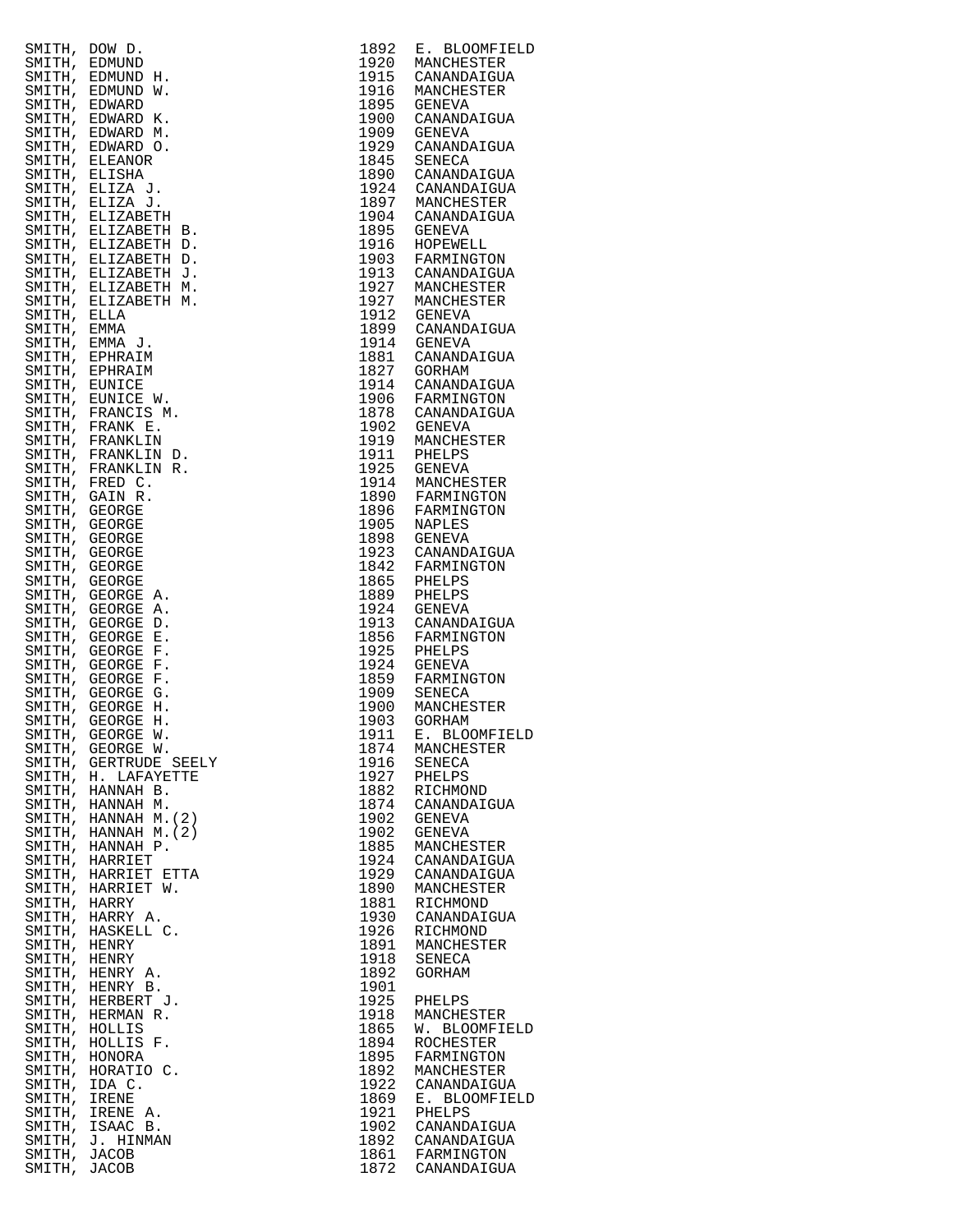|                            | SMITH, JACOB<br>SMITH, JAMES C.<br>SMITH, JAMES C.<br>SMITH, JAMES C.<br>SMITH, JAMES D.<br>SMITH, JAMES D.<br>SMITH, JAMES D.<br>SMITH, JAMES D.<br>SMITH, JAME E.<br>SMITH, JARED.<br>SMITH, JARED.<br>SMITH, JARED.<br>SMITH, JOHN M.<br>SMITH, JOHN M.<br>SMITH, JOH |              | 1820 BLOOMFIELD                                    |
|----------------------------|--------------------------------------------------------------------------------------------------------------------------------------------------------------------------------------------------------------------------------------------------------------------------|--------------|----------------------------------------------------|
|                            |                                                                                                                                                                                                                                                                          |              | 1864 GENEVA<br>1900 CANANDAIGUA                    |
|                            |                                                                                                                                                                                                                                                                          |              |                                                    |
|                            |                                                                                                                                                                                                                                                                          |              | 1898 FARMINGTON<br>1888 SENECA                     |
|                            |                                                                                                                                                                                                                                                                          |              | 1919 CANANDAIGUA                                   |
|                            |                                                                                                                                                                                                                                                                          |              | 1913 GENEVA                                        |
|                            |                                                                                                                                                                                                                                                                          |              | 1901 CANANDAIGUA<br>1883 FARMINGTON                |
|                            |                                                                                                                                                                                                                                                                          |              |                                                    |
|                            |                                                                                                                                                                                                                                                                          |              | 1829 SENECA<br>1879 GENEVA                         |
|                            |                                                                                                                                                                                                                                                                          |              | 1874 MANCHESTER<br>1884 FARMINGTON                 |
|                            |                                                                                                                                                                                                                                                                          |              | 1824 HOPEWELL                                      |
|                            |                                                                                                                                                                                                                                                                          | 1910         |                                                    |
|                            |                                                                                                                                                                                                                                                                          |              | 1876 GENEVA                                        |
|                            |                                                                                                                                                                                                                                                                          |              | 1892 CANANDAIGUA                                   |
|                            |                                                                                                                                                                                                                                                                          |              | 1890 GENEVA<br>1909 PHELPS                         |
|                            |                                                                                                                                                                                                                                                                          |              |                                                    |
|                            |                                                                                                                                                                                                                                                                          |              | 1814 GROVELAND<br>1897 MANCHESTER                  |
|                            |                                                                                                                                                                                                                                                                          |              | 1858 E. BLOOMFIELD                                 |
|                            |                                                                                                                                                                                                                                                                          |              | 1875 GENEVA                                        |
|                            |                                                                                                                                                                                                                                                                          |              | 1858 E. BLOOMFIELD<br>1880 FARMINGTON              |
|                            |                                                                                                                                                                                                                                                                          |              |                                                    |
|                            |                                                                                                                                                                                                                                                                          |              | 1905 GENEVA<br>1890 CANANDAIGUA                    |
|                            |                                                                                                                                                                                                                                                                          |              | 1890 CANANDAIGUA<br>1894 MANCHESTER                |
|                            |                                                                                                                                                                                                                                                                          |              |                                                    |
|                            |                                                                                                                                                                                                                                                                          |              | 1847 SENECA<br>1894 GENEVA                         |
|                            |                                                                                                                                                                                                                                                                          |              |                                                    |
|                            |                                                                                                                                                                                                                                                                          |              | 1896 PHELPS<br>1892 MANCHESTER                     |
|                            |                                                                                                                                                                                                                                                                          |              | 1910 MANCHESTER                                    |
|                            |                                                                                                                                                                                                                                                                          |              | 1920 GENEVA                                        |
|                            |                                                                                                                                                                                                                                                                          | 1892<br>1912 | PORTLAND, OR<br>CANANDAIGUA                        |
|                            |                                                                                                                                                                                                                                                                          | 1909         |                                                    |
|                            |                                                                                                                                                                                                                                                                          |              | 1907 BRISTOL                                       |
|                            |                                                                                                                                                                                                                                                                          | 1878         | MANCHESTER                                         |
|                            |                                                                                                                                                                                                                                                                          |              | 1884 W. BLOOMFIELD                                 |
|                            |                                                                                                                                                                                                                                                                          |              | 1864 MANCHESTER<br>1857 FARMINGTON                 |
|                            |                                                                                                                                                                                                                                                                          |              | 1832 FARMINGTON                                    |
|                            |                                                                                                                                                                                                                                                                          |              | 1915 GENEVA                                        |
|                            |                                                                                                                                                                                                                                                                          |              | 1913 NAPLES<br>1878 CANANDAIGUA                    |
|                            |                                                                                                                                                                                                                                                                          |              |                                                    |
|                            |                                                                                                                                                                                                                                                                          |              | 1917 HOPEWELL<br>1917 HOPEWELL<br>1906 CANANDAIGUA |
|                            |                                                                                                                                                                                                                                                                          | 1882         | FARMINGTON                                         |
| SMITH, LUCAS               |                                                                                                                                                                                                                                                                          | 1904         | CANANDAIGUA                                        |
| SMITH, LUCIUS              |                                                                                                                                                                                                                                                                          | 1851         | E. BLOOMFIELD                                      |
|                            | SMITH, LUCY B.<br>SMITH, LULU F.                                                                                                                                                                                                                                         | 1918<br>1908 | GENEVA<br>GENEVA                                   |
| SMITH, LYDIA               |                                                                                                                                                                                                                                                                          | 1849         | STOCKBRIDGE, MA                                    |
|                            | SMITH, MACK S.                                                                                                                                                                                                                                                           | 1912         | CANANDAIGUA                                        |
|                            | SMITH, MANSEL R.                                                                                                                                                                                                                                                         | 1892         | CANADICE                                           |
|                            | SMITH, MARGARET                                                                                                                                                                                                                                                          | 1884         | <b>BRISTOL</b>                                     |
|                            | SMITH, MARGARET<br>SMITH, MARGARET                                                                                                                                                                                                                                       | 1904<br>1899 | MANCHESTER<br>CANANDAIGUA                          |
|                            | SMITH, MARGARET                                                                                                                                                                                                                                                          | 1898         | <b>GENEVA</b>                                      |
|                            | SMITH, MARGARET L.                                                                                                                                                                                                                                                       | 1916         | E. BLOOMFIELD                                      |
|                            | SMITH, MARIA P.                                                                                                                                                                                                                                                          | 1885         | <b>VICTOR</b>                                      |
| SMITH, MARK                |                                                                                                                                                                                                                                                                          | 1839         | RICHMOND                                           |
|                            | SMITH, MARLIN M.<br>SMITH, MARSHALL I.                                                                                                                                                                                                                                   | 1887<br>1923 | MANCHESTER<br>S. BRISTOL                           |
|                            | SMITH, MARTHA                                                                                                                                                                                                                                                            | 1897         | <b>GENEVA</b>                                      |
|                            | SMITH, MARTHA M.                                                                                                                                                                                                                                                         | 1919         | CANANDAIGUA                                        |
| SMITH, MARTIN              |                                                                                                                                                                                                                                                                          | 1854         | SENECA                                             |
| SMITH, MARY<br>SMITH, MARY |                                                                                                                                                                                                                                                                          | 1917<br>1877 | PHELPS<br>CANANDAIGUA                              |
| SMITH, MARY                |                                                                                                                                                                                                                                                                          | 1920         | CANANDAIGUA                                        |
| SMITH, MARY                |                                                                                                                                                                                                                                                                          | 1913         | GENEVA                                             |
| SMITH, MARY                |                                                                                                                                                                                                                                                                          | 1923         | CANANDAIGUA                                        |
|                            | SMITH, MARY A.                                                                                                                                                                                                                                                           | 1930         | PORT GIBSON                                        |
|                            | SMITH, MARY BLANCHE<br>SMITH, MARY E.                                                                                                                                                                                                                                    | 1926<br>1911 | PHELPS<br>HOPEWELL                                 |
|                            | SMITH, MARY E.B.                                                                                                                                                                                                                                                         | 1902         | MANCHESTER                                         |
|                            | SMITH, MARY EDITH                                                                                                                                                                                                                                                        | 1887         | SENECA                                             |
|                            | SMITH, MARY ELIZABETH                                                                                                                                                                                                                                                    | 1920         | GENEVA                                             |
|                            | SMITH, MARY J.                                                                                                                                                                                                                                                           | 1877         | HOPEWELL                                           |

| 1820         | <b>BLOOMFIELD</b>              |
|--------------|--------------------------------|
| 1864<br>1900 | <b>GENEVA</b><br>CANANDAIGUA   |
| 1898         | FARMINGTON                     |
| 1888         | SENECA                         |
| 1919         | CANANDAIGUA                    |
| 1913<br>1901 | <b>GENEVA</b><br>CANANDAIGUA   |
| 1883         | FARMINGTON                     |
| 1829         | SENECA                         |
| 1879<br>1874 | <b>GENEVA</b>                  |
| 1884         | MANCHESTER<br>FARMINGTON       |
| 1824         | HOPEWELL                       |
| 1910         |                                |
| 1876<br>1892 | <b>GENEVA</b>                  |
| 1890         | CANANDAIGUA<br><b>GENEVA</b>   |
| 1909         | PHELPS                         |
| 1814         | <b>GROVELAND</b>               |
| 1897         | MANCHESTER                     |
| 1858<br>1875 | E. BLOOMFIELD<br><b>GENEVA</b> |
| 1858         | E. BLOOMFIELD                  |
| 1880         | FARMINGTON                     |
| 1905         | <b>GENEVA</b>                  |
| 1890<br>1890 | CANANDAIGUA<br>CANANDAIGUA     |
| 1894         | MANCHESTER                     |
| 1847         | SENECA                         |
| 1894         | <b>GENEVA</b>                  |
| 1896<br>1892 | PHELPS<br>MANCHESTER           |
| 1910         | MANCHESTER                     |
| 1920         | <b>GENEVA</b>                  |
| 1892         | PORTLAND, OR                   |
| 1912<br>1909 | CANANDAIGUA                    |
| 1907         | <b>BRISTOL</b>                 |
| 1878         | MANCHESTER                     |
| 1884         | W. BLOOMFIELD                  |
| 1864<br>1857 | MANCHESTER<br>FARMINGTON       |
| 1832         | FARMINGTON                     |
| 1915         | <b>GENEVA</b>                  |
| 1913         | <b>NAPLES</b>                  |
| 1878<br>1917 | CANANDAIGUA<br>HOPEWELL        |
| 1906         | CANANDAIGUA                    |
| 1882         | FARMINGTON                     |
| 1904         | CANANDAIGUA                    |
| 1851<br>1918 | E. BLOOMFIELD<br><b>GENEVA</b> |
| 1908         | <b>GENEVA</b>                  |
| 1849         | STOCKBRIDGE,<br>M              |
| 1912         | CANANDAIGUA                    |
| 1892<br>1884 | CANADICE<br><b>BRISTOL</b>     |
| 1904         | MANCHESTER                     |
| 1899         | CANANDAIGUA                    |
| 1898         | <b>GENEVA</b>                  |
| 1916<br>1885 | E. BLOOMFIELD<br>VICTOR        |
| 1839         | RICHMOND                       |
| 1887         | MANCHESTER                     |
| 1923         | S. BRISTOL                     |
| 1897<br>1919 | <b>GENEVA</b><br>CANANDAIGUA   |
| 1854         | SENECA                         |
| 1917         | PHELPS                         |
| 1877         | CANANDAIGUA                    |
| 1920<br>1913 | CANANDAIGUA<br><b>GENEVA</b>   |
| 1923         | CANANDAIGUA                    |
| 1930         | PORT GIBSON                    |
| 1926         | PHELPS                         |
| 1911<br>1902 | HOPEWELL<br>MANCHESTER         |
| 1887         | <b>SENECA</b>                  |
| 1920         | <b>GENEVA</b>                  |
| 1877         | HOPEWELL                       |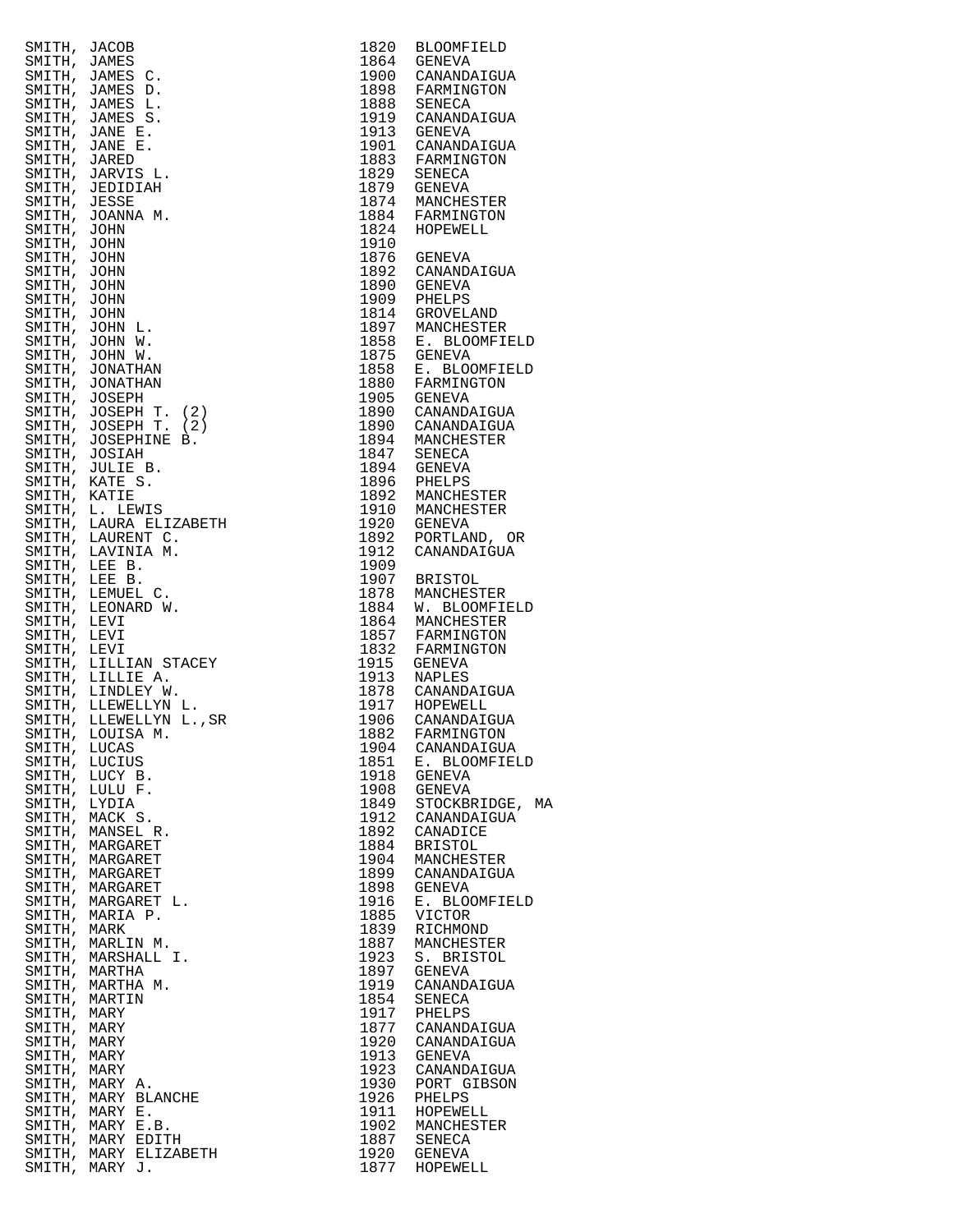|              | SMITH, MARYETTE                      |                                                                                                                                                                                        | 1912         | PHELPS                                                                                                         |
|--------------|--------------------------------------|----------------------------------------------------------------------------------------------------------------------------------------------------------------------------------------|--------------|----------------------------------------------------------------------------------------------------------------|
|              | SMITH, MAUDE I.P.                    |                                                                                                                                                                                        |              | 1921 SHORTSVILLE                                                                                               |
|              | SMITH, MINNIE A.                     |                                                                                                                                                                                        |              | 1906 GENEVA<br>1900 FARMINGTON                                                                                 |
| SMITH, MOSES | SMITH, MIRANDA L.                    |                                                                                                                                                                                        |              |                                                                                                                |
|              | SMITH, MOSES C.                      |                                                                                                                                                                                        |              |                                                                                                                |
|              | SMITH, MOSES O.                      |                                                                                                                                                                                        |              |                                                                                                                |
|              | SMITH, NAOMI J.                      |                                                                                                                                                                                        |              | 1838 FARMINGTON<br>1838 FARMINGTON<br>1892 MANCHESTER<br>1869 RICHMOND<br>1904 FARMINGTON<br>1851 W. BLOOMFIEL |
|              | SMITH, NATHAN H.                     |                                                                                                                                                                                        |              |                                                                                                                |
|              | SMITH, NATHAN W.                     |                                                                                                                                                                                        |              |                                                                                                                |
|              | SMITH, NATHANIEL                     |                                                                                                                                                                                        |              | 1886 GORHAM                                                                                                    |
|              | SMITH, NEIL J.                       |                                                                                                                                                                                        |              | 1921 SHORTSVILLE                                                                                               |
|              | SMITH, NELSON H.                     |                                                                                                                                                                                        |              | 1855 W. BLOOMFIEL<br>1913 HOPEWELL                                                                             |
|              | SMITH, NETTIE M.                     |                                                                                                                                                                                        |              |                                                                                                                |
|              | SMITH, NICHOLAS B.<br>SMITH, OREB M. |                                                                                                                                                                                        |              | 1902 GENEVA<br>1901 CANANDAIGUA                                                                                |
|              | SMITH, ORREN H.                      |                                                                                                                                                                                        |              |                                                                                                                |
| SMITH, ORRIN |                                      |                                                                                                                                                                                        |              |                                                                                                                |
|              | SMITH, ORSON J.                      |                                                                                                                                                                                        |              | 1895 CANANDAIGUA<br>1854 FARMINGTON<br>1905 FARMER CITY,<br>1830 BRISTOL                                       |
| SMITH, OSMON |                                      |                                                                                                                                                                                        |              |                                                                                                                |
|              | SMITH, OTIS B.                       |                                                                                                                                                                                        |              | 1843 SENECA<br>1922 MANCHESTER                                                                                 |
|              | SMITH, PERSIFER F.                   |                                                                                                                                                                                        |              |                                                                                                                |
|              | SMITH, PETER A.                      |                                                                                                                                                                                        |              | 1895 FARMINGTON<br>1892 BRISTOL                                                                                |
|              | SMITH, PHILETUS                      |                                                                                                                                                                                        |              |                                                                                                                |
|              | SMITH, PORTER D.<br>SMITH, QUINCY A. |                                                                                                                                                                                        |              |                                                                                                                |
|              | SMITH, REUBEN C.                     |                                                                                                                                                                                        |              |                                                                                                                |
|              | SMITH, REUBEN C.                     |                                                                                                                                                                                        |              | 1928 CANANDAIGUA<br>1909 BRISTOL<br>1832 BLOOMFIELD<br>1849 E. BLOOMFIEL                                       |
|              | SMITH, RICHARD                       |                                                                                                                                                                                        |              |                                                                                                                |
|              | SMITH, ROBERT                        |                                                                                                                                                                                        |              | 1900 CANANDAIGUA<br>1925 PHELPS                                                                                |
|              | SMITH, ROBERT                        |                                                                                                                                                                                        |              | 1901 CANANDAIGUA<br>1927 GENEVA                                                                                |
|              | SMITH, ROBERT                        |                                                                                                                                                                                        |              |                                                                                                                |
|              | SMITH, ROBERT B.                     |                                                                                                                                                                                        |              | 1918 MANCHESTER<br>1925 PHELPS                                                                                 |
| SMITH, ROGER |                                      |                                                                                                                                                                                        |              |                                                                                                                |
|              | SMITH, ROSWELL B.<br>SMITH, ROY O.   |                                                                                                                                                                                        |              |                                                                                                                |
| SMITH, RUFUS |                                      |                                                                                                                                                                                        |              | 1885 CANANDAIGUA<br>1926 VICTOR<br>1862 SENECA<br>1930 MANCHESTER                                              |
|              | SMITH, RUFUS V.                      |                                                                                                                                                                                        |              |                                                                                                                |
| SMITH, SARAH |                                      |                                                                                                                                                                                        |              |                                                                                                                |
| SMITH, SARAH |                                      |                                                                                                                                                                                        |              | 1849 HOPEWELL<br>1900 RICHMOND                                                                                 |
|              | SMITH, SARAH A.                      |                                                                                                                                                                                        |              | 1884 CANANDAIGUA<br>1925 CANANDAIGUA                                                                           |
|              | SMITH, SARAH A.                      |                                                                                                                                                                                        |              |                                                                                                                |
|              | SMITH, SARAH ANN                     |                                                                                                                                                                                        |              | 1856 SENECA<br>1901 CANANDAIGUA                                                                                |
|              | SMITH, SARAH C.B.                    |                                                                                                                                                                                        |              |                                                                                                                |
|              | SMITH, SEARS P.<br>SMITH, SEYMOUR L. |                                                                                                                                                                                        |              | 1876 W. BLOOMFIEL<br>1915 NAPLES                                                                               |
|              | SMITH, SHUBAL                        |                                                                                                                                                                                        |              |                                                                                                                |
|              | SMITH, SIDNEY S.                     |                                                                                                                                                                                        |              | 1862 MANCHESTER<br>1930 GENEVA                                                                                 |
| SMITH,       | SIMON                                | SMITH, SIMON<br>SMITH, SOLOMON E. (2)<br>SMITH, SOLOMON E. (2)<br>SMITH, STEPHEN<br>SMITH, STEPHEN<br>SMITH, STEPHEN A.<br>SMITH, STEPHEN A.<br>SMITH, STEPHEN A.<br>SMITH, STEPHEN A. | 1886         | NAPLES                                                                                                         |
|              |                                      |                                                                                                                                                                                        |              | 1900 GENEVA                                                                                                    |
|              |                                      |                                                                                                                                                                                        |              | 1900 GENEVA                                                                                                    |
|              |                                      |                                                                                                                                                                                        |              | 1804 FARMINGTON                                                                                                |
|              |                                      |                                                                                                                                                                                        |              | 1877 CANANDAIGUA<br>1851 FARMINGTON                                                                            |
|              |                                      |                                                                                                                                                                                        |              |                                                                                                                |
|              |                                      |                                                                                                                                                                                        | 1908         | PHELPS<br>1923 GENEVA                                                                                          |
|              |                                      |                                                                                                                                                                                        | 1915         | GENEVA                                                                                                         |
| SMITH, SUSIE |                                      |                                                                                                                                                                                        |              | 1927 PHELPS                                                                                                    |
|              | SMITH, THOMAS                        |                                                                                                                                                                                        | 1912         | GENEVA                                                                                                         |
|              | SMITH, THOMAS                        |                                                                                                                                                                                        |              | 1912 CANANDAIGUA                                                                                               |
|              | SMITH, THOMAS                        |                                                                                                                                                                                        | 1895         | GENEVA                                                                                                         |
|              | SMITH, THOMAS                        |                                                                                                                                                                                        | 1901         | GORHAM                                                                                                         |
|              | SMITH, THOMAS B.                     |                                                                                                                                                                                        | 1868         | SENECA                                                                                                         |
|              | SMITH, THOMAS D.                     |                                                                                                                                                                                        | 1916         | GENEVA                                                                                                         |
|              | SMITH, THOMAS O.<br>SMITH, THOMAS P. |                                                                                                                                                                                        | 1862         | VICTOR                                                                                                         |
| SMITH, URIAH |                                      |                                                                                                                                                                                        | 1857<br>1822 | VICTOR                                                                                                         |
|              | SMITH, W. HARRISON                   |                                                                                                                                                                                        |              | 1909 GENEVA                                                                                                    |
|              | SMITH, WALTER G.                     |                                                                                                                                                                                        | 1925         | CANANDAIGUA                                                                                                    |
|              | SMITH, WALTER S.                     |                                                                                                                                                                                        | 1900         | NAPLES                                                                                                         |
|              | SMITH, WARREN M.                     |                                                                                                                                                                                        | 1926         | PHELPS                                                                                                         |
|              | SMITH, WEALTHY                       |                                                                                                                                                                                        |              | 1874 CLIFTON SPRI                                                                                              |
|              | SMITH, WELCOME                       |                                                                                                                                                                                        |              | 1826 BLOOMFIELD<br>1919 CANANDAIGUA                                                                            |
|              | SMITH, WHITMAN C.                    |                                                                                                                                                                                        |              |                                                                                                                |
|              | SMITH, WILLARD P.                    |                                                                                                                                                                                        | 1917         | RICHMOND                                                                                                       |
|              | SMITH, WILLIAM                       |                                                                                                                                                                                        | 1866<br>1825 | VICTOR                                                                                                         |
|              | SMITH, WILLIAM<br>SMITH, WILLIAM     |                                                                                                                                                                                        |              | GENEVA<br>1912 GENEVA                                                                                          |
|              | SMITH, WILLIAM                       |                                                                                                                                                                                        |              | 1912 GENEVA                                                                                                    |
|              | SMITH, WILLIAM                       |                                                                                                                                                                                        |              | 1905 CANANDAIGUA                                                                                               |
|              | SMITH, WILLIAM A.                    |                                                                                                                                                                                        |              | 1925 GENEVA                                                                                                    |

|              | SMITH, MARYETTE                        | ?<br>.<br>.<br>В.<br>.<br>.<br>.<br>.<br>. (2)<br>. | 1912         | PHELPS                                                                    |
|--------------|----------------------------------------|-----------------------------------------------------|--------------|---------------------------------------------------------------------------|
|              | SMITH, MAUDE I.P.                      |                                                     | 1921         | SHORTSVILLE                                                               |
|              | SMITH, MINNIE A.                       |                                                     |              | 1906 GENEVA                                                               |
|              | SMITH, MIRANDA L.                      |                                                     |              |                                                                           |
| SMITH, MOSES | SMITH, MOSES C.                        |                                                     |              |                                                                           |
|              | SMITH, MOSES O.                        |                                                     |              | 1900 FARMINGTON<br>1838 FARMINGTON<br>1892 MANCHESTER<br>1897 CANANDAIGUA |
|              | SMITH, NAOMI J.                        |                                                     |              |                                                                           |
|              | SMITH, NATHAN H.                       |                                                     |              | 1869 RICHMOND<br>1904 FARMINGTON                                          |
|              | SMITH, NATHAN W.                       |                                                     | 1851         | W. BLOOMFIELD                                                             |
|              | SMITH, NATHANIEL                       |                                                     |              | 1886 GORHAM                                                               |
|              | SMITH, NEIL J.                         |                                                     |              | 1921 SHORTSVILLE                                                          |
|              | SMITH, NELSON H.                       |                                                     |              | 1855 W. BLOOMFIELD                                                        |
|              | SMITH, NETTIE M.                       |                                                     |              | 1913 HOPEWELL                                                             |
|              | SMITH, NICHOLAS B.                     |                                                     |              | 1902 GENEVA                                                               |
|              | SMITH, OREB M.                         |                                                     |              | 1901 CANANDAIGUA<br>1895 CANANDAIGUA                                      |
|              | SMITH, ORREN H.                        |                                                     |              |                                                                           |
| SMITH, ORRIN | SMITH, ORSON J.                        |                                                     |              | 1854 FARMINGTON<br>1905 FARMER CITY, IL<br>1830 BRISTOL<br>1843 SENECA    |
| SMITH, OSMON |                                        |                                                     |              |                                                                           |
|              | SMITH, OTIS B.                         |                                                     |              |                                                                           |
|              | SMITH, PERSIFER F.                     |                                                     |              |                                                                           |
|              | SMITH, PETER A.                        |                                                     |              | 1922 MANCHESTER<br>1895 FARMINGTON                                        |
|              | SMITH, PHILETUS                        |                                                     |              | 1892 BRISTOL                                                              |
|              | SMITH, PORTER D.                       |                                                     |              | 1928 CANANDAIGUA                                                          |
|              | SMITH, QUINCY A.                       |                                                     |              | 1909 BRISTOL                                                              |
|              | SMITH, REUBEN C.                       |                                                     |              | 1832 BLOOMFIELD                                                           |
|              | SMITH, REUBEN C.                       |                                                     |              | 1849 E. BLOOMFIELD                                                        |
|              | SMITH, RICHARD                         |                                                     |              | 1900 CANANDAIGUA                                                          |
|              | SMITH, ROBERT                          |                                                     |              | 1925 PHELPS                                                               |
|              | SMITH, ROBERT<br>SMITH, ROBERT         |                                                     |              | 1901 CANANDAIGUA<br>1927 GENEVA                                           |
|              | SMITH, ROBERT B.                       |                                                     |              | 1918 MANCHESTER                                                           |
| SMITH, ROGER |                                        |                                                     |              | 1925 PHELPS                                                               |
|              | SMITH, ROSWELL B.                      |                                                     |              | 1885 CANANDAIGUA                                                          |
|              | SMITH, ROY O.                          |                                                     | 1926         |                                                                           |
| SMITH, RUFUS |                                        |                                                     | 1862         | VICTOR<br>SENECA                                                          |
|              | SMITH, RUFUS V.                        |                                                     |              | 1930 MANCHESTER<br>1849 HOPEWELL                                          |
| SMITH, SARAH |                                        |                                                     |              |                                                                           |
| SMITH, SARAH |                                        |                                                     | 1900         | RICHMOND                                                                  |
|              | SMITH, SARAH A.                        |                                                     | 1884         | CANANDAIGUA                                                               |
|              | SMITH, SARAH A.                        |                                                     | 1925         | CANANDAIGUA                                                               |
|              | SMITH, SARAH ANN                       |                                                     | 1856         | SENECA                                                                    |
|              | SMITH, SARAH C.B.<br>SMITH, SEARS P.   |                                                     | 1901<br>1876 | CANANDAIGUA<br>W. BLOOMFIELD                                              |
|              | SMITH, SEYMOUR L.                      |                                                     | 1915         | <b>NAPLES</b>                                                             |
|              | SMITH, SHUBAL                          |                                                     |              | 1862 MANCHESTER                                                           |
|              | SMITH, SIDNEY S.                       |                                                     | 1930         | GENEVA                                                                    |
| SMITH, SIMON |                                        |                                                     | 1886         | NAPLES                                                                    |
| SMITH,       | SOLOMON E. (2)                         |                                                     | 1900         | <b>GENEVA</b>                                                             |
|              | SMITH, SOLOMON E.                      | (2)                                                 | 1900         | <b>GENEVA</b>                                                             |
|              | SMITH, STEPHEN                         |                                                     | 1804         | FARMINGTON                                                                |
|              | SMITH, STEPHEN                         |                                                     | 1877         | CANANDAIGUA                                                               |
|              | SMITH, STEPHEN A.                      |                                                     | 1851         | FARMINGTON                                                                |
|              | SMITH, STEPHEN A.                      |                                                     | 1908         | PHELPS                                                                    |
| SMITH, SUSAN | SMITH, STEPHEN A.                      |                                                     | 1923<br>1915 | GENEVA<br>GENEVA                                                          |
| SMITH, SUSIE |                                        |                                                     | 1927         | PHELPS                                                                    |
|              | SMITH, THOMAS                          |                                                     | 1912         | GENEVA                                                                    |
|              | SMITH, THOMAS                          |                                                     | 1912         | CANANDAIGUA                                                               |
|              | SMITH, THOMAS                          |                                                     | 1895         | GENEVA                                                                    |
|              | SMITH, THOMAS                          |                                                     | 1901         | GORHAM                                                                    |
|              | SMITH, THOMAS B.                       |                                                     | 1868         | SENECA                                                                    |
|              | SMITH, THOMAS D.                       |                                                     | 1916         | GENEVA                                                                    |
|              | SMITH, THOMAS O.                       |                                                     | 1862         | VICTOR                                                                    |
|              | SMITH, THOMAS P.                       |                                                     | 1857         | VICTOR                                                                    |
| SMITH, URIAH |                                        |                                                     | 1822         |                                                                           |
|              | SMITH, W. HARRISON<br>SMITH, WALTER G. |                                                     | 1909<br>1925 | GENEVA                                                                    |
|              | SMITH, WALTER S.                       |                                                     | 1900         | CANANDAIGUA<br>NAPLES                                                     |
|              | SMITH, WARREN M.                       |                                                     | 1926         | PHELPS                                                                    |
|              | SMITH, WEALTHY                         |                                                     | 1874         | CLIFTON SPRINGS                                                           |
|              | SMITH, WELCOME                         |                                                     | 1826         | <b>BLOOMFIELD</b>                                                         |
|              | SMITH, WHITMAN C.                      |                                                     | 1919         | CANANDAIGUA                                                               |
|              | SMITH, WILLARD P.                      |                                                     | 1917         | RICHMOND                                                                  |
|              | SMITH, WILLIAM                         |                                                     | 1866         | VICTOR                                                                    |
|              | SMITH, WILLIAM                         |                                                     | 1825         | GENEVA                                                                    |
|              | SMITH, WILLIAM                         |                                                     | 1912         | GENEVA                                                                    |
|              | SMITH, WILLIAM                         |                                                     | 1912         | GENEVA                                                                    |
|              | SMITH, WILLIAM                         |                                                     | 1905         | CANANDAIGUA                                                               |
|              | SMITH, WILLIAM A.                      |                                                     | 1925         | GENEVA                                                                    |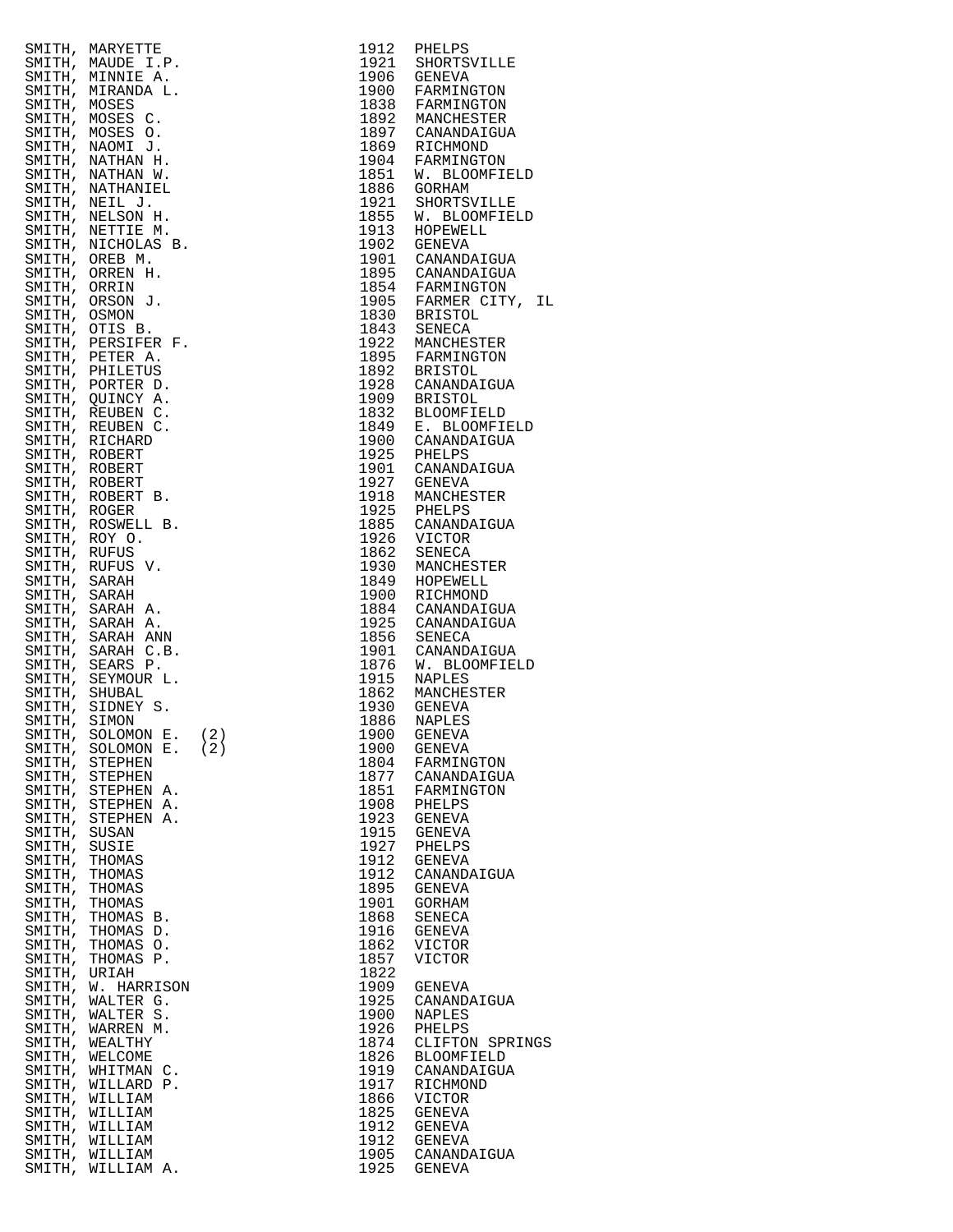| $\begin{tabular}{c c c} \multicolumn{1}{c}{\textbf{5.83}} \multicolumn{1}{c}{\textbf{5.84}} \multicolumn{1}{c}{\textbf{5.85}} \multicolumn{1}{c}{\textbf{5.86}} \multicolumn{1}{c}{\textbf{5.87}} \multicolumn{1}{c}{\textbf{5.88}} \multicolumn{1}{c}{\textbf{5.89}} \multicolumn{1}{c}{\textbf{5.81}} \multicolumn{1}{c}{\textbf{5.81}} \multicolumn{1}{c}{\textbf{5.81}} \multicolumn{1}{c}{\textbf{5.82}} \multicolumn{1}{c}{\$ |              | 1874 E. BLOOMFIELD<br>1926 GENEVA                                          |
|-------------------------------------------------------------------------------------------------------------------------------------------------------------------------------------------------------------------------------------------------------------------------------------------------------------------------------------------------------------------------------------------------------------------------------------|--------------|----------------------------------------------------------------------------|
|                                                                                                                                                                                                                                                                                                                                                                                                                                     |              |                                                                            |
|                                                                                                                                                                                                                                                                                                                                                                                                                                     |              |                                                                            |
|                                                                                                                                                                                                                                                                                                                                                                                                                                     |              |                                                                            |
|                                                                                                                                                                                                                                                                                                                                                                                                                                     |              |                                                                            |
|                                                                                                                                                                                                                                                                                                                                                                                                                                     |              |                                                                            |
|                                                                                                                                                                                                                                                                                                                                                                                                                                     |              |                                                                            |
|                                                                                                                                                                                                                                                                                                                                                                                                                                     |              | 1923 PHELPS<br>1874 E. BLOOMFIELD<br>1855 FARMINGTON<br>1884 CANANDAIGUA   |
|                                                                                                                                                                                                                                                                                                                                                                                                                                     |              |                                                                            |
|                                                                                                                                                                                                                                                                                                                                                                                                                                     |              |                                                                            |
|                                                                                                                                                                                                                                                                                                                                                                                                                                     |              |                                                                            |
|                                                                                                                                                                                                                                                                                                                                                                                                                                     |              |                                                                            |
|                                                                                                                                                                                                                                                                                                                                                                                                                                     |              |                                                                            |
|                                                                                                                                                                                                                                                                                                                                                                                                                                     |              | 1893 HOPEWELL<br>1895 HOPEWELL<br>1917 S. BRISTOL<br>1874 GENEVA           |
|                                                                                                                                                                                                                                                                                                                                                                                                                                     |              |                                                                            |
|                                                                                                                                                                                                                                                                                                                                                                                                                                     |              | 1878 S. BRISTOL<br>1882 BATTLE CREEK, MI                                   |
|                                                                                                                                                                                                                                                                                                                                                                                                                                     |              |                                                                            |
|                                                                                                                                                                                                                                                                                                                                                                                                                                     |              |                                                                            |
|                                                                                                                                                                                                                                                                                                                                                                                                                                     |              |                                                                            |
|                                                                                                                                                                                                                                                                                                                                                                                                                                     |              |                                                                            |
|                                                                                                                                                                                                                                                                                                                                                                                                                                     |              |                                                                            |
|                                                                                                                                                                                                                                                                                                                                                                                                                                     |              |                                                                            |
|                                                                                                                                                                                                                                                                                                                                                                                                                                     |              |                                                                            |
|                                                                                                                                                                                                                                                                                                                                                                                                                                     |              | 1900 PHELPS<br>1916 CLIFTON SPRINGS<br>1905 HOPEWELL<br>1880 JERUSALEM, NY |
|                                                                                                                                                                                                                                                                                                                                                                                                                                     |              |                                                                            |
|                                                                                                                                                                                                                                                                                                                                                                                                                                     |              |                                                                            |
|                                                                                                                                                                                                                                                                                                                                                                                                                                     |              | 1924 PORT GIBSON<br>1869 W. BLOOMFIELD<br>1860 PHELPS<br>1877 GENEVA       |
|                                                                                                                                                                                                                                                                                                                                                                                                                                     |              |                                                                            |
|                                                                                                                                                                                                                                                                                                                                                                                                                                     |              |                                                                            |
|                                                                                                                                                                                                                                                                                                                                                                                                                                     |              |                                                                            |
|                                                                                                                                                                                                                                                                                                                                                                                                                                     |              |                                                                            |
|                                                                                                                                                                                                                                                                                                                                                                                                                                     |              |                                                                            |
|                                                                                                                                                                                                                                                                                                                                                                                                                                     |              |                                                                            |
|                                                                                                                                                                                                                                                                                                                                                                                                                                     |              |                                                                            |
|                                                                                                                                                                                                                                                                                                                                                                                                                                     |              |                                                                            |
|                                                                                                                                                                                                                                                                                                                                                                                                                                     |              |                                                                            |
|                                                                                                                                                                                                                                                                                                                                                                                                                                     |              |                                                                            |
|                                                                                                                                                                                                                                                                                                                                                                                                                                     |              |                                                                            |
|                                                                                                                                                                                                                                                                                                                                                                                                                                     |              |                                                                            |
|                                                                                                                                                                                                                                                                                                                                                                                                                                     |              |                                                                            |
|                                                                                                                                                                                                                                                                                                                                                                                                                                     |              |                                                                            |
|                                                                                                                                                                                                                                                                                                                                                                                                                                     |              |                                                                            |
|                                                                                                                                                                                                                                                                                                                                                                                                                                     |              |                                                                            |
| SNYDER, JOHN J.                                                                                                                                                                                                                                                                                                                                                                                                                     | 1889         | VICTOR                                                                     |
| SNYDER, JOHN W.                                                                                                                                                                                                                                                                                                                                                                                                                     | 1927         | GENEVA                                                                     |
| SNYDER, JOSIAH                                                                                                                                                                                                                                                                                                                                                                                                                      | 1883         | VICTOR                                                                     |
| SNYDER, KITTIE J.<br>SNYDER, LEWIS P.                                                                                                                                                                                                                                                                                                                                                                                               | 1887<br>1879 | VICTOR<br>NAPLES                                                           |
| SNYDER, MARTHA M.                                                                                                                                                                                                                                                                                                                                                                                                                   | 1876         | MANCHESTER                                                                 |
| SNYDER, MARTIN                                                                                                                                                                                                                                                                                                                                                                                                                      | 1874         | VICTOR                                                                     |
| SNYDER, MARY C.                                                                                                                                                                                                                                                                                                                                                                                                                     | 1886         | GENEVA                                                                     |
| SNYDER, MARY E.<br>SNYDER, MATTHEW D.                                                                                                                                                                                                                                                                                                                                                                                               | 1904<br>1875 | MANCHESTER<br>PHELPS                                                       |
| SNYDER, NELLIE                                                                                                                                                                                                                                                                                                                                                                                                                      | 1919         | GORHAM                                                                     |
| SNYDER, OTTO P.                                                                                                                                                                                                                                                                                                                                                                                                                     | 1910         | GENEVA                                                                     |
| SNYDER, PHEBE                                                                                                                                                                                                                                                                                                                                                                                                                       | 1914         | GORHAM                                                                     |
| SNYDER, RACHEL F.<br>SNYDER, RICHARD                                                                                                                                                                                                                                                                                                                                                                                                | 1872<br>1886 | GORHAM                                                                     |
| SNYDER, SARAH E.                                                                                                                                                                                                                                                                                                                                                                                                                    | 1910         | GENEVA<br>GENEVA                                                           |
| SNYDER, SOPHRONIA A.                                                                                                                                                                                                                                                                                                                                                                                                                | 1884         | NAPLES                                                                     |
| SNYDER, WILLIAM                                                                                                                                                                                                                                                                                                                                                                                                                     | 1920         | GENEVA                                                                     |
| SNYDER, WILLIAM C.                                                                                                                                                                                                                                                                                                                                                                                                                  | 1906         | VICTOR                                                                     |
| SNYDER, WILLIAM H.<br>SODEN, ELIZABETH                                                                                                                                                                                                                                                                                                                                                                                              | 1902<br>1867 | MANCHESTER<br>PHELPS                                                       |
| SODEN, JOSEPH S.                                                                                                                                                                                                                                                                                                                                                                                                                    | 1865         | CANANDAIGUA                                                                |
| SODEN, STEPHEN                                                                                                                                                                                                                                                                                                                                                                                                                      | 1863         | CANANDAIGUA                                                                |
| SOLES, BENJAMIN                                                                                                                                                                                                                                                                                                                                                                                                                     | 1869         | MANCHESTER                                                                 |
| SOMASKEOY, SARAH GIBSON<br>SOMERSET, CATHERINE                                                                                                                                                                                                                                                                                                                                                                                      | 1897<br>1894 | CANANDAIGUA<br>SENECA                                                      |
| SOMERSET, JOSEPHINE A.                                                                                                                                                                                                                                                                                                                                                                                                              | 1924         | SENECA                                                                     |
| SOMERSET, WILLIAM S.                                                                                                                                                                                                                                                                                                                                                                                                                | 1886         | SENECA                                                                     |

| 1874         | E. BLOOMFIELD                |
|--------------|------------------------------|
| 1926<br>1905 | <b>GENEVA</b><br>CANANDAIGUA |
| 1893         | GENEVA                       |
| 1904         | HOPEWELL                     |
| 1817<br>1888 | NAPLES<br>CANANDAIGUA        |
| 1861         | FARMINGTON                   |
| 1923         | PHELPS                       |
| 1874         | E. BLOOMFIELD                |
| 1855         | FARMINGTON                   |
| 1884         | CANANDAIGUA                  |
| 1843<br>1895 | FARMINGTON<br><b>BRISTOL</b> |
| 1893         | HOPEWELL                     |
| 1895         | HOPEWELL                     |
| 1917         | S. BRISTOL                   |
| 1874<br>1878 | <b>GENEVA</b><br>S. BRISTOL  |
| 1882         | BATTLE CREEK, MI             |
| 1868         | MANCHESTER                   |
| 1906         | MANCHESTER                   |
| 1881         | GENEVA                       |
| 1887<br>1864 | CANANDAIGUA<br>SENECA        |
| 1843         | SENECA                       |
| 1900         | PHELPS                       |
| 1916         | CLIFTON SPRINGS              |
| 1905<br>1880 | HOPEWELL                     |
| 1918         | JERUSALEM,<br>ΝY<br>NAPLES   |
| 1850         | MANCHESTER                   |
| 1924         | PORT GIBSON                  |
| 1869         | W. BLOOMFIELD                |
| 1860<br>1877 | PHELPS                       |
| 1897         | <b>GENEVA</b><br>PHELPS      |
| 1885         | PHELPS                       |
| 1855         | PHELPS                       |
| 1915         | GENEVA                       |
| 1894<br>1902 | PHELPS<br>GENEVA             |
| 1929         | PHELPS                       |
| 1866         | GORHAM                       |
| 1926         | MANCHESTER                   |
| 1905<br>1897 | GORHAM                       |
| 1894         | GORHAM<br>GORHAM             |
| 1888         | GORHAM                       |
| 1927         | <b>NAPLES</b>                |
| 1925         | MANCHESTER                   |
| 1878<br>1863 | MANCHESTER<br>GORHAM         |
| 1889         | VICTOR                       |
| 1927         | GENEVA                       |
| 1883         | VICTOR                       |
| 1887<br>1879 | VICTOR<br><b>NAPLES</b>      |
| 1876         | MANCHESTER                   |
| 1874         | VICTOR                       |
| 1886         | GENEVA                       |
| 1904         | MANCHESTER                   |
| 1875<br>1919 | PHELPS<br>GORHAM             |
| 1910         | GENEVA                       |
| 1914         | <b>GORHAM</b>                |
| 1872         | GORHAM                       |
| 1886         | <b>GENEVA</b>                |
| 1910<br>1884 | GENEVA<br>NAPLES             |
| 1920         | <b>GENEVA</b>                |
| 1906         | VICTOR                       |
| 1902         | MANCHESTER                   |
| 1867         | PHELPS<br>CANANDAIGUA        |
| 1865<br>1863 | CANANDAIGUA                  |
| 1869         | MANCHESTER                   |
| 1897         | CANANDAIGUA                  |
| 1894         | SENECA                       |
| 1924<br>1886 | SENECA<br>SENECA             |
|              |                              |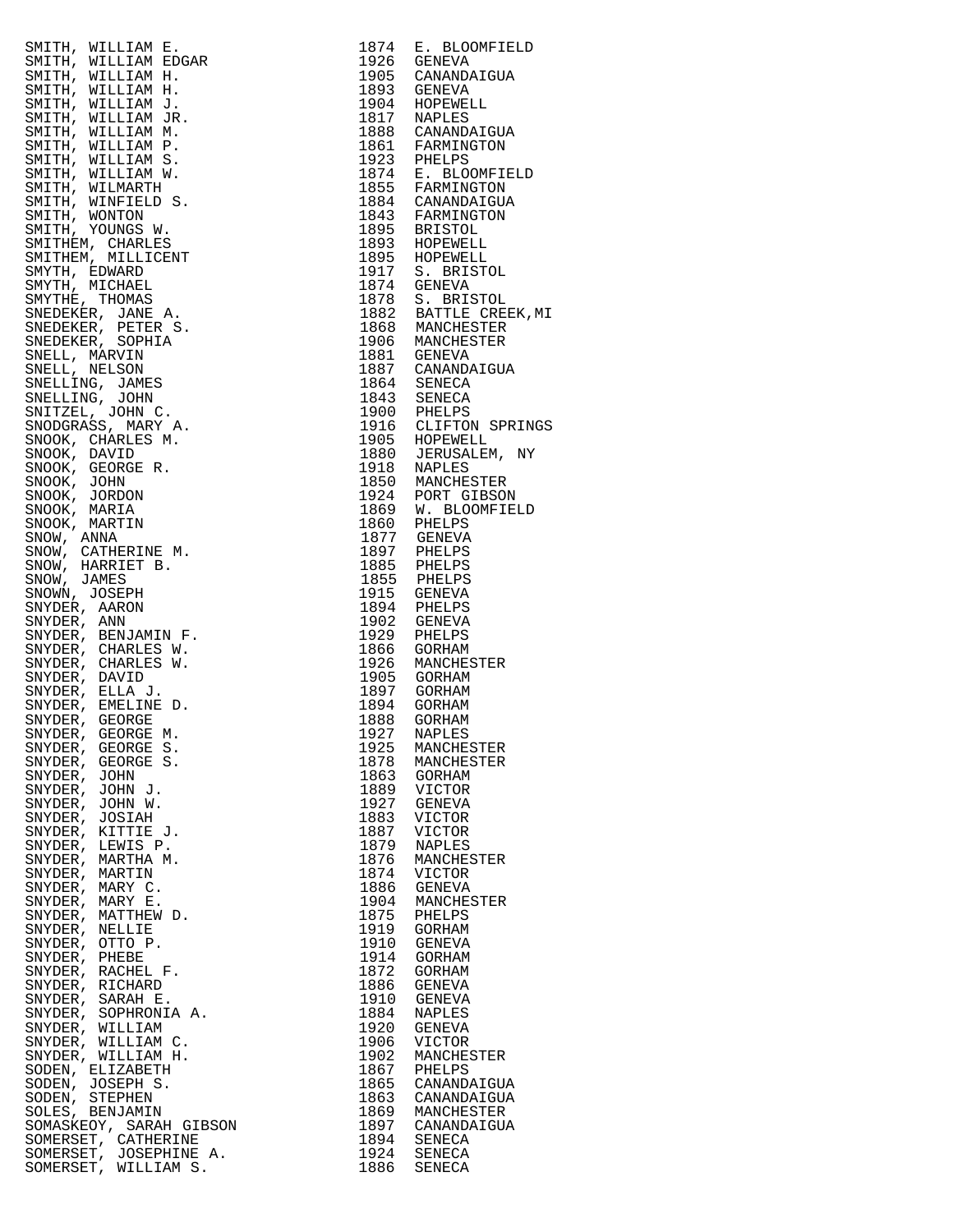|                                                                                                                                                                                                                                                                 | 1929         | RICHMOND                                                                      |
|-----------------------------------------------------------------------------------------------------------------------------------------------------------------------------------------------------------------------------------------------------------------|--------------|-------------------------------------------------------------------------------|
|                                                                                                                                                                                                                                                                 |              | 1902 CANANDAIGUA                                                              |
|                                                                                                                                                                                                                                                                 |              |                                                                               |
|                                                                                                                                                                                                                                                                 |              |                                                                               |
|                                                                                                                                                                                                                                                                 |              | 1929 SENECA<br>1921 PHELPS                                                    |
| SOMERVILLE, EDWARD ACCOSTAC<br>SOPERANNA AUGUSTA C.<br>SOPER, ELBERT G.<br>SOPER, ELERET G.<br>SOULE, ANNA E.<br>SOULE, CATHERINE W.<br>SOULE, MARY MAXWELL<br>SOULE, MARY MAXWELL<br>SOULE, MARY MAXWELL<br>SOUTHERLAND, ABBIE M.<br>SOUTHERLAND, CHARK C.<br> |              | 1905 GENEVA<br>1919 MANCHESTER                                                |
|                                                                                                                                                                                                                                                                 |              |                                                                               |
|                                                                                                                                                                                                                                                                 |              |                                                                               |
|                                                                                                                                                                                                                                                                 |              |                                                                               |
|                                                                                                                                                                                                                                                                 |              | 1883 PASSAIC, NJ<br>1901 GENEVA                                               |
|                                                                                                                                                                                                                                                                 |              |                                                                               |
|                                                                                                                                                                                                                                                                 |              |                                                                               |
|                                                                                                                                                                                                                                                                 |              | 1883 MANCHESTER<br>1872 SENECA                                                |
|                                                                                                                                                                                                                                                                 |              |                                                                               |
|                                                                                                                                                                                                                                                                 |              | 1922 SENECA<br>1921 GORHAM                                                    |
|                                                                                                                                                                                                                                                                 |              |                                                                               |
|                                                                                                                                                                                                                                                                 |              |                                                                               |
|                                                                                                                                                                                                                                                                 |              | 1914 SENECA<br>1857 SENECA                                                    |
|                                                                                                                                                                                                                                                                 |              |                                                                               |
|                                                                                                                                                                                                                                                                 |              | 1918 CANANDAIGUA<br>1925 SENECA                                               |
|                                                                                                                                                                                                                                                                 |              |                                                                               |
|                                                                                                                                                                                                                                                                 |              |                                                                               |
|                                                                                                                                                                                                                                                                 |              | 1871 SENECA<br>1901 GORHAM                                                    |
|                                                                                                                                                                                                                                                                 |              |                                                                               |
|                                                                                                                                                                                                                                                                 |              |                                                                               |
|                                                                                                                                                                                                                                                                 |              | 1812 SENECA                                                                   |
|                                                                                                                                                                                                                                                                 |              | 1899 SENECA                                                                   |
|                                                                                                                                                                                                                                                                 |              | $1816$ SENECA                                                                 |
|                                                                                                                                                                                                                                                                 |              |                                                                               |
|                                                                                                                                                                                                                                                                 |              | 1839 CANANDAIGUA                                                              |
|                                                                                                                                                                                                                                                                 |              | 1911 CANANDAIGUA<br>1827 CANANDAIGUA                                          |
|                                                                                                                                                                                                                                                                 |              |                                                                               |
|                                                                                                                                                                                                                                                                 |              |                                                                               |
|                                                                                                                                                                                                                                                                 |              |                                                                               |
|                                                                                                                                                                                                                                                                 |              | 1889 CANANDAIGUA<br>1892 W. BLOOMFIELD<br>1877 MICHIGAN<br>1916 VICTOR        |
|                                                                                                                                                                                                                                                                 |              |                                                                               |
|                                                                                                                                                                                                                                                                 |              |                                                                               |
|                                                                                                                                                                                                                                                                 |              |                                                                               |
|                                                                                                                                                                                                                                                                 |              |                                                                               |
|                                                                                                                                                                                                                                                                 |              | 1920 VICTOR<br>1909 W. BLOG                                                   |
|                                                                                                                                                                                                                                                                 |              | W. BLOOMFIELD                                                                 |
|                                                                                                                                                                                                                                                                 |              | W. BLOOMFIELD                                                                 |
|                                                                                                                                                                                                                                                                 |              |                                                                               |
|                                                                                                                                                                                                                                                                 | 1908<br>1893 | W. BLOOMFIELD                                                                 |
|                                                                                                                                                                                                                                                                 | 1922         | W. BLOOMFIELD                                                                 |
|                                                                                                                                                                                                                                                                 | 1914         | W. BLOOMFIELD                                                                 |
|                                                                                                                                                                                                                                                                 |              |                                                                               |
|                                                                                                                                                                                                                                                                 | 1907         | W. BLOOMFIELD                                                                 |
|                                                                                                                                                                                                                                                                 |              | 1815 PALMYRA                                                                  |
|                                                                                                                                                                                                                                                                 |              |                                                                               |
|                                                                                                                                                                                                                                                                 |              | 1830 MANCHESTER                                                               |
|                                                                                                                                                                                                                                                                 |              | 1895 MANCHESTER                                                               |
|                                                                                                                                                                                                                                                                 |              | 1897 GENEVA                                                                   |
|                                                                                                                                                                                                                                                                 |              |                                                                               |
|                                                                                                                                                                                                                                                                 |              | 1909 GENEVA                                                                   |
|                                                                                                                                                                                                                                                                 |              | 1856 MANCHESTER                                                               |
|                                                                                                                                                                                                                                                                 |              |                                                                               |
|                                                                                                                                                                                                                                                                 |              | 1885 GENEVA                                                                   |
|                                                                                                                                                                                                                                                                 |              | 1913 GENEVA<br>1897 HOPEWELL                                                  |
|                                                                                                                                                                                                                                                                 |              |                                                                               |
|                                                                                                                                                                                                                                                                 |              |                                                                               |
|                                                                                                                                                                                                                                                                 |              |                                                                               |
|                                                                                                                                                                                                                                                                 |              |                                                                               |
|                                                                                                                                                                                                                                                                 |              |                                                                               |
|                                                                                                                                                                                                                                                                 |              |                                                                               |
|                                                                                                                                                                                                                                                                 |              | 1917 PHELPS<br>1929 E. BLOOMFIELD<br>1876 CLIFTON SPRINGS<br>1913 CANANDAIGUA |
|                                                                                                                                                                                                                                                                 | 1900         | HOPEWELL                                                                      |
|                                                                                                                                                                                                                                                                 |              |                                                                               |
| SPANGLE, ANNA A.                                                                                                                                                                                                                                                |              | 1930 CANANDAIGUA                                                              |
| SPANGLE, EDWARD D.                                                                                                                                                                                                                                              | 1907         | CANANDAIGUA                                                                   |
|                                                                                                                                                                                                                                                                 |              |                                                                               |
| SPANGLE, FRANK P.                                                                                                                                                                                                                                               | 1925         | HOPEWELL                                                                      |
| SPANGLE, GEORGE                                                                                                                                                                                                                                                 | 1893         | HOPEWELL                                                                      |
| SPANGLE, SAMUEL                                                                                                                                                                                                                                                 | 1861         | HOPEWELL                                                                      |
|                                                                                                                                                                                                                                                                 |              |                                                                               |
| SPANGLE, SIMON                                                                                                                                                                                                                                                  | 1833         | HOPEWELL                                                                      |
| SPANGLE, SIMON                                                                                                                                                                                                                                                  | 1914         | HOPEWELL                                                                      |
| SPANGLE, WATSON J.                                                                                                                                                                                                                                              | 1922         | HOPEWELL                                                                      |
|                                                                                                                                                                                                                                                                 |              |                                                                               |
| SPANGLE, WILSON J.                                                                                                                                                                                                                                              | 1925         | SENECA                                                                        |
| SPANGLE, ZACHARIAH                                                                                                                                                                                                                                              | 1851         | HOPEWELL                                                                      |
| SPANGLE, ZACHARIAH                                                                                                                                                                                                                                              | 1900         | CANANDAIGUA                                                                   |
|                                                                                                                                                                                                                                                                 |              |                                                                               |
| SPANGLE, ZACHARIAH                                                                                                                                                                                                                                              | 1886         | HOPEWELL                                                                      |
| SPANGLER, LENA NORTON                                                                                                                                                                                                                                           | 1925         | VICTOR                                                                        |
|                                                                                                                                                                                                                                                                 |              |                                                                               |
| SPANTON, MARY                                                                                                                                                                                                                                                   | 1927         | GENEVA                                                                        |
| SPARKS, GEORGE                                                                                                                                                                                                                                                  | 1864         | PHELPS                                                                        |
| SPARKS, MARGARET                                                                                                                                                                                                                                                | 1891         | PHELPS                                                                        |
|                                                                                                                                                                                                                                                                 |              |                                                                               |
| SPARKS, SARAH M.                                                                                                                                                                                                                                                | 1923         | PHELPS                                                                        |
| SPAULDIN, EDWIN F.                                                                                                                                                                                                                                              | 1911         | CANANDAIGUA                                                                   |
|                                                                                                                                                                                                                                                                 |              |                                                                               |
| SPAULDING, ABBY T.                                                                                                                                                                                                                                              | 1920         | MANCHESTER                                                                    |
| SPAULDING, FRANK W.                                                                                                                                                                                                                                             | 1921         | CLIFTON SPRINGS                                                               |
| SPAULDING, LEMUEL M.                                                                                                                                                                                                                                            | 1921         | CANANDAIGUA                                                                   |
|                                                                                                                                                                                                                                                                 |              |                                                                               |
| SPAULDING, MARY JANE                                                                                                                                                                                                                                            | 1902         | CANANDAIGUA                                                                   |
| SPAULDING, MYRON                                                                                                                                                                                                                                                | 1865         | MANCHESTER                                                                    |
|                                                                                                                                                                                                                                                                 |              |                                                                               |
| SPAULDING, OLIVIA                                                                                                                                                                                                                                               | 1881         | GORHAM                                                                        |
| SPAULDING, SALMON                                                                                                                                                                                                                                               | 1858         | W. BLOOMFIELD                                                                 |
| SPEAKER, GEORGE                                                                                                                                                                                                                                                 |              | E. BLOOMFIELD                                                                 |
|                                                                                                                                                                                                                                                                 |              |                                                                               |
| SPEAKER, WION                                                                                                                                                                                                                                                   | 1878         |                                                                               |
|                                                                                                                                                                                                                                                                 | 1837         | MANCHESTER                                                                    |
|                                                                                                                                                                                                                                                                 |              |                                                                               |
| SPEAKER, WION                                                                                                                                                                                                                                                   | 1851         | E. BLOOMFIELD                                                                 |
| SPEAR, CHAUNCEY                                                                                                                                                                                                                                                 | 1910         | CANANDAIGUA                                                                   |
| SPEAR, MARY J.                                                                                                                                                                                                                                                  | 1899         | MANCHESTER                                                                    |
|                                                                                                                                                                                                                                                                 |              |                                                                               |
| SPEAR, SUSANNAH<br>SPEARS, FRANK J.                                                                                                                                                                                                                             | 1866<br>1927 | MANCHESTER<br>CANANDAIGUA                                                     |

| 1929<br>1902 | RICHMOND<br>CANANDAIGUA                                                           |
|--------------|-----------------------------------------------------------------------------------|
| 1929         | SENECA                                                                            |
| 1921         | PHELPS                                                                            |
| 1905<br>1919 | GENEVA<br>MANCHESTER                                                              |
| 1883         | PASSAIC, NJ                                                                       |
| 1901         | GENEVA                                                                            |
| 1883         | MANCHESTER                                                                        |
| 1872<br>1922 | SENECA<br>SENECA                                                                  |
| 1921         | GORHAM                                                                            |
| 1914         | SENECA                                                                            |
| 1857<br>1918 | SENECA<br>CANANDAIGUA                                                             |
| 1925         | SENECA                                                                            |
| 1871         | <b>SENECA</b>                                                                     |
| 1901<br>1812 | GORHAM<br>SENECA                                                                  |
| 1899         | SENECA                                                                            |
| 1816         | SENECA                                                                            |
| 1839<br>1911 | CANANDAIGUA<br>CANANDAIGUA                                                        |
| 1827         | CANANDAIGUA                                                                       |
| 1889         | CANANDAIGUA                                                                       |
| 1892         | W. BLOOMFIELD                                                                     |
| 1877<br>1916 | MICHIGAN<br>VICTOR                                                                |
| 1920         | VICTOR                                                                            |
| 1909         | W. BLOOMFIELD<br>W. BLOOMFIELD<br>W. BLOOMFIELD<br>W. BLOOMFIELD<br>W. BLOOMFIELD |
| 1908<br>1893 |                                                                                   |
| 1922         |                                                                                   |
| 1914         |                                                                                   |
| 1907         | W. BLOOMFIELD                                                                     |
| 1815<br>1830 | PALMYRA<br>MANCHESTER                                                             |
| 1895         | MANCHESTER                                                                        |
| 1897         | GENEVA                                                                            |
| 1909<br>1856 | GENEVA<br>MANCHESTER                                                              |
| 1885         | GENEVA                                                                            |
| 1913         | GENEVA                                                                            |
| 1897         | HOPEWELL                                                                          |
| 1917<br>1929 | PHELPS<br>E. BLOOMFIELD                                                           |
| 1876         | CLIFTON SPRINGS                                                                   |
| 1913         | CANANDAIGUA                                                                       |
| 1900<br>1930 | HOPEWELL<br>CANANDAIGUA                                                           |
| 1907         | CANANDAIGUA                                                                       |
| 1925         | HOPEWELL                                                                          |
| 1893<br>1861 | HOPEWELL<br>HOPEWELL                                                              |
| 1833         | HOPEWELL                                                                          |
| 1914         | HOPEWELL                                                                          |
| 1922<br>1925 | HOPEWELL<br>SENECA                                                                |
| 1851         | HOPEWELL                                                                          |
| 1900         | CANANDAIGUA                                                                       |
| 1886         | HOPEWELL                                                                          |
| 1925<br>1927 | VICTOR<br>GENEVA                                                                  |
| 1864         | PHELPS                                                                            |
| 1891         | PHELPS                                                                            |
| 1923<br>1911 | PHELPS<br>CANANDAIGUA                                                             |
| 1920         | MANCHESTER                                                                        |
| 1921         | CLIFTON SPRINGS                                                                   |
| 1921         | CANANDAIGUA                                                                       |
| 1902<br>1865 | CANANDAIGUA<br>MANCHESTER                                                         |
| 1881         | GORHAM                                                                            |
| 1858         | W. BLOOMFIELD                                                                     |
| 1878<br>1837 | Ε.<br><b>BLOOMFIELD</b><br>MANCHESTER                                             |
| 1851         | E. BLOOMFIELD                                                                     |
| 1910         | CANANDAIGUA                                                                       |
| 1899<br>1866 | MANCHESTER<br>MANCHESTER                                                          |
| 1927         | CANANDAIGUA                                                                       |
|              |                                                                                   |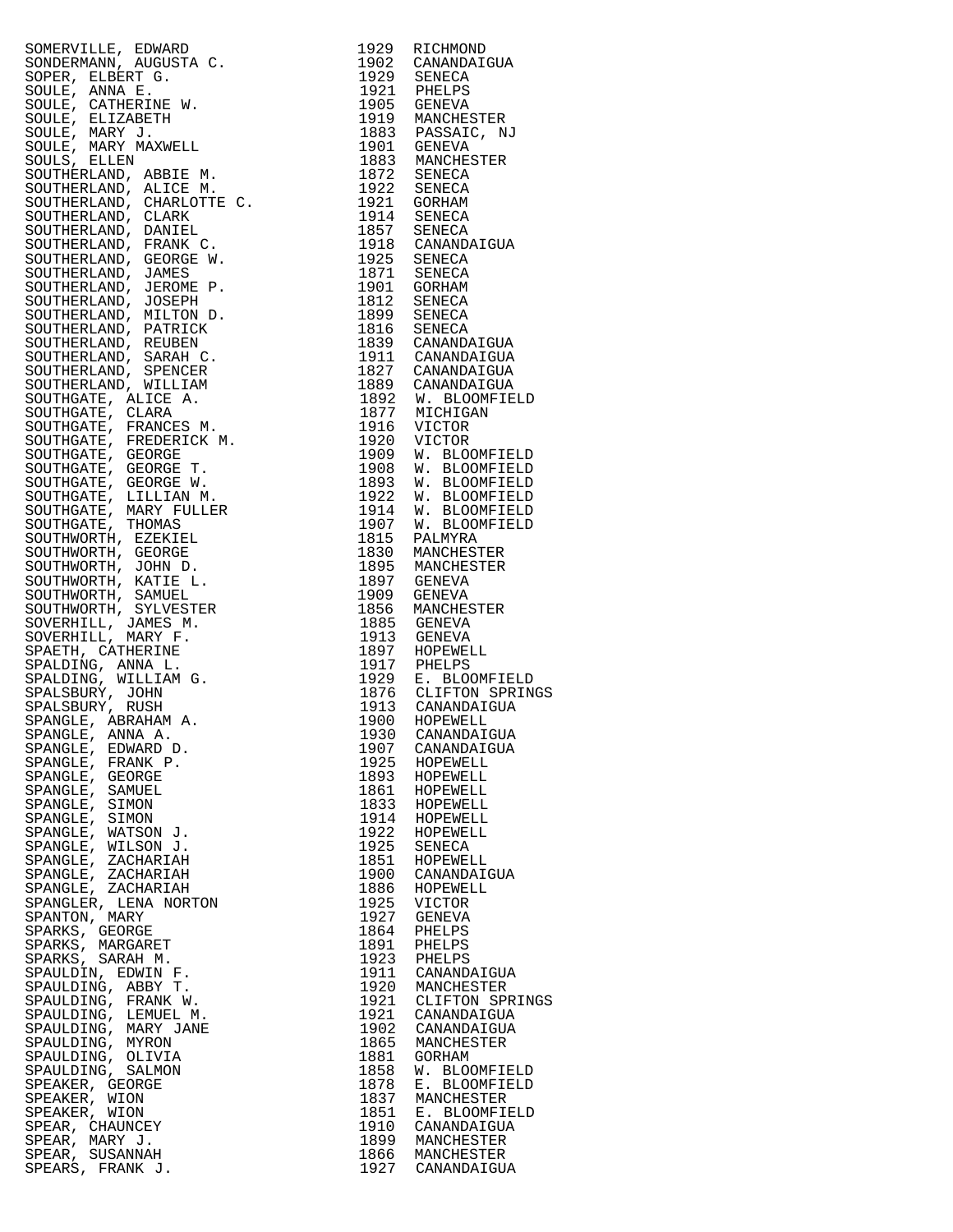| SPEAK , ORPHA 1986<br>SPEAK , ORPHA 1987<br>SPEAK , ARRY SHEEHAN , 1981<br>SPEAK , ARRY SHEEHAN , 1980<br>SPEAK , ARRY SHEEHAN , 1980<br>SPEAKER, ARRY STREET , 1980<br>SPEAKER, PERSENT , 1980<br>SPEAKER, PERSENT , 1980<br>SPEAKER, PERSEN                         |      |                            |
|-----------------------------------------------------------------------------------------------------------------------------------------------------------------------------------------------------------------------------------------------------------------------|------|----------------------------|
|                                                                                                                                                                                                                                                                       |      |                            |
|                                                                                                                                                                                                                                                                       |      |                            |
|                                                                                                                                                                                                                                                                       |      |                            |
|                                                                                                                                                                                                                                                                       |      |                            |
|                                                                                                                                                                                                                                                                       |      |                            |
|                                                                                                                                                                                                                                                                       |      |                            |
|                                                                                                                                                                                                                                                                       |      |                            |
|                                                                                                                                                                                                                                                                       |      |                            |
|                                                                                                                                                                                                                                                                       |      |                            |
|                                                                                                                                                                                                                                                                       |      |                            |
|                                                                                                                                                                                                                                                                       |      |                            |
|                                                                                                                                                                                                                                                                       |      |                            |
|                                                                                                                                                                                                                                                                       |      |                            |
|                                                                                                                                                                                                                                                                       |      |                            |
|                                                                                                                                                                                                                                                                       |      |                            |
|                                                                                                                                                                                                                                                                       |      |                            |
|                                                                                                                                                                                                                                                                       |      |                            |
|                                                                                                                                                                                                                                                                       |      |                            |
|                                                                                                                                                                                                                                                                       |      |                            |
|                                                                                                                                                                                                                                                                       |      |                            |
|                                                                                                                                                                                                                                                                       |      |                            |
|                                                                                                                                                                                                                                                                       |      |                            |
|                                                                                                                                                                                                                                                                       |      |                            |
|                                                                                                                                                                                                                                                                       |      |                            |
|                                                                                                                                                                                                                                                                       |      |                            |
|                                                                                                                                                                                                                                                                       |      |                            |
|                                                                                                                                                                                                                                                                       |      |                            |
|                                                                                                                                                                                                                                                                       |      |                            |
|                                                                                                                                                                                                                                                                       |      |                            |
|                                                                                                                                                                                                                                                                       |      |                            |
|                                                                                                                                                                                                                                                                       |      |                            |
|                                                                                                                                                                                                                                                                       |      |                            |
|                                                                                                                                                                                                                                                                       |      |                            |
|                                                                                                                                                                                                                                                                       |      |                            |
|                                                                                                                                                                                                                                                                       |      |                            |
|                                                                                                                                                                                                                                                                       |      |                            |
|                                                                                                                                                                                                                                                                       |      |                            |
|                                                                                                                                                                                                                                                                       |      |                            |
|                                                                                                                                                                                                                                                                       |      |                            |
|                                                                                                                                                                                                                                                                       |      |                            |
|                                                                                                                                                                                                                                                                       |      |                            |
|                                                                                                                                                                                                                                                                       |      |                            |
|                                                                                                                                                                                                                                                                       |      |                            |
|                                                                                                                                                                                                                                                                       |      |                            |
|                                                                                                                                                                                                                                                                       |      |                            |
|                                                                                                                                                                                                                                                                       |      |                            |
|                                                                                                                                                                                                                                                                       |      |                            |
|                                                                                                                                                                                                                                                                       |      |                            |
|                                                                                                                                                                                                                                                                       |      |                            |
|                                                                                                                                                                                                                                                                       |      |                            |
|                                                                                                                                                                                                                                                                       |      |                            |
|                                                                                                                                                                                                                                                                       |      |                            |
| SPRAGUE, CYNTHIA C.                                                                                                                                                                                                                                                   |      | 1930 CANANDAIGUA           |
|                                                                                                                                                                                                                                                                       | 1921 | CANANDAIGUA                |
|                                                                                                                                                                                                                                                                       |      | 1918 MANCHESTER            |
|                                                                                                                                                                                                                                                                       |      | 1907 MANCHESTER            |
|                                                                                                                                                                                                                                                                       |      | 1913 GENEVA                |
|                                                                                                                                                                                                                                                                       | 1863 | NAPLES                     |
|                                                                                                                                                                                                                                                                       | 1887 | NAPLES                     |
|                                                                                                                                                                                                                                                                       |      | 1879 CANANDAIGUA           |
|                                                                                                                                                                                                                                                                       |      | 1830 BLOOMFIELD            |
|                                                                                                                                                                                                                                                                       |      | 1862 CANANDAIGUA           |
|                                                                                                                                                                                                                                                                       |      | 1864 FARMINGTON            |
|                                                                                                                                                                                                                                                                       | 1861 | E. BLOOMFIELD              |
|                                                                                                                                                                                                                                                                       | 1817 | BLOOMFIELD                 |
|                                                                                                                                                                                                                                                                       | 1923 | MANCHESTER                 |
|                                                                                                                                                                                                                                                                       |      | 1919 MANCHESTER            |
|                                                                                                                                                                                                                                                                       |      |                            |
|                                                                                                                                                                                                                                                                       | 1928 | CANANDAIGUA                |
|                                                                                                                                                                                                                                                                       | 1886 | VICTOR                     |
|                                                                                                                                                                                                                                                                       | 1887 | GENEVA                     |
|                                                                                                                                                                                                                                                                       | 1909 | NAPLES                     |
|                                                                                                                                                                                                                                                                       | 1862 | NAPLES                     |
|                                                                                                                                                                                                                                                                       |      | 1848 NAPLES                |
|                                                                                                                                                                                                                                                                       | 1922 | GENEVA                     |
|                                                                                                                                                                                                                                                                       | 1883 | GENEVA                     |
|                                                                                                                                                                                                                                                                       | 1915 | NAPLES                     |
|                                                                                                                                                                                                                                                                       |      | 1813 BENTON                |
|                                                                                                                                                                                                                                                                       | 1906 | BRISTOL                    |
|                                                                                                                                                                                                                                                                       |      | 1891 GENEVA                |
|                                                                                                                                                                                                                                                                       |      | 1904 GORHAM                |
| SQUIER, ADIN                                                                                                                                                                                                                                                          |      | 1831 SENECA                |
| SPRAGUE, BARNABAS<br>SPRAGUE, EMMA<br>SPRAGUE, CYNTHIA C.<br>SPRAGUE, EMMA<br>SPRAGUE, HYATT J.<br>SPRAGUE, JESSIE A.<br>SPRAGUE, JESSIE A.<br>SPRAGUE, MARTHA J.<br>SPRAGUE, MARTHA J.<br>SPRAGUE, MARY K.<br>SPRAGUE, MARY K.<br>SPRAGUE, STEPHEN<br>SQUIER, ALFRED |      |                            |
| SQUIER, CATHERINE S.                                                                                                                                                                                                                                                  |      | 1871 SENECA<br>1873 GENEVA |
| SQUIER, EUGENE A.                                                                                                                                                                                                                                                     | 1914 | <b>GENEVA</b>              |
|                                                                                                                                                                                                                                                                       |      |                            |

| 1865         | CANANDAIGUA                      |
|--------------|----------------------------------|
| 1911<br>1820 | MANCHESTER<br>PHELPS             |
| 1880         | PHELPS                           |
| 1826<br>1823 | CANANDAIGUA<br>BRISTOL           |
| 1847         | CANANDAIGUA                      |
| 1880         | CANANDAIGUA                      |
| 1886<br>1846 | CANANDAIGUA<br>CANADICE          |
| 1867         | PHELPS                           |
| 1928<br>1841 | CANANDAIGUA<br>CANADICE          |
| 1868         | CANANDAIGUA                      |
| 1918         | GENEVA                           |
| 1885<br>1847 | CANANDAIGUA<br>HOPEWELL          |
| 1888         | CANADICE                         |
| 1902<br>1890 | RICHMOND<br>CANANDAIGUA          |
| 1879         | CANANDAIGUA                      |
| 1897<br>1918 | GENEVA<br>CANANDAIGUA            |
| 1907         | CANANDAIGUA                      |
| 1868         | CANADICE                         |
| 1875<br>1872 | CANANDAIGUA<br>NEW MEXICO        |
| 1887         | CANADICE                         |
| 1920<br>1843 | CANANDAIGUA<br>BRISTOL           |
| 1905         | GENEVA                           |
| 1919         | GENEVA                           |
| 1874<br>1902 | GENEVA<br>GENEVA                 |
| 1930         | GENEVA                           |
| 1878<br>1922 | PHELPS<br>PHELPS                 |
| 1856         | SENECA                           |
| 1913<br>1910 | GENEVA                           |
| 1924         | GENEVA<br>GENEVA                 |
| 1913         | GENEVA                           |
| 1893<br>1927 | GENEVA<br>BLOOMFIELD<br>Ε.       |
| 1902         | PHELPS                           |
| 1926<br>1875 | <b>GENEVA</b><br>PHELPS          |
| 1810         | <b>BLOOMFIELD</b>                |
| 1832<br>1930 | <b>BLOOMFIELD</b><br>CANANDAIGUA |
| 1921         | CANANDAIGUA                      |
| 1918         | MANCHESTER                       |
| 1907<br>1913 | MANCHESTER<br><b>GENEVA</b>      |
| 1863         | NAPLES                           |
| 1887<br>1879 | NAPLES<br>CANANDAIGUA            |
| 1830         | <b>BLOOMFIELD</b>                |
| 1862<br>1864 | CANANDAIGUA                      |
| 1861         | FARMINGTON<br>Ε.<br>BLOOMFIELD   |
| 1817         | <b>BLOOMFIELD</b>                |
| 1923<br>1919 | MANCHESTER<br>MANCHESTER         |
| 1928         | CANANDAIGUA                      |
| 1886<br>1887 | VICTOR<br>GENEVA                 |
| 1909         | NAPLES                           |
| 1862         | NAPLES                           |
| 1848<br>1922 | NAPLES<br>GENEVA                 |
| 1883         | GENEVA                           |
| 1915<br>1813 | NAPLES<br><b>BENTON</b>          |
| 1906         | <b>BRISTOL</b>                   |
| 1891<br>1904 | <b>GENEVA</b><br>GORHAM          |
| 1831         | SENECA                           |
| 1871         | SENECA                           |
| 1873<br>1914 | GENEVA<br>GENEVA                 |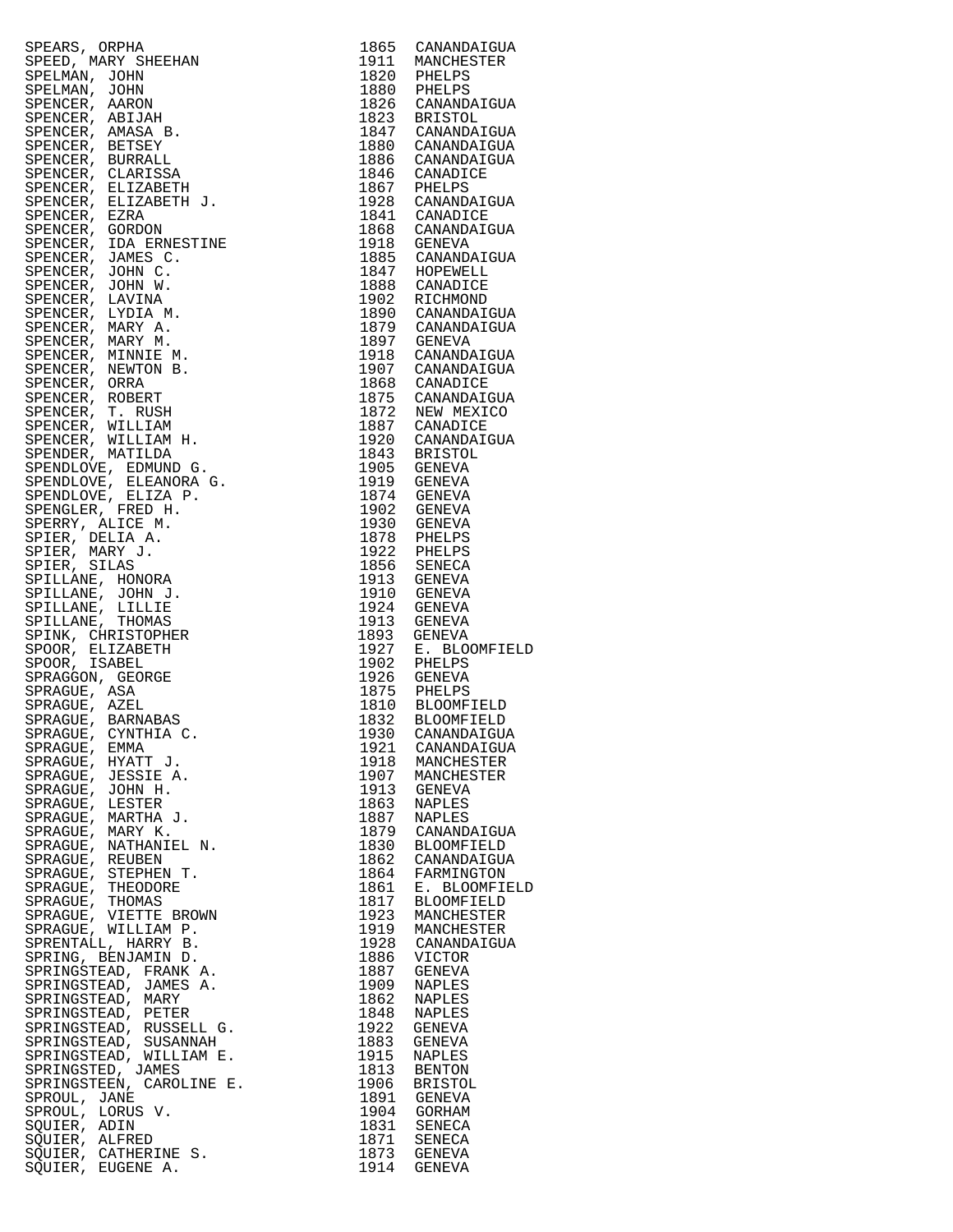| SQUIER, RUNICE BRANCH, 1971 GENEVA<br>SQUIER, JAMES R. (1971 GENEVA<br>SQUIER, MILES R. (1971 GENEVA)<br>SQUIER, MILES R. (1972 1982 GENEVA)<br>SQUIER, ARGELINE 1972 (SENEVA)<br>SQUIER, ARGELINE 1972 GENEVA)<br>SQUIER, ARGELINE 1972 G                            |      |                                         |
|-----------------------------------------------------------------------------------------------------------------------------------------------------------------------------------------------------------------------------------------------------------------------|------|-----------------------------------------|
|                                                                                                                                                                                                                                                                       |      |                                         |
|                                                                                                                                                                                                                                                                       |      |                                         |
|                                                                                                                                                                                                                                                                       |      |                                         |
|                                                                                                                                                                                                                                                                       |      |                                         |
|                                                                                                                                                                                                                                                                       |      |                                         |
|                                                                                                                                                                                                                                                                       |      |                                         |
|                                                                                                                                                                                                                                                                       |      |                                         |
|                                                                                                                                                                                                                                                                       |      |                                         |
|                                                                                                                                                                                                                                                                       |      |                                         |
|                                                                                                                                                                                                                                                                       |      |                                         |
|                                                                                                                                                                                                                                                                       |      |                                         |
|                                                                                                                                                                                                                                                                       |      |                                         |
|                                                                                                                                                                                                                                                                       |      |                                         |
|                                                                                                                                                                                                                                                                       |      |                                         |
|                                                                                                                                                                                                                                                                       |      |                                         |
|                                                                                                                                                                                                                                                                       |      |                                         |
|                                                                                                                                                                                                                                                                       |      |                                         |
|                                                                                                                                                                                                                                                                       |      |                                         |
|                                                                                                                                                                                                                                                                       |      |                                         |
|                                                                                                                                                                                                                                                                       |      |                                         |
|                                                                                                                                                                                                                                                                       |      |                                         |
|                                                                                                                                                                                                                                                                       |      |                                         |
|                                                                                                                                                                                                                                                                       |      |                                         |
|                                                                                                                                                                                                                                                                       |      |                                         |
|                                                                                                                                                                                                                                                                       |      |                                         |
|                                                                                                                                                                                                                                                                       |      |                                         |
|                                                                                                                                                                                                                                                                       |      |                                         |
|                                                                                                                                                                                                                                                                       |      |                                         |
|                                                                                                                                                                                                                                                                       |      |                                         |
|                                                                                                                                                                                                                                                                       |      |                                         |
|                                                                                                                                                                                                                                                                       |      |                                         |
|                                                                                                                                                                                                                                                                       |      |                                         |
|                                                                                                                                                                                                                                                                       |      |                                         |
|                                                                                                                                                                                                                                                                       |      |                                         |
|                                                                                                                                                                                                                                                                       |      |                                         |
|                                                                                                                                                                                                                                                                       |      |                                         |
|                                                                                                                                                                                                                                                                       |      |                                         |
|                                                                                                                                                                                                                                                                       |      |                                         |
|                                                                                                                                                                                                                                                                       |      |                                         |
|                                                                                                                                                                                                                                                                       |      |                                         |
|                                                                                                                                                                                                                                                                       |      |                                         |
|                                                                                                                                                                                                                                                                       |      |                                         |
|                                                                                                                                                                                                                                                                       |      |                                         |
|                                                                                                                                                                                                                                                                       |      |                                         |
|                                                                                                                                                                                                                                                                       |      |                                         |
|                                                                                                                                                                                                                                                                       |      |                                         |
|                                                                                                                                                                                                                                                                       |      |                                         |
|                                                                                                                                                                                                                                                                       |      |                                         |
|                                                                                                                                                                                                                                                                       |      |                                         |
|                                                                                                                                                                                                                                                                       |      |                                         |
|                                                                                                                                                                                                                                                                       |      | 1890 SPRINGFIELD, MI<br>1878 MANCHESTER |
|                                                                                                                                                                                                                                                                       |      | 1885 W. BLOOMFIELD                      |
| STAFFORD, EUPHEMA                                                                                                                                                                                                                                                     | 1892 | E. BLOOMFIELD                           |
| STAFFORD, GEORGE W.                                                                                                                                                                                                                                                   | 1866 | MANCHESTER                              |
| STAFFORD, JOSEPH                                                                                                                                                                                                                                                      | 1870 | FENNAR, NY                              |
| STAFFORD, NELSON                                                                                                                                                                                                                                                      | 1863 | MANCHESTER                              |
|                                                                                                                                                                                                                                                                       |      |                                         |
| STAFFORD, SAMUEL                                                                                                                                                                                                                                                      | 1861 | VICTOR                                  |
| STAFFORD, SAMUEL                                                                                                                                                                                                                                                      | 1849 | MANCHESTER                              |
| STAFFORD, SAMUEL                                                                                                                                                                                                                                                      | 1886 | E. BLOOMFIELD                           |
| STAFFORD, WILLIAM                                                                                                                                                                                                                                                     | 1863 | MANCHESTER                              |
| STAGG, THOMAS JR.                                                                                                                                                                                                                                                     | 1837 | GENEVA                                  |
| STAGGS, ELIZABETH                                                                                                                                                                                                                                                     | 1839 | SENECA                                  |
| STAGNER, ALBERT H.                                                                                                                                                                                                                                                    | 1896 | CANANDAIGUA                             |
| STAGNER, ELIAS                                                                                                                                                                                                                                                        |      | 1894 CANANDAIGUA                        |
| STAGNER, ELIZA                                                                                                                                                                                                                                                        | 1894 | CANANDAIGUA                             |
| STAHL, MARY                                                                                                                                                                                                                                                           | 1919 | CANANDAIGUA                             |
|                                                                                                                                                                                                                                                                       | 1895 | GENEVA                                  |
|                                                                                                                                                                                                                                                                       | 1893 | GENEVA                                  |
|                                                                                                                                                                                                                                                                       | 1835 | SENECA                                  |
|                                                                                                                                                                                                                                                                       | 1890 | GENEVA                                  |
|                                                                                                                                                                                                                                                                       | 1901 | CANANDAIGUA                             |
|                                                                                                                                                                                                                                                                       | 1840 | SENECA                                  |
|                                                                                                                                                                                                                                                                       |      |                                         |
|                                                                                                                                                                                                                                                                       | 1913 | MANCHESTER                              |
|                                                                                                                                                                                                                                                                       | 1906 | GENEVA                                  |
|                                                                                                                                                                                                                                                                       | 1912 | GENEVA                                  |
|                                                                                                                                                                                                                                                                       | 1885 | FARMINGTON                              |
|                                                                                                                                                                                                                                                                       | 1881 | S. BRISTOL                              |
|                                                                                                                                                                                                                                                                       | 1923 | S. BRISTOL                              |
|                                                                                                                                                                                                                                                                       | 1916 | S. BRISTOL                              |
|                                                                                                                                                                                                                                                                       | 1914 | S. BRISTOL                              |
| STAHL, MARY<br>STAINTON, ELLEN<br>STAINTON, HARRY L.<br>STAINTON, JOHN<br>STAINTON, LEVI<br>STAINTON, ROBERT<br>STAINTON, ROBERT<br>STAINTON, ROBERT<br>STAIL, LESTER M.<br>STAIL, SARAH C.<br>STAMDISH, GEORGE L.<br>STANDISH, GEORGE T.<br>STANDISH, GEORGE T.<br>S | 1899 | S. BRISTOL                              |
|                                                                                                                                                                                                                                                                       |      | 1923 NAPLES                             |
| STANDISH, SALEM                                                                                                                                                                                                                                                       |      | 1883 GENEVA                             |

| SQUIER, EUNICE<br>SQUIER, MANES R.<br>SQUIER, MANES R.<br>SQUIER, MILES P.<br>SQUIER, SEBA<br>SQUIER, SEBA<br>SQUIER, SEBA<br>SQUIER, ANNE R.<br>SQUIER, ANNE R.<br>SQUIER, ANNE R.<br>SQUIER, INNE R.<br>SQUIER, MANES R.<br>SQUIER, MANES R.<br>SQUIER, MANES R.<br>SQ |              | 1871 GENEVA                                                                                                       |
|--------------------------------------------------------------------------------------------------------------------------------------------------------------------------------------------------------------------------------------------------------------------------|--------------|-------------------------------------------------------------------------------------------------------------------|
|                                                                                                                                                                                                                                                                          |              | $\begin{array}{cc} 1920 & \text{SENECA} \\ 1866 & \text{SENECA} \\ 1824 & \text{SENECA} \end{array}$              |
|                                                                                                                                                                                                                                                                          |              |                                                                                                                   |
|                                                                                                                                                                                                                                                                          |              |                                                                                                                   |
|                                                                                                                                                                                                                                                                          |              | 1832 SENECA<br>1917 CANANDAIGUA                                                                                   |
|                                                                                                                                                                                                                                                                          |              | 1922 GORHAM                                                                                                       |
|                                                                                                                                                                                                                                                                          |              | 1900 GORHAM                                                                                                       |
|                                                                                                                                                                                                                                                                          |              | 1884 SENECA<br>1914 GENEVA                                                                                        |
|                                                                                                                                                                                                                                                                          |              |                                                                                                                   |
|                                                                                                                                                                                                                                                                          |              | 1914 VICTOR<br>1915 CANANDAIGUA                                                                                   |
|                                                                                                                                                                                                                                                                          |              | 1992 SENECA<br>1918 SENECA<br>1896 SENECA<br>1878 SENECA                                                          |
|                                                                                                                                                                                                                                                                          |              |                                                                                                                   |
|                                                                                                                                                                                                                                                                          |              |                                                                                                                   |
|                                                                                                                                                                                                                                                                          |              |                                                                                                                   |
|                                                                                                                                                                                                                                                                          |              |                                                                                                                   |
|                                                                                                                                                                                                                                                                          |              |                                                                                                                   |
|                                                                                                                                                                                                                                                                          |              | 1878 SENECA<br>1918 SENECA<br>1918 GORHAM<br>1914 GENEVA<br>1867 MANCHESTER<br>1902 MANCHESTER<br>1902 MANCHESTER |
|                                                                                                                                                                                                                                                                          |              |                                                                                                                   |
|                                                                                                                                                                                                                                                                          |              |                                                                                                                   |
|                                                                                                                                                                                                                                                                          |              | 1859 GENEVA                                                                                                       |
|                                                                                                                                                                                                                                                                          |              | 1892 GENEVA                                                                                                       |
|                                                                                                                                                                                                                                                                          |              | 1859 GENEVA<br>1847 SENECA                                                                                        |
|                                                                                                                                                                                                                                                                          |              |                                                                                                                   |
|                                                                                                                                                                                                                                                                          |              | 1895 GENEVA<br>1922 GENEVA                                                                                        |
|                                                                                                                                                                                                                                                                          |              |                                                                                                                   |
|                                                                                                                                                                                                                                                                          |              | 1922 GENEVA<br>1904 GENEVA<br>1904 GENEVA                                                                         |
|                                                                                                                                                                                                                                                                          |              |                                                                                                                   |
|                                                                                                                                                                                                                                                                          |              |                                                                                                                   |
|                                                                                                                                                                                                                                                                          |              | 1912 GENEVA<br>1895 MANCHESTER<br>1923 MANCHESTER<br>1913 MANCHESTER                                              |
|                                                                                                                                                                                                                                                                          |              | 1914 GENEVA<br>1918 GENEVA                                                                                        |
|                                                                                                                                                                                                                                                                          |              |                                                                                                                   |
|                                                                                                                                                                                                                                                                          |              | 1899 GENEVA                                                                                                       |
|                                                                                                                                                                                                                                                                          |              | 1911 GENEVA                                                                                                       |
|                                                                                                                                                                                                                                                                          |              | 1906 RICHMOND<br>1881 CANADICE                                                                                    |
|                                                                                                                                                                                                                                                                          |              |                                                                                                                   |
|                                                                                                                                                                                                                                                                          |              | 1895 MANCHESTER<br>1896 GENEVA                                                                                    |
|                                                                                                                                                                                                                                                                          |              | 1889 GENEVA<br>1901 MANCHESTER                                                                                    |
|                                                                                                                                                                                                                                                                          |              |                                                                                                                   |
|                                                                                                                                                                                                                                                                          |              | 1928 MANCHESTER<br>1913 GENEVA                                                                                    |
|                                                                                                                                                                                                                                                                          |              |                                                                                                                   |
|                                                                                                                                                                                                                                                                          |              | 1886 GENEVA<br>1890 SPRINGFIELD, M<br>1878 MANCHESTER<br>1885 W. BLOOMFIELD                                       |
|                                                                                                                                                                                                                                                                          |              |                                                                                                                   |
|                                                                                                                                                                                                                                                                          |              |                                                                                                                   |
| STAFFORD, EUPHEMA                                                                                                                                                                                                                                                        | 1892         | E. BLOOMFIELD                                                                                                     |
| STAFFORD, GEORGE W.<br>STAFFORD, JOSEPH                                                                                                                                                                                                                                  | 1866<br>1870 | MANCHESTER<br>FENNAR, NY                                                                                          |
| STAFFORD, NELSON                                                                                                                                                                                                                                                         | 1863         | MANCHESTER                                                                                                        |
| STAFFORD, SAMUEL                                                                                                                                                                                                                                                         | 1861         | VICTOR                                                                                                            |
| STAFFORD, SAMUEL                                                                                                                                                                                                                                                         | 1849         | MANCHESTER                                                                                                        |
| STAFFORD, SAMUEL                                                                                                                                                                                                                                                         | 1886         | E. BLOOMFIELD                                                                                                     |
| STAFFORD, WILLIAM                                                                                                                                                                                                                                                        | 1863         | MANCHESTER                                                                                                        |
| STAGG, THOMAS JR.<br>STAGGS, ELIZABETH                                                                                                                                                                                                                                   | 1837<br>1839 | GENEVA<br>SENECA                                                                                                  |
| STAGNER, ALBERT H.                                                                                                                                                                                                                                                       | 1896         | CANANDAIGUA                                                                                                       |
| STAGNER, ELIAS                                                                                                                                                                                                                                                           | 1894         | CANANDAIGUA                                                                                                       |
| STAGNER, ELIZA                                                                                                                                                                                                                                                           | 1894         | CANANDAIGUA                                                                                                       |
| STAHL, MARY                                                                                                                                                                                                                                                              | 1919         | CANANDAIGUA                                                                                                       |
| STAINTON, ELLEN                                                                                                                                                                                                                                                          | 1895         | GENEVA                                                                                                            |
| STAINTON, HARRY L.<br>STAINTON, JOHN                                                                                                                                                                                                                                     | 1893<br>1835 | GENEVA<br>SENECA                                                                                                  |
| STAINTON, LEVI                                                                                                                                                                                                                                                           | 1890         | GENEVA                                                                                                            |
| STAINTON, MARVIN V.                                                                                                                                                                                                                                                      | 1901         | CANANDAIGUA                                                                                                       |
| STAINTON, ROBERT                                                                                                                                                                                                                                                         | 1840         | SENECA                                                                                                            |
| STALL, JOHN H.                                                                                                                                                                                                                                                           | 1913         | MANCHESTER                                                                                                        |
| STALL, LESTER M.                                                                                                                                                                                                                                                         | 1906         | GENEVA                                                                                                            |
| STALL, SARAH C.<br>STAMP, EDWARD                                                                                                                                                                                                                                         | 1912<br>1885 | GENEVA<br>FARMINGTON                                                                                              |
| STANDISH, GEORGE L.                                                                                                                                                                                                                                                      | 1881         | S. BRISTOL                                                                                                        |
| STANDISH, GEORGE T.                                                                                                                                                                                                                                                      | 1923         | S. BRISTOL                                                                                                        |
| STANDISH, GEORGE T.                                                                                                                                                                                                                                                      | 1916         | S. BRISTOL                                                                                                        |
| STANDISH, LOVE M.                                                                                                                                                                                                                                                        | 1914         | S. BRISTOL                                                                                                        |
| STANDISH, MILES                                                                                                                                                                                                                                                          | 1899         | S. BRISTOL                                                                                                        |
| STANDISH, ROBERT C.<br>STANDISH, SALEM                                                                                                                                                                                                                                   | 1923<br>1883 | NAPLES<br>GENEVA                                                                                                  |
|                                                                                                                                                                                                                                                                          |              |                                                                                                                   |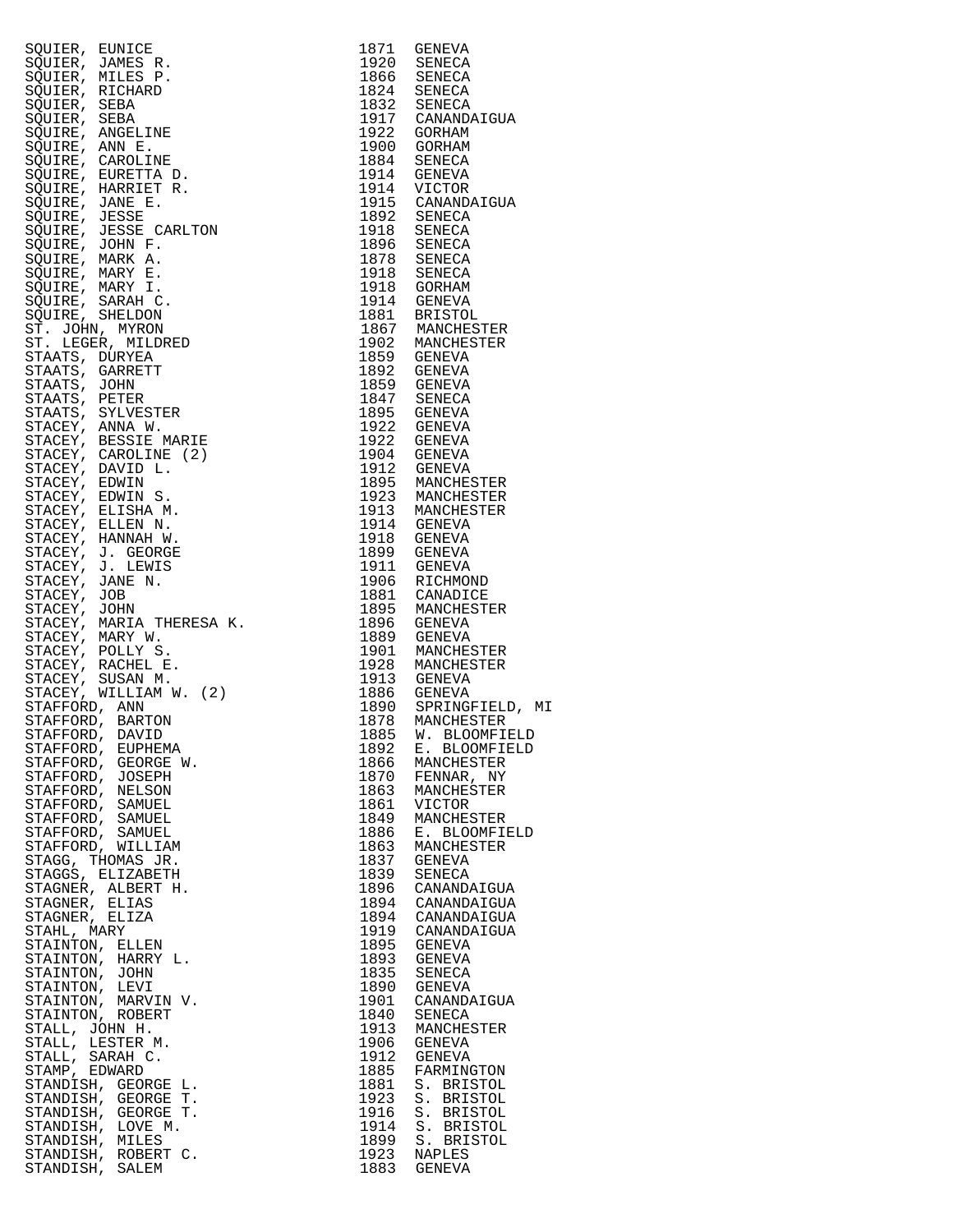| STANDER (WILLIAM R. 1999 S. BRISTON, 1997 S. BRISTON, STANDER (STANDER 1992 S. BRISTON)<br>STANDER (DICIUS CONTROL) 1992 SERIECA<br>STANDER (DICIUS CONTROL)<br>STANDARY MARGARET P. 1993 GENECA<br>STANDARY MARGARET P. 1993 GENECA<br>                              |      |                                        |
|-----------------------------------------------------------------------------------------------------------------------------------------------------------------------------------------------------------------------------------------------------------------------|------|----------------------------------------|
|                                                                                                                                                                                                                                                                       |      |                                        |
|                                                                                                                                                                                                                                                                       |      |                                        |
|                                                                                                                                                                                                                                                                       |      |                                        |
|                                                                                                                                                                                                                                                                       |      |                                        |
|                                                                                                                                                                                                                                                                       |      |                                        |
|                                                                                                                                                                                                                                                                       |      |                                        |
|                                                                                                                                                                                                                                                                       |      |                                        |
|                                                                                                                                                                                                                                                                       |      |                                        |
|                                                                                                                                                                                                                                                                       |      |                                        |
| STEDMAN, SMITH B.                                                                                                                                                                                                                                                     |      |                                        |
|                                                                                                                                                                                                                                                                       |      | 1887 PHELPS<br>1860 PHELPS             |
| STEDMAN, THOMAS                                                                                                                                                                                                                                                       |      |                                        |
| STEDMORE, EDMOND                                                                                                                                                                                                                                                      |      | 1918 SENECA<br>1928 CANANDAIGUA        |
| STEEL, ROSE M.                                                                                                                                                                                                                                                        |      |                                        |
| STEELE, AGNES H.                                                                                                                                                                                                                                                      |      | 1926 E.BLOOMFIELD                      |
|                                                                                                                                                                                                                                                                       |      |                                        |
| STEELE, ANDREW M.                                                                                                                                                                                                                                                     |      | 1863 RICHMOND                          |
| STEELE, CHARLES E.                                                                                                                                                                                                                                                    |      | 1885 E.BLOOMFIELD<br>1888 E.BLOOMFIELD |
| STEELE, CLARA A.                                                                                                                                                                                                                                                      |      |                                        |
| STEELE, EDWARD                                                                                                                                                                                                                                                        | 1888 | E. BLOOMFIELD                          |
|                                                                                                                                                                                                                                                                       |      |                                        |
| STEELE, ELISHA                                                                                                                                                                                                                                                        | 1844 | E. BLOOMFIELD                          |
|                                                                                                                                                                                                                                                                       | 1894 | E. BLOOMFIELD                          |
|                                                                                                                                                                                                                                                                       | 1925 | CANANDIGUA                             |
|                                                                                                                                                                                                                                                                       | 1916 | E. BLOOMFIELD                          |
|                                                                                                                                                                                                                                                                       | 1911 | E. BLOOMFIELD                          |
|                                                                                                                                                                                                                                                                       |      |                                        |
|                                                                                                                                                                                                                                                                       | 1913 | E. BLOOMFIELD                          |
|                                                                                                                                                                                                                                                                       | 1906 | E. BLOOMFIELD                          |
|                                                                                                                                                                                                                                                                       | 1904 | E. BLOOMFIELD                          |
|                                                                                                                                                                                                                                                                       | 1928 | E.BLOOMFIELD                           |
|                                                                                                                                                                                                                                                                       |      |                                        |
|                                                                                                                                                                                                                                                                       | 1846 | E. BLOOMFIELD                          |
|                                                                                                                                                                                                                                                                       |      | 1887 E. BLOOMFIELD                     |
|                                                                                                                                                                                                                                                                       | 1860 | RICHMOND                               |
|                                                                                                                                                                                                                                                                       | 1843 | RICHMOND                               |
|                                                                                                                                                                                                                                                                       | 1872 | E. BLOOMFIELD                          |
|                                                                                                                                                                                                                                                                       | 1917 |                                        |
|                                                                                                                                                                                                                                                                       |      | PHELPS                                 |
|                                                                                                                                                                                                                                                                       |      | 1906 E. BLOOMFIELD                     |
| STEELE, ELISHA<br>STEELE, ELISHA<br>STEELE, ELIZABETH<br>STEELE, FANNIE H.<br>STEELE, HARRIET H.<br>STEELE, HENRY M.<br>STEELE, HENRY M.<br>STEELE, HIRAM<br>STEELE, JOEL<br>STEELE, JOEL<br>STEELE, RODERICK<br>STEELE, RODERICK<br>STEELE, RODERICK<br>STEELE, RODE |      | 1928 W. BLOOMFIELD                     |
| STEPHENS, CORNELIUS                                                                                                                                                                                                                                                   |      | 1893 CLIFTON SPRINGS                   |
| STEPHENS, DOLPHIN                                                                                                                                                                                                                                                     |      | 1883 PHELPS                            |
| STEPHENS, GEORGE W.                                                                                                                                                                                                                                                   |      | 1919 HOPEWELL                          |

| STANDISH, WILLIAM R. 1999 S. BRISTON, MENINDER (MILLIAM R. 1999 S. BRISTON)<br>STANLEY, HELLEN R. 1971 SENECA (1971 SENECA 1972 SENECA 1972 SENECA 1972 SENECA 1973 SENECA 1973 SENECA 1973 SENECA 1973 S. SENECA 1973 S. 1974 S.                                     |              |                                |
|-----------------------------------------------------------------------------------------------------------------------------------------------------------------------------------------------------------------------------------------------------------------------|--------------|--------------------------------|
|                                                                                                                                                                                                                                                                       |              |                                |
|                                                                                                                                                                                                                                                                       |              |                                |
|                                                                                                                                                                                                                                                                       |              |                                |
|                                                                                                                                                                                                                                                                       |              |                                |
|                                                                                                                                                                                                                                                                       |              |                                |
|                                                                                                                                                                                                                                                                       |              |                                |
|                                                                                                                                                                                                                                                                       |              |                                |
|                                                                                                                                                                                                                                                                       |              |                                |
|                                                                                                                                                                                                                                                                       |              |                                |
|                                                                                                                                                                                                                                                                       |              |                                |
|                                                                                                                                                                                                                                                                       |              |                                |
|                                                                                                                                                                                                                                                                       |              |                                |
|                                                                                                                                                                                                                                                                       |              |                                |
|                                                                                                                                                                                                                                                                       |              |                                |
|                                                                                                                                                                                                                                                                       |              |                                |
|                                                                                                                                                                                                                                                                       |              |                                |
|                                                                                                                                                                                                                                                                       |              |                                |
|                                                                                                                                                                                                                                                                       |              |                                |
|                                                                                                                                                                                                                                                                       |              |                                |
|                                                                                                                                                                                                                                                                       |              |                                |
|                                                                                                                                                                                                                                                                       |              |                                |
|                                                                                                                                                                                                                                                                       |              |                                |
|                                                                                                                                                                                                                                                                       |              |                                |
|                                                                                                                                                                                                                                                                       |              |                                |
|                                                                                                                                                                                                                                                                       |              |                                |
|                                                                                                                                                                                                                                                                       |              |                                |
|                                                                                                                                                                                                                                                                       |              |                                |
|                                                                                                                                                                                                                                                                       |              |                                |
|                                                                                                                                                                                                                                                                       |              |                                |
|                                                                                                                                                                                                                                                                       |              |                                |
|                                                                                                                                                                                                                                                                       |              |                                |
|                                                                                                                                                                                                                                                                       |              |                                |
|                                                                                                                                                                                                                                                                       |              |                                |
|                                                                                                                                                                                                                                                                       |              |                                |
|                                                                                                                                                                                                                                                                       |              |                                |
|                                                                                                                                                                                                                                                                       |              |                                |
|                                                                                                                                                                                                                                                                       |              |                                |
|                                                                                                                                                                                                                                                                       |              |                                |
|                                                                                                                                                                                                                                                                       |              |                                |
|                                                                                                                                                                                                                                                                       |              |                                |
|                                                                                                                                                                                                                                                                       | 1887         | PHELPS                         |
|                                                                                                                                                                                                                                                                       | 1860         | PHELPS                         |
|                                                                                                                                                                                                                                                                       | 1918         | SENECA                         |
|                                                                                                                                                                                                                                                                       | 1928<br>1926 | CANANDAIGUA<br>E.BLOOMFIELD    |
|                                                                                                                                                                                                                                                                       | 1863         | RICHMOND                       |
|                                                                                                                                                                                                                                                                       | 1885         | E.BLOOMFIELD                   |
|                                                                                                                                                                                                                                                                       | 1888         | E.BLOOMFIELD                   |
|                                                                                                                                                                                                                                                                       | 1888<br>1844 | E. BLOOMFIELD<br>E. BLOOMFIELD |
|                                                                                                                                                                                                                                                                       | 1894         | E. BLOOMFIELD                  |
|                                                                                                                                                                                                                                                                       | 1925         | CANANDIGUA                     |
|                                                                                                                                                                                                                                                                       | 1916<br>1911 | E. BLOOMFIELD<br>E. BLOOMFIELD |
|                                                                                                                                                                                                                                                                       | 1913         | E. BLOOMFIELD                  |
|                                                                                                                                                                                                                                                                       | 1906         | E. BLOOMFIELD                  |
|                                                                                                                                                                                                                                                                       | 1904         | E. BLOOMFIELD                  |
|                                                                                                                                                                                                                                                                       | 1928<br>1846 | E.BLOOMFIELD<br>E. BLOOMFIELD  |
|                                                                                                                                                                                                                                                                       | 1887         | E. BLOOMFIELD                  |
|                                                                                                                                                                                                                                                                       | 1860         | RICHMOND                       |
|                                                                                                                                                                                                                                                                       | 1843         | RICHMOND                       |
|                                                                                                                                                                                                                                                                       | 1872<br>1917 | E. BLOOMFIELD<br>PHELPS        |
|                                                                                                                                                                                                                                                                       | 1906         | E. BLOOMFIELD                  |
| STEBBINS, LORENZO D.<br>STEDMAN, RANSLER<br>STEDMAN, RANSLER<br>STEDMAN, SMITH B.<br>STEDMORE, EDMOND<br>STEDMORE, EDMOND<br>STEEL, ROSE M.<br>STEELE, AGNES H.<br>STEELE, CLARA A.<br>STEELE, CLARA A.<br>STEELE, ELISHA<br>STEELE, ELISHA<br>STEELE, ELISHA<br>STEE | 1928         | W. BLOOMFIELD                  |
|                                                                                                                                                                                                                                                                       | 1893         | CLIFTON SPRINGS                |
|                                                                                                                                                                                                                                                                       | 1883<br>1919 | PHELPS<br>HOPEWELL             |
|                                                                                                                                                                                                                                                                       |              |                                |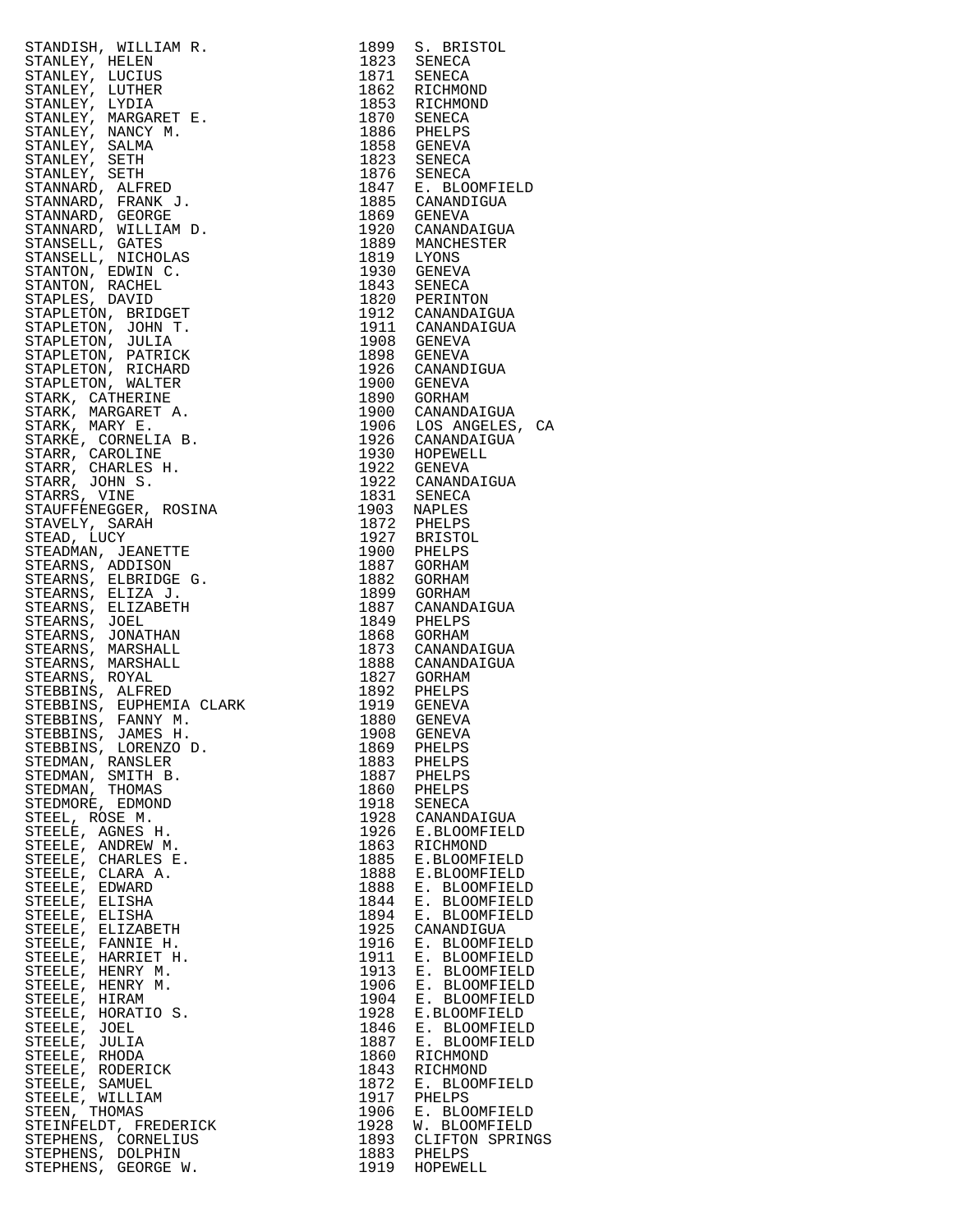| $\begin{tabular}{c c c} \multicolumn{1}{c}{\textbf{1.2.6}} \multicolumn{1}{c}{\textbf{1.2.6}} \multicolumn{1}{c}{\textbf{1.2.6}} \multicolumn{1}{c}{\textbf{1.2.6}} \multicolumn{1}{c}{\textbf{1.2.6}} \multicolumn{1}{c}{\textbf{1.2.6}} \multicolumn{1}{c}{\textbf{1.2.6}} \multicolumn{1}{c}{\textbf{1.2.6}} \multicolumn{1}{c}{\textbf{1.2.6}} \multicolumn{1}{c}{\textbf{1.2.6}} \multicolumn{1}{c}{\textbf{1.2.6$ |              |                                                                          |
|-------------------------------------------------------------------------------------------------------------------------------------------------------------------------------------------------------------------------------------------------------------------------------------------------------------------------------------------------------------------------------------------------------------------------|--------------|--------------------------------------------------------------------------|
|                                                                                                                                                                                                                                                                                                                                                                                                                         |              | 1919 CLIFTON SPRINGS<br>1928 PORT GIBSON<br>1896 HOPEWELL<br>1830 GENEVA |
|                                                                                                                                                                                                                                                                                                                                                                                                                         |              |                                                                          |
|                                                                                                                                                                                                                                                                                                                                                                                                                         |              |                                                                          |
|                                                                                                                                                                                                                                                                                                                                                                                                                         |              |                                                                          |
|                                                                                                                                                                                                                                                                                                                                                                                                                         |              |                                                                          |
|                                                                                                                                                                                                                                                                                                                                                                                                                         |              |                                                                          |
|                                                                                                                                                                                                                                                                                                                                                                                                                         |              |                                                                          |
|                                                                                                                                                                                                                                                                                                                                                                                                                         |              |                                                                          |
|                                                                                                                                                                                                                                                                                                                                                                                                                         |              |                                                                          |
|                                                                                                                                                                                                                                                                                                                                                                                                                         |              |                                                                          |
|                                                                                                                                                                                                                                                                                                                                                                                                                         |              |                                                                          |
|                                                                                                                                                                                                                                                                                                                                                                                                                         |              |                                                                          |
|                                                                                                                                                                                                                                                                                                                                                                                                                         |              |                                                                          |
|                                                                                                                                                                                                                                                                                                                                                                                                                         |              |                                                                          |
|                                                                                                                                                                                                                                                                                                                                                                                                                         |              | 1879 W. BLOOMFIELD<br>1898 CANANDAIGUA                                   |
|                                                                                                                                                                                                                                                                                                                                                                                                                         |              |                                                                          |
|                                                                                                                                                                                                                                                                                                                                                                                                                         |              |                                                                          |
|                                                                                                                                                                                                                                                                                                                                                                                                                         |              |                                                                          |
|                                                                                                                                                                                                                                                                                                                                                                                                                         |              |                                                                          |
|                                                                                                                                                                                                                                                                                                                                                                                                                         |              | 1917 CLIFTON SPRINGS<br>1928 GORHAM                                      |
|                                                                                                                                                                                                                                                                                                                                                                                                                         |              |                                                                          |
|                                                                                                                                                                                                                                                                                                                                                                                                                         |              |                                                                          |
|                                                                                                                                                                                                                                                                                                                                                                                                                         |              |                                                                          |
|                                                                                                                                                                                                                                                                                                                                                                                                                         |              |                                                                          |
|                                                                                                                                                                                                                                                                                                                                                                                                                         |              |                                                                          |
|                                                                                                                                                                                                                                                                                                                                                                                                                         |              | 1931<br>1926 CLIFTON SPRINGS                                             |
|                                                                                                                                                                                                                                                                                                                                                                                                                         |              |                                                                          |
|                                                                                                                                                                                                                                                                                                                                                                                                                         |              |                                                                          |
|                                                                                                                                                                                                                                                                                                                                                                                                                         |              |                                                                          |
|                                                                                                                                                                                                                                                                                                                                                                                                                         |              | 1904 PORT HOPE, ONT.                                                     |
|                                                                                                                                                                                                                                                                                                                                                                                                                         |              |                                                                          |
|                                                                                                                                                                                                                                                                                                                                                                                                                         |              |                                                                          |
|                                                                                                                                                                                                                                                                                                                                                                                                                         |              |                                                                          |
|                                                                                                                                                                                                                                                                                                                                                                                                                         |              |                                                                          |
|                                                                                                                                                                                                                                                                                                                                                                                                                         |              |                                                                          |
|                                                                                                                                                                                                                                                                                                                                                                                                                         |              |                                                                          |
|                                                                                                                                                                                                                                                                                                                                                                                                                         |              |                                                                          |
|                                                                                                                                                                                                                                                                                                                                                                                                                         |              |                                                                          |
|                                                                                                                                                                                                                                                                                                                                                                                                                         |              |                                                                          |
|                                                                                                                                                                                                                                                                                                                                                                                                                         |              |                                                                          |
|                                                                                                                                                                                                                                                                                                                                                                                                                         |              |                                                                          |
|                                                                                                                                                                                                                                                                                                                                                                                                                         |              |                                                                          |
|                                                                                                                                                                                                                                                                                                                                                                                                                         |              |                                                                          |
| STEVES, ELIJAH                                                                                                                                                                                                                                                                                                                                                                                                          | 1836         | MANCHESTER                                                               |
| STEVES, ELIZABETH M.                                                                                                                                                                                                                                                                                                                                                                                                    | 1921         | CLIFTON SPRINGS                                                          |
| STEVES, GARRISON<br>STEVES, MARY E.                                                                                                                                                                                                                                                                                                                                                                                     | 1875         | MANCHESTER                                                               |
| STEWARD, SARAH G.                                                                                                                                                                                                                                                                                                                                                                                                       | 1891<br>1872 | CLIFTON SPRINGS<br>CANANDAIGUA                                           |
| STEWARD, WILLIAM D.                                                                                                                                                                                                                                                                                                                                                                                                     | 1891         | E. BLOOMFIELD                                                            |
| STEWART, ANN                                                                                                                                                                                                                                                                                                                                                                                                            | 1924         | CANANDAIGUA                                                              |
| STEWART, CHRISTINA<br>STEWART, EBENEZER                                                                                                                                                                                                                                                                                                                                                                                 | 1900<br>1817 | MANCHESTER                                                               |
| STEWART, GEORGE D.                                                                                                                                                                                                                                                                                                                                                                                                      | 1825         | GORHAM                                                                   |
| STEWART, HELEN M.                                                                                                                                                                                                                                                                                                                                                                                                       | 1918         | GENEVA                                                                   |
| STEWART, HENRY                                                                                                                                                                                                                                                                                                                                                                                                          | 1920<br>1859 | CANANDAIGUA<br>FARMINGTON                                                |
| STEWART, JAMES<br>STEWART, JOHN H.                                                                                                                                                                                                                                                                                                                                                                                      | 1809         | <b>BLOOMFIELD</b>                                                        |
| STEWART, MABEL                                                                                                                                                                                                                                                                                                                                                                                                          | 1870         | PHELPS                                                                   |
| STEWART, MARIE STUART                                                                                                                                                                                                                                                                                                                                                                                                   | 1912         | CANANDAIGUA                                                              |
| STEWART, MARY COOPER<br>STEWART, POLLY                                                                                                                                                                                                                                                                                                                                                                                  | 1929<br>1869 | CANANDAIGUA<br><b>NAPLES</b>                                             |
| STEWART, SAMUEL                                                                                                                                                                                                                                                                                                                                                                                                         | 1829         | GORHAM                                                                   |
| STEWART, SAMUEL A.                                                                                                                                                                                                                                                                                                                                                                                                      | 1911         | MANCHESTER                                                               |
| STEWART, SARAH<br>STEWART, TIMOTHY                                                                                                                                                                                                                                                                                                                                                                                      | 1920<br>1818 | PHELPS                                                                   |
| STEWART, WILLIAM                                                                                                                                                                                                                                                                                                                                                                                                        | 1870         | NAPLES                                                                   |
| STICKLE, HENRY A.                                                                                                                                                                                                                                                                                                                                                                                                       | 1868         | PHELPS                                                                   |

| 1910         | MANCHESTER                |
|--------------|---------------------------|
| 1919         | CLIFTON SPRINGS           |
| 1928<br>1896 | PORT GIBSON<br>HOPEWELL   |
| 1830         | GENEVA                    |
| 1842         | GENEVA                    |
| 1848         | MANCHESTER                |
| 1879         | RICHMOND                  |
| 1909         | CANADICE                  |
| 1914         | NAPLES                    |
| 1926         | GENEVA                    |
| 1918         | PHELPS                    |
| 1918         | PHELPS                    |
| 1926         | GENEVA                    |
| 1840         | CANADICE                  |
| 1875         | CANADICE                  |
| 1878         | RICHMOND                  |
| 1895         | CANANDAIGUA               |
| 1908         | CANANDAIGUA               |
| 1879         | W. BLOOMFIELD             |
| 1898         | CANANDAIGUA               |
| 1887         | NAPLES                    |
| 1882<br>1904 | <b>NAPLES</b>             |
| 1918         | CANANDAIGUA               |
| 1917         | GORHAM<br>CLIFTON SPRINGS |
| 1928         | GORHAM                    |
| 1908         | VICTOR                    |
| 1868         | SENECA                    |
| 1911         | HOPEWELL                  |
| 1876         | RICHMOND                  |
| 1878         | SENECA                    |
| 1911         | RICHMOND                  |
| 1931         |                           |
| 1926         | CLIFTON SPRINGS           |
| 1864         | FARMINGTON                |
| 1905         | PHELPS                    |
| 1866         | HOPEWELL                  |
| 1877         | CANADICE                  |
| 1904         | PORT HOPE, ONT.           |
| 1896         | MANCHESTER                |
| 1927         | GORHAM                    |
| 1930         | GORHAM                    |
| 1921         | RICHMOND                  |
| 1869         | RICHMOND                  |
| 1923         | SENECA                    |
| 1909         | CANANDAIGUA               |
| 1924         | SHORTSVILLE               |
| 1843<br>1832 | RICHMOND<br>CANANDAIGUA   |
| 1894         | SENECA                    |
| 1817         | PHELPS                    |
| 1902         | FARMINGTON                |
| 1881         | HOPEWELL                  |
| 1822         |                           |
| 1913         | PHELPS                    |
| 1889         | MANCHESTER                |
| 1836         | MANCHESTER                |
| 1921         | CLIFTON SPRINGS           |
| 1875         | MANCHESTER                |
| 1891         | CLIFTON SPRINGS           |
| 1872         | CANANDAIGUA               |
| 1891         | <b>BLOOMFIELD</b><br>Е.   |
| 1924         | CANANDAIGUA               |
| 1900         | MANCHESTER                |
| 1817         |                           |
| 1825         | GORHAM                    |
| 1918         | <b>GENEVA</b>             |
| 1920         | CANANDAIGUA               |
| 1859         | FARMINGTON                |
| 1809         | <b>BLOOMFIELD</b>         |
| 1870         | PHELPS                    |
| 1912         | CANANDAIGUA               |
| 1929         | CANANDAIGUA               |
| 1869         | <b>NAPLES</b>             |
| 1829<br>1911 | GORHAM<br>MANCHESTER      |
| 1920         | PHELPS                    |
| 1818         |                           |
| 1870         | NAPLES                    |
| 1868         | PHELPS                    |
|              |                           |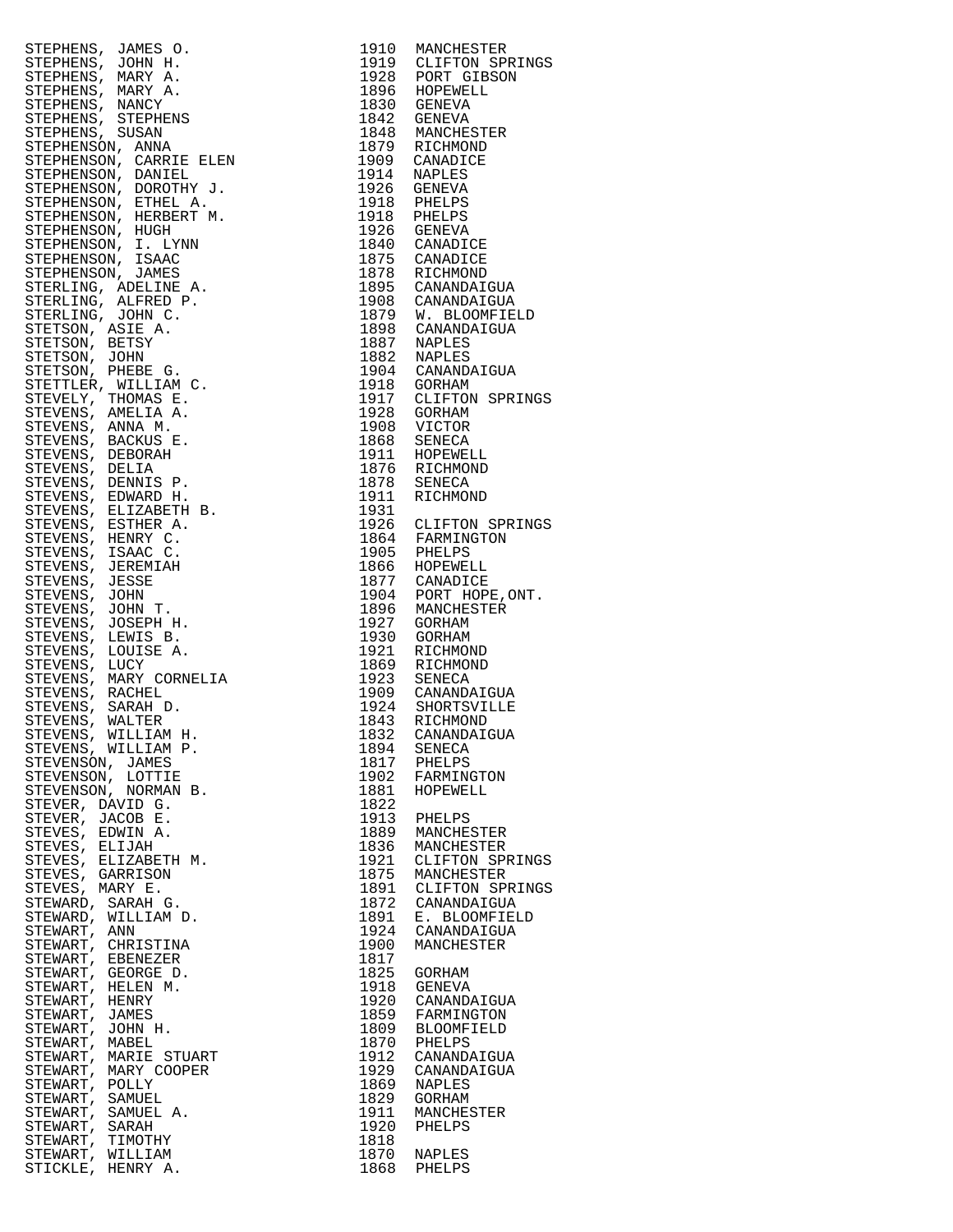| STID, BLIZABETH (MARY 1974)<br>STIDSELLA RENOVATION (SUNDANICULA STIDSELLA RENOVATION)<br>STILLES, ARABIBILA<br>STILLES, ARABIBILA<br>STILLES, ARABIBILA<br>STILLES, ARABIBILA<br>STILLES, ARABIBILA<br>STILLES, ENARGE 5.<br>STILLES, ENARGE |              |                  |
|-----------------------------------------------------------------------------------------------------------------------------------------------------------------------------------------------------------------------------------------------|--------------|------------------|
|                                                                                                                                                                                                                                               |              |                  |
|                                                                                                                                                                                                                                               |              |                  |
|                                                                                                                                                                                                                                               |              |                  |
|                                                                                                                                                                                                                                               |              |                  |
|                                                                                                                                                                                                                                               |              |                  |
|                                                                                                                                                                                                                                               |              |                  |
|                                                                                                                                                                                                                                               |              |                  |
|                                                                                                                                                                                                                                               |              |                  |
|                                                                                                                                                                                                                                               |              |                  |
|                                                                                                                                                                                                                                               |              |                  |
|                                                                                                                                                                                                                                               |              |                  |
|                                                                                                                                                                                                                                               |              |                  |
|                                                                                                                                                                                                                                               |              |                  |
|                                                                                                                                                                                                                                               |              |                  |
|                                                                                                                                                                                                                                               |              |                  |
|                                                                                                                                                                                                                                               |              |                  |
|                                                                                                                                                                                                                                               |              |                  |
|                                                                                                                                                                                                                                               |              |                  |
|                                                                                                                                                                                                                                               |              |                  |
|                                                                                                                                                                                                                                               |              |                  |
|                                                                                                                                                                                                                                               |              |                  |
|                                                                                                                                                                                                                                               |              |                  |
|                                                                                                                                                                                                                                               |              |                  |
|                                                                                                                                                                                                                                               |              |                  |
|                                                                                                                                                                                                                                               |              |                  |
|                                                                                                                                                                                                                                               |              |                  |
|                                                                                                                                                                                                                                               |              |                  |
|                                                                                                                                                                                                                                               |              |                  |
|                                                                                                                                                                                                                                               |              |                  |
|                                                                                                                                                                                                                                               |              |                  |
|                                                                                                                                                                                                                                               |              |                  |
|                                                                                                                                                                                                                                               |              |                  |
|                                                                                                                                                                                                                                               |              |                  |
|                                                                                                                                                                                                                                               |              |                  |
|                                                                                                                                                                                                                                               |              |                  |
|                                                                                                                                                                                                                                               |              |                  |
|                                                                                                                                                                                                                                               |              |                  |
|                                                                                                                                                                                                                                               |              |                  |
|                                                                                                                                                                                                                                               |              |                  |
|                                                                                                                                                                                                                                               |              |                  |
|                                                                                                                                                                                                                                               |              |                  |
|                                                                                                                                                                                                                                               |              |                  |
|                                                                                                                                                                                                                                               |              |                  |
|                                                                                                                                                                                                                                               |              |                  |
|                                                                                                                                                                                                                                               |              |                  |
|                                                                                                                                                                                                                                               |              |                  |
|                                                                                                                                                                                                                                               |              |                  |
|                                                                                                                                                                                                                                               |              |                  |
| STOKOE, JOHN                                                                                                                                                                                                                                  |              | 1863 GORHAM      |
| STOKOE, LEONARD N.                                                                                                                                                                                                                            | 1910         | SENECA           |
| STOKOE, SARAH                                                                                                                                                                                                                                 | 1891         | SENECA           |
| STOKOE,<br>SARAH G.                                                                                                                                                                                                                           | 1911         | SENECA           |
| STOKOE, THOMAS                                                                                                                                                                                                                                | 1875         | SENECA           |
| STOKOE,<br>THOMAS                                                                                                                                                                                                                             | 1824         | SENECA           |
| STOKOE, THOMAS                                                                                                                                                                                                                                | 1900         | SENECA           |
| STOKOE, THOMAS P.                                                                                                                                                                                                                             | 1918         | GORHAM           |
| STOKOE, VALENTINE                                                                                                                                                                                                                             | 1914         | GORHAM           |
| STOKOE, WESLEY P.                                                                                                                                                                                                                             | 1924         | GORHAM           |
| STOLL, JOHN B.                                                                                                                                                                                                                                | 1913         | MANCHESTER       |
| STONE, ANN FRANCES                                                                                                                                                                                                                            | 1860         | SENECA           |
| STONE, CAROLINE                                                                                                                                                                                                                               | 1894         | GORHAM           |
| STONE, EDGAR                                                                                                                                                                                                                                  | 1881         | GORHAM           |
| STONE, HARVEY                                                                                                                                                                                                                                 | 1899         | GORHAM           |
| STONE, HARVEY H.                                                                                                                                                                                                                              | 1856         | GORHAM           |
| STONE, ISAAC                                                                                                                                                                                                                                  | 1826         | BLOOMFIELD       |
| STONE, ISAAC R.                                                                                                                                                                                                                               | 1839         | S. BRISTOL       |
| STONE, JOHN J.                                                                                                                                                                                                                                | 1857         | HOPEWELL         |
| STONE, SEWARD E.                                                                                                                                                                                                                              | 1924         | CLIFTON SPRINGS  |
| STONE, THANKFUL                                                                                                                                                                                                                               | 1833         | CANANDAIGUA      |
| STONES, ELIZABETH M.                                                                                                                                                                                                                          | 1895         | DELAND, FL       |
| STORMS, FRANCES M.                                                                                                                                                                                                                            | 1914         | MANCHESTER       |
| STORMS, JOHN                                                                                                                                                                                                                                  | 1871         | PHELPS           |
| STORMS, MILONA                                                                                                                                                                                                                                | 1874         | SENECA           |
| STORMS, WILLARD                                                                                                                                                                                                                               | 1901         | PHELPS           |
| STORRS, ELIZABETH                                                                                                                                                                                                                             | 1871         | S. BRISTOL       |
| STORY, LESTER<br>STORY, PHOEBE L.                                                                                                                                                                                                             | 1911<br>1922 | NAPLES           |
| STOTENBUR, ALBERT                                                                                                                                                                                                                             | 1899         | CANANDAIGUA      |
| STOTENBUR, ALMON                                                                                                                                                                                                                              | 1891         | GENEVA<br>GENEVA |
| STOTENBUR, ELECTA F.                                                                                                                                                                                                                          | 1913         | GENEVA           |
|                                                                                                                                                                                                                                               |              |                  |

| 1876         | HOPEWELL                                        |
|--------------|-------------------------------------------------|
| 1914<br>1929 | GENEVA                                          |
| 1861         | CANANDAIGUA<br>CANANDAIGUA                      |
| 1928         | E. BLOOMFIELD                                   |
| 1896         | MANCHESTER                                      |
| 1929<br>1897 | CANANDAIGUA                                     |
| 1910         | E. BLOOMFIELD<br>E. BLOOMFIELD                  |
| 1834         | NAPLES                                          |
| 1854         | MANCHESTER                                      |
| 1906<br>1912 | PHELPS<br>MANCHESTER                            |
| 1853         | MANCHESTER                                      |
| 1852         | MANCHESTER                                      |
| 1874         | E. BLOOMFIELD                                   |
| 1889<br>1892 | CANANDAIGUA<br>CANADICE                         |
| 1899         | CANADICE                                        |
| 1918         | HOPEWELL                                        |
| 1909         | E. BLOOMFIELD<br>E. BLOOMFIELD<br>E. BLOOMFIELD |
| 1910<br>1918 |                                                 |
| 1878         | <b>VICTOR</b>                                   |
| 1888         | GENEVA                                          |
| 1854         | RICHMOND                                        |
| 1890<br>1893 | NAPLES<br>GENEVA                                |
| 1917         | CANANDAIGUA                                     |
| 1902         | CANANDAIGUA                                     |
| 1927         | CANANDAIGUA                                     |
| 1901<br>1922 | GENEVA<br>MANCHESTER                            |
| 1907         | E. BLOOMFIELD                                   |
| 1894         | NAPLES                                          |
| 1906<br>1854 | NAPLES<br>GENEVA                                |
| 1927         | HOPEWELL                                        |
| 1854         | RICHMOND                                        |
| 1873         | MANCHESTER                                      |
| 1907<br>1919 | HOPEWELL<br>GORHAM                              |
| 1892         | SENECA                                          |
| 1920         | GORHAM                                          |
| 1854         | SENECA                                          |
| 1922<br>1925 | SENECA<br>GORHAM                                |
| 1882         | SENECA                                          |
| 1910         | SENECA                                          |
| 1863<br>1910 | GORHAM<br>SENECA                                |
| 1891         | SENECA                                          |
| 1911         | SENECA                                          |
| 1875         | SENECA                                          |
| 1824<br>1900 | SENECA<br>SENECA                                |
| 1918         | GORHAM                                          |
| 1914         | GORHAM                                          |
| 1924         | GORHAM                                          |
| 1913<br>1860 | MANCHESTER<br>SENECA                            |
| 1894         | GORHAM                                          |
| 1881         | GORHAM                                          |
| 1899<br>1856 | GORHAM<br>GORHAM                                |
| 1826         | <b>BLOOMFIELD</b>                               |
| 1839         | S. BRISTOL                                      |
| 1857         | HOPEWELL                                        |
| 1924<br>1833 | CLIFTON SPRINGS<br>CANANDAIGUA                  |
| 1895         | DELAND, FL                                      |
| 1914         | MANCHESTER                                      |
| 1871         | PHELPS                                          |
| 1874<br>1901 | SENECA<br>PHELPS                                |
| 1871         | S.<br><b>BRISTOL</b>                            |
| 1911         | NAPLES                                          |
| 1922         | CANANDAIGUA                                     |
| 1899<br>1891 | GENEVA<br>GENEVA                                |
|              | 1913 GENEVA                                     |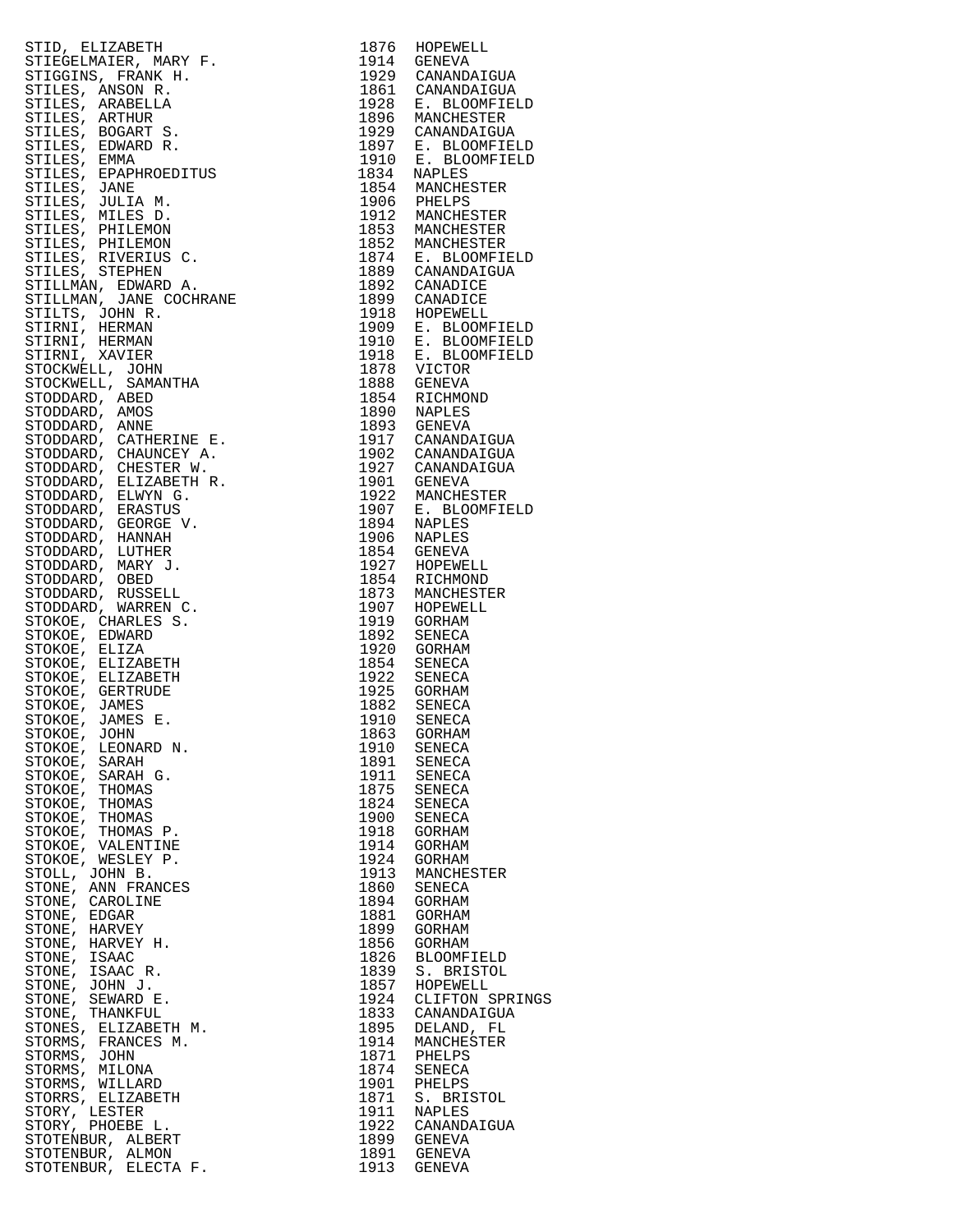| STOTENBUR, ELIZABETHI 1933 GRAMATIKA<br>STOTENBUR, FOLGER M. 1893 GRAMATIK<br>STOTENBUR, FOLGER M. 1895 GRAMATIK<br>STOTENBUR, FOLGER M. 1892 GRAMATIK<br>STOTENBURG, JOHN T. 1971 GRAMATIK<br>STOTENBURG, JOHN T. 1971 GRAMATIKANING (STORE |      |                |
|----------------------------------------------------------------------------------------------------------------------------------------------------------------------------------------------------------------------------------------------|------|----------------|
|                                                                                                                                                                                                                                              |      |                |
|                                                                                                                                                                                                                                              |      |                |
|                                                                                                                                                                                                                                              |      |                |
|                                                                                                                                                                                                                                              |      |                |
|                                                                                                                                                                                                                                              |      |                |
|                                                                                                                                                                                                                                              |      |                |
|                                                                                                                                                                                                                                              |      |                |
|                                                                                                                                                                                                                                              |      |                |
|                                                                                                                                                                                                                                              |      |                |
|                                                                                                                                                                                                                                              |      |                |
|                                                                                                                                                                                                                                              |      |                |
|                                                                                                                                                                                                                                              |      |                |
|                                                                                                                                                                                                                                              |      |                |
|                                                                                                                                                                                                                                              |      |                |
|                                                                                                                                                                                                                                              |      |                |
|                                                                                                                                                                                                                                              |      |                |
|                                                                                                                                                                                                                                              |      |                |
|                                                                                                                                                                                                                                              |      |                |
|                                                                                                                                                                                                                                              |      |                |
|                                                                                                                                                                                                                                              |      |                |
|                                                                                                                                                                                                                                              |      |                |
|                                                                                                                                                                                                                                              |      |                |
|                                                                                                                                                                                                                                              |      |                |
|                                                                                                                                                                                                                                              |      |                |
|                                                                                                                                                                                                                                              |      |                |
|                                                                                                                                                                                                                                              |      |                |
|                                                                                                                                                                                                                                              |      |                |
|                                                                                                                                                                                                                                              |      |                |
|                                                                                                                                                                                                                                              |      |                |
|                                                                                                                                                                                                                                              |      |                |
|                                                                                                                                                                                                                                              |      |                |
|                                                                                                                                                                                                                                              |      |                |
|                                                                                                                                                                                                                                              |      |                |
|                                                                                                                                                                                                                                              |      |                |
|                                                                                                                                                                                                                                              |      |                |
|                                                                                                                                                                                                                                              |      |                |
|                                                                                                                                                                                                                                              |      |                |
|                                                                                                                                                                                                                                              |      |                |
|                                                                                                                                                                                                                                              |      |                |
|                                                                                                                                                                                                                                              |      |                |
|                                                                                                                                                                                                                                              |      |                |
|                                                                                                                                                                                                                                              |      |                |
|                                                                                                                                                                                                                                              |      |                |
|                                                                                                                                                                                                                                              |      |                |
|                                                                                                                                                                                                                                              |      |                |
|                                                                                                                                                                                                                                              |      |                |
|                                                                                                                                                                                                                                              |      |                |
|                                                                                                                                                                                                                                              |      |                |
|                                                                                                                                                                                                                                              |      |                |
|                                                                                                                                                                                                                                              |      |                |
|                                                                                                                                                                                                                                              |      |                |
|                                                                                                                                                                                                                                              |      |                |
|                                                                                                                                                                                                                                              |      |                |
|                                                                                                                                                                                                                                              |      |                |
|                                                                                                                                                                                                                                              |      |                |
|                                                                                                                                                                                                                                              |      |                |
|                                                                                                                                                                                                                                              |      |                |
|                                                                                                                                                                                                                                              |      |                |
|                                                                                                                                                                                                                                              |      |                |
|                                                                                                                                                                                                                                              |      |                |
|                                                                                                                                                                                                                                              |      |                |
|                                                                                                                                                                                                                                              |      |                |
|                                                                                                                                                                                                                                              |      |                |
|                                                                                                                                                                                                                                              |      |                |
|                                                                                                                                                                                                                                              |      |                |
| STURGES, BENJAMIN<br>STURGES, HANNAH A.<br>COMMITTER                                                                                                                                                                                         |      |                |
|                                                                                                                                                                                                                                              |      |                |
|                                                                                                                                                                                                                                              | 1912 | NAPLES         |
| STURM, GOTTLIEB                                                                                                                                                                                                                              | 1913 | CANANDAIGUA    |
| SUCH, CHRISTOPHER C.                                                                                                                                                                                                                         | 1915 | NAPLES         |
|                                                                                                                                                                                                                                              |      |                |
| SULLIVAN, ALMOND G.                                                                                                                                                                                                                          | 1896 | CANADICE       |
| SULLIVAN, CATHERINE                                                                                                                                                                                                                          | 1911 | E. BLOOMFIELD  |
| SULLIVAN, CORNELIUS                                                                                                                                                                                                                          | 1921 | MANCHESTER     |
|                                                                                                                                                                                                                                              |      |                |
| SULLIVAN, CORNELIUS JR.                                                                                                                                                                                                                      | 1919 | PHELPS         |
| SULLIVAN, DEBORAH                                                                                                                                                                                                                            | 1875 | CANANDAIGUA    |
| SULLIVAN, DELLA M.                                                                                                                                                                                                                           | 1927 | GENEVA         |
|                                                                                                                                                                                                                                              |      |                |
| SULLIVAN, DENNIS                                                                                                                                                                                                                             | 1929 | PHELPS         |
| SULLIVAN, ELIZABETH                                                                                                                                                                                                                          | 1923 | PHELPS         |
| SULLIVAN, FRANCIS                                                                                                                                                                                                                            | 1917 | W. BLOOMFIELD  |
|                                                                                                                                                                                                                                              |      |                |
| SULLIVAN, GIDEON                                                                                                                                                                                                                             | 1863 | CANADICE       |
| SULLIVAN, HANNORAH                                                                                                                                                                                                                           | 1925 | <b>VICTOR</b>  |
|                                                                                                                                                                                                                                              |      |                |
| SULLIVAN, HENRY J.                                                                                                                                                                                                                           | 1919 | <b>GENEVA</b>  |
| SULLIVAN, JAMES                                                                                                                                                                                                                              | 1875 | RICHMOND       |
| SULLIVAN, JAMES L.                                                                                                                                                                                                                           | 1900 | W. BLOOMFIELD  |
|                                                                                                                                                                                                                                              |      |                |
| SULLIVAN, JEREMIAH                                                                                                                                                                                                                           | 1914 | E. BLOOMFIELD  |
| SULLIVAN, JOHN                                                                                                                                                                                                                               | 1917 | GORHAM         |
| SULLIVAN, JOHN B.                                                                                                                                                                                                                            | 1928 | GENEVA         |
|                                                                                                                                                                                                                                              |      |                |
| SULLIVAN, JOHN C.                                                                                                                                                                                                                            | 1900 | MANCHESTER     |
| SULLIVAN, JULIA                                                                                                                                                                                                                              | 1930 | MANCHESTER     |
| SULLIVAN, KATIE E.                                                                                                                                                                                                                           | 1911 | CINCINNATI, OH |
|                                                                                                                                                                                                                                              |      |                |
| SULLIVAN, MARIE                                                                                                                                                                                                                              | 1922 | HOPEWELL       |
| SULLIVAN, MARTHA                                                                                                                                                                                                                             | 1899 | GORHAM         |
| SULLIVAN, MARY                                                                                                                                                                                                                               | 1914 | W. BLOOMFIELD  |
|                                                                                                                                                                                                                                              |      |                |
| SULLIVAN, MARY                                                                                                                                                                                                                               | 1916 | GENEVA         |
| SULLIVAN, MARY                                                                                                                                                                                                                               | 1898 | GENEVA         |
|                                                                                                                                                                                                                                              | 1928 |                |
| SULLIVAN, MARY                                                                                                                                                                                                                               |      | MANCHESTER     |
| SULLIVAN, MARY G.                                                                                                                                                                                                                            | 1930 | PHELPS         |
| SIILLITVAN MICHAFL                                                                                                                                                                                                                           | 1904 | <b>CENEVA</b>  |

| FOURISHER (ELEZARENT 1993) GENERA (1993) GENERA (1993) GENERA (1993) GENERA (1993) GENERA (1993) GENERA (1993) GENERA (1993) GENERA (1993) GENERA (1993) GENERA (1993) GENERA (1993) GENERA (1993) GENERA (1993) GENERA (1993<br>SULLIVAN, MARY G.<br>SULLIVAN, MICHAEL | 1930<br>1904 | PHELPS<br>GENEVA |
|-------------------------------------------------------------------------------------------------------------------------------------------------------------------------------------------------------------------------------------------------------------------------|--------------|------------------|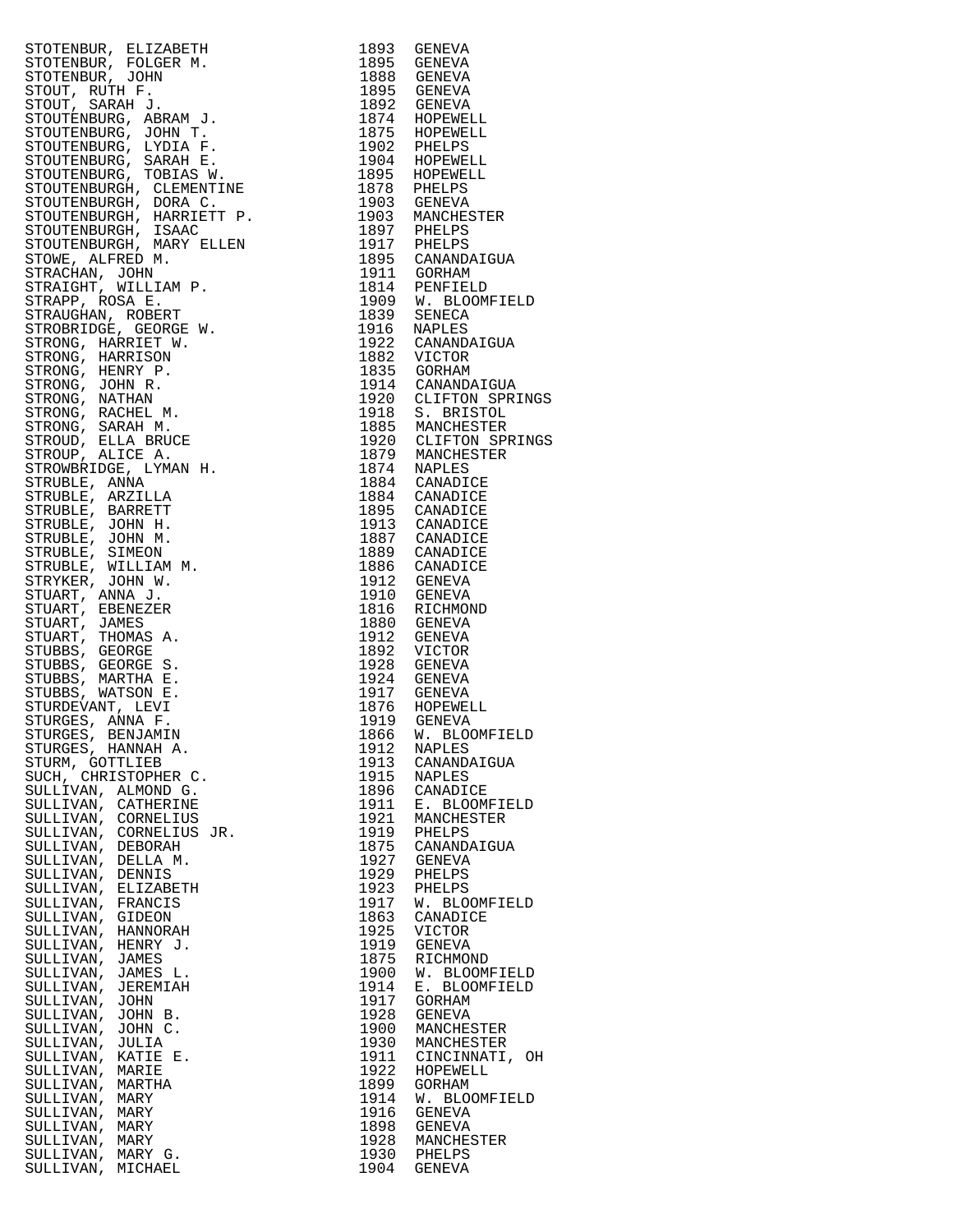|                                                                                                                                                                                                                                                                                     |      | 1897 W. BLOOMFIELD                                                                                                                                                                                                            |
|-------------------------------------------------------------------------------------------------------------------------------------------------------------------------------------------------------------------------------------------------------------------------------------|------|-------------------------------------------------------------------------------------------------------------------------------------------------------------------------------------------------------------------------------|
|                                                                                                                                                                                                                                                                                     |      | 1920 VICTOR                                                                                                                                                                                                                   |
|                                                                                                                                                                                                                                                                                     |      |                                                                                                                                                                                                                               |
|                                                                                                                                                                                                                                                                                     |      | 1907 RICHMOND<br>1839 CANADICE                                                                                                                                                                                                |
|                                                                                                                                                                                                                                                                                     |      |                                                                                                                                                                                                                               |
|                                                                                                                                                                                                                                                                                     |      | 1924 W. BLOOMFIELD<br>1907 PHELPS                                                                                                                                                                                             |
|                                                                                                                                                                                                                                                                                     |      |                                                                                                                                                                                                                               |
|                                                                                                                                                                                                                                                                                     | 1920 | MANCHESTER                                                                                                                                                                                                                    |
|                                                                                                                                                                                                                                                                                     |      |                                                                                                                                                                                                                               |
|                                                                                                                                                                                                                                                                                     |      | 1879 CANANDAIGUA                                                                                                                                                                                                              |
|                                                                                                                                                                                                                                                                                     |      | 1882 CANANDAIGUA                                                                                                                                                                                                              |
|                                                                                                                                                                                                                                                                                     |      | 1904 GENEVA<br>1921 CANANDAIGUA                                                                                                                                                                                               |
|                                                                                                                                                                                                                                                                                     |      |                                                                                                                                                                                                                               |
|                                                                                                                                                                                                                                                                                     |      | 1922 SENECA<br>1917 GENEVA                                                                                                                                                                                                    |
|                                                                                                                                                                                                                                                                                     |      |                                                                                                                                                                                                                               |
|                                                                                                                                                                                                                                                                                     |      | 1904 CANANDAIGUA<br>1886 CANANDAIGUA<br>1855 CANANDAIGUA<br>1911 CANANDAIGUA                                                                                                                                                  |
|                                                                                                                                                                                                                                                                                     |      |                                                                                                                                                                                                                               |
|                                                                                                                                                                                                                                                                                     |      |                                                                                                                                                                                                                               |
|                                                                                                                                                                                                                                                                                     |      |                                                                                                                                                                                                                               |
|                                                                                                                                                                                                                                                                                     |      | 1904 GENEVA<br>1920 CANANDAIGUA                                                                                                                                                                                               |
|                                                                                                                                                                                                                                                                                     |      |                                                                                                                                                                                                                               |
|                                                                                                                                                                                                                                                                                     |      |                                                                                                                                                                                                                               |
|                                                                                                                                                                                                                                                                                     |      | 1845 GENEVA<br>1875 CANANDAIGUA                                                                                                                                                                                               |
|                                                                                                                                                                                                                                                                                     |      | 1926 CANANDAIGUA<br>1904 CANANDAIGUA                                                                                                                                                                                          |
|                                                                                                                                                                                                                                                                                     |      |                                                                                                                                                                                                                               |
|                                                                                                                                                                                                                                                                                     |      |                                                                                                                                                                                                                               |
|                                                                                                                                                                                                                                                                                     |      | 1913 CANANDAIGUA<br>1911 CANANDAIGUA<br>1917 SENECA<br>1910 CANANDAIGUA                                                                                                                                                       |
|                                                                                                                                                                                                                                                                                     |      |                                                                                                                                                                                                                               |
|                                                                                                                                                                                                                                                                                     |      |                                                                                                                                                                                                                               |
|                                                                                                                                                                                                                                                                                     |      |                                                                                                                                                                                                                               |
|                                                                                                                                                                                                                                                                                     |      |                                                                                                                                                                                                                               |
|                                                                                                                                                                                                                                                                                     |      |                                                                                                                                                                                                                               |
|                                                                                                                                                                                                                                                                                     |      |                                                                                                                                                                                                                               |
|                                                                                                                                                                                                                                                                                     |      | 1910 CANANDAIGUA<br>1917 CANANDAIGUA<br>1903 CANANDAIGUA<br>1863 SENECA<br>1902 CANANDAIGUA<br>1929 CANANDAIGUA<br>1926 W. BLOOMFIELD<br>1924 W. BLOOMFIELD<br>1924 M. BLOOMFIELD<br>1924 M. BLOOMFIELD<br>1924 M. BLOOMFIELD |
|                                                                                                                                                                                                                                                                                     |      |                                                                                                                                                                                                                               |
|                                                                                                                                                                                                                                                                                     |      |                                                                                                                                                                                                                               |
|                                                                                                                                                                                                                                                                                     |      |                                                                                                                                                                                                                               |
|                                                                                                                                                                                                                                                                                     |      |                                                                                                                                                                                                                               |
|                                                                                                                                                                                                                                                                                     |      |                                                                                                                                                                                                                               |
|                                                                                                                                                                                                                                                                                     |      |                                                                                                                                                                                                                               |
|                                                                                                                                                                                                                                                                                     |      |                                                                                                                                                                                                                               |
|                                                                                                                                                                                                                                                                                     |      |                                                                                                                                                                                                                               |
|                                                                                                                                                                                                                                                                                     |      | 1883 NAPLES<br>1924 GENEVA<br>1805 NAPLES<br>1880 BRISTOL<br>1890 NAPLES<br>1892 NAPLES<br>1892 NAPLES<br>1865 NAPLES<br>1915 NAPLES<br>1867 GENEVA<br>1889 VINET                                                             |
|                                                                                                                                                                                                                                                                                     |      |                                                                                                                                                                                                                               |
|                                                                                                                                                                                                                                                                                     |      |                                                                                                                                                                                                                               |
|                                                                                                                                                                                                                                                                                     |      |                                                                                                                                                                                                                               |
|                                                                                                                                                                                                                                                                                     |      |                                                                                                                                                                                                                               |
|                                                                                                                                                                                                                                                                                     |      | 1889 VINELAND, NJ<br>1889 VINELAND, NJ                                                                                                                                                                                        |
|                                                                                                                                                                                                                                                                                     |      |                                                                                                                                                                                                                               |
|                                                                                                                                                                                                                                                                                     | 1901 | PHELPS                                                                                                                                                                                                                        |
| SULLIVAN, MICHAEL<br>SULLIVAN, MICHAEL<br>SULLIVAN, THOMAS<br>SULLIVAN, THOVIHY<br>SULLIVAN, NILLIAM J.<br>SUNMERS, DANIED.<br>SUNDEREA, HUGHES<br>SUNDERLAND, ARNON S.<br>SUTHERLAND, ARNON S.<br>SUTHERLAND, ARNON S.<br>SUTHERLAND, ARNON S.<br>SUTHERLAND,<br>SUYDAM, LOUISE I. |      | 1885 GENEVA                                                                                                                                                                                                                   |
| SUYDAM, WILLIAM L.                                                                                                                                                                                                                                                                  |      | 1905 PHELPS<br>1903 MANCHESTER                                                                                                                                                                                                |
| SWAIN, MOSES                                                                                                                                                                                                                                                                        |      |                                                                                                                                                                                                                               |
| SWAN, ALONZO                                                                                                                                                                                                                                                                        |      | 1883 PHELPS<br>1846 CANADICE                                                                                                                                                                                                  |
| SWAN, AMOS                                                                                                                                                                                                                                                                          |      |                                                                                                                                                                                                                               |
| SWAN, CATHERINE                                                                                                                                                                                                                                                                     |      | 1872 GENEVA                                                                                                                                                                                                                   |
| SWAN, CHAUNCEY                                                                                                                                                                                                                                                                      |      | 1835 PHELPS                                                                                                                                                                                                                   |
| SWAN,<br>EDWARD                                                                                                                                                                                                                                                                     |      | 1870 RICHMOND<br>1917 PHELPS                                                                                                                                                                                                  |
| SWAN, EDWIN D.                                                                                                                                                                                                                                                                      |      |                                                                                                                                                                                                                               |
| EDWIN T.<br>SWAN,                                                                                                                                                                                                                                                                   |      | 1921 PHELPS<br>1898 RICHMOND                                                                                                                                                                                                  |
| SWAN, ELIZABETH W.                                                                                                                                                                                                                                                                  |      |                                                                                                                                                                                                                               |
| SWAN, EMMA C.                                                                                                                                                                                                                                                                       |      | 1906 PHELPS<br>1917 RICHMOND                                                                                                                                                                                                  |
| SWAN, GEORGE N.                                                                                                                                                                                                                                                                     |      |                                                                                                                                                                                                                               |
| SWAN, JULIET HOPKINS                                                                                                                                                                                                                                                                | 1918 | RICHMOND                                                                                                                                                                                                                      |
| SWAN, MARY A.B.                                                                                                                                                                                                                                                                     |      | 1894 PHELPS                                                                                                                                                                                                                   |
| SWAN,<br>PELEG                                                                                                                                                                                                                                                                      |      | 1826 RICHMOND<br>1884 PHELPS                                                                                                                                                                                                  |
| SWAN, SETH                                                                                                                                                                                                                                                                          |      |                                                                                                                                                                                                                               |
| SWAN,<br>SETH                                                                                                                                                                                                                                                                       |      | 1844 PHELPS                                                                                                                                                                                                                   |
| SWAN, SUSAN                                                                                                                                                                                                                                                                         |      | 1873 RICHMOND                                                                                                                                                                                                                 |
| SWAN, WILLIAM PILLS                                                                                                                                                                                                                                                                 | 1890 | RICHMOND                                                                                                                                                                                                                      |
| SWART, ISAAC                                                                                                                                                                                                                                                                        | 1847 | GORHAM                                                                                                                                                                                                                        |
| SWART, JANE S.                                                                                                                                                                                                                                                                      | 1856 | GORHAM                                                                                                                                                                                                                        |
| SWART, JOHN A.                                                                                                                                                                                                                                                                      | 1914 | PHELPS                                                                                                                                                                                                                        |
| SWART, MARTIN                                                                                                                                                                                                                                                                       | 1865 | ANDERSONVILLE                                                                                                                                                                                                                 |
| SWART, MARY M.                                                                                                                                                                                                                                                                      |      | 1897 GORHAM                                                                                                                                                                                                                   |
| SWART, SARAH                                                                                                                                                                                                                                                                        | 1858 | CANANDAIGUA                                                                                                                                                                                                                   |
| SWART, WILLIAM T.                                                                                                                                                                                                                                                                   | 1886 | CANANDAIGUA                                                                                                                                                                                                                   |
| SWARTHOUT, ANTHONY                                                                                                                                                                                                                                                                  | 1904 | GENEVA                                                                                                                                                                                                                        |
| SWARTHOUT, CHARLES M.                                                                                                                                                                                                                                                               | 1912 | RICHMOND                                                                                                                                                                                                                      |
| SWARTHOUT, E. GERTRUDE                                                                                                                                                                                                                                                              |      |                                                                                                                                                                                                                               |
| SWARTHOUT, EMMA C.                                                                                                                                                                                                                                                                  |      | 1921 GENEVA<br>1922 GENEVA                                                                                                                                                                                                    |
| SWARTHOUT, GEORGE                                                                                                                                                                                                                                                                   | 1879 | PHELPS                                                                                                                                                                                                                        |

| 1897<br>1920 | BLOOMFIELD<br>W.<br>VICTOR    |
|--------------|-------------------------------|
| 1907         | RICHMOND                      |
| 1839<br>1924 | CANADICE<br>W. BLOOMFIELD     |
| 1907         | PHELPS                        |
| 1920         | MANCHESTER                    |
| 1879<br>1882 | CANANDAIGUA<br>CANANDAIGUA    |
| 1904         | <b>GENEVA</b>                 |
| 1921<br>1922 | CANANDAIGUA<br>SENECA         |
| 1917         | <b>GENEVA</b>                 |
| 1904<br>1886 | CANANDAIGUA<br>CANANDAIGUA    |
| 1855         | CANANDAIGUA                   |
| 1911<br>1904 | CANANDAIGUA<br>GENEVA         |
| 1920         | CANANDAIGUA                   |
| 1845<br>1875 | <b>GENEVA</b><br>CANANDAIGUA  |
| 1926<br>1904 | CANANDAIGUA<br>CANANDAIGUA    |
| 1913         | CANANDAIGUA                   |
| 1911<br>1917 | CANANDAIGUA<br>SENECA         |
| 1910         | CANANDAIGUA                   |
| 1917<br>1903 | CANANDAIGUA<br>CANANDAIGUA    |
| 1863         | SENECA                        |
| 1902<br>1929 | CANANDAIGUA<br>CANANDAIGUA    |
| 1926         | W. BLOOMFIELD                 |
| 1924<br>1883 | W. BLOOMFIELD<br>NAPLES       |
| 1924         | <b>GENEVA</b>                 |
| 1905<br>1880 | NAPLES<br><b>BRISTOL</b>      |
| 1890<br>1898 | NAPLES<br>NAPLES              |
| 1892         | NAPLES                        |
| 1886<br>1915 | NAPLES<br>NAPLES              |
| 1879         | <b>NAPLES</b>                 |
| 1867<br>1889 | <b>GENEVA</b><br>VINELAND, NJ |
| 1884<br>1901 | <b>GENEVA</b><br>PHELPS       |
| 1885         | <b>GENEVA</b>                 |
| 1905<br>1903 | PHELPS<br>MANCHESTER          |
| 1883         | PHELPS                        |
| 1846<br>1872 | CANADICE<br>GENEVA            |
| 1835         | PHELPS                        |
| 1870<br>1917 | RICHMOND<br>PHELPS            |
| 1921<br>1898 | PHELPS                        |
| 1906         | RICHMOND<br>PHELPS            |
| 1917<br>1918 | RICHMOND<br>RICHMOND          |
| 1894<br>1826 | PHELPS                        |
| 1884         | RICHMOND<br>PHELPS            |
| 1844         | PHELPS                        |
| 1873<br>1890 | RICHMOND<br>RICHMOND          |
| 1847         | GORHAM                        |
| 1856<br>1914 | GORHAM<br>PHELPS              |
| 1865         | ANDERSONVILLE                 |
| 1897<br>1858 | GORHAM<br>CANANDAIGUA         |
| 1886<br>1904 | CANANDAIGUA<br>GENEVA         |
| 1912<br>1921 | RICHMOND                      |
| 1922         | GENEVA<br><b>GENEVA</b>       |
| 1879         | PHELPS                        |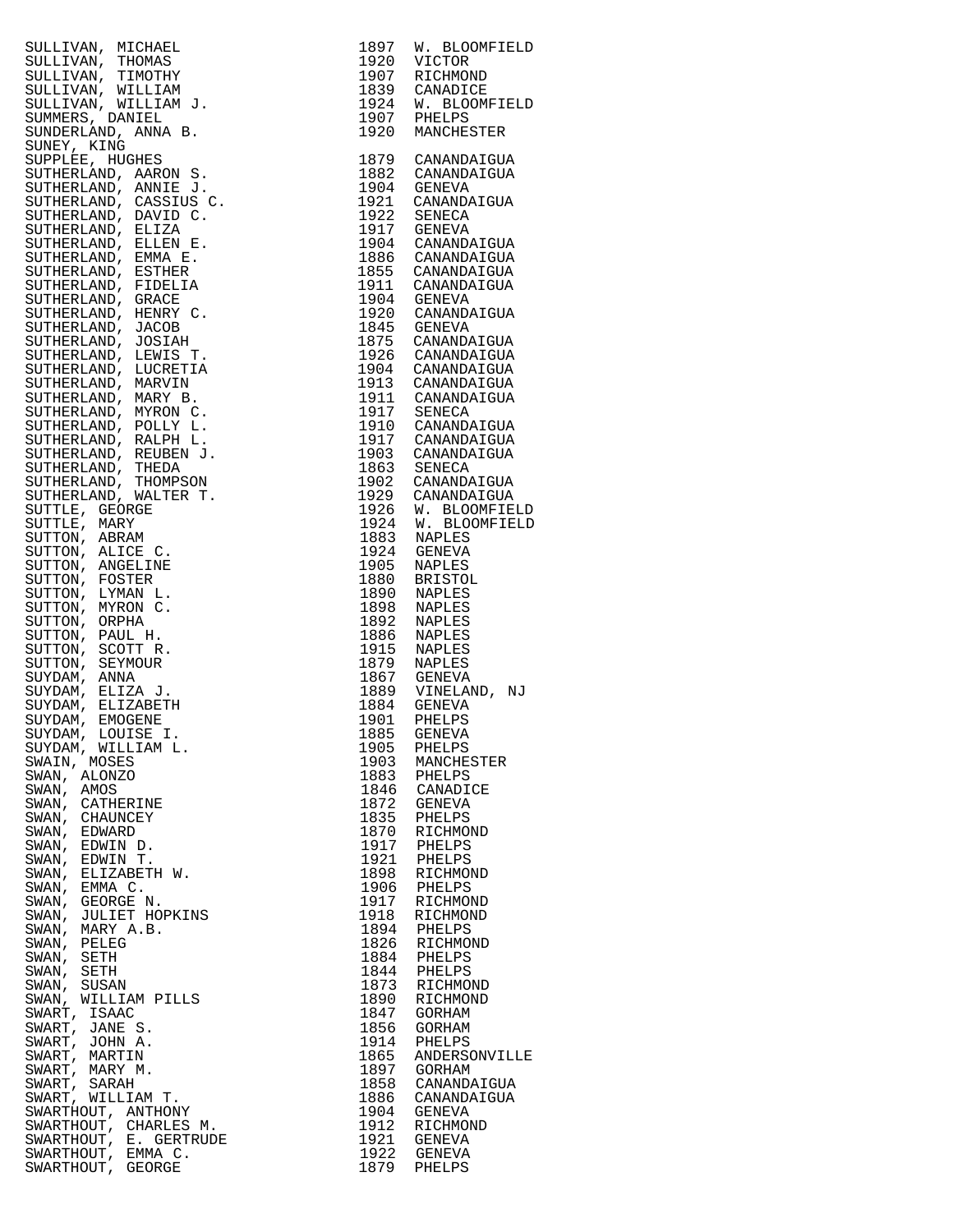| SWARTHOOT, PETER E. 1951 PHELPS<br>SWARTHOOT, SARAH M. 1951 PHELPS<br>SWARTOOT, SARAH M. 1951 PHELPS<br>SWARTOOT, SARAH M. 1951 RICHMOND<br>SWARTS, DAMIRL B. 1953 RAPLES<br>SWARTS, DAMIRL B. 1953 RAPLES<br>SWARTS, DAMIRL B. 1953 RAPLE<br>WIFT, ROZILLA<br>MIFT, SILAS<br>WINGLE, JACOB C.<br>MINGLE, JACOB C.<br>MITZER, SENECA<br>YMONDS, EUGENE H.<br>YMONDS, IDA B.<br>YMONDS, JOHN<br>YMONDS, JOHN<br>YMONDS, JULIA A.<br>TABER, ELIZA J.<br>TABER, OTIS<br>TAFT, THADEUS<br>TAFT, ALICE HOUG |      |                    |
|--------------------------------------------------------------------------------------------------------------------------------------------------------------------------------------------------------------------------------------------------------------------------------------------------------------------------------------------------------------------------------------------------------------------------------------------------------------------------------------------------------|------|--------------------|
|                                                                                                                                                                                                                                                                                                                                                                                                                                                                                                        |      |                    |
|                                                                                                                                                                                                                                                                                                                                                                                                                                                                                                        |      |                    |
|                                                                                                                                                                                                                                                                                                                                                                                                                                                                                                        |      |                    |
|                                                                                                                                                                                                                                                                                                                                                                                                                                                                                                        |      |                    |
|                                                                                                                                                                                                                                                                                                                                                                                                                                                                                                        |      |                    |
|                                                                                                                                                                                                                                                                                                                                                                                                                                                                                                        |      |                    |
|                                                                                                                                                                                                                                                                                                                                                                                                                                                                                                        |      |                    |
|                                                                                                                                                                                                                                                                                                                                                                                                                                                                                                        |      |                    |
|                                                                                                                                                                                                                                                                                                                                                                                                                                                                                                        |      |                    |
|                                                                                                                                                                                                                                                                                                                                                                                                                                                                                                        |      |                    |
|                                                                                                                                                                                                                                                                                                                                                                                                                                                                                                        |      |                    |
|                                                                                                                                                                                                                                                                                                                                                                                                                                                                                                        |      |                    |
|                                                                                                                                                                                                                                                                                                                                                                                                                                                                                                        |      |                    |
|                                                                                                                                                                                                                                                                                                                                                                                                                                                                                                        |      |                    |
|                                                                                                                                                                                                                                                                                                                                                                                                                                                                                                        |      |                    |
|                                                                                                                                                                                                                                                                                                                                                                                                                                                                                                        |      |                    |
|                                                                                                                                                                                                                                                                                                                                                                                                                                                                                                        |      |                    |
|                                                                                                                                                                                                                                                                                                                                                                                                                                                                                                        |      |                    |
|                                                                                                                                                                                                                                                                                                                                                                                                                                                                                                        |      |                    |
|                                                                                                                                                                                                                                                                                                                                                                                                                                                                                                        |      |                    |
|                                                                                                                                                                                                                                                                                                                                                                                                                                                                                                        |      |                    |
|                                                                                                                                                                                                                                                                                                                                                                                                                                                                                                        |      |                    |
|                                                                                                                                                                                                                                                                                                                                                                                                                                                                                                        |      |                    |
|                                                                                                                                                                                                                                                                                                                                                                                                                                                                                                        |      |                    |
|                                                                                                                                                                                                                                                                                                                                                                                                                                                                                                        |      |                    |
|                                                                                                                                                                                                                                                                                                                                                                                                                                                                                                        |      |                    |
|                                                                                                                                                                                                                                                                                                                                                                                                                                                                                                        |      |                    |
|                                                                                                                                                                                                                                                                                                                                                                                                                                                                                                        |      |                    |
|                                                                                                                                                                                                                                                                                                                                                                                                                                                                                                        |      |                    |
|                                                                                                                                                                                                                                                                                                                                                                                                                                                                                                        |      |                    |
|                                                                                                                                                                                                                                                                                                                                                                                                                                                                                                        |      |                    |
|                                                                                                                                                                                                                                                                                                                                                                                                                                                                                                        |      |                    |
|                                                                                                                                                                                                                                                                                                                                                                                                                                                                                                        |      |                    |
|                                                                                                                                                                                                                                                                                                                                                                                                                                                                                                        |      |                    |
|                                                                                                                                                                                                                                                                                                                                                                                                                                                                                                        |      |                    |
|                                                                                                                                                                                                                                                                                                                                                                                                                                                                                                        |      |                    |
|                                                                                                                                                                                                                                                                                                                                                                                                                                                                                                        |      |                    |
|                                                                                                                                                                                                                                                                                                                                                                                                                                                                                                        |      |                    |
|                                                                                                                                                                                                                                                                                                                                                                                                                                                                                                        |      |                    |
|                                                                                                                                                                                                                                                                                                                                                                                                                                                                                                        |      |                    |
|                                                                                                                                                                                                                                                                                                                                                                                                                                                                                                        |      |                    |
|                                                                                                                                                                                                                                                                                                                                                                                                                                                                                                        |      |                    |
|                                                                                                                                                                                                                                                                                                                                                                                                                                                                                                        |      |                    |
|                                                                                                                                                                                                                                                                                                                                                                                                                                                                                                        |      |                    |
|                                                                                                                                                                                                                                                                                                                                                                                                                                                                                                        |      |                    |
|                                                                                                                                                                                                                                                                                                                                                                                                                                                                                                        |      |                    |
|                                                                                                                                                                                                                                                                                                                                                                                                                                                                                                        |      |                    |
|                                                                                                                                                                                                                                                                                                                                                                                                                                                                                                        |      |                    |
|                                                                                                                                                                                                                                                                                                                                                                                                                                                                                                        |      |                    |
|                                                                                                                                                                                                                                                                                                                                                                                                                                                                                                        |      |                    |
|                                                                                                                                                                                                                                                                                                                                                                                                                                                                                                        |      |                    |
|                                                                                                                                                                                                                                                                                                                                                                                                                                                                                                        |      |                    |
|                                                                                                                                                                                                                                                                                                                                                                                                                                                                                                        |      |                    |
|                                                                                                                                                                                                                                                                                                                                                                                                                                                                                                        |      |                    |
|                                                                                                                                                                                                                                                                                                                                                                                                                                                                                                        |      |                    |
|                                                                                                                                                                                                                                                                                                                                                                                                                                                                                                        |      |                    |
|                                                                                                                                                                                                                                                                                                                                                                                                                                                                                                        |      | 1895 E. BLOOMFIELD |
|                                                                                                                                                                                                                                                                                                                                                                                                                                                                                                        | 1888 | E. BLOOMFIELD      |
|                                                                                                                                                                                                                                                                                                                                                                                                                                                                                                        | 1917 | <b>NAPLES</b>      |
|                                                                                                                                                                                                                                                                                                                                                                                                                                                                                                        | 1915 | GENEVA             |
|                                                                                                                                                                                                                                                                                                                                                                                                                                                                                                        |      | 1917 BRISTOL       |
|                                                                                                                                                                                                                                                                                                                                                                                                                                                                                                        |      | 1925 BRISTOL       |
|                                                                                                                                                                                                                                                                                                                                                                                                                                                                                                        |      | 1914 PHELPS        |
|                                                                                                                                                                                                                                                                                                                                                                                                                                                                                                        |      | 1906 CANANDAIGUA   |
|                                                                                                                                                                                                                                                                                                                                                                                                                                                                                                        |      |                    |
|                                                                                                                                                                                                                                                                                                                                                                                                                                                                                                        | 1906 | GENEVA             |
|                                                                                                                                                                                                                                                                                                                                                                                                                                                                                                        | 1882 | GENEVA             |
|                                                                                                                                                                                                                                                                                                                                                                                                                                                                                                        |      | 1816 PALMYRA       |
|                                                                                                                                                                                                                                                                                                                                                                                                                                                                                                        |      | 1925 CANANDAIGUA   |
|                                                                                                                                                                                                                                                                                                                                                                                                                                                                                                        |      | 1807 CHARLESTON    |
|                                                                                                                                                                                                                                                                                                                                                                                                                                                                                                        |      | 1910 W. BLOOMFIELD |
|                                                                                                                                                                                                                                                                                                                                                                                                                                                                                                        | 1887 | W. BLOOMFIELD      |
|                                                                                                                                                                                                                                                                                                                                                                                                                                                                                                        |      | 1874 W. BLOOMFIELD |
|                                                                                                                                                                                                                                                                                                                                                                                                                                                                                                        |      |                    |
|                                                                                                                                                                                                                                                                                                                                                                                                                                                                                                        |      | 1864 MANCHESTER    |
|                                                                                                                                                                                                                                                                                                                                                                                                                                                                                                        |      | 1857 W. BLOOMFIELD |
|                                                                                                                                                                                                                                                                                                                                                                                                                                                                                                        | 1926 | W. BLOOMFIELD      |
|                                                                                                                                                                                                                                                                                                                                                                                                                                                                                                        | 1930 | W. BLOOMFIELD      |
|                                                                                                                                                                                                                                                                                                                                                                                                                                                                                                        | 1865 | W. BLOOMFIELD      |
|                                                                                                                                                                                                                                                                                                                                                                                                                                                                                                        |      | CANANDAIGUA        |
|                                                                                                                                                                                                                                                                                                                                                                                                                                                                                                        | 1912 |                    |
|                                                                                                                                                                                                                                                                                                                                                                                                                                                                                                        |      |                    |
|                                                                                                                                                                                                                                                                                                                                                                                                                                                                                                        | 1898 | <b>VICTOR</b>      |
|                                                                                                                                                                                                                                                                                                                                                                                                                                                                                                        | 1865 | VICTOR             |
|                                                                                                                                                                                                                                                                                                                                                                                                                                                                                                        | 1900 | PHELPS             |
|                                                                                                                                                                                                                                                                                                                                                                                                                                                                                                        | 1919 | VICTOR             |
|                                                                                                                                                                                                                                                                                                                                                                                                                                                                                                        | 1905 | <b>VICTOR</b>      |
|                                                                                                                                                                                                                                                                                                                                                                                                                                                                                                        | 1846 | SENECA             |
|                                                                                                                                                                                                                                                                                                                                                                                                                                                                                                        | 1906 | SENECA             |
|                                                                                                                                                                                                                                                                                                                                                                                                                                                                                                        | 1909 | SENECA             |
| "R, OTILE FOR BUSIC<br>F, ALICE HOUGHTON<br>T, ASA<br>T, CALEB<br>FT, CHAPIN<br>FT, HIRAM L.<br>FT, JENNIE S.<br>FT, JENNIE S.<br>FT, JENNIE S.<br>FT, LEWISH.<br>FT, NYRON L.<br>FT, NYRON L.<br>FT, NYRON L.<br>ALLMADGE, ABIGAIL D.<br>ALLMADGE, ELI H.<br>                                                                                                                                                                                                                                         |      | 1839 SENECA        |

| 1851         | PHELPS                  |
|--------------|-------------------------|
| 1917         | RICHMOND                |
| 1913         | RICHMOND                |
| 1903         | NAPLES                  |
| 1920         | HOPEWELL                |
| 1901         | CANADICE                |
| 1909         | <b>NAPLES</b>           |
| 1906         | E. BLOOMFIELD           |
| 1921         | SHORTSVILLE             |
| 1923         | <b>GENEVA</b>           |
| 1909         | <b>GENEVA</b>           |
| 1914         | E. BLOOMFIELD           |
| 1907         | PHELPS                  |
| 1817         | <b>SENECA</b>           |
| 1927         | PHELPS                  |
| 1896         | <b>GENEVA</b>           |
| 1925         | CANANDAIGUA             |
| 1930         | PHELPS                  |
| 1882         | E. BLOOMFIELD           |
| 1838         | GRASS LAKE, MI          |
| 1917         | RICHMOND                |
| 1927         | E. BLOOMFIELD           |
| 1874         | E. BLOOMFIELD           |
| 1906         | <b>GENEVA</b>           |
| 1894         | E. BLOOMFIELD           |
| 1925         | CANANDAIGUA             |
| 1824         | CANANDAIGUA             |
| 1927         | <b>GENEVA</b>           |
| 1920         | PHELPS                  |
| 1879         | PHELPS                  |
| 1870         | MANCHESTER              |
| 1846         | PHELPS                  |
| 1822         |                         |
|              |                         |
| 1869<br>1864 | PHELPS<br>CANANDAIGUA   |
| 1891         | <b>GENEVA</b>           |
|              |                         |
| 1903         | GREENFIELD, OH          |
| 1920         | PHELPS                  |
| 1814<br>1850 | PALMYRA<br>PHELPS       |
| 1877         |                         |
| 1865         | <b>GENEVA</b><br>SENECA |
| 1870         | <b>GENEVA</b>           |
| 1855         | PHELPS                  |
|              |                         |
| 1891         | <b>GENEVA</b>           |
| 1828<br>1857 | PHELPS                  |
|              | PHELPS                  |
| 1860         | SENECA                  |
| 1843         | PHELPS                  |
| 1895         | E. BLOOMFIELD           |
| 1888         | E. BLOOMFIELD           |
| 1917         | NAPLES                  |
| 1915         | <b>GENEVA</b>           |
| 1917         | <b>BRISTOL</b>          |
| 1925         | <b>BRISTOL</b>          |
| 1914         | PHELPS                  |
| 1906         | CANANDAIGUA             |
| 1906         | <b>GENEVA</b>           |
| 1882         | <b>GENEVA</b>           |
| 1816         | PALMYRA                 |
| 1925         | CANANDAIGUA             |
| 1807         | CHARLESTON              |
| 1910         | W.<br><b>BLOOMFIELD</b> |
| 1887         | W.<br><b>BLOOMFIELD</b> |
| 1874         | W.<br><b>BLOOMFIELD</b> |
| 1864         | MANCHESTER              |
| 1857         | W.<br><b>BLOOMFIELD</b> |
| 1926         | W.<br><b>BLOOMFIELD</b> |
| 1930         | W.<br><b>BLOOMFIELD</b> |
| 1865         | W.<br><b>BLOOMFIELD</b> |
| 1912         | CANANDAIGUA             |
| 1898         | VICTOR                  |
| 1865         | VICTOR                  |
| 1900         | PHELPS                  |
| 1919         | VICTOR                  |
| 1905         | VICTOR                  |
| 1846         | SENECA                  |
| 1906         | SENECA                  |
| 1909         | SENECA                  |
| 1839         | SENECA                  |
| 1838         | SENECA                  |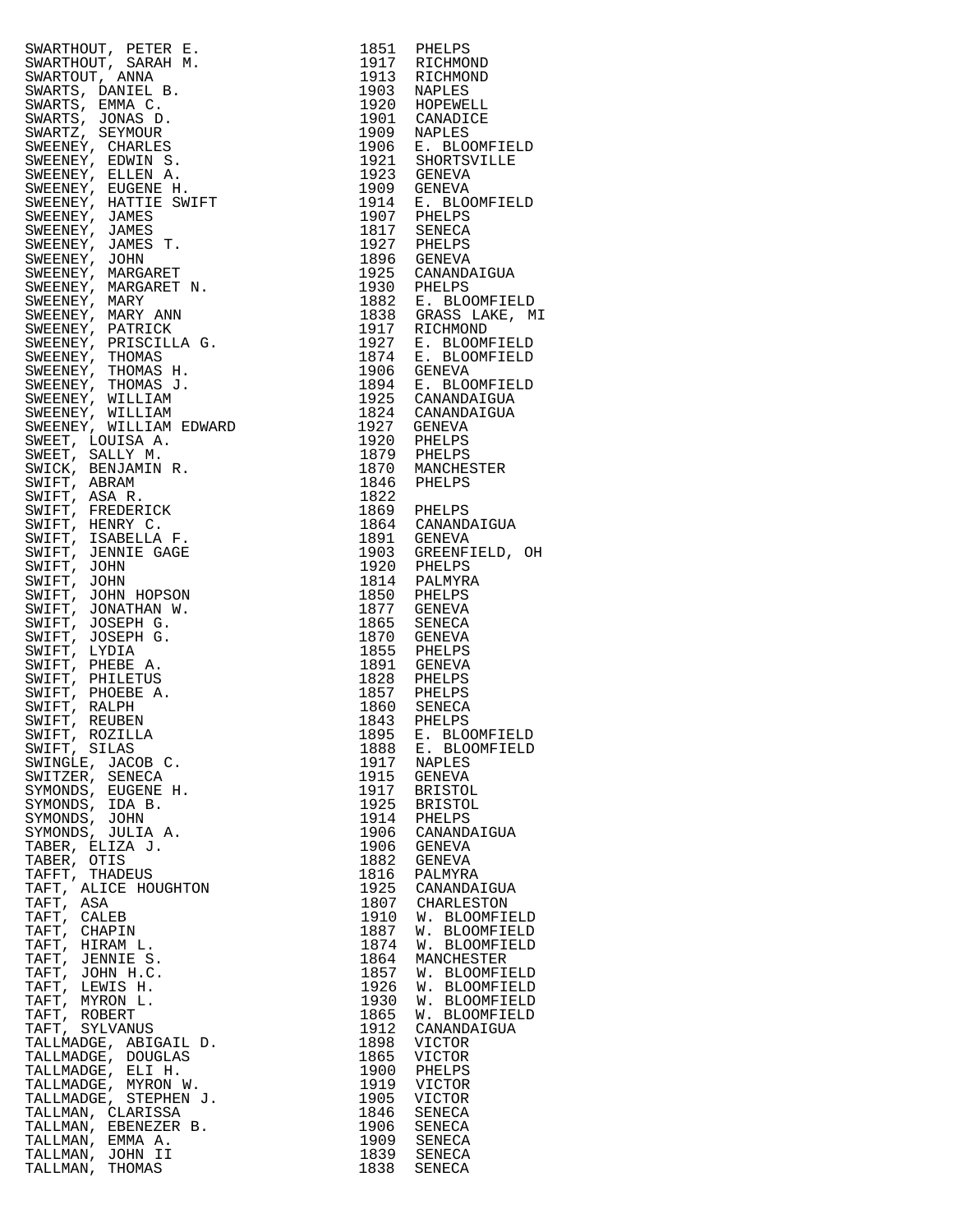| TALLMAN, THOMAS B.<br>TALLMAN, THOMAS B.<br>TALLMY, SUSAN A.<br>TANEY, CORNELIUS<br>TANEY, MARGARET<br>TANEY, MARGARET<br>TANEY, MARGARET<br>TANNER, EMVINZA LICHER<br>TANNER, MATORIA<br>TANNER, MATORIS<br>TANNIAN, THOMAS<br>TANNIAN, THOMAS<br>TANNIAN, THOMAS |              | 1908 SENECA                                                                                                     |
|--------------------------------------------------------------------------------------------------------------------------------------------------------------------------------------------------------------------------------------------------------------------|--------------|-----------------------------------------------------------------------------------------------------------------|
|                                                                                                                                                                                                                                                                    |              | 1914 S. BRISTOL<br>1925 GENEVA                                                                                  |
|                                                                                                                                                                                                                                                                    |              |                                                                                                                 |
|                                                                                                                                                                                                                                                                    |              | 1927 GENEVA<br>1905 GENEVA                                                                                      |
|                                                                                                                                                                                                                                                                    |              |                                                                                                                 |
|                                                                                                                                                                                                                                                                    |              | 1913 MANCHESTER<br>1871 MANCHESTER                                                                              |
|                                                                                                                                                                                                                                                                    |              |                                                                                                                 |
|                                                                                                                                                                                                                                                                    |              | 1895 PHELPS<br>1916 GENEVA                                                                                      |
|                                                                                                                                                                                                                                                                    |              | 1919 GENEVA                                                                                                     |
|                                                                                                                                                                                                                                                                    |              | $1878$ GENEVA<br>$\frac{1878}{1812}$ GENEVA                                                                     |
|                                                                                                                                                                                                                                                                    |              | 1930 GENEVA<br>1908 CANANDAIGUA<br>1921 MANCHESTER<br>1898 CLIFTON SPRING<br>1909 MANCHESTER<br>1925 MANCHESTER |
|                                                                                                                                                                                                                                                                    |              |                                                                                                                 |
|                                                                                                                                                                                                                                                                    |              |                                                                                                                 |
|                                                                                                                                                                                                                                                                    |              |                                                                                                                 |
|                                                                                                                                                                                                                                                                    |              |                                                                                                                 |
|                                                                                                                                                                                                                                                                    |              |                                                                                                                 |
|                                                                                                                                                                                                                                                                    |              | 1874 GENEVA<br>1924 PHELPS                                                                                      |
|                                                                                                                                                                                                                                                                    |              |                                                                                                                 |
|                                                                                                                                                                                                                                                                    |              | 1922 BRISTOL<br>1847 PEROTE, MEX.                                                                               |
|                                                                                                                                                                                                                                                                    |              | 1914 MANCHESTER                                                                                                 |
|                                                                                                                                                                                                                                                                    |              | 1920 GENEVA                                                                                                     |
|                                                                                                                                                                                                                                                                    |              | 1882 RICHMOND<br>1905 MANCHESTER                                                                                |
|                                                                                                                                                                                                                                                                    |              |                                                                                                                 |
|                                                                                                                                                                                                                                                                    |              | 1812 BLOOMFIELD<br>1830 CANANDAIGUA                                                                             |
|                                                                                                                                                                                                                                                                    |              |                                                                                                                 |
|                                                                                                                                                                                                                                                                    |              | 1837 SENECA<br>1915 GORHAM                                                                                      |
|                                                                                                                                                                                                                                                                    |              |                                                                                                                 |
|                                                                                                                                                                                                                                                                    |              | 1927 GORHAM<br>1897 E. BLOOMFIELD<br>1831 PHELPS                                                                |
|                                                                                                                                                                                                                                                                    |              |                                                                                                                 |
|                                                                                                                                                                                                                                                                    |              | 1820 GORHAM                                                                                                     |
|                                                                                                                                                                                                                                                                    |              |                                                                                                                 |
|                                                                                                                                                                                                                                                                    |              | 1839 E. BLOOMFIELD<br>1928 GENEVA                                                                               |
|                                                                                                                                                                                                                                                                    |              | 1899 GENEVA                                                                                                     |
|                                                                                                                                                                                                                                                                    |              | 1920 PHELPS                                                                                                     |
|                                                                                                                                                                                                                                                                    |              | 1896 GENEVA<br>1910 HOPEWELL                                                                                    |
|                                                                                                                                                                                                                                                                    |              |                                                                                                                 |
|                                                                                                                                                                                                                                                                    |              | 1889 CANANDAIGUA                                                                                                |
|                                                                                                                                                                                                                                                                    | 1820         |                                                                                                                 |
|                                                                                                                                                                                                                                                                    |              | 1893 PHELPS<br>1866 RICHMOND                                                                                    |
|                                                                                                                                                                                                                                                                    |              |                                                                                                                 |
|                                                                                                                                                                                                                                                                    |              | 1926 GORHAM<br>1838 SENECA                                                                                      |
|                                                                                                                                                                                                                                                                    |              |                                                                                                                 |
|                                                                                                                                                                                                                                                                    |              |                                                                                                                 |
|                                                                                                                                                                                                                                                                    |              | 1915 PHELPS<br>1830 BRISTOL<br>1830 BRISTOL<br>1908 CANANDAIGUA                                                 |
|                                                                                                                                                                                                                                                                    |              |                                                                                                                 |
|                                                                                                                                                                                                                                                                    |              | 1899 GENEVA                                                                                                     |
| TAYLOR, JOHN G.                                                                                                                                                                                                                                                    | 1854         | CANADICE                                                                                                        |
| TAYLOR, JUNE                                                                                                                                                                                                                                                       | 1884         | GENEVA                                                                                                          |
| TAYLOR, LEVI<br>TAYLOR, LOREN A.                                                                                                                                                                                                                                   | 1909<br>1900 | GORHAM<br>W. BLOOMFIELD                                                                                         |
|                                                                                                                                                                                                                                                                    | 1858         | E. BLOOMFIELD                                                                                                   |
|                                                                                                                                                                                                                                                                    | 1880         | GENEVA                                                                                                          |
|                                                                                                                                                                                                                                                                    | 1884         | CANANDAIGUA                                                                                                     |
|                                                                                                                                                                                                                                                                    | 1896         | W. BLOOMFIELD                                                                                                   |
|                                                                                                                                                                                                                                                                    | 1899         | GENEVA                                                                                                          |
|                                                                                                                                                                                                                                                                    | 1920         | W. BLOOMFIELD                                                                                                   |
|                                                                                                                                                                                                                                                                    | 1866         | MANCHESTER                                                                                                      |
|                                                                                                                                                                                                                                                                    | 1867         | PHELPS                                                                                                          |
|                                                                                                                                                                                                                                                                    | 1914         | GENEVA                                                                                                          |
|                                                                                                                                                                                                                                                                    | 1819<br>1908 | SENECA<br>CANANDAIGUA                                                                                           |
|                                                                                                                                                                                                                                                                    | 1918         | PHELPS                                                                                                          |
|                                                                                                                                                                                                                                                                    | 1925         | ROCHESTER                                                                                                       |
|                                                                                                                                                                                                                                                                    | 1828         | BLOOMFIELD                                                                                                      |
|                                                                                                                                                                                                                                                                    | 1864         | PHELPS                                                                                                          |
|                                                                                                                                                                                                                                                                    | 1856         | CANANDAIGUA                                                                                                     |
|                                                                                                                                                                                                                                                                    | 1885         | GENEVA                                                                                                          |
| TAYLOR, LEVI<br>TAYLOR, LOREN A.<br>TAYLOR, MARGARET ANN<br>TAYLOR, MARGARET F.<br>TAYLOR, MARGARET F.<br>TAYLOR, MARY EVERED<br>TAYLOR, MARY JANE<br>TAYLOR, MARY JANE<br>TAYLOR, MARY JANE<br>TAYLOR, PHEBE<br>TAYLOR, SARAH G.<br>TAYLOR, SARAH G.<br>TAYLOR, S | 1869         | PHELPS                                                                                                          |
|                                                                                                                                                                                                                                                                    | 1850         | SENECA                                                                                                          |
|                                                                                                                                                                                                                                                                    | 1855         | MANCHESTER                                                                                                      |
|                                                                                                                                                                                                                                                                    | 1926         | SENECA                                                                                                          |
|                                                                                                                                                                                                                                                                    | 1899<br>1862 | SENECA<br>VICTOR                                                                                                |
|                                                                                                                                                                                                                                                                    | 1919         | CANANDAIGUA                                                                                                     |
|                                                                                                                                                                                                                                                                    |              | 1915 PHELPS                                                                                                     |
|                                                                                                                                                                                                                                                                    |              | 1904 HOPEWELL                                                                                                   |
|                                                                                                                                                                                                                                                                    |              | 1903 SENECA                                                                                                     |

| TALIMA, THOMAS B. 1908 SENEON<br>TALIMA, SUSAN A. 1908 SENEON<br>TAREY, CORNELIUS 1914 S. BRASTOL<br>TAREY, CORNELIUS 1914 S. BRASTOL<br>TAREY, MARGARET 1927 GENEVA<br>TANNY, MARGARET 1927 GENEVA<br>TANNER, EMAN H. 1908 GENEVA<br>TANNE |              |                                                                |
|---------------------------------------------------------------------------------------------------------------------------------------------------------------------------------------------------------------------------------------------|--------------|----------------------------------------------------------------|
|                                                                                                                                                                                                                                             |              |                                                                |
|                                                                                                                                                                                                                                             |              |                                                                |
|                                                                                                                                                                                                                                             |              |                                                                |
|                                                                                                                                                                                                                                             |              |                                                                |
|                                                                                                                                                                                                                                             |              |                                                                |
|                                                                                                                                                                                                                                             |              |                                                                |
|                                                                                                                                                                                                                                             |              |                                                                |
|                                                                                                                                                                                                                                             |              |                                                                |
|                                                                                                                                                                                                                                             |              |                                                                |
|                                                                                                                                                                                                                                             |              |                                                                |
|                                                                                                                                                                                                                                             |              |                                                                |
|                                                                                                                                                                                                                                             |              |                                                                |
|                                                                                                                                                                                                                                             |              |                                                                |
|                                                                                                                                                                                                                                             |              |                                                                |
|                                                                                                                                                                                                                                             |              |                                                                |
|                                                                                                                                                                                                                                             |              |                                                                |
|                                                                                                                                                                                                                                             |              |                                                                |
|                                                                                                                                                                                                                                             |              |                                                                |
|                                                                                                                                                                                                                                             |              |                                                                |
|                                                                                                                                                                                                                                             |              |                                                                |
|                                                                                                                                                                                                                                             |              |                                                                |
|                                                                                                                                                                                                                                             |              |                                                                |
|                                                                                                                                                                                                                                             |              |                                                                |
|                                                                                                                                                                                                                                             |              |                                                                |
|                                                                                                                                                                                                                                             |              |                                                                |
|                                                                                                                                                                                                                                             |              |                                                                |
|                                                                                                                                                                                                                                             |              |                                                                |
|                                                                                                                                                                                                                                             |              |                                                                |
|                                                                                                                                                                                                                                             |              |                                                                |
|                                                                                                                                                                                                                                             |              |                                                                |
|                                                                                                                                                                                                                                             |              |                                                                |
|                                                                                                                                                                                                                                             |              |                                                                |
|                                                                                                                                                                                                                                             |              |                                                                |
|                                                                                                                                                                                                                                             |              |                                                                |
|                                                                                                                                                                                                                                             |              |                                                                |
|                                                                                                                                                                                                                                             |              |                                                                |
|                                                                                                                                                                                                                                             |              |                                                                |
|                                                                                                                                                                                                                                             |              |                                                                |
|                                                                                                                                                                                                                                             |              |                                                                |
|                                                                                                                                                                                                                                             |              |                                                                |
|                                                                                                                                                                                                                                             |              |                                                                |
|                                                                                                                                                                                                                                             |              |                                                                |
| TAYLOR, JENNIE C.                                                                                                                                                                                                                           |              |                                                                |
| TAYLOR, JOHN                                                                                                                                                                                                                                |              | 1915 PHELPS<br>1830 BRISTOL<br>1830 PHELPS<br>1908 CANANDAIGUA |
| TAYLOR, JOHN                                                                                                                                                                                                                                |              |                                                                |
| TAYLOR, JOHN A.                                                                                                                                                                                                                             |              |                                                                |
|                                                                                                                                                                                                                                             |              | 1899 GENEVA                                                    |
| TAYLOR, JOHN B.<br>TAYLOR, JOHN G.                                                                                                                                                                                                          | 1854         | CANADICE                                                       |
| TAYLOR, JUNE                                                                                                                                                                                                                                | 1884         | GENEVA                                                         |
| TAYLOR, LEVI                                                                                                                                                                                                                                | 1909         | GORHAM                                                         |
|                                                                                                                                                                                                                                             | 1900<br>1858 | W. BLOOMFIELD<br>E. BLOOMFIELD                                 |
| TAYLOR, LOREN A.<br>TAYLOR, MARGARET ANN<br>TAYLOR, MARGARET F.<br>TAYLOR, MARGARET F.<br>TAYLOR, MARTHA C.M.<br>TAYLOR, MARY E.<br>TAYLOR, MARY EVERED<br>TAYLOR, MARY JANE<br>TAYLOR, MARY JANE                                           |              | 1880 GENEVA                                                    |
|                                                                                                                                                                                                                                             | 1884         | CANANDAIGUA                                                    |
|                                                                                                                                                                                                                                             | 1896         | W. BLOOMFIELD                                                  |
|                                                                                                                                                                                                                                             | 1899         | GENEVA                                                         |
|                                                                                                                                                                                                                                             | 1920         | W. BLOOMFIELD                                                  |
|                                                                                                                                                                                                                                             | 1866         | MANCHESTER                                                     |
| TAYLOR, PHEBE                                                                                                                                                                                                                               |              | 1867 PHELPS                                                    |
| TAYLOR, RUTH E.                                                                                                                                                                                                                             |              | 1914 GENEVA                                                    |
| TAYLOR, SAMUEL                                                                                                                                                                                                                              |              | 1819 SENECA                                                    |
| TAYLOR, SARAH G.                                                                                                                                                                                                                            |              | 1908 CANANDAIGUA                                               |
| TAYLOR, SARAH J.                                                                                                                                                                                                                            |              | 1918 PHELPS                                                    |
| TAYLOR, SOPHIA E.                                                                                                                                                                                                                           | 1925         | ROCHESTER                                                      |
| TAYLOR, THOMAS<br>TAYLOR, THOMAS B.                                                                                                                                                                                                         | 1828<br>1864 | BLOOMFIELD<br>PHELPS                                           |
| TAYLOR, WALTER T.                                                                                                                                                                                                                           |              | 1856 CANANDAIGUA                                               |
| TAYLOR, WILLIAM                                                                                                                                                                                                                             | 1885         | GENEVA                                                         |
| TAYLOR, WILLIAM H.                                                                                                                                                                                                                          |              | 1869 PHELPS                                                    |
| TAYLOR, WILLIAM O.                                                                                                                                                                                                                          |              | 1850 SENECA                                                    |
| TEACHOUT, ALONZO                                                                                                                                                                                                                            |              | 1855 MANCHESTER                                                |
| TEALL, EDWARD S.                                                                                                                                                                                                                            |              | 1926 SENECA                                                    |
| TEALL, JAMES                                                                                                                                                                                                                                |              | 1899 SENECA                                                    |
| TEDMAN, ELIZABETH                                                                                                                                                                                                                           | 1862         | VICTOR                                                         |
| TEECE, ELEANOR A.                                                                                                                                                                                                                           |              | 1919 CANANDAIGUA                                               |
| TEEPLE, DAVID                                                                                                                                                                                                                               |              | 1915 PHELPS                                                    |
| TEGG, JOHN                                                                                                                                                                                                                                  |              | 1904 HOPEWELL                                                  |
| TELFORD, FRANCIS                                                                                                                                                                                                                            |              | 1903 SENECA                                                    |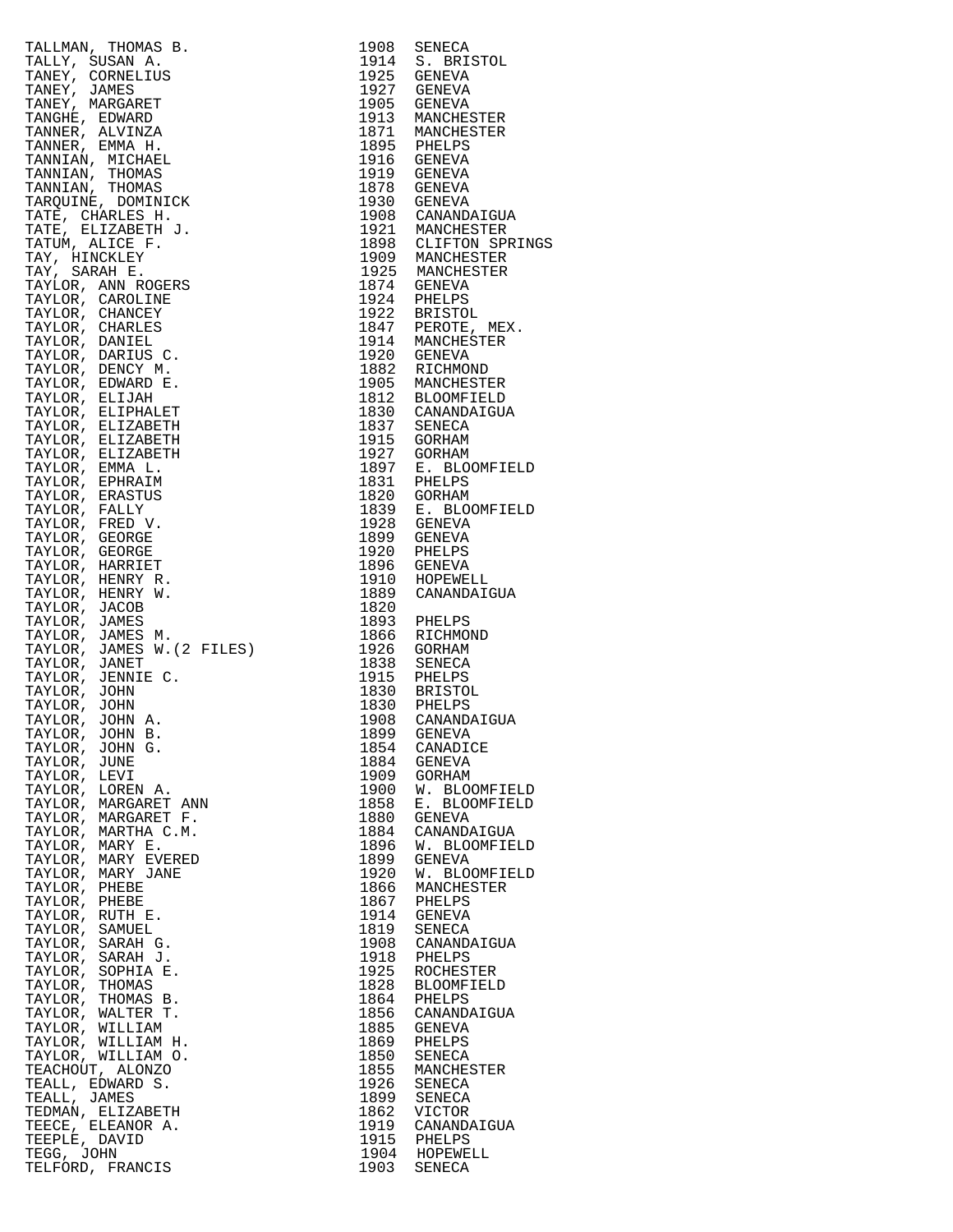|                                    | $\begin{tabular}{c c c} $1664$ & SBRWECA\\ \hline \multicolumn{4}{c}{\begin{tabular}{c} $1664$ & SBRWECA\\ $1603$ & NPRLES\\ $1600$ & NPRLES\\ $1600$ & NPRLES\\ $1600$ & NPRLES\\ $1600$ & NPRLES\\ $1600$ & NPRLES\\ $1600$ & NPRLES\\ $1600$ & NMRNERCT2\\ $1600$ & NMRNERCT2\\ $1600$ & NMRNERCT2\\ $1600$ & NMRNERCT2\\ $1600$ & NMRNERCT2\\ $1600$ & N$ |              |                              |
|------------------------------------|---------------------------------------------------------------------------------------------------------------------------------------------------------------------------------------------------------------------------------------------------------------------------------------------------------------------------------------------------------------|--------------|------------------------------|
|                                    |                                                                                                                                                                                                                                                                                                                                                               |              |                              |
|                                    |                                                                                                                                                                                                                                                                                                                                                               |              |                              |
|                                    |                                                                                                                                                                                                                                                                                                                                                               |              |                              |
|                                    |                                                                                                                                                                                                                                                                                                                                                               |              |                              |
|                                    |                                                                                                                                                                                                                                                                                                                                                               |              |                              |
|                                    |                                                                                                                                                                                                                                                                                                                                                               |              |                              |
|                                    |                                                                                                                                                                                                                                                                                                                                                               |              |                              |
|                                    |                                                                                                                                                                                                                                                                                                                                                               |              |                              |
|                                    |                                                                                                                                                                                                                                                                                                                                                               |              |                              |
|                                    |                                                                                                                                                                                                                                                                                                                                                               |              |                              |
|                                    |                                                                                                                                                                                                                                                                                                                                                               |              |                              |
|                                    |                                                                                                                                                                                                                                                                                                                                                               |              |                              |
| THOMAS, ANNA B.                    |                                                                                                                                                                                                                                                                                                                                                               | 1886         | W. BLOOMFIELD                |
|                                    | THOMAS, ANNABELLA                                                                                                                                                                                                                                                                                                                                             | 1896         | GORHAM                       |
| THOMAS, ASA                        |                                                                                                                                                                                                                                                                                                                                                               | 1820         | PALMYRA                      |
| THOMAS, BELUS<br>THOMAS, CHARLES   |                                                                                                                                                                                                                                                                                                                                                               | 1856<br>1928 | CANANDAIGUA<br>E. BLOOMFIELD |
|                                    | THOMAS, CHARLOTTE                                                                                                                                                                                                                                                                                                                                             | 1929         | CANANDAIGUA                  |
|                                    | THOMAS, ELIZABETH                                                                                                                                                                                                                                                                                                                                             | 1848         | GENEVA                       |
|                                    | THOMAS, ELIZABETH KENYON                                                                                                                                                                                                                                                                                                                                      | 1897         | RICHMOND                     |
| THOMAS, ESQUIRE                    |                                                                                                                                                                                                                                                                                                                                                               | 1871         | FARMINGTON                   |
|                                    | THOMAS, GERTRUDE                                                                                                                                                                                                                                                                                                                                              | 1910         | VICTOR                       |
|                                    | THOMAS, HELEN L.                                                                                                                                                                                                                                                                                                                                              | 1920         | CANANDAIGUA                  |
| THOMAS, JAMES<br>THOMAS, JAMES     |                                                                                                                                                                                                                                                                                                                                                               | 1834<br>1908 | CANANDAIGUA<br>NAPLES        |
|                                    | THOMAS, JAMES B.                                                                                                                                                                                                                                                                                                                                              | 1909         | NAPLES                       |
| THOMAS, JOHN                       |                                                                                                                                                                                                                                                                                                                                                               | 1843         | SENECA                       |
| THOMAS, JOHN D.                    |                                                                                                                                                                                                                                                                                                                                                               | 1914         | GORHAM                       |
| THOMAS, JOHN G.                    |                                                                                                                                                                                                                                                                                                                                                               | 1891         | GORHAM                       |
| THOMAS, MARCUS                     |                                                                                                                                                                                                                                                                                                                                                               | 1880         | HOPEWELL                     |
| THOMAS, MARY E.                    |                                                                                                                                                                                                                                                                                                                                                               | 1901         | <b>BRISTOL</b>               |
| THOMAS, MARY E.<br>THOMAS, MARY E. |                                                                                                                                                                                                                                                                                                                                                               | 1913<br>1929 | GORHAM<br>NAPLES             |
|                                    | THOMAS, NATHAN W.                                                                                                                                                                                                                                                                                                                                             | 1892         | BRISTOL                      |
| THOMAS, OLIVER                     |                                                                                                                                                                                                                                                                                                                                                               | 1875         | <b>BRISTOL</b>               |
| THOMAS, OMAR                       |                                                                                                                                                                                                                                                                                                                                                               |              | 1870 CANANDAIGUA             |
|                                    | THOMAS, PELATIAH G (2).                                                                                                                                                                                                                                                                                                                                       | 1908         | CANANDAIGUA                  |

| 1864                                         | SENECA                                                                          |
|----------------------------------------------|---------------------------------------------------------------------------------|
| 1882                                         | SENECA                                                                          |
| 1901                                         | NAPLES                                                                          |
| 1889                                         | S. BRISTOL                                                                      |
| 1930                                         | NAPLES                                                                          |
| 1870                                         | CANADICE                                                                        |
| 1872                                         | CANADICE                                                                        |
| 1906                                         | MANCHESTER                                                                      |
| 1917                                         | CANANDAIGUA                                                                     |
| 1900                                         | MANCHESTER                                                                      |
| 1867<br>1926<br>1868<br>1913<br>1871<br>1819 | CANADICE<br>GENEVA<br>FARMINGTON<br>GENEVA<br>PALMYRA                           |
| 1914<br>1927<br>1918<br>1927<br>1928         | PALMYRA<br>GORHAM<br>CANANDAIGUA<br>GENEVA<br>MANCHESTER<br>CANANDAIGUA         |
| 1893                                         | HOPEWELL                                                                        |
| 1898                                         | MANCHESTER                                                                      |
| 1867                                         | HOPEWELL                                                                        |
| 1924                                         | PHELPS                                                                          |
| 1913                                         | SENECA                                                                          |
| 1828                                         | RICHMOND                                                                        |
| 1926                                         | SENECA                                                                          |
| 1864                                         | PHELPS                                                                          |
| 1902                                         | U.S.ARMY                                                                        |
| 1907                                         | HOPEWELL                                                                        |
| 1910                                         | MANCHESTER                                                                      |
| 1905<br>1927<br>1862<br>1924<br>1908         | SENECA<br>SENECA CASTLE<br>HOPEWELL<br>SENECA<br>HOPEWELL                       |
| 1897                                         | HOPEWELL                                                                        |
| 1912                                         | HOPEWELL                                                                        |
| 1887                                         | HOPEWELL                                                                        |
| 1926                                         | SENECA                                                                          |
| 1895                                         | CANANDAIGUA                                                                     |
| 1877<br>1928<br>1914<br>1914<br>1840<br>1925 | PHELPS<br>CANANDAIGUA<br>VICTOR<br>VICTOR<br>RICHMOND                           |
| 1892                                         | SENECA                                                                          |
| 1806                                         | PHELPS                                                                          |
| 1922                                         | RICHMOND                                                                        |
| 1870                                         | FARMINGTON                                                                      |
| 1885                                         | CANANDAIGUA                                                                     |
| 1920<br>1929<br>1905<br>1886<br>1896         | SENECA<br>CANANDAIGUA<br>MANCHESTER<br><b>BLOOMFIELD</b><br>W.<br><b>GORHAM</b> |
| 1820                                         | PALMYRA                                                                         |
| 1856                                         | CANANDAIGUA                                                                     |
| 1928                                         | E. BLOOMFIELD                                                                   |
| 1929                                         | CANANDAIGUA                                                                     |
| 1848                                         | <b>GENEVA</b>                                                                   |
| 1897<br>1871<br>1910<br>1920<br>1834<br>1908 | RICHMOND<br>FARMINGTON<br>VICTOR<br>CANANDAIGUA<br>CANANDAIGUA<br>NAPLES        |
| 1909                                         | NAPLES                                                                          |
| 1843                                         | SENECA                                                                          |
| 1914                                         | GORHAM                                                                          |
| 1891                                         | GORHAM                                                                          |
| 1880                                         | HOPEWELL                                                                        |
| 1901<br>1913<br>1929<br>1892<br>1875         | <b>BRISTOL</b><br>GORHAM<br>NAPLES<br><b>BRISTOL</b><br><b>BRISTOL</b>          |
| 1870                                         | CANANDAIGUA                                                                     |
| 1908                                         | CANANDAIGUA                                                                     |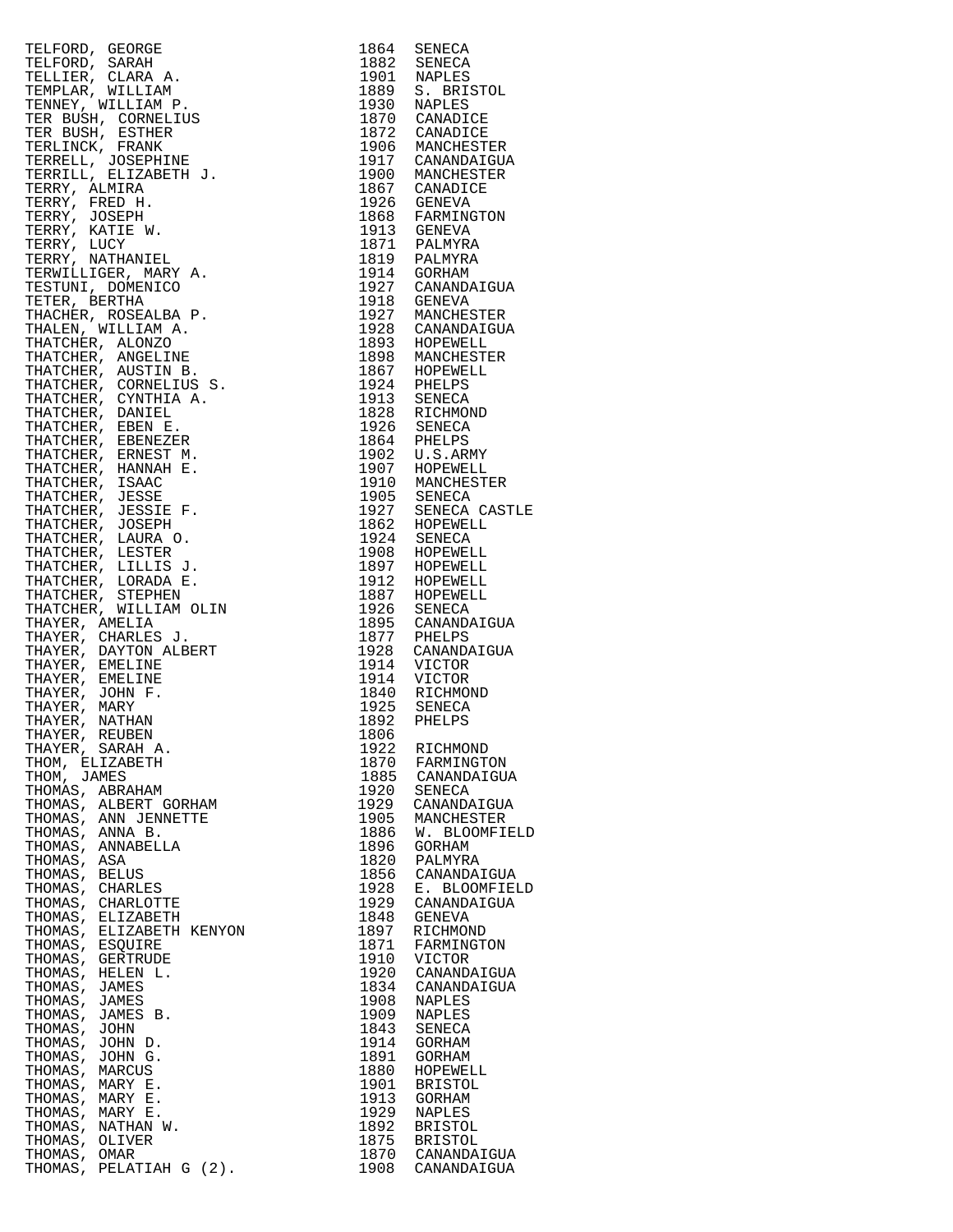|                | THOMAS, PETER<br>THOMAS, PHEDER JANE<br>THOMAS, PHEDER JANE<br>THOMAS, RICHARD<br>THOMAS, S. BURNET<br>THOMAS, S. BURNET<br>THOMAS, MILLIAM H.<br>THOMAS, WILLIAM H.<br>THOMAS, WILLIAM H.<br>THOMPSON, ALEXANDER (2)<br>THOMPSON, CHARLES M.<br>THOMPSON, CHAR | 1858 | GENEVA                                                                                                                      |
|----------------|-----------------------------------------------------------------------------------------------------------------------------------------------------------------------------------------------------------------------------------------------------------------|------|-----------------------------------------------------------------------------------------------------------------------------|
|                |                                                                                                                                                                                                                                                                 |      | 1903 RICHMOND                                                                                                               |
|                |                                                                                                                                                                                                                                                                 |      |                                                                                                                             |
|                |                                                                                                                                                                                                                                                                 |      | 1866 NAPLES<br>1840 FARMINGTON                                                                                              |
|                |                                                                                                                                                                                                                                                                 |      | 1928 GORHAM                                                                                                                 |
|                |                                                                                                                                                                                                                                                                 |      | 1905 MANCHESTER                                                                                                             |
|                |                                                                                                                                                                                                                                                                 |      |                                                                                                                             |
|                |                                                                                                                                                                                                                                                                 |      | 1883 BRISTOL<br>1928 GENEVA                                                                                                 |
|                |                                                                                                                                                                                                                                                                 |      |                                                                                                                             |
|                |                                                                                                                                                                                                                                                                 |      | 1882 PHELPS<br>1845 MANCHESTER                                                                                              |
|                |                                                                                                                                                                                                                                                                 |      |                                                                                                                             |
|                |                                                                                                                                                                                                                                                                 |      | 1914 E. BLOOMFIELD<br>1923 CANANDAIGUA                                                                                      |
|                |                                                                                                                                                                                                                                                                 |      |                                                                                                                             |
|                |                                                                                                                                                                                                                                                                 | 1888 | VICTOR                                                                                                                      |
|                |                                                                                                                                                                                                                                                                 | 1909 | E. BLOOMFIELD                                                                                                               |
|                |                                                                                                                                                                                                                                                                 |      |                                                                                                                             |
|                |                                                                                                                                                                                                                                                                 |      | 1886 PHELPS<br>1891 E. BLOOMFIELD                                                                                           |
|                |                                                                                                                                                                                                                                                                 |      | 1924 CLIFTON SPRINGS                                                                                                        |
|                |                                                                                                                                                                                                                                                                 |      |                                                                                                                             |
|                |                                                                                                                                                                                                                                                                 |      |                                                                                                                             |
|                |                                                                                                                                                                                                                                                                 |      | 1936 MASON, MI<br>1890 E. BLOOMFIELD<br>1899 W. BLOOMFIELD                                                                  |
|                |                                                                                                                                                                                                                                                                 |      |                                                                                                                             |
|                |                                                                                                                                                                                                                                                                 |      | 1923 GENEVA                                                                                                                 |
|                |                                                                                                                                                                                                                                                                 |      | 1926 CLIFTON SPRINGS                                                                                                        |
|                |                                                                                                                                                                                                                                                                 |      | 1872 CANANDAIGUA<br>1878 GORHAM                                                                                             |
|                |                                                                                                                                                                                                                                                                 |      |                                                                                                                             |
|                |                                                                                                                                                                                                                                                                 |      |                                                                                                                             |
|                |                                                                                                                                                                                                                                                                 |      |                                                                                                                             |
|                |                                                                                                                                                                                                                                                                 |      |                                                                                                                             |
|                |                                                                                                                                                                                                                                                                 |      |                                                                                                                             |
|                |                                                                                                                                                                                                                                                                 |      | 1869 CANANDAIGUA<br>1869 CANANDAIGUA<br>1893 PHELPS<br>1893 PHELPS<br>1918 MANCHESTER<br>1890 DENVER, CO<br>1894 CANANDIGUA |
|                |                                                                                                                                                                                                                                                                 |      |                                                                                                                             |
|                |                                                                                                                                                                                                                                                                 |      |                                                                                                                             |
|                |                                                                                                                                                                                                                                                                 |      |                                                                                                                             |
|                |                                                                                                                                                                                                                                                                 |      | 1898 GENEVA                                                                                                                 |
|                |                                                                                                                                                                                                                                                                 |      | 1895 MANCHESTER<br>1915 SENECA                                                                                              |
|                |                                                                                                                                                                                                                                                                 |      |                                                                                                                             |
|                |                                                                                                                                                                                                                                                                 |      | 1903 SENECA<br>1894 E. BLOOMFIELD                                                                                           |
|                |                                                                                                                                                                                                                                                                 |      |                                                                                                                             |
|                |                                                                                                                                                                                                                                                                 |      | 1883 PHELPS<br>1883 CANANDAIGUA                                                                                             |
|                |                                                                                                                                                                                                                                                                 |      |                                                                                                                             |
|                |                                                                                                                                                                                                                                                                 |      |                                                                                                                             |
|                |                                                                                                                                                                                                                                                                 |      | 1927 MANCHESTER<br>1861 W. BLOOMFIELD                                                                                       |
|                |                                                                                                                                                                                                                                                                 |      |                                                                                                                             |
|                |                                                                                                                                                                                                                                                                 |      | 1883 HOPEWELL<br>1826 SENECA                                                                                                |
|                |                                                                                                                                                                                                                                                                 |      |                                                                                                                             |
|                |                                                                                                                                                                                                                                                                 |      | 1925 CANANDAIGUA                                                                                                            |
|                |                                                                                                                                                                                                                                                                 |      | 1913 CANANDAIGUA                                                                                                            |
|                |                                                                                                                                                                                                                                                                 |      | 1901 DENVER, CO.<br>1874 RICHMOND                                                                                           |
|                |                                                                                                                                                                                                                                                                 |      |                                                                                                                             |
|                |                                                                                                                                                                                                                                                                 |      | 1923 CANANDAIGUA                                                                                                            |
|                |                                                                                                                                                                                                                                                                 |      |                                                                                                                             |
|                |                                                                                                                                                                                                                                                                 |      | 1858 FARMINGTON<br>1872 HOPEWELL                                                                                            |
|                |                                                                                                                                                                                                                                                                 |      |                                                                                                                             |
|                |                                                                                                                                                                                                                                                                 |      |                                                                                                                             |
|                |                                                                                                                                                                                                                                                                 |      |                                                                                                                             |
|                |                                                                                                                                                                                                                                                                 |      |                                                                                                                             |
|                |                                                                                                                                                                                                                                                                 |      |                                                                                                                             |
|                |                                                                                                                                                                                                                                                                 |      |                                                                                                                             |
|                |                                                                                                                                                                                                                                                                 |      | W. BLOOMFIELD                                                                                                               |
|                |                                                                                                                                                                                                                                                                 |      | E. BLOOMFIELD                                                                                                               |
|                |                                                                                                                                                                                                                                                                 |      | E. BLOOMFIELD                                                                                                               |
|                |                                                                                                                                                                                                                                                                 |      |                                                                                                                             |
|                |                                                                                                                                                                                                                                                                 |      |                                                                                                                             |
|                |                                                                                                                                                                                                                                                                 |      |                                                                                                                             |
|                |                                                                                                                                                                                                                                                                 |      |                                                                                                                             |
|                |                                                                                                                                                                                                                                                                 |      |                                                                                                                             |
|                |                                                                                                                                                                                                                                                                 |      |                                                                                                                             |
|                |                                                                                                                                                                                                                                                                 |      |                                                                                                                             |
|                |                                                                                                                                                                                                                                                                 |      |                                                                                                                             |
|                |                                                                                                                                                                                                                                                                 |      |                                                                                                                             |
|                |                                                                                                                                                                                                                                                                 |      |                                                                                                                             |
|                |                                                                                                                                                                                                                                                                 |      |                                                                                                                             |
|                |                                                                                                                                                                                                                                                                 |      |                                                                                                                             |
|                |                                                                                                                                                                                                                                                                 |      |                                                                                                                             |
|                |                                                                                                                                                                                                                                                                 |      |                                                                                                                             |
|                |                                                                                                                                                                                                                                                                 |      |                                                                                                                             |
|                |                                                                                                                                                                                                                                                                 |      |                                                                                                                             |
|                |                                                                                                                                                                                                                                                                 |      |                                                                                                                             |
|                |                                                                                                                                                                                                                                                                 |      | 1853 ROCKFORD, ILL                                                                                                          |
|                |                                                                                                                                                                                                                                                                 |      |                                                                                                                             |
|                |                                                                                                                                                                                                                                                                 |      |                                                                                                                             |
|                |                                                                                                                                                                                                                                                                 |      |                                                                                                                             |
|                |                                                                                                                                                                                                                                                                 |      |                                                                                                                             |
| TIERNEY, JULIA |                                                                                                                                                                                                                                                                 |      |                                                                                                                             |
|                | THORN, EMM S, 1988 FARMINGTON<br>THORN, JAMES (MENL I . 1872 HOPEWELL THORN, SAMUEL I . 1872 HOPEWELT<br>THORN S, SAMUEL I . 1872 GENEVATON<br>THORNTON , ABRAHAM 1990 GENEVA<br>THORN MILLIAM 1885 GENEVA<br>THORPE, MALY ASHLEY 1999                          |      | 1924 GENEVA<br>1875 FARMINGTON                                                                                              |
| TIFFANY, ASHER |                                                                                                                                                                                                                                                                 |      |                                                                                                                             |
|                | TIFFANY, BYRON J.                                                                                                                                                                                                                                               |      | 1893 BRISTOL                                                                                                                |

| 1858         | GENEVA                         |
|--------------|--------------------------------|
| 1903         | RICHMOND                       |
| 1866         | NAPLES                         |
| 1840         | FARMINGTON                     |
| 1928         | GORHAM                         |
| 1905         | MANCHESTER                     |
| 1883         | <b>BRISTOL</b>                 |
| 1928         | <b>GENEVA</b>                  |
| 1882<br>1845 | PHELPS                         |
| 1914         | MANCHESTER<br>E. BLOOMFIELD    |
| 1923         | CANANDAIGUA                    |
| 1888         | VICTOR                         |
| 1909         | E. BLOOMFIELD                  |
| 1886         | PHELPS                         |
| 1891         | E. BLOOMFIELD                  |
| 1924         | CLIFTON SPRINGS                |
| 1936         | MASON, MI                      |
| 1890         | E. BLOOMFIELD                  |
| 1899         | W. BLOOMFIELD                  |
| 1923         | GENEVA                         |
| 1926         | CLIFTON SPRINGS                |
| 1872         | CANANDAIGUA                    |
| 1878         | GORHAM                         |
| 1869         | CANANDAIGUA                    |
| 1899<br>1857 | PHELPS<br>SENECA               |
| 1893         | PHELPS                         |
| 1918         | MANCHESTER                     |
| 1890         | DENVER, CO                     |
| 1894         | CANANDIGUA                     |
| 1898         | <b>GENEVA</b>                  |
| 1895         | MANCHESTER                     |
| 1915         | SENECA                         |
| 1903         | SENECA                         |
| 1894         | E. BLOOMFIELD                  |
| 1883         | PHELPS                         |
| 1883         | CANANDAIGUA                    |
| 1927         | MANCHESTER                     |
| 1861         | W. BLOOMFIELD                  |
| 1883         | HOPEWELL                       |
| 1826         | SENECA                         |
| 1925         | CANANDAIGUA                    |
| 1913         | CANANDAIGUA                    |
| 1901<br>1874 | DENVER, CO.                    |
| 1923         | RICHMOND<br>CANANDAIGUA        |
|              |                                |
| 1858<br>1872 | FARMINGTON<br>HOPEWELL         |
| 1862         | FARMINGTON                     |
| 1929         | GENEVA                         |
| 1901         | GENEVA                         |
| 1885         | <b>GENEVA</b>                  |
| 1829         | GORHAM                         |
| 1919         | W. BLOOMFIELD                  |
| 1924         | E. BLOOMFIELD<br>E. BLOOMFIELD |
| 1912         |                                |
| 1902         | NAPLES                         |
| 1909         | <b>GENEVA</b>                  |
| 1920         | MANCHESTER                     |
| 1842         | MANCHESTER                     |
| 1882         | MANCHESTER                     |
| 1916<br>1897 | MANCHESTER                     |
| 1878         | MANCHESTER<br>MANCHESTER       |
| 1924         | CANADICE                       |
| 1895         | CANADICE                       |
| 1895         | CANADICE                       |
| 1878         | CANADICE                       |
| 1904         | CANANDAIGUA                    |
| 1863         | CANANDAIGUA                    |
| 1904         | CANANDAIGUA                    |
| 1872         | CANANDAIGUA                    |
| 1853         | ROCKFORD, ILL                  |
| 1888         | PHELPS                         |
| 1891         | PHELPS                         |
| 1890         | PHELPS                         |
| 1882         | VICTOR                         |
| 1924         | <b>GENEVA</b>                  |
| 1875         | FARMINGTON                     |
| 1893         | <b>BRISTOL</b>                 |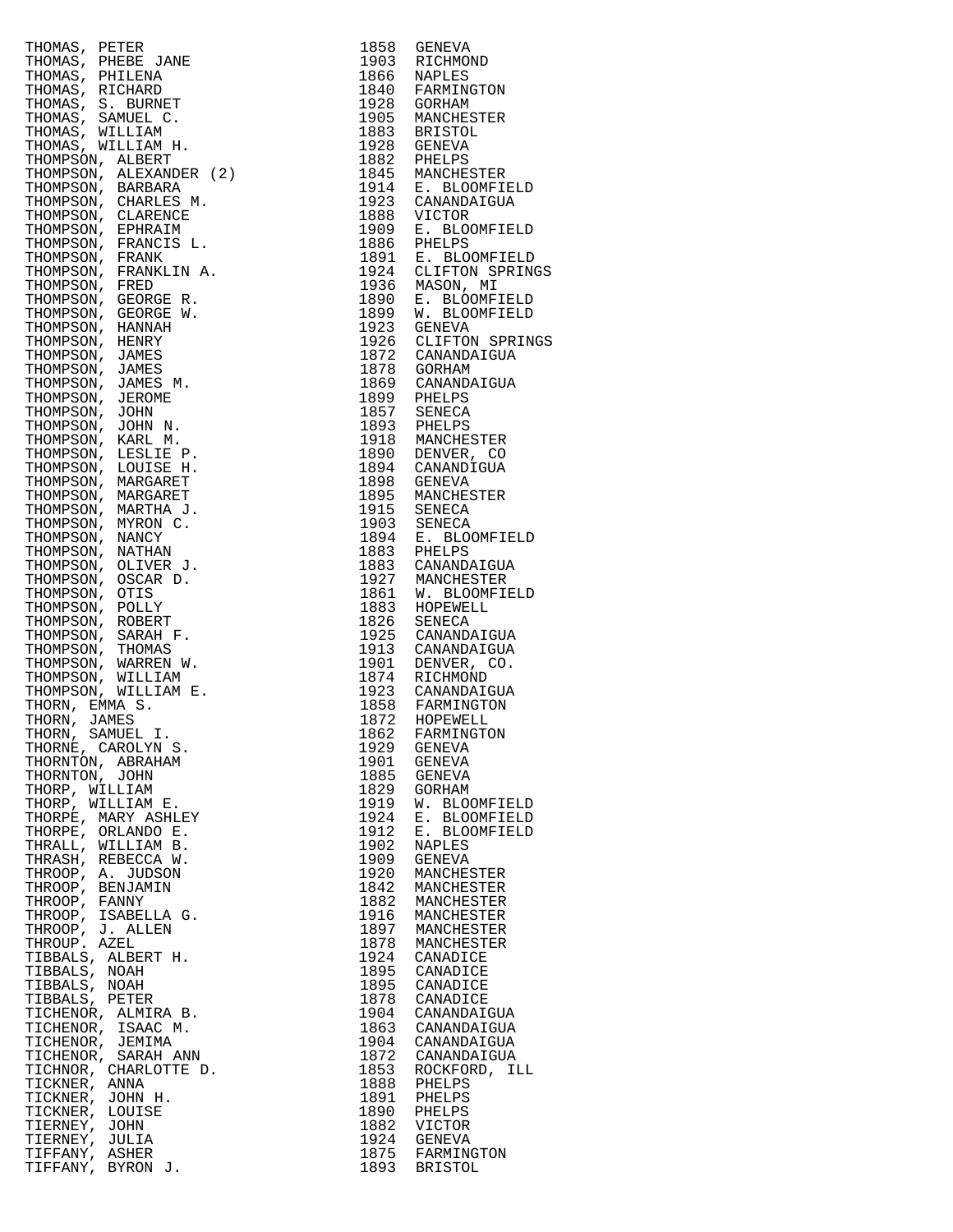| TIFFANY, BENNING RESERVE I 1988 CANANDATOUR<br>TIFFANY, BELIZA ARN 1988 CANANDATOUR<br>TIFFANY, BELIZA ARN 1990 CAPRIMES<br>TIFFANY, BEARCT 3. 1994 CAPRIMES<br>TIFFANY, PRANCIS 3. 1994 CAPRIMES<br>TIFFANY, PRANCIS 3. 1994 CAPRIMES<br>TIFFAN |      |                                 |
|--------------------------------------------------------------------------------------------------------------------------------------------------------------------------------------------------------------------------------------------------|------|---------------------------------|
|                                                                                                                                                                                                                                                  |      |                                 |
|                                                                                                                                                                                                                                                  |      |                                 |
|                                                                                                                                                                                                                                                  |      |                                 |
|                                                                                                                                                                                                                                                  |      |                                 |
|                                                                                                                                                                                                                                                  |      |                                 |
|                                                                                                                                                                                                                                                  |      |                                 |
|                                                                                                                                                                                                                                                  |      |                                 |
|                                                                                                                                                                                                                                                  |      |                                 |
|                                                                                                                                                                                                                                                  |      |                                 |
|                                                                                                                                                                                                                                                  |      |                                 |
|                                                                                                                                                                                                                                                  |      |                                 |
|                                                                                                                                                                                                                                                  |      |                                 |
|                                                                                                                                                                                                                                                  |      |                                 |
|                                                                                                                                                                                                                                                  |      |                                 |
|                                                                                                                                                                                                                                                  |      |                                 |
|                                                                                                                                                                                                                                                  |      |                                 |
|                                                                                                                                                                                                                                                  |      |                                 |
|                                                                                                                                                                                                                                                  |      |                                 |
|                                                                                                                                                                                                                                                  |      |                                 |
|                                                                                                                                                                                                                                                  |      |                                 |
|                                                                                                                                                                                                                                                  |      |                                 |
|                                                                                                                                                                                                                                                  |      |                                 |
|                                                                                                                                                                                                                                                  |      |                                 |
|                                                                                                                                                                                                                                                  |      |                                 |
|                                                                                                                                                                                                                                                  |      |                                 |
|                                                                                                                                                                                                                                                  |      |                                 |
|                                                                                                                                                                                                                                                  |      |                                 |
|                                                                                                                                                                                                                                                  |      |                                 |
|                                                                                                                                                                                                                                                  |      |                                 |
|                                                                                                                                                                                                                                                  |      |                                 |
|                                                                                                                                                                                                                                                  |      |                                 |
|                                                                                                                                                                                                                                                  |      |                                 |
|                                                                                                                                                                                                                                                  |      |                                 |
|                                                                                                                                                                                                                                                  |      |                                 |
|                                                                                                                                                                                                                                                  |      |                                 |
|                                                                                                                                                                                                                                                  |      |                                 |
|                                                                                                                                                                                                                                                  |      |                                 |
|                                                                                                                                                                                                                                                  |      |                                 |
|                                                                                                                                                                                                                                                  |      |                                 |
|                                                                                                                                                                                                                                                  |      |                                 |
|                                                                                                                                                                                                                                                  |      |                                 |
|                                                                                                                                                                                                                                                  |      |                                 |
|                                                                                                                                                                                                                                                  |      |                                 |
|                                                                                                                                                                                                                                                  |      |                                 |
|                                                                                                                                                                                                                                                  |      |                                 |
|                                                                                                                                                                                                                                                  |      |                                 |
|                                                                                                                                                                                                                                                  |      |                                 |
|                                                                                                                                                                                                                                                  |      |                                 |
|                                                                                                                                                                                                                                                  |      |                                 |
|                                                                                                                                                                                                                                                  |      |                                 |
|                                                                                                                                                                                                                                                  |      |                                 |
|                                                                                                                                                                                                                                                  |      |                                 |
|                                                                                                                                                                                                                                                  |      |                                 |
| TIMS, GEORGE                                                                                                                                                                                                                                     | 1927 | GENEVA                          |
| TINKELPAUGH, LOUISE                                                                                                                                                                                                                              | 1913 | GENEVA                          |
| TINKER, EZRA                                                                                                                                                                                                                                     | 1911 | MANCHESTER                      |
| TINKHAM, JOSEPH                                                                                                                                                                                                                                  |      | 1844 PALMYRA                    |
| TIPPETT, WILLIAM                                                                                                                                                                                                                                 | 1950 | SENECA                          |
| TISDALE, TEMPERANCE                                                                                                                                                                                                                              |      | 1857 PHELPS                     |
| TITCOMB, ANNA W.                                                                                                                                                                                                                                 | 1882 | GENEVA                          |
| TITUS, ANSON                                                                                                                                                                                                                                     |      | 1883 PHELPS                     |
| TITUS, FRANCES M.                                                                                                                                                                                                                                | 1919 | SHORTSVILLE                     |
| TITUS, MARY J.                                                                                                                                                                                                                                   | 1901 | CANANDAIGUA                     |
| TITUS, OLIVER S.                                                                                                                                                                                                                                 | 1919 |                                 |
|                                                                                                                                                                                                                                                  |      | MANCHESTER                      |
| TITUS, SAMUEL B.                                                                                                                                                                                                                                 |      | 1847 PHELPS                     |
|                                                                                                                                                                                                                                                  | 1851 | E. BLOOMFIELD                   |
|                                                                                                                                                                                                                                                  | 1885 | E. BLOOMFIELD                   |
|                                                                                                                                                                                                                                                  | 1893 | NAPLES                          |
|                                                                                                                                                                                                                                                  | 1930 | E. BLOOMFIELD                   |
|                                                                                                                                                                                                                                                  | 1904 | NAPLES                          |
|                                                                                                                                                                                                                                                  | 1919 | W. BLOOMFIELD                   |
|                                                                                                                                                                                                                                                  | 1912 | VICTOR                          |
|                                                                                                                                                                                                                                                  | 1922 | VICTOR                          |
|                                                                                                                                                                                                                                                  | 1882 | HOPEWELL                        |
|                                                                                                                                                                                                                                                  | 1923 | CANANDAIGUA                     |
|                                                                                                                                                                                                                                                  | 1916 | CANANDAIGUA                     |
| WELISSA A.<br>TOBEY, MELISSA A.<br>TOBEY, WILLIAM H.<br>TOBIN, ANDREW M.<br>TOBIN, CORNELIUS E.<br>IOBIN, JAMES<br>COBIN, PATRICK<br>COBIN, PATRICK<br>COBIN, T. LOUIS<br>VOBIN, WILLIAM TOLAN.<br>TOLAN, BRIDGET                                |      | 1901 GENEVA                     |
| TOLAN, JOHN                                                                                                                                                                                                                                      |      | 1917 GENEVA                     |
| TOLES, ORSON                                                                                                                                                                                                                                     |      | 1921 CANANDAIGUA                |
| TOLHURST, ROBERT H.                                                                                                                                                                                                                              |      | 1912 PHELPS                     |
| TOLMAN, LEVI W.                                                                                                                                                                                                                                  |      | 1920 BRISTOL<br>1900 MANCHESTER |
| סתוסגעים סתוגורת                                                                                                                                                                                                                                 |      |                                 |

|                                                                                                                                                                                                                                     | 1904 E. BLOOMFIELD<br>1904 E. BLOOMFIELD<br>1920 CLIFTON SPRINGS<br>1918 CANANDAIGUA<br>1894 MANCHESTER<br>1912 HOPEWELL<br>1913 PHELPS |
|-------------------------------------------------------------------------------------------------------------------------------------------------------------------------------------------------------------------------------------|-----------------------------------------------------------------------------------------------------------------------------------------|
|                                                                                                                                                                                                                                     |                                                                                                                                         |
|                                                                                                                                                                                                                                     |                                                                                                                                         |
|                                                                                                                                                                                                                                     |                                                                                                                                         |
|                                                                                                                                                                                                                                     |                                                                                                                                         |
|                                                                                                                                                                                                                                     |                                                                                                                                         |
|                                                                                                                                                                                                                                     |                                                                                                                                         |
|                                                                                                                                                                                                                                     | 1885 E. BLOOMFIELD                                                                                                                      |
|                                                                                                                                                                                                                                     |                                                                                                                                         |
|                                                                                                                                                                                                                                     | 1891 CANANDAIGUA<br>1889 CLIFTON SPRINGS<br>1875 PHELPS                                                                                 |
|                                                                                                                                                                                                                                     |                                                                                                                                         |
|                                                                                                                                                                                                                                     |                                                                                                                                         |
|                                                                                                                                                                                                                                     |                                                                                                                                         |
|                                                                                                                                                                                                                                     |                                                                                                                                         |
|                                                                                                                                                                                                                                     |                                                                                                                                         |
|                                                                                                                                                                                                                                     |                                                                                                                                         |
|                                                                                                                                                                                                                                     |                                                                                                                                         |
|                                                                                                                                                                                                                                     |                                                                                                                                         |
|                                                                                                                                                                                                                                     |                                                                                                                                         |
|                                                                                                                                                                                                                                     |                                                                                                                                         |
|                                                                                                                                                                                                                                     |                                                                                                                                         |
|                                                                                                                                                                                                                                     |                                                                                                                                         |
|                                                                                                                                                                                                                                     |                                                                                                                                         |
|                                                                                                                                                                                                                                     |                                                                                                                                         |
|                                                                                                                                                                                                                                     |                                                                                                                                         |
|                                                                                                                                                                                                                                     |                                                                                                                                         |
|                                                                                                                                                                                                                                     |                                                                                                                                         |
|                                                                                                                                                                                                                                     |                                                                                                                                         |
|                                                                                                                                                                                                                                     |                                                                                                                                         |
|                                                                                                                                                                                                                                     |                                                                                                                                         |
|                                                                                                                                                                                                                                     |                                                                                                                                         |
|                                                                                                                                                                                                                                     |                                                                                                                                         |
|                                                                                                                                                                                                                                     |                                                                                                                                         |
|                                                                                                                                                                                                                                     |                                                                                                                                         |
|                                                                                                                                                                                                                                     |                                                                                                                                         |
|                                                                                                                                                                                                                                     |                                                                                                                                         |
|                                                                                                                                                                                                                                     |                                                                                                                                         |
|                                                                                                                                                                                                                                     |                                                                                                                                         |
|                                                                                                                                                                                                                                     |                                                                                                                                         |
|                                                                                                                                                                                                                                     |                                                                                                                                         |
|                                                                                                                                                                                                                                     |                                                                                                                                         |
|                                                                                                                                                                                                                                     |                                                                                                                                         |
|                                                                                                                                                                                                                                     |                                                                                                                                         |
|                                                                                                                                                                                                                                     |                                                                                                                                         |
|                                                                                                                                                                                                                                     |                                                                                                                                         |
|                                                                                                                                                                                                                                     |                                                                                                                                         |
|                                                                                                                                                                                                                                     |                                                                                                                                         |
|                                                                                                                                                                                                                                     |                                                                                                                                         |
|                                                                                                                                                                                                                                     |                                                                                                                                         |
|                                                                                                                                                                                                                                     |                                                                                                                                         |
|                                                                                                                                                                                                                                     |                                                                                                                                         |
|                                                                                                                                                                                                                                     |                                                                                                                                         |
|                                                                                                                                                                                                                                     |                                                                                                                                         |
|                                                                                                                                                                                                                                     |                                                                                                                                         |
|                                                                                                                                                                                                                                     |                                                                                                                                         |
|                                                                                                                                                                                                                                     |                                                                                                                                         |
|                                                                                                                                                                                                                                     |                                                                                                                                         |
|                                                                                                                                                                                                                                     |                                                                                                                                         |
|                                                                                                                                                                                                                                     |                                                                                                                                         |
|                                                                                                                                                                                                                                     |                                                                                                                                         |
|                                                                                                                                                                                                                                     |                                                                                                                                         |
|                                                                                                                                                                                                                                     |                                                                                                                                         |
|                                                                                                                                                                                                                                     |                                                                                                                                         |
|                                                                                                                                                                                                                                     |                                                                                                                                         |
|                                                                                                                                                                                                                                     |                                                                                                                                         |
|                                                                                                                                                                                                                                     |                                                                                                                                         |
|                                                                                                                                                                                                                                     |                                                                                                                                         |
|                                                                                                                                                                                                                                     |                                                                                                                                         |
|                                                                                                                                                                                                                                     |                                                                                                                                         |
|                                                                                                                                                                                                                                     |                                                                                                                                         |
|                                                                                                                                                                                                                                     |                                                                                                                                         |
| THERMY, INCORRE 1988 CANADIMETRICAN (1988 CANADIMETRICAN INCORRESS)<br>THERMY, INCORRECT PROPERTY (1988 CANADIMETRICAN INCORRESS)<br>THERMY, INCORRECT PROPERTY (1988 CANADIMETRICAN INCORRESS)<br>THERMY, FRANCISCO (1989 CANADIME |                                                                                                                                         |
|                                                                                                                                                                                                                                     |                                                                                                                                         |
| TOLNER, CHARLES                                                                                                                                                                                                                     | MANCHESTER                                                                                                                              |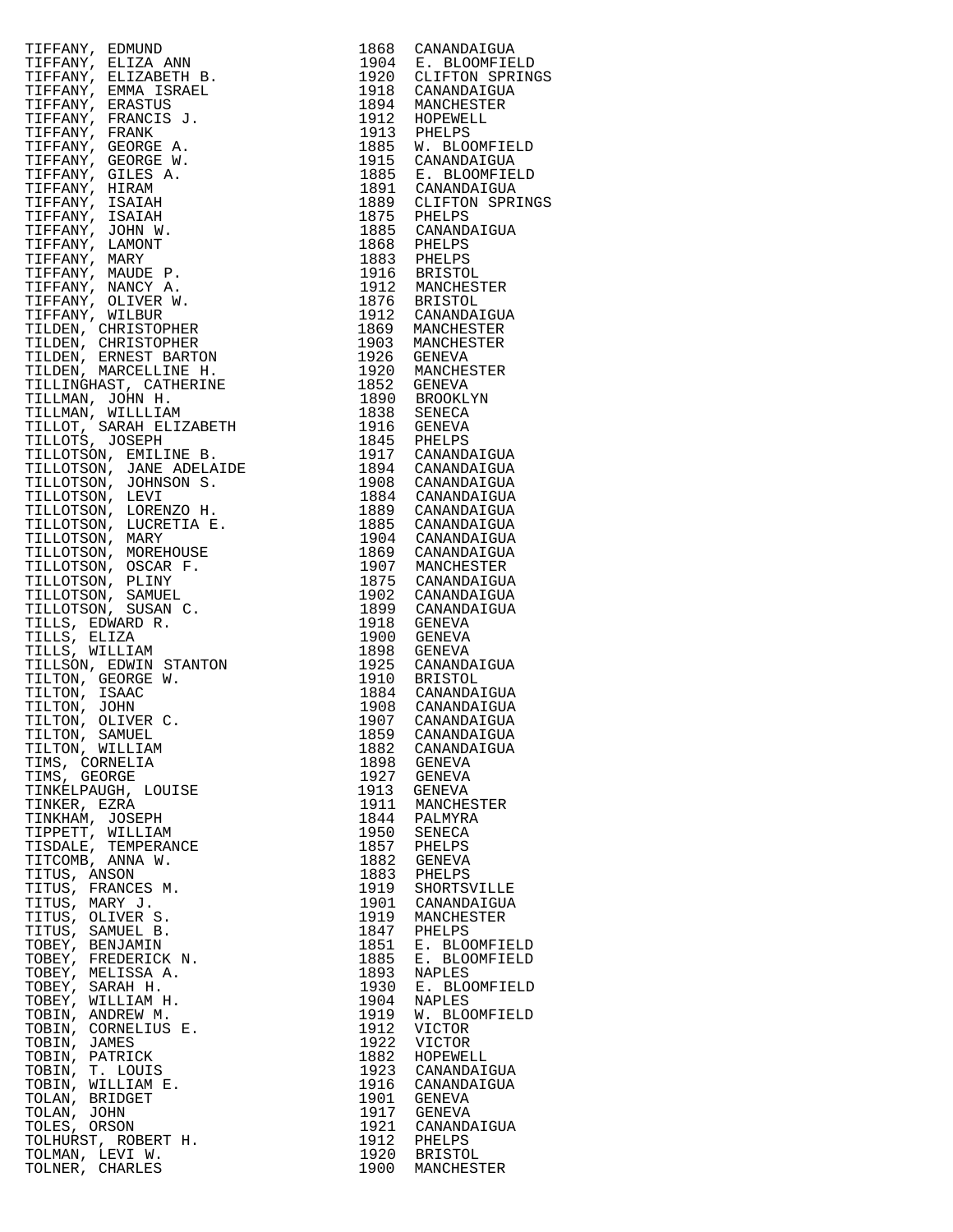| TOLNER, FRANK ERABEN 1993<br>MANCHEST (1993 MANCHEST)<br>TOLNER, JOHN (1982 MANCHEST)<br>TONION, CHRELES E. 1993 MANCHEST (1993 MANCHEST)<br>TONION, CHRELES E. 1993 MANCHEST (1994 GORNEM 1997 GORNEM TONINKINS, BENDIAN<br>TONINKINS, |              | 1893 MANCHESTER                                                                                                                                                                                                                       |
|-----------------------------------------------------------------------------------------------------------------------------------------------------------------------------------------------------------------------------------------|--------------|---------------------------------------------------------------------------------------------------------------------------------------------------------------------------------------------------------------------------------------|
|                                                                                                                                                                                                                                         |              | 1893 MANCHESTER                                                                                                                                                                                                                       |
|                                                                                                                                                                                                                                         |              |                                                                                                                                                                                                                                       |
|                                                                                                                                                                                                                                         |              |                                                                                                                                                                                                                                       |
|                                                                                                                                                                                                                                         |              |                                                                                                                                                                                                                                       |
|                                                                                                                                                                                                                                         |              |                                                                                                                                                                                                                                       |
|                                                                                                                                                                                                                                         |              |                                                                                                                                                                                                                                       |
|                                                                                                                                                                                                                                         |              |                                                                                                                                                                                                                                       |
|                                                                                                                                                                                                                                         |              |                                                                                                                                                                                                                                       |
|                                                                                                                                                                                                                                         |              |                                                                                                                                                                                                                                       |
|                                                                                                                                                                                                                                         |              | 1909 PHELPS<br>1889 GENEVA                                                                                                                                                                                                            |
|                                                                                                                                                                                                                                         |              |                                                                                                                                                                                                                                       |
|                                                                                                                                                                                                                                         |              | 1876 GENEVA<br>1899 S. BRISTOL                                                                                                                                                                                                        |
|                                                                                                                                                                                                                                         |              |                                                                                                                                                                                                                                       |
|                                                                                                                                                                                                                                         |              |                                                                                                                                                                                                                                       |
|                                                                                                                                                                                                                                         |              | 1923 BRISTOL<br>1924 BRISTOL                                                                                                                                                                                                          |
|                                                                                                                                                                                                                                         |              |                                                                                                                                                                                                                                       |
|                                                                                                                                                                                                                                         |              | 1864 CANANDAIGUA<br>1901 GENEVA                                                                                                                                                                                                       |
|                                                                                                                                                                                                                                         |              |                                                                                                                                                                                                                                       |
|                                                                                                                                                                                                                                         |              |                                                                                                                                                                                                                                       |
|                                                                                                                                                                                                                                         |              |                                                                                                                                                                                                                                       |
|                                                                                                                                                                                                                                         |              | 1914 GENEVA<br>1922 GENEVA                                                                                                                                                                                                            |
|                                                                                                                                                                                                                                         |              |                                                                                                                                                                                                                                       |
|                                                                                                                                                                                                                                         |              | 1922 GENEVA<br>1916 GENEVA                                                                                                                                                                                                            |
|                                                                                                                                                                                                                                         |              |                                                                                                                                                                                                                                       |
|                                                                                                                                                                                                                                         |              | 1904 GENEVA<br>1926 GENEVA                                                                                                                                                                                                            |
|                                                                                                                                                                                                                                         |              |                                                                                                                                                                                                                                       |
|                                                                                                                                                                                                                                         |              |                                                                                                                                                                                                                                       |
|                                                                                                                                                                                                                                         |              |                                                                                                                                                                                                                                       |
|                                                                                                                                                                                                                                         |              |                                                                                                                                                                                                                                       |
|                                                                                                                                                                                                                                         |              |                                                                                                                                                                                                                                       |
|                                                                                                                                                                                                                                         |              |                                                                                                                                                                                                                                       |
|                                                                                                                                                                                                                                         |              |                                                                                                                                                                                                                                       |
|                                                                                                                                                                                                                                         |              |                                                                                                                                                                                                                                       |
|                                                                                                                                                                                                                                         |              |                                                                                                                                                                                                                                       |
|                                                                                                                                                                                                                                         |              | 1899 GENEVA<br>1926 W. BLOOMFIELD<br>1919 E. BLOOMFIELD<br>1919 E. BLOOMFIELD<br>1905 E. BLOOMFIELD<br>1907 W. BLOOMFIELD<br>1903 E. BLOOMFIELD<br>1921 VICTOR<br>1910 PHELPS<br>1907 FARMINGTON<br>1855 W. BLOOMFIELD<br>1855 SENECA |
|                                                                                                                                                                                                                                         |              |                                                                                                                                                                                                                                       |
|                                                                                                                                                                                                                                         |              | 1855 SENECA<br>1828 SENECA                                                                                                                                                                                                            |
|                                                                                                                                                                                                                                         |              |                                                                                                                                                                                                                                       |
|                                                                                                                                                                                                                                         |              | 1868 NAPLES<br>1907 DULUTH, MINN.                                                                                                                                                                                                     |
|                                                                                                                                                                                                                                         |              |                                                                                                                                                                                                                                       |
|                                                                                                                                                                                                                                         |              | 1882 CANANDAIGUA<br>1890 NAPLES                                                                                                                                                                                                       |
|                                                                                                                                                                                                                                         |              |                                                                                                                                                                                                                                       |
|                                                                                                                                                                                                                                         |              |                                                                                                                                                                                                                                       |
|                                                                                                                                                                                                                                         |              |                                                                                                                                                                                                                                       |
| TORREY, HIRAM A.                                                                                                                                                                                                                        |              | 1903 TORONTO, CANAD.                                                                                                                                                                                                                  |
| TORREY, HIRAM M.                                                                                                                                                                                                                        | 1899         | CANANDAIGUA                                                                                                                                                                                                                           |
| TORREY, JOHN M.                                                                                                                                                                                                                         | 1904         | GORHAM                                                                                                                                                                                                                                |
| TORREY, PAUL B.                                                                                                                                                                                                                         | 1862         | NAPLES                                                                                                                                                                                                                                |
| TORREY, SAMUEL H.                                                                                                                                                                                                                       | 1899         | CANANDAIGUA                                                                                                                                                                                                                           |
| TORREY, SAMUEL H.                                                                                                                                                                                                                       | 1888         | GENEVA                                                                                                                                                                                                                                |
| TORREY, SAMUEL H. SR.                                                                                                                                                                                                                   | 1926         | GENEVA                                                                                                                                                                                                                                |
| TOTMAN, HANNAH<br>TOTMAN, IRA                                                                                                                                                                                                           | 1887<br>1900 | BRISTOL<br>W. BLOOMFIELD                                                                                                                                                                                                              |
| TOTMAN, JULIA A.                                                                                                                                                                                                                        | 1904         | BRISTOL                                                                                                                                                                                                                               |
| TOTMAN, LESTER J.                                                                                                                                                                                                                       | 1874         | BRISTOL                                                                                                                                                                                                                               |
| TOTMAN, WARD                                                                                                                                                                                                                            | 1893         | BRISTOL                                                                                                                                                                                                                               |
| TOURNEE, EMMA                                                                                                                                                                                                                           | 1924         | HOPEWELL                                                                                                                                                                                                                              |
| TOUT, WILLIAM C.                                                                                                                                                                                                                        | 1913         | PHELPS                                                                                                                                                                                                                                |
| TOWLER, JOHN                                                                                                                                                                                                                            | 1890         | NEW YORK CITY                                                                                                                                                                                                                         |
| TOWN, CATHERINE                                                                                                                                                                                                                         | 1851         | VICTOR                                                                                                                                                                                                                                |
| TOWN, ICHABOD A.                                                                                                                                                                                                                        | 1852         | VICTOR                                                                                                                                                                                                                                |
| TOWNER, NELSON                                                                                                                                                                                                                          | 1879         | MANCHESTER                                                                                                                                                                                                                            |
| TOWNER, NELSON<br>TOWNSEND, ABIGAIL                                                                                                                                                                                                     | 1904<br>1886 | MANCHESTER<br>PHELPS                                                                                                                                                                                                                  |
| TOWNSEND, BELLE                                                                                                                                                                                                                         | 1921         | GENEVA                                                                                                                                                                                                                                |
| TOWNSEND, CARRIE E.                                                                                                                                                                                                                     | 1923         | GENEVA                                                                                                                                                                                                                                |
| TOWNSEND, CLARINDA                                                                                                                                                                                                                      | 1887         | GENEVA                                                                                                                                                                                                                                |
| TOWNSEND, ELBRIDGE G.                                                                                                                                                                                                                   | 1862         | SENECA                                                                                                                                                                                                                                |
| TOWNSEND, ELBRIDGE G.                                                                                                                                                                                                                   | 1812         | SENECA                                                                                                                                                                                                                                |
| TOWNSEND, ELIZA JANE                                                                                                                                                                                                                    | 1906         | GENEVA                                                                                                                                                                                                                                |
| TOWNSEND, HENRY                                                                                                                                                                                                                         | 1822         |                                                                                                                                                                                                                                       |
| TOWNSEND, HEZEKIAH                                                                                                                                                                                                                      |              | 1875 CANANDAIGUA                                                                                                                                                                                                                      |
| TOWNSEND, HEZEKIAH                                                                                                                                                                                                                      |              | 1928 CANANDIGUA                                                                                                                                                                                                                       |
| TOWNSEND, JULIA A.                                                                                                                                                                                                                      | 1891         | GENEVA                                                                                                                                                                                                                                |
| TOWNSEND, LARMON G.<br>TOWNSEND, LAWRENCE                                                                                                                                                                                               | 1870<br>1821 | GENEVA                                                                                                                                                                                                                                |
|                                                                                                                                                                                                                                         |              |                                                                                                                                                                                                                                       |

| 1893         | MANCHESTER                     |
|--------------|--------------------------------|
| 1893<br>1928 | MANCHESTER<br>GORHAM           |
| 1876         | GORHAM                         |
| 1855         | SENECA                         |
| 1875         | GENEVA                         |
| 1869         | GENEVA                         |
| 1897         | <b>GENEVA</b>                  |
| 1894         | GORHAM                         |
| 1912         | GORHAM                         |
| 1909         | PHELPS                         |
| 1889         | <b>GENEVA</b>                  |
| 1876         | GENEVA                         |
| 1899         | S.<br><b>BRISTOL</b>           |
| 1896<br>1817 | GORHAM                         |
| 1923         | <b>BRISTOL</b>                 |
| 1924         | <b>BRISTOL</b>                 |
| 1864         | CANANDAIGUA                    |
| 1901         | GENEVA                         |
| 1925         | GENEVA                         |
| 1866         | SENECA                         |
| 1914         | GENEVA                         |
| 1922         | <b>GENEVA</b>                  |
| 1922         | GENEVA                         |
| 1916         | GENEVA                         |
| 1904         | GENEVA                         |
| 1926<br>1922 | GENEVA<br><b>GENEVA</b>        |
| 1899         | GENEVA                         |
| 1926         |                                |
| 1921         | W. BLOOMFIELD<br>W. BLOOMFIELD |
| 1919         |                                |
| 1905         | E. BLOOMFIELD<br>E. BLOOMFIELD |
| 1907         | W. BLOOMFIELD                  |
| 1903         | Е.<br><b>BLOOMFIELD</b>        |
| 1921         | VICTOR                         |
| 1910         | PHELPS                         |
| 1907         | FARMINGTON                     |
| 1885         | W. BLOOMFIELD                  |
| 1855         | SENECA                         |
| 1828         | SENECA                         |
| 1868<br>1907 | NAPLES<br>DULUTH, MINN.        |
| 1882         | CANANDAIGUA                    |
| 1890         | NAPLES                         |
| 1877         | GENEVA                         |
| 1914         | <b>GENEVA</b>                  |
| 1895         | NAPLES                         |
| 1903         | TORONTO, CANADA                |
| 1899         | CANANDAIGUA                    |
| 1904         | GORHAM                         |
| 1862         | NAPLES                         |
| 1899         | CANANDAIGUA                    |
| 1888<br>1926 | GENEVA                         |
| 1887         | GENEVA<br><b>BRISTOL</b>       |
| 1900         | W. BLOOMFIELD                  |
| 1904         | <b>BRISTOL</b>                 |
| 1874         | BRISTOL                        |
| 1893         | <b>BRISTOL</b>                 |
| 1924         | HOPEWELL                       |
| 1913         | PHELPS                         |
| 1890         | NEW YORK CITY                  |
| 1851         | VICTOR                         |
| 1852         | VICTOR                         |
| 1879         | MANCHESTER                     |
| 1904         | MANCHESTER                     |
| 1886<br>1921 | PHELPS<br>GENEVA               |
| 1923         | GENEVA                         |
| 1887         | GENEVA                         |
| 1862         | SENECA                         |
| 1812         | SENECA                         |
| 1906         | GENEVA                         |
| 1822         |                                |
| 1875         | CANANDAIGUA                    |
| 1928         | CANANDIGUA                     |
| 1891         | <b>GENEVA</b>                  |
| 1870         | GENEVA                         |
| 1821         |                                |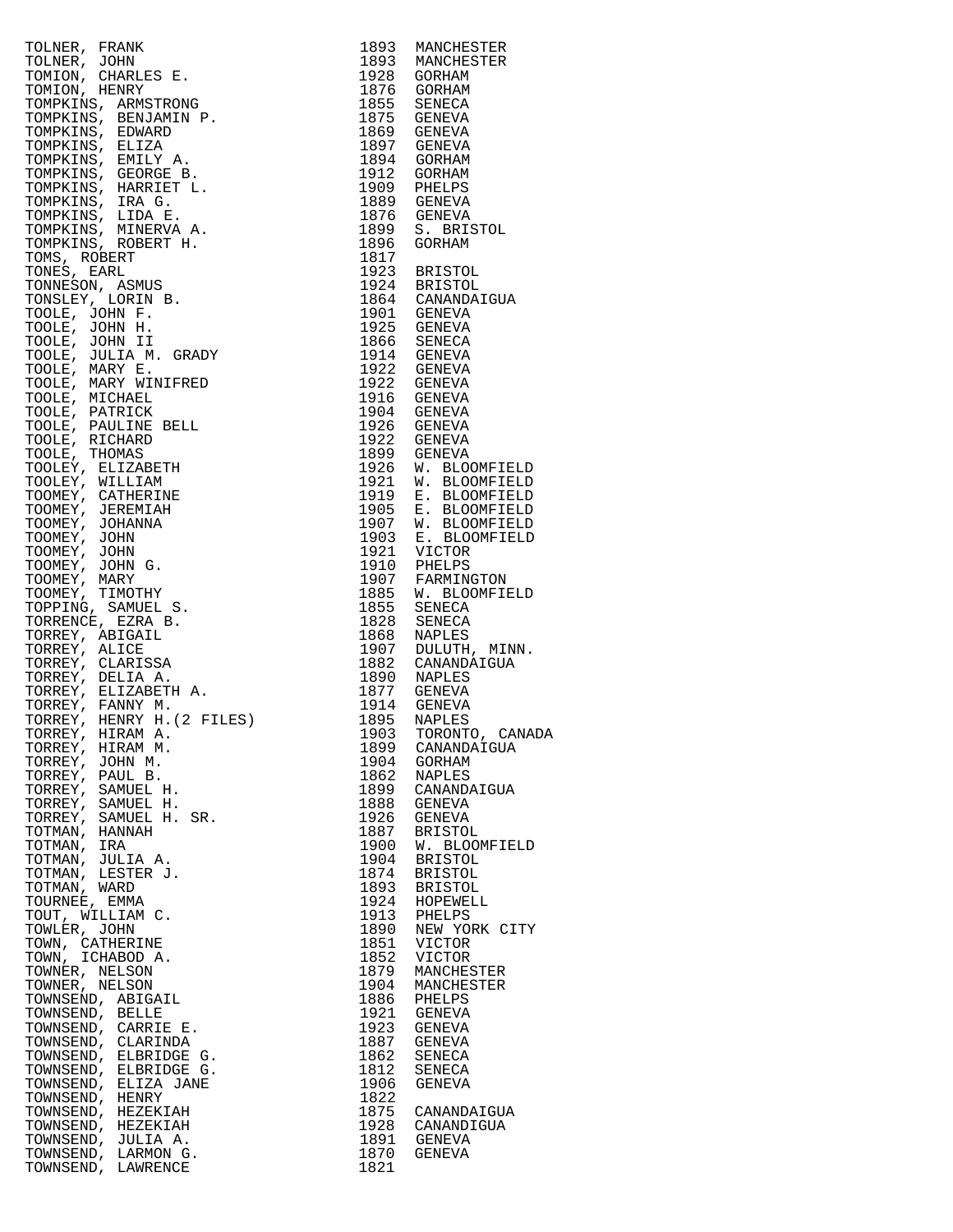| TOWNSEND, LUCY S.         |      | 1904 CLIFTON SPRINGS                    |
|---------------------------|------|-----------------------------------------|
| TOWNSEND, THOMAS C.       |      | 1923 CANANDAIGUA                        |
| TOWNSEND, WALTER H.       |      | 1898 CANANDAIGUA                        |
|                           |      |                                         |
| TOWNSEND, WILLIAM H.      |      | 1928 GENEVA                             |
| TOWNSEND, WILLIAM R.      |      | 1884 VICTOR                             |
| TOZER, ALICE G.           |      | 1916 S. BRISTOL                         |
| TOZER, ARTHUR             |      | 1899 S. BRISTOL                         |
|                           |      |                                         |
| TOZER, CYNTHIA A.         |      | 1887 CANANDAIGUA                        |
| TOZER, GEORGE W.          |      | 1904 GORHAM                             |
| TOZER, HOWARD H.          |      | 1930 S. BRISTOL                         |
| TOZER, JAMES H.           | 1920 | NAPLES                                  |
|                           |      |                                         |
| TOZER, JAMES P.           |      | 1873 CANANDAIGUA                        |
| TOZER, JAMES R.           |      | 1895 NAPLES                             |
| TOZER, JOHN               |      | 1868 CANANDAIGUA                        |
|                           |      |                                         |
| TOZER, JOHN               |      | 1858 S. BRISTOL                         |
| TOZER, MARY A.            |      | 1900 CANANDAIGUA                        |
| TOZER, PHYNETTE G.        |      | 1918 CANANDAIGUA                        |
| TOZER, SARAH E.           |      | 1918 NAPLES                             |
|                           |      |                                         |
| TRACEY, PATRICK           |      |                                         |
| TRACEY, WILLIAM           |      | 1904 CANANDAIGUA<br>1929 GENEVA         |
| TRACEY, WILLIAM           |      | 1926 CANANDAIGUA                        |
| TRACY, EMMA E.            |      | 1896 SENECA                             |
|                           |      |                                         |
| TRACY, SOLOMON            |      | 1836 CANANDAIGUA                        |
| TRACY, SOLOMON            |      | 1834 CANANDAIGUA                        |
| TRACY, THOMAS E.          |      |                                         |
| TRACY, WILLIAM C.         |      | 1847 CANANDAIGUA<br>1884 E. BLOOMFIELD  |
|                           |      |                                         |
| TRAFTON, BENJAMIN         |      | 1888 GRATTON, MICH.<br>1916 CANANDAIGUA |
| TRAFTON, ELIZA A.         |      |                                         |
| TRAFTON, EMMA C.          |      | 1912 CANANDAIGUA                        |
| TRAFTON, HENRY C.         |      | 1917 CANANDAIGUA                        |
|                           |      |                                         |
| TRAFTON, JOHN W.          |      | 1890 BRISTOL                            |
| TRAINOR, JAMES            |      | 1904 GENEVA                             |
| TRAPP, PEARL E.           |      | 1929 MANCHESTER                         |
| TRASK, DANIEL T.          |      | 1886 VICTOR                             |
|                           | 1900 | VICTOR                                  |
| TRASK, DELIA C.           |      |                                         |
| TRASK, LUCINDA H.         | 1913 | VICTOR                                  |
| TRASK, MARY E.            |      | 1896 VICTOR                             |
| TRASK, NORMAN             | 1891 | VICTOR                                  |
| TRAUM, KARL C.            |      | 1908 NAPLES                             |
|                           |      |                                         |
| TRAUTMAN, CHARLES         |      | 1921 GENEVA                             |
| TRAUTMAN, JESSE A.        |      | 1925 GENEVA                             |
| TRAVER, ABBEY JANE        |      | 1898 GENEVA                             |
| TRAVER, DAVID I.          |      | 1849 MANCHESTER                         |
| TRAVIS, ELIPHUS P.        |      | 1878 CANANDAIGUA                        |
|                           |      |                                         |
| TRAVIS, JOHN B.           |      | 1857 BRISTOL<br>1855 CANANDAIGUA        |
| TRAVIS, WILLIAM           |      |                                         |
| TRAYNOR, PATRICK          |      |                                         |
| TREAT, ALBERT             |      | 1909 PHELPS<br>1885 BRISTOL             |
| TREAT, RICHARD S.         | 1918 | S. BRISTOL                              |
|                           |      |                                         |
| TREMAINE, ELIZABETH FLYNN |      | 1926 CANANDAIGUA                        |
| TREMAN, JOHN              |      | 1829 CANANDAIGUA                        |
| TREMBLY, JOHN             |      | 1865 CANANDAIGUA                        |
| TREMBLY, JOHN             |      | 1900 S. BRISTOL                         |
|                           |      |                                         |
| TRENFIELD, ELLEN          |      | 1930 FRAMINGTON                         |
| TRENFIELD, MARY           |      | 1887 FARMINGTON                         |
| TRENFIELD, RHODA          |      | 1930 FARMINGTON                         |
| TRICKEY, CYRUS            |      | 1920 CANANDAIGUA                        |
| TRICKEY, JEREMIAH         |      | 1908 CANANDAIGUA                        |
|                           |      |                                         |
| TRICKEY, JOHN D.          |      | 1911 HOPEWELL                           |
| TRICKEY, JOHN N.          |      | 1921 CANANDAIGUA                        |
| TRICKEY, KEZIAH A.        |      | 1911 CANANDAIGUA                        |
| TRIMBLE, ROBERT D.        | 1896 | GORHAM                                  |
|                           |      |                                         |
| TRIMM, CATHERINE          | 1920 | VICTOR                                  |
| TRIMM, HARRY              | 1931 | E. BLOOMFIELD                           |
| TRIMM, MARY               | 1902 | E. BLOOMFIELD                           |
| TRISLER, JOHN             |      | 1959 PHELPS                             |
| TRUE, CYRENA              |      | 1832 PHELPS                             |
|                           |      |                                         |
| TRUESDELL, RUTH M.        |      | 1907 GORHAM                             |
| TRUSLOW, AMELIA LOUISE(2) | 1923 | CLIFTON SPRINGS                         |
| TRUSLOW, AMELIA LOUISE(2) | 1923 | CLIFTON SPRINGS                         |
| TUBBS, AURORA L.          |      | 1901 BRISTOL                            |
| TUBBS, HENRY H.           |      | 1911 CANANDAIGUA                        |
|                           |      |                                         |
| TUBBS, MARY L.            |      | 1890 BRISTOL                            |
| TUBBS, SETH               |      | 1889 BRISTOL                            |
| TUBBS, SETH               |      | 1859 RICHMOND                           |
| TUCKER, ARCHIBALD W.      | 1923 | STANLEY                                 |
| TUCKER, BENJAMIN          |      | 1878 CANADICE                           |
|                           |      |                                         |
| TUCKER, ENDRESS           | 1862 | CANADICE                                |
| TUCKER, EPHRAIM W.        |      | 1889 PHELPS                             |
| TUCKER, ERASTUS           |      | 1882 GENEVA                             |
| TUCKER, ERASTUS           |      | 1872 SENECA                             |

| 1904         | CLIFTON SPRINGS                    |
|--------------|------------------------------------|
| 1923         | CANANDAIGUA                        |
| 1898<br>1928 | CANANDAIGUA                        |
| 1884         | GENEVA<br>VICTOR                   |
| 1916         | S.<br><b>BRISTOL</b>               |
| 1899         | S. BRISTOL                         |
| 1887         | CANANDAIGUA                        |
| 1904<br>1930 | GORHAM<br>S. BRISTOL               |
| 1920         | NAPLES                             |
| 1873         | CANANDAIGUA                        |
| 1895         | NAPLES                             |
| 1868<br>1858 | CANANDAIGUA                        |
| 1900         | S. BRISTOL<br>CANANDAIGUA          |
| 1918         | CANANDAIGUA                        |
| 1918         | NAPLES                             |
| 1904         | CANANDAIGUA                        |
| 1929<br>1926 | GENEVA<br>CANANDAIGUA              |
| 1896         | SENECA                             |
| 1836         | CANANDAIGUA                        |
| 1834         | CANANDAIGUA                        |
| 1847         | CANANDAIGUA                        |
| 1884<br>1888 | E. BLOOMFIELD<br>GRATTON, MICH.    |
| 1916         | CANANDAIGUA                        |
| 1912         | CANANDAIGUA                        |
| 1917         | CANANDAIGUA                        |
| 1890         | <b>BRISTOL</b>                     |
| 1904<br>1929 | GENEVA<br>MANCHESTER               |
| 1886         | VICTOR                             |
| 1900         | VICTOR                             |
| 1913         | VICTOR                             |
| 1896         | VICTOR                             |
| 1891<br>1908 | VICTOR<br>NAPLES                   |
| 1921         | GENEVA                             |
| 1925         | GENEVA                             |
| 1898         | GENEVA                             |
| 1849<br>1878 | MANCHESTER<br>CANANDAIGUA          |
| 1857         | <b>BRISTOL</b>                     |
| 1855         | CANANDAIGUA                        |
| 1909         | PHELPS                             |
| 1885         | <b>BRISTOL</b>                     |
| 1918<br>1926 | S. BRISTOL<br>'ANANDAIGUA          |
| 1829         | CANANDAIGUA                        |
| 1865         | CANANDAIGUA                        |
| 1900         | S. BRISTOL                         |
| 1930         | FRAMINGTON                         |
| 1887<br>1930 | FARMINGTON<br>FARMINGTON           |
| 1920         | CANANDAIGUA                        |
| 1908         | CANANDAIGUA                        |
| 1911         | HOPEWELL                           |
| 1921<br>1911 | CANANDAIGUA<br>CANANDAIGUA         |
| 1896         | GORHAM                             |
| 1920         | VICTOR                             |
| 1931         | Е.<br>BLOOMFIELD                   |
| 1902         | BLOOMFIELD<br>Ε.                   |
| 1959<br>1832 | PHELPS<br>PHELPS                   |
| 1907         | GORHAM                             |
| 1923         |                                    |
| 1923         | CLIFTON SPRINGS<br>CLIFTON SPRINGS |
| 1901         | BRISTOL                            |
| 1911<br>1890 | CANANDAIGUA<br><b>BRISTOL</b>      |
| 1889         | <b>BRISTOL</b>                     |
| 1859         | RICHMOND                           |
| 1923         | STANLEY                            |
| 1878         | CANADICE                           |
| 1862<br>1889 | CANADICE<br>PHELPS                 |
| 1882         | GENEVA                             |
| 1872         | SENECA                             |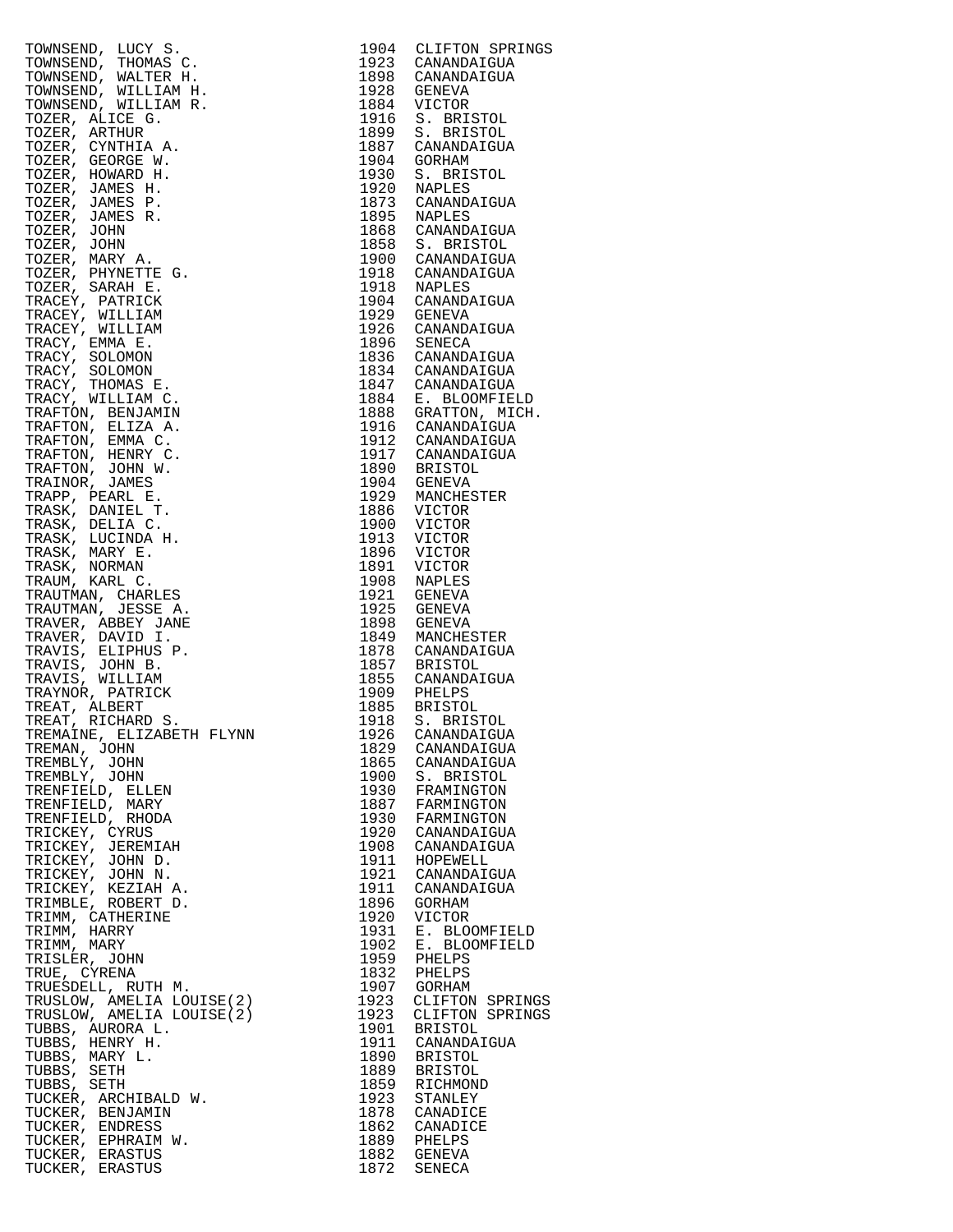| TUCKER, FRANCES SOOTT (1972)<br>TUCKER, JOHN E. 1976 GENEVA<br>TUCKER, JOHN E. 1989 GENEVA<br>TUCKER, MARY E. 1987 GENERATION<br>TUFFS, JOHN F. 1987 GENERATION<br>TUFFS, MARY E. 1987 GENERATION<br>TURE ANNOUNCE TO ANNIFERENCE (1971)<br> |      |                 |
|----------------------------------------------------------------------------------------------------------------------------------------------------------------------------------------------------------------------------------------------|------|-----------------|
|                                                                                                                                                                                                                                              |      |                 |
|                                                                                                                                                                                                                                              |      |                 |
|                                                                                                                                                                                                                                              |      |                 |
|                                                                                                                                                                                                                                              |      |                 |
|                                                                                                                                                                                                                                              |      |                 |
|                                                                                                                                                                                                                                              |      |                 |
|                                                                                                                                                                                                                                              |      |                 |
|                                                                                                                                                                                                                                              |      |                 |
|                                                                                                                                                                                                                                              |      |                 |
|                                                                                                                                                                                                                                              |      |                 |
|                                                                                                                                                                                                                                              |      |                 |
|                                                                                                                                                                                                                                              |      |                 |
|                                                                                                                                                                                                                                              |      |                 |
|                                                                                                                                                                                                                                              |      |                 |
|                                                                                                                                                                                                                                              |      |                 |
|                                                                                                                                                                                                                                              |      |                 |
|                                                                                                                                                                                                                                              |      |                 |
|                                                                                                                                                                                                                                              |      |                 |
|                                                                                                                                                                                                                                              |      |                 |
|                                                                                                                                                                                                                                              |      |                 |
|                                                                                                                                                                                                                                              |      |                 |
|                                                                                                                                                                                                                                              |      |                 |
|                                                                                                                                                                                                                                              |      |                 |
|                                                                                                                                                                                                                                              |      |                 |
|                                                                                                                                                                                                                                              |      |                 |
|                                                                                                                                                                                                                                              |      |                 |
|                                                                                                                                                                                                                                              |      |                 |
|                                                                                                                                                                                                                                              |      |                 |
|                                                                                                                                                                                                                                              |      |                 |
|                                                                                                                                                                                                                                              |      |                 |
|                                                                                                                                                                                                                                              |      |                 |
|                                                                                                                                                                                                                                              |      |                 |
|                                                                                                                                                                                                                                              |      |                 |
|                                                                                                                                                                                                                                              |      |                 |
|                                                                                                                                                                                                                                              |      |                 |
|                                                                                                                                                                                                                                              |      |                 |
|                                                                                                                                                                                                                                              |      |                 |
|                                                                                                                                                                                                                                              |      |                 |
|                                                                                                                                                                                                                                              |      |                 |
|                                                                                                                                                                                                                                              |      |                 |
|                                                                                                                                                                                                                                              |      |                 |
|                                                                                                                                                                                                                                              |      |                 |
|                                                                                                                                                                                                                                              |      |                 |
|                                                                                                                                                                                                                                              |      |                 |
|                                                                                                                                                                                                                                              |      |                 |
|                                                                                                                                                                                                                                              |      |                 |
|                                                                                                                                                                                                                                              |      |                 |
|                                                                                                                                                                                                                                              |      |                 |
|                                                                                                                                                                                                                                              |      |                 |
|                                                                                                                                                                                                                                              |      |                 |
|                                                                                                                                                                                                                                              |      |                 |
| TUTTLE, CHARLES E.                                                                                                                                                                                                                           | 1919 | CANANDAIGUA     |
| TUTTLE,<br>COL. JOSEPH H.                                                                                                                                                                                                                    | 1859 | S. BRISTOL      |
| TUTTLE,<br>EDMUND                                                                                                                                                                                                                            | 1884 | CANANDAIGUA     |
| TUTTLE,<br>JAMES E.                                                                                                                                                                                                                          | 1913 | <b>BRISTOL</b>  |
|                                                                                                                                                                                                                                              |      |                 |
| TUTTLE,<br>JARED                                                                                                                                                                                                                             | 1837 | <b>BRISTOL</b>  |
| TUTTLE, JOSEPH E.                                                                                                                                                                                                                            | 1875 | SENECA          |
| TUTTLE,<br>JOSEPH W.                                                                                                                                                                                                                         | 1884 | CANANDAIGUA     |
| TUTTLE,<br>MARY ANN                                                                                                                                                                                                                          | 1904 | CANANDAIGUA     |
| TUTTLE,<br>MARY MC A.                                                                                                                                                                                                                        | 1916 | CLIFTON SPRINGS |
| TUTTLE, ROSE                                                                                                                                                                                                                                 | 1919 | CANANDAIGUA     |
| TUTTLE,<br>ROXANNA                                                                                                                                                                                                                           | 1844 | S. BRISTOL      |
| TUTTLE, WILLIS H. (2)                                                                                                                                                                                                                        | 1916 | CANANDAIGUA     |
| TUTTLE, WILLIS H. (2)                                                                                                                                                                                                                        | 1916 | CANANDAIGUA     |
| TWAMLEY, WILLIAM                                                                                                                                                                                                                             | 1915 | CANANDAIGUA     |
| TWIST, CHARLES                                                                                                                                                                                                                               | 1908 | GENEVA          |
| TWITCHELL, JULIA E.                                                                                                                                                                                                                          | 1929 | GORHAM          |
| TWOHEY, MICHAEL                                                                                                                                                                                                                              | 1871 | CANANDAIGUA     |
| TWOMEY, DANIEL J.                                                                                                                                                                                                                            | 1913 | <b>GENEVA</b>   |
| TWOMEY, JOHN                                                                                                                                                                                                                                 | 1910 | GENEVA          |
| TWOMEY, MARGARET                                                                                                                                                                                                                             | 1921 | <b>GENEVA</b>   |
| TYLER, ASEL W.                                                                                                                                                                                                                               | 1915 | <b>NAPLES</b>   |
| TYLER, DARWIN H.                                                                                                                                                                                                                             | 1928 | <b>NAPLES</b>   |
| TYLER, EDWARD G.                                                                                                                                                                                                                             | 1891 | CANANDAIGUA     |
| TYLER, JENNIE                                                                                                                                                                                                                                | 1921 | <b>NAPLES</b>   |
| TYLER, LELA M.                                                                                                                                                                                                                               | 1929 | <b>NAPLES</b>   |
| TYLER, LENA H.                                                                                                                                                                                                                               | 1926 | <b>NAPLES</b>   |
| TYLER, MARIA S.                                                                                                                                                                                                                              | 1925 | CANANDAIGUA     |
| TYLER, MARVIN                                                                                                                                                                                                                                | 1927 | MANCHESTER      |
| TYLER, MARY C.                                                                                                                                                                                                                               | 1899 | CANANDAIGUA     |
| TYLER, THOMAS B.                                                                                                                                                                                                                             | 1888 | SPARTA, WIS.    |
| TYMAN, ANNA W.                                                                                                                                                                                                                               | 1922 | PHELPS          |
|                                                                                                                                                                                                                                              |      |                 |

| 1928         | GENEVA                    |
|--------------|---------------------------|
| 1928         | GENEVA                    |
| 1897<br>1889 | GENEVA<br>CANANDAIGUA     |
| 1923         | CANANDAIGUA               |
| 1867         | GORHAM                    |
| 1930         | NAPLES                    |
| 1855<br>1924 | RICHMOND<br>CANANDAIGUA   |
| 1924         | CANANDAIGUA               |
| 1919         | CANANDAIGUA               |
| 1906         | CANANDAIGUA               |
| 1921         | CANANDAIGUA               |
| 1924<br>1830 | CANANDAIGUA<br>GENEVA     |
| 1889         | GENEVA                    |
| 1903         | GENEVA                    |
| 1911         | GENEVA                    |
| 1913         | NAPLES                    |
| 1916<br>1920 | NAPLES<br>NAPLES          |
| 1854         | SENECA                    |
| 1889         | SENECA                    |
| 1922         | GORHAM                    |
| 1930<br>1918 | SENECA                    |
| 1921         | SENECA<br>SENECA          |
| 1915         | SENECA                    |
| 1906         | CANANDAIGUA               |
| 1911         | GENEVA                    |
| 1918         | CANANDAIGUA               |
| 1918<br>1899 | GENEVA<br>GORHAM          |
| 1863         | GENEVA                    |
| 1908         | <b>GENEVA</b>             |
| 1889         | MANCHESTER                |
| 1884<br>1919 | GORHAM                    |
| 1815         | NAPLES<br>CANANDAIGUA     |
| 1905         | GENEVA                    |
| 1912         | CANANDAIGUA               |
| 1930         | CANANDAIGUA               |
| 1910<br>1899 | FARMINGTON<br>MANCHESTER  |
| 1874         | VICTOR                    |
| 1887         | GENEVA                    |
| 1866         | CANANDAIGUA               |
| 1834         | CANANDAIGUA               |
| 1896<br>1882 | FARMINGTON<br>FARMINGTON  |
| 1919         | CANANDAIGUA               |
| 1859         | S. BRISTOL                |
| 1884         | CANANDAIGUA               |
| 1913         | <b>BRISTOL</b>            |
| 1837<br>1875 | <b>BRISTOL</b><br>SENECA  |
| 1884         | CANANDAIGUA               |
| 1904         | CANANDAIGUA               |
| 1916         | CLIFTON SPRING            |
| 1919         | CANANDAIGUA               |
| 1844<br>1916 | S. BRISTOL<br>CANANDAIGUA |
| 1916         | CANANDAIGUA               |
| 1915         | CANANDAIGUA               |
| 1908         | GENEVA                    |
| 1929         | GORHAM                    |
| 1871<br>1913 | CANANDAIGUA               |
| 1910         | GENEVA<br><b>GENEVA</b>   |
| 1921         | GENEVA                    |
| 1915         | NAPLES                    |
| 1928         | NAPLES                    |
| 1891<br>1921 | CANANDAIGUA               |
| 1929         | NAPLES<br>NAPLES          |
| 1926         | NAPLES                    |
| 1925         | CANANDAIGUA               |
| 1927         | MANCHESTER                |
| 1899         | CANANDAIGUA               |
| 1888<br>1022 | SPARTA, WIS.<br>DUTT DC   |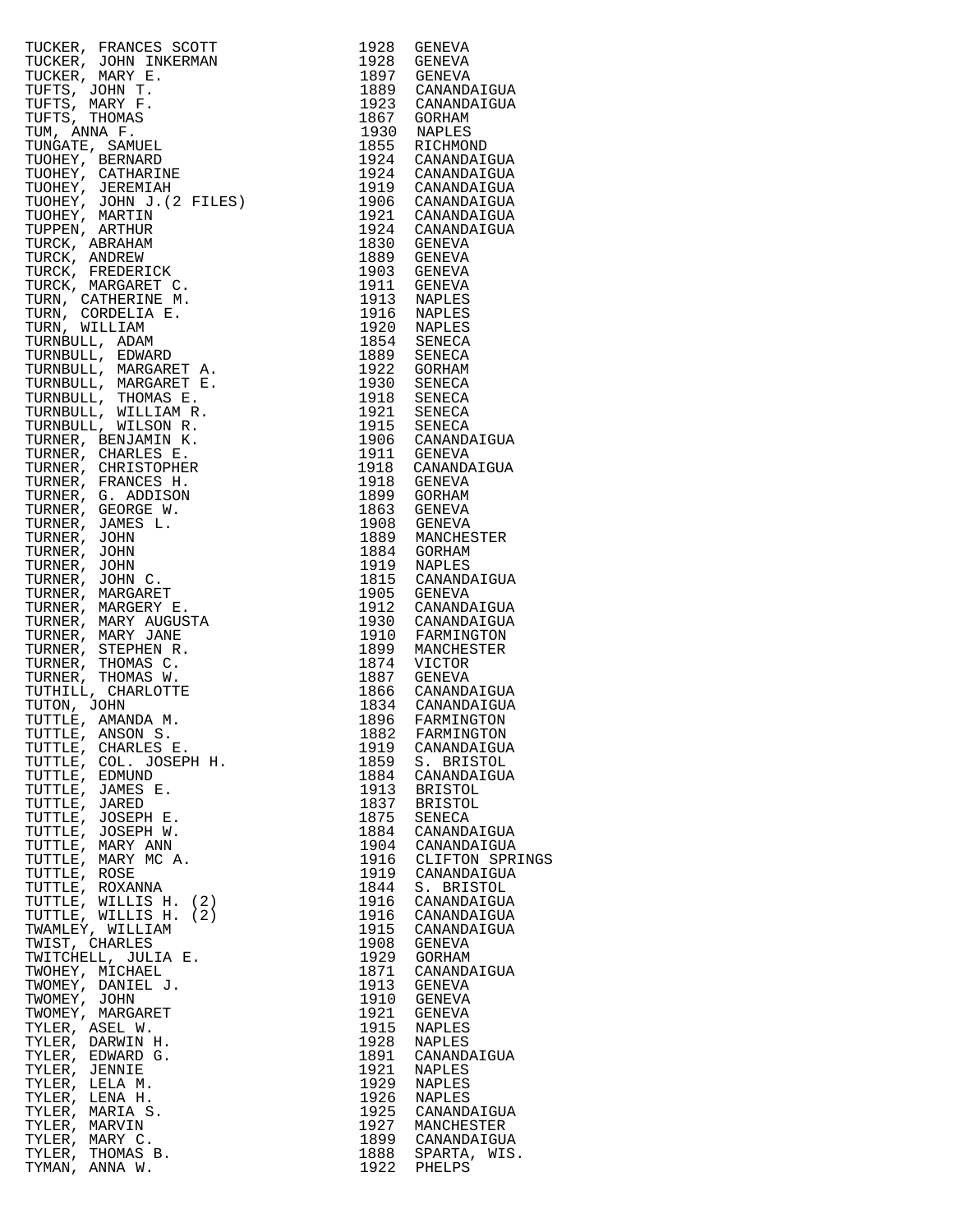| TYNER, JULIA (1915)<br>TYNER, ROBERT (1919)<br>CANANDATGUA<br>TYNER, ROBERT (1920)<br>CANANDATGUA<br>TYNER, ROBERT HOBART (1920)<br>CANANDATGUA<br>UNDERHILL, GENERALMIN M. 1925 PHILLOBERT<br>UNDERHILL, CANANDIN M. 1925 VICTOR<br>UNDERHILL,                 |            |                                |
|-----------------------------------------------------------------------------------------------------------------------------------------------------------------------------------------------------------------------------------------------------------------|------------|--------------------------------|
|                                                                                                                                                                                                                                                                 |            |                                |
|                                                                                                                                                                                                                                                                 |            |                                |
|                                                                                                                                                                                                                                                                 |            |                                |
|                                                                                                                                                                                                                                                                 |            |                                |
|                                                                                                                                                                                                                                                                 |            |                                |
|                                                                                                                                                                                                                                                                 |            |                                |
|                                                                                                                                                                                                                                                                 |            |                                |
|                                                                                                                                                                                                                                                                 |            |                                |
|                                                                                                                                                                                                                                                                 |            |                                |
|                                                                                                                                                                                                                                                                 |            |                                |
|                                                                                                                                                                                                                                                                 |            |                                |
|                                                                                                                                                                                                                                                                 |            |                                |
|                                                                                                                                                                                                                                                                 |            |                                |
|                                                                                                                                                                                                                                                                 |            |                                |
|                                                                                                                                                                                                                                                                 |            |                                |
|                                                                                                                                                                                                                                                                 |            |                                |
|                                                                                                                                                                                                                                                                 |            |                                |
|                                                                                                                                                                                                                                                                 |            |                                |
|                                                                                                                                                                                                                                                                 |            |                                |
|                                                                                                                                                                                                                                                                 |            |                                |
|                                                                                                                                                                                                                                                                 |            |                                |
|                                                                                                                                                                                                                                                                 |            |                                |
|                                                                                                                                                                                                                                                                 |            |                                |
|                                                                                                                                                                                                                                                                 |            |                                |
|                                                                                                                                                                                                                                                                 |            |                                |
|                                                                                                                                                                                                                                                                 |            |                                |
|                                                                                                                                                                                                                                                                 |            |                                |
|                                                                                                                                                                                                                                                                 |            |                                |
|                                                                                                                                                                                                                                                                 |            |                                |
|                                                                                                                                                                                                                                                                 |            |                                |
|                                                                                                                                                                                                                                                                 |            |                                |
|                                                                                                                                                                                                                                                                 |            |                                |
|                                                                                                                                                                                                                                                                 |            |                                |
|                                                                                                                                                                                                                                                                 |            |                                |
|                                                                                                                                                                                                                                                                 |            |                                |
|                                                                                                                                                                                                                                                                 |            |                                |
|                                                                                                                                                                                                                                                                 |            |                                |
|                                                                                                                                                                                                                                                                 |            |                                |
|                                                                                                                                                                                                                                                                 |            |                                |
|                                                                                                                                                                                                                                                                 |            |                                |
|                                                                                                                                                                                                                                                                 |            |                                |
|                                                                                                                                                                                                                                                                 |            |                                |
|                                                                                                                                                                                                                                                                 |            |                                |
|                                                                                                                                                                                                                                                                 |            |                                |
|                                                                                                                                                                                                                                                                 |            |                                |
|                                                                                                                                                                                                                                                                 |            |                                |
|                                                                                                                                                                                                                                                                 |            |                                |
|                                                                                                                                                                                                                                                                 |            |                                |
|                                                                                                                                                                                                                                                                 |            |                                |
|                                                                                                                                                                                                                                                                 |            |                                |
|                                                                                                                                                                                                                                                                 |            |                                |
|                                                                                                                                                                                                                                                                 |            |                                |
|                                                                                                                                                                                                                                                                 |            |                                |
|                                                                                                                                                                                                                                                                 |            |                                |
|                                                                                                                                                                                                                                                                 |            |                                |
|                                                                                                                                                                                                                                                                 |            |                                |
|                                                                                                                                                                                                                                                                 |            |                                |
|                                                                                                                                                                                                                                                                 |            |                                |
|                                                                                                                                                                                                                                                                 |            |                                |
|                                                                                                                                                                                                                                                                 |            |                                |
|                                                                                                                                                                                                                                                                 |            |                                |
| VAN ANDEN, MARY E.                                                                                                                                                                                                                                              |            | 1896 GORHAM                    |
|                                                                                                                                                                                                                                                                 |            | 1916 CANANDAIGUA               |
|                                                                                                                                                                                                                                                                 |            | 1862 CANANDAIGUA               |
|                                                                                                                                                                                                                                                                 |            |                                |
|                                                                                                                                                                                                                                                                 |            | 1896 GORHAM<br>1907 PHELPS     |
|                                                                                                                                                                                                                                                                 |            |                                |
|                                                                                                                                                                                                                                                                 |            | 1887 PHELPS<br>1917 GENEVA     |
|                                                                                                                                                                                                                                                                 |            |                                |
|                                                                                                                                                                                                                                                                 |            |                                |
|                                                                                                                                                                                                                                                                 |            | 1917 GENEVA                    |
|                                                                                                                                                                                                                                                                 |            | 1875 PHELPS                    |
|                                                                                                                                                                                                                                                                 |            |                                |
|                                                                                                                                                                                                                                                                 |            |                                |
|                                                                                                                                                                                                                                                                 |            | 1896 PHELPS<br>1901 PHELPS     |
|                                                                                                                                                                                                                                                                 |            | 1826 CANANDAIGUA               |
|                                                                                                                                                                                                                                                                 |            |                                |
|                                                                                                                                                                                                                                                                 |            | 1916 PHELPS                    |
|                                                                                                                                                                                                                                                                 | 1849 SODUS |                                |
|                                                                                                                                                                                                                                                                 |            | 1889 PHELPS                    |
|                                                                                                                                                                                                                                                                 |            |                                |
|                                                                                                                                                                                                                                                                 |            | 1926 NAPLES                    |
|                                                                                                                                                                                                                                                                 |            | 1913 MANCHESTER                |
|                                                                                                                                                                                                                                                                 |            | 1920 BRISTOL                   |
|                                                                                                                                                                                                                                                                 |            |                                |
|                                                                                                                                                                                                                                                                 |            | 1917 GENEVA                    |
|                                                                                                                                                                                                                                                                 |            | 1908 CANANDAIGUA               |
|                                                                                                                                                                                                                                                                 |            | 1922 MANCHESTER                |
|                                                                                                                                                                                                                                                                 |            |                                |
|                                                                                                                                                                                                                                                                 |            | 1925 CANANDAIGUA               |
|                                                                                                                                                                                                                                                                 |            | 1890 GENEVA                    |
|                                                                                                                                                                                                                                                                 |            | 1897 RICHMOND                  |
|                                                                                                                                                                                                                                                                 |            |                                |
|                                                                                                                                                                                                                                                                 |            | 1857 MANCHESTER                |
|                                                                                                                                                                                                                                                                 |            | 1923 MANCHESTER<br>1905 SENECA |
|                                                                                                                                                                                                                                                                 |            |                                |
|                                                                                                                                                                                                                                                                 |            |                                |
|                                                                                                                                                                                                                                                                 |            | 1901 SENECA                    |
|                                                                                                                                                                                                                                                                 |            | 1887 MANCHESTER                |
|                                                                                                                                                                                                                                                                 |            |                                |
|                                                                                                                                                                                                                                                                 |            | 1908 MANCHESTER                |
|                                                                                                                                                                                                                                                                 |            | 1906 PHELPS                    |
| VAN ALDEN, LUCKEIHA<br>VAN ANDEN, LUCKEIHA<br>VAN ANDEN, GEORGE<br>VAN ARSDALE, CELESTIA A.<br>VAN ARSDALE, CELESTIA A.<br>VAN ARSDALE, TAMES<br>VAN ARSDALE, TRYPHENA<br>VAN AUKEN, CHARLES<br>VAN AUKEN, D.J.<br>VAN AUKEN, D.J.<br>VAN AUKEN, D.J.<br>VAN AU |            | 1904 MANCHESTER                |
|                                                                                                                                                                                                                                                                 |            |                                |

| 1919                 | CANANDAIGUA                        |
|----------------------|------------------------------------|
| 1921<br>1927         | CANANDAIGUA<br>CANANDAIGUA         |
| 1925                 | PHILADELPHIA                       |
| 1910                 | RICHMOND                           |
| 1925                 | VICTOR                             |
| 1909<br>1917         | GORHAM<br>VICTOR                   |
| 1919                 | VICTOR                             |
| 1910                 | VICTOR                             |
| 1871                 | GORHAM                             |
| 1894                 | GORHAM                             |
| 1859<br>1883         | FARMINGTON<br>CANANDAIGUA          |
| 1907                 | PHELPS                             |
| 1905                 | PHELPS                             |
| 1929                 | GENEVA                             |
| 1905<br>1856         | GENEVA                             |
| 1868                 | PHELPS<br>CANANDAIGUA              |
| 1850                 | VICTOR                             |
| 1889                 | VICTOR                             |
| 1892                 | VICTOR                             |
| 1891                 | VICTOR                             |
| 1913<br>1912         | GENEVA<br>CANANDAIGUA              |
| 1894                 | CANANDAIGUA                        |
| 1921                 | GENEVA                             |
| 1890                 | VICTOR                             |
| 1905                 | <b>GENEVA</b>                      |
| 1930<br>1881         | GENEVA<br>GENEVA                   |
| 1928                 | MANCHESTER                         |
| 1926                 | CANANDAIGUA                        |
| 1897                 | GORHAM                             |
| 1850                 | PHELPS                             |
| 1920<br>1918         | GORHAM<br>GORHAM                   |
| 1928                 | GORHAM                             |
| 1872                 | CANANDAIGUA                        |
| 1917                 | HOPEWELL                           |
| 1925                 | GENEVA                             |
| 1930<br>1924         | <b>BUFFALO</b><br>Е.<br>BLOOMFIELD |
| 1892                 | GENEVA                             |
| 1911                 | FARMINGTON                         |
| 1869                 | PHELPS                             |
| 1895                 | CLIFTON<br>SPRING                  |
| 1885<br>1896         | GORHAM<br>GORHAM                   |
| 1916                 | CANANDAIGUA                        |
| 1862                 | CANANDAIGUA                        |
| 1896                 | GORHAM                             |
| 1907                 | PHELPS<br>PHELPS                   |
| 1887<br>1917<br>1917 | GENEVA                             |
|                      | GENEVA                             |
| 1875                 | PHELPS                             |
| 1896                 | PHELPS                             |
| 1901                 | PHELPS                             |
| 1826<br>1916         | CANANDAIGUA<br>PHELPS              |
| 1849                 | SODUS                              |
| 1889                 | PHELPS                             |
| 1926                 | <b>NAPLES</b>                      |
| 1913                 | MANCHESTER                         |
| 1920<br>1917         | <b>BRISTOL</b><br><b>GENEVA</b>    |
| 1908                 | CANANDAIGUA                        |
| 1922                 | MANCHESTER                         |
| 1925<br>1890         | CANANDAIGUA                        |
|                      | GENEVA                             |
| 1897<br>1857         | RICHMOND<br>MANCHESTER             |
| 1923                 | MANCHESTER                         |
| 1905                 | SENECA                             |
| 1901                 | <b>SENECA</b>                      |
| 1887                 | MANCHESTER                         |
| 1908<br>1906         | MANCHESTER<br>PHELPS               |
| 1904                 | MANCHESTER                         |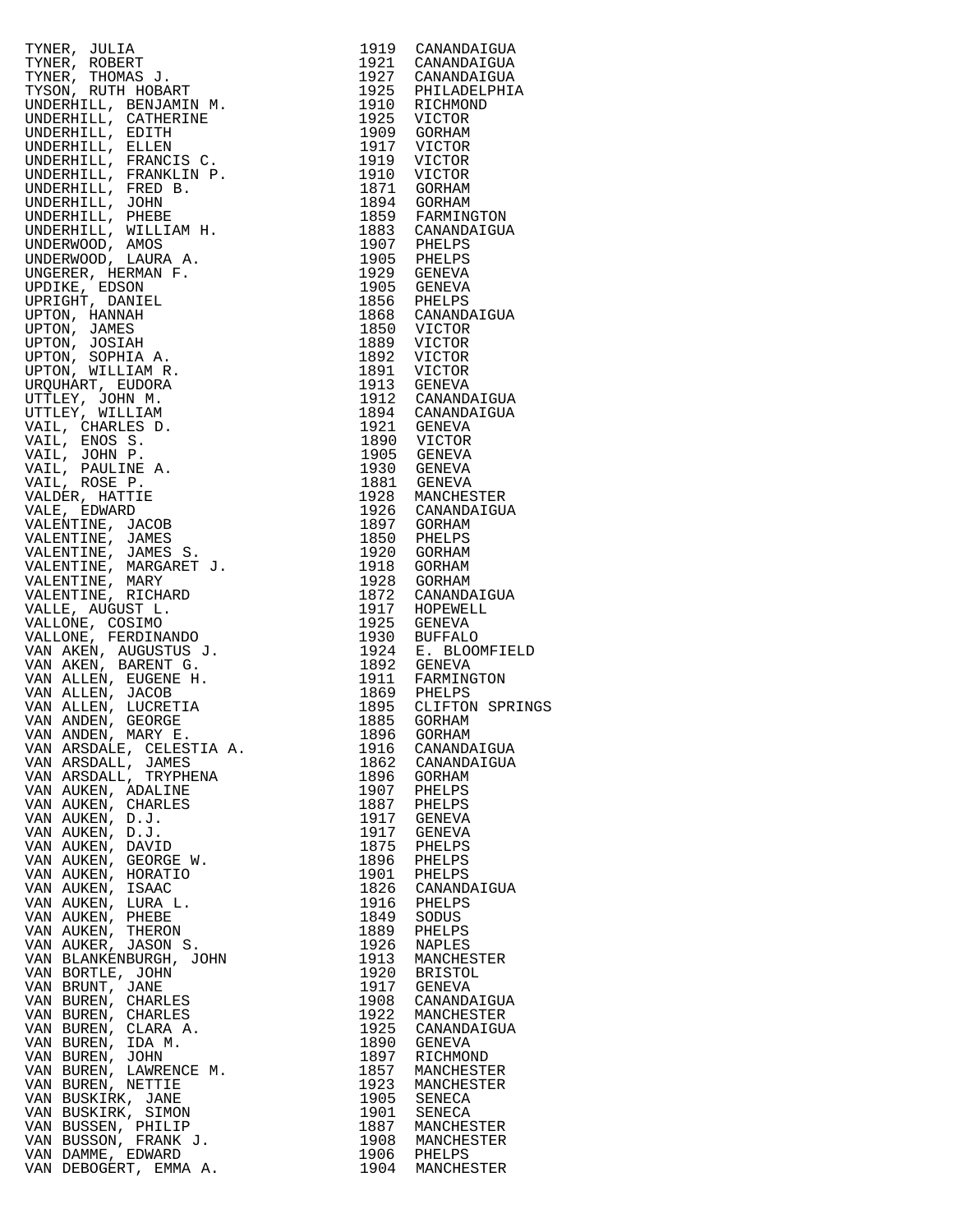| VAN DERIKONE, PRILIP (1913)<br>VAN DERIKONE, PRILIP (1914)<br>VAN DERIKONE, PRILIP (1914)<br>VAN DERIKONE, PRILIP (1914)<br>VAN DERIKONE, PRILIP (1914)<br>VAN DERIKONE, PRILIP (1914)<br>VAN DERIKONE, PRILIP (1914)<br>VAN DERIKONE, PRIL |                                           |
|---------------------------------------------------------------------------------------------------------------------------------------------------------------------------------------------------------------------------------------------|-------------------------------------------|
| VAN DUSEN, WILLIAM J.                                                                                                                                                                                                                       | 1891 PHELPS<br>1886 PHELPS<br>1929 GENEVA |
| VAN DYNE, ADELBERT                                                                                                                                                                                                                          |                                           |

| 1887         | MANCHESTER                        |
|--------------|-----------------------------------|
| 1929<br>1928 | CANANDAIGUA<br>CANANDAIGUA        |
| 1908         | MANCHESTER                        |
| 1862         | HOPEWELL                          |
| 1872         | PHELPS                            |
| 1849<br>1872 | PHELPS<br>PHELPS                  |
| 1841         | PHELPS                            |
| 1848         | PHELPS                            |
| 1887         | PHELPS                            |
| 1863<br>1897 | PHELPS<br>PHELPS                  |
| 1901         | MANCHESTER                        |
| 1920         | MANCHESTER                        |
| 1906         | CANANDAIGUA                       |
| 1871         | E. BLOOMFIELD                     |
| 1897<br>1883 | CANANDAIGUA<br>CANANDAIGUA        |
| 1879         | E. BLOOMFIELD                     |
| 1912         | CANANDAIGUA                       |
| 1893         | GENEVA                            |
| 1877         | VICTOR                            |
| 1874<br>1878 | Е.<br><b>BLOOMFIELD</b><br>VICTOR |
| 1886         | E. BLOOMFIELD                     |
| 1879         | CANANDAIGUA                       |
| 1926         | PHELPS                            |
| 1897         | CANANDAIGUA                       |
| 1887<br>1925 | MANCHESTER<br>PHELPS              |
| 1874         | PHELPS                            |
| 1873         | GORHAM                            |
| 1882         | MANCHESTER                        |
| 1865<br>1917 | SENECA CASTLE<br>CLIFTON SPRINGS  |
| 1921         | PHELPS                            |
| 1868         | PHELPS                            |
| 1877         | PHELPS                            |
| 1919         | PHELPS                            |
| 1889<br>1862 | PHELPS<br>MANCHESTER              |
| 1922         | PHELPS                            |
| 1923         | PHELPS                            |
| 1910         | CLIFTON SPRINGS                   |
| 1906<br>1836 | MANCHESTER<br>MANCHESTER          |
| 1904         | PHELPS                            |
| 1896         | MANCHESTER                        |
| 1854         | MANCHESTER                        |
| 1921<br>1849 | MANCHESTER                        |
| 1890         | MANCHESTER<br>MANCHESTER          |
| 1920         | MANCHESTER                        |
| 1871         | PHELPS                            |
| 1915         | <b>GENEVA</b>                     |
| 1916<br>1919 | MANCHESTER<br>MANCHESTER          |
| 1927         | PHELPS                            |
| 1930         | <b>GENEVA</b>                     |
| 1918         | PHELPS                            |
| 1921<br>1902 | MANCHESTER                        |
| 1885         | MANCHESTER<br>MANCHESTER          |
| 1913         | MANCHESTER                        |
| 1880         | PHELPS                            |
| 1906         | MANCHESTER                        |
| 1885<br>1866 | PHELPS<br>RUSHVILLE               |
| 1899         | CANANDAIGUA                       |
| 1929         | NAPLES                            |
| 1827         | PHELPS                            |
| 1879         | PHELPS                            |
| 1823<br>1883 | PALMYRA<br><b>GENEVA</b>          |
| 1887         | GENEVA                            |
| 1888         | PHELPS                            |
| 1884         | <b>GENEVA</b>                     |
| 1891<br>1886 | PHELPS<br>PHELPS                  |
| 1929         | <b>GENEVA</b>                     |
|              |                                   |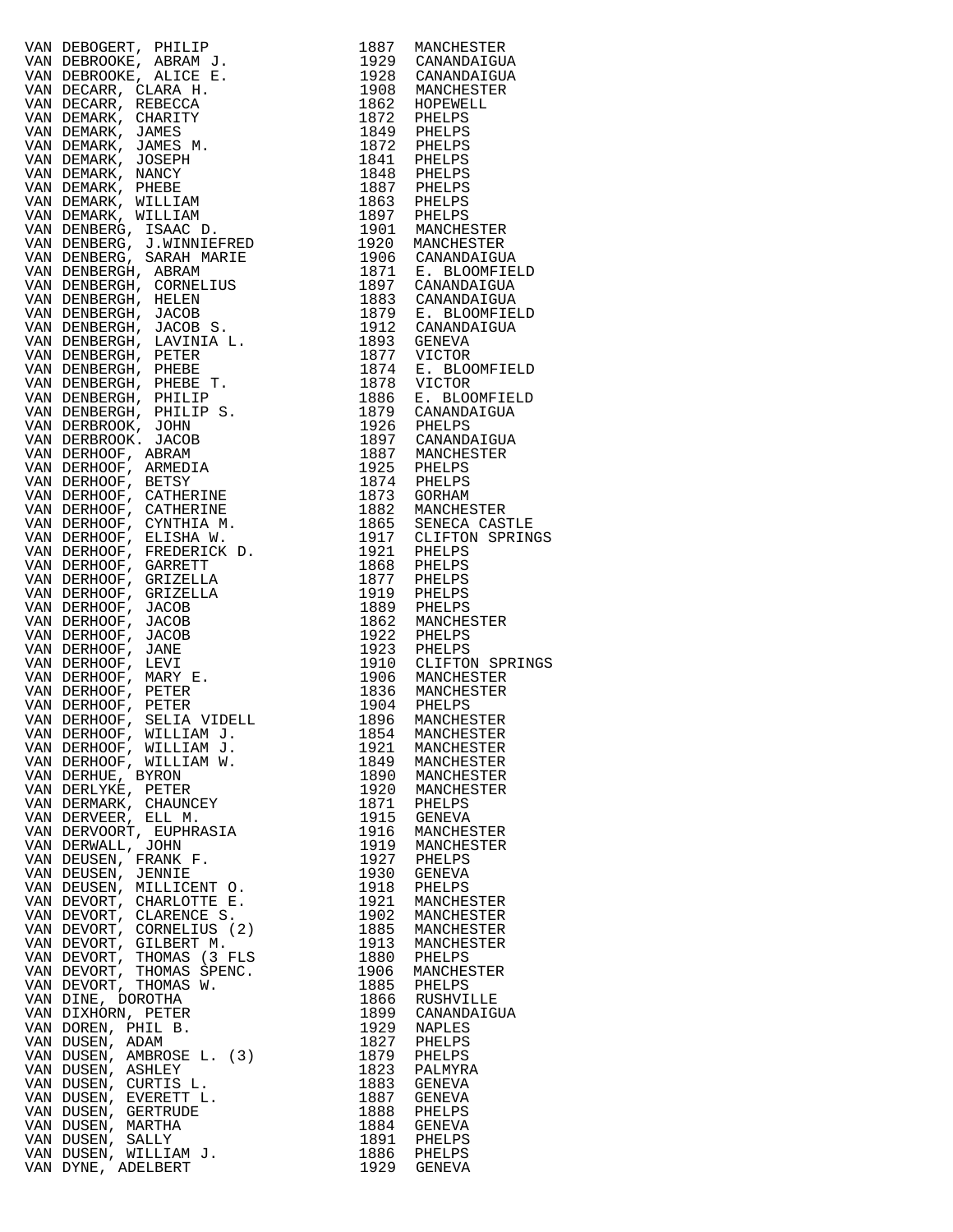VAN DYNE, FRANK P. 1925 CLIFTON SPRINGS VAN DYNE, JOHN H. 1913 MANCHESTER VAN DYNE, MARTIN 1843 PHELPS<br>
VAN DYNE, MARY ANN 1869 PHELPS<br>
VAN DYNE, PETER 1867 PHELPS<br>
1867 PHELPS VAN DYNE, MARY ANN 1869 PHELPS VAN DYNE, PETER 1867 PHELPS VAN DYNE, SAREPTA 1891 MANCHESTER VAN DYNE, THOMAS 1868 GENEVA VAN EPPS, HANNAH T. 1886 RUSHVILLE VAN EPS, ABRAHAM Y. 1927 GENEVA VAN DYNE, PETER<br>
VAN DYNE, SAREPTA 1867 PHELPS<br>
VAN DYNE, THOMAS 1891 MANCHESTER<br>
VAN EPS, HANNAH T. 1886 GENEVA<br>
VAN EPS, ABRAHAM Y. 1927 GENEVA<br>
VAN EPS, FRANKLIN E. 1915 SENECA<br>
VAN EPS, GEORGE E. 1915 SENECA<br>
VAN EPS, VAN EPS, GEORGE E. 1911 CANANDAIGUA VAN EPS, WILLIAM G. 1926 CANANDAIGUA VAN ETTEN, ALBERT E. 1928 MANCHESTER VAN EVERY, WYNANT 1857 VICTOR VAN OSTRAND, JOHN PARKER ORLANDO, FLA. VAN VOORHIS, ALBERT M. 1936 HOPEWELL VAN WINKLE, TIMOTHY C. 1812 PALMYRA VANCE, ADELLA 1923 GENEVA VANCE, JAMES R. 1930 GENEVA VANCE, SAMUEL 1896 CANANDAIGUA VANDE WESTELAKEN, PETER W 1913 CANANDAIGUA VANDERHOOF, JOHN 1833 MANCHESTER VANFLEET, BERTHA E. 1916 GENEVA VANFLEET, BYRON D. 1922 PHELPS VANFLEET, CORNELIUS 1916 PHELPS VANFLEET, JOHN 1893 PHELPS VANFLEET, NANCY 1900 PHELPS VANGELDER, ABRAM V. 1888 FLINT CREEK VANGELDER, BURT 1885 SENECA VANGELDER, CATHERINE M. 1907 SENECA VANGELDER, GARRET B. 1894 SENECA VANGELDER, HARVEY 1898 SENECA VANGELDER, NORTON 1905 SENECA VANGIESEN, JANE 1904 GENEVA VANGIESEN, MORRELL 1892 GENEVA VANHOOFT, JACOB 1930 PHELPS VANHOOFT, JOHN F. 1919 GENEVA VANHORNE, AUGUSTA H. 1926 GENEVA VANHORTON, ROBERT 1827 GORHAM VANHOUTEN, CHARLOTTE E. 1908 GENEVA VANHUBEN, JOHN 1916 GENEVA VANINWAGEN, LUCINDA 1885 PHELPS VANKERKHOVE, EDWARD 1910 MANCHESTER VANLEW, JULIA ANN 1924 GENEVA VANMALE, PETER 1911 MANCHESTER VANMORTAL, EDWARD 1943 MANCHESTER VANNESS, CALVIN 1884 VICTOR VANNESS, FERRIS J. 1899 VICTOR VANNESS, JACOB G. 1833 CANANDAIGUA VANNESS, LORANE 1877 GORHAM VANNEST, JAMES H. 1864 ANDERSONVILLE VANNEST, JERONIMUS 1894 VICTOR VANNORMAN, DELIA 1866 E. BLOOMFIELD VANNORMAN, MARTIN 1921 CANANDAIGUA VANNOSTRAND, CHARLES M. 1927 GENEVA VANNOSTRAND, EDSON 1925 GENEVA VANNOSTRAND, ISAAC 1868 SENECA VANORMAN, JOHN E. 1924 SHORTSVILLE VANORMAN, PETER 1855 E. BLOOMFIELD VANOSTRAND, DAVID 1890 GENEVA VANOSTRAND, JOHN P. 1886 GENEVA VANOSTRAND, LUCENA B. 1887 GENEVA VANOSTRAND, OSCAR 1895 CANANDAIGUA VANRENSSELAER, JEREMIAH 1829 CANANDAIGUA VANRIPER, JOHN H. 1922 SENECA VANRIPER, JOHN J. 1886 CLIFTON SPRINGS VANSCHAICK, WILLIAM F. 1904 PHELPS VANSCOTT, EDWARD 1928 FARMINGTON VANSCOY, RACHEL 1838 CANANDAIGUA VANSICKEL, JOHN 1838 NAPLES VANSICKLE, CLARE R. 1914 GENEVA VANSICKLE, GARRETT 1902 MANCHESTER VANSICKLE, LIZZIE C. 1926 GENEVA VANSICKLE, NANCY 1915 GENEVA VANSICKLES, ELIZABETH 1847 NAPLES VANSLYCK, HENRY 1883 E. BLOOMFIELD VANSLYCK, REBECCA 1892 CANANDAIGUA VANTASSEL, ELIZABETH 1904 GENEVA VANTASSEL, JACKSON 1903 GENEVA VANTASSEL, WILFORD 1907 GENEVA VANTROOST, MINNIE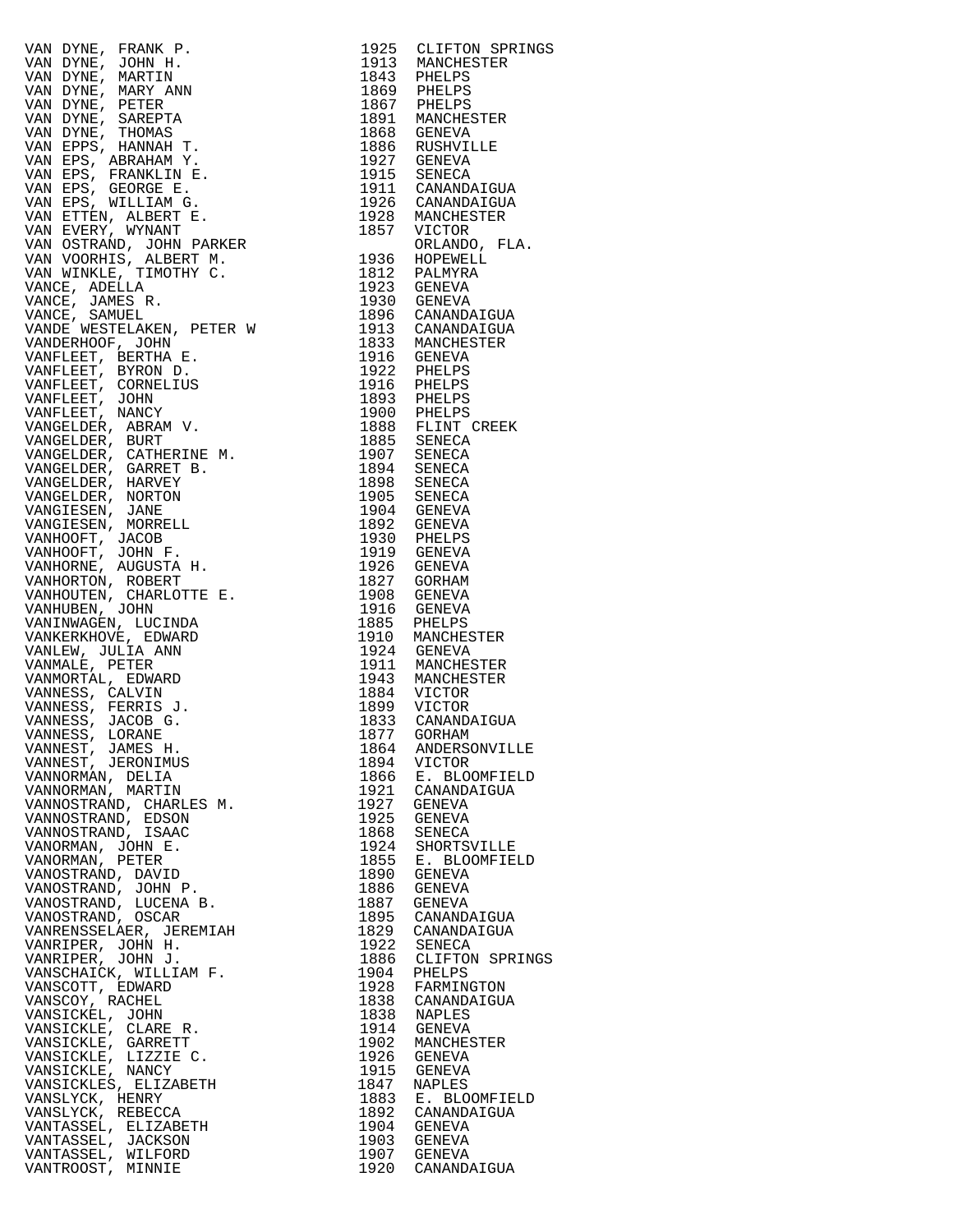VANTUYL, LANSING 1884 GENEVA VANVALKENBURG, MAY E.<br>VANVALKENBURG, WILLIAM VANVALKENBURG, WILLIAM 1905 PHELPS VANVECHTEN, HARMON 1861 VICTOR VANVECHTEN, HERMAN 1925 CANANDAIGUA VANVECHTEN, MARY E. 1912 VICTOR VANVLIET, MARY E. 1930 RICHMOND VANVLIET, MORRIS 1918 RICHMOND VANVOOREN, EMIL 1919 CANANDAIGUA VANVOOREN, HENRY 1919 CANANDAIGUA VANVOOREN, LOUISA 1927 CANANDAIGUA VANVOORHIS, ELVIRA 1878 W. BLOOMFIELD VANVOORHIS, HENRY 1894 VICTOR VANVOORHIS, JANE 1885 VICTOR VANVOORHIS, JOSEPHINE B. 1925 HOPEWELL VANVOORHIS, LYMAN 1883 VICTOR VANVOORHIS, STEPHEN 1916 VICTOR VANVRANKEN, ESTHER 1879 PHELPS VANVRANKEN, RICHARD 1857 PHELPS VANVRANKEN, WILLIAM 1880 PHELPS VANVRANKEN, WILLIAM T. 1888 PHELPS VANWAGNER, REUBEN 1895 PHELPS VANWAGNER, ZACHARIAH 1854 PORT BYRON VANWIE, ABRAM 1899 CANANDAIGUA VANWIE, ANDREW 1900 CANANDAIGUA VANWIE, BELLE 1877 CANANDAIGUA VANWIE, MARIA 1899 CANANDAIGUA VANWIE, MARILLA M. 1914 CANANDAIGUA VANWIE, RAY H. 1922 CANANDAIGUA VANWORMER, ALEXANDER 1884 PHELPS VANWORMER, EDWIN 1862 PHELPS VANWORMER, HARRIET 1886 PHELPS VANZANDT, ANNA AVERY 1911 PONTIAC, MI VANZILES, ALBERT 1926 PHELPS VARNEY, GEORGE A.(2 FILES 1875 W. BLOOMFIELD VARTIE, THOMAS 1855 SENECA VAUGHAN, RODERICK B. 1804 BATAVIA VEIT, ELIZABETH 1897 GENEVA VEIT, STELLA M. 1905 GENEVA VENABLE, ROBERT C. 1922 PHELPS VENUTI, ANTONIA 1920 GENEVA VENUTI, JOSEPH (GIUSEPPE) 1929 GENEVA VER HOEVEN, MICHAEL W. 1928 CANANDAIGUA VER PLANCK, MARY ELIZ. 1890 GENEVA VER PLANCK, MARY G. 1914 GENEVA VER PLANCK, SAMUEL 1909 GENEVA VERCRUYSSE, NETLIE 1928 PHELPS VERMILE, JENNIE 1929 NAPLES VERMILE, LOUIS E. 1925 NAPLES VER PLANCK, MARY G.<br>
VER PLANCK, SAMUEL<br>
VERCRUYSSE, NETLIE 1928 PHELPS<br>
VERCRUYSSE, NETLIE 1928 PHELPS<br>
VERMILE, JENNIE 1929 NAPLES<br>
VERMILYA, HIRAM 1865 SENECA<br>
VERMILYA, HIRAM 1865 SENECA<br>
VERSLUYS, JOSIAS 1925 MANCHEST VERMILITA, HIRAM<br>VERMILYEA, CLARISSA E.<br>VERSIJIVS JOSTAS VERSLUYS, JOSIAS 1925 MANCHESTER VERVEER, ANN 1864 SENECA VIANE, PETER 1908 HOPEWELL VICKERMAN, ANNA 1928 GENEVA VICKERY, MARY A. 1918 MANCHESTER VICKERY, MARY A.<br>VICKERY, PATRICK<br>VIDLENE, WILLIAM VIDLENE, WILLIAM 1865 SENECA VIELE, MARY S. 1898 GENEVA VIENNE, ISAAC 1927 MANCHESTER VIERHILE, BARBARA 1910 NAPLES VIERHILE, JOHN 1908 NAPLES VINCENT, ARTHUR S. 1926 PHELPS VINCENT, FRANK L. 1889 MANCHESTER VINCENT, ARTHUR S.<br>
VINCENT, FRANK L.<br>
VINCENT, FRANK L.<br>
VINING, ELIZA 1930 GENEVA<br>
VININ, ANTHONY 1860 SENECA VINN, ANTHONY 1860 SENECA VISALLI, MICHELI<br>VITULLI, DOMENICO VITULLI, DOMENICO 1918 GENEVA VOAK, JOSEPH B. 1892 CANANDAIGUA VOAK, MARY THOMAS 1914 CANANDAIGUA VOGT, GUSTAVUS J. 1923 SENECA VOGT, IDA C. 1929 SENECA VOGT, JACOB 1894 NAPLES VOIT, JOSEF 1928 GORHAM VOORHEES, JACOB 1887 GORHAM<br>
VOORHEES, OSCAR 1924 S. BRISTOL<br>
VOORHEES, SARAH 1846 RICHMOND<br>
VOORHES, FRANCIS P. 1861 BRISTOL VOORHEES, OSCAR 1924 S. BRISTOL VOORHEES, SARAH 1846 RICHMOND VOORHES, FRANCIS P. 1861 BRISTOL VORCE, PERIANDER 1851 GORHAM VORREUTER, SIMON S.

1921 GENEVA<br>1927 PHELPS<br>1905 PHELPS<br>1861 VICTOR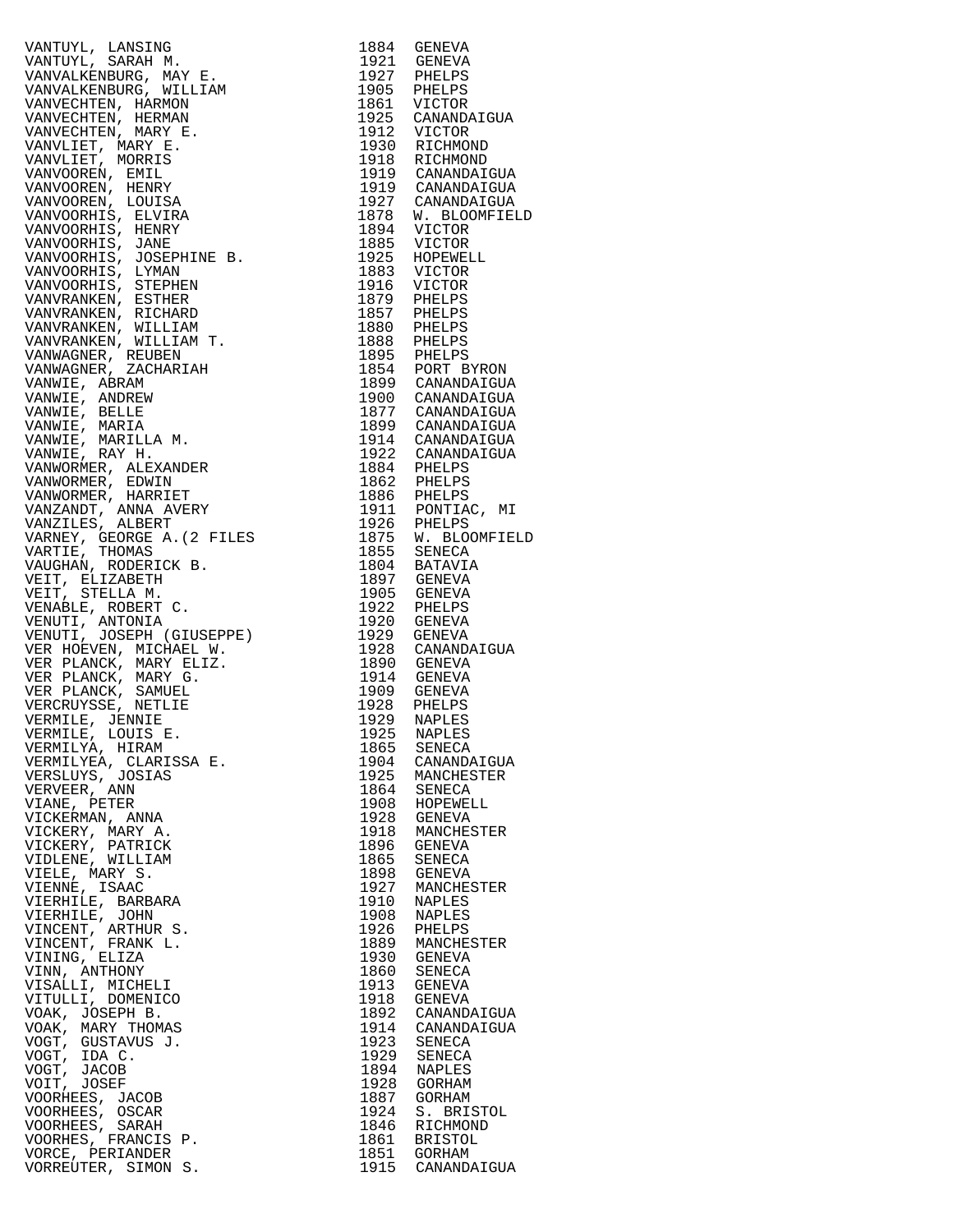| WALDRON, CHARLES C.<br>WALDRON, GEORGE W.                                                                                                                                                                                                                      | 1884<br>1897 | <b>BRISTOL</b><br><b>BRISTOL</b> |
|----------------------------------------------------------------------------------------------------------------------------------------------------------------------------------------------------------------------------------------------------------------|--------------|----------------------------------|
| WALDRON, GEORGE W.                                                                                                                                                                                                                                             | 1894         | <b>BRISTOL</b>                   |
| VOSBURG, FRANK M. 1992 SENECA<br>VOSBURG, MARTIN H. 1992 SENECA<br>VOSBURG, MARTIN H. 1997 PHELPS<br>VOSBURGH, ARNOLD<br>VOSBURGH, GRNADIN<br>VOSBURGH, ENNA M. 1997 PHELPS<br>VOSBURGH, ENNA M. 1997 PHELPS<br>VOSBURGH, ENNA M. 1997 PHELP<br>WALDRON, JAMES | 1921         | <b>BRISTOL</b>                   |
| WALDRON, JOSEPH                                                                                                                                                                                                                                                | 1864         | <b>BRISTOL</b>                   |
| WALDRON, STEPHEN                                                                                                                                                                                                                                               | 1867         | S. BRISTOL                       |
| WALES, CHESTER                                                                                                                                                                                                                                                 | 1862         | <b>BRISTOL</b>                   |
| WALES, CLARK M.                                                                                                                                                                                                                                                | 1930         | E. BLOOMFIELD                    |
| WALES, FRANK S.                                                                                                                                                                                                                                                | 1914         | RICHMOND                         |
| WALES, J. EUGENE                                                                                                                                                                                                                                               | 1904         | CANANDAIGUA                      |
| WALES, LOUISA                                                                                                                                                                                                                                                  | 1915         | RICHMOND                         |
| WALES, LYDIA                                                                                                                                                                                                                                                   | 1871<br>1925 | <b>BRISTOL</b>                   |
| WALES, MARY J.<br>WALES, ULYSSES E.                                                                                                                                                                                                                            | 1855         | <b>BRISTOL</b><br>S. BRISTOL     |
| WALKER, ARTEMUS                                                                                                                                                                                                                                                | 1872         | MANCHESTER                       |
| WALKER, CALVIN JR.                                                                                                                                                                                                                                             | 1881         | GENEVA                           |
| WALKER, CORDELIA M.                                                                                                                                                                                                                                            | 1898         | SHORTSVILLE                      |
| WALKER, ELIZABETH                                                                                                                                                                                                                                              | 1927         | CANANDAIGUA                      |
| WALKER, ELIZABETH                                                                                                                                                                                                                                              | 1858         | SENECA                           |
| WALKER, ELLA H.                                                                                                                                                                                                                                                | 1927         | PHELPS                           |
| WALKER, HARRIET C.                                                                                                                                                                                                                                             | 1918         | CANANDAIGUA                      |
| WALKER, HIRAM F.                                                                                                                                                                                                                                               | 1875<br>1915 | NAPLES                           |
| WALKER, JENNIE M.<br>WALKER, JEROME                                                                                                                                                                                                                            | 1891         | CANANDAIGUA<br>NAPLES            |
| WALKER, LAVINIA                                                                                                                                                                                                                                                | 1884         | GENEVA                           |
| WALKER, LEWIS                                                                                                                                                                                                                                                  | 1873         | PHELPS                           |
| WALKER, MILLIE A.                                                                                                                                                                                                                                              | 1918         | NAPLES                           |
| WALKER, PEREZ                                                                                                                                                                                                                                                  | 1808         | <b>BLOOMFIELD</b>                |
| WALKER, PERRY<br>WALKER, ROBERT                                                                                                                                                                                                                                | 1874<br>1886 | MANCHESTER<br>CANANDAIGUA        |

| VOSBURG, FRANK MANUSIK (1923 SENEGRA 1927 SHERICA 1928 SENEGRA WILLIAM MANUSIK (NEW 1927 PHELIPS VOSBURGH, ARRAHIM MANUSIK (1928 PHELIPS VOSBURGH, ARRAHIM (1928 PHELIPS VOSBURGH, CHANGELIUS L. 1930 SARMACHINES (1938 SENEG |      |                                                                         |
|-------------------------------------------------------------------------------------------------------------------------------------------------------------------------------------------------------------------------------|------|-------------------------------------------------------------------------|
|                                                                                                                                                                                                                               |      |                                                                         |
|                                                                                                                                                                                                                               |      |                                                                         |
|                                                                                                                                                                                                                               |      |                                                                         |
|                                                                                                                                                                                                                               |      |                                                                         |
|                                                                                                                                                                                                                               |      |                                                                         |
|                                                                                                                                                                                                                               |      |                                                                         |
|                                                                                                                                                                                                                               |      |                                                                         |
|                                                                                                                                                                                                                               |      |                                                                         |
|                                                                                                                                                                                                                               |      |                                                                         |
|                                                                                                                                                                                                                               |      |                                                                         |
|                                                                                                                                                                                                                               |      |                                                                         |
|                                                                                                                                                                                                                               |      |                                                                         |
|                                                                                                                                                                                                                               |      |                                                                         |
|                                                                                                                                                                                                                               |      |                                                                         |
|                                                                                                                                                                                                                               |      | 1917 HOPEWELL<br>1917 HOPEWELL<br>1875 CANANDAIGUA                      |
|                                                                                                                                                                                                                               |      |                                                                         |
|                                                                                                                                                                                                                               |      |                                                                         |
|                                                                                                                                                                                                                               |      |                                                                         |
|                                                                                                                                                                                                                               |      | 1882 PHELPS<br>1925 CLIFTON SPRINGS                                     |
|                                                                                                                                                                                                                               |      |                                                                         |
|                                                                                                                                                                                                                               |      |                                                                         |
|                                                                                                                                                                                                                               |      |                                                                         |
|                                                                                                                                                                                                                               |      |                                                                         |
|                                                                                                                                                                                                                               |      |                                                                         |
|                                                                                                                                                                                                                               |      |                                                                         |
|                                                                                                                                                                                                                               |      |                                                                         |
|                                                                                                                                                                                                                               |      |                                                                         |
|                                                                                                                                                                                                                               |      |                                                                         |
|                                                                                                                                                                                                                               |      | 1865 W. BLOOMFIELD<br>1848 GORHAM                                       |
|                                                                                                                                                                                                                               |      |                                                                         |
|                                                                                                                                                                                                                               |      |                                                                         |
|                                                                                                                                                                                                                               |      | 1865 W. BLOOMFIELD<br>1845 FARMINGTON<br>1897 FARMINGTON<br>1895 VICTOR |
|                                                                                                                                                                                                                               |      |                                                                         |
|                                                                                                                                                                                                                               |      |                                                                         |
|                                                                                                                                                                                                                               |      |                                                                         |
|                                                                                                                                                                                                                               |      |                                                                         |
|                                                                                                                                                                                                                               |      | 1926 CLIFTON SPRINGS<br>1871 CANADICE                                   |
|                                                                                                                                                                                                                               |      |                                                                         |
|                                                                                                                                                                                                                               |      |                                                                         |
|                                                                                                                                                                                                                               |      |                                                                         |
|                                                                                                                                                                                                                               |      | 1838 W. BLOOMFIELD<br>1825 BLOOMFIELD                                   |
|                                                                                                                                                                                                                               |      |                                                                         |
|                                                                                                                                                                                                                               |      |                                                                         |
|                                                                                                                                                                                                                               |      |                                                                         |
|                                                                                                                                                                                                                               |      |                                                                         |
|                                                                                                                                                                                                                               |      |                                                                         |
|                                                                                                                                                                                                                               |      |                                                                         |
|                                                                                                                                                                                                                               |      |                                                                         |
|                                                                                                                                                                                                                               |      |                                                                         |
|                                                                                                                                                                                                                               |      |                                                                         |
| WALDRON, CHARLES C.                                                                                                                                                                                                           | 1884 | BRISTOL                                                                 |
| WALDRON, GEORGE W.                                                                                                                                                                                                            |      | 1897 BRISTOL                                                            |
| WALDRON, GEORGE W.                                                                                                                                                                                                            | 1894 | BRISTOL                                                                 |
| WALDRON, JAMES                                                                                                                                                                                                                |      | 1921 BRISTOL                                                            |
| WALDRON, JOSEPH                                                                                                                                                                                                               | 1864 | <b>BRISTOL</b>                                                          |
| WALDRON, STEPHEN                                                                                                                                                                                                              | 1867 | S. BRISTOL                                                              |
| WALES, CHESTER                                                                                                                                                                                                                | 1862 | <b>BRISTOL</b>                                                          |
| WALES, CLARK M.                                                                                                                                                                                                               | 1930 | E. BLOOMFIELD                                                           |
| WALES, FRANK S.                                                                                                                                                                                                               | 1914 | RICHMOND                                                                |
| WALES, J. EUGENE                                                                                                                                                                                                              | 1904 | CANANDAIGUA                                                             |
| WALES, LOUISA                                                                                                                                                                                                                 | 1915 | RICHMOND                                                                |
| WALES, LYDIA                                                                                                                                                                                                                  | 1871 | BRISTOL                                                                 |
| WALES, MARY J.                                                                                                                                                                                                                | 1925 | <b>BRISTOL</b>                                                          |
| WALES, ULYSSES E.                                                                                                                                                                                                             | 1855 | S. BRISTOL                                                              |
| WALKER, ARTEMUS                                                                                                                                                                                                               | 1872 | MANCHESTER                                                              |
| WALKER, CALVIN JR.                                                                                                                                                                                                            | 1881 | GENEVA                                                                  |
| WALKER, CORDELIA M.                                                                                                                                                                                                           | 1898 | SHORTSVILLE                                                             |
| WALKER, ELIZABETH                                                                                                                                                                                                             | 1927 | CANANDAIGUA                                                             |
| WALKER, ELIZABETH                                                                                                                                                                                                             | 1858 | SENECA                                                                  |
| WALKER, ELLA H.                                                                                                                                                                                                               | 1927 | PHELPS                                                                  |
| WALKER, HARRIET C.                                                                                                                                                                                                            | 1918 | CANANDAIGUA                                                             |
| WALKER, HIRAM F.                                                                                                                                                                                                              | 1875 | NAPLES                                                                  |
| WALKER, JENNIE M.                                                                                                                                                                                                             | 1915 | CANANDAIGUA                                                             |
| WALKER, JEROME                                                                                                                                                                                                                | 1891 | NAPLES                                                                  |
| WALKER, LAVINIA                                                                                                                                                                                                               | 1884 | GENEVA                                                                  |
| WALKER, LEWIS                                                                                                                                                                                                                 | 1873 | PHELPS                                                                  |
| WALKER, MILLIE A.                                                                                                                                                                                                             | 1918 | NAPLES                                                                  |
| WALKER, PEREZ                                                                                                                                                                                                                 | 1808 | BLOOMFIELD                                                              |
| WALKER, PERRY                                                                                                                                                                                                                 |      |                                                                         |
|                                                                                                                                                                                                                               | 1874 | MANCHESTER                                                              |
| WALKER, ROBERT<br>WALKER, SILAS                                                                                                                                                                                               | 1855 | 1886 CANANDAIGUA<br>SENECA                                              |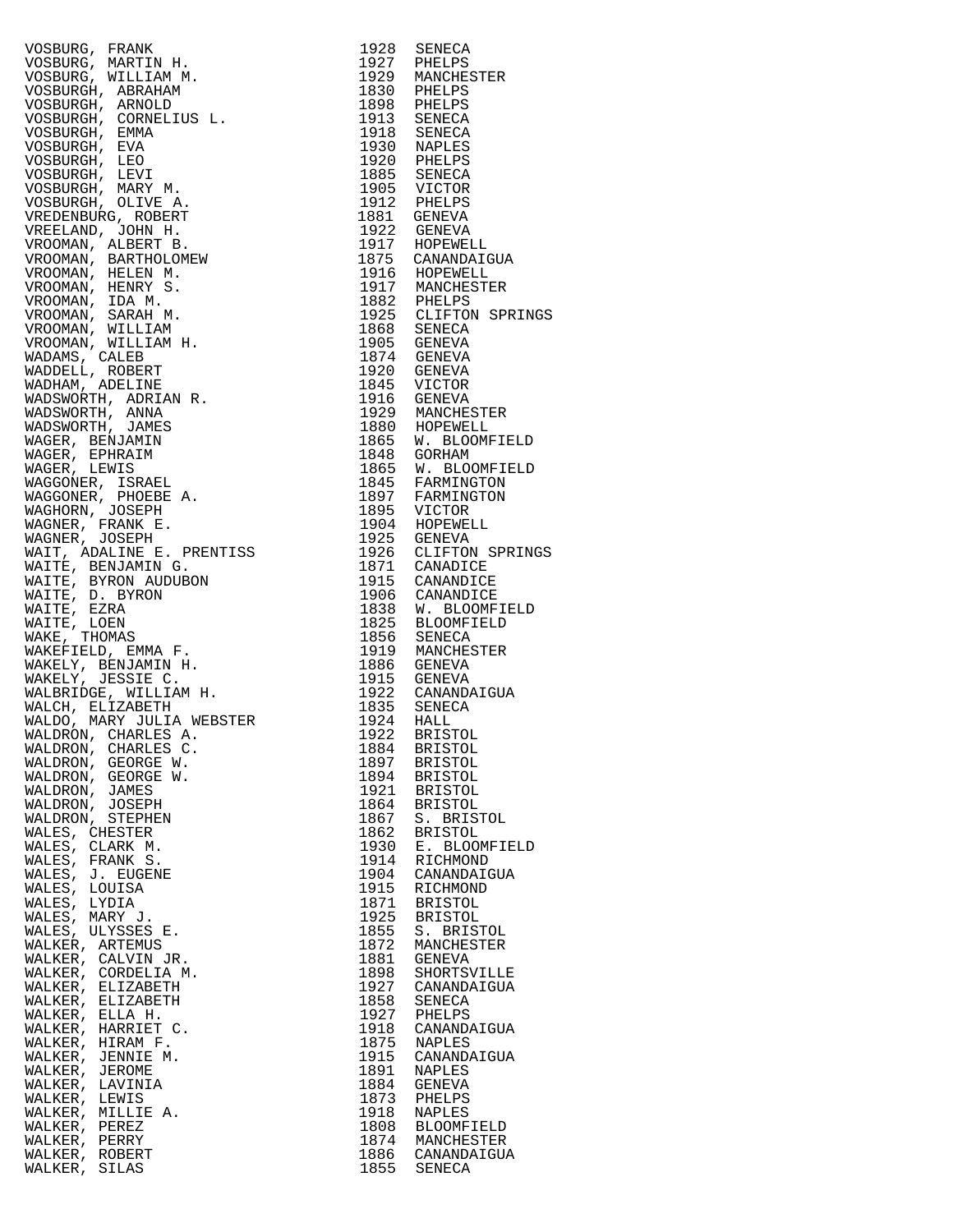| WALL, WILLIAM<br>$[1917 \quad \mathtt{CANANUATION}\ 1902 \quad \mathtt{HOPENELL}\ 1904 \quad \mathtt{CONB\text{MLI}} \quad \mathtt{1904} \quad \mathtt{RODENELL}\ 1904 \quad \mathtt{CANANIDATION}\ 1913 \quad \mathtt{CANANDATION}\ 1913 \quad \mathtt{CANONINDATION}\ 1915 \quad \mathtt{RICHMOND}\ 1985 \quad \mathtt{VICTOR}\ 1986 \quad \mathtt{VATMISTOR}\ 1989 \quad \mathtt{FARMINGTON}\ 1996 \quad \mathtt{VRTOR}\ 1992 \quad \mathtt{PRRMINGTON$ | 1816         |                                                                                                                               |
|------------------------------------------------------------------------------------------------------------------------------------------------------------------------------------------------------------------------------------------------------------------------------------------------------------------------------------------------------------------------------------------------------------------------------------------------------------|--------------|-------------------------------------------------------------------------------------------------------------------------------|
| WALLACE, ANNA J.                                                                                                                                                                                                                                                                                                                                                                                                                                           |              |                                                                                                                               |
| WALLACE, BESSIE                                                                                                                                                                                                                                                                                                                                                                                                                                            |              |                                                                                                                               |
| WALLACE, FREDERICK C.                                                                                                                                                                                                                                                                                                                                                                                                                                      |              |                                                                                                                               |
| WALLACE, GEORGE H.                                                                                                                                                                                                                                                                                                                                                                                                                                         |              |                                                                                                                               |
| WALLACE, GEORGE H.                                                                                                                                                                                                                                                                                                                                                                                                                                         |              |                                                                                                                               |
| WALLACE, ISAAC                                                                                                                                                                                                                                                                                                                                                                                                                                             |              |                                                                                                                               |
| WALLACE, JOHN HENRY                                                                                                                                                                                                                                                                                                                                                                                                                                        |              |                                                                                                                               |
| WALLACE, JOSIAH E.<br>WALLACE, LOUISA K.                                                                                                                                                                                                                                                                                                                                                                                                                   |              |                                                                                                                               |
| WALLACE, MARY FRANCES                                                                                                                                                                                                                                                                                                                                                                                                                                      |              |                                                                                                                               |
| WALLACE, MARY J.                                                                                                                                                                                                                                                                                                                                                                                                                                           |              |                                                                                                                               |
| WALLACE, THOMAS H.                                                                                                                                                                                                                                                                                                                                                                                                                                         |              |                                                                                                                               |
| WALLING, FRED M.                                                                                                                                                                                                                                                                                                                                                                                                                                           |              |                                                                                                                               |
| WALLING, GEORGE M.                                                                                                                                                                                                                                                                                                                                                                                                                                         |              |                                                                                                                               |
| WALLING, MARY BALL                                                                                                                                                                                                                                                                                                                                                                                                                                         |              |                                                                                                                               |
| WALLING, MARY E.                                                                                                                                                                                                                                                                                                                                                                                                                                           |              |                                                                                                                               |
| WALLING, PETER                                                                                                                                                                                                                                                                                                                                                                                                                                             |              |                                                                                                                               |
| WALLING, SAMUEL B.                                                                                                                                                                                                                                                                                                                                                                                                                                         |              |                                                                                                                               |
| WALMER, HENRY                                                                                                                                                                                                                                                                                                                                                                                                                                              |              |                                                                                                                               |
| WALMSLEY, PHILADELPHIA I.                                                                                                                                                                                                                                                                                                                                                                                                                                  |              |                                                                                                                               |
| WALSH, EDWARD D.                                                                                                                                                                                                                                                                                                                                                                                                                                           |              |                                                                                                                               |
| WALSH, ELLEN                                                                                                                                                                                                                                                                                                                                                                                                                                               |              |                                                                                                                               |
| WALSH, JOHN W.                                                                                                                                                                                                                                                                                                                                                                                                                                             |              |                                                                                                                               |
| WALSH, MARIA                                                                                                                                                                                                                                                                                                                                                                                                                                               |              |                                                                                                                               |
| WALSH, PATRICK J.<br>WALSH, THOMAS                                                                                                                                                                                                                                                                                                                                                                                                                         |              |                                                                                                                               |
| WALSH, THOMAS P.                                                                                                                                                                                                                                                                                                                                                                                                                                           |              |                                                                                                                               |
| WALTER, CARRIE E.                                                                                                                                                                                                                                                                                                                                                                                                                                          |              |                                                                                                                               |
| WALTER, JACOB                                                                                                                                                                                                                                                                                                                                                                                                                                              |              |                                                                                                                               |
| WALTER, M. LUTHER                                                                                                                                                                                                                                                                                                                                                                                                                                          |              |                                                                                                                               |
| WALTER, MARGARET                                                                                                                                                                                                                                                                                                                                                                                                                                           |              |                                                                                                                               |
| WALTER, MARY R.                                                                                                                                                                                                                                                                                                                                                                                                                                            |              |                                                                                                                               |
| WALTER, PHOEBE                                                                                                                                                                                                                                                                                                                                                                                                                                             |              |                                                                                                                               |
| WALTERS, ETHEL B.                                                                                                                                                                                                                                                                                                                                                                                                                                          |              |                                                                                                                               |
| WALTERS, JAMES                                                                                                                                                                                                                                                                                                                                                                                                                                             |              | 1892 CLIFTON SPRINGS<br>1860 GORHAM                                                                                           |
| WALTERS, LUMAN                                                                                                                                                                                                                                                                                                                                                                                                                                             |              |                                                                                                                               |
| WALTERS, MARY                                                                                                                                                                                                                                                                                                                                                                                                                                              |              |                                                                                                                               |
| WALTERS, WILLIAM W.                                                                                                                                                                                                                                                                                                                                                                                                                                        |              |                                                                                                                               |
| WALTHART, JOHN                                                                                                                                                                                                                                                                                                                                                                                                                                             |              | 1900 GORMAN<br>1917 CANANDAIGUA<br>1916 HOPEWELL<br>1887 GENEVA<br>1853 W. BLOOMFIELD<br>1920 SOUTH ORANGE, NJ<br>1927 VICTOR |
| WALTON, JAMES                                                                                                                                                                                                                                                                                                                                                                                                                                              |              |                                                                                                                               |
| WALWORTH, CHARLES L.<br>WANDERSEE, FRANK                                                                                                                                                                                                                                                                                                                                                                                                                   |              |                                                                                                                               |
|                                                                                                                                                                                                                                                                                                                                                                                                                                                            |              |                                                                                                                               |
| WARD, ALIDA C.<br>WARD, ANDREW                                                                                                                                                                                                                                                                                                                                                                                                                             |              |                                                                                                                               |
| WARD, BURR                                                                                                                                                                                                                                                                                                                                                                                                                                                 |              |                                                                                                                               |
| WARD, CHAUNCEY                                                                                                                                                                                                                                                                                                                                                                                                                                             |              |                                                                                                                               |
| WARD, HARRY                                                                                                                                                                                                                                                                                                                                                                                                                                                |              |                                                                                                                               |
| WARD, JOHN H.                                                                                                                                                                                                                                                                                                                                                                                                                                              |              |                                                                                                                               |
| WARD, JOSHUA                                                                                                                                                                                                                                                                                                                                                                                                                                               | 1833         | PHELPS                                                                                                                        |
| WARD, LOVINA                                                                                                                                                                                                                                                                                                                                                                                                                                               | 1890         | CANANDAIGUA                                                                                                                   |
| WARD, MARY E.                                                                                                                                                                                                                                                                                                                                                                                                                                              | 1925         | CANANDAIGUA                                                                                                                   |
| WARD, MOSES                                                                                                                                                                                                                                                                                                                                                                                                                                                | 1884         | CANANDAIGUA                                                                                                                   |
| WARD, MOSES JR.                                                                                                                                                                                                                                                                                                                                                                                                                                            | 1873         | CANANDAIGUA                                                                                                                   |
| WARD, NATHANIEL B.                                                                                                                                                                                                                                                                                                                                                                                                                                         | 1888         | CANANDAIGUA                                                                                                                   |
| WARD, STEPHEN                                                                                                                                                                                                                                                                                                                                                                                                                                              | 1824         | CANANDAIGUA                                                                                                                   |
| WARD, VILETTIE L.                                                                                                                                                                                                                                                                                                                                                                                                                                          | 1905         | CANANDAIGUA                                                                                                                   |
| WARD, WILLIAM                                                                                                                                                                                                                                                                                                                                                                                                                                              | 1908         | CANANDAIGUA                                                                                                                   |
| WARD, WILLIAM O.                                                                                                                                                                                                                                                                                                                                                                                                                                           | 1879         | CANADICE                                                                                                                      |
| WARDLEY, THOMAS                                                                                                                                                                                                                                                                                                                                                                                                                                            | 1829         | SENECA                                                                                                                        |
| WARE, EDWIN<br>WARE, JOSEPH K.                                                                                                                                                                                                                                                                                                                                                                                                                             | 1923<br>1854 | GENEVA<br>CANANDAIGUA                                                                                                         |
| WARFIELD, ALICE                                                                                                                                                                                                                                                                                                                                                                                                                                            | 1917         | MANCHESTER                                                                                                                    |
| WARFIELD, CATHERINE                                                                                                                                                                                                                                                                                                                                                                                                                                        | 1924         | CLIFTON SPRINGS                                                                                                               |
| WARFIELD, CHARLES M.                                                                                                                                                                                                                                                                                                                                                                                                                                       | 1908         | PHELPS                                                                                                                        |
| WARFIELD, DIMMIS                                                                                                                                                                                                                                                                                                                                                                                                                                           | 1922         | MANCHESTER                                                                                                                    |
| WARFIELD, ELIZABETH A.                                                                                                                                                                                                                                                                                                                                                                                                                                     | 1906         | MANCHESTER                                                                                                                    |
| WARFIELD, EMERSON E.                                                                                                                                                                                                                                                                                                                                                                                                                                       | 1922         | SHORTSVILLE                                                                                                                   |
| WARFIELD, EUGENE E.                                                                                                                                                                                                                                                                                                                                                                                                                                        | 1927         | MANCHESTER                                                                                                                    |
| WARFIELD, GEORGE D.                                                                                                                                                                                                                                                                                                                                                                                                                                        | 1924         | CLIFTON SPRINGS                                                                                                               |
| WARFIELD, JENNIE F.                                                                                                                                                                                                                                                                                                                                                                                                                                        | 1925         | CLIFTON SPRINGS                                                                                                               |
| WARFIELD, JOHN                                                                                                                                                                                                                                                                                                                                                                                                                                             | 1822         | MANCHESTER                                                                                                                    |
| WARFIELD, JOHN                                                                                                                                                                                                                                                                                                                                                                                                                                             | 1892         | MANCHESTER                                                                                                                    |
| WARFIELD, LOUISA(LOUEZER)                                                                                                                                                                                                                                                                                                                                                                                                                                  | 1853         | MANCHESTER                                                                                                                    |
| WARFIELD, LOUISE J.                                                                                                                                                                                                                                                                                                                                                                                                                                        | 1922         | MANCHESTER                                                                                                                    |
| WARFIELD, LUCINDA                                                                                                                                                                                                                                                                                                                                                                                                                                          | 1904         | CANANDAIGUA                                                                                                                   |
| WARFIELD, MARY ANN                                                                                                                                                                                                                                                                                                                                                                                                                                         | 1879         | MANCHESTER                                                                                                                    |
| WARFIELD, MARY E.<br>WARFIELD, MINNIE A.                                                                                                                                                                                                                                                                                                                                                                                                                   | 1906<br>1920 | MANCHESTER<br>MANCHESTER                                                                                                      |
| WARFIELD, RACHEL                                                                                                                                                                                                                                                                                                                                                                                                                                           | 1865         | MANCHESTER                                                                                                                    |
| CITCANT D<br>ת דה דהות אזו                                                                                                                                                                                                                                                                                                                                                                                                                                 | 100E         | MANOUUR CUURD                                                                                                                 |

|                                                                                                                                                                                                                                                                 | TRTP |                                                                                                                                                                                           |
|-----------------------------------------------------------------------------------------------------------------------------------------------------------------------------------------------------------------------------------------------------------------|------|-------------------------------------------------------------------------------------------------------------------------------------------------------------------------------------------|
| WALLACE, ANNA J.<br>WALLACE, ANNA J.<br>WALLACE, BESSIE<br>WALLACE, FREDERICK C.<br>WALLACE, FREDERICK C.<br>WALLACE, GEORGE H.<br>WALLACE, JOHN HENRY<br>WALLACE, JOHN HENRY<br>WALLACE, JOHN HENRY<br>WALLACE, LOUISA K.<br>WALLACE, MARY FRANCES<br>WALLACE, |      | 1917 CANANDAIGUA                                                                                                                                                                          |
|                                                                                                                                                                                                                                                                 |      | 1902 HOPEWELL<br>1926 HOPEWELL                                                                                                                                                            |
|                                                                                                                                                                                                                                                                 |      |                                                                                                                                                                                           |
|                                                                                                                                                                                                                                                                 |      |                                                                                                                                                                                           |
|                                                                                                                                                                                                                                                                 |      | 1904 CANANDAIGUA<br>1913 CANANDAIGUA                                                                                                                                                      |
|                                                                                                                                                                                                                                                                 |      |                                                                                                                                                                                           |
|                                                                                                                                                                                                                                                                 |      | 1918 MANCHESTER<br>1915 RICHMOND<br>1885 VICTOR<br>1908 FARMINGTON<br>1893 HOPEWELL<br>1922 FARMINGTON                                                                                    |
|                                                                                                                                                                                                                                                                 |      |                                                                                                                                                                                           |
|                                                                                                                                                                                                                                                                 |      |                                                                                                                                                                                           |
|                                                                                                                                                                                                                                                                 |      |                                                                                                                                                                                           |
|                                                                                                                                                                                                                                                                 |      |                                                                                                                                                                                           |
|                                                                                                                                                                                                                                                                 |      |                                                                                                                                                                                           |
|                                                                                                                                                                                                                                                                 |      |                                                                                                                                                                                           |
|                                                                                                                                                                                                                                                                 |      | 1906 CANANDAIGUA<br>1909 VICTOR                                                                                                                                                           |
|                                                                                                                                                                                                                                                                 |      |                                                                                                                                                                                           |
|                                                                                                                                                                                                                                                                 |      |                                                                                                                                                                                           |
|                                                                                                                                                                                                                                                                 |      |                                                                                                                                                                                           |
|                                                                                                                                                                                                                                                                 |      |                                                                                                                                                                                           |
|                                                                                                                                                                                                                                                                 |      | 1985 VICTOR<br>1905 VICTOR<br>1910 VICTOR<br>1837 CANADICE                                                                                                                                |
|                                                                                                                                                                                                                                                                 |      |                                                                                                                                                                                           |
|                                                                                                                                                                                                                                                                 | 1818 |                                                                                                                                                                                           |
|                                                                                                                                                                                                                                                                 |      | 1920 CANANDAIGUA                                                                                                                                                                          |
|                                                                                                                                                                                                                                                                 |      |                                                                                                                                                                                           |
|                                                                                                                                                                                                                                                                 |      |                                                                                                                                                                                           |
| WALSH, EDWARD D.                                                                                                                                                                                                                                                |      | 1892 CANANDAIGUA<br>1944 CANANDAIGUA                                                                                                                                                      |
| WALSH, ELLEN                                                                                                                                                                                                                                                    |      | 1924 CANANDAIGUA<br>1913 GENEVA<br>1857 CANANDAIGUA<br>1919 GENEVA                                                                                                                        |
| WALSH, JOHN W.                                                                                                                                                                                                                                                  |      |                                                                                                                                                                                           |
|                                                                                                                                                                                                                                                                 |      |                                                                                                                                                                                           |
| WALSH, MARIA                                                                                                                                                                                                                                                    |      |                                                                                                                                                                                           |
| WALSH, PATRICK J.                                                                                                                                                                                                                                               |      |                                                                                                                                                                                           |
| WALSH, THOMAS                                                                                                                                                                                                                                                   |      | 1890 CANANDAIGUA<br>1928 CANANDAIGUA                                                                                                                                                      |
| WALSH, THOMAS P.                                                                                                                                                                                                                                                |      |                                                                                                                                                                                           |
| WALTER, CARRIE E.                                                                                                                                                                                                                                               |      | 1926 HOPEWELL<br>1922 NAPLES                                                                                                                                                              |
|                                                                                                                                                                                                                                                                 |      |                                                                                                                                                                                           |
| WALTER, JACOB                                                                                                                                                                                                                                                   |      |                                                                                                                                                                                           |
| WALTER, M. LUTHER                                                                                                                                                                                                                                               |      | 1915 MANCHESTER<br>1920 MANCHESTER                                                                                                                                                        |
| WALTER, MARGARET                                                                                                                                                                                                                                                |      |                                                                                                                                                                                           |
| WALTER, MARY R.                                                                                                                                                                                                                                                 |      | 1920 MANCHESIER<br>1924 HOPEWELL<br>1883 KINGSTON, MI<br>1924 CANANDAIGUA<br>1892 CLIFTON SPRINGS<br>1860 GORHAM<br>1917 CANANDAIGUA<br>1916 HOPEWELL<br>1887 GENEVA<br>1887 M RIOOMETELD |
| WALTER, PHOEBE                                                                                                                                                                                                                                                  |      |                                                                                                                                                                                           |
|                                                                                                                                                                                                                                                                 |      |                                                                                                                                                                                           |
| WALTERS, ETHEL B.                                                                                                                                                                                                                                               |      |                                                                                                                                                                                           |
| WALTERS, JAMES                                                                                                                                                                                                                                                  |      |                                                                                                                                                                                           |
| WALTERS, LUMAN                                                                                                                                                                                                                                                  |      |                                                                                                                                                                                           |
| WALTERS, MARY                                                                                                                                                                                                                                                   |      |                                                                                                                                                                                           |
| WALTERS, WILLIAM W.                                                                                                                                                                                                                                             |      |                                                                                                                                                                                           |
|                                                                                                                                                                                                                                                                 |      |                                                                                                                                                                                           |
| WALTHART, JOHN                                                                                                                                                                                                                                                  |      |                                                                                                                                                                                           |
| WALTON, JAMES                                                                                                                                                                                                                                                   |      | 1853 W. BLOOMFIELD<br>1920 SOUTH ORANGE, NJ                                                                                                                                               |
| WALWORTH, CHARLES L.                                                                                                                                                                                                                                            |      |                                                                                                                                                                                           |
| WANDERSEE, FRANK                                                                                                                                                                                                                                                |      |                                                                                                                                                                                           |
| WARD, ALIDA C.                                                                                                                                                                                                                                                  |      | 1927 VICTOR<br>1927 CANANDAIGUA                                                                                                                                                           |
|                                                                                                                                                                                                                                                                 |      |                                                                                                                                                                                           |
| WARD, ANDREW                                                                                                                                                                                                                                                    |      | 1874 W. BLOOMFIELD<br>1920 RICHMOND                                                                                                                                                       |
| WARD, BURR                                                                                                                                                                                                                                                      |      |                                                                                                                                                                                           |
| WARD, CHAUNCEY                                                                                                                                                                                                                                                  |      | 1845 RICHMOND<br>1898 RICHMOND                                                                                                                                                            |
| WARD, HARRY                                                                                                                                                                                                                                                     |      |                                                                                                                                                                                           |
| WARD, JOHN H.                                                                                                                                                                                                                                                   |      |                                                                                                                                                                                           |
|                                                                                                                                                                                                                                                                 |      | 1914 NAPLES<br>1833 PHELPS                                                                                                                                                                |
| WARD, JOSHUA                                                                                                                                                                                                                                                    |      |                                                                                                                                                                                           |
| WARD, LOVINA                                                                                                                                                                                                                                                    |      | 1890 CANANDAIGUA                                                                                                                                                                          |
| WARD, MARY E.                                                                                                                                                                                                                                                   |      | 1925 CANANDAIGUA                                                                                                                                                                          |
| WARD,<br>MOSES                                                                                                                                                                                                                                                  |      | 1884 CANANDAIGUA                                                                                                                                                                          |
| WARD, MOSES JR.                                                                                                                                                                                                                                                 |      | 1873 CANANDAIGUA                                                                                                                                                                          |
| WARD, NATHANIEL B.                                                                                                                                                                                                                                              |      |                                                                                                                                                                                           |
|                                                                                                                                                                                                                                                                 |      | 1888 CANANDAIGUA<br>1824 CANANDAIGUA                                                                                                                                                      |
| WARD, STEPHEN                                                                                                                                                                                                                                                   |      |                                                                                                                                                                                           |
| WARD, VILETTIE L.                                                                                                                                                                                                                                               | 1905 | CANANDAIGUA                                                                                                                                                                               |
| WARD, WILLIAM                                                                                                                                                                                                                                                   |      | 1908 CANANDAIGUA                                                                                                                                                                          |
| WARD, WILLIAM O.                                                                                                                                                                                                                                                |      |                                                                                                                                                                                           |
| WARDLEY, THOMAS                                                                                                                                                                                                                                                 |      | 1879 CANADICE<br>1829 SENECA                                                                                                                                                              |
|                                                                                                                                                                                                                                                                 |      |                                                                                                                                                                                           |
| WARE, EDWIN                                                                                                                                                                                                                                                     | 1923 | GENEVA                                                                                                                                                                                    |
| WARE, JOSEPH K.                                                                                                                                                                                                                                                 |      | 1854 CANANDAIGUA                                                                                                                                                                          |
| WARFIELD, ALICE                                                                                                                                                                                                                                                 | 1917 | MANCHESTER                                                                                                                                                                                |
| WARFIELD, CATHERINE                                                                                                                                                                                                                                             |      | 1924 CLIFTON SPRINGS                                                                                                                                                                      |
| WARFIELD, CHARLES M.                                                                                                                                                                                                                                            | 1908 | PHELPS                                                                                                                                                                                    |
|                                                                                                                                                                                                                                                                 |      |                                                                                                                                                                                           |
| WARFIELD, DIMMIS                                                                                                                                                                                                                                                |      | 1922 MANCHESTER                                                                                                                                                                           |
| WARFIELD, ELIZABETH A.                                                                                                                                                                                                                                          | 1906 | MANCHESTER                                                                                                                                                                                |
| WARFIELD, EMERSON E.                                                                                                                                                                                                                                            |      | 1922 SHORTSVILLE                                                                                                                                                                          |
| WARFIELD, EUGENE E.                                                                                                                                                                                                                                             |      | 1927 MANCHESTER                                                                                                                                                                           |
| WARFIELD, GEORGE D.                                                                                                                                                                                                                                             |      | 1924 CLIFTON SPRINGS                                                                                                                                                                      |
|                                                                                                                                                                                                                                                                 |      | 1925 CLIFTON SPRINGS                                                                                                                                                                      |
| WARFIELD, JENNIE F.                                                                                                                                                                                                                                             |      |                                                                                                                                                                                           |
| WARFIELD, JOHN                                                                                                                                                                                                                                                  |      |                                                                                                                                                                                           |
| WARFIELD, JOHN                                                                                                                                                                                                                                                  |      | 1822 MANCHESTER                                                                                                                                                                           |
| WARFIELD, LOUISA(LOUEZER)                                                                                                                                                                                                                                       | 1892 | MANCHESTER                                                                                                                                                                                |
|                                                                                                                                                                                                                                                                 | 1853 | MANCHESTER                                                                                                                                                                                |
|                                                                                                                                                                                                                                                                 |      |                                                                                                                                                                                           |
| WARFIELD, LOUISE J.                                                                                                                                                                                                                                             | 1922 | MANCHESTER                                                                                                                                                                                |
| WARFIELD, LUCINDA                                                                                                                                                                                                                                               |      | 1904 CANANDAIGUA                                                                                                                                                                          |
| WARFIELD, MARY ANN                                                                                                                                                                                                                                              | 1879 | MANCHESTER                                                                                                                                                                                |
| WARFIELD, MARY E.                                                                                                                                                                                                                                               |      | 1906 MANCHESTER                                                                                                                                                                           |
| WARFIELD, MINNIE A.                                                                                                                                                                                                                                             |      | 1920 MANCHESTER                                                                                                                                                                           |
|                                                                                                                                                                                                                                                                 |      |                                                                                                                                                                                           |
| WARFIELD, RACHEL<br>WARFIELD, SUSAN D.                                                                                                                                                                                                                          | 1885 | 1865 MANCHESTER<br>MANCHESTER                                                                                                                                                             |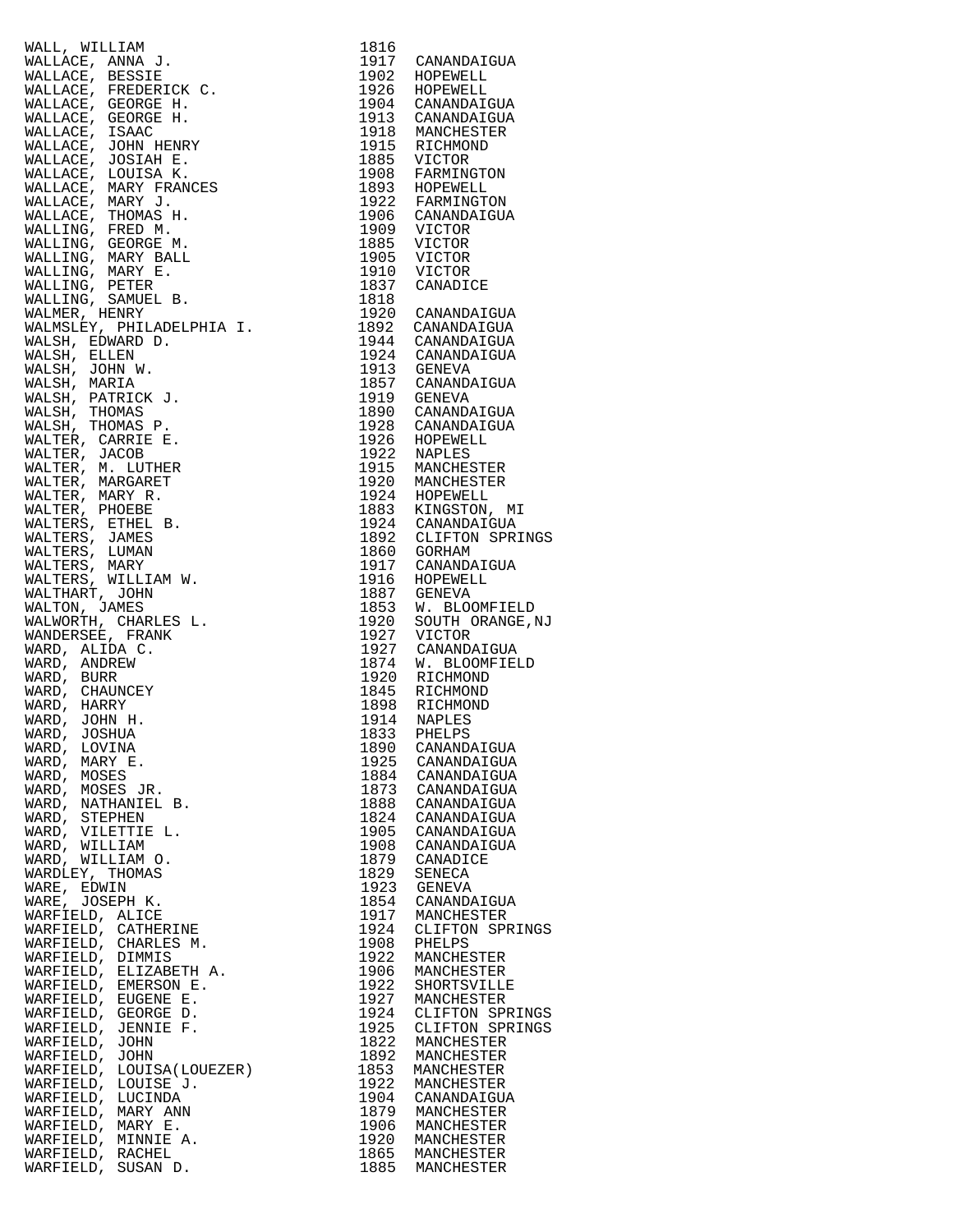|                                                                                                                                                                                                                                                                                                                                                                                                                                   |      | 1888 NAPLES<br>1917 CLIFTON SPRINGS |
|-----------------------------------------------------------------------------------------------------------------------------------------------------------------------------------------------------------------------------------------------------------------------------------------------------------------------------------------------------------------------------------------------------------------------------------|------|-------------------------------------|
|                                                                                                                                                                                                                                                                                                                                                                                                                                   |      |                                     |
|                                                                                                                                                                                                                                                                                                                                                                                                                                   |      |                                     |
|                                                                                                                                                                                                                                                                                                                                                                                                                                   |      |                                     |
|                                                                                                                                                                                                                                                                                                                                                                                                                                   |      |                                     |
|                                                                                                                                                                                                                                                                                                                                                                                                                                   |      |                                     |
|                                                                                                                                                                                                                                                                                                                                                                                                                                   |      |                                     |
|                                                                                                                                                                                                                                                                                                                                                                                                                                   |      |                                     |
|                                                                                                                                                                                                                                                                                                                                                                                                                                   |      |                                     |
|                                                                                                                                                                                                                                                                                                                                                                                                                                   |      |                                     |
|                                                                                                                                                                                                                                                                                                                                                                                                                                   |      |                                     |
|                                                                                                                                                                                                                                                                                                                                                                                                                                   |      |                                     |
|                                                                                                                                                                                                                                                                                                                                                                                                                                   |      |                                     |
|                                                                                                                                                                                                                                                                                                                                                                                                                                   |      |                                     |
|                                                                                                                                                                                                                                                                                                                                                                                                                                   |      |                                     |
|                                                                                                                                                                                                                                                                                                                                                                                                                                   |      |                                     |
|                                                                                                                                                                                                                                                                                                                                                                                                                                   |      |                                     |
|                                                                                                                                                                                                                                                                                                                                                                                                                                   |      |                                     |
|                                                                                                                                                                                                                                                                                                                                                                                                                                   |      |                                     |
|                                                                                                                                                                                                                                                                                                                                                                                                                                   |      |                                     |
|                                                                                                                                                                                                                                                                                                                                                                                                                                   |      |                                     |
|                                                                                                                                                                                                                                                                                                                                                                                                                                   |      |                                     |
|                                                                                                                                                                                                                                                                                                                                                                                                                                   |      |                                     |
|                                                                                                                                                                                                                                                                                                                                                                                                                                   |      |                                     |
|                                                                                                                                                                                                                                                                                                                                                                                                                                   |      |                                     |
|                                                                                                                                                                                                                                                                                                                                                                                                                                   |      |                                     |
|                                                                                                                                                                                                                                                                                                                                                                                                                                   |      |                                     |
| $\begin{tabular}{c} $\mathcal{L} \text{B} \text{B}^{\text{A}}$ $\mathcal{N}$, $ \mathcal{L} \text{B} \text{B}^{\text{A}}$ $\mathcal{N}$, $ \mathcal{L} \text{R} \text{B} \text{B}^{\text{B}}$ $\mathcal{N}$, $ \mathcal{L} \text{R} \text{A} \text{N} \text{B} \text{B} \text{C}$, $ \mathcal{L} \text{R} \text{R} \text{B} \text{B} \text{B} \text{C}$, $ \mathcal{L} \text{R} \text{R} \text{B} \text{B} \text{B} \text{C}$, $$ |      |                                     |
|                                                                                                                                                                                                                                                                                                                                                                                                                                   |      |                                     |
|                                                                                                                                                                                                                                                                                                                                                                                                                                   |      |                                     |
|                                                                                                                                                                                                                                                                                                                                                                                                                                   |      |                                     |
|                                                                                                                                                                                                                                                                                                                                                                                                                                   |      |                                     |
|                                                                                                                                                                                                                                                                                                                                                                                                                                   |      | WOLCOTTVILLE, IN                    |
| WARREN, CALVIN H.                                                                                                                                                                                                                                                                                                                                                                                                                 | 1838 | CANANDAIGUA                         |
| WARREN, EDWIN                                                                                                                                                                                                                                                                                                                                                                                                                     | 1930 | W. BLOOMFIELD                       |
| WARREN, ELI F.                                                                                                                                                                                                                                                                                                                                                                                                                    |      | 1828 CANANDAIGUA                    |
| WARREN, ELIZABETH                                                                                                                                                                                                                                                                                                                                                                                                                 |      | 1860 CANANDAIGUA                    |
| WARREN, GRACE                                                                                                                                                                                                                                                                                                                                                                                                                     | 1927 | GENEVA                              |
| WARREN, JULIA A.                                                                                                                                                                                                                                                                                                                                                                                                                  | 1913 | RICHMOND                            |
| WARREN, LYDIA M.                                                                                                                                                                                                                                                                                                                                                                                                                  | 1882 | NAPLES                              |
|                                                                                                                                                                                                                                                                                                                                                                                                                                   |      |                                     |
| WARREN, OLIVER B.                                                                                                                                                                                                                                                                                                                                                                                                                 | 1898 | VICTOR                              |
| WARREN, OLIVER P.                                                                                                                                                                                                                                                                                                                                                                                                                 | 1902 | CLIFTON SPRINGS                     |
| WARREN, PHOEBE L.                                                                                                                                                                                                                                                                                                                                                                                                                 | 1918 | FARMINGTON                          |
| WARREN, WILLIAM W.                                                                                                                                                                                                                                                                                                                                                                                                                | 1909 | GENEVA                              |
| WARRILLOW, ALFRED A.                                                                                                                                                                                                                                                                                                                                                                                                              | 1913 | SHORTSVILLE                         |
| WARTH, SAMUEL                                                                                                                                                                                                                                                                                                                                                                                                                     | 1901 | GENEVA                              |
| WASHBURN, ALVIN                                                                                                                                                                                                                                                                                                                                                                                                                   | 1894 | CANANDAIGUA                         |
|                                                                                                                                                                                                                                                                                                                                                                                                                                   |      | GORHAM                              |
| WASHBURN, CATHARINE                                                                                                                                                                                                                                                                                                                                                                                                               | 1879 |                                     |
| WASHBURN, CHARLES W.                                                                                                                                                                                                                                                                                                                                                                                                              | 1925 | SENECA                              |
| WASHBURN, DORA B.                                                                                                                                                                                                                                                                                                                                                                                                                 | 1927 | GORHAM                              |
| WASHBURN, EDWIN J.<br>WASHBURN, ELISHA G.(GEO.)                                                                                                                                                                                                                                                                                                                                                                                   | 1930 | GORHAM                              |
|                                                                                                                                                                                                                                                                                                                                                                                                                                   | 1911 | NAPLES                              |
| WASHBURN, ELIZA H.                                                                                                                                                                                                                                                                                                                                                                                                                | 1882 | NAPLES                              |
| WASHBURN, EMMA                                                                                                                                                                                                                                                                                                                                                                                                                    | 1920 | VICTOR                              |
| WASHBURN, ESTHER                                                                                                                                                                                                                                                                                                                                                                                                                  | 1867 | CANANDAIGUA                         |
| WASHBURN, FRANK G.                                                                                                                                                                                                                                                                                                                                                                                                                | 1891 | GORHAM                              |
| WASHBURN, GEO.T. (ELISHA)                                                                                                                                                                                                                                                                                                                                                                                                         | 1911 | NAPLES                              |
| WASHBURN, GEORGE T.                                                                                                                                                                                                                                                                                                                                                                                                               |      |                                     |
|                                                                                                                                                                                                                                                                                                                                                                                                                                   | 1884 | GORHAM                              |
| WASHBURN, ISAAC                                                                                                                                                                                                                                                                                                                                                                                                                   | 1830 | GORHAM                              |
| WASHBURN, ISAAC                                                                                                                                                                                                                                                                                                                                                                                                                   | 1871 | CANANDAIGUA                         |
| WASHBURN, JOHN                                                                                                                                                                                                                                                                                                                                                                                                                    | 1856 | GORHAM                              |
| WASHBURN, JOHN W.                                                                                                                                                                                                                                                                                                                                                                                                                 | 1903 | GORHAM                              |
| WASHBURN, JOSHUA                                                                                                                                                                                                                                                                                                                                                                                                                  | 1880 | GORHAM                              |
| WASHBURN, LYDIA A.                                                                                                                                                                                                                                                                                                                                                                                                                | 1909 | MANCHESTER                          |
| WASHBURN, MARGARET B.                                                                                                                                                                                                                                                                                                                                                                                                             | 1878 | GORHAM                              |
|                                                                                                                                                                                                                                                                                                                                                                                                                                   |      |                                     |

| 1885                                                                                      | MANCHESTER                |
|-------------------------------------------------------------------------------------------|---------------------------|
| 1881                                                                                      | CANANDAIGUA               |
| 1923                                                                                      | CANANDAIGUA<br>MANCHESTER |
| 1893<br>1920                                                                              | CANANDAIGUA               |
| 1924                                                                                      | E. BLOOMFIELD             |
| 1924                                                                                      | GENEVA                    |
| 1923                                                                                      | <b>GENEVA</b>             |
| 1904                                                                                      | CANANDAIGUA               |
| 1884                                                                                      | CANANDAIGUA               |
| 1892                                                                                      | GENEVA                    |
| 1865                                                                                      | PHELPS                    |
| 1930<br>1889                                                                              | CANANDAIGUA<br>HOPEWELL   |
| 1887                                                                                      | PHELPS                    |
| 1822                                                                                      | <b>GORHAM</b>             |
| 1841                                                                                      | PHELPS                    |
| 1826                                                                                      | CANANDAIGUA               |
| 1866                                                                                      | CANANDAIGUA               |
| 1892                                                                                      | PHELPS                    |
| 1888                                                                                      | NAPLES                    |
| 1917                                                                                      | CLIFTON SPRINGS           |
| 1921                                                                                      | CANANDAIGUA               |
| 1912<br>1908                                                                              | CANANDAIGUA               |
| 1833                                                                                      | PHELPS<br>CANANDAIGUA     |
| 1884                                                                                      | PHELPS                    |
| 1906                                                                                      | W. BLOOMFIELD             |
| 1923                                                                                      | CANANDAIGUA               |
| 1924                                                                                      | PHELPS                    |
| 1926                                                                                      | MANCHESTER                |
| 1868                                                                                      | SENECA                    |
| 1905                                                                                      | GENEVA                    |
| 1930                                                                                      | <b>GORHAM</b>             |
| 1906                                                                                      | W. BLOOMFIELD             |
| 1904                                                                                      | HOPEWELL                  |
| 1890<br>1829                                                                              | CANANDAIGUA               |
| 1852                                                                                      | PHELPS<br>PHELPS          |
| 1912                                                                                      | PHELPS                    |
| 1819                                                                                      |                           |
|                                                                                           |                           |
|                                                                                           |                           |
| 1872<br>1879                                                                              | GORHAM<br>NAPLES          |
| 1896                                                                                      | PHELPS                    |
|                                                                                           | MANCHESTER                |
| 1851                                                                                      | CANANDAIGUA               |
|                                                                                           | GORHAM                    |
|                                                                                           | TECUMSEH, MI              |
| 1885                                                                                      | WOLCOTTVILLE, IN          |
| 1838                                                                                      | CANANDAIGUA               |
| 1930                                                                                      | W. BLOOMFIELD             |
| 1828                                                                                      | CANANDAIGUA               |
| 1860                                                                                      | CANANDAIGUA               |
| 1927                                                                                      | <b>GENEVA</b>             |
| 1913<br>1882                                                                              | RICHMOND                  |
| 1898                                                                                      | NAPLES<br>VICTOR          |
| 1902                                                                                      | CLIFTON SPRINGS           |
| 1918                                                                                      | FARMINGTON                |
| 1909                                                                                      | <b>GENEVA</b>             |
| 1913                                                                                      | SHORTSVILLE               |
| 1901                                                                                      | GENEVA                    |
|                                                                                           | CANANDAIGUA               |
| 1879                                                                                      | GORHAM                    |
| 1925                                                                                      | SENECA                    |
| 1927                                                                                      | GORHAM                    |
| 1930                                                                                      | GORHAM<br>NAPLES          |
|                                                                                           | NAPLES                    |
| 1920                                                                                      | VICTOR                    |
| 1867                                                                                      | CANANDAIGUA               |
| 1891                                                                                      | GORHAM                    |
|                                                                                           | NAPLES                    |
| 1884                                                                                      | GORHAM                    |
|                                                                                           | GORHAM                    |
| 1871                                                                                      | CANANDAIGUA               |
|                                                                                           | GORHAM                    |
| 1903                                                                                      | GORHAM                    |
| 1880<br>1909                                                                              | GORHAM<br>MANCHESTER      |
| 1889<br>1921<br>1879<br>1894<br>1911<br>1882<br>1911<br>1830<br>$\frac{1856}{22}$<br>1878 | GORHAM                    |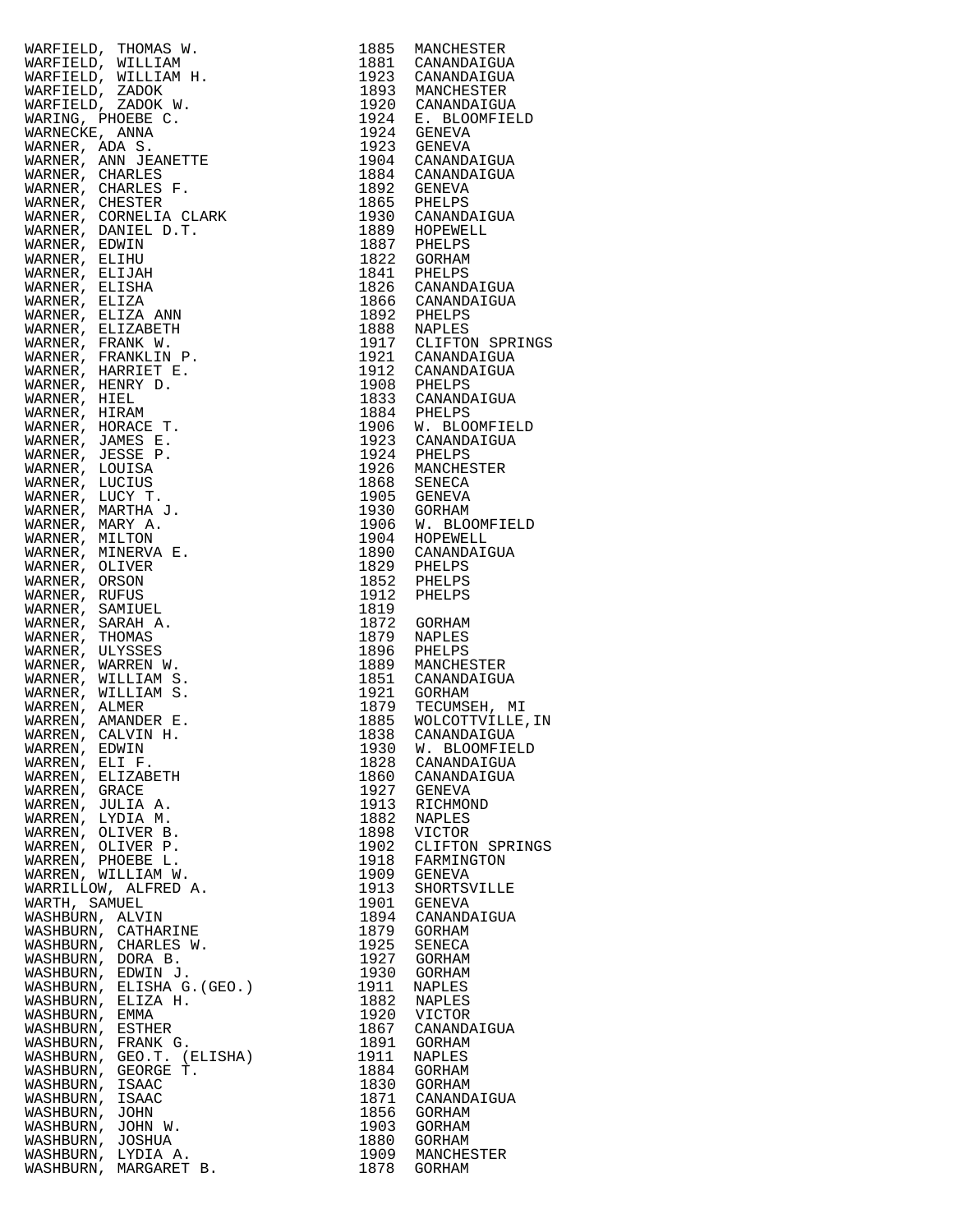|                                                                                                                                                                                                                                                                 | 1929         | RICHMOND                               |
|-----------------------------------------------------------------------------------------------------------------------------------------------------------------------------------------------------------------------------------------------------------------|--------------|----------------------------------------|
|                                                                                                                                                                                                                                                                 | 1871         | GORHAM                                 |
|                                                                                                                                                                                                                                                                 |              |                                        |
|                                                                                                                                                                                                                                                                 |              | 1879 GORHAM<br>1887 PHELPS             |
|                                                                                                                                                                                                                                                                 |              |                                        |
|                                                                                                                                                                                                                                                                 |              | 1867 GORHAM                            |
|                                                                                                                                                                                                                                                                 |              | 1878 GORHAM                            |
|                                                                                                                                                                                                                                                                 |              | 1916 RICHMOND                          |
|                                                                                                                                                                                                                                                                 |              | 1924 SENECA                            |
|                                                                                                                                                                                                                                                                 |              |                                        |
|                                                                                                                                                                                                                                                                 |              | 1892 GORHAM<br>1919 CANANDAIGUA        |
|                                                                                                                                                                                                                                                                 |              |                                        |
|                                                                                                                                                                                                                                                                 |              | 1920 CANANDAIGUA<br>1929 CANANDAIGUA   |
|                                                                                                                                                                                                                                                                 |              |                                        |
|                                                                                                                                                                                                                                                                 |              | 1922 CANANDAIGUA<br>1847 NAPLES        |
|                                                                                                                                                                                                                                                                 |              |                                        |
|                                                                                                                                                                                                                                                                 |              |                                        |
|                                                                                                                                                                                                                                                                 |              | 1895 FARMINGTON<br>1873 BURLINGTON, MI |
|                                                                                                                                                                                                                                                                 |              |                                        |
|                                                                                                                                                                                                                                                                 |              | 1915 NAPLES                            |
|                                                                                                                                                                                                                                                                 |              | 1849 NAPLES                            |
|                                                                                                                                                                                                                                                                 |              | 1879 GORHAM<br>1913 NAPLES             |
|                                                                                                                                                                                                                                                                 |              |                                        |
|                                                                                                                                                                                                                                                                 |              |                                        |
|                                                                                                                                                                                                                                                                 |              | 1924 GORHAM<br>1913 GORHAM             |
|                                                                                                                                                                                                                                                                 |              | 1829 NAPLES                            |
|                                                                                                                                                                                                                                                                 |              | 1924 CANANDAIGUA                       |
|                                                                                                                                                                                                                                                                 |              |                                        |
|                                                                                                                                                                                                                                                                 |              | 1863 HOPEWELL<br>1900 NAPLES           |
|                                                                                                                                                                                                                                                                 |              |                                        |
| WASHBURN, MICHAEL A.<br>RASHBURN, MICHAEL A.<br>RASHBURN, MICHAEL A.<br>RASHBURN, NACY<br>MICHAEL A.<br>RASHBURN, RICHAED M.<br>MASHBURN, RICHAED M.<br>MASHBURN, WILLIAM C.<br>MASHBURN, WILLIAM C.<br>MASHBURN, WILLIAM S.<br>MASHBURN, WILLIAM S.<br>RASS. W |              | 1915 NAPLES<br>1873 MANCHESTER         |
|                                                                                                                                                                                                                                                                 |              |                                        |
|                                                                                                                                                                                                                                                                 |              |                                        |
|                                                                                                                                                                                                                                                                 |              | 1926 SENECA<br>1899 NAPLES             |
|                                                                                                                                                                                                                                                                 |              |                                        |
|                                                                                                                                                                                                                                                                 |              | 1905 NAPLES<br>1905 PHELPS             |
|                                                                                                                                                                                                                                                                 |              |                                        |
|                                                                                                                                                                                                                                                                 |              | 1899 PHELPS<br>1887 GORHAM             |
|                                                                                                                                                                                                                                                                 |              |                                        |
|                                                                                                                                                                                                                                                                 | 1885         | NAPLES                                 |
|                                                                                                                                                                                                                                                                 |              | NAPLES                                 |
|                                                                                                                                                                                                                                                                 |              |                                        |
|                                                                                                                                                                                                                                                                 |              | 1884 SENECA<br>1928 CANANDAIGUA        |
|                                                                                                                                                                                                                                                                 |              |                                        |
|                                                                                                                                                                                                                                                                 |              | 1827 NAPLES<br>1885 GORHAM             |
|                                                                                                                                                                                                                                                                 |              |                                        |
|                                                                                                                                                                                                                                                                 |              | 1867 CANANDAIGUA<br>1910 RICHMOND      |
|                                                                                                                                                                                                                                                                 |              |                                        |
|                                                                                                                                                                                                                                                                 |              | 1889 GENEVA                            |
|                                                                                                                                                                                                                                                                 |              | 1901 GENEVA                            |
|                                                                                                                                                                                                                                                                 |              | 1880 SENECA<br>1867 CANANDAIGUA        |
|                                                                                                                                                                                                                                                                 |              |                                        |
|                                                                                                                                                                                                                                                                 |              |                                        |
|                                                                                                                                                                                                                                                                 |              | 1888 PHELPS<br>1874 SENECA             |
|                                                                                                                                                                                                                                                                 | 1841         | SENECA                                 |
| WATSON, JOHN                                                                                                                                                                                                                                                    |              | 1863 PHELPS                            |
| WATSON, JOSEPH                                                                                                                                                                                                                                                  | 1883         | SENECA                                 |
| WATSON, JOSEPH B.                                                                                                                                                                                                                                               |              | 1914 CANANDAIGUA                       |
| WATSON, LEWIS JR.                                                                                                                                                                                                                                               | 1891         | SENECA                                 |
|                                                                                                                                                                                                                                                                 | 1865         |                                        |
| WATSON, MARGARET                                                                                                                                                                                                                                                |              | SENECA                                 |
| WATSON, MARY A.                                                                                                                                                                                                                                                 | 1908         | CANANDAIGUA                            |
| WATSON, RICHARD                                                                                                                                                                                                                                                 | 1915         | W. BLOOMFIELD                          |
| WATSON, ROBERT                                                                                                                                                                                                                                                  | 1841         | SENECA                                 |
| WATSON, SARAH F.                                                                                                                                                                                                                                                |              | 1890 SENECA                            |
| WATSON, THOMAS WILLIAM                                                                                                                                                                                                                                          | 1930         | GENEVA                                 |
| WATSON, WILLIAM W.                                                                                                                                                                                                                                              | 1859         | SENECA                                 |
| WATTS, NORA                                                                                                                                                                                                                                                     | 1929         | GENEVA                                 |
| WAUGH, ADELINE                                                                                                                                                                                                                                                  | 1852         | SENECA                                 |
| WAUGH, JOHN G.                                                                                                                                                                                                                                                  | 1840         | GORHAM                                 |
| WAY, ABIGAIL W.                                                                                                                                                                                                                                                 | 1906         | NAPLES                                 |
| WAYNE, ALBERT L.                                                                                                                                                                                                                                                | 1925         | PHELPS                                 |
| WAYNE, CHARLOTTE                                                                                                                                                                                                                                                |              | 1859 HOPEWELL                          |
|                                                                                                                                                                                                                                                                 |              | 1917 CLIFTON SPRING                    |
| WAYNE, ELLA M.                                                                                                                                                                                                                                                  |              |                                        |
| WAYNE, HORACE                                                                                                                                                                                                                                                   | 1844         | MANCHESTER                             |
| WAYNE, MARTHA J.                                                                                                                                                                                                                                                | 1890         | MANCHESTER                             |
| WAYNE, OLIVER                                                                                                                                                                                                                                                   |              | 1838 MANCHESTER                        |
| WAYNE, SARAH                                                                                                                                                                                                                                                    | 1883         | MANCHESTER                             |
| WAYNE, WILLIAM H.                                                                                                                                                                                                                                               | 1873         | MANCHESTER                             |
| WAYNE, WILLIAM H.                                                                                                                                                                                                                                               | 1908         | MANCHESTER                             |
| WEATHERBY, EPHRAIM                                                                                                                                                                                                                                              |              | 1812 UPPER CANADA                      |
| WEATHERWAX, PETER                                                                                                                                                                                                                                               | 1876         | PHELPS                                 |
| WEAVER, NOBLE B.                                                                                                                                                                                                                                                |              | 1921 CANANDAIGUA                       |
| WEAVER, SARAH E.                                                                                                                                                                                                                                                |              |                                        |
| WEBB, ALLEN                                                                                                                                                                                                                                                     |              | 1922 CANANDAIGUA<br>1855 FARMINGTON    |
| WEBB, ALMIRA                                                                                                                                                                                                                                                    |              | NAPLES                                 |
| WEBB, CHARLES                                                                                                                                                                                                                                                   | 1873<br>1868 | W. BLOOMFIELD                          |
| WEBB, CHARLES                                                                                                                                                                                                                                                   | 1821         |                                        |
|                                                                                                                                                                                                                                                                 |              |                                        |

| WATHINGRAPH (WEINER A 1929 RICHMOND MATHEMON), MENIDER MATHEMON, MYKONISHONE, MANGERINGRAPH MASSIBIDER), MYKONISHONE, 1871 SORIAM<br>MASSIBIDER), MYKONISHONE 1879 GORHAM MASSIBIDER), MANCHINA WASHIBIDER, MENIDER A REGINAN<br>MAS                               |              |                                   |
|--------------------------------------------------------------------------------------------------------------------------------------------------------------------------------------------------------------------------------------------------------------------|--------------|-----------------------------------|
|                                                                                                                                                                                                                                                                    |              |                                   |
|                                                                                                                                                                                                                                                                    |              |                                   |
|                                                                                                                                                                                                                                                                    |              |                                   |
|                                                                                                                                                                                                                                                                    |              |                                   |
|                                                                                                                                                                                                                                                                    |              |                                   |
|                                                                                                                                                                                                                                                                    |              |                                   |
|                                                                                                                                                                                                                                                                    |              |                                   |
|                                                                                                                                                                                                                                                                    |              |                                   |
|                                                                                                                                                                                                                                                                    |              |                                   |
|                                                                                                                                                                                                                                                                    |              |                                   |
| WATSON, JOHN                                                                                                                                                                                                                                                       |              |                                   |
| WATSON, JOSEPH                                                                                                                                                                                                                                                     |              | 1883 SENECA                       |
|                                                                                                                                                                                                                                                                    |              | 1914 CANANDAIGUA                  |
|                                                                                                                                                                                                                                                                    |              | 1891 SENECA<br>1865 SENECA        |
|                                                                                                                                                                                                                                                                    |              |                                   |
|                                                                                                                                                                                                                                                                    | 1908         |                                   |
|                                                                                                                                                                                                                                                                    | 1908<br>1915 | CANANDAIGUA                       |
|                                                                                                                                                                                                                                                                    |              | W. BLOOMFIELD                     |
|                                                                                                                                                                                                                                                                    | 1841         | SENECA                            |
|                                                                                                                                                                                                                                                                    | 1890         | SENECA                            |
|                                                                                                                                                                                                                                                                    | 1930         | GENEVA                            |
|                                                                                                                                                                                                                                                                    | 1859         | SENECA                            |
|                                                                                                                                                                                                                                                                    | 1929         | GENEVA                            |
|                                                                                                                                                                                                                                                                    | 1852         |                                   |
|                                                                                                                                                                                                                                                                    |              | SENECA                            |
|                                                                                                                                                                                                                                                                    | 1840         | GORHAM                            |
|                                                                                                                                                                                                                                                                    | 1906         | NAPLES                            |
|                                                                                                                                                                                                                                                                    |              | 1925 PHELPS<br>1859 HOPEWELL      |
|                                                                                                                                                                                                                                                                    |              |                                   |
|                                                                                                                                                                                                                                                                    |              | 1917 CLIFTON SPRINGS              |
|                                                                                                                                                                                                                                                                    | 1844         | MANCHESTER                        |
|                                                                                                                                                                                                                                                                    |              |                                   |
|                                                                                                                                                                                                                                                                    | 1890         | MANCHESTER                        |
|                                                                                                                                                                                                                                                                    |              | 1838 MANCHESTER                   |
|                                                                                                                                                                                                                                                                    | 1883         | MANCHESTER                        |
|                                                                                                                                                                                                                                                                    | 1873         | MANCHESTER                        |
|                                                                                                                                                                                                                                                                    |              | MANCHESTER                        |
|                                                                                                                                                                                                                                                                    | 1908<br>1812 | UPPER CANADA                      |
|                                                                                                                                                                                                                                                                    |              |                                   |
|                                                                                                                                                                                                                                                                    |              | 1876 PHELPS<br>1921 CANANDAIGUA   |
|                                                                                                                                                                                                                                                                    |              |                                   |
|                                                                                                                                                                                                                                                                    |              | 1922 CANANDAIGUA                  |
|                                                                                                                                                                                                                                                                    |              | 1855 FARMINGTON                   |
| WATSON, JOSEPH<br>MATSON, JOSEPH B.<br>WATSON, LEWIS JR.<br>WATSON, LEWIS JR.<br>WATSON, LEWIS JR.<br>WATSON, MARCARET<br>WATSON, RICHARD<br>WATSON, RICHARD<br>WATSON, RICHARD<br>WATSON, NILLIAM W.<br>WATSON, MILLIAM W.<br>WATSON, MILLIAM W.<br>WATSON, MILLI |              | 1873 NAPLES<br>1868 W. BLOOMFIELD |
| WEBB, CHARLES                                                                                                                                                                                                                                                      |              |                                   |
| WEBB, CHARLES                                                                                                                                                                                                                                                      | 1821         |                                   |
|                                                                                                                                                                                                                                                                    |              |                                   |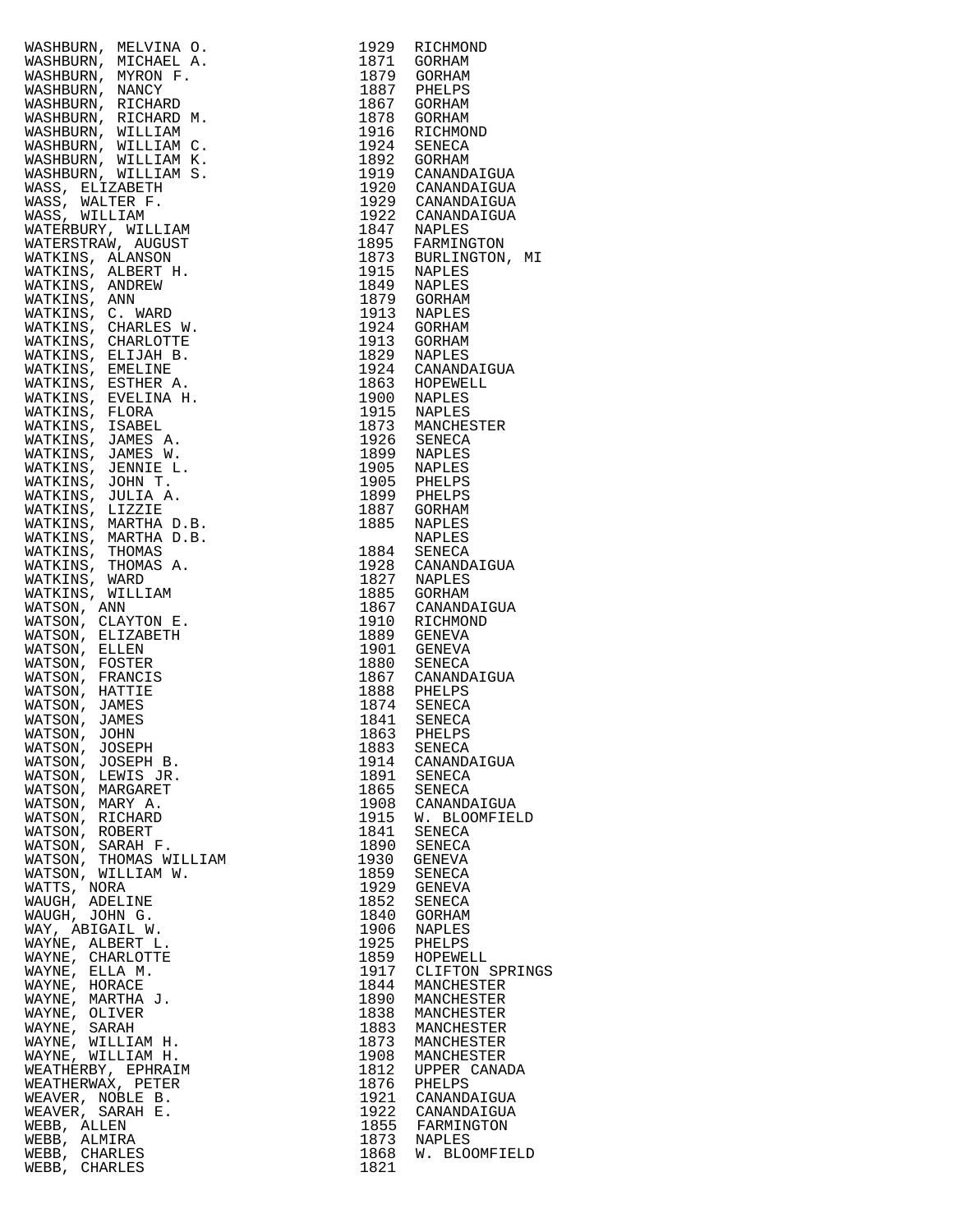| WEBB, HENRY                                                                                                                                                                                                                                                                                                                                                                                                                                                                                           | 1885 | S. BRISTOL                                                               |
|-------------------------------------------------------------------------------------------------------------------------------------------------------------------------------------------------------------------------------------------------------------------------------------------------------------------------------------------------------------------------------------------------------------------------------------------------------------------------------------------------------|------|--------------------------------------------------------------------------|
| WEBB, JANE                                                                                                                                                                                                                                                                                                                                                                                                                                                                                            |      | 1907 E. BLOOMFIEI<br>1899 FARMINGTON<br>1907 W. BLOOMFIEI<br>1820 SENECA |
| WEBB, JOHN                                                                                                                                                                                                                                                                                                                                                                                                                                                                                            |      |                                                                          |
| WEBB, MARY A.                                                                                                                                                                                                                                                                                                                                                                                                                                                                                         |      |                                                                          |
| WEBB, RANDALL                                                                                                                                                                                                                                                                                                                                                                                                                                                                                         |      |                                                                          |
| WEBB, WILLIAM                                                                                                                                                                                                                                                                                                                                                                                                                                                                                         | 1886 |                                                                          |
| $\begin{array}{ll} \begin{array}{ll} \texttt{if} & \texttt{if} \\ \texttt{if} & \texttt{if} \\ \texttt{if} & \texttt{if} \\ \texttt{if} & \texttt{if} \\ \texttt{if} & \texttt{if} \\ \texttt{if} & \texttt{if} \\ \texttt{if} & \texttt{if} \\ \texttt{if} & \texttt{if} \\ \texttt{if} & \texttt{if} \\ \texttt{if} & \texttt{if} \\ \texttt{if} & \texttt{if} \\ \texttt{if} & \texttt{if} \\ \texttt{if} & \texttt{if} \\ \texttt{if} & \texttt{if} \\ \texttt{if} & \texttt$<br>WEBB, WILLIAM H. | 1926 | FARMINGTON<br>GENEVA                                                     |
| WEBSTER, CHESTER                                                                                                                                                                                                                                                                                                                                                                                                                                                                                      |      | 1860 SENECA<br>1862 CANANDAIGUA                                          |
| WEBSTER, COMFORT                                                                                                                                                                                                                                                                                                                                                                                                                                                                                      |      |                                                                          |
|                                                                                                                                                                                                                                                                                                                                                                                                                                                                                                       |      |                                                                          |
| WEBSTER, CYNTHIA                                                                                                                                                                                                                                                                                                                                                                                                                                                                                      |      | 1915 VICTOR                                                              |
| WEBSTER, DANIEL T.                                                                                                                                                                                                                                                                                                                                                                                                                                                                                    | 1880 | E. BLOOMFIEL                                                             |
| WEBSTER, FLORA F.                                                                                                                                                                                                                                                                                                                                                                                                                                                                                     | 1927 | E. BLOOMFIEL                                                             |
| WEBSTER, FLORENCE                                                                                                                                                                                                                                                                                                                                                                                                                                                                                     |      | 1925 GENEVA                                                              |
| WEBSTER, FREEMAN                                                                                                                                                                                                                                                                                                                                                                                                                                                                                      |      | EUCLID, OH<br>1870 EUCLID<br>1900 GENEVA                                 |
| WEBSTER, HORACE                                                                                                                                                                                                                                                                                                                                                                                                                                                                                       |      |                                                                          |
| WEBSTER, ISAAC C.                                                                                                                                                                                                                                                                                                                                                                                                                                                                                     |      | 1858 PHELPS<br>1845 SENECA                                               |
| WEBSTER, ISRAEL                                                                                                                                                                                                                                                                                                                                                                                                                                                                                       |      |                                                                          |
| WEBSTER, JAMES                                                                                                                                                                                                                                                                                                                                                                                                                                                                                        |      | 1869 CANANDAIGUA<br>1895 VICTOR                                          |
| WEBSTER, JANE W.                                                                                                                                                                                                                                                                                                                                                                                                                                                                                      |      |                                                                          |
| WEBSTER, JEHIEL                                                                                                                                                                                                                                                                                                                                                                                                                                                                                       |      | 1899 VICTOR<br>1893 GENEVA                                               |
| WEBSTER, LESTER                                                                                                                                                                                                                                                                                                                                                                                                                                                                                       |      |                                                                          |
| WEBSTER, LYDIA                                                                                                                                                                                                                                                                                                                                                                                                                                                                                        |      |                                                                          |
| WEBSTER, MARY                                                                                                                                                                                                                                                                                                                                                                                                                                                                                         |      | 1884 PHELPS<br>1917 SENECA                                               |
| WEBSTER, MARY                                                                                                                                                                                                                                                                                                                                                                                                                                                                                         |      | 1906 GENEVA<br>1017 VICTOR                                               |
| WEBSTER, MILO                                                                                                                                                                                                                                                                                                                                                                                                                                                                                         |      |                                                                          |
| WEBSTER, OTIS A.                                                                                                                                                                                                                                                                                                                                                                                                                                                                                      |      |                                                                          |
| WEBSTER, SARAH                                                                                                                                                                                                                                                                                                                                                                                                                                                                                        |      | 1891 VICTOR<br>1875 GENEVA                                               |
| WEBSTER, SARAH M.                                                                                                                                                                                                                                                                                                                                                                                                                                                                                     |      |                                                                          |
| WEBSTER, WILLIAM                                                                                                                                                                                                                                                                                                                                                                                                                                                                                      |      | 1875 GENEVA<br>1923 VICTOR                                               |
|                                                                                                                                                                                                                                                                                                                                                                                                                                                                                                       |      |                                                                          |
| WEBSTER, WILLIARD                                                                                                                                                                                                                                                                                                                                                                                                                                                                                     |      | 1884 SENECA                                                              |
| WEEKS, PHEBE                                                                                                                                                                                                                                                                                                                                                                                                                                                                                          |      | 1849 MANCHESTER                                                          |
| WEIGERT, HERMAN                                                                                                                                                                                                                                                                                                                                                                                                                                                                                       |      | FARMINGTON                                                               |
| WEIGERT, LOUIS                                                                                                                                                                                                                                                                                                                                                                                                                                                                                        |      | VICTOR                                                                   |
| WEINMAN, JOHN PHILIP                                                                                                                                                                                                                                                                                                                                                                                                                                                                                  |      | 1918 MANCHES<br>1924 GENEVA<br>MANCHESTER                                |
| WEISBRET, LOUISA W.                                                                                                                                                                                                                                                                                                                                                                                                                                                                                   |      |                                                                          |
| WEISENBECK, CAROLINE                                                                                                                                                                                                                                                                                                                                                                                                                                                                                  |      | 1896 CANANDAIGUA                                                         |
| WEISENBECK, ELIAS                                                                                                                                                                                                                                                                                                                                                                                                                                                                                     |      | 1903 CANANDAIGUA                                                         |
| WEISS, ANNA M.                                                                                                                                                                                                                                                                                                                                                                                                                                                                                        |      | 1927 PHELPS<br>1909 FARMINGTON                                           |
| WELCH, ALICE                                                                                                                                                                                                                                                                                                                                                                                                                                                                                          |      |                                                                          |
| WELCH, ALLEN B.                                                                                                                                                                                                                                                                                                                                                                                                                                                                                       | 1929 | VICTOR                                                                   |
| WELCH, BRIDGET                                                                                                                                                                                                                                                                                                                                                                                                                                                                                        | 1899 | GENEVA                                                                   |
| WELCH, BRIDGET                                                                                                                                                                                                                                                                                                                                                                                                                                                                                        | 1908 |                                                                          |
| WELCH, BRIDGET                                                                                                                                                                                                                                                                                                                                                                                                                                                                                        |      | 1908 GENEVA<br>1895 GENEVA                                               |
| WELCH, CATHERINE                                                                                                                                                                                                                                                                                                                                                                                                                                                                                      |      |                                                                          |
| WELCH, CHARLES                                                                                                                                                                                                                                                                                                                                                                                                                                                                                        |      | 1918 GENEVA<br>1912 GENEVA                                               |
| WELCH, EDWARD                                                                                                                                                                                                                                                                                                                                                                                                                                                                                         |      |                                                                          |
| WELCH, EDWARD J.                                                                                                                                                                                                                                                                                                                                                                                                                                                                                      |      | 1876 GENEVA<br>1892 FARMINGTON                                           |
| WELCH, ELIZA JANE                                                                                                                                                                                                                                                                                                                                                                                                                                                                                     |      |                                                                          |
| WELCH, ELLEN B.                                                                                                                                                                                                                                                                                                                                                                                                                                                                                       |      | 1922 GENEVA<br>1921 GENEVA                                               |
|                                                                                                                                                                                                                                                                                                                                                                                                                                                                                                       |      |                                                                          |
| WELCH,<br>HANNAH                                                                                                                                                                                                                                                                                                                                                                                                                                                                                      | 1881 | CANANDAIGUA                                                              |
| WELCH, HARRIET                                                                                                                                                                                                                                                                                                                                                                                                                                                                                        | 1917 | GENEVA                                                                   |
| WELCH, HELEN M.                                                                                                                                                                                                                                                                                                                                                                                                                                                                                       |      | E. BLOOMFIEL                                                             |
| WELCH, JAMES                                                                                                                                                                                                                                                                                                                                                                                                                                                                                          | 1925 | GENEVA                                                                   |
| WELCH, JOHANNA                                                                                                                                                                                                                                                                                                                                                                                                                                                                                        | 1922 | FARMINGTON                                                               |
| WELCH, JOHN                                                                                                                                                                                                                                                                                                                                                                                                                                                                                           | 1930 | GENEVA                                                                   |
| WELCH, JOHN                                                                                                                                                                                                                                                                                                                                                                                                                                                                                           | 1891 | GENEVA                                                                   |
| WELCH, MARY ANN                                                                                                                                                                                                                                                                                                                                                                                                                                                                                       | 1925 | PHELPS                                                                   |
| WELCH, MICHAEL                                                                                                                                                                                                                                                                                                                                                                                                                                                                                        | 1911 | PHELPS                                                                   |
| WELCH, PATRICK                                                                                                                                                                                                                                                                                                                                                                                                                                                                                        | 1925 | GENEVA                                                                   |
| WELCH, SARAH                                                                                                                                                                                                                                                                                                                                                                                                                                                                                          | 1919 | GENEVA                                                                   |
| WELCH, STEPHEN                                                                                                                                                                                                                                                                                                                                                                                                                                                                                        | 1827 | SENECA                                                                   |
| WELCH, THOMAS                                                                                                                                                                                                                                                                                                                                                                                                                                                                                         | 1921 | HOLCOMB                                                                  |
| WELCH, THOMAS                                                                                                                                                                                                                                                                                                                                                                                                                                                                                         |      | E. BLOOMFIEL                                                             |
| WELCH, THOMAS                                                                                                                                                                                                                                                                                                                                                                                                                                                                                         | 1890 | PHELPS                                                                   |
| WELCH, VIRGINIA S.B.                                                                                                                                                                                                                                                                                                                                                                                                                                                                                  | 1928 | VICTOR                                                                   |
| WELCH, WILLIAM                                                                                                                                                                                                                                                                                                                                                                                                                                                                                        | 1920 | CANANDAIGUA                                                              |
| WELD, NANCY                                                                                                                                                                                                                                                                                                                                                                                                                                                                                           | 1874 | NAPLES                                                                   |
| WELFARE, GEORGE                                                                                                                                                                                                                                                                                                                                                                                                                                                                                       | 1865 | MANCHESTER                                                               |
| WELL, MARY                                                                                                                                                                                                                                                                                                                                                                                                                                                                                            | 1862 | MANCHESTER                                                               |
|                                                                                                                                                                                                                                                                                                                                                                                                                                                                                                       |      |                                                                          |
| WELLER, AUGUSTA H.                                                                                                                                                                                                                                                                                                                                                                                                                                                                                    | 1914 | CANANDAIGUA                                                              |
| WELLER, CLARISSA                                                                                                                                                                                                                                                                                                                                                                                                                                                                                      | 1904 | MANCHESTER                                                               |
| WELLER, ELIJAH                                                                                                                                                                                                                                                                                                                                                                                                                                                                                        | 1801 |                                                                          |
| WELLER, HENRY                                                                                                                                                                                                                                                                                                                                                                                                                                                                                         | 1864 | HOPEWELL                                                                 |
| WELLER, JOHN N.                                                                                                                                                                                                                                                                                                                                                                                                                                                                                       | 1889 | SHORTSVILLE                                                              |
| WELLES, SARAH                                                                                                                                                                                                                                                                                                                                                                                                                                                                                         | 1853 | SENECA                                                                   |
| WELLS, ANN ELIZA                                                                                                                                                                                                                                                                                                                                                                                                                                                                                      | 1914 | MANCHESTER                                                               |
| WELLS, ANNA C.                                                                                                                                                                                                                                                                                                                                                                                                                                                                                        | 1888 | GENEVA                                                                   |
| WELLS, ANNIE                                                                                                                                                                                                                                                                                                                                                                                                                                                                                          | 1919 | GENEVA                                                                   |
| WELLS, BENJAMIN                                                                                                                                                                                                                                                                                                                                                                                                                                                                                       | 1880 | NAPLES                                                                   |
| WELLS, BENJAMIN                                                                                                                                                                                                                                                                                                                                                                                                                                                                                       | 1828 | HOPEWELL                                                                 |
| WELLS, CAROLINE                                                                                                                                                                                                                                                                                                                                                                                                                                                                                       | 1924 | NAPLES                                                                   |

| WEBB, JOHN 1993 PRESIDENT (MENTY 1997 PRESIDENT MENTY 1993 PRESIDENT (MENTY 1993 PRESIDENT CHANNEL AND MENTY IS A SERVET ON MENTY AND MENTY IS A MANUFACT OF THE RESPONSE ON THE CHANNEL AND MENTY IS A MANUFACT OF THE RESPON |      |                                                                                                                                         |
|--------------------------------------------------------------------------------------------------------------------------------------------------------------------------------------------------------------------------------|------|-----------------------------------------------------------------------------------------------------------------------------------------|
|                                                                                                                                                                                                                                |      |                                                                                                                                         |
|                                                                                                                                                                                                                                |      |                                                                                                                                         |
|                                                                                                                                                                                                                                |      | 1907 E. BLOOMFIELD<br>1899 FARMINGTON<br>1907 W. BLOOMFIELD                                                                             |
|                                                                                                                                                                                                                                |      |                                                                                                                                         |
|                                                                                                                                                                                                                                |      |                                                                                                                                         |
|                                                                                                                                                                                                                                |      |                                                                                                                                         |
|                                                                                                                                                                                                                                |      |                                                                                                                                         |
|                                                                                                                                                                                                                                |      |                                                                                                                                         |
|                                                                                                                                                                                                                                |      |                                                                                                                                         |
|                                                                                                                                                                                                                                |      |                                                                                                                                         |
|                                                                                                                                                                                                                                |      | 1862 CANANDAIGUA<br>1915 VICTOR<br>1915 VICTOR<br>1927 E. BLOOMFIELD<br>1927 E. BLOOMFIELD<br>1925 GENEVA<br>1900 GENEVA<br>1900 GENEVA |
|                                                                                                                                                                                                                                |      |                                                                                                                                         |
|                                                                                                                                                                                                                                |      |                                                                                                                                         |
|                                                                                                                                                                                                                                |      |                                                                                                                                         |
|                                                                                                                                                                                                                                |      |                                                                                                                                         |
|                                                                                                                                                                                                                                |      |                                                                                                                                         |
|                                                                                                                                                                                                                                |      |                                                                                                                                         |
|                                                                                                                                                                                                                                |      |                                                                                                                                         |
|                                                                                                                                                                                                                                |      |                                                                                                                                         |
|                                                                                                                                                                                                                                |      |                                                                                                                                         |
|                                                                                                                                                                                                                                |      |                                                                                                                                         |
|                                                                                                                                                                                                                                |      |                                                                                                                                         |
|                                                                                                                                                                                                                                |      |                                                                                                                                         |
|                                                                                                                                                                                                                                |      |                                                                                                                                         |
|                                                                                                                                                                                                                                |      |                                                                                                                                         |
|                                                                                                                                                                                                                                |      |                                                                                                                                         |
|                                                                                                                                                                                                                                |      |                                                                                                                                         |
|                                                                                                                                                                                                                                |      |                                                                                                                                         |
|                                                                                                                                                                                                                                |      |                                                                                                                                         |
|                                                                                                                                                                                                                                |      |                                                                                                                                         |
|                                                                                                                                                                                                                                |      |                                                                                                                                         |
|                                                                                                                                                                                                                                |      |                                                                                                                                         |
|                                                                                                                                                                                                                                |      |                                                                                                                                         |
|                                                                                                                                                                                                                                |      |                                                                                                                                         |
|                                                                                                                                                                                                                                |      |                                                                                                                                         |
|                                                                                                                                                                                                                                |      |                                                                                                                                         |
|                                                                                                                                                                                                                                |      |                                                                                                                                         |
|                                                                                                                                                                                                                                |      |                                                                                                                                         |
|                                                                                                                                                                                                                                |      |                                                                                                                                         |
|                                                                                                                                                                                                                                |      |                                                                                                                                         |
|                                                                                                                                                                                                                                |      |                                                                                                                                         |
|                                                                                                                                                                                                                                |      |                                                                                                                                         |
|                                                                                                                                                                                                                                |      |                                                                                                                                         |
|                                                                                                                                                                                                                                |      |                                                                                                                                         |
|                                                                                                                                                                                                                                |      |                                                                                                                                         |
|                                                                                                                                                                                                                                |      |                                                                                                                                         |
|                                                                                                                                                                                                                                |      |                                                                                                                                         |
|                                                                                                                                                                                                                                |      |                                                                                                                                         |
|                                                                                                                                                                                                                                |      |                                                                                                                                         |
|                                                                                                                                                                                                                                |      |                                                                                                                                         |
|                                                                                                                                                                                                                                |      |                                                                                                                                         |
|                                                                                                                                                                                                                                | 1917 | GENEVA                                                                                                                                  |
|                                                                                                                                                                                                                                |      | E. BLOOMFIELD                                                                                                                           |
|                                                                                                                                                                                                                                |      | GENEVA                                                                                                                                  |
|                                                                                                                                                                                                                                | 1922 | FARMINGTON                                                                                                                              |
|                                                                                                                                                                                                                                | 1930 | GENEVA                                                                                                                                  |
|                                                                                                                                                                                                                                |      | GENEVA                                                                                                                                  |
|                                                                                                                                                                                                                                |      | PHELPS                                                                                                                                  |
|                                                                                                                                                                                                                                | 1911 | PHELPS                                                                                                                                  |
|                                                                                                                                                                                                                                |      | GENEVA                                                                                                                                  |
|                                                                                                                                                                                                                                |      | 1919 GENEVA                                                                                                                             |
|                                                                                                                                                                                                                                | 1827 | SENECA                                                                                                                                  |
|                                                                                                                                                                                                                                | 1921 | HOLCOMB                                                                                                                                 |
|                                                                                                                                                                                                                                |      | E. BLOOMFIELD                                                                                                                           |
|                                                                                                                                                                                                                                | 1890 | PHELPS                                                                                                                                  |
|                                                                                                                                                                                                                                |      | 1928 VICTOR                                                                                                                             |
|                                                                                                                                                                                                                                |      | 1920 CANANDAIGUA                                                                                                                        |
|                                                                                                                                                                                                                                | 1874 | NAPLES                                                                                                                                  |
|                                                                                                                                                                                                                                |      | 1865 MANCHESTER                                                                                                                         |
|                                                                                                                                                                                                                                |      | 1862 MANCHESTER                                                                                                                         |
|                                                                                                                                                                                                                                |      | 1914 CANANDAIGUA                                                                                                                        |
|                                                                                                                                                                                                                                |      |                                                                                                                                         |
|                                                                                                                                                                                                                                | 1904 | MANCHESTER                                                                                                                              |
|                                                                                                                                                                                                                                |      |                                                                                                                                         |
|                                                                                                                                                                                                                                |      | 1864 HOPEWELL                                                                                                                           |
|                                                                                                                                                                                                                                |      | 1889 SHORTSVILLE                                                                                                                        |
|                                                                                                                                                                                                                                | 1853 | SENECA                                                                                                                                  |
|                                                                                                                                                                                                                                |      | 1914 MANCHESTER                                                                                                                         |
|                                                                                                                                                                                                                                |      | 1888 GENEVA                                                                                                                             |
|                                                                                                                                                                                                                                |      | 1919 GENEVA                                                                                                                             |
|                                                                                                                                                                                                                                |      | 1880 NAPLES                                                                                                                             |
|                                                                                                                                                                                                                                |      | 1828 HOPEWELL                                                                                                                           |
|                                                                                                                                                                                                                                |      | 1924 NAPLES                                                                                                                             |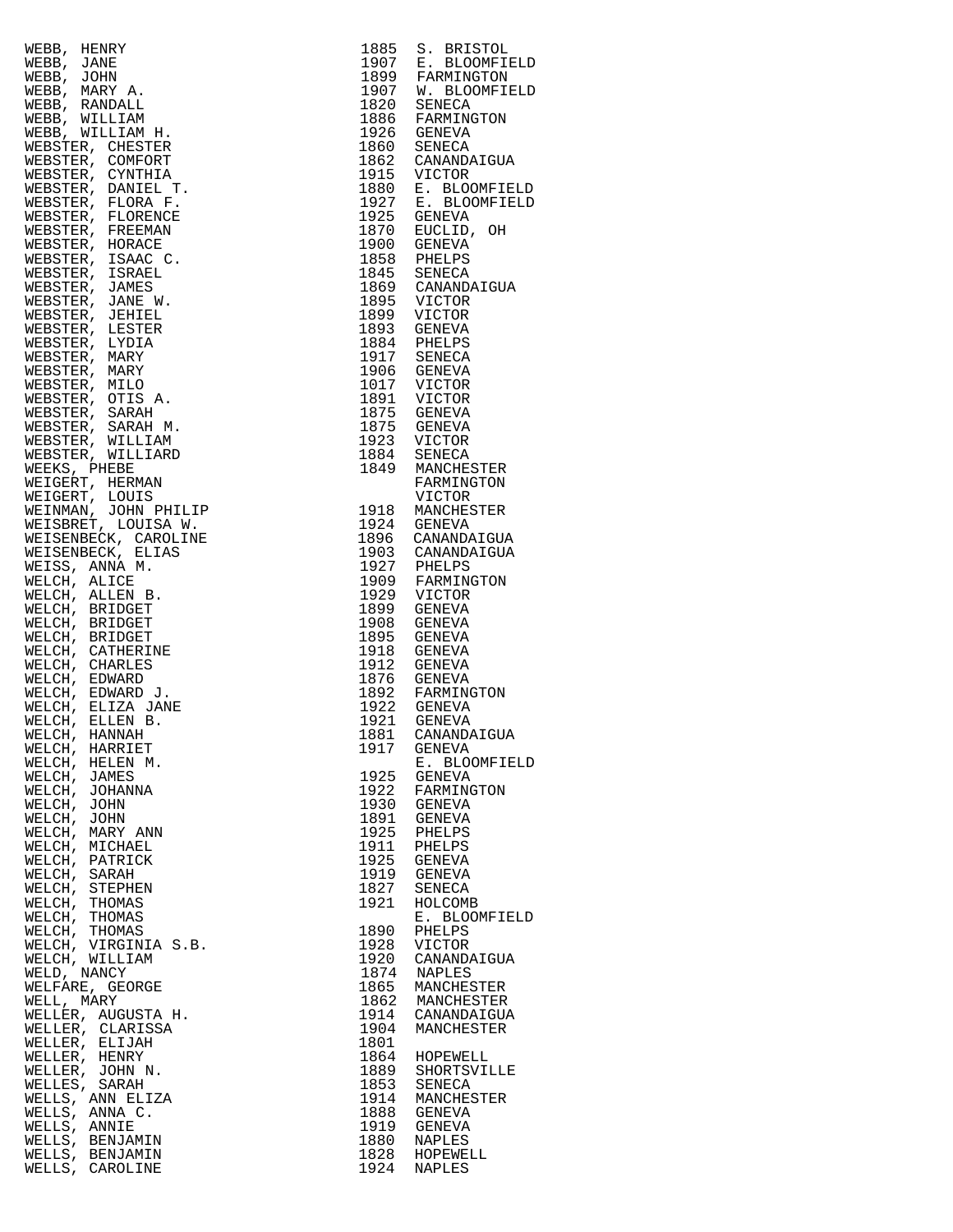| $[19] \centering \begin{tabular}{c} \multicolumn{1}{c}{\begin{tabular}{c} $19$}, \\ $19$}, \\ $19$}, \\ $19$}, \\ $19$}, \\ $19$}, \\ $19$}, \\ $19$}, \\ $19$}, \\ $19$\\ \multicolumn{1}{c}{\begin{tabular}{c} $19$}, \\ $19$}, \\ $19$}, \\ $19$\\ \multicolumn{1}{c}{\begin{tabular}{c} $19$}, \\ $19$}, \\ $19$\\ \end{tabular} \end{tabular} \end{tabular} \begin{tabular}{c} \multicolumn{1}{c}{\begin{tabular}{c} $19$}, \\ $19$}, \\$ |              |                              |
|------------------------------------------------------------------------------------------------------------------------------------------------------------------------------------------------------------------------------------------------------------------------------------------------------------------------------------------------------------------------------------------------------------------------------------------------|--------------|------------------------------|
|                                                                                                                                                                                                                                                                                                                                                                                                                                                |              |                              |
|                                                                                                                                                                                                                                                                                                                                                                                                                                                |              |                              |
|                                                                                                                                                                                                                                                                                                                                                                                                                                                |              |                              |
|                                                                                                                                                                                                                                                                                                                                                                                                                                                |              |                              |
|                                                                                                                                                                                                                                                                                                                                                                                                                                                |              |                              |
|                                                                                                                                                                                                                                                                                                                                                                                                                                                |              |                              |
|                                                                                                                                                                                                                                                                                                                                                                                                                                                |              |                              |
|                                                                                                                                                                                                                                                                                                                                                                                                                                                |              |                              |
|                                                                                                                                                                                                                                                                                                                                                                                                                                                |              |                              |
|                                                                                                                                                                                                                                                                                                                                                                                                                                                |              |                              |
|                                                                                                                                                                                                                                                                                                                                                                                                                                                |              |                              |
|                                                                                                                                                                                                                                                                                                                                                                                                                                                |              |                              |
|                                                                                                                                                                                                                                                                                                                                                                                                                                                |              |                              |
|                                                                                                                                                                                                                                                                                                                                                                                                                                                |              |                              |
|                                                                                                                                                                                                                                                                                                                                                                                                                                                |              |                              |
|                                                                                                                                                                                                                                                                                                                                                                                                                                                |              |                              |
|                                                                                                                                                                                                                                                                                                                                                                                                                                                |              |                              |
|                                                                                                                                                                                                                                                                                                                                                                                                                                                |              |                              |
|                                                                                                                                                                                                                                                                                                                                                                                                                                                |              |                              |
|                                                                                                                                                                                                                                                                                                                                                                                                                                                |              |                              |
|                                                                                                                                                                                                                                                                                                                                                                                                                                                |              |                              |
|                                                                                                                                                                                                                                                                                                                                                                                                                                                |              |                              |
|                                                                                                                                                                                                                                                                                                                                                                                                                                                |              |                              |
|                                                                                                                                                                                                                                                                                                                                                                                                                                                |              |                              |
|                                                                                                                                                                                                                                                                                                                                                                                                                                                |              |                              |
|                                                                                                                                                                                                                                                                                                                                                                                                                                                |              |                              |
|                                                                                                                                                                                                                                                                                                                                                                                                                                                |              |                              |
|                                                                                                                                                                                                                                                                                                                                                                                                                                                |              |                              |
|                                                                                                                                                                                                                                                                                                                                                                                                                                                |              |                              |
|                                                                                                                                                                                                                                                                                                                                                                                                                                                |              |                              |
|                                                                                                                                                                                                                                                                                                                                                                                                                                                |              |                              |
|                                                                                                                                                                                                                                                                                                                                                                                                                                                |              |                              |
|                                                                                                                                                                                                                                                                                                                                                                                                                                                |              |                              |
|                                                                                                                                                                                                                                                                                                                                                                                                                                                |              |                              |
|                                                                                                                                                                                                                                                                                                                                                                                                                                                |              |                              |
|                                                                                                                                                                                                                                                                                                                                                                                                                                                |              |                              |
|                                                                                                                                                                                                                                                                                                                                                                                                                                                |              |                              |
|                                                                                                                                                                                                                                                                                                                                                                                                                                                |              |                              |
|                                                                                                                                                                                                                                                                                                                                                                                                                                                |              |                              |
|                                                                                                                                                                                                                                                                                                                                                                                                                                                |              |                              |
|                                                                                                                                                                                                                                                                                                                                                                                                                                                |              |                              |
|                                                                                                                                                                                                                                                                                                                                                                                                                                                |              |                              |
|                                                                                                                                                                                                                                                                                                                                                                                                                                                |              |                              |
|                                                                                                                                                                                                                                                                                                                                                                                                                                                |              |                              |
| WENDELL, GEORGE A.<br>WENDELL, JOSIAH                                                                                                                                                                                                                                                                                                                                                                                                          | 1857<br>1858 | W. BLOOMFIELD<br>CANANDAIGUA |
| WENTZ, ELLEN F.                                                                                                                                                                                                                                                                                                                                                                                                                                | 1902         | GENEVA                       |
| WENTZ, WARREN                                                                                                                                                                                                                                                                                                                                                                                                                                  | 1893         | GENEVA                       |
| WERLY, CHARLES<br>WERLY, LOUIS                                                                                                                                                                                                                                                                                                                                                                                                                 | 1908<br>1907 | GORHAM<br>GORHAM             |
| WERLY, MARGARET                                                                                                                                                                                                                                                                                                                                                                                                                                | 1916         | GORHAM                       |
| WERNER, CHARLES                                                                                                                                                                                                                                                                                                                                                                                                                                | 1918         | MANCHESTER                   |
| WESLEY, WILLIAM JR.                                                                                                                                                                                                                                                                                                                                                                                                                            | 1899         | RICHMOND                     |
| WEST, BENJAMIN<br>WEST, JAMES                                                                                                                                                                                                                                                                                                                                                                                                                  |              | 1875 RICHMOND<br>1897 GENEVA |
| WEST, JENNIE                                                                                                                                                                                                                                                                                                                                                                                                                                   |              | 1920 RICHMOND                |
| WEST, JOHN                                                                                                                                                                                                                                                                                                                                                                                                                                     | 1914         | GORHAM                       |
| WEST, MARY ANN                                                                                                                                                                                                                                                                                                                                                                                                                                 |              | 1918 GORHAM                  |
| WEST, SAMUEL<br>WEST, SARAH                                                                                                                                                                                                                                                                                                                                                                                                                    | 1870         | RICHMOND<br>1916 MANCHESTER  |
| WEST, SEYMOUR                                                                                                                                                                                                                                                                                                                                                                                                                                  |              | 1855 FARMINGTON              |
| WEST, WILLIAM                                                                                                                                                                                                                                                                                                                                                                                                                                  |              | 1912 E. BLOOMFIELD           |
| WEST, WILLIAM<br>WEST, WILLIAM                                                                                                                                                                                                                                                                                                                                                                                                                 | 1907         | MANCHESTER<br>1850 NAPLES    |
| WESTBROOK, ALVIN                                                                                                                                                                                                                                                                                                                                                                                                                               | 1830         | PHELPS                       |
| WESTBROOK, FREDERICK                                                                                                                                                                                                                                                                                                                                                                                                                           |              | 1880 CANADICE                |
| WESTBROOK, JOHN                                                                                                                                                                                                                                                                                                                                                                                                                                | 1926         | NAPLES                       |
| WESTERMAN, EDMUND E.                                                                                                                                                                                                                                                                                                                                                                                                                           | 1943         | W. BLOOMFIELD                |

| WELLS, CYRENA A.<br>MELLS, CYRENA A.<br>MELLS, CYRENEZER<br>MELLS, EBENEZER<br>MELLS, ELIZABETH M.<br>MELLS, EMAR M.<br>MELLS, ESTHER A.<br>MELLS, GEORGE H.<br>MELLS, HENRY E.<br>MELLS, HENRY E.<br>MELLS, HENRY E.<br>MELLS, HENRY E.<br>MELLS, HENRY E.<br>MELLS, | 1881 | MANCHESTER                                                                 |
|-----------------------------------------------------------------------------------------------------------------------------------------------------------------------------------------------------------------------------------------------------------------------|------|----------------------------------------------------------------------------|
|                                                                                                                                                                                                                                                                       |      | 1838 RICHMOND                                                              |
|                                                                                                                                                                                                                                                                       |      |                                                                            |
|                                                                                                                                                                                                                                                                       |      | 1826 FARMINGTON<br>1917 NAPLES                                             |
|                                                                                                                                                                                                                                                                       |      |                                                                            |
|                                                                                                                                                                                                                                                                       |      | 1896 GENEVA                                                                |
|                                                                                                                                                                                                                                                                       |      | 1921 S. BRISTOL                                                            |
|                                                                                                                                                                                                                                                                       |      | 1857 GORHAM                                                                |
|                                                                                                                                                                                                                                                                       |      | 1929 NAPLES                                                                |
|                                                                                                                                                                                                                                                                       |      | MANCHESTER                                                                 |
|                                                                                                                                                                                                                                                                       |      | 1921 MANCHES<br>1927 GENEVA                                                |
|                                                                                                                                                                                                                                                                       |      |                                                                            |
|                                                                                                                                                                                                                                                                       |      |                                                                            |
|                                                                                                                                                                                                                                                                       |      | 1927 GENEVA<br>1864 MANCHESTER                                             |
|                                                                                                                                                                                                                                                                       |      |                                                                            |
|                                                                                                                                                                                                                                                                       |      | 1838 W. BLOOMFIELD<br>1929 CANANDAIGUA                                     |
|                                                                                                                                                                                                                                                                       |      |                                                                            |
|                                                                                                                                                                                                                                                                       |      | 1852 GORHAM<br>1929 GORHAM                                                 |
|                                                                                                                                                                                                                                                                       |      |                                                                            |
|                                                                                                                                                                                                                                                                       |      | 1930 MANCHESTER<br>1846 MANCHESTER<br>1884 LEONIDES, MI<br>1849 FARMINGTON |
|                                                                                                                                                                                                                                                                       |      |                                                                            |
|                                                                                                                                                                                                                                                                       |      |                                                                            |
|                                                                                                                                                                                                                                                                       |      |                                                                            |
|                                                                                                                                                                                                                                                                       |      |                                                                            |
|                                                                                                                                                                                                                                                                       |      | 1855 BRISTOL<br>1913 MANCHESTER                                            |
|                                                                                                                                                                                                                                                                       |      |                                                                            |
|                                                                                                                                                                                                                                                                       |      | 1877 MANCHESTER<br>1921 MANCHESTER                                         |
|                                                                                                                                                                                                                                                                       |      |                                                                            |
|                                                                                                                                                                                                                                                                       |      |                                                                            |
|                                                                                                                                                                                                                                                                       |      | 1867 PHELPS<br>1891 MANCHESTER                                             |
|                                                                                                                                                                                                                                                                       |      |                                                                            |
|                                                                                                                                                                                                                                                                       |      | 1865 MANCHESTER<br>1897 CANANDAIGUA                                        |
|                                                                                                                                                                                                                                                                       |      |                                                                            |
|                                                                                                                                                                                                                                                                       |      | 1909 FARMINGTON<br>1906 W. BLOOMFIELD                                      |
|                                                                                                                                                                                                                                                                       |      |                                                                            |
|                                                                                                                                                                                                                                                                       |      |                                                                            |
|                                                                                                                                                                                                                                                                       |      | 1907 MANCHESTER<br>1913 MANCHESTER                                         |
|                                                                                                                                                                                                                                                                       |      |                                                                            |
|                                                                                                                                                                                                                                                                       |      | 1845 RICHMOND<br>1861 MANCHESTER                                           |
|                                                                                                                                                                                                                                                                       |      |                                                                            |
|                                                                                                                                                                                                                                                                       |      |                                                                            |
|                                                                                                                                                                                                                                                                       |      | 1840 SENECA<br>1859 MANCHESTER                                             |
|                                                                                                                                                                                                                                                                       |      | 1878 MANCHESTER<br>1850 VICTOR                                             |
|                                                                                                                                                                                                                                                                       |      |                                                                            |
|                                                                                                                                                                                                                                                                       |      | 1854 GENEVA                                                                |
|                                                                                                                                                                                                                                                                       |      | 1900 MANCHESTER                                                            |
|                                                                                                                                                                                                                                                                       |      |                                                                            |
|                                                                                                                                                                                                                                                                       |      | 1832 CANANDAIGUA                                                           |
|                                                                                                                                                                                                                                                                       |      | 1900 MANCHESTER                                                            |
|                                                                                                                                                                                                                                                                       |      |                                                                            |
|                                                                                                                                                                                                                                                                       |      | 1856 PHELPS<br>1888 FARMINGTON                                             |
|                                                                                                                                                                                                                                                                       |      |                                                                            |
|                                                                                                                                                                                                                                                                       |      | 1891 PHELPS<br>1894 GENEVA                                                 |
|                                                                                                                                                                                                                                                                       |      | 1910 GENEVA                                                                |
|                                                                                                                                                                                                                                                                       |      |                                                                            |
|                                                                                                                                                                                                                                                                       |      | 1827 DETROIT                                                               |
|                                                                                                                                                                                                                                                                       | 1911 | CANANDAIGUA                                                                |
|                                                                                                                                                                                                                                                                       |      |                                                                            |
|                                                                                                                                                                                                                                                                       |      | 1894 CEDAR SPRING, MI                                                      |
|                                                                                                                                                                                                                                                                       |      |                                                                            |
|                                                                                                                                                                                                                                                                       |      |                                                                            |
|                                                                                                                                                                                                                                                                       |      |                                                                            |
|                                                                                                                                                                                                                                                                       |      |                                                                            |
|                                                                                                                                                                                                                                                                       |      |                                                                            |
|                                                                                                                                                                                                                                                                       |      |                                                                            |
|                                                                                                                                                                                                                                                                       |      |                                                                            |
|                                                                                                                                                                                                                                                                       |      |                                                                            |
|                                                                                                                                                                                                                                                                       |      |                                                                            |
|                                                                                                                                                                                                                                                                       |      |                                                                            |
|                                                                                                                                                                                                                                                                       |      |                                                                            |
|                                                                                                                                                                                                                                                                       |      |                                                                            |
|                                                                                                                                                                                                                                                                       |      |                                                                            |
|                                                                                                                                                                                                                                                                       |      |                                                                            |
|                                                                                                                                                                                                                                                                       |      |                                                                            |
|                                                                                                                                                                                                                                                                       |      |                                                                            |
|                                                                                                                                                                                                                                                                       |      |                                                                            |
|                                                                                                                                                                                                                                                                       |      |                                                                            |
|                                                                                                                                                                                                                                                                       |      |                                                                            |
|                                                                                                                                                                                                                                                                       |      |                                                                            |
|                                                                                                                                                                                                                                                                       |      |                                                                            |
|                                                                                                                                                                                                                                                                       |      |                                                                            |
|                                                                                                                                                                                                                                                                       |      |                                                                            |
|                                                                                                                                                                                                                                                                       |      |                                                                            |
|                                                                                                                                                                                                                                                                       |      |                                                                            |
|                                                                                                                                                                                                                                                                       |      |                                                                            |
|                                                                                                                                                                                                                                                                       |      |                                                                            |
|                                                                                                                                                                                                                                                                       |      |                                                                            |
|                                                                                                                                                                                                                                                                       |      |                                                                            |
|                                                                                                                                                                                                                                                                       |      |                                                                            |
|                                                                                                                                                                                                                                                                       |      |                                                                            |
|                                                                                                                                                                                                                                                                       |      |                                                                            |
| WEIN'N, GRACE (WEITROTHE 1827 DETROIT IN THE SET AND THE TRANSPORTED NEUTON, OREL TANDALISURE IS ELOOMFIELD NEUTON, OSCEL TRANSPORT (ISONETE, LEIZABETH 1898 CANADICE NEMETT, JOSEPH 1876 CANADICE NEMETT, JOSEPH 1876 CANADIC<br>WESTBROOK, JOHN                     |      | 1926 NAPLES                                                                |
|                                                                                                                                                                                                                                                                       |      |                                                                            |
| WESTERMAN, EDMUND E.                                                                                                                                                                                                                                                  |      | 1943 W. BLOOMFIELD                                                         |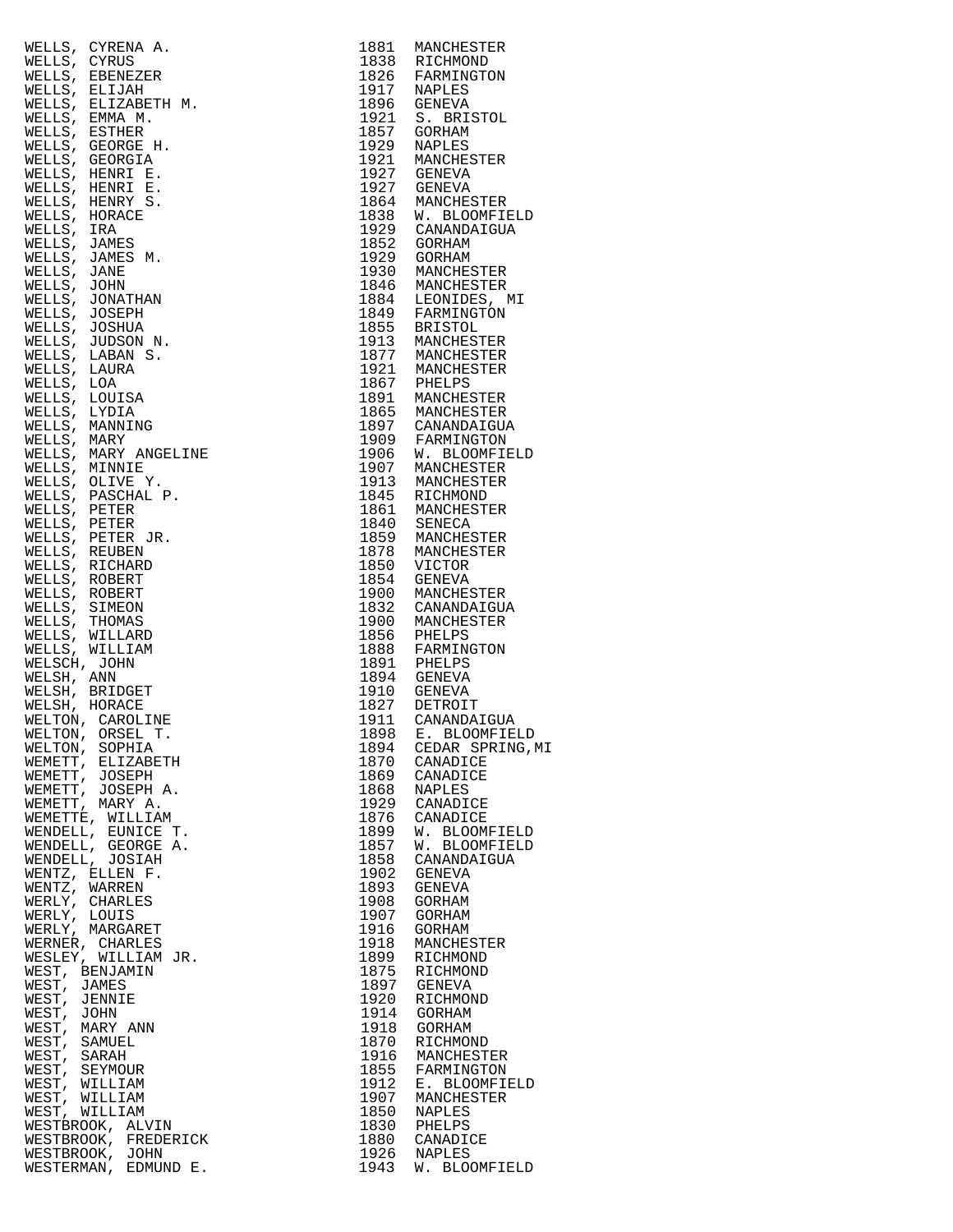|                                                                                                                                                                                                                                                |      | 1915 E. BLOOMFIELD<br>1891 CANANDAIGUA |
|------------------------------------------------------------------------------------------------------------------------------------------------------------------------------------------------------------------------------------------------|------|----------------------------------------|
|                                                                                                                                                                                                                                                |      |                                        |
|                                                                                                                                                                                                                                                |      |                                        |
|                                                                                                                                                                                                                                                |      |                                        |
|                                                                                                                                                                                                                                                |      |                                        |
|                                                                                                                                                                                                                                                |      |                                        |
|                                                                                                                                                                                                                                                |      | 1919 CANANDAIGUA                       |
|                                                                                                                                                                                                                                                |      |                                        |
|                                                                                                                                                                                                                                                |      |                                        |
|                                                                                                                                                                                                                                                |      |                                        |
|                                                                                                                                                                                                                                                |      |                                        |
|                                                                                                                                                                                                                                                |      |                                        |
|                                                                                                                                                                                                                                                |      |                                        |
|                                                                                                                                                                                                                                                |      |                                        |
|                                                                                                                                                                                                                                                |      |                                        |
|                                                                                                                                                                                                                                                |      |                                        |
|                                                                                                                                                                                                                                                |      |                                        |
|                                                                                                                                                                                                                                                |      |                                        |
|                                                                                                                                                                                                                                                |      |                                        |
|                                                                                                                                                                                                                                                |      |                                        |
|                                                                                                                                                                                                                                                |      |                                        |
| WHEAT, LOVINA                                                                                                                                                                                                                                  | 1869 | MANCHESTER                             |
| WHEAT, MARY B.                                                                                                                                                                                                                                 |      | 1921 NAPLES                            |
| WESTFALL, ALBERT 1988<br>WESTFALL, ALBERT 1986 PIELLES<br>WESTFALL, ARABET 1986 PIELLES<br>WESTFALL, ARANDAN<br>WESTFALL, ARANDANIN PRESS 1986 PIELLES<br>WESTFALL, CONNELLES<br>WESTFALL, CONNELLES<br>WESTFALL, CONNELLES<br>WESTFALL, CONNE |      |                                        |
| WHEAT, MARY E.                                                                                                                                                                                                                                 |      |                                        |
| WHEAT, MELMOTH J.                                                                                                                                                                                                                              |      | 1913 SENECA<br>1907 RICHMOND           |
|                                                                                                                                                                                                                                                | 1882 | PHELPS                                 |
| WHEAT, SIDNEY<br>WHEAT, VAN BUREN                                                                                                                                                                                                              |      | 1896 PHELPS                            |
| WHEATLY, MARTIN                                                                                                                                                                                                                                |      | 1899 CANADICE                          |
| WHEATON, CHARLES B.                                                                                                                                                                                                                            |      | 1905 GENEVA                            |
|                                                                                                                                                                                                                                                | 1882 | BRISTOL                                |
| WHEATON, DAVID                                                                                                                                                                                                                                 |      |                                        |
| WHEATON, JOSEPHINE                                                                                                                                                                                                                             | 1908 | <b>BRISTOL</b>                         |
| WHEATON, PHEBE A.                                                                                                                                                                                                                              | 1891 | W. BLOOMFIELD                          |
| WHEATON, POLLY                                                                                                                                                                                                                                 | 1885 | BRISTOL                                |
| WHEDON, ALPHONSO                                                                                                                                                                                                                               | 1882 | GENEVA                                 |
|                                                                                                                                                                                                                                                | 1830 | SENECA                                 |
| WHEDON, CALVIN                                                                                                                                                                                                                                 |      |                                        |
| WHEDON, GEORGE C.                                                                                                                                                                                                                              | 1880 | GENEVA                                 |
| WHEDON, JOHN L.                                                                                                                                                                                                                                |      | 1886 GENEVA                            |
| WHEDON, MARSENA                                                                                                                                                                                                                                |      | 1855 SENECA                            |
| WHEDON, SARAH                                                                                                                                                                                                                                  |      | 1897 SENECA                            |
|                                                                                                                                                                                                                                                |      |                                        |
| WHEDON, SELAH                                                                                                                                                                                                                                  |      | 1858 SENECA                            |
| WHEDON, SETH STANLEY                                                                                                                                                                                                                           | 1890 | SENECA                                 |
| WHEEDON, EBER                                                                                                                                                                                                                                  | 1898 | SENECA                                 |
| WHEELER, AARON                                                                                                                                                                                                                                 | 1834 | <b>BRISTOL</b>                         |
| WHEELER, ADDISON H.                                                                                                                                                                                                                            | 1872 | E. BLOOMFIELD                          |
| WHEELER, ALBERT                                                                                                                                                                                                                                | 1878 | GENEVA                                 |
|                                                                                                                                                                                                                                                |      |                                        |
| WHEELER, ALLEN M.                                                                                                                                                                                                                              |      | 1845 MANCHESTER                        |
| WHEELER, ANNE                                                                                                                                                                                                                                  |      | 1922 SENECA                            |
| WHEELER, BENJAMIN L.                                                                                                                                                                                                                           | 1836 | E. BLOOMFIELD                          |
| WHEELER, BETSY                                                                                                                                                                                                                                 |      | 1882 BRISTOL                           |
|                                                                                                                                                                                                                                                |      |                                        |
| WHEELER, BETSY B.                                                                                                                                                                                                                              |      | 1878 E. BLOOMFIELD                     |
| WHEELER, CARRIE BUTTON<br>WHEELER, CATHERINE H.                                                                                                                                                                                                | 1901 | 1913 GENEVA<br>MANCHESTER              |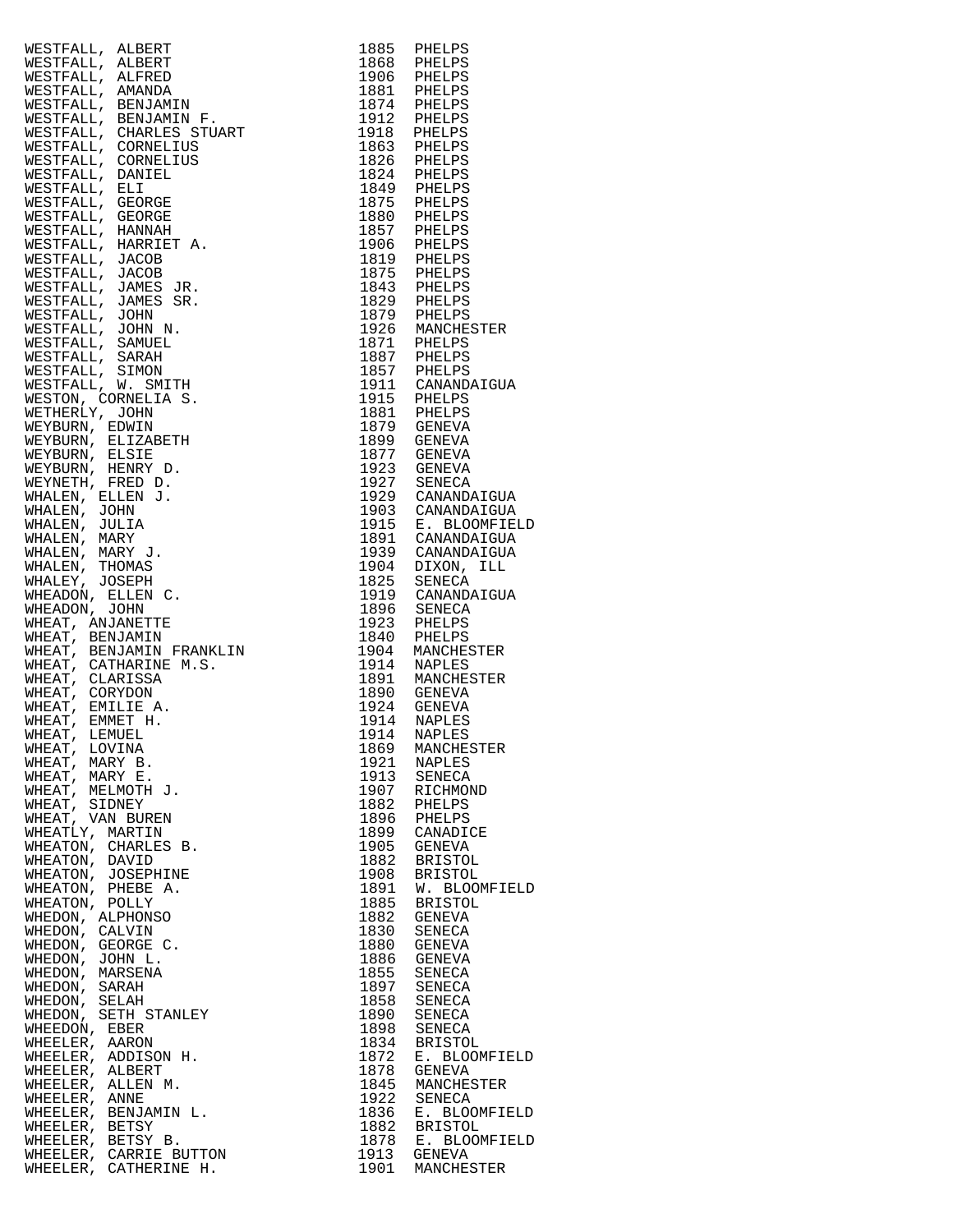|                                                                                                                                                                                                                                                    | 1843         | E. BLOOMFIELD                                                                                                                                                                                                                                                         |
|----------------------------------------------------------------------------------------------------------------------------------------------------------------------------------------------------------------------------------------------------|--------------|-----------------------------------------------------------------------------------------------------------------------------------------------------------------------------------------------------------------------------------------------------------------------|
|                                                                                                                                                                                                                                                    | 1916         | NAPLES                                                                                                                                                                                                                                                                |
|                                                                                                                                                                                                                                                    |              | GENEVA                                                                                                                                                                                                                                                                |
|                                                                                                                                                                                                                                                    |              | 1920 CANANDAIGUA                                                                                                                                                                                                                                                      |
|                                                                                                                                                                                                                                                    |              |                                                                                                                                                                                                                                                                       |
|                                                                                                                                                                                                                                                    |              | 1869 GENEVA<br>1827 BLOOMFIELD                                                                                                                                                                                                                                        |
|                                                                                                                                                                                                                                                    |              |                                                                                                                                                                                                                                                                       |
|                                                                                                                                                                                                                                                    |              |                                                                                                                                                                                                                                                                       |
|                                                                                                                                                                                                                                                    |              |                                                                                                                                                                                                                                                                       |
|                                                                                                                                                                                                                                                    |              |                                                                                                                                                                                                                                                                       |
|                                                                                                                                                                                                                                                    |              |                                                                                                                                                                                                                                                                       |
|                                                                                                                                                                                                                                                    |              |                                                                                                                                                                                                                                                                       |
|                                                                                                                                                                                                                                                    |              |                                                                                                                                                                                                                                                                       |
|                                                                                                                                                                                                                                                    |              |                                                                                                                                                                                                                                                                       |
|                                                                                                                                                                                                                                                    |              |                                                                                                                                                                                                                                                                       |
|                                                                                                                                                                                                                                                    |              |                                                                                                                                                                                                                                                                       |
|                                                                                                                                                                                                                                                    |              |                                                                                                                                                                                                                                                                       |
|                                                                                                                                                                                                                                                    |              |                                                                                                                                                                                                                                                                       |
|                                                                                                                                                                                                                                                    |              | 1827 BLOOMFIELD<br>1877 BLOOMFIELD<br>1877 BLOOMFIELD<br>1927 VICTOR<br>1864 E. BLOOMFIELD<br>1887 BLOOMFIELD<br>1887 BLOOMFIELD<br>1887 VICTOR<br>1910 SENECA<br>1915 E. BLOOMFIELD<br>1912 CANANDAIGUA<br>1912 CANANDAIGUA<br>1912 CANANDAIGUA<br>1912 E. BLOOMFIEL |
|                                                                                                                                                                                                                                                    |              |                                                                                                                                                                                                                                                                       |
|                                                                                                                                                                                                                                                    |              |                                                                                                                                                                                                                                                                       |
|                                                                                                                                                                                                                                                    |              |                                                                                                                                                                                                                                                                       |
|                                                                                                                                                                                                                                                    |              | 1921 CANANDAIGUA<br>1884 E. BLOOMFIELD<br>1920 E. BLOOMFIELD<br>1930 NAPLES<br>1979 CANANDAIGUA<br>1923 GENEVA<br>1922 PHELPS<br>1918 E. BLOOMFIELD<br>1921 GENEVA<br>1921 GENEVA                                                                                     |
|                                                                                                                                                                                                                                                    |              |                                                                                                                                                                                                                                                                       |
|                                                                                                                                                                                                                                                    |              |                                                                                                                                                                                                                                                                       |
|                                                                                                                                                                                                                                                    |              |                                                                                                                                                                                                                                                                       |
|                                                                                                                                                                                                                                                    |              |                                                                                                                                                                                                                                                                       |
|                                                                                                                                                                                                                                                    |              |                                                                                                                                                                                                                                                                       |
|                                                                                                                                                                                                                                                    |              |                                                                                                                                                                                                                                                                       |
|                                                                                                                                                                                                                                                    |              |                                                                                                                                                                                                                                                                       |
|                                                                                                                                                                                                                                                    |              |                                                                                                                                                                                                                                                                       |
|                                                                                                                                                                                                                                                    |              |                                                                                                                                                                                                                                                                       |
|                                                                                                                                                                                                                                                    |              |                                                                                                                                                                                                                                                                       |
|                                                                                                                                                                                                                                                    |              |                                                                                                                                                                                                                                                                       |
|                                                                                                                                                                                                                                                    |              | 1905 CANANDAIGUA<br>1875 BRISTOL<br>1858 E. BLOOMFIELD<br>1876 ANN ARBOR, MI<br>1930 CANANDAIGUA<br>1901 E. BLOOMFIELD<br>1901 E. BLOOMFIELD                                                                                                                          |
|                                                                                                                                                                                                                                                    |              |                                                                                                                                                                                                                                                                       |
|                                                                                                                                                                                                                                                    |              | 1899 E. BLOOMFIELD<br>1836 E. BLOOMFIELD<br>1836 E. BLOOMFIELD<br>1923 E. BLOOMFIELD<br>1933 BRISTOL<br>1901 BRISTOL<br>1906 COUN                                                                                                                                     |
|                                                                                                                                                                                                                                                    |              |                                                                                                                                                                                                                                                                       |
|                                                                                                                                                                                                                                                    |              |                                                                                                                                                                                                                                                                       |
|                                                                                                                                                                                                                                                    |              |                                                                                                                                                                                                                                                                       |
|                                                                                                                                                                                                                                                    |              |                                                                                                                                                                                                                                                                       |
| WHEELER, CELIA<br>MHEELER, CORA E. LINCOLN<br>WHEELER, CORA E. LINCOLN<br>WHEELER, EDITHI S.<br>WHEELER, ELIZANOR<br>WHEELER, ELIZANOR<br>WHEELER, ELIZANOR<br>MHEELER, GEORGE A.<br>MHEELER, GEORGE A.<br>MHEELER, GEORGE B.<br>MHEELER, GEORGE B |              | 1886 GORHAM<br>1876 SENECA                                                                                                                                                                                                                                            |
|                                                                                                                                                                                                                                                    |              | 1893 PHELPS<br>1889 W. BLOOMFIELD<br>1911 W. BLOOMFIELD<br>1825 SENECA<br>1887 CANANDAIGUA                                                                                                                                                                            |
|                                                                                                                                                                                                                                                    |              |                                                                                                                                                                                                                                                                       |
|                                                                                                                                                                                                                                                    |              |                                                                                                                                                                                                                                                                       |
|                                                                                                                                                                                                                                                    |              |                                                                                                                                                                                                                                                                       |
|                                                                                                                                                                                                                                                    |              | CANANDAIGUA                                                                                                                                                                                                                                                           |
| WHIPPLE, FOSTER                                                                                                                                                                                                                                    |              | 1918 MANCHESTER                                                                                                                                                                                                                                                       |
| WHIPPLE, HENRY J.                                                                                                                                                                                                                                  | 1921         | FARMINGTON<br>1921 FARMINGTON<br>1893 FARMINGTON                                                                                                                                                                                                                      |
| WHIPPLE, JAMES B.                                                                                                                                                                                                                                  |              |                                                                                                                                                                                                                                                                       |
| WHIPPLE, JOSHUA<br>WHIPPLE, JOSHUA                                                                                                                                                                                                                 |              | 1888 FARMINGTON<br>1873 FARMINGTON                                                                                                                                                                                                                                    |
| WHIPPLE, MINNIE                                                                                                                                                                                                                                    | 1909         | VICTOR                                                                                                                                                                                                                                                                |
| WHITAKER, CARY                                                                                                                                                                                                                                     | 1919         | <b>GENEVA</b>                                                                                                                                                                                                                                                         |
| WHITAKER, FRANK A.                                                                                                                                                                                                                                 | 1925         | GORHAM                                                                                                                                                                                                                                                                |
| WHITAKER, JOHN                                                                                                                                                                                                                                     |              | 1837 CANADICE                                                                                                                                                                                                                                                         |
| WHITAKER, MARY ANN                                                                                                                                                                                                                                 | 1871         | GORHAM                                                                                                                                                                                                                                                                |
| WHITAKER, STEPHEN                                                                                                                                                                                                                                  | 1887         | GORHAM                                                                                                                                                                                                                                                                |
| WHITBECK, GEORGE V.H.                                                                                                                                                                                                                              | 1900         | PHELPS                                                                                                                                                                                                                                                                |
| WHITBECK, NELLIE                                                                                                                                                                                                                                   | 1880         | GALESBURGH, MI                                                                                                                                                                                                                                                        |
| WHITE, ANDREW                                                                                                                                                                                                                                      | 1883         | PHELPS                                                                                                                                                                                                                                                                |
| WHITE, BERTHA L.                                                                                                                                                                                                                                   | 1910         | RICHMOND                                                                                                                                                                                                                                                              |
| WHITE, DANIEL                                                                                                                                                                                                                                      | 1836         | 1836 GORHAM<br>1926 CORY, PA                                                                                                                                                                                                                                          |
| WHITE, DAVID N.                                                                                                                                                                                                                                    |              |                                                                                                                                                                                                                                                                       |
| WHITE, EDWARD<br>WHITE, ELIZABETH                                                                                                                                                                                                                  | 1827<br>1849 | SENECA<br>SENECA                                                                                                                                                                                                                                                      |
| WHITE, ELLEN                                                                                                                                                                                                                                       | 1898         | CANANDAIGUA                                                                                                                                                                                                                                                           |
| WHITE, EUNICE                                                                                                                                                                                                                                      |              | MACEDON                                                                                                                                                                                                                                                               |
| WHITE, EUPHEMIA                                                                                                                                                                                                                                    | 1895         | PHELPS                                                                                                                                                                                                                                                                |
| WHITE, FRED                                                                                                                                                                                                                                        | 1910         | PHELPS                                                                                                                                                                                                                                                                |
| WHITE, GEORGE J.                                                                                                                                                                                                                                   | 1899         | GENEVA                                                                                                                                                                                                                                                                |
| WHITE, GEORGE W.                                                                                                                                                                                                                                   | 1921         | PHELPS                                                                                                                                                                                                                                                                |
| WHITE, JAMES J.                                                                                                                                                                                                                                    | 1913         | RICHMOND                                                                                                                                                                                                                                                              |
| WHITE, JANE M.                                                                                                                                                                                                                                     | 1863         | SENECA                                                                                                                                                                                                                                                                |
| WHITE, JESSE                                                                                                                                                                                                                                       |              | 1882 PHELPS<br>1842 SENECA                                                                                                                                                                                                                                            |
| WHITE, JOHN<br>WHITE, JOHN                                                                                                                                                                                                                         |              |                                                                                                                                                                                                                                                                       |
| WHITE, JOHN                                                                                                                                                                                                                                        |              | 1888 CANANDAIGUA<br>1896 PHELPS                                                                                                                                                                                                                                       |
| WHITE, JOHN M.                                                                                                                                                                                                                                     | 1912         | PHELPS                                                                                                                                                                                                                                                                |
|                                                                                                                                                                                                                                                    |              |                                                                                                                                                                                                                                                                       |

| 1843<br>1916 | E. BLOOMFIELD<br><b>NAPLES</b>                                   |
|--------------|------------------------------------------------------------------|
|              | GENEVA                                                           |
| 1920<br>1869 | CANANDAIGUA<br>GENEVA                                            |
| 1827         | BLOOMFIELD                                                       |
| 1877         | PHELPS                                                           |
| 1897<br>1927 | E. BLOOMFIELD<br>VICTOR                                          |
| 1864         | E. BLOOMFIELD                                                    |
| 1837         | <b>BLOOMFIELD</b>                                                |
| 1887         | VICTOR                                                           |
| 1910<br>1915 | SENECA<br>E. BLOOMFIELD                                          |
| 1912         | CANANDAIGUA                                                      |
| 1912<br>1856 | CANANDAIGUA<br><b>BRISTOL</b>                                    |
| 1911         | E. BLOOMFIELD                                                    |
| 1871         | E. BLOOMFIELD                                                    |
| 1852<br>1873 | <b>SENECA</b>                                                    |
| 1921         | CANANDAIGUA<br>CANANDAIGUA                                       |
| 1884         | E. BLOOMFIELD                                                    |
| 1920<br>1930 | E. BLOOMFIELD                                                    |
| 1879         | NAPLES<br>CANANDAIGUA                                            |
| 1923         | GENEVA                                                           |
| 1892<br>1918 | PHELPS<br>E. BLOOMFIELD                                          |
| 1921         | GENEVA                                                           |
| 1905         | CANANDAIGUA                                                      |
| 1875<br>1858 | <b>BRISTOL</b><br>E. BLOOMFIELD                                  |
| 1876         | ANN ARBOR, MI                                                    |
| 1930         | CANANDAIGUA                                                      |
| 1901<br>1899 |                                                                  |
| 1836         | E. BLOOMFIELD<br>E. BLOOMFIELD<br>E. BLOOMFIELD<br>E. BLOOMFIELD |
| 1898<br>1923 | E. BLOOMFIELD                                                    |
| 1833         | <b>BRISTOL</b>                                                   |
| 1901         | <b>BRISTOL</b>                                                   |
| 1886<br>1876 | GORHAM<br>SENECA                                                 |
| 1893         | PHELPS                                                           |
| 1889         | W. BLOOMFIELD                                                    |
| 1911<br>1825 | W. BLOOMFIELD<br>SENECA                                          |
| 1887         | CANANDAIGUA                                                      |
| 1918         | MANCHESTER                                                       |
| 1921<br>1893 | FARMINGTON<br>FARMINGTON                                         |
| 1888         | FARMINGTON                                                       |
| 1873         | FARMINGTON                                                       |
| 1909<br>1919 | VICTOR<br>GENEVA                                                 |
| 1925         | GORHAM                                                           |
| 1837<br>1871 | CANADICE                                                         |
| 1887         | GORHAM<br>GORHAM                                                 |
| 1900         | PHELPS                                                           |
| 1880<br>1883 | GALESBURGH,<br>MΙ<br>PHELPS                                      |
| 1910         | RICHMOND                                                         |
| 1836         | GORHAM                                                           |
| 1926<br>1827 | CORY,<br>ΡA<br>SENECA                                            |
| 1849         | SENECA                                                           |
| 1898         | CANANDAIGUA                                                      |
| 1895         | MACEDON<br>PHELPS                                                |
| 1910         | PHELPS                                                           |
| 1899<br>1921 | GENEVA<br>PHELPS                                                 |
| 1913         | RICHMOND                                                         |
| 1863         | SENECA                                                           |
| 1882<br>1842 | PHELPS<br>SENECA                                                 |
| 1888         | CANANDAIGUA                                                      |
| 1896         | PHELPS                                                           |
| 1912         | PHELPS                                                           |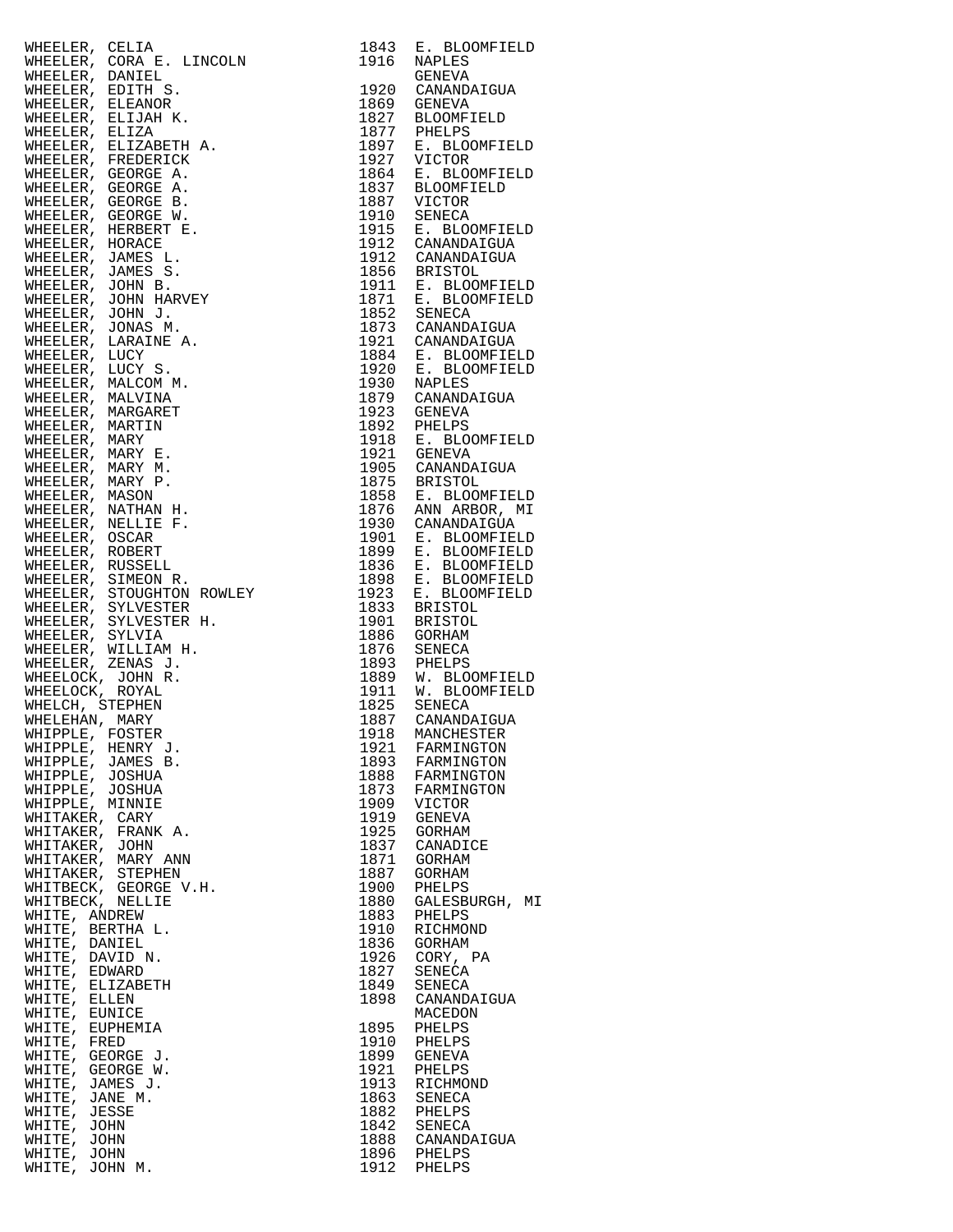|                                                                                                                                                                                                                                                  |      | 1899 PHELPS                                                                                                                                                                                                                                                                 |
|--------------------------------------------------------------------------------------------------------------------------------------------------------------------------------------------------------------------------------------------------|------|-----------------------------------------------------------------------------------------------------------------------------------------------------------------------------------------------------------------------------------------------------------------------------|
|                                                                                                                                                                                                                                                  |      | 1914 CANANDAIGUA                                                                                                                                                                                                                                                            |
|                                                                                                                                                                                                                                                  |      | 1912 GENEVA                                                                                                                                                                                                                                                                 |
|                                                                                                                                                                                                                                                  |      |                                                                                                                                                                                                                                                                             |
|                                                                                                                                                                                                                                                  |      |                                                                                                                                                                                                                                                                             |
|                                                                                                                                                                                                                                                  |      |                                                                                                                                                                                                                                                                             |
|                                                                                                                                                                                                                                                  |      | 1914 CANANDAIGUA<br>1912 GENEVA<br>1875 CANADICE<br>1915 CANADAIGUA<br>1876 CANANDAIGUA<br>1876 CANANDAIGUA<br>1880 CANANDAIGUA<br>1880 CANANDAIGUA<br>1900 PHELPS<br>1880 PHELPS<br>1910 E. BLOOMFIELD<br>1910 E. BLOOMFIELD<br>1917 PHELPS<br>1856 GENEVA<br>1913 PHEL    |
|                                                                                                                                                                                                                                                  |      |                                                                                                                                                                                                                                                                             |
|                                                                                                                                                                                                                                                  |      |                                                                                                                                                                                                                                                                             |
|                                                                                                                                                                                                                                                  |      |                                                                                                                                                                                                                                                                             |
|                                                                                                                                                                                                                                                  |      |                                                                                                                                                                                                                                                                             |
|                                                                                                                                                                                                                                                  |      |                                                                                                                                                                                                                                                                             |
|                                                                                                                                                                                                                                                  |      |                                                                                                                                                                                                                                                                             |
|                                                                                                                                                                                                                                                  |      |                                                                                                                                                                                                                                                                             |
|                                                                                                                                                                                                                                                  |      |                                                                                                                                                                                                                                                                             |
|                                                                                                                                                                                                                                                  |      |                                                                                                                                                                                                                                                                             |
|                                                                                                                                                                                                                                                  |      |                                                                                                                                                                                                                                                                             |
|                                                                                                                                                                                                                                                  |      |                                                                                                                                                                                                                                                                             |
|                                                                                                                                                                                                                                                  |      |                                                                                                                                                                                                                                                                             |
|                                                                                                                                                                                                                                                  |      |                                                                                                                                                                                                                                                                             |
|                                                                                                                                                                                                                                                  |      |                                                                                                                                                                                                                                                                             |
|                                                                                                                                                                                                                                                  |      |                                                                                                                                                                                                                                                                             |
|                                                                                                                                                                                                                                                  |      |                                                                                                                                                                                                                                                                             |
|                                                                                                                                                                                                                                                  |      |                                                                                                                                                                                                                                                                             |
|                                                                                                                                                                                                                                                  |      |                                                                                                                                                                                                                                                                             |
|                                                                                                                                                                                                                                                  |      |                                                                                                                                                                                                                                                                             |
|                                                                                                                                                                                                                                                  |      |                                                                                                                                                                                                                                                                             |
|                                                                                                                                                                                                                                                  |      |                                                                                                                                                                                                                                                                             |
|                                                                                                                                                                                                                                                  |      |                                                                                                                                                                                                                                                                             |
|                                                                                                                                                                                                                                                  |      |                                                                                                                                                                                                                                                                             |
|                                                                                                                                                                                                                                                  |      |                                                                                                                                                                                                                                                                             |
|                                                                                                                                                                                                                                                  |      |                                                                                                                                                                                                                                                                             |
|                                                                                                                                                                                                                                                  |      |                                                                                                                                                                                                                                                                             |
|                                                                                                                                                                                                                                                  |      |                                                                                                                                                                                                                                                                             |
|                                                                                                                                                                                                                                                  |      |                                                                                                                                                                                                                                                                             |
|                                                                                                                                                                                                                                                  |      |                                                                                                                                                                                                                                                                             |
|                                                                                                                                                                                                                                                  |      |                                                                                                                                                                                                                                                                             |
|                                                                                                                                                                                                                                                  |      |                                                                                                                                                                                                                                                                             |
|                                                                                                                                                                                                                                                  |      |                                                                                                                                                                                                                                                                             |
|                                                                                                                                                                                                                                                  |      |                                                                                                                                                                                                                                                                             |
|                                                                                                                                                                                                                                                  |      |                                                                                                                                                                                                                                                                             |
|                                                                                                                                                                                                                                                  |      |                                                                                                                                                                                                                                                                             |
|                                                                                                                                                                                                                                                  |      |                                                                                                                                                                                                                                                                             |
|                                                                                                                                                                                                                                                  |      |                                                                                                                                                                                                                                                                             |
|                                                                                                                                                                                                                                                  |      |                                                                                                                                                                                                                                                                             |
| WHITE, JOHN R. HAPPY MITTER, AND REALLY AND METTE, LA PAYETTE WHITTE, LORA M.<br>WHITE, LA PAYETTE WHITE, LORA M.<br>WHITE, LORA M.<br>WHITE, MARY E. LORA M.<br>WHITE, MARY E.<br>WHITE, MARY E.<br>WHITE, MARY E. WHITE, MARY E. WHITE, MARY E |      | 1866 CANADAIGUA<br>1866 CANADAIGUA<br>1910 NAPLES<br>1903 NAPLES<br>1902 NAPLES<br>1902 NAPLES<br>1929 NAPLES<br>1929 NAPLES<br>1929 NAPLES<br>1929 NAPLES<br>1915 BRISTOL<br>1885 W. BLOOMFIELD<br>1917 S. BRISTOL<br>1917 S. BRISTOL<br>1918 S. BRISTOL<br>1918 S. BRISTO |
|                                                                                                                                                                                                                                                  |      |                                                                                                                                                                                                                                                                             |
|                                                                                                                                                                                                                                                  |      |                                                                                                                                                                                                                                                                             |
|                                                                                                                                                                                                                                                  |      |                                                                                                                                                                                                                                                                             |
|                                                                                                                                                                                                                                                  |      |                                                                                                                                                                                                                                                                             |
|                                                                                                                                                                                                                                                  |      |                                                                                                                                                                                                                                                                             |
|                                                                                                                                                                                                                                                  |      | 1917 MANCHESTER                                                                                                                                                                                                                                                             |
| WHITNEY, DANIEL N.                                                                                                                                                                                                                               | 1910 | SENECA                                                                                                                                                                                                                                                                      |
| WHITNEY, ELIZA B.                                                                                                                                                                                                                                |      | 1913 PHELPS                                                                                                                                                                                                                                                                 |
| WHITNEY, ESTHER E.                                                                                                                                                                                                                               | 1883 | SENECA                                                                                                                                                                                                                                                                      |
| WHITNEY, HACHALIAH                                                                                                                                                                                                                               |      | 1918 SENECA                                                                                                                                                                                                                                                                 |
| WHITNEY, HANNAH C.                                                                                                                                                                                                                               | 1913 | SENECA                                                                                                                                                                                                                                                                      |
| WHITNEY, HENRY H.                                                                                                                                                                                                                                |      | 1887 PHELPS                                                                                                                                                                                                                                                                 |
| WHITNEY, HOBART J.                                                                                                                                                                                                                               |      | 1927 GENEVA                                                                                                                                                                                                                                                                 |
| WHITNEY, JANE A.                                                                                                                                                                                                                                 |      | 1930 SENECA                                                                                                                                                                                                                                                                 |
| WHITNEY, JEFFERSON J.                                                                                                                                                                                                                            |      | 1897 HOPEWELL                                                                                                                                                                                                                                                               |
| WHITNEY, JOEL                                                                                                                                                                                                                                    |      | 1826 SENECA                                                                                                                                                                                                                                                                 |
| WHITNEY, JONAS                                                                                                                                                                                                                                   |      | 1824 HOPEWELL                                                                                                                                                                                                                                                               |
| WHITNEY, JONATHAN                                                                                                                                                                                                                                |      | 1895 HILLSDALE, MIC                                                                                                                                                                                                                                                         |
| WHITNEY, LEVI H.                                                                                                                                                                                                                                 |      | 1883 SENECA                                                                                                                                                                                                                                                                 |
| WHITNEY, LEVINA N.                                                                                                                                                                                                                               |      | 1904 SENECA                                                                                                                                                                                                                                                                 |
| WHITNEY, LUTHER                                                                                                                                                                                                                                  | 1878 | SENECA                                                                                                                                                                                                                                                                      |
| WHITNEY, MARTHA                                                                                                                                                                                                                                  |      | 1909 GENEVA                                                                                                                                                                                                                                                                 |
| WHITNEY, MARY C.                                                                                                                                                                                                                                 |      | 1912 SENECA                                                                                                                                                                                                                                                                 |
| WHITNEY, MARY C.                                                                                                                                                                                                                                 |      | 1917 PHELPS                                                                                                                                                                                                                                                                 |
| WHITNEY, MARY F.                                                                                                                                                                                                                                 |      | 1906 GENEVA                                                                                                                                                                                                                                                                 |
| WHITNEY, NATHAN                                                                                                                                                                                                                                  |      |                                                                                                                                                                                                                                                                             |
|                                                                                                                                                                                                                                                  | 1838 | SENECA                                                                                                                                                                                                                                                                      |
| WHITNEY, OSCAR J.                                                                                                                                                                                                                                | 1923 | PHELPS                                                                                                                                                                                                                                                                      |
| WHITNEY, OTIS                                                                                                                                                                                                                                    | 1881 | SENECA                                                                                                                                                                                                                                                                      |
| WHITNEY, SAMUEL                                                                                                                                                                                                                                  | 1809 |                                                                                                                                                                                                                                                                             |
| WHITNEY, SARAH                                                                                                                                                                                                                                   |      | 1920 SENECA                                                                                                                                                                                                                                                                 |
| WHITNEY, SARAH C.                                                                                                                                                                                                                                | 1906 | SENECA                                                                                                                                                                                                                                                                      |
| WHITNEY, SARAH JANE                                                                                                                                                                                                                              |      | GENEVA                                                                                                                                                                                                                                                                      |
| WHITNEY, SIDNEY                                                                                                                                                                                                                                  | 1905 | SENECA                                                                                                                                                                                                                                                                      |
| WHITNEY, SUSAN                                                                                                                                                                                                                                   |      | 1910 PHELPS<br>1907 SENECA                                                                                                                                                                                                                                                  |
| WHITNEY,<br>TACY                                                                                                                                                                                                                                 |      |                                                                                                                                                                                                                                                                             |
| WHITNEY, TEMPERANCE                                                                                                                                                                                                                              |      | 1849 PHELPS                                                                                                                                                                                                                                                                 |
| WHITTAKER, LETTIE                                                                                                                                                                                                                                |      | 1912 FARMINGTON                                                                                                                                                                                                                                                             |

| $\begin{tabular}{cccccccc} \texttt{Adm} & \texttt{1} & \texttt{1} & \texttt{1} & \texttt{1} & \texttt{1} & \texttt{1} & \texttt{1} & \texttt{1} & \texttt{1} & \texttt{1} & \texttt{1} & \texttt{1} & \texttt{1} & \texttt{1} & \texttt{1} & \texttt{1} & \texttt{1} & \texttt{1} & \texttt{1} & \texttt{1} & \texttt{1} & \texttt{1} & \texttt{1} & \texttt{1} & \texttt{1} & \texttt{1} & \texttt{1} & \texttt{1} & \texttt{1} &$ |                 |
|-------------------------------------------------------------------------------------------------------------------------------------------------------------------------------------------------------------------------------------------------------------------------------------------------------------------------------------------------------------------------------------------------------------------------------------|-----------------|
| WHITTAKER, LETTIE                                                                                                                                                                                                                                                                                                                                                                                                                   | 1912 FARMINGTON |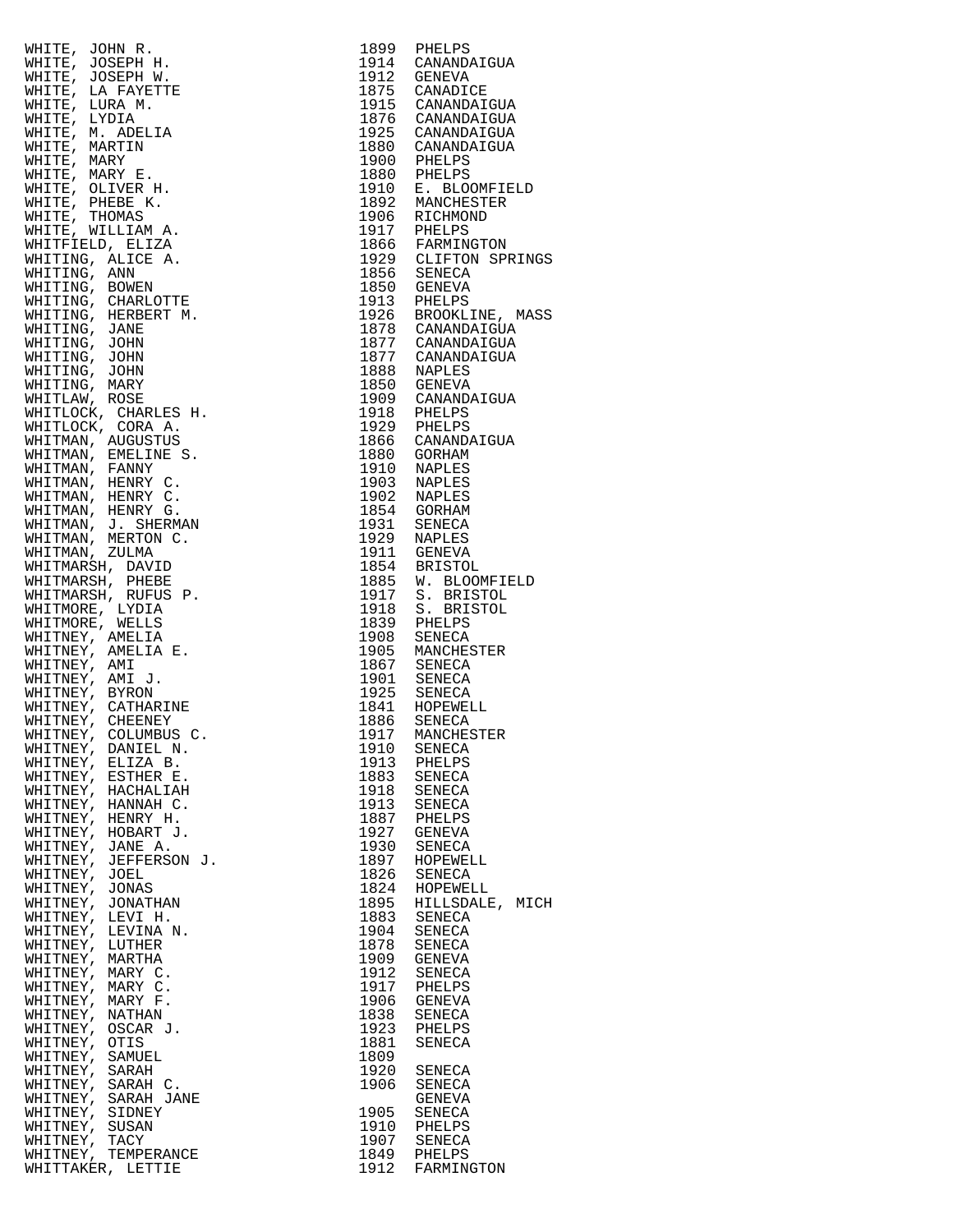| WHITWELL, ELIZABETH J.  | 1886 | GENEVA             |
|-------------------------|------|--------------------|
|                         |      |                    |
| WHITWELL, JAMES         | 1898 | GENEVA             |
| WHITWELL, JOHN          | 1883 | GENEVA             |
| WHITWELL, LOUISE H.     |      | 1924 GENEVA        |
| WHITWELL, STPEHEN K.    |      | 1863 CANANDAIGUA   |
|                         |      |                    |
| WHITWELL, WILLIAM       | 1914 | GENEVA             |
| WHITWELL, WILLIAM       | 1910 | GENEVA             |
| WIBIRT, ESTELLA F.      | 1921 | ROSSLYN, VA.       |
|                         |      |                    |
| WIBIRT, WILLIAM C.      | 1929 | ROSSLYN, VA.       |
| WIBORN, GERSHOM         | 1865 | VICTOR             |
| WICKS, ABBIE F.         | 1896 | CANANDAIGUA        |
| WICKS, JOHN L.          | 1905 |                    |
|                         |      | CANANDAIGUA        |
| WICKS, LOUISA           |      | 1896 CANANDAIGUA   |
| WIDMAN, FRANK A.        |      | 1929 CANANDAIGUA   |
| WIDMAN, JOHN            | 1886 | CANANDAIGUA        |
| WIDMER, JOHN JACOB      |      |                    |
|                         |      | 1930 NAPLES        |
| WIDMER, JULIA LYON      |      | 1926 NAPLES        |
| WIEDRICK, GEORGE H.     |      | 1927 CANANDAIGUA   |
| WIGGINS, JOHN           | 1871 | W. BLOOMFIELD      |
|                         |      |                    |
| WIGGINS, JOHN B.        | 1856 | W. BLOOMFIELD      |
| WIGGINS, JOHN B.        | 1856 | W. BLOOMFIELD      |
| WILBER, CORDELIA E.     | 1905 | PHELPS             |
|                         |      |                    |
| WILBER, EDWIN           | 1866 | PHELPS             |
| WILBER, ELMER           |      | 1884 MANCHESTER    |
| WILBER, HENRY M.        |      | 1903 MANCHESTER    |
| WILBER, JOHN            |      | 1859 MANCHESTER    |
|                         |      |                    |
| WILBER, JOHN P.         | 1894 | MANCHESTER         |
| WILBER, MARY            |      | 1913 MANCHESTER    |
| WILBER, SAMUEL          | 1877 | MANCHESTER         |
|                         |      |                    |
| WILBER, SARAH           |      | 1888 MANCHESTER    |
| WILBUR, ANNIE P.        | 1922 | CANANDAIGUA        |
| WILBUR, BROWNELL        | 1879 | VICTOR             |
|                         |      |                    |
| WILBUR, CALISTA F.      | 1903 | NAPLES             |
| WILBUR, CAROLINE F.     | 1922 | RICHMOND           |
| WILBUR, CHARLES C.      |      | 1916 GORHAM        |
| WILBUR, CYRUS H.        |      | 1922 CANANDAIGUA   |
|                         |      |                    |
| WILBUR, EDGAR M.        | 1900 | MANCHESTER         |
| WILBUR, FANNIE H.       | 1917 | RICHMOND           |
| WILBUR, FRANCES M.      | 1912 | NAPLES             |
| WILBUR, HEMAN           | 1882 | GORHAM             |
|                         |      |                    |
| WILBUR, HORTENSIA M.    | 1914 | CANANDAIGUA        |
| WILBUR, IDA M.          | 1921 | VICTOR             |
| WILBUR, LEE J.          | 1913 | VICTOR             |
| WILBUR, LEONIDAS        | 1876 |                    |
|                         |      | RICHMOND           |
| WILBUR, MARVIN A.       | 1916 | VICTOR             |
| WILBUR, THERON          | 1929 | NAPLES             |
| WILCOX, ALVIN           | 1862 | W. BLOOMFIELD      |
|                         |      |                    |
| WILCOX, AMINTA          |      | 1855 E. BLOOMFIELD |
| WILCOX, ANN E.          | 1922 | PHELPS             |
| WILCOX, ANSEL           |      | 1864 W. BLOOMFIELD |
| WILCOX, CALISTA         | 1897 | MANCHESTER         |
|                         |      |                    |
| WILCOX,<br>CHARLES C.   | 1926 | CANANDAIGUA        |
| WILCOX,<br>EDWARD HENRY | 1910 | GENEVA             |
| WILCOX,<br>EDWIN        | 1848 | E. BLOOMFIELD      |
| WILCOX,<br>EDWIN H.     | 1909 | PHELPS             |
|                         |      |                    |
| WILCOX,<br>ELNATHAN     | 1826 | <b>BLOOMFIELD</b>  |
| WILCOX,<br>ELNATHAN     | 1827 | <b>BLOOMFIELD</b>  |
| WILCOX,<br>ENOCH        | 1835 | E. BLOOMFIELD      |
| WILCOX,<br>EZRA         | 1832 | <b>BLOOMFIELD</b>  |
|                         |      |                    |
| WILCOX,<br>FRANCES C.   | 1918 | CANANDAIGUA        |
| WILCOX,<br>FRANCIS A.   | 1903 | CANANDAIGUA        |
| WILCOX,<br>FRANCIS B.   | 1899 | BLOOMINGTON, IL    |
|                         |      |                    |
| WILCOX, FRANKLIN E.     | 1864 | E. BLOOMFIELD      |
| WILCOX, HELEN T.        | 1902 | PHELPS             |
| WILCOX, IDA M.          | 1905 | E. BLOOMFIELD      |
| WILCOX,<br>ISAAC W.     | 1908 | NAPLES             |
|                         |      |                    |
| WILCOX, JAMES B.        | 1887 | MANCHESTER         |
| WILCOX,<br>LUCIUS (6)   | 1885 | CANANDAIGUA        |
| WILCOX,<br>LUCY JANE    | 1900 | PHELPS             |
| WILCOX,<br>MARY         | 1856 | CANANDAIGUA        |
|                         |      |                    |
| WILCOX,<br>MARY A.      | 1916 | <b>NAPLES</b>      |
| WILCOX,<br>MARY J.      | 1920 | E. BLOOMFIELD      |
| WILCOX,<br>MARY L.      | 1902 | CANANDAIGUA        |
|                         |      |                    |
| WILCOX,<br>MERRITT C.   | 1912 | CANANDAIGUA        |
| WILCOX,<br>MORGAN       | 1886 | VICTOR             |
| WILCOX,<br>NATHAN       | 1844 | E. BLOOMFIELD      |
| WILCOX, OLIVER B.       | 1921 | MANCHESTER         |
|                         |      |                    |
| WILCOX, ORSON           | 1892 | CANANDAIGUA        |
| WILCOX, RALPH           | 1847 | E. BLOOMFIELD      |
| WILCOX,<br>SMITH        | 1831 | <b>BLOOMFIELD</b>  |
| WILCOX, SOPHRONIA C.    | 1869 | E. BLOOMFIELD      |
|                         |      |                    |

| WILCOX, FRANCIS B.<br>WILCOX, FRANKLIN E. | 1899<br>1864 | BLOOMINGTON, II<br>E. BLOOMFIELD |
|-------------------------------------------|--------------|----------------------------------|
| WILCOX, HELEN T.                          | 1902         | PHELPS                           |
| WILCOX, IDA M.                            | 1905         | E. BLOOMFIELD                    |
| WILCOX, ISAAC W.                          | 1908         | NAPLES                           |
| WILCOX, JAMES B.<br>WILCOX, LUCIUS (6)    | 1887<br>1885 | MANCHESTER<br>CANANDAIGUA        |
| WILCOX, LUCY JANE                         | 1900         | PHELPS                           |
| WILCOX,<br>MARY                           | 1856         | CANANDAIGUA                      |
| WILCOX, MARY A.                           | 1916         | NAPLES                           |
| WILCOX,<br>MARY J.<br>WILCOX, MARY L.     | 1920<br>1902 | E. BLOOMFIELD<br>CANANDAIGUA     |
| WILCOX,<br>MERRITT C.                     | 1912         | CANANDAIGUA                      |
| WILCOX, MORGAN                            | 1886         | VICTOR                           |
| WILCOX,<br>NATHAN<br>WILCOX, OLIVER B.    | 1844<br>1921 | E. BLOOMFIELD<br>MANCHESTER      |
| WILCOX, ORSON                             | 1892         | CANANDAIGUA                      |
| WILCOX, RALPH                             | 1847         | E. BLOOMFIELD                    |
| WILCOX, SMITH                             | 1831         | <b>BLOOMFIELD</b>                |
| WILCOX, SOPHRONIA C.                      | 1869         | E. BLOOMFIELD                    |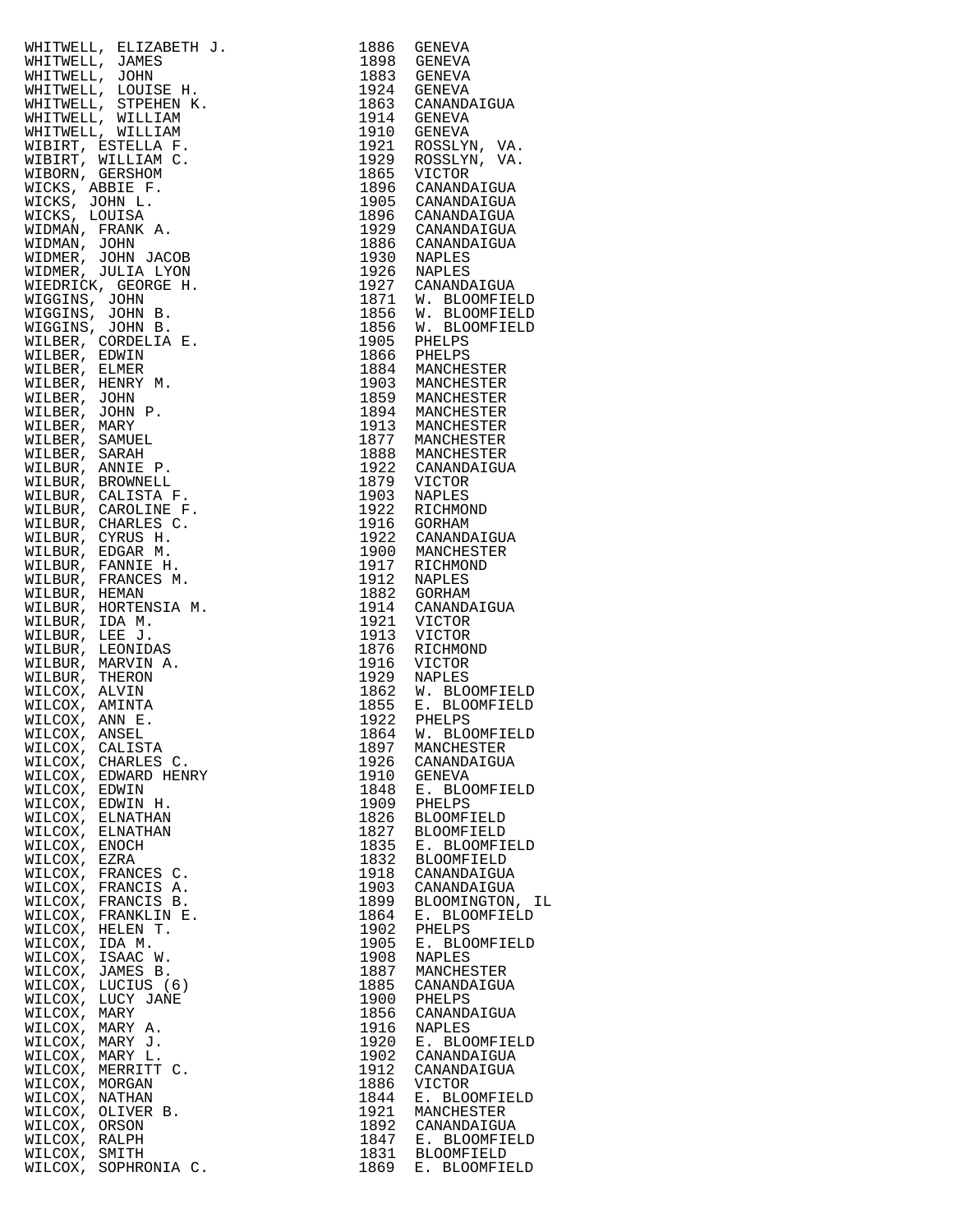| WILCOX, TERRISSA                                                                                                                                                                                                                                                                      |      |                                     |
|---------------------------------------------------------------------------------------------------------------------------------------------------------------------------------------------------------------------------------------------------------------------------------------|------|-------------------------------------|
|                                                                                                                                                                                                                                                                                       |      |                                     |
| WILCOX, WATSON                                                                                                                                                                                                                                                                        |      |                                     |
| WILCOX, WILLIAM H.                                                                                                                                                                                                                                                                    |      |                                     |
| WILCOX, WILLIAM W. (3)                                                                                                                                                                                                                                                                |      |                                     |
|                                                                                                                                                                                                                                                                                       |      |                                     |
| WILD, LEWIS                                                                                                                                                                                                                                                                           |      |                                     |
| WILD, LILLIAN M.                                                                                                                                                                                                                                                                      |      |                                     |
| WILDER, ADDISON                                                                                                                                                                                                                                                                       |      |                                     |
|                                                                                                                                                                                                                                                                                       |      |                                     |
| WILDER, ADELINE                                                                                                                                                                                                                                                                       |      |                                     |
| WILDER, BETSIE G.                                                                                                                                                                                                                                                                     |      |                                     |
| WILDER, CHARLOTTE                                                                                                                                                                                                                                                                     |      |                                     |
|                                                                                                                                                                                                                                                                                       |      |                                     |
| WILDER, COLLINS                                                                                                                                                                                                                                                                       |      |                                     |
| WILDER, CORA A.                                                                                                                                                                                                                                                                       |      |                                     |
|                                                                                                                                                                                                                                                                                       |      |                                     |
| WILDER, DAVID W.                                                                                                                                                                                                                                                                      |      |                                     |
| WILDER, EDWARD T.                                                                                                                                                                                                                                                                     |      |                                     |
| WILDER, ELIJAH                                                                                                                                                                                                                                                                        |      |                                     |
|                                                                                                                                                                                                                                                                                       |      |                                     |
| WILDER, GAMALIEL                                                                                                                                                                                                                                                                      |      |                                     |
| WILDER, IRA                                                                                                                                                                                                                                                                           |      |                                     |
| WILDER, JABEZ                                                                                                                                                                                                                                                                         |      |                                     |
|                                                                                                                                                                                                                                                                                       |      |                                     |
| WILDER, JONAS                                                                                                                                                                                                                                                                         |      |                                     |
| WILDER, JONATHAN                                                                                                                                                                                                                                                                      |      |                                     |
| WILDER, JONATHAN                                                                                                                                                                                                                                                                      |      |                                     |
|                                                                                                                                                                                                                                                                                       |      |                                     |
| WILDER, JOSEPH                                                                                                                                                                                                                                                                        |      |                                     |
| WILDER, LAURA                                                                                                                                                                                                                                                                         |      |                                     |
| WILDER, MARY E.                                                                                                                                                                                                                                                                       |      |                                     |
|                                                                                                                                                                                                                                                                                       |      |                                     |
| WILDER, MARY J.                                                                                                                                                                                                                                                                       |      |                                     |
| WILDER, MYRON O.                                                                                                                                                                                                                                                                      |      |                                     |
|                                                                                                                                                                                                                                                                                       |      |                                     |
| WILDER, SARAH A.                                                                                                                                                                                                                                                                      |      |                                     |
| WILDER, TIMOTHY                                                                                                                                                                                                                                                                       |      |                                     |
| WILDER, WILLIAM                                                                                                                                                                                                                                                                       |      |                                     |
|                                                                                                                                                                                                                                                                                       |      |                                     |
| WILEY, ANN ELIZA                                                                                                                                                                                                                                                                      |      |                                     |
| WILEY, EMMA A.                                                                                                                                                                                                                                                                        |      |                                     |
| WILEY, MILO M.                                                                                                                                                                                                                                                                        |      |                                     |
|                                                                                                                                                                                                                                                                                       |      |                                     |
| WILEY, SILAS M.                                                                                                                                                                                                                                                                       |      |                                     |
| WILHELM, HELEN                                                                                                                                                                                                                                                                        |      |                                     |
| WILKENS, LOUIS                                                                                                                                                                                                                                                                        |      |                                     |
|                                                                                                                                                                                                                                                                                       |      |                                     |
| WILKES, ZACHARIAS                                                                                                                                                                                                                                                                     |      |                                     |
| WILKIE, CHARLES W.                                                                                                                                                                                                                                                                    |      |                                     |
|                                                                                                                                                                                                                                                                                       |      |                                     |
| WILKIE, CHARLOTTE A.                                                                                                                                                                                                                                                                  |      |                                     |
| WILKIE, CYNTHIA M.                                                                                                                                                                                                                                                                    |      | 1901 GENEVA<br>1924 CLIFTON SPRINGS |
| WILKIE, FRANCIS E.                                                                                                                                                                                                                                                                    |      |                                     |
|                                                                                                                                                                                                                                                                                       |      |                                     |
| WILKIE, GEORGE                                                                                                                                                                                                                                                                        |      |                                     |
| WILKIE, GEORGE W.                                                                                                                                                                                                                                                                     |      |                                     |
| WILKIE, JAMES                                                                                                                                                                                                                                                                         |      |                                     |
|                                                                                                                                                                                                                                                                                       |      |                                     |
| WILKIE, JOHN                                                                                                                                                                                                                                                                          |      |                                     |
| WILKIE, JOHN R.                                                                                                                                                                                                                                                                       |      |                                     |
| WILKIE, SARAH                                                                                                                                                                                                                                                                         |      |                                     |
|                                                                                                                                                                                                                                                                                       |      |                                     |
| WILKIE, TOPPING                                                                                                                                                                                                                                                                       |      |                                     |
| WILKIN, WILLIAM                                                                                                                                                                                                                                                                       |      | 1816 LIVONIA<br>1905 GENEVA         |
| WILKINS, CARRIE A.                                                                                                                                                                                                                                                                    |      |                                     |
|                                                                                                                                                                                                                                                                                       |      |                                     |
|                                                                                                                                                                                                                                                                                       | 1888 | <b>PHETPS</b>                       |
|                                                                                                                                                                                                                                                                                       | 1911 | GENEVA                              |
|                                                                                                                                                                                                                                                                                       | 1921 | HOPEWELL                            |
|                                                                                                                                                                                                                                                                                       |      |                                     |
|                                                                                                                                                                                                                                                                                       |      | 1893 E. BLOOMFIELD                  |
|                                                                                                                                                                                                                                                                                       | 1885 | GENEVA                              |
|                                                                                                                                                                                                                                                                                       | 1811 | SPARTA                              |
|                                                                                                                                                                                                                                                                                       |      |                                     |
|                                                                                                                                                                                                                                                                                       | 1908 | GENEVA                              |
|                                                                                                                                                                                                                                                                                       | 1913 | GENEVA                              |
|                                                                                                                                                                                                                                                                                       | 1845 | W. BLOOMFIELD                       |
|                                                                                                                                                                                                                                                                                       |      |                                     |
|                                                                                                                                                                                                                                                                                       | 1902 | CANANDAIGUA                         |
|                                                                                                                                                                                                                                                                                       | 1841 | VICTOR                              |
|                                                                                                                                                                                                                                                                                       |      |                                     |
|                                                                                                                                                                                                                                                                                       | 1897 | GORHAM                              |
|                                                                                                                                                                                                                                                                                       | 1922 | BETHEL, PA.                         |
|                                                                                                                                                                                                                                                                                       | 1880 | CANANDAIGUA                         |
|                                                                                                                                                                                                                                                                                       |      |                                     |
|                                                                                                                                                                                                                                                                                       | 1920 | GENEVA                              |
|                                                                                                                                                                                                                                                                                       | 1906 | CANANDAIGUA                         |
|                                                                                                                                                                                                                                                                                       | 1883 | PHELPS                              |
|                                                                                                                                                                                                                                                                                       |      |                                     |
|                                                                                                                                                                                                                                                                                       | 1812 | NAPLES                              |
|                                                                                                                                                                                                                                                                                       | 1924 | GENEVA                              |
|                                                                                                                                                                                                                                                                                       | 1911 | CANANDAIGUA                         |
|                                                                                                                                                                                                                                                                                       |      |                                     |
|                                                                                                                                                                                                                                                                                       | 1857 | MANCHESTER                          |
|                                                                                                                                                                                                                                                                                       | 1895 | VICTOR                              |
|                                                                                                                                                                                                                                                                                       | 1902 | CANANDAIGUA                         |
|                                                                                                                                                                                                                                                                                       |      |                                     |
|                                                                                                                                                                                                                                                                                       | 1858 | MANCHESTER                          |
|                                                                                                                                                                                                                                                                                       | 1907 | GORHAM                              |
|                                                                                                                                                                                                                                                                                       | 1907 | CANANDAIGUA                         |
|                                                                                                                                                                                                                                                                                       |      |                                     |
|                                                                                                                                                                                                                                                                                       | 1880 | MANCHESTER                          |
|                                                                                                                                                                                                                                                                                       | 1916 | CLIFTON SPRINGS                     |
|                                                                                                                                                                                                                                                                                       |      |                                     |
|                                                                                                                                                                                                                                                                                       |      |                                     |
|                                                                                                                                                                                                                                                                                       | 1856 | MANCHESTER                          |
|                                                                                                                                                                                                                                                                                       |      | 1896 NAPLES                         |
| WILKIN, WILLIAM<br>MILKINS, CARRIE A.<br>MILKINS, CARRIE A.<br>MILKINS, CHRRLES A.<br>MILKINS, MARY ANN<br>WILKINS, MARY ANN<br>WILKINS, MILIAM<br>WILKINSON, GOWAN<br>WILKINSON, GOWAN<br>WILLIARD, SEDRIE D.<br>MILLIARD, SAMUEL D.<br>MILLIARD, SAMUEL D.<br>MI<br>WILLIAMS, ISAAC |      | 1858 BRISTOL                        |

| LCOX, TERRISSA<br>LCOX, WATSON<br>LCOX, WILLIAM W. (3)<br>LCOX, WILLIAM W. (3)<br>LDOX, WILLIAM W. (3)<br>LDOX, MILLIAM M.<br>LDOX, ADDISON<br>LDDER, ADDISON<br>LDDER, COLLINS<br>LDDER, COLLINS<br>LDDER, COLLINS<br>LDDER, COLLINS<br>LDDER, COLLIN          | 1895         | CANANDAIGUA                          |
|-----------------------------------------------------------------------------------------------------------------------------------------------------------------------------------------------------------------------------------------------------------------|--------------|--------------------------------------|
|                                                                                                                                                                                                                                                                 |              | 1915 SIMSBURY, CT<br>1913 MANCHESTER |
|                                                                                                                                                                                                                                                                 |              |                                      |
|                                                                                                                                                                                                                                                                 |              | 1905 CANANDAIGUA<br>1908 SENECA      |
|                                                                                                                                                                                                                                                                 |              | 1929 CANANDAIGUA                     |
|                                                                                                                                                                                                                                                                 |              | 1866 S. BRISTOL                      |
|                                                                                                                                                                                                                                                                 |              | 1874 CANANDAIGUA<br>1926 CANANDAIGUA |
|                                                                                                                                                                                                                                                                 |              |                                      |
|                                                                                                                                                                                                                                                                 |              | 1841 BRISTOL<br>1860 S. BRISTOL      |
|                                                                                                                                                                                                                                                                 |              | 1922 VICTOR<br>1914 S. BRISTOL       |
|                                                                                                                                                                                                                                                                 |              |                                      |
|                                                                                                                                                                                                                                                                 |              | 1914 CANANDAIGUA<br>1867 SENECA      |
|                                                                                                                                                                                                                                                                 | 1821         |                                      |
|                                                                                                                                                                                                                                                                 |              | 1868 CANANDAIGUA                     |
|                                                                                                                                                                                                                                                                 |              | 1910 VICTOR<br>1827 BRISTOL          |
|                                                                                                                                                                                                                                                                 |              |                                      |
|                                                                                                                                                                                                                                                                 | 1905         | SENECA                               |
|                                                                                                                                                                                                                                                                 |              | 1909 SENECA                          |
|                                                                                                                                                                                                                                                                 |              | 1837 BRISTOL<br>1914 CANANDAIGUA     |
|                                                                                                                                                                                                                                                                 |              | 1907 SENECA                          |
|                                                                                                                                                                                                                                                                 |              | 1912 CANANDAIGUA                     |
|                                                                                                                                                                                                                                                                 |              | 1855 BRISTOL<br>1910 VICTOR          |
|                                                                                                                                                                                                                                                                 |              |                                      |
|                                                                                                                                                                                                                                                                 |              | 1856 BRISTOL<br>1868 S. BRISTOL      |
|                                                                                                                                                                                                                                                                 |              | 1884 NAPLES                          |
|                                                                                                                                                                                                                                                                 |              | 1888 NAPLES                          |
|                                                                                                                                                                                                                                                                 |              | 1883 NAPLES<br>1875 NAPLES           |
|                                                                                                                                                                                                                                                                 |              |                                      |
|                                                                                                                                                                                                                                                                 |              | 1920 CANANDAIGUA<br>1918 GENEVA      |
|                                                                                                                                                                                                                                                                 |              | 1852 CANANDAIGUA                     |
|                                                                                                                                                                                                                                                                 |              | 1928 HOPEWELL                        |
|                                                                                                                                                                                                                                                                 |              | 1901 GENEVA<br>1924 CLIFTON SPRINGS  |
|                                                                                                                                                                                                                                                                 |              | 1904 GENEVA                          |
|                                                                                                                                                                                                                                                                 |              | 1872 SENECA                          |
|                                                                                                                                                                                                                                                                 |              | 1926 GENEVA                          |
|                                                                                                                                                                                                                                                                 |              | 1900 GENEVA                          |
|                                                                                                                                                                                                                                                                 |              | 1901 GENEVA<br>1905 GENEVA           |
|                                                                                                                                                                                                                                                                 |              | 1887 GENEVA                          |
|                                                                                                                                                                                                                                                                 |              | 1927 GENEVA                          |
|                                                                                                                                                                                                                                                                 |              | 1816 LIVONIA                         |
|                                                                                                                                                                                                                                                                 |              | 1905 GENEVA<br>PHELPS                |
|                                                                                                                                                                                                                                                                 | 1888<br>1911 | GENEVA                               |
|                                                                                                                                                                                                                                                                 | 1921         | HOPEWELL                             |
|                                                                                                                                                                                                                                                                 | 1893         | E. BLOOMFIELD                        |
|                                                                                                                                                                                                                                                                 | 1885         | GENEVA                               |
|                                                                                                                                                                                                                                                                 | 1811<br>1908 | SPARTA<br>GENEVA                     |
|                                                                                                                                                                                                                                                                 | 1913         | GENEVA                               |
|                                                                                                                                                                                                                                                                 | 1845         | W. BLOOMFIELD                        |
|                                                                                                                                                                                                                                                                 | 1902         | CANANDAIGUA                          |
|                                                                                                                                                                                                                                                                 | 1841<br>1897 | VICTOR<br>GORHAM                     |
|                                                                                                                                                                                                                                                                 | 1922         | BETHEL, PA.                          |
|                                                                                                                                                                                                                                                                 | 1880         | CANANDAIGUA                          |
|                                                                                                                                                                                                                                                                 | 1920         | GENEVA                               |
|                                                                                                                                                                                                                                                                 | 1906<br>1883 | CANANDAIGUA                          |
|                                                                                                                                                                                                                                                                 | 1812         | PHELPS<br>NAPLES                     |
|                                                                                                                                                                                                                                                                 | 1924         | GENEVA                               |
|                                                                                                                                                                                                                                                                 | 1911         | CANANDAIGUA                          |
|                                                                                                                                                                                                                                                                 | 1857         | MANCHESTER                           |
|                                                                                                                                                                                                                                                                 | 1895<br>1902 | VICTOR<br>CANANDAIGUA                |
|                                                                                                                                                                                                                                                                 | 1858         | MANCHESTER                           |
|                                                                                                                                                                                                                                                                 | 1907         | GORHAM                               |
|                                                                                                                                                                                                                                                                 | 1907         | CANANDAIGUA                          |
|                                                                                                                                                                                                                                                                 | 1880<br>1916 | MANCHESTER<br>CLIFTON SPRINGS        |
| WILKINS, CARRIE A.<br>MILKINS, CHARLES A.<br>MILKINS, CHARLES A.<br>MILKINS, MHAY ANN<br>WILKINS, MARY ANN<br>WILKINS, MARY ANN<br>WILKINSON, GOORGE J.<br>MILKINSON, GOORGE J.<br>MILLIAND, HELEN D.<br>MILLIAND, HELEN D.<br>MILLIAND, BANCEL D.<br>MILLIANS, | 1856         | MANCHESTER                           |
|                                                                                                                                                                                                                                                                 | 1896         | NAPLES                               |
| WILLIAMS, ISAAC                                                                                                                                                                                                                                                 | 1858         | BRISTOL                              |
| WILLIAMS, JAMES                                                                                                                                                                                                                                                 | 1865         | MANCHESTER                           |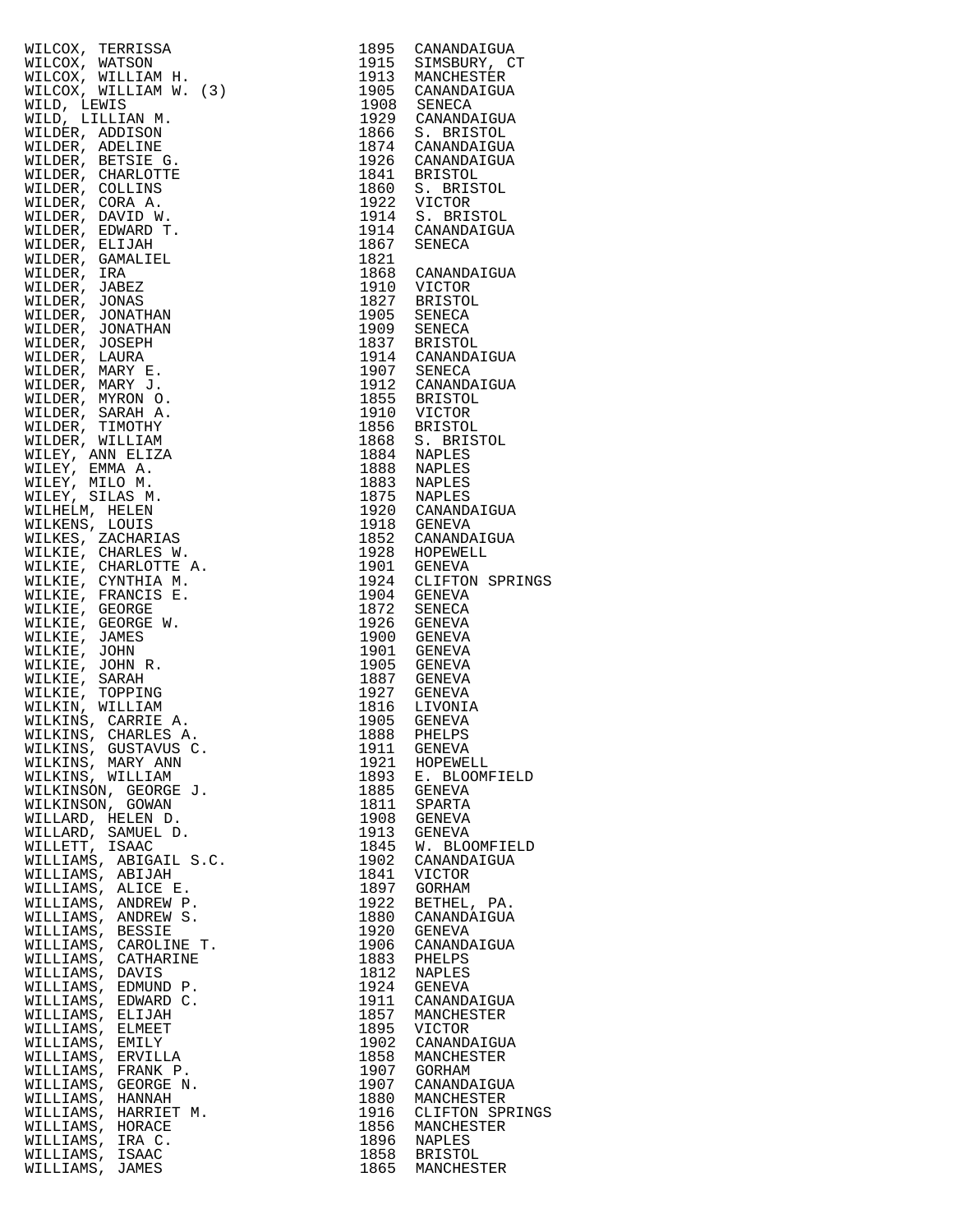| WILLIAMS, JAMES H.<br>MILLIAMS, JAMES H.<br>MILLIAMS, JONN<br>WILLIAMS, JON<br>WILLIAMS, JONN<br>WILLIAMS, JONN<br>WILLIAMS, JONN<br>WILLIAMS, JOSEPH<br>WILLIAMS, LENANY<br>WILLIAMS, LENANY<br>WILLIAMS, LENANY<br>WILLIAMS, MARIA<br>WILLIAMS, MARIA MARY H.<br>MI | 1911         | CANANDAIGUA                          |
|-----------------------------------------------------------------------------------------------------------------------------------------------------------------------------------------------------------------------------------------------------------------------|--------------|--------------------------------------|
|                                                                                                                                                                                                                                                                       |              | 1924 GENEVA<br>1852 RICHMOND         |
|                                                                                                                                                                                                                                                                       |              | 1845 GENEVA                          |
|                                                                                                                                                                                                                                                                       |              | 1906 SENECA                          |
|                                                                                                                                                                                                                                                                       |              | 1889 SCRANTON, PA.                   |
|                                                                                                                                                                                                                                                                       | 1866         | CANANDAIGUA                          |
|                                                                                                                                                                                                                                                                       | 1901         | GENEVA                               |
|                                                                                                                                                                                                                                                                       |              | 1886 CANANDAIGUA                     |
|                                                                                                                                                                                                                                                                       |              | 1925 SENECA                          |
|                                                                                                                                                                                                                                                                       |              | 1878 CANANDAIGUA<br>1888 CANANDAIGUA |
|                                                                                                                                                                                                                                                                       | 1927         | NAPLES                               |
|                                                                                                                                                                                                                                                                       | 1924         | NAPLES                               |
|                                                                                                                                                                                                                                                                       |              | 1893 GENEVA                          |
|                                                                                                                                                                                                                                                                       | 1835         | SENECA                               |
|                                                                                                                                                                                                                                                                       |              | 1864 MANCHESTER                      |
|                                                                                                                                                                                                                                                                       |              | 1854 MANCHESTER                      |
|                                                                                                                                                                                                                                                                       |              | 1915 BRISTOL                         |
|                                                                                                                                                                                                                                                                       |              | 1913 GORHAM<br>1849 ILLINOIS         |
|                                                                                                                                                                                                                                                                       |              |                                      |
|                                                                                                                                                                                                                                                                       |              | 1861 PHELPS<br>1860 CANANDAIGUA      |
|                                                                                                                                                                                                                                                                       |              | 1924 GENEVA                          |
|                                                                                                                                                                                                                                                                       | 1902         | NEWARK, NJ                           |
|                                                                                                                                                                                                                                                                       | 1811         |                                      |
|                                                                                                                                                                                                                                                                       |              | 1887 GENEVA                          |
|                                                                                                                                                                                                                                                                       |              | 1923 MANCHESTER<br>1884 PHELPS       |
|                                                                                                                                                                                                                                                                       |              |                                      |
|                                                                                                                                                                                                                                                                       |              | 1913 PHELPS<br>1910 PHELPS           |
|                                                                                                                                                                                                                                                                       | 1915         | CANADICE                             |
|                                                                                                                                                                                                                                                                       |              | 1913 HOPEWELL                        |
|                                                                                                                                                                                                                                                                       |              | 1885 HOPEWELL                        |
|                                                                                                                                                                                                                                                                       |              | 1924 W. BLOOMFIELD                   |
|                                                                                                                                                                                                                                                                       |              | 1868 FARMINGTON<br>1871 GORHAM       |
|                                                                                                                                                                                                                                                                       | 1883         | FARMINGTON                           |
|                                                                                                                                                                                                                                                                       |              | 1883 FARMING<br>1843 PHELPS          |
|                                                                                                                                                                                                                                                                       |              | 1859 CANANDAIGUA                     |
|                                                                                                                                                                                                                                                                       |              | 1832 CANANDAIGUA                     |
|                                                                                                                                                                                                                                                                       |              | 1909 CANANDAIGUA<br>1888 FARMINGTON  |
|                                                                                                                                                                                                                                                                       |              | 1866 CANANDAIGUA                     |
|                                                                                                                                                                                                                                                                       |              | 1870 SENECA                          |
|                                                                                                                                                                                                                                                                       |              | 1851 CANANDAIGUA                     |
|                                                                                                                                                                                                                                                                       |              | 1889 MERIDEN, CT                     |
|                                                                                                                                                                                                                                                                       | 1908         | PHELPS                               |
|                                                                                                                                                                                                                                                                       | 1864         | GORHAM                               |
| WILLSON, LYDIA                                                                                                                                                                                                                                                        | 1866<br>1876 | GORHAM<br>CANANDAIGUA                |
| WILLSON, MARGARET                                                                                                                                                                                                                                                     | 1891         | CANANDAIGUA                          |
| WILLSON, MARY A.                                                                                                                                                                                                                                                      | 1895         | MERIDEN, CT                          |
| WILLSON, MARY O.                                                                                                                                                                                                                                                      | 1866         | FARMINGTON                           |
| WILLSON, NELSON P.                                                                                                                                                                                                                                                    | 1878         | W. BLOOMFIELD                        |
| WILLSON, RICHARD                                                                                                                                                                                                                                                      |              | WETHERSFIELD, CT                     |
| WILLSON, SARAH A.<br>WILLSON, VANIA                                                                                                                                                                                                                                   | 1914<br>1888 | CANANDAIGUA<br>FARMINGTON            |
| WILLSON, WILLIAM A.                                                                                                                                                                                                                                                   | 1893         | MANCHESTER                           |
| WILLYS, DAVID S.                                                                                                                                                                                                                                                      | 1897         | CANANDAIGUA                          |
| WILLYS, LYDIA M.                                                                                                                                                                                                                                                      | 1929         | CANANDAIGUA                          |
| WILMARTH, OTIS                                                                                                                                                                                                                                                        | 1856         | VICTOR                               |
| WILMARTH,<br>SOPHRONIA                                                                                                                                                                                                                                                | 1857         | <b>VICTOR</b>                        |
| WILSON, ADAM                                                                                                                                                                                                                                                          | 1896         | SENECA                               |
| WILSON, ALEXANDER<br>WILSON,<br>ANN                                                                                                                                                                                                                                   | 1873<br>1898 | VICTOR<br>GORHAM                     |
| WILSON,<br>ANNA                                                                                                                                                                                                                                                       | 1927         | SENECA                               |
| WILSON,<br>CARSON R.                                                                                                                                                                                                                                                  | 1869         | GORHAM                               |
| WILSON,<br>CHARLES                                                                                                                                                                                                                                                    | 1909         | RICHMOND                             |
| WILSON,<br>CHARLES B.                                                                                                                                                                                                                                                 | 1895         | WALLALA, WA.                         |
| WILSON,<br>CLARA A.                                                                                                                                                                                                                                                   | 1881         | W. BLOOMFIELD                        |
| WILSON,<br>DAVID                                                                                                                                                                                                                                                      | 1884         | SENECA                               |
| WILSON,<br>DAVID<br>ELIJAH H.<br>WILSON,                                                                                                                                                                                                                              | 1866<br>1898 | FARMINGTON<br>GENEVA                 |
| WILSON,<br>ELIZABETH                                                                                                                                                                                                                                                  | 1875         | SENECA                               |
| WILSON,<br>ELIZABETH A.                                                                                                                                                                                                                                               | 1894         | W. BLOOMFIELD                        |
| WILSON,<br>ELIZABETH R.                                                                                                                                                                                                                                               | 1860         | SENECA                               |
| WILSON,<br>ELIZABETH S.                                                                                                                                                                                                                                               | 1906         | SENECA                               |
| WILSON,<br>EMILIE                                                                                                                                                                                                                                                     | 1910         | GENEVA                               |
| WILSON, GEORGE<br>WILSON, GEORGE B.                                                                                                                                                                                                                                   | 1916<br>1899 | NAPLES<br>MANCHESTER                 |
|                                                                                                                                                                                                                                                                       |              |                                      |

| 1911         | CANANDAIGUA                     |
|--------------|---------------------------------|
| 1924<br>1852 | GENEVA<br>RICHMOND              |
| 1845         | GENEVA                          |
| 1906         | SENECA                          |
| 1889         | SCRANTON, PA.                   |
| 1866<br>1901 | CANANDAIGUA<br>GENEVA           |
| 1886         | CANANDAIGUA                     |
| 1925         | SENECA                          |
| 1878         | CANANDAIGUA                     |
| 1888         | CANANDAIGUA                     |
| 1927<br>1924 | NAPLES<br><b>NAPLES</b>         |
| 1893         | <b>GENEVA</b>                   |
| 1835         | <b>SENECA</b>                   |
| 1864         | MANCHESTER                      |
| 1854         | MANCHESTER                      |
| 1915<br>1913 | BRISTOL<br><b>GORHAM</b>        |
| 1849         | ILLINOIS                        |
| 1861         | PHELPS                          |
| 1860         | CANANDAIGUA                     |
| 1924         | <b>GENEVA</b>                   |
| 1902<br>1811 | NEWARK, NJ                      |
| 1887         | GENEVA                          |
| 1923         | MANCHESTER                      |
| 1884         | PHELPS                          |
| 1913         | PHELPS                          |
| 1910<br>1915 | PHELPS<br>CANADICE              |
| 1913         | HOPEWELL                        |
| 1885         | HOPEWELL                        |
| 1924         | W. BLOOMFIELD                   |
| 1868         | FARMINGTON                      |
| 1871<br>1883 | GORHAM<br>FARMINGTON            |
| 1843         | PHELPS                          |
| 1859         | CANANDAIGUA                     |
| 1832         | CANANDAIGUA                     |
| 1909         | CANANDAIGUA                     |
| 1888<br>1866 | FARMINGTON<br>CANANDAIGUA       |
| 1870         | SENECA                          |
| 1851         | CANANDAIGUA                     |
| 1889         | MERIDEN, CT                     |
| 1908         | PHELPS                          |
| 1864         | GORHAM                          |
| 1866<br>1876 | <b>GORHAM</b><br>CANANDAIGUA    |
| 1891         | CANANDAIGUA                     |
| 1895         | MERIDEN, CT                     |
| 1866         | FARMINGTON                      |
| 1878         | W. BLOOMFIELD                   |
| 1914         | WETHERSFIELD, CT<br>CANANDAIGUA |
| 1888         | FARMINGTON                      |
| 1893         | MANCHESTER                      |
| 1897         | CANANDAIGUA                     |
| 1929         | CANANDAIGUA                     |
| 1856<br>1857 | VICTOR<br>VICTOR                |
| 1896         | SENECA                          |
| 1873         | VICTOR                          |
| 1898         | <b>GORHAM</b>                   |
| 1927         | <b>SENECA</b>                   |
| 1869<br>1909 | GORHAM<br>RICHMOND              |
| 1895         | WALLALA, WA.                    |
| 1881         | W. BLOOMFIELD                   |
| 1884         | SENECA                          |
| 1866         | FARMINGTON                      |
| 1898<br>1875 | <b>GENEVA</b><br>SENECA         |
| 1894         | W. BLOOMFIELD                   |
| 1860         | SENECA                          |
| 1906         | SENECA                          |
| 1910         | GENEVA                          |
| 1916<br>1899 | <b>NAPLES</b>                   |
|              | MANCHESTER                      |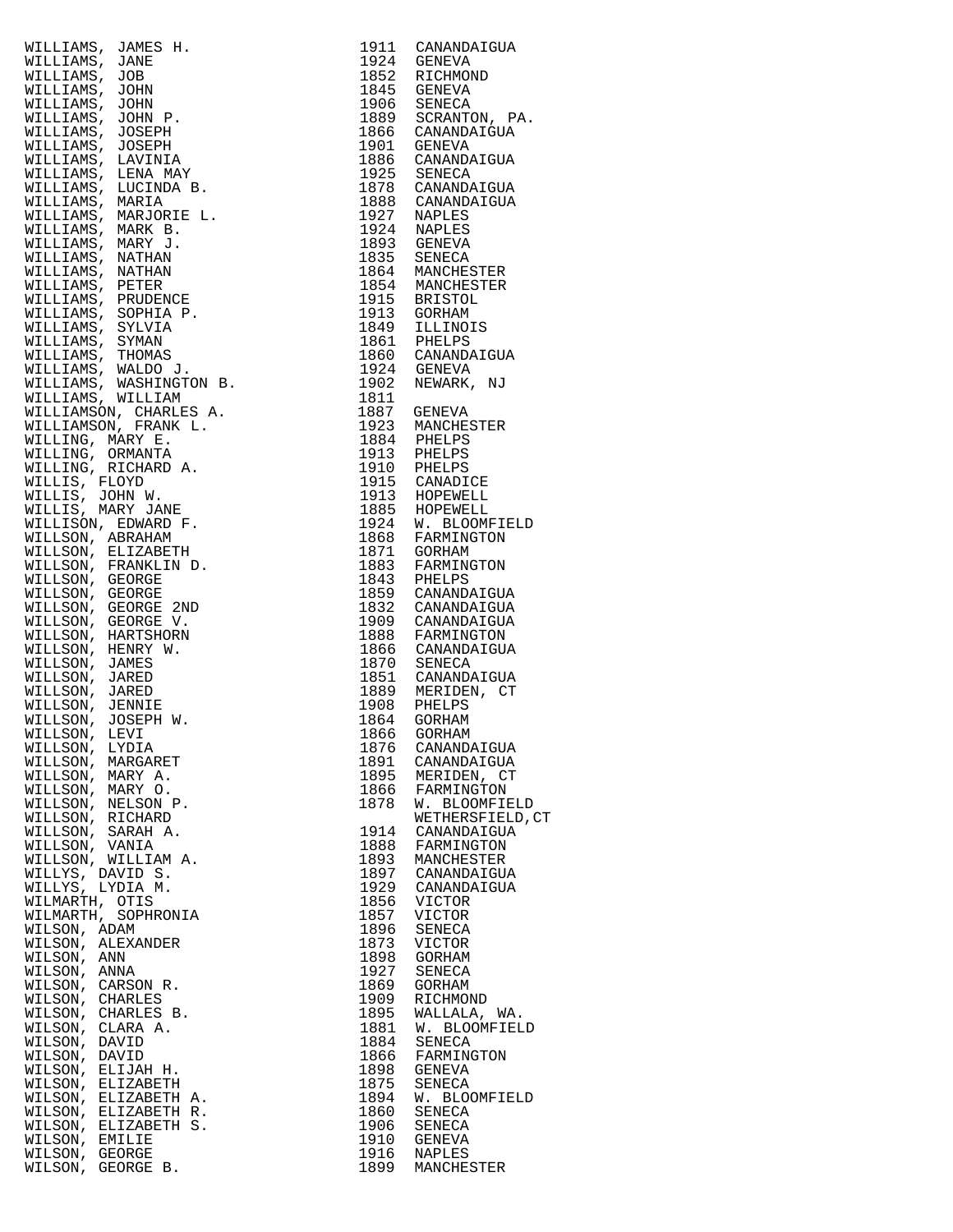| WILSON, HANNAH, 1985<br>WILSON, HANNAH, 1985<br>WILSON, HERRY 1998<br>WILSON, JSRAEL CHAPIN<br>NILSON, JSRAEL CHAPIN<br>NILSON, JSRAEL CHAPIN<br>NILSON, JOHNS 1997<br>WILSON, JOHN<br>WILSON, JOHN C. 1997<br>WILSON, JOHN C. 1997<br>WILSON, JOH                                         |              |                                                                              |
|--------------------------------------------------------------------------------------------------------------------------------------------------------------------------------------------------------------------------------------------------------------------------------------------|--------------|------------------------------------------------------------------------------|
|                                                                                                                                                                                                                                                                                            |              | 1928 GENEVA<br>1858 RICHMOND<br>1904 CLIFTON SPRINGS<br>1869 SANTA CRUZ, CA. |
|                                                                                                                                                                                                                                                                                            |              |                                                                              |
|                                                                                                                                                                                                                                                                                            |              |                                                                              |
|                                                                                                                                                                                                                                                                                            |              |                                                                              |
|                                                                                                                                                                                                                                                                                            |              |                                                                              |
|                                                                                                                                                                                                                                                                                            |              |                                                                              |
|                                                                                                                                                                                                                                                                                            |              |                                                                              |
|                                                                                                                                                                                                                                                                                            |              |                                                                              |
|                                                                                                                                                                                                                                                                                            |              |                                                                              |
|                                                                                                                                                                                                                                                                                            |              |                                                                              |
|                                                                                                                                                                                                                                                                                            |              |                                                                              |
|                                                                                                                                                                                                                                                                                            |              |                                                                              |
|                                                                                                                                                                                                                                                                                            |              |                                                                              |
|                                                                                                                                                                                                                                                                                            |              |                                                                              |
|                                                                                                                                                                                                                                                                                            |              |                                                                              |
|                                                                                                                                                                                                                                                                                            |              |                                                                              |
|                                                                                                                                                                                                                                                                                            |              |                                                                              |
|                                                                                                                                                                                                                                                                                            |              |                                                                              |
|                                                                                                                                                                                                                                                                                            |              |                                                                              |
|                                                                                                                                                                                                                                                                                            |              |                                                                              |
|                                                                                                                                                                                                                                                                                            |              |                                                                              |
|                                                                                                                                                                                                                                                                                            |              |                                                                              |
|                                                                                                                                                                                                                                                                                            |              |                                                                              |
|                                                                                                                                                                                                                                                                                            |              |                                                                              |
|                                                                                                                                                                                                                                                                                            |              |                                                                              |
|                                                                                                                                                                                                                                                                                            |              |                                                                              |
|                                                                                                                                                                                                                                                                                            |              |                                                                              |
|                                                                                                                                                                                                                                                                                            |              |                                                                              |
|                                                                                                                                                                                                                                                                                            |              |                                                                              |
|                                                                                                                                                                                                                                                                                            |              |                                                                              |
|                                                                                                                                                                                                                                                                                            |              |                                                                              |
|                                                                                                                                                                                                                                                                                            |              |                                                                              |
|                                                                                                                                                                                                                                                                                            |              |                                                                              |
|                                                                                                                                                                                                                                                                                            |              |                                                                              |
|                                                                                                                                                                                                                                                                                            |              |                                                                              |
|                                                                                                                                                                                                                                                                                            |              |                                                                              |
|                                                                                                                                                                                                                                                                                            |              |                                                                              |
|                                                                                                                                                                                                                                                                                            |              |                                                                              |
|                                                                                                                                                                                                                                                                                            |              |                                                                              |
|                                                                                                                                                                                                                                                                                            |              |                                                                              |
|                                                                                                                                                                                                                                                                                            |              |                                                                              |
|                                                                                                                                                                                                                                                                                            |              |                                                                              |
|                                                                                                                                                                                                                                                                                            | 1900         | CANADICE                                                                     |
|                                                                                                                                                                                                                                                                                            | 1902         | CANADICE                                                                     |
|                                                                                                                                                                                                                                                                                            |              | 1873 GORHAM                                                                  |
|                                                                                                                                                                                                                                                                                            | 1928         | GENEVA                                                                       |
|                                                                                                                                                                                                                                                                                            | 1919<br>1912 | SENECA<br>VICTOR                                                             |
|                                                                                                                                                                                                                                                                                            | 1867         | GORHAM                                                                       |
|                                                                                                                                                                                                                                                                                            | 1880         | GORHAM                                                                       |
|                                                                                                                                                                                                                                                                                            | 1860         | GENEVA                                                                       |
|                                                                                                                                                                                                                                                                                            | 1907         | GORHAM                                                                       |
|                                                                                                                                                                                                                                                                                            | 1906         | GORHAM                                                                       |
|                                                                                                                                                                                                                                                                                            | 1903<br>1888 | GORHAM<br>GORHAM                                                             |
|                                                                                                                                                                                                                                                                                            | 1885         | GENEVA                                                                       |
|                                                                                                                                                                                                                                                                                            |              | 1831 PHELPS                                                                  |
|                                                                                                                                                                                                                                                                                            | 1853         | SENECA                                                                       |
|                                                                                                                                                                                                                                                                                            |              | 1899 MANCHESTER                                                              |
|                                                                                                                                                                                                                                                                                            | 1921         | SENECA<br>1929 SENECA                                                        |
|                                                                                                                                                                                                                                                                                            | 1824         | PHELPS                                                                       |
|                                                                                                                                                                                                                                                                                            | 1851         | PHELPS                                                                       |
|                                                                                                                                                                                                                                                                                            | 1863         | NAPLES                                                                       |
|                                                                                                                                                                                                                                                                                            |              | 1921 PHELPS                                                                  |
|                                                                                                                                                                                                                                                                                            | 1925         | CANANDAIGUA                                                                  |
|                                                                                                                                                                                                                                                                                            |              | 1881 NAPLES                                                                  |
|                                                                                                                                                                                                                                                                                            | 1906         | PHELPS<br>1930 CANANDAIGUA                                                   |
|                                                                                                                                                                                                                                                                                            | 1892         | NAPLES                                                                       |
|                                                                                                                                                                                                                                                                                            |              | 1895 PHELPS                                                                  |
|                                                                                                                                                                                                                                                                                            | 1906         | GENEVA                                                                       |
| WINCH, AMASA T.<br>WINCH, BENJAMIN S.<br>WINCH, BENJAMIN S.<br>WINCH, BENJAMIN S.<br>WINCH, ELIZABETH<br>WINDER, GWENDOLIN<br>WINDER, GWENDOLIN<br>WINDER, GWENDOLIN<br>WINDIE, JOHN<br>WINDIE, NARY A.<br>WINDIE, MARY A.<br>WINDIE, MARY S.<br>WINNIE, PRANCES<br>W<br>WISLER, ELIZABETH | 1897         | CANANDAIGUA                                                                  |
|                                                                                                                                                                                                                                                                                            |              |                                                                              |

| 1853<br>1928<br>1858<br>1904<br>1869<br>1837<br>1829<br>1871<br>1900<br>1908<br>1919<br>1897<br>1913<br>1921                                                                                                                                                                                                                                                                                                                                                         | GORHAM<br>GENEVA<br>RICHMOND<br>CLIFTON SPRING:<br>SANTA CRUZ, CA<br>GORHAM<br>GORHAM<br>HOPEWELL<br><b>SENECA</b><br>GENEVA<br>MANCHESTER<br>SENECA<br>RICHMOND<br>E. BLOOMFIELD<br><b>GORHAM</b>                                                                                                                                                                                                                                                                                                                                                                                                                                                                                                                                        |
|----------------------------------------------------------------------------------------------------------------------------------------------------------------------------------------------------------------------------------------------------------------------------------------------------------------------------------------------------------------------------------------------------------------------------------------------------------------------|-------------------------------------------------------------------------------------------------------------------------------------------------------------------------------------------------------------------------------------------------------------------------------------------------------------------------------------------------------------------------------------------------------------------------------------------------------------------------------------------------------------------------------------------------------------------------------------------------------------------------------------------------------------------------------------------------------------------------------------------|
| 1913<br>1845<br>1920<br>1914<br>1889<br>1881<br>1925<br>1892                                                                                                                                                                                                                                                                                                                                                                                                         | <b>GENEVA</b><br>GORHAM<br>NAPLES<br>GENEVA<br>HOPEWELL<br>GENEVA<br>SHORTSVILLE<br>W. BLOOMFIELD                                                                                                                                                                                                                                                                                                                                                                                                                                                                                                                                                                                                                                         |
| 1908<br>1925<br>1875<br>1904<br>1884<br>1900<br>1880<br>1902<br>1906<br>1928<br>1877<br>1918<br>1877<br>1927<br>1867<br>1922<br>1929<br>1862<br>1867<br>1896<br>1870<br>1907<br>1877<br>1880<br>1897<br>1830<br>1900<br>1902<br>1873<br>1928<br>1919<br>1912<br>1867<br>1880<br>1860<br>1907<br>1906<br>1903<br>1888<br>1885<br>1831<br>1853<br>1899<br>1921<br>1929<br>1824<br>1851<br>1863<br>1921<br>1925<br>1881<br>1906<br>1930<br>1892<br>1895<br>1906<br>1897 | GENEVA<br>E. BLOOMFIELD<br>W. BLOOMFIELD<br><b>BRISTOL</b><br>HOPEWELL<br>NAPLES<br>GORHAM<br>SENECA<br>S. BRISTOL<br>NAPLES<br>W. BLOOMFIELD<br>PHELPS<br>MANCHESTER<br>GORHAM<br>SENECA<br>W. BLOOMFIELD<br>SENECA<br>GORHAM<br>RICHMOND<br>CANANDAIGUA<br><b>BRISTOL</b><br>MANCHESTER<br>HOPEWELL<br>HOPEWELL<br>CANADICE<br>MANCHESTER<br>CANADICE<br>CANADICE<br>GORHAM<br>GENEVA<br>SENECA<br>VICTOR<br>GORHAM<br>GORHAM<br><b>GENEVA</b><br>GORHAM<br><b>GORHAM</b><br>GORHAM<br>GORHAM<br><b>GENEVA</b><br>PHELPS<br><b>SENECA</b><br>MANCHESTER<br>SENECA<br>SENECA<br>PHELPS<br>PHELPS<br><b>NAPLES</b><br>PHELPS<br>CANANDAIGUA<br><b>NAPLES</b><br>PHELPS<br>CANANDAIGUA<br><b>NAPLES</b><br>PHELPS<br>GENEVA<br>CANANDAIGUA |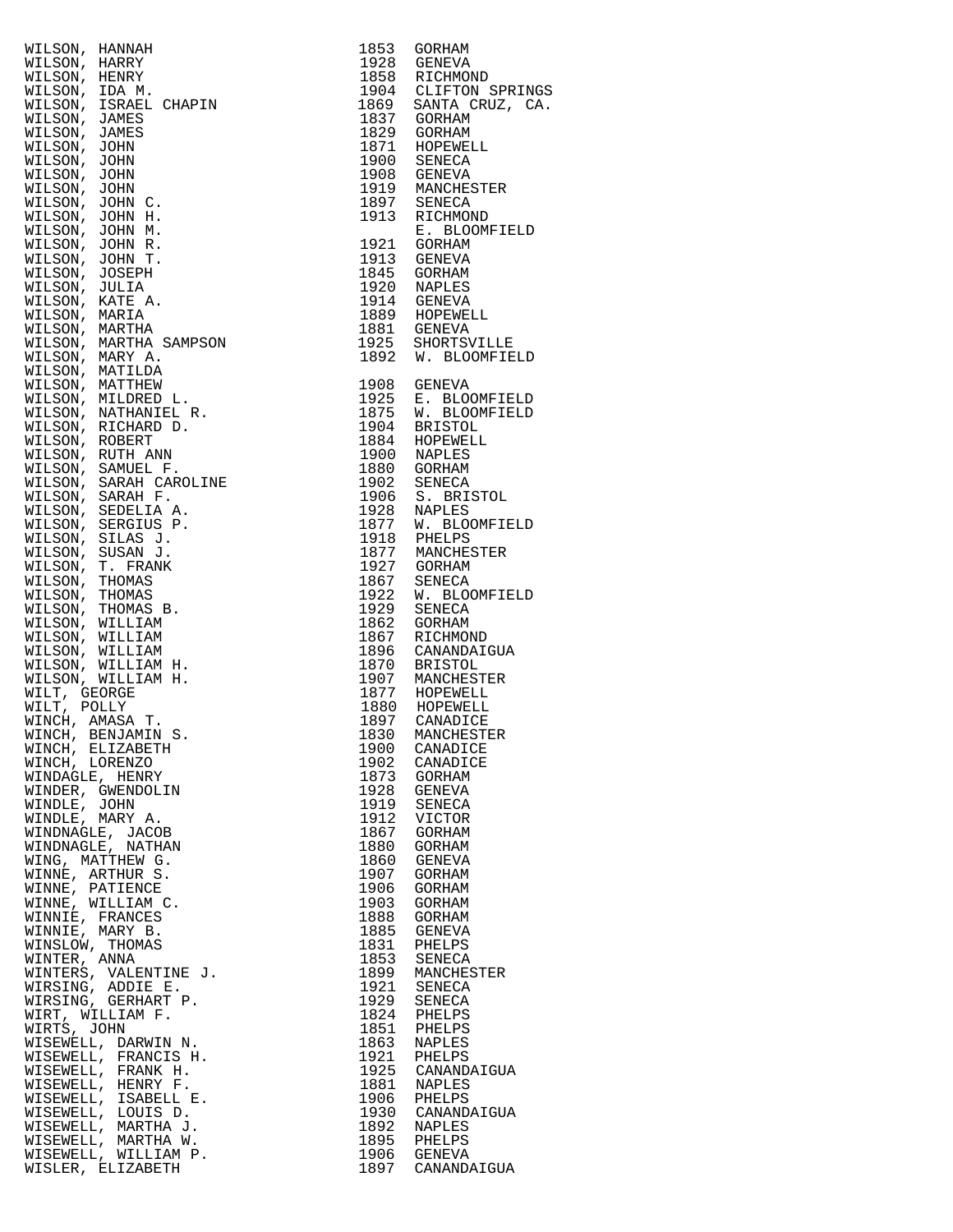|                                                                                                                                                                                                                                                                                         |              | 1917 CANANDAIGUA                                                                          |
|-----------------------------------------------------------------------------------------------------------------------------------------------------------------------------------------------------------------------------------------------------------------------------------------|--------------|-------------------------------------------------------------------------------------------|
|                                                                                                                                                                                                                                                                                         |              | 1883 S. BRISTOL                                                                           |
|                                                                                                                                                                                                                                                                                         |              |                                                                                           |
|                                                                                                                                                                                                                                                                                         |              | 1906 GORHAM<br>1885 GORHAM                                                                |
|                                                                                                                                                                                                                                                                                         |              |                                                                                           |
|                                                                                                                                                                                                                                                                                         |              | 1845 GORHAM<br>1829 SENECA<br>1857 SENECA<br>1891 CANANDAIGUA                             |
|                                                                                                                                                                                                                                                                                         |              |                                                                                           |
|                                                                                                                                                                                                                                                                                         |              |                                                                                           |
|                                                                                                                                                                                                                                                                                         |              |                                                                                           |
|                                                                                                                                                                                                                                                                                         |              |                                                                                           |
|                                                                                                                                                                                                                                                                                         |              | 1859 CANANDAIGUA                                                                          |
|                                                                                                                                                                                                                                                                                         |              |                                                                                           |
|                                                                                                                                                                                                                                                                                         |              | 1826 SENECA                                                                               |
|                                                                                                                                                                                                                                                                                         |              | 1919 GORHAM                                                                               |
|                                                                                                                                                                                                                                                                                         |              | 1898 GORHAM                                                                               |
|                                                                                                                                                                                                                                                                                         |              |                                                                                           |
|                                                                                                                                                                                                                                                                                         |              | 1843 GORHAM                                                                               |
|                                                                                                                                                                                                                                                                                         |              | 1899 GORHAM                                                                               |
|                                                                                                                                                                                                                                                                                         |              |                                                                                           |
|                                                                                                                                                                                                                                                                                         |              | 1888 GENEVA<br>1912 CANANDAIGUA                                                           |
|                                                                                                                                                                                                                                                                                         |              |                                                                                           |
|                                                                                                                                                                                                                                                                                         |              | 1842 GORHAM<br>1909 CANANDAIGUA                                                           |
|                                                                                                                                                                                                                                                                                         |              |                                                                                           |
|                                                                                                                                                                                                                                                                                         |              |                                                                                           |
|                                                                                                                                                                                                                                                                                         |              | 1918 GORHAM                                                                               |
|                                                                                                                                                                                                                                                                                         |              | 1902 GORHAM                                                                               |
|                                                                                                                                                                                                                                                                                         |              |                                                                                           |
|                                                                                                                                                                                                                                                                                         |              |                                                                                           |
|                                                                                                                                                                                                                                                                                         |              | 1885 GORHAM<br>1846 GORHAM                                                                |
|                                                                                                                                                                                                                                                                                         |              | 1881 MEDINA, OH<br>1849 GORHAM                                                            |
|                                                                                                                                                                                                                                                                                         |              |                                                                                           |
|                                                                                                                                                                                                                                                                                         |              |                                                                                           |
|                                                                                                                                                                                                                                                                                         |              |                                                                                           |
|                                                                                                                                                                                                                                                                                         |              | 1917 NAPLES<br>1901 NAPLES                                                                |
|                                                                                                                                                                                                                                                                                         |              |                                                                                           |
|                                                                                                                                                                                                                                                                                         |              | 1921 MANCHESTER<br>1864 E. BLOOMFIELD                                                     |
|                                                                                                                                                                                                                                                                                         |              |                                                                                           |
|                                                                                                                                                                                                                                                                                         |              |                                                                                           |
|                                                                                                                                                                                                                                                                                         |              | 1815<br>1869 CANANDAIGUA                                                                  |
|                                                                                                                                                                                                                                                                                         |              |                                                                                           |
|                                                                                                                                                                                                                                                                                         |              |                                                                                           |
|                                                                                                                                                                                                                                                                                         |              |                                                                                           |
|                                                                                                                                                                                                                                                                                         |              | 1896 NAPLES<br>1904 PHELPS                                                                |
|                                                                                                                                                                                                                                                                                         |              | 1925 PHELPS<br>1872 CANANDAIGUA                                                           |
|                                                                                                                                                                                                                                                                                         |              |                                                                                           |
|                                                                                                                                                                                                                                                                                         |              |                                                                                           |
|                                                                                                                                                                                                                                                                                         |              |                                                                                           |
|                                                                                                                                                                                                                                                                                         |              | 1888 PHELPS<br>1890 PHELPS                                                                |
|                                                                                                                                                                                                                                                                                         |              |                                                                                           |
|                                                                                                                                                                                                                                                                                         |              | 1904 CANANDAIGUA<br>1853 CANANDAIGUA                                                      |
|                                                                                                                                                                                                                                                                                         |              |                                                                                           |
|                                                                                                                                                                                                                                                                                         |              | 1923 CANANDAIGUA<br>1912 CANANDAIGUA                                                      |
|                                                                                                                                                                                                                                                                                         |              |                                                                                           |
|                                                                                                                                                                                                                                                                                         |              |                                                                                           |
|                                                                                                                                                                                                                                                                                         |              | 1849 CANANDAIGUA                                                                          |
|                                                                                                                                                                                                                                                                                         |              | 1863 CANANDAIGUA                                                                          |
|                                                                                                                                                                                                                                                                                         |              |                                                                                           |
|                                                                                                                                                                                                                                                                                         |              |                                                                                           |
|                                                                                                                                                                                                                                                                                         |              |                                                                                           |
|                                                                                                                                                                                                                                                                                         |              | 1906 CANANDAIGUA<br>1907 CANANDAIGUA                                                      |
|                                                                                                                                                                                                                                                                                         |              |                                                                                           |
|                                                                                                                                                                                                                                                                                         |              |                                                                                           |
|                                                                                                                                                                                                                                                                                         |              |                                                                                           |
|                                                                                                                                                                                                                                                                                         |              |                                                                                           |
|                                                                                                                                                                                                                                                                                         |              |                                                                                           |
|                                                                                                                                                                                                                                                                                         |              |                                                                                           |
|                                                                                                                                                                                                                                                                                         |              | 1927 CANANDAIGUA<br>1927 CANANDAIGUA<br>1899 FARMINGTON<br>1883 FARMINGTON<br>1928 GENEVA |
| WOOD, BENJAMIN JR.                                                                                                                                                                                                                                                                      |              | 1848 W. BLOOMFIELD                                                                        |
| BETHANY<br>WOOD,                                                                                                                                                                                                                                                                        | 1867         | S. BRISTOL                                                                                |
|                                                                                                                                                                                                                                                                                         |              |                                                                                           |
| WISNER, ZIWRHODA G.<br>MITHINGTON, ABIGAIL<br>WITTER, ARLICIAR<br>MITTER, ARLICIAR<br>MITTER, ELNJAH<br>WITTER, EERA H.<br>MITTER, EZRA H.<br>MITTER, EZRA H.<br>MITTER, EZRA H.<br>MITTER, EZRA H.<br>MITTER, FREDERICK W.<br>MITTER, FREDERICK W.<br>MITTER, IRA<br>WOOD,<br>BEZER F. | 1854         | S. BRISTOL                                                                                |
| WOOD,<br>CARLTON                                                                                                                                                                                                                                                                        | 1866         | W. BLOOMFIELD                                                                             |
| WOOD,<br>CARLTON H.                                                                                                                                                                                                                                                                     | 1876         |                                                                                           |
|                                                                                                                                                                                                                                                                                         |              | W. BLOOMFIELD                                                                             |
| WOOD,<br>CAROLINE H.                                                                                                                                                                                                                                                                    | 1907         | CANANDAIGUA                                                                               |
| WOOD,<br>CHARLES                                                                                                                                                                                                                                                                        | 1911         | VICTOR                                                                                    |
| WOOD,<br>CLARISSA ANN                                                                                                                                                                                                                                                                   | 1911         | S. BRISTOL                                                                                |
|                                                                                                                                                                                                                                                                                         |              |                                                                                           |
| WOOD,<br>COLUMBUS C.                                                                                                                                                                                                                                                                    | 1888         | GENEVA                                                                                    |
| WOOD,<br>CORA E.                                                                                                                                                                                                                                                                        | 1886         | FARMINGTON                                                                                |
| WOOD,<br>CORDELIA J.                                                                                                                                                                                                                                                                    | 1916         | SENECA                                                                                    |
|                                                                                                                                                                                                                                                                                         |              |                                                                                           |
| WOOD,<br>DAVID                                                                                                                                                                                                                                                                          | 1875         | FARMINGTON                                                                                |
| WOOD,<br>DENTON D.                                                                                                                                                                                                                                                                      | 1902         | SENECA                                                                                    |
| WOOD,<br>EDGAR S.                                                                                                                                                                                                                                                                       | 1881         | W. BLOOMFIELD                                                                             |
|                                                                                                                                                                                                                                                                                         |              |                                                                                           |
| WOOD,<br>EDWIN J.                                                                                                                                                                                                                                                                       | 1929         | <b>VICTOR</b>                                                                             |
| WOOD,<br>ELIZA B.                                                                                                                                                                                                                                                                       | 1867         | CANANDAIGUA                                                                               |
| WOOD,<br>ELIZABETH                                                                                                                                                                                                                                                                      | 1908         | GENEVA                                                                                    |
|                                                                                                                                                                                                                                                                                         |              |                                                                                           |
| WOOD,<br>EZRA                                                                                                                                                                                                                                                                           | 1858         | S. BRISTOL                                                                                |
| WOOD,<br>EZRA F.                                                                                                                                                                                                                                                                        | 1915         | S. BRISTOL                                                                                |
| WOOD,<br>FRANK M.                                                                                                                                                                                                                                                                       | 1925         | S. BRISTOL                                                                                |
|                                                                                                                                                                                                                                                                                         |              |                                                                                           |
| WOOD,<br>GEORGE C.                                                                                                                                                                                                                                                                      | 1871         | SENECA                                                                                    |
| WOOD,<br>GEORGE W.                                                                                                                                                                                                                                                                      | 1919         | CANANDAIGUA                                                                               |
| WOOD,<br>GILBERT                                                                                                                                                                                                                                                                        | 1841         | GORHAM                                                                                    |
|                                                                                                                                                                                                                                                                                         |              |                                                                                           |
| WOOD,<br>HARRISON P.                                                                                                                                                                                                                                                                    | 1913         | <b>BRISTOL</b>                                                                            |
| WOOD,<br>HILAND                                                                                                                                                                                                                                                                         | 1854         | W. BLOOMFIELD                                                                             |
| WOOD,<br>HOSEA                                                                                                                                                                                                                                                                          | 1831         | <b>BRISTOL</b>                                                                            |
|                                                                                                                                                                                                                                                                                         |              |                                                                                           |
| WOOD,<br>ISAAC L.                                                                                                                                                                                                                                                                       | 1894         | S. BRISTOL                                                                                |
| WOOD,<br>JAMES                                                                                                                                                                                                                                                                          | 1854         | CANADICE                                                                                  |
| WOOD,<br>JAMES                                                                                                                                                                                                                                                                          | 1876         | CANANDAIGUA                                                                               |
|                                                                                                                                                                                                                                                                                         |              |                                                                                           |
| WOOD,<br>JESSE                                                                                                                                                                                                                                                                          | 1823         | CANANDAIGUA                                                                               |
| WOOD,<br>JOB<br>WOOD,<br>JOEL                                                                                                                                                                                                                                                           | 1873<br>1866 | S. BRISTOL<br>GORHAM                                                                      |

| 1917         | CANANDAIGUA                         |
|--------------|-------------------------------------|
| 1883         | S.<br><b>BRISTOL</b>                |
| 1906         | GORHAM                              |
| 1885<br>1845 | GORHAM<br>GORHAM                    |
| 1829         | SENECA                              |
| 1857         | SENECA                              |
| 1891         | CANANDAIGUA                         |
| 1859         | CANANDAIGUA                         |
| 1826         | SENECA                              |
| 1919<br>1898 | GORHAM<br>GORHAM                    |
| 1843         | GORHAM                              |
| 1899         | GORHAM                              |
| 1888         | GENEVA                              |
| 1912         | CANANDAIGUA                         |
| 1842         | GORHAM                              |
| 1909<br>1918 | CANANDAIGUA<br>GORHAM               |
| 1902         | GORHAM                              |
| 1885         | GORHAM                              |
| 1846         | GORHAM                              |
| 1881         | MEDINA,<br>OH                       |
| 1849         | GORHAM                              |
| 1917<br>1901 | NAPLES                              |
| 1921         | NAPLES<br>MANCHESTER                |
| 1864         | $E_{\rm{1}}$ .<br><b>BLOOMFIELD</b> |
| 1815         |                                     |
| 1869         | CANANDAIGUA                         |
| 1896         | NAPLES                              |
| 1904         | PHELPS                              |
| 1925<br>1872 | PHELPS<br>CANANDAIGUA               |
| 1888         | PHELPS                              |
| 1890         | PHELPS                              |
| 1904         | CANANDAIGUA                         |
| 1853         | CANANDAIGUA                         |
| 1923         | CANANDAIGUA                         |
| 1912<br>1849 | CANANDAIGUA                         |
| 1863         | CANANDAIGUA<br>CANANDAIGUA          |
| 1906         | CANANDAIGUA                         |
| 1907         | CANANDAIGUA                         |
| 1927         | CANANDAIGUA                         |
| 1899         | FARMINGTON                          |
| 1887         | S. BRISTOL                          |
| 1883<br>1928 | FARMINGTON<br>GENEVA                |
| 1848         | W. BLOOMFIELD                       |
| 1867         |                                     |
| 1854         | S. BRISTOL<br>S. BRISTOL            |
| 1866         | W. BLOOMFIELD<br>W. BLOOMFIELD      |
| 1876         |                                     |
| 1907<br>1911 | CANANDAIGUA<br>VICTOR               |
| 1911         | S. BRISTOL                          |
| 1888         | GENEVA                              |
| 1886         | FARMINGTON                          |
| 1916         | SENECA                              |
| 1875         | FARMINGTON                          |
| 1902         | SENECA<br>W. BLOOMFIELD             |
| 1881<br>1929 | VICTOR                              |
| 1867         | CANANDAIGUA                         |
| 1908         | GENEVA                              |
| 1858         | S. BRISTOL<br>S. BRISTOL            |
| 1915         |                                     |
| 1925         | S. BRISTOL                          |
| 1871<br>1919 | SENECA<br>CANANDAIGUA               |
| 1841         | GORHAM                              |
| 1913         | <b>BRISTOL</b>                      |
| 1854         | W. BLOOMFIELD                       |
| 1831         | <b>BRISTOL</b>                      |
| 1894         | S. BRISTOL                          |
| 1854<br>1876 | CANADICE<br>CANANDAIGUA             |
| 1823         | CANANDAIGUA                         |
| 1873         | S.<br><b>BRISTOL</b>                |
|              |                                     |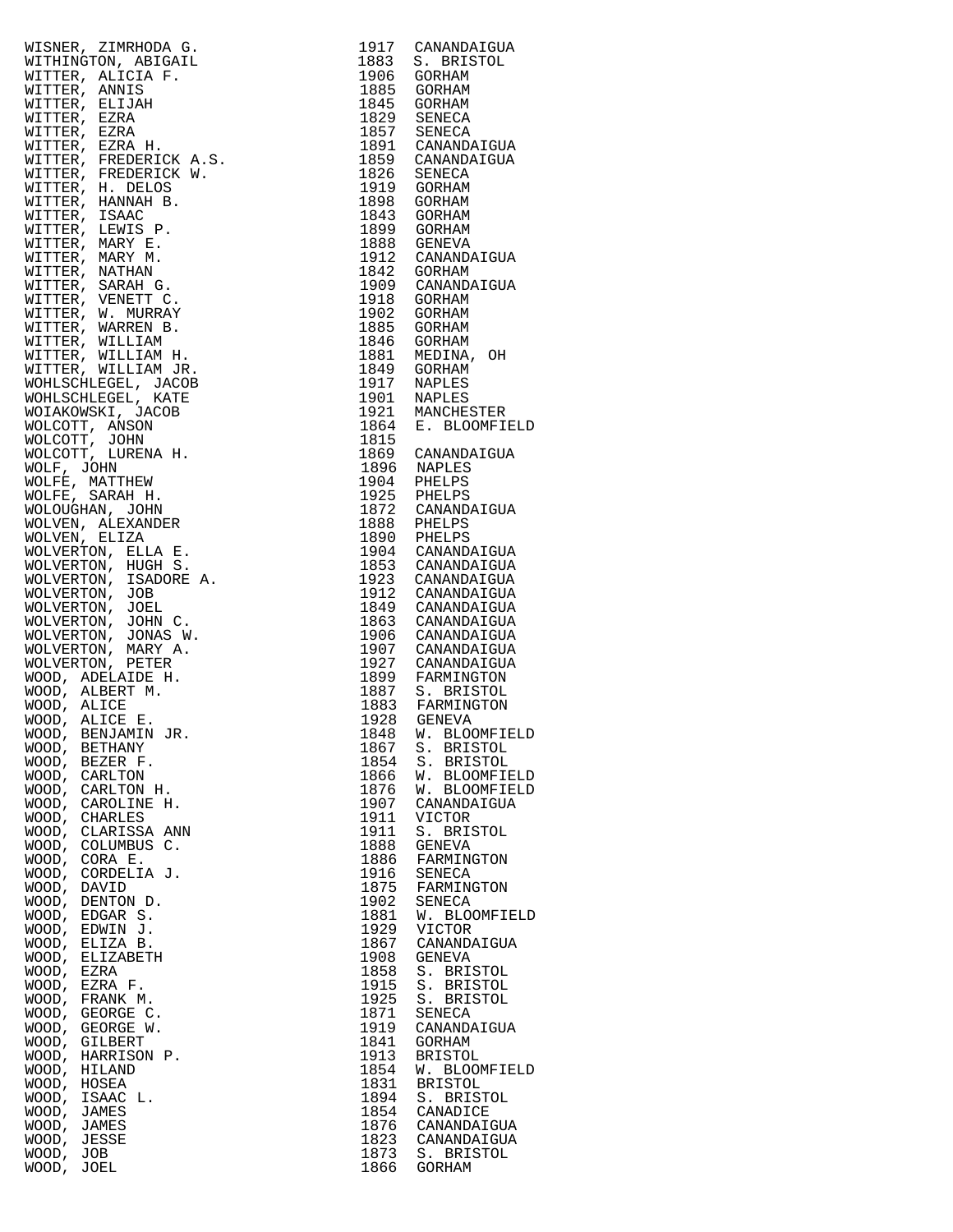| WOOD, JOHN<br>WOOD, JOHN<br>WOOD, JOHN<br>WOOD, JOHN G.<br>WOOD, JOHN G.<br>WOOD, JOHN MENRY<br>WOOD, JOHN MENRY<br>WOOD, JOHN MENRY<br>WOOD, JOHN MENRY<br>WOOD, LICENARD S.<br>WOOD, LICENARD S.<br>WOOD, LICENARD S.<br>WOOD, LICENARD S.<br>WOOD, LICENARD S.<br>WOO | 1832         | SENECA                              |
|--------------------------------------------------------------------------------------------------------------------------------------------------------------------------------------------------------------------------------------------------------------------------|--------------|-------------------------------------|
|                                                                                                                                                                                                                                                                          | 1853         | PHELPS<br>1845 S. BRISTOL           |
|                                                                                                                                                                                                                                                                          | 1818         | CANANDAIGUA                         |
|                                                                                                                                                                                                                                                                          | 1905         | S. BRISTOL                          |
|                                                                                                                                                                                                                                                                          | 1925         | GORHAM                              |
|                                                                                                                                                                                                                                                                          |              | 1901 SENECA                         |
|                                                                                                                                                                                                                                                                          | 1867         | FARMINGTON                          |
|                                                                                                                                                                                                                                                                          | 1878         | NAPLES                              |
|                                                                                                                                                                                                                                                                          |              | 1903 FARMINGTON<br>1874 NAPLES      |
|                                                                                                                                                                                                                                                                          | 1880         | PHELPS                              |
|                                                                                                                                                                                                                                                                          |              | 1897 CANANDAIGUA                    |
|                                                                                                                                                                                                                                                                          | 1929         | GORHAM                              |
|                                                                                                                                                                                                                                                                          | 1886         | S. BRISTOL                          |
|                                                                                                                                                                                                                                                                          | 1930         | GENEVA                              |
|                                                                                                                                                                                                                                                                          |              | 1894 CANANDAIGUA                    |
|                                                                                                                                                                                                                                                                          | 1907         | 1862 S. BRISTOL                     |
|                                                                                                                                                                                                                                                                          |              | W. BLOOMFIELD<br>1913 W. BLOOMFIELD |
|                                                                                                                                                                                                                                                                          |              | 1903 VICTOR                         |
|                                                                                                                                                                                                                                                                          | 1883         | FARMINGTON                          |
|                                                                                                                                                                                                                                                                          |              | CANANDAIGUA                         |
|                                                                                                                                                                                                                                                                          | 1908         | SENECA                              |
|                                                                                                                                                                                                                                                                          |              | 1910 GENEVA                         |
|                                                                                                                                                                                                                                                                          |              | 1893 VICTOR                         |
|                                                                                                                                                                                                                                                                          |              | 1927 CANANDAIGUA                    |
|                                                                                                                                                                                                                                                                          |              | 1891 HOPEWELL                       |
|                                                                                                                                                                                                                                                                          |              | 1883 FARMINGTON                     |
|                                                                                                                                                                                                                                                                          |              | 1926 SENECA                         |
|                                                                                                                                                                                                                                                                          | 1885         | S. BRISTOL                          |
|                                                                                                                                                                                                                                                                          | 1921         | NAPLES                              |
|                                                                                                                                                                                                                                                                          |              | 1929 NAPLES                         |
|                                                                                                                                                                                                                                                                          | 1921         | NAPLES                              |
|                                                                                                                                                                                                                                                                          | 1912         | RICHMOND                            |
|                                                                                                                                                                                                                                                                          | 1925<br>1918 | S. BRISTOL<br>S. BRISTOL            |
|                                                                                                                                                                                                                                                                          | 1896         | S. BRISTOL                          |
|                                                                                                                                                                                                                                                                          | 1893         | GORHAM                              |
|                                                                                                                                                                                                                                                                          | 1921         | CLIFTON SPRINGS                     |
|                                                                                                                                                                                                                                                                          | 1899         | GENEVA                              |
|                                                                                                                                                                                                                                                                          | 1865         | SENECA                              |
|                                                                                                                                                                                                                                                                          | 1924         | GENEVA                              |
|                                                                                                                                                                                                                                                                          |              | 1842 PHELPS                         |
|                                                                                                                                                                                                                                                                          | 1908         | PHELPS<br>PHELPS                    |
|                                                                                                                                                                                                                                                                          |              | 1863 PHELPS                         |
|                                                                                                                                                                                                                                                                          |              | 1867 PHELPS                         |
|                                                                                                                                                                                                                                                                          | 1911         | GENEVA                              |
| WOODEN, NATHANIEL                                                                                                                                                                                                                                                        | 1842         | GORHAM                              |
| WOODHOUSE, CHARLES                                                                                                                                                                                                                                                       | 1891         | PHELPS                              |
| WOODHOUSE, CHARLOTTE                                                                                                                                                                                                                                                     | 1899         | SENECA                              |
| WOODIN, FREELOVE<br>WOODLEY, WILLIAM                                                                                                                                                                                                                                     | 1845<br>1860 | VICTOR<br>SENECA                    |
| WOODMANSEE, JULIA A.                                                                                                                                                                                                                                                     | 1920         | CLIFTON SPRINGS                     |
| WOODRUFF, ARDEN                                                                                                                                                                                                                                                          | 1875         | W. BLOOMFIELD                       |
| WOODRUFF, CHARLES                                                                                                                                                                                                                                                        | 1853         | CANANDAIGUA                         |
| WOODRUFF, HARRISON D.                                                                                                                                                                                                                                                    | 1889         | CANANDAIGUA                         |
| WOODRUFF, HOLMAN E.                                                                                                                                                                                                                                                      | 1916         | SHORTSVILLE                         |
| WOODRUFF, OLIVER M.                                                                                                                                                                                                                                                      | 1918         | <b>NAPLES</b>                       |
| WOODRUFF, PHINEAS L.                                                                                                                                                                                                                                                     | 1887         | MANCHESTER                          |
| WOODRUFF, WILLIAM D.<br>WOODS, JAMES                                                                                                                                                                                                                                     | 1894<br>1880 | PHELPS<br>SENECA                    |
| WOODS, JAMES LYMAN                                                                                                                                                                                                                                                       | 1862         | CANANDAIGUA                         |
| WOODS, JOHN M.                                                                                                                                                                                                                                                           | 1880         | SENECA                              |
| WOODWARD, EDWARD                                                                                                                                                                                                                                                         | 1910         | GENEVA                              |
| WOODWARD, ELI S.                                                                                                                                                                                                                                                         | 1893         | CANANDAIGUA                         |
| WOODWARD, ROSWELL S.                                                                                                                                                                                                                                                     | 1887         | CANANDAIGUA                         |
| WOODWARD, SAMUEL A.                                                                                                                                                                                                                                                      | 1889         | MANCHESTER                          |
| WOODWORTH, FREDERICK M.<br>WOODWORTH, SALLY M.                                                                                                                                                                                                                           | 1878         | FARMINGTON                          |
| WOODWORTH, WILBER C.                                                                                                                                                                                                                                                     | 1886<br>1919 | FARMINGTON                          |
| $\mathbf{R}$<br>WOOLEY, THOMAS                                                                                                                                                                                                                                           | 1868         | VICTOR<br>GENEVA                    |
| WOOLF, CORNELIA ALICE                                                                                                                                                                                                                                                    | 1914         | PHELPS                              |
| WOOLLEY, MARY E.                                                                                                                                                                                                                                                         | 1927         | GENEVA                              |
| WOOLLEY, PHYLLIS MARION                                                                                                                                                                                                                                                  | 1920         | GENEVA                              |
| WOOLSEY, RICHARD                                                                                                                                                                                                                                                         | 1820         | CANANDAIGUA                         |
| WOOLSTON, FRANKLIN                                                                                                                                                                                                                                                       | 1902         | VICTOR                              |
| WOOLSTON, GEORGE<br>WOOLSTON, JOHN A.                                                                                                                                                                                                                                    | 1914<br>1922 | E. BLOOMFIELD<br>VICTOR             |
|                                                                                                                                                                                                                                                                          |              |                                     |

| 1832<br>1853<br>1845<br>1818<br>1905<br>1925<br>1901<br>1867<br>1878<br>1903<br>1874<br>1880<br>1897<br>1929<br>1886<br>1930<br>1894<br>1862<br>1907<br>1913<br>1903<br>1883<br>1908<br>1910<br>1893<br>1927                                                                 | SENECA<br>PHELPS<br>S. BRISTOL<br>CANANDAIGUA<br>S. BRISTOL<br>GORHAM<br>SENECA<br>FARMINGTON<br>NAPLES<br>FARMINGTON<br>NAPLES<br>PHELPS<br>CANANDAIGUA<br>GORHAM<br>S. BRISTOL<br><b>GENEVA</b><br>CANANDAIGUA<br>S. BRISTOL<br>W. BLOOMFIELD<br>W. BLOOMFIELD<br>VICTOR<br>FARMINGTON<br>CANANDAIGUA<br>SENECA<br>GENEVA<br>VICTOR<br>CANANDAIGUA                                                                                        |
|------------------------------------------------------------------------------------------------------------------------------------------------------------------------------------------------------------------------------------------------------------------------------|---------------------------------------------------------------------------------------------------------------------------------------------------------------------------------------------------------------------------------------------------------------------------------------------------------------------------------------------------------------------------------------------------------------------------------------------|
| 1891<br>1883<br>1926<br>1885<br>1921<br>1929<br>1921<br>1912<br>1925<br>1918<br>1896<br>1893<br>1921<br>1899<br>1865<br>1924<br>1842<br>1908                                                                                                                                 | HOPEWELL<br>FARMINGTON<br>SENECA<br>S. BRISTOL<br>NAPLES<br>NAPLES<br>NAPLES<br>RICHMOND<br>S. BRISTOL<br>S.<br><b>BRISTOL</b><br>S. BRISTOL<br>GORHAM<br>CLIFTON SPRINGS<br>GENEVA<br>SENECA<br>GENEVA<br>PHELPS<br>PHELPS                                                                                                                                                                                                                 |
| 1863<br>1867<br>1911<br>1842<br>1891<br>1899<br>1845<br>1860<br>1920<br>1875<br>1853<br>1889<br>1916<br>1918<br>1887<br>1894<br>1880<br>1862<br>1880<br>1910<br>1893<br>1887<br>1889<br>1878<br>1886<br>1919<br>1868<br>1914<br>1927<br>1920<br>1820<br>1902<br>1914<br>1922 | PHELPS<br>PHELPS<br>PHELPS<br>GENEVA<br>GORHAM<br>PHELPS<br>SENECA<br>VICTOR<br>SENECA<br>CLIFTON SPRINGS<br>W. BLOOMFIELD<br>CANANDAIGUA<br>CANANDAIGUA<br>SHORTSVILLE<br>NAPLES<br>MANCHESTER<br>PHELPS<br>SENECA<br>CANANDAIGUA<br>SENECA<br>GENEVA<br>CANANDAIGUA<br>CANANDAIGUA<br>MANCHESTER<br>FARMINGTON<br>FARMINGTON<br>VICTOR<br>GENEVA<br>PHELPS<br>GENEVA<br>GENEVA<br>CANANDAIGUA<br>VICTOR<br>E. BLOOMFIELD<br><b>VICTOR</b> |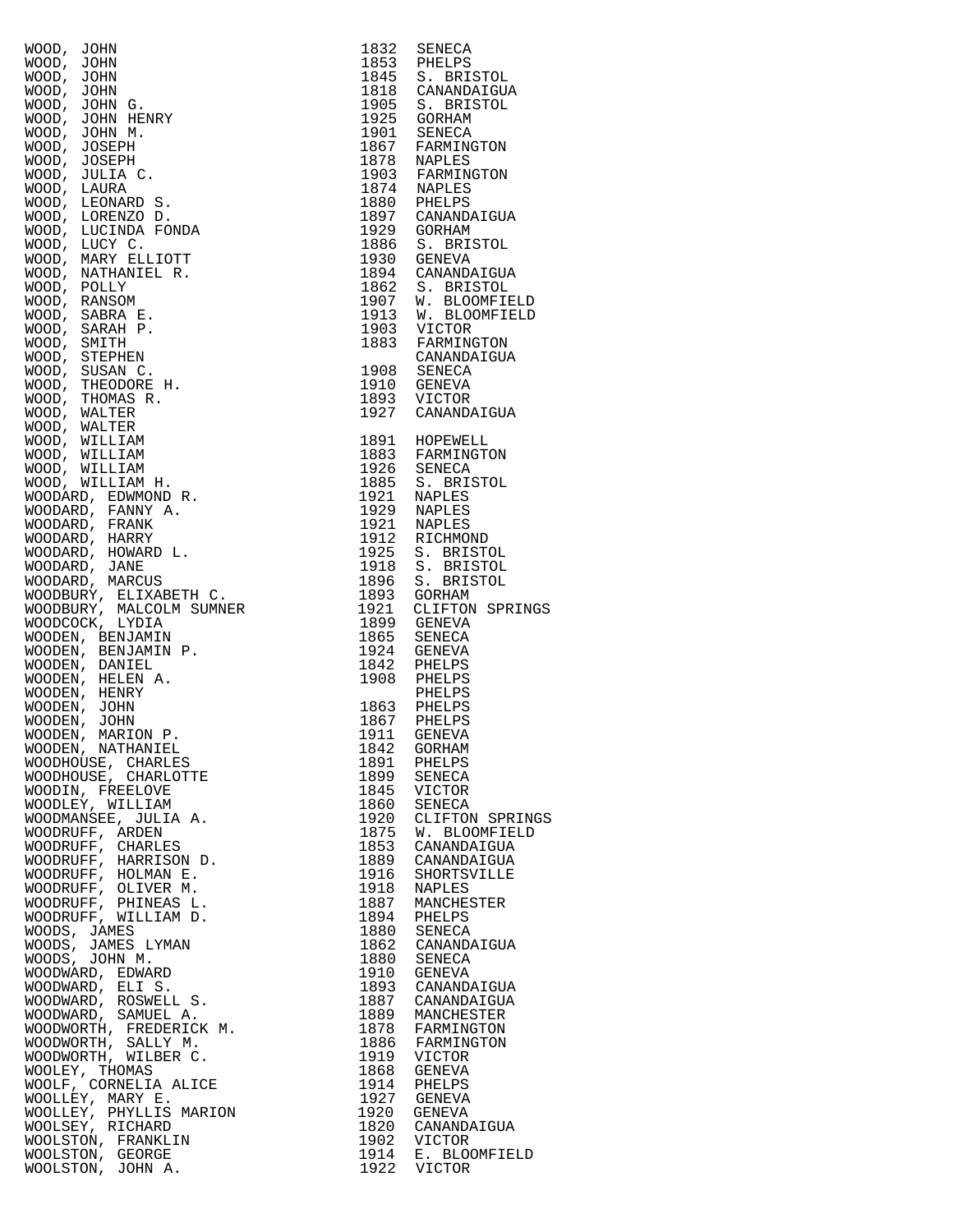|                    |                                                                                                                                                                                                                                                                    | 1828 | VICTOR                                                                    |
|--------------------|--------------------------------------------------------------------------------------------------------------------------------------------------------------------------------------------------------------------------------------------------------------------|------|---------------------------------------------------------------------------|
|                    |                                                                                                                                                                                                                                                                    |      |                                                                           |
|                    |                                                                                                                                                                                                                                                                    |      | 1896 VICTOR<br>1894 W. BLOOMFIELD                                         |
|                    |                                                                                                                                                                                                                                                                    |      | 1904 VICTOR<br>1916 E. BLOC                                               |
|                    |                                                                                                                                                                                                                                                                    |      |                                                                           |
|                    |                                                                                                                                                                                                                                                                    |      | E. BLOOMFIELD                                                             |
|                    |                                                                                                                                                                                                                                                                    |      |                                                                           |
|                    |                                                                                                                                                                                                                                                                    |      | 1888 VICTOR<br>1902 MANCHESTER<br>1856 CANANDAIGUA<br>1881 PHELPS         |
|                    |                                                                                                                                                                                                                                                                    |      |                                                                           |
|                    |                                                                                                                                                                                                                                                                    |      |                                                                           |
|                    |                                                                                                                                                                                                                                                                    |      |                                                                           |
|                    |                                                                                                                                                                                                                                                                    |      |                                                                           |
|                    |                                                                                                                                                                                                                                                                    |      | 1868 BRISTOL<br>1854 S. BRISTOL<br>1905 WASHINGTON, DC<br>1920 S. BRISTOL |
|                    |                                                                                                                                                                                                                                                                    |      |                                                                           |
|                    |                                                                                                                                                                                                                                                                    |      | 1888 BRISTOL<br>1878 PHELPS                                               |
|                    |                                                                                                                                                                                                                                                                    |      |                                                                           |
|                    |                                                                                                                                                                                                                                                                    |      |                                                                           |
|                    |                                                                                                                                                                                                                                                                    |      | 1908 BRISTOL<br>HOPEWELL<br>HOPEWELL                                      |
|                    |                                                                                                                                                                                                                                                                    |      |                                                                           |
|                    |                                                                                                                                                                                                                                                                    |      | 1882 SENECA<br>1880 SENECA                                                |
|                    |                                                                                                                                                                                                                                                                    |      |                                                                           |
|                    |                                                                                                                                                                                                                                                                    |      | 1888 E. BLOOMFIELD<br>1891 CANANDAIGUA                                    |
|                    |                                                                                                                                                                                                                                                                    |      |                                                                           |
|                    |                                                                                                                                                                                                                                                                    |      | 1885 CANANDAIGUA                                                          |
|                    |                                                                                                                                                                                                                                                                    |      | 1888 W. BLOOMFIELD<br>1911 TOLEDO, OHIO<br>1909 W. BLOOMFIELD             |
|                    |                                                                                                                                                                                                                                                                    |      |                                                                           |
|                    |                                                                                                                                                                                                                                                                    |      |                                                                           |
|                    |                                                                                                                                                                                                                                                                    |      | 1910 CANANDAIGUA                                                          |
|                    |                                                                                                                                                                                                                                                                    |      | 1849 W. BLOOMFIELD                                                        |
|                    |                                                                                                                                                                                                                                                                    |      | 1930 RICHMOND                                                             |
|                    |                                                                                                                                                                                                                                                                    |      | 1926 CANANDAIGUA                                                          |
|                    |                                                                                                                                                                                                                                                                    |      | 1929 PHELPS<br>1911 CANANDAIGUA                                           |
|                    |                                                                                                                                                                                                                                                                    |      |                                                                           |
|                    |                                                                                                                                                                                                                                                                    |      |                                                                           |
|                    |                                                                                                                                                                                                                                                                    |      | 1878 RICHMOND<br>1876 GENEVA                                              |
|                    |                                                                                                                                                                                                                                                                    |      | 1909 CANANDAIGUA                                                          |
|                    |                                                                                                                                                                                                                                                                    |      |                                                                           |
|                    |                                                                                                                                                                                                                                                                    |      | 1843 RICHMOND                                                             |
|                    |                                                                                                                                                                                                                                                                    |      |                                                                           |
|                    |                                                                                                                                                                                                                                                                    |      |                                                                           |
|                    |                                                                                                                                                                                                                                                                    |      |                                                                           |
|                    | WOOLSTON, JOSHUA<br>WOOLSTON, NAMNY C.<br>WOOLSTON, NAMNY C.<br>WOOLSTON, NAMNY C.<br>WOOLSTON, NAMNY MEDIA<br>WOOLSTON, NILILIAM<br>WORCESTER, MARY S.<br>WORDEN, SENARD<br>WORDEN, GENARD<br>WORDEN, GENARD<br>WORDEN, GENARD<br>WORDEN, GENARD<br>WORDEN, SAMES |      | 1907 CANANDAIGUA<br>1881 PHELPS<br>1900 PORTLAND, MAIN<br>1912 PHELPS     |
|                    |                                                                                                                                                                                                                                                                    |      | 1878 PHELPS<br>1930 SENECA                                                |
|                    |                                                                                                                                                                                                                                                                    |      |                                                                           |
|                    |                                                                                                                                                                                                                                                                    |      | 1927 PHELPS<br>1914 GENEVA                                                |
|                    |                                                                                                                                                                                                                                                                    |      |                                                                           |
|                    |                                                                                                                                                                                                                                                                    |      | 1912 CANANDAIGUA                                                          |
|                    |                                                                                                                                                                                                                                                                    |      |                                                                           |
|                    |                                                                                                                                                                                                                                                                    |      | 1841 E. BLOOMFIELD<br>1885 PHELPS                                         |
|                    |                                                                                                                                                                                                                                                                    |      | 1889 GENEVA                                                               |
|                    |                                                                                                                                                                                                                                                                    |      |                                                                           |
|                    |                                                                                                                                                                                                                                                                    |      | 1919 S. BRISTOL<br>1929 E. BLOOMFIELD                                     |
|                    |                                                                                                                                                                                                                                                                    |      | 1873 E. BLOOMFIELD                                                        |
| WRIGHT, HENRY      |                                                                                                                                                                                                                                                                    | 1925 | E. BLOOMFIELD                                                             |
|                    | WRIGHT, HESTER A.F.                                                                                                                                                                                                                                                | 1916 |                                                                           |
| WRIGHT,            |                                                                                                                                                                                                                                                                    | 1919 | CANANDAIGUA                                                               |
|                    | HIRAM                                                                                                                                                                                                                                                              |      | NAPLES                                                                    |
| WRIGHT,            | HOMER R.                                                                                                                                                                                                                                                           | 1919 | GENEVA                                                                    |
| WRIGHT,            | HUGH                                                                                                                                                                                                                                                               | 1923 | CANADICE                                                                  |
| WRIGHT,            | <b>ISAAC</b>                                                                                                                                                                                                                                                       | 1844 | RICHMOND                                                                  |
| WRIGHT,            | ISAAC P.                                                                                                                                                                                                                                                           | 1884 | CANADICE                                                                  |
| WRIGHT,            | JAMES H.                                                                                                                                                                                                                                                           | 1918 | <b>GENEVA</b>                                                             |
| WRIGHT,            | JOHN                                                                                                                                                                                                                                                               | 1839 | PHELPS                                                                    |
| WRIGHT, JOHN W.    |                                                                                                                                                                                                                                                                    | 1930 | E. BLOOMFIELD                                                             |
| WRIGHT,            | JOSEPH                                                                                                                                                                                                                                                             | 1902 | SENECA                                                                    |
| WRIGHT, JULIA A.   |                                                                                                                                                                                                                                                                    | 1916 | PHELPS                                                                    |
| WRIGHT,            | LIBBIE                                                                                                                                                                                                                                                             | 1896 |                                                                           |
| WRIGHT, LUCINDA M. |                                                                                                                                                                                                                                                                    | 1918 | CANANDAIGUA                                                               |
| WRIGHT,            | MARGARET                                                                                                                                                                                                                                                           | 1927 | NAPLES                                                                    |
| WRIGHT, MARY       |                                                                                                                                                                                                                                                                    | 1919 | S. BRISTOL                                                                |
| WRIGHT, MARY A.    |                                                                                                                                                                                                                                                                    | 1899 | NAPLES                                                                    |
| WRIGHT, MARY C.    |                                                                                                                                                                                                                                                                    | 1900 | GENEVA                                                                    |
| WRIGHT, MARY R.    |                                                                                                                                                                                                                                                                    | 1870 | GENEVA                                                                    |
| WRIGHT, MOSES C.   |                                                                                                                                                                                                                                                                    | 1882 | GENEVA                                                                    |
| WRIGHT, OLIVER H.  |                                                                                                                                                                                                                                                                    | 1910 | GENEVA                                                                    |
| WRIGHT, SAMUEL     |                                                                                                                                                                                                                                                                    | 1867 |                                                                           |
|                    |                                                                                                                                                                                                                                                                    |      | CANANDAIGUA                                                               |
| WRIGHT, SAMUEL     |                                                                                                                                                                                                                                                                    | 1817 | <b>BLOOMFIELD</b>                                                         |
| WRIGHT, SARAH      |                                                                                                                                                                                                                                                                    | 1901 | GENEVA                                                                    |
| WRIGHT,            | STEPHEN B.                                                                                                                                                                                                                                                         | 1865 | FARMINGTON                                                                |
| WRIGHT,            | THOMAS                                                                                                                                                                                                                                                             | 1867 | <b>VICTOR</b>                                                             |
| WRIGHT,            | THOMAS                                                                                                                                                                                                                                                             | 1885 | HOPEWELL                                                                  |
| WRIGHT,            | WILLIAM                                                                                                                                                                                                                                                            | 1894 | SENECA                                                                    |
| WRIGHT,            | WILLIAM                                                                                                                                                                                                                                                            | 1895 | CANANDAIGUA                                                               |
| WRIGHT, WILLIAM H. |                                                                                                                                                                                                                                                                    | 1873 | RICHMOND                                                                  |
| WRIGHT,            | WILLIAM W.                                                                                                                                                                                                                                                         | 1889 | GENEVA                                                                    |

| WOOLSTON, JOSHUA (1923 VICTOR<br>ROOLSTON, NAMCY C. 1829 VICTOR<br>ROOLSTON, NAMCY C. 1820 VICTOR<br>MOOLSTON, NAMCY C. 1820 VICTOR<br>MOOLSTON, SABINA<br>1998 VICTOR (1920 VICTOR 1999 VICTOR<br>WOOLSTON, SABINA<br>1998 NAMCHINE (1936 CANANDAT |              |                                |
|-----------------------------------------------------------------------------------------------------------------------------------------------------------------------------------------------------------------------------------------------------|--------------|--------------------------------|
|                                                                                                                                                                                                                                                     |              |                                |
|                                                                                                                                                                                                                                                     |              |                                |
|                                                                                                                                                                                                                                                     |              |                                |
|                                                                                                                                                                                                                                                     |              |                                |
|                                                                                                                                                                                                                                                     |              |                                |
|                                                                                                                                                                                                                                                     |              |                                |
|                                                                                                                                                                                                                                                     |              |                                |
|                                                                                                                                                                                                                                                     |              |                                |
|                                                                                                                                                                                                                                                     |              |                                |
|                                                                                                                                                                                                                                                     |              |                                |
|                                                                                                                                                                                                                                                     |              |                                |
|                                                                                                                                                                                                                                                     |              |                                |
|                                                                                                                                                                                                                                                     |              |                                |
|                                                                                                                                                                                                                                                     |              |                                |
|                                                                                                                                                                                                                                                     |              |                                |
|                                                                                                                                                                                                                                                     |              |                                |
|                                                                                                                                                                                                                                                     |              |                                |
|                                                                                                                                                                                                                                                     |              |                                |
|                                                                                                                                                                                                                                                     |              |                                |
|                                                                                                                                                                                                                                                     |              |                                |
|                                                                                                                                                                                                                                                     |              |                                |
|                                                                                                                                                                                                                                                     |              |                                |
|                                                                                                                                                                                                                                                     |              |                                |
|                                                                                                                                                                                                                                                     |              |                                |
|                                                                                                                                                                                                                                                     |              |                                |
|                                                                                                                                                                                                                                                     |              |                                |
|                                                                                                                                                                                                                                                     |              |                                |
|                                                                                                                                                                                                                                                     |              |                                |
|                                                                                                                                                                                                                                                     |              |                                |
|                                                                                                                                                                                                                                                     |              |                                |
|                                                                                                                                                                                                                                                     |              |                                |
|                                                                                                                                                                                                                                                     |              |                                |
|                                                                                                                                                                                                                                                     |              |                                |
|                                                                                                                                                                                                                                                     |              |                                |
|                                                                                                                                                                                                                                                     |              |                                |
|                                                                                                                                                                                                                                                     |              |                                |
|                                                                                                                                                                                                                                                     |              |                                |
|                                                                                                                                                                                                                                                     |              |                                |
|                                                                                                                                                                                                                                                     |              |                                |
|                                                                                                                                                                                                                                                     |              |                                |
|                                                                                                                                                                                                                                                     |              |                                |
|                                                                                                                                                                                                                                                     |              |                                |
|                                                                                                                                                                                                                                                     |              |                                |
|                                                                                                                                                                                                                                                     |              |                                |
|                                                                                                                                                                                                                                                     |              | E. BLOOMFIELD<br>E. BLOOMFIELD |
| WRIGHT, HENRY<br>WRIGHT, HESTER A.F.                                                                                                                                                                                                                | 1925<br>1916 | CANANDAIGUA                    |
| WRIGHT, HIRAM                                                                                                                                                                                                                                       | 1919         | <b>NAPLES</b>                  |
| WRIGHT, HOMER R.                                                                                                                                                                                                                                    | 1919         | GENEVA                         |
| WRIGHT, HUGH                                                                                                                                                                                                                                        | 1923         | CANADICE                       |
| WRIGHT, ISAAC                                                                                                                                                                                                                                       | 1844         | RICHMOND                       |
| WRIGHT, ISAAC P.                                                                                                                                                                                                                                    | 1884         | CANADICE                       |
| WRIGHT, JAMES H.                                                                                                                                                                                                                                    | 1918         | GENEVA                         |
| WRIGHT, JOHN                                                                                                                                                                                                                                        | 1839         | PHELPS                         |
| WRIGHT, JOHN W.                                                                                                                                                                                                                                     | 1930         | E. BLOOMFIELD                  |
| WRIGHT, JOSEPH                                                                                                                                                                                                                                      | 1902         | SENECA                         |
| WRIGHT, JULIA A.<br>WRIGHT, LIBBIE                                                                                                                                                                                                                  | 1916<br>1896 | PHELPS                         |
| WRIGHT, LUCINDA M.                                                                                                                                                                                                                                  | 1918         | CANANDAIGUA                    |
| WRIGHT, MARGARET                                                                                                                                                                                                                                    | 1927         | NAPLES                         |
| WRIGHT, MARY                                                                                                                                                                                                                                        | 1919         | S. BRISTOL                     |
| WRIGHT, MARY A.                                                                                                                                                                                                                                     | 1899         | <b>NAPLES</b>                  |
| WRIGHT, MARY C.                                                                                                                                                                                                                                     | 1900         | GENEVA                         |
| WRIGHT, MARY R.                                                                                                                                                                                                                                     | 1870         | GENEVA                         |
| WRIGHT, MOSES C.                                                                                                                                                                                                                                    | 1882         | GENEVA                         |
| WRIGHT, OLIVER H.                                                                                                                                                                                                                                   | 1910         | GENEVA                         |
| WRIGHT, SAMUEL                                                                                                                                                                                                                                      | 1867         | CANANDAIGUA                    |
| WRIGHT, SAMUEL<br>WRIGHT, SARAH                                                                                                                                                                                                                     | 1817<br>1901 | BLOOMFIELD<br>GENEVA           |
| WRIGHT, STEPHEN B.                                                                                                                                                                                                                                  | 1865         | FARMINGTON                     |
| WRIGHT, THOMAS                                                                                                                                                                                                                                      | 1867         | <b>VICTOR</b>                  |
| WRIGHT, THOMAS                                                                                                                                                                                                                                      | 1885         | HOPEWELL                       |
| WRIGHT, WILLIAM                                                                                                                                                                                                                                     | 1894         | SENECA                         |
| WRIGHT, WILLIAM                                                                                                                                                                                                                                     | 1895         | CANANDAIGUA                    |
| WRIGHT, WILLIAM H.                                                                                                                                                                                                                                  | 1873         | RICHMOND                       |
| WRIGHT, WILLIAM W.                                                                                                                                                                                                                                  | 1889         | GENEVA                         |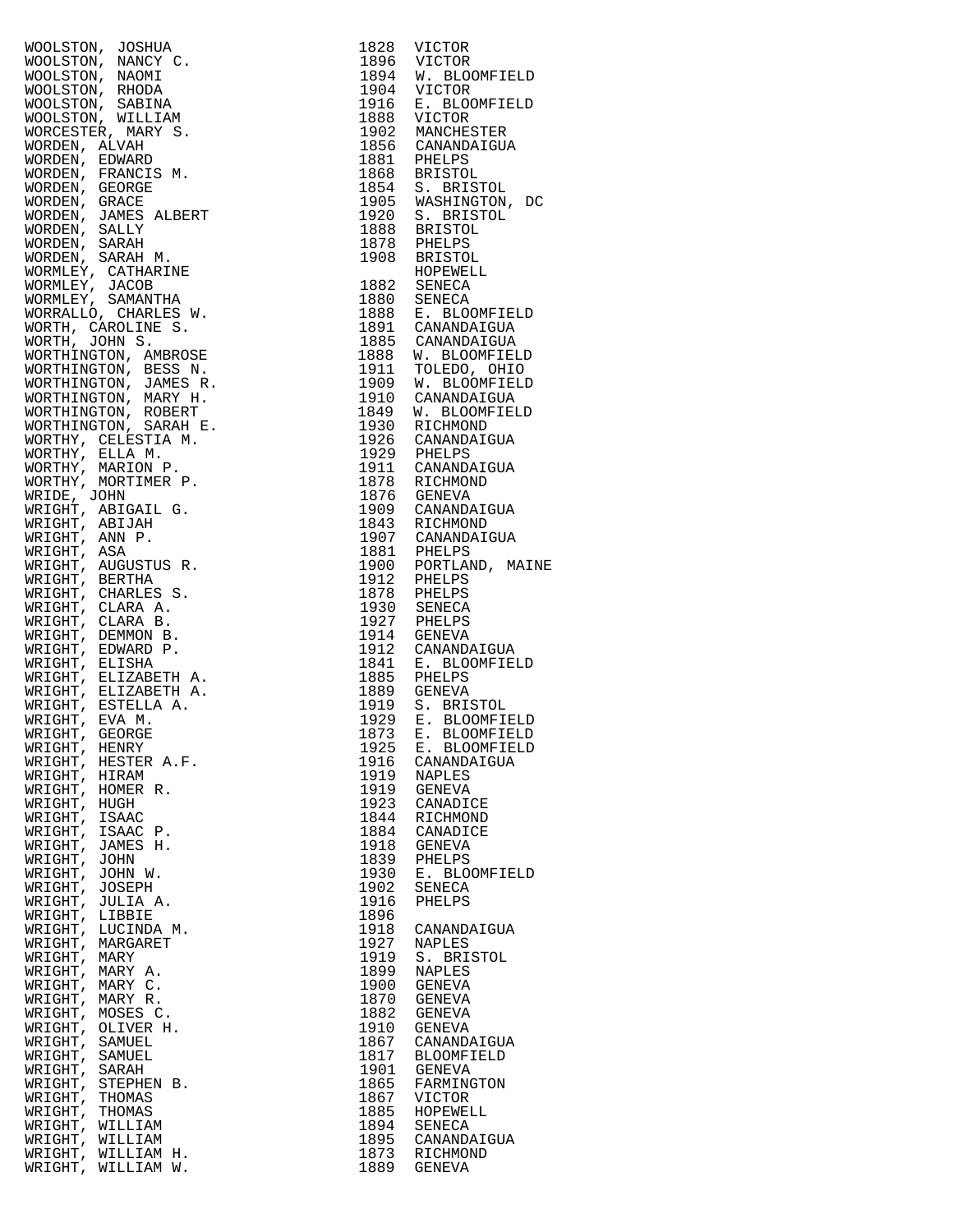| YEOMANS, MOSES                           | 1917         | <b>GENEVA</b>                |
|------------------------------------------|--------------|------------------------------|
| YERKES, FRED A.                          | 1928         | CANANDAIGUA                  |
| YERKES, JACOB                            | 1885         | CANANDAIGUA                  |
| YONCKHEERE, JACOB                        | 1924         | PHELPS                       |
| YORK, DELOS S.                           | 1921         | SENECA                       |
| YORK, PETER                              | 1900         | GENEVA                       |
| YOST, FREDERICK                          | 1901         | <b>GENEVA</b>                |
| YOUNG, ABBIE                             | 1908         | WEST BLOOMFIELD              |
| YOUNG, ABRAHAM                           | 1885         | GORHAM                       |
| YOUNG, ADELAIDE                          | 1868         | PHELPS                       |
| YOUNG, ALTHINA                           | 1901<br>1918 | CANANDAIGUA<br><b>GENEVA</b> |
| YOUNG, ANNA HOGARTH<br>YOUNG, CHARLES H. | 1908         | <b>NAPLES</b>                |
| YOUNG, CORNELIA                          | 1917         | GENEVA                       |
| YOUNG, EDWARD P.                         | 1928         | FARMINGTON                   |
| YOUNG, ELKANAH                           | 1894         | PHELPS                       |
| YOUNG, ELVIRA A.                         | 1909         | FARMINGTON                   |
| YOUNG, EVA WILLIAMS                      | 1901         | <b>NAPLES</b>                |
| YOUNG, GARDNER B.                        | 1918         | GENEVA                       |
| YOUNG, GEORGE                            | 1898         | GENEVA                       |
| YOUNG, JAMES C.                          | 1916         | GORHAM                       |
| YOUNG, JANE                              | 1908         | GENEVA                       |
| YOUNG, JANE E.                           | 1924         | CANANDAIGUA                  |
| YOUNG, JOHN<br>YOUNG, JOHN               | 1892<br>1894 | FARMINGTON<br><b>GENEVA</b>  |
| YOUNG, JULIA                             | 1884         | CANANDAIGUA                  |
| YOUNG, LUCINA                            | 1908         | FARMINGTON                   |
| YOUNG, MANDANA                           | 1891         | PHELPS                       |
| YOUNG, MARGARET F.                       | 1927         | GENEVA                       |
| YOUNG, NETTIE F.                         | 1923         | GORHAM                       |
| YOUNG, SAMANTHA                          | 1892         | GORHAM                       |

| 1865<br>1858 | SENECA<br>GORHAM               |
|--------------|--------------------------------|
| 1920         | CANANDAIGUA                    |
| 1905<br>1902 | <b>GENEVA</b><br>GENEVA        |
| 1923         | GENEVA                         |
| 1865<br>1924 | CANANDAIGUA<br>SENECA          |
| 1848         | HOPEWELL                       |
| 1866<br>1844 | HOPEWELL<br>HOPEWELL           |
| 1845         | HOPEWELL                       |
| 1847<br>1921 | HOPEWELL<br>MANCHESTER         |
| 1928<br>1912 | CANANDAIGUA                    |
| 1858         | GENEVA<br>GORHAM               |
| 1875<br>1918 | GORHAM<br>CANANDAIGUA          |
| 1866         | HOPEWELL                       |
| 1878<br>1908 | GORHAM<br>MANCHESTER           |
| 1866         | GORHAM                         |
| 1803<br>1803 |                                |
| 1852         | CANANDAIGUA                    |
| 1915<br>1927 | MANCHESTER<br>HOPEWELL         |
| 1892         | PHELPS                         |
| 1917<br>1924 | FARMINGTON<br>FARMINGTON       |
| 1930         | CANANDAIGUA                    |
| 1914<br>1902 | MANCHESTER<br>MANCHESTER       |
| 1896<br>1890 | NAPLES                         |
| 1916         | NAPLES<br>NAPLES               |
| 1925<br>1929 | <b>NAPLES</b><br>NAPLES        |
| 1920         | <b>NAPLES</b>                  |
| 1892<br>1929 | RICHMOND<br>RICHMOND           |
| 1922         | GENEVA                         |
| 1928<br>1888 | VICTOR<br>GORHAM               |
| 1883         | GORHAM                         |
| 1922<br>1892 | <b>GENEVA</b><br>PHELPS        |
| 1893<br>1904 | PHELPS                         |
| 1917         | CANANDAIGUA<br><b>GENEVA</b>   |
| 1928<br>1885 | CANANDAIGUA<br>CANANDAIGUA     |
| 1924         | PHELPS                         |
| 1921<br>1900 | SENECA<br><b>GENEVA</b>        |
| 1901         | <b>GENEVA</b>                  |
| 1908<br>1885 | WEST BLOOMFIEI<br>GORHAM       |
| 1868         | PHELPS                         |
| 1901<br>1918 | CANANDAIGUA<br>GENEVA          |
| 1908<br>1917 | <b>NAPLES</b><br><b>GENEVA</b> |
| 1928         | FARMINGTON                     |
| 1894<br>1909 | PHELPS<br>FARMINGTON           |
| 1901         | <b>NAPLES</b>                  |
| 1918<br>1898 | GENEVA<br>GENEVA               |
| 1916         | GORHAM                         |
| 1908<br>1924 | GENEVA<br>CANANDAIGUA          |
| 1892         | FARMINGTON                     |
| 1894<br>1884 | <b>GENEVA</b><br>CANANDAIGUA   |
| 1908<br>1891 | FARMINGTON<br>PHELPS           |
| 1927         | <b>GENEVA</b>                  |
| 1923<br>1892 | GORHAM<br><b>GORHAM</b>        |
|              |                                |